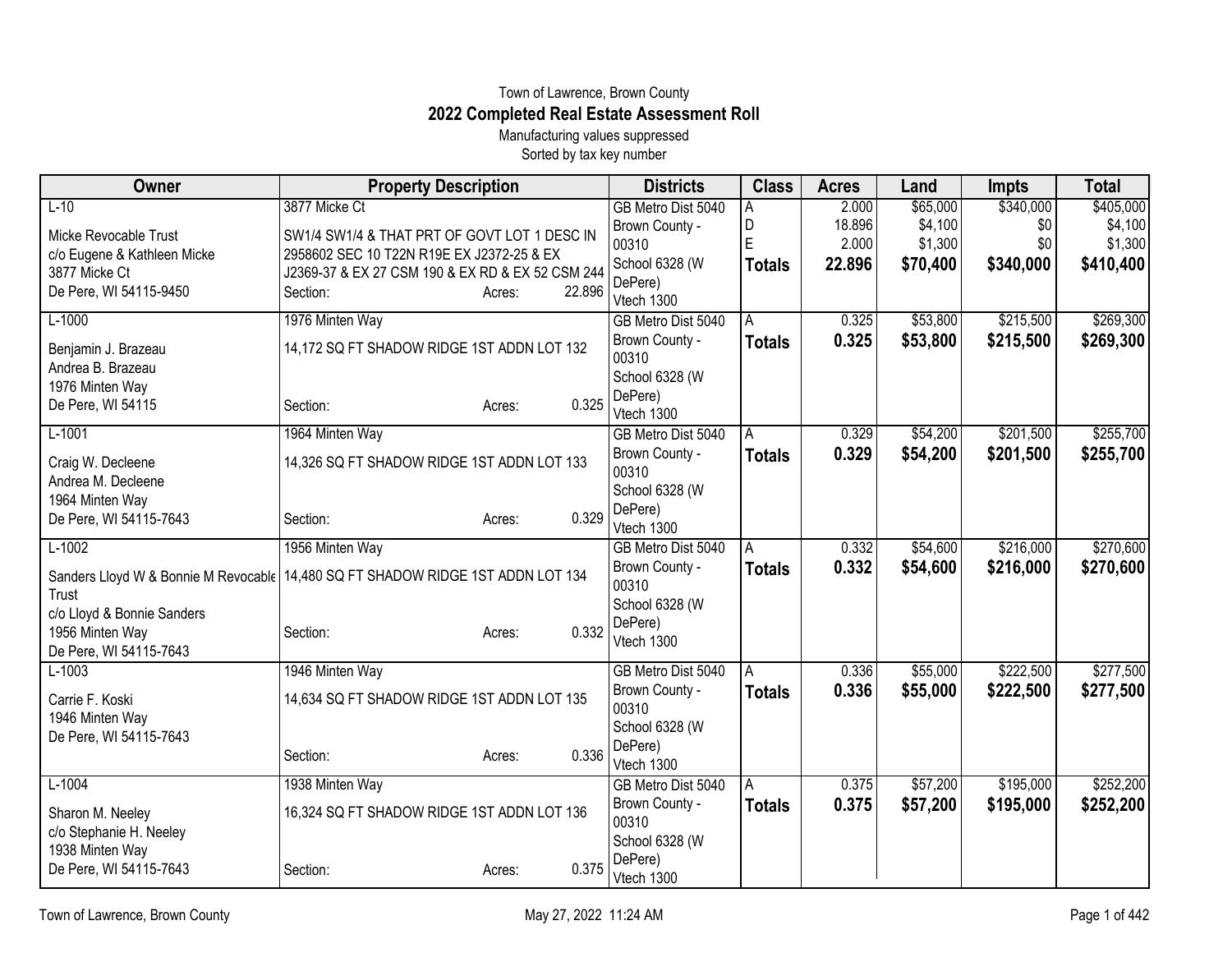| Owner                  | <b>Property Description</b>                     | <b>Districts</b> | <b>Class</b>            | <b>Acres</b>  | Land  | <b>Impts</b> | <b>Total</b> |           |
|------------------------|-------------------------------------------------|------------------|-------------------------|---------------|-------|--------------|--------------|-----------|
| $L-1005$               | 1596 Morning Mist Way                           |                  | GB Metro Dist 5040      |               | 0.478 | \$61,200     | \$236,800    | \$298,000 |
| Craig S. Wagner        | 20,829 SQ FT SHADOW RIDGE 1ST ADDN LOT 137      |                  | Brown County -          | <b>Totals</b> | 0.478 | \$61,200     | \$236,800    | \$298,000 |
| 1596 Morning Mist Way  |                                                 |                  | 00310                   |               |       |              |              |           |
| De Pere, WI 54115-9196 |                                                 |                  | School 6328 (W          |               |       |              |              |           |
|                        | Section:                                        | 0.478<br>Acres:  | DePere)<br>Vtech 1300   |               |       |              |              |           |
| $L-1006$               | 1597 Morning Mist Way                           |                  | GB Metro Dist 5040      | A             | 0.440 | \$59,800     | \$227,000    | \$286,800 |
|                        |                                                 |                  | Brown County -          | <b>Totals</b> | 0.440 | \$59,800     | \$227,000    | \$286,800 |
| Jennifer L. Kane       | 19,169 SQ FT SHADOW RIDGE 1ST ADDN LOT 138      |                  | 00310                   |               |       |              |              |           |
| 1597 Morning Mist Way  |                                                 |                  | School 6328 (W          |               |       |              |              |           |
| De Pere, WI 54115-9196 |                                                 |                  | DePere)                 |               |       |              |              |           |
|                        | Section:                                        | 0.440<br>Acres:  | Vtech 1300              |               |       |              |              |           |
| $L-1007$               | 1589 Morning Mist Way                           |                  | GB Metro Dist 5040      | A             | 0.386 | \$57,600     | \$193,500    | \$251,100 |
| Curt J. Pieschek       | 16,800 SQ FT SHADOW RIDGE 1ST ADDN LOT 139      |                  | Brown County -          | <b>Totals</b> | 0.386 | \$57,600     | \$193,500    | \$251,100 |
| Kelly J. Pieschek      |                                                 |                  | 00310                   |               |       |              |              |           |
| 1589 Morning Mist Way  |                                                 |                  | School 6328 (W          |               |       |              |              |           |
| De Pere, WI 54115-9196 | Section:                                        | 0.386<br>Acres:  | DePere)                 |               |       |              |              |           |
|                        |                                                 |                  | Vtech 1300              |               |       |              |              |           |
| $L-1008$               | 1596 Shadow Ridge Way                           |                  | GB Metro Dist 5040      | A             | 0.386 | \$57,600     | \$228,500    | \$286,100 |
| Chad A. Hendricks      | 16,800 SQ FT SHADOW RIDGE 1ST ADDN LOT 140      |                  | Brown County -<br>00310 | <b>Totals</b> | 0.386 | \$57,600     | \$228,500    | \$286,100 |
| Christina J. Hendricks |                                                 |                  | School 6328 (W          |               |       |              |              |           |
| 1596 Shadow Ridge Way  |                                                 |                  | DePere)                 |               |       |              |              |           |
| De Pere, WI 54115-7605 | Section:                                        | 0.386<br>Acres:  | Vtech 1300              |               |       |              |              |           |
| $L-1009$               | 1604 Shadow Ridge Way                           |                  | GB Metro Dist 5040      | A             | 0.440 | \$59,800     | \$255,100    | \$314,900 |
| <b>Talia Wolf</b>      | 19,169 SQ FT SHADOW RIDGE 1ST ADDN LOT 141      |                  | Brown County -          | <b>Totals</b> | 0.440 | \$59,800     | \$255,100    | \$314,900 |
| 1604 Shadow Ridge Way  |                                                 |                  | 00310                   |               |       |              |              |           |
| De Pere, WI 54115-7638 |                                                 |                  | School 6328 (W          |               |       |              |              |           |
|                        | Section:                                        | 0.440<br>Acres:  | DePere)                 |               |       |              |              |           |
|                        |                                                 |                  | Vtech 1300              |               |       |              |              |           |
| $L-101$                | 3665 French Rd                                  |                  | Brown County -<br>00311 | A             | 2.918 | \$70,500     | \$115,500    | \$186,000 |
| Carla M. Falish        | 127,109 SQ FT PRT OF NE1/4 SW1/4 & PRT OF NW1/4 |                  | GB Metro Dist 5040      | <b>Totals</b> | 2.918 | \$70,500     | \$115,500    | \$186,000 |
| 3665 French Rd         | SE1/4 SEC 22 T22N R19E DESC AS LOT 1 IN 25 CSM  |                  | School 6734             |               |       |              |              |           |
| De Pere, WI 54115-9439 | 143                                             |                  | (Wrightstown)           |               |       |              |              |           |
|                        | Section:                                        | 2.918<br>Acres:  | Vtech 1300              |               |       |              |              |           |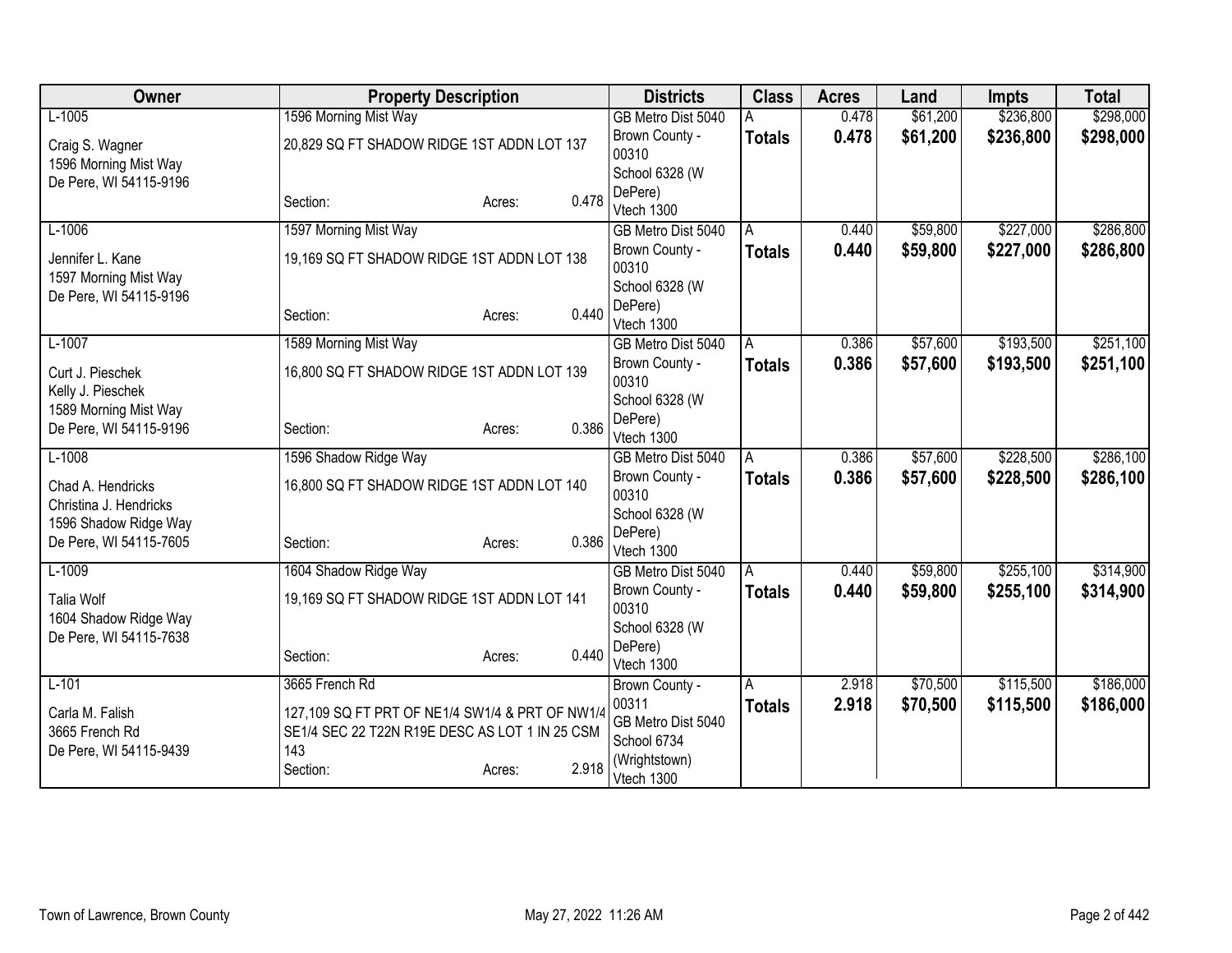| Owner                                                                      | <b>Property Description</b>                 |                 | <b>Districts</b>                        | <b>Class</b>  | <b>Acres</b> | Land     | <b>Impts</b> | <b>Total</b> |
|----------------------------------------------------------------------------|---------------------------------------------|-----------------|-----------------------------------------|---------------|--------------|----------|--------------|--------------|
| $L-10-1$                                                                   | 3174 Freedom Rd                             |                 | GB Metro Dist 5040                      |               | 5.100        | \$78,600 | \$277,000    | \$355,600    |
| Robert C. Marquardt                                                        | 5.005 AC M/L THAT PRT OF SW1/4 SW1/4 SEC 10 |                 | Brown County -                          | <b>Totals</b> | 5.100        | \$78,600 | \$277,000    | \$355,600    |
| 3174 Freedom Rd                                                            | T22N R19E DESC IN J2372-25                  |                 | 00310                                   |               |              |          |              |              |
| De Pere, WI 54115-9451                                                     |                                             |                 | School 6328 (W                          |               |              |          |              |              |
|                                                                            | Section:                                    | 5.005<br>Acres: | DePere)<br>Vtech 1300                   |               |              |          |              |              |
| $L-1010$                                                                   | 1611 Shadow Ridge Way                       |                 | GB Metro Dist 5040                      | A             | 0.519        | \$62,300 | \$222,500    | \$284,800    |
| Lori L. Wacek                                                              | 22,607 SQ FT SHADOW RIDGE 1ST ADDN LOT 142  |                 | Brown County -<br>00310                 | <b>Totals</b> | 0.519        | \$62,300 | \$222,500    | \$284,800    |
| 1611 Shadow Ridge Way<br>De Pere, WI 54115-7637                            |                                             |                 | School 6328 (W                          |               |              |          |              |              |
|                                                                            | Section:                                    | 0.519<br>Acres: | DePere)<br>Vtech 1300                   |               |              |          |              |              |
| $L-1011$                                                                   | 1923 Minten Way                             |                 | GB Metro Dist 5040                      | A             | 0.366        | \$56,900 | \$218,000    | \$274,900    |
| Gruski Michael J & Valerie L Living Trus<br>c/o Michael J & Valerie Gruski | 15,950 SQ FT SHADOW RIDGE 1ST ADDN LOT 143  |                 | Brown County -<br>00310                 | <b>Totals</b> | 0.366        | \$56,900 | \$218,000    | \$274,900    |
| 1923 Minten Way                                                            |                                             |                 | School 6328 (W                          |               |              |          |              |              |
| De Pere, WI 54115-7644                                                     | Section:                                    | 0.366<br>Acres: | DePere)<br>Vtech 1300                   |               |              |          |              |              |
| $L-1012$                                                                   | 1927 Minten Way                             |                 | GB Metro Dist 5040                      | A             | 0.360        | \$56,600 | \$228,700    | \$285,300    |
| Jesse L. Shoemaker<br>Jennifer M. Shoemaker                                | 15,892 SQ FT SHADOW RIDGE 1ST ADDN LOT 144  |                 | Brown County -<br>00310                 | <b>Totals</b> | 0.360        | \$56,600 | \$228,700    | \$285,300    |
| 1927 Minten Way                                                            |                                             |                 | School 6328 (W                          |               |              |          |              |              |
| De Pere, WI 54115-7644                                                     | Section:                                    | 0.365<br>Acres: | DePere)<br>Vtech 1300                   |               |              |          |              |              |
| $L-1013$                                                                   | 1935 Minten Way                             |                 | GB Metro Dist 5040                      | A             | 0.377        | \$57,300 | \$244,500    | \$301,800    |
| David J. Behrendt<br>Connie M. Behrendt                                    | 16,401 SQ FT SHADOW RIDGE 1ST ADDN LOT 145  |                 | Brown County -<br>00310                 | <b>Totals</b> | 0.377        | \$57,300 | \$244,500    | \$301,800    |
| 1935 Minten Way<br>De Pere, WI 54115-7644                                  | Section:                                    | 0.377<br>Acres: | School 6328 (W<br>DePere)               |               |              |          |              |              |
|                                                                            |                                             |                 | Vtech 1300                              |               |              |          |              |              |
| $L-1014$                                                                   | 1947 Minten Way                             |                 | GB Metro Dist 5040                      | l A           | 0.330        | \$54,300 | \$237,900    | \$292,200    |
| Nicholas M. Glander<br>Caroline M. Glander                                 | 14,500 SQ FT SHADOW RIDGE 1ST ADDN LOT 146  |                 | Brown County -<br>00310                 | <b>Totals</b> | 0.330        | \$54,300 | \$237,900    | \$292,200    |
| 1947 Minten Way<br>De Pere, WI 54115-7644                                  | Section:                                    | 0.333<br>Acres: | School 6328 (W<br>DePere)<br>Vtech 1300 |               |              |          |              |              |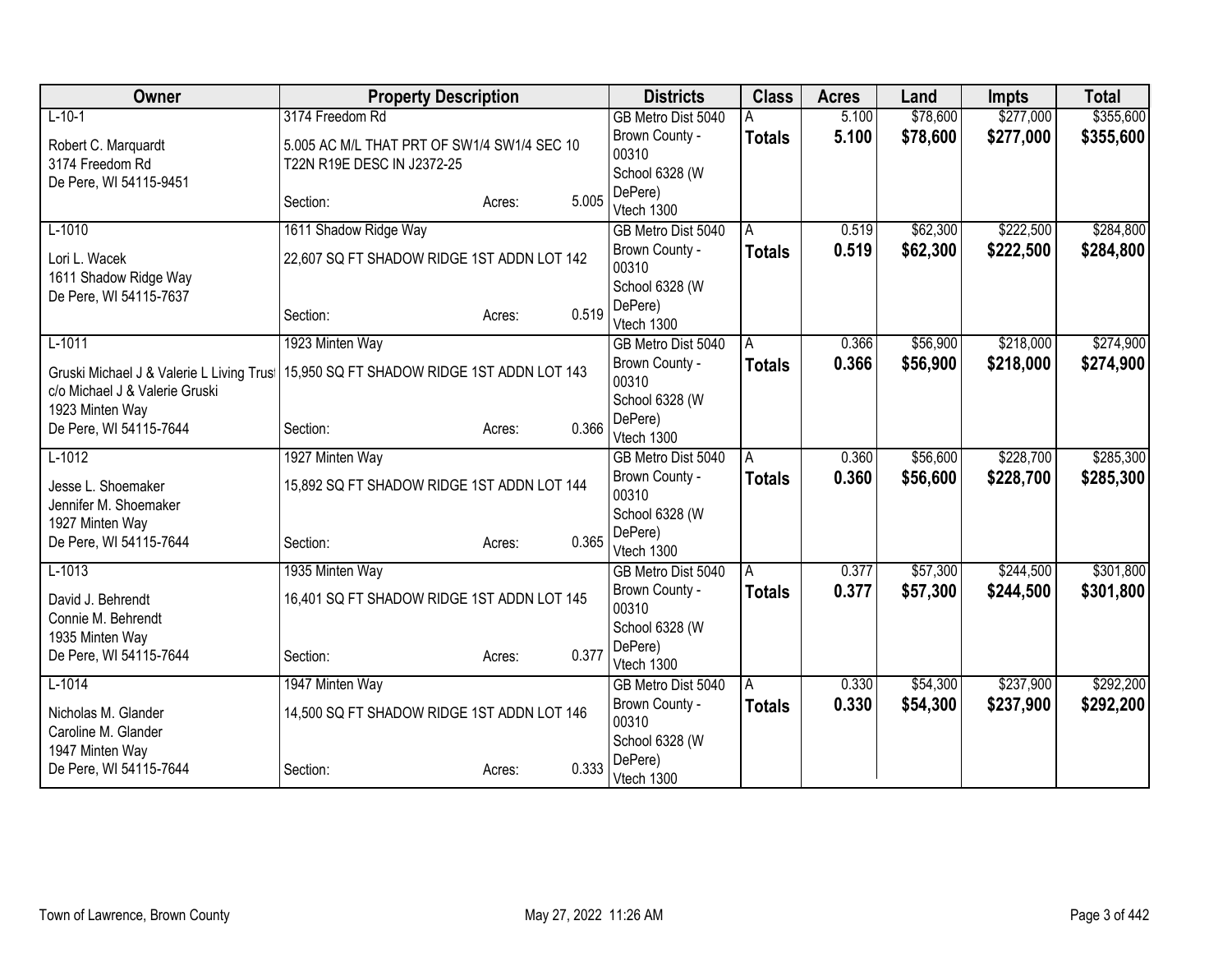| Owner                                        | <b>Property Description</b>                     |                 | <b>Districts</b>        | <b>Class</b>  | <b>Acres</b> | Land     | <b>Impts</b>  | <b>Total</b> |
|----------------------------------------------|-------------------------------------------------|-----------------|-------------------------|---------------|--------------|----------|---------------|--------------|
| $L-1015$                                     | 1955 Minten Way                                 |                 | GB Metro Dist 5040      |               | 0.333        | \$54,700 | \$223,000     | \$277,700    |
| James G. Koenig                              | 14,500 SQ FT SHADOW RIDGE 1ST ADDN LOT 147      |                 | Brown County -          | <b>Totals</b> | 0.333        | \$54,700 | \$223,000     | \$277,700    |
| Barbara K. Koenig                            |                                                 |                 | 00310                   |               |              |          |               |              |
| 1955 Minten Way                              |                                                 |                 | School 6328 (W          |               |              |          |               |              |
| De Pere, WI 54115-7644                       | Section:                                        | 0.333<br>Acres: | DePere)                 |               |              |          |               |              |
|                                              |                                                 |                 | Vtech 1300              |               |              |          |               |              |
| $L-1016$                                     | 1963 Minten Way                                 |                 | GB Metro Dist 5040      | A             | 0.330        | \$54,300 | \$209,000     | \$263,300    |
| Shaun A. Shuck<br><b>Barbara Shuck</b>       | 14,500 SQ FT SHADOW RIDGE 1ST ADDN LOT 148      |                 | Brown County -<br>00310 | <b>Totals</b> | 0.330        | \$54,300 | \$209,000     | \$263,300    |
| 1963 Minten Way                              |                                                 |                 | School 6328 (W          |               |              |          |               |              |
| De Pere, WI 54115-7644                       | Section:                                        | 0.333<br>Acres: | DePere)                 |               |              |          |               |              |
|                                              |                                                 |                 | Vtech 1300              |               |              |          |               |              |
| $L-1017$                                     | 1975 Minten Way                                 |                 | GB Metro Dist 5040      | A             | 0.333        | \$54,700 | \$216,000     | \$270,700    |
| Joseph T. Privett                            | 14,500 SQ FT SHADOW RIDGE 1ST ADDN LOT 149      |                 | Brown County -<br>00310 | <b>Totals</b> | 0.333        | \$54,700 | \$216,000     | \$270,700    |
| 1975 Minten Way                              |                                                 |                 | School 6328 (W          |               |              |          |               |              |
| De Pere, WI 54115-7644                       |                                                 | 0.333           | DePere)                 |               |              |          |               |              |
|                                              | Section:                                        | Acres:          | Vtech 1300              |               |              |          |               |              |
| $L-1018$                                     | 1983 Minten Way                                 |                 | GB Metro Dist 5040      | A             | 0.399        | \$58,100 | \$369,500     | \$427,600    |
| Steven E. Grosklaus                          | 17,369 SQ FT SHADOW RIDGE 1ST ADDN LOT 150      |                 | Brown County -          | <b>Totals</b> | 0.399        | \$58,100 | \$369,500     | \$427,600    |
| Mary E. Grosklaus                            |                                                 |                 | 00310                   |               |              |          |               |              |
| 1983 Minten Way                              |                                                 |                 | School 6328 (W          |               |              |          |               |              |
| De Pere, WI 54115-7644                       | Section:                                        | 0.399<br>Acres: | DePere)                 |               |              |          |               |              |
|                                              |                                                 |                 | Vtech 1300              |               |              |          |               |              |
| $L-1019$                                     | 1609 Park Haven Rd                              |                 | GB Metro Dist 5040      | A             | 0.333        | \$54,700 | \$222,000     | \$276,700    |
| Lee J Klemens & Anne Czyz-Klemens            | 14,500 SQ FT SHADOW RIDGE 1ST ADDN LOT 151      |                 | Brown County -<br>00310 | <b>Totals</b> | 0.333        | \$54,700 | \$222,000     | \$276,700    |
| Revocable Trust                              |                                                 |                 | School 6328 (W          |               |              |          |               |              |
| 1609 Park Haven Rd                           |                                                 |                 | DePere)                 |               |              |          |               |              |
| De Pere, WI 54115                            | Section:                                        | 0.333<br>Acres: | Vtech 1300              |               |              |          |               |              |
| $L-102$                                      | <b>Mid Valley Dr</b>                            |                 | Brown County -          | B             | 20.000       | \$50,000 | $\sqrt[6]{3}$ | \$50,000     |
|                                              |                                                 |                 | 00311                   | <b>Totals</b> | 20.000       | \$50,000 | \$0           | \$50,000     |
| Midvallee Golf Course, Inc                   | 20.273 AC M/L E1/2 NW1/4 SW1/4 SEC 22 T22N R19E |                 | GB Metro Dist 5040      |               |              |          |               |              |
| c/o Mid Vallee Golf Course                   |                                                 |                 | School 6734             |               |              |          |               |              |
| 3850 Mid Valley Dr<br>De Pere, WI 54115-9118 |                                                 | 20.273          | (Wrightstown)           |               |              |          |               |              |
|                                              | Section:                                        | Acres:          | Vtech 1300              |               |              |          |               |              |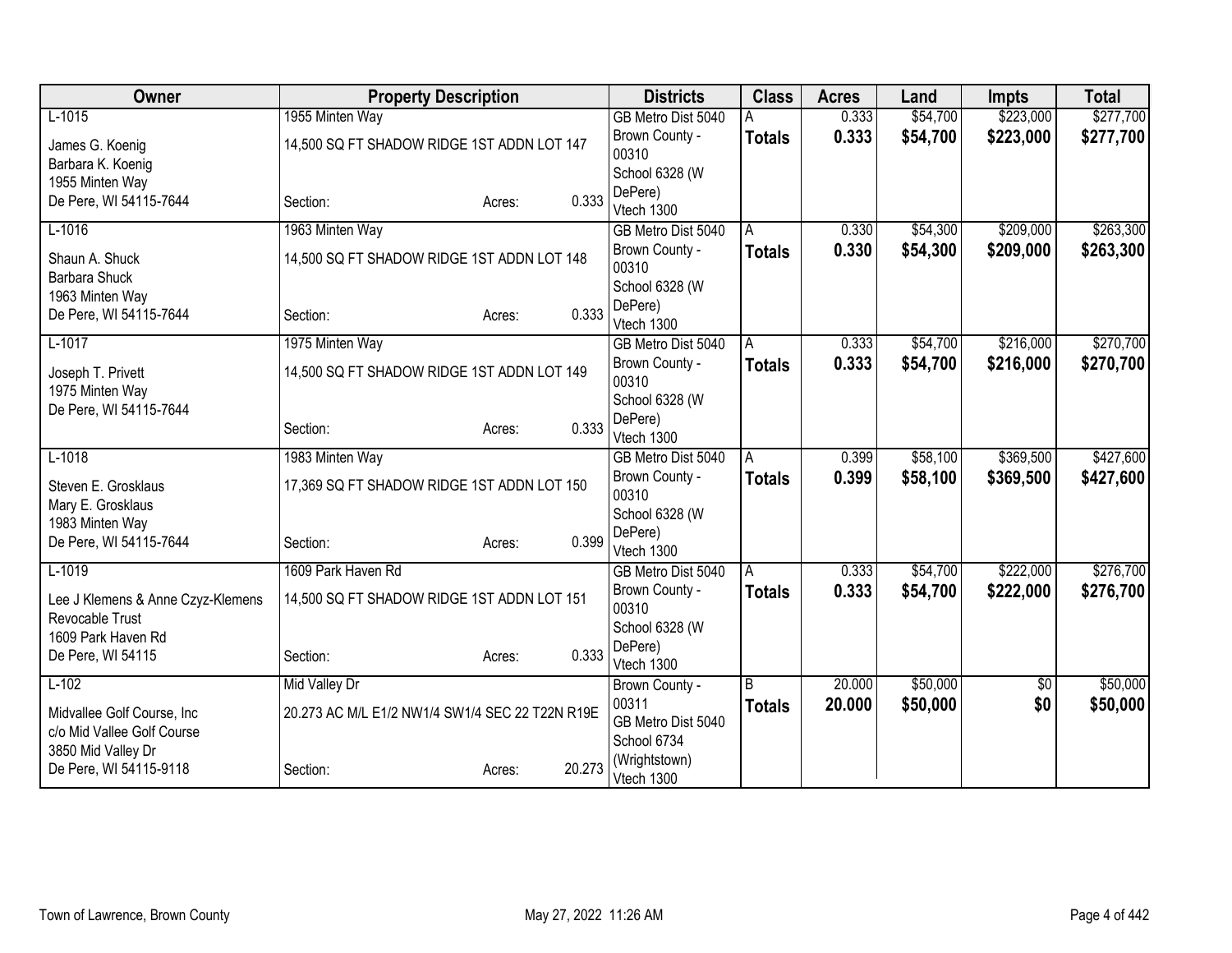| Owner                                      | <b>Property Description</b>                 |                 | <b>Districts</b>                 | <b>Class</b>  | <b>Acres</b> | Land     | <b>Impts</b> | <b>Total</b> |
|--------------------------------------------|---------------------------------------------|-----------------|----------------------------------|---------------|--------------|----------|--------------|--------------|
| $L-10-2$                                   | 2941 County Line Rd                         |                 | GB Metro Dist 5040               |               | 3.257        | \$67,500 | \$210,000    | \$277,500    |
| KRISTINE A. Vandenlangenberg               | PRT OF SW1/4 SW1/4 SEC 10 T22N R19E DESC IN |                 | Brown County -                   | <b>Totals</b> | 3.257        | \$67,500 | \$210,000    | \$277,500    |
| Tom J. Maricque                            | J2369-37 EX RD R/W IN 2927690 & EX RDS      |                 | 00310                            |               |              |          |              |              |
| 2941 County Line Rd                        |                                             |                 | School 6328 (W                   |               |              |          |              |              |
| De Pere, WI 54115-9450                     | Section:                                    | 3.257<br>Acres: | DePere)<br>Vtech 1300            |               |              |          |              |              |
| $L-1020$                                   | 1617 Park Haven Rd                          |                 | GB Metro Dist 5040               | A             | 0.360        | \$56,600 | \$228,500    | \$285,100    |
| Chad J. Lassila<br>Heida E. Lassila        | 15,667 SQ FT SHADOW RIDGE 1ST ADDN LOT 152  |                 | Brown County -<br>00310          | <b>Totals</b> | 0.360        | \$56,600 | \$228,500    | \$285,100    |
| 1617 Park Haven Rd                         |                                             |                 | School 6328 (W                   |               |              |          |              |              |
| De Pere, WI 54115                          | Section:                                    | 0.360<br>Acres: | DePere)<br>Vtech 1300            |               |              |          |              |              |
| $L-1021$                                   | 1625 Park Haven Rd                          |                 | GB Metro Dist 5040               | A             | 0.360        | \$56,600 | \$244,500    | \$301,100    |
| Tracy D. Wiegman<br>Shannon D. Wiegman     | 15,681 SQ FT SHADOW RIDGE 1ST ADDN LOT 153  |                 | Brown County -<br>00310          | <b>Totals</b> | 0.360        | \$56,600 | \$244,500    | \$301,100    |
| 1625 Park Haven Rd                         |                                             |                 | School 6328 (W                   |               |              |          |              |              |
| De Pere, WI 54115                          | Section:                                    | 0.360<br>Acres: | DePere)<br>Vtech 1300            |               |              |          |              |              |
| $L-1022$                                   | 1980 Crimson Way                            |                 | GB Metro Dist 5040               | A             | 0.399        | \$58,100 | \$230,000    | \$288,100    |
| Roy Wetzel<br>Samantha Wetzel              | 17,369 SQ FT SHADOW RIDGE 1ST ADDN LOT 154  |                 | Brown County -<br>00310          | <b>Totals</b> | 0.399        | \$58,100 | \$230,000    | \$288,100    |
| 1980 Crimson Way                           |                                             |                 | School 6328 (W                   |               |              |          |              |              |
| De Pere, WI 54115                          | Section:                                    | 0.399<br>Acres: | DePere)                          |               |              |          |              |              |
| $L-1023$                                   | 1972 Crimson Way                            |                 | Vtech 1300<br>GB Metro Dist 5040 | l A           | 0.366        | \$56,900 | \$258,900    | \$315,800    |
|                                            |                                             |                 | Brown County -                   | <b>Totals</b> | 0.366        | \$56,900 | \$258,900    | \$315,800    |
| Marjorie C. Kelley                         | 15,950 SQ FT SHADOW RIDGE 1ST ADDN LOT 155  |                 | 00310                            |               |              |          |              |              |
| 1972 Crimson Way<br>De Pere, WI 54115-9069 |                                             |                 | School 6328 (W                   |               |              |          |              |              |
|                                            | Section:                                    | 0.366<br>Acres: | DePere)                          |               |              |          |              |              |
|                                            |                                             |                 | Vtech 1300                       |               |              |          |              |              |
| $L-1024$                                   | 1869 Misty Moon Way                         |                 | GB Metro Dist 5040               | l A           | 0.403        | \$58,300 | \$207,000    | \$265,300    |
| Ryan Haertl<br>Kerri Haertl                | 17,570 SQ FT SHADOW RIDGE 1ST ADDN LOT 156  |                 | Brown County -<br>00310          | <b>Totals</b> | 0.403        | \$58,300 | \$207,000    | \$265,300    |
| 1869 Misty Moon Way                        |                                             |                 | School 6328 (W                   |               |              |          |              |              |
| De Pere, WI 54115                          | Section:                                    | 0.403<br>Acres: | DePere)<br>Vtech 1300            |               |              |          |              |              |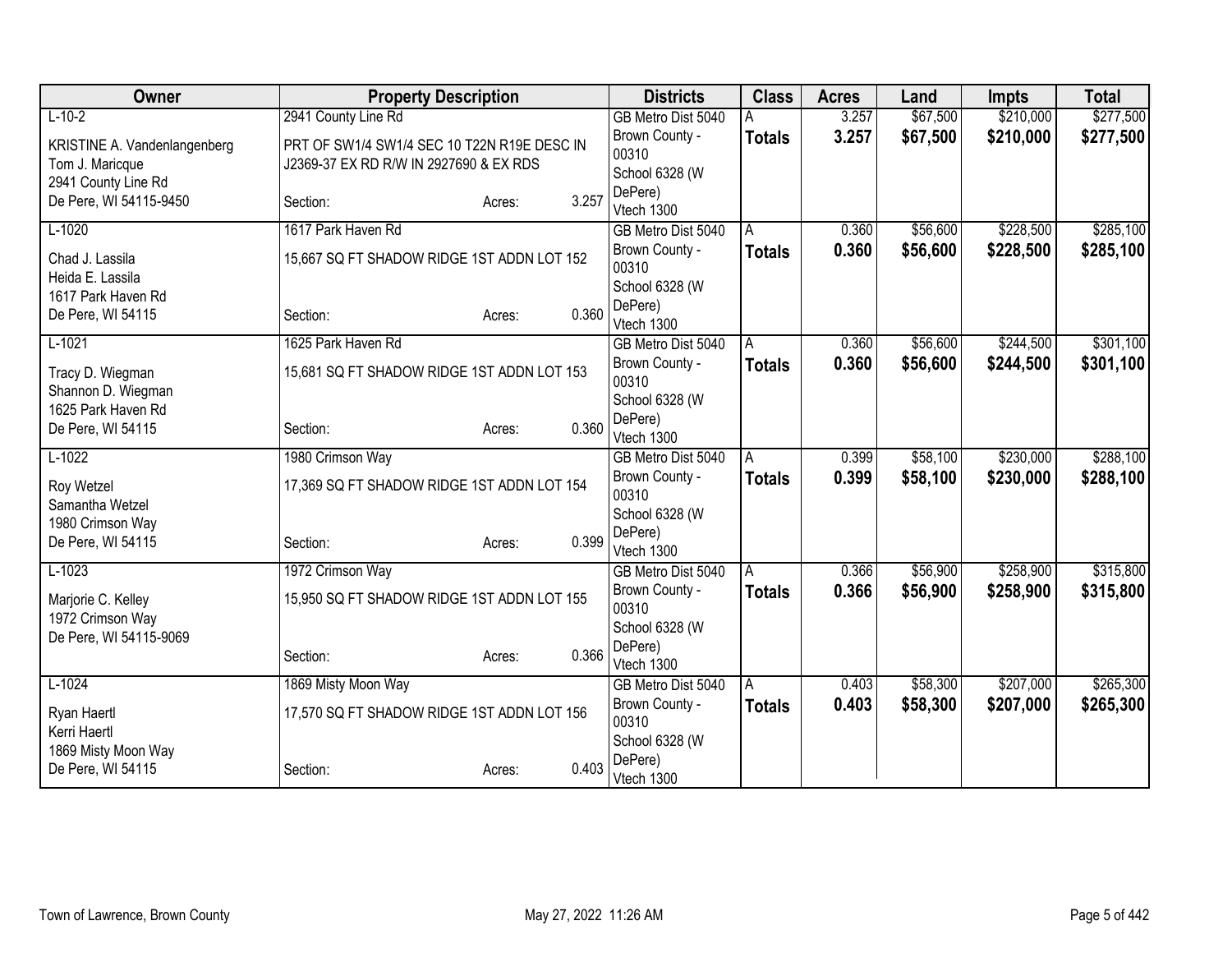| Owner                                     | <b>Property Description</b>                   |                  | <b>Districts</b>            | <b>Class</b>  | <b>Acres</b> | Land     | <b>Impts</b> | <b>Total</b> |
|-------------------------------------------|-----------------------------------------------|------------------|-----------------------------|---------------|--------------|----------|--------------|--------------|
| $L-1025$                                  | 1863 Misty Moon Way                           |                  | GB Metro Dist 5040          |               | 0.415        | \$58,800 | \$225,500    | \$284,300    |
| Jason J. Bartlett                         | 18,082 SQ FT SHADOW RIDGE 1ST ADDN LOT 157    |                  | Brown County -              | <b>Totals</b> | 0.415        | \$58,800 | \$225,500    | \$284,300    |
| Jamie S. Bartlett                         |                                               |                  | 00310                       |               |              |          |              |              |
| 1863 Misty Moon Way                       |                                               |                  | School 6328 (W              |               |              |          |              |              |
| De Pere, WI 54115-7628                    | Section:                                      | 0.415<br>Acres:  | DePere)                     |               |              |          |              |              |
|                                           |                                               |                  | Vtech 1300                  |               |              |          |              |              |
| $L-1026$                                  | 1857 Misty Moon Way                           |                  | GB Metro Dist 5040          | Α             | 0.415        | \$58,800 | \$211,500    | \$270,300    |
| David J. Harrington<br>Jody L. Harrington | 18,071 SQ FT SHADOW RIDGE 1ST ADDN LOT 158    |                  | Brown County -<br>00310     | <b>Totals</b> | 0.415        | \$58,800 | \$211,500    | \$270,300    |
| 1857 Misty Moon Way                       |                                               |                  | School 6328 (W              |               |              |          |              |              |
| De Pere, WI 54115-7628                    | Section:                                      | 0.415<br>Acres:  | DePere)                     |               |              |          |              |              |
|                                           |                                               |                  | Vtech 1300                  |               |              |          |              |              |
| $L-1027$                                  | 1851 Misty Moon Way                           |                  | GB Metro Dist 5040          | A             | 0.415        | \$58,800 | \$233,500    | \$292,300    |
| Duane E. Copp                             | 18,059 SQ FT SHADOW RIDGE 1ST ADDN LOT 159    |                  | Brown County -<br>00310     | <b>Totals</b> | 0.415        | \$58,800 | \$233,500    | \$292,300    |
| Angela J. Copp<br>1851 Misty Moon Way     |                                               |                  | School 6328 (W              |               |              |          |              |              |
| De Pere, WI 54115-7628                    | Section:                                      | 0.415<br>Acres:  | DePere)                     |               |              |          |              |              |
|                                           |                                               |                  | Vtech 1300                  |               |              |          |              |              |
| $L-1028$                                  | 1843 Misty Moon Way                           |                  | GB Metro Dist 5040          | A             | 0.414        | \$58,700 | \$197,000    | \$255,700    |
| Daniel J. Jacobs                          | 18,048 SQ FT SHADOW RIDGE 1ST ADDN LOT 160    |                  | Brown County -<br>00310     | <b>Totals</b> | 0.414        | \$58,700 | \$197,000    | \$255,700    |
| Sherry A. Jacobs                          |                                               |                  | School 6328 (W              |               |              |          |              |              |
| 1843 Misty Moon Way                       |                                               |                  | DePere)                     |               |              |          |              |              |
| De Pere, WI 54115                         | Section:                                      | 0.414<br>Acres:  | Vtech 1300                  |               |              |          |              |              |
| $L-1029$                                  | 1839 Misty Moon Way                           |                  | GB Metro Dist 5040          | A             | 0.414        | \$58,700 | \$261,000    | \$319,700    |
| Troy J. Mooren                            | 18,039 SQ FT SHADOW RIDGE 1ST ADDN LOT 161    |                  | Brown County -              | <b>Totals</b> | 0.414        | \$58,700 | \$261,000    | \$319,700    |
| Nicole R. Mooren                          |                                               |                  | 00310                       |               |              |          |              |              |
| 1839 Misty Moon Way                       |                                               |                  | School 6328 (W              |               |              |          |              |              |
| De Pere, WI 54115-7628                    | Section:                                      | 0.414<br>Acres:  | DePere)                     |               |              |          |              |              |
|                                           |                                               |                  | Vtech 1300                  |               |              |          |              |              |
| $L-103$                                   | <b>Mid Valley Dr</b>                          |                  | Brown County -              | B             | 18.262       | \$45,700 | \$0          | \$45,700     |
| Midvallee Golf Course, Inc.               | W1/2 NW1/4 SW1/4 SEC 22 T22N R19E & EX RD R/W |                  | 00311                       | <b>Totals</b> | 18.262       | \$45,700 | \$0          | \$45,700     |
| c/o Mid Vallee Golf Course                | IN 2937042 & EX RD                            |                  | GB Metro Dist 5040          |               |              |          |              |              |
| 3850 Mid Valley Dr                        |                                               |                  | School 6734                 |               |              |          |              |              |
| De Pere, WI 54115-9118                    | Section:                                      | 18.262<br>Acres: | (Wrightstown)<br>Vtech 1300 |               |              |          |              |              |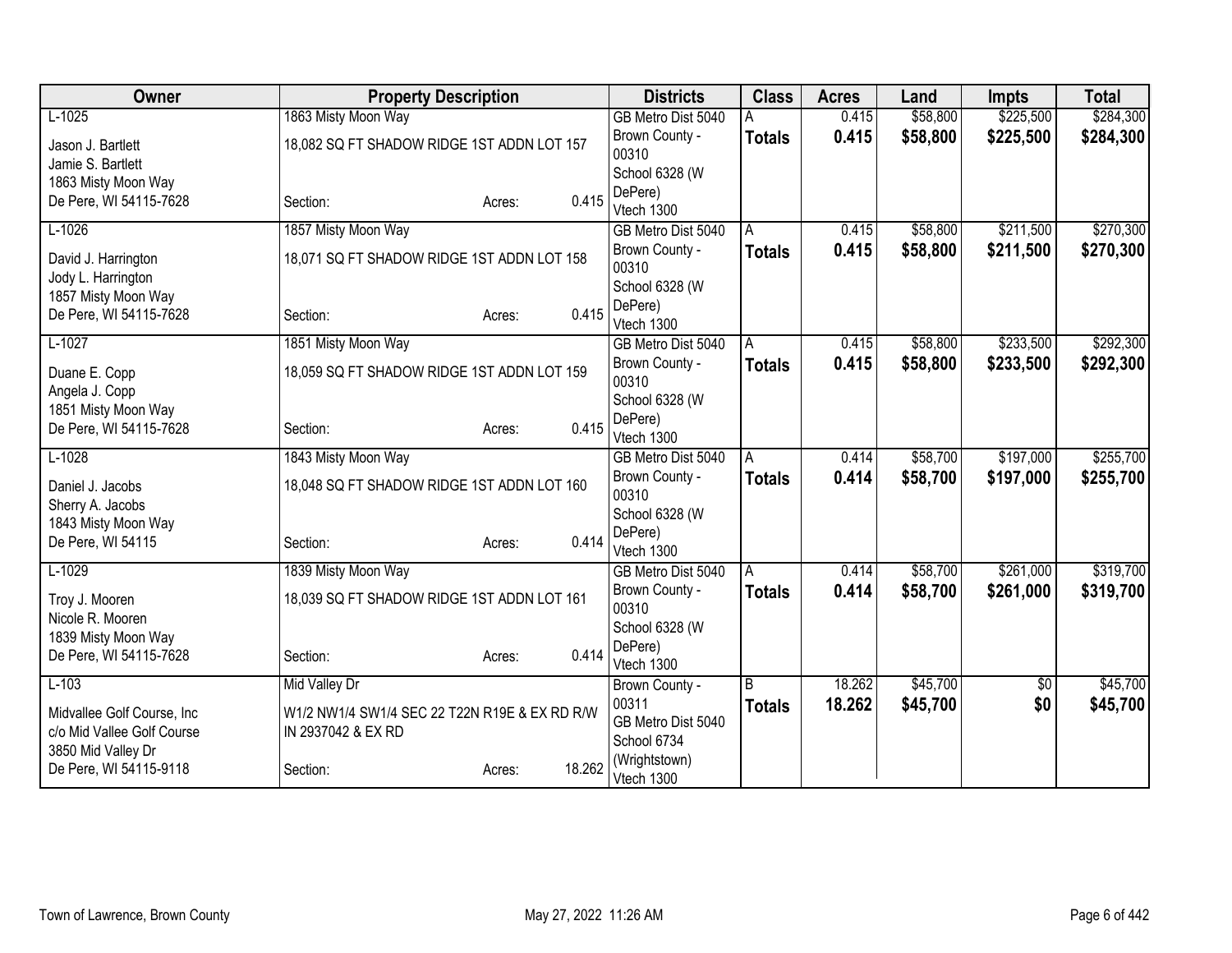| Owner                  | <b>Property Description</b>                  |                 | <b>Districts</b>        | <b>Class</b>  | <b>Acres</b> | Land     | <b>Impts</b> | <b>Total</b> |
|------------------------|----------------------------------------------|-----------------|-------------------------|---------------|--------------|----------|--------------|--------------|
| $L-10-3$               | 3898 Micke Ct                                |                 | GB Metro Dist 5040      |               | 2.682        | \$69,100 | \$326,000    | \$395,100    |
| William J. Paape       | 116,829 SQ FT LOT 1 OF 52 CSM 244 BNG PRT OF |                 | Brown County -          | <b>Totals</b> | 2.682        | \$69,100 | \$326,000    | \$395,100    |
| Christina T. Paape     | SW1/4 SW1/4 & BNG PRT OF GOVT LOT 1 SEC 10   |                 | 00310                   |               |              |          |              |              |
| 3898 Micke Ct          | <b>T22N R19E</b>                             |                 | School 6328 (W          |               |              |          |              |              |
| De Pere, WI 54115      | Section:                                     | 2.682<br>Acres: | DePere)<br>Vtech 1300   |               |              |          |              |              |
| $L-1030$               | 1831 Misty Moon Way                          |                 | GB Metro Dist 5040      | A             | 0.414        | \$58,700 | \$242,500    | \$301,200    |
|                        |                                              |                 | Brown County -          | <b>Totals</b> | 0.414        | \$58,700 | \$242,500    | \$301,200    |
| Dennis C. Heim         | 18,048 SQ FT SHADOW RIDGE 1ST ADDN LOT 162   |                 | 00310                   |               |              |          |              |              |
| Marilyn F. Heim        |                                              |                 | School 6328 (W          |               |              |          |              |              |
| 1831 Misty Moon Way    |                                              |                 | DePere)                 |               |              |          |              |              |
| De Pere, WI 54115-7628 | Section:                                     | 0.414<br>Acres: | Vtech 1300              |               |              |          |              |              |
| $L-1031$               | 1823 Misty Moon Way                          |                 | GB Metro Dist 5040      | A             | 0.417        | \$58,900 | \$224,000    | \$282,900    |
| Erik S. Habetler       | 18,180 SQ FT SHADOW RIDGE 1ST ADDN LOT 163   |                 | Brown County -          | <b>Totals</b> | 0.417        | \$58,900 | \$224,000    | \$282,900    |
| Rebecca J. Habetler    |                                              |                 | 00310                   |               |              |          |              |              |
| 1823 Misty Moon Way    |                                              |                 | School 6328 (W          |               |              |          |              |              |
| De Pere, WI 54115-7628 | Section:                                     | 0.417<br>Acres: | DePere)                 |               |              |          |              |              |
|                        |                                              |                 | Vtech 1300              |               |              |          |              |              |
| $L-1032$               | 1824 Misty Moon Way                          |                 | GB Metro Dist 5040      | A             | 0.337        | \$55,100 | \$264,000    | \$319,100    |
| Michael Weber          | 14,660 SQ FT SHADOW RIDGE 1ST ADDN LOT 164   |                 | Brown County -<br>00310 | <b>Totals</b> | 0.337        | \$55,100 | \$264,000    | \$319,100    |
| Susan Weber            |                                              |                 | School 6328 (W          |               |              |          |              |              |
| 1824 Misty Moon Way    |                                              |                 | DePere)                 |               |              |          |              |              |
| De Pere, WI 54115      | Section:                                     | 0.337<br>Acres: | Vtech 1300              |               |              |          |              |              |
| $L-1033$               | 1830 Misty Moon Way                          |                 | GB Metro Dist 5040      | A             | 0.337        | \$55,200 | \$203,000    | \$258,200    |
| Clayton R. King        | 14,700 SQ FT SHADOW RIDGE 1ST ADDN LOT 165   |                 | Brown County -          | <b>Totals</b> | 0.337        | \$55,200 | \$203,000    | \$258,200    |
| Jessica L. King        |                                              |                 | 00310                   |               |              |          |              |              |
| 1830 Misty Moon Way    |                                              |                 | School 6328 (W          |               |              |          |              |              |
| De Pere, WI 54115-7634 | Section:                                     | 0.337<br>Acres: | DePere)                 |               |              |          |              |              |
|                        |                                              |                 | Vtech 1300              |               |              |          |              |              |
| $L-1034$               | 1555 Golden Moon Ct                          |                 | GB Metro Dist 5040      | A             | 0.398        | \$58,100 | \$210,500    | \$268,600    |
| Phillip J. Bushman     | 17,356 SQ FT SHADOW RIDGE 1ST ADDN LOT 166   |                 | Brown County -<br>00310 | <b>Totals</b> | 0.398        | \$58,100 | \$210,500    | \$268,600    |
| c/o Phillip B. Hoppe   |                                              |                 | School 6328 (W          |               |              |          |              |              |
| 1555 Golden Moon Ct    |                                              |                 | DePere)                 |               |              |          |              |              |
| De Pere, WI 54115      | Section:                                     | 0.398<br>Acres: | Vtech 1300              |               |              |          |              |              |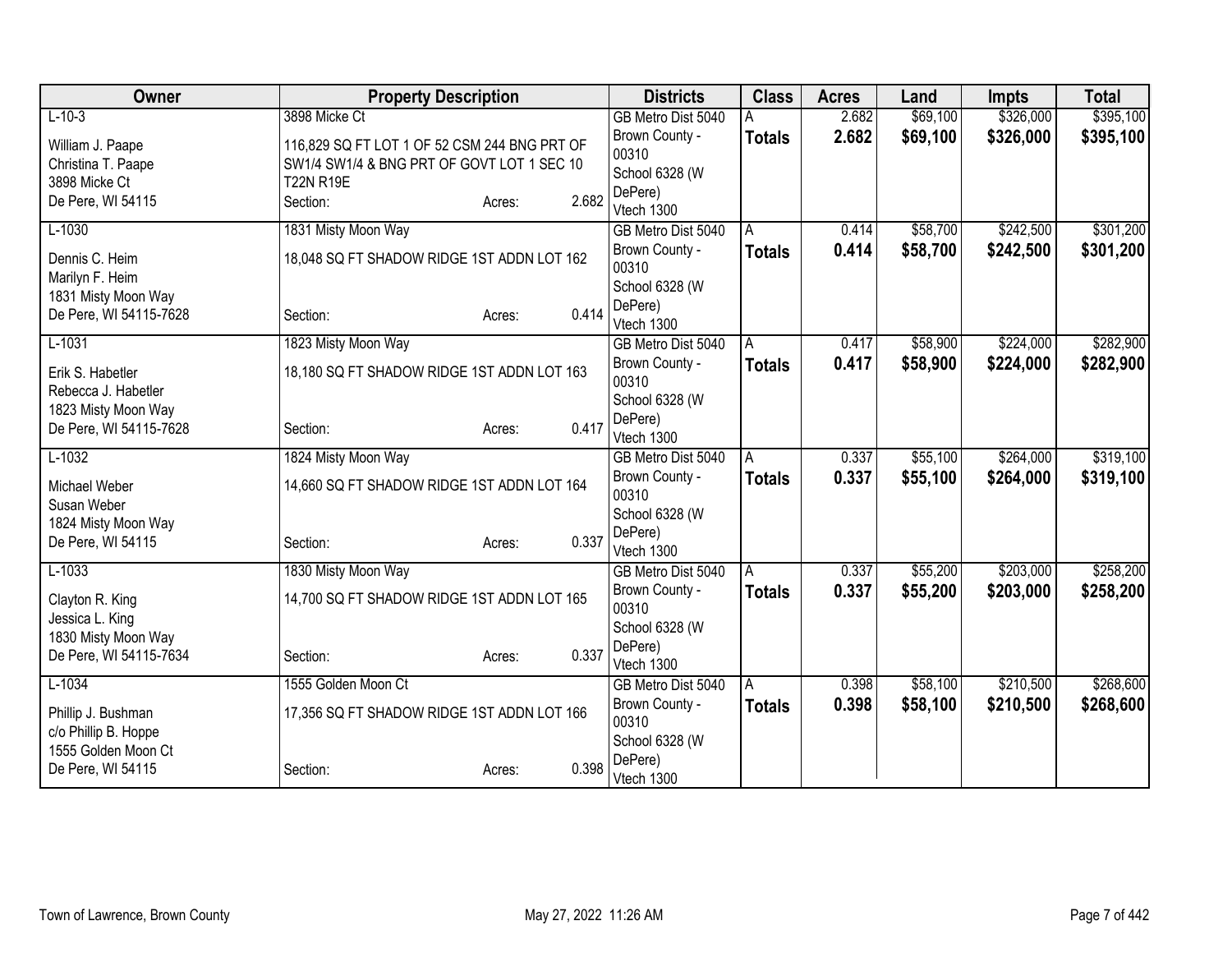| Owner                                                      | <b>Property Description</b>                      |                  | <b>Districts</b>            | <b>Class</b>  | <b>Acres</b> | Land     | <b>Impts</b> | <b>Total</b> |
|------------------------------------------------------------|--------------------------------------------------|------------------|-----------------------------|---------------|--------------|----------|--------------|--------------|
| $L-1035$                                                   | 1537 Golden Moon Ct                              |                  | GB Metro Dist 5040          |               | 0.494        | \$61,900 | \$215,000    | \$276,900    |
| Andrew W. Knuth                                            | 21,534 SQ FT SHADOW RIDGE 1ST ADDN LOT 167       |                  | Brown County -              | <b>Totals</b> | 0.494        | \$61,900 | \$215,000    | \$276,900    |
| Gina M. Knuth                                              |                                                  |                  | 00310                       |               |              |          |              |              |
| 1537 Golden Moon Ct                                        |                                                  |                  | School 6328 (W              |               |              |          |              |              |
| De Pere, WI 54115                                          | Section:                                         | 0.494<br>Acres:  | DePere)<br>Vtech 1300       |               |              |          |              |              |
| $L-1036$                                                   | 1521 Golden Moon Ct                              |                  | GB Metro Dist 5040          | A             | 0.579        | \$63,000 | \$244,200    | \$307,200    |
|                                                            |                                                  |                  | Brown County -              | <b>Totals</b> | 0.579        | \$63,000 | \$244,200    | \$307,200    |
| Beck Julie M Living Trust<br>c/o Julie M Beck Living Trust | 25,208 SQ FT SHADOW RIDGE 1ST ADDN LOT 168       |                  | 00310                       |               |              |          |              |              |
| 1521 Golden Moon Ct                                        |                                                  |                  | School 6328 (W              |               |              |          |              |              |
| De Pere, WI 54115                                          | Section:                                         | 0.579<br>Acres:  | DePere)                     |               |              |          |              |              |
|                                                            |                                                  |                  | Vtech 1300                  |               |              |          |              |              |
| $L-1037$                                                   | 1524 Golden Moon Ct                              |                  | GB Metro Dist 5040          | A             | 0.441        | \$59,800 | \$214,500    | \$274,300    |
| Vansistine David F & Janet H 2005 Rev                      | 19,219 SQ FT SHADOW RIDGE 1ST ADDN LOT 169       |                  | Brown County -<br>00310     | <b>Totals</b> | 0.441        | \$59,800 | \$214,500    | \$274,300    |
| Trust                                                      |                                                  |                  | School 6328 (W              |               |              |          |              |              |
| c/o David & Janet Vansistine                               |                                                  |                  | DePere)                     |               |              |          |              |              |
| 1524 Golden Moon Ct<br>De Pere, WI 54115-7630              | Section:                                         | 0.441<br>Acres:  | Vtech 1300                  |               |              |          |              |              |
| $L-1038$                                                   | 1532 Golden Moon Ct                              |                  | GB Metro Dist 5040          | A             | 0.352        | \$56,300 | \$230,600    | \$286,900    |
|                                                            |                                                  |                  | Brown County -              | <b>Totals</b> | 0.352        | \$56,300 | \$230,600    | \$286,900    |
| David J. Lacrosse                                          | 15,340 SQ FT SHADOW RIDGE 1ST ADDN LOT 170       |                  | 00310                       |               |              |          |              |              |
| Virginia L. Lacrosse<br>1532 Golden Moon Ct                |                                                  |                  | School 6328 (W              |               |              |          |              |              |
| De Pere, WI 54115                                          | Section:                                         | 0.352<br>Acres:  | DePere)                     |               |              |          |              |              |
|                                                            |                                                  |                  | Vtech 1300                  |               |              |          |              |              |
| $L-1039$                                                   | 1542 Golden Moon Ct                              |                  | GB Metro Dist 5040          | A             | 0.499        | \$62,100 | \$228,500    | \$290,600    |
| <b>Tyler Radke</b>                                         | 21,730 SQ FT SHADOW RIDGE 1ST ADDN LOT 171       |                  | Brown County -<br>00310     | <b>Totals</b> | 0.499        | \$62,100 | \$228,500    | \$290,600    |
| <b>Lindsey Radke</b>                                       |                                                  |                  | School 6328 (W              |               |              |          |              |              |
| 1542 Golden Moon Ct                                        |                                                  |                  | DePere)                     |               |              |          |              |              |
| De Pere, WI 54115-7630                                     | Section:                                         | 0.499<br>Acres:  | Vtech 1300                  |               |              |          |              |              |
| $L-104$                                                    | 3850 Mid Valley Dr                               |                  | Brown County -              | B             | 13.195       | \$49,500 | \$2,226,000  | \$2,275,500  |
| Midvallee Golf Course, Inc                                 | 13.195 AC M/L PRT OF E 1/2 OF SW1/4 SW1/4 SEC 22 |                  | 00311                       | <b>Totals</b> | 13.195       | \$49,500 | \$2,226,000  | \$2,275,500  |
| c/o Mid Vallee Golf Course                                 | T22N R19E DESC IN J04869-32 EX J07925-37 & EX    |                  | GB Metro Dist 5040          |               |              |          |              |              |
| 3850 Mid Valley Dr                                         | 1796047 & PART VAC RD IN 1809504                 |                  | School 6734                 |               |              |          |              |              |
| De Pere, WI 54115-9118                                     | Section: 22                                      | 13.195<br>Acres: | (Wrightstown)<br>Vtech 1300 |               |              |          |              |              |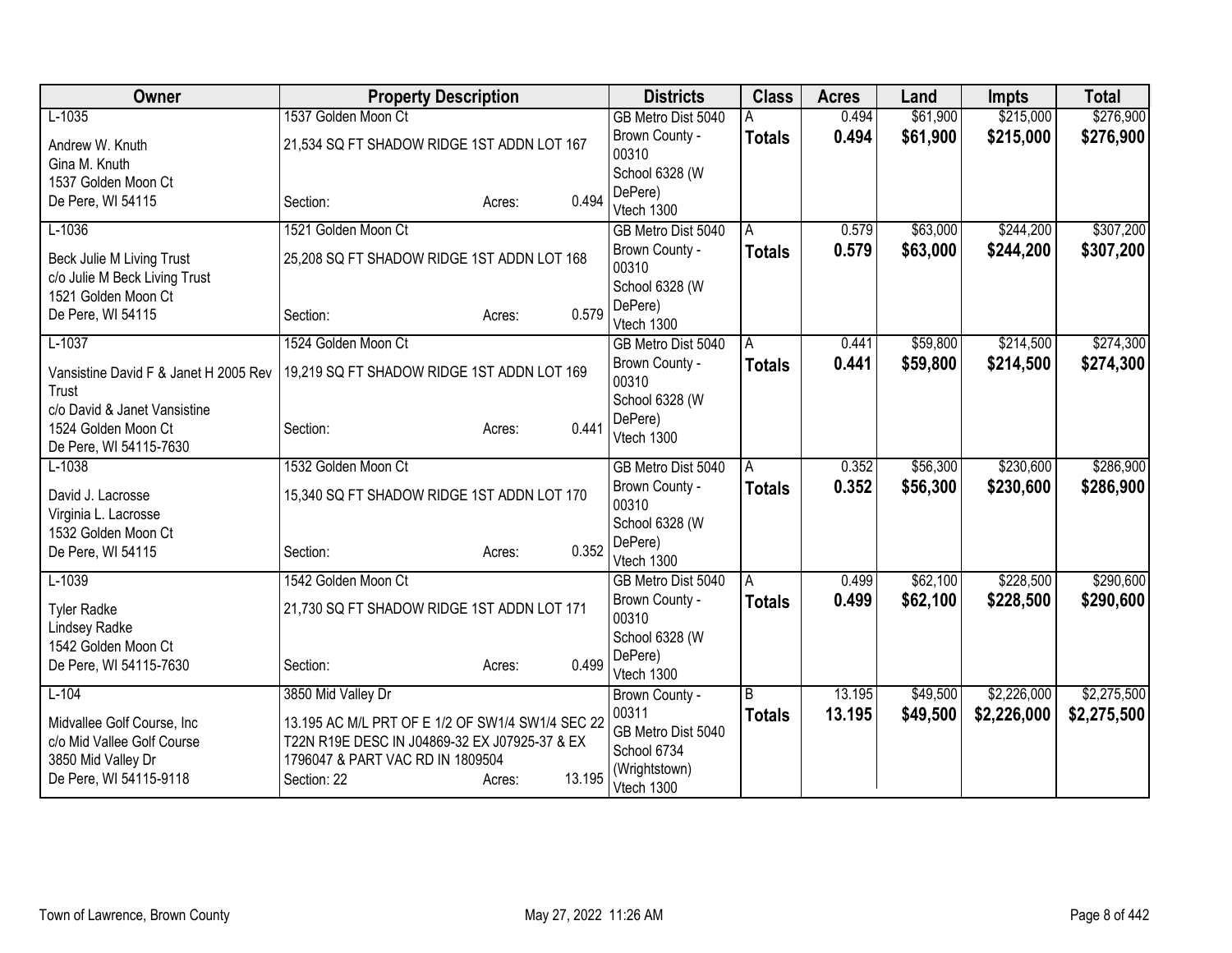| Owner                                 | <b>Property Description</b>                     |                 | <b>Districts</b>          | <b>Class</b>   | <b>Acres</b> | Land     | <b>Impts</b> | <b>Total</b> |
|---------------------------------------|-------------------------------------------------|-----------------|---------------------------|----------------|--------------|----------|--------------|--------------|
| $L-10-4$                              | 3892 Micke Ct                                   |                 | GB Metro Dist 5040        |                | 3.007        | \$71,000 | \$439,000    | \$510,000    |
| James A. Koehler                      | 131,020 SQ FT LOT 2 OF 52 CSM 244 BNG PRT OF    |                 | Brown County -            | <b>Totals</b>  | 3.007        | \$71,000 | \$439,000    | \$510,000    |
| Wendy S. Koehler                      | SW1/4 SW1/4 & BNG PRT OF GOVT LOT 1 SEC 10      |                 | 00310                     |                |              |          |              |              |
| 3892 Micke Ct                         | <b>T22N R19E</b>                                |                 | School 6328 (W            |                |              |          |              |              |
| De Pere, WI 54115-7750                | Section: 10                                     | 3.007<br>Acres: | DePere)                   |                |              |          |              |              |
|                                       |                                                 |                 | Vtech 1300                |                |              |          |              |              |
| $L-1040$                              | 1846 Misty Moon Way                             |                 | GB Metro Dist 5040        | A              | 0.386        | \$57,700 | \$201,000    | \$258,700    |
| Jason L. Smith<br>Amy M. Smith        | 16,835 SQ FT SHADOW RIDGE 1ST ADDN LOT 172      |                 | Brown County -<br>00310   | <b>Totals</b>  | 0.386        | \$57,700 | \$201,000    | \$258,700    |
| 1846 Misty Moon Way                   |                                                 |                 | School 6328 (W            |                |              |          |              |              |
| De Pere, WI 54115                     | Section:                                        | 0.386<br>Acres: | DePere)<br>Vtech 1300     |                |              |          |              |              |
| $L-1041$                              | 1854 Misty Moon Way                             |                 | GB Metro Dist 5040        | $\overline{A}$ | 0.337        | \$55,200 | \$194,000    | \$249,200    |
| John W. Siekert                       | 14,700 SQ FT SHADOW RIDGE 1ST ADDN LOT 173      |                 | Brown County -<br>00310   | <b>Totals</b>  | 0.337        | \$55,200 | \$194,000    | \$249,200    |
| Dorothy A. Siekert                    |                                                 |                 | School 6328 (W            |                |              |          |              |              |
| 1854 Misty Moon Way                   |                                                 | 0.337           | DePere)                   |                |              |          |              |              |
| De Pere, WI 54115-7634                | Section:                                        | Acres:          | Vtech 1300                |                |              |          |              |              |
| $L-1042$                              | 1860 Misty Moon Way                             |                 | GB Metro Dist 5040        | A              | 0.446        | \$60,000 | \$197,000    | \$257,000    |
| James E. Dewane et al                 | 19,426 SQ FT SHADOW RIDGE 1ST ADDN LOT 174      |                 | Brown County -            | <b>Totals</b>  | 0.446        | \$60,000 | \$197,000    | \$257,000    |
| c/o James & Susan De Wane             |                                                 |                 | 00310                     |                |              |          |              |              |
| 1860 Misty Moon Way                   |                                                 |                 | School 6328 (W<br>DePere) |                |              |          |              |              |
| De Pere, WI 54115-7634                | Section:                                        | 0.446<br>Acres: | Vtech 1300                |                |              |          |              |              |
| $L-104-2$                             | 3870 Mid Valley Dr                              |                 | Brown County -            | A              | 3.400        | \$68,400 | \$209,000    | \$277,400    |
|                                       |                                                 |                 | 00311                     | <b>Totals</b>  | 3.400        | \$68,400 | \$209,000    | \$277,400    |
| Mid-Vallee Golf Course, Inc           | 148,137 SQ FT LOT 1 OF 10 CSM 243 MAP 2281 IN   |                 | GB Metro Dist 5040        |                |              |          |              |              |
| 3850 Mid Valley Dr                    | 965143 & PRT IN 1796047 & PRT VAC RD IN 1809504 |                 | School 6734               |                |              |          |              |              |
| Depere, WI 54115                      | BNG PRT OF SW1/4 SW1/4 & BNG PRT OF SE1/4       |                 | (Wrightstown)             |                |              |          |              |              |
|                                       | Section:                                        | 3.400<br>Acres: | Vtech 1300                |                |              |          |              |              |
| $L-1043$                              | <b>Minten Way</b>                               |                 | GB Metro Dist 5040        | E4             | 6.718        | \$0      | \$0          | \$0          |
|                                       |                                                 |                 | Brown County -            | <b>Totals</b>  | 6.718        | \$0      | \$0          | \$0          |
| Lawrence Town of Shadow Ridge Park    | 292,645 SHADOW RIDGE 1ST ADDN OUTLOT 3          |                 | 00310                     |                |              |          |              |              |
| c/o Town of Lawrence<br>2400 Shady Ct |                                                 |                 | School 6328 (W            |                |              |          |              |              |
| De Pere, WI 54115                     | Section:                                        | 0.000<br>Acres: | DePere)                   |                |              |          |              |              |
|                                       |                                                 |                 | Vtech 1300                |                |              |          |              |              |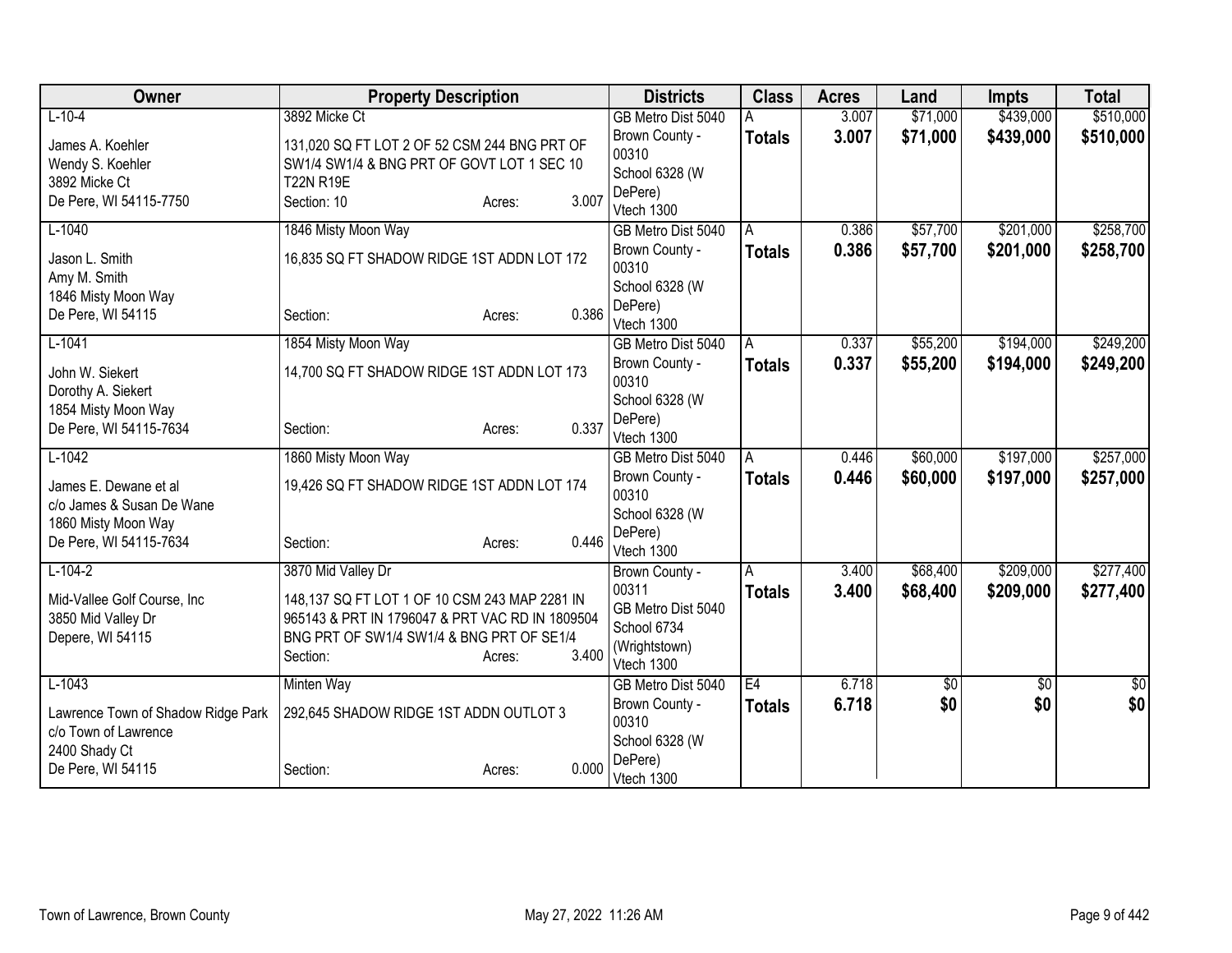| Owner                              |                                   | <b>Property Description</b> |       | <b>Districts</b>        | <b>Class</b>  | <b>Acres</b> | Land     | <b>Impts</b> | <b>Total</b> |
|------------------------------------|-----------------------------------|-----------------------------|-------|-------------------------|---------------|--------------|----------|--------------|--------------|
| $L-1044$                           | 1315 Mourning Dove Ln             |                             |       | GB Metro Dist 5040      |               | 0.454        | \$74,100 | \$239,000    | \$313,100    |
| Susan M. Smits                     | 19,770 SQ FT SPRING MEADOWS LOT 1 |                             |       | Brown County -          | <b>Totals</b> | 0.454        | \$74,100 | \$239,000    | \$313,100    |
| 1315 Mourning Dove Ln              |                                   |                             |       | 00310                   |               |              |          |              |              |
| De Pere, WI 54115-9518             |                                   |                             |       | School 6328 (W          |               |              |          |              |              |
|                                    | Section:                          | Acres:                      | 0.454 | DePere)<br>Vtech 1300   |               |              |          |              |              |
| $L-1045$                           | 1305 Mourning Dove Ln             |                             |       | GB Metro Dist 5040      | A             | 0.463        | \$74,600 | \$273,700    | \$348,300    |
|                                    |                                   |                             |       | Brown County -          | <b>Totals</b> | 0.463        | \$74,600 | \$273,700    | \$348,300    |
| Shane M. Peot                      | 20,164 SQ FT SPRING MEADOWS LOT 2 |                             |       | 00310                   |               |              |          |              |              |
| Quinn A. Peot                      |                                   |                             |       | School 6328 (W          |               |              |          |              |              |
| 1305 Mourning Dove Ln              |                                   |                             |       | DePere)                 |               |              |          |              |              |
| De Pere, WI 54115                  | Section:                          | Acres:                      | 0.463 | Vtech 1300              |               |              |          |              |              |
| $L-1046$                           | 1051 Hoks Ridge Ln                |                             |       | GB Metro Dist 5040      | A             | 0.408        | \$71,800 | \$280,500    | \$352,300    |
| Donald J. Jelinski                 | 17,793 SQ FT SPRING MEADOWS LOT 3 |                             |       | Brown County -          | <b>Totals</b> | 0.408        | \$71,800 | \$280,500    | \$352,300    |
| Geraldine A. Jelinski              |                                   |                             |       | 00310                   |               |              |          |              |              |
| 1051 Hoks Ridge Ln                 |                                   |                             |       | School 6328 (W          |               |              |          |              |              |
| De Pere, WI 54115-7618             | Section:                          | Acres:                      | 0.408 | DePere)                 |               |              |          |              |              |
|                                    |                                   |                             |       | Vtech 1300              |               |              |          |              |              |
| $L-1047$                           | 1304 Grasswoods Ct                |                             |       | GB Metro Dist 5040      | A             | 0.350        | \$68,700 | \$261,500    | \$330,200    |
| Michael G Neerdaels 2005 Revocable | 15,131 SQ FT SPRING MEADOWS LOT 4 |                             |       | Brown County -<br>00310 | <b>Totals</b> | 0.350        | \$68,700 | \$261,500    | \$330,200    |
| Trust                              |                                   |                             |       | School 6328 (W          |               |              |          |              |              |
| 1304 Grasswoods Ct                 |                                   |                             |       | DePere)                 |               |              |          |              |              |
| De Pere, WI 54115                  | Section:                          | Acres:                      | 0.347 | Vtech 1300              |               |              |          |              |              |
| $L-1048$                           | 1312 Grasswoods Ct                |                             |       | GB Metro Dist 5040      | A             | 0.561        | \$77,200 | \$235,000    | \$312,200    |
| Matthew J. Dufek                   | 24,430 SQ FT SPRING MEADOWS LOT 5 |                             |       | Brown County -          | <b>Totals</b> | 0.561        | \$77,200 | \$235,000    | \$312,200    |
| Pamela M. Dufek                    |                                   |                             |       | 00310                   |               |              |          |              |              |
| 1312 Grasswoods Ct                 |                                   |                             |       | School 6328 (W          |               |              |          |              |              |
| De Pere, WI 54115                  | Section:                          | Acres:                      | 0.561 | DePere)                 |               |              |          |              |              |
|                                    |                                   |                             |       | Vtech 1300              |               |              |          |              |              |
| $L-1049$                           | 1317 Grasswoods Ct                |                             |       | GB Metro Dist 5040      | A             | 0.428        | \$72,700 | \$282,600    | \$355,300    |
| Russell W. Hetzel                  | 18,623 SQ FT SPRING MEADOWS LOT 6 |                             |       | Brown County -<br>00310 | <b>Totals</b> | 0.428        | \$72,700 | \$282,600    | \$355,300    |
| Jill E. Hetzel                     |                                   |                             |       | School 6328 (W          |               |              |          |              |              |
| 1317 Grasswoods Ct                 |                                   |                             |       | DePere)                 |               |              |          |              |              |
| De Pere, WI 54115                  | Section:                          | Acres:                      | 0.428 | Vtech 1300              |               |              |          |              |              |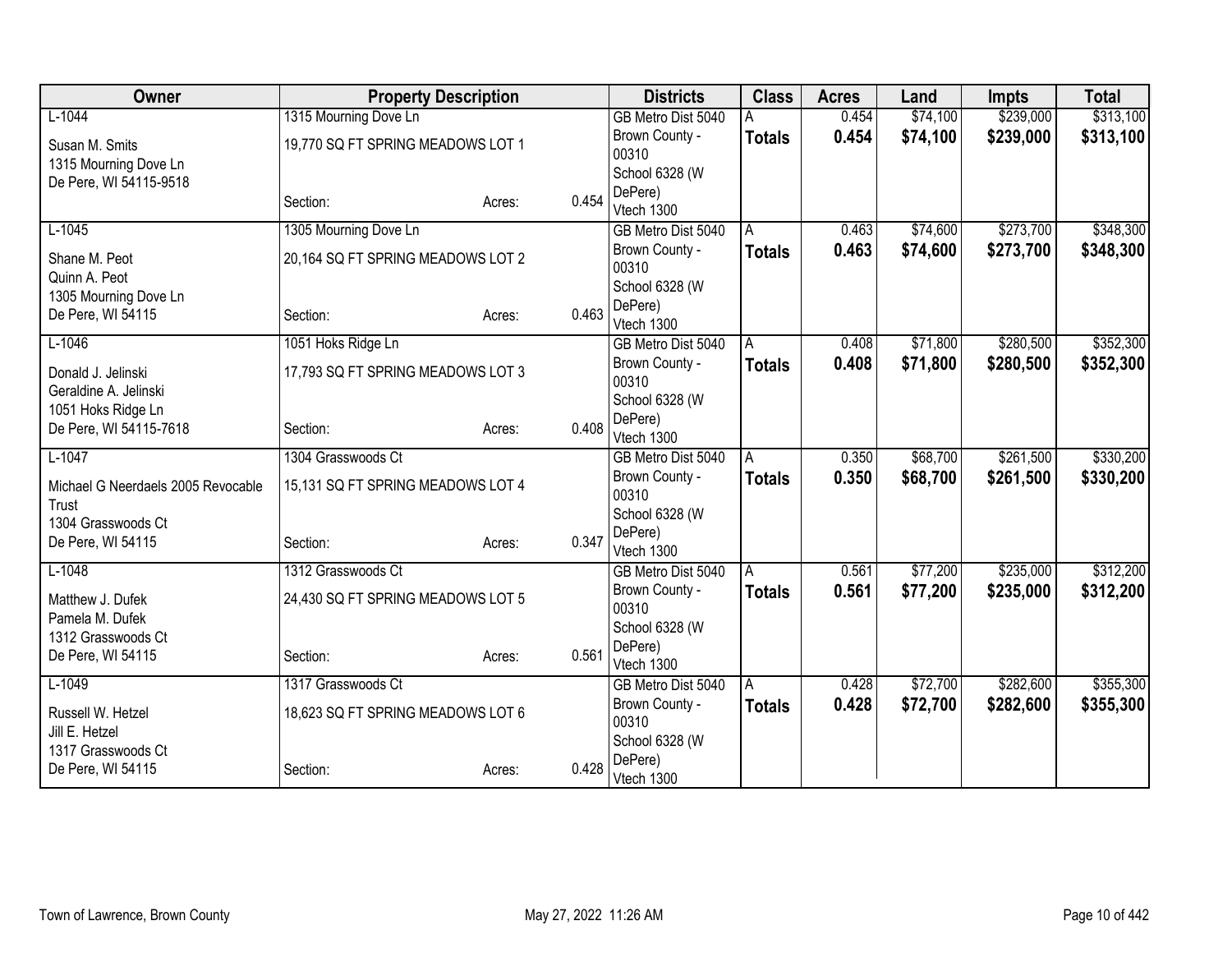| Owner                                   | <b>Property Description</b>                                |                 | <b>Districts</b>                  | <b>Class</b>       | <b>Acres</b> | Land     | <b>Impts</b>    | <b>Total</b> |
|-----------------------------------------|------------------------------------------------------------|-----------------|-----------------------------------|--------------------|--------------|----------|-----------------|--------------|
| $L-105$                                 | <b>Mid Valley Dr</b>                                       |                 | Brown County -                    | A                  | 4.099        | \$5,100  | $\overline{50}$ | \$5,100      |
| Revocable Trust Paral Robert R &        | 4.099 AC M/L PRT W1/2 SW1/4 SW1/4 SEC 22 T22N              |                 | 00311                             | <b>Totals</b>      | 4.099        | \$5,100  | \$0             | \$5,100      |
| Susan L                                 | R19E LYG S OF TOWN LINE RD & DESC AS 1 ACRE                |                 | GB Metro Dist 5040<br>School 6734 |                    |              |          |                 |              |
| c/o Robert R & Susan L Paral            | IN 204 D 23 & THAT PRT OF E1/2 SW1/4 SW1/4 DESC            |                 | (Wrightstown)                     |                    |              |          |                 |              |
| 320 Sumac Dr                            | Section:                                                   | 4.099<br>Acres: | Vtech 1300                        |                    |              |          |                 |              |
| Green Bay, WI 54313-4956<br>$L-10-5$    | 3884 Micke Ct                                              |                 | GB Metro Dist 5040                |                    | 6.390        | \$91,300 | \$698,200       | \$789,500    |
|                                         |                                                            |                 | Brown County -                    | A<br><b>Totals</b> | 6.390        | \$91,300 | \$698,200       | \$789,500    |
| Arlen K. Baumann                        | 278,358 SQ FT LOT 3 OF 52 CSM 244 BNG PRT OF               |                 | 00310                             |                    |              |          |                 |              |
| Dawn R. Baumann                         | SW1/4 SW1/4 & BNG PRT OF GOVT LOT 1 SEC 10                 |                 | School 6328 (W                    |                    |              |          |                 |              |
| 3884 Micke Ct<br>De Pere, WI 54115      | T22N R19E & PRT OF GOVT LOT 1 & SW1/4 SW1/4 AS<br>Section: | 6.390           | DePere)                           |                    |              |          |                 |              |
|                                         |                                                            | Acres:          | Vtech 1300                        |                    |              |          |                 |              |
| $L-1050$                                | 1311 Grasswoods Ct                                         |                 | GB Metro Dist 5040                | A                  | 0.531        | \$76,900 | \$327,500       | \$404,400    |
| Vicky L Stebbins Revocable Trust of     | 23,146 SQ FT SPRING MEADOWS LOT 7                          |                 | Brown County -                    | <b>Totals</b>      | 0.531        | \$76,900 | \$327,500       | \$404,400    |
| 2018                                    |                                                            |                 | 00310<br>School 6328 (W           |                    |              |          |                 |              |
| 1311 Grasswoods Ct                      |                                                            |                 | DePere)                           |                    |              |          |                 |              |
| Depere, WI 54115                        | Section:                                                   | 0.531<br>Acres: | Vtech 1300                        |                    |              |          |                 |              |
| $L-1051$                                | 1303 Grasswoods Ct                                         |                 | GB Metro Dist 5040                | $\overline{A}$     | 0.362        | \$69,300 | \$283,000       | \$352,300    |
| Chad D. Kuchinski                       | 15,784 SQ FT SPRING MEADOWS LOT 8                          |                 | Brown County -                    | <b>Totals</b>      | 0.362        | \$69,300 | \$283,000       | \$352,300    |
| Guisselle Kuchinski                     |                                                            |                 | 00310                             |                    |              |          |                 |              |
| 1303 Grasswoods Ct                      |                                                            |                 | School 6328 (W                    |                    |              |          |                 |              |
| De Pere, WI 54115                       | Section:                                                   | 0.362<br>Acres: | DePere)<br>Vtech 1300             |                    |              |          |                 |              |
| $L-1052$                                | 1033 Hoks Ridge Ln                                         |                 | GB Metro Dist 5040                | A                  | 0.400        | \$71,300 | \$283,200       | \$354,500    |
|                                         |                                                            |                 | Brown County -                    | <b>Totals</b>      | 0.400        | \$71,300 | \$283,200       | \$354,500    |
| Danielle Geerling                       | 17,408 SQ FT SPRING MEADOWS LOT 9                          |                 | 00310                             |                    |              |          |                 |              |
| Phillip A. Taylor<br>1033 Hoks Ridge Ln |                                                            |                 | School 6328 (W                    |                    |              |          |                 |              |
| De Pere, WI 54115                       | Section:                                                   | 0.400<br>Acres: | DePere)                           |                    |              |          |                 |              |
|                                         |                                                            |                 | Vtech 1300                        |                    |              |          |                 |              |
| $L-1053$                                | 1030 Hoks Ridge Ln                                         |                 | GB Metro Dist 5040                | A                  | 0.323        | \$67,300 | \$290,000       | \$357,300    |
| Jeff Corcoran                           | 14,078 SQ FT SPRING MEADOWS LOT 10                         |                 | Brown County -<br>00310           | <b>Totals</b>      | 0.323        | \$67,300 | \$290,000       | \$357,300    |
| Carrie Corcoran                         |                                                            |                 | School 6328 (W                    |                    |              |          |                 |              |
| 1030 Hoks Ridge Ln                      |                                                            |                 | DePere)                           |                    |              |          |                 |              |
| De Pere, WI 54115                       | Section:                                                   | 0.323<br>Acres: | Vtech 1300                        |                    |              |          |                 |              |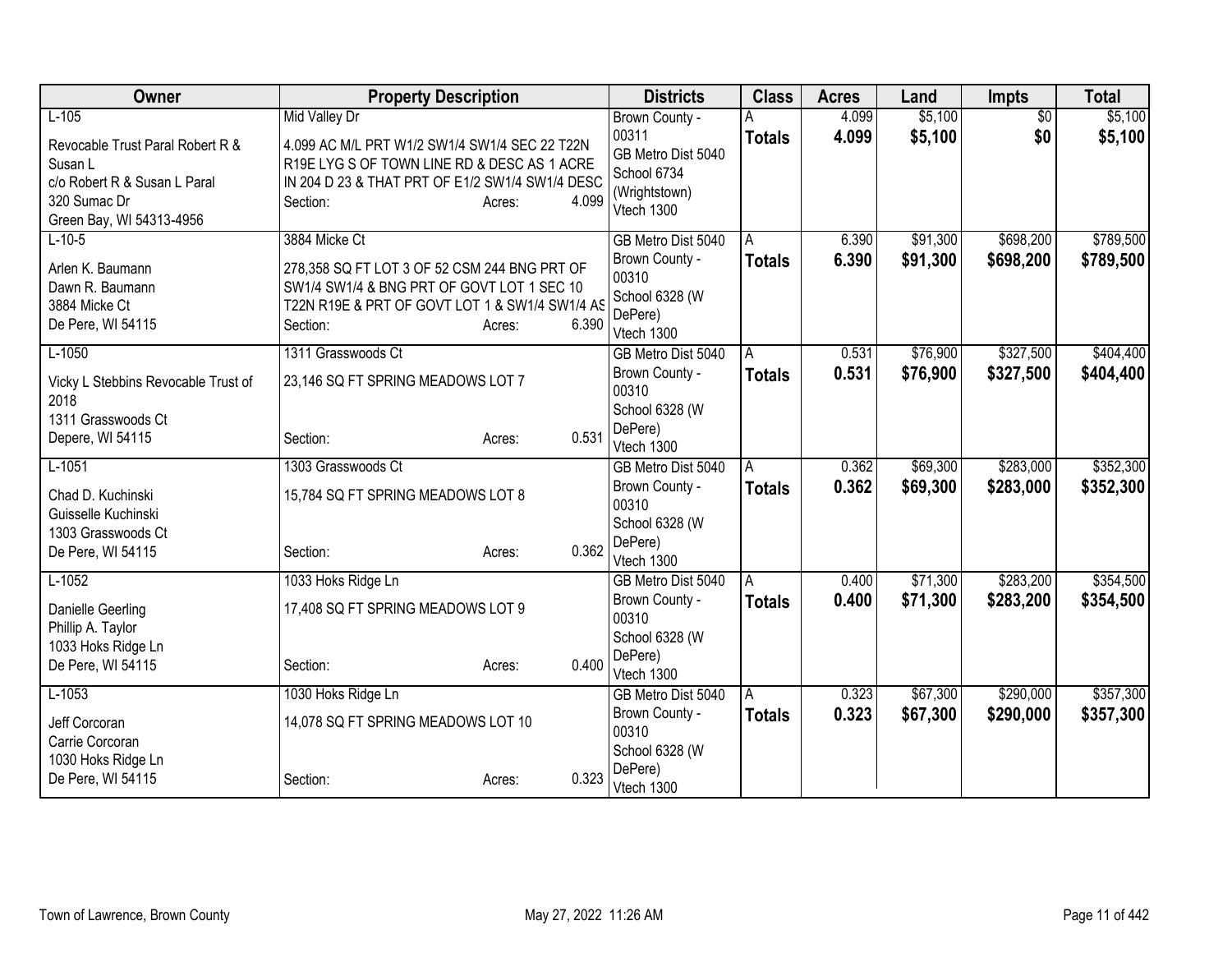| Owner                                                |                       | <b>Property Description</b>        |       | <b>Districts</b>        | <b>Class</b>  | <b>Acres</b> | Land     | <b>Impts</b> | <b>Total</b> |
|------------------------------------------------------|-----------------------|------------------------------------|-------|-------------------------|---------------|--------------|----------|--------------|--------------|
| $L-1054$                                             | 1038 Hoks Ridge Ln    |                                    |       | GB Metro Dist 5040      |               | 0.332        | \$67,800 | \$265,000    | \$332,800    |
| Mark T. Ebben                                        |                       | 14,462 SQ FT SPRING MEADOWS LOT 11 |       | Brown County -          | <b>Totals</b> | 0.332        | \$67,800 | \$265,000    | \$332,800    |
| Beth A. Ebben                                        |                       |                                    |       | 00310                   |               |              |          |              |              |
| 1038 Hoks Ridge Ln                                   |                       |                                    |       | School 6328 (W          |               |              |          |              |              |
| De Pere, WI 54115-7614                               | Section:              | Acres:                             | 0.332 | DePere)<br>Vtech 1300   |               |              |          |              |              |
| $L-1055$                                             | 1046 Hoks Ridge Ln    |                                    |       | GB Metro Dist 5040      | A             | 0.371        | \$69,800 | \$278,500    | \$348,300    |
|                                                      |                       |                                    |       | Brown County -          | <b>Totals</b> | 0.371        | \$69,800 | \$278,500    | \$348,300    |
| Angela M. Beckett<br>c/o Angela M Beckett & A Sutter |                       | 16,139 SQ FT SPRING MEADOWS LOT 12 |       | 00310                   |               |              |          |              |              |
| 1046 Hoks Ridge Ln                                   |                       |                                    |       | School 6328 (W          |               |              |          |              |              |
| De Pere, WI 54115-7614                               | Section:              | Acres:                             | 0.370 | DePere)                 |               |              |          |              |              |
|                                                      |                       |                                    |       | Vtech 1300              |               |              |          |              |              |
| $L-1056$                                             | 1054 Hoks Ridge Ln    |                                    |       | GB Metro Dist 5040      | A             | 0.410        | \$71,800 | \$269,100    | \$340,900    |
| Mike Jensen                                          |                       | 17,871 SQ FT SPRING MEADOWS LOT 13 |       | Brown County -<br>00310 | <b>Totals</b> | 0.410        | \$71,800 | \$269,100    | \$340,900    |
| Jayne Jensen                                         |                       |                                    |       | School 6328 (W          |               |              |          |              |              |
| 1054 Hoks Ridge Ln                                   |                       |                                    |       | DePere)                 |               |              |          |              |              |
| De Pere, WI 54115-7614                               | Section:              | Acres:                             | 0.410 | Vtech 1300              |               |              |          |              |              |
| $L-1057$                                             | 1291 Mourning Dove Ln |                                    |       | GB Metro Dist 5040      | A             | 0.433        | \$73,000 | \$249,500    | \$322,500    |
| Patrick J. Neuville                                  |                       | 18,851 SQ FT SPRING MEADOWS LOT 14 |       | Brown County -          | Totals        | 0.433        | \$73,000 | \$249,500    | \$322,500    |
| 1291 Mourning Dove Ln                                |                       |                                    |       | 00310                   |               |              |          |              |              |
| Depere, WI 54115                                     |                       |                                    |       | School 6328 (W          |               |              |          |              |              |
|                                                      | Section:              | Acres:                             | 0.433 | DePere)<br>Vtech 1300   |               |              |          |              |              |
| $L-1058$                                             | 1078 Hoks Ridge Ln    |                                    |       | GB Metro Dist 5040      | A             | 0.458        | \$74,300 | \$247,000    | \$321,300    |
|                                                      |                       |                                    |       | Brown County -          | <b>Totals</b> | 0.458        | \$74,300 | \$247,000    | \$321,300    |
| James L. Eckerle                                     |                       | 19,931 SQ FT SPRING MEADOWS LOT 56 |       | 00310                   |               |              |          |              |              |
| c/o James L & Margaret A Eckerle                     |                       |                                    |       | School 6328 (W          |               |              |          |              |              |
| 1078 Hoks Ridge Ln<br>De Pere, WI 54115              | Section:              | Acres:                             | 0.458 | DePere)                 |               |              |          |              |              |
|                                                      |                       |                                    |       | Vtech 1300              |               |              |          |              |              |
| $L-1059$                                             | 1086 Hoks Ridge Ln    |                                    |       | GB Metro Dist 5040      | A             | 0.421        | \$72,400 | \$327,000    | \$399,400    |
| Michael J. Lessuise                                  |                       | 18,325 SQ FT SPRING MEADOWS LOT 57 |       | Brown County -          | <b>Totals</b> | 0.421        | \$72,400 | \$327,000    | \$399,400    |
| Christine M. Lessuise                                |                       |                                    |       | 00310<br>School 6328 (W |               |              |          |              |              |
| 1086 Hoks Ridge Ln                                   |                       |                                    |       | DePere)                 |               |              |          |              |              |
| De Pere, WI 54115-7615                               | Section:              | Acres:                             | 0.421 | Vtech 1300              |               |              |          |              |              |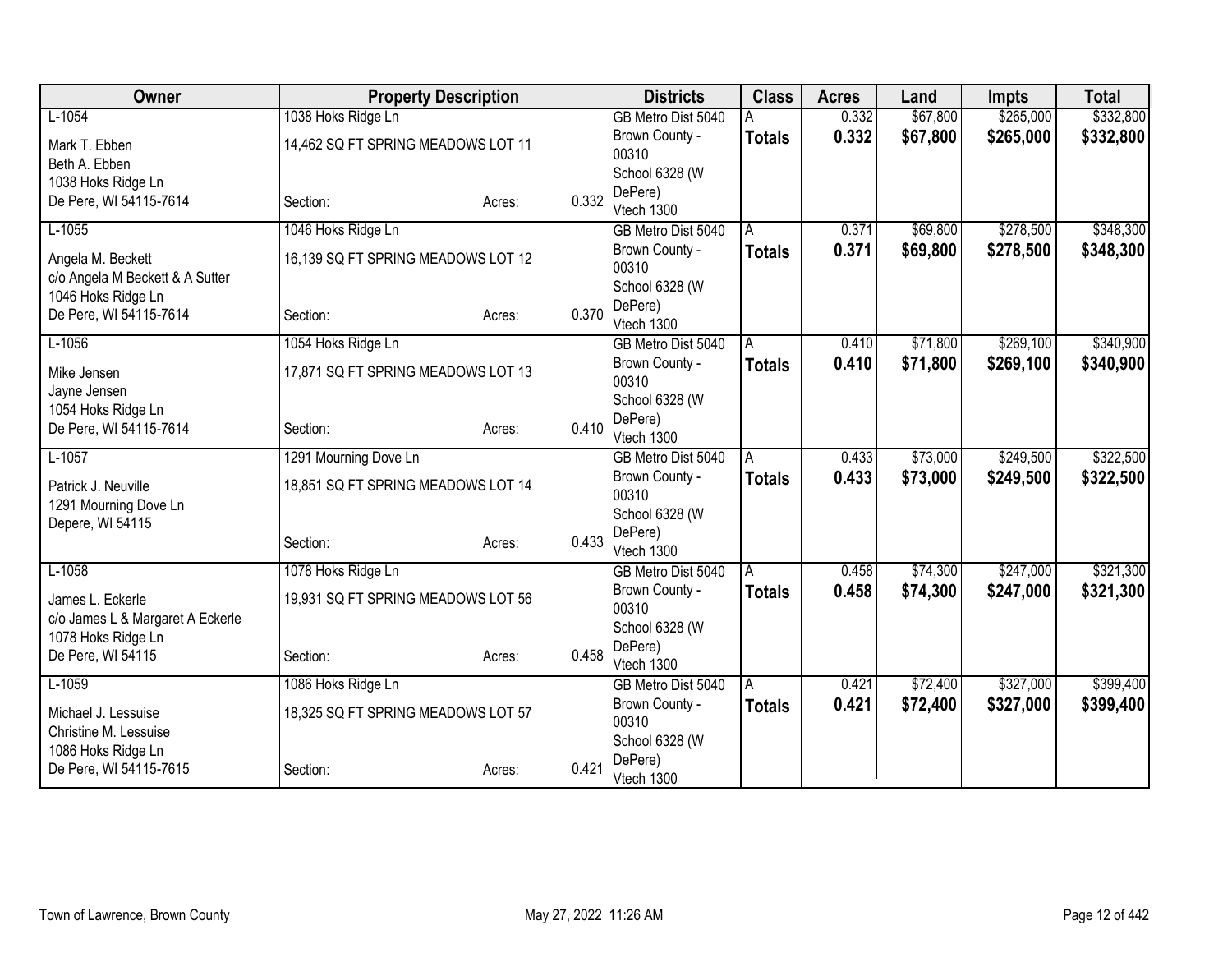| Owner                                        | <b>Property Description</b>                                                                | <b>Districts</b> | <b>Class</b>                | <b>Acres</b>  | Land   | <b>Impts</b> | <b>Total</b>    |           |
|----------------------------------------------|--------------------------------------------------------------------------------------------|------------------|-----------------------------|---------------|--------|--------------|-----------------|-----------|
| $L-106$                                      | <b>Mid Valley Dr</b>                                                                       |                  | Brown County -              |               | 16.783 | \$42,000     | $\overline{50}$ | \$42,000  |
| Midvallee Golf Course, Inc.                  | W1/2 SW1/4 SW1/4 SEC 22 T22N R19E & PRT VAC RD                                             |                  | 00311                       | <b>Totals</b> | 16.783 | \$42,000     | \$0             | \$42,000  |
| c/o Mid Vallee Golf Course                   | WITHIN SAID W1/2 EX 1867721 & EX RD R/W IN                                                 |                  | GB Metro Dist 5040          |               |        |              |                 |           |
| 3850 Mid Valley Dr                           | 2937042 & EX HWY                                                                           |                  | School 6734                 |               |        |              |                 |           |
| De Pere, WI 54115-9118                       | Section:                                                                                   | 16.783<br>Acres: | (Wrightstown)<br>Vtech 1300 |               |        |              |                 |           |
| $L-10-6$                                     | 3897 Micke Ct                                                                              |                  | GB Metro Dist 5040          | A             | 1.926  | \$63,500     | \$328,500       | \$392,000 |
|                                              |                                                                                            |                  | Brown County -              | <b>Totals</b> | 1.926  | \$63,500     | \$328,500       | \$392,000 |
| Matthew J. Riha<br>Heidi M. Riha             | 83,885 SQ FT LOT 4 OF 52 CSM 244 MAP 7642 IN<br>2306965 BNG PRT OF SW1/4 SW1/4 SEC 10 T22N |                  | 00310                       |               |        |              |                 |           |
| 3897 Micke Ct                                | R <sub>19E</sub>                                                                           |                  | School 6328 (W              |               |        |              |                 |           |
| De Pere, WI 54115                            | Section: 10                                                                                | 1.925<br>Acres:  | DePere)                     |               |        |              |                 |           |
|                                              |                                                                                            |                  | Vtech 1300                  |               |        |              |                 |           |
| $L-1060$                                     | 1094 Hoks Ridge Ln                                                                         |                  | GB Metro Dist 5040          | A             | 0.394  | \$71,000     | \$282,400       | \$353,400 |
| Matt Thomma                                  | 17,174 SQ FT SPRING MEADOWS LOT 58                                                         |                  | Brown County -<br>00310     | <b>Totals</b> | 0.394  | \$71,000     | \$282,400       | \$353,400 |
| 1094 Hoks Ridge Ln                           |                                                                                            |                  | School 6328 (W              |               |        |              |                 |           |
| De Pere, WI 54115-7615                       |                                                                                            |                  | DePere)                     |               |        |              |                 |           |
|                                              | Section:                                                                                   | 0.394<br>Acres:  | Vtech 1300                  |               |        |              |                 |           |
| $L-1061$                                     | 1102 Hoks Ridge Ln                                                                         |                  | GB Metro Dist 5040          | A             | 0.646  | \$78,100     | \$398,100       | \$476,200 |
| Robert J. Darrow                             | 28,151 SQ FT SPRING MEADOWS LOT 59                                                         |                  | Brown County -              | <b>Totals</b> | 0.646  | \$78,100     | \$398,100       | \$476,200 |
| Susan F. Darrow                              |                                                                                            |                  | 00310                       |               |        |              |                 |           |
| 1102 Hoks Ridge Ln                           |                                                                                            |                  | School 6328 (W              |               |        |              |                 |           |
| De Pere, WI 54115                            | Section:                                                                                   | 0.646<br>Acres:  | DePere)<br>Vtech 1300       |               |        |              |                 |           |
| $L-1062$                                     | 1108 Hoks Ridge Ln                                                                         |                  | GB Metro Dist 5040          | A             | 0.419  | \$72,300     | \$376,500       | \$448,800 |
|                                              |                                                                                            |                  | Brown County -              | <b>Totals</b> | 0.419  | \$72,300     | \$376,500       | \$448,800 |
| Daniel J. Moureau                            | 18,232 SQ FT SPRING MEADOWS LOT 60                                                         |                  | 00310                       |               |        |              |                 |           |
| Mary Beth G. Moureau                         |                                                                                            |                  | School 6328 (W              |               |        |              |                 |           |
| 1108 Hoks Ridge Ln<br>De Pere, WI 54115-7615 | Section:                                                                                   | 0.419<br>Acres:  | DePere)                     |               |        |              |                 |           |
|                                              |                                                                                            |                  | Vtech 1300                  |               |        |              |                 |           |
| $L-1063$                                     | 1101 Hoks Ridge Ln                                                                         |                  | GB Metro Dist 5040          | ΙA            | 0.635  | \$78,000     | \$346,500       | \$424,500 |
| Hoffman Barbara A Revocable Living           | 27,679 SQ FT SPRING MEADOWS LOT 61                                                         |                  | Brown County -              | <b>Totals</b> | 0.635  | \$78,000     | \$346,500       | \$424,500 |
| Trust                                        |                                                                                            |                  | 00310<br>School 6328 (W     |               |        |              |                 |           |
| 1101 Hoks Ridge Ln                           |                                                                                            |                  | DePere)                     |               |        |              |                 |           |
| De Pere, WI 54115-7616                       | Section:                                                                                   | 0.635<br>Acres:  | Vtech 1300                  |               |        |              |                 |           |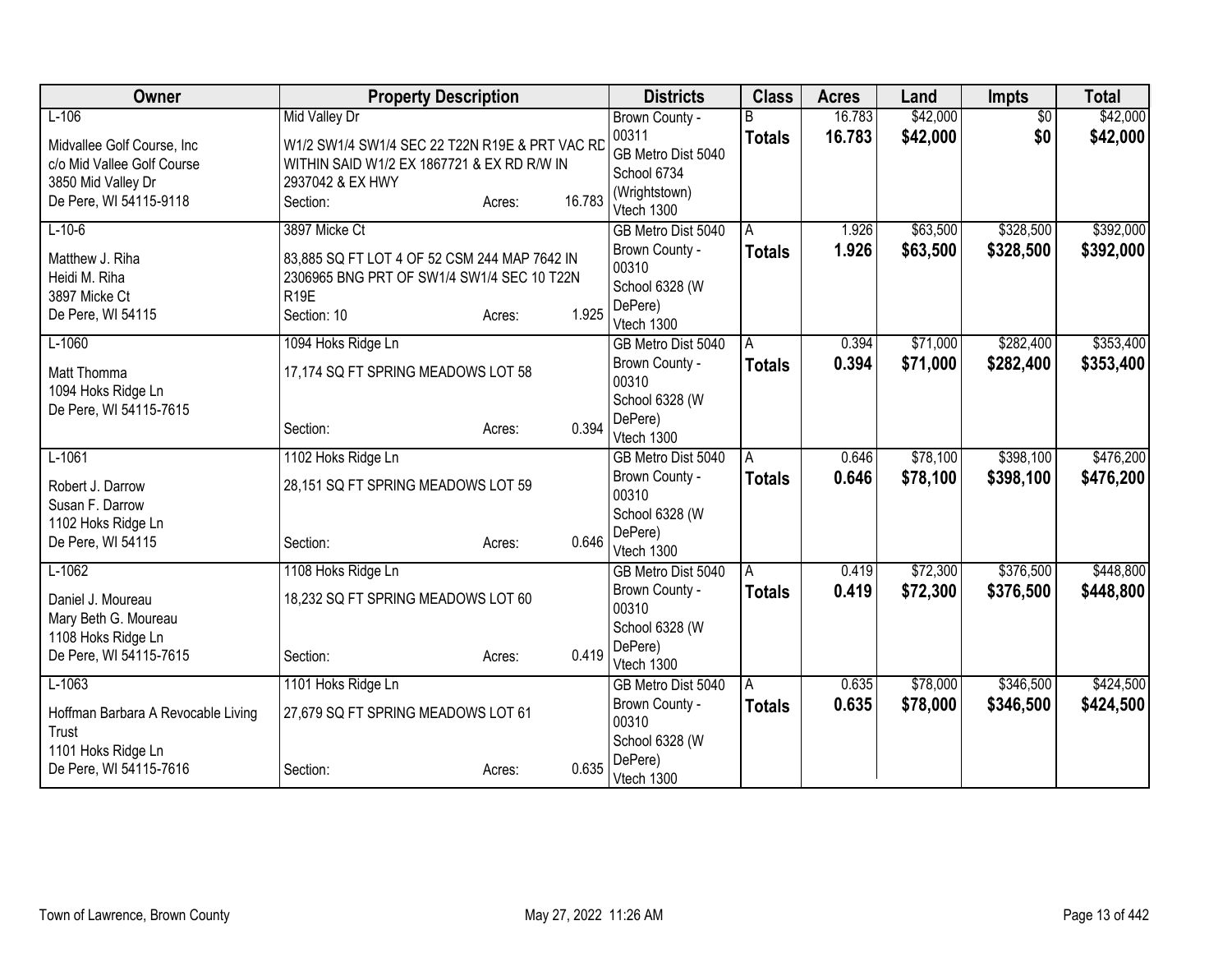| Owner                    | <b>Property Description</b>                   |                 | <b>Districts</b>        | <b>Class</b>  | <b>Acres</b> | Land     | <b>Impts</b>    | <b>Total</b>    |
|--------------------------|-----------------------------------------------|-----------------|-------------------------|---------------|--------------|----------|-----------------|-----------------|
| $L-1064$                 | 1093 Hoks Ridge Ln                            |                 | GB Metro Dist 5040      |               | 0.396        | \$71,100 | \$337,900       | \$409,000       |
| Douglas J. Uelmen Jr     | 17,267 SQ FT SPRING MEADOWS LOT 62            |                 | Brown County -          | <b>Totals</b> | 0.396        | \$71,100 | \$337,900       | \$409,000       |
| Sue E. Uelmen            |                                               |                 | 00310                   |               |              |          |                 |                 |
| 1093 Hoks Ridge Ln       |                                               |                 | School 6328 (W          |               |              |          |                 |                 |
| De Pere, WI 54115-7615   | Section:                                      | 0.396<br>Acres: | DePere)<br>Vtech 1300   |               |              |          |                 |                 |
| $L-1065$                 | 1085 Hoks Ridge Ln                            |                 | GB Metro Dist 5040      | A             | 0.421        | \$72,400 | \$257,500       | \$329,900       |
|                          |                                               |                 | Brown County -          | <b>Totals</b> | 0.421        | \$72,400 | \$257,500       | \$329,900       |
| <b>Schad Trust</b>       | 18,325 SQ FT SPRING MEADOWS LOT 63            |                 | 00310                   |               |              |          |                 |                 |
| 1085 Hoks Ridge Ln       |                                               |                 | School 6328 (W          |               |              |          |                 |                 |
| De Pere, WI 54115-7616   |                                               |                 | DePere)                 |               |              |          |                 |                 |
|                          | Section:                                      | 0.421<br>Acres: | Vtech 1300              |               |              |          |                 |                 |
| $L-1066$                 | 1306 Mourning Dove Ln                         |                 | GB Metro Dist 5040      | A             | 0.450        | \$73,900 | \$265,000       | \$338,900       |
| Timothy A. Bald          | 19,602 SQ FT SPRING MEADOWS LOT 64            |                 | Brown County -          | <b>Totals</b> | 0.450        | \$73,900 | \$265,000       | \$338,900       |
| 1306 Mourning Dove Ln    |                                               |                 | 00310                   |               |              |          |                 |                 |
| De Pere, WI 54115-9518   |                                               |                 | School 6328 (W          |               |              |          |                 |                 |
|                          | Section:                                      | 0.450<br>Acres: | DePere)                 |               |              |          |                 |                 |
|                          |                                               |                 | Vtech 1300              |               | 0.444        |          |                 | \$289,600       |
| $L-1067$                 | 1316 Mourning Dove Ln                         |                 | GB Metro Dist 5040      | A             | 0.444        | \$73,600 | \$216,000       |                 |
| Larry D. Johnson         | 19,357 SQ FT SPRING MEADOWS LOT 65            |                 | Brown County -<br>00310 | <b>Totals</b> |              | \$73,600 | \$216,000       | \$289,600       |
| Mary E. Johnson          |                                               |                 | School 6328 (W          |               |              |          |                 |                 |
| 1316 Mourning Dove Ln    |                                               |                 | DePere)                 |               |              |          |                 |                 |
| De Pere, WI 54115        | Section:                                      | 0.444<br>Acres: | Vtech 1300              |               |              |          |                 |                 |
| $L-1068$                 | Cth Ee Unit RR                                |                 | GB Metro Dist 5040      | E4            | 2.938        | \$0      | $\overline{50}$ | $\overline{50}$ |
| Lawrence Town Of         | 127,984 SQ FT SPRING MEADOWS OUTLOT 1         |                 | Brown County -          | <b>Totals</b> | 2.938        | \$0      | \$0             | \$0             |
| c/o Town of Lawrence     |                                               |                 | 00310                   |               |              |          |                 |                 |
| 2595 French Rd           |                                               |                 | School 6328 (W          |               |              |          |                 |                 |
| De Pere, WI 54115        | Section:                                      | 2.938<br>Acres: | DePere)                 |               |              |          |                 |                 |
|                          |                                               |                 | Vtech 1300              |               |              |          |                 |                 |
| $L-1069$                 | 3028 S Whistling Wind Dr                      |                 | GB Metro Dist 5040      | A             | 3.109        | \$76,800 | \$249,600       | \$326,400       |
| Charles N. Huth          | 135,464 SQ FT HICKORY ACRES 1ST ADDN LOT 18 A |                 | Brown County -<br>00310 | <b>Totals</b> | 3.109        | \$76,800 | \$249,600       | \$326,400       |
| 3028 S Whistling Wind Dr | <b>COUNTY PLAT</b>                            |                 | School 6328 (W          |               |              |          |                 |                 |
| De Pere, WI 54115-8878   |                                               |                 | DePere)                 |               |              |          |                 |                 |
|                          | Section:                                      | 3.110<br>Acres: | Vtech 1300              |               |              |          |                 |                 |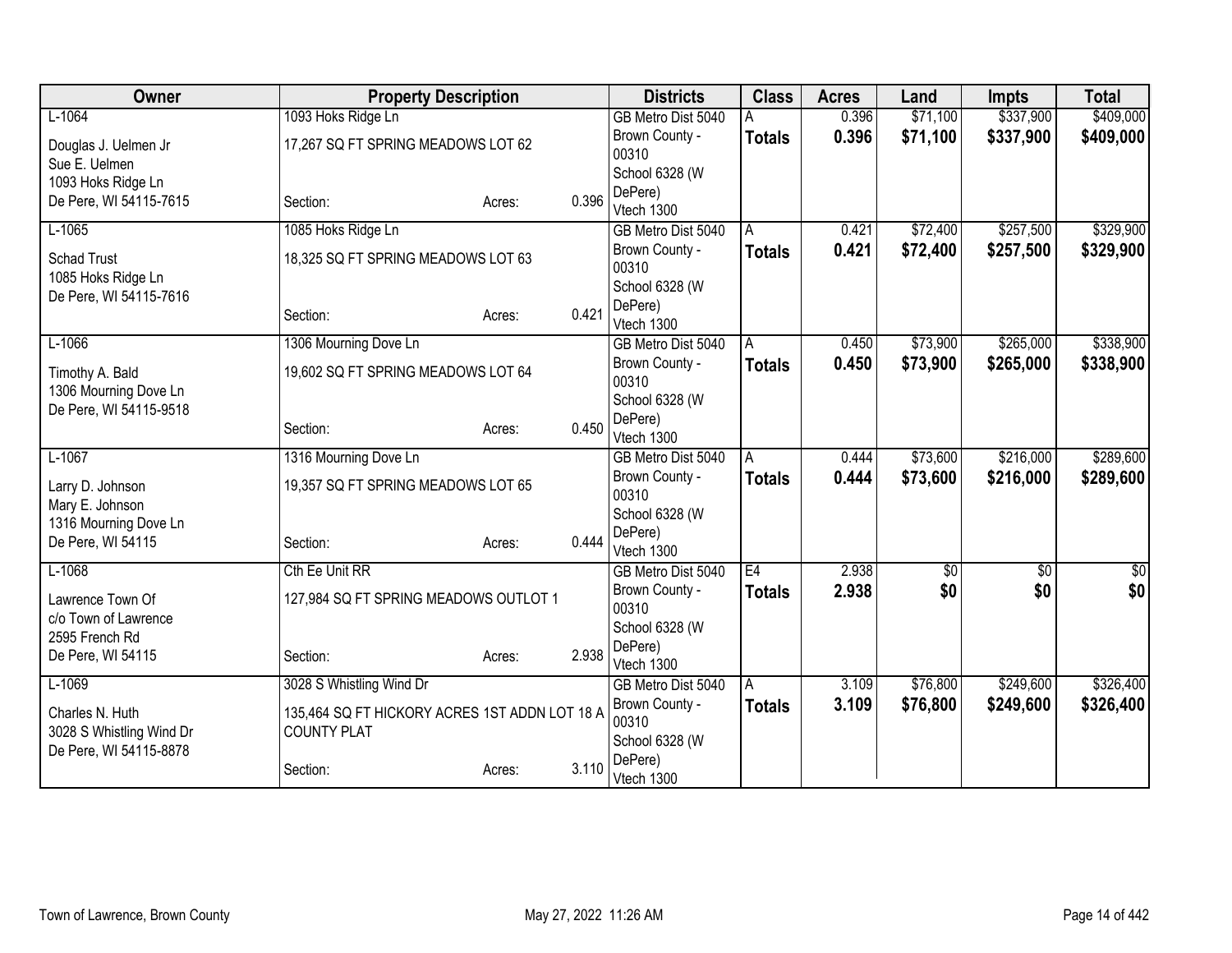| Owner                                              | <b>Property Description</b>                                         |                 | <b>Districts</b>             | <b>Class</b>  | <b>Acres</b> | Land     | <b>Impts</b>  | <b>Total</b> |
|----------------------------------------------------|---------------------------------------------------------------------|-----------------|------------------------------|---------------|--------------|----------|---------------|--------------|
| $L-107$                                            | 3460 French Rd                                                      |                 | Brown County -               |               | 0.501        | \$1,000  | \$10,000      | \$11,000     |
| Jones Sign Company                                 | 0.501 AC M/L PRT SE1/4 SW1/4 SEC 22 T22N R19E                       |                 | 00311                        | <b>Totals</b> | 0.501        | \$1,000  | \$10,000      | \$11,000     |
| 1711 Scheuring Rd                                  | BEG INT HWY 41 & N/L E 198 FT S 37 1/2* W 356.85                    |                 | GB Metro Dist 5040           |               |              |          |               |              |
| De Pere, WI 54115                                  | FTWAT RT ANGLES TO RD 165 FTN ALG RD TO                             |                 | School 6734<br>(Wrightstown) |               |              |          |               |              |
|                                                    | Section:                                                            | 0.501<br>Acres: | Vtech 1300                   |               |              |          |               |              |
| $L-1070$                                           | 3040 S Whistling Wind Dr                                            |                 | GB Metro Dist 5040           | A             | 2.602        | \$78,500 | \$353,100     | \$431,600    |
| Adam M. Huth                                       | 113,327 SQ FT HICKORY ACRES 1ST ADDN LOT 19 A<br><b>COUNTY PLAT</b> |                 | Brown County -<br>00310      | <b>Totals</b> | 2.602        | \$78,500 | \$353,100     | \$431,600    |
| 3040 S Whistling Wind Dr<br>De Pere, WI 54115-8878 |                                                                     |                 | School 6328 (W               |               |              |          |               |              |
|                                                    | Section:                                                            | 2.602<br>Acres: | DePere)                      |               |              |          |               |              |
|                                                    |                                                                     |                 | Vtech 1300                   |               |              |          |               |              |
| $L-1071$                                           | 3046 S Whistling Wind Dr                                            |                 | GB Metro Dist 5040           | A             | 1.911        | \$72,500 | \$261,500     | \$334,000    |
| Gail M. Simpson                                    | 83,284 SQ FT HICKORY ACRES 1ST ADDN LOT 20 A                        |                 | Brown County -<br>00310      | <b>Totals</b> | 1.911        | \$72,500 | \$261,500     | \$334,000    |
| 3046 S Whistling Wind Dr                           | <b>COUNTY PLAT</b>                                                  |                 | School 6328 (W               |               |              |          |               |              |
| De Pere, WI 54115-8878                             |                                                                     | 1.912           | DePere)                      |               |              |          |               |              |
|                                                    | Section:                                                            | Acres:          | Vtech 1300                   |               |              |          |               |              |
| $L-1072$                                           | 3052 S Whistling Wind Dr                                            |                 | GB Metro Dist 5040           | D             | 1.910        | \$400    | \$0           | \$400        |
| Staeven Roger J Revocable Trust                    | 83,284 SQ FT HICKORY ACRES 1ST ADDN LOT 21 A                        |                 | Brown County -               | <b>Totals</b> | 1.910        | \$400    | \$0           | \$400        |
| Attn: Roger J Staeven                              | <b>COUNTY PLAT</b>                                                  |                 | 00310                        |               |              |          |               |              |
| 3058 S Whistling Wind Dr                           |                                                                     |                 | School 6328 (W<br>DePere)    |               |              |          |               |              |
| De Pere, WI 54115-8878                             | Section:                                                            | 1.912<br>Acres: | Vtech 1300                   |               |              |          |               |              |
| $L-1073$                                           | 3058 S Whistling Wind Dr                                            |                 | GB Metro Dist 5040           | A             | 1.912        | \$72,500 | \$327,000     | \$399,500    |
| Staeven Roger J Revocable Trust                    | 83,284 SQ FT HICKORY ACRES 1ST ADDN LOT 22 A                        |                 | Brown County -               | <b>Totals</b> | 1.912        | \$72,500 | \$327,000     | \$399,500    |
| c/o Roger J. Staeven                               | <b>COUNTY PLAT</b>                                                  |                 | 00310                        |               |              |          |               |              |
| 3058 S Whistling Wind Dr                           |                                                                     |                 | School 6328 (W               |               |              |          |               |              |
| De Pere, WI 54115-8878                             | Section:                                                            | 1.912<br>Acres: | DePere)<br>Vtech 1300        |               |              |          |               |              |
| $L-1074$                                           | 3064 S Whistling Wind Dr                                            |                 | GB Metro Dist 5040           | D             | 1.371        | \$300    | $\sqrt[6]{3}$ | \$300        |
|                                                    |                                                                     |                 | Brown County -               | M             | 0.400        | \$1,200  | \$0           | \$1,200      |
| Huth Michael J & Rita a Revocable Trus             | 77,137 SQ FT HICKORY ACRES 1ST ADDN LOT 23 A                        |                 | 00310                        | <b>Totals</b> | 1.771        | \$1,500  | \$0           | \$1,500      |
| c/o Michael J & Rita A Huth<br>1273 Ken Ct         | <b>COUNTY PLAT</b>                                                  |                 | School 6328 (W               |               |              |          |               |              |
| Green Bay, WI 54313-5814                           | Section:                                                            | 1.771<br>Acres: | DePere)                      |               |              |          |               |              |
|                                                    |                                                                     |                 | Vtech 1300                   |               |              |          |               |              |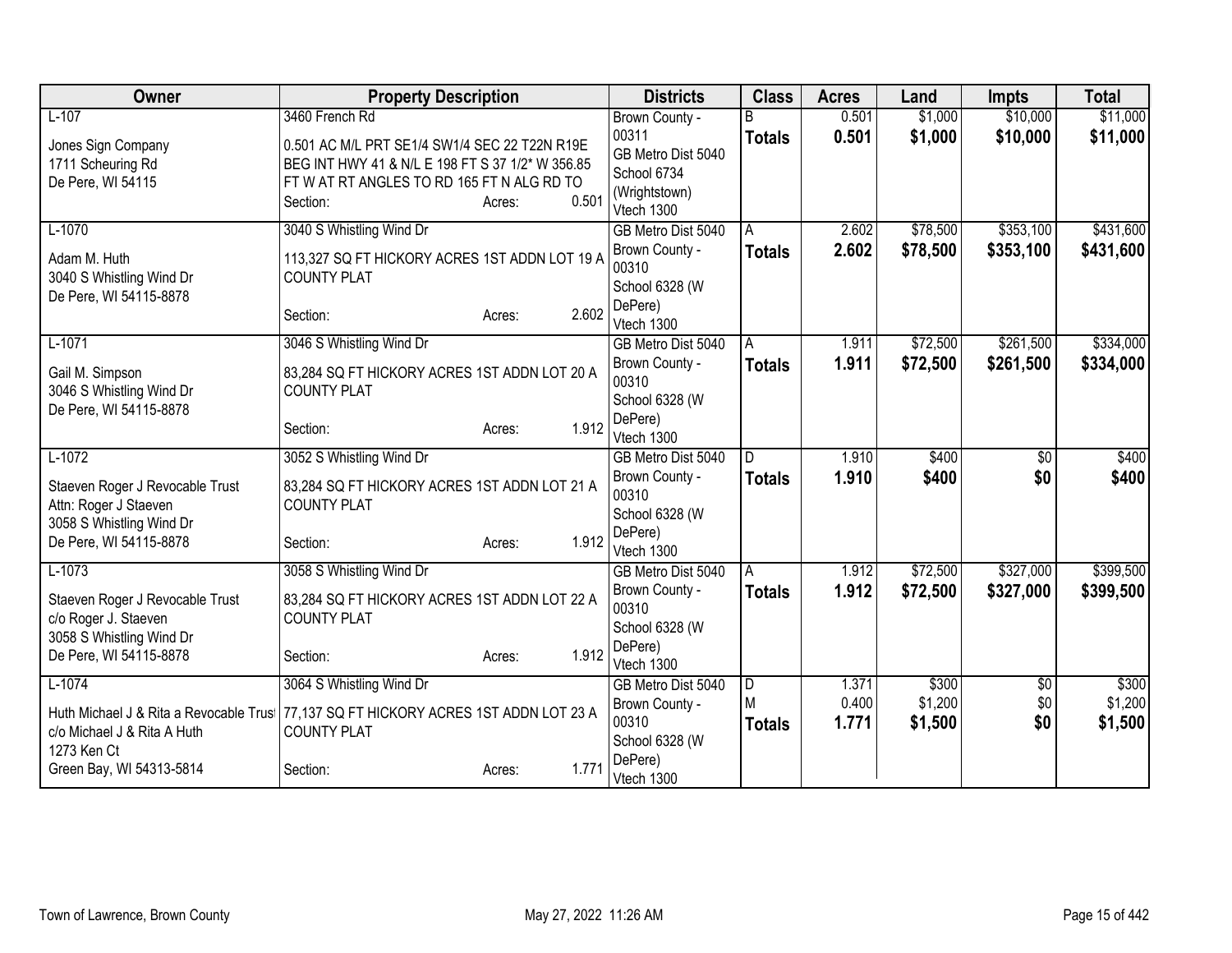| Owner                                | <b>Property Description</b>                     |                         | <b>Districts</b>             | <b>Class</b>  | <b>Acres</b> | Land      | <b>Impts</b> | <b>Total</b> |
|--------------------------------------|-------------------------------------------------|-------------------------|------------------------------|---------------|--------------|-----------|--------------|--------------|
| $L-1075$                             | 1581 Morning Mist Way                           |                         | GB Metro Dist 5040           |               | 0.386        | \$57,600  | \$247,100    | \$304,700    |
| Craig J. Biwer                       | 16,800 SQ FT SHADOW RIDGE 2ND ADD LOT 175       |                         | Brown County -               | <b>Totals</b> | 0.386        | \$57,600  | \$247,100    | \$304,700    |
| Jessica A. Biwer                     |                                                 |                         | 00310                        |               |              |           |              |              |
| 1581 Morning Mist Way                |                                                 |                         | School 6328 (W               |               |              |           |              |              |
| De Pere, WI 54115-9196               | Section:                                        | 0.386<br>Acres:         | DePere)                      |               |              |           |              |              |
|                                      |                                                 |                         | Vtech 1300                   |               |              |           |              |              |
| $L-1076$                             | 1573 Morning Mist Way                           |                         | GB Metro Dist 5040           | A             | 0.386        | \$57,600  | \$237,200    | \$294,800    |
| James A. Begotka<br>Gayle A. Begotka | 16,800 SQ FT SHADOW RIDGE 2ND ADD LOT 176       | Brown County -<br>00310 | <b>Totals</b>                | 0.386         | \$57,600     | \$237,200 | \$294,800    |              |
| 1573 Morning Mist Way                |                                                 |                         | School 6328 (W               |               |              |           |              |              |
| De Pere, WI 54115-9196               | Section:                                        | 0.386<br>Acres:         | DePere)<br>Vtech 1300        |               |              |           |              |              |
| $L-1077$                             | 1565 Morning Mist Way                           |                         | GB Metro Dist 5040           | A             | 0.386        | \$57,600  | \$215,700    | \$273,300    |
| Rebecca L. Rankin                    | 16,800 SQ FT SHADOW RIDGE 2ND ADD LOT 177       |                         | Brown County -<br>00310      | <b>Totals</b> | 0.386        | \$57,600  | \$215,700    | \$273,300    |
| 1565 Morning Mist Way                |                                                 |                         | School 6328 (W               |               |              |           |              |              |
| De Pere, WI 54115                    |                                                 |                         | DePere)                      |               |              |           |              |              |
|                                      | Section:                                        | 0.386<br>Acres:         | Vtech 1300                   |               |              |           |              |              |
| $L-1078$                             | 1557 Morning Mist Way                           |                         | GB Metro Dist 5040           | A             | 0.386        | \$57,600  | \$227,300    | \$284,900    |
| John K. Leclair                      | 16,800 SQ FT SHADOW RIDGE 2ND ADD LOT 178       |                         | Brown County -<br>00310      | Totals        | 0.386        | \$57,600  | \$227,300    | \$284,900    |
| Shannon A. Leclair                   |                                                 |                         | School 6328 (W               |               |              |           |              |              |
| 1557 Morning Mist Way                |                                                 |                         | DePere)                      |               |              |           |              |              |
| De Pere, WI 54115-9196               | Section:                                        | 0.386<br>Acres:         | Vtech 1300                   |               |              |           |              |              |
| $L-1079$                             | 1549 Morning Mist Way                           |                         | GB Metro Dist 5040           | A             | 0.386        | \$57,600  | \$218,200    | \$275,800    |
| John M. Reich                        | 16,800 SQ FT SHADOW RIDGE 2ND ADD LOT 179       |                         | Brown County -               | <b>Totals</b> | 0.386        | \$57,600  | \$218,200    | \$275,800    |
| Ellie M. Reich                       |                                                 |                         | 00310                        |               |              |           |              |              |
| 1549 Morning Mist Way                |                                                 |                         | School 6328 (W               |               |              |           |              |              |
| De Pere, WI 54115-7696               | Section:                                        | 0.386<br>Acres:         | DePere)                      |               |              |           |              |              |
|                                      |                                                 |                         | Vtech 1300                   |               |              |           |              |              |
| $L-108$                              | French Rd                                       |                         | Brown County -               | D             | 19.041       | \$3,200   | \$0          | \$3,200      |
| Thomas Erdmann Sr et al              | 19.041 AC M/L PRT SE1/4 SW1/4 SEC 22 T22N R19E  |                         | 00311                        | <b>Totals</b> | 19.041       | \$3,200   | \$0          | \$3,200      |
| 2646 Apple Creek Rd                  | LYG E HWY 41 EX COM INT HWY 41 & N/L E 198 FT S |                         | GB Metro Dist 5040           |               |              |           |              |              |
| De Pere, WI 54115-9442               | 37.5* W 356.85 FT W AT RT ANGLES TO RD 165 FT N |                         | School 6734<br>(Wrightstown) |               |              |           |              |              |
|                                      | Section:                                        | 19.041<br>Acres:        | Vtech 1300                   |               |              |           |              |              |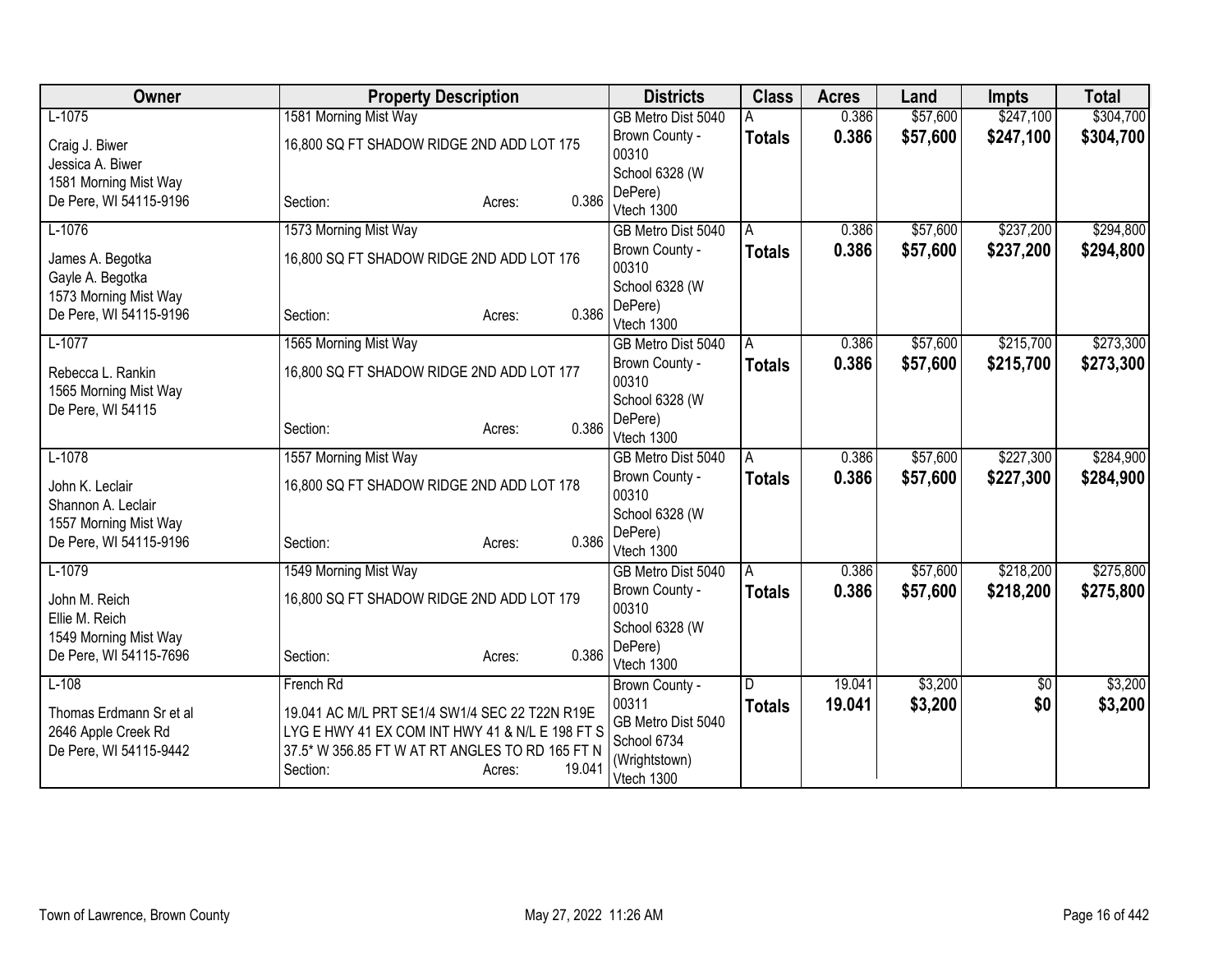| Owner                                      | <b>Property Description</b>                                   |                 | <b>Districts</b>             | <b>Class</b>  | <b>Acres</b> | Land     | <b>Impts</b> | <b>Total</b> |
|--------------------------------------------|---------------------------------------------------------------|-----------------|------------------------------|---------------|--------------|----------|--------------|--------------|
| $L-1080$                                   | 1541 Morning Mist Way                                         |                 | GB Metro Dist 5040           |               | 0.491        | \$61,800 | \$247,000    | \$308,800    |
| Rajesh N. Patil                            | 21,400 SQ FT SHADOW RIDGE 2ND ADDITION LOT                    |                 | Brown County -               | <b>Totals</b> | 0.491        | \$61,800 | \$247,000    | \$308,800    |
| Meghana R. Patil                           | 180                                                           |                 | 00310                        |               |              |          |              |              |
| 1541 Morning Mist Way                      |                                                               |                 | School 6328 (W<br>DePere)    |               |              |          |              |              |
| De Pere, WI 54115                          | Section:                                                      | 0.491<br>Acres: | Vtech 1300                   |               |              |          |              |              |
| $L-1081$                                   | 1533 Morning Mist Way                                         |                 | GB Metro Dist 5040           | A             | 0.446        | \$60,000 | \$195,500    | \$255,500    |
| Trenton L J. Trepanier                     | 19,436 SQ FT SHADOW RIDGE 2ND ADD LOT 181                     |                 | Brown County -               | <b>Totals</b> | 0.446        | \$60,000 | \$195,500    | \$255,500    |
| 1533 Morning Mist Way                      |                                                               |                 | 00310                        |               |              |          |              |              |
| De Pere, WI 54115-7696                     |                                                               |                 | School 6328 (W               |               |              |          |              |              |
|                                            | Section:                                                      | 0.446<br>Acres: | DePere)                      |               |              |          |              |              |
| $L-108-1$                                  | French Rd                                                     |                 | Vtech 1300<br>Brown County - | l D           | 0.240        | \$100    | \$0          | \$100        |
|                                            |                                                               |                 | 00311                        | M             | 0.270        | \$800    | \$0          | \$800        |
| Thomas W. Vanasten                         | 0.550 AC M/L PRT SE1/4 SW1/4 SEC 22 T22N R19E                 |                 | GB Metro Dist 5040           | <b>Totals</b> | 0.510        | \$900    | \$0          | \$900        |
| Phyllis M. Vanasten                        | COM AT PT N0* 51'E 1323.68 FT FROM S1/4 COR SD                |                 | School 6734                  |               |              |          |              |              |
| 4089 Hwy Ddd<br>Wrightstown, WI 54180-9027 | SEC 22, S0* 51'W 97.8 FT S89* 38'W 263.80 FT N33*<br>Section: | 0.550<br>Acres: | (Wrightstown)                |               |              |          |              |              |
|                                            |                                                               |                 | Vtech 1300                   |               |              |          |              |              |
| $L-1082$                                   | 1525 Morning Mist Way                                         |                 | GB Metro Dist 5040           | A             | 0.469        | \$60,900 | \$215,500    | \$276,400    |
| Scott G. Tilkens                           | 20,432 SQ FT SHADOW RIDGE 2ND ADD LOT 182                     |                 | Brown County -               | <b>Totals</b> | 0.469        | \$60,900 | \$215,500    | \$276,400    |
| c/o Scott G Tilkens & Sh Thyes             |                                                               |                 | 00310<br>School 6328 (W      |               |              |          |              |              |
| 1525 Morning Mist Way                      |                                                               |                 | DePere)                      |               |              |          |              |              |
| De Pere, WI 54115                          | Section:                                                      | 0.469<br>Acres: | Vtech 1300                   |               |              |          |              |              |
| $L-1083$                                   | 1881 Sandy Springs Rd                                         |                 | GB Metro Dist 5040           | A             | 0.535        | \$62,500 | \$199,400    | \$261,900    |
| Dana R. Stoeklen                           | 23,319 SQ FT SHADOW RIDGE 2ND ADD LOT 183                     |                 | Brown County -               | <b>Totals</b> | 0.535        | \$62,500 | \$199,400    | \$261,900    |
| Heather M. Stoeklen                        |                                                               |                 | 00310                        |               |              |          |              |              |
| 1881 Sandy Springs Rd                      |                                                               |                 | School 6328 (W               |               |              |          |              |              |
| De Pere, WI 54115                          | Section:                                                      | 0.535<br>Acres: | DePere)<br>Vtech 1300        |               |              |          |              |              |
| $L-1084$                                   | 1517 Morning Mist Way                                         |                 | GB Metro Dist 5040           | A             | 0.390        | \$57,800 | \$209,200    | \$267,000    |
|                                            |                                                               |                 | Brown County -               | <b>Totals</b> | 0.390        | \$57,800 | \$209,200    | \$267,000    |
| Steven R. Carew                            | 17,009 SQ FT SHADOW RIDGE 2ND ADD LOT 184                     |                 | 00310                        |               |              |          |              |              |
| Stacey A. Carew<br>1517 Morning Mist Way   |                                                               |                 | School 6328 (W               |               |              |          |              |              |
| De Pere, WI 54115-7696                     | Section:                                                      | 0.390<br>Acres: | DePere)                      |               |              |          |              |              |
|                                            |                                                               |                 | Vtech 1300                   |               |              |          |              |              |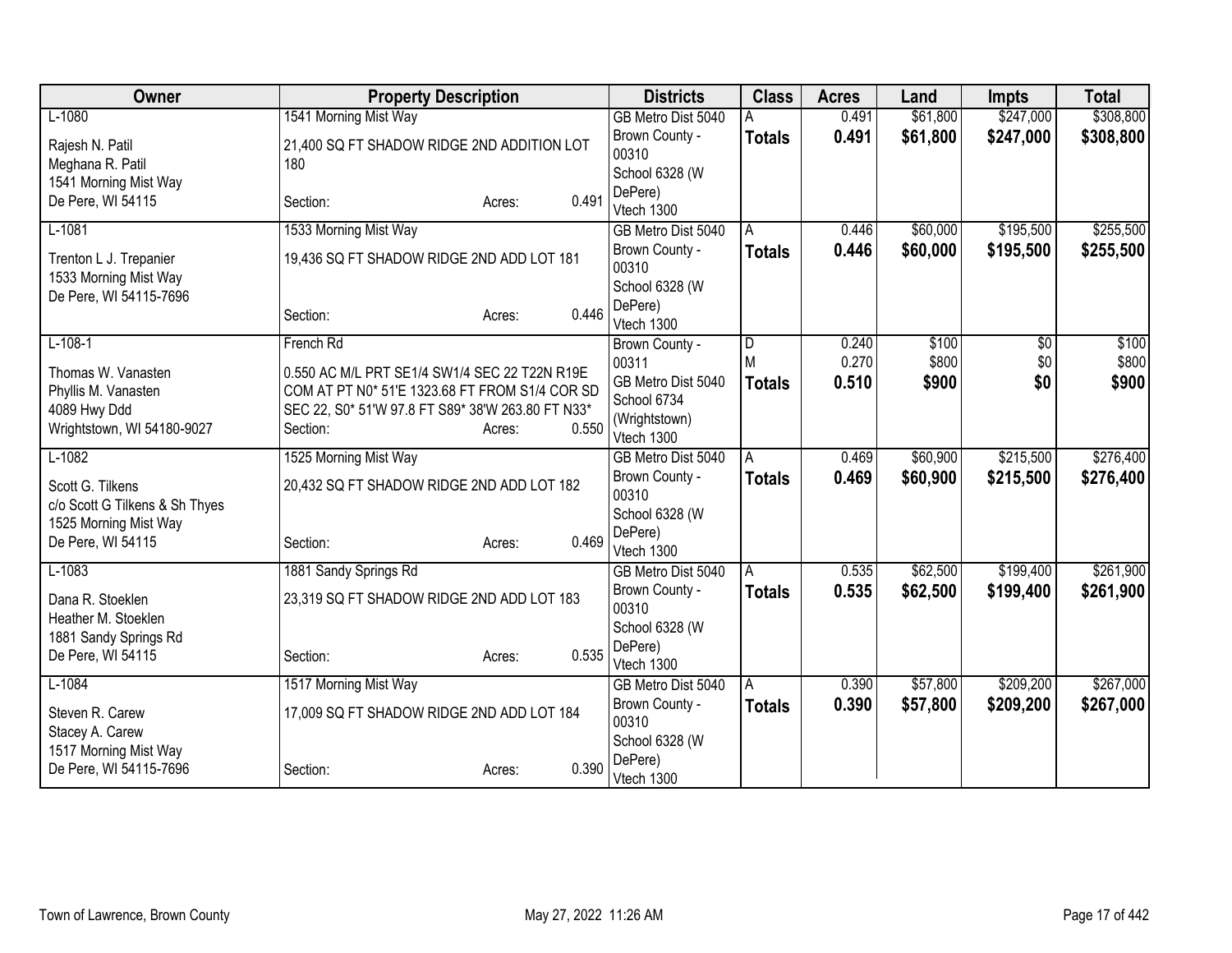| Owner                            | <b>Property Description</b>                    |        |       | <b>Districts</b>        | <b>Class</b>   | <b>Acres</b> | Land     | <b>Impts</b> | <b>Total</b> |
|----------------------------------|------------------------------------------------|--------|-------|-------------------------|----------------|--------------|----------|--------------|--------------|
| $L-1085$                         | 1908 Bonfire Way                               |        |       | GB Metro Dist 5040      |                | 0.371        | \$57,100 | \$206,100    | \$263,200    |
| Kerry L Manthe Revocable Trust   | 16,169 SQ FT SHADOW RIDGE 2ND ADDN LOT 185     |        |       | Brown County -          | <b>Totals</b>  | 0.371        | \$57,100 | \$206,100    | \$263,200    |
| 1908 Bonfire Way                 |                                                |        |       | 00310                   |                |              |          |              |              |
| De Pere, WI 54115                |                                                |        |       | School 6328 (W          |                |              |          |              |              |
|                                  | Section:                                       | Acres: | 0.371 | DePere)<br>Vtech 1300   |                |              |          |              |              |
| $L-1086$                         | 1914 Bonfire Way                               |        |       | GB Metro Dist 5040      | A              | 0.325        | \$53,800 | \$229,000    | \$282,800    |
|                                  |                                                |        |       | Brown County -          | <b>Totals</b>  | 0.325        | \$53,800 | \$229,000    | \$282,800    |
| Vijayaraj Govindharaj            | 14,175 SQ FT SHADOW RIDGE 2ND ADDN LOT 186     |        |       | 00310                   |                |              |          |              |              |
| Kalpana Santhana Gopala Krishnan |                                                |        |       | School 6328 (W          |                |              |          |              |              |
| 1914 Bonfire Way                 |                                                |        |       | DePere)                 |                |              |          |              |              |
| Lawrence, WI 54115               | Section:                                       | Acres: | 0.325 | Vtech 1300              |                |              |          |              |              |
| $L-1087$                         | 1922 Bonfire Way                               |        |       | GB Metro Dist 5040      | $\overline{A}$ | 0.325        | \$53,800 | \$216,500    | \$270,300    |
| Michael J. Schlatter             | 14,175 SQ FT SHADOW RIDGE 2ND ADD LOT 187      |        |       | Brown County -          | <b>Totals</b>  | 0.325        | \$53,800 | \$216,500    | \$270,300    |
| Theresa J. Schlatter             |                                                |        |       | 00310                   |                |              |          |              |              |
| 1922 Bonfire Way                 |                                                |        |       | School 6328 (W          |                |              |          |              |              |
| De Pere, WI 54115-7674           | Section:                                       | Acres: | 0.325 | DePere)                 |                |              |          |              |              |
|                                  |                                                |        |       | Vtech 1300              |                |              |          | \$221,000    |              |
| $L-1088$                         | 1930 Bonfire Way                               |        |       | GB Metro Dist 5040      | A              | 0.325        | \$53,800 |              | \$274,800    |
| Christopher C. Curtin            | 14,175 SQ FT SHADOW RIDGE 2ND ADD LOT 188      |        |       | Brown County -<br>00310 | <b>Totals</b>  | 0.325        | \$53,800 | \$221,000    | \$274,800    |
| 1930 Bonfire Way                 |                                                |        |       | School 6328 (W          |                |              |          |              |              |
| De Pere, WI 54115                |                                                |        |       | DePere)                 |                |              |          |              |              |
|                                  | Section:                                       | Acres: | 0.325 | Vtech 1300              |                |              |          |              |              |
| $L-1089$                         | 1936 Bonfire Way                               |        |       | GB Metro Dist 5040      | A              | 0.325        | \$53,800 | \$223,200    | \$277,000    |
| Katherine L. Farias              | 14,175 SQ FT SHADOW RIDGE 2ND ADD LOT 189      |        |       | Brown County -          | <b>Totals</b>  | 0.325        | \$53,800 | \$223,200    | \$277,000    |
| c/o Katherine L. Gertz           |                                                |        |       | 00310                   |                |              |          |              |              |
| 1936 Bonfire Way                 |                                                |        |       | School 6328 (W          |                |              |          |              |              |
| De Pere, WI 54115-7674           | Section:                                       | Acres: | 0.325 | DePere)                 |                |              |          |              |              |
|                                  |                                                |        |       | Vtech 1300              |                |              |          |              |              |
| $L-109$                          | Mid Valley Dr                                  |        |       | Brown County -<br>00311 | B              | 7.084        | \$17,700 | \$0          | \$17,700     |
| Midvallee Golf Course, Inc.      | 7.084 AC M/L PART SE1/4 SW1/4 SEC 22 T22N R19E |        |       | GB Metro Dist 5040      | <b>Totals</b>  | 7.084        | \$17,700 | \$0          | \$17,700     |
| c/o Mid Vallee Golf Course       | LYG W OF HWY 41 EX 1796084 & PART VAC RD IN    |        |       | School 6734             |                |              |          |              |              |
| 3850 Mid Valley Dr               | 1809504                                        |        |       | (Wrightstown)           |                |              |          |              |              |
| De Pere, WI 54115-9118           | Section:                                       | Acres: | 7.084 | Vtech 1300              |                |              |          |              |              |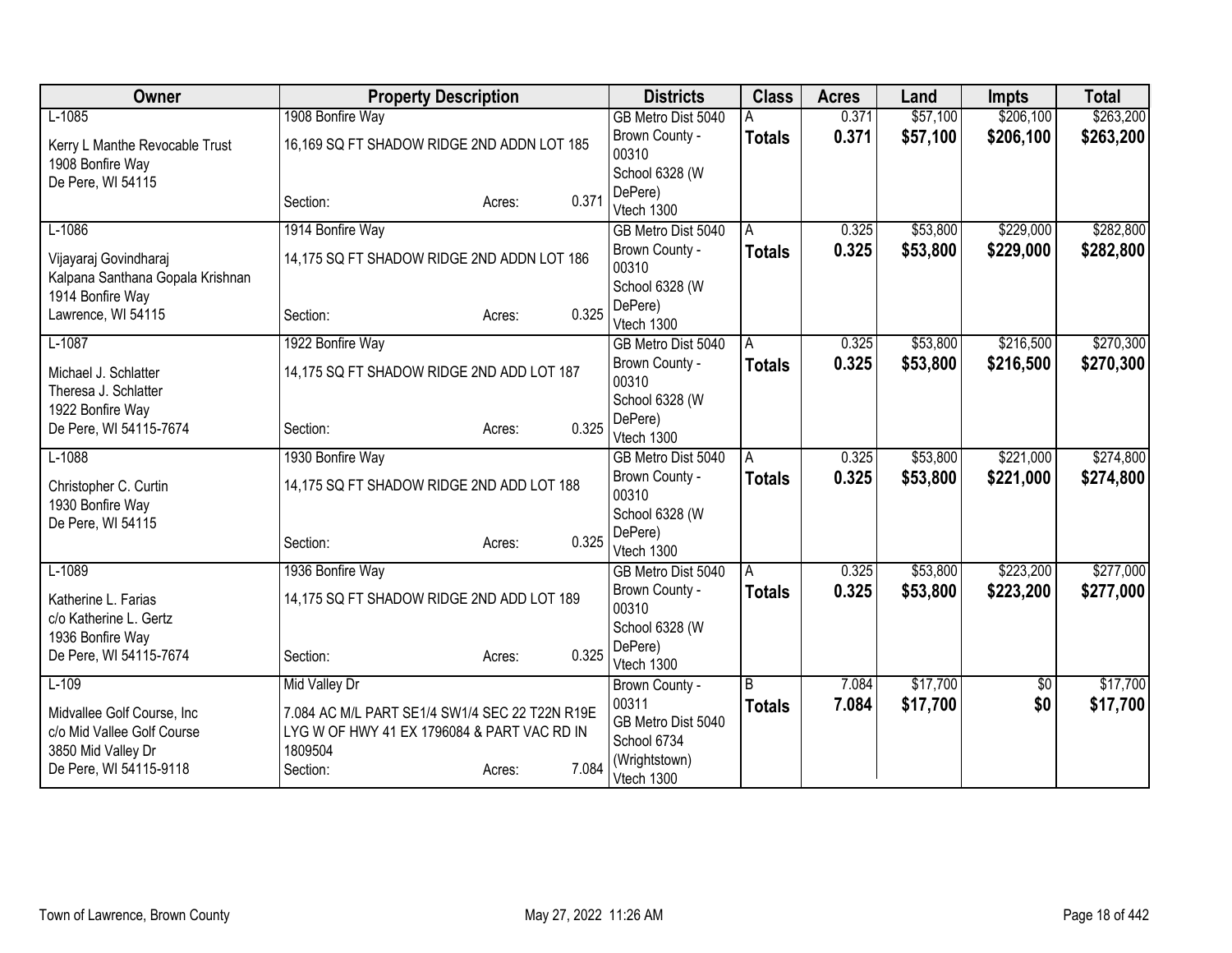| Owner                  | <b>Property Description</b>               | <b>Districts</b> | <b>Class</b>            | <b>Acres</b>  | Land     | <b>Impts</b> | <b>Total</b> |           |
|------------------------|-------------------------------------------|------------------|-------------------------|---------------|----------|--------------|--------------|-----------|
| $L-1090$               | 1950 Bonfire Way                          |                  | GB Metro Dist 5040      |               | 0.410    | \$58,600     | \$252,500    | \$311,100 |
| Ryan D. Marin          | 17,864 SQ FT SHADOW RIDGE 2ND ADD LOT 190 |                  | Brown County -          | <b>Totals</b> | 0.410    | \$58,600     | \$252,500    | \$311,100 |
| Amanda M. Marin        |                                           |                  | 00310                   |               |          |              |              |           |
| 1950 Bonfire Way       |                                           |                  | School 6328 (W          |               |          |              |              |           |
| De Pere, WI 54115-7674 | Section:                                  | 0.410<br>Acres:  | DePere)<br>Vtech 1300   |               |          |              |              |           |
| $L-1091$               | 1943 Sandy Springs Rd                     |                  | GB Metro Dist 5040      | A             | 0.499    | \$62,000     | \$202,000    | \$264,000 |
|                        |                                           |                  | Brown County -          | <b>Totals</b> | 0.499    | \$62,000     | \$202,000    | \$264,000 |
| Laurie J. Santy        | 21,716 SQ FT SHADOW RIDGE 2ND ADD LOT 191 |                  | 00310                   |               |          |              |              |           |
| 1943 Sandy Springs Rd  |                                           |                  | School 6328 (W          |               |          |              |              |           |
| De Pere, WI 54115      |                                           |                  | DePere)                 |               |          |              |              |           |
|                        | Section:                                  | 0.499<br>Acres:  | Vtech 1300              |               |          |              |              |           |
| $L-1092$               | 1931 Sandy Springs Rd                     |                  | GB Metro Dist 5040      | A             | 0.341    | \$55,600     | \$207,500    | \$263,100 |
| Daniel Lorenz          | 14,850 SQ FT SHADOW RIDGE 2ND ADD LOT 192 | Brown County -   | <b>Totals</b>           | 0.341         | \$55,600 | \$207,500    | \$263,100    |           |
| Marcella R. Lorenz     |                                           | 00310            |                         |               |          |              |              |           |
| 1931 Sandy Springs Rd  |                                           |                  | School 6328 (W          |               |          |              |              |           |
| De Pere, WI 54115      | Section:                                  | 0.341<br>Acres:  | DePere)                 |               |          |              |              |           |
|                        |                                           |                  | Vtech 1300              |               |          |              |              |           |
| $L-1093$               | 1925 Sandy Springs Rd                     |                  | GB Metro Dist 5040      | A             | 0.341    | \$55,600     | \$205,000    | \$260,600 |
| Paul R. Buske          | 14,850 SQ FT SHADOW RIDGE 2ND ADD LOT 193 |                  | Brown County -<br>00310 | <b>Totals</b> | 0.341    | \$55,600     | \$205,000    | \$260,600 |
| Hannah L. Buske        |                                           |                  | School 6328 (W          |               |          |              |              |           |
| 1925 Sandy Springs Rd  |                                           |                  | DePere)                 |               |          |              |              |           |
| De Pere, WI 54115      | Section:                                  | 0.341<br>Acres:  | Vtech 1300              |               |          |              |              |           |
| $L-1094$               | 1919 Sandy Springs Rd                     |                  | GB Metro Dist 5040      | A             | 0.341    | \$55,600     | \$208,900    | \$264,500 |
| Scott C. Olson         | 14,850 SQ FT SHADOW RIDGE 2ND ADD LOT 194 |                  | Brown County -          | <b>Totals</b> | 0.341    | \$55,600     | \$208,900    | \$264,500 |
| Staci M. Olson         |                                           |                  | 00310                   |               |          |              |              |           |
| 1919 Sandy Springs Rd  |                                           |                  | School 6328 (W          |               |          |              |              |           |
| De Pere, WI 54115      | Section:                                  | 0.341<br>Acres:  | DePere)                 |               |          |              |              |           |
|                        |                                           |                  | Vtech 1300              |               |          |              |              |           |
| $L-1095$               | 1911 Sandy Springs Rd                     |                  | GB Metro Dist 5040      | A             | 0.341    | \$55,600     | \$222,500    | \$278,100 |
| John C. Daoust         | 14,850 SQ FT SHADOW RIDGE 2ND ADD LOT 195 |                  | Brown County -<br>00310 | <b>Totals</b> | 0.341    | \$55,600     | \$222,500    | \$278,100 |
| Candace A. Daoust      |                                           |                  | School 6328 (W          |               |          |              |              |           |
| 1911 Sandy Springs Rd  |                                           |                  | DePere)                 |               |          |              |              |           |
| De Pere, WI 54115      | Section:                                  | 0.341<br>Acres:  | Vtech 1300              |               |          |              |              |           |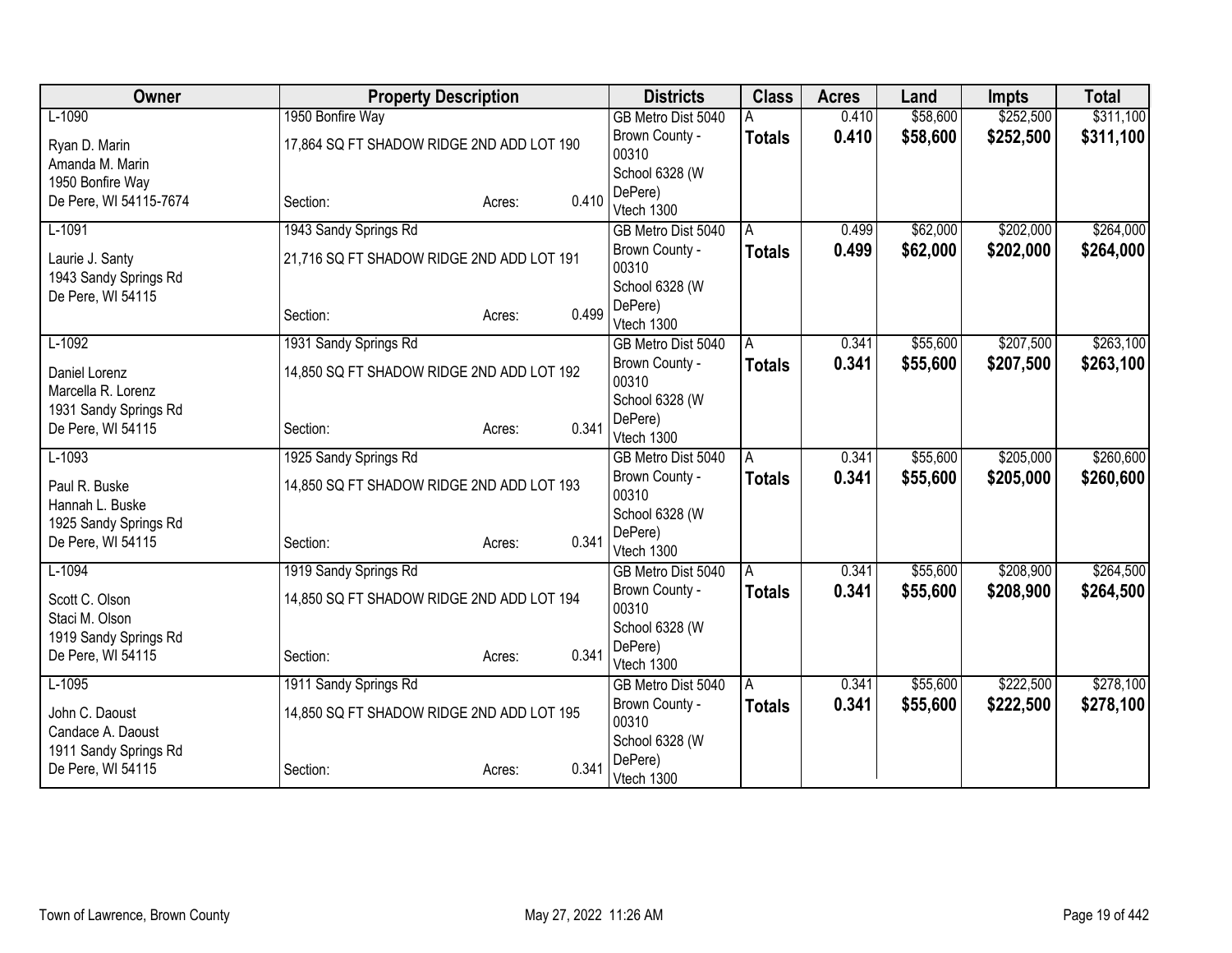| Owner                                      | <b>Property Description</b>                  | <b>Districts</b> | <b>Class</b>                | <b>Acres</b>        | Land           | <b>Impts</b>      | <b>Total</b>     |                    |
|--------------------------------------------|----------------------------------------------|------------------|-----------------------------|---------------------|----------------|-------------------|------------------|--------------------|
| $L-1096$                                   | 1905 Sandy Springs Rd                        |                  | GB Metro Dist 5040          |                     | 0.433          | \$59,500          | \$227,500        | \$287,000          |
| <b>David Friedl</b>                        | 18,869 SQ FT SHADOW RIDGE 2ND ADD LOT 196    |                  | Brown County -              | <b>Totals</b>       | 0.433          | \$59,500          | \$227,500        | \$287,000          |
| Debra K. Friedl                            |                                              |                  | 00310                       |                     |                |                   |                  |                    |
| 1905 Sandy Springs Rd                      |                                              |                  | School 6328 (W              |                     |                |                   |                  |                    |
| De Pere, WI 54115-7681                     | Section:                                     | 0.433<br>Acres:  | DePere)<br>Vtech 1300       |                     |                |                   |                  |                    |
| $L-1099$                                   | 1896 Sandy Springs Rd                        |                  | GB Metro Dist 5040          | A                   | 0.413          | \$58,700          | \$237,500        | \$296,200          |
|                                            |                                              |                  | Brown County -              | <b>Totals</b>       | 0.413          | \$58,700          | \$237,500        | \$296,200          |
| Susan M. Dehne<br>1896 Sandy Springs Rd    | 18,000 SQ FT SHADOW RIDGE 2ND ADD LOT 199    |                  | 00310                       |                     |                |                   |                  |                    |
| De Pere, WI 54115                          |                                              |                  | School 6328 (W              |                     |                |                   |                  |                    |
|                                            | Section:                                     | 0.413<br>Acres:  | DePere)                     |                     |                |                   |                  |                    |
|                                            |                                              |                  | Vtech 1300                  |                     |                |                   |                  |                    |
| $L-11$                                     | 3076 Freedom Rd                              |                  | GB Metro Dist 5040          | $\overline{D}$<br>G | 3.075<br>2.000 | \$700<br>\$45,000 | \$0<br>\$163,700 | \$700<br>\$208,700 |
| Kevin J. Dorn                              | 5.075 AC M/L PRT OF SE1/4 SW1/4 SEC 10 T22N  |                  | Brown County -<br>00310     |                     | 5.075          | \$45,700          | \$163,700        | \$209,400          |
| 3076 Freedom Rd                            | R19E AS DESC IN 2047877                      |                  | School 6328 (W              | Totals              |                |                   |                  |                    |
| De Pere, WI 54115                          |                                              |                  | DePere)                     |                     |                |                   |                  |                    |
|                                            | Section:                                     | 5.075<br>Acres:  | Vtech 1300                  |                     |                |                   |                  |                    |
| $L-110$                                    | French Rd                                    |                  | Brown County -              | D                   | 52.150         | \$10,500          | \$0              | \$10,500           |
| Thomas Erdmann Sr                          | 52.1345 AC M/L THAT PRT OF THE SE 1/4 SEC 22 |                  | 00311                       | <b>Totals</b>       | 52.150         | \$10,500          | \$0              | \$10,500           |
| 2646 Apple Creek Rd                        | T22N R19E DESC IN J3385-34                   |                  | GB Metro Dist 5040          |                     |                |                   |                  |                    |
| De Pere, WI 54115-9442                     |                                              |                  | School 6734                 |                     |                |                   |                  |                    |
|                                            | Section:                                     | 52.135<br>Acres: | (Wrightstown)<br>Vtech 1300 |                     |                |                   |                  |                    |
| $L-1100$                                   | 1902 Sandy Springs Rd                        |                  | GB Metro Dist 5040          | A                   | 0.413          | \$58,700          | \$238,500        | \$297,200          |
|                                            |                                              |                  | Brown County -              | <b>Totals</b>       | 0.413          | \$58,700          | \$238,500        | \$297,200          |
| Edward A. Oliveira<br>Jennifer M. Oliveira | 18,000 SQ FT SHADOW RIDGE 2ND ADD LOT 200    |                  | 00310                       |                     |                |                   |                  |                    |
| 1902 Sandy Springs Rd                      |                                              |                  | School 6328 (W              |                     |                |                   |                  |                    |
| De Pere, WI 54115                          | Section:                                     | 0.413<br>Acres:  | DePere)                     |                     |                |                   |                  |                    |
|                                            |                                              |                  | Vtech 1300                  |                     |                |                   |                  |                    |
| $L-1101$                                   | 1908 Sandy Springs Rd                        |                  | GB Metro Dist 5040          | l A                 | 0.413          | \$58,700          | \$203,000        | \$261,700          |
| Patrick N. Chaudoir                        | 18,000 SQ FT SHADOW RIDGE 2ND ADD LOT 201    |                  | Brown County -<br>00310     | <b>Totals</b>       | 0.413          | \$58,700          | \$203,000        | \$261,700          |
| Carole M. Chaudoir                         |                                              |                  | School 6328 (W              |                     |                |                   |                  |                    |
| 1908 Sandy Springs Rd                      |                                              |                  | DePere)                     |                     |                |                   |                  |                    |
| De Pere, WI 54115                          | Section:                                     | 0.413<br>Acres:  | Vtech 1300                  |                     |                |                   |                  |                    |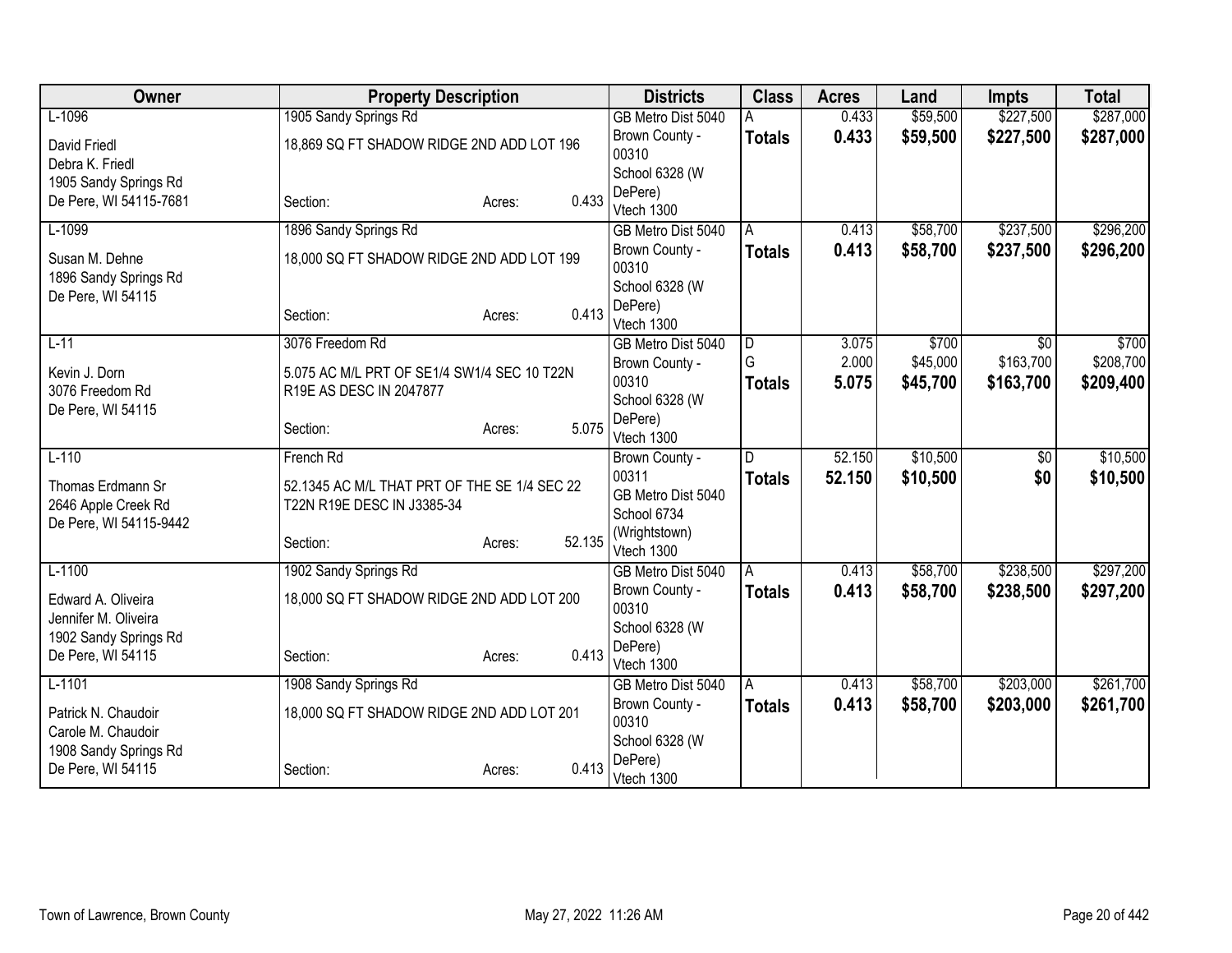| Owner                                  | <b>Property Description</b>                       |                  | <b>Districts</b>        | <b>Class</b>   | <b>Acres</b> | Land     | <b>Impts</b>  | <b>Total</b> |
|----------------------------------------|---------------------------------------------------|------------------|-------------------------|----------------|--------------|----------|---------------|--------------|
| $L-1106$                               | 1940 Sandy Springs Rd                             |                  | GB Metro Dist 5040      |                | 0.428        | \$59,300 | \$197,500     | \$256,800    |
| Adam C. Main                           | 18,628 SQ FT SHADOW RIDGE 2ND ADD LOT 206         |                  | Brown County -          | <b>Totals</b>  | 0.428        | \$59,300 | \$197,500     | \$256,800    |
| Erin L. Main                           |                                                   |                  | 00310                   |                |              |          |               |              |
| 1940 Sandy Springs Rd                  |                                                   |                  | School 6328 (W          |                |              |          |               |              |
| De Pere, WI 54115                      | Section:                                          | 0.428<br>Acres:  | DePere)<br>Vtech 1300   |                |              |          |               |              |
| $L-1107$                               | 1946 Sandy Springs Rd                             |                  | GB Metro Dist 5040      | A              | 0.417        | \$58,900 | \$243,100     | \$302,000    |
|                                        |                                                   |                  | Brown County -          | <b>Totals</b>  | 0.417        | \$58,900 | \$243,100     | \$302,000    |
| David C & Melanie M Check Living Trust | 18,171 SQ FT SHADOW RIDGE 2ND ADD LOT 207         |                  | 00310                   |                |              |          |               |              |
| 1946 Sandy Springs Rd                  |                                                   |                  | School 6328 (W          |                |              |          |               |              |
| De Pere, WI 54115                      |                                                   |                  | DePere)                 |                |              |          |               |              |
|                                        | Section:                                          | 0.417<br>Acres:  | Vtech 1300              |                |              |          |               |              |
| $L-1108$                               | 1952 Sandy Springs Rd                             |                  | GB Metro Dist 5040      | A              | 0.378        | \$57,300 | \$223,000     | \$280,300    |
| Scott Schmitt                          | 16,482 SQ FT SHADOW RIDGE 2ND ADD LOT 208         |                  | Brown County -          | <b>Totals</b>  | 0.378        | \$57,300 | \$223,000     | \$280,300    |
| Kristin Schmitt                        |                                                   |                  | 00310                   |                |              |          |               |              |
| 1952 Sandy Springs Rd                  |                                                   |                  | School 6328 (W          |                |              |          |               |              |
| De Pere, WI 54115                      | Section:                                          | 0.378<br>Acres:  | DePere)                 |                |              |          |               |              |
|                                        |                                                   |                  | Vtech 1300              |                |              |          |               |              |
| $L-1109$                               | 1958 Sandy Springs Rd                             |                  | GB Metro Dist 5040      | A              | 0.356        | \$56,500 | \$206,000     | \$262,500    |
| Gary R. Anderson                       | 15,500 SQ FT SHADOW RIDGE 2ND ADD LOT 209         |                  | Brown County -<br>00310 | <b>Totals</b>  | 0.356        | \$56,500 | \$206,000     | \$262,500    |
| 1958 Sandy Springs Rd                  |                                                   |                  | School 6328 (W          |                |              |          |               |              |
| De Pere, WI 54115                      |                                                   |                  | DePere)                 |                |              |          |               |              |
|                                        | Section:                                          | 0.356<br>Acres:  | Vtech 1300              |                |              |          |               |              |
| $L-111$                                | 3609 French Rd                                    |                  | Brown County -          | $\overline{A}$ | 1.765        | \$55,300 | \$205,900     | \$261,200    |
| Andrew J. Abhold                       | 7.765 AC M/L N 17.50A LYG E HY NW1/4 SE1/4 SEC 22 |                  | 00311                   |                | 6.000        | \$1,300  | \$0           | \$1,300      |
| Michelle L. Abhold                     | T22N R19E EX J03385-34                            |                  | GB Metro Dist 5040      | <b>Totals</b>  | 7.765        | \$56,600 | \$205,900     | \$262,500    |
| 3609 French Rd                         |                                                   |                  | School 6734             |                |              |          |               |              |
| De Pere, WI 54115-9439                 | Section:                                          | 7.765<br>Acres:  | (Wrightstown)           |                |              |          |               |              |
|                                        |                                                   |                  | Vtech 1300              |                |              |          |               |              |
| $L-11-1$                               | Freedom Rd                                        |                  | GB Metro Dist 5040      | D              | 32.839       | \$7,100  | $\sqrt[6]{3}$ | \$7,100      |
| Micke Revocable Trust                  | SE1/4 SW1/4 & THAT PRT OF NE1/4 SW1/4 DESC IN     |                  | Brown County -<br>00310 | E              | 2.664        | \$1,800  | \$0           | \$1,800      |
| c/o Eugene & Kathleen Micke            | 2958603 SEC 10 T22N R19E EX 2047876 & EX          |                  | School 6328 (W          | <b>Totals</b>  | 35.503       | \$8,900  | \$0           | \$8,900      |
| 3877 Micke Ct                          | 2047877 & EX RD & EX 2252803 CORR IN 2260448      |                  | DePere)                 |                |              |          |               |              |
| De Pere, WI 54115-9450                 | Section:                                          | 35.503<br>Acres: | Vtech 1300              |                |              |          |               |              |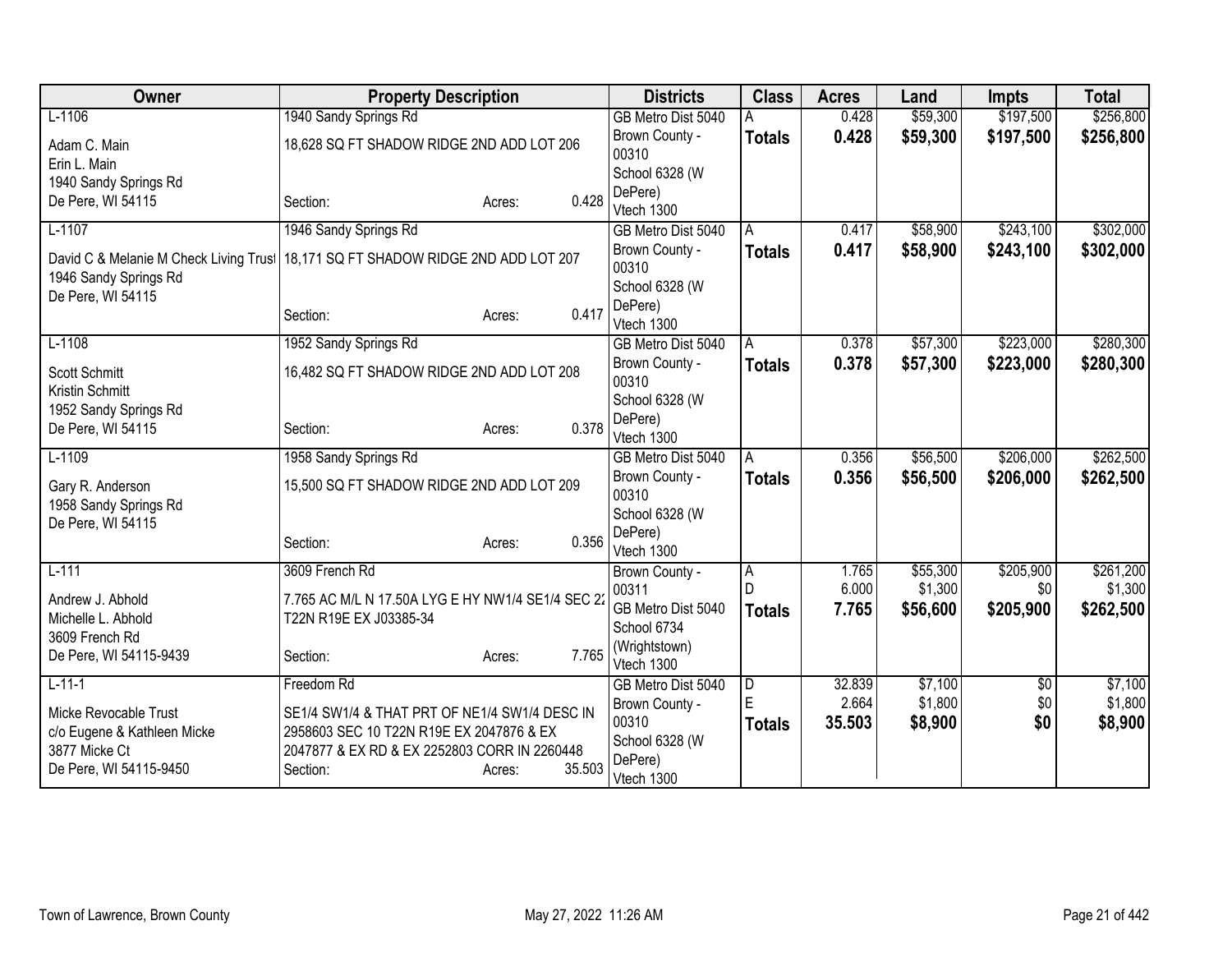| Owner                  | <b>Property Description</b>                  |        |       | <b>Districts</b>        | <b>Class</b>  | <b>Acres</b> | Land     | <b>Impts</b> | <b>Total</b> |
|------------------------|----------------------------------------------|--------|-------|-------------------------|---------------|--------------|----------|--------------|--------------|
| $L-1110$               | 1970 Sandy Springs Rd                        |        |       | GB Metro Dist 5040      |               | 0.427        | \$59,200 | \$199,500    | \$258,700    |
| Dale H. Pagel          | 18,600 SQ FT SHADOW RIDGE 2ND ADDN LOT 210   |        |       | Brown County -          | <b>Totals</b> | 0.427        | \$59,200 | \$199,500    | \$258,700    |
| Pamela A. Pagel        |                                              |        |       | 00310                   |               |              |          |              |              |
| 1970 Sandy Springs Rd  |                                              |        |       | School 6328 (W          |               |              |          |              |              |
| De Pere, WI 54115      | Section:                                     | Acres: | 0.427 | DePere)<br>Vtech 1300   |               |              |          |              |              |
| $L-1111$               | 1978 Sandy Springs Rd                        |        |       | GB Metro Dist 5040      | A             | 0.427        | \$59,200 | \$225,000    | \$284,200    |
|                        |                                              |        |       | Brown County -          | <b>Totals</b> | 0.427        | \$59,200 | \$225,000    | \$284,200    |
| Matthew S. Wink        | 18,600 SQ FT SHADOW RIDGE 2ND ADD LOT 211    |        |       | 00310                   |               |              |          |              |              |
| Elizabeth H. Wink      |                                              |        |       | School 6328 (W          |               |              |          |              |              |
| 1978 Sandy Springs Rd  |                                              |        | 0.427 | DePere)                 |               |              |          |              |              |
| De Pere, WI 54115      | Section:                                     | Acres: |       | Vtech 1300              |               |              |          |              |              |
| $L-1112$               | 1986 Sandy Springs Rd                        |        |       | GB Metro Dist 5040      | A             | 0.362        | \$56,700 | \$197,500    | \$254,200    |
| Jeffery E. Jordan      | 15,751 SQ FT SHADOW RIDGE 2ND ADD LOT 212 EX |        |       | Brown County -          | Totals        | 0.362        | \$56,700 | \$197,500    | \$254,200    |
| Jacqueline A. Jordan   | 2205452                                      |        |       | 00310                   |               |              |          |              |              |
| 1986 Sandy Springs Rd  |                                              |        |       | School 6328 (W          |               |              |          |              |              |
| De Pere, WI 54115      | Section:                                     | Acres: | 0.362 | DePere)                 |               |              |          |              |              |
| $L-1113$               | 1556 Park Haven Rd                           |        |       | Vtech 1300              |               | 0.455        | \$60,300 | \$241,000    | \$301,300    |
|                        |                                              |        |       | GB Metro Dist 5040      | A             |              |          |              |              |
| Douglas L. Mcdonough   | 19,831 SQ FT SHADOW RIDGE 2ND ADD LOT 213    |        |       | Brown County -<br>00310 | <b>Totals</b> | 0.455        | \$60,300 | \$241,000    | \$301,300    |
| 1556 Park Haven Rd     |                                              |        |       | School 6328 (W          |               |              |          |              |              |
| De Pere, WI 54115-7667 |                                              |        |       | DePere)                 |               |              |          |              |              |
|                        | Section:                                     | Acres: | 0.455 | Vtech 1300              |               |              |          |              |              |
| $L-1114$               | 1568 Park Haven Rd                           |        |       | GB Metro Dist 5040      | A             | 0.329        | \$54,200 | \$244,000    | \$298,200    |
| Lisa A. Bos            | 14,310 SQ FT SHADOW RIDGE 2ND ADDN LOT 214   |        |       | Brown County -          | <b>Totals</b> | 0.329        | \$54,200 | \$244,000    | \$298,200    |
| 1568 Park Haven Rd     |                                              |        |       | 00310                   |               |              |          |              |              |
| De Pere, WI 54115      |                                              |        |       | School 6328 (W          |               |              |          |              |              |
|                        | Section:                                     | Acres: | 0.329 | DePere)                 |               |              |          |              |              |
|                        |                                              |        |       | Vtech 1300              |               |              |          | \$216,000    |              |
| $L-1115$               | 1576 Park Haven Rd                           |        |       | GB Metro Dist 5040      | l A           | 0.329        | \$54,200 |              | \$270,200    |
| Mark J. Truckey        | 14,310 SQ FT SHADOW RIDGE 2ND ADD LOT 215    |        |       | Brown County -<br>00310 | <b>Totals</b> | 0.329        | \$54,200 | \$216,000    | \$270,200    |
| Amy E. Truckey         |                                              |        |       | School 6328 (W          |               |              |          |              |              |
| 1576 Park Haven Rd     |                                              |        |       | DePere)                 |               |              |          |              |              |
| De Pere, WI 54115      | Section:                                     | Acres: | 0.329 | Vtech 1300              |               |              |          |              |              |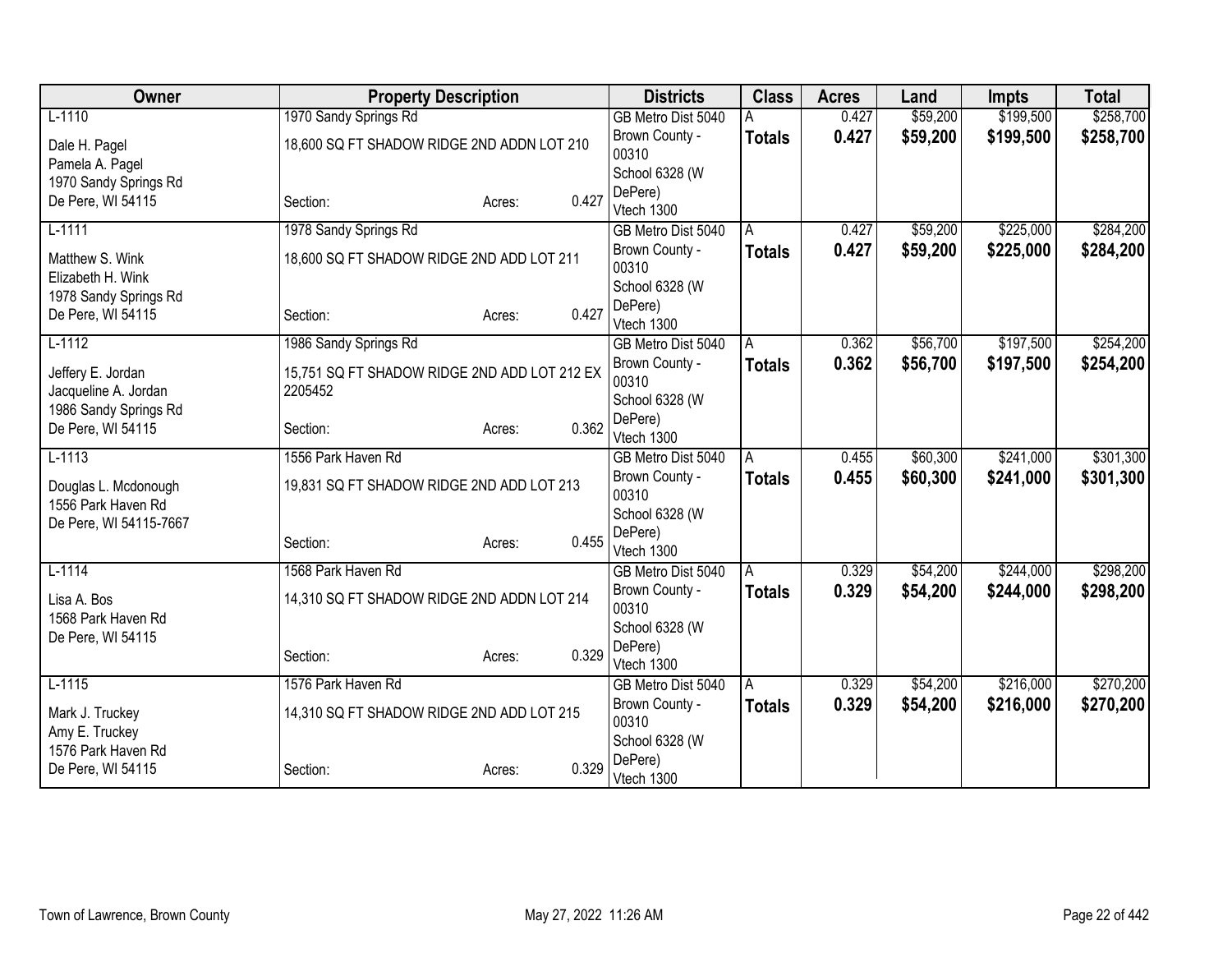| Owner                                            | <b>Property Description</b>                                                                        | <b>Districts</b> | <b>Class</b>                     | <b>Acres</b>  | Land   | <b>Impts</b> | <b>Total</b> |           |
|--------------------------------------------------|----------------------------------------------------------------------------------------------------|------------------|----------------------------------|---------------|--------|--------------|--------------|-----------|
| $L-1116$                                         | 1584 Park Haven Rd                                                                                 |                  | GB Metro Dist 5040               |               | 0.329  | \$54,200     | \$257,900    | \$312,100 |
| Justin R. Czachor                                | 14,310 SQ FT SHADOW RIDGE 2ND ADD LOT 216                                                          |                  | Brown County -                   | <b>Totals</b> | 0.329  | \$54,200     | \$257,900    | \$312,100 |
| 1584 Park Haven Rd                               |                                                                                                    |                  | 00310                            |               |        |              |              |           |
| De Pere, WI 54115                                |                                                                                                    |                  | School 6328 (W                   |               |        |              |              |           |
|                                                  | Section:                                                                                           | 0.329<br>Acres:  | DePere)                          |               |        |              |              |           |
| $L-1117$                                         | 1585 Park Haven Rd                                                                                 |                  | Vtech 1300<br>GB Metro Dist 5040 | A             | 0.340  | \$55,400     | \$290,400    | \$345,800 |
|                                                  |                                                                                                    |                  | Brown County -                   |               | 0.340  | \$55,400     | \$290,400    |           |
| Kevin B. Cameron                                 | 14,792 SQ FT SHADOW RIDGE 2ND ADD LOT 217                                                          |                  | 00310                            | <b>Totals</b> |        |              |              | \$345,800 |
| Jane K. Cameron                                  |                                                                                                    |                  | School 6328 (W                   |               |        |              |              |           |
| 1585 Park Haven Rd                               |                                                                                                    |                  | DePere)                          |               |        |              |              |           |
| De Pere, WI 54115                                | Section:                                                                                           | 0.340<br>Acres:  | Vtech 1300                       |               |        |              |              |           |
| $L-1118$                                         | 1577 Park Haven Rd                                                                                 |                  | GB Metro Dist 5040               | A             | 0.340  | \$55,400     | \$276,000    | \$331,400 |
| Garabet Masrelian                                | 14,792 SQ FT SHADOW RIDGE 2ND ADDN LOT 218                                                         |                  | Brown County -                   | <b>Totals</b> | 0.340  | \$55,400     | \$276,000    | \$331,400 |
| Kirsten Masrelian                                |                                                                                                    |                  | 00310                            |               |        |              |              |           |
| 1577 Park Haven Rd                               |                                                                                                    |                  | School 6328 (W                   |               |        |              |              |           |
| De Pere, WI 54115                                | Section:                                                                                           | 0.340<br>Acres:  | DePere)                          |               |        |              |              |           |
|                                                  |                                                                                                    |                  | Vtech 1300                       |               |        |              |              |           |
| $L-1119$                                         | 1569 Park Haven Rd                                                                                 |                  | GB Metro Dist 5040               | A             | 0.340  | \$55,400     | \$222,600    | \$278,000 |
| Barrett J. Bryant                                | 14,792 SQ FT SHADOW RIDGE 2ND ADDN LOT 219                                                         |                  | Brown County -<br>00310          | <b>Totals</b> | 0.340  | \$55,400     | \$222,600    | \$278,000 |
| Sara L. Bryant                                   |                                                                                                    |                  | School 6328 (W                   |               |        |              |              |           |
| 1569 Park Haven Rd                               |                                                                                                    |                  | DePere)                          |               |        |              |              |           |
| De Pere, WI 54115                                | Section:                                                                                           | 0.340<br>Acres:  | Vtech 1300                       |               |        |              |              |           |
| $L-112$                                          | 3590 Mid Valley Dr                                                                                 |                  | Brown County -                   | B             | 2.427  | \$6,100      | $\sqrt{$0}$  | \$6,100   |
|                                                  |                                                                                                    |                  | 00311                            | <b>Totals</b> | 2.427  | \$6,100      | \$0          | \$6,100   |
| Mid Valley Golf Course Inc<br>3850 Mid Valley Dr | 2.427 AC M/L PRT OF SW1/4 NE1/4 & SE1/4 NW1/4 &<br>NE1/4 SW1/4 & NW1/4 SE1/4 SEC 22 T22N R19E DES( |                  | GB Metro Dist 5040               |               |        |              |              |           |
| De Pere, WI 54115-9118                           | IN J9710-12                                                                                        |                  | School 6734                      |               |        |              |              |           |
|                                                  | Section:                                                                                           | 2.427<br>Acres:  | (Wrightstown)                    |               |        |              |              |           |
|                                                  |                                                                                                    |                  | Vtech 1300                       |               |        |              |              |           |
| $L-11-2$                                         | 3100 Freedom Rd                                                                                    |                  | GB Metro Dist 5040               | A.            | 3.000  | \$71,000     | \$491,700    | \$562,700 |
| Caitlin A. Johnson                               | 10.105 AC M/L PRT OF SE1/4 SW1/4 & PRT OF SW1/4                                                    |                  | Brown County -                   | D             | 7.100  | \$1,500      | \$0          | \$1,500   |
| 3100 Freedom Rd                                  | SE1/4 SEC 10 T22N R19E DESC IN 2252803 CORR IN                                                     |                  | 00310                            | <b>Totals</b> | 10.100 | \$72,500     | \$491,700    | \$564,200 |
| De Pere, WI 54115                                | 2260448 EX RD                                                                                      |                  | School 6328 (W<br>DePere)        |               |        |              |              |           |
|                                                  | Section: 10                                                                                        | 10.105<br>Acres: | Vtech 1300                       |               |        |              |              |           |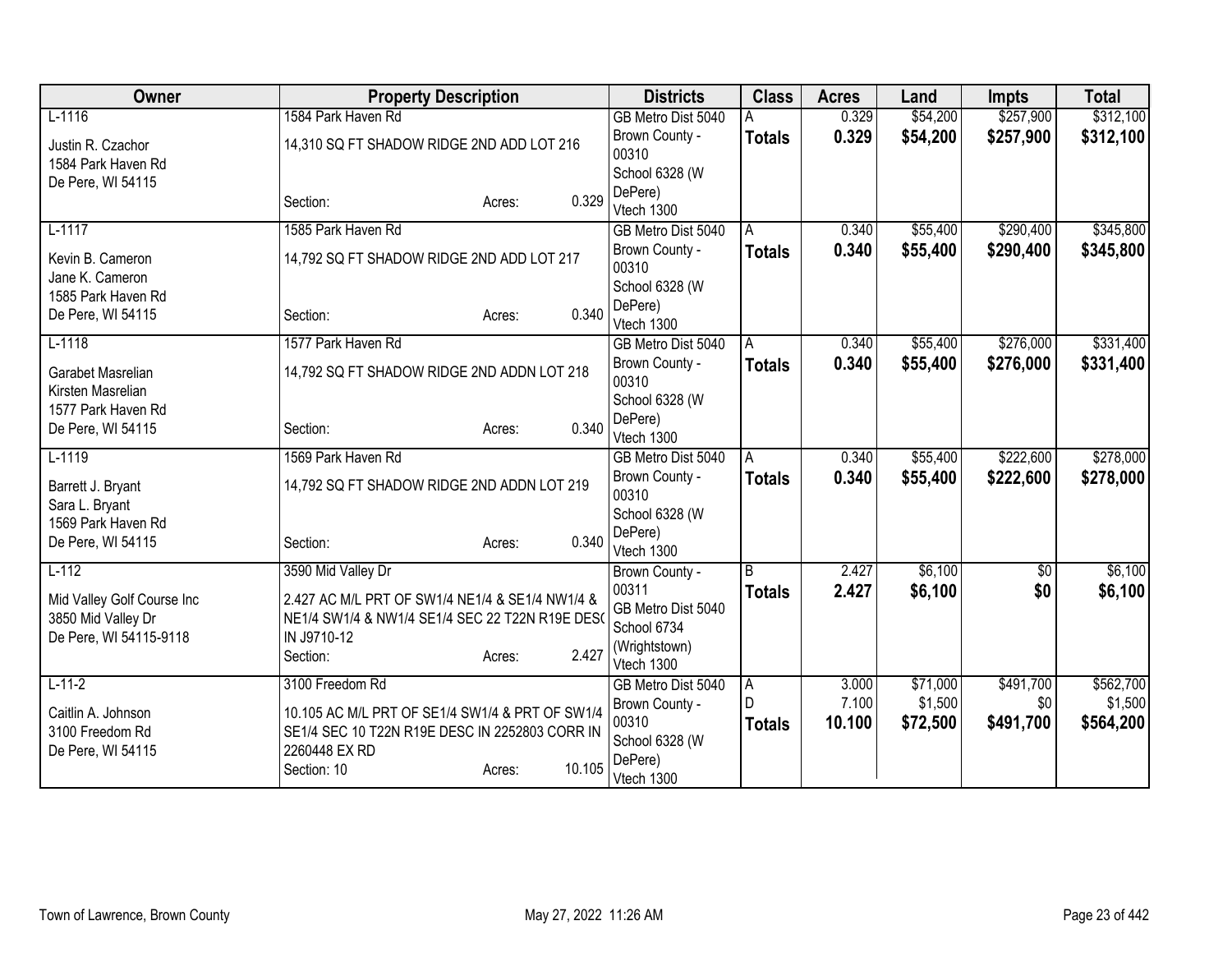| Owner                          | <b>Property Description</b>                |        |       | <b>Districts</b>        | <b>Class</b>  | <b>Acres</b> | Land     | <b>Impts</b> | <b>Total</b> |
|--------------------------------|--------------------------------------------|--------|-------|-------------------------|---------------|--------------|----------|--------------|--------------|
| $L-1120$                       | 1561 Park Haven Rd                         |        |       | GB Metro Dist 5040      |               | 0.410        | \$58,600 | \$252,000    | \$310,600    |
| Carmen N. Lax                  | 17,895 SQ FT SHADOW RIDGE 2ND ADD LOT 220  |        |       | Brown County -          | <b>Totals</b> | 0.410        | \$58,600 | \$252,000    | \$310,600    |
| 1561 Park Haven Rd             |                                            |        |       | 00310                   |               |              |          |              |              |
| De Pere, WI 54115              |                                            |        |       | School 6328 (W          |               |              |          |              |              |
|                                | Section:                                   | Acres: | 0.411 | DePere)<br>Vtech 1300   |               |              |          |              |              |
| $L-1121$                       | 1553 Park Haven Rd                         |        |       | GB Metro Dist 5040      | A             | 0.602        | \$63,200 | \$236,000    | \$299,200    |
|                                |                                            |        |       | Brown County -          |               | 0.602        | \$63,200 | \$236,000    | \$299,200    |
| Timothy M. Natzke              | 26,230 SQ FT SHADOW RIDGE 2ND ADD LOT 221  |        |       | 00310                   | <b>Totals</b> |              |          |              |              |
| Katie M. Natzke                |                                            |        |       | School 6328 (W          |               |              |          |              |              |
| 1553 Park Haven Rd             |                                            |        |       | DePere)                 |               |              |          |              |              |
| De Pere, WI 54115              | Section:                                   | Acres: | 0.602 | Vtech 1300              |               |              |          |              |              |
| $L-1122$                       | 1973 Sandy Springs Rd                      |        |       | GB Metro Dist 5040      | A             | 0.550        | \$62,600 | \$310,000    | \$372,600    |
| Andrew J. Meyers               |                                            |        |       | Brown County -          | <b>Totals</b> | 0.550        | \$62,600 | \$310,000    | \$372,600    |
| Tara L. Meyers                 | 23,960 SQ FT SHADOW RIDGE 2ND ADD LOT 222  |        |       | 00310                   |               |              |          |              |              |
| 1973 Sandy Springs Rd          |                                            |        |       | School 6328 (W          |               |              |          |              |              |
| De Pere, WI 54115-7681         | Section:                                   | Acres: | 0.550 | DePere)                 |               |              |          |              |              |
|                                |                                            |        |       | Vtech 1300              |               |              |          |              |              |
| $L-1123$                       | 1961 Sandy Springs Rd                      |        |       | GB Metro Dist 5040      | A             | 0.549        | \$62,600 | \$265,800    | \$328,400    |
| Richard B. Rinka               | 23,929 SQ FT SHADOW RIDGE 2ND ADDN LOT 223 |        |       | Brown County -<br>00310 | <b>Totals</b> | 0.549        | \$62,600 | \$265,800    | \$328,400    |
| Karen C. Rinka                 |                                            |        |       | School 6328 (W          |               |              |          |              |              |
| 1961 Sandy Springs Rd          |                                            |        |       | DePere)                 |               |              |          |              |              |
| De Pere, WI 54115              | Section:                                   | Acres: | 0.549 | Vtech 1300              |               |              |          |              |              |
| $L-1124$                       | 1949 Bonfire Way                           |        |       | GB Metro Dist 5040      | A             | 0.642        | \$63,600 | \$229,300    | \$292,900    |
| Kyle R. Venhuizen              | 28,025 SQ FT SHADOW RIDGE 2ND ADD LOT 224  |        |       | Brown County -          | <b>Totals</b> | 0.642        | \$63,600 | \$229,300    | \$292,900    |
| Abby Marie L. Venhuizen        |                                            |        |       | 00310                   |               |              |          |              |              |
| 1949 Bonfire Way               |                                            |        |       | School 6328 (W          |               |              |          |              |              |
| De Pere, WI 54115-7673         | Section:                                   | Acres: | 0.643 | DePere)                 |               |              |          |              |              |
|                                |                                            |        |       | Vtech 1300              |               |              |          |              |              |
| $L-1125$                       | 1943 Bonfire Way                           |        |       | GB Metro Dist 5040      | A             | 0.442        | \$59,800 | \$287,000    | \$346,800    |
| Karl E. Perpich                | 19,269 SQ FT SHADOW RIDGE 2ND ADD LOT 225  |        |       | Brown County -<br>00310 | <b>Totals</b> | 0.442        | \$59,800 | \$287,000    | \$346,800    |
| c/o Karl E Perpich & Deb Krall |                                            |        |       | School 6328 (W          |               |              |          |              |              |
| 1943 Bonfire Way               |                                            |        |       | DePere)                 |               |              |          |              |              |
| De Pere, WI 54115-7673         | Section:                                   | Acres: | 0.442 | Vtech 1300              |               |              |          |              |              |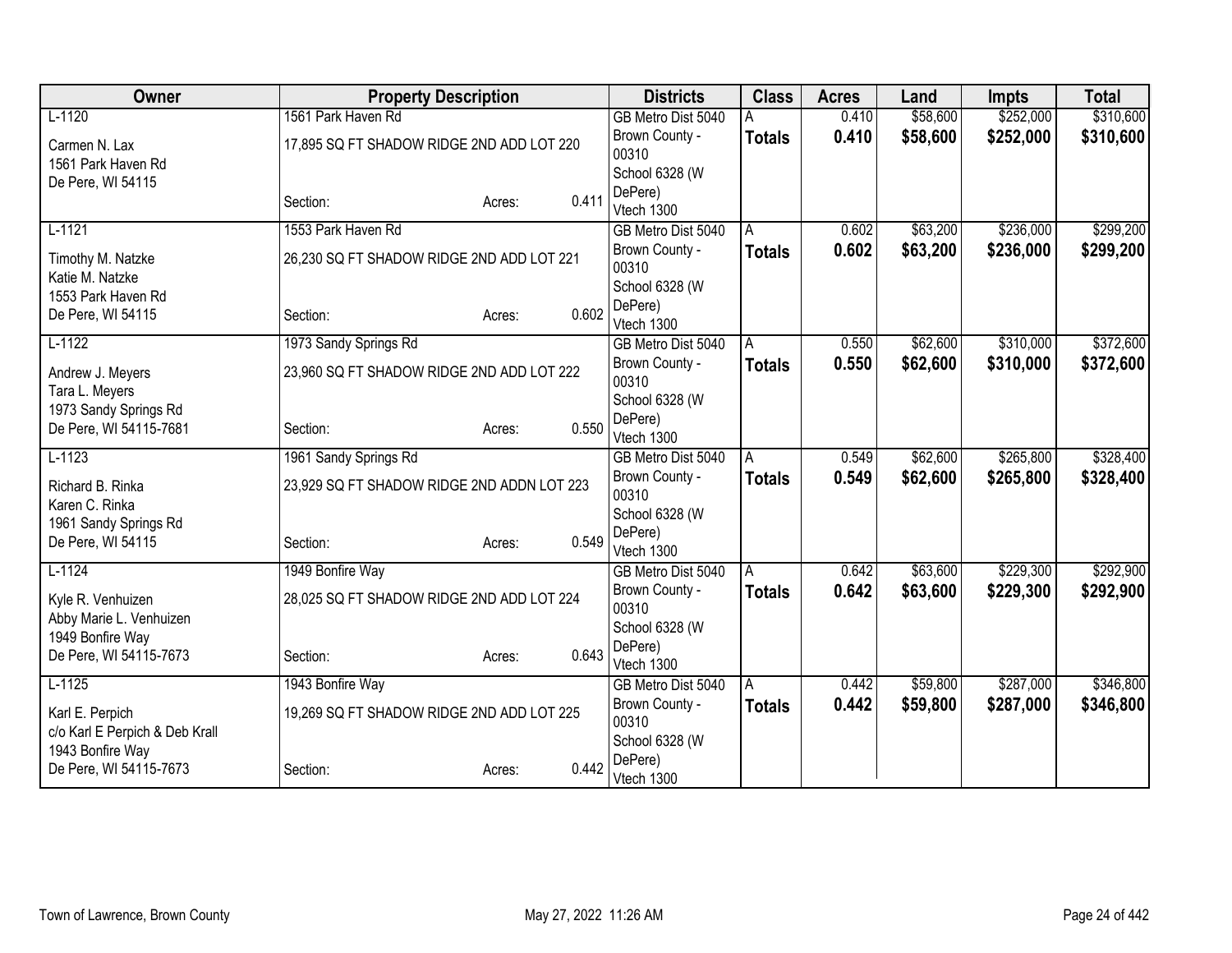| Owner                            | <b>Property Description</b>                    |                  | <b>Districts</b>                     | <b>Class</b>   | <b>Acres</b>   | Land                 | <b>Impts</b>    | <b>Total</b> |
|----------------------------------|------------------------------------------------|------------------|--------------------------------------|----------------|----------------|----------------------|-----------------|--------------|
| $L-1126$                         | 1939 Bonfire Way                               |                  | GB Metro Dist 5040                   |                | 0.338          | \$55,300             | \$248,900       | \$304,200    |
| Donald L. Anderkay               | 14,736 SQ FT SHADOW RIDGE 2ND ADD LOT 226      |                  | Brown County -                       | <b>Totals</b>  | 0.338          | \$55,300             | \$248,900       | \$304,200    |
| Carol A. Anderkay                |                                                |                  | 00310                                |                |                |                      |                 |              |
| 1939 Bonfire Way                 |                                                |                  | School 6328 (W                       |                |                |                      |                 |              |
| De Pere, WI 54115-7673           | Section:                                       | 0.338<br>Acres:  | DePere)<br>Vtech 1300                |                |                |                      |                 |              |
| $L-1127$                         | 1933 Bonfire Way                               |                  | GB Metro Dist 5040                   | A              | 0.329          | \$54,200             | \$235,000       | \$289,200    |
|                                  |                                                |                  | Brown County -                       | <b>Totals</b>  | 0.329          | \$54,200             | \$235,000       | \$289,200    |
| Wayne J. Gilson                  | 14,310 SQ FT SHADOW RIDGE 2ND ADD LOT 227      |                  | 00310                                |                |                |                      |                 |              |
| Joyce A. Gilson                  |                                                |                  | School 6328 (W                       |                |                |                      |                 |              |
| 1933 Bonfire Way                 |                                                |                  | DePere)                              |                |                |                      |                 |              |
| De Pere, WI 54115-7673           | Section:                                       | 0.329<br>Acres:  | Vtech 1300                           |                |                |                      |                 |              |
| $L-1128$                         | 1925 Bonfire Way                               |                  | GB Metro Dist 5040                   | A              | 0.329          | \$54,200             | \$219,500       | \$273,700    |
| Alexander T. Dums                | 14,310 SQ FT SHADOW RIDGE 2ND ADD LOT 228      |                  | Brown County -                       | <b>Totals</b>  | 0.329          | \$54,200             | \$219,500       | \$273,700    |
| Angela M. Dums                   |                                                |                  | 00310                                |                |                |                      |                 |              |
| 1925 Bonfire Way                 |                                                |                  | School 6328 (W                       |                |                |                      |                 |              |
| De Pere, WI 54115                | Section:                                       | 0.329<br>Acres:  | DePere)                              |                |                |                      |                 |              |
| $L-1129$                         | 1917 Bonfire Way                               |                  | Vtech 1300                           |                | 0.329          | \$54,200             | \$221,500       | \$275,700    |
|                                  |                                                |                  | GB Metro Dist 5040<br>Brown County - | A              | 0.329          | \$54,200             | \$221,500       |              |
| Timothy J. Gerlach               | 14,310 SQ FT SHADOW RIDGE 2ND ADD LOT 229      |                  | 00310                                | <b>Totals</b>  |                |                      |                 | \$275,700    |
| c/o Timothy J Gerlach/Li Gerlach |                                                |                  | School 6328 (W                       |                |                |                      |                 |              |
| 1917 Bonfire Way                 |                                                |                  | DePere)                              |                |                |                      |                 |              |
| De Pere, WI 54115-7673           | Section:                                       | 0.329<br>Acres:  | Vtech 1300                           |                |                |                      |                 |              |
| $L-113$                          | French Rd                                      |                  | Brown County -                       | $\overline{D}$ | 14.760         | \$3,000              | $\overline{50}$ | \$3,000      |
| Thomas W. Vanasten               | 15.456 AC M/L S 17.50 AC OF NW1/4 SE1/4 SEC 22 |                  | 00311                                | G              | 1.000          | \$15,000             | \$4,300         | \$19,300     |
| Phyllis M. Vanasten              | T22N R19E EX HWY & PRT OF NE1/4 SW1/4 SEC 22   |                  | GB Metro Dist 5040                   | <b>Totals</b>  | 15.760         | \$18,000             | \$4,300         | \$22,300     |
| 4089 Hwy Ddd                     | T22N R19E LYG S & E OF HWY 41 EX 25 CSM 143    |                  | School 6734                          |                |                |                      |                 |              |
| Wrightstown, WI 54180-9027       | Section:                                       | 15.456<br>Acres: | (Wrightstown)                        |                |                |                      |                 |              |
|                                  |                                                |                  | Vtech 1300                           |                |                |                      |                 |              |
| $L-1130$                         | 1909 Bonfire Way                               |                  | GB Metro Dist 5040<br>Brown County - | A              | 0.468<br>0.468 | \$60,800<br>\$60,800 | \$207,500       | \$268,300    |
| Matthew J. Mckinney              | 20,380 SQ FT SHADOW RIDGE 2ND ADD LOT 230      |                  | 00310                                | <b>Totals</b>  |                |                      | \$207,500       | \$268,300    |
| 1909 Bonfire Way                 |                                                |                  | School 6328 (W                       |                |                |                      |                 |              |
| De Pere, WI 54115-7673           |                                                |                  | DePere)                              |                |                |                      |                 |              |
|                                  | Section:                                       | 0.468<br>Acres:  | Vtech 1300                           |                |                |                      |                 |              |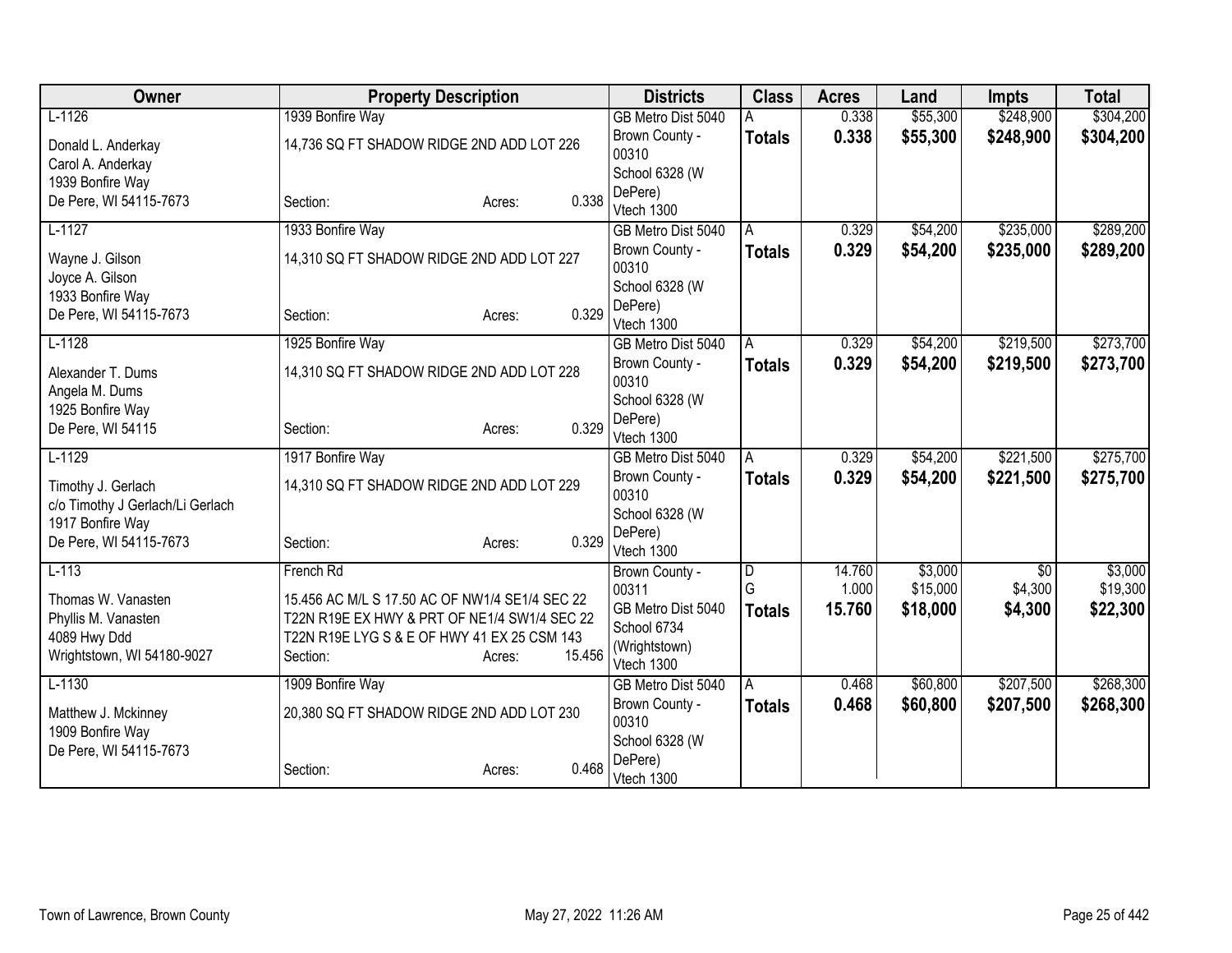| Owner                  | <b>Property Description</b>               |                 | <b>Districts</b>                     | <b>Class</b>  | <b>Acres</b> | Land     | <b>Impts</b> | <b>Total</b> |
|------------------------|-------------------------------------------|-----------------|--------------------------------------|---------------|--------------|----------|--------------|--------------|
| $L-1131$               | 1560 Morning Mist Way                     |                 | GB Metro Dist 5040                   |               | 0.440        | \$59,700 | \$216,000    | \$275,700    |
| Justin D. Johnson      | 19,330 SQ FT SHADOW RIDGE 2ND ADD LOT 231 |                 | Brown County -                       | <b>Totals</b> | 0.440        | \$59,700 | \$216,000    | \$275,700    |
| Laura E. Johnson       |                                           |                 | 00310                                |               |              |          |              |              |
| 1560 Morning Mist Way  |                                           |                 | School 6328 (W                       |               |              |          |              |              |
| De Pere, WI 54115-9196 | Section:                                  | 0.444<br>Acres: | DePere)                              |               |              |          |              |              |
| $L-1132$               | 1570 Morning Mist Way                     |                 | Vtech 1300<br>GB Metro Dist 5040     | A             | 0.569        | \$62,800 | \$226,000    | \$288,800    |
|                        |                                           |                 | Brown County -                       | <b>Totals</b> | 0.569        | \$62,800 | \$226,000    | \$288,800    |
| Angel M. Vandenheuvel  | 24,768 SQ FT SHADOW RIDGE 2ND ADD LOT 232 |                 | 00310                                |               |              |          |              |              |
| c/o Angel V. Van Noie  |                                           |                 | School 6328 (W                       |               |              |          |              |              |
| 1570 Morning Mist Way  |                                           |                 | DePere)                              |               |              |          |              |              |
| De Pere, WI 54115-9196 | Section:                                  | 0.569<br>Acres: | Vtech 1300                           |               |              |          |              |              |
| $L-1133$               | 814 Mystic Ct                             |                 | GB Metro Dist 5040                   | A             | 0.436        | \$59,600 | \$235,000    | \$294,600    |
| Amanda M. Degrave      | 18,993 SQ FT SHADOW RIDGE 2ND ADD LOT 233 |                 | Brown County -                       | <b>Totals</b> | 0.436        | \$59,600 | \$235,000    | \$294,600    |
| 814 Mystic Ct          |                                           |                 | 00310                                |               |              |          |              |              |
| De Pere, WI 54115-7658 |                                           |                 | School 6328 (W                       |               |              |          |              |              |
|                        | Section:                                  | 0.436<br>Acres: | DePere)                              |               |              |          |              |              |
|                        |                                           |                 | Vtech 1300                           |               |              |          |              |              |
| $L-1134$               | 822 Mystic Ct                             |                 | GB Metro Dist 5040                   | A             | 0.379        | \$57,400 | \$203,700    | \$261,100    |
| Brian J. Garania       | 16,500 SQ FT SHADOW RIDGE 2ND ADD LOT 234 |                 | Brown County -<br>00310              | <b>Totals</b> | 0.379        | \$57,400 | \$203,700    | \$261,100    |
| Kassandra C. Garania   |                                           |                 | School 6328 (W                       |               |              |          |              |              |
| PO Box 5652            |                                           |                 | DePere)                              |               |              |          |              |              |
| De Pere, WI 54115-5652 | Section:                                  | 0.379<br>Acres: | Vtech 1300                           |               |              |          |              |              |
| $L-1135$               | 830 Mystic Ct                             |                 | GB Metro Dist 5040                   | A             | 0.380        | \$57,400 | \$232,400    | \$289,800    |
| Joshua R. Gouin        | 16,500 SQ FT SHADOW RIDGE 2ND ADD LOT 235 |                 | Brown County -                       | <b>Totals</b> | 0.380        | \$57,400 | \$232,400    | \$289,800    |
| Megan E. Gouin         |                                           |                 | 00310                                |               |              |          |              |              |
| 830 Mystic Ct          |                                           |                 | School 6328 (W                       |               |              |          |              |              |
| De Pere, WI 54115      | Section:                                  | 0.379<br>Acres: | DePere)                              |               |              |          |              |              |
| $L-1136$               | 838 Mystic Ct                             |                 | Vtech 1300                           |               | 0.330        | \$54,300 | \$221,000    | \$275,300    |
|                        |                                           |                 | GB Metro Dist 5040<br>Brown County - | ΙA            | 0.330        | \$54,300 |              |              |
| Scott A. Venden        | 14,371 SQ FT SHADOW RIDGE 2ND ADD LOT 236 |                 | 00310                                | Totals        |              |          | \$221,000    | \$275,300    |
| Lori L. Venden         |                                           |                 | School 6328 (W                       |               |              |          |              |              |
| 838 Mystic Ct          |                                           |                 | DePere)                              |               |              |          |              |              |
| De Pere, WI 54115-7658 | Section:                                  | 0.330<br>Acres: | Vtech 1300                           |               |              |          |              |              |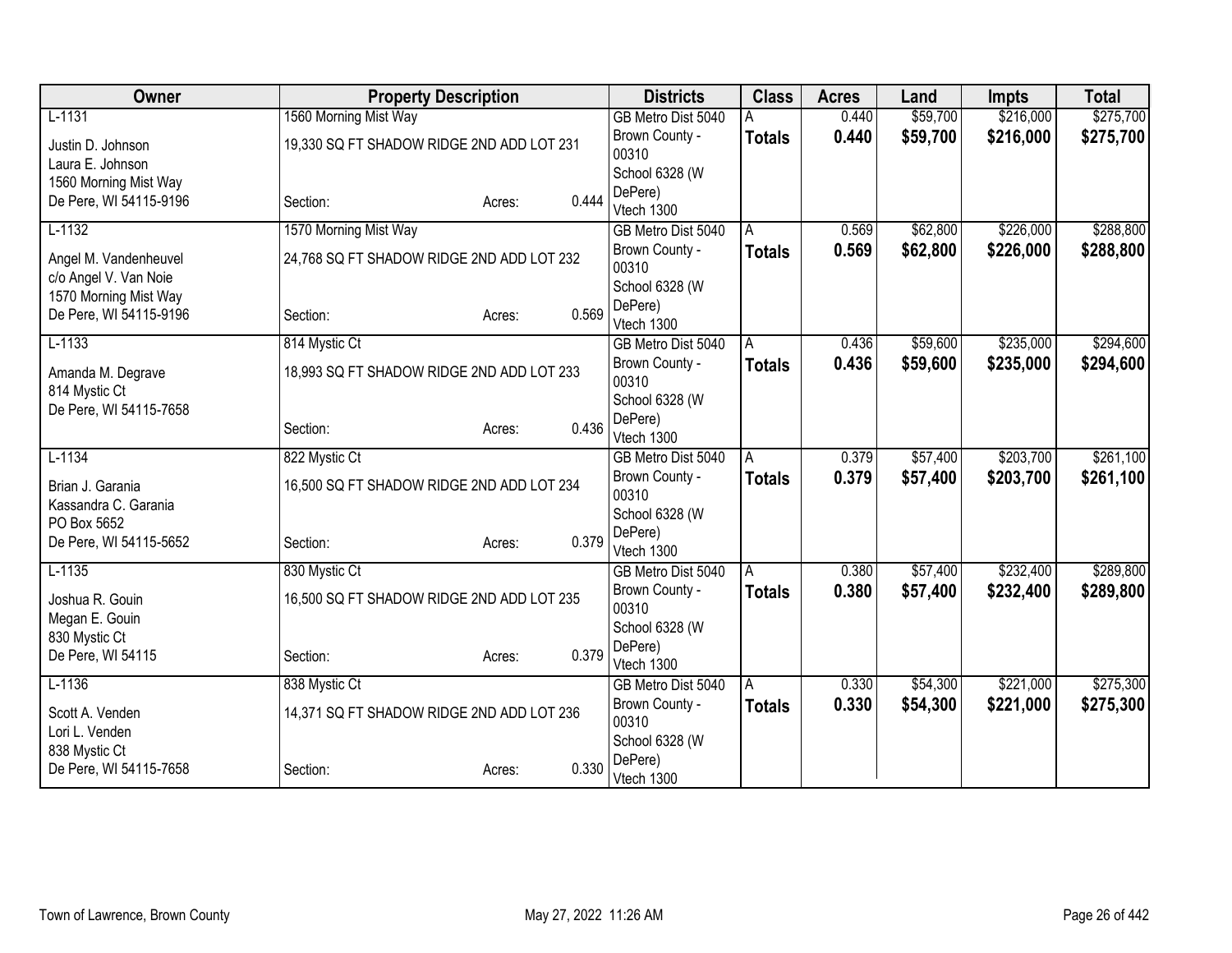| Owner                                  | <b>Property Description</b>                      |        |        | <b>Districts</b>        | <b>Class</b>  | <b>Acres</b> | Land     | <b>Impts</b>           | <b>Total</b> |
|----------------------------------------|--------------------------------------------------|--------|--------|-------------------------|---------------|--------------|----------|------------------------|--------------|
| $L-1137$                               | 844 Mystic Ct                                    |        |        | GB Metro Dist 5040      |               | 0.641        | \$63,600 | \$313,700              | \$377,300    |
| Dean F. Carriveau                      | 27,927 SQ FT SHADOW RIDGE 2ND ADD LOT 237        |        |        | Brown County -          | <b>Totals</b> | 0.641        | \$63,600 | \$313,700              | \$377,300    |
| Stephanie R. Carriveau                 |                                                  |        |        | 00310                   |               |              |          |                        |              |
| 844 Mystic Ct                          |                                                  |        |        | School 6328 (W          |               |              |          |                        |              |
| De Pere, WI 54115-1474                 | Section:                                         | Acres: | 0.641  | DePere)<br>Vtech 1300   |               |              |          |                        |              |
| $L-1138$                               | 848 Mystic Ct                                    |        |        | GB Metro Dist 5040      | A             | 0.455        | \$60,300 | \$290,600              | \$350,900    |
|                                        |                                                  |        |        | Brown County -          | <b>Totals</b> | 0.455        | \$60,300 | \$290,600              | \$350,900    |
| Zunker Adam D & Joy M Living Trust     | 19,827 SQ FT SHADOW RIDGE 2ND ADD LOT 238        |        |        | 00310                   |               |              |          |                        |              |
| c/o Adam D & Joy M Zunker Living Trust |                                                  |        |        | School 6328 (W          |               |              |          |                        |              |
| 848 Mystic Ct                          |                                                  |        |        | DePere)                 |               |              |          |                        |              |
| De Pere, WI 54115-7658                 | Section:                                         | Acres: | 0.455  | Vtech 1300              |               |              |          |                        |              |
| $L-1139$                               | 845 Mystic Ct                                    |        |        | GB Metro Dist 5040      | A             | 0.560        | \$62,800 | \$231,000              | \$293,800    |
| Chad S. Sylvester                      | 24,373 SQ FT SHADOW RIDGE 2ND ADD LOT 239        |        |        | Brown County -          | <b>Totals</b> | 0.560        | \$62,800 | \$231,000              | \$293,800    |
| Angela J. Sylvester                    |                                                  |        |        | 00310                   |               |              |          |                        |              |
| 845 Mystic Ct                          |                                                  |        |        | School 6328 (W          |               |              |          |                        |              |
| De Pere, WI 54115                      | Section:                                         | Acres: | 0.560  | DePere)                 |               |              |          |                        |              |
| $L-114$                                |                                                  |        |        | Vtech 1300              | D             | 36.191       | \$5,800  |                        | \$5,800      |
|                                        | Apple Creek Rd                                   |        |        | Brown County -<br>00311 |               | 36.191       |          | $\overline{50}$<br>\$0 |              |
| Thomas W. Vanasten                     | 36.191 AC M/L SW1/4 SE1/4 SEC 22 T22N R19E EX 52 |        |        | GB Metro Dist 5040      | <b>Totals</b> |              | \$5,800  |                        | \$5,800      |
| Phyllis M. Vanasten                    | <b>CSM 12 &amp; EX RD</b>                        |        |        | School 6734             |               |              |          |                        |              |
| 4089 Hwy Ddd                           |                                                  |        |        | (Wrightstown)           |               |              |          |                        |              |
| Wrightstown, WI 54180-9027             | Section:                                         | Acres: | 36.191 | Vtech 1300              |               |              |          |                        |              |
| $L-1140$                               | 841 Mystic Ct                                    |        |        | GB Metro Dist 5040      | A             | 0.409        | \$58,500 | \$228,100              | \$286,600    |
| Fredrick R. Grathen                    | 17,817 SQ FT SHADOW RIDGE 2ND ADD LOT 240        |        |        | Brown County -          | <b>Totals</b> | 0.409        | \$58,500 | \$228,100              | \$286,600    |
| Kristy L. Grathen                      |                                                  |        |        | 00310                   |               |              |          |                        |              |
| 841 Mystic Ct                          |                                                  |        |        | School 6328 (W          |               |              |          |                        |              |
| De Pere, WI 54115                      | Section:                                         | Acres: | 0.409  | DePere)                 |               |              |          |                        |              |
| $L-1141$                               |                                                  |        |        | Vtech 1300              |               |              |          |                        |              |
|                                        | 833 Mystic Ct                                    |        |        | GB Metro Dist 5040      | A             | 0.412        | \$58,600 | \$228,400              | \$287,000    |
| Frederik A. Chambers                   | 17,935 SQ FT SHADOW RIDGE 2ND ADD LOT 241        |        |        | Brown County -<br>00310 | <b>Totals</b> | 0.412        | \$58,600 | \$228,400              | \$287,000    |
| Christine A. Chambers                  |                                                  |        |        | School 6328 (W          |               |              |          |                        |              |
| 833 Mystic Ct                          |                                                  |        |        | DePere)                 |               |              |          |                        |              |
| De Pere, WI 54115                      | Section:                                         | Acres: | 0.412  | Vtech 1300              |               |              |          |                        |              |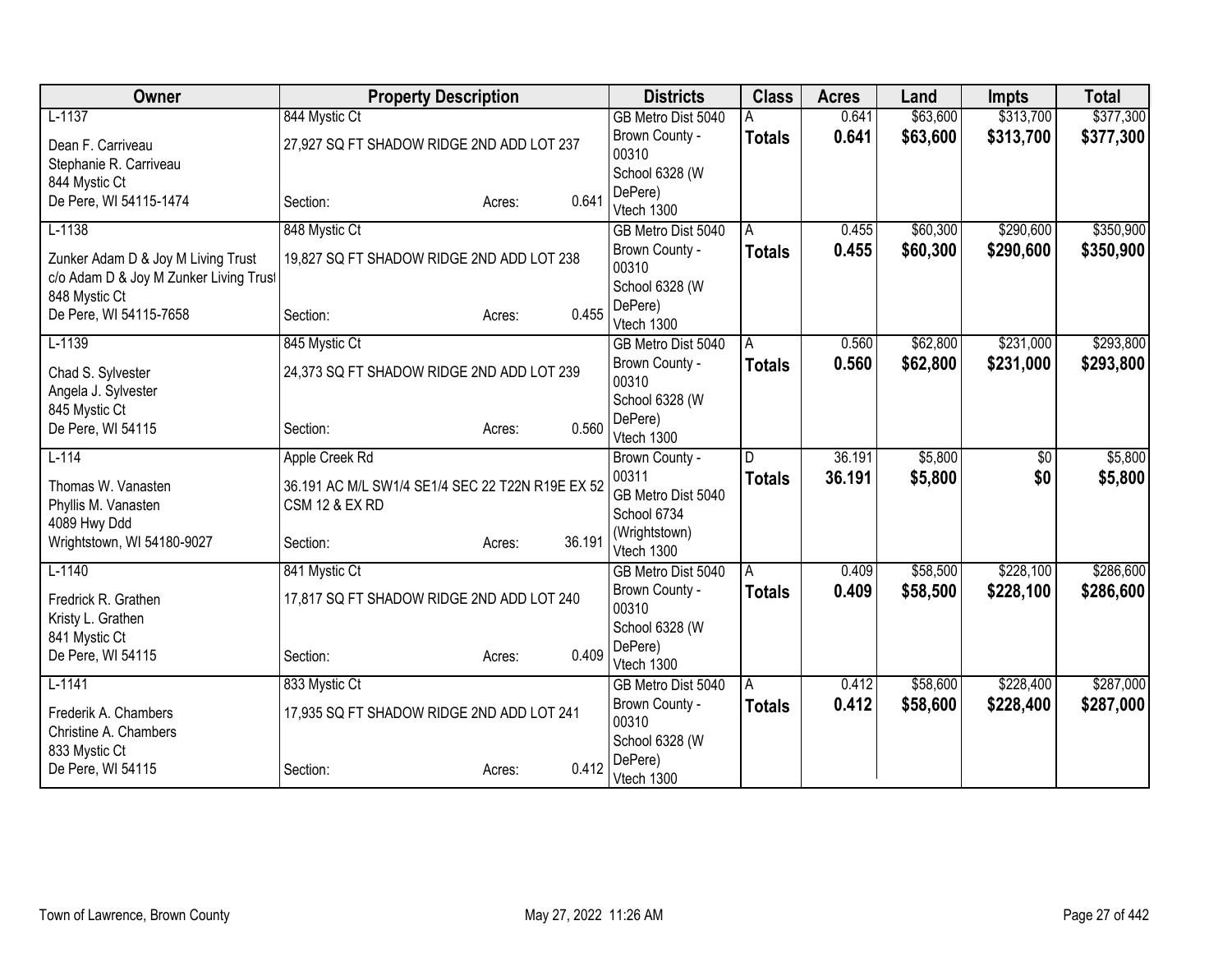| Owner                  | <b>Property Description</b>                 |                 | <b>Districts</b>            | <b>Class</b>  | <b>Acres</b> | Land     | <b>Impts</b> | <b>Total</b> |
|------------------------|---------------------------------------------|-----------------|-----------------------------|---------------|--------------|----------|--------------|--------------|
| $L-114-1$              | 2940 Apple Creek Rd                         |                 | Brown County -              |               | 3.100        | \$66,600 | \$308,000    | \$374,600    |
| Thomas J. Kane et al   | 135,051 SQ FT LOT 1 OF 52 CSM 12 BNG PRT OF |                 | 00311                       | <b>Totals</b> | 3.100        | \$66,600 | \$308,000    | \$374,600    |
| c/o Jeffrey T. Kane    | SW1/4 SE1/4 SEC 22 T22N R19E                |                 | GB Metro Dist 5040          |               |              |          |              |              |
| 2940 Apple Creek Rd    |                                             |                 | School 6734                 |               |              |          |              |              |
| De Pere, WI 54115-9441 | Section:                                    | 3.100<br>Acres: | (Wrightstown)<br>Vtech 1300 |               |              |          |              |              |
| $L-1142$               | 825 Mystic Ct                               |                 | GB Metro Dist 5040          | A             | 0.417        | \$58,800 | \$240,500    | \$299,300    |
|                        |                                             |                 | Brown County -              | <b>Totals</b> | 0.417        | \$58,800 | \$240,500    | \$299,300    |
| Richard E. Gloe        | 18,150 SQ FT SHADOW RIDGE 2ND ADD LOT 242   |                 | 00310                       |               |              |          |              |              |
| Connie J. Gloe         |                                             |                 | School 6328 (W              |               |              |          |              |              |
| 825 Mystic Ct          |                                             |                 | DePere)                     |               |              |          |              |              |
| De Pere, WI 54115-7658 | Section:                                    | 0.417<br>Acres: | Vtech 1300                  |               |              |          |              |              |
| $L-1143$               | 811 Mystic Ct                               |                 | GB Metro Dist 5040          | A             | 0.364        | \$56,800 | \$226,400    | \$283,200    |
| Jeffrey J. Dugre       | 15,868 SQ FT SHADOW RIDGE 2ND ADD LOT 243   |                 | Brown County -              | <b>Totals</b> | 0.364        | \$56,800 | \$226,400    | \$283,200    |
| 811 Mystic Ct          |                                             |                 | 00310                       |               |              |          |              |              |
| De Pere, WI 54115      |                                             |                 | School 6328 (W              |               |              |          |              |              |
|                        | Section:                                    | 0.364<br>Acres: | DePere)                     |               |              |          |              |              |
|                        |                                             |                 | Vtech 1300                  |               |              |          |              |              |
| $L-1144$               | 803 Mystic Ct                               |                 | GB Metro Dist 5040          | A             | 0.430        | \$59,400 | \$232,000    | \$291,400    |
| Jacob E. Stephenson    | 18,747 SQ FT SHADOW RIDGE 2ND ADDN LOT 244  |                 | Brown County -<br>00310     | <b>Totals</b> | 0.430        | \$59,400 | \$232,000    | \$291,400    |
| Rachel E. Stephenson   |                                             |                 | School 6328 (W              |               |              |          |              |              |
| 803 Mystic Ct          |                                             |                 | DePere)                     |               |              |          |              |              |
| De Pere, WI 54115      | Section:                                    | 0.430<br>Acres: | Vtech 1300                  |               |              |          |              |              |
| $L-1145$               | 2022 Morning Dew Ln                         |                 | GB Metro Dist 5040          | A             | 0.321        | \$53,400 | \$287,000    | \$340,400    |
| Kathleen A. Mcmorris   | 14,003 SQ FT SHADOW RIDGE 2ND ADD LOT 245   |                 | Brown County -              | <b>Totals</b> | 0.321        | \$53,400 | \$287,000    | \$340,400    |
| 2022 Morning Dew Ln    |                                             |                 | 00310                       |               |              |          |              |              |
| De Pere, WI 54115-7453 |                                             |                 | School 6328 (W              |               |              |          |              |              |
|                        | Section:                                    | 0.321<br>Acres: | DePere)                     |               |              |          |              |              |
|                        |                                             |                 | Vtech 1300                  |               |              |          |              |              |
| $L-1146$               | 2025 Morning Dew Ln                         |                 | GB Metro Dist 5040          | A             | 0.378        | \$57,300 | \$559,300    | \$616,600    |
| Kari Hannula Jr        | 16,466 SQ FT SHADOW RIDGE 2ND ADD LOT 246   |                 | Brown County -<br>00310     | <b>Totals</b> | 0.378        | \$57,300 | \$559,300    | \$616,600    |
| Krista Hannula         |                                             |                 | School 6328 (W              |               |              |          |              |              |
| 2025 Morning Dew Ln    |                                             |                 | DePere)                     |               |              |          |              |              |
| De Pere, WI 54115      | Section:                                    | 0.378<br>Acres: | Vtech 1300                  |               |              |          |              |              |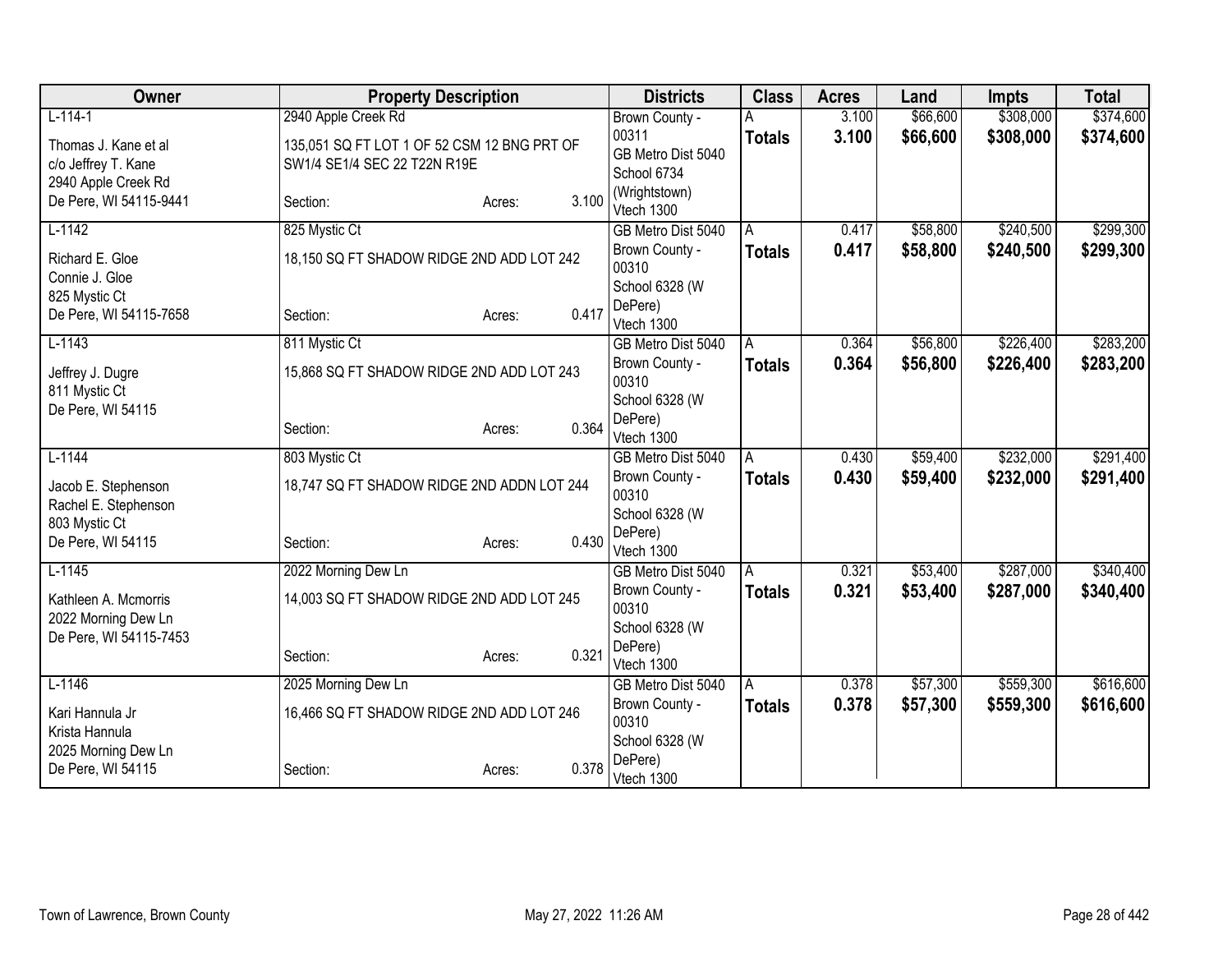| Owner                                                       | <b>Property Description</b>                  |                 | <b>Districts</b>                 | <b>Class</b>   | <b>Acres</b> | Land      | <b>Impts</b>    | <b>Total</b> |
|-------------------------------------------------------------|----------------------------------------------|-----------------|----------------------------------|----------------|--------------|-----------|-----------------|--------------|
| $L-1147$                                                    | 2017 Morning Dew Ln                          |                 | GB Metro Dist 5040               | A              | 0.336        | \$55,100  | \$257,100       | \$312,200    |
| Travis J. Runke<br>Jill A. Runke                            | 14,653 SQ FT SHADOW RIDGE 2ND ADD LOT 247    |                 | Brown County -<br>00310          | <b>Totals</b>  | 0.336        | \$55,100  | \$257,100       | \$312,200    |
| 2017 Morning Dew Ln                                         |                                              |                 | School 6328 (W                   |                |              |           |                 |              |
| De Pere, WI 54115-7452                                      | Section:                                     | 0.336<br>Acres: | DePere)<br>Vtech 1300            |                |              |           |                 |              |
| $L-1148$                                                    | 2009 Morning Dew Ln                          |                 | GB Metro Dist 5040               | A              | 0.340        | \$55,500  | \$312,300       | \$367,800    |
| Jennifer Newman<br>Edward S. Newman                         | 14,828 SQ FT SHADOW RIDGE 2ND ADD LOT 248    |                 | Brown County -<br>00310          | <b>Totals</b>  | 0.340        | \$55,500  | \$312,300       | \$367,800    |
| 2009 Morning Dew Ln                                         |                                              |                 | School 6328 (W                   |                |              |           |                 |              |
| De Pere, WI 54115-7452                                      | Section:                                     | 0.340<br>Acres: | DePere)                          |                |              |           |                 |              |
|                                                             |                                              |                 | Vtech 1300                       |                |              |           |                 |              |
| $L-1149$                                                    | 2001 Morning Dew Ln                          |                 | GB Metro Dist 5040               | A              | 0.370        | \$57,000  | \$348,500       | \$405,500    |
| Sam A. Colucci<br>Melinda K. Colucci                        | 16,112 SQ FT SHADOW RIDGE 2ND ADD LOT 249    |                 | Brown County -<br>00310          | <b>Totals</b>  | 0.370        | \$57,000  | \$348,500       | \$405,500    |
| 2001 Morning Dew Ln                                         |                                              |                 | School 6328 (W                   |                |              |           |                 |              |
| De Pere, WI 54115-7452                                      | Section:                                     | 0.370<br>Acres: | DePere)<br>Vtech 1300            |                |              |           |                 |              |
| $L-1150$                                                    | Sandy Springs Rd                             |                 | GB Metro Dist 5040               | A              | 0.142        | \$100     | $\overline{60}$ | \$100        |
| W M Development LLC<br>c/o Wade T Micoley; W M Development, | 6,200 SQ FT SHADOW RIDGE 2ND ADD OUTLOT 4    |                 | Brown County -<br>00310          | <b>Totals</b>  | 0.142        | \$100     | \$0             | \$100        |
| <b>LLC</b>                                                  |                                              |                 | School 6328 (W                   |                |              |           |                 |              |
| 445 Cardinal Ln Ste#102                                     | Section:                                     | 0.142<br>Acres: | DePere)                          |                |              |           |                 |              |
| Green Bay, WI 54313                                         |                                              |                 | Vtech 1300                       |                |              |           |                 |              |
| $L-1151$                                                    | 432 Talus Ct                                 |                 | GB Metro Dist 5040               | A              | 3.569        | \$141,000 | \$525,700       | \$666,700    |
| Mark G. Jolly                                               | 155,455 SQ FT LOT 1 OF 55 CSM 202 BNG ALL OF |                 | Brown County -                   | <b>Totals</b>  | 3.569        | \$141,000 | \$525,700       | \$666,700    |
| Terri J. Jolly                                              | LOT 1 OF OAK ROW & BNG PRT OF LOT 26 OF      |                 | 00310                            |                |              |           |                 |              |
| 432 Talus Ct                                                | ROLLING HILLS ESTATES 1ST ADDN               |                 | School 6328 (W                   |                |              |           |                 |              |
| De Pere, WI 54115-9496                                      | Section:                                     | 3.568<br>Acres: | DePere)                          |                |              |           |                 |              |
| $L-1152$                                                    | Talus Ct                                     |                 | Vtech 1300<br>GB Metro Dist 5040 | $\overline{A}$ | 2.430        | \$129,000 | $\sqrt{$0}$     | \$129,000    |
|                                                             |                                              |                 | Brown County -                   | <b>Totals</b>  | 2.430        | \$129,000 | \$0             | \$129,000    |
| Pamperin Daniel J & Lori a Revocable                        | 105,702 SQ FT LOT 1 OF 51 CSM 102 BNG ALL OF |                 | 00310                            |                |              |           |                 |              |
| Trust                                                       | LOT 2 & PRT OF LOT 3 OAK ROW                 |                 | School 6328 (W                   |                |              |           |                 |              |
| c/o Daniel J & Lori A Pamperin                              |                                              | 2.426           | DePere)                          |                |              |           |                 |              |
| 1275 Glory Rd<br>Green Bay, WI 54304-5636                   | Section:                                     | Acres:          | Vtech 1300                       |                |              |           |                 |              |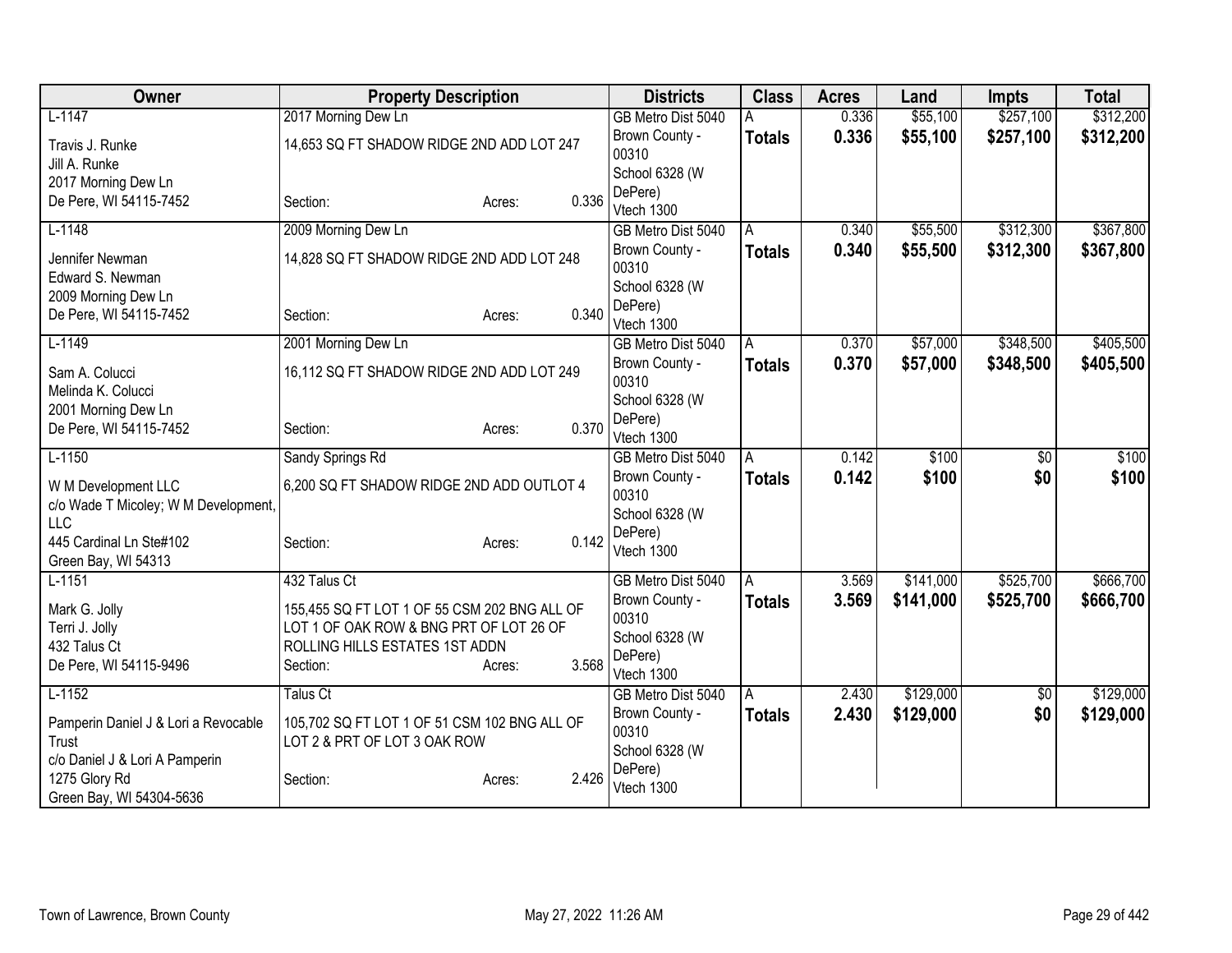| Owner                                                                                        | <b>Property Description</b>                                                                     |                 | <b>Districts</b>                                                | <b>Class</b>                          | <b>Acres</b>            | Land                          | <b>Impts</b>                  | <b>Total</b>                    |
|----------------------------------------------------------------------------------------------|-------------------------------------------------------------------------------------------------|-----------------|-----------------------------------------------------------------|---------------------------------------|-------------------------|-------------------------------|-------------------------------|---------------------------------|
| $L-1154$<br>Pamperin Daniel J & Lori a Revocable<br>Trust<br>c/o Daniel J & Lori A Pamperin  | 396 Talus Ct<br>137,051 SQ FT LOT 2 OF 51 CSM 102 BNG ALL OF<br>LOT 4 & PRT OF LOT 3 OF OAK ROW |                 | GB Metro Dist 5040<br>Brown County -<br>00310<br>School 6328 (W | А<br><b>Totals</b>                    | 3.736<br>3.736          | \$142,700<br>\$142,700        | \$958,900<br>\$958,900        | \$1,101,600<br>\$1,101,600      |
| 1275 Glory Rd<br>Green Bay, WI 54304-5636                                                    | Section:                                                                                        | 3.146<br>Acres: | DePere)<br>Vtech 1300                                           |                                       |                         |                               |                               |                                 |
| $L-1155$                                                                                     | 393 Talus Ct                                                                                    |                 | GB Metro Dist 5040                                              | A                                     | 1.682                   | \$111,100                     | \$872,500                     | \$983,600                       |
| <b>Bodart Family Trust</b><br>393 Talus Ct<br>De Pere, WI 54115-7504                         | 73,258 SQ FT M/L OAK ROW LOT 5<br>Section:                                                      | 1.682<br>Acres: | Brown County -<br>00310<br>School 6328 (W<br>DePere)            | Totals                                | 1.682                   | \$111,100                     | \$872,500                     | \$983,600                       |
|                                                                                              |                                                                                                 |                 | Vtech 1300                                                      |                                       |                         |                               |                               |                                 |
| $L-1156$<br><b>Bodart Family Trust</b>                                                       | 405 Talus Ct<br>162,159 SQ FT M/L OAK ROW LOT 6                                                 |                 | GB Metro Dist 5040<br>Brown County -<br>00310                   | $\overline{A}$<br><b>Totals</b>       | 3.722<br>3.722          | \$142,600<br>\$142,600        | $\overline{60}$<br>\$0        | \$142,600<br>\$142,600          |
| 393 Talus Ct<br>De Pere, WI 54115-7504                                                       | Section:                                                                                        | 3.723<br>Acres: | School 6328 (W<br>DePere)<br>Vtech 1300                         |                                       |                         |                               |                               |                                 |
| $L-1157$                                                                                     | 411 Talus Ct                                                                                    |                 | GB Metro Dist 5040                                              | A                                     | 0.384                   | \$32,900                      | \$612,500                     | \$645,400                       |
| Kohlbeck Douglas M & Kimberly L<br>Revocable Trust<br>411 Talus Ct<br>De Pere, WI 54115-9496 | 16,708 SQ FT OAK ROW LOT 7<br>Section:                                                          | 0.384<br>Acres: | Brown County -<br>00310<br>School 6328 (W<br>DePere)            | Totals                                | 0.384                   | \$32,900                      | \$612,500                     | \$645,400                       |
|                                                                                              |                                                                                                 |                 | Vtech 1300                                                      |                                       |                         |                               |                               |                                 |
| $L-1158$<br>Perock Thomas P & Bonnie M<br>Revocable Trust<br>c/o Thomas & Bonnie Perock      | 1521 Sand Acres Dr<br>424,483 SQ FT M/L OAK ROW LOT 8                                           |                 | GB Metro Dist 5040<br>Brown County -<br>00310<br>School 6328 (W | $\overline{A}$<br>D.<br><b>Totals</b> | 6.745<br>3.000<br>9.745 | \$90,600<br>\$600<br>\$91,200 | \$483,300<br>\$0<br>\$483,300 | \$573,900<br>\$600<br>\$574,500 |
| 1521 Sand Acres Dr<br>De Pere, WI 54115-9523                                                 | Section:                                                                                        | 9.745<br>Acres: | DePere)<br>Vtech 1300                                           |                                       |                         |                               |                               |                                 |
| $L-1159$                                                                                     | <b>Talus Ct Unit RR</b>                                                                         |                 | GB Metro Dist 5040                                              | A                                     | 0.078                   | \$400                         | \$0                           | \$400                           |
| Pamperin Daniel J & Lori a Revocable<br>Trust<br>c/o Daniel J & Lori A Pamperin              | 3,391 SQ FT M/L OAK ROW OUTLOT 1                                                                |                 | Brown County -<br>00310<br>School 6328 (W                       | <b>Totals</b>                         | 0.078                   | \$400                         | \$0                           | \$400                           |
| 1275 Glory Rd<br>Green Bay, WI 54304-5636                                                    | Section:                                                                                        | 0.078<br>Acres: | DePere)<br>Vtech 1300                                           |                                       |                         |                               |                               |                                 |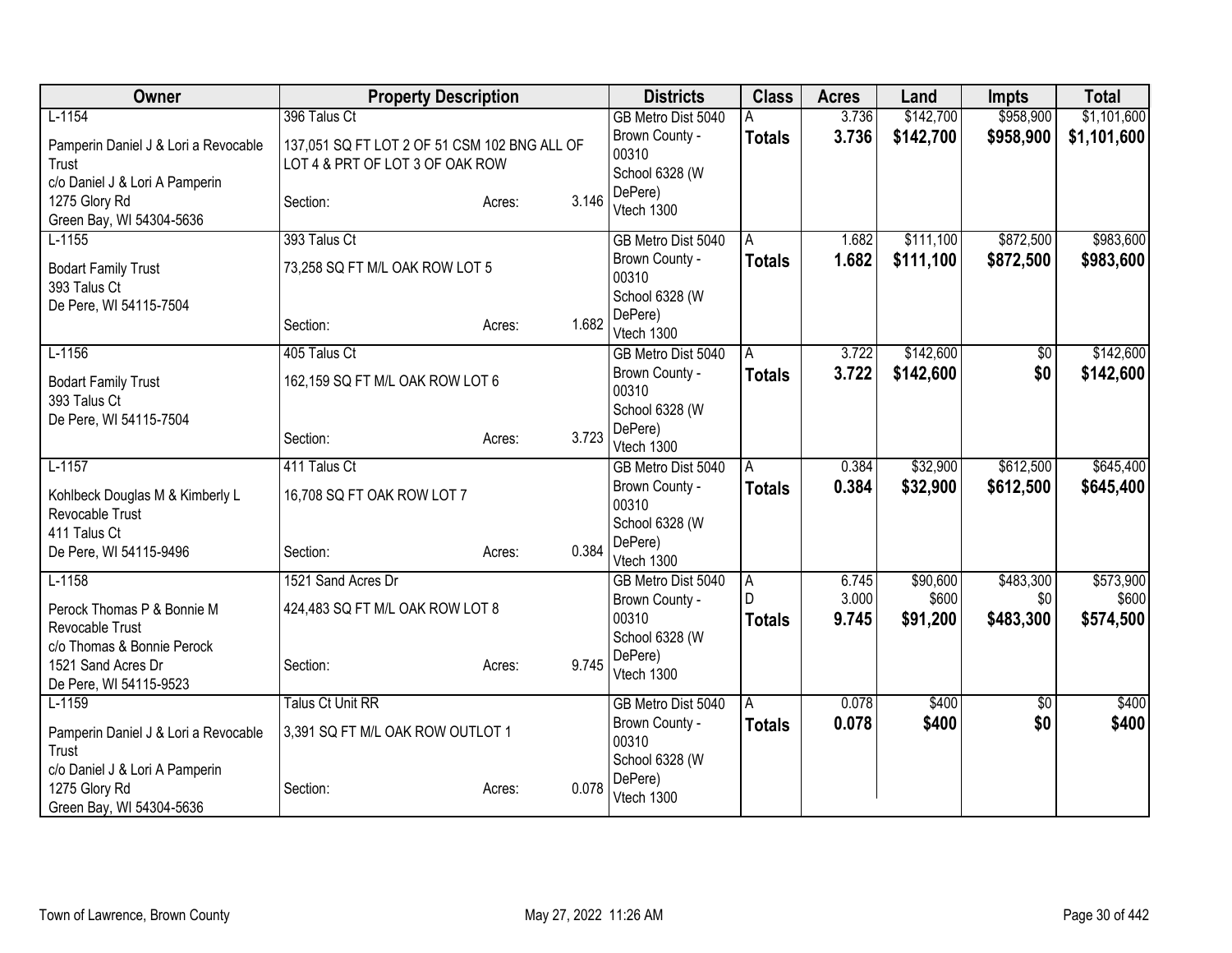| Owner                                | <b>Property Description</b>                      |                 | <b>Districts</b>                     | <b>Class</b>  | <b>Acres</b>   | Land     | <b>Impts</b>    | <b>Total</b> |
|--------------------------------------|--------------------------------------------------|-----------------|--------------------------------------|---------------|----------------|----------|-----------------|--------------|
| $L-116$                              | Apple Creek Rd                                   |                 | Brown County -                       |               | 2.500          | \$400    | $\overline{50}$ | \$400        |
| Thomas W. Vanasten                   | 2.450 AC M/L W 2.50 AC OF S 37.50 AC SE1/4 SE1/4 |                 | 00311                                | <b>Totals</b> | 2.500          | \$400    | \$0             | \$400        |
| Phyllis M. Vanasten                  | SEC 22 T22N R19E                                 |                 | GB Metro Dist 5040                   |               |                |          |                 |              |
| 4089 Hwy Ddd                         |                                                  |                 | School 6734                          |               |                |          |                 |              |
| Wrightstown, WI 54180-9027           | Section:                                         | 2.450<br>Acres: | (Wrightstown)<br>Vtech 1300          |               |                |          |                 |              |
| $L-1160$                             | <b>Talus Ct Unit RR</b>                          |                 | GB Metro Dist 5040                   | A             | 0.100          | \$500    | $\overline{50}$ | \$500        |
| Pamperin Daniel J & Lori a Revocable | 4,355 SQ FT M/L OAK ROW OUTLOT 2                 |                 | Brown County -                       | <b>Totals</b> | 0.100          | \$500    | \$0             | \$500        |
| Trust                                |                                                  |                 | 00310                                |               |                |          |                 |              |
| c/o Daniel J & Lori A Pamperin       |                                                  |                 | School 6328 (W                       |               |                |          |                 |              |
| 1275 Glory Rd                        | Section:                                         | 0.100<br>Acres: | DePere)                              |               |                |          |                 |              |
| Green Bay, WI 54304-5636             |                                                  |                 | Vtech 1300                           |               |                |          |                 |              |
| $L-1161$                             | 2938 Sanibel Dr                                  |                 | GB Metro Dist 5040                   | A             | 1.500          | \$62,100 | \$206,400       | \$268,500    |
| Joseph R. Muniz                      | 65,385 SQ FT FOX RIVER MEADOWS 1ST ADDN A        |                 | Brown County -                       | <b>Totals</b> | 1.500          | \$62,100 | \$206,400       | \$268,500    |
| c/o Joseph R Muniz & Ala Unmuth      | COUNTY PLAT LOT 7                                |                 | 00310                                |               |                |          |                 |              |
| 2938 Sanibel Dr                      |                                                  |                 | School 6328 (W                       |               |                |          |                 |              |
| De Pere, WI 54115-7708               | Section:                                         | 1.501<br>Acres: | DePere)                              |               |                |          |                 |              |
| $L-1162$                             | 2926 Sanibel Dr                                  |                 | Vtech 1300<br>GB Metro Dist 5040     | A             | 1.501          | \$62,100 | \$235,200       | \$297,300    |
|                                      |                                                  |                 | Brown County -                       | <b>Totals</b> | 1.501          | \$62,100 | \$235,200       | \$297,300    |
| Katherine M. Kerkhoff                | 65,391 SQ FT FOX RIVER MEADOWS 1ST ADDN A        |                 | 00310                                |               |                |          |                 |              |
| 2926 Sanibel Dr                      | <b>COUNTY PLAT LOT 8</b>                         |                 | School 6328 (W                       |               |                |          |                 |              |
| De Pere, WI 54115                    |                                                  |                 | DePere)                              |               |                |          |                 |              |
|                                      | Section:                                         | 1.501<br>Acres: | Vtech 1300                           |               |                |          |                 |              |
| $L-1163$                             | 2914 Sanibel Dr                                  |                 | GB Metro Dist 5040                   | A             | 1.501          | \$62,100 | \$236,000       | \$298,100    |
| Brian J. Vandenheuvel                | 65,390 SQ FT FOX RIVER MEADOWS 1ST ADDN A        |                 | Brown County -                       | <b>Totals</b> | 1.501          | \$62,100 | \$236,000       | \$298,100    |
| 2914 Sanibel Dr                      | COUNTY PLAT LOT 9                                |                 | 00310                                |               |                |          |                 |              |
| De Pere, WI 54115-7708               |                                                  |                 | School 6328 (W                       |               |                |          |                 |              |
|                                      | Section:                                         | 1.501<br>Acres: | DePere)                              |               |                |          |                 |              |
|                                      |                                                  |                 | Vtech 1300                           |               |                |          |                 |              |
| $L-1164$                             | 2906 Sanibel Dr                                  |                 | GB Metro Dist 5040<br>Brown County - | A             | 1.501<br>1.501 | \$62,100 | \$229,500       | \$291,600    |
| Tom J. Vandenbusch et al             | 65,390 SQ FT FOX RIVER MEADOWS 1ST ADDN A        |                 | 00310                                | <b>Totals</b> |                | \$62,100 | \$229,500       | \$291,600    |
| c/o Tom J/Dana Vanden Busch          | <b>COUNTY PLAT LOT 10</b>                        |                 | School 6328 (W                       |               |                |          |                 |              |
| 2906 Sanibel Dr                      |                                                  |                 | DePere)                              |               |                |          |                 |              |
| De Pere, WI 54115                    | Section:                                         | 1.501<br>Acres: | Vtech 1300                           |               |                |          |                 |              |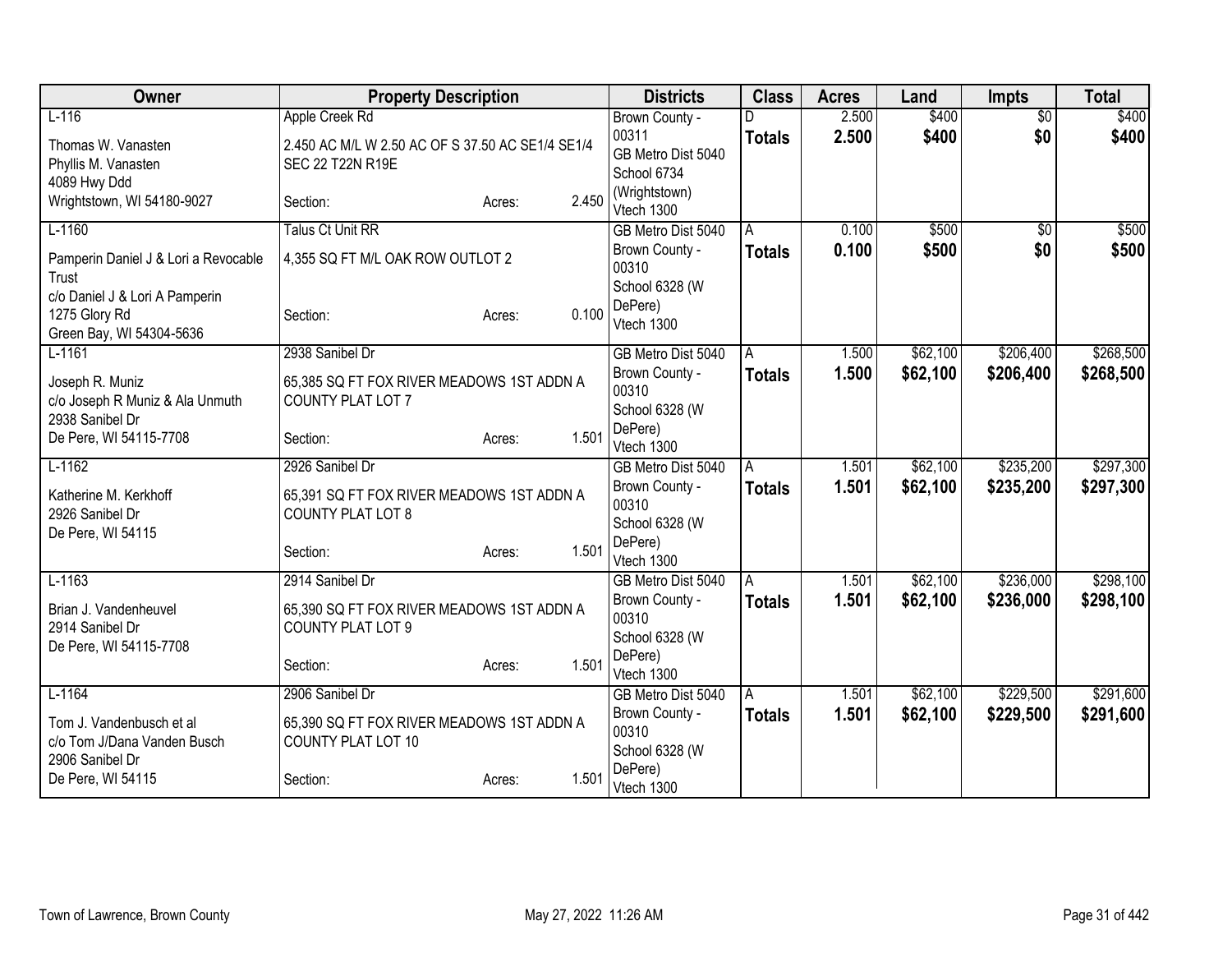| Owner                     | <b>Property Description</b>                     |                  | <b>Districts</b>                 | <b>Class</b>  | <b>Acres</b> | Land     | <b>Impts</b>   | <b>Total</b> |
|---------------------------|-------------------------------------------------|------------------|----------------------------------|---------------|--------------|----------|----------------|--------------|
| $L-1165$                  | 2012 Fox Meadow Dr                              |                  | GB Metro Dist 5040               |               | 1.513        | \$69,400 | \$282,500      | \$351,900    |
| John Lalonde et al        | 65,888 SQ FT FOX RIVER MEADOWS 1ST ADDN A       |                  | Brown County -                   | <b>Totals</b> | 1.513        | \$69,400 | \$282,500      | \$351,900    |
| c/o John & Laura La Londe | COUNTY PLAT LOT 11                              |                  | 00310                            |               |              |          |                |              |
| 2012 Fox Meadow Dr        |                                                 |                  | School 6328 (W                   |               |              |          |                |              |
| De Pere, WI 54115-7706    | Section:                                        | 1.513<br>Acres:  | DePere)<br>Vtech 1300            |               |              |          |                |              |
| $L-1166$                  | 2004 Fox Meadow Dr                              |                  | GB Metro Dist 5040               | A             | 1.513        | \$69,400 | \$237,600      | \$307,000    |
|                           |                                                 |                  | Brown County -                   | <b>Totals</b> | 1.513        | \$69,400 | \$237,600      | \$307,000    |
| Stephen Sheldon           | 65,908 SQ FT FOX RIVER MEADOWS 1ST ADDN A       |                  | 00310                            |               |              |          |                |              |
| Erinn Sheldon             | <b>COUNTY PLAT LOT 12</b>                       |                  | School 6328 (W                   |               |              |          |                |              |
| 2004 Fox Meadow Dr        |                                                 |                  | DePere)                          |               |              |          |                |              |
| De Pere, WI 54115         | Section:                                        | 1.513<br>Acres:  | Vtech 1300                       |               |              |          |                |              |
| $L-1167$                  | 1996 Fox Meadow Dr                              |                  | GB Metro Dist 5040               | A             | 1.500        | \$69,000 | \$214,000      | \$283,000    |
| Jesse R. Konkle           | 65,503 SQ FT FOX RIVER MEADOWS 1ST ADDN A       |                  | Brown County -                   | <b>Totals</b> | 1.500        | \$69,000 | \$214,000      | \$283,000    |
| Victoria A. Konkle        | <b>COUNTY PLAT LOT 13</b>                       |                  | 00310                            |               |              |          |                |              |
| 1996 Fox Meadow Dr        |                                                 |                  | School 6328 (W                   |               |              |          |                |              |
| De Pere, WI 54115         | Section:                                        | 1.504<br>Acres:  | DePere)                          |               |              |          |                |              |
| $L-1168$                  | 1988 Fox Meadow Dr                              |                  | Vtech 1300<br>GB Metro Dist 5040 | A             | 1.500        | \$69,000 | \$270,100      | \$339,100    |
|                           |                                                 |                  | Brown County -                   |               | 1.500        | \$69,000 | \$270,100      | \$339,100    |
| Rodney S. Kussow          | 65,349 SQ FT FOX RIVER MEADOWS 1ST ADDN A       |                  | 00310                            | <b>Totals</b> |              |          |                |              |
| 1988 Fox Meadow Dr        | <b>COUNTY PLAT LOT 14</b>                       |                  | School 6328 (W                   |               |              |          |                |              |
| De Pere, WI 54115-7706    |                                                 |                  | DePere)                          |               |              |          |                |              |
|                           | Section:                                        | 1.500<br>Acres:  | Vtech 1300                       |               |              |          |                |              |
| $L-1169$                  | Fox Meadow Dr                                   |                  | GB Metro Dist 5040               | A             | 1.500        | \$55,200 | $\sqrt{$0}$    | \$55,200     |
| John Damro                | 65,350 SQ FT FOX RIVER MEADOWS 1ST ADDN A       |                  | Brown County -                   | <b>Totals</b> | 1.500        | \$55,200 | \$0            | \$55,200     |
| 530 Valley Rd             | <b>COUNTY PLAT LOT 15</b>                       |                  | 00310                            |               |              |          |                |              |
| Menasha, WI 54952         |                                                 |                  | School 6328 (W                   |               |              |          |                |              |
|                           | Section:                                        | 1.500<br>Acres:  | DePere)                          |               |              |          |                |              |
| $L-117$                   |                                                 |                  | Vtech 1300                       |               | 34.000       | \$5,500  |                | \$5,500      |
|                           | 2800 Apple Creek Rd Unit BLK                    |                  | Brown County -<br>00311          | D<br>G        | 1.000        | \$15,000 | \$0<br>\$1,000 | \$16,000     |
| Erdmann Family Diary LLC  | 34.417 AC M/L E 35 AC OF S 37.50 AC SE1/4 SE1/4 |                  | GB Metro Dist 5040               |               | 35.000       | \$20,500 | \$1,000        | \$21,500     |
| 2638 Apple Creek Rd       | SEC 22 T22N R19E                                |                  | School 6734                      | <b>Totals</b> |              |          |                |              |
| De Pere, WI 54115         |                                                 |                  | (Wrightstown)                    |               |              |          |                |              |
|                           | Section:                                        | 34.417<br>Acres: | Vtech 1300                       |               |              |          |                |              |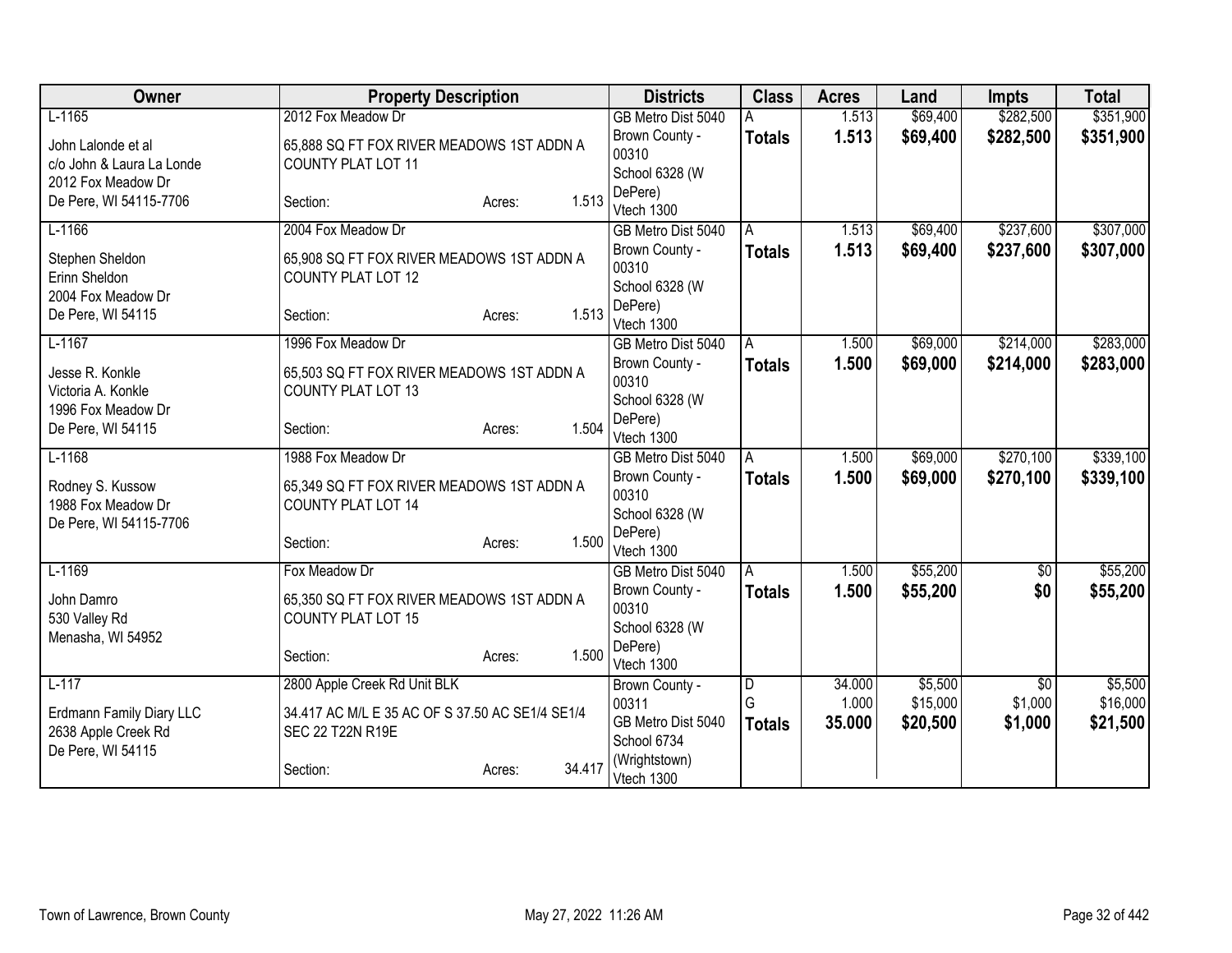| Owner                                     | <b>Property Description</b>                                            |                 | <b>Districts</b>        | <b>Class</b>  | <b>Acres</b> | Land     | <b>Impts</b> | <b>Total</b> |
|-------------------------------------------|------------------------------------------------------------------------|-----------------|-------------------------|---------------|--------------|----------|--------------|--------------|
| $L-1170$                                  | 1965 Fox Meadow Dr                                                     |                 | GB Metro Dist 5040      |               | 1.500        | \$69,000 | \$398,000    | \$467,000    |
| Kari L. Stewart                           | 65,337 SQ FT FOX RIVER MEADOWS 1ST ADDN A                              |                 | Brown County -          | <b>Totals</b> | 1.500        | \$69,000 | \$398,000    | \$467,000    |
| Matthew J. Stewart                        | <b>COUNTY PLAT LOT 16</b>                                              |                 | 00310                   |               |              |          |              |              |
| 1965 Fox Meadow Dr                        |                                                                        |                 | School 6328 (W          |               |              |          |              |              |
| De Pere, WI 54115                         | Section:                                                               | 1.500<br>Acres: | DePere)                 |               |              |          |              |              |
| $L-1171$                                  | 1971 Fox Meadow Dr                                                     |                 | Vtech 1300              |               | 2.615        | \$87,300 | \$257,000    | \$344,300    |
|                                           |                                                                        |                 | GB Metro Dist 5040      | A             |              |          |              |              |
| Adam Rihm<br>Jade Rihm                    | 113,890 SQ FT FOX RIVER MEADOWS 1ST ADDN A                             |                 | Brown County -<br>00310 | <b>Totals</b> | 2.615        | \$87,300 | \$257,000    | \$344,300    |
| 1971 Fox Meadow Dr                        | <b>COUNTY PLAT LOT 17</b>                                              |                 | School 6328 (W          |               |              |          |              |              |
| De Pere, WI 54115-7707                    | Section:                                                               | 2.615<br>Acres: | DePere)                 |               |              |          |              |              |
|                                           |                                                                        |                 | Vtech 1300              |               |              |          |              |              |
| $L-1172$                                  | 1979 Fox Meadow Dr                                                     |                 | GB Metro Dist 5040      | A             | 2.586        | \$87,100 | \$239,000    | \$326,100    |
| Steven F. Jakubiec                        | 112,631 SQ FT FOX RIVER MEADOWS 1ST ADDN A                             |                 | Brown County -          | Totals        | 2.586        | \$87,100 | \$239,000    | \$326,100    |
| Cara L. Jakubiec                          | COUNTY PLAT LOT 18                                                     |                 | 00310                   |               |              |          |              |              |
| 1979 Fox Meadow Dr                        |                                                                        |                 | School 6328 (W          |               |              |          |              |              |
| De Pere, WI 54115-7707                    | Section:                                                               | 2.586<br>Acres: | DePere)<br>Vtech 1300   |               |              |          |              |              |
| $L-1173$                                  | 1987 Fox Meadow Dr                                                     |                 | GB Metro Dist 5040      | A             | 1.500        | \$69,000 | \$264,500    | \$333,500    |
|                                           |                                                                        |                 | Brown County -          | <b>Totals</b> | 1.500        | \$69,000 | \$264,500    | \$333,500    |
| Steven G. Feenstra<br>Larissa J. Feenstra | 65,176 SQ FT FOX RIVER MEADOWS 1ST ADDN A<br><b>COUNTY PLAT LOT 19</b> |                 | 00310                   |               |              |          |              |              |
| 1987 Fox Meadow Dr                        |                                                                        |                 | School 6328 (W          |               |              |          |              |              |
| De Pere, WI 54115-7707                    | Section:                                                               | 1.496<br>Acres: | DePere)                 |               |              |          |              |              |
|                                           |                                                                        |                 | Vtech 1300              |               |              |          |              |              |
| $L-1174$                                  | 1995 Fox Meadow Dr                                                     |                 | GB Metro Dist 5040      | A             | 1.505        | \$69,100 | \$246,900    | \$316,000    |
| Casey S. Schetter                         | 65,536 SQ FT FOX RIVER MEADOWS 1ST ADDN A                              |                 | Brown County -          | <b>Totals</b> | 1.505        | \$69,100 | \$246,900    | \$316,000    |
| 1995 Fox Meadow Dr                        | <b>COUNTY PLAT LOT 20</b>                                              |                 | 00310                   |               |              |          |              |              |
| De Pere, WI 54115                         |                                                                        |                 | School 6328 (W          |               |              |          |              |              |
|                                           | Section:                                                               | 1.504<br>Acres: | DePere)                 |               |              |          |              |              |
| $L-1175$                                  | 2003 Fox Meadow Dr                                                     |                 | Vtech 1300              |               | 1.498        | \$68,900 | \$251,000    | \$319,900    |
|                                           |                                                                        |                 | GB Metro Dist 5040      | l A           |              |          |              |              |
| Craig A. Bauer                            | 65,255 SQ FT FOX RIVER MEADOWS 1ST ADDN A                              |                 | Brown County -<br>00310 | <b>Totals</b> | 1.498        | \$68,900 | \$251,000    | \$319,900    |
| Cindy M. Bauer                            | <b>COUNTY PLAT LOT 21</b>                                              |                 | School 6328 (W          |               |              |          |              |              |
| 2003 Fox Meadow Dr                        |                                                                        |                 | DePere)                 |               |              |          |              |              |
| De Pere, WI 54115-7707                    | Section:                                                               | 1.498<br>Acres: | Vtech 1300              |               |              |          |              |              |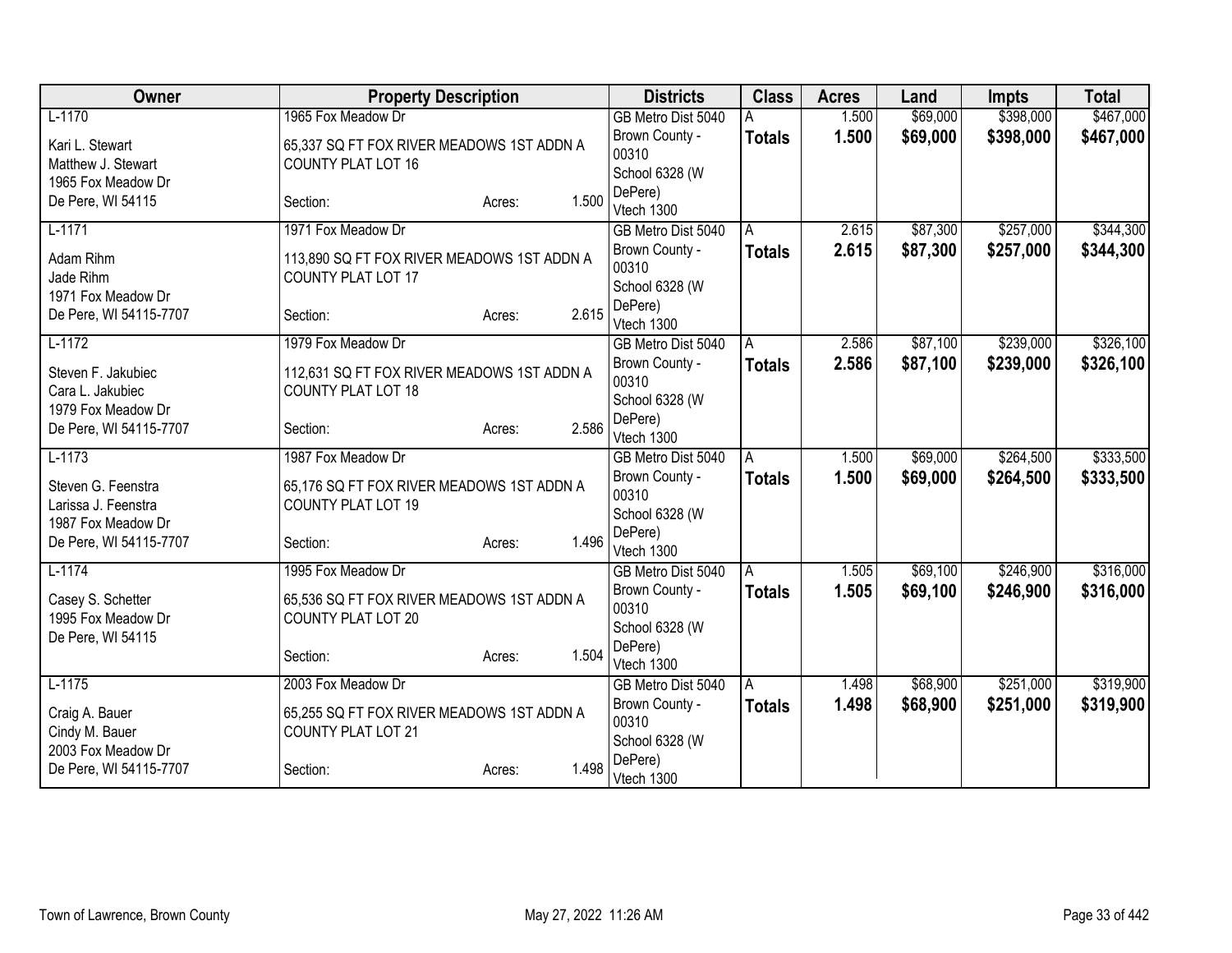| Owner                  | <b>Property Description</b>                      |                  | <b>Districts</b>                     | <b>Class</b>  | <b>Acres</b> | Land     | <b>Impts</b> | <b>Total</b> |
|------------------------|--------------------------------------------------|------------------|--------------------------------------|---------------|--------------|----------|--------------|--------------|
| $L-1176$               | 2011 Fox Meadow Dr                               |                  | GB Metro Dist 5040                   |               | 1.497        | \$62,000 | \$253,000    | \$315,000    |
| Matthew H. Omdahl      | 65,225 SQ FT FOX RIVER MEADOWS 1ST ADDN A        |                  | Brown County -                       | <b>Totals</b> | 1.497        | \$62,000 | \$253,000    | \$315,000    |
| Sueann M. Omdahl       | <b>COUNTY PLAT LOT 22</b>                        |                  | 00310                                |               |              |          |              |              |
| 2011 Fox Meadow Dr     |                                                  |                  | School 6328 (W                       |               |              |          |              |              |
| De Pere, WI 54115      | Section:                                         | 1.497<br>Acres:  | DePere)<br>Vtech 1300                |               |              |          |              |              |
| $L-1177$               | 1024 Springfield Dr                              |                  | GB Metro Dist 5040                   | A             | 0.323        | \$67,300 | \$480,100    | \$547,400    |
|                        |                                                  |                  | Brown County -                       | <b>Totals</b> | 0.323        | \$67,300 | \$480,100    | \$547,400    |
| Peter Seroogy          | 14,065 SQ FT 1ST ADDN TO SPRING MEADOWS LOT      |                  | 00310                                |               |              |          |              |              |
| Laura C. Seroogy       | 66                                               |                  | School 6328 (W                       |               |              |          |              |              |
| 1024 Springfield Dr    |                                                  |                  | DePere)                              |               |              |          |              |              |
| De Pere, WI 54115      | Section:                                         | 0.323<br>Acres:  | Vtech 1300                           |               |              |          |              |              |
| $L-1178$               | 1016 Springfield Dr                              |                  | GB Metro Dist 5040                   | A             | 0.321        | \$67,200 | \$322,500    | \$389,700    |
| Brady J. Hutchison     | 14,000 SQ FT 1ST ADDN TO SPRING MEADOWS LOT      |                  | Brown County -                       | <b>Totals</b> | 0.321        | \$67,200 | \$322,500    | \$389,700    |
| c/o Brady H. Quam      | 67                                               |                  | 00310                                |               |              |          |              |              |
| 1016 Springfield Dr    |                                                  |                  | School 6328 (W                       |               |              |          |              |              |
| De Pere, WI 54115-7654 | Section:                                         | 0.321<br>Acres:  | DePere)                              |               |              |          |              |              |
| $L-1179$               |                                                  |                  | Vtech 1300                           |               | 0.321        | \$67,200 | \$291,000    | \$358,200    |
|                        | 1008 Springfield Dr                              |                  | GB Metro Dist 5040<br>Brown County - | A             | 0.321        | \$67,200 | \$291,000    |              |
| David J. Urmanski      | 14,000 SQ FT 1ST ADDN TO SPRING MEADOWS LOT      |                  | 00310                                | <b>Totals</b> |              |          |              | \$358,200    |
| Lynne M. Urmanski      | 68                                               |                  | School 6328 (W                       |               |              |          |              |              |
| 1008 Springfield Dr    |                                                  |                  | DePere)                              |               |              |          |              |              |
| De Pere, WI 54115      | Section:                                         | 0.321<br>Acres:  | Vtech 1300                           |               |              |          |              |              |
| $L-118$                | Golden Glow Rd                                   |                  | Brown County -                       | D             | 40.000       | \$7,600  | $\sqrt{$0}$  | \$7,600      |
| Golden Rail Dairy, LLC | 39.338 AC M/L NE1/4 NE1/4 SEC 23 T22N R19E EX RD |                  | 00311                                | <b>Totals</b> | 40.000       | \$7,600  | \$0          | \$7,600      |
| 2346 Golden Glow Rd    |                                                  |                  | GB Metro Dist 5040                   |               |              |          |              |              |
| Depere, WI 54115       |                                                  |                  | School 6734                          |               |              |          |              |              |
|                        | Section:                                         | 39.338<br>Acres: | (Wrightstown)                        |               |              |          |              |              |
| $L-1180$               |                                                  |                  | Vtech 1300                           |               | 0.320        | \$67,100 | \$440,500    | \$507,600    |
|                        | 1000 Springfield Dr                              |                  | GB Metro Dist 5040<br>Brown County - | A             | 0.320        |          | \$440,500    |              |
| David J. Olson         | 14,000 SQ FT 1ST ADDN TO SPRING MEADOWS LOT      |                  | 00310                                | <b>Totals</b> |              | \$67,100 |              | \$507,600    |
| Sandra A. Olson        | 69                                               |                  | School 6328 (W                       |               |              |          |              |              |
| 1000 Springfield Dr    |                                                  |                  | DePere)                              |               |              |          |              |              |
| De Pere, WI 54115      | Section:                                         | 0.321<br>Acres:  | Vtech 1300                           |               |              |          |              |              |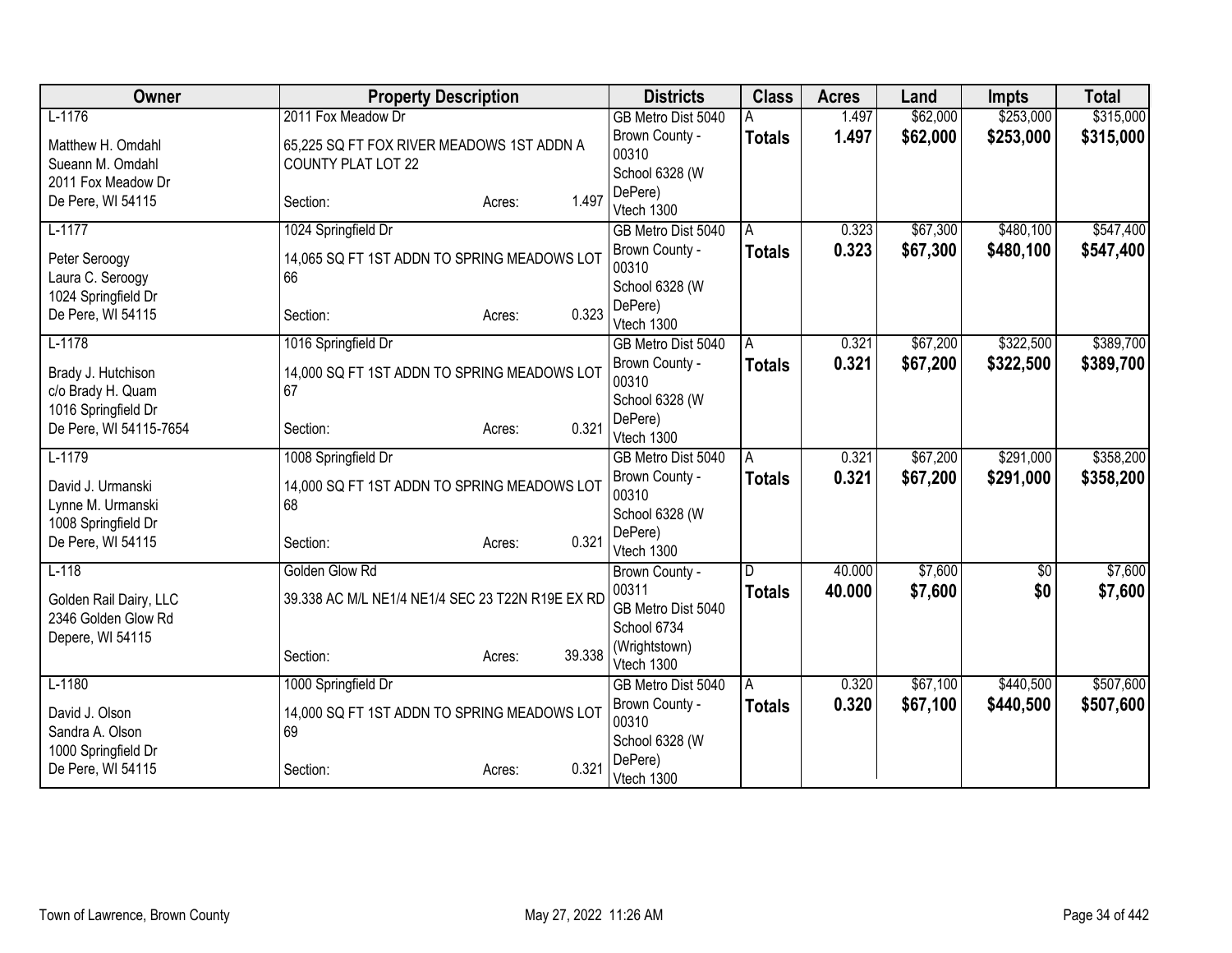| Owner                                      | <b>Property Description</b>                       | <b>Districts</b>                          | <b>Class</b>  | <b>Acres</b> | Land     | <b>Impts</b> | <b>Total</b> |
|--------------------------------------------|---------------------------------------------------|-------------------------------------------|---------------|--------------|----------|--------------|--------------|
| $L-1181$                                   | 992 Springfield Dr                                | GB Metro Dist 5040                        |               | 0.321        | \$67,200 | \$266,000    | \$333,200    |
| Steven G. Cribben<br>Lisa M. Cribben       | 14,000 SQ FT 1ST ADDN TO SPRING MEADOWS LOT<br>70 | Brown County -<br>00310                   | <b>Totals</b> | 0.321        | \$67,200 | \$266,000    | \$333,200    |
| 992 Springfield Dr                         |                                                   | School 6328 (W                            |               |              |          |              |              |
| De Pere, WI 54115-7661                     | 0.321<br>Section:<br>Acres:                       | DePere)<br>Vtech 1300                     |               |              |          |              |              |
| $L-1182$                                   | 3794 Shady Springs Dr                             | GB Metro Dist 5040                        | A             | 0.345        | \$68,400 | \$256,500    | \$324,900    |
| Nathan T. Crist<br>Sarah M. Crist          | 15,029 SQ FT 1ST ADDN TO SPRING MEADOWS LOT<br>71 | Brown County -<br>00310                   | <b>Totals</b> | 0.345        | \$68,400 | \$256,500    | \$324,900    |
| 3794 Shady Springs Dr                      |                                                   | School 6328 (W                            |               |              |          |              |              |
| De Pere, WI 54115                          | 0.345<br>Section:<br>Acres:                       | DePere)<br>Vtech 1300                     |               |              |          |              |              |
| $L-1183$                                   | 3788 Shady Springs Dr                             | GB Metro Dist 5040                        | A             | 0.386        | \$70,600 | \$263,000    | \$333,600    |
| Ryan J. Schaeuble                          | 16,804 SQ FT 1ST ADDN TO SPRING MEADOWS LOT<br>72 | Brown County -<br>00310                   | <b>Totals</b> | 0.386        | \$70,600 | \$263,000    | \$333,600    |
| Amy J. Schaeuble<br>3788 Shady Springs Dr  |                                                   | School 6328 (W                            |               |              |          |              |              |
| De Pere, WI 54115                          | 0.386<br>Section:<br>Acres:                       | DePere)<br>Vtech 1300                     |               |              |          |              |              |
| $L-1184$                                   | 3780 Shady Springs Dr                             | GB Metro Dist 5040                        | A             | 0.312        | \$66,700 | \$481,500    | \$548,200    |
| <b>Vincent Hulse</b><br>Sonia Hulse        | 13,590 SQ FT 1ST ADDN TO SPRING MEADOWS LOT<br>73 | Brown County -<br>00310<br>School 6328 (W | <b>Totals</b> | 0.312        | \$66,700 | \$481,500    | \$548,200    |
| 1441 Carole Ln<br>Green Bay, WI 54313      | 0.312<br>Section:<br>Acres:                       | DePere)<br>Vtech 1300                     |               |              |          |              |              |
| $L-1185$                                   | 3772 Shady Springs Dr                             | GB Metro Dist 5040                        | A             | 0.301        | \$66,100 | \$396,800    | \$462,900    |
| Peter B. Voss<br>Simone R. Warrack         | 13,106 SQ FT 1ST ADDN TO SPRING MEADOWS LOT<br>74 | Brown County -<br>00310<br>School 6328 (W | <b>Totals</b> | 0.301        | \$66,100 | \$396,800    | \$462,900    |
| 3772 Shady Springs Dr<br>De Pere, WI 54115 | 0.301<br>Section:<br>Acres:                       | DePere)<br>Vtech 1300                     |               |              |          |              |              |
| $L-1186$                                   | 980 Green Ridge Dr                                | GB Metro Dist 5040                        | A             | 0.354        | \$68,900 | \$365,200    | \$434,100    |
| Robert Bixby<br>Mary Bixby                 | 15,438 SQ FT 1ST ADDN TO SPRING MEADOWS LOT<br>75 | Brown County -<br>00310                   | <b>Totals</b> | 0.354        | \$68,900 | \$365,200    | \$434,100    |
| 980 Green Ridge Dr                         |                                                   | School 6328 (W                            |               |              |          |              |              |
| De Pere, WI 54115-7647                     | 0.354<br>Section:<br>Acres:                       | DePere)<br>Vtech 1300                     |               |              |          |              |              |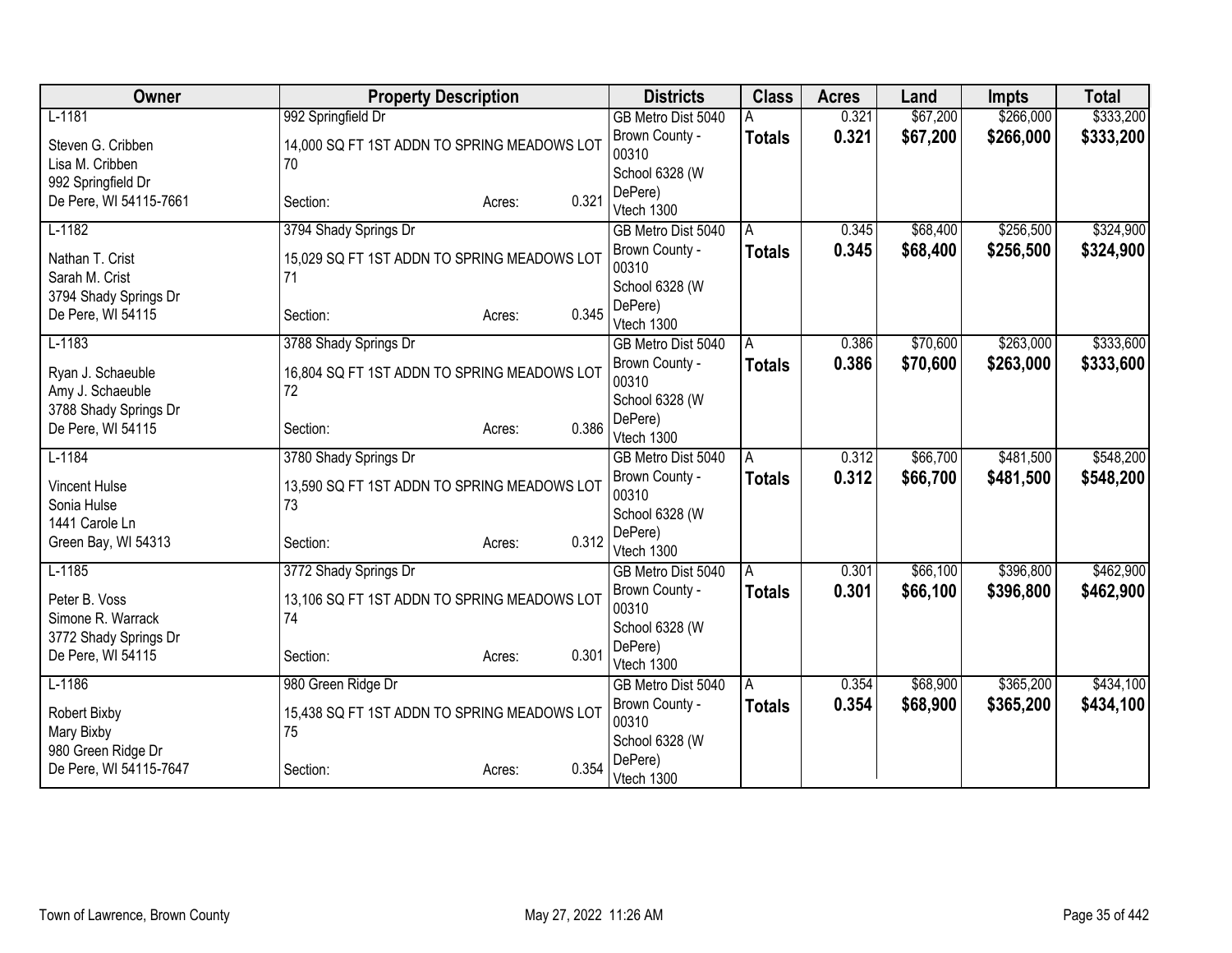| Owner                                 | <b>Property Description</b>                       | <b>Districts</b>            | <b>Class</b>  | <b>Acres</b> | Land     | <b>Impts</b>    | <b>Total</b> |
|---------------------------------------|---------------------------------------------------|-----------------------------|---------------|--------------|----------|-----------------|--------------|
| $L-1187$                              | 972 Green Ridge Dr                                | GB Metro Dist 5040          |               | 0.299        | \$66,000 | \$352,500       | \$418,500    |
| Gary L. Frost                         | 13,030 SQ FT 1ST ADDN TO SPRING MEADOWS LOT       | Brown County -              | <b>Totals</b> | 0.299        | \$66,000 | \$352,500       | \$418,500    |
| Janice B. Frost                       | 76                                                | 00310                       |               |              |          |                 |              |
| 972 Green Ridge Dr                    |                                                   | School 6328 (W<br>DePere)   |               |              |          |                 |              |
| De Pere, WI 54115-7647                | 0.299<br>Section:<br>Acres:                       | Vtech 1300                  |               |              |          |                 |              |
| $L-1188$                              | 964 Green Ridge Dr                                | GB Metro Dist 5040          | A             | 0.299        | \$66,000 | \$430,400       | \$496,400    |
|                                       |                                                   | Brown County -              | <b>Totals</b> | 0.299        | \$66,000 | \$430,400       | \$496,400    |
| Robert J. Hecker<br>Roberta J. Hecker | 13,030 SQ FT 1ST ADDN TO SPRING MEADOWS LOT<br>77 | 00310                       |               |              |          |                 |              |
| 964 Green Ridge Dr                    |                                                   | School 6328 (W              |               |              |          |                 |              |
| De Pere, WI 54115-7647                | 0.299<br>Section:<br>Acres:                       | DePere)                     |               |              |          |                 |              |
|                                       |                                                   | Vtech 1300                  |               |              |          |                 |              |
| $L-1189$                              | 956 Green Ridge Dr                                | GB Metro Dist 5040          | A             | 0.299        | \$66,000 | \$422,500       | \$488,500    |
| Nathaniel A. Tackaberry               | 13,030 SQ FT 1ST ADDN TO SPRING MEADOWS LOT       | Brown County -<br>00310     | <b>Totals</b> | 0.299        | \$66,000 | \$422,500       | \$488,500    |
| Katharine P. Tackaberry               | 78                                                | School 6328 (W              |               |              |          |                 |              |
| 956 Green Ridge Dr                    |                                                   | DePere)                     |               |              |          |                 |              |
| De Pere, WI 54115                     | 0.299<br>Section:<br>Acres:                       | Vtech 1300                  |               |              |          |                 |              |
| $L-119$                               | 2543 Golden Glow Rd                               | Brown County -              | D             | 15.647       | \$2,800  | $\overline{60}$ | \$2,800      |
| Golden Rail Dairy, LLC                | 19.647 AC M/L E1/2 NW1/4 NE1/4 SEC 23 T22N R19E   | 00311                       | G             | 4.000        | \$66,000 | \$141,200       | \$207,200    |
| 2346 Golden Glow Rd                   | EX RD                                             | GB Metro Dist 5040          | <b>Totals</b> | 19.647       | \$68,800 | \$141,200       | \$210,000    |
| Depere, WI 54115                      |                                                   | School 6734                 |               |              |          |                 |              |
|                                       | 19.647<br>Section: 23<br>Acres:                   | (Wrightstown)<br>Vtech 1300 |               |              |          |                 |              |
| $L-1190$                              | 948 Green Ridge Dr                                | GB Metro Dist 5040          | A             | 0.299        | \$66,000 | \$341,100       | \$407,100    |
|                                       |                                                   | Brown County -              | <b>Totals</b> | 0.299        | \$66,000 | \$341,100       | \$407,100    |
| Lori Feistel<br>Alisha Feistel        | 13,030 SQ FT 1ST ADDN TO SPRING MEADOWS LOT<br>79 | 00310                       |               |              |          |                 |              |
| PO Box 55                             |                                                   | School 6328 (W              |               |              |          |                 |              |
| Kimberly, WI 54136                    | 0.299<br>Section:<br>Acres:                       | DePere)                     |               |              |          |                 |              |
|                                       |                                                   | Vtech 1300                  |               |              |          |                 |              |
| $L-1191$                              | 940 Green Ridge Dr                                | GB Metro Dist 5040          | A             | 0.300        | \$66,100 | \$312,500       | \$378,600    |
| Daniel J. Haney                       | 13,030 SQ FT 1ST ADDN TO SPRING MEADOWS LOT       | Brown County -<br>00310     | <b>Totals</b> | 0.300        | \$66,100 | \$312,500       | \$378,600    |
| Margaret J. Haney                     | 80                                                | School 6328 (W              |               |              |          |                 |              |
| 940 Green Ridge Dr                    |                                                   | DePere)                     |               |              |          |                 |              |
| De Pere, WI 54115-7647                | 0.299<br>Section:<br>Acres:                       | Vtech 1300                  |               |              |          |                 |              |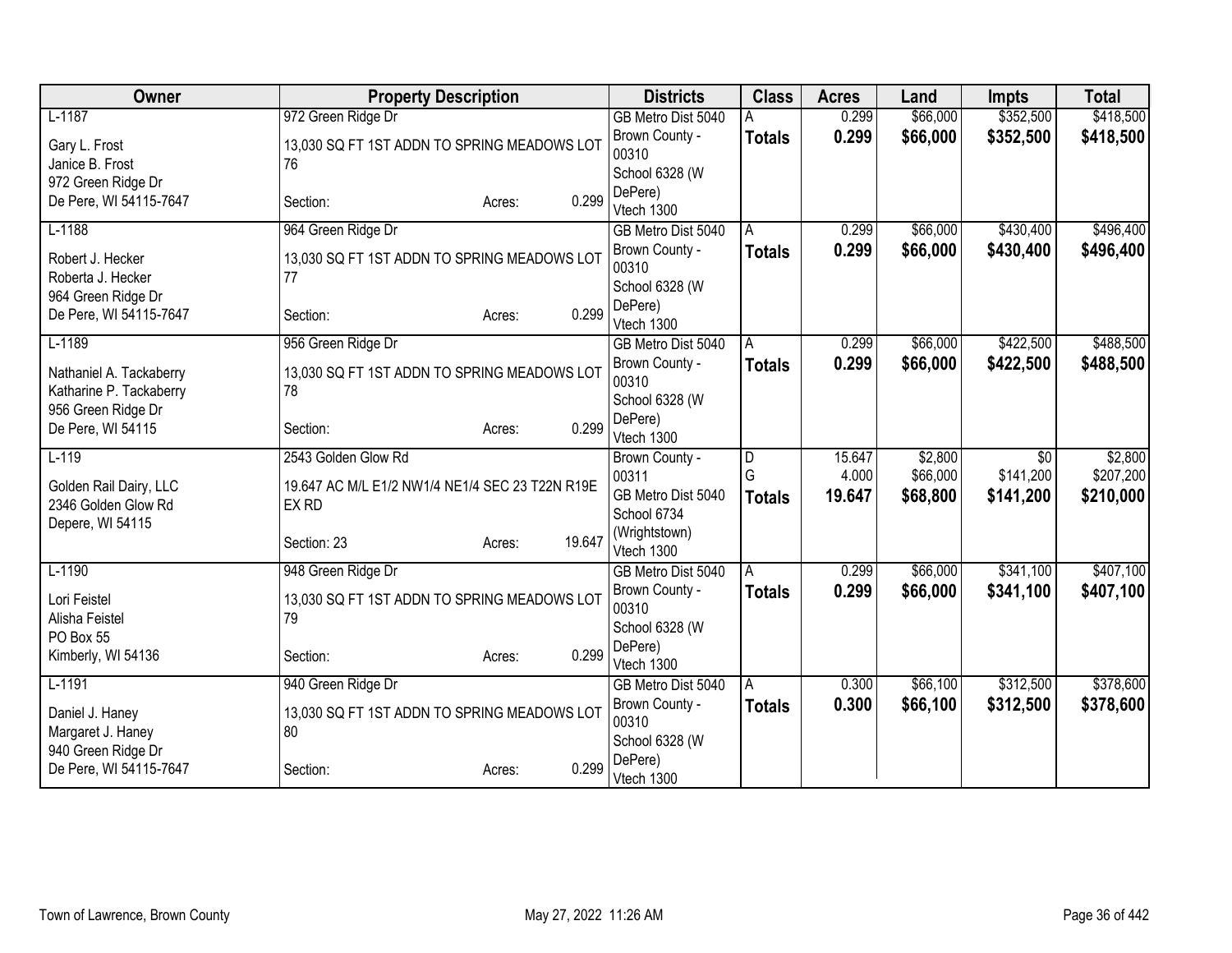| 932 Green Ridge Dr<br>\$67,900<br>\$296,000<br>\$363,900<br>$L-1192$<br>0.335<br>GB Metro Dist 5040<br>0.335<br>\$67,900<br>\$296,000<br>Brown County -<br>\$363,900<br><b>Totals</b><br>13,371 SQ FT 1ST ADDN TO SPRING MEADOWS LOT<br>James D. Raisleger<br>00310<br>81<br>Angela L. Raisleger<br>School 6328 (W<br>932 Green Ridge Dr<br>DePere)<br>0.307<br>De Pere, WI 54115-7647<br>Section:<br>Acres:<br>Vtech 1300<br>\$69,100<br>\$284,500<br>\$353,600<br>$L-1193$<br>3777 Spring Hollow Dr<br>GB Metro Dist 5040<br>0.358<br>A<br>0.358<br>\$69,100<br>\$284,500<br>\$353,600<br>Brown County -<br><b>Totals</b><br>Gary Steinbrecher<br>17,368 SQ FT 1ST ADDN TO SPRING MEADOWS LOT<br>00310<br>Lia Steinbrecher<br>82<br>School 6328 (W<br>3777 Spring Hollow Dr<br>DePere)<br>0.399<br>De Pere, WI 54115-7649<br>Section:<br>Acres:<br>Vtech 1300<br>\$299,500<br>$L-1194$<br>\$67,200<br>3783 Spring Hollow Dr<br>0.321<br>GB Metro Dist 5040<br>A<br>Brown County -<br>0.321<br>\$67,200<br>\$299,500<br><b>Totals</b><br>Jane E. Dupont<br>14,000 SQ FT 1ST ADDN TO SPRING MEADOWS LOT<br>00310<br>3783 Spring Hollow Dr<br>83<br>School 6328 (W<br>De Pere, WI 54115<br>DePere)<br>0.321<br>Section:<br>Acres:<br>Vtech 1300<br>\$545,500<br>$L-1195$<br>\$66,700<br>\$612,200<br>3789 Spring Hollow Dr<br>0.312<br>GB Metro Dist 5040<br>A<br>0.312<br>\$66,700<br>\$545,500<br>\$612,200<br>Brown County -<br><b>Totals</b><br>12,461 SQ FT 1ST ADDN TO SPRING MEADOWS LOT<br>Aaron M. Cousineau<br>00310<br>Emilie A. Cousineau<br>84<br>School 6328 (W<br>3065 Sundance Ave<br>DePere)<br>0.286<br>Green Bay, WI 54313<br>Section:<br>Acres:<br>Vtech 1300<br>$L-1196$<br>\$408,500<br>\$74,800<br>935 Springfield Dr<br>0.467<br>GB Metro Dist 5040<br>A<br>0.467<br>\$74,800<br>\$408,500<br>Brown County -<br><b>Totals</b><br>19,658 SQ FT 1ST ADDN TO SPRING MEADOWS LOT<br>Gezella Robert P & Carol E Revocable<br>00310<br>85<br>Trust<br>School 6328 (W<br>c/o Robert & Carol Gezella<br>DePere)<br>935 Springfield Dr<br>0.451<br>Section:<br>Acres:<br>Vtech 1300<br>De Pere, WI 54115-7648<br>\$319,500<br>$L-1197$<br>0.278<br>\$64,900<br>943 Springfield Dr<br>GB Metro Dist 5040<br>A<br>0.278<br>\$64,900<br>\$319,500<br>Brown County -<br><b>Totals</b><br>12,111 SQ FT 1ST ADDN TO SPRING MEADOWS LOT<br>Juile A. Janquart et al<br>00310<br>c/o Juile A Janquart & J Van Lannen<br>86 | Owner              | <b>Property Description</b> | <b>Districts</b> | <b>Class</b> | <b>Acres</b> | Land | <b>Impts</b> | <b>Total</b> |
|---------------------------------------------------------------------------------------------------------------------------------------------------------------------------------------------------------------------------------------------------------------------------------------------------------------------------------------------------------------------------------------------------------------------------------------------------------------------------------------------------------------------------------------------------------------------------------------------------------------------------------------------------------------------------------------------------------------------------------------------------------------------------------------------------------------------------------------------------------------------------------------------------------------------------------------------------------------------------------------------------------------------------------------------------------------------------------------------------------------------------------------------------------------------------------------------------------------------------------------------------------------------------------------------------------------------------------------------------------------------------------------------------------------------------------------------------------------------------------------------------------------------------------------------------------------------------------------------------------------------------------------------------------------------------------------------------------------------------------------------------------------------------------------------------------------------------------------------------------------------------------------------------------------------------------------------------------------------------------------------------------------------------------------------------------------------------------------------------------------------------------------------------------------------------------------------------------------------------------------------------------------------------------------------------------------------------------------------------------------------------------------------------------------------------------|--------------------|-----------------------------|------------------|--------------|--------------|------|--------------|--------------|
|                                                                                                                                                                                                                                                                                                                                                                                                                                                                                                                                                                                                                                                                                                                                                                                                                                                                                                                                                                                                                                                                                                                                                                                                                                                                                                                                                                                                                                                                                                                                                                                                                                                                                                                                                                                                                                                                                                                                                                                                                                                                                                                                                                                                                                                                                                                                                                                                                                 |                    |                             |                  |              |              |      |              |              |
|                                                                                                                                                                                                                                                                                                                                                                                                                                                                                                                                                                                                                                                                                                                                                                                                                                                                                                                                                                                                                                                                                                                                                                                                                                                                                                                                                                                                                                                                                                                                                                                                                                                                                                                                                                                                                                                                                                                                                                                                                                                                                                                                                                                                                                                                                                                                                                                                                                 |                    |                             |                  |              |              |      |              |              |
|                                                                                                                                                                                                                                                                                                                                                                                                                                                                                                                                                                                                                                                                                                                                                                                                                                                                                                                                                                                                                                                                                                                                                                                                                                                                                                                                                                                                                                                                                                                                                                                                                                                                                                                                                                                                                                                                                                                                                                                                                                                                                                                                                                                                                                                                                                                                                                                                                                 |                    |                             |                  |              |              |      |              |              |
|                                                                                                                                                                                                                                                                                                                                                                                                                                                                                                                                                                                                                                                                                                                                                                                                                                                                                                                                                                                                                                                                                                                                                                                                                                                                                                                                                                                                                                                                                                                                                                                                                                                                                                                                                                                                                                                                                                                                                                                                                                                                                                                                                                                                                                                                                                                                                                                                                                 |                    |                             |                  |              |              |      |              |              |
|                                                                                                                                                                                                                                                                                                                                                                                                                                                                                                                                                                                                                                                                                                                                                                                                                                                                                                                                                                                                                                                                                                                                                                                                                                                                                                                                                                                                                                                                                                                                                                                                                                                                                                                                                                                                                                                                                                                                                                                                                                                                                                                                                                                                                                                                                                                                                                                                                                 |                    |                             |                  |              |              |      |              |              |
|                                                                                                                                                                                                                                                                                                                                                                                                                                                                                                                                                                                                                                                                                                                                                                                                                                                                                                                                                                                                                                                                                                                                                                                                                                                                                                                                                                                                                                                                                                                                                                                                                                                                                                                                                                                                                                                                                                                                                                                                                                                                                                                                                                                                                                                                                                                                                                                                                                 |                    |                             |                  |              |              |      |              |              |
|                                                                                                                                                                                                                                                                                                                                                                                                                                                                                                                                                                                                                                                                                                                                                                                                                                                                                                                                                                                                                                                                                                                                                                                                                                                                                                                                                                                                                                                                                                                                                                                                                                                                                                                                                                                                                                                                                                                                                                                                                                                                                                                                                                                                                                                                                                                                                                                                                                 |                    |                             |                  |              |              |      |              |              |
|                                                                                                                                                                                                                                                                                                                                                                                                                                                                                                                                                                                                                                                                                                                                                                                                                                                                                                                                                                                                                                                                                                                                                                                                                                                                                                                                                                                                                                                                                                                                                                                                                                                                                                                                                                                                                                                                                                                                                                                                                                                                                                                                                                                                                                                                                                                                                                                                                                 |                    |                             |                  |              |              |      |              |              |
|                                                                                                                                                                                                                                                                                                                                                                                                                                                                                                                                                                                                                                                                                                                                                                                                                                                                                                                                                                                                                                                                                                                                                                                                                                                                                                                                                                                                                                                                                                                                                                                                                                                                                                                                                                                                                                                                                                                                                                                                                                                                                                                                                                                                                                                                                                                                                                                                                                 |                    |                             |                  |              |              |      |              |              |
|                                                                                                                                                                                                                                                                                                                                                                                                                                                                                                                                                                                                                                                                                                                                                                                                                                                                                                                                                                                                                                                                                                                                                                                                                                                                                                                                                                                                                                                                                                                                                                                                                                                                                                                                                                                                                                                                                                                                                                                                                                                                                                                                                                                                                                                                                                                                                                                                                                 |                    |                             |                  |              |              |      |              |              |
|                                                                                                                                                                                                                                                                                                                                                                                                                                                                                                                                                                                                                                                                                                                                                                                                                                                                                                                                                                                                                                                                                                                                                                                                                                                                                                                                                                                                                                                                                                                                                                                                                                                                                                                                                                                                                                                                                                                                                                                                                                                                                                                                                                                                                                                                                                                                                                                                                                 |                    |                             |                  |              |              |      |              |              |
|                                                                                                                                                                                                                                                                                                                                                                                                                                                                                                                                                                                                                                                                                                                                                                                                                                                                                                                                                                                                                                                                                                                                                                                                                                                                                                                                                                                                                                                                                                                                                                                                                                                                                                                                                                                                                                                                                                                                                                                                                                                                                                                                                                                                                                                                                                                                                                                                                                 |                    |                             |                  |              |              |      |              | \$366,700    |
|                                                                                                                                                                                                                                                                                                                                                                                                                                                                                                                                                                                                                                                                                                                                                                                                                                                                                                                                                                                                                                                                                                                                                                                                                                                                                                                                                                                                                                                                                                                                                                                                                                                                                                                                                                                                                                                                                                                                                                                                                                                                                                                                                                                                                                                                                                                                                                                                                                 |                    |                             |                  |              |              |      |              | \$366,700    |
|                                                                                                                                                                                                                                                                                                                                                                                                                                                                                                                                                                                                                                                                                                                                                                                                                                                                                                                                                                                                                                                                                                                                                                                                                                                                                                                                                                                                                                                                                                                                                                                                                                                                                                                                                                                                                                                                                                                                                                                                                                                                                                                                                                                                                                                                                                                                                                                                                                 |                    |                             |                  |              |              |      |              |              |
|                                                                                                                                                                                                                                                                                                                                                                                                                                                                                                                                                                                                                                                                                                                                                                                                                                                                                                                                                                                                                                                                                                                                                                                                                                                                                                                                                                                                                                                                                                                                                                                                                                                                                                                                                                                                                                                                                                                                                                                                                                                                                                                                                                                                                                                                                                                                                                                                                                 |                    |                             |                  |              |              |      |              |              |
|                                                                                                                                                                                                                                                                                                                                                                                                                                                                                                                                                                                                                                                                                                                                                                                                                                                                                                                                                                                                                                                                                                                                                                                                                                                                                                                                                                                                                                                                                                                                                                                                                                                                                                                                                                                                                                                                                                                                                                                                                                                                                                                                                                                                                                                                                                                                                                                                                                 |                    |                             |                  |              |              |      |              |              |
|                                                                                                                                                                                                                                                                                                                                                                                                                                                                                                                                                                                                                                                                                                                                                                                                                                                                                                                                                                                                                                                                                                                                                                                                                                                                                                                                                                                                                                                                                                                                                                                                                                                                                                                                                                                                                                                                                                                                                                                                                                                                                                                                                                                                                                                                                                                                                                                                                                 |                    |                             |                  |              |              |      |              |              |
|                                                                                                                                                                                                                                                                                                                                                                                                                                                                                                                                                                                                                                                                                                                                                                                                                                                                                                                                                                                                                                                                                                                                                                                                                                                                                                                                                                                                                                                                                                                                                                                                                                                                                                                                                                                                                                                                                                                                                                                                                                                                                                                                                                                                                                                                                                                                                                                                                                 |                    |                             |                  |              |              |      |              |              |
|                                                                                                                                                                                                                                                                                                                                                                                                                                                                                                                                                                                                                                                                                                                                                                                                                                                                                                                                                                                                                                                                                                                                                                                                                                                                                                                                                                                                                                                                                                                                                                                                                                                                                                                                                                                                                                                                                                                                                                                                                                                                                                                                                                                                                                                                                                                                                                                                                                 |                    |                             |                  |              |              |      |              |              |
|                                                                                                                                                                                                                                                                                                                                                                                                                                                                                                                                                                                                                                                                                                                                                                                                                                                                                                                                                                                                                                                                                                                                                                                                                                                                                                                                                                                                                                                                                                                                                                                                                                                                                                                                                                                                                                                                                                                                                                                                                                                                                                                                                                                                                                                                                                                                                                                                                                 |                    |                             |                  |              |              |      |              |              |
|                                                                                                                                                                                                                                                                                                                                                                                                                                                                                                                                                                                                                                                                                                                                                                                                                                                                                                                                                                                                                                                                                                                                                                                                                                                                                                                                                                                                                                                                                                                                                                                                                                                                                                                                                                                                                                                                                                                                                                                                                                                                                                                                                                                                                                                                                                                                                                                                                                 |                    |                             |                  |              |              |      |              |              |
|                                                                                                                                                                                                                                                                                                                                                                                                                                                                                                                                                                                                                                                                                                                                                                                                                                                                                                                                                                                                                                                                                                                                                                                                                                                                                                                                                                                                                                                                                                                                                                                                                                                                                                                                                                                                                                                                                                                                                                                                                                                                                                                                                                                                                                                                                                                                                                                                                                 |                    |                             |                  |              |              |      |              |              |
|                                                                                                                                                                                                                                                                                                                                                                                                                                                                                                                                                                                                                                                                                                                                                                                                                                                                                                                                                                                                                                                                                                                                                                                                                                                                                                                                                                                                                                                                                                                                                                                                                                                                                                                                                                                                                                                                                                                                                                                                                                                                                                                                                                                                                                                                                                                                                                                                                                 |                    |                             |                  |              |              |      |              | \$483,300    |
|                                                                                                                                                                                                                                                                                                                                                                                                                                                                                                                                                                                                                                                                                                                                                                                                                                                                                                                                                                                                                                                                                                                                                                                                                                                                                                                                                                                                                                                                                                                                                                                                                                                                                                                                                                                                                                                                                                                                                                                                                                                                                                                                                                                                                                                                                                                                                                                                                                 |                    |                             |                  |              |              |      |              | \$483,300    |
|                                                                                                                                                                                                                                                                                                                                                                                                                                                                                                                                                                                                                                                                                                                                                                                                                                                                                                                                                                                                                                                                                                                                                                                                                                                                                                                                                                                                                                                                                                                                                                                                                                                                                                                                                                                                                                                                                                                                                                                                                                                                                                                                                                                                                                                                                                                                                                                                                                 |                    |                             |                  |              |              |      |              |              |
|                                                                                                                                                                                                                                                                                                                                                                                                                                                                                                                                                                                                                                                                                                                                                                                                                                                                                                                                                                                                                                                                                                                                                                                                                                                                                                                                                                                                                                                                                                                                                                                                                                                                                                                                                                                                                                                                                                                                                                                                                                                                                                                                                                                                                                                                                                                                                                                                                                 |                    |                             |                  |              |              |      |              |              |
|                                                                                                                                                                                                                                                                                                                                                                                                                                                                                                                                                                                                                                                                                                                                                                                                                                                                                                                                                                                                                                                                                                                                                                                                                                                                                                                                                                                                                                                                                                                                                                                                                                                                                                                                                                                                                                                                                                                                                                                                                                                                                                                                                                                                                                                                                                                                                                                                                                 |                    |                             |                  |              |              |      |              |              |
|                                                                                                                                                                                                                                                                                                                                                                                                                                                                                                                                                                                                                                                                                                                                                                                                                                                                                                                                                                                                                                                                                                                                                                                                                                                                                                                                                                                                                                                                                                                                                                                                                                                                                                                                                                                                                                                                                                                                                                                                                                                                                                                                                                                                                                                                                                                                                                                                                                 |                    |                             |                  |              |              |      |              |              |
|                                                                                                                                                                                                                                                                                                                                                                                                                                                                                                                                                                                                                                                                                                                                                                                                                                                                                                                                                                                                                                                                                                                                                                                                                                                                                                                                                                                                                                                                                                                                                                                                                                                                                                                                                                                                                                                                                                                                                                                                                                                                                                                                                                                                                                                                                                                                                                                                                                 |                    |                             |                  |              |              |      |              | \$384,400    |
|                                                                                                                                                                                                                                                                                                                                                                                                                                                                                                                                                                                                                                                                                                                                                                                                                                                                                                                                                                                                                                                                                                                                                                                                                                                                                                                                                                                                                                                                                                                                                                                                                                                                                                                                                                                                                                                                                                                                                                                                                                                                                                                                                                                                                                                                                                                                                                                                                                 |                    |                             |                  |              |              |      |              | \$384,400    |
|                                                                                                                                                                                                                                                                                                                                                                                                                                                                                                                                                                                                                                                                                                                                                                                                                                                                                                                                                                                                                                                                                                                                                                                                                                                                                                                                                                                                                                                                                                                                                                                                                                                                                                                                                                                                                                                                                                                                                                                                                                                                                                                                                                                                                                                                                                                                                                                                                                 |                    |                             |                  |              |              |      |              |              |
|                                                                                                                                                                                                                                                                                                                                                                                                                                                                                                                                                                                                                                                                                                                                                                                                                                                                                                                                                                                                                                                                                                                                                                                                                                                                                                                                                                                                                                                                                                                                                                                                                                                                                                                                                                                                                                                                                                                                                                                                                                                                                                                                                                                                                                                                                                                                                                                                                                 | 943 Springfield Dr |                             | School 6328 (W   |              |              |      |              |              |
| DePere)<br>0.278<br>De Pere, WI 54115-7648<br>Section:<br>Acres:<br>Vtech 1300                                                                                                                                                                                                                                                                                                                                                                                                                                                                                                                                                                                                                                                                                                                                                                                                                                                                                                                                                                                                                                                                                                                                                                                                                                                                                                                                                                                                                                                                                                                                                                                                                                                                                                                                                                                                                                                                                                                                                                                                                                                                                                                                                                                                                                                                                                                                                  |                    |                             |                  |              |              |      |              |              |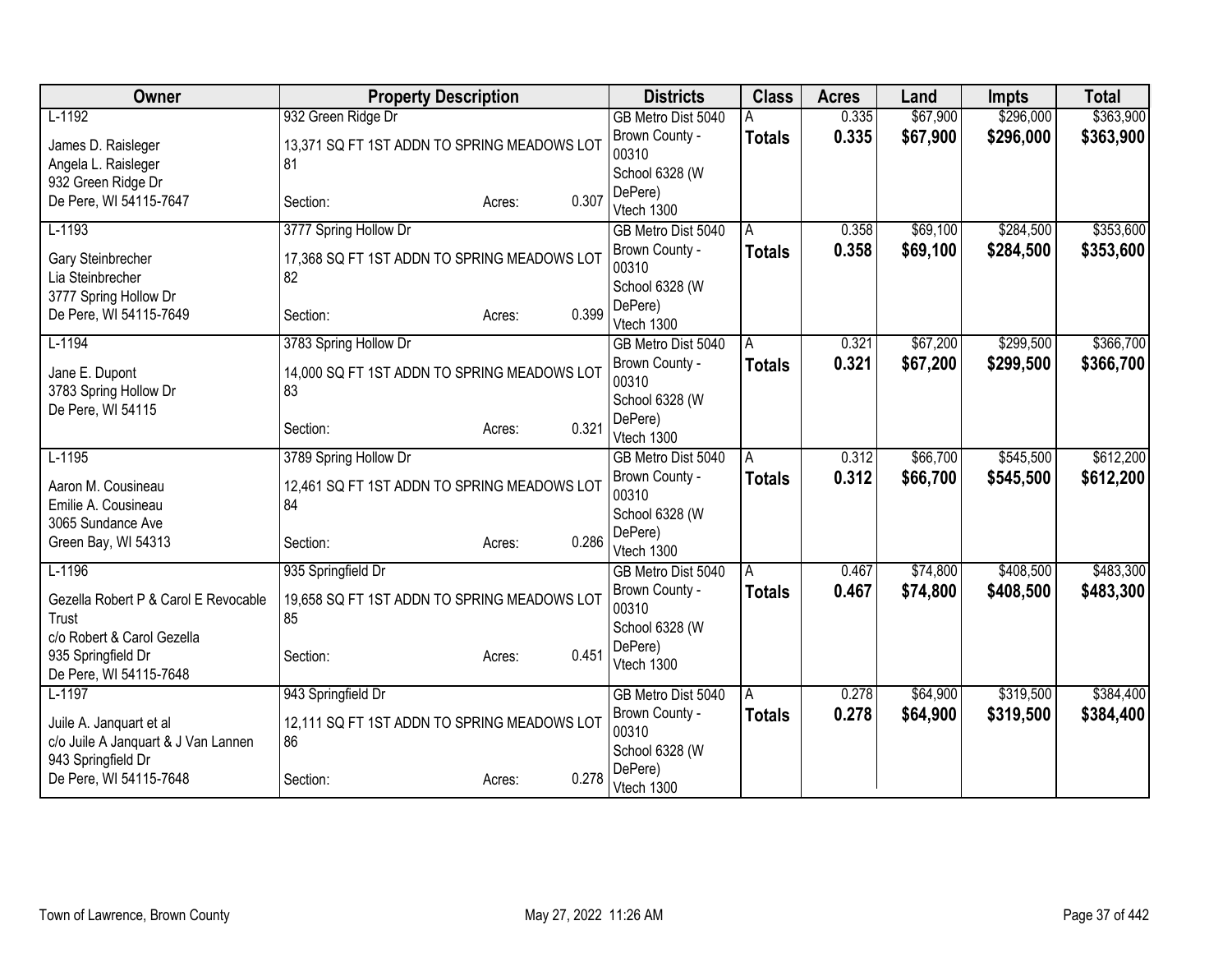| Owner                  | <b>Property Description</b>                     | <b>Districts</b>                     | <b>Class</b>  | <b>Acres</b> | Land     | <b>Impts</b>    | <b>Total</b> |
|------------------------|-------------------------------------------------|--------------------------------------|---------------|--------------|----------|-----------------|--------------|
| $L-1198$               | 951 Springfield Dr                              | GB Metro Dist 5040                   |               | 0.300        | \$66,100 | \$391,000       | \$457,100    |
| David B. Bebeau        | 13,039 SQ FT 1ST ADDN TO SPRING MEADOWS LOT     | Brown County -                       | <b>Totals</b> | 0.300        | \$66,100 | \$391,000       | \$457,100    |
| Jean M. Bebeau         | 87                                              | 00310                                |               |              |          |                 |              |
| 951 Springfield Dr     |                                                 | School 6328 (W                       |               |              |          |                 |              |
| De Pere, WI 54115-7648 | 0.299<br>Section:<br>Acres:                     | DePere)<br>Vtech 1300                |               |              |          |                 |              |
| $L-1199$               | 959 Springfield Dr                              | GB Metro Dist 5040                   | A             | 0.299        | \$66,000 | \$378,000       | \$444,000    |
|                        |                                                 | Brown County -                       | <b>Totals</b> | 0.299        | \$66,000 | \$378,000       | \$444,000    |
| Tyler W. Wester        | 13,039 SQ FT 1ST ADDN TO SPRING MEADOWS LOT     | 00310                                |               |              |          |                 |              |
| Brittini R. Wester     | 88                                              | School 6328 (W                       |               |              |          |                 |              |
| 959 Springfield Dr     |                                                 | DePere)                              |               |              |          |                 |              |
| De Pere, WI 54115      | 0.299<br>Section:<br>Acres:                     | Vtech 1300                           |               |              |          |                 |              |
| $L-12$                 | Freedom Rd                                      | GB Metro Dist 5040                   | D.            | 37.772       | \$8,100  | \$0             | \$8,100      |
| Verhasselt Bros LLC    | 37.772 AC M/L NE1/4 SE1/4 SEC 10 T22N R19E EX   | Brown County -                       | <b>Totals</b> | 37.772       | \$8,100  | \$0             | \$8,100      |
| W873 Golden Glow Rd    | <b>RDS</b>                                      | 00310                                |               |              |          |                 |              |
| Kaukauna, WI 54130     |                                                 | School 6328 (W                       |               |              |          |                 |              |
|                        | 37.772<br>Section:<br>Acres:                    | DePere)                              |               |              |          |                 |              |
|                        |                                                 | Vtech 1300                           |               |              |          |                 |              |
| $L-120$                | Golden Glow Rd                                  | Brown County -<br>00311              |               | 14.639       | \$2,800  | $\overline{50}$ | \$2,800      |
| Joseph P. Kussow       | 14.727 AC M/L W1/2 NW1/4 NE1/4 SEC 23 T22N R19E | GB Metro Dist 5040                   | <b>Totals</b> | 14.639       | \$2,800  | \$0             | \$2,800      |
| Lynn M. Kussow         | EX J3566-16 EX RD                               | School 6734                          |               |              |          |                 |              |
| 2797 Golden Glow Rd    |                                                 | (Wrightstown)                        |               |              |          |                 |              |
| De Pere, WI 54115-9447 | 14.727<br>Section:<br>Acres:                    | Vtech 1300                           |               |              |          |                 |              |
| $L-1200$               | 967 Springfield Dr                              | GB Metro Dist 5040                   | Α             | 0.299        | \$66,000 | \$370,000       | \$436,000    |
| Shea B. Nimocks        | 13,039 SQ FT 1ST ADDN TO SPRING MEADOWS LOT     | Brown County -                       | <b>Totals</b> | 0.299        | \$66,000 | \$370,000       | \$436,000    |
| Jill A. Nimocks        | 89                                              | 00310                                |               |              |          |                 |              |
| 967 Springfield Dr     |                                                 | School 6328 (W                       |               |              |          |                 |              |
| De Pere, WI 54115-7648 | 0.299<br>Section:<br>Acres:                     | DePere)                              |               |              |          |                 |              |
| $L-1201$               |                                                 | Vtech 1300                           |               | 0.329        | \$67,600 | \$216,500       | \$284,100    |
|                        | 975 Springfield Dr                              | GB Metro Dist 5040<br>Brown County - | A             | 0.329        | \$67,600 |                 |              |
| Robert Arvey           | 14,343 SQ FT 1ST ADDN TO SPRING MEADOWS LOT     | 00310                                | <b>Totals</b> |              |          | \$216,500       | \$284,100    |
| 975 Springfield Dr     | 90                                              | School 6328 (W                       |               |              |          |                 |              |
| De Pere, WI 54115-7648 |                                                 | DePere)                              |               |              |          |                 |              |
|                        | 0.329<br>Section:<br>Acres:                     | Vtech 1300                           |               |              |          |                 |              |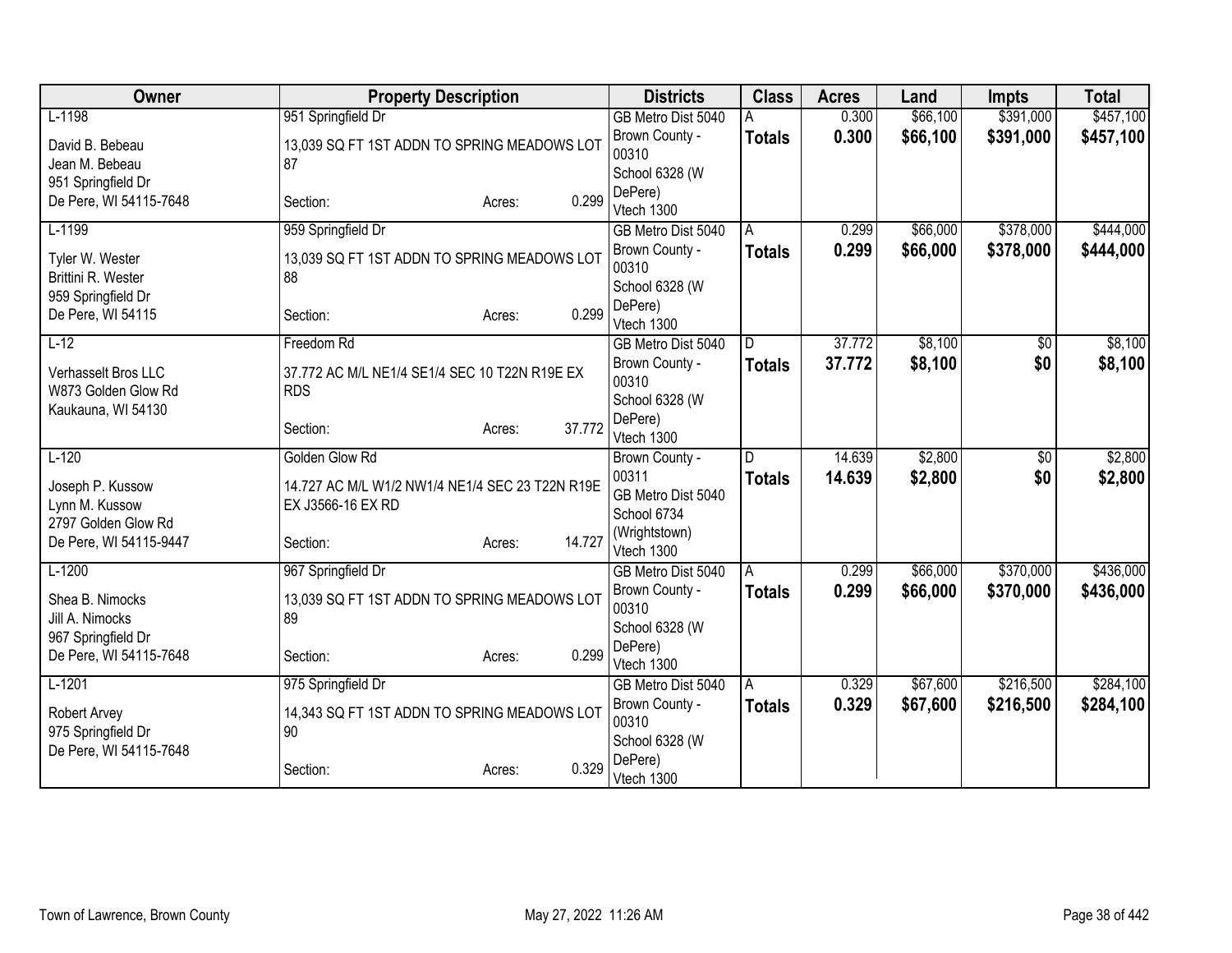| Owner                                        | <b>Property Description</b>                  |                 | <b>Districts</b>             | <b>Class</b>  | <b>Acres</b> | Land     | <b>Impts</b> | <b>Total</b> |
|----------------------------------------------|----------------------------------------------|-----------------|------------------------------|---------------|--------------|----------|--------------|--------------|
| $L-120-1$                                    | 2592 Golden Glow Rd                          |                 | Brown County -               |               | 5.593        | \$86,600 | \$144,200    | \$230,800    |
| Gerard J. Baeten                             | 5.116 AC M/L THAT PRT OF NE1/4 NW1/4 & NW1/4 |                 | 00311                        | <b>Totals</b> | 5.593        | \$86,600 | \$144,200    | \$230,800    |
| 2592 Golden Glow Rd                          | NE1/4 SEC 23 T22N R19E DESC IN J3566-16 &    |                 | GB Metro Dist 5040           |               |              |          |              |              |
| De Pere, WI 54115-9319                       | FRONTING 631.11' ON C/L GOLDEN GLOW ROAD EX  |                 | School 6734<br>(Wrightstown) |               |              |          |              |              |
|                                              | Section:                                     | 5.116<br>Acres: | Vtech 1300                   |               |              |          |              |              |
| $L-1202$                                     | 976 Springfield Dr                           |                 | GB Metro Dist 5040           | A             | 0.350        | \$68,700 | \$379,000    | \$447,700    |
| Noel Lee D & Audrey M Revocable              | 15,293 SQ FT 1ST ADDN TO SPRING MEADOWS LOT  |                 | Brown County -               | <b>Totals</b> | 0.350        | \$68,700 | \$379,000    | \$447,700    |
| Trust                                        | 91                                           |                 | 00310                        |               |              |          |              |              |
| c/o Lee & Audrey Noel                        |                                              |                 | School 6328 (W               |               |              |          |              |              |
| 976 Springfield Dr                           | Section:                                     | 0.351<br>Acres: | DePere)<br>Vtech 1300        |               |              |          |              |              |
| De Pere, WI 54115                            |                                              |                 |                              |               |              |          |              |              |
| $L-1203$                                     | 968 Springfield Dr                           |                 | GB Metro Dist 5040           | A             | 0.299        | \$66,000 | \$354,000    | \$420,000    |
| Jeffrey M. Barrette                          | 13,039 SQ FT 1ST ADDN TO SPRING MEADOWS LOT  |                 | Brown County -               | Totals        | 0.299        | \$66,000 | \$354,000    | \$420,000    |
| Patricia L. Barrette                         | 92                                           |                 | 00310                        |               |              |          |              |              |
| 968 Springfield Dr                           |                                              |                 | School 6328 (W<br>DePere)    |               |              |          |              |              |
| De Pere, WI 54115                            | Section:                                     | 0.299<br>Acres: | Vtech 1300                   |               |              |          |              |              |
| $L-1204$                                     | 960 Springfield Dr                           |                 | GB Metro Dist 5040           | A             | 0.299        | \$66,000 | \$454,000    | \$520,000    |
| David C. Mason                               | 13,039 SQ FT 1ST ADDN TO SPRING MEADOWS LOT  |                 | Brown County -               | <b>Totals</b> | 0.299        | \$66,000 | \$454,000    | \$520,000    |
| Lisa D. Mason                                | 93                                           |                 | 00310                        |               |              |          |              |              |
| 960 Springfield Dr                           |                                              |                 | School 6328 (W               |               |              |          |              |              |
| De Pere, WI 54115-7648                       | Section:                                     | 0.299<br>Acres: | DePere)<br>Vtech 1300        |               |              |          |              |              |
| $L-1205$                                     | 950 Springfield Dr                           |                 | GB Metro Dist 5040           | A             | 0.350        | \$68,700 | \$300,000    | \$368,700    |
|                                              |                                              |                 | Brown County -               | <b>Totals</b> | 0.350        | \$68,700 | \$300,000    | \$368,700    |
| Laura C. Klein                               | 15,253 SQ FT 1ST ADDN TO SPRING MEADOWS LOT  |                 | 00310                        |               |              |          |              |              |
| Keith A. Klein                               | 94                                           |                 | School 6328 (W               |               |              |          |              |              |
| 950 Springfield Dr<br>De Pere, WI 54115-7661 | Section:                                     | 0.350           | DePere)                      |               |              |          |              |              |
|                                              |                                              | Acres:          | Vtech 1300                   |               |              |          |              |              |
| $L-1206$                                     | 949 Green Ridge Dr                           |                 | GB Metro Dist 5040           | A             | 0.350        | \$68,700 | \$491,800    | \$560,500    |
| Tommaso Cianflone                            | 15,251 SQ FT 1ST ADDN TO SPRING MEADOWS LOT  |                 | Brown County -               | <b>Totals</b> | 0.350        | \$68,700 | \$491,800    | \$560,500    |
| <b>Lindsey Cianflone</b>                     | 95                                           |                 | 00310<br>School 6328 (W      |               |              |          |              |              |
| 949 Green Ridge Dr                           |                                              |                 | DePere)                      |               |              |          |              |              |
| De Pere, WI 54115-7656                       | Section:                                     | 0.350<br>Acres: | Vtech 1300                   |               |              |          |              |              |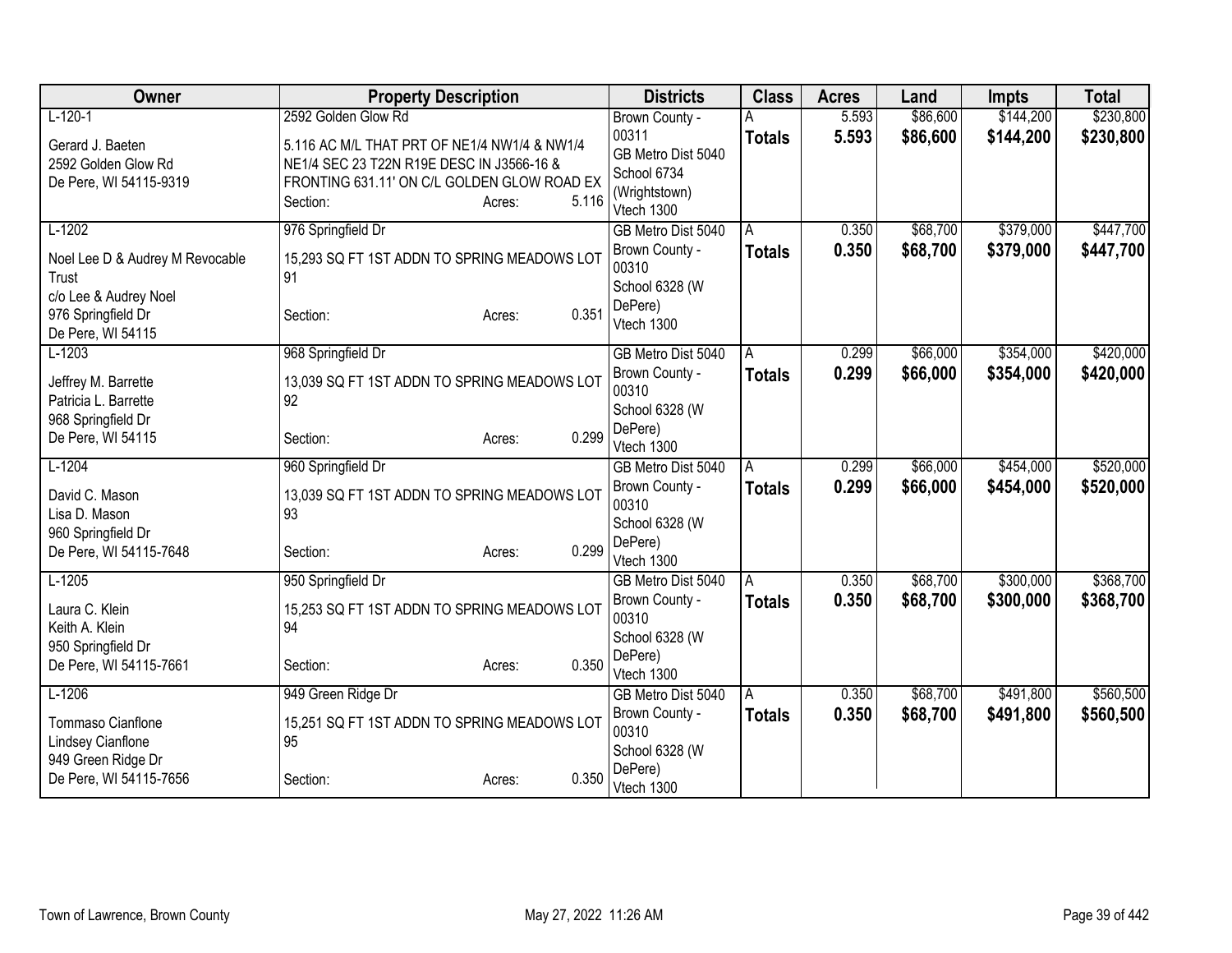| <b>Owner</b>                             | <b>Property Description</b>                       |                  | <b>Districts</b>        | <b>Class</b>  | <b>Acres</b> | Land     | <b>Impts</b>    | <b>Total</b> |
|------------------------------------------|---------------------------------------------------|------------------|-------------------------|---------------|--------------|----------|-----------------|--------------|
| $L-1207$                                 | 957 Green Ridge Dr                                |                  | GB Metro Dist 5040      |               | 0.300        | \$66,100 | \$291,500       | \$357,600    |
| Paul C. Burney                           | 13,039 SQ FT 1ST ADDN TO SPRING MEADOWS LOT       |                  | Brown County -          | <b>Totals</b> | 0.300        | \$66,100 | \$291,500       | \$357,600    |
| Deborah L. Burney                        | 96                                                |                  | 00310                   |               |              |          |                 |              |
| 957 Green Ridge Dr                       |                                                   |                  | School 6328 (W          |               |              |          |                 |              |
| De Pere, WI 54115-7656                   | Section:                                          | 0.299<br>Acres:  | DePere)                 |               |              |          |                 |              |
|                                          |                                                   |                  | Vtech 1300              |               |              |          |                 |              |
| $L-1208$                                 | 965 Green Ridge Dr                                |                  | GB Metro Dist 5040      | A             | 0.299        | \$66,000 | \$233,500       | \$299,500    |
| Barry J. Marthaler<br>Julie L. Marthaler | 13,039 SQ FT 1ST ADDN TO SPRING MEADOWS LOT<br>97 |                  | Brown County -<br>00310 | <b>Totals</b> | 0.299        | \$66,000 | \$233,500       | \$299,500    |
| 965 Green Ridge Dr                       |                                                   |                  | School 6328 (W          |               |              |          |                 |              |
| De Pere, WI 54115-7656                   | Section:                                          | 0.299<br>Acres:  | DePere)                 |               |              |          |                 |              |
|                                          |                                                   |                  | Vtech 1300              |               |              |          |                 |              |
| $L-1209$                                 | 977 Green Ridge Dr                                |                  | GB Metro Dist 5040      | A             | 0.377        | \$70,100 | \$464,000       | \$534,100    |
| Adetunji A. Adejumo                      | 16,438 SQ FT 1ST ADDN TO SPRING MEADOWS LOT       |                  | Brown County -<br>00310 | <b>Totals</b> | 0.377        | \$70,100 | \$464,000       | \$534,100    |
| Adeyinka A. Adejumo                      | 98                                                |                  | School 6328 (W          |               |              |          |                 |              |
| 977 Green Ridge Dr                       |                                                   |                  | DePere)                 |               |              |          |                 |              |
| De Pere, WI 54115-7656                   | Section:                                          | 0.377<br>Acres:  | Vtech 1300              |               |              |          |                 |              |
| $L-121$                                  | Golden Glow Rd                                    |                  | Brown County -          | D             | 20.000       | \$3,500  | $\overline{50}$ | \$3,500      |
| Golden Rail Dairy, LLC                   | 20.169 AC M/L E1/2 SW1/4 NE1/4 SEC 23 T23N R19E   |                  | 00311                   | <b>Totals</b> | 20.000       | \$3,500  | \$0             | \$3,500      |
| 2346 Golden Glow Rd                      |                                                   |                  | GB Metro Dist 5040      |               |              |          |                 |              |
| Depere, WI 54115                         |                                                   |                  | School 6734             |               |              |          |                 |              |
|                                          | Section:                                          | 20.169<br>Acres: | (Wrightstown)           |               |              |          |                 |              |
|                                          |                                                   |                  | Vtech 1300              |               |              |          |                 |              |
| $L-1210$                                 | 983 Springfield Dr                                |                  | GB Metro Dist 5040      | A             | 0.329        | \$67,600 | \$269,500       | \$337,100    |
| Laurie J. Kutter                         | 14,343 SQ FT 1ST ADDN TO SPRING MEADOWS LOT       |                  | Brown County -          | <b>Totals</b> | 0.329        | \$67,600 | \$269,500       | \$337,100    |
| 983 Springfield Dr                       | 99                                                |                  | 00310                   |               |              |          |                 |              |
| De Pere, WI 54115                        |                                                   |                  | School 6328 (W          |               |              |          |                 |              |
|                                          | Section:                                          | 0.329<br>Acres:  | DePere)<br>Vtech 1300   |               |              |          |                 |              |
| $L-1211$                                 | 991 Springfield Dr                                |                  | GB Metro Dist 5040      | A             | 0.299        | \$66,000 | \$257,000       | \$323,000    |
|                                          |                                                   |                  | Brown County -          | <b>Totals</b> | 0.299        | \$66,000 | \$257,000       | \$323,000    |
| Sandra J. Krueger                        | 13,039 SQ FT 1ST ADDN TO SPRING MEADOWS LOT       |                  | 00310                   |               |              |          |                 |              |
| 991 Springfield Dr                       | 100                                               |                  | School 6328 (W          |               |              |          |                 |              |
| Depere, WI 54115-7648                    |                                                   |                  | DePere)                 |               |              |          |                 |              |
|                                          | Section:                                          | 0.299<br>Acres:  | Vtech 1300              |               |              |          |                 |              |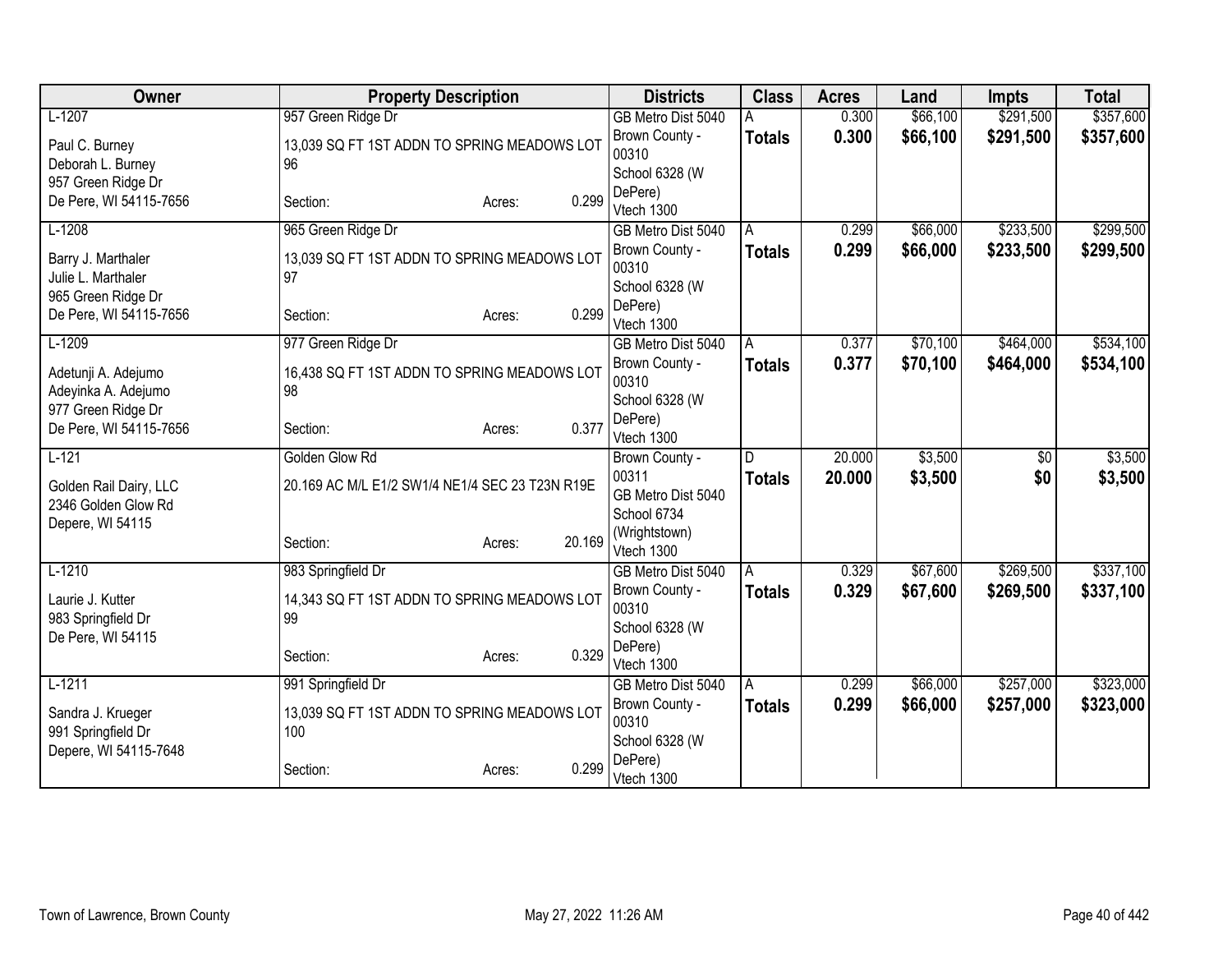| Owner                                                                                | <b>Property Description</b>                                                                                                                            | <b>Districts</b>                                                   | <b>Class</b>  | <b>Acres</b> | Land     | <b>Impts</b> | <b>Total</b> |
|--------------------------------------------------------------------------------------|--------------------------------------------------------------------------------------------------------------------------------------------------------|--------------------------------------------------------------------|---------------|--------------|----------|--------------|--------------|
| $L-1212$                                                                             | 999 Springfield Dr                                                                                                                                     | GB Metro Dist 5040                                                 |               | 0.299        | \$66,000 | \$302,000    | \$368,000    |
| Michael L. Bethke                                                                    | 13,039 SQ FT 1ST ADDN TO SPRING MEADOWS LOT                                                                                                            | Brown County -<br>00310                                            | <b>Totals</b> | 0.299        | \$66,000 | \$302,000    | \$368,000    |
| Lindy G. Bethke                                                                      | 101                                                                                                                                                    | School 6328 (W                                                     |               |              |          |              |              |
| 999 Springfield Dr                                                                   |                                                                                                                                                        | DePere)                                                            |               |              |          |              |              |
| De Pere, WI 54115                                                                    | 0.299<br>Section:<br>Acres:                                                                                                                            | Vtech 1300                                                         |               |              |          |              |              |
| $L-1213$                                                                             | 1007 Springfield Dr                                                                                                                                    | GB Metro Dist 5040                                                 | A             | 0.299        | \$66,000 | \$236,000    | \$302,000    |
| Darren Reschke<br>Karen A. Reschke                                                   | 13,039 SQ FT 1ST ADDN TO SPRING MEADOWS LOT<br>102                                                                                                     | Brown County -<br>00310                                            | <b>Totals</b> | 0.299        | \$66,000 | \$236,000    | \$302,000    |
| 1007 Springfield Dr                                                                  |                                                                                                                                                        | School 6328 (W                                                     |               |              |          |              |              |
| De Pere, WI 54115-7670                                                               | 0.299<br>Section:<br>Acres:                                                                                                                            | DePere)<br>Vtech 1300                                              |               |              |          |              |              |
| $L-1214$                                                                             | 1015 Springfield Dr                                                                                                                                    | GB Metro Dist 5040                                                 | A             | 0.299        | \$66,000 | \$263,000    | \$329,000    |
| William L. Lindsley                                                                  | 13,039 SQ FT 1ST ADDN TO SPRING MEADOWS LOT                                                                                                            | Brown County -<br>00310                                            | <b>Totals</b> | 0.299        | \$66,000 | \$263,000    | \$329,000    |
| Joyce D. Lindsley                                                                    | 103                                                                                                                                                    | School 6328 (W                                                     |               |              |          |              |              |
| 1015 Springfield Dr<br>De Pere, WI 54115                                             | 0.299<br>Section:<br>Acres:                                                                                                                            | DePere)<br>Vtech 1300                                              |               |              |          |              |              |
| $L-1215$                                                                             | 1023 Springfield Dr                                                                                                                                    | GB Metro Dist 5040                                                 | A             | 0.301        | \$66,100 | \$429,500    | \$495,600    |
| Dustin T. Zeal<br>Tara C. Zeal<br>1023 Springfield Dr                                | 13,095 SQ FT 1ST ADDN TO SPRING MEADOWS LOT<br>104                                                                                                     | Brown County -<br>00310<br>School 6328 (W                          | <b>Totals</b> | 0.301        | \$66,100 | \$429,500    | \$495,600    |
| De Pere, WI 54115                                                                    | 0.301<br>Section:<br>Acres:                                                                                                                            | DePere)<br>Vtech 1300                                              |               |              |          |              |              |
| $L-1218$                                                                             | 1208 Pond Vw Cir                                                                                                                                       | GB Metro Dist 5040                                                 | A             | 0.000        | \$25,000 | \$175,500    | \$200,500    |
| William S. Kussow<br>Sharon A. Kussow<br>1208 Pond View Cir<br>Depere, WI 54115-7653 | SHADOW RIDGE CONDOMINIUM UNIT 3 TOGETHER<br>WITH UNDIV INT IN COMMON ELEMENTS &<br>FACILITIES ETC IN 2153838 AS AMENDED<br>0.000<br>Section:<br>Acres: | Brown County -<br>00310<br>School 6328 (W<br>DePere)<br>Vtech 1300 | <b>Totals</b> | 0.000        | \$25,000 | \$175,500    | \$200,500    |
| $L-1219$                                                                             | 1210 Pond Vw Cir                                                                                                                                       | GB Metro Dist 5040                                                 | A             | 0.000        | \$25,000 | \$215,500    | \$240,500    |
| Grossbier Joint Revocable Trust<br>1210 Pond View Cir<br>De Pere, WI 54115-7653      | SHADOW RIDGE CONDOMINIUM UNIT 4 TOGETHER<br>WITH UNDIV INT IN COMMON ELEMENTS &<br>FACILITIES ETC IN 2153838 AS AMENDED<br>0.000<br>Section:<br>Acres: | Brown County -<br>00310<br>School 6328 (W<br>DePere)<br>Vtech 1300 | <b>Totals</b> | 0.000        | \$25,000 | \$215,500    | \$240,500    |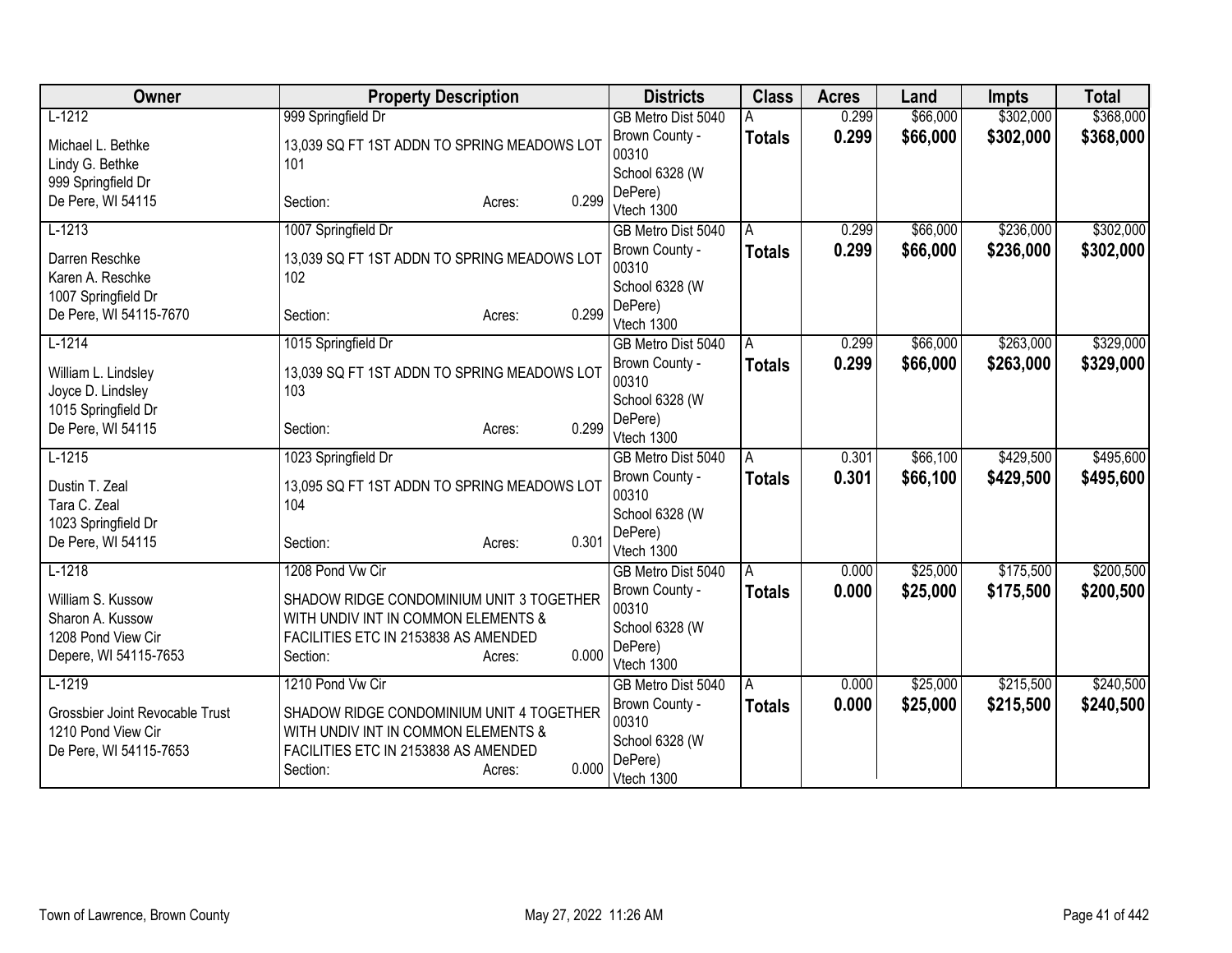| Owner                                        | <b>Property Description</b>                                                     | <b>Districts</b>            | <b>Class</b>  | <b>Acres</b> | Land     | <b>Impts</b>    | <b>Total</b> |
|----------------------------------------------|---------------------------------------------------------------------------------|-----------------------------|---------------|--------------|----------|-----------------|--------------|
| $L-122$                                      | Golden Glow Rd                                                                  | Brown County -              |               | 20.000       | \$3,500  | $\overline{50}$ | \$3,500      |
| Joseph P. Kussow                             | 20.155 AC M/L W1/2 SW1/4 NE1/4 SEC 23 T22N R19E                                 | 00311                       | <b>Totals</b> | 20.000       | \$3,500  | \$0             | \$3,500      |
| Lynn M. Kussow                               |                                                                                 | GB Metro Dist 5040          |               |              |          |                 |              |
| 2797 Golden Glow Rd                          |                                                                                 | School 6734                 |               |              |          |                 |              |
| De Pere, WI 54115-9447                       | 20.155<br>Section:<br>Acres:                                                    | (Wrightstown)<br>Vtech 1300 |               |              |          |                 |              |
| $L-1220$                                     | 1212 Pond Vw Cir                                                                | GB Metro Dist 5040          | A             | 0.000        | \$25,000 | \$192,500       | \$217,500    |
|                                              |                                                                                 | Brown County -              | <b>Totals</b> | 0.000        | \$25,000 | \$192,500       | \$217,500    |
| <b>Reginald Doxtater</b><br>Jean A. Doxtater | SHADOW RIDGE CONDOMINIUM UNIT 5 TOGETHER<br>WITH UNDIV INT IN COMMON ELEMENTS & | 00310                       |               |              |          |                 |              |
| 1212 Pond View Cir                           | FACILITIES ETC IN 2153838 AS AMENDED                                            | School 6328 (W              |               |              |          |                 |              |
| De Pere, WI 54115                            | 0.000<br>Section:<br>Acres:                                                     | DePere)                     |               |              |          |                 |              |
|                                              |                                                                                 | Vtech 1300                  |               |              |          |                 |              |
| $L-1221$                                     | 1214 Pond Vw Cir                                                                | GB Metro Dist 5040          | A             | 0.000        | \$25,000 | \$192,500       | \$217,500    |
| Andrea L. Federman                           | SHADOW RIDGE CONDOMINIUM UNIT 6 TOGETHER                                        | Brown County -              | <b>Totals</b> | 0.000        | \$25,000 | \$192,500       | \$217,500    |
| 1214 Pond View Cir                           | WITH UNDIV INT IN COMMON ELEMENTS &                                             | 00310                       |               |              |          |                 |              |
| De Pere, WI 54115                            | FACILITIES ETC IN 2153838 AS AMENDED                                            | School 6328 (W<br>DePere)   |               |              |          |                 |              |
|                                              | 0.000<br>Section:<br>Acres:                                                     | Vtech 1300                  |               |              |          |                 |              |
| $L-1222$                                     | 1216 Pond Vw Cir                                                                | GB Metro Dist 5040          | A             | 0.000        | \$25,000 | \$199,000       | \$224,000    |
|                                              | SHADOW RIDGE CONDOMINIUM UNIT 7 TOGETHER                                        | Brown County -              | <b>Totals</b> | 0.000        | \$25,000 | \$199,000       | \$224,000    |
| Gary J. Pamperin<br>Susan M. Pamperin        | WITH UNDIV INT IN COMMON ELEMENTS &                                             | 00310                       |               |              |          |                 |              |
| 1216 Pond View Cir                           | FACILITIES ETC IN 2153838 AS AMENDED                                            | School 6328 (W              |               |              |          |                 |              |
| De Pere, WI 54115-7652                       | 0.000<br>Section:<br>Acres:                                                     | DePere)                     |               |              |          |                 |              |
|                                              |                                                                                 | Vtech 1300                  |               |              |          |                 |              |
| $L-1223$                                     | 1218 Pond Vw Cir                                                                | GB Metro Dist 5040          | A             | 0.000        | \$25,000 | \$168,000       | \$193,000    |
| Katherine M. Draves                          | SHADOW RIDGE CONDOMINIUM UNIT 8 TOGETHER                                        | Brown County -              | <b>Totals</b> | 0.000        | \$25,000 | \$168,000       | \$193,000    |
| 1218 Pond View Cir                           | WITH UNDIV INT IN COMMON ELEMENTS &                                             | 00310<br>School 6328 (W     |               |              |          |                 |              |
| De Pere, WI 54115-7652                       | FACILITIES ETC IN 2153838 AS AMENDED                                            | DePere)                     |               |              |          |                 |              |
|                                              | 0.000<br>Section:<br>Acres:                                                     | Vtech 1300                  |               |              |          |                 |              |
| $L-1224$                                     | 1222 Pond Vw Cir                                                                | GB Metro Dist 5040          | A             | 0.000        | \$25,000 | \$168,000       | \$193,000    |
|                                              |                                                                                 | Brown County -              | <b>Totals</b> | 0.000        | \$25,000 | \$168,000       | \$193,000    |
| Sabourin Richard L Revocable Living<br>Trust | SHADOW RIDGE CONDOMINIUM UNIT 9 TOGETHER<br>WITH UNDIV INT IN COMMON ELEMENTS & | 00310                       |               |              |          |                 |              |
| c/o Richard L. Sabourin                      | FACILITIES ETC IN 2153838 AS AMENDED                                            | School 6328 (W              |               |              |          |                 |              |
| 1222 Pond View Cir                           | 0.000<br>Section:<br>Acres:                                                     | DePere)                     |               |              |          |                 |              |
| De Pere, WI 54115-7653                       |                                                                                 | Vtech 1300                  |               |              |          |                 |              |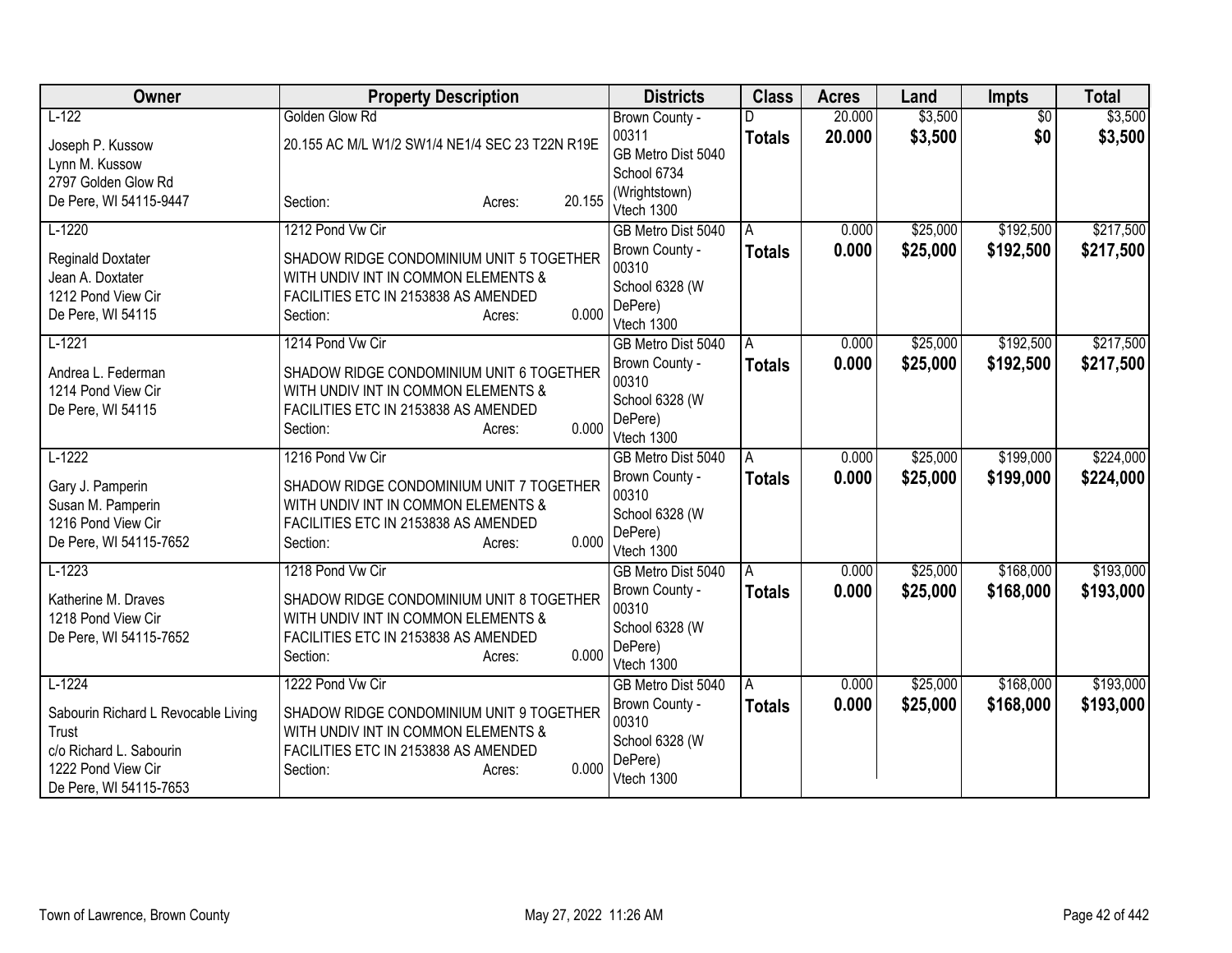| Owner                                                                                          | <b>Property Description</b>                                                                                                                                                 | <b>Districts</b>                                                                            | <b>Class</b>       | <b>Acres</b>     | Land                 | <b>Impts</b>           | <b>Total</b>           |
|------------------------------------------------------------------------------------------------|-----------------------------------------------------------------------------------------------------------------------------------------------------------------------------|---------------------------------------------------------------------------------------------|--------------------|------------------|----------------------|------------------------|------------------------|
| $L-1225$                                                                                       | 1224 Pond Vw Cir                                                                                                                                                            | GB Metro Dist 5040                                                                          |                    | 0.000            | \$25,000             | \$151,000              | \$176,000              |
| Jessica L. Mccallum<br>1224 Pond View Cir<br>De Pere, WI 54115-7653                            | SHADOW RIDGE CONDOMINIUM UNIT 10 TOGETHER<br>WITH UNDIV INT IN COMMON ELEMENTS &<br>FACILITIES ETC IN 2153838 AS AMENDED<br>0.000<br>Section:<br>Acres:                     | Brown County -<br>00310<br>School 6328 (W<br>DePere)                                        | <b>Totals</b>      | 0.000            | \$25,000             | \$151,000              | \$176,000              |
|                                                                                                |                                                                                                                                                                             | Vtech 1300                                                                                  |                    |                  |                      |                        |                        |
| $L-1226$<br>Valarie A. Allen<br>1226 Pond View Cir<br>De Pere, WI 54115-7653                   | 1226 Pond Vw Cir<br>SHADOW RIDGE CONDOMINIUM UNIT 11 TOGETHER<br>WITH UNDIV INT IN COMMON ELEMENTS &<br>FACILITIES ETC IN 2153838 AS AMENDED<br>0.000<br>Section:<br>Acres: | GB Metro Dist 5040<br>Brown County -<br>00310<br>School 6328 (W<br>DePere)                  | A<br><b>Totals</b> | 0.000<br>0.000   | \$25,000<br>\$25,000 | \$156,500<br>\$156,500 | \$181,500<br>\$181,500 |
|                                                                                                |                                                                                                                                                                             | Vtech 1300                                                                                  |                    |                  |                      |                        |                        |
| $L-1227$<br>Jane C. Verdegan<br>1228 Pond View Cir<br>De Pere, WI 54115-7653                   | 1228 Pond Vw Cir<br>SHADOW RIDGE CONDOMINIUM UNIT 12 TOGETHER<br>WITH UNDIV INT IN COMMON ELEMENTS &<br>FACILITIES ETC IN 2153838 AS AMENDED<br>0.000<br>Section:<br>Acres: | GB Metro Dist 5040<br>Brown County -<br>00310<br>School 6328 (W<br>DePere)<br>Vtech 1300    | Α<br><b>Totals</b> | 0.000<br>0.000   | \$25,000<br>\$25,000 | \$169,500<br>\$169,500 | \$194,500<br>\$194,500 |
| $L-123$<br>Janet L. Krautkramer<br>3444 Lost Dauphin Rd<br>Depere, WI 54115                    | Golden Glow Rd<br>25.081 AC M/L E 25A SE1/4 NE1/4 SEC 23 T22N R19E<br>25.081<br>Section:<br>Acres:                                                                          | Brown County -<br>00311<br>GB Metro Dist 5040<br>School 6734<br>(Wrightstown)<br>Vtech 1300 | D<br><b>Totals</b> | 25.000<br>25.000 | \$4,700<br>\$4,700   | $\overline{50}$<br>\$0 | \$4,700<br>\$4,700     |
| $L-1230$<br>Ernie R. Chambers<br>Rachel E. Chambers<br>1236 Pond View Cir<br>De Pere, WI 54115 | 1236 Pond Vw Cir<br>SHADOW RIDGE CONDOMINIUM UNIT 15 TOGETHER<br>WITH UNDIV INT IN COMMON ELEMENTS &<br>FACILITIES ETC IN 2153838 AS AMENDED<br>0.000<br>Section:<br>Acres: | GB Metro Dist 5040<br>Brown County -<br>00310<br>School 6328 (W<br>DePere)<br>Vtech 1300    | A<br><b>Totals</b> | 0.000<br>0.000   | \$25,000<br>\$25,000 | \$177,000<br>\$177,000 | \$202,000<br>\$202,000 |
| $L-1231$<br>Michael J. Mccabe<br>Laurie A. Mccabe<br>1238 Pond View Cir<br>De Pere, WI 54115   | 1238 Pond Vw Cir<br>SHADOW RIDGE CONDOMINIUM UNIT 16 TOGETHER<br>WITH UNDIV INT IN COMMON ELEMENTS &<br>FACILITIES ETC IN 2153838 AS AMENDED<br>0.000<br>Section:<br>Acres: | GB Metro Dist 5040<br>Brown County -<br>00310<br>School 6328 (W<br>DePere)<br>Vtech 1300    | A<br><b>Totals</b> | 0.000<br>0.000   | \$25,000<br>\$25,000 | \$188,000<br>\$188,000 | \$213,000<br>\$213,000 |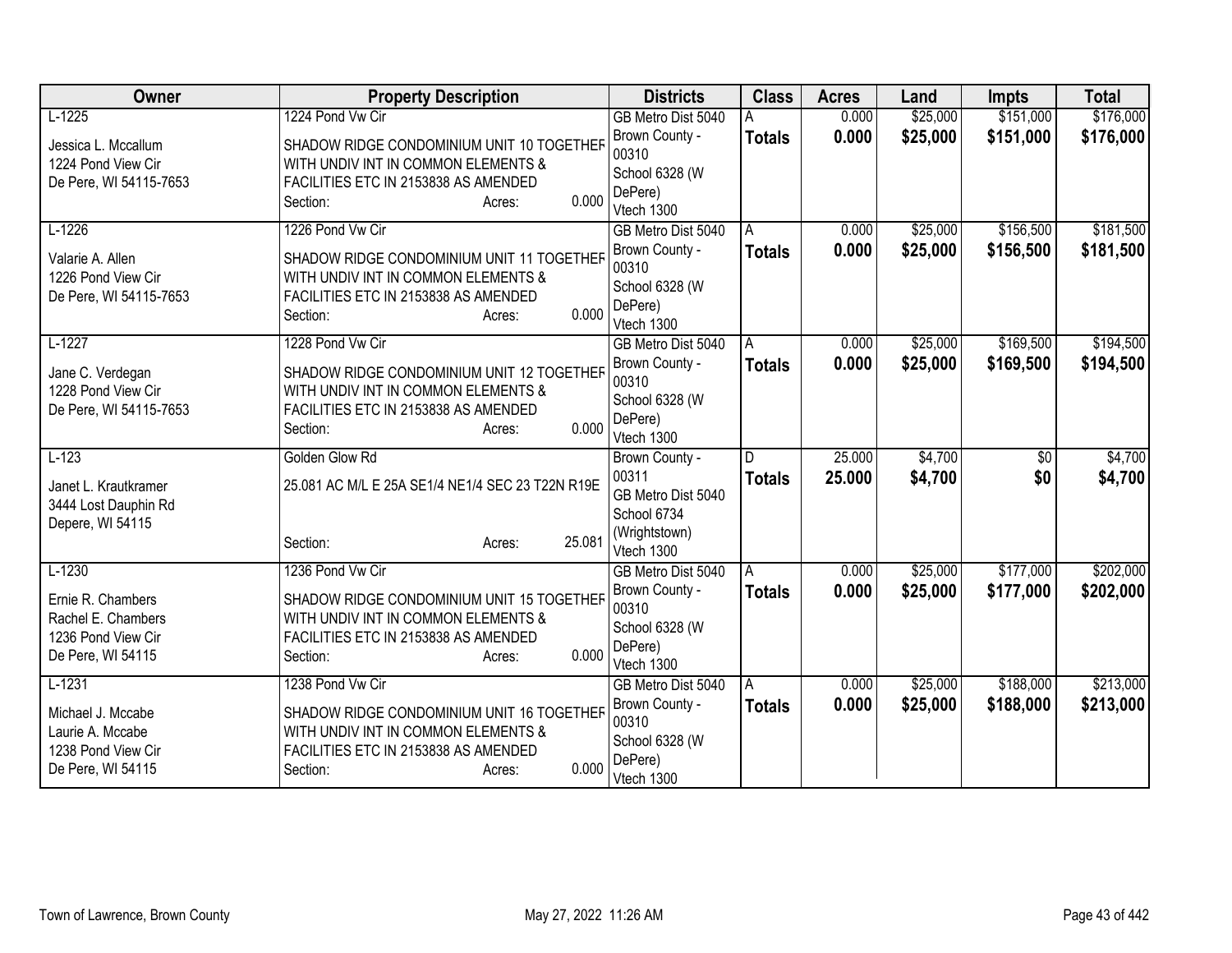| Owner                                                                            | <b>Property Description</b>                                                                                                                             | <b>Districts</b>                                                   | <b>Class</b>  | <b>Acres</b> | Land     | <b>Impts</b> | <b>Total</b> |
|----------------------------------------------------------------------------------|---------------------------------------------------------------------------------------------------------------------------------------------------------|--------------------------------------------------------------------|---------------|--------------|----------|--------------|--------------|
| $L-1232$                                                                         | 1240 Pond Vw Cir                                                                                                                                        | GB Metro Dist 5040                                                 |               | 0.000        | \$25,000 | \$222,500    | \$247,500    |
| Catherine M. Rottier<br>1240 Pond View Cir<br>De Pere, WI 54115                  | SHADOW RIDGE CONDOMINIUM UNIT 17 TOGETHER<br>WITH UNDIV INT IN COMMON ELEMENTS &<br>FACILITIES ETC IN 2153838 AS AMENDED<br>0.000<br>Section:<br>Acres: | Brown County -<br>00310<br>School 6328 (W<br>DePere)<br>Vtech 1300 | <b>Totals</b> | 0.000        | \$25,000 | \$222,500    | \$247,500    |
| $L-1233$                                                                         | 1242 Pond Vw Cir                                                                                                                                        | GB Metro Dist 5040                                                 | A             | 0.000        | \$25,000 | \$222,500    | \$247,500    |
| Claudine Lafleur Trust of 2016<br>3080 Lepak Ln<br>Green Bay, WI 54313           | SHADOW RIDGE CONDOMINIUM UNIT 18 TOGETHER<br>WITH UNDIV INT IN COMMON ELEMENTS &<br>FACILITIES ETC IN 2153838 AS AMENDED<br>0.000<br>Section:<br>Acres: | Brown County -<br>00310<br>School 6328 (W<br>DePere)<br>Vtech 1300 | <b>Totals</b> | 0.000        | \$25,000 | \$222,500    | \$247,500    |
| $L-1234$                                                                         | 1244 Pond Vw Cir                                                                                                                                        | GB Metro Dist 5040                                                 | Α             | 0.000        | \$25,000 | \$188,000    | \$213,000    |
| Renee J. Umnus<br>Mark A. Umnus<br>1244 Pond View Cir<br>De Pere, WI 54115       | SHADOW RIDGE CONDOMINIUM UNIT 19 TOGETHER<br>WITH UNDIV INT IN COMMON ELEMENTS &<br>FACILITIES ETC IN 2153838 AS AMENDED<br>0.000<br>Section:<br>Acres: | Brown County -<br>00310<br>School 6328 (W<br>DePere)<br>Vtech 1300 | <b>Totals</b> | 0.000        | \$25,000 | \$188,000    | \$213,000    |
| $L-1235$                                                                         | 1246 Pond Vw Cir                                                                                                                                        | GB Metro Dist 5040                                                 | A             | 0.000        | \$25,000 | \$186,500    | \$211,500    |
| Priscilla A. Bober<br>58 Oak Leaf Dr<br>Maryville, IL 62062                      | SHADOW RIDGE CONDOMINIUM UNIT 20 TOGETHER<br>WITH UNDIV INT IN COMMON ELEMENTS &<br>FACILITIES ETC IN 2153838 AS AMENDED<br>0.000<br>Section:<br>Acres: | Brown County -<br>00310<br>School 6328 (W<br>DePere)<br>Vtech 1300 | <b>Totals</b> | 0.000        | \$25,000 | \$186,500    | \$211,500    |
| $L-1236$                                                                         | 1349 Pond Vw Cir                                                                                                                                        | GB Metro Dist 5040                                                 | A             | 0.000        | \$25,000 | \$184,000    | \$209,000    |
| Gayle A. Gittens<br>1349 Pond View Cir<br>De Pere, WI 54115                      | SHADOW RIDGE CONDOMINIUM UNIT 21 TOGETHER<br>WITH UNDIV INT IN COMMON ELEMENTS &<br>FACILITIES ETC IN 2153838 AS AMENDED<br>0.000<br>Section:<br>Acres: | Brown County -<br>00310<br>School 6328 (W<br>DePere)<br>Vtech 1300 | <b>Totals</b> | 0.000        | \$25,000 | \$184,000    | \$209,000    |
| $L-1237$                                                                         | 1351 Pond Vw Cir                                                                                                                                        | GB Metro Dist 5040                                                 | A             | 0.000        | \$25,000 | \$195,000    | \$220,000    |
| Daniel D. Wanish<br>Dorothy M. Wanish<br>1351 Pond View Cir<br>De Pere, WI 54115 | SHADOW RIDGE CONDOMINIUM UNIT 22 TOGETHER<br>WITH UNDIV INT IN COMMON ELEMENTS &<br>FACILITIES ETC IN 2153838 AS AMENDED<br>0.000<br>Section:<br>Acres: | Brown County -<br>00310<br>School 6328 (W<br>DePere)<br>Vtech 1300 | <b>Totals</b> | 0.000        | \$25,000 | \$195,000    | \$220,000    |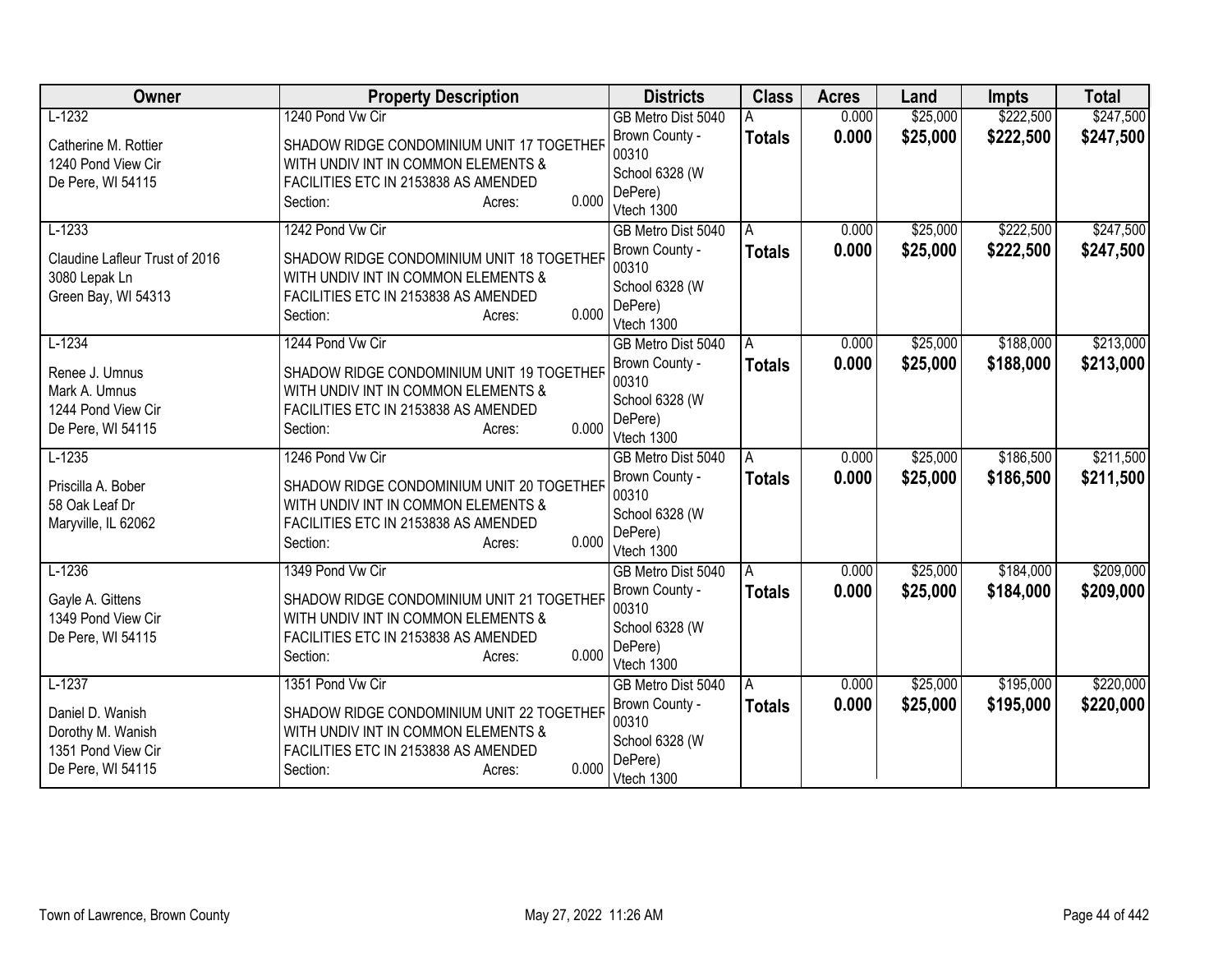| Owner                                   | <b>Property Description</b>                                                      | <b>Districts</b>            | <b>Class</b>  | <b>Acres</b> | Land     | <b>Impts</b> | <b>Total</b> |
|-----------------------------------------|----------------------------------------------------------------------------------|-----------------------------|---------------|--------------|----------|--------------|--------------|
| $L-1238$                                | 1353 Pond Vw Cir                                                                 | GB Metro Dist 5040          |               | 0.000        | \$25,000 | \$195,000    | \$220,000    |
| Jane F. Leroy                           | SHADOW RIDGE CONDOMINIUM UNIT 23 TOGETHER                                        | Brown County -              | <b>Totals</b> | 0.000        | \$25,000 | \$195,000    | \$220,000    |
| 1353 Pond View Cir                      | WITH UNDIV INT IN COMMON ELEMENTS &                                              | 00310                       |               |              |          |              |              |
| De Pere, WI 54115                       | FACILITIES ETC IN 2153838 AS AMENDED                                             | School 6328 (W<br>DePere)   |               |              |          |              |              |
|                                         | 0.000<br>Section:<br>Acres:                                                      | Vtech 1300                  |               |              |          |              |              |
| $L-1239$                                | 1355 Pond Vw Cir                                                                 | GB Metro Dist 5040          | A             | 0.000        | \$25,000 | \$184,000    | \$209,000    |
|                                         |                                                                                  | Brown County -              | <b>Totals</b> | 0.000        | \$25,000 | \$184,000    | \$209,000    |
| Jeffrey C. Rybacki<br>Gloria M. Rybacki | SHADOW RIDGE CONDOMINIUM UNIT 24 TOGETHER<br>WITH UNDIV INT IN COMMON ELEMENTS & | 00310                       |               |              |          |              |              |
| 1355 Pond View Cir                      | FACILITIES ETC IN 2153838 AS AMENDED                                             | School 6328 (W              |               |              |          |              |              |
| De Pere, WI 54115                       | 0.000<br>Section:<br>Acres:                                                      | DePere)                     |               |              |          |              |              |
|                                         |                                                                                  | Vtech 1300                  |               |              |          |              |              |
| $L-124$                                 | Golden Glow Rd                                                                   | Brown County -              | D.            | 15.000       | \$2,600  | \$0          | \$2,600      |
| Golden Rail Dairy, LLC                  | 15.191 AC M/L W 15A SE1/4 NE1/4 SEC 23 T22N R19E                                 | 00311<br>GB Metro Dist 5040 | <b>Totals</b> | 15,000       | \$2,600  | \$0          | \$2,600      |
| 2346 Golden Glow Rd                     |                                                                                  | School 6734                 |               |              |          |              |              |
| Depere, WI 54115                        |                                                                                  | (Wrightstown)               |               |              |          |              |              |
|                                         | 15.191<br>Section:<br>Acres:                                                     | Vtech 1300                  |               |              |          |              |              |
| $L-1242$                                | 1215 Pond Vw Cir                                                                 | GB Metro Dist 5040          | A             | 0.000        | \$25,000 | \$168,000    | \$193,000    |
| Colleen J. Mathews                      | SHADOW RIDGE CONDOMINIUM UNIT 27 TOGETHER                                        | Brown County -              | <b>Totals</b> | 0.000        | \$25,000 | \$168,000    | \$193,000    |
| 1215 Pond View Cir                      | WITH UNDIV INT IN COMMON ELEMENTS &                                              | 00310                       |               |              |          |              |              |
| De Pere, WI 54115-7652                  | FACILITIES ETC IN 2153838 AS AMENDED                                             | School 6328 (W              |               |              |          |              |              |
|                                         | 0.000<br>Section:<br>Acres:                                                      | DePere)<br>Vtech 1300       |               |              |          |              |              |
| $L-1243$                                | 1217 Pond Vw Cir                                                                 | GB Metro Dist 5040          | A             | 0.000        | \$25,000 | \$155,000    | \$180,000    |
|                                         |                                                                                  | Brown County -              | <b>Totals</b> | 0.000        | \$25,000 | \$155,000    | \$180,000    |
| Alexander J. Landin                     | SHADOW RIDGE CONDOMINIUM UNIT 28 TOGETHER                                        | 00310                       |               |              |          |              |              |
| 1217 Pond View Cir                      | WITH UNDIV INT IN COMMON ELEMENTS &<br>FACILITIES ETC IN 2153838 AS AMENDED      | School 6328 (W              |               |              |          |              |              |
| De Pere, WI 54115                       | 0.000<br>Section:<br>Acres:                                                      | DePere)                     |               |              |          |              |              |
|                                         |                                                                                  | Vtech 1300                  |               |              |          |              |              |
| $L-1244$                                | 1219 Pond Vw Cir                                                                 | GB Metro Dist 5040          | Α             | 0.000        | \$25,000 | \$150,000    | \$175,000    |
| Robert P. Messerschmidt                 | SHADOW RIDGE CONDOMINIUM UNIT 29 TOGETHER                                        | Brown County -              | <b>Totals</b> | 0.000        | \$25,000 | \$150,000    | \$175,000    |
| 1219 Pond View Cir                      | WITH UNDIV INT IN COMMON ELEMENTS &                                              | 00310<br>School 6328 (W     |               |              |          |              |              |
| De Pere, WI 54115-7652                  | FACILITIES ETC IN 2153838 AS AMENDED                                             | DePere)                     |               |              |          |              |              |
|                                         | 0.000<br>Section:<br>Acres:                                                      | Vtech 1300                  |               |              |          |              |              |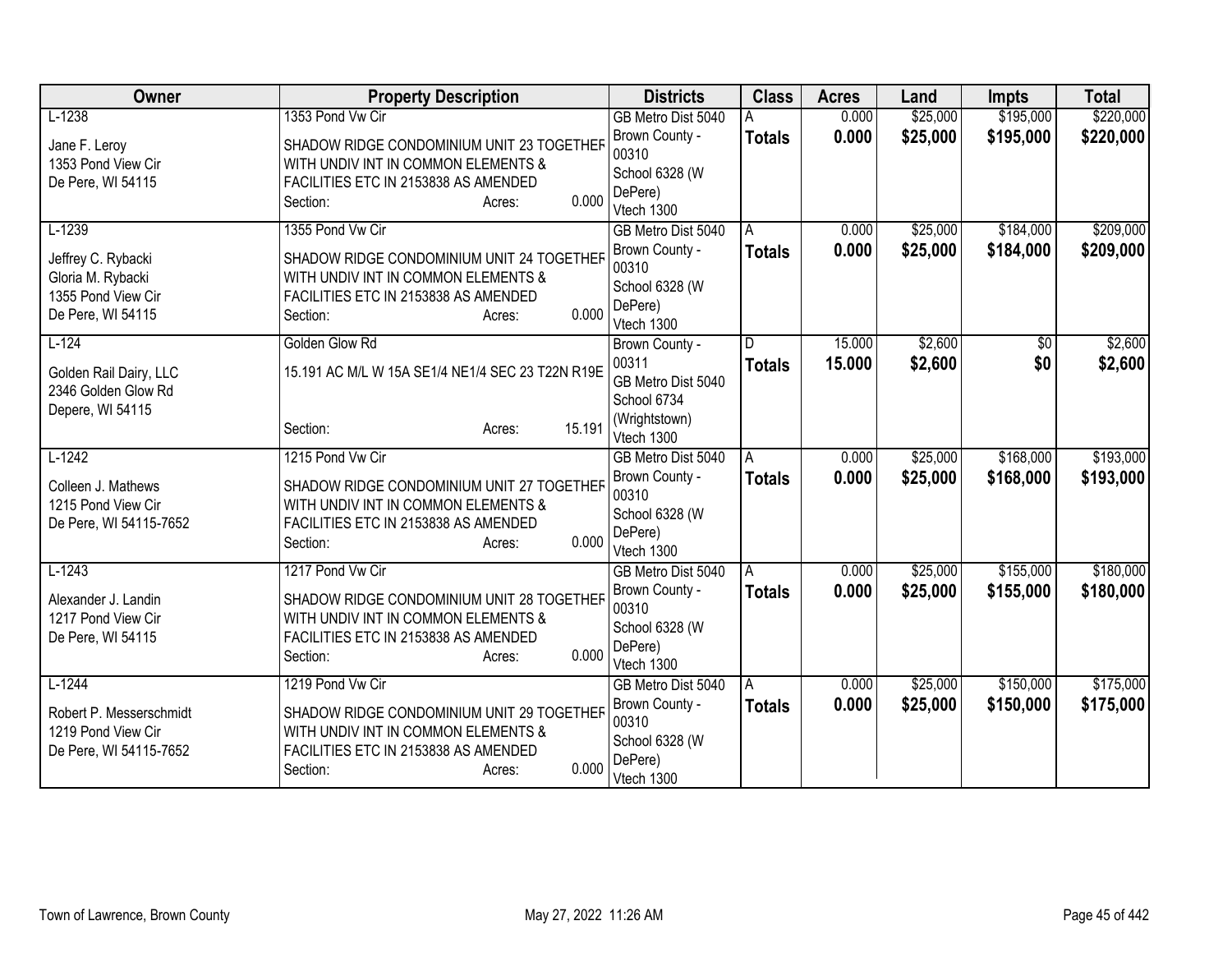| Owner                                                                                            | <b>Property Description</b>                                                                                                                             | <b>Districts</b>                                                   | <b>Class</b>  | <b>Acres</b> | Land     | <b>Impts</b> | <b>Total</b> |
|--------------------------------------------------------------------------------------------------|---------------------------------------------------------------------------------------------------------------------------------------------------------|--------------------------------------------------------------------|---------------|--------------|----------|--------------|--------------|
| $L-1245$                                                                                         | 1221 Pond Vw Cir                                                                                                                                        | GB Metro Dist 5040                                                 |               | 0.000        | \$25,000 | \$167,000    | \$192,000    |
| Judith A. Gauthier<br>1221 Pond View Cir<br>De Pere, WI 54115-7652                               | SHADOW RIDGE CONDOMINIUM UNIT 30 TOGETHER<br>WITH UNDIV INT IN COMMON ELEMENTS &<br>FACILITIES ETC IN 2153838 AS AMENDED<br>0.000<br>Section:<br>Acres: | Brown County -<br>00310<br>School 6328 (W<br>DePere)<br>Vtech 1300 | <b>Totals</b> | 0.000        | \$25,000 | \$167,000    | \$192,000    |
| $L-1246$                                                                                         | 1241 Pond Vw Cir                                                                                                                                        | GB Metro Dist 5040                                                 | A             | 0.000        | \$25,000 | \$176,000    | \$201,000    |
| Joy A. Nowak<br>1241 Pond View Cir<br>De Pere, WI 54115-7652                                     | SHADOW RIDGE CONDOMINIUM UNIT 31 TOGETHER<br>WITH UNDIV INT IN COMMON ELEMENTS &<br>FACILITIES ETC IN 2153838 AS AMENDED<br>0.000<br>Section:<br>Acres: | Brown County -<br>00310<br>School 6328 (W<br>DePere)<br>Vtech 1300 | <b>Totals</b> | 0.000        | \$25,000 | \$176,000    | \$201,000    |
| $L-1247$                                                                                         | 1243 Pond Vw Cir                                                                                                                                        | GB Metro Dist 5040                                                 | A             | 0.000        | \$25,000 | \$151,000    | \$176,000    |
| <b>Brooke Peters</b><br>1243 Pond View Cir<br>De Pere, WI 54115                                  | SHADOW RIDGE CONDOMINIUM UNIT 32 TOGETHER<br>WITH UNDIV INT IN COMMON ELEMENTS &<br>FACILITIES ETC IN 2153838 AS AMENDED<br>0.000<br>Section:<br>Acres: | Brown County -<br>00310<br>School 6328 (W<br>DePere)<br>Vtech 1300 | <b>Totals</b> | 0.000        | \$25,000 | \$151,000    | \$176,000    |
| $L-1248$                                                                                         | 1245 Pond Vw Cir                                                                                                                                        | GB Metro Dist 5040                                                 | A             | 0.000        | \$25,000 | \$148,000    | \$173,000    |
| <b>Tarik Bensehil</b><br>c/o Tarik Bensehil & Sou Fodili<br>806 Overland Tr<br>Roselle, IL 60172 | SHADOW RIDGE CONDOMINIUM UNIT 33 TOGETHER<br>WITH UNDIV INT IN COMMON ELEMENTS &<br>FACILITIES ETC IN 2153838 AS AMENDED<br>0.000<br>Section:<br>Acres: | Brown County -<br>00310<br>School 6328 (W<br>DePere)<br>Vtech 1300 | <b>Totals</b> | 0.000        | \$25,000 | \$148,000    | \$173,000    |
| $L-1249$                                                                                         | 1247 Pond Vw Cir                                                                                                                                        | GB Metro Dist 5040                                                 | A             | 0.000        | \$25,000 | \$151,000    | \$176,000    |
| Melissa S. Menne<br>1247 Pond View Cir<br>Depere, WI 54115-7652                                  | SHADOW RIDGE CONDOMINIUM UNIT 34 TOGETHER<br>WITH UNDIV INT IN COMMON ELEMENTS &<br>FACILITIES ETC IN 2153838 AS AMENDED<br>0.000<br>Section:<br>Acres: | Brown County -<br>00310<br>School 6328 (W<br>DePere)<br>Vtech 1300 | <b>Totals</b> | 0.000        | \$25,000 | \$151,000    | \$176,000    |
| $L-125$                                                                                          | Golden Glow Rd                                                                                                                                          | Brown County -                                                     | D             | 19.388       | \$3,600  | \$0          | \$3,600      |
| Joseph P. Kussow<br>Lynn M. Kussow<br>2797 Golden Glow Rd                                        | 19.388 AC M/L E1/2 NE1/4 NW1/4 S23 T22N R19E EX<br>J3566-16 & EX RD                                                                                     | 00311<br>GB Metro Dist 5040<br>School 6734                         | <b>Totals</b> | 19.388       | \$3,600  | \$0          | \$3,600      |
| De Pere, WI 54115-9447                                                                           | 19.388<br>Section:<br>Acres:                                                                                                                            | (Wrightstown)<br>Vtech 1300                                        |               |              |          |              |              |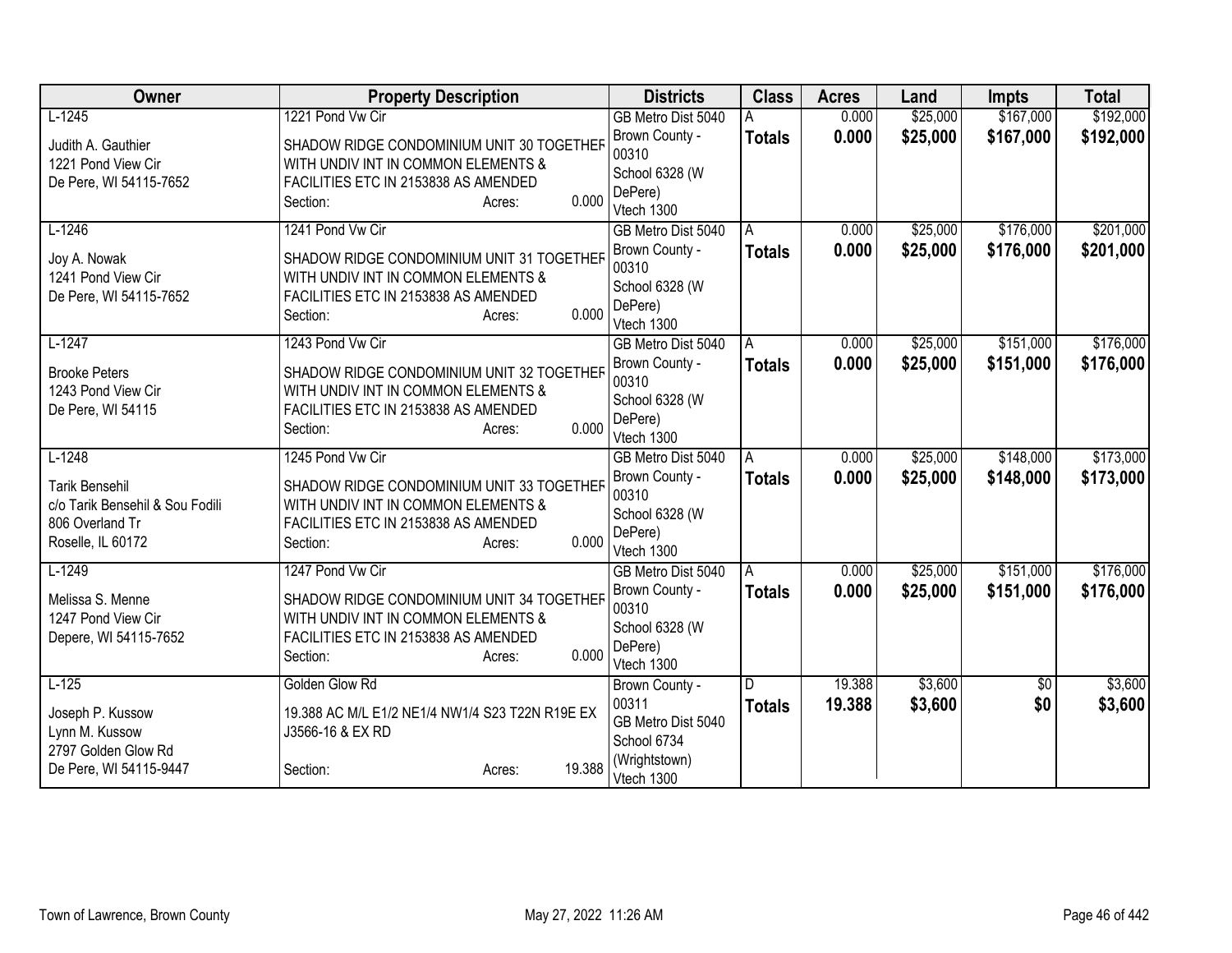| Owner                  | <b>Property Description</b>                               | <b>Districts</b>          | <b>Class</b>  | <b>Acres</b> | Land     | <b>Impts</b> | <b>Total</b> |
|------------------------|-----------------------------------------------------------|---------------------------|---------------|--------------|----------|--------------|--------------|
| $L-1250$               | 1249 Pond Vw Cir                                          | GB Metro Dist 5040        |               | 0.000        | \$25,000 | \$151,000    | \$176,000    |
| Barry S. Campos        | SHADOW RIDGE CONDOMINIUM UNIT 35 TOGETHER                 | Brown County -            | <b>Totals</b> | 0.000        | \$25,000 | \$151,000    | \$176,000    |
| Jaclyn L. Campos       | WITH UNDIV INT IN COMMON ELEMENTS &                       | 00310                     |               |              |          |              |              |
| 1249 Pond View Cir     | FACILITIES ETC IN 2153838 AS AMENDED                      | School 6328 (W<br>DePere) |               |              |          |              |              |
| De Pere, WI 54115-7652 | 0.000<br>Section:<br>Acres:                               | Vtech 1300                |               |              |          |              |              |
| $L-1251$               | 1251 Pond Vw Cir                                          | GB Metro Dist 5040        | A             | 0.000        | \$25,000 | \$151,000    | \$176,000    |
| Robert C. Zima         | SHADOW RIDGE CONDOMINIUM UNIT 36 TOGETHER                 | Brown County -            | <b>Totals</b> | 0.000        | \$25,000 | \$151,000    | \$176,000    |
| Judith A. Zima         | WITH UNDIV INT IN COMMON ELEMENTS &                       | 00310                     |               |              |          |              |              |
| 1251 Pond View Cir     | FACILITIES ETC IN 2153838 AS AMENDED                      | School 6328 (W            |               |              |          |              |              |
| De Pere, WI 54115      | 0.000<br>Section:<br>Acres:                               | DePere)                   |               |              |          |              |              |
|                        |                                                           | Vtech 1300                |               |              |          |              |              |
| $L-1252$               | 1253 Pond Vw Cir                                          | GB Metro Dist 5040        | A             | 0.000        | \$25,000 | \$157,000    | \$182,000    |
| Michael J. Willems     | SHADOW RIDGE CONDOMINIUM UNIT 37 TOGETHER                 | Brown County -            | <b>Totals</b> | 0.000        | \$25,000 | \$157,000    | \$182,000    |
| Julie M. Willems       | WITH UNDIV INT IN COMMON ELEMENTS &                       | 00310                     |               |              |          |              |              |
| 1253 Pond View Cir     | FACILITIES ETC IN 2153838 AS AMENDED                      | School 6328 (W<br>DePere) |               |              |          |              |              |
| De Pere, WI 54115-7652 | 0.000<br>Section:<br>Acres:                               | Vtech 1300                |               |              |          |              |              |
| $L-1253$               | 1255 Pond Vw Cir                                          | GB Metro Dist 5040        | A             | 0.000        | \$25,000 | \$168,000    | \$193,000    |
| James J. Laviolette    | SHADOW RIDGE CONDOMINIUM UNIT 38 TOGETHER                 | Brown County -            | <b>Totals</b> | 0.000        | \$25,000 | \$168,000    | \$193,000    |
| 1255 Pond View Cir     | WITH UNDIV INT IN COMMON ELEMENTS &                       | 00310                     |               |              |          |              |              |
| De Pere, WI 54115-7652 | FACILITIES ETC IN 2153838 AS AMENDED                      | School 6328 (W            |               |              |          |              |              |
|                        | 0.000<br>Section:<br>Acres:                               | DePere)                   |               |              |          |              |              |
|                        |                                                           | Vtech 1300                |               |              |          |              |              |
| $L-1254$               | 1261 Pond Vw Cir                                          | GB Metro Dist 5040        | A             | 0.000        | \$25,000 | \$168,000    | \$193,000    |
| Suzanne M. Dahlke      | SHADOW RIDGE CONDOMINIUM UNIT 39 TOGETHER                 | Brown County -            | <b>Totals</b> | 0.000        | \$25,000 | \$168,000    | \$193,000    |
| 1261 Pond View Cir     | WITH UNDIV INT IN COMMON ELEMENTS &                       | 00310                     |               |              |          |              |              |
| De Pere, WI 54115-7652 | FACILITIES ETC IN 2153838 AS AMENDED                      | School 6328 (W<br>DePere) |               |              |          |              |              |
|                        | 0.000<br>Section:<br>Acres:                               | Vtech 1300                |               |              |          |              |              |
| $L-1255$               | 1263 Pond Vw Cir                                          | GB Metro Dist 5040        | A             | 0.000        | \$25,000 | \$159,500    | \$184,500    |
|                        |                                                           | Brown County -            | <b>Totals</b> | 0.000        | \$25,000 | \$159,500    | \$184,500    |
| Courtney A. Castelic   | SHADOW RIDGE CONDOMINIUM UNIT 40 TOGETHER                 | 00310                     |               |              |          |              |              |
| 1263 Pond View Cir     | WITH UNDIV INT IN COMMON ELEMENTS &                       | School 6328 (W            |               |              |          |              |              |
| De Pere, WI 54115      | FACILITIES ETC IN 2153838 AS AMENDED<br>0.000<br>Section: | DePere)                   |               |              |          |              |              |
|                        | Acres:                                                    | Vtech 1300                |               |              |          |              |              |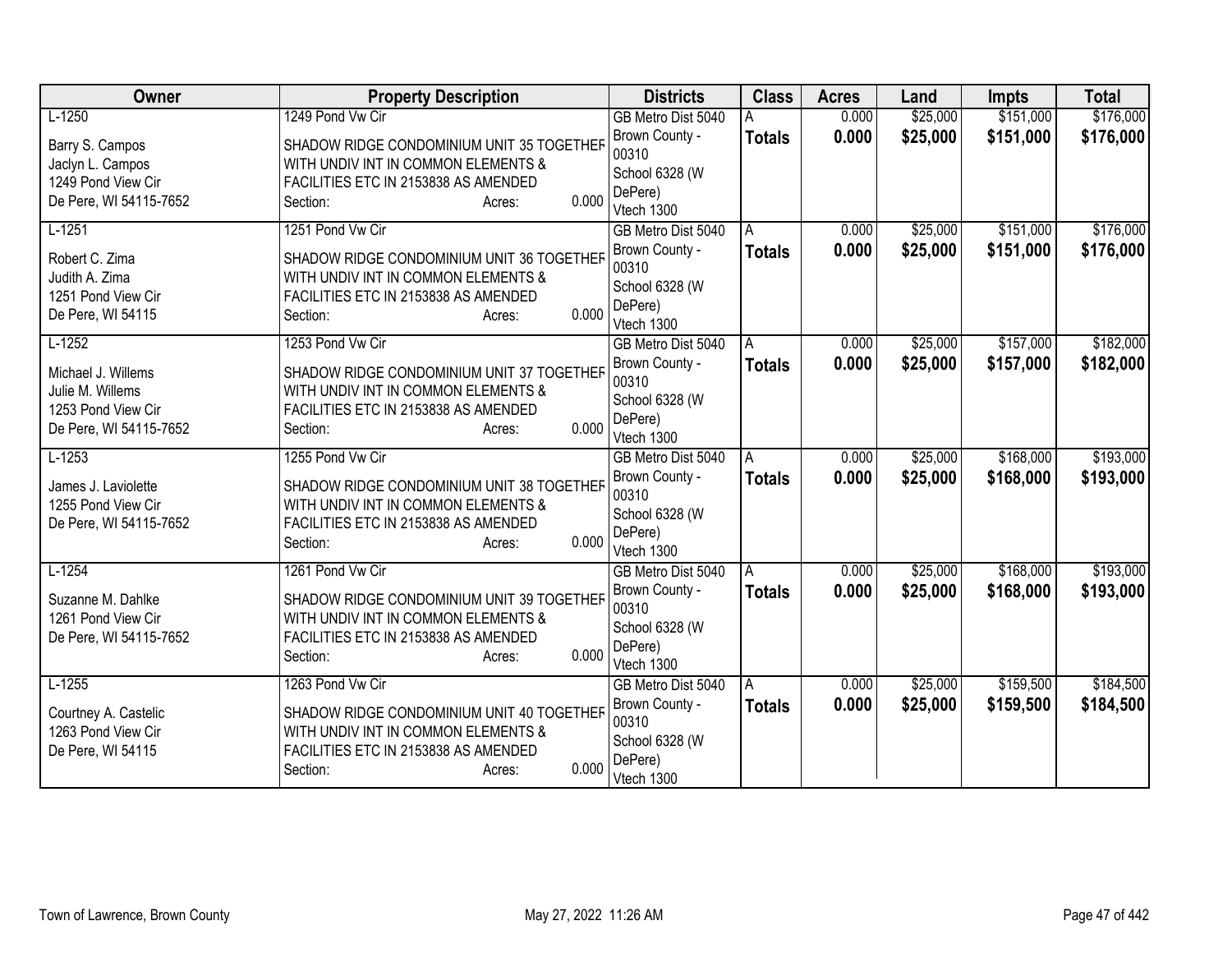| Owner                                                                                               | <b>Property Description</b>                                                                                                                             | <b>Districts</b>                                                   | <b>Class</b>  | <b>Acres</b> | Land     | <b>Impts</b>    | <b>Total</b> |
|-----------------------------------------------------------------------------------------------------|---------------------------------------------------------------------------------------------------------------------------------------------------------|--------------------------------------------------------------------|---------------|--------------|----------|-----------------|--------------|
| $L-1256$                                                                                            | 1265 Pond Vw Cir                                                                                                                                        | GB Metro Dist 5040                                                 |               | 0.000        | \$25,000 | \$154,000       | \$179,000    |
| Maria E. Lodenkamp<br>1265 Pond View Cir<br>De Pere, WI 54115                                       | SHADOW RIDGE CONDOMINIUM UNIT 41 TOGETHER<br>WITH UNDIV INT IN COMMON ELEMENTS &<br>FACILITIES ETC IN 2153838 AS AMENDED<br>0.000<br>Section:<br>Acres: | Brown County -<br>00310<br>School 6328 (W<br>DePere)<br>Vtech 1300 | <b>Totals</b> | 0.000        | \$25,000 | \$154,000       | \$179,000    |
| $L-1257$                                                                                            | 1267 Pond Vw Cir                                                                                                                                        | GB Metro Dist 5040                                                 | A             | 0.000        | \$25,000 | \$168,000       | \$193,000    |
| Gloria J. La Violette<br>Attn: Gloria J La Violette<br>1267 Pond View Cir<br>De Pere, WI 54115-7652 | SHADOW RIDGE CONDOMINIUM UNIT 42 TOGETHER<br>WITH UNDIV INT IN COMMON ELEMENTS &<br>FACILITIES ETC IN 2153838 AS AMENDED<br>0.000<br>Section:<br>Acres: | Brown County -<br>00310<br>School 6328 (W<br>DePere)<br>Vtech 1300 | <b>Totals</b> | 0.000        | \$25,000 | \$168,000       | \$193,000    |
| $L-1258$                                                                                            | 1273 Pond Vw Cir                                                                                                                                        | GB Metro Dist 5040                                                 | Α             | 0.000        | \$25,000 | \$169,000       | \$194,000    |
| Walter M. Delwiche<br>Mary A. Delwiche<br>1273 Pond View Cir<br>De Pere, WI 54115-7652              | SHADOW RIDGE CONDOMINIUM UNIT 43 TOGETHER<br>WITH UNDIV INT IN COMMON ELEMENTS &<br>FACILITIES ETC IN 2153838 AS AMENDED<br>0.000<br>Section:<br>Acres: | Brown County -<br>00310<br>School 6328 (W<br>DePere)<br>Vtech 1300 | <b>Totals</b> | 0.000        | \$25,000 | \$169,000       | \$194,000    |
| $L-1259$                                                                                            | 1275 Pond Vw Cir                                                                                                                                        | GB Metro Dist 5040                                                 | A             | 0.000        | \$25,000 | \$149,500       | \$174,500    |
| Brooke S. Bosch<br>1275 Pond View Cir<br>De Pere, WI 54115                                          | SHADOW RIDGE CONDOMINIUM UNIT 44 TOGETHER<br>WITH UNDIV INT IN COMMON ELEMENTS &<br>FACILITIES ETC IN 2153838 AS AMENDED<br>0.000<br>Section:<br>Acres: | Brown County -<br>00310<br>School 6328 (W<br>DePere)<br>Vtech 1300 | <b>Totals</b> | 0.000        | \$25,000 | \$149,500       | \$174,500    |
| $L-126$                                                                                             | Golden Glow Rd                                                                                                                                          | Brown County -                                                     | D.            | 19.591       | \$3,900  | $\overline{50}$ | \$3,900      |
| Joseph P. Kussow<br>Lynn M. Kussow<br>2797 Golden Glow Rd<br>De Pere, WI 54115-9447                 | 19.591 AC M/L W1/2 NE1/4 NW1/4 S23 T22N R19E EX<br><b>RD</b><br>19.591<br>Section:<br>Acres:                                                            | 00311<br>GB Metro Dist 5040<br>School 6734<br>(Wrightstown)        | <b>Totals</b> | 19.591       | \$3,900  | \$0             | \$3,900      |
| $L-1260$                                                                                            | 1277 Pond Vw Cir                                                                                                                                        | Vtech 1300<br>GB Metro Dist 5040                                   | A             | 0.000        | \$25,000 | \$149,500       | \$174,500    |
| Tanner T. Gussert<br>1277 Pond View Cir<br>De Pere, WI 54115-7652                                   | SHADOW RIDGE CONDOMINIUM UNIT 45 TOGETHER<br>WITH UNDIV INT IN COMMON ELEMENTS &<br>FACILITIES ETC IN 2153838 AS AMENDED<br>0.000<br>Section:<br>Acres: | Brown County -<br>00310<br>School 6328 (W<br>DePere)<br>Vtech 1300 | <b>Totals</b> | 0.000        | \$25,000 | \$149,500       | \$174,500    |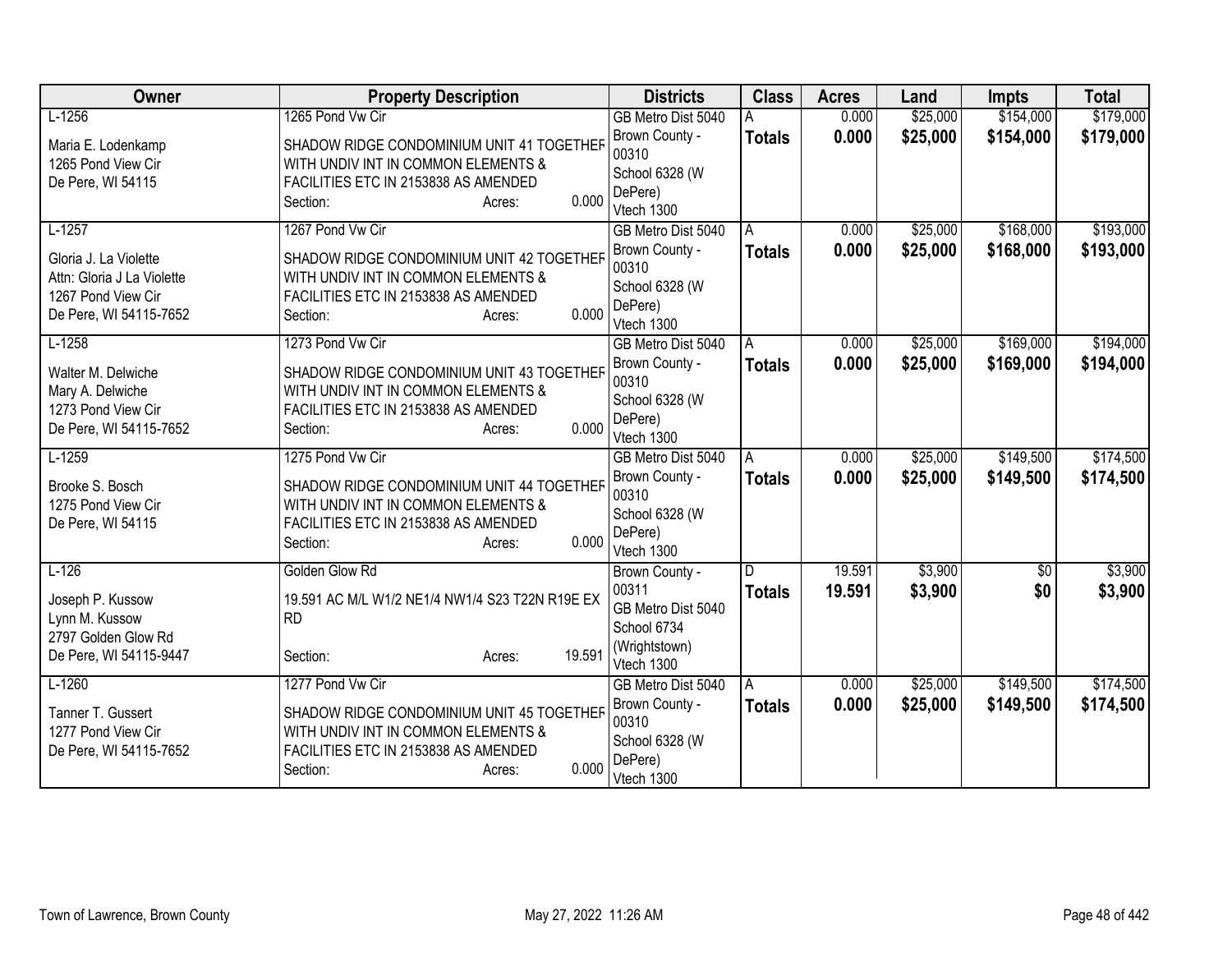| Owner                                                                                                | <b>Property Description</b>                                                                                                                             | <b>Districts</b>                                                   | <b>Class</b>  | <b>Acres</b> | Land     | <b>Impts</b> | <b>Total</b> |
|------------------------------------------------------------------------------------------------------|---------------------------------------------------------------------------------------------------------------------------------------------------------|--------------------------------------------------------------------|---------------|--------------|----------|--------------|--------------|
| $L-1261$                                                                                             | 1279 Pond Vw Cir                                                                                                                                        | GB Metro Dist 5040                                                 |               | 0.000        | \$25,000 | \$134,500    | \$159,500    |
| Kevin M. Fritz<br>1279 Pond View Cir<br>De Pere, WI 54115                                            | SHADOW RIDGE CONDOMINIUM UNIT 46 TOGETHER<br>WITH UNDIV INT IN COMMON ELEMENTS &<br>FACILITIES ETC IN 2153838 AS AMENDED<br>0.000<br>Section:<br>Acres: | Brown County -<br>00310<br>School 6328 (W<br>DePere)<br>Vtech 1300 | <b>Totals</b> | 0.000        | \$25,000 | \$134,500    | \$159,500    |
| $L-1262$                                                                                             | 1281 Pond Vw Cir                                                                                                                                        | GB Metro Dist 5040                                                 | A             | 0.000        | \$25,000 | \$149,500    | \$174,500    |
| Catherine L. Meiners<br>1281 Pond View Cir<br>De Pere, WI 54115-7652                                 | SHADOW RIDGE CONDOMINIUM UNIT 47 TOGETHER<br>WITH UNDIV INT IN COMMON ELEMENTS &<br>FACILITIES ETC IN 2153838 AS AMENDED<br>0.000<br>Section:<br>Acres: | Brown County -<br>00310<br>School 6328 (W<br>DePere)<br>Vtech 1300 | <b>Totals</b> | 0.000        | \$25,000 | \$149,500    | \$174,500    |
| $L-1263$                                                                                             | 1283 Pond Vw Cir                                                                                                                                        | GB Metro Dist 5040                                                 | Α             | 0.000        | \$25,000 | \$167,000    | \$192,000    |
| Susan M. Boexruplinger<br>c/o Susan B. Ruplinger<br>1283 Pond View Cir<br>De Pere, WI 54115-7652     | SHADOW RIDGE CONDOMINIUM UNIT 48 TOGETHER<br>WITH UNDIV INT IN COMMON ELEMENTS &<br>FACILITIES ETC IN 2153838 AS AMENDED<br>0.000<br>Section:<br>Acres: | Brown County -<br>00310<br>School 6328 (W<br>DePere)<br>Vtech 1300 | <b>Totals</b> | 0.000        | \$25,000 | \$167,000    | \$192,000    |
| $L-1264$                                                                                             | 1289 Pond Vw Cir                                                                                                                                        | GB Metro Dist 5040                                                 | A             | 0.000        | \$25,000 | \$167,000    | \$192,000    |
| Kathleen Roffers<br>c/o Sarah Conner; Kathle Roffers<br>1289 Pond View Cir<br>De Pere, WI 54115-7652 | SHADOW RIDGE CONDOMINIUM UNIT 49 TOGETHER<br>WITH UNDIV INT IN COMMON ELEMENTS &<br>FACILITIES ETC IN 2153838 AS AMENDED<br>0.000<br>Section:<br>Acres: | Brown County -<br>00310<br>School 6328 (W<br>DePere)<br>Vtech 1300 | <b>Totals</b> | 0.000        | \$25,000 | \$167,000    | \$192,000    |
| $L-1265$                                                                                             | 1291 Pond Vw Cir                                                                                                                                        | GB Metro Dist 5040                                                 | A             | 0.000        | \$25,000 | \$150,000    | \$175,000    |
| Mary E. Brennan<br>1291 Pond View Cir<br>De Pere, WI 54115-7652                                      | SHADOW RIDGE CONDOMINIUM UNIT 50 TOGETHER<br>WITH UNDIV INT IN COMMON ELEMENTS &<br>FACILITIES ETC IN 2153838 AS AMENDED<br>0.000<br>Section:<br>Acres: | Brown County -<br>00310<br>School 6328 (W<br>DePere)<br>Vtech 1300 | <b>Totals</b> | 0.000        | \$25,000 | \$150,000    | \$175,000    |
| $L-1266$                                                                                             | 1293 Pond Vw Cir                                                                                                                                        | GB Metro Dist 5040                                                 | A             | 0.000        | \$25,000 | \$151,000    | \$176,000    |
| Beaman Joanne M Living Trust<br>c/o Joanne M. Beaman<br>1293 Pond View Cir<br>De Pere, WI 54115-7652 | SHADOW RIDGE CONDOMINIUM UNIT 51 TOGETHER<br>WITH UNDIV INT IN COMMON ELEMENTS &<br>FACILITIES ETC IN 2153838 AS AMENDED<br>0.000<br>Section:<br>Acres: | Brown County -<br>00310<br>School 6328 (W<br>DePere)<br>Vtech 1300 | <b>Totals</b> | 0.000        | \$25,000 | \$151,000    | \$176,000    |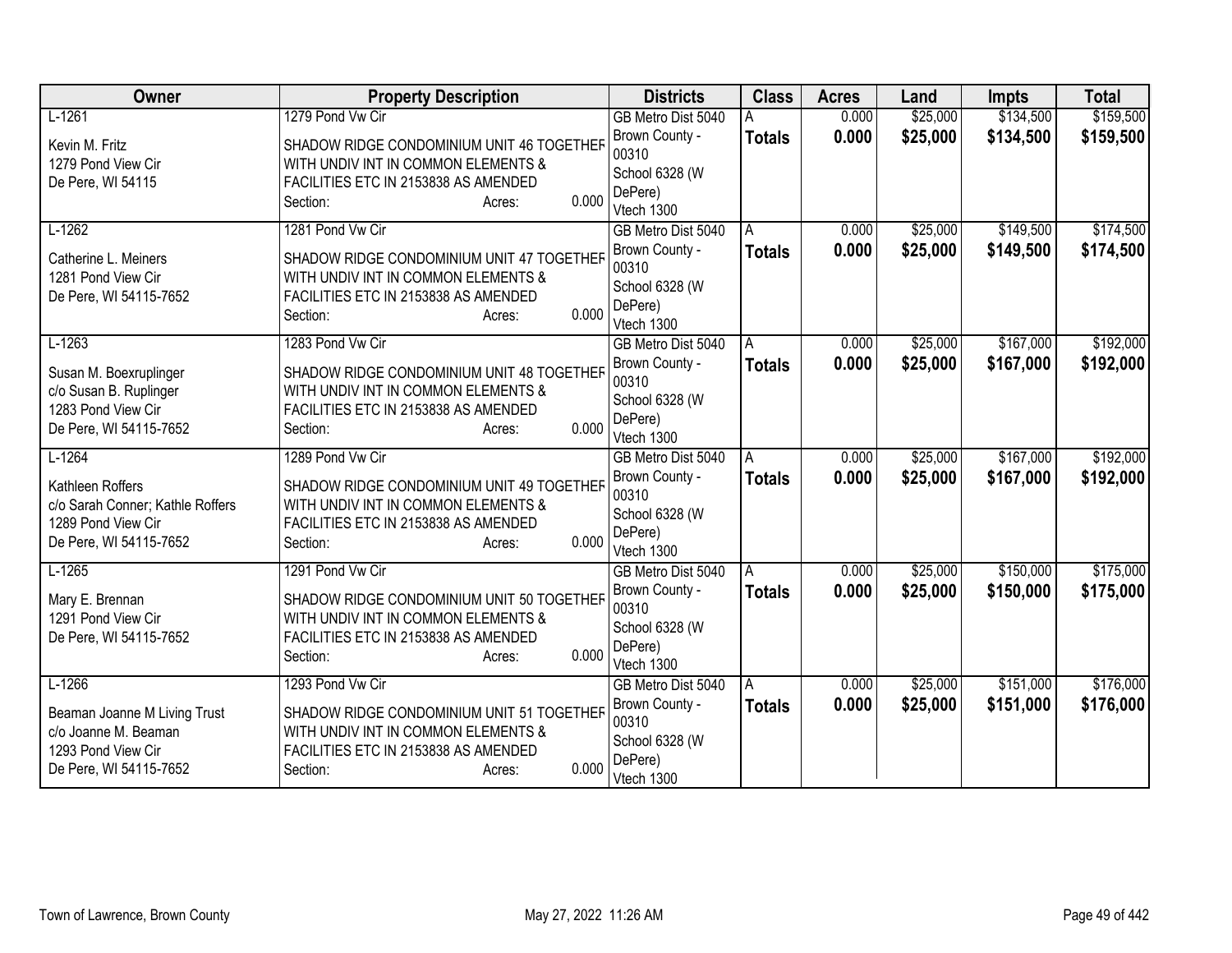| Owner                     | <b>Property Description</b>               | <b>Districts</b>                 | <b>Class</b>  | <b>Acres</b> | Land     | <b>Impts</b>                 | <b>Total</b> |
|---------------------------|-------------------------------------------|----------------------------------|---------------|--------------|----------|------------------------------|--------------|
| $L-1267$                  | 1295 Pond Vw Cir                          | GB Metro Dist 5040               |               | 0.000        | \$25,000 | \$178,000                    | \$203,000    |
| Daniel E. Roberts         | SHADOW RIDGE CONDOMINIUM UNIT 52 TOGETHER | Brown County -                   | <b>Totals</b> | 0.000        | \$25,000 | \$178,000                    | \$203,000    |
| Debra A. Roberts          | WITH UNDIV INT IN COMMON ELEMENTS &       | 00310                            |               |              |          |                              |              |
| 1295 Pond View Cir        | FACILITIES ETC IN 2153838 AS AMENDED      | School 6328 (W                   |               |              |          |                              |              |
| De Pere, WI 54115-7652    | 0.000<br>Section:<br>Acres:               | DePere)                          |               |              |          |                              |              |
| $L-1268$                  | 1294 Pond Vw Cir                          | Vtech 1300<br>GB Metro Dist 5040 | A             | 0.000        | \$25,000 | \$180,500                    | \$205,500    |
|                           |                                           | Brown County -                   | <b>Totals</b> | 0.000        | \$25,000 | \$180,500                    | \$205,500    |
| Pond View Revocable Trust | SHADOW RIDGE CONDOMINIUM UNIT 53 TOGETHER | 00310                            |               |              |          |                              |              |
| 1294 Pond View Cir        | WITH UNDIV INT IN COMMON ELEMENTS &       | School 6328 (W                   |               |              |          |                              |              |
| De Pere, WI 54115         | FACILITIES ETC IN 2153838 AS AMENDED      | DePere)                          |               |              |          |                              |              |
|                           | 0.000<br>Section:<br>Acres:               | Vtech 1300                       |               |              |          |                              |              |
| $L-1269$                  | 1296 Pond Vw Cir                          | GB Metro Dist 5040               | A             | 0.000        | \$25,000 | \$175,500                    | \$200,500    |
| Matthew F. Seidl          | SHADOW RIDGE CONDOMINIUM UNIT 54 TOGETHER | Brown County -                   | <b>Totals</b> | 0.000        | \$25,000 | \$175,500                    | \$200,500    |
| 1296 Pond View Cir        | WITH UNDIV INT IN COMMON ELEMENTS &       | 00310                            |               |              |          |                              |              |
| De Pere, WI 54115         | FACILITIES ETC IN 2153838 AS AMENDED      | School 6328 (W                   |               |              |          |                              |              |
|                           | 0.000<br>Section:<br>Acres:               | DePere)                          |               |              |          |                              |              |
| $L-127$                   | 2797 Golden Glow Rd                       | Vtech 1300                       |               | 38.000       | \$7,700  |                              | \$7,700      |
|                           |                                           | Brown County -<br>00311          | D<br>G        | 2.000        | \$45,000 | $\overline{50}$<br>\$249,100 | \$294,100    |
| Joseph P. Kussow          | 39.158 AC M/L NW1/4 NW1/4 S23 T22N R19E   | GB Metro Dist 5040               | <b>Totals</b> | 40.000       | \$52,700 | \$249,100                    | \$301,800    |
| Lynn M. Kussow            |                                           | School 6734                      |               |              |          |                              |              |
| 2797 Golden Glow Rd       |                                           | (Wrightstown)                    |               |              |          |                              |              |
| De Pere, WI 54115-9447    | 39.158<br>Section:<br>Acres:              | Vtech 1300                       |               |              |          |                              |              |
| $L-1270$                  | 1298 Pond Vw Cir                          | GB Metro Dist 5040               | A             | 0.000        | \$25,000 | \$182,000                    | \$207,000    |
| Kenneth A. Dangutis       | SHADOW RIDGE CONDOMINIUM UNIT 55 TOGETHER | Brown County -                   | <b>Totals</b> | 0.000        | \$25,000 | \$182,000                    | \$207,000    |
| Myrna M. Dangutis         | WITH UNDIV INT IN COMMON ELEMENTS &       | 00310                            |               |              |          |                              |              |
| 1298 Pond View Cir        | FACILITIES ETC IN 2153838 AS AMENDED      | School 6328 (W                   |               |              |          |                              |              |
| De Pere, WI 54115         | 0.000<br>Section:<br>Acres:               | DePere)                          |               |              |          |                              |              |
| $L-1272$                  | 1315 Pond Vw Cir                          | Vtech 1300<br>GB Metro Dist 5040 | A             | 0.000        | \$25,000 | \$169,500                    | \$194,500    |
|                           |                                           | Brown County -                   | <b>Totals</b> | 0.000        | \$25,000 | \$169,500                    | \$194,500    |
| Ronald G. Sprague         | SHADOW RIDGE CONDOMINIUM UNIT 57 TOGETHER | 00310                            |               |              |          |                              |              |
| Kay R. Sprague            | WITH UNDIV INT IN COMMON ELEMENTS &       | School 6328 (W                   |               |              |          |                              |              |
| 1315 Pond View Cir        | FACILITIES ETC IN 2153838 AS AMENDED      | DePere)                          |               |              |          |                              |              |
| De Pere, WI 54115-7660    | 0.000<br>Section:<br>Acres:               | Vtech 1300                       |               |              |          |                              |              |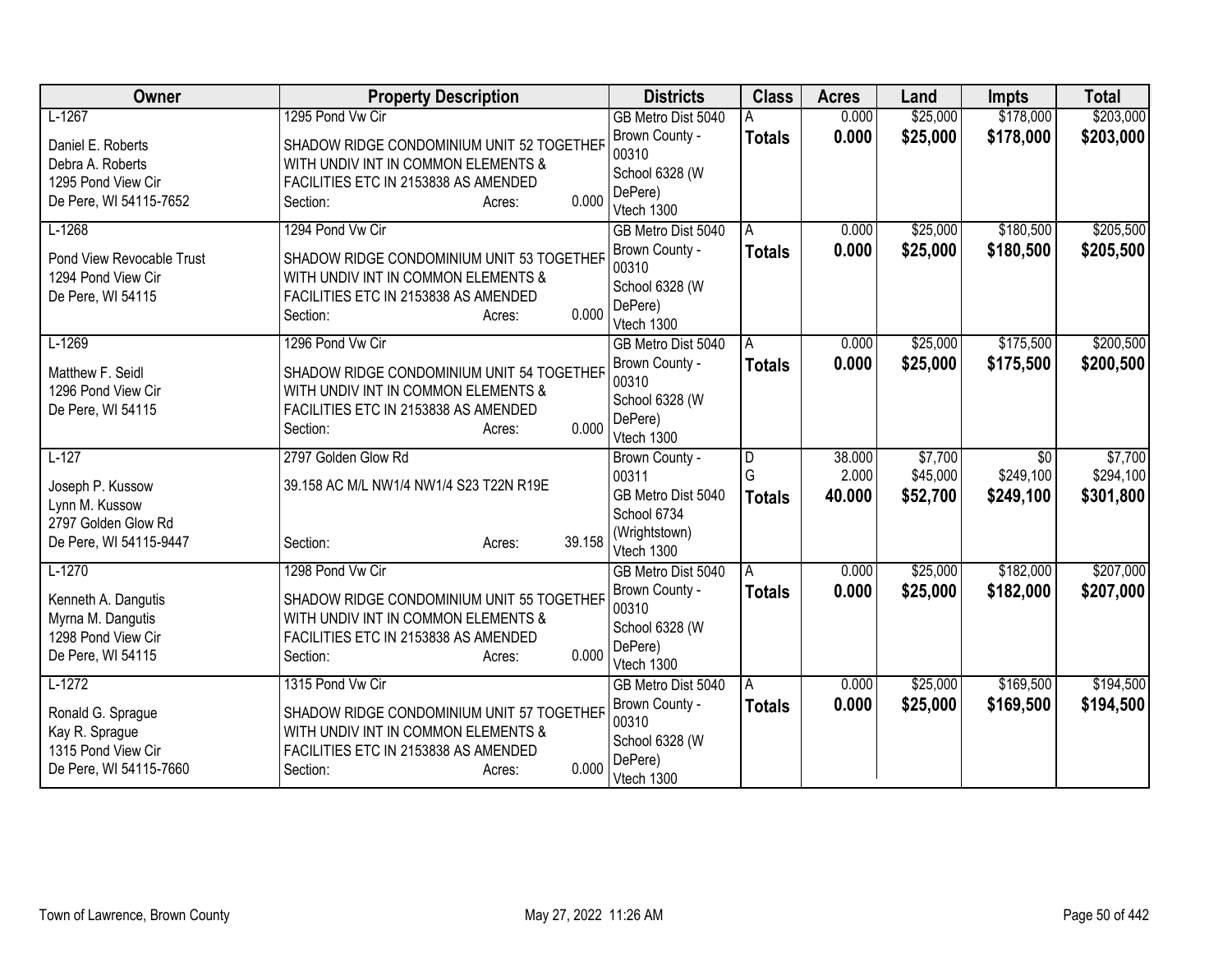| Owner                              | <b>Property Description</b>                                                        | <b>Districts</b>                 | <b>Class</b>  | <b>Acres</b> | Land     | <b>Impts</b>    | <b>Total</b> |
|------------------------------------|------------------------------------------------------------------------------------|----------------------------------|---------------|--------------|----------|-----------------|--------------|
| $L-1273$                           | 1317 Pond Vw Cir                                                                   | GB Metro Dist 5040               |               | 0.000        | \$25,000 | \$200,000       | \$225,000    |
| William H. Lukes                   | SHADOW RIDGE CONDOMINIUM UNIT 58 TOGETHER                                          | Brown County -                   | <b>Totals</b> | 0.000        | \$25,000 | \$200,000       | \$225,000    |
| Janet M. Lukes                     | WITH UNDIV INT IN COMMON ELEMENTS &                                                | 00310                            |               |              |          |                 |              |
| 1317 Pond View Cir                 | FACILITIES ETC IN 2153838 AS AMENDED                                               | School 6328 (W                   |               |              |          |                 |              |
| De Pere, WI 54115-7660             | 0.000<br>Section:<br>Acres:                                                        | DePere)<br>Vtech 1300            |               |              |          |                 |              |
| $L-1274$                           | 1319 Pond Vw Cir                                                                   | GB Metro Dist 5040               | A             | 0.000        | \$25,000 | \$201,500       | \$226,500    |
| Shirley M. Paulson                 | SHADOW RIDGE CONDOMINIUM UNIT 59 TOGETHER                                          | Brown County -                   | <b>Totals</b> | 0.000        | \$25,000 | \$201,500       | \$226,500    |
| 1319 Pond View Cir                 | WITH UNDIV INT IN COMMON ELEMENTS &                                                | 00310                            |               |              |          |                 |              |
| De Pere, WI 54115-7660             | FACILITIES ETC IN 2153838 AS AMENDED                                               | School 6328 (W                   |               |              |          |                 |              |
|                                    | 0.000<br>Section:<br>Acres:                                                        | DePere)                          |               |              |          |                 |              |
| $L-1275$                           | 1321 Pond Vw Cir                                                                   | Vtech 1300<br>GB Metro Dist 5040 | A             | 0.000        | \$25,000 | \$169,500       | \$194,500    |
|                                    |                                                                                    | Brown County -                   |               | 0.000        | \$25,000 | \$169,500       |              |
| Hanus Bradley M & Lori A Revocable | SHADOW RIDGE CONDOMINIUM UNIT 60 TOGETHER                                          | 00310                            | <b>Totals</b> |              |          |                 | \$194,500    |
| Trust of 2019                      | WITH UNDIV INT IN COMMON ELEMENTS &                                                | School 6328 (W                   |               |              |          |                 |              |
| c/o Bradley M & Lori A Hanus Revoc | FACILITIES ETC IN 2153838 AS AMENDED                                               | DePere)                          |               |              |          |                 |              |
| Trust of 2019                      | 0.000<br>Section:<br>Acres:                                                        | Vtech 1300                       |               |              |          |                 |              |
| 2931 Hidden Lake Ln                |                                                                                    |                                  |               |              |          |                 |              |
| Green Bay, WI 54313<br>$L-1278$    | 1329 Pond Vw Cir                                                                   | GB Metro Dist 5040               | A             | 0.000        | \$25,000 | \$169,500       | \$194,500    |
|                                    |                                                                                    | Brown County -                   | <b>Totals</b> | 0.000        | \$25,000 | \$169,500       | \$194,500    |
|                                    | Applicable Credit(Credit Exempt) Trust / SHADOW RIDGE CONDOMINIUM UNIT 63 TOGETHER | 00310                            |               |              |          |                 |              |
| c/o Ron Van Dyck                   | WITH UNDIV INT IN COMMON ELEMENTS &                                                | School 6328 (W                   |               |              |          |                 |              |
| 2185 Deer Point Ln                 | FACILITIES ETC IN 2153838 AS AMENDED                                               | DePere)                          |               |              |          |                 |              |
| De Pere, WI 54115                  | 0.000<br>Section:<br>Acres:                                                        | Vtech 1300                       |               |              |          |                 |              |
| $L-1279$                           | 1331 Pond Vw Cir                                                                   | GB Metro Dist 5040               | A             | 0.000        | \$25,000 | \$200,000       | \$225,000    |
| Michael P. Reisner                 | SHADOW RIDGE CONDOMINIUM UNIT 64 TOGETHER                                          | Brown County -                   | <b>Totals</b> | 0.000        | \$25,000 | \$200,000       | \$225,000    |
| 1331 Pond View Cir                 | WITH UNDIV INT IN COMMON ELEMENTS &                                                | 00310                            |               |              |          |                 |              |
| De Pere, WI 54115-7660             | FACILITIES ETC IN 2153838 AS AMENDED                                               | School 6328 (W                   |               |              |          |                 |              |
|                                    | 0.000<br>Section:<br>Acres:                                                        | DePere)                          |               |              |          |                 |              |
| $L-128$                            | Apple Creek Rd                                                                     | Vtech 1300<br>Brown County -     | D             | 40.000       | \$7,300  | $\overline{50}$ | \$7,300      |
|                                    |                                                                                    | 00311                            | <b>Totals</b> | 40.000       | \$7,300  | \$0             | \$7,300      |
| Thomas Erdmann Sr                  | 40.181 AC M/L SW1/4 NW1/4 S23 T22N R19E                                            | GB Metro Dist 5040               |               |              |          |                 |              |
| 2646 Apple Creek Rd                |                                                                                    | School 6734                      |               |              |          |                 |              |
| De Pere, WI 54115-9442             |                                                                                    | (Wrightstown)                    |               |              |          |                 |              |
|                                    | 40.181<br>Section:<br>Acres:                                                       | Vtech 1300                       |               |              |          |                 |              |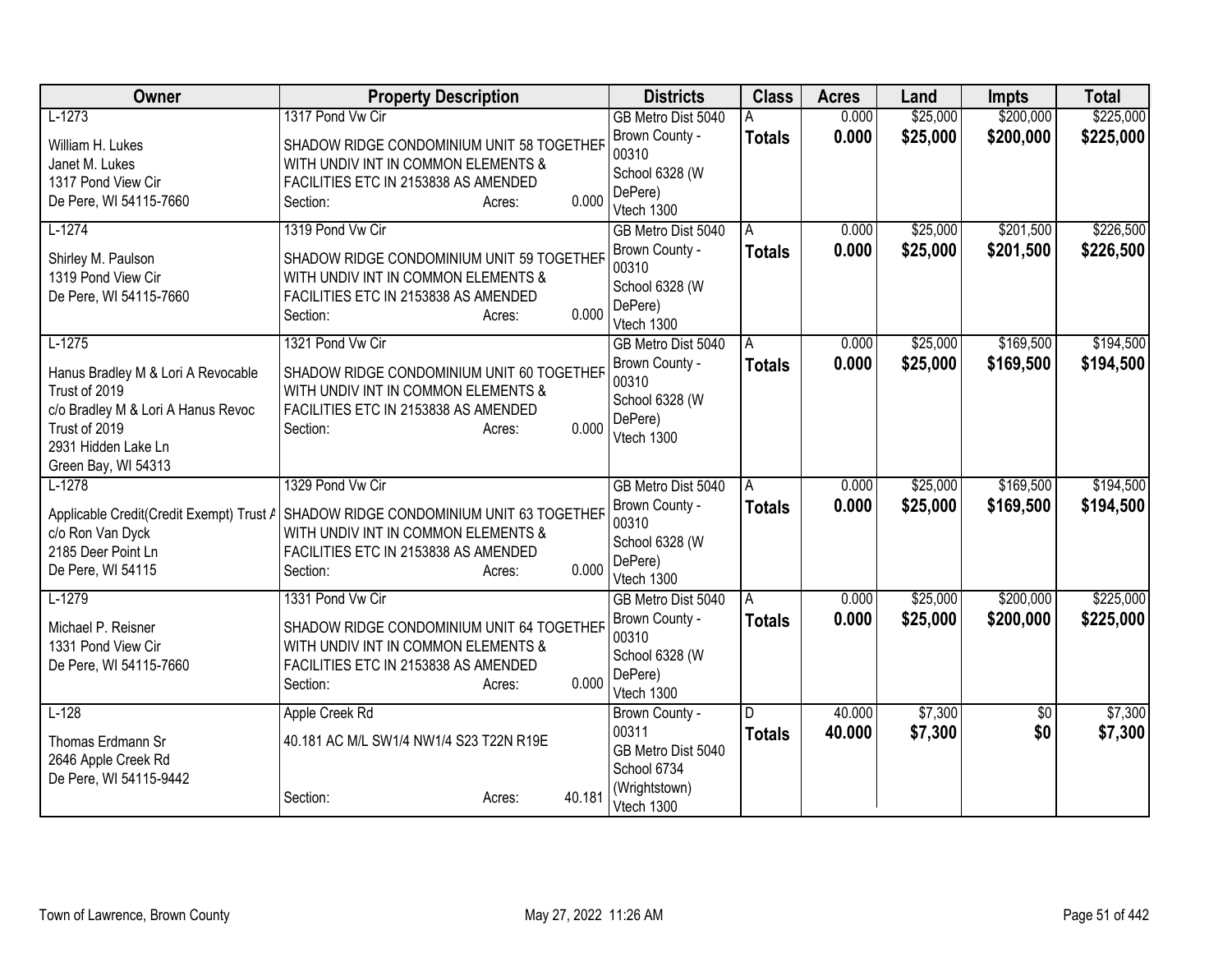| Owner                                                                                                                        | <b>Property Description</b>                                                                                                                              | <b>Districts</b>                                                   | <b>Class</b>  | <b>Acres</b>   | Land     | <b>Impts</b> | <b>Total</b> |
|------------------------------------------------------------------------------------------------------------------------------|----------------------------------------------------------------------------------------------------------------------------------------------------------|--------------------------------------------------------------------|---------------|----------------|----------|--------------|--------------|
| $L-1280$                                                                                                                     | 1333 Pond Vw Cir                                                                                                                                         | GB Metro Dist 5040                                                 | A             | 0.000          | \$25,000 | \$192,500    | \$217,500    |
| Matheys Donald J & Adeline a Living<br>Trust<br>c/o Donald & Adeline Matheys<br>1333 Pond View Cir<br>De Pere, WI 54115-7660 | SHADOW RIDGE CONDOMINIUM UNIT 65 TOGETHER<br>WITH UNDIV INT IN COMMON ELEMENTS &<br>FACILITIES ETC IN 2153838 AS AMENDED<br>0.000<br>Section:<br>Acres:  | Brown County -<br>00310<br>School 6328 (W<br>DePere)<br>Vtech 1300 | <b>Totals</b> | 0.000          | \$25,000 | \$192,500    | \$217,500    |
| $L-1281$                                                                                                                     | 1335 Pond Vw Cir                                                                                                                                         | GB Metro Dist 5040<br>Brown County -                               | A             | 0.000<br>0.000 | \$25,000 | \$192,500    | \$217,500    |
| Krystyna Vandreese<br>Attn: Krystyna Vandreese<br>1335 Pond View Cir<br>De Pere, WI 54115-7660                               | SHADOW RIDGE CONDOMINIUM UNIT 66 TOGETHER<br>WITH UNDIV INT IN COMMON ELEMENTS &<br>FACILITIES ETC IN 2153838 AS AMENDED<br>0.000<br>Section:<br>Acres:  | 00310<br>School 6328 (W<br>DePere)<br>Vtech 1300                   | <b>Totals</b> |                | \$25,000 | \$192,500    | \$217,500    |
| $L-1282$                                                                                                                     | 1337 Pond Vw Cir                                                                                                                                         | GB Metro Dist 5040                                                 | A             | 0.000          | \$25,000 | \$237,000    | \$262,000    |
| Patrick D. Batey<br>Marilyn N. Batey<br>1337 Pond View Cir<br>De Pere, WI 54115-7660                                         | SHADOW RIDGE CONDOMINIUM UNIT 67 TOGETHER<br>WITH UNDIV INT IN COMMONE ELEMENTS &<br>FACILITIES ETC IN 2153838 AS AMENDED<br>0.000<br>Section:<br>Acres: | Brown County -<br>00310<br>School 6328 (W<br>DePere)<br>Vtech 1300 | Totals        | 0.000          | \$25,000 | \$237,000    | \$262,000    |
| $L-1283$                                                                                                                     | 1339 Pond Vw Cir                                                                                                                                         | GB Metro Dist 5040                                                 | A             | 0.000          | \$25,000 | \$169,500    | \$194,500    |
| Raymond J. Mooren<br>Nancy L. Mooren<br>1339 Pond View Cir<br>De Pere, WI 54115-7660                                         | SHADOW RIDGE CONDOMINIUM UNIT 68 TOGETHER<br>WITH UNDIV INT IN COMMON ELEMENTS &<br>FACILITIES ETC IN 2153838 AS AMENDED<br>0.000<br>Section:<br>Acres:  | Brown County -<br>00310<br>School 6328 (W<br>DePere)<br>Vtech 1300 | <b>Totals</b> | 0.000          | \$25,000 | \$169,500    | \$194,500    |
| $L-1286$                                                                                                                     | 2886 Little Rapids Rd                                                                                                                                    | GB Metro Dist 5040                                                 | A             | 2.468          | \$62,800 | \$279,000    | \$341,800    |
| Nicholas G. Coe<br>Sarah E. Coe<br>2886 Little Rapids Rd                                                                     | 107,490 SQ FT SHARPER EDGE ESTATES A COUNTY<br>PLAT LOT 1                                                                                                | Brown County -<br>00310<br>School 6328 (W                          | Totals        | 2.468          | \$62,800 | \$279,000    | \$341,800    |
| De Pere, WI 54115                                                                                                            | 2.468<br>Section:<br>Acres:                                                                                                                              | DePere)<br>Vtech 1300                                              |               |                |          |              |              |
| $L-1287$                                                                                                                     | 2884 Little Rapids Rd                                                                                                                                    | GB Metro Dist 5040                                                 | A             | 2.383          | \$62,300 | \$447,100    | \$509,400    |
| <b>Quinn Kalies</b><br>Jennifer Kalies<br>2884 Little Rapids Rd                                                              | 103,811 SQ FT SHARPER EDGE ESTATES A COUNTY<br>PLAT LOT 2                                                                                                | Brown County -<br>00310<br>School 6328 (W                          | <b>Totals</b> | 2.383          | \$62,300 | \$447,100    | \$509,400    |
| De Pere, WI 54115-9460                                                                                                       | 2.383<br>Section:<br>Acres:                                                                                                                              | DePere)<br>Vtech 1300                                              |               |                |          |              |              |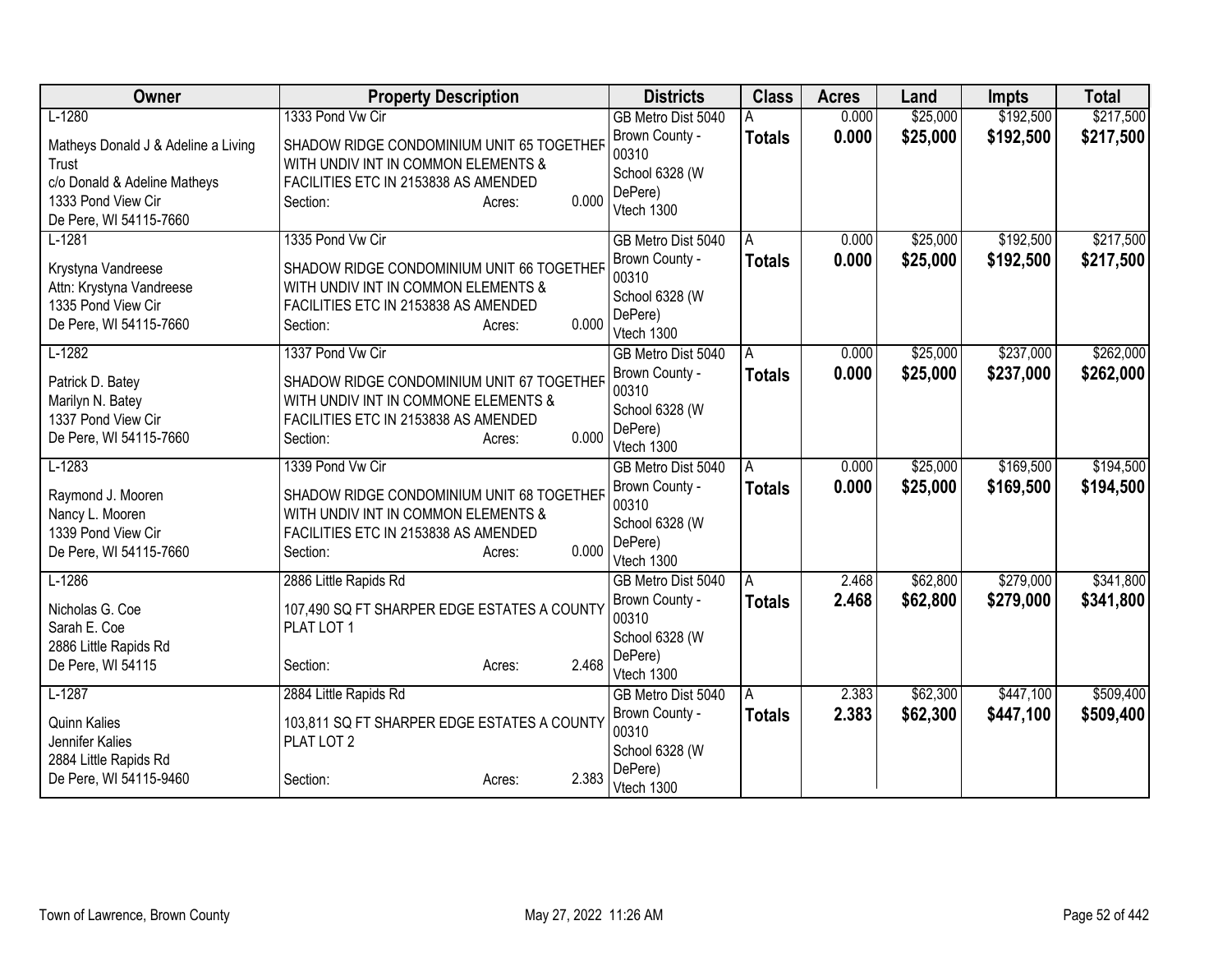| Owner                                    | <b>Property Description</b>                               |                  | <b>Districts</b>            | <b>Class</b>  | <b>Acres</b> | Land     | <b>Impts</b> | <b>Total</b> |
|------------------------------------------|-----------------------------------------------------------|------------------|-----------------------------|---------------|--------------|----------|--------------|--------------|
| $L-1288$                                 | 2872 Little Rapids Rd                                     |                  | GB Metro Dist 5040          |               | 2.384        | \$62,300 | \$285,800    | \$348,100    |
| Kenneth K. Hischke                       | 103,839 SQ FT SHARPER EDGE ESTATES A COUNTY               |                  | Brown County -<br>00310     | <b>Totals</b> | 2.384        | \$62,300 | \$285,800    | \$348,100    |
| Larae R. Hischke                         | PLAT LOT 3                                                |                  | School 6328 (W              |               |              |          |              |              |
| 2872 Little Rapids Rd                    |                                                           | 2.384            | DePere)                     |               |              |          |              |              |
| De Pere, WI 54115-9460                   | Section:                                                  | Acres:           | Vtech 1300                  |               |              |          |              |              |
| $L-1289$                                 | 2860 Little Rapids Rd                                     |                  | GB Metro Dist 5040          | A             | 2.384        | \$62,300 | \$431,500    | \$493,800    |
| Michael R. Sprang<br>Jacquelyn K. Sprang | 103,868 SQ FT SHARPER EDGE ESTATES A COUNTY<br>PLAT LOT 4 |                  | Brown County -<br>00310     | <b>Totals</b> | 2.384        | \$62,300 | \$431,500    | \$493,800    |
| 2860 Little Rapids Rd                    |                                                           |                  | School 6328 (W              |               |              |          |              |              |
| De Pere, WI 54115                        | Section:                                                  | 2.384<br>Acres:  | DePere)<br>Vtech 1300       |               |              |          |              |              |
| $L-129$                                  | Golden Glow Rd                                            |                  | Brown County -              | D.            | 20.000       | \$3,500  | \$0          | \$3,500      |
| Joseph P. Kussow                         | 20.106 AC M/L E1/2 SE1/4 NW1/4 S23 T22N R19E              |                  | 00311                       | <b>Totals</b> | 20,000       | \$3,500  | \$0          | \$3,500      |
| Lynn M. Kussow                           |                                                           |                  | GB Metro Dist 5040          |               |              |          |              |              |
| 2797 Golden Glow Rd                      |                                                           |                  | School 6734                 |               |              |          |              |              |
| De Pere, WI 54115-9447                   | Section:                                                  | 20.106<br>Acres: | (Wrightstown)<br>Vtech 1300 |               |              |          |              |              |
| $L-1290$                                 | 2848 Little Rapids Rd                                     |                  | GB Metro Dist 5040          | A             | 2.385        | \$62,300 | \$367,000    | \$429,300    |
| Randy R. Zielinski                       | 103,895 SQ FT SHARPER EDGE ESTATES A COUNTY               |                  | Brown County -<br>00310     | <b>Totals</b> | 2.385        | \$62,300 | \$367,000    | \$429,300    |
| Carolyn K. Zielinski                     | PLAT LOT 5                                                |                  | School 6328 (W              |               |              |          |              |              |
| 2848 Little Rapids Rd                    |                                                           |                  | DePere)                     |               |              |          |              |              |
| Depere, WI 54115                         | Section:                                                  | 2.385<br>Acres:  | Vtech 1300                  |               |              |          |              |              |
| $L-1291$                                 | 2836 Little Rapids Rd                                     |                  | GB Metro Dist 5040          | A             | 2.390        | \$62,300 | \$293,900    | \$356,200    |
| Theran Berceau                           | 103,925 SQ FT SHARPER EDGE ESTATES A COUNTY               |                  | Brown County -              | <b>Totals</b> | 2.390        | \$62,300 | \$293,900    | \$356,200    |
| Laura Berceau                            | PLAT LOT 6                                                |                  | 00310                       |               |              |          |              |              |
| 2836 Little Rapids Rd                    |                                                           |                  | School 6328 (W<br>DePere)   |               |              |          |              |              |
| De Pere, WI 54115-9460                   | Section:                                                  | 2.386<br>Acres:  | Vtech 1300                  |               |              |          |              |              |
| $L-1292$                                 | 2824 Little Rapids Rd                                     |                  | GB Metro Dist 5040          | A             | 2.387        | \$62,300 | \$331,600    | \$393,900    |
| Schuettpelz Larry L & Diane J Living     | 103,966 SQ FT SHARPER EDGE ESTATES A COUNTY               |                  | Brown County -              | <b>Totals</b> | 2.387        | \$62,300 | \$331,600    | \$393,900    |
| Trust                                    | PLAT LOT 7                                                |                  | 00310                       |               |              |          |              |              |
| 2824 Little Rapids Rd                    |                                                           |                  | School 6328 (W              |               |              |          |              |              |
| De Pere, WI 54115-9460                   | Section:                                                  | 2.387<br>Acres:  | DePere)<br>Vtech 1300       |               |              |          |              |              |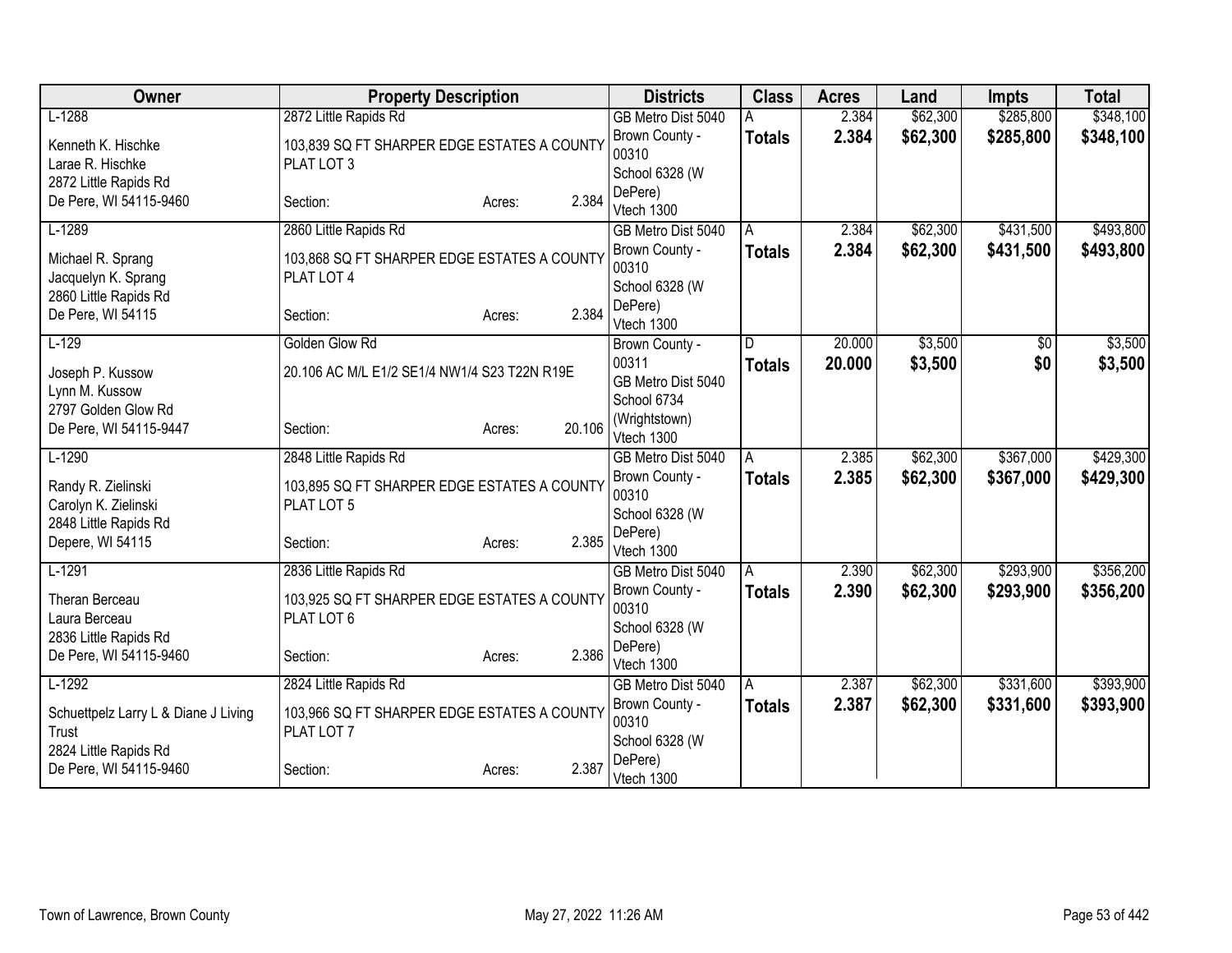| Owner                                        |                                             | <b>Property Description</b> |        | <b>Districts</b>          | <b>Class</b>   | <b>Acres</b> | Land      | <b>Impts</b>    | <b>Total</b> |
|----------------------------------------------|---------------------------------------------|-----------------------------|--------|---------------------------|----------------|--------------|-----------|-----------------|--------------|
| $L-1293$                                     | 2812 Little Rapids Rd                       |                             |        | GB Metro Dist 5040        |                | 2.387        | \$62,300  | \$248,000       | \$310,300    |
| Jeremy A. Schnurer et al                     | 103,997 SQ FT SHARPER EDGE ESTATES A COUNTY |                             |        | Brown County -<br>00310   | <b>Totals</b>  | 2.387        | \$62,300  | \$248,000       | \$310,300    |
| Attn: Jeremy A Schnurer & Julie A            | PLAT LOT 8                                  |                             |        | School 6328 (W            |                |              |           |                 |              |
| Kinney                                       |                                             |                             |        | DePere)                   |                |              |           |                 |              |
| 2812 Little Rapids Rd                        | Section:                                    | Acres:                      | 2.387  | Vtech 1300                |                |              |           |                 |              |
| De Pere, WI 54115-9460<br>$L-1294$           | 2750 Little Rapids Rd                       |                             |        | GB Metro Dist 5040        | B              | 8.382        | \$176,900 | \$325,000       | \$501,900    |
|                                              |                                             |                             |        | Brown County -            | E              | 2.000        | \$1,000   | \$0             | \$1,000      |
| M-3 Enterprises LLC                          | 452,252 SQ FT SHARPER EDGE ESTATES A COUNTY |                             |        | 00310                     | <b>Totals</b>  | 10.382       | \$177,900 | \$325,000       | \$502,900    |
| 2750 Little Rapids Rd                        | PLAT LOT 9                                  |                             |        | School 6328 (W            |                |              |           |                 |              |
| De Pere, WI 54115                            | Section:                                    | Acres:                      | 10.382 | DePere)                   |                |              |           |                 |              |
|                                              |                                             |                             |        | Vtech 1300                |                |              |           |                 |              |
| $L-1295$                                     | Little Rapids Rd                            |                             |        | GB Metro Dist 5040        | $\overline{A}$ | 0.804        | \$700     | $\overline{30}$ | \$700        |
| M-3 Enterprises LLC                          | 35,024 SQ FT SHARPER EDGE ESTATES A COUNTY  |                             |        | Brown County -<br>00310   | <b>Totals</b>  | 0.804        | \$700     | \$0             | \$700        |
| 2750 Little Rapids Rd                        | PLAT OUTLOT 1                               |                             |        | School 6328 (W            |                |              |           |                 |              |
| De Pere, WI 54115                            |                                             |                             |        | DePere)                   |                |              |           |                 |              |
|                                              | Section:                                    | Acres:                      | 0.804  | Vtech 1300                |                |              |           |                 |              |
| $L-1296$                                     | 2017 Sandy Springs Rd                       |                             |        | GB Metro Dist 5040        | A              | 0.509        | \$72,700  | \$225,400       | \$298,100    |
| Diane Lowery                                 | 22,155 SQ FT PATRIOT PLACE LOT 1            |                             |        | Brown County -            | <b>Totals</b>  | 0.509        | \$72,700  | \$225,400       | \$298,100    |
| c/o Anna C. Roffers                          |                                             |                             |        | 00310                     |                |              |           |                 |              |
| 2017 Sandy Springs Rd                        |                                             |                             |        | School 6328 (W<br>DePere) |                |              |           |                 |              |
| De Pere, WI 54115                            | Section:                                    | Acres:                      | 0.509  | Vtech 1300                |                |              |           |                 |              |
| $L-1297$                                     | 2025 Sandy Springs Rd                       |                             |        | GB Metro Dist 5040        | A              | 0.340        | \$64,000  | \$305,400       | \$369,400    |
| William Wai Hung Kwan                        | 14,850 SQ FT PATRIOT PLACE LOT 2            |                             |        | Brown County -            | <b>Totals</b>  | 0.340        | \$64,000  | \$305,400       | \$369,400    |
| 2025 Sandy Springs Rd                        |                                             |                             |        | 00310                     |                |              |           |                 |              |
| De Pere, WI 54115                            |                                             |                             |        | School 6328 (W            |                |              |           |                 |              |
|                                              | Section:                                    | Acres:                      | 0.341  | DePere)<br>Vtech 1300     |                |              |           |                 |              |
| $L-1298$                                     | 2033 Sandy Springs Rd                       |                             |        | GB Metro Dist 5040        | A              | 0.340        | \$64,000  | \$287,500       | \$351,500    |
|                                              |                                             |                             |        | Brown County -            | <b>Totals</b>  | 0.340        | \$64,000  | \$287,500       | \$351,500    |
| John P. Mulvey                               | 14,850 SQ FT PATRIOT PLACE LOT 3            |                             |        | 00310                     |                |              |           |                 |              |
| Catherine R. Mulvey<br>2033 Sandy Springs Rd |                                             |                             |        | School 6328 (W            |                |              |           |                 |              |
| De Pere, WI 54115                            | Section:                                    | Acres:                      | 0.341  | DePere)                   |                |              |           |                 |              |
|                                              |                                             |                             |        | Vtech 1300                |                |              |           |                 |              |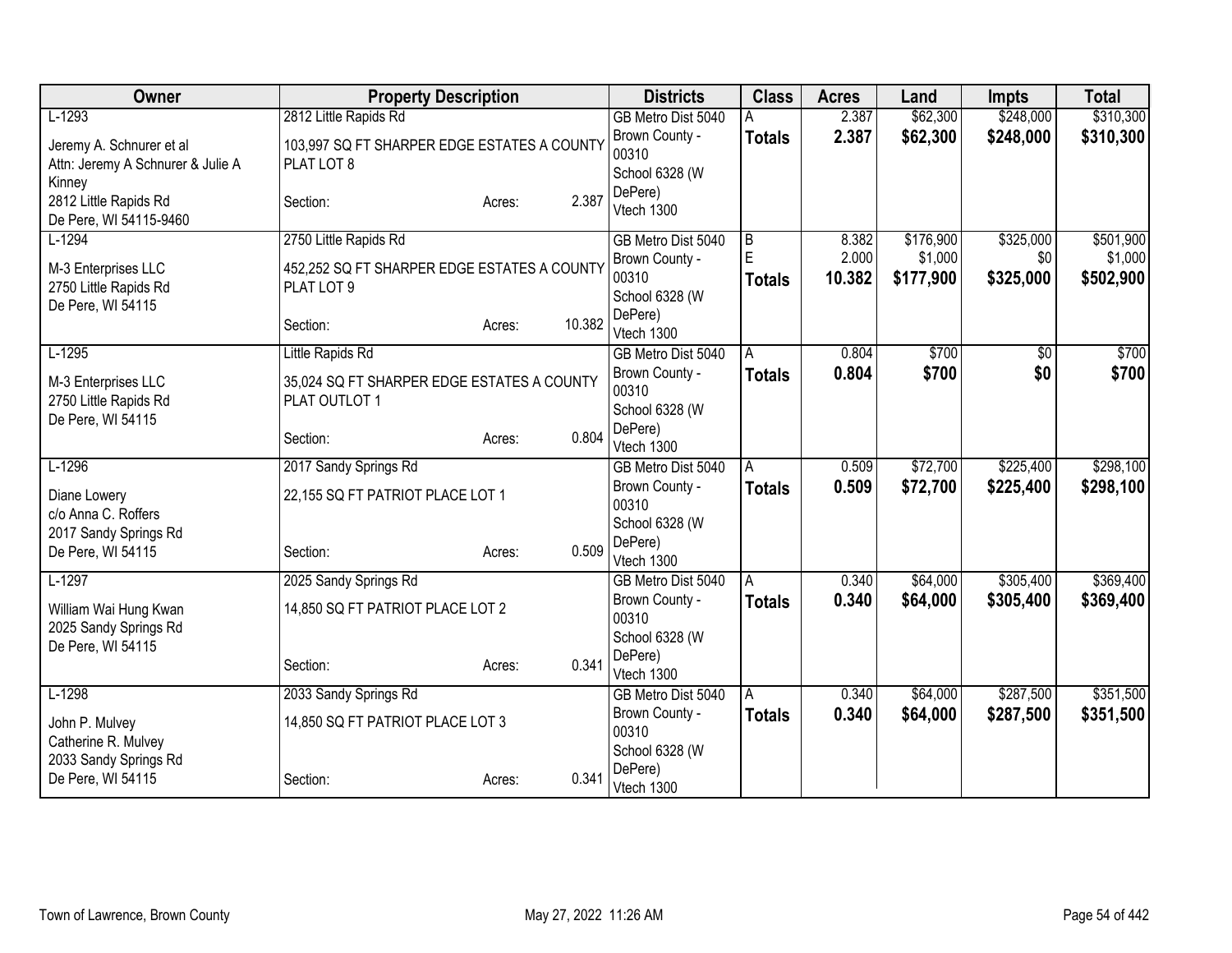| Owner                              |                                                 | <b>Property Description</b> |        | <b>Districts</b>            | <b>Class</b>   | <b>Acres</b> | Land     | <b>Impts</b> | <b>Total</b> |
|------------------------------------|-------------------------------------------------|-----------------------------|--------|-----------------------------|----------------|--------------|----------|--------------|--------------|
| $L-1299$                           | 2041 Sandy Springs Rd                           |                             |        | GB Metro Dist 5040          |                | 0.400        | \$68,000 | \$224,500    | \$292,500    |
| Adam L. Cleven                     | 17,519 SQ FT PATRIOT PLACE LOT 4                |                             |        | Brown County -              | <b>Totals</b>  | 0.400        | \$68,000 | \$224,500    | \$292,500    |
| Shannon E. Cleven                  |                                                 |                             |        | 00310                       |                |              |          |              |              |
| 2041 Sandy Springs Rd              |                                                 |                             |        | School 6328 (W              |                |              |          |              |              |
| De Pere, WI 54115-7678             | Section:                                        | Acres:                      | 0.402  | DePere)<br>Vtech 1300       |                |              |          |              |              |
| $L-13$                             | Freedom Rd                                      |                             |        | GB Metro Dist 5040          | $\overline{D}$ | 8.500        | \$1,800  | \$0          | \$1,800      |
|                                    |                                                 |                             |        | Brown County -              | E              | 1.500        | \$11,500 | \$0          | \$11,500     |
| Verhasselt Bros LLC                | 9.670 AC M/L E 10A NW1/4 SE1/4 SEC 10 T22N R19E |                             |        | 00310                       | <b>Totals</b>  | 10.000       | \$13,300 | \$0          | \$13,300     |
| W873 Golden Glow Rd                | EX RD                                           |                             |        | School 6328 (W              |                |              |          |              |              |
| Kaukauna, WI 54130                 |                                                 |                             | 9.670  | DePere)                     |                |              |          |              |              |
|                                    | Section:                                        | Acres:                      |        | Vtech 1300                  |                |              |          |              |              |
| $L-130$                            | Golden Glow Rd                                  |                             |        | Brown County -              | D              | 3.600        | \$600    | \$0          | \$600        |
| Joseph P. Kussow                   | 20.100 AC M/L W1/2 SE1/4 NW1/4 S23 T22N R19E    |                             |        | 00311                       | M              | 16.400       | \$49,200 | \$0          | \$49,200     |
| Lynn M. Kussow                     |                                                 |                             |        | GB Metro Dist 5040          | <b>Totals</b>  | 20.000       | \$49,800 | \$0          | \$49,800     |
| 2797 Golden Glow Rd                |                                                 |                             |        | School 6734                 |                |              |          |              |              |
| De Pere, WI 54115-9447             | Section:                                        | Acres:                      | 20.100 | (Wrightstown)<br>Vtech 1300 |                |              |          |              |              |
| $L-1300$                           | 2049 Sandy Springs Rd                           |                             |        | GB Metro Dist 5040          | $\overline{A}$ | 0.400        | \$68,000 | \$247,200    | \$315,200    |
|                                    |                                                 |                             |        | Brown County -              | <b>Totals</b>  | 0.400        | \$68,000 | \$247,200    | \$315,200    |
| Wayne R. Bortz<br>Barbara A. Bortz | 17,519 SQ FT PATRIOT PLACE LOT 5                |                             |        | 00310                       |                |              |          |              |              |
| 2049 Sandy Springs Rd              |                                                 |                             |        | School 6328 (W              |                |              |          |              |              |
| De Pere, WI 54115-7678             | Section:                                        | Acres:                      | 0.402  | DePere)                     |                |              |          |              |              |
|                                    |                                                 |                             |        | Vtech 1300                  |                |              |          |              |              |
| $L-1301$                           | 2057 Sandy Springs Rd                           |                             |        | GB Metro Dist 5040          | Ā              | 0.330        | \$63,100 | \$231,500    | \$294,600    |
| Craig R. Laes                      | 14,370 SQ FT PATRIOT PLACE LOT 6                |                             |        | Brown County -<br>00310     | <b>Totals</b>  | 0.330        | \$63,100 | \$231,500    | \$294,600    |
| Justine B. Laes                    |                                                 |                             |        | School 6328 (W              |                |              |          |              |              |
| 2057 Sandy Springs Rd              |                                                 |                             |        | DePere)                     |                |              |          |              |              |
| De Pere, WI 54115-7678             | Section:                                        | Acres:                      | 0.330  | Vtech 1300                  |                |              |          |              |              |
| $L-1302$                           | 2065 Sandy Springs Rd                           |                             |        | GB Metro Dist 5040          | l A            | 0.340        | \$64,000 | \$338,000    | \$402,000    |
| Ricker William L & Mary M Trust    | 14,976 SQ FT PATRIOT PLACE LOT 7                |                             |        | Brown County -              | <b>Totals</b>  | 0.340        | \$64,000 | \$338,000    | \$402,000    |
| Agreement                          |                                                 |                             |        | 00310                       |                |              |          |              |              |
| c/o William & Mary Ricker          |                                                 |                             |        | School 6328 (W              |                |              |          |              |              |
| 2065 Sandy Springs Rd              | Section:                                        | Acres:                      | 0.344  | DePere)                     |                |              |          |              |              |
| De Pere, WI 54115-7678             |                                                 |                             |        | Vtech 1300                  |                |              |          |              |              |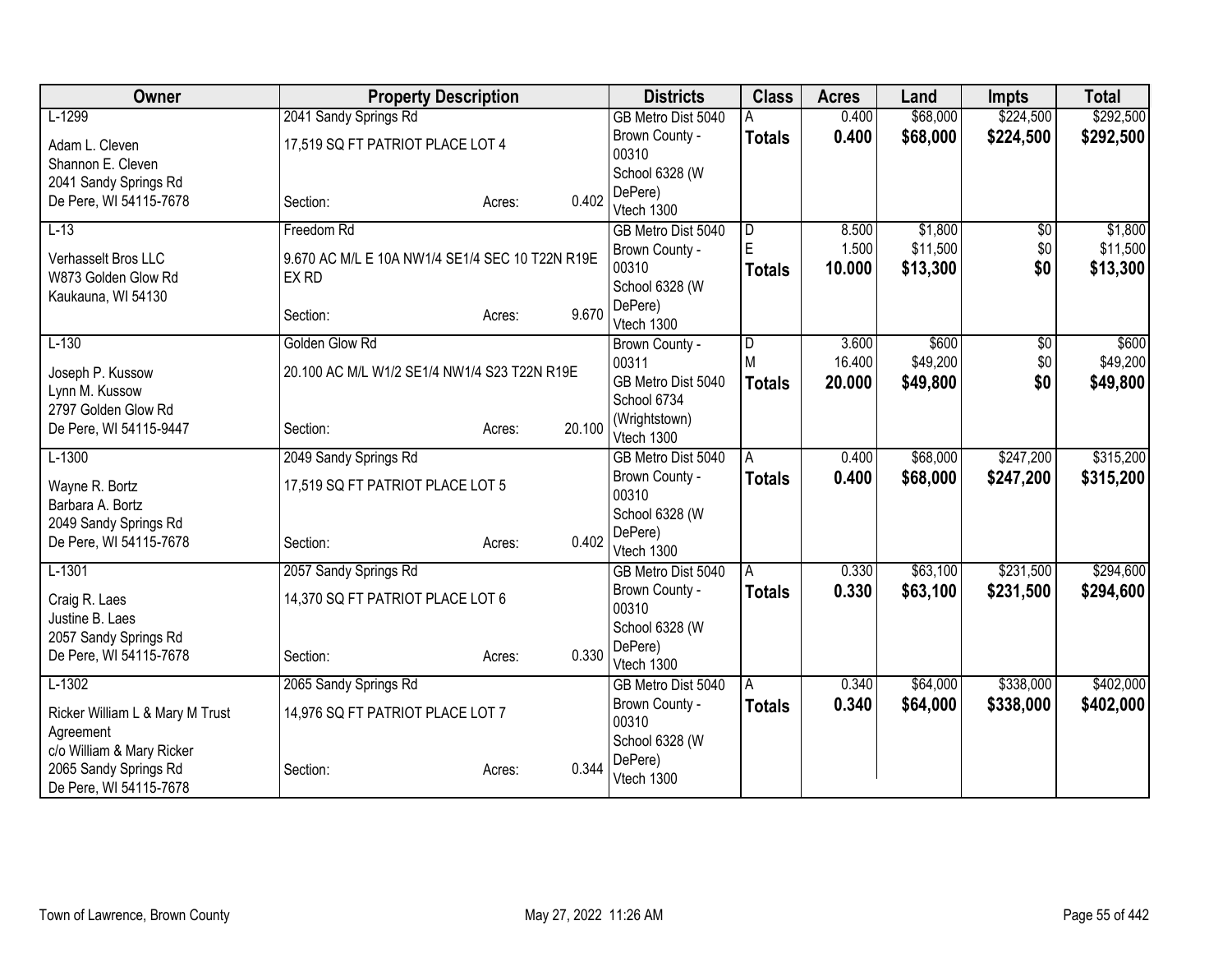| Owner                               | <b>Property Description</b>                     |                 | <b>Districts</b>          | <b>Class</b>  | <b>Acres</b> | Land     | <b>Impts</b> | <b>Total</b> |
|-------------------------------------|-------------------------------------------------|-----------------|---------------------------|---------------|--------------|----------|--------------|--------------|
| $L-1303$                            | 2073 Sandy Springs Rd                           |                 | GB Metro Dist 5040        |               | 0.430        | \$69,400 | \$251,700    | \$321,100    |
| Jerome J. Forcey IV                 | 18,761 SQ FT PATRIOT PLACE LOT 8                |                 | Brown County -            | <b>Totals</b> | 0.430        | \$69,400 | \$251,700    | \$321,100    |
| Sally L. Forcey                     |                                                 |                 | 00310                     |               |              |          |              |              |
| 2073 Sandy Springs Rd               |                                                 |                 | School 6328 (W            |               |              |          |              |              |
| De Pere, WI 54115-7678              | Section:                                        | 0.431<br>Acres: | DePere)                   |               |              |          |              |              |
|                                     |                                                 |                 | Vtech 1300                |               |              |          |              |              |
| $L-1304$                            | 2074 Sandy Springs Rd                           |                 | GB Metro Dist 5040        | A             | 0.430        | \$69,400 | \$292,500    | \$361,900    |
| Jarod E. Husmann                    | 18,803 SQ FT PATRIOT PLACE LOT 9                |                 | Brown County -<br>00310   | <b>Totals</b> | 0.430        | \$69,400 | \$292,500    | \$361,900    |
| 2074 Sandy Springs Rd               |                                                 |                 | School 6328 (W            |               |              |          |              |              |
| De Pere, WI 54115-7682              |                                                 |                 | DePere)                   |               |              |          |              |              |
|                                     | Section:                                        | 0.432<br>Acres: | Vtech 1300                |               |              |          |              |              |
| $L-1305$                            | 2066 Sandy Springs Rd                           |                 | GB Metro Dist 5040        | A             | 0.340        | \$64,000 | \$231,500    | \$295,500    |
| Lucas A. Cromell                    | 14,976 SQ FT PATRIOT PLACE LOT 10               |                 | Brown County -            | <b>Totals</b> | 0.340        | \$64,000 | \$231,500    | \$295,500    |
| Bailee A. Cromell                   |                                                 |                 | 00310                     |               |              |          |              |              |
| 2066 Sandy Springs Rd               |                                                 |                 | School 6328 (W            |               |              |          |              |              |
| De Pere, WI 54115-7682              | Section:                                        | 0.344<br>Acres: | DePere)                   |               |              |          |              |              |
|                                     |                                                 |                 | Vtech 1300                |               |              |          |              |              |
| $L-1306$                            | 2058 Sandy Springs Rd                           |                 | GB Metro Dist 5040        | A             | 0.330        | \$63,100 | \$280,000    | \$343,100    |
| Jason W. Mcdonough                  | 14,370 SQ FT PATRIOT PLACE LOT 11               |                 | Brown County -            | <b>Totals</b> | 0.330        | \$63,100 | \$280,000    | \$343,100    |
| Nina N. Mcdonough                   |                                                 |                 | 00310                     |               |              |          |              |              |
| 2058 Sandy Springs Rd               |                                                 |                 | School 6328 (W<br>DePere) |               |              |          |              |              |
| De Pere, WI 54115-7682              | Section:                                        | 0.330<br>Acres: | Vtech 1300                |               |              |          |              |              |
| $L-1307$                            | 2050 Sandy Springs Rd                           |                 | GB Metro Dist 5040        | A             | 0.400        | \$68,000 | \$276,500    | \$344,500    |
|                                     |                                                 |                 | Brown County -            | <b>Totals</b> | 0.400        | \$68,000 | \$276,500    | \$344,500    |
| Kim M Klubertanz Revocable Trust of | 17,519 SQ FT PATRIOT PLACE LOT 12               |                 | 00310                     |               |              |          |              |              |
| 2021                                |                                                 |                 | School 6328 (W            |               |              |          |              |              |
| 2050 Sandy Springs Rd               |                                                 |                 | DePere)                   |               |              |          |              |              |
| De Pere, WI 54115                   | Section:                                        | 0.402<br>Acres: | Vtech 1300                |               |              |          |              |              |
| $L-1308$                            | 2042 Sandy Springs Rd                           |                 | GB Metro Dist 5040        | A             | 0.400        | \$68,000 | \$253,500    | \$321,500    |
| Frank L. Goodale                    | 17,519 SQ FT LOT 1 OF 50 CSM 248 BNG ALL OF LOT |                 | Brown County -            | <b>Totals</b> | 0.400        | \$68,000 | \$253,500    | \$321,500    |
| Candy S. Goodale                    | 13 OF PATRIOT PLACE                             |                 | 00310                     |               |              |          |              |              |
| 2042 Sandy Springs Rd               |                                                 |                 | School 6328 (W            |               |              |          |              |              |
| De Pere, WI 54115-7682              | Section:                                        | 0.402<br>Acres: | DePere)                   |               |              |          |              |              |
|                                     |                                                 |                 | Vtech 1300                |               |              |          |              |              |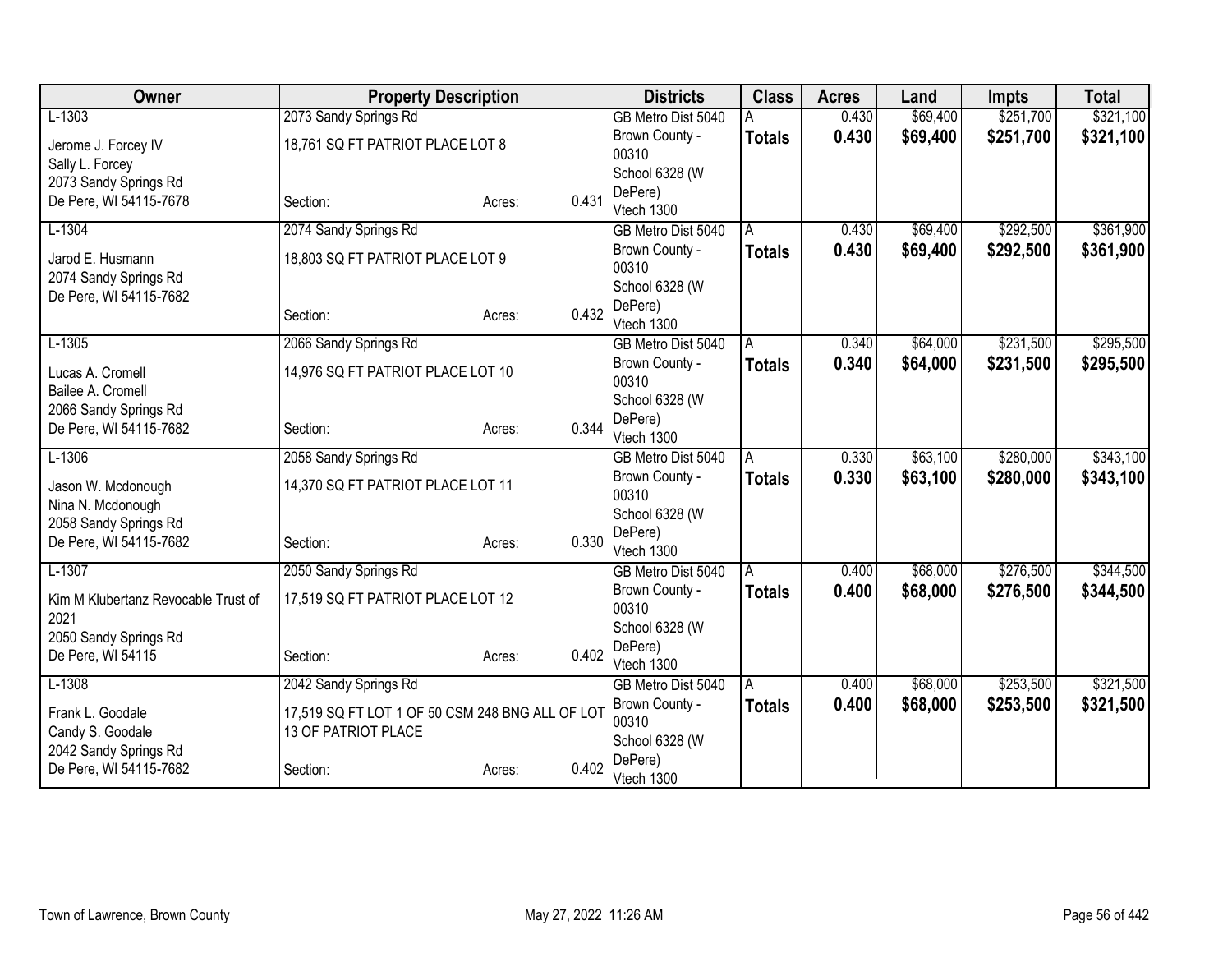| Owner                                       | <b>Property Description</b>             |        | <b>Districts</b> | <b>Class</b>              | <b>Acres</b>  | Land   | <b>Impts</b> | <b>Total</b>    |           |
|---------------------------------------------|-----------------------------------------|--------|------------------|---------------------------|---------------|--------|--------------|-----------------|-----------|
| $L-1309$                                    | 2034 Sandy Springs Rd                   |        |                  | GB Metro Dist 5040        |               | 0.340  | \$64,000     | \$246,000       | \$310,000 |
| Tammy J. Weinschrott                        | 14,850 SQ FT PATRIOT PLACE LOT 14       |        |                  | Brown County -            | <b>Totals</b> | 0.340  | \$64,000     | \$246,000       | \$310,000 |
| 2034 Sandy Springs Rd                       |                                         |        |                  | 00310                     |               |        |              |                 |           |
| De Pere, WI 54115                           |                                         |        |                  | School 6328 (W            |               |        |              |                 |           |
|                                             | Section:                                | Acres: | 0.341            | DePere)<br>Vtech 1300     |               |        |              |                 |           |
| $L-131$                                     | Apple Creek Rd                          |        |                  |                           | D.            | 40.000 | \$7,000      | $\overline{50}$ | \$7,000   |
|                                             |                                         |        |                  | Brown County -<br>00311   |               | 40.000 | \$7,000      | \$0             | \$7,000   |
| Thomas Erdmann Sr                           | 40.167 AC M/L NE1/4 SW1/4 S23 T22N R19E |        |                  | GB Metro Dist 5040        | <b>Totals</b> |        |              |                 |           |
| 2646 Apple Creek Rd                         |                                         |        |                  | School 6734               |               |        |              |                 |           |
| De Pere, WI 54115-9442                      |                                         |        |                  | (Wrightstown)             |               |        |              |                 |           |
|                                             | Section:                                | Acres: | 40.167           | Vtech 1300                |               |        |              |                 |           |
| $L-1310$                                    | 2026 Sandy Springs Rd                   |        |                  | GB Metro Dist 5040        | A             | 0.340  | \$64,000     | \$268,500       | \$332,500 |
| Matthew A. Jansen                           | 14,850 SQ FT PATRIOT PLACE LOT 15       |        |                  | Brown County -            | <b>Totals</b> | 0.340  | \$64,000     | \$268,500       | \$332,500 |
| 2026 Sandy Springs Rd                       |                                         |        |                  | 00310                     |               |        |              |                 |           |
| De Pere, WI 54115                           |                                         |        |                  | School 6328 (W            |               |        |              |                 |           |
|                                             | Section:                                | Acres: | 0.341            | DePere)                   |               |        |              |                 |           |
|                                             |                                         |        |                  | Vtech 1300                |               |        |              |                 |           |
| $L-1311$                                    | 2018 Sandy Springs Rd                   |        |                  | GB Metro Dist 5040        | A             | 0.350  | \$65,000     | \$245,000       | \$310,000 |
| Thomas E. Fey                               | 15,333 SQ FT PATRIOT PLACE LOT 16       |        |                  | Brown County -<br>00310   | <b>Totals</b> | 0.350  | \$65,000     | \$245,000       | \$310,000 |
| Holly J. Fey                                |                                         |        |                  | School 6328 (W            |               |        |              |                 |           |
| 2018 Sandy Springs Rd                       |                                         |        |                  | DePere)                   |               |        |              |                 |           |
| De Pere, WI 54115                           | Section:                                | Acres: | 0.352            | Vtech 1300                |               |        |              |                 |           |
| $L-1312$                                    | 2010 Sandy Springs Rd                   |        |                  | GB Metro Dist 5040        | A             | 0.549  | \$73,100     | \$404,500       | \$477,600 |
|                                             |                                         |        |                  | Brown County -            | <b>Totals</b> | 0.549  | \$73,100     | \$404,500       | \$477,600 |
| Alissa A. Oudenhoven<br>Ryan W. Waldschmidt | 23,908 SQ FT PATRIOT PLACE LOT 17       |        |                  | 00310                     |               |        |              |                 |           |
| 2010 Sandy Springs Rd                       |                                         |        |                  | School 6328 (W            |               |        |              |                 |           |
| De Pere, WI 54115                           | Section:                                | Acres: | 0.549            | DePere)                   |               |        |              |                 |           |
|                                             |                                         |        |                  | Vtech 1300                |               |        |              |                 |           |
| $L-1313$                                    | 2002 Sandy Springs Rd                   |        |                  | GB Metro Dist 5040        | A             | 0.560  | \$73,200     | \$212,500       | \$285,700 |
| Jared Rentmeester                           | 24,390 SQ FT PATRIOT PLACE LOT 18       |        |                  | Brown County -            | Totals        | 0.560  | \$73,200     | \$212,500       | \$285,700 |
| Jamie Rentmeester                           |                                         |        |                  | 00310                     |               |        |              |                 |           |
| 2002 Sandy Springs Rd                       |                                         |        |                  | School 6328 (W<br>DePere) |               |        |              |                 |           |
| De Pere, WI 54115                           | Section:                                | Acres: | 0.560            | Vtech 1300                |               |        |              |                 |           |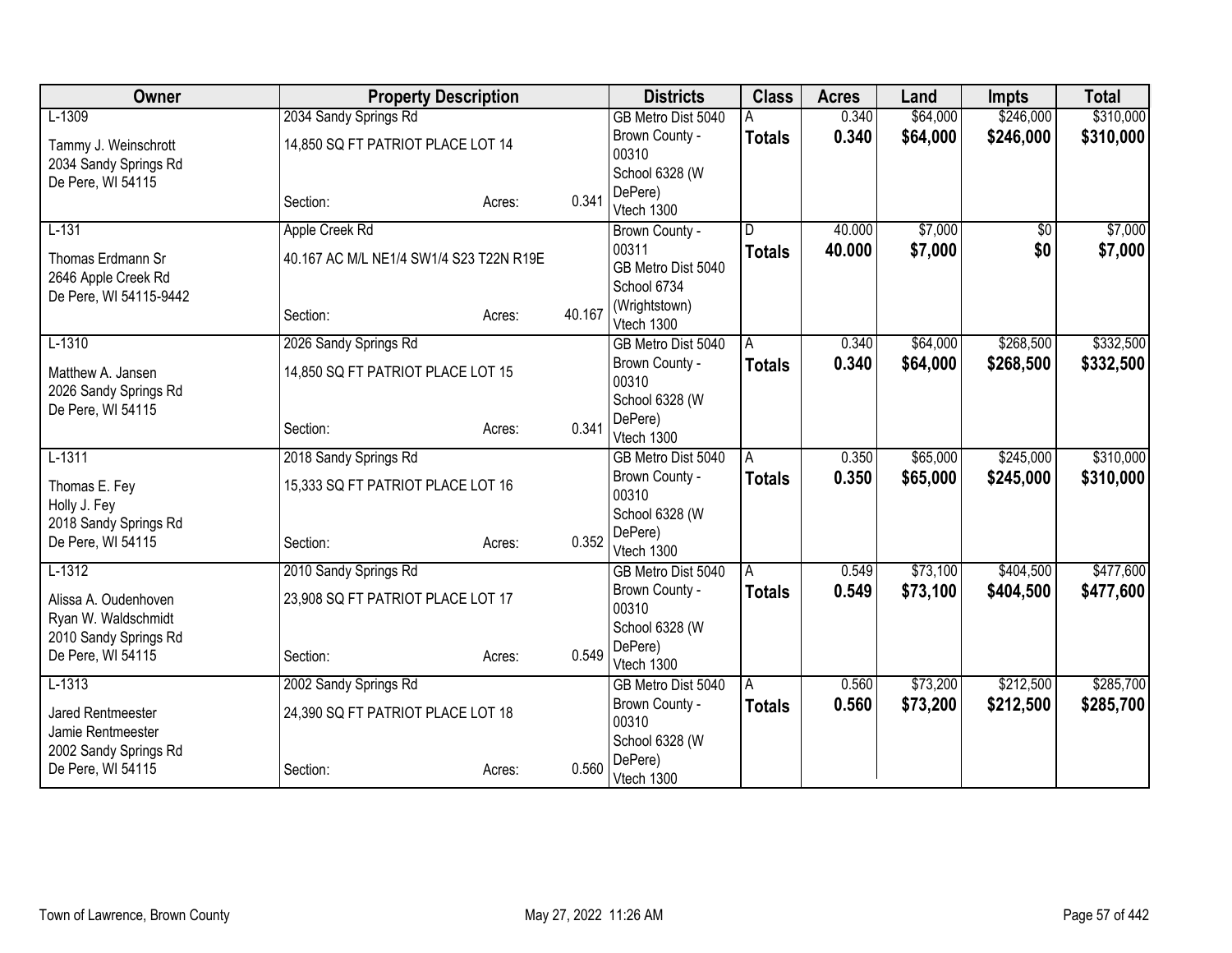| Owner                  | <b>Property Description</b>                |                  | <b>Districts</b>        | <b>Class</b>  | <b>Acres</b> | Land     | <b>Impts</b>  | <b>Total</b> |
|------------------------|--------------------------------------------|------------------|-------------------------|---------------|--------------|----------|---------------|--------------|
| $L-1315$               | 1994 Sandy Springs Rd                      |                  | GB Metro Dist 5040      |               | 0.450        | \$70,300 | \$258,500     | \$328,800    |
| Jared M. Kuchenbecker  | 19,566 SQ FT PATRIOT PLACE 1ST ADDN LOT 20 |                  | Brown County -          | <b>Totals</b> | 0.450        | \$70,300 | \$258,500     | \$328,800    |
| Lara Beth Kuchenbecker |                                            |                  | 00310                   |               |              |          |               |              |
| 1994 Sandy Springs Rd  |                                            |                  | School 6328 (W          |               |              |          |               |              |
| De Pere, WI 54115      | Section:                                   | 0.449<br>Acres:  | DePere)<br>Vtech 1300   |               |              |          |               |              |
| $L-1316$               | 1990 Sandy Springs Rd                      |                  | GB Metro Dist 5040      | A             | 0.480        | \$71,700 | \$242,000     | \$313,700    |
|                        |                                            |                  | Brown County -          | <b>Totals</b> | 0.480        | \$71,700 | \$242,000     | \$313,700    |
| Chelsi Weber           | 21,109 SQ FT PATRIOT PLACE 1ST ADDN LOT 21 |                  | 00310                   |               |              |          |               |              |
| 1990 Sandy Springs Dr  |                                            |                  | School 6328 (W          |               |              |          |               |              |
| De Pere, WI 54115      |                                            |                  | DePere)                 |               |              |          |               |              |
|                        | Section:                                   | 0.484<br>Acres:  | Vtech 1300              |               |              |          |               |              |
| $L-1317$               | 2697 Lawrence Dr                           |                  | GB Metro Dist 5040      | A             | 0.298        | \$50,000 | \$183,500     | \$233,500    |
| Michael P. Riley       | 13,019 SQ FT CARPENTER'S CROSSING LOT 1    |                  | Brown County -          | <b>Totals</b> | 0.298        | \$50,000 | \$183,500     | \$233,500    |
| Catherine L. Riley     |                                            |                  | 00310                   |               |              |          |               |              |
| 2697 Lawrence Dr       |                                            |                  | School 6328 (W          |               |              |          |               |              |
| De Pere, WI 54115-4058 | Section:                                   | 0.298<br>Acres:  | DePere)                 |               |              |          |               |              |
|                        |                                            |                  | Vtech 1300              |               |              |          | \$247,100     |              |
| $L-1318$               | 2691 Lawrence Dr                           |                  | GB Metro Dist 5040      | A             | 0.303        | \$50,500 |               | \$297,600    |
| Daniel L. Wickman      | 13,205 SQ FT CARPENTER'S CROSSING LOT 2    |                  | Brown County -<br>00310 | <b>Totals</b> | 0.303        | \$50,500 | \$247,100     | \$297,600    |
| Tori L. Wickman        |                                            |                  | School 6328 (W          |               |              |          |               |              |
| 2691 Lawrence Dr       |                                            |                  | DePere)                 |               |              |          |               |              |
| De Pere, WI 54115      | Section:                                   | 0.303<br>Acres:  | Vtech 1300              |               |              |          |               |              |
| $L-1319$               | 2685 Lawrence Dr                           |                  | GB Metro Dist 5040      | A             | 0.303        | \$50,500 | \$205,000     | \$255,500    |
| Andrea R. Houston      | 13,205 SQ FT CARPENTER'S CROSSING LOT 3    |                  | Brown County -          | <b>Totals</b> | 0.303        | \$50,500 | \$205,000     | \$255,500    |
| 2685 Lawrence Dr       |                                            |                  | 00310                   |               |              |          |               |              |
| De Pere, WI 54115      |                                            |                  | School 6328 (W          |               |              |          |               |              |
|                        | Section:                                   | 0.303<br>Acres:  | DePere)                 |               |              |          |               |              |
|                        |                                            |                  | Vtech 1300              |               |              |          |               |              |
| $L-132$                | Apple Creek Rd                             |                  | Brown County -<br>00311 | D             | 40.000       | \$7,700  | $\sqrt[6]{3}$ | \$7,700      |
| Thomas Erdmann Sr      | 40.254 AC M/L NW1/4 SW1/4 S23 T22N R19E    |                  | GB Metro Dist 5040      | <b>Totals</b> | 40.000       | \$7,700  | \$0           | \$7,700      |
| 2646 Apple Creek Rd    |                                            |                  | School 6734             |               |              |          |               |              |
| De Pere, WI 54115-9442 |                                            |                  | (Wrightstown)           |               |              |          |               |              |
|                        | Section:                                   | 40.254<br>Acres: | Vtech 1300              |               |              |          |               |              |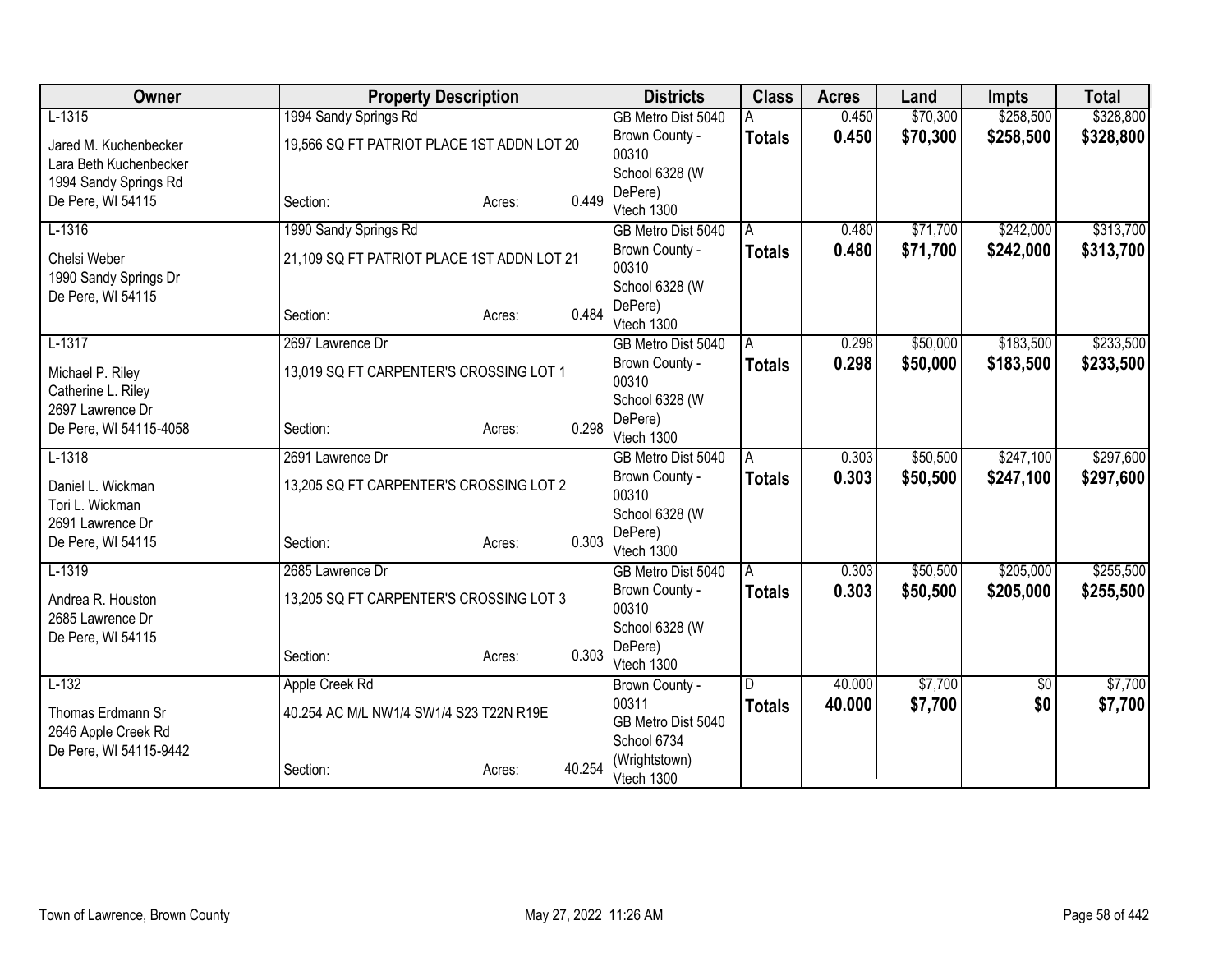| Owner                    | <b>Property Description</b>             |        |       | <b>Districts</b>        | <b>Class</b>  | <b>Acres</b> | Land     | <b>Impts</b> | <b>Total</b> |
|--------------------------|-----------------------------------------|--------|-------|-------------------------|---------------|--------------|----------|--------------|--------------|
| $L-1320$                 | 2679 Lawrence Dr                        |        |       | GB Metro Dist 5040      |               | 0.303        | \$50,500 | \$181,100    | \$231,600    |
| Robert P and Debra Frank | 13,205 SQ FT CARPENTER'S CROSSING LOT 4 |        |       | Brown County -          | <b>Totals</b> | 0.303        | \$50,500 | \$181,100    | \$231,600    |
| 2679 Lawrence Dr         |                                         |        |       | 00310                   |               |              |          |              |              |
| De Pere, WI 54115        |                                         |        |       | School 6328 (W          |               |              |          |              |              |
|                          | Section:                                | Acres: | 0.303 | DePere)<br>Vtech 1300   |               |              |          |              |              |
| $L-1321$                 | 2673 Lawrence Dr                        |        |       | GB Metro Dist 5040      | A             | 0.303        | \$50,500 | \$175,500    | \$226,000    |
|                          |                                         |        |       | Brown County -          | <b>Totals</b> | 0.303        | \$50,500 | \$175,500    | \$226,000    |
| Olivia A. Lafine         | 13,205 SQ FT CARPENTER'S CROSSING LOT 5 |        |       | 00310                   |               |              |          |              |              |
| 2673 Lawrence Dr         |                                         |        |       | School 6328 (W          |               |              |          |              |              |
| De Pere, WI 54115        |                                         |        |       | DePere)                 |               |              |          |              |              |
|                          | Section:                                | Acres: | 0.303 | Vtech 1300              |               |              |          |              |              |
| $L-1322$                 | 2193 Mahogany Trl                       |        |       | GB Metro Dist 5040      | A             | 0.352        | \$54,900 | \$173,500    | \$228,400    |
| Jason M. Gordon          | 15,349 SQ FT CARPENTER'S CROSSING LOT 6 |        |       | Brown County -          | <b>Totals</b> | 0.352        | \$54,900 | \$173,500    | \$228,400    |
| Amie L. Gordon           |                                         |        |       | 00310                   |               |              |          |              |              |
| 2193 Mahogany Trl        |                                         |        |       | School 6328 (W          |               |              |          |              |              |
| De Pere, WI 54115-1857   | Section:                                | Acres: | 0.352 | DePere)                 |               |              |          |              |              |
|                          | 2660 Boxwood Cir                        |        |       | Vtech 1300              |               |              |          |              |              |
| $L-1323$                 |                                         |        |       | GB Metro Dist 5040      | A             | 0.403        | \$63,400 | \$185,500    | \$248,900    |
| Bradley A. Doherty       | 17,572 SQ FT CARPENTER'S CROSSING LOT 7 |        |       | Brown County -<br>00310 | <b>Totals</b> | 0.403        | \$63,400 | \$185,500    | \$248,900    |
| Lindsay N. Doherty       |                                         |        |       | School 6328 (W          |               |              |          |              |              |
| 2660 Boxwood Cir         |                                         |        |       | DePere)                 |               |              |          |              |              |
| De Pere, WI 54115-7303   | Section:                                | Acres: | 0.403 | Vtech 1300              |               |              |          |              |              |
| $L-1324$                 | 2670 Boxwood Cir                        |        |       | GB Metro Dist 5040      | A             | 0.275        | \$55,900 | \$179,000    | \$234,900    |
| Heather S. Marquardt     | 12,001 SQ FT CARPENTER'S CROSSING LOT 8 |        |       | Brown County -          | <b>Totals</b> | 0.275        | \$55,900 | \$179,000    | \$234,900    |
| 2670 Boxwood Cir         |                                         |        |       | 00310                   |               |              |          |              |              |
| De Pere, WI 54115        |                                         |        |       | School 6328 (W          |               |              |          |              |              |
|                          | Section:                                | Acres: | 0.275 | DePere)                 |               |              |          |              |              |
|                          |                                         |        |       | Vtech 1300              |               |              |          |              |              |
| $L-1325$                 | 2676 Boxwood Cir                        |        |       | GB Metro Dist 5040      | A             | 0.275        | \$55,900 | \$213,500    | \$269,400    |
| Jason Chartier           | 12,001 SQ FT CARPENTER'S CROSSING LOT 9 |        |       | Brown County -<br>00310 | <b>Totals</b> | 0.275        | \$55,900 | \$213,500    | \$269,400    |
| Courtney Chartier        |                                         |        |       | School 6328 (W          |               |              |          |              |              |
| 2676 Boxwood Cir         |                                         |        |       | DePere)                 |               |              |          |              |              |
| De Pere, WI 54115        | Section:                                | Acres: | 0.275 | Vtech 1300              |               |              |          |              |              |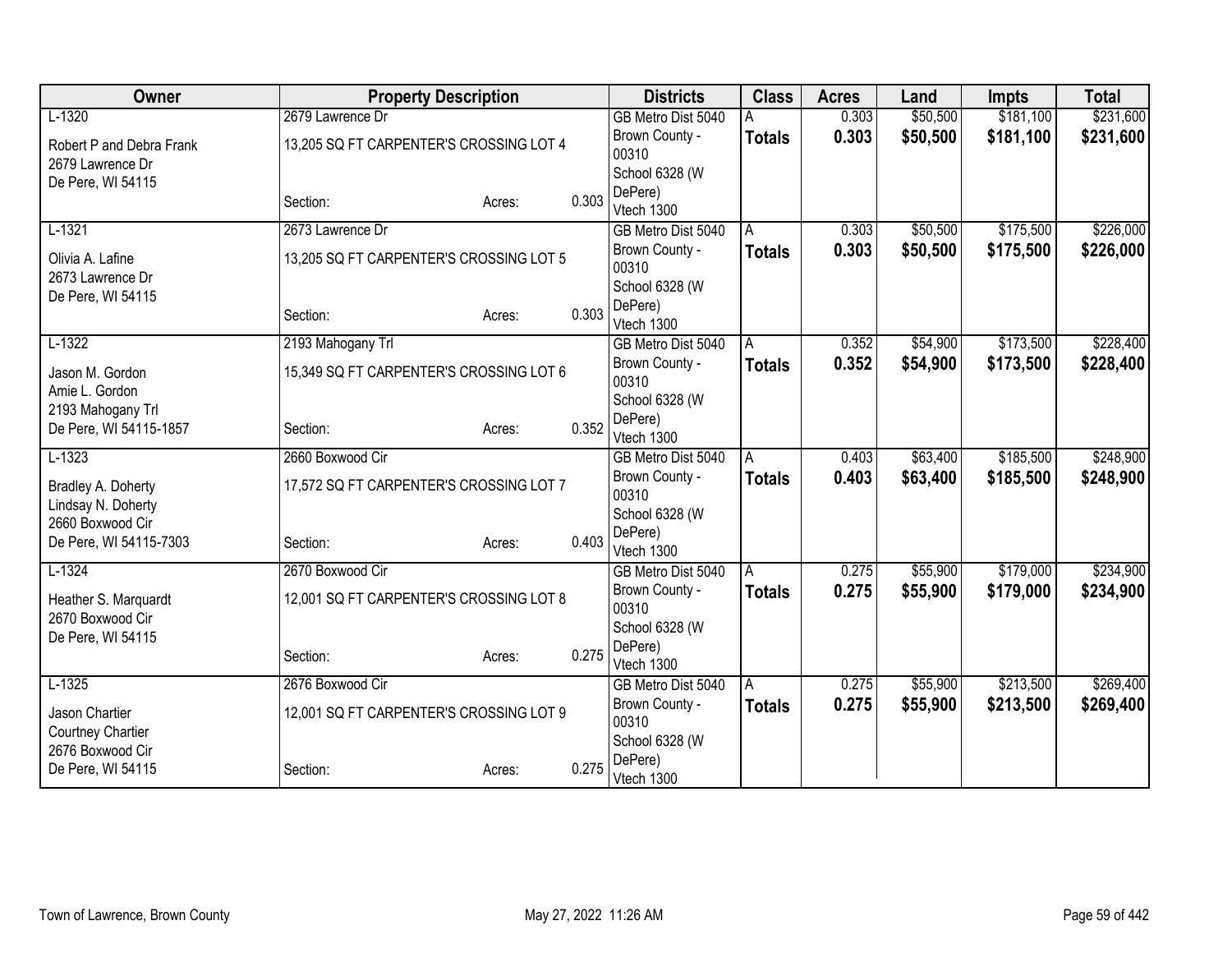| Owner                                         | <b>Property Description</b>              |                  | <b>Districts</b>                 | <b>Class</b>            | <b>Acres</b> | Land     | <b>Impts</b>    | <b>Total</b> |
|-----------------------------------------------|------------------------------------------|------------------|----------------------------------|-------------------------|--------------|----------|-----------------|--------------|
| $L-1326$                                      | 2682 Boxwood Cir                         |                  | GB Metro Dist 5040               |                         | 0.275        | \$55,900 | \$213,700       | \$269,600    |
| James G. Ramesh                               | 12,001 SQ FT CARPENTER'S CROSSING LOT 10 |                  | Brown County -                   | <b>Totals</b>           | 0.275        | \$55,900 | \$213,700       | \$269,600    |
| 2682 Boxwood Cir                              |                                          |                  | 00310                            |                         |              |          |                 |              |
| De Pere, WI 54115-7303                        |                                          |                  | School 6328 (W                   |                         |              |          |                 |              |
|                                               | Section:                                 | 0.275<br>Acres:  | DePere)                          |                         |              |          |                 |              |
| $L-1327$                                      | 2686 Boxwood Cir                         |                  | Vtech 1300<br>GB Metro Dist 5040 | A                       | 0.279        | \$56,800 | \$204,600       | \$261,400    |
|                                               |                                          |                  | Brown County -                   |                         | 0.279        | \$56,800 | \$204,600       |              |
| David Vanvonderen                             | 12,189 SQ FT CARPENTER'S CROSSING LOT 11 |                  | 00310                            | <b>Totals</b>           |              |          |                 | \$261,400    |
| Carolyn L. Vanvonderen                        |                                          |                  | School 6328 (W                   |                         |              |          |                 |              |
| 2686 Boxwood Cir                              |                                          |                  | DePere)                          |                         |              |          |                 |              |
| De Pere, WI 54115-7303                        | Section:                                 | 0.279<br>Acres:  | Vtech 1300                       |                         |              |          |                 |              |
| $L-1328$                                      | 2692 Boxwood Cir                         |                  | GB Metro Dist 5040               | A                       | 0.445        | \$67,200 | \$219,200       | \$286,400    |
| Kara R. Schmidt                               | 19,424 SQ FT CARPENTER'S CROSSING LOT 12 |                  | Brown County -                   | <b>Totals</b>           | 0.445        | \$67,200 | \$219,200       | \$286,400    |
| 2692 Boxwood Cir                              |                                          | 00310            |                                  |                         |              |          |                 |              |
| De Pere, WI 54115-7303                        |                                          |                  | School 6328 (W                   |                         |              |          |                 |              |
|                                               | Section:                                 | 0.445<br>Acres:  | DePere)                          |                         |              |          |                 |              |
|                                               |                                          |                  | Vtech 1300                       |                         |              |          |                 |              |
| $L-1329$                                      | 2697 Boxwood Cir                         |                  | GB Metro Dist 5040               | A                       | 0.367        | \$66,100 | \$195,600       | \$261,700    |
| Keith A. Stoddard                             | 16,013 SQ FT CARPENTER'S CROSSING LOT 13 |                  | Brown County -<br>00310          | <b>Totals</b>           | 0.367        | \$66,100 | \$195,600       | \$261,700    |
| Crystal R. Stoddard                           |                                          |                  | School 6328 (W                   |                         |              |          |                 |              |
| 2697 Boxwood Cir                              |                                          |                  | DePere)                          |                         |              |          |                 |              |
| De Pere, WI 54115-8071                        | Section:                                 | 0.367<br>Acres:  | Vtech 1300                       |                         |              |          |                 |              |
| $L-133$                                       | 2638 Apple Creek Rd                      |                  | Brown County -                   | $\overline{\mathsf{D}}$ | 38.000       | \$6,700  | $\overline{50}$ | \$6,700      |
|                                               |                                          |                  | 00311                            | G                       | 2.000        | \$45,000 | \$156,400       | \$201,400    |
| Thomas Erdmann Sr                             | 39.537 AC M/L SW1/4 SW1/4 S23 T22N R19E  |                  | GB Metro Dist 5040               | <b>Totals</b>           | 40.000       | \$51,700 | \$156,400       | \$208,100    |
| 2646 Apple Creek Rd<br>De Pere, WI 54115-9442 |                                          |                  | School 6734                      |                         |              |          |                 |              |
|                                               | Section:                                 | 39.537<br>Acres: | (Wrightstown)                    |                         |              |          |                 |              |
|                                               |                                          |                  | Vtech 1300                       |                         |              |          |                 |              |
| $L-1330$                                      | 2699 Boxwood Cir                         |                  | GB Metro Dist 5040               | A                       | 0.275        | \$56,000 | \$181,500       | \$237,500    |
| Brian R Baumann Revocable Trust               | 12,000 SQ FT CARPENTER'S CROSSING LOT 14 |                  | Brown County -                   | <b>Totals</b>           | 0.275        | \$56,000 | \$181,500       | \$237,500    |
| 2699 Boxwood Cir                              |                                          |                  | 00310                            |                         |              |          |                 |              |
| De Pere, WI 54115                             |                                          |                  | School 6328 (W                   |                         |              |          |                 |              |
|                                               | Section:                                 | 0.275<br>Acres:  | DePere)<br>Vtech 1300            |                         |              |          |                 |              |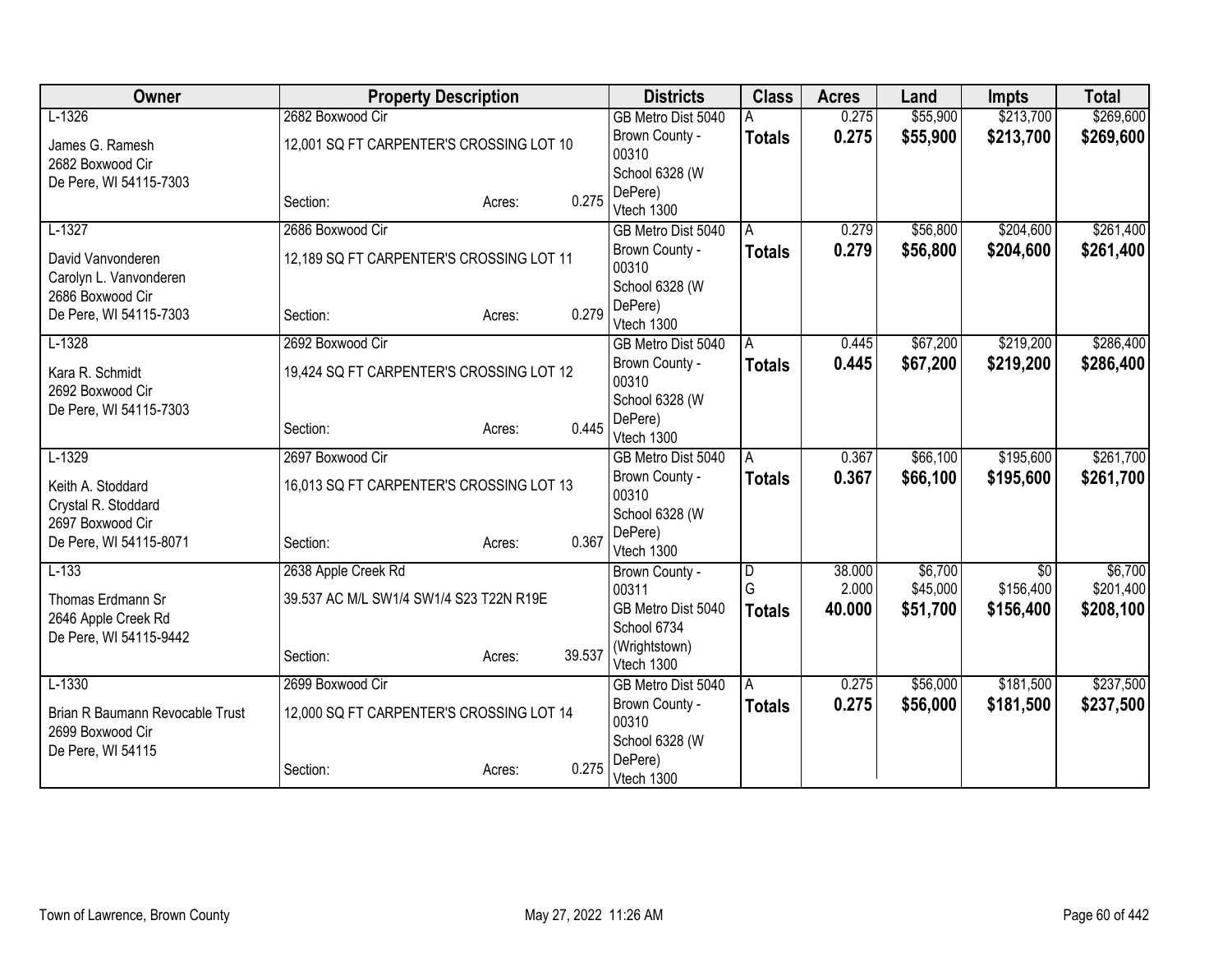| Owner                                  | <b>Property Description</b>              |                 | <b>Districts</b>        | <b>Class</b>   | <b>Acres</b> | Land     | <b>Impts</b> | <b>Total</b> |
|----------------------------------------|------------------------------------------|-----------------|-------------------------|----------------|--------------|----------|--------------|--------------|
| $L-1331$                               | 2705 Boxwood Cir                         |                 | GB Metro Dist 5040      |                | 0.275        | \$56,000 | \$200,500    | \$256,500    |
| Jason T. Woelfel                       | 12,000 SQ FT CARPENTER'S CROSSING LOT 15 |                 | Brown County -          | <b>Totals</b>  | 0.275        | \$56,000 | \$200,500    | \$256,500    |
| Heather B. Woelfel                     |                                          |                 | 00310                   |                |              |          |              |              |
| 2705 Boxwood Cir                       |                                          |                 | School 6328 (W          |                |              |          |              |              |
| De Pere, WI 54115-7302                 | Section:                                 | 0.275<br>Acres: | DePere)                 |                |              |          |              |              |
| $L-1332$                               | 2709 Boxwood Cir                         |                 | Vtech 1300              |                |              | \$56,000 | \$182,000    |              |
|                                        |                                          |                 | GB Metro Dist 5040      | A              | 0.275        |          |              | \$238,000    |
| Cristina M. Roeske<br>2709 Boxwood Cir | 12,000 SQ FT CARPENTER'S CROSSING LOT 16 |                 | Brown County -<br>00310 | <b>Totals</b>  | 0.275        | \$56,000 | \$182,000    | \$238,000    |
| De Pere, WI 54115-4058                 |                                          |                 | School 6328 (W          |                |              |          |              |              |
|                                        | Section:                                 | 0.275<br>Acres: | DePere)                 |                |              |          |              |              |
|                                        |                                          |                 | Vtech 1300              |                |              |          |              |              |
| $L-1333$                               | 2713 Boxwood Cir                         |                 | GB Metro Dist 5040      | A              | 0.329        | \$62,100 | \$224,500    | \$286,600    |
| James C. Hansen Jr                     | 14,369 SQ FT CARPENTER'S CROSSING LOT 17 |                 | Brown County -<br>00310 | <b>Totals</b>  | 0.329        | \$62,100 | \$224,500    | \$286,600    |
| 2713 Boxwood Cir<br>Depere, WI 54115   |                                          |                 | School 6328 (W          |                |              |          |              |              |
|                                        | Section:                                 | 0.329<br>Acres: | DePere)                 |                |              |          |              |              |
|                                        |                                          |                 | Vtech 1300              |                |              |          |              |              |
| $L-1334$                               | 2699 Lacewood Ln                         |                 | GB Metro Dist 5040      | A              | 0.319        | \$61,100 | \$197,000    | \$258,100    |
| Jessica L. Ecke                        | 13,903 SQ FT CARPENTER'S CROSSING LOT 18 |                 | Brown County -<br>00310 | <b>Totals</b>  | 0.319        | \$61,100 | \$197,000    | \$258,100    |
| 2699 Lacewood Ln                       |                                          |                 | School 6328 (W          |                |              |          |              |              |
| De Pere, WI 54115                      |                                          |                 | DePere)                 |                |              |          |              |              |
|                                        | Section:                                 | 0.319<br>Acres: | Vtech 1300              |                |              |          |              |              |
| $L-1335$                               | 2695 Lacewood Ln                         |                 | GB Metro Dist 5040      | $\overline{A}$ | 0.350        | \$64,400 | \$189,600    | \$254,000    |
| Todd A. Campbell                       | 15,263 SQ FT CARPENTER'S CROSSING LOT 19 |                 | Brown County -          | <b>Totals</b>  | 0.350        | \$64,400 | \$189,600    | \$254,000    |
| Julie L. Campbell                      |                                          |                 | 00310                   |                |              |          |              |              |
| 2695 Lacewood Ln                       |                                          |                 | School 6328 (W          |                |              |          |              |              |
| De Pere, WI 54115                      | Section:                                 | 0.350<br>Acres: | DePere)                 |                |              |          |              |              |
|                                        |                                          |                 | Vtech 1300              |                |              |          |              |              |
| $L-1336$                               | 2685 Lacewood Ln                         |                 | GB Metro Dist 5040      | ΙA             | 0.421        | \$67,000 | \$257,500    | \$324,500    |
| Jeffrey D. Pamenter                    | 18,366 SQ FT CARPENTER'S CROSSING LOT 20 |                 | Brown County -<br>00310 | <b>Totals</b>  | 0.421        | \$67,000 | \$257,500    | \$324,500    |
| Wendy H. Pamenter<br>2685 Lacewood Ln  |                                          |                 | School 6328 (W          |                |              |          |              |              |
| De Pere, WI 54115-7304                 | Section:                                 | 0.421<br>Acres: | DePere)                 |                |              |          |              |              |
|                                        |                                          |                 | Vtech 1300              |                |              |          |              |              |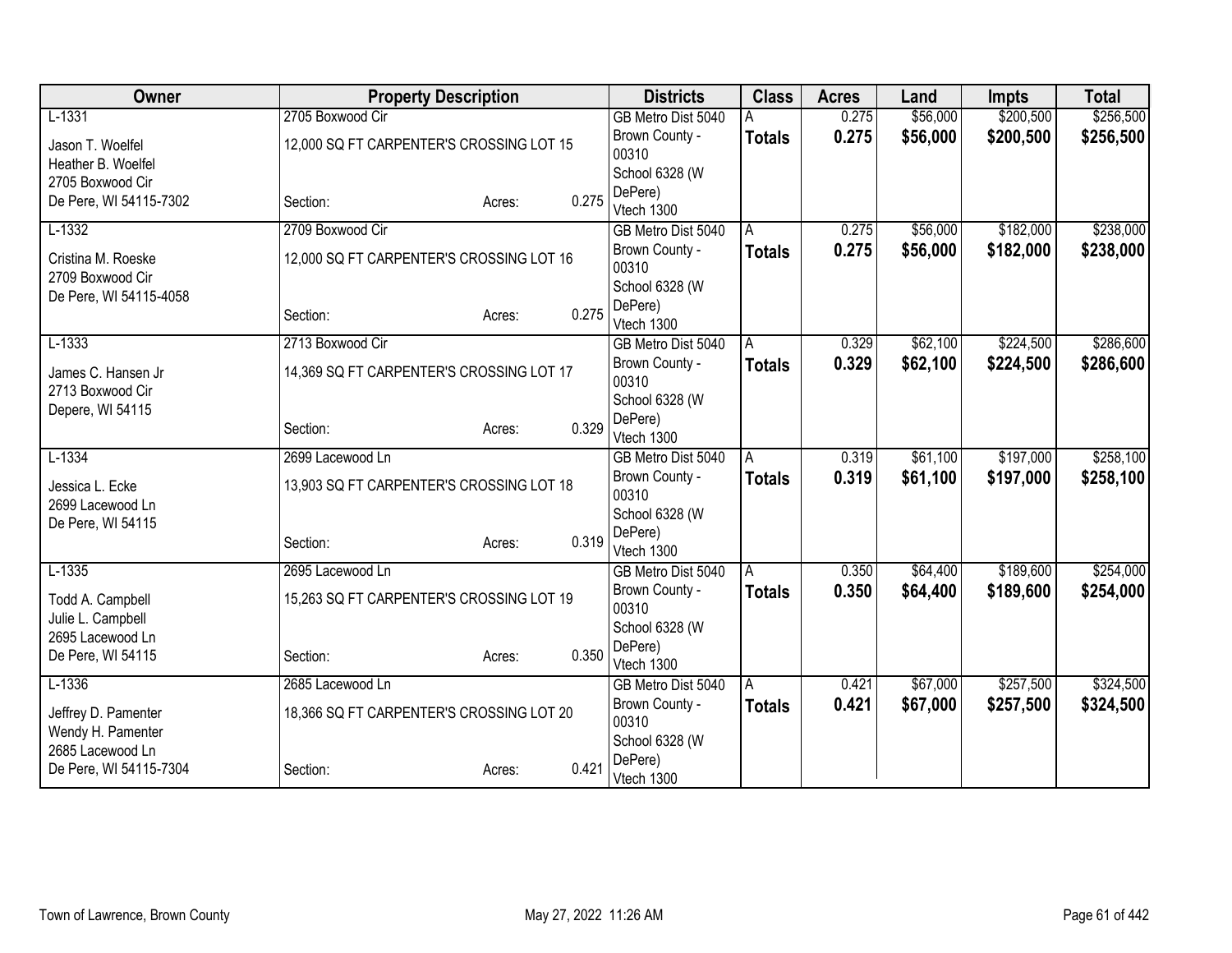| Owner                  | <b>Property Description</b>                |                  | <b>Districts</b>                 | <b>Class</b>  | <b>Acres</b> | Land     | <b>Impts</b>    | <b>Total</b> |
|------------------------|--------------------------------------------|------------------|----------------------------------|---------------|--------------|----------|-----------------|--------------|
| $L-1337$               | 2125 Mahogany Ct                           |                  | GB Metro Dist 5040               |               | 0.332        | \$62,500 | \$237,000       | \$299,500    |
| Jonathan W B. Nyson    | 14,472 SQ FT CARPENTER'S CROSSING LOT 21   |                  | Brown County -                   | <b>Totals</b> | 0.332        | \$62,500 | \$237,000       | \$299,500    |
| Tara R. Nyson          |                                            |                  | 00310                            |               |              |          |                 |              |
| 2125 Mahogany Ct       |                                            |                  | School 6328 (W                   |               |              |          |                 |              |
| De Pere, WI 54115      | Section:                                   | 0.332<br>Acres:  | DePere)<br>Vtech 1300            |               |              |          |                 |              |
| $L-1338$               | 2119 Mahogany Ct                           |                  | GB Metro Dist 5040               | A             | 0.431        | \$67,100 | \$187,200       | \$254,300    |
| Adam J. Kinjerski      | 18,778 SQ FT CARPENTER'S CROSSING LOT 22   |                  | Brown County -                   | <b>Totals</b> | 0.431        | \$67,100 | \$187,200       | \$254,300    |
| Courtney L. Kinjerski  |                                            |                  | 00310                            |               |              |          |                 |              |
| 2119 Mahogany Ct       |                                            |                  | School 6328 (W                   |               |              |          |                 |              |
| De Pere, WI 54115      | Section:                                   | 0.431<br>Acres:  | DePere)                          |               |              |          |                 |              |
| $L-1339$               | 2115 Mahogany Ct                           |                  | Vtech 1300<br>GB Metro Dist 5040 | Α             | 0.463        | \$67,500 | \$201,900       | \$269,400    |
|                        |                                            |                  | Brown County -                   |               | 0.463        | \$67,500 | \$201,900       | \$269,400    |
| Timothy J. Peters      | 20,188 SQ FT CARPENTER'S CROSSING LOT 23   |                  | 00310                            | <b>Totals</b> |              |          |                 |              |
| 2115 Mahogany Ct       |                                            |                  | School 6328 (W                   |               |              |          |                 |              |
| De Pere, WI 54115      |                                            | 0.463            | DePere)                          |               |              |          |                 |              |
|                        | Section:                                   | Acres:           | Vtech 1300                       |               |              |          |                 |              |
| $L-134$                | Apple Creek Rd                             |                  | Brown County -                   | D             | 37.000       | \$6,500  | $\overline{50}$ | \$6,500      |
| Thomas Erdmann Sr      | 38.394 AC M/L SE1/4 SW1/4 S23 T22N R19E EX |                  | 00311                            | G             | 2.000        | \$30,000 | \$31,900        | \$61,900     |
| 2646 Apple Creek Rd    | J5870-26 & EX RD                           |                  | GB Metro Dist 5040               | <b>Totals</b> | 39.000       | \$36,500 | \$31,900        | \$68,400     |
| De Pere, WI 54115-9442 |                                            |                  | School 6734<br>(Wrightstown)     |               |              |          |                 |              |
|                        | Section:                                   | 38.394<br>Acres: | Vtech 1300                       |               |              |          |                 |              |
| $L-1340$               | 2110 Mahogany Ct                           |                  | GB Metro Dist 5040               | A             | 0.483        | \$67,700 | \$224,200       | \$291,900    |
| Shannon M. Kazik       | 21,044 SQ FT CARPENTER'S CROSSING LOT 24   |                  | Brown County -                   | <b>Totals</b> | 0.483        | \$67,700 | \$224,200       | \$291,900    |
| 2110 Mahogany Ct       |                                            |                  | 00310                            |               |              |          |                 |              |
| De Pere, WI 54115      |                                            |                  | School 6328 (W                   |               |              |          |                 |              |
|                        | Section:                                   | 0.483<br>Acres:  | DePere)                          |               |              |          |                 |              |
| $L-1341$               | 2116 Mahogany Ct                           |                  | Vtech 1300<br>GB Metro Dist 5040 | A             | 1.517        | \$78,800 | \$277,500       | \$356,300    |
|                        |                                            |                  | Brown County -                   | <b>Totals</b> | 1.517        | \$78,800 | \$277,500       | \$356,300    |
| Ryan J. Elliott        | 66,081 SQ FT CARPENTER'S CROSSING LOT 25   |                  | 00310                            |               |              |          |                 |              |
| Jamie J. Elliott       |                                            |                  | School 6328 (W                   |               |              |          |                 |              |
| 2116 Mahogany Ct       |                                            | 1.517            | DePere)                          |               |              |          |                 |              |
| De Pere, WI 54115      | Section:                                   | Acres:           | Vtech 1300                       |               |              |          |                 |              |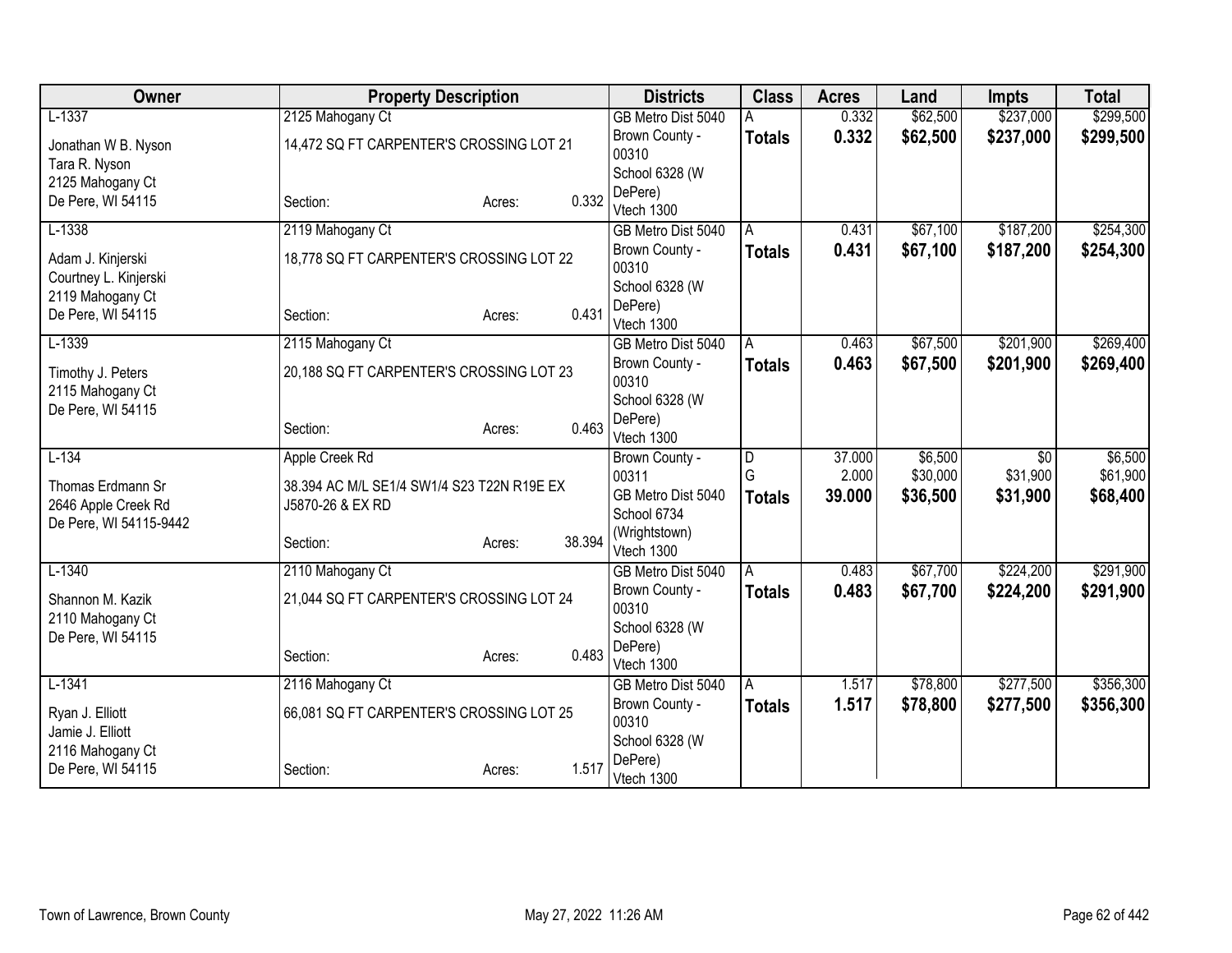| Owner                                                        | <b>Property Description</b>                                                 |                 | <b>Districts</b>                           | <b>Class</b>   | <b>Acres</b> | Land     | <b>Impts</b> | <b>Total</b> |
|--------------------------------------------------------------|-----------------------------------------------------------------------------|-----------------|--------------------------------------------|----------------|--------------|----------|--------------|--------------|
| $L-134-1$                                                    | 2646 Apple Creek Rd                                                         |                 | Brown County -                             |                | 1.000        | \$45,000 | \$130,300    | \$175,300    |
| Thomas N. Erdmann<br>Debra A. Erdmann<br>2646 Apple Creek Rd | 43,560 SQ FT LOT 1 OF 11 CSM 277 BNG PRT OF<br>SE1/4 SW/14 SEC 23 T22N R19E |                 | 00311<br>GB Metro Dist 5040<br>School 6734 | <b>Totals</b>  | 1.000        | \$45,000 | \$130,300    | \$175,300    |
| De Pere, WI 54115-9442                                       | Section:                                                                    | 1.000<br>Acres: | (Wrightstown)<br>Vtech 1300                |                |              |          |              |              |
| $L-1342$                                                     | 2120 Mahogany Ct                                                            |                 | GB Metro Dist 5040                         | A              | 0.952        | \$73,200 | \$234,700    | \$307,900    |
| Carpenter Larry D & Marilyn K<br>Revocable Trust             | 41,511 SQ FT CARPENTER'S CROSSING LOT 26                                    |                 | Brown County -<br>00310                    | <b>Totals</b>  | 0.952        | \$73,200 | \$234,700    | \$307,900    |
| c/o Larry Carpenter<br>2120 Mahogany Ct<br>De Pere, WI 54115 | Section:                                                                    | 0.952<br>Acres: | School 6328 (W<br>DePere)<br>Vtech 1300    |                |              |          |              |              |
| $L-1343$                                                     | 2124 Mahogany Ct                                                            |                 | GB Metro Dist 5040                         | $\overline{A}$ | 0.649        | \$69,600 | \$331,500    | \$401,100    |
| John P. Grom<br>Carol L. Grom                                | 28,277 SQ FT CARPENTER'S CROSSING LOT 27                                    |                 | Brown County -<br>00310                    | Totals         | 0.649        | \$69,600 | \$331,500    | \$401,100    |
| 2124 Mahogany Ct<br>De Pere, WI 54115                        | Section:                                                                    | 0.649<br>Acres: | School 6328 (W<br>DePere)<br>Vtech 1300    |                |              |          |              |              |
| $L-1344$                                                     | 2128 Mahogany Ct                                                            |                 | GB Metro Dist 5040                         | A              | 0.545        | \$68,400 | \$197,500    | \$265,900    |
| Penny K. Kurkiewicz<br>2128 Mahogany Ct                      | 23,780 SQ FT CARPENTER'S CROSSING LOT 28                                    |                 | Brown County -<br>00310                    | <b>Totals</b>  | 0.545        | \$68,400 | \$197,500    | \$265,900    |
| De Pere, WI 54115-1855                                       |                                                                             |                 | School 6328 (W<br>DePere)                  |                |              |          |              |              |
|                                                              | Section:                                                                    | 0.545<br>Acres: | Vtech 1300                                 |                |              |          |              |              |
| $L-1345$                                                     | 2132 Mahogany Ct                                                            |                 | GB Metro Dist 5040                         | A              | 0.527        | \$68,200 | \$225,500    | \$293,700    |
| Dennis J. Maroszek<br>Jodi A. Maroszek                       | 22,994 SQ FT CARPENTER'S CROSSING LOT 29                                    |                 | Brown County -<br>00310<br>School 6328 (W  | Totals         | 0.527        | \$68,200 | \$225,500    | \$293,700    |
| 2132 Mahogany Ct<br>De Pere, WI 54115-1855                   | Section:                                                                    | 0.527<br>Acres: | DePere)<br>Vtech 1300                      |                |              |          |              |              |
| $L-1346$                                                     | 2140 Mahogany Ct                                                            |                 | GB Metro Dist 5040                         | A              | 0.547        | \$68,400 | \$195,000    | \$263,400    |
| Jill M. Slusarek<br>2140 Mahogany Ct                         | 23,853 SQ FT CARPENTER'S CROSSING LOT 30                                    |                 | Brown County -<br>00310                    | <b>Totals</b>  | 0.547        | \$68,400 | \$195,000    | \$263,400    |
| De Pere, WI 54115                                            | Section:                                                                    | 0.547<br>Acres: | School 6328 (W<br>DePere)<br>Vtech 1300    |                |              |          |              |              |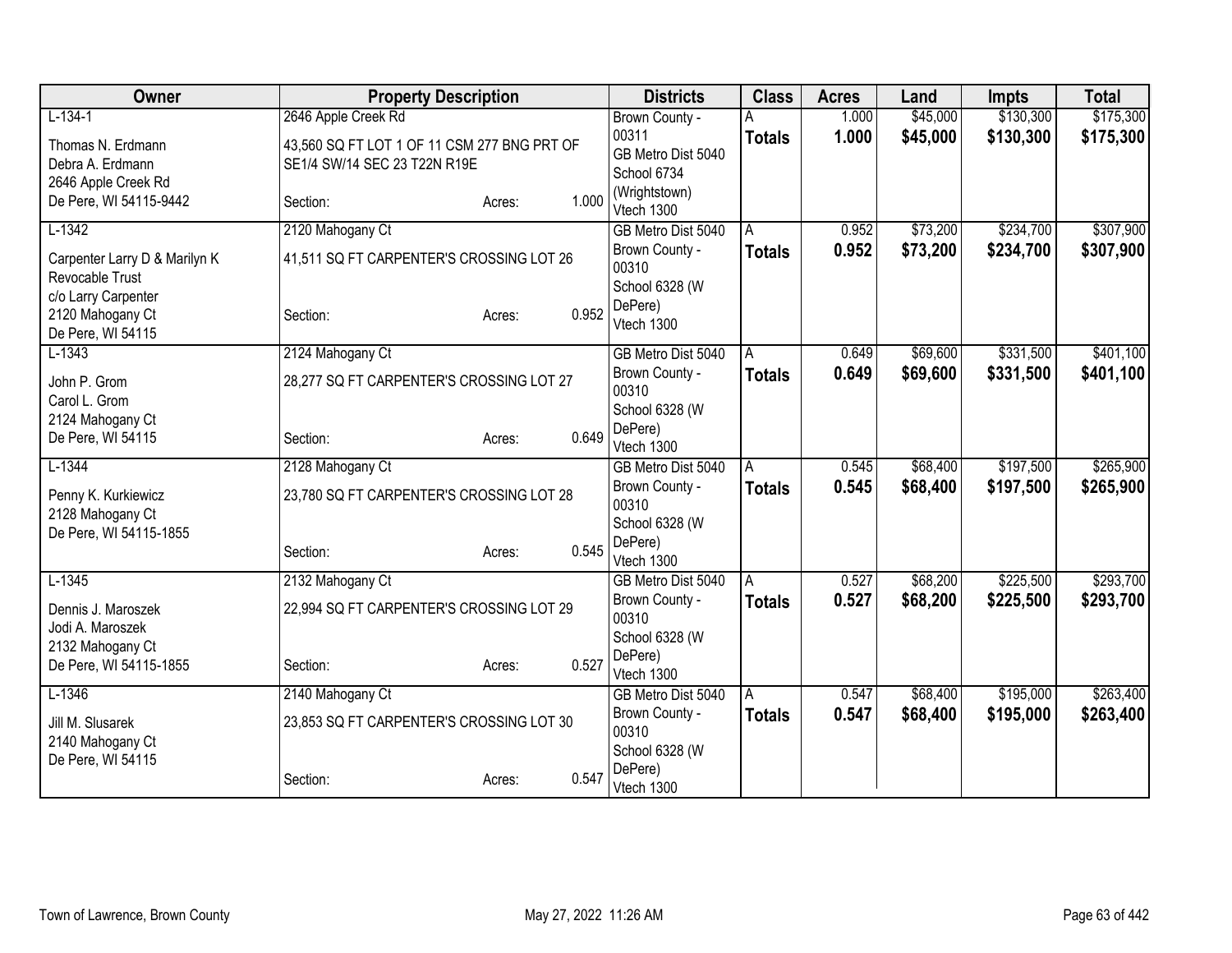| Owner                                       | <b>Property Description</b>                   |                  | <b>Districts</b>            | <b>Class</b>  | <b>Acres</b> | Land     | <b>Impts</b>    | <b>Total</b> |
|---------------------------------------------|-----------------------------------------------|------------------|-----------------------------|---------------|--------------|----------|-----------------|--------------|
| $L-1347$                                    | 2146 Mahogany Trl                             |                  | GB Metro Dist 5040          |               | 0.530        | \$68,200 | \$201,000       | \$269,200    |
| Scott R. Crooks                             | 23,091 SQ FT CARPENTER'S CROSSING LOT 31      |                  | Brown County -              | <b>Totals</b> | 0.530        | \$68,200 | \$201,000       | \$269,200    |
| 2146 Mahogany Trl                           |                                               |                  | 00310                       |               |              |          |                 |              |
| De Pere, WI 54115-1858                      |                                               |                  | School 6328 (W              |               |              |          |                 |              |
|                                             | Section:                                      | 0.530<br>Acres:  | DePere)<br>Vtech 1300       |               |              |          |                 |              |
| $L-1348$                                    | 2150 Mahogany Trl                             |                  | GB Metro Dist 5040          | A             | 0.482        | \$67,700 | \$178,500       | \$246,200    |
|                                             |                                               |                  | Brown County -              |               | 0.482        | \$67,700 | \$178,500       |              |
| Shane Schabo<br>Kelly Schabo                | 21,011 SQ FT CARPENTER'S CROSSING LOT 32      |                  | 00310                       | <b>Totals</b> |              |          |                 | \$246,200    |
| 2150 Mahogany Trl                           |                                               |                  | School 6328 (W              |               |              |          |                 |              |
| De Pere, WI 54115-1858                      | Section:                                      | 0.482<br>Acres:  | DePere)                     |               |              |          |                 |              |
|                                             |                                               |                  | Vtech 1300                  |               |              |          |                 |              |
| $L-1349$                                    | 2154 Mahogany Trl                             |                  | GB Metro Dist 5040          | A             | 0.420        | \$66,900 | \$201,200       | \$268,100    |
| Joel W. Berg                                | 18,328 SQ FT CARPENTER'S CROSSING LOT 33      |                  | Brown County -<br>00310     | <b>Totals</b> | 0.420        | \$66,900 | \$201,200       | \$268,100    |
| Tricia L. Berg                              |                                               |                  | School 6328 (W              |               |              |          |                 |              |
| 2154 Mahogany Trl<br>De Pere, WI 54115-1858 |                                               | 0.420            | DePere)                     |               |              |          |                 |              |
|                                             | Section:                                      | Acres:           | Vtech 1300                  |               |              |          |                 |              |
| $L-135$                                     | Golden Glow Rd                                |                  | Brown County -              | D             | 13.250       | \$2,400  | $\overline{50}$ | \$2,400      |
| Janet L. Krautkramer                        | 13.248 AC M/L E 15A N1/2 NE1/4 SE1/4 S23 T22N |                  | 00311                       | <b>Totals</b> | 13.250       | \$2,400  | \$0             | \$2,400      |
| 3444 Lost Dauphin Rd                        | R19E EX RR                                    |                  | GB Metro Dist 5040          |               |              |          |                 |              |
| Depere, WI 54115                            |                                               |                  | School 6734                 |               |              |          |                 |              |
|                                             | Section:                                      | 13.248<br>Acres: | (Wrightstown)<br>Vtech 1300 |               |              |          |                 |              |
| $L-1350$                                    | 2158 Mahogany Trl                             |                  | GB Metro Dist 5040          | A             | 0.465        | \$67,500 | \$195,500       | \$263,000    |
|                                             |                                               |                  | Brown County -              | <b>Totals</b> | 0.465        | \$67,500 | \$195,500       | \$263,000    |
| Jacob S. Dumke                              | 20,264 SQ FT CARPENTER'S CROSSING LOT 34      |                  | 00310                       |               |              |          |                 |              |
| Amy K. Dumke                                |                                               |                  | School 6328 (W              |               |              |          |                 |              |
| 2158 Mahogany Trl                           |                                               |                  | DePere)                     |               |              |          |                 |              |
| De Pere, WI 54115-1858                      | Section:                                      | 0.465<br>Acres:  | Vtech 1300                  |               |              |          |                 |              |
| $L-1351$                                    | 2162 Mahogany Trl                             |                  | GB Metro Dist 5040          | A             | 0.551        | \$68,500 | \$212,200       | \$280,700    |
| David J. Vanschyndel                        | 24,007 SQ FT CARPENTER'S CROSSING LOT 35      |                  | Brown County -              | Totals        | 0.551        | \$68,500 | \$212,200       | \$280,700    |
| Krista M. Vanschyndel                       |                                               |                  | 00310                       |               |              |          |                 |              |
| 2162 Mahogany Trl                           |                                               |                  | School 6328 (W              |               |              |          |                 |              |
| De Pere, WI 54115-1858                      | Section:                                      | 0.551<br>Acres:  | DePere)                     |               |              |          |                 |              |
|                                             |                                               |                  | Vtech 1300                  |               |              |          |                 |              |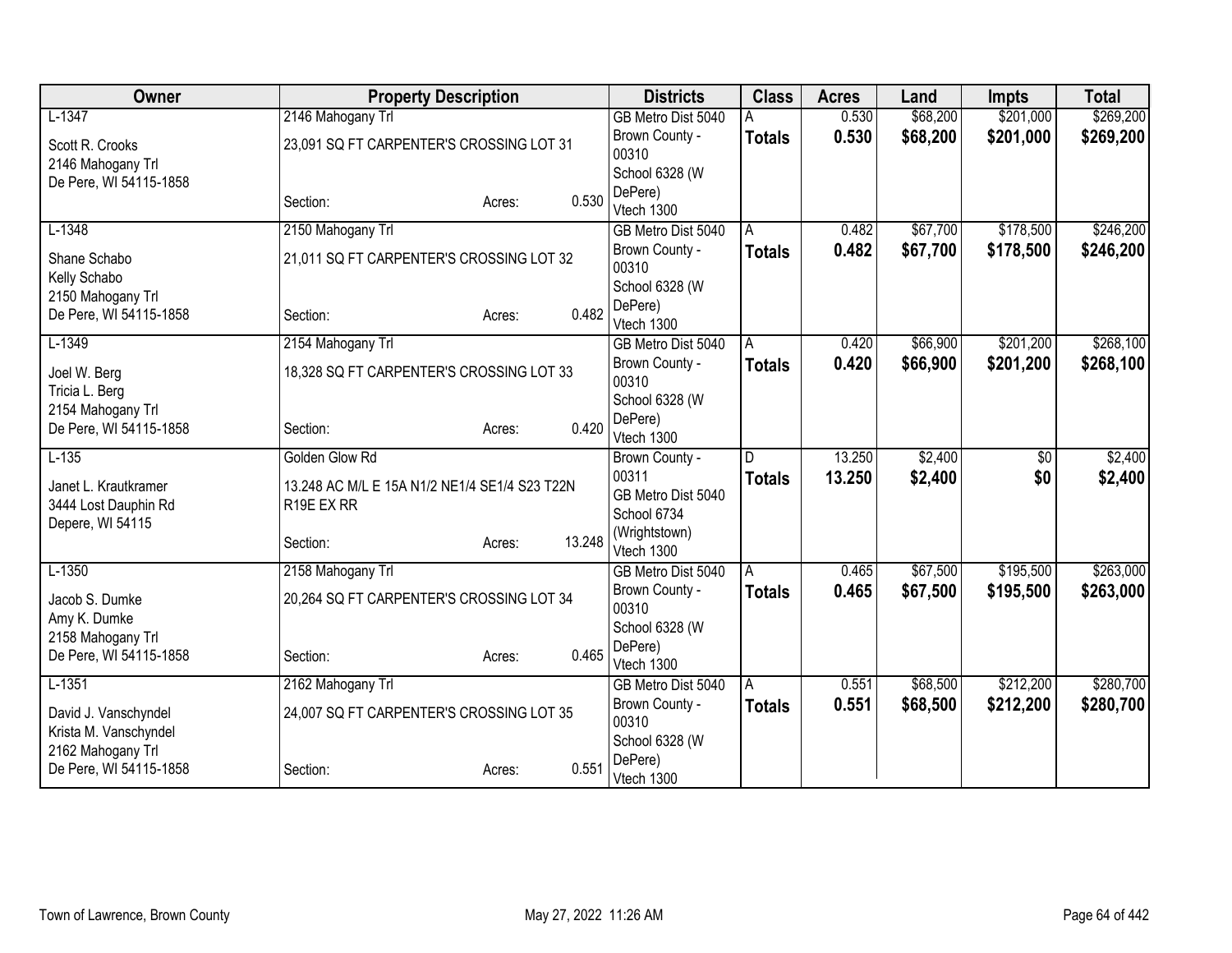| 2168 Mahogany Trl<br>$L-1352$<br>GB Metro Dist 5040<br>\$68,800<br>0.577<br>0.577<br>\$68,800<br>Brown County -<br><b>Totals</b><br>25,144 SQ FT CARPENTER'S CROSSING LOT 36<br>Michael A. Marshall<br>00310 | \$278,800<br>\$210,000<br>\$210,000<br>\$278,800 |
|--------------------------------------------------------------------------------------------------------------------------------------------------------------------------------------------------------------|--------------------------------------------------|
|                                                                                                                                                                                                              |                                                  |
|                                                                                                                                                                                                              |                                                  |
| Tamara M. Marshall                                                                                                                                                                                           |                                                  |
| School 6328 (W<br>2168 Mahogany Trl                                                                                                                                                                          |                                                  |
| DePere)<br>0.577<br>De Pere, WI 54115-1858<br>Section:<br>Acres:                                                                                                                                             |                                                  |
| Vtech 1300<br>$L-1353$<br>\$71,000<br>0.768<br>GB Metro Dist 5040                                                                                                                                            | \$247,000<br>\$176,000                           |
| 2172 Mahogany Trl<br>A                                                                                                                                                                                       |                                                  |
| 0.768<br>\$71,000<br>Brown County -<br><b>Totals</b><br>33,491 SQ FT CARPENTER'S CROSSING LOT 37<br>Michael J. Meyer<br>00310<br>2172 Mahogany Trl                                                           | \$176,000<br>\$247,000                           |
| School 6328 (W<br>De Pere, WI 54115                                                                                                                                                                          |                                                  |
| DePere)<br>0.768<br>Section:<br>Acres:                                                                                                                                                                       |                                                  |
| Vtech 1300                                                                                                                                                                                                   |                                                  |
| $L-1354$<br>2180 Mahogany Trl<br>\$69,500<br>GB Metro Dist 5040<br>0.640<br>A                                                                                                                                | \$266,500<br>\$197,000                           |
| Brown County -<br>\$69,500<br>0.640<br>Totals<br>27,913 SQ FT CARPENTER'S CROSSING LOT 38<br>Michael J. Acker<br>00310                                                                                       | \$197,000<br>\$266,500                           |
| Kristine M. Acker<br>School 6328 (W                                                                                                                                                                          |                                                  |
| 2180 Mahogany Trl<br>DePere)<br>0.640                                                                                                                                                                        |                                                  |
| De Pere, WI 54115-1858<br>Section:<br>Acres:<br>Vtech 1300                                                                                                                                                   |                                                  |
| $L-1355$<br>2667 Boxwood Cir<br>\$57,000<br>0.433<br>GB Metro Dist 5040<br>A                                                                                                                                 | \$180,500<br>\$237,500                           |
| \$57,000<br>0.433<br>Brown County -<br><b>Totals</b><br>18,882 SQ FT CARPENTER'S CROSSING LOT 39<br>Jonathan M. Herzog                                                                                       | \$180,500<br>\$237,500                           |
| 00310<br>2667 Boxwood Cir                                                                                                                                                                                    |                                                  |
| School 6328 (W<br>De Pere, WI 54115-8071                                                                                                                                                                     |                                                  |
| DePere)<br>0.433<br>Section:<br>Acres:                                                                                                                                                                       |                                                  |
| Vtech 1300<br>$L-1356$<br>2677 Boxwood Cir<br>\$56,000<br>0.275                                                                                                                                              | \$228,000<br>\$284,000                           |
| GB Metro Dist 5040<br>A<br>\$56,000<br>Brown County -<br>0.275                                                                                                                                               | \$228,000                                        |
| <b>Totals</b><br>Richard T. Pesch<br>12,000 SQ FT CARPENTER'S CROSSING LOT 40<br>00310                                                                                                                       | \$284,000                                        |
| Maureen Pesch<br>School 6328 (W                                                                                                                                                                              |                                                  |
| 2677 Boxwood Cir<br>DePere)                                                                                                                                                                                  |                                                  |
| 0.275<br>De Pere, WI 54115-8071<br>Section:<br>Acres:<br>Vtech 1300                                                                                                                                          |                                                  |
| $L-1357$<br>2685 Boxwood Cir<br>\$56,000<br>0.275<br>GB Metro Dist 5040<br>l A                                                                                                                               | \$189,500<br>\$245,500                           |
| Brown County -<br>0.275<br>\$56,000<br><b>Totals</b><br>12,000 SQ FT CARPENTER'S CROSSING LOT 41<br>Sheng L. Moua                                                                                            | \$189,500<br>\$245,500                           |
| 00310<br>Hue L. Moua                                                                                                                                                                                         |                                                  |
| School 6328 (W<br>2685 Boxwood Cir                                                                                                                                                                           |                                                  |
| DePere)<br>0.275<br>De Pere, WI 54115-8071<br>Section:<br>Acres:<br>Vtech 1300                                                                                                                               |                                                  |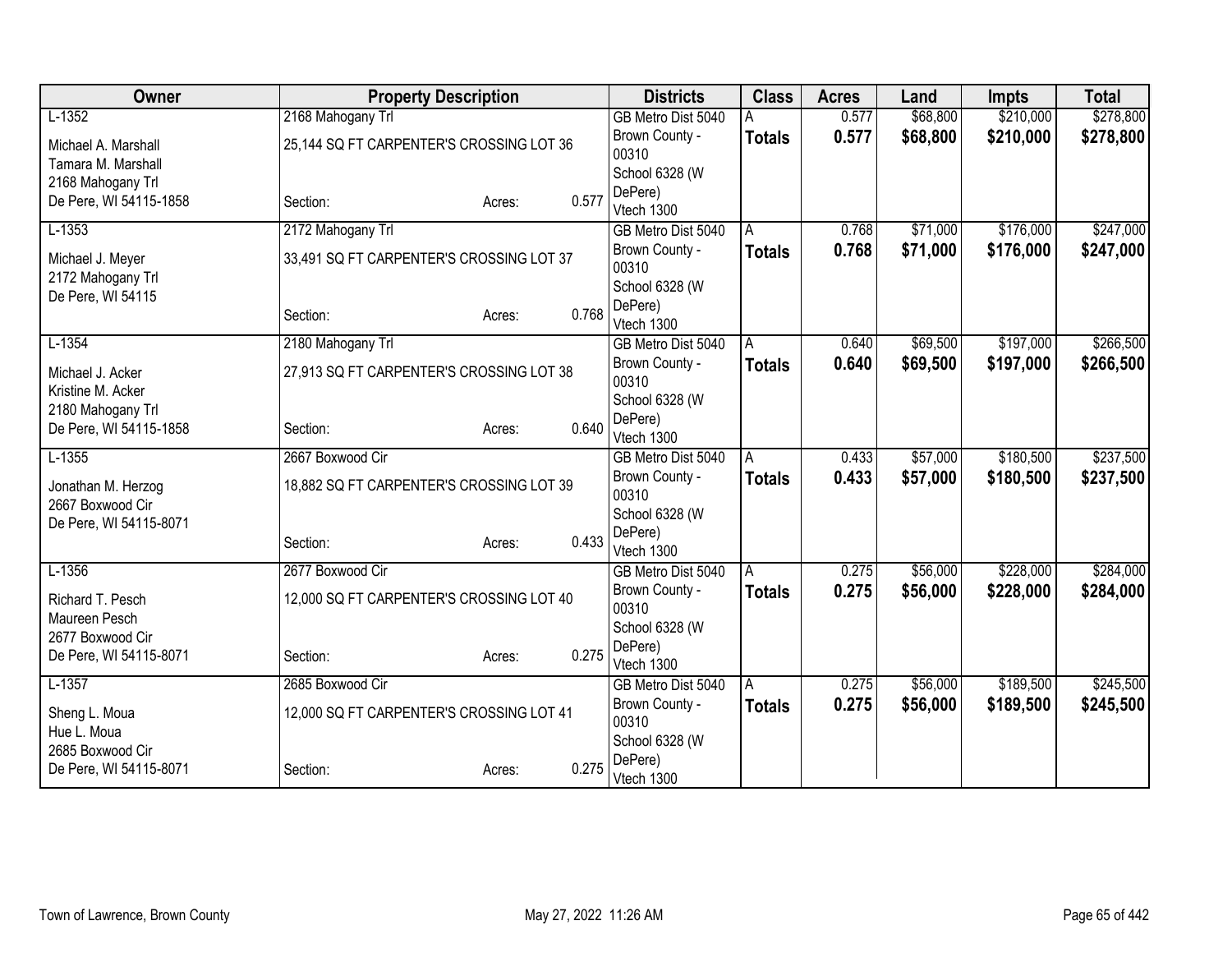| Owner                                         | <b>Property Description</b>                      |                 | <b>Districts</b>          | <b>Class</b>  | <b>Acres</b> | Land     | <b>Impts</b> | <b>Total</b> |
|-----------------------------------------------|--------------------------------------------------|-----------------|---------------------------|---------------|--------------|----------|--------------|--------------|
| $L-1358$                                      | 2689 Boxwood Cir                                 |                 | GB Metro Dist 5040        |               | 0.304        | \$59,500 | \$207,500    | \$267,000    |
| Joseph J. Rukamp                              | 13,263 SQ FT CARPENTER'S CROSSING LOT 42         |                 | Brown County -            | <b>Totals</b> | 0.304        | \$59,500 | \$207,500    | \$267,000    |
| Stacy M. Rukamp                               |                                                  |                 | 00310                     |               |              |          |              |              |
| 2689 Boxwood Cir                              |                                                  |                 | School 6328 (W            |               |              |          |              |              |
| De Pere, WI 54115-8071                        | Section:                                         | 0.304<br>Acres: | DePere)<br>Vtech 1300     |               |              |          |              |              |
| $L-1359$                                      | 2702 Boxwood Cir                                 |                 | GB Metro Dist 5040        | A             | 0.361        | \$65,500 | \$200,500    | \$266,000    |
|                                               |                                                  |                 | Brown County -            |               | 0.361        | \$65,500 | \$200,500    |              |
| Caitlin E. Vandenwyngaard et al               | 15,732 SQ FT CARPENTER'S CROSSING LOT 43         |                 | 00310                     | <b>Totals</b> |              |          |              | \$266,000    |
| c/o Caitlin E & Ben M Va Wyngaard             |                                                  |                 | School 6328 (W            |               |              |          |              |              |
| 2702 Boxwood Cir                              |                                                  |                 | DePere)                   |               |              |          |              |              |
| De Pere, WI 54115                             | Section:                                         | 0.361<br>Acres: | Vtech 1300                |               |              |          |              |              |
| $L-136$                                       | Golden Glow Rd                                   |                 | Brown County -            | D             | 5.000        | \$900    | \$0          | \$900        |
|                                               | 5.022 AC M/L W 5A N1/2 NE1/4 SE1/4 S23 T22N R19E |                 | 00311                     | <b>Totals</b> | 5.000        | \$900    | \$0          | \$900        |
| Golden Rail Dairy, LLC<br>2346 Golden Glow Rd |                                                  |                 | GB Metro Dist 5040        |               |              |          |              |              |
| Depere, WI 54115                              |                                                  |                 | School 6734               |               |              |          |              |              |
|                                               | Section:                                         | 5.022<br>Acres: | (Wrightstown)             |               |              |          |              |              |
|                                               |                                                  |                 | Vtech 1300                |               |              |          |              |              |
| $L-1360$                                      | 2708 Boxwood Cir                                 |                 | GB Metro Dist 5040        | A             | 0.319        | \$61,100 | \$220,000    | \$281,100    |
| Brock D. Vandeven                             | 13,902 SQ FT CARPENTER'S CROSSING LOT 44         |                 | Brown County -<br>00310   | <b>Totals</b> | 0.319        | \$61,100 | \$220,000    | \$281,100    |
| Lisa M. Vandeven                              |                                                  |                 | School 6328 (W            |               |              |          |              |              |
| 2708 Boxwood Cir                              |                                                  |                 | DePere)                   |               |              |          |              |              |
| De Pere, WI 54115-7305                        | Section:                                         | 0.319<br>Acres: | Vtech 1300                |               |              |          |              |              |
| $L-1361$                                      | 2712 Boxwood Cir                                 |                 | GB Metro Dist 5040        | A             | 0.407        | \$66,800 | \$204,300    | \$271,100    |
|                                               | 17,764 SQ FT CARPENTER'S CROSSING LOT 45         |                 | Brown County -            | <b>Totals</b> | 0.407        | \$66,800 | \$204,300    | \$271,100    |
| Bryan M. Vandehei<br>c/o Bryan V. Hei         |                                                  |                 | 00310                     |               |              |          |              |              |
| 2712 Boxwood Cir                              |                                                  |                 | School 6328 (W            |               |              |          |              |              |
| De Pere, WI 54115-7305                        | Section:                                         | 0.407<br>Acres: | DePere)                   |               |              |          |              |              |
|                                               |                                                  |                 | Vtech 1300                |               |              |          |              |              |
| $L-1362$                                      | 2149 Mahogany Trl                                |                 | GB Metro Dist 5040        | A             | 0.288        | \$57,800 | \$207,000    | \$264,800    |
| Michael S. Bruneau                            | 12,569 SQ FT CARPENTER'S CROSSING LOT 46         |                 | Brown County -            | <b>Totals</b> | 0.288        | \$57,800 | \$207,000    | \$264,800    |
| Gayle L. Bruneau                              |                                                  |                 | 00310                     |               |              |          |              |              |
| 2149 Mahogany Trl                             |                                                  |                 | School 6328 (W<br>DePere) |               |              |          |              |              |
| De Pere, WI 54115                             | Section:                                         | 0.288<br>Acres: | Vtech 1300                |               |              |          |              |              |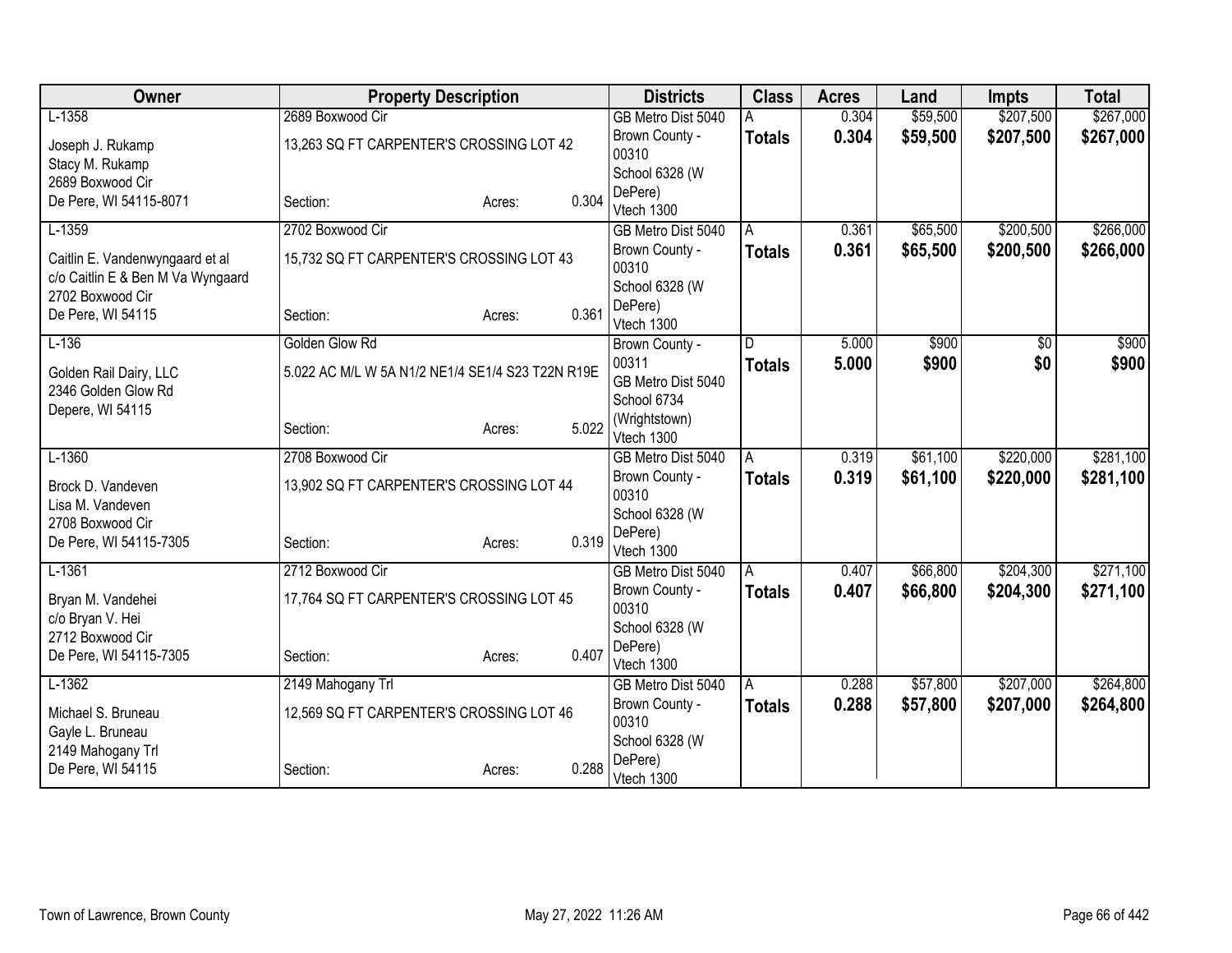| Owner                             | <b>Property Description</b>                |                 | <b>Districts</b>                     | <b>Class</b>  | <b>Acres</b> | Land            | <b>Impts</b>    | <b>Total</b> |
|-----------------------------------|--------------------------------------------|-----------------|--------------------------------------|---------------|--------------|-----------------|-----------------|--------------|
| $L-1363$                          | 2151 Mahogany Trl                          |                 | GB Metro Dist 5040                   |               | 0.311        | \$60,200        | \$195,100       | \$255,300    |
| Eric J. Lanier                    | 13,579 SQ FT CARPENTER'S CROSSING LOT 47   |                 | Brown County -                       | <b>Totals</b> | 0.311        | \$60,200        | \$195,100       | \$255,300    |
| Jessica M. Lanier                 |                                            |                 | 00310                                |               |              |                 |                 |              |
| 2151 Mahogany Trl                 |                                            |                 | School 6328 (W                       |               |              |                 |                 |              |
| De Pere, WI 54115-1857            | Section:                                   | 0.311<br>Acres: | DePere)<br>Vtech 1300                |               |              |                 |                 |              |
| $L-1364$                          | 2155 Mahogany Trl                          |                 | GB Metro Dist 5040                   | A             | 0.413        | \$66,900        | \$265,500       | \$332,400    |
|                                   |                                            |                 | Brown County -                       |               | 0.413        | \$66,900        | \$265,500       |              |
| Brooke L. Williams                | 18,012 SQ FT CARPENTER'S CROSSING LOT 48   |                 | 00310                                | <b>Totals</b> |              |                 |                 | \$332,400    |
| 2155 Mahogany Trl                 |                                            |                 | School 6328 (W                       |               |              |                 |                 |              |
| De Pere, WI 54115                 |                                            |                 | DePere)                              |               |              |                 |                 |              |
|                                   | Section:                                   | 0.413<br>Acres: | Vtech 1300                           |               |              |                 |                 |              |
| $L-1365$                          | 2157 Mahogany Trl                          |                 | GB Metro Dist 5040                   | A             | 0.341        | \$63,400        | \$201,500       | \$264,900    |
| Kyle S. Haas                      | 14,860 SQ FT CARPENTER'S CROSSING LOT 49   |                 | Brown County -                       | <b>Totals</b> | 0.341        | \$63,400        | \$201,500       | \$264,900    |
| Jennifer A. Haas                  |                                            |                 | 00310                                |               |              |                 |                 |              |
| 2157 Mahogany Trl                 |                                            |                 | School 6328 (W                       |               |              |                 |                 |              |
| De Pere, WI 54115                 | Section:                                   | 0.341<br>Acres: | DePere)                              |               |              |                 |                 |              |
| $L-1366$                          | Lawrence Dr                                |                 | Vtech 1300<br>GB Metro Dist 5040     | E4            | 1.129        | $\overline{60}$ | $\overline{60}$ | \$0          |
|                                   |                                            |                 | Brown County -                       |               | 1.129        | \$0             | \$0             | \$0          |
| Lawrence Town Of                  | 49,160 SQ FT CARPENTER'S CROSSING OUTLOT 1 |                 | 00310                                | <b>Totals</b> |              |                 |                 |              |
| c/o Town of Lawrence              |                                            |                 | School 6328 (W                       |               |              |                 |                 |              |
| 2400 Shady Ct                     |                                            |                 | DePere)                              |               |              |                 |                 |              |
| De Pere, WI 54115                 | Section:                                   | 1.128<br>Acres: | Vtech 1300                           |               |              |                 |                 |              |
| $L-1367$                          | 866 Rivers Run                             |                 | GB Metro Dist 5040                   | A             | 0.000        | \$65,000        | $\sqrt{$0}$     | \$65,000     |
| Mb Messer Trust A Revocable Trust | RIVER'S RUN A LAND ONLY CONDOMINIUM UNIT 1 |                 | Brown County -                       | <b>Totals</b> | 0.000        | \$65,000        | \$0             | \$65,000     |
| Agreement                         | TOGETHER WITH UND INTEREST IN COMMON       |                 | 00310                                |               |              |                 |                 |              |
| 854 Rivers run                    | ELEMENTS ETC IN 2247346                    |                 | School 6328 (W                       |               |              |                 |                 |              |
| Depere, WI 54115                  | Section:                                   | 0.000<br>Acres: | DePere)                              |               |              |                 |                 |              |
| $L-1368$                          | 860 Rivers Run                             |                 | Vtech 1300                           |               | 0.000        | \$65,000        |                 | \$65,000     |
|                                   |                                            |                 | GB Metro Dist 5040<br>Brown County - | A             | 0.000        |                 | \$0<br>\$0      |              |
| Mb Messer Trust A Revocable Trust | RIVER'S RUN A LAND ONLY CONDOMINIUM UNIT 2 |                 | 00310                                | <b>Totals</b> |              | \$65,000        |                 | \$65,000     |
| Agreement                         | TOGETHER WITH UND INTEREST IN COMMON       |                 | School 6328 (W                       |               |              |                 |                 |              |
| 854 Rivers run                    | ELEMENTS ETC IN 2247346                    |                 | DePere)                              |               |              |                 |                 |              |
| Depere, WI 54115                  | Section:                                   | 0.000<br>Acres: | Vtech 1300                           |               |              |                 |                 |              |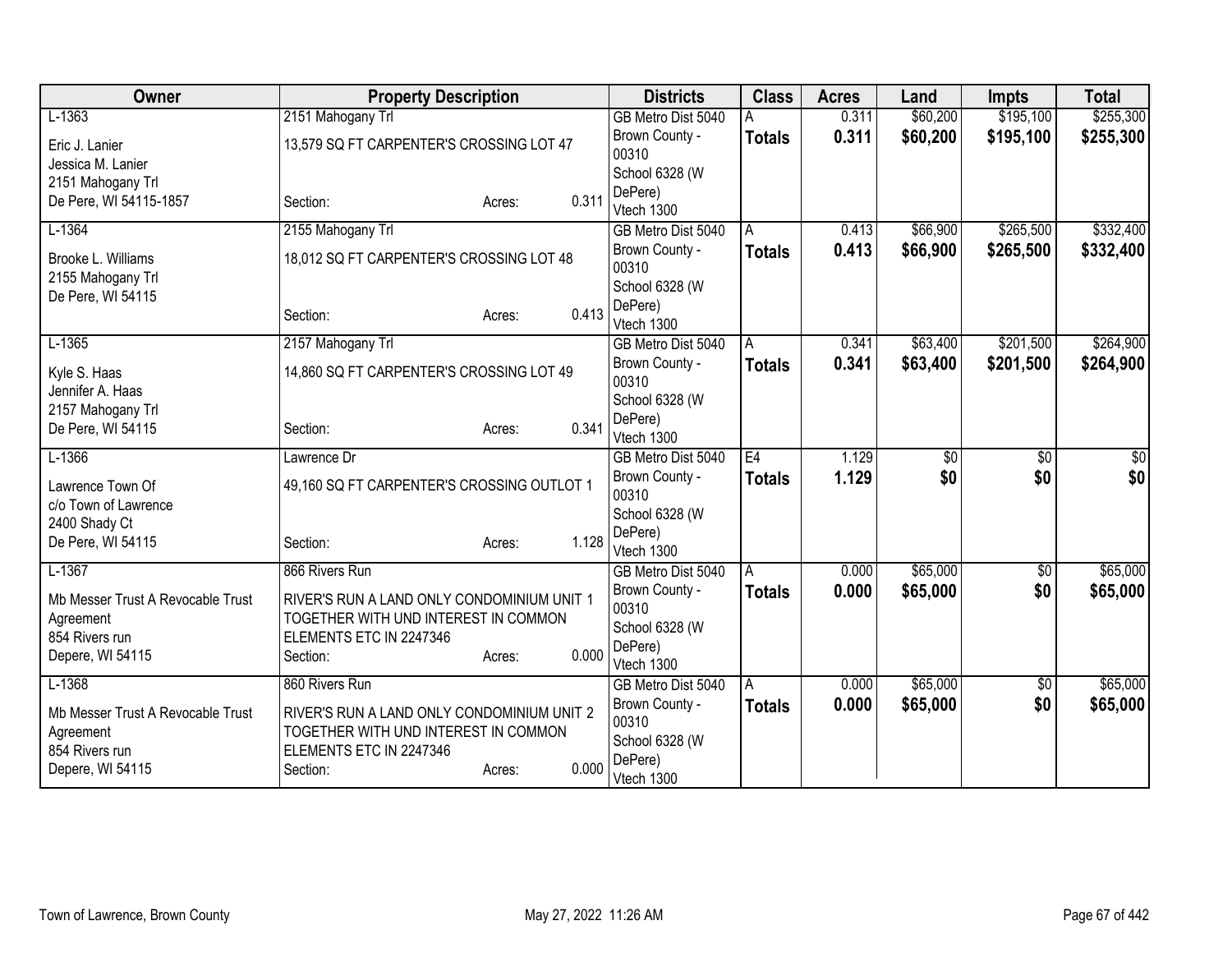| Owner                             | <b>Property Description</b>                     | <b>Districts</b>                 | <b>Class</b>       | <b>Acres</b> | Land      | <b>Impts</b>    | <b>Total</b> |
|-----------------------------------|-------------------------------------------------|----------------------------------|--------------------|--------------|-----------|-----------------|--------------|
| $L-1369$                          | 854 Rivers Run                                  | GB Metro Dist 5040               |                    | 0.000        | \$250,000 | \$970,000       | \$1,220,000  |
| Mb Messer Trust A Revocable Trust | RIVER'S RUN A LAND ONLY CONDOMINIUM UNIT 3      | Brown County -                   | <b>Totals</b>      | 0.000        | \$250,000 | \$970,000       | \$1,220,000  |
| Agreement                         | TOGETHER WITH UND INTEREST IN COMMON            | 00310                            |                    |              |           |                 |              |
| 854 Rivers run                    | ELEMENTS ETC IN 2247346                         | School 6328 (W                   |                    |              |           |                 |              |
| Depere, WI 54115                  | 0.000<br>Section:<br>Acres:                     | DePere)<br>Vtech 1300            |                    |              |           |                 |              |
| $L-137$                           | $Cth$ D                                         | Brown County -                   | D.                 | 18.200       | \$3,500   | $\overline{50}$ | \$3,500      |
|                                   |                                                 | 00311                            | <b>Totals</b>      | 18.200       | \$3,500   | \$0             | \$3,500      |
| Janet L. Krautkramer              | 18.221 AC M/L S1/2 NE1/4 SE1/4 S23 T22N R19E EX | GB Metro Dist 5040               |                    |              |           |                 |              |
| 3444 Lost Dauphin Rd              | <b>RR</b>                                       | School 6734                      |                    |              |           |                 |              |
| Depere, WI 54115                  |                                                 | (Wrightstown)                    |                    |              |           |                 |              |
|                                   | 18.221<br>Section:<br>Acres:                    | Vtech 1300                       |                    |              |           |                 |              |
| $L-1370$                          | 848 Rivers Run                                  | GB Metro Dist 5040               | A                  | 0.000        | \$250,000 | \$0             | \$250,000    |
| M B Messer Trust                  | RIVER'S RUN A LAND ONLY CONDOMINIUM UNIT 4      | Brown County -                   | <b>Totals</b>      | 0.000        | \$250,000 | \$0             | \$250,000    |
| 854 Rivers run                    | TOGETHER WITH UND INTEREST IN COMMON            | 00310                            |                    |              |           |                 |              |
| Depere, WI 54115                  | ELEMENTS ETC IN 2247346                         | School 6328 (W                   |                    |              |           |                 |              |
|                                   | 0.000<br>Section:<br>Acres:                     | DePere)                          |                    |              |           |                 |              |
| $L-1371$                          | 842 Rivers Run                                  | Vtech 1300<br>GB Metro Dist 5040 | A                  | 0.000        | \$250,000 | \$637,500       | \$887,500    |
|                                   |                                                 | Brown County -                   |                    | 0.000        | \$250,000 | \$637,500       | \$887,500    |
| Thomas H. Tess                    | RIVER'S RUN A LAND ONLY CONDOMINIUM UNIT 5      | 00310                            | <b>Totals</b>      |              |           |                 |              |
| Carol A. Tess                     | TOGETHER WITH UND INTEREST IN COMMON            | School 6328 (W                   |                    |              |           |                 |              |
| 10910 Salerno Bay Rd              | ELEMENTS ETC IN 2247346                         | DePere)                          |                    |              |           |                 |              |
| Estero, FL 34135                  | 0.000<br>Section:<br>Acres:                     | Vtech 1300                       |                    |              |           |                 |              |
| $L-1372$                          | 836 Rivers Run                                  | GB Metro Dist 5040               | A                  | 0.000        | \$250,000 | \$515,000       | \$765,000    |
| Michael Ajango                    | RIVER'S RUN A LAND ONLY CONDOMINIUM UNIT 6      | Brown County -                   | <b>Totals</b>      | 0.000        | \$250,000 | \$515,000       | \$765,000    |
| Janet Ajango                      | TOGETHER WITH UND INTEREST IN COMMON            | 00310                            |                    |              |           |                 |              |
| 836 Rivers run                    | ELEMENTS ETC IN 2247346                         | School 6328 (W                   |                    |              |           |                 |              |
| De Pere, WI 54115                 | 0.000<br>Section:<br>Acres:                     | DePere)                          |                    |              |           |                 |              |
| $L-1373$                          | 830 Rivers Run                                  | Vtech 1300<br>GB Metro Dist 5040 |                    | 0.000        | \$250,000 | \$520,500       | \$770,500    |
|                                   |                                                 | Brown County -                   | A<br><b>Totals</b> | 0.000        | \$250,000 | \$520,500       | \$770,500    |
| David M. Rogan                    | RIVER'S RUN A LAND ONLY CONDOMINIUM UNIT 7      | 00310                            |                    |              |           |                 |              |
| Carol T. Rogan                    | TOGETHER WITH UND INTEREST IN COMMON            | School 6328 (W                   |                    |              |           |                 |              |
| 830 Rivers run                    | ELEMENTS ETC IN 2247346                         | DePere)                          |                    |              |           |                 |              |
| De Pere, WI 54115                 | 0.000<br>Section:<br>Acres:                     | Vtech 1300                       |                    |              |           |                 |              |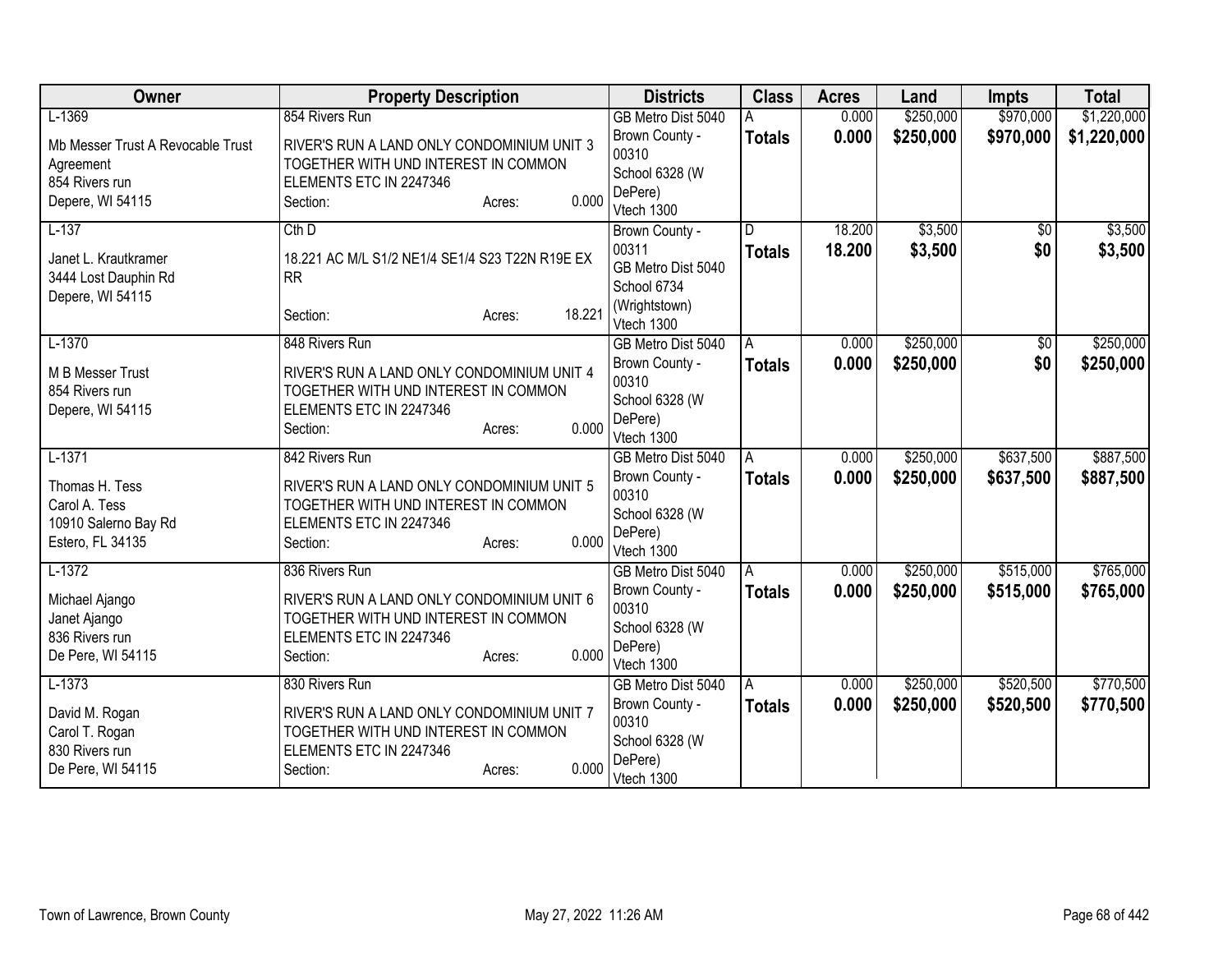| Owner                                   | <b>Property Description</b>                                                          | <b>Districts</b>          | <b>Class</b>  | <b>Acres</b> | Land      | <b>Impts</b>    | <b>Total</b> |
|-----------------------------------------|--------------------------------------------------------------------------------------|---------------------------|---------------|--------------|-----------|-----------------|--------------|
| $L-1374$                                | 824 Rivers Run                                                                       | GB Metro Dist 5040        | А             | 0.000        | \$250,000 | $\overline{50}$ | \$250,000    |
| Steven H. Goldberg                      | RIVER'S RUN A LAND ONLY CONDOMINIUM UNIT 8                                           | Brown County -            | <b>Totals</b> | 0.000        | \$250,000 | \$0             | \$250,000    |
| Eileen Studders                         | TOGETHER WITH UND INTEREST IN COMMON                                                 | 00310                     |               |              |           |                 |              |
| 818 Rivers run                          | ELEMENTS ETC IN 2247346                                                              | School 6328 (W            |               |              |           |                 |              |
| De Pere, WI 54115                       | 0.000<br>Section:<br>Acres:                                                          | DePere)                   |               |              |           |                 |              |
|                                         |                                                                                      | Vtech 1300                |               |              |           |                 |              |
| $L-1375$                                | 818 Rivers Run                                                                       | GB Metro Dist 5040        | A             | 0.000        | \$250,000 | \$666,000       | \$916,000    |
| Steven H Goldberg & E Studders Joint    | RIVER'S RUN A LAND ONLY CONDOMINIUM UNIT 9                                           | Brown County -            | <b>Totals</b> | 0.000        | \$250,000 | \$666,000       | \$916,000    |
| Revocable Trust                         | TOGETHER WITH UND INTEREST IN COMMON                                                 | 00310                     |               |              |           |                 |              |
| 818 Rivers run                          | ELEMENTS ETC IN 2247346                                                              | School 6328 (W<br>DePere) |               |              |           |                 |              |
| De Pere, WI 54115                       | 0.000<br>Section:<br>Acres:                                                          | Vtech 1300                |               |              |           |                 |              |
| $L-1376$                                | 812 Rivers Run                                                                       | GB Metro Dist 5040        | A             | 0.000        | \$375,000 | \$943,500       | \$1,318,500  |
|                                         |                                                                                      | Brown County -            | <b>Totals</b> | 0.000        | \$375,000 | \$943,500       | \$1,318,500  |
|                                         | Weyers Jeffrey J & Marisela Maria Livin( RIVER'S RUN A LAND ONLY CONDOMINIUM UNIT 10 | 00310                     |               |              |           |                 |              |
| Trust                                   | TOGETHER WITH UND INTEREST IN COMMON                                                 | School 6328 (W            |               |              |           |                 |              |
| c/o Jeffrey J & Marisela Maria Weyers   | ELEMENTS ETC IN 2247346                                                              | DePere)                   |               |              |           |                 |              |
| Liv Trust                               | 0.000<br>Section:<br>Acres:                                                          | Vtech 1300                |               |              |           |                 |              |
| 1515 Diplomat Py                        |                                                                                      |                           |               |              |           |                 |              |
| Hollywood, FL 33019                     |                                                                                      |                           |               |              |           |                 |              |
| $L-1377$                                | 806 Rivers Run                                                                       | GB Metro Dist 5040        | A             | 0.000        | \$80,000  | \$612,500       | \$692,500    |
| Theresa M. Trantow                      | RIVER'S RUN A LAND ONLY CONDOMINIUM UNIT 11                                          | Brown County -<br>00310   | <b>Totals</b> | 0.000        | \$80,000  | \$612,500       | \$692,500    |
| Paul J. Witek                           | TOGETHER WITH UND INTEREST IN COMMON                                                 | School 6328 (W            |               |              |           |                 |              |
| 806 Rivers run                          | ELEMENTS ETC IN 2247346                                                              | DePere)                   |               |              |           |                 |              |
| De Pere, WI 54115                       | 0.000<br>Section:<br>Acres:                                                          | Vtech 1300                |               |              |           |                 |              |
| $L-1378$                                | 800 Rivers Run                                                                       | GB Metro Dist 5040        | A             | 0.000        | \$80,000  | \$330,000       | \$410,000    |
|                                         |                                                                                      | Brown County -            | <b>Totals</b> | 0.000        | \$80,000  | \$330,000       | \$410,000    |
| Adam W. Szewczyk                        | RIVER'S RUN A LAND ONLY CONDOMINIUM UNIT 12                                          | 00310                     |               |              |           |                 |              |
| Magdalena M. Szewczyk<br>800 Rivers run | TOGETHER WITH UND INTEREST IN COMMON<br>ELEMENTS ETC IN 2247346                      | School 6328 (W            |               |              |           |                 |              |
| De Pere, WI 54115                       | 0.000<br>Section:<br>Acres:                                                          | DePere)                   |               |              |           |                 |              |
|                                         |                                                                                      | Vtech 1300                |               |              |           |                 |              |
| $L-1379$                                | 837 Rivers Run                                                                       | GB Metro Dist 5040        | A             | 0.000        | \$80,000  | $\sqrt{6}$      | \$80,000     |
| Kevin L. Charles                        | RIVER'S RUN A LAND ONLY CONDOMINIUM UNIT 13                                          | Brown County -            | <b>Totals</b> | 0.000        | \$80,000  | \$0             | \$80,000     |
| Shannon M. Charles                      | TOGETHER WITH UND INTEREST IN COMMON                                                 | 00310                     |               |              |           |                 |              |
| 1129 Applewood Dr                       | ELEMENTS ETC IN 2247346                                                              | School 6328 (W            |               |              |           |                 |              |
| De Pere, WI 54115                       | 0.000<br>Section:<br>Acres:                                                          | DePere)                   |               |              |           |                 |              |
|                                         |                                                                                      | Vtech 1300                |               |              |           |                 |              |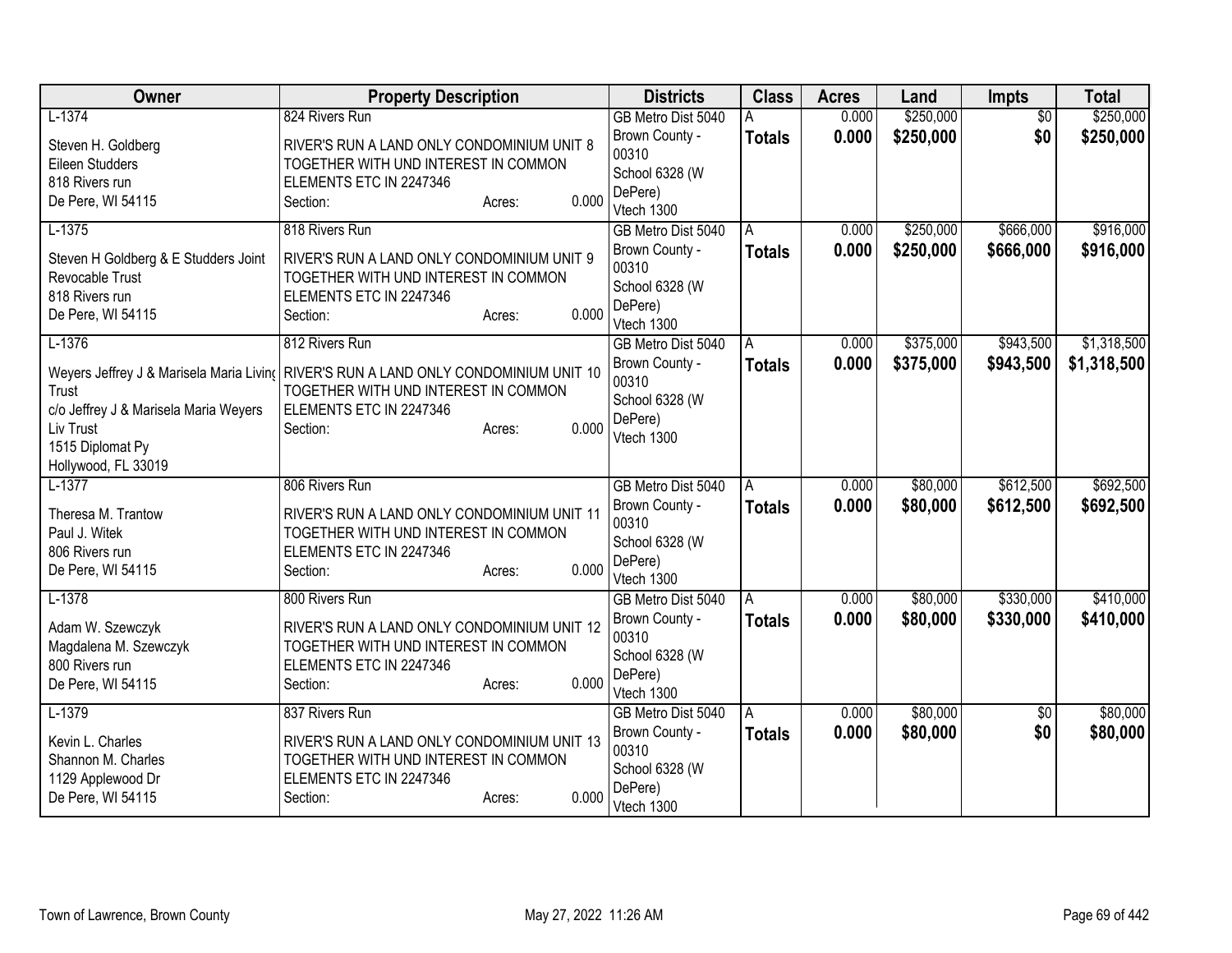| Owner                                             | <b>Property Description</b>                  |                  | <b>Districts</b>      | <b>Class</b>   | <b>Acres</b> | Land      | <b>Impts</b>    | <b>Total</b> |
|---------------------------------------------------|----------------------------------------------|------------------|-----------------------|----------------|--------------|-----------|-----------------|--------------|
| $L-138$                                           | Golden Glow Rd                               |                  | Brown County -        |                | 20.000       | \$3,500   | $\overline{50}$ | \$3,500      |
| Golden Rail Dairy, LLC                            | 20.078 AC M/L N1/2 NW1/4 SE1/4 S23 T22N R19E |                  | 00311                 | <b>Totals</b>  | 20,000       | \$3,500   | \$0             | \$3,500      |
| 2346 Golden Glow Rd                               |                                              |                  | GB Metro Dist 5040    |                |              |           |                 |              |
| Depere, WI 54115                                  |                                              |                  | School 6734           |                |              |           |                 |              |
|                                                   | Section:                                     | 20.078<br>Acres: | (Wrightstown)         |                |              |           |                 |              |
|                                                   |                                              |                  | Vtech 1300            |                |              |           |                 |              |
| $L-1380$                                          | 839 Rivers Run                               |                  | GB Metro Dist 5040    | A              | 0.000        | \$80,000  | \$391,000       | \$471,000    |
| Joseph J. Sina                                    | RIVER'S RUN A LAND ONLY CONDOMINIUM UNIT 14  |                  | Brown County -        | <b>Totals</b>  | 0.000        | \$80,000  | \$391,000       | \$471,000    |
| Danelle M. Buyarski                               | TOGETHER WITH UND INTEREST IN COMMON         |                  | 00310                 |                |              |           |                 |              |
| 839 Rivers run                                    | ELEMENTS ETC IN 2247346                      |                  | School 6328 (W        |                |              |           |                 |              |
| De Pere, WI 54115                                 | Section:                                     | 0.000<br>Acres:  | DePere)               |                |              |           |                 |              |
|                                                   |                                              |                  | Vtech 1300            |                |              |           |                 |              |
| $L-1381$                                          | 841 Rivers Run                               |                  | GB Metro Dist 5040    | A              | 0.000        | \$80,000  | \$383,000       | \$463,000    |
| Robert J. Verheyen                                | RIVER'S RUN A LAND ONLY CONDOMINIUM UNIT 15  |                  | Brown County -        | <b>Totals</b>  | 0.000        | \$80,000  | \$383,000       | \$463,000    |
| 841 Rivers run                                    | TOGETHER WITH UND INTEREST IN COMMON         |                  | 00310                 |                |              |           |                 |              |
| De Pere, WI 54115                                 | ELEMENTS ETC IN 2247346                      |                  | School 6328 (W        |                |              |           |                 |              |
|                                                   | Section:                                     | 0.000<br>Acres:  | DePere)<br>Vtech 1300 |                |              |           |                 |              |
| $L-1382$                                          | 843 Rivers Run                               |                  | GB Metro Dist 5040    | A              | 0.000        | \$80,000  | \$347,000       | \$427,000    |
|                                                   |                                              |                  | Brown County -        |                | 0.000        | \$80,000  | \$347,000       |              |
| David D. Krueger                                  | RIVER'S RUN A LAND ONLY CONDOMINIUM UNIT 16  |                  | 00310                 | <b>Totals</b>  |              |           |                 | \$427,000    |
| Caren M. Krueger                                  | TOGETHER WITH UND INTEREST IN COMMON         |                  | School 6328 (W        |                |              |           |                 |              |
| 843 Rivers run                                    | ELEMENTS ETC IN 2247346                      |                  | DePere)               |                |              |           |                 |              |
| De Pere, WI 54115                                 | Section:                                     | 0.000<br>Acres:  | Vtech 1300            |                |              |           |                 |              |
| $L-1383$                                          | 1325 Quarry Park Dr                          |                  | GB Metro Dist 5040    | $\overline{B}$ | 1.513        | \$105,700 | \$314,000       | \$419,700    |
|                                                   |                                              |                  | Brown County -        | <b>Totals</b>  | 1.513        | \$105,700 | \$314,000       | \$419,700    |
| Radloff LLC                                       | 65,914 SQ FT PATRIOT PLACE 2ND ADDN LOT 22   |                  | 00310                 |                |              |           |                 |              |
| 1325 Quarry Park Dr                               |                                              |                  | School 6328 (W        |                |              |           |                 |              |
| De Pere, MI 54115-7675                            |                                              |                  | DePere)               |                |              |           |                 |              |
|                                                   | Section:                                     | 1.513<br>Acres:  | Vtech 1300            |                |              |           |                 |              |
| $L-1384$                                          | 1908 Sinclair Dr                             |                  | GB Metro Dist 5040    | A              | 0.556        | \$73,200  | \$240,500       | \$313,700    |
|                                                   |                                              |                  | Brown County -        | Totals         | 0.556        | \$73,200  | \$240,500       | \$313,700    |
| Randy Michael Hill Jr                             | 24,226 SQ FT PATRIOT PLACE 2ND ADDN LOT 23   |                  | 00310                 |                |              |           |                 |              |
| c/o Randy M Hill Jr & Me Rahn<br>1908 Sinclair Dr |                                              |                  | School 6328 (W        |                |              |           |                 |              |
| De Pere, WI 54115                                 | Section:                                     | 0.556            | DePere)               |                |              |           |                 |              |
|                                                   |                                              | Acres:           | Vtech 1300            |                |              |           |                 |              |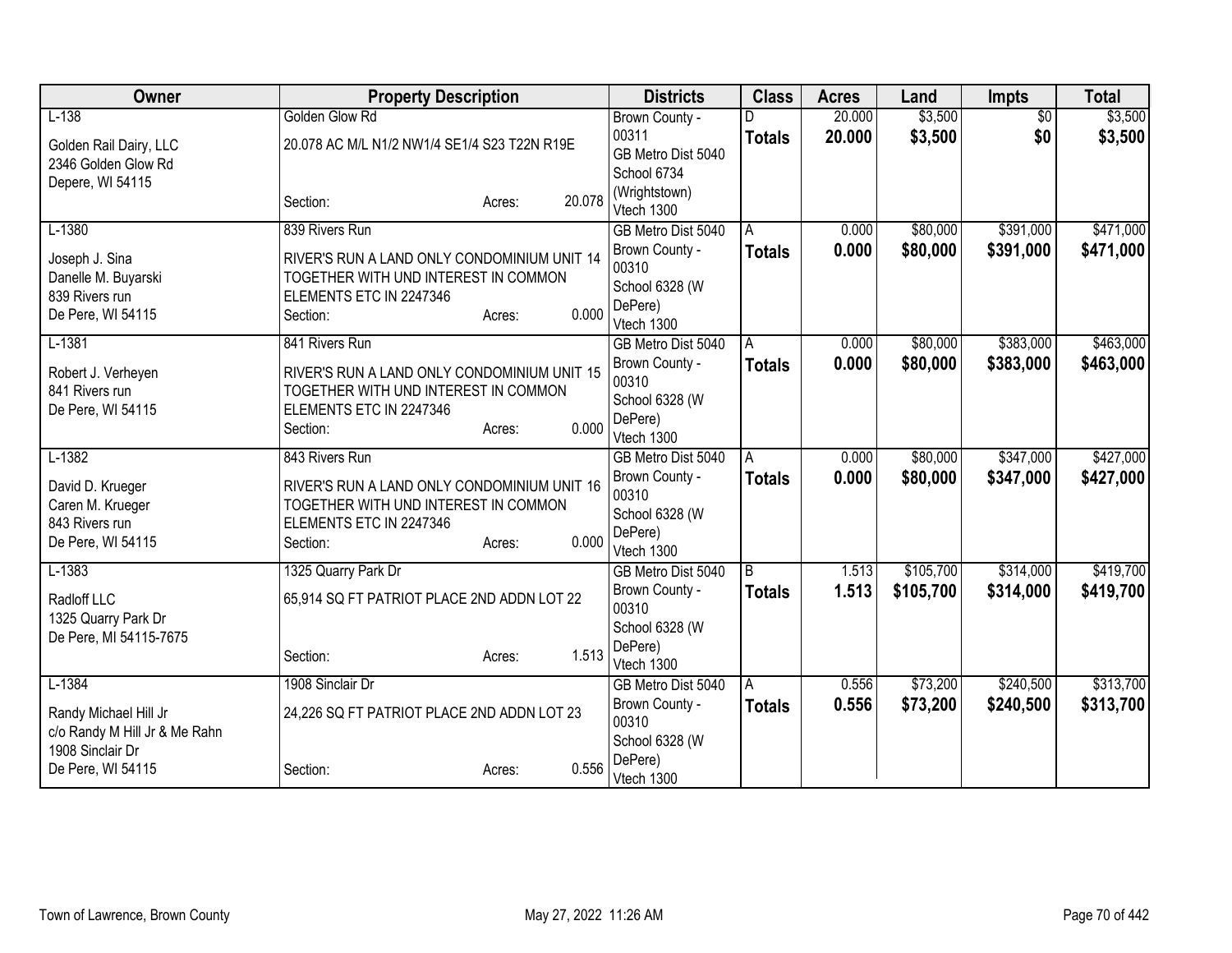| Owner                                             | <b>Property Description</b>                  |                  | <b>Districts</b>            | <b>Class</b>  | <b>Acres</b> | Land     | <b>Impts</b> | <b>Total</b> |
|---------------------------------------------------|----------------------------------------------|------------------|-----------------------------|---------------|--------------|----------|--------------|--------------|
| $L-1385$                                          | 1916 Sinclair Dr                             |                  | GB Metro Dist 5040          |               | 0.546        | \$73,100 | \$232,000    | \$305,100    |
| Brandon J. Oleck                                  | 23,782 SQ FT PATRIOT PLACE 2ND ADDN LOT 24   |                  | Brown County -              | <b>Totals</b> | 0.546        | \$73,100 | \$232,000    | \$305,100    |
| Jennifer M. Oleck                                 |                                              |                  | 00310                       |               |              |          |              |              |
| 1916 Sinclair Dr                                  |                                              |                  | School 6328 (W              |               |              |          |              |              |
| De Pere, WI 54115                                 | Section:                                     | 0.545<br>Acres:  | DePere)                     |               |              |          |              |              |
|                                                   |                                              |                  | Vtech 1300                  |               |              |          |              |              |
| $L-1386$                                          | 1924 Sinclair Dr                             |                  | GB Metro Dist 5040          | A             | 0.567        | \$73,300 | \$254,000    | \$327,300    |
| Benjamin R. Dolar<br>Beth M. Dolar                | 24,677 SQ FT PATRIOT PLACE 2ND ADDN LOT 25   |                  | Brown County -<br>00310     | <b>Totals</b> | 0.567        | \$73,300 | \$254,000    | \$327,300    |
| 1924 Sinclair Dr                                  |                                              |                  | School 6328 (W              |               |              |          |              |              |
| De Pere, WI 54115                                 | Section:                                     | 0.566<br>Acres:  | DePere)<br>Vtech 1300       |               |              |          |              |              |
| $L-1387$                                          | 1932 Sinclair Dr                             |                  | GB Metro Dist 5040          | A             | 0.587        | \$73,500 | \$257,800    | \$331,300    |
| <b>Brian Barrette</b>                             | 25,555 SQ FT PATRIOT PLACE 2ND ADDN LOT 26   |                  | Brown County -<br>00310     | <b>Totals</b> | 0.587        | \$73,500 | \$257,800    | \$331,300    |
| <b>Kris Barrette</b>                              |                                              |                  | School 6328 (W              |               |              |          |              |              |
| 1932 Sinclair Dr                                  |                                              | 0.586            | DePere)                     |               |              |          |              |              |
| De Pere, WI 54115                                 | Section:                                     | Acres:           | Vtech 1300                  |               |              |          |              |              |
| $L-1388$                                          | 1940 Sinclair Dr                             |                  | GB Metro Dist 5040          | A             | 0.604        | \$73,700 | \$223,500    | \$297,200    |
| Jacob Vanlanen et al                              | 26,313 SQ FT PATRIOT PLACE 2ND ADDN LOT 27   |                  | Brown County -<br>00310     | <b>Totals</b> | 0.604        | \$73,700 | \$223,500    | \$297,200    |
| c/o Jacob & Jessica Van Lanen<br>1940 Sinclair Dr |                                              |                  | School 6328 (W              |               |              |          |              |              |
| De Pere, WI 54115                                 |                                              | 0.604            | DePere)                     |               |              |          |              |              |
|                                                   | Section:                                     | Acres:           | Vtech 1300                  |               |              |          |              |              |
| $L-1389$                                          | 1948 Sinclair Dr                             |                  | GB Metro Dist 5040          | A             | 0.623        | \$73,900 | \$230,000    | \$303,900    |
| Leon E. Adams                                     | 27,135 SQ FT PATRIOT PLACE 2ND ADDN LOT 28   |                  | Brown County -<br>00310     | <b>Totals</b> | 0.623        | \$73,900 | \$230,000    | \$303,900    |
| Sarah M. Adams<br>1948 Sinclair Dr                |                                              |                  | School 6328 (W              |               |              |          |              |              |
| De Pere, WI 54115-7530                            | Section:                                     | 0.622<br>Acres:  | DePere)                     |               |              |          |              |              |
|                                                   |                                              |                  | Vtech 1300                  |               |              |          |              |              |
| $L-139$                                           | $Cth$ D                                      |                  | Brown County -              | D             | 20.000       | \$3,500  | \$0          | \$3,500      |
| Janet L. Krautkramer                              | 20.073 AC M/L S1/2 NW1/4 SE1/4 S23 T22N R19E |                  | 00311                       | <b>Totals</b> | 20.000       | \$3,500  | \$0          | \$3,500      |
| 3444 Lost Dauphin Rd                              |                                              |                  | GB Metro Dist 5040          |               |              |          |              |              |
| Depere, WI 54115                                  |                                              |                  | School 6734                 |               |              |          |              |              |
|                                                   | Section:                                     | 20.073<br>Acres: | (Wrightstown)<br>Vtech 1300 |               |              |          |              |              |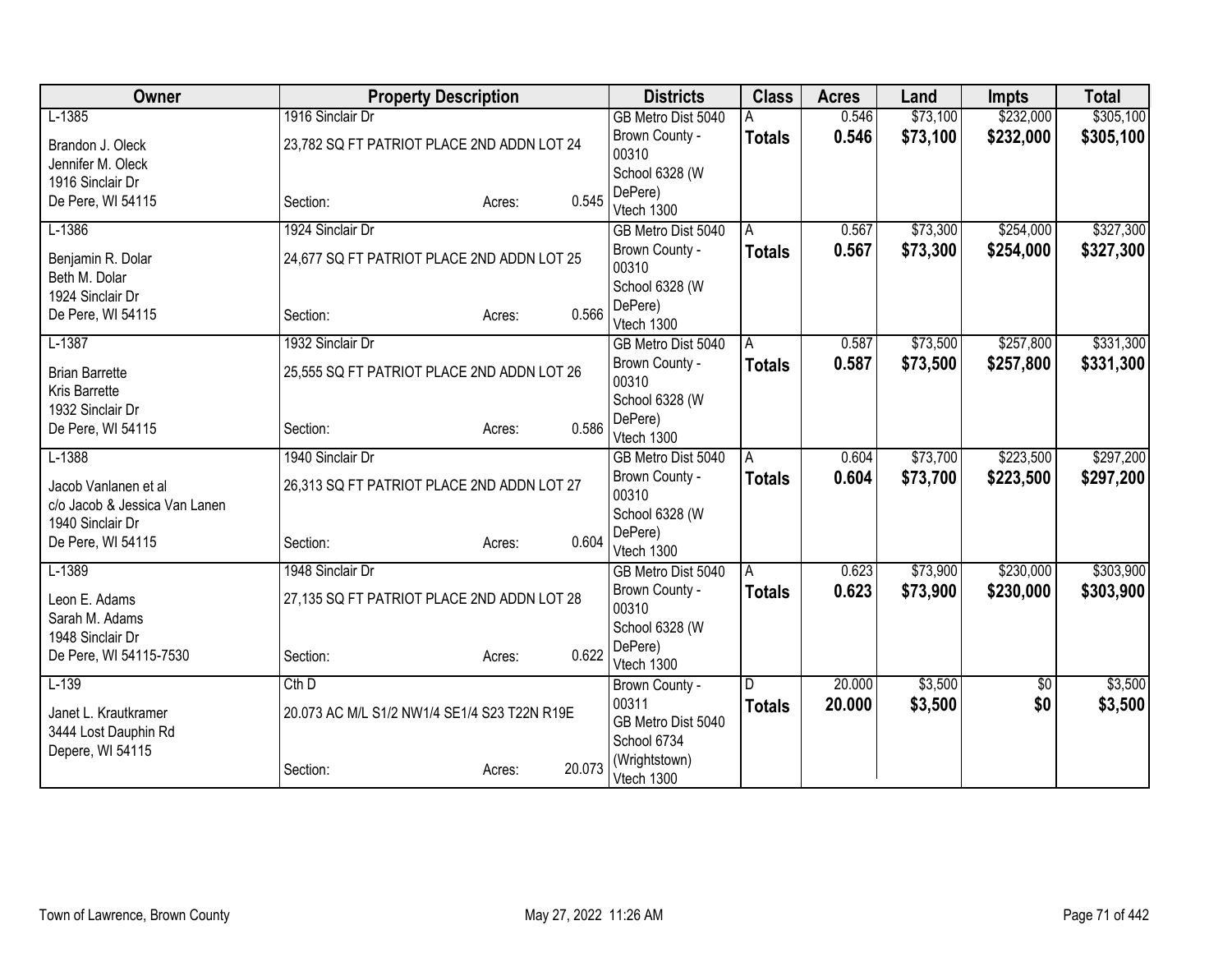| Owner                               | <b>Property Description</b>                |                 | <b>Districts</b>        | <b>Class</b>  | <b>Acres</b> | Land     | <b>Impts</b> | <b>Total</b> |
|-------------------------------------|--------------------------------------------|-----------------|-------------------------|---------------|--------------|----------|--------------|--------------|
| $L-1390$                            | 1956 Sinclair Dr                           |                 | GB Metro Dist 5040      |               | 0.641        | \$74,100 | \$277,000    | \$351,100    |
| Dale G. Wall                        | 27,924 SQ FT PATRIOT PLACE 2ND ADDN LOT 29 |                 | Brown County -          | <b>Totals</b> | 0.641        | \$74,100 | \$277,000    | \$351,100    |
| Hollie A. Wall                      |                                            |                 | 00310                   |               |              |          |              |              |
| 1956 Sinclair Dr                    |                                            |                 | School 6328 (W          |               |              |          |              |              |
| De Pere, WI 54115-7530              | Section:                                   | 0.641<br>Acres: | DePere)                 |               |              |          |              |              |
|                                     |                                            |                 | Vtech 1300              |               |              |          |              |              |
| $L-1391$                            | 1964 Sinclair Dr                           |                 | GB Metro Dist 5040      | A             | 0.573        | \$73,400 | \$265,000    | \$338,400    |
| Kristin L. Hopson<br>Ryan J. Hopson | 27,975 SQ FT PATRIOT PLACE 2ND ADDN LOT 30 |                 | Brown County -<br>00310 | <b>Totals</b> | 0.573        | \$73,400 | \$265,000    | \$338,400    |
| 1964 Sinclair Dr                    |                                            |                 | School 6328 (W          |               |              |          |              |              |
| De Pere, WI 54115                   | Section:                                   | 0.642<br>Acres: | DePere)                 |               |              |          |              |              |
|                                     |                                            |                 | Vtech 1300              |               |              |          |              |              |
| $L-1392$                            | 1972 Sinclair Dr                           |                 | GB Metro Dist 5040      | A             | 0.626        | \$74,000 | \$215,500    | \$289,500    |
| Patrick M. Kempen                   | 27,280 SQ FT PATRIOT PLACE 2ND ADDN LOT 31 |                 | Brown County -<br>00310 | <b>Totals</b> | 0.626        | \$74,000 | \$215,500    | \$289,500    |
| Tara L. Kempen                      |                                            |                 | School 6328 (W          |               |              |          |              |              |
| 1972 Sinclair Dr                    |                                            | 0.626           | DePere)                 |               |              |          |              |              |
| De Pere, WI 54115-7530              | Section:                                   | Acres:          | Vtech 1300              |               |              |          |              |              |
| $L-1393$                            | 1420 Pat Tillman St                        |                 | GB Metro Dist 5040      | A             | 0.330        | \$63,100 | \$226,500    | \$289,600    |
| Jeffery J. Johnson                  | 14,369 SQ FT PATRIOT PLACE 2ND ADDN LOT 32 |                 | Brown County -          | <b>Totals</b> | 0.330        | \$63,100 | \$226,500    | \$289,600    |
| 1420 Pat Tillman St                 |                                            |                 | 00310                   |               |              |          |              |              |
| De Pere, WI 54115                   |                                            |                 | School 6328 (W          |               |              |          |              |              |
|                                     | Section:                                   | 0.329<br>Acres: | DePere)                 |               |              |          |              |              |
|                                     |                                            |                 | Vtech 1300              |               |              |          |              |              |
| $L-1394$                            | 1426 Pat Tillman St                        |                 | GB Metro Dist 5040      | A             | 0.284        | \$59,000 | \$292,000    | \$351,000    |
| Bryan R. Strelka                    | 12,388 SQ FT PATRIOT PLACE 2ND ADDN LOT 33 |                 | Brown County -<br>00310 | <b>Totals</b> | 0.284        | \$59,000 | \$292,000    | \$351,000    |
| Alissa A. Strelka                   |                                            |                 | School 6328 (W          |               |              |          |              |              |
| 1426 Pat Tillman St                 |                                            |                 | DePere)                 |               |              |          |              |              |
| De Pere, WI 54115                   | Section:                                   | 0.284<br>Acres: | Vtech 1300              |               |              |          |              |              |
| $L-1395$                            | 1432 Pat Tillman St                        |                 | GB Metro Dist 5040      | A             | 0.284        | \$59,000 | \$256,500    | \$315,500    |
| <b>Frank Gasior</b>                 | 12,388 SQ FT PATRIOT PLACE 2ND ADDN LOT 34 |                 | Brown County -          | <b>Totals</b> | 0.284        | \$59,000 | \$256,500    | \$315,500    |
| Connie Gasior                       |                                            |                 | 00310                   |               |              |          |              |              |
| 1432 Pat Tillman St                 |                                            |                 | School 6328 (W          |               |              |          |              |              |
| De Pere, WI 54115                   | Section:                                   | 0.284<br>Acres: | DePere)                 |               |              |          |              |              |
|                                     |                                            |                 | Vtech 1300              |               |              |          |              |              |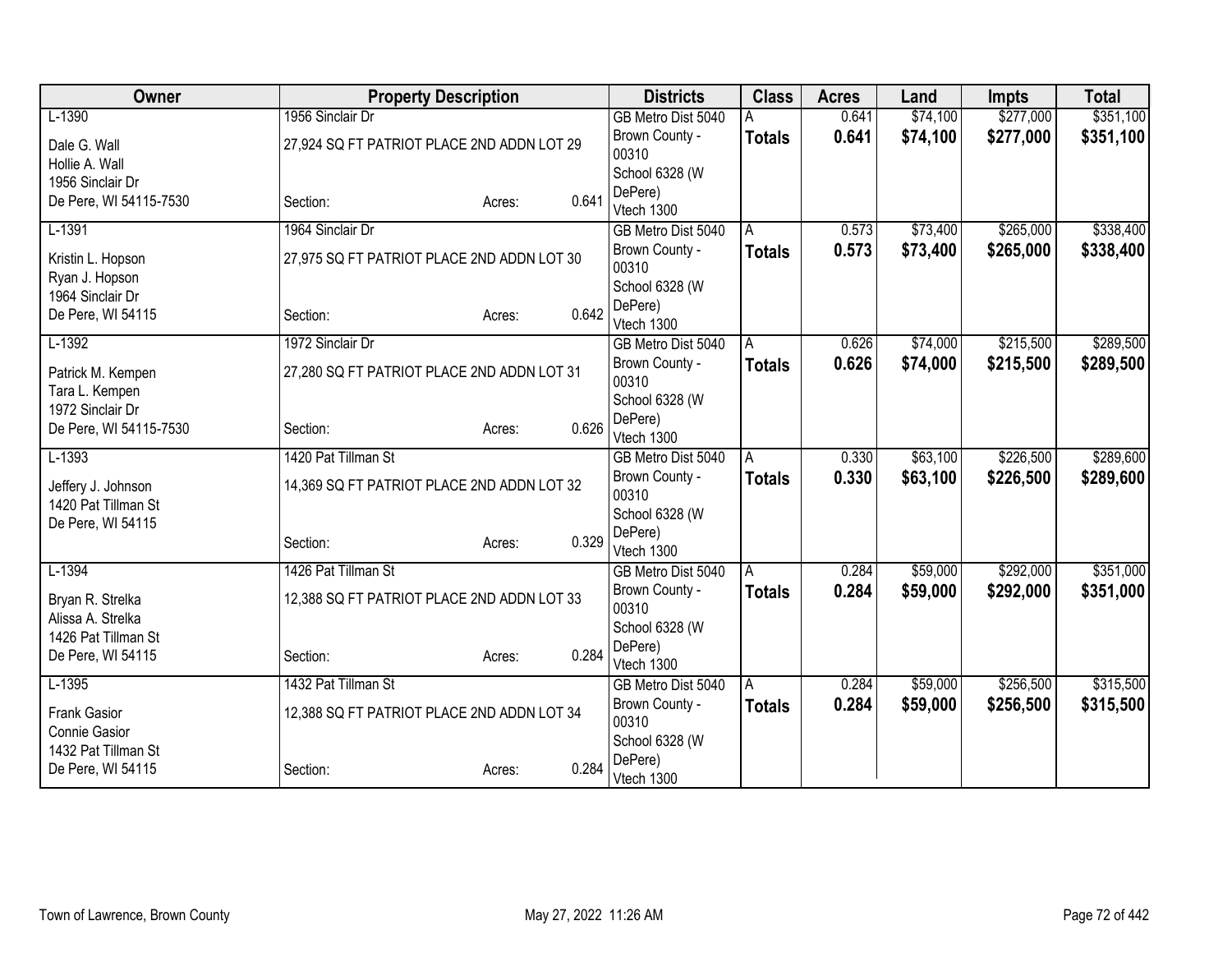| Owner                | <b>Property Description</b>                               |        |        | <b>Districts</b>                  | <b>Class</b>   | <b>Acres</b> | Land     | <b>Impts</b>    | <b>Total</b> |
|----------------------|-----------------------------------------------------------|--------|--------|-----------------------------------|----------------|--------------|----------|-----------------|--------------|
| $L-1396$             | 1438 Pat Tillman St                                       |        |        | GB Metro Dist 5040                |                | 0.284        | \$59,000 | \$253,500       | \$312,500    |
| James T. Christensen | 12,388 SQ FT PATRIOT PLACE 2ND ADDN LOT 35                |        |        | Brown County -                    | <b>Totals</b>  | 0.284        | \$59,000 | \$253,500       | \$312,500    |
| 1438 Pat Tillman St  |                                                           |        |        | 00310                             |                |              |          |                 |              |
| De Pere, WI 54115    |                                                           |        |        | School 6328 (W                    |                |              |          |                 |              |
|                      | Section:                                                  | Acres: | 0.284  | DePere)<br>Vtech 1300             |                |              |          |                 |              |
| $L-1397$             | 1442 Pat Tillman St                                       |        |        | GB Metro Dist 5040                | A              | 0.284        | \$59,000 | \$223,500       | \$282,500    |
|                      |                                                           |        |        | Brown County -                    | <b>Totals</b>  | 0.284        | \$59,000 | \$223,500       | \$282,500    |
| James E. Beaudry     | 12,388 SQ FT PATRIOT PLACE 2ND ADDN LOT 36                |        |        | 00310                             |                |              |          |                 |              |
| Denise A. Beaudry    |                                                           |        |        | School 6328 (W                    |                |              |          |                 |              |
| 1442 Pat Tillman St  |                                                           |        |        | DePere)                           |                |              |          |                 |              |
| De Pere, WI 54115    | Section:                                                  | Acres: | 0.284  | Vtech 1300                        |                |              |          |                 |              |
| $L-1398$             | 1450 Pat Tillman St                                       |        |        | GB Metro Dist 5040                | $\overline{A}$ | 0.284        | \$59,000 | \$233,500       | \$292,500    |
| Nick P. Willems      | 12,388 SQ FT PATRIOT PLACE 2ND ADDN LOT 37                |        |        | Brown County -                    | <b>Totals</b>  | 0.284        | \$59,000 | \$233,500       | \$292,500    |
| Susan M. Willems     |                                                           |        |        | 00310                             |                |              |          |                 |              |
| 1450 Pat Tillman St  |                                                           |        |        | School 6328 (W                    |                |              |          |                 |              |
| De Pere, WI 54115    | Section:                                                  | Acres: | 0.284  | DePere)                           |                |              |          |                 |              |
|                      |                                                           |        |        | Vtech 1300                        |                |              |          |                 |              |
| $L-1399$             | 1456 Pat Tillman St                                       |        |        | GB Metro Dist 5040                | A              | 0.284        | \$59,000 | \$267,500       | \$326,500    |
| Jerry W. Bolen       | 12,388 SQ FT PATRIOT PLACE 2ND ADDN LOT 38                |        |        | Brown County -<br>00310           | <b>Totals</b>  | 0.284        | \$59,000 | \$267,500       | \$326,500    |
| Stacey R. Bolen      |                                                           |        |        | School 6328 (W                    |                |              |          |                 |              |
| 1456 Pat Tillman St  |                                                           |        |        | DePere)                           |                |              |          |                 |              |
| De Pere, WI 54115    | Section:                                                  | Acres: | 0.284  | Vtech 1300                        |                |              |          |                 |              |
| $L-14$               | Freedom Rd                                                |        |        | GB Metro Dist 5040                | D              | 8.000        | \$1,700  | $\overline{$0}$ | \$1,700      |
| Verhasselt Bros LLC  |                                                           |        |        | Brown County -                    | E              | 10.000       | \$6,500  | \$0             | \$6,500      |
| W873 Golden Glow Rd  | 29.607 AC M/L W 30A NW1/4 SE1/4 SEC 10 T22N R19E<br>EX RD |        |        | 00310                             | M              | 12.000       | \$35,300 | \$0             | \$35,300     |
| Kaukauna, WI 54130   |                                                           |        |        | School 6328 (W                    | <b>Totals</b>  | 30.000       | \$43,500 | \$0             | \$43,500     |
|                      | Section:                                                  | Acres: | 29.607 | DePere)                           |                |              |          |                 |              |
|                      |                                                           |        |        | Vtech 1300                        |                |              |          |                 |              |
| $L-140$              | Apple Creek Rd                                            |        |        | Brown County -                    | D              | 38.550       | \$6,800  | \$0             | \$6,800      |
| Janet L. Krautkramer | 38.649 AC M/L PRT S1/2 SE1/4 S23 T22N R19E LYG N          |        |        | 00311                             | <b>Totals</b>  | 38.550       | \$6,800  | \$0             | \$6,800      |
| 3444 Lost Dauphin Rd | & W RR                                                    |        |        | GB Metro Dist 5040<br>School 6734 |                |              |          |                 |              |
| Depere, WI 54115     |                                                           |        |        | (Wrightstown)                     |                |              |          |                 |              |
|                      | Section:                                                  | Acres: | 38.649 | Vtech 1300                        |                |              |          |                 |              |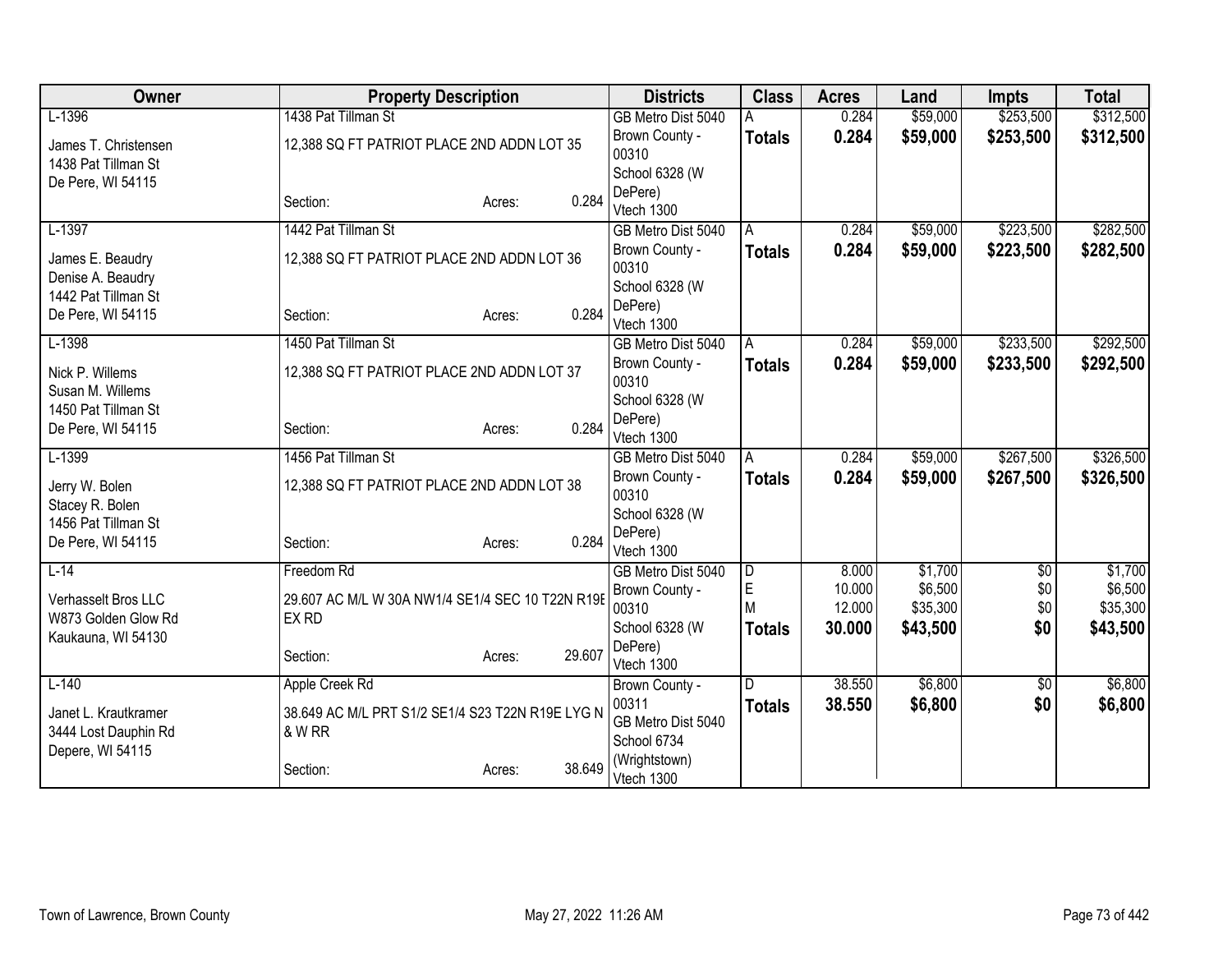| Owner                  | <b>Property Description</b>                |                 | <b>Districts</b>        | <b>Class</b>  | <b>Acres</b> | Land     | <b>Impts</b> | <b>Total</b> |
|------------------------|--------------------------------------------|-----------------|-------------------------|---------------|--------------|----------|--------------|--------------|
| $L-1400$               | 1464 Pat Tillman St                        |                 | GB Metro Dist 5040      |               | 0.284        | \$59,000 | \$233,500    | \$292,500    |
| <b>Steven Gevaert</b>  | 12,388 SQ FT PATRIOT PLACE 2ND ADDN LOT 39 |                 | Brown County -          | <b>Totals</b> | 0.284        | \$59,000 | \$233,500    | \$292,500    |
| Amy Gevaert            |                                            |                 | 00310                   |               |              |          |              |              |
| 1464 Pat Tillman St    |                                            |                 | School 6328 (W          |               |              |          |              |              |
| De Pere, WI 54115-7531 | Section:                                   | 0.284<br>Acres: | DePere)<br>Vtech 1300   |               |              |          |              |              |
| $L-1401$               | 1470 Pat Tillman St                        |                 | GB Metro Dist 5040      | A             | 0.284        | \$59,000 | \$233,500    | \$292,500    |
|                        |                                            |                 | Brown County -          | <b>Totals</b> | 0.284        | \$59,000 | \$233,500    | \$292,500    |
| Charles W. Rottier     | 12,388 SQ FT PATRIOT PLACE 2ND ADDN LOT 40 |                 | 00310                   |               |              |          |              |              |
| Tricia L. Rottier      |                                            |                 | School 6328 (W          |               |              |          |              |              |
| 1470 Pat Tillman St    |                                            |                 | DePere)                 |               |              |          |              |              |
| De Pere, WI 54115      | Section:                                   | 0.284<br>Acres: | Vtech 1300              |               |              |          |              |              |
| $L-1402$               | 1472 Pat Tillman St                        |                 | GB Metro Dist 5040      | A             | 0.400        | \$68,000 | \$215,500    | \$283,500    |
| Maurice M. Ehlert      | 12,846 SQ FT PATRIOT PLACE 2ND ADDN LOT 41 |                 | Brown County -          | <b>Totals</b> | 0.400        | \$68,000 | \$215,500    | \$283,500    |
| Donna J. Ehlert        |                                            |                 | 00310                   |               |              |          |              |              |
| 1472 Pat Tillman St    |                                            |                 | School 6328 (W          |               |              |          |              |              |
| De Pere, WI 54115      | Section:                                   | 0.294<br>Acres: | DePere)                 |               |              |          |              |              |
|                        | 1474 Pat Tillman St                        |                 | Vtech 1300              |               | 0.440        |          | \$199,000    | \$265,300    |
| $L-1403$               |                                            |                 | GB Metro Dist 5040      | A             |              | \$66,300 |              |              |
| Jon Kelnhofer          | 19,164 SQ FT PATRIOT PLACE 2ND ADDN LOT 42 |                 | Brown County -<br>00310 | <b>Totals</b> | 0.440        | \$66,300 | \$199,000    | \$265,300    |
| Elizabeth Kelnhofer    |                                            |                 | School 6328 (W          |               |              |          |              |              |
| 1474 Pat Tillman St    |                                            |                 | DePere)                 |               |              |          |              |              |
| De Pere, WI 54115      | Section:                                   | 0.439<br>Acres: | Vtech 1300              |               |              |          |              |              |
| $L-1404$               | 1471 Pat Tillman St                        |                 | GB Metro Dist 5040      | A             | 0.367        | \$66,500 | \$240,000    | \$306,500    |
| Benjaminn A. Grall     | 15,989 SQ FT PATRIOT PLACE 2ND ADDN LOT 43 |                 | Brown County -          | <b>Totals</b> | 0.367        | \$66,500 | \$240,000    | \$306,500    |
| Nicole M. Grall        |                                            |                 | 00310                   |               |              |          |              |              |
| 1471 Pat Tillman St    |                                            |                 | School 6328 (W          |               |              |          |              |              |
| De Pere, WI 54115      | Section:                                   | 0.367<br>Acres: | DePere)                 |               |              |          |              |              |
|                        |                                            |                 | Vtech 1300              |               |              |          |              |              |
| $L-1405$               | 1467 Pat Tillman St                        |                 | GB Metro Dist 5040      | A             | 0.275        | \$58,200 | \$240,000    | \$298,200    |
| Robert P. Decker       | 12,000 SQ FT PATRIOT PLACE 2ND ADDN LOT 44 |                 | Brown County -<br>00310 | <b>Totals</b> | 0.275        | \$58,200 | \$240,000    | \$298,200    |
| Kathleen Decker        |                                            |                 | School 6328 (W          |               |              |          |              |              |
| 1467 Pat Tillman St    |                                            |                 | DePere)                 |               |              |          |              |              |
| De Pere, WI 54115      | Section:                                   | 0.275<br>Acres: | Vtech 1300              |               |              |          |              |              |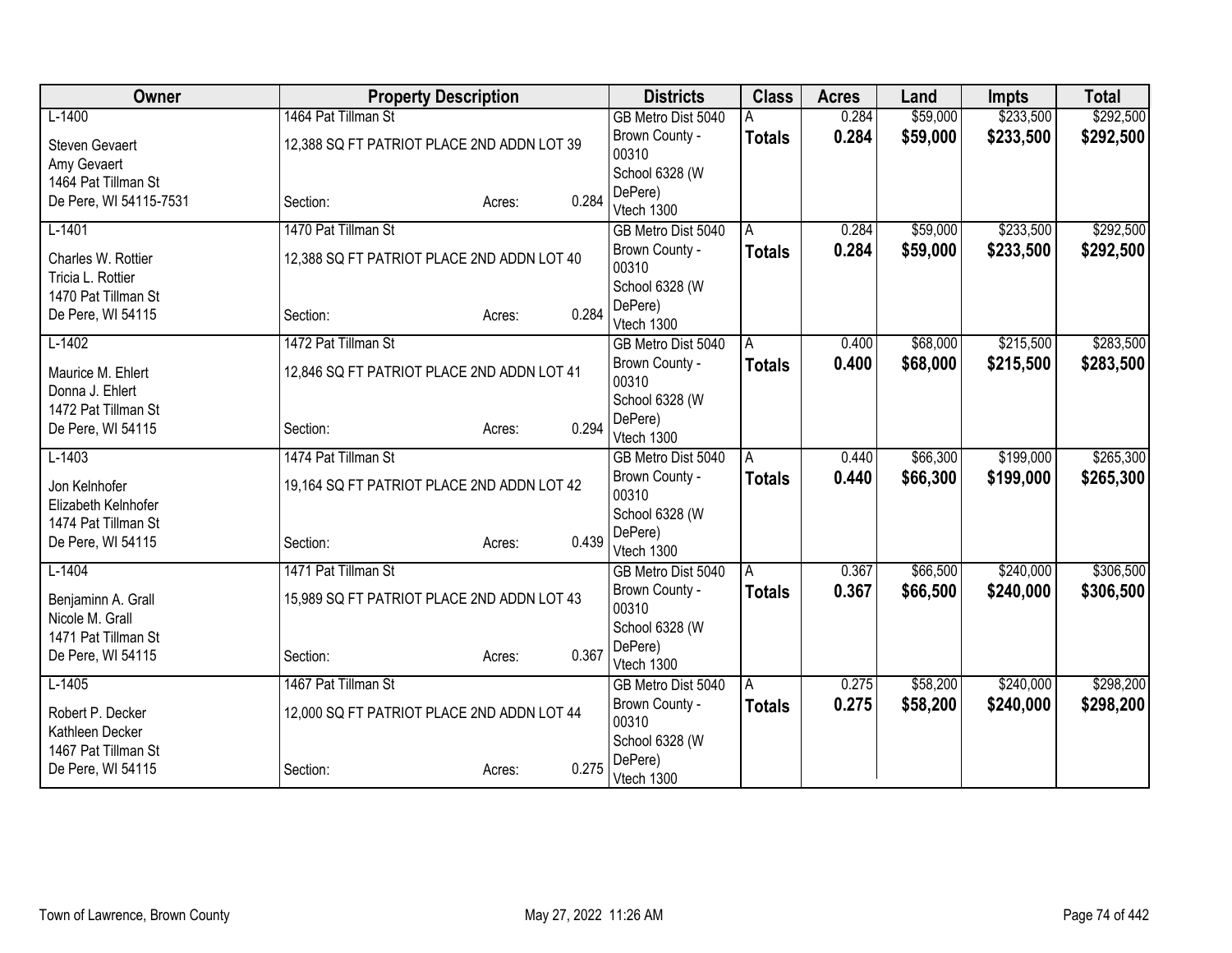| Owner                                  |                                                  | <b>Property Description</b> |        | <b>Districts</b>          | <b>Class</b>  | <b>Acres</b> | Land     | <b>Impts</b> | <b>Total</b> |
|----------------------------------------|--------------------------------------------------|-----------------------------|--------|---------------------------|---------------|--------------|----------|--------------|--------------|
| $L-1406$                               | 1461 Pat Tillman St                              |                             |        | GB Metro Dist 5040        |               | 0.275        | \$58,200 | \$236,500    | \$294,700    |
| <b>Bhanu Prasad Kolli</b>              | 12,000 SQ FT PATRIOT PLACE 2ND ADDN LOT 45       |                             |        | Brown County -            | <b>Totals</b> | 0.275        | \$58,200 | \$236,500    | \$294,700    |
| 1461 Pat Tillman St                    |                                                  |                             |        | 00310                     |               |              |          |              |              |
| De Pere, WI 54115                      |                                                  |                             |        | School 6328 (W            |               |              |          |              |              |
|                                        | Section:                                         | Acres:                      | 0.275  | DePere)<br>Vtech 1300     |               |              |          |              |              |
| $L-1407$                               | 1455 Pat Tillman St                              |                             |        | GB Metro Dist 5040        | A             | 0.275        | \$58,200 | \$277,500    | \$335,700    |
|                                        |                                                  |                             |        | Brown County -            | <b>Totals</b> | 0.275        | \$58,200 | \$277,500    | \$335,700    |
| Gerald Wicker                          | 12,000 SQ FT PATRIOT PLACE 2ND ADDN LOT 46       |                             |        | 00310                     |               |              |          |              |              |
| Tonja A. Wicker<br>1455 Pat Tillman St |                                                  |                             |        | School 6328 (W            |               |              |          |              |              |
| De Pere, WI 54115                      | Section:                                         | Acres:                      | 0.275  | DePere)                   |               |              |          |              |              |
|                                        |                                                  |                             |        | Vtech 1300                |               |              |          |              |              |
| $L-1408$                               | 1449 Pat Tillman St                              |                             |        | GB Metro Dist 5040        | A             | 0.275        | \$58,200 | \$231,000    | \$289,200    |
| Daryl L. Ogurek                        | 12,000 SQ FT PATRIOT PLACE 2ND ADDN LOT 47       |                             |        | Brown County -<br>00310   | <b>Totals</b> | 0.275        | \$58,200 | \$231,000    | \$289,200    |
| Amanda L. Ogurek                       |                                                  |                             |        | School 6328 (W            |               |              |          |              |              |
| 1449 Pat Tillman St                    |                                                  |                             |        | DePere)                   |               |              |          |              |              |
| De Pere, WI 54115                      | Section:                                         | Acres:                      | 0.275  | Vtech 1300                |               |              |          |              |              |
| $L-1409$                               | 1443 Pat Tillman St                              |                             |        | GB Metro Dist 5040        | A             | 0.275        | \$58,200 | \$268,500    | \$326,700    |
| Mitch W. Lemke                         | 12,000 SQ FT PATRIOT PLACE 2ND ADDN LOT 48       |                             |        | Brown County -            | <b>Totals</b> | 0.275        | \$58,200 | \$268,500    | \$326,700    |
| Andrea Lemke                           |                                                  |                             |        | 00310                     |               |              |          |              |              |
| 1443 Pat Tillman St                    |                                                  |                             |        | School 6328 (W            |               |              |          |              |              |
| Depere, WI 54115                       | Section:                                         | Acres:                      | 0.275  | DePere)<br>Vtech 1300     |               |              |          |              |              |
| $L-141$                                | Apple Creek Rd                                   |                             |        | Brown County -            | D             | 37.750       | \$7,400  | $\sqrt{$0}$  | \$7,400      |
|                                        |                                                  |                             |        | 00311                     | <b>Totals</b> | 37.750       | \$7,400  | \$0          | \$7,400      |
| Vandehey Real Estate LLC               | 36.462 AC M/L PRT S1/2 SE1/4 S23 T22N R19E LYG S |                             |        | GB Metro Dist 5040        |               |              |          |              |              |
| 4240 Rosin Rd                          | & E RR                                           |                             |        | School 6734               |               |              |          |              |              |
| De Pere, WI 54115-9444                 | Section:                                         |                             | 36.462 | (Wrightstown)             |               |              |          |              |              |
|                                        |                                                  | Acres:                      |        | Vtech 1300                |               |              |          |              |              |
| $L-1410$                               | 1437 Pat Tillman St                              |                             |        | GB Metro Dist 5040        | A             | 0.275        | \$58,200 | \$247,000    | \$305,200    |
| Steven L. Clark                        | 12,000 SQ FT PATRIOT PLACE 2ND ADDN LOT 49       |                             |        | Brown County -            | <b>Totals</b> | 0.275        | \$58,200 | \$247,000    | \$305,200    |
| Kendyl M. Clark                        |                                                  |                             |        | 00310                     |               |              |          |              |              |
| 1437 Pat Tillman St                    |                                                  |                             |        | School 6328 (W<br>DePere) |               |              |          |              |              |
| De Pere, WI 54115                      | Section:                                         | Acres:                      | 0.275  | Vtech 1300                |               |              |          |              |              |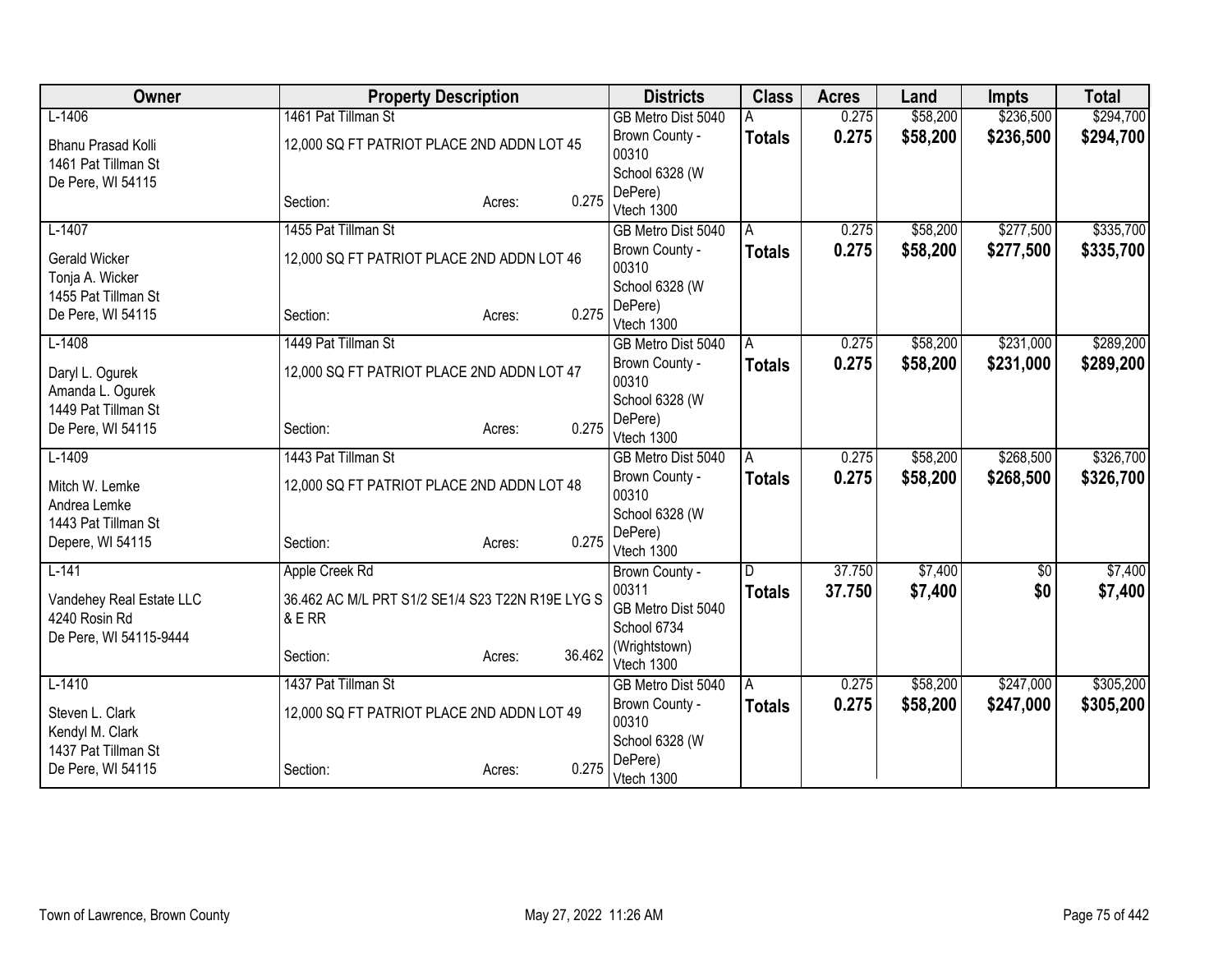| Owner                             |                                            | <b>Property Description</b> |       | <b>Districts</b>                 | <b>Class</b>  | <b>Acres</b> | Land     | <b>Impts</b> | <b>Total</b> |
|-----------------------------------|--------------------------------------------|-----------------------------|-------|----------------------------------|---------------|--------------|----------|--------------|--------------|
| $L-1411$                          | 1431 Pat Tillman St                        |                             |       | GB Metro Dist 5040               |               | 0.275        | \$58,200 | \$260,000    | \$318,200    |
| Mark W. Peterson                  | 12,000 SQ FT PATRIOT PLACE 2ND ADDN LOT 50 |                             |       | Brown County -                   | <b>Totals</b> | 0.275        | \$58,200 | \$260,000    | \$318,200    |
| Kathryn M. Peterson               |                                            |                             |       | 00310                            |               |              |          |              |              |
| 1431 Pat Tillman St               |                                            |                             |       | School 6328 (W                   |               |              |          |              |              |
| De Pere, WI 54115                 | Section:                                   | Acres:                      | 0.275 | DePere)                          |               |              |          |              |              |
| $L-1412$                          | 1425 Pat Tillman St                        |                             |       | Vtech 1300<br>GB Metro Dist 5040 | A             | 0.275        | \$58,200 | \$224,500    | \$282,700    |
|                                   |                                            |                             |       | Brown County -                   | <b>Totals</b> | 0.275        | \$58,200 | \$224,500    | \$282,700    |
| Mark Vandonsel                    | 12,000 SQ FT PATRIOT PLACE 2ND ADDN LOT 51 |                             |       | 00310                            |               |              |          |              |              |
| Patricia Vandonsel                |                                            |                             |       | School 6328 (W                   |               |              |          |              |              |
| 1425 Pat Tillman St               |                                            |                             |       | DePere)                          |               |              |          |              |              |
| De Pere, WI 54115                 | Section:                                   | Acres:                      | 0.275 | Vtech 1300                       |               |              |          |              |              |
| $L-1413$                          | 1959 Sinclair Dr                           |                             |       | GB Metro Dist 5040               | A             | 0.330        | \$63,100 | \$231,900    | \$295,000    |
| Reggie L. Mudd                    | 14,369 SQ FT PATRIOT PLACE 2ND ADDN LOT 52 |                             |       | Brown County -                   | <b>Totals</b> | 0.330        | \$63,100 | \$231,900    | \$295,000    |
| Cari L. Mudd                      |                                            |                             |       | 00310                            |               |              |          |              |              |
| 1959 Sinclair Dr                  |                                            |                             |       | School 6328 (W                   |               |              |          |              |              |
| De Pere, WI 54115                 | Section:                                   | Acres:                      | 0.330 | DePere)<br>Vtech 1300            |               |              |          |              |              |
| $L-1414$                          | 1951 Sinclair Dr                           |                             |       | GB Metro Dist 5040               | A             | 0.330        | \$63,100 | \$197,500    | \$260,600    |
|                                   |                                            |                             |       | Brown County -                   | <b>Totals</b> | 0.330        | \$63,100 | \$197,500    | \$260,600    |
| Adam M. Klinger                   | 14,369 SQ FT PATRIOT PLACE 2ND ADDN LOT 53 |                             |       | 00310                            |               |              |          |              |              |
| 1951 Sinclair Dr                  |                                            |                             |       | School 6328 (W                   |               |              |          |              |              |
| De Pere, WI 54115                 |                                            |                             | 0.330 | DePere)                          |               |              |          |              |              |
|                                   | Section:                                   | Acres:                      |       | Vtech 1300                       |               |              |          |              |              |
| $L-1415$                          | 1426 Honor Way                             |                             |       | GB Metro Dist 5040               | A             | 0.275        | \$58,200 | \$232,000    | \$290,200    |
| Kevin L. Mattke                   | 12,000 SQ FT PATRIOT PLACE 2ND ADDN LOT 54 |                             |       | Brown County -                   | <b>Totals</b> | 0.275        | \$58,200 | \$232,000    | \$290,200    |
| c/o Kevin L Mattke & Hei Chaudoir |                                            |                             |       | 00310                            |               |              |          |              |              |
| 1426 Honor Way                    |                                            |                             |       | School 6328 (W                   |               |              |          |              |              |
| De Pere, WI 54115-7527            | Section:                                   | Acres:                      | 0.275 | DePere)<br>Vtech 1300            |               |              |          |              |              |
| $L-1416$                          | 1432 Honor Way                             |                             |       | GB Metro Dist 5040               | l A           | 0.275        | \$58,200 | \$268,000    | \$326,200    |
|                                   |                                            |                             |       | Brown County -                   | <b>Totals</b> | 0.275        | \$58,200 | \$268,000    | \$326,200    |
| Pawan V. Kirtikar                 | 12,000 SQ FT PATRIOT PLACE 2ND ADDN LOT 55 |                             |       | 00310                            |               |              |          |              |              |
| Anuja P. Kirtikar                 |                                            |                             |       | School 6328 (W                   |               |              |          |              |              |
| 1432 Honor Way                    |                                            |                             |       | DePere)                          |               |              |          |              |              |
| De Pere, WI 54115                 | Section:                                   | Acres:                      | 0.275 | Vtech 1300                       |               |              |          |              |              |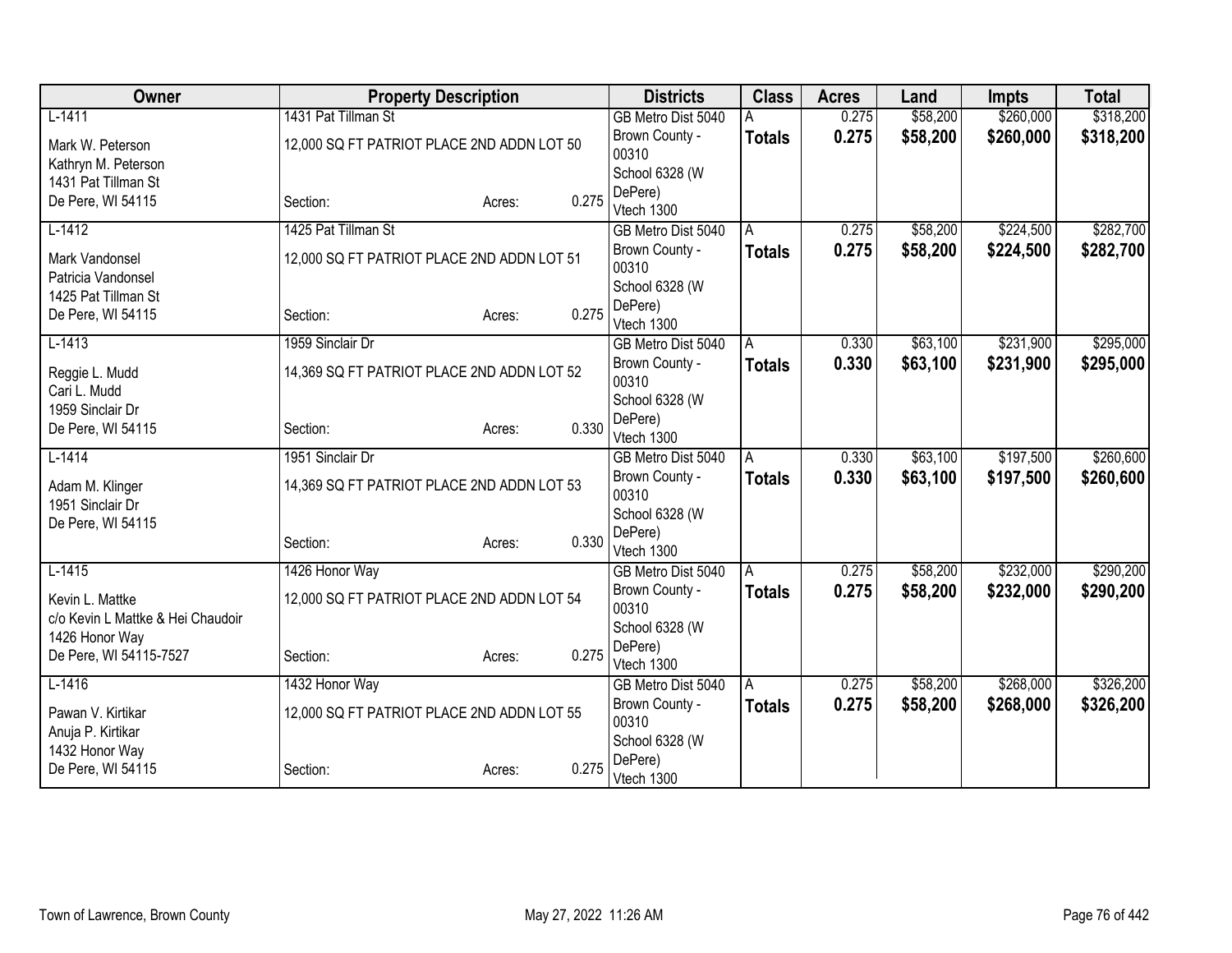| Owner                                         |                                            | <b>Property Description</b> |       | <b>Districts</b>          | <b>Class</b>  | <b>Acres</b> | Land            | <b>Impts</b> | <b>Total</b> |
|-----------------------------------------------|--------------------------------------------|-----------------------------|-------|---------------------------|---------------|--------------|-----------------|--------------|--------------|
| $L-1417$                                      | 1438 Honor Way                             |                             |       | GB Metro Dist 5040        |               | 0.275        | \$58,200        | \$221,000    | \$279,200    |
| John L. Busch                                 | 12,000 SQ FT PATRIOT PLACE 2ND ADDN LOT 56 |                             |       | Brown County -            | <b>Totals</b> | 0.275        | \$58,200        | \$221,000    | \$279,200    |
| Tami L. Busch                                 |                                            |                             |       | 00310                     |               |              |                 |              |              |
| 1438 Honor Way                                |                                            |                             |       | School 6328 (W            |               |              |                 |              |              |
| De Pere, WI 54115                             | Section:                                   | Acres:                      | 0.275 | DePere)<br>Vtech 1300     |               |              |                 |              |              |
| $L-1418$                                      | 1442 Honor Way                             |                             |       | GB Metro Dist 5040        | A             | 0.275        | \$58,200        | \$220,500    | \$278,700    |
|                                               |                                            |                             |       | Brown County -            | Totals        | 0.275        | \$58,200        | \$220,500    | \$278,700    |
| <b>Bharath Ram Danda</b>                      | 12,000 SQ FT PATRIOT PLACE 2ND ADDN LOT 57 |                             |       | 00310                     |               |              |                 |              |              |
| 1442 Honor Way<br>De Pere, WI 54115-7527      |                                            |                             |       | School 6328 (W            |               |              |                 |              |              |
|                                               | Section:                                   | Acres:                      | 0.275 | DePere)                   |               |              |                 |              |              |
|                                               |                                            |                             |       | Vtech 1300                |               |              |                 |              |              |
| $L-1419$                                      | 1448 Honor Way                             |                             |       | GB Metro Dist 5040        | A             | 0.275        | \$58,200        | \$222,500    | \$280,700    |
| Narahari Prathigudupu                         | 12,000 SQ FT PATRIOT PLACE 2ND ADDN LOT 58 |                             |       | Brown County -            | Totals        | 0.275        | \$58,200        | \$222,500    | \$280,700    |
| c/o Narahari P. Kolahalam                     |                                            |                             |       | 00310                     |               |              |                 |              |              |
| 1448 Honor Way                                |                                            |                             |       | School 6328 (W<br>DePere) |               |              |                 |              |              |
| De Pere, WI 54115-7527                        | Section:                                   | Acres:                      | 0.275 | Vtech 1300                |               |              |                 |              |              |
| $L-142$                                       | $Cth$ D                                    |                             |       | Brown County -            | E5            | 7.353        | $\overline{60}$ | \$0          | \$0          |
|                                               |                                            |                             |       | 00311                     | <b>Totals</b> | 7.353        | \$0             | \$0          | \$0          |
| Wisconsin Central Ltd                         | 7.284 AC M/L R-O-W OVER SEC 23 T22N R19E   |                             |       | GB Metro Dist 5040        |               |              |                 |              |              |
| c/o Accounts Payable Wisconsin Central<br>Ltd |                                            |                             |       | School 6734               |               |              |                 |              |              |
| PO Box 8103                                   | Section:                                   | Acres:                      | 7.284 | (Wrightstown)             |               |              |                 |              |              |
| Montreal, QC H3C Canada                       |                                            |                             |       | Vtech 1300                |               |              |                 |              |              |
| $L-1420$                                      | 1454 Honor Way                             |                             |       | GB Metro Dist 5040        | A             | 0.275        | \$58,200        | \$273,000    | \$331,200    |
|                                               |                                            |                             |       | Brown County -            | <b>Totals</b> | 0.275        | \$58,200        | \$273,000    | \$331,200    |
| Thomas J & Julie M Baeten Revocable           | 12,000 SQ FT PATRIOT PLACE 2ND ADDN LOT 59 |                             |       | 00310                     |               |              |                 |              |              |
| Trust<br>1454 Honor Way                       |                                            |                             |       | School 6328 (W            |               |              |                 |              |              |
| Depere, WI 54115                              | Section:                                   | Acres:                      | 0.275 | DePere)                   |               |              |                 |              |              |
|                                               |                                            |                             |       | Vtech 1300                |               |              |                 |              |              |
| $L-1421$                                      | 1460 Honor Way                             |                             |       | GB Metro Dist 5040        | A             | 0.280        | \$58,600        | \$262,800    | \$321,400    |
| Karthick Muthaiyan                            | 12,199 SQ FT PATRIOT PLACE 2ND ADDN LOT 60 |                             |       | Brown County -            | <b>Totals</b> | 0.280        | \$58,600        | \$262,800    | \$321,400    |
| 1460 Honor Way                                |                                            |                             |       | 00310                     |               |              |                 |              |              |
| De Pere, WI 54115                             |                                            |                             |       | School 6328 (W<br>DePere) |               |              |                 |              |              |
|                                               | Section:                                   | Acres:                      | 0.280 | Vtech 1300                |               |              |                 |              |              |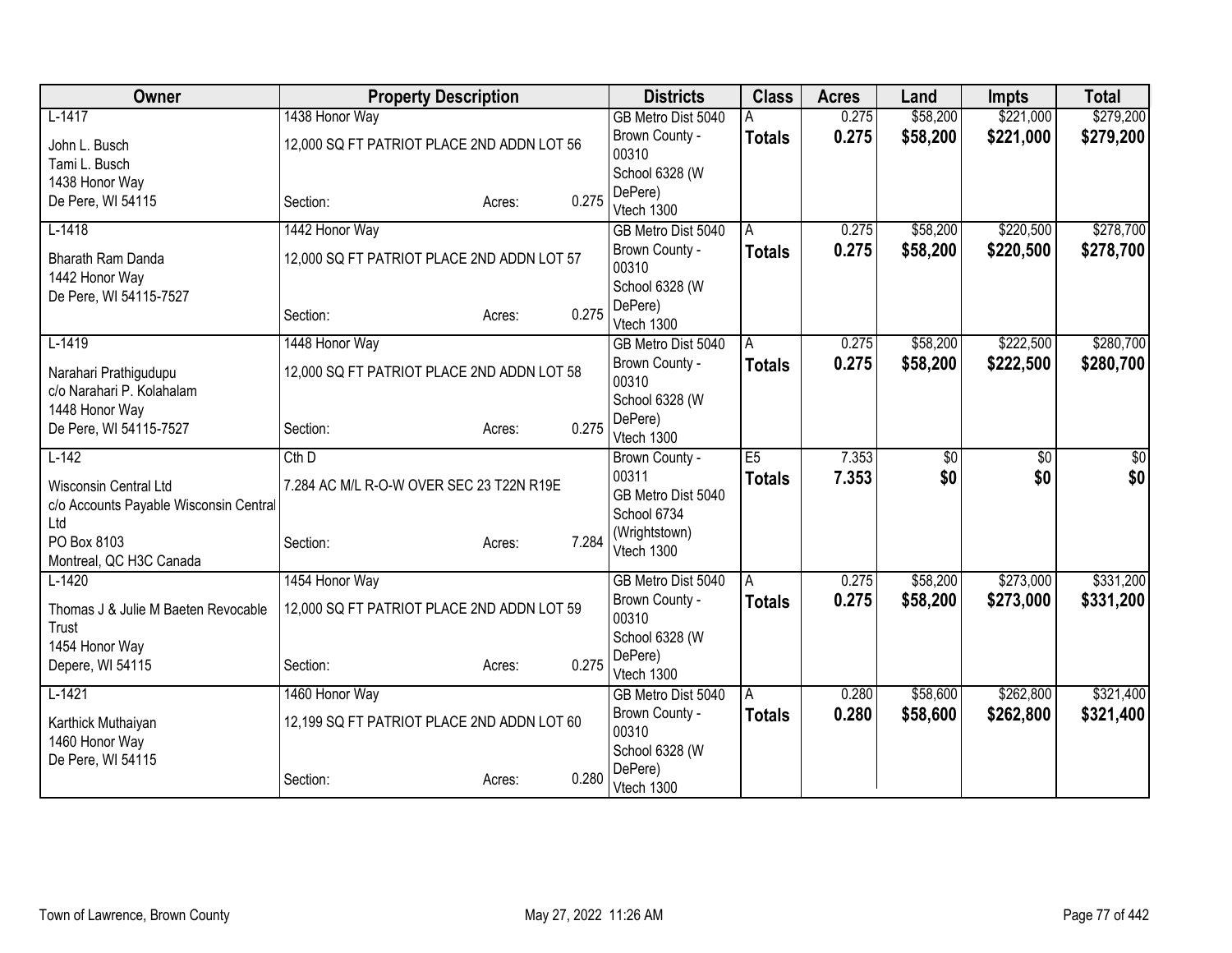| Owner                           |                                            | <b>Property Description</b> |       | <b>Districts</b>                 | <b>Class</b>  | <b>Acres</b> | Land     | <b>Impts</b> | <b>Total</b> |
|---------------------------------|--------------------------------------------|-----------------------------|-------|----------------------------------|---------------|--------------|----------|--------------|--------------|
| $L-1422$                        | 1466 Honor Way                             |                             |       | GB Metro Dist 5040               |               | 0.397        | \$67,900 | \$255,000    | \$322,900    |
| Shelby Guillette                | 17,309 SQ FT PATRIOT PLACE 2ND ADDN LOT 61 |                             |       | Brown County -                   | <b>Totals</b> | 0.397        | \$67,900 | \$255,000    | \$322,900    |
| 1466 Honor Way                  |                                            |                             |       | 00310                            |               |              |          |              |              |
| De Pere, WI 54115               |                                            |                             |       | School 6328 (W                   |               |              |          |              |              |
|                                 | Section:                                   | Acres:                      | 0.397 | DePere)                          |               |              |          |              |              |
| $L-1423$                        |                                            |                             |       | Vtech 1300<br>GB Metro Dist 5040 |               | 0.312        | \$61,500 | \$287,600    | \$349,100    |
|                                 | 1912 Andraya Ln                            |                             |       |                                  | A             |              |          |              |              |
| <b>Richard Bain</b>             | 13,581 SQ FT PATRIOT PLACE 2ND ADDN LOT 62 |                             |       | Brown County -<br>00310          | <b>Totals</b> | 0.312        | \$61,500 | \$287,600    | \$349,100    |
| Mary L. Bain<br>1912 Andraya Ln |                                            |                             |       | School 6328 (W                   |               |              |          |              |              |
| De Pere, WI 54115               | Section:                                   | Acres:                      | 0.311 | DePere)                          |               |              |          |              |              |
|                                 |                                            |                             |       | Vtech 1300                       |               |              |          |              |              |
| $L-1424$                        | 1916 Andraya Ln                            |                             |       | GB Metro Dist 5040               | A             | 0.298        | \$60,300 | \$268,000    | \$328,300    |
| Anders D. Andersen              | 13,000 SQ FT PATRIOT PLACE 2ND ADDN LOT 63 |                             |       | Brown County -<br>00310          | Totals        | 0.298        | \$60,300 | \$268,000    | \$328,300    |
| Victoria L. Andersen            |                                            |                             |       | School 6328 (W                   |               |              |          |              |              |
| 1916 Andraya Ln                 |                                            |                             |       | DePere)                          |               |              |          |              |              |
| De Pere, WI 54115               | Section:                                   | Acres:                      | 0.298 | Vtech 1300                       |               |              |          |              |              |
| $L-1425$                        | 1924 Andraya Ln                            |                             |       | GB Metro Dist 5040               | A             | 0.278        | \$58,400 | \$235,500    | \$293,900    |
| Katie L. Fritsch                | 12,098 SQ FT PATRIOT PLACE 2ND ADDN LOT 64 |                             |       | Brown County -                   | <b>Totals</b> | 0.278        | \$58,400 | \$235,500    | \$293,900    |
| c/o Nicholas H. Fritsch         |                                            |                             |       | 00310                            |               |              |          |              |              |
| 1924 Andraya Ln                 |                                            |                             |       | School 6328 (W                   |               |              |          |              |              |
| De Pere, WI 54115               | Section:                                   | Acres:                      | 0.277 | DePere)                          |               |              |          |              |              |
|                                 |                                            |                             |       | Vtech 1300                       |               |              |          |              |              |
| $L-1426$                        | 1457 Honor Way                             |                             |       | GB Metro Dist 5040               | A             | 0.423        | \$69,100 | \$255,500    | \$324,600    |
| Jeremy F. Nelson                | 18,436 SQ FT PATRIOT PLACE 2ND ADDN LOT 65 |                             |       | Brown County -<br>00310          | <b>Totals</b> | 0.423        | \$69,100 | \$255,500    | \$324,600    |
| Jessica M. Nelson               |                                            |                             |       | School 6328 (W                   |               |              |          |              |              |
| 1457 Honor Way                  |                                            |                             |       | DePere)                          |               |              |          |              |              |
| De Pere, WI 54115-7546          | Section:                                   | Acres:                      | 0.423 | Vtech 1300                       |               |              |          |              |              |
| $L-1427$                        | 1451 Honor Way                             |                             |       | GB Metro Dist 5040               | l A           | 0.300        | \$60,400 | \$219,000    | \$279,400    |
| Mark K. Koelpin                 | 13,072 SQ FT PATRIOT PLACE 2ND ADDN LOT 66 |                             |       | Brown County -                   | <b>Totals</b> | 0.300        | \$60,400 | \$219,000    | \$279,400    |
| Rachel L. Koelpin               |                                            |                             |       | 00310                            |               |              |          |              |              |
| 1451 Honor Way                  |                                            |                             |       | School 6328 (W                   |               |              |          |              |              |
| De Pere, WI 54115-7546          | Section:                                   | Acres:                      | 0.300 | DePere)<br>Vtech 1300            |               |              |          |              |              |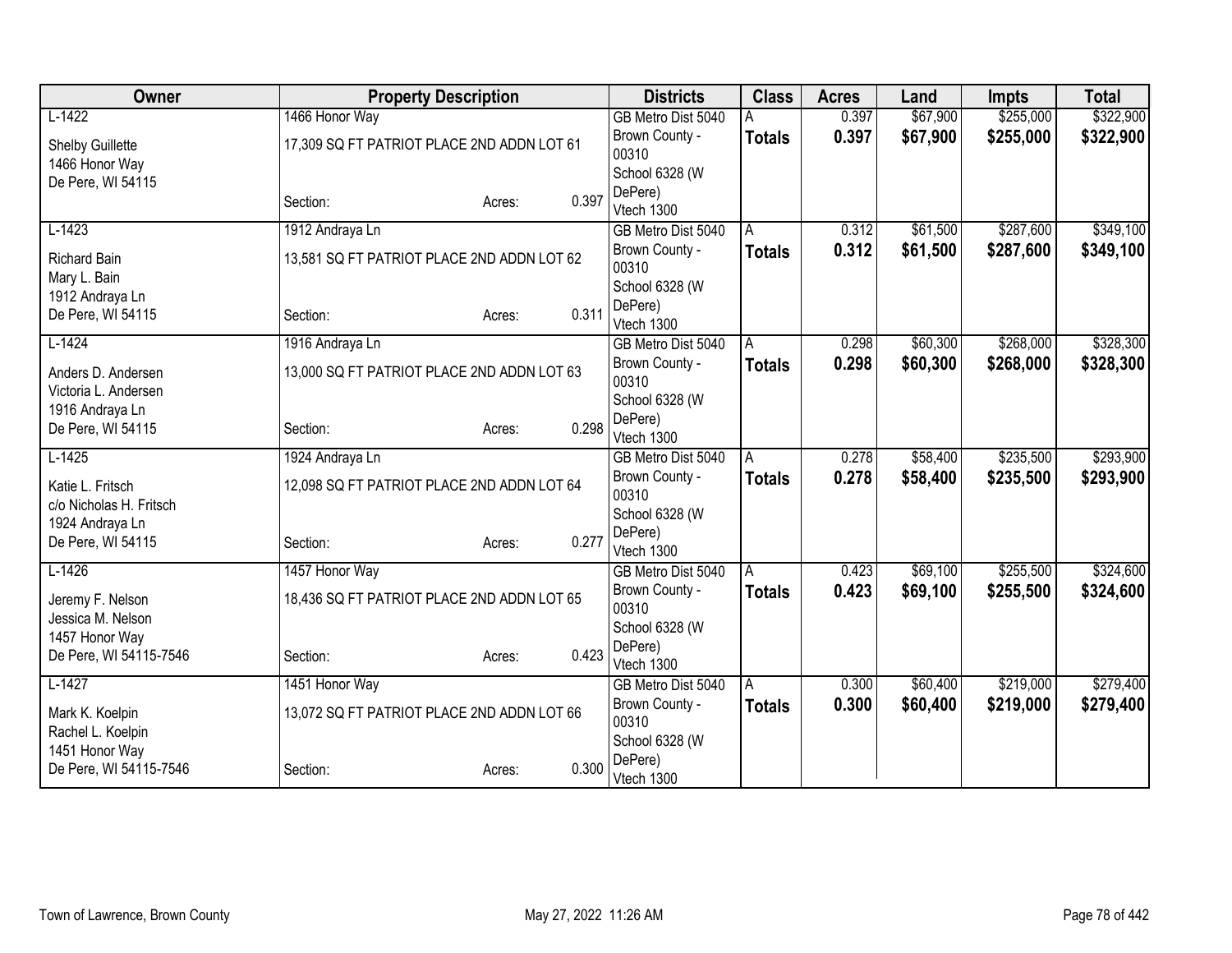| Owner                                           | <b>Property Description</b>                                                                 |                  | <b>Districts</b>          | <b>Class</b>  | <b>Acres</b> | Land      | <b>Impts</b> | <b>Total</b> |
|-------------------------------------------------|---------------------------------------------------------------------------------------------|------------------|---------------------------|---------------|--------------|-----------|--------------|--------------|
| $L-1428$                                        | 1443 Honor Way                                                                              |                  | GB Metro Dist 5040        |               | 0.316        | \$61,900  | \$323,500    | \$385,400    |
| Cory D. Borys                                   | 13,775 SQ FT PATRIOT PLACE 2ND ADDN LOT 67                                                  |                  | Brown County -            | <b>Totals</b> | 0.316        | \$61,900  | \$323,500    | \$385,400    |
| c/o Cory D Borys & Stacy Borys                  |                                                                                             |                  | 00310                     |               |              |           |              |              |
| 1443 Honor Way                                  |                                                                                             |                  | School 6328 (W<br>DePere) |               |              |           |              |              |
| De Pere, WI 54115-7546                          | Section:                                                                                    | 0.316<br>Acres:  | Vtech 1300                |               |              |           |              |              |
| $L-1429$                                        | 1439 Honor Way                                                                              |                  | GB Metro Dist 5040        | A             | 0.316        | \$61,900  | \$275,500    | \$337,400    |
| Mark A. Romatowski                              | 13,775 SQ FT PATRIOT PLACE 2ND ADDN LOT 68                                                  |                  | Brown County -            | <b>Totals</b> | 0.316        | \$61,900  | \$275,500    | \$337,400    |
| Christina M. Romatowski                         |                                                                                             |                  | 00310                     |               |              |           |              |              |
| 1439 Honor Way                                  |                                                                                             |                  | School 6328 (W            |               |              |           |              |              |
| De Pere, WI 54115-7546                          | Section:                                                                                    | 0.316<br>Acres:  | DePere)<br>Vtech 1300     |               |              |           |              |              |
| $L-143$                                         | 3379 Lost Dauphin Rd                                                                        |                  | Brown County -            | A             | 11.610       | \$426,800 | \$1,210,300  | \$1,637,100  |
|                                                 |                                                                                             |                  | 00311                     | <b>Totals</b> | 11.610       | \$426,800 | \$1,210,300  | \$1,637,100  |
| Red Acres LLC<br>PO Box 22190                   | 11.610 AC M/L PRT GOV'T LOT 1 SEC 24 T22N R19E<br>COM SW COR NE1/4 NW1/4 N 660 FT N ALG R/W |                  | GB Metro Dist 5040        |               |              |           |              |              |
| Green Bay, WI 54305-2190                        | 195.3 FT N 87*39' E TO E/L TO BEG CONT TO C/L                                               |                  | School 6734               |               |              |           |              |              |
|                                                 | Section:                                                                                    | 11.610<br>Acres: | (Wrightstown)             |               |              |           |              |              |
|                                                 |                                                                                             |                  | Vtech 1300                |               |              |           |              |              |
| $L-1430$                                        | 1433 Honor Way                                                                              |                  | GB Metro Dist 5040        | A             | 0.316        | \$61,900  | \$231,500    | \$293,400    |
| Annette M. Noskowiak                            | 13,775 SQ FT PATRIOT PLACE 2ND ADDN LOT 69                                                  |                  | Brown County -<br>00310   | <b>Totals</b> | 0.316        | \$61,900  | \$231,500    | \$293,400    |
| 1433 Honor Way                                  |                                                                                             |                  | School 6328 (W            |               |              |           |              |              |
| De Pere, WI 54115-7546                          |                                                                                             |                  | DePere)                   |               |              |           |              |              |
|                                                 | Section:                                                                                    | 0.316<br>Acres:  | Vtech 1300                |               |              |           |              |              |
| $L-1431$                                        | 1427 Honor Way                                                                              |                  | GB Metro Dist 5040        | l A           | 0.316        | \$61,900  | \$263,000    | \$324,900    |
| Kapil Kumar Rajvanshi                           | 13,775 SQ FT PATRIOT PLACE 2ND ADDN LOT 70                                                  |                  | Brown County -            | <b>Totals</b> | 0.316        | \$61,900  | \$263,000    | \$324,900    |
| 1427 Honor Way                                  |                                                                                             |                  | 00310                     |               |              |           |              |              |
| De Pere, WI 54115                               |                                                                                             |                  | School 6328 (W            |               |              |           |              |              |
|                                                 | Section:                                                                                    | 0.316<br>Acres:  | DePere)<br>Vtech 1300     |               |              |           |              |              |
| $L-143-1$                                       | 3357 Lost Dauphin Rd                                                                        |                  | Brown County -            | A             | 6.430        | \$308,600 | \$417,500    | \$726,100    |
|                                                 |                                                                                             |                  | 00311                     | <b>Totals</b> | 6.430        | \$308,600 | \$417,500    | \$726,100    |
| Signorelli Clare a Revocable Trust              | 6.421 AC M/L THAT PRT OF GOV'T LOT 3 SEC 13                                                 |                  | GB Metro Dist 5040        |               |              |           |              |              |
| c/o Clare A. Signorelli<br>3357 Lost Dauphin Rd | T22N R19E & PRT OF GOV'T LOT 1 SEC 24 T22N<br>R19E DESC IN J4457-31                         |                  | School 6734               |               |              |           |              |              |
| De Pere, WI 54115-9446                          | Section:                                                                                    | 6.421<br>Acres:  | (Wrightstown)             |               |              |           |              |              |
|                                                 |                                                                                             |                  | Vtech 1300                |               |              |           |              |              |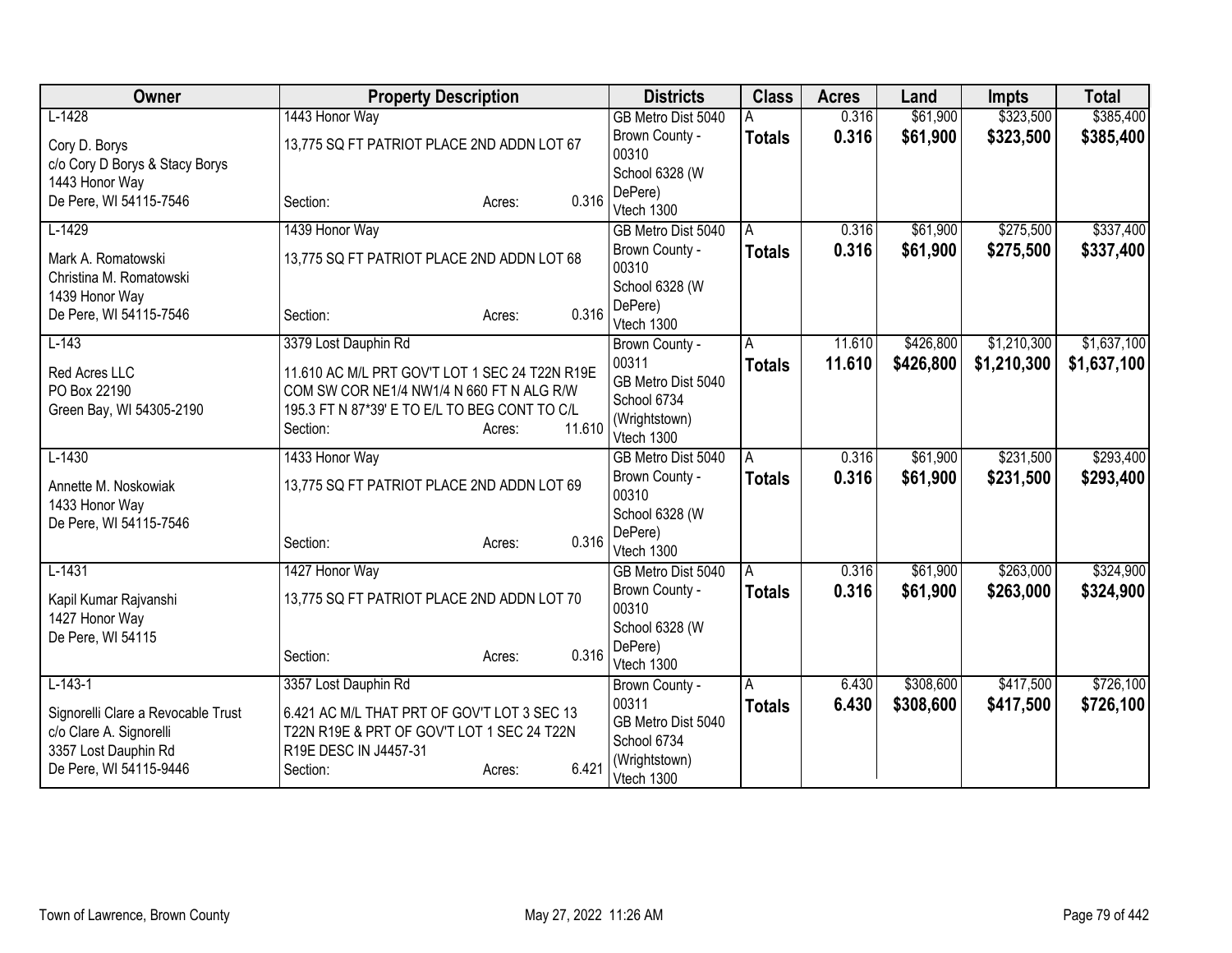| \$61,600<br>\$246,500<br>\$308,100<br>$L-1432$<br>1935 Sinclair Dr<br>0.313<br>GB Metro Dist 5040<br>0.313<br>\$61,600<br>Brown County -<br>\$246,500<br>\$308,100<br><b>Totals</b><br>13,618 SQ FT PATRIOT PLACE 2ND ADDN LOT 71<br>Timothy J. Debauche<br>00310<br>Tammy L. Debauche<br>School 6328 (W<br>1935 Sinclair Dr<br>DePere)<br>0.313<br>De Pere, WI 54115-3224<br>Section:<br>Acres:<br>Vtech 1300<br>\$161,900<br>$L-143-2$<br>3363 Lost Dauphin Rd<br>\$328,300<br>6.613<br>Brown County -<br>A<br>00311<br>6.613<br>\$328,300<br>\$161,900<br>\$490,200<br><b>Totals</b><br>Signorelli Clare a Revocable Trust<br>6.613 AC M/L THAT PRT OF GOV'T LOT 3 SEC 13<br>GB Metro Dist 5040<br>T22N R19E & PRT OF GOV'T LOT 1 SEC 24 T22N<br>c/o Clare A. Signorelli<br>School 6734<br>3357 Lost Dauphin Rd<br>R19E DESC IN J7459-9 & 10<br>(Wrightstown)<br>6.613<br>De Pere, WI 54115-9446<br>Section:<br>Acres:<br>Vtech 1300<br>$L-1433$<br>1927 Sinclair Dr<br>\$60,300<br>\$218,600<br>GB Metro Dist 5040<br>0.298<br>A<br>0.298<br>\$60,300<br>\$218,600<br>Brown County -<br>\$278,900<br><b>Totals</b><br>13,000 SQ FT PATRIOT PLACE 2ND ADDN LOT 72<br>Gregory G. Brzezinski<br>00310<br>c/o Gregory H & Lara A Brezezinski<br>School 6328 (W<br>1927 Sinclair Dr<br>DePere)<br>0.298<br>De Pere, WI 54115<br>Section:<br>Acres:<br>Vtech 1300<br>$L-1434$<br>1919 Sinclair Dr<br>\$60,300<br>\$241,000<br>0.298<br>GB Metro Dist 5040<br>A<br>0.298<br>\$60,300<br>\$241,000<br>\$301,300<br>Brown County -<br><b>Totals</b><br>13,000 SQ FT PATRIOT PLACE 2ND ADDN LOT 73<br>Earl F & Patricia A Kinjerski Living Trust<br>00310<br>Attn: Earl A Kinjerski & Patricia A<br>School 6328 (W<br>Schoenborn-Kinjersi<br>DePere)<br>1919 Sinclair Dr<br>0.298<br>Section:<br>Acres:<br>Vtech 1300<br>Depere, WI 54115<br>$L-1435$<br>1913 Sinclair Dr<br>\$60,300<br>\$231,500<br>GB Metro Dist 5040<br>0.298<br>A<br>0.298<br>\$60,300<br>Brown County -<br>\$231,500<br>\$291,800<br><b>Totals</b><br>Robert A. Richter<br>13,000 SQ FT PATRIOT PLACE 2ND ADDN LOT 74<br>00310<br>Katherine L. Richter<br>School 6328 (W<br>1913 Sinclair Dr<br>DePere)<br>0.298<br>De Pere, WI 54115<br>Section:<br>Acres:<br>Vtech 1300<br>\$61,500<br>\$229,000<br>$L-1436$<br>1911 Sinclair Dr<br>0.312<br>GB Metro Dist 5040<br>A<br>0.312<br>Brown County -<br>\$61,500<br>\$229,000<br><b>Totals</b><br>\$290,500<br>13,572 SQ FT PATRIOT PLACE 2ND ADDN LOT 75<br>Milton J. Schwartz<br>00310<br>Karen A. Schwartz<br>School 6328 (W<br>1911 Sinclair Dr<br>DePere) | Owner             | <b>Property Description</b> |        | <b>Districts</b> | <b>Class</b> | <b>Acres</b> | Land | Impts | <b>Total</b> |
|-----------------------------------------------------------------------------------------------------------------------------------------------------------------------------------------------------------------------------------------------------------------------------------------------------------------------------------------------------------------------------------------------------------------------------------------------------------------------------------------------------------------------------------------------------------------------------------------------------------------------------------------------------------------------------------------------------------------------------------------------------------------------------------------------------------------------------------------------------------------------------------------------------------------------------------------------------------------------------------------------------------------------------------------------------------------------------------------------------------------------------------------------------------------------------------------------------------------------------------------------------------------------------------------------------------------------------------------------------------------------------------------------------------------------------------------------------------------------------------------------------------------------------------------------------------------------------------------------------------------------------------------------------------------------------------------------------------------------------------------------------------------------------------------------------------------------------------------------------------------------------------------------------------------------------------------------------------------------------------------------------------------------------------------------------------------------------------------------------------------------------------------------------------------------------------------------------------------------------------------------------------------------------------------------------------------------------------------------------------------------------------------------------------------------------------------------------------------------------------------------------------------------------------------------------------------------------|-------------------|-----------------------------|--------|------------------|--------------|--------------|------|-------|--------------|
|                                                                                                                                                                                                                                                                                                                                                                                                                                                                                                                                                                                                                                                                                                                                                                                                                                                                                                                                                                                                                                                                                                                                                                                                                                                                                                                                                                                                                                                                                                                                                                                                                                                                                                                                                                                                                                                                                                                                                                                                                                                                                                                                                                                                                                                                                                                                                                                                                                                                                                                                                                             |                   |                             |        |                  |              |              |      |       |              |
|                                                                                                                                                                                                                                                                                                                                                                                                                                                                                                                                                                                                                                                                                                                                                                                                                                                                                                                                                                                                                                                                                                                                                                                                                                                                                                                                                                                                                                                                                                                                                                                                                                                                                                                                                                                                                                                                                                                                                                                                                                                                                                                                                                                                                                                                                                                                                                                                                                                                                                                                                                             |                   |                             |        |                  |              |              |      |       |              |
| \$490,200<br>\$278,900                                                                                                                                                                                                                                                                                                                                                                                                                                                                                                                                                                                                                                                                                                                                                                                                                                                                                                                                                                                                                                                                                                                                                                                                                                                                                                                                                                                                                                                                                                                                                                                                                                                                                                                                                                                                                                                                                                                                                                                                                                                                                                                                                                                                                                                                                                                                                                                                                                                                                                                                                      |                   |                             |        |                  |              |              |      |       |              |
|                                                                                                                                                                                                                                                                                                                                                                                                                                                                                                                                                                                                                                                                                                                                                                                                                                                                                                                                                                                                                                                                                                                                                                                                                                                                                                                                                                                                                                                                                                                                                                                                                                                                                                                                                                                                                                                                                                                                                                                                                                                                                                                                                                                                                                                                                                                                                                                                                                                                                                                                                                             |                   |                             |        |                  |              |              |      |       |              |
|                                                                                                                                                                                                                                                                                                                                                                                                                                                                                                                                                                                                                                                                                                                                                                                                                                                                                                                                                                                                                                                                                                                                                                                                                                                                                                                                                                                                                                                                                                                                                                                                                                                                                                                                                                                                                                                                                                                                                                                                                                                                                                                                                                                                                                                                                                                                                                                                                                                                                                                                                                             |                   |                             |        |                  |              |              |      |       |              |
|                                                                                                                                                                                                                                                                                                                                                                                                                                                                                                                                                                                                                                                                                                                                                                                                                                                                                                                                                                                                                                                                                                                                                                                                                                                                                                                                                                                                                                                                                                                                                                                                                                                                                                                                                                                                                                                                                                                                                                                                                                                                                                                                                                                                                                                                                                                                                                                                                                                                                                                                                                             |                   |                             |        |                  |              |              |      |       |              |
|                                                                                                                                                                                                                                                                                                                                                                                                                                                                                                                                                                                                                                                                                                                                                                                                                                                                                                                                                                                                                                                                                                                                                                                                                                                                                                                                                                                                                                                                                                                                                                                                                                                                                                                                                                                                                                                                                                                                                                                                                                                                                                                                                                                                                                                                                                                                                                                                                                                                                                                                                                             |                   |                             |        |                  |              |              |      |       |              |
|                                                                                                                                                                                                                                                                                                                                                                                                                                                                                                                                                                                                                                                                                                                                                                                                                                                                                                                                                                                                                                                                                                                                                                                                                                                                                                                                                                                                                                                                                                                                                                                                                                                                                                                                                                                                                                                                                                                                                                                                                                                                                                                                                                                                                                                                                                                                                                                                                                                                                                                                                                             |                   |                             |        |                  |              |              |      |       |              |
|                                                                                                                                                                                                                                                                                                                                                                                                                                                                                                                                                                                                                                                                                                                                                                                                                                                                                                                                                                                                                                                                                                                                                                                                                                                                                                                                                                                                                                                                                                                                                                                                                                                                                                                                                                                                                                                                                                                                                                                                                                                                                                                                                                                                                                                                                                                                                                                                                                                                                                                                                                             |                   |                             |        |                  |              |              |      |       |              |
|                                                                                                                                                                                                                                                                                                                                                                                                                                                                                                                                                                                                                                                                                                                                                                                                                                                                                                                                                                                                                                                                                                                                                                                                                                                                                                                                                                                                                                                                                                                                                                                                                                                                                                                                                                                                                                                                                                                                                                                                                                                                                                                                                                                                                                                                                                                                                                                                                                                                                                                                                                             |                   |                             |        |                  |              |              |      |       |              |
| \$301,300                                                                                                                                                                                                                                                                                                                                                                                                                                                                                                                                                                                                                                                                                                                                                                                                                                                                                                                                                                                                                                                                                                                                                                                                                                                                                                                                                                                                                                                                                                                                                                                                                                                                                                                                                                                                                                                                                                                                                                                                                                                                                                                                                                                                                                                                                                                                                                                                                                                                                                                                                                   |                   |                             |        |                  |              |              |      |       |              |
|                                                                                                                                                                                                                                                                                                                                                                                                                                                                                                                                                                                                                                                                                                                                                                                                                                                                                                                                                                                                                                                                                                                                                                                                                                                                                                                                                                                                                                                                                                                                                                                                                                                                                                                                                                                                                                                                                                                                                                                                                                                                                                                                                                                                                                                                                                                                                                                                                                                                                                                                                                             |                   |                             |        |                  |              |              |      |       |              |
|                                                                                                                                                                                                                                                                                                                                                                                                                                                                                                                                                                                                                                                                                                                                                                                                                                                                                                                                                                                                                                                                                                                                                                                                                                                                                                                                                                                                                                                                                                                                                                                                                                                                                                                                                                                                                                                                                                                                                                                                                                                                                                                                                                                                                                                                                                                                                                                                                                                                                                                                                                             |                   |                             |        |                  |              |              |      |       |              |
|                                                                                                                                                                                                                                                                                                                                                                                                                                                                                                                                                                                                                                                                                                                                                                                                                                                                                                                                                                                                                                                                                                                                                                                                                                                                                                                                                                                                                                                                                                                                                                                                                                                                                                                                                                                                                                                                                                                                                                                                                                                                                                                                                                                                                                                                                                                                                                                                                                                                                                                                                                             |                   |                             |        |                  |              |              |      |       |              |
|                                                                                                                                                                                                                                                                                                                                                                                                                                                                                                                                                                                                                                                                                                                                                                                                                                                                                                                                                                                                                                                                                                                                                                                                                                                                                                                                                                                                                                                                                                                                                                                                                                                                                                                                                                                                                                                                                                                                                                                                                                                                                                                                                                                                                                                                                                                                                                                                                                                                                                                                                                             |                   |                             |        |                  |              |              |      |       |              |
| \$291,800<br>\$290,500                                                                                                                                                                                                                                                                                                                                                                                                                                                                                                                                                                                                                                                                                                                                                                                                                                                                                                                                                                                                                                                                                                                                                                                                                                                                                                                                                                                                                                                                                                                                                                                                                                                                                                                                                                                                                                                                                                                                                                                                                                                                                                                                                                                                                                                                                                                                                                                                                                                                                                                                                      |                   |                             |        |                  |              |              |      |       |              |
|                                                                                                                                                                                                                                                                                                                                                                                                                                                                                                                                                                                                                                                                                                                                                                                                                                                                                                                                                                                                                                                                                                                                                                                                                                                                                                                                                                                                                                                                                                                                                                                                                                                                                                                                                                                                                                                                                                                                                                                                                                                                                                                                                                                                                                                                                                                                                                                                                                                                                                                                                                             |                   |                             |        |                  |              |              |      |       |              |
|                                                                                                                                                                                                                                                                                                                                                                                                                                                                                                                                                                                                                                                                                                                                                                                                                                                                                                                                                                                                                                                                                                                                                                                                                                                                                                                                                                                                                                                                                                                                                                                                                                                                                                                                                                                                                                                                                                                                                                                                                                                                                                                                                                                                                                                                                                                                                                                                                                                                                                                                                                             |                   |                             |        |                  |              |              |      |       |              |
|                                                                                                                                                                                                                                                                                                                                                                                                                                                                                                                                                                                                                                                                                                                                                                                                                                                                                                                                                                                                                                                                                                                                                                                                                                                                                                                                                                                                                                                                                                                                                                                                                                                                                                                                                                                                                                                                                                                                                                                                                                                                                                                                                                                                                                                                                                                                                                                                                                                                                                                                                                             |                   |                             |        |                  |              |              |      |       |              |
|                                                                                                                                                                                                                                                                                                                                                                                                                                                                                                                                                                                                                                                                                                                                                                                                                                                                                                                                                                                                                                                                                                                                                                                                                                                                                                                                                                                                                                                                                                                                                                                                                                                                                                                                                                                                                                                                                                                                                                                                                                                                                                                                                                                                                                                                                                                                                                                                                                                                                                                                                                             |                   |                             |        |                  |              |              |      |       |              |
|                                                                                                                                                                                                                                                                                                                                                                                                                                                                                                                                                                                                                                                                                                                                                                                                                                                                                                                                                                                                                                                                                                                                                                                                                                                                                                                                                                                                                                                                                                                                                                                                                                                                                                                                                                                                                                                                                                                                                                                                                                                                                                                                                                                                                                                                                                                                                                                                                                                                                                                                                                             |                   |                             |        |                  |              |              |      |       |              |
|                                                                                                                                                                                                                                                                                                                                                                                                                                                                                                                                                                                                                                                                                                                                                                                                                                                                                                                                                                                                                                                                                                                                                                                                                                                                                                                                                                                                                                                                                                                                                                                                                                                                                                                                                                                                                                                                                                                                                                                                                                                                                                                                                                                                                                                                                                                                                                                                                                                                                                                                                                             |                   |                             |        |                  |              |              |      |       |              |
|                                                                                                                                                                                                                                                                                                                                                                                                                                                                                                                                                                                                                                                                                                                                                                                                                                                                                                                                                                                                                                                                                                                                                                                                                                                                                                                                                                                                                                                                                                                                                                                                                                                                                                                                                                                                                                                                                                                                                                                                                                                                                                                                                                                                                                                                                                                                                                                                                                                                                                                                                                             |                   |                             |        |                  |              |              |      |       |              |
|                                                                                                                                                                                                                                                                                                                                                                                                                                                                                                                                                                                                                                                                                                                                                                                                                                                                                                                                                                                                                                                                                                                                                                                                                                                                                                                                                                                                                                                                                                                                                                                                                                                                                                                                                                                                                                                                                                                                                                                                                                                                                                                                                                                                                                                                                                                                                                                                                                                                                                                                                                             |                   |                             |        |                  |              |              |      |       |              |
|                                                                                                                                                                                                                                                                                                                                                                                                                                                                                                                                                                                                                                                                                                                                                                                                                                                                                                                                                                                                                                                                                                                                                                                                                                                                                                                                                                                                                                                                                                                                                                                                                                                                                                                                                                                                                                                                                                                                                                                                                                                                                                                                                                                                                                                                                                                                                                                                                                                                                                                                                                             |                   |                             |        |                  |              |              |      |       |              |
|                                                                                                                                                                                                                                                                                                                                                                                                                                                                                                                                                                                                                                                                                                                                                                                                                                                                                                                                                                                                                                                                                                                                                                                                                                                                                                                                                                                                                                                                                                                                                                                                                                                                                                                                                                                                                                                                                                                                                                                                                                                                                                                                                                                                                                                                                                                                                                                                                                                                                                                                                                             |                   |                             |        |                  |              |              |      |       |              |
|                                                                                                                                                                                                                                                                                                                                                                                                                                                                                                                                                                                                                                                                                                                                                                                                                                                                                                                                                                                                                                                                                                                                                                                                                                                                                                                                                                                                                                                                                                                                                                                                                                                                                                                                                                                                                                                                                                                                                                                                                                                                                                                                                                                                                                                                                                                                                                                                                                                                                                                                                                             |                   |                             |        |                  |              |              |      |       |              |
|                                                                                                                                                                                                                                                                                                                                                                                                                                                                                                                                                                                                                                                                                                                                                                                                                                                                                                                                                                                                                                                                                                                                                                                                                                                                                                                                                                                                                                                                                                                                                                                                                                                                                                                                                                                                                                                                                                                                                                                                                                                                                                                                                                                                                                                                                                                                                                                                                                                                                                                                                                             |                   |                             |        |                  |              |              |      |       |              |
|                                                                                                                                                                                                                                                                                                                                                                                                                                                                                                                                                                                                                                                                                                                                                                                                                                                                                                                                                                                                                                                                                                                                                                                                                                                                                                                                                                                                                                                                                                                                                                                                                                                                                                                                                                                                                                                                                                                                                                                                                                                                                                                                                                                                                                                                                                                                                                                                                                                                                                                                                                             |                   |                             |        |                  |              |              |      |       |              |
|                                                                                                                                                                                                                                                                                                                                                                                                                                                                                                                                                                                                                                                                                                                                                                                                                                                                                                                                                                                                                                                                                                                                                                                                                                                                                                                                                                                                                                                                                                                                                                                                                                                                                                                                                                                                                                                                                                                                                                                                                                                                                                                                                                                                                                                                                                                                                                                                                                                                                                                                                                             |                   |                             |        |                  |              |              |      |       |              |
|                                                                                                                                                                                                                                                                                                                                                                                                                                                                                                                                                                                                                                                                                                                                                                                                                                                                                                                                                                                                                                                                                                                                                                                                                                                                                                                                                                                                                                                                                                                                                                                                                                                                                                                                                                                                                                                                                                                                                                                                                                                                                                                                                                                                                                                                                                                                                                                                                                                                                                                                                                             |                   |                             |        |                  |              |              |      |       |              |
| 0.312<br>Vtech 1300                                                                                                                                                                                                                                                                                                                                                                                                                                                                                                                                                                                                                                                                                                                                                                                                                                                                                                                                                                                                                                                                                                                                                                                                                                                                                                                                                                                                                                                                                                                                                                                                                                                                                                                                                                                                                                                                                                                                                                                                                                                                                                                                                                                                                                                                                                                                                                                                                                                                                                                                                         | De Pere, WI 54115 | Section:                    | Acres: |                  |              |              |      |       |              |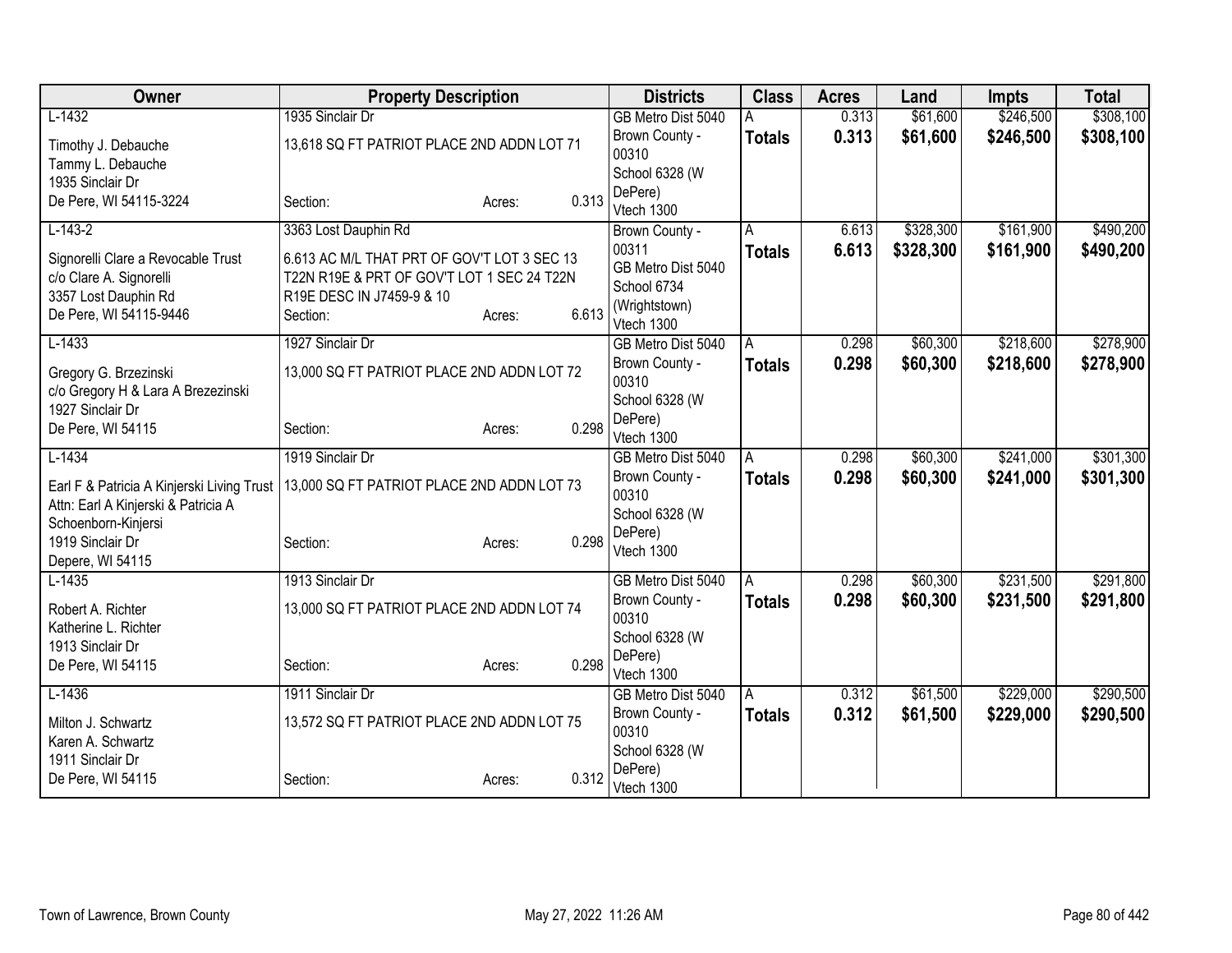| Owner                                                  | <b>Property Description</b>                                                                     |                 | <b>Districts</b>                           | <b>Class</b>  | <b>Acres</b> | Land      | <b>Impts</b>    | <b>Total</b> |
|--------------------------------------------------------|-------------------------------------------------------------------------------------------------|-----------------|--------------------------------------------|---------------|--------------|-----------|-----------------|--------------|
| $L-1437$                                               | 1426 Quarry Park Dr                                                                             |                 | GB Metro Dist 5040                         |               | 0.298        | \$60,200  | \$242,000       | \$302,200    |
| Ronald F. Heiting                                      | 12,974 SQ FT PATRIOT PLACE 2ND ADDN LOT 76                                                      |                 | Brown County -                             | <b>Totals</b> | 0.298        | \$60,200  | \$242,000       | \$302,200    |
| Ann M. Heiting                                         |                                                                                                 |                 | 00310                                      |               |              |           |                 |              |
| 1426 Quarry Park Dr                                    |                                                                                                 |                 | School 6328 (W<br>DePere)                  |               |              |           |                 |              |
| De Pere, WI 54115                                      | Section:                                                                                        | 0.298<br>Acres: | Vtech 1300                                 |               |              |           |                 |              |
| $L-1438$                                               | 1432 Quarry Park Dr                                                                             |                 | GB Metro Dist 5040                         | A             | 0.299        | \$60,300  | \$328,000       | \$388,300    |
| Ronald A. Clarke                                       | 13,027 SQ FT PATRIOT PLACE 2ND ADDN LOT 77                                                      |                 | Brown County -<br>00310                    | <b>Totals</b> | 0.299        | \$60,300  | \$328,000       | \$388,300    |
| Barbara A. Clarke<br>1432 Quarry Park Dr               |                                                                                                 |                 | School 6328 (W                             |               |              |           |                 |              |
| De Pere, WI 54115                                      | Section:                                                                                        | 0.299<br>Acres: | DePere)<br>Vtech 1300                      |               |              |           |                 |              |
| $L-1439$                                               | 1438 Quarry Park Dr                                                                             |                 | GB Metro Dist 5040                         | A             | 0.300        | \$60,500  | \$249,200       | \$309,700    |
| <b>Bodart Family Trust</b><br>393 Talus Ct             | 13,085 SQ FT PATRIOT PLACE 2ND ADDN LOT 78                                                      |                 | Brown County -<br>00310                    | <b>Totals</b> | 0.300        | \$60,500  | \$249,200       | \$309,700    |
| De Pere, WI 54115-7504                                 |                                                                                                 |                 | School 6328 (W                             |               |              |           |                 |              |
|                                                        | Section:                                                                                        | 0.300<br>Acres: | DePere)<br>Vtech 1300                      |               |              |           |                 |              |
| $L-144$                                                | Lost Dauphin Rd                                                                                 |                 | Brown County -                             | A             | 2.560        | \$249,800 | $\overline{60}$ | \$249,800    |
| Yeatman Douglas S & Amy C Revoc<br><b>Living Trust</b> | 110,650 SQ FT M/L LOT 1 OF 35 CSM 242 BNG PRT<br>OF GOV'T LOT 1 & BNG PRT OF NE1/4 NW1/4 SEC 24 |                 | 00311<br>GB Metro Dist 5040<br>School 6734 | <b>Totals</b> | 2.560        | \$249,800 | \$0             | \$249,800    |
| 3086 Buttercup Rd<br>Neenah, WI 54956                  | <b>T22N R19E</b><br>Section: 24                                                                 | 2.540<br>Acres: | (Wrightstown)                              |               |              |           |                 |              |
|                                                        |                                                                                                 |                 | Vtech 1300                                 |               |              |           |                 |              |
| $L-1440$                                               | 1904 Andraya Ln                                                                                 |                 | GB Metro Dist 5040                         | A             | 0.336        | \$63,700  | \$217,000       | \$280,700    |
| Ronald F. Jones                                        | 14,622 SQ FT PATRIOT PLACE 2ND ADDN LOT 79                                                      |                 | Brown County -<br>00310                    | <b>Totals</b> | 0.336        | \$63,700  | \$217,000       | \$280,700    |
| Shawn L. Jones                                         |                                                                                                 |                 | School 6328 (W                             |               |              |           |                 |              |
| 1904 Andraya Ln<br>De Pere, WI 54115                   | Section:                                                                                        | 0.336           | DePere)                                    |               |              |           |                 |              |
|                                                        |                                                                                                 | Acres:          | Vtech 1300                                 |               |              |           |                 |              |
| $L-144-1$                                              | 3411 Lost Dauphin Rd                                                                            |                 | Brown County -                             | A             | 2.750        | \$263,000 | \$342,600       | \$605,600    |
| Elizabeth F Mitchell Revocable Living                  | 2.987 AC M/L PRT OF LOT 1 SEC 24 T22N R19E BNG                                                  |                 | 00311<br>GB Metro Dist 5040                | <b>Totals</b> | 2.750        | \$263,000 | \$342,600       | \$605,600    |
| Trust                                                  | STRIP APPROX 201.54 FT WIDE LYG BTWN HWY &                                                      |                 | School 6734                                |               |              |           |                 |              |
| 3411 Lost Dauphin Rd                                   | RIVER FURTHER DESC IN 636 R 409                                                                 |                 | (Wrightstown)                              |               |              |           |                 |              |
| De Pere, WI 54115                                      | Section:                                                                                        | 2.987<br>Acres: | Vtech 1300                                 |               |              |           |                 |              |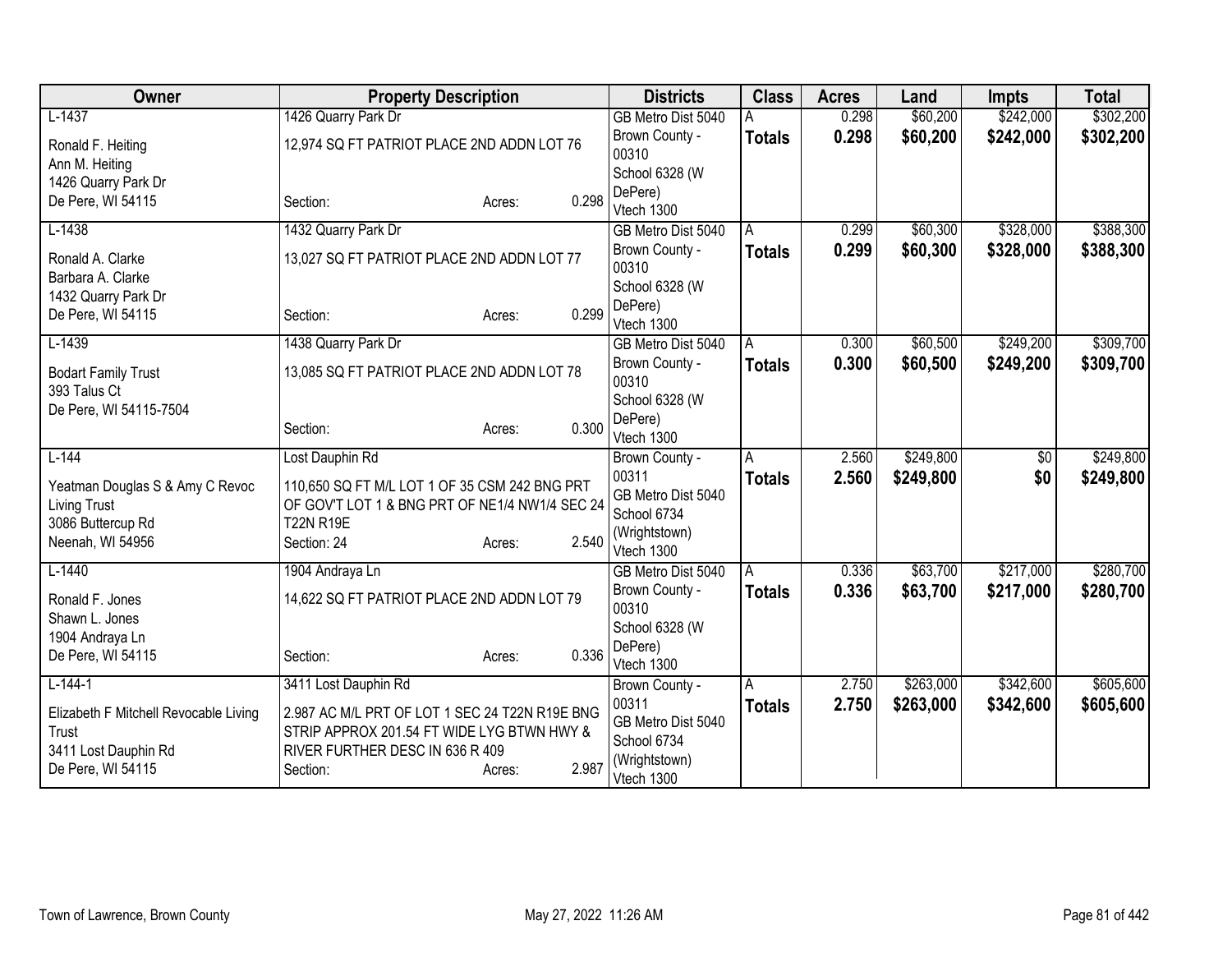| Owner                                  | <b>Property Description</b>                    |                 | <b>Districts</b>            | <b>Class</b>  | <b>Acres</b> | Land      | <b>Impts</b> | <b>Total</b> |
|----------------------------------------|------------------------------------------------|-----------------|-----------------------------|---------------|--------------|-----------|--------------|--------------|
| $L-1442$                               | 1917 Andraya Ln                                |                 | GB Metro Dist 5040          |               | 0.390        | \$67,600  | \$267,000    | \$334,600    |
| Stella Cygan-Heyrman                   | 17,000 SQ FT PATRIOT PLACE 2ND ADDN LOT 81     |                 | Brown County -              | <b>Totals</b> | 0.390        | \$67,600  | \$267,000    | \$334,600    |
| 3634 Crocus Dr                         |                                                |                 | 00310                       |               |              |           |              |              |
| De Pere, WI 54115                      |                                                |                 | School 6328 (W              |               |              |           |              |              |
|                                        | Section:                                       | 0.390<br>Acres: | DePere)                     |               |              |           |              |              |
|                                        |                                                |                 | Vtech 1300                  |               |              |           |              |              |
| $L-144-2$                              | Lost Dauphin Rd                                |                 | Brown County -              | A             | 2.525        | \$245,000 | \$11,000     | \$256,000    |
| Yeatman Douglas S & Amy C Revoc        | 109,990 SQ FT M/L LOT 2 OF 35 CSM 242 BNG PRT  |                 | 00311                       | <b>Totals</b> | 2.525        | \$245,000 | \$11,000     | \$256,000    |
| <b>Living Trust</b>                    | OF GOV'T LOT 1 & BNG PRT OF NE1/4 NW1/4 SEC 24 |                 | GB Metro Dist 5040          |               |              |           |              |              |
| 3086 Buttercup Rd                      | <b>T22N R19E</b>                               |                 | School 6734                 |               |              |           |              |              |
| Neenah, WI 54956                       | Section:                                       | 2.525<br>Acres: | (Wrightstown)<br>Vtech 1300 |               |              |           |              |              |
| $L-1443$                               | 1921 Andraya Ln                                |                 | GB Metro Dist 5040          | A             | 0.390        | \$67,600  | \$269,000    | \$336,600    |
|                                        |                                                |                 | Brown County -              | <b>Totals</b> | 0.390        | \$67,600  | \$269,000    | \$336,600    |
| Drew R. Bain et al                     | 17,000 SQ FT PATRIOT PLACE 2ND ADDN LOT 82     |                 | 00310                       |               |              |           |              |              |
| c/o Drew R & Allison K B Bain          |                                                |                 | School 6328 (W              |               |              |           |              |              |
| 151 Fox Shores Dr                      |                                                |                 | DePere)                     |               |              |           |              |              |
| De Pere, WI 54115                      | Section:                                       | 0.390<br>Acres: | Vtech 1300                  |               |              |           |              |              |
| $L-144-3$                              | 3463 Lost Dauphin Rd                           |                 | Brown County -              | A             | 2.952        | \$240,800 | \$711,000    | \$951,800    |
|                                        | 128,600 SQ FT M/L LOT 3 OF 35 CSM 242 BNG PRT  |                 | 00311                       | <b>Totals</b> | 2.952        | \$240,800 | \$711,000    | \$951,800    |
| Vernon J. Heyrman<br>Cheryl A. Heyrman | OF GOV'T LOTS 1 & 2 & BNG PART OF NE1/4 NW1/4  |                 | GB Metro Dist 5040          |               |              |           |              |              |
| 3463 Lost Dauphin Rd                   | <b>SEC 24 T22N R19E</b>                        |                 | School 6734                 |               |              |           |              |              |
| De Pere, WI 54115-9445                 | Section:                                       | 2.952<br>Acres: | (Wrightstown)               |               |              |           |              |              |
|                                        |                                                |                 | Vtech 1300                  |               |              |           |              |              |
| $L-1444$                               | 1927 Andraya Ln                                |                 | GB Metro Dist 5040          | A             | 0.390        | \$67,600  | \$241,000    | \$308,600    |
| Drew R. Bain                           | 17,000 SQ FT PATRIOT PLACE 2ND ADDN LOT 83     |                 | Brown County -              | <b>Totals</b> | 0.390        | \$67,600  | \$241,000    | \$308,600    |
| 151 Fox Shores Dr                      |                                                |                 | 00310                       |               |              |           |              |              |
| De Pere, WI 54115                      |                                                |                 | School 6328 (W              |               |              |           |              |              |
|                                        | Section:                                       | 0.390<br>Acres: | DePere)                     |               |              |           |              |              |
|                                        |                                                |                 | Vtech 1300                  |               |              |           |              |              |
| $L-144-4$                              | 3477 Lost Dauphin Rd                           |                 | Brown County -<br>00311     | A             | 4.135        | \$272,000 | \$738,000    | \$1,010,000  |
| Kyle J. Mccarty                        | 180,100 SQ FT M/L LOT 4 OF 35 CSM 242 BNG PRT  |                 | GB Metro Dist 5040          | <b>Totals</b> | 4.135        | \$272,000 | \$738,000    | \$1,010,000  |
| Katie M. Mccarty                       | OF GOV'T LOT 2 & BNG PRT OF NE1/4 NW1/4 SEC 24 |                 | School 6734                 |               |              |           |              |              |
| 3477 Lost Dauphin Rd                   | <b>T22N R19E</b>                               |                 | (Wrightstown)               |               |              |           |              |              |
| De Pere, WI 54115                      | Section:                                       | 4.135<br>Acres: | Vtech 1300                  |               |              |           |              |              |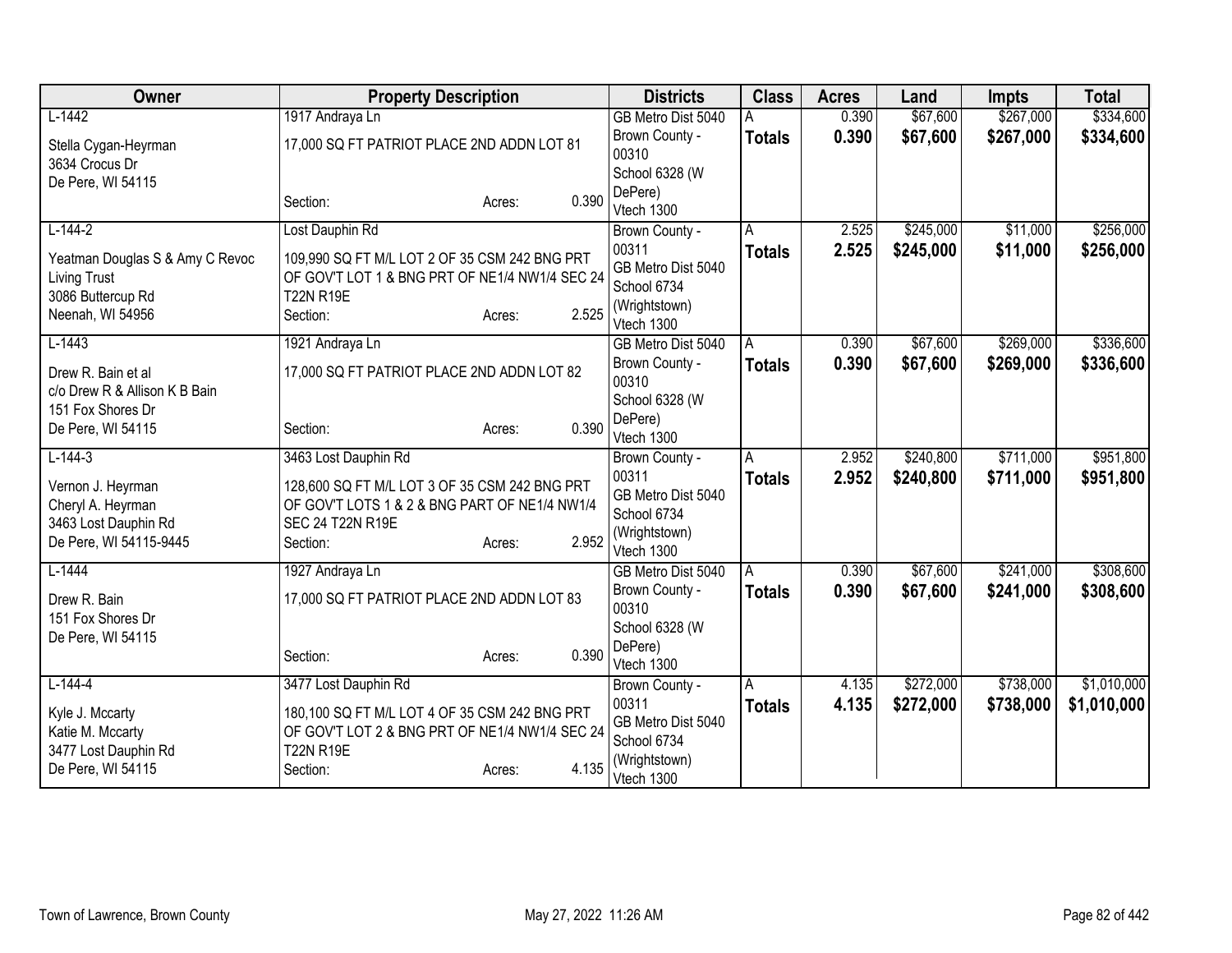| Owner                                |                                               | <b>Property Description</b> |        | <b>Districts</b>        | <b>Class</b>  | <b>Acres</b> | Land     | <b>Impts</b> | <b>Total</b> |
|--------------------------------------|-----------------------------------------------|-----------------------------|--------|-------------------------|---------------|--------------|----------|--------------|--------------|
| $L-1445$                             | 1933 Andraya Ln                               |                             |        | GB Metro Dist 5040      |               | 0.390        | \$67,600 | \$269,000    | \$336,600    |
| Drew R. Bain                         | 17,000 SQ FT PATRIOT PLACE 2ND ADDN LOT 84    |                             |        | Brown County -          | <b>Totals</b> | 0.390        | \$67,600 | \$269,000    | \$336,600    |
| Allison K. Bain                      |                                               |                             |        | 00310                   |               |              |          |              |              |
| 151 Fox Shores Dr                    |                                               |                             |        | School 6328 (W          |               |              |          |              |              |
| De Pere, WI 54115                    | Section:                                      | Acres:                      | 0.390  | DePere)                 |               |              |          |              |              |
|                                      |                                               |                             |        | Vtech 1300              |               | 0.390        | \$67,600 | \$296,500    | \$364,100    |
| $L-1448$                             | 1951 Andraya Ln                               |                             |        | GB Metro Dist 5040      | A             |              |          |              |              |
| Steve J. Johnson<br>Linda L. Johnson | 17,000 SQ FT PATRIOT PLACE 2ND ADDN LOT 87    |                             |        | Brown County -<br>00310 | <b>Totals</b> | 0.390        | \$67,600 | \$296,500    | \$364,100    |
| 1669 Eagle Bluff                     |                                               |                             |        | School 6328 (W          |               |              |          |              |              |
| De Pere, WI 54115-8102               | Section:                                      | Acres:                      | 0.390  | DePere)                 |               |              |          |              |              |
|                                      |                                               |                             |        | Vtech 1300              |               |              |          |              |              |
| $L-1449$                             | 1957 Andraya Ln                               |                             |        | GB Metro Dist 5040      | A             | 0.390        | \$67,600 | \$244,500    | \$312,100    |
| Delvin Johnson                       | 17,000 SQ FT PATRIOT PLACE 2ND ADDN LOT 88    |                             |        | Brown County -<br>00310 | Totals        | 0.390        | \$67,600 | \$244,500    | \$312,100    |
| 2407 Red Tail Glen                   |                                               |                             |        | School 6328 (W          |               |              |          |              |              |
| De Pere, WI 54115                    |                                               |                             | 0.390  | DePere)                 |               |              |          |              |              |
|                                      | Section:                                      | Acres:                      |        | Vtech 1300              |               |              |          |              |              |
| $L-145$                              | $Cth$ D                                       |                             |        | Brown County -          | D             | 14.114       | \$3,000  | \$0          | \$3,000      |
| Janet L. Krautkramer                 | 14.114 AC M/L PART OF GOV'T LOT 2 SEC 24 T22N |                             |        | 00311                   | <b>Totals</b> | 14.114       | \$3,000  | \$0          | \$3,000      |
| 3444 Lost Dauphin Rd                 | R19E LYG WLY OF W.P.S. R/W EX RD DESC IN      |                             |        | GB Metro Dist 5040      |               |              |          |              |              |
| Depere, WI 54115                     | 2761843                                       |                             |        | School 6734             |               |              |          |              |              |
|                                      | Section:                                      | Acres:                      | 14.114 | (Wrightstown)           |               |              |          |              |              |
| $L-1450$                             |                                               |                             |        | Vtech 1300              |               | 0.390        | \$67,600 | \$276,500    | \$344,100    |
|                                      | 1965 Andraya Ln                               |                             |        | GB Metro Dist 5040      | A             |              | \$67,600 |              |              |
| Bruce A. Johnson                     | 17,000 SQ FT PATRIOT PLACE 2ND ADDN LOT 89    |                             |        | Brown County -<br>00310 | <b>Totals</b> | 0.390        |          | \$276,500    | \$344,100    |
| Cynthia J. Johnson                   |                                               |                             |        | School 6328 (W          |               |              |          |              |              |
| 1965 Andraya Ln                      |                                               |                             |        | DePere)                 |               |              |          |              |              |
| De Pere, WI 54115-7532               | Section:                                      | Acres:                      | 0.390  | Vtech 1300              |               |              |          |              |              |
| $L-1451$                             | 1969 Andraya Ln                               |                             |        | GB Metro Dist 5040      | A             | 0.390        | \$67,600 | \$206,500    | \$274,100    |
| Bryan R. Strelka                     | 17,000 SQ FT PATRIOT PLACE 2ND ADDN LOT 90    |                             |        | Brown County -          | <b>Totals</b> | 0.390        | \$67,600 | \$206,500    | \$274,100    |
| Alissa A. Strelka                    |                                               |                             |        | 00310                   |               |              |          |              |              |
| 1426 Pat Tillman St                  |                                               |                             |        | School 6328 (W          |               |              |          |              |              |
| De Pere, WI 54115                    | Section:                                      | Acres:                      | 0.390  | DePere)<br>Vtech 1300   |               |              |          |              |              |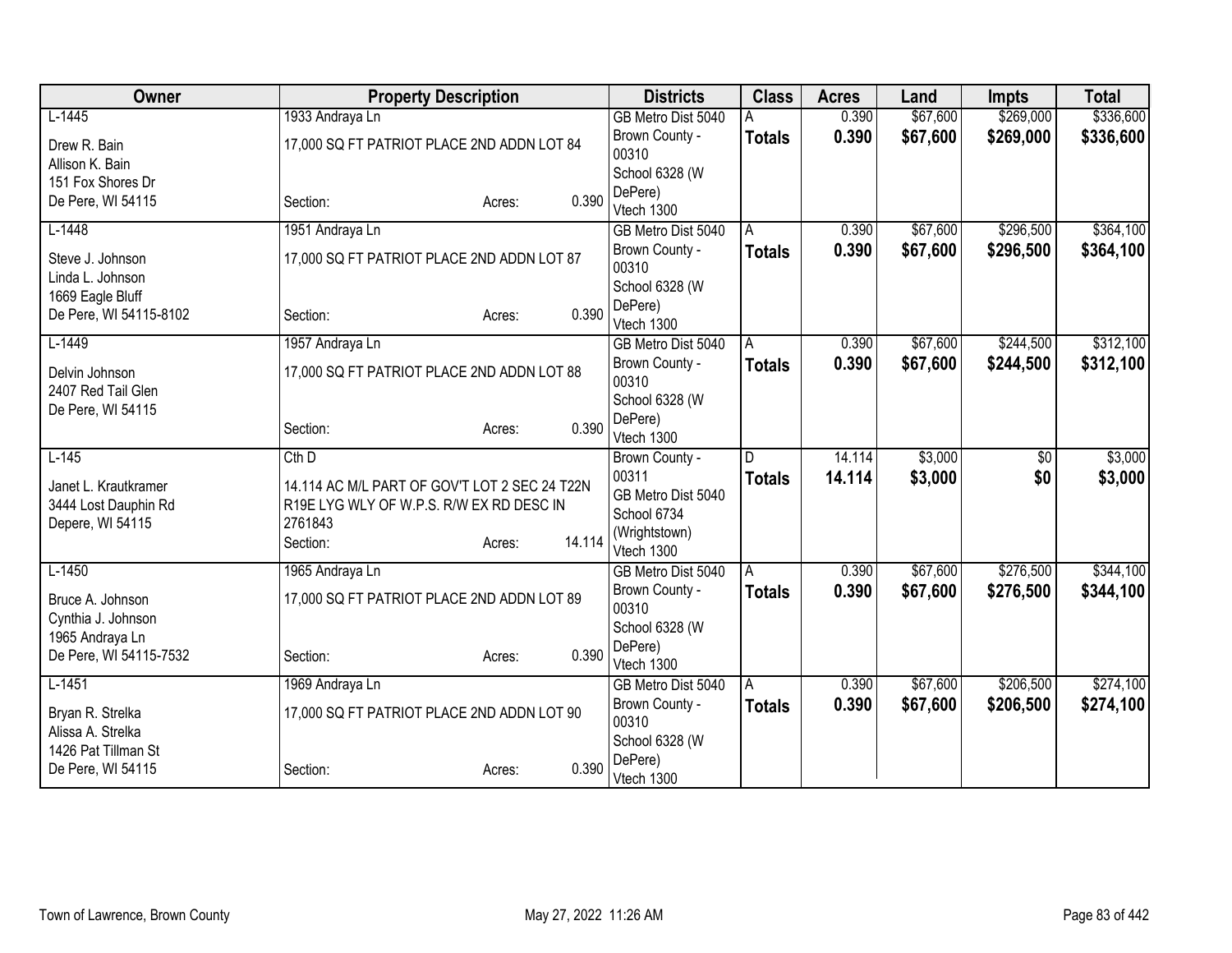| Owner                                                | <b>Property Description</b>                   |                 | <b>Districts</b>            | <b>Class</b>  | <b>Acres</b> | Land            | <b>Impts</b>    | <b>Total</b> |
|------------------------------------------------------|-----------------------------------------------|-----------------|-----------------------------|---------------|--------------|-----------------|-----------------|--------------|
| $L-145-1$                                            | 3579 Lost Dauphin Rd                          |                 | Brown County -              |               | 3.900        | \$323,300       | \$573,800       | \$897,100    |
| Burrows Robert T Jr Revocable Trust                  | 169,884 SQ FT PART OF GOV'T LOT 2 SEC 24 T22N |                 | 00311                       | <b>Totals</b> | 3.900        | \$323,300       | \$573,800       | \$897,100    |
| c/o Robert T. Burrows Jr                             | R19E DESC AS LOT 1 IN 27 CSM 69               |                 | GB Metro Dist 5040          |               |              |                 |                 |              |
| 14520 Pioneer Rd                                     |                                               |                 | School 6734                 |               |              |                 |                 |              |
| Newton, WI 53063                                     | Section:                                      | 3.900<br>Acres: | (Wrightstown)<br>Vtech 1300 |               |              |                 |                 |              |
| $L-1452$                                             | 1973 Andraya Ln                               |                 | GB Metro Dist 5040          | A             | 0.600        | \$73,700        | \$205,500       | \$279,200    |
| Don A. Patenaude                                     | 26,140 SQ FT PATRIOT PLACE 2ND ADDN LOT 91    |                 | Brown County -<br>00310     | <b>Totals</b> | 0.600        | \$73,700        | \$205,500       | \$279,200    |
| c/o Don A Patenaude & Ja Lachance<br>1973 Andraya Ln |                                               |                 | School 6328 (W              |               |              |                 |                 |              |
| De Pere, WI 54115-7532                               | Section:                                      | 0.600<br>Acres: | DePere)<br>Vtech 1300       |               |              |                 |                 |              |
| $L-145-2$                                            | Lost Dauphin Rd                               |                 | Brown County -              | A             | 3.500        | \$280,600       | \$0             | \$280,600    |
| Terrence J. Lemerond                                 | 152,460 SQ FT PART OF GOV'T LOT 2 SEC 24 T22N |                 | 00311                       | <b>Totals</b> | 3.500        | \$280,600       | \$0             | \$280,600    |
| 3539 Lost Dauphin Rd                                 | R19E DESC AS LOT 2 IN 27 CSM 69               |                 | GB Metro Dist 5040          |               |              |                 |                 |              |
| De Pere, WI 54115-9445                               |                                               |                 | School 6734                 |               |              |                 |                 |              |
|                                                      | Section:                                      | 3.500<br>Acres: | (Wrightstown)<br>Vtech 1300 |               |              |                 |                 |              |
| $L-1453$                                             | Andraya Ln                                    |                 | GB Metro Dist 5040          | E4            | 2.270        | $\overline{60}$ | $\overline{60}$ | \$0          |
| Lawrence Town Of                                     | 98,766 SQ FT PATRIOT PLACE 2ND ADDN OUTLOT 1  |                 | Brown County -<br>00310     | <b>Totals</b> | 2.270        | \$0             | \$0             | \$0          |
| c/o Town of Lawrence<br>2400 Shady Ct                |                                               |                 | School 6328 (W              |               |              |                 |                 |              |
| De Pere, WI 54115                                    | Section:                                      | 2.267<br>Acres: | DePere)                     |               |              |                 |                 |              |
|                                                      |                                               |                 | Vtech 1300                  |               |              |                 |                 |              |
| $L-145-3$                                            | 3539 Lost Dauphin Rd                          |                 | Brown County -              | A             | 3.900        | \$283,100       | \$840,100       | \$1,123,200  |
| Terrence J. Lemerond                                 | 169,884 SQ FT PART OF GOV'T LOT 2 SEC 24 T22N |                 | 00311<br>GB Metro Dist 5040 | <b>Totals</b> | 3.900        | \$283,100       | \$840,100       | \$1,123,200  |
| 3539 Lost Dauphin Rd                                 | R19E DESC AS LOT 3 IN 27 CSM 69               |                 | School 6734                 |               |              |                 |                 |              |
| De Pere, WI 54115-9445                               |                                               |                 | (Wrightstown)               |               |              |                 |                 |              |
|                                                      | Section:                                      | 3.900<br>Acres: | Vtech 1300                  |               |              |                 |                 |              |
| $L-1454$                                             | 1415 Quarry Park Dr                           |                 | GB Metro Dist 5040          | l B           | 2.227        | \$114,500       | \$805,000       | \$919,500    |
| Grant Street Mini Warehouses, LLC                    | 97,011 SQ FT MOOREN SUBD LOT 1                |                 | Brown County -<br>00310     | <b>Totals</b> | 2.227        | \$114,500       | \$805,000       | \$919,500    |
| 3684 Packerland Dr                                   |                                               |                 | School 6328 (W              |               |              |                 |                 |              |
| De Pere, WI 54115-6854                               | Section:                                      | 2.227<br>Acres: | DePere)<br>Vtech 1300       |               |              |                 |                 |              |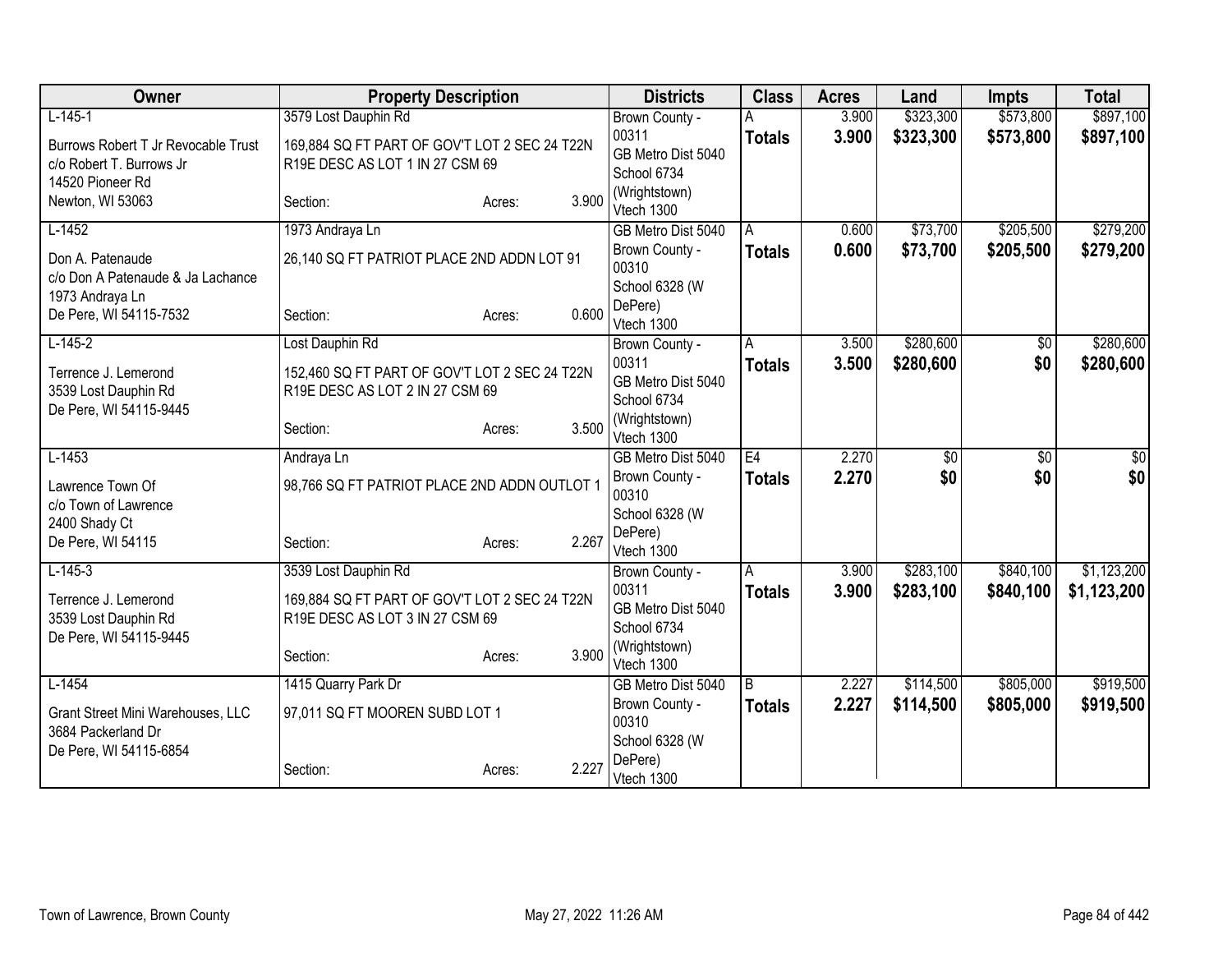| Owner                                            | <b>Property Description</b>                   |        |       | <b>Districts</b>          | <b>Class</b>  | <b>Acres</b> | Land      | <b>Impts</b> | <b>Total</b> |
|--------------------------------------------------|-----------------------------------------------|--------|-------|---------------------------|---------------|--------------|-----------|--------------|--------------|
| $L-145-4$                                        | 3519 Lost Dauphin Rd                          |        |       | Brown County -            |               | 5.300        | \$236,200 | \$583,200    | \$819,400    |
| Ryan R. Mcguan                                   | 230,868 SQ FT PART OF GOV'T LOT 2 SEC 24 T22N |        |       | 00311                     | <b>Totals</b> | 5.300        | \$236,200 | \$583,200    | \$819,400    |
| Lindsay J. Mcguan                                | R19E DESC AS LOT 4 IN 27 CSM 69 MAP 4294 IN   |        |       | GB Metro Dist 5040        |               |              |           |              |              |
| 3519 Lost Dauphin Rd                             | 1293558                                       |        |       | School 6734               |               |              |           |              |              |
| Depere, WI 54115                                 | Section:                                      | Acres: | 5.300 | (Wrightstown)             |               |              |           |              |              |
|                                                  |                                               |        |       | Vtech 1300                |               |              |           |              |              |
| $L-1455$                                         | 928 Mooren Acre Ct                            |        |       | GB Metro Dist 5040        | A             | 0.382        | \$56,000  | \$294,500    | \$350,500    |
| Stephanie K. Pingel                              | 16,654 SQ FT MOOREN SUBD LOT 2                |        |       | Brown County -<br>00310   | <b>Totals</b> | 0.382        | \$56,000  | \$294,500    | \$350,500    |
| 928 Mooren Acre Ct                               |                                               |        |       | School 6328 (W            |               |              |           |              |              |
| De Pere, WI 54115                                |                                               |        |       | DePere)                   |               |              |           |              |              |
|                                                  | Section:                                      | Acres: | 0.382 | Vtech 1300                |               |              |           |              |              |
| $L-1456$                                         | 920 Mooren Acre Ct                            |        |       | GB Metro Dist 5040        | A             | 0.330        | \$56,000  | \$261,500    | \$317,500    |
|                                                  |                                               |        |       | Brown County -            | <b>Totals</b> | 0.330        | \$56,000  | \$261,500    | \$317,500    |
| Jenessa A. Kramer et al<br>c/o Curtis W. Buseman | 14,396 SQ FT MOOREN SUBD LOT 3                |        |       | 00310                     |               |              |           |              |              |
| 920 Mooren Acre Ct                               |                                               |        |       | School 6328 (W            |               |              |           |              |              |
| De Pere, WI 54115                                | Section:                                      | Acres: | 0.330 | DePere)                   |               |              |           |              |              |
|                                                  |                                               |        |       | Vtech 1300                |               |              |           |              |              |
| $L-1457$                                         | 912 Mooren Acre Ct                            |        |       | GB Metro Dist 5040        | A             | 0.324        | \$56,000  | \$263,000    | \$319,000    |
| Patrick Luce                                     | 14,125 SQ FT MOOREN SUBD LOT 4                |        |       | Brown County -            | <b>Totals</b> | 0.324        | \$56,000  | \$263,000    | \$319,000    |
| Megan L. Luce                                    |                                               |        |       | 00310                     |               |              |           |              |              |
| 912 Mooren Acre Ct                               |                                               |        |       | School 6328 (W<br>DePere) |               |              |           |              |              |
| De Pere, WI 54115                                | Section:                                      | Acres: | 0.324 | Vtech 1300                |               |              |           |              |              |
| $L-1458$                                         | 904 Mooren Acre Ct                            |        |       | GB Metro Dist 5040        | A             | 0.600        | \$70,000  | \$337,300    | \$407,300    |
|                                                  |                                               |        |       | Brown County -            | <b>Totals</b> | 0.600        | \$70,000  | \$337,300    | \$407,300    |
| Marty J. Kocken                                  | 26,144 SQ FT MOOREN SUBD LOT 5                |        |       | 00310                     |               |              |           |              |              |
| 904 Mooren Acre Ct                               |                                               |        |       | School 6328 (W            |               |              |           |              |              |
| De Pere, WI 54115                                |                                               |        | 0.600 | DePere)                   |               |              |           |              |              |
|                                                  | Section:                                      | Acres: |       | Vtech 1300                |               |              |           |              |              |
| $L-1459$                                         | 901 Mooren Acre Ct                            |        |       | GB Metro Dist 5040        | A             | 0.517        | \$70,000  | \$301,500    | \$371,500    |
| Raymond Diederich                                | 22,517 SQ FT MOOREN SUBD LOT 6                |        |       | Brown County -            | <b>Totals</b> | 0.517        | \$70,000  | \$301,500    | \$371,500    |
| Kay Diederich                                    |                                               |        |       | 00310                     |               |              |           |              |              |
| 901 Mooren Acre Ct                               |                                               |        |       | School 6328 (W            |               |              |           |              |              |
| De Pere, WI 54115                                | Section:                                      | Acres: | 0.517 | DePere)<br>Vtech 1300     |               |              |           |              |              |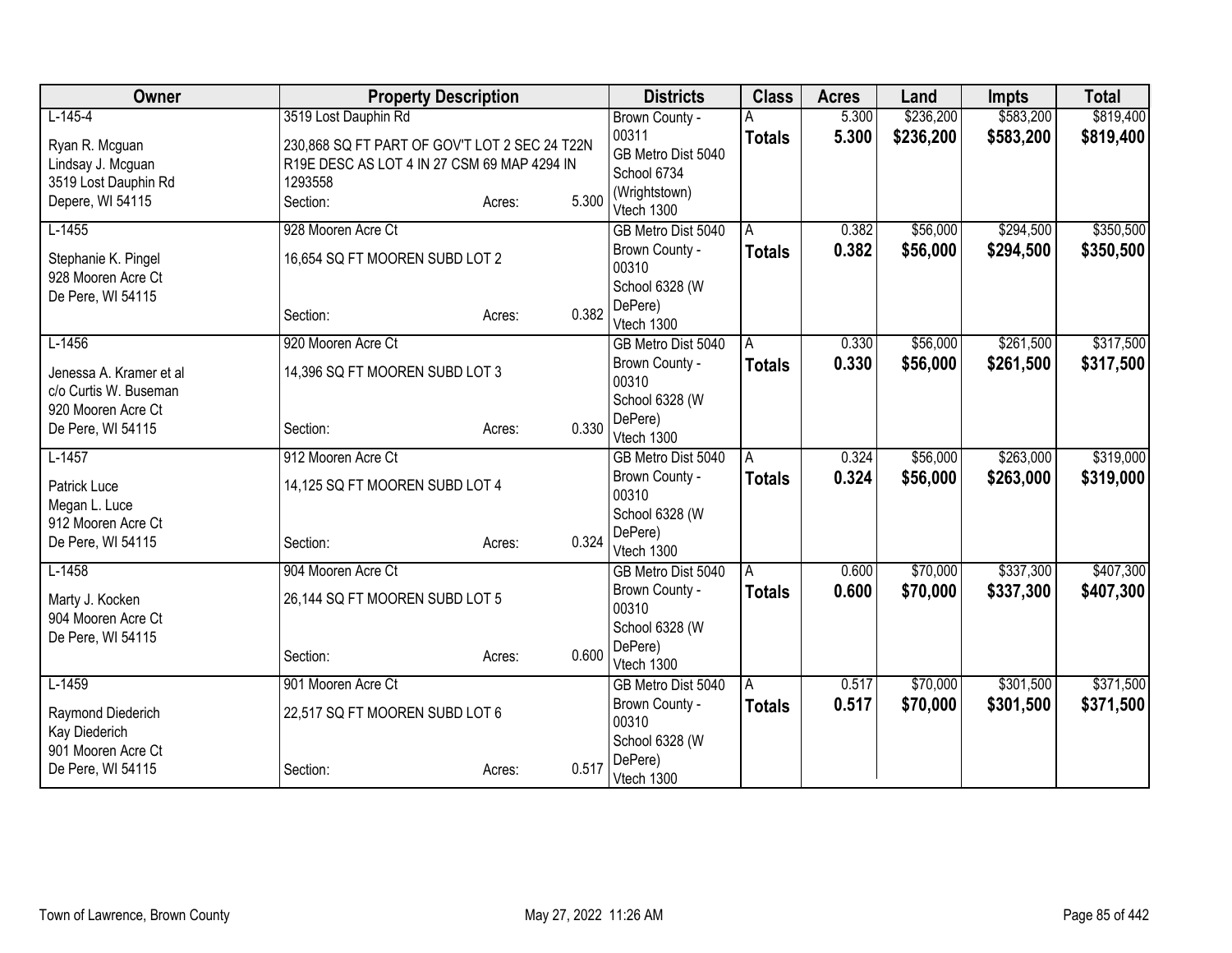| Owner                                                         | <b>Property Description</b>                                                  |                  | <b>Districts</b>                  | <b>Class</b>  | <b>Acres</b> | Land      | <b>Impts</b>    | <b>Total</b> |
|---------------------------------------------------------------|------------------------------------------------------------------------------|------------------|-----------------------------------|---------------|--------------|-----------|-----------------|--------------|
| $L-146$                                                       | 3591 Lost Dauphin Rd                                                         |                  | Brown County -                    |               | 3.628        | \$227,700 | $\overline{60}$ | \$227,700    |
| Burrows Jr Robert T Revocable Trust                           | 158,067 SQ FT LOT 1 OF 18 CSM 131 BNG PRT OF                                 |                  | 00311                             | <b>Totals</b> | 3.628        | \$227,700 | \$0             | \$227,700    |
| c/o Robert T. Burrows Jr                                      | GOV'T LOTS 2 & 3 T22N R19E                                                   |                  | GB Metro Dist 5040                |               |              |           |                 |              |
| 14520 Pioneer Rd                                              |                                                                              |                  | School 6734                       |               |              |           |                 |              |
| Newton, WI 53063                                              | Section:                                                                     | 3.629<br>Acres:  | (Wrightstown)<br>Vtech 1300       |               |              |           |                 |              |
| $L-1460$                                                      | 907 Mooren Acre Ct                                                           |                  | GB Metro Dist 5040                | A             | 0.452        | \$70,000  | \$340,500       | \$410,500    |
| Ross F & Nicole M Davister Living Trust<br>907 Mooren Acre Ct | 19,669 SQ FT MOOREN SUBD LOT 7                                               |                  | Brown County -<br>00310           | <b>Totals</b> | 0.452        | \$70,000  | \$340,500       | \$410,500    |
| De Pere, WI 54115                                             |                                                                              |                  | School 6328 (W                    |               |              |           |                 |              |
|                                                               | Section:                                                                     | 0.452<br>Acres:  | DePere)<br>Vtech 1300             |               |              |           |                 |              |
| $L-1461$                                                      | 925 Mooren Acre Ct                                                           |                  | GB Metro Dist 5040                | A             | 0.728        | \$70,000  | \$316,500       | \$386,500    |
| Ryan D. Erdmann                                               | 31,708 SQ FT MOOREN SUBD LOT 8                                               |                  | Brown County -<br>00310           | <b>Totals</b> | 0.728        | \$70,000  | \$316,500       | \$386,500    |
| Becky A. Erdmann                                              |                                                                              |                  | School 6328 (W                    |               |              |           |                 |              |
| 925 Mooren Acre Ct<br>De Pere, WI 54115                       | Section:                                                                     | 0.728<br>Acres:  | DePere)                           |               |              |           |                 |              |
|                                                               |                                                                              |                  | Vtech 1300                        |               |              |           |                 |              |
| $L-146-1$                                                     | $Cth$ $D$                                                                    |                  | Brown County -                    | D             | 15.306       | \$2,700   | \$0             | \$2,700      |
| Janet L. Krautkramer                                          | 15.306 AC M/L THAT PRT OF N 26 AC 0F GOV'T LOT                               |                  | 00311                             | <b>Totals</b> | 15.306       | \$2,700   | \$0             | \$2,700      |
| 3444 Lost Dauphin Rd                                          | 3 SEC 24 T22N R19E LYG WLY OF C/L OF HWY D EX                                |                  | GB Metro Dist 5040<br>School 6734 |               |              |           |                 |              |
| Depere, WI 54115                                              | WPS R/O/W & EX RD & EX RD DESC IN 2761843                                    |                  | (Wrightstown)                     |               |              |           |                 |              |
|                                                               | Section:                                                                     | 15.306<br>Acres: | Vtech 1300                        |               |              |           |                 |              |
| $L-1462$                                                      | 933 Mooren Acre Ct                                                           |                  | GB Metro Dist 5040                | l A           | 0.441        | \$56,000  | \$300,500       | \$356,500    |
| Kathy Verboort                                                | 19,230 SQ FT MOOREN SUBD LOT 9                                               |                  | Brown County -                    | <b>Totals</b> | 0.441        | \$56,000  | \$300,500       | \$356,500    |
| 933 Mooren Acre Ct                                            |                                                                              |                  | 00310                             |               |              |           |                 |              |
| De Pere, WI 54115                                             |                                                                              |                  | School 6328 (W                    |               |              |           |                 |              |
|                                                               | Section:                                                                     | 0.441<br>Acres:  | DePere)<br>Vtech 1300             |               |              |           |                 |              |
| $L-146-2$                                                     | 3601 Lost Dauphin Rd                                                         |                  | Brown County -                    | A             | 3.180        | \$308,000 | \$409,200       | \$717,200    |
|                                                               |                                                                              |                  | 00311                             | <b>Totals</b> | 3.180        | \$308,000 | \$409,200       | \$717,200    |
| Madson Scot J & Amy L Revocable Trus<br>c/o Scot & Amy Madson | 138,560 SQ FT LOT 2 OF 18 CSM 131 BNG PRT OF<br>GOV'T LOT 3 SEC 24 T22N R19E |                  | GB Metro Dist 5040                |               |              |           |                 |              |
| 3601 Lost Dauphin Rd                                          |                                                                              |                  | School 6734                       |               |              |           |                 |              |
| De Pere, WI 54115-9445                                        | Section:                                                                     | 3.181<br>Acres:  | (Wrightstown)<br>Vtech 1300       |               |              |           |                 |              |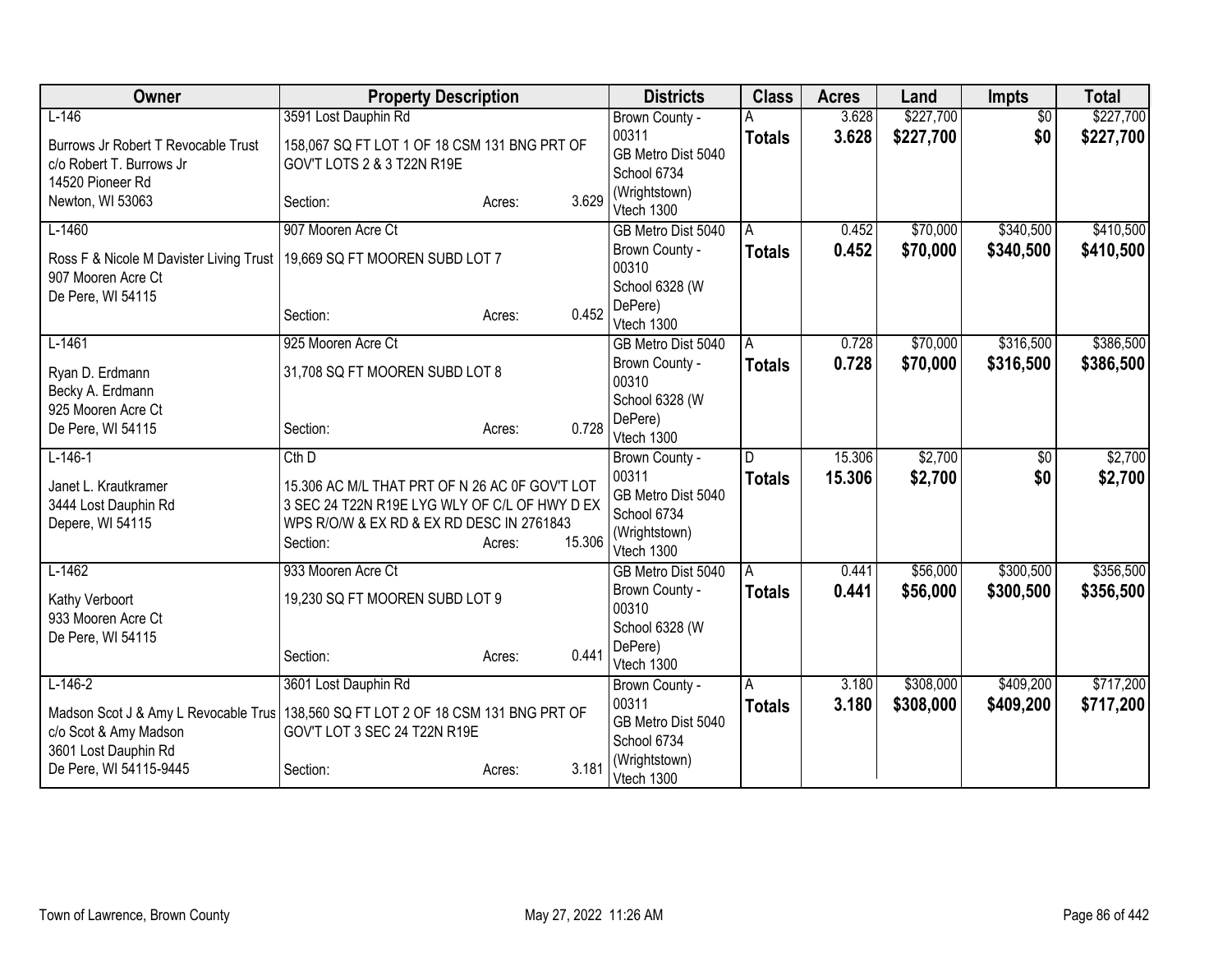| Owner                         | <b>Property Description</b>                 | <b>Districts</b>                     | <b>Class</b>       | <b>Acres</b> | Land     | <b>Impts</b> | <b>Total</b> |
|-------------------------------|---------------------------------------------|--------------------------------------|--------------------|--------------|----------|--------------|--------------|
| $L-1463$                      | 1445 Quarry Park Dr                         | GB Metro Dist 5040                   |                    | 0.585        | \$56,000 | \$341,000    | \$397,000    |
| Bryan J. Stoppenbach          | 25,501 SQ FT MOOREN SUBD LOT 10             | Brown County -                       | <b>Totals</b>      | 0.585        | \$56,000 | \$341,000    | \$397,000    |
| Carly D. Stoppenbach          |                                             | 00310                                |                    |              |          |              |              |
| 1445 Quarry Park Dr           |                                             | School 6328 (W                       |                    |              |          |              |              |
| De Pere, WI 54115             | 0.585<br>Section:<br>Acres:                 | DePere)<br>Vtech 1300                |                    |              |          |              |              |
| $L-146-3$                     | 3615 Lost Dauphin Rd                        | Brown County -                       | A                  | 1.468        | \$54,400 | \$130,300    | \$184,700    |
|                               |                                             | 00311                                | <b>Totals</b>      | 1.468        | \$54,400 | \$130,300    | \$184,700    |
| April E. Devroy               | 63,961 SQ FT LOT 3 OF 18 CSM 131 BNG PRT OF | GB Metro Dist 5040                   |                    |              |          |              |              |
| c/o April E Devroy & Jar Lutz | GOV'T LOT 3 SEC 24 T22N R19E                | School 6734                          |                    |              |          |              |              |
| 3615 Lost Dauphin Rd          |                                             | (Wrightstown)                        |                    |              |          |              |              |
| De Pere, WI 54115-9445        | 1.468<br>Section:<br>Acres:                 | Vtech 1300                           |                    |              |          |              |              |
| $L-1464$                      | 2200 Mahogany Trl                           | GB Metro Dist 5040                   | A                  | 0.000        | \$35,000 | \$228,000    | \$263,000    |
| Drew A. Spielman              | CARPENTERS CROSSING CONDOMINIUM UNIT 1      | Brown County -                       | <b>Totals</b>      | 0.000        | \$35,000 | \$228,000    | \$263,000    |
| Melissa K. Spielman           | TOGETHER WITH UNDIVIDED INTEREST IN         | 00310                                |                    |              |          |              |              |
| 2200 Mahogany Trl             | COMMON ELEMENTS ETC IN 2299175 AS AMENDED   | School 6328 (W                       |                    |              |          |              |              |
| De Pere, WI 54115             | 0.000<br>Section:<br>Acres:                 | DePere)                              |                    |              |          |              |              |
| $L-1465$                      |                                             | Vtech 1300                           |                    | 0.000        | \$35,000 | \$255,500    | \$290,500    |
|                               | 2201 Mahogany Trl                           | GB Metro Dist 5040<br>Brown County - | A                  | 0.000        | \$35,000 | \$255,500    | \$290,500    |
| Orland C. Koenig              | CARPENTERS CROSSING CONDOMINIUM UNIT 2      | 00310                                | <b>Totals</b>      |              |          |              |              |
| Betty M. Koenig               | TOGETHER WITH UNDIVIDED INTEREST IN         | School 6328 (W                       |                    |              |          |              |              |
| 2201 Mahogany Trl             | COMMON ELEMENTS ETC IN 2299175 AS AMENDED   | DePere)                              |                    |              |          |              |              |
| De Pere, WI 54115             | 0.000<br>Section:<br>Acres:                 | Vtech 1300                           |                    |              |          |              |              |
| $L-1466$                      | 2205 Mahogany Trl                           | GB Metro Dist 5040                   | A                  | 0.000        | \$35,000 | \$251,500    | \$286,500    |
| Kathleen A. Lottervanpay      | CARPENTERS CROSSING CONDOMINIUM UNIT 3      | Brown County -                       | <b>Totals</b>      | 0.000        | \$35,000 | \$251,500    | \$286,500    |
| c/o Kathleen L. Van Pay       | TOGETHER WITH UNDIVIDED INTEREST IN         | 00310                                |                    |              |          |              |              |
| 2205 Mahogany Trl             | COMMON ELEMENTS ETC IN 2299175 AS AMENDED   | School 6328 (W                       |                    |              |          |              |              |
| De Pere, WI 54115             | 0.000<br>Section:<br>Acres:                 | DePere)                              |                    |              |          |              |              |
| $L-1467$                      | 2207 Mahogany Trl                           | Vtech 1300<br>GB Metro Dist 5040     |                    | 0.000        | \$35,000 | \$224,000    | \$259,000    |
|                               |                                             | Brown County -                       | A<br><b>Totals</b> | 0.000        | \$35,000 | \$224,000    | \$259,000    |
| Deborah A. Drobek             | CARPENTERS CROSSING CONDOMINIUM UNIT 4      | 00310                                |                    |              |          |              |              |
| 2207 Mahogany Tr              | TOGETHER WITH UNDIVIDED INTEREST IN         | School 6328 (W                       |                    |              |          |              |              |
| De Pere, WI 54115             | COMMON ELEMENTS ETC IN 2299175 AS AMENDED   | DePere)                              |                    |              |          |              |              |
|                               | 0.000<br>Section:<br>Acres:                 | Vtech 1300                           |                    |              |          |              |              |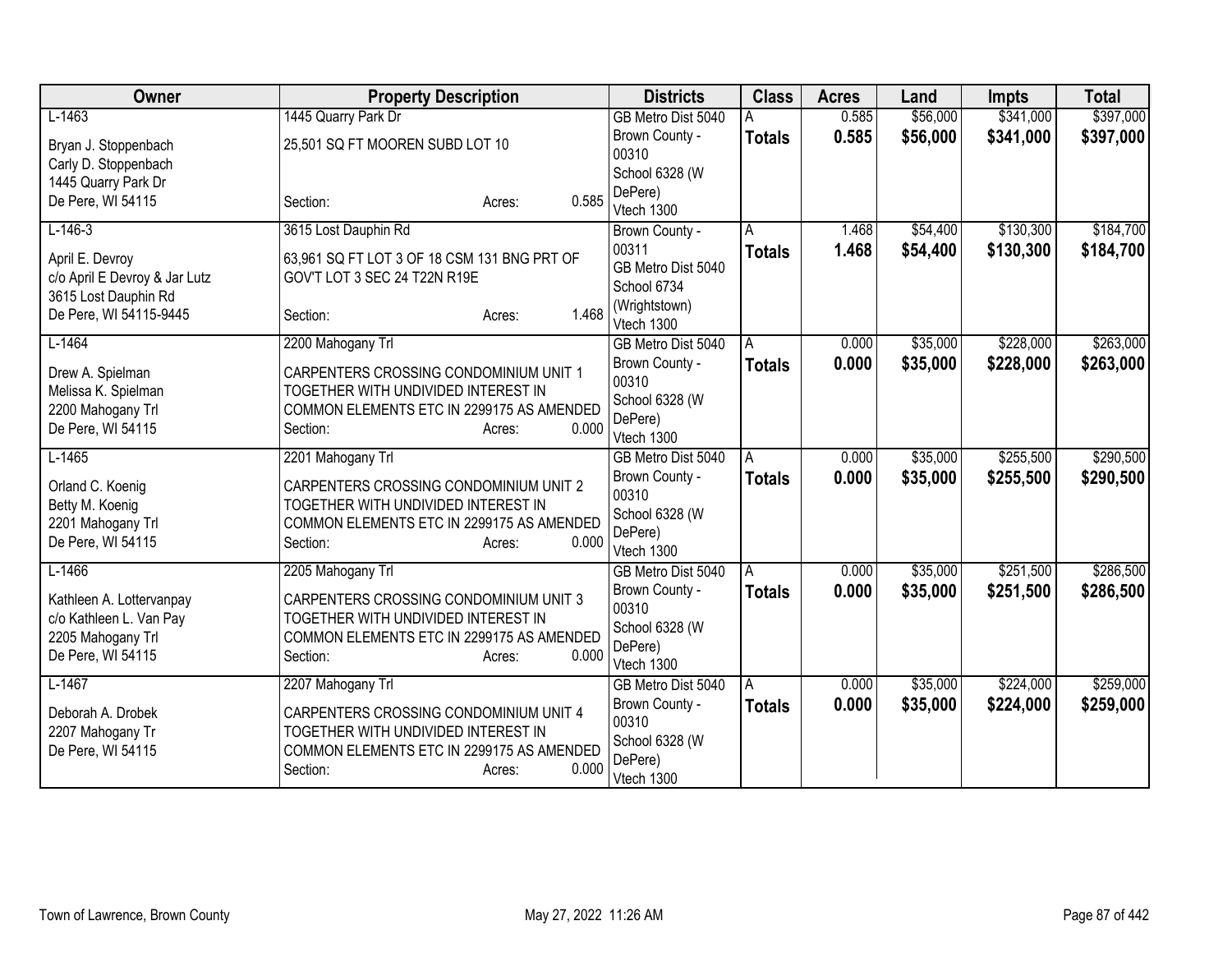| Owner                                  | <b>Property Description</b>                                                   | <b>Districts</b>          | <b>Class</b>  | <b>Acres</b> | Land      | <b>Impts</b> | <b>Total</b> |
|----------------------------------------|-------------------------------------------------------------------------------|---------------------------|---------------|--------------|-----------|--------------|--------------|
| $L-1468$                               | 2209 Mahogany Trl                                                             | GB Metro Dist 5040        |               | 0.000        | \$35,000  | \$229,400    | \$264,400    |
| Barbara J. Smith                       | CARPENTERS CROSSING CONDOMINIUM UNIT 5                                        | Brown County -            | <b>Totals</b> | 0.000        | \$35,000  | \$229,400    | \$264,400    |
| 2209 Mahogany Trl                      | TOGETHER WITH UNDIVIDED INTEREST IN                                           | 00310                     |               |              |           |              |              |
| De Pere, WI 54115                      | COMMON ELEMENTS ETC IN 2299175 AS AMENDED                                     | School 6328 (W            |               |              |           |              |              |
|                                        | 0.000<br>Section:<br>Acres:                                                   | DePere)<br>Vtech 1300     |               |              |           |              |              |
| $L-1469$                               | 2213 Mahogany Trl                                                             | GB Metro Dist 5040        | A             | 0.000        | \$35,000  | \$251,500    | \$286,500    |
| Lyla J. Juntunen                       | CARPENTERS CROSSING CONDOMINIUM UNIT 6                                        | Brown County -            | <b>Totals</b> | 0.000        | \$35,000  | \$251,500    | \$286,500    |
| 2213 Mahogany Trl                      | TOGETHER WITH UNDIVIDED INTEREST IN                                           | 00310                     |               |              |           |              |              |
| De Pere, WI 54115                      | COMMON ELEMENTS ETC IN 2299175 AS AMENDED                                     | School 6328 (W            |               |              |           |              |              |
|                                        | Section:<br>0.000<br>Acres:                                                   | DePere)<br>Vtech 1300     |               |              |           |              |              |
| $L-147$                                | 3641 Lost Dauphin Rd                                                          | Brown County -            | A             | 3.868        | \$235,000 | \$99,000     | \$334,000    |
|                                        |                                                                               | 00311                     | <b>Totals</b> | 3.868        | \$235,000 | \$99,000     | \$334,000    |
| Thomas H. Krautkramer                  | 168,523 SQ FT LOT 3 OF 51 CSM 6 BNG PRT OF                                    | GB Metro Dist 5040        |               |              |           |              |              |
| 3641 Lost Dauphin Rd                   | GOVT LOT 3 SEC 24 T22N R19E                                                   | School 6734               |               |              |           |              |              |
| De Pere, WI 54115-9445                 | 3.868<br>Section: 24                                                          | (Wrightstown)             |               |              |           |              |              |
|                                        | Acres:                                                                        | Vtech 1300                |               |              |           |              |              |
| $L-1470$                               | 2215 Mahogany Trl                                                             | GB Metro Dist 5040        | Α             | 0.000        | \$35,000  | \$255,500    | \$290,500    |
| Scott Vandenelzen                      | CARPENTERS CROSSING CONDOMINIUM UNIT 7                                        | Brown County -            | <b>Totals</b> | 0.000        | \$35,000  | \$255,500    | \$290,500    |
| c/o Scott V. Phillips                  | TOGETHER WITH UNDIVIDED INTEREST IN                                           | 00310                     |               |              |           |              |              |
| 2215 Mahogany Trl                      | COMMON ELEMENTS ETC IN 2299175 AS AMENDED                                     | School 6328 (W<br>DePere) |               |              |           |              |              |
| De Pere, WI 54115-1845                 | 0.000<br>Section:<br>Acres:                                                   | Vtech 1300                |               |              |           |              |              |
| $L-1471$                               | 803 Mahogany Cir                                                              | GB Metro Dist 5040        | A             | 0.000        | \$35,000  | \$250,000    | \$285,000    |
|                                        |                                                                               | Brown County -            | <b>Totals</b> | 0.000        | \$35,000  | \$250,000    | \$285,000    |
| Sharon M. Turriff<br>803 Mahogany Cir  | CARPENTERS CROSSING CONDOMINIUM UNIT 8<br>TOGETHER WITH UNDIVIDED INTEREST IN | 00310                     |               |              |           |              |              |
| De Pere, WI 54115                      | COMMON ELEMENTS ETC IN 2299175 AS AMENDED                                     | School 6328 (W            |               |              |           |              |              |
|                                        | 0.000<br>Section:<br>Acres:                                                   | DePere)                   |               |              |           |              |              |
|                                        |                                                                               | Vtech 1300                |               |              |           |              |              |
| $L-147-1$                              | 3621 Lost Dauphin Rd                                                          | Brown County -<br>00311   | A             | 3.252        | \$254,700 | $\sqrt[6]{}$ | \$254,700    |
| Balakrishnan Murali & Jayashree Murali | 141,671 SQ FT LOT 1 OF 51 CSM 6 BNG PRT OF                                    | GB Metro Dist 5040        | <b>Totals</b> | 3.252        | \$254,700 | \$0          | \$254,700    |
| <b>Rev Trust</b>                       | GOVT LOT 3 SEC 24 T22N R19E                                                   | School 6734               |               |              |           |              |              |
| Attn: Murali Balakrishnan & Jayashree  |                                                                               | (Wrightstown)             |               |              |           |              |              |
| Murali                                 | 3.252<br>Section:<br>Acres:                                                   | Vtech 1300                |               |              |           |              |              |
| 438 E Haddonstone Dr                   |                                                                               |                           |               |              |           |              |              |
| Appleton, WI 54913                     |                                                                               |                           |               |              |           |              |              |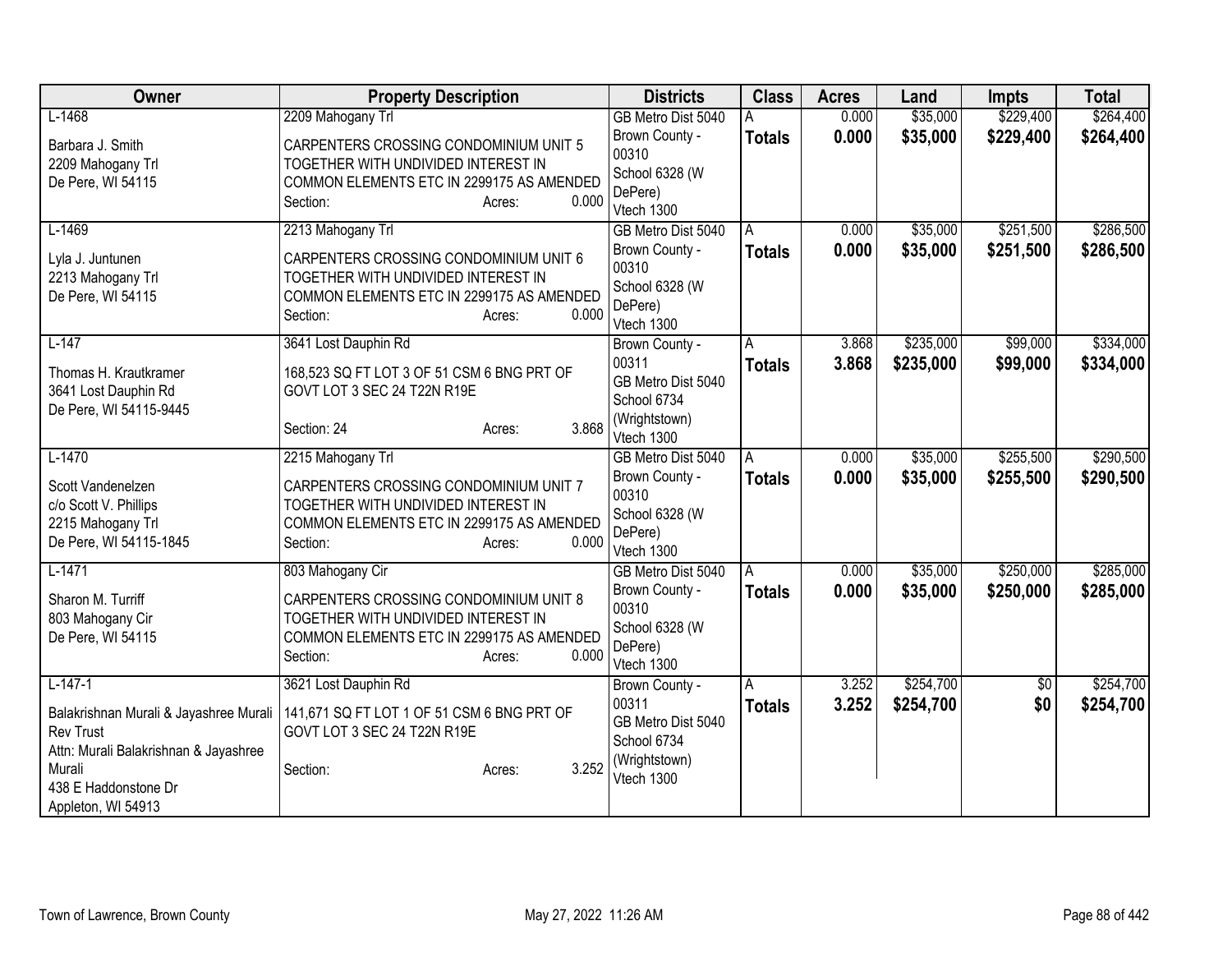| Owner                                        | <b>Property Description</b>                                                              | <b>Districts</b>          | <b>Class</b>  | <b>Acres</b> | Land      | <b>Impts</b>    | <b>Total</b> |
|----------------------------------------------|------------------------------------------------------------------------------------------|---------------------------|---------------|--------------|-----------|-----------------|--------------|
| $L-1472$                                     | 805 Mahogany Cir                                                                         | GB Metro Dist 5040        |               | 0.000        | \$35,000  | \$257,000       | \$292,000    |
| Ronald F. Miller                             | CARPENTERS CROSSING CONDOMINIUM UNIT 9                                                   | Brown County -            | <b>Totals</b> | 0.000        | \$35,000  | \$257,000       | \$292,000    |
| Joanne G. Miller                             | TOGETHER WITH UNDIVIDED INTEREST IN                                                      | 00310                     |               |              |           |                 |              |
| 805 Mahogany Cir                             | COMMON ELEMENTS ETC IN 2299175 AS AMENDED                                                | School 6328 (W<br>DePere) |               |              |           |                 |              |
| De Pere, WI 54115                            | 0.000<br>Section:<br>Acres:                                                              | Vtech 1300                |               |              |           |                 |              |
| $L-147-2$                                    | 3631 Lost Dauphin Rd                                                                     | Brown County -            | Α             | 2.962        | \$237,300 | $\overline{50}$ | \$237,300    |
|                                              |                                                                                          | 00311                     | <b>Totals</b> | 2.962        | \$237,300 | \$0             | \$237,300    |
| Janet L. Krautkramer<br>3444 Lost Dauphin Rd | 129,046 SQ FT LOT 2 OF 51 CSM 6 MAP 7442 IN<br>2233591 BNG PRT OF GOVT LOT 3 SEC 24 T22N | GB Metro Dist 5040        |               |              |           |                 |              |
| Depere, WI 54115                             | R <sub>19E</sub>                                                                         | School 6734               |               |              |           |                 |              |
|                                              | 2.962<br>Section:<br>Acres:                                                              | (Wrightstown)             |               |              |           |                 |              |
|                                              |                                                                                          | Vtech 1300                |               |              |           |                 |              |
| $L-1473$                                     | 809 Mahogany Cir                                                                         | GB Metro Dist 5040        | A             | 0.000        | \$35,000  | \$250,500       | \$285,500    |
| Barbara A Gardner Irrevocable Trust          | CARPENTERS CROSSING CONDOMINIUM UNIT 10                                                  | Brown County -            | <b>Totals</b> | 0.000        | \$35,000  | \$250,500       | \$285,500    |
| 809 Mahogany Cir                             | TOGETHER WITH UNDIVIDED INTEREST IN                                                      | 00310                     |               |              |           |                 |              |
| De Pere, WI 54115                            | COMMON ELEMENTS ETC IN 2299175 AS AMENDED                                                | School 6328 (W<br>DePere) |               |              |           |                 |              |
|                                              | 0.000<br>Section:<br>Acres:                                                              | Vtech 1300                |               |              |           |                 |              |
| $L-147-3$                                    | Lost Dauphin Rd                                                                          | Brown County -            | D             | 21.072       | \$3,700   | $\overline{50}$ | \$3,700      |
| Janet L. Krautkramer                         | 21.072 AC M/L GOVT LOT 3 SEC 24 T22N R19E EX N                                           | 00311                     | <b>Totals</b> | 21.072       | \$3,700   | \$0             | \$3,700      |
| 3444 Lost Dauphin Rd                         | 26 AC & EX PRT LYG E OF HWY & EX HWY & EX RD                                             | GB Metro Dist 5040        |               |              |           |                 |              |
| Depere, WI 54115                             | <b>DESC IN 2761843</b>                                                                   | School 6734               |               |              |           |                 |              |
|                                              | 21.072<br>Section:<br>Acres:                                                             | (Wrightstown)             |               |              |           |                 |              |
|                                              |                                                                                          | Vtech 1300                |               |              |           |                 |              |
| $L-1474$                                     | 811 Mahogany Cir                                                                         | GB Metro Dist 5040        | A             | 0.000        | \$35,000  | \$243,000       | \$278,000    |
| Karen M. Vanlanen                            | CARPENTERS CROSSING CONDOMINIUM UNIT 11                                                  | Brown County -<br>00310   | <b>Totals</b> | 0.000        | \$35,000  | \$243,000       | \$278,000    |
| Gary C. Vanlanen                             | TOGETHER WITH UNDIVIDED INTEREST IN                                                      | School 6328 (W            |               |              |           |                 |              |
| 811 Mahogany Cir                             | COMMON ELEMENTS ETC IN 2299175 AS AMENDED                                                | DePere)                   |               |              |           |                 |              |
| De Pere, WI 54115                            | 0.000<br>Section:<br>Acres:                                                              | Vtech 1300                |               |              |           |                 |              |
| $L-1475$                                     | 815 Mahogany Cir                                                                         | GB Metro Dist 5040        | A             | 0.000        | \$35,000  | \$259,100       | \$294,100    |
| Muller Barry S & Holly A Revocable           | CARPENTERS CROSSING CONDOMINIUM UNIT 12                                                  | Brown County -            | <b>Totals</b> | 0.000        | \$35,000  | \$259,100       | \$294,100    |
| Trust                                        | TOGETHER WITH UNDIVIDED INTEREST IN                                                      | 00310                     |               |              |           |                 |              |
| 815 Mahogany Cir                             | COMMON ELEMENTS ETC IN 2299175 AS AMENDED                                                | School 6328 (W            |               |              |           |                 |              |
| De Pere, WI 54115                            | 0.000<br>Section:<br>Acres:                                                              | DePere)                   |               |              |           |                 |              |
|                                              |                                                                                          | Vtech 1300                |               |              |           |                 |              |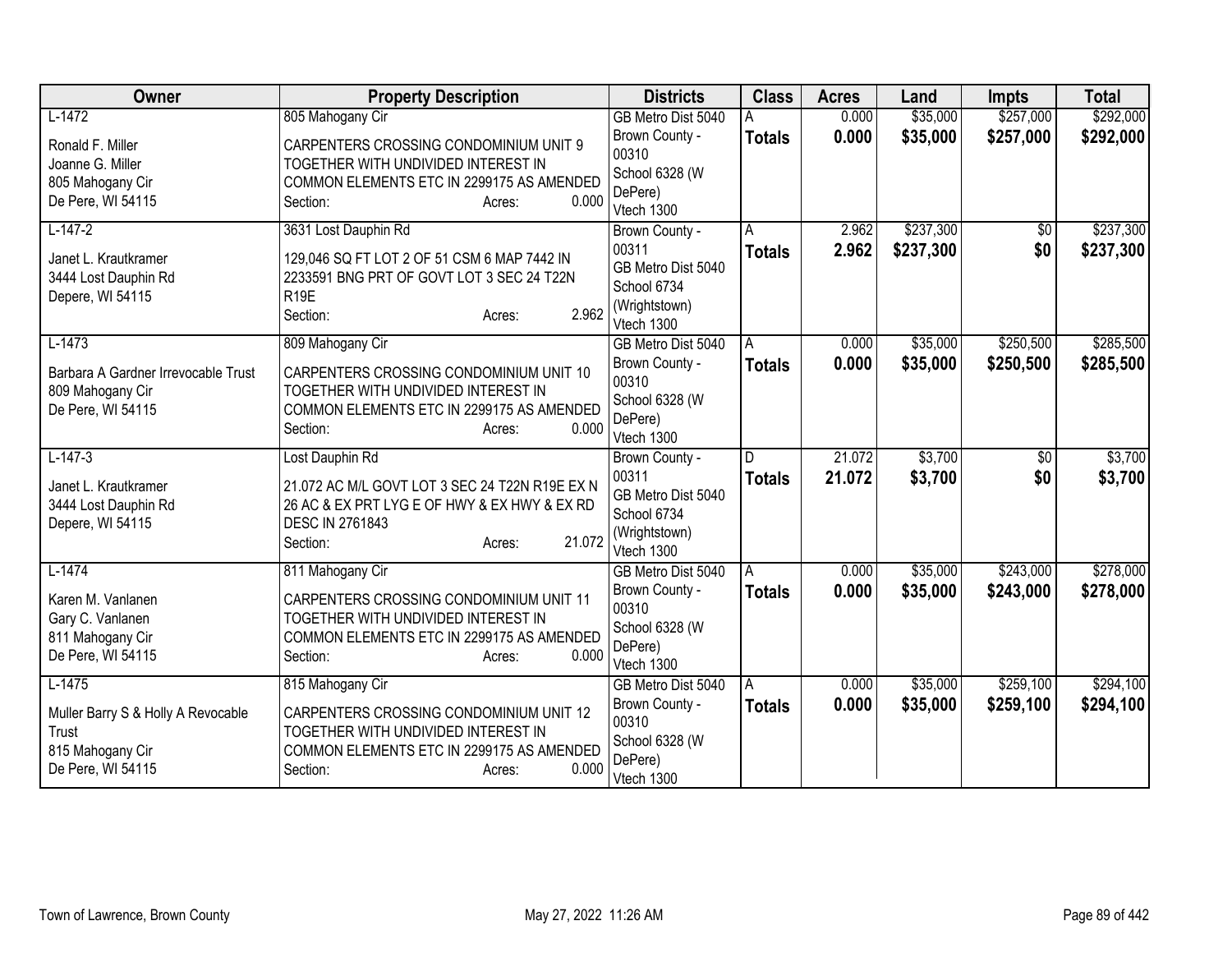| Owner                                  | <b>Property Description</b>                  | <b>Districts</b>                 | <b>Class</b>  | <b>Acres</b> | Land     | <b>Impts</b> | <b>Total</b> |
|----------------------------------------|----------------------------------------------|----------------------------------|---------------|--------------|----------|--------------|--------------|
| $L-1476$                               | 819 Mahogany Cir                             | GB Metro Dist 5040               |               | 0.000        | \$35,000 | \$255,500    | \$290,500    |
| Groose Timothy C & Janet L Living Trus | CARPENTERS CROSSING CONDOMINIUM UNIT 13      | Brown County -                   | <b>Totals</b> | 0.000        | \$35,000 | \$255,500    | \$290,500    |
| of 2006                                | TOGETHER WITH UNDIVIDED INTEREST IN          | 00310                            |               |              |          |              |              |
| 819 Mahogany Cir                       | COMMON ELEMENTS ETC IN 2299175 AS AMENDED    | School 6328 (W<br>DePere)        |               |              |          |              |              |
| De Pere, WI 54115                      | 0.000<br>Section:<br>Acres:                  | Vtech 1300                       |               |              |          |              |              |
| $L-1477$                               | 831 Mahogany Cir                             | GB Metro Dist 5040               | A             | 0.000        | \$35,000 | \$275,000    | \$310,000    |
| Eric R. Enli                           | CARPENTERS CROSSING CONDOMINIUM UNIT 14      | Brown County -                   | <b>Totals</b> | 0.000        | \$35,000 | \$275,000    | \$310,000    |
| Janice I. Enli                         | TOGETHER WITH UNDIVIDED INTEREST IN          | 00310                            |               |              |          |              |              |
| 831 Mahogany Cir                       | COMMON ELEMENTS ETC IN 2299175 AS AMENDED    | School 6328 (W                   |               |              |          |              |              |
| De Pere, WI 54115                      | Section:<br>0.000<br>Acres:                  | DePere)                          |               |              |          |              |              |
| $L-1478$                               | 835 Mahogany Cir                             | Vtech 1300<br>GB Metro Dist 5040 | A             | 0.000        | \$35,000 | \$241,500    | \$276,500    |
|                                        |                                              | Brown County -                   |               | 0.000        | \$35,000 | \$241,500    | \$276,500    |
| Jane M. Bertotti                       | CARPENTERS CROSSING CONDOMINIUM UNIT 15      | 00310                            | <b>Totals</b> |              |          |              |              |
| c/o Kevin C. Flatley                   | TOGETHER WITH UNDIVIDED INTEREST IN          | School 6328 (W                   |               |              |          |              |              |
| 835 Mahogany Cir                       | COMMON ELEMENTS ETC IN 2299175 AS AMENDED    | DePere)                          |               |              |          |              |              |
| De Pere, WI 54115                      | 0.000<br>Section:<br>Acres:                  | Vtech 1300                       |               |              |          |              |              |
| $L-1479$                               | 839 Mahogany Cir                             | GB Metro Dist 5040               | A             | 0.000        | \$35,000 | \$249,500    | \$284,500    |
| Dionne Mary K Revocable Trust of 2016  | CARPENTERS CROSSING CONDOMINIUM UNIT 16      | Brown County -                   | <b>Totals</b> | 0.000        | \$35,000 | \$249,500    | \$284,500    |
| c/o Mary K. Dionne                     | TOGETHER WITH UNDIVIDED INTEREST IN          | 00310                            |               |              |          |              |              |
| 839 Mahogany Cir                       | COMMON ELEMENTS ETC IN 2299175 AS AMENDED    | School 6328 (W                   |               |              |          |              |              |
| De Pere, WI 54115                      | 0.000<br>Section:<br>Acres:                  | DePere)                          |               |              |          |              |              |
| $L-148$                                | $Cth$ D                                      | Vtech 1300                       | D             | 27.467       | \$4,800  | $\sqrt{$0}$  | \$4,800      |
|                                        |                                              | Brown County -<br>00311          | <b>Totals</b> | 27.467       | \$4,800  | \$0          | \$4,800      |
| Vandehey Real Estate LLC               | 27.467 AC M/L GOV'T LOT 4 SEC24 T22N R19E EX | GB Metro Dist 5040               |               |              |          |              |              |
| 4240 Rosin Rd                          | WPS R/W & EX PRT LYG ELY OF HWY D C/L & EX   | School 6734                      |               |              |          |              |              |
| De Pere, WI 54115-9444                 | HWY & EX RD & EX RD IN 2760072               | (Wrightstown)                    |               |              |          |              |              |
|                                        | 27.467<br>Section:<br>Acres:                 | Vtech 1300                       |               |              |          |              |              |
| $L-1480$                               | 843 Mahogany Cir                             | GB Metro Dist 5040               | l A           | 0.000        | \$35,000 | \$252,500    | \$287,500    |
| Jennie F. Rommel                       | CARPENTERS CROSSING CONDOMINIUM UNIT 17      | Brown County -                   | <b>Totals</b> | 0.000        | \$35,000 | \$252,500    | \$287,500    |
| 843 Mahogany Cir                       | TOGETHER WITH UNDIVIDED INTEREST IN          | 00310                            |               |              |          |              |              |
| De Pere, WI 54115                      | COMMON ELEMENTS ETC IN 2299175 AS AMENDED    | School 6328 (W                   |               |              |          |              |              |
|                                        | 0.000<br>Section:<br>Acres:                  | DePere)                          |               |              |          |              |              |
|                                        |                                              | Vtech 1300                       |               |              |          |              |              |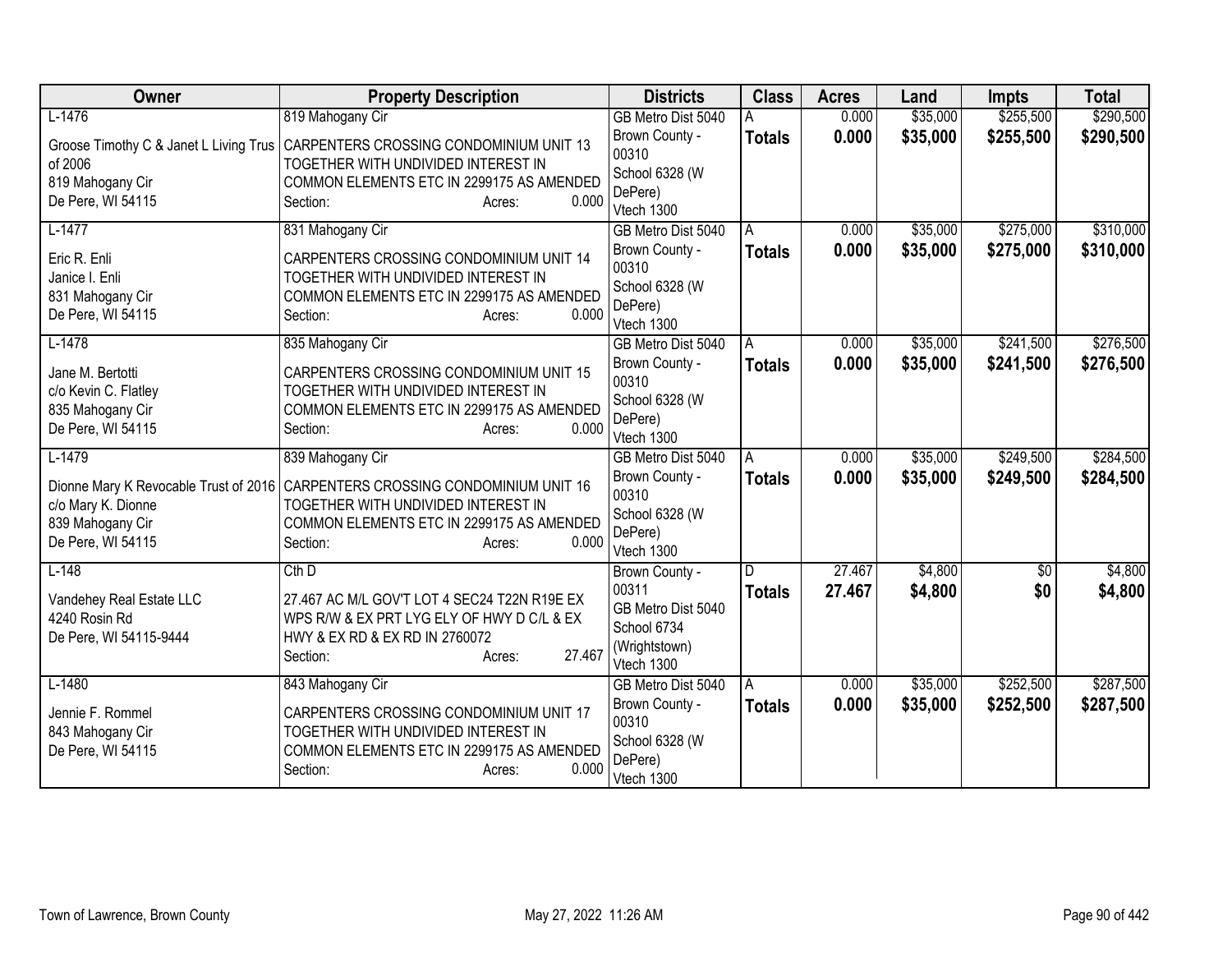| Owner                                                                                                                        | <b>Property Description</b>                                                                                                                                                                         | <b>Districts</b>                                                                            | <b>Class</b>       | <b>Acres</b>   | Land                   | <b>Impts</b>           | <b>Total</b>           |
|------------------------------------------------------------------------------------------------------------------------------|-----------------------------------------------------------------------------------------------------------------------------------------------------------------------------------------------------|---------------------------------------------------------------------------------------------|--------------------|----------------|------------------------|------------------------|------------------------|
| $L-1481$                                                                                                                     | 847 Mahogany Cir                                                                                                                                                                                    | GB Metro Dist 5040                                                                          |                    | 0.000          | \$35,000               | \$248,000              | \$283,000              |
| Bruce A. Ludke<br>Judith K. Ludke<br>847 Mahogany Cir<br>De Pere, WI 54115                                                   | CARPENTERS CROSSING CONDOMINIUM UNIT 18<br>TOGETHER WITH UNDIVIDED INTEREST IN<br>COMMON ELEMENTS ETC IN 2299175 AS AMENDED<br>0.000<br>Section:<br>Acres:                                          | Brown County -<br>00310<br>School 6328 (W<br>DePere)<br>Vtech 1300                          | <b>Totals</b>      | 0.000          | \$35,000               | \$248,000              | \$283,000              |
| $L-148-1$                                                                                                                    | 3687 Lost Dauphin Rd                                                                                                                                                                                | Brown County -                                                                              | A                  | 11.907         | \$371,500              | \$1,282,600            | \$1,654,100            |
| Douglas A. Larson<br>3687 Lost Dauphin Rd<br>De Pere, WI 54115-9445                                                          | 11.907 AC M/L PRT OF GOVT LOTS 3 & 4 SEC 24<br>T22N R19E AS DESC IN J27336-33<br>11.907<br>Section:<br>Acres:                                                                                       | 00311<br>GB Metro Dist 5040<br>School 6734<br>(Wrightstown)<br>Vtech 1300                   | <b>Totals</b>      | 11.907         | \$371,500              | \$1,282,600            | \$1,654,100            |
| $L-1482$                                                                                                                     | 851 Mahogany Cir                                                                                                                                                                                    | GB Metro Dist 5040                                                                          | A                  | 0.000          | \$35,000               | \$248,500              | \$283,500              |
| Jeffrey A. Selissen<br>Candace A. Selissen<br>851 Mahogany Cir<br>De Pere, WI 54115                                          | CARPENTERS CROSSING CONDOMINIUM UNIT 19<br>TOGETHER WITH UNDIVIDED INTEREST IN<br>COMMON ELEMENTS ETC IN 2299175 AS AMENDED<br>0.000<br>Section:<br>Acres:                                          | Brown County -<br>00310<br>School 6328 (W<br>DePere)<br>Vtech 1300                          | <b>Totals</b>      | 0.000          | \$35,000               | \$248,500              | \$283,500              |
| $L-148-2$<br>Homel Trust of 1995<br>2477 Apple Creek Ct<br>De Pere, WI 54115                                                 | 2477 Apple Creek Ct<br>1,222 SQ FT THAT PRT OF GOVT LOT 4 SEC 24 T22N<br>R19E DESC AS LOT 1 OF 11 CSM 211 LYING WITHIN<br>TOWN OF LAWRENCE & THAT PRT OF SD GOVT LOT<br>0.028<br>Section:<br>Acres: | Brown County -<br>00311<br>GB Metro Dist 5040<br>School 6734<br>(Wrightstown)<br>Vtech 1300 | A<br><b>Totals</b> | 0.028<br>0.028 | \$100<br>\$100         | $\overline{50}$<br>\$0 | \$100<br>\$100         |
| $L-1483$<br>William D. Stewart<br>Charlene J. Stewart<br>855 Mahogany Cir<br>De Pere, WI 54115                               | 855 Mahogany Cir<br>CARPENTERS CROSSING CONDOMINIUM UNIT 20<br>TOGETHER WITH UNDIVIDED INTEREST IN<br>COMMON ELEMENTS ETC IN 2299175 AS AMENDED<br>0.000<br>Section:<br>Acres:                      | GB Metro Dist 5040<br>Brown County -<br>00310<br>School 6328 (W<br>DePere)<br>Vtech 1300    | A<br><b>Totals</b> | 0.000<br>0.000 | \$35,000<br>\$35,000   | \$254,500<br>\$254,500 | \$289,500<br>\$289,500 |
| $L-148-3$<br>Gerarden Barbara J Trust Etal<br>c/o Barbara Gerarden J. Bayer<br>2308 Apple Creek Ct<br>De Pere, WI 54115-9147 | 2308 Apple Creek Ct<br>53,315 SQ FT THAT PRT OF GOVT LOT 4 SEC 24<br>T22N R19E DESC AS LOT 2 OF 11 CSM 211 LYG<br>WITHIN TOWN OF LAWRENCE EX 1765133 & PRT OF<br>1.223<br>Section:<br>Acres:        | Brown County -<br>00311<br>GB Metro Dist 5040<br>School 6734<br>(Wrightstown)<br>Vtech 1300 | A<br><b>Totals</b> | 1.223<br>1.223 | \$224,000<br>\$224,000 | \$427,000<br>\$427,000 | \$651,000<br>\$651,000 |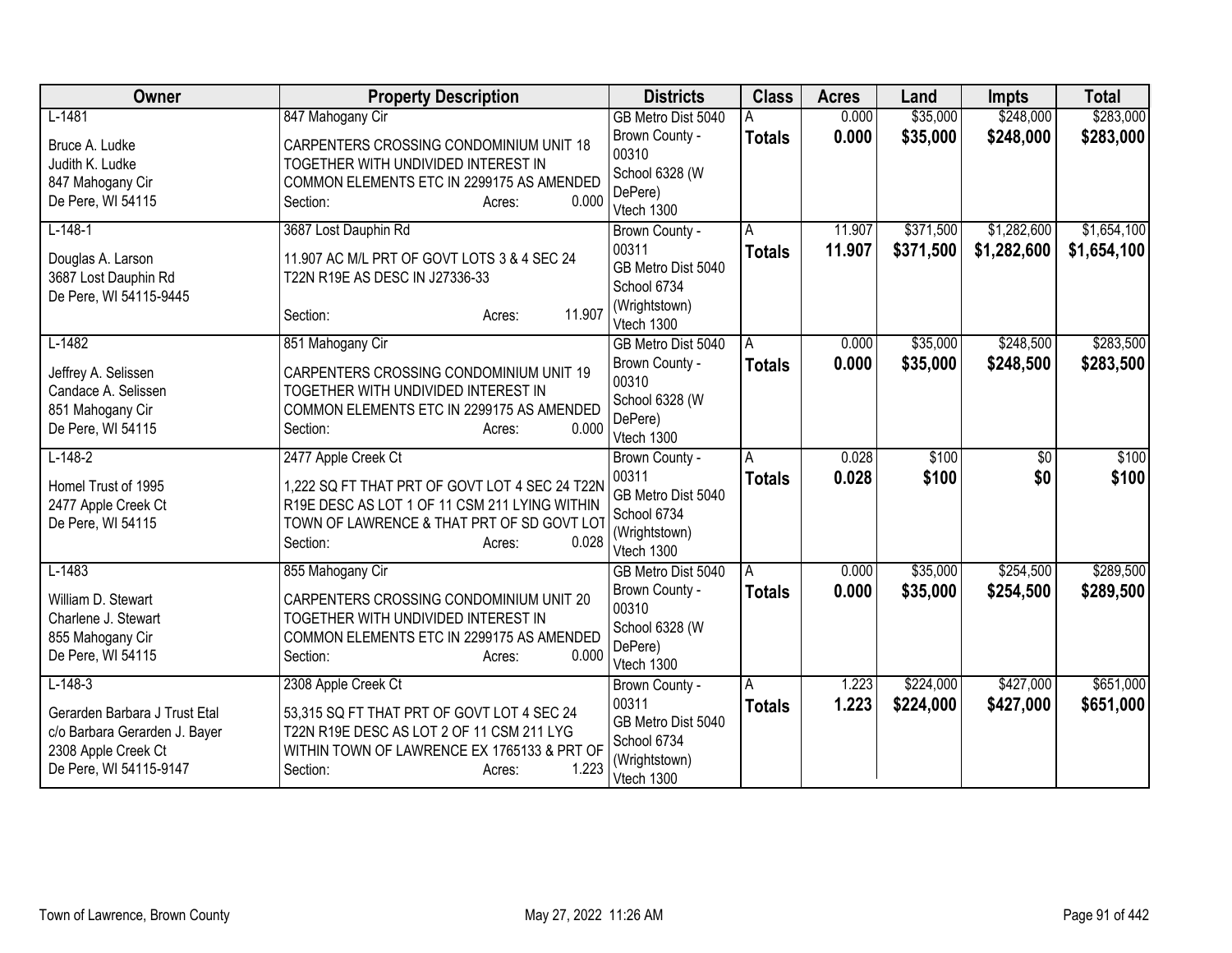| Owner                                                                                            | <b>Property Description</b>                                                                                                                                                                    | <b>Districts</b>                                                                            | <b>Class</b>       | <b>Acres</b>   | Land                   | <b>Impts</b>           | <b>Total</b>           |
|--------------------------------------------------------------------------------------------------|------------------------------------------------------------------------------------------------------------------------------------------------------------------------------------------------|---------------------------------------------------------------------------------------------|--------------------|----------------|------------------------|------------------------|------------------------|
| $L-1484$                                                                                         | 857 Mahogany Cir                                                                                                                                                                               | GB Metro Dist 5040                                                                          |                    | 0.000          | \$35,000               | \$254,500              | \$289,500              |
| Gary J. Gordon<br>Mary K. Gordon<br>857 Mahogany Cir<br>De Pere, WI 54115                        | CARPENTERS CROSSING CONDOMINIUM UNIT 21<br>TOGETHER WITH UNDIVIDED INTEREST IN<br>COMMON ELEMENTS ETC IN 2299175 AS AMENDED<br>0.000<br>Section:<br>Acres:                                     | Brown County -<br>00310<br>School 6328 (W<br>DePere)<br>Vtech 1300                          | <b>Totals</b>      | 0.000          | \$35,000               | \$254,500              | \$289,500              |
| $L-148-4$<br>Errol R. Springer<br>2495 Apple Creek Ct<br>De Pere, WI 54115-9195                  | 2495 Apple Creek Ct<br>0.690 AC M/L PRT OF GOVT LOT 4 SEC 24 T22N<br>R19E DESC IN J16902-07 & LYG WITHIN THE TOWN<br>OF LAWRENCE EX RD<br>0.690<br>Section:<br>Acres:                          | Brown County -<br>00311<br>GB Metro Dist 5040<br>School 6734<br>(Wrightstown)<br>Vtech 1300 | A<br><b>Totals</b> | 0.850<br>0.850 | \$15,000<br>\$15,000   | $\overline{50}$<br>\$0 | \$15,000<br>\$15,000   |
| $L-1485$<br>Chase Neal R Trust<br>695 S Grand Ave #101<br>Sun Prairie, WI 53590                  | 838 Mahogany Cir<br>CARPENTERS CROSSING CONDOMINIUM UNIT 22<br>TOGETHER WITH UNDIVIDED INTEREST IN<br>COMMON ELEMENTS ETC IN 2299175 AS AMENDED<br>0.000<br>Section:<br>Acres:                 | GB Metro Dist 5040<br>Brown County -<br>00310<br>School 6328 (W<br>DePere)<br>Vtech 1300    | A<br><b>Totals</b> | 0.000<br>0.000 | \$35,000<br>\$35,000   | \$239,000<br>\$239,000 | \$274,000<br>\$274,000 |
| $L-148-5$<br>Sean P. Brick<br>Lisa M. Brick<br>1000 Rolling Green Dr<br>Green Bay, WI 54313-5151 | Apple Creek Ct<br>61,313 SQ FT PRT OF GOVT LOT 4 SEC 24 T22N<br>R19E DESC AS LOT 3 IN 11 CSM 211 MAP 2423 IN<br>982632 EX 1765134 & PRT OF LOT 2 SD CSM DESC<br>1.408<br>Section: 24<br>Acres: | Brown County -<br>00311<br>GB Metro Dist 5040<br>School 6734<br>(Wrightstown)<br>Vtech 1300 | A<br><b>Totals</b> | 1.408<br>1.408 | \$240,000<br>\$240,000 | \$0<br>\$0             | \$240,000<br>\$240,000 |
| $L-1486$<br>Chad M. Schumacher<br>Tara M. Schumacher<br>826 Mahogany Cir<br>De Pere, WI 54115    | 826 Mahogany Cir<br>CARPENTERS CROSSING CONDOMINIUM UNIT 23<br>TOGETHER WITH UNDIVIDED INTEREST IN<br>COMMON ELEMENTS ETC IN 2299175 AS AMENDED<br>0.000<br>Section:<br>Acres:                 | GB Metro Dist 5040<br>Brown County -<br>00310<br>School 6328 (W<br>DePere)<br>Vtech 1300    | A<br><b>Totals</b> | 0.000<br>0.000 | \$35,000<br>\$35,000   | \$265,000<br>\$265,000 | \$300,000<br>\$300,000 |
| $L-148-6$<br>Douglas A. Larson<br>3687 Lost Dauphin Rd<br>De Pere, WI 54115-9445                 | Lost Dauphin Rd<br>152,200 SQ FT LOT 4 OF 11 CSM 211 BNG PRT OF<br>GOVT LOT 4 SEC 24 T22N R19E<br>3.494<br>Section: 24<br>Acres:                                                               | Brown County -<br>00311<br>GB Metro Dist 5040<br>School 6734<br>(Wrightstown)<br>Vtech 1300 | A<br><b>Totals</b> | 3.494<br>3.494 | \$96,000<br>\$96,000   | \$0<br>\$0             | \$96,000<br>\$96,000   |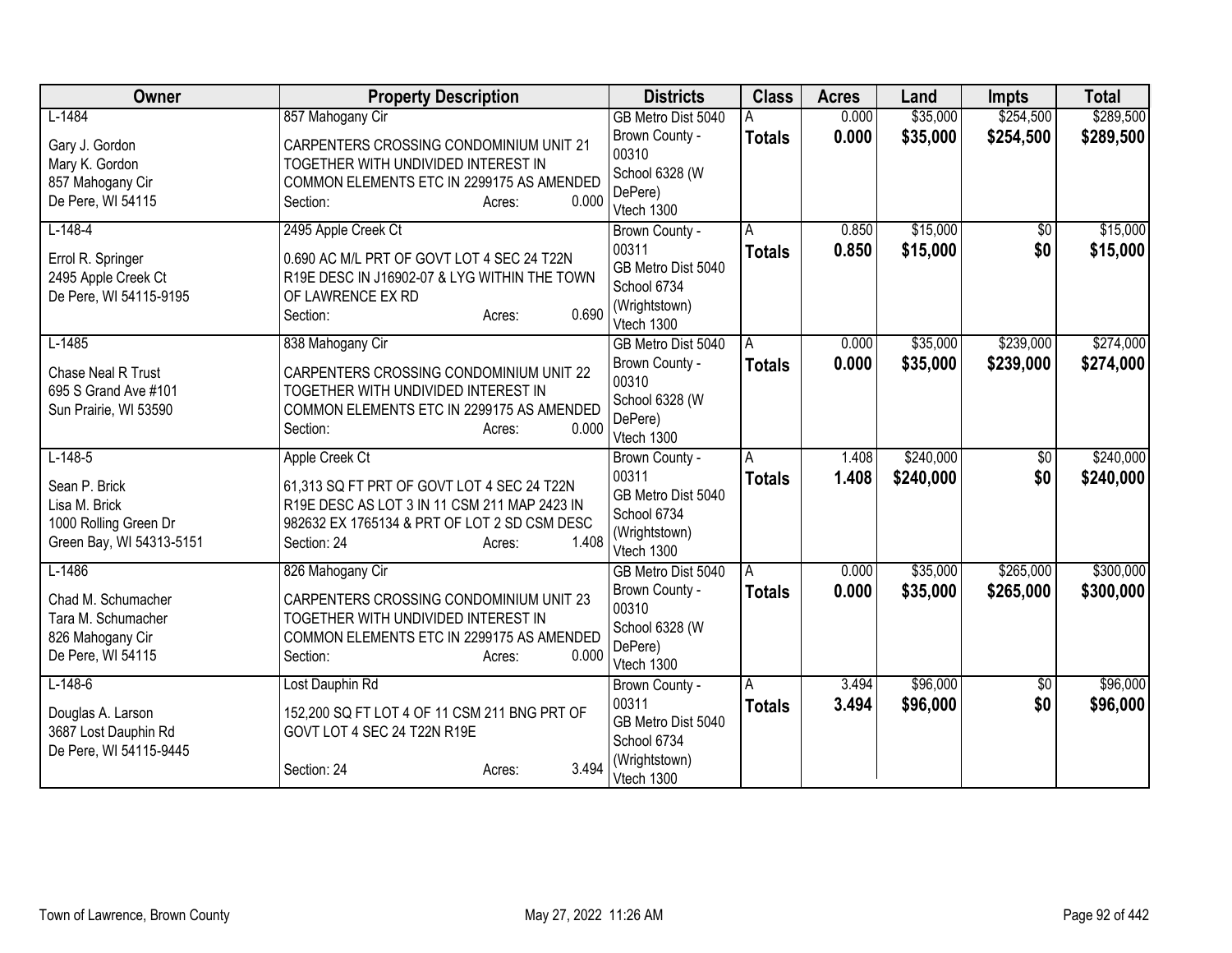| Owner                                | <b>Property Description</b>                     | <b>Districts</b>                     | <b>Class</b>       | <b>Acres</b> | Land     | <b>Impts</b> | <b>Total</b> |
|--------------------------------------|-------------------------------------------------|--------------------------------------|--------------------|--------------|----------|--------------|--------------|
| $L-1487$                             | 814 Mahogany Cir                                | GB Metro Dist 5040                   |                    | 0.000        | \$35,000 | \$253,000    | \$288,000    |
| Peter R & Marian L Hampton Revocable | CARPENTERS CROSSING CONDOMINIUM UNIT 24         | Brown County -                       | <b>Totals</b>      | 0.000        | \$35,000 | \$253,000    | \$288,000    |
| Trust of 2003                        | TOGETHER WITH UNDIVIDED INTEREST IN             | 00310                                |                    |              |          |              |              |
| 814 Mahogany Cir                     | COMMON ELEMENTS ETC IN 2299175 AS AMENDED       | School 6328 (W<br>DePere)            |                    |              |          |              |              |
| De Pere, WI 54115                    | 0.000<br>Section:<br>Acres:                     | Vtech 1300                           |                    |              |          |              |              |
| $L-1488$                             | 2223 Mahogany Trl                               | GB Metro Dist 5040                   | A                  | 0.000        | \$35,000 | \$273,700    | \$308,700    |
| Joan Charles                         | CARPENTERS CROSSING CONDOMINIUM UNIT 25         | Brown County -                       | <b>Totals</b>      | 0.000        | \$35,000 | \$273,700    | \$308,700    |
| 2223 Mahogany Tr                     | TOGETHER WITH UNDIVIDED INTEREST IN             | 00310                                |                    |              |          |              |              |
| De Pere, WI 54115                    | COMMON ELEMENTS ETC IN 2299175 AS AMENDED       | School 6328 (W                       |                    |              |          |              |              |
|                                      | Section:<br>0.000<br>Acres:                     | DePere)                              |                    |              |          |              |              |
| $L-1489$                             | 2225 Mahogany Trl                               | Vtech 1300<br>GB Metro Dist 5040     | A                  | 0.000        | \$35,000 | \$267,000    | \$302,000    |
|                                      |                                                 | Brown County -                       | <b>Totals</b>      | 0.000        | \$35,000 | \$267,000    | \$302,000    |
| Carl A. Haese                        | CARPENTERS CROSSING CONDOMINIUM UNIT 26         | 00310                                |                    |              |          |              |              |
| Carol T. Haese                       | TOGETHER WITH UNDIVIDED INTEREST IN             | School 6328 (W                       |                    |              |          |              |              |
| 2225 Mahogany Tr                     | COMMON ELEMENTS ETC IN 2299175 AS AMENDED       | DePere)                              |                    |              |          |              |              |
| De Pere, WI 54115                    | 0.000<br>Section:<br>Acres:                     | Vtech 1300                           |                    |              |          |              |              |
| $L-149$                              | $Cth$ D                                         | Brown County -                       | $\overline{B}$     | 2.000        | \$65,000 | \$322,800    | \$387,800    |
| Red Acres LLC                        | 13.056 AC M/L PRT OF NE1/4 NW1/4 & PRT OF GOV'T | 00311                                |                    | 11.056       | \$2,400  | \$0          | \$2,400      |
| PO Box 22190                         | LOT 1 SEC 24 T22N R19E DESC IN 1603247 EX RD IN | GB Metro Dist 5040                   | <b>Totals</b>      | 13.056       | \$67,400 | \$322,800    | \$390,200    |
| Green Bay, WI 54305-2190             | 2766896                                         | School 6734                          |                    |              |          |              |              |
|                                      | 13.056<br>Section:<br>Acres:                    | (Wrightstown)                        |                    |              |          |              |              |
| $L-1490$                             |                                                 | Vtech 1300                           |                    | 0.000        | \$35,000 | \$251,500    | \$286,500    |
|                                      | 2227 Mahogany Trl                               | GB Metro Dist 5040<br>Brown County - | A<br><b>Totals</b> | 0.000        | \$35,000 | \$251,500    | \$286,500    |
| Christopher T. Vanroy                | CARPENTERS CROSSING CONDOMINIUM UNIT 27         | 00310                                |                    |              |          |              |              |
| Mary J. Vanroy                       | TOGETHER WITH UNDIVIDED INTEREST IN             | School 6328 (W                       |                    |              |          |              |              |
| 2227 Mahogany Trl                    | COMMON ELEMENTS ETC IN 2299175 AS AMENDED       | DePere)                              |                    |              |          |              |              |
| De Pere, WI 54115                    | 0.000<br>Section:<br>Acres:                     | Vtech 1300                           |                    |              |          |              |              |
| $L-1491$                             | 2229 Mahogany Trl                               | GB Metro Dist 5040                   | A                  | 0.000        | \$35,000 | \$248,500    | \$283,500    |
| Nancy J. Calaway                     | CARPENTERS CROSSING CONDOMINIUM UNIT 28         | Brown County -                       | <b>Totals</b>      | 0.000        | \$35,000 | \$248,500    | \$283,500    |
| 2229 Mahogany Tr                     | TOGETHER WITH UNDIVIDED INTEREST IN             | 00310                                |                    |              |          |              |              |
| De Pere, WI 54115                    | COMMON ELEMENTS ETC IN 2299175 AS AMENDED       | School 6328 (W                       |                    |              |          |              |              |
|                                      | 0.000<br>Section:<br>Acres:                     | DePere)                              |                    |              |          |              |              |
|                                      |                                                 | Vtech 1300                           |                    |              |          |              |              |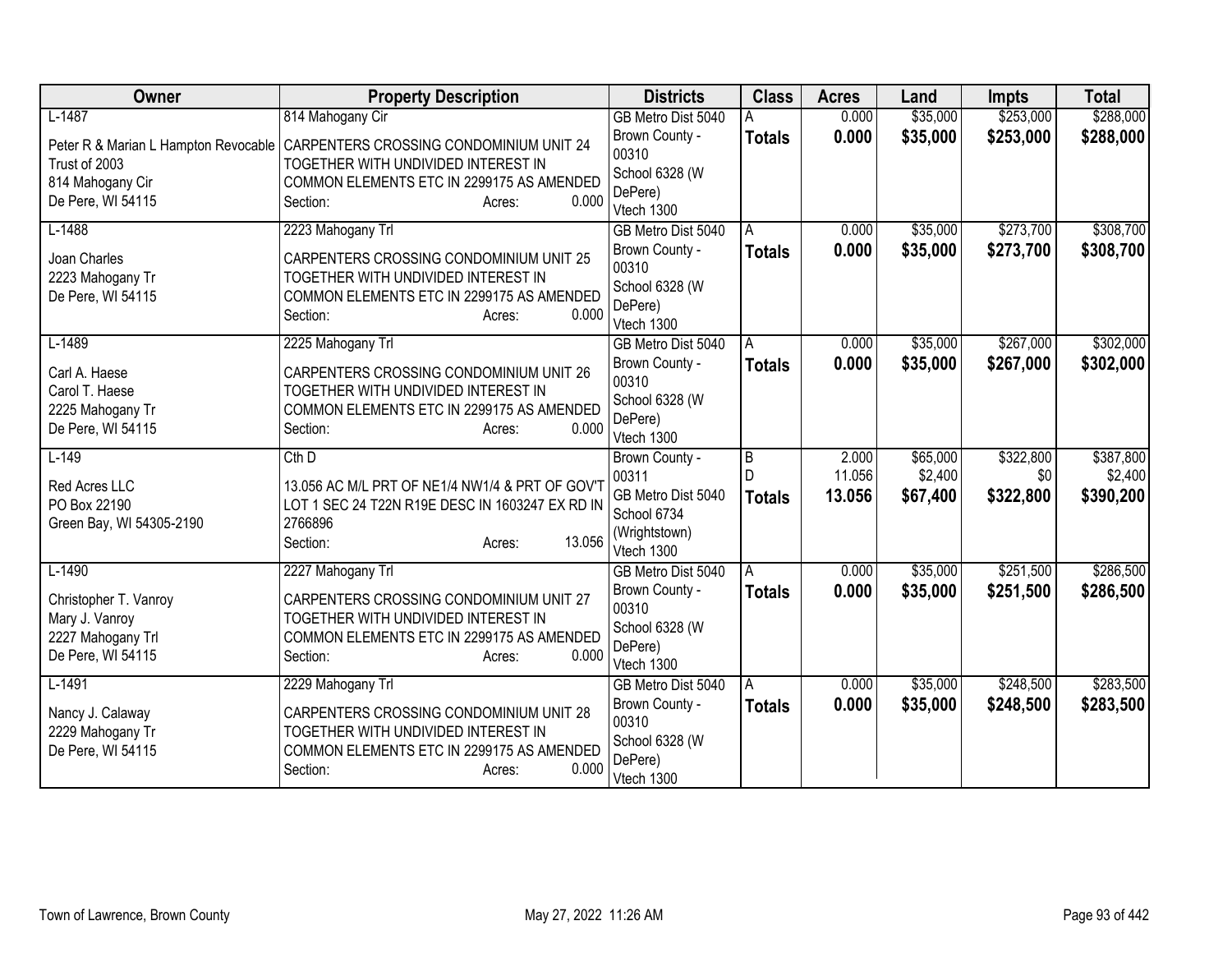| Owner                           | <b>Property Description</b>               | <b>Districts</b>                 | <b>Class</b>  | <b>Acres</b> | Land     | <b>Impts</b> | <b>Total</b> |
|---------------------------------|-------------------------------------------|----------------------------------|---------------|--------------|----------|--------------|--------------|
| $L-1492$                        | 2232 Mahogany Trl                         | GB Metro Dist 5040               |               | 0.000        | \$35,000 | \$213,000    | \$248,000    |
| Mary K. Brunette                | CARPENTERS CROSSING CONDOMINIUM UNIT 29   | Brown County -                   | <b>Totals</b> | 0.000        | \$35,000 | \$213,000    | \$248,000    |
| 2232 Mahogany Trl               | TOGETHER WITH UNDIVIDED INTEREST IN       | 00310                            |               |              |          |              |              |
| De Pere, WI 54115               | COMMON ELEMENTS ETC IN 2299175 AS AMENDED | School 6328 (W                   |               |              |          |              |              |
|                                 | 0.000<br>Section:<br>Acres:               | DePere)<br>Vtech 1300            |               |              |          |              |              |
| $L-1493$                        | 2230 Mahogany Trl                         | GB Metro Dist 5040               | A             | 0.000        | \$35,000 | \$205,000    | \$240,000    |
|                                 |                                           | Brown County -                   | <b>Totals</b> | 0.000        | \$35,000 | \$205,000    | \$240,000    |
| Pamela A. Beauparlant           | CARPENTERS CROSSING CONDOMINIUM UNIT 30   | 00310                            |               |              |          |              |              |
| 2230 Mahogany Trl               | TOGETHER WITH UNDIVIDED INTEREST IN       | School 6328 (W                   |               |              |          |              |              |
| De Pere, WI 54115               | COMMON ELEMENTS ETC IN 2299175 AS AMENDED | DePere)                          |               |              |          |              |              |
|                                 | Section:<br>0.000<br>Acres:               | Vtech 1300                       |               |              |          |              |              |
| $L-1494$                        | 2228 Mahogany Trl                         | GB Metro Dist 5040               | A             | 0.000        | \$35,000 | \$212,000    | \$247,000    |
| Craig D. Amundson               | CARPENTERS CROSSING CONDOMINIUM UNIT 31   | Brown County -                   | <b>Totals</b> | 0.000        | \$35,000 | \$212,000    | \$247,000    |
| Deborah A. Amundson             | TOGETHER WITH UNDIVIDED INTEREST IN       | 00310                            |               |              |          |              |              |
| 2228 Mahogany Trl               | COMMON ELEMENTS ETC IN 2299175 AS AMENDED | School 6328 (W                   |               |              |          |              |              |
| De Pere, WI 54115-1856          | 0.000<br>Section:<br>Acres:               | DePere)<br>Vtech 1300            |               |              |          |              |              |
| $L-1495$                        | 2226 Mahogany Trl                         | GB Metro Dist 5040               | А             | 0.000        | \$35,000 | \$207,500    | \$242,500    |
|                                 |                                           | Brown County -                   | <b>Totals</b> | 0.000        | \$35,000 | \$207,500    | \$242,500    |
| Meller Family Irrevocable Trust | CARPENTERS CROSSING CONDOMINIUM UNIT 32   | 00310                            |               |              |          |              |              |
| c/o Cecely M. Meller            | TOGETHER WITH UNDIVIDED INTEREST IN       | School 6328 (W                   |               |              |          |              |              |
| 2226 Mahogany Trl               | COMMON ELEMENTS ETC IN 2299175 AS AMENDED | DePere)                          |               |              |          |              |              |
| De Pere, WI 54115               | 0.000<br>Section:<br>Acres:               | Vtech 1300                       |               |              |          |              |              |
| $L-1496$                        | 2220 Mahogany Trl                         | GB Metro Dist 5040               | A             | 0.000        | \$35,000 | \$235,500    | \$270,500    |
| David P. Broderick              | CARPENTERS CROSSING CONDOMINIUM UNIT 33   | Brown County -                   | <b>Totals</b> | 0.000        | \$35,000 | \$235,500    | \$270,500    |
| Kristen M. Broderick            | TOGETHER WITH UNDIVIDED INTEREST IN       | 00310                            |               |              |          |              |              |
| 2220 Mahogany Trl               | COMMON ELEMENTS ETC IN 2299175 AS AMENDED | School 6328 (W                   |               |              |          |              |              |
| De Pere, WI 54115-1856          | 0.000<br>Section:<br>Acres:               | DePere)                          |               |              |          |              |              |
| $L-1497$                        | 2216 Mahogany Trl                         | Vtech 1300<br>GB Metro Dist 5040 | A             | 0.000        | \$35,000 | \$224,000    | \$259,000    |
|                                 |                                           | Brown County -                   | <b>Totals</b> | 0.000        | \$35,000 | \$224,000    | \$259,000    |
| Steve L. Winfield               | CARPENTERS CROSSING CONDOMINIUM UNIT 34   | 00310                            |               |              |          |              |              |
| Danna A. Winfield               | TOGETHER WITH UNDIVIDED INTEREST IN       | School 6328 (W                   |               |              |          |              |              |
| 2216 Mahogany Trl               | COMMON ELEMENTS ETC IN 2299175 AS AMENDED | DePere)                          |               |              |          |              |              |
| De Pere, WI 54115-1856          | 0.000<br>Section:<br>Acres:               | Vtech 1300                       |               |              |          |              |              |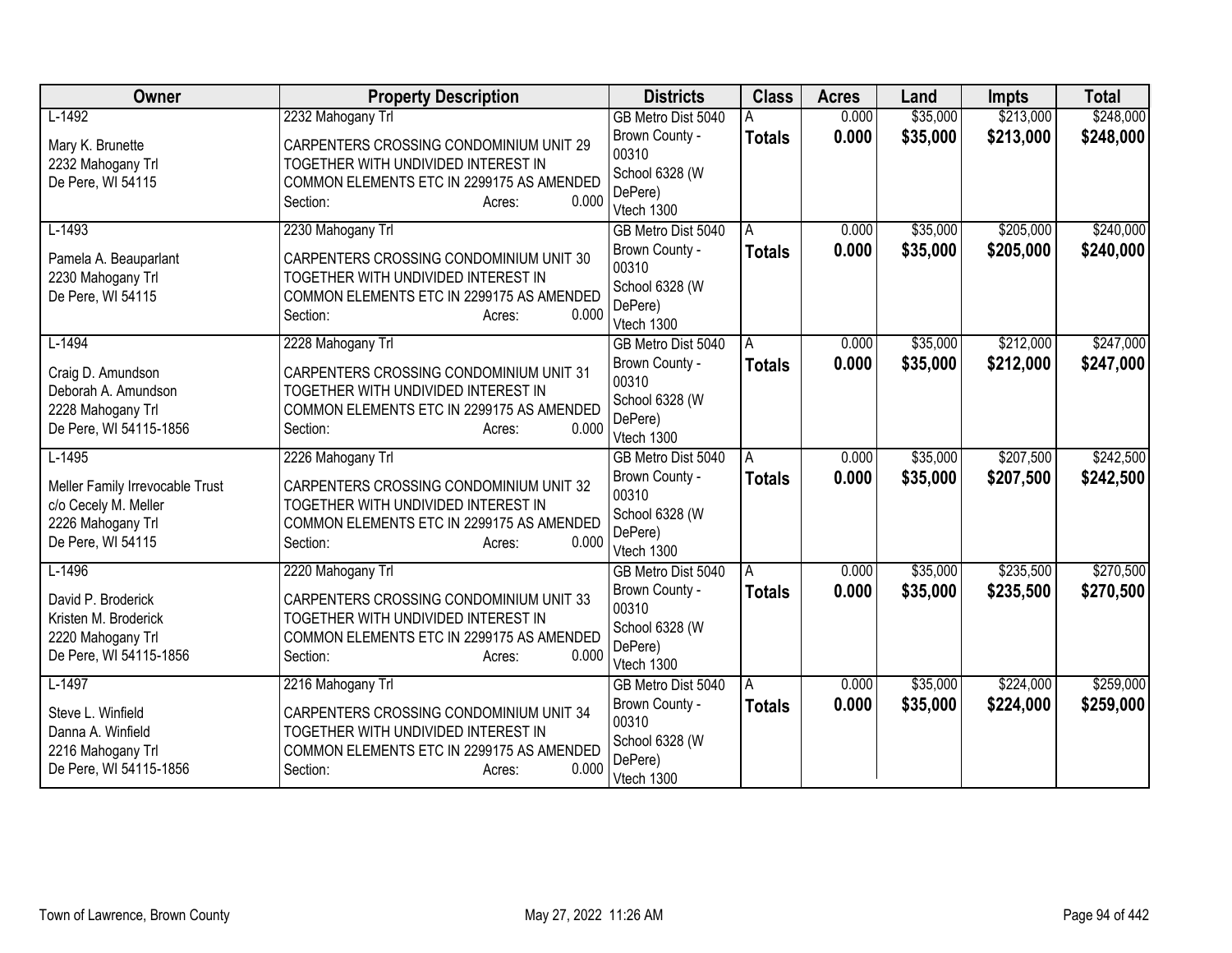| Owner                                   | <b>Property Description</b>                                                      | <b>Districts</b>            | <b>Class</b>  | <b>Acres</b> | Land     | <b>Impts</b> | <b>Total</b> |
|-----------------------------------------|----------------------------------------------------------------------------------|-----------------------------|---------------|--------------|----------|--------------|--------------|
| $L-1498$                                | 2212 Mahogany Trl                                                                | GB Metro Dist 5040          |               | 0.000        | \$35,000 | \$223,000    | \$258,000    |
| Baldini Ronald J & Patricia A Revocable | CARPENTERS CROSSING CONDOMINIUM UNIT 35                                          | Brown County -<br>00310     | <b>Totals</b> | 0.000        | \$35,000 | \$223,000    | \$258,000    |
| Trust                                   | TOGETHER WITH UNDIVIDED INTEREST IN                                              | School 6328 (W              |               |              |          |              |              |
| c/o Ronald/Patricia Baldini             | COMMON ELEMENTS ETC IN 2299175 AS AMENDED                                        | DePere)                     |               |              |          |              |              |
| 2212 Mahogany Trl                       | 0.000<br>Section:<br>Acres:                                                      | Vtech 1300                  |               |              |          |              |              |
| De Pere, WI 54115<br>$L-1499$           | 2208 Mahogany Trl Unit 36                                                        | GB Metro Dist 5040          | A             | 0.000        | \$35,000 | \$220,000    | \$255,000    |
|                                         |                                                                                  | Brown County -              | <b>Totals</b> | 0.000        | \$35,000 | \$220,000    | \$255,000    |
| Carolyn Langreder                       | CARPENTERS CROSSING CONDOMINIUM UNIT 36                                          | 00310                       |               |              |          |              |              |
| 2208 Mahogany Trl 36                    | TOGETHER WITH UNDIVIDED INTEREST IN                                              | School 6328 (W              |               |              |          |              |              |
| De Pere, WI 54115                       | COMMON ELEMENTS ETC IN 2299175 AS AMENDED<br>0.000<br>Section:                   | DePere)                     |               |              |          |              |              |
|                                         | Acres:                                                                           | Vtech 1300                  |               |              |          |              |              |
| $L-15$                                  | Freedom Rd                                                                       | GB Metro Dist 5040          | D             | 19.123       | \$4,100  | \$0          | \$4,100      |
| <b>Verhasselt Bros LLC</b>              | 19.123 AC M/L E1/2 SW1/4 SE1/4 SEC 10 T22N R19E                                  | Brown County -              | Totals        | 19.123       | \$4,100  | \$0          | \$4,100      |
| W873 Golden Glow Rd                     | EX RD                                                                            | 00310                       |               |              |          |              |              |
| Kaukauna, WI 54130                      |                                                                                  | School 6328 (W<br>DePere)   |               |              |          |              |              |
|                                         | 19.123<br>Section:<br>Acres:                                                     | Vtech 1300                  |               |              |          |              |              |
| $L-150$                                 | $Cth$ D                                                                          | Brown County -              | D             | 18.380       | \$3,800  | $\sqrt{6}$   | \$3,800      |
| Janet L. Krautkramer                    | 18.380 AC M/L PRT NE1/4 NW1/4 SEC 24 T22N R19E                                   | 00311                       | <b>Totals</b> | 18.380       | \$3,800  | \$0          | \$3,800      |
| 3444 Lost Dauphin Rd                    | COM SW COR N 660 FT N ALG R/W 195.3 FT N87*39'E                                  | GB Metro Dist 5040          |               |              |          |              |              |
| Depere, WI 54115                        | TO E/L S TO SE COR W TO BEG EX WPS R/W EX HW                                     | School 6734                 |               |              |          |              |              |
|                                         | Section: 24<br>18.380<br>Acres:                                                  | (Wrightstown)<br>Vtech 1300 |               |              |          |              |              |
| $L-1500$                                | 2204 Mahogany Trl                                                                | GB Metro Dist 5040          | A             | 0.000        | \$35,000 | \$221,000    | \$256,000    |
|                                         |                                                                                  | Brown County -              | <b>Totals</b> | 0.000        | \$35,000 | \$221,000    | \$256,000    |
| Richard P. Pigeon                       | CARPENTERS CROSSING CONDOMINIUM UNIT 37                                          | 00310                       |               |              |          |              |              |
| Cheryl J. Pigeon<br>2204 Mahogany Trl   | TOGETHER WITH UNDIVIDED INTEREST IN<br>COMMON ELEMENTS ETC IN 2299175 AS AMENDED | School 6328 (W              |               |              |          |              |              |
| De Pere, WI 54115                       | 0.000<br>Section:<br>Acres:                                                      | DePere)                     |               |              |          |              |              |
|                                         |                                                                                  | Vtech 1300                  |               |              |          |              |              |
| $L-1500-1$                              | 821 Mahogany Cir                                                                 | GB Metro Dist 5040          | A             | 0.000        | \$35,000 | \$280,500    | \$315,500    |
| Mark A & Janet A Gallert Revocable      | CARPENTERS CROSSING CONDOMINIUM UNIT 38                                          | Brown County -<br>00310     | <b>Totals</b> | 0.000        | \$35,000 | \$280,500    | \$315,500    |
| Trust                                   | TOGETHER WITH UNDIVIDED INTEREST IN                                              | School 6328 (W              |               |              |          |              |              |
| 821 Mahogany Cir                        | COMMON ELEMENTS ETC IN 2299175 AS AMENDED                                        | DePere)                     |               |              |          |              |              |
| De Pere, WI 54115                       | 0.000<br>Section:<br>Acres:                                                      | Vtech 1300                  |               |              |          |              |              |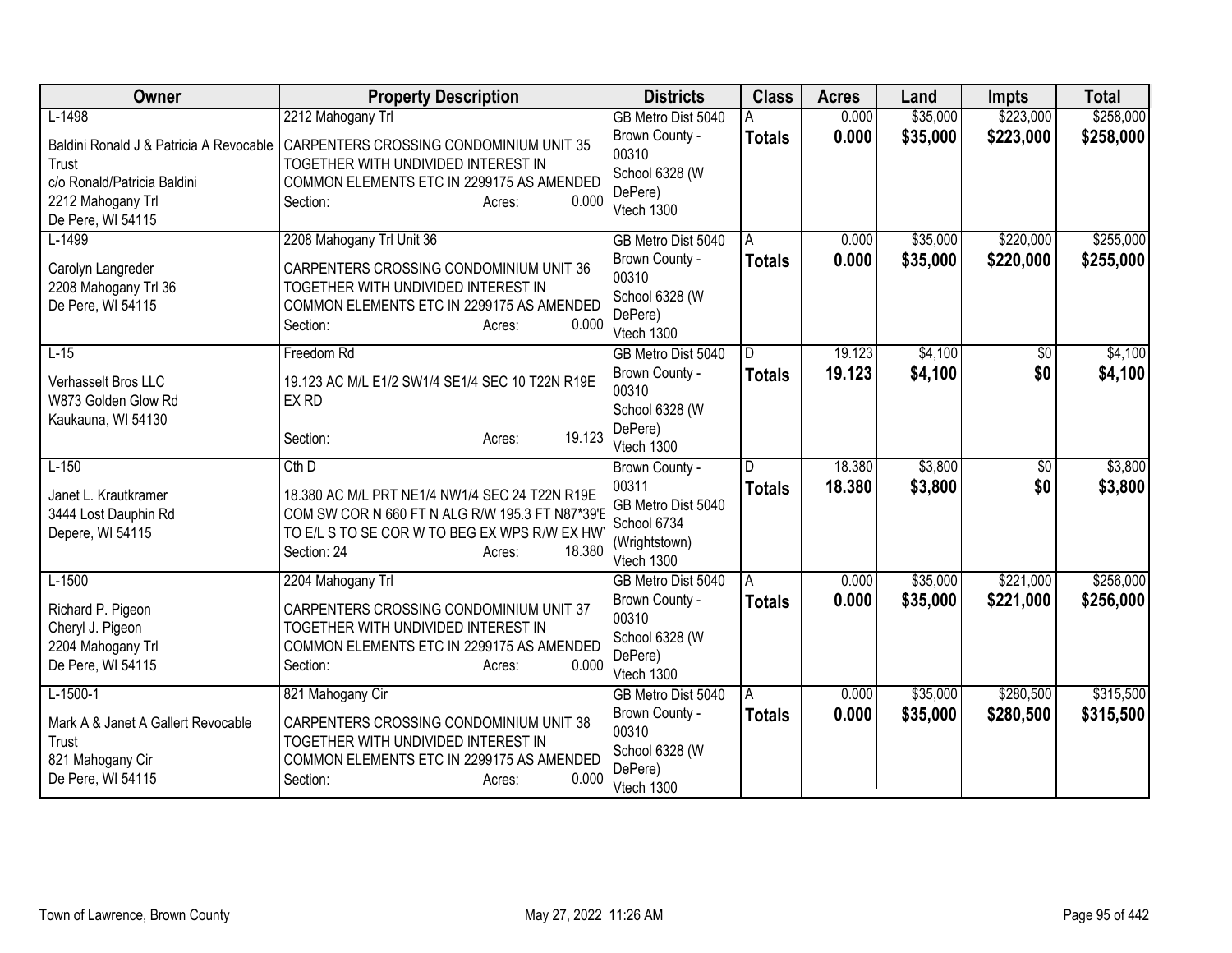| Owner                    | <b>Property Description</b>                           |                 | <b>Districts</b>            | <b>Class</b>  | <b>Acres</b> | Land     | <b>Impts</b> | <b>Total</b> |
|--------------------------|-------------------------------------------------------|-----------------|-----------------------------|---------------|--------------|----------|--------------|--------------|
| $L-1500-2$               | 825 Mahogany Cir                                      |                 | GB Metro Dist 5040          |               | 0.000        | \$35,000 | \$255,500    | \$290,500    |
| Michael M. Maus          | CARPENTERS CROSSING CONDOMINIUM UNIT 39               |                 | Brown County -              | <b>Totals</b> | 0.000        | \$35,000 | \$255,500    | \$290,500    |
| Evelyn G. Maus           | TOGETHER WITH UNDIVIDED INTEREST IN                   |                 | 00310                       |               |              |          |              |              |
| 825 Mahogany Cir         | COMMON ELEMENTS ETC IN 2299175 AS AMENDED             |                 | School 6328 (W              |               |              |          |              |              |
| De Pere, WI 54115        | Section:                                              | 0.000<br>Acres: | DePere)<br>Vtech 1300       |               |              |          |              |              |
| $L-1500-3$               | 827 Mahogany Cir                                      |                 | GB Metro Dist 5040          | A             | 0.000        | \$35,000 | \$238,500    | \$273,500    |
|                          |                                                       |                 | Brown County -              | <b>Totals</b> | 0.000        | \$35,000 | \$238,500    | \$273,500    |
| Michelle L. Kersten      | CARPENTERS CROSSING CONDOMINIUM UNIT 40               |                 | 00310                       |               |              |          |              |              |
| 827 Mahogany Cir         | TOGETHER WITH UNDIVIDED INTEREST IN                   |                 | School 6328 (W              |               |              |          |              |              |
| De Pere, WI 54115        | COMMON ELEMENTS ETC IN 2299175 AS AMENDED<br>Section: | 0.000           | DePere)                     |               |              |          |              |              |
|                          |                                                       | Acres:          | Vtech 1300                  |               |              |          |              |              |
| $L-150-1$                | 3426 Lost Dauphin Rd                                  |                 | Brown County -              | A             | 1.515        | \$69,400 | \$182,000    | \$251,400    |
| Geraldine M. Krautkramer | 66,006 SQ FT LOT 1 OF 40 CSM 351 BNG PRT OF           |                 | 00311                       | <b>Totals</b> | 1.515        | \$69,400 | \$182,000    | \$251,400    |
| 3426 Lost Dauphin Rd     | NE1/4 NW1/4 & BNG PRT OF GOV'T LOT 1 SEC 24           |                 | GB Metro Dist 5040          |               |              |          |              |              |
| De Pere, WI 54115-9445   | <b>T22N R19E</b>                                      |                 | School 6734                 |               |              |          |              |              |
|                          | Section: 24                                           | 1.515<br>Acres: | (Wrightstown)<br>Vtech 1300 |               |              |          |              |              |
| $L-150-2$                | 3444 Lost Dauphin Rd                                  |                 | Brown County -              | A             | 1.935        | \$73,100 | \$289,100    | \$362,200    |
|                          |                                                       |                 | 00311                       | <b>Totals</b> | 1.935        | \$73,100 | \$289,100    | \$362,200    |
| Janet L. Krautkramer     | 84,288 SQ FT LOT 2 OF 40 CSM 351 MAP 6153 IN          |                 | GB Metro Dist 5040          |               |              |          |              |              |
| 3444 Lost Dauphin Rd     | 1754932 BNG PRT OF NE1/4 NW1/4 SEC 24 T22N            |                 | School 6734                 |               |              |          |              |              |
| Depere, WI 54115         | R19E & PRT IN 2238602 EX RD IN 2761844<br>Section:    | 1.934           | (Wrightstown)               |               |              |          |              |              |
|                          |                                                       | Acres:          | Vtech 1300                  |               |              |          |              |              |
| $L-1504$                 | 2101 Potter Dr                                        |                 | GB Metro Dist 5040          | Α             | 0.340        | \$70,800 | \$285,900    | \$356,700    |
| Robert A. Ruonavarra     | 14,629 SQ FT HEMLOCK CREEK LOT 1                      |                 | Brown County -              | <b>Totals</b> | 0.340        | \$70,800 | \$285,900    | \$356,700    |
| Susan E. Ruonavarra      |                                                       |                 | 00310                       |               |              |          |              |              |
| 2101 Potter Dr           |                                                       |                 | School 6328 (W              |               |              |          |              |              |
| De Pere, WI 54115        | Section:                                              | 0.335<br>Acres: | DePere)<br>Vtech 1300       |               |              |          |              |              |
| $L-1505$                 | 2103 Potter Dr                                        |                 | GB Metro Dist 5040          | A             | 0.290        | \$68,200 | \$249,000    | \$317,200    |
|                          |                                                       |                 | Brown County -              | <b>Totals</b> | 0.290        | \$68,200 | \$249,000    | \$317,200    |
| Murali K. Alluru         | 12,500 SQ FT HEMLOCK CREEK LOT 2                      |                 | 00310                       |               |              |          |              |              |
| Vanisree Gottipati       |                                                       |                 | School 6328 (W              |               |              |          |              |              |
| 2103 Potter Dr           |                                                       | 0.286           | DePere)                     |               |              |          |              |              |
| De Pere, WI 54115        | Section:                                              | Acres:          | Vtech 1300                  |               |              |          |              |              |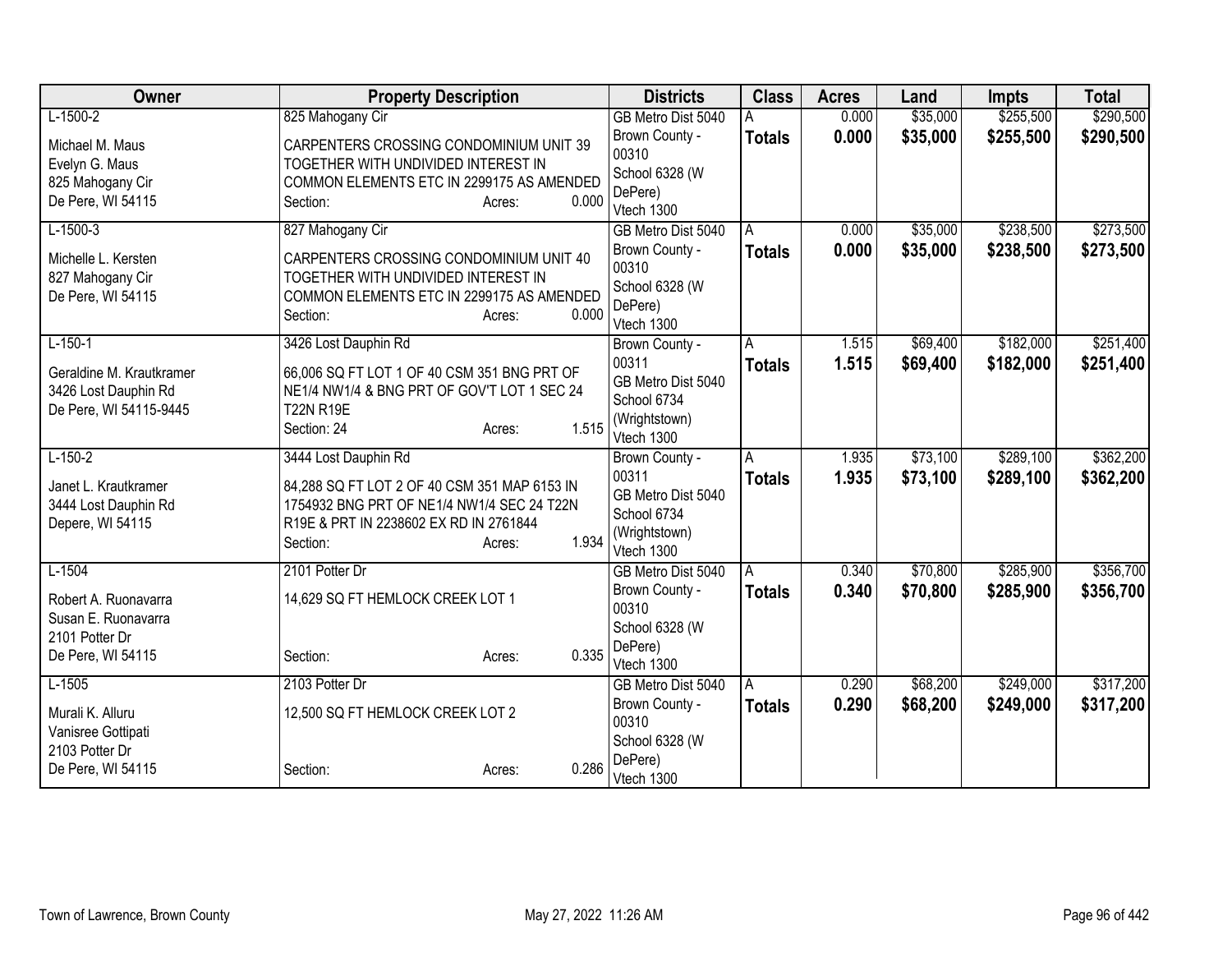| Owner                                            | <b>Property Description</b>                   |                 | <b>Districts</b>          | <b>Class</b>  | <b>Acres</b> | Land     | <b>Impts</b>    | <b>Total</b> |
|--------------------------------------------------|-----------------------------------------------|-----------------|---------------------------|---------------|--------------|----------|-----------------|--------------|
| $L-1506$                                         | 2105 Potter Dr                                |                 | GB Metro Dist 5040        |               | 0.290        | \$68,200 | \$222,000       | \$290,200    |
| Jamie D. Cravillion                              | 12,500 SQ FT HEMLOCK CREEK LOT 3              |                 | Brown County -            | <b>Totals</b> | 0.290        | \$68,200 | \$222,000       | \$290,200    |
| Melissa A. Cravillion                            |                                               |                 | 00310                     |               |              |          |                 |              |
| 2105 Potter Dr                                   |                                               |                 | School 6328 (W            |               |              |          |                 |              |
| De Pere, WI 54115                                | Section:                                      | 0.286<br>Acres: | DePere)                   |               |              |          |                 |              |
|                                                  |                                               |                 | Vtech 1300                |               |              |          |                 |              |
| $L-1507$                                         | 2107 Potter Dr                                |                 | GB Metro Dist 5040        | A             | 0.290        | \$68,200 | \$313,500       | \$381,700    |
| Andrew C. Wilichowski<br>Collette L. Wilichowski | 12,500 SQ FT HEMLOCK CREEK LOT 4              |                 | Brown County -<br>00310   | <b>Totals</b> | 0.290        | \$68,200 | \$313,500       | \$381,700    |
| 2107 Potter Dr                                   |                                               |                 | School 6328 (W            |               |              |          |                 |              |
| Depere, WI 54115                                 | Section:                                      | 0.286<br>Acres: | DePere)                   |               |              |          |                 |              |
|                                                  |                                               |                 | Vtech 1300                |               |              |          |                 |              |
| $L-1508$                                         | 2109 Potter Dr                                |                 | GB Metro Dist 5040        | A             | 0.340        | \$70,800 | \$265,000       | \$335,800    |
| Karen M. Ciccone                                 | 14,738 SQ FT HEMLOCK CREEK LOT 5              |                 | Brown County -            | <b>Totals</b> | 0.340        | \$70,800 | \$265,000       | \$335,800    |
| Carmen M. Ciccone Jr                             |                                               |                 | 00310                     |               |              |          |                 |              |
| 2109 Potter Dr                                   |                                               |                 | School 6328 (W            |               |              |          |                 |              |
| De Pere, WI 54115                                | Section:                                      | 0.338<br>Acres: | DePere)                   |               |              |          |                 |              |
|                                                  |                                               |                 | Vtech 1300                |               |              |          |                 |              |
| $L-1509$                                         | 2111 Potter Dr                                |                 | GB Metro Dist 5040        | A             | 0.390        | \$72,900 | \$288,500       | \$361,400    |
| Sean P. Mackesy                                  | 16,859 SQ FT HEMLOCK CREEK LOT 6              |                 | Brown County -<br>00310   | <b>Totals</b> | 0.390        | \$72,900 | \$288,500       | \$361,400    |
| Heather L. Mackesy                               |                                               |                 |                           |               |              |          |                 |              |
| 2111 Potter Dr                                   |                                               |                 | School 6328 (W<br>DePere) |               |              |          |                 |              |
| De Pere, WI 54115                                | Section:                                      | 0.387<br>Acres: | Vtech 1300                |               |              |          |                 |              |
| $L-151$                                          | Golden Glow Rd                                |                 | Brown County -            | D             | 1.250        | \$200    | $\overline{60}$ | \$200        |
|                                                  |                                               |                 | 00311                     | <b>Totals</b> | 1.250        | \$200    | \$0             | \$200        |
| Golden Rail Dairy, LLC                           | 1.397 AC M/L PRT NE1/4 NW1/4 SEC 24 T22N R19E |                 | GB Metro Dist 5040        |               |              |          |                 |              |
| 2346 Golden Glow Rd                              | LYGN & WC & NW RR EX RD                       |                 | School 6734               |               |              |          |                 |              |
| Depere, WI 54115                                 |                                               |                 | (Wrightstown)             |               |              |          |                 |              |
|                                                  | Section: 24                                   | 1.397<br>Acres: | Vtech 1300                |               |              |          |                 |              |
| $L-1510$                                         | 2115 Potter Dr                                |                 | GB Metro Dist 5040        | A             | 0.310        | \$69,500 | \$309,900       | \$379,400    |
| Christopher F. Heikkila                          | 13,548 SQ FT HEMLOCK CREEK LOT 7              |                 | Brown County -            | Totals        | 0.310        | \$69,500 | \$309,900       | \$379,400    |
| Kimberly Heikkila                                |                                               |                 | 00310                     |               |              |          |                 |              |
| 2115 Potter Dr                                   |                                               |                 | School 6328 (W            |               |              |          |                 |              |
| De Pere, WI 54115                                | Section:                                      | 0.311<br>Acres: | DePere)                   |               |              |          |                 |              |
|                                                  |                                               |                 | Vtech 1300                |               |              |          |                 |              |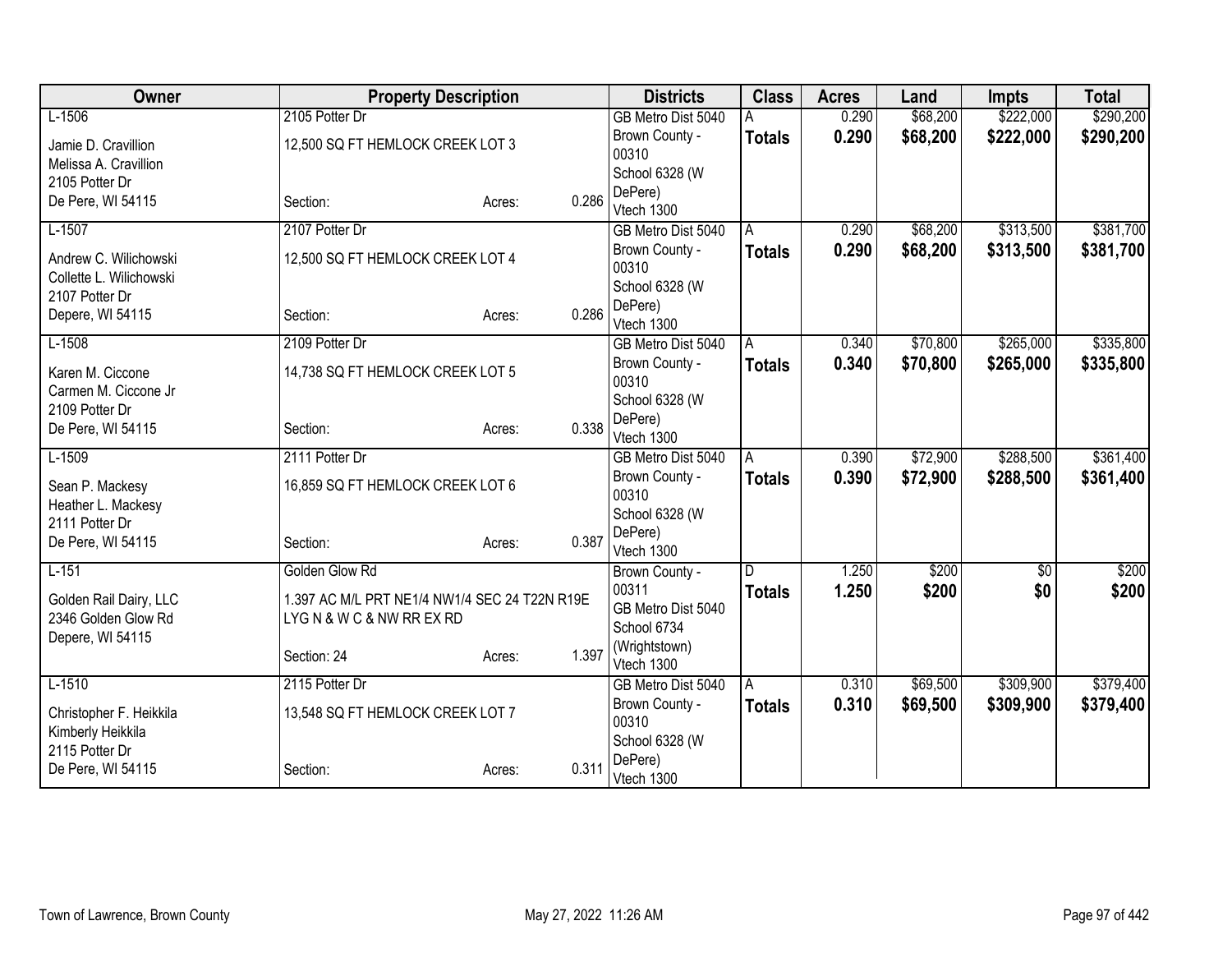| Owner                                | <b>Property Description</b>       |                 | <b>Districts</b>        | <b>Class</b>  | <b>Acres</b> | Land     | <b>Impts</b> | <b>Total</b> |
|--------------------------------------|-----------------------------------|-----------------|-------------------------|---------------|--------------|----------|--------------|--------------|
| $L-1511$                             | 2117 Potter Dr                    |                 | GB Metro Dist 5040      |               | 0.310        | \$69,500 | \$318,000    | \$387,500    |
| Nicholas B. Instefjord               | 13,428 SQ FT HEMLOCK CREEK LOT 8  |                 | Brown County -          | <b>Totals</b> | 0.310        | \$69,500 | \$318,000    | \$387,500    |
| Kathleen M. Instefjord               |                                   |                 | 00310                   |               |              |          |              |              |
| 2117 Potter Dr                       |                                   |                 | School 6328 (W          |               |              |          |              |              |
| De Pere, WI 54115                    | Section:                          | 0.308<br>Acres: | DePere)                 |               |              |          |              |              |
|                                      |                                   |                 | Vtech 1300              |               |              |          |              |              |
| $L-1512$                             | 2119 Potter Dr                    |                 | GB Metro Dist 5040      | A             | 0.290        | \$68,200 | \$278,000    | \$346,200    |
| John J. Fuller<br>Brittney A. Fuller | 12,795 SQ FT HEMLOCK CREEK LOT 9  |                 | Brown County -<br>00310 | <b>Totals</b> | 0.290        | \$68,200 | \$278,000    | \$346,200    |
| 2119 Potter Dr                       |                                   |                 | School 6328 (W          |               |              |          |              |              |
| De Pere, WI 54115                    | Section:                          | 0.293<br>Acres: | DePere)                 |               |              |          |              |              |
|                                      |                                   |                 | Vtech 1300              |               |              |          |              |              |
| $L-1513$                             | 2121 Potter Dr                    |                 | GB Metro Dist 5040      | A             | 0.290        | \$68,200 | \$289,500    | \$357,700    |
| Brandon S. Seaborn                   | 12,513 SQ FT HEMLOCK CREEK LOT 10 |                 | Brown County -          | <b>Totals</b> | 0.290        | \$68,200 | \$289,500    | \$357,700    |
| Heather R. Seaborn                   |                                   |                 | 00310                   |               |              |          |              |              |
| 2121 Potter Dr                       |                                   |                 | School 6328 (W          |               |              |          |              |              |
| De Pere, WI 54115                    | Section:                          | 0.287<br>Acres: | DePere)                 |               |              |          |              |              |
|                                      |                                   |                 | Vtech 1300              |               |              |          |              |              |
| $L-1514$                             | 2123 Potter Dr                    |                 | GB Metro Dist 5040      | A             | 0.300        | \$68,900 | \$312,700    | \$381,600    |
| Gregory M. Woller                    | 13,170 SQ FT HEMLOCK CREEK LOT 11 |                 | Brown County -<br>00310 | <b>Totals</b> | 0.300        | \$68,900 | \$312,700    | \$381,600    |
| Chrystal D. Woller                   |                                   |                 | School 6328 (W          |               |              |          |              |              |
| 2123 Potter Dr                       |                                   |                 | DePere)                 |               |              |          |              |              |
| De Pere, WI 54115                    | Section:                          | 0.302<br>Acres: | Vtech 1300              |               |              |          |              |              |
| $L-1515$                             | 2125 Potter Dr                    |                 | GB Metro Dist 5040      | A             | 0.300        | \$68,900 | \$270,000    | \$338,900    |
|                                      |                                   |                 | Brown County -          | <b>Totals</b> | 0.300        | \$68,900 | \$270,000    | \$338,900    |
| Charles R. Brehm                     | 13,170 SQ FT HEMLOCK CREEK LOT 12 |                 | 00310                   |               |              |          |              |              |
| Andrea K. Brehm                      |                                   |                 | School 6328 (W          |               |              |          |              |              |
| 2125 Potter Dr                       |                                   |                 | DePere)                 |               |              |          |              |              |
| De Pere, WI 54115                    | Section:                          | 0.302<br>Acres: | Vtech 1300              |               |              |          |              |              |
| $L-1516$                             | 2127 Potter Dr                    |                 | GB Metro Dist 5040      | A             | 0.300        | \$68,900 | \$293,900    | \$362,800    |
| Scott A. Marsden                     | 13,170 SQ FT HEMLOCK CREEK LOT 13 |                 | Brown County -          | <b>Totals</b> | 0.300        | \$68,900 | \$293,900    | \$362,800    |
| Cynthia J. Marsden                   |                                   |                 | 00310                   |               |              |          |              |              |
| 2127 Potter Dr                       |                                   |                 | School 6328 (W          |               |              |          |              |              |
| De Pere, WI 54115                    | Section:                          | 0.302<br>Acres: | DePere)                 |               |              |          |              |              |
|                                      |                                   |                 | Vtech 1300              |               |              |          |              |              |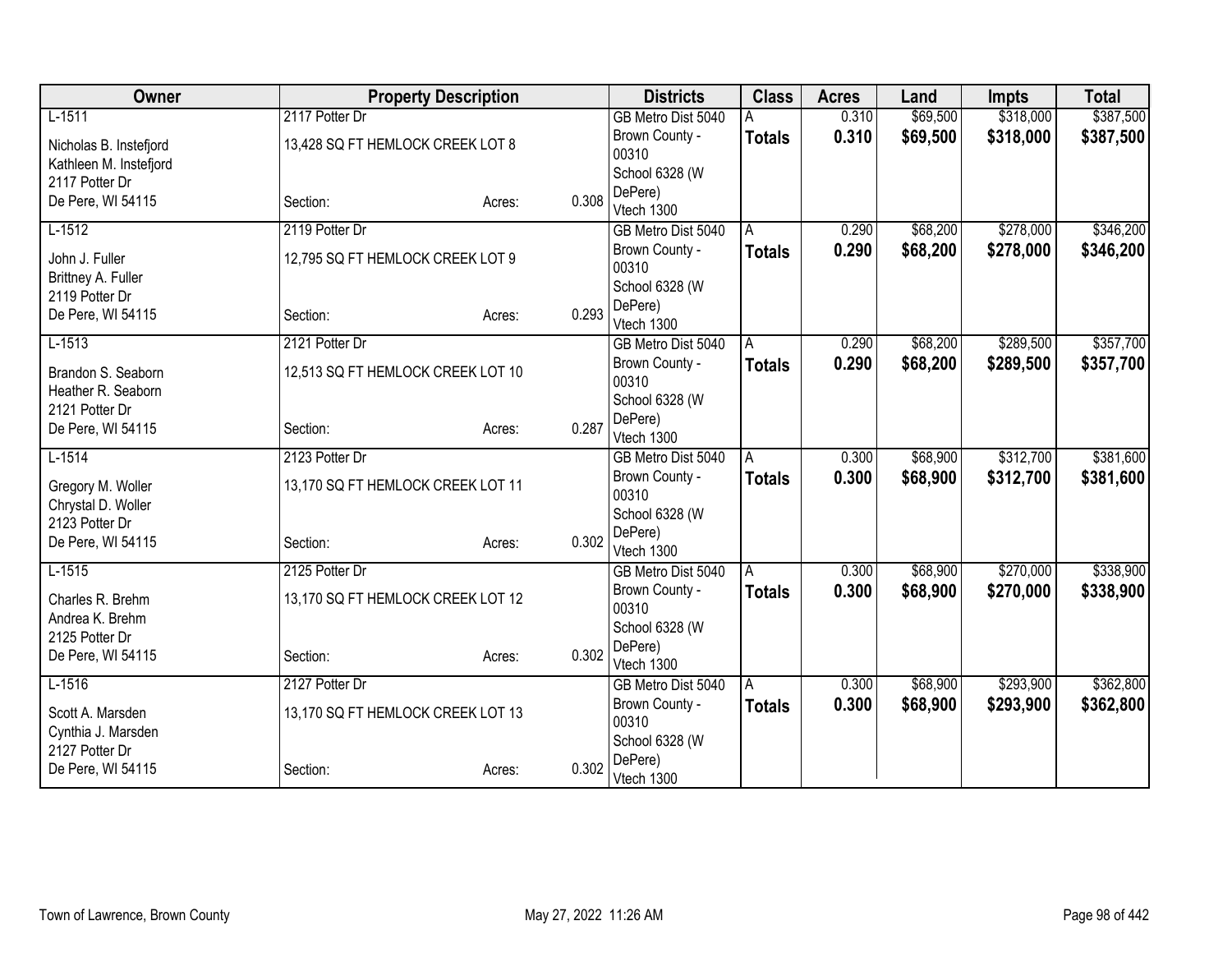| Owner                                     | <b>Property Description</b>                     |                  | <b>Districts</b>            | <b>Class</b>  | <b>Acres</b> | Land     | <b>Impts</b>    | <b>Total</b> |
|-------------------------------------------|-------------------------------------------------|------------------|-----------------------------|---------------|--------------|----------|-----------------|--------------|
| $L-1517$                                  | 2129 Potter Dr                                  |                  | GB Metro Dist 5040          |               | 0.300        | \$68,900 | \$420,000       | \$488,900    |
| Cory L. Thomson                           | 13,170 SQ FT HEMLOCK CREEK LOT 14               |                  | Brown County -              | <b>Totals</b> | 0.300        | \$68,900 | \$420,000       | \$488,900    |
| Janitra L. Thomson                        |                                                 |                  | 00310                       |               |              |          |                 |              |
| 2129 Potter Dr                            |                                                 |                  | School 6328 (W              |               |              |          |                 |              |
| De Pere, WI 54115                         | Section:                                        | 0.302<br>Acres:  | DePere)                     |               |              |          |                 |              |
|                                           |                                                 |                  | Vtech 1300                  |               |              |          |                 |              |
| $L-1518$                                  | 2131 Potter Dr                                  |                  | GB Metro Dist 5040          | A             | 0.300        | \$68,900 | \$339,700       | \$408,600    |
| Matthew A. Osowski                        | 13,170 SQ FT HEMLOCK CREEK LOT 15               |                  | Brown County -<br>00310     | <b>Totals</b> | 0.300        | \$68,900 | \$339,700       | \$408,600    |
| Dana M. Osowski                           |                                                 |                  | School 6328 (W              |               |              |          |                 |              |
| 2131 Potter Dr                            |                                                 |                  | DePere)                     |               |              |          |                 |              |
| Depere, WI 54115                          | Section:                                        | 0.302<br>Acres:  | Vtech 1300                  |               |              |          |                 |              |
| $L-1519$                                  | 2133 Potter Dr                                  |                  | GB Metro Dist 5040          | A             | 0.300        | \$68,900 | \$322,000       | \$390,900    |
| Adam R. Frazier                           | 13,170 SQ FT HEMLOCK CREEK LOT 16               |                  | Brown County -              | <b>Totals</b> | 0.300        | \$68,900 | \$322,000       | \$390,900    |
| Alison M. Frazier                         |                                                 |                  | 00310                       |               |              |          |                 |              |
| 2133 Potter Dr                            |                                                 |                  | School 6328 (W              |               |              |          |                 |              |
| De Pere, WI 54115                         | Section:                                        | 0.302<br>Acres:  | DePere)                     |               |              |          |                 |              |
|                                           |                                                 |                  | Vtech 1300                  |               |              |          |                 |              |
| $L-152$                                   | Golden Glow Rd                                  |                  | Brown County -              | D             | 37.980       | \$7,100  | $\overline{50}$ | \$7,100      |
| Golden Rail Dairy, LLC                    | 37.631 AC M/L NW1/4 NW1/4 S24 T22N R19E EX RR & |                  | 00311                       | <b>Totals</b> | 37.980       | \$7,100  | \$0             | \$7,100      |
| 2346 Golden Glow Rd                       | EX RD                                           |                  | GB Metro Dist 5040          |               |              |          |                 |              |
| Depere, WI 54115                          |                                                 |                  | School 6734                 |               |              |          |                 |              |
|                                           | Section: 24                                     | 37.631<br>Acres: | (Wrightstown)<br>Vtech 1300 |               |              |          |                 |              |
| $L-1520$                                  | 2135 Potter Dr                                  |                  | GB Metro Dist 5040          | A             | 0.300        | \$68,900 | \$290,500       | \$359,400    |
|                                           |                                                 |                  | Brown County -              | <b>Totals</b> | 0.300        | \$68,900 | \$290,500       | \$359,400    |
| Jagan Jevaji                              | 13,170 SQ FT HEMLOCK CREEK LOT 17               |                  | 00310                       |               |              |          |                 |              |
| 2135 Potter Dr                            |                                                 |                  | School 6328 (W              |               |              |          |                 |              |
| De Pere, WI 54115                         |                                                 |                  | DePere)                     |               |              |          |                 |              |
|                                           | Section:                                        | 0.302<br>Acres:  | Vtech 1300                  |               |              |          |                 |              |
| $L-1521$                                  | 2137 Potter Dr                                  |                  | GB Metro Dist 5040          | A             | 0.360        | \$71,700 | \$330,500       | \$402,200    |
|                                           | 15,562 SQ FT HEMLOCK CREEK LOT 18               |                  | Brown County -              | Totals        | 0.360        | \$71,700 | \$330,500       | \$402,200    |
| Christopher J. Cichocki<br>2137 Potter Dr |                                                 |                  | 00310                       |               |              |          |                 |              |
| De Pere, WI 54115                         |                                                 |                  | School 6328 (W              |               |              |          |                 |              |
|                                           | Section:                                        | 0.357<br>Acres:  | DePere)                     |               |              |          |                 |              |
|                                           |                                                 |                  | Vtech 1300                  |               |              |          |                 |              |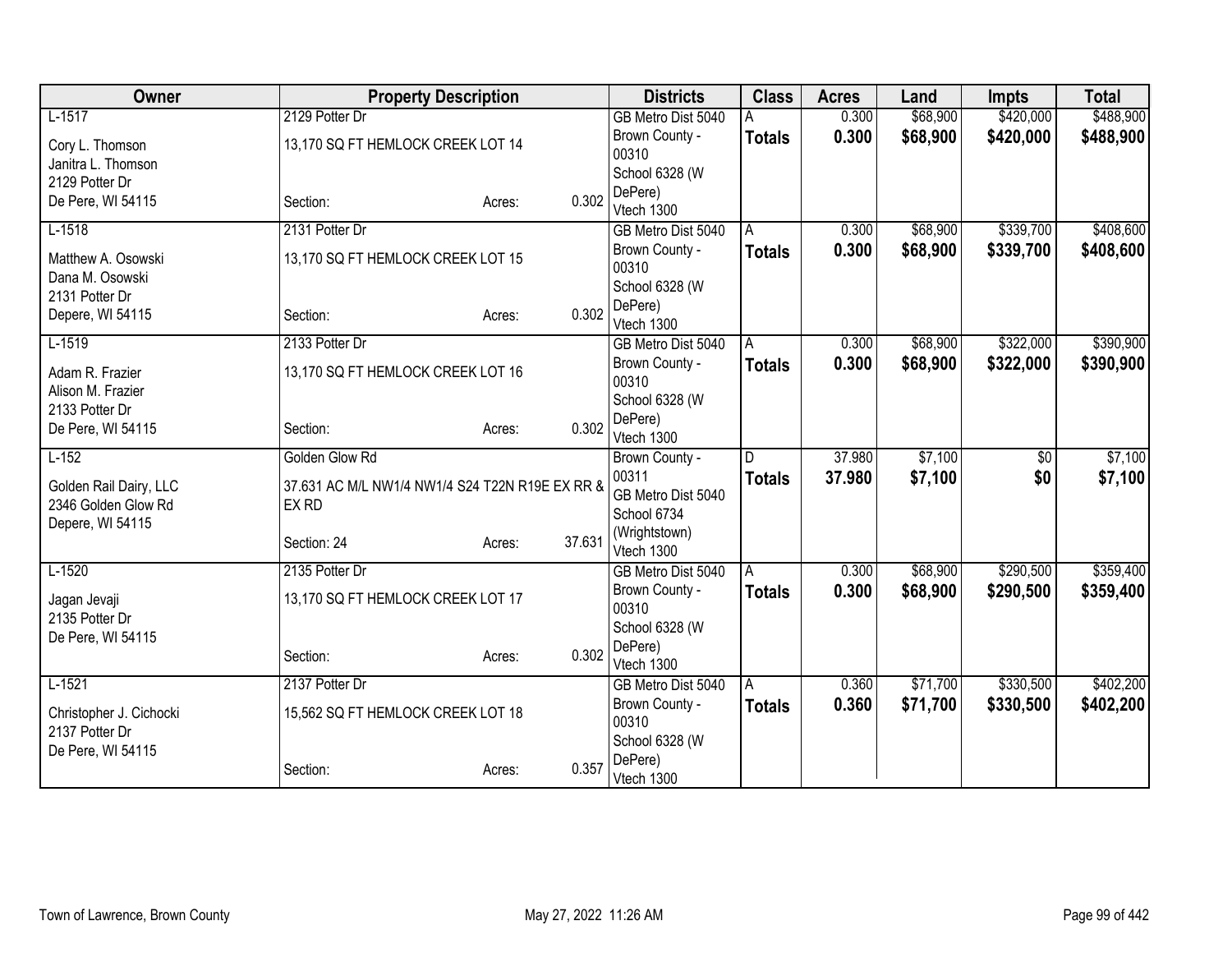| Owner                                         |                                   | <b>Property Description</b> |       | <b>Districts</b>          | <b>Class</b>  | <b>Acres</b> | Land     | <b>Impts</b> | <b>Total</b> |
|-----------------------------------------------|-----------------------------------|-----------------------------|-------|---------------------------|---------------|--------------|----------|--------------|--------------|
| $L-1522$                                      | 1863 Wizard Way                   |                             |       | GB Metro Dist 5040        |               | 0.370        | \$72,100 | \$270,500    | \$342,600    |
| John W. Binsfeld                              | 16,281 SQ FT HEMLOCK CREEK LOT 19 |                             |       | Brown County -            | <b>Totals</b> | 0.370        | \$72,100 | \$270,500    | \$342,600    |
| Brandi C. Binsfeld                            |                                   |                             |       | 00310                     |               |              |          |              |              |
| 1863 Wizard Way                               |                                   |                             |       | School 6328 (W            |               |              |          |              |              |
| De Pere, WI 54115-7739                        | Section:                          | Acres:                      | 0.373 | DePere)                   |               |              |          |              |              |
|                                               |                                   |                             |       | Vtech 1300                |               |              |          |              |              |
| $L-1523$                                      | 1867 Wizard Way                   |                             |       | GB Metro Dist 5040        | A             | 0.320        | \$69,900 | \$323,000    | \$392,900    |
| Matthew C. Lambrecht<br>Jennifer N. Lambrecht | 14,007 SQ FT HEMLOCK CREEK LOT 20 |                             |       | Brown County -<br>00310   | <b>Totals</b> | 0.320        | \$69,900 | \$323,000    | \$392,900    |
| 1867 Wizard Way                               |                                   |                             |       | School 6328 (W            |               |              |          |              |              |
| De Pere, WI 54115                             | Section:                          | Acres:                      | 0.321 | DePere)                   |               |              |          |              |              |
|                                               |                                   |                             |       | Vtech 1300                |               |              |          |              |              |
| $L-1524$                                      | 1869 Wizard Way                   |                             |       | GB Metro Dist 5040        | A             | 0.320        | \$69,900 | \$327,000    | \$396,900    |
| Todd G. Simon                                 | 13,976 SQ FT HEMLOCK CREEK LOT 21 |                             |       | Brown County -<br>00310   | Totals        | 0.320        | \$69,900 | \$327,000    | \$396,900    |
| Rachel E. Simon                               |                                   |                             |       | School 6328 (W            |               |              |          |              |              |
| 1869 Wizard Way                               |                                   |                             |       | DePere)                   |               |              |          |              |              |
| De Pere, WI 54115                             | Section:                          | Acres:                      | 0.320 | Vtech 1300                |               |              |          |              |              |
| $L-1525$                                      | 1871 Wizard Way                   |                             |       | GB Metro Dist 5040        | A             | 0.320        | \$69,900 | \$397,200    | \$467,100    |
| Conor K. Green                                | 13,976 SQ FT HEMLOCK CREEK LOT 22 |                             |       | Brown County -            | <b>Totals</b> | 0.320        | \$69,900 | \$397,200    | \$467,100    |
| c/o Conor K Green & Meli Arendt               |                                   |                             |       | 00310                     |               |              |          |              |              |
| 1871 Wizard Way                               |                                   |                             |       | School 6328 (W            |               |              |          |              |              |
| De Pere, WI 54115-7339                        | Section:                          | Acres:                      | 0.320 | DePere)                   |               |              |          |              |              |
|                                               |                                   |                             |       | Vtech 1300                |               |              |          |              |              |
| $L-1526$                                      | 1873 Wizard Way                   |                             |       | GB Metro Dist 5040        | A             | 0.320        | \$69,900 | \$353,500    | \$423,400    |
| Leann J. Appleton                             | 13,976 SQ FT HEMLOCK CREEK LOT 23 |                             |       | Brown County -            | <b>Totals</b> | 0.320        | \$69,900 | \$353,500    | \$423,400    |
| Keith E. Appleton                             |                                   |                             |       | 00310                     |               |              |          |              |              |
| 1873 Wizard Way                               |                                   |                             |       | School 6328 (W<br>DePere) |               |              |          |              |              |
| De Pere, WI 54115-7739                        | Section:                          | Acres:                      | 0.320 | Vtech 1300                |               |              |          |              |              |
| $L-1527$                                      | 1875 Wizard Way                   |                             |       | GB Metro Dist 5040        | l A           | 0.320        | \$76,900 | \$317,000    | \$393,900    |
|                                               |                                   |                             |       | Brown County -            | <b>Totals</b> | 0.320        | \$76,900 | \$317,000    | \$393,900    |
| Miranda J. Bonde                              | 13,976 SQ FT HEMLOCK CREEK LOT 24 |                             |       | 00310                     |               |              |          |              |              |
| Megan M. Bonde<br>1875 Wizard Way             |                                   |                             |       | School 6328 (W            |               |              |          |              |              |
| De Pere, WI 54115                             | Section:                          |                             | 0.320 | DePere)                   |               |              |          |              |              |
|                                               |                                   | Acres:                      |       | Vtech 1300                |               |              |          |              |              |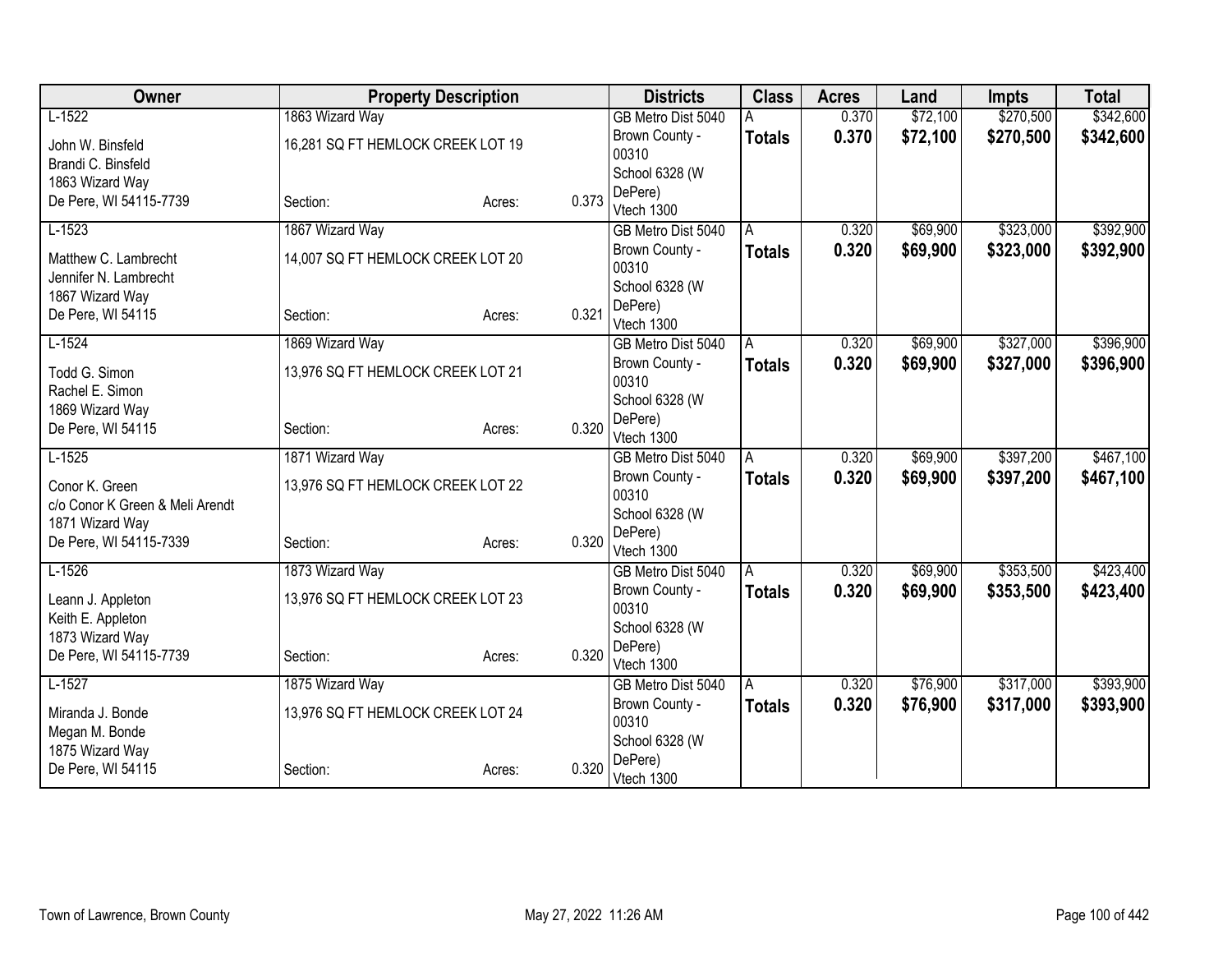| Owner                          |                                                 | <b>Property Description</b> |        | <b>Districts</b>        | <b>Class</b>  | <b>Acres</b> | Land     | <b>Impts</b> | <b>Total</b> |
|--------------------------------|-------------------------------------------------|-----------------------------|--------|-------------------------|---------------|--------------|----------|--------------|--------------|
| $L-1528$                       | 1877 Wizard Way                                 |                             |        | GB Metro Dist 5040      |               | 0.320        | \$76,900 | \$279,000    | \$355,900    |
| David J. Catalano              | 13,976 SQ FT HEMLOCK CREEK LOT 25               |                             |        | Brown County -          | <b>Totals</b> | 0.320        | \$76,900 | \$279,000    | \$355,900    |
| Barbara J. Catalano            |                                                 |                             |        | 00310                   |               |              |          |              |              |
| 1877 Wizard Way                |                                                 |                             |        | School 6328 (W          |               |              |          |              |              |
| De Pere, WI 54115              | Section:                                        | Acres:                      | 0.320  | DePere)<br>Vtech 1300   |               |              |          |              |              |
| $L-1529$                       | 1879 Wizard Way                                 |                             |        | GB Metro Dist 5040      | A             | 0.320        | \$76,900 | \$404,000    | \$480,900    |
|                                |                                                 |                             |        | Brown County -          | <b>Totals</b> | 0.320        | \$76,900 | \$404,000    | \$480,900    |
| Erik M. Cordier                | 13,976 SQ FT HEMLOCK CREEK LOT 26               |                             |        | 00310                   |               |              |          |              |              |
| Ashley L. Cordier              |                                                 |                             |        | School 6328 (W          |               |              |          |              |              |
| 1879 Wizard Way                |                                                 |                             |        | DePere)                 |               |              |          |              |              |
| De Pere, WI 54115              | Section:                                        | Acres:                      | 0.320  | Vtech 1300              |               |              |          |              |              |
| $L-153$                        | $Cth$ $D$                                       |                             |        | Brown County -          | D             | 23.890       | \$4,200  | \$0          | \$4,200      |
| Janet L. Krautkramer           | 26.765 AC M/L PRT SW1/4 NW1/4 S24 T22N R19E LYC |                             |        | 00311                   | <b>Totals</b> | 23.890       | \$4,200  | \$0          | \$4,200      |
| 3444 Lost Dauphin Rd           | E OF R/O/W                                      |                             |        | GB Metro Dist 5040      |               |              |          |              |              |
| Depere, WI 54115               |                                                 |                             |        | School 6734             |               |              |          |              |              |
|                                | Section: 24                                     | Acres:                      | 26.765 | (Wrightstown)           |               |              |          |              |              |
|                                |                                                 |                             |        | Vtech 1300              |               |              |          |              |              |
| $L-1530$                       | 1881 Wizard Way                                 |                             |        | GB Metro Dist 5040      | A             | 0.320        | \$76,900 | \$360,000    | \$436,900    |
| <b>Michael Bartos</b>          | 13,976 SQ FT HEMLOCK CREEK LOT 27               |                             |        | Brown County -<br>00310 | <b>Totals</b> | 0.320        | \$76,900 | \$360,000    | \$436,900    |
| Meredith A. Bartos             |                                                 |                             |        | School 6328 (W          |               |              |          |              |              |
| 1881 Wizard Way                |                                                 |                             |        | DePere)                 |               |              |          |              |              |
| De Pere, WI 54115              | Section:                                        | Acres:                      | 0.320  | Vtech 1300              |               |              |          |              |              |
| $L-1531$                       | 1883 Wizard Way                                 |                             |        | GB Metro Dist 5040      | A             | 0.320        | \$76,900 | \$263,100    | \$340,000    |
| Emmy L. Mayer                  | 13,976 SQ FT HEMLOCK CREEK LOT 28               |                             |        | Brown County -          | <b>Totals</b> | 0.320        | \$76,900 | \$263,100    | \$340,000    |
| c/o Emmy L Mayer & Dawn Barron |                                                 |                             |        | 00310                   |               |              |          |              |              |
| 1883 Wizard Way                |                                                 |                             |        | School 6328 (W          |               |              |          |              |              |
| De Pere, WI 54115              | Section:                                        | Acres:                      | 0.320  | DePere)                 |               |              |          |              |              |
|                                |                                                 |                             |        | Vtech 1300              |               |              |          |              |              |
| $L-1532$                       | 1882 Wizard Way                                 |                             |        | GB Metro Dist 5040      | l A           | 0.370        | \$72,100 | \$343,500    | \$415,600    |
| Bradley J. Bouchonville        | 16,310 SQ FT HEMLOCK CREEK LOT 29               |                             |        | Brown County -<br>00310 | <b>Totals</b> | 0.370        | \$72,100 | \$343,500    | \$415,600    |
| Kristine M. Bouchonville       |                                                 |                             |        | School 6328 (W          |               |              |          |              |              |
| 1882 Wizard Way                |                                                 |                             |        | DePere)                 |               |              |          |              |              |
| De Pere, WI 54115-7740         | Section:                                        | Acres:                      | 0.374  | Vtech 1300              |               |              |          |              |              |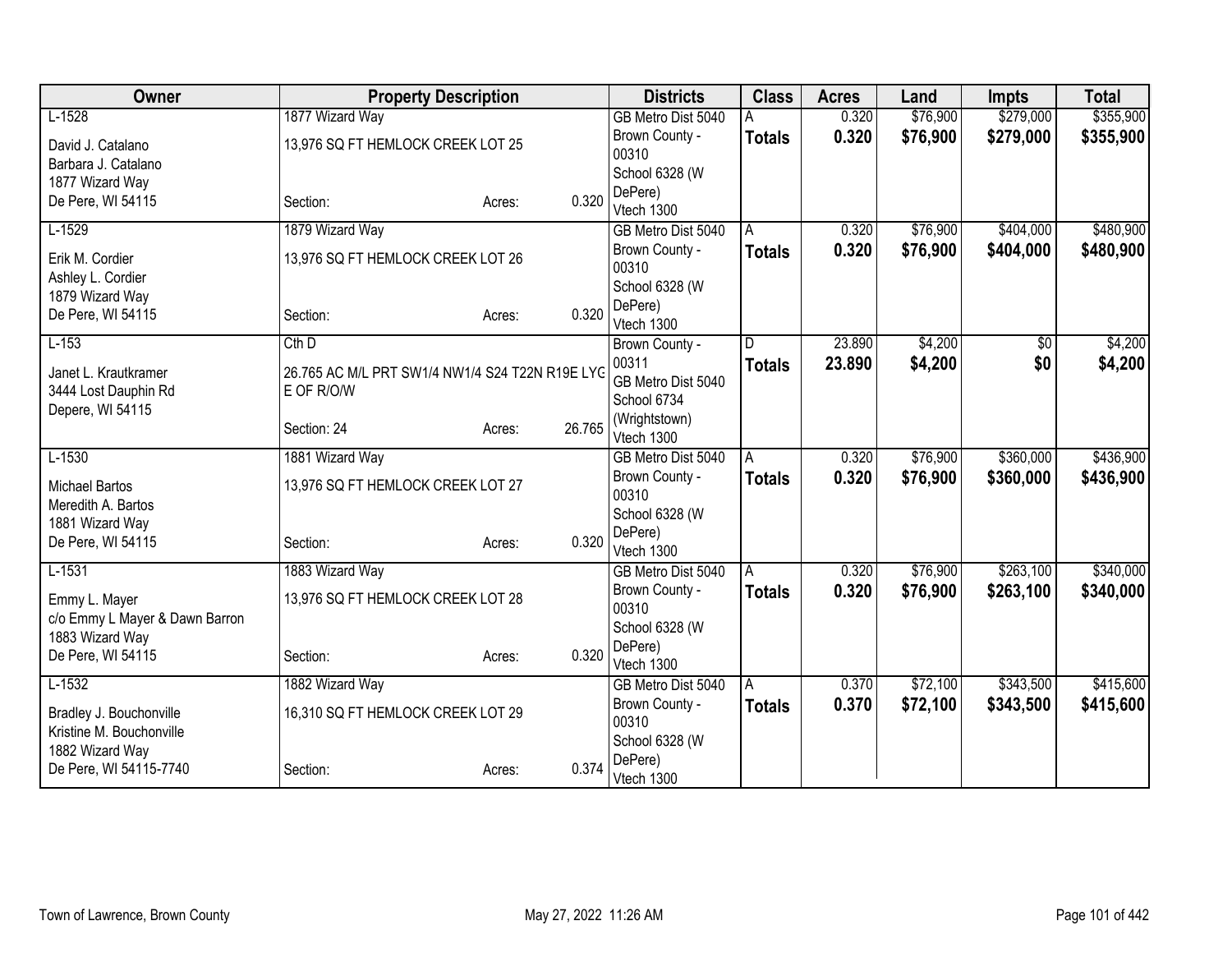| Owner                     |                                   | <b>Property Description</b> |       | <b>Districts</b>        | <b>Class</b>  | <b>Acres</b> | Land     | <b>Impts</b> | <b>Total</b> |
|---------------------------|-----------------------------------|-----------------------------|-------|-------------------------|---------------|--------------|----------|--------------|--------------|
| $L-1533$                  | 901 Raven Claw Ct                 |                             |       | GB Metro Dist 5040      |               | 0.370        | \$72,100 | \$427,500    | \$499,600    |
| Jeremy J. Wadzinski       | 16,279 SQ FT HEMLOCK CREEK LOT 30 |                             |       | Brown County -          | <b>Totals</b> | 0.370        | \$72,100 | \$427,500    | \$499,600    |
| Micaela A. Wadzinski      |                                   |                             |       | 00310                   |               |              |          |              |              |
| 901 Raven Claw Ct         |                                   |                             |       | School 6328 (W          |               |              |          |              |              |
| De Pere, WI 54115         | Section:                          | Acres:                      | 0.373 | DePere)<br>Vtech 1300   |               |              |          |              |              |
| $L-1534$                  | 902 Raven Claw Ct                 |                             |       | GB Metro Dist 5040      | A             | 0.360        | \$71,700 | \$337,000    | \$408,700    |
|                           |                                   |                             |       | Brown County -          | <b>Totals</b> | 0.360        | \$71,700 | \$337,000    | \$408,700    |
| Kelly M. Leonoff-Wehausen | 15,625 SQ FT HEMLOCK CREEK LOT 31 |                             |       | 00310                   |               |              |          |              |              |
| Steven M. Wehausen        |                                   |                             |       | School 6328 (W          |               |              |          |              |              |
| 902 Raven Claw Ct         |                                   |                             |       | DePere)                 |               |              |          |              |              |
| De Pere, WI 54115         | Section:                          | Acres:                      | 0.358 | Vtech 1300              |               |              |          |              |              |
| $L-1535$                  | 1874 Wizard Way                   |                             |       | GB Metro Dist 5040      | A             | 0.360        | \$71,700 | \$275,000    | \$346,700    |
| Kristopher Kuhn           | 15,625 SQ FT HEMLOCK CREEK LOT 32 |                             |       | Brown County -          | <b>Totals</b> | 0.360        | \$71,700 | \$275,000    | \$346,700    |
| 1874 Wizard Way           |                                   |                             |       | 00310                   |               |              |          |              |              |
| De Pere, WI 54115         |                                   |                             |       | School 6328 (W          |               |              |          |              |              |
|                           | Section:                          | Acres:                      | 0.358 | DePere)                 |               |              |          |              |              |
|                           |                                   |                             |       | Vtech 1300              |               |              |          |              |              |
| $L-1536$                  | 1870 Wizard Way                   |                             |       | GB Metro Dist 5040      | A             | 0.370        | \$72,100 | \$467,100    | \$539,200    |
| <b>Matthew Kanitz</b>     | 16,250 SQ FT HEMLOCK CREEK LOT 33 |                             |       | Brown County -<br>00310 | <b>Totals</b> | 0.370        | \$72,100 | \$467,100    | \$539,200    |
| Khayla Kanitz             |                                   |                             |       | School 6328 (W          |               |              |          |              |              |
| 1870 Wizard Way           |                                   |                             |       | DePere)                 |               |              |          |              |              |
| De Pere, WI 54115         | Section:                          | Acres:                      | 0.373 | Vtech 1300              |               |              |          |              |              |
| $L-1537$                  | 1868 Wizard Way                   |                             |       | GB Metro Dist 5040      | A             | 0.290        | \$68,200 | \$327,500    | \$395,700    |
| Andrew B. Leiterman       | 12,500 SQ FT HEMLOCK CREEK LOT 34 |                             |       | Brown County -          | <b>Totals</b> | 0.290        | \$68,200 | \$327,500    | \$395,700    |
| Kathryn C. Leiterman      |                                   |                             |       | 00310                   |               |              |          |              |              |
| 1868 Wizard Way           |                                   |                             |       | School 6328 (W          |               |              |          |              |              |
| De Pere, WI 54115         | Section:                          | Acres:                      | 0.286 | DePere)                 |               |              |          |              |              |
|                           |                                   |                             |       | Vtech 1300              |               |              |          |              |              |
| $L-1538$                  | 801 Quidditch Ct                  |                             |       | GB Metro Dist 5040      | A             | 0.340        | \$70,800 | \$233,500    | \$304,300    |
| Jeremy R. Kriescher       | 14,979 SQ FT HEMLOCK CREEK LOT 35 |                             |       | Brown County -<br>00310 | <b>Totals</b> | 0.340        | \$70,800 | \$233,500    | \$304,300    |
| Bobbi J. Kriescher        |                                   |                             |       | School 6328 (W          |               |              |          |              |              |
| 801 Quidditch Ct          |                                   |                             |       | DePere)                 |               |              |          |              |              |
| De Pere, WI 54115         | Section:                          | Acres:                      | 0.343 | Vtech 1300              |               |              |          |              |              |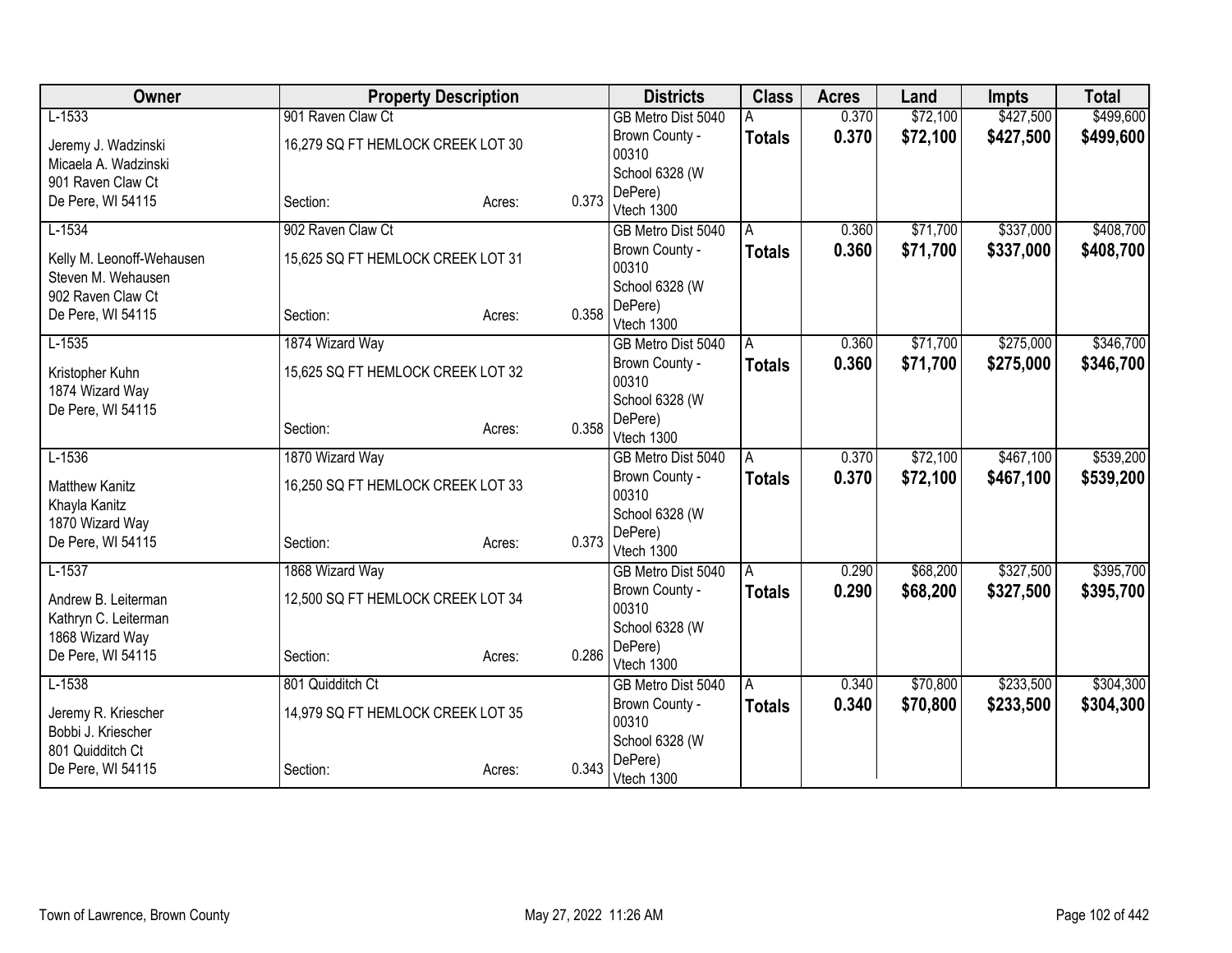| Owner                              | <b>Property Description</b>                     |        |        | <b>Districts</b>            | <b>Class</b>  | <b>Acres</b> | Land     | <b>Impts</b>    | <b>Total</b> |
|------------------------------------|-------------------------------------------------|--------|--------|-----------------------------|---------------|--------------|----------|-----------------|--------------|
| $L-1539$                           | 802 Quidditch Ct                                |        |        | GB Metro Dist 5040          |               | 0.350        | \$71,200 | \$287,100       | \$358,300    |
| Michael L. Meredith                | 15,349 SQ FT HEMLOCK CREEK LOT 36               |        |        | Brown County -              | <b>Totals</b> | 0.350        | \$71,200 | \$287,100       | \$358,300    |
| Jennifer M. Meredith               |                                                 |        |        | 00310                       |               |              |          |                 |              |
| 802 Quidditch Ct                   |                                                 |        |        | School 6328 (W              |               |              |          |                 |              |
| De Pere, WI 54115                  | Section:                                        | Acres: | 0.352  | DePere)                     |               |              |          |                 |              |
|                                    |                                                 |        |        | Vtech 1300                  |               |              |          |                 |              |
| $L-154$                            | Golden Glow Rd                                  |        |        | Brown County -              | D.            | 10.760       | \$1,900  | $\overline{50}$ | \$1,900      |
| Janet L. Krautkramer               | 10.760 AC M/L PRT SW1/4 NW1/4 S24 T22N R19E LYG |        |        | 00311                       | <b>Totals</b> | 10.760       | \$1,900  | \$0             | \$1,900      |
| 3444 Lost Dauphin Rd               | W OF R/O/W                                      |        |        | GB Metro Dist 5040          |               |              |          |                 |              |
| Depere, WI 54115                   |                                                 |        |        | School 6734                 |               |              |          |                 |              |
|                                    | Section: 24                                     | Acres: | 10.760 | (Wrightstown)<br>Vtech 1300 |               |              |          |                 |              |
| $L-1540$                           | 1860 Wizard Way                                 |        |        | GB Metro Dist 5040          | A             | 0.370        | \$72,100 | \$319,600       | \$391,700    |
|                                    |                                                 |        |        | Brown County -              |               |              |          |                 |              |
| Francois X. Michot                 | 15,969 SQ FT HEMLOCK CREEK LOT 37               |        |        | 00310                       | <b>Totals</b> | 0.370        | \$72,100 | \$319,600       | \$391,700    |
| Charity A. Michot                  |                                                 |        |        | School 6328 (W              |               |              |          |                 |              |
| 1860 Wizard Way                    |                                                 |        |        | DePere)                     |               |              |          |                 |              |
| De Pere, WI 54115                  | Section:                                        | Acres: | 0.366  | Vtech 1300                  |               |              |          |                 |              |
| $L-1541$                           | 2142 Potter Dr                                  |        |        | GB Metro Dist 5040          | A             | 0.360        | \$71,700 | \$274,500       | \$346,200    |
|                                    | 15,656 SQ FT HEMLOCK CREEK LOT 38               |        |        | Brown County -              | <b>Totals</b> | 0.360        | \$71,700 | \$274,500       | \$346,200    |
| Terry J. Hanson<br>Julie A. Hanson |                                                 |        |        | 00310                       |               |              |          |                 |              |
| 2142 Potter Dr                     |                                                 |        |        | School 6328 (W              |               |              |          |                 |              |
| De Pere, WI 54115-7732             | Section:                                        | Acres: | 0.359  | DePere)                     |               |              |          |                 |              |
|                                    |                                                 |        |        | Vtech 1300                  |               |              |          |                 |              |
| $L-1542$                           | 2138 Potter Dr                                  |        |        | GB Metro Dist 5040          | l A           | 0.340        | \$70,800 | \$264,500       | \$335,300    |
| <b>Curtis Gossen</b>               | 14,969 SQ FT HEMLOCK CREEK LOT 39               |        |        | Brown County -              | <b>Totals</b> | 0.340        | \$70,800 | \$264,500       | \$335,300    |
| Jennifer L. Gossen                 |                                                 |        |        | 00310                       |               |              |          |                 |              |
| 2138 Potter Dr                     |                                                 |        |        | School 6328 (W              |               |              |          |                 |              |
| De Pere, WI 54115-7734             | Section:                                        | Acres: | 0.343  | DePere)                     |               |              |          |                 |              |
|                                    |                                                 |        |        | Vtech 1300                  |               |              |          |                 |              |
| $L-1543$                           | 2136 Potter Dr                                  |        |        | GB Metro Dist 5040          | ۱Ā            | 0.300        | \$68,900 | \$296,000       | \$364,900    |
| Brian L. Schumacher                | 13,229 SQ FT HEMLOCK CREEK LOT 40               |        |        | Brown County -              | <b>Totals</b> | 0.300        | \$68,900 | \$296,000       | \$364,900    |
| Jill L. Schumacher                 |                                                 |        |        | 00310<br>School 6328 (W     |               |              |          |                 |              |
| 2136 Potter Dr                     |                                                 |        |        | DePere)                     |               |              |          |                 |              |
| De Pere, WI 54115                  | Section:                                        | Acres: | 0.303  | Vtech 1300                  |               |              |          |                 |              |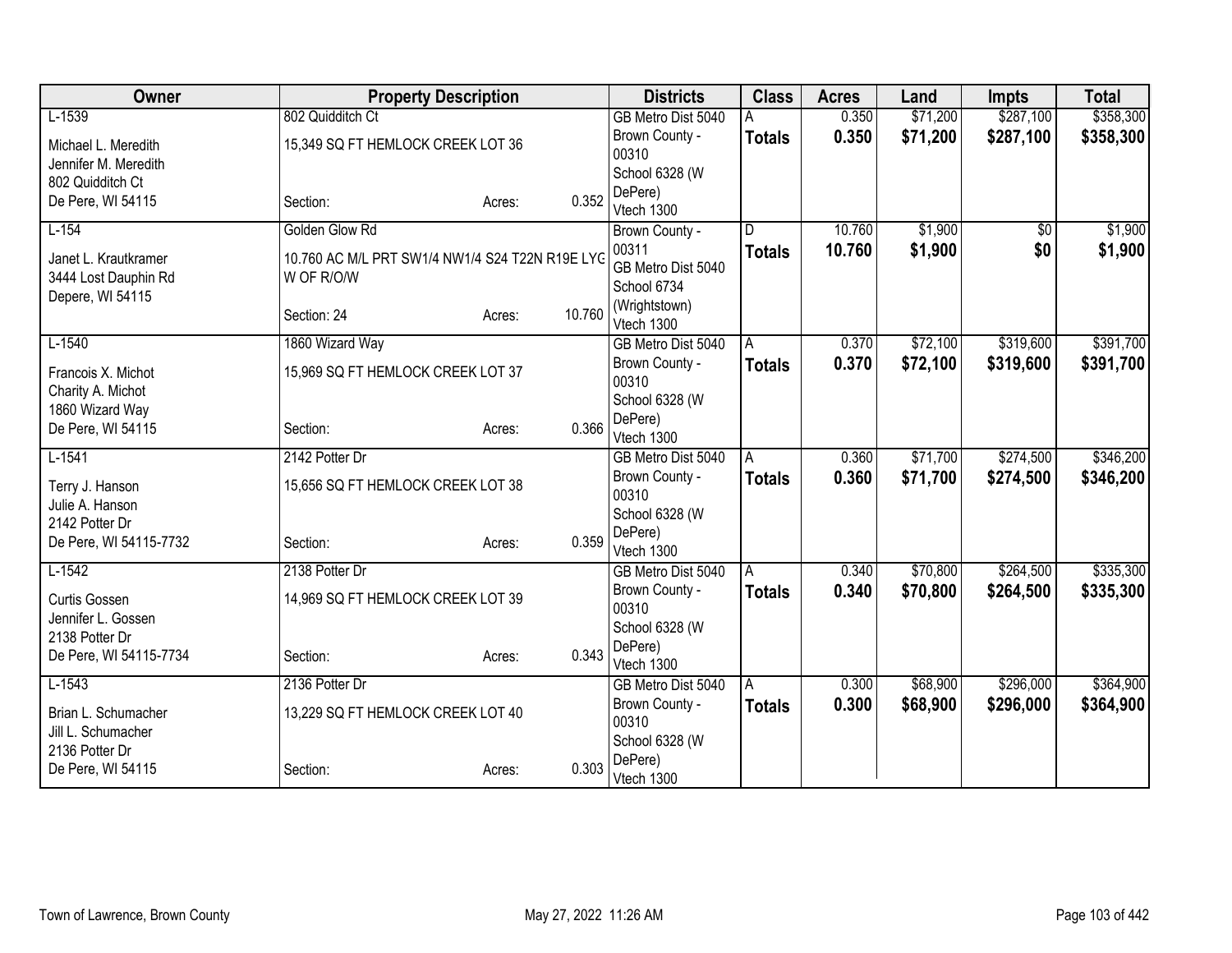| Owner                   | <b>Property Description</b>       |        |       | <b>Districts</b>                 | <b>Class</b>  | <b>Acres</b> | Land     | <b>Impts</b> | <b>Total</b> |
|-------------------------|-----------------------------------|--------|-------|----------------------------------|---------------|--------------|----------|--------------|--------------|
| $L-1544$                | 2134 Potter Dr                    |        |       | GB Metro Dist 5040               |               | 0.300        | \$68,900 | \$231,500    | \$300,400    |
| Todd E. Frisinger       | 13,229 SQ FT HEMLOCK CREEK LOT 41 |        |       | Brown County -                   | <b>Totals</b> | 0.300        | \$68,900 | \$231,500    | \$300,400    |
| Lisa A. Frisinger       |                                   |        |       | 00310                            |               |              |          |              |              |
| 2134 Potter Dr          |                                   |        |       | School 6328 (W                   |               |              |          |              |              |
| De Pere, WI 54115-1770  | Section:                          | Acres: | 0.303 | DePere)<br>Vtech 1300            |               |              |          |              |              |
| $L-1545$                | 2132 Potter Dr                    |        |       | GB Metro Dist 5040               | A             | 0.300        | \$68,900 | \$276,000    | \$344,900    |
|                         |                                   |        |       | Brown County -                   | <b>Totals</b> | 0.300        | \$68,900 | \$276,000    | \$344,900    |
| Ryan A. Jaecks          | 13,229 SQ FT HEMLOCK CREEK LOT 42 |        |       | 00310                            |               |              |          |              |              |
| Leah Jo M. Jaecks       |                                   |        |       | School 6328 (W                   |               |              |          |              |              |
| 2132 Potter Dr          |                                   |        | 0.303 | DePere)                          |               |              |          |              |              |
| De Pere, WI 54115       | Section:                          | Acres: |       | Vtech 1300                       |               |              |          |              |              |
| $L-1546$                | 2130 Potter Dr                    |        |       | GB Metro Dist 5040               | A             | 0.300        | \$68,900 | \$262,300    | \$331,200    |
| Justinn K. Heraly       | 13,229 SQ FT HEMLOCK CREEK LOT 43 |        |       | Brown County -                   | <b>Totals</b> | 0.300        | \$68,900 | \$262,300    | \$331,200    |
| Pamela M. Heraly        |                                   |        |       | 00310                            |               |              |          |              |              |
| 2130 Potter Dr          |                                   |        |       | School 6328 (W                   |               |              |          |              |              |
| De Pere, WI 54115-7734  | Section:                          | Acres: | 0.303 | DePere)                          |               |              |          |              |              |
| $L-1547$                | 2128 Potter Dr                    |        |       | Vtech 1300<br>GB Metro Dist 5040 | A             | 0.300        | \$68,900 | \$236,000    | \$304,900    |
|                         |                                   |        |       | Brown County -                   |               | 0.300        | \$68,900 | \$236,000    | \$304,900    |
| Brigett A. Blise        | 13,229 SQ FT HEMLOCK CREEK LOT 44 |        |       | 00310                            | <b>Totals</b> |              |          |              |              |
| 2128 Potter Dr          |                                   |        |       | School 6328 (W                   |               |              |          |              |              |
| De Pere, WI 54115       |                                   |        |       | DePere)                          |               |              |          |              |              |
|                         | Section:                          | Acres: | 0.303 | Vtech 1300                       |               |              |          |              |              |
| $L-1548$                | 2126 Potter Dr                    |        |       | GB Metro Dist 5040               | A             | 0.300        | \$68,900 | \$229,000    | \$297,900    |
| Chad E. Vanderkelen     | 13,229 SQ FT HEMLOCK CREEK LOT 45 |        |       | Brown County -                   | <b>Totals</b> | 0.300        | \$68,900 | \$229,000    | \$297,900    |
| Brittany J. Vanderkelen |                                   |        |       | 00310                            |               |              |          |              |              |
| 2126 Potter Dr          |                                   |        |       | School 6328 (W                   |               |              |          |              |              |
| De Pere, WI 54115       | Section:                          | Acres: | 0.303 | DePere)                          |               |              |          |              |              |
|                         |                                   |        |       | Vtech 1300                       |               |              |          |              |              |
| $L-1549$                | 2124 Potter Dr                    |        |       | GB Metro Dist 5040               | A             | 0.300        | \$68,900 | \$276,500    | \$345,400    |
| William J. Novak        | 13,229 SQ FT HEMLOCK CREEK LOT 46 |        |       | Brown County -<br>00310          | <b>Totals</b> | 0.300        | \$68,900 | \$276,500    | \$345,400    |
| 2124 Potter Dr          |                                   |        |       | School 6328 (W                   |               |              |          |              |              |
| De Pere, WI 54115       |                                   |        |       | DePere)                          |               |              |          |              |              |
|                         | Section:                          | Acres: | 0.303 | Vtech 1300                       |               |              |          |              |              |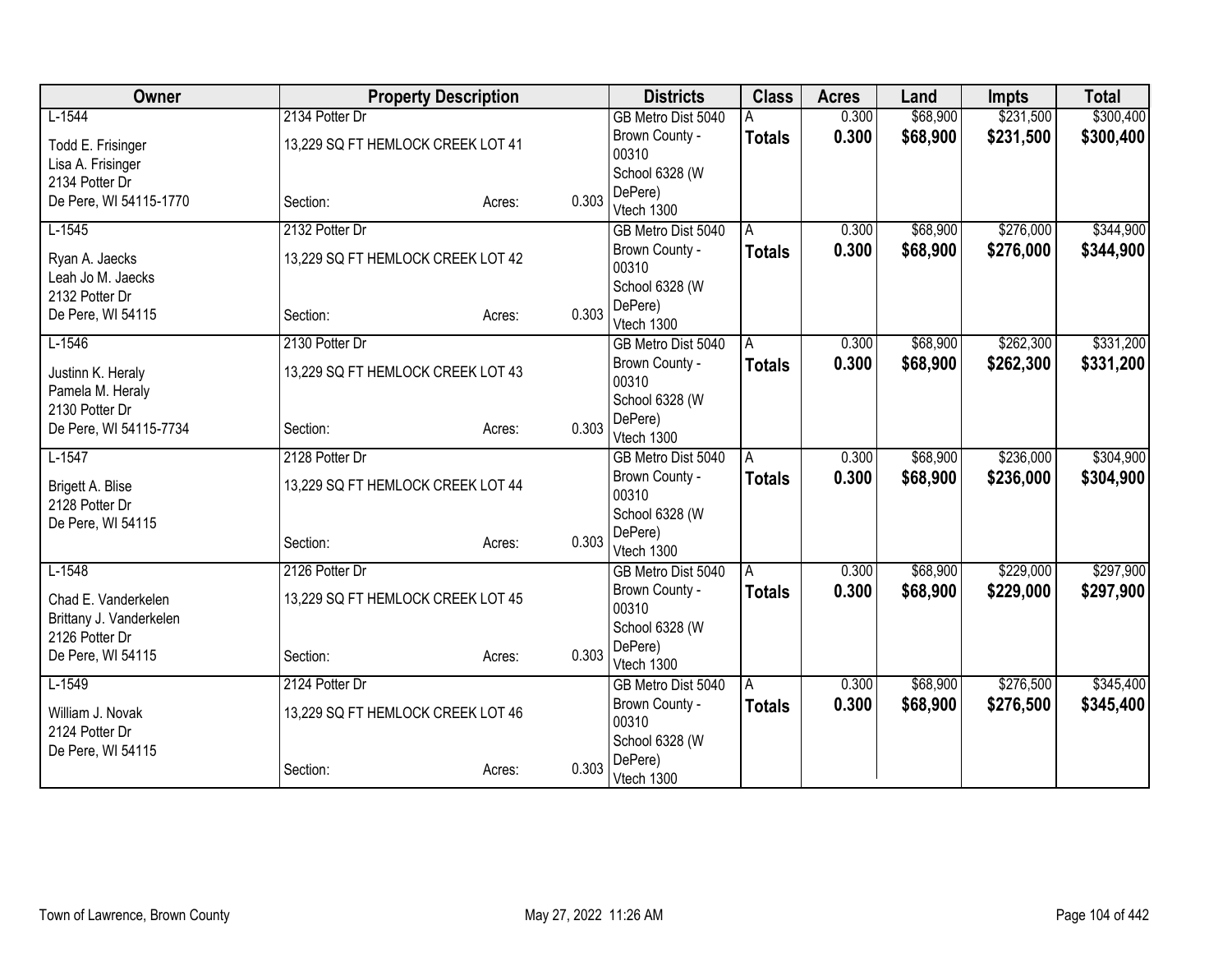| Owner                                  | <b>Property Description</b>              |                 | <b>Districts</b>                     | <b>Class</b>       | <b>Acres</b> | Land            | <b>Impts</b>    | <b>Total</b> |
|----------------------------------------|------------------------------------------|-----------------|--------------------------------------|--------------------|--------------|-----------------|-----------------|--------------|
| $L-155$                                | $Cth$ $D$                                |                 | Brown County -                       | E5                 | 7.187        | $\overline{50}$ | $\overline{50}$ | \$0          |
| <b>Wisconsin Central Ltd</b>           | 7.097 AC M/L R/O/W OVER SEC 24 T22N R19E |                 | 00311                                | <b>Totals</b>      | 7.187        | \$0             | \$0             | \$0          |
| c/o Accounts Payable Wisconsin Central |                                          |                 | GB Metro Dist 5040<br>School 6734    |                    |              |                 |                 |              |
| Ltd                                    |                                          |                 | (Wrightstown)                        |                    |              |                 |                 |              |
| PO Box 8103                            | Section: 24                              | 7.097<br>Acres: | Vtech 1300                           |                    |              |                 |                 |              |
| Montreal, QC H3C Canada                |                                          |                 |                                      |                    |              |                 |                 |              |
| $L-1550$                               | 2122 Potter Dr                           |                 | GB Metro Dist 5040                   | A                  | 0.300        | \$68,900        | \$233,000       | \$301,900    |
| David C. Ort                           | 13,229 SQ FT HEMLOCK CREEK LOT 47        |                 | Brown County -<br>00310              | <b>Totals</b>      | 0.300        | \$68,900        | \$233,000       | \$301,900    |
| Kacie L. Ort                           |                                          |                 | School 6328 (W                       |                    |              |                 |                 |              |
| 2122 Potter Dr                         |                                          |                 | DePere)                              |                    |              |                 |                 |              |
| De Pere, WI 54115                      | Section:                                 | 0.303<br>Acres: | Vtech 1300                           |                    |              |                 |                 |              |
| $L-1551$                               | 2120 Potter Dr                           |                 | GB Metro Dist 5040                   | A                  | 0.300        | \$68,900        | \$237,000       | \$305,900    |
| Shawn A. Deiter                        | 13,229 SQ FT HEMLOCK CREEK LOT 48        |                 | Brown County -                       | <b>Totals</b>      | 0.300        | \$68,900        | \$237,000       | \$305,900    |
| Kate L. Deiter                         |                                          |                 | 00310                                |                    |              |                 |                 |              |
| 2120 Potter Dr                         |                                          |                 | School 6328 (W                       |                    |              |                 |                 |              |
| De Pere, WI 54115-7734                 | Section:                                 | 0.303<br>Acres: | DePere)                              |                    |              |                 |                 |              |
|                                        | 2118 Potter Dr                           |                 | Vtech 1300                           |                    |              |                 |                 |              |
| $L-1552$                               |                                          |                 | GB Metro Dist 5040<br>Brown County - | A                  | 0.380        | \$72,500        | \$385,000       | \$457,500    |
| Derek C. Blaszak                       | 16,394 SQ FT HEMLOCK CREEK LOT 49        |                 | 00310                                | <b>Totals</b>      | 0.380        | \$72,500        | \$385,000       | \$457,500    |
| Ashley S. Blaszak                      |                                          |                 | School 6328 (W                       |                    |              |                 |                 |              |
| 2118 Potter Dr                         |                                          |                 | DePere)                              |                    |              |                 |                 |              |
| De Pere, WI 54115                      | Section:                                 | 0.376<br>Acres: | Vtech 1300                           |                    |              |                 |                 |              |
| $L-1553$                               | 2116 Potter Dr                           |                 | GB Metro Dist 5040                   | A                  | 0.340        | \$70,800        | \$329,500       | \$400,300    |
| Tyler A. Hutchison                     | 14,997 SQ FT HEMLOCK CREEK LOT 50        |                 | Brown County -                       | <b>Totals</b>      | 0.340        | \$70,800        | \$329,500       | \$400,300    |
| Heather L. Hutchison                   |                                          |                 | 00310                                |                    |              |                 |                 |              |
| 2116 Potter Dr                         |                                          |                 | School 6328 (W                       |                    |              |                 |                 |              |
| De Pere, WI 54115-7734                 | Section:                                 | 0.344<br>Acres: | DePere)                              |                    |              |                 |                 |              |
| $L-1554$                               | 2114 Potter Dr                           |                 | Vtech 1300                           |                    | 0.290        | \$68,200        | \$336,000       | \$404,200    |
|                                        |                                          |                 | GB Metro Dist 5040<br>Brown County - | A<br><b>Totals</b> | 0.290        | \$68,200        | \$336,000       | \$404,200    |
| Jason B. Bartanen                      | 12,500 SQ FT HEMLOCK CREEK LOT 51        |                 | 00310                                |                    |              |                 |                 |              |
| Jacqueline M. Bartanen                 |                                          |                 | School 6328 (W                       |                    |              |                 |                 |              |
| 2114 Potter Dr                         |                                          |                 | DePere)                              |                    |              |                 |                 |              |
| De Pere, WI 54115                      | Section:                                 | 0.286<br>Acres: | Vtech 1300                           |                    |              |                 |                 |              |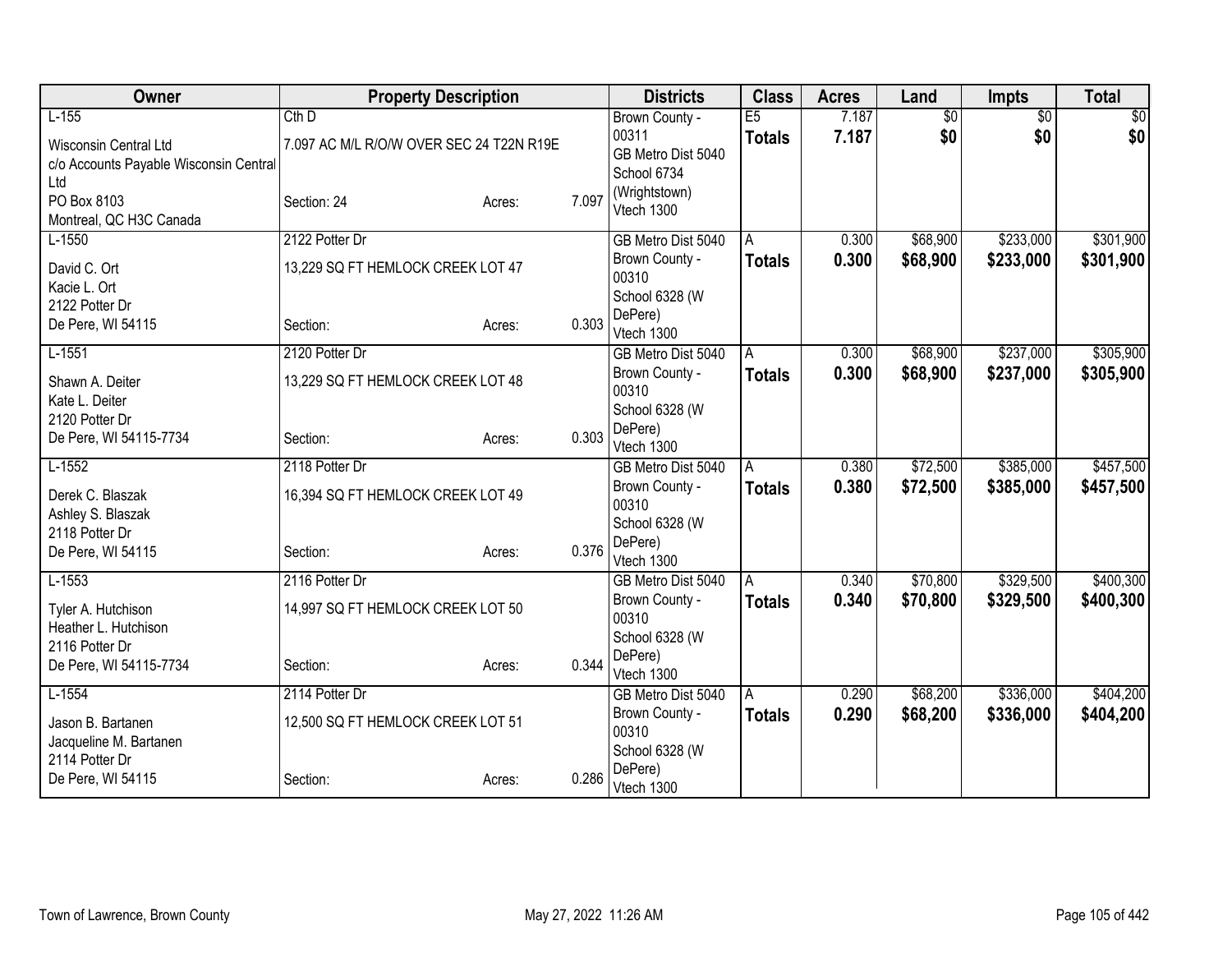| Owner                                      |                                   | <b>Property Description</b> |       | <b>Districts</b>        | <b>Class</b>  | <b>Acres</b> | Land     | <b>Impts</b> | <b>Total</b> |
|--------------------------------------------|-----------------------------------|-----------------------------|-------|-------------------------|---------------|--------------|----------|--------------|--------------|
| $L-1555$                                   | 2110 Potter Dr                    |                             |       | GB Metro Dist 5040      |               | 0.380        | \$72,500 | \$367,500    | \$440,000    |
| Andy L. Selner                             | 16,750 SQ FT HEMLOCK CREEK LOT 52 |                             |       | Brown County -          | <b>Totals</b> | 0.380        | \$72,500 | \$367,500    | \$440,000    |
| Nicole L. Selner                           |                                   |                             |       | 00310                   |               |              |          |              |              |
| 2110 Potter Dr                             |                                   |                             |       | School 6328 (W          |               |              |          |              |              |
| De Pere, WI 54115                          | Section:                          | Acres:                      | 0.384 | DePere)                 |               |              |          |              |              |
|                                            |                                   |                             |       | Vtech 1300              |               |              |          |              |              |
| $L-1556$                                   | 708 Gryffindor Ct                 |                             |       | GB Metro Dist 5040      | A             | 0.620        | \$81,900 | \$368,500    | \$450,400    |
| Jennifer L. Charapata<br>708 Gryffindor Ct | 26,835 SQ FT HEMLOCK CREEK LOT 53 |                             |       | Brown County -<br>00310 | <b>Totals</b> | 0.620        | \$81,900 | \$368,500    | \$450,400    |
| De Pere, WI 54115                          |                                   |                             |       | School 6328 (W          |               |              |          |              |              |
|                                            | Section:                          | Acres:                      | 0.616 | DePere)<br>Vtech 1300   |               |              |          |              |              |
| $L-1557$                                   | 714 Gryffindor Ct                 |                             |       | GB Metro Dist 5040      | A             | 0.480        | \$76,400 | \$431,500    | \$507,900    |
| Ryan Borowicz                              | 20,698 SQ FT HEMLOCK CREEK LOT 54 |                             |       | Brown County -<br>00310 | <b>Totals</b> | 0.480        | \$76,400 | \$431,500    | \$507,900    |
| Melissa A. Borowicz                        |                                   |                             |       | School 6328 (W          |               |              |          |              |              |
| 714 Gryffindor Ct<br>De Pere, WI 54115     | Section:                          |                             | 0.475 | DePere)                 |               |              |          |              |              |
|                                            |                                   | Acres:                      |       | Vtech 1300              |               |              |          |              |              |
| $L-1558$                                   | 707 Gryffindor Ct                 |                             |       | GB Metro Dist 5040      | A             | 0.530        | \$78,400 | \$277,400    | \$355,800    |
| Andrew J. Bleier                           | 23,300 SQ FT HEMLOCK CREEK LOT 55 |                             |       | Brown County -<br>00310 | <b>Totals</b> | 0.530        | \$78,400 | \$277,400    | \$355,800    |
| Katie A. Bleier                            |                                   |                             |       | School 6328 (W          |               |              |          |              |              |
| 707 Gryffindor Ct                          |                                   |                             | 0.534 | DePere)                 |               |              |          |              |              |
| De Pere, WI 54115                          | Section:                          | Acres:                      |       | Vtech 1300              |               |              |          |              |              |
| $L-1559$                                   | 2104 Potter Dr                    |                             |       | GB Metro Dist 5040      | A             | 0.340        | \$70,800 | \$281,000    | \$351,800    |
| Nathan C. Johnson<br>Anne M. Johnson       | 14,638 SQ FT HEMLOCK CREEK LOT 56 |                             |       | Brown County -<br>00310 | <b>Totals</b> | 0.340        | \$70,800 | \$281,000    | \$351,800    |
| 2104 Potter Dr                             |                                   |                             |       | School 6328 (W          |               |              |          |              |              |
| De Pere, WI 54115                          | Section:                          | Acres:                      | 0.336 | DePere)                 |               |              |          |              |              |
|                                            |                                   |                             |       | Vtech 1300              |               |              |          |              |              |
| $L-1560$                                   | 2102 Potter Dr                    |                             |       | GB Metro Dist 5040      | A             | 0.290        | \$68,200 | \$281,500    | \$349,700    |
| Deanna M. Lutz                             | 12,500 SQ FT HEMLOCK CREEK LOT 57 |                             |       | Brown County -<br>00310 | <b>Totals</b> | 0.290        | \$68,200 | \$281,500    | \$349,700    |
| Patrick J. Lutz                            |                                   |                             |       | School 6328 (W          |               |              |          |              |              |
| 2102 Potter Dr<br>De Pere, WI 54115        | Section:                          | Acres:                      | 0.286 | DePere)<br>Vtech 1300   |               |              |          |              |              |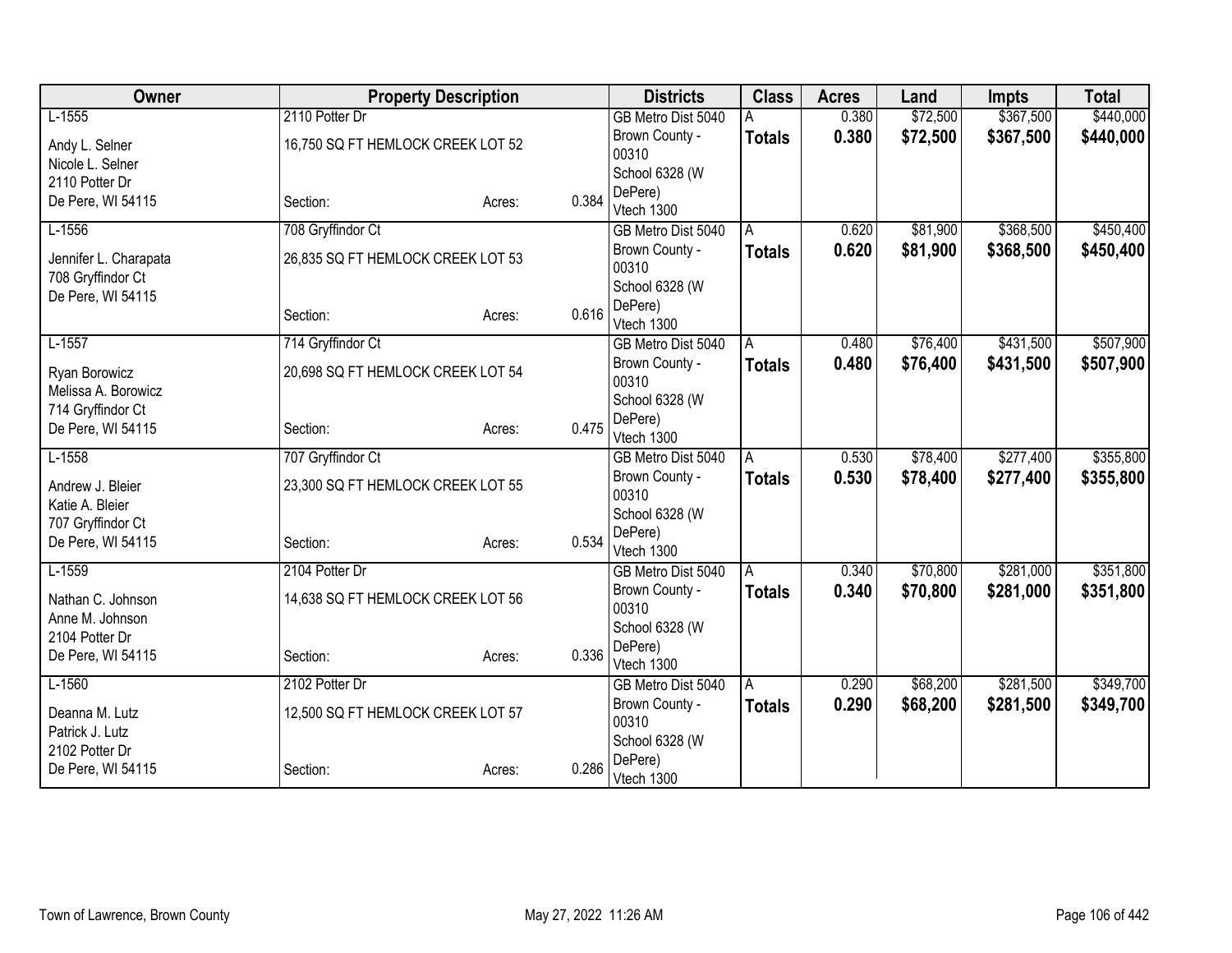| Owner                       | <b>Property Description</b>              | <b>Districts</b>      | <b>Class</b>  | <b>Acres</b> | Land            | <b>Impts</b>    | <b>Total</b>    |
|-----------------------------|------------------------------------------|-----------------------|---------------|--------------|-----------------|-----------------|-----------------|
| $L-1561$                    | 2100 Potter Dr                           | GB Metro Dist 5040    |               | 0.340        | \$70,800        | \$260,000       | \$330,800       |
| Luke V. Sampe               | 14,963 SQ FT HEMLOCK CREEK LOT 58        | Brown County -        | <b>Totals</b> | 0.340        | \$70,800        | \$260,000       | \$330,800       |
| Amy L. Sampe                |                                          | 00310                 |               |              |                 |                 |                 |
| 2100 Potter Dr              |                                          | School 6328 (W        |               |              |                 |                 |                 |
| De Pere, WI 54115           | 0.343<br>Section:<br>Acres:              | DePere)<br>Vtech 1300 |               |              |                 |                 |                 |
| $L-1562$                    | <b>Wizard Way</b>                        | GB Metro Dist 5040    | E4            | 0.170        | $\overline{50}$ | $\overline{50}$ | $\overline{50}$ |
|                             |                                          | Brown County -        | <b>Totals</b> | 0.170        | \$0             | \$0             | \$0             |
| West Depere School District | 0.172 AC M/L HEMLOCK CREEK OUTLOT 1      | 00310                 |               |              |                 |                 |                 |
| 400 Reid St Ste w           |                                          | School 6328 (W        |               |              |                 |                 |                 |
| De Pere, WI 54115-2164      |                                          | DePere)               |               |              |                 |                 |                 |
|                             | 0.172<br>Section:<br>Acres:              | Vtech 1300            |               |              |                 |                 |                 |
| $L-1563$                    | 1945 Andraya Ln                          | GB Metro Dist 5040    | A             | 0.000        | \$25,000        | \$178,900       | \$203,900       |
| Daniel G. Treml             | ANDRAYA CONDOMINIUM NO 1 UNIT 1 TOGETHER | Brown County -        | <b>Totals</b> | 0.000        | \$25,000        | \$178,900       | \$203,900       |
| Sharon R. Treml             | WITH AN UND INTERED IN COMMON ELEMENTS   | 00310                 |               |              |                 |                 |                 |
| 1945 Andraya Ln             | ETC IN 2333066                           | School 6328 (W        |               |              |                 |                 |                 |
| De Pere, WI 54115-7532      | 0.000<br>Section:<br>Acres:              | DePere)<br>Vtech 1300 |               |              |                 |                 |                 |
| $L-1564$                    | 1947 Andraya Ln                          | GB Metro Dist 5040    | A             | 0.000        | \$25,000        | \$157,000       | \$182,000       |
|                             |                                          | Brown County -        | <b>Totals</b> | 0.000        | \$25,000        | \$157,000       | \$182,000       |
| Jessica L. Niles            | ANDRAYA CONDOMINIUM NO 1 UNIT 2 TOGETHER | 00310                 |               |              |                 |                 |                 |
| 1947 Andraya Ln             | WITH AN UND INTERED IN COMMON ELEMENTS   | School 6328 (W        |               |              |                 |                 |                 |
| De Pere, WI 54115-7532      | ETC IN 2333066<br>0.000                  | DePere)               |               |              |                 |                 |                 |
|                             | Section:<br>Acres:                       | Vtech 1300            |               |              |                 |                 |                 |
| $L-1565$                    | 1939 Andraya Ln                          | GB Metro Dist 5040    | A             | 0.000        | \$25,000        | \$146,000       | \$171,000       |
| John H. Richards            | ANDRAYA CONDOMINIUM NO 2 UNIT 1 TOGETHER | Brown County -        | <b>Totals</b> | 0.000        | \$25,000        | \$146,000       | \$171,000       |
| Barbara F. Richards         | WITH AN UND INTEREST IN COMMON ELEMENTS  | 00310                 |               |              |                 |                 |                 |
| 1939 Andraya Ln             | ETC IN 2346762                           | School 6328 (W        |               |              |                 |                 |                 |
| De Pere, WI 54115           | 0.000<br>Section:<br>Acres:              | DePere)<br>Vtech 1300 |               |              |                 |                 |                 |
| $L-1566$                    | 1941 Andraya Ln                          | GB Metro Dist 5040    | A             | 0.000        | \$25,000        | \$146,500       | \$171,500       |
|                             |                                          | Brown County -        | <b>Totals</b> | 0.000        | \$25,000        | \$146,500       | \$171,500       |
| Daniel H. Dumarce           | ANDRAYA CONDOMINIUM NO 2 UNIT 2 TOGETHER | 00310                 |               |              |                 |                 |                 |
| Margaret R. Dumarce         | WITH AN UND INTERES IN COMMON ELEMENTS   | School 6328 (W        |               |              |                 |                 |                 |
| 1941 Andraya Ln             | ETC IN 2346762<br>0.000                  | DePere)               |               |              |                 |                 |                 |
| De Pere, WI 54115           | Section:<br>Acres:                       | Vtech 1300            |               |              |                 |                 |                 |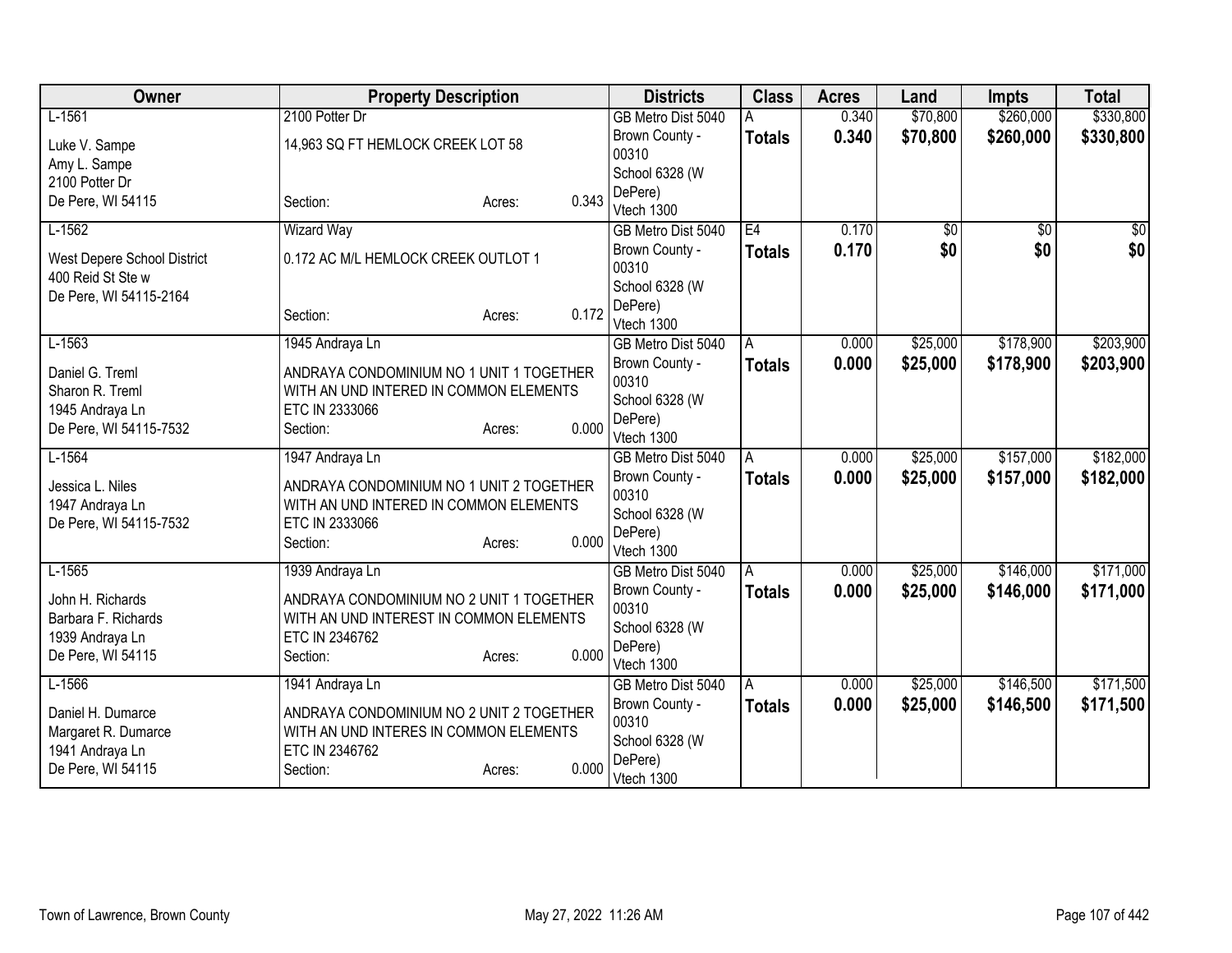| Owner                     | <b>Property Description</b>                |                 | <b>Districts</b>        | <b>Class</b>  | <b>Acres</b>   | Land           | <b>Impts</b>           | <b>Total</b>   |
|---------------------------|--------------------------------------------|-----------------|-------------------------|---------------|----------------|----------------|------------------------|----------------|
| $L-1567$                  | 2898 Sanibel Dr                            |                 | GB Metro Dist 5040      |               | 1.500          | \$200          | $\overline{50}$        | \$200          |
| John T. Vangheem et al    | 65,390 SQ FT LOT 23 FOX RIVER MEADOWS 2ND  |                 | Brown County -          | <b>Totals</b> | 1.500          | \$200          | \$0                    | \$200          |
| c/o John & Mary Van Gheem | ADDN, A COUNTY PLAT                        |                 | 00310                   |               |                |                |                        |                |
| N5084 Mc Cabe Rd          |                                            |                 | School 6328 (W          |               |                |                |                        |                |
| De Pere, WI 54150         | Section:                                   | 1.501<br>Acres: | DePere)<br>Vtech 1300   |               |                |                |                        |                |
| $L-1568$                  | 2890 Sanibel Dr                            |                 | GB Metro Dist 5040      | D.            | 1.760          | \$200          | $\overline{50}$        | \$200          |
|                           |                                            |                 | Brown County -          | <b>Totals</b> | 1.760          | \$200          | \$0                    | \$200          |
| John T. Vangheem et al    | 76,725 SQ FT LOT 24 FOX RIVER MEADOWS 2ND  |                 | 00310                   |               |                |                |                        |                |
| c/o John & Mary Van Gheem | ADDN, A COUNTY PLAT                        |                 | School 6328 (W          |               |                |                |                        |                |
| N5084 Mc Cabe Rd          |                                            |                 | DePere)                 |               |                |                |                        |                |
| De Pere, WI 54150         | Section:                                   | 1.761<br>Acres: | Vtech 1300              |               |                |                |                        |                |
| $L-1569$                  | 2882 Sanibel Dr                            |                 | GB Metro Dist 5040      | D.            | 1.890          | \$200          | \$0                    | \$200          |
| John T. Vangheem et al    | 82,164 SQ FT LOT 25 FOX RIVER MEADOWS 2ND  |                 | Brown County -          | <b>Totals</b> | 1.890          | \$200          | \$0                    | \$200          |
| c/o John & Mary Van Gheem | ADDN, A COUNTY PLAT                        |                 | 00310                   |               |                |                |                        |                |
| N5084 Mc Cabe Rd          |                                            |                 | School 6328 (W          |               |                |                |                        |                |
| De Pere, WI 54150         | Section:                                   | 1.886<br>Acres: | DePere)                 |               |                |                |                        |                |
|                           | 2874 Sanibel Dr                            |                 | Vtech 1300              | D             |                | \$200          |                        |                |
| $L-1570$                  |                                            |                 | GB Metro Dist 5040      |               | 1.500<br>1.500 | \$200          | $\overline{50}$<br>\$0 | \$200<br>\$200 |
| John T. Vangheem et al    | 65,481 SQ FT LOT 26 FOX RIVER MEADOWS 2ND  |                 | Brown County -<br>00310 | <b>Totals</b> |                |                |                        |                |
| c/o John & Mary Van Gheem | ADDN, A COUNTY PLAT                        |                 | School 6328 (W          |               |                |                |                        |                |
| N5084 Mc Cabe Rd          |                                            |                 | DePere)                 |               |                |                |                        |                |
| De Pere, WI 54150         | Section:                                   | 1.503<br>Acres: | Vtech 1300              |               |                |                |                        |                |
| $L-1571$                  | 2866 Sanibel Dr                            |                 | GB Metro Dist 5040      | D             | 1.530          | \$200          | \$0                    | \$200          |
| John T. Vangheem et al    | 66,233 SQ FT LOT 27 FOX RIVER MEADOWS 2ND  |                 | Brown County -          | <b>Totals</b> | 1.530          | \$200          | \$0                    | \$200          |
| c/o John & Mary Van Gheem | ADDN, A COUNTY PLAT                        |                 | 00310                   |               |                |                |                        |                |
| N5084 Mc Cabe Rd          |                                            |                 | School 6328 (W          |               |                |                |                        |                |
| De Pere, WI 54150         | Section:                                   | 1.520<br>Acres: | DePere)                 |               |                |                |                        |                |
|                           |                                            |                 | Vtech 1300              |               |                |                |                        |                |
| $L-1572$                  | 2863 Sanibel Dr                            |                 | GB Metro Dist 5040      | D<br>E        | 4.000<br>1.190 | \$500<br>\$800 | \$0<br>\$0             | \$500<br>\$800 |
| John T. Vangheem et al    | 226,041 SQ FT LOT 28 FOX RIVER MEADOWS 2ND |                 | Brown County -<br>00310 |               | 5.190          | \$1,300        | \$0                    | \$1,300        |
| c/o John & Mary Van Gheem | ADDN, A COUNTY PLAT                        |                 | School 6328 (W          | <b>Totals</b> |                |                |                        |                |
| N5084 Mc Cabe Rd          |                                            |                 | DePere)                 |               |                |                |                        |                |
| De Pere, WI 54150         | Section:                                   | 5.189<br>Acres: | Vtech 1300              |               |                |                |                        |                |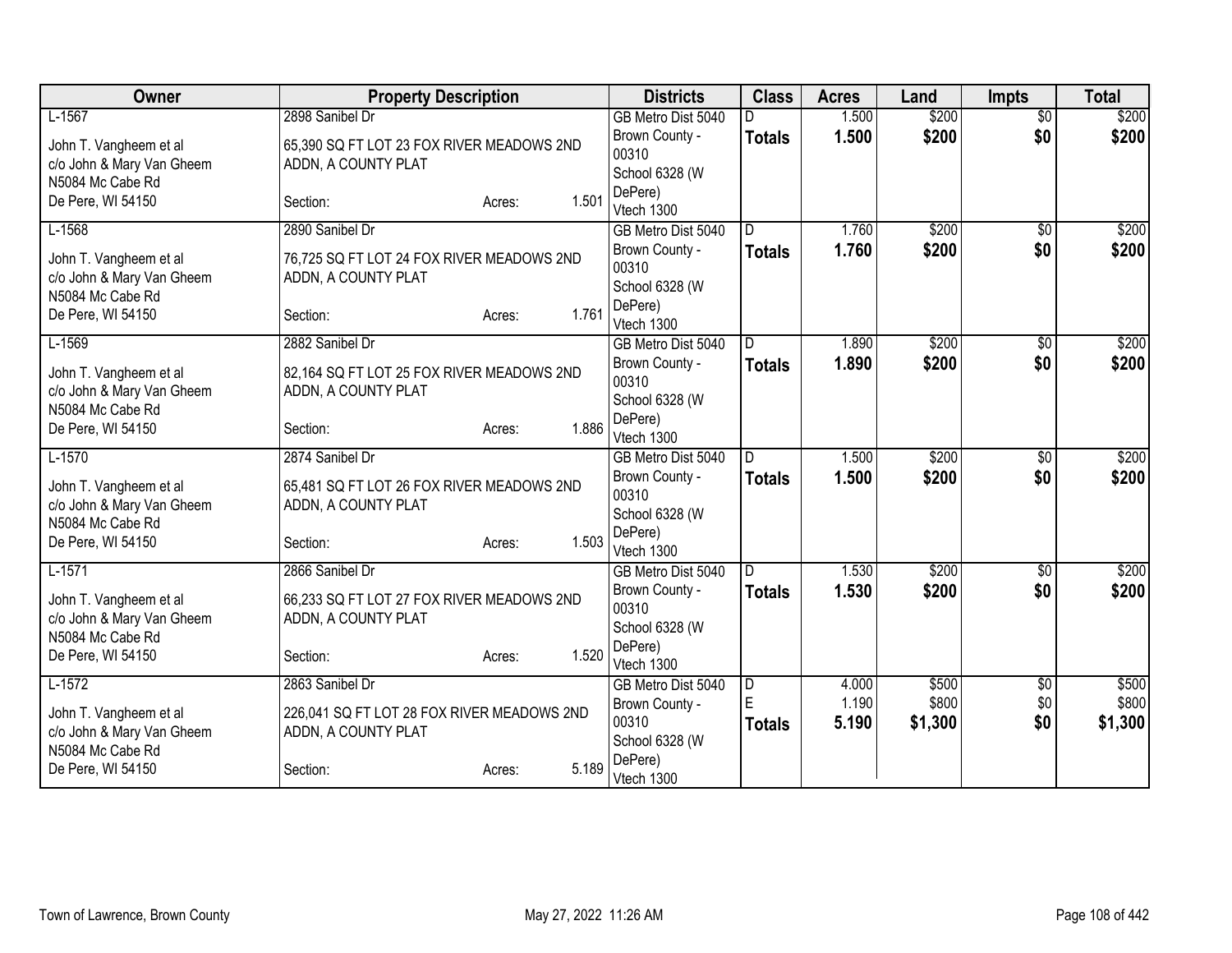| Owner                                         | <b>Property Description</b>                |                 | <b>Districts</b>        | <b>Class</b>            | <b>Acres</b> | Land    | <b>Impts</b>    | <b>Total</b> |
|-----------------------------------------------|--------------------------------------------|-----------------|-------------------------|-------------------------|--------------|---------|-----------------|--------------|
| $L-1573$                                      | 2871 Sanibel Dr                            |                 | GB Metro Dist 5040      |                         | 1.400        | \$200   | $\overline{50}$ | \$200        |
| John T. Vangheem et al                        | 71,008 SQ FT LOT 29 FOX RIVER MEADOWS 2ND  |                 | Brown County -          | E                       | 0.230        | \$200   | \$0             | \$200        |
| c/o John & Mary Van Gheem                     | ADDN, A COUNTY PLAT                        |                 | 00310                   | <b>Totals</b>           | 1.630        | \$400   | \$0             | \$400        |
| N5084 Mc Cabe Rd                              |                                            |                 | School 6328 (W          |                         |              |         |                 |              |
| De Pere, WI 54150                             | Section:                                   | 1.630<br>Acres: | DePere)                 |                         |              |         |                 |              |
|                                               |                                            |                 | Vtech 1300              |                         |              |         |                 |              |
| $L-1574$                                      | 2879 Sanibel Dr                            |                 | GB Metro Dist 5040      | D.                      | 1.500        | \$200   | $\overline{50}$ | \$200        |
| John T. Vangheem et al                        | 65,460 SQ FT LOT 30 FOX RIVER MEADOWS 2ND  |                 | Brown County -<br>00310 | <b>Totals</b>           | 1.500        | \$200   | \$0             | \$200        |
| c/o John & Mary Van Gheem                     | ADDN, A COUNTY PLAT                        |                 | School 6328 (W          |                         |              |         |                 |              |
| N5084 Mc Cabe Rd                              |                                            |                 | DePere)                 |                         |              |         |                 |              |
| De Pere, WI 54150                             | Section:                                   | 1.502<br>Acres: | Vtech 1300              |                         |              |         |                 |              |
| $L-1575$                                      | 1929 Fox Meadow Dr                         |                 | GB Metro Dist 5040      | D                       | 0.600        | \$100   | \$0             | \$100        |
|                                               |                                            |                 | Brown County -          | E                       | 0.900        | \$600   | \$0             | \$600        |
| John T. Vangheem et al                        | 65,436 SQ FT LOT 31 FOX RIVER MEADOWS 2ND  |                 | 00310                   | <b>Totals</b>           | 1.500        | \$700   | \$0             | \$700        |
| c/o John & Mary Van Gheem<br>N5084 Mc Cabe Rd | ADDN, A COUNTY PLAT                        |                 | School 6328 (W          |                         |              |         |                 |              |
| De Pere, WI 54150                             | Section:                                   | 1.502<br>Acres: | DePere)                 |                         |              |         |                 |              |
|                                               |                                            |                 | Vtech 1300              |                         |              |         |                 |              |
| $L-1576$                                      | 1937 Fox Meadow Dr                         |                 | GB Metro Dist 5040      | $\overline{\mathsf{D}}$ | 1.250        | \$200   | $\overline{50}$ | \$200        |
| John T. Vangheem et al                        | 65,440 SQ FT LOT 32 FOX RIVER MEADOWS 2ND  |                 | Brown County -          | E                       | 0.250        | \$200   | \$0             | \$200        |
| c/o John & Mary Van Gheem                     | ADDN, A COUNTY PLAT                        |                 | 00310                   | <b>Totals</b>           | 1.500        | \$400   | \$0             | \$400        |
| N5084 Mc Cabe Rd                              |                                            |                 | School 6328 (W          |                         |              |         |                 |              |
| De Pere, WI 54150                             | Section:                                   | 1.502<br>Acres: | DePere)<br>Vtech 1300   |                         |              |         |                 |              |
| $L-1577$                                      | 1945 Fox Meadow Dr                         |                 | GB Metro Dist 5040      |                         | 1.490        | \$200   | $\sqrt{6}$      | \$200        |
|                                               |                                            |                 | Brown County -          | $\overline{D}$<br>E     | 1.470        | \$1,000 | \$0             | \$1,000      |
| John T. Vangheem et al                        | 129,091 SQ FT LOT 33 FOX RIVER MEADOWS 2ND |                 | 00310                   | <b>Totals</b>           | 2.960        | \$1,200 | \$0             | \$1,200      |
| c/o John & Mary Van Gheem                     | ADDN, A COUNTY PLAT                        |                 | School 6328 (W          |                         |              |         |                 |              |
| N5084 Mc Cabe Rd                              |                                            |                 | DePere)                 |                         |              |         |                 |              |
| De Pere, WI 54150                             | Section:                                   | 2.963<br>Acres: | Vtech 1300              |                         |              |         |                 |              |
| $L-1578$                                      | 1951 Fox Meadow Dr                         |                 | GB Metro Dist 5040      | D                       | 2.630        | \$300   | \$0             | \$300        |
| John T. Vangheem et al                        | 143,433 SQ FT LOT 34 FOX RIVER MEADOWS 2ND |                 | Brown County -          | E                       | 0.670        | \$500   | \$0             | \$500        |
| c/o John & Mary Van Gheem                     | ADDN, A COUNTY PLAT                        |                 | 00310                   | <b>Totals</b>           | 3.300        | \$800   | \$0             | \$800        |
| N5084 Mc Cabe Rd                              |                                            |                 | School 6328 (W          |                         |              |         |                 |              |
| De Pere, WI 54150                             | Section:                                   | 3.292<br>Acres: | DePere)                 |                         |              |         |                 |              |
|                                               |                                            |                 | Vtech 1300              |                         |              |         |                 |              |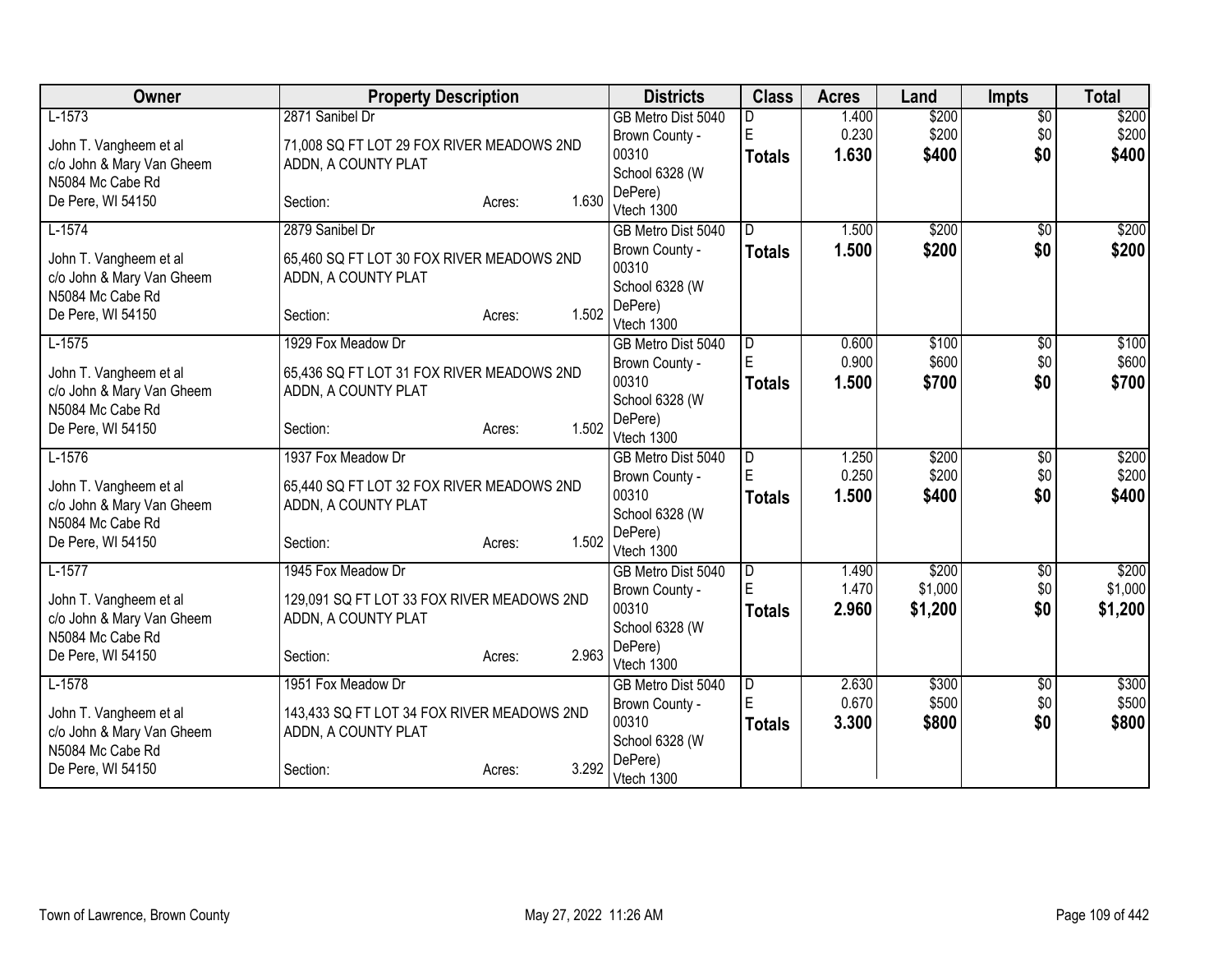| Owner                     | <b>Property Description</b>                   |                  | <b>Districts</b>        | <b>Class</b>            | <b>Acres</b> | Land     | <b>Impts</b>           | <b>Total</b> |
|---------------------------|-----------------------------------------------|------------------|-------------------------|-------------------------|--------------|----------|------------------------|--------------|
| $L-1579$                  | 1957 Fox Meadow Dr                            |                  | GB Metro Dist 5040      | D                       | 1.100        | \$100    | $\overline{50}$        | \$100        |
| John T. Vangheem et al    | 65,407 SQ FT LOT 35 FOX RIVER MEADOWS 2ND     |                  | Brown County -          | E                       | 0.400        | \$300    | \$0                    | \$300        |
| c/o John & Mary Van Gheem | ADDN, A COUNTY PLAT                           |                  | 00310                   | <b>Totals</b>           | 1.500        | \$400    | \$0                    | \$400        |
| N5084 Mc Cabe Rd          |                                               |                  | School 6328 (W          |                         |              |          |                        |              |
| De Pere, WI 54150         | Section:                                      | 1.501<br>Acres:  | DePere)<br>Vtech 1300   |                         |              |          |                        |              |
| $L-158$                   | <b>Grant St</b>                               |                  | GB Metro Dist 5040      | D                       | 48.710       | \$10,500 | $\overline{50}$        | \$10,500     |
|                           |                                               |                  | Brown County -          | G                       | 2.000        | \$30,000 | \$1,200                | \$31,200     |
| Ambrosius Family LP       | 50.711 AC M/L PART OF GOV'T LOTS 1 & 2 SEC 25 |                  | 00310                   | <b>Totals</b>           | 50.710       | \$40,500 | \$1,200                | \$41,700     |
| 3415 Schubert Pl          | T23N R19E LYG E OF HWY                        |                  | School 6328 (W          |                         |              |          |                        |              |
| Green Bay, WI 54311       |                                               |                  | DePere)                 |                         |              |          |                        |              |
|                           | Section:                                      | 50.711<br>Acres: | Vtech 1300              |                         |              |          |                        |              |
| $L-1580$                  | 1950 Fox Meadow Dr                            |                  | GB Metro Dist 5040      | D                       | 1.510        | \$200    | \$0                    | \$200        |
| John T. Vangheem et al    | 65,948 SQ FT LOT 36 FOX RIVER MEADOWS 2ND     |                  | Brown County -          | <b>Totals</b>           | 1.510        | \$200    | \$0                    | \$200        |
| c/o John & Mary Van Gheem | ADDN, A COUNTY PLAT                           |                  | 00310                   |                         |              |          |                        |              |
| N5084 Mc Cabe Rd          |                                               |                  | School 6328 (W          |                         |              |          |                        |              |
| De Pere, WI 54150         | Section:                                      | 1.513<br>Acres:  | DePere)                 |                         |              |          |                        |              |
|                           |                                               |                  | Vtech 1300              |                         |              |          |                        |              |
| $L-1581$                  | 1934 Fox Meadow Dr                            |                  | GB Metro Dist 5040      | D                       | 1.540        | \$200    | $\overline{50}$<br>\$0 | \$200        |
| John T. Vangheem et al    | 67,190 SQ FT LOT 37 FOX RIVER MEADOWS 2ND     |                  | Brown County -<br>00310 | <b>Totals</b>           | 1.540        | \$200    |                        | \$200        |
| c/o John & Mary Van Gheem | ADDN, A COUNTY PLAT                           |                  | School 6328 (W          |                         |              |          |                        |              |
| N5084 Mc Cabe Rd          |                                               |                  | DePere)                 |                         |              |          |                        |              |
| De Pere, WI 54150         | Section:                                      | 1.542<br>Acres:  | Vtech 1300              |                         |              |          |                        |              |
| $L-1582$                  | 1926 Fox Meadow Dr                            |                  | GB Metro Dist 5040      | $\overline{\mathsf{D}}$ | 1.500        | \$200    | $\overline{50}$        | \$200        |
| John T. Vangheem et al    | 65,403 SQ FT LOT 38 FOX RIVER MEADOWS 2ND     |                  | Brown County -          | <b>Totals</b>           | 1.500        | \$200    | \$0                    | \$200        |
| c/o John & Mary Van Gheem | ADDN, A COUNTY PLAT                           |                  | 00310                   |                         |              |          |                        |              |
| N5084 Mc Cabe Rd          |                                               |                  | School 6328 (W          |                         |              |          |                        |              |
| De Pere, WI 54150         | Section:                                      | 1.501<br>Acres:  | DePere)                 |                         |              |          |                        |              |
|                           |                                               |                  | Vtech 1300              |                         |              |          |                        |              |
| $L-1583$                  | 1918 Fox Meadow Dr                            |                  | GB Metro Dist 5040      | D                       | 1.500        | \$200    | \$0                    | \$200        |
| John T. Vangheem et al    | 65,372 SQ FT LOT 39 FOX RIVER MEADOWS 2ND     |                  | Brown County -<br>00310 | <b>Totals</b>           | 1.500        | \$200    | \$0                    | \$200        |
| c/o John & Mary Van Gheem | ADDN, A COUNTY PLAT                           |                  | School 6328 (W          |                         |              |          |                        |              |
| N5084 Mc Cabe Rd          |                                               |                  | DePere)                 |                         |              |          |                        |              |
| De Pere, WI 54150         | Section:                                      | 1.500<br>Acres:  | Vtech 1300              |                         |              |          |                        |              |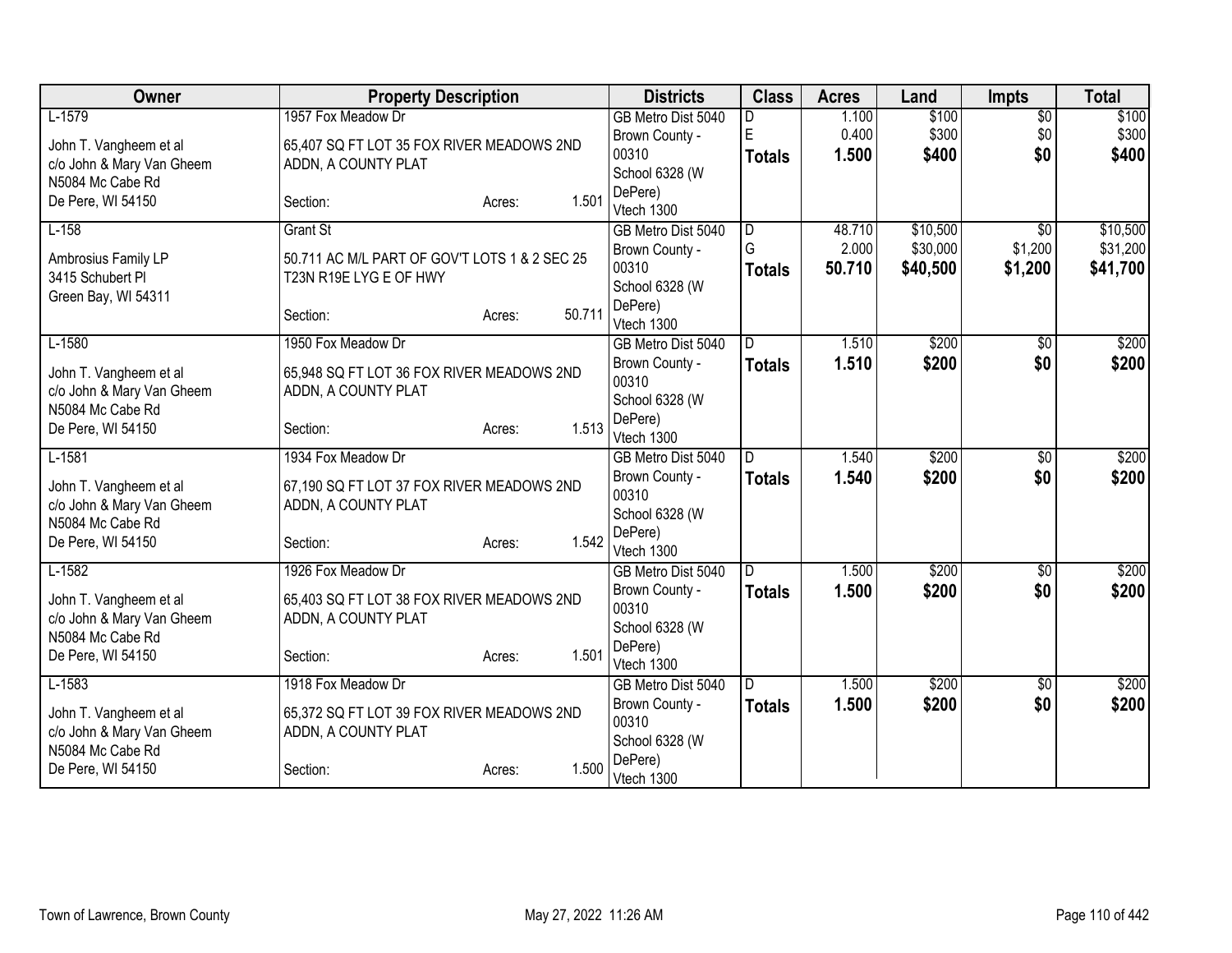| Owner                                                                                 | <b>Property Description</b>                                                                                                                                  | <b>Districts</b>                                                   | <b>Class</b>  | <b>Acres</b> | Land      | <b>Impts</b>    | <b>Total</b> |
|---------------------------------------------------------------------------------------|--------------------------------------------------------------------------------------------------------------------------------------------------------------|--------------------------------------------------------------------|---------------|--------------|-----------|-----------------|--------------|
| $L-1584$                                                                              | 1884 Sandy Springs Rd                                                                                                                                        | GB Metro Dist 5040                                                 |               | 0.000        | \$25,000  | \$199,300       | \$224,300    |
| Patricia C. Mckinnon<br>1884 Sandy Springs<br>De Pere, WI 54115                       | 1884-1886 SANDY SPRINGS ROAD CONDOMINIUM<br>UNIT 1 TOGETHER WITH UND INTEREST IN<br>COMMON ELEMENTS ETC IN 2386304 AS AMENDED<br>Section:<br>0.000<br>Acres: | Brown County -<br>00310<br>School 6328 (W<br>DePere)<br>Vtech 1300 | <b>Totals</b> | 0.000        | \$25,000  | \$199,300       | \$224,300    |
| $L-1585$                                                                              | 1886 Sandy Springs Rd                                                                                                                                        | GB Metro Dist 5040                                                 | A             | 0.000        | \$25,000  | \$196,000       | \$221,000    |
| Robert S. Paulsen<br>1886 Sandy Springs Rd<br>De Pere, WI 54115                       | 1884-1886 SANDY SPRINGS ROAD CONDOMINIUM<br>UNIT 2 TOGETHER WITH UND INTEREST IN<br>COMMON ELEMENTS ETC IN 2386304 AS AMENDED<br>Section:<br>0.000<br>Acres: | Brown County -<br>00310<br>School 6328 (W<br>DePere)<br>Vtech 1300 | <b>Totals</b> | 0.000        | \$25,000  | \$196,000       | \$221,000    |
| $L-1586$                                                                              | 1914 Sandy Springs Rd                                                                                                                                        | GB Metro Dist 5040                                                 | A             | 0.000        | \$25,000  | \$197,200       | \$222,200    |
| Edward A. Belaire<br>Kathryn M. Belaire<br>1914 Sandy Springs Rd<br>De Pere, WI 54115 | 1914-1916 SANDY SPRINGS ROAD CONDOMINIUM<br>UNIT 1 TOGETHER WITH UND INTEREST IN<br>COMMON ELEMENTS ETC IN 2386306<br>0.000<br>Section:<br>Acres:            | Brown County -<br>00310<br>School 6328 (W<br>DePere)<br>Vtech 1300 | <b>Totals</b> | 0.000        | \$25,000  | \$197,200       | \$222,200    |
| $L-1587$                                                                              | 1916 Sandy Springs Rd                                                                                                                                        | GB Metro Dist 5040                                                 | А             | 0.000        | \$25,000  | \$196,500       | \$221,500    |
| Michael J. Counard<br>Anne C. Counard<br>1916 Sandy Springs Rd<br>De Pere, WI 54115   | 1914-1916 SANDY SPRINGS ROAD CONDOMINIUM<br>UNIT 2 TOGETHER WITH UND INTEREST IN<br>COMMON ELEMENTS ETC IN 2386306<br>0.000<br>Section:<br>Acres:            | Brown County -<br>00310<br>School 6328 (W<br>DePere)<br>Vtech 1300 | <b>Totals</b> | 0.000        | \$25,000  | \$196,500       | \$221,500    |
| $L-1588$                                                                              | 3465 Miners Way                                                                                                                                              | Brown County -                                                     | D             | 4.082        | \$1,000   | $\overline{60}$ | \$1,000      |
| <b>Tsrk Investments LLC</b><br>431 Linnerud Dr<br>Sun Prairie, WI 53590               | 177,797 SQ FT GRANITE ROCK INDUSTRIAL PARK A<br>COUNTY PLAT LOT 1                                                                                            | 00311<br>GB Metro Dist 5040<br>School 6734<br>(Wrightstown)        | <b>Totals</b> | 4.082        | \$1,000   | \$0             | \$1,000      |
|                                                                                       | 4.081<br>Section: 22<br>Acres:                                                                                                                               | Vtech 1300                                                         |               |              |           |                 |              |
| $L-1589$                                                                              | 3473 Miners Way                                                                                                                                              | Brown County -                                                     | B             | 4.631        | \$118,900 | \$1,527,500     | \$1,646,400  |
| <b>Tsrk Investments LLC</b><br>431 Linnerud Dr<br>Sun Prairie, WI 53590               | 201,731 SQ FT GRANITE ROCK INDUSTRIAL PARK A<br><b>COUNTY PLAT LOT 2</b>                                                                                     | 00311<br>GB Metro Dist 5040<br>School 6734                         | <b>Totals</b> | 4.631        | \$118,900 | \$1,527,500     | \$1,646,400  |
|                                                                                       | 4.631<br>Section: 22<br>Acres:                                                                                                                               | (Wrightstown)<br>Vtech 1300                                        |               |              |           |                 |              |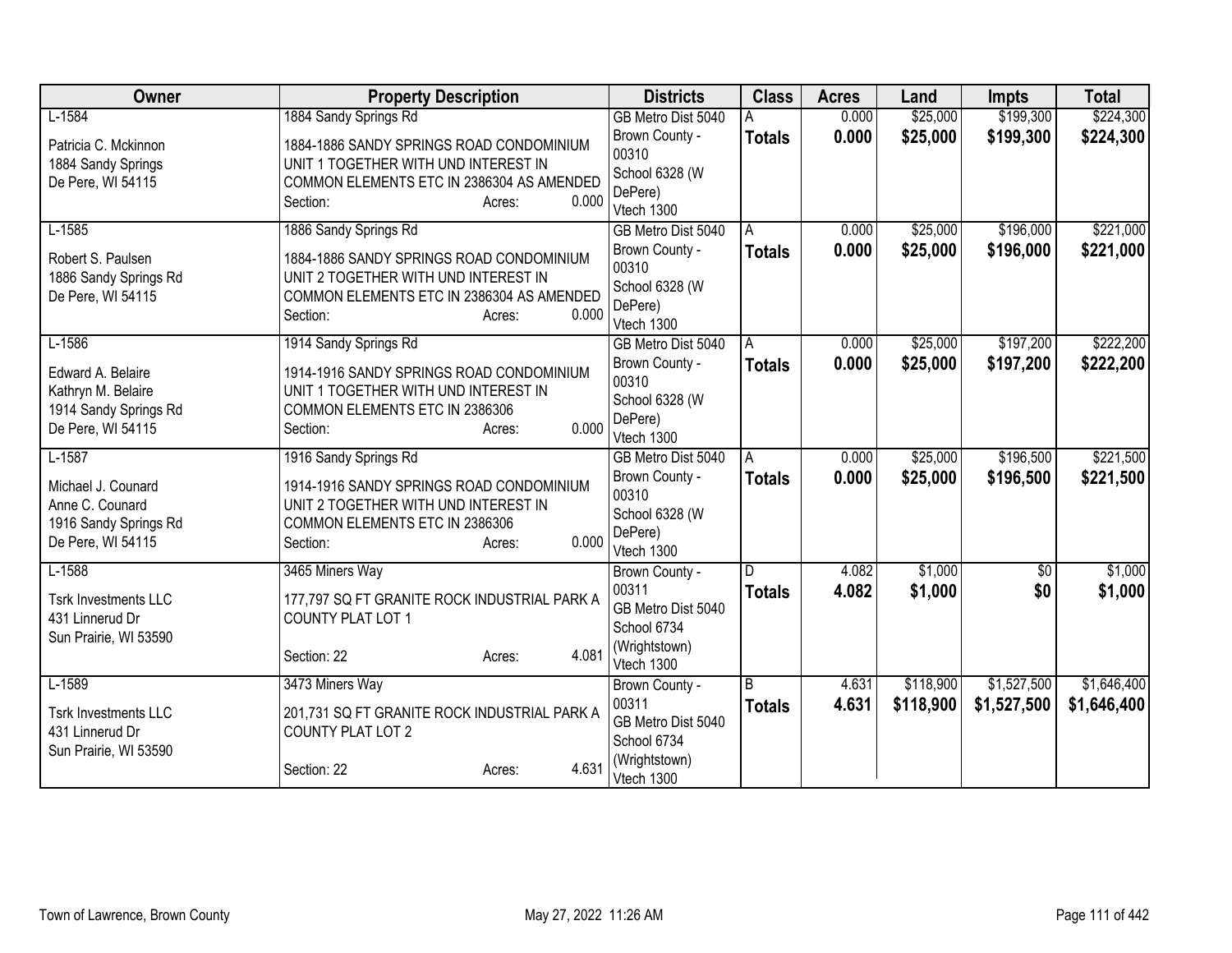| Owner                       | <b>Property Description</b>                  |       | <b>Districts</b>            | <b>Class</b>   | <b>Acres</b> | Land     | <b>Impts</b>    | <b>Total</b> |
|-----------------------------|----------------------------------------------|-------|-----------------------------|----------------|--------------|----------|-----------------|--------------|
| $L-1590$                    | 3515 Miners Way                              |       | Brown County -              |                | 7.601        | \$1,300  | $\overline{50}$ | \$1,300      |
| <b>Tsrk Investments LLC</b> | 331,117 SQ FT GRANITE ROCK INDUSTRIAL PARK A |       | 00311                       | <b>Totals</b>  | 7.601        | \$1,300  | \$0             | \$1,300      |
| 431 Linnerud Dr             | COUNTY PLAT LOT 3                            |       | GB Metro Dist 5040          |                |              |          |                 |              |
| Sun Prairie, WI 53590       |                                              |       | School 6734                 |                |              |          |                 |              |
|                             | Section: 22<br>Acres:                        | 7.601 | (Wrightstown)<br>Vtech 1300 |                |              |          |                 |              |
| $L-1591$                    | 3557 Miners Way                              |       | Brown County -              | $\overline{B}$ | 3.185        | \$95,000 | \$586,000       | \$681,000    |
| Grassl Properties, LLC      | 138,776 SQ FT GRANITE ROCK INDUSTRIAL PARK A |       | 00311                       | <b>Totals</b>  | 3.185        | \$95,000 | \$586,000       | \$681,000    |
| 3557 Miners Way             | COUNTY PLAT LOT 4                            |       | GB Metro Dist 5040          |                |              |          |                 |              |
| De Pere, WI 54115           |                                              |       | School 6734                 |                |              |          |                 |              |
|                             | Section: 22<br>Acres:                        | 3.185 | (Wrightstown)<br>Vtech 1300 |                |              |          |                 |              |
| $L-159-1$                   | 4282 Packerland Dr                           |       | GB Metro Dist 5040          | A              | 1.987        | \$59,700 | \$207,900       | \$267,600    |
| Paul J. Charlier            | 86,473 SQ FT LOT 1 OF 12 CSM 31 BNG PRT OF   |       | Brown County -              | <b>Totals</b>  | 1.987        | \$59,700 | \$207,900       | \$267,600    |
| 4282 Packerland Dr          | GOV'T LOT 2 SEC 25 T23N R19E EX RD           |       | 00310                       |                |              |          |                 |              |
| De Pere, WI 54115           |                                              |       | School 6328 (W<br>DePere)   |                |              |          |                 |              |
|                             | Section:<br>Acres:                           | 1.985 | Vtech 1300                  |                |              |          |                 |              |
| $L-1592$                    | 3568 Miners Way                              |       | Brown County -              | D.             | 5.974        | \$1,100  | $\overline{50}$ | \$1,100      |
| <b>Tsrk Investments LLC</b> | 260,214 SQ FT GRANITE ROCK INDUSTRIAL PARK A |       | 00311                       | <b>Totals</b>  | 5.974        | \$1,100  | \$0             | \$1,100      |
| 431 Linnerud Dr             | <b>COUNTY PLAT LOT 5</b>                     |       | GB Metro Dist 5040          |                |              |          |                 |              |
| Sun Prairie, WI 53590       |                                              |       | School 6734                 |                |              |          |                 |              |
|                             | Section: 22<br>Acres:                        | 5.973 | (Wrightstown)<br>Vtech 1300 |                |              |          |                 |              |
| $L-1593$                    | 3536 Miners Way                              |       | Brown County -              | D.             | 4.870        | \$900    | $\sqrt{6}$      | \$900        |
| <b>Tsrk Investments LLC</b> | 212,154 SQ FT GRANITE ROCK INDUSTRIAL PARK A |       | 00311                       | <b>Totals</b>  | 4.870        | \$900    | \$0             | \$900        |
| 431 Linnerud Dr             | COUNTY PLAT LOT 6                            |       | GB Metro Dist 5040          |                |              |          |                 |              |
| Sun Prairie, WI 53590       |                                              |       | School 6734                 |                |              |          |                 |              |
|                             | Section: 22<br>Acres:                        | 4.870 | (Wrightstown)               |                |              |          |                 |              |
| $L-1594$                    | 3484 Miners Way                              |       | Vtech 1300                  | $\overline{B}$ | 2.000        | \$80,000 | \$507,000       | \$587,000    |
|                             |                                              |       | Brown County -<br>00311     | D              | 0.799        | \$100    | \$0             | \$100        |
| Vdh 4 Properties LLC        | 121,950 SQ FT GRANITE ROCK INDUSTRIAL PARK A |       | GB Metro Dist 5040          | <b>Totals</b>  | 2.799        | \$80,100 | \$507,000       | \$587,100    |
| 4065 Old Car Ct             | COUNTY PLAT LOT 7                            |       | School 6734                 |                |              |          |                 |              |
| De Pere, WI 54115           | Section: 22<br>Acres:                        | 2.799 | (Wrightstown)<br>Vtech 1300 |                |              |          |                 |              |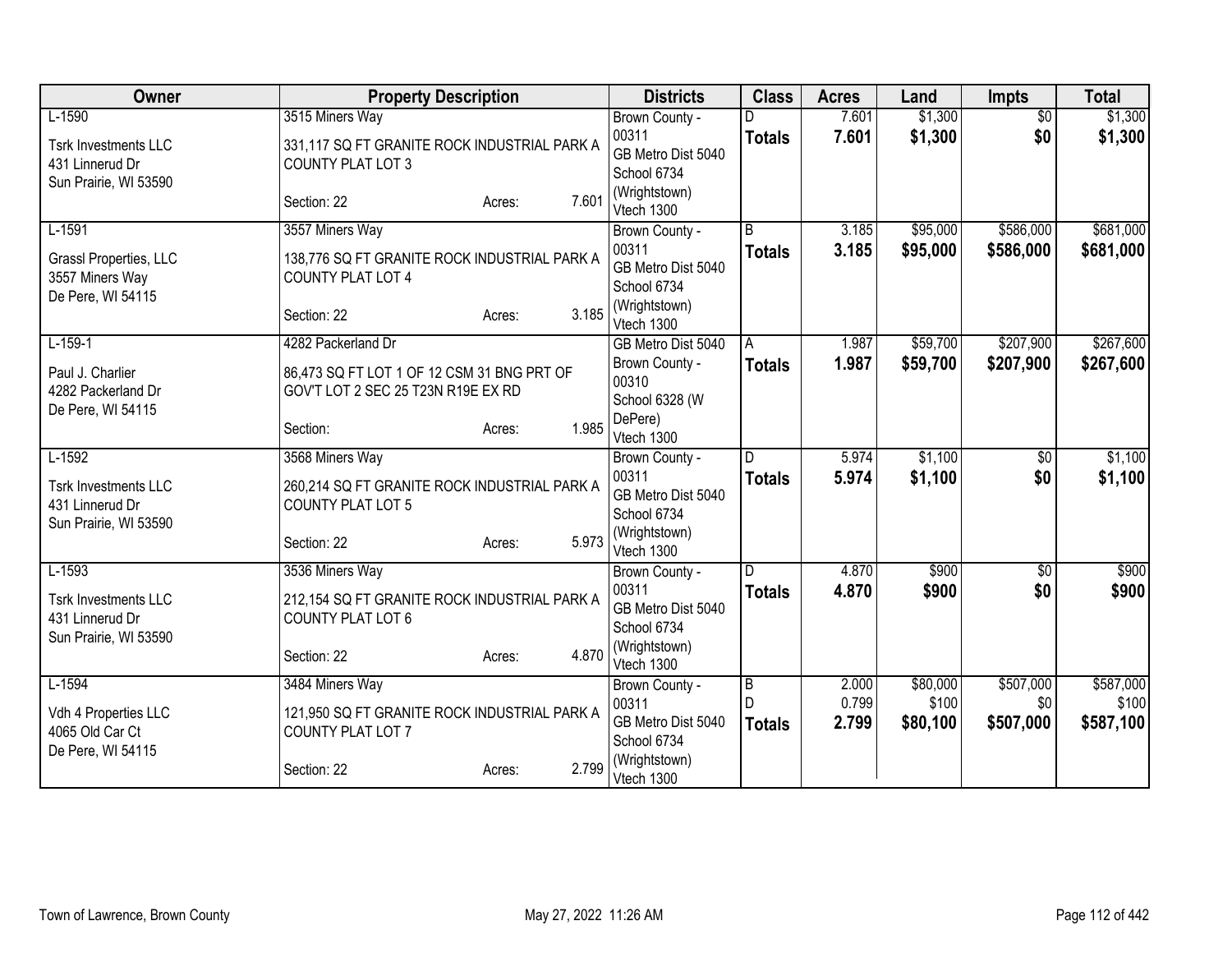| Owner                                                                                           | <b>Property Description</b>                                                                                                                                                    | <b>Districts</b>                                                   | <b>Class</b>       | <b>Acres</b>    | Land               | <b>Impts</b>    | <b>Total</b>       |
|-------------------------------------------------------------------------------------------------|--------------------------------------------------------------------------------------------------------------------------------------------------------------------------------|--------------------------------------------------------------------|--------------------|-----------------|--------------------|-----------------|--------------------|
| $L-1595$                                                                                        | 3460 Miners Way                                                                                                                                                                | Brown County -                                                     |                    | 1.833           | \$300              | $\overline{30}$ | \$300              |
| <b>Tsrk Investments LLC</b><br>431 Linnerud Dr                                                  | 79,851 SQ FT GRANITE ROCK INDUSTRIAL PARK A<br><b>COUNTY PLAT LOT 8</b>                                                                                                        | 00311<br>GB Metro Dist 5040<br>School 6734                         | <b>Totals</b>      | 1.833           | \$300              | \$0             | \$300              |
| Sun Prairie, WI 53590                                                                           | 1.833<br>Section: 22<br>Acres:                                                                                                                                                 | (Wrightstown)<br>Vtech 1300                                        |                    |                 |                    |                 |                    |
| $L-1596$                                                                                        | <b>Miners Way</b>                                                                                                                                                              | Brown County -                                                     | $\overline{B}$     | 2.574           | \$1,300            | $\overline{50}$ | \$1,300            |
| <b>Tsrk Investments LLC</b><br>431 Linnerud Dr                                                  | 112,124 SQ FT GRANITE ROCK INDUSTRIAL PARK A<br>COUNTY PLAT OUTLOT 1                                                                                                           | 00311<br>GB Metro Dist 5040<br>School 6734                         | <b>Totals</b>      | 2.574           | \$1,300            | \$0             | \$1,300            |
| Sun Prairie, WI 53590                                                                           | 2.574<br>Section: 22<br>Acres:                                                                                                                                                 | (Wrightstown)<br>Vtech 1300                                        |                    |                 |                    |                 |                    |
| $L-1597$                                                                                        | 1456 Quarry Park Ln                                                                                                                                                            | GB Metro Dist 5040                                                 | A                  | 0.286           | \$25,000           | \$130,500       | \$155,500          |
| Michelle Meisner<br>1456 Quarry Park Ln<br>De Pere, WI 54115-7561                               | ANDRAYA CONDOMINIUM NO 3 UNIT 1 TOGETHER<br>WITH UND INTEREST IN COMMON ELEMENTS ETC<br>IN 2399319                                                                             | Brown County -<br>00310<br>School 6328 (W                          | <b>Totals</b>      | 0.286           | \$25,000           | \$130,500       | \$155,500          |
|                                                                                                 | 0.000<br>Section:<br>Acres:                                                                                                                                                    | DePere)<br>Vtech 1300                                              |                    |                 |                    |                 |                    |
| $L-1598$                                                                                        | 1905 Andraya Ln                                                                                                                                                                | GB Metro Dist 5040                                                 | A                  | 0.184           | \$25,000           | \$121,500       | \$146,500          |
| Laura J. Kaminski<br>1905 Andraya Ln<br>De Pere, WI 54115                                       | ANDRAYA CONDOMINIUM NO 3 UNIT 2 TOGETHER<br>WITH UND INTEREST IN COMMON ELEMENTS ETC<br>IN 2399319<br>0.000<br>Section:<br>Acres:                                              | Brown County -<br>00310<br>School 6328 (W<br>DePere)<br>Vtech 1300 | <b>Totals</b>      | 0.184           | \$25,000           | \$121,500       | \$146,500          |
| $L-1599$                                                                                        | 1890 Sandy Springs Rd                                                                                                                                                          | GB Metro Dist 5040                                                 | Α                  | 0.000           | \$25,000           | \$201,000       | \$226,000          |
| Kelly A. Gittens<br>1890 Sandy Springs Rd<br>De Pere, WI 54115                                  | 1890-1892 SANDY SPRINGS ROAD CONDOMINIUM<br>UNIT 1 TOGETHER WITH UNDIVIDED INTEREST IN<br>COMMON ELEMENTS ETC IN 2447016<br>0.000<br>Section:<br>Acres:                        | Brown County -<br>00310<br>School 6328 (W<br>DePere)<br>Vtech 1300 | <b>Totals</b>      | 0.000           | \$25,000           | \$201,000       | \$226,000          |
| $L-16$                                                                                          | Freedom Rd                                                                                                                                                                     | GB Metro Dist 5040                                                 | $\overline{D}$     | 20.942          | \$4,500            | \$0             | \$4,500            |
| Micke Revocable Trust<br>c/o Eugene & Kathleen Micke<br>3877 Micke Ct<br>De Pere, WI 54115-9450 | 21.442 AC M/L W1/2 SW1/4 SE1/4 SEC 10 T22N R19E<br>EX 2047876 & EX RD & EX 2252803 CORRECTED IN<br>2260448 & PRT OF SE1/4 SW1/4 & PRT OF SW1/4<br>21.442<br>Section:<br>Acres: | Brown County -<br>00310<br>School 6328 (W<br>DePere)<br>Vtech 1300 | Ė<br><b>Totals</b> | 0.500<br>21.442 | \$3,900<br>\$8,400 | \$0<br>\$0      | \$3,900<br>\$8,400 |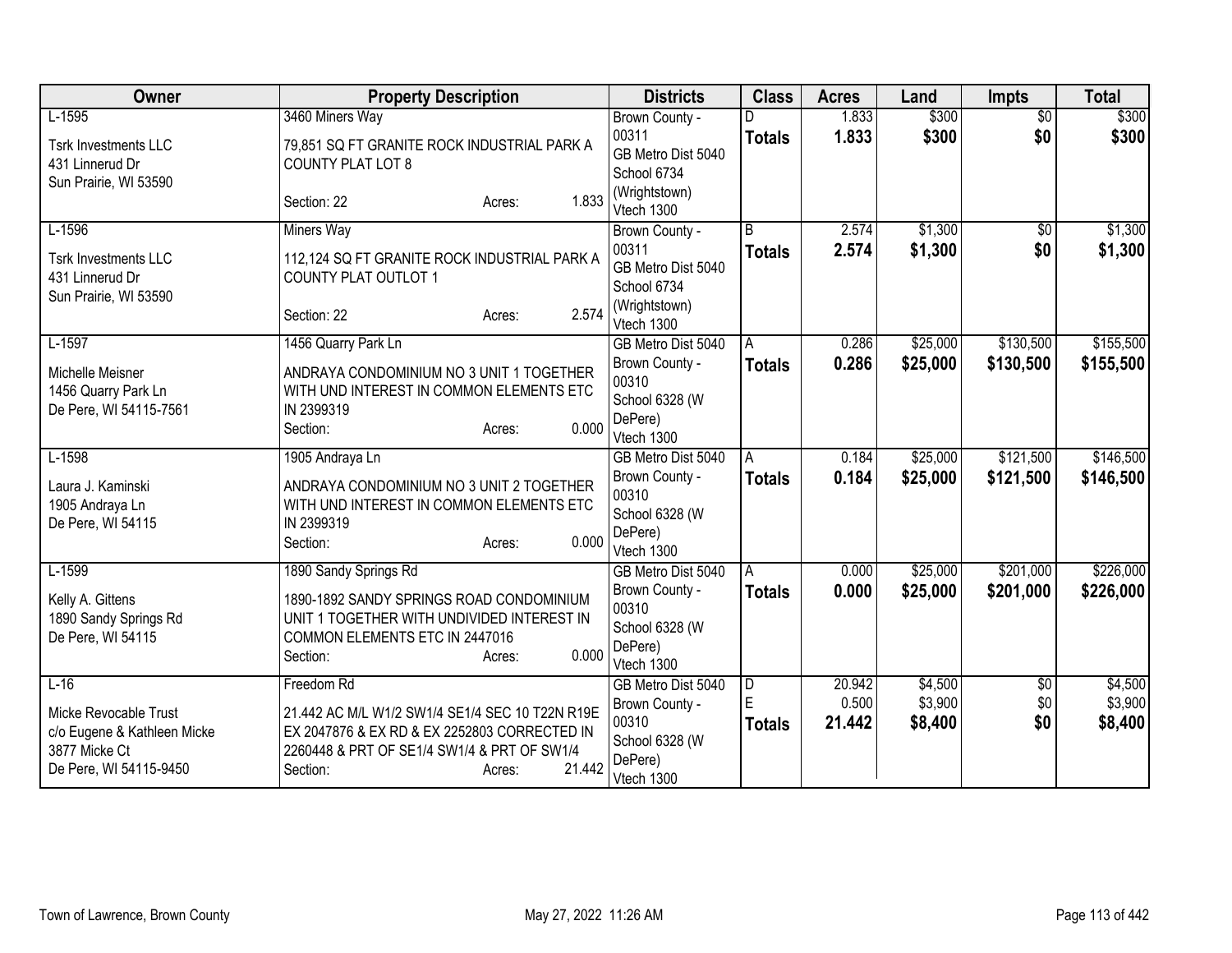| Owner                                                                                                                                                     | <b>Property Description</b>                                                                                                                                                      | <b>Districts</b>                                                                         | <b>Class</b>                         | <b>Acres</b>              | Land                          | <b>Impts</b>           | <b>Total</b>                  |
|-----------------------------------------------------------------------------------------------------------------------------------------------------------|----------------------------------------------------------------------------------------------------------------------------------------------------------------------------------|------------------------------------------------------------------------------------------|--------------------------------------|---------------------------|-------------------------------|------------------------|-------------------------------|
| $L-160$<br>Derouin William M & Patricia M<br>Revocable Trust<br>c/o William M & Patricia Derouin<br>4406 Packerland Dr<br>De Pere, WI 54115-9528          | <b>Packerland Dr</b><br>THAT PRT OF LOT 1 OF CSM 9226 IN 2924246 BNG<br>PRT OF GOVT LOT 3 SEC 25 T23N R19E LYG<br><b>OUTSIDE TIF DIST #2</b><br>31.610<br>Section:<br>Acres:     | GB Metro Dist 5040<br>Brown County -<br>00310<br>School 6328 (W<br>DePere)<br>Vtech 1300 | D.<br><b>Totals</b>                  | 31.610<br>31.610          | \$6,300<br>\$6,300            | $\overline{50}$<br>\$0 | \$6,300<br>\$6,300            |
| $L-1600$<br>Lenard E. Laabs<br>Dora L. Laabs<br>1892 Sandy Springs Rd<br>De Pere, WI 54115                                                                | 1892 Sandy Springs Rd<br>1890-1892 SANDY SPRINGS ROAD CONDOMINIUM<br>UNIT 2 TOGETHER WITH UNDIVIDED INTEREST IN<br>COMMON ELEMENTS ETC IN 2447016<br>0.000<br>Section:<br>Acres: | GB Metro Dist 5040<br>Brown County -<br>00310<br>School 6328 (W<br>DePere)<br>Vtech 1300 | A<br><b>Totals</b>                   | 0.000<br>0.000            | \$25,000<br>\$25,000          | \$200,100<br>\$200,100 | \$225,100<br>\$225,100        |
| $L-1601$<br>Marvin D. Johnson<br>Susan Johnson<br>1934 Sandy Springs Rd<br>De Pere, WI 54115                                                              | 1934 Sandy Springs Rd<br>1934-1936 SANDY SPRINGS ROAD CONDOMINIUM<br>UNIT 1 TOGETHER WITH UNDIVIDED INTEREST IN<br>COMMON ELEMENTS ETC IN 2447406<br>0.000<br>Section:<br>Acres: | GB Metro Dist 5040<br>Brown County -<br>00310<br>School 6328 (W<br>DePere)<br>Vtech 1300 | A<br><b>Totals</b>                   | 0.000<br>0.000            | \$25,000<br>\$25,000          | \$159,000<br>\$159,000 | \$184,000<br>\$184,000        |
| $L-160-1$<br>Derouin William M & Patricia M<br><b>Revocable Trust</b><br>c/o William M & Patricia Derouin<br>4406 Packerland Dr<br>De Pere, WI 54115-9528 | Packerland Dr<br>20.633 AC M/L PART OF GOV'T LOT 3 SEC 25 T23N<br>R19E COM NE COR S 715 FT W TO W/L NLY TO N/L<br>ELY TO BEG EX RD<br>20.633<br>Section:<br>Acres:               | GB Metro Dist 5040<br>Brown County -<br>00310<br>School 6328 (W<br>DePere)<br>Vtech 1300 | $\overline{D}$<br>E<br><b>Totals</b> | 18.633<br>2.000<br>20.633 | \$3,900<br>\$1,300<br>\$5,200 | \$0<br>\$0<br>\$0      | \$3,900<br>\$1,300<br>\$5,200 |
| $L-1602$<br>Mary Ann Unger<br>1936 Sandy Springs Rd<br>De Pere, WI 54115                                                                                  | 1936 Sandy Springs Rd<br>1934-1936 SANDY SPRINGS ROAD CONDOMINIUM<br>UNIT 2 TOGETHER WITH UNDIVIDED INTEREST IN<br>COMMON ELEMENTS ETC IN 2447406<br>0.000<br>Section:<br>Acres: | GB Metro Dist 5040<br>Brown County -<br>00310<br>School 6328 (W<br>DePere)<br>Vtech 1300 | A<br><b>Totals</b>                   | 0.000<br>0.000            | \$25,000<br>\$25,000          | \$159,000<br>\$159,000 | \$184,000<br>\$184,000        |
| $L-160-2$<br>Lexington Homes, Inc<br>1300 N Kimps Ct<br>Green Bay, WI 54313-8948                                                                          | Packerland Dr<br>THAT PRT OF OUTLOT 1 OF CSM 9226 IN 2924246<br>BNG PRT OF GOVT LOT 3 SEC 25 T23N R19E LYG<br>OUTSIDE TIF DIST #2<br>0.019<br>Section:<br>Acres:                 | GB Metro Dist 5040<br>Brown County -<br>00310<br>School 6328 (W<br>DePere)<br>Vtech 1300 | D<br><b>Totals</b>                   | 0.019<br>0.019            | \$100<br>\$100                | \$0<br>\$0             | \$100<br>\$100                |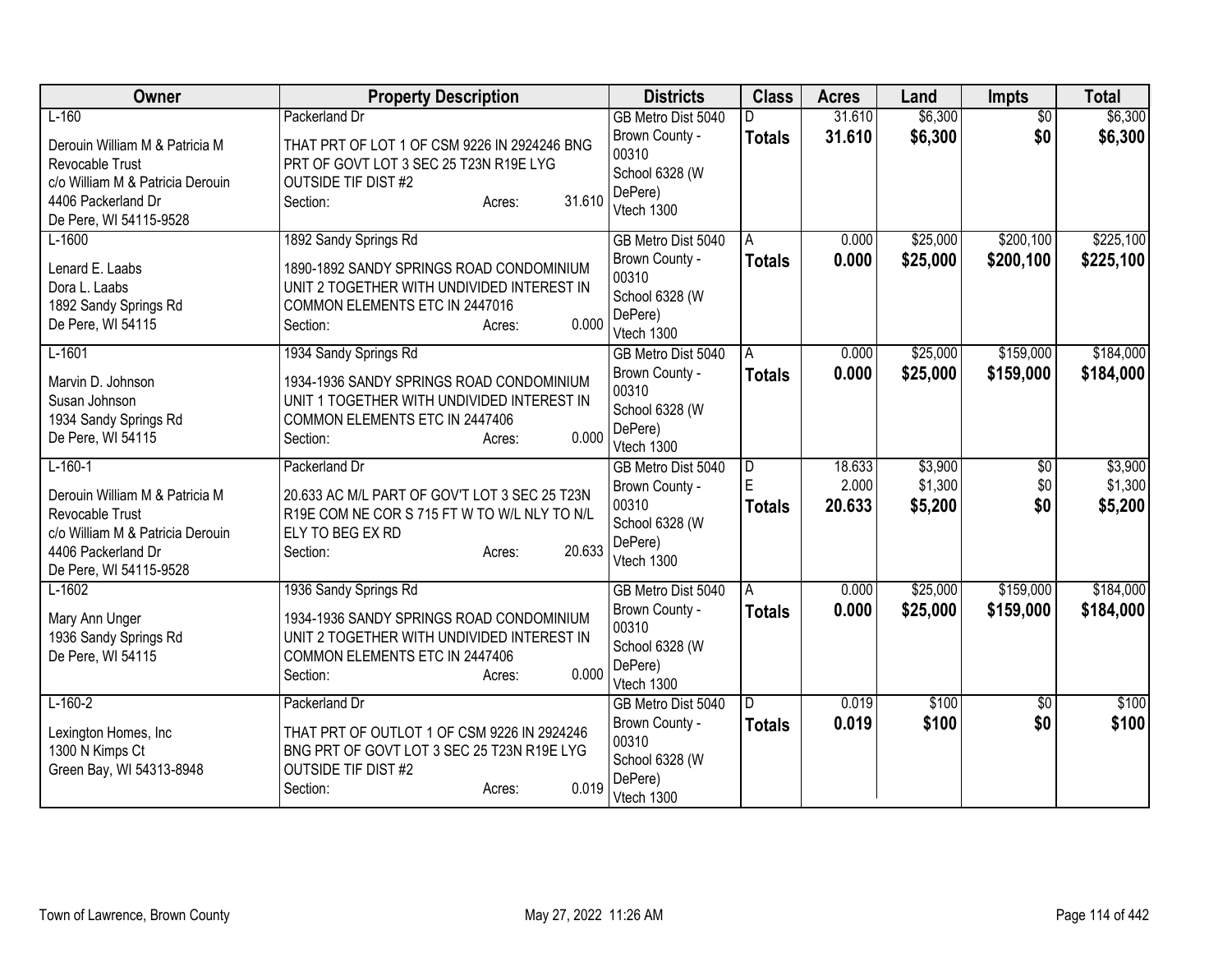| Owner                  |                                   | <b>Property Description</b> |       | <b>Districts</b>        | <b>Class</b>  | <b>Acres</b> | Land     | <b>Impts</b> | <b>Total</b> |
|------------------------|-----------------------------------|-----------------------------|-------|-------------------------|---------------|--------------|----------|--------------|--------------|
| $L-1603$               | 1461 Quarry Park Dr               |                             |       | GB Metro Dist 5040      |               | 0.432        | \$47,000 | \$193,000    | \$240,000    |
| Jeffrey J. Meneau      | 18,803 SQ FT MINTEN HEIGHTS LOT 1 |                             |       | Brown County -          | <b>Totals</b> | 0.432        | \$47,000 | \$193,000    | \$240,000    |
| Sheila K. Meneau       |                                   |                             |       | 00310                   |               |              |          |              |              |
| 1461 Quarry Park Dr    |                                   |                             |       | School 6328 (W          |               |              |          |              |              |
| De Pere, WI 54115      | Section:                          | Acres:                      | 0.431 | DePere)                 |               |              |          |              |              |
| $L-1604$               |                                   |                             |       | Vtech 1300              |               | 0.295        | \$47,000 | \$206,100    | \$253,100    |
|                        | 1467 Quarry Park Dr               |                             |       | GB Metro Dist 5040      | A             |              |          |              |              |
| Ronald J. Hinch        | 12,851 SQ FT MINTEN HEIGHTS LOT 2 |                             |       | Brown County -<br>00310 | <b>Totals</b> | 0.295        | \$47,000 | \$206,100    | \$253,100    |
| Sarah J. Douglas       |                                   |                             |       | School 6328 (W          |               |              |          |              |              |
| 1467 Quarry Park Dr    |                                   |                             |       | DePere)                 |               |              |          |              |              |
| Depere, WI 54115       | Section:                          | Acres:                      | 0.295 | Vtech 1300              |               |              |          |              |              |
| $L-1605$               | 1473 Quarry Park Dr               |                             |       | GB Metro Dist 5040      | A             | 0.287        | \$47,000 | \$228,000    | \$275,000    |
| <b>Philip Dumarce</b>  | 12,500 SQ FT MINTEN HEIGHTS LOT 3 |                             |       | Brown County -          | Totals        | 0.287        | \$47,000 | \$228,000    | \$275,000    |
| Samantha Dumarce       |                                   |                             |       | 00310                   |               |              |          |              |              |
| 1473 Quarry Park Dr    |                                   |                             |       | School 6328 (W          |               |              |          |              |              |
| De Pere, WI 54115      | Section:                          | Acres:                      | 0.286 | DePere)                 |               |              |          |              |              |
|                        |                                   |                             |       | Vtech 1300              |               |              |          |              |              |
| $L-1606$               | 1479 Quarry Park Dr               |                             |       | GB Metro Dist 5040      | A             | 0.287        | \$47,000 | \$194,500    | \$241,500    |
| <b>Richard Rottier</b> | 12,500 SQ FT MINTEN HEIGHTS LOT 4 |                             |       | Brown County -<br>00310 | Totals        | 0.287        | \$47,000 | \$194,500    | \$241,500    |
| Mary G. Rottier        |                                   |                             |       | School 6328 (W          |               |              |          |              |              |
| 1479 Quarry Park Dr    |                                   |                             |       | DePere)                 |               |              |          |              |              |
| De Pere, WI 54115      | Section:                          | Acres:                      | 0.286 | Vtech 1300              |               |              |          |              |              |
| $L-1607$               | 1485 Quarry Park Dr               |                             |       | GB Metro Dist 5040      | A             | 0.362        | \$47,000 | \$215,500    | \$262,500    |
| Terry E. Kuntz         | 15,771 SQ FT MINTEN HEIGHTS LOT 5 |                             |       | Brown County -          | <b>Totals</b> | 0.362        | \$47,000 | \$215,500    | \$262,500    |
| Debra K. Kuntz         |                                   |                             |       | 00310                   |               |              |          |              |              |
| 1485 Quarry Park Dr    |                                   |                             |       | School 6328 (W          |               |              |          |              |              |
| De Pere, WI 54115      | Section:                          | Acres:                      | 0.362 | DePere)                 |               |              |          |              |              |
|                        |                                   |                             |       | Vtech 1300              |               |              |          |              |              |
| $L-1608$               | 1503 Quarry Park Dr               |                             |       | GB Metro Dist 5040      | l A           | 0.577        | \$47,000 | \$220,000    | \$267,000    |
| Brian S. Dekeyser      | 25,126 SQ FT MINTEN HEIGHTS LOT 6 |                             |       | Brown County -          | <b>Totals</b> | 0.577        | \$47,000 | \$220,000    | \$267,000    |
| 1503 Quarry Park Dr    |                                   |                             |       | 00310<br>School 6328 (W |               |              |          |              |              |
| De Pere, WI 54115      |                                   |                             |       | DePere)                 |               |              |          |              |              |
|                        | Section:                          | Acres:                      | 0.576 | Vtech 1300              |               |              |          |              |              |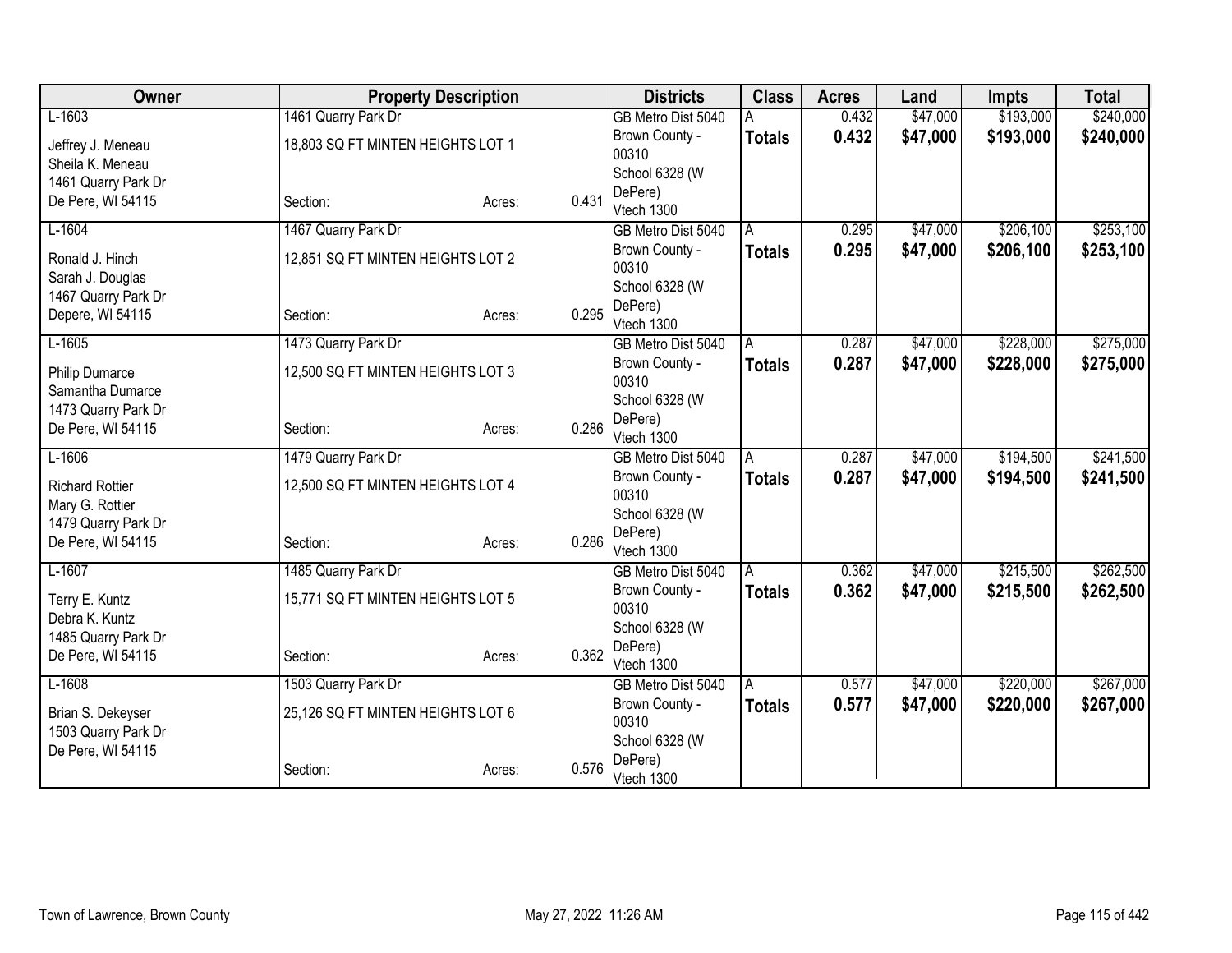| Owner                                    | <b>Property Description</b>                   |                  | <b>Districts</b>          | <b>Class</b>        | <b>Acres</b> | Land     | <b>Impts</b>    | <b>Total</b> |
|------------------------------------------|-----------------------------------------------|------------------|---------------------------|---------------------|--------------|----------|-----------------|--------------|
| $L-1609$                                 | 1511 Quarry Park Dr                           |                  | GB Metro Dist 5040        | А                   | 0.554        | \$47,000 | \$202,700       | \$249,700    |
| Kert J. Roubal                           | 24,130 SQ FT MINTEN HEIGHTS LOT 7             |                  | Brown County -            | <b>Totals</b>       | 0.554        | \$47,000 | \$202,700       | \$249,700    |
| c/o Kert J Roubal & Amy Savaglia         |                                               |                  | 00310                     |                     |              |          |                 |              |
| 1511 Quarry Park Dr                      |                                               |                  | School 6328 (W            |                     |              |          |                 |              |
| De Pere, WI 54115                        | Section:                                      | 0.553<br>Acres:  | DePere)<br>Vtech 1300     |                     |              |          |                 |              |
| $L-161$                                  | Packerland Dr                                 |                  | GB Metro Dist 5040        | $\overline{D}$      | 2.600        | \$500    | $\overline{60}$ | \$500        |
|                                          |                                               |                  | Brown County -            | ΙE                  | 1.156        | \$800    | \$0             | \$800        |
| Lexington Homes, Inc                     | THAT PRT OF OUTLOT 1 OF CSM 9226 IN 2924246   |                  | 00310                     | <b>Totals</b>       | 3.756        | \$1,300  | \$0             | \$1,300      |
| 1300 N Kimps Ct                          | BNG PRT OF GOVT LOT 4 SEC 25 T23N R19E LYG    |                  | School 6328 (W            |                     |              |          |                 |              |
| Green Bay, WI 54313-8948                 | WITHIN TIF DIST #2                            | 3.756            | DePere)                   |                     |              |          |                 |              |
|                                          | Section:                                      | Acres:           | TID <sub>2</sub>          |                     |              |          |                 |              |
|                                          |                                               |                  | Vtech 1300                |                     |              |          |                 |              |
| $L-1610$                                 | 1519 Quarry Park Dr                           |                  | GB Metro Dist 5040        | A                   | 0.699        | \$47,000 | \$225,400       | \$272,400    |
| Brian J. Rickert                         | 30,453 SQ FT MINTEN HEIGHTS LOT 8             |                  | Brown County -            | <b>Totals</b>       | 0.699        | \$47,000 | \$225,400       | \$272,400    |
| 1519 Quarry Park Dr                      |                                               |                  | 00310                     |                     |              |          |                 |              |
| De Pere, WI 54115                        |                                               |                  | School 6328 (W<br>DePere) |                     |              |          |                 |              |
|                                          | Section:                                      | 0.699<br>Acres:  | Vtech 1300                |                     |              |          |                 |              |
| $L-1611$                                 | 1527 Quarry Park Dr                           |                  | GB Metro Dist 5040        | A                   | 0.737        | \$47,000 | \$212,800       | \$259,800    |
|                                          |                                               |                  | Brown County -            | <b>Totals</b>       | 0.737        | \$47,000 | \$212,800       | \$259,800    |
| Eugene J. Vanlanen                       | 32,117 SQ FT MINTEN HEIGHTS LOT 9             |                  | 00310                     |                     |              |          |                 |              |
| 1527 Quarry Park Dr<br>De Pere, WI 54115 |                                               |                  | School 6328 (W            |                     |              |          |                 |              |
|                                          | Section:                                      | 0.737<br>Acres:  | DePere)                   |                     |              |          |                 |              |
|                                          |                                               |                  | Vtech 1300                |                     |              |          |                 |              |
| $L-161-1$                                | Packerland Dr                                 |                  | GB Metro Dist 5040        | $\overline{D}$<br>E | 9.200        | \$1,600  | $\overline{60}$ | \$1,600      |
| Derouin William M & Patricia M           | THAT PRT OF LOT 1 OF CSM 9226 IN 2924246 BNG  |                  | Brown County -            |                     | 1.655        | \$1,100  | \$0             | \$1,100      |
| Revocable Trust                          | PRT OF GOVT LOT 4 SEC 25 T23N R19E LYG WITHIN |                  | 00310<br>School 6328 (W   | <b>Totals</b>       | 10.855       | \$2,700  | \$0             | \$2,700      |
| c/o William M & Patricia Derouin         | TIF DIST#2                                    |                  | DePere)                   |                     |              |          |                 |              |
| 4406 Packerland Dr                       | Section:                                      | 10.855<br>Acres: | TID <sub>2</sub>          |                     |              |          |                 |              |
| De Pere, WI 54115-9528                   |                                               |                  | Vtech 1300                |                     |              |          |                 |              |
| $L-1612$                                 | 1535 Quarry Park Dr                           |                  | GB Metro Dist 5040        | A                   | 0.420        | \$47,000 | \$210,500       | \$257,500    |
| Jeanne M. Mory                           | 18,316 SQ FT MINTEN HEIGHTS LOT 10            |                  | Brown County -            | <b>Totals</b>       | 0.420        | \$47,000 | \$210,500       | \$257,500    |
| 1535 Quarry Park Dr                      |                                               |                  | 00310                     |                     |              |          |                 |              |
| De Pere, WI 54115                        |                                               |                  | School 6328 (W            |                     |              |          |                 |              |
|                                          | Section:                                      | 0.420<br>Acres:  | DePere)                   |                     |              |          |                 |              |
|                                          |                                               |                  | Vtech 1300                |                     |              |          |                 |              |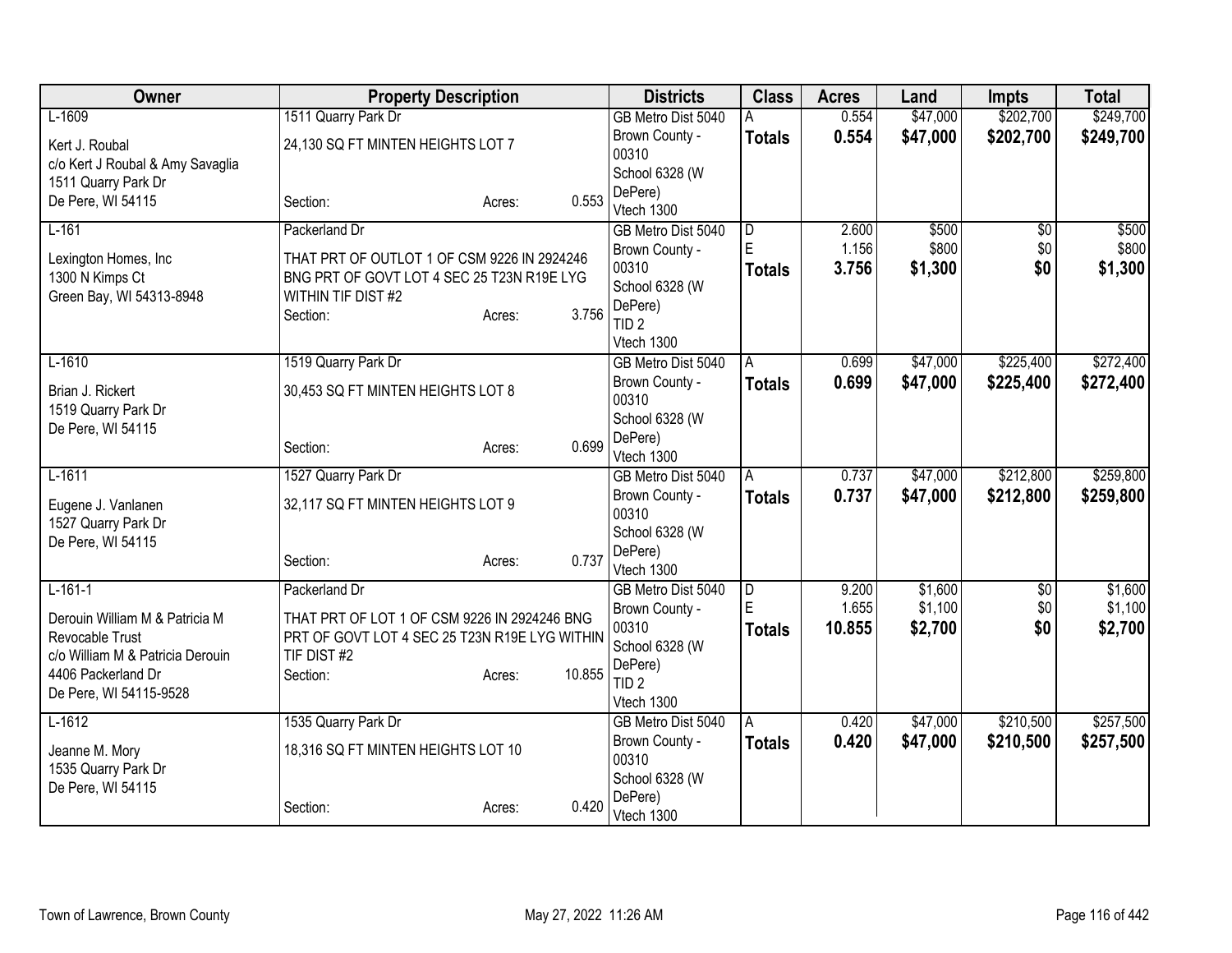| Owner                                           |                                | <b>Property Description</b> |       | <b>Districts</b>        | <b>Class</b>  | <b>Acres</b> | Land     | <b>Impts</b> | <b>Total</b> |
|-------------------------------------------------|--------------------------------|-----------------------------|-------|-------------------------|---------------|--------------|----------|--------------|--------------|
| $L-1613$                                        | 1100 Pisces PI                 |                             |       | GB Metro Dist 5040      |               | 0.280        | \$55,000 | \$218,500    | \$273,500    |
| Kerry M. Hoops                                  | 12,200 SQ FT ORION'S RUN LOT 1 |                             |       | Brown County -          | <b>Totals</b> | 0.280        | \$55,000 | \$218,500    | \$273,500    |
| 1100 Pisces PI                                  |                                |                             |       | 00310                   |               |              |          |              |              |
| De Pere, WI 54115                               |                                |                             |       | School 6328 (W          |               |              |          |              |              |
|                                                 | Section:                       | Acres:                      | 0.280 | DePere)                 |               |              |          |              |              |
|                                                 |                                |                             |       | Vtech 1300              |               |              |          |              |              |
| $L-1614$                                        | 1104 Pisces PI                 |                             |       | GB Metro Dist 5040      | A             | 0.215        | \$55,000 | \$205,000    | \$260,000    |
| Allison A. Reitzner                             | 9,373 SQ FT ORION'S RUN LOT 2  |                             |       | Brown County -<br>00310 | <b>Totals</b> | 0.215        | \$55,000 | \$205,000    | \$260,000    |
| 1104 Pisces PI                                  |                                |                             |       | School 6328 (W          |               |              |          |              |              |
| De Pere, WI 54115                               |                                |                             |       | DePere)                 |               |              |          |              |              |
|                                                 | Section:                       | Acres:                      | 0.215 | Vtech 1300              |               |              |          |              |              |
| $L-1615$                                        | 1108 Pisces PI                 |                             |       | GB Metro Dist 5040      | A             | 0.217        | \$55,000 | \$213,500    | \$268,500    |
|                                                 |                                |                             |       | Brown County -          | <b>Totals</b> | 0.217        | \$55,000 | \$213,500    | \$268,500    |
| Matthew J. Frelich<br>Sarah L. Frelich          | 9,480 SQ FT ORION'S RUN LOT 3  |                             |       | 00310                   |               |              |          |              |              |
| 1108 Pisces PI                                  |                                |                             |       | School 6328 (W          |               |              |          |              |              |
| De Pere, WI 54115                               | Section:                       | Acres:                      | 0.217 | DePere)                 |               |              |          |              |              |
|                                                 |                                |                             |       | Vtech 1300              |               |              |          |              |              |
| $L-1616$                                        | 1112 Pisces PI                 |                             |       | GB Metro Dist 5040      | Α             | 0.220        | \$55,000 | \$236,100    | \$291,100    |
| Adam D. Behnke                                  | 9,587 SQ FT ORION'S RUN LOT 4  |                             |       | Brown County -          | <b>Totals</b> | 0.220        | \$55,000 | \$236,100    | \$291,100    |
| Terra L. Behnke                                 |                                |                             |       | 00310                   |               |              |          |              |              |
| 1112 Pisces PI                                  |                                |                             |       | School 6328 (W          |               |              |          |              |              |
| De Pere, WI 54115                               | Section:                       | Acres:                      | 0.220 | DePere)                 |               |              |          |              |              |
| $L-1617$                                        | 1116 Pisces PI                 |                             |       | Vtech 1300              |               |              | \$55,000 | \$247,000    | \$302,000    |
|                                                 |                                |                             |       | GB Metro Dist 5040      | A             | 0.222        |          |              |              |
| <b>Dustin Andrus</b>                            | 9,683 SQ FT ORION'S RUN LOT 5  |                             |       | Brown County -<br>00310 | <b>Totals</b> | 0.222        | \$55,000 | \$247,000    | \$302,000    |
| Alyxandria Andrus                               |                                |                             |       | School 6328 (W          |               |              |          |              |              |
| 1116 Pisces Pl                                  |                                |                             |       | DePere)                 |               |              |          |              |              |
| De Pere, WI 54115                               | Section:                       | Acres:                      | 0.222 | Vtech 1300              |               |              |          |              |              |
| $L-1618$                                        | 1120 Pisces PI                 |                             |       | GB Metro Dist 5040      | A             | 0.220        | \$55,000 | \$197,400    | \$252,400    |
|                                                 | 9,800 SQ FT ORION'S RUN LOT 6  |                             |       | Brown County -          | <b>Totals</b> | 0.220        | \$55,000 | \$197,400    | \$252,400    |
| Jeffrey M Schaut Living Trust<br>1120 Pisces PI |                                |                             |       | 00310                   |               |              |          |              |              |
| De Pere, WI 54115                               |                                |                             |       | School 6328 (W          |               |              |          |              |              |
|                                                 | Section:                       | Acres:                      | 0.224 | DePere)                 |               |              |          |              |              |
|                                                 |                                |                             |       | Vtech 1300              |               |              |          |              |              |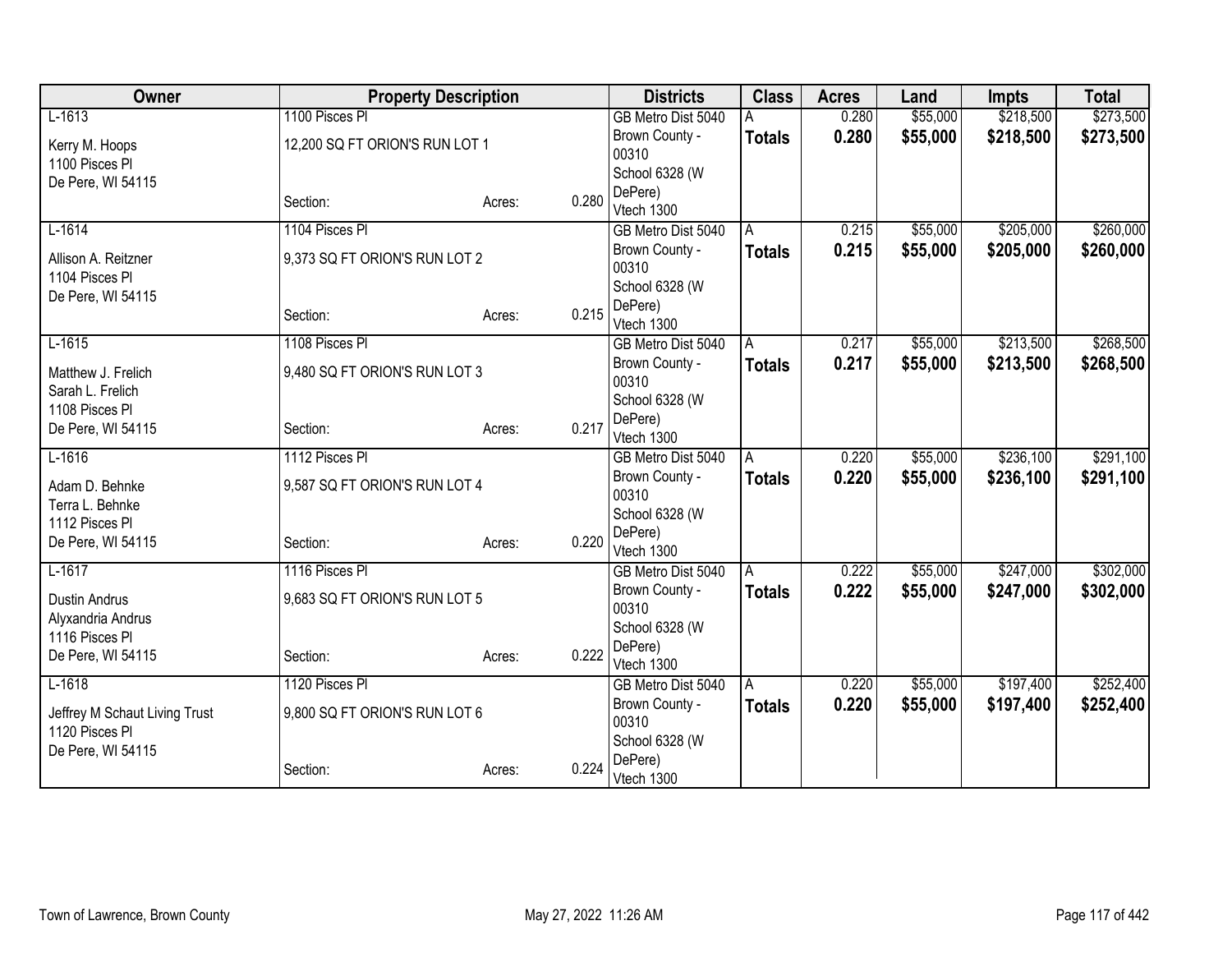| Owner                               | <b>Property Description</b>                    |        |        | <b>Districts</b>        | <b>Class</b>  | <b>Acres</b> | Land     | <b>Impts</b> | <b>Total</b> |
|-------------------------------------|------------------------------------------------|--------|--------|-------------------------|---------------|--------------|----------|--------------|--------------|
| $L-1619$                            | 1128 Pisces Pl                                 |        |        | GB Metro Dist 5040      |               | 0.240        | \$55,000 | \$274,500    | \$329,500    |
| Daniel F. Marquis                   | 10,598 SQ FT ORION'S RUN LOT 7                 |        |        | Brown County -          | <b>Totals</b> | 0.240        | \$55,000 | \$274,500    | \$329,500    |
| Karen L. Marquis                    |                                                |        |        | 00310                   |               |              |          |              |              |
| 1128 Pisces PI                      |                                                |        |        | School 6328 (W          |               |              |          |              |              |
| De Pere, WI 54115                   | Section:                                       | Acres: | 0.243  | DePere)                 |               |              |          |              |              |
|                                     |                                                |        |        | Vtech 1300              |               |              |          |              |              |
| $L-162$                             | Scheuring Rd                                   |        |        | GB Metro Dist 5040      | D             | 23.374       | \$5,000  | $\sqrt{6}$   | \$5,000      |
| VBS, LLC                            | 23.374 AC M/L S 12.13 CHAINS OF GOVT LOT 4 SEC |        |        | Brown County -<br>00310 | <b>Totals</b> | 23.374       | \$5,000  | \$0          | \$5,000      |
| 2270 Mahogany Tr                    | 25 T23N R19E EX RD                             |        |        | School 6328 (W          |               |              |          |              |              |
| De Pere, WI 54115                   |                                                |        |        | DePere)                 |               |              |          |              |              |
|                                     | Section:                                       | Acres: | 23.374 | TID <sub>2</sub>        |               |              |          |              |              |
|                                     |                                                |        |        | Vtech 1300              |               |              |          |              |              |
| $L-1620$                            | 1132 Pisces PI                                 |        |        | GB Metro Dist 5040      | A             | 0.270        | \$55,000 | \$261,500    | \$316,500    |
|                                     |                                                |        |        | Brown County -          | <b>Totals</b> | 0.270        | \$55,000 | \$261,500    | \$316,500    |
| Gary G. Manders                     | 11,617 SQ FT ORION'S RUN LOT 8                 |        |        | 00310                   |               |              |          |              |              |
| Tracy L. Manders<br>1132 Pisces PI  |                                                |        |        | School 6328 (W          |               |              |          |              |              |
| De Pere, WI 54115                   | Section:                                       | Acres: | 0.266  | DePere)                 |               |              |          |              |              |
|                                     |                                                |        |        | Vtech 1300              |               |              |          |              |              |
| $L-1621$                            | 1136 Pisces PI                                 |        |        | GB Metro Dist 5040      | A             | 0.270        | \$55,000 | \$225,500    | \$280,500    |
| Wade A. Benedyk                     | 11,956 SQ FT ORION'S RUN LOT 9                 |        |        | Brown County -          | <b>Totals</b> | 0.270        | \$55,000 | \$225,500    | \$280,500    |
| 1136 Pisces Pl                      |                                                |        |        | 00310                   |               |              |          |              |              |
| De Pere, WI 54115                   |                                                |        |        | School 6328 (W          |               |              |          |              |              |
|                                     | Section:                                       | Acres: | 0.274  | DePere)<br>Vtech 1300   |               |              |          |              |              |
| $L-1622$                            | 1140 Pisces PI                                 |        |        | GB Metro Dist 5040      | A             | 0.300        | \$55,000 | \$258,000    | \$313,000    |
|                                     |                                                |        |        | Brown County -          |               | 0.300        | \$55,000 | \$258,000    | \$313,000    |
| Matthew M. Vandenheuvel             | 13,255 SQ FT ORION'S RUN LOT 10                |        |        | 00310                   | <b>Totals</b> |              |          |              |              |
| c/o Matthew V. Secor                |                                                |        |        | School 6328 (W          |               |              |          |              |              |
| 1140 Pisces PI                      |                                                |        |        | DePere)                 |               |              |          |              |              |
| De Pere, WI 54115                   | Section:                                       | Acres: | 0.304  | Vtech 1300              |               |              |          |              |              |
| $L-1623$                            | 1144 Pisces PI                                 |        |        | GB Metro Dist 5040      | A             | 0.230        | \$55,000 | \$235,500    | \$290,500    |
|                                     |                                                |        |        | Brown County -          | <b>Totals</b> | 0.230        | \$55,000 | \$235,500    | \$290,500    |
| Cindy A. Peterson<br>1144 Pisces Pl | 10,058 SQ FT ORION'S RUN LOT 11                |        |        | 00310                   |               |              |          |              |              |
| De Pere, WI 54115                   |                                                |        |        | School 6328 (W          |               |              |          |              |              |
|                                     | Section:                                       | Acres: | 0.230  | DePere)                 |               |              |          |              |              |
|                                     |                                                |        |        | Vtech 1300              |               |              |          |              |              |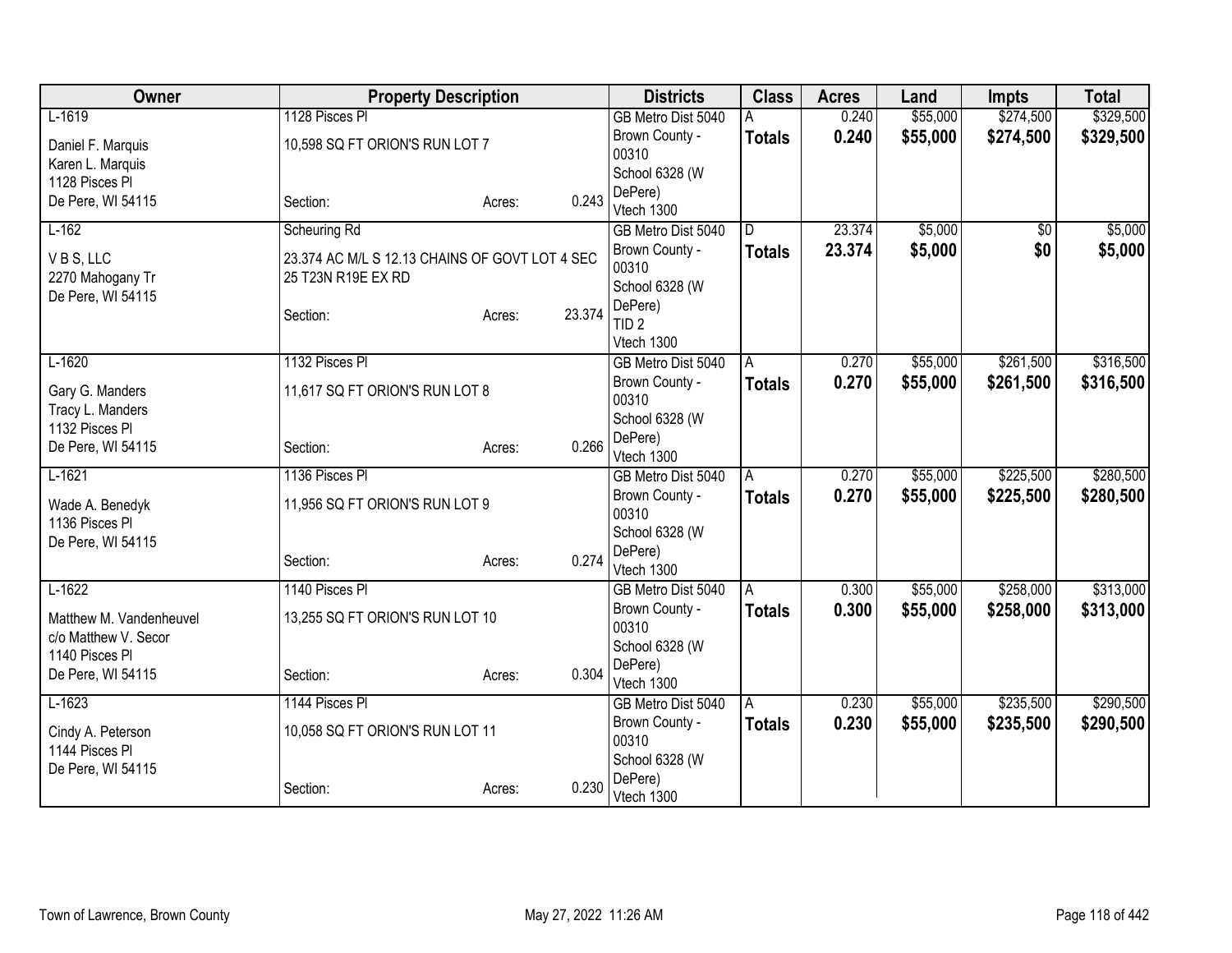| Owner                                        | <b>Property Description</b>     |                 | <b>Districts</b>        | <b>Class</b>  | <b>Acres</b> | Land     | <b>Impts</b> | <b>Total</b> |
|----------------------------------------------|---------------------------------|-----------------|-------------------------|---------------|--------------|----------|--------------|--------------|
| $L-1624$                                     | 1143 Pisces PI                  |                 | GB Metro Dist 5040      |               | 0.230        | \$55,000 | \$252,600    | \$307,600    |
| Todd M. Byrnes                               | 9,935 SQ FT ORION'S RUN LOT 12  |                 | Brown County -          | <b>Totals</b> | 0.230        | \$55,000 | \$252,600    | \$307,600    |
| Michele L. Byrnes                            |                                 |                 | 00310                   |               |              |          |              |              |
| 1143 Pisces Pl                               |                                 |                 | School 6328 (W          |               |              |          |              |              |
| De Pere, WI 54115                            | Section:                        | 0.228<br>Acres: | DePere)                 |               |              |          |              |              |
|                                              |                                 |                 | Vtech 1300              |               |              |          |              |              |
| $L-1625$                                     | 1139 Pisces PI                  |                 | GB Metro Dist 5040      | A             | 0.300        | \$55,000 | \$247,000    | \$302,000    |
| Zachary M. Yakaites<br>1139 Pisces PI        | 13,164 SQ FT ORION'S RUN LOT 13 |                 | Brown County -<br>00310 | <b>Totals</b> | 0.300        | \$55,000 | \$247,000    | \$302,000    |
| De Pere, WI 54115                            |                                 |                 | School 6328 (W          |               |              |          |              |              |
|                                              | Section:                        | 0.302<br>Acres: | DePere)<br>Vtech 1300   |               |              |          |              |              |
| $L-1626$                                     | 1123 Pisces PI                  |                 | GB Metro Dist 5040      | A             | 0.247        | \$55,000 | \$269,800    | \$324,800    |
| Christopher M. Rommes                        | 10,800 SQ FT ORION'S RUN LOT 14 |                 | Brown County -<br>00310 | <b>Totals</b> | 0.247        | \$55,000 | \$269,800    | \$324,800    |
| c/o Christopher R. Moureau<br>1123 Pisces PI |                                 |                 | School 6328 (W          |               |              |          |              |              |
| De Pere, WI 54115                            | Section:                        | 0.247<br>Acres: | DePere)                 |               |              |          |              |              |
|                                              |                                 |                 | Vtech 1300              |               |              |          |              |              |
| $L-1627$                                     | 1119 Pisces PI                  |                 | GB Metro Dist 5040      | A             | 0.240        | \$55,000 | \$229,000    | \$284,000    |
| Jesse P. Sweeney                             | 10,247 SQ FT ORION'S RUN LOT 15 |                 | Brown County -          | <b>Totals</b> | 0.240        | \$55,000 | \$229,000    | \$284,000    |
| 1119 Pisces Pl                               |                                 |                 | 00310                   |               |              |          |              |              |
| De Pere, WI 54115                            |                                 |                 | School 6328 (W          |               |              |          |              |              |
|                                              | Section:                        | 0.235<br>Acres: | DePere)<br>Vtech 1300   |               |              |          |              |              |
| $L-1628$                                     | 1115 Pisces PI                  |                 | GB Metro Dist 5040      | A             | 0.250        | \$55,000 | \$238,400    | \$293,400    |
|                                              |                                 |                 | Brown County -          | <b>Totals</b> | 0.250        | \$55,000 | \$238,400    | \$293,400    |
| Kris Grorich                                 | 10,874 SQ FT ORION'S RUN LOT 16 |                 | 00310                   |               |              |          |              |              |
| 1115 Pisces PI                               |                                 |                 | School 6328 (W          |               |              |          |              |              |
| De Pere, WI 54115                            |                                 |                 | DePere)                 |               |              |          |              |              |
|                                              | Section:                        | 0.249<br>Acres: | Vtech 1300              |               |              |          |              |              |
| $L-1629$                                     | 1111 Pisces PI                  |                 | GB Metro Dist 5040      | A             | 0.250        | \$55,000 | \$262,400    | \$317,400    |
| Stephen J. Labrake                           | 10,846 SQ FT ORION'S RUN LOT 17 |                 | Brown County -          | <b>Totals</b> | 0.250        | \$55,000 | \$262,400    | \$317,400    |
| Linda M. Labrake                             |                                 |                 | 00310                   |               |              |          |              |              |
| 1111 Pisces Pl                               |                                 |                 | School 6328 (W          |               |              |          |              |              |
| De Pere, WI 54115                            | Section:                        | 0.248<br>Acres: | DePere)<br>Vtech 1300   |               |              |          |              |              |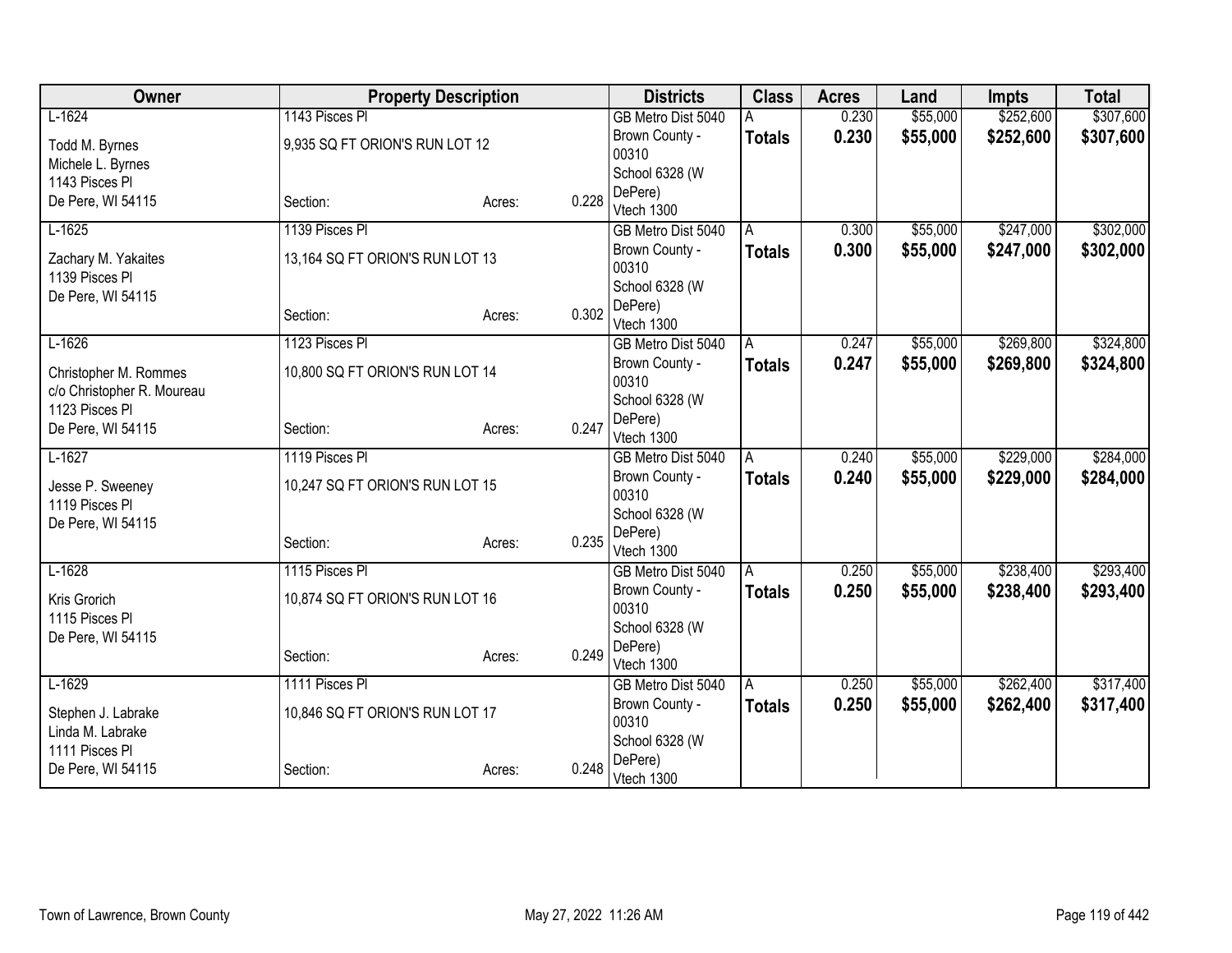| Owner                            | <b>Property Description</b>                     |                  | <b>Districts</b>          | <b>Class</b>  | <b>Acres</b> | Land     | <b>Impts</b>    | <b>Total</b> |
|----------------------------------|-------------------------------------------------|------------------|---------------------------|---------------|--------------|----------|-----------------|--------------|
| $L-163$                          | 3952 Packerland Dr Unit BLK                     |                  | GB Metro Dist 5040        |               | 39.881       | \$7,200  | $\overline{30}$ | \$7,200      |
| Northeast Asphalt Inc            | 39.881 AC M/L NE1/4 SE1/4 SEC 25 T23N R19E & EX |                  | Brown County -            | <b>Totals</b> | 39.881       | \$7,200  | \$0             | \$7,200      |
| PO Box 1632                      | J01372-27 & EX RD & EX 33 CSM 239               |                  | 00310                     |               |              |          |                 |              |
| Waukesha, WI 53187-1632          |                                                 |                  | School 6328 (W<br>DePere) |               |              |          |                 |              |
|                                  | Section:                                        | 39.881<br>Acres: | Vtech 1300                |               |              |          |                 |              |
| $L-1630$                         | 1107 Pisces PI                                  |                  | GB Metro Dist 5040        | A             | 0.240        | \$55,000 | \$241,500       | \$296,500    |
| Ted W. Corsi Jr                  | 10,428 SQ FT ORION'S RUN LOT 18                 |                  | Brown County -            | <b>Totals</b> | 0.240        | \$55,000 | \$241,500       | \$296,500    |
| Peggy A. Corsi                   |                                                 |                  | 00310                     |               |              |          |                 |              |
| 1107 Pisces PI                   |                                                 |                  | School 6328 (W            |               |              |          |                 |              |
| De Pere, WI 54115                | Section:                                        | 0.239<br>Acres:  | DePere)<br>Vtech 1300     |               |              |          |                 |              |
| $L-1631$                         | 1103 Pisces PI                                  |                  | GB Metro Dist 5040        | A             | 0.260        | \$55,000 | \$259,000       | \$314,000    |
|                                  |                                                 |                  | Brown County -            | <b>Totals</b> | 0.260        | \$55,000 | \$259,000       | \$314,000    |
| Jamie L. Prey                    | 11,322 SQ FT ORION'S RUN LOT 19                 |                  | 00310                     |               |              |          |                 |              |
| Kristi L. Prey<br>1103 Pisces PI |                                                 |                  | School 6328 (W            |               |              |          |                 |              |
| Depere, WI 54115                 | Section:                                        | 0.259<br>Acres:  | DePere)                   |               |              |          |                 |              |
|                                  |                                                 |                  | Vtech 1300                |               |              |          |                 |              |
| $L-163-1$                        | 4305 Packerland Dr                              |                  | GB Metro Dist 5040        | A             | 1.304        | \$46,100 | \$124,900       | \$171,000    |
| Andria J. Smits                  | 1.304 AC M/L PART OF NE1/4 SE1/4 SEC 25 T23N    |                  | Brown County -<br>00310   | <b>Totals</b> | 1.304        | \$46,100 | \$124,900       | \$171,000    |
| 4305 Packerland Dr               | R19E DESC IN J1372-27 EX RD                     |                  | School 6328 (W            |               |              |          |                 |              |
| De Pere, WI 54115                |                                                 |                  | DePere)                   |               |              |          |                 |              |
|                                  | Section:                                        | 1.304<br>Acres:  | Vtech 1300                |               |              |          |                 |              |
| $L-1632$                         | 1101 Pisces PI                                  |                  | GB Metro Dist 5040        | A             | 0.390        | \$55,000 | \$245,100       | \$300,100    |
| Darren R. Johnson                | 16,868 SQ FT ORION'S RUN LOT 20                 |                  | Brown County -            | <b>Totals</b> | 0.390        | \$55,000 | \$245,100       | \$300,100    |
| Barbara J. Johnson               |                                                 |                  | 00310                     |               |              |          |                 |              |
| 1101 Pisces Pl                   |                                                 |                  | School 6328 (W<br>DePere) |               |              |          |                 |              |
| De Pere, WI 54115                | Section:                                        | 0.387<br>Acres:  | Vtech 1300                |               |              |          |                 |              |
| $L-163-2$                        | 4317 Packerland Dr                              |                  | GB Metro Dist 5040        | A             | 3.029        | \$66,200 | \$129,800       | \$196,000    |
| Sharon M. Mashl                  | 131,977 SQ FT LOT 1 OF 33 CSM 239 BNG PRT OF    |                  | Brown County -            | <b>Totals</b> | 3.029        | \$66,200 | \$129,800       | \$196,000    |
| c/o Sharon Manders               | NE1/4 SE1/4 SEC 25 T23N R19E                    |                  | 00310                     |               |              |          |                 |              |
| 4317 Packerland Dr               |                                                 |                  | School 6328 (W            |               |              |          |                 |              |
| De Pere, WI 54115-9527           | Section:                                        | 3.030<br>Acres:  | DePere)<br>Vtech 1300     |               |              |          |                 |              |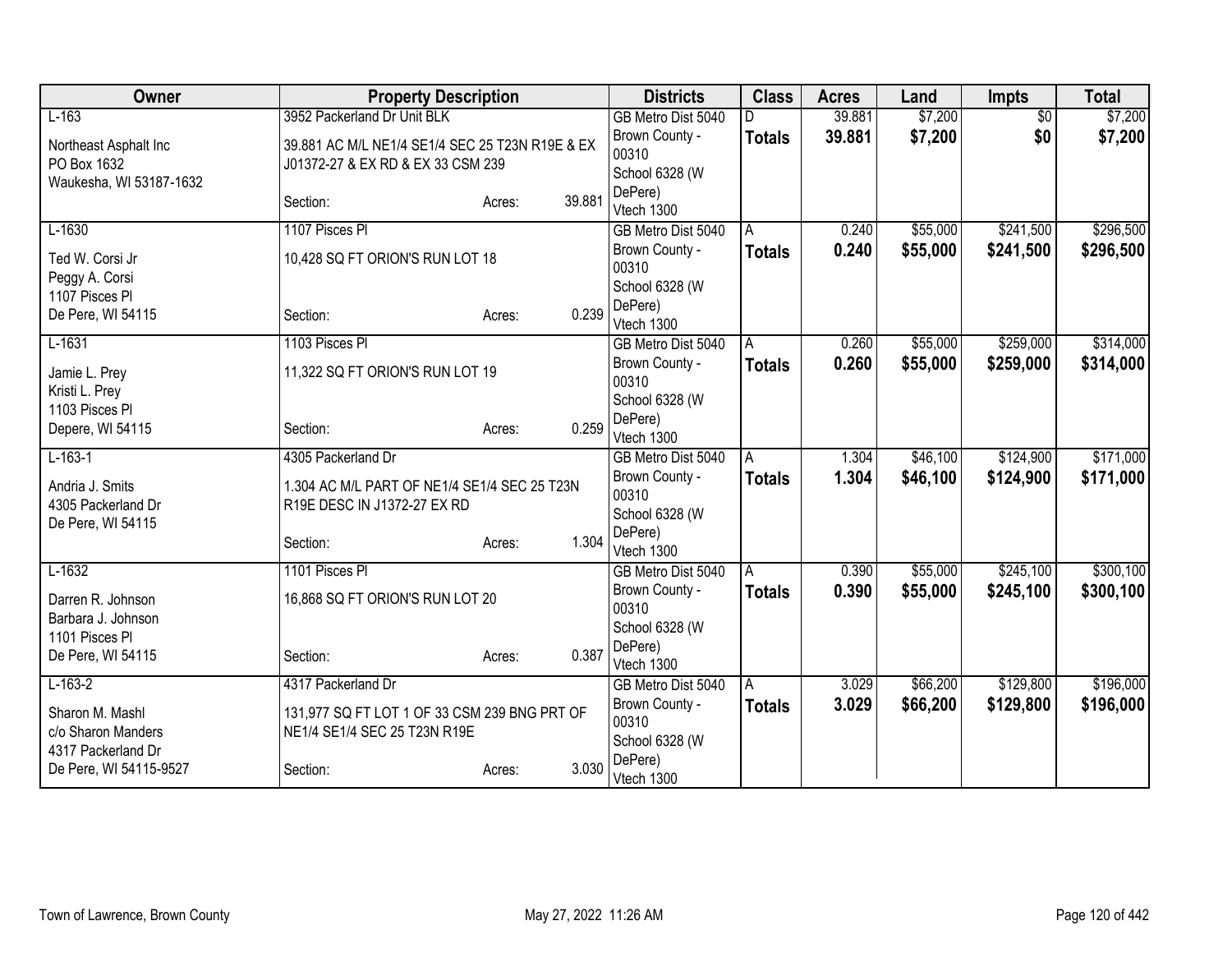| Owner                                 | <b>Property Description</b>        |                 | <b>Districts</b>                     | <b>Class</b>  | <b>Acres</b>   | Land                 | <b>Impts</b>           | <b>Total</b> |
|---------------------------------------|------------------------------------|-----------------|--------------------------------------|---------------|----------------|----------------------|------------------------|--------------|
| $L-1633$                              | Pisces PI                          |                 | GB Metro Dist 5040                   | E4            | 9.160          | $\overline{60}$      | $\overline{50}$        | \$0          |
| Lawrence Town of                      | 399,224 SQ FT ORION'S RUN OUTLOT 1 |                 | Brown County -                       | <b>Totals</b> | 9.160          | \$0                  | \$0                    | \$0          |
| c/o Town of Lawrence                  |                                    |                 | 00310                                |               |                |                      |                        |              |
| 2400 Shady Ct                         |                                    |                 | School 6328 (W                       |               |                |                      |                        |              |
| De Pere, WI 54115                     | Section:                           | 9.164<br>Acres: | DePere)<br>Vtech 1300                |               |                |                      |                        |              |
| $L-1635$                              | 1024 Hoks Ridge Ln                 |                 | GB Metro Dist 5040                   | A             | 0.320          | \$72,000             | \$402,500              | \$474,500    |
|                                       |                                    |                 | Brown County -                       | Totals        | 0.320          | \$72,000             | \$402,500              | \$474,500    |
| Tracy L. Page<br>Douglas R. Page      | 13,935 SQ FT HOKS RIDGE LOT 1      |                 | 00310                                |               |                |                      |                        |              |
| 1024 Hoks Ridge Ln                    |                                    |                 | School 6328 (W                       |               |                |                      |                        |              |
| De Pere, WI 54115                     | Section:                           | 0.319<br>Acres: | DePere)                              |               |                |                      |                        |              |
|                                       |                                    |                 | Vtech 1300                           |               |                |                      |                        |              |
| $L-1636$                              | 1016 Hoks Ridge Ln                 |                 | GB Metro Dist 5040                   | A             | 0.318          | \$72,000             | \$354,400              | \$426,400    |
| Nathan P. Borchert                    | 13,833 SQ FT HOKS RIDGE LOT 2      |                 | Brown County -                       | Totals        | 0.318          | \$72,000             | \$354,400              | \$426,400    |
| Renee L. Borchert                     |                                    |                 | 00310<br>School 6328 (W              |               |                |                      |                        |              |
| 1016 Hoks Ridge Ln                    |                                    |                 | DePere)                              |               |                |                      |                        |              |
| De Pere, WI 54115                     | Section:                           | 0.317<br>Acres: | Vtech 1300                           |               |                |                      |                        |              |
| $L-1637$                              | 1008 Hoks Ridge Ln                 |                 | GB Metro Dist 5040                   | A             | 0.318          | \$72,000             | \$348,000              | \$420,000    |
| Freeman Mark & Denise Joint Revocable | 13,833 SQ FT HOKS RIDGE LOT 3      |                 | Brown County -                       | <b>Totals</b> | 0.318          | \$72,000             | \$348,000              | \$420,000    |
| Trust                                 |                                    |                 | 00310                                |               |                |                      |                        |              |
| c/o Mark & Denise Freeman             |                                    |                 | School 6328 (W                       |               |                |                      |                        |              |
| 1008 Hoks Ridge Ln                    | Section:                           | 0.317<br>Acres: | DePere)                              |               |                |                      |                        |              |
| De Pere, WI 54115                     |                                    |                 | Vtech 1300                           |               |                |                      |                        |              |
| $L-1638$                              | 1000 Hoks Ridge Ln                 |                 | GB Metro Dist 5040                   | A             | 0.318          | \$72,000             | \$307,600              | \$379,600    |
| Mathew D. Schoenwalder                | 13,833 SQ FT HOKS RIDGE LOT 4      |                 | Brown County -                       | <b>Totals</b> | 0.318          | \$72,000             | \$307,600              | \$379,600    |
| Nicole L. Schoenwalder                |                                    |                 | 00310                                |               |                |                      |                        |              |
| 1000 Hoks Ridge Ln                    |                                    |                 | School 6328 (W                       |               |                |                      |                        |              |
| De Pere, WI 54115                     | Section:                           | 0.317<br>Acres: | DePere)                              |               |                |                      |                        |              |
|                                       |                                    |                 | Vtech 1300                           |               |                |                      |                        |              |
| $L-1639$                              | 992 Hoks Ridge Ln                  |                 | GB Metro Dist 5040<br>Brown County - | A             | 0.318<br>0.318 | \$72,000<br>\$72,000 | \$406,000<br>\$406,000 | \$478,000    |
| Hoes Anthony J & Genevieve A Living   | 13,833 SQ FT HOKS RIDGE LOT 5      |                 | 00310                                | <b>Totals</b> |                |                      |                        | \$478,000    |
| Trust                                 |                                    |                 | School 6328 (W                       |               |                |                      |                        |              |
| 992 Hoks Ridge Ln                     |                                    |                 | DePere)                              |               |                |                      |                        |              |
| De Pere, WI 54115                     | Section:                           | 0.317<br>Acres: | Vtech 1300                           |               |                |                      |                        |              |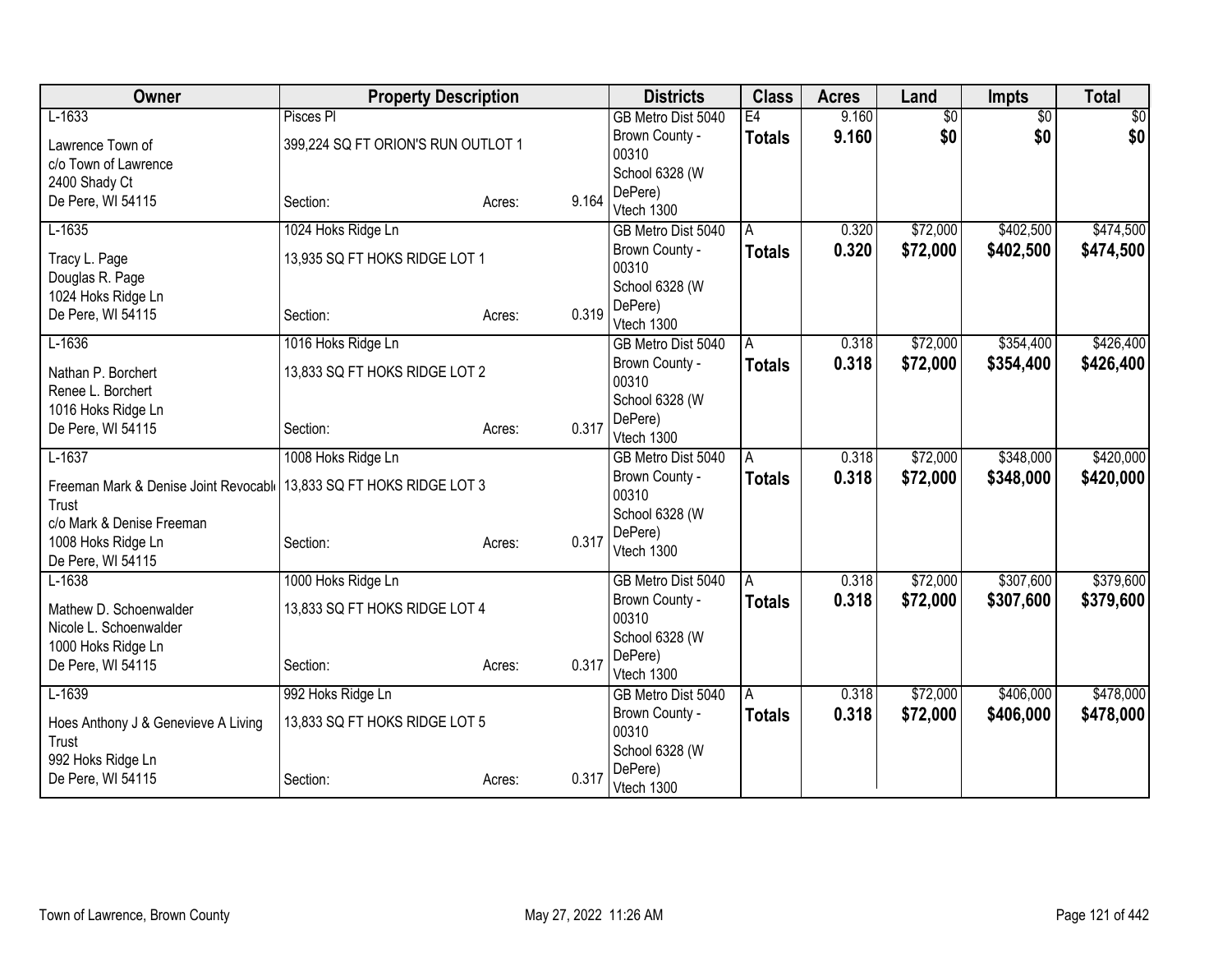| Owner                                  | <b>Property Description</b>                  |                  | <b>Districts</b>            | <b>Class</b>  | <b>Acres</b> | Land     | <b>Impts</b> | <b>Total</b> |
|----------------------------------------|----------------------------------------------|------------------|-----------------------------|---------------|--------------|----------|--------------|--------------|
| $L-164$                                | 4406 Packerland Dr                           |                  | GB Metro Dist 5040          | D             | 15.630       | \$3,200  | \$0          | \$3,200      |
| Derouin William M & Patricia M         | SW1/4 SE1/4 SEC 25 T23N R19E EX COM SE COR N |                  | Brown County -              | $\mathsf E$   | 2.000        | \$1,300  | \$0          | \$1,300      |
| Revocable Trust                        | 959 FT W 16 RODS S 10 RODS W TO W/L S TO SW  |                  | 00310                       | G             | 3.000        | \$60,000 | \$278,900    | \$338,900    |
| c/o William M & Patricia Derouin       | COR E TO BEG EX RDS                          |                  | School 6328 (W              | <b>Totals</b> | 20.630       | \$64,500 | \$278,900    | \$343,400    |
| 4406 Packerland Dr                     | Section:                                     | 20.630<br>Acres: | DePere)<br>TID <sub>2</sub> |               |              |          |              |              |
| De Pere, WI 54115-9528                 |                                              |                  | Vtech 1300                  |               |              |          |              |              |
| $L-1640$                               | 984 Hoks Ridge Ln                            |                  | GB Metro Dist 5040          | A             | 0.317        | \$72,000 | \$310,000    | \$382,000    |
|                                        |                                              |                  | Brown County -              | <b>Totals</b> | 0.317        | \$72,000 | \$310,000    | \$382,000    |
| Eric P. Nuthals                        | 13,795 SQ FT HOKS RIDGE LOT 6                |                  | 00310                       |               |              |          |              |              |
| Erin C. Nuthals                        |                                              |                  | School 6328 (W              |               |              |          |              |              |
| 984 Hoks Ridge Ln<br>De Pere, WI 54115 | Section:                                     | 0.316<br>Acres:  | DePere)                     |               |              |          |              |              |
|                                        |                                              |                  | Vtech 1300                  |               |              |          |              |              |
| $L-1641$                               | 983 Hoks Ridge Ln                            |                  | GB Metro Dist 5040          | A             | 0.313        | \$72,000 | \$408,000    | \$480,000    |
| Douglas C. Punzel                      | 13,625 SQ FT HOKS RIDGE LOT 7                |                  | Brown County -              | <b>Totals</b> | 0.313        | \$72,000 | \$408,000    | \$480,000    |
| Carla J. Punzel                        |                                              |                  | 00310<br>School 6328 (W     |               |              |          |              |              |
| 983 Hoks Ridge Ln                      |                                              |                  | DePere)                     |               |              |          |              |              |
| De Pere, WI 54115                      | Section:                                     | 0.312<br>Acres:  | Vtech 1300                  |               |              |          |              |              |
| $L-1642$                               | 991 Hoks Ridge Ln                            |                  | GB Metro Dist 5040          | A             | 0.313        | \$72,000 | \$344,000    | \$416,000    |
| Joseph R. Devos et al                  | 13,625 SQ FT HOKS RIDGE LOT 8                |                  | Brown County -              | <b>Totals</b> | 0.313        | \$72,000 | \$344,000    | \$416,000    |
| c/o Joseph & Jamie De Vos              |                                              |                  | 00310                       |               |              |          |              |              |
| 991 Hoks Ridge Ln                      |                                              |                  | School 6328 (W              |               |              |          |              |              |
| De Pere, WI 54115                      | Section:                                     | 0.312<br>Acres:  | DePere)                     |               |              |          |              |              |
|                                        |                                              |                  | Vtech 1300                  |               |              |          |              |              |
| $L-1643$                               | 999 Hoks Ridge Ln                            |                  | GB Metro Dist 5040          | A             | 0.420        | \$75,800 | \$374,500    | \$450,300    |
| Thomas J. Franken                      | 18,310 SQ FT HOKS RIDGE LOT 9                |                  | Brown County -<br>00310     | <b>Totals</b> | 0.420        | \$75,800 | \$374,500    | \$450,300    |
| Kathleen M. Franken                    |                                              |                  | School 6328 (W              |               |              |          |              |              |
| 999 Hoks Ridge Ln                      |                                              |                  | DePere)                     |               |              |          |              |              |
| De Pere, WI 54115                      | Section:                                     | 0.420<br>Acres:  | Vtech 1300                  |               |              |          |              |              |
| $L-1644$                               | 1011 Hoks Ridge Ln                           |                  | GB Metro Dist 5040          | A             | 0.570        | \$82,100 | \$421,500    | \$503,600    |
| Michael A. Soch                        | 24,838 SQ FT HOKS RIDGE LOT 10               |                  | Brown County -              | <b>Totals</b> | 0.570        | \$82,100 | \$421,500    | \$503,600    |
| Jamie M. Soch                          |                                              |                  | 00310                       |               |              |          |              |              |
| 1011 Hoks Ridge Ln                     |                                              |                  | School 6328 (W              |               |              |          |              |              |
| De Pere, WI 54115                      | Section:                                     | 0.570<br>Acres:  | DePere)<br>Vtech 1300       |               |              |          |              |              |
|                                        |                                              |                  |                             |               |              |          |              |              |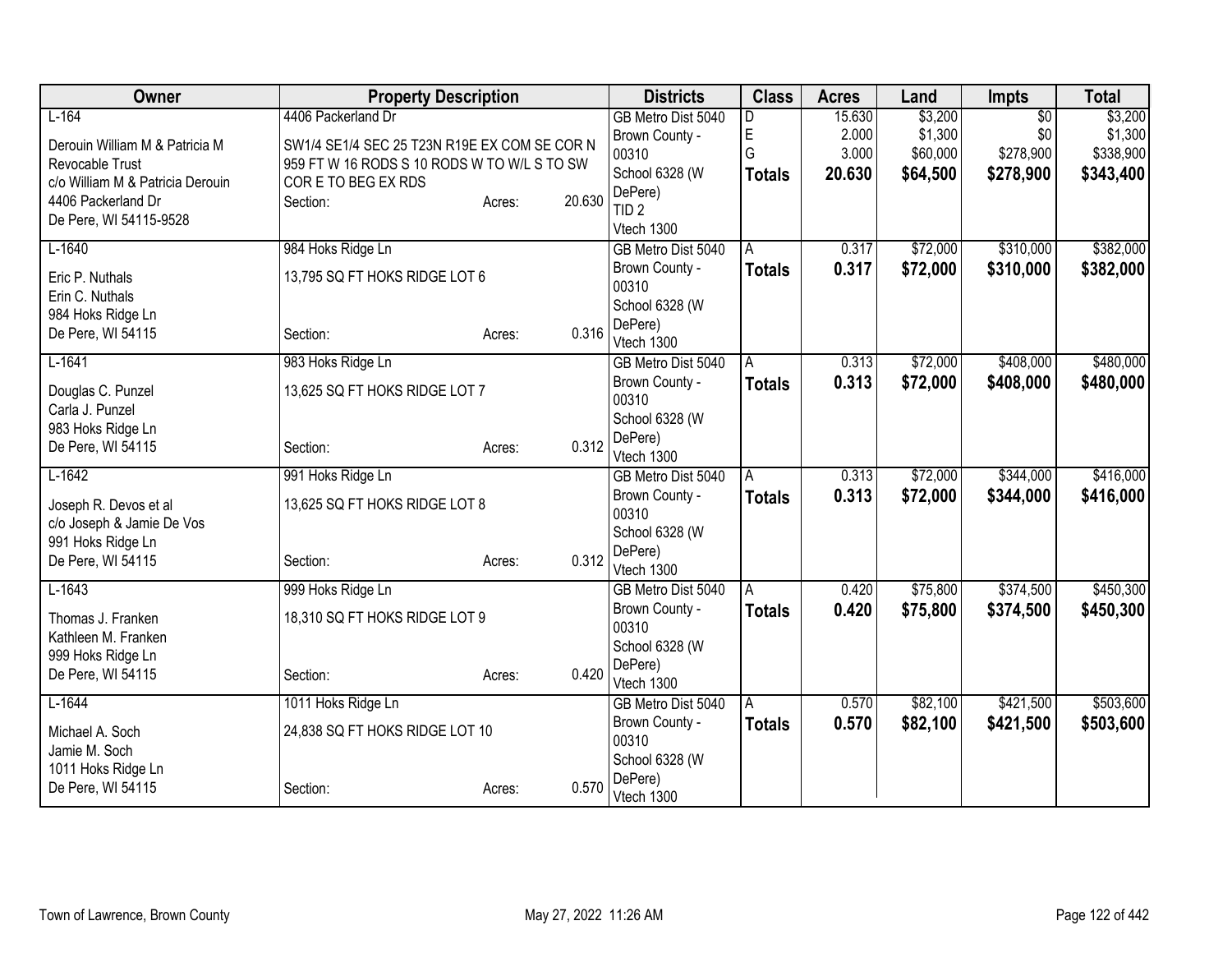| Owner                                   | <b>Property Description</b>                                                      | <b>Districts</b>        | <b>Class</b>  | <b>Acres</b> | Land     | Impts     | <b>Total</b> |
|-----------------------------------------|----------------------------------------------------------------------------------|-------------------------|---------------|--------------|----------|-----------|--------------|
| $L-1645$                                | 1017 Hoks Ridge Ln                                                               | GB Metro Dist 5040      |               | 0.570        | \$82,100 | \$512,600 | \$594,700    |
| Justus Hedeen                           | 24,838 SQ FT HOKS RIDGE LOT 11                                                   | Brown County -<br>00310 | <b>Totals</b> | 0.570        | \$82,100 | \$512,600 | \$594,700    |
| Katherine Hedeen                        |                                                                                  | School 6328 (W          |               |              |          |           |              |
| 1017 Hoks Ridge Ln<br>De Pere, WI 54115 | 0.570<br>Section:<br>Acres:                                                      | DePere)<br>Vtech 1300   |               |              |          |           |              |
| $L-1646$                                | 1023 Hoks Ridge Ln                                                               | GB Metro Dist 5040      | A             | 0.543        | \$82,000 | \$343,400 | \$425,400    |
| Nicholas Kolb<br>Megan Kolb             | 23,670 SQ FT HOKS RIDGE LOT 12                                                   | Brown County -<br>00310 | <b>Totals</b> | 0.543        | \$82,000 | \$343,400 | \$425,400    |
| 1023 Hoks Ridge Ln                      |                                                                                  | School 6328 (W          |               |              |          |           |              |
| De Pere, WI 54115                       | 0.543<br>Section:<br>Acres:                                                      | DePere)<br>Vtech 1300   |               |              |          |           |              |
| $L-1647$                                | 1920 Sandy Springs Rd                                                            | GB Metro Dist 5040      | A             | 0.000        | \$25,000 | \$161,500 | \$186,500    |
| Tanya Junkans<br>1920 Sandy Springs Rd  | 1920-1922 SANDY SPRINGS ROAD CONDOMINIUM<br>UNIT 1 TOGETHER WITH UND INTEREST IN | Brown County -<br>00310 | <b>Totals</b> | 0.000        | \$25,000 | \$161,500 | \$186,500    |
| De Pere, WI 54115                       | COMMON ELEMENTS ETC IN 2621317                                                   | School 6328 (W          |               |              |          |           |              |
|                                         | 0.000<br>Section:<br>Acres:                                                      | DePere)<br>Vtech 1300   |               |              |          |           |              |
| $L-1648$                                | 1922 Sandy Springs Rd                                                            | GB Metro Dist 5040      | A             | 0.000        | \$25,000 | \$161,500 | \$186,500    |
| Debbie J. Rohloff                       | 1920-1922 SANDY SPRINGS ROAD CONDOMINIUM                                         | Brown County -<br>00310 | <b>Totals</b> | 0.000        | \$25,000 | \$161,500 | \$186,500    |
| 1922 Sandy Springs Rd                   | UNIT 2 TOGETHER WITH UND INTEREST IN                                             | School 6328 (W          |               |              |          |           |              |
| De Pere, WI 54115                       | COMMON ELEMENTS ETC IN 2621317                                                   | DePere)                 |               |              |          |           |              |
|                                         | 0.000<br>Section:<br>Acres:                                                      | Vtech 1300              |               |              |          |           |              |
| $L-1649$                                | 1928 Sandy Springs Rd                                                            | GB Metro Dist 5040      | Α             | 0.000        | \$25,000 | \$161,500 | \$186,500    |
| Sheryle M. Forcey                       | 1928-1930 SANDYS SPRINGS ROAD CONDOMINIUM                                        | Brown County -          | <b>Totals</b> | 0.000        | \$25,000 | \$161,500 | \$186,500    |
| 1928 Sandy Springs Rd                   | UNIT 1 TOGETHER WITH UND INTEREST IN                                             | 00310<br>School 6328 (W |               |              |          |           |              |
| De Pere, WI 54115                       | COMMON ELEMENTS ETC IN 2621317                                                   | DePere)                 |               |              |          |           |              |
|                                         | 0.000<br>Section:<br>Acres:                                                      | Vtech 1300              |               |              |          |           |              |
| $L-165$                                 | 4432 Packerland Dr                                                               | GB Metro Dist 5040      | A             | 1.818        | \$56,400 | \$125,200 | \$181,600    |
| Nicolas Tamayo                          | 1.805 AC M/L PRT OF SW1/4 SE1/4 SEC 25 T23N                                      | Brown County -          | <b>Totals</b> | 1.818        | \$56,400 | \$125,200 | \$181,600    |
| Mariana Rodriguez Navarro               | R19E DESC IN J19566-29 EX RD                                                     | 00310<br>School 6328 (W |               |              |          |           |              |
| 4432 Packerland Dr                      |                                                                                  | DePere)                 |               |              |          |           |              |
| De Pere, WI 54115                       | 1.805<br>Section:<br>Acres:                                                      | TID <sub>2</sub>        |               |              |          |           |              |
|                                         |                                                                                  | Vtech 1300              |               |              |          |           |              |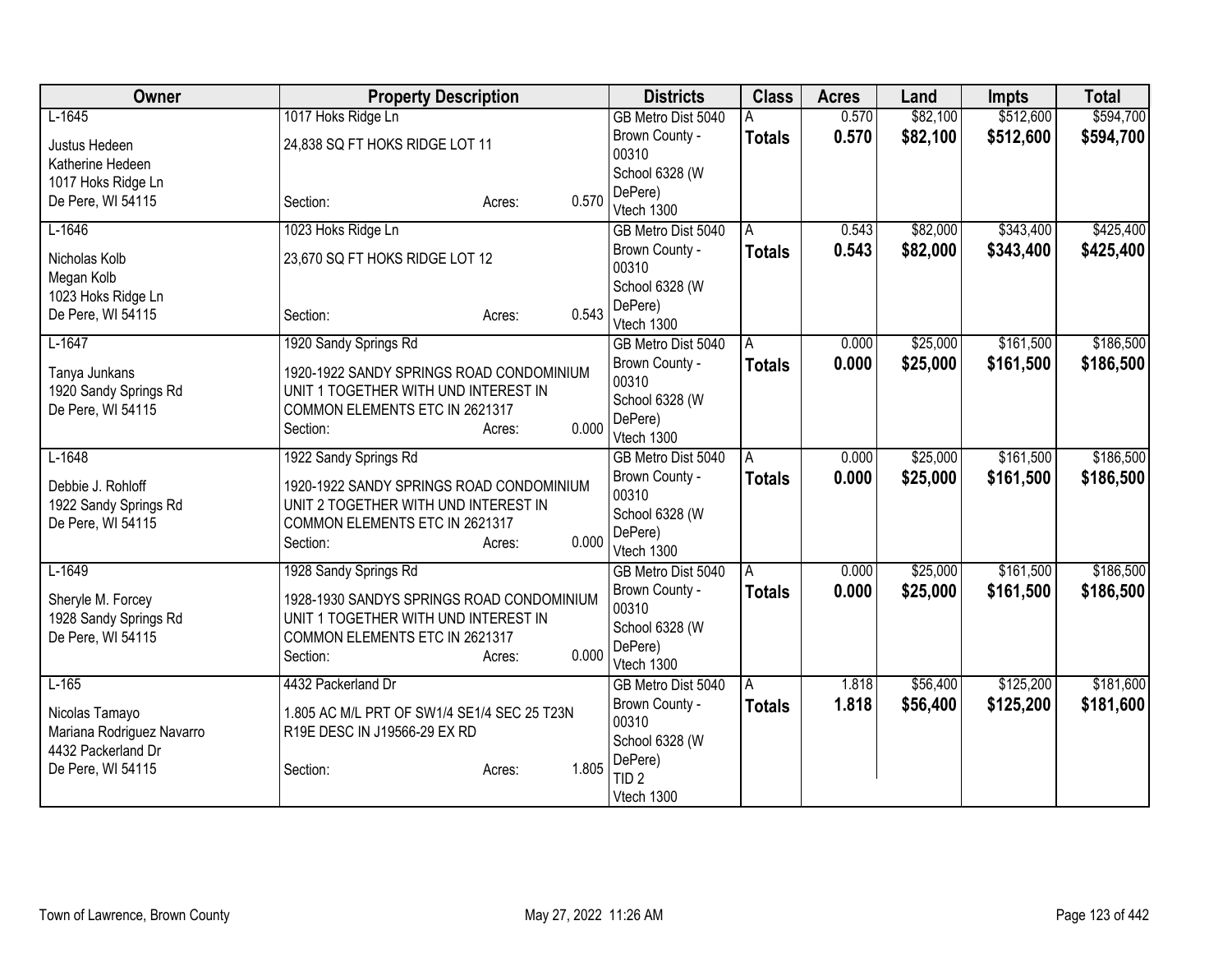| Owner                                               | <b>Property Description</b>                    |                  | <b>Districts</b>            | <b>Class</b>  | <b>Acres</b> | Land      | <b>Impts</b> | <b>Total</b> |
|-----------------------------------------------------|------------------------------------------------|------------------|-----------------------------|---------------|--------------|-----------|--------------|--------------|
| $L-1650$                                            | 1930 Sandy Springs Rd                          |                  | GB Metro Dist 5040          |               | 0.000        | \$25,000  | \$164,800    | \$189,800    |
| Amy M. Castelic                                     | 1928-1930 SANDYS SPRINGS ROAD CONDOMINIUM      |                  | Brown County -              | <b>Totals</b> | 0.000        | \$25,000  | \$164,800    | \$189,800    |
| 1930 Sandy Springs Rd                               | UNIT 2 TOGETHER WITH UND INTEREST IN           |                  | 00310                       |               |              |           |              |              |
| De Pere, WI 54115                                   | COMMON ELEMENTS ETC IN 2621319                 |                  | School 6328 (W              |               |              |           |              |              |
|                                                     | Section:                                       | 0.000<br>Acres:  | DePere)<br>Vtech 1300       |               |              |           |              |              |
| $L-1651$                                            | 924 Green Ridge Dr                             |                  | GB Metro Dist 5040          | A             | 0.778        | \$89,000  | \$498,000    | \$587,000    |
| Steven J. Rattray                                   | 33,908 SQ FT THE ESTATES OF GREEN RIDGE LOT    |                  | Brown County -              | <b>Totals</b> | 0.778        | \$89,000  | \$498,000    | \$587,000    |
| Shauna L. Rattray                                   |                                                |                  | 00310<br>School 6328 (W     |               |              |           |              |              |
| 924 Green Ridge Dr                                  |                                                |                  | DePere)                     |               |              |           |              |              |
| De Pere, WI 54115                                   | Section:                                       | 0.778<br>Acres:  | Vtech 1300                  |               |              |           |              |              |
| $L-165-1$                                           | Scheuring Rd                                   |                  | GB Metro Dist 5040          | D.            | 20.088       | \$4,300   | \$0          | \$4,300      |
| Baycare Aurora LLC                                  | PRT OF SW1/4 SE1/4 SEC 25 T23N R19E AS DESC IN |                  | Brown County -              | <b>Totals</b> | 20.088       | \$4,300   | \$0          | \$4,300      |
| 750 W Virginia St                                   | 2871375                                        |                  | 00310                       |               |              |           |              |              |
| Milwaukee, WI 53204                                 |                                                |                  | School 6328 (W              |               |              |           |              |              |
|                                                     | Section:                                       | 20.074<br>Acres: | DePere)<br>TID <sub>2</sub> |               |              |           |              |              |
|                                                     |                                                |                  | Vtech 1300                  |               |              |           |              |              |
| $L-1652$                                            | 916 Green Ridge Dr                             |                  | GB Metro Dist 5040          | A             | 0.659        | \$91,600  | \$441,000    | \$532,600    |
|                                                     |                                                |                  | Brown County -              | <b>Totals</b> | 0.659        | \$91,600  | \$441,000    | \$532,600    |
| Vanderploeg David N & Patricia E<br>Revocable Trust | 28,703 SQ FT THE ESTATES OF GREEN RIDGE LOT 2  |                  | 00310                       |               |              |           |              |              |
| c/o David N & Patricia E Ploeg                      |                                                |                  | School 6328 (W              |               |              |           |              |              |
| 916 Green Ridge Dr                                  | Section:                                       | 0.658<br>Acres:  | DePere)                     |               |              |           |              |              |
| De Pere, WI 54115-7647                              |                                                |                  | Vtech 1300                  |               |              |           |              |              |
| $L-1653$                                            | 908 Green Ridge Dr                             |                  | GB Metro Dist 5040          | A             | 0.787        | \$98,600  | \$437,700    | \$536,300    |
| James S. Lindbeck                                   | 34,299 SQ FT THE ESTATES OF GREEN RIDGE LOT 3  |                  | Brown County -              | <b>Totals</b> | 0.787        | \$98,600  | \$437,700    | \$536,300    |
| c/o James S Lindbeck & A Burkett                    |                                                |                  | 00310                       |               |              |           |              |              |
| 908 Green Ridge Dr                                  |                                                |                  | School 6328 (W<br>DePere)   |               |              |           |              |              |
| De Pere, WI 54115-7647                              | Section:                                       | 0.787<br>Acres:  | Vtech 1300                  |               |              |           |              |              |
| $L-1654$                                            | 900 Green Ridge Dr                             |                  | GB Metro Dist 5040          | A             | 1.221        | \$119,800 | \$514,000    | \$633,800    |
| Denis Enterprises I LLC                             | 53,181 SQ FT THE ESTATES OF GREEN RIDGE LOT 4  |                  | Brown County -              | <b>Totals</b> | 1.221        | \$119,800 | \$514,000    | \$633,800    |
| Attn: Mark Dennis                                   |                                                |                  | 00310                       |               |              |           |              |              |
| 900 Green Ridge Dr                                  |                                                |                  | School 6328 (W              |               |              |           |              |              |
| De Pere, WI 54115                                   | Section:                                       | 1.220<br>Acres:  | DePere)<br>Vtech 1300       |               |              |           |              |              |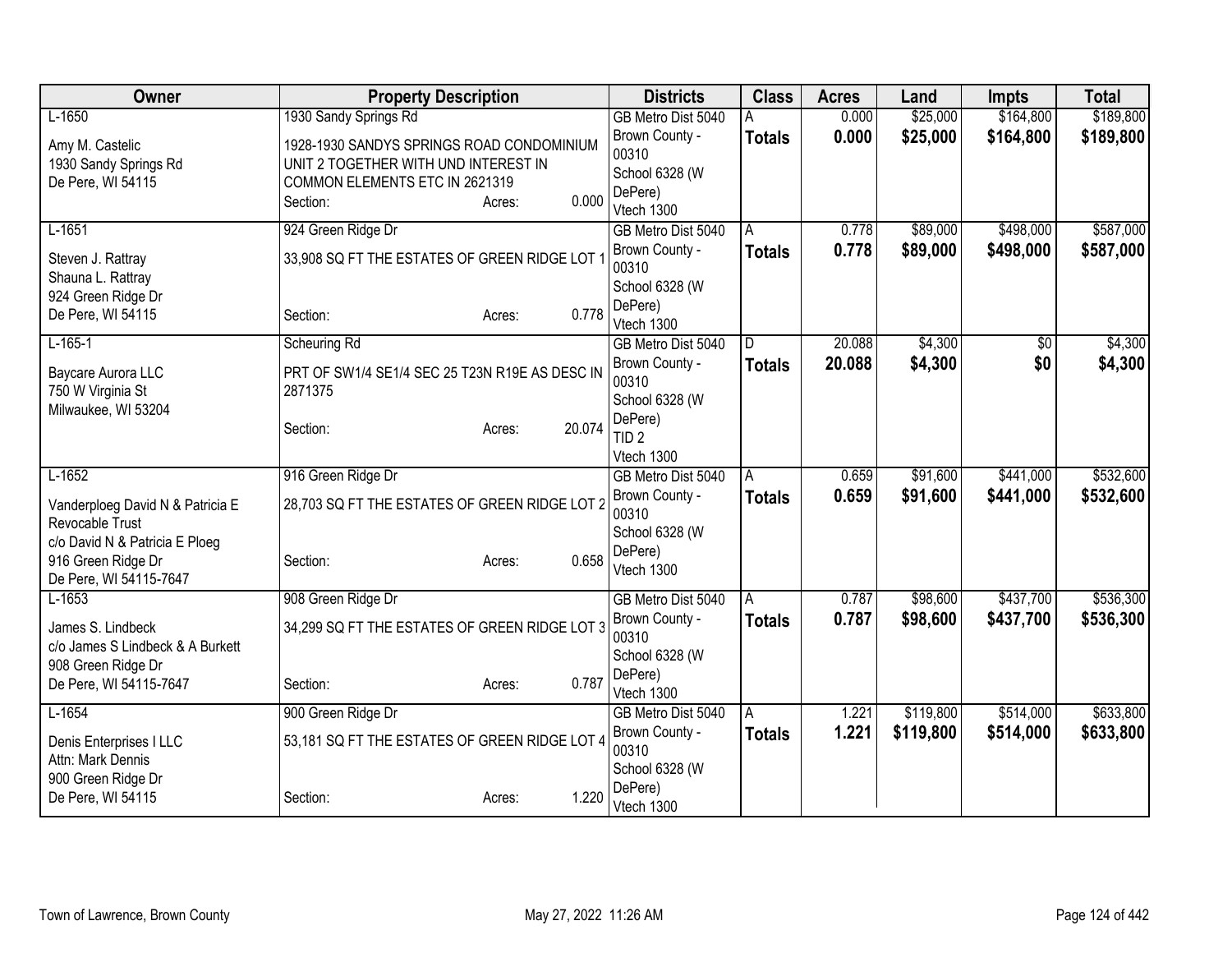| Owner                                              | <b>Property Description</b>                   |        |        | <b>Districts</b>            | <b>Class</b>            | <b>Acres</b> | Land      | <b>Impts</b> | <b>Total</b> |
|----------------------------------------------------|-----------------------------------------------|--------|--------|-----------------------------|-------------------------|--------------|-----------|--------------|--------------|
| $L-1655$                                           | 901 Green Ridge Dr                            |        |        | GB Metro Dist 5040          | Α                       | 1.248        | \$119,800 | \$805,000    | \$924,800    |
| Brent M. Mathews<br>Kate M. Mathews                | 54,368 SQ FT THE ESTATES OF GREEN RIDGE LOT 5 |        |        | Brown County -<br>00310     | <b>Totals</b>           | 1.248        | \$119,800 | \$805,000    | \$924,800    |
| 901 Green Ridge Dr                                 |                                               |        |        | School 6328 (W              |                         |              |           |              |              |
| De Pere, WI 54115                                  | Section:                                      | Acres: | 1.248  | DePere)<br>Vtech 1300       |                         |              |           |              |              |
| $L-1656$                                           | 907 Green Ridge Dr                            |        |        | GB Metro Dist 5040          | A                       | 0.496        | \$89,600  | \$334,500    | \$424,100    |
| Mark E. Capomaccio<br>907 Green Ridge Dr           | 21,593 SQ FT THE ESTATES OF GREEN RIDGE LOT 6 |        |        | Brown County -<br>00310     | <b>Totals</b>           | 0.496        | \$89,600  | \$334,500    | \$424,100    |
| De Pere, WI 54115-7656                             |                                               |        |        | School 6328 (W              |                         |              |           |              |              |
|                                                    | Section:                                      | Acres: | 0.495  | DePere)<br>Vtech 1300       |                         |              |           |              |              |
| $L-1657$                                           | 915 Green Ridge Dr                            |        |        | GB Metro Dist 5040          | A                       | 0.539        | \$89,600  | \$386,500    | \$476,100    |
| Robert Obrien et al<br>c/o Robert & Hilary O'Brien | 23,463 SQ FT THE ESTATES OF GREEN RIDGE LOT 7 |        |        | Brown County -<br>00310     | <b>Totals</b>           | 0.539        | \$89,600  | \$386,500    | \$476,100    |
| 915 Green Ridge Dr                                 |                                               |        |        | School 6328 (W              |                         |              |           |              |              |
| De Pere, WI 54115                                  | Section:                                      | Acres: | 0.538  | DePere)<br>Vtech 1300       |                         |              |           |              |              |
| $L-1658$                                           | 923 Green Ridge Dr                            |        |        | GB Metro Dist 5040          | A                       | 0.524        | \$88,100  | \$487,000    | \$575,100    |
| Hari Priya Senthilkumaran<br>923 Green Ridge Dr    | 22,815 SQ FT THE ESTATES OF GREEN RIDGE LOT 8 |        |        | Brown County -<br>00310     | <b>Totals</b>           | 0.524        | \$88,100  | \$487,000    | \$575,100    |
| De Pere, WI 54115-7656                             |                                               |        |        | School 6328 (W              |                         |              |           |              |              |
|                                                    | Section:                                      | Acres: | 0.523  | DePere)<br>Vtech 1300       |                         |              |           |              |              |
| $L-1659$                                           | 931 Green Ridge Dr                            |        |        | GB Metro Dist 5040          | A                       | 0.660        | \$91,700  | \$412,500    | \$504,200    |
| Jeffrey Hencke<br>Pamela Hencke                    | 28,768 SQ FT THE ESTATES OF GREEN RIDGE LOT 9 |        |        | Brown County -<br>00310     | <b>Totals</b>           | 0.660        | \$91,700  | \$412,500    | \$504,200    |
| 931 Green Ridge Dr                                 |                                               |        |        | School 6328 (W              |                         |              |           |              |              |
| De Pere, WI 54115                                  | Section:                                      | Acres: | 0.660  | DePere)<br>Vtech 1300       |                         |              |           |              |              |
| $L-166$                                            | 2026 Scheuring Rd                             |        |        | GB Metro Dist 5040          | $\overline{\mathsf{D}}$ | 37.000       | \$5,800   | $\sqrt{$0}$  | \$5,800      |
| Vandenheuvel Harold & Arleen                       | 42.594 AC M/L SE1/4 SE1/4 SEC 25 T23N R19E EX |        |        | Brown County -              | E                       | 4.594        | \$3,000   | \$0          | \$3,000      |
| <b>Survivors Trust</b>                             | <b>RDS</b>                                    |        |        | 00310                       | G                       | 1.000        | \$30,000  | \$45,500     | \$75,500     |
| c/o Arleen Vanden Heuvel                           |                                               |        |        | School 6328 (W              | <b>Totals</b>           | 42.594       | \$38,800  | \$45,500     | \$84,300     |
| N5850 French Rd                                    | Section:                                      | Acres: | 42.594 | DePere)<br>TID <sub>2</sub> |                         |              |           |              |              |
| Seymour, WI 54165                                  |                                               |        |        | Vtech 1300                  |                         |              |           |              |              |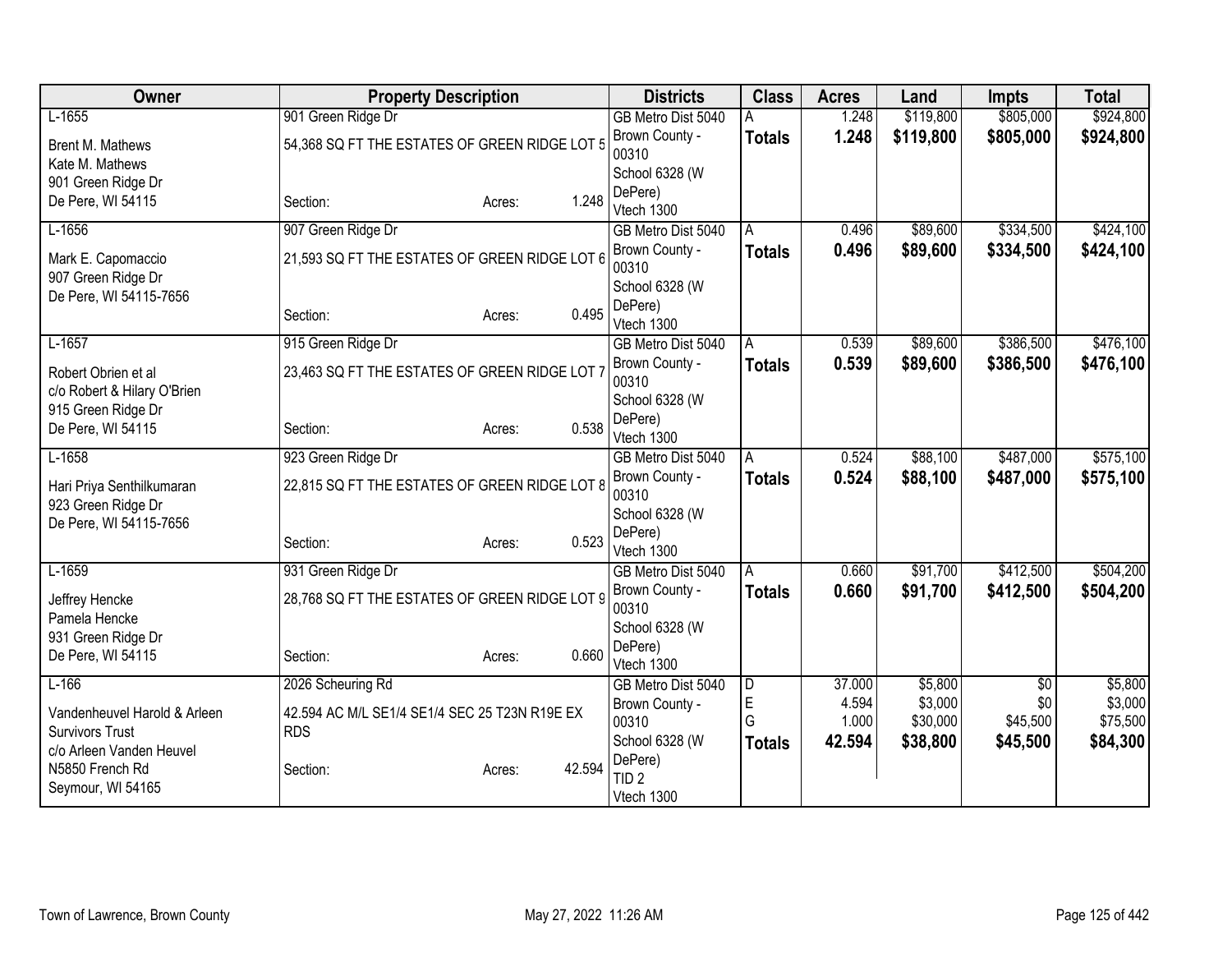| Owner                                  | <b>Property Description</b>                      |                  | <b>Districts</b>                 | <b>Class</b>  | <b>Acres</b> | Land     | <b>Impts</b>    | <b>Total</b> |
|----------------------------------------|--------------------------------------------------|------------------|----------------------------------|---------------|--------------|----------|-----------------|--------------|
| $L-1660$                               | <b>Grant St</b>                                  |                  | GB Metro Dist 5040               |               | 34.645       | \$22,500 | $\overline{50}$ | \$22,500     |
| Denis Enterprises I LLC                | 34.645 AC M/L THE ESTATES OF GREEN RIDGE         |                  | Brown County -                   | <b>Totals</b> | 34.645       | \$22,500 | \$0             | \$22,500     |
| Attn: Mark Dennis                      | <b>OUTLOT 1</b>                                  |                  | 00310                            |               |              |          |                 |              |
| 900 Green Ridge Dr                     |                                                  |                  | School 6328 (W                   |               |              |          |                 |              |
| De Pere, WI 54115                      | Section:                                         | 34.645<br>Acres: | DePere)                          |               |              |          |                 |              |
| $L-1661$                               | 2144 Potter Dr                                   |                  | Vtech 1300<br>GB Metro Dist 5040 | A             | 0.316        | \$69,800 | \$273,500       | \$343,300    |
|                                        |                                                  |                  |                                  |               |              |          |                 |              |
| Theresa A. Francois                    | 13,750 SQ FT 1ST ADDN TO HEMLOCK CREEK LOT       |                  | Brown County -<br>00310          | <b>Totals</b> | 0.316        | \$69,800 | \$273,500       | \$343,300    |
| 2144 Potter Dr                         | 59                                               |                  | School 6328 (W                   |               |              |          |                 |              |
| De Pere, WI 54115                      |                                                  |                  | DePere)                          |               |              |          |                 |              |
|                                        | Section:                                         | 0.315<br>Acres:  | Vtech 1300                       |               |              |          |                 |              |
| $L-1662$                               | 2146 Potter Dr                                   |                  | GB Metro Dist 5040               | A             | 0.499        | \$77,200 | \$337,800       | \$415,000    |
|                                        |                                                  |                  | Brown County -                   | Totals        | 0.499        | \$77,200 | \$337,800       | \$415,000    |
| Jeremy A. Off                          | 21,731 SQ FT 1ST ADDN TO HEMLOCK CREEK LOT<br>60 |                  | 00310                            |               |              |          |                 |              |
| Jackie M. Off<br>2146 Potter Dr        |                                                  |                  | School 6328 (W                   |               |              |          |                 |              |
| De Pere, WI 54115                      | Section:                                         | 0.498<br>Acres:  | DePere)                          |               |              |          |                 |              |
|                                        |                                                  |                  | Vtech 1300                       |               |              |          |                 |              |
| $L-1663$                               | 2147 Potter Dr                                   |                  | GB Metro Dist 5040               | A             | 0.456        | \$75,500 | \$333,000       | \$408,500    |
| Bradley W. Miller                      | 19,868 SQ FT 1ST ADDN TO HEMLOCK CREEK LOT       |                  | Brown County -                   | <b>Totals</b> | 0.456        | \$75,500 | \$333,000       | \$408,500    |
| Autumn R. Miller                       | 61                                               |                  | 00310                            |               |              |          |                 |              |
| 2147 Potter Dr                         |                                                  |                  | School 6328 (W                   |               |              |          |                 |              |
| De Pere, WI 54115                      | Section:                                         | 0.456<br>Acres:  | DePere)<br>Vtech 1300            |               |              |          |                 |              |
| $L-1664$                               | 2145 Potter Dr                                   |                  | GB Metro Dist 5040               |               | 0.287        | \$68,000 | \$306,500       | \$374,500    |
|                                        |                                                  |                  | Brown County -                   | A             | 0.287        | \$68,000 | \$306,500       |              |
| Matthew J. Ganzen                      | 12,500 SQ FT 1ST ADDN TO HEMLOCK CREEK LOT       |                  | 00310                            | <b>Totals</b> |              |          |                 | \$374,500    |
| Stacy M. Bjorkman                      | 62                                               |                  | School 6328 (W                   |               |              |          |                 |              |
| 2145 Potter Dr                         |                                                  |                  | DePere)                          |               |              |          |                 |              |
| De Pere, WI 54115                      | Section:                                         | 0.286<br>Acres:  | Vtech 1300                       |               |              |          |                 |              |
| $L-1665$                               | 2143 Potter Dr                                   |                  | GB Metro Dist 5040               | A             | 0.287        | \$68,000 | \$295,500       | \$363,500    |
|                                        |                                                  |                  | Brown County -                   | <b>Totals</b> | 0.287        | \$68,000 | \$295,500       | \$363,500    |
| Jason J. Baumgartner                   | 12,500 SQ FT 1ST ADDN TO HEMLOCK CREEK LOT<br>63 |                  | 00310                            |               |              |          |                 |              |
| Terri A. Baumgartner<br>2143 Potter Dr |                                                  |                  | School 6328 (W                   |               |              |          |                 |              |
| De Pere, WI 54115                      | Section:                                         | 0.286<br>Acres:  | DePere)                          |               |              |          |                 |              |
|                                        |                                                  |                  | Vtech 1300                       |               |              |          |                 |              |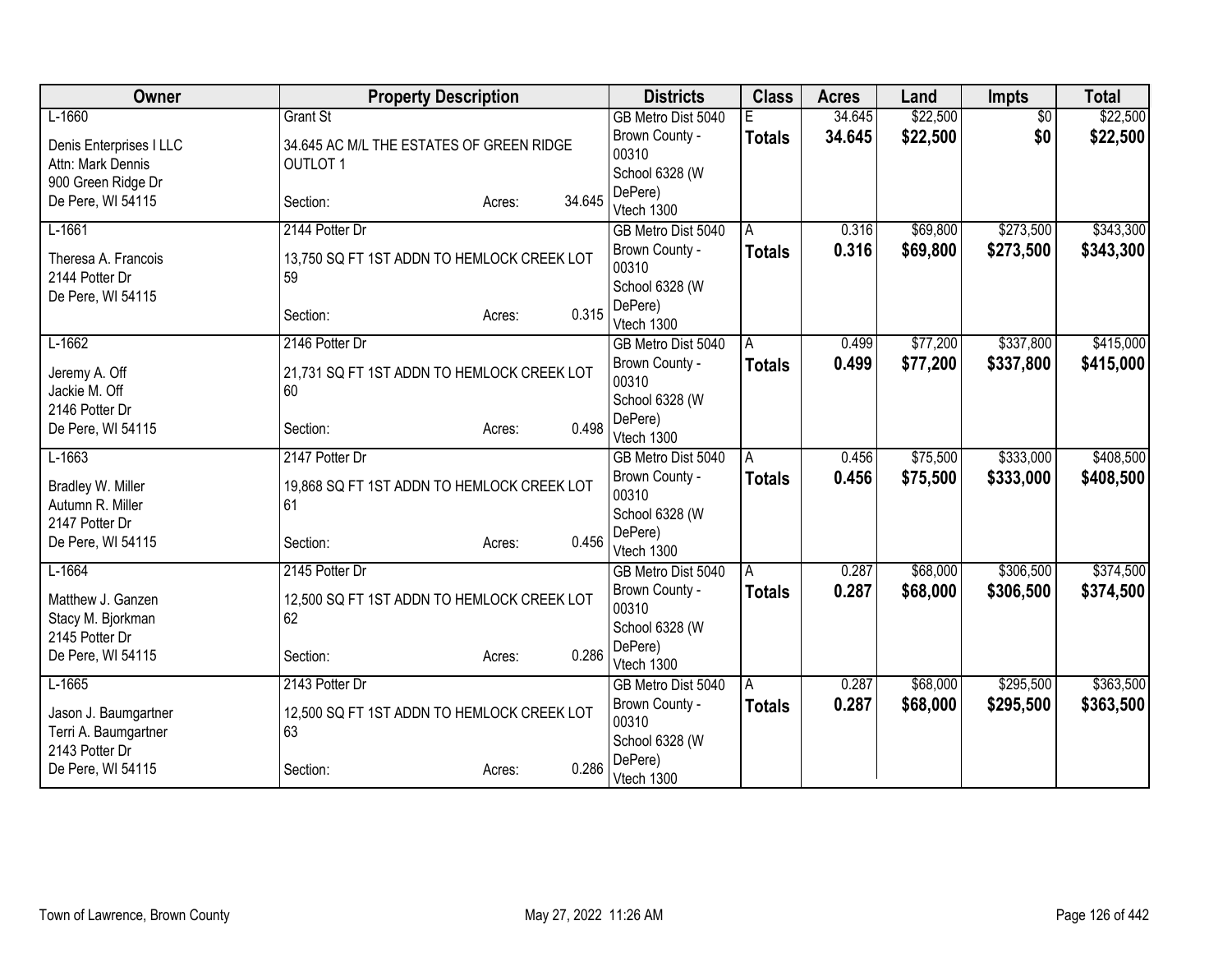| Owner                                              | <b>Property Description</b>                      |                  | <b>Districts</b>          | <b>Class</b>  | <b>Acres</b> | Land     | <b>Impts</b>    | <b>Total</b> |
|----------------------------------------------------|--------------------------------------------------|------------------|---------------------------|---------------|--------------|----------|-----------------|--------------|
| $L-1666$                                           | 804 Quidditch Ct                                 |                  | GB Metro Dist 5040        | Α             | 0.313        | \$69,600 | \$373,500       | \$443,100    |
| Ralph E. Sanders                                   | 13,645 SQ FT 1ST ADDN TO HEMLOCK CREEK LOT       |                  | Brown County -            | <b>Totals</b> | 0.313        | \$69,600 | \$373,500       | \$443,100    |
| Linda L. Sanders                                   | 64                                               |                  | 00310                     |               |              |          |                 |              |
| 804 Quidditch Ct                                   |                                                  |                  | School 6328 (W<br>DePere) |               |              |          |                 |              |
| De Pere, WI 54115                                  | Section:                                         | 0.313<br>Acres:  | Vtech 1300                |               |              |          |                 |              |
| $L-1667$                                           | 806 Quidditch Ct                                 |                  | GB Metro Dist 5040        | A             | 0.377        | \$72,400 | \$346,500       | \$418,900    |
| Matthew C. Thiel                                   | 16,403 SQ FT 1ST ADDN TO HEMLOCK CREEK LOT       |                  | Brown County -            | <b>Totals</b> | 0.377        | \$72,400 | \$346,500       | \$418,900    |
| Nicole M. Thiel                                    | 65                                               |                  | 00310                     |               |              |          |                 |              |
| 806 Quidditch Ct                                   |                                                  |                  | School 6328 (W            |               |              |          |                 |              |
| De Pere, WI 54115                                  | Section:                                         | 0.376<br>Acres:  | DePere)<br>Vtech 1300     |               |              |          |                 |              |
| $L-1668$                                           | 808 Quidditch Ct                                 |                  | GB Metro Dist 5040        | A             | 0.653        | \$83,200 | \$370,000       | \$453,200    |
|                                                    |                                                  |                  | Brown County -            | <b>Totals</b> | 0.653        | \$83,200 | \$370,000       | \$453,200    |
| Douglas D. Fredrickson                             | 28,441 SQ FT 1ST ADDN TO HEMLOCK CREEK LOT       |                  | 00310                     |               |              |          |                 |              |
| Jennifer L. Fredrickson                            | 66                                               |                  | School 6328 (W            |               |              |          |                 |              |
| 808 Quidditch Ct                                   |                                                  | 0.652            | DePere)                   |               |              |          |                 |              |
| De Pere, WI 54115                                  | Section:                                         | Acres:           | Vtech 1300                |               |              |          |                 |              |
| $L-1669$                                           | 809 Quidditch Ct                                 |                  | GB Metro Dist 5040        | A             | 0.900        | \$95,100 | \$272,500       | \$367,600    |
| Michael A. Kowalczyk                               | 39,214 SQ FT 1ST ADDN TO HEMLOCK CREEK LOT       |                  | Brown County -            | <b>Totals</b> | 0.900        | \$95,100 | \$272,500       | \$367,600    |
| Suzanne M. Kowalczyk                               | 67                                               |                  | 00310                     |               |              |          |                 |              |
| 809 Quidditch Ct                                   |                                                  |                  | School 6328 (W            |               |              |          |                 |              |
| De Pere, WI 54115                                  | Section:                                         | 0.900<br>Acres:  | DePere)<br>Vtech 1300     |               |              |          |                 |              |
| $L-167$                                            | 2029 Scheuring Rd                                |                  | GB Metro Dist 5040        | D             | 34.000       | \$6,200  | $\overline{50}$ | \$6,200      |
|                                                    |                                                  |                  | Brown County -            | G             | 2.000        | \$30,000 | \$1,700         | \$31,700     |
| Vandenheuvel Harold & Arleen                       | 38.656 AC M/L NE1/4 NE1/4 SEC 36 T23N R19E EX RD |                  | 00310                     | M             | 2.656        | \$8,000  | \$0             | \$8,000      |
| <b>Survivors Trust</b><br>c/o Arleen Vanden Heuvel |                                                  |                  | School 6328 (W            | <b>Totals</b> | 38.656       | \$44,200 | \$1,700         | \$45,900     |
| N5850 French Rd                                    | Section:                                         | 38.656<br>Acres: | DePere)                   |               |              |          |                 |              |
| Seymour, WI 54165                                  |                                                  |                  | TID <sub>2</sub>          |               |              |          |                 |              |
|                                                    |                                                  |                  | Vtech 1300                |               |              |          |                 |              |
| $L-1670$                                           | 807 Quidditch Ct                                 |                  | GB Metro Dist 5040        | l A           | 0.498        | \$77,100 | \$372,500       | \$449,600    |
| John Klasen                                        | 21,690 SQ FT 1ST ADDN TO HEMLOCK CREEK LOT       |                  | Brown County -            | <b>Totals</b> | 0.498        | \$77,100 | \$372,500       | \$449,600    |
| Jill A. Klasen                                     | 68                                               |                  | 00310<br>School 6328 (W   |               |              |          |                 |              |
| 807 Quidditch Ct                                   |                                                  |                  | DePere)                   |               |              |          |                 |              |
| De Pere, WI 54115-7747                             | Section:                                         | 0.497<br>Acres:  | Vtech 1300                |               |              |          |                 |              |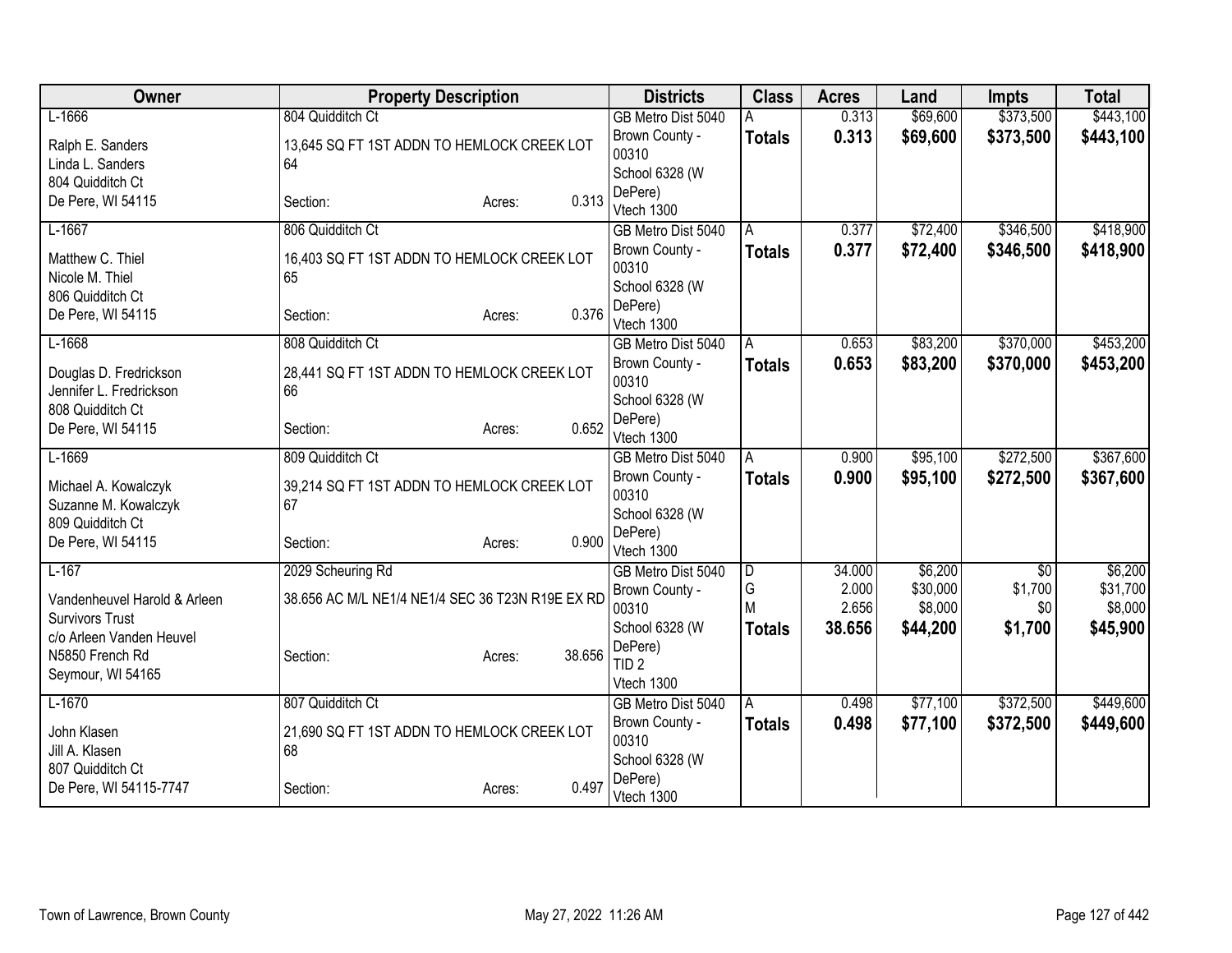| Owner                                | <b>Property Description</b>                |                         | <b>Districts</b>        | <b>Class</b>  | <b>Acres</b> | Land      | <b>Impts</b> | <b>Total</b> |
|--------------------------------------|--------------------------------------------|-------------------------|-------------------------|---------------|--------------|-----------|--------------|--------------|
| $L-1671$                             | 805 Quidditch Ct                           |                         | GB Metro Dist 5040      |               | 0.440        | \$74,800  | \$483,500    | \$558,300    |
| Samuel J. Sanders                    | 19,158 SQ FT 1ST ADDN TO HEMLOCK CREEK LOT |                         | Brown County -          | <b>Totals</b> | 0.440        | \$74,800  | \$483,500    | \$558,300    |
| Kassandra L. Sanders                 | 69                                         |                         | 00310                   |               |              |           |              |              |
| 805 Quidditch Ct                     |                                            |                         | School 6328 (W          |               |              |           |              |              |
| De Pere, WI 54115                    | Section:                                   | 0.439<br>Acres:         | DePere)<br>Vtech 1300   |               |              |           |              |              |
| $L-1672$                             | 1139 Cosmos Way                            |                         | GB Metro Dist 5040      | A             | 0.300        | \$55,000  | \$246,500    | \$301,500    |
| Jason L. Mathes<br>Melissa A. Mathes | 13,067 SQ FT ORION'S RUN FIRST ADDN LOT 21 | Brown County -<br>00310 | <b>Totals</b>           | 0.300         | \$55,000     | \$246,500 | \$301,500    |              |
| 1139 Cosmos Way                      |                                            |                         | School 6328 (W          |               |              |           |              |              |
| De Pere, WI 54115                    | Section:                                   | 0.299<br>Acres:         | DePere)<br>Vtech 1300   |               |              |           |              |              |
| $L-1673$                             | 1143 Cosmos Way                            |                         | GB Metro Dist 5040      | A             | 0.290        | \$55,000  | \$265,000    | \$320,000    |
| Kenneth J. Young<br>Cynthia L. Young | 12,776 SQ FT ORION'S RUN FIRST ADDN LOT 22 |                         | Brown County -<br>00310 | Totals        | 0.290        | \$55,000  | \$265,000    | \$320,000    |
| 1143 Cosmos Way                      |                                            |                         | School 6328 (W          |               |              |           |              |              |
| De Pere, WI 54115                    | Section:                                   | 0.293<br>Acres:         | DePere)<br>Vtech 1300   |               |              |           |              |              |
| $L-1674$                             | 1147 Cosmos Way                            |                         | GB Metro Dist 5040      | A             | 0.270        | \$55,000  | \$431,400    | \$486,400    |
| Michael J. Fietz<br>Judy A. Fietz    | 11,685 SQ FT ORION'S RUN FIRST ADDN LOT 23 |                         | Brown County -<br>00310 | <b>Totals</b> | 0.270        | \$55,000  | \$431,400    | \$486,400    |
| 1147 Cosmos Way                      |                                            |                         | School 6328 (W          |               |              |           |              |              |
| De Pere, WI 54115                    | Section:                                   | 0.268<br>Acres:         | DePere)<br>Vtech 1300   |               |              |           |              |              |
| $L-1675$                             | 1151 Cosmos Way                            |                         | GB Metro Dist 5040      | A             | 0.270        | \$55,000  | \$269,000    | \$324,000    |
| Cindy A. Goffard<br>1151 Cosmos Way  | 11,795 SQ FT ORION'S RUN FIRST ADDN LOT 24 |                         | Brown County -<br>00310 | <b>Totals</b> | 0.270        | \$55,000  | \$269,000    | \$324,000    |
| De Pere, WI 54115                    |                                            |                         | School 6328 (W          |               |              |           |              |              |
|                                      | Section:                                   | 0.270<br>Acres:         | DePere)<br>Vtech 1300   |               |              |           |              |              |
| $L-1676$                             | 1155 Cosmos Way                            |                         | GB Metro Dist 5040      | l A           | 0.290        | \$55,000  | \$287,000    | \$342,000    |
| Ashish S. Upadhyay<br>Neha Upadhyay  | 12,552 SQ FT ORION'S RUN FIRST ADDN LOT 25 |                         | Brown County -<br>00310 | <b>Totals</b> | 0.290        | \$55,000  | \$287,000    | \$342,000    |
| 1155 Cosmos Way                      |                                            |                         | School 6328 (W          |               |              |           |              |              |
| De Pere, WI 54115                    | Section:                                   | 0.288<br>Acres:         | DePere)<br>Vtech 1300   |               |              |           |              |              |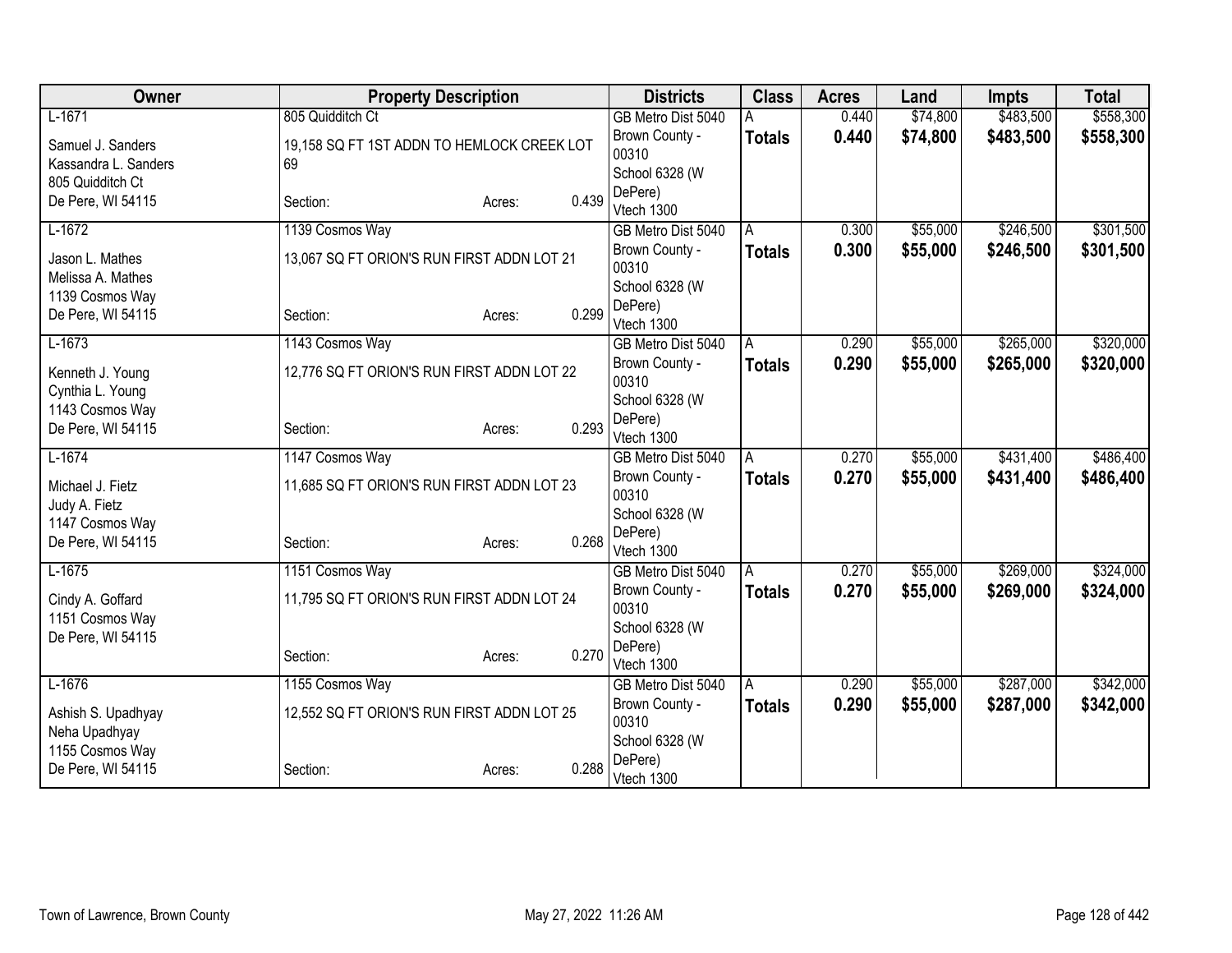| Owner                                      | <b>Property Description</b>                                                  |                         | <b>Districts</b>            | <b>Class</b>   | <b>Acres</b>     | Land                | <b>Impts</b> | <b>Total</b>        |
|--------------------------------------------|------------------------------------------------------------------------------|-------------------------|-----------------------------|----------------|------------------|---------------------|--------------|---------------------|
| $L-1677$                                   | 1159 Cosmos Way                                                              |                         | GB Metro Dist 5040          |                | 0.300            | \$55,000            | \$238,500    | \$293,500           |
| Pete Nackers                               | 12,891 SQ FT ORION'S RUN FIRST ADDN LOT 26                                   |                         | Brown County -<br>00310     | <b>Totals</b>  | 0.300            | \$55,000            | \$238,500    | \$293,500           |
| Diane Nackers<br>PO Box 5781               |                                                                              |                         | School 6328 (W              |                |                  |                     |              |                     |
| De Pere, WI 54115                          | Section:                                                                     | 0.295<br>Acres:         | DePere)<br>Vtech 1300       |                |                  |                     |              |                     |
| $L-1678$                                   | 1163 Cosmos Way                                                              |                         | GB Metro Dist 5040          | A              | 0.290            | \$55,000            | \$269,500    | \$324,500           |
| Darren M. Vangheem<br>Rhonda J. Vangheem   | 12,830 SQ FT ORION'S RUN FIRST ADDN LOT 27                                   | Brown County -<br>00310 | <b>Totals</b>               | 0.290          | \$55,000         | \$269,500           | \$324,500    |                     |
| 1163 Cosmos Way                            |                                                                              |                         | School 6328 (W              |                |                  |                     |              |                     |
| De Pere, WI 54115-7709                     | Section:                                                                     | 0.294<br>Acres:         | DePere)<br>Vtech 1300       |                |                  |                     |              |                     |
| $L-1679$                                   | 1167 Cosmos Way                                                              |                         | GB Metro Dist 5040          | A              | 0.300            | \$55,000            | \$290,000    | \$345,000           |
| Amy J. Johnson<br>1167 Cosmos Way          | 12,975 SQ FT ORION'S RUN FIRST ADDN LOT 28                                   |                         | Brown County -<br>00310     | <b>Totals</b>  | 0.300            | \$55,000            | \$290,000    | \$345,000           |
| De Pere, WI 54115                          |                                                                              |                         | School 6328 (W              |                |                  |                     |              |                     |
|                                            | Section:                                                                     | 0.297<br>Acres:         | DePere)<br>Vtech 1300       |                |                  |                     |              |                     |
| $L-168$                                    | 2054 Orange Ln                                                               |                         | GB Metro Dist 5040          | $\overline{A}$ | 2.000            | \$55,000            | \$214,700    | \$269,700           |
| John A. Krawczyk<br>Jennifer L. Krawczyk   | 44.980 AC M/L PART OF GOV'T LOTS 1 & 2 SEC 36<br>T23N R19E DESC IN J26154-32 |                         | Brown County -<br>00310     | D<br>M         | 25.980<br>17.000 | \$5,200<br>\$51,000 | \$0<br>\$0   | \$5,200<br>\$51,000 |
| 2054 Orange Ln                             |                                                                              |                         | School 6328 (W              | <b>Totals</b>  | 44.980           | \$111,200           | \$214,700    | \$325,900           |
| De Pere, WI 54115-9493                     | Section:                                                                     | 44.980<br>Acres:        | DePere)<br>TID <sub>2</sub> |                |                  |                     |              |                     |
|                                            |                                                                              |                         | Vtech 1300                  |                |                  |                     |              |                     |
| $L-1680$                                   | 1173 Cosmos Way                                                              |                         | GB Metro Dist 5040          | l A            | 0.310            | \$55,000            | \$267,000    | \$322,000           |
| Ronald R. Maroszek<br>Patricia A. Maroszek | 13,320 SQ FT ORION'S RUN FIRST ADDN LOT 29                                   |                         | Brown County -<br>00310     | <b>Totals</b>  | 0.310            | \$55,000            | \$267,000    | \$322,000           |
| 1173 Cosmos Wy                             |                                                                              |                         | School 6328 (W              |                |                  |                     |              |                     |
| De Pere, WI 54115-7709                     | Section:                                                                     | 0.305<br>Acres:         | DePere)<br>Vtech 1300       |                |                  |                     |              |                     |
| $L-1681$                                   | 1177 Cosmos Way                                                              |                         | GB Metro Dist 5040          | A              | 0.320            | \$55,000            | \$296,500    | \$351,500           |
| Alicia Jones<br>1177 Cosmos Way            | 13,784 SQ FT ORION'S RUN FIRST ADDN LOT 30                                   |                         | Brown County -<br>00310     | <b>Totals</b>  | 0.320            | \$55,000            | \$296,500    | \$351,500           |
| De Pere, WI 54115                          |                                                                              |                         | School 6328 (W              |                |                  |                     |              |                     |
|                                            | Section:                                                                     | 0.316<br>Acres:         | DePere)<br>Vtech 1300       |                |                  |                     |              |                     |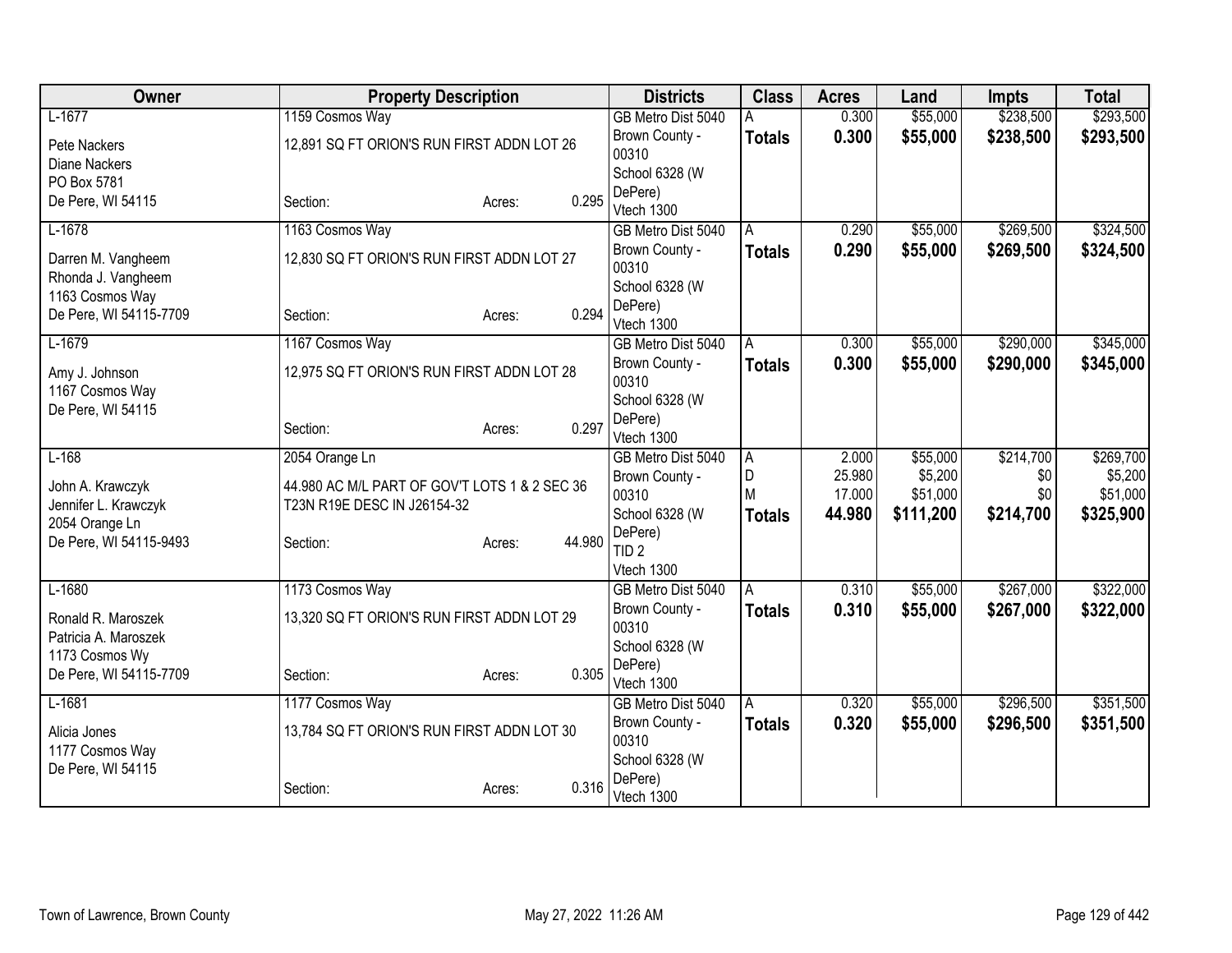| Owner                           | <b>Property Description</b>                |                         | <b>Districts</b>                     | <b>Class</b>       | <b>Acres</b> | Land      | <b>Impts</b> | <b>Total</b> |
|---------------------------------|--------------------------------------------|-------------------------|--------------------------------------|--------------------|--------------|-----------|--------------|--------------|
| $L-1682$                        | 1181 Cosmos Way                            |                         | GB Metro Dist 5040                   |                    | 0.440        | \$55,000  | \$351,000    | \$406,000    |
| Andrew J. Novitski              | 19,164 SQ FT ORION'S RUN FIRST ADDN LOT 31 |                         | Brown County -                       | <b>Totals</b>      | 0.440        | \$55,000  | \$351,000    | \$406,000    |
| Leslie Ann Novitski             |                                            |                         | 00310                                |                    |              |           |              |              |
| 1181 Cosmos Way                 |                                            |                         | School 6328 (W                       |                    |              |           |              |              |
| De Pere, WI 54115               | Section:                                   | 0.439<br>Acres:         | DePere)<br>Vtech 1300                |                    |              |           |              |              |
| $L-1683$                        | 1185 Cosmos Way                            |                         | GB Metro Dist 5040                   | A                  | 0.500        | \$55,000  | \$361,000    | \$416,000    |
|                                 |                                            | Brown County -          | <b>Totals</b>                        | 0.500              | \$55,000     | \$361,000 | \$416,000    |              |
| Ryan D. Mueller                 | 21,953 SQ FT ORION'S RUN FIRST ADDN LOT 32 | 00310                   |                                      |                    |              |           |              |              |
| Anna Mueller<br>1185 Cosmos Way |                                            |                         | School 6328 (W                       |                    |              |           |              |              |
| De Pere, WI 54115               | Section:                                   | 0.503<br>Acres:         | DePere)                              |                    |              |           |              |              |
|                                 |                                            |                         | Vtech 1300                           |                    |              |           |              |              |
| $L-1684$                        | 1180 Cosmos Way                            |                         | GB Metro Dist 5040                   | A                  | 0.340        | \$55,000  | \$238,500    | \$293,500    |
| Ryan M. Gloudemans              | 14,790 SQ FT ORION'S RUN FIRST ADDN LOT 33 | Brown County -<br>00310 | <b>Totals</b>                        | 0.340              | \$55,000     | \$238,500 | \$293,500    |              |
| 1180 Cosmos Way                 |                                            |                         | School 6328 (W                       |                    |              |           |              |              |
| De Pere, WI 54115               |                                            |                         | DePere)                              |                    |              |           |              |              |
|                                 | Section:                                   | 0.339<br>Acres:         | Vtech 1300                           |                    |              |           |              |              |
| $L-1685$                        | 1176 Cosmos Way                            |                         | GB Metro Dist 5040                   | A                  | 0.290        | \$55,000  | \$260,000    | \$315,000    |
| Ronald E. Gouin                 | 12,481 SQ FT ORION'S RUN FIRST ADDN LOT 34 |                         | Brown County -                       | <b>Totals</b>      | 0.290        | \$55,000  | \$260,000    | \$315,000    |
| Diane M. Gouin                  |                                            |                         | 00310                                |                    |              |           |              |              |
| 1176 Cosmos Way                 |                                            |                         | School 6328 (W                       |                    |              |           |              |              |
| De Pere, WI 54115               | Section:                                   | 0.286<br>Acres:         | DePere)                              |                    |              |           |              |              |
| $L-1686$                        | 1172 Cosmos Way                            |                         | Vtech 1300                           |                    | 0.320        | \$55,000  | \$260,300    | \$315,300    |
|                                 |                                            |                         | GB Metro Dist 5040<br>Brown County - | A<br><b>Totals</b> | 0.320        | \$55,000  | \$260,300    | \$315,300    |
| Jodi Schleis                    | 14,092 SQ FT ORION'S RUN FIRST ADDN LOT 35 |                         | 00310                                |                    |              |           |              |              |
| 1172 Cosmos Way                 |                                            |                         | School 6328 (W                       |                    |              |           |              |              |
| De Pere, WI 54115               |                                            |                         | DePere)                              |                    |              |           |              |              |
|                                 | Section:                                   | 0.323<br>Acres:         | Vtech 1300                           |                    |              |           |              |              |
| $L-1687$                        | 1168 Cosmos Way                            |                         | GB Metro Dist 5040                   | A                  | 0.360        | \$55,000  | \$258,000    | \$313,000    |
| Brad E. Newman                  | 15,803 SQ FT ORION'S RUN FIRST ADDN LOT 36 |                         | Brown County -                       | <b>Totals</b>      | 0.360        | \$55,000  | \$258,000    | \$313,000    |
| Andrea K. Newman                |                                            |                         | 00310                                |                    |              |           |              |              |
| 1168 Cosmos Way                 |                                            |                         | School 6328 (W<br>DePere)            |                    |              |           |              |              |
| De Pere, WI 54115               | Section:                                   | 0.362<br>Acres:         | Vtech 1300                           |                    |              |           |              |              |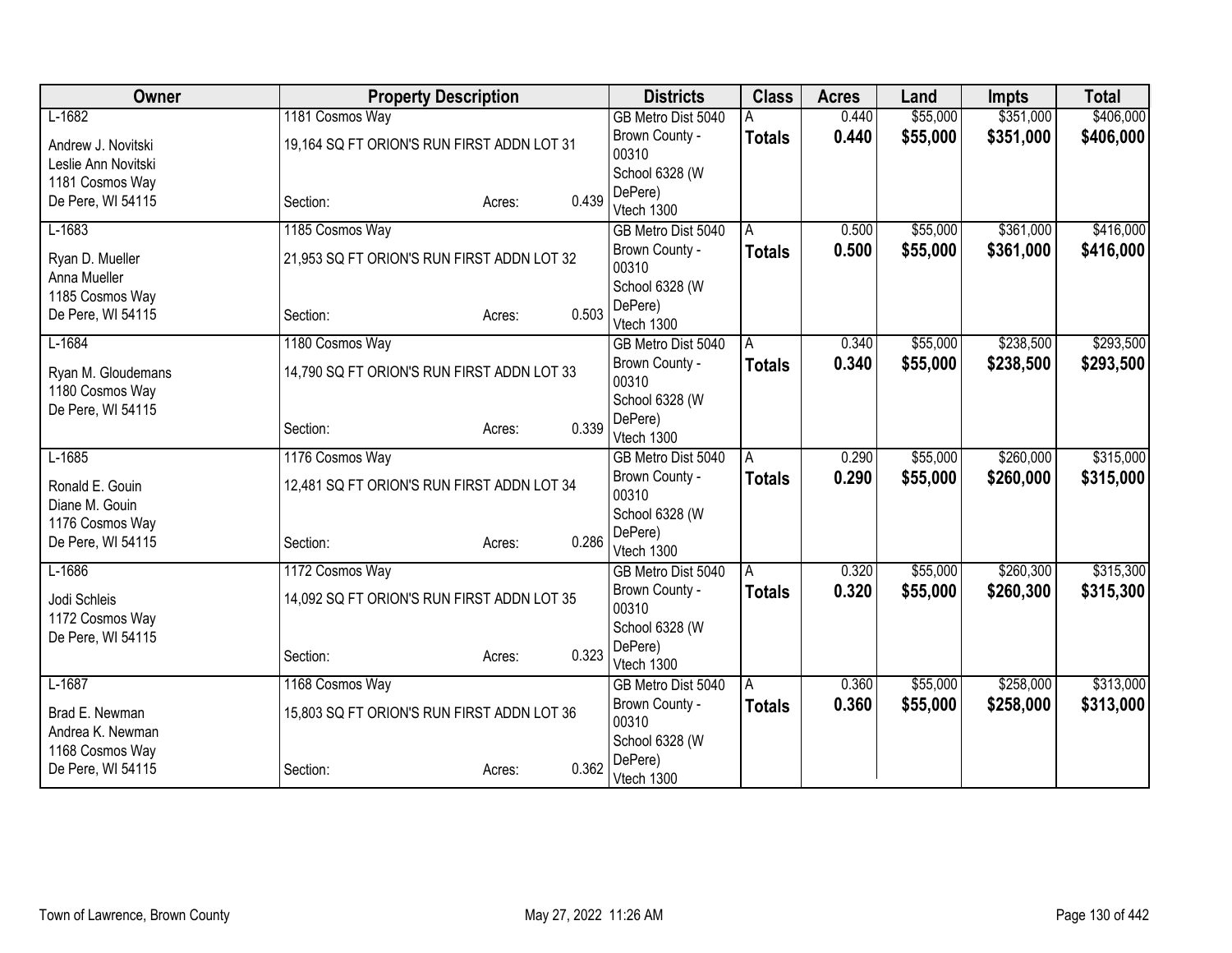| Owner                                                  | <b>Property Description</b>                                                              |                  | <b>Districts</b>            | <b>Class</b>  | <b>Acres</b>   | Land                | <b>Impts</b> | <b>Total</b>        |
|--------------------------------------------------------|------------------------------------------------------------------------------------------|------------------|-----------------------------|---------------|----------------|---------------------|--------------|---------------------|
| $L-1688$                                               | 1164 Cosmos Way                                                                          |                  | GB Metro Dist 5040          |               | 0.360          | \$55,000            | \$278,700    | \$333,700           |
| James S. Hungerford<br>Stephanie M. Hungerford         | 15,529 SQ FT ORION'S RUN FIRST ADDN LOT 37                                               |                  | Brown County -<br>00310     | <b>Totals</b> | 0.360          | \$55,000            | \$278,700    | \$333,700           |
| 1164 Cosmos Way                                        |                                                                                          |                  | School 6328 (W              |               |                |                     |              |                     |
| De Pere, WI 54115                                      | Section:                                                                                 | 0.356<br>Acres:  | DePere)<br>Vtech 1300       |               |                |                     |              |                     |
| $L-1689$                                               | 1160 Cosmos Way                                                                          |                  | GB Metro Dist 5040          | A             | 0.290          | \$55,000            | \$278,000    | \$333,000           |
| Marc D. Opicka<br>Chelsea L. Nehring                   | 12,784 SQ FT ORION'S RUN FIRST ADDN LOT 38                                               |                  | Brown County -<br>00310     | <b>Totals</b> | 0.290          | \$55,000            | \$278,000    | \$333,000           |
| 1160 Cosmos Way                                        |                                                                                          |                  | School 6328 (W              |               |                |                     |              |                     |
| De Pere, WI 54115                                      | Section:                                                                                 | 0.293<br>Acres:  | DePere)<br>Vtech 1300       |               |                |                     |              |                     |
| $L-169$                                                | <b>Williams Grant Dr</b>                                                                 |                  | GB Metro Dist 5040          | D             | 8.000          | \$1,700             | $\sqrt{$0}$  | \$1,700             |
| John A. Krawczyk                                       | 14.099 AC M/L PART OF GOV'T LOT 2 SEC 36 T23N                                            |                  | Brown County -<br>00310     | E<br>M        | 2.000<br>4.099 | \$1,300<br>\$12,300 | \$0<br>\$0   | \$1,300<br>\$12,300 |
| Jennifer L. Krawczyk                                   | R19E DESC IN J26154-26                                                                   |                  | School 6328 (W              | <b>Totals</b> | 14.099         | \$15,300            | \$0          | \$15,300            |
| 2054 Orange Ln<br>De Pere, WI 54115-9493               | Section:                                                                                 | 14.099<br>Acres: | DePere)<br>TID <sub>2</sub> |               |                |                     |              |                     |
|                                                        |                                                                                          |                  | Vtech 1300                  |               |                |                     |              |                     |
| $L-1690$                                               | 1156 Cosmos Way                                                                          |                  | GB Metro Dist 5040          | A             | 0.260          | \$55,000            | \$268,500    | \$323,500           |
| Rodney L. Menne                                        | 11,501 SQ FT ORION'S RUN FIRST ADDN LOT 39                                               |                  | Brown County -<br>00310     | <b>Totals</b> | 0.260          | \$55,000            | \$268,500    | \$323,500           |
| Terry L. Menne<br>1156 Cosmos Way                      |                                                                                          |                  | School 6328 (W              |               |                |                     |              |                     |
| De Pere, WI 54115                                      | Section:                                                                                 | 0.264<br>Acres:  | DePere)<br>Vtech 1300       |               |                |                     |              |                     |
| $L-1691$                                               | 1152 Cosmos Way                                                                          |                  | GB Metro Dist 5040          | A             | 0.250          | \$55,000            | \$251,000    | \$306,000           |
| Austin T. Ketterhagen<br>1152 Cosmos Way               | 11,009 SQ FT ORION'S RUN FIRST ADDN LOT 40                                               |                  | Brown County -<br>00310     | Totals        | 0.250          | \$55,000            | \$251,000    | \$306,000           |
| De Pere, WI 54115                                      |                                                                                          |                  | School 6328 (W              |               |                |                     |              |                     |
|                                                        | Section:                                                                                 | 0.252<br>Acres:  | DePere)<br>Vtech 1300       |               |                |                     |              |                     |
| $L-169-1$                                              | 1845 Williams Grant Dr                                                                   |                  | GB Metro Dist 5040          | A             | 4.377          | \$74,300            | \$150,800    | \$225,100           |
| Justin M. Hewitt<br>c/o Justin M Hewitt & Ni Lindquist | 190,676 SQ FT LOT 1 OF CSM MAP 9021 IN 2851623<br>BNG PRT OF GOVT LOT 2 SEC 36 T23N R19E |                  | Brown County -<br>00310     | <b>Totals</b> | 4.377          | \$74,300            | \$150,800    | \$225,100           |
| 1845 Williams Grant Dr                                 |                                                                                          |                  | School 6328 (W<br>DePere)   |               |                |                     |              |                     |
| De Pere, WI 54115-9572                                 | Section:                                                                                 | 4.377<br>Acres:  | Vtech 1300                  |               |                |                     |              |                     |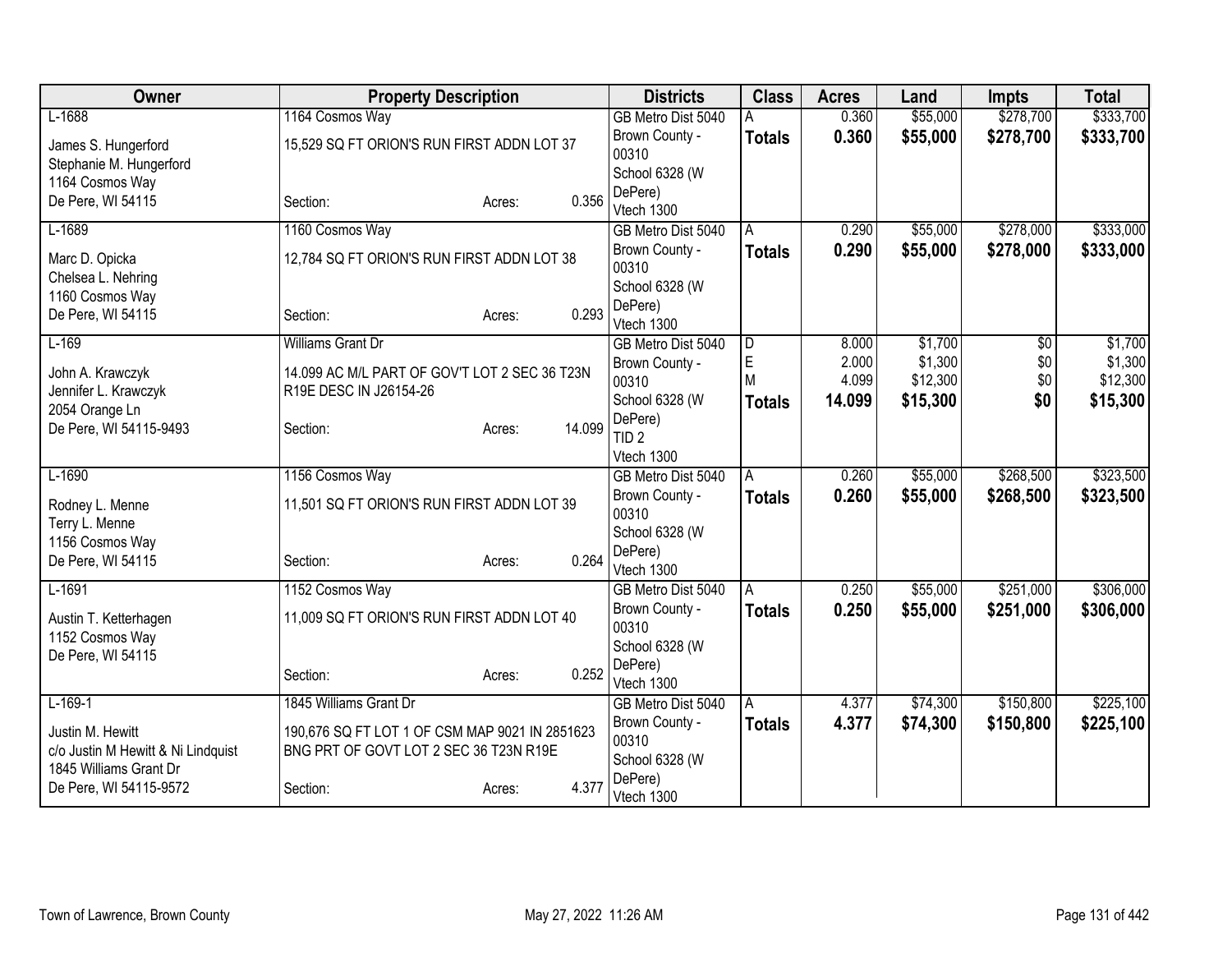| Owner                                | <b>Property Description</b>                   |                 | <b>Districts</b>                     | <b>Class</b>  | <b>Acres</b> | Land                 | <b>Impts</b> | <b>Total</b> |
|--------------------------------------|-----------------------------------------------|-----------------|--------------------------------------|---------------|--------------|----------------------|--------------|--------------|
| $L-1692$                             | 1148 Cosmos Way                               |                 | GB Metro Dist 5040                   |               | 0.240        | \$55,000             | \$267,500    | \$322,500    |
| Bryan J. Zaremba                     | 10,610 SQ FT ORION'S RUN FIRST ADDN LOT 41    |                 | Brown County -                       | <b>Totals</b> | 0.240        | \$55,000             | \$267,500    | \$322,500    |
| Caitlin M. Zaremba                   |                                               |                 | 00310                                |               |              |                      |              |              |
| 1148 Cosmos Way                      |                                               |                 | School 6328 (W                       |               |              |                      |              |              |
| De Pere, WI 54115                    | Section:                                      | 0.243<br>Acres: | DePere)                              |               |              |                      |              |              |
| $L-169-2$                            | 1827 Williams Grant Dr                        |                 | Vtech 1300<br>GB Metro Dist 5040     | A             | 0.588        | \$35,200             | \$287,000    | \$322,200    |
|                                      |                                               |                 | Brown County -                       |               | 0.588        | \$35,200             | \$287,000    |              |
| Eric M. Scott                        | 25,615 SQ FT LOT 2 OF CSM MAP 9021 IN 2851623 |                 | 00310                                | <b>Totals</b> |              |                      |              | \$322,200    |
| Patricia J. Scott                    | BNG PRT OF GOVT LOT 2 SEC 36 T23N R19E        |                 | School 6328 (W                       |               |              |                      |              |              |
| 1827 Williams Grant Dr               |                                               |                 | DePere)                              |               |              |                      |              |              |
| De Pere, WI 54115                    | Section:                                      | 0.588<br>Acres: | Vtech 1300                           |               |              |                      |              |              |
| $L-1693$                             | 1144 Cosmos Way                               |                 | GB Metro Dist 5040                   | A             | 0.290        | \$55,000             | \$244,800    | \$299,800    |
| Matthew G & Kathi L Pophal Revocable | 12,553 SQ FT ORION'S RUN FIRST ADDN LOT 42    |                 | Brown County -                       | <b>Totals</b> | 0.290        | \$55,000             | \$244,800    | \$299,800    |
| Trust                                |                                               |                 | 00310                                |               |              |                      |              |              |
| 1144 Cosmos Way                      |                                               |                 | School 6328 (W                       |               |              |                      |              |              |
| De Pere, WI 54115                    | Section:                                      | 0.288<br>Acres: | DePere)                              |               |              |                      |              |              |
|                                      | 1147 Pisces PI                                |                 | Vtech 1300                           |               | 0.250        |                      | \$232,500    | \$287,500    |
| $L-1694$                             |                                               |                 | GB Metro Dist 5040<br>Brown County - | A             | 0.250        | \$55,000<br>\$55,000 |              |              |
| Scott H. Blevins                     | 11,109 SQ FT ORION'S RUN FIRST ADDN LOT 43    |                 | 00310                                | <b>Totals</b> |              |                      | \$232,500    | \$287,500    |
| 1147 Pisces Pl                       |                                               |                 | School 6328 (W                       |               |              |                      |              |              |
| De Pere, WI 54115                    |                                               |                 | DePere)                              |               |              |                      |              |              |
|                                      | Section:                                      | 0.255<br>Acres: | Vtech 1300                           |               |              |                      |              |              |
| $L-1695$                             | 1151 Pisces PI                                |                 | GB Metro Dist 5040                   | A             | 0.280        | \$55,000             | \$242,500    | \$297,500    |
| Rebecca Bilal                        | 12,333 SQ FT ORION'S RUN FIRST ADDN LOT 44    |                 | Brown County -                       | <b>Totals</b> | 0.280        | \$55,000             | \$242,500    | \$297,500    |
| 1151 Pisces Pl                       |                                               |                 | 00310                                |               |              |                      |              |              |
| De Pere, WI 54115                    |                                               |                 | School 6328 (W                       |               |              |                      |              |              |
|                                      | Section:                                      | 0.283<br>Acres: | DePere)                              |               |              |                      |              |              |
|                                      |                                               |                 | Vtech 1300                           |               |              |                      |              |              |
| $L-1696$                             | 1155 Pisces PI                                |                 | GB Metro Dist 5040                   | A             | 0.330        | \$55,000             | \$269,500    | \$324,500    |
| Eric D. Norman                       | 14,207 SQ FT ORION'S RUN FIRST ADDN LOT 45    |                 | Brown County -<br>00310              | <b>Totals</b> | 0.330        | \$55,000             | \$269,500    | \$324,500    |
| Katie L. Norman                      |                                               |                 | School 6328 (W                       |               |              |                      |              |              |
| 1155 Pisces Pl                       |                                               |                 | DePere)                              |               |              |                      |              |              |
| De Pere, WI 54115                    | Section:                                      | 0.326<br>Acres: | Vtech 1300                           |               |              |                      |              |              |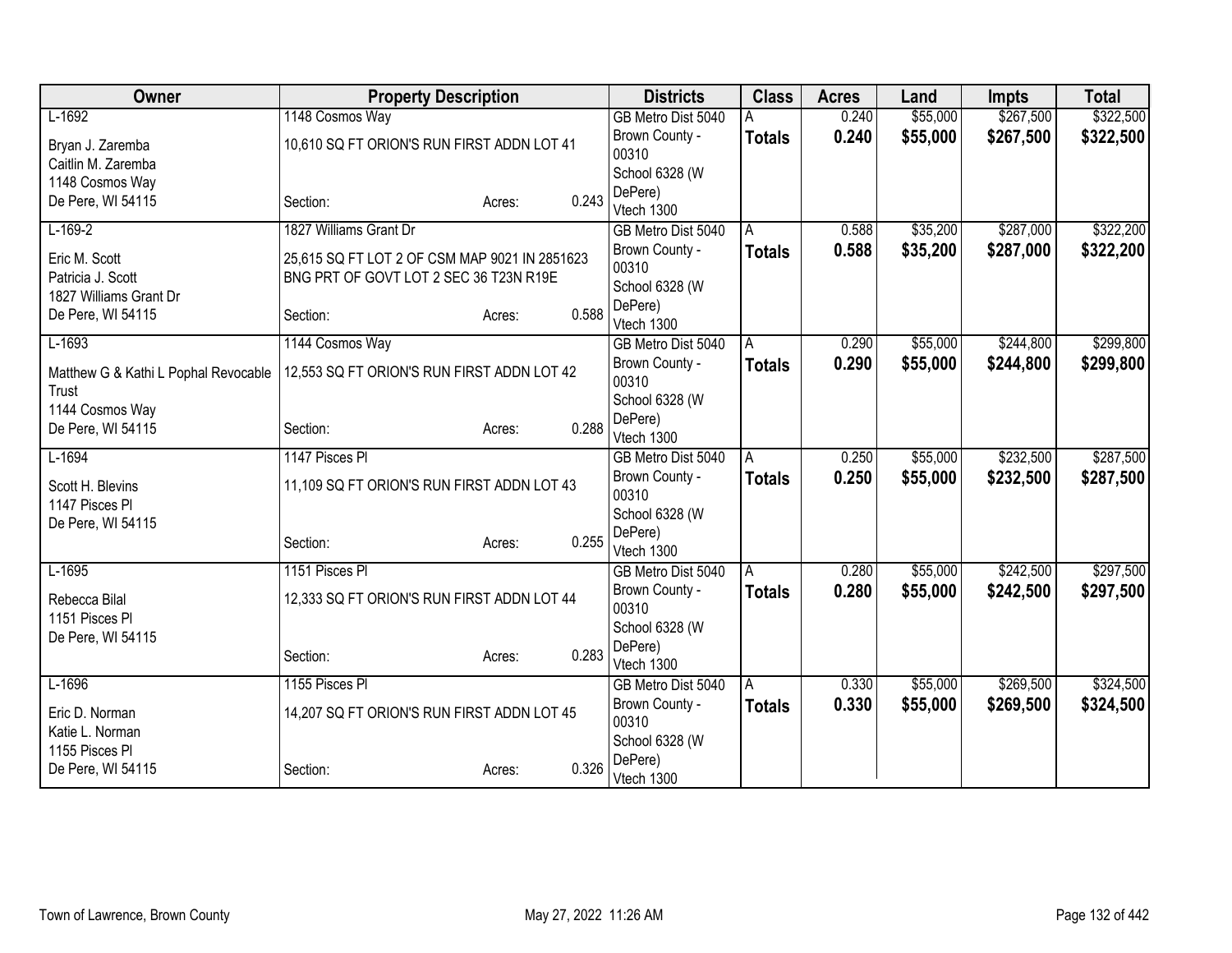| Owner                 | <b>Property Description</b>                   |                  | <b>Districts</b>                 | <b>Class</b>        | <b>Acres</b>    | Land                | <b>Impts</b>                | <b>Total</b>        |
|-----------------------|-----------------------------------------------|------------------|----------------------------------|---------------------|-----------------|---------------------|-----------------------------|---------------------|
| $L-1697$              | 1159 Pisces PI                                |                  | GB Metro Dist 5040               |                     | 0.400           | \$55,000            | \$263,600                   | \$318,600           |
| Zachary Jolma         | 17,270 SQ FT ORION'S RUN FIRST ADDN LOT 46    |                  | Brown County -                   | <b>Totals</b>       | 0.400           | \$55,000            | \$263,600                   | \$318,600           |
| Katherine Jolma       |                                               |                  | 00310                            |                     |                 |                     |                             |                     |
| 1159 Pisces Pl        |                                               |                  | School 6328 (W                   |                     |                 |                     |                             |                     |
| De Pere, WI 54115     | Section:                                      | 0.396<br>Acres:  | DePere)                          |                     |                 |                     |                             |                     |
| $L-1698$              | 1163 Pisces PI                                |                  | Vtech 1300<br>GB Metro Dist 5040 | A                   | 0.320           | \$55,000            | \$249,000                   | \$304,000           |
|                       |                                               |                  | Brown County -                   |                     | 0.320           | \$55,000            | \$249,000                   |                     |
| Anthony Raspor        | 14,025 SQ FT ORION'S RUN FIRST ADDN LOT 47    |                  | 00310                            | <b>Totals</b>       |                 |                     |                             | \$304,000           |
| <b>Britney Raspor</b> |                                               |                  | School 6328 (W                   |                     |                 |                     |                             |                     |
| 1163 Pisces Pl        |                                               |                  | DePere)                          |                     |                 |                     |                             |                     |
| De Pere, WI 54115     | Section:                                      | 0.321<br>Acres:  | Vtech 1300                       |                     |                 |                     |                             |                     |
| $L-1699$              | 1167 Pisces PI                                |                  | GB Metro Dist 5040               | A                   | 0.460           | \$55,000            | \$256,000                   | \$311,000           |
| <b>Trisha Vertz</b>   | 19,835 SQ FT ORION'S RUN FIRST ADDN LOT 48    | Brown County -   | <b>Totals</b>                    | 0.460               | \$55,000        | \$256,000           | \$311,000                   |                     |
| 1167 Pisces PI        |                                               | 00310            |                                  |                     |                 |                     |                             |                     |
| Depere, WI 54115      |                                               |                  | School 6328 (W                   |                     |                 |                     |                             |                     |
|                       | Section:                                      | 0.455<br>Acres:  | DePere)                          |                     |                 |                     |                             |                     |
|                       |                                               |                  | Vtech 1300                       |                     |                 |                     |                             |                     |
| $L-17$                | 2854 Freedom Rd                               |                  | GB Metro Dist 5040               | $\overline{D}$<br>G | 34.038<br>2.250 | \$7,300<br>\$48,800 | $\overline{50}$<br>\$42,500 | \$7,300<br>\$91,300 |
| Verhasselt Bros LLC   | 36.288 AC M/L SE1/4 SE1/4 SEC 10 T22N R19E EX |                  | Brown County -<br>00310          |                     | 36.288          | \$56,100            | \$42,500                    | \$98,600            |
| W873 Golden Glow Rd   | 2553039 & EX RDS                              |                  | School 6328 (W                   | <b>Totals</b>       |                 |                     |                             |                     |
| Kaukauna, WI 54130    |                                               |                  | DePere)                          |                     |                 |                     |                             |                     |
|                       | Section:                                      | 36.288<br>Acres: | Vtech 1300                       |                     |                 |                     |                             |                     |
| $L-1700$              | 2683 Andromeda Dr                             |                  | GB Metro Dist 5040               | A                   | 0.250           | \$55,000            | \$253,500                   | \$308,500           |
| Jack C. Ollmann       | 10,880 SQ FT ORION'S RUN FIRST ADDN LOT 49    |                  | Brown County -                   | <b>Totals</b>       | 0.250           | \$55,000            | \$253,500                   | \$308,500           |
| Linda L. Ollmann      |                                               |                  | 00310                            |                     |                 |                     |                             |                     |
| 2683 Andromeda Dr     |                                               |                  | School 6328 (W                   |                     |                 |                     |                             |                     |
| De Pere, WI 54115     | Section:                                      | 0.249<br>Acres:  | DePere)                          |                     |                 |                     |                             |                     |
| $L-1701$              |                                               |                  | Vtech 1300                       |                     |                 |                     | \$263,500                   | \$318,500           |
|                       | 2673 Andromeda Dr                             |                  | GB Metro Dist 5040               | A                   | 0.250           | \$55,000            |                             |                     |
| Mark D. Hildebrand    | 10,880 SQ FT ORION'S RUN FIRST ADDN LOT 50    |                  | Brown County -<br>00310          | <b>Totals</b>       | 0.250           | \$55,000            | \$263,500                   | \$318,500           |
| Tara L. Hildebrand    |                                               |                  | School 6328 (W                   |                     |                 |                     |                             |                     |
| 2673 Andromeda Dr     |                                               |                  | DePere)                          |                     |                 |                     |                             |                     |
| De Pere, WI 54115     | Section:                                      | 0.249<br>Acres:  | Vtech 1300                       |                     |                 |                     |                             |                     |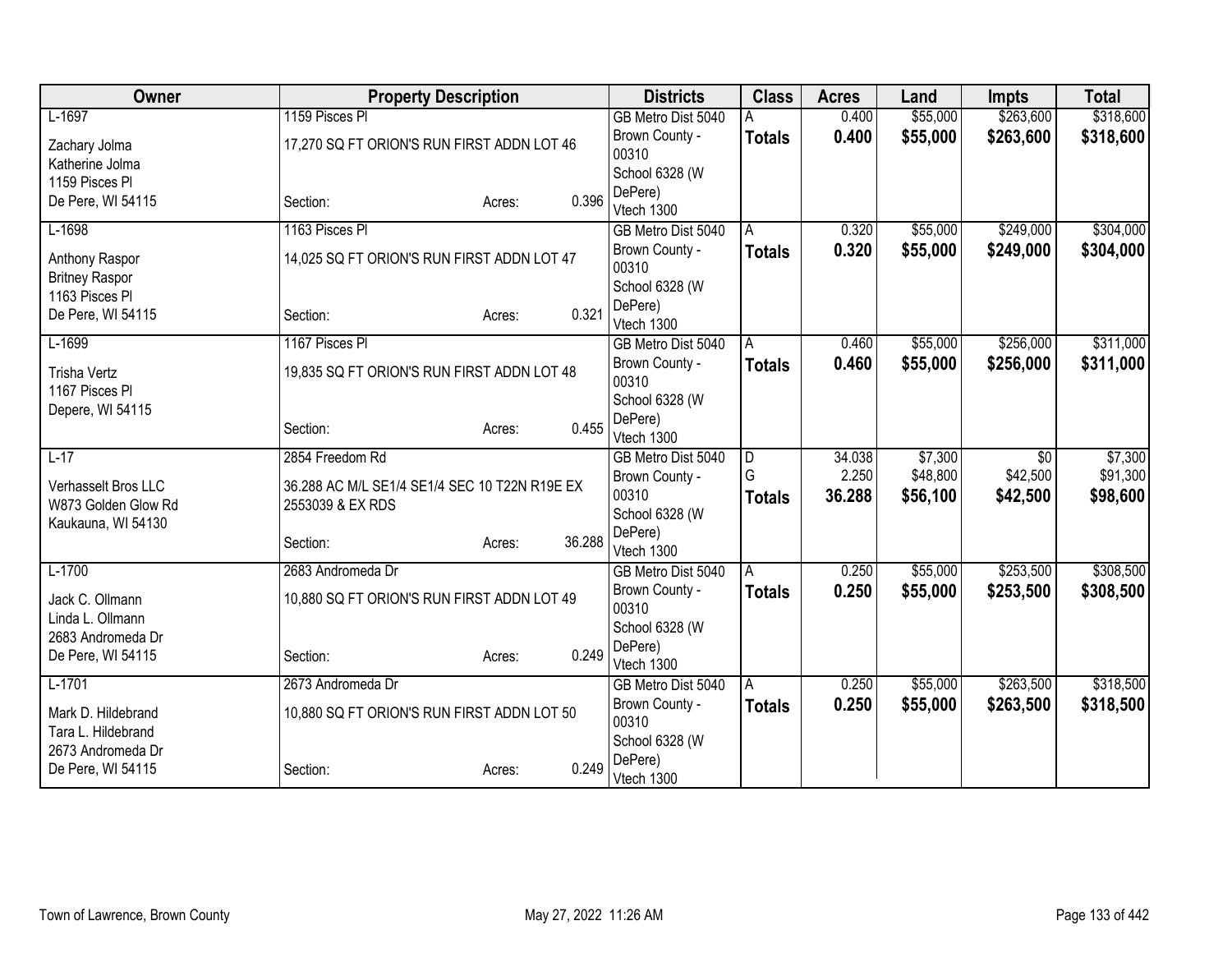| Owner                                    | <b>Property Description</b>                     |                 | <b>Districts</b>          | <b>Class</b>  | <b>Acres</b> | Land     | <b>Impts</b> | <b>Total</b> |
|------------------------------------------|-------------------------------------------------|-----------------|---------------------------|---------------|--------------|----------|--------------|--------------|
| $L-170-1$                                | 1842 Williams Grant Dr                          |                 | GB Metro Dist 5040        |               | 2.097        | \$60,600 | \$165,500    | \$226,100    |
| Wayne J. Bero Jr                         | 2.097 AC M/L PRT OF GOVT LOT 2 SEC 36 T23N      |                 | Brown County -            | <b>Totals</b> | 2.097        | \$60,600 | \$165,500    | \$226,100    |
| 1842 Williams Grant Dr                   | R19E DESC IN 1047 R 92 EX RD & PRT OF OUTLOT 1  |                 | 00310                     |               |              |          |              |              |
| De Pere, WI 54115-9573                   | OF 48 CSM 293 DESC IN 2760493                   |                 | School 6328 (W            |               |              |          |              |              |
|                                          | Section:                                        | 2.097<br>Acres: | DePere)<br>Vtech 1300     |               |              |          |              |              |
| $L-1702$                                 | 1166 Pisces PI                                  |                 | GB Metro Dist 5040        | A             | 0.380        | \$55,000 | \$250,300    | \$305,300    |
|                                          |                                                 |                 | Brown County -            | <b>Totals</b> | 0.380        | \$55,000 | \$250,300    | \$305,300    |
| Michael L. Brzezinski                    | 16,760 SQ FT ORION'S RUN FIRST ADDN LOT 51      |                 | 00310                     |               |              |          |              |              |
| Patricia D. Brzezinski<br>1166 Pisces Pl |                                                 |                 | School 6328 (W            |               |              |          |              |              |
| De Pere, WI 54115                        | Section:                                        | 0.384<br>Acres: | DePere)                   |               |              |          |              |              |
|                                          |                                                 |                 | Vtech 1300                |               |              |          |              |              |
| $L-170-2$                                | 1830 Williams Grant Dr                          |                 | GB Metro Dist 5040        | A             | 2.082        | \$60,500 | \$228,500    | \$289,000    |
| Glenn E. Hewitt                          | 2.082 AC M/L THAT PRT OF GOV'T LOT 2 SEC 36     |                 | Brown County -            | <b>Totals</b> | 2.082        | \$60,500 | \$228,500    | \$289,000    |
| Janice D. Hewitt                         | T23N R19E LYING W OF C/L OF CTH F & DESC IN     |                 | 00310                     |               |              |          |              |              |
| 1830 Williams Grant Dr                   | 75J32-30 EX RD & PRT OF LOT 1 OF 48 CSM 293 MAF |                 | School 6328 (W<br>DePere) |               |              |          |              |              |
| De Pere, WI 54115                        | Section:                                        | 2.082<br>Acres: | Vtech 1300                |               |              |          |              |              |
| $L-1703$                                 | 1164 Pisces PI                                  |                 | GB Metro Dist 5040        | A             | 0.250        | \$55,000 | \$221,500    | \$276,500    |
|                                          |                                                 |                 | Brown County -            | <b>Totals</b> | 0.250        | \$55,000 | \$221,500    | \$276,500    |
| David J. Stelzer<br>Stacy L. Stelzer     | 10,939 SQ FT ORION'S RUN FIRST ADDN LOT 52      |                 | 00310                     |               |              |          |              |              |
| 1164 Pisces Pl                           |                                                 |                 | School 6328 (W            |               |              |          |              |              |
| De Pere, WI 54115                        | Section:                                        | 0.251<br>Acres: | DePere)                   |               |              |          |              |              |
|                                          |                                                 |                 | Vtech 1300                |               |              |          |              |              |
| $L-170-3$                                | 1764 Williams Grant Dr                          |                 | GB Metro Dist 5040        | A             | 2.365        | \$62,200 | \$185,100    | \$247,300    |
| Douglas J. Powers                        | 2.365 AC M/L THAT PART OF GOV'T LOT 2 SEC 36    |                 | Brown County -            | <b>Totals</b> | 2.365        | \$62,200 | \$185,100    | \$247,300    |
| 1764 Williams Grant Dr                   | T23N R19E DESC IN J1227-43 & EX RD & PART IN    |                 | 00310<br>School 6328 (W   |               |              |          |              |              |
| De Pere, WI 54115-9570                   | J27429-20                                       |                 | DePere)                   |               |              |          |              |              |
|                                          | Section:                                        | 2.365<br>Acres: | Vtech 1300                |               |              |          |              |              |
| $L-1704$                                 | 1160 Pisces PI                                  |                 | GB Metro Dist 5040        | A             | 0.250        | \$55,000 | \$250,500    | \$305,500    |
|                                          | 10,901 SQ FT ORION'S RUN FIRST ADDN LOT 53      |                 | Brown County -            | <b>Totals</b> | 0.250        | \$55,000 | \$250,500    | \$305,500    |
| Brett A. Champion<br>1160 Pisces Pl      |                                                 |                 | 00310                     |               |              |          |              |              |
| De Pere, WI 54115                        |                                                 |                 | School 6328 (W            |               |              |          |              |              |
|                                          | Section:                                        | 0.250<br>Acres: | DePere)                   |               |              |          |              |              |
|                                          |                                                 |                 | Vtech 1300                |               |              |          |              |              |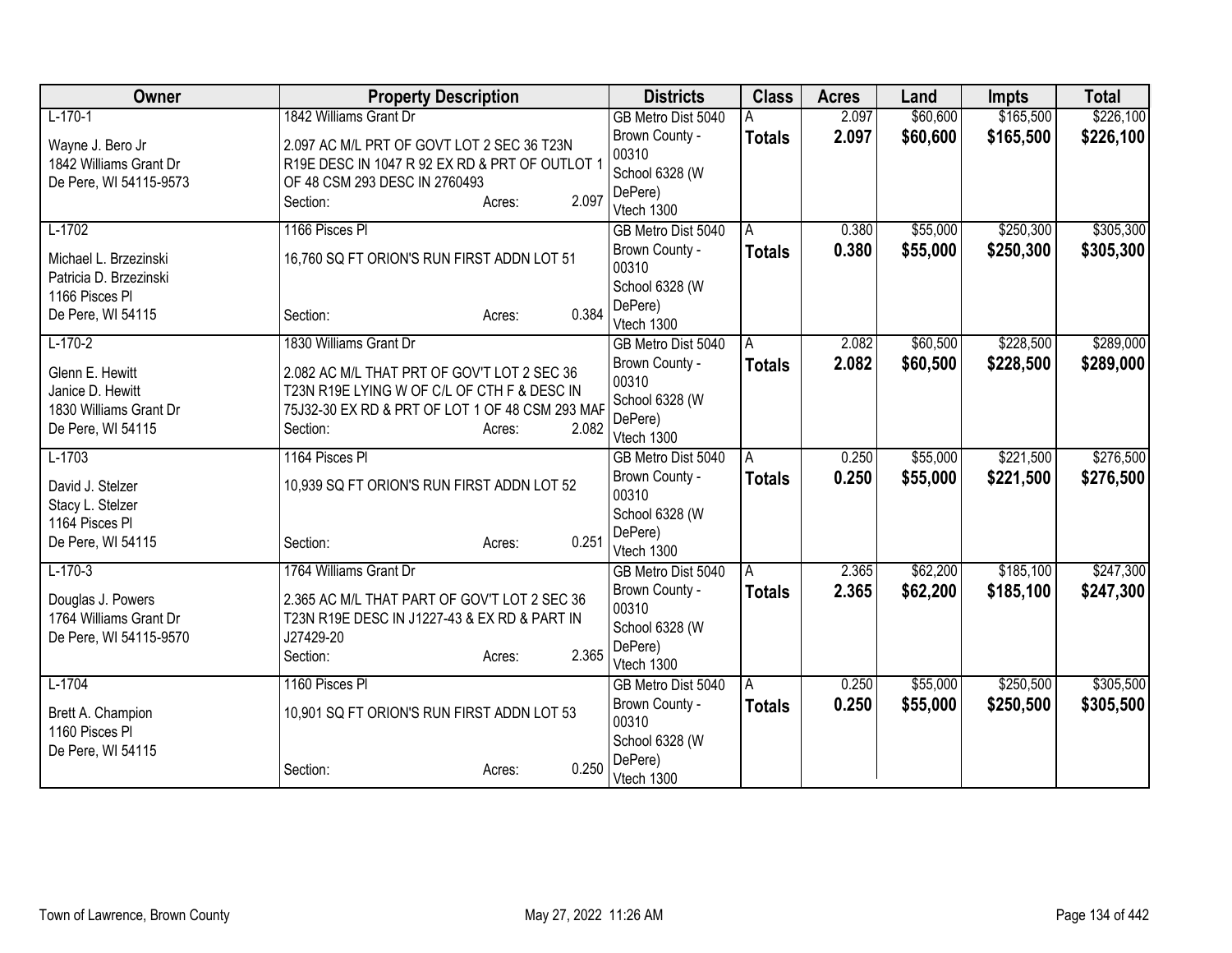| Owner                            | <b>Property Description</b>                                                 |                 | <b>Districts</b>        | <b>Class</b>  | <b>Acres</b> | Land     | <b>Impts</b> | <b>Total</b> |
|----------------------------------|-----------------------------------------------------------------------------|-----------------|-------------------------|---------------|--------------|----------|--------------|--------------|
| $L-1705$                         | 1156 Pisces Pl                                                              |                 | GB Metro Dist 5040      |               | 0.250        | \$55,000 | \$305,000    | \$360,000    |
| Kathleen L. Balthazor            | 10,863 SQ FT ORION'S RUN FIRST ADDN LOT 54                                  |                 | Brown County -          | <b>Totals</b> | 0.250        | \$55,000 | \$305,000    | \$360,000    |
| c/o Kathleen L & Barry J Pigeon  |                                                                             |                 | 00310                   |               |              |          |              |              |
| 1156 Pisces Pl                   |                                                                             |                 | School 6328 (W          |               |              |          |              |              |
| De Pere, WI 54115                | Section:                                                                    | 0.249<br>Acres: | DePere)                 |               |              |          |              |              |
|                                  |                                                                             |                 | Vtech 1300              |               |              |          | \$219,500    |              |
| $L-170-5$                        | 1808 Williams Grant Dr                                                      |                 | GB Metro Dist 5040      | A             | 1.310        | \$46,200 |              | \$265,700    |
| Thomas J. Vandenbranden          | 57,021 SQ FT M/L LOT 1 OF 15 CSM 421 BNG PRT                                |                 | Brown County -<br>00310 | <b>Totals</b> | 1.310        | \$46,200 | \$219,500    | \$265,700    |
| c/o Thomas J & Joan R Va Branden | GOVT LOT 2 SEC 36 T23N R19E EX J11254-42                                    |                 | School 6328 (W          |               |              |          |              |              |
| 1808 Williams Grant Dr           |                                                                             |                 | DePere)                 |               |              |          |              |              |
| De Pere, WI 54115-9573           | Section:                                                                    | 1.309<br>Acres: | Vtech 1300              |               |              |          |              |              |
| $L-1706$                         | 1152 Pisces PI                                                              |                 | GB Metro Dist 5040      | A             | 0.250        | \$55,000 | \$260,000    | \$315,000    |
|                                  |                                                                             |                 | Brown County -          | <b>Totals</b> | 0.250        | \$55,000 | \$260,000    | \$315,000    |
| Jenna K. Semling                 | 10,839 SQ FT ORION'S RUN FIRST ADDN LOT 55                                  |                 | 00310                   |               |              |          |              |              |
| 1152 Pisces Pl                   |                                                                             |                 | School 6328 (W          |               |              |          |              |              |
| De Pere, WI 54115                | Section:                                                                    | 0.248<br>Acres: | DePere)                 |               |              |          |              |              |
|                                  |                                                                             |                 | Vtech 1300              |               |              |          |              |              |
| $L-170-6$                        | 1776 Williams Grant Dr                                                      |                 | GB Metro Dist 5040      | A             | 1.312        | \$46,200 | \$345,700    | \$391,900    |
| Jessica Lundgren                 | 57,164 SQ FT LOT 1 OF 34 CSM 97 MAP 5219 IN                                 |                 | Brown County -          | <b>Totals</b> | 1.312        | \$46,200 | \$345,700    | \$391,900    |
| <b>Elizabeth Sievert</b>         | 1509826 BNG PART OF GOV'T LOT 2 SEC 36 T23N                                 |                 | 00310                   |               |              |          |              |              |
| 1776 Williams Grant Dr           | R <sub>19E</sub>                                                            |                 | School 6328 (W          |               |              |          |              |              |
| Depere, WI 54115                 | Section:                                                                    | 1.312<br>Acres: | DePere)<br>Vtech 1300   |               |              |          |              |              |
| $L-1707$                         | 1148 Pisces PI                                                              |                 | GB Metro Dist 5040      | A             | 0.250        | \$55,000 | \$238,500    | \$293,500    |
|                                  |                                                                             |                 | Brown County -          | <b>Totals</b> | 0.250        | \$55,000 | \$238,500    | \$293,500    |
| Debra L. Mccarty                 | 10,880 SQ FT ORION'S RUN FIRST ADDN LOT 56                                  |                 | 00310                   |               |              |          |              |              |
| 1148 Pisces Pl                   |                                                                             |                 | School 6328 (W          |               |              |          |              |              |
| De Pere, WI 54115                |                                                                             |                 | DePere)                 |               |              |          |              |              |
|                                  | Section:                                                                    | 0.249<br>Acres: | Vtech 1300              |               |              |          |              |              |
| $L-170-7$                        | 1790 Williams Grant Dr                                                      |                 | GB Metro Dist 5040      | ΙA            | 1.312        | \$46,200 | \$327,200    | \$373,400    |
|                                  |                                                                             |                 | Brown County -          | <b>Totals</b> | 1.312        | \$46,200 | \$327,200    | \$373,400    |
| Joseph C. Rose<br>Jodie Rose     | 57,164 SQ FT LOT 2 OF 34 CSM 97 BNG PART OF<br>GOV'T LOT 2 SEC 36 T23N R19E |                 | 00310                   |               |              |          |              |              |
| 1790 Williams Grant Dr           |                                                                             |                 | School 6328 (W          |               |              |          |              |              |
| De Pere, WI 54115                | Section:                                                                    | 1.312<br>Acres: | DePere)                 |               |              |          |              |              |
|                                  |                                                                             |                 | Vtech 1300              |               |              |          |              |              |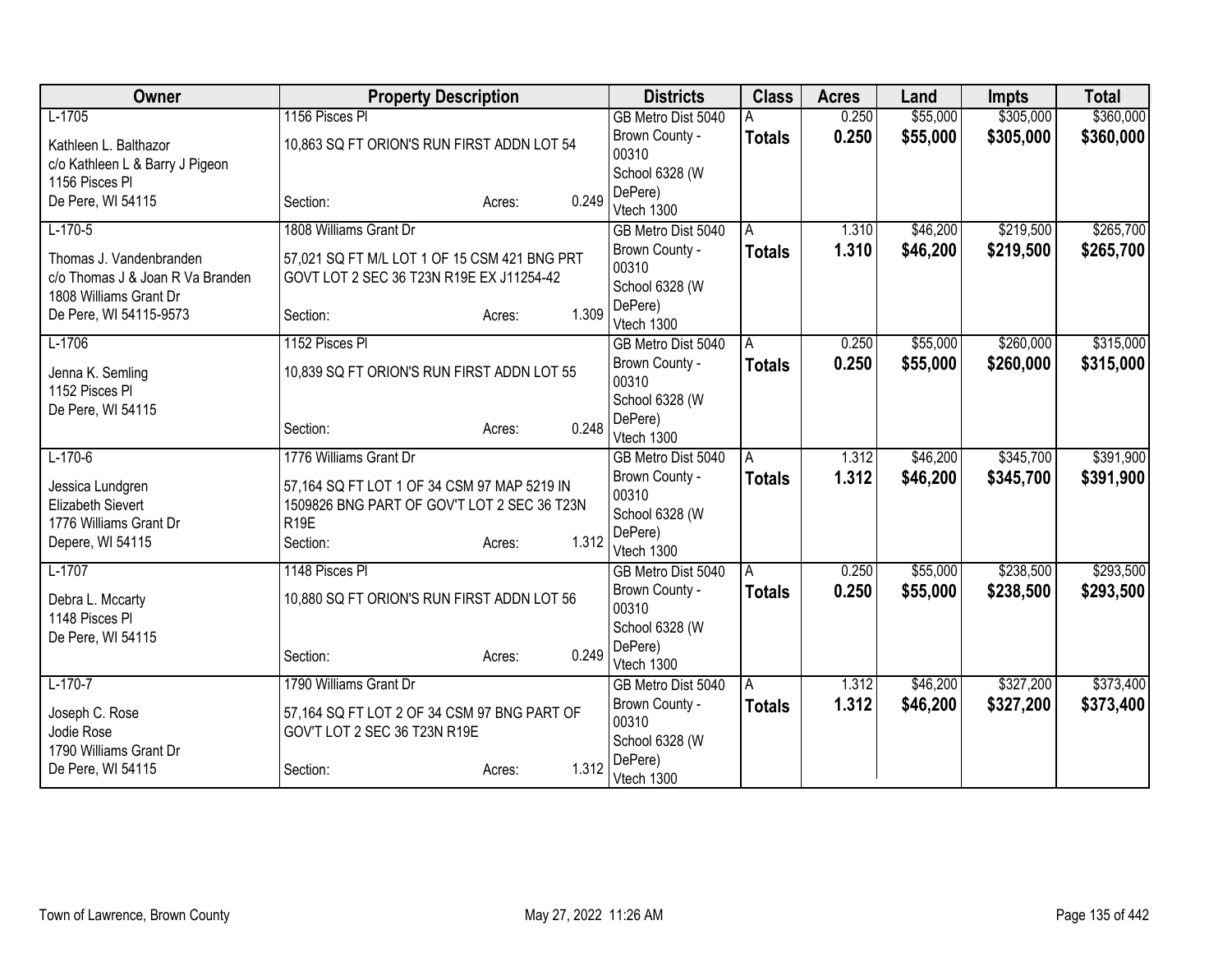| Owner                               | <b>Property Description</b>                             |                 | <b>Districts</b>                 | <b>Class</b>  | <b>Acres</b> | Land     | Impts           | <b>Total</b> |
|-------------------------------------|---------------------------------------------------------|-----------------|----------------------------------|---------------|--------------|----------|-----------------|--------------|
| $L-1708$                            | Solstice Ln                                             |                 | GB Metro Dist 5040               |               | 4.740        | \$1,000  | $\overline{30}$ | \$1,000      |
| Cclw, LLC                           | 206,360 SQ FT ORION'S RUN FIRST ADDN OUTLOT 3           |                 | Brown County -                   | <b>Totals</b> | 4.740        | \$1,000  | \$0             | \$1,000      |
| Attn: Cclw LLC                      |                                                         |                 | 00310                            |               |              |          |                 |              |
| 2170 Velp Ave Ste 106               |                                                         |                 | School 6328 (W                   |               |              |          |                 |              |
| Green Bay, WI 54303-6596            | Section:                                                | 4.737<br>Acres: | DePere)<br>Vtech 1300            |               |              |          |                 |              |
| $L-170-8$                           | 1820 Williams Grant Rd                                  |                 | GB Metro Dist 5040               | A             | 2.050        | \$60,300 | $\overline{50}$ | \$60,300     |
|                                     |                                                         |                 | Brown County -                   | <b>Totals</b> | 2.050        | \$60,300 | \$0             | \$60,300     |
| Christopher J. Cichocki             | 89,331 SQ FT LOT 1 OF 48 CSM 293 MAP 7172 IN            |                 | 00310                            |               |              |          |                 |              |
| Mary E. Zuelke                      | 2148650 BNG PRT OF GOVT LOT 2 & BNG PRT OF              |                 | School 6328 (W                   |               |              |          |                 |              |
| 2137 Potter Dr<br>De Pere, WI 54115 | GOVT LOT 3 SEC 36 T23N R19E EX 2766676 & EX<br>Section: | 2.050           | DePere)                          |               |              |          |                 |              |
|                                     |                                                         | Acres:          | Vtech 1300                       |               |              |          |                 |              |
| $L-17-1$                            | 2938 Williams Grant Dr                                  |                 | GB Metro Dist 5040               | A             | 0.981        | \$39,900 | \$153,100       | \$193,000    |
| Verhasselt Bros LLC                 | 0.981 AC M/L PRT OF SE1/4 SE1/4 SEC 10 T22N R19E        |                 | Brown County -                   | <b>Totals</b> | 0.981        | \$39,900 | \$153,100       | \$193,000    |
| W873 Golden Glow Rd                 | <b>DESC IN 2553039 EX RDS</b>                           |                 | 00310                            |               |              |          |                 |              |
| Kaukauna, WI 54130                  |                                                         |                 | School 6328 (W                   |               |              |          |                 |              |
|                                     | Section:                                                | 0.981<br>Acres: | DePere)                          |               |              |          |                 |              |
| $L-1710$                            |                                                         |                 | Vtech 1300<br>GB Metro Dist 5040 |               | 0.421        | \$74,100 | \$337,300       | \$411,400    |
|                                     | 2146 Rowling Rd                                         |                 |                                  | A             |              |          |                 |              |
| <b>Todd Vaness</b>                  | 18,339 SQ FT 2ND ADDITION TO HEMLOCK CREEK              |                 | Brown County -<br>00310          | <b>Totals</b> | 0.421        | \$74,100 | \$337,300       | \$411,400    |
| <b>Heather Vaness</b>               | <b>LOT 70</b>                                           |                 | School 6328 (W                   |               |              |          |                 |              |
| 2146 Rowling Rd                     |                                                         |                 | DePere)                          |               |              |          |                 |              |
| De Pere, WI 54115                   | Section:                                                | 0.421<br>Acres: | Vtech 1300                       |               |              |          |                 |              |
| $L-1711$                            | 2150 Rowling Rd                                         |                 | GB Metro Dist 5040               | A             | 0.397        | \$73,200 | \$293,100       | \$366,300    |
| Jacqueline M. Adrians               | 17,294 SQ FT 2ND ADDITION TO HEMLOCK CREEK              |                 | Brown County -                   | <b>Totals</b> | 0.397        | \$73,200 | \$293,100       | \$366,300    |
| 2150 Rowling Rd                     | <b>LOT 71</b>                                           |                 | 00310                            |               |              |          |                 |              |
| De Pere, WI 54115                   |                                                         |                 | School 6328 (W                   |               |              |          |                 |              |
|                                     | Section:                                                | 0.397<br>Acres: | DePere)                          |               |              |          |                 |              |
|                                     |                                                         |                 | Vtech 1300                       |               |              |          |                 |              |
| $L-1712$                            | 2154 Rowling Rd                                         |                 | GB Metro Dist 5040               | A             | 0.428        | \$74,400 | \$547,000       | \$621,400    |
| John O'Connor et al                 | 18,643 SQ FT 2ND ADDITION TO HEMLOCK CREEK              |                 | Brown County -<br>00310          | <b>Totals</b> | 0.428        | \$74,400 | \$547,000       | \$621,400    |
| Attn: John O'Connor                 | LOT 72                                                  |                 | School 6328 (W                   |               |              |          |                 |              |
| 2154 Rowling Rd                     |                                                         |                 | DePere)                          |               |              |          |                 |              |
| De Pere, WI 54115                   | Section:                                                | 0.427<br>Acres: | Vtech 1300                       |               |              |          |                 |              |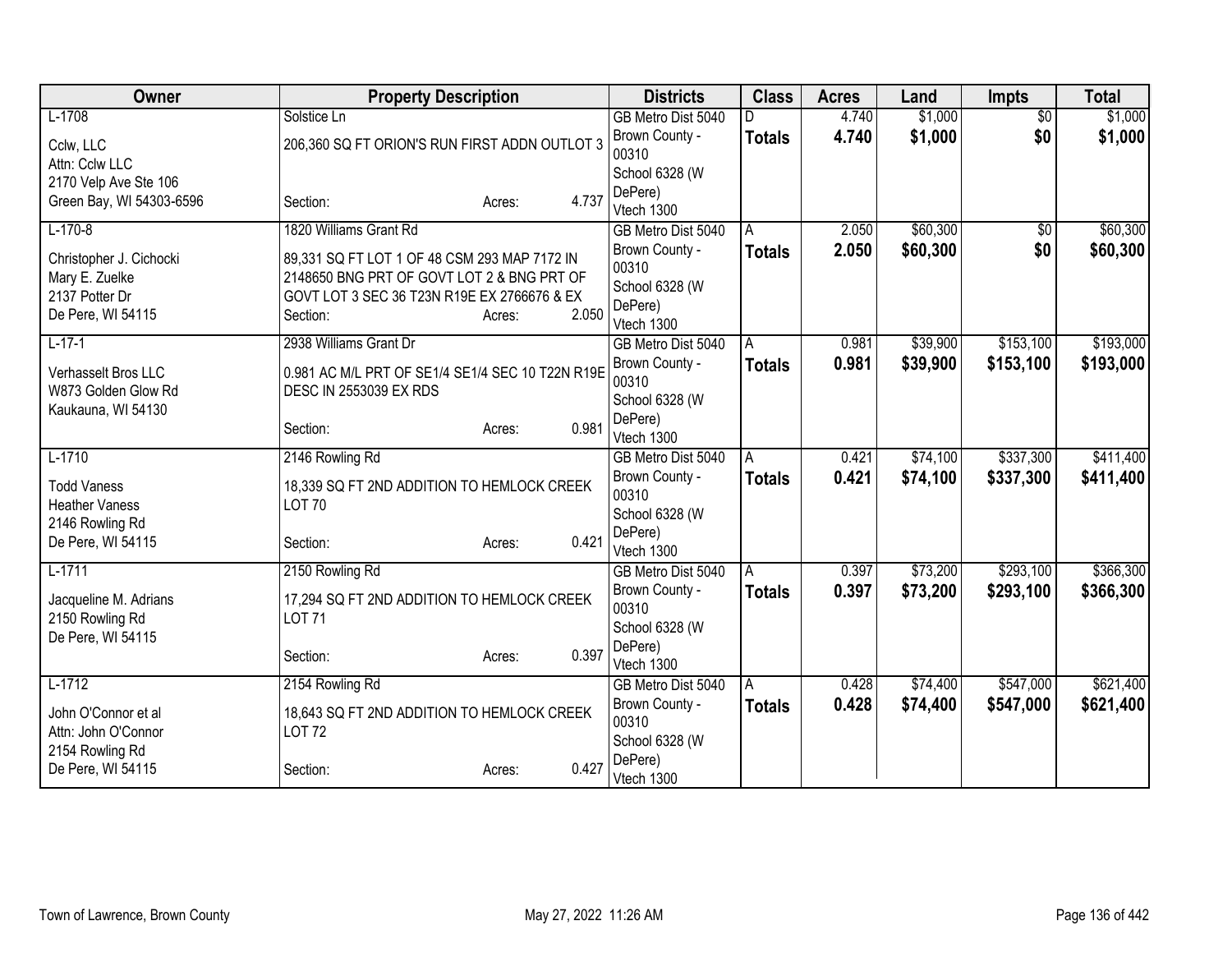| Owner                                | <b>Property Description</b>                                 |                 | <b>Districts</b>        | <b>Class</b>  | <b>Acres</b> | Land     | <b>Impts</b> | <b>Total</b> |
|--------------------------------------|-------------------------------------------------------------|-----------------|-------------------------|---------------|--------------|----------|--------------|--------------|
| $L-1713$                             | 2158 Rowling Rd                                             |                 | GB Metro Dist 5040      |               | 0.663        | \$83,600 | \$328,700    | \$412,300    |
| Michael G. Maurer                    | 28,872 SQ FT 2ND ADDITION TO HEMLOCK CREEK                  |                 | Brown County -          | <b>Totals</b> | 0.663        | \$83,600 | \$328,700    | \$412,300    |
| Caitlin L. Maurer                    | <b>LOT 73</b>                                               |                 | 00310                   |               |              |          |              |              |
| 2158 Rowling Rd                      |                                                             |                 | School 6328 (W          |               |              |          |              |              |
| De Pere, WI 54115                    | Section:                                                    | 0.662<br>Acres: | DePere)                 |               |              |          |              |              |
|                                      |                                                             |                 | Vtech 1300              |               |              |          |              |              |
| $L-1714$                             | 2162 Rowling Rd                                             |                 | GB Metro Dist 5040      | A             | 0.431        | \$74,500 | \$310,500    | \$385,000    |
| Scott G. Rauch<br>Laura A. Rauch     | 18,753 SQ FT 2ND ADDITION TO HEMLOCK CREEK<br><b>LOT 74</b> |                 | Brown County -<br>00310 | <b>Totals</b> | 0.431        | \$74,500 | \$310,500    | \$385,000    |
|                                      |                                                             |                 | School 6328 (W          |               |              |          |              |              |
| 2162 Rowling Rd<br>De Pere, WI 54115 | Section:                                                    | 0.430<br>Acres: | DePere)                 |               |              |          |              |              |
|                                      |                                                             |                 | Vtech 1300              |               |              |          |              |              |
| $L-1715$                             | 2166 Rowling Rd                                             |                 | GB Metro Dist 5040      | A             | 0.362        | \$71,800 | \$289,500    | \$361,300    |
| Matthew D. Coopman                   | 15,750 SQ FT 2ND ADDITION TO HEMLOCK CREEK                  |                 | Brown County -          | <b>Totals</b> | 0.362        | \$71,800 | \$289,500    | \$361,300    |
| Rochelle L. Coopman                  | <b>LOT 75</b>                                               |                 | 00310                   |               |              |          |              |              |
| 2166 Rowling Rd                      |                                                             |                 | School 6328 (W          |               |              |          |              |              |
| De Pere, WI 54115                    | Section:                                                    | 0.361<br>Acres: | DePere)                 |               |              |          |              |              |
|                                      |                                                             |                 | Vtech 1300              |               |              |          |              |              |
| $L-1716$                             | 2170 Rowling Rd                                             |                 | GB Metro Dist 5040      | A             | 0.362        | \$71,800 | \$271,000    | \$342,800    |
| Brian J. Lawniczak                   | 15,750 SQ FT 2ND ADDITION TO HEMLOCK CREEK                  |                 | Brown County -          | <b>Totals</b> | 0.362        | \$71,800 | \$271,000    | \$342,800    |
| 2170 Rowling Rd                      | <b>LOT 76</b>                                               |                 | 00310                   |               |              |          |              |              |
| De Pere, WI 54115                    |                                                             |                 | School 6328 (W          |               |              |          |              |              |
|                                      | Section:                                                    | 0.361<br>Acres: | DePere)<br>Vtech 1300   |               |              |          |              |              |
| $L-1717$                             | 2176 Rowling Rd                                             |                 | GB Metro Dist 5040      | A             | 0.465        | \$75,800 | \$357,000    | \$432,800    |
|                                      |                                                             |                 | Brown County -          | <b>Totals</b> | 0.465        | \$75,800 | \$357,000    | \$432,800    |
| Matthew P. Lisowe                    | 20,240 SQ FT 2ND ADDITION TO HEMLOCK CREEK                  |                 | 00310                   |               |              |          |              |              |
| Sarah L. Lisowe                      | <b>LOT 77</b>                                               |                 | School 6328 (W          |               |              |          |              |              |
| 2176 Rowling Rd                      |                                                             |                 | DePere)                 |               |              |          |              |              |
| De Pere, WI 54115                    | Section:                                                    | 0.464<br>Acres: | Vtech 1300              |               |              |          |              |              |
| $L-1718$                             | 2185 Rowling Rd                                             |                 | GB Metro Dist 5040      | A             | 0.409        | \$73,600 | \$327,000    | \$400,600    |
| Thomas J. Donnan                     |                                                             |                 | Brown County -          | <b>Totals</b> | 0.409        | \$73,600 | \$327,000    | \$400,600    |
| Kristi A. Donnan                     | 17,795 SQ FT 2ND ADDITION TO HEMLOCK CREEK<br><b>LOT 78</b> |                 | 00310                   |               |              |          |              |              |
| 2185 Rowling Rd                      |                                                             |                 | School 6328 (W          |               |              |          |              |              |
| De Pere, WI 54115                    | Section:                                                    | 0.408<br>Acres: | DePere)                 |               |              |          |              |              |
|                                      |                                                             |                 | Vtech 1300              |               |              |          |              |              |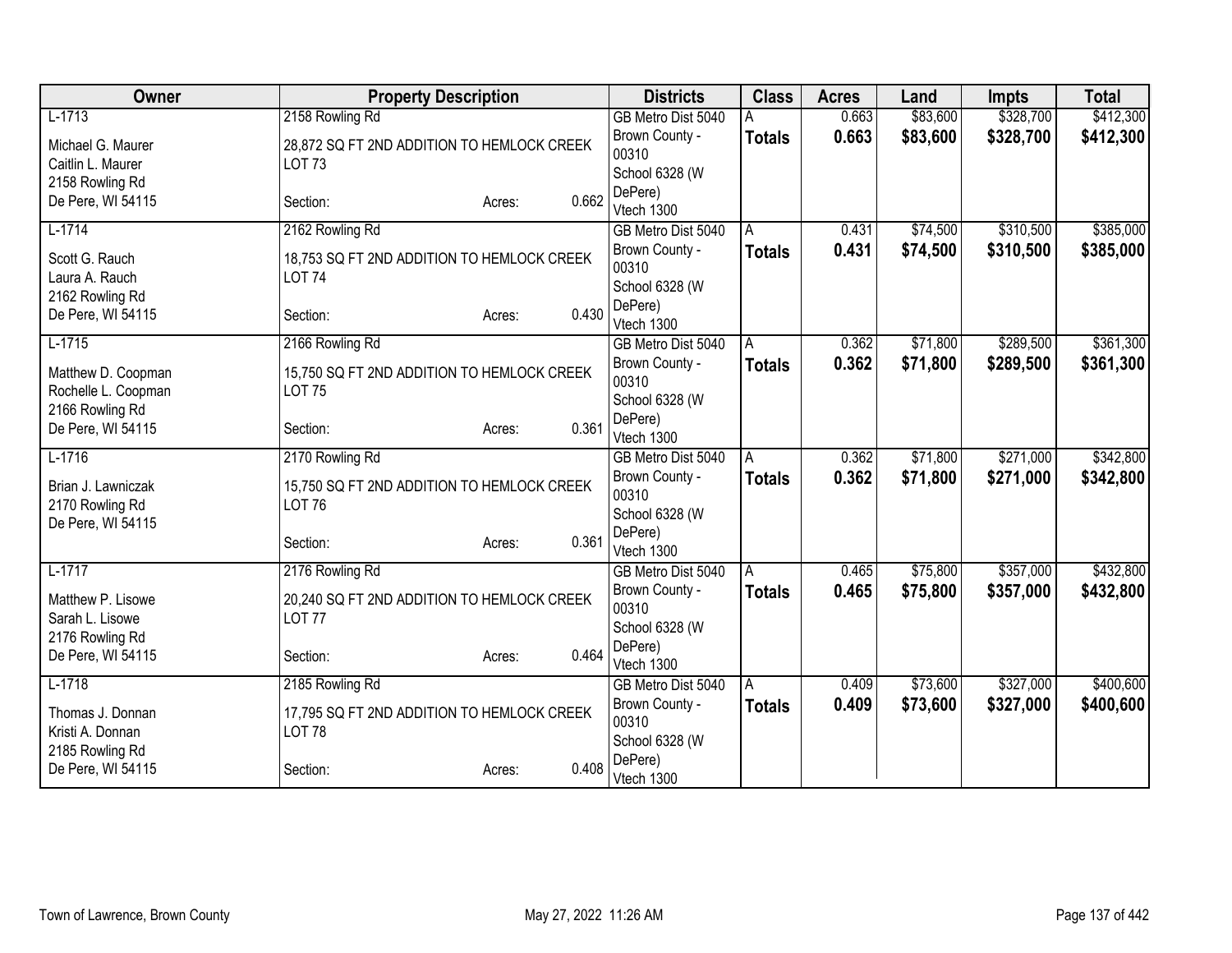| Owner                                     | <b>Property Description</b>                |                 | <b>Districts</b>          | <b>Class</b>  | <b>Acres</b> | Land     | <b>Impts</b> | <b>Total</b> |
|-------------------------------------------|--------------------------------------------|-----------------|---------------------------|---------------|--------------|----------|--------------|--------------|
| $L-1719$                                  | 2181 Rowling Rd                            |                 | GB Metro Dist 5040        |               | 0.394        | \$73,000 | \$331,500    | \$404,500    |
| Adam Decleene                             | 17,143 SQ FT 2ND ADDITION TO HEMLOCK CREEK |                 | Brown County -            | <b>Totals</b> | 0.394        | \$73,000 | \$331,500    | \$404,500    |
| Jessica Decleene                          | <b>LOT 79</b>                              |                 | 00310                     |               |              |          |              |              |
| 2181 Rowling Rd                           |                                            |                 | School 6328 (W<br>DePere) |               |              |          |              |              |
| Depere, WI 54115                          | Section:                                   | 0.393<br>Acres: | Vtech 1300                |               |              |          |              |              |
| $L-1720$                                  | 2177 Rowling Rd                            |                 | GB Metro Dist 5040        | A             | 0.439        | \$74,800 | \$299,000    | \$373,800    |
|                                           |                                            |                 | Brown County -            | <b>Totals</b> | 0.439        | \$74,800 | \$299,000    | \$373,800    |
| Thomas J. Deleers                         | 19,133 SQ FT 2ND ADDITION TO HEMLOCK CREEK |                 | 00310                     |               |              |          |              |              |
| 2177 Rowling Rd<br>De Pere, WI 54115-7748 | <b>LOT 80</b>                              |                 | School 6328 (W            |               |              |          |              |              |
|                                           | Section:                                   | 0.439<br>Acres: | DePere)                   |               |              |          |              |              |
|                                           |                                            |                 | Vtech 1300                |               |              |          |              |              |
| $L-1721$                                  | 2173 Rowling Rd                            |                 | GB Metro Dist 5040        | A             | 0.291        | \$68,300 | \$337,000    | \$405,300    |
| Eric R. Arnhoelter                        | 12,655 SQ FT 2ND ADDITION TO HEMLOCK CREEK |                 | Brown County -<br>00310   | <b>Totals</b> | 0.291        | \$68,300 | \$337,000    | \$405,300    |
| Kasey L. Arnhoelter                       | <b>LOT 81</b>                              |                 | School 6328 (W            |               |              |          |              |              |
| 2173 Rowling Rd                           |                                            |                 | DePere)                   |               |              |          |              |              |
| De Pere, WI 54115                         | Section:                                   | 0.290<br>Acres: | Vtech 1300                |               |              |          |              |              |
| $L-1722$                                  | 2169 Rowling Rd                            |                 | GB Metro Dist 5040        | A             | 0.281        | \$66,600 | \$332,000    | \$398,600    |
| Joshua J. Wehrenberg                      | 12,250 SQ FT 2ND ADDITION TO HEMLOCK CREEK |                 | Brown County -            | <b>Totals</b> | 0.281        | \$66,600 | \$332,000    | \$398,600    |
| Angelene M. Wehrenberg                    | <b>LOT 82</b>                              |                 | 00310                     |               |              |          |              |              |
| 2169 Rowling Rd                           |                                            |                 | School 6328 (W            |               |              |          |              |              |
| De Pere, WI 54115                         | Section:                                   | 0.281<br>Acres: | DePere)<br>Vtech 1300     |               |              |          |              |              |
| $L-1723$                                  | 2165 Rowling Rd                            |                 | GB Metro Dist 5040        | A             | 0.284        | \$67,300 | \$304,500    | \$371,800    |
|                                           |                                            |                 | Brown County -            | <b>Totals</b> | 0.284        | \$67,300 | \$304,500    | \$371,800    |
| Kelly A. Clark                            | 12,375 SQ FT 2ND ADDITION TO HEMLOCK CREEK |                 | 00310                     |               |              |          |              |              |
| Mitchell B. Clark                         | <b>LOT 83</b>                              |                 | School 6328 (W            |               |              |          |              |              |
| 2165 Rowling Rd                           |                                            | 0.284           | DePere)                   |               |              |          |              |              |
| Depere, WI 54115                          | Section:                                   | Acres:          | Vtech 1300                |               |              |          |              |              |
| $L-1724$                                  | 2153 Rowling Rd                            |                 | GB Metro Dist 5040        | A             | 0.329        | \$70,300 | \$381,000    | \$451,300    |
| Lance M. Treankler                        | 14,331 SQ FT 2ND ADDITION TO HEMLOCK CREEK |                 | Brown County -            | <b>Totals</b> | 0.329        | \$70,300 | \$381,000    | \$451,300    |
| 2153 Rowling Rd                           | <b>LOT 84</b>                              |                 | 00310                     |               |              |          |              |              |
| De Pere, WI 54115                         |                                            |                 | School 6328 (W<br>DePere) |               |              |          |              |              |
|                                           | Section:                                   | 0.328<br>Acres: | Vtech 1300                |               |              |          |              |              |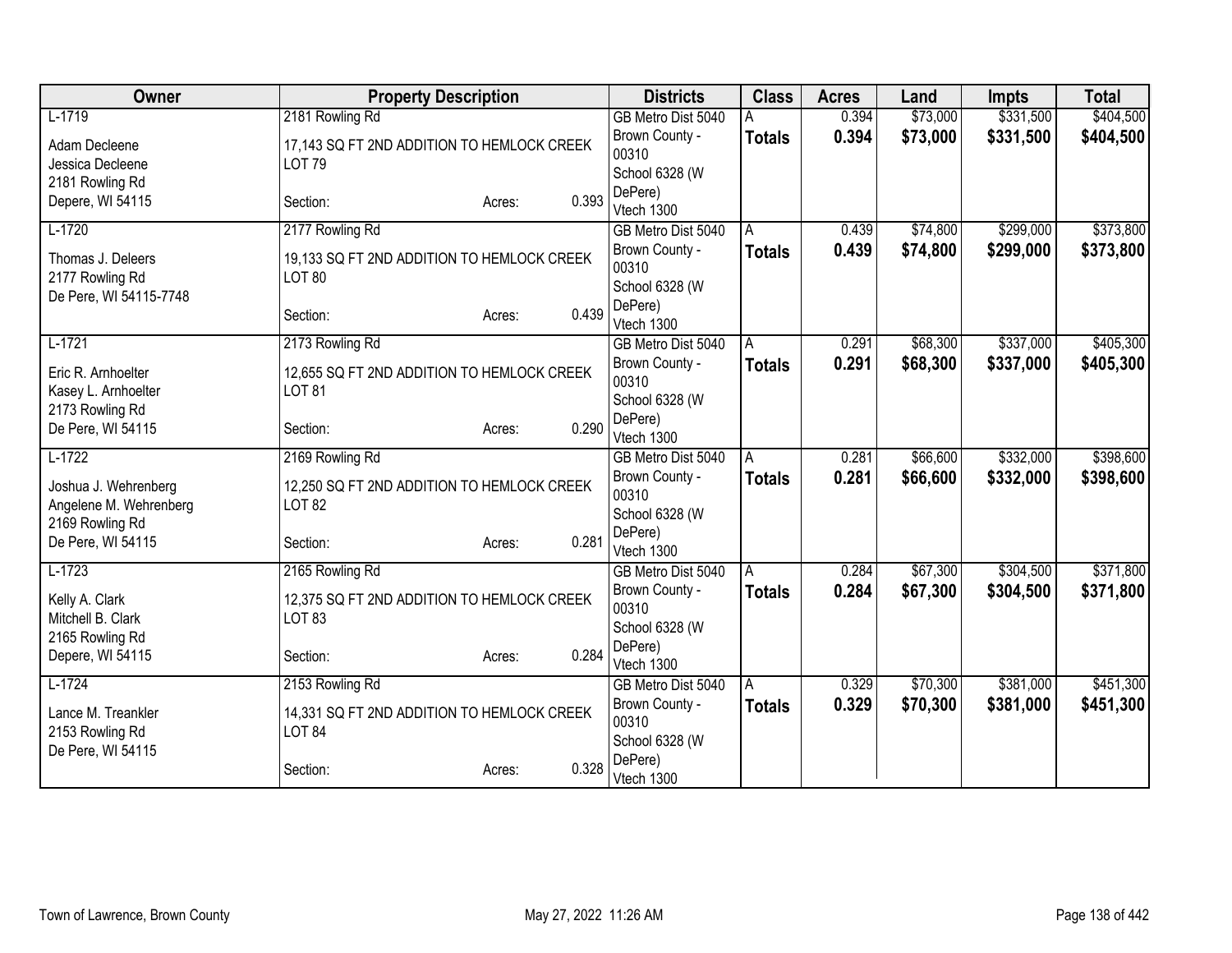| Owner                                                                                                                            | <b>Property Description</b>                                                                                          |                 | <b>Districts</b>                                                   | <b>Class</b>  | <b>Acres</b> | Land      | <b>Impts</b> | <b>Total</b> |
|----------------------------------------------------------------------------------------------------------------------------------|----------------------------------------------------------------------------------------------------------------------|-----------------|--------------------------------------------------------------------|---------------|--------------|-----------|--------------|--------------|
| $L-1725$                                                                                                                         | 2149 Rowling Rd                                                                                                      |                 | GB Metro Dist 5040                                                 | А             | 0.287        | \$68,000  | \$275,200    | \$343,200    |
| Mattam Raju Gorantla<br>c/o Mattam Raju Gorantla Biruduraju                                                                      | 12,500 SQ FT 2ND ADDITION TO HEMLOCK CREEK<br><b>LOT 85</b>                                                          |                 | Brown County -<br>00310<br>School 6328 (W                          | <b>Totals</b> | 0.287        | \$68,000  | \$275,200    | \$343,200    |
| 2149 Rowling Rd<br>De Pere, WI 54115                                                                                             | Section:                                                                                                             | 0.286<br>Acres: | DePere)<br>Vtech 1300                                              |               |              |           |              |              |
| $L-172-5$                                                                                                                        | $Cth$ $D$                                                                                                            |                 | GB Metro Dist 5040                                                 | A             | 2.145        | \$29,200  | \$0          | \$29,200     |
| Miskella Michael J & Roseleen M Joint<br><b>Rev Trust</b><br>c/o Michael J. Miskella<br>302 Braebourne Ct<br>Green Bay, WI 54301 | 2.145 AC M/L THAT PRT OF GOVT LOT 1 SEC 5 T22N<br>R20E LYG ELY OF HWY & DESC IN 1100 R 555 EX<br>2735131<br>Section: | 2.145<br>Acres: | Brown County -<br>00310<br>School 6328 (W<br>DePere)<br>Vtech 1300 | <b>Totals</b> | 2.145        | \$29,200  | \$0          | \$29,200     |
| $L-1726$                                                                                                                         | 2145 Rowling Rd                                                                                                      |                 | GB Metro Dist 5040                                                 | A             | 0.287        | \$68,000  | \$261,500    | \$329,500    |
| Mark A. Yates<br>Betsy A. Yates<br>2145 Rowling Rd                                                                               | 12,500 SQ FT 2ND ADDITION TO HEMLOCK CREEK<br><b>LOT 86</b>                                                          |                 | Brown County -<br>00310<br>School 6328 (W                          | <b>Totals</b> | 0.287        | \$68,000  | \$261,500    | \$329,500    |
| De Pere, WI 54115                                                                                                                | Section:                                                                                                             | 0.286<br>Acres: | DePere)<br>Vtech 1300                                              |               |              |           |              |              |
| $L-172-6$                                                                                                                        | 2271 Lost Dauphin Rd                                                                                                 |                 | GB Metro Dist 5040                                                 | A             | 1.457        | \$272,300 | \$819,800    | \$1,092,100  |
| Abujamra Revocable Living Trust<br>2271 Lost Dauphin Rd<br>De Pere, WI 54115-9164                                                | 1.457 AC M/L THAT PRT OF GOVT LOT 1 SEC 5 T22N<br>R20E AS DESC IN 2735131                                            |                 | Brown County -<br>00310<br>School 6328 (W                          | Totals        | 1.457        | \$272,300 | \$819,800    | \$1,092,100  |
|                                                                                                                                  | Section:                                                                                                             | 1.457<br>Acres: | DePere)<br>Vtech 1300                                              |               |              |           |              |              |
| $L-1727$                                                                                                                         | 906 Raven Claw Ct                                                                                                    |                 | GB Metro Dist 5040                                                 | A             | 0.323        | \$70,100  | \$389,500    | \$459,600    |
| Keith Wick<br>Raelle Wick<br>906 Raven Claw Ct                                                                                   | 14,086 SQ FT 2ND ADDITION TO HEMLOCK CREEK<br><b>LOT 87</b>                                                          |                 | Brown County -<br>00310<br>School 6328 (W                          | Totals        | 0.323        | \$70,100  | \$389,500    | \$459,600    |
| De Pere, WI 54115                                                                                                                | Section:                                                                                                             | 0.323<br>Acres: | DePere)<br>Vtech 1300                                              |               |              |           |              |              |
| $L-1728$                                                                                                                         | 910 Raven Claw Ct                                                                                                    |                 | GB Metro Dist 5040                                                 | A             | 0.453        | \$75,400  | \$319,000    | \$394,400    |
| Peter J. Sippl<br>Tracy J. Sippl<br>910 Raven Claw Ct                                                                            | 19,717 SQ FT 2ND ADDITION TO HEMLOCK CREEK<br><b>LOT 88</b>                                                          |                 | Brown County -<br>00310<br>School 6328 (W                          | <b>Totals</b> | 0.453        | \$75,400  | \$319,000    | \$394,400    |
| De Pere, WI 54115                                                                                                                | Section:                                                                                                             | 0.452<br>Acres: | DePere)<br>Vtech 1300                                              |               |              |           |              |              |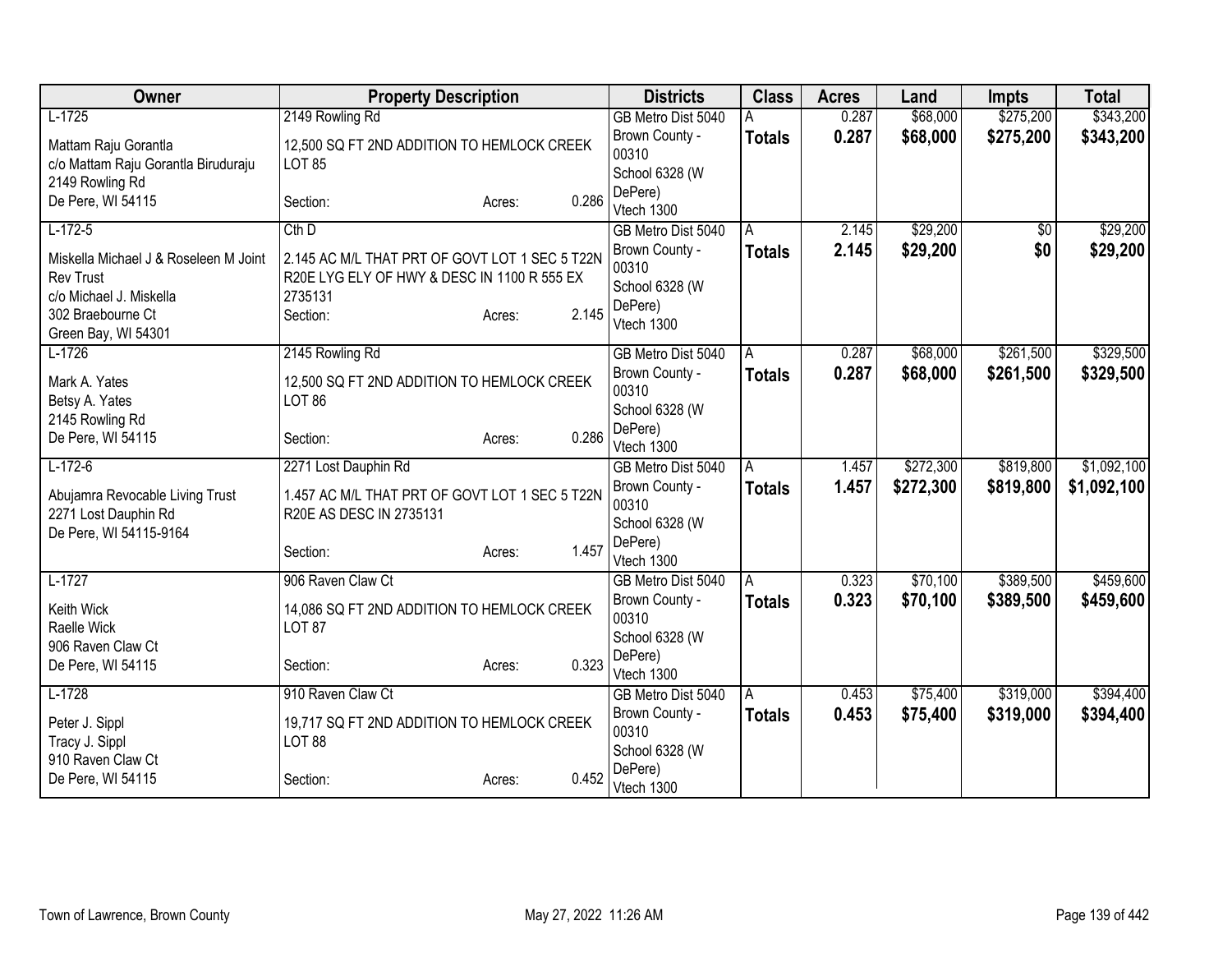| Owner                                                                                            | <b>Property Description</b>                                                                                                      |       | <b>Districts</b>                                                   | <b>Class</b>       | <b>Acres</b>   | Land                 | <b>Impts</b>           | <b>Total</b>           |
|--------------------------------------------------------------------------------------------------|----------------------------------------------------------------------------------------------------------------------------------|-------|--------------------------------------------------------------------|--------------------|----------------|----------------------|------------------------|------------------------|
| $L-1729$                                                                                         | 914 Raven Claw Ct                                                                                                                |       | GB Metro Dist 5040                                                 |                    | 0.312          | \$69,600             | \$284,000              | \$353,600              |
| Chad M. Weihbrecht<br>Katie S. Weihbrecht                                                        | 13,584 SQ FT 2ND ADDITION TO HEMLOCK CREEK<br><b>LOT 89</b>                                                                      |       | Brown County -<br>00310                                            | <b>Totals</b>      | 0.312          | \$69,600             | \$284,000              | \$353,600              |
| 914 Raven Claw Ct<br>De Pere, WI 54115                                                           | Section:<br>Acres:                                                                                                               | 0.311 | School 6328 (W<br>DePere)<br>Vtech 1300                            |                    |                |                      |                        |                        |
| $L-1730$                                                                                         | 918 Raven Claw Ct                                                                                                                |       | GB Metro Dist 5040                                                 | A                  | 0.287          | \$68,000             | \$294,000              | \$362,000              |
| Mark L. Jordan<br>Carey A. Krouth                                                                | 12,492 SQ FT 2ND ADDITION TO HEMLOCK CREEK<br><b>LOT 90</b>                                                                      |       | Brown County -<br>00310<br>School 6328 (W                          | <b>Totals</b>      | 0.287          | \$68,000             | \$294,000              | \$362,000              |
| 918 Raven Claw Ct<br>De Pere, WI 54115                                                           | Section:<br>Acres:                                                                                                               | 0.286 | DePere)<br>Vtech 1300                                              |                    |                |                      |                        |                        |
| $L-1731$<br>Jonathan M. Martin<br>Donna M. Martin<br>922 Raven Claw Ct                           | 922 Raven Claw Ct<br>14,894 SQ FT 2ND ADDITION TO HEMLOCK CREEK<br><b>LOT 91</b>                                                 |       | GB Metro Dist 5040<br>Brown County -<br>00310<br>School 6328 (W    | A<br><b>Totals</b> | 0.342<br>0.342 | \$70,900<br>\$70,900 | \$384,000<br>\$384,000 | \$454,900<br>\$454,900 |
| Depere, WI 54115                                                                                 | Section:<br>Acres:                                                                                                               | 0.341 | DePere)<br>Vtech 1300                                              |                    |                |                      |                        |                        |
| $L-173-1$                                                                                        | 2281 Lost Dauphin Rd                                                                                                             |       | GB Metro Dist 5040                                                 | A                  | 1.125          | \$272,900            | \$375,000              | \$647,900              |
| Richard S. Graham<br>Mary Ellen Graham<br>2281 Lost Dauphin Rd                                   | 49,010 SQ FT M/L LOT 1 OF 13 CSM 29 BNG PRT OF<br>GOV'T LOT 2 SEC 5 T22N R20E                                                    |       | Brown County -<br>00310<br>School 6328 (W                          | <b>Totals</b>      | 1.125          | \$272,900            | \$375,000              | \$647,900              |
| De Pere, WI 54115-9164                                                                           | Section:<br>Acres:                                                                                                               | 1.125 | DePere)<br>Vtech 1300                                              |                    |                |                      |                        |                        |
| $L-173-11$                                                                                       | 2351 Lost Dauphin Rd                                                                                                             |       | GB Metro Dist 5040                                                 | A                  | 1.225          | \$233,000            | \$512,000              | \$745,000              |
| Tippy E Ann Survivors Trust<br>c/o E Ann Tippy<br>2351 Lost Dauphin Rd<br>De Pere, WI 54115-9165 | 53,351 SQ FT LOT 1 EX NELY 80 FT & LOT 2 OF 29<br>CSM 56 BNG PART OF GOV'T LOT 2 SEC 5 T22N<br><b>R20E</b><br>Section:<br>Acres: | 1.225 | Brown County -<br>00310<br>School 6328 (W<br>DePere)<br>Vtech 1300 | <b>Totals</b>      | 1.225          | \$233,000            | \$512,000              | \$745,000              |
| $L-173-12$                                                                                       | 2355 Lost Dauphin Rd                                                                                                             |       | GB Metro Dist 5040                                                 | l A                | 0.941          | \$188,500            | \$397,000              | \$585,500              |
| Copeland C Scott & Nancy B Revoc<br><b>Living Trust</b>                                          | 40,994 SQ FT LOT 3 OF 29 CSM 56 BNG PART OF<br>GOV'T LOT 2 SEC 5 T22N R20E                                                       |       | Brown County -<br>00310<br>School 6328 (W                          | <b>Totals</b>      | 0.941          | \$188,500            | \$397,000              | \$585,500              |
| c/o C Scott & Nancy Copeland<br>2355 Lost Dauphin Rd<br>De Pere, WI 54115-9165                   | Section: 5<br>Acres:                                                                                                             | 0.941 | DePere)<br>Vtech 1300                                              |                    |                |                      |                        |                        |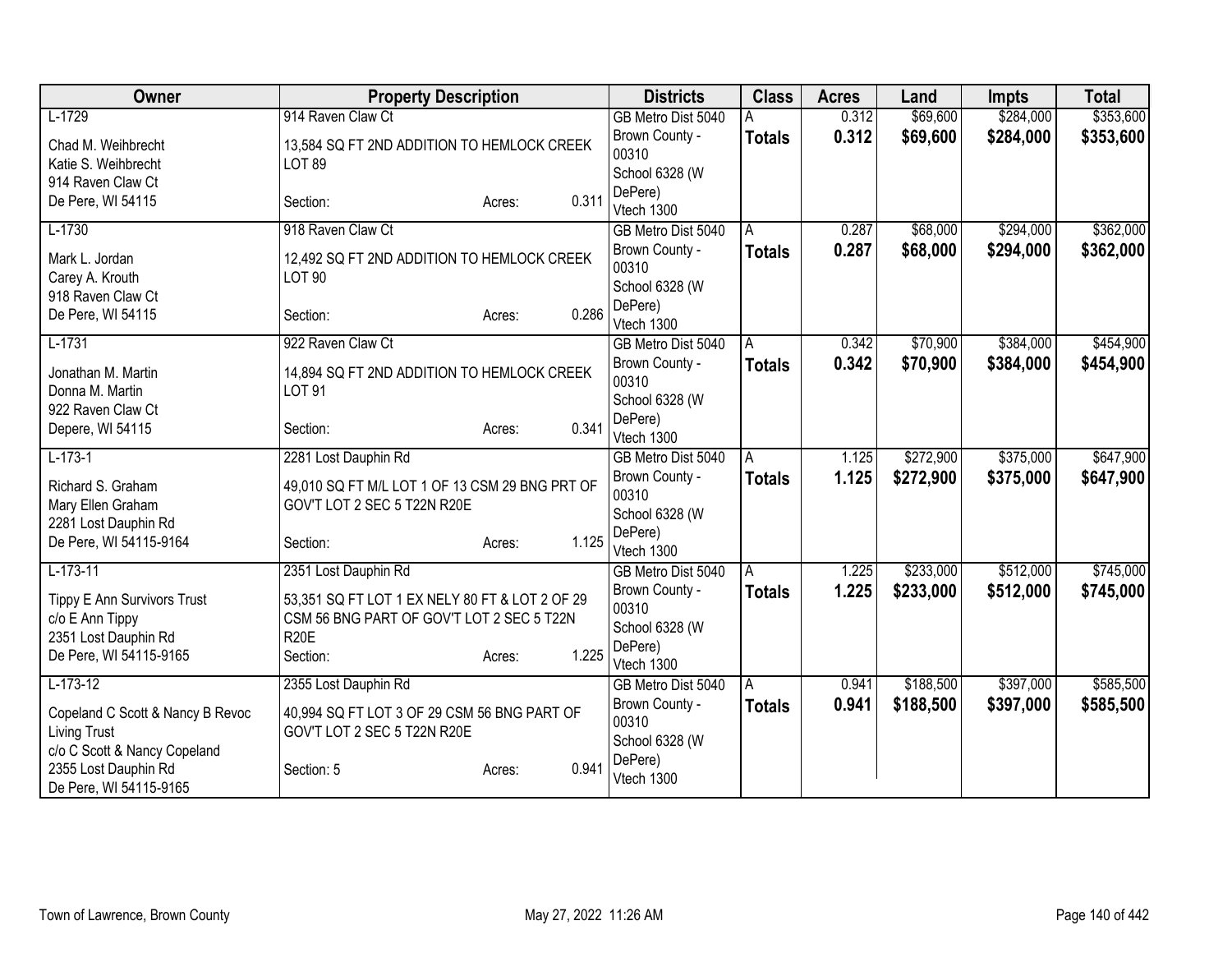| Owner                                                                                             | <b>Property Description</b>                                                                                                              |                 | <b>Districts</b>                                                   | <b>Class</b>       | <b>Acres</b>   | Land                   | <b>Impts</b>           | <b>Total</b>           |
|---------------------------------------------------------------------------------------------------|------------------------------------------------------------------------------------------------------------------------------------------|-----------------|--------------------------------------------------------------------|--------------------|----------------|------------------------|------------------------|------------------------|
| $L-173-13$                                                                                        | 2361 Lost Dauphin Rd                                                                                                                     |                 | GB Metro Dist 5040                                                 | Α                  | 1.841          | \$289,200              | \$462,500              | \$751,700              |
| Lee Ell L & Annette M Revocable Living<br>Trust                                                   | 80,186 SQ FT LOT 4 OF 29 CSM 56 BNG PART OF<br>GOV'T LOTS 2 & 3 SEC 5 T22N R20E                                                          |                 | Brown County -<br>00310<br>School 6328 (W                          | <b>Totals</b>      | 1.841          | \$289,200              | \$462,500              | \$751,700              |
| c/o Ell & Annette Lee Revocable Living<br>Trust<br>2361 Lost Dauphin Rd<br>De Pere, WI 54115-9165 | Section:                                                                                                                                 | 1.841<br>Acres: | DePere)<br>Vtech 1300                                              |                    |                |                        |                        |                        |
| $L-1732$                                                                                          | 919 Raven Claw Ct                                                                                                                        |                 | GB Metro Dist 5040                                                 | A                  | 0.336          | \$70,600               | \$394,000              | \$464,600              |
| Logan J. Bolle<br>Katrina M. Bolle<br>919 Raben Claw Ct                                           | 14,621 SQ FT 2ND ADDITION TO HEMLOCK CREEK<br><b>LOT 92</b>                                                                              |                 | Brown County -<br>00310<br>School 6328 (W<br>DePere)               | <b>Totals</b>      | 0.336          | \$70,600               | \$394,000              | \$464,600              |
| De Pere, WI 54115                                                                                 | Section:                                                                                                                                 | 0.335<br>Acres: | Vtech 1300                                                         |                    |                |                        |                        |                        |
| $L-173-2$                                                                                         | 2295 Lost Dauphin Rd                                                                                                                     |                 | GB Metro Dist 5040<br>Brown County -                               | A<br><b>Totals</b> | 1.147<br>1.147 | \$264,100<br>\$264,100 | \$575,300<br>\$575,300 | \$839,400<br>\$839,400 |
| Anthony J. Szymanski<br>2295 Lost Dauphin Rd<br>De Pere, WI 54115-9164                            | 49,955 SQ FT LOT 2 OF 13 CSM 29 BNG PRT OF<br>GOV'T LOT 2 SEC 5 T22N R20E                                                                |                 | 00310<br>School 6328 (W                                            |                    |                |                        |                        |                        |
|                                                                                                   | Section:                                                                                                                                 | 1.147<br>Acres: | DePere)<br>Vtech 1300                                              |                    |                |                        |                        |                        |
| $L-1733$                                                                                          | 915 Raven Claw Ct                                                                                                                        |                 | GB Metro Dist 5040                                                 | A                  | 0.411          | \$73,700               | \$255,000              | \$328,700              |
| Joseph G. Malkowsky<br>Kelly M. Malkowsky                                                         | 17,882 SQ FT 2ND ADDITION TO HEMLOCK CREEK<br>LOT 93                                                                                     |                 | Brown County -<br>00310<br>School 6328 (W                          | Totals             | 0.411          | \$73,700               | \$255,000              | \$328,700              |
| 915 Raven Claw Ct<br>Depere, WI 54115                                                             | Section:                                                                                                                                 | 0.410<br>Acres: | DePere)<br>Vtech 1300                                              |                    |                |                        |                        |                        |
| $L-173-3$                                                                                         | 2303 Lost Dauphin Rd                                                                                                                     |                 | GB Metro Dist 5040                                                 | A                  | 1.409          | \$306,000              | \$1,255,700            | \$1,561,700            |
| Jodi M. Harrison<br>Thomas A. Harrison<br>2303 Lost Dauphin Rd<br>Depere, WI 54115                | 61,397 SQ FT M/L LOT 3 & N1/2 OF LOT 4 OF 13 CSM<br>29 MAP 2653 IN 1018017 BNG PART OF GOV'T LOT 2<br><b>SEC 5 T22N R20E</b><br>Section: | 1.409<br>Acres: | Brown County -<br>00310<br>School 6328 (W<br>DePere)<br>Vtech 1300 | <b>Totals</b>      | 1.409          | \$306,000              | \$1,255,700            | \$1,561,700            |
| $L-1734$                                                                                          | 2240 Mahogany Trl                                                                                                                        |                 | GB Metro Dist 5040                                                 | A                  | 0.953          | \$73,200               | \$333,500              | \$406,700              |
| Kurt J. Linssen<br>Deborah A. Linssen<br>2240 Mahogany Trl                                        | 41,530 SQ FT CARPENTERS CROSSING NORTH LOT                                                                                               |                 | Brown County -<br>00310<br>School 6328 (W                          | <b>Totals</b>      | 0.953          | \$73,200               | \$333,500              | \$406,700              |
| De Pere, WI 54115                                                                                 | Section:                                                                                                                                 | 0.953<br>Acres: | DePere)<br>Vtech 1300                                              |                    |                |                        |                        |                        |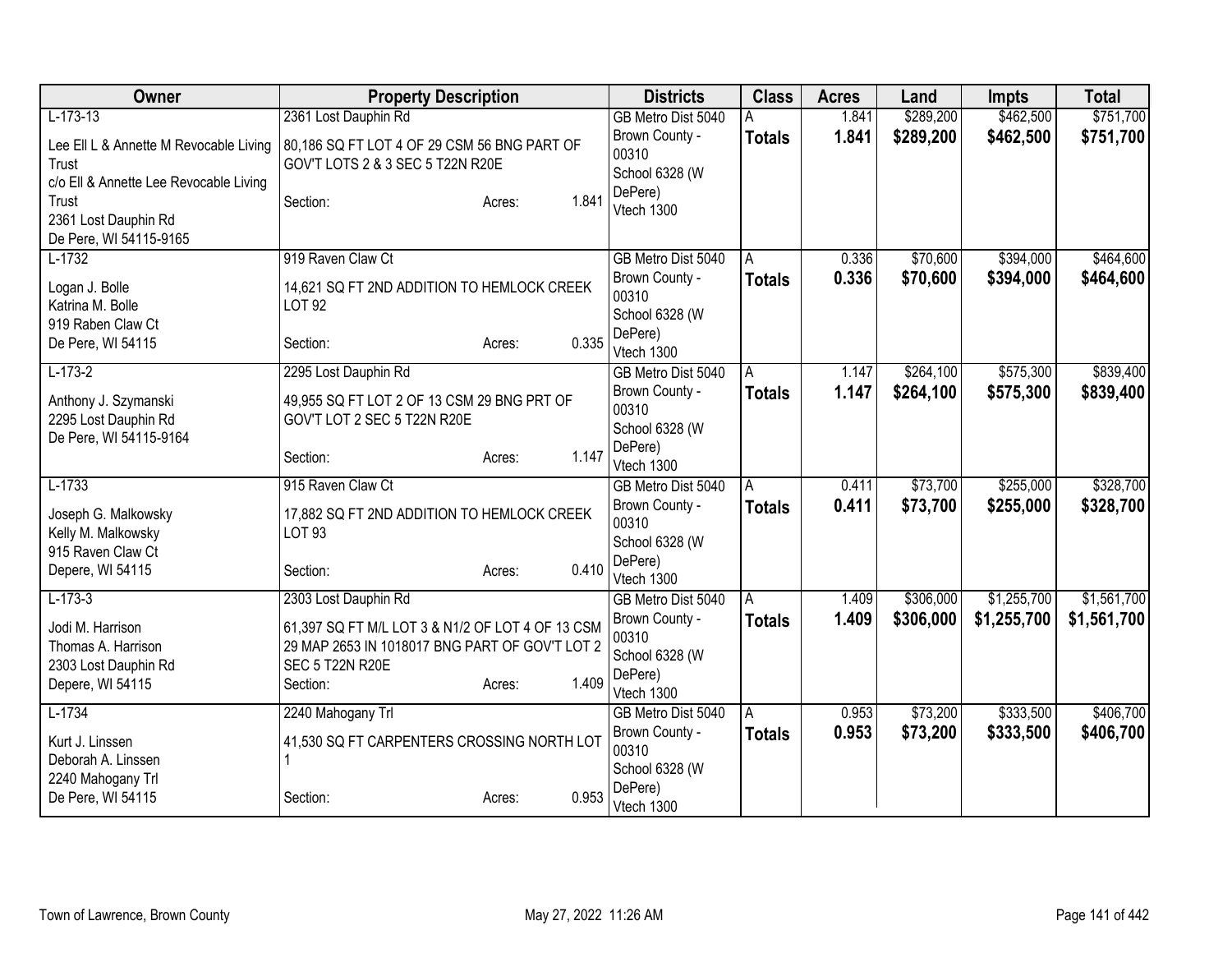| $L-1735$<br>\$69,700<br>\$339,500<br>\$409,200<br>2246 Mahogany Trl<br>0.656<br>GB Metro Dist 5040<br>0.656<br>\$69,700<br>\$339,500<br>Brown County -<br>\$409,200<br><b>Totals</b><br>Mitchell R. Hendricks<br>28,607 SQ FT CARPENTERS CROSSING NORTH LOT<br>00310<br>$\overline{2}$<br>Jill M. Hendricks<br>School 6328 (W<br>2246 Mahogany Trl<br>DePere)<br>0.656<br>De Pere, WI 54115-1856<br>Section:<br>Acres:<br>Vtech 1300<br>$L-173-5$<br>\$273,000<br>\$1,718,000<br>2325 Lost Dauphin Rd<br>\$1,445,000<br>1.386<br>GB Metro Dist 5040<br>A<br>1.386<br>\$273,000<br>\$1,445,000<br>\$1,718,000<br>Brown County -<br><b>Totals</b><br>60,364 SQ FT LOT 1 OF 19 CSM 265 & S1/2 OF LOT 4<br>Robert J. Weyers<br>00310<br>OF 13 CSM 29 ALL BNG PRT OF GOVT LOT 2 SEC 5<br>Tracy L. Weyers<br>School 6328 (W<br><b>T22N R20E</b><br>2325 Lost Dauphin Rd<br>DePere)<br>1.386<br>De Pere, WI 54115-9165<br>Section:<br>Acres:<br>Vtech 1300<br>$L-1736$<br>\$333,000<br>2252 Mahogany Trl<br>\$68,600<br>0.560<br>GB Metro Dist 5040<br>A<br>\$68,600<br>\$333,000<br>Brown County -<br>0.560<br>Totals<br>Derik S. Pagel<br>24,412 SQ FT CARPENTERS CROSSING NORTH LOT<br>00310<br>3<br>Jodi L. Pagel<br>School 6328 (W<br>2252 Mahogany Trl<br>DePere)<br>0.560<br>De Pere, WI 54115<br>Section:<br>Acres:<br>Vtech 1300<br>$L-173-6$<br>\$601,500<br>\$806,300<br>2333 Lost Dauphin Rd<br>\$204,800<br>0.920<br>GB Metro Dist 5040<br>A<br>0.920<br>\$204,800<br>\$601,500<br>Brown County -<br><b>Totals</b><br>40,079 SQ FT M/L LOT 2 OF 19 CSM 265 BNG PRT OF<br>William K. Tressler<br>00310<br>GOV'T LOT 2 SEC 5 T22N R20E<br>Michelle L. Tressler<br>School 6328 (W<br>2333 Lost Dauphin Rd<br>DePere)<br>0.920<br>De Pere, WI 54115-9165<br>Section: 5<br>Acres:<br>Vtech 1300<br>$L-1737$<br>\$68,500<br>\$457,500<br>2258 Mahogany Trl<br>0.553<br>GB Metro Dist 5040<br>A<br>0.553<br>\$68,500<br>\$457,500<br>Brown County -<br>Totals<br>24,074 SQ FT CARPENTERS CROSSING NORTH LOT<br><b>Brian Berg</b><br>00310<br>4<br>Christina Berg<br>School 6328 (W<br>2258 Mahogany Trl<br>DePere)<br>0.552<br>De Pere, WI 54115<br>Section:<br>Acres:<br>Vtech 1300<br>\$253,700<br>\$461,900<br>$L-173-7$<br>2341 Lost Dauphin Rd<br>1.211<br>GB Metro Dist 5040<br>A<br>Brown County -<br>1.211<br>\$253,700<br>\$461,900<br><b>Totals</b><br>Larsen Willis G & Patricia J Living Trust<br>52,730 SQ FT LOT 3 & NELY 40 FT OF LOT 4 OF 19<br>00310<br>CSM 265 BNG PART OF GOV'T LOT 2 SEC 5 T22N<br>c/o Willis & Patricia Larsen<br>School 6328 (W<br><b>R20E</b><br>2341 Lost Dauphin Rd<br>DePere)<br>1.211<br>De Pere, WI 54115-9165<br>Section:<br>Acres:<br>Vtech 1300 | Owner | <b>Property Description</b> | <b>Districts</b> | <b>Class</b> | <b>Acres</b> | Land | <b>Impts</b> | <b>Total</b> |
|-----------------------------------------------------------------------------------------------------------------------------------------------------------------------------------------------------------------------------------------------------------------------------------------------------------------------------------------------------------------------------------------------------------------------------------------------------------------------------------------------------------------------------------------------------------------------------------------------------------------------------------------------------------------------------------------------------------------------------------------------------------------------------------------------------------------------------------------------------------------------------------------------------------------------------------------------------------------------------------------------------------------------------------------------------------------------------------------------------------------------------------------------------------------------------------------------------------------------------------------------------------------------------------------------------------------------------------------------------------------------------------------------------------------------------------------------------------------------------------------------------------------------------------------------------------------------------------------------------------------------------------------------------------------------------------------------------------------------------------------------------------------------------------------------------------------------------------------------------------------------------------------------------------------------------------------------------------------------------------------------------------------------------------------------------------------------------------------------------------------------------------------------------------------------------------------------------------------------------------------------------------------------------------------------------------------------------------------------------------------------------------------------------------------------------------------------------------------------------------------------------------------------------------------------------------------------------------------------------------------------------------------------------------------------------------------------|-------|-----------------------------|------------------|--------------|--------------|------|--------------|--------------|
|                                                                                                                                                                                                                                                                                                                                                                                                                                                                                                                                                                                                                                                                                                                                                                                                                                                                                                                                                                                                                                                                                                                                                                                                                                                                                                                                                                                                                                                                                                                                                                                                                                                                                                                                                                                                                                                                                                                                                                                                                                                                                                                                                                                                                                                                                                                                                                                                                                                                                                                                                                                                                                                                                               |       |                             |                  |              |              |      |              |              |
|                                                                                                                                                                                                                                                                                                                                                                                                                                                                                                                                                                                                                                                                                                                                                                                                                                                                                                                                                                                                                                                                                                                                                                                                                                                                                                                                                                                                                                                                                                                                                                                                                                                                                                                                                                                                                                                                                                                                                                                                                                                                                                                                                                                                                                                                                                                                                                                                                                                                                                                                                                                                                                                                                               |       |                             |                  |              |              |      |              |              |
| \$401,600<br>\$401,600<br>\$806,300<br>\$526,000<br>\$526,000<br>\$715,600<br>\$715,600                                                                                                                                                                                                                                                                                                                                                                                                                                                                                                                                                                                                                                                                                                                                                                                                                                                                                                                                                                                                                                                                                                                                                                                                                                                                                                                                                                                                                                                                                                                                                                                                                                                                                                                                                                                                                                                                                                                                                                                                                                                                                                                                                                                                                                                                                                                                                                                                                                                                                                                                                                                                       |       |                             |                  |              |              |      |              |              |
|                                                                                                                                                                                                                                                                                                                                                                                                                                                                                                                                                                                                                                                                                                                                                                                                                                                                                                                                                                                                                                                                                                                                                                                                                                                                                                                                                                                                                                                                                                                                                                                                                                                                                                                                                                                                                                                                                                                                                                                                                                                                                                                                                                                                                                                                                                                                                                                                                                                                                                                                                                                                                                                                                               |       |                             |                  |              |              |      |              |              |
|                                                                                                                                                                                                                                                                                                                                                                                                                                                                                                                                                                                                                                                                                                                                                                                                                                                                                                                                                                                                                                                                                                                                                                                                                                                                                                                                                                                                                                                                                                                                                                                                                                                                                                                                                                                                                                                                                                                                                                                                                                                                                                                                                                                                                                                                                                                                                                                                                                                                                                                                                                                                                                                                                               |       |                             |                  |              |              |      |              |              |
|                                                                                                                                                                                                                                                                                                                                                                                                                                                                                                                                                                                                                                                                                                                                                                                                                                                                                                                                                                                                                                                                                                                                                                                                                                                                                                                                                                                                                                                                                                                                                                                                                                                                                                                                                                                                                                                                                                                                                                                                                                                                                                                                                                                                                                                                                                                                                                                                                                                                                                                                                                                                                                                                                               |       |                             |                  |              |              |      |              |              |
|                                                                                                                                                                                                                                                                                                                                                                                                                                                                                                                                                                                                                                                                                                                                                                                                                                                                                                                                                                                                                                                                                                                                                                                                                                                                                                                                                                                                                                                                                                                                                                                                                                                                                                                                                                                                                                                                                                                                                                                                                                                                                                                                                                                                                                                                                                                                                                                                                                                                                                                                                                                                                                                                                               |       |                             |                  |              |              |      |              |              |
|                                                                                                                                                                                                                                                                                                                                                                                                                                                                                                                                                                                                                                                                                                                                                                                                                                                                                                                                                                                                                                                                                                                                                                                                                                                                                                                                                                                                                                                                                                                                                                                                                                                                                                                                                                                                                                                                                                                                                                                                                                                                                                                                                                                                                                                                                                                                                                                                                                                                                                                                                                                                                                                                                               |       |                             |                  |              |              |      |              |              |
|                                                                                                                                                                                                                                                                                                                                                                                                                                                                                                                                                                                                                                                                                                                                                                                                                                                                                                                                                                                                                                                                                                                                                                                                                                                                                                                                                                                                                                                                                                                                                                                                                                                                                                                                                                                                                                                                                                                                                                                                                                                                                                                                                                                                                                                                                                                                                                                                                                                                                                                                                                                                                                                                                               |       |                             |                  |              |              |      |              |              |
|                                                                                                                                                                                                                                                                                                                                                                                                                                                                                                                                                                                                                                                                                                                                                                                                                                                                                                                                                                                                                                                                                                                                                                                                                                                                                                                                                                                                                                                                                                                                                                                                                                                                                                                                                                                                                                                                                                                                                                                                                                                                                                                                                                                                                                                                                                                                                                                                                                                                                                                                                                                                                                                                                               |       |                             |                  |              |              |      |              |              |
|                                                                                                                                                                                                                                                                                                                                                                                                                                                                                                                                                                                                                                                                                                                                                                                                                                                                                                                                                                                                                                                                                                                                                                                                                                                                                                                                                                                                                                                                                                                                                                                                                                                                                                                                                                                                                                                                                                                                                                                                                                                                                                                                                                                                                                                                                                                                                                                                                                                                                                                                                                                                                                                                                               |       |                             |                  |              |              |      |              |              |
|                                                                                                                                                                                                                                                                                                                                                                                                                                                                                                                                                                                                                                                                                                                                                                                                                                                                                                                                                                                                                                                                                                                                                                                                                                                                                                                                                                                                                                                                                                                                                                                                                                                                                                                                                                                                                                                                                                                                                                                                                                                                                                                                                                                                                                                                                                                                                                                                                                                                                                                                                                                                                                                                                               |       |                             |                  |              |              |      |              |              |
|                                                                                                                                                                                                                                                                                                                                                                                                                                                                                                                                                                                                                                                                                                                                                                                                                                                                                                                                                                                                                                                                                                                                                                                                                                                                                                                                                                                                                                                                                                                                                                                                                                                                                                                                                                                                                                                                                                                                                                                                                                                                                                                                                                                                                                                                                                                                                                                                                                                                                                                                                                                                                                                                                               |       |                             |                  |              |              |      |              |              |
|                                                                                                                                                                                                                                                                                                                                                                                                                                                                                                                                                                                                                                                                                                                                                                                                                                                                                                                                                                                                                                                                                                                                                                                                                                                                                                                                                                                                                                                                                                                                                                                                                                                                                                                                                                                                                                                                                                                                                                                                                                                                                                                                                                                                                                                                                                                                                                                                                                                                                                                                                                                                                                                                                               |       |                             |                  |              |              |      |              |              |
|                                                                                                                                                                                                                                                                                                                                                                                                                                                                                                                                                                                                                                                                                                                                                                                                                                                                                                                                                                                                                                                                                                                                                                                                                                                                                                                                                                                                                                                                                                                                                                                                                                                                                                                                                                                                                                                                                                                                                                                                                                                                                                                                                                                                                                                                                                                                                                                                                                                                                                                                                                                                                                                                                               |       |                             |                  |              |              |      |              |              |
|                                                                                                                                                                                                                                                                                                                                                                                                                                                                                                                                                                                                                                                                                                                                                                                                                                                                                                                                                                                                                                                                                                                                                                                                                                                                                                                                                                                                                                                                                                                                                                                                                                                                                                                                                                                                                                                                                                                                                                                                                                                                                                                                                                                                                                                                                                                                                                                                                                                                                                                                                                                                                                                                                               |       |                             |                  |              |              |      |              |              |
|                                                                                                                                                                                                                                                                                                                                                                                                                                                                                                                                                                                                                                                                                                                                                                                                                                                                                                                                                                                                                                                                                                                                                                                                                                                                                                                                                                                                                                                                                                                                                                                                                                                                                                                                                                                                                                                                                                                                                                                                                                                                                                                                                                                                                                                                                                                                                                                                                                                                                                                                                                                                                                                                                               |       |                             |                  |              |              |      |              |              |
|                                                                                                                                                                                                                                                                                                                                                                                                                                                                                                                                                                                                                                                                                                                                                                                                                                                                                                                                                                                                                                                                                                                                                                                                                                                                                                                                                                                                                                                                                                                                                                                                                                                                                                                                                                                                                                                                                                                                                                                                                                                                                                                                                                                                                                                                                                                                                                                                                                                                                                                                                                                                                                                                                               |       |                             |                  |              |              |      |              |              |
|                                                                                                                                                                                                                                                                                                                                                                                                                                                                                                                                                                                                                                                                                                                                                                                                                                                                                                                                                                                                                                                                                                                                                                                                                                                                                                                                                                                                                                                                                                                                                                                                                                                                                                                                                                                                                                                                                                                                                                                                                                                                                                                                                                                                                                                                                                                                                                                                                                                                                                                                                                                                                                                                                               |       |                             |                  |              |              |      |              |              |
|                                                                                                                                                                                                                                                                                                                                                                                                                                                                                                                                                                                                                                                                                                                                                                                                                                                                                                                                                                                                                                                                                                                                                                                                                                                                                                                                                                                                                                                                                                                                                                                                                                                                                                                                                                                                                                                                                                                                                                                                                                                                                                                                                                                                                                                                                                                                                                                                                                                                                                                                                                                                                                                                                               |       |                             |                  |              |              |      |              |              |
|                                                                                                                                                                                                                                                                                                                                                                                                                                                                                                                                                                                                                                                                                                                                                                                                                                                                                                                                                                                                                                                                                                                                                                                                                                                                                                                                                                                                                                                                                                                                                                                                                                                                                                                                                                                                                                                                                                                                                                                                                                                                                                                                                                                                                                                                                                                                                                                                                                                                                                                                                                                                                                                                                               |       |                             |                  |              |              |      |              |              |
|                                                                                                                                                                                                                                                                                                                                                                                                                                                                                                                                                                                                                                                                                                                                                                                                                                                                                                                                                                                                                                                                                                                                                                                                                                                                                                                                                                                                                                                                                                                                                                                                                                                                                                                                                                                                                                                                                                                                                                                                                                                                                                                                                                                                                                                                                                                                                                                                                                                                                                                                                                                                                                                                                               |       |                             |                  |              |              |      |              |              |
|                                                                                                                                                                                                                                                                                                                                                                                                                                                                                                                                                                                                                                                                                                                                                                                                                                                                                                                                                                                                                                                                                                                                                                                                                                                                                                                                                                                                                                                                                                                                                                                                                                                                                                                                                                                                                                                                                                                                                                                                                                                                                                                                                                                                                                                                                                                                                                                                                                                                                                                                                                                                                                                                                               |       |                             |                  |              |              |      |              |              |
|                                                                                                                                                                                                                                                                                                                                                                                                                                                                                                                                                                                                                                                                                                                                                                                                                                                                                                                                                                                                                                                                                                                                                                                                                                                                                                                                                                                                                                                                                                                                                                                                                                                                                                                                                                                                                                                                                                                                                                                                                                                                                                                                                                                                                                                                                                                                                                                                                                                                                                                                                                                                                                                                                               |       |                             |                  |              |              |      |              |              |
|                                                                                                                                                                                                                                                                                                                                                                                                                                                                                                                                                                                                                                                                                                                                                                                                                                                                                                                                                                                                                                                                                                                                                                                                                                                                                                                                                                                                                                                                                                                                                                                                                                                                                                                                                                                                                                                                                                                                                                                                                                                                                                                                                                                                                                                                                                                                                                                                                                                                                                                                                                                                                                                                                               |       |                             |                  |              |              |      |              |              |
|                                                                                                                                                                                                                                                                                                                                                                                                                                                                                                                                                                                                                                                                                                                                                                                                                                                                                                                                                                                                                                                                                                                                                                                                                                                                                                                                                                                                                                                                                                                                                                                                                                                                                                                                                                                                                                                                                                                                                                                                                                                                                                                                                                                                                                                                                                                                                                                                                                                                                                                                                                                                                                                                                               |       |                             |                  |              |              |      |              |              |
|                                                                                                                                                                                                                                                                                                                                                                                                                                                                                                                                                                                                                                                                                                                                                                                                                                                                                                                                                                                                                                                                                                                                                                                                                                                                                                                                                                                                                                                                                                                                                                                                                                                                                                                                                                                                                                                                                                                                                                                                                                                                                                                                                                                                                                                                                                                                                                                                                                                                                                                                                                                                                                                                                               |       |                             |                  |              |              |      |              |              |
|                                                                                                                                                                                                                                                                                                                                                                                                                                                                                                                                                                                                                                                                                                                                                                                                                                                                                                                                                                                                                                                                                                                                                                                                                                                                                                                                                                                                                                                                                                                                                                                                                                                                                                                                                                                                                                                                                                                                                                                                                                                                                                                                                                                                                                                                                                                                                                                                                                                                                                                                                                                                                                                                                               |       |                             |                  |              |              |      |              |              |
|                                                                                                                                                                                                                                                                                                                                                                                                                                                                                                                                                                                                                                                                                                                                                                                                                                                                                                                                                                                                                                                                                                                                                                                                                                                                                                                                                                                                                                                                                                                                                                                                                                                                                                                                                                                                                                                                                                                                                                                                                                                                                                                                                                                                                                                                                                                                                                                                                                                                                                                                                                                                                                                                                               |       |                             |                  |              |              |      |              |              |
|                                                                                                                                                                                                                                                                                                                                                                                                                                                                                                                                                                                                                                                                                                                                                                                                                                                                                                                                                                                                                                                                                                                                                                                                                                                                                                                                                                                                                                                                                                                                                                                                                                                                                                                                                                                                                                                                                                                                                                                                                                                                                                                                                                                                                                                                                                                                                                                                                                                                                                                                                                                                                                                                                               |       |                             |                  |              |              |      |              |              |
|                                                                                                                                                                                                                                                                                                                                                                                                                                                                                                                                                                                                                                                                                                                                                                                                                                                                                                                                                                                                                                                                                                                                                                                                                                                                                                                                                                                                                                                                                                                                                                                                                                                                                                                                                                                                                                                                                                                                                                                                                                                                                                                                                                                                                                                                                                                                                                                                                                                                                                                                                                                                                                                                                               |       |                             |                  |              |              |      |              |              |
|                                                                                                                                                                                                                                                                                                                                                                                                                                                                                                                                                                                                                                                                                                                                                                                                                                                                                                                                                                                                                                                                                                                                                                                                                                                                                                                                                                                                                                                                                                                                                                                                                                                                                                                                                                                                                                                                                                                                                                                                                                                                                                                                                                                                                                                                                                                                                                                                                                                                                                                                                                                                                                                                                               |       |                             |                  |              |              |      |              |              |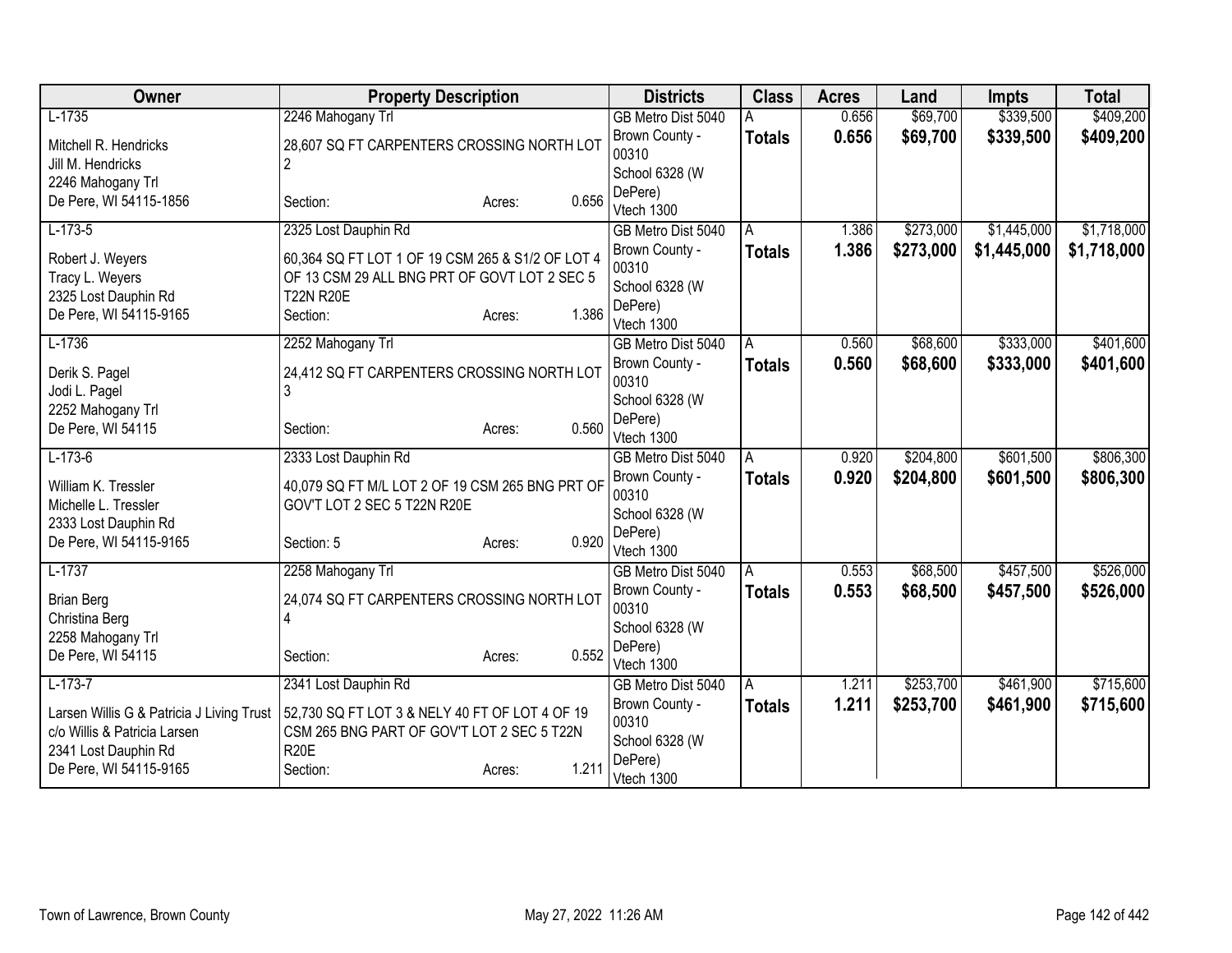| Owner                 | <b>Property Description</b>                      |                 | <b>Districts</b>        | <b>Class</b>  | <b>Acres</b> | Land      | <b>Impts</b>    | <b>Total</b> |
|-----------------------|--------------------------------------------------|-----------------|-------------------------|---------------|--------------|-----------|-----------------|--------------|
| $L-1738$              | 2264 Mahogany Trl                                |                 | GB Metro Dist 5040      |               | 0.632        | \$72,900  | \$451,500       | \$524,400    |
| Jared K. Sogn         | 27,536 SQ FT CARPENTERS CROSSING NORTH LOT       |                 | Brown County -          | <b>Totals</b> | 0.632        | \$72,900  | \$451,500       | \$524,400    |
| Heather M. Sogn       | 5                                                |                 | 00310                   |               |              |           |                 |              |
| 2264 Mahogany Tr      |                                                  |                 | School 6328 (W          |               |              |           |                 |              |
| De Pere, WI 54115     | Section:                                         | 0.632<br>Acres: | DePere)<br>Vtech 1300   |               |              |           |                 |              |
| $L-173-8$             | 2345 Lost Dauphin Rd                             |                 | GB Metro Dist 5040      | A             | 1.246        | \$249,900 | \$556,500       | \$806,400    |
|                       |                                                  |                 | Brown County -          | <b>Totals</b> | 1.246        | \$249,900 | \$556,500       | \$806,400    |
| Frederick H. Darling  | 54,281 SQ FT LOT 4 EX NELY 40 FT OF 19 CSM 265 & |                 | 00310                   |               |              |           |                 |              |
| Judith H. Darling     | NELY 80 FT OF LOT 1 OF 29 CSM 56 BNG PART OF     |                 | School 6328 (W          |               |              |           |                 |              |
| 2345 Lost Dauphin Rd  | GOV'T LOT 2 SEC 5 T22N R20E                      |                 | DePere)                 |               |              |           |                 |              |
| Depere, WI 54115-9165 | Section: 5                                       | 1.246<br>Acres: | Vtech 1300              |               |              |           |                 |              |
| $L-1739$              | 2270 Mahogany Trl                                |                 | GB Metro Dist 5040      | A             | 0.831        | \$75,400  | \$596,500       | \$671,900    |
| John R. Verboort      | 36,200 SQ FT CARPENTERS CROSSING NORTH LOT       |                 | Brown County -          | <b>Totals</b> | 0.831        | \$75,400  | \$596,500       | \$671,900    |
| 2270 Mahogany Trl     |                                                  |                 | 00310                   |               |              |           |                 |              |
| De Pere, WI 54115     |                                                  |                 | School 6328 (W          |               |              |           |                 |              |
|                       | Section:                                         | 0.831<br>Acres: | DePere)                 |               |              |           |                 |              |
|                       |                                                  |                 | Vtech 1300              |               |              |           |                 |              |
| $L-173-9$             | Lost Dauphin Rd                                  |                 | GB Metro Dist 5040      | A             | 0.940        | \$229,300 | $\overline{60}$ | \$229,300    |
| Kelly S. Bigelow      | 40,901 SQ FT PART OF GOV'T LOTS 2 & 3 SEC 5      |                 | Brown County -<br>00310 | <b>Totals</b> | 0.940        | \$229,300 | \$0             | \$229,300    |
| PO Box 5854           | T22N R20E DESC AS LOT 1 IN 22 CSM 260            |                 | School 6328 (W          |               |              |           |                 |              |
| De Pere, WI 54115     |                                                  |                 | DePere)                 |               |              |           |                 |              |
|                       | Section:                                         | 0.939<br>Acres: | Vtech 1300              |               |              |           |                 |              |
| $L-1740$              | 2271 Mahogany Trl                                |                 | GB Metro Dist 5040      | A             | 0.673        | \$73,400  | \$436,000       | \$509,400    |
| John H. Heide         | 29,346 SQ FT CARPENTERS CROSSING NORTH LOT       |                 | Brown County -          | <b>Totals</b> | 0.673        | \$73,400  | \$436,000       | \$509,400    |
| Katherine J. Heide    |                                                  |                 | 00310                   |               |              |           |                 |              |
| 2271 Mahogany Trl     |                                                  |                 | School 6328 (W          |               |              |           |                 |              |
| De Pere, WI 54115     | Section:                                         | 0.673<br>Acres: | DePere)                 |               |              |           |                 |              |
|                       |                                                  |                 | Vtech 1300              |               |              |           |                 |              |
| $L-1741$              | 2265 Mahogany Trl                                |                 | GB Metro Dist 5040      | A             | 0.456        | \$70,700  | \$517,500       | \$588,200    |
| Gary A. Prochnow      | 19,904 SQ FT CARPENTERS CROSSING NORTH LOT       |                 | Brown County -<br>00310 | <b>Totals</b> | 0.456        | \$70,700  | \$517,500       | \$588,200    |
| Jennifer L. Prochnow  | 8                                                |                 | School 6328 (W          |               |              |           |                 |              |
| 2265 Mahogany Trl     |                                                  |                 | DePere)                 |               |              |           |                 |              |
| De Pere, WI 54115     | Section:                                         | 0.456<br>Acres: | Vtech 1300              |               |              |           |                 |              |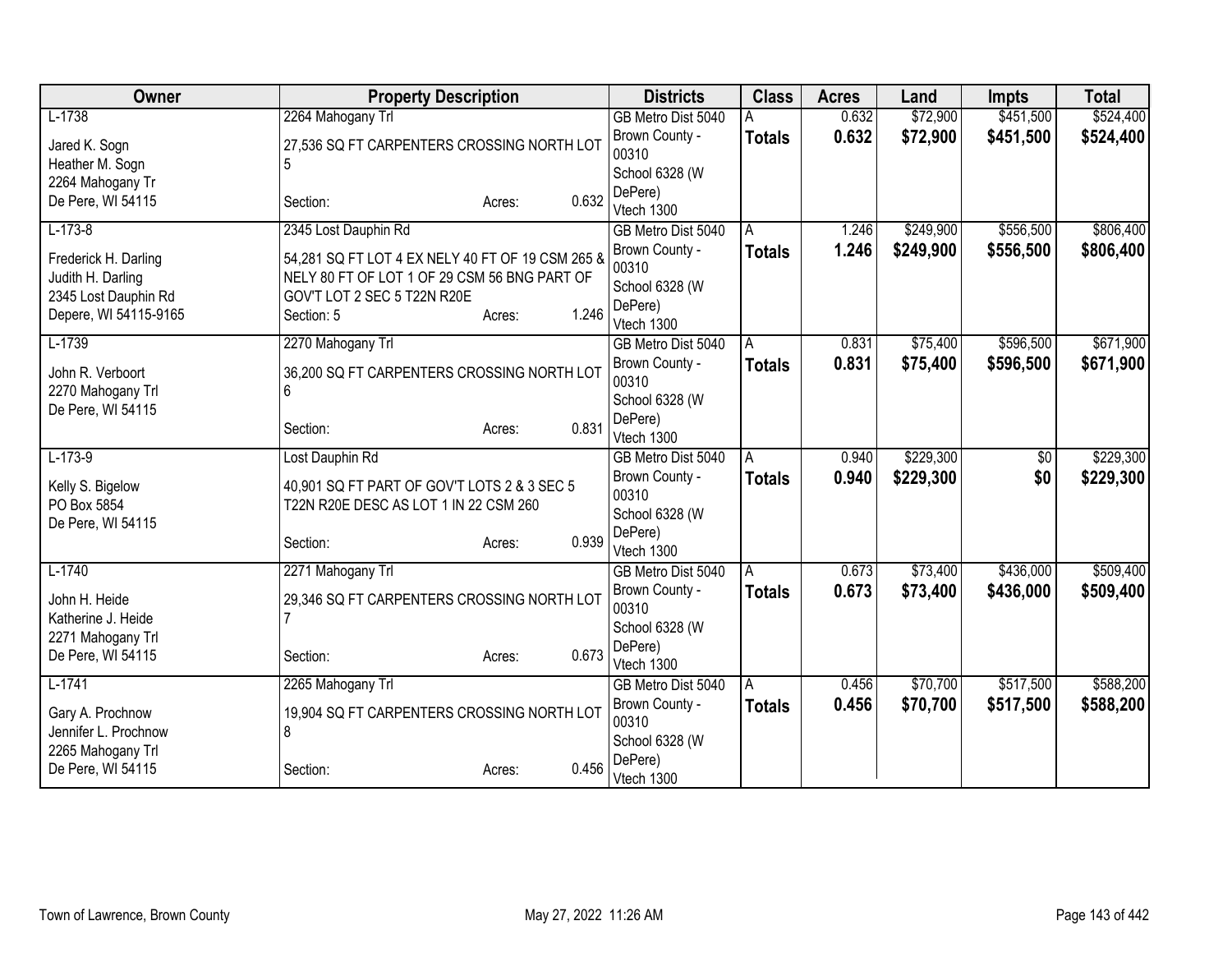| Owner                                                                                                                               | <b>Property Description</b>                                                                                                                                   |                 | <b>Districts</b>                                                           | <b>Class</b>       | <b>Acres</b>   | Land                 | <b>Impts</b>           | <b>Total</b>           |
|-------------------------------------------------------------------------------------------------------------------------------------|---------------------------------------------------------------------------------------------------------------------------------------------------------------|-----------------|----------------------------------------------------------------------------|--------------------|----------------|----------------------|------------------------|------------------------|
| $L-174-1$                                                                                                                           | 2387 Lost Dauphin Rd                                                                                                                                          |                 | GB Metro Dist 5040                                                         | A                  | 3.334          | \$381,800            | \$1,262,500            | \$1,644,300            |
| Roger D. Lebreck<br>4201 Gulf Shore BI N 802<br>Naples, FL 34103-2250                                                               | 145,245 SQ FT LOT 1 IN 22 CSM 263 MAP 3869 IN<br>1207995 BNG PRT OF GOV'T LOT 3 SEC 5 T22N R20E<br>& PRT OF GOV'T LOT 3 & PRT OF LOT 115 WILLIAMS<br>Section: | 3.334<br>Acres: | Brown County -<br>00310<br>School 6328 (W<br>DePere)                       | <b>Totals</b>      | 3.334          | \$381,800            | \$1,262,500            | \$1,644,300            |
| $L-1742$                                                                                                                            | 2259 Mahogany Trl                                                                                                                                             |                 | Vtech 1300<br>GB Metro Dist 5040                                           |                    | 0.469          | \$67,500             | \$440,000              | \$507,500              |
| Paulsen Peter & Allison Revocable Trust<br>c/o Peter & Allison Paulsen Revocable<br>Trust<br>2259 Mahogany Trl<br>De Pere, WI 54115 | 20,430 SQ FT CARPENTERS CROSSING NORTH LOT<br>9<br>Section:                                                                                                   | 0.469<br>Acres: | Brown County -<br>00310<br>School 6328 (W<br>DePere)<br>Vtech 1300         | A<br><b>Totals</b> | 0.469          | \$67,500             | \$440,000              | \$507,500              |
| $L-1743$<br>Brian P. Adamczak<br>Lynn M. Adamczak                                                                                   | 2253 Mahogany Trl<br>23,345 SQ FT CARPENTERS CROSSING NORTH LOT<br>10                                                                                         |                 | GB Metro Dist 5040<br>Brown County -<br>00310<br>School 6328 (W            | A<br>Totals        | 0.535<br>0.535 | \$68,300<br>\$68,300 | \$468,500<br>\$468,500 | \$536,800<br>\$536,800 |
| 2253 Mahogany Trl<br>De Pere, WI 54115                                                                                              | Section:                                                                                                                                                      | 0.535<br>Acres: | DePere)<br>Vtech 1300                                                      |                    |                |                      |                        |                        |
| $L-174-3$                                                                                                                           | Lost Dauphin Rd                                                                                                                                               |                 | GB Metro Dist 5040                                                         | A                  | 0.923          | \$228,400            | $\sqrt[6]{30}$         | \$228,400              |
| Kelly S. Bigelow<br>PO Box 5854<br>De Pere, WI 54115                                                                                | 40,224 SQ FT M/L LOT 3 OF 19 CSM 269 BNG PRT OF<br>GOV'T LOT 3 SEC 5 T22N R20E<br>Section: 5                                                                  | 0.923<br>Acres: | Brown County -<br>00310<br>School 6328 (W<br>DePere)                       | <b>Totals</b>      | 0.923          | \$228,400            | \$0                    | \$228,400              |
|                                                                                                                                     |                                                                                                                                                               |                 | Vtech 1300                                                                 |                    |                |                      |                        |                        |
| $L-1744$<br>Michael T. Menzel<br>Emily A. Menzel<br>2247 Mahogany Trl                                                               | 2247 Mahogany Trl<br>33,181 SQ FT CARPENTERS CROSSING NORTH LOT<br>11                                                                                         |                 | GB Metro Dist 5040<br>Brown County -<br>00310<br>School 6328 (W<br>DePere) | A<br>Totals        | 0.761<br>0.761 | \$71,000<br>\$71,000 | \$357,000<br>\$357,000 | \$428,000<br>\$428,000 |
| De Pere, WI 54115                                                                                                                   | Section:                                                                                                                                                      | 0.761<br>Acres: | Vtech 1300                                                                 |                    |                |                      |                        |                        |
| $L-174-4$                                                                                                                           | 2369 Lost Dauphin Rd                                                                                                                                          |                 | GB Metro Dist 5040                                                         | A                  | 0.928          | \$217,900            | \$896,000              | \$1,113,900            |
| Joel J. Demoulin<br>Attn: Joel J Demoulin<br>2369 Lost Dauphin Rd                                                                   | 40,424 SQ FT M/L LOT 4 OF 19 CSM 269 BNG PRT OF<br>GOV'T LOT 2 & 3 SEC 5 T22N R20E                                                                            |                 | Brown County -<br>00310<br>School 6328 (W                                  | <b>Totals</b>      | 0.928          | \$217,900            | \$896,000              | \$1,113,900            |
| De Pere, WI 54115-9165                                                                                                              | Section: 5                                                                                                                                                    | 0.928<br>Acres: | DePere)<br>Vtech 1300                                                      |                    |                |                      |                        |                        |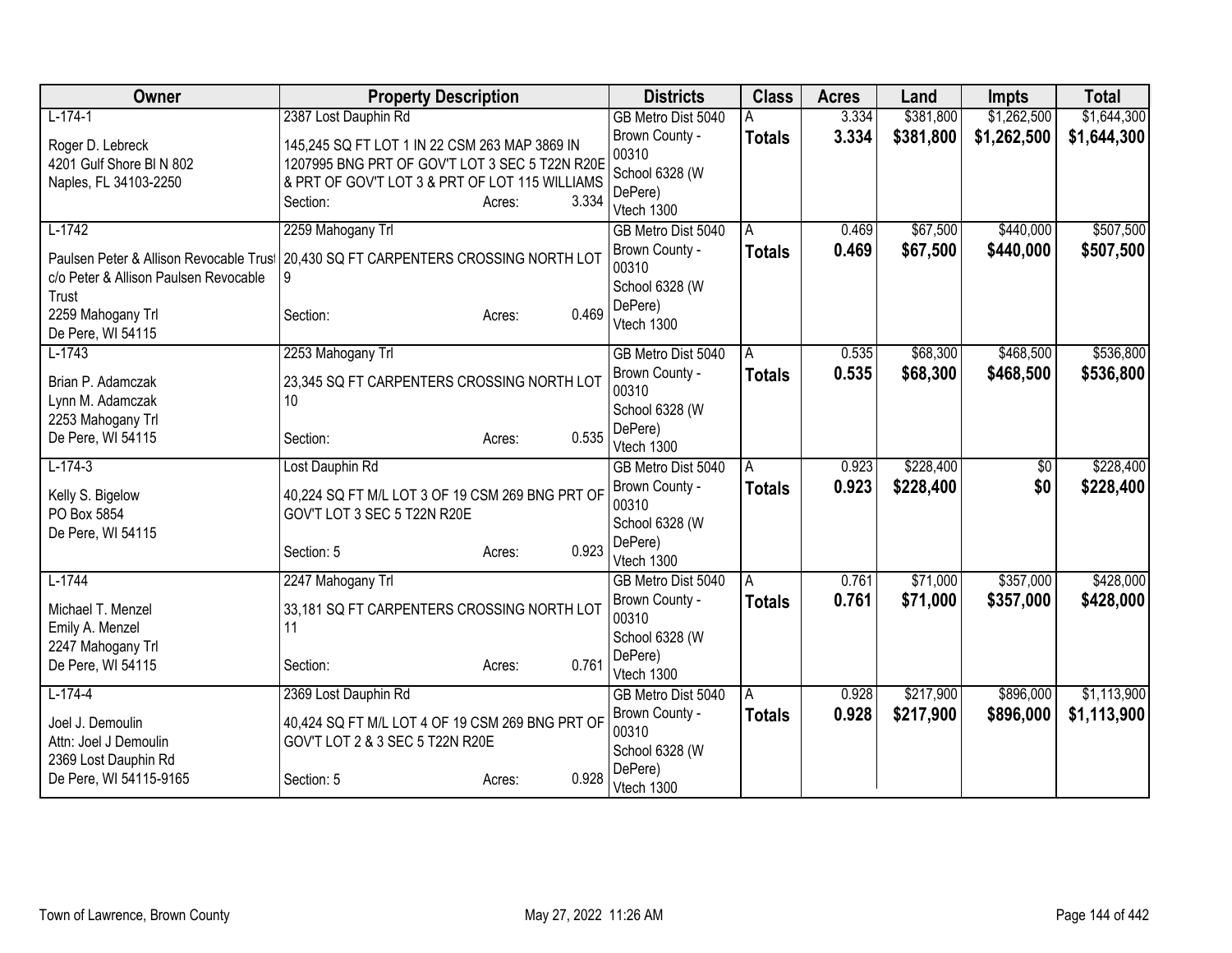| <b>Owner</b>                        | <b>Property Description</b>                    |                 | <b>Districts</b>        | <b>Class</b>  | <b>Acres</b> | Land            | <b>Impts</b>    | <b>Total</b> |
|-------------------------------------|------------------------------------------------|-----------------|-------------------------|---------------|--------------|-----------------|-----------------|--------------|
| $L-1745$                            | 2241 Mahogany Trl                              |                 | GB Metro Dist 5040      |               | 1.045        | \$73,700        | \$363,000       | \$436,700    |
| Kyle J. Treml                       | 45,535 SQ FT CARPENTERS CROSSING NORTH LOT     |                 | Brown County -          | <b>Totals</b> | 1.045        | \$73,700        | \$363,000       | \$436,700    |
| Emily N. Treml                      | 12                                             |                 | 00310                   |               |              |                 |                 |              |
| 2241 Mahogany Trl                   |                                                |                 | School 6328 (W          |               |              |                 |                 |              |
| De Pere, WI 54115                   | Section:                                       | 1.045<br>Acres: | DePere)<br>Vtech 1300   |               |              |                 |                 |              |
| $L-1746$                            | <b>Mahogany Trl</b>                            |                 | GB Metro Dist 5040      | E4            | 0.841        | $\overline{50}$ | $\overline{50}$ | \$0          |
|                                     |                                                |                 | Brown County -          |               | 0.841        | \$0             | \$0             | \$0          |
| Lawrence Town of                    | 36,650 SQ FT OUTLOT 1 IN 60 CSM 116 BNG PRT OF |                 | 00310                   | <b>Totals</b> |              |                 |                 |              |
| c/o Town of Lawrence                | LOT 74 WILLIAMS GRANT SUBDIVISION              |                 | School 6328 (W          |               |              |                 |                 |              |
| 2400 Shady Ct                       |                                                |                 | DePere)                 |               |              |                 |                 |              |
| De Pere, WI 54115                   | Section:                                       | 0.841<br>Acres: | Vtech 1300              |               |              |                 |                 |              |
| $L-1747$                            | Mahogany Trl                                   |                 | GB Metro Dist 5040      | E4            | 1.027        | \$0             | \$0             | \$0          |
| Lawrence Town of                    | 44,734 SQ FT OUTLOT 2 IN 60 CSM 116 BNG PRT OF |                 | Brown County -          | <b>Totals</b> | 1.027        | \$0             | \$0             | \$0          |
| c/o Town of Lawrence                | LOT 74 WILLIAMS GRANT SUBDIVISION              |                 | 00310                   |               |              |                 |                 |              |
| 2400 Shady Ct                       |                                                |                 | School 6328 (W          |               |              |                 |                 |              |
| De Pere, WI 54115                   | Section:                                       | 1.026<br>Acres: | DePere)                 |               |              |                 |                 |              |
|                                     |                                                |                 | Vtech 1300              |               |              |                 |                 |              |
| $L-1748$                            | 1851 Wizard Way                                |                 | GB Metro Dist 5040      | A             | 0.353        | \$64,200        | \$371,500       | \$435,700    |
| Scott J. Thill                      | 15,375 SQ FT WIZARD WAY LOT 1                  |                 | Brown County -<br>00310 | <b>Totals</b> | 0.353        | \$64,200        | \$371,500       | \$435,700    |
| 1851 Wizard Way                     |                                                |                 | School 6328 (W          |               |              |                 |                 |              |
| De Pere, WI 54115                   |                                                |                 | DePere)                 |               |              |                 |                 |              |
|                                     | Section:                                       | 0.352<br>Acres: | Vtech 1300              |               |              |                 |                 |              |
| $L-1749$                            | 1853 Wizard Way                                |                 | GB Metro Dist 5040      | A             | 0.343        | \$70,900        | \$443,000       | \$513,900    |
| <b>Gerard Drossart</b>              | 14,959 SQ FT WIZARD WAY LOT 2                  |                 | Brown County -          | <b>Totals</b> | 0.343        | \$70,900        | \$443,000       | \$513,900    |
| Gail Drossart                       |                                                |                 | 00310                   |               |              |                 |                 |              |
| 1853 Wizard Way                     |                                                |                 | School 6328 (W          |               |              |                 |                 |              |
| De Pere, WI 54115                   | Section:                                       | 0.343<br>Acres: | DePere)                 |               |              |                 |                 |              |
|                                     |                                                |                 | Vtech 1300              |               |              |                 |                 |              |
| $L-1750$                            | 1855 Wizard Way                                |                 | GB Metro Dist 5040      | A             | 0.386        | \$72,700        | \$278,000       | \$350,700    |
| <b>Clark Revocable Family Trust</b> | 16,830 SQ FT WIZARD WAY LOT 3                  |                 | Brown County -<br>00310 | <b>Totals</b> | 0.386        | \$72,700        | \$278,000       | \$350,700    |
| 1855 Wizard Way                     |                                                |                 | School 6328 (W          |               |              |                 |                 |              |
| De Pere, WI 54115                   |                                                |                 | DePere)                 |               |              |                 |                 |              |
|                                     | Section:                                       | 0.386<br>Acres: | Vtech 1300              |               |              |                 |                 |              |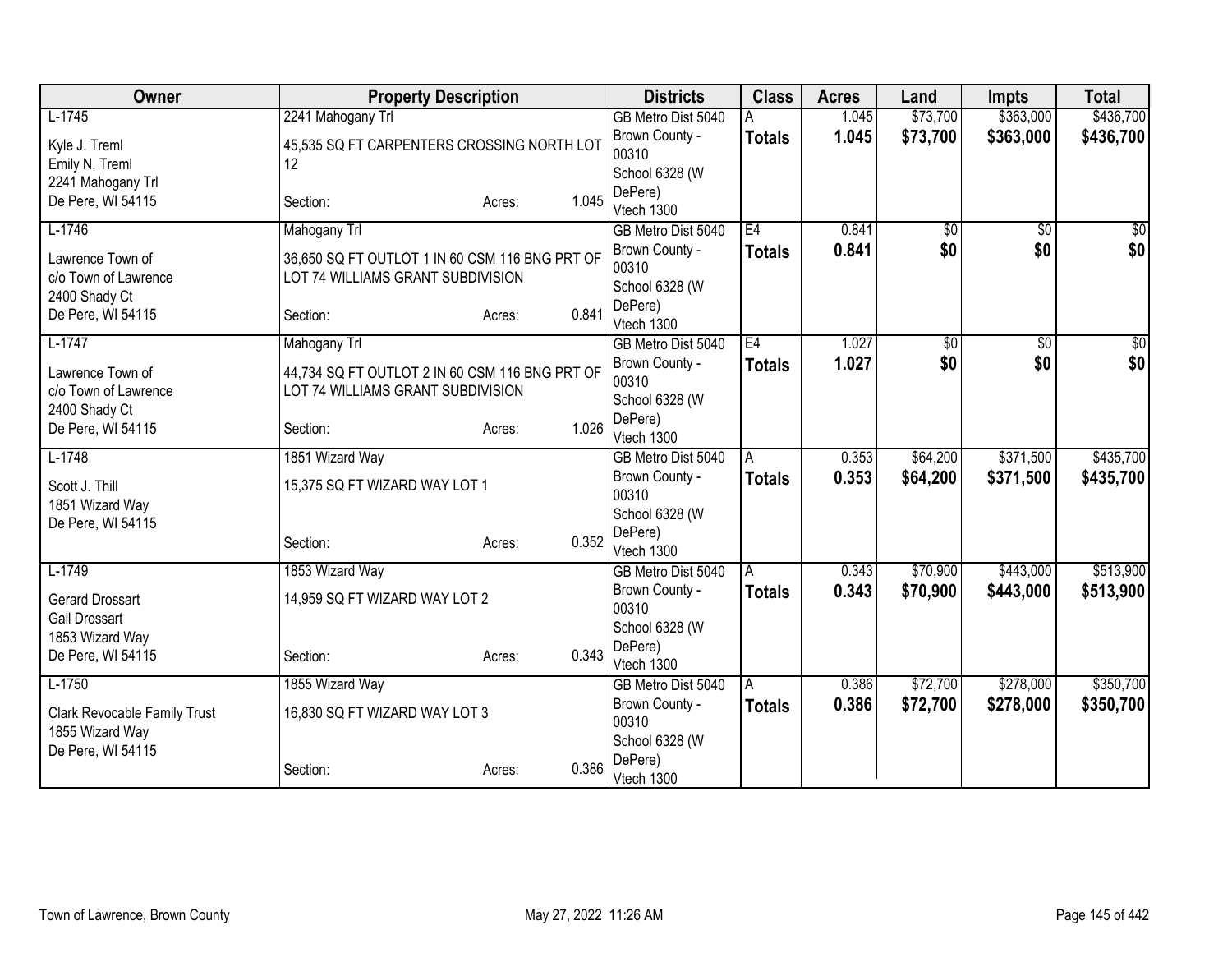| Owner                         | <b>Property Description</b>                |                 | <b>Districts</b>          | <b>Class</b>  | <b>Acres</b> | Land     | <b>Impts</b> | <b>Total</b> |
|-------------------------------|--------------------------------------------|-----------------|---------------------------|---------------|--------------|----------|--------------|--------------|
| $L-1751$                      | 1854 Wizard Way                            |                 | GB Metro Dist 5040        |               | 0.345        | \$71,000 | \$299,200    | \$370,200    |
| Jeffrey G. Jorgensen          | 15,023 SQ FT WIZARD WAY LOT 4              |                 | Brown County -            | <b>Totals</b> | 0.345        | \$71,000 | \$299,200    | \$370,200    |
| Nicole K. Jorgensen           |                                            |                 | 00310                     |               |              |          |              |              |
| 1854 Wizard Way               |                                            |                 | School 6328 (W            |               |              |          |              |              |
| De Pere, WI 54115             | Section:                                   | 0.344<br>Acres: | DePere)                   |               |              |          |              |              |
|                               |                                            |                 | Vtech 1300                |               |              |          |              |              |
| $L-1752$                      | 1852 Wizard Way                            |                 | GB Metro Dist 5040        | A             | 0.353        | \$64,200 | \$284,000    | \$348,200    |
| Kelly R. Obrien et al         | 15,375 SQ FT WIZARD WAY LOT 5              |                 | Brown County -            | <b>Totals</b> | 0.353        | \$64,200 | \$284,000    | \$348,200    |
| c/o Kelly R & Stephanie Brien |                                            |                 | 00310                     |               |              |          |              |              |
| 1852 Wizard Way               |                                            |                 | School 6328 (W<br>DePere) |               |              |          |              |              |
| De Pere, WI 54115             | Section:                                   | 0.352<br>Acres: | Vtech 1300                |               |              |          |              |              |
| $L-1753$                      | 2453 Scheuring Rd                          |                 | GB Metro Dist 5040        | A             | 0.647        | \$74,700 | \$276,000    | \$350,700    |
|                               |                                            |                 | Brown County -            | <b>Totals</b> | 0.647        | \$74,700 | \$276,000    | \$350,700    |
| James G. Sundstrom            | 28,190 SQ FT WIZARD WAY LOT 6              |                 | 00310                     |               |              |          |              |              |
| 2453 Scheuring Rd             |                                            |                 | School 6328 (W            |               |              |          |              |              |
| De Pere, WI 54115             |                                            |                 | DePere)                   |               |              |          |              |              |
|                               | Section:                                   | 0.647<br>Acres: | Vtech 1300                |               |              |          |              |              |
| $L-1754$                      | 2154 Potter Dr                             |                 | GB Metro Dist 5040        | A             | 0.344        | \$71,000 | \$268,300    | \$339,300    |
| Thomas L. Zieske              | 15,000 SQ FT 3RD ADDN TO HEMLOCK CREEK LOT |                 | Brown County -            | <b>Totals</b> | 0.344        | \$71,000 | \$268,300    | \$339,300    |
| Rebecca A. Zieske             | 94                                         |                 | 00310                     |               |              |          |              |              |
| 2154 Potter Dr                |                                            |                 | School 6328 (W            |               |              |          |              |              |
| De Pere, WI 54115             | Section:                                   | 0.344<br>Acres: | DePere)                   |               |              |          |              |              |
|                               |                                            |                 | Vtech 1300                |               |              |          |              |              |
| $L-1755$                      | 2152 Potter Dr                             |                 | GB Metro Dist 5040        | A             | 0.345        | \$71,000 | \$309,500    | \$380,500    |
| Richard M. Roosmalen          | 15,039 SQ FT 3RD ADDN TO HEMLOCK CREEK LOT |                 | Brown County -            | <b>Totals</b> | 0.345        | \$71,000 | \$309,500    | \$380,500    |
| Paula M. Roosmalen            | 95                                         |                 | 00310                     |               |              |          |              |              |
| 2152 Potter Dr                |                                            |                 | School 6328 (W            |               |              |          |              |              |
| De Pere, WI 54115             | Section:                                   | 0.345<br>Acres: | DePere)<br>Vtech 1300     |               |              |          |              |              |
| $L-1756$                      | 2150 Potter Dr                             |                 | GB Metro Dist 5040        | A             | 0.321        | \$70,000 | \$288,000    | \$358,000    |
|                               |                                            |                 | Brown County -            | <b>Totals</b> | 0.321        | \$70,000 | \$288,000    | \$358,000    |
| Michael C. Smith              | 13,965 SQ FT 3RD ADDN TO HEMLOCK CREEK LOT |                 | 00310                     |               |              |          |              |              |
| 2150 Potter Dr                | 96                                         |                 | School 6328 (W            |               |              |          |              |              |
| De Pere, WI 54115             |                                            |                 | DePere)                   |               |              |          |              |              |
|                               | Section:                                   | 0.320<br>Acres: | Vtech 1300                |               |              |          |              |              |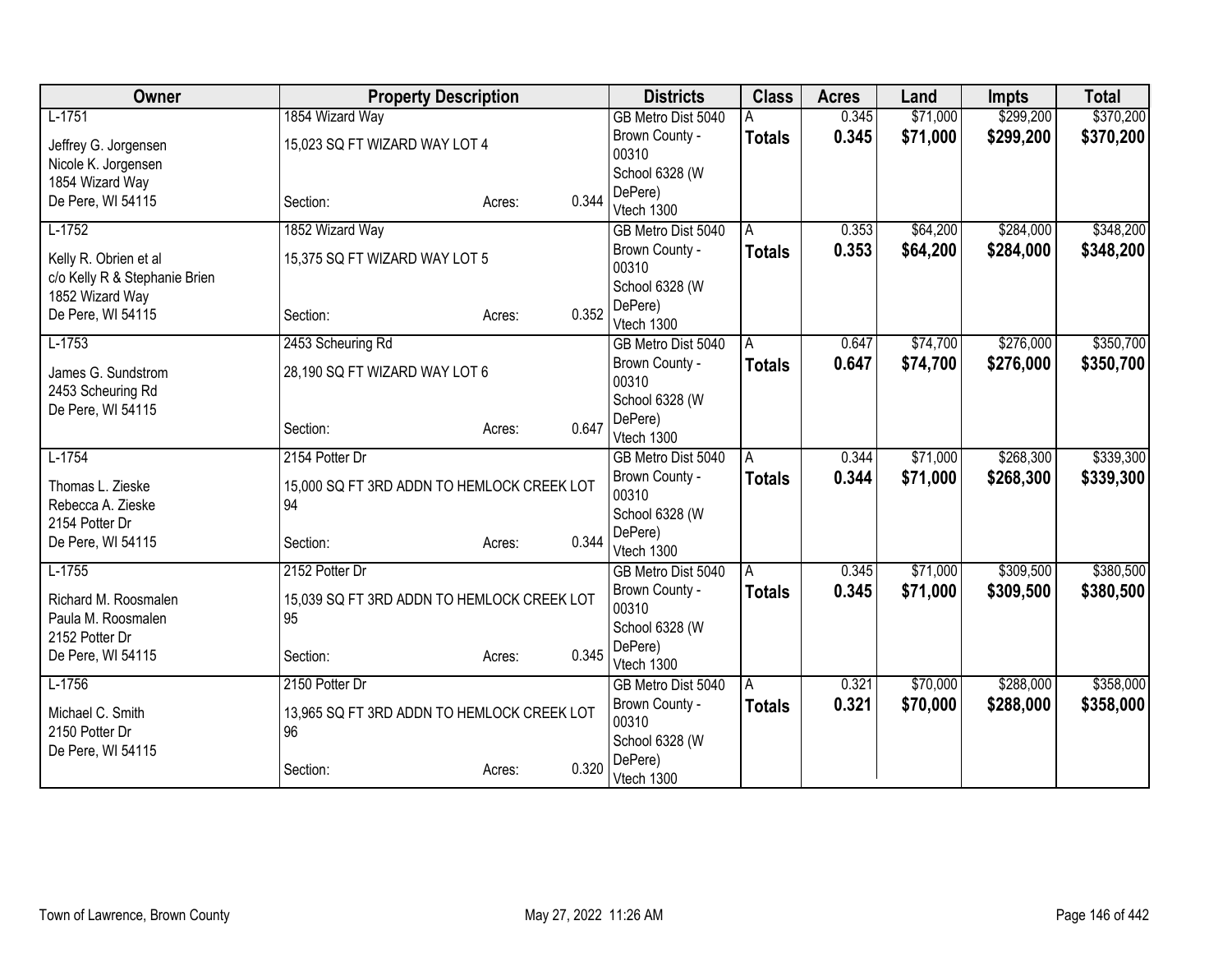| Owner                          | <b>Property Description</b>                      |       | <b>Districts</b>        | <b>Class</b>   | <b>Acres</b> | Land     | <b>Impts</b> | <b>Total</b> |
|--------------------------------|--------------------------------------------------|-------|-------------------------|----------------|--------------|----------|--------------|--------------|
| $L-1757$                       | 2148 Potter Dr                                   |       | GB Metro Dist 5040      |                | 0.513        | \$77,700 | \$354,100    | \$431,800    |
| Alexander M. Aerts             | 22,361 SQ FT 3RD ADDN TO HEMLOCK CREEK LOT       |       | Brown County -          | <b>Totals</b>  | 0.513        | \$77,700 | \$354,100    | \$431,800    |
| Jessica Aerts                  | 97                                               |       | 00310                   |                |              |          |              |              |
| 2148 Potter Dr                 |                                                  |       | School 6328 (W          |                |              |          |              |              |
| De Pere, WI 54115              | Section:<br>Acres:                               | 0.513 | DePere)                 |                |              |          |              |              |
|                                |                                                  |       | Vtech 1300              |                |              |          |              |              |
| $L-1758$                       | 2263 Gringotts Way                               |       | GB Metro Dist 5040      | A              | 0.472        | \$76,100 | \$327,500    | \$403,600    |
| Jon Verstegen<br>1336 Haley Ct | 20,555 SQ FT 3RD ADDN TO HEMLOCK CREEK LOT<br>98 |       | Brown County -<br>00310 | <b>Totals</b>  | 0.472        | \$76,100 | \$327,500    | \$403,600    |
| Suamico, WI 54173              |                                                  |       | School 6328 (W          |                |              |          |              |              |
|                                | Section:<br>Acres:                               | 0.471 | DePere)<br>Vtech 1300   |                |              |          |              |              |
| $L-1759$                       | 2267 Gringotts Way                               |       | GB Metro Dist 5040      | $\overline{A}$ | 0.351        | \$71,300 | \$375,900    | \$447,200    |
| Trenton R. Ladwig              | 15,310 SQ FT 3RD ADDN TO HEMLOCK CREEK LOT       |       | Brown County -<br>00310 | <b>Totals</b>  | 0.351        | \$71,300 | \$375,900    | \$447,200    |
| Melissa A. Ladwig              | 99                                               |       | School 6328 (W          |                |              |          |              |              |
| 2267 Gringotts Way             |                                                  | 0.351 | DePere)                 |                |              |          |              |              |
| De Pere, WI 54115              | Section:<br>Acres:                               |       | Vtech 1300              |                |              |          |              |              |
| $L-1760$                       | 2271 Gringotts Way                               |       | GB Metro Dist 5040      | A              | 0.360        | \$71,700 | \$327,000    | \$398,700    |
| Steven Leiterman               | 15,688 SQ FT 3RD ADDN TO HEMLOCK CREEK LOT       |       | Brown County -          | <b>Totals</b>  | 0.360        | \$71,700 | \$327,000    | \$398,700    |
| Molly Freye                    | 100                                              |       | 00310                   |                |              |          |              |              |
| 2271 Gringotts Way             |                                                  |       | School 6328 (W          |                |              |          |              |              |
| De Pere, WI 54115              | Section:<br>Acres:                               | 0.360 | DePere)                 |                |              |          |              |              |
|                                |                                                  |       | Vtech 1300              |                |              |          |              |              |
| $L-1761$                       | 2275 Gringotts Way                               |       | GB Metro Dist 5040      | A              | 0.360        | \$71,700 | \$465,500    | \$537,200    |
| Nicholas E. Risic              | 15,688 SQ FT 3RD ADDN TO HEMLOCK CREEK LOT       |       | Brown County -<br>00310 | <b>Totals</b>  | 0.360        | \$71,700 | \$465,500    | \$537,200    |
| Abigail A. Risic               | 101                                              |       | School 6328 (W          |                |              |          |              |              |
| 2275 Gringotts Way             |                                                  |       | DePere)                 |                |              |          |              |              |
| De Pere, WI 54115              | Section:<br>Acres:                               | 0.360 | Vtech 1300              |                |              |          |              |              |
| $L-1762$                       | 2279 Gringotts Way                               |       | GB Metro Dist 5040      | A              | 0.360        | \$71,700 | \$372,500    | \$444,200    |
|                                |                                                  |       | Brown County -          | <b>Totals</b>  | 0.360        | \$71,700 | \$372,500    | \$444,200    |
| Amanda M. Zegers               | 15,688 SQ FT 3RD ADDN TO HEMLOCK CREEK LOT       |       | 00310                   |                |              |          |              |              |
| Daniel J. Zegers               | 102                                              |       | School 6328 (W          |                |              |          |              |              |
| 2279 Gringotts Way             |                                                  | 0.360 | DePere)                 |                |              |          |              |              |
| De Pere, WI 54115              | Section:<br>Acres:                               |       | Vtech 1300              |                |              |          |              |              |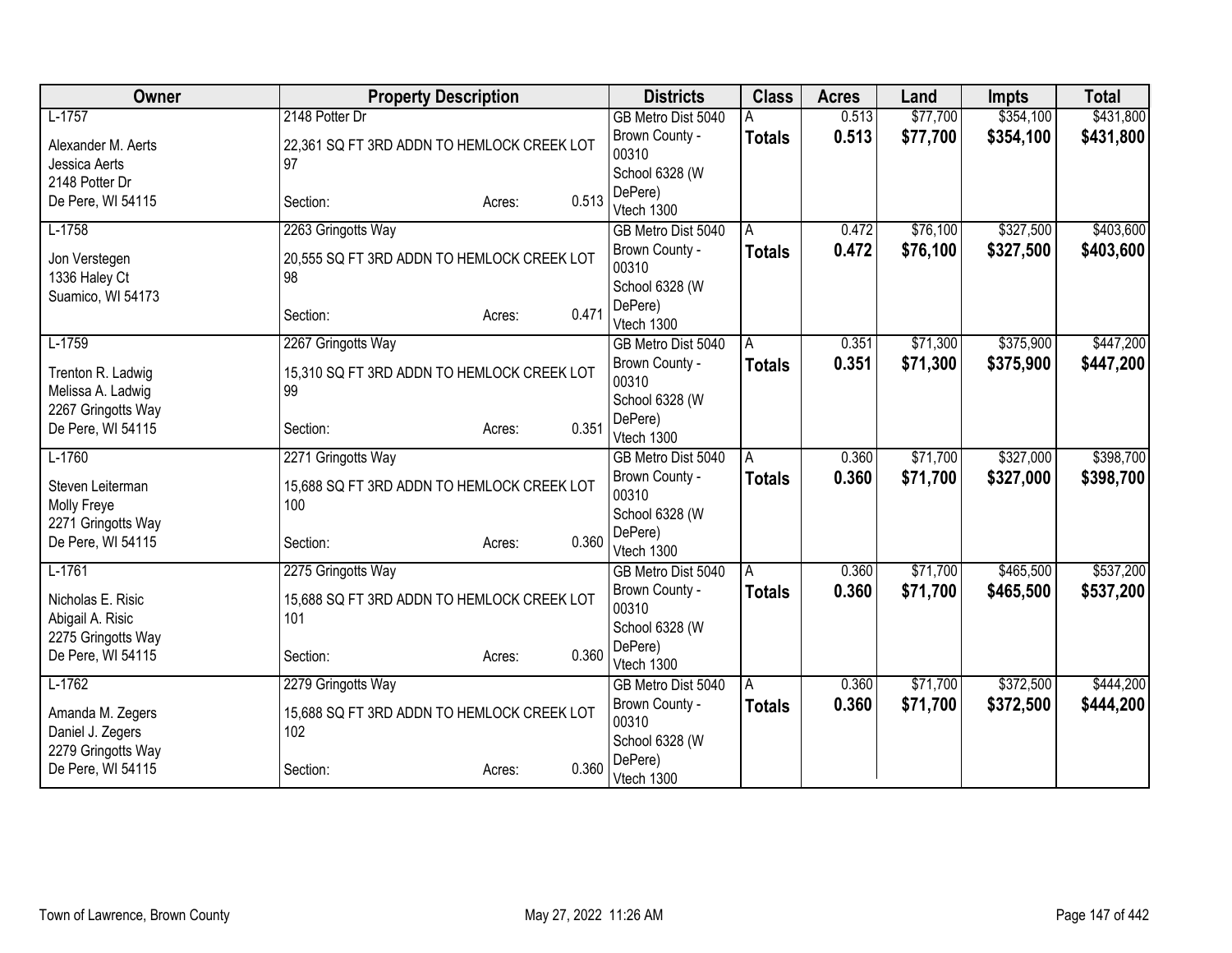| $L-1763$<br>2283 Gringotts Way<br>\$71,700<br>\$324,500<br>0.360<br>GB Metro Dist 5040<br>А<br>0.360<br>\$71,700<br>\$324,500<br>Brown County -<br><b>Totals</b> | \$396,200<br>\$396,200 |
|------------------------------------------------------------------------------------------------------------------------------------------------------------------|------------------------|
|                                                                                                                                                                  |                        |
| Schultz Isaac J & Stephanie F Living<br>15,688 SQ FT 3RD ADDN TO HEMLOCK CREEK LOT                                                                               |                        |
| 00310<br>Trust<br>103                                                                                                                                            |                        |
| School 6328 (W<br>c/o Isaac J & Stephanie Schultz Living<br>DePere)                                                                                              |                        |
| 0.360<br>Trust<br>Section:<br>Acres:<br>Vtech 1300                                                                                                               |                        |
| 2283 Gringotts Way                                                                                                                                               |                        |
| De Pere, WI 54115                                                                                                                                                |                        |
| 2287 Gringotts Way<br>\$71,700<br>\$366,400<br>$L-1764$<br>GB Metro Dist 5040<br>0.360<br>A                                                                      | \$438,100              |
| \$71,700<br>0.360<br>\$366,400<br>Brown County -<br>Totals<br>15,688 SQ FT 3RD ADDN TO HEMLOCK CREEK LOT<br>Gary I. Johnson                                      | \$438,100              |
| 00310<br>Michelle D. Johnson<br>104                                                                                                                              |                        |
| School 6328 (W<br>2287 Gringotts Way<br>DePere)                                                                                                                  |                        |
| 0.360<br>De Pere, WI 54115<br>Section:<br>Acres:<br>Vtech 1300                                                                                                   |                        |
| \$385,500<br>$L-1765$<br>\$73,900<br>2291 Gringotts Way<br>0.415<br>GB Metro Dist 5040<br>A                                                                      | \$459,400              |
| 0.415<br>\$73,900<br>\$385,500<br>Brown County -<br><b>Totals</b>                                                                                                | \$459,400              |
| Jason T. Berken<br>18,092 SQ FT 3RD ADDN TO HEMLOCK CREEK LOT<br>00310                                                                                           |                        |
| Emily L. Berken<br>105<br>School 6328 (W                                                                                                                         |                        |
| 2291 Gringotts Way<br>DePere)<br>0.415                                                                                                                           |                        |
| De Pere, WI 54115<br>Section:<br>Acres:<br>Vtech 1300                                                                                                            |                        |
| $L-1766$<br>\$78,800<br>\$469,000<br>2295 Gringotts Way<br>0.540<br>GB Metro Dist 5040<br>A                                                                      | \$547,800              |
| Brown County -<br>0.540<br>\$78,800<br>\$469,000<br><b>Totals</b><br>Kristy M. Vanlanen<br>23,536 SQ FT 3RD ADDN TO HEMLOCK CREEK LOT                            | \$547,800              |
| 00310<br>2295 Gringotts Way<br>106                                                                                                                               |                        |
| School 6328 (W<br>De Pere, WI 54115                                                                                                                              |                        |
| DePere)<br>0.540<br>Section:<br>Acres:<br>Vtech 1300                                                                                                             |                        |
| \$409,000<br>$L-1767$<br>2299 Gringotts Way<br>0.325<br>\$70,200<br>GB Metro Dist 5040<br>A                                                                      | \$479,200              |
| 0.325<br>\$70,200<br>\$409,000<br>Brown County -<br>Totals                                                                                                       | \$479,200              |
| 14,153 SQ FT 3RD ADDN TO HEMLOCK CREEK LOT<br>Craig W. Brinckerhoff<br>00310                                                                                     |                        |
| Tatiana Z. Brinckerhoff<br>107<br>School 6328 (W                                                                                                                 |                        |
| 2299 Gringotts Way<br>DePere)<br>0.324                                                                                                                           |                        |
| De Pere, WI 54115<br>Section:<br>Acres:<br>Vtech 1300                                                                                                            |                        |
| \$68,900<br>\$439,500<br>$L-1768$<br>0.300<br>2303 Gringotts Way<br>GB Metro Dist 5040<br>A                                                                      | \$508,400              |
| 0.300<br>\$68,900<br>\$439,500<br>Brown County -<br>Totals<br>13,074 SQ FT 3RD ADDN TO HEMLOCK CREEK LOT<br>Dominic A. Reinerio                                  | \$508,400              |
| 00310<br>Stephanie A. Reinerio<br>108                                                                                                                            |                        |
| School 6328 (W<br>2303 Gringotts Way                                                                                                                             |                        |
| DePere)<br>0.300<br>De Pere, WI 54115<br>Section:<br>Acres:<br>Vtech 1300                                                                                        |                        |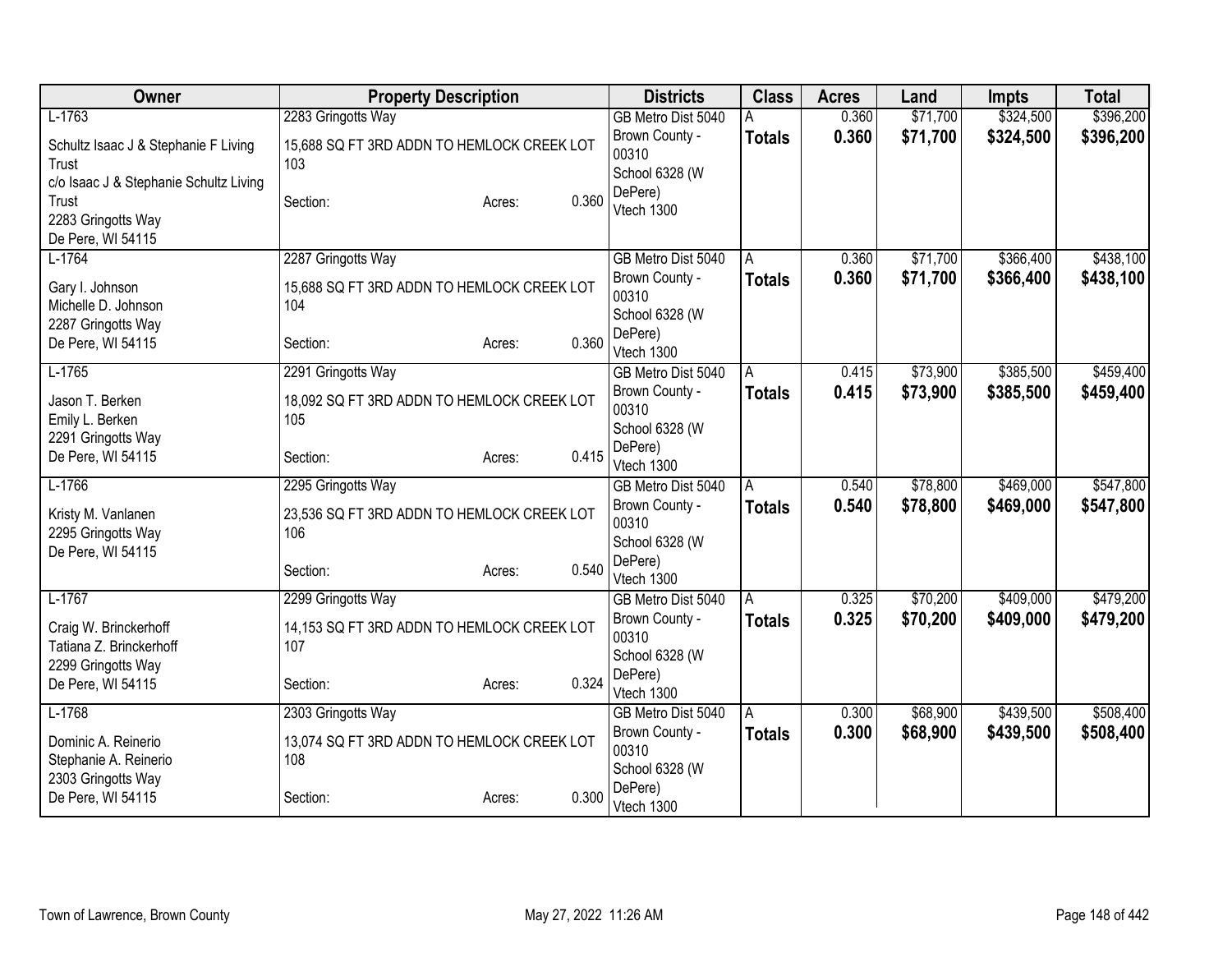| Owner                              | <b>Property Description</b>                       |                 | <b>Districts</b>          | <b>Class</b>  | <b>Acres</b> | Land     | <b>Impts</b> | <b>Total</b> |
|------------------------------------|---------------------------------------------------|-----------------|---------------------------|---------------|--------------|----------|--------------|--------------|
| $L-1769$                           | 2307 Gringotts Way                                |                 | GB Metro Dist 5040        |               | 0.300        | \$68,900 | \$457,500    | \$526,400    |
| Jeffrey R. Brasch                  | 13,074 SQ FT 3RD ADDN TO HEMLOCK CREEK LOT        |                 | Brown County -            | <b>Totals</b> | 0.300        | \$68,900 | \$457,500    | \$526,400    |
| 2307 Gringotts Way                 | 109                                               |                 | 00310                     |               |              |          |              |              |
| De Pere, WI 54115                  |                                                   |                 | School 6328 (W            |               |              |          |              |              |
|                                    | Section:                                          | 0.300<br>Acres: | DePere)<br>Vtech 1300     |               |              |          |              |              |
| $L-1770$                           | 2311 Gringotts Way                                |                 | GB Metro Dist 5040        | A             | 0.300        | \$68,900 | \$372,000    | \$440,900    |
|                                    |                                                   |                 | Brown County -            |               | 0.300        | \$68,900 | \$372,000    |              |
| Nathan Sunstrom                    | 13,074 SQ FT 3RD ADDN TO HEMLOCK CREEK LOT        |                 | 00310                     | <b>Totals</b> |              |          |              | \$440,900    |
| <b>Holly Sunstrom</b>              | 110                                               |                 | School 6328 (W            |               |              |          |              |              |
| 2311 Gringotts Way                 |                                                   |                 | DePere)                   |               |              |          |              |              |
| De Pere, WI 54115                  | Section:                                          | 0.300<br>Acres: | Vtech 1300                |               |              |          |              |              |
| $L-1771$                           | 2315 Gringotts Way                                |                 | GB Metro Dist 5040        | A             | 0.300        | \$68,900 | \$360,000    | \$428,900    |
|                                    | 13,074 SQ FT 3RD ADDN TO HEMLOCK CREEK LOT        |                 | Brown County -            | <b>Totals</b> | 0.300        | \$68,900 | \$360,000    | \$428,900    |
| Jesse J. Berg<br>Elizabeth M. Berg | 111                                               |                 | 00310                     |               |              |          |              |              |
| 2315 Gringotts Way                 |                                                   |                 | School 6328 (W            |               |              |          |              |              |
| De Pere, WI 54115                  | Section:                                          | 0.300<br>Acres: | DePere)                   |               |              |          |              |              |
|                                    |                                                   |                 | Vtech 1300                |               |              |          |              |              |
| $L-1772$                           | 2314 Gringotts Way                                |                 | GB Metro Dist 5040        | A             | 0.300        | \$68,900 | \$480,500    | \$549,400    |
| Dennis L. Sedlacek                 | 13,074 SQ FT 3RD ADDN TO HEMLOCK CREEK LOT        |                 | Brown County -<br>00310   | <b>Totals</b> | 0.300        | \$68,900 | \$480,500    | \$549,400    |
| Patricia A. Sedlacek               | 112                                               |                 | School 6328 (W            |               |              |          |              |              |
| 2314 Gringotts Way                 |                                                   |                 | DePere)                   |               |              |          |              |              |
| De Pere, WI 54115                  | Section:                                          | 0.300<br>Acres: | Vtech 1300                |               |              |          |              |              |
| $L-1773$                           | 2310 Gringotts Way                                |                 | GB Metro Dist 5040        | A             | 0.300        | \$68,900 | \$316,000    | \$384,900    |
|                                    |                                                   |                 | Brown County -            | <b>Totals</b> | 0.300        | \$68,900 | \$316,000    | \$384,900    |
| Michael L. Lange                   | 13,074 SQ FT 3RD ADDN TO HEMLOCK CREEK LOT<br>113 |                 | 00310                     |               |              |          |              |              |
| Amy J. Lange<br>2310 Gringotts Way |                                                   |                 | School 6328 (W            |               |              |          |              |              |
| De Pere, WI 54115                  | Section:                                          | 0.300<br>Acres: | DePere)                   |               |              |          |              |              |
|                                    |                                                   |                 | Vtech 1300                |               |              |          |              |              |
| $L-1774$                           | 2306 Gringotts Way                                |                 | GB Metro Dist 5040        | A             | 0.300        | \$68,900 | \$375,500    | \$444,400    |
| Zachary K. Krohn                   | 13,074 SQ FT 3RD ADDN TO HEMLOCK CREEK LOT        |                 | Brown County -            | <b>Totals</b> | 0.300        | \$68,900 | \$375,500    | \$444,400    |
| Marissa L. Krohn                   | 114                                               |                 | 00310                     |               |              |          |              |              |
| 2306 Gringotts Way                 |                                                   |                 | School 6328 (W<br>DePere) |               |              |          |              |              |
| De Pere, WI 54115                  | Section:                                          | 0.300<br>Acres: | Vtech 1300                |               |              |          |              |              |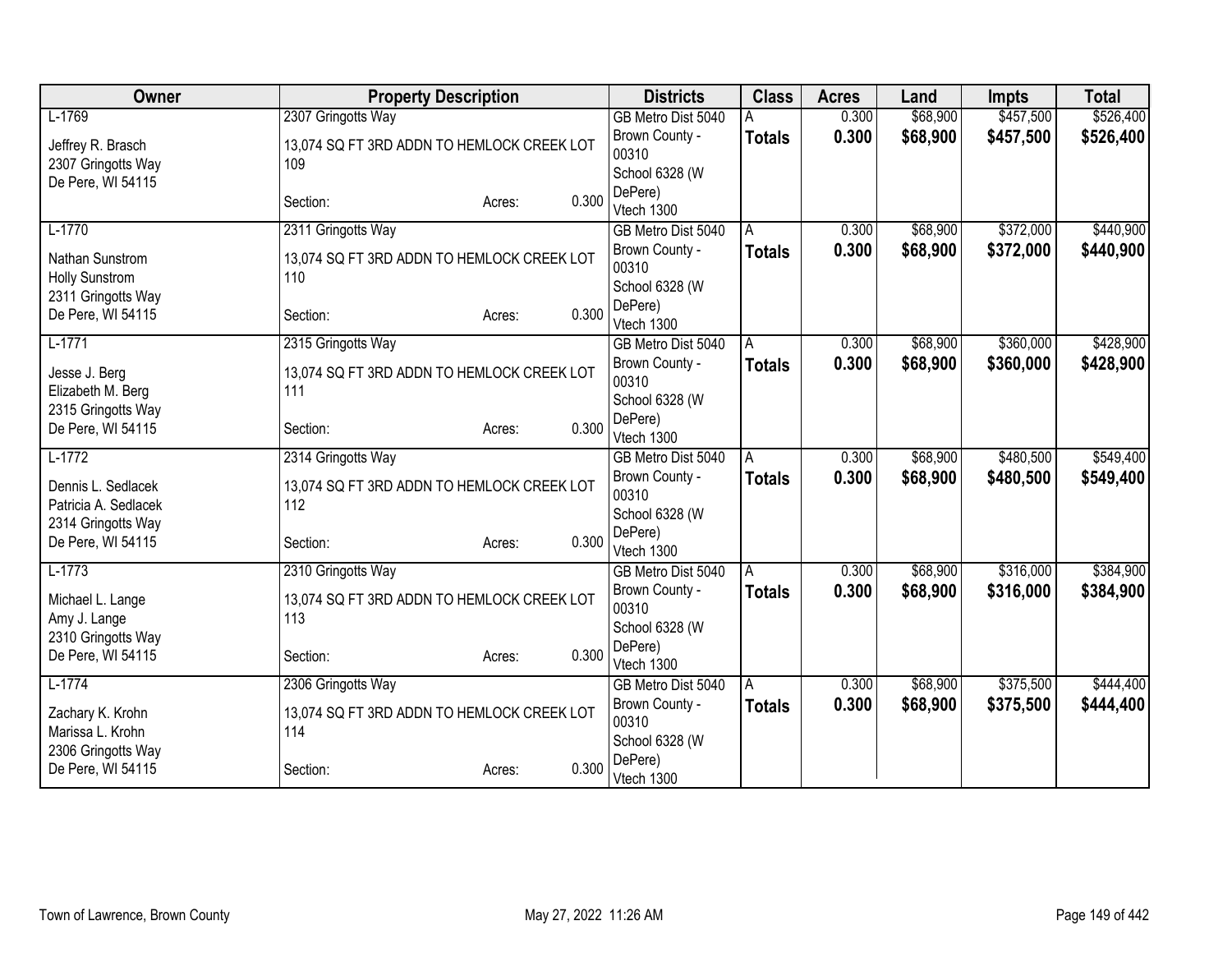| Owner                   | <b>Property Description</b>                |                 | <b>Districts</b>                     | <b>Class</b>  | <b>Acres</b>   | Land                 | <b>Impts</b> | <b>Total</b> |
|-------------------------|--------------------------------------------|-----------------|--------------------------------------|---------------|----------------|----------------------|--------------|--------------|
| $L-1775$                | 2302 Gringotts Way                         |                 | GB Metro Dist 5040                   |               | 0.300          | \$68,900             | \$437,000    | \$505,900    |
| George Kyung Hong       | 13,074 SQ FT 3RD ADDN TO HEMLOCK CREEK LOT |                 | Brown County -                       | <b>Totals</b> | 0.300          | \$68,900             | \$437,000    | \$505,900    |
| Sylvia Seung Hong       | 115                                        |                 | 00310                                |               |                |                      |              |              |
| 2302 Gringotts Way      |                                            |                 | School 6328 (W                       |               |                |                      |              |              |
| De Pere, WI 54115       | Section:                                   | 0.300<br>Acres: | DePere)<br>Vtech 1300                |               |                |                      |              |              |
| $L-1776$                | 2292 Gringotts Way                         |                 | GB Metro Dist 5040                   | A             | 0.385          | \$72,700             | \$407,000    | \$479,700    |
|                         |                                            |                 | Brown County -                       | <b>Totals</b> | 0.385          | \$72,700             | \$407,000    | \$479,700    |
| Zachary T. Groeschl     | 16,755 SQ FT 3RD ADDN TO HEMLOCK CREEK LOT |                 | 00310                                |               |                |                      |              |              |
| Cassie L. Groeschl      | 116                                        |                 | School 6328 (W                       |               |                |                      |              |              |
| 2292 Gringotts Way      |                                            |                 | DePere)                              |               |                |                      |              |              |
| Depere, WI 54115        | Section:                                   | 0.384<br>Acres: | Vtech 1300                           |               |                |                      |              |              |
| $L-1777$                | 2284 Gringotts Way                         |                 | GB Metro Dist 5040                   | A             | 0.300          | \$68,900             | \$393,000    | \$461,900    |
| Regan S. Budek          | 13,074 SQ FT 3RD ADDN TO HEMLOCK CREEK LOT |                 | Brown County -                       | <b>Totals</b> | 0.300          | \$68,900             | \$393,000    | \$461,900    |
| 2284 Gringotts Way      | 117                                        |                 | 00310                                |               |                |                      |              |              |
| De Pere, WI 54115       |                                            |                 | School 6328 (W                       |               |                |                      |              |              |
|                         | Section:                                   | 0.300<br>Acres: | DePere)                              |               |                |                      |              |              |
| $L-1778$                |                                            |                 | Vtech 1300                           |               |                |                      | \$390,500    | \$459,400    |
|                         | 2280 Gringotts Way                         |                 | GB Metro Dist 5040<br>Brown County - | A             | 0.300<br>0.300 | \$68,900<br>\$68,900 | \$390,500    |              |
| Brian R. Kamler         | 13,074 SQ FT 3RD ADDN TO HEMLOCK CREEK LOT |                 | 00310                                | <b>Totals</b> |                |                      |              | \$459,400    |
| Suzanne N. Kamler       | 118                                        |                 | School 6328 (W                       |               |                |                      |              |              |
| 2280 Gringotts Way      |                                            |                 | DePere)                              |               |                |                      |              |              |
| De Pere, WI 54115       | Section:                                   | 0.300<br>Acres: | Vtech 1300                           |               |                |                      |              |              |
| $L-1779$                | 2276 Gringotts Way                         |                 | GB Metro Dist 5040                   | A             | 0.300          | \$68,900             | \$371,500    | \$440,400    |
| John D. Wojciechowski   | 13,074 SQ FT 3RD ADDN TO HEMLOCK CREEK LOT |                 | Brown County -                       | <b>Totals</b> | 0.300          | \$68,900             | \$371,500    | \$440,400    |
| Tamara P. Wojciechowski | 119                                        |                 | 00310                                |               |                |                      |              |              |
| 2276 Gringotts Way      |                                            |                 | School 6328 (W                       |               |                |                      |              |              |
| De Pere, WI 54115       | Section:                                   | 0.300<br>Acres: | DePere)                              |               |                |                      |              |              |
| $L-1780$                |                                            |                 | Vtech 1300                           |               | 0.300          | \$68,900             | \$347,000    | \$415,900    |
|                         | 2272 Gringotts Way                         |                 | GB Metro Dist 5040<br>Brown County - | A             |                |                      |              |              |
| Maxwell Rango           | 13,074 SQ FT 3RD ADDN TO HEMLOCK CREEK LOT |                 | 00310                                | Totals        | 0.300          | \$68,900             | \$347,000    | \$415,900    |
| Rebecca Brown           | 120                                        |                 | School 6328 (W                       |               |                |                      |              |              |
| 2272 Gringotts Way      |                                            |                 | DePere)                              |               |                |                      |              |              |
| De Pere, WI 54115       | Section:                                   | 0.300<br>Acres: | Vtech 1300                           |               |                |                      |              |              |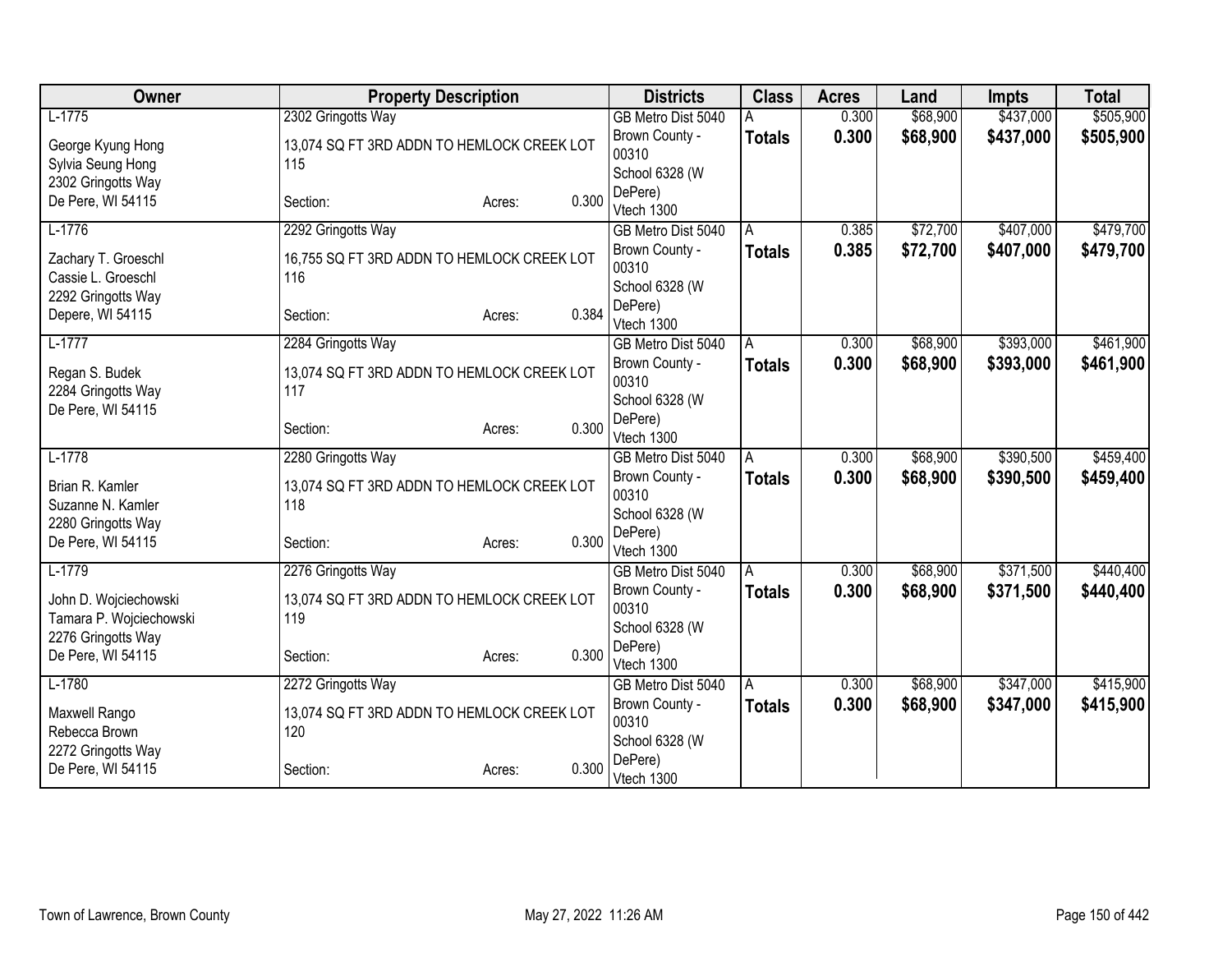| Owner                               | <b>Property Description</b>                |        |       | <b>Districts</b>          | <b>Class</b>  | <b>Acres</b> | Land     | <b>Impts</b> | <b>Total</b> |
|-------------------------------------|--------------------------------------------|--------|-------|---------------------------|---------------|--------------|----------|--------------|--------------|
| $L-1781$                            | 2268 Gringotts Way                         |        |       | GB Metro Dist 5040        |               | 0.301        | \$68,900 | \$452,600    | \$521,500    |
| Gregory M. Gevers                   | 13,125 SQ FT 3RD ADDN TO HEMLOCK CREEK LOT |        |       | Brown County -            | <b>Totals</b> | 0.301        | \$68,900 | \$452,600    | \$521,500    |
| Sheri L. Gevers                     | 121                                        |        |       | 00310                     |               |              |          |              |              |
| 2268 Gringotts Way                  |                                            |        |       | School 6328 (W            |               |              |          |              |              |
| De Pere, WI 54115                   | Section:                                   | Acres: | 0.301 | DePere)<br>Vtech 1300     |               |              |          |              |              |
| $L-1782$                            | 2153 Potter Dr                             |        |       | GB Metro Dist 5040        | A             | 0.370        | \$72,100 | \$477,500    | \$549,600    |
|                                     |                                            |        |       | Brown County -            | <b>Totals</b> | 0.370        | \$72,100 | \$477,500    | \$549,600    |
| Matthew J. Baemmert                 | 16,096 SQ FT 3RD ADDN TO HEMLOCK CREEK LOT |        |       | 00310                     |               |              |          |              |              |
| 2153 Potter Dr<br>De Pere, WI 54115 | 122                                        |        |       | School 6328 (W            |               |              |          |              |              |
|                                     | Section:                                   | Acres: | 0.369 | DePere)                   |               |              |          |              |              |
|                                     |                                            |        |       | Vtech 1300                |               |              |          |              |              |
| $L-1783$                            | 2687 Andromeda Dr                          |        |       | GB Metro Dist 5040        | A             | 0.250        | \$55,000 | \$279,000    | \$334,000    |
| Chansathit Borihane                 | 10,800 SQ FT ORIONS RUN 2ND ADDN LOT 57    |        |       | Brown County -            | Totals        | 0.250        | \$55,000 | \$279,000    | \$334,000    |
| Natlatda Bonglamphone               |                                            |        |       | 00310                     |               |              |          |              |              |
| 2687 Andromeda Dr                   |                                            |        |       | School 6328 (W<br>DePere) |               |              |          |              |              |
| De Pere, WI 54115                   | Section:                                   | Acres: | 0.247 | Vtech 1300                |               |              |          |              |              |
| $L-1784$                            | 2691 Andromeda Dr                          |        |       | GB Metro Dist 5040        | A             | 0.250        | \$55,000 | \$260,500    | \$315,500    |
| Stephen E. Ross                     | 10,800 SQ FT ORIONS RUN 2ND ADDN LOT 58    |        |       | Brown County -            | <b>Totals</b> | 0.250        | \$55,000 | \$260,500    | \$315,500    |
| 2691 Andromeda Dr                   |                                            |        |       | 00310                     |               |              |          |              |              |
| De Pere, WI 54115                   |                                            |        |       | School 6328 (W            |               |              |          |              |              |
|                                     | Section:                                   | Acres: | 0.247 | DePere)                   |               |              |          |              |              |
|                                     |                                            |        |       | Vtech 1300                |               |              |          |              |              |
| $L-1785$                            | 2695 Andromeda Dr                          |        |       | GB Metro Dist 5040        | A             | 0.250        | \$55,000 | \$274,500    | \$329,500    |
| Michael E. Fitzpatrick              | 10,800 SQ FT ORIONS RUN 2ND ADDN LOT 59    |        |       | Brown County -<br>00310   | <b>Totals</b> | 0.250        | \$55,000 | \$274,500    | \$329,500    |
| Christina M. Fitzpatrick            |                                            |        |       | School 6328 (W            |               |              |          |              |              |
| 2695 Andromeda Dr                   |                                            |        |       | DePere)                   |               |              |          |              |              |
| De Pere, WI 54115                   | Section:                                   | Acres: | 0.247 | Vtech 1300                |               |              |          |              |              |
| $L-1786$                            | 2699 Andromeda Dr                          |        |       | GB Metro Dist 5040        | l A           | 0.250        | \$55,000 | \$240,500    | \$295,500    |
| Mathew W. Young                     | 10,800 SQ FT ORIONS RUN 2ND ADDN LOT 60    |        |       | Brown County -            | <b>Totals</b> | 0.250        | \$55,000 | \$240,500    | \$295,500    |
| Katie J. Young                      |                                            |        |       | 00310                     |               |              |          |              |              |
| 2699 Andromeda Dr                   |                                            |        |       | School 6328 (W            |               |              |          |              |              |
| De Pere, WI 54115                   | Section:                                   | Acres: | 0.247 | DePere)                   |               |              |          |              |              |
|                                     |                                            |        |       | Vtech 1300                |               |              |          |              |              |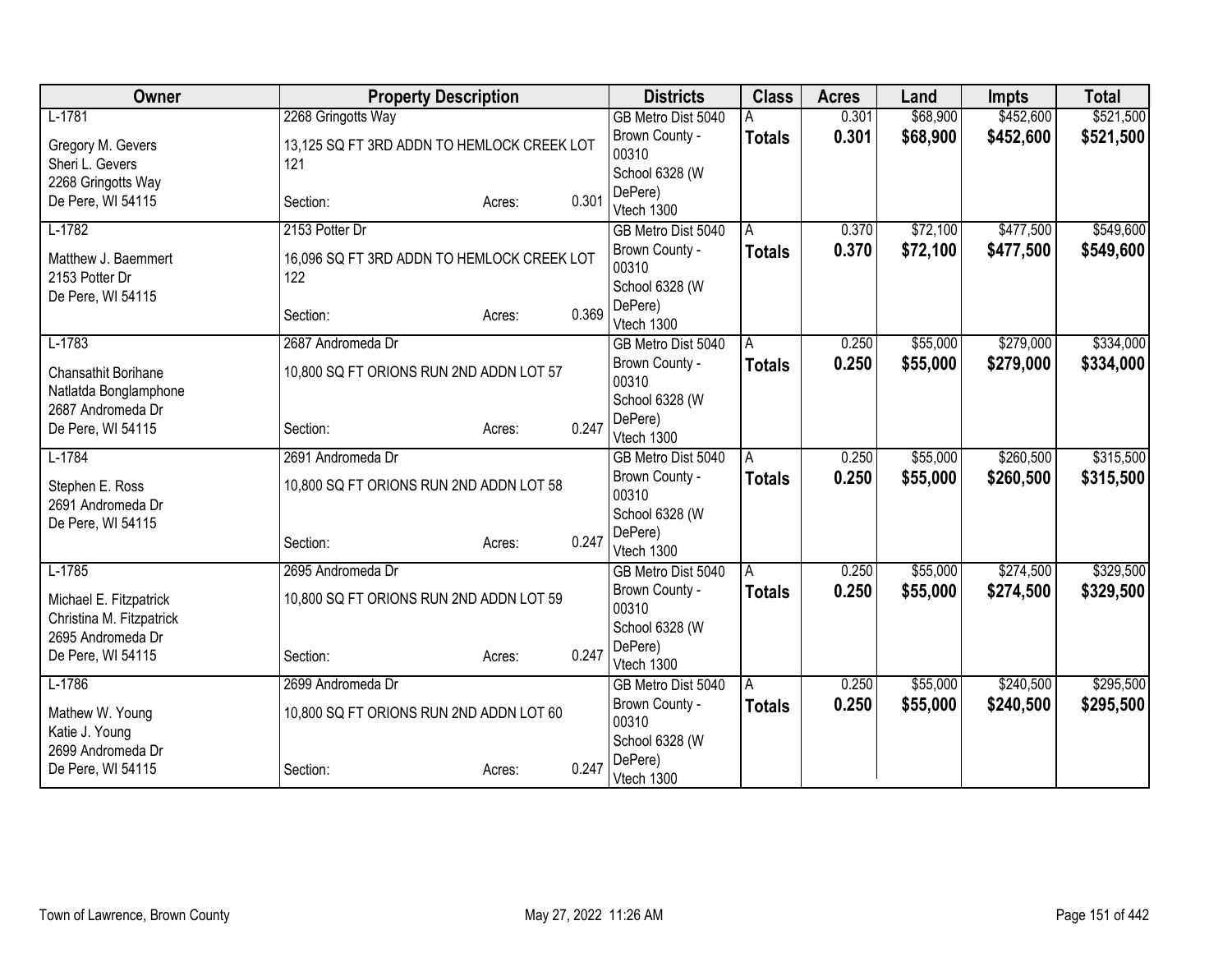| Owner                                              | <b>Property Description</b>             |        |       | <b>Districts</b>        | <b>Class</b>  | <b>Acres</b> | Land     | <b>Impts</b> | <b>Total</b> |
|----------------------------------------------------|-----------------------------------------|--------|-------|-------------------------|---------------|--------------|----------|--------------|--------------|
| $L-1787$                                           | 2703 Andromeda Dr                       |        |       | GB Metro Dist 5040      |               | 0.250        | \$55,000 | \$271,500    | \$326,500    |
| Marty J. Jenkins                                   | 10,800 SQ FT ORIONS RUN 2ND ADDN LOT 61 |        |       | Brown County -          | <b>Totals</b> | 0.250        | \$55,000 | \$271,500    | \$326,500    |
| Brianna M. Jenkins                                 |                                         |        |       | 00310                   |               |              |          |              |              |
| 2703 Andromeda Dr                                  |                                         |        |       | School 6328 (W          |               |              |          |              |              |
| De Pere, WI 54115                                  | Section:                                | Acres: | 0.247 | DePere)                 |               |              |          |              |              |
|                                                    |                                         |        |       | Vtech 1300              |               |              |          |              |              |
| $L-1788$                                           | 2707 Andromeda Dr                       |        |       | GB Metro Dist 5040      | A             | 0.250        | \$55,000 | \$260,600    | \$315,600    |
| Jason M. Habeck<br>Kathryn R. Habeck               | 10,800 SQ FT ORIONS RUN 2ND ADDN LOT 62 |        |       | Brown County -<br>00310 | <b>Totals</b> | 0.250        | \$55,000 | \$260,600    | \$315,600    |
| 2707 Andromeda Dr                                  |                                         |        |       | School 6328 (W          |               |              |          |              |              |
| De Pere, WI 54115                                  | Section:                                | Acres: | 0.247 | DePere)<br>Vtech 1300   |               |              |          |              |              |
| $L-1789$                                           | 2711 Andromeda Ct                       |        |       | GB Metro Dist 5040      | A             | 0.250        | \$55,000 | \$258,500    | \$313,500    |
|                                                    |                                         |        |       | Brown County -          | <b>Totals</b> | 0.250        | \$55,000 | \$258,500    | \$313,500    |
| Peter Phu Pham                                     | 10,800 SQ FT ORIONS RUN 2ND ADDN LOT 63 |        |       | 00310                   |               |              |          |              |              |
| c/o Peter Phu Pham & Tuy Pham<br>2711 Andromeda Ct |                                         |        |       | School 6328 (W          |               |              |          |              |              |
| De Pere, WI 54115                                  | Section:                                | Acres: | 0.247 | DePere)                 |               |              |          |              |              |
|                                                    |                                         |        |       | Vtech 1300              |               |              |          |              |              |
| $L-1790$                                           | 2715 Andromeda Ct                       |        |       | GB Metro Dist 5040      | A             | 0.270        | \$55,000 | \$264,000    | \$319,000    |
| Shane D. Gulseth                                   | 11,749 SQ FT ORIONS RUN 2ND ADDN LOT 64 |        |       | Brown County -<br>00310 | <b>Totals</b> | 0.270        | \$55,000 | \$264,000    | \$319,000    |
| 2715 Andromeda Ct                                  |                                         |        |       | School 6328 (W          |               |              |          |              |              |
| De Pere, WI 54115                                  |                                         |        |       | DePere)                 |               |              |          |              |              |
|                                                    | Section:                                | Acres: | 0.269 | Vtech 1300              |               |              |          |              |              |
| $L-1791$                                           | 2719 Andromeda Ct                       |        |       | GB Metro Dist 5040      | A             | 0.260        | \$71,500 | \$347,500    | \$419,000    |
| Jason J. Zoch                                      | 11,277 SQ FT ORIONS RUN 2ND ADDN LOT 65 |        |       | Brown County -          | <b>Totals</b> | 0.260        | \$71,500 | \$347,500    | \$419,000    |
| Savannah M. Zoch                                   |                                         |        |       | 00310                   |               |              |          |              |              |
| 2719 Andromeda Ct                                  |                                         |        |       | School 6328 (W          |               |              |          |              |              |
| De Pere, WI 54115                                  | Section:                                | Acres: | 0.258 | DePere)                 |               |              |          |              |              |
|                                                    |                                         |        |       | Vtech 1300              |               |              |          |              |              |
| $L-1792$                                           | 2723 Andromeda Ct                       |        |       | GB Metro Dist 5040      | ΙA            | 0.280        | \$77,000 | \$348,000    | \$425,000    |
| Samuel K. Schmidt<br>2723 Andromeda Ct             | 12,172 SQ FT ORIONS RUN 2ND ADDN LOT 66 |        |       | Brown County -<br>00310 | <b>Totals</b> | 0.280        | \$77,000 | \$348,000    | \$425,000    |
| De Pere, WI 54115                                  |                                         |        |       | School 6328 (W          |               |              |          |              |              |
|                                                    | Section:                                | Acres: | 0.279 | DePere)<br>Vtech 1300   |               |              |          |              |              |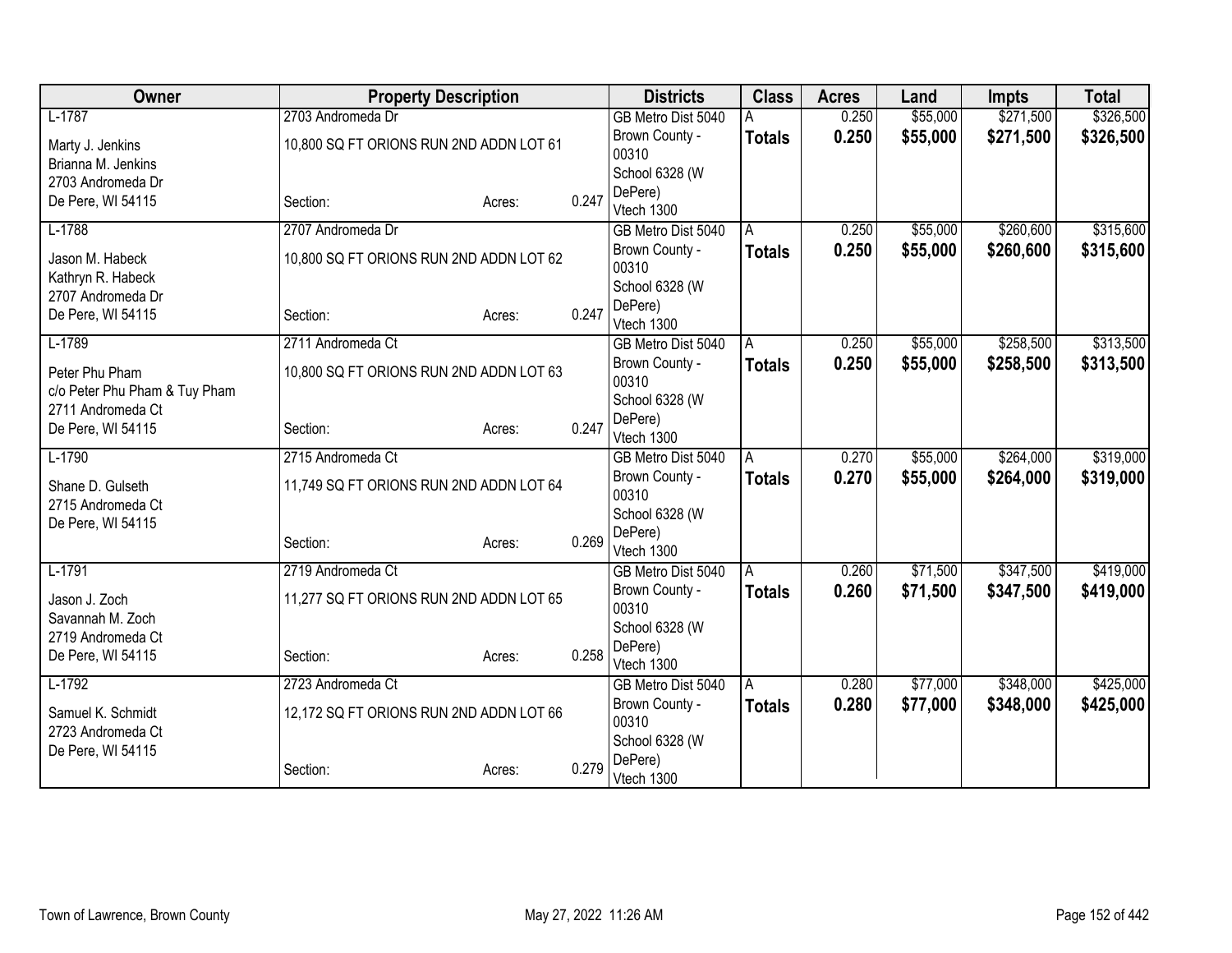| Owner                                                                                                | <b>Property Description</b>             |        | <b>Districts</b> | <b>Class</b>            | <b>Acres</b>  | Land  | <b>Impts</b> | <b>Total</b> |           |
|------------------------------------------------------------------------------------------------------|-----------------------------------------|--------|------------------|-------------------------|---------------|-------|--------------|--------------|-----------|
| $L-1793$                                                                                             | 2727 Andromeda Ct                       |        |                  | GB Metro Dist 5040      |               | 0.530 | \$77,000     | \$426,000    | \$503,000 |
| Michael E. Scheller                                                                                  | 23,144 SQ FT ORIONS RUN 2ND ADDN LOT 67 |        |                  | Brown County -          | <b>Totals</b> | 0.530 | \$77,000     | \$426,000    | \$503,000 |
| Cathy M. Scheller                                                                                    |                                         |        |                  | 00310                   |               |       |              |              |           |
| 2727 Andromeda Ct                                                                                    |                                         |        |                  | School 6328 (W          |               |       |              |              |           |
| De Pere, WI 54115                                                                                    | Section:                                | Acres: | 0.531            | DePere)                 |               |       |              |              |           |
|                                                                                                      |                                         |        |                  | Vtech 1300              |               |       |              |              |           |
| $L-1794$                                                                                             | 2726 Andromeda Ct                       |        |                  | GB Metro Dist 5040      | A             | 0.380 | \$77,000     | \$395,000    | \$472,000 |
| Thomas J. Walsh<br>Sandra K. Walsh                                                                   | 16,355 SQ FT ORIONS RUN 2ND ADDN LOT 68 |        |                  | Brown County -<br>00310 | <b>Totals</b> | 0.380 | \$77,000     | \$395,000    | \$472,000 |
| 2726 Andromeda Ct                                                                                    |                                         |        |                  | School 6328 (W          |               |       |              |              |           |
| De Pere, WI 54115                                                                                    | Section:                                | Acres: | 0.375            | DePere)<br>Vtech 1300   |               |       |              |              |           |
| $L-1795$                                                                                             | 2724 Andromeda Ct                       |        |                  | GB Metro Dist 5040      | A             | 0.560 | \$77,000     | \$334,500    | \$411,500 |
| Kenneth E & Michelle Benter Living Trus 24,356 SQ FT ORIONS RUN 2ND ADDN LOT 69<br>2724 Andromeda Ct |                                         |        |                  | Brown County -<br>00310 | <b>Totals</b> | 0.560 | \$77,000     | \$334,500    | \$411,500 |
| De Pere, WI 54115                                                                                    |                                         |        |                  | School 6328 (W          |               |       |              |              |           |
|                                                                                                      | Section:                                | Acres: | 0.559            | DePere)                 |               |       |              |              |           |
|                                                                                                      |                                         |        |                  | Vtech 1300              |               |       |              |              |           |
| $L-1796$                                                                                             | 2722 Andromeda Ct                       |        |                  | GB Metro Dist 5040      | A             | 0.390 | \$71,500     | \$291,000    | \$362,500 |
| Brian L & Rene A Vancalster Revocable<br>Trust of 2022                                               | 17,190 SQ FT ORIONS RUN 2ND ADDN LOT 70 |        |                  | Brown County -<br>00310 | <b>Totals</b> | 0.390 | \$71,500     | \$291,000    | \$362,500 |
| 2722 Andromeda Ct                                                                                    |                                         |        |                  | School 6328 (W          |               |       |              |              |           |
| De Pere, WI 54115                                                                                    | Section:                                | Acres: | 0.394            | DePere)                 |               |       |              |              |           |
|                                                                                                      |                                         |        |                  | Vtech 1300              |               |       |              |              |           |
| $L-1797$                                                                                             | 1189 Cosmos Way                         |        |                  | GB Metro Dist 5040      | l A           | 0.468 | \$55,000     | \$254,500    | \$309,500 |
| Jacob C. Evans                                                                                       | 20,399 SQ FT ORIONS RUN 2ND ADDN LOT 71 |        |                  | Brown County -<br>00310 | <b>Totals</b> | 0.468 | \$55,000     | \$254,500    | \$309,500 |
| Marisa L. Evans                                                                                      |                                         |        |                  | School 6328 (W          |               |       |              |              |           |
| 1189 Cosmos Way<br>De Pere, WI 54115                                                                 | Section:                                | Acres: | 0.468            | DePere)                 |               |       |              |              |           |
|                                                                                                      |                                         |        |                  | Vtech 1300              |               |       |              |              |           |
| $L-1798$                                                                                             | 1188 Cosmos Way                         |        |                  | GB Metro Dist 5040      | l A           | 0.300 | \$55,000     | \$282,100    | \$337,100 |
| Randy D. Steier                                                                                      | 13,244 SQ FT ORIONS RUN 2ND ADDN LOT 72 |        |                  | Brown County -<br>00310 | <b>Totals</b> | 0.300 | \$55,000     | \$282,100    | \$337,100 |
| 1188 Cosmos Way<br>De Pere, WI 54115                                                                 |                                         |        |                  | School 6328 (W          |               |       |              |              |           |
|                                                                                                      | Section:                                | Acres: | 0.304            | DePere)<br>Vtech 1300   |               |       |              |              |           |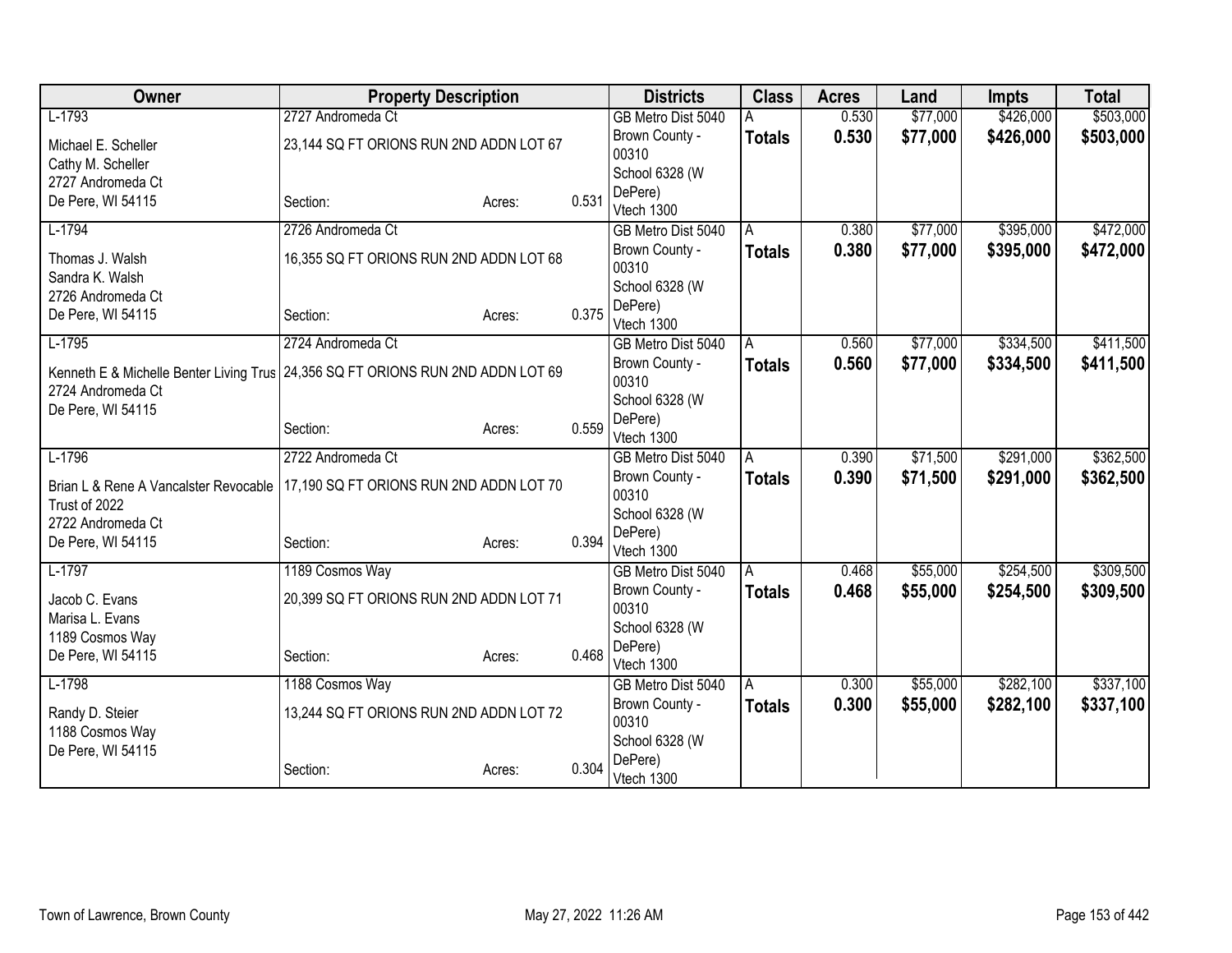| Owner                                       | <b>Property Description</b>                                                                |                  | <b>Districts</b>               | <b>Class</b>   | <b>Acres</b> | Land     | <b>Impts</b>    | <b>Total</b> |
|---------------------------------------------|--------------------------------------------------------------------------------------------|------------------|--------------------------------|----------------|--------------|----------|-----------------|--------------|
| $L-1799$                                    | 2698 Andromeda Dr                                                                          |                  | GB Metro Dist 5040             | Α              | 0.210        | \$55,000 | \$250,000       | \$305,000    |
| Adam D. Novotny                             | 9,015 SQ FT ORIONS RUN 2ND ADDN LOT 73                                                     |                  | Brown County -                 | <b>Totals</b>  | 0.210        | \$55,000 | \$250,000       | \$305,000    |
| Kristin Novotny                             |                                                                                            |                  | 00310                          |                |              |          |                 |              |
| 2698 Andromeda Dr                           |                                                                                            |                  | School 6328 (W                 |                |              |          |                 |              |
| De Pere, WI 54115                           | Section:                                                                                   | Acres:           | DePere)<br>0.206<br>Vtech 1300 |                |              |          |                 |              |
| $L-18$                                      | Freedom Rd                                                                                 |                  | GB Metro Dist 5040             | D              | 26.771       | \$5,700  | $\overline{50}$ | \$5,700      |
|                                             |                                                                                            |                  | Brown County -                 | ΙE             | 3.187        | \$2,100  | \$0             | \$2,100      |
| MS Real Estate Holdings, LLC                | 29.958 AC M/L PRT OF GOVT LOT 1 SEC 11 T22N                                                |                  | 00310                          | <b>Totals</b>  | 29.958       | \$7,800  | \$0             | \$7,800      |
| N3569 Vanden Bosch Rd<br>Kaukauna, WI 54130 | R19E COM SE COR W 40 RODS N TO N/L SELY ON<br>N/L TO E/L S TO BEG & THAT PRT OF GOVT LOT 1 |                  | School 6328 (W                 |                |              |          |                 |              |
|                                             | Section: 11                                                                                | 29.958<br>Acres: | DePere)                        |                |              |          |                 |              |
|                                             |                                                                                            |                  | Vtech 1300                     |                |              |          |                 |              |
| $L-1800$                                    | 2694 Andromeda Dr                                                                          |                  | GB Metro Dist 5040             | l A            | 0.240        | \$55,000 | \$254,700       | \$309,700    |
| Jacob A. Noltner                            | 10,596 SQ FT ORIONS RUN 2ND ADDN LOT 74                                                    |                  | Brown County -<br>00310        | <b>Totals</b>  | 0.240        | \$55,000 | \$254,700       | \$309,700    |
| Megan A. Noltner                            |                                                                                            |                  | School 6328 (W                 |                |              |          |                 |              |
| 2694 Andromeda Dr                           |                                                                                            |                  | DePere)                        |                |              |          |                 |              |
| De Pere, WI 54115                           | Section:                                                                                   | Acres:           | 0.243<br>Vtech 1300            |                |              |          |                 |              |
| $L-1801$                                    | 2690 Andromeda Dr                                                                          |                  | GB Metro Dist 5040             | A              | 0.320        | \$55,000 | \$271,000       | \$326,000    |
| David A. Norman                             | 14,076 SQ FT ORIONS RUN 2ND ADDN LOT 75                                                    |                  | Brown County -                 | Totals         | 0.320        | \$55,000 | \$271,000       | \$326,000    |
| Maureen A. Norman                           |                                                                                            |                  | 00310                          |                |              |          |                 |              |
| 2690 Andromeda Dr                           |                                                                                            |                  | School 6328 (W                 |                |              |          |                 |              |
| De Pere, WI 54115                           | Section:                                                                                   | Acres:           | DePere)<br>0.323<br>Vtech 1300 |                |              |          |                 |              |
| $L-1802$                                    | 2686 Andromeda Dr                                                                          |                  | GB Metro Dist 5040             | A              | 0.410        | \$55,000 | \$300,700       | \$355,700    |
|                                             |                                                                                            |                  | Brown County -                 | <b>Totals</b>  | 0.410        | \$55,000 | \$300,700       | \$355,700    |
| Craig M. Suhrke                             | 17,720 SQ FT ORIONS RUN 2ND ADDN LOT 76                                                    |                  | 00310                          |                |              |          |                 |              |
| Heidi M. Suhrke                             |                                                                                            |                  | School 6328 (W                 |                |              |          |                 |              |
| 2686 Andromeda Dr<br>De Pere, WI 54115      | Section:                                                                                   | Acres:           | DePere)<br>0.406               |                |              |          |                 |              |
|                                             |                                                                                            |                  | Vtech 1300                     |                |              |          |                 |              |
| $L-1803$                                    | French Rd                                                                                  |                  | GB Metro Dist 5040             | $\overline{D}$ | 4.527        | \$1,000  | $\sqrt{$0}$     | \$1,000      |
| R&F Enterprises of Green Bay, LLC           | 9.527 AC M/L PRT OF WILLIAMS GRANT LOTS 67, 68                                             |                  | Brown County -                 | M              | 5.000        | \$14,500 | \$0             | \$14,500     |
| 3684 Packerland Dr                          | & 69 AS DESC IN 2750250                                                                    |                  | 00310                          | Totals         | 9.527        | \$15,500 | \$0             | \$15,500     |
| De Pere, WI 54115                           |                                                                                            |                  | School 6328 (W<br>DePere)      |                |              |          |                 |              |
|                                             | Section:                                                                                   | 9.527<br>Acres:  | TID <sub>1</sub>               |                |              |          |                 |              |
|                                             |                                                                                            |                  | Vtech 1300                     |                |              |          |                 |              |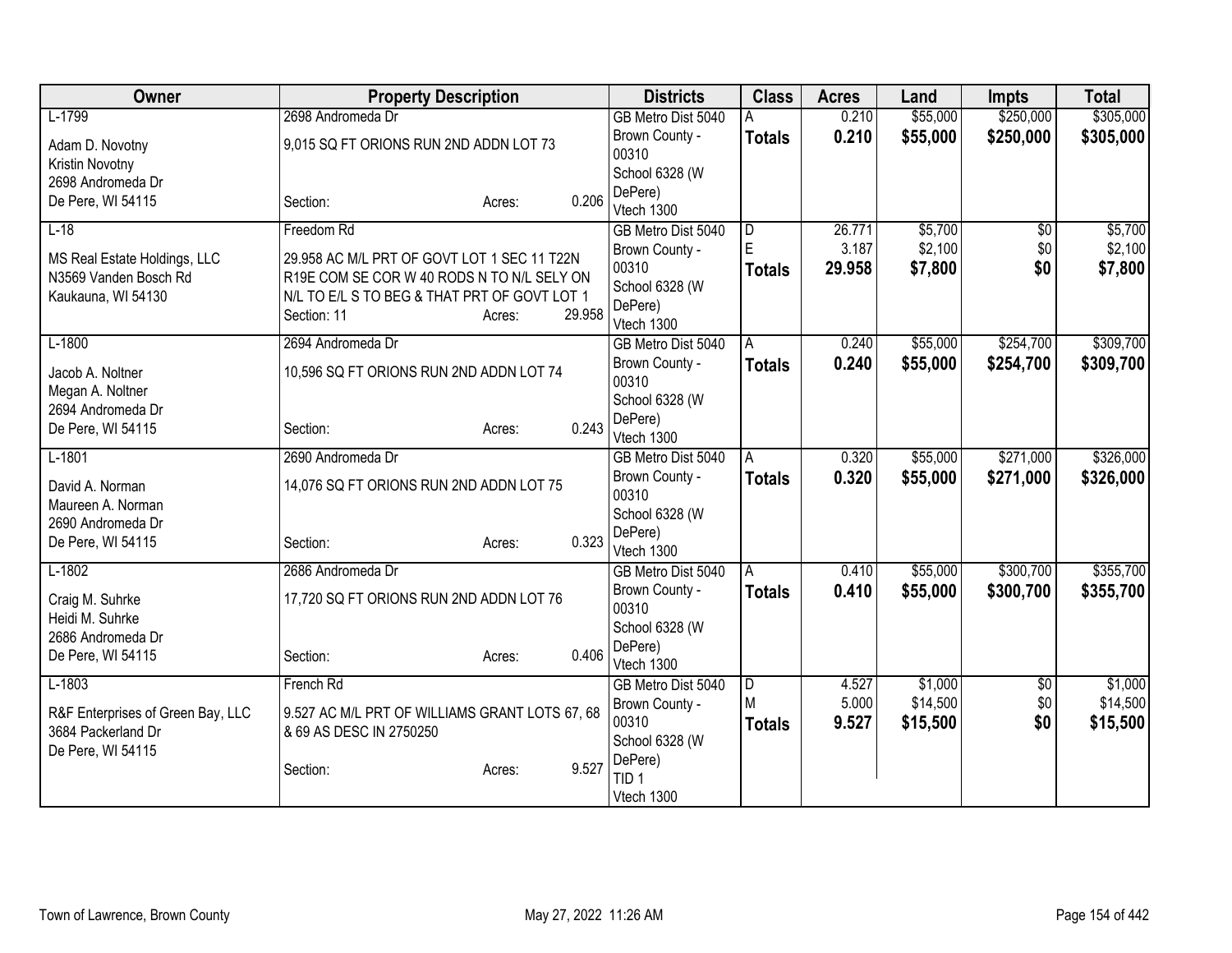| Owner                   | <b>Property Description</b>                 |                 | <b>Districts</b>                 | <b>Class</b>  | <b>Acres</b> | Land     | <b>Impts</b> | <b>Total</b> |
|-------------------------|---------------------------------------------|-----------------|----------------------------------|---------------|--------------|----------|--------------|--------------|
| $L-1804$                | 2193 Rowling Rd                             |                 | GB Metro Dist 5040               |               | 0.443        | \$75,000 | \$343,500    | \$418,500    |
| Gregory P. Jacobs       | 19,288 SQ FT 4TH ADDN TO HEMLOCK CREEK SUBD |                 | Brown County -                   | <b>Totals</b> | 0.443        | \$75,000 | \$343,500    | \$418,500    |
| Arica L. Jacobs         | <b>LOT 123</b>                              |                 | 00310                            |               |              |          |              |              |
| 2193 Rowling Rd         |                                             |                 | School 6328 (W                   |               |              |          |              |              |
| De Pere, WI 54115       | Section:                                    | 0.442<br>Acres: | DePere)<br>Vtech 1300            |               |              |          |              |              |
| $L-1805$                | 2197 Rowling Rd                             |                 | GB Metro Dist 5040               | A             | 0.291        | \$68,300 | \$446,500    | \$514,800    |
|                         |                                             |                 | Brown County -                   | <b>Totals</b> | 0.291        | \$68,300 | \$446,500    | \$514,800    |
| Girish Kumar Maddipatla | 12,687 SQ FT 4TH ADDN TO HEMLOCK CREEK SUBD |                 | 00310                            |               |              |          |              |              |
| 2197 Rowling Rd         | <b>LOT 124</b>                              |                 | School 6328 (W                   |               |              |          |              |              |
| De Pere, WI 54115       | Section:                                    | 0.291<br>Acres: | DePere)                          |               |              |          |              |              |
|                         |                                             |                 | Vtech 1300                       |               |              |          |              |              |
| $L-1806$                | 2201 Rowling Rd                             |                 | GB Metro Dist 5040               | A             | 0.359        | \$71,600 | \$364,600    | \$436,200    |
| Michael J. Haupt        | 15,625 SQ FT 4TH ADDN TO HEMLOCK CREEK SUBD |                 | Brown County -                   | <b>Totals</b> | 0.359        | \$71,600 | \$364,600    | \$436,200    |
| Jennifer L. Haupt       | <b>LOT 125</b>                              |                 | 00310<br>School 6328 (W          |               |              |          |              |              |
| 2201 Rowling Rd         |                                             |                 | DePere)                          |               |              |          |              |              |
| De Pere, WI 54115       | Section:                                    | 0.358<br>Acres: | Vtech 1300                       |               |              |          |              |              |
| $L-1807$                | 2209 Rowling Rd                             |                 | GB Metro Dist 5040               | A             | 0.359        | \$71,600 | \$435,500    | \$507,100    |
| Cory P. Valenti         | 15,625 SQ FT 4TH ADDN TO HEMLOCK CREEK SUBD |                 | Brown County -                   | <b>Totals</b> | 0.359        | \$71,600 | \$435,500    | \$507,100    |
| Audrey F. Valenti       | <b>LOT 126</b>                              |                 | 00310                            |               |              |          |              |              |
| 2209 Rowling Rd         |                                             |                 | School 6328 (W                   |               |              |          |              |              |
| De Pere, WI 54115       | Section:                                    | 0.358<br>Acres: | DePere)                          |               |              |          |              |              |
| $L-1808$                | 2213 Rowling Rd                             |                 | Vtech 1300<br>GB Metro Dist 5040 | A             | 0.287        | \$68,000 | \$406,500    | \$474,500    |
|                         |                                             |                 | Brown County -                   | <b>Totals</b> | 0.287        | \$68,000 | \$406,500    | \$474,500    |
| Jackson K. Draeger      | 12,503 SQ FT 4TH ADDN TO HEMLOCK CREEK SUBD |                 | 00310                            |               |              |          |              |              |
| Alexis C. Draeger       | <b>LOT 127</b>                              |                 | School 6328 (W                   |               |              |          |              |              |
| 2213 Rowling Rd         |                                             | 0.287           | DePere)                          |               |              |          |              |              |
| Depere, WI 54115        | Section:                                    | Acres:          | Vtech 1300                       |               |              |          |              |              |
| $L-1809$                | 2190 Rowling Rd                             |                 | GB Metro Dist 5040               | A             | 0.388        | \$72,800 | \$419,000    | \$491,800    |
| Brian K. Schmidt        | 16,918 SQ FT 4TH ADDN TO HEMLOCK CREEK SUBD |                 | Brown County -                   | <b>Totals</b> | 0.388        | \$72,800 | \$419,000    | \$491,800    |
| Melissa S. Schmidt      | <b>LOT 128</b>                              |                 | 00310                            |               |              |          |              |              |
| 2190 Rowling Rd         |                                             |                 | School 6328 (W<br>DePere)        |               |              |          |              |              |
| De Pere, WI 54115       | Section:                                    | 0.388<br>Acres: | Vtech 1300                       |               |              |          |              |              |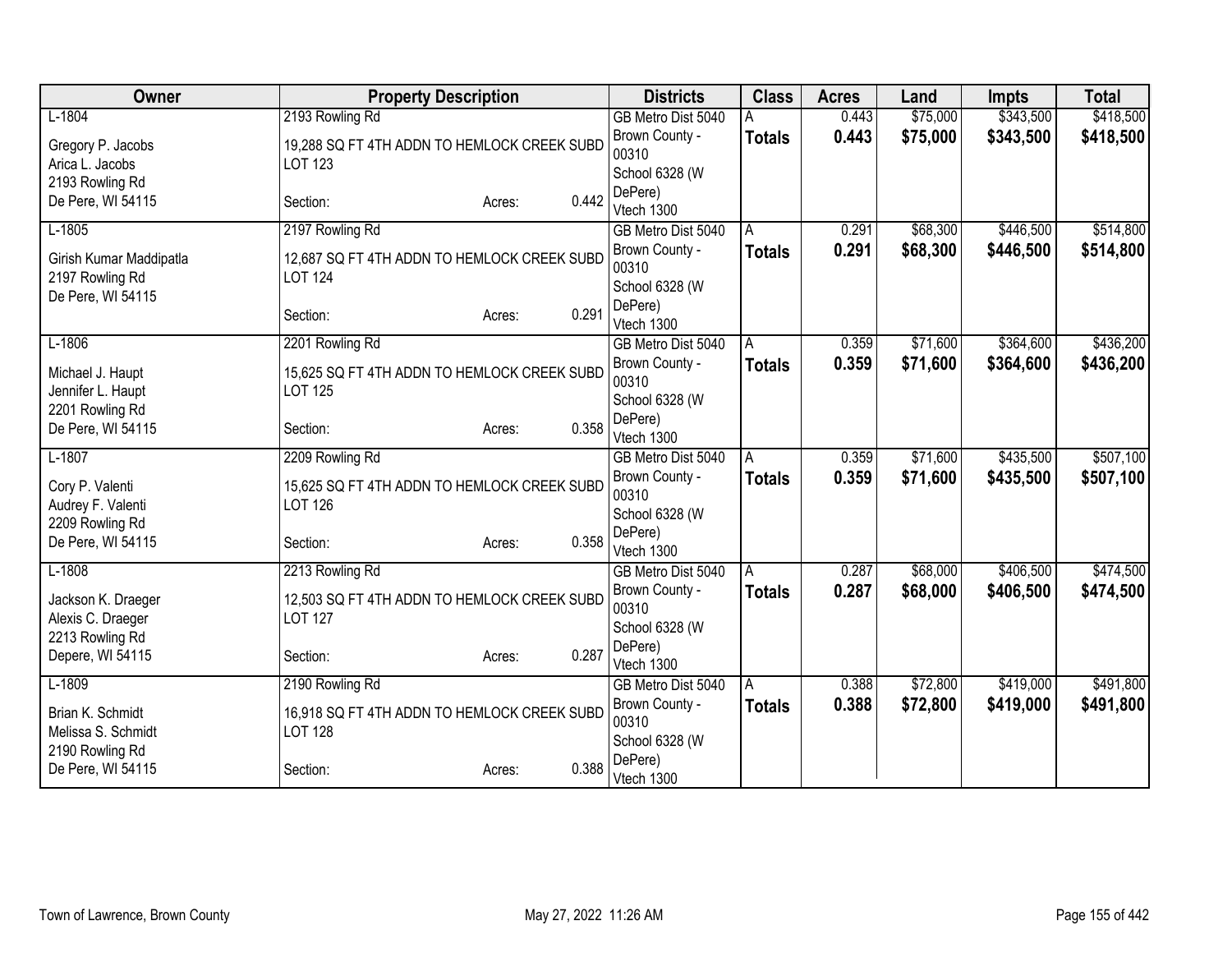| Owner                                         | <b>Property Description</b>                                   |                 | <b>Districts</b>          | <b>Class</b>  | <b>Acres</b> | Land     | <b>Impts</b> | <b>Total</b> |
|-----------------------------------------------|---------------------------------------------------------------|-----------------|---------------------------|---------------|--------------|----------|--------------|--------------|
| $L-1810$                                      | 2194 Rowling Rd                                               |                 | GB Metro Dist 5040        |               | 0.287        | \$68,000 | \$357,000    | \$425,000    |
| Mark W. Welsing                               | 12,500 SQ FT 4TH ADDN TO HEMLOCK CREEK SUBD                   |                 | Brown County -            | <b>Totals</b> | 0.287        | \$68,000 | \$357,000    | \$425,000    |
| Meggin M. Welsing                             | <b>LOT 129</b>                                                |                 | 00310                     |               |              |          |              |              |
| 2194 Rowling Rd                               |                                                               |                 | School 6328 (W<br>DePere) |               |              |          |              |              |
| De Pere, WI 54115                             | Section:                                                      | 0.286<br>Acres: | Vtech 1300                |               |              |          |              |              |
| $L-1811$                                      | 2198 Rowling Rd                                               |                 | GB Metro Dist 5040        | A             | 0.287        | \$68,000 | \$345,000    | \$413,000    |
|                                               |                                                               |                 | Brown County -            | <b>Totals</b> | 0.287        | \$68,000 | \$345,000    | \$413,000    |
| Jonathon L. Jorgenson<br>Melissa L. Jorgenson | 12,500 SQ FT 4TH ADDN TO HEMLOCK CREEK SUBD<br><b>LOT 130</b> |                 | 00310                     |               |              |          |              |              |
| 2198 Rowling Rd                               |                                                               |                 | School 6328 (W            |               |              |          |              |              |
| De Pere, WI 54115                             | Section:                                                      | 0.286<br>Acres: | DePere)                   |               |              |          |              |              |
|                                               |                                                               |                 | Vtech 1300                |               |              |          |              |              |
| $L-1812$                                      | 2202 Rowling Rd                                               |                 | GB Metro Dist 5040        | A             | 0.287        | \$68,000 | \$388,000    | \$456,000    |
| Amitkumar N. Patel                            | 12,500 SQ FT 4TH ADDN TO HEMLOCK CREEK SUBD                   |                 | Brown County -<br>00310   | Totals        | 0.287        | \$68,000 | \$388,000    | \$456,000    |
| Jayshriben A. Patel                           | <b>LOT 131</b>                                                |                 | School 6328 (W            |               |              |          |              |              |
| 2202 Rowling Rd                               |                                                               |                 | DePere)                   |               |              |          |              |              |
| De Pere, WI 54115                             | Section:                                                      | 0.286<br>Acres: | Vtech 1300                |               |              |          |              |              |
| $L-1813$                                      | 2206 Rowling Rd                                               |                 | GB Metro Dist 5040        | A             | 0.287        | \$68,000 | \$312,000    | \$380,000    |
| Scott M. Delsart                              | 12,500 SQ FT 4TH ADDN TO HEMLOCK CREEK SUBD                   |                 | Brown County -            | <b>Totals</b> | 0.287        | \$68,000 | \$312,000    | \$380,000    |
| Brooke A. Delsart                             | <b>LOT 132</b>                                                |                 | 00310                     |               |              |          |              |              |
| 2206 Rowling Rd                               |                                                               |                 | School 6328 (W            |               |              |          |              |              |
| De Pere, WI 54115                             | Section:                                                      | 0.286<br>Acres: | DePere)<br>Vtech 1300     |               |              |          |              |              |
| $L-1814$                                      | 2210 Rowling Rd                                               |                 | GB Metro Dist 5040        | A             | 0.287        | \$68,000 | \$347,000    | \$415,000    |
|                                               |                                                               |                 | Brown County -            | <b>Totals</b> | 0.287        | \$68,000 | \$347,000    | \$415,000    |
| Clayton H. Kraft                              | 12,500 SQ FT 4TH ADDN TO HEMLOCK CREEK SUBD                   |                 | 00310                     |               |              |          |              |              |
| 2210 Rowling Rd<br>De Pere, WI 54115          | <b>LOT 133</b>                                                |                 | School 6328 (W            |               |              |          |              |              |
|                                               | Section:                                                      | 0.286<br>Acres: | DePere)                   |               |              |          |              |              |
|                                               |                                                               |                 | Vtech 1300                |               |              |          |              |              |
| $L-1815$                                      | 2214 Rowling Rd                                               |                 | GB Metro Dist 5040        | A             | 0.287        | \$68,000 | \$314,500    | \$382,500    |
| Robert B. Schneider                           | 12,503 SQ FT 4TH ADDN TO HEMLOCK CREEK SUBD                   |                 | Brown County -            | <b>Totals</b> | 0.287        | \$68,000 | \$314,500    | \$382,500    |
| Jill M. Schneider                             | <b>LOT 134</b>                                                |                 | 00310<br>School 6328 (W   |               |              |          |              |              |
| 2214 Rowling Rd                               |                                                               |                 | DePere)                   |               |              |          |              |              |
| De Pere, WI 54115                             | Section:                                                      | 0.287<br>Acres: | Vtech 1300                |               |              |          |              |              |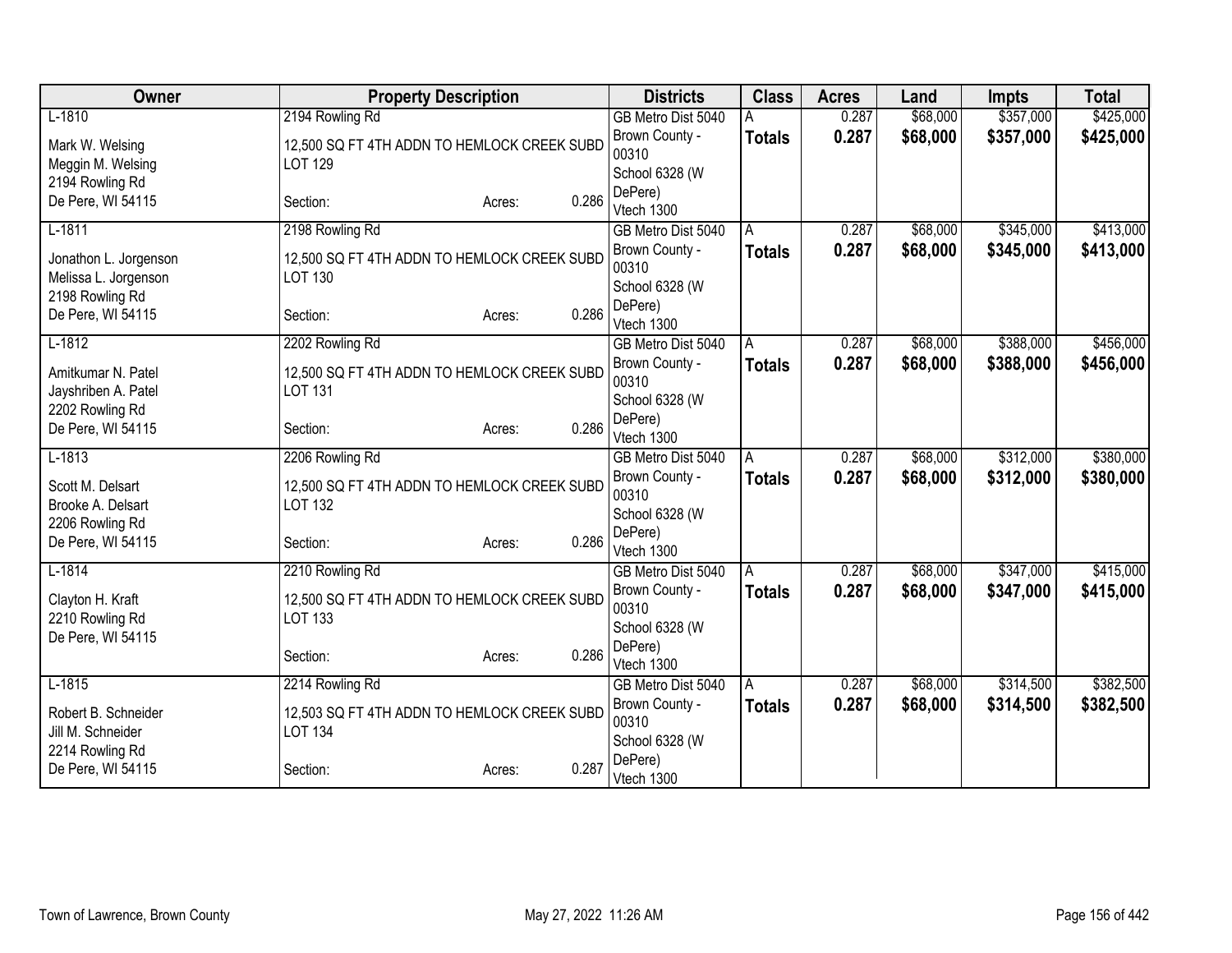| Owner                                   |                                    | <b>Property Description</b> |       | <b>Districts</b>        | <b>Class</b>  | <b>Acres</b> | Land     | <b>Impts</b> | <b>Total</b> |
|-----------------------------------------|------------------------------------|-----------------------------|-------|-------------------------|---------------|--------------|----------|--------------|--------------|
| $L-1817$                                | 970 Hoks Ridge Ln                  |                             |       | GB Metro Dist 5040      |               | 0.354        | \$72,000 | \$291,900    | \$363,900    |
| Tyler J. Ambrosius                      | 15,400 SQ FT KB SUNSET ACRES LOT 1 |                             |       | Brown County -          | <b>Totals</b> | 0.354        | \$72,000 | \$291,900    | \$363,900    |
| Shelby B. Ambrosius                     |                                    |                             |       | 00310                   |               |              |          |              |              |
| 970 Hoks Ridge Ln                       |                                    |                             |       | School 6328 (W          |               |              |          |              |              |
| De Pere, WI 54115-7769                  | Section:                           | Acres:                      | 0.353 | DePere)<br>Vtech 1300   |               |              |          |              |              |
| $L-1818$                                | 962 Hoks Ridge Ln                  |                             |       | GB Metro Dist 5040      | A             | 0.321        | \$72,000 | \$314,500    | \$386,500    |
|                                         |                                    |                             |       | Brown County -          | <b>Totals</b> | 0.321        | \$72,000 | \$314,500    | \$386,500    |
| Robert O. Axford                        | 14,000 SQ FT KB SUNSET ACRES LOT 2 |                             |       | 00310                   |               |              |          |              |              |
| Michelle L. Axford<br>962 Hoks Ridge Ln |                                    |                             |       | School 6328 (W          |               |              |          |              |              |
| De Pere, WI 54115                       | Section:                           | Acres:                      | 0.321 | DePere)                 |               |              |          |              |              |
|                                         |                                    |                             |       | Vtech 1300              |               |              |          |              |              |
| $L-1819$                                | 954 Hoks Ridge Ln                  |                             |       | GB Metro Dist 5040      | A             | 0.321        | \$72,000 | \$344,000    | \$416,000    |
| Nik P. Osol                             | 14,000 SQ FT KB SUNSET ACRES LOT 3 |                             |       | Brown County -<br>00310 | <b>Totals</b> | 0.321        | \$72,000 | \$344,000    | \$416,000    |
| Amy Osol                                |                                    |                             |       | School 6328 (W          |               |              |          |              |              |
| 954 Hoks Ridge Ln                       |                                    |                             |       | DePere)                 |               |              |          |              |              |
| De Pere, WI 54115-7769                  | Section:                           | Acres:                      | 0.321 | Vtech 1300              |               |              |          |              |              |
| $L-1820$                                | 946 Hoks Ridge Ln                  |                             |       | GB Metro Dist 5040      | A             | 0.321        | \$72,000 | \$423,500    | \$495,500    |
| Randall D. Bani                         | 14,000 SQ FT KB SUNSET ACRES LOT 4 |                             |       | Brown County -          | <b>Totals</b> | 0.321        | \$72,000 | \$423,500    | \$495,500    |
| Kim M. Bani                             |                                    |                             |       | 00310                   |               |              |          |              |              |
| 946 Hoks Ridge Ln                       |                                    |                             |       | School 6328 (W          |               |              |          |              |              |
| De Pere, WI 54115                       | Section:                           | Acres:                      | 0.321 | DePere)<br>Vtech 1300   |               |              |          |              |              |
| $L-1821$                                | 938 Hoks Ridge Ln                  |                             |       | GB Metro Dist 5040      | A             | 0.330        | \$58,300 | \$268,000    | \$326,300    |
|                                         |                                    |                             |       | Brown County -          | <b>Totals</b> | 0.330        | \$58,300 | \$268,000    | \$326,300    |
| Daniel E. Rieth                         | 14,385 SQ FT KB SUNSET ACRES LOT 5 |                             |       | 00310                   |               |              |          |              |              |
| Cheryl A. Rieth                         |                                    |                             |       | School 6328 (W          |               |              |          |              |              |
| 938 Hoks Ridge Ln<br>De Pere, WI 54115  | Section:                           | Acres:                      | 0.330 | DePere)                 |               |              |          |              |              |
|                                         |                                    |                             |       | Vtech 1300              |               |              |          |              |              |
| $L-1822$                                | 930 Hoks Ridge Ln                  |                             |       | GB Metro Dist 5040      | A             | 0.500        | \$94,500 | \$396,500    | \$491,000    |
| James D. Hartnett Jr                    | 21,766 SQ FT KB SUNSET ACRES LOT 6 |                             |       | Brown County -          | Totals        | 0.500        | \$94,500 | \$396,500    | \$491,000    |
| Lisa Hartnett                           |                                    |                             |       | 00310<br>School 6328 (W |               |              |          |              |              |
| 930 Hoks Ridge Ln                       |                                    |                             |       | DePere)                 |               |              |          |              |              |
| De Pere, WI 54115                       | Section:                           | Acres:                      | 0.499 | Vtech 1300              |               |              |          |              |              |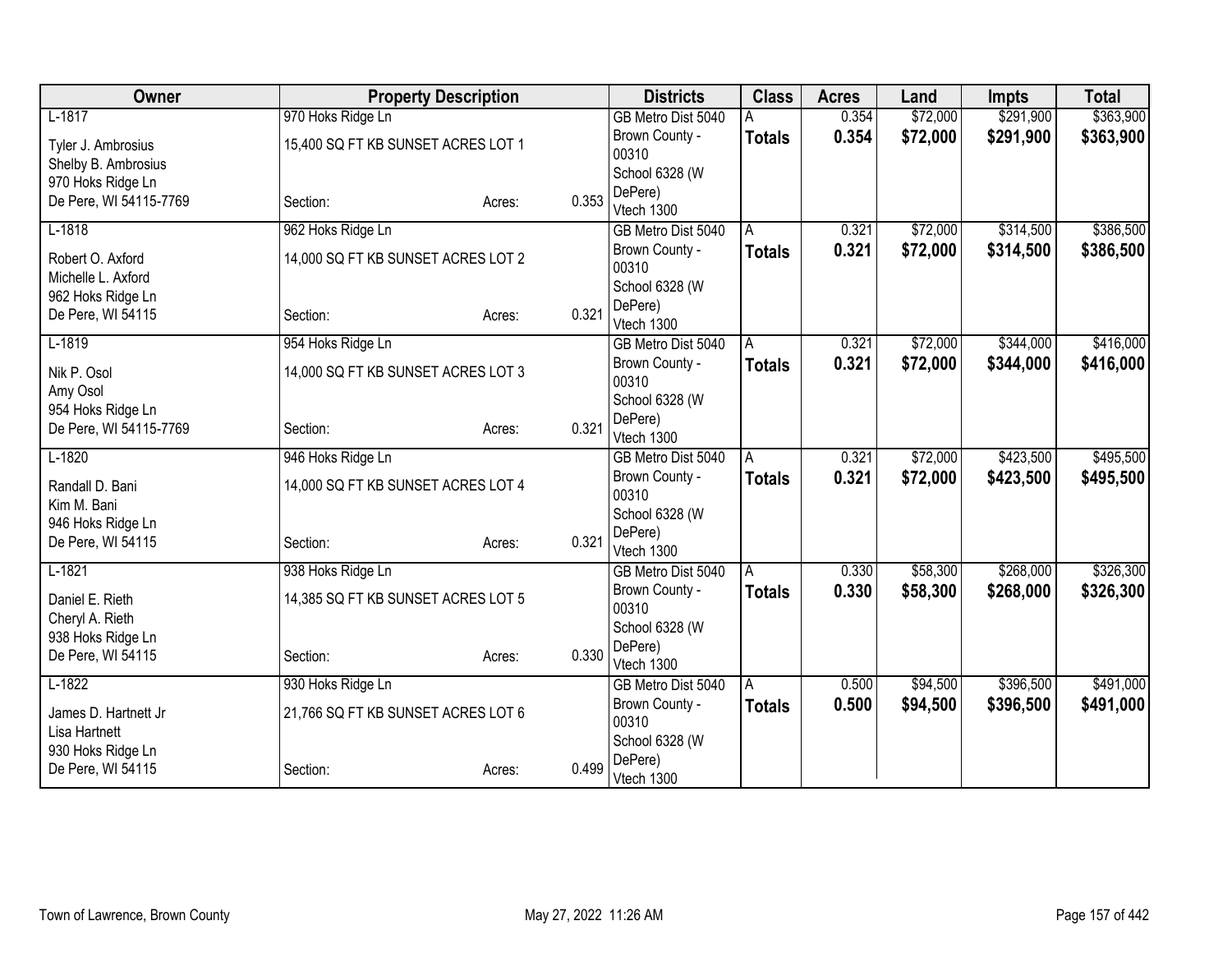| Owner                                         |                                     | <b>Property Description</b> |       | <b>Districts</b>        | <b>Class</b>  | <b>Acres</b> | Land     | Impts     | <b>Total</b> |
|-----------------------------------------------|-------------------------------------|-----------------------------|-------|-------------------------|---------------|--------------|----------|-----------|--------------|
| $L-1823$                                      | 929 Hoks Ridge Ln                   |                             |       | GB Metro Dist 5040      |               | 0.692        | \$72,000 | \$19,400  | \$91,400     |
| Jonathan G. Kleuskens                         | 30,168 SQ FT KB SUNSET ACRES LOT 7  |                             |       | Brown County -          | <b>Totals</b> | 0.692        | \$72,000 | \$19,400  | \$91,400     |
| Deborah M. Kleuskens                          |                                     |                             |       | 00310                   |               |              |          |           |              |
| W12912 Thunder Mtn Rd                         |                                     |                             |       | School 6328 (W          |               |              |          |           |              |
| Crivitz, WI 54114                             | Section:                            | Acres:                      | 0.692 | DePere)<br>Vtech 1300   |               |              |          |           |              |
| $L-1824$                                      | 937 Hoks Ridge Ln                   |                             |       | GB Metro Dist 5040      | A             | 0.412        | \$75,600 | \$376,500 | \$452,100    |
|                                               |                                     |                             |       | Brown County -          |               | 0.412        | \$75,600 |           |              |
| Darrell D Lacrosse Revocable Trust of<br>2016 | 17,967 SQ FT KB SUNSET ACRES LOT 8  |                             |       | 00310                   | <b>Totals</b> |              |          | \$376,500 | \$452,100    |
| 937 Hoks Ridge Ln                             |                                     |                             |       | School 6328 (W          |               |              |          |           |              |
| De Pere, WI 54115                             | Section:                            | Acres:                      | 0.412 | DePere)<br>Vtech 1300   |               |              |          |           |              |
| $L-1825$                                      | 945 Hoks Ridge Ln                   |                             |       | GB Metro Dist 5040      | A             | 0.395        | \$72,000 | \$537,000 | \$609,000    |
|                                               |                                     |                             |       | Brown County -          | <b>Totals</b> | 0.395        | \$72,000 | \$537,000 | \$609,000    |
| Charles P. Millerwise                         | 17,200 SQ FT KB SUNSET ACRES LOT 9  |                             |       | 00310                   |               |              |          |           |              |
| Shelly L. Millerwise                          |                                     |                             |       | School 6328 (W          |               |              |          |           |              |
| 945 Hoks Ridge Ln                             |                                     |                             | 0.394 | DePere)                 |               |              |          |           |              |
| De Pere, WI 54115                             | Section:                            | Acres:                      |       | Vtech 1300              |               |              |          |           |              |
| $L-1826$                                      | 953 Hoks Ridge Ln                   |                             |       | GB Metro Dist 5040      | A             | 0.382        | \$72,000 | \$334,500 | \$406,500    |
| Ryan J. Kimps                                 | 16,649 SQ FT KB SUNSET ACRES LOT 10 |                             |       | Brown County -          | <b>Totals</b> | 0.382        | \$72,000 | \$334,500 | \$406,500    |
| Tracy C. Kimps                                |                                     |                             |       | 00310                   |               |              |          |           |              |
| 953 Hoks Ridge Ln                             |                                     |                             |       | School 6328 (W          |               |              |          |           |              |
| De Pere, WI 54115                             | Section:                            | Acres:                      | 0.382 | DePere)                 |               |              |          |           |              |
| $L-1827$                                      |                                     |                             |       | Vtech 1300              |               | 0.382        | \$72,000 | \$368,000 | \$440,000    |
|                                               | 961 Hoks Ridge Ln                   |                             |       | GB Metro Dist 5040      | A             |              |          |           |              |
| Scott A. Hultman                              | 16,649 SQ FT KB SUNSET ACRES LOT 11 |                             |       | Brown County -<br>00310 | <b>Totals</b> | 0.382        | \$72,000 | \$368,000 | \$440,000    |
| Susan M. Hultman                              |                                     |                             |       | School 6328 (W          |               |              |          |           |              |
| 961 Hoks Ridge Ln                             |                                     |                             |       | DePere)                 |               |              |          |           |              |
| De Pere, WI 54115                             | Section:                            | Acres:                      | 0.382 | Vtech 1300              |               |              |          |           |              |
| $L-1828$                                      | 969 Hoks Ridge Ln                   |                             |       | GB Metro Dist 5040      | A             | 0.382        | \$72,000 | \$414,500 | \$486,500    |
| Jordan D. Marsicek                            | 16,649 SQ FT KB SUNSET ACRES LOT 12 |                             |       | Brown County -          | <b>Totals</b> | 0.382        | \$72,000 | \$414,500 | \$486,500    |
| Sandra M. Marsicek                            |                                     |                             |       | 00310                   |               |              |          |           |              |
| 969 Hoks Ridge Ln                             |                                     |                             |       | School 6328 (W          |               |              |          |           |              |
| De Pere, WI 54115                             | Section:                            | Acres:                      | 0.382 | DePere)<br>Vtech 1300   |               |              |          |           |              |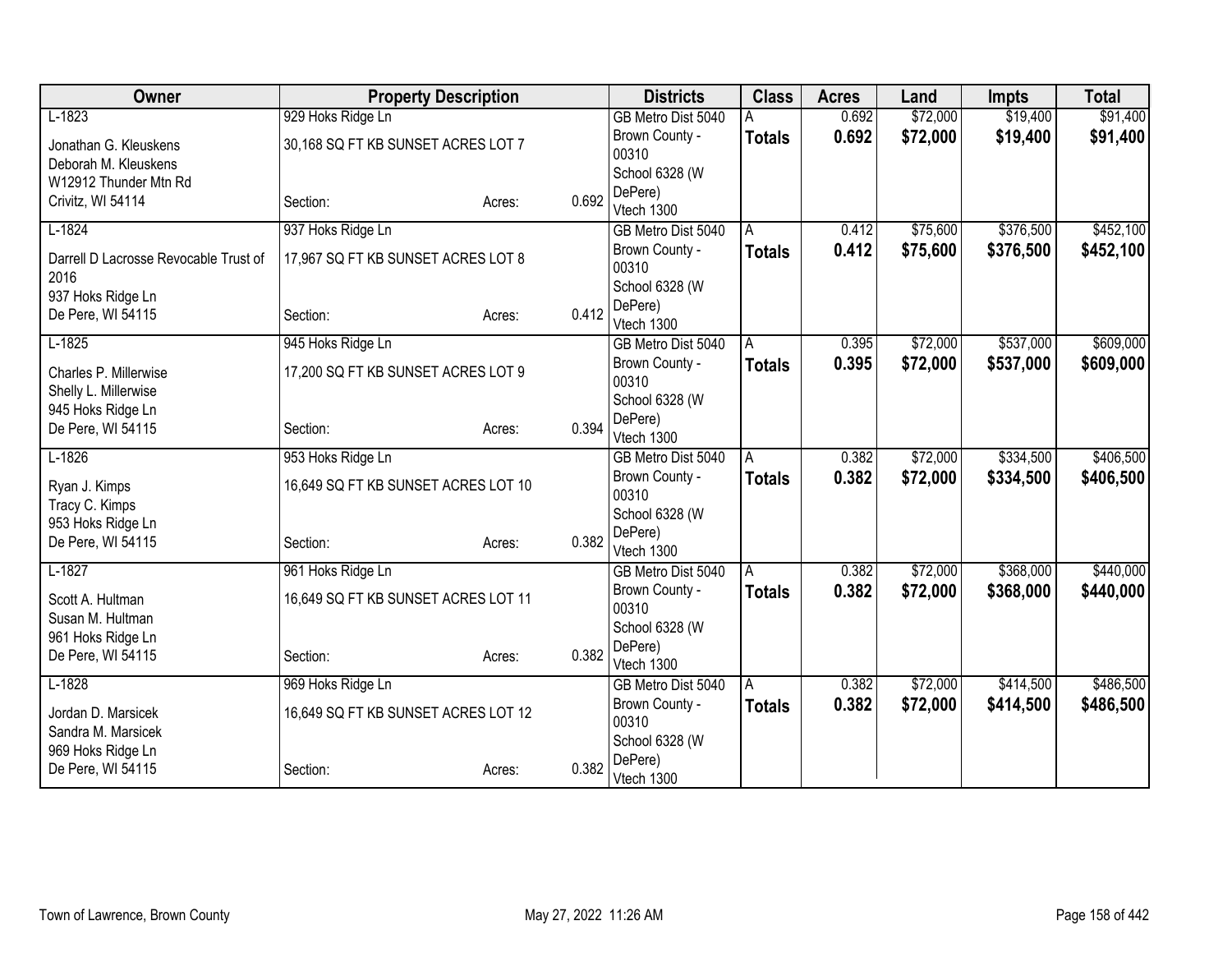| Owner                               | <b>Property Description</b>               |        |       | <b>Districts</b>                 | <b>Class</b>  | <b>Acres</b> | Land      | <b>Impts</b> | <b>Total</b> |
|-------------------------------------|-------------------------------------------|--------|-------|----------------------------------|---------------|--------------|-----------|--------------|--------------|
| $L-1829$                            | 977 Hoks Ridge Ln                         |        |       | GB Metro Dist 5040               |               | 0.382        | \$72,000  | \$430,000    | \$502,000    |
| Michael Kesler                      | 16,649 SQ FT KB SUNSET ACRES LOT 13       |        |       | Brown County -                   | <b>Totals</b> | 0.382        | \$72,000  | \$430,000    | \$502,000    |
| Jill Dickson-Kesler                 |                                           |        |       | 00310                            |               |              |           |              |              |
| 977 Hoks Ridge Ln                   |                                           |        |       | School 6328 (W                   |               |              |           |              |              |
| De Pere, WI 54115                   | Section:                                  | Acres: | 0.382 | DePere)                          |               |              |           |              |              |
|                                     |                                           |        |       | Vtech 1300                       |               |              |           |              |              |
| $L-1830$                            | 1426 Grant St                             |        |       | GB Metro Dist 5040               | A             | 0.729        | \$30,900  | \$233,300    | \$264,200    |
| Steven Benoit et al                 | 31,752 SQ FT KB SUNSET ACRES LOT 14       |        |       | Brown County -                   | <b>Totals</b> | 0.729        | \$30,900  | \$233,300    | \$264,200    |
| Attn: Steven Benoit                 |                                           |        |       | 00310                            |               |              |           |              |              |
| 1426 Grant St                       |                                           |        |       | School 6328 (W<br>DePere)        |               |              |           |              |              |
| De Pere, WI 54115-9578              | Section:                                  | Acres: | 0.728 | Vtech 1300                       |               |              |           |              |              |
| $L-1831$                            | 1839 Scheuring Rd Unit 1                  |        |       | GB Metro Dist 5040               | B             | 0.000        | \$300,000 | \$2,003,500  | \$2,303,500  |
|                                     |                                           |        |       | Brown County -                   | <b>Totals</b> | 0.000        | \$300,000 | \$2,003,500  | \$2,303,500  |
| Willowtree, LLC                     | WILLOW TREE CONDOMINIUM UNIT 1 TOGETHER   |        |       | 00310                            |               |              |           |              |              |
| Attn: Willowtree LLC C/O Edward Lin | WITH UNDIVIDED INT IN COMMON ELEMENTS ETC |        |       | School 6328 (W                   |               |              |           |              |              |
| 1839 Scheuring Rd                   | IN 2761629                                |        |       | DePere)                          |               |              |           |              |              |
| De Pere, WI 54115                   | Section:                                  | Acres: | 0.000 | Vtech 1300                       |               |              |           |              |              |
| $L-1832$                            | 1839 Scheuring Rd Unit 2                  |        |       | GB Metro Dist 5040               | B             | 0.000        | \$75,000  | \$500,000    | \$575,000    |
| Ctk Real Estate LLC                 | WILLOW TREE CONDOMINIUM UNIT 2 TOGETHER   |        |       | Brown County -                   | <b>Totals</b> | 0.000        | \$75,000  | \$500,000    | \$575,000    |
| 3301 Delahaut St                    | WITH UNDIVIDED INT IN COMMON ELEMENTS ETC |        |       | 00310                            |               |              |           |              |              |
| Green Bay, WI 54301                 | IN 2761629                                |        |       | School 6328 (W                   |               |              |           |              |              |
|                                     | Section:                                  | Acres: | 0.000 | DePere)                          |               |              |           |              |              |
|                                     |                                           |        |       | Vtech 1300                       |               |              |           |              |              |
| $L-1833$                            | 1771 Applewood Dr                         |        |       | GB Metro Dist 5040               | A             | 0.450        | \$60,300  | \$321,500    | \$381,800    |
| <b>Brian Hoppe</b>                  | 19,773 SQ FT AUTUMN HEIGHTS LOT 1         |        |       | Brown County -                   | <b>Totals</b> | 0.450        | \$60,300  | \$321,500    | \$381,800    |
| <b>Brenna Kmiec</b>                 |                                           |        |       | 00310                            |               |              |           |              |              |
| 1771 Applewood Dr                   |                                           |        |       | School 6328 (W                   |               |              |           |              |              |
| De Pere, WI 54115                   | Section:                                  | Acres: | 0.453 | DePere)                          |               |              |           |              |              |
| $L-1834$                            | 1773 Applewood Dr                         |        |       | Vtech 1300<br>GB Metro Dist 5040 | l A           | 0.290        | \$64,400  | \$428,500    | \$492,900    |
|                                     |                                           |        |       | Brown County -                   |               | 0.290        | \$64,400  | \$428,500    |              |
| Paul Collette                       | 12,813 SQ FT AUTUMN HEIGHTS LOT 2         |        |       | 00310                            | <b>Totals</b> |              |           |              | \$492,900    |
| Geri Collette                       |                                           |        |       | School 6328 (W                   |               |              |           |              |              |
| 1773 Applewood Dr                   |                                           |        |       | DePere)                          |               |              |           |              |              |
| De Pere, WI 54115                   | Section:                                  | Acres: | 0.294 | Vtech 1300                       |               |              |           |              |              |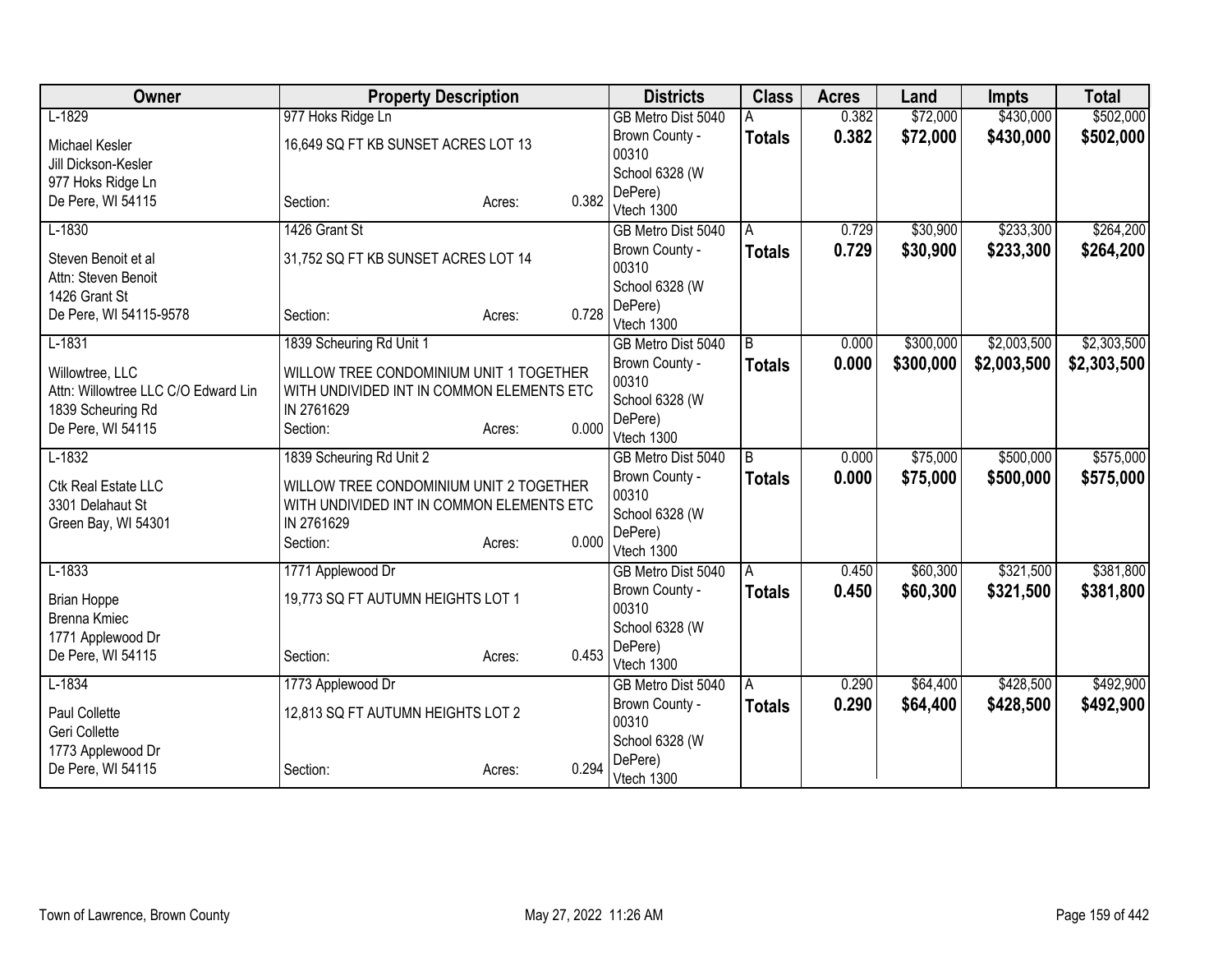| Owner                           | <b>Property Description</b>       |        |       | <b>Districts</b>                 | <b>Class</b>  | <b>Acres</b> | Land     | <b>Impts</b> | <b>Total</b> |
|---------------------------------|-----------------------------------|--------|-------|----------------------------------|---------------|--------------|----------|--------------|--------------|
| $L-1835$                        | 1775 Applewood Dr                 |        |       | GB Metro Dist 5040               |               | 0.290        | \$64,400 | \$303,500    | \$367,900    |
| Justin J. Fronek                | 12,500 SQ FT AUTUMN HEIGHTS LOT 3 |        |       | Brown County -                   | <b>Totals</b> | 0.290        | \$64,400 | \$303,500    | \$367,900    |
| Rebecca J. Fronek               |                                   |        |       | 00310                            |               |              |          |              |              |
| 1775 Applewood Dr               |                                   |        |       | School 6328 (W                   |               |              |          |              |              |
| De Pere, WI 54115               | Section:                          | Acres: | 0.286 | DePere)                          |               |              |          |              |              |
| $L-1836$                        | 1777 Applewood Dr                 |        |       | Vtech 1300<br>GB Metro Dist 5040 | A             | 0.290        | \$64,400 | \$350,500    | \$414,900    |
|                                 |                                   |        |       | Brown County -                   |               | 0.290        | \$64,400 | \$350,500    | \$414,900    |
| Aaron Moede                     | 12,500 SQ FT AUTUMN HEIGHTS LOT 4 |        |       | 00310                            | <b>Totals</b> |              |          |              |              |
| Andrea K. Moede                 |                                   |        |       | School 6328 (W                   |               |              |          |              |              |
| 1777 Applewood Dr               |                                   |        |       | DePere)                          |               |              |          |              |              |
| De Pere, WI 54115               | Section:                          | Acres: | 0.286 | Vtech 1300                       |               |              |          |              |              |
| $L-1837$                        | 1779 Applewood Dr                 |        |       | GB Metro Dist 5040               | A             | 0.290        | \$64,400 | \$307,500    | \$371,900    |
| Alex E. Kocken                  | 12,501 SQ FT AUTUMN HEIGHTS LOT 5 |        |       | Brown County -                   | <b>Totals</b> | 0.290        | \$64,400 | \$307,500    | \$371,900    |
| Kelly N. Kocken                 |                                   |        |       | 00310                            |               |              |          |              |              |
| 1779 Applewood Dr               |                                   |        |       | School 6328 (W                   |               |              |          |              |              |
| Depere, WI 54115                | Section:                          | Acres: | 0.286 | DePere)                          |               |              |          |              |              |
|                                 |                                   |        |       | Vtech 1300                       |               |              |          |              |              |
| $L-1838$                        | 1781 Applewood Dr                 |        |       | GB Metro Dist 5040               | A             | 0.460        | \$67,100 | \$436,500    | \$503,600    |
| Matthew Vancamp et al           | 19,881 SQ FT AUTUMN HEIGHTS LOT 6 |        |       | Brown County -<br>00310          | <b>Totals</b> | 0.460        | \$67,100 | \$436,500    | \$503,600    |
| c/o Matthew & Danielle Van Camp |                                   |        |       | School 6328 (W                   |               |              |          |              |              |
| 1781 Applewood Dr               |                                   |        |       | DePere)                          |               |              |          |              |              |
| De Pere, WI 54115               | Section:                          | Acres: | 0.456 | Vtech 1300                       |               |              |          |              |              |
| $L-1839$                        | 1785 Applewood Dr                 |        |       | GB Metro Dist 5040               | A             | 0.540        | \$67,500 | \$404,000    | \$471,500    |
| Jeremy J. Stanly                | 23,455 SQ FT AUTUMN HEIGHTS LOT 7 |        |       | Brown County -                   | <b>Totals</b> | 0.540        | \$67,500 | \$404,000    | \$471,500    |
| Tanya L. Stanly                 |                                   |        |       | 00310                            |               |              |          |              |              |
| 1785 Applewood Dr               |                                   |        |       | School 6328 (W                   |               |              |          |              |              |
| De Pere, WI 54115               | Section:                          | Acres: | 0.538 | DePere)                          |               |              |          |              |              |
|                                 |                                   |        |       | Vtech 1300                       |               |              |          |              |              |
| $L-1840$                        | 1789 Applewood Dr                 |        |       | GB Metro Dist 5040               | A             | 0.440        | \$67,000 | \$0          | \$67,000     |
| Cheryl Shefchik                 | 18,985 SQ FT AUTUMN HEIGHTS LOT 8 |        |       | Brown County -<br>00310          | <b>Totals</b> | 0.440        | \$67,000 | \$0          | \$67,000     |
| Gary Shefchik                   |                                   |        |       | School 6328 (W                   |               |              |          |              |              |
| 1105 S 12th PI                  |                                   |        |       | DePere)                          |               |              |          |              |              |
| Sturgeon Bay, WI 54235          | Section:                          | Acres: | 0.435 | Vtech 1300                       |               |              |          |              |              |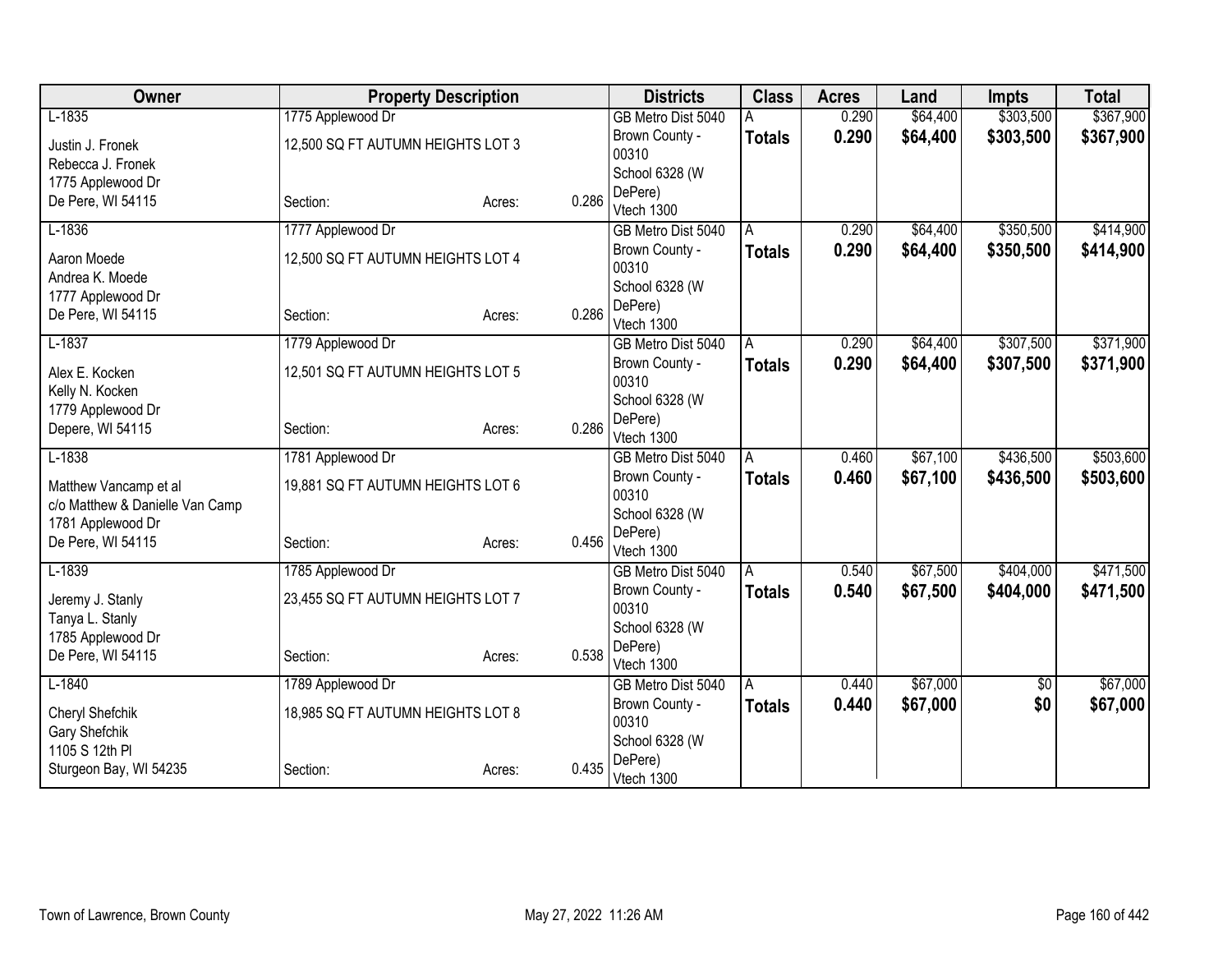| Owner                                                                               | <b>Property Description</b>        |        |       | <b>Districts</b>        | <b>Class</b>  | <b>Acres</b> | Land     | <b>Impts</b> | <b>Total</b> |
|-------------------------------------------------------------------------------------|------------------------------------|--------|-------|-------------------------|---------------|--------------|----------|--------------|--------------|
| $L-1841$                                                                            | 1791 Applewood Dr                  |        |       | GB Metro Dist 5040      |               | 0.330        | \$65,400 | \$367,500    | \$432,900    |
| Kevin Hudak                                                                         | 14,558 SQ FT AUTUMN HEIGHTS LOT 9  |        |       | Brown County -          | <b>Totals</b> | 0.330        | \$65,400 | \$367,500    | \$432,900    |
| Alyssa J. Hudak                                                                     |                                    |        |       | 00310                   |               |              |          |              |              |
| 1791 Applewood Dr                                                                   |                                    |        |       | School 6328 (W          |               |              |          |              |              |
| De Pere, WI 54115                                                                   | Section:                           | Acres: | 0.334 | DePere)                 |               |              |          |              |              |
|                                                                                     |                                    |        |       | Vtech 1300              |               |              |          |              |              |
| $L-1842$                                                                            | 1793 Applewood Dr                  |        |       | GB Metro Dist 5040      | A             | 0.330        | \$65,400 | \$302,700    | \$368,100    |
| John J & Anne J Jende Revocable Trust 14,203 SQ FT AUTUMN HEIGHTS LOT 10<br>of 2019 |                                    |        |       | Brown County -<br>00310 | <b>Totals</b> | 0.330        | \$65,400 | \$302,700    | \$368,100    |
| 1793 Applewood Dr                                                                   |                                    |        |       | School 6328 (W          |               |              |          |              |              |
| De Pere, WI 54115                                                                   | Section:                           | Acres: | 0.326 | DePere)<br>Vtech 1300   |               |              |          |              |              |
| $L-1843$                                                                            | 1795 Applewood Dr                  |        |       | GB Metro Dist 5040      | A             | 0.300        | \$64,700 | \$339,000    | \$403,700    |
| Michael R. Anderson                                                                 | 12,993 SQ FT AUTUMN HEIGHTS LOT 11 |        |       | Brown County -<br>00310 | <b>Totals</b> | 0.300        | \$64,700 | \$339,000    | \$403,700    |
| 1795 Applewood Dr                                                                   |                                    |        |       | School 6328 (W          |               |              |          |              |              |
| De Pere, WI 54115                                                                   | Section:                           | Acres: | 0.298 | DePere)                 |               |              |          |              |              |
|                                                                                     |                                    |        |       | Vtech 1300              |               |              |          |              |              |
| $L-1844$                                                                            | 1797 Applewood Dr                  |        |       | GB Metro Dist 5040      | A             | 0.430        | \$66,900 | \$510,000    | \$576,900    |
| Ross W. Kohlbeck                                                                    | 18,852 SQ FT AUTUMN HEIGHTS LOT 12 |        |       | Brown County -<br>00310 | <b>Totals</b> | 0.430        | \$66,900 | \$510,000    | \$576,900    |
| Amber M. Kohlbeck                                                                   |                                    |        |       | School 6328 (W          |               |              |          |              |              |
| 1797 Applewood Dr<br>De Pere, WI 54115                                              | Section:                           |        | 0.432 | DePere)                 |               |              |          |              |              |
|                                                                                     |                                    | Acres: |       | Vtech 1300              |               |              |          |              |              |
| $L-1845$                                                                            | 1115 Applewood Dr                  |        |       | GB Metro Dist 5040      | A             | 0.610        | \$67,900 | \$572,000    | \$639,900    |
| David N. Dudek                                                                      | 26,780 SQ FT AUTUMN HEIGHTS LOT 13 |        |       | Brown County -<br>00310 | <b>Totals</b> | 0.610        | \$67,900 | \$572,000    | \$639,900    |
| Sarah A. Dudek                                                                      |                                    |        |       | School 6328 (W          |               |              |          |              |              |
| 1115 Applewood Dr<br>De Pere, WI 54115                                              | Section:                           |        | 0.614 | DePere)                 |               |              |          |              |              |
|                                                                                     |                                    | Acres: |       | Vtech 1300              |               |              |          |              |              |
| $L-1846$                                                                            | 1117 Applewood Dr                  |        |       | GB Metro Dist 5040      | A             | 0.330        | \$65,400 | \$390,500    | \$455,900    |
| Ricky H. Brumlic                                                                    | 14,295 SQ FT AUTUMN HEIGHTS LOT 14 |        |       | Brown County -<br>00310 | <b>Totals</b> | 0.330        | \$65,400 | \$390,500    | \$455,900    |
| Joyce M. Brumlic                                                                    |                                    |        |       | School 6328 (W          |               |              |          |              |              |
| 1117 Applewood Dr                                                                   |                                    |        |       | DePere)                 |               |              |          |              |              |
| De Pere, WI 54115                                                                   | Section:                           | Acres: | 0.328 | Vtech 1300              |               |              |          |              |              |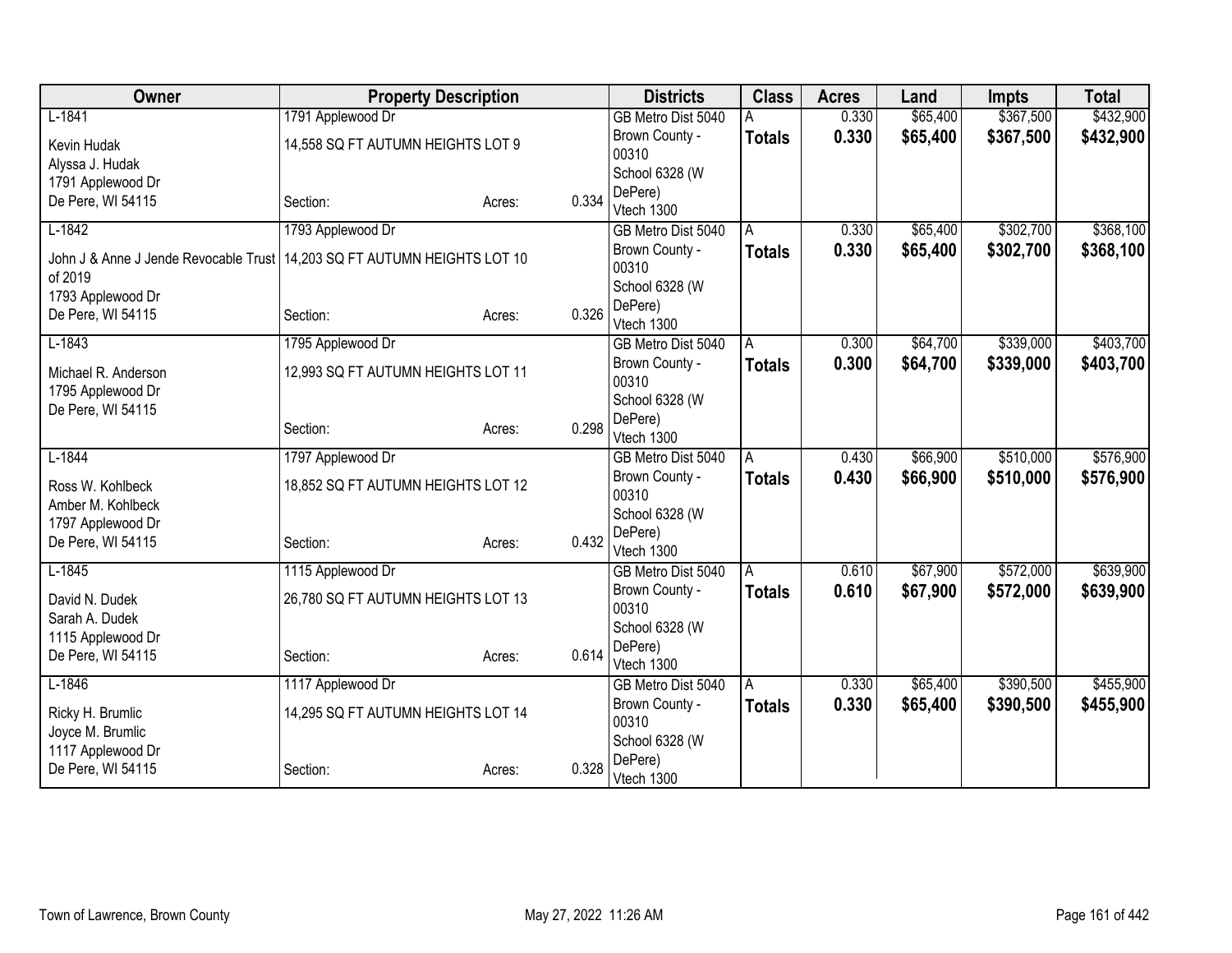| Owner                           |                                    | <b>Property Description</b> |       | <b>Districts</b>                 | <b>Class</b>  | <b>Acres</b> | Land     | <b>Impts</b> | <b>Total</b> |
|---------------------------------|------------------------------------|-----------------------------|-------|----------------------------------|---------------|--------------|----------|--------------|--------------|
| $L-1847$                        | 1119 Applewood Dr                  |                             |       | GB Metro Dist 5040               |               | 0.290        | \$64,400 | \$366,500    | \$430,900    |
| <b>Christine Ness</b>           | 12,500 SQ FT AUTUMN HEIGHTS LOT 15 |                             |       | Brown County -                   | <b>Totals</b> | 0.290        | \$64,400 | \$366,500    | \$430,900    |
| Adam Jackson                    |                                    |                             |       | 00310                            |               |              |          |              |              |
| 1119 Applewood Dr               |                                    |                             |       | School 6328 (W                   |               |              |          |              |              |
| De Pere, WI 54115               | Section:                           | Acres:                      | 0.286 | DePere)<br>Vtech 1300            |               |              |          |              |              |
| $L-1848$                        | 1121 Applewood Dr                  |                             |       | GB Metro Dist 5040               | A             | 0.290        | \$64,400 | \$372,500    | \$436,900    |
|                                 |                                    |                             |       | Brown County -                   | <b>Totals</b> | 0.290        | \$64,400 | \$372,500    | \$436,900    |
| Kevin Weil<br><b>Teryn Weil</b> | 12,500 SQ FT AUTUMN HEIGHTS LOT 16 |                             |       | 00310                            |               |              |          |              |              |
| 1121 Applewood Dr               |                                    |                             |       | School 6328 (W                   |               |              |          |              |              |
| De Pere, WI 54115               | Section:                           | Acres:                      | 0.286 | DePere)                          |               |              |          |              |              |
|                                 |                                    |                             |       | Vtech 1300                       |               |              |          |              |              |
| $L-1849$                        | 1123 Applewood Dr                  |                             |       | GB Metro Dist 5040               | A             | 0.290        | \$64,400 | \$337,500    | \$401,900    |
| Brooke L. Neumeyer              | 12,500 SQ FT AUTUMN HEIGHTS LOT 17 |                             |       | Brown County -<br>00310          | <b>Totals</b> | 0.290        | \$64,400 | \$337,500    | \$401,900    |
| Sandra M. Neumeyer              |                                    |                             |       | School 6328 (W                   |               |              |          |              |              |
| 1123 Applewood Dr               |                                    |                             |       | DePere)                          |               |              |          |              |              |
| DePere, WI 54115                | Section:                           | Acres:                      | 0.286 | Vtech 1300                       |               |              |          |              |              |
| $L-1850$                        | 1125 Applewood Dr                  |                             |       | GB Metro Dist 5040               | A             | 0.290        | \$64,400 | \$311,500    | \$375,900    |
| Hoslet Trust of 1996            | 12,500 SQ FT AUTUMN HEIGHTS LOT 18 |                             |       | Brown County -                   | <b>Totals</b> | 0.290        | \$64,400 | \$311,500    | \$375,900    |
| 1125 Applewood Dr               |                                    |                             |       | 00310                            |               |              |          |              |              |
| De Pere, WI 54115               |                                    |                             |       | School 6328 (W                   |               |              |          |              |              |
|                                 | Section:                           | Acres:                      | 0.286 | DePere)                          |               |              |          |              |              |
| $L-1851$                        | 1127 Applewood Dr                  |                             |       | Vtech 1300<br>GB Metro Dist 5040 | A             | 0.290        | \$64,400 | \$383,500    | \$447,900    |
|                                 |                                    |                             |       | Brown County -                   | <b>Totals</b> | 0.290        | \$64,400 | \$383,500    | \$447,900    |
| Varghese M. Kochukalathil       | 12,500 SQ FT AUTUMN HEIGHTS LOT 19 |                             |       | 00310                            |               |              |          |              |              |
| Rajana Devassykutty             |                                    |                             |       | School 6328 (W                   |               |              |          |              |              |
| 1127 Applewood Dr               |                                    |                             |       | DePere)                          |               |              |          |              |              |
| Depere, WI 54115                | Section:                           | Acres:                      | 0.286 | Vtech 1300                       |               |              |          |              |              |
| $L-1852$                        | 1129 Applewood Dr                  |                             |       | GB Metro Dist 5040               | A             | 0.290        | \$64,400 | \$326,000    | \$390,400    |
| Kevin L. Charles                | 12,500 SQ FT AUTUMN HEIGHTS LOT 20 |                             |       | Brown County -                   | <b>Totals</b> | 0.290        | \$64,400 | \$326,000    | \$390,400    |
| Shannon M. Charles              |                                    |                             |       | 00310                            |               |              |          |              |              |
| 1129 Applewood Dr               |                                    |                             |       | School 6328 (W                   |               |              |          |              |              |
| De Pere, WI 54115               | Section:                           | Acres:                      | 0.286 | DePere)<br>Vtech 1300            |               |              |          |              |              |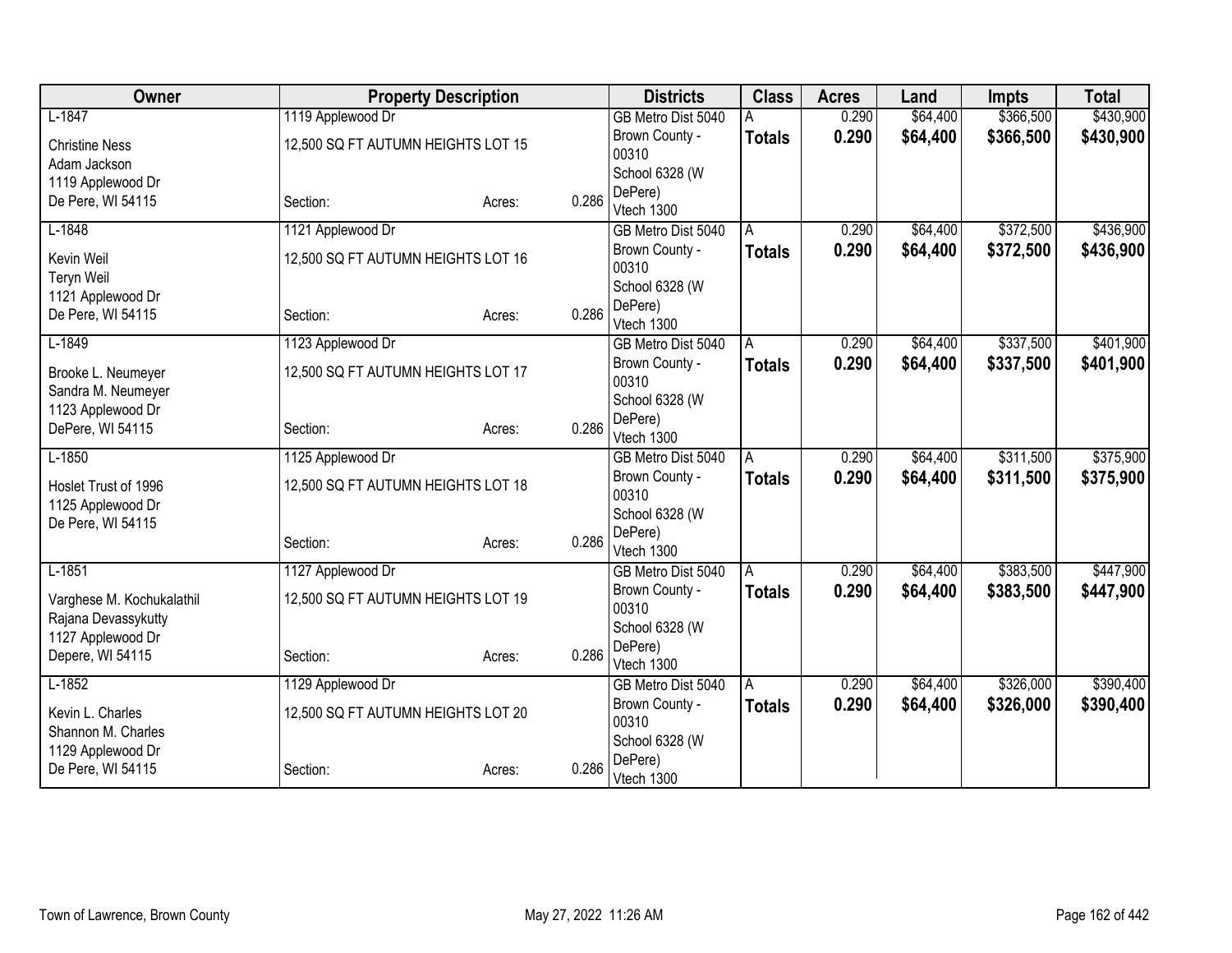| Owner                |                                    | <b>Property Description</b> |       | <b>Districts</b>        | <b>Class</b>  | <b>Acres</b> | Land     | <b>Impts</b> | <b>Total</b> |
|----------------------|------------------------------------|-----------------------------|-------|-------------------------|---------------|--------------|----------|--------------|--------------|
| $L-1853$             | 1131 Applewood Dr                  |                             |       | GB Metro Dist 5040      |               | 0.290        | \$64,400 | \$390,500    | \$454,900    |
| Linda M. Watermolen  | 12,500 SQ FT AUTUMN HEIGHTS LOT 21 |                             |       | Brown County -          | <b>Totals</b> | 0.290        | \$64,400 | \$390,500    | \$454,900    |
| Ronald J. Watermolen |                                    |                             |       | 00310                   |               |              |          |              |              |
| 1131 Applewood Dr    |                                    |                             |       | School 6328 (W          |               |              |          |              |              |
| De Pere, WI 54115    | Section:                           | Acres:                      | 0.286 | DePere)<br>Vtech 1300   |               |              |          |              |              |
| $L-1854$             | 1133 Applewood Dr                  |                             |       | GB Metro Dist 5040      | A             | 0.320        | \$65,200 | \$314,500    | \$379,700    |
|                      |                                    |                             |       | Brown County -          | <b>Totals</b> | 0.320        | \$65,200 | \$314,500    | \$379,700    |
| Aaron R. Schroeder   | 13,967 SQ FT AUTUMN HEIGHTS LOT 22 |                             |       | 00310                   |               |              |          |              |              |
| Laura J. Schroeder   |                                    |                             |       | School 6328 (W          |               |              |          |              |              |
| 1133 Applewood Dr    |                                    |                             |       | DePere)                 |               |              |          |              |              |
| De Pere, WI 54115    | Section:                           | Acres:                      | 0.320 | Vtech 1300              |               |              |          |              |              |
| $L-1855$             | 1135 Applewood Dr                  |                             |       | GB Metro Dist 5040      | A             | 0.483        | \$67,200 | \$441,000    | \$508,200    |
| Richard F. Edwards   | 21,079 SQ FT AUTUMN HEIGHTS LOT 23 |                             |       | Brown County -          | <b>Totals</b> | 0.483        | \$67,200 | \$441,000    | \$508,200    |
| Patricia L. Edwards  |                                    |                             |       | 00310                   |               |              |          |              |              |
| 1135 Applewood Dr    |                                    |                             |       | School 6328 (W          |               |              |          |              |              |
| De Pere, WI 54115    | Section:                           | Acres:                      | 0.483 | DePere)                 |               |              |          |              |              |
|                      |                                    |                             |       | Vtech 1300              |               |              |          |              |              |
| $L-1856$             | 1137 Applewood Dr                  |                             |       | GB Metro Dist 5040      | A             | 0.330        | \$65,400 | \$349,500    | \$414,900    |
| Krystle A. Troyer    | 14,260 SQ FT AUTUMN HEIGHTS LOT 24 |                             |       | Brown County -<br>00310 | <b>Totals</b> | 0.330        | \$65,400 | \$349,500    | \$414,900    |
| Brian K. Ng          |                                    |                             |       | School 6328 (W          |               |              |          |              |              |
| 1137 Applewood Dr    |                                    |                             |       | DePere)                 |               |              |          |              |              |
| De Pere, WI 54115    | Section:                           | Acres:                      | 0.327 | Vtech 1300              |               |              |          |              |              |
| $L-1857$             | 1139 Applewood Dr                  |                             |       | GB Metro Dist 5040      | A             | 0.290        | \$64,400 | \$396,500    | \$460,900    |
| Shaun M. Dolan       | 12,679 SQ FT AUTUMN HEIGHTS LOT 25 |                             |       | Brown County -          | <b>Totals</b> | 0.290        | \$64,400 | \$396,500    | \$460,900    |
| Kate H. Dolan        |                                    |                             |       | 00310                   |               |              |          |              |              |
| 1139 Applewood Dr    |                                    |                             |       | School 6328 (W          |               |              |          |              |              |
| De Pere, WI 54115    | Section:                           | Acres:                      | 0.291 | DePere)                 |               |              |          |              |              |
|                      |                                    |                             |       | Vtech 1300              |               |              |          |              |              |
| $L-1858$             | 1141 Applewood Dr                  |                             |       | GB Metro Dist 5040      | A             | 0.350        | \$59,100 | \$310,000    | \$369,100    |
| Nicholas M. Janssen  | 15,409 SQ FT AUTUMN HEIGHTS LOT 26 |                             |       | Brown County -          | <b>Totals</b> | 0.350        | \$59,100 | \$310,000    | \$369,100    |
| Lydia K. Janssen     |                                    |                             |       | 00310<br>School 6328 (W |               |              |          |              |              |
| 1141 Applewood Dr    |                                    |                             |       | DePere)                 |               |              |          |              |              |
| De Pere, WI 54115    | Section:                           | Acres:                      | 0.353 | Vtech 1300              |               |              |          |              |              |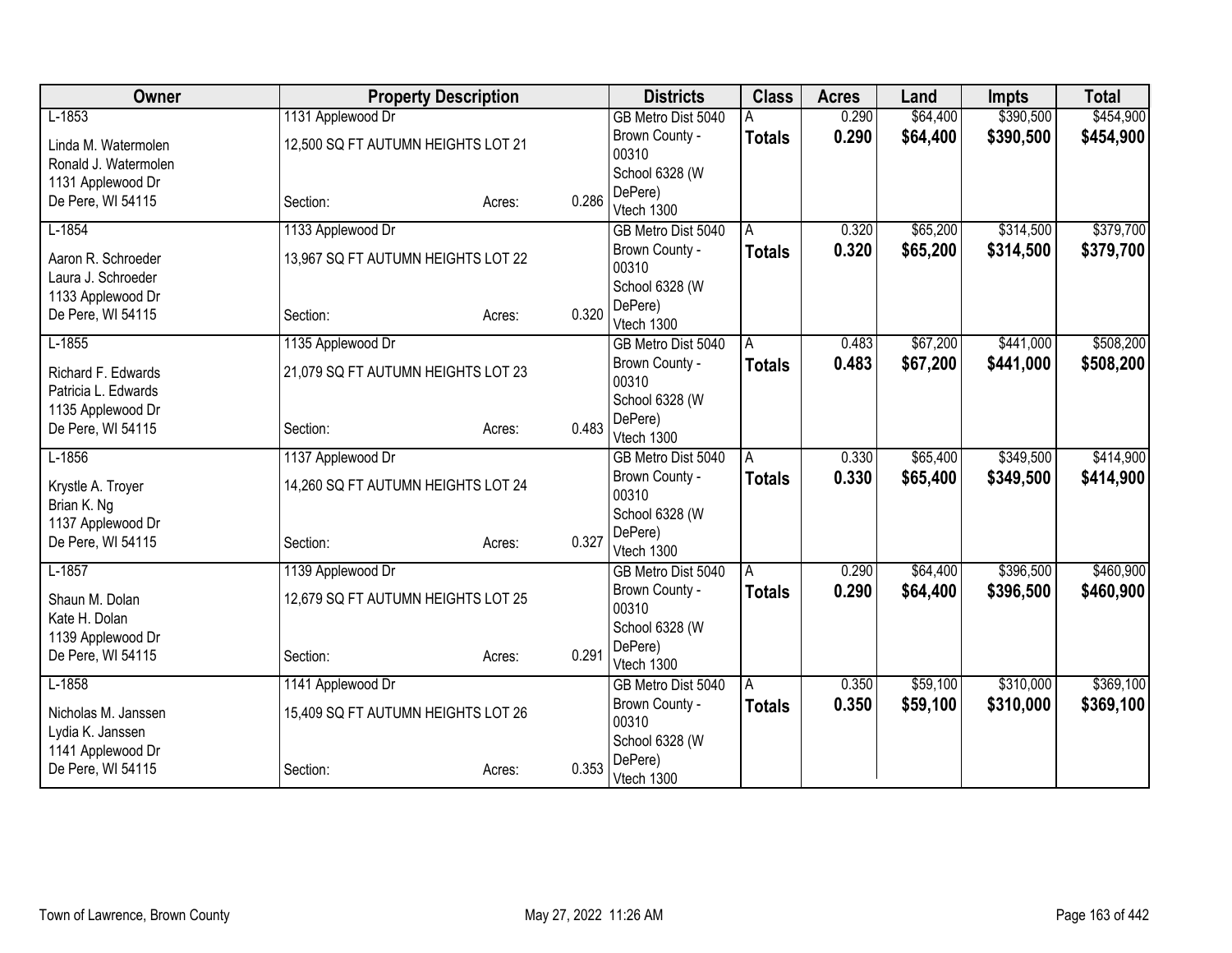| Owner                                  |                                    | <b>Property Description</b> |       | <b>Districts</b>                 | <b>Class</b>  | <b>Acres</b> | Land     | <b>Impts</b> | <b>Total</b> |
|----------------------------------------|------------------------------------|-----------------------------|-------|----------------------------------|---------------|--------------|----------|--------------|--------------|
| $L-1859$                               | 1140 Applewood Dr                  |                             |       | GB Metro Dist 5040               |               | 0.330        | \$58,900 | \$330,000    | \$388,900    |
| Ryan S. Kibbe                          | 14,377 SQ FT AUTUMN HEIGHTS LOT 27 |                             |       | Brown County -                   | <b>Totals</b> | 0.330        | \$58,900 | \$330,000    | \$388,900    |
| Hope M. Kibbe                          |                                    |                             |       | 00310                            |               |              |          |              |              |
| 1140 Applewood Dr                      |                                    |                             |       | School 6328 (W                   |               |              |          |              |              |
| De Pere, WI 54115                      | Section:                           | Acres:                      | 0.330 | DePere)<br>Vtech 1300            |               |              |          |              |              |
| $L-1860$                               | 1138 Applewood Dr                  |                             |       | GB Metro Dist 5040               | A             | 0.290        | \$64,400 | \$330,000    | \$394,400    |
|                                        |                                    |                             |       | Brown County -                   | <b>Totals</b> | 0.290        | \$64,400 | \$330,000    | \$394,400    |
| James P. Schwetschenau                 | 12,501 SQ FT AUTUMN HEIGHTS LOT 28 |                             |       | 00310                            |               |              |          |              |              |
| Lisa M. Schwetschenau                  |                                    |                             |       | School 6328 (W                   |               |              |          |              |              |
| 1138 Applewood Dr<br>De Pere, WI 54115 | Section:                           | Acres:                      | 0.286 | DePere)                          |               |              |          |              |              |
|                                        |                                    |                             |       | Vtech 1300                       |               |              |          |              |              |
| $L-1861$                               | 1136 Applewood Dr                  |                             |       | GB Metro Dist 5040               | A             | 0.350        | \$65,700 | \$330,000    | \$395,700    |
| Steven R & Julie A Babiash Revocable   | 15,139 SQ FT AUTUMN HEIGHTS LOT 29 |                             |       | Brown County -                   | <b>Totals</b> | 0.350        | \$65,700 | \$330,000    | \$395,700    |
| Trust of 2017                          |                                    |                             |       | 00310                            |               |              |          |              |              |
| 1136 Applewood Dr                      |                                    |                             |       | School 6328 (W                   |               |              |          |              |              |
| De Pere, WI 54115                      | Section:                           | Acres:                      | 0.347 | DePere)<br>Vtech 1300            |               |              |          |              |              |
| $L-1862$                               | 1132 Applewood Dr                  |                             |       | GB Metro Dist 5040               | A             | 0.340        | \$65,600 | \$365,000    | \$430,600    |
|                                        |                                    |                             |       | Brown County -                   | <b>Totals</b> | 0.340        | \$65,600 | \$365,000    | \$430,600    |
| Kevin Michael Spangler                 | 14,692 SQ FT AUTUMN HEIGHTS LOT 30 |                             |       | 00310                            |               |              |          |              |              |
| 1132 Applewood Dr                      |                                    |                             |       | School 6328 (W                   |               |              |          |              |              |
| De Pere, WI 54115                      |                                    |                             |       | DePere)                          |               |              |          |              |              |
|                                        | Section:                           | Acres:                      | 0.337 | Vtech 1300                       |               |              |          |              |              |
| $L-1863$                               | 1130 Applewood Dr                  |                             |       | GB Metro Dist 5040               | A             | 0.290        | \$64,400 | \$342,000    | \$406,400    |
| Robert E. Kesler                       | 12,500 SQ FT AUTUMN HEIGHTS LOT 31 |                             |       | Brown County -                   | <b>Totals</b> | 0.290        | \$64,400 | \$342,000    | \$406,400    |
| Allicia A. Kesler                      |                                    |                             |       | 00310                            |               |              |          |              |              |
| 1130 Applewood Dr                      |                                    |                             |       | School 6328 (W                   |               |              |          |              |              |
| De Pere, WI 54115                      | Section:                           | Acres:                      | 0.286 | DePere)                          |               |              |          |              |              |
| $L-1864$                               | 1128 Applewood Dr                  |                             |       | Vtech 1300<br>GB Metro Dist 5040 | A             | 0.290        | \$64,400 | \$299,500    | \$363,900    |
|                                        |                                    |                             |       | Brown County -                   | <b>Totals</b> | 0.290        | \$64,400 | \$299,500    | \$363,900    |
| Frederick Werner                       | 12,500 SQ FT AUTUMN HEIGHTS LOT 32 |                             |       | 00310                            |               |              |          |              |              |
| Michelle Werner                        |                                    |                             |       | School 6328 (W                   |               |              |          |              |              |
| 1128 Applewood Dr                      |                                    |                             |       | DePere)                          |               |              |          |              |              |
| De Pere, WI 54115                      | Section:                           | Acres:                      | 0.286 | Vtech 1300                       |               |              |          |              |              |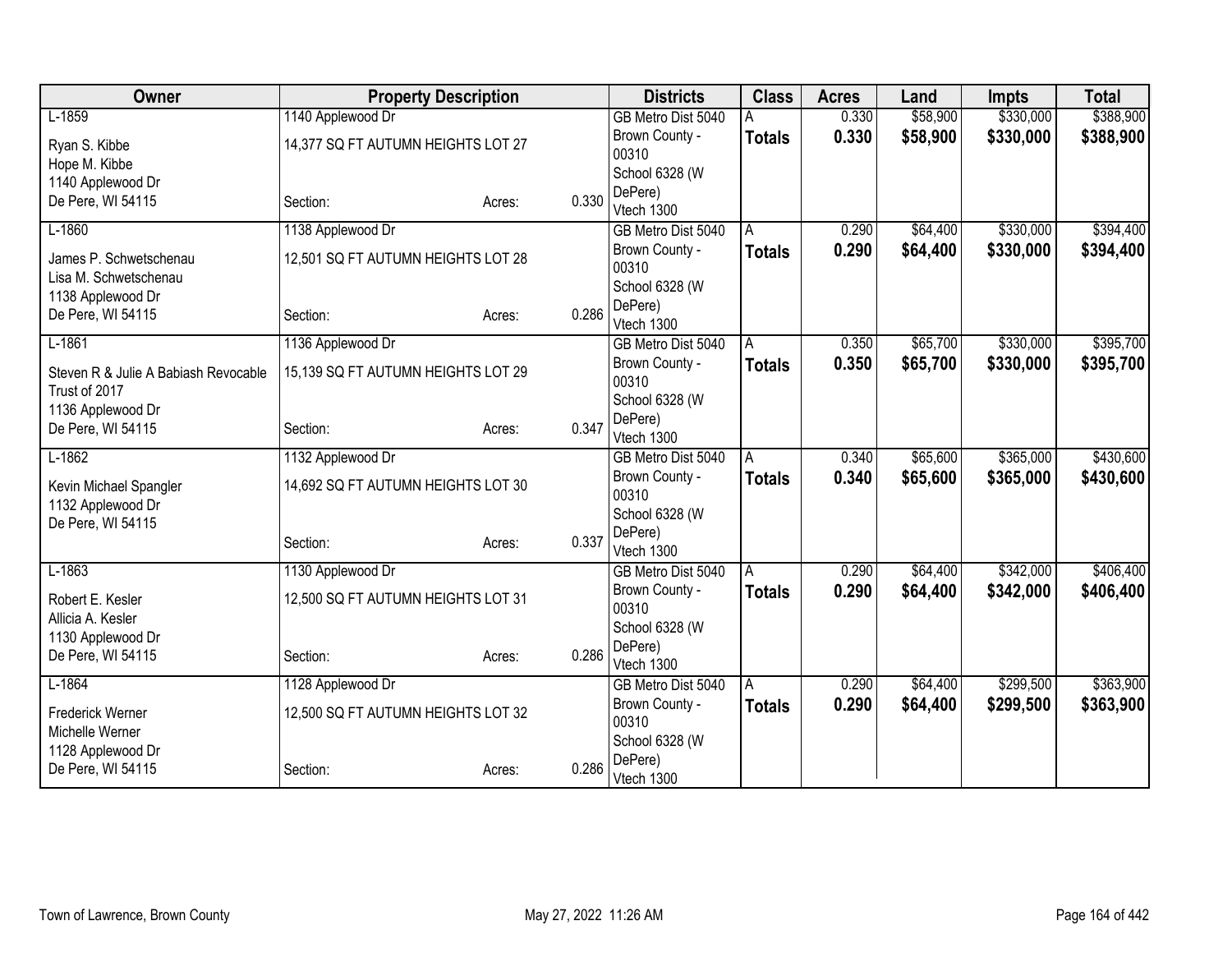| Owner                                   | <b>Property Description</b>        |        |       | <b>Districts</b>        | <b>Class</b>  | <b>Acres</b> | Land     | <b>Impts</b> | <b>Total</b> |
|-----------------------------------------|------------------------------------|--------|-------|-------------------------|---------------|--------------|----------|--------------|--------------|
| $L-1865$                                | 1126 Applewood Dr                  |        |       | GB Metro Dist 5040      |               | 0.290        | \$64,400 | \$322,000    | \$386,400    |
| Sandra J Panuce Revocable Living Trus   | 12,500 SQ FT AUTUMN HEIGHTS LOT 33 |        |       | Brown County -          | <b>Totals</b> | 0.290        | \$64,400 | \$322,000    | \$386,400    |
| 1126 Applewood Dr                       |                                    |        |       | 00310                   |               |              |          |              |              |
| De Pere, WI 54115                       |                                    |        |       | School 6328 (W          |               |              |          |              |              |
|                                         | Section:                           | Acres: | 0.286 | DePere)<br>Vtech 1300   |               |              |          |              |              |
| $L-1866$                                | 1124 Applewood Dr                  |        |       | GB Metro Dist 5040      | Α             | 0.290        | \$64,400 | \$323,000    | \$387,400    |
|                                         |                                    |        |       | Brown County -          | <b>Totals</b> | 0.290        | \$64,400 | \$323,000    | \$387,400    |
| Brett E. Birkholz<br>Alyssa B. Birkholz | 12,500 SQ FT AUTUMN HEIGHTS LOT 34 |        |       | 00310                   |               |              |          |              |              |
| 1124 Applewood Dr                       |                                    |        |       | School 6328 (W          |               |              |          |              |              |
| De Pere, WI 54115                       | Section:                           | Acres: | 0.286 | DePere)                 |               |              |          |              |              |
|                                         |                                    |        |       | Vtech 1300              |               |              |          |              |              |
| $L-1867$                                | 1122 Applewood Dr                  |        |       | GB Metro Dist 5040      | A             | 0.290        | \$64,400 | \$335,000    | \$399,400    |
| Robert James Leonhard                   | 12,500 SQ FT AUTUMN HEIGHTS LOT 35 |        |       | Brown County -<br>00310 | <b>Totals</b> | 0.290        | \$64,400 | \$335,000    | \$399,400    |
| c/o Robert James Leonhar Babiash        |                                    |        |       | School 6328 (W          |               |              |          |              |              |
| 1122 Applewood Dr                       |                                    |        |       | DePere)                 |               |              |          |              |              |
| De Pere, WI 54115                       | Section:                           | Acres: | 0.286 | Vtech 1300              |               |              |          |              |              |
| $L-1868$                                | 1120 Applewood Dr                  |        |       | GB Metro Dist 5040      | A             | 0.290        | \$64,400 | \$365,500    | \$429,900    |
| Tyler J. Marchetti                      | 12,500 SQ FT AUTUMN HEIGHTS LOT 36 |        |       | Brown County -          | <b>Totals</b> | 0.290        | \$64,400 | \$365,500    | \$429,900    |
| Jessica J. Marchetti                    |                                    |        |       | 00310                   |               |              |          |              |              |
| 1120 Applewood Dr                       |                                    |        |       | School 6328 (W          |               |              |          |              |              |
| De Pere, WI 54115                       | Section:                           | Acres: | 0.286 | DePere)                 |               |              |          |              |              |
|                                         |                                    |        |       | Vtech 1300              |               |              |          |              |              |
| $L-1869$                                | 1796 Applewood Dr                  |        |       | GB Metro Dist 5040      | Α             | 0.380        | \$59,500 | \$313,500    | \$373,000    |
| Susan M. Pankratz                       | 16,449 SQ FT AUTUMN HEIGHTS LOT 37 |        |       | Brown County -<br>00310 | <b>Totals</b> | 0.380        | \$59,500 | \$313,500    | \$373,000    |
| 1796 Applewood Dr                       |                                    |        |       | School 6328 (W          |               |              |          |              |              |
| De Pere, WI 54115                       |                                    |        |       | DePere)                 |               |              |          |              |              |
|                                         | Section:                           | Acres: | 0.377 | Vtech 1300              |               |              |          |              |              |
| $L-1870$                                | 1017 Cider Dr                      |        |       | GB Metro Dist 5040      | A             | 0.360        | \$59,300 | \$324,000    | \$383,300    |
| Andrea C. Pasqualucci                   | 15,761 SQ FT AUTUMN HEIGHTS LOT 38 |        |       | Brown County -          | <b>Totals</b> | 0.360        | \$59,300 | \$324,000    | \$383,300    |
| 1017 Cider Dr                           |                                    |        |       | 00310                   |               |              |          |              |              |
| De Pere, WI 54115                       |                                    |        |       | School 6328 (W          |               |              |          |              |              |
|                                         | Section:                           | Acres: | 0.361 | DePere)                 |               |              |          |              |              |
|                                         |                                    |        |       | Vtech 1300              |               |              |          |              |              |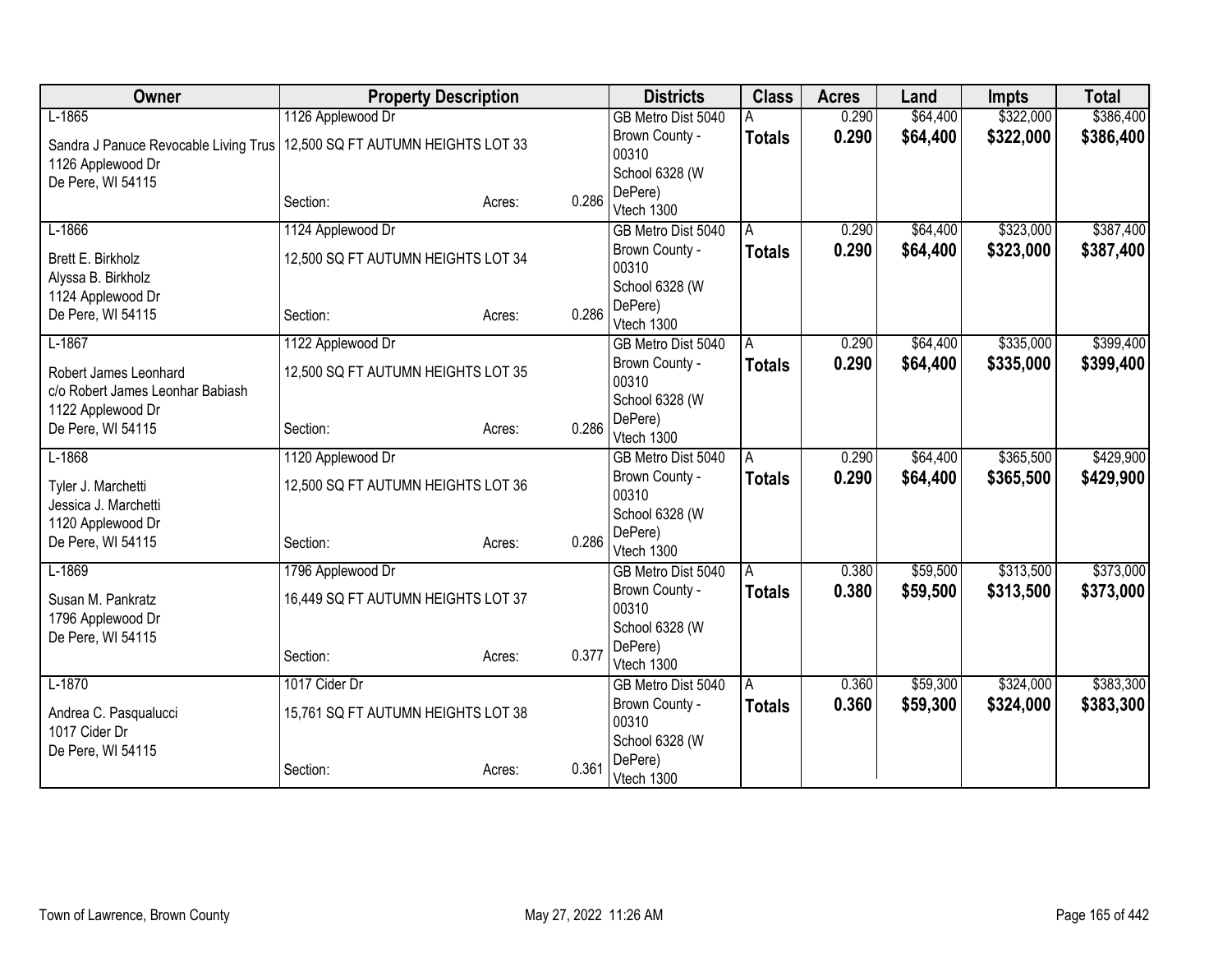| Owner                 | <b>Property Description</b>        |        |       | <b>Districts</b>                     | <b>Class</b>  | <b>Acres</b> | Land                 | <b>Impts</b> | <b>Total</b> |
|-----------------------|------------------------------------|--------|-------|--------------------------------------|---------------|--------------|----------------------|--------------|--------------|
| $L-1871$              | 1019 Cider Dr                      |        |       | GB Metro Dist 5040                   |               | 0.290        | \$64,400             | \$395,500    | \$459,900    |
| Marla Swiecichowski   | 12,750 SQ FT AUTUMN HEIGHTS LOT 39 |        |       | Brown County -                       | <b>Totals</b> | 0.290        | \$64,400             | \$395,500    | \$459,900    |
| Mark D. Swiecichowski |                                    |        |       | 00310                                |               |              |                      |              |              |
| 1019 Cider Dr         |                                    |        |       | School 6328 (W                       |               |              |                      |              |              |
| De Pere, WI 54115     | Section:                           | Acres: | 0.292 | DePere)<br>Vtech 1300                |               |              |                      |              |              |
| $L-1872$              | 1021 Cider Dr                      |        |       | GB Metro Dist 5040                   | A             | 0.290        | \$64,400             | \$352,500    | \$416,900    |
|                       |                                    |        |       | Brown County -                       | <b>Totals</b> | 0.290        | \$64,400             | \$352,500    | \$416,900    |
| Anne-Marie E. Dorsch  | 12,750 SQ FT AUTUMN HEIGHTS LOT 40 |        |       | 00310                                |               |              |                      |              |              |
| Jed A. Kosch          |                                    |        |       | School 6328 (W                       |               |              |                      |              |              |
| 1021 Cider Dr         |                                    |        |       | DePere)                              |               |              |                      |              |              |
| De Pere, WI 54115     | Section:                           | Acres: | 0.292 | Vtech 1300                           |               |              |                      |              |              |
| $L-1873$              | 1023 Cider Dr                      |        |       | GB Metro Dist 5040                   | A             | 0.290        | \$64,400             | \$412,000    | \$476,400    |
| Zachary Michael       | 12,750 SQ FT AUTUMN HEIGHTS LOT 41 |        |       | Brown County -                       | <b>Totals</b> | 0.290        | \$64,400             | \$412,000    | \$476,400    |
| Kayla Michael         |                                    |        |       | 00310                                |               |              |                      |              |              |
| 1023 Cider Dr         |                                    |        |       | School 6328 (W                       |               |              |                      |              |              |
| De Pere, WI 54115     | Section:                           | Acres: | 0.292 | DePere)                              |               |              |                      |              |              |
| $L-1874$              | 1025 Cider Dr                      |        |       | Vtech 1300                           |               | 0.290        |                      | \$395,000    | \$459,400    |
|                       |                                    |        |       | GB Metro Dist 5040<br>Brown County - | A             | 0.290        | \$64,400<br>\$64,400 | \$395,000    |              |
| Dean Beyer            | 12,750 SQ FT AUTUMN HEIGHTS LOT 42 |        |       | 00310                                | <b>Totals</b> |              |                      |              | \$459,400    |
| Kim Beyer             |                                    |        |       | School 6328 (W                       |               |              |                      |              |              |
| 1025 Cider Dr         |                                    |        |       | DePere)                              |               |              |                      |              |              |
| De Pere, WI 54115     | Section:                           | Acres: | 0.292 | Vtech 1300                           |               |              |                      |              |              |
| $L-1875$              | 1027 Cider Dr                      |        |       | GB Metro Dist 5040                   | A             | 0.350        | \$65,700             | \$302,500    | \$368,200    |
| Joshua Condado        | 15,250 SQ FT AUTUMN HEIGHTS LOT 43 |        |       | Brown County -                       | <b>Totals</b> | 0.350        | \$65,700             | \$302,500    | \$368,200    |
| Nicole Condado        |                                    |        |       | 00310                                |               |              |                      |              |              |
| 1027 Cider Dr         |                                    |        |       | School 6328 (W                       |               |              |                      |              |              |
| De Pere, WI 54115     | Section:                           | Acres: | 0.350 | DePere)                              |               |              |                      |              |              |
| $L-1876$              | 1029 Cider Dr                      |        |       | Vtech 1300                           |               | 0.350        | \$65,700             | \$316,000    | \$381,700    |
|                       |                                    |        |       | GB Metro Dist 5040<br>Brown County - | A             |              |                      |              |              |
| Alexandra M. Mostek   | 15,288 SQ FT AUTUMN HEIGHTS LOT 44 |        |       | 00310                                | Totals        | 0.350        | \$65,700             | \$316,000    | \$381,700    |
| Justin W. Mostek      |                                    |        |       | School 6328 (W                       |               |              |                      |              |              |
| 1029 Cider Dr         |                                    |        |       | DePere)                              |               |              |                      |              |              |
| De Pere, WI 54115     | Section:                           | Acres: | 0.350 | Vtech 1300                           |               |              |                      |              |              |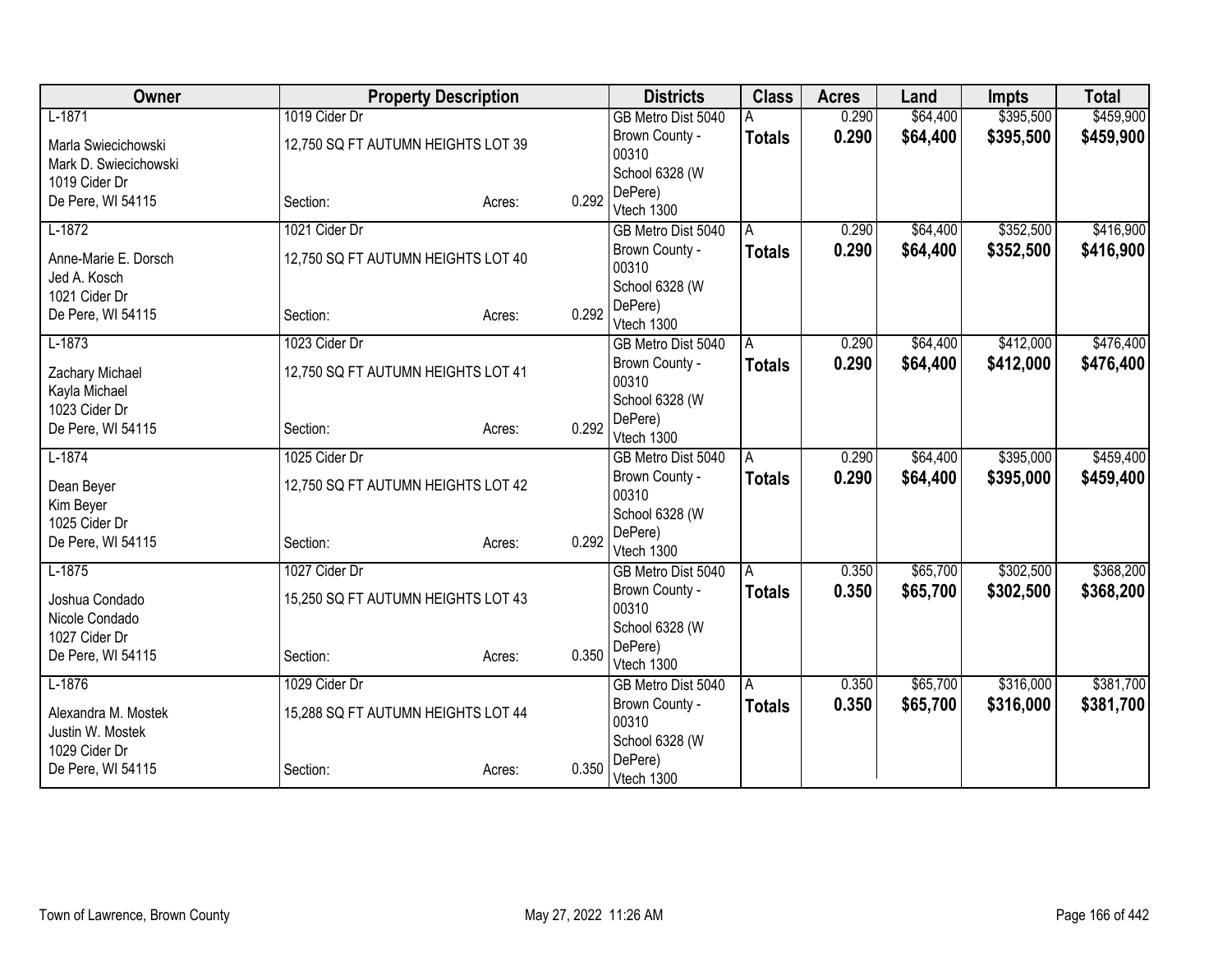| Owner                                |                                    | <b>Property Description</b> |       | <b>Districts</b>        | <b>Class</b>  | <b>Acres</b> | Land     | <b>Impts</b> | <b>Total</b> |
|--------------------------------------|------------------------------------|-----------------------------|-------|-------------------------|---------------|--------------|----------|--------------|--------------|
| $L-1877$                             | 1033 Cider Dr                      |                             |       | GB Metro Dist 5040      |               | 0.380        | \$66,100 | \$414,500    | \$480,600    |
| Alison R. Lind                       | 16,698 SQ FT AUTUMN HEIGHTS LOT 45 |                             |       | Brown County -          | <b>Totals</b> | 0.380        | \$66,100 | \$414,500    | \$480,600    |
| Mitchell J. Lind                     |                                    |                             |       | 00310                   |               |              |          |              |              |
| 1033 Cider Dr                        |                                    |                             |       | School 6328 (W          |               |              |          |              |              |
| De Pere, WI 54115                    | Section:                           | Acres:                      | 0.383 | DePere)                 |               |              |          |              |              |
| $L-1878$                             | 1037 Cider Dr                      |                             |       | Vtech 1300              |               | 0.330        | \$58,900 | \$377,500    | \$436,400    |
|                                      |                                    |                             |       | GB Metro Dist 5040      | A             |              |          |              |              |
| Richard W. Niemi Jr<br>Dawn M. Niemi | 14,377 SQ FT AUTUMN HEIGHTS LOT 46 |                             |       | Brown County -<br>00310 | <b>Totals</b> | 0.330        | \$58,900 | \$377,500    | \$436,400    |
| 1037 Cider Dr                        |                                    |                             |       | School 6328 (W          |               |              |          |              |              |
| De Pere, WI 54115                    | Section:                           | Acres:                      | 0.330 | DePere)                 |               |              |          |              |              |
|                                      |                                    |                             |       | Vtech 1300              |               |              |          |              |              |
| $L-1879$                             | 1034 Cider Dr                      |                             |       | GB Metro Dist 5040      | Α             | 0.460        | \$60,400 | \$278,100    | \$338,500    |
| Jeffrey A. Koehler                   | 20,005 SQ FT AUTUMN HEIGHTS LOT 47 |                             |       | Brown County -          | <b>Totals</b> | 0.460        | \$60,400 | \$278,100    | \$338,500    |
| Mary B. Koehler                      |                                    |                             |       | 00310                   |               |              |          |              |              |
| 1034 Cider Dr                        |                                    |                             |       | School 6328 (W          |               |              |          |              |              |
| De Pere, WI 54115                    | Section:                           | Acres:                      | 0.459 | DePere)<br>Vtech 1300   |               |              |          |              |              |
| $L-1880$                             | 1030 Cider Dr                      |                             |       | GB Metro Dist 5040      | A             | 0.300        | \$58,200 | \$281,500    | \$339,700    |
|                                      |                                    |                             |       | Brown County -          | <b>Totals</b> | 0.300        | \$58,200 | \$281,500    | \$339,700    |
| Mason A. Simmons                     | 13,158 SQ FT AUTUMN HEIGHTS LOT 48 |                             |       | 00310                   |               |              |          |              |              |
| Emily E. Simmons                     |                                    |                             |       | School 6328 (W          |               |              |          |              |              |
| 1030 Cider Dr                        |                                    |                             |       | DePere)                 |               |              |          |              |              |
| De Pere, WI 54115                    | Section:                           | Acres:                      | 0.302 | Vtech 1300              |               |              |          |              |              |
| $L-1881$                             | 1026 Cider Dr                      |                             |       | GB Metro Dist 5040      | A             | 0.310        | \$64,900 | \$426,000    | \$490,900    |
| Mitchell J. Melendy                  | 13,513 SQ FT AUTUMN HEIGHTS LOT 49 |                             |       | Brown County -          | <b>Totals</b> | 0.310        | \$64,900 | \$426,000    | \$490,900    |
| 1026 Cider Dr                        |                                    |                             |       | 00310                   |               |              |          |              |              |
| De Pere, WI 54115                    |                                    |                             |       | School 6328 (W          |               |              |          |              |              |
|                                      | Section:                           | Acres:                      | 0.310 | DePere)                 |               |              |          |              |              |
|                                      |                                    |                             |       | Vtech 1300              |               |              |          |              |              |
| $L-1882$                             | 1024 Cider Dr                      |                             |       | GB Metro Dist 5040      | A             | 0.310        | \$64,900 | \$299,000    | \$363,900    |
| Adam J. Pfotenhauer                  | 13,500 SQ FT AUTUMN HEIGHTS LOT 50 |                             |       | Brown County -<br>00310 | <b>Totals</b> | 0.310        | \$64,900 | \$299,000    | \$363,900    |
| Kimberly A. Pfotenhauer              |                                    |                             |       | School 6328 (W          |               |              |          |              |              |
| 1024 Cider Dr                        |                                    |                             |       | DePere)                 |               |              |          |              |              |
| De Pere, WI 54115                    | Section:                           | Acres:                      | 0.309 | Vtech 1300              |               |              |          |              |              |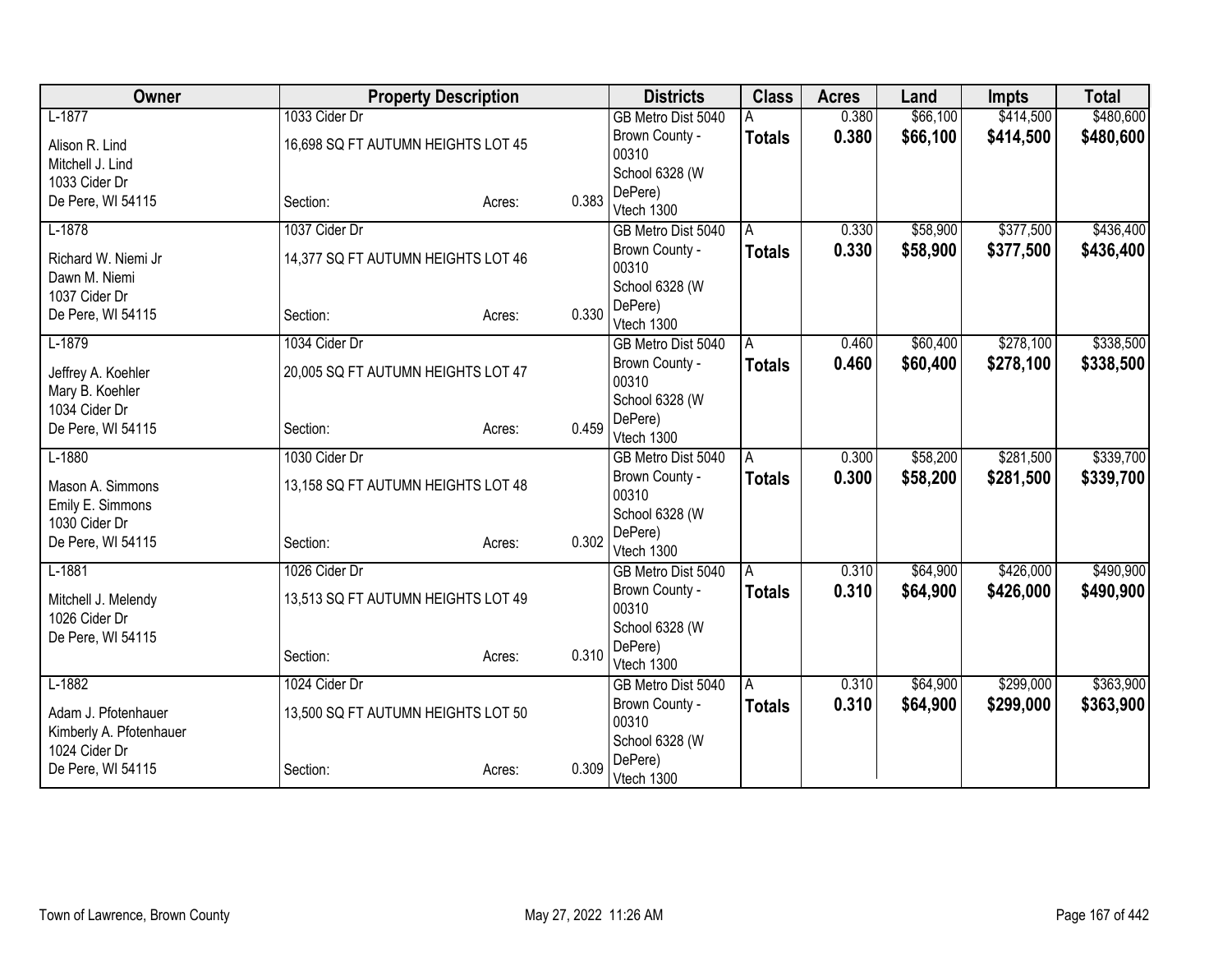| Owner                                | <b>Property Description</b>        |                 | <b>Districts</b>      | <b>Class</b>  | <b>Acres</b> | Land     | <b>Impts</b> | <b>Total</b> |
|--------------------------------------|------------------------------------|-----------------|-----------------------|---------------|--------------|----------|--------------|--------------|
| $L-1883$                             | 1022 Cider Dr                      |                 | GB Metro Dist 5040    |               | 0.310        | \$64,900 | \$317,000    | \$381,900    |
| Trevor M. Vanboxel                   | 13,500 SQ FT AUTUMN HEIGHTS LOT 51 |                 | Brown County -        | <b>Totals</b> | 0.310        | \$64,900 | \$317,000    | \$381,900    |
| Ellyn M. Vanboxel                    |                                    |                 | 00310                 |               |              |          |              |              |
| 1022 Cider Dr                        |                                    |                 | School 6328 (W        |               |              |          |              |              |
| De Pere, WI 54115                    | Section:                           | 0.309<br>Acres: | DePere)<br>Vtech 1300 |               |              |          |              |              |
| $L-1884$                             | 1020 Cider Dr                      |                 | GB Metro Dist 5040    | Α             | 0.310        | \$64,900 | \$328,500    | \$393,400    |
|                                      |                                    |                 | Brown County -        | <b>Totals</b> | 0.310        | \$64,900 | \$328,500    | \$393,400    |
| Jeremy R. Vanstraten                 | 13,500 SQ FT AUTUMN HEIGHTS LOT 52 |                 | 00310                 |               |              |          |              |              |
| Trisha A. Vanstraten                 |                                    |                 | School 6328 (W        |               |              |          |              |              |
| 1020 Cider Dr                        |                                    |                 | DePere)               |               |              |          |              |              |
| De Pere, WI 54115                    | Section:                           | 0.309<br>Acres: | Vtech 1300            |               |              |          |              |              |
| $L-1885$                             | 1018 Cider Dr                      |                 | GB Metro Dist 5040    | Α             | 0.310        | \$64,900 | \$305,000    | \$369,900    |
| Carl B. Beacham II                   | 13,500 SQ FT AUTUMN HEIGHTS LOT 53 |                 | Brown County -        | <b>Totals</b> | 0.310        | \$64,900 | \$305,000    | \$369,900    |
| Amy J. Beacham                       |                                    |                 | 00310                 |               |              |          |              |              |
| 1018 Cider Dr                        |                                    |                 | School 6328 (W        |               |              |          |              |              |
| De Pere, WI 54115                    | Section:                           | 0.309<br>Acres: | DePere)<br>Vtech 1300 |               |              |          |              |              |
| $L-1886$                             | 1016 Cider Dr                      |                 | GB Metro Dist 5040    | Α             | 0.360        | \$59,300 | \$344,000    | \$403,300    |
|                                      |                                    |                 | Brown County -        | <b>Totals</b> | 0.360        | \$59,300 | \$344,000    | \$403,300    |
| Christopher C. Andringa              | 15,840 SQ FT AUTUMN HEIGHTS LOT 54 |                 | 00310                 |               |              |          |              |              |
| Lacey J. Andringa                    |                                    |                 | School 6328 (W        |               |              |          |              |              |
| 1016 Cider Dr                        |                                    | 0.363           | DePere)               |               |              |          |              |              |
| De Pere, WI 54115                    | Section:                           | Acres:          | Vtech 1300            |               |              |          |              |              |
| $L-1887$                             | 1015 Nutmeg Dr                     |                 | GB Metro Dist 5040    | A             | 0.360        | \$59,300 | \$368,000    | \$427,300    |
| Ryan P. Rieth                        | 15,857 SQ FT AUTUMN HEIGHTS LOT 55 |                 | Brown County -        | <b>Totals</b> | 0.360        | \$59,300 | \$368,000    | \$427,300    |
| 1015 Nutmeg Dr                       |                                    |                 | 00310                 |               |              |          |              |              |
| De Pere, WI 54115                    |                                    |                 | School 6328 (W        |               |              |          |              |              |
|                                      | Section:                           | 0.364<br>Acres: | DePere)<br>Vtech 1300 |               |              |          |              |              |
| $L-1888$                             | 1017 Nutmeg Dr                     |                 | GB Metro Dist 5040    | A             | 0.290        | \$64,400 | \$286,000    | \$350,400    |
|                                      |                                    |                 | Brown County -        | <b>Totals</b> | 0.290        | \$64,400 | \$286,000    | \$350,400    |
| Mark J & Lisa M Demro Revocable Trus | 12,500 SQ FT AUTUMN HEIGHTS LOT 56 |                 | 00310                 |               |              |          |              |              |
| of 2021                              |                                    |                 | School 6328 (W        |               |              |          |              |              |
| 1017 Nutmeg Dr                       |                                    |                 | DePere)               |               |              |          |              |              |
| De Pere, WI 54115                    | Section:                           | 0.286<br>Acres: | Vtech 1300            |               |              |          |              |              |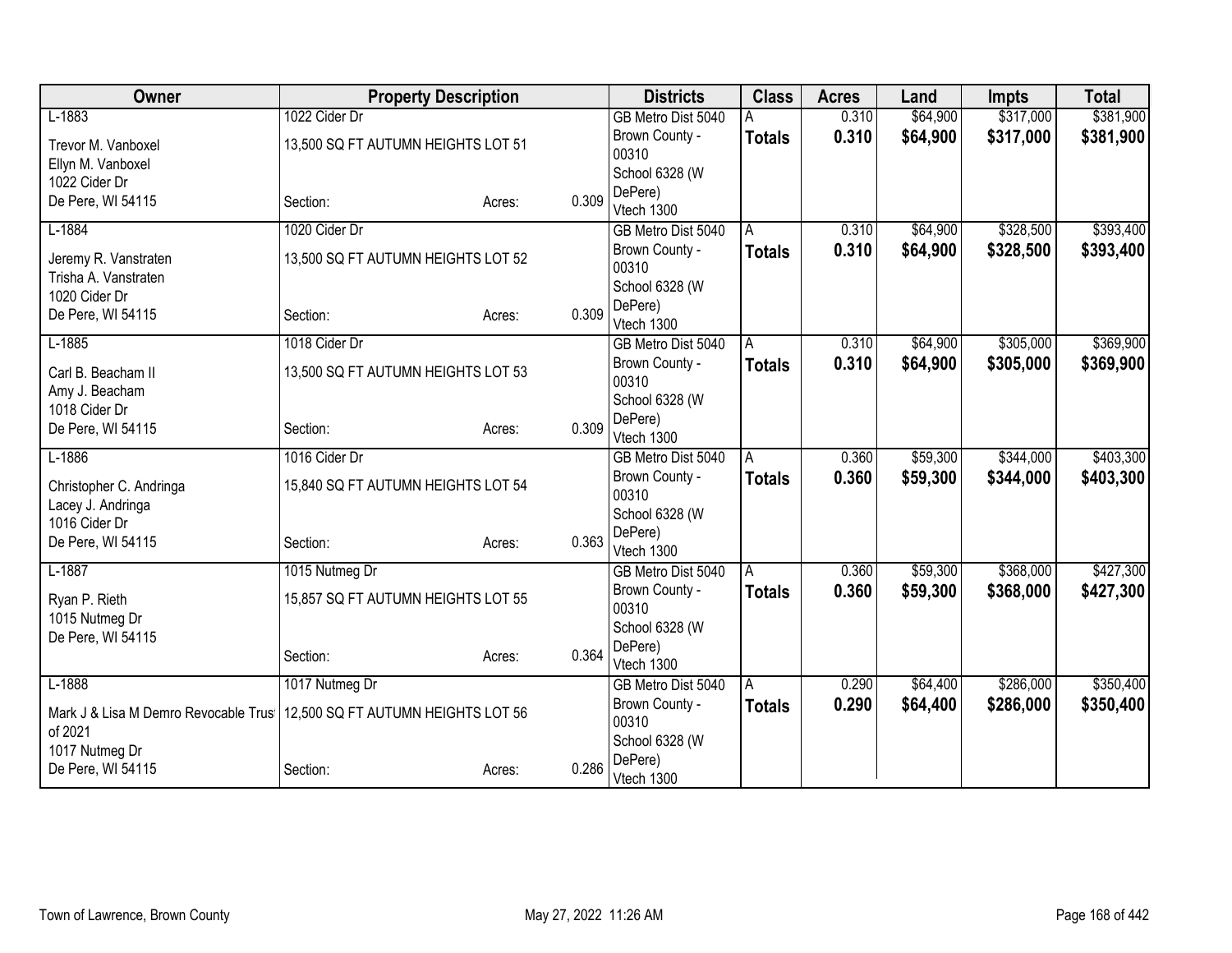| Owner                  |                                    | <b>Property Description</b> |       | <b>Districts</b>        | <b>Class</b>  | <b>Acres</b> | Land     | <b>Impts</b> | <b>Total</b> |
|------------------------|------------------------------------|-----------------------------|-------|-------------------------|---------------|--------------|----------|--------------|--------------|
| $L-1889$               | 1019 Nutmeg Dr                     |                             |       | GB Metro Dist 5040      |               | 0.290        | \$64,400 | \$338,000    | \$402,400    |
| Eric J. Handler        | 12,500 SQ FT AUTUMN HEIGHTS LOT 57 |                             |       | Brown County -          | <b>Totals</b> | 0.290        | \$64,400 | \$338,000    | \$402,400    |
| Amy N. Handler         |                                    |                             |       | 00310                   |               |              |          |              |              |
| 1019 Nutmeg Dr         |                                    |                             |       | School 6328 (W          |               |              |          |              |              |
| De Pere, WI 54115      | Section:                           | Acres:                      | 0.286 | DePere)<br>Vtech 1300   |               |              |          |              |              |
| $L-1890$               | 1021 Nutmeg Dr                     |                             |       | GB Metro Dist 5040      | A             | 0.290        | \$64,400 | \$312,000    | \$376,400    |
|                        |                                    |                             |       | Brown County -          | <b>Totals</b> | 0.290        | \$64,400 | \$312,000    | \$376,400    |
| Matthew J. Jadin       | 12,500 SQ FT AUTUMN HEIGHTS LOT 58 |                             |       | 00310                   |               |              |          |              |              |
| Mary A. Jadin          |                                    |                             |       | School 6328 (W          |               |              |          |              |              |
| 1021 Nutmeg Dr         |                                    |                             | 0.286 | DePere)                 |               |              |          |              |              |
| De Pere, WI 54115      | Section:                           | Acres:                      |       | Vtech 1300              |               |              |          |              |              |
| $L-1891$               | 1023 Nutmeg Dr                     |                             |       | GB Metro Dist 5040      | A             | 0.330        | \$65,400 | \$400,500    | \$465,900    |
| <b>Rich Orde</b>       | 14,251 SQ FT AUTUMN HEIGHTS LOT 59 |                             |       | Brown County -          | <b>Totals</b> | 0.330        | \$65,400 | \$400,500    | \$465,900    |
| Brenda Orde            |                                    |                             |       | 00310                   |               |              |          |              |              |
| 1023 Nutmeg Dr         |                                    |                             |       | School 6328 (W          |               |              |          |              |              |
| De Pere, WI 54115-4500 | Section:                           | Acres:                      | 0.327 | DePere)                 |               |              |          |              |              |
| $L-1892$               |                                    |                             |       | Vtech 1300              |               | 0.530        | \$60,700 | \$366,500    | \$427,200    |
|                        | 1027 Nutmeg Dr                     |                             |       | GB Metro Dist 5040      | Α             |              |          |              |              |
| Ryan A. Steinhorst     | 22,980 SQ FT AUTUMN HEIGHTS LOT 60 |                             |       | Brown County -<br>00310 | <b>Totals</b> | 0.530        | \$60,700 | \$366,500    | \$427,200    |
| Kristen E. Jennings    |                                    |                             |       | School 6328 (W          |               |              |          |              |              |
| 1027 Nutmeg Dr         |                                    |                             |       | DePere)                 |               |              |          |              |              |
| De Pere, WI 54115      | Section:                           | Acres:                      | 0.527 | Vtech 1300              |               |              |          |              |              |
| $L-1893$               | 1022 Nutmeg Dr                     |                             |       | GB Metro Dist 5040      | Α             | 0.390        | \$59,700 | \$332,000    | \$391,700    |
| Michael W. Sherman     | 17,072 SQ FT AUTUMN HEIGHTS LOT 61 |                             |       | Brown County -          | <b>Totals</b> | 0.390        | \$59,700 | \$332,000    | \$391,700    |
| Jessica M. Sherman     |                                    |                             |       | 00310                   |               |              |          |              |              |
| 1022 Nutmeg Dr         |                                    |                             |       | School 6328 (W          |               |              |          |              |              |
| De Pere, WI 54115      | Section:                           | Acres:                      | 0.391 | DePere)                 |               |              |          |              |              |
|                        |                                    |                             |       | Vtech 1300              |               |              |          |              |              |
| $L-1894$               | 1020 Nutmeg Dr                     |                             |       | GB Metro Dist 5040      | A             | 0.310        | \$64,900 | \$308,000    | \$372,900    |
| Chirag S. Dave         | 13,680 SQ FT AUTUMN HEIGHTS LOT 62 |                             |       | Brown County -<br>00310 | <b>Totals</b> | 0.310        | \$64,900 | \$308,000    | \$372,900    |
| Shilpesh D. Dave       |                                    |                             |       | School 6328 (W          |               |              |          |              |              |
| 1020 Nutmeg Dr         |                                    |                             |       | DePere)                 |               |              |          |              |              |
| De Pere, WI 54115      | Section:                           | Acres:                      | 0.314 | Vtech 1300              |               |              |          |              |              |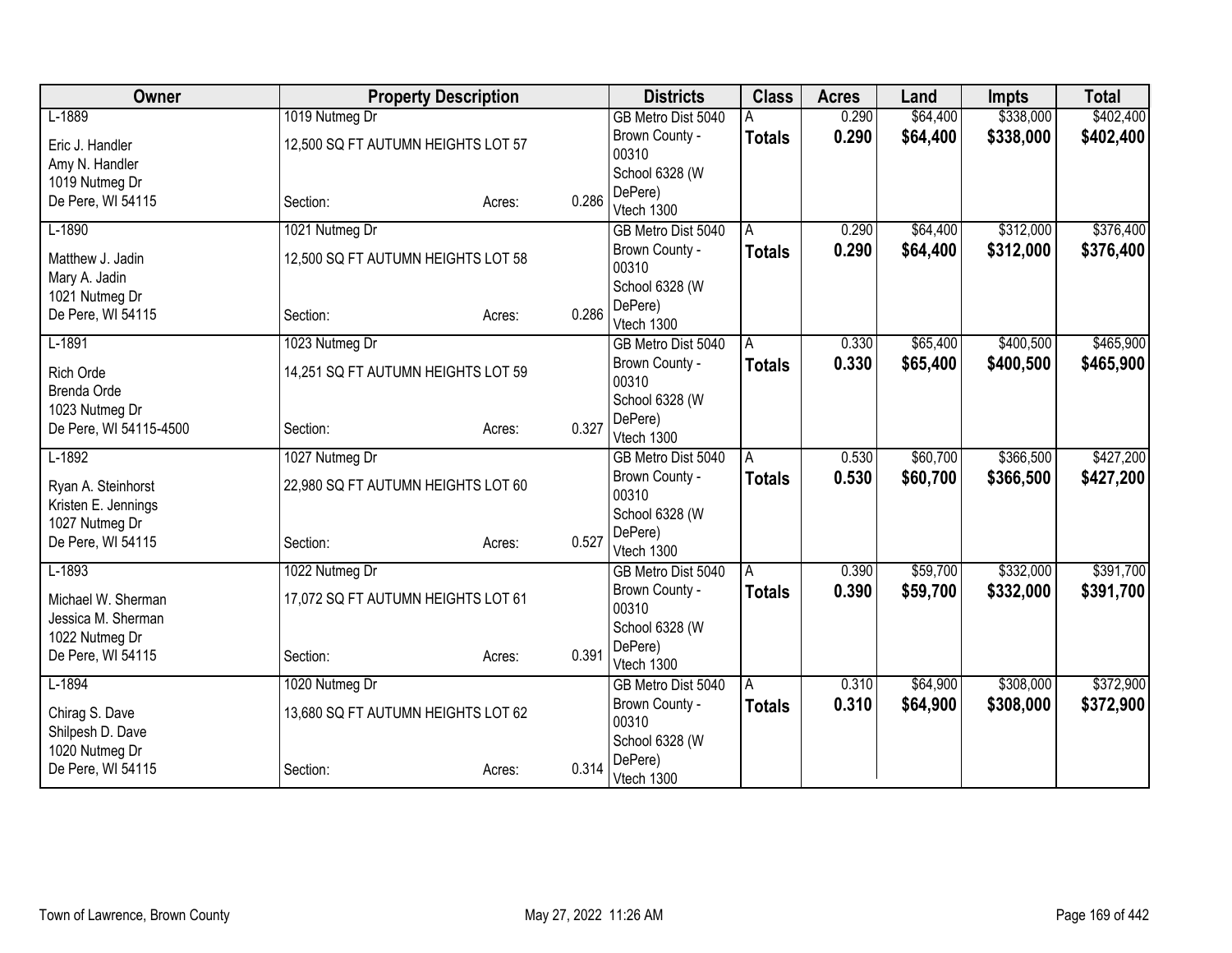| Owner                               | <b>Property Description</b>                 |                  | <b>Districts</b>                     | <b>Class</b>  | <b>Acres</b>    | Land             | <b>Impts</b> | <b>Total</b>     |
|-------------------------------------|---------------------------------------------|------------------|--------------------------------------|---------------|-----------------|------------------|--------------|------------------|
| $L-1895$                            | 1016 Nutmeg Dr                              |                  | GB Metro Dist 5040                   |               | 0.310           | \$64,900         | \$579,200    | \$644,100        |
| Nathan C. Garrity                   | 13,680 SQ FT AUTUMN HEIGHTS LOT 63          |                  | Brown County -                       | <b>Totals</b> | 0.310           | \$64,900         | \$579,200    | \$644,100        |
| 1016 Nutmeg Dr                      |                                             |                  | 00310                                |               |                 |                  |              |                  |
| De Pere, WI 54115                   |                                             |                  | School 6328 (W<br>DePere)            |               |                 |                  |              |                  |
|                                     | Section:                                    | 0.314<br>Acres:  | Vtech 1300                           |               |                 |                  |              |                  |
| $L-1896$                            | 1014 Nutmeg Dr                              |                  | GB Metro Dist 5040                   | A             | 0.330           | \$65,400         | \$307,000    | \$372,400        |
|                                     |                                             |                  | Brown County -                       | <b>Totals</b> | 0.330           | \$65,400         | \$307,000    | \$372,400        |
| Jeffrey M. Lade<br>Kari J. Lade     | 14,326 SQ FT AUTUMN HEIGHTS LOT 64          |                  | 00310                                |               |                 |                  |              |                  |
| 1014 Nutmeg Dr                      |                                             |                  | School 6328 (W                       |               |                 |                  |              |                  |
| De Pere, WI 54115                   | Section:                                    | 0.328<br>Acres:  | DePere)                              |               |                 |                  |              |                  |
| $L-1897$                            |                                             |                  | Vtech 1300                           |               | 0.380           | \$59,500         | \$297,500    | \$357,000        |
|                                     | 1780 Applewood Dr                           |                  | GB Metro Dist 5040<br>Brown County - | A             | 0.380           |                  |              |                  |
| Dean M. Zimmerman                   | 16,450 SQ FT AUTUMN HEIGHTS LOT 65          |                  | 00310                                | <b>Totals</b> |                 | \$59,500         | \$297,500    | \$357,000        |
| Susan Zimmerman                     |                                             |                  | School 6328 (W                       |               |                 |                  |              |                  |
| 1780 Applewood Dr                   |                                             |                  | DePere)                              |               |                 |                  |              |                  |
| De Pere, WI 54115                   | Section:                                    | 0.377<br>Acres:  | Vtech 1300                           |               |                 |                  |              |                  |
| $L-1898$                            | 1776 Applewood Dr                           |                  | GB Metro Dist 5040                   | A             | 0.300           | \$64,700         | \$296,500    | \$361,200        |
| Doug Englebert                      | 13,053 SQ FT AUTUMN HEIGHTS LOT 66          |                  | Brown County -                       | <b>Totals</b> | 0.300           | \$64,700         | \$296,500    | \$361,200        |
| 1776 Applewood Dr                   |                                             |                  | 00310                                |               |                 |                  |              |                  |
| Lawrence, WI 54115                  |                                             |                  | School 6328 (W<br>DePere)            |               |                 |                  |              |                  |
|                                     | Section:                                    | 0.299<br>Acres:  | Vtech 1300                           |               |                 |                  |              |                  |
| $L-1899$                            | 1774 Applewood Dr                           |                  | GB Metro Dist 5040                   | Α             | 0.290           | \$64,400         | \$508,000    | \$572,400        |
|                                     |                                             |                  | Brown County -                       | <b>Totals</b> | 0.290           | \$64,400         | \$508,000    | \$572,400        |
| Clarence B. Crane<br>Kelli A. Crane | 12,600 SQ FT AUTUMN HEIGHTS LOT 67          |                  | 00310                                |               |                 |                  |              |                  |
| 1866 Lime Kiln Rd                   |                                             |                  | School 6328 (W                       |               |                 |                  |              |                  |
| Green Bay, WI 54311                 | Section:                                    | 0.289<br>Acres:  | DePere)                              |               |                 |                  |              |                  |
|                                     |                                             |                  | Vtech 1300                           |               |                 |                  |              |                  |
| $L-19$                              | 2799 Williams Grant Dr                      |                  | GB Metro Dist 5040<br>Brown County - | D<br>E        | 11.827<br>0.500 | \$2,500<br>\$400 | \$0<br>\$0   | \$2,500<br>\$400 |
| MS Real Estate Holdings, LLC        | 13.326 AC M/L PRT OF GOVT LOT 1 SEC 11 T22N |                  | 00310                                | G             | 1.000           | \$30,000         | \$156,500    | \$186,500        |
| N3569 Vanden Bosch Rd               | R19E COM SE COR W 40 RODS TO BEG N TO N/L   |                  | School 6328 (W                       | <b>Totals</b> | 13.327          | \$32,900         | \$156,500    | \$189,400        |
| Kaukauna, WI 54130                  | NWLY ON N/L TO W/L S TO SW COR E TO BEG EX  |                  | DePere)                              |               |                 |                  |              |                  |
|                                     | Section:                                    | 13.326<br>Acres: | Vtech 1300                           |               |                 |                  |              |                  |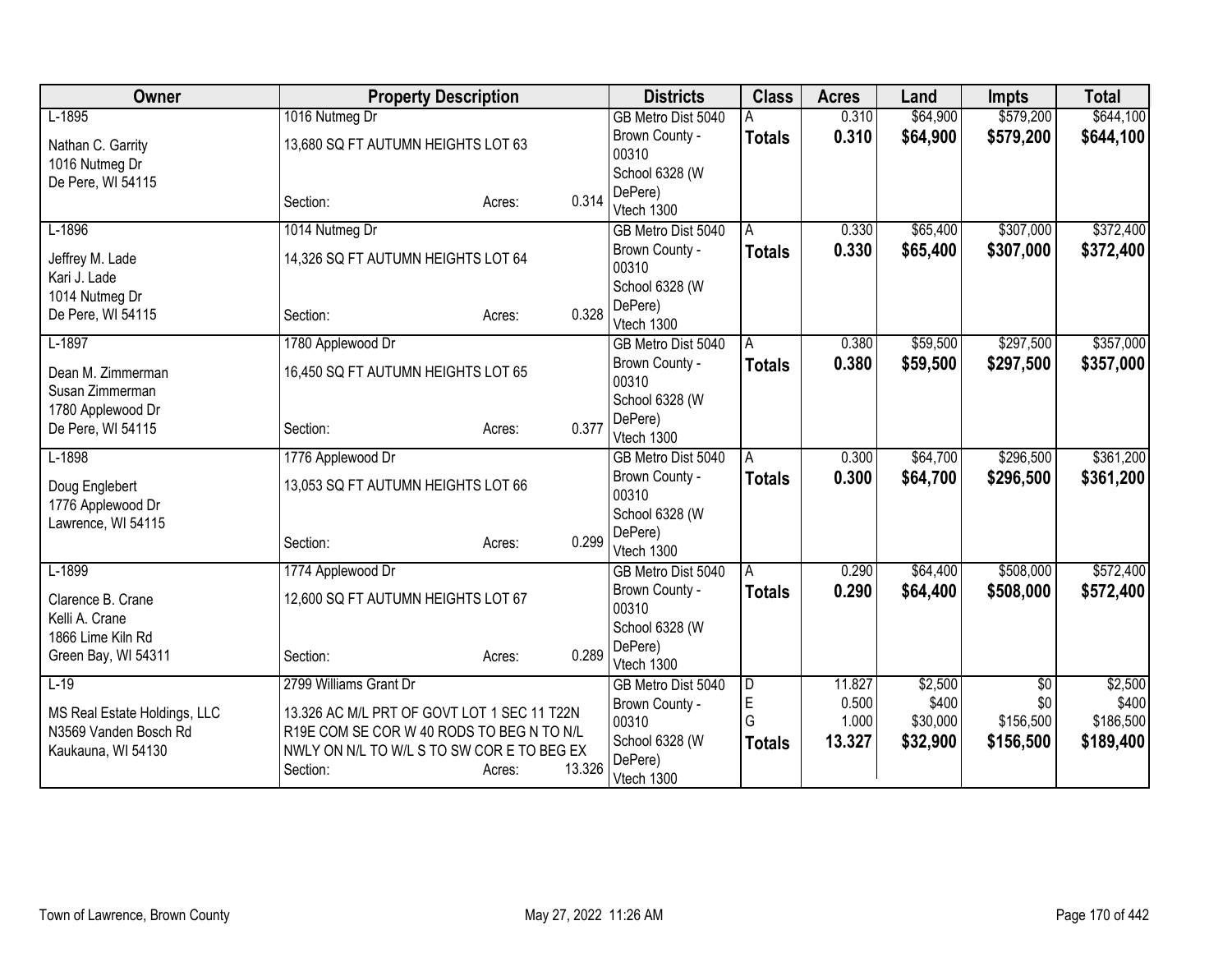| Owner                        | <b>Property Description</b>                  |                 | <b>Districts</b>                     | <b>Class</b>  | <b>Acres</b> | Land     | <b>Impts</b>    | <b>Total</b> |
|------------------------------|----------------------------------------------|-----------------|--------------------------------------|---------------|--------------|----------|-----------------|--------------|
| $L-1900$                     | 1772 Applewood Dr                            |                 | GB Metro Dist 5040                   |               | 0.340        | \$59,000 | \$278,000       | \$337,000    |
| Rebecca L. Clark             | 14,614 SQ FT AUTUMN HEIGHTS LOT 68           |                 | Brown County -                       | <b>Totals</b> | 0.340        | \$59,000 | \$278,000       | \$337,000    |
| Benjamin E. Clark            |                                              |                 | 00310                                |               |              |          |                 |              |
| 1772 Applewood Dr            |                                              |                 | School 6328 (W                       |               |              |          |                 |              |
| De Pere, WI 54115            | Section:                                     | 0.335<br>Acres: | DePere)<br>Vtech 1300                |               |              |          |                 |              |
| $L-1901$                     | Scheuring Rd                                 |                 | GB Metro Dist 5040                   | A             | 1.470        | \$1,200  | $\overline{50}$ | \$1,200      |
|                              |                                              |                 | Brown County -                       | <b>Totals</b> | 1.470        | \$1,200  | \$0             | \$1,200      |
| VBS, LLC                     | 64,059 SQ FT AUTUMN HEIGHTS OUTLOT 1         |                 | 00310                                |               |              |          |                 |              |
| 2270 Mahogany Tr             |                                              |                 | School 6328 (W                       |               |              |          |                 |              |
| De Pere, WI 54115            |                                              |                 | DePere)                              |               |              |          |                 |              |
|                              | Section:                                     | 1.470<br>Acres: | Vtech 1300                           |               |              |          |                 |              |
| $L-1902$                     | 2138 Dragon Ct                               |                 | GB Metro Dist 5040                   | A             | 0.418        | \$74,000 | \$391,500       | \$465,500    |
| <b>Brian Katers</b>          | 18,228 SQ FT HEMLOCK SOUTH LOT 1             |                 | Brown County -                       | <b>Totals</b> | 0.418        | \$74,000 | \$391,500       | \$465,500    |
| Lynn Katers                  |                                              |                 | 00310                                |               |              |          |                 |              |
| 2138 Dragon Ct               |                                              |                 | School 6328 (W                       |               |              |          |                 |              |
| De Pere, WI 54115            | Section:                                     | 0.418<br>Acres: | DePere)                              |               |              |          |                 |              |
| $L-190-2$                    | 1862 Grant St                                |                 | Vtech 1300                           |               | 3.240        | \$67,400 | \$142,800       | \$210,200    |
|                              |                                              |                 | GB Metro Dist 5040<br>Brown County - | A             | 3.240        | \$67,400 | \$142,800       |              |
| Travis G. Thiede             | 141,440 SQ FT LOT 1 OF 10 CSM 135 BNG PRT OF |                 | 00310                                | <b>Totals</b> |              |          |                 | \$210,200    |
| 1862 Grant St                | SE1/4 SW1/4 SEC 19 T23N R20E                 |                 | School 6328 (W                       |               |              |          |                 |              |
| De Pere, WI 54115-9486       |                                              |                 | DePere)                              |               |              |          |                 |              |
|                              | Section:                                     | 3.247<br>Acres: | Vtech 1300                           |               |              |          |                 |              |
| $L-1903$                     | 2136 Dragon Ct                               |                 | GB Metro Dist 5040                   | A             | 0.372        | \$88,900 | $\sqrt{6}$      | \$88,900     |
| Thomas P & Katherine Adrians | 16,200 SQ FT HEMLOCK SOUTH LOT 2             |                 | Brown County -                       | <b>Totals</b> | 0.372        | \$88,900 | \$0             | \$88,900     |
| Revocable Trust              |                                              |                 | 00310                                |               |              |          |                 |              |
| 2263 Wood Violet Ct          |                                              |                 | School 6328 (W                       |               |              |          |                 |              |
| De Pere, WI 54115            | Section:                                     | 0.371<br>Acres: | DePere)                              |               |              |          |                 |              |
| $L-1904$                     | 2134 Dragon Ct                               |                 | Vtech 1300<br>GB Metro Dist 5040     |               | 0.372        | \$88,900 | \$473,500       | \$562,400    |
|                              |                                              |                 | Brown County -                       | A             |              |          |                 |              |
| Eric D. Holtger              | 16,200 SQ FT HEMLOCK SOUTH LOT 3             |                 | 00310                                | Totals        | 0.372        | \$88,900 | \$473,500       | \$562,400    |
| Alison R. Holtger            |                                              |                 | School 6328 (W                       |               |              |          |                 |              |
| 2134 Dragon Ct               |                                              |                 | DePere)                              |               |              |          |                 |              |
| Depere, WI 54115             | Section:                                     | 0.371<br>Acres: | Vtech 1300                           |               |              |          |                 |              |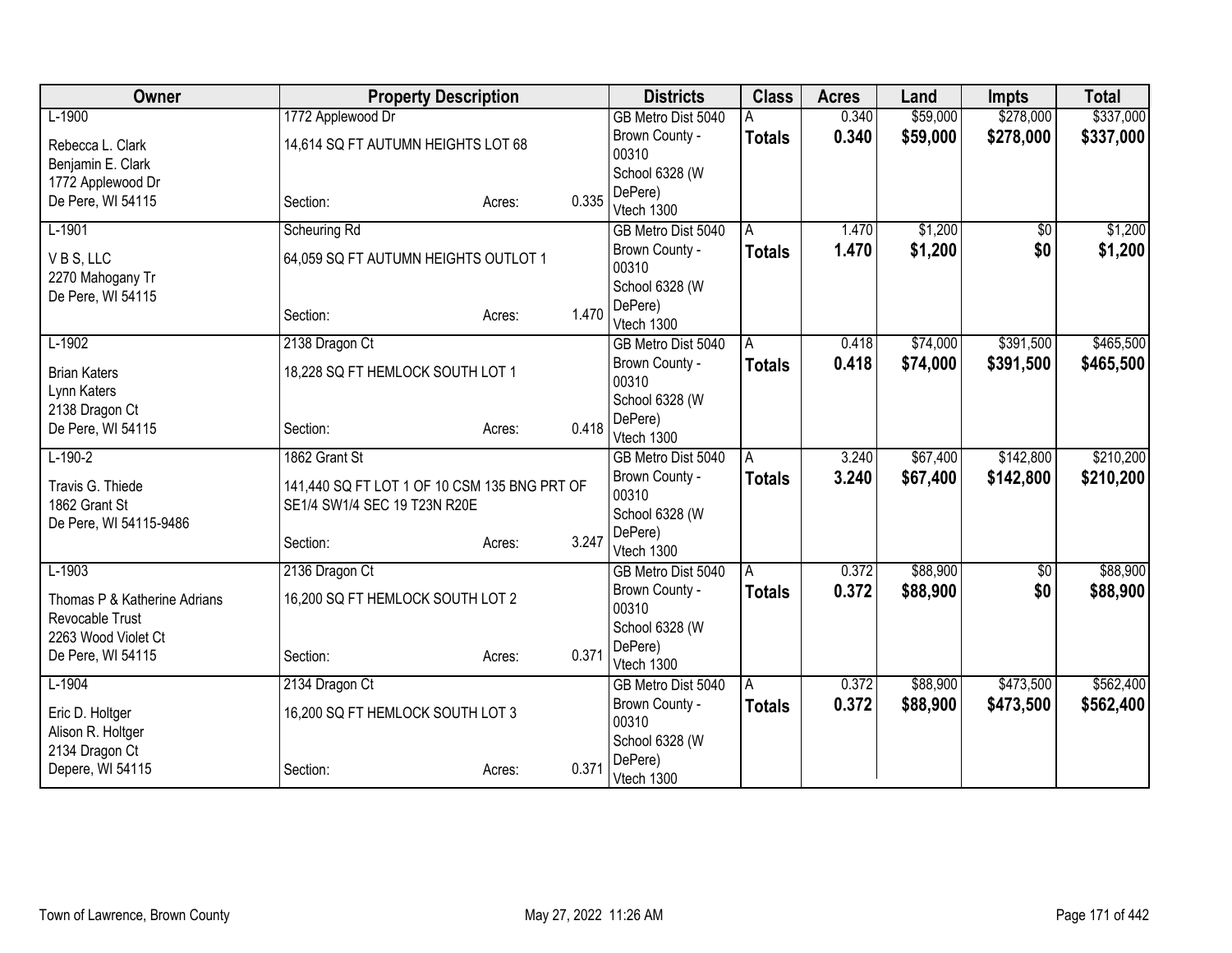| Owner                           | <b>Property Description</b>                  |                 | <b>Districts</b>          | <b>Class</b>   | <b>Acres</b> | Land      | <b>Impts</b>    | <b>Total</b> |
|---------------------------------|----------------------------------------------|-----------------|---------------------------|----------------|--------------|-----------|-----------------|--------------|
| $L-1905$                        | 2132 Dragon Ct                               |                 | GB Metro Dist 5040        | А              | 0.681        | \$111,300 | \$454,000       | \$565,300    |
| David C. Reinke                 | 29,649 SQ FT HEMLOCK SOUTH LOT 4             |                 | Brown County -            | <b>Totals</b>  | 0.681        | \$111,300 | \$454,000       | \$565,300    |
| Lisa M. Reinke                  |                                              |                 | 00310                     |                |              |           |                 |              |
| 2132 Dragon Ct                  |                                              |                 | School 6328 (W<br>DePere) |                |              |           |                 |              |
| De Pere, WI 54115               | Section:                                     | 0.680<br>Acres: | Vtech 1300                |                |              |           |                 |              |
| $L-1906$                        | 2130 Dragon Ct                               |                 | GB Metro Dist 5040        | A              | 1.026        | \$125,800 | $\sqrt{$0}$     | \$125,800    |
| Jared R. Janssen                | 44,707 SQ FT HEMLOCK SOUTH LOT 5             |                 | Brown County -            | <b>Totals</b>  | 1.026        | \$125,800 | \$0             | \$125,800    |
| Courtney M. Janssen             |                                              |                 | 00310                     |                |              |           |                 |              |
| 413 Cross Gate Ln               |                                              |                 | School 6328 (W<br>DePere) |                |              |           |                 |              |
| De Pere, WI 54115               | Section:                                     | 1.026<br>Acres: | Vtech 1300                |                |              |           |                 |              |
| $L-1907$                        | 2131 Dragon Ct                               |                 | GB Metro Dist 5040        | A              | 0.863        | \$123,000 | \$564,500       | \$687,500    |
| Jacob D. Schueller              | 37,599 SQ FT HEMLOCK SOUTH LOT 6             |                 | Brown County -            | <b>Totals</b>  | 0.863        | \$123,000 | \$564,500       | \$687,500    |
| Molly J. Schueller              |                                              |                 | 00310                     |                |              |           |                 |              |
| 2131 Dragon Ct                  |                                              |                 | School 6328 (W            |                |              |           |                 |              |
| De Pere, WI 54115               | Section:                                     | 0.863<br>Acres: | DePere)<br>Vtech 1300     |                |              |           |                 |              |
| $L-1908$                        | 2133 Dragon Ct                               |                 | GB Metro Dist 5040        | A              | 0.443        | \$92,400  | \$523,500       | \$615,900    |
| Winters Andrew R & Amanda M     | 19,296 SQ FT HEMLOCK SOUTH LOT 7             |                 | Brown County -            | <b>Totals</b>  | 0.443        | \$92,400  | \$523,500       | \$615,900    |
| Revocable Trust                 |                                              |                 | 00310                     |                |              |           |                 |              |
| c/o Andrew R & Amanda M Winters |                                              |                 | School 6328 (W            |                |              |           |                 |              |
| Revoc Trust                     | Section:                                     | 0.442<br>Acres: | DePere)                   |                |              |           |                 |              |
| 2133 Dragon Ct                  |                                              |                 | Vtech 1300                |                |              |           |                 |              |
| De Pere, WI 54115               |                                              |                 |                           |                |              |           |                 |              |
| $L-1909$                        | 2135 Dragon Ct                               |                 | GB Metro Dist 5040        | A              | 0.412        | \$90,900  | $\overline{50}$ | \$90,900     |
| Adam D & Kimberly Koch Trust    | 17,958 SQ FT HEMLOCK SOUTH LOT 8             |                 | Brown County -<br>00310   | <b>Totals</b>  | 0.412        | \$90,900  | \$0             | \$90,900     |
| 1902 Wizard Way                 |                                              |                 | School 6328 (W            |                |              |           |                 |              |
| Depere, WI 54115                |                                              |                 | DePere)                   |                |              |           |                 |              |
|                                 | Section:                                     | 0.412<br>Acres: | Vtech 1300                |                |              |           |                 |              |
| $L-19-1$                        | 2709 Williams Grant Dr                       |                 | GB Metro Dist 5040        | $\overline{A}$ | 2.000        | \$55,000  | \$167,000       | \$222,000    |
| Adam J. Gildernick              | 185,601 SQ FT LOT 1 OF 61 CSM 121 BNG PRT OF |                 | Brown County -            | E              | 2.261        | \$1,500   | \$0             | \$1,500      |
| Amy Gildernick                  | GOVT LOT 1 SEC 11 T22N R19E                  |                 | 00310                     | <b>Totals</b>  | 4.261        | \$56,500  | \$167,000       | \$223,500    |
| 2709 Williams Grant Dr          |                                              |                 | School 6328 (W            |                |              |           |                 |              |
| De Pere, WI 54115-9456          | Section:                                     | 4.260<br>Acres: | DePere)<br>Vtech 1300     |                |              |           |                 |              |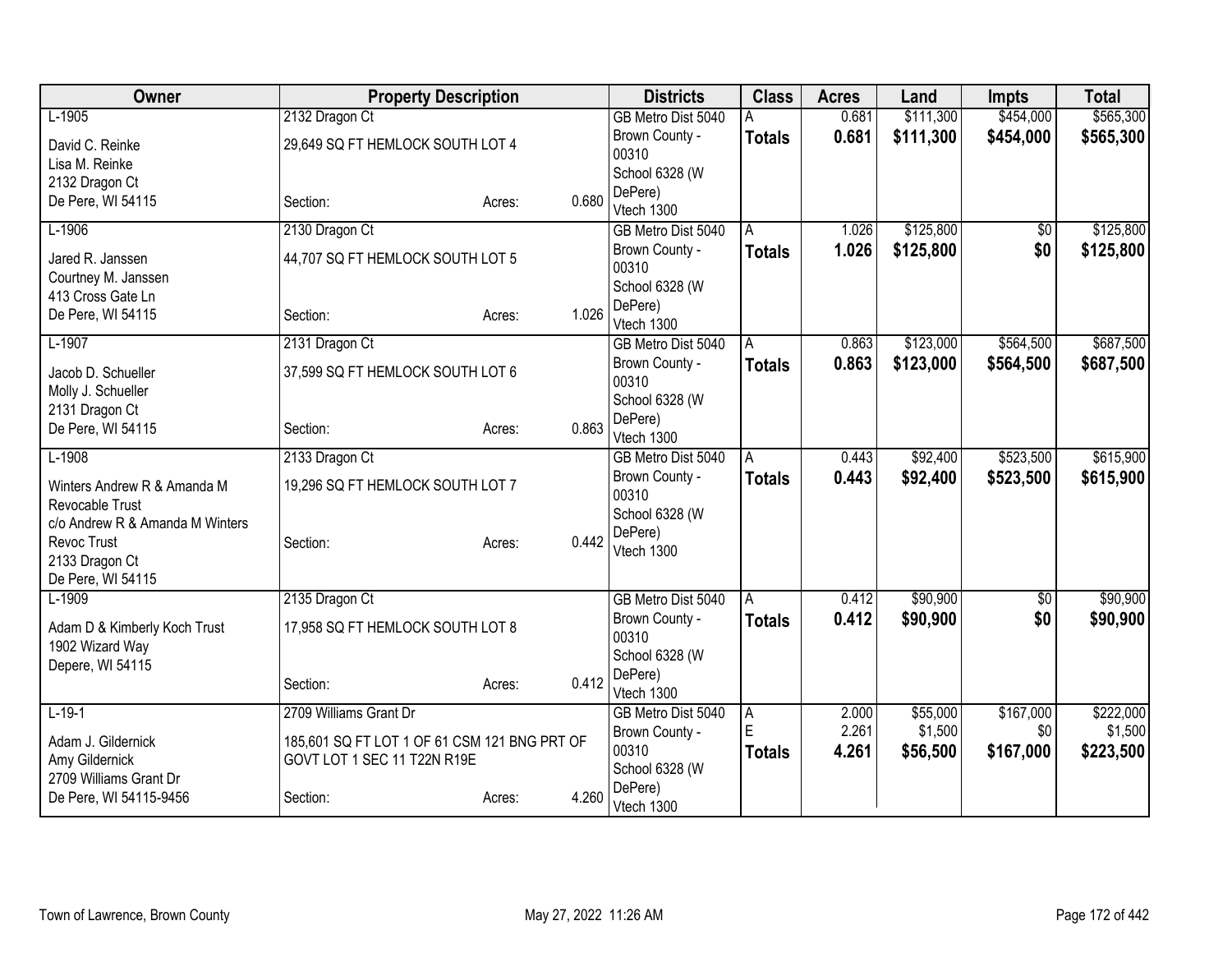| Owner                          |                                   | <b>Property Description</b> |       | <b>Districts</b>        | <b>Class</b>  | <b>Acres</b> | Land     | <b>Impts</b> | <b>Total</b> |
|--------------------------------|-----------------------------------|-----------------------------|-------|-------------------------|---------------|--------------|----------|--------------|--------------|
| $L-1910$                       | 2137 Dragon Ct                    |                             |       | GB Metro Dist 5040      |               | 0.387        | \$72,800 | \$444,200    | \$517,000    |
| Vijaya Ram Prasad Mandepudi    | 16,875 SQ FT HEMLOCK SOUTH LOT 9  |                             |       | Brown County -          | <b>Totals</b> | 0.387        | \$72,800 | \$444,200    | \$517,000    |
| Rekha Gorrepati                |                                   |                             |       | 00310                   |               |              |          |              |              |
| 2137 Dragon Ct                 |                                   |                             |       | School 6328 (W          |               |              |          |              |              |
| De Pere, WI 54115              | Section:                          | Acres:                      | 0.387 | DePere)<br>Vtech 1300   |               |              |          |              |              |
| $L-1911$                       | 1899 Wizard Way                   |                             |       | GB Metro Dist 5040      | A             | 0.310        | \$76,500 | \$416,000    | \$492,500    |
|                                |                                   |                             |       | Brown County -          | <b>Totals</b> | 0.310        | \$76,500 | \$416,000    | \$492,500    |
| Cordero Cornelious-Barkley     | 13,500 SQ FT HEMLOCK SOUTH LOT 10 |                             |       | 00310                   |               |              |          |              |              |
| Erin Barkley                   |                                   |                             |       | School 6328 (W          |               |              |          |              |              |
| 1899 Wizard Way                |                                   |                             |       | DePere)                 |               |              |          |              |              |
| De Pere, WI 54115              | Section:                          | Acres:                      | 0.309 | Vtech 1300              |               |              |          |              |              |
| $L-1912$                       | 1903 Wizard Way                   |                             |       | GB Metro Dist 5040      | A             | 0.310        | \$76,500 | \$52,000     | \$128,500    |
| Ledgecrest Homes Inc 401k Plan | 13,500 SQ FT HEMLOCK SOUTH LOT 11 |                             |       | Brown County -          | <b>Totals</b> | 0.310        | \$76,500 | \$52,000     | \$128,500    |
| 1545 Cornell Rd #23            |                                   |                             |       | 00310                   |               |              |          |              |              |
| Green Bay, WI 54313            |                                   |                             |       | School 6328 (W          |               |              |          |              |              |
|                                | Section:                          | Acres:                      | 0.309 | DePere)                 |               |              |          |              |              |
| $L-1913$                       |                                   |                             |       | Vtech 1300              |               | 0.362        | \$78,900 | \$391,500    | \$470,400    |
|                                | 1907 Wizard Way                   |                             |       | GB Metro Dist 5040      | A             | 0.362        |          |              |              |
| Edgardo Martinez               | 15,748 SQ FT HEMLOCK SOUTH LOT 12 |                             |       | Brown County -<br>00310 | <b>Totals</b> |              | \$78,900 | \$391,500    | \$470,400    |
| Holli Martinez                 |                                   |                             |       | School 6328 (W          |               |              |          |              |              |
| 1907 Wizard Way                |                                   |                             |       | DePere)                 |               |              |          |              |              |
| De Pere, WI 54115              | Section:                          | Acres:                      | 0.361 | Vtech 1300              |               |              |          |              |              |
| $L-1914$                       | 2147 Seeker Ln                    |                             |       | GB Metro Dist 5040      | A             | 0.293        | \$68,400 | \$299,500    | \$367,900    |
| Scott E. Truskowski            | 12,750 SQ FT HEMLOCK SOUTH LOT 13 |                             |       | Brown County -          | <b>Totals</b> | 0.293        | \$68,400 | \$299,500    | \$367,900    |
| Angela S. Truskowski           |                                   |                             |       | 00310                   |               |              |          |              |              |
| 2147 Seeker Ln                 |                                   |                             |       | School 6328 (W          |               |              |          |              |              |
| De Pere, WI 54115              | Section:                          | Acres:                      | 0.292 | DePere)                 |               |              |          |              |              |
|                                |                                   |                             |       | Vtech 1300              |               |              |          |              |              |
| $L-1915$                       | 2149 Seeker Ln                    |                             |       | GB Metro Dist 5040      | A             | 0.293        | \$68,400 | \$332,000    | \$400,400    |
| Kevin M. Wilson                | 12,750 SQ FT HEMLOCK SOUTH LOT 14 |                             |       | Brown County -<br>00310 | <b>Totals</b> | 0.293        | \$68,400 | \$332,000    | \$400,400    |
| Priscilla D. Wilson            |                                   |                             |       | School 6328 (W          |               |              |          |              |              |
| 2149 Seeker Ln                 |                                   |                             |       | DePere)                 |               |              |          |              |              |
| De Pere, WI 54115              | Section:                          | Acres:                      | 0.292 | Vtech 1300              |               |              |          |              |              |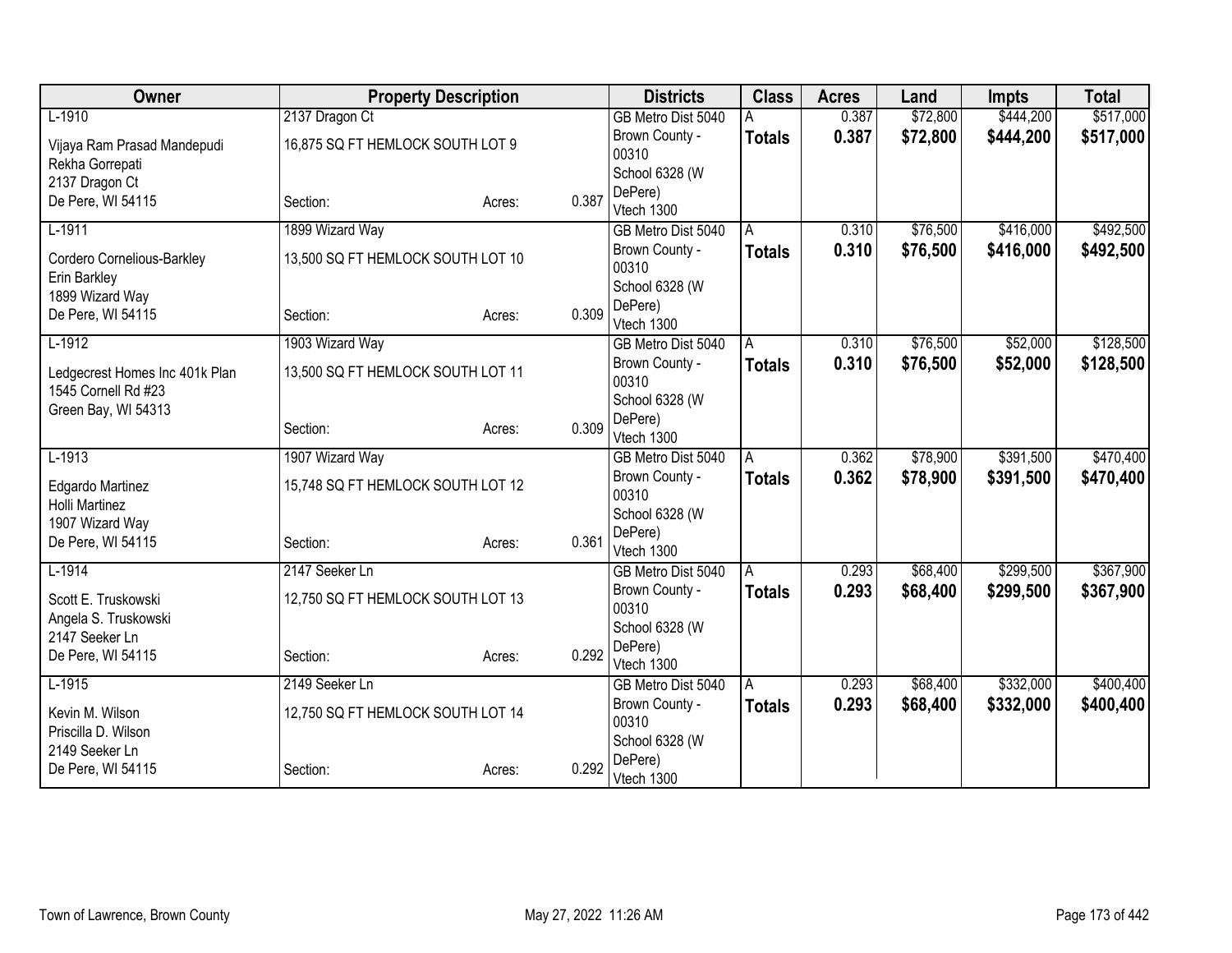| Owner                 |                                   | <b>Property Description</b> |       | <b>Districts</b>        | <b>Class</b>  | <b>Acres</b> | Land     | <b>Impts</b> | <b>Total</b> |
|-----------------------|-----------------------------------|-----------------------------|-------|-------------------------|---------------|--------------|----------|--------------|--------------|
| $L-1916$              | 2151 Seeker Ln                    |                             |       | GB Metro Dist 5040      |               | 0.293        | \$68,400 | \$474,000    | \$542,400    |
| Sanjay Kunala         | 12,750 SQ FT HEMLOCK SOUTH LOT 15 |                             |       | Brown County -          | <b>Totals</b> | 0.293        | \$68,400 | \$474,000    | \$542,400    |
| Rajini Kunala         |                                   |                             |       | 00310                   |               |              |          |              |              |
| 2151 Seeker Ln #58    |                                   |                             |       | School 6328 (W          |               |              |          |              |              |
| De Pere, WI 54115     | Section:                          | Acres:                      | 0.292 | DePere)                 |               |              |          |              |              |
|                       |                                   |                             |       | Vtech 1300              |               |              |          |              |              |
| $L-1917$              | 2153 Seeker Ln                    |                             |       | GB Metro Dist 5040      | A             | 0.293        | \$68,400 | \$331,000    | \$399,400    |
| Shanthan R. Pasham    | 12,750 SQ FT HEMLOCK SOUTH LOT 16 |                             |       | Brown County -<br>00310 | <b>Totals</b> | 0.293        | \$68,400 | \$331,000    | \$399,400    |
| 2153 Seeker Ln        |                                   |                             |       | School 6328 (W          |               |              |          |              |              |
| De Pere, WI 54115     | Section:                          |                             | 0.292 | DePere)                 |               |              |          |              |              |
|                       |                                   | Acres:                      |       | Vtech 1300              |               |              |          |              |              |
| $L-1918$              | 2155 Seeker Ln                    |                             |       | GB Metro Dist 5040      | A             | 0.317        | \$69,800 | \$271,500    | \$341,300    |
| Alex T. Bongers       | 13,793 SQ FT HEMLOCK SOUTH LOT 17 |                             |       | Brown County -          | <b>Totals</b> | 0.317        | \$69,800 | \$271,500    | \$341,300    |
| Marisa M. Moen        |                                   |                             |       | 00310                   |               |              |          |              |              |
| 2155 Seeker Ln        |                                   |                             |       | School 6328 (W          |               |              |          |              |              |
| De Pere, WI 54115     | Section:                          | Acres:                      | 0.316 | DePere)                 |               |              |          |              |              |
|                       |                                   |                             |       | Vtech 1300              |               |              |          |              |              |
| $L-1919$              | 2157 Seeker Ln                    |                             |       | GB Metro Dist 5040      | A             | 0.405        | \$62,500 | \$455,000    | \$517,500    |
| Seth M. Kremer        | 17,633 SQ FT HEMLOCK SOUTH LOT 18 |                             |       | Brown County -<br>00310 | <b>Totals</b> | 0.405        | \$62,500 | \$455,000    | \$517,500    |
| Alycia A. Kremer      |                                   |                             |       | School 6328 (W          |               |              |          |              |              |
| 2157 Seeker Ln        |                                   |                             |       | DePere)                 |               |              |          |              |              |
| De Pere, WI 54115     | Section:                          | Acres:                      | 0.404 | Vtech 1300              |               |              |          |              |              |
| $L-1920$              | 2005 Dobby St                     |                             |       | GB Metro Dist 5040      | A             | 0.354        | \$71,400 | \$392,500    | \$463,900    |
|                       |                                   |                             |       | Brown County -          | <b>Totals</b> | 0.354        | \$71,400 | \$392,500    | \$463,900    |
| Anthony E. Lee        | 15,432 SQ FT HEMLOCK SOUTH LOT 19 |                             |       | 00310                   |               |              |          |              |              |
| Dianna L. Lee         |                                   |                             |       | School 6328 (W          |               |              |          |              |              |
| 2005 Dobby St         |                                   |                             | 0.354 | DePere)                 |               |              |          |              |              |
| De Pere, WI 54115     | Section:                          | Acres:                      |       | Vtech 1300              |               |              |          |              |              |
| $L-1921$              | 2154 Seeker Ln                    |                             |       | GB Metro Dist 5040      | l A           | 0.287        | \$68,000 | \$405,500    | \$473,500    |
| Christopher W. Lajoie | 12,500 SQ FT HEMLOCK SOUTH LOT 20 |                             |       | Brown County -          | <b>Totals</b> | 0.287        | \$68,000 | \$405,500    | \$473,500    |
| Megan M. Lajoie       |                                   |                             |       | 00310                   |               |              |          |              |              |
| 2154 Seeker Ln        |                                   |                             |       | School 6328 (W          |               |              |          |              |              |
| De Pere, WI 54115     | Section:                          | Acres:                      | 0.286 | DePere)<br>Vtech 1300   |               |              |          |              |              |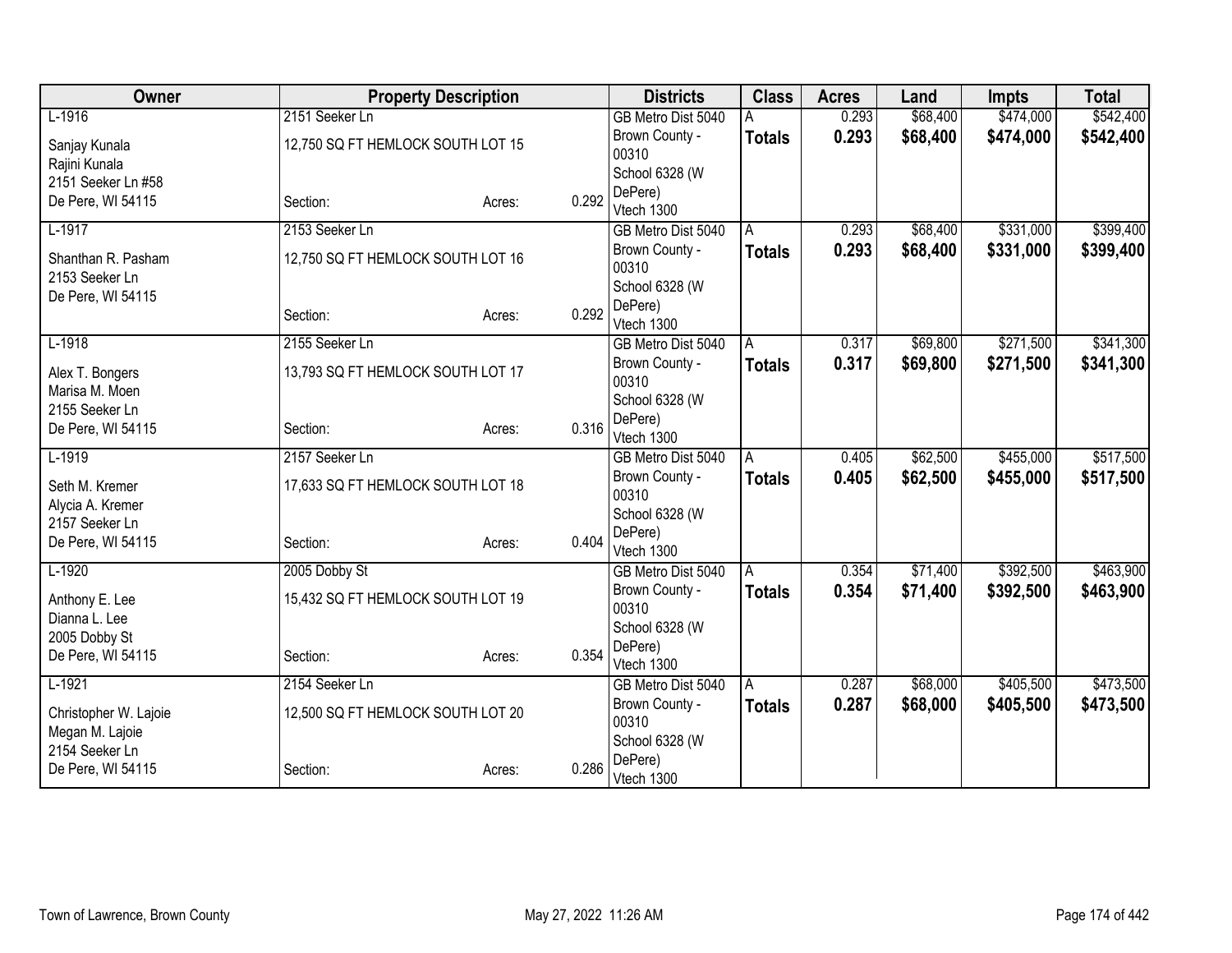| Owner                                  |                                   | <b>Property Description</b> |       | <b>Districts</b>        | <b>Class</b>  | <b>Acres</b> | Land     | <b>Impts</b> | <b>Total</b> |
|----------------------------------------|-----------------------------------|-----------------------------|-------|-------------------------|---------------|--------------|----------|--------------|--------------|
| $L-1922$                               | 2152 Seeker Ln                    |                             |       | GB Metro Dist 5040      |               | 0.287        | \$68,000 | \$324,000    | \$392,000    |
| <b>Ryan Clement</b>                    | 12,500 SQ FT HEMLOCK SOUTH LOT 21 |                             |       | Brown County -          | <b>Totals</b> | 0.287        | \$68,000 | \$324,000    | \$392,000    |
| <b>Sharon Clement</b>                  |                                   |                             |       | 00310                   |               |              |          |              |              |
| 2152 Seeker Ln                         |                                   |                             |       | School 6328 (W          |               |              |          |              |              |
| De Pere, WI 54115                      | Section:                          | Acres:                      | 0.286 | DePere)                 |               |              |          |              |              |
|                                        |                                   |                             |       | Vtech 1300              |               |              |          |              |              |
| $L-1923$                               | 2150 Seeker Ln                    |                             |       | GB Metro Dist 5040      | A             | 0.287        | \$68,000 | \$326,000    | \$394,000    |
| Shawn T. Mulhaney<br>Heidi M. Mulhaney | 12,500 SQ FT HEMLOCK SOUTH LOT 22 |                             |       | Brown County -<br>00310 | <b>Totals</b> | 0.287        | \$68,000 | \$326,000    | \$394,000    |
| 2150 Seeker Ln                         |                                   |                             |       | School 6328 (W          |               |              |          |              |              |
| De Pere, WI 54115                      | Section:                          | Acres:                      | 0.286 | DePere)                 |               |              |          |              |              |
|                                        |                                   |                             |       | Vtech 1300              |               |              |          |              |              |
| $L-1924$                               | 2148 Seeker Ln                    |                             |       | GB Metro Dist 5040      | A             | 0.287        | \$68,000 | \$343,000    | \$411,000    |
| Kyle B. Mahlik                         | 12,500 SQ FT HEMLOCK SOUTH LOT 23 |                             |       | Brown County -          | Totals        | 0.287        | \$68,000 | \$343,000    | \$411,000    |
| Megan A. Mahlik                        |                                   |                             |       | 00310                   |               |              |          |              |              |
| 2148 Seeker Ln                         |                                   |                             |       | School 6328 (W          |               |              |          |              |              |
| De Pere, WI 54115                      | Section:                          | Acres:                      | 0.286 | DePere)                 |               |              |          |              |              |
|                                        |                                   |                             |       | Vtech 1300              |               |              |          |              |              |
| $L-1925$                               | 2146 Seeker Ln                    |                             |       | GB Metro Dist 5040      | A             | 0.373        | \$72,200 | \$425,000    | \$497,200    |
| Samuel J. Link                         | 16,250 SQ FT HEMLOCK SOUTH LOT 24 |                             |       | Brown County -          | Totals        | 0.373        | \$72,200 | \$425,000    | \$497,200    |
| Katie A. Link                          |                                   |                             |       | 00310<br>School 6328 (W |               |              |          |              |              |
| 2146 Seeker Ln                         |                                   |                             |       | DePere)                 |               |              |          |              |              |
| De Pere, WI 54115                      | Section:                          | Acres:                      | 0.373 | Vtech 1300              |               |              |          |              |              |
| $L-1926$                               | 1902 Wizard Way                   |                             |       | GB Metro Dist 5040      | A             | 0.373        | \$72,200 | \$342,500    | \$414,700    |
|                                        |                                   |                             |       | Brown County -          | <b>Totals</b> | 0.373        | \$72,200 | \$342,500    | \$414,700    |
| Koch Adam D & Kimberly Trust           | 16,250 SQ FT HEMLOCK SOUTH LOT 25 |                             |       | 00310                   |               |              |          |              |              |
| c/o Adam D & Kimberly Koch Trust       |                                   |                             |       | School 6328 (W          |               |              |          |              |              |
| 1902 Wizard Way                        |                                   |                             | 0.373 | DePere)                 |               |              |          |              |              |
| De Pere, WI 54115                      | Section:                          | Acres:                      |       | Vtech 1300              |               |              |          |              |              |
| $L-1927$                               | 1898 Wizard Way                   |                             |       | GB Metro Dist 5040      | l A           | 0.306        | \$69,300 | \$308,000    | \$377,300    |
| Alex Byrne                             | 13,348 SQ FT HEMLOCK SOUTH LOT 26 |                             |       | Brown County -          | <b>Totals</b> | 0.306        | \$69,300 | \$308,000    | \$377,300    |
| Kelsey Konrad                          |                                   |                             |       | 00310                   |               |              |          |              |              |
| 1898 Wizard Way                        |                                   |                             |       | School 6328 (W          |               |              |          |              |              |
| De Pere, WI 54115                      | Section:                          | Acres:                      | 0.306 | DePere)<br>Vtech 1300   |               |              |          |              |              |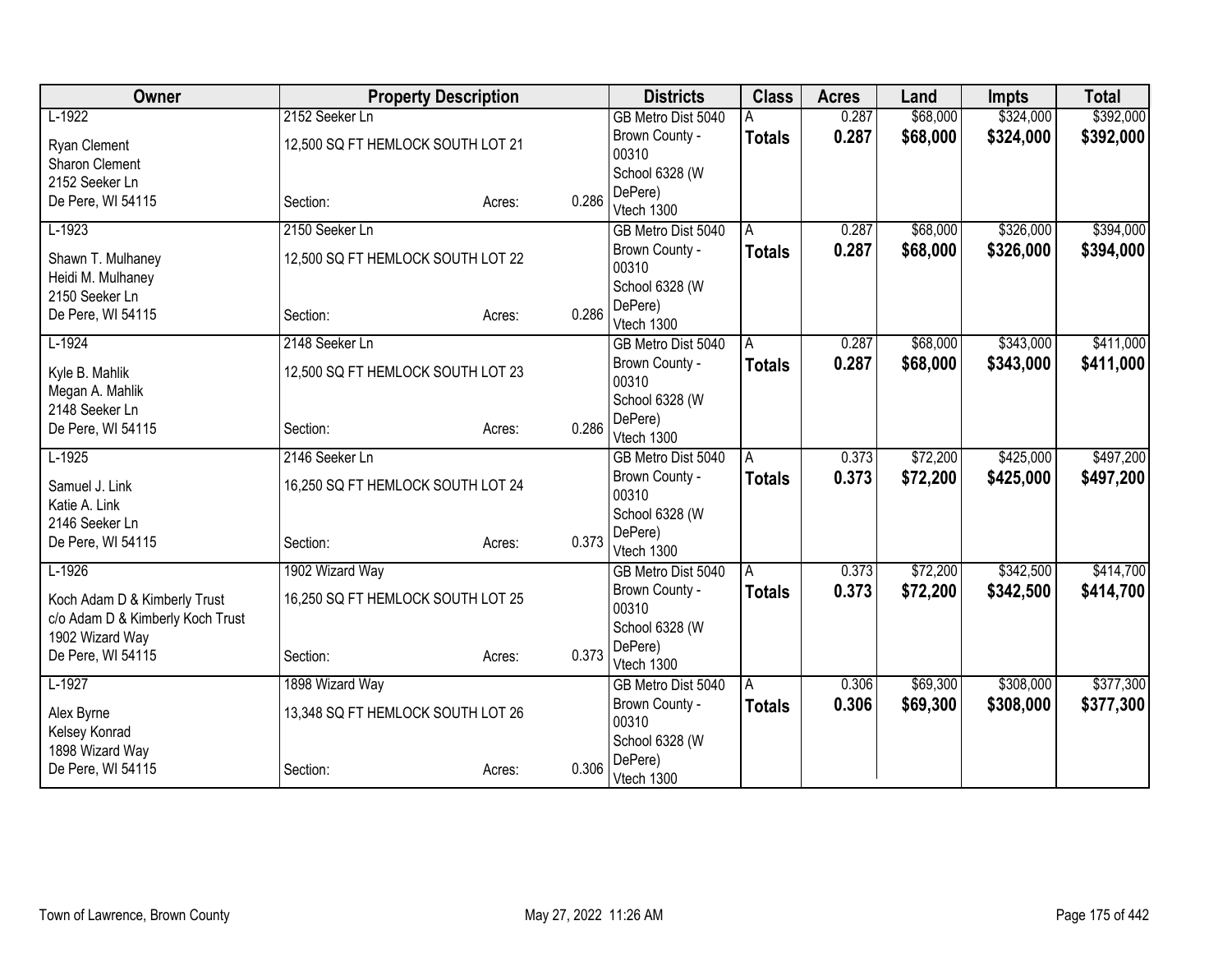| Owner                                                     | <b>Property Description</b>       |                 | <b>Districts</b>        | <b>Class</b>  | <b>Acres</b> | Land     | <b>Impts</b> | <b>Total</b> |
|-----------------------------------------------------------|-----------------------------------|-----------------|-------------------------|---------------|--------------|----------|--------------|--------------|
| $L-1928$                                                  | 1894 Wizard Way                   |                 | GB Metro Dist 5040      |               | 0.306        | \$69,300 | \$327,000    | \$396,300    |
| Pawel Kurkowski                                           | 13,348 SQ FT HEMLOCK SOUTH LOT 27 |                 | Brown County -          | <b>Totals</b> | 0.306        | \$69,300 | \$327,000    | \$396,300    |
| Lacey K. Kurkowski                                        |                                   |                 | 00310                   |               |              |          |              |              |
| 1894 Wizard Way                                           |                                   |                 | School 6328 (W          |               |              |          |              |              |
| De Pere, WI 54115                                         | Section:                          | 0.306<br>Acres: | DePere)                 |               |              |          |              |              |
|                                                           |                                   |                 | Vtech 1300              |               |              |          |              |              |
| $L-1929$                                                  | 1890 Wizard Way                   |                 | GB Metro Dist 5040      | A             | 0.306        | \$69,300 | \$484,500    | \$553,800    |
| Justin T & Erin C Haworth Living Trust<br>1890 Wizard Way | 13,348 SQ FT HEMLOCK SOUTH LOT 28 |                 | Brown County -<br>00310 | <b>Totals</b> | 0.306        | \$69,300 | \$484,500    | \$553,800    |
| De Pere, WI 54115                                         |                                   |                 | School 6328 (W          |               |              |          |              |              |
|                                                           | Section:                          | 0.306<br>Acres: | DePere)<br>Vtech 1300   |               |              |          |              |              |
| $L-1930$                                                  | 1886 Wizard Way                   |                 | GB Metro Dist 5040      | A             | 0.300        | \$68,900 | \$360,500    | \$429,400    |
| Brad M. Diedrich                                          | 13,077 SQ FT HEMLOCK SOUTH LOT 29 |                 | Brown County -<br>00310 | <b>Totals</b> | 0.300        | \$68,900 | \$360,500    | \$429,400    |
| Ashley L. Diedrich                                        |                                   |                 | School 6328 (W          |               |              |          |              |              |
| 1886 Wizard Way                                           |                                   | 0.300           | DePere)                 |               |              |          |              |              |
| De Pere, WI 54115                                         | Section:                          | Acres:          | Vtech 1300              |               |              |          |              |              |
| $L-1931$                                                  | 927 Raven Claw Ct                 |                 | GB Metro Dist 5040      | A             | 0.363        | \$71,800 | \$370,500    | \$442,300    |
| Noopoth Stevaux                                           | 15,805 SQ FT HEMLOCK SOUTH LOT 30 |                 | Brown County -<br>00310 | <b>Totals</b> | 0.363        | \$71,800 | \$370,500    | \$442,300    |
| Craig Stevaux                                             |                                   |                 | School 6328 (W          |               |              |          |              |              |
| 1201 Fair Oaks Ave<br>Oak Park, IL 60302                  |                                   | 0.362           | DePere)                 |               |              |          |              |              |
|                                                           | Section:                          | Acres:          | Vtech 1300              |               |              |          |              |              |
| $L-1932$                                                  | 929 Raven Claw Ct                 |                 | GB Metro Dist 5040      | A             | 0.391        | \$78,800 | \$436,000    | \$514,800    |
| Frederick S. Lent<br>Lisa M. Lent                         | 17,030 SQ FT HEMLOCK SOUTH LOT 31 |                 | Brown County -<br>00310 | <b>Totals</b> | 0.391        | \$78,800 | \$436,000    | \$514,800    |
| 929 Raven Claw Ct                                         |                                   |                 | School 6328 (W          |               |              |          |              |              |
| De Pere, WI 54115                                         | Section:                          | 0.390<br>Acres: | DePere)                 |               |              |          |              |              |
|                                                           |                                   |                 | Vtech 1300              |               |              |          |              |              |
| $L-1933$                                                  | 931 Raven Claw Ct                 |                 | GB Metro Dist 5040      | A             | 0.517        | \$84,100 | \$399,500    | \$483,600    |
| Jonathon Sessler                                          | 22,504 SQ FT HEMLOCK SOUTH LOT 32 |                 | Brown County -<br>00310 | <b>Totals</b> | 0.517        | \$84,100 | \$399,500    | \$483,600    |
| Linde Sessler<br>931 Raven Claw Ct                        |                                   |                 | School 6328 (W          |               |              |          |              |              |
| De Pere, WI 54115                                         | Section:                          | 0.516<br>Acres: | DePere)<br>Vtech 1300   |               |              |          |              |              |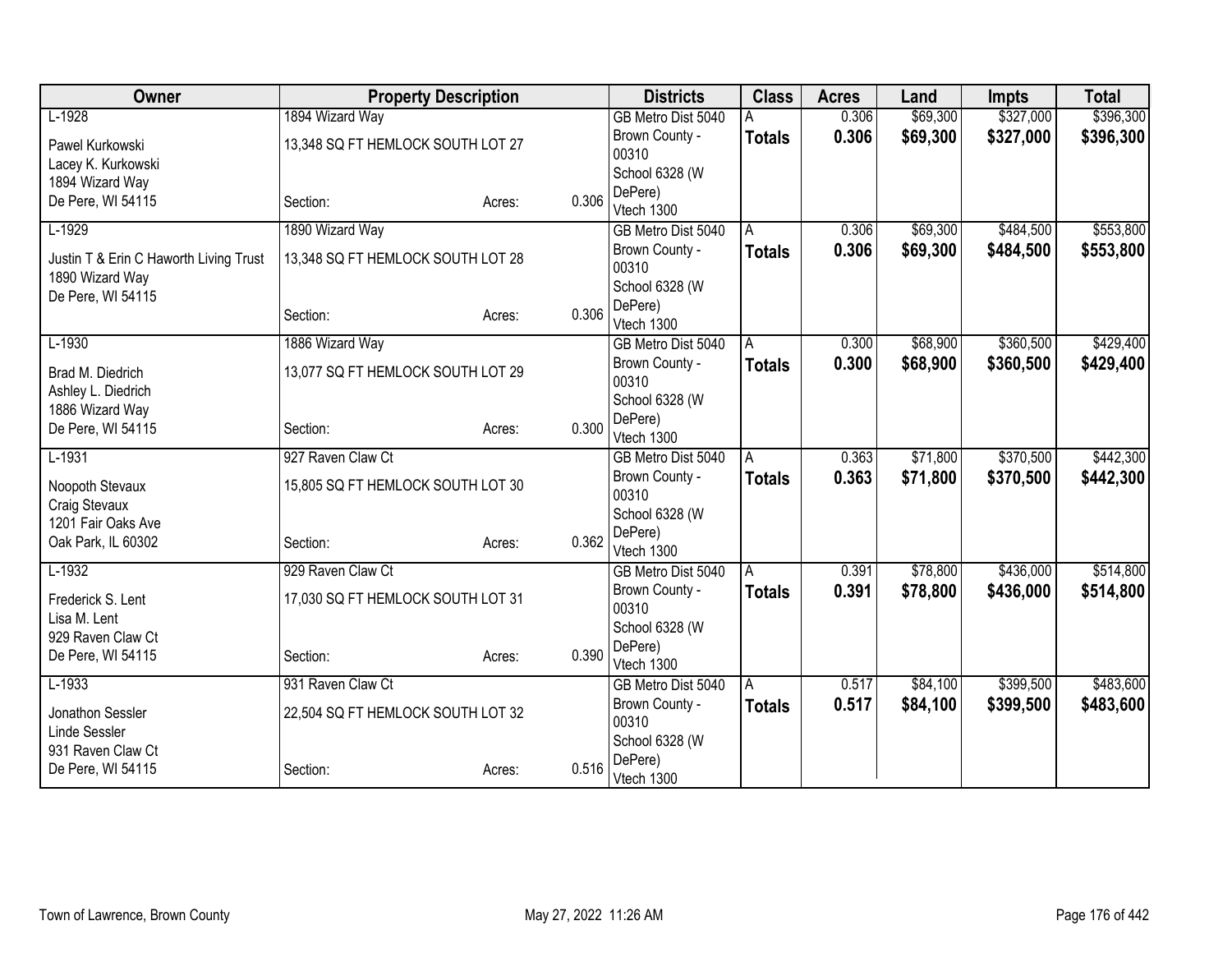| Owner                                      |                                      | <b>Property Description</b> |       | <b>Districts</b>                 | <b>Class</b>  | <b>Acres</b> | Land     | <b>Impts</b> | <b>Total</b> |
|--------------------------------------------|--------------------------------------|-----------------------------|-------|----------------------------------|---------------|--------------|----------|--------------|--------------|
| $L-1934$                                   | 932 Raven Claw Ct                    |                             |       | GB Metro Dist 5040               | Α             | 0.420        | \$80,000 | \$395,000    | \$475,000    |
| Kyle A. Shandera                           | 18,303 SQ FT HEMLOCK SOUTH LOT 33    |                             |       | Brown County -                   | <b>Totals</b> | 0.420        | \$80,000 | \$395,000    | \$475,000    |
| Amanda M. Tildsley                         |                                      |                             |       | 00310                            |               |              |          |              |              |
| 932 Raven Claw Ct                          |                                      |                             |       | School 6328 (W<br>DePere)        |               |              |          |              |              |
| De Pere, WI 54115                          | Section:                             | Acres:                      | 0.420 | Vtech 1300                       |               |              |          |              |              |
| $L-1935$                                   | 934 Raven Claw Ct                    |                             |       | GB Metro Dist 5040               | A             | 0.579        | \$86,700 | \$375,000    | \$461,700    |
| Tyler M. Genovese                          | 25,222 SQ FT HEMLOCK SOUTH LOT 34    |                             |       | Brown County -                   | <b>Totals</b> | 0.579        | \$86,700 | \$375,000    | \$461,700    |
| Kristin R. Genovese                        |                                      |                             |       | 00310                            |               |              |          |              |              |
| 934 Raven Claw Ct                          |                                      |                             |       | School 6328 (W                   |               |              |          |              |              |
| De Pere, WI 54115                          | Section:                             | Acres:                      | 0.579 | DePere)<br>Vtech 1300            |               |              |          |              |              |
| $L-1936$                                   | 930 Raven Claw Ct                    |                             |       | GB Metro Dist 5040               | A             | 0.379        | \$78,300 | \$456,500    | \$534,800    |
|                                            |                                      |                             |       | Brown County -                   | <b>Totals</b> | 0.379        | \$78,300 | \$456,500    | \$534,800    |
| David J. Schneider                         | 16,520 SQ FT HEMLOCK SOUTH LOT 35    |                             |       | 00310                            |               |              |          |              |              |
| Brittany A. Schneider<br>930 Raven Claw Ct |                                      |                             |       | School 6328 (W                   |               |              |          |              |              |
| De Pere, WI 54115                          | Section:                             | Acres:                      | 0.379 | DePere)                          |               |              |          |              |              |
|                                            |                                      |                             |       | Vtech 1300                       |               |              |          |              |              |
| $L-1937$                                   | 926 Raven Claw Ct                    |                             |       | GB Metro Dist 5040               | A             | 0.372        | \$72,200 | \$359,000    | \$431,200    |
| Asha Thaliath                              | 16,191 SQ FT HEMLOCK SOUTH LOT 36    |                             |       | Brown County -                   | Totals        | 0.372        | \$72,200 | \$359,000    | \$431,200    |
| 926 Raven Claw Ct                          |                                      |                             |       | 00310<br>School 6328 (W          |               |              |          |              |              |
| De Pere, WI 54115                          |                                      |                             |       | DePere)                          |               |              |          |              |              |
|                                            | Section:                             | Acres:                      | 0.371 | Vtech 1300                       |               |              |          |              |              |
| $L-1938$                                   | <b>Wizard Way</b>                    |                             |       | GB Metro Dist 5040               | A             | 4.360        | \$1,000  | $\sqrt{$0}$  | \$1,000      |
| Seven For Land, LLC                        | 189,913 SQ FT HEMLOCK SOUTH OUTLOT 1 |                             |       | Brown County -                   | <b>Totals</b> | 4.360        | \$1,000  | \$0          | \$1,000      |
| 516 S 8th St #b                            |                                      |                             |       | 00310                            |               |              |          |              |              |
| De Pere, WI 54115                          |                                      |                             |       | School 6328 (W                   |               |              |          |              |              |
|                                            | Section:                             | Acres:                      | 4.359 | DePere)                          |               |              |          |              |              |
| $L-1942$                                   | 2244 Creeksedge Way                  |                             |       | Vtech 1300<br>GB Metro Dist 5040 | A             | 0.337        | \$58,900 | \$262,500    | \$321,400    |
|                                            |                                      |                             |       | Brown County -                   | Totals        | 0.337        | \$58,900 | \$262,500    | \$321,400    |
| David S. Brunette                          | 14,710 SQ FT LOT 1 HIDDEN ACKERS     |                             |       | 00310                            |               |              |          |              |              |
| Chelsie L. Brunette                        |                                      |                             |       | School 6328 (W                   |               |              |          |              |              |
| 2244 Creeksedge Way<br>De Pere, WI 54115   |                                      |                             | 0.337 | DePere)                          |               |              |          |              |              |
|                                            | Section:                             | Acres:                      |       | TID <sub>1</sub>                 |               |              |          |              |              |
|                                            |                                      |                             |       | Vtech 1300                       |               |              |          |              |              |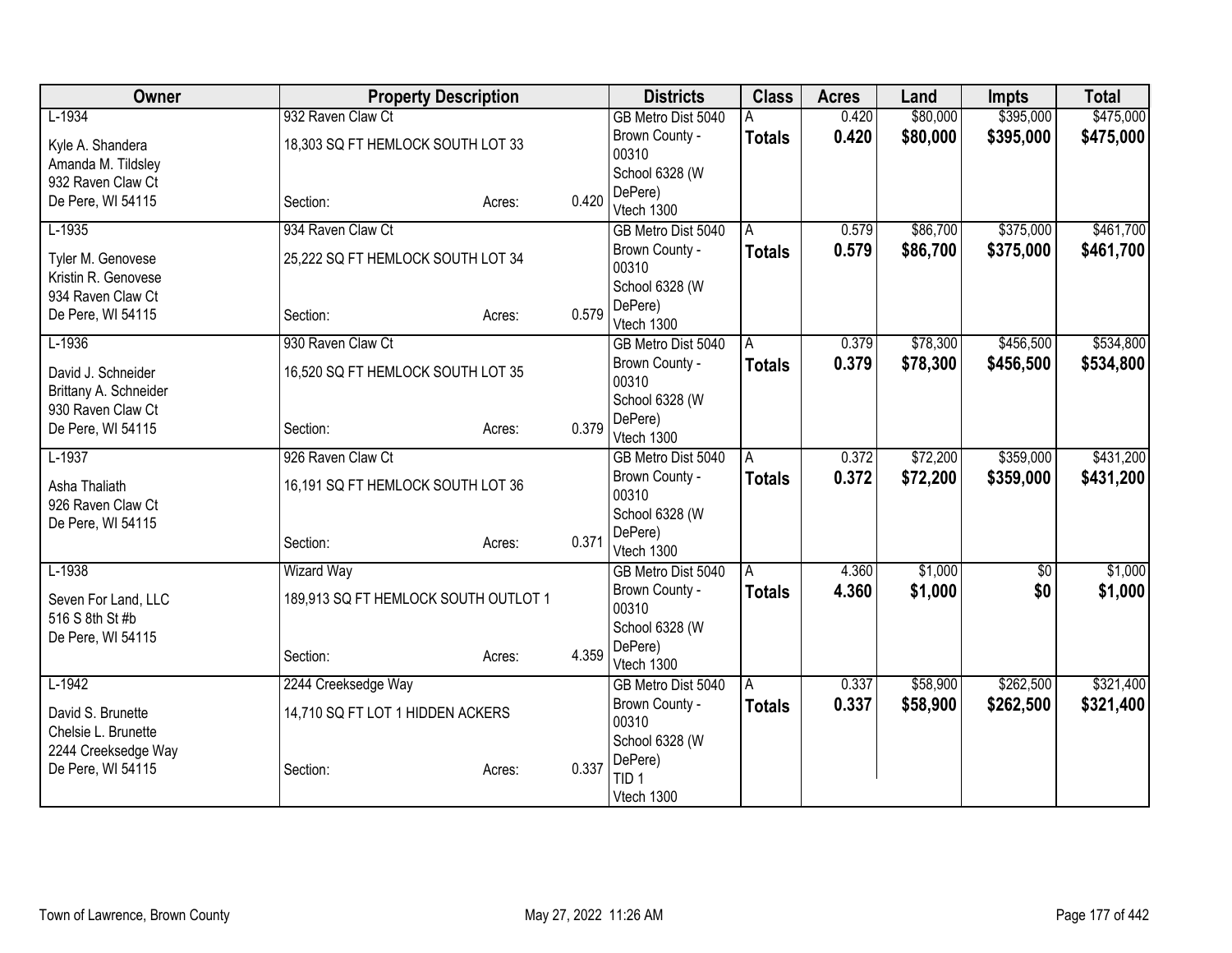| Owner                                    | <b>Property Description</b>      |        |       | <b>Districts</b>            | <b>Class</b>  | <b>Acres</b> | Land     | <b>Impts</b> | <b>Total</b> |
|------------------------------------------|----------------------------------|--------|-------|-----------------------------|---------------|--------------|----------|--------------|--------------|
| $L-1943$                                 | 2238 Creeksedge Way              |        |       | GB Metro Dist 5040          |               | 0.318        | \$57,900 | \$272,600    | \$330,500    |
| Michael J. Goza                          | 13,883 SQ FT LOT 2 HIDDEN ACKERS |        |       | Brown County -              | <b>Totals</b> | 0.318        | \$57,900 | \$272,600    | \$330,500    |
| Holly E. Goza                            |                                  |        |       | 00310                       |               |              |          |              |              |
| 2238 Creeksedge Way                      |                                  |        |       | School 6328 (W              |               |              |          |              |              |
| De Pere, WI 54115                        | Section:                         | Acres: | 0.318 | DePere)<br>TID 1            |               |              |          |              |              |
|                                          |                                  |        |       | Vtech 1300                  |               |              |          |              |              |
| $L-1944$                                 | 2234 Creeksedge Way              |        |       | GB Metro Dist 5040          | A             | 0.523        | \$57,700 | $\sqrt{6}$   | \$57,700     |
|                                          |                                  |        |       | Brown County -              | <b>Totals</b> | 0.523        | \$57,700 | \$0          | \$57,700     |
| Zachary M. Jaraczewski                   | 22,787 SQ FT LOT 3 HIDDEN ACKERS |        |       | 00310                       |               |              |          |              |              |
| Kayla A. Jaraczewski                     |                                  |        |       | School 6328 (W              |               |              |          |              |              |
| 1758 Bridge Port Ln<br>De Pere, WI 54115 |                                  |        | 0.523 | DePere)                     |               |              |          |              |              |
|                                          | Section:                         | Acres: |       | TID <sub>1</sub>            |               |              |          |              |              |
|                                          |                                  |        |       | Vtech 1300                  |               |              |          |              |              |
| $L-1945$                                 | 2224 Creeksedge Cir              |        |       | GB Metro Dist 5040          | A             | 0.476        | \$56,500 | \$552,000    | \$608,500    |
| <b>Leonard Britz</b>                     | 20,742 SQ FT LOT 4 HIDDEN ACKERS |        |       | Brown County -              | Totals        | 0.476        | \$56,500 | \$552,000    | \$608,500    |
| Joshua Fels                              |                                  |        |       | 00310                       |               |              |          |              |              |
| 2224 Creeksedge Cir                      |                                  |        |       | School 6328 (W              |               |              |          |              |              |
| De Pere, WI 54115                        | Section:                         | Acres: | 0.476 | DePere)<br>TID <sub>1</sub> |               |              |          |              |              |
|                                          |                                  |        |       | Vtech 1300                  |               |              |          |              |              |
| $L-1946$                                 | 2218 Creeksedge Cir              |        |       | GB Metro Dist 5040          | A             | 0.336        | \$58,800 | \$247,000    | \$305,800    |
|                                          |                                  |        |       | Brown County -              | <b>Totals</b> | 0.336        | \$58,800 | \$247,000    | \$305,800    |
| Andrew J. Maertz                         | 14,667 SQ FT LOT 5 HIDDEN ACKERS |        |       | 00310                       |               |              |          |              |              |
| Ericka K. Maertz                         |                                  |        |       | School 6328 (W              |               |              |          |              |              |
| 2218 Creeksedge Cir<br>Depere, WI 54115  | Section:                         | Acres: | 0.336 | DePere)                     |               |              |          |              |              |
|                                          |                                  |        |       | TID <sub>1</sub>            |               |              |          |              |              |
|                                          |                                  |        |       | Vtech 1300                  |               |              |          |              |              |
| $L-1947$                                 | 2212 Creeksedge Cir              |        |       | GB Metro Dist 5040          | A             | 0.355        | \$59,900 | \$246,500    | \$306,400    |
| Jason L. Sterckx                         | 15,500 SQ FT LOT 6 HIDDEN ACKERS |        |       | Brown County -              | <b>Totals</b> | 0.355        | \$59,900 | \$246,500    | \$306,400    |
| Ashley A. Sterckx                        |                                  |        |       | 00310                       |               |              |          |              |              |
| 2212 Creeksedge Cir                      |                                  |        |       | School 6328 (W<br>DePere)   |               |              |          |              |              |
| De Pere, WI 54115                        | Section:                         | Acres: | 0.355 | TID <sub>1</sub>            |               |              |          |              |              |
|                                          |                                  |        |       | Vtech 1300                  |               |              |          |              |              |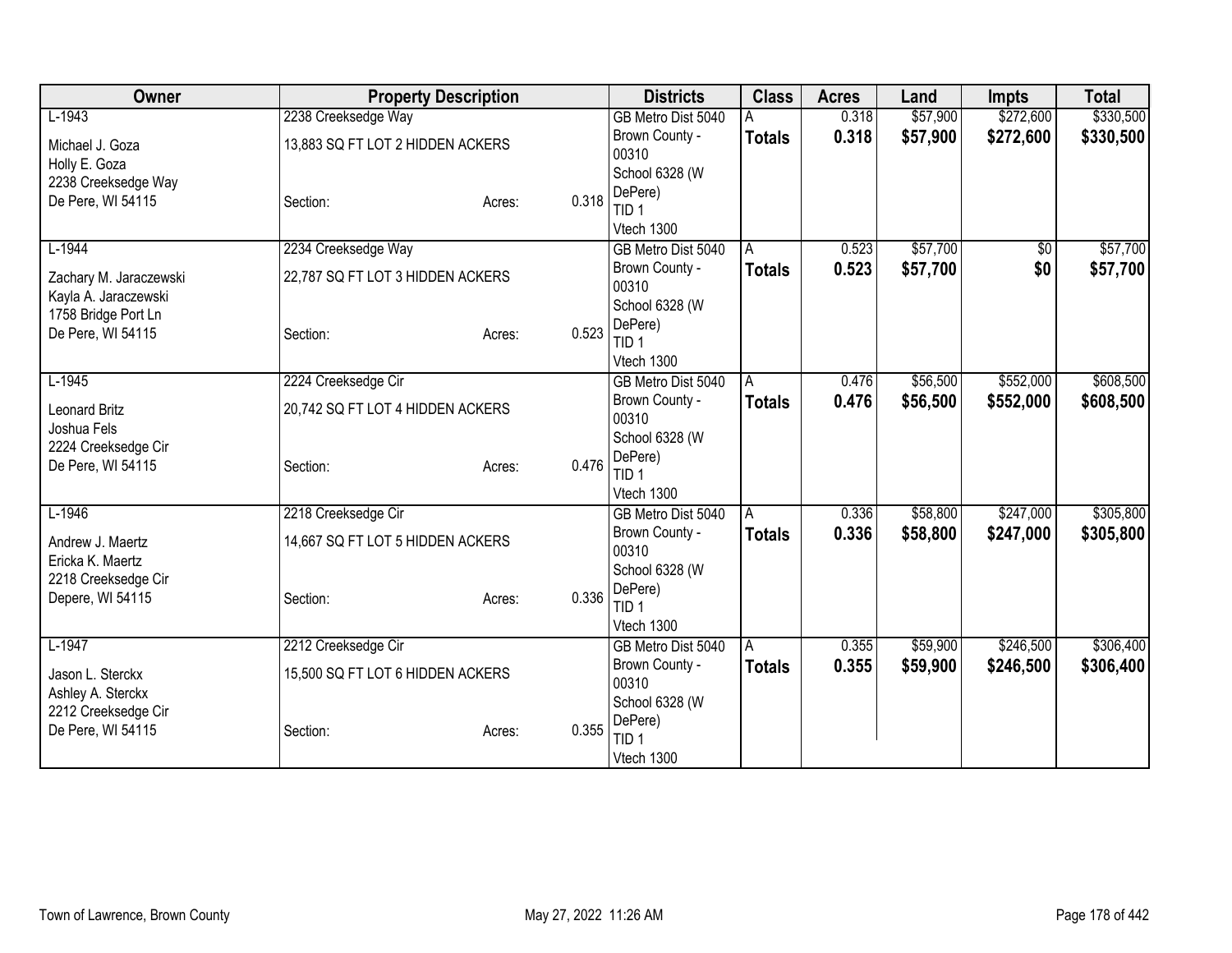| Owner                                    | <b>Property Description</b>       |        |       | <b>Districts</b>                 | <b>Class</b>  | <b>Acres</b> | Land     | <b>Impts</b> | <b>Total</b> |
|------------------------------------------|-----------------------------------|--------|-------|----------------------------------|---------------|--------------|----------|--------------|--------------|
| $L-1948$                                 | 2206 Creeksedge Cir               |        |       | GB Metro Dist 5040               |               | 0.491        | \$67,300 | \$396,400    | \$463,700    |
| Eric Veeser                              | 21,399 SQ FT LOT 7 HIDDEN ACKERS  |        |       | Brown County -                   | <b>Totals</b> | 0.491        | \$67,300 | \$396,400    | \$463,700    |
| 2206 Creeksedge Cir                      |                                   |        |       | 00310                            |               |              |          |              |              |
| De Pere, WI 54115                        |                                   |        |       | School 6328 (W                   |               |              |          |              |              |
|                                          | Section:                          | Acres: | 0.491 | DePere)<br>TID <sub>1</sub>      |               |              |          |              |              |
|                                          |                                   |        |       | Vtech 1300                       |               |              |          |              |              |
| $L-1949$                                 | 2200 Creeksedge Cir               |        |       | GB Metro Dist 5040               | A             | 0.506        | \$67,800 | \$330,000    | \$397,800    |
|                                          |                                   |        |       | Brown County -                   | <b>Totals</b> | 0.506        | \$67,800 | \$330,000    | \$397,800    |
| Daniel R. Oudenhoven                     | 22,046 SQ FT LOT 8 HIDDEN ACKERS  |        |       | 00310                            |               |              |          |              |              |
| Ann M. Oudenhoven                        |                                   |        |       | School 6328 (W                   |               |              |          |              |              |
| 2200 Creeksedge Cir<br>De Pere, WI 54115 | Section:                          | Acres: | 0.506 | DePere)                          |               |              |          |              |              |
|                                          |                                   |        |       | TID <sub>1</sub>                 |               |              |          |              |              |
|                                          |                                   |        |       | Vtech 1300                       |               |              |          |              |              |
| $L-1950$                                 | 2194 Creeksedge Cir               |        |       | GB Metro Dist 5040               | A             | 0.734        | \$69,200 | \$327,000    | \$396,200    |
| Jerome B. Borkowski                      | 31,979 SQ FT LOT 9 HIDDEN ACKERS  |        |       | Brown County -<br>00310          | <b>Totals</b> | 0.734        | \$69,200 | \$327,000    | \$396,200    |
| Colleen F. Borkowski                     |                                   |        |       | School 6328 (W                   |               |              |          |              |              |
| 2194 Creeksedge Cir                      |                                   |        |       | DePere)                          |               |              |          |              |              |
| De Pere, WI 54115                        | Section:                          | Acres: | 0.734 | TID <sub>1</sub>                 |               |              |          |              |              |
|                                          |                                   |        |       | Vtech 1300                       |               |              |          |              |              |
| $L-1951$                                 | 2188 Creeksedge Cir               |        |       | GB Metro Dist 5040               | A             | 0.331        | \$67,900 | \$413,000    | \$480,900    |
| Gregory B. Breitrick                     | 14,436 SQ FT LOT 10 HIDDEN ACKERS |        |       | Brown County -                   | <b>Totals</b> | 0.331        | \$67,900 | \$413,000    | \$480,900    |
| Michelle L. Breitrick                    |                                   |        |       | 00310                            |               |              |          |              |              |
| 2188 Creeksedge Cir                      |                                   |        |       | School 6328 (W                   |               |              |          |              |              |
| De Pere, WI 54115                        | Section:                          | Acres: | 0.331 | DePere)                          |               |              |          |              |              |
|                                          |                                   |        |       | TID <sub>1</sub>                 |               |              |          |              |              |
| $L-1952$                                 | 2189 Creeksedge Cir               |        |       | Vtech 1300<br>GB Metro Dist 5040 | A             | 0.323        | \$60,700 | \$282,000    | \$342,700    |
|                                          |                                   |        |       | Brown County -                   | <b>Totals</b> | 0.323        | \$60,700 | \$282,000    | \$342,700    |
| Stephen G. Vanboxtel                     | 14,092 SQ FT LOT 11 HIDDEN ACKERS |        |       | 00310                            |               |              |          |              |              |
| Kathryn J. Vanboxtel                     |                                   |        |       | School 6328 (W                   |               |              |          |              |              |
| 2189 Creeksedge Cir                      |                                   |        |       | DePere)                          |               |              |          |              |              |
| De Pere, WI 54115                        | Section:                          | Acres: | 0.323 | TID <sub>1</sub>                 |               |              |          |              |              |
|                                          |                                   |        |       | Vtech 1300                       |               |              |          |              |              |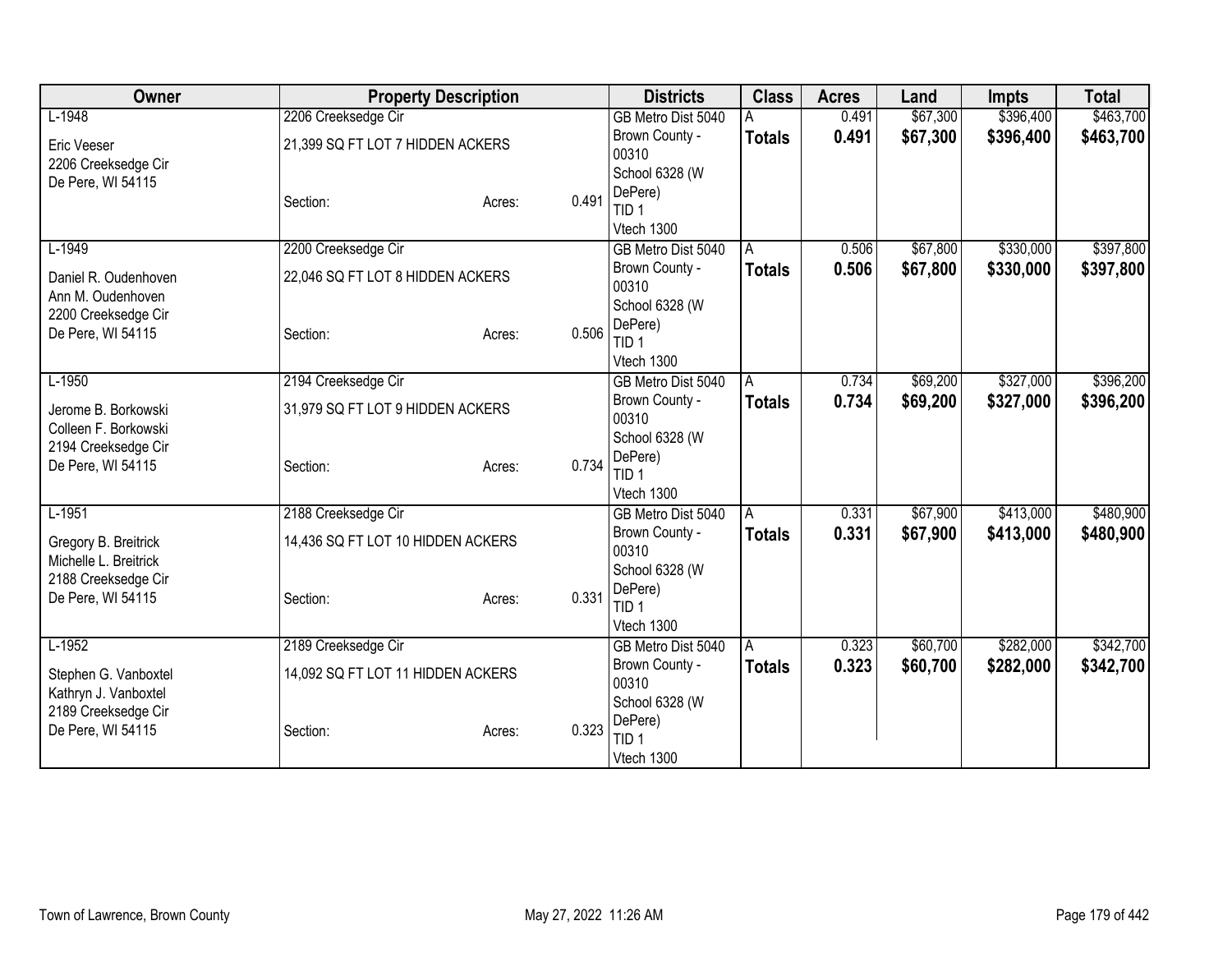| Owner                               | <b>Property Description</b>       |                 | <b>Districts</b>   | <b>Class</b>   | <b>Acres</b> | Land     | <b>Impts</b> | <b>Total</b> |
|-------------------------------------|-----------------------------------|-----------------|--------------------|----------------|--------------|----------|--------------|--------------|
| $L-1953$                            | 2195 Creeksedge Cir               |                 | GB Metro Dist 5040 |                | 0.475        | \$69,700 | \$339,000    | \$408,700    |
| Kurt P Netzer Living Trust of 2000  | 20,732 SQ FT LOT 12 HIDDEN ACKERS |                 | Brown County -     | <b>Totals</b>  | 0.475        | \$69,700 | \$339,000    | \$408,700    |
| Molly G Netzer Living Trust of 2000 |                                   |                 | 00310              |                |              |          |              |              |
| 2195 Creeksedge Cir                 |                                   |                 | School 6328 (W     |                |              |          |              |              |
| De Pere, WI 54115                   | Section:                          | 0.475<br>Acres: | DePere)<br>TID 1   |                |              |          |              |              |
|                                     |                                   |                 | Vtech 1300         |                |              |          |              |              |
| $L-1954$                            | 2201 Creeksedge Cir               |                 | GB Metro Dist 5040 | A              | 0.372        | \$69,900 | \$0          | \$69,900     |
|                                     |                                   |                 | Brown County -     | <b>Totals</b>  | 0.372        | \$69,900 | \$0          | \$69,900     |
| Nathan A. Weyenberg                 | 16,234 SQ FT LOT 13 HIDDEN ACKERS |                 | 00310              |                |              |          |              |              |
| Tammy Evers Weyenberg               |                                   |                 | School 6328 (W     |                |              |          |              |              |
| 2805 E Milestone Ct                 |                                   | 0.372           | DePere)            |                |              |          |              |              |
| Appleton, WI 54913                  | Section:                          | Acres:          | TID <sub>1</sub>   |                |              |          |              |              |
|                                     |                                   |                 | Vtech 1300         |                |              |          |              |              |
| $L-1955$                            | 2207 Creeksedge Cir               |                 | GB Metro Dist 5040 | A              | 0.453        | \$68,500 | \$427,500    | \$496,000    |
| Ryan W. Hopf                        | 19,763 SQ FT LOT 14 HIDDEN ACKERS |                 | Brown County -     | <b>Totals</b>  | 0.453        | \$68,500 | \$427,500    | \$496,000    |
| Valerie J. Hopf                     |                                   |                 | 00310              |                |              |          |              |              |
| 2207 Creeksedge Cir                 |                                   |                 | School 6328 (W     |                |              |          |              |              |
| De Pere, WI 54115                   | Section:                          | 0.453<br>Acres: | DePere)<br>TID 1   |                |              |          |              |              |
|                                     |                                   |                 | Vtech 1300         |                |              |          |              |              |
| $L-1956$                            | 2209 Creeksedge Cir               |                 | GB Metro Dist 5040 | l A            | 0.578        | \$71,700 | \$486,500    | \$558,200    |
|                                     |                                   |                 | Brown County -     | <b>Totals</b>  | 0.578        | \$71,700 | \$486,500    | \$558,200    |
| Andrew J. Nackers                   | 25,219 SQ FT LOT 15 HIDDEN ACKERS |                 | 00310              |                |              |          |              |              |
| Carrianne L. Nackers                |                                   |                 | School 6328 (W     |                |              |          |              |              |
| 2209 Creeksedge Cir                 |                                   |                 | DePere)            |                |              |          |              |              |
| De Pere, WI 54115                   | Section:                          | 0.578<br>Acres: | TID <sub>1</sub>   |                |              |          |              |              |
|                                     |                                   |                 | Vtech 1300         |                |              |          |              |              |
| $L-1957$                            | 2215 Creeksedge Cir               |                 | GB Metro Dist 5040 | $\overline{A}$ | 0.504        | \$67,800 | \$367,000    | \$434,800    |
| John Murphy                         | 21,996 SQ FT LOT 16 HIDDEN ACKERS |                 | Brown County -     | <b>Totals</b>  | 0.504        | \$67,800 | \$367,000    | \$434,800    |
| Rhonda Murphy                       |                                   |                 | 00310              |                |              |          |              |              |
| 2215 Creeksedge Cir                 |                                   |                 | School 6328 (W     |                |              |          |              |              |
| De Pere, WI 54115                   | Section:                          | 0.504<br>Acres: | DePere)            |                |              |          |              |              |
|                                     |                                   |                 | TID <sub>1</sub>   |                |              |          |              |              |
|                                     |                                   |                 | Vtech 1300         |                |              |          |              |              |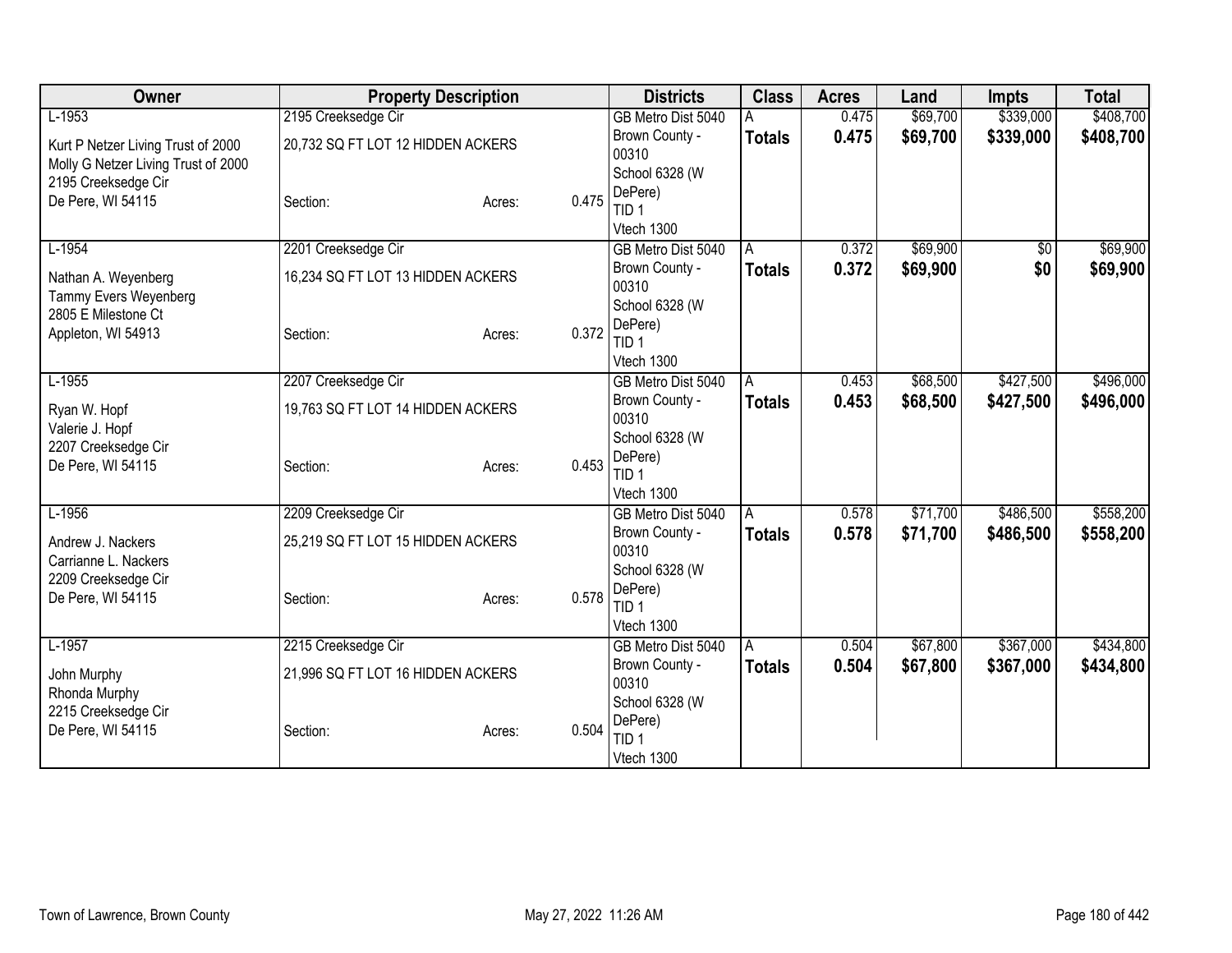| Owner                                    | <b>Property Description</b>       |                 | <b>Districts</b>               | <b>Class</b>  | <b>Acres</b> | Land     | <b>Impts</b> | <b>Total</b> |
|------------------------------------------|-----------------------------------|-----------------|--------------------------------|---------------|--------------|----------|--------------|--------------|
| $L-1958$                                 | 2221 Creeksedge Cir               |                 | GB Metro Dist 5040             |               | 0.526        | \$67,900 | \$296,000    | \$363,900    |
| Zachary D. Wege                          | 22,942 SQ FT LOT 17 HIDDEN ACKERS |                 | Brown County -                 | <b>Totals</b> | 0.526        | \$67,900 | \$296,000    | \$363,900    |
| Natasha L. Wege                          |                                   |                 | 00310                          |               |              |          |              |              |
| 2221 Creeksedge Ci                       |                                   |                 | School 6328 (W                 |               |              |          |              |              |
| De Pere, WI 54115                        | Section:                          | 0.526<br>Acres: | DePere)<br>TID <sub>1</sub>    |               |              |          |              |              |
|                                          |                                   |                 | Vtech 1300                     |               |              |          |              |              |
| $L-1959$                                 | 2227 Creeksedge Cir               |                 | GB Metro Dist 5040             | A             | 0.538        | \$68,000 | \$287,500    | \$355,500    |
|                                          |                                   |                 | Brown County -                 | <b>Totals</b> | 0.538        | \$68,000 | \$287,500    | \$355,500    |
| Robert J. Taylor                         | 23,461 SQ FT LOT 18 HIDDEN ACKERS |                 | 00310                          |               |              |          |              |              |
| Valerie L. Taylor<br>2227 Creeksedge Cir |                                   |                 | School 6328 (W                 |               |              |          |              |              |
| De Pere, WI 54115                        | Section:                          | 0.538<br>Acres: | DePere)                        |               |              |          |              |              |
|                                          |                                   |                 | TID <sub>1</sub>               |               |              |          |              |              |
|                                          |                                   |                 | Vtech 1300                     |               |              |          |              |              |
| $L-1960$                                 | 2231 Creeksedge Cir               |                 | GB Metro Dist 5040             | A             | 0.706        | \$69,000 | \$318,500    | \$387,500    |
| Nicholas L. Gilson                       | 30,785 SQ FT LOT 19 HIDDEN ACKERS |                 | Brown County -                 | <b>Totals</b> | 0.706        | \$69,000 | \$318,500    | \$387,500    |
| Emily G. Gilson                          |                                   |                 | 00310<br>School 6328 (W        |               |              |          |              |              |
| 2231 Creeksedge Cir                      |                                   |                 | DePere)                        |               |              |          |              |              |
| De Pere, WI 54115                        | Section:                          | 0.706<br>Acres: | TID <sub>1</sub>               |               |              |          |              |              |
|                                          |                                   |                 | Vtech 1300                     |               |              |          |              |              |
| $L-1961$                                 | 2235 Creeksedge Cir               |                 | GB Metro Dist 5040             | A             | 1.676        | \$74,900 | \$0          | \$74,900     |
| Lucas Grahek                             | 73,046 SQ FT LOT 20 HIDDEN ACKERS |                 | Brown County -                 | <b>Totals</b> | 1.676        | \$74,900 | \$0          | \$74,900     |
| Jessica Grahek                           |                                   |                 | 00310                          |               |              |          |              |              |
| 1722 Galway Ln                           |                                   |                 | School 6328 (W                 |               |              |          |              |              |
| De Pere, WI 54115                        | Section:                          | Acres:          | DePere)<br>1.676               |               |              |          |              |              |
|                                          |                                   |                 | TID <sub>1</sub><br>Vtech 1300 |               |              |          |              |              |
| $L-1962$                                 | 2239 Creeksedge Cir               |                 | GB Metro Dist 5040             | A             | 0.408        | \$56,500 | \$244,000    | \$300,500    |
|                                          |                                   |                 | Brown County -                 | <b>Totals</b> | 0.408        | \$56,500 | \$244,000    | \$300,500    |
| Patrick H. Fehrenbach                    | 17,782 SQ FT LOT 21 HIDDEN ACKERS |                 | 00310                          |               |              |          |              |              |
| Lisa M. Fehrenbach                       |                                   |                 | School 6328 (W                 |               |              |          |              |              |
| 2239 Creeksedge Cir                      |                                   |                 | DePere)                        |               |              |          |              |              |
| De Pere, WI 54115                        | Section:                          | 0.408<br>Acres: | TID <sub>1</sub>               |               |              |          |              |              |
|                                          |                                   |                 | Vtech 1300                     |               |              |          |              |              |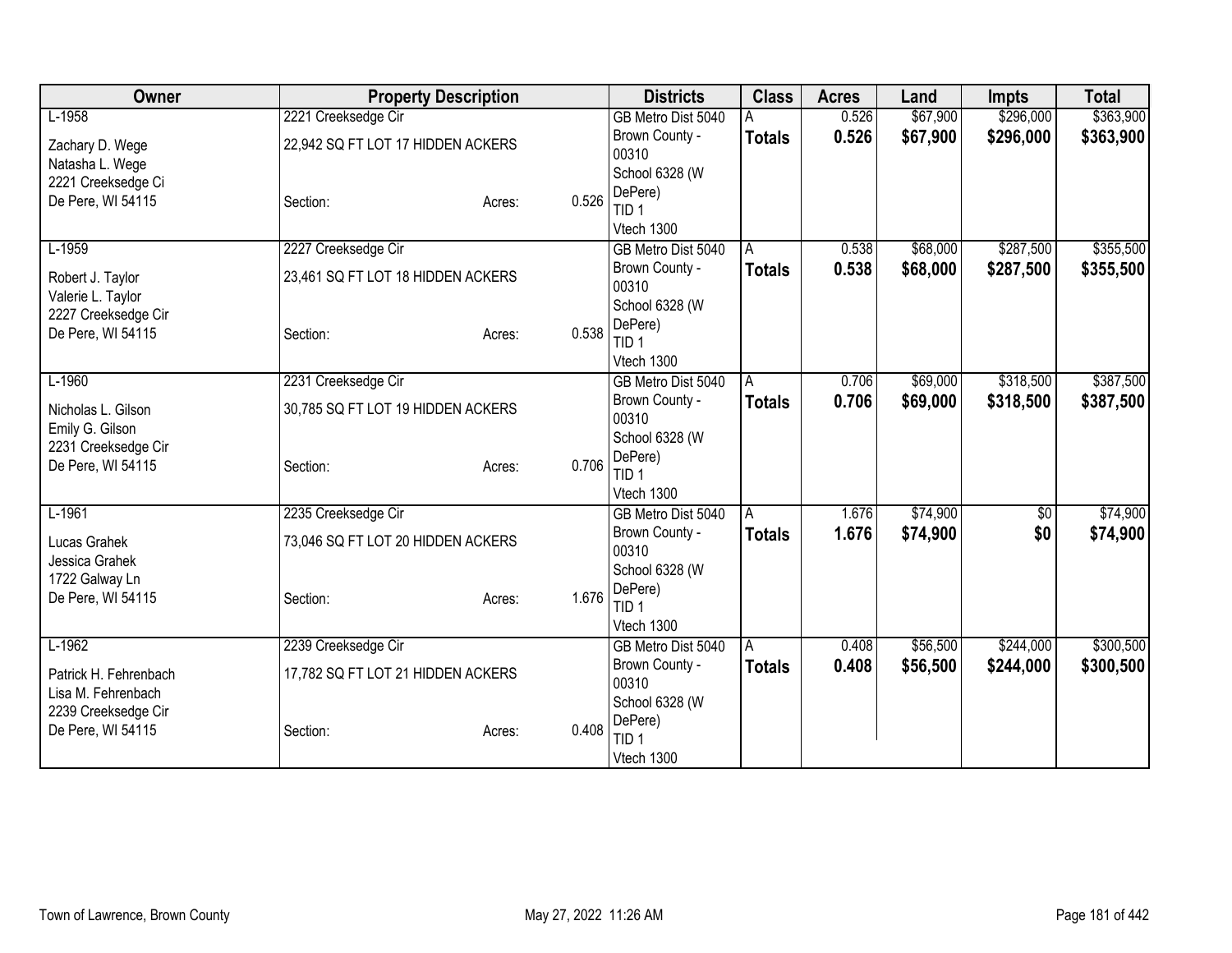| Owner                                    | <b>Property Description</b>       |                 | <b>Districts</b>            | <b>Class</b>  | <b>Acres</b> | Land     | <b>Impts</b> | <b>Total</b> |
|------------------------------------------|-----------------------------------|-----------------|-----------------------------|---------------|--------------|----------|--------------|--------------|
| $L-1963$                                 | 2241 Creeksedge Cir               |                 | GB Metro Dist 5040          |               | 0.297        | \$56,700 | \$256,000    | \$312,700    |
| Robert E. Cardew                         | 12,953 SQ FT LOT 22 HIDDEN ACKERS |                 | Brown County -              | <b>Totals</b> | 0.297        | \$56,700 | \$256,000    | \$312,700    |
| Bobbi M. Cardew                          |                                   |                 | 00310                       |               |              |          |              |              |
| 2241 Creeksedge Cir                      |                                   |                 | School 6328 (W              |               |              |          |              |              |
| De Pere, WI 54115                        | Section:                          | 0.297<br>Acres: | DePere)                     |               |              |          |              |              |
|                                          |                                   |                 | TID 1<br>Vtech 1300         |               |              |          |              |              |
| $L-1964$                                 | 2243 Creeksedge Cir               |                 | GB Metro Dist 5040          | A             | 0.351        | \$50,700 | \$249,500    | \$300,200    |
|                                          |                                   |                 | Brown County -              | <b>Totals</b> | 0.351        | \$50,700 | \$249,500    | \$300,200    |
| Amy J. Bowers                            | 15,293 SQ FT LOT 23 HIDDEN ACKERS |                 | 00310                       |               |              |          |              |              |
| Andrew D. Bowers                         |                                   |                 | School 6328 (W              |               |              |          |              |              |
| 2243 Creeksedge Cir                      |                                   |                 | DePere)                     |               |              |          |              |              |
| De Pere, WI 54115                        | Section:                          | 0.351<br>Acres: | TID <sub>1</sub>            |               |              |          |              |              |
|                                          |                                   |                 | Vtech 1300                  |               |              |          |              |              |
| $L-1965$                                 | 2233 Creeksedge Way               |                 | GB Metro Dist 5040          | A             | 0.451        | \$55,300 | \$287,500    | \$342,800    |
| Adam J. Haleen                           | 19,657 SQ FT LOT 24 HIDDEN ACKERS |                 | Brown County -              | <b>Totals</b> | 0.451        | \$55,300 | \$287,500    | \$342,800    |
| Janae M. Haleen                          |                                   |                 | 00310                       |               |              |          |              |              |
| 2233 Creeksedge Cir                      |                                   |                 | School 6328 (W              |               |              |          |              |              |
| Depere, WI 54115                         | Section:                          | 0.451<br>Acres: | DePere)<br>TID <sub>1</sub> |               |              |          |              |              |
|                                          |                                   |                 | Vtech 1300                  |               |              |          |              |              |
| $L-1966$                                 | 2229 Creeksedge Cir               |                 | GB Metro Dist 5040          | A             | 0.282        | \$55,900 | \$296,500    | \$352,400    |
|                                          |                                   |                 | Brown County -              | <b>Totals</b> | 0.282        | \$55,900 | \$296,500    | \$352,400    |
| <b>Lindsay Decleene</b>                  | 12,307 SQ FT LOT 25 HIDDEN ACKERS |                 | 00310                       |               |              |          |              |              |
| Sarah Decleene                           |                                   |                 | School 6328 (W              |               |              |          |              |              |
| 2229 Creeksedge Cir<br>De Pere, WI 54115 | Section:                          | 0.282           | DePere)                     |               |              |          |              |              |
|                                          |                                   | Acres:          | TID <sub>1</sub>            |               |              |          |              |              |
|                                          |                                   |                 | Vtech 1300                  |               |              |          |              |              |
| $L-1967$                                 | 2223 Creeksedge Cir               |                 | GB Metro Dist 5040          | A             | 0.282        | \$55,900 | \$269,500    | \$325,400    |
| Brandon T. Hengel                        | 12,307 SQ FT LOT 26 HIDDEN ACKERS |                 | Brown County -              | <b>Totals</b> | 0.282        | \$55,900 | \$269,500    | \$325,400    |
| Lindsay A. Hengel                        |                                   |                 | 00310                       |               |              |          |              |              |
| 2223 Creeksedge Cir                      |                                   |                 | School 6328 (W<br>DePere)   |               |              |          |              |              |
| De Pere, WI 54115                        | Section:                          | 0.282<br>Acres: | TID <sub>1</sub>            |               |              |          |              |              |
|                                          |                                   |                 | Vtech 1300                  |               |              |          |              |              |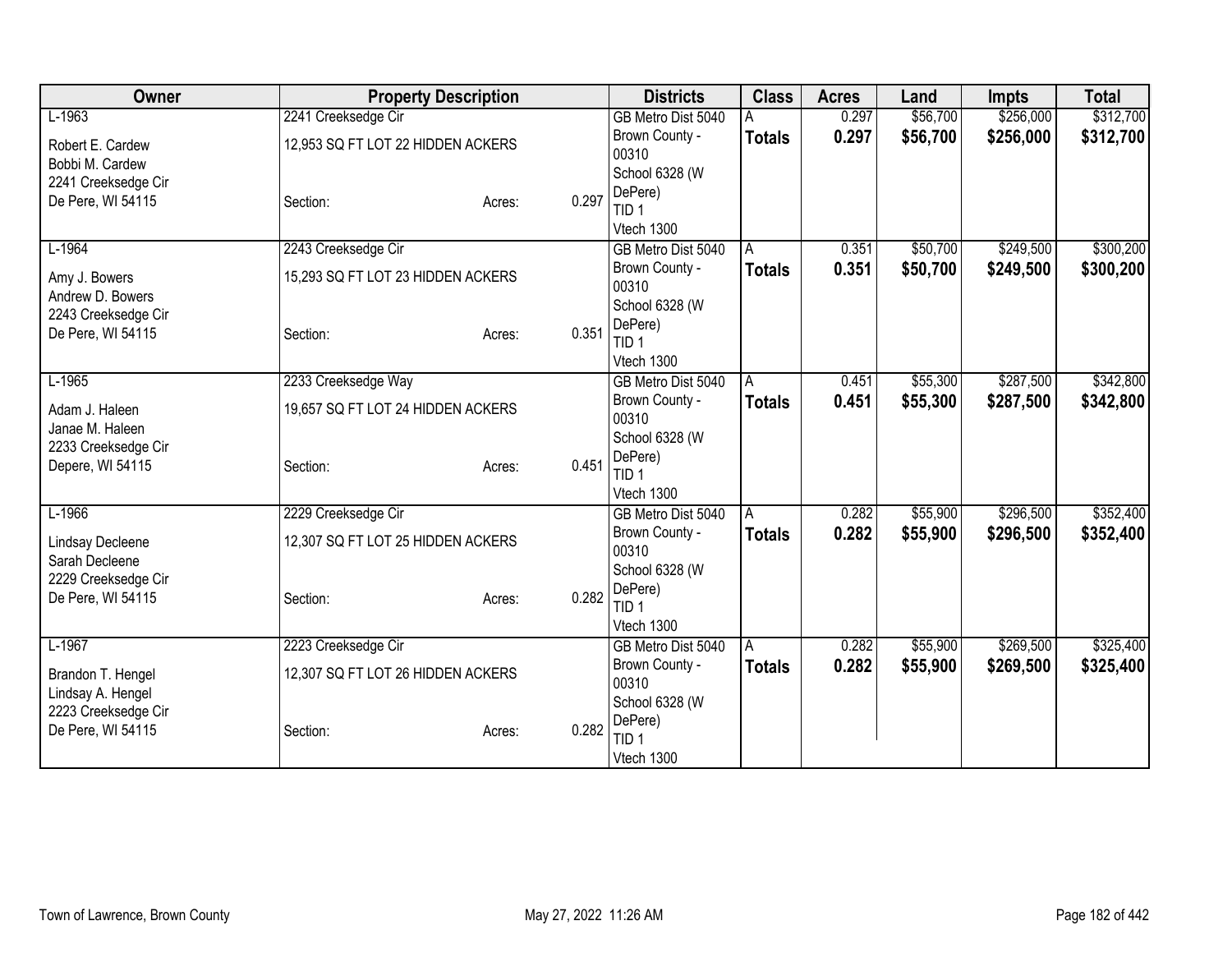| Owner                                    |                                   | <b>Property Description</b> |       | <b>Districts</b>            | <b>Class</b>  | <b>Acres</b> | Land     | <b>Impts</b> | <b>Total</b> |
|------------------------------------------|-----------------------------------|-----------------------------|-------|-----------------------------|---------------|--------------|----------|--------------|--------------|
| $L-1968$                                 | 2217 Creeksedge Cir               |                             |       | GB Metro Dist 5040          |               | 0.282        | \$55,900 | \$252,500    | \$308,400    |
| Craig S. Knapp                           | 12,307 SQ FT LOT 27 HIDDEN ACKERS |                             |       | Brown County -              | <b>Totals</b> | 0.282        | \$55,900 | \$252,500    | \$308,400    |
| Deidre L. Knapp                          |                                   |                             |       | 00310                       |               |              |          |              |              |
| 2217 Creeksedge Cir                      |                                   |                             |       | School 6328 (W              |               |              |          |              |              |
| De Pere, WI 54115                        | Section:                          | Acres:                      | 0.282 | DePere)<br>TID <sub>1</sub> |               |              |          |              |              |
|                                          |                                   |                             |       | Vtech 1300                  |               |              |          |              |              |
| $L-1969$                                 | 2211 Creeksedge Cir               |                             |       | GB Metro Dist 5040          | A             | 0.282        | \$55,900 | \$251,000    | \$306,900    |
|                                          |                                   |                             |       | Brown County -              | <b>Totals</b> | 0.282        | \$55,900 | \$251,000    | \$306,900    |
| Benjamin M. Giffin                       | 12,307 SQ FT LOT 28 HIDDEN ACKERS |                             |       | 00310                       |               |              |          |              |              |
| Abby R. Giffin                           |                                   |                             |       | School 6328 (W              |               |              |          |              |              |
| 2211 Creeksedge Cir<br>De Pere, WI 54115 | Section:                          | Acres:                      | 0.282 | DePere)                     |               |              |          |              |              |
|                                          |                                   |                             |       | TID <sub>1</sub>            |               |              |          |              |              |
|                                          |                                   |                             |       | Vtech 1300                  |               |              |          |              |              |
| $L-1970$                                 | 2203 Creeksedge Cir               |                             |       | GB Metro Dist 5040          | A             | 0.371        | \$51,600 | \$315,000    | \$366,600    |
| <b>Richard Sievert</b>                   | 16,174 SQ FT LOT 29 HIDDEN ACKERS |                             |       | Brown County -              | <b>Totals</b> | 0.371        | \$51,600 | \$315,000    | \$366,600    |
| <b>Tanya Sievert</b>                     |                                   |                             |       | 00310<br>School 6328 (W     |               |              |          |              |              |
| 2203 Creeksedge Cir                      |                                   |                             |       | DePere)                     |               |              |          |              |              |
| De Pere, WI 54115                        | Section:                          | Acres:                      | 0.371 | TID <sub>1</sub>            |               |              |          |              |              |
|                                          |                                   |                             |       | Vtech 1300                  |               |              |          |              |              |
| $L-1971$                                 | 2204 Creeksedge Cir               |                             |       | GB Metro Dist 5040          | A             | 0.405        | \$53,200 | \$214,000    | \$267,200    |
|                                          | 17,668 SQ FT LOT 30 HIDDEN ACKERS |                             |       | Brown County -              | <b>Totals</b> | 0.405        | \$53,200 | \$214,000    | \$267,200    |
| Ashley M. Heraly<br>2204 Creeksedge Cir  |                                   |                             |       | 00310                       |               |              |          |              |              |
| De Pere, WI 54115                        |                                   |                             |       | School 6328 (W              |               |              |          |              |              |
|                                          | Section:                          | Acres:                      | 0.405 | DePere)                     |               |              |          |              |              |
|                                          |                                   |                             |       | TID <sub>1</sub>            |               |              |          |              |              |
|                                          |                                   |                             |       | Vtech 1300                  |               |              |          |              |              |
| $L-1972$                                 | 2210 Creeksedge Cir               |                             |       | GB Metro Dist 5040          | A             | 0.333        | \$58,700 | \$277,000    | \$335,700    |
| John E. Rhein                            | 14,521 SQ FT LOT 31 HIDDEN ACKERS |                             |       | Brown County -<br>00310     | <b>Totals</b> | 0.333        | \$58,700 | \$277,000    | \$335,700    |
| Janet M. Rhein                           |                                   |                             |       | School 6328 (W              |               |              |          |              |              |
| 2210 Creeksedge Cir                      |                                   |                             |       | DePere)                     |               |              |          |              |              |
| De Pere, WI 54115                        | Section:                          | Acres:                      | 0.333 | TID <sub>1</sub>            |               |              |          |              |              |
|                                          |                                   |                             |       | Vtech 1300                  |               |              |          |              |              |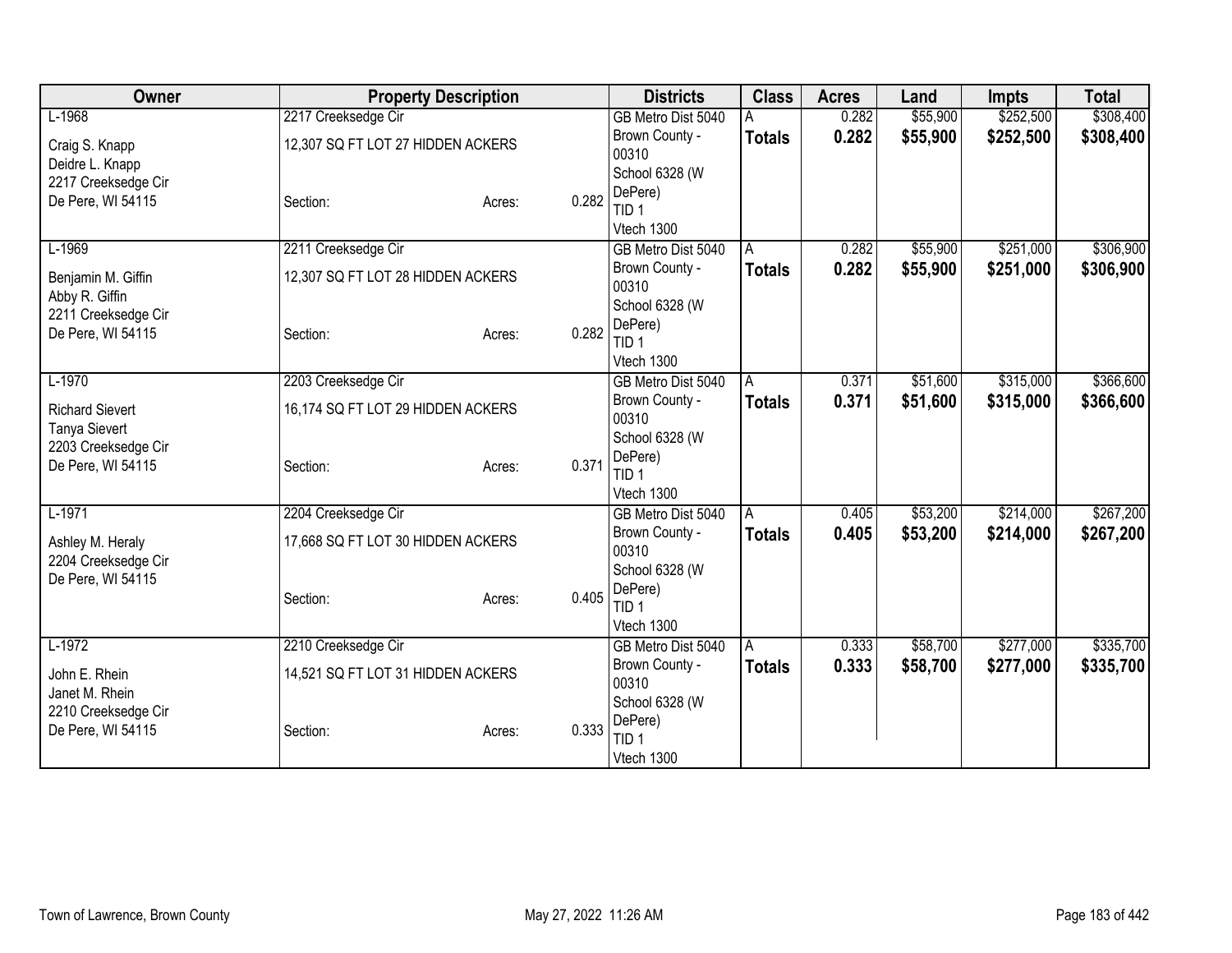| Owner                                     |                                             | <b>Property Description</b> |       | <b>Districts</b>            | <b>Class</b>  | <b>Acres</b> | Land     | <b>Impts</b>    | <b>Total</b> |
|-------------------------------------------|---------------------------------------------|-----------------------------|-------|-----------------------------|---------------|--------------|----------|-----------------|--------------|
| $L-1973$                                  | 2216 Creeksedge Cir                         |                             |       | GB Metro Dist 5040          | A             | 0.310        | \$57,400 | \$245,000       | \$302,400    |
| Nichole A. Ciesielczyk                    | 13,546 SQ FT LOT 32 HIDDEN ACKERS           |                             |       | Brown County -<br>00310     | <b>Totals</b> | 0.310        | \$57,400 | \$245,000       | \$302,400    |
| 2216 Creeksedge Cir<br>De Pere, WI 54115  |                                             |                             |       | School 6328 (W              |               |              |          |                 |              |
|                                           | Section:                                    | Acres:                      | 0.310 | DePere)<br>TID <sub>1</sub> |               |              |          |                 |              |
|                                           |                                             |                             |       | Vtech 1300                  |               |              |          |                 |              |
| $L-1974$                                  | 2222 Creeksedge Cir                         |                             |       | GB Metro Dist 5040          | A             | 0.288        | \$56,200 | \$280,200       | \$336,400    |
| Kristopher A. Wilber<br>Shannon M. Wilber | 12,567 SQ FT LOT 33 HIDDEN ACKERS           |                             |       | Brown County -<br>00310     | <b>Totals</b> | 0.288        | \$56,200 | \$280,200       | \$336,400    |
| 2222 Creeksedge Cir                       |                                             |                             |       | School 6328 (W              |               |              |          |                 |              |
| De Pere, WI 54115                         | Section:                                    | Acres:                      | 0.288 | DePere)<br>TID <sub>1</sub> |               |              |          |                 |              |
|                                           |                                             |                             |       | Vtech 1300                  |               |              |          |                 |              |
| $L-1975$                                  | 2228 Creeksedge Cir                         |                             |       | GB Metro Dist 5040          | A             | 0.282        | \$55,900 | \$290,500       | \$346,400    |
| Ashish Uttam<br>2228 Creeksedge Cir       | 12,306 SQ FT LOT 34 HIDDEN ACKERS           |                             |       | Brown County -<br>00310     | <b>Totals</b> | 0.282        | \$55,900 | \$290,500       | \$346,400    |
| De Pere, WI 54115                         |                                             |                             |       | School 6328 (W              |               |              |          |                 |              |
|                                           | Section:                                    | Acres:                      | 0.282 | DePere)<br>TID <sub>1</sub> |               |              |          |                 |              |
|                                           |                                             |                             |       | Vtech 1300                  |               |              |          |                 |              |
| $L-197-5$                                 | 3808 Sand Acres Dr                          |                             |       | GB Metro Dist 5040          | Α             | 0.530        | \$32,600 | \$272,800       | \$305,400    |
| Donald M. Hanson                          | 23,100 SQ FT LOT 1 OF 30 CSM 219 BNG PRT OF |                             |       | Brown County -<br>00310     | <b>Totals</b> | 0.530        | \$32,600 | \$272,800       | \$305,400    |
| Frances E. Hanson                         | SE1/4 SE1/4 SEC 19 T23N R20E                |                             |       | School 6328 (W              |               |              |          |                 |              |
| 3808 Sand Acres Dr                        |                                             |                             |       | DePere)                     |               |              |          |                 |              |
| De Pere, WI 54115-9505                    | Section:                                    | Acres:                      | 0.530 | Vtech 1300                  |               |              |          |                 |              |
| $L-1976$                                  | 2232 Creeksedge Cir                         |                             |       | GB Metro Dist 5040          | A             | 0.454        | \$55,500 | $\overline{50}$ | \$55,500     |
| Nicholas L. Gilson                        | 19,807 SQ FT LOT 35 HIDDEN ACKERS           |                             |       | Brown County -              | <b>Totals</b> | 0.454        | \$55,500 | \$0             | \$55,500     |
| Emily G. Gilson                           |                                             |                             |       | 00310                       |               |              |          |                 |              |
| 2231 Creeksedge Cir                       |                                             |                             |       | School 6328 (W<br>DePere)   |               |              |          |                 |              |
| De Pere, WI 54115                         | Section:                                    | Acres:                      | 0.454 | TID <sub>1</sub>            |               |              |          |                 |              |
|                                           |                                             |                             |       | Vtech 1300                  |               |              |          |                 |              |
| $L-1977$                                  | French Rd                                   |                             |       | GB Metro Dist 5040          | E4            | 1.743        | \$0      | \$0             | \$0          |
| Lawrence Town of                          | 75,968 SQ FT OUTLOT 1 HIDDEN ACKERS         |                             |       | Brown County -              | <b>Totals</b> | 1.743        | \$0      | \$0             | \$0          |
| c/o Town of Lawrence                      |                                             |                             |       | 00310                       |               |              |          |                 |              |
| 2400 Shady Ct                             |                                             |                             |       | School 6328 (W<br>DePere)   |               |              |          |                 |              |
| De Pere, WI 54115                         | Section:                                    | Acres:                      | 1.743 | TID <sub>1</sub>            |               |              |          |                 |              |
|                                           |                                             |                             |       | Vtech 1300                  |               |              |          |                 |              |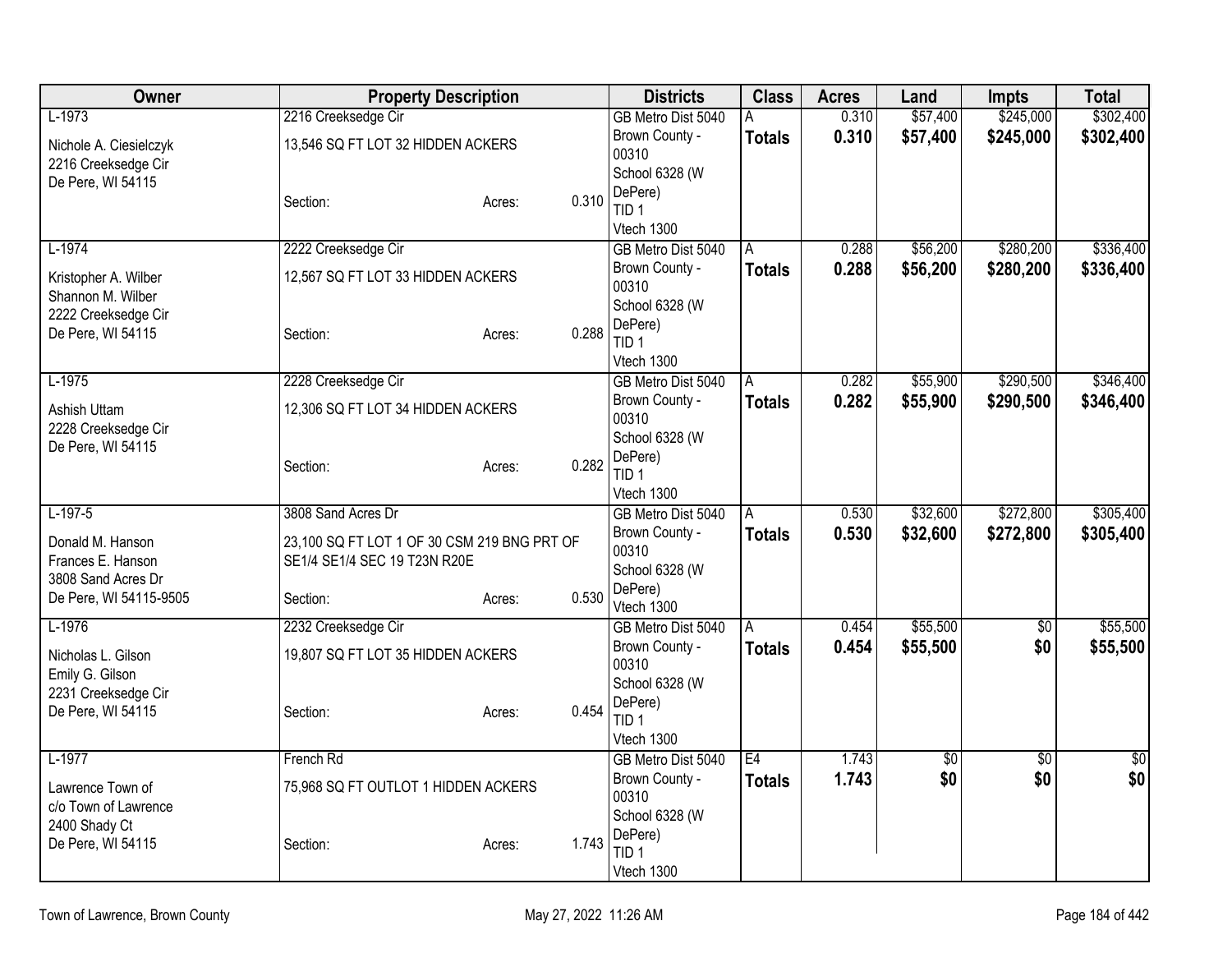| Owner                | <b>Property Description</b>             |        |       | <b>Districts</b>            | <b>Class</b>   | <b>Acres</b> | Land            | Impts           | <b>Total</b> |
|----------------------|-----------------------------------------|--------|-------|-----------------------------|----------------|--------------|-----------------|-----------------|--------------|
| $L-1978$             | French Rd                               |        |       | GB Metro Dist 5040          | E4             | 3.981        | $\overline{50}$ | $\overline{50}$ | \$0          |
| Lawrence Town of     | 173,445 SQ FT OUTLOT 2 HIDDEN ACKERS    |        |       | Brown County -              | <b>Totals</b>  | 3.981        | \$0             | \$0             | \$0          |
| c/o Town of Lawrence |                                         |        |       | 00310                       |                |              |                 |                 |              |
| 2400 Shady Ct        |                                         |        |       | School 6328 (W              |                |              |                 |                 |              |
| De Pere, WI 54115    | Section:                                | Acres: | 3.981 | DePere)<br>TID <sub>1</sub> |                |              |                 |                 |              |
|                      |                                         |        |       | Vtech 1300                  |                |              |                 |                 |              |
| $L-1979$             | Creeksedge Cir                          |        |       | GB Metro Dist 5040          | E4             | 3.163        | $\overline{50}$ | $\overline{50}$ | \$0          |
|                      |                                         |        |       | Brown County -              | <b>Totals</b>  | 3.163        | \$0             | \$0             | \$0          |
| Lawrence Town of     | 137,813 SQ FT OUTLOT 3 HIDDEN ACKERS    |        |       | 00310                       |                |              |                 |                 |              |
| c/o Town of Lawrence |                                         |        |       | School 6328 (W              |                |              |                 |                 |              |
| 2400 Shady Ct        |                                         |        |       | DePere)                     |                |              |                 |                 |              |
| De Pere, WI 54115    | Section:                                | Acres: | 3.163 | TID <sub>1</sub>            |                |              |                 |                 |              |
|                      |                                         |        |       | Vtech 1300                  |                |              |                 |                 |              |
| $L-1980$             | 2003 Dobby St                           |        |       | GB Metro Dist 5040          | l A            | 0.409        | \$79,500        | \$430,000       | \$509,500    |
| Joshua T. Jensen     | 17,823 SQ FT LOT 37 1ST ADDN TO HEMLOCK |        |       | Brown County -              | <b>Totals</b>  | 0.409        | \$79,500        | \$430,000       | \$509,500    |
| Joy E. Jensen        | <b>SOUTH</b>                            |        |       | 00310                       |                |              |                 |                 |              |
| 2003 Dobby St        |                                         |        |       | School 6328 (W              |                |              |                 |                 |              |
| De Pere, WI 54115    | Section:                                | Acres: | 0.409 | DePere)<br>Vtech 1300       |                |              |                 |                 |              |
| $L-1981$             | 2001 Dobby St                           |        |       | GB Metro Dist 5040          | $\overline{A}$ | 0.367        | \$79,200        | \$301,500       | \$380,700    |
|                      |                                         |        |       | Brown County -              | <b>Totals</b>  | 0.367        | \$79,200        | \$301,500       | \$380,700    |
| William G. Tilot     | 15,998 SQ FT LOT 38 1ST ADDN TO HEMLOCK |        |       | 00310                       |                |              |                 |                 |              |
| Logan M. Tilot       | SOUTH                                   |        |       | School 6328 (W              |                |              |                 |                 |              |
| 2001 Dobby St        |                                         |        |       | DePere)                     |                |              |                 |                 |              |
| De Pere, WI 54115    | Section:                                | Acres: | 0.367 | Vtech 1300                  |                |              |                 |                 |              |
| $L-1982$             | 1999 Dobby St                           |        |       | GB Metro Dist 5040          | A              | 0.454        | \$82,900        | \$192,500       | \$275,400    |
| David Novak          | 19,786 SQ FT LOT 39 1ST ADDN TO HEMLOCK |        |       | Brown County -              | <b>Totals</b>  | 0.454        | \$82,900        | \$192,500       | \$275,400    |
| Kelly Novak          | <b>SOUTH</b>                            |        |       | 00310                       |                |              |                 |                 |              |
| 1999 Dobby St        |                                         |        |       | School 6328 (W              |                |              |                 |                 |              |
| De Pere, WI 54115    | Section:                                | Acres: | 0.454 | DePere)                     |                |              |                 |                 |              |
|                      |                                         |        |       | Vtech 1300                  |                |              |                 |                 |              |
| $L-1983$             | 1997 Dobby St                           |        |       | GB Metro Dist 5040          | l A            | 0.450        | \$84,300        | \$345,000       | \$429,300    |
| Joshua M. Heraly     | 19,620 SQ FT LOT 40 1ST ADDN TO HEMLOCK |        |       | Brown County -<br>00310     | <b>Totals</b>  | 0.450        | \$84,300        | \$345,000       | \$429,300    |
| Ashley M. Heraly     | SOUTH                                   |        |       | School 6328 (W              |                |              |                 |                 |              |
| 1997 Dobby St        |                                         |        |       | DePere)                     |                |              |                 |                 |              |
| De Pere, WI 54115    | Section:                                | Acres: | 0.450 | Vtech 1300                  |                |              |                 |                 |              |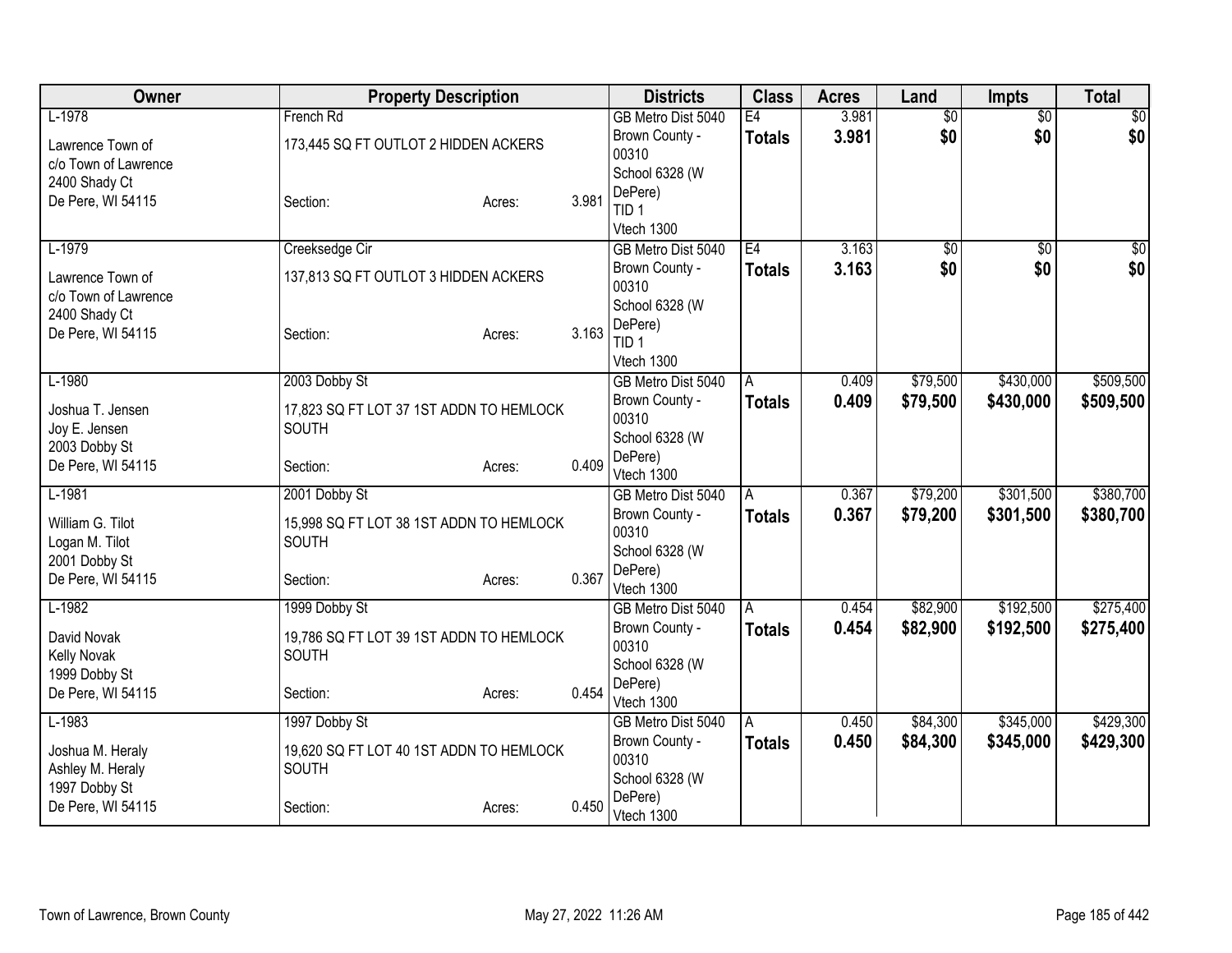| Owner                               | <b>Property Description</b>                      |        |       | <b>Districts</b>          | <b>Class</b>  | <b>Acres</b> | Land     | <b>Impts</b> | <b>Total</b> |
|-------------------------------------|--------------------------------------------------|--------|-------|---------------------------|---------------|--------------|----------|--------------|--------------|
| $L-1984$                            | 2000 Dobby St                                    |        |       | GB Metro Dist 5040        |               | 0.506        | \$85,200 | \$345,500    | \$430,700    |
| Nicholas R. Natzke                  | 22,053 SQ FT LOT 41 1ST ADDN TO HEMLOCK          |        |       | Brown County -            | <b>Totals</b> | 0.506        | \$85,200 | \$345,500    | \$430,700    |
| Kari L. Natzke                      | <b>SOUTH</b>                                     |        |       | 00310                     |               |              |          |              |              |
| 2000 Dobby St                       |                                                  |        |       | School 6328 (W<br>DePere) |               |              |          |              |              |
| De Pere, WI 54115                   | Section:                                         | Acres: | 0.506 | Vtech 1300                |               |              |          |              |              |
| $L-1985$                            | 2002 Dobby St                                    |        |       | GB Metro Dist 5040        | A             | 0.374        | \$78,000 | \$365,500    | \$443,500    |
| Bryan J. Daniels                    | 16,294 SQ FT LOT 42 1ST ADDN TO HEMLOCK          |        |       | Brown County -            | <b>Totals</b> | 0.374        | \$78,000 | \$365,500    | \$443,500    |
| Dawn B. Daniels                     | SOUTH                                            |        |       | 00310                     |               |              |          |              |              |
| 2002 Dobby St                       |                                                  |        |       | School 6328 (W            |               |              |          |              |              |
| De Pere, WI 54115                   | Section:                                         | Acres: | 0.374 | DePere)<br>Vtech 1300     |               |              |          |              |              |
| $L-1986$                            | 2004 Dobby St                                    |        |       | GB Metro Dist 5040        | A             | 0.367        | \$75,600 | \$309,500    | \$385,100    |
| Hayden A. Estano                    | 16,000 SQ FT LOT 43 1ST ADDN TO HEMLOCK          |        |       | Brown County -            | <b>Totals</b> | 0.367        | \$75,600 | \$309,500    | \$385,100    |
| Alexa R. Estano                     | <b>SOUTH</b>                                     |        |       | 00310                     |               |              |          |              |              |
| 2004 Dobby St                       |                                                  |        |       | School 6328 (W            |               |              |          |              |              |
| De Pere, WI 54115                   | Section:                                         | Acres: | 0.367 | DePere)<br>Vtech 1300     |               |              |          |              |              |
| $L-1987$                            | 2006 Dobby St                                    |        |       | GB Metro Dist 5040        | A             | 0.367        | \$72,000 | \$410,000    | \$482,000    |
|                                     |                                                  |        |       | Brown County -            | <b>Totals</b> | 0.367        | \$72,000 | \$410,000    | \$482,000    |
| Alex A. Passow                      | 16,000 SQ FT LOT 44 1ST ADDN TO HEMLOCK          |        |       | 00310                     |               |              |          |              |              |
| Megan B. Passow                     | <b>SOUTH</b>                                     |        |       | School 6328 (W            |               |              |          |              |              |
| 2006 Dobby St                       |                                                  |        | 0.367 | DePere)                   |               |              |          |              |              |
| De Pere, WI 54115                   | Section:                                         | Acres: |       | Vtech 1300                |               |              |          |              |              |
| $L-1988$                            | 2008 Dobby St                                    |        |       | GB Metro Dist 5040        | A             | 0.367        | \$72,000 | \$340,500    | \$412,500    |
| Marcus Merckx                       | 16,000 SQ FT LOT 45 1ST ADDN TO HEMLOCK          |        |       | Brown County -            | <b>Totals</b> | 0.367        | \$72,000 | \$340,500    | \$412,500    |
| <b>Trisha Merckx</b>                | SOUTH                                            |        |       | 00310                     |               |              |          |              |              |
| 2008 Dobby St                       |                                                  |        |       | School 6328 (W<br>DePere) |               |              |          |              |              |
| De Pere, WI 54115                   | Section:                                         | Acres: | 0.367 | Vtech 1300                |               |              |          |              |              |
| $L-1989$                            | 2209 Goblet Ln                                   |        |       | GB Metro Dist 5040        | A             | 0.701        | \$85,100 | \$610,500    | \$695,600    |
|                                     |                                                  |        |       | Brown County -            | <b>Totals</b> | 0.701        | \$85,100 | \$610,500    | \$695,600    |
| Jeremy Maus                         | 30,578 SQ FT LOT 46 1ST ADDN TO HEMLOCK<br>SOUTH |        |       | 00310                     |               |              |          |              |              |
| <b>Holly Maus</b><br>2209 Goblet Ln |                                                  |        |       | School 6328 (W            |               |              |          |              |              |
| De Pere, WI 54115                   | Section:                                         | Acres: | 0.701 | DePere)                   |               |              |          |              |              |
|                                     |                                                  |        |       | Vtech 1300                |               |              |          |              |              |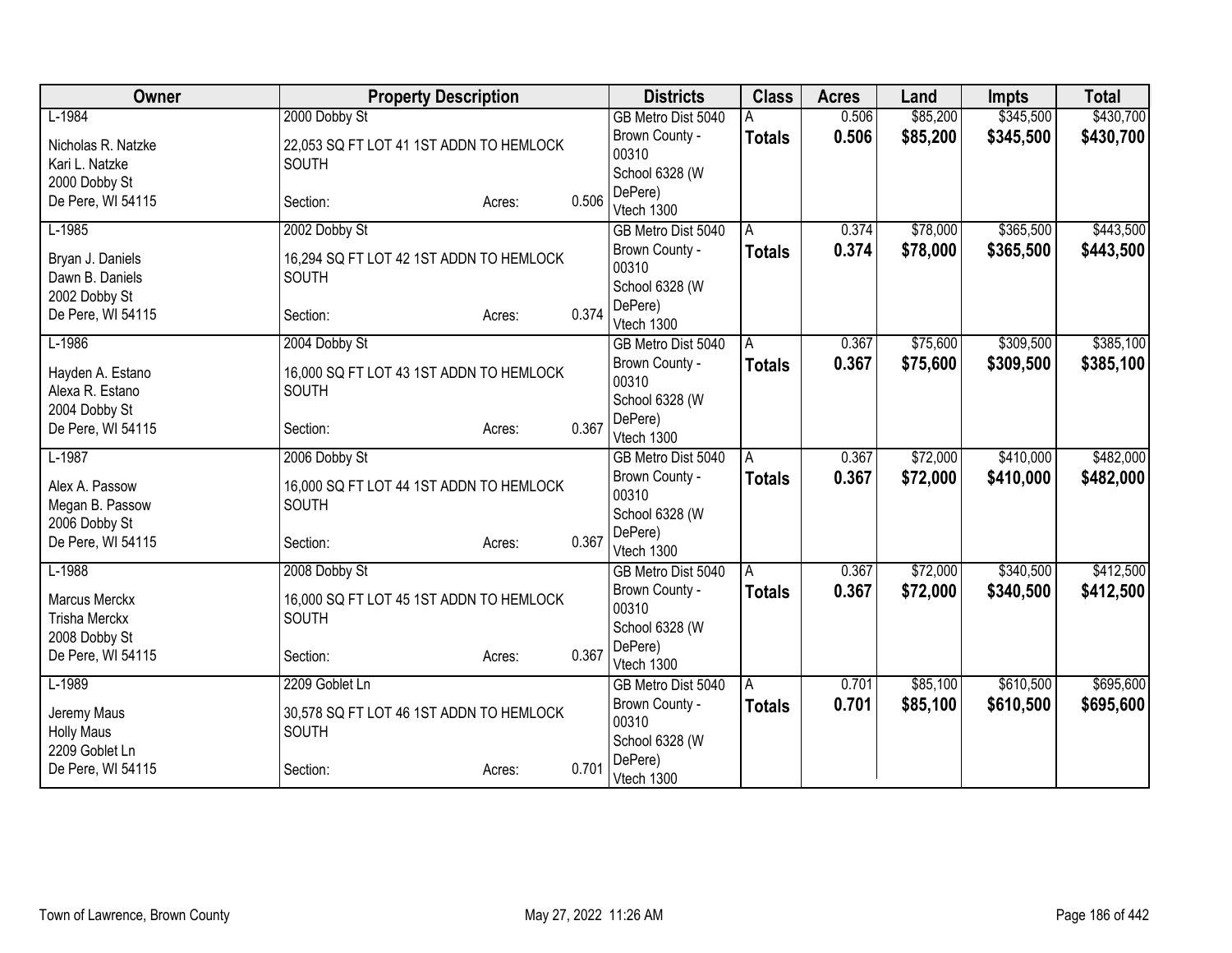| Owner                                                      | <b>Property Description</b>                             |        |       | <b>Districts</b>                          | <b>Class</b>  | <b>Acres</b> | Land     | <b>Impts</b>    | <b>Total</b> |
|------------------------------------------------------------|---------------------------------------------------------|--------|-------|-------------------------------------------|---------------|--------------|----------|-----------------|--------------|
| $L-1990$                                                   | 955 Elder Wand Ct                                       |        |       | GB Metro Dist 5040                        |               | 0.538        | \$70,800 | \$160,000       | \$230,800    |
| Vivek R. Anugula<br>Mounika Ponugoti<br>955 Elder Wand Ct  | 23,454 SQ FT LOT 47 1ST ADDN TO HEMLOCK<br><b>SOUTH</b> |        |       | Brown County -<br>00310<br>School 6328 (W | <b>Totals</b> | 0.538        | \$70,800 | \$160,000       | \$230,800    |
| De Pere, WI 54115                                          | Section:                                                | Acres: | 0.538 | DePere)<br>Vtech 1300                     |               |              |          |                 |              |
| $L-1991$                                                   | 953 Elder Wand Ct                                       |        |       | GB Metro Dist 5040                        | A             | 0.584        | \$84,100 | \$249,000       | \$333,100    |
| Christopher Berendt<br>Sarah Berendt                       | 25,468 SQ FT LOT 48 1ST ADDN TO HEMLOCK<br>SOUTH        |        |       | Brown County -<br>00310<br>School 6328 (W | <b>Totals</b> | 0.584        | \$84,100 | \$249,000       | \$333,100    |
| 953 Elder Wand Ct<br>De Pere, WI 54115                     | Section:                                                | Acres: | 0.584 | DePere)<br>Vtech 1300                     |               |              |          |                 |              |
| $L-1992$                                                   | 951 Elder Wand Ct                                       |        |       | GB Metro Dist 5040                        | A             | 0.521        | \$85,800 | \$267,000       | \$352,800    |
| Brent B. Vanboxel<br>Caitlyn M. Vanboxel                   | 22,703 SQ FT LOT 49 1ST ADDN TO HEMLOCK<br><b>SOUTH</b> |        |       | Brown County -<br>00310<br>School 6328 (W | <b>Totals</b> | 0.521        | \$85,800 | \$267,000       | \$352,800    |
| 951 Elder Wand Ct<br>De Pere, WI 54115                     | Section:                                                | Acres: | 0.521 | DePere)<br>Vtech 1300                     |               |              |          |                 |              |
| $L-1993$                                                   | 950 Elder Wand Ct                                       |        |       | GB Metro Dist 5040                        | A             | 0.823        | \$93,000 | $\overline{50}$ | \$93,000     |
| Jason T. Haworth<br>Vicki R. Haworth<br>2469 Lawrence Dr   | 35,880 SQ FT LOT 50 1ST ADDN TO HEMLOCK<br><b>SOUTH</b> |        |       | Brown County -<br>00310<br>School 6328 (W | <b>Totals</b> | 0.823        | \$93,000 | \$0             | \$93,000     |
| De Pere, WI 54115                                          | Section:                                                | Acres: | 0.823 | DePere)<br>Vtech 1300                     |               |              |          |                 |              |
| $L-1994$                                                   | 954 Elder Wand Ct                                       |        |       | GB Metro Dist 5040                        | A             | 0.537        | \$70,800 | \$354,000       | \$424,800    |
| Adam R. Edgerly<br>Chelsea M. Edgerly<br>954 Elder Wand Ct | 23,423 SQ FT LOT 51 1ST ADDN TO HEMLOCK<br>SOUTH        |        |       | Brown County -<br>00310<br>School 6328 (W | <b>Totals</b> | 0.537        | \$70,800 | \$354,000       | \$424,800    |
| De Pere, WI 54115                                          | Section:                                                | Acres: | 0.537 | DePere)<br>Vtech 1300                     |               |              |          |                 |              |
| $L-1995$                                                   | 2202 Goblet Ln                                          |        |       | GB Metro Dist 5040                        | A             | 0.637        | \$82,600 | \$436,500       | \$519,100    |
| Mitchell A. Radke<br>Emily K. Radke                        | 27,768 SQ FT LOT 52 1ST ADDN TO HEMLOCK<br>SOUTH        |        |       | Brown County -<br>00310                   | <b>Totals</b> | 0.637        | \$82,600 | \$436,500       | \$519,100    |
| 5360 Douglas Rd<br>Little Suamico, WI 54141                | Section:                                                | Acres: | 0.637 | School 6328 (W<br>DePere)<br>Vtech 1300   |               |              |          |                 |              |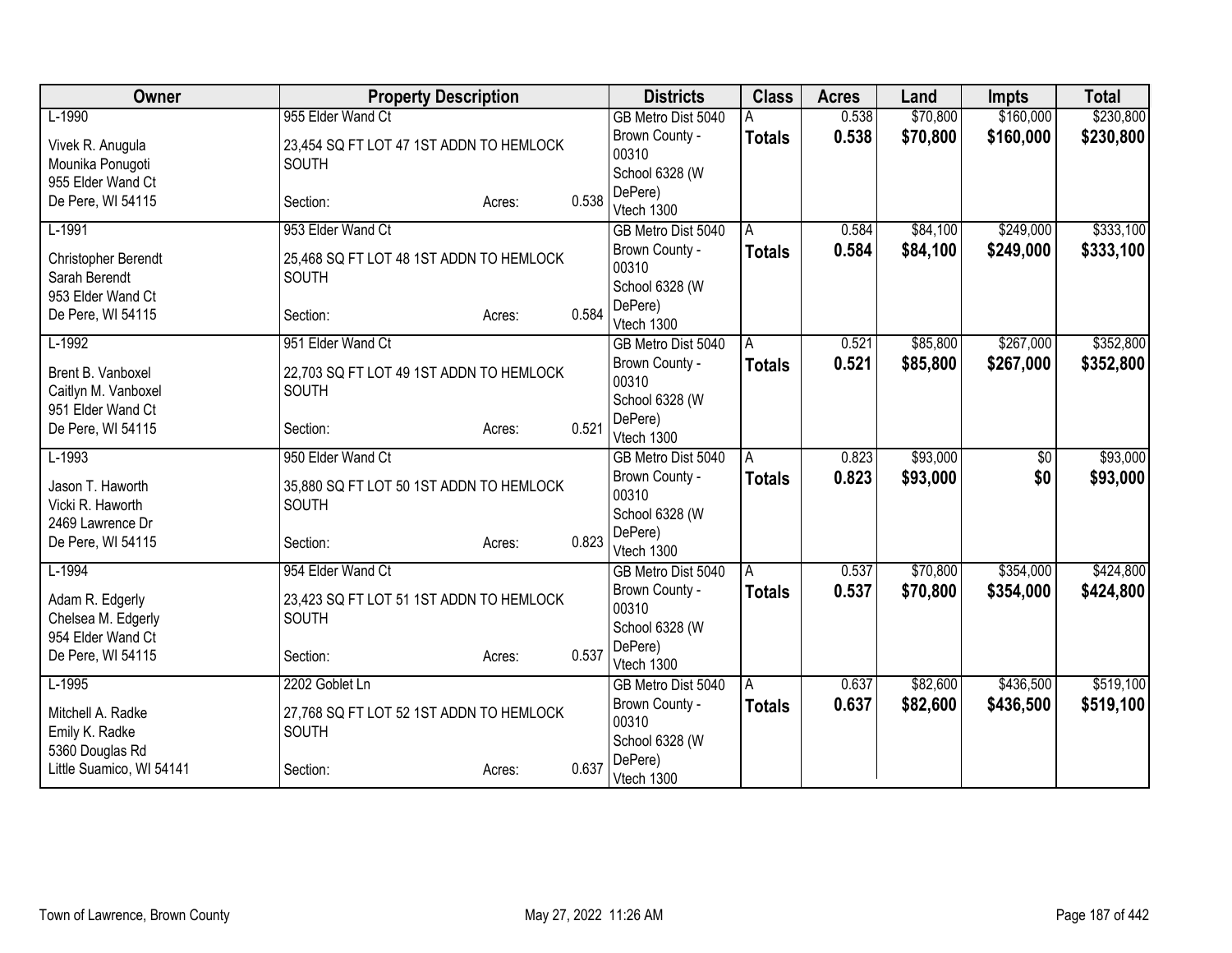| Owner                                                                       | <b>Property Description</b>                                                                                                                                 |        |        | <b>Districts</b>                                                   | <b>Class</b>     | <b>Acres</b>             | Land                          | <b>Impts</b>      | <b>Total</b>                  |
|-----------------------------------------------------------------------------|-------------------------------------------------------------------------------------------------------------------------------------------------------------|--------|--------|--------------------------------------------------------------------|------------------|--------------------------|-------------------------------|-------------------|-------------------------------|
| $L-1996$                                                                    | 2204 Goblet Ln                                                                                                                                              |        |        | GB Metro Dist 5040                                                 | Α                | 0.549                    | \$79,100                      | \$470,000         | \$549,100                     |
| Ross Johnson<br>Molly Johnson                                               | 23,937 SQ FT LOT 53 1ST ADDN TO HEMLOCK<br>SOUTH                                                                                                            |        |        | Brown County -<br>00310                                            | <b>Totals</b>    | 0.549                    | \$79,100                      | \$470,000         | \$549,100                     |
| 2204 Goblet Ln<br>De Pere, WI 54115                                         | Section:                                                                                                                                                    | Acres: | 0.549  | School 6328 (W<br>DePere)<br>Vtech 1300                            |                  |                          |                               |                   |                               |
| $L-1997$                                                                    | 2206 Goblet Ln                                                                                                                                              |        |        | GB Metro Dist 5040                                                 | A                | 0.349                    | \$71,200                      | \$368,500         | \$439,700                     |
| Tyler A. Schield<br>Brianna M. Schield<br>2206 Goblet Ln                    | 15,245 SQ FT LOT 54 1ST ADDN TO HEMLOCK<br>SOUTH                                                                                                            |        |        | Brown County -<br>00310<br>School 6328 (W                          | <b>Totals</b>    | 0.349                    | \$71,200                      | \$368,500         | \$439,700                     |
| De Pere, WI 54115                                                           | Section:                                                                                                                                                    | Acres: | 0.349  | DePere)<br>Vtech 1300                                              |                  |                          |                               |                   |                               |
| $L-1998$                                                                    | 2208 Goblet Ln                                                                                                                                              |        |        | GB Metro Dist 5040                                                 | A                | 0.309                    | \$69,400                      | \$427,000         | \$496,400                     |
| Greg J. Vanpay<br>Lisa K. Vanpay<br>2208 Goblet Ln                          | 13,500 SQ FT LOT 55 1ST ADDN TO HEMLOCK<br>SOUTH                                                                                                            |        |        | Brown County -<br>00310<br>School 6328 (W                          | <b>Totals</b>    | 0.309                    | \$69,400                      | \$427,000         | \$496,400                     |
| De Pere, WI 54115                                                           | Section:                                                                                                                                                    | Acres: | 0.309  | DePere)<br>Vtech 1300                                              |                  |                          |                               |                   |                               |
| $L-2$                                                                       | Noah Rd                                                                                                                                                     |        |        | GB Metro Dist 5040                                                 | $\overline{D}$   | 9.433                    | \$1,900                       | $\overline{50}$   | \$1,900                       |
| Best Built, Inc.<br>3100 Holmgren Way<br>Green Bay, WI 54304                | GOVT LOT 1 SEC 10 T22N R19E EX 27 CSM 190 & EX<br>39 CSM 302 EX 40 CSM 75 & EX 40 CSM 77 & EX<br>HWYS & EX 52 CSM 244 & EX 2805467 & EX 2958602<br>Section: | Acres: | 14.825 | Brown County -<br>00310<br>School 6328 (W<br>DePere)<br>Vtech 1300 | E<br>M<br>Totals | 1.392<br>4.000<br>14.825 | \$900<br>\$12,000<br>\$14,800 | \$0<br>\$0<br>\$0 | \$900<br>\$12,000<br>\$14,800 |
| $L-20$                                                                      | Freedom Rd                                                                                                                                                  |        |        | GB Metro Dist 5040                                                 | D.               | 36.422                   | \$7,800                       | \$0               | \$7,800                       |
| MS Real Estate Holdings, LLC<br>N3569 Vanden Bosch Rd<br>Kaukauna, WI 54130 | 36.422 AC M/L WLY 44 ACRES OF GOVT LOT 2 SEC<br>11 T22N R19E EX RDS & EX 16 CSM 299 & EX HWY IN<br>J26770-29<br>Section: 11                                 | Acres: | 36.422 | Brown County -<br>00310<br>School 6328 (W<br>DePere)<br>Vtech 1300 | <b>Totals</b>    | 36.422                   | \$7,800                       | \$0               | \$7,800                       |
| $L-2000$                                                                    | 2703 Lawrence Dr                                                                                                                                            |        |        | GB Metro Dist 5040                                                 | A                | 0.322                    | \$52,200                      | \$239,000         | \$291,200                     |
| Brandon M. Wisneski<br>John J. Okimosh                                      | LOT 1 OF CARPENTER'S CROSSING SOUTH                                                                                                                         |        |        | Brown County -<br>00310                                            | <b>Totals</b>    | 0.322                    | \$52,200                      | \$239,000         | \$291,200                     |
| 2703 Lawrence Dr<br>De Pere, WI 54115                                       | Section:                                                                                                                                                    | Acres: | 0.322  | School 6328 (W<br>DePere)<br>TID <sub>1</sub><br>Vtech 1300        |                  |                          |                               |                   |                               |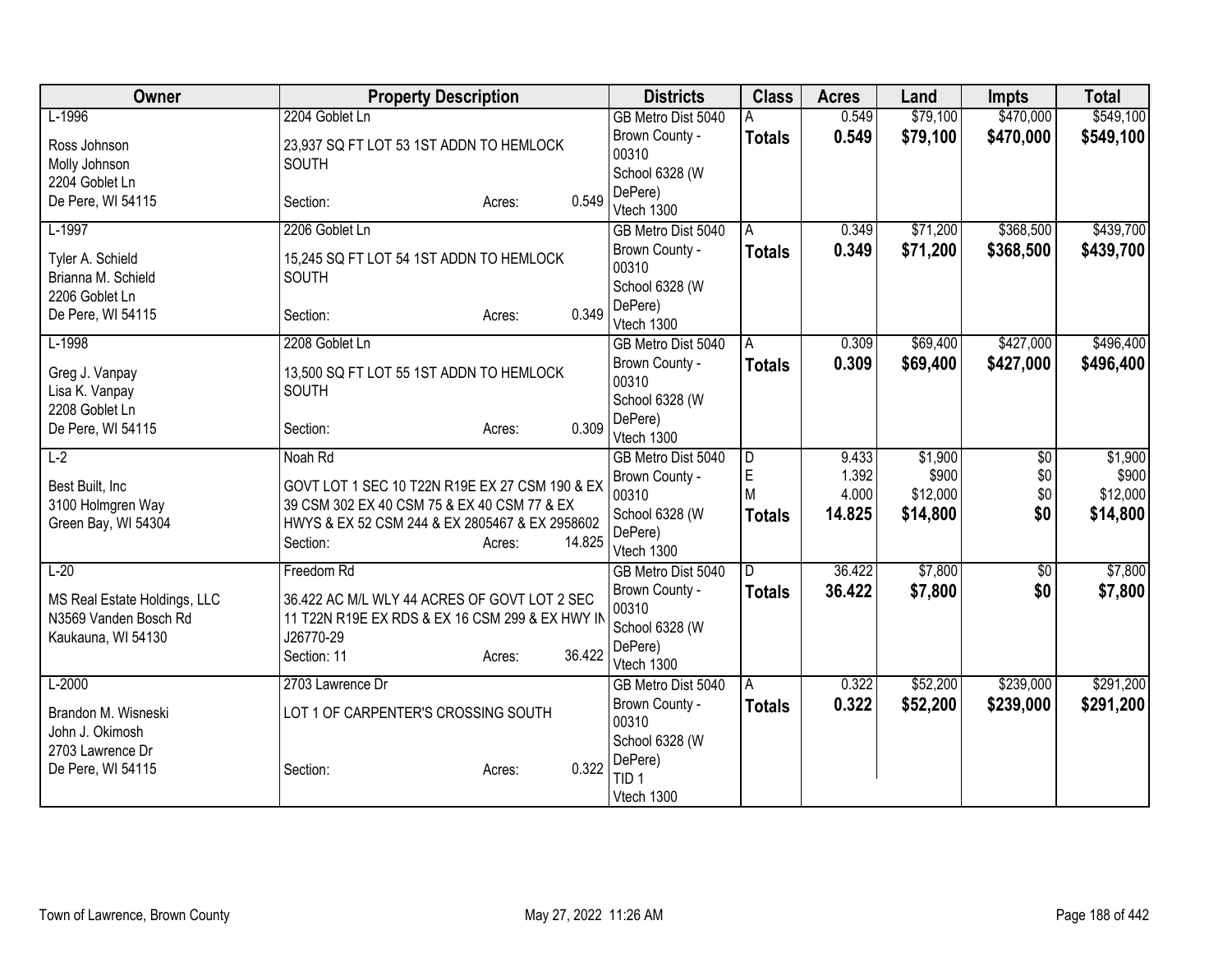| Owner<br><b>Property Description</b><br><b>Class</b><br><b>Districts</b><br><b>Acres</b><br>Land                 | <b>Impts</b> | <b>Total</b> |
|------------------------------------------------------------------------------------------------------------------|--------------|--------------|
| $L-2001$<br>2709 Lawrence Dr<br>\$50,000<br>0.298<br>GB Metro Dist 5040                                          | \$244,000    | \$294,000    |
| 0.298<br>\$50,000<br>Brown County -<br><b>Totals</b><br>LOT 2 OF CARPENTER'S CROSSING SOUTH<br>Jordan J. Schwarm | \$244,000    | \$294,000    |
| 00310<br>Jennifer J. Gilbert                                                                                     |              |              |
| School 6328 (W<br>2709 Lawrence Dr                                                                               |              |              |
| DePere)<br>0.298<br>De Pere, WI 54115<br>Section:<br>Acres:<br>TID 1                                             |              |              |
| Vtech 1300                                                                                                       |              |              |
| \$50,000<br>$L-2002$<br>2715 Lawrence Dr<br>0.298<br>GB Metro Dist 5040<br>A                                     | \$244,000    | \$294,000    |
| 0.298<br>\$50,000<br>Brown County -<br>Totals                                                                    | \$244,000    | \$294,000    |
| LOT 3 OF CARPENTER'S CROSSING SOUTH<br>Tyler D. Peltier<br>00310                                                 |              |              |
| Karissa J. Peltier<br>School 6328 (W<br>2715 Lawrence Dr                                                         |              |              |
| DePere)<br>0.298<br>De Pere, WI 54115<br>Section:<br>Acres:                                                      |              |              |
| TID <sub>1</sub>                                                                                                 |              |              |
| Vtech 1300                                                                                                       |              |              |
| $L-2003$<br>2900 Sabal Oak Dr<br>\$50,800<br>GB Metro Dist 5040<br>0.369<br>IA.                                  | \$248,500    | \$299,300    |
| Brown County -<br>0.369<br>\$50,800<br><b>Totals</b><br>LOT 4 OF CARPENTER'S CROSSING SOUTH<br>Vernon E. Lee     | \$248,500    | \$299,300    |
| 00310<br>Leslie Lee                                                                                              |              |              |
| School 6328 (W<br>2900 Sabal Oak Dr<br>DePere)                                                                   |              |              |
| 0.369<br>De Pere, WI 54115<br>Section:<br>Acres:<br>TID 1                                                        |              |              |
| Vtech 1300                                                                                                       |              |              |
| \$61,200<br>$L-2004$<br>2800 Tambour Trl<br>GB Metro Dist 5040<br>0.320<br>l A                                   | $\sqrt{$0}$  | \$61,200     |
| 0.320<br>\$61,200<br>Brown County -<br><b>Totals</b>                                                             | \$0          | \$61,200     |
| LOT 5 OF CARPENTER'S CROSSING SOUTH<br>Meacham Development, Inc.<br>00310<br>445 Cardinal Ln Ste 107             |              |              |
| School 6328 (W<br>Green Bay, WI 54313                                                                            |              |              |
| DePere)<br>0.320<br>Section:<br>Acres:                                                                           |              |              |
| TID <sub>1</sub>                                                                                                 |              |              |
| Vtech 1300                                                                                                       |              |              |
| $L-2005$<br>2802 Tambour Trl<br>\$57,000<br>GB Metro Dist 5040<br>0.280<br>$\overline{A}$                        | \$264,500    | \$321,500    |
| 0.280<br>Brown County -<br><b>Totals</b><br>\$57,000<br>LOT 6 OF CARPENTER'S CROSSING SOUTH<br>Brenda L. Turner  | \$264,500    | \$321,500    |
| 00310<br>2802 Tambour Trl<br>School 6328 (W                                                                      |              |              |
| De Pere, WI 54115<br>DePere)                                                                                     |              |              |
| 0.280<br>Section:<br>Acres:<br>TID <sub>1</sub>                                                                  |              |              |
| Vtech 1300                                                                                                       |              |              |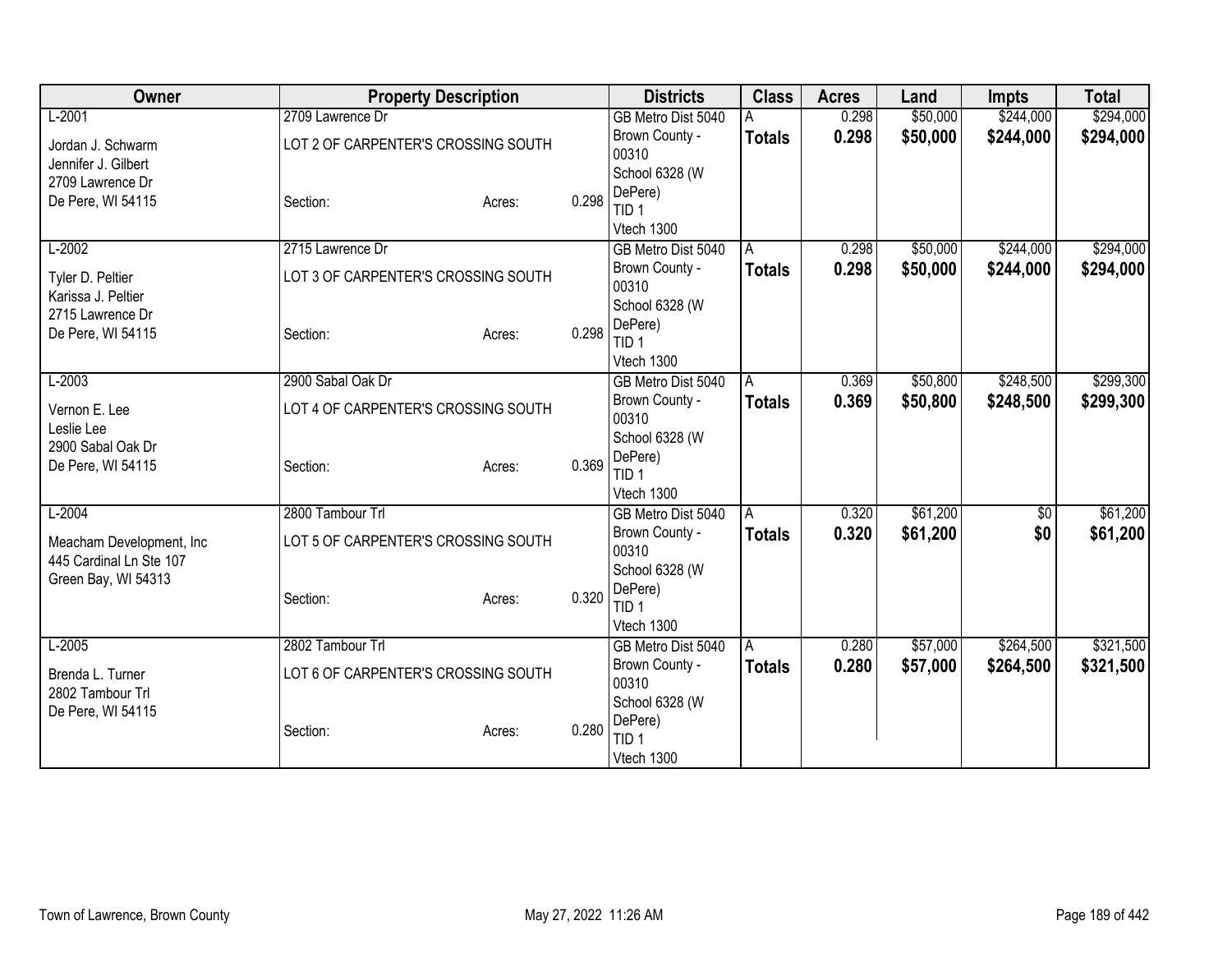| Owner                                                 |                                                                                      | <b>Property Description</b> |       | <b>Districts</b>                     | <b>Class</b>  | <b>Acres</b>   | Land     | <b>Impts</b>    | <b>Total</b> |
|-------------------------------------------------------|--------------------------------------------------------------------------------------|-----------------------------|-------|--------------------------------------|---------------|----------------|----------|-----------------|--------------|
| $L-2006$                                              | 2804 Tambour Trl                                                                     |                             |       | GB Metro Dist 5040                   | A             | 0.438          | \$67,200 | \$0             | \$67,200     |
| Cclw, LLC<br>Attn: Cclw LLC                           | LOT 7 OF CARPENTER'S CROSSING SOUTH                                                  |                             |       | Brown County -<br>00310              | <b>Totals</b> | 0.438          | \$67,200 | \$0             | \$67,200     |
| 2170 Velp Ave Ste 106                                 |                                                                                      |                             |       | School 6328 (W                       |               |                |          |                 |              |
| Green Bay, WI 54303-6596                              | Section:                                                                             | Acres:                      | 0.438 | DePere)<br>TID <sub>1</sub>          |               |                |          |                 |              |
|                                                       |                                                                                      |                             |       | Vtech 1300                           |               |                |          |                 |              |
| $L-2007$                                              | 2808 Tambour Trl                                                                     |                             |       | GB Metro Dist 5040                   | A             | 0.511          | \$68,000 | $\sqrt{6}$      | \$68,000     |
| Cclw, LLC<br>Attn: Cclw LLC                           | LOT 8 OF CARPENTER'S CROSSING SOUTH                                                  |                             |       | Brown County -<br>00310              | <b>Totals</b> | 0.511          | \$68,000 | \$0             | \$68,000     |
| 2170 Velp Ave Ste 106                                 |                                                                                      |                             |       | School 6328 (W                       |               |                |          |                 |              |
| Green Bay, WI 54303-6596                              | Section:                                                                             | Acres:                      | 0.511 | DePere)<br>TID <sub>1</sub>          |               |                |          |                 |              |
|                                                       |                                                                                      |                             |       | Vtech 1300                           |               |                |          |                 |              |
| $L-2008$                                              | 2812 Tambour Trl                                                                     |                             |       | GB Metro Dist 5040                   | A             | 0.338          | \$63,100 | \$265,000       | \$328,100    |
| <b>Walter Pappas</b><br>Sarah E. Pappas               | LOT 9 OF CARPENTER'S CROSSING SOUTH                                                  |                             |       | Brown County -<br>00310              | <b>Totals</b> | 0.338          | \$63,100 | \$265,000       | \$328,100    |
| 2812 Tambour Tr                                       |                                                                                      |                             |       | School 6328 (W                       |               |                |          |                 |              |
| De Pere, WI 54115                                     | Section:                                                                             | Acres:                      | 0.338 | DePere)<br>TID <sub>1</sub>          |               |                |          |                 |              |
|                                                       |                                                                                      |                             |       | Vtech 1300                           |               |                |          |                 |              |
| $L-2009$                                              | 2818 Tambour Trl                                                                     |                             |       | GB Metro Dist 5040                   | Α             | 0.298          | \$58,900 | \$265,500       | \$324,400    |
| David M. Byrne<br>Lauren A. Byrne                     | LOT 10 OF CARPENTER'S CROSSING SOUTH                                                 |                             |       | Brown County -<br>00310              | <b>Totals</b> | 0.298          | \$58,900 | \$265,500       | \$324,400    |
| 2818 Tambour Tr                                       |                                                                                      |                             |       | School 6328 (W                       |               |                |          |                 |              |
| Depere, WI 54115                                      | Section:                                                                             | Acres:                      | 0.298 | DePere)                              |               |                |          |                 |              |
|                                                       |                                                                                      |                             |       | TID 1<br>Vtech 1300                  |               |                |          |                 |              |
| $L-20-1$                                              | 2714 Freedom Rd                                                                      |                             |       | GB Metro Dist 5040                   | D.            | 1.789          | \$400    | $\overline{50}$ | \$400        |
|                                                       |                                                                                      |                             |       | Brown County -                       | <b>Totals</b> | 1.789          | \$400    | \$0             | \$400        |
| MS Real Estate Holdings, LLC<br>N3569 Vanden Bosch Rd | 77,964 SQ FT LOT 1 OF 16 CSM 299 BNG PRT OF<br>GOVT LOT 2 SEC 11 T22N R19E EX HWY IN |                             |       | 00310                                |               |                |          |                 |              |
| Kaukauna, WI 54130                                    | J26770-28                                                                            |                             |       | School 6328 (W                       |               |                |          |                 |              |
|                                                       | Section:                                                                             | Acres:                      | 1.789 | DePere)                              |               |                |          |                 |              |
| $L-2010$                                              | 2824 Tambour Trl                                                                     |                             |       | Vtech 1300                           |               |                | \$58,900 | \$263,000       |              |
|                                                       |                                                                                      |                             |       | GB Metro Dist 5040<br>Brown County - | A             | 0.298<br>0.298 | \$58,900 |                 | \$321,900    |
| Jordan R. Martzahl                                    | LOT 11 OF CARPENTER'S CROSSING SOUTH                                                 |                             |       | 00310                                | <b>Totals</b> |                |          | \$263,000       | \$321,900    |
| Sara E. Martzahl                                      |                                                                                      |                             |       | School 6328 (W                       |               |                |          |                 |              |
| 2824 Tambour Tr                                       |                                                                                      |                             | 0.298 | DePere)                              |               |                |          |                 |              |
| De Pere, WI 54115                                     | Section:                                                                             | Acres:                      |       | TID 1                                |               |                |          |                 |              |
|                                                       |                                                                                      |                             |       | Vtech 1300                           |               |                |          |                 |              |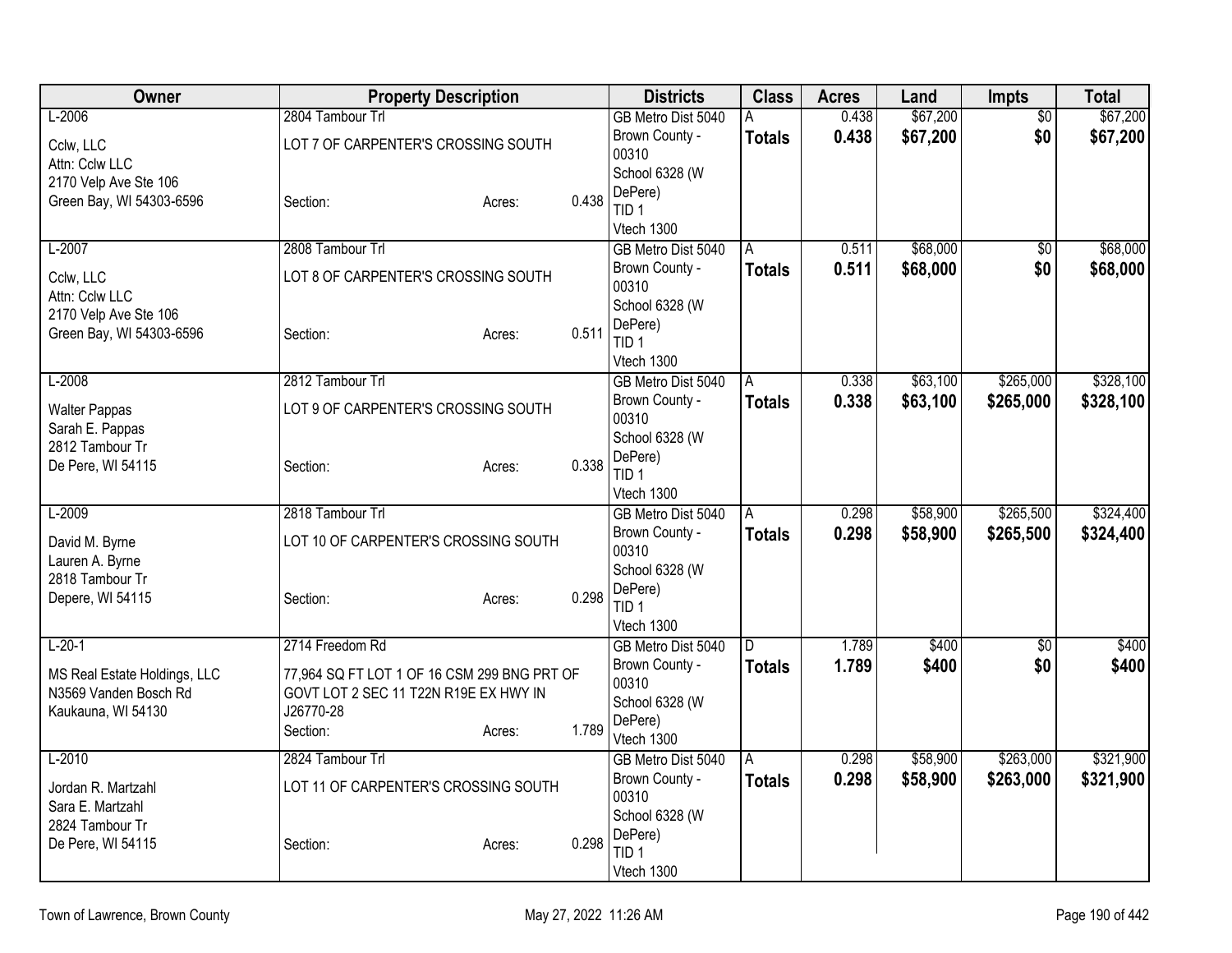| \$57,900<br>\$263,000<br>\$320,900<br>0.350<br>$L-2011$<br>2830 Tambour Trl<br>GB Metro Dist 5040<br>0.350<br>\$57,900<br>\$263,000<br>\$320,900<br>Brown County -<br><b>Totals</b><br>LOT 12 OF CARPENTER'S CROSSING SOUTH<br>Anton E. Balzar<br>00310<br>Kyla S. Balzar<br>School 6328 (W<br>2830 Tambour Trl<br>DePere)<br>0.350<br>Lawrence, WI 54115<br>Section:<br>Acres:<br>TID <sub>1</sub><br>Vtech 1300<br>$L-2012$<br>\$58,600<br>\$58,600<br>2840 Tambour Trl<br>0.357<br>$\overline{50}$<br>GB Metro Dist 5040<br>A |
|----------------------------------------------------------------------------------------------------------------------------------------------------------------------------------------------------------------------------------------------------------------------------------------------------------------------------------------------------------------------------------------------------------------------------------------------------------------------------------------------------------------------------------|
|                                                                                                                                                                                                                                                                                                                                                                                                                                                                                                                                  |
|                                                                                                                                                                                                                                                                                                                                                                                                                                                                                                                                  |
|                                                                                                                                                                                                                                                                                                                                                                                                                                                                                                                                  |
|                                                                                                                                                                                                                                                                                                                                                                                                                                                                                                                                  |
|                                                                                                                                                                                                                                                                                                                                                                                                                                                                                                                                  |
|                                                                                                                                                                                                                                                                                                                                                                                                                                                                                                                                  |
| \$0<br>0.357<br>\$58,600<br>Brown County -<br><b>Totals</b><br>\$58,600<br>LOT 13 OF CARPENTER'S CROSSING SOUTH<br>Meacham Development, Inc.<br>00310<br>445 Cardinal Ln Ste 107                                                                                                                                                                                                                                                                                                                                                 |
| School 6328 (W<br>Green Bay, WI 54313                                                                                                                                                                                                                                                                                                                                                                                                                                                                                            |
| DePere)<br>0.357<br>Section:<br>Acres:<br>TID <sub>1</sub>                                                                                                                                                                                                                                                                                                                                                                                                                                                                       |
| Vtech 1300                                                                                                                                                                                                                                                                                                                                                                                                                                                                                                                       |
| $L-201-2$<br>1798 Grant St<br>E5<br>4.996<br>$\overline{50}$<br>$\overline{50}$<br>GB Metro Dist 5040<br>\$0                                                                                                                                                                                                                                                                                                                                                                                                                     |
| \$0 <br>\$0<br>Brown County -<br>4.996<br>\$0<br><b>Totals</b><br>4.996 AC M/L PRT OF SE1/4 SW1/4 & PRT OF SW1/4                                                                                                                                                                                                                                                                                                                                                                                                                 |
| Journey Community Church Inc<br>00310<br>1798 Grant St<br>SE1/4 SEC 19 T23N R20E DESC IN J19714-18                                                                                                                                                                                                                                                                                                                                                                                                                               |
| School 6328 (W<br>De Pere, WI 54115                                                                                                                                                                                                                                                                                                                                                                                                                                                                                              |
| DePere)<br>4.996<br>Section:<br>Acres:                                                                                                                                                                                                                                                                                                                                                                                                                                                                                           |
| Vtech 1300<br>\$59,200<br>$L-2013$<br>$\overline{50}$<br>\$59,200<br>2846 Sabal Oak Dr<br>A<br>0.301<br>GB Metro Dist 5040                                                                                                                                                                                                                                                                                                                                                                                                       |
| \$0<br>0.301<br>\$59,200<br>Brown County -<br>\$59,200<br><b>Totals</b>                                                                                                                                                                                                                                                                                                                                                                                                                                                          |
| Cclw, LLC<br>LOT 14 OF CARPENTER'S CROSSING SOUTH<br>00310                                                                                                                                                                                                                                                                                                                                                                                                                                                                       |
| Attn: Cclw LLC<br>School 6328 (W                                                                                                                                                                                                                                                                                                                                                                                                                                                                                                 |
| 2170 Velp Ave Ste 106<br>DePere)<br>0.301                                                                                                                                                                                                                                                                                                                                                                                                                                                                                        |
| Green Bay, WI 54303-6596<br>Section:<br>Acres:<br>TID <sub>1</sub>                                                                                                                                                                                                                                                                                                                                                                                                                                                               |
| Vtech 1300                                                                                                                                                                                                                                                                                                                                                                                                                                                                                                                       |
| \$68,700<br>\$68,700<br>$L-2014$<br>2943 Sabal Oak Dr<br>GB Metro Dist 5040<br>0.369<br>$\overline{60}$<br>A                                                                                                                                                                                                                                                                                                                                                                                                                     |
| 0.369<br>\$68,700<br>Brown County -<br>\$0<br>\$68,700<br><b>Totals</b><br>LOT 15 OF CARPENTER'S CROSSING SOUTH<br>Mason W. Maus et al<br>00310                                                                                                                                                                                                                                                                                                                                                                                  |
| 782 S Ninth St<br>School 6328 (W                                                                                                                                                                                                                                                                                                                                                                                                                                                                                                 |
| De Pere, WI 54115<br>DePere)                                                                                                                                                                                                                                                                                                                                                                                                                                                                                                     |
| 0.369<br>Section:<br>Acres:<br>TID <sub>1</sub>                                                                                                                                                                                                                                                                                                                                                                                                                                                                                  |
| Vtech 1300                                                                                                                                                                                                                                                                                                                                                                                                                                                                                                                       |
| \$67,700<br>$L-2015$<br>2937 Sabal Oak Dr<br>\$67,700<br>GB Metro Dist 5040<br>0.298<br>\$0<br>A                                                                                                                                                                                                                                                                                                                                                                                                                                 |
| Brown County -<br>\$67,700<br>\$0<br>0.298<br>\$67,700<br><b>Totals</b><br>Three Pines Rentals, LLC<br>LOT 16 OF CARPENTER'S CROSSING SOUTH                                                                                                                                                                                                                                                                                                                                                                                      |
| 00310<br>N5076 Deer Run Trl                                                                                                                                                                                                                                                                                                                                                                                                                                                                                                      |
| School 6328 (W<br>De Pere, WI 54115                                                                                                                                                                                                                                                                                                                                                                                                                                                                                              |
| DePere)<br>0.298<br>Section:<br>Acres:<br>TID 1                                                                                                                                                                                                                                                                                                                                                                                                                                                                                  |
| Vtech 1300                                                                                                                                                                                                                                                                                                                                                                                                                                                                                                                       |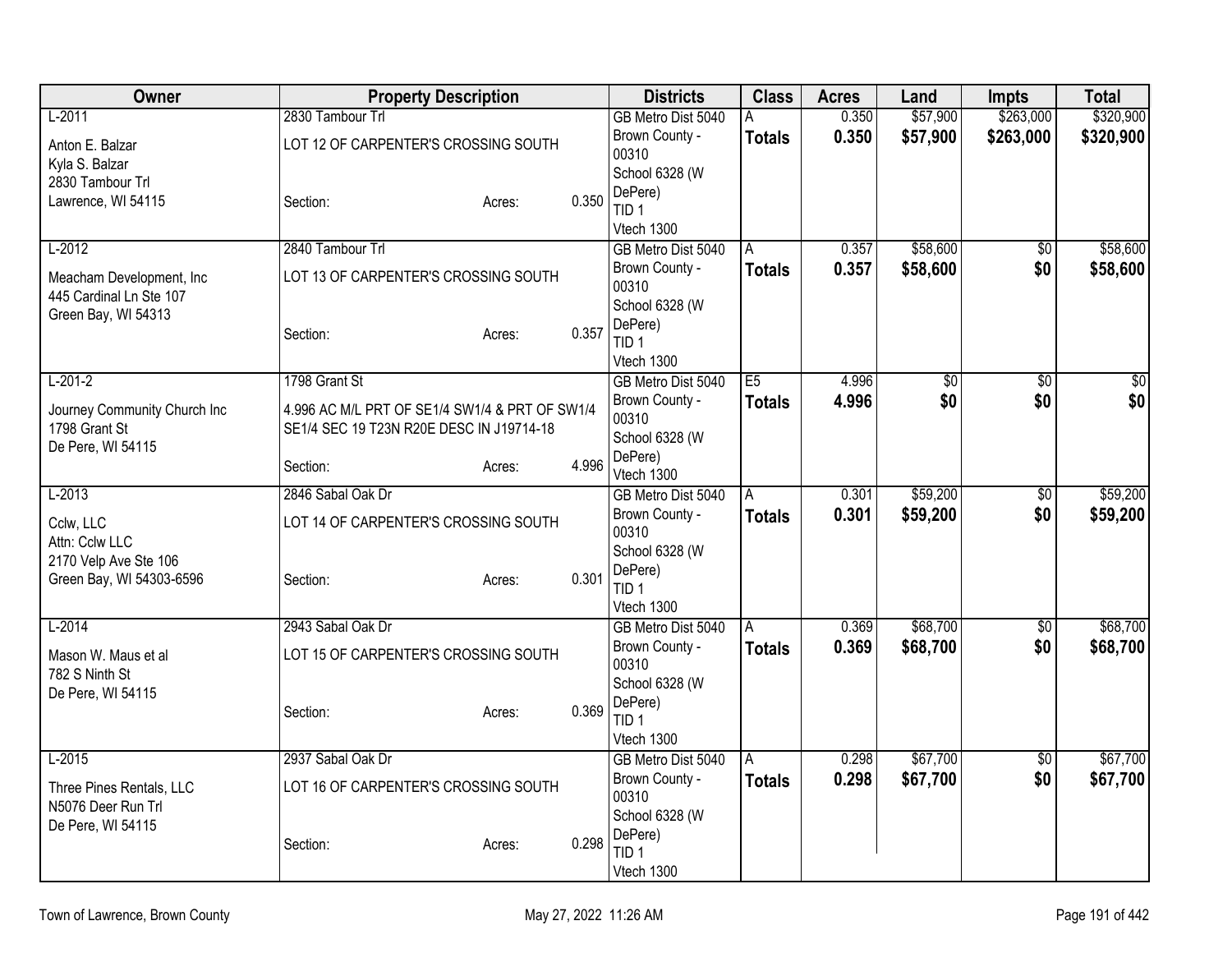| Owner                                                                       | <b>Property Description</b>          |        |       | <b>Districts</b>            | <b>Class</b>   | <b>Acres</b> | Land     | Impts           | <b>Total</b> |
|-----------------------------------------------------------------------------|--------------------------------------|--------|-------|-----------------------------|----------------|--------------|----------|-----------------|--------------|
| $L-2016$                                                                    | 2931 Sabal Oak Dr                    |        |       | GB Metro Dist 5040          |                | 0.297        | \$67,600 | $\overline{60}$ | \$67,600     |
| Charles E & Nelta F Pinchard Revocable LOT 17 OF CARPENTER'S CROSSING SOUTH |                                      |        |       | Brown County -              | <b>Totals</b>  | 0.297        | \$67,600 | \$0             | \$67,600     |
| Trust of 2016                                                               |                                      |        |       | 00310                       |                |              |          |                 |              |
| 4880 Sandburr Trl                                                           |                                      |        |       | School 6328 (W              |                |              |          |                 |              |
| Suamico, WI 54173                                                           | Section:                             | Acres: | 0.297 | DePere)<br>TID <sub>1</sub> |                |              |          |                 |              |
|                                                                             |                                      |        |       | Vtech 1300                  |                |              |          |                 |              |
| $L-2017$                                                                    | 2925 Sabal Oak Dr                    |        |       | GB Metro Dist 5040          | A              | 0.297        | \$67,600 | \$0             | \$67,600     |
|                                                                             |                                      |        |       | Brown County -              | <b>Totals</b>  | 0.297        | \$67,600 | \$0             | \$67,600     |
| Cclw, LLC                                                                   | LOT 18 OF CARPENTER'S CROSSING SOUTH |        |       | 00310                       |                |              |          |                 |              |
| Attn: Cclw LLC                                                              |                                      |        |       | School 6328 (W              |                |              |          |                 |              |
| 2170 Velp Ave Ste 106                                                       | Section:                             |        | 0.297 | DePere)                     |                |              |          |                 |              |
| Green Bay, WI 54303-6596                                                    |                                      | Acres: |       | TID <sub>1</sub>            |                |              |          |                 |              |
|                                                                             |                                      |        |       | Vtech 1300                  |                |              |          |                 |              |
| $L-2018$                                                                    | 2921 Sabal Oak Dr                    |        |       | GB Metro Dist 5040          | l A            | 0.297        | \$67,600 | \$62,500        | \$130,100    |
| Bam Investments, LLC                                                        | LOT 19 OF CARPENTER'S CROSSING SOUTH |        |       | Brown County -              | <b>Totals</b>  | 0.297        | \$67,600 | \$62,500        | \$130,100    |
| 3003 N Brook Hills Dr                                                       |                                      |        |       | 00310                       |                |              |          |                 |              |
| Suamico, WI 54313                                                           |                                      |        |       | School 6328 (W              |                |              |          |                 |              |
|                                                                             | Section:                             | Acres: | 0.297 | DePere)<br>TID <sub>1</sub> |                |              |          |                 |              |
|                                                                             |                                      |        |       | Vtech 1300                  |                |              |          |                 |              |
| $L-2019$                                                                    | 2915 Sabal Oak Dr                    |        |       | GB Metro Dist 5040          | $\overline{A}$ | 0.297        | \$67,600 | \$0             | \$67,600     |
|                                                                             |                                      |        |       | Brown County -              | <b>Totals</b>  | 0.297        | \$67,600 | \$0             | \$67,600     |
| Cclw, LLC                                                                   | LOT 20 OF CARPENTER'S CROSSING SOUTH |        |       | 00310                       |                |              |          |                 |              |
| Attn: Cclw LLC<br>2170 Velp Ave Ste 106                                     |                                      |        |       | School 6328 (W              |                |              |          |                 |              |
| Green Bay, WI 54303-6596                                                    | Section:                             | Acres: | 0.297 | DePere)                     |                |              |          |                 |              |
|                                                                             |                                      |        |       | TID <sub>1</sub>            |                |              |          |                 |              |
|                                                                             |                                      |        |       | Vtech 1300                  |                |              |          |                 |              |
| $L-2020$                                                                    | 2911 Sabal Oak Dr                    |        |       | GB Metro Dist 5040          | A              | 0.297        | \$67,600 | $\sqrt{$0}$     | \$67,600     |
| Cclw, LLC                                                                   | LOT 21 OF CARPENTER'S CROSSING SOUTH |        |       | Brown County -              | <b>Totals</b>  | 0.297        | \$67,600 | \$0             | \$67,600     |
| Attn: Cclw LLC                                                              |                                      |        |       | 00310                       |                |              |          |                 |              |
| 2170 Velp Ave Ste 106                                                       |                                      |        |       | School 6328 (W<br>DePere)   |                |              |          |                 |              |
| Green Bay, WI 54303-6596                                                    | Section:                             | Acres: | 0.297 | TID <sub>1</sub>            |                |              |          |                 |              |
|                                                                             |                                      |        |       | Vtech 1300                  |                |              |          |                 |              |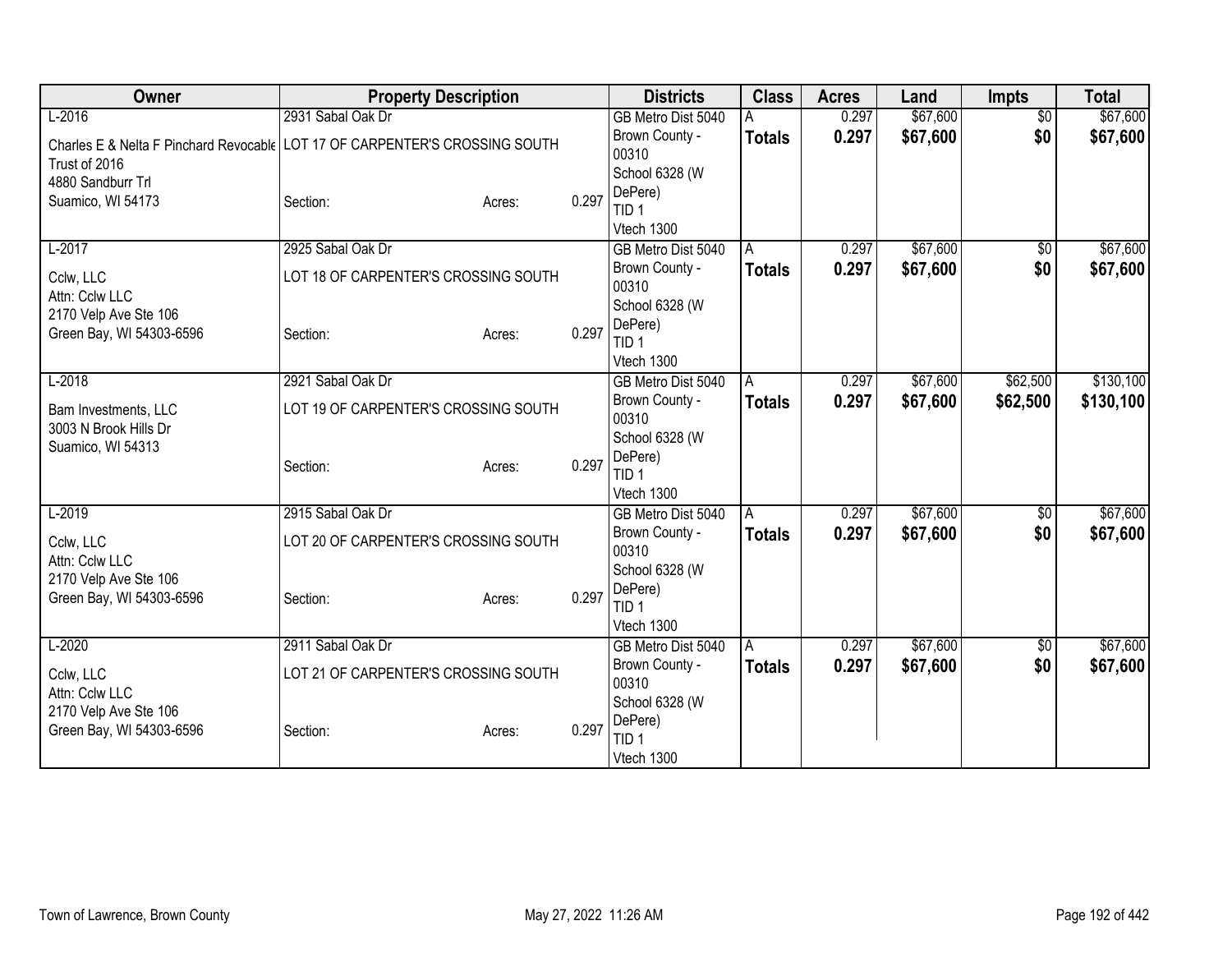| Owner                                  | <b>Property Description</b>          |                                   |       | <b>Districts</b>            | <b>Class</b>  | <b>Acres</b> | Land     | <b>Impts</b>    | <b>Total</b> |
|----------------------------------------|--------------------------------------|-----------------------------------|-------|-----------------------------|---------------|--------------|----------|-----------------|--------------|
| $L-2021$                               | 2907 Sabal Oak Dr                    |                                   |       | GB Metro Dist 5040          |               | 0.297        | \$67,600 | $\overline{50}$ | \$67,600     |
| Wendy Wang                             | LOT 22 OF CARPENTER'S CROSSING SOUTH |                                   |       | Brown County -              | <b>Totals</b> | 0.297        | \$67,600 | \$0             | \$67,600     |
| Nathan C. Kosky                        |                                      |                                   |       | 00310                       |               |              |          |                 |              |
| 5322 23rd Ave NE                       |                                      |                                   |       | School 6328 (W              |               |              |          |                 |              |
| Tacoma, WA 98422                       | Section:                             | Acres:                            | 0.297 | DePere)<br>TID <sub>1</sub> |               |              |          |                 |              |
|                                        |                                      |                                   |       | Vtech 1300                  |               |              |          |                 |              |
| $L-2022$                               | 2903 Sabal Oak Dr                    |                                   |       | GB Metro Dist 5040          | A             | 0.516        | \$68,100 | $\overline{30}$ | \$68,100     |
|                                        |                                      |                                   |       | Brown County -              | <b>Totals</b> | 0.516        | \$68,100 | \$0             | \$68,100     |
| Three Pines Rentals, LLC               | LOT 23 OF CARPENTER'S CROSSING SOUTH |                                   |       | 00310                       |               |              |          |                 |              |
| N5076 Deer Run Trl                     |                                      |                                   |       | School 6328 (W              |               |              |          |                 |              |
| De Pere, WI 54115                      |                                      |                                   |       | DePere)                     |               |              |          |                 |              |
|                                        | Section:                             | Acres:                            | 0.516 | TID <sub>1</sub>            |               |              |          |                 |              |
|                                        |                                      |                                   |       | Vtech 1300                  |               |              |          |                 |              |
| $L-2023$                               | 2801 Tambour Trl                     |                                   |       | GB Metro Dist 5040          | A             | 0.358        | \$58,700 | \$0             | \$58,700     |
| Meacham Development, Inc               |                                      | CARPENTER'S CROSSING SOUTH LOT 24 |       | Brown County -              | <b>Totals</b> | 0.358        | \$58,700 | \$0             | \$58,700     |
| 445 Cardinal Ln Ste 107                |                                      |                                   |       | 00310                       |               |              |          |                 |              |
| Green Bay, WI 54313                    |                                      |                                   |       | School 6328 (W              |               |              |          |                 |              |
|                                        | Section:                             | Acres:                            | 0.358 | DePere)<br>TID <sub>1</sub> |               |              |          |                 |              |
|                                        |                                      |                                   |       | Vtech 1300                  |               |              |          |                 |              |
| $L-2024$                               | 2918 Sabal Oak Dr                    |                                   |       | GB Metro Dist 5040          | A             | 0.302        | \$59,300 | \$266,000       | \$325,300    |
|                                        |                                      |                                   |       | Brown County -              | <b>Totals</b> | 0.302        | \$59,300 | \$266,000       | \$325,300    |
| Wayne Walker                           | LOT 25 OF CARPENTER'S CROSSING SOUTH |                                   |       | 00310                       |               |              |          |                 |              |
| Heather A. Golden<br>2918 Sabal Oak Dr |                                      |                                   |       | School 6328 (W              |               |              |          |                 |              |
| De Pere, WI 54115                      | Section:                             | Acres:                            | 0.302 | DePere)                     |               |              |          |                 |              |
|                                        |                                      |                                   |       | TID <sub>1</sub>            |               |              |          |                 |              |
|                                        |                                      |                                   |       | Vtech 1300                  |               |              |          |                 |              |
| $L-2025$                               | 2924 Sabal Oak Dr                    |                                   |       | GB Metro Dist 5040          | A             | 0.305        | \$59,600 | \$20,000        | \$79,600     |
| Cclw, LLC                              | LOT 26 OF CARPENTER'S CROSSING SOUTH |                                   |       | Brown County -              | <b>Totals</b> | 0.305        | \$59,600 | \$20,000        | \$79,600     |
| Attn: Cclw LLC                         |                                      |                                   |       | 00310                       |               |              |          |                 |              |
| 2170 Velp Ave Ste 106                  |                                      |                                   |       | School 6328 (W<br>DePere)   |               |              |          |                 |              |
| Green Bay, WI 54303-6596               | Section:                             | Acres:                            | 0.305 | TID <sub>1</sub>            |               |              |          |                 |              |
|                                        |                                      |                                   |       | Vtech 1300                  |               |              |          |                 |              |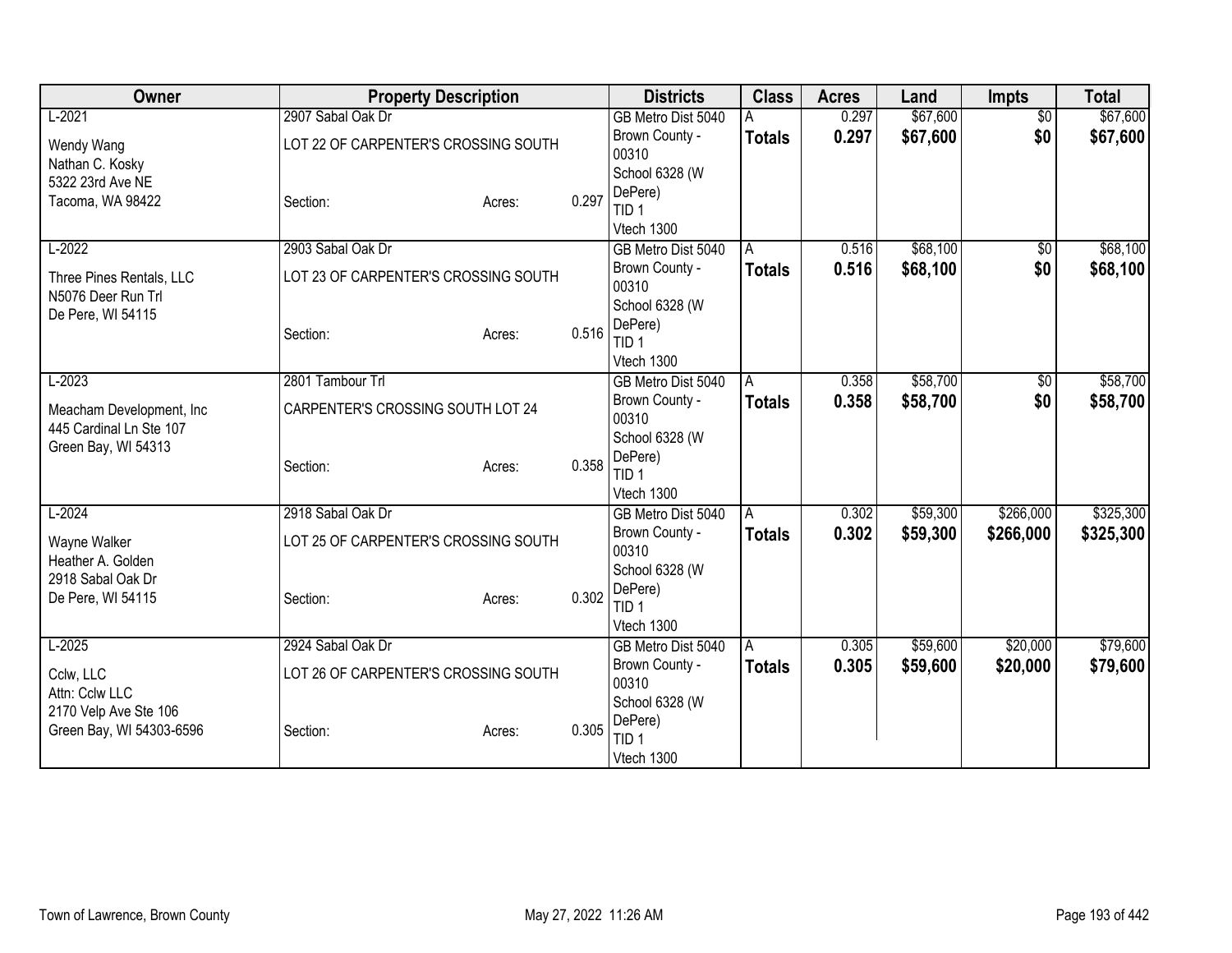| <b>Owner</b>                                      |                                      | <b>Property Description</b>          |                         | <b>Districts</b>                 | <b>Class</b>  | <b>Acres</b> | Land      | <b>Impts</b> | <b>Total</b> |
|---------------------------------------------------|--------------------------------------|--------------------------------------|-------------------------|----------------------------------|---------------|--------------|-----------|--------------|--------------|
| $L-2026$                                          | 2930 Sabal Oak Dr                    |                                      |                         | GB Metro Dist 5040               |               | 0.308        | \$59,900  | \$268,500    | \$328,400    |
| Leon V. Xiong                                     | LOT 27 OF CARPENTER'S CROSSING SOUTH |                                      |                         | Brown County -                   | <b>Totals</b> | 0.308        | \$59,900  | \$268,500    | \$328,400    |
| Magnolia N. Xiong                                 |                                      |                                      |                         | 00310                            |               |              |           |              |              |
| 2930 Sabal Oak Dr                                 |                                      |                                      |                         | School 6328 (W                   |               |              |           |              |              |
| De Pere, WI 54115                                 | Section:                             | Acres:                               | 0.308                   | DePere)<br>TID <sub>1</sub>      |               |              |           |              |              |
|                                                   |                                      |                                      |                         | Vtech 1300                       |               |              |           |              |              |
| $L-2027$                                          | 2936 Sabal Oak Dr                    |                                      |                         | GB Metro Dist 5040               | A             | 0.311        | \$60,200  | $\sqrt{6}$   | \$60,200     |
|                                                   |                                      |                                      |                         | Brown County -                   | <b>Totals</b> | 0.311        | \$60,200  | \$0          | \$60,200     |
| Cclw, LLC                                         |                                      | LOT 28 OF CARPENTER'S CROSSING SOUTH |                         | 00310                            |               |              |           |              |              |
| Attn: Cclw LLC                                    |                                      |                                      |                         | School 6328 (W                   |               |              |           |              |              |
| 2170 Velp Ave Ste 106<br>Green Bay, WI 54303-6596 | Section:                             | Acres:                               | 0.311                   | DePere)                          |               |              |           |              |              |
|                                                   |                                      |                                      |                         | TID <sub>1</sub>                 |               |              |           |              |              |
|                                                   |                                      |                                      |                         | Vtech 1300                       |               |              |           |              |              |
| $L-2028$                                          | 2942 Sabal Oak Dr                    |                                      | GB Metro Dist 5040      | A                                | 0.314         | \$60,500     | \$265,500 | \$326,000    |              |
| Zachary A. Gebert                                 | LOT 29 OF CARPENTER'S CROSSING SOUTH |                                      | Brown County -<br>00310 | <b>Totals</b>                    | 0.314         | \$60,500     | \$265,500 | \$326,000    |              |
| Kerin E. Gebert                                   |                                      |                                      |                         | School 6328 (W                   |               |              |           |              |              |
| 2942 Sabal Oak Dr                                 |                                      |                                      |                         | DePere)                          |               |              |           |              |              |
| Depere, WI 54115                                  | Section:                             | Acres:                               | 0.314                   | TID 1                            |               |              |           |              |              |
|                                                   |                                      |                                      |                         | Vtech 1300                       |               |              |           |              |              |
| $L-2029$                                          | 2954 Sabal Oak Dr                    |                                      |                         | GB Metro Dist 5040               | A             | 0.360        | \$58,900  | \$97,000     | \$155,900    |
| Meacham Development, Inc                          | CARPENTER'S CROSSING SOUTH LOT 30    |                                      |                         | Brown County -                   | <b>Totals</b> | 0.360        | \$58,900  | \$97,000     | \$155,900    |
| 445 Cardinal Ln Ste 107                           |                                      |                                      |                         | 00310                            |               |              |           |              |              |
| Green Bay, WI 54313                               |                                      |                                      |                         | School 6328 (W                   |               |              |           |              |              |
|                                                   | Section:                             | Acres:                               | 0.360                   | DePere)                          |               |              |           |              |              |
|                                                   |                                      |                                      |                         | TID <sub>1</sub>                 |               |              |           |              |              |
| $L-2030$                                          | 2847 Tambour Trl                     |                                      |                         | Vtech 1300<br>GB Metro Dist 5040 | A             | 0.358        | \$58,700  | \$304,000    | \$362,700    |
|                                                   |                                      |                                      |                         | Brown County -                   | <b>Totals</b> | 0.358        | \$58,700  | \$304,000    | \$362,700    |
| Richard J. Drnec                                  | CARPENTER'S CROSSING SOUTH LOT 31    |                                      |                         | 00310                            |               |              |           |              |              |
| Barbara J. Drnec                                  |                                      |                                      |                         | School 6328 (W                   |               |              |           |              |              |
| 2847 Tambour Trl                                  |                                      |                                      |                         | DePere)                          |               |              |           |              |              |
| De Pere, WI 54115                                 | Section:                             | Acres:                               | 0.358                   | TID <sub>1</sub>                 |               |              |           |              |              |
|                                                   |                                      |                                      |                         | Vtech 1300                       |               |              |           |              |              |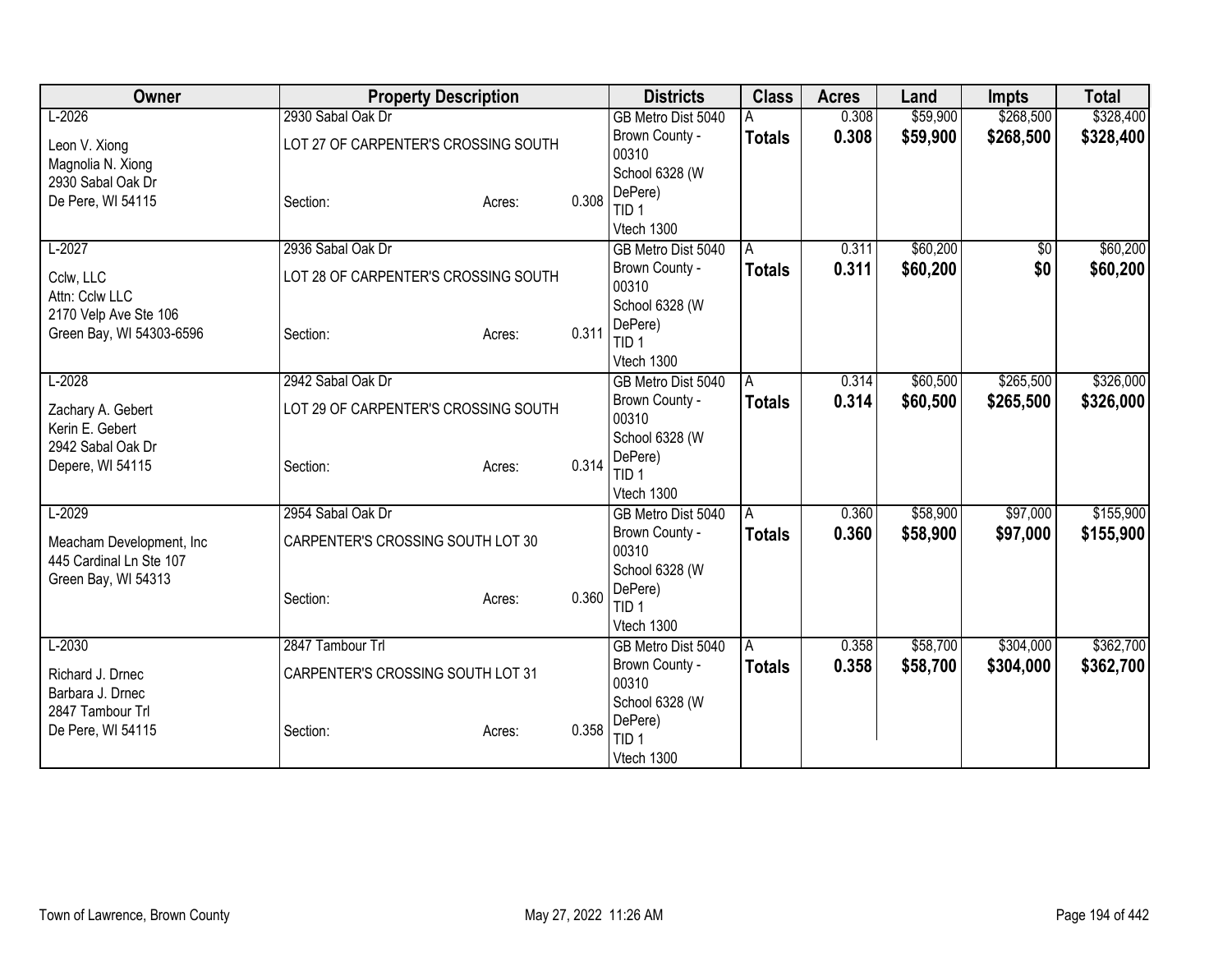| Owner                                | <b>Property Description</b>          |        |                         | <b>Districts</b>               | <b>Class</b>   | <b>Acres</b> | Land      | <b>Impts</b> | <b>Total</b> |
|--------------------------------------|--------------------------------------|--------|-------------------------|--------------------------------|----------------|--------------|-----------|--------------|--------------|
| $L-2031$                             | 2841 Tambour Trl                     |        |                         | GB Metro Dist 5040             |                | 0.314        | \$60,500  | \$262,000    | \$322,500    |
| Chad Sharon                          | LOT 32 OF CARPENTER'S CROSSING SOUTH |        |                         | Brown County -                 | <b>Totals</b>  | 0.314        | \$60,500  | \$262,000    | \$322,500    |
| Amanda Sharon                        |                                      |        |                         | 00310                          |                |              |           |              |              |
| 2841 Tambour Tr                      |                                      |        |                         | School 6328 (W                 |                |              |           |              |              |
| De Pere, WI 54115                    | Section:                             | Acres: | 0.314                   | DePere)<br>TID <sub>1</sub>    |                |              |           |              |              |
|                                      |                                      |        |                         | Vtech 1300                     |                |              |           |              |              |
| $L-2032$                             | 2835 Tambour Trl                     |        |                         | GB Metro Dist 5040             | A              | 0.311        | \$60,200  | \$256,000    | \$316,200    |
|                                      |                                      |        |                         | Brown County -                 | <b>Totals</b>  | 0.311        | \$60,200  | \$256,000    | \$316,200    |
| Larry Loomis                         | LOT 33 OF CARPENTER'S CROSSING SOUTH |        |                         | 00310                          |                |              |           |              |              |
| 2835 Tambour Tr<br>De Pere, WI 54115 |                                      |        |                         | School 6328 (W                 |                |              |           |              |              |
|                                      | Section:                             | Acres: | 0.311                   | DePere)                        |                |              |           |              |              |
|                                      |                                      |        |                         | TID <sub>1</sub>               |                |              |           |              |              |
|                                      |                                      |        |                         | Vtech 1300                     |                |              |           |              |              |
| $L-2033$                             | 2831 Tambour Trl                     |        |                         | GB Metro Dist 5040             | $\overline{A}$ | 0.308        | \$59,900  | \$260,500    | \$320,400    |
| Eric Kivi                            | LOT 34 OF CARPENTER'S CROSSING SOUTH |        | Brown County -<br>00310 | <b>Totals</b>                  | 0.308          | \$59,900     | \$260,500 | \$320,400    |              |
| Rachel Myers                         |                                      |        |                         | School 6328 (W                 |                |              |           |              |              |
| 2831 Tambour Tr                      |                                      |        |                         | DePere)                        |                |              |           |              |              |
| De Pere, WI 54115                    | Section:                             | Acres: | 0.308                   | TID <sub>1</sub>               |                |              |           |              |              |
|                                      |                                      |        |                         | Vtech 1300                     |                |              |           |              |              |
| $L-2034$                             | 2825 Tambour Trl                     |        |                         | GB Metro Dist 5040             | l A            | 0.305        | \$59,600  | \$252,000    | \$311,600    |
| Paritosh Nagar                       | LOT 35 OF CARPENTER'S CROSSING SOUTH |        |                         | Brown County -                 | <b>Totals</b>  | 0.305        | \$59,600  | \$252,000    | \$311,600    |
| Anamika Chowdhury                    |                                      |        |                         | 00310                          |                |              |           |              |              |
| 2825 Tambour Tr                      |                                      |        |                         | School 6328 (W                 |                |              |           |              |              |
| De Pere, WI 54115                    | Section:                             | Acres: | 0.305                   | DePere)                        |                |              |           |              |              |
|                                      |                                      |        |                         | TID <sub>1</sub><br>Vtech 1300 |                |              |           |              |              |
| $L-2035$                             | 2819 Tambour Trl                     |        |                         | GB Metro Dist 5040             | l A            | 0.302        | \$59,300  | \$244,000    | \$303,300    |
|                                      |                                      |        |                         | Brown County -                 | <b>Totals</b>  | 0.302        | \$59,300  | \$244,000    | \$303,300    |
| David R. Weisnicht                   | LOT 36 OF CARPENTER'S CROSSING SOUTH |        |                         | 00310                          |                |              |           |              |              |
| Chelsea M. Weisnicht                 |                                      |        |                         | School 6328 (W                 |                |              |           |              |              |
| 2819 Tambour Tr                      |                                      |        |                         | DePere)                        |                |              |           |              |              |
| De Pere, WI 54115                    | Section:                             | Acres: | 0.302                   | TID <sub>1</sub>               |                |              |           |              |              |
|                                      |                                      |        |                         | Vtech 1300                     |                |              |           |              |              |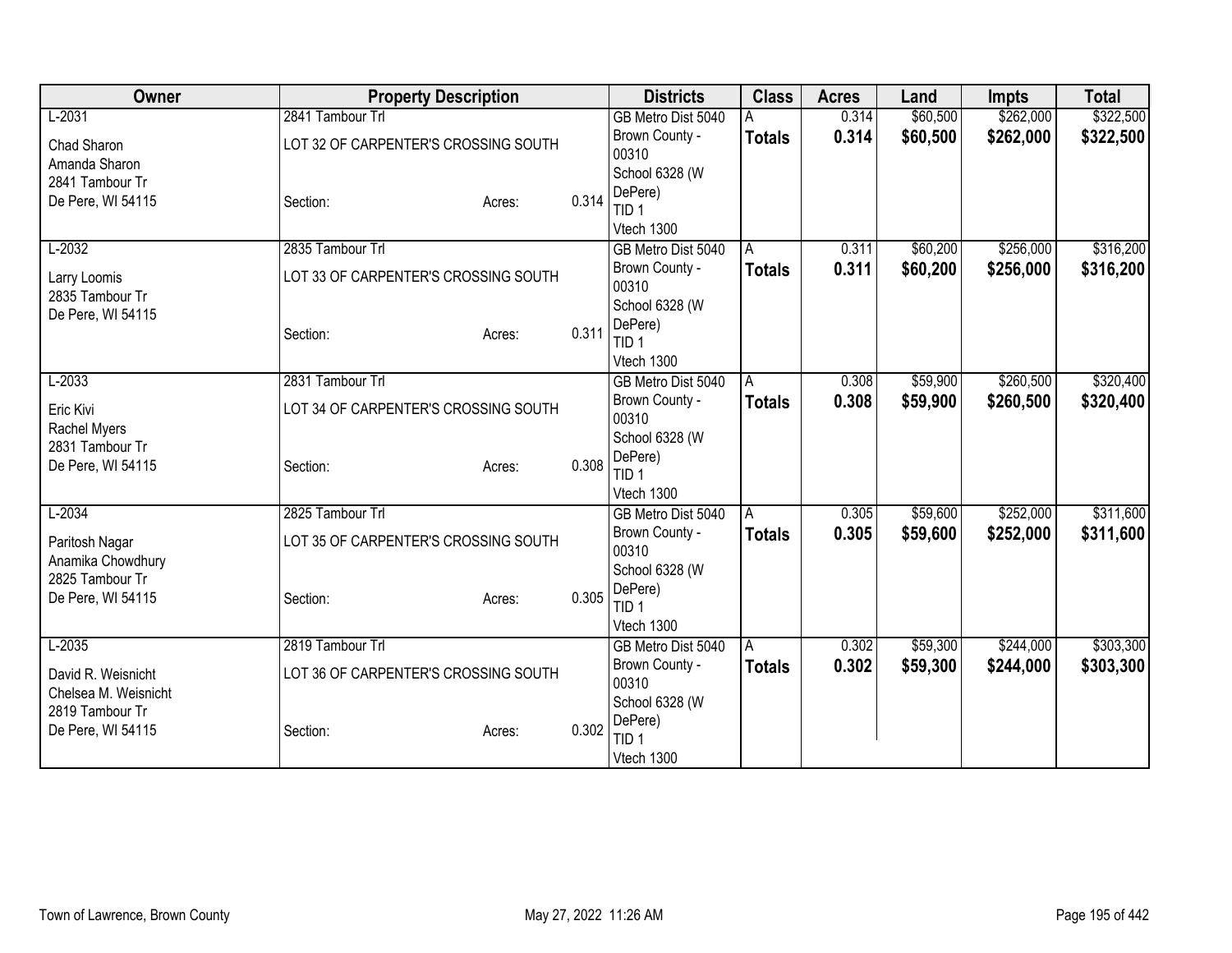| Owner                                   | <b>Property Description</b>          |                                | <b>Districts</b>                     | <b>Class</b>  | <b>Acres</b> | Land     | <b>Impts</b> | <b>Total</b> |
|-----------------------------------------|--------------------------------------|--------------------------------|--------------------------------------|---------------|--------------|----------|--------------|--------------|
| $L-2036$                                | 2803 Tambour Trl                     |                                | GB Metro Dist 5040                   |               | 0.339        | \$56,900 | \$247,500    | \$304,400    |
| Bradley J. Nampel                       | LOT 37 OF CARPENTER'S CROSSING SOUTH |                                | Brown County -                       | <b>Totals</b> | 0.339        | \$56,900 | \$247,500    | \$304,400    |
| Cathleen A. Nampel                      |                                      |                                | 00310                                |               |              |          |              |              |
| 1296 S Atrium Ct                        |                                      |                                | School 6328 (W                       |               |              |          |              |              |
| De Pere, WI 54115                       | Section:                             | 0.339<br>Acres:                | DePere)<br>TID <sub>1</sub>          |               |              |          |              |              |
|                                         |                                      |                                | Vtech 1300                           |               |              |          |              |              |
| $L-2039$                                | 1667 Torchwood Trl                   |                                | GB Metro Dist 5040                   | A             | 0.400        | \$61,100 | $\sqrt{6}$   | \$61,100     |
|                                         |                                      |                                | Brown County -                       | <b>Totals</b> | 0.400        | \$61,100 | \$0          | \$61,100     |
| Cclw, LLC                               | LOT 1 LAWRENCE PARKWAY ESTATES       |                                | 00310                                |               |              |          |              |              |
| Attn: Cclw LLC<br>2170 Velp Ave Ste 106 |                                      |                                | School 6328 (W                       |               |              |          |              |              |
| Green Bay, WI 54303-6596                | Section:                             | 0.400<br>Acres:                | DePere)                              |               |              |          |              |              |
|                                         |                                      |                                | TID <sub>1</sub>                     |               |              |          |              |              |
|                                         |                                      |                                | Vtech 1300                           |               |              |          |              |              |
| $L-2040$                                | 1663 Torchwood Trl                   |                                | GB Metro Dist 5040<br>Brown County - | A             | 0.309        | \$65,000 | \$0          | \$65,000     |
| Brandon G. Vandenjeuvel                 |                                      | LOT 2 LAWRENCE PARKWAY ESTATES |                                      | <b>Totals</b> | 0.309        | \$65,000 | \$0          | \$65,000     |
| 1585 Silver Maple Dr                    |                                      |                                | 00310<br>School 6328 (W              |               |              |          |              |              |
| De Pere, WI 54115                       |                                      |                                | DePere)                              |               |              |          |              |              |
|                                         | Section:                             | 0.309<br>Acres:                | TID <sub>1</sub>                     |               |              |          |              |              |
|                                         |                                      |                                | Vtech 1300                           |               |              |          |              |              |
| $L-2041$                                | 1655 Torchwood Trl                   |                                | GB Metro Dist 5040                   | A             | 0.439        | \$61,800 | \$0          | \$61,800     |
| Dalton H. Vandenheuvel                  | LOT 3 LAWRENCE PARKWAY ESTATES       |                                | Brown County -                       | <b>Totals</b> | 0.439        | \$61,800 | \$0          | \$61,800     |
| 1585 Silver Maple Dr                    |                                      |                                | 00310                                |               |              |          |              |              |
| De Pere, WI 54115                       |                                      |                                | School 6328 (W                       |               |              |          |              |              |
|                                         | Section:                             | 0.439<br>Acres:                | DePere)                              |               |              |          |              |              |
|                                         |                                      |                                | TID <sub>1</sub>                     |               |              |          |              |              |
| $L-2042$                                | 1648 Torchwood Trl                   |                                | Vtech 1300<br>GB Metro Dist 5040     | A             | 0.425        | \$88,000 | $\sqrt{6}$   | \$88,000     |
|                                         |                                      |                                | Brown County -                       | <b>Totals</b> | 0.425        | \$88,000 | \$0          | \$88,000     |
| Raymond T. Vandenheuvel II              | LOT 4 LAWRENCE PARKWAY ESTATES       |                                | 00310                                |               |              |          |              |              |
| Julie A. Vandenheuvel                   |                                      |                                | School 6328 (W                       |               |              |          |              |              |
| 1585 Silver Maple Dr                    |                                      |                                | DePere)                              |               |              |          |              |              |
| De Pere, WI 54115-9130                  | Section:                             | 0.425<br>Acres:                | TID <sub>1</sub>                     |               |              |          |              |              |
|                                         |                                      |                                | Vtech 1300                           |               |              |          |              |              |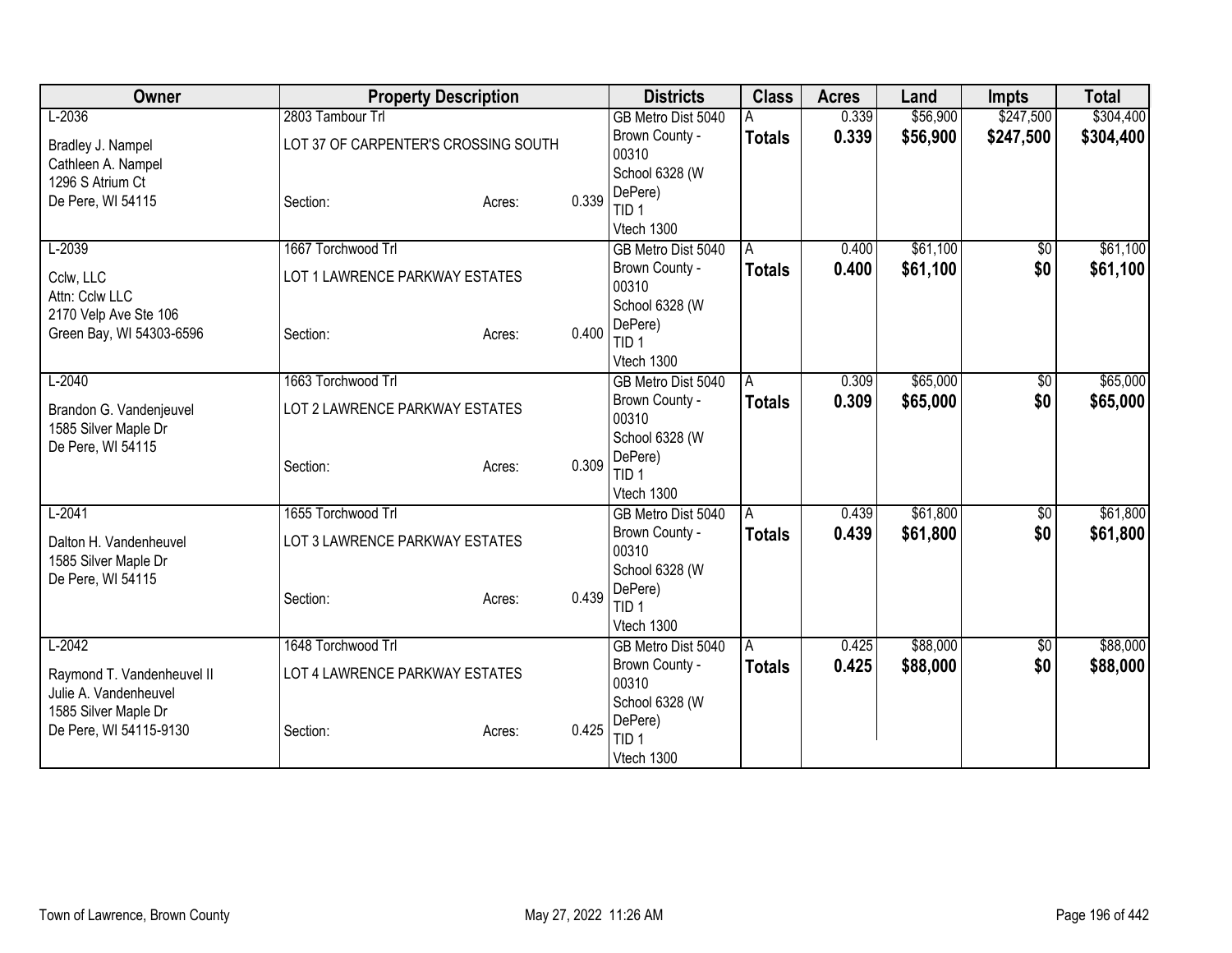| Owner                    |                                | <b>Property Description</b>    |       | <b>Districts</b>            | <b>Class</b>  | <b>Acres</b> | Land      | <b>Impts</b>    | <b>Total</b> |
|--------------------------|--------------------------------|--------------------------------|-------|-----------------------------|---------------|--------------|-----------|-----------------|--------------|
| $L-2043$                 | 1652 Torchwood Trl             |                                |       | GB Metro Dist 5040          |               | 0.306        | \$87,400  | $\overline{50}$ | \$87,400     |
| Cclw, LLC                | LOT 5 LAWRENCE PARKWAY ESTATES |                                |       | Brown County -              | <b>Totals</b> | 0.306        | \$87,400  | \$0             | \$87,400     |
| Attn: Cclw LLC           |                                |                                |       | 00310                       |               |              |           |                 |              |
| 2170 Velp Ave Ste 106    |                                |                                |       | School 6328 (W              |               |              |           |                 |              |
| Green Bay, WI 54303-6596 | Section:                       | Acres:                         | 0.306 | DePere)                     |               |              |           |                 |              |
|                          |                                |                                |       | TID 1                       |               |              |           |                 |              |
|                          |                                |                                |       | Vtech 1300                  |               |              |           |                 |              |
| $L-2044$                 | 1656 Torchwood Trl             |                                |       | GB Metro Dist 5040          | A             | 0.583        | \$102,500 | $\sqrt{6}$      | \$102,500    |
| Michael K. Wagner        | LOT 6 LAWRENCE PARKWAY ESTATES |                                |       | Brown County -<br>00310     | <b>Totals</b> | 0.583        | \$102,500 | \$0             | \$102,500    |
| Cindy N. Wagner          |                                |                                |       | School 6328 (W              |               |              |           |                 |              |
| 1757 Garroman Dr Apt 7   |                                |                                |       | DePere)                     |               |              |           |                 |              |
| De Pere, WI 54115        | Section:                       | Acres:                         | 0.583 | TID <sub>1</sub>            |               |              |           |                 |              |
|                          |                                |                                |       | Vtech 1300                  |               |              |           |                 |              |
| $L-2045$                 | 1660 Torchwood Trl             |                                |       | GB Metro Dist 5040          | l A           | 0.286        | \$62,500  | \$216,500       | \$279,000    |
|                          |                                |                                |       | Brown County -              | <b>Totals</b> | 0.286        | \$62,500  | \$216,500       | \$279,000    |
| Ledgecrest Homes, Inc    |                                | LOT 7 LAWRENCE PARKWAY ESTATES |       | 00310                       |               |              |           |                 |              |
| 1545 Cornell Rd Ste 23   |                                |                                |       | School 6328 (W              |               |              |           |                 |              |
| Green Bay, WI 54313      | Section:                       |                                | 0.286 | DePere)                     |               |              |           |                 |              |
|                          |                                | Acres:                         |       | TID <sub>1</sub>            |               |              |           |                 |              |
|                          |                                |                                |       | Vtech 1300                  |               |              |           |                 |              |
| $L-2046$                 | 1664 Torchwood Trl             |                                |       | GB Metro Dist 5040          | l A           | 0.286        | \$62,500  | \$292,500       | \$355,000    |
| Eric Timm                | LOT 8 LAWRENCE PARKWAY ESTATES |                                |       | Brown County -              | <b>Totals</b> | 0.286        | \$62,500  | \$292,500       | \$355,000    |
| Erica Timm               |                                |                                |       | 00310                       |               |              |           |                 |              |
| 1664 Torchwood Trl       |                                |                                |       | School 6328 (W              |               |              |           |                 |              |
| De Pere, WI 54115        | Section:                       | Acres:                         | 0.286 | DePere)<br>TID <sub>1</sub> |               |              |           |                 |              |
|                          |                                |                                |       | Vtech 1300                  |               |              |           |                 |              |
| $L-2047$                 | 1668 Torchwood Trl             |                                |       | GB Metro Dist 5040          | IA.           | 0.422        | \$61,500  | \$0             | \$61,500     |
|                          |                                |                                |       | Brown County -              | <b>Totals</b> | 0.422        | \$61,500  | \$0             | \$61,500     |
| Cclw, LLC                | LOT 9 LAWRENCE PARKWAY ESTATES |                                |       | 00310                       |               |              |           |                 |              |
| Attn: Cclw LLC           |                                |                                |       | School 6328 (W              |               |              |           |                 |              |
| 2170 Velp Ave Ste 106    |                                |                                |       | DePere)                     |               |              |           |                 |              |
| Green Bay, WI 54303-6596 | Section:                       | Acres:                         | 0.422 | TID <sub>1</sub>            |               |              |           |                 |              |
|                          |                                |                                |       | Vtech 1300                  |               |              |           |                 |              |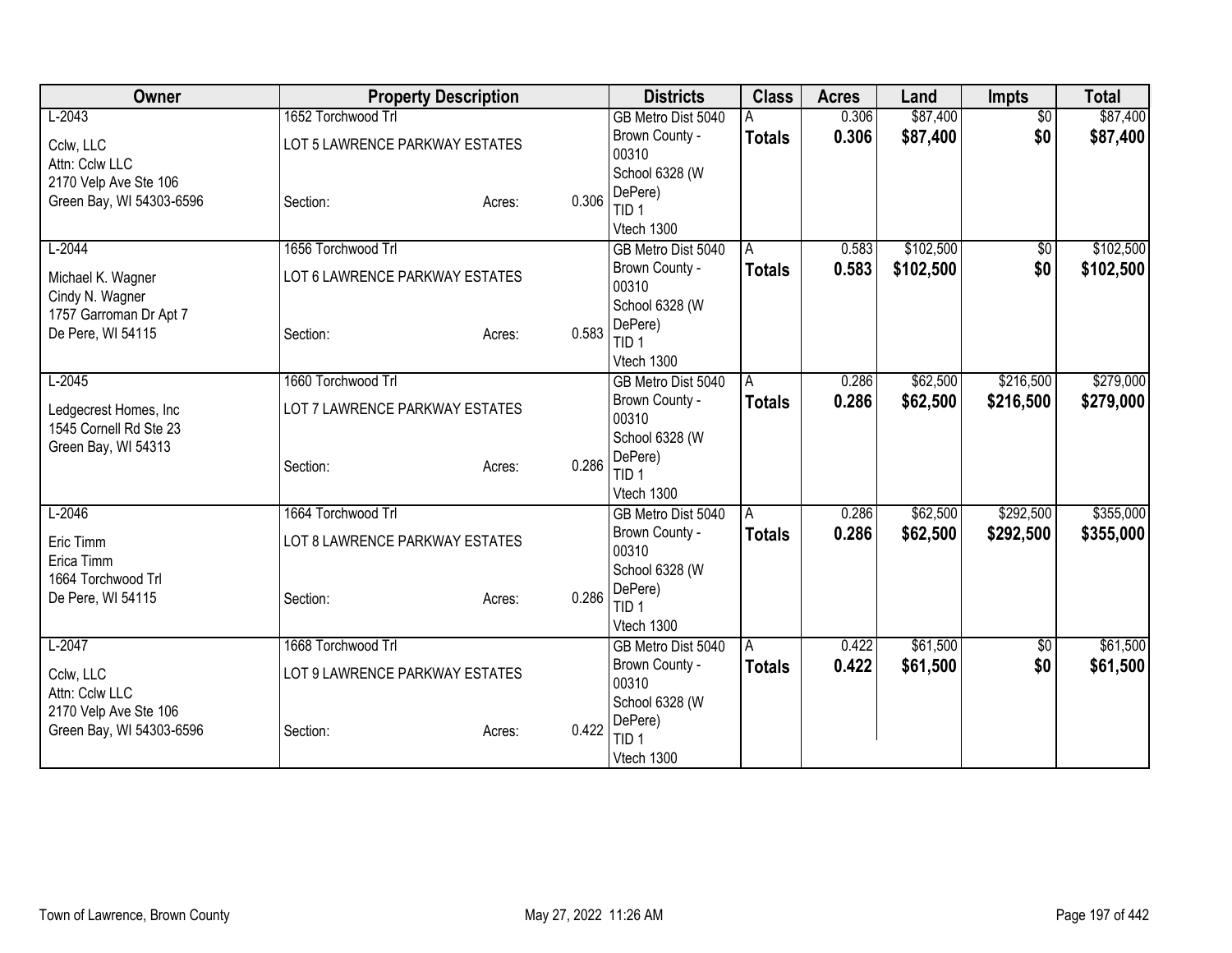| <b>Owner</b>                                      | <b>Property Description</b>     |                 | <b>Districts</b>            | <b>Class</b>  | <b>Acres</b> | Land     | <b>Impts</b>    | <b>Total</b> |
|---------------------------------------------------|---------------------------------|-----------------|-----------------------------|---------------|--------------|----------|-----------------|--------------|
| $L-2048$                                          | 2389 Tigerwood Trl              |                 | GB Metro Dist 5040          |               | 0.449        | \$62,000 | $\overline{50}$ | \$62,000     |
| Cclw, LLC                                         | LOT 10 LAWRENCE PARKWAY ESTATES |                 | Brown County -              | Totals        | 0.449        | \$62,000 | \$0             | \$62,000     |
| Attn: Cclw LLC                                    |                                 |                 | 00310                       |               |              |          |                 |              |
| 2170 Velp Ave Ste 106                             |                                 |                 | School 6328 (W              |               |              |          |                 |              |
| Green Bay, WI 54303-6596                          | Section:                        | 0.449<br>Acres: | DePere)<br>TID 1            |               |              |          |                 |              |
|                                                   |                                 |                 | Vtech 1300                  |               |              |          |                 |              |
| $L-2049$                                          | 2385 Tigerwood Trl              |                 | GB Metro Dist 5040          | A             | 0.286        | \$62,500 | $\sqrt{6}$      | \$62,500     |
|                                                   |                                 |                 | Brown County -              | <b>Totals</b> | 0.286        | \$62,500 | \$0             | \$62,500     |
| Cclw, LLC                                         | LOT 11 LAWRENCE PARKWAY ESTATES |                 | 00310                       |               |              |          |                 |              |
| Attn: Cclw LLC                                    |                                 |                 | School 6328 (W              |               |              |          |                 |              |
| 2170 Velp Ave Ste 106<br>Green Bay, WI 54303-6596 | Section:                        | Acres:          | DePere)<br>0.286            |               |              |          |                 |              |
|                                                   |                                 |                 | TID <sub>1</sub>            |               |              |          |                 |              |
|                                                   |                                 |                 | Vtech 1300                  |               |              |          |                 |              |
| $L-2050$                                          | 1571 Echo Pine Ct               |                 | GB Metro Dist 5040          | A             | 0.344        | \$58,500 | \$100,000       | \$158,500    |
| Jamber Development, LLC                           | LOT 12 LAWRENCE PARKWAY ESTATES |                 | Brown County -              | <b>Totals</b> | 0.344        | \$58,500 | \$100,000       | \$158,500    |
| PO Box 6131                                       |                                 |                 | 00310                       |               |              |          |                 |              |
| De Pere, WI 54115                                 |                                 |                 | School 6328 (W              |               |              |          |                 |              |
|                                                   | Section:                        | 0.344<br>Acres: | DePere)<br>TID <sub>1</sub> |               |              |          |                 |              |
|                                                   |                                 |                 | Vtech 1300                  |               |              |          |                 |              |
| $L-2051$                                          | 1565 Echo Pine Ct               |                 | GB Metro Dist 5040          | A             | 0.422        | \$61,500 | \$287,500       | \$349,000    |
|                                                   |                                 |                 | Brown County -              | <b>Totals</b> | 0.422        | \$61,500 | \$287,500       | \$349,000    |
| David C. Vanlieshout<br>Iwona H. Vanlieshout      | LOT 13 LAWRENCE PARKWAY ESTATES |                 | 00310                       |               |              |          |                 |              |
| 2567 Delwood Dr                                   |                                 |                 | School 6328 (W              |               |              |          |                 |              |
| Green Bay, WI 54302                               | Section:                        | 0.422<br>Acres: | DePere)                     |               |              |          |                 |              |
|                                                   |                                 |                 | TID <sub>1</sub>            |               |              |          |                 |              |
|                                                   |                                 |                 | Vtech 1300                  |               |              |          |                 |              |
| $L-2052$                                          | 1557 Echo Pine Ct               |                 | GB Metro Dist 5040          | A             | 0.523        | \$74,600 | \$0             | \$74,600     |
| Integrity Home Builders, Inc.                     | LOT 14 LAWRENCE PARKWAY ESTATES |                 | Brown County -              | <b>Totals</b> | 0.523        | \$74,600 | \$0             | \$74,600     |
| 551 N Northview Rd                                |                                 |                 | 00310                       |               |              |          |                 |              |
| Green Bay, WI 54311                               |                                 |                 | School 6328 (W<br>DePere)   |               |              |          |                 |              |
|                                                   | Section:                        | 0.523<br>Acres: | TID <sub>1</sub>            |               |              |          |                 |              |
|                                                   |                                 |                 | Vtech 1300                  |               |              |          |                 |              |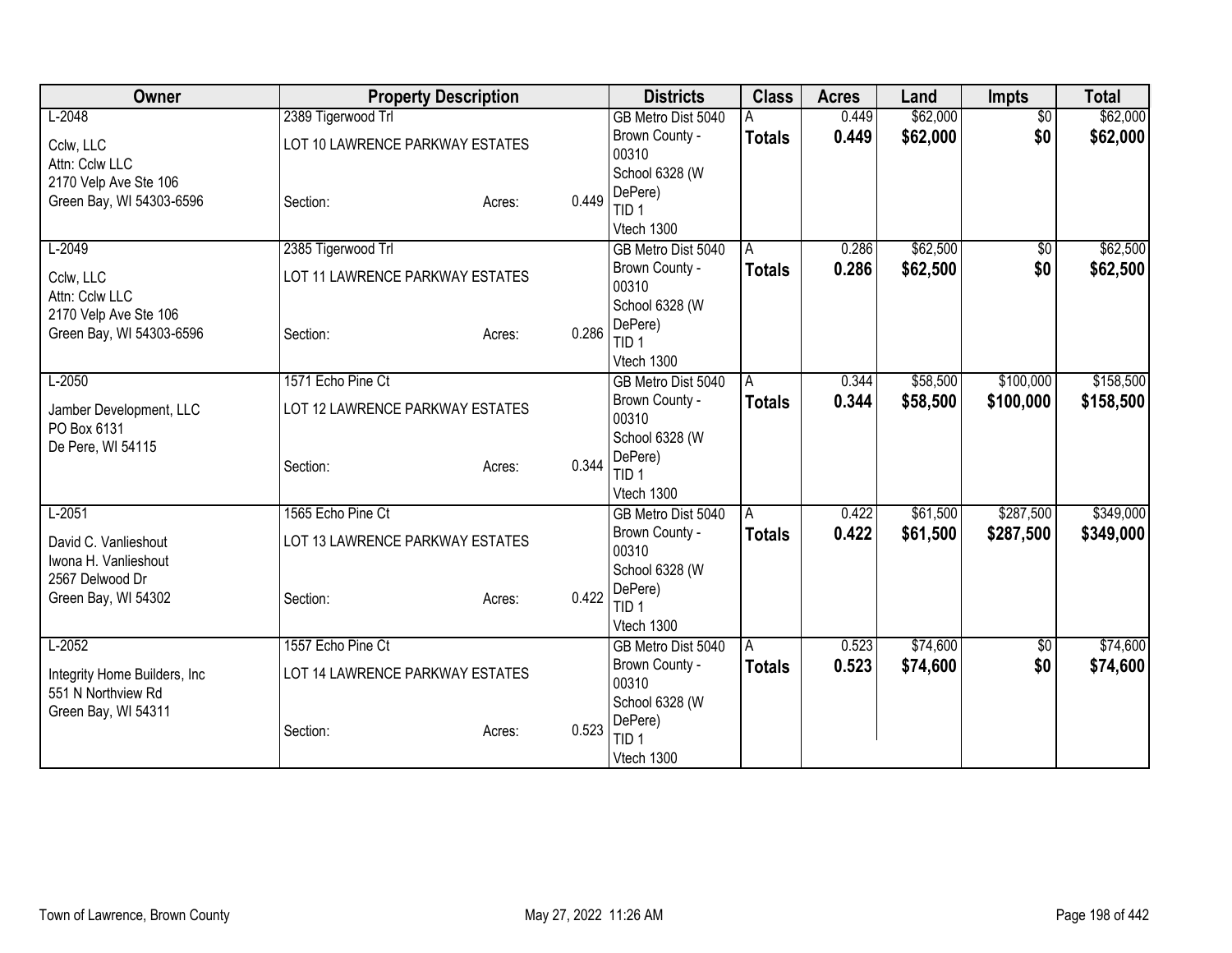| Owner                                                                 | <b>Property Description</b>     |                 | <b>Districts</b>        | <b>Class</b>  | <b>Acres</b> | Land      | <b>Impts</b>    | <b>Total</b> |
|-----------------------------------------------------------------------|---------------------------------|-----------------|-------------------------|---------------|--------------|-----------|-----------------|--------------|
| $L-2053$                                                              | 1553 Echo Pine Ct               |                 | GB Metro Dist 5040      |               | 0.475        | \$73,500  | $\overline{50}$ | \$73,500     |
| Integrity Home Builders, Inc.                                         | LOT 15 LAWRENCE PARKWAY ESTATES |                 | Brown County -          | <b>Totals</b> | 0.475        | \$73,500  | \$0             | \$73,500     |
| 551 N Northview Rd                                                    |                                 |                 | 00310                   |               |              |           |                 |              |
| Green Bay, WI 54311                                                   |                                 |                 | School 6328 (W          |               |              |           |                 |              |
|                                                                       | Section:                        | 0.475<br>Acres: | DePere)<br>TID 1        |               |              |           |                 |              |
|                                                                       |                                 |                 | Vtech 1300              |               |              |           |                 |              |
| $L-2054$                                                              | 1552 Echo Pine Ct               |                 | GB Metro Dist 5040      | A             | 0.703        | \$106,000 | $\sqrt{6}$      | \$106,000    |
|                                                                       |                                 |                 | Brown County -          | <b>Totals</b> | 0.703        | \$106,000 | \$0             | \$106,000    |
| Cclw, LLC                                                             | LOT 16 LAWRENCE PARKWAY ESTATES |                 | 00310                   |               |              |           |                 |              |
| Attn: Cclw LLC                                                        |                                 |                 | School 6328 (W          |               |              |           |                 |              |
| 2170 Velp Ave Ste 106                                                 |                                 |                 | DePere)                 |               |              |           |                 |              |
| Green Bay, WI 54303-6596                                              | Section:                        | 0.703<br>Acres: | TID <sub>1</sub>        |               |              |           |                 |              |
|                                                                       |                                 |                 | Vtech 1300              |               |              |           |                 |              |
| $L-2055$                                                              | 1556 Echo Pine Ct               |                 | GB Metro Dist 5040      | A             | 0.684        | \$109,300 | \$0             | \$109,300    |
| Brian F Liesch & Dia Hammel Revocable LOT 17 LAWRENCE PARKWAY ESTATES |                                 |                 | Brown County -          | Totals        | 0.684        | \$109,300 | \$0             | \$109,300    |
| Trust                                                                 |                                 |                 | 00310                   |               |              |           |                 |              |
| 4721 Creek Valley Ln                                                  |                                 |                 | School 6328 (W          |               |              |           |                 |              |
| Oneida, WI 54155                                                      | Section:                        | 0.684<br>Acres: | DePere)                 |               |              |           |                 |              |
|                                                                       |                                 |                 | TID <sub>1</sub>        |               |              |           |                 |              |
|                                                                       |                                 |                 | Vtech 1300              |               |              |           |                 |              |
| $L-2056$                                                              | 1560 Echo Pine Ct               |                 | GB Metro Dist 5040      | A             | 0.604        | \$103,100 | \$48,000        | \$151,100    |
| Cale Tassi                                                            | LOT 18 LAWRENCE PARKWAY ESTATES |                 | Brown County -<br>00310 | <b>Totals</b> | 0.604        | \$103,100 | \$48,000        | \$151,100    |
| Kaitlyn Tassi                                                         |                                 |                 | School 6328 (W          |               |              |           |                 |              |
| 1249 Drews Dr                                                         |                                 |                 | DePere)                 |               |              |           |                 |              |
| De Pere, WI 54115                                                     | Section:                        | 0.604<br>Acres: | TID <sub>1</sub>        |               |              |           |                 |              |
|                                                                       |                                 |                 | Vtech 1300              |               |              |           |                 |              |
| $L-2057$                                                              | 1564 Echo Pine Ct               |                 | GB Metro Dist 5040      | A.            | 0.523        | \$100,700 | \$0             | \$100,700    |
|                                                                       |                                 |                 | Brown County -          | <b>Totals</b> | 0.523        | \$100,700 | \$0             | \$100,700    |
| Rebecca C. Vandenheuvel                                               | LOT 19 LAWRENCE PARKWAY ESTATES |                 | 00310                   |               |              |           |                 |              |
| Raymond T. Vandenheuvel III                                           |                                 |                 | School 6328 (W          |               |              |           |                 |              |
| 1512 Red Maple Rd<br>De Pere, WI 54115                                | Section:                        | 0.523<br>Acres: | DePere)                 |               |              |           |                 |              |
|                                                                       |                                 |                 | TID <sub>1</sub>        |               |              |           |                 |              |
|                                                                       |                                 |                 | Vtech 1300              |               |              |           |                 |              |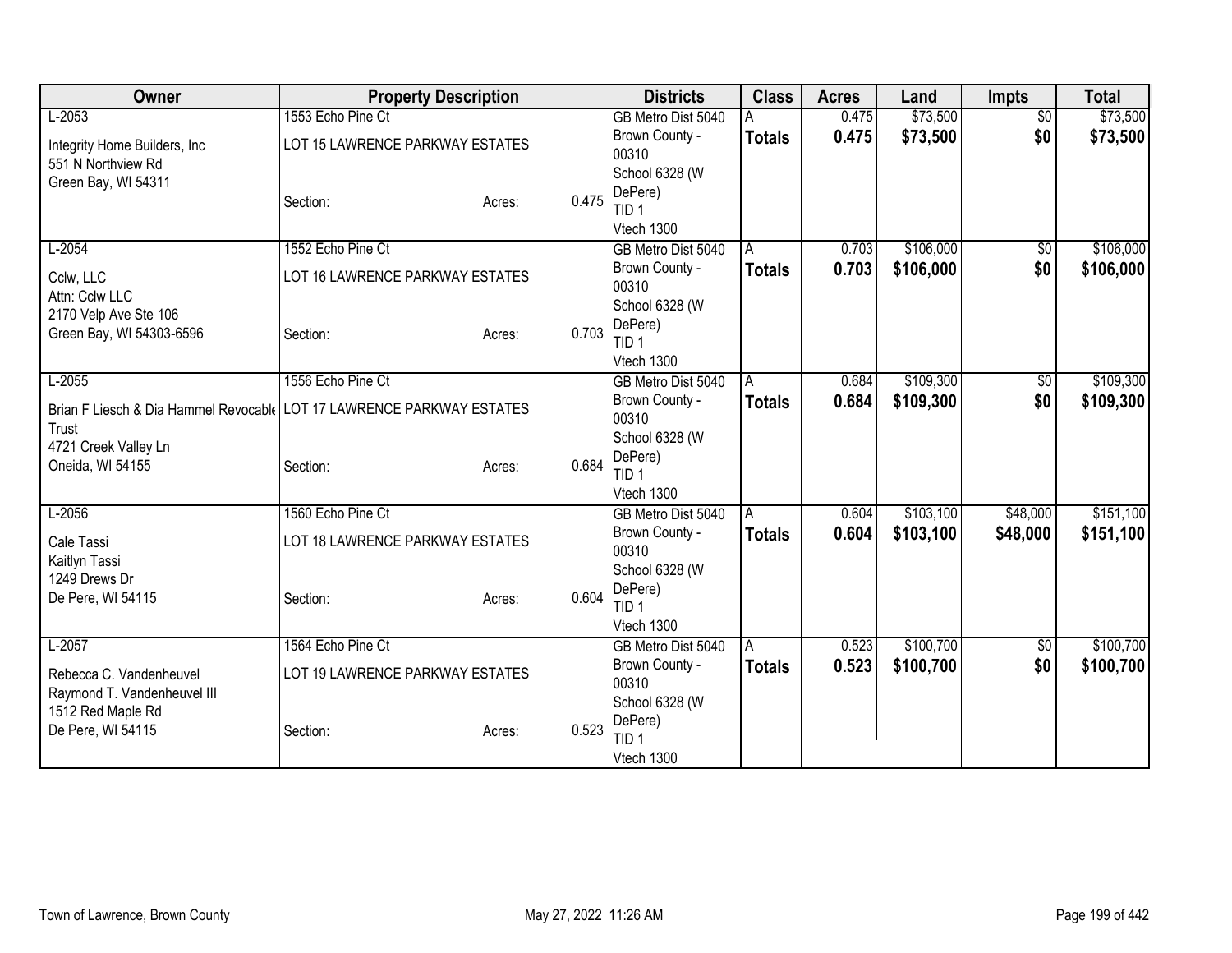| Owner                            |                                                                                                      | <b>Property Description</b> | <b>Districts</b>            | <b>Class</b>  | <b>Acres</b> | Land     | <b>Impts</b>    | <b>Total</b> |
|----------------------------------|------------------------------------------------------------------------------------------------------|-----------------------------|-----------------------------|---------------|--------------|----------|-----------------|--------------|
| $L-2058$                         | 1568 Echo Pine Ct                                                                                    |                             | GB Metro Dist 5040          | Α             | 0.462        | \$73,300 | $\overline{50}$ | \$73,300     |
| Jeffrey A. Vandenberg            | LOT 20 LAWRENCE PARKWAY ESTATES                                                                      |                             | Brown County -              | <b>Totals</b> | 0.462        | \$73,300 | \$0             | \$73,300     |
| Gail L. Carrick                  |                                                                                                      |                             | 00310<br>School 6328 (W     |               |              |          |                 |              |
| 2952 Marble Mountain Way         |                                                                                                      |                             | DePere)                     |               |              |          |                 |              |
| Green Bay, WI 54313              | Section:                                                                                             | 0.462<br>Acres:             | TID <sub>1</sub>            |               |              |          |                 |              |
|                                  |                                                                                                      |                             | Vtech 1300                  |               |              |          |                 |              |
| $L-2059$                         | 1572 Echo Pine Ct                                                                                    |                             | GB Metro Dist 5040          | Α             | 0.359        | \$59,900 | $\overline{50}$ | \$59,900     |
| Cclw, LLC                        | LOT 21 LAWRENCE PARKWAY ESTATES                                                                      |                             | Brown County -              | <b>Totals</b> | 0.359        | \$59,900 | \$0             | \$59,900     |
| Attn: Cclw LLC                   |                                                                                                      |                             | 00310                       |               |              |          |                 |              |
| 2170 Velp Ave Ste 106            |                                                                                                      |                             | School 6328 (W              |               |              |          |                 |              |
| Green Bay, WI 54303-6596         | Section:                                                                                             | 0.359<br>Acres:             | DePere)<br>TID <sub>1</sub> |               |              |          |                 |              |
|                                  |                                                                                                      |                             | Vtech 1300                  |               |              |          |                 |              |
| $L-206$                          | 1388 Grant St                                                                                        |                             | GB Metro Dist 5040          | A             | 2.779        | \$59,700 | \$113,700       | \$173,400    |
|                                  |                                                                                                      |                             | Brown County -              | Totals        | 2.779        | \$59,700 | \$113,700       | \$173,400    |
| Robert J. Kocken                 | 2.779 AC M/L GOVT LOT 3 SEC 20 T23N R20E EX 326<br>D 653 & 326 D 652 & 326 D 57 & EX SMITS SUBD & EX |                             | 00310                       |               |              |          |                 |              |
| Susan M. Kocken<br>1388 Grant St | 353 D 525 & EX HWY & & EX 678 R 327 & EX 678 R 328                                                   |                             | School 6328 (W              |               |              |          |                 |              |
| De Pere, WI 54115-9504           | Section:                                                                                             | 2.779<br>Acres:             | DePere)                     |               |              |          |                 |              |
|                                  |                                                                                                      |                             | Vtech 1300                  |               |              |          |                 |              |
| $L-2060$                         | 2371 Tigerwood Trl                                                                                   |                             | GB Metro Dist 5040          | A             | 0.286        | \$62,500 | $\overline{50}$ | \$62,500     |
| Cclw, LLC                        | LOT 22 LAWRENCE PARKWAY ESTATES                                                                      |                             | Brown County -<br>00310     | <b>Totals</b> | 0.286        | \$62,500 | \$0             | \$62,500     |
| Attn: Cclw LLC                   |                                                                                                      |                             | School 6328 (W              |               |              |          |                 |              |
| 2170 Velp Ave Ste 106            |                                                                                                      |                             | DePere)                     |               |              |          |                 |              |
| Green Bay, WI 54303-6596         | Section:                                                                                             | 0.286<br>Acres:             | TID <sub>1</sub>            |               |              |          |                 |              |
|                                  |                                                                                                      |                             | Vtech 1300                  |               |              |          |                 |              |
| $L-2061$                         | 2367 Tigerwood Trl                                                                                   |                             | GB Metro Dist 5040          | A             | 0.365        | \$60,500 | $\overline{60}$ | \$60,500     |
| Cclw, LLC                        | LOT 23 LAWRENCE PARKWAY ESTATES                                                                      |                             | Brown County -              | <b>Totals</b> | 0.365        | \$60,500 | \$0             | \$60,500     |
| Attn: Cclw LLC                   |                                                                                                      |                             | 00310                       |               |              |          |                 |              |
| 2170 Velp Ave Ste 106            |                                                                                                      |                             | School 6328 (W<br>DePere)   |               |              |          |                 |              |
| Green Bay, WI 54303-6596         | Section:                                                                                             | 0.365<br>Acres:             | TID <sub>1</sub>            |               |              |          |                 |              |
|                                  |                                                                                                      |                             | Vtech 1300                  |               |              |          |                 |              |
| $L-206-1$                        | 1284 Mid Valley Ct                                                                                   |                             | GB Metro Dist 5040          | A             | 1.060        | \$36,200 | \$145,100       | \$181,300    |
| Steven L. Wendt                  | 1.060 AC PRT GOV'T LOT 3 SEC 20 T23N R20E DESC                                                       |                             | Brown County -              | Totals        | 1.060        | \$36,200 | \$145,100       | \$181,300    |
| Cathy A. Wendt                   | IN J13606-01                                                                                         |                             | 00310                       |               |              |          |                 |              |
| 1284 Mid Valley Ct               |                                                                                                      |                             | School 6328 (W              |               |              |          |                 |              |
| De Pere, WI 54115-9502           | Section:                                                                                             | 1.060<br>Acres:             | DePere)                     |               |              |          |                 |              |
|                                  |                                                                                                      |                             | Vtech 1300                  |               |              |          |                 |              |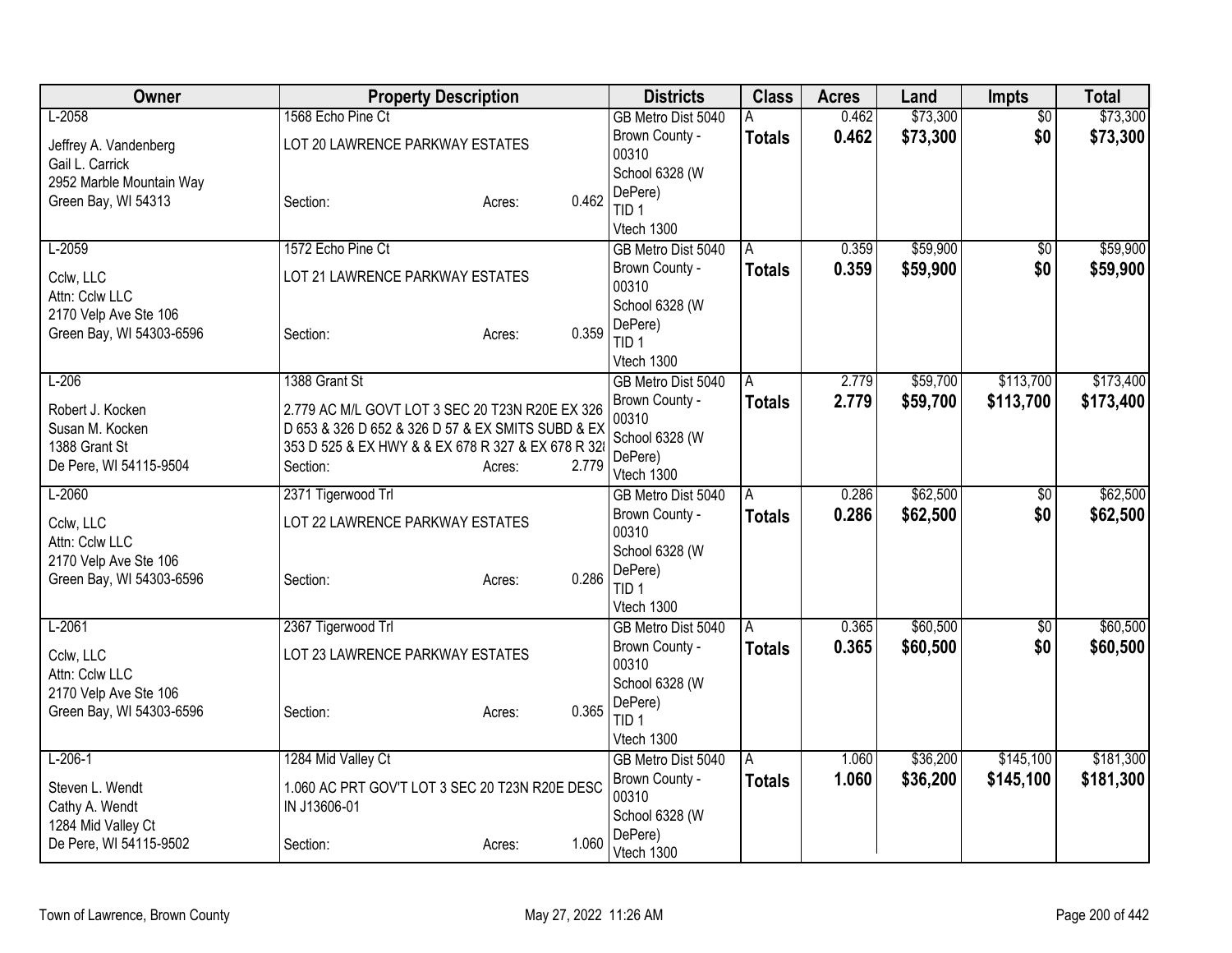| Owner                                | <b>Property Description</b>                                                                    |                 | <b>Districts</b>            | <b>Class</b>  | <b>Acres</b> | Land      | <b>Impts</b>    | <b>Total</b> |
|--------------------------------------|------------------------------------------------------------------------------------------------|-----------------|-----------------------------|---------------|--------------|-----------|-----------------|--------------|
| $L-2062$                             | 1465 Chickory Ct                                                                               |                 | GB Metro Dist 5040          | Α             | 0.422        | \$72,400  | $\overline{50}$ | \$72,400     |
| Cclw, LLC                            | LOT 24 LAWRENCE PARKWAY ESTATES                                                                |                 | Brown County -              | <b>Totals</b> | 0.422        | \$72,400  | \$0             | \$72,400     |
| Attn: Cclw LLC                       |                                                                                                |                 | 00310<br>School 6328 (W     |               |              |           |                 |              |
| 2170 Velp Ave Ste 106                |                                                                                                |                 | DePere)                     |               |              |           |                 |              |
| Green Bay, WI 54303-6596             | Section:                                                                                       | 0.422<br>Acres: | TID <sub>1</sub>            |               |              |           |                 |              |
|                                      |                                                                                                |                 | Vtech 1300                  |               |              |           |                 |              |
| $L-2063$                             | 1461 Chickory Ct                                                                               |                 | GB Metro Dist 5040          | A             | 1.036        | \$148,100 | $\sqrt{6}$      | \$148,100    |
| Cclw, LLC                            | LOT 25 LAWRENCE PARKWAY ESTATES                                                                |                 | Brown County -              | <b>Totals</b> | 1.036        | \$148,100 | \$0             | \$148,100    |
| Attn: Cclw LLC                       |                                                                                                |                 | 00310                       |               |              |           |                 |              |
| 2170 Velp Ave Ste 106                |                                                                                                |                 | School 6328 (W              |               |              |           |                 |              |
| Green Bay, WI 54303-6596             | Section:                                                                                       | 1.036<br>Acres: | DePere)<br>TID <sub>1</sub> |               |              |           |                 |              |
|                                      |                                                                                                |                 | Vtech 1300                  |               |              |           |                 |              |
| $L-206-3$                            | 1342 Sundown Ln                                                                                |                 | GB Metro Dist 5040          | A             | 2.000        | \$60,000  | \$151,500       | \$211,500    |
|                                      |                                                                                                |                 | Brown County -              | <b>Totals</b> | 2.000        | \$60,000  | \$151,500       | \$211,500    |
| Amanda Dequaine                      | 2.012 AC M/L PRT GOV'T LOT 3 SEC 20 T23N R20E                                                  |                 | 00310                       |               |              |           |                 |              |
| 1342 Sundown Ln<br>De Pere, WI 54115 | COM S1/4 COR SEC 20 TH E 996 FT TH NELY ALG<br>C/L HWY 41 1831.2 FT TO N LINE S 20 TH NWLY ALG |                 | School 6328 (W              |               |              |           |                 |              |
|                                      | Section:                                                                                       | 2.012<br>Acres: | DePere)                     |               |              |           |                 |              |
|                                      |                                                                                                |                 | Vtech 1300                  |               |              |           |                 |              |
| $L-2064$                             | 1459 Chickory Ct                                                                               |                 | GB Metro Dist 5040          | A             | 1.172        | \$159,900 | $\overline{50}$ | \$159,900    |
| Cclw, LLC                            | LOT 26 LAWRENCE PARKWAY ESTATES                                                                |                 | Brown County -<br>00310     | <b>Totals</b> | 1.172        | \$159,900 | \$0             | \$159,900    |
| Attn: Cclw LLC                       |                                                                                                |                 | School 6328 (W              |               |              |           |                 |              |
| 2170 Velp Ave Ste 106                |                                                                                                |                 | DePere)                     |               |              |           |                 |              |
| Green Bay, WI 54303-6596             | Section:                                                                                       | 1.172<br>Acres: | TID <sub>1</sub>            |               |              |           |                 |              |
|                                      |                                                                                                |                 | Vtech 1300                  |               |              |           |                 |              |
| $L-206-4$                            | 1300 Mid Valley Ct                                                                             |                 | GB Metro Dist 5040          | A             | 1.153        | \$38,100  | \$170,300       | \$208,400    |
| Steven F. Smits                      | 1.152 AC M/L PRT OF GOVT LOT 3 SEC 20 T23N                                                     |                 | Brown County -              | <b>Totals</b> | 1.153        | \$38,100  | \$170,300       | \$208,400    |
| Patricia A. Smits                    | R20E DESC IN J13605-46                                                                         |                 | 00310                       |               |              |           |                 |              |
| 1300 Mid Valley Ct                   |                                                                                                |                 | School 6328 (W<br>DePere)   |               |              |           |                 |              |
| De Pere, WI 54115-9502               | Section:                                                                                       | 1.152<br>Acres: | Vtech 1300                  |               |              |           |                 |              |
| $L-2065$                             | 1457 Chickory Ct                                                                               |                 | GB Metro Dist 5040          | A             | 0.543        | \$112,500 | $\sqrt{$0}$     | \$112,500    |
|                                      | LOT 27 LAWRENCE PARKWAY ESTATES                                                                |                 | Brown County -              | <b>Totals</b> | 0.543        | \$112,500 | \$0             | \$112,500    |
| Cclw, LLC<br>Attn: Cclw LLC          |                                                                                                |                 | 00310                       |               |              |           |                 |              |
| 2170 Velp Ave Ste 106                |                                                                                                |                 | School 6328 (W              |               |              |           |                 |              |
| Green Bay, WI 54303-6596             | Section:                                                                                       | 0.543<br>Acres: | DePere)                     |               |              |           |                 |              |
|                                      |                                                                                                |                 | TID <sub>1</sub>            |               |              |           |                 |              |
|                                      |                                                                                                |                 | Vtech 1300                  |               |              |           |                 |              |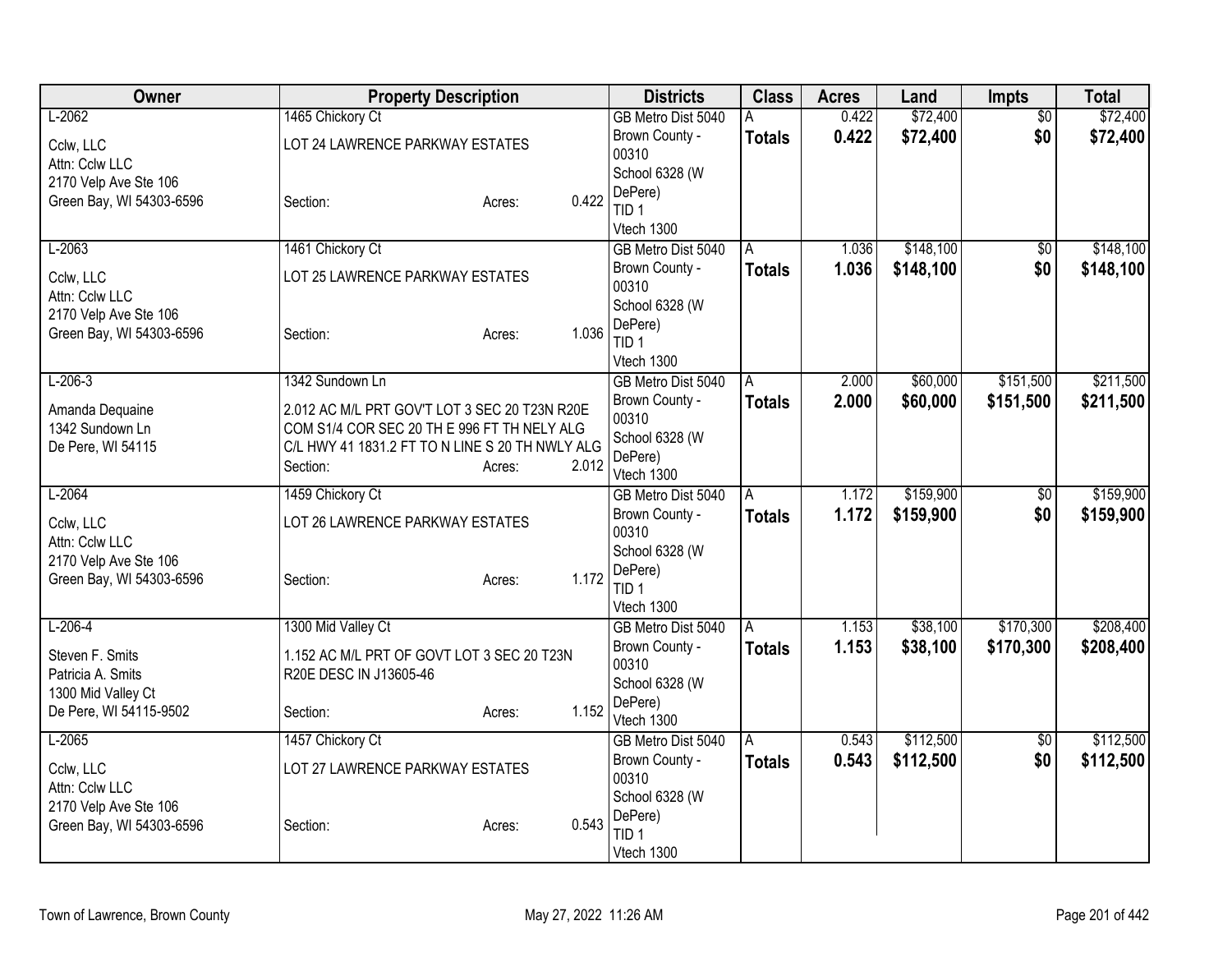| Owner                                             | <b>Property Description</b>                                                                  |                 | <b>Districts</b>                              | <b>Class</b>  | <b>Acres</b>   | Land                   | <b>Impts</b>         | <b>Total</b>           |
|---------------------------------------------------|----------------------------------------------------------------------------------------------|-----------------|-----------------------------------------------|---------------|----------------|------------------------|----------------------|------------------------|
| $L-206-5$                                         | 1272 Mid Valley Ct                                                                           |                 | GB Metro Dist 5040                            | A             | 0.690          | \$29,800               | \$148,100            | \$177,900              |
| Randall J. Smits<br>Judith A. Smits               | 0.704 AC M/L PRT GOVT LOT 3 SEC 20 T23N R20E AS<br>DESC IN 678 R 327 & 678 R 328 EX J2722-26 |                 | Brown County -<br>00310                       | <b>Totals</b> | 0.690          | \$29,800               | \$148,100            | \$177,900              |
| 1272 Mid Valley Ct                                |                                                                                              |                 | School 6328 (W                                |               |                |                        |                      |                        |
| De Pere, WI 54115-9502                            | Section:                                                                                     | 0.704<br>Acres: | DePere)<br>Vtech 1300                         |               |                |                        |                      |                        |
| $L-2066$                                          | 1455 Chickory Ct                                                                             |                 | GB Metro Dist 5040                            | A             | 0.623          | \$115,100              | $\sqrt{6}$           | \$115,100              |
| Cclw, LLC<br>Attn: Cclw LLC                       | LOT 28 LAWRENCE PARKWAY ESTATES                                                              |                 | Brown County -<br>00310                       | <b>Totals</b> | 0.623          | \$115,100              | \$0                  | \$115,100              |
| 2170 Velp Ave Ste 106<br>Green Bay, WI 54303-6596 | Section:                                                                                     | 0.623<br>Acres: | School 6328 (W<br>DePere)<br>TID <sub>1</sub> |               |                |                        |                      |                        |
|                                                   |                                                                                              |                 | Vtech 1300                                    |               |                |                        |                      |                        |
| $L-2067$                                          | 1451 Chickory Ct                                                                             |                 | GB Metro Dist 5040<br>Brown County -          | A             | 0.606<br>0.606 | \$114,600<br>\$114,600 | \$25,000<br>\$25,000 | \$139,600<br>\$139,600 |
| Ashley L. Diedrich                                | LOT 29 LAWRENCE PARKWAY ESTATES                                                              |                 | 00310                                         | <b>Totals</b> |                |                        |                      |                        |
| Brad M. Diedrich                                  |                                                                                              |                 | School 6328 (W                                |               |                |                        |                      |                        |
| 1886 Wizard Way<br>De Pere, WI 54115              | Section:                                                                                     | 0.606           | DePere)                                       |               |                |                        |                      |                        |
|                                                   |                                                                                              | Acres:          | TID <sub>1</sub>                              |               |                |                        |                      |                        |
|                                                   |                                                                                              |                 | Vtech 1300                                    |               |                |                        |                      |                        |
| $L-2068$                                          | 1449 Chickory Ct                                                                             |                 | GB Metro Dist 5040                            | A             | 0.593          | \$87,500               | $\overline{50}$      | \$87,500               |
| Thomas J. Kispert                                 | LOT 30 LAWRENCE PARKWAY ESTATES                                                              |                 | Brown County -<br>00310                       | <b>Totals</b> | 0.593          | \$87,500               | \$0                  | \$87,500               |
| Jennifer L. Kispert                               |                                                                                              |                 | School 6328 (W                                |               |                |                        |                      |                        |
| W2517 Fieldside Ct                                |                                                                                              |                 | DePere)                                       |               |                |                        |                      |                        |
| Appleton, WI 54915                                | Section:                                                                                     | 0.593<br>Acres: | TID <sub>1</sub>                              |               |                |                        |                      |                        |
|                                                   |                                                                                              |                 | Vtech 1300                                    |               |                |                        |                      |                        |
| $L-2069$                                          | 1450 Chickory Ct                                                                             |                 | GB Metro Dist 5040                            | A             | 0.345          | \$69,000               | $\overline{50}$      | \$69,000               |
| Integrity Home Builders, Inc.                     | LOT 31 LAWRENCE PARKWAY ESTATES                                                              |                 | Brown County -<br>00310                       | <b>Totals</b> | 0.345          | \$69,000               | \$0                  | \$69,000               |
| 551 N Northview Rd                                |                                                                                              |                 | School 6328 (W                                |               |                |                        |                      |                        |
| Green Bay, WI 54311                               |                                                                                              |                 | DePere)                                       |               |                |                        |                      |                        |
|                                                   | Section:                                                                                     | 0.345<br>Acres: | TID <sub>1</sub>                              |               |                |                        |                      |                        |
|                                                   |                                                                                              |                 | Vtech 1300                                    |               |                |                        |                      |                        |
| $L-2070$                                          | 1452 Chickory Ct                                                                             |                 | GB Metro Dist 5040                            | A             | 0.496          | \$74,000               | \$0                  | \$74,000               |
| Courtney R. Kocken                                | LOT 32 LAWRENCE PARKWAY ESTATES                                                              |                 | Brown County -                                | <b>Totals</b> | 0.496          | \$74,000               | \$0                  | \$74,000               |
| Mason W. Maus                                     |                                                                                              |                 | 00310                                         |               |                |                        |                      |                        |
| 782 S Ninth                                       |                                                                                              |                 | School 6328 (W<br>DePere)                     |               |                |                        |                      |                        |
| De Pere, WI 54115                                 | Section:                                                                                     | 0.496<br>Acres: | TID <sub>1</sub>                              |               |                |                        |                      |                        |
|                                                   |                                                                                              |                 | Vtech 1300                                    |               |                |                        |                      |                        |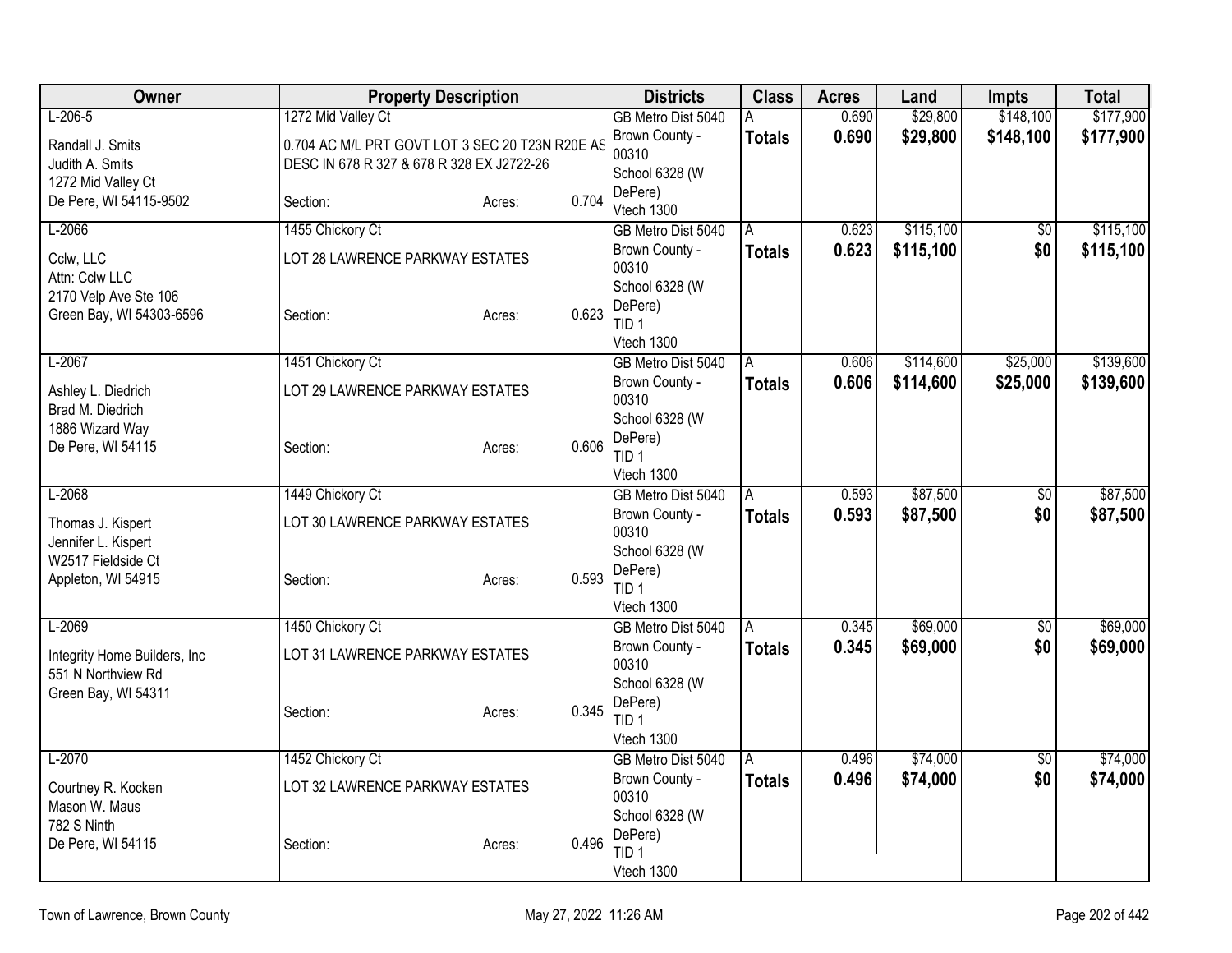| Owner                            | <b>Property Description</b>     |                 | <b>Districts</b>            | <b>Class</b>  | <b>Acres</b> | Land     | Impts           | <b>Total</b> |
|----------------------------------|---------------------------------|-----------------|-----------------------------|---------------|--------------|----------|-----------------|--------------|
| $L-2071$                         | 1454 Chickory Ct                |                 | GB Metro Dist 5040          |               | 0.313        | \$65,500 | $\overline{50}$ | \$65,500     |
| Province Builders & Realty, Inc. | LOT 33 LAWRENCE PARKWAY ESTATES |                 | Brown County -              | <b>Totals</b> | 0.313        | \$65,500 | \$0             | \$65,500     |
| 3134 Holmgren Way                |                                 |                 | 00310                       |               |              |          |                 |              |
| Green Bay, WI 54304              |                                 |                 | School 6328 (W              |               |              |          |                 |              |
|                                  | Section:                        | 0.313<br>Acres: | DePere)<br>TID <sub>1</sub> |               |              |          |                 |              |
|                                  |                                 |                 | Vtech 1300                  |               |              |          |                 |              |
| $L-2072$                         | 1456 Chickory Ct                |                 | GB Metro Dist 5040          | A             | 0.286        | \$62,500 | $\sqrt{$0}$     | \$62,500     |
|                                  |                                 |                 | Brown County -              | <b>Totals</b> | 0.286        | \$62,500 | \$0             | \$62,500     |
| Cclw, LLC<br>Attn: Cclw LLC      | LOT 34 LAWRENCE PARKWAY ESTATES |                 | 00310                       |               |              |          |                 |              |
| 2170 Velp Ave Ste 106            |                                 |                 | School 6328 (W              |               |              |          |                 |              |
| Green Bay, WI 54303-6596         | Section:                        | 0.286<br>Acres: | DePere)                     |               |              |          |                 |              |
|                                  |                                 |                 | TID <sub>1</sub>            |               |              |          |                 |              |
|                                  |                                 |                 | Vtech 1300                  |               |              |          |                 |              |
| $L-2073$                         | 1462 Chickory Ct                |                 | GB Metro Dist 5040          | A             | 0.360        | \$63,500 | \$0             | \$63,500     |
| Cclw, LLC                        | LOT 35 LAWRENCE PARKWAY ESTATES |                 | Brown County -<br>00310     | <b>Totals</b> | 0.360        | \$63,500 | \$0             | \$63,500     |
| Attn: Cclw LLC                   |                                 |                 | School 6328 (W              |               |              |          |                 |              |
| 2170 Velp Ave Ste 106            |                                 |                 | DePere)                     |               |              |          |                 |              |
| Green Bay, WI 54303-6596         | Section:                        | 0.360<br>Acres: | TID 1                       |               |              |          |                 |              |
|                                  |                                 |                 | Vtech 1300                  |               |              |          |                 |              |
| $L-2074$                         | 1468 Chickory Ct                |                 | GB Metro Dist 5040          | A             | 0.400        | \$61,100 | $\sqrt{$0}$     | \$61,100     |
| Cclw, LLC                        | LOT 36 LAWRENCE PARKWAY ESTATES |                 | Brown County -              | <b>Totals</b> | 0.400        | \$61,100 | \$0             | \$61,100     |
| Attn: Cclw LLC                   |                                 |                 | 00310                       |               |              |          |                 |              |
| 2170 Velp Ave Ste 106            |                                 |                 | School 6328 (W              |               |              |          |                 |              |
| Green Bay, WI 54303-6596         | Section:                        | 0.400<br>Acres: | DePere)<br>TID <sub>1</sub> |               |              |          |                 |              |
|                                  |                                 |                 | Vtech 1300                  |               |              |          |                 |              |
| $L-2075$                         | 2355 Tigerwood Trl              |                 | GB Metro Dist 5040          | l A           | 0.301        | \$64,200 | \$0             | \$64,200     |
|                                  |                                 |                 | Brown County -              | <b>Totals</b> | 0.301        | \$64,200 | \$0             | \$64,200     |
| Ledgecrest Homes, Inc.           | LOT 37 LAWRENCE PARKWAY ESTATES |                 | 00310                       |               |              |          |                 |              |
| 1545 Cornell Rd Ste 23           |                                 |                 | School 6328 (W              |               |              |          |                 |              |
| Green Bay, WI 54313              | Section:                        | 0.301           | DePere)                     |               |              |          |                 |              |
|                                  |                                 | Acres:          | TID <sub>1</sub>            |               |              |          |                 |              |
|                                  |                                 |                 | Vtech 1300                  |               |              |          |                 |              |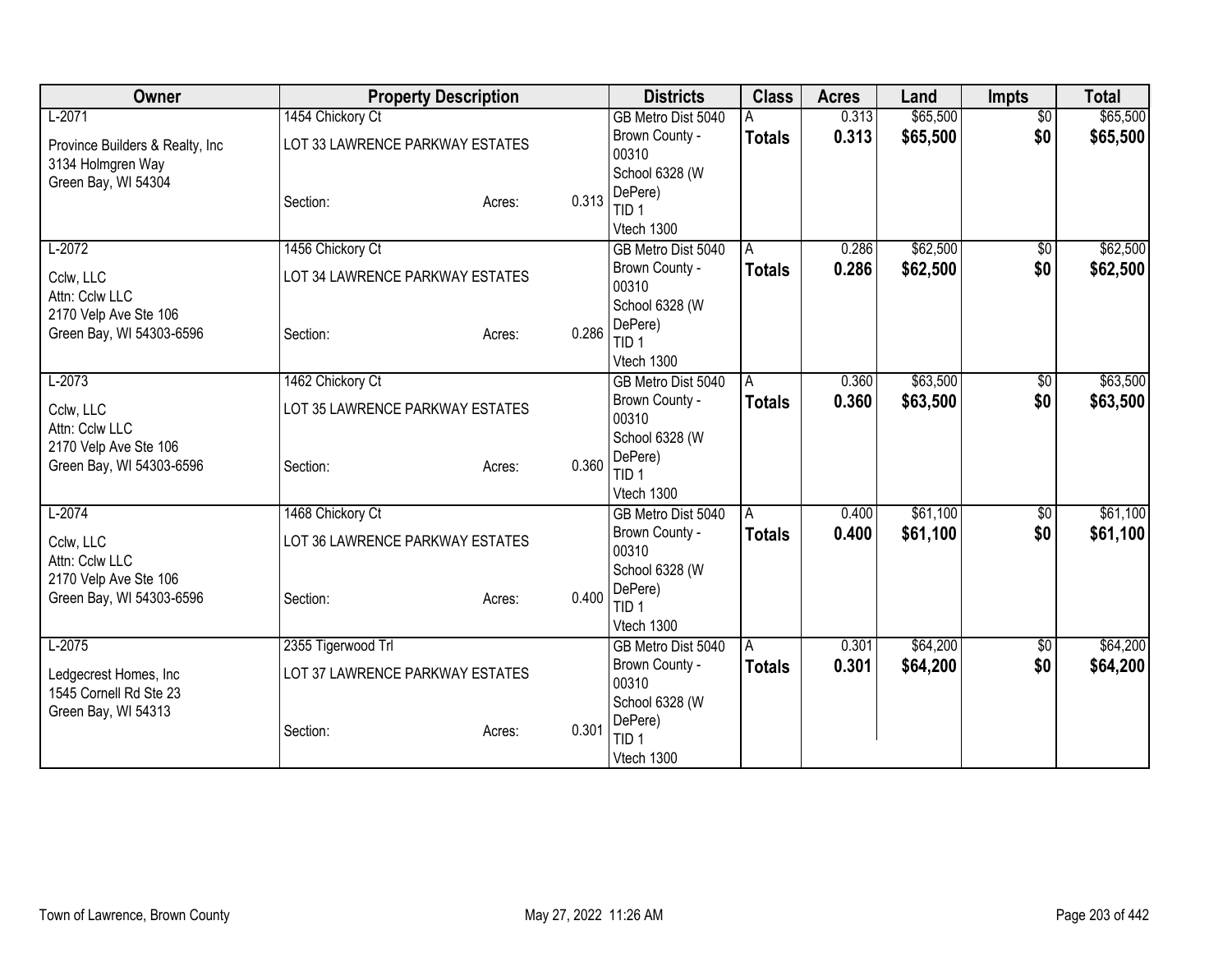| Owner                             | <b>Property Description</b>                     |        |        | <b>Districts</b>            | <b>Class</b>  | <b>Acres</b> | Land     | <b>Impts</b>    | <b>Total</b> |
|-----------------------------------|-------------------------------------------------|--------|--------|-----------------------------|---------------|--------------|----------|-----------------|--------------|
| $L-2076$                          | 2351 Tigerwood Trl                              |        |        | GB Metro Dist 5040          |               | 0.319        | \$66,100 | $\overline{50}$ | \$66,100     |
| Ledgecrest Homes, Inc             | LOT 38 LAWRENCE PARKWAY ESTATES                 |        |        | Brown County -              | <b>Totals</b> | 0.319        | \$66,100 | \$0             | \$66,100     |
| 1545 Cornell Rd Ste 23            |                                                 |        |        | 00310<br>School 6328 (W     |               |              |          |                 |              |
| Green Bay, WI 54313               |                                                 |        |        | DePere)                     |               |              |          |                 |              |
|                                   | Section:                                        | Acres: | 0.319  | TID <sub>1</sub>            |               |              |          |                 |              |
|                                   |                                                 |        |        | Vtech 1300                  |               |              |          |                 |              |
| $L-2077$                          | 2347 Tigerwood Trl                              |        |        | GB Metro Dist 5040          | A             | 0.347        | \$69,200 | $\sqrt{6}$      | \$69,200     |
| Cclw, LLC                         | LOT 39 LAWRENCE PARKWAY ESTATES                 |        |        | Brown County -              | <b>Totals</b> | 0.347        | \$69,200 | \$0             | \$69,200     |
| Attn: Cclw LLC                    |                                                 |        |        | 00310                       |               |              |          |                 |              |
| 2170 Velp Ave Ste 106             |                                                 |        |        | School 6328 (W<br>DePere)   |               |              |          |                 |              |
| Green Bay, WI 54303-6596          | Section:                                        | Acres: | 0.347  | TID <sub>1</sub>            |               |              |          |                 |              |
|                                   |                                                 |        |        | Vtech 1300                  |               |              |          |                 |              |
| $L-2078$                          | <b>Tigerwood Trl</b>                            |        |        | GB Metro Dist 5040          | E4            | 16.751       | \$0      | $\overline{50}$ | \$0          |
| Lawrence Town of                  | LOT 40 LAWRENCE PARKWAY ESTATES                 |        |        | Brown County -              | <b>Totals</b> | 16.751       | \$0      | \$0             | \$0          |
| Attn: Town of Lawrence            |                                                 |        |        | 00310                       |               |              |          |                 |              |
| 2400 Shady Ct                     |                                                 |        |        | School 6328 (W              |               |              |          |                 |              |
| De Pere, WI 54115                 | Section:                                        | Acres: | 16.751 | DePere)<br>TID <sub>1</sub> |               |              |          |                 |              |
|                                   |                                                 |        |        | Vtech 1300                  |               |              |          |                 |              |
| $L-2079$                          | <b>Torchwood Trl</b>                            |        |        | GB Metro Dist 5040          | E4            | 19.376       | \$0      | $\overline{50}$ | \$0          |
| Town of Lawrence                  | <b>OUTLOT 1 LAWRENCE PARKWAY ESTATES</b>        |        |        | Brown County -              | <b>Totals</b> | 19.376       | \$0      | \$0             | \$0          |
| 2400 Shady Ct                     |                                                 |        |        | 00310                       |               |              |          |                 |              |
| De Pere, WI 54115                 |                                                 |        |        | School 6328 (W              |               |              |          |                 |              |
|                                   | Section:                                        | Acres: | 19.376 | DePere)<br>TID <sub>1</sub> |               |              |          |                 |              |
|                                   |                                                 |        |        | Vtech 1300                  |               |              |          |                 |              |
| $L-208$                           | 3805 Sand Acres Dr                              |        |        | GB Metro Dist 5040          | A             | 0.500        | \$31,500 | \$98,200        | \$129,700    |
| Richard J. Marcey                 | 0.409 AC M/L S 120 FT OF W 1811/2 FT N1/2 SW1/4 |        |        | Brown County -              | <b>Totals</b> | 0.500        | \$31,500 | \$98,200        | \$129,700    |
| c/o Richard J Marcey & K Kein     | SW1/4 SEC 20 T23N R20E                          |        |        | 00310                       |               |              |          |                 |              |
| 3805 Sand Acres Dr                |                                                 |        |        | School 6328 (W              |               |              |          |                 |              |
| De Pere, WI 54115-9505            | Section:                                        | Acres: | 0.409  | DePere)<br>Vtech 1300       |               |              |          |                 |              |
| $L-2080$                          | 2212 Goblet Ln                                  |        |        | GB Metro Dist 5040          | A             | 0.310        | \$69,500 | \$473,500       | \$543,000    |
|                                   |                                                 |        |        | Brown County -              | <b>Totals</b> | 0.310        | \$69,500 | \$473,500       | \$543,000    |
| Leslie Atkinson<br>Rita Schroeder | LOT 56 2ND ADDITION TO HEMLOCK SOUTH            |        |        | 00310                       |               |              |          |                 |              |
| 2212 Goblet Ln                    |                                                 |        |        | School 6328 (W              |               |              |          |                 |              |
| De Pere, WI 54115                 | Section:                                        | Acres: | 0.309  | DePere)                     |               |              |          |                 |              |
|                                   |                                                 |        |        | Vtech 1300                  |               |              |          |                 |              |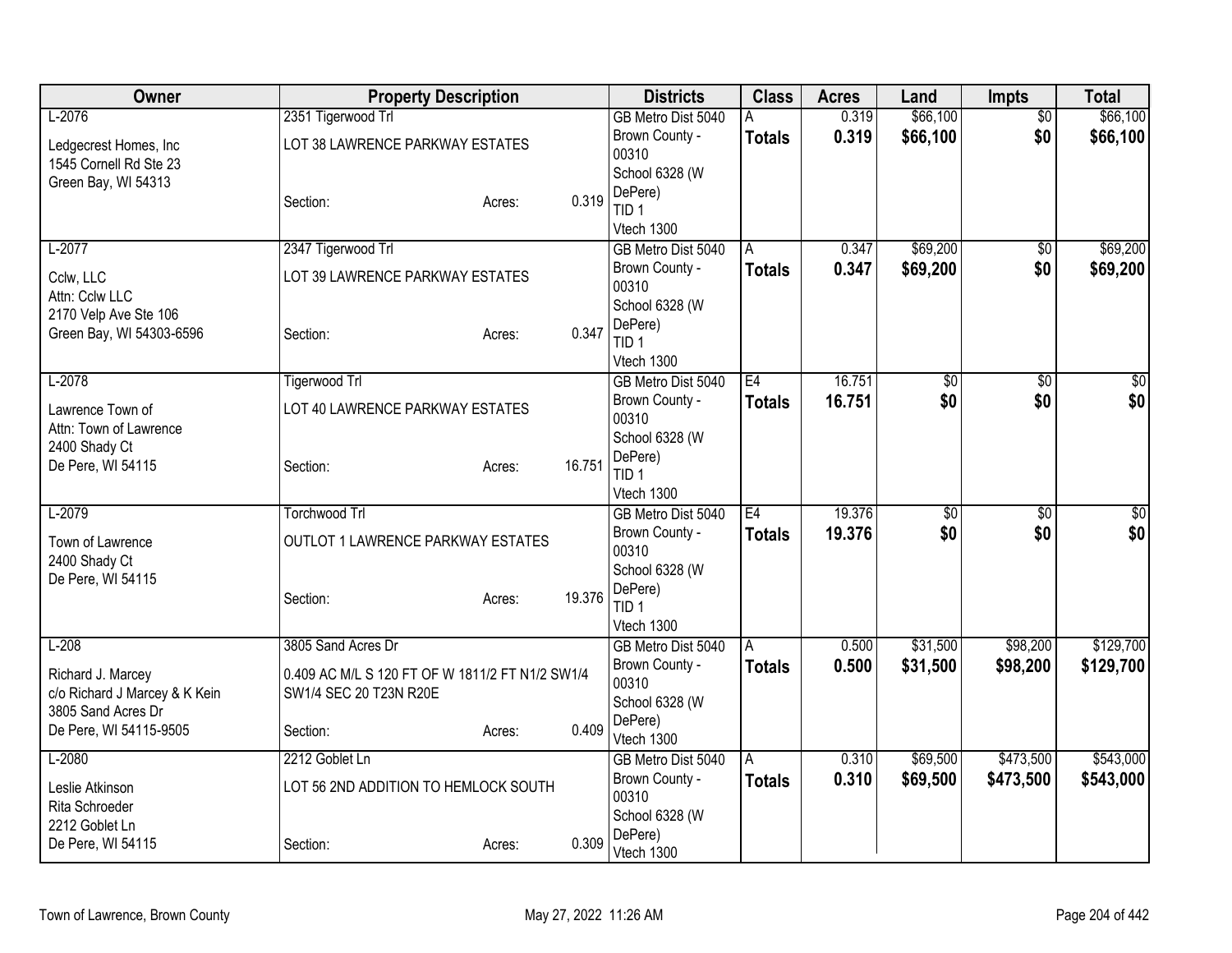| Owner                     | <b>Property Description</b>          |        |       | <b>Districts</b>                     | <b>Class</b>  | <b>Acres</b> | Land     | <b>Impts</b> | <b>Total</b> |
|---------------------------|--------------------------------------|--------|-------|--------------------------------------|---------------|--------------|----------|--------------|--------------|
| $L-2081$                  | 2216 Goblet Ln                       |        |       | GB Metro Dist 5040                   |               | 0.310        | \$69,500 | \$344,700    | \$414,200    |
| Thomas J. Danz            | LOT 57 2ND ADDITION TO HEMLOCK SOUTH |        |       | Brown County -                       | <b>Totals</b> | 0.310        | \$69,500 | \$344,700    | \$414,200    |
| Sara M. Danz              |                                      |        |       | 00310                                |               |              |          |              |              |
| 2194 Rowling Rd           |                                      |        |       | School 6328 (W                       |               |              |          |              |              |
| De Pere, WI 54115         | Section:                             | Acres: | 0.309 | DePere)<br>Vtech 1300                |               |              |          |              |              |
| $L-2082$                  | 2220 Goblet Ln                       |        |       | GB Metro Dist 5040                   | A             | 0.310        | \$69,500 | \$458,500    | \$528,000    |
| Jody L. Christensen       | LOT 58 2ND ADDITION TO HEMLOCK SOUTH |        |       | Brown County -                       | <b>Totals</b> | 0.310        | \$69,500 | \$458,500    | \$528,000    |
| Gwendolyn A. Christensen  |                                      |        |       | 00310                                |               |              |          |              |              |
| 2220 Goblet Ln            |                                      |        |       | School 6328 (W                       |               |              |          |              |              |
| De Pere, WI 54115         | Section:                             | Acres: | 0.309 | DePere)<br>Vtech 1300                |               |              |          |              |              |
| $L-2083$                  | 2226 Goblet Ln                       |        |       | GB Metro Dist 5040                   | Α             | 0.523        | \$78,100 | \$575,000    | \$653,100    |
|                           |                                      |        |       | Brown County -                       | <b>Totals</b> | 0.523        | \$78,100 | \$575,000    | \$653,100    |
| Matthew B. Parmentier     | LOT 59 2ND ADDITION TO HEMLOCK SOUTH |        |       | 00310                                |               |              |          |              |              |
| Alicia L. Parmentier      |                                      |        |       | School 6328 (W                       |               |              |          |              |              |
| 2226 Goblet Ln            |                                      |        | 0.522 | DePere)                              |               |              |          |              |              |
| De Pere, WI 54115         | Section:                             | Acres: |       | Vtech 1300                           |               |              |          |              |              |
| $L-2084$                  | 1971 Wizard Way                      |        |       | GB Metro Dist 5040                   | A             | 0.589        | \$80,700 | \$562,000    | \$642,700    |
| Travis M. Mason           | LOT 60 2ND ADDITION TO HEMLOCK SOUTH |        |       | Brown County -                       | <b>Totals</b> | 0.589        | \$80,700 | \$562,000    | \$642,700    |
| Courtney L. Mason         |                                      |        |       | 00310                                |               |              |          |              |              |
| 1971 Wizard Way           |                                      |        |       | School 6328 (W<br>DePere)            |               |              |          |              |              |
| De Pere, WI 54115         | Section:                             | Acres: | 0.589 | Vtech 1300                           |               |              |          |              |              |
| $L-2085$                  | 1965 Wizard Way                      |        |       | GB Metro Dist 5040                   | l A           | 0.452        | \$75,300 | \$568,400    | \$643,700    |
| Christin C Nowinski Trust | LOT 61 2ND ADDITION TO HEMLOCK SOUTH |        |       | Brown County -                       | <b>Totals</b> | 0.452        | \$75,300 | \$568,400    | \$643,700    |
| 1965 Wizard Way           |                                      |        |       | 00310                                |               |              |          |              |              |
| De Pere, WI 54115         |                                      |        |       | School 6328 (W                       |               |              |          |              |              |
|                           | Section:                             | Acres: | 0.452 | DePere)                              |               |              |          |              |              |
| $L-2086$                  |                                      |        |       | Vtech 1300                           |               |              |          | \$430,500    | \$504,000    |
|                           | 1957 Wizard Way                      |        |       | GB Metro Dist 5040<br>Brown County - | A             | 0.406        | \$73,500 |              |              |
| <b>Mark Krines</b>        | LOT 62 2ND ADDITION TO HEMLOCK SOUTH |        |       | 00310                                | <b>Totals</b> | 0.406        | \$73,500 | \$430,500    | \$504,000    |
| Jennifer Weichenrieder    |                                      |        |       | School 6328 (W                       |               |              |          |              |              |
| 1957 Wizard Way           |                                      |        |       | DePere)                              |               |              |          |              |              |
| Depere, WI 54115          | Section:                             | Acres: | 0.405 | Vtech 1300                           |               |              |          |              |              |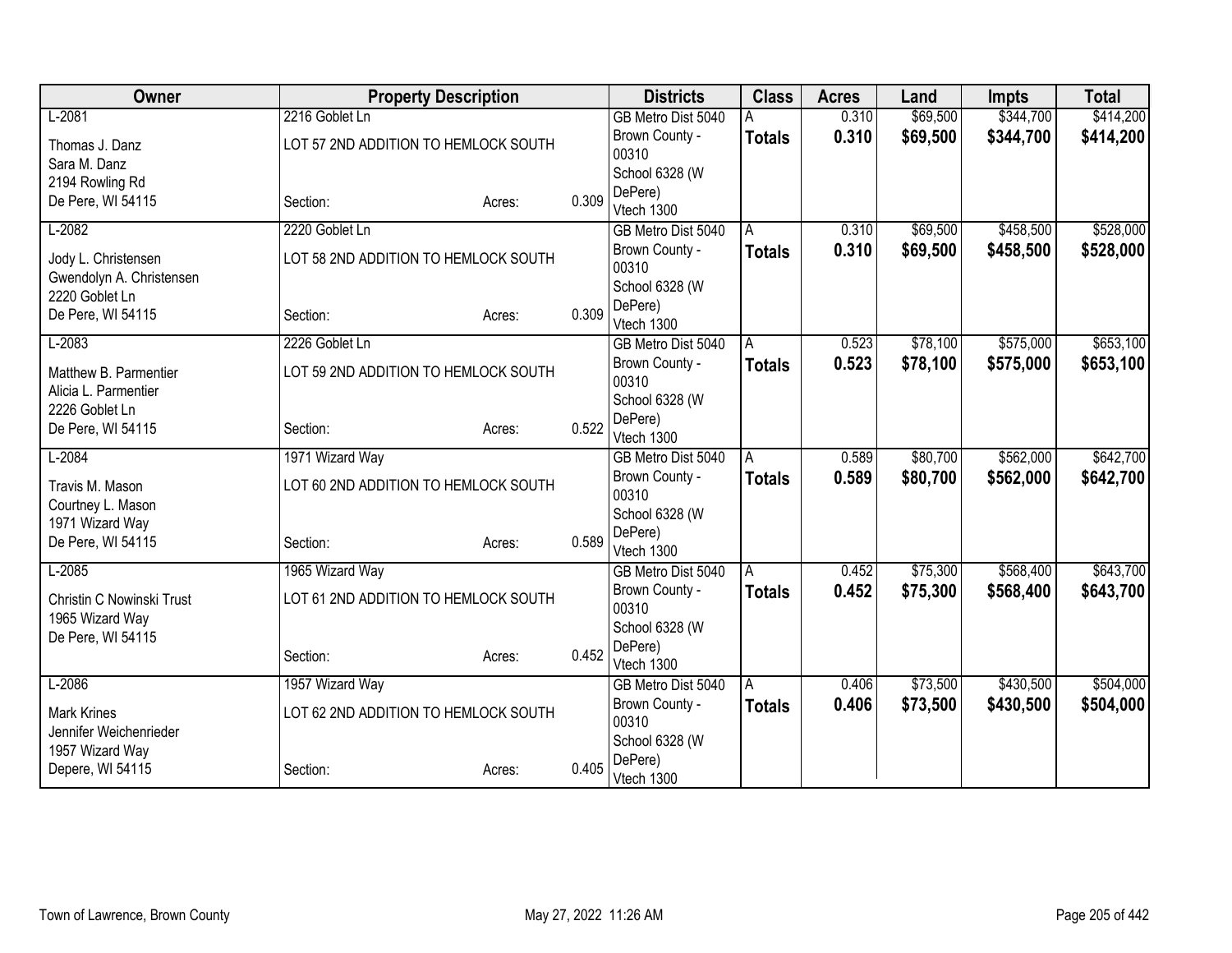| Owner                                    | <b>Property Description</b>                  |        |       | <b>Districts</b>        | <b>Class</b>  | <b>Acres</b> | Land     | <b>Impts</b> | <b>Total</b> |
|------------------------------------------|----------------------------------------------|--------|-------|-------------------------|---------------|--------------|----------|--------------|--------------|
| $L-2087$                                 | 2028 Dobby St                                |        |       | GB Metro Dist 5040      |               | 0.359        | \$64,500 | \$328,500    | \$393,000    |
| Paul M. Klevesahl                        | 2ND ADDITION TO HEMLOCK SOUTH LOT 63         |        |       | Brown County -          | <b>Totals</b> | 0.359        | \$64,500 | \$328,500    | \$393,000    |
| Nicole M. Klevesahl                      |                                              |        |       | 00310                   |               |              |          |              |              |
| 2028 Dobby St                            |                                              |        |       | School 6328 (W          |               |              |          |              |              |
| De Pere, WI 54115                        | Section:                                     | Acres: | 0.358 | DePere)                 |               |              |          |              |              |
|                                          |                                              |        |       | Vtech 1300              |               |              |          |              |              |
| $L-2088$                                 | 2213 Goblet Ln                               |        |       | GB Metro Dist 5040      | A             | 0.632        | \$82,400 | \$52,500     | \$134,900    |
| Kacie L. Ort<br>2122 Potter Dr           | LOT 64 2ND ADDITION TO HEMLOCK SOUTH         |        |       | Brown County -<br>00310 | <b>Totals</b> | 0.632        | \$82,400 | \$52,500     | \$134,900    |
| De Pere, WI 54115                        |                                              |        |       | School 6328 (W          |               |              |          |              |              |
|                                          | Section:                                     | Acres: | 0.631 | DePere)<br>Vtech 1300   |               |              |          |              |              |
| $L-2089$                                 | 2217 Goblet Ln                               |        |       | GB Metro Dist 5040      | A             | 0.562        | \$79,600 | \$443,500    | \$523,100    |
| Richard W. Gore                          | LOT 65 2ND ADDITION TO HEMLOCK SOUTH         |        |       | Brown County -<br>00310 | <b>Totals</b> | 0.562        | \$79,600 | \$443,500    | \$523,100    |
| Judith A. Gore<br>2217 Goblet Ln         |                                              |        |       | School 6328 (W          |               |              |          |              |              |
| De Pere, WI 54115                        | Section:                                     | Acres: | 0.561 | DePere)                 |               |              |          |              |              |
|                                          |                                              |        |       | Vtech 1300              |               |              |          |              |              |
| $L-2090$                                 | 2223 Goblet Ln                               |        |       | GB Metro Dist 5040      | A             | 0.584        | \$68,400 | \$0          | \$68,400     |
| Alex E. Kocken                           | LOT 66 2ND ADDITION TO HEMLOCK SOUTH         |        |       | Brown County -<br>00310 | <b>Totals</b> | 0.584        | \$68,400 | \$0          | \$68,400     |
| Kelly N. Kocken<br>2223 Goblet Ln        |                                              |        |       | School 6328 (W          |               |              |          |              |              |
| De Pere, WI 54115                        | Section:                                     | Acres: | 0.584 | DePere)                 |               |              |          |              |              |
|                                          |                                              |        |       | Vtech 1300              |               |              |          |              |              |
| $L-2091$                                 | 2020 Dobby St                                |        |       | GB Metro Dist 5040      | A             | 0.587        | \$68,500 | \$525,500    | \$594,000    |
| Matthew J. Kubiak<br>Katherine A. Kubiak | LOT 67 2ND ADDITION TO HEMLOCK SOUTH         |        |       | Brown County -<br>00310 | <b>Totals</b> | 0.587        | \$68,500 | \$525,500    | \$594,000    |
| 2020 Dobby St                            |                                              |        |       | School 6328 (W          |               |              |          |              |              |
| De Pere, WI 54115                        | Section:                                     | Acres: | 0.587 | DePere)                 |               |              |          |              |              |
|                                          |                                              |        |       | Vtech 1300              |               |              |          |              |              |
| $L-209-1$                                | 3825 Sand Acres Dr                           |        |       | GB Metro Dist 5040      | ΙA            | 1.055        | \$46,100 | \$277,000    | \$323,100    |
| Robert V. Parson Jr                      | 45,998 SQ FT LOT 1 OF 29 CSM 204 MAP 4576 IN |        |       | Brown County -          | <b>Totals</b> | 1.055        | \$46,100 | \$277,000    | \$323,100    |
| Kimberly M. Parson                       | 1359681 BNG PRT OF SW1/4 SW1/4 SEC 20 T23N   |        |       | 00310<br>School 6328 (W |               |              |          |              |              |
| 3825 Sand Acres Dr                       | <b>R20E</b>                                  |        |       | DePere)                 |               |              |          |              |              |
| De Pere, WI 54115                        | Section:                                     | Acres: | 1.056 | Vtech 1300              |               |              |          |              |              |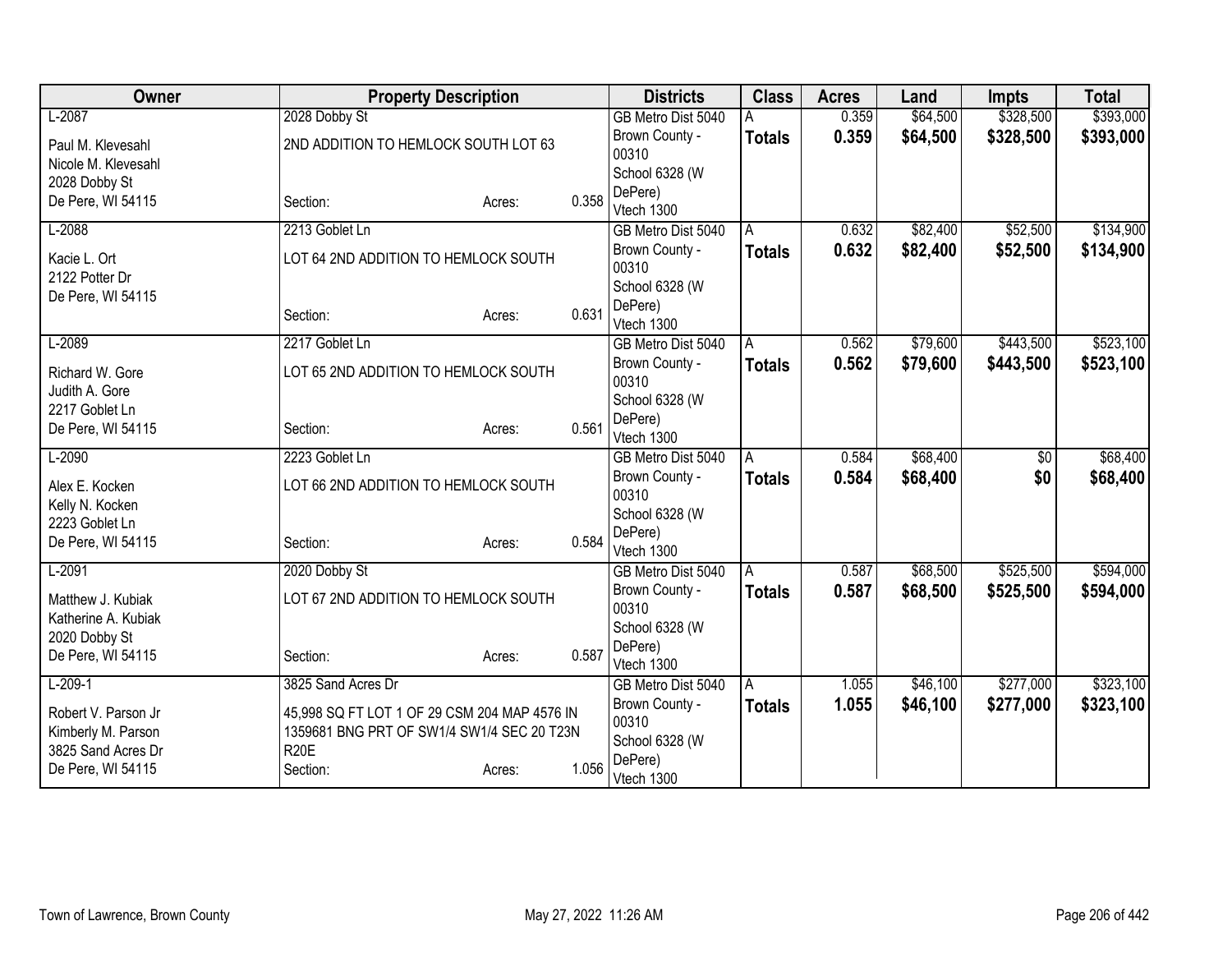| Owner                   | <b>Property Description</b>                  |        |       | <b>Districts</b>                 | <b>Class</b>  | <b>Acres</b> | Land     | <b>Impts</b> | <b>Total</b> |
|-------------------------|----------------------------------------------|--------|-------|----------------------------------|---------------|--------------|----------|--------------|--------------|
| $L-2092$                | 2016 Dobby St                                |        |       | GB Metro Dist 5040               |               | 0.434        | \$74,600 | \$460,000    | \$534,600    |
| Jacob Gaecke            | LOT 68 2ND ADDITION TO HEMLOCK SOUTH         |        |       | Brown County -                   | <b>Totals</b> | 0.434        | \$74,600 | \$460,000    | \$534,600    |
| Lauren Gaecke           |                                              |        |       | 00310                            |               |              |          |              |              |
| 2016 Dobby St           |                                              |        |       | School 6328 (W                   |               |              |          |              |              |
| De Pere, WI 54115       | Section:                                     | Acres: | 0.434 | DePere)                          |               |              |          |              |              |
|                         |                                              |        |       | Vtech 1300                       |               |              |          |              |              |
| $L-209-2$               | 1592 Grant St                                |        |       | GB Metro Dist 5040               | A             | 1.037        | \$45,700 | \$282,900    | \$328,600    |
| <b>Sherry Spice</b>     | 45,176 SQ FT LOT 1 OF 31 CSM 118 MAP 4837 IN |        |       | Brown County -                   | <b>Totals</b> | 1.037        | \$45,700 | \$282,900    | \$328,600    |
| <b>Leland Eldred</b>    | 1430485 BNG PRT OF SW1/4 SW1/4 SEC 20 T23N   |        |       | 00310                            |               |              |          |              |              |
| 1592 Grant St           | <b>R20E</b>                                  |        |       | School 6328 (W                   |               |              |          |              |              |
| De Pere, WI 54115       | Section:                                     | Acres: | 1.037 | DePere)<br>Vtech 1300            |               |              |          |              |              |
| $L-2093$                | 2012 Dobby St                                |        |       | GB Metro Dist 5040               | A             | 0.388        | \$72,800 | \$305,500    | \$378,300    |
|                         |                                              |        |       | Brown County -                   |               | 0.388        | \$72,800 | \$305,500    |              |
| Thomas J. Williams      | LOT 69 2ND ADDITION TO HEMLOCK SOUTH         |        |       | 00310                            | <b>Totals</b> |              |          |              | \$378,300    |
| Jamie L. Williams       |                                              |        |       | School 6328 (W                   |               |              |          |              |              |
| 2012 Dobby              |                                              |        |       | DePere)                          |               |              |          |              |              |
| De Pere, WI 54115       | Section:                                     | Acres: | 0.388 | Vtech 1300                       |               |              |          |              |              |
| $L-209-3$               | 1574 Grant St                                |        |       | GB Metro Dist 5040               | A             | 0.785        | \$41,000 | \$212,400    | \$253,400    |
| Chad Vande Velden       | 34,199 SQ FT LOT 2 OF 31 CSM 118 MAP 4837 IN |        |       | Brown County -                   | <b>Totals</b> | 0.785        | \$41,000 | \$212,400    | \$253,400    |
| Carol Vande Velden      | 1430485 BNG PRT OF SW1/4 SW1/4 SEC 20 T23N   |        |       | 00310                            |               |              |          |              |              |
| 1574 Grant St           | <b>R20E</b>                                  |        |       | School 6328 (W                   |               |              |          |              |              |
| De Pere, WI 54115       | Section:                                     | Acres: | 0.785 | DePere)                          |               |              |          |              |              |
|                         |                                              |        |       | Vtech 1300                       |               |              |          |              |              |
| $L-2094$                | 1946 Wizard Way                              |        |       | GB Metro Dist 5040               | A             | 0.359        | \$64,500 | \$333,500    | \$398,000    |
| <b>Traye Speidel</b>    | 2ND ADDITION TO HEMLOCK SOUTH LOT 70         |        |       | Brown County -                   | <b>Totals</b> | 0.359        | \$64,500 | \$333,500    | \$398,000    |
| Keasha Speidel          |                                              |        |       | 00310                            |               |              |          |              |              |
| 1946 Wizard Way         |                                              |        |       | School 6328 (W                   |               |              |          |              |              |
| De Pere, WI 54115       | Section:                                     | Acres: | 0.358 | DePere)                          |               |              |          |              |              |
| $L-209-4$               | 1558 Grant St                                |        |       | Vtech 1300<br>GB Metro Dist 5040 | l A           | 0.785        | \$41,000 | \$250,500    | \$291,500    |
|                         |                                              |        |       | Brown County -                   |               | 0.785        | \$41,000 | \$250,500    | \$291,500    |
| Clayton Hackelberg      | 34,199 SQ FT LOT 3 OF 31 CSM 118 BNG PRT OF  |        |       | 00310                            | <b>Totals</b> |              |          |              |              |
| c/o Clayton H. Le Mieux | SW1/4 SW1/4 SEC 20 T23N R20E                 |        |       | School 6328 (W                   |               |              |          |              |              |
| 1558 Grant St           |                                              |        |       | DePere)                          |               |              |          |              |              |
| De Pere, WI 54115-9519  | Section:                                     | Acres: | 0.785 | Vtech 1300                       |               |              |          |              |              |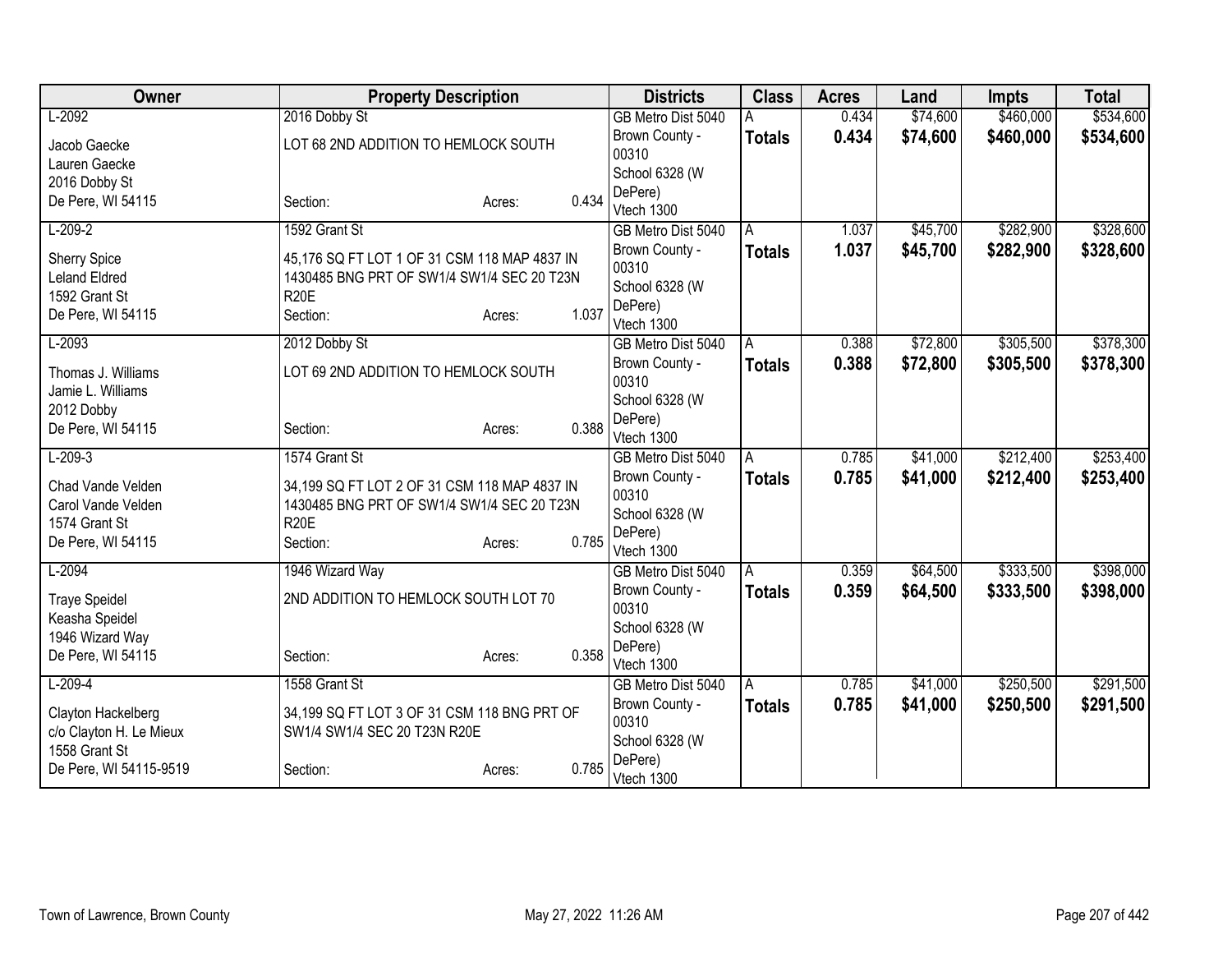| Owner                                 | <b>Property Description</b>                 |        |       | <b>Districts</b>        | <b>Class</b>  | <b>Acres</b> | Land     | <b>Impts</b> | <b>Total</b> |
|---------------------------------------|---------------------------------------------|--------|-------|-------------------------|---------------|--------------|----------|--------------|--------------|
| $L-2095$                              | 1942 Wizard Way                             |        |       | GB Metro Dist 5040      |               | 0.293        | \$68,400 | \$478,000    | \$546,400    |
| John Thurlow                          | LOT 71 2ND ADDITION TO HEMLOCK SOUTH        |        |       | Brown County -          | <b>Totals</b> | 0.293        | \$68,400 | \$478,000    | \$546,400    |
| Jennifer K. Thurlow                   |                                             |        |       | 00310                   |               |              |          |              |              |
| 1942 Wizard Way                       |                                             |        |       | School 6328 (W          |               |              |          |              |              |
| De Pere, WI 54115                     | Section:                                    | Acres: | 0.292 | DePere)                 |               |              |          |              |              |
| $L-209-5$                             | 3839 Sand Acres Dr                          |        |       | Vtech 1300              |               | 1.140        | \$47,800 | \$317,500    | \$365,300    |
|                                       |                                             |        |       | GB Metro Dist 5040      | A             |              |          |              |              |
| Thomas W. Hoks                        | 49,448 SQ FT LOT 1 OF 44 CSM 81 MAP 6590 IN |        |       | Brown County -<br>00310 | <b>Totals</b> | 1.140        | \$47,800 | \$317,500    | \$365,300    |
| Sandra A. Hoks                        | 1907385 BNG PRT OF SW1/4 SW1/4 SEC 20 T23N  |        |       | School 6328 (W          |               |              |          |              |              |
| 3839 Sand Acres Dr                    | <b>R20E</b>                                 |        |       | DePere)                 |               |              |          |              |              |
| De Pere, WI 54115-9361                | Section:                                    | Acres: | 1.135 | Vtech 1300              |               |              |          |              |              |
| $L-2096$                              | 1936 Wizard Way                             |        |       | GB Metro Dist 5040      | Α             | 0.293        | \$68,400 | \$321,500    | \$389,900    |
|                                       | LOT 72 2ND ADDITION TO HEMLOCK SOUTH        |        |       | Brown County -          | <b>Totals</b> | 0.293        | \$68,400 | \$321,500    | \$389,900    |
| Casey J. Mathews                      |                                             |        |       | 00310                   |               |              |          |              |              |
| Whitney A. Mathews<br>1936 Wizard Way |                                             |        |       | School 6328 (W          |               |              |          |              |              |
| De Pere, WI 54115                     | Section:                                    | Acres: | 0.292 | DePere)                 |               |              |          |              |              |
|                                       |                                             |        |       | Vtech 1300              |               |              |          |              |              |
| $L-2097$                              | 1932 Wizard Way                             |        |       | GB Metro Dist 5040      | A             | 0.293        | \$68,400 | \$329,000    | \$397,400    |
| Nicole M. Kozlovsky                   | LOT 73 2ND ADDITION TO HEMLOCK SOUTH        |        |       | Brown County -          | <b>Totals</b> | 0.293        | \$68,400 | \$329,000    | \$397,400    |
| Morgan M. Parise                      |                                             |        |       | 00310                   |               |              |          |              |              |
| 1932 Wizard Way                       |                                             |        |       | School 6328 (W          |               |              |          |              |              |
| De Pere, WI 54115                     | Section:                                    | Acres: | 0.292 | DePere)<br>Vtech 1300   |               |              |          |              |              |
| $L-2098$                              | 1928 Wizard Way                             |        |       | GB Metro Dist 5040      | A             | 0.293        | \$68,400 | \$406,500    | \$474,900    |
|                                       |                                             |        |       | Brown County -          | <b>Totals</b> | 0.293        | \$68,400 | \$406,500    | \$474,900    |
| Robert W. Soto                        | LOT 74 2ND ADDITION TO HEMLOCK SOUTH        |        |       | 00310                   |               |              |          |              |              |
| Barbara B. Soto                       |                                             |        |       | School 6328 (W          |               |              |          |              |              |
| 1928 Wizard Way                       |                                             |        |       | DePere)                 |               |              |          |              |              |
| De Pere, WI 54115                     | Section:                                    | Acres: | 0.292 | Vtech 1300              |               |              |          |              |              |
| $L-2099$                              | 1922 Wizard Way                             |        |       | GB Metro Dist 5040      | A             | 0.367        | \$72,000 | \$0          | \$72,000     |
| Seven For Land, LLC                   | LOT 75 2ND ADDITION TO HEMLOCK SOUTH        |        |       | Brown County -          | <b>Totals</b> | 0.367        | \$72,000 | \$0          | \$72,000     |
| 516 S 8th St #b                       |                                             |        |       | 00310                   |               |              |          |              |              |
| De Pere, WI 54115                     |                                             |        |       | School 6328 (W          |               |              |          |              |              |
|                                       | Section:                                    | Acres: | 0.367 | DePere)<br>Vtech 1300   |               |              |          |              |              |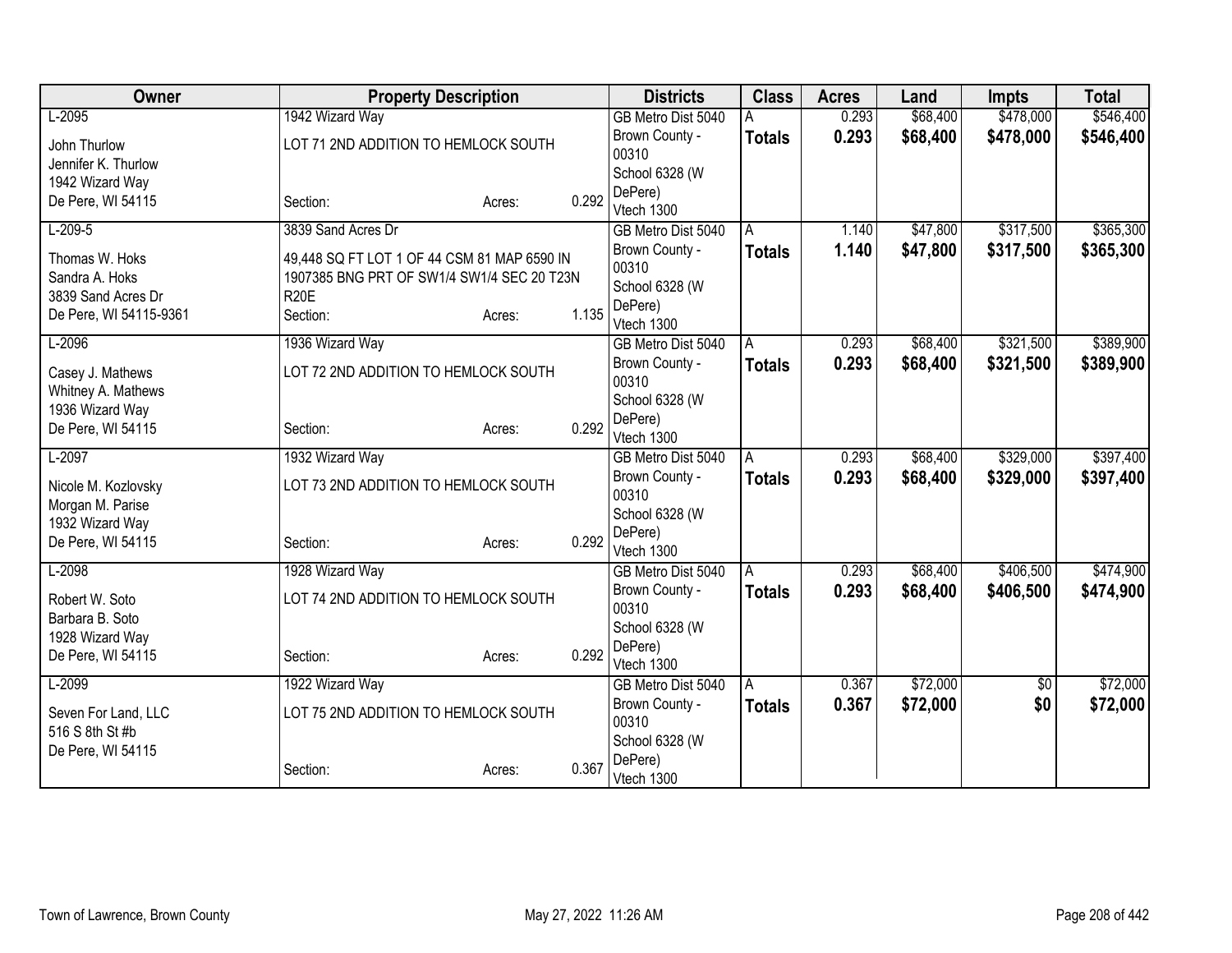| Owner                                    | <b>Property Description</b>                  |        |       | <b>Districts</b>          | <b>Class</b>  | <b>Acres</b> | Land      | <b>Impts</b>    | <b>Total</b> |
|------------------------------------------|----------------------------------------------|--------|-------|---------------------------|---------------|--------------|-----------|-----------------|--------------|
| $L-2-1$                                  | 2821 County Line Rd                          |        |       | GB Metro Dist 5040        |               | 1.940        | \$58,800  | \$182,900       | \$241,700    |
| Justin T. Benjamin                       | 84,519 SQ FT PART OF GOV'T LOT 1 SEC 10 T22N |        |       | Brown County -            | <b>Totals</b> | 1.940        | \$58,800  | \$182,900       | \$241,700    |
| Melissa K. Benjamin                      | R19E DESC AS LOT 1 OF 27 CSM 190             |        |       | 00310                     |               |              |           |                 |              |
| 2821 County Line Rd                      |                                              |        |       | School 6328 (W            |               |              |           |                 |              |
| De Pere, WI 54115-9450                   | Section: 10                                  | Acres: | 1.940 | DePere)<br>Vtech 1300     |               |              |           |                 |              |
| $L-2100$                                 | <b>Wizard Way</b>                            |        |       | GB Metro Dist 5040        | A             | 0.399        | \$73,200  | $\overline{50}$ | \$73,200     |
|                                          |                                              |        |       | Brown County -            | <b>Totals</b> | 0.399        | \$73,200  | \$0             | \$73,200     |
| Mb Homes, LLC                            | 2ND ADDN TO HEMLOCK SOUTH LOT 76             |        |       | 00310                     |               |              |           |                 |              |
| PO Box 5517                              |                                              |        |       | School 6328 (W            |               |              |           |                 |              |
| De Pere, WI 54115                        | Section:                                     |        | 0.398 | DePere)                   |               |              |           |                 |              |
|                                          |                                              | Acres: |       | Vtech 1300                |               |              |           |                 |              |
| $L-2101$                                 | 1911 Wizard Way                              |        |       | GB Metro Dist 5040        | A             | 0.806        | \$85,800  | \$127,500       | \$213,300    |
| Daniel C. Torreano                       | LOT 77 2ND ADDITION TO HEMLOCK SOUTH         |        |       | Brown County -            | <b>Totals</b> | 0.806        | \$85,800  | \$127,500       | \$213,300    |
| Ashley A. Torreano                       |                                              |        |       | 00310                     |               |              |           |                 |              |
| 1099 Sharie Ln                           |                                              |        |       | School 6328 (W<br>DePere) |               |              |           |                 |              |
| Green Bay, WI 54304-5037                 | Section:                                     | Acres: | 0.805 | Vtech 1300                |               |              |           |                 |              |
| $L-2102$                                 | 1915 Wizard Way                              |        |       | GB Metro Dist 5040        | A             | 0.445        | \$75,000  | \$521,000       | \$596,000    |
|                                          |                                              |        |       | Brown County -            | <b>Totals</b> | 0.445        | \$75,000  | \$521,000       | \$596,000    |
| Clark W. Vanderperren                    | LOT 78 2ND ADDITION TO HEMLOCK SOUTH         |        |       | 00310                     |               |              |           |                 |              |
| Sarah A. Vanderperren<br>1915 Wizard Way |                                              |        |       | School 6328 (W            |               |              |           |                 |              |
| De Pere, WI 54115                        | Section:                                     | Acres: | 0.444 | DePere)                   |               |              |           |                 |              |
|                                          |                                              |        |       | Vtech 1300                |               |              |           |                 |              |
| $L-2103$                                 | 1921 Wizard Way                              |        |       | GB Metro Dist 5040        | A             | 1.035        | \$151,300 | \$697,500       | \$848,800    |
| Michael L & Patricia Mason Revocable     | LOT 79 2ND ADDITION TO HEMLOCK SOUTH         |        |       | Brown County -<br>00310   | <b>Totals</b> | 1.035        | \$151,300 | \$697,500       | \$848,800    |
| Trust                                    |                                              |        |       | School 6328 (W            |               |              |           |                 |              |
| 1013 Meadow View Ln                      |                                              |        |       | DePere)                   |               |              |           |                 |              |
| De Pere, WI 54115                        | Section:                                     | Acres: | 1.035 | Vtech 1300                |               |              |           |                 |              |
| $L-2104$                                 | 1925 Wizard Way                              |        |       | GB Metro Dist 5040        | ΙA            | 0.318        | \$69,900  | \$420,500       | \$490,400    |
| David G. Schmidt                         | LOT 80 2ND ADDITION TO HEMLOCK SOUTH         |        |       | Brown County -            | <b>Totals</b> | 0.318        | \$69,900  | \$420,500       | \$490,400    |
| Holly M. Schmidt                         |                                              |        |       | 00310                     |               |              |           |                 |              |
| 1925 Wizared Way                         |                                              |        |       | School 6328 (W            |               |              |           |                 |              |
| De Pere, WI 54115                        | Section:                                     | Acres: | 0.318 | DePere)                   |               |              |           |                 |              |
|                                          |                                              |        |       | Vtech 1300                |               |              |           |                 |              |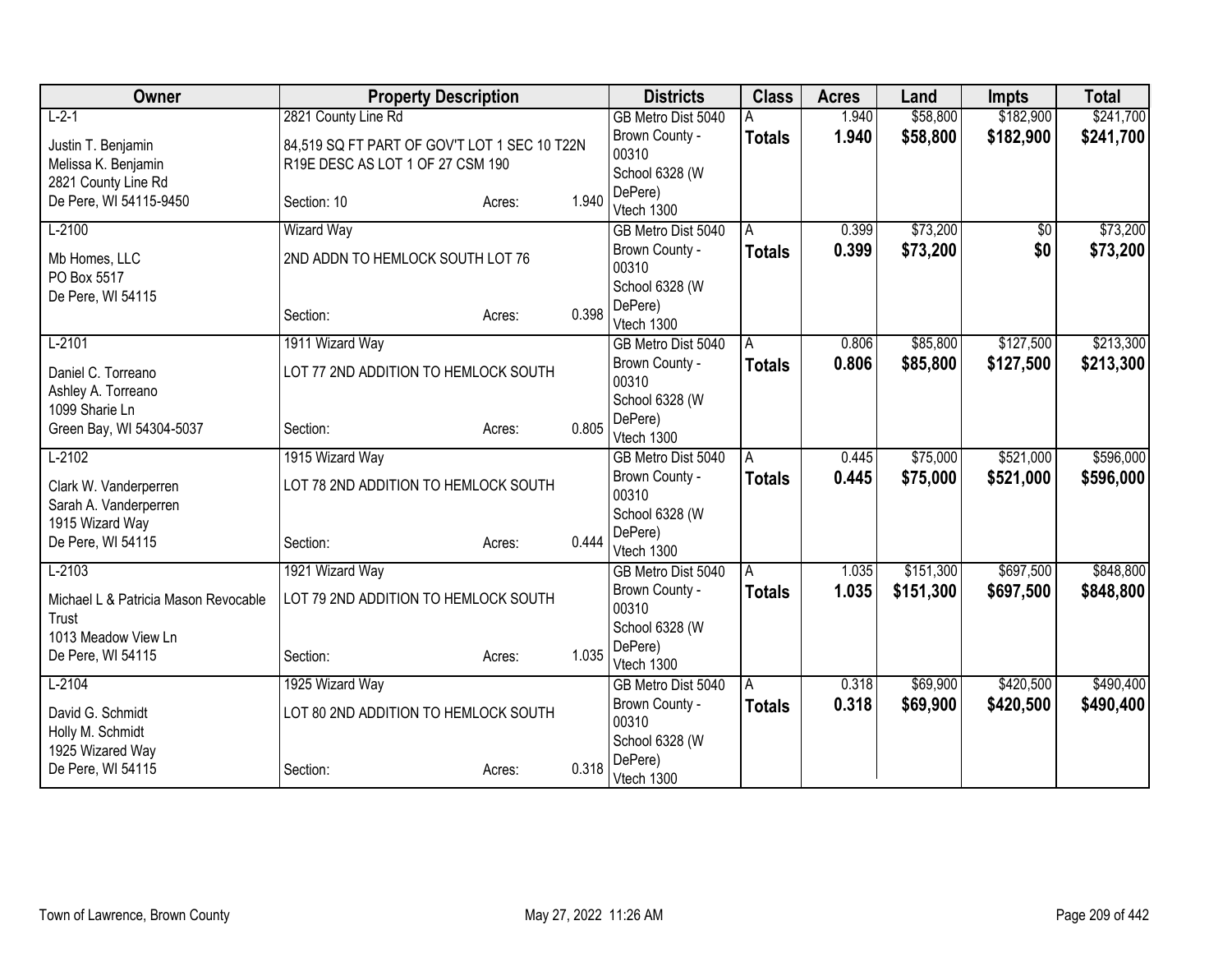| Owner                                | <b>Property Description</b>                     |        |       | <b>Districts</b>          | <b>Class</b>  | <b>Acres</b> | Land     | <b>Impts</b> | <b>Total</b> |
|--------------------------------------|-------------------------------------------------|--------|-------|---------------------------|---------------|--------------|----------|--------------|--------------|
| $L-2105$                             | 1929 Wizard Way                                 |        |       | GB Metro Dist 5040        |               | 0.287        | \$68,000 | \$322,500    | \$390,500    |
| Anusha Gummadi                       | LOT 81 2ND ADDITION TO HEMLOCK SOUTH            |        |       | Brown County -            | <b>Totals</b> | 0.287        | \$68,000 | \$322,500    | \$390,500    |
| Venkata Narendra Gorrepati           |                                                 |        |       | 00310                     |               |              |          |              |              |
| 1929 Wizard Way                      |                                                 |        |       | School 6328 (W            |               |              |          |              |              |
| De Pere, WI 54115                    | Section:                                        | Acres: | 0.286 | DePere)<br>Vtech 1300     |               |              |          |              |              |
| $L-2106$                             | 1933 Wizard Way                                 |        |       | GB Metro Dist 5040        | A             | 0.287        | \$68,000 | \$310,000    | \$378,000    |
|                                      |                                                 |        |       | Brown County -            | <b>Totals</b> | 0.287        | \$68,000 | \$310,000    | \$378,000    |
| Cathryn Gladwell                     | LOT 82 2ND ADDITION TO HEMLOCK SOUTH            |        |       | 00310                     |               |              |          |              |              |
| 1933 Wizard Way<br>De Pere, WI 54115 |                                                 |        |       | School 6328 (W            |               |              |          |              |              |
|                                      | Section:                                        | Acres: | 0.286 | DePere)                   |               |              |          |              |              |
|                                      |                                                 |        |       | Vtech 1300                |               |              |          |              |              |
| $L-2107$                             | 1937 Wizard Way                                 |        |       | GB Metro Dist 5040        | A             | 0.287        | \$68,000 | \$0          | \$68,000     |
| Midwest Design Homes, Inc.           | LOT 83 2ND ADDITION TO HEMLOCK SOUTH            |        |       | Brown County -<br>00310   | <b>Totals</b> | 0.287        | \$68,000 | \$0          | \$68,000     |
| N2335 W 41 Frontage Rd               |                                                 |        |       | School 6328 (W            |               |              |          |              |              |
| Kaukauna, WI 54130                   |                                                 |        |       | DePere)                   |               |              |          |              |              |
|                                      | Section:                                        | Acres: | 0.286 | Vtech 1300                |               |              |          |              |              |
| $L-2108$                             | 1941 Wizard Way                                 |        |       | GB Metro Dist 5040        | A             | 0.287        | \$68,000 | \$511,000    | \$579,000    |
| Judd Verhagen                        | LOT 84 2ND ADDITION TO HEMLOCK SOUTH            |        |       | Brown County -            | <b>Totals</b> | 0.287        | \$68,000 | \$511,000    | \$579,000    |
| Heather Verhagen                     |                                                 |        |       | 00310                     |               |              |          |              |              |
| 1941 Wizard Way                      |                                                 |        |       | School 6328 (W            |               |              |          |              |              |
| De Pere, WI 54115                    | Section:                                        | Acres: | 0.286 | DePere)<br>Vtech 1300     |               |              |          |              |              |
| $L-2109$                             | 1945 Wizard Way                                 |        |       | GB Metro Dist 5040        | A             | 0.359        | \$64,500 | \$375,000    | \$439,500    |
|                                      |                                                 |        |       | Brown County -            | <b>Totals</b> | 0.359        | \$64,500 | \$375,000    | \$439,500    |
| Johnathan Cody                       | LOT 85 2ND ADDITION TO HEMLOCK SOUTH            |        |       | 00310                     |               |              |          |              |              |
| Elisabeth Cody                       |                                                 |        |       | School 6328 (W            |               |              |          |              |              |
| 1945 Wizard Way<br>De Pere, WI 54115 | Section:                                        |        | 0.358 | DePere)                   |               |              |          |              |              |
|                                      |                                                 | Acres: |       | Vtech 1300                |               |              |          |              |              |
| $L-21-1$                             | 2852 Mid Valley Dr                              |        |       | GB Metro Dist 5040        | D             | 5.612        | \$1,200  | \$0          | \$1,200      |
| MS Real Estate Holdings, LLC         | 5.612 AC M/L PRT OF GOVT LOTS 2 & 3 SEC 11 T22N |        |       | Brown County -            | Totals        | 5.612        | \$1,200  | \$0          | \$1,200      |
| N3569 Vanden Bosch Rd                | R19E LYGN & W OF HWY EXW 44 ACRES & EXHWY       |        |       | 00310                     |               |              |          |              |              |
| Kaukauna, WI 54130                   | IN J25879-21                                    |        |       | School 6328 (W<br>DePere) |               |              |          |              |              |
|                                      | Section:                                        | Acres: | 5.612 | Vtech 1300                |               |              |          |              |              |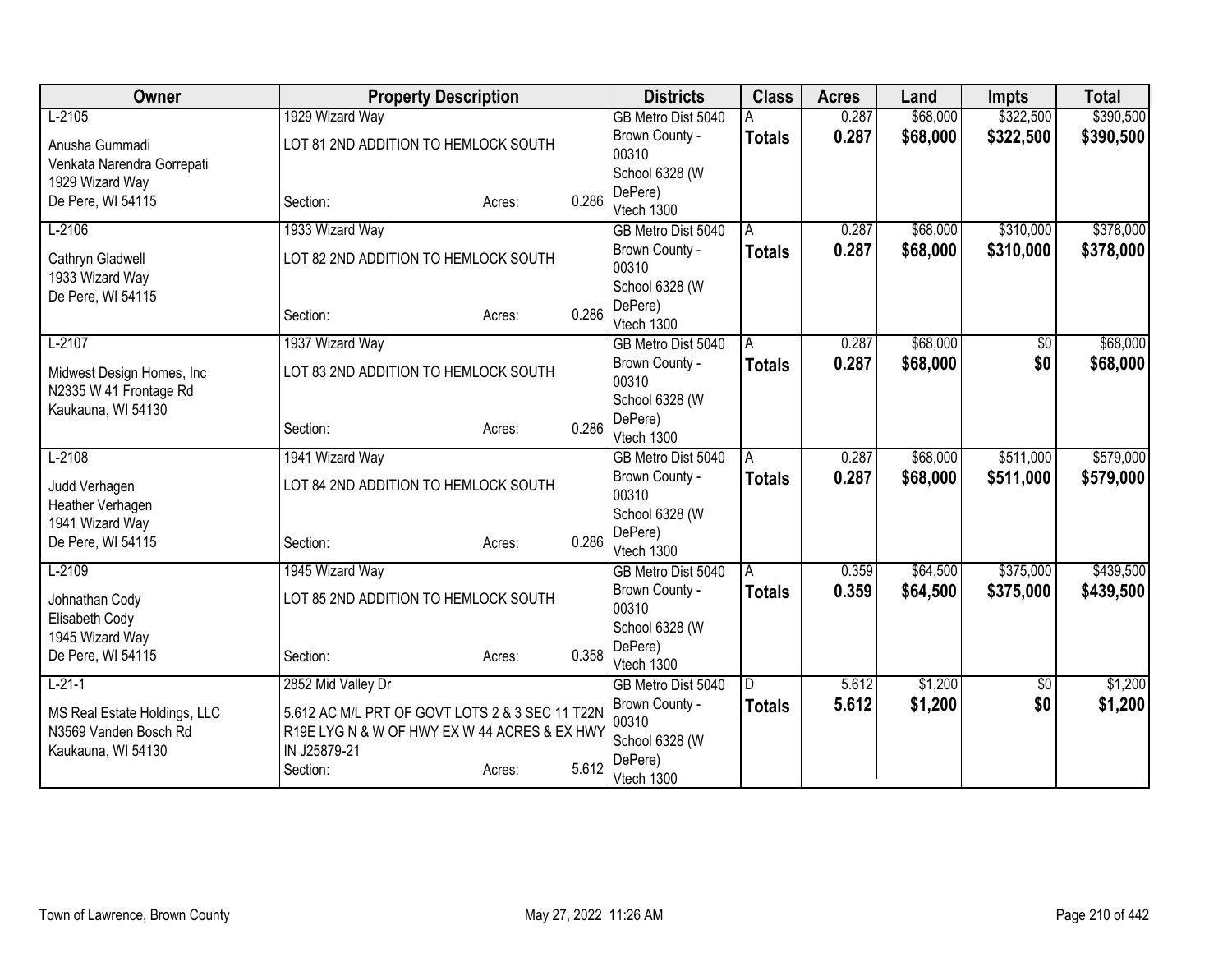| Owner                  | <b>Property Description</b>                                                             |                  | <b>Districts</b>        | <b>Class</b>  | <b>Acres</b> | Land            | <b>Impts</b>    | <b>Total</b>    |
|------------------------|-----------------------------------------------------------------------------------------|------------------|-------------------------|---------------|--------------|-----------------|-----------------|-----------------|
| $L-2110$               | French Rd                                                                               |                  | GB Metro Dist 5040      | E4            | 2.426        | $\overline{60}$ | $\overline{50}$ | \$0             |
| Lawrence Town of       | LOT 41 LAWRENCE PARKWAY                                                                 |                  | Brown County -          | Totals        | 2.426        | \$0             | \$0             | \$0             |
| Attn: Town of Lawrence |                                                                                         |                  | 00310                   |               |              |                 |                 |                 |
| 2400 Shady Ct          |                                                                                         |                  | School 6328 (W          |               |              |                 |                 |                 |
| De Pere, WI 54115      | Section:                                                                                | 2.426<br>Acres:  | DePere)                 |               |              |                 |                 |                 |
|                        |                                                                                         |                  | TID <sub>1</sub>        |               |              |                 |                 |                 |
|                        |                                                                                         |                  | Vtech 1300              |               |              |                 |                 |                 |
| $L-2111$               | Lawrence Pkwy                                                                           |                  | GB Metro Dist 5040      | E4            | 10.822       | $\overline{50}$ | $\overline{50}$ | $\overline{50}$ |
| Lawrence Town of       | LOT 42 LAWRENCE PARKWAY                                                                 |                  | Brown County -          | <b>Totals</b> | 10.822       | \$0             | \$0             | \$0             |
| Attn: Town of Lawrence |                                                                                         |                  | 00310                   |               |              |                 |                 |                 |
| 2400 Shady Ct          |                                                                                         |                  | School 6328 (W          |               |              |                 |                 |                 |
| De Pere, WI 54115      | Section:                                                                                | 10.822<br>Acres: | DePere)                 |               |              |                 |                 |                 |
|                        |                                                                                         |                  | TID <sub>1</sub>        |               |              |                 |                 |                 |
|                        |                                                                                         |                  | Vtech 1300              |               |              |                 |                 |                 |
| $L-211-1$              | 1508 Grant St                                                                           |                  | GB Metro Dist 5040      | A             | 0.660        | \$37,200        | \$91,200        | \$128,400       |
| Nicholas R. Matzke     | 0.516 AC M/L PRT SE1/4 SW1/4 SEC 20 T23N R20E                                           |                  | Brown County -          | Totals        | 0.660        | \$37,200        | \$91,200        | \$128,400       |
| 1508 Grant St          | COM SW COR SW1/4 E 1344.5 FT TO BEG N 200 FT E                                          |                  | 00310<br>School 6328 (W |               |              |                 |                 |                 |
| De Pere, WI 54115-9579 | 125 FT S 200 FT W 125 FT TO BEG & ALSO PRT OF                                           |                  | DePere)                 |               |              |                 |                 |                 |
|                        | Section:                                                                                | 0.516<br>Acres:  | Vtech 1300              |               |              |                 |                 |                 |
| $L-2112$               | Lawrence Pkwy                                                                           |                  | GB Metro Dist 5040      | E4            | 15.971       | $\overline{60}$ | $\overline{50}$ | \$0             |
|                        |                                                                                         |                  | Brown County -          | <b>Totals</b> | 15.971       | \$0             | \$0             | \$0             |
| Lawrence Town of       | LOT 43 LAWRENCE PARKWAY                                                                 |                  | 00310                   |               |              |                 |                 |                 |
| Attn: Town of Lawrence |                                                                                         |                  | School 6328 (W          |               |              |                 |                 |                 |
| 2400 Shady Ct          |                                                                                         |                  | DePere)                 |               |              |                 |                 |                 |
| De Pere, WI 54115      | Section:                                                                                | 15.971<br>Acres: | TID <sub>1</sub>        |               |              |                 |                 |                 |
|                        |                                                                                         |                  | Vtech 1300              |               |              |                 |                 |                 |
| $L-211-2$              | 1488 Grant St                                                                           |                  | GB Metro Dist 5040      | A             | 0.460        | \$29,300        | \$110,700       | \$140,000       |
|                        |                                                                                         |                  | Brown County -          | Totals        | 0.460        | \$29,300        | \$110,700       | \$140,000       |
| Jennifer L. Manders    | 0.357 AC M/L PRT SE1/4 SW1/4 SEC 20 T23N R20E                                           |                  | 00310                   |               |              |                 |                 |                 |
| 1488 Grant St          | COM SW COR SW1/4 E 1469.5 FT TO BEG N 200 FT E<br>100 FT S 200 FT W 100 FT TO BEG EX RD |                  | School 6328 (W          |               |              |                 |                 |                 |
| De Pere, WI 54115      |                                                                                         | 0.357            | DePere)                 |               |              |                 |                 |                 |
|                        | Section:                                                                                | Acres:           | Vtech 1300              |               |              |                 |                 |                 |
| $L-2113$               | 2595 French Rd                                                                          |                  | GB Metro Dist 5040      | E4            | 10.623       | \$0             | $\overline{50}$ | \$0             |
| Lawrence Town of       | LOT 44 LAWRENCE PARKWAY                                                                 |                  | Brown County -          | Totals        | 10.623       | \$0             | \$0             | \$0             |
| c/o Town of Lawrence   |                                                                                         |                  | 00310                   |               |              |                 |                 |                 |
| 2400 Shady Ct          |                                                                                         |                  | School 6328 (W          |               |              |                 |                 |                 |
| De Pere, WI 54115      | Section:                                                                                | 10.623<br>Acres: | DePere)                 |               |              |                 |                 |                 |
|                        |                                                                                         |                  | Vtech 1300              |               |              |                 |                 |                 |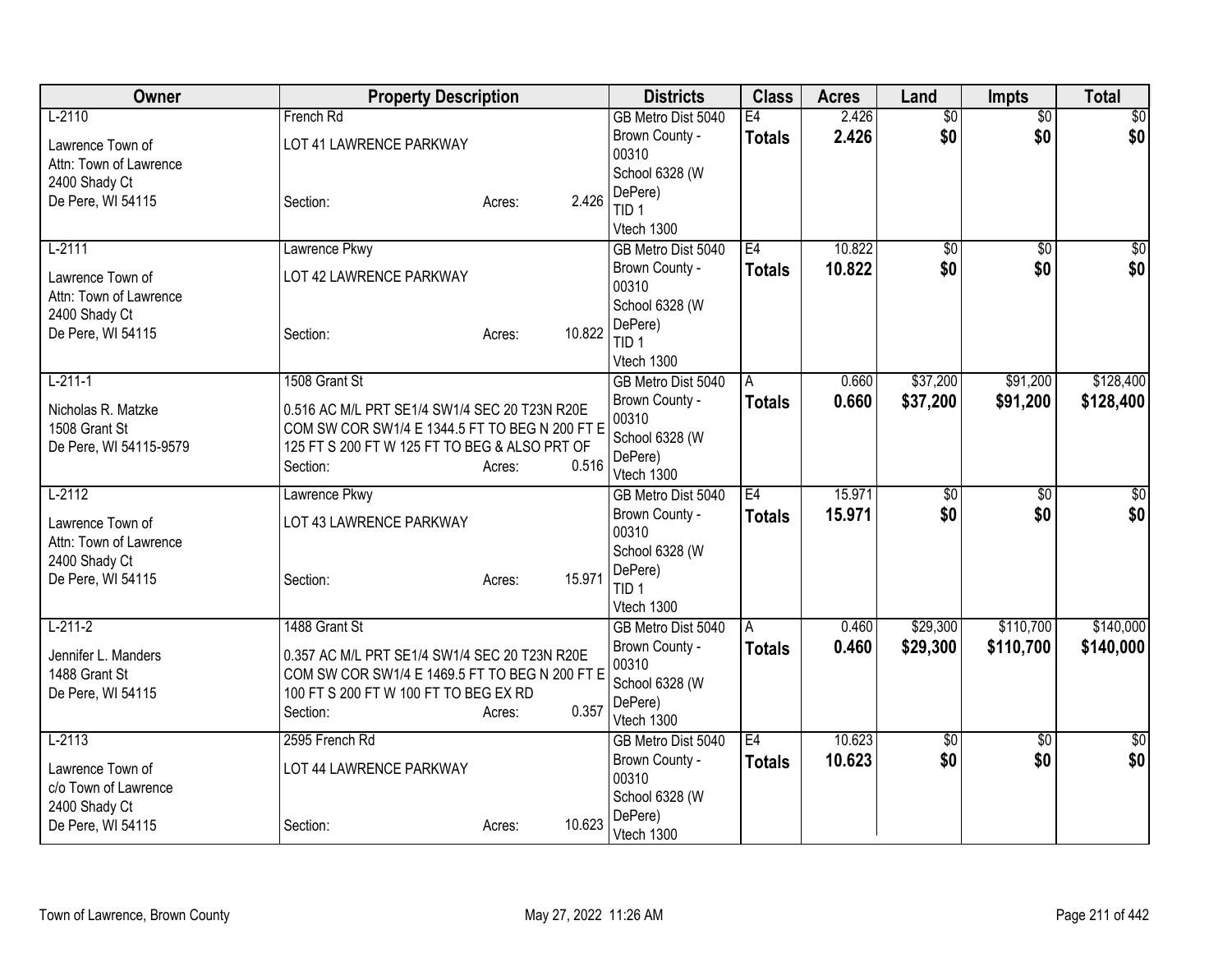| Owner                                   | <b>Property Description</b>                      |                 | <b>Districts</b>          | <b>Class</b>  | <b>Acres</b> | Land     | <b>Impts</b>    | <b>Total</b>    |
|-----------------------------------------|--------------------------------------------------|-----------------|---------------------------|---------------|--------------|----------|-----------------|-----------------|
| $L-211-3$                               | 1400 Grant St                                    |                 | GB Metro Dist 5040        | A             | 0.266        | \$18,800 | \$107,500       | \$126,300       |
| Todd M. Biggar                          | 0.266 AC M/L PRT SE1/4 SW1/4 SEC 20 T23N R20E    |                 | Brown County -            | <b>Totals</b> | 0.266        | \$18,800 | \$107,500       | \$126,300       |
| 1400 Grant St                           | COM SW COR SW1/4 E 2559.5 FT TO BEG N 200 FT E   |                 | 00310                     |               |              |          |                 |                 |
| De Pere, WI 54115-9578                  | 80 FT S 200 FT W 80 FT TO BEG AS DESC IN 603 R   |                 | School 6328 (W<br>DePere) |               |              |          |                 |                 |
|                                         | Section:                                         | 0.266<br>Acres: | Vtech 1300                |               |              |          |                 |                 |
| $L-2114$                                | Lawrence Pkwy                                    |                 | GB Metro Dist 5040        | E4            | 3.491        | \$0      | $\overline{30}$ | $\overline{50}$ |
| Lawrence Town of                        | LOT 45 LAWRENCE PARKWAY                          |                 | Brown County -            | <b>Totals</b> | 3.491        | \$0      | \$0             | \$0             |
| Attn: Town of Lawrence                  |                                                  |                 | 00310                     |               |              |          |                 |                 |
| 2400 Shady Ct                           |                                                  |                 | School 6328 (W            |               |              |          |                 |                 |
| De Pere, WI 54115                       | Section:                                         | 3.491<br>Acres: | DePere)                   |               |              |          |                 |                 |
|                                         |                                                  |                 | TID <sub>1</sub>          |               |              |          |                 |                 |
|                                         |                                                  |                 | Vtech 1300                |               |              |          |                 |                 |
| $L-211-4$                               | 1470 Grant St                                    |                 | GB Metro Dist 5040        | A             | 0.449        | \$28,700 | \$120,500       | \$149,200       |
| Thyssen Wayne B Revocable Trust         | 0.349 AC M/L PRT SE1/4 SW1/4 SEC 20 T23N R20E    |                 | Brown County -            | <b>Totals</b> | 0.449        | \$28,700 | \$120,500       | \$149,200       |
| c/o Wayne B. Thyssen                    | COM SW COR SW1/4 E 1569.5 FT N1*42' W 200 FT E   |                 | 00310                     |               |              |          |                 |                 |
| W199 Cth Uu                             | 98 FT S1*42'E 200 FT W 98 FT TO BEG EX RD        |                 | School 6328 (W<br>DePere) |               |              |          |                 |                 |
| Kaukauna, WI 54130-7846                 | Section:                                         | 0.349<br>Acres: | Vtech 1300                |               |              |          |                 |                 |
| $L-2115$                                | Lawrence Pkwy                                    |                 | GB Metro Dist 5040        | E4            | 8.106        | \$0      | $\overline{50}$ | \$0             |
|                                         |                                                  |                 | Brown County -            | <b>Totals</b> | 8.106        | \$0      | \$0             | \$0             |
| Lawrence Town of                        | LOT 46 LAWRENCE PARKWAY                          |                 | 00310                     |               |              |          |                 |                 |
| Attn: Town of Lawrence<br>2400 Shady Ct |                                                  |                 | School 6328 (W            |               |              |          |                 |                 |
| De Pere, WI 54115                       | Section:                                         | 8.106<br>Acres: | DePere)                   |               |              |          |                 |                 |
|                                         |                                                  |                 | TID <sub>1</sub>          |               |              |          |                 |                 |
|                                         |                                                  |                 | Vtech 1300                |               |              |          |                 |                 |
| $L-211-5$                               | 1434 Grant St                                    |                 | GB Metro Dist 5040        | A             | 1.616        | \$57,300 | \$172,600       | \$229,900       |
| Benjamin J. Castelic                    | 1.616 AC M/L PRT OF S1/2 SE1/4 SW1/4 SEC 20 T23N |                 | Brown County -            | <b>Totals</b> | 1.616        | \$57,300 | \$172,600       | \$229,900       |
| 1434 Grant St                           | R20E DESC IN J16331-21 EX 2753743 & PRT IN       |                 | 00310                     |               |              |          |                 |                 |
| De Pere, WI 54115-9578                  | 2753744                                          |                 | School 6328 (W            |               |              |          |                 |                 |
|                                         | Section:                                         | 1.616<br>Acres: | DePere)<br>Vtech 1300     |               |              |          |                 |                 |
| $L-2116$                                | Lawrence Pkwy                                    |                 | GB Metro Dist 5040        | E4            | 4.897        | \$0      | $\overline{50}$ | \$0             |
|                                         |                                                  |                 | Brown County -            | <b>Totals</b> | 4.897        | \$0      | \$0             | \$0             |
| Lawrence Town of                        | LOT 47 LAWRENCE PARKWAY                          |                 | 00310                     |               |              |          |                 |                 |
| Attn: Town of Lawrence<br>2400 Shady Ct |                                                  |                 | School 6328 (W            |               |              |          |                 |                 |
| De Pere, WI 54115                       | Section:                                         | 4.897<br>Acres: | DePere)                   |               |              |          |                 |                 |
|                                         |                                                  |                 | TID <sub>1</sub>          |               |              |          |                 |                 |
|                                         |                                                  |                 | Vtech 1300                |               |              |          |                 |                 |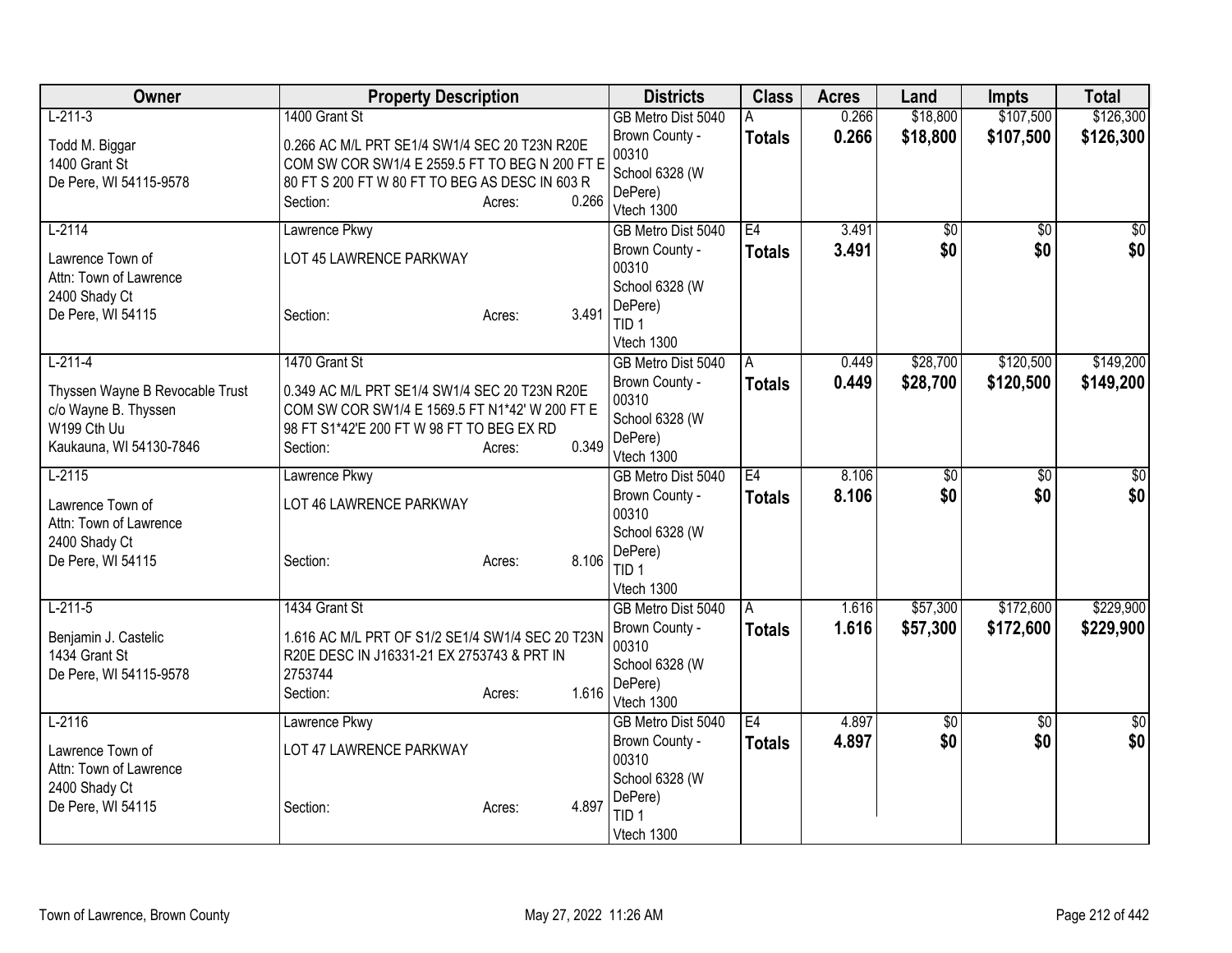| Owner                   | <b>Property Description</b>                     |       | <b>Districts</b>                     | <b>Class</b>  | <b>Acres</b>   | Land                   | <b>Impts</b>           | <b>Total</b> |
|-------------------------|-------------------------------------------------|-------|--------------------------------------|---------------|----------------|------------------------|------------------------|--------------|
| $L-211-6$               | 1418 Grant St                                   |       | GB Metro Dist 5040                   | Α             | 0.989          | \$44,800               | \$187,000              | \$231,800    |
| Marcus E. Metzler       | 43,071 SQ FT LOT 1 OF 61 CSM 160 BNG PRT OF     |       | Brown County -                       | <b>Totals</b> | 0.989          | \$44,800               | \$187,000              | \$231,800    |
| Attn: Marcus E Metzler  | SE1/4 SW1/4 SEC 20 T23N R20E & PRT OF LOT 1 OF  |       | 00310                                |               |                |                        |                        |              |
| 1418 Grant St           | 16 CSM 345 AND PRT OF SE1/4 SW1/4 AS DESC IN    |       | School 6328 (W                       |               |                |                        |                        |              |
| De Pere, WI 54115-9578  | Section:<br>Acres:                              | 0.988 | DePere)<br>Vtech 1300                |               |                |                        |                        |              |
| $L-2117$                | Lawrence Pkwy                                   |       | GB Metro Dist 5040                   | E4            | 0.468          | \$0                    | $\overline{50}$        | \$0          |
|                         |                                                 |       | Brown County -                       | <b>Totals</b> | 0.468          | \$0                    | \$0                    | \$0          |
| Lawrence Town of        | OUTLOT 2 LAWRENCE PARKWAY                       |       | 00310                                |               |                |                        |                        |              |
| c/o Town of Lawrence    |                                                 |       | School 6328 (W                       |               |                |                        |                        |              |
| 2400 Shady Ct           |                                                 |       | DePere)                              |               |                |                        |                        |              |
| De Pere, WI 54115       | Section:<br>Acres:                              | 0.468 | Vtech 1300                           |               |                |                        |                        |              |
| $L-211-7$               | 1454 Grant St                                   |       | GB Metro Dist 5040                   | A             | 1.500          | \$55,000               | \$328,500              | \$383,500    |
| Robyn Merkatoris        | 65,344 SQ FT LOT 1 OF 54 CSM 361 MAP 7919 IN    |       | Brown County -                       | <b>Totals</b> | 1.500          | \$55,000               | \$328,500              | \$383,500    |
| <b>Tyler Merkatoris</b> | 2425652 BNG PRT OF SE1/4 SW1/4 SEC 20 T23N      |       | 00310                                |               |                |                        |                        |              |
| 1454 Grant St           | <b>R20E</b>                                     |       | School 6328 (W                       |               |                |                        |                        |              |
| De Pere, WI 54115       | Section:<br>Acres:                              | 1.500 | DePere)                              |               |                |                        |                        |              |
|                         |                                                 |       | Vtech 1300                           | E4            |                |                        |                        |              |
| $L-2118$                | Lawrence Pkwy                                   |       | GB Metro Dist 5040<br>Brown County - |               | 0.161<br>0.161 | $\overline{50}$<br>\$0 | $\overline{50}$<br>\$0 | \$0<br>\$0   |
| Lawrence Town of        | <b>OUTLOT 3 LAWRENCE PARKWAY</b>                |       | 00310                                | <b>Totals</b> |                |                        |                        |              |
| c/o Town of Lawrence    |                                                 |       | School 6328 (W                       |               |                |                        |                        |              |
| 2400 Shady Ct           |                                                 |       | DePere)                              |               |                |                        |                        |              |
| De Pere, WI 54115       | Section:<br>Acres:                              | 0.161 | Vtech 1300                           |               |                |                        |                        |              |
| $L-21-2$                | 2964 Lawrence Dr                                |       | GB Metro Dist 5040                   | A             | 5.730          | \$70,000               | \$197,600              | \$267,600    |
| Ronald W. Moureau       | 249,708 SQ FT LOT 1 OF 13 CSM 391 & PRTS OF LOT |       | Brown County -                       | Totals        | 5.730          | \$70,000               | \$197,600              | \$267,600    |
| Nancy L. Moureau        | 2 OF 13 CSM 391 DESC IN J15813-46 & IN 2827846  |       | 00310                                |               |                |                        |                        |              |
| 2964 Lawrence Dr        | ALL BNG PRT OF GOVT LOT 3 SEC 11 T22N R19E      |       | School 6328 (W                       |               |                |                        |                        |              |
| De Pere, WI 54115-9102  | Section: 11<br>Acres:                           | 5.732 | DePere)                              |               |                |                        |                        |              |
|                         |                                                 |       | Vtech 1300                           |               |                |                        |                        |              |
| $L-2120$                | 2951 Sabal Oak Dr                               |       | GB Metro Dist 5040                   | A             | 4.058          | \$106,500              | \$40,000               | \$146,500    |
| Timothy J. Halbrook     | CARPENTER'S CROSSING SOUTH FIRST ADDITION       |       | Brown County -<br>00310              | <b>Totals</b> | 4.058          | \$106,500              | \$40,000               | \$146,500    |
| 3681 Monroe Rd          | <b>LOT 39</b>                                   |       | School 6328 (W                       |               |                |                        |                        |              |
| De Pere, WI 54115-8355  |                                                 |       | DePere)                              |               |                |                        |                        |              |
|                         | Section:<br>Acres:                              | 4.058 | TID 1                                |               |                |                        |                        |              |
|                         |                                                 |       | Vtech 1300                           |               |                |                        |                        |              |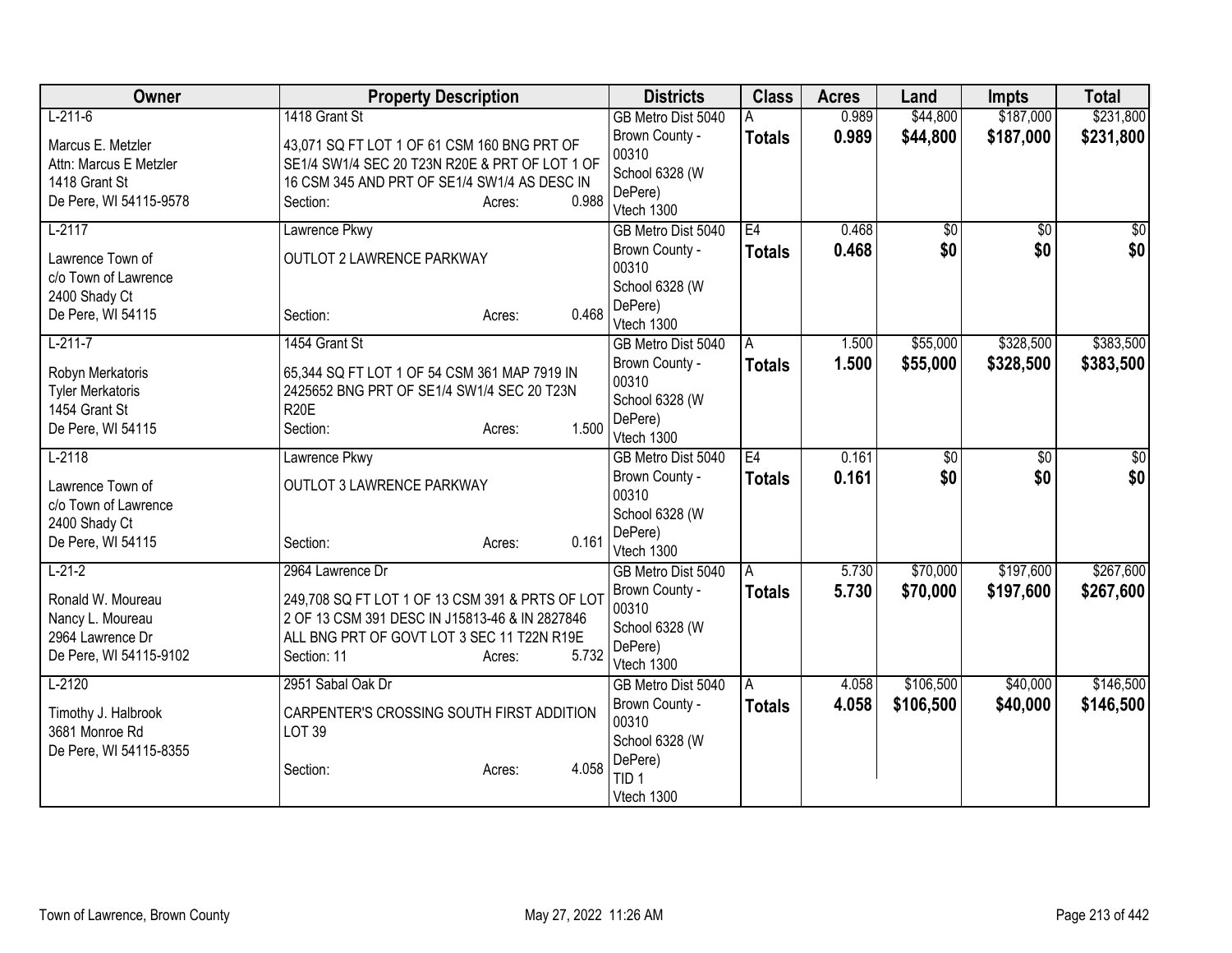| Owner                                             | <b>Property Description</b>                                   | <b>Districts</b>               | <b>Class</b>  | <b>Acres</b> | Land     | Impts                  | <b>Total</b> |
|---------------------------------------------------|---------------------------------------------------------------|--------------------------------|---------------|--------------|----------|------------------------|--------------|
| $L-2121$                                          | Sabal Oak Dr                                                  | GB Metro Dist 5040             |               | 0.000        | \$35,000 | $\overline{50}$        | \$35,000     |
| Cclw, LLC                                         | CARPENTERS CROSSING SOUTH CONDOMINIUM                         | Brown County -                 | <b>Totals</b> | 0.000        | \$35,000 | \$0                    | \$35,000     |
| Attn: Cclw LLC                                    | UNIT 1 TOGETHER W/ UNDIVIDED INTEREST IN                      | 00310                          |               |              |          |                        |              |
| 2170 Velp Ave Ste 106                             | COMMON ELEMENTS ETC IN 2949436                                | School 6328 (W<br>DePere)      |               |              |          |                        |              |
| Green Bay, WI 54303-6596                          | 4.377<br>Section:<br>Acres:                                   | TID <sub>1</sub>               |               |              |          |                        |              |
|                                                   |                                                               | Vtech 1300                     |               |              |          |                        |              |
| $L-2122$                                          | Sabal Oak Dr                                                  | GB Metro Dist 5040             | A             | 0.000        | \$35,000 | \$0                    | \$35,000     |
| Cclw, LLC                                         | CARPENTERS CROSSING SOUTH CONDOMINIUM                         | Brown County -                 | <b>Totals</b> | 0.000        | \$35,000 | \$0                    | \$35,000     |
| Attn: Cclw LLC                                    | UNIT 2 TOGETHER W/ UNDIVIDED INTEREST IN                      | 00310                          |               |              |          |                        |              |
| 2170 Velp Ave Ste 106                             | COMMON ELEMENTS ETC IN 2949436                                | School 6328 (W                 |               |              |          |                        |              |
| Green Bay, WI 54303-6596                          | 4.377<br>Section:<br>Acres:                                   | DePere)                        |               |              |          |                        |              |
|                                                   |                                                               | TID <sub>1</sub><br>Vtech 1300 |               |              |          |                        |              |
| $L-2123$                                          | 710 Tambour Ct                                                | GB Metro Dist 5040             | A             | 0.000        | \$35,000 | \$0                    | \$35,000     |
|                                                   |                                                               | Brown County -                 | <b>Totals</b> | 0.000        | \$35,000 | \$0                    | \$35,000     |
| Cclw, LLC                                         | CARPENTERS CROSSING SOUTH CONDOMINIUM                         | 00310                          |               |              |          |                        |              |
| Attn: Cclw LLC                                    | UNIT 3 TOGETHER W/ UNDIVIDED INTEREST IN                      | School 6328 (W                 |               |              |          |                        |              |
| 2170 Velp Ave Ste 106<br>Green Bay, WI 54303-6596 | COMMON ELEMENTS ETC IN 2949436<br>4.377<br>Section:<br>Acres: | DePere)                        |               |              |          |                        |              |
|                                                   |                                                               | TID <sub>1</sub>               |               |              |          |                        |              |
|                                                   |                                                               | Vtech 1300                     |               |              |          |                        |              |
| $L-2124$                                          | 714 Tambour Ct                                                | GB Metro Dist 5040             | A             | 0.000        | \$35,000 | $\overline{50}$<br>\$0 | \$35,000     |
| Cclw, LLC                                         | CARPENTERS CROSSING SOUTH CONDOMINIUM                         | Brown County -<br>00310        | <b>Totals</b> | 0.000        | \$35,000 |                        | \$35,000     |
| Attn: Cclw LLC                                    | UNIT 4 TOGETHER W/ UNDIVIDED INTEREST IN                      | School 6328 (W                 |               |              |          |                        |              |
| 2170 Velp Ave Ste 106                             | COMMON ELEMENTS ETC IN 2949436                                | DePere)                        |               |              |          |                        |              |
| Green Bay, WI 54303-6596                          | 4.377<br>Section:<br>Acres:                                   | TID <sub>1</sub>               |               |              |          |                        |              |
|                                                   |                                                               | Vtech 1300                     |               |              |          |                        |              |
| $L-2125$                                          | 718 Tambour Ct                                                | GB Metro Dist 5040             | A             | 0.000        | \$35,000 | \$0                    | \$35,000     |
| Cclw, LLC                                         | CARPENTERS CROSSING SOUTH CONDOMINIUM                         | Brown County -                 | <b>Totals</b> | 0.000        | \$35,000 | \$0                    | \$35,000     |
| Attn: Cclw LLC                                    | UNIT 5 TOGETHER W/ UNDIVIDED INTEREST IN                      | 00310                          |               |              |          |                        |              |
| 2170 Velp Ave Ste 106                             | COMMON ELEMENTS ETC IN 2949436                                | School 6328 (W<br>DePere)      |               |              |          |                        |              |
| Green Bay, WI 54303-6596                          | 4.377<br>Section:<br>Acres:                                   | TID 1                          |               |              |          |                        |              |
|                                                   |                                                               | Vtech 1300                     |               |              |          |                        |              |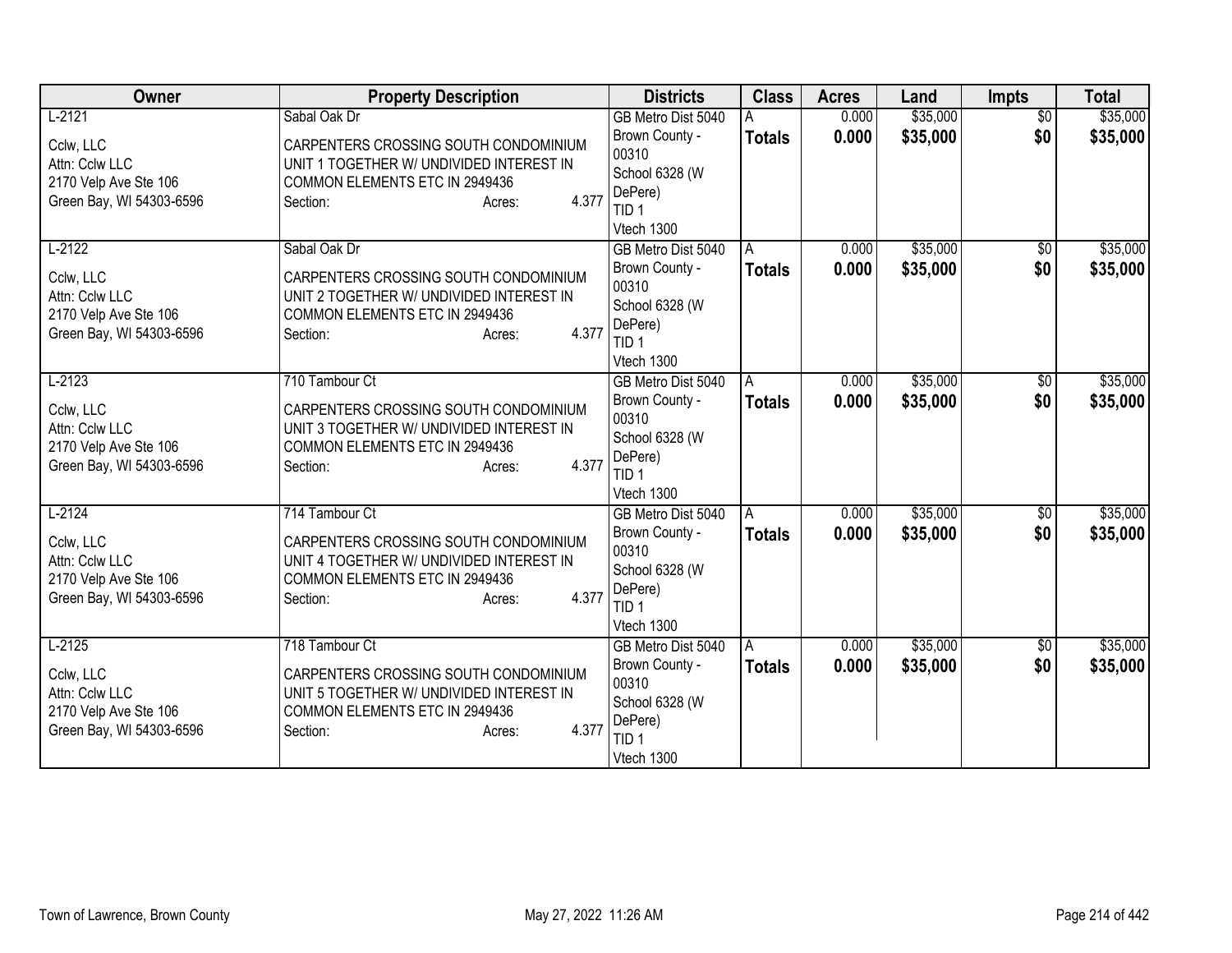| Owner                                                                                        | <b>Property Description</b>                                                                                                                                          | <b>Districts</b>                                                                                             | <b>Class</b>       | <b>Acres</b>   | Land                 | <b>Impts</b>           | <b>Total</b>         |
|----------------------------------------------------------------------------------------------|----------------------------------------------------------------------------------------------------------------------------------------------------------------------|--------------------------------------------------------------------------------------------------------------|--------------------|----------------|----------------------|------------------------|----------------------|
| $L-2126$                                                                                     | 722 Tambour Ct                                                                                                                                                       | GB Metro Dist 5040                                                                                           | A                  | 0.000          | \$35,000             | $\overline{50}$        | \$35,000             |
| Cclw, LLC<br>Attn: Cclw LLC<br>2170 Velp Ave Ste 106<br>Green Bay, WI 54303-6596             | CARPENTERS CROSSING SOUTH CONDOMINIUM<br>UNIT 6 TOGETHER W/ UNDIVIDED INTEREST IN<br>COMMON ELEMENTS ETC IN 2949436<br>4.377<br>Section:<br>Acres:                   | Brown County -<br>00310<br>School 6328 (W<br>DePere)<br>TID <sub>1</sub>                                     | <b>Totals</b>      | 0.000          | \$35,000             | \$0                    | \$35,000             |
|                                                                                              |                                                                                                                                                                      | Vtech 1300                                                                                                   |                    |                |                      |                        |                      |
| $L-2127$<br>Cclw, LLC<br>Attn: Cclw LLC<br>2170 Velp Ave Ste 106<br>Green Bay, WI 54303-6596 | 726 Tambour Ct<br>CARPENTERS CROSSING SOUTH CONDOMINIUM<br>UNIT 7 TOGETHER W/ UNDIVIDED INTEREST IN<br>COMMON ELEMENTS ETC IN 2949436<br>4.377<br>Section:<br>Acres: | GB Metro Dist 5040<br>Brown County -<br>00310<br>School 6328 (W<br>DePere)<br>TID <sub>1</sub><br>Vtech 1300 | A<br><b>Totals</b> | 0.000<br>0.000 | \$35,000<br>\$35,000 | $\overline{50}$<br>\$0 | \$35,000<br>\$35,000 |
| $L-2128$                                                                                     | 730 Tambour Ct                                                                                                                                                       | GB Metro Dist 5040                                                                                           | A                  | 0.000          | \$35,000             | \$0                    | \$35,000             |
| Cclw, LLC<br>Attn: Cclw LLC<br>2170 Velp Ave Ste 106<br>Green Bay, WI 54303-6596             | CARPENTERS CROSSING SOUTH CONDOMINIUM<br>UNIT 8 TOGETHER W/ UNDIVIDED INTEREST IN<br>COMMON ELEMENTS ETC IN 2949436<br>4.377<br>Section:<br>Acres:                   | Brown County -<br>00310<br>School 6328 (W<br>DePere)<br>TID <sub>1</sub><br>Vtech 1300                       | <b>Totals</b>      | 0.000          | \$35,000             | \$0                    | \$35,000             |
| $L-2129$                                                                                     | 734 Tambour Ct                                                                                                                                                       | GB Metro Dist 5040                                                                                           | A                  | 0.000          | \$35,000             | $\overline{50}$        | \$35,000             |
| Cclw, LLC<br>Attn: Cclw LLC<br>2170 Velp Ave Ste 106<br>Green Bay, WI 54303-6596             | CARPENTERS CROSSING SOUTH CONDOMINIUM<br>UNIT 9 TOGETHER W/ UNDIVIDED INTEREST IN<br>COMMON ELEMENTS ETC IN 2949436<br>4.377<br>Section:<br>Acres:                   | Brown County -<br>00310<br>School 6328 (W<br>DePere)<br>TID <sub>1</sub><br>Vtech 1300                       | <b>Totals</b>      | 0.000          | \$35,000             | \$0                    | \$35,000             |
| $L - 21 - 3$                                                                                 | 2566 E Freedom Rd                                                                                                                                                    | GB Metro Dist 5040                                                                                           |                    | 7.004          | \$90,000             | \$175,900              | \$265,900            |
| Kenneth E. Meulemans<br>Mary Lynn Meulemans<br>2566 E Freedom Rd<br>De Pere, WI 54115-9145   | 7.220 AC M/L PRT OF GOV'T LOT 3 SEC 11 T22N<br>R19E DESC 995 R 239 & BNG ELY OF 1663651<br>7.220<br>Section: 11<br>Acres:                                            | Brown County -<br>00310<br>School 6328 (W<br>DePere)<br>Vtech 1300                                           | Totals             | 7.004          | \$90,000             | \$175,900              | \$265,900            |
| $L-2130$                                                                                     | 733 Tambour Ct                                                                                                                                                       | GB Metro Dist 5040                                                                                           | A                  | 0.000          | \$35,000             | $\overline{50}$        | \$35,000             |
| Cclw, LLC<br>Attn: Cclw LLC<br>2170 Velp Ave Ste 106<br>Green Bay, WI 54303-6596             | CARPENTERS CROSSING SOUTH CONDOMINIUM<br>UNIT 10 TOGETHER W/ UNDIVIDED INTEREST IN<br>COMMON ELEMENTS ETC IN 2949436<br>4.377<br>Section:<br>Acres:                  | Brown County -<br>00310<br>School 6328 (W<br>DePere)<br>TID <sub>1</sub><br>Vtech 1300                       | <b>Totals</b>      | 0.000          | \$35,000             | \$0                    | \$35,000             |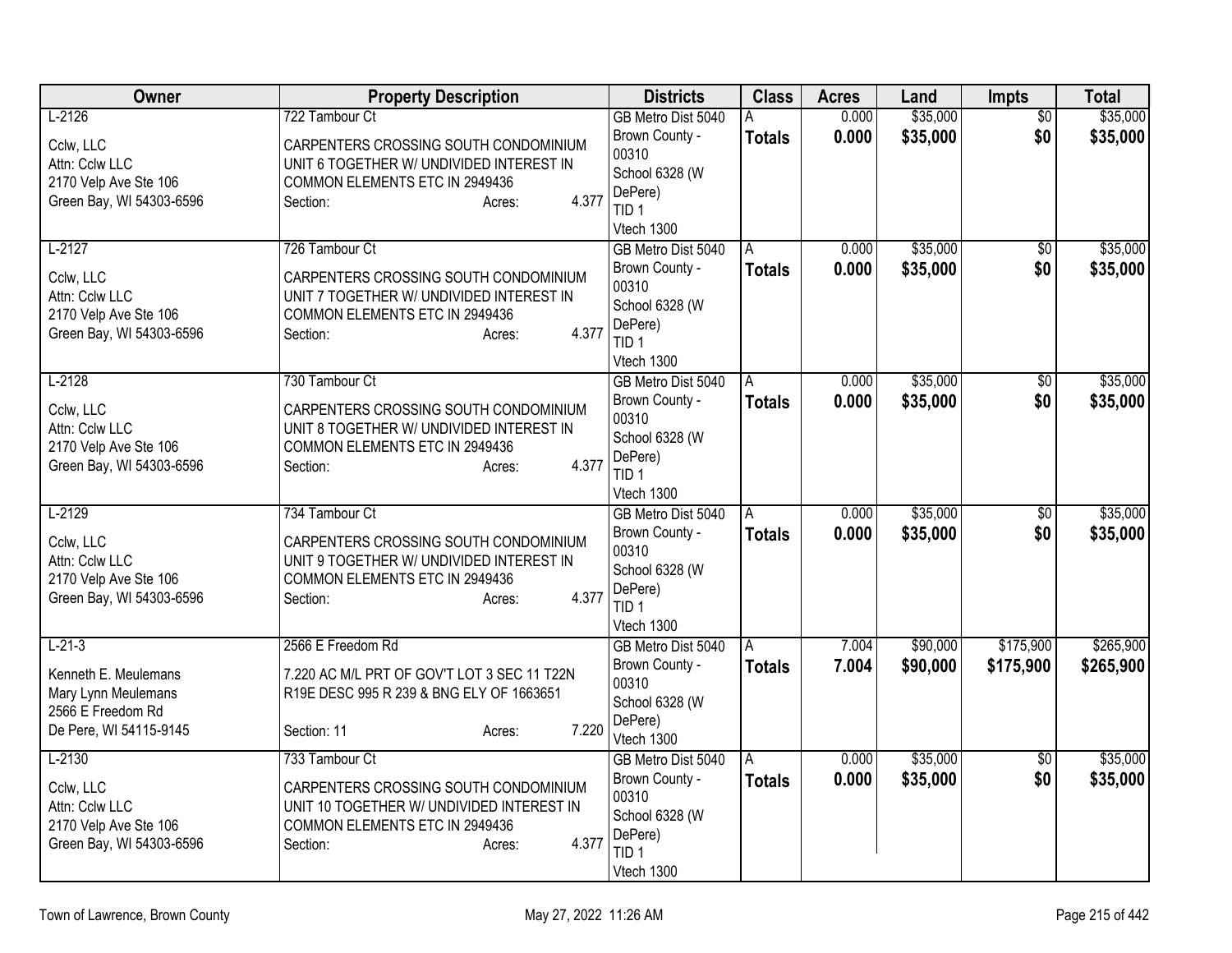| Owner                                | <b>Property Description</b>               | <b>Districts</b>            | <b>Class</b>  | <b>Acres</b> | Land     | Impts           | <b>Total</b> |
|--------------------------------------|-------------------------------------------|-----------------------------|---------------|--------------|----------|-----------------|--------------|
| $L-2131$                             | 729 Tambour Ct                            | GB Metro Dist 5040          |               | 0.000        | \$35,000 | $\overline{50}$ | \$35,000     |
| Cclw, LLC                            | CARPENTERS CROSSING SOUTH CONDOMINIUM     | Brown County -              | <b>Totals</b> | 0.000        | \$35,000 | \$0             | \$35,000     |
| Attn: Cclw LLC                       | UNIT 11 TOGETHER W/ UNDIVIDED INTEREST IN | 00310                       |               |              |          |                 |              |
| 2170 Velp Ave Ste 106                | COMMON ELEMENTS ETC IN 2949436            | School 6328 (W              |               |              |          |                 |              |
| Green Bay, WI 54303-6596             | 4.377<br>Section:<br>Acres:               | DePere)<br>TID <sub>1</sub> |               |              |          |                 |              |
|                                      |                                           | Vtech 1300                  |               |              |          |                 |              |
| $L-2132$                             | 725 Tambour Ct                            | GB Metro Dist 5040          | A             | 0.000        | \$35,000 | $\sqrt{6}$      | \$35,000     |
|                                      |                                           | Brown County -              | <b>Totals</b> | 0.000        | \$35,000 | \$0             | \$35,000     |
| Cclw, LLC                            | CARPENTERS CROSSING SOUTH CONDOMINIUM     | 00310                       |               |              |          |                 |              |
| Attn: Cclw LLC                       | UNIT 12 TOGETHER W/ UNDIVIDED INTEREST IN | School 6328 (W              |               |              |          |                 |              |
| 2170 Velp Ave Ste 106                | COMMON ELEMENTS ETC IN 2949436<br>4.377   | DePere)                     |               |              |          |                 |              |
| Green Bay, WI 54303-6596             | Section:<br>Acres:                        | TID <sub>1</sub>            |               |              |          |                 |              |
|                                      |                                           | Vtech 1300                  |               |              |          |                 |              |
| $L-2133$                             | 721 Tambour Ct                            | GB Metro Dist 5040          | A             | 0.000        | \$35,000 | \$0             | \$35,000     |
| Cclw, LLC                            | CARPENTERS CROSSING SOUTH CONDOMINIUM     | Brown County -              | <b>Totals</b> | 0.000        | \$35,000 | \$0             | \$35,000     |
| Attn: Cclw LLC                       | UNIT 13 TOGETHER W/ UNDIVIDED INTEREST IN | 00310                       |               |              |          |                 |              |
| 2170 Velp Ave Ste 106                | COMMON ELEMENTS ETC IN 2949436            | School 6328 (W              |               |              |          |                 |              |
| Green Bay, WI 54303-6596             | 4.377<br>Section:<br>Acres:               | DePere)<br>TID <sub>1</sub> |               |              |          |                 |              |
|                                      |                                           | Vtech 1300                  |               |              |          |                 |              |
| $L-2134$                             | 2170 Potter Dr                            | GB Metro Dist 5040          | A             | 0.082        | \$19,400 | $\overline{50}$ | \$19,400     |
|                                      |                                           | Brown County -              | <b>Totals</b> | 0.082        | \$19,400 | \$0             | \$19,400     |
| Tosa Construction & Development, Inc | THAT PRT OF 5TH ADDN TO HEMLOCK CREEK LOT | 00310                       |               |              |          |                 |              |
| 516 N 8th St Unit b                  | 154 LYING WITHIN THE TOWN OF LAWRENCE     | School 6328 (W              |               |              |          |                 |              |
| De Pere, WI 54115                    | 0.082<br>Section:<br>Acres:               | DePere)                     |               |              |          |                 |              |
|                                      |                                           | Vtech 1300                  |               |              |          |                 |              |
| $L-2135$                             | 2168 Potter Dr                            | GB Metro Dist 5040          | A             | 0.283        | \$67,100 | $\overline{50}$ | \$67,100     |
| Paul Collette Construction, LLC      | THAT PRT OF 5TH ADDN TO HEMLOCK CREEK LOT | Brown County -              | <b>Totals</b> | 0.283        | \$67,100 | \$0             | \$67,100     |
| 1773 Applewood Dr                    | 155 LYING WITHIN THE TOWN OF LAWRENCE     | 00310                       |               |              |          |                 |              |
| De Pere, WI 54115                    |                                           | School 6328 (W<br>DePere)   |               |              |          |                 |              |
|                                      | 0.283<br>Section:<br>Acres:               | Vtech 1300                  |               |              |          |                 |              |
| $L-2136$                             | 2166 Potter Dr                            | GB Metro Dist 5040          | A             | 0.422        | \$74,100 | \$75,500        | \$149,600    |
|                                      |                                           | Brown County -              | <b>Totals</b> | 0.422        | \$74,100 | \$75,500        | \$149,600    |
| Derek W. Tanner                      | 5TH ADDN TO HEMLOCK CREEK LOT 156         | 00310                       |               |              |          |                 |              |
| Laura A. Tanner<br>2166 Potter Dr    |                                           | School 6328 (W              |               |              |          |                 |              |
| De Pere, WI 54115                    | 0.422<br>Section:<br>Acres:               | DePere)                     |               |              |          |                 |              |
|                                      |                                           | Vtech 1300                  |               |              |          |                 |              |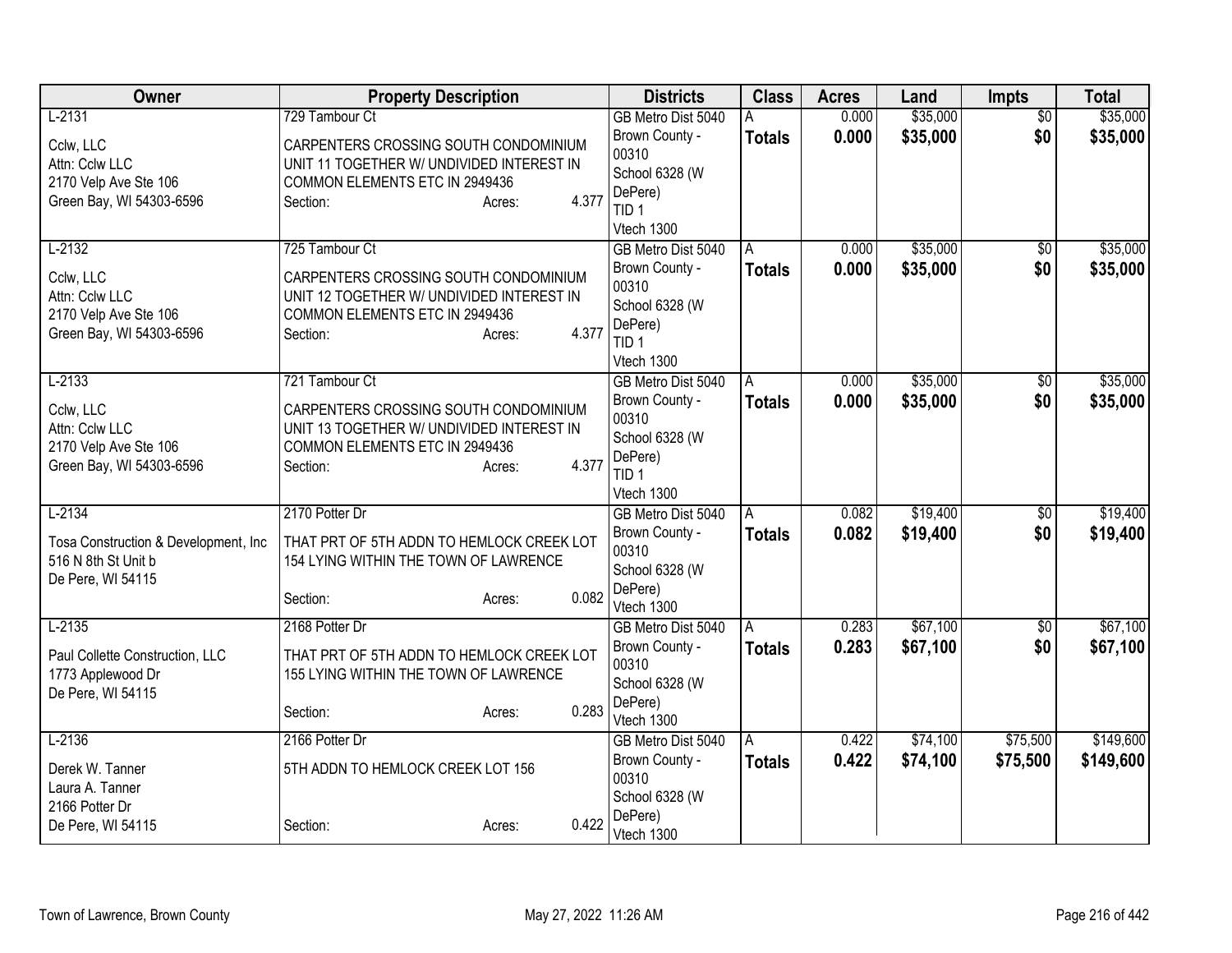| Owner                                                 | <b>Property Description</b>                    |                 | <b>Districts</b>        | <b>Class</b>  | <b>Acres</b> | Land     | <b>Impts</b> | <b>Total</b> |
|-------------------------------------------------------|------------------------------------------------|-----------------|-------------------------|---------------|--------------|----------|--------------|--------------|
| $L-2137$                                              | 2162 Potter Dr                                 |                 | GB Metro Dist 5040      |               | 0.452        | \$75,300 | \$269,500    | \$344,800    |
| <b>Billy Baierl</b>                                   | 5TH ADDN TO HEMLOCK CREEK LOT 157              |                 | Brown County -          | <b>Totals</b> | 0.452        | \$75,300 | \$269,500    | \$344,800    |
| <b>Tara Baierl</b>                                    |                                                |                 | 00310                   |               |              |          |              |              |
| 2162 Potter Dr                                        |                                                |                 | School 6328 (W          |               |              |          |              |              |
| De Pere, WI 54115                                     | Section:                                       | 0.452<br>Acres: | DePere)                 |               |              |          |              |              |
|                                                       |                                                |                 | Vtech 1300              |               |              |          |              |              |
| $L-2138$                                              | 2160 Potter Dr                                 |                 | GB Metro Dist 5040      | A             | 0.386        | \$72,700 | \$25,000     | \$97,700     |
| Province Builders & Realty, Inc.<br>3134 Holmgren Way | 5TH ADDN TO HEMLOCK CREEK LOT 158              |                 | Brown County -<br>00310 | <b>Totals</b> | 0.386        | \$72,700 | \$25,000     | \$97,700     |
| Green Bay, WI 54304                                   |                                                |                 | School 6328 (W          |               |              |          |              |              |
|                                                       | Section:                                       | 0.386<br>Acres: | DePere)<br>Vtech 1300   |               |              |          |              |              |
| $L-2139$                                              | 2158 Potter Dr                                 |                 | GB Metro Dist 5040      | A             | 0.375        | \$72,300 | \$25,000     | \$97,300     |
|                                                       |                                                |                 | Brown County -          | <b>Totals</b> | 0.375        | \$72,300 | \$25,000     | \$97,300     |
| Province Builders & Realty, Inc.                      | 5TH ADDN TO HEMLOCK CREEK LOT 159              |                 | 00310                   |               |              |          |              |              |
| 3134 Holmgren Way                                     |                                                |                 | School 6328 (W          |               |              |          |              |              |
| Green Bay, WI 54304                                   | Section:                                       | 0.375<br>Acres: | DePere)                 |               |              |          |              |              |
|                                                       |                                                |                 | Vtech 1300              |               |              |          |              |              |
| $L-21-4$                                              | 2548 E Freedom Rd                              |                 | GB Metro Dist 5040      | A             | 1.990        | \$59,800 | \$418,500    | \$478,300    |
| Amanda L. Maricque                                    | 86,898 SQ FT PRT OF GOVT LOT 3 SEC 11 T22N     |                 | Brown County -          | <b>Totals</b> | 1.990        | \$59,800 | \$418,500    | \$478,300    |
| 2548 E Freedom Rd                                     | R19E DESC IN J2342-1 & PRT OF LOT 2 OF 13 CSM  |                 | 00310                   |               |              |          |              |              |
| De Pere, WI 54115                                     | 391 MAP 2785 IN 1033885 BNG PRT OF SD GOVT LOT |                 | School 6328 (W          |               |              |          |              |              |
|                                                       | Section: 11                                    | 1.994<br>Acres: | DePere)<br>Vtech 1300   |               |              |          |              |              |
| $L-2140$                                              | 2156 Potter Dr                                 |                 | GB Metro Dist 5040      | A             | 0.286        | \$67,800 | $\sqrt{$0}$  | \$67,800     |
|                                                       |                                                |                 | Brown County -          | <b>Totals</b> | 0.286        | \$67,800 | \$0          | \$67,800     |
| Bella Homes, LLC                                      | 5TH ADDN TO HEMLOCK CREEK LOT 160              |                 | 00310                   |               |              |          |              |              |
| W6991 River View Ct                                   |                                                |                 | School 6328 (W          |               |              |          |              |              |
| Fond Du Lac, WI 54937                                 |                                                |                 | DePere)                 |               |              |          |              |              |
|                                                       | Section:                                       | 0.375<br>Acres: | Vtech 1300              |               |              |          |              |              |
| $L-2141$                                              | 2155 Potter Dr                                 |                 | GB Metro Dist 5040      | l A           | 0.286        | \$67,800 | \$160,000    | \$227,800    |
| Ryan J. Neerdaels                                     | 5TH ADDN TO HEMLOCK CREEK LOT 161              |                 | Brown County -          | <b>Totals</b> | 0.286        | \$67,800 | \$160,000    | \$227,800    |
| Rachel A. Neerdaels                                   |                                                |                 | 00310                   |               |              |          |              |              |
| 2155 Potter Dr                                        |                                                |                 | School 6328 (W          |               |              |          |              |              |
| De Pere, WI 54115                                     | Section:                                       | 0.286<br>Acres: | DePere)<br>Vtech 1300   |               |              |          |              |              |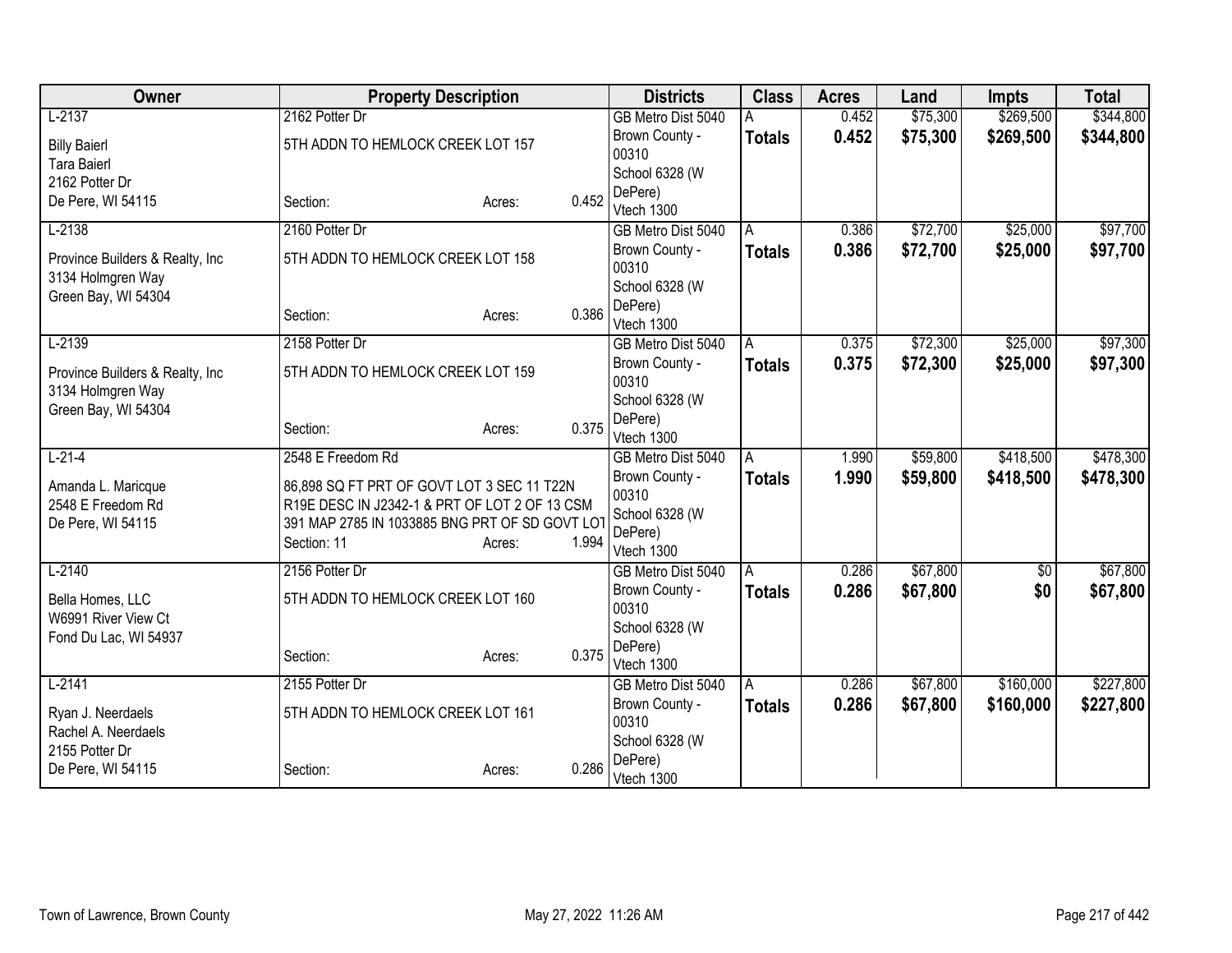| Owner                                |                                   | <b>Property Description</b> |       | <b>Districts</b>                 | <b>Class</b>  | <b>Acres</b> | Land     | <b>Impts</b> | <b>Total</b> |
|--------------------------------------|-----------------------------------|-----------------------------|-------|----------------------------------|---------------|--------------|----------|--------------|--------------|
| $L-2142$                             | 2157 Potter Dr                    |                             |       | GB Metro Dist 5040               |               | 0.286        | \$67,800 | \$25,000     | \$92,800     |
| Satyanarayana Bandi                  | 5TH ADDN TO HEMLOCK CREEK LOT 162 |                             |       | Brown County -                   | <b>Totals</b> | 0.286        | \$67,800 | \$25,000     | \$92,800     |
| Divya Bandi                          |                                   |                             |       | 00310                            |               |              |          |              |              |
| 2157 Potter Dr                       |                                   |                             |       | School 6328 (W                   |               |              |          |              |              |
| De Pere, WI 54115                    | Section:                          | Acres:                      | 0.286 | DePere)<br>Vtech 1300            |               |              |          |              |              |
| $L-2143$                             | 2159 Potter Dr                    |                             |       | GB Metro Dist 5040               | A             | 0.286        | \$67,800 | \$25,000     | \$92,800     |
|                                      |                                   |                             |       | Brown County -                   | <b>Totals</b> | 0.286        | \$67,800 | \$25,000     | \$92,800     |
| Sean Riesenberg, LLC                 | 5TH ADDN TO HEMLOCK CREEK LOT 163 |                             |       | 00310                            |               |              |          |              |              |
| 3134 Holmgren Way                    |                                   |                             |       | School 6328 (W                   |               |              |          |              |              |
| Green Bay, WI 54304                  |                                   |                             |       | DePere)                          |               |              |          |              |              |
|                                      | Section:                          | Acres:                      | 0.286 | Vtech 1300                       |               |              |          |              |              |
| $L-2144$                             | 2161 Potter Dr                    |                             |       | GB Metro Dist 5040               | A             | 0.297        | \$68,700 | \$0          | \$68,700     |
| Mb Homes, LLC                        | 5TH ADDN TO HEMLOCK CREEK LOT 164 |                             |       | Brown County -                   | <b>Totals</b> | 0.297        | \$68,700 | \$0          | \$68,700     |
| PO Box 5517                          |                                   |                             |       | 00310                            |               |              |          |              |              |
| De Pere, WI 54115                    |                                   |                             |       | School 6328 (W                   |               |              |          |              |              |
|                                      | Section:                          | Acres:                      | 0.297 | DePere)                          |               |              |          |              |              |
|                                      |                                   |                             |       | Vtech 1300                       |               |              |          |              |              |
| $L-2145$                             | 2165 Potter Dr                    |                             |       | GB Metro Dist 5040               | A             | 0.276        | \$65,400 | \$0          | \$65,400     |
| Tosa Construction & Development, Inc | 5TH ADDN TO HEMLOCK CREEK LOT 165 |                             |       | Brown County -<br>00310          | <b>Totals</b> | 0.276        | \$65,400 | \$0          | \$65,400     |
| 516 N 8th St Unit b                  |                                   |                             |       | School 6328 (W                   |               |              |          |              |              |
| De Pere, WI 54115                    |                                   |                             |       | DePere)                          |               |              |          |              |              |
|                                      | Section:                          | Acres:                      | 0.276 | Vtech 1300                       |               |              |          |              |              |
| $L-2146$                             | 2167 Potter Dr                    |                             |       | GB Metro Dist 5040               | A             | 0.275        | \$65,200 | \$116,000    | \$181,200    |
| Gracella Homes, LLC                  | 5TH ADDN TO HEMLOCK CREEK LOT 166 |                             |       | Brown County -                   | <b>Totals</b> | 0.275        | \$65,200 | \$116,000    | \$181,200    |
| W588 Vans Rd                         |                                   |                             |       | 00310                            |               |              |          |              |              |
| Freedom, WI 54130                    |                                   |                             |       | School 6328 (W                   |               |              |          |              |              |
|                                      | Section:                          | Acres:                      | 0.275 | DePere)                          |               |              |          |              |              |
| $L-2147$                             | 2169 Potter Dr                    |                             |       | Vtech 1300<br>GB Metro Dist 5040 |               | 0.298        | \$68,700 |              | \$68,700     |
|                                      |                                   |                             |       | Brown County -                   | l A           |              |          | \$0<br>\$0   |              |
| Zachary Klaubauf                     | 5TH ADDN TO HEMLOCK CREEK LOT 167 |                             |       | 00310                            | <b>Totals</b> | 0.298        | \$68,700 |              | \$68,700     |
| Tara Klaubauf                        |                                   |                             |       | School 6328 (W                   |               |              |          |              |              |
| 2169 Potter Dr                       |                                   |                             |       | DePere)                          |               |              |          |              |              |
| De Pere, WI 54115                    | Section:                          | Acres:                      | 0.298 | Vtech 1300                       |               |              |          |              |              |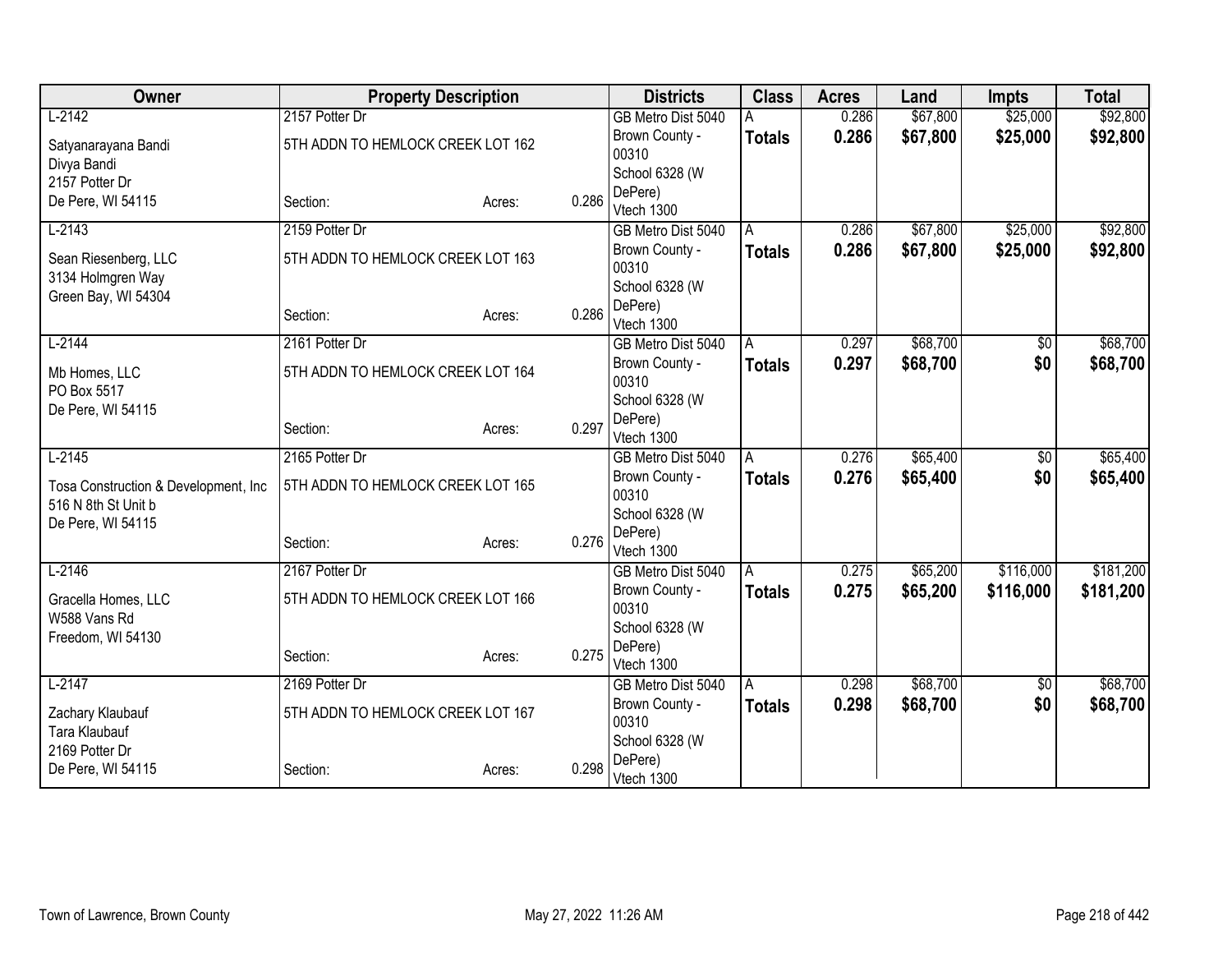| Owner                                  | <b>Property Description</b>                                                                  |        |       | <b>Districts</b>        | <b>Class</b>  | <b>Acres</b> | Land     | <b>Impts</b>    | <b>Total</b> |
|----------------------------------------|----------------------------------------------------------------------------------------------|--------|-------|-------------------------|---------------|--------------|----------|-----------------|--------------|
| $L-2148$                               | 2171 Potter Dr                                                                               |        |       | GB Metro Dist 5040      |               | 0.395        | \$73,100 | $\overline{50}$ | \$73,100     |
| Michael P. Kamstra                     | 5TH ADDN TO HEMLOCK CREEK LOT 168                                                            |        |       | Brown County -          | <b>Totals</b> | 0.395        | \$73,100 | \$0             | \$73,100     |
| Stephanie Vorce                        |                                                                                              |        |       | 00310                   |               |              |          |                 |              |
| 746 Element Way Apt 409                |                                                                                              |        |       | School 6328 (W          |               |              |          |                 |              |
| Ashwaubenon, WI 54304                  | Section:                                                                                     | Acres: | 0.395 | DePere)<br>Vtech 1300   |               |              |          |                 |              |
| $L-2149$                               | 914 Hedwig Ct                                                                                |        |       | GB Metro Dist 5040      | A             | 0.491        | \$76,800 | \$236,500       | \$313,300    |
|                                        |                                                                                              |        |       |                         |               |              |          |                 |              |
| Martin J. Juneau                       | 5TH ADDN TO HEMLOCK CREEK LOT 169                                                            |        |       | Brown County -<br>00310 | <b>Totals</b> | 0.491        | \$76,800 | \$236,500       | \$313,300    |
| Sara L. Juneau                         |                                                                                              |        |       | School 6328 (W          |               |              |          |                 |              |
| 914 Hedwig Ct                          |                                                                                              |        |       | DePere)                 |               |              |          |                 |              |
| De Pere, WI 54115                      | Section:                                                                                     | Acres: | 0.491 | Vtech 1300              |               |              |          |                 |              |
| $L-21-5$                               | 2532 E Freedom Rd                                                                            |        |       | GB Metro Dist 5040      | A             | 1.167        | \$43,300 | \$242,400       | \$285,700    |
|                                        |                                                                                              |        |       | Brown County -          | <b>Totals</b> | 1.167        | \$43,300 | \$242,400       | \$285,700    |
| Richard A. Engel Sr<br>Pamela M. Engel | 50,819 SQ FT PART OF GOV'T LOT 3 SEC 11 T22N<br>R19E DESC AS LOT 1 IN 23 CSM 116 MAP 3956 IN |        |       | 00310                   |               |              |          |                 |              |
| 2532 E Freedom Rd                      | 1221191                                                                                      |        |       | School 6328 (W          |               |              |          |                 |              |
| De Pere, WI 54115                      | Section:                                                                                     | Acres: | 1.167 | DePere)                 |               |              |          |                 |              |
|                                        |                                                                                              |        |       | Vtech 1300              |               |              |          |                 |              |
| $L-2150$                               | 906 Hedwig Ct                                                                                |        |       | GB Metro Dist 5040      | A             | 0.391        | \$72,900 | \$0             | \$72,900     |
| Christopher B. Turzinski               | 5TH ADDN TO HEMLOCK CREEK LOT 170                                                            |        |       | Brown County -          | <b>Totals</b> | 0.391        | \$72,900 | \$0             | \$72,900     |
| Melissa K. Turzinski                   |                                                                                              |        |       | 00310<br>School 6328 (W |               |              |          |                 |              |
| 906 Hedwig Ct                          |                                                                                              |        |       | DePere)                 |               |              |          |                 |              |
| De Pere, WI 54115                      | Section:                                                                                     | Acres: | 0.391 | Vtech 1300              |               |              |          |                 |              |
| $L-2151$                               | 902 Hedwig Ct                                                                                |        |       | GB Metro Dist 5040      | A             | 0.410        | \$73,700 | $\sqrt{$0}$     | \$73,700     |
|                                        |                                                                                              |        |       | Brown County -          | <b>Totals</b> | 0.410        | \$73,700 | \$0             | \$73,700     |
| Jessica L. Schadrie                    | 5TH ADDN TO HEMLOCK CREEK LOT 171                                                            |        |       | 00310                   |               |              |          |                 |              |
| 2284 Glen Meadows Cit                  |                                                                                              |        |       | School 6328 (W          |               |              |          |                 |              |
| De Pere, WI 54115                      | Section:                                                                                     | Acres: | 0.410 | DePere)                 |               |              |          |                 |              |
|                                        |                                                                                              |        |       | Vtech 1300              |               |              |          |                 |              |
| $L-2152$                               | 901 Hedwig Ct                                                                                |        |       | GB Metro Dist 5040      | A             | 0.668        | \$83,800 | \$0             | \$83,800     |
| Zachary J. Dudzik                      | 5TH ADDN TO HEMLOCK CREEK LOT 172                                                            |        |       | Brown County -          | Totals        | 0.668        | \$83,800 | \$0             | \$83,800     |
| Kelcie L. Vandenelzen-Dudzik           |                                                                                              |        |       | 00310                   |               |              |          |                 |              |
| 1234 Cecelia Ct                        |                                                                                              |        |       | School 6328 (W          |               |              |          |                 |              |
| De Pere, WI 54115                      | Section:                                                                                     | Acres: | 0.668 | DePere)<br>Vtech 1300   |               |              |          |                 |              |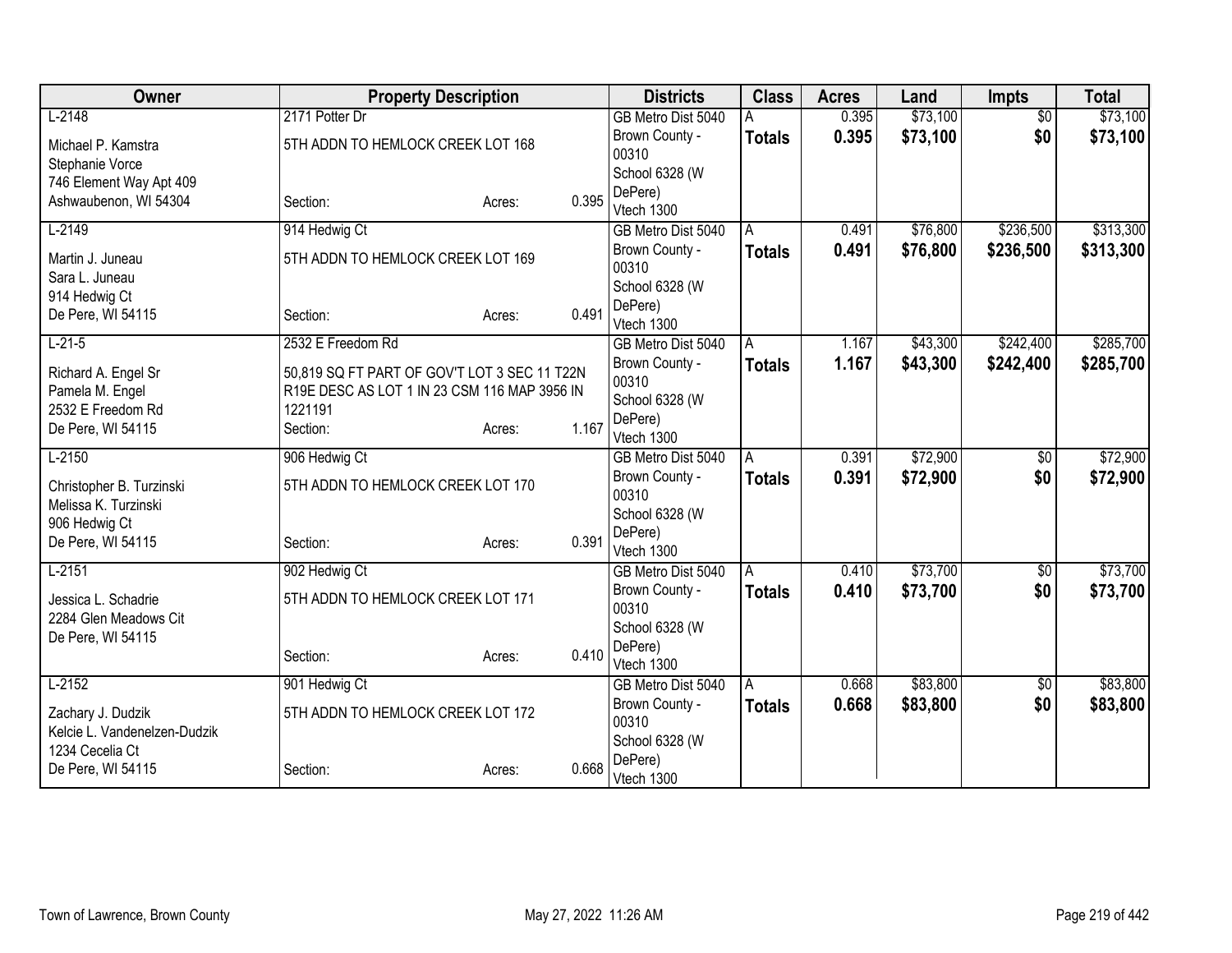| Owner                             |                                   | <b>Property Description</b> |       | <b>Districts</b>        | <b>Class</b>  | <b>Acres</b> | Land     | <b>Impts</b>    | <b>Total</b> |
|-----------------------------------|-----------------------------------|-----------------------------|-------|-------------------------|---------------|--------------|----------|-----------------|--------------|
| $L-2153$                          | 905 Hedwig Ct                     |                             |       | GB Metro Dist 5040      |               | 0.316        | \$69,800 | \$25,000        | \$94,800     |
| Daniel Wiesner                    | 5TH ADDN TO HEMLOCK CREEK LOT 173 |                             |       | Brown County -          | <b>Totals</b> | 0.316        | \$69,800 | \$25,000        | \$94,800     |
| Lucia Wiesner                     |                                   |                             |       | 00310                   |               |              |          |                 |              |
| 905 Hedwig Ct                     |                                   |                             |       | School 6328 (W          |               |              |          |                 |              |
| De Pere, WI 54115                 | Section:                          | Acres:                      | 0.316 | DePere)<br>Vtech 1300   |               |              |          |                 |              |
| $L-2154$                          | 909 Hedwig Ct                     |                             |       | GB Metro Dist 5040      | A             | 0.346        | \$71,100 | $\overline{50}$ | \$71,100     |
|                                   |                                   |                             |       | Brown County -          | <b>Totals</b> | 0.346        | \$71,100 | \$0             | \$71,100     |
| Cody Pangrazzi<br>372 Gwynn St    | 5TH ADDN TO HEMLOCK CREEK LOT 174 |                             |       | 00310                   |               |              |          |                 |              |
| Green Bay, WI 54301-1010          |                                   |                             |       | School 6328 (W          |               |              |          |                 |              |
|                                   | Section:                          | Acres:                      | 0.346 | DePere)                 |               |              |          |                 |              |
|                                   |                                   |                             |       | Vtech 1300              |               |              |          |                 |              |
| $L-2155$                          | 913 Hedwig Ct                     |                             |       | GB Metro Dist 5040      | A             | 0.461        | \$75,700 | \$0             | \$75,700     |
| Steven M. Beck                    | 5TH ADDN TO HEMLOCK CREEK LOT 175 |                             |       | Brown County -<br>00310 | <b>Totals</b> | 0.461        | \$75,700 | \$0             | \$75,700     |
| Kailie Vandenelzen                |                                   |                             |       | School 6328 (W          |               |              |          |                 |              |
| 1740 13th Ave                     |                                   |                             |       | DePere)                 |               |              |          |                 |              |
| Green Bay, WI 54304               | Section:                          | Acres:                      | 0.461 | Vtech 1300              |               |              |          |                 |              |
| $L-2156$                          | 917 Hedwig Ct                     |                             |       | GB Metro Dist 5040      | A             | 0.314        | \$69,700 | $\overline{$0}$ | \$69,700     |
| Best Built, Inc                   | 5TH ADDN TO HEMLOCK CREEK LOT 176 |                             |       | Brown County -          | <b>Totals</b> | 0.314        | \$69,700 | \$0             | \$69,700     |
| 3100 Holmgren Way                 |                                   |                             |       | 00310                   |               |              |          |                 |              |
| Green Bay, WI 54304               |                                   |                             |       | School 6328 (W          |               |              |          |                 |              |
|                                   | Section:                          | Acres:                      | 0.314 | DePere)<br>Vtech 1300   |               |              |          |                 |              |
| $L-2157$                          | 921 Hedwig Ct                     |                             |       | GB Metro Dist 5040      | Α             | 0.286        | \$67,800 | \$227,000       | \$294,800    |
|                                   |                                   |                             |       | Brown County -          | <b>Totals</b> | 0.286        | \$67,800 | \$227,000       | \$294,800    |
| Connor Lewis                      | 5TH ADDN TO HEMLOCK CREEK LOT 177 |                             |       | 00310                   |               |              |          |                 |              |
| Krista Bye-Nagel<br>921 Hedwig Ct |                                   |                             |       | School 6328 (W          |               |              |          |                 |              |
| De Pere, WI 54115                 | Section:                          | Acres:                      | 0.286 | DePere)                 |               |              |          |                 |              |
|                                   |                                   |                             |       | Vtech 1300              |               |              |          |                 |              |
| $L-2158$                          | 925 Hedwig Ct                     |                             |       | GB Metro Dist 5040      | A             | 0.326        | \$70,200 | \$0             | \$70,200     |
| Silvertree Homes, LLC             | 5TH ADDN TO HEMLOCK CREEK LOT 178 |                             |       | Brown County -<br>00310 | <b>Totals</b> | 0.326        | \$70,200 | \$0             | \$70,200     |
| N8147 Stommel Rd                  |                                   |                             |       | School 6328 (W          |               |              |          |                 |              |
| Sherwood, WI 54169                |                                   |                             |       | DePere)                 |               |              |          |                 |              |
|                                   | Section:                          | Acres:                      | 0.326 | Vtech 1300              |               |              |          |                 |              |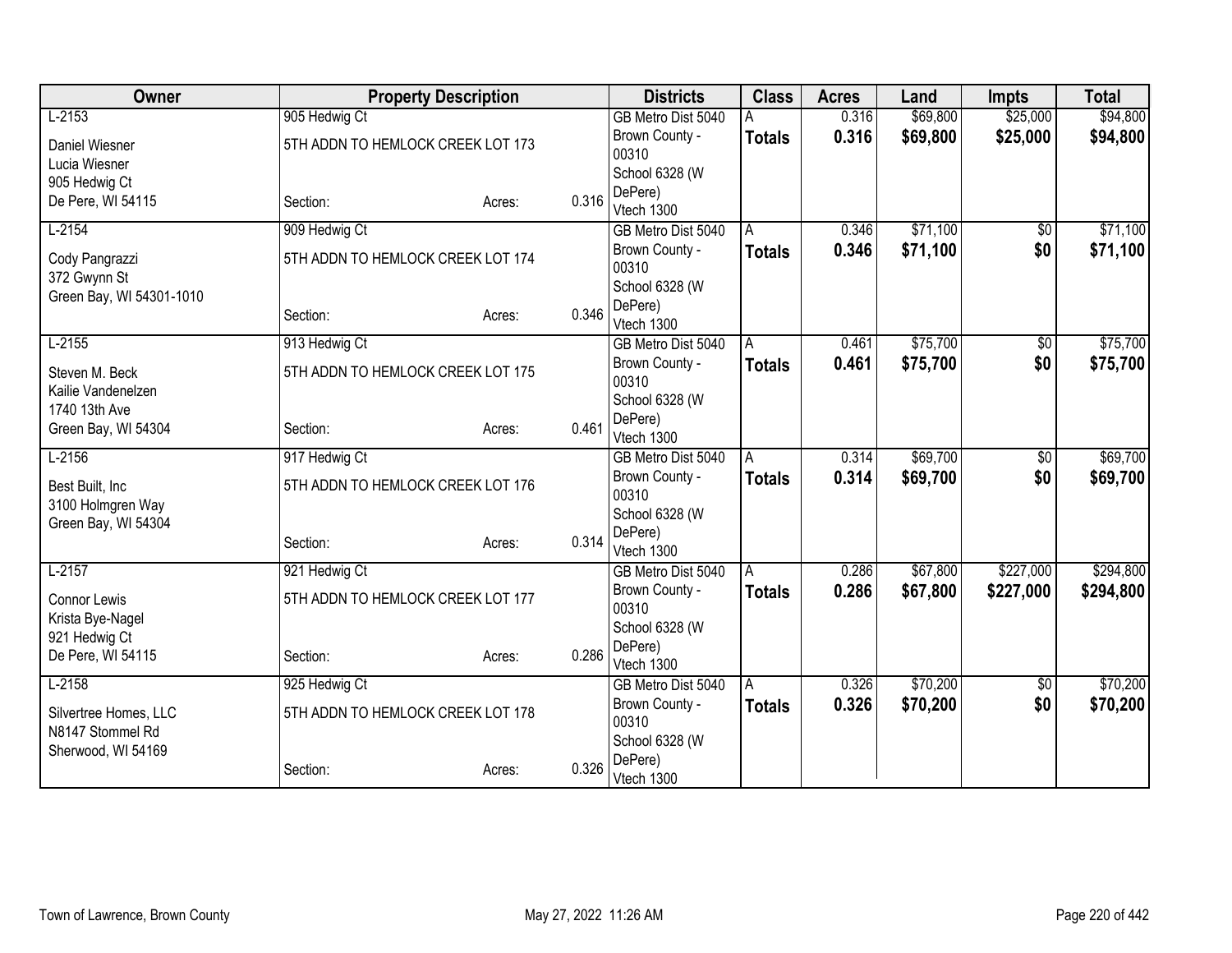| Owner                                 | <b>Property Description</b>                 |                 | <b>Districts</b>          | <b>Class</b>  | <b>Acres</b> | Land     | <b>Impts</b>    | <b>Total</b> |
|---------------------------------------|---------------------------------------------|-----------------|---------------------------|---------------|--------------|----------|-----------------|--------------|
| $L-2159$                              | 929 Hedwig Ct                               |                 | GB Metro Dist 5040        |               | 0.081        | \$19,200 | $\overline{50}$ | \$19,200     |
| Tosa Construction & Development, Inc. | THAT PRT OF 5TH ADDN TO HEMLOCK CREEK LOT   |                 | Brown County -            | <b>Totals</b> | 0.081        | \$19,200 | \$0             | \$19,200     |
| 516 N 8th St Unit b                   | 179 LYING WITHIN THE TOWN OF LAWRENCE       |                 | 00310                     |               |              |          |                 |              |
| De Pere, WI 54115                     |                                             |                 | School 6328 (W            |               |              |          |                 |              |
|                                       | Section:                                    | 0.081<br>Acres: | DePere)<br>Vtech 1300     |               |              |          |                 |              |
| $L-21-6$                              | 2988 Lawrence Dr                            |                 | GB Metro Dist 5040        | A             | 1.635        | \$52,700 | \$232,500       | \$285,200    |
|                                       |                                             |                 | Brown County -            | <b>Totals</b> | 1.635        | \$52,700 | \$232,500       | \$285,200    |
| Gerald Konitzer                       | 71,226 SQ FT LOT 2 OF 23 CSM 116 BNG PRT OF |                 | 00310                     |               |              |          |                 |              |
| Diane Konitzer<br>2988 Lawrence Dr    | GOV'T LOT 3 SEC 11 T22N R19E EX J26252-06   |                 | School 6328 (W            |               |              |          |                 |              |
| De Pere, WI 54115                     | Section:                                    | 1.635<br>Acres: | DePere)                   |               |              |          |                 |              |
|                                       |                                             |                 | Vtech 1300                |               |              |          |                 |              |
| $L-2160$                              | 2318 Gringotts Way                          |                 | GB Metro Dist 5040        | l A           | 0.178        | \$42,200 | $\sqrt[6]{}$    | \$42,200     |
| Tosa Construction & Development, Inc. | THAT PRT OF 5TH ADDN TO HEMLOCK CREEK LOT   |                 | Brown County -            | <b>Totals</b> | 0.178        | \$42,200 | \$0             | \$42,200     |
| 516 N 8th St Unit b                   | 181 LYING WITHIN THE TOWN OF LAWRENCE       |                 | 00310                     |               |              |          |                 |              |
| De Pere, WI 54115                     |                                             |                 | School 6328 (W<br>DePere) |               |              |          |                 |              |
|                                       | Section:                                    | 0.178<br>Acres: | Vtech 1300                |               |              |          |                 |              |
| $L-2161$                              | 2317 Gringotts Way                          |                 | GB Metro Dist 5040        | A             | 0.194        | \$46,000 | $\overline{50}$ | \$46,000     |
| Deepak Sreedharan                     | THAT PRT OF 5TH ADDN TO HEMLOCK CREEK LOT   |                 | Brown County -            | <b>Totals</b> | 0.194        | \$46,000 | \$0             | \$46,000     |
| Deepa Kaithablayil Dinesan            | 182 LYING WITHIN THE TOWN OF LAWRENCE       |                 | 00310                     |               |              |          |                 |              |
| 2317 Gringotts Way                    |                                             |                 | School 6328 (W            |               |              |          |                 |              |
| De Pere, WI 54115                     | Section:                                    | 0.194<br>Acres: | DePere)                   |               |              |          |                 |              |
|                                       |                                             |                 | Vtech 1300                |               |              |          |                 |              |
| $L-2162$                              | 2403 Riddle Ct                              |                 | GB Metro Dist 5040        | Α             | 0.677        | \$84,100 | \$0             | \$84,100     |
| Seven For Land, LLC                   | <b>HEMLOCK EAST LOT 1</b>                   |                 | Brown County -<br>00310   | <b>Totals</b> | 0.677        | \$84,100 | \$0             | \$84,100     |
| 516 S 8th St #b                       |                                             |                 | School 6328 (W            |               |              |          |                 |              |
| De Pere, WI 54115                     |                                             |                 | DePere)                   |               |              |          |                 |              |
|                                       | Section:                                    | 0.677<br>Acres: | Vtech 1300                |               |              |          |                 |              |
| $L-2163$                              | 2409 Riddle Ct                              |                 | GB Metro Dist 5040        | l A           | 0.522        | \$78,100 | $\sqrt[6]{}$    | \$78,100     |
| Jhc Builders, LLC                     | <b>HEMLOCK EAST LOT 2</b>                   |                 | Brown County -            | <b>Totals</b> | 0.522        | \$78,100 | \$0             | \$78,100     |
| PO Box 5424                           |                                             |                 | 00310                     |               |              |          |                 |              |
| De Pere, WI 54115                     |                                             |                 | School 6328 (W            |               |              |          |                 |              |
|                                       | Section:                                    | 0.522<br>Acres: | DePere)                   |               |              |          |                 |              |
|                                       |                                             |                 | Vtech 1300                |               |              |          |                 |              |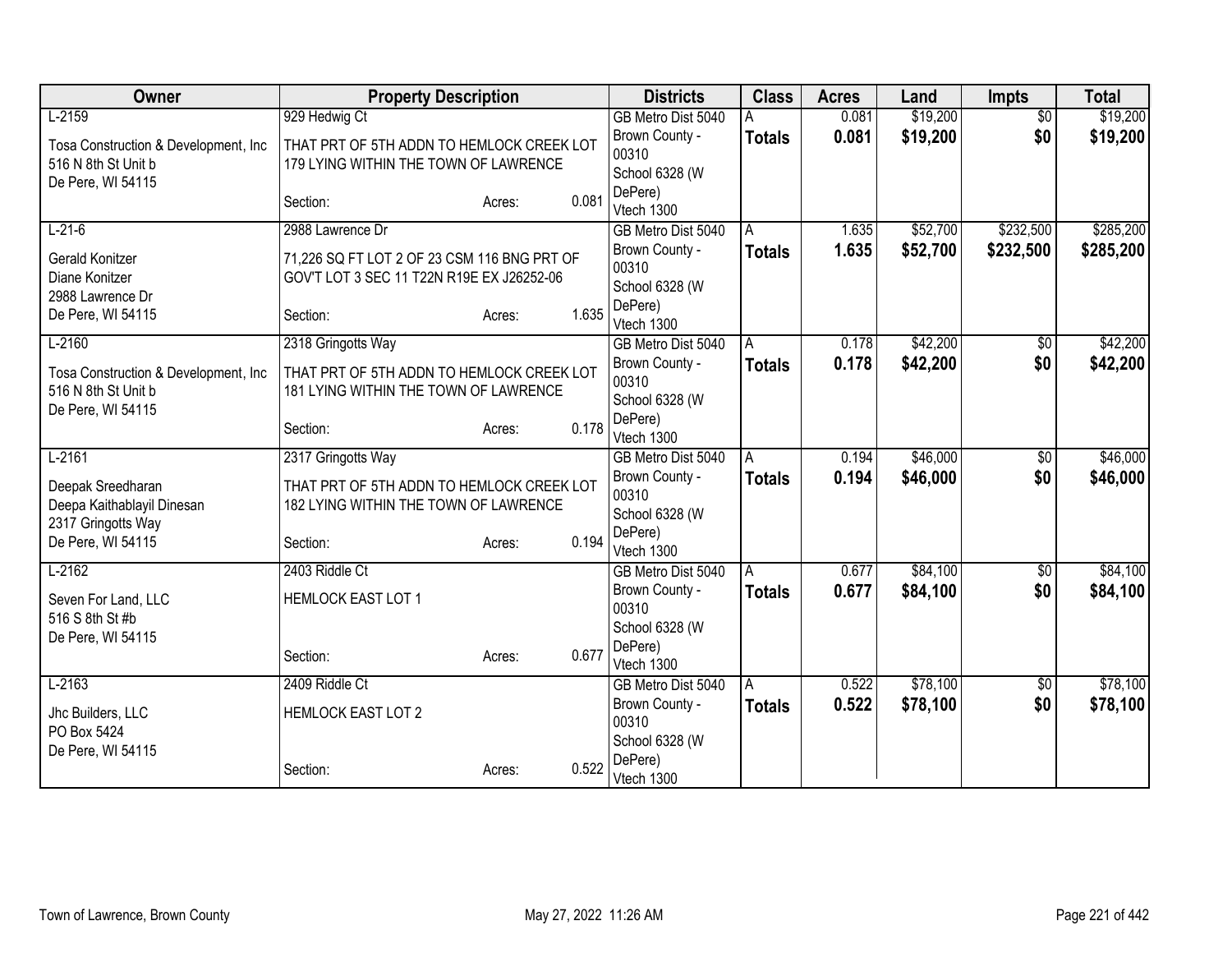| Owner                                 | <b>Property Description</b> |        |       | <b>Districts</b>          | <b>Class</b>  | <b>Acres</b> | Land     | <b>Impts</b>    | <b>Total</b> |
|---------------------------------------|-----------------------------|--------|-------|---------------------------|---------------|--------------|----------|-----------------|--------------|
| $L-2164$                              | 2415 Riddle Ct              |        |       | GB Metro Dist 5040        |               | 0.522        | \$78,100 | $\overline{50}$ | \$78,100     |
| Dan Gatz Construction, LLC            | <b>HEMLOCK EAST LOT 3</b>   |        |       | Brown County -            | <b>Totals</b> | 0.522        | \$78,100 | \$0             | \$78,100     |
| 6145 Black Walnut Way                 |                             |        |       | 00310                     |               |              |          |                 |              |
| Sobieski, WI 54171                    |                             |        |       | School 6328 (W            |               |              |          |                 |              |
|                                       | Section:                    | Acres: | 0.522 | DePere)                   |               |              |          |                 |              |
|                                       |                             |        |       | Vtech 1300                |               |              |          |                 |              |
| $L-2165$                              | 2421 Riddle Ct              |        |       | GB Metro Dist 5040        | A             | 0.522        | \$78,100 | $\overline{50}$ | \$78,100     |
| Tosa Construction & Development, Inc. | <b>HEMLOCK EAST LOT 4</b>   |        |       | Brown County -<br>00310   | <b>Totals</b> | 0.522        | \$78,100 | \$0             | \$78,100     |
| 516 N 8th St Unit b                   |                             |        |       | School 6328 (W            |               |              |          |                 |              |
| De Pere, WI 54115                     |                             |        |       | DePere)                   |               |              |          |                 |              |
|                                       | Section:                    | Acres: | 0.522 | Vtech 1300                |               |              |          |                 |              |
| $L-2166$                              | 2427 Riddle Ct              |        |       | GB Metro Dist 5040        | A             | 0.522        | \$78,100 | \$49,500        | \$127,600    |
|                                       |                             |        |       | Brown County -            | <b>Totals</b> | 0.522        | \$78,100 | \$49,500        | \$127,600    |
| Seven For Land, LLC                   | <b>HEMLOCK EAST LOT 5</b>   |        |       | 00310                     |               |              |          |                 |              |
| 516 S 8th St #b                       |                             |        |       | School 6328 (W            |               |              |          |                 |              |
| De Pere, WI 54115                     |                             |        | 0.522 | DePere)                   |               |              |          |                 |              |
|                                       | Section:                    | Acres: |       | Vtech 1300                |               |              |          |                 |              |
| $L-2167$                              | 2433 Riddle Ct              |        |       | GB Metro Dist 5040        | A             | 0.522        | \$78,100 | \$0             | \$78,100     |
| Cody Gunderson                        | <b>HEMLOCK EAST LOT 6</b>   |        |       | Brown County -            | <b>Totals</b> | 0.522        | \$78,100 | \$0             | \$78,100     |
| Amanda Gunderson                      |                             |        |       | 00310                     |               |              |          |                 |              |
| 403 Arbor Vitae Ln                    |                             |        |       | School 6328 (W            |               |              |          |                 |              |
| De Pere, WI 54115                     | Section:                    | Acres: | 0.522 | DePere)                   |               |              |          |                 |              |
|                                       |                             |        |       | Vtech 1300                |               |              |          |                 |              |
| $L-2168$                              | 2439 Riddle Ct              |        |       | GB Metro Dist 5040        | A             | 0.522        | \$78,100 | $\sqrt{6}$      | \$78,100     |
| Dorn Custom Homes & Construction,     | <b>HEMLOCK EAST LOT 7</b>   |        |       | Brown County -            | <b>Totals</b> | 0.522        | \$78,100 | \$0             | \$78,100     |
| <b>LLC</b>                            |                             |        |       | 00310                     |               |              |          |                 |              |
| N6307 County Rd E                     |                             |        |       | School 6328 (W<br>DePere) |               |              |          |                 |              |
| De Pere, WI 54115                     | Section:                    | Acres: | 0.522 | Vtech 1300                |               |              |          |                 |              |
| $L-2169$                              | 2445 Riddle Ct              |        |       | GB Metro Dist 5040        | A             | 0.522        | \$78,100 | \$0             | \$78,100     |
|                                       |                             |        |       | Brown County -            | Totals        | 0.522        | \$78,100 | \$0             | \$78,100     |
| Silvertree Homes, LLC                 | <b>HEMLOCK EAST LOT 8</b>   |        |       | 00310                     |               |              |          |                 |              |
| N8147 Stommel Rd                      |                             |        |       | School 6328 (W            |               |              |          |                 |              |
| Sherwood, WI 54169                    |                             |        |       | DePere)                   |               |              |          |                 |              |
|                                       | Section:                    | Acres: | 0.522 | Vtech 1300                |               |              |          |                 |              |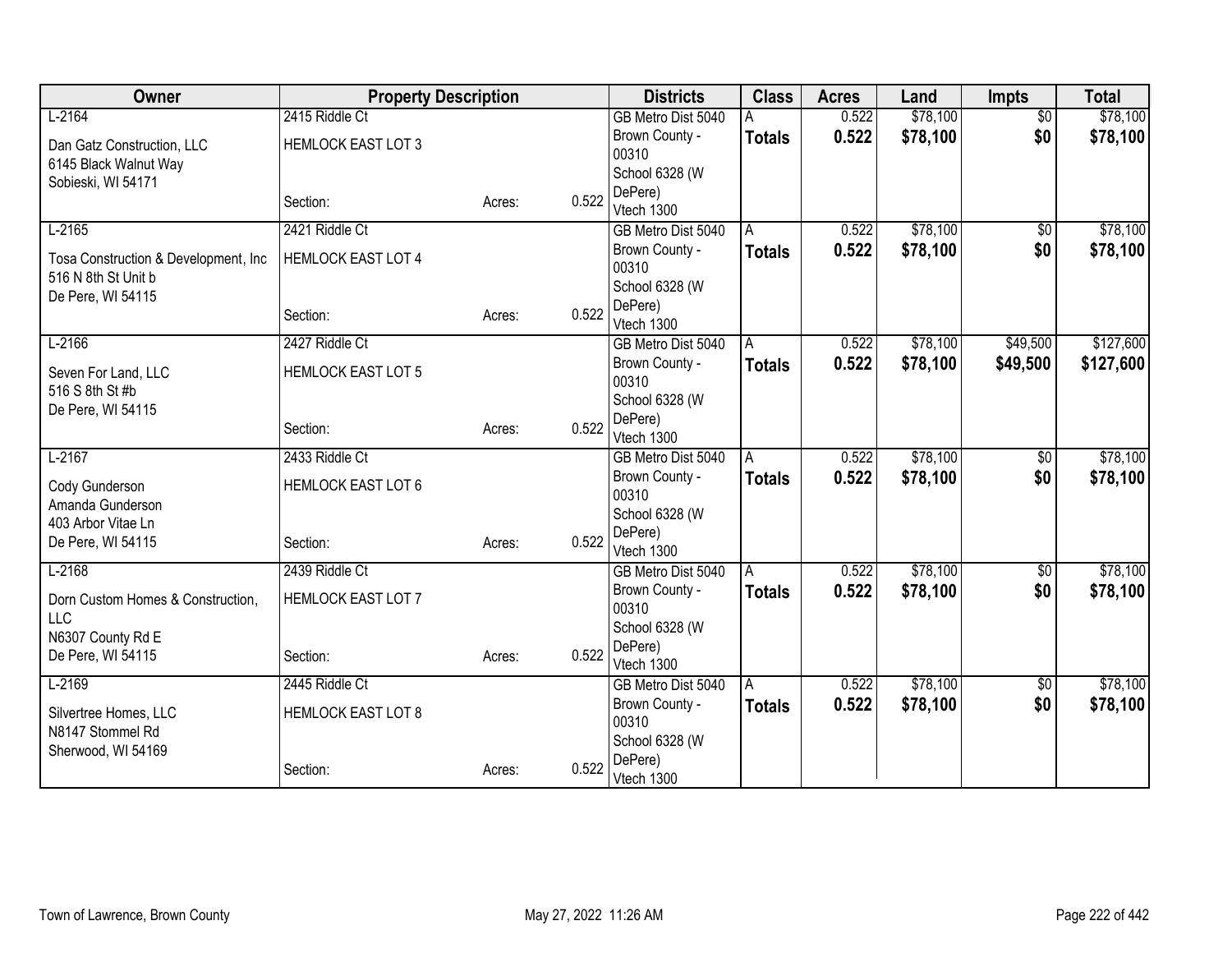| Owner                                   | <b>Property Description</b> |        |       | <b>Districts</b>          | <b>Class</b>  | <b>Acres</b> | Land      | <b>Impts</b>    | <b>Total</b> |
|-----------------------------------------|-----------------------------|--------|-------|---------------------------|---------------|--------------|-----------|-----------------|--------------|
| $L-2170$                                | 2451 Riddle Ct              |        |       | GB Metro Dist 5040        |               | 0.543        | \$78,900  | $\overline{50}$ | \$78,900     |
| Heather K Kocken Irrevocable Trust      | <b>HEMLOCK EAST LOT 9</b>   |        |       | Brown County -            | <b>Totals</b> | 0.543        | \$78,900  | \$0             | \$78,900     |
| 734 Mystery Ct                          |                             |        |       | 00310                     |               |              |           |                 |              |
| De Pere, WI 54115                       |                             |        |       | School 6328 (W            |               |              |           |                 |              |
|                                         | Section:                    | Acres: | 0.543 | DePere)<br>Vtech 1300     |               |              |           |                 |              |
| $L-2171$                                | 2457 Riddle Ct              |        |       | GB Metro Dist 5040        | A             | 0.800        | \$90,000  | $\overline{50}$ | \$90,000     |
|                                         |                             |        |       |                           |               |              |           |                 |              |
| Todd R. Hengel                          | <b>HEMLOCK EAST LOT 10</b>  |        |       | Brown County -<br>00310   | <b>Totals</b> | 0.800        | \$90,000  | \$0             | \$90,000     |
| Roberta J. Hengel                       |                             |        |       | School 6328 (W            |               |              |           |                 |              |
| 5224 Frontier Rd                        |                             |        |       | DePere)                   |               |              |           |                 |              |
| Denmark, WI 54208                       | Section:                    | Acres: | 0.800 | Vtech 1300                |               |              |           |                 |              |
| $L-2172$                                | 2460 Riddle Ct              |        |       | GB Metro Dist 5040        | A             | 1.033        | \$101,700 | \$0             | \$101,700    |
| Shane D. Gulseth                        | <b>HEMLOCK EAST LOT 11</b>  |        |       | Brown County -            | <b>Totals</b> | 1.033        | \$101,700 | \$0             | \$101,700    |
| Deandra A. Gulseth                      |                             |        |       | 00310                     |               |              |           |                 |              |
| 2715 Andromeda Ct                       |                             |        |       | School 6328 (W            |               |              |           |                 |              |
| De Pere, WI 54115                       | Section:                    | Acres: | 1.033 | DePere)                   |               |              |           |                 |              |
|                                         |                             |        |       | Vtech 1300                |               |              |           |                 |              |
| $L-2173$                                | 2454 Riddle Ct              |        |       | GB Metro Dist 5040        | A             | 0.835        | \$91,800  | \$465,500       | \$557,300    |
| Jeffrey M. Burke                        | <b>HEMLOCK EAST LOT 12</b>  |        |       | Brown County -            | <b>Totals</b> | 0.835        | \$91,800  | \$465,500       | \$557,300    |
| Jill M. Burke                           |                             |        |       | 00310                     |               |              |           |                 |              |
| 2454 Riddle Ct                          |                             |        |       | School 6328 (W<br>DePere) |               |              |           |                 |              |
| De Pere, WI 54115                       | Section:                    | Acres: | 0.835 | Vtech 1300                |               |              |           |                 |              |
| $L-2174$                                | 2448 Riddle Ct              |        |       | GB Metro Dist 5040        | A             | 0.527        | \$78,300  | $\overline{50}$ | \$78,300     |
|                                         |                             |        |       | Brown County -            | <b>Totals</b> | 0.527        | \$78,300  | \$0             | \$78,300     |
| <b>Travis Schreurs</b>                  | <b>HEMLOCK EAST LOT 13</b>  |        |       | 00310                     |               |              |           |                 |              |
| Joanna Schreurs                         |                             |        |       | School 6328 (W            |               |              |           |                 |              |
| 1342 Navigator Way<br>De Pere, WI 54115 | Section:                    |        | 0.527 | DePere)                   |               |              |           |                 |              |
|                                         |                             | Acres: |       | Vtech 1300                |               |              |           |                 |              |
| $L-2175$                                | 2442 Riddle Ct              |        |       | GB Metro Dist 5040        | ΙA            | 0.522        | \$78,100  | \$0             | \$78,100     |
| Seven For Land, LLC                     | <b>HEMLOCK EAST LOT 14</b>  |        |       | Brown County -            | <b>Totals</b> | 0.522        | \$78,100  | \$0             | \$78,100     |
| 516 S 8th St #b                         |                             |        |       | 00310                     |               |              |           |                 |              |
| De Pere, WI 54115                       |                             |        |       | School 6328 (W            |               |              |           |                 |              |
|                                         | Section:                    | Acres: | 0.522 | DePere)                   |               |              |           |                 |              |
|                                         |                             |        |       | Vtech 1300                |               |              |           |                 |              |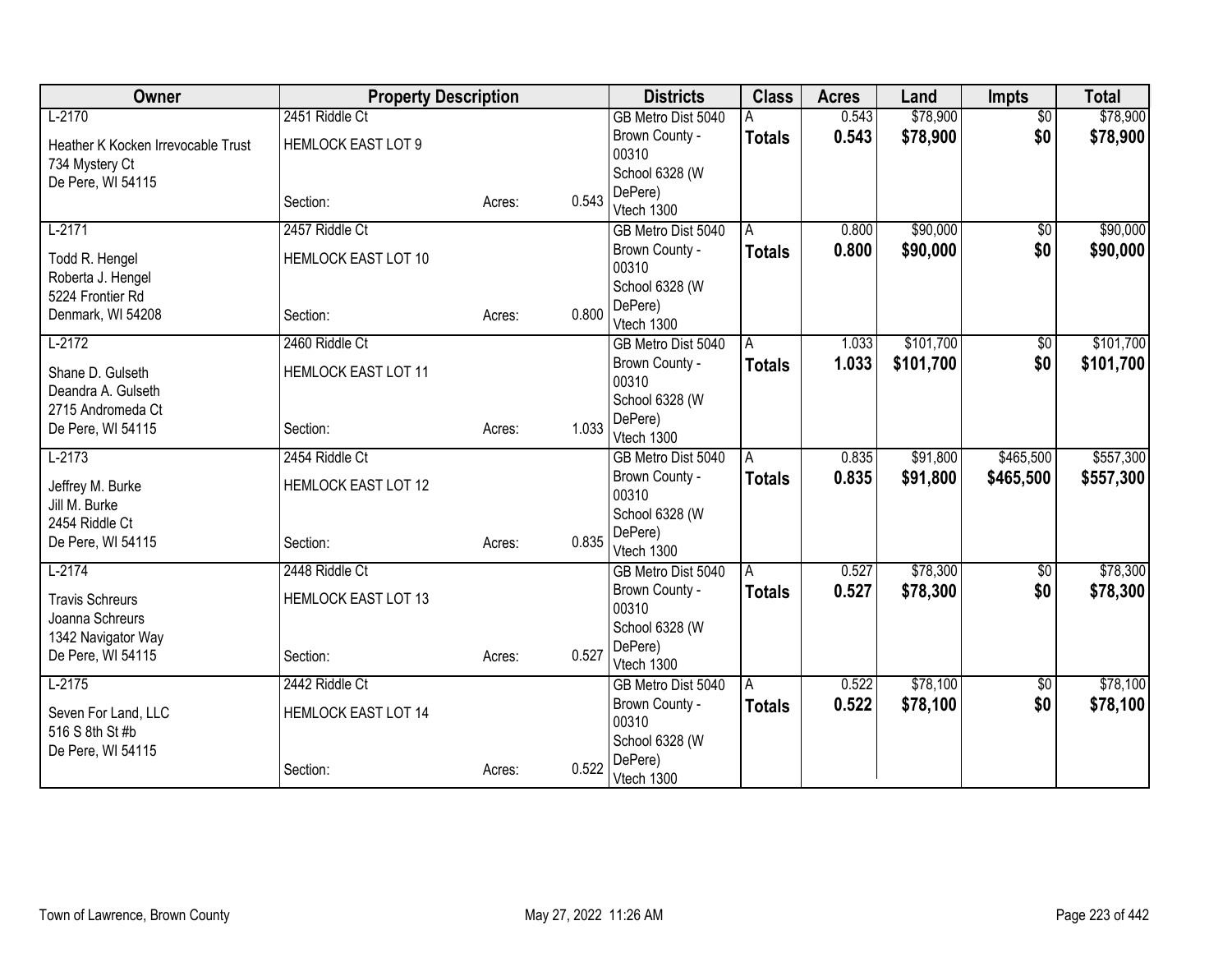| Owner                                                | <b>Property Description</b> |        |       | <b>Districts</b>          | <b>Class</b>  | <b>Acres</b> | Land     | <b>Impts</b>    | <b>Total</b> |
|------------------------------------------------------|-----------------------------|--------|-------|---------------------------|---------------|--------------|----------|-----------------|--------------|
| $L-2176$                                             | 2436 Riddle Ct              |        |       | GB Metro Dist 5040        |               | 0.522        | \$78,100 | $\overline{50}$ | \$78,100     |
| Shawn Dockry                                         | <b>HEMLOCK EAST LOT 15</b>  |        |       | Brown County -            | <b>Totals</b> | 0.522        | \$78,100 | \$0             | \$78,100     |
| Nicole Dockry                                        |                             |        |       | 00310                     |               |              |          |                 |              |
| 2436 Riddle Ct                                       |                             |        |       | School 6328 (W            |               |              |          |                 |              |
| De Pere, WI 54115                                    | Section:                    | Acres: | 0.522 | DePere)<br>Vtech 1300     |               |              |          |                 |              |
| $L-2177$                                             | 2430 Riddle Ct              |        |       | GB Metro Dist 5040        | A             | 0.522        | \$78,100 | $\sqrt{6}$      | \$78,100     |
|                                                      |                             |        |       | Brown County -            | <b>Totals</b> | 0.522        | \$78,100 | \$0             | \$78,100     |
| Seven For Land, LLC<br>516 S 8th St #b               | <b>HEMLOCK EAST LOT 16</b>  |        |       | 00310                     |               |              |          |                 |              |
| De Pere, WI 54115                                    |                             |        |       | School 6328 (W            |               |              |          |                 |              |
|                                                      | Section:                    | Acres: | 0.522 | DePere)                   |               |              |          |                 |              |
|                                                      |                             |        |       | Vtech 1300                |               |              |          |                 |              |
| $L-2178$                                             | 2424 Riddle Ct              |        |       | GB Metro Dist 5040        | A             | 0.522        | \$78,100 | $\overline{50}$ | \$78,100     |
| Service Builders, LLC                                | <b>HEMLOCK EAST LOT 17</b>  |        |       | Brown County -            | <b>Totals</b> | 0.522        | \$78,100 | \$0             | \$78,100     |
| 4854 N Overland Rd Apt 86                            |                             |        |       | 00310                     |               |              |          |                 |              |
| Hobart, WI 54155                                     |                             |        |       | School 6328 (W<br>DePere) |               |              |          |                 |              |
|                                                      | Section:                    | Acres: | 0.522 | Vtech 1300                |               |              |          |                 |              |
| $L-2179$                                             | 2418 Riddle Ct              |        |       | GB Metro Dist 5040        | A             | 0.522        | \$78,100 | \$25,000        | \$103,100    |
| Service Builders, LLC                                | <b>HEMLOCK EAST LOT 18</b>  |        |       | Brown County -            | <b>Totals</b> | 0.522        | \$78,100 | \$25,000        | \$103,100    |
| 4854 N Overland Rd Apt 86                            |                             |        |       | 00310                     |               |              |          |                 |              |
| Hobart, WI 54155                                     |                             |        |       | School 6328 (W            |               |              |          |                 |              |
|                                                      | Section:                    | Acres: | 0.522 | DePere)                   |               |              |          |                 |              |
|                                                      |                             |        |       | Vtech 1300                |               |              |          |                 |              |
| $L-2180$                                             | 2412 Riddle Ct              |        |       | GB Metro Dist 5040        | A             | 0.522        | \$78,100 | \$168,000       | \$246,100    |
| Jordon Barley-Pogrant                                | <b>HEMLOCK EAST LOT 19</b>  |        |       | Brown County -<br>00310   | <b>Totals</b> | 0.522        | \$78,100 | \$168,000       | \$246,100    |
| Kaitlyn Pogrant                                      |                             |        |       | School 6328 (W            |               |              |          |                 |              |
| 2412 Riddle Ct                                       |                             |        |       | DePere)                   |               |              |          |                 |              |
| De Pere, WI 54115                                    | Section:                    | Acres: | 0.522 | Vtech 1300                |               |              |          |                 |              |
| $L-2181$                                             | 2406 Riddle Ct              |        |       | GB Metro Dist 5040        | A             | 0.522        | \$78,100 | \$0             | \$78,100     |
|                                                      | <b>HEMLOCK EAST LOT 20</b>  |        |       | Brown County -            | <b>Totals</b> | 0.522        | \$78,100 | \$0             | \$78,100     |
| Adam Green Construction, LLC<br>637 W Rock River Cir |                             |        |       | 00310                     |               |              |          |                 |              |
| De Pere, WI 54115                                    |                             |        |       | School 6328 (W            |               |              |          |                 |              |
|                                                      | Section:                    | Acres: | 0.522 | DePere)                   |               |              |          |                 |              |
|                                                      |                             |        |       | Vtech 1300                |               |              |          |                 |              |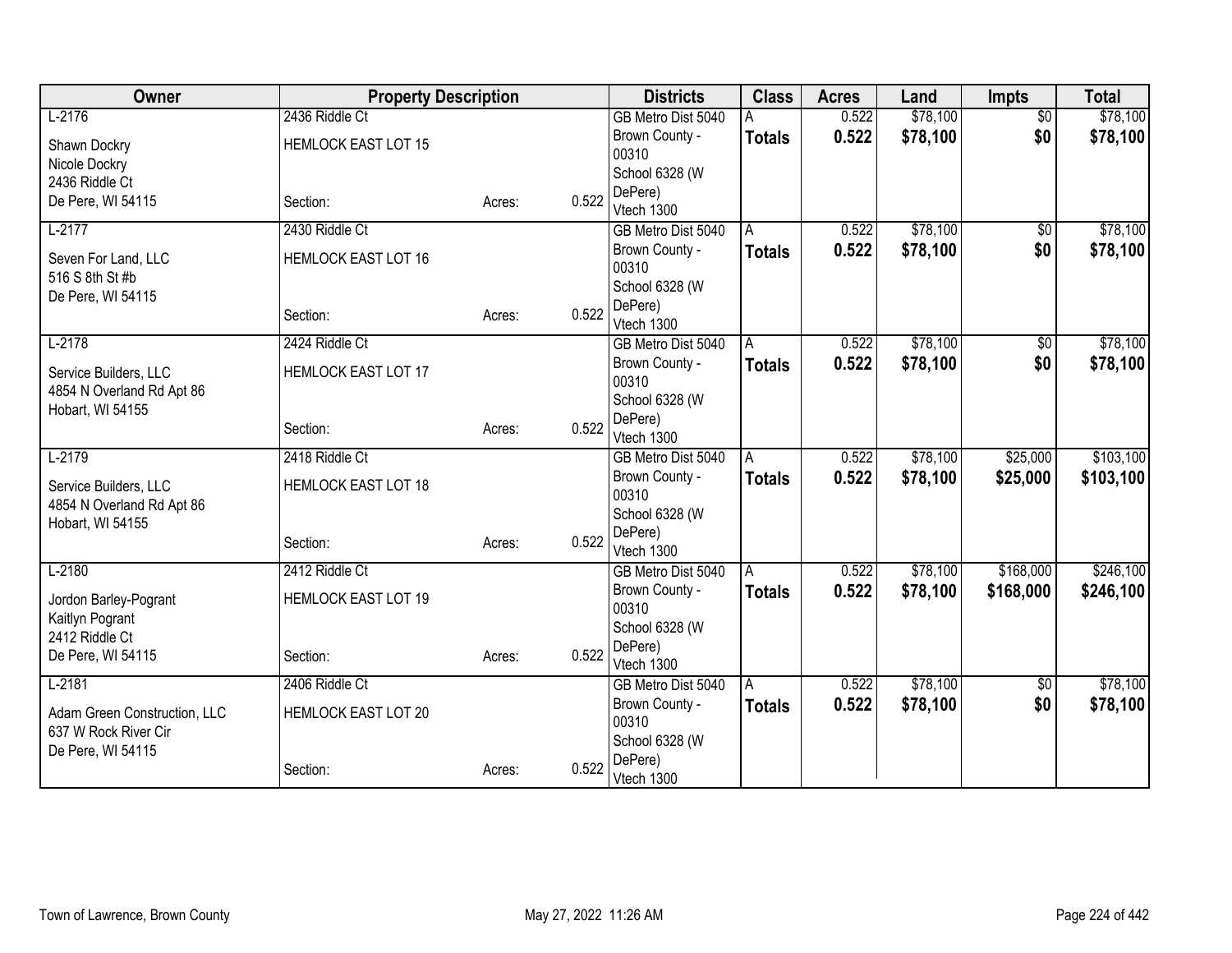| Owner                                    | <b>Property Description</b> |        |        | <b>Districts</b>               | <b>Class</b>   | <b>Acres</b> | Land            | <b>Impts</b>    | <b>Total</b>    |
|------------------------------------------|-----------------------------|--------|--------|--------------------------------|----------------|--------------|-----------------|-----------------|-----------------|
| $L-2182$                                 | 2400 Riddle Ct              |        |        | GB Metro Dist 5040             | A              | 0.652        | \$83,200        | $\overline{50}$ | \$83,200        |
| Seven For Land, LLC                      | <b>HEMLOCK EAST LOT 21</b>  |        |        | Brown County -                 | <b>Totals</b>  | 0.652        | \$83,200        | \$0             | \$83,200        |
| 516 S 8th St #b                          |                             |        |        | 00310<br>School 6328 (W        |                |              |                 |                 |                 |
| De Pere, WI 54115                        |                             |        |        | DePere)                        |                |              |                 |                 |                 |
|                                          | Section:                    | Acres: | 0.652  | Vtech 1300                     |                |              |                 |                 |                 |
| $L-2183$                                 | <b>Riddle Ct</b>            |        |        | GB Metro Dist 5040             | $\overline{D}$ | 4.138        | \$900           | $\overline{50}$ | \$900           |
| Seven For Land, LLC                      | HEMLOCK EAST OUTLOT 1       |        |        | Brown County -                 | E              | 0.500        | \$400           | \$0             | \$400           |
| 516 S 8th St #b                          |                             |        |        | 00310                          | <b>Totals</b>  | 4.638        | \$1,300         | \$0             | \$1,300         |
| De Pere, WI 54115                        |                             |        |        | School 6328 (W<br>DePere)      |                |              |                 |                 |                 |
|                                          | Section:                    | Acres: | 4.638  | Vtech 1300                     |                |              |                 |                 |                 |
| $L-2184$                                 | Lawrence Dr                 |        |        | GB Metro Dist 5040             | E4             | 16.466       | $\overline{50}$ | \$0             | $\sqrt{50}$     |
| Lawrence Town of                         | AMERICAN RAPIDS LOT 1       |        |        | Brown County -                 | <b>Totals</b>  | 16.466       | \$0             | \$0             | \$0             |
| c/o Town of Lawrence                     |                             |        |        | 00310                          |                |              |                 |                 |                 |
| 2400 Shady Ct                            |                             |        |        | School 6328 (W                 |                |              |                 |                 |                 |
| De Pere, WI 54115                        | Section:                    | Acres: | 16.466 | DePere)<br>TID <sub>1</sub>    |                |              |                 |                 |                 |
|                                          |                             |        |        | Vtech 1300                     |                |              |                 |                 |                 |
| $L-2185$                                 | Little Rapids Rd            |        |        | GB Metro Dist 5040             | E4             | 19.348       | $\overline{60}$ | $\overline{50}$ | $\overline{50}$ |
| Lawrence Town of                         | AMERICAN RAPIDS LOT 2       |        |        | Brown County -                 | <b>Totals</b>  | 19.348       | \$0             | \$0             | \$0             |
| c/o Town of Lawrence                     |                             |        |        | 00310                          |                |              |                 |                 |                 |
| 2400 Shady Ct                            |                             |        |        | School 6328 (W                 |                |              |                 |                 |                 |
| De Pere, WI 54115                        | Section:                    | Acres: | 19.348 | DePere)<br>TID <sub>1</sub>    |                |              |                 |                 |                 |
|                                          |                             |        |        | Vtech 1300                     |                |              |                 |                 |                 |
| $L-2186$                                 | 2854 American Blvd          |        |        | GB Metro Dist 5040             | E4             | 8.570        | $\overline{60}$ | $\overline{50}$ | $\sqrt{50}$     |
|                                          |                             |        |        | Brown County -                 | <b>Totals</b>  | 8.570        | \$0             | \$0             | \$0             |
| Lawrence Town of<br>c/o Town of Lawrence | AMERICAN RAPIDS LOT 3       |        |        | 00310                          |                |              |                 |                 |                 |
| 2400 Shady Ct                            |                             |        |        | School 6328 (W                 |                |              |                 |                 |                 |
| De Pere, WI 54115                        | Section:                    | Acres: | 8.570  | DePere)                        |                |              |                 |                 |                 |
|                                          |                             |        |        | TID <sub>1</sub><br>Vtech 1300 |                |              |                 |                 |                 |
| $L-2187$                                 | 2812 American Blvd          |        |        | GB Metro Dist 5040             | E <sub>4</sub> | 13.031       | $\overline{50}$ | \$0             | \$0             |
|                                          |                             |        |        | Brown County -                 | <b>Totals</b>  | 13.031       | \$0             | \$0             | \$0             |
| Lawrence Town of<br>c/o Town of Lawrence | AMERICAN RAPIDS LOT 4       |        |        | 00310                          |                |              |                 |                 |                 |
| 2400 Shady Ct                            |                             |        |        | School 6328 (W                 |                |              |                 |                 |                 |
| De Pere, WI 54115                        | Section:                    | Acres: | 13.031 | DePere)                        |                |              |                 |                 |                 |
|                                          |                             |        |        | TID <sub>1</sub>               |                |              |                 |                 |                 |
|                                          |                             |        |        | Vtech 1300                     |                |              |                 |                 |                 |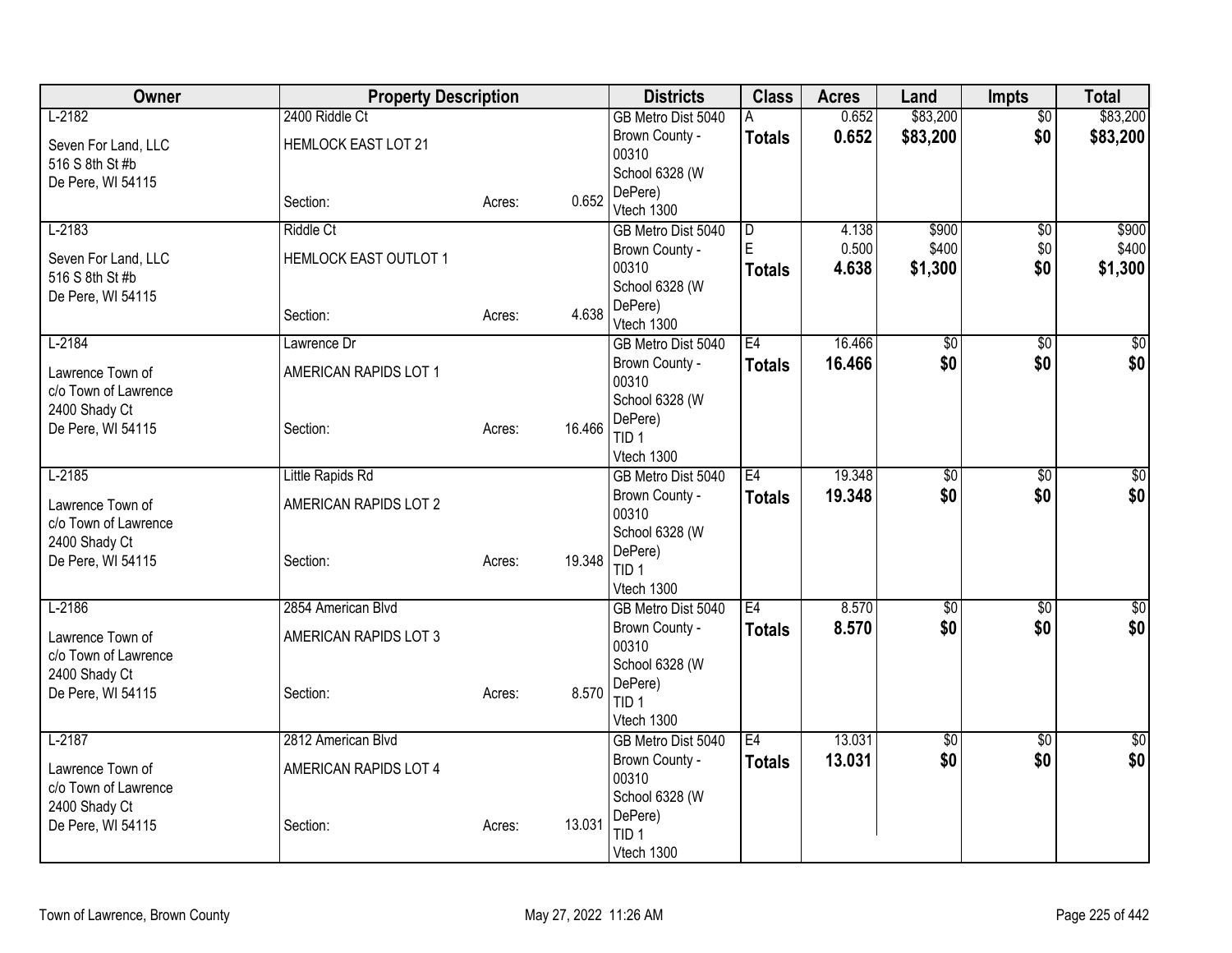| Owner                                    | <b>Property Description</b> |        |        | <b>Districts</b>            | <b>Class</b>  | <b>Acres</b> | Land            | <b>Impts</b>    | <b>Total</b>    |
|------------------------------------------|-----------------------------|--------|--------|-----------------------------|---------------|--------------|-----------------|-----------------|-----------------|
| $L-2188$                                 | American Blvd               |        |        | GB Metro Dist 5040          | D.            | 6.800        | \$1,500         | $\overline{50}$ | \$1,500         |
| Jimida, LLC                              | AMERICAN RAPIDS LOT 5       |        |        | Brown County -              | lм            | 4.300        | \$12,900        | \$0             | \$12,900        |
| 2901 Lawrence Dr                         |                             |        |        | 00310                       | <b>Totals</b> | 11.100       | \$14,400        | \$0             | \$14,400        |
| De Pere, WI 54115-9416                   |                             |        |        | School 6328 (W              |               |              |                 |                 |                 |
|                                          | Section:                    | Acres: | 11.100 | DePere)<br>Vtech 1300       |               |              |                 |                 |                 |
| $L-2189$                                 | 2679 Andromeda Dr           |        |        | GB Metro Dist 5040          | D.            | 0.247        | \$100           | $\overline{60}$ | \$100           |
| Jimida, LLC                              | AMERICAN RAPIDS LOT 6       |        |        | Brown County -              | <b>Totals</b> | 0.247        | \$100           | \$0             | \$100           |
| 2901 Lawrence Dr                         |                             |        |        | 00310                       |               |              |                 |                 |                 |
| De Pere, WI 54115-9416                   |                             |        |        | School 6328 (W              |               |              |                 |                 |                 |
|                                          | Section:                    | Acres: | 0.247  | DePere)<br>Vtech 1300       |               |              |                 |                 |                 |
| $L-2190$                                 | 2675 Andromeda Dr           |        |        | GB Metro Dist 5040          | D             | 0.247        | \$100           | $\sqrt{6}$      | \$100           |
|                                          |                             |        |        | Brown County -              | <b>Totals</b> | 0.247        | \$100           | \$0             | \$100           |
| Jimida, LLC                              | AMERICAN RAPIDS LOT 7       |        |        | 00310                       |               |              |                 |                 |                 |
| 2901 Lawrence Dr                         |                             |        |        | School 6328 (W              |               |              |                 |                 |                 |
| De Pere, WI 54115-9416                   |                             |        |        | DePere)                     |               |              |                 |                 |                 |
|                                          | Section:                    | Acres: | 0.247  | Vtech 1300                  |               |              |                 |                 |                 |
| $L-2191$                                 | 2851 American Blvd          |        |        | GB Metro Dist 5040          | E4            | 8.870        | $\overline{50}$ | $\overline{50}$ | $\sqrt{30}$     |
| Lawrence Town of                         | AMERICAN RAPIDS LOT 8       |        |        | Brown County -              | <b>Totals</b> | 8.870        | \$0             | \$0             | \$0             |
| c/o Town of Lawrence                     |                             |        |        | 00310                       |               |              |                 |                 |                 |
| 2400 Shady Ct                            |                             |        |        | School 6328 (W              |               |              |                 |                 |                 |
| De Pere, WI 54115                        | Section:                    | Acres: | 8.870  | DePere)<br>TID <sub>1</sub> |               |              |                 |                 |                 |
|                                          |                             |        |        | Vtech 1300                  |               |              |                 |                 |                 |
| $L-2192$                                 | 2809 American Blvd          |        |        | GB Metro Dist 5040          | E4            | 7.992        | $\sqrt{50}$     | $\overline{50}$ | $\overline{30}$ |
|                                          |                             |        |        | Brown County -              | <b>Totals</b> | 7.992        | \$0             | \$0             | \$0             |
| Lawrence Town of<br>c/o Town of Lawrence | AMERICAN RAPIDS LOT 9       |        |        | 00310                       |               |              |                 |                 |                 |
| 2400 Shady Ct                            |                             |        |        | School 6328 (W              |               |              |                 |                 |                 |
| De Pere, WI 54115                        | Section:                    | Acres: | 7.992  | DePere)                     |               |              |                 |                 |                 |
|                                          |                             |        |        | TID <sub>1</sub>            |               |              |                 |                 |                 |
|                                          |                             |        |        | Vtech 1300                  |               |              |                 |                 |                 |
| $L-2193$                                 | American Blvd               |        |        | GB Metro Dist 5040          | D             | 16.754       | \$3,600         | \$0             | \$3,600         |
| Jimida, LLC                              | AMERICAN RAPIDS LOT 10      |        |        | Brown County -<br>00310     | <b>Totals</b> | 16.754       | \$3,600         | \$0             | \$3,600         |
| 2901 Lawrence Dr                         |                             |        |        | School 6328 (W              |               |              |                 |                 |                 |
| De Pere, WI 54115-9416                   |                             |        |        | DePere)                     |               |              |                 |                 |                 |
|                                          | Section:                    | Acres: | 16.754 | Vtech 1300                  |               |              |                 |                 |                 |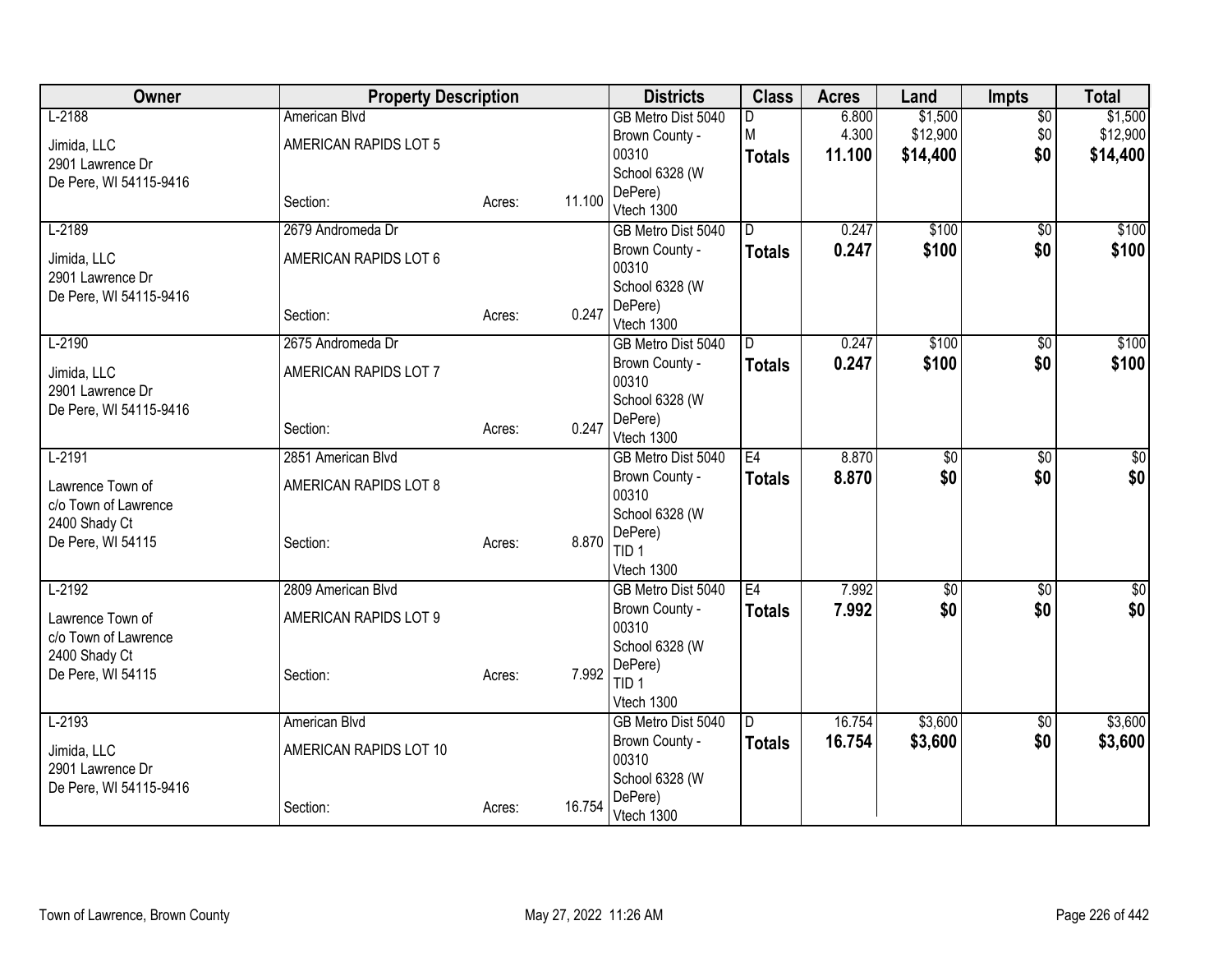| Owner                                                                                                                                                    | <b>Property Description</b>                                                                                                                                                                             | <b>Districts</b>                                                                                       | <b>Class</b>                         | <b>Acres</b>               | Land                              | <b>Impts</b>                  | <b>Total</b>                      |
|----------------------------------------------------------------------------------------------------------------------------------------------------------|---------------------------------------------------------------------------------------------------------------------------------------------------------------------------------------------------------|--------------------------------------------------------------------------------------------------------|--------------------------------------|----------------------------|-----------------------------------|-------------------------------|-----------------------------------|
| $L-2194$<br>Lawrence Town of<br>c/o Town of Lawrence<br>2400 Shady Ct                                                                                    | Lawrence Dr<br>AMERICAN RAPIDS OUTLOT 1                                                                                                                                                                 | GB Metro Dist 5040<br>Brown County -<br>00310<br>School 6328 (W<br>DePere)                             | E4<br><b>Totals</b>                  | 20.375<br>20.375           | $\overline{50}$<br>\$0            | \$0<br>\$0                    | $\sqrt{30}$<br>\$0                |
| De Pere, WI 54115                                                                                                                                        | 20.375<br>Section:<br>Acres:                                                                                                                                                                            | TID <sub>1</sub><br>Vtech 1300                                                                         |                                      |                            |                                   |                               |                                   |
| $L-2195$<br>Lawrence Town of<br>c/o Town of Lawrence<br>2400 Shady Ct<br>De Pere, WI 54115                                                               | Little Rapids Rd<br>AMERICAN RAPIDS OUTLOT 2<br>0.854<br>Section:<br>Acres:                                                                                                                             | GB Metro Dist 5040<br>Brown County -<br>00310<br>School 6328 (W<br>DePere)<br>TID <sub>1</sub>         | E4<br><b>Totals</b>                  | 0.854<br>0.854             | $\sqrt{50}$<br>\$0                | $\overline{50}$<br>\$0        | $\overline{30}$<br>\$0            |
| $L-22$<br>MS Real Estate Holdings, LLC<br>N3569 Vanden Bosch Rd<br>Kaukauna, WI 54130                                                                    | 2800 Freedom Rd<br>33.452 AC M/L SW1/4 SW1/4 SEC 11 T22N R19E EX S<br>195 FT OF W 340 FT & EX J7450-38 & EX RD & EX<br>2140861<br>33.452<br>Section:<br>Acres:                                          | Vtech 1300<br>GB Metro Dist 5040<br>Brown County -<br>00310<br>School 6328 (W<br>DePere)<br>Vtech 1300 | D.<br><b>Totals</b>                  | 33.452<br>33.452           | \$7,200<br>\$7,200                | $\sqrt{6}$<br>\$0             | \$7,200<br>\$7,200                |
| $L-2-2$<br>Baeten Scott J & Carrie A Revocable<br>Trust<br>c/o Scott J & Carrie A Baeten Revoc<br>Trust<br>2811 County Line Rd<br>De Pere, WI 54115-9450 | 2811 County Line Rd<br>112,425 SQ FT LOT 1 OF 39 CSM 302 MAP NO 6004 IN<br>1719760 BNG PRT OF GOV'T LOT 1 SEC 10 T22N<br>R <sub>19E</sub><br>Section:<br>2.581<br>Acres:                                | GB Metro Dist 5040<br>Brown County -<br>00310<br>School 6328 (W<br>DePere)<br>Vtech 1300               | A<br><b>Totals</b>                   | 2.580<br>2.580             | \$63,500<br>\$63,500              | \$318,500<br>\$318,500        | \$382,000<br>\$382,000            |
| $L-221$<br>Grant Street Mini Warehouses, LLC<br>3684 Packerland Dr<br>De Pere, WI 54115-6854                                                             | 1358 Mid Valley Dr Unit A<br>20.885 AC M/L NE1/4 NW1/4 SEC 29 T23N R20E EX N<br>20 AC & ALSO PRT OF SE1/4 NW1/4 SEC 29 T23N<br>R20E & PRT OF LOT 132 ASSESSOR'S SUBD OF<br>20.885<br>Section:<br>Acres: | GB Metro Dist 5040<br>Brown County -<br>00310<br>School 6328 (W<br>DePere)<br>Vtech 1300               | $\overline{B}$<br>D<br><b>Totals</b> | 10.390<br>10.500<br>20.890 | \$278,200<br>\$2,300<br>\$280,500 | \$577,500<br>\$0<br>\$577,500 | \$855,700<br>\$2,300<br>\$858,000 |
| $L-22-1$<br>J Greg Little<br>Margaret H. Little<br>2816 Freedom Rd<br>De Pere, WI 54115-9452                                                             | 2816 Freedom Rd<br>1.711 AC M/L S 195 FT OF W 340 FT OF SW1/4 SW1/4<br>SEC 11 T22N R19E EX RDS & PRT DESC IN 2140861<br>1.711<br>Section:<br>Acres:                                                     | GB Metro Dist 5040<br>Brown County -<br>00310<br>School 6328 (W<br>DePere)<br>Vtech 1300               | $\overline{A}$<br>D<br><b>Totals</b> | 0.985<br>0.726<br>1.711    | \$39,900<br>\$200<br>\$40,100     | \$129,000<br>\$0<br>\$129,000 | \$168,900<br>\$200<br>\$169,100   |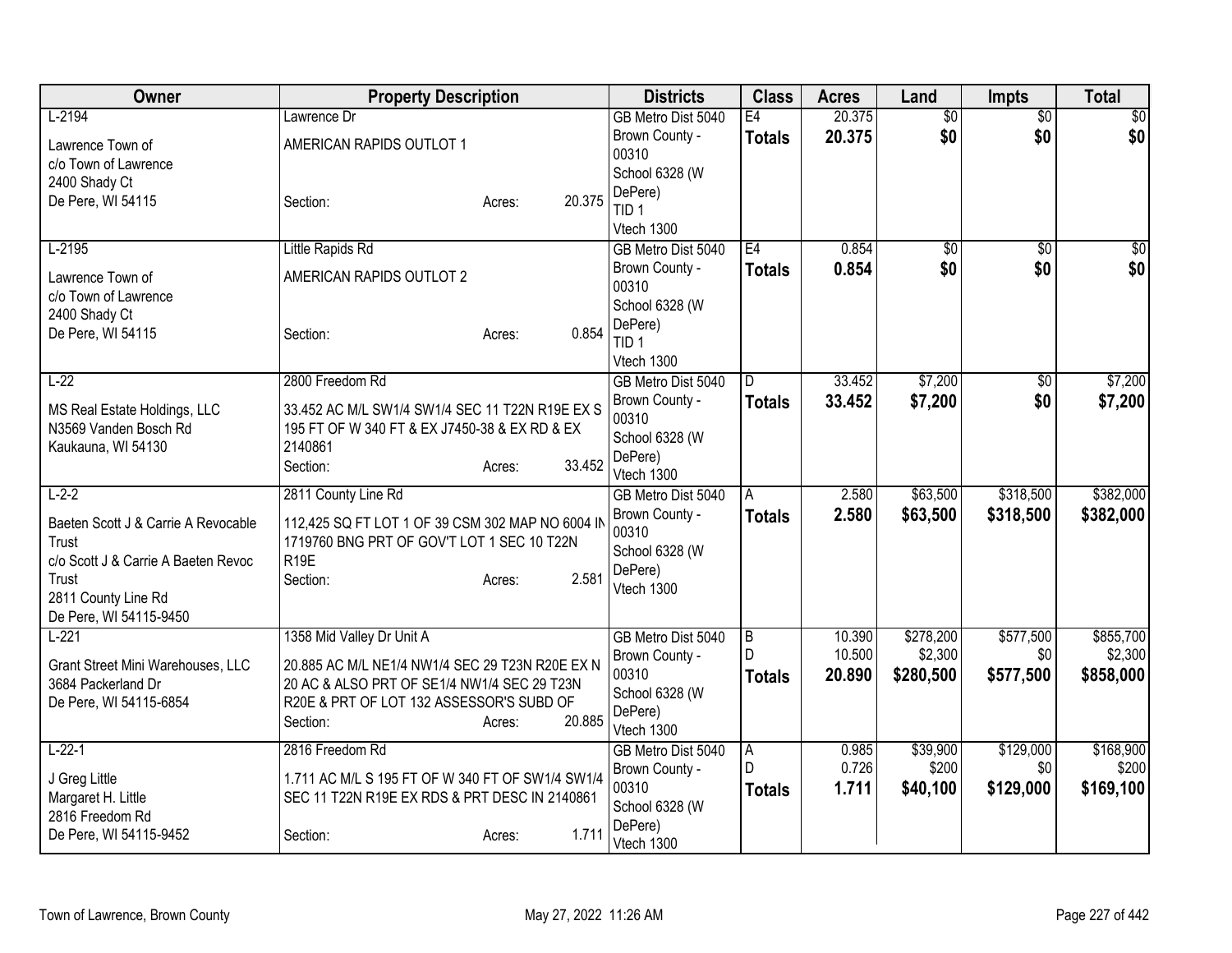| Owner                                                        | <b>Property Description</b>                                                                    |                 | <b>Districts</b>                          | <b>Class</b>   | <b>Acres</b> | Land      | <b>Impts</b> | <b>Total</b> |
|--------------------------------------------------------------|------------------------------------------------------------------------------------------------|-----------------|-------------------------------------------|----------------|--------------|-----------|--------------|--------------|
| $L-221-1$                                                    | 1503 Grant St                                                                                  |                 | GB Metro Dist 5040                        |                | 1.441        | \$53,800  | \$203,900    | \$257,700    |
| Michael D. Schultz                                           | 62,801 SQ FT LOT 2 OF 32 CSM 316 BNG PRT OF                                                    |                 | Brown County -<br>00310                   | <b>Totals</b>  | 1.441        | \$53,800  | \$203,900    | \$257,700    |
| Alyssa S. Schultz<br>1503 Grant St                           | NE1/4 NW1/4 SEC 29 T23N R20E                                                                   |                 | School 6328 (W                            |                |              |           |              |              |
| De Pere, WI 54115-9580                                       | Section:                                                                                       | 1.442<br>Acres: | DePere)<br>Vtech 1300                     |                |              |           |              |              |
| $L-221-3$                                                    | 1455 Grant St                                                                                  |                 | GB Metro Dist 5040                        | A              | 5.339        | \$68,000  | \$377,300    | \$445,300    |
| Hannon Michael L & Gwendolyn M Joint<br><b>Rev Trust</b>     | 232,546 SQ FT LOT 1 OF 32 CSM 316 BNG PRT OF<br>NE1/4 NW1/4 SEC 29 T23N R20E & THAT PART OF    |                 | Brown County -<br>00310                   | <b>Totals</b>  | 5.339        | \$68,000  | \$377,300    | \$445,300    |
| 1455 Grant St                                                | NE1/4 NW1/4 E OF LOT 1 OF 32 CSM 316 & N OF                                                    |                 | School 6328 (W                            |                |              |           |              |              |
| De Pere, WI 54115                                            | Section:                                                                                       | 5.339<br>Acres: | DePere)<br>Vtech 1300                     |                |              |           |              |              |
| $L-221-4$                                                    | 1503 Grant St Unit BLK                                                                         |                 | GB Metro Dist 5040                        | $\overline{A}$ | 3.441        | \$73,600  | \$0          | \$73,600     |
| Michael D. Schultz                                           | 149,882 SQ FT M/L LOT 3 OF 32 CSM 316 BNG PRT                                                  |                 | Brown County -<br>00310                   | <b>Totals</b>  | 3.441        | \$73,600  | \$0          | \$73,600     |
| Alyssa S. Schultz<br>1503 Grant St                           | OF NE1/4 NW1/4 SEC 29 T23N R20E                                                                |                 | School 6328 (W                            |                |              |           |              |              |
| De Pere, WI 54115-9580                                       | Section:                                                                                       | 3.441<br>Acres: | DePere)<br>Vtech 1300                     |                |              |           |              |              |
| $L-222$                                                      | 1593 Grant St                                                                                  |                 | GB Metro Dist 5040                        | A              | 0.456        | \$22,700  | \$132,600    | \$155,300    |
| Michael J. Bevers<br>1593 Grant St<br>De Pere, WI 54115-9519 | 19,875 SQ FT LOT 1 OF 38 CSM 331 BNG PRT OF<br>NW1/4 NW1/4 SEC 29 T23N R20E                    |                 | Brown County -<br>00310<br>School 6328 (W | <b>Totals</b>  | 0.456        | \$22,700  | \$132,600    | \$155,300    |
|                                                              | Section:                                                                                       | 0.456<br>Acres: | DePere)<br>Vtech 1300                     |                |              |           |              |              |
| $L-22-2$                                                     | 2746 Freedom Rd                                                                                |                 | GB Metro Dist 5040                        | B              | 2.000        | \$110,000 | \$1,148,100  | \$1,258,100  |
| Kwik Trip, Inc.<br>d.b.a. #105<br>1626 Oak St                | 87,124 SQ FT LOT 1 OF 12 CSM 163 BNG PRT OF<br>SW1/4 SW1/4 SEC 11 T22N R19E                    |                 | Brown County -<br>00310<br>School 6328 (W | <b>Totals</b>  | 2.000        | \$110,000 | \$1,148,100  | \$1,258,100  |
| La Crosse, WI 54603                                          | Section:                                                                                       | 2.000<br>Acres: | DePere)<br>Vtech 1300                     |                |              |           |              |              |
| $L-222-1$                                                    | 1519 Grant St                                                                                  |                 | GB Metro Dist 5040                        | B              | 2.101        | \$112,000 | \$807,500    | \$919,500    |
| Vhc Inc<br>3090 Holmgren Wy<br>Green Bay, WI 54304           | 91,515 SQ FT THAT PRT OF THE NW1/4 NW1/4 SEC<br>29 T23N R20E DESC AS LOT 2 IN 12 CSM 115 EX RD |                 | Brown County -<br>00310<br>School 6328 (W | <b>Totals</b>  | 2.101        | \$112,000 | \$807,500    | \$919,500    |
|                                                              | Section:                                                                                       | 2.101<br>Acres: | DePere)<br>Vtech 1300                     |                |              |           |              |              |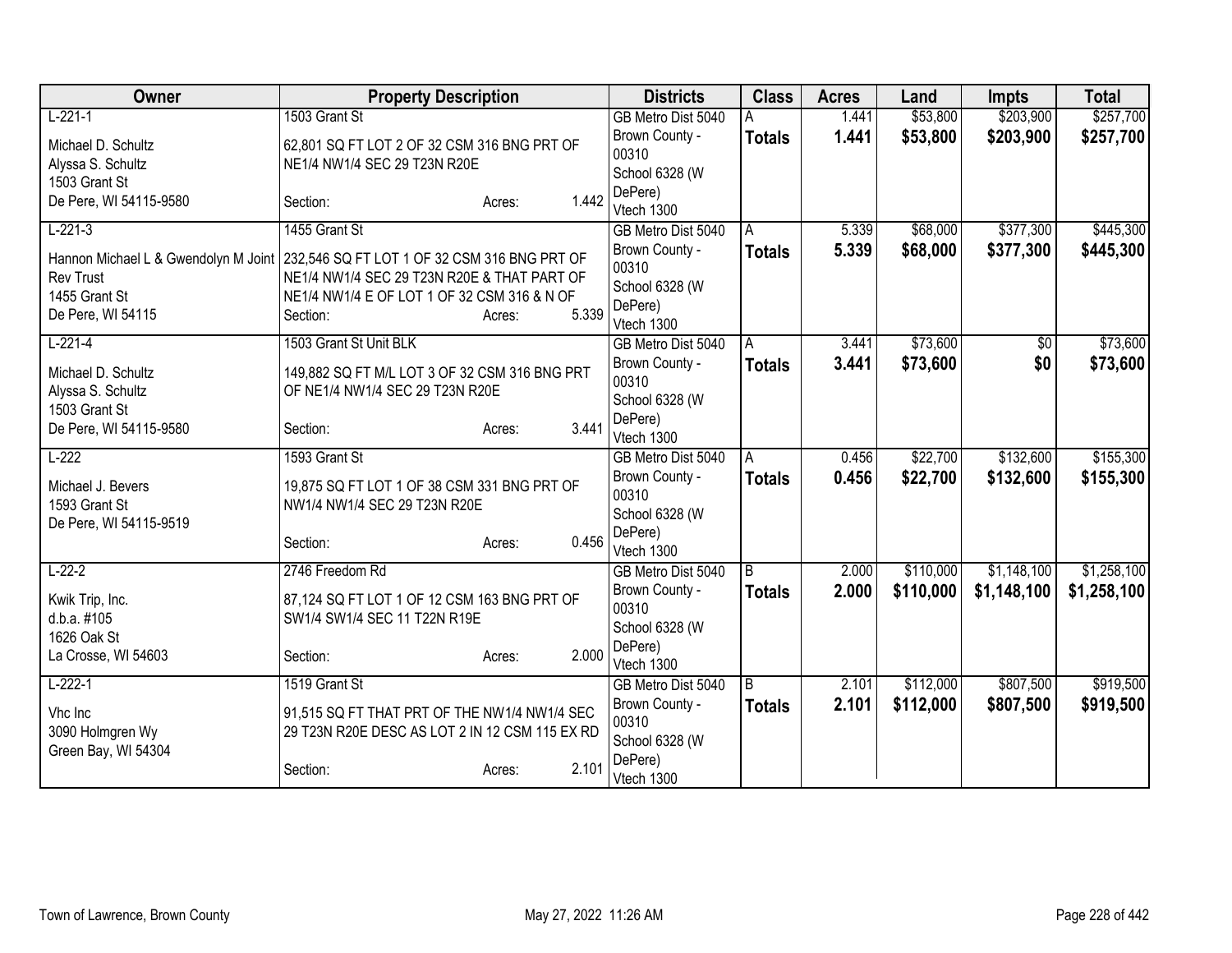| Owner                                   | <b>Property Description</b>                   |                 | <b>Districts</b>                 | <b>Class</b>  | <b>Acres</b> | Land     | <b>Impts</b> | <b>Total</b> |
|-----------------------------------------|-----------------------------------------------|-----------------|----------------------------------|---------------|--------------|----------|--------------|--------------|
| $L-222-10$                              | 1362 Mourning Dove Ct                         |                 | GB Metro Dist 5040               |               | 1.454        | \$67,700 | \$243,700    | \$311,400    |
| Roger Hutjens                           | 63,355 SQ FT PRT OF NW1/4 NW1/4 SEC 29 T23N   |                 | Brown County -                   | <b>Totals</b> | 1.454        | \$67,700 | \$243,700    | \$311,400    |
| Diane Hutjens                           | R20E DESC AS LOT 3 IN 14 CSM 165              |                 | 00310                            |               |              |          |              |              |
| 1362 Mourning Dove Ct                   |                                               |                 | School 6328 (W                   |               |              |          |              |              |
| De Pere, WI 54115-9518                  | Section:                                      | 1.454<br>Acres: | DePere)                          |               |              |          |              |              |
|                                         |                                               |                 | Vtech 1300                       |               |              |          |              |              |
| $L-222-11$                              | 1357 Sand Acres Dr                            |                 | GB Metro Dist 5040               | A             | 1.207        | \$60,800 | \$222,300    | \$283,100    |
| Kari L. Hinkel                          | 52,579 SQ FT PART OF NW1/4 NW1/4 SEC 29 T23N  |                 | Brown County -<br>00310          | <b>Totals</b> | 1.207        | \$60,800 | \$222,300    | \$283,100    |
| Brian H. Hinkel                         | R20E DESC AS LOT 2 IN 23 CSM 147 MAP 3968 IN  |                 | School 6328 (W                   |               |              |          |              |              |
| 1357 Sand Acres Dr                      | 1222725                                       |                 | DePere)                          |               |              |          |              |              |
| De Pere, WI 54115                       | Section:                                      | 1.207<br>Acres: | Vtech 1300                       |               |              |          |              |              |
| $L-222-1-1$                             | 1515 Grant St                                 |                 | GB Metro Dist 5040               | B             | 0.201        | \$4,000  | \$0          | \$4,000      |
|                                         |                                               |                 | Brown County -                   | <b>Totals</b> | 0.201        | \$4,000  | \$0          | \$4,000      |
| Vhc Inc                                 | 0.201 AC M/L PRT OF NW1/4 NW1/4 SEC 29 T23N   |                 | 00310                            |               |              |          |              |              |
| 3090 Holmgren Wy<br>Green Bay, WI 54304 | R20E DESC IN 363 D 217 EX RD                  |                 | School 6328 (W                   |               |              |          |              |              |
|                                         | Section:                                      | 0.201<br>Acres: | DePere)                          |               |              |          |              |              |
|                                         |                                               |                 | Vtech 1300                       |               |              |          |              |              |
| $L-222-12$                              | 1368 Mourning Dove Ct                         |                 | GB Metro Dist 5040               | A             | 0.919        | \$52,200 | \$279,600    | \$331,800    |
| Timothy R. Mandich                      | 40,053 SQ FT THAT PRT OF THE NW1/4 NW1/4 SEC  |                 | Brown County -                   | <b>Totals</b> | 0.919        | \$52,200 | \$279,600    | \$331,800    |
| Janice M. Mandich                       | 29 T23N R20E DESC AS LOT 1 IN 14 CSM 177      |                 | 00310                            |               |              |          |              |              |
| 1368 Mourning Dove Ct                   |                                               |                 | School 6328 (W                   |               |              |          |              |              |
| De Pere, WI 54115-9518                  | Section:                                      | 0.919<br>Acres: | DePere)                          |               |              |          |              |              |
| $L-222-13$                              | 1376 Mourning Dove Ct                         |                 | Vtech 1300<br>GB Metro Dist 5040 |               | 3.367        | \$92,600 | \$264,700    | \$357,300    |
|                                         |                                               |                 | Brown County -                   | A             | 3.367        | \$92,600 | \$264,700    |              |
| Charles A. Vandehei                     | 146,697 SQ FT THAT PRT OF THE NW1/4 NW1/4 SEC |                 | 00310                            | <b>Totals</b> |              |          |              | \$357,300    |
| Debra J. Vandehei                       | 29 T23N R20E DESC AS LOT 2 IN 14 CSM 177      |                 | School 6328 (W                   |               |              |          |              |              |
| 1376 Mourning Dove Ct                   |                                               |                 | DePere)                          |               |              |          |              |              |
| De Pere, WI 54115-9518                  | Section:                                      | 3.368<br>Acres: | Vtech 1300                       |               |              |          |              |              |
| $L-222-14$                              | 1527 Grant St                                 |                 | GB Metro Dist 5040               | A             | 1.316        | \$51,300 | \$222,000    | \$273,300    |
| G&I Ochs Inc                            | 57,336 SQ FT THAT PRT OF THE NW1/4 NW1/4 SEC  |                 | Brown County -                   | <b>Totals</b> | 1.316        | \$51,300 | \$222,000    | \$273,300    |
| PO Box 985                              | 29 T23N R20E DESC AS LOT 1 IN 12 CSM 115      |                 | 00310                            |               |              |          |              |              |
| Green Bay, WI 54305                     |                                               |                 | School 6328 (W                   |               |              |          |              |              |
|                                         | Section:                                      | 1.316<br>Acres: | DePere)                          |               |              |          |              |              |
|                                         |                                               |                 | Vtech 1300                       |               |              |          |              |              |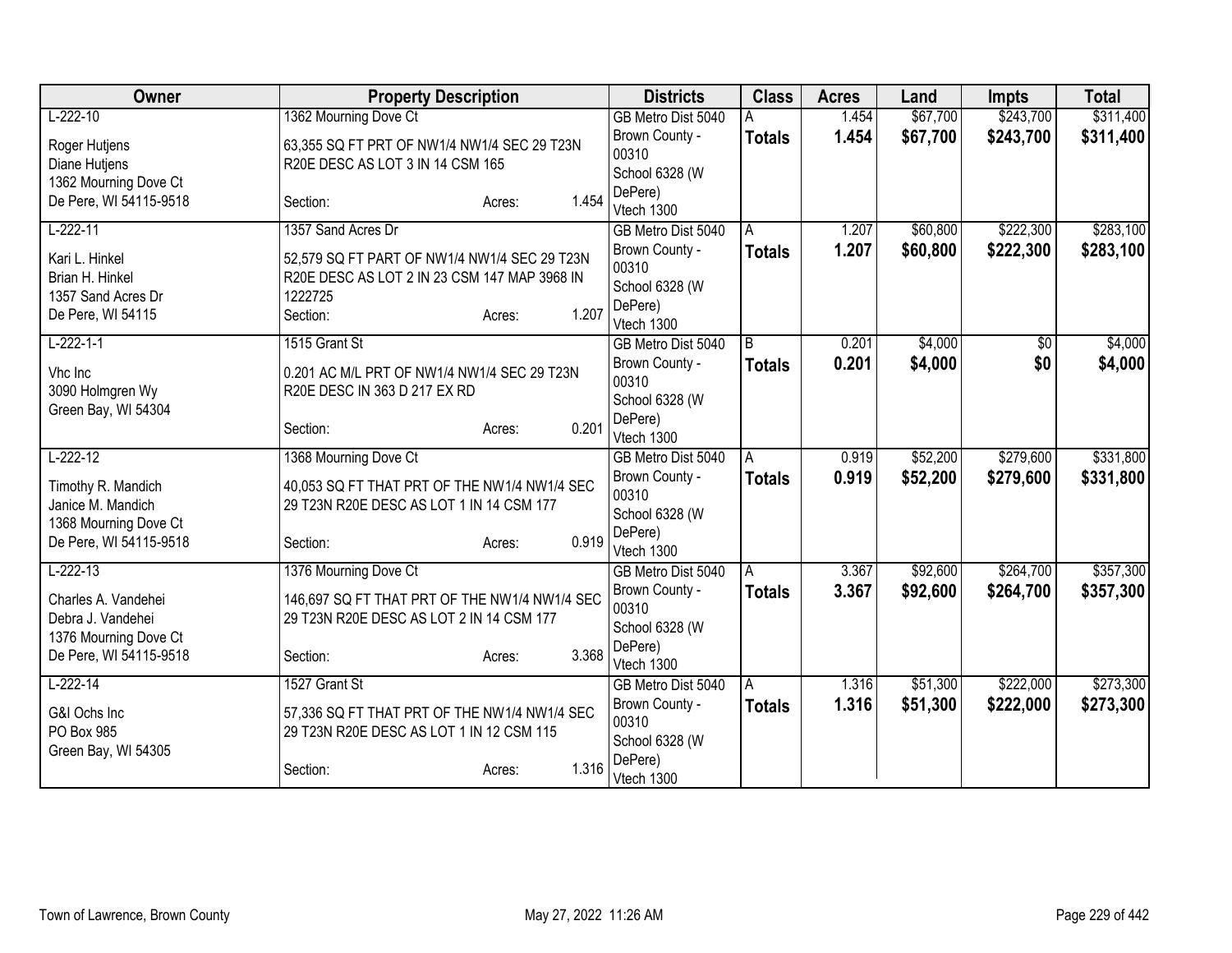| Owner                                   | <b>Property Description</b>                                                      |                 | <b>Districts</b>          | <b>Class</b>  | <b>Acres</b> | Land     | <b>Impts</b> | <b>Total</b> |
|-----------------------------------------|----------------------------------------------------------------------------------|-----------------|---------------------------|---------------|--------------|----------|--------------|--------------|
| $L-222-15$                              | 1581 Grant St                                                                    |                 | GB Metro Dist 5040        |               | 1.968        | \$64,400 | \$211,700    | \$276,100    |
| James A. Gerbers                        | 85,750 SQ FT PRT OF LOT 1 & ALL OF LOT 2 OF 21                                   |                 | Brown County -            | <b>Totals</b> | 1.968        | \$64,400 | \$211,700    | \$276,100    |
| Judy L. Gerbers                         | CSM 116 AS DESC IN J21218-01 BNG PRT OF NW1/4                                    |                 | 00310                     |               |              |          |              |              |
| 1581 Grant St                           | NW1/4 SEC 29 T23N R20E & PRT DESC IN 1667343                                     |                 | School 6328 (W            |               |              |          |              |              |
| De Pere, WI 54115-9519                  | Section:                                                                         | 1.969<br>Acres: | DePere)                   |               |              |          |              |              |
|                                         |                                                                                  |                 | Vtech 1300                |               |              |          |              |              |
| $L-222-16$                              | 1561 Grant St                                                                    |                 | GB Metro Dist 5040        | A             | 1.368        | \$52,400 | \$202,100    | \$254,500    |
| Robert M. Janssen                       | 59,625 SQ FT PRT OF NW1/4 NW1/4 SEC 29 T23N                                      |                 | Brown County -<br>00310   | <b>Totals</b> | 1.368        | \$52,400 | \$202,100    | \$254,500    |
| Susan M. Janssen                        | R20E DESC AS LOT 3 IN 21 CSM 116                                                 |                 |                           |               |              |          |              |              |
| 1561 Grant St                           |                                                                                  |                 | School 6328 (W<br>DePere) |               |              |          |              |              |
| De Pere, WI 54115-9519                  | Section:                                                                         | 1.369<br>Acres: | Vtech 1300                |               |              |          |              |              |
| $L-222-17$                              | 1326 Mourning Dove Ct                                                            |                 | GB Metro Dist 5040        | A             | 1.199        | \$60,600 | \$258,500    | \$319,100    |
|                                         |                                                                                  |                 | Brown County -            | <b>Totals</b> | 1.199        | \$60,600 | \$258,500    | \$319,100    |
| Justin J. Crabb                         | 52,219 SQ FT PRT OF LOT 1 OF 14 CSM 165 & PRT                                    |                 | 00310                     |               |              |          |              |              |
| Kristina M. Crabb                       | OF LOT 4 OF 21 CSM 116 AS DESC IN J17869-50 ALL                                  |                 | School 6328 (W            |               |              |          |              |              |
| 1326 Mourning Dove Ct                   | BNG PRT OF NW1/4 NW1/4 SEC 29 T23N R20E                                          |                 | DePere)                   |               |              |          |              |              |
| De Pere, WI 54115-9518                  | Section:                                                                         | 1.199<br>Acres: | Vtech 1300                |               |              |          |              |              |
| $L-222-18$                              | 1345 Sand Acres Dr                                                               |                 | GB Metro Dist 5040        | A             | 0.991        | \$54,700 | \$408,900    | \$463,600    |
|                                         |                                                                                  |                 | Brown County -            | <b>Totals</b> | 0.991        | \$54,700 | \$408,900    | \$463,600    |
| Roy T. Lambrecht<br>Jennie A. Lambrecht | 43,200 SQ FT PART OF NW1/4 NW1/4 SEC 29 T23N<br>R20E DESC AS LOT 1 IN 23 CSM 147 |                 | 00310                     |               |              |          |              |              |
| 1345 Sand Acres Dr                      |                                                                                  |                 | School 6328 (W            |               |              |          |              |              |
| De Pere, WI 54115-9487                  | Section:                                                                         | 0.992<br>Acres: | DePere)                   |               |              |          |              |              |
|                                         |                                                                                  |                 | Vtech 1300                |               |              |          |              |              |
| $L-222-19$                              | 1329 Sand Acres Dr                                                               |                 | GB Metro Dist 5040        | A             | 0.850        | \$49,900 | \$282,000    | \$331,900    |
| Paul J. Andre                           | 37,066 SQ FT LOT 2 OF 38 CSM 331 BNG PRT OF                                      |                 | Brown County -            | <b>Totals</b> | 0.850        | \$49,900 | \$282,000    | \$331,900    |
| Marlene F. Andre                        | NW1/4 NW1/4 SEC 29 T23N R20E                                                     |                 | 00310                     |               |              |          |              |              |
| 1329 Sand Acres Dr                      |                                                                                  |                 | School 6328 (W            |               |              |          |              |              |
| De Pere, WI 54115-9487                  | Section:                                                                         | 0.851<br>Acres: | DePere)                   |               |              |          |              |              |
|                                         |                                                                                  |                 | Vtech 1300                |               |              |          |              |              |
| $L-222-2$                               | 1335 Sand Acres Dr                                                               |                 | GB Metro Dist 5040        | A             | 0.580        | \$26,700 | \$116,300    | \$143,000    |
| Mark S. Seroogy                         | 0.467 AC M/L W 160 FT OF S 160 FT OF N 522 FT OF                                 |                 | Brown County -<br>00310   | <b>Totals</b> | 0.580        | \$26,700 | \$116,300    | \$143,000    |
| 1335 Sand Acres Dr                      | NW1/4 NW1/4 SEC 29 T23N R20E                                                     |                 | School 6328 (W            |               |              |          |              |              |
| De Pere, WI 54115-9487                  |                                                                                  |                 | DePere)                   |               |              |          |              |              |
|                                         | Section:                                                                         | 0.467<br>Acres: | Vtech 1300                |               |              |          |              |              |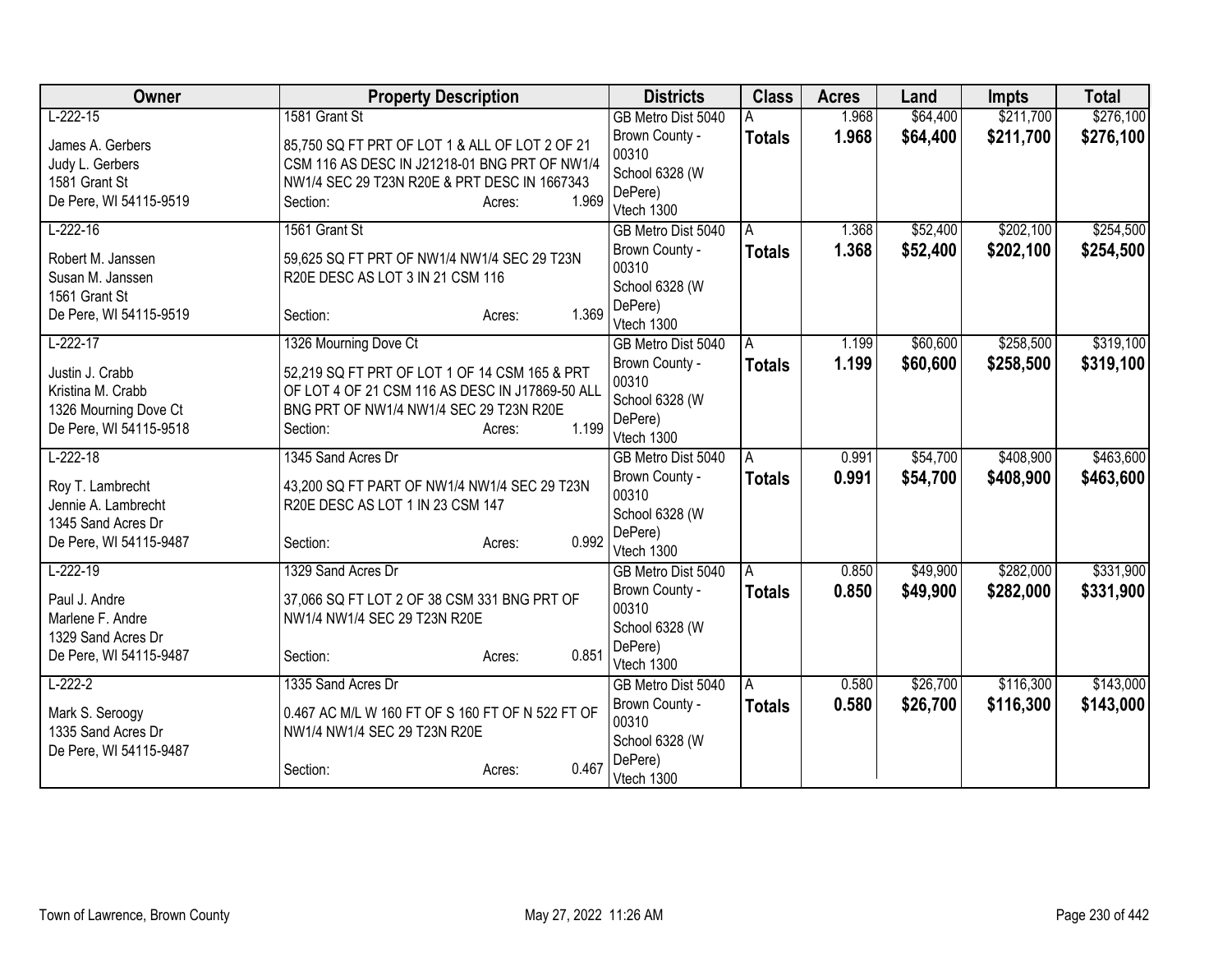| Owner                           | <b>Property Description</b>                    |                 | <b>Districts</b>      | <b>Class</b>  | <b>Acres</b> | Land      | <b>Impts</b> | <b>Total</b> |
|---------------------------------|------------------------------------------------|-----------------|-----------------------|---------------|--------------|-----------|--------------|--------------|
| $L-222-3$                       | 1348 Mourning Dove Ct                          |                 | GB Metro Dist 5040    |               | 1.538        | \$70,100  | \$397,300    | \$467,400    |
| Robert E. Nelson                | 66,998 SQ FT LOT 1 OF 14 CSM 165 & LOT 4 OF 21 |                 | Brown County -        | <b>Totals</b> | 1.538        | \$70,100  | \$397,300    | \$467,400    |
| c/o Robert E Nelson & Be Nelson | CSM 116 EX J17869-50 THEREOF ALL BNG PRT OF    |                 | 00310                 |               |              |           |              |              |
| 1348 Mourning Dove Ct           | NW1/4 NW1/4 SEC T23N R20E                      |                 | School 6328 (W        |               |              |           |              |              |
| De Pere, WI 54115-9518          | Section:                                       | 1.538<br>Acres: | DePere)<br>Vtech 1300 |               |              |           |              |              |
| $L-222-5$                       | 1369 Mourning Dove Ct                          |                 | GB Metro Dist 5040    | A             | 1.720        | \$112,700 | \$278,500    | \$391,200    |
|                                 |                                                |                 | Brown County -        | <b>Totals</b> | 1.720        | \$112,700 | \$278,500    | \$391,200    |
| Brian J. Bowe                   | 75,081 SQ FT LOT 4 IN 12 CSM 111 BNG PRT OF    |                 | 00310                 |               |              |           |              |              |
| Cristin L. Bowe                 | NW1/4 NW1/4 SEC 29 T23N R20E                   |                 | School 6328 (W        |               |              |           |              |              |
| 1369 Mourning Dove Ct           |                                                |                 | DePere)               |               |              |           |              |              |
| De Pere, WI 54115-9518          | Section:                                       | 1.724<br>Acres: | Vtech 1300            |               |              |           |              |              |
| $L-222-6$                       | 1396 Mourning Dove Ct                          |                 | GB Metro Dist 5040    | A             | 1.000        | \$55,000  | \$281,300    | \$336,300    |
| Jeremy G. Gocht                 | 44,330 SQ FT THAT PRT OF NW1/4 NW1/4 SEC 29    |                 | Brown County -        | <b>Totals</b> | 1.000        | \$55,000  | \$281,300    | \$336,300    |
| Jessica G. Gocht                | T23N R20E DESC AS LOT 3 IN 12 CSM 111          |                 | 00310                 |               |              |           |              |              |
| 1396 Mourning Dove Ct           |                                                |                 | School 6328 (W        |               |              |           |              |              |
| De Pere, WI 54115-9518          | Section:                                       | 1.018<br>Acres: | DePere)<br>Vtech 1300 |               |              |           |              |              |
| $L-222-7$                       | 1323 Mourning Dove Ct                          |                 | GB Metro Dist 5040    | A             | 0.918        | \$52,200  | \$261,000    | \$313,200    |
|                                 |                                                |                 | Brown County -        | <b>Totals</b> | 0.918        | \$52,200  | \$261,000    | \$313,200    |
| Thomas M. Lemirand              | 40,006 SQ FT LOT 1 IN 12 CSM 111 BNG PRT OF    |                 | 00310                 |               |              |           |              |              |
| Lisa J. Lemirand                | NW1/4 NW1/4 SEC 29 T23N R20E                   |                 | School 6328 (W        |               |              |           |              |              |
| 1323 Mourning Dove Ct           |                                                | 0.918           | DePere)               |               |              |           |              |              |
| De Pere, WI 54115-9518          | Section:                                       | Acres:          | Vtech 1300            |               |              |           |              |              |
| $L-222-8$                       | 1353 Mourning Dove Ct                          |                 | GB Metro Dist 5040    | A             | 0.919        | \$52,200  | \$216,200    | \$268,400    |
| Shaun E. Brill                  | 40,033 SQ FT LOT 2 IN 12 CSM 111 BNG PRT OF NW |                 | Brown County -        | <b>Totals</b> | 0.919        | \$52,200  | \$216,200    | \$268,400    |
| Cassandra Jo Brill              | 1/4 NW 1/4 SEC 29 T23N R20E                    |                 | 00310                 |               |              |           |              |              |
| 1353 Mourning Dove Ct           |                                                |                 | School 6328 (W        |               |              |           |              |              |
| De Pere, WI 54115-9518          | Section:                                       | 0.919<br>Acres: | DePere)<br>Vtech 1300 |               |              |           |              |              |
| $L-222-9$                       | 1358 Mourning Dove Ct                          |                 | GB Metro Dist 5040    | Α             | 1.095        | \$57,700  | \$210,700    | \$268,400    |
|                                 |                                                |                 | Brown County -        | <b>Totals</b> | 1.095        | \$57,700  | \$210,700    | \$268,400    |
| Smits Family Trust              | 47,729 SQ FT PRT OF NW1/4 NW1/4 SEC 29 T23N    |                 | 00310                 |               |              |           |              |              |
| 1358 Mourning Dove Ct           | R20E DESC AS LOT 2 IN 14 CSM 165               |                 | School 6328 (W        |               |              |           |              |              |
| De Pere, WI 54115-9518          |                                                |                 | DePere)               |               |              |           |              |              |
|                                 | Section:                                       | 1.096<br>Acres: | Vtech 1300            |               |              |           |              |              |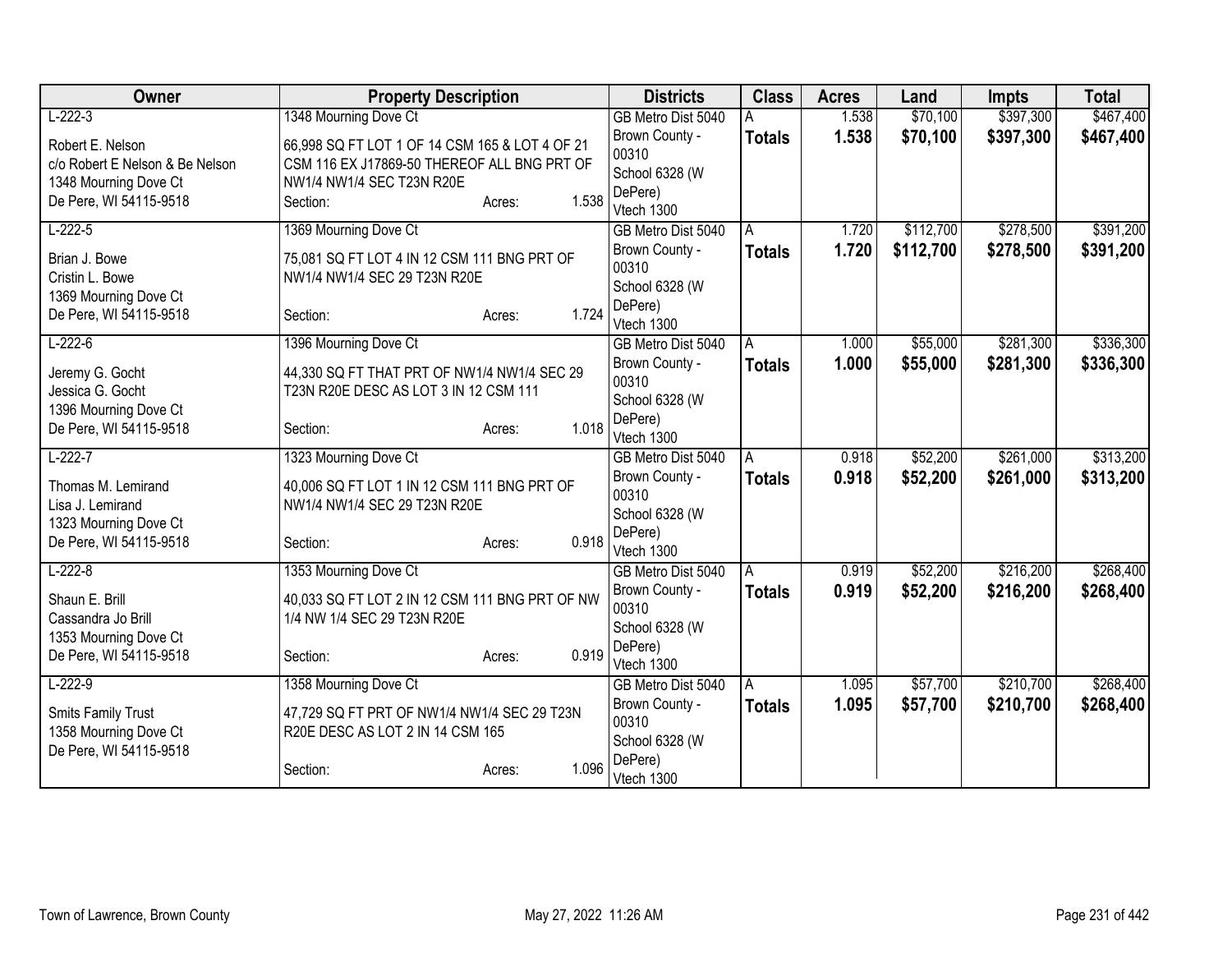| Owner                          | <b>Property Description</b>                      |        | <b>Districts</b>          | <b>Class</b>   | <b>Acres</b> | Land            | Impts           | <b>Total</b>    |
|--------------------------------|--------------------------------------------------|--------|---------------------------|----------------|--------------|-----------------|-----------------|-----------------|
| $L-224$                        | Crabb Ct                                         |        | GB Metro Dist 5040        |                | 7.000        | \$1,500         | $\overline{50}$ | \$1,500         |
| Crabb Kin Investments LLC      | 14.518 AC M/L PART OF SE1/4 NW1/4 SEC 29 T23N    |        | Brown County -            | E              | 7.518        | \$3,800         | \$0             | \$3,800         |
| 1458 Mid Valley Dr             | R20E DESC IN 665 R 128 LYG NLY OF 24 CSM 246 &   |        | 00310                     | <b>Totals</b>  | 14.518       | \$5,300         | \$0             | \$5,300         |
| De Pere, WI 54115-9501         | OF 28 CSM 159 & LYG WLY OF 30 CSM 196 & OF 31    |        | School 6328 (W            |                |              |                 |                 |                 |
|                                | Section:<br>Acres:                               | 14.518 | DePere)                   |                |              |                 |                 |                 |
|                                |                                                  |        | Vtech 1300                |                |              |                 |                 |                 |
| $L-224-1$                      | 1472 Mid Valley Dr                               |        | GB Metro Dist 5040        | $\overline{C}$ | 2.953        | $\overline{50}$ | $\overline{50}$ | $\overline{50}$ |
| James F. Crabb et al           | 2.953 AC M/L THAT PRT OF 1 CSM 481 DESC IN 665   |        | Brown County -<br>00310   | <b>Totals</b>  | 2.953        | \$0             | \$0             | \$0             |
| c/o James Nancy & Richar Crabb | R 129 EX J13957-07 & PRT OF LOT 1 OF 20 CSM 5 AS |        | School 6328 (W            |                |              |                 |                 |                 |
| 1472 Mid Valley Dr             | DESC IN 1598567 ALL BNG PRT OF SE1/4 NW1/4 &     |        | DePere)                   |                |              |                 |                 |                 |
| De Pere, WI 54115-9501         | Section:<br>Acres:                               | 2.953  | Vtech 1300                |                |              |                 |                 |                 |
| $L-224-2$                      | 1458 Crabb Ct                                    |        | GB Metro Dist 5040        | A              | 3.800        | \$70,800        | \$166,100       | \$236,900       |
|                                |                                                  |        | Brown County -            | <b>Totals</b>  | 3.800        | \$70,800        | \$166,100       | \$236,900       |
| James F. Crabb                 | 3.796 AC M/L THAT PRT OF SE1/4 NW1/4 SEC 29      |        | 00310                     |                |              |                 |                 |                 |
| Deborah A. Crabb               | T23N R20E DESC AS PCL 2 IN 3 CSM 493 & PRT       |        | School 6328 (W            |                |              |                 |                 |                 |
| 1458 Crabb Ct                  | DESC IN J13957-06 & PRT DESC IN J13957-07        |        | DePere)                   |                |              |                 |                 |                 |
| De Pere, WI 54115-9501         | Section:<br>Acres:                               | 3.796  | Vtech 1300                |                |              |                 |                 |                 |
| $L-224-3$                      | 1438 Crabb Ct                                    |        | GB Metro Dist 5040        | A              | 2.110        | \$55,700        | \$166,800       | \$222,500       |
| Scott P. Martens               | PART OF SE1/4 NW1/4 SEC 29 T23N R20E DESC AS     |        | Brown County -            | <b>Totals</b>  | 2.110        | \$55,700        | \$166,800       | \$222,500       |
| Nancy M. Crabb                 | LOT 1 IN 24 CSM 246 MAP 4094 IN 1247855 EX       |        | 00310                     |                |              |                 |                 |                 |
| 1438 Crabb Ct                  | 2961793                                          |        | School 6328 (W            |                |              |                 |                 |                 |
| De Pere, WI 54115              | Section:<br>Acres:                               | 2.110  | DePere)                   |                |              |                 |                 |                 |
|                                |                                                  |        | Vtech 1300                |                |              |                 |                 |                 |
| $L-224-4$                      | 1430 Crabb Ct                                    |        | GB Metro Dist 5040        | A              | 2.058        | \$60,300        | \$249,500       | \$309,800       |
| Nancy M. Crabb                 | LOT 2 & THAT PRT OF LOT 1 DESC IN 2961793 OF 24  |        | Brown County -            | <b>Totals</b>  | 2.058        | \$60,300        | \$249,500       | \$309,800       |
| Scott P. Martens               | CSM 246 MAP 4094 IN 1247855 BNG PRT OF SE 1/4    |        | 00310                     |                |              |                 |                 |                 |
| 1438 Crabb Ct                  | NW 1/4 SEC 29 T23N R20E                          |        | School 6328 (W<br>DePere) |                |              |                 |                 |                 |
| De Pere, WI 54115-9586         | Section:<br>Acres:                               | 2.058  | Vtech 1300                |                |              |                 |                 |                 |
| $L-224-5$                      | 1452 Mid Valley Dr                               |        | GB Metro Dist 5040        | B              | 1.003        | \$131,100       | \$363,500       | \$494,600       |
|                                |                                                  |        | Brown County -            | <b>Totals</b>  | 1.003        | \$131,100       | \$363,500       | \$494,600       |
| Rafrad LLC                     | 43,669 SQ FT LOT 2 OF 54 CSM 53 BNG PRT OF       |        | 00310                     |                |              |                 |                 |                 |
| N112 W14600 Mequon Rd          | SE1/4 NW1/4 SEC 29 T23N R20E                     |        | School 6328 (W            |                |              |                 |                 |                 |
| Germantown, WI 53022           |                                                  |        | DePere)                   |                |              |                 |                 |                 |
|                                | Section: 29<br>Acres:                            | 1.002  | Vtech 1300                |                |              |                 |                 |                 |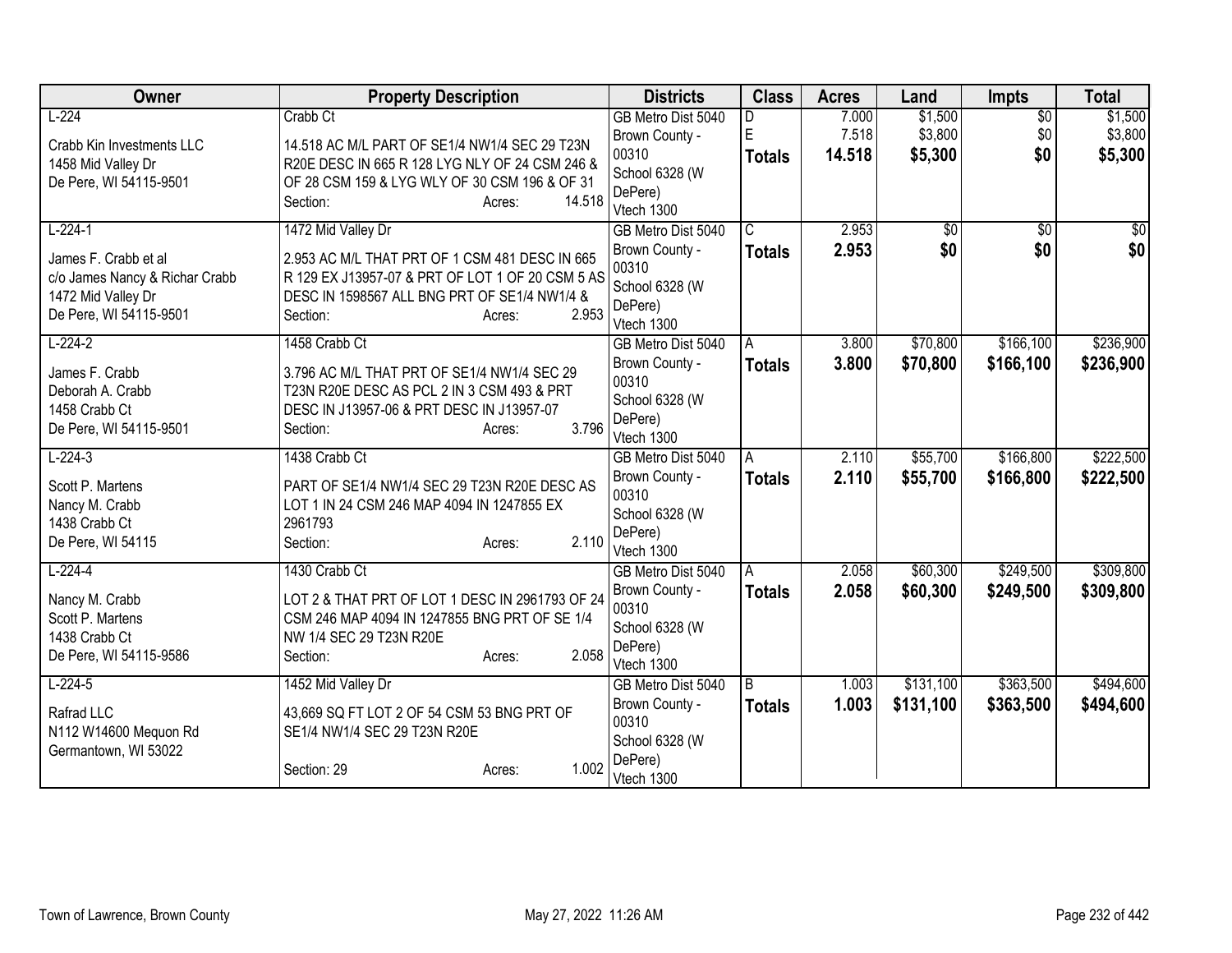| Owner                            | <b>Property Description</b>                                                          | <b>Districts</b>          | <b>Class</b>        | <b>Acres</b>   | Land               | <b>Impts</b>     | <b>Total</b>       |
|----------------------------------|--------------------------------------------------------------------------------------|---------------------------|---------------------|----------------|--------------------|------------------|--------------------|
| $L-224-5-1$                      | 1464 Crabb Ct                                                                        | GB Metro Dist 5040        | B                   | 1.002          | \$105,000          | $\overline{50}$  | \$105,000          |
| Rafrad LLC                       | 43,665 SQ FT LOT 1 OF 54 CSM 53 BNG PRT OF                                           | Brown County -            | <b>Totals</b>       | 1.002          | \$105,000          | \$0              | \$105,000          |
| N112 W14600 Mequon Rd            | SE1/4 NW1/4 SEC 29 T23N R20E                                                         | 00310                     |                     |                |                    |                  |                    |
| Germantown, WI 53022             |                                                                                      | School 6328 (W<br>DePere) |                     |                |                    |                  |                    |
|                                  | 1.002<br>Section: 29<br>Acres:                                                       | Vtech 1300                |                     |                |                    |                  |                    |
| $L-224-6$                        | 1450 Mid Valley Dr                                                                   | GB Metro Dist 5040        | B                   | 1.762          | \$230,300          | \$627,000        | \$857,300          |
| <b>Tire Properties LLC</b>       | 76,755 SQ FT LOT 1 OF 30 CSM 196 BNG PRT OF                                          | Brown County -            | <b>Totals</b>       | 1.762          | \$230,300          | \$627,000        | \$857,300          |
| N2453 Hwy 45                     | SE1/4 NW1/4 SEC 29 T23N R20E                                                         | 00310                     |                     |                |                    |                  |                    |
| Antigo, WI 54409-8893            |                                                                                      | School 6328 (W            |                     |                |                    |                  |                    |
|                                  | 1.762<br>Section:<br>Acres:                                                          | DePere)<br>Vtech 1300     |                     |                |                    |                  |                    |
| $L-224-7$                        | 1410 Mid Valley Dr                                                                   | GB Metro Dist 5040        | B.                  | 2.142          | \$270,300          | \$918,000        | \$1,188,300        |
|                                  |                                                                                      | Brown County -            | <b>Totals</b>       | 2.142          | \$270,300          | \$918,000        | \$1,188,300        |
| Lok-Safe, LLC                    | 93,331 SQ FT LOT 1 OF 34 CSM 318 MAP 5301 IN                                         | 00310                     |                     |                |                    |                  |                    |
| PO Box 28133                     | 1528055 BNG PRT OF ASSESSORS PLAT OF<br>NICOLET LOT 132 & BNG PRT OF SE1/4 NW1/4 SEC | School 6328 (W            |                     |                |                    |                  |                    |
| Green Bay, WI 54324              | 2.143<br>Section:<br>Acres:                                                          | DePere)                   |                     |                |                    |                  |                    |
|                                  |                                                                                      | Vtech 1300                |                     |                |                    |                  |                    |
| $L-225-1$                        | 1494 Mid Valley Dr                                                                   | GB Metro Dist 5040        | B                   | 1.003          | \$131,100          | \$485,000        | \$616,100          |
| New Cornerstone Holding LLC      | 43,700 SQ FT LOT 1 OF 57 CSM 49 BNG PRT OF                                           | Brown County -<br>00310   | <b>Totals</b>       | 1.003          | \$131,100          | \$485,000        | \$616,100          |
| c/o Steve Woulf; New Cor Holding | NE1/4 SW1/4 SEC 29 T23N R20E                                                         | School 6328 (W            |                     |                |                    |                  |                    |
| 1494 Mid Valley Dr               |                                                                                      | DePere)                   |                     |                |                    |                  |                    |
| De Pere, WI 54115-9501           | 1.003<br>Section:<br>Acres:                                                          | Vtech 1300                |                     |                |                    |                  |                    |
| $L-225-1-1$                      | 1488 Mid Valley Dr                                                                   | GB Metro Dist 5040        | $\overline{B}$      | 0.557          | \$111,300          | \$533,000        | \$644,300          |
| <b>J&amp;N Investcorp LLC</b>    | 24,279 SQ FT LOT 2 OF 57 CSM 49 BNG PRT OF                                           | Brown County -            | <b>Totals</b>       | 0.557          | \$111,300          | \$533,000        | \$644,300          |
| c/o Delorey Chiropractic; J&N    | NE1/4 SW1/4 SEC 29 T23N R20E                                                         | 00310                     |                     |                |                    |                  |                    |
| Investcorp, LLC                  |                                                                                      | School 6328 (W<br>DePere) |                     |                |                    |                  |                    |
| 1488 Mid Valley Dr               | 0.557<br>Section:<br>Acres:                                                          | Vtech 1300                |                     |                |                    |                  |                    |
| De Pere, WI 54115-9501           |                                                                                      |                           |                     |                |                    |                  |                    |
| $L-225-2$                        | 1510 Mid Valley Dr                                                                   | GB Metro Dist 5040        | $\overline{B}$<br>E | 0.800<br>1.312 | \$108,900<br>\$900 | \$318,000<br>\$0 | \$426,900<br>\$900 |
| <b>Wisconsin Community Bank</b>  | 92,998 SQ FT LOT 1 OF 56 CSM 297 BNG PRT OF                                          | Brown County -<br>00310   | <b>Totals</b>       | 2.112          | \$109,800          | \$318,000        | \$427,800          |
| 700 Locust St Ste 400            | NE1/4 SW1/4 & BNG PRT OF NW1/4 SW1/4 SEC 29                                          | School 6328 (W            |                     |                |                    |                  |                    |
| Dubuque, IA 52001                | <b>T23N R20E</b>                                                                     | DePere)                   |                     |                |                    |                  |                    |
|                                  | 2.134<br>Section:<br>Acres:                                                          | Vtech 1300                |                     |                |                    |                  |                    |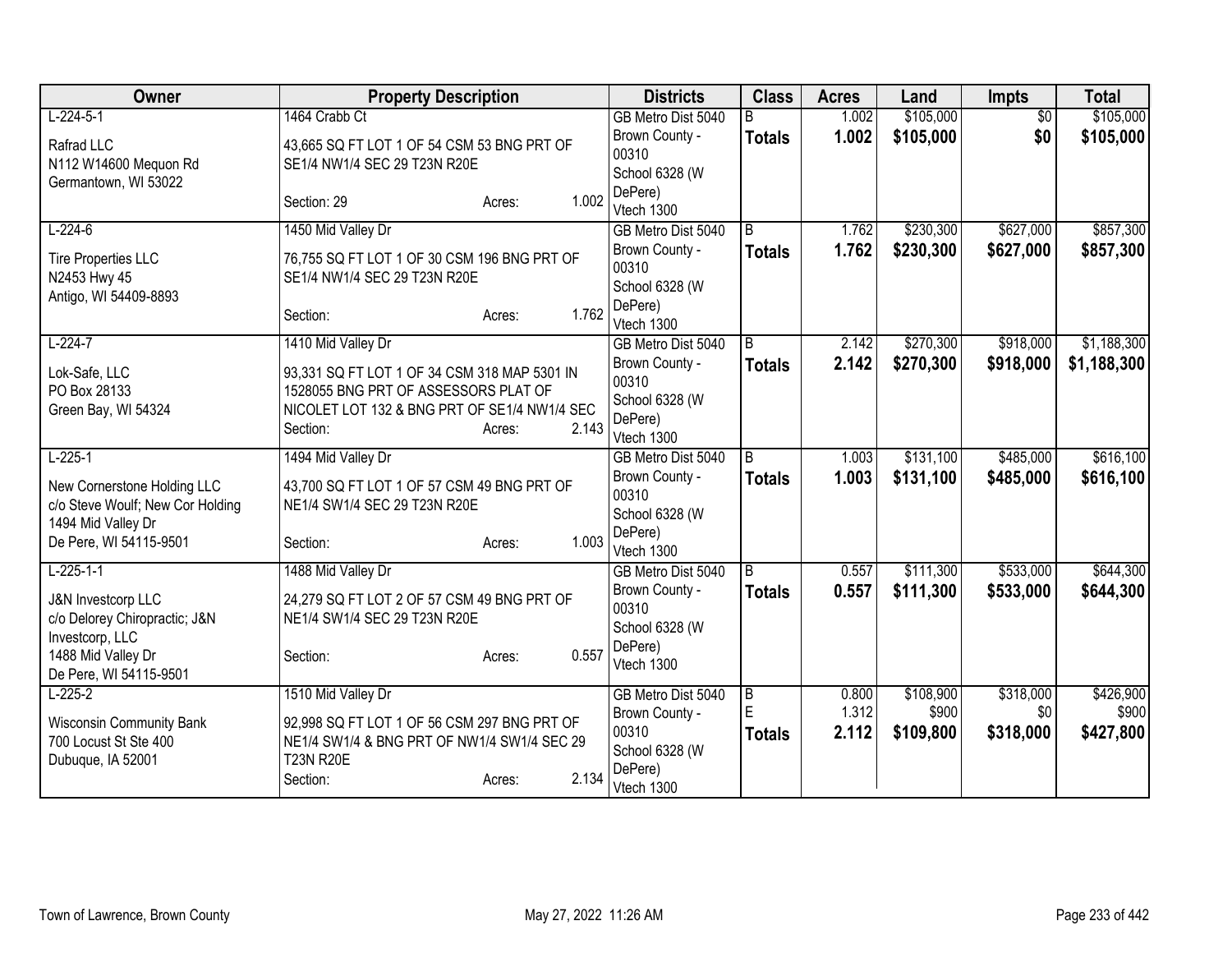| Owner                                | <b>Property Description</b>                    |                 | <b>Districts</b>          | <b>Class</b>            | <b>Acres</b> | Land            | <b>Impts</b>    | <b>Total</b>     |
|--------------------------------------|------------------------------------------------|-----------------|---------------------------|-------------------------|--------------|-----------------|-----------------|------------------|
| $L-225-2-1$                          | Mid Valley Dr                                  |                 | GB Metro Dist 5040        |                         | 0.459        | \$1,000         | $\overline{50}$ | \$1,000          |
| Hannon Michael L & Gwendolyn M Joint | 20,000 SQ FT LOT 2 OF 56 CSM 297 BNG PRT OF    |                 | Brown County -            | <b>Totals</b>           | 0.459        | \$1,000         | \$0             | \$1,000          |
| <b>Rev Trust</b>                     | NE1/4 SW1/4 & BNG PRT OF NW1/4 SW1/4 SEC 29    |                 | 00310                     |                         |              |                 |                 |                  |
| 1455 Grant St                        | <b>T23N R20E</b>                               |                 | School 6328 (W<br>DePere) |                         |              |                 |                 |                  |
| De Pere, WI 54115                    | Section:                                       | 0.459<br>Acres: | Vtech 1300                |                         |              |                 |                 |                  |
| $L-225-3$                            | 1482 Mid Valley Dr                             |                 | GB Metro Dist 5040        | A                       | 1.638        | \$47,800        | \$172,500       | \$220,300        |
| Grace M. Crabb                       | 71,386 SQ FT PRT OF NE1/4 SW1/4 SEC 29 T23N    |                 | Brown County -            | <b>Totals</b>           | 1.638        | \$47,800        | \$172,500       | \$220,300        |
| 1482 Mid Valley Dr                   | R20E DESC AS LOT 1 IN 20 CSM 05 & PRT OF LOT 2 |                 | 00310                     |                         |              |                 |                 |                  |
| De Pere, WI 54115-9501               | DESC IN J14664-06 EX 1598567                   |                 | School 6328 (W            |                         |              |                 |                 |                  |
|                                      | Section:                                       | 1.638<br>Acres: | DePere)                   |                         |              |                 |                 |                  |
|                                      |                                                |                 | Vtech 1300                |                         |              |                 |                 |                  |
| $L-227-1$                            | 1550 Mid Valley Dr                             |                 | GB Metro Dist 5040        | $\overline{B}$<br>E     | 0.500        | \$76,200        | \$179,500       | \$255,700        |
| Dougherty Wisconsin, LLC             | 50,123 SQ FT PART OF NW1/4 SW1/4 SEC 29 T23N   |                 | Brown County -<br>00310   |                         | 0.650        | \$400           | \$0             | \$400            |
| 3180 Country Dr                      | R20E DESC AS LOT 1 IN 27 CSM 10 MAP 4273 IN    |                 |                           | <b>Totals</b>           | 1.150        | \$76,600        | \$179,500       | \$256,100        |
| Canada, MN 55117                     | 1290454                                        |                 | School 6328 (W            |                         |              |                 |                 |                  |
|                                      | Section:                                       | 1.151<br>Acres: | DePere)<br>Vtech 1300     |                         |              |                 |                 |                  |
| $L-227-2$                            | 1534 Mid Valley Dr                             |                 | GB Metro Dist 5040        | $\overline{B}$          | 0.500        | \$76,200        | \$272,000       | \$348,200        |
|                                      |                                                |                 | Brown County -            | E                       | 1.250        | \$700           | \$0             | \$700            |
| Timothy C. Landwehr                  | 76,364 SQ FT PRT OF NW1/4 SW1/4 SEC 29 T23N    |                 | 00310                     | <b>Totals</b>           | 1.750        | \$76,900        | \$272,000       | \$348,900        |
| Sarah W. Landwehr                    | R20E DESC AS LOT 2 IN 27 CSM 10 MAP 4273 IN    |                 | School 6328 (W            |                         |              |                 |                 |                  |
| 1508 Turtle Dove Tr                  | 1290454 & PRT DESC IN J19383-53                |                 | DePere)                   |                         |              |                 |                 |                  |
| De Pere, WI 54115                    | Section:                                       | 1.753<br>Acres: | Vtech 1300                |                         |              |                 |                 |                  |
| $L-227-A$                            | 1556 Mid Valley Dr                             |                 | GB Metro Dist 5040        | $\overline{\mathsf{C}}$ | 8.476        | $\overline{50}$ | \$0             | $\overline{\$0}$ |
| New Cell LLC                         | 369,197 SQ FT PART OF W1/2 SW1/4 SEC 29 T23N   |                 | Brown County -            | <b>Totals</b>           | 8.476        | \$0             | \$0             | \$0              |
| 450 Security Blvd                    | R20E DESC AS LOT 1 IN 23 CSM 111               |                 | 00310                     |                         |              |                 |                 |                  |
| Green Bay, WI 54313                  |                                                |                 | School 6328 (W            |                         |              |                 |                 |                  |
|                                      | Section:                                       | 8.476<br>Acres: | DePere)                   |                         |              |                 |                 |                  |
|                                      |                                                |                 | Vtech 1300                |                         |              |                 |                 |                  |
| $L-227-B$                            | 1580 Mid Valley Dr                             |                 | GB Metro Dist 5040        | $\overline{C}$          | 4.110        | \$0             | \$0             | $\overline{\$0}$ |
| <b>Nsighttel Wireless LLC</b>        | 179,074 SQ FT PART OF W1/2 SW1/4 SEC 29 T23N   |                 | Brown County -            | <b>Totals</b>           | 4.110        | \$0             | \$0             | \$0              |
| c/o Mark Naze                        | R20E DESC AS LOT 2 IN 23 CSM 111               |                 | 00310                     |                         |              |                 |                 |                  |
| 450 Security Blvd                    |                                                |                 | School 6328 (W            |                         |              |                 |                 |                  |
| Green Bay, WI 54313                  | Section:                                       | 4.111<br>Acres: | DePere)                   |                         |              |                 |                 |                  |
|                                      |                                                |                 | Vtech 1300                |                         |              |                 |                 |                  |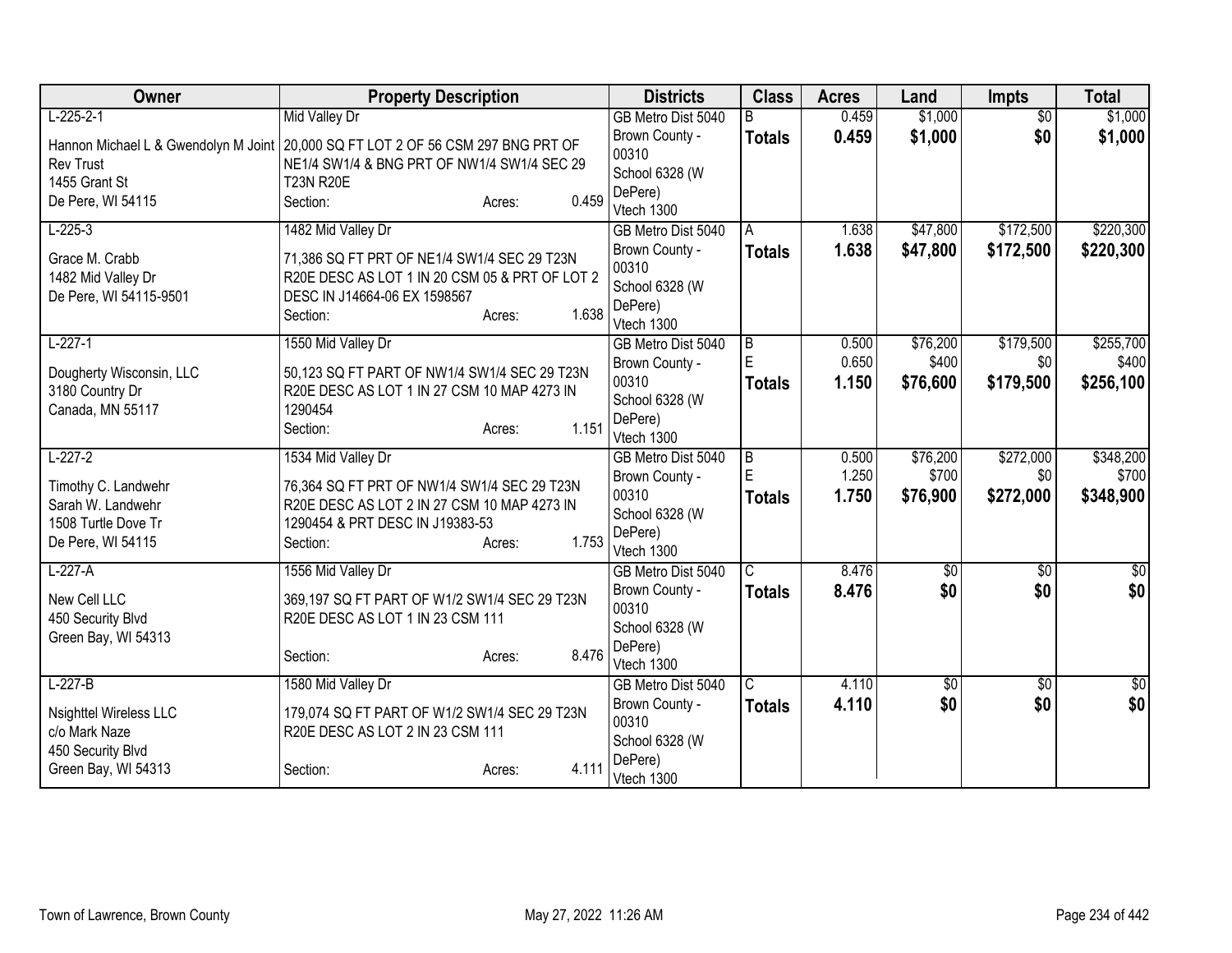| Owner                                         | <b>Property Description</b>                                                                       | <b>Districts</b>        | <b>Class</b>   | <b>Acres</b> | Land      | <b>Impts</b>    | <b>Total</b> |
|-----------------------------------------------|---------------------------------------------------------------------------------------------------|-------------------------|----------------|--------------|-----------|-----------------|--------------|
| $L-229$                                       | 1632 Mid Valley Dr                                                                                | GB Metro Dist 5040      | $\overline{B}$ | 2.000        | \$261,400 | \$310,500       | \$571,900    |
| Ubic Properties, LLC                          | 7.472 AC M/L PRT OF W1/2 SW1/4 SEC 29 T23N R20E                                                   | Brown County -          | $\mathsf E$    | 5.470        | \$2,800   | \$0             | \$2,800      |
| 1397 Lear Ln                                  | DESC IN J14297-03                                                                                 | 00310                   | <b>Totals</b>  | 7.470        | \$264,200 | \$310,500       | \$574,700    |
| De Pere, WI 54115                             |                                                                                                   | School 6328 (W          |                |              |           |                 |              |
|                                               | 7.472<br>Section:<br>Acres:                                                                       | DePere)<br>Vtech 1300   |                |              |           |                 |              |
| $L-23$                                        | 2391 Hickory Rd                                                                                   | GB Metro Dist 5040      | D              | 37.400       | \$8,000   | $\overline{50}$ | \$8,000      |
|                                               |                                                                                                   | Brown County -          | $\mathsf E$    | 1.000        | \$700     | \$0             | \$700        |
| Thomas E. Garrity                             | 45.375 AC M/L GOV'T LOT 1 SEC 13 T22N R19E                                                        | 00310                   | G              | 2.000        | \$45,000  | \$66,000        | \$111,000    |
| William J. Garrity                            |                                                                                                   | School 6328 (W          | M              | 5.000        | \$15,000  | \$0             | \$15,000     |
| 2391 Hickory Rd                               |                                                                                                   | DePere)                 | <b>Totals</b>  | 45.400       | \$68,700  | \$66,000        | \$134,700    |
| De Pere, WI 54115-9434                        | 45.375<br>Section:<br>Acres:                                                                      | Vtech 1300              |                |              |           |                 |              |
| $L-2-3$                                       | County Line Rd Unit RR                                                                            | GB Metro Dist 5040      | A              | 0.670        | \$6,400   | \$0             | \$6,400      |
| Alecia A. Vanlanen et al                      | 29,074 SQ FT OUTLOT 1 OF 40 CSM 75 BNG PART                                                       | Brown County -          | <b>Totals</b>  | 0.670        | \$6,400   | \$0             | \$6,400      |
| c/o Alecia A & Nicholas Van Lanen             | OF GOV'T LOT 1 SEC 10 T22N R19E                                                                   | 00310                   |                |              |           |                 |              |
| 3195 Noah Rd                                  |                                                                                                   | School 6328 (W          |                |              |           |                 |              |
| De Pere, WI 54115                             | 0.667<br>Section:<br>Acres:                                                                       | DePere)                 |                |              |           |                 |              |
|                                               |                                                                                                   | Vtech 1300              |                |              |           |                 |              |
| $L-24$                                        | <b>Hickory Rd</b>                                                                                 | GB Metro Dist 5040      | ID.            | 40.840       | \$8,800   | \$0             | \$8,800      |
| Sik Investments LLC Etal                      | 40.840 AC M/L GOV'T LOT 2 SEC 13 T22N R19E EX                                                     | Brown County -<br>00310 | <b>Totals</b>  | 40.840       | \$8,800   | \$0             | \$8,800      |
| c/o Sjk Investments LLC & County S,           | RR & EX THAT PRT E OF RR & EX 52 CSM 48                                                           | School 6328 (W          |                |              |           |                 |              |
| <b>LLC</b>                                    |                                                                                                   | DePere)                 |                |              |           |                 |              |
| 1766 Camarillo Ct                             | 40.840<br>Section: 13<br>Acres:                                                                   | Vtech 1300              |                |              |           |                 |              |
| De Pere, WI 54115                             |                                                                                                   |                         |                |              |           |                 |              |
| $L - 2 - 4$                                   | 3163 Noah Rd                                                                                      | GB Metro Dist 5040      | A              | 1.801        | \$51,000  | \$473,500       | \$524,500    |
| Jacques P. Grun                               | 78,458 SQ FT OUTLOT 2 OF 40 CSM 75 BNG PART                                                       | Brown County -<br>00310 | <b>Totals</b>  | 1.801        | \$51,000  | \$473,500       | \$524,500    |
| c/o Jacques P Grun & Ste Abitz-Grun           | OF GOV'T LOT 1 SEC 10 T22N R19E                                                                   | School 6328 (W          |                |              |           |                 |              |
| 3163 Noah Rd                                  |                                                                                                   | DePere)                 |                |              |           |                 |              |
| De Pere, WI 54115                             | 1.801<br>Section:<br>Acres:                                                                       | Vtech 1300              |                |              |           |                 |              |
| $L-241$                                       | 1326 Sand Acres Dr Unit BLK                                                                       | GB Metro Dist 5040      | $\overline{D}$ | 8.000        | \$1,700   | $\sqrt{$0}$     | \$1,700      |
|                                               |                                                                                                   | Brown County -          | E              | 3.389        | \$26,000  | \$0             | \$26,000     |
| Drewiske Norbert R Revocable Trust            | 11.359 AC M/L N 16.32 CHS OF NE1/4 NE1/4 SEC 30                                                   | 00310                   | Totals         | 11.389       | \$27,700  | \$0             | \$27,700     |
| c/o Norbert R. Drewiske<br>1326 Sand Acres Dr | T23N R20E EX S 3.82 CHS OF E 4.25 CHS & EX HWY<br>& EX 996 R 130 & EX J7343-1 & EX 14 CSM 97 & EX | School 6328 (W          |                |              |           |                 |              |
| De Pere, WI 54115-9487                        | 11.359<br>Section:<br>Acres:                                                                      | DePere)                 |                |              |           |                 |              |
|                                               |                                                                                                   | Vtech 1300              |                |              |           |                 |              |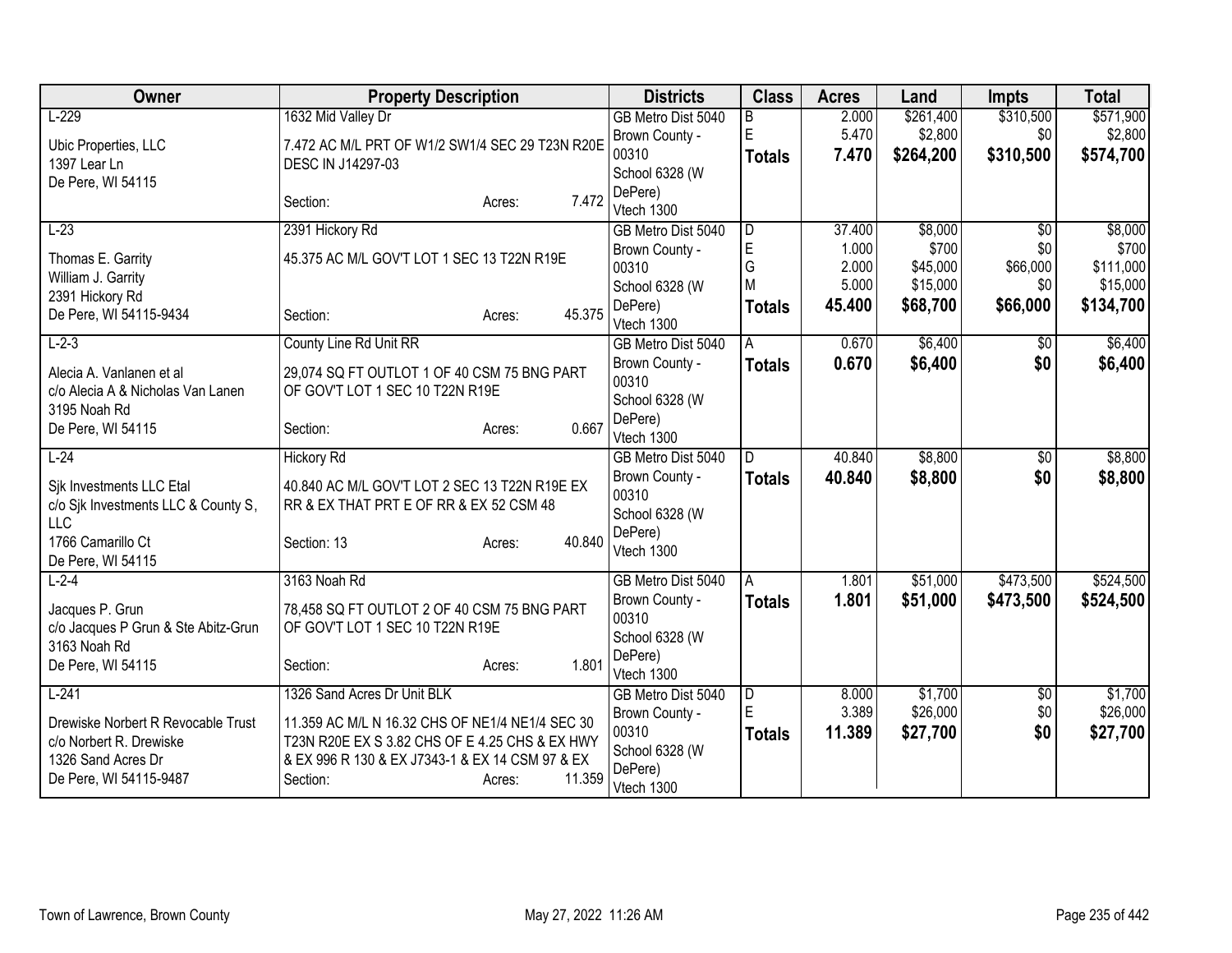| Owner                           | <b>Property Description</b>                      | <b>Districts</b>                 | <b>Class</b>  | <b>Acres</b> | Land     | <b>Impts</b>    | <b>Total</b> |
|---------------------------------|--------------------------------------------------|----------------------------------|---------------|--------------|----------|-----------------|--------------|
| $L-24-1$                        | 2315 Hickory Rd                                  | GB Metro Dist 5040               |               | 5.030        | \$1,100  | $\overline{50}$ | \$1,100      |
| Kodiak Excavating Inc           | 217,927 SQ FT LOT 1 OF 52 CSM 48 BNG PRT OF      | Brown County -                   | <b>Totals</b> | 5.030        | \$1,100  | \$0             | \$1,100      |
| 733 Borvan Ave                  | GOV'T LOT 2 SEC 13 T22N R19E                     | 00310                            |               |              |          |                 |              |
| Green Bay, WI 54304             |                                                  | School 6328 (W                   |               |              |          |                 |              |
|                                 | 5.002<br>Section: 13<br>Acres:                   | DePere)<br>Vtech 1300            |               |              |          |                 |              |
| $L-241-1$                       | 1326 Sand Acres Dr                               | GB Metro Dist 5040               | A             | 1.625        | \$72,500 | \$217,400       | \$289,900    |
|                                 |                                                  | Brown County -                   | <b>Totals</b> | 1.625        | \$72,500 | \$217,400       | \$289,900    |
| Bryan M. Vander Bloomen         | 1.625 AC M/L N 285 FT OF E 330 FT OF NE1/4 NE1/4 | 00310                            |               |              |          |                 |              |
| Mackenzie R. Vander Bloomen     | SEC 30 T23N R20E EX HWY                          | School 6328 (W                   |               |              |          |                 |              |
| 1326 Sand Acres Dr              |                                                  | DePere)                          |               |              |          |                 |              |
| De Pere, WI 54115               | 1.625<br>Section:<br>Acres:                      | Vtech 1300                       |               |              |          |                 |              |
| $L-241-2$                       | 1334 Sand Acres Dr                               | GB Metro Dist 5040               | A             | 1.185        | \$60,200 | \$167,400       | \$227,600    |
| Michael D. Vanderbloomen et al  | 51,621 SQ FT LOT 1 OF 14 CSM 97 BNG PART OF      | Brown County -                   | <b>Totals</b> | 1.185        | \$60,200 | \$167,400       | \$227,600    |
| c/o Michael D & Mary Jo Bloomen | NE1/4 NE1/4 SEC 30 T23N R20E                     | 00310                            |               |              |          |                 |              |
| 1334 Sand Acres Dr              |                                                  | School 6328 (W                   |               |              |          |                 |              |
| De Pere, WI 54115-9487          | 1.185<br>Section:<br>Acres:                      | DePere)<br>Vtech 1300            |               |              |          |                 |              |
| $L-241-3$                       | 1354 Sand Acres Dr                               | GB Metro Dist 5040               | A             | 1.185        | \$60,200 | \$181,500       | \$241,700    |
|                                 |                                                  | Brown County -                   | <b>Totals</b> | 1.185        | \$60,200 | \$181,500       | \$241,700    |
| Lynn Liddle Drewiske            | 51,621 SQ FT LOT 2 OF 14 CSM 97 MAP 2822 IN      | 00310                            |               |              |          |                 |              |
| 1354 Sand Acres Dr              | 1037460 BNG PART OF NE1/4 NE1/4 SEC 30 T23N      | School 6328 (W                   |               |              |          |                 |              |
| De Pere, WI 54115               | <b>R20E</b>                                      | DePere)                          |               |              |          |                 |              |
|                                 | 1.185<br>Section:<br>Acres:                      | Vtech 1300                       |               |              |          |                 |              |
| $L-241-4$                       | 1364 Sand Acres Dr                               | GB Metro Dist 5040               | A             | 1.185        | \$60,200 | \$228,700       | \$288,900    |
| David J. Bachman                | 51,621 SQ FT LOT 3 OF 14 CSM 97 MAP 2822 IN      | Brown County -                   | <b>Totals</b> | 1.185        | \$60,200 | \$228,700       | \$288,900    |
| Lori E. Bachman                 | 1037460 BNG PART OF NE1/4 NE1/4 SEC 30 T23N      | 00310                            |               |              |          |                 |              |
| 1364 Sand Acres Dr              | <b>R20E</b>                                      | School 6328 (W                   |               |              |          |                 |              |
| De Pere, WI 54115               | 1.185<br>Section:<br>Acres:                      | DePere)                          |               |              |          |                 |              |
| $L-242$                         | 1386 Sand Acres Dr                               | Vtech 1300<br>GB Metro Dist 5040 | A             | 2.907        | \$89,300 | \$337,300       | \$426,600    |
|                                 |                                                  | Brown County -                   |               | 2.907        | \$89,300 | \$337,300       | \$426,600    |
| Minten Irrevocable Family Trust | 126,612 SQ FT LOT 1 OF 29 CSM 159 BNG PRT OF     | 00310                            | <b>Totals</b> |              |          |                 |              |
| 1671 Cady Ln                    | NE1/4 NE1/4 & PART OF SE1/4 NE1/4 SEC 30 T23N    | School 6328 (W                   |               |              |          |                 |              |
| De Pere, WI 54115               | R20E & PART OF LOT 12 SAND ACRES ESTATES         | DePere)                          |               |              |          |                 |              |
|                                 | 2.907<br>Section:<br>Acres:                      | Vtech 1300                       |               |              |          |                 |              |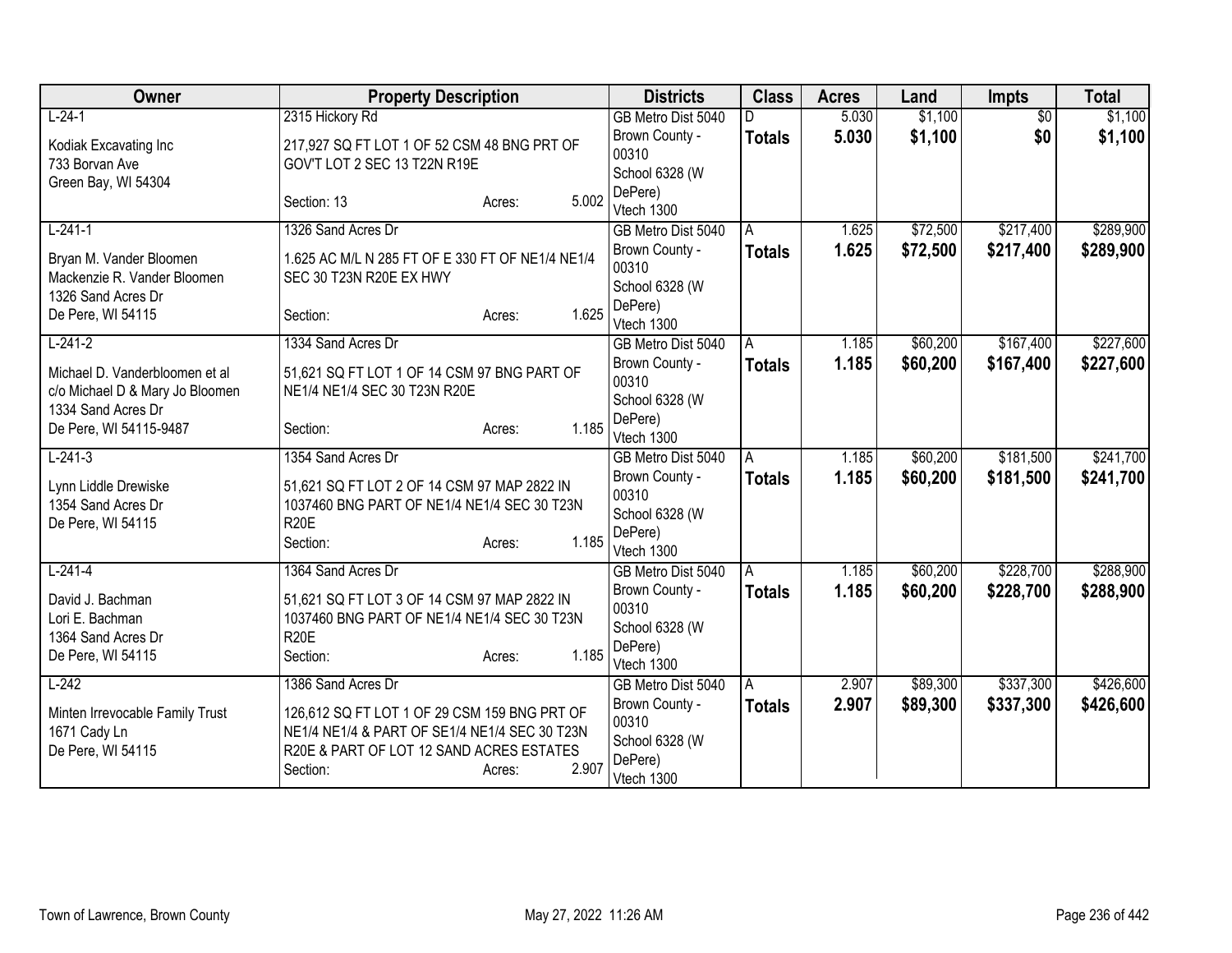| Owner                                                                                  | <b>Property Description</b>                                                                                                                    | <b>Districts</b>                                                   | <b>Class</b>  | <b>Acres</b> | Land      | <b>Impts</b>    | <b>Total</b> |
|----------------------------------------------------------------------------------------|------------------------------------------------------------------------------------------------------------------------------------------------|--------------------------------------------------------------------|---------------|--------------|-----------|-----------------|--------------|
| $L-24-2$                                                                               | 2265 Hickory Rd                                                                                                                                | GB Metro Dist 5040                                                 | D.            | 4.000        | \$900     | $\overline{50}$ | \$900        |
| Sik Investments LLC Etal<br>c/o Sjk Investments LLC & County S,<br><b>LLC</b>          | 174,240 SQ FT LOT 2 OF 52 CSM 48 BNG PRT OF<br>GOV'T LOT 2 SEC 13 T22N R19E                                                                    | Brown County -<br>00310<br>School 6328 (W                          | <b>Totals</b> | 4.000        | \$900     | \$0             | \$900        |
| 1766 Camarillo Ct<br>De Pere, WI 54115                                                 | 4.000<br>Section: 13<br>Acres:                                                                                                                 | DePere)<br>Vtech 1300                                              |               |              |           |                 |              |
| $L-24-3$                                                                               | 2241 Hickory Rd                                                                                                                                | GB Metro Dist 5040                                                 | B             | 5.000        | \$130,000 | \$388,000       | \$518,000    |
| Dtb Enterprises LLC<br>387 Lantern Ln<br>De Pere, WI 54115                             | 217,800 SQ FT LOT 3 OF 52 CSM 48 BNG PRT OF<br>GOV'T LOT 2 SEC 13 T22N R19E                                                                    | Brown County -<br>00310<br>School 6328 (W                          | <b>Totals</b> | 5.000        | \$130,000 | \$388,000       | \$518,000    |
|                                                                                        | 5.000<br>Section: 13<br>Acres:                                                                                                                 | DePere)<br>Vtech 1300                                              |               |              |           |                 |              |
| $L-246$                                                                                | 1496 Sand Acres Dr                                                                                                                             | GB Metro Dist 5040                                                 | A             | 1.160        | \$59,500  | \$255,500       | \$315,000    |
| James B. Hoslet<br>Diane M. Hoslet<br>1496 Sand Acres Dr<br>De Pere, WI 54115-9036     | 50,529 SQ FT LOT 1 OF 33 CSM 192 MAP 5119 IN<br>1485090 BNG PRT OF SW1/4 NE1/4 SEC 30 T23N<br><b>R20E</b><br>1.160<br>Section:<br>Acres:       | Brown County -<br>00310<br>School 6328 (W<br>DePere)               | <b>Totals</b> | 1.160        | \$59,500  | \$255,500       | \$315,000    |
| $L-246-1$                                                                              | 1510 Sand Acres Dr                                                                                                                             | Vtech 1300<br>GB Metro Dist 5040                                   | l A           | 3.005        | \$90,000  | \$225,600       | \$315,600    |
| Daniel G. Minten<br>1510 Sand Acres Dr<br>De Pere, WI 54115-9523                       | 130,905 SQ FT LOT 1 OF 21 CSM 192 & PRT DESC IN<br>J21507-56 BNG PRT OF SW1/4 NE1/4 SEC 30 T23N<br><b>R20E</b><br>3.005<br>Section:<br>Acres:  | Brown County -<br>00310<br>School 6328 (W<br>DePere)<br>Vtech 1300 | <b>Totals</b> | 3.005        | \$90,000  | \$225,600       | \$315,600    |
| $L-246-2$                                                                              | 1484 Sand Acres Dr                                                                                                                             | GB Metro Dist 5040                                                 | A             | 2.614        | \$78,600  | \$218,300       | \$296,900    |
| John Schumerth Jr<br>Cynthia Schumerth<br>1484 Sand Acres Dr<br>De Pere, WI 54115-9036 | 113,855 SQ FT LOT 2 OF 33 CSM 192 BNG PRT OF<br>SW1/4 NE1/4 & BNG PRT OF SE1/4 NE1/4 SEC 30<br><b>T23N R20E</b><br>2.614<br>Section:<br>Acres: | Brown County -<br>00310<br>School 6328 (W<br>DePere)<br>Vtech 1300 | <b>Totals</b> | 2.614        | \$78,600  | \$218,300       | \$296,900    |
| $L-246-3$                                                                              | 1476 Sand Acres Dr                                                                                                                             | GB Metro Dist 5040                                                 | A             | 1.221        | \$61,200  | \$250,900       | \$312,100    |
| Benjamin R. Steiner<br>1476 Sand Acres Dr<br>De Pere, WI 54115-9036                    | 53,165 SQ FT LOT 3 OF 33 CSM 192 BNG PRT OF<br>SW1/4 NE1/4 & BNG PRT OF SE1/4 NE1/4 SEC 30<br><b>T23N R20E</b><br>1.220<br>Section:<br>Acres:  | Brown County -<br>00310<br>School 6328 (W<br>DePere)<br>Vtech 1300 | <b>Totals</b> | 1.221        | \$61,200  | \$250,900       | \$312,100    |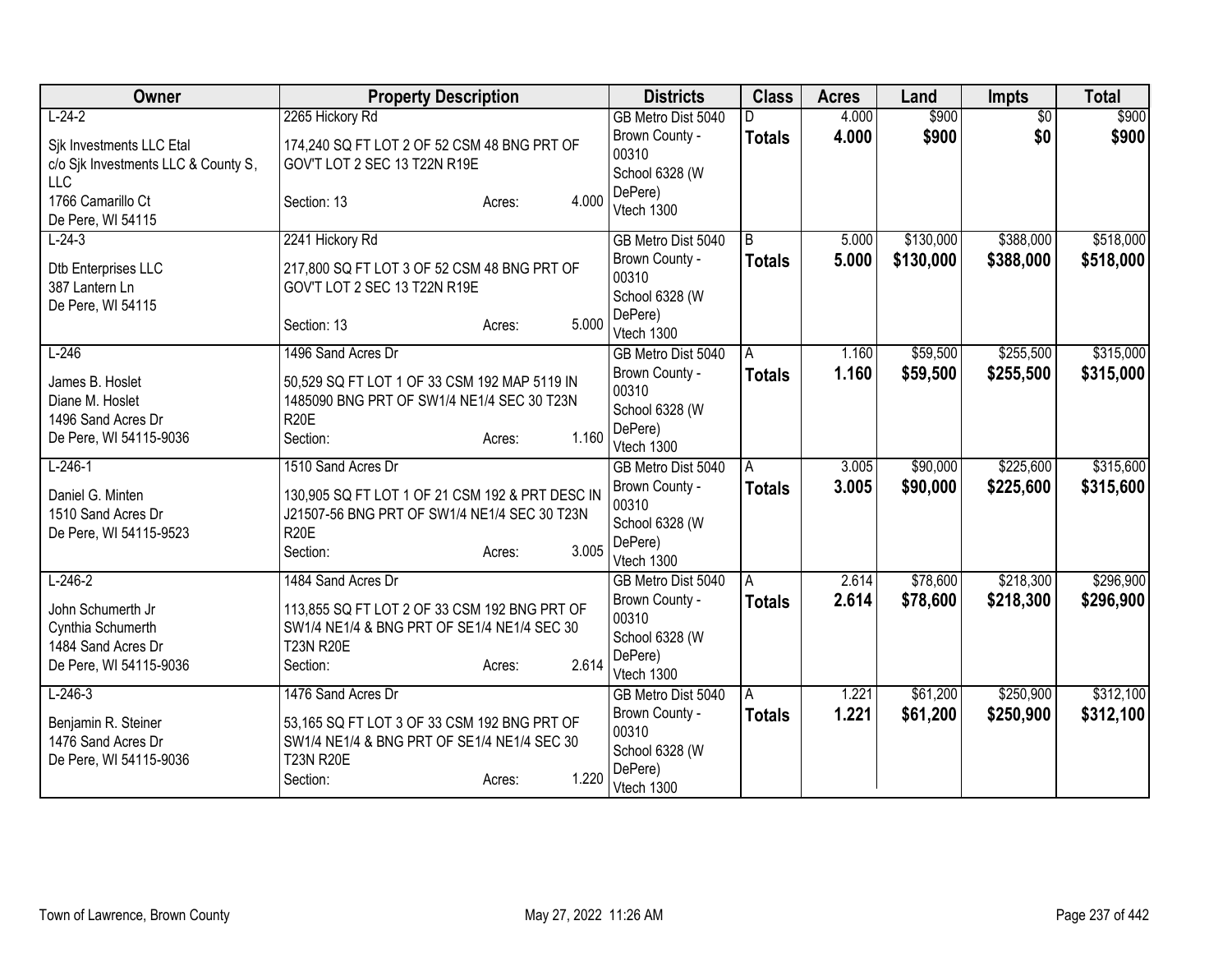| Owner                                                                         | <b>Property Description</b>                                                                                                                            | <b>Districts</b>                                     | <b>Class</b>       | <b>Acres</b>   | Land             | <b>Impts</b> | <b>Total</b>     |
|-------------------------------------------------------------------------------|--------------------------------------------------------------------------------------------------------------------------------------------------------|------------------------------------------------------|--------------------|----------------|------------------|--------------|------------------|
| $L-246-4$                                                                     | 1470 Sand Acres Dr                                                                                                                                     | GB Metro Dist 5040                                   |                    | 1.030          | \$55,800         | \$225,000    | \$280,800        |
| Marc G. Grassel<br>Dinah A. Grassel                                           | 44,880 SQ FT LOT 4 OF 29 CSM 162 BNG PRT OF<br>SW1/4 NE1/4 & BNG PRT OF SE1/4 NE1/4 SEC 30                                                             | Brown County -<br>00310<br>School 6328 (W            | <b>Totals</b>      | 1.030          | \$55,800         | \$225,000    | \$280,800        |
| 1470 Sand Acres Dr<br>De Pere, WI 54115-9036                                  | <b>T23N R20E</b><br>1.030<br>Section:<br>Acres:                                                                                                        | DePere)<br>Vtech 1300                                |                    |                |                  |              |                  |
| $L-249-2$                                                                     | 1475 Sandy Springs Ct                                                                                                                                  | GB Metro Dist 5040                                   | Α                  | 2.530          | \$86,700         | \$317,100    | \$403,800        |
| Alan K. Eberius<br>Judith L. Eberius                                          | 110,223 SQ FT LOT 2 OF 29 CSM 165 BNG PRT SE1/4<br>NE1/4 SEC 30 T23N R20E                                                                              | Brown County -<br>00310<br>School 6328 (W            | Totals             | 2.530          | \$86,700         | \$317,100    | \$403,800        |
| 1475 Sandy Springs Ct<br>De Pere, WI 54115-9020                               | 2.530<br>Section:<br>Acres:                                                                                                                            | DePere)<br>Vtech 1300                                |                    |                |                  |              |                  |
| $L-249-3$                                                                     | 1478 Sandy Springs Ct                                                                                                                                  | GB Metro Dist 5040                                   | A                  | 2.564          | \$86,900         | \$314,200    | \$401,100        |
| Patrick F. Vanvonderen<br>Lori A. Vanvonderen<br>1478 Sandy Springs Ct        | 111,675 SQ FT LOT 3 OF 29 CSM 165 BNG PRT SE1/4<br>NE1/4 SEC 30 T23N R20E                                                                              | Brown County -<br>00310<br>School 6328 (W            | Totals             | 2.564          | \$86,900         | \$314,200    | \$401,100        |
| De Pere, WI 54115-9020                                                        | 2.564<br>Section:<br>Acres:                                                                                                                            | DePere)<br>Vtech 1300                                |                    |                |                  |              |                  |
| $L-25$                                                                        | <b>Hickory Rd</b>                                                                                                                                      | GB Metro Dist 5040                                   | $\overline{D}$     | 5.667          | \$1,200          | \$0          | \$1,200          |
| Sik Investments LLC Etal<br>c/o Sjk Investments LLC & County S,<br><b>LLC</b> | 5.667 AC M/L PRT GOV'T LOT 3 SEC 13 T22N R19E<br>LYG NW OF RR                                                                                          | Brown County -<br>00310<br>School 6328 (W            | E<br><b>Totals</b> | 0.733<br>6.400 | \$500<br>\$1,700 | \$0<br>\$0   | \$500<br>\$1,700 |
| 1766 Camarillo Ct<br>De Pere, WI 54115                                        | 5.667<br>Section: 13<br>Acres:                                                                                                                         | DePere)<br>Vtech 1300                                |                    |                |                  |              |                  |
| $L-2-5$                                                                       | 3157 Noah Rd                                                                                                                                           | GB Metro Dist 5040                                   | A                  | 2.860          | \$65,200         | \$403,200    | \$468,400        |
| Robert C. Van Lanen<br>Attn: Robert C Van Lanen<br>3157 Noah Rd               | 124,610 SQ FT LOT 1 OF 40 CSM 77 BNG PART OF<br>GOV'T LOT 1 SEC 10 T22N R19E                                                                           | Brown County -<br>00310<br>School 6328 (W            | <b>Totals</b>      | 2.860          | \$65,200         | \$403,200    | \$468,400        |
| De Pere, WI 54115                                                             | 2.861<br>Section:<br>Acres:                                                                                                                            | DePere)<br>Vtech 1300                                |                    |                |                  |              |                  |
| $L-250-1$                                                                     | 1781 Grant St                                                                                                                                          | GB Metro Dist 5040                                   | B                  | 11.770         | \$588,500        | \$7,411,500  | \$8,000,000      |
| Ag Properties LLC<br>333 Bishops Way Ste 141<br>Brookfield, WI 53005          | 512,799 SQ FT LOT 2 OF 47 CSM 344 BNG PRT OF<br>LOT 1 SHADOW RIDGE & BNG PRT OF NE1/4 NW1/4<br><b>SEC 30 T23N R20E</b><br>11.772<br>Section:<br>Acres: | Brown County -<br>00310<br>School 6328 (W<br>DePere) | <b>Totals</b>      | 11.770         | \$588,500        | \$7,411,500  | \$8,000,000      |
|                                                                               |                                                                                                                                                        | Vtech 1300                                           |                    |                |                  |              |                  |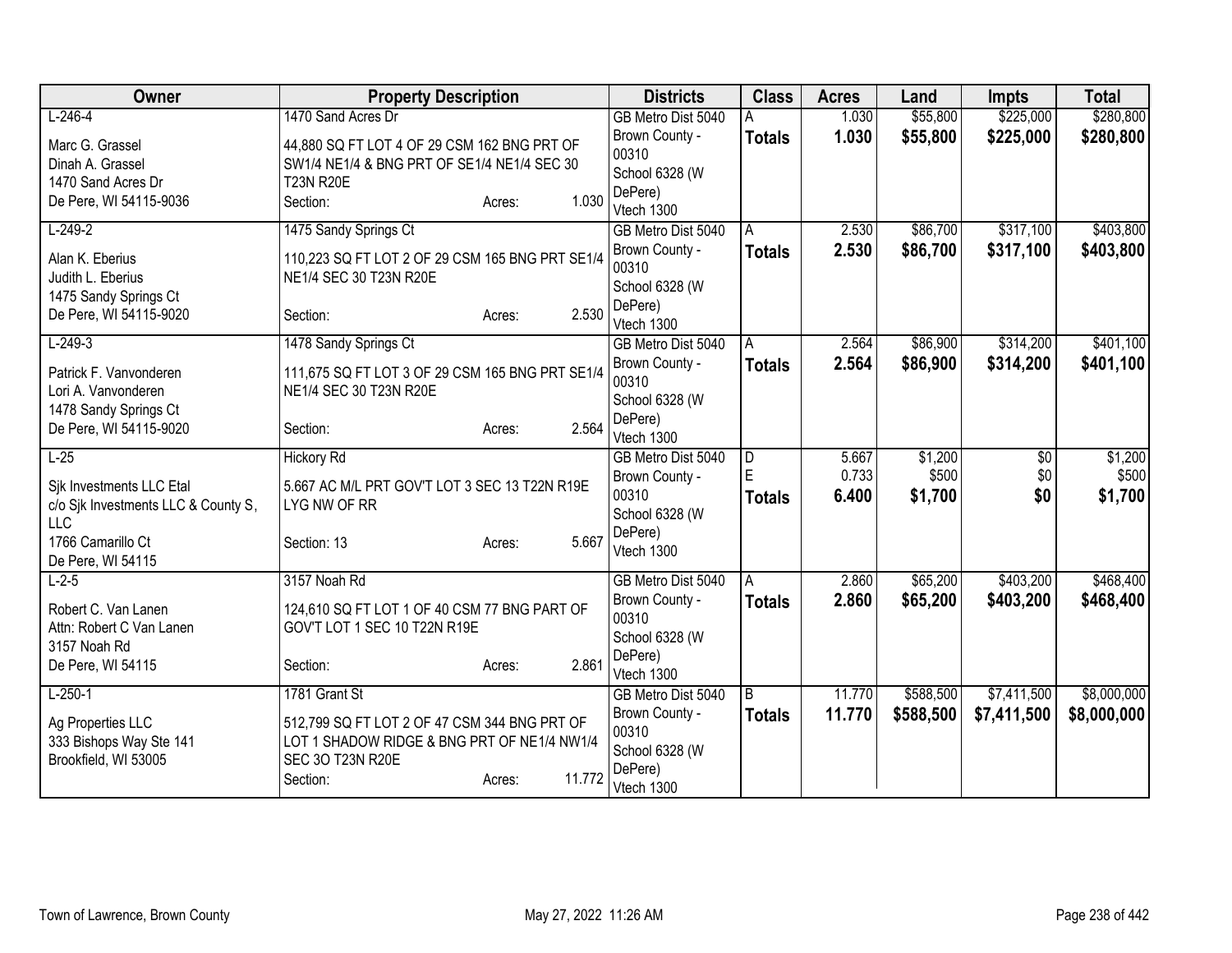| Owner                             | <b>Property Description</b>                     |                 | <b>Districts</b>        | <b>Class</b>  | <b>Acres</b> | Land      | <b>Impts</b>    | <b>Total</b> |
|-----------------------------------|-------------------------------------------------|-----------------|-------------------------|---------------|--------------|-----------|-----------------|--------------|
| $L-251$                           | 1895 Grant St                                   |                 | GB Metro Dist 5040      |               | 3.706        | \$2,400   | $\overline{50}$ | \$2,400      |
| Daniel J. Kocken                  | 161,452 SQ FT LOT 1 OF 51 CSM 305 BNG PRT OF    |                 | Brown County -          | <b>Totals</b> | 3.706        | \$2,400   | \$0             | \$2,400      |
| Marty J. Kocken                   | NE1/4 NW1/4 & PRT OF NW1/4 NW1/4 SEC 30 T23N    |                 | 00310                   |               |              |           |                 |              |
| 734 Mystery Ct                    | <b>R20E</b>                                     |                 | School 6328 (W          |               |              |           |                 |              |
| De Pere, WI 54115-9075            | Section:                                        | 3.706<br>Acres: | DePere)                 |               |              |           |                 |              |
|                                   |                                                 |                 | Vtech 1300              |               |              |           |                 |              |
| $L-251-1$                         | 1879 Grant St                                   |                 | GB Metro Dist 5040      | B             | 3.756        | \$145,100 | \$228,000       | \$373,100    |
| Daniel J. Kocken                  | 163,630 SQ FT LOT 1 OF 14 CSM 161 BNG PRT OF    |                 | Brown County -<br>00310 | <b>Totals</b> | 3.756        | \$145,100 | \$228,000       | \$373,100    |
| Marty J. Kocken                   | NE/14 NW1/4 SEC 30 T23N R20E & PRT DESC IN      |                 | School 6328 (W          |               |              |           |                 |              |
| 734 Mystery Ct                    | 1553153 & PRT DESC IN 2189298 & EX PRT DESC IN  |                 | DePere)                 |               |              |           |                 |              |
| De Pere, WI 54115-9075            | Section:                                        | 3.756<br>Acres: | Vtech 1300              |               |              |           |                 |              |
| $L-252$                           | 1939 Grant St                                   |                 | GB Metro Dist 5040      | A             | 3.582        | \$74,500  | \$160,000       | \$234,500    |
|                                   |                                                 |                 | Brown County -          | <b>Totals</b> | 3.582        | \$74,500  | \$160,000       | \$234,500    |
| Donald De Ruyter                  | 156,037 SQ FT M/L LOT 2 OF 50 CSM 20 BNG PRT OF |                 | 00310                   |               |              |           |                 |              |
| Attn: Donald De Ruyter            | NW1/4 NW1/4 SEC 30 T23N R20E                    |                 | School 6328 (W          |               |              |           |                 |              |
| 1939 Grant St                     |                                                 |                 | DePere)                 |               |              |           |                 |              |
| De Pere, WI 54115-9486            | Section:                                        | 3.582<br>Acres: | Vtech 1300              |               |              |           |                 |              |
| $L-252-2$                         | 1975 Grant St                                   |                 | GB Metro Dist 5040      | B             | 4.859        | \$167,200 | \$1,132,000     | \$1,299,200  |
| Grant Street Mini Warehouses, LLC | 211,640 SQ FT M/L LOT 3 OF 50 CSM 20 BNG PRT OF |                 | Brown County -          | <b>Totals</b> | 4.859        | \$167,200 | \$1,132,000     | \$1,299,200  |
| 3684 Packerland Dr                | NW1/4 NW1/4 SEC 30 T23N R20E                    |                 | 00310                   |               |              |           |                 |              |
| De Pere, WI 54115-6854            |                                                 |                 | School 6328 (W          |               |              |           |                 |              |
|                                   | Section:                                        | 4.859<br>Acres: | DePere)                 |               |              |           |                 |              |
|                                   |                                                 |                 | Vtech 1300              |               |              |           |                 |              |
| $L-253$                           | 2031 Grant St                                   |                 | GB Metro Dist 5040      | D             | 8.542        | \$1,700   | $\overline{50}$ | \$1,700      |
| Ambrosius Family LP               | 8.542 AC M/L W 12.25 AC NW1/4 NW FRAC1/4 SEC 30 |                 | Brown County -          | <b>Totals</b> | 8.542        | \$1,700   | \$0             | \$1,700      |
| 3415 Schubert Pl                  | T23N R20E EX 22 CSM 223 & EX 2191744            |                 | 00310                   |               |              |           |                 |              |
| Green Bay, WI 54311               |                                                 |                 | School 6328 (W          |               |              |           |                 |              |
|                                   | Section:                                        | 8.542<br>Acres: | DePere)<br>Vtech 1300   |               |              |           |                 |              |
| $L-253-1$                         | 2027 Grant St                                   |                 | GB Metro Dist 5040      | A             | 3.157        | \$61,900  | \$207,000       | \$268,900    |
|                                   |                                                 |                 | Brown County -          |               | 3.157        | \$61,900  | \$207,000       | \$268,900    |
| Lonnie L. Swaney et al            | 137,529 SQ FT PART OF W 12.25 AC OF NW1/4 NW1/4 |                 | 00310                   | <b>Totals</b> |              |           |                 |              |
| c/o Lonnie Swaney Pegg L. Swaney  | SEC 30 T23N R20E DESC AS LOT 1 IN 22 CSM 223    |                 | School 6328 (W          |               |              |           |                 |              |
| 2027 Grant St                     |                                                 |                 | DePere)                 |               |              |           |                 |              |
| De Pere, WI 54115-9486            | Section:                                        | 3.157<br>Acres: | Vtech 1300              |               |              |           |                 |              |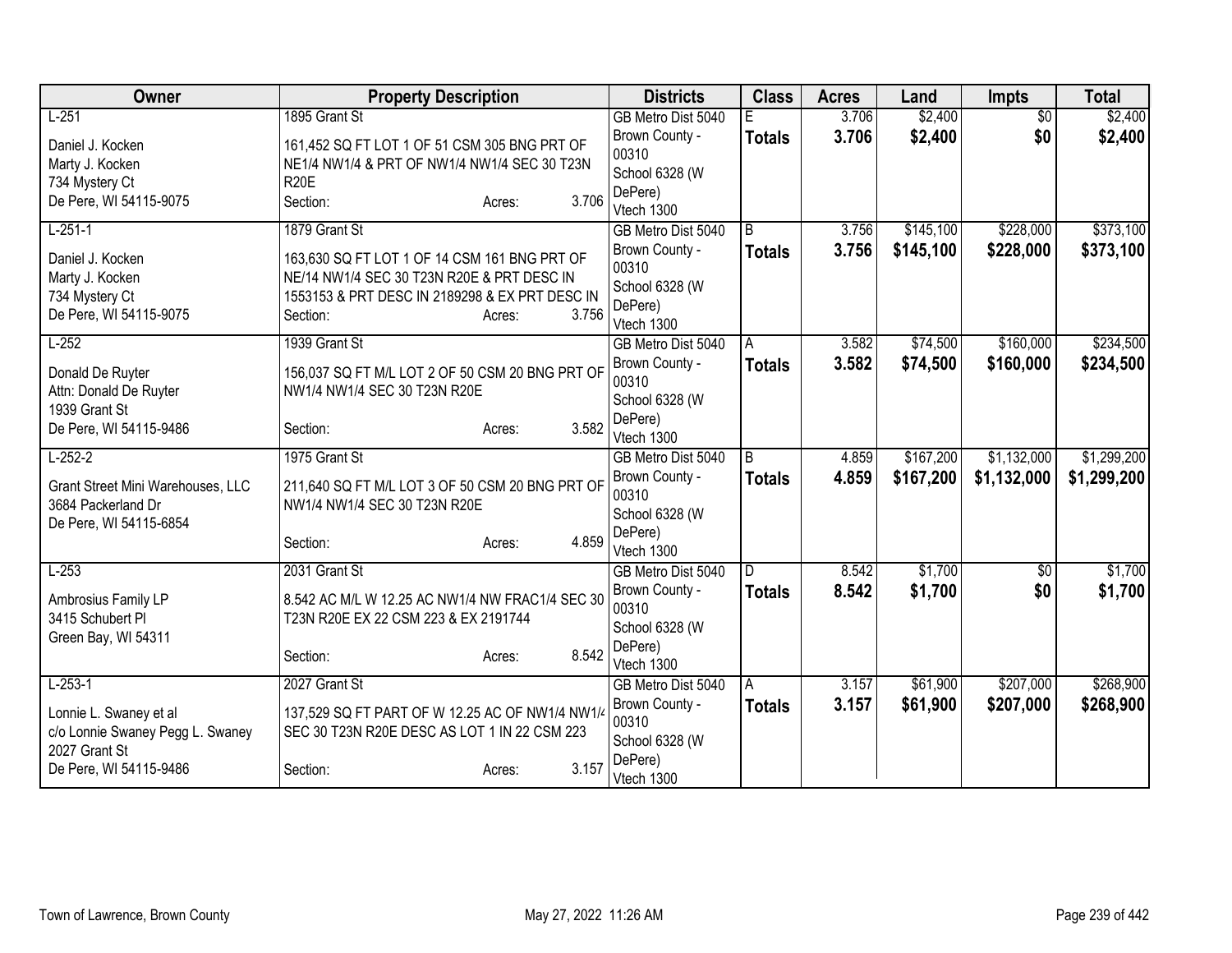| Owner                                                                                                               | <b>Property Description</b>                                                                                                                                                   | <b>Districts</b>                                                   | <b>Class</b>       | <b>Acres</b>    | Land                 | <b>Impts</b>                            | <b>Total</b>           |
|---------------------------------------------------------------------------------------------------------------------|-------------------------------------------------------------------------------------------------------------------------------------------------------------------------------|--------------------------------------------------------------------|--------------------|-----------------|----------------------|-----------------------------------------|------------------------|
| $L-255$                                                                                                             | 1550 Quarry Park Rd                                                                                                                                                           | GB Metro Dist 5040                                                 | R                  | 14.020          | \$701,000            | \$11,839,000                            | \$12,540,000           |
| <b>Qpal LLC</b><br>c/o Toonen Companies; Redj, LLC                                                                  | 610,763 SQ FT LOT 4 OF 50 CSM 248 BNG PRT OF<br>SW1/4 NW1/4 SEC 30 T23N R20E                                                                                                  | Brown County -<br>00310                                            | <b>Totals</b>      | 14.020          |                      | \$701,000   \$11,839,000   \$12,540,000 |                        |
| 2830 Curry Ct Ste #4<br>Green Bay, WI 54311-4877                                                                    | 14.021<br>Section:<br>Acres:                                                                                                                                                  | School 6328 (W<br>DePere)<br>Vtech 1300                            |                    |                 |                      |                                         |                        |
| $L-256$                                                                                                             | $Cth$ Ee                                                                                                                                                                      | GB Metro Dist 5040                                                 | D                  | 11.916          | \$2,300              | \$0                                     | \$2,300                |
| Ambrosius Family LP<br>3415 Schubert PI<br>Green Bay, WI 54311                                                      | 11.916 AC M/L W 12.23A OF SW1/4 NW FRAC 1/4 SEC<br>30 T23N R20E EX 2191746 & PRT IN 2191745                                                                                   | Brown County -<br>00310<br>School 6328 (W<br>DePere)               | <b>Totals</b>      | 11.916          | \$2,300              | \$0                                     | \$2,300                |
|                                                                                                                     | 11.916<br>Section:<br>Acres:                                                                                                                                                  | Vtech 1300                                                         |                    |                 |                      |                                         |                        |
| $L-258$<br>Lee B. Vanroy et al                                                                                      | 1644 Sand Acres Dr<br>51,172 SQ FT LOT 2 OF 63 CSM 81 BNG PRT OF                                                                                                              | GB Metro Dist 5040<br>Brown County -                               | A<br><b>Totals</b> | 1.170<br>1.170  | \$59,800<br>\$59,800 | \$406,900<br>\$406,900                  | \$466,700<br>\$466,700 |
| c/o Lee & Nancy Van Roy<br>1644 Sand Acres Dr<br>De Pere, WI 54115-9523                                             | SE1/4 SW1/4 & BNG PRT OF NE1/4 SW1/4 SEC 30<br><b>T23N R20E</b><br>1.174<br>Section:<br>Acres:                                                                                | 00310<br>School 6328 (W<br>DePere)<br>Vtech 1300                   |                    |                 |                      |                                         |                        |
| $L-258-1$                                                                                                           | Sand Acres Dr                                                                                                                                                                 | GB Metro Dist 5040                                                 | A                  | 1.080           | \$57,200             | \$0                                     | \$57,200               |
| Lee B. Vanroy et al<br>c/o Lee & Nancy Van Roy<br>1644 Sand Acres Dr<br>De Pere, WI 54115-9523                      | 46,836 SQ FT LOT 1 OF 63 CSM 81 BNG PRT OF<br>SE1/4 SW1/4 SEC 30 T23N R20E<br>1.075<br>Section:<br>Acres:                                                                     | Brown County -<br>00310<br>School 6328 (W<br>DePere)<br>Vtech 1300 | <b>Totals</b>      | 1.080           | \$57,200             | \$0                                     | \$57,200               |
| $L-259$                                                                                                             | 1630 Sand Acres Dr                                                                                                                                                            | GB Metro Dist 5040                                                 | E5                 | 4.115           | $\overline{50}$      | $\overline{50}$                         | $\overline{50}$        |
| Lawrence Cemetery<br>c/o Lawrence Cemetery Assoc Brenda<br>Gauger<br>1902 Lost Dauphin Rd<br>De Pere, WI 54115-1716 | 4.117 AC M/L PRT E1/2 SW1/4 SEC 30 T23N R20E<br>COM INT S/LINE & C/L HWY, TH NE ALG C/L 356 FT,<br>TH N61*15'W 334 FT, TH S29* 30'W 420 FT, TH<br>4.117<br>Section:<br>Acres: | Brown County -<br>00310<br>School 6328 (W<br>DePere)<br>Vtech 1300 | <b>Totals</b>      | 4.115           | \$0                  | \$0                                     | \$0                    |
| $L-260$                                                                                                             | 1950 Scheuring Rd                                                                                                                                                             | GB Metro Dist 5040                                                 | $\overline{B}$     | 78.000          | \$960,000            | \$3,000                                 | \$963,000              |
| Northeast Asphalt Inc<br>PO Box 1632<br>Waukesha, WI 53187-1632                                                     | 84.294 AC M/L LOT 1 OF 51 CSM 22 BNG PRT OF<br>NW1/4 SW1/4 & BNG PRT OF SW1/4 SW1/4 SEC 30<br><b>T23N R20E</b><br>84.294<br>Section:<br>Acres:                                | Brown County -<br>00310<br>School 6328 (W<br>DePere)<br>Vtech 1300 | E<br><b>Totals</b> | 6.294<br>84.294 | \$4,100<br>\$964,100 | \$0<br>\$3,000                          | \$4,100<br>\$967,100   |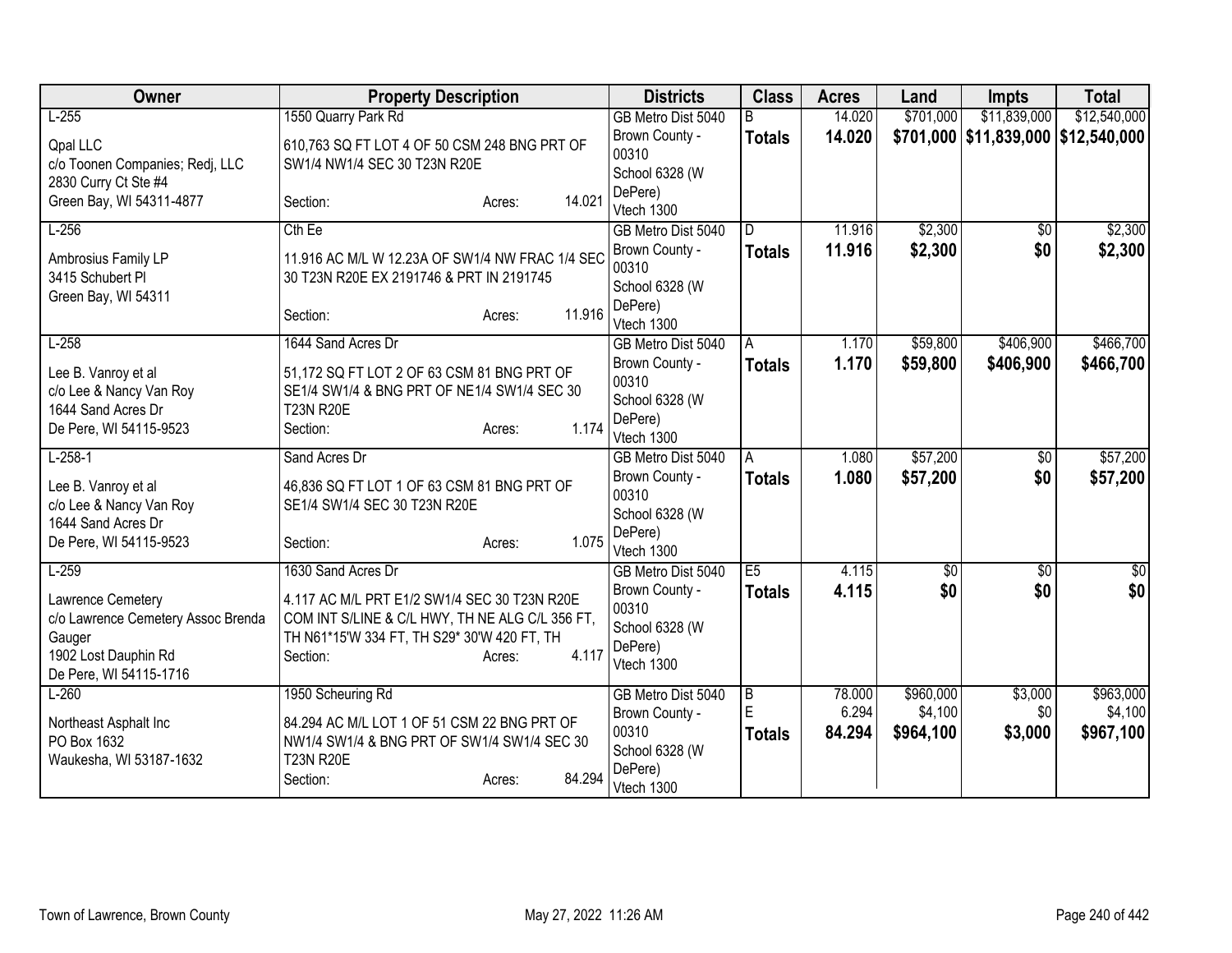| Owner                                                                                                                                           | <b>Property Description</b>                                                                                                                                                | <b>Districts</b>                                                                            | <b>Class</b>        | <b>Acres</b>   | Land                   | <b>Impts</b>           | <b>Total</b>           |
|-------------------------------------------------------------------------------------------------------------------------------------------------|----------------------------------------------------------------------------------------------------------------------------------------------------------------------------|---------------------------------------------------------------------------------------------|---------------------|----------------|------------------------|------------------------|------------------------|
| $L-260-1$                                                                                                                                       | <b>Quarry Park Dr</b>                                                                                                                                                      | GB Metro Dist 5040                                                                          | R                   | 1.222          | \$45,600               | $\overline{50}$        | \$45,600               |
| Innovative Companies Inc<br>1690 Sand Acres Dr<br>De Pere, WI 54115                                                                             | 53,247 SQ FT LOT 1 OF 58 CSM 209 BNG PRT OF<br>NW1/4 SW1/4 SEC 30 T23N R20E                                                                                                | Brown County -<br>00310<br>School 6328 (W                                                   | <b>Totals</b>       | 1.222          | \$45,600               | \$0                    | \$45,600               |
|                                                                                                                                                 | 1.222<br>Section:<br>Acres:                                                                                                                                                | DePere)<br>Vtech 1300                                                                       |                     |                |                        |                        |                        |
| $L-260-2$                                                                                                                                       | <b>Crimson Way</b>                                                                                                                                                         | GB Metro Dist 5040                                                                          | E4                  | 12.537         | \$0                    | \$0                    | $\overline{50}$        |
| Lawrence Town Of<br>c/o Town of Lawrence<br>2400 Shady Ct<br>De Pere, WI 54115                                                                  | 12.536 AC M/L LOT 3 OF 51 CSM 22 BNG PRT OF<br>NW1/4 SW1/4 & BNG PRT OF SW1/4 SW1/4 SEC 30<br><b>T23N R20E</b><br>12.536<br>Section:<br>Acres:                             | Brown County -<br>00310<br>School 6328 (W<br>DePere)<br>Vtech 1300                          | <b>Totals</b>       | 12.537         | \$0                    | \$0                    | \$0                    |
| $L-26-1$<br>Michigan Wisconsin Pipeline<br>c/o Michigan WI Pipeline Co Anr Pipeline<br><b>Tax Dept</b><br>PO Box 2446<br>Houston, TX 77252-2446 | 3351 Lost Dauphin Rd<br>0.195 AC M/L PRT OF GOV'T LOT 3 SEC 13 T22N<br>R19E AS DESC IN 664 R 315 LYING E OF C/L OF CTH<br><b>D EX RDS</b><br>0.195<br>Section:<br>Acres:   | Brown County -<br>00311<br>GB Metro Dist 5040<br>School 6734<br>(Wrightstown)<br>Vtech 1300 | E2<br><b>Totals</b> | 0.195<br>0.195 | \$0<br>\$0             | \$0<br>\$0             | \$0<br>\$0             |
| $L-26-10$<br>Anthony Olson<br>Melinda Olson<br>2102 Fox Field Ct<br>De Pere, WI 54115-9138                                                      | 2102 Fox Field Ct<br>91,254 SQ FT M/L LOT 2 OF 28 CSM 207 BNG PRT OF<br>GOV'T LOT 4 SEC 13 & BNG PART OF GOV'T LOT 1<br>SEC 24 OF T22N R19E<br>2.095<br>Section:<br>Acres: | Brown County -<br>00311<br>GB Metro Dist 5040<br>School 6734<br>(Wrightstown)<br>Vtech 1300 | A<br><b>Totals</b>  | 2.095<br>2.095 | \$246,400<br>\$246,400 | \$501,300<br>\$501,300 | \$747,700<br>\$747,700 |
| $L-26-11$<br>Keith G. Boylan<br>2145 Fox Field Ct<br>De Pere, WI 54115-9138                                                                     | 2145 Fox Field Ct<br>43,432 SQ FT LOT 2 OF 28 CSM 210 BNG PRT OF<br>GOV'T LOTS 3 & 4 SEC 13 T22N R19E<br>0.997<br>Section:<br>Acres:                                       | Brown County -<br>00311<br>GB Metro Dist 5040<br>School 6734<br>(Wrightstown)<br>Vtech 1300 | A<br><b>Totals</b>  | 0.997<br>0.997 | \$44,900<br>\$44,900   | \$257,000<br>\$257,000 | \$301,900<br>\$301,900 |
| $L-26-12$<br>Chris Janusiewicz et al<br>2135 Fox Field Ct<br>De Pere, WI 54115                                                                  | 2135 Fox Field Ct<br>65,906 SQ FT LOT 3 OF 28 CSM 210 MAP 4441 IN<br>1325952 BNG PRT OF GOV'T LOTS 3 & 4 SEC 13<br><b>T22N R19E</b><br>1.513<br>Section:<br>Acres:         | Brown County -<br>00311<br>GB Metro Dist 5040<br>School 6734<br>(Wrightstown)<br>Vtech 1300 | A<br><b>Totals</b>  | 1.513<br>1.513 | \$55,300<br>\$55,300   | \$423,500<br>\$423,500 | \$478,800<br>\$478,800 |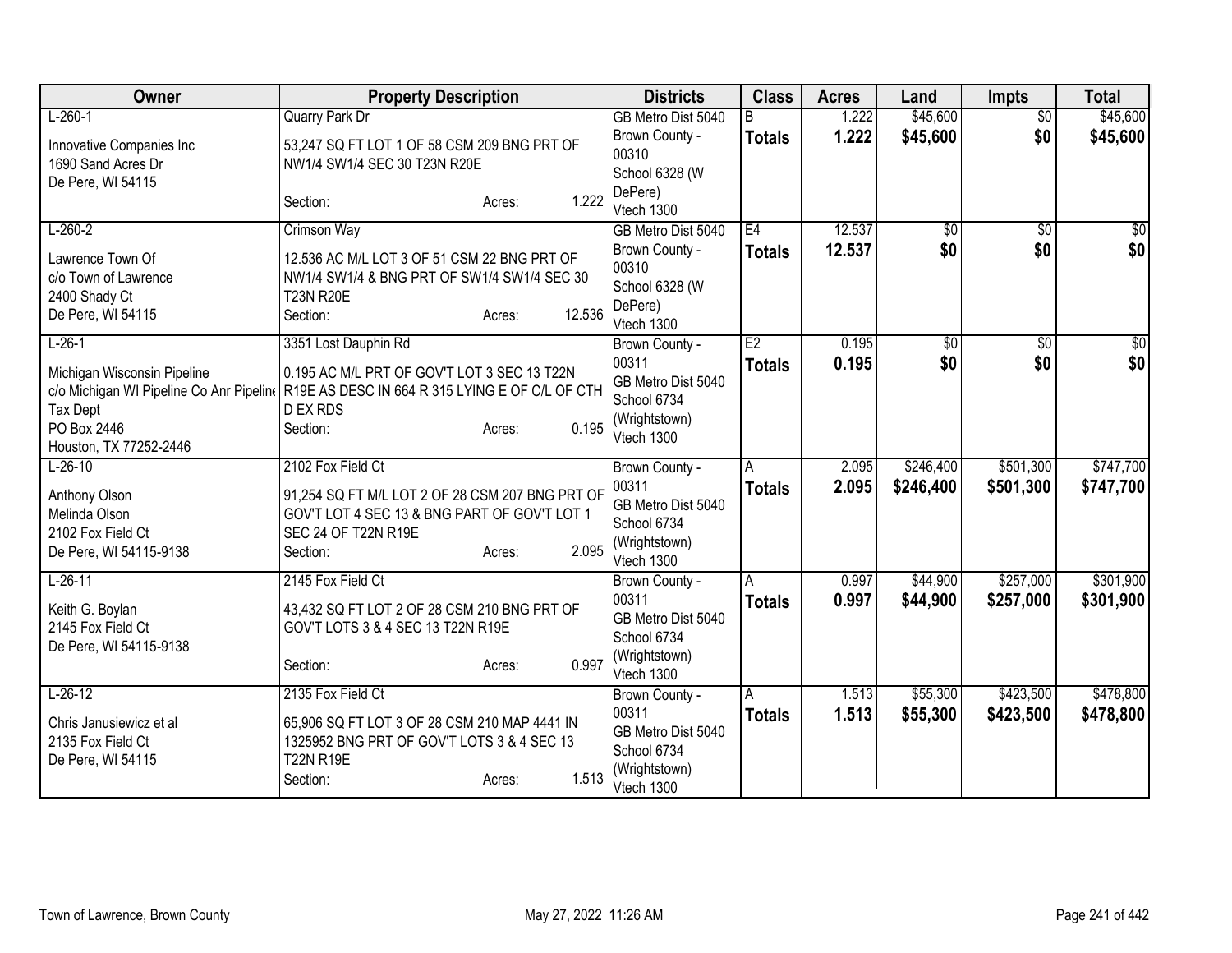| Owner                                      | <b>Property Description</b>                                                                   | <b>Districts</b>             | <b>Class</b>  | <b>Acres</b> | Land            | <b>Impts</b>    | <b>Total</b>     |
|--------------------------------------------|-----------------------------------------------------------------------------------------------|------------------------------|---------------|--------------|-----------------|-----------------|------------------|
| $L-26-13$                                  | 2093 Fox Field Ct                                                                             | Brown County -               |               | 1.620        | \$57,400        | \$201,500       | \$258,900        |
| Thomas D. Bal                              | 70,560 SQ FT LOT 4 OF 28 CSM 210 BNG PRT OF                                                   | 00311                        | <b>Totals</b> | 1.620        | \$57,400        | \$201,500       | \$258,900        |
| Angela R. Bal                              | GOV'T LOTS 3 & 4 SEC 13 & BNG PART OF GOV'T                                                   | GB Metro Dist 5040           |               |              |                 |                 |                  |
| 2093 Fox Field Ct                          | LOT 1 SEC 24 OF T22N R19E                                                                     | School 6734                  |               |              |                 |                 |                  |
| De Pere, WI 54115-9138                     | 1.620<br>Section:<br>Acres:                                                                   | (Wrightstown)<br>Vtech 1300  |               |              |                 |                 |                  |
| $L-26-14$                                  | 2164 Fox Field Ct                                                                             | Brown County -               | A             | 1.929        | \$63,600        | \$293,700       | \$357,300        |
| <b>Richard &amp; Lenore Swalheim Trust</b> | 84,042 SQ FT PART OF LOT 1 OF 30 CSM 354 MAP                                                  | 00311                        | <b>Totals</b> | 1.929        | \$63,600        | \$293,700       | \$357,300        |
| Agreement                                  | 4783 IN 1419400 AS DESC IN 1567909 BNG PART OF                                                | GB Metro Dist 5040           |               |              |                 |                 |                  |
| 2164 Fox Field Ct                          | GOV'T LOT 3 SEC 13 T22N R19E                                                                  | School 6734                  |               |              |                 |                 |                  |
| De Pere, WI 54115                          | 1.929<br>Section: 3<br>Acres:                                                                 | (Wrightstown)<br>Vtech 1300  |               |              |                 |                 |                  |
| $L-26-15$                                  | 2142 Fox Field Ct                                                                             | Brown County -               | A             | 1.374        | \$52,500        | \$303,500       | \$356,000        |
|                                            |                                                                                               | 00311                        | <b>Totals</b> | 1.374        | \$52,500        | \$303,500       | \$356,000        |
| Frank B. Cook                              | 59,747 SQ FT LOT 2 OF 30 CSM 354 BNG PRT OF<br>GOV'T LOTS 3 & 4 SEC 13 T22N R19E EX J24694-21 | GB Metro Dist 5040           |               |              |                 |                 |                  |
| Marilyn G. Cook<br>2142 Fox Field Ct       |                                                                                               | School 6734                  |               |              |                 |                 |                  |
| De Pere, WI 54115-9138                     | 1.372<br>Section: 13<br>Acres:                                                                | (Wrightstown)                |               |              |                 |                 |                  |
|                                            |                                                                                               | Vtech 1300                   |               |              |                 |                 |                  |
| $L-26-16$                                  | Fox Field Ct                                                                                  | Brown County -               | E2            | 0.281        | $\overline{60}$ | $\overline{50}$ | \$0              |
| Wisconsin Public Service Corp              | 12,237 SQ FT OUTLOT 1 OF 41 CSM 75 BNG PART                                                   | 00311                        | <b>Totals</b> | 0.281        | \$0             | \$0             | \$0              |
| Attn: Tax Department                       | OF GOV'T LOT 3 SEC 13 T22N R19E                                                               | GB Metro Dist 5040           |               |              |                 |                 |                  |
| 231 W Michigan St                          |                                                                                               | School 6734<br>(Wrightstown) |               |              |                 |                 |                  |
| Milwaukee, WI 53203                        | 0.281<br>Section:<br>Acres:                                                                   | Vtech 1300                   |               |              |                 |                 |                  |
| $L-262$                                    | 1655 Quarry Park Dr                                                                           | GB Metro Dist 5040           | C             | 3.249        | $\overline{50}$ | $\overline{60}$ | $\overline{\$0}$ |
| Pcs Investments LLC                        | 141,536 SQ FT PRT OF LOT 4 OF 51 CSM 22 DESC IN                                               | Brown County -               | <b>Totals</b> | 3.249        | \$0             | \$0             | \$0              |
| 1655 Quarry Park Dr                        | 2241218 BNG PRT OF SW1/4 SW1/4 SEC 30 T23N                                                    | 00310                        |               |              |                 |                 |                  |
| De Pere, WI 54115                          | R20E EX 2561961                                                                               | School 6328 (W               |               |              |                 |                 |                  |
|                                            | 3.249<br>Section:<br>Acres:                                                                   | DePere)                      |               |              |                 |                 |                  |
|                                            |                                                                                               | Vtech 1300                   |               |              |                 |                 |                  |
| $L-26-2$                                   | 3335 Lost Dauphin Rd                                                                          | Brown County -               | A             | 2.270        | \$66,600        | \$299,500       | \$366,100        |
| Scott M. Smith                             | 2.270 AC M/L PRT OF GOVT LOT 3 SEC 13 T22N                                                    | 00311<br>GB Metro Dist 5040  | <b>Totals</b> | 2.270        | \$66,600        | \$299,500       | \$366,100        |
| Nicole J. Smith                            | R19E & PRT OF LOTS 1 & 2 OF 30 CSM 354 AS DESC                                                | School 6734                  |               |              |                 |                 |                  |
| 3335 Lost Dauphin Rd                       | IN 1701405 EX RD IN 2765432                                                                   | (Wrightstown)                |               |              |                 |                 |                  |
| De Pere, WI 54115-9446                     | 2.270<br>Section: 13<br>Acres:                                                                | Vtech 1300                   |               |              |                 |                 |                  |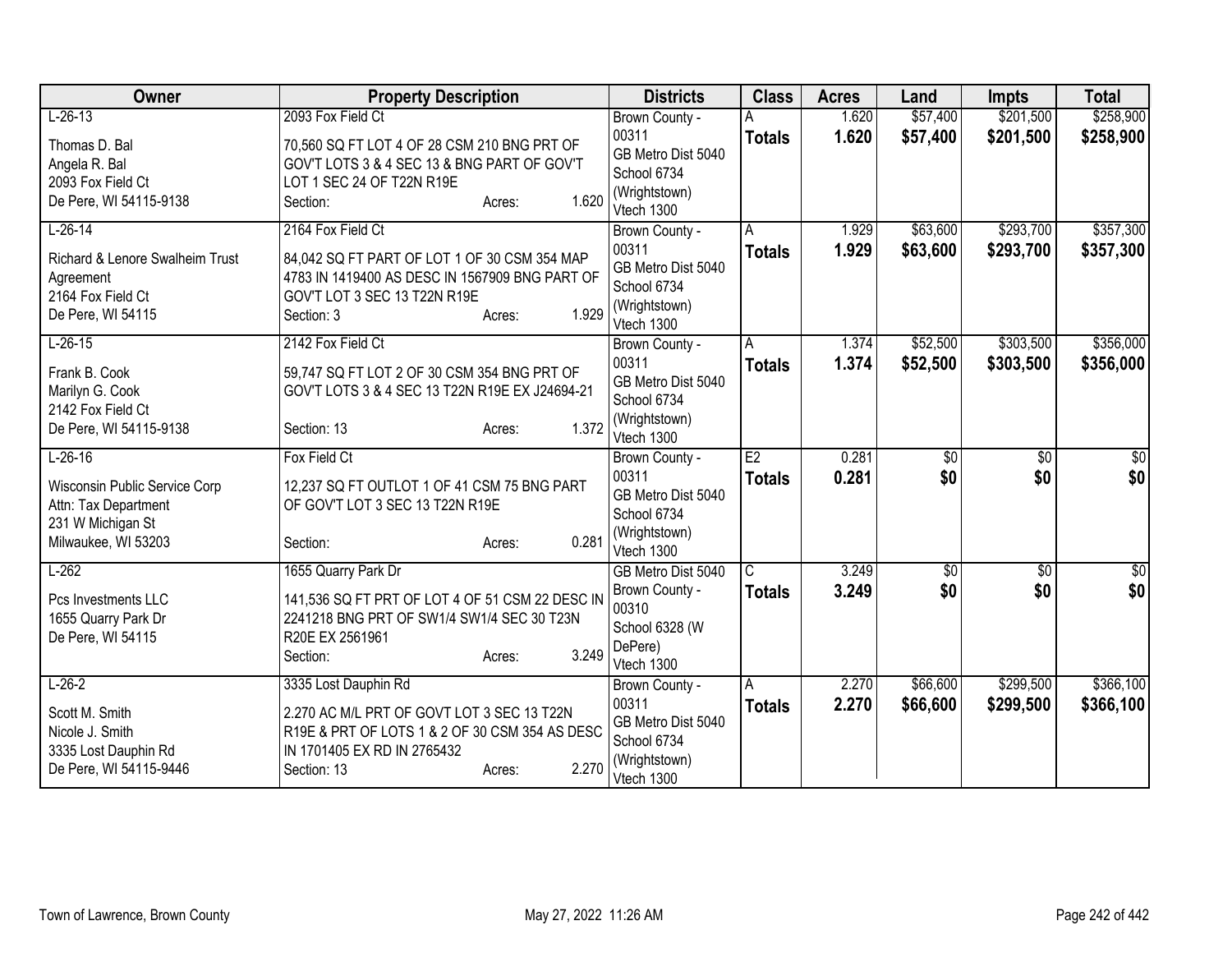| Owner                          | <b>Property Description</b>                  |                 | <b>Districts</b>                 | <b>Class</b>            | <b>Acres</b> | Land            | <b>Impts</b>    | <b>Total</b>    |
|--------------------------------|----------------------------------------------|-----------------|----------------------------------|-------------------------|--------------|-----------------|-----------------|-----------------|
| $L-262-1$                      | 1916 Scheuring Rd                            |                 | GB Metro Dist 5040               |                         | 1.033        | \$15,000        | $\overline{50}$ | \$15,000        |
| Northeast Asphalt Inc          | 45,018 SQ FT LOT 4 OF 49 CSM 178 BNG PRT OF  |                 | Brown County -                   | <b>Totals</b>           | 1.033        | \$15,000        | \$0             | \$15,000        |
| PO Box 1632                    | SW1/4 SW1/4 & BNG PRT OF SE1/4 SW1/4 SEC 30  |                 | 00310                            |                         |              |                 |                 |                 |
| Waukesha, WI 53187-1632        | <b>T23N R20E</b>                             |                 | School 6328 (W                   |                         |              |                 |                 |                 |
|                                | Section:                                     | 1.033<br>Acres: | DePere)<br>Vtech 1300            |                         |              |                 |                 |                 |
| $L-264-1$                      | 1652 Sand Acres Dr                           |                 | GB Metro Dist 5040               | A                       | 0.884        | \$48,500        | \$127,300       | \$175,800       |
|                                |                                              |                 | Brown County -                   | <b>Totals</b>           | 0.884        | \$48,500        | \$127,300       | \$175,800       |
| Frank Eagen                    | 38,503 SQ FT LOT 1 OF 49 CSM 355 BNG PRT OF  |                 | 00310                            |                         |              |                 |                 |                 |
| Sharon Eagen                   | SE1/4 SW1/4 SEC 30 T23N R20E                 |                 | School 6328 (W                   |                         |              |                 |                 |                 |
| 1652 Sand Acres Dr             |                                              |                 | DePere)                          |                         |              |                 |                 |                 |
| De Pere, WI 54115-9523         | Section:                                     | 0.884<br>Acres: | Vtech 1300                       |                         |              |                 |                 |                 |
| $L-264-10$                     | Mid Valley Dr                                |                 | GB Metro Dist 5040               | $\overline{\mathsf{C}}$ | 1.450        | \$0             | \$0             | \$0             |
| Lewis R & R Lewis II LLC       | 63,154 SQ FT LOT 1 OF 56 CSM 14 BNG PRT OF   |                 | Brown County -                   | <b>Totals</b>           | 1.450        | \$0             | \$0             | \$0             |
| Attn: R Lewis & R Lewis II LLC | SW1/4 SE1/4 SEC 30 T24N R20E                 |                 | 00310                            |                         |              |                 |                 |                 |
| 1702 Scheuring Rd              |                                              |                 | School 6328 (W                   |                         |              |                 |                 |                 |
| De Pere, WI 54115-9567         | Section:                                     | 1.449<br>Acres: | DePere)<br>Vtech 1300            |                         |              |                 |                 |                 |
| $L-264-10-1$                   | 1740 Scheuring Rd                            |                 | GB Metro Dist 5040               | B                       | 1.652        | \$175,600       | \$1,098,500     | \$1,274,100     |
|                                |                                              |                 | Brown County -                   |                         | 1.652        | \$175,600       | \$1,098,500     | \$1,274,100     |
| Lewis R & R Lewis II LLC       | 71,962 SQ FT LOT 2 OF 56 CSM 14 BNG PRT OF   |                 | 00310                            | <b>Totals</b>           |              |                 |                 |                 |
| c/o R Lewis & R Lewis II, LLC  | SW1/4 SE1/4 SEC 30 T23N R20E                 |                 | School 6328 (W                   |                         |              |                 |                 |                 |
| PO Box 22190                   |                                              |                 | DePere)                          |                         |              |                 |                 |                 |
| Green Bay, WI 54305-2190       | Section:                                     | 1.652<br>Acres: | Vtech 1300                       |                         |              |                 |                 |                 |
| $L-264-11$                     | Eisenhower Rd                                |                 | GB Metro Dist 5040               | $\overline{C}$          | 5.619        | $\overline{50}$ | $\overline{50}$ | $\overline{30}$ |
| Lewis R & Lewis R LLC          | 244,785 SQ FT LOT 2 OF 38 CSM 64 BNG PART OF |                 | Brown County -                   | <b>Totals</b>           | 5.619        | \$0             | \$0             | \$0             |
| Attn: R Lewis & R Lewis LLC    | SW1/4 SE1/4 SEC 30 T24N R20E                 |                 | 00310                            |                         |              |                 |                 |                 |
| 1702 Scheuring Rd              |                                              |                 | School 6328 (W                   |                         |              |                 |                 |                 |
| De Pere, WI 54115-9567         | Section:                                     | 5.619<br>Acres: | DePere)                          |                         |              |                 |                 |                 |
| $L-264-1-1$                    | 1779 Cady Ln                                 |                 | Vtech 1300<br>GB Metro Dist 5040 | A                       | 0.446        | \$60,000        | \$235,000       | \$295,000       |
|                                |                                              |                 | Brown County -                   | <b>Totals</b>           | 0.446        | \$60,000        | \$235,000       | \$295,000       |
| Eric J. Jensen                 | 19,423 SQ FT LOT 2 OF 49 CSM 355 MAP 7317 IN |                 | 00310                            |                         |              |                 |                 |                 |
| Shelby M. Jensen               | 2192908 BNG PRT OF SE1/4 SW1/4 SEC 30 T23N   |                 | School 6328 (W                   |                         |              |                 |                 |                 |
| 1779 Cady Ln                   | <b>R20E</b>                                  |                 | DePere)                          |                         |              |                 |                 |                 |
| De Pere, WI 54115              | Section:                                     | 0.446<br>Acres: | Vtech 1300                       |                         |              |                 |                 |                 |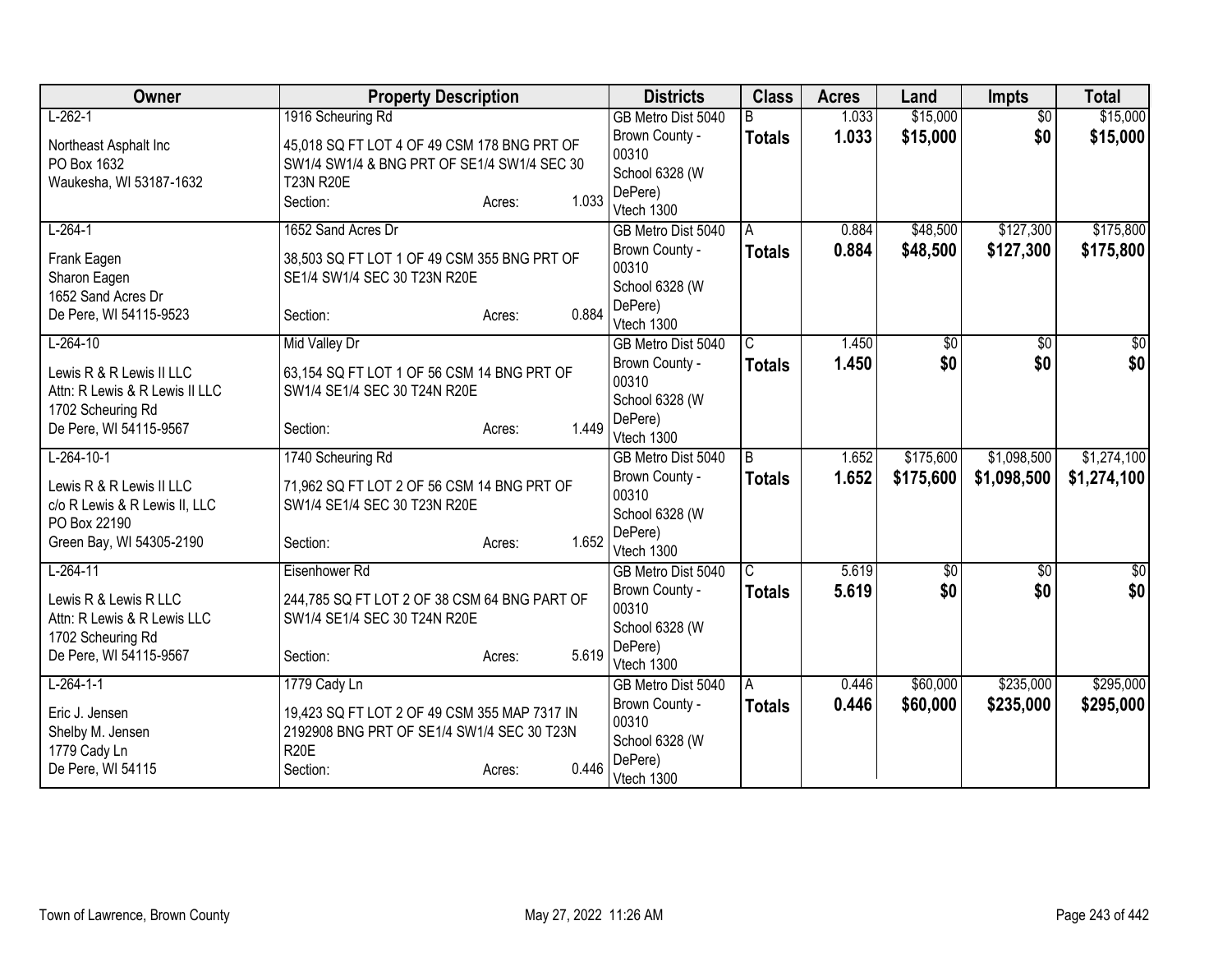| Owner                         | <b>Property Description</b>                   |                 | <b>Districts</b>                     | <b>Class</b>  | <b>Acres</b> | Land      | <b>Impts</b>    | <b>Total</b> |
|-------------------------------|-----------------------------------------------|-----------------|--------------------------------------|---------------|--------------|-----------|-----------------|--------------|
| $L-264-12$                    | Eisenhower Rd                                 |                 | GB Metro Dist 5040                   | B             | 3.159        | \$277,900 | \$20,000        | \$297,900    |
| Lewis R & R Lewis II LLC      | 137,602 SQ FT LOT 3 OF 38 CSM 64 BNG PRT OF   |                 | Brown County -<br>00310              | <b>Totals</b> | 3.159        | \$277,900 | \$20,000        | \$297,900    |
| c/o R Lewis & R Lewis II, LLC | SW1/4 SE1/4 & BNG PRT OF SE1/4 SE1/4 SEC 30   |                 | School 6328 (W                       |               |              |           |                 |              |
| PO Box 22190                  | T24N R20E EX PCL 38 IN 1 TPP 64 & PRT DESC IN |                 | DePere)                              |               |              |           |                 |              |
| Green Bay, WI 54305-2190      | Section:                                      | 3.158<br>Acres: | Vtech 1300                           |               |              |           |                 |              |
| $L-264-1-2$                   | 1767 Cady Ln                                  |                 | GB Metro Dist 5040                   | A             | 0.354        | \$56,400  | \$297,800       | \$354,200    |
| Jordan D. Miller              | 15,419 SQ FT LOT 3 OF 49 CSM 355 BNG PRT OF   |                 | Brown County -                       | <b>Totals</b> | 0.354        | \$56,400  | \$297,800       | \$354,200    |
| c/o Jordan D. Miller          | SE1/4 SW1/4 SEC 30 T23N R20E                  |                 | 00310                                |               |              |           |                 |              |
| Attn: Jordan Miller           |                                               |                 | School 6328 (W<br>DePere)            |               |              |           |                 |              |
| 1767 Cady Ln                  | Section:                                      | 0.354<br>Acres: | Vtech 1300                           |               |              |           |                 |              |
| De Pere, WI 54115             |                                               |                 |                                      |               |              |           |                 |              |
| $L-264-2$                     | 1672 Sand Acres Dr                            |                 | GB Metro Dist 5040                   | A             | 1.035        | \$40,700  | \$199,800       | \$240,500    |
| Earl J. Psenicka              | 45,098 SQ FT LOT 2 OF 44 CSM 311 BNG PRT OF   |                 | Brown County -                       | <b>Totals</b> | 1.035        | \$40,700  | \$199,800       | \$240,500    |
| Terry J. Psenicka             | SE1/4 SW1/4 SEC 30 T23N R20E                  |                 | 00310                                |               |              |           |                 |              |
| 1672 Sand Acres Dr            |                                               |                 | School 6328 (W                       |               |              |           |                 |              |
| De Pere, WI 54115-9523        | Section:                                      | 1.035<br>Acres: | DePere)                              |               |              |           |                 |              |
| $L-264-2-1$                   | 1780 Cady Ln                                  |                 | Vtech 1300                           |               | 0.344        | \$24,800  | \$443,500       | \$468,300    |
|                               |                                               |                 | GB Metro Dist 5040<br>Brown County - | A             | 0.344        |           |                 |              |
| Michael A. Roegner            | 14,987 SQ FT LOT 1 OF 44 CSM 311 MAP 6676 IN  |                 | 00310                                | <b>Totals</b> |              | \$24,800  | \$443,500       | \$468,300    |
| 1780 Cady Ln                  | 1942733 BNG PRT OF SE1/4 SW1/4 SEC 30 T23N    |                 | School 6328 (W                       |               |              |           |                 |              |
| Green Bay, WI 54115           | <b>R20E</b>                                   |                 | DePere)                              |               |              |           |                 |              |
|                               | Section:                                      | 0.344<br>Acres: | Vtech 1300                           |               |              |           |                 |              |
| $L-264-3$                     | 1770 Cady Ln                                  |                 | GB Metro Dist 5040                   | A             | 1.010        | \$35,200  | \$218,700       | \$253,900    |
| Ronald A. Evers               | 43,990 SQ FT LOT 1 OF 51 CSM 293 MAP 7537 IN  |                 | Brown County -                       | <b>Totals</b> | 1.010        | \$35,200  | \$218,700       | \$253,900    |
| Sarah M. Evers                | 2268463 BNG PRT OF SE1/4 SW1/4 SEC 30 T23N    |                 | 00310                                |               |              |           |                 |              |
| 1770 Cady Ln                  | <b>R20E</b>                                   |                 | School 6328 (W                       |               |              |           |                 |              |
| De Pere, WI 54115-9065        | Section:                                      | 1.009<br>Acres: | DePere)                              |               |              |           |                 |              |
|                               |                                               |                 | Vtech 1300                           |               |              |           |                 |              |
| $L-264-3-1$                   | 1690 Sand Acres Dr                            |                 | GB Metro Dist 5040                   | A             | 3.874        | \$76,200  | $\overline{50}$ | \$76,200     |
| William C. Schmoock           | 168,735 SQ FT LOT 2 OF 51 CSM 293 BNG PRT OF  |                 | Brown County -                       | <b>Totals</b> | 3.874        | \$76,200  | \$0             | \$76,200     |
| 1690 Sand Acres Dr            | SE1/4 SW1/4 SEC 30 T23N R20E EX 2572987       |                 | 00310                                |               |              |           |                 |              |
| De Pere, WI 54115             |                                               |                 | School 6328 (W                       |               |              |           |                 |              |
|                               | Section:                                      | 3.873<br>Acres: | DePere)<br>Vtech 1300                |               |              |           |                 |              |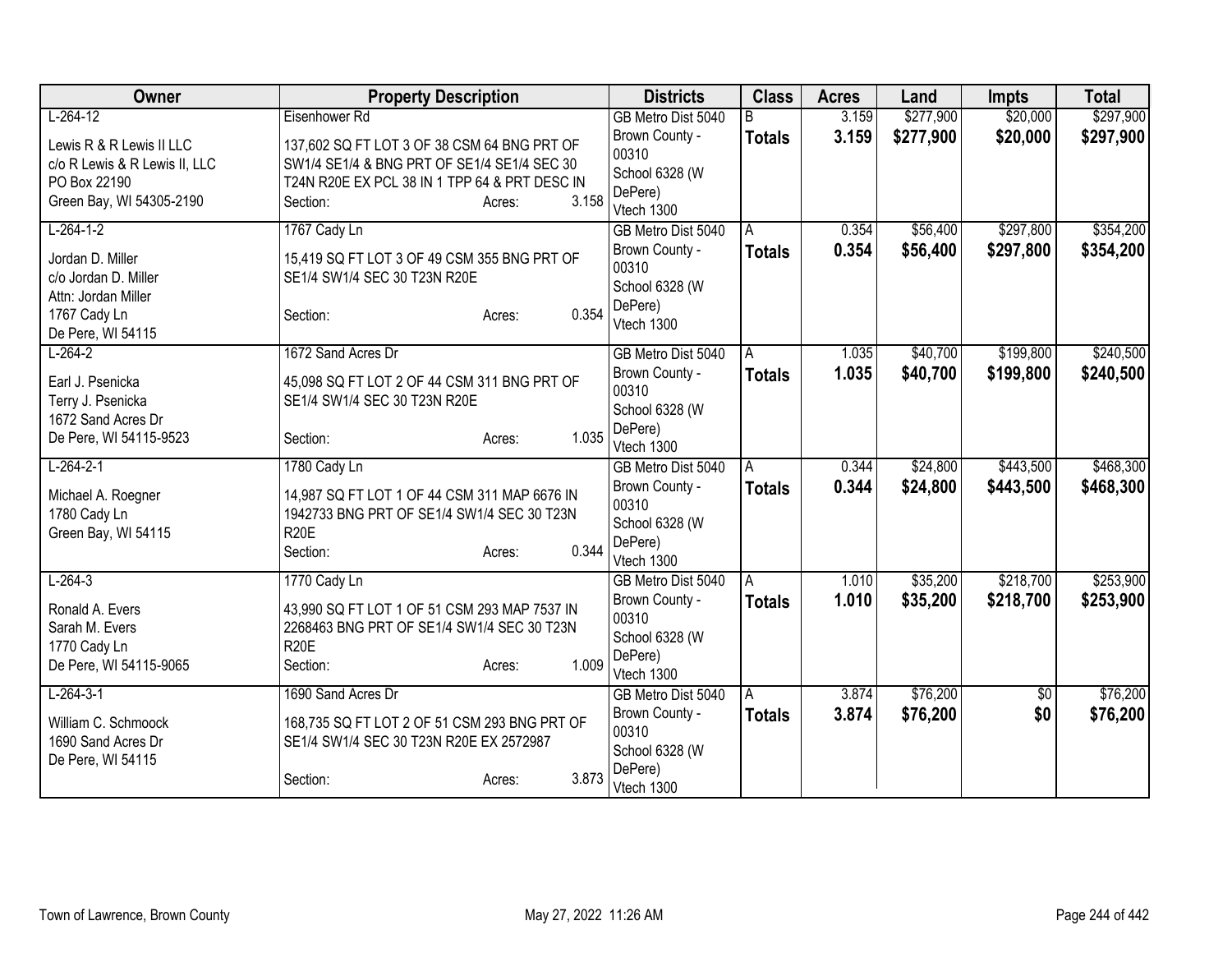| Owner                                                           | <b>Property Description</b>                                                                                              | <b>Districts</b>                                     | <b>Class</b>   | <b>Acres</b> | Land            | <b>Impts</b>    | <b>Total</b> |
|-----------------------------------------------------------------|--------------------------------------------------------------------------------------------------------------------------|------------------------------------------------------|----------------|--------------|-----------------|-----------------|--------------|
| $L-264-4$                                                       | 1698 Scheuring Rd                                                                                                        | GB Metro Dist 5040                                   |                | 5.235        | $\overline{50}$ | $\overline{30}$ | \$0          |
| Lewis R & Lewis R LLC<br>Attn: R Lewis & R Lewis LLC            | 228,018 SQ FT LOT 4 OF 38 CSM 64 BNG PRT OF<br>SW1/4 SE1/4 SEC 30 T23N R20E EX PCL 28 OF 1 TPP                           | Brown County -<br>00310                              | <b>Totals</b>  | 5.235        | \$0             | \$0             | \$0          |
| 1702 Scheuring Rd                                               | 61                                                                                                                       | School 6328 (W                                       |                |              |                 |                 |              |
| De Pere, WI 54115-9567                                          | 5.234<br>Section: 30<br>Acres:                                                                                           | DePere)<br>Vtech 1300                                |                |              |                 |                 |              |
| $L-264-5$                                                       | 1676 Sand Acres Dr                                                                                                       | GB Metro Dist 5040                                   | A              | 1.495        | \$44,900        | \$149,700       | \$194,600    |
| Marion Robinson<br>c/o Marion Robinson & Jo Doxtator            | 65,139 SQ FT LOT 1 OF 34 CSM 364 BNG PRT OF<br>SE1/4 SW1/4 SEC 30 T23N R20E EX 2263142                                   | Brown County -<br>00310                              | <b>Totals</b>  | 1.495        | \$44,900        | \$149,700       | \$194,600    |
| 1676 Sand Acres Dr<br>De Pere, WI 54115-9523                    | 1.495<br>Section:<br>Acres:                                                                                              | School 6328 (W<br>DePere)<br>Vtech 1300              |                |              |                 |                 |              |
| $L-264-6$                                                       | 1800 Scheuring Rd                                                                                                        | GB Metro Dist 5040                                   | $\overline{B}$ | 3.901        | \$231,700       | \$2,380,000     | \$2,611,700  |
| Amazon Investments 3 LLC et al<br>2631 N Meade St Ste 102       | 169,954 SQ FT LOT 1 OF 47 CSM 301 MAP 7047 IN<br>2109574 BNG PRT OF SE1/4 SW1/4 & BNG PRT OF                             | Brown County -<br>00310                              | <b>Totals</b>  | 3.901        | \$231,700       | \$2,380,000     | \$2,611,700  |
| Appleton, WI 54911                                              | SW1/4 SE1/4 SEC 30 T23N R20E EX PCL 23 OF 1 TPP<br>3.901<br>Section:<br>Acres:                                           | School 6328 (W<br>DePere)<br>Vtech 1300              |                |              |                 |                 |              |
| $L-264-6-1$                                                     | 1837 Eisenhower Rd                                                                                                       | GB Metro Dist 5040                                   | B              | 1.295        | \$135,600       | \$325,400       | \$461,000    |
| Packerland Tapes LLC<br>1837 Eisenhower Rd<br>De Pere, WI 54115 | 56,415 SQ FT LOT 2 OF 52 CSM 30 BNG PRT OF<br>SE1/4 SW1/4 SEC 30 T23N R20E                                               | Brown County -<br>00310<br>School 6328 (W            | <b>Totals</b>  | 1.295        | \$135,600       | \$325,400       | \$461,000    |
|                                                                 | 1.295<br>Section:<br>Acres:                                                                                              | DePere)<br>Vtech 1300                                |                |              |                 |                 |              |
| $L-264-6-1-1$                                                   | 1677 Sand Acres Dr                                                                                                       | GB Metro Dist 5040                                   | $\overline{B}$ | 1.460        | \$146,000       | \$266,000       | \$412,000    |
| V R Development, LLC<br>1545 Woodland Dr<br>Green Bay, WI 54313 | 63,594 SQ FT LOT 1 OF 52 CSM 30 BNG PRT OF<br>SE1/4 SW1/4 SEC 30 T23N R20E                                               | Brown County -<br>00310<br>School 6328 (W            | <b>Totals</b>  | 1.460        | \$146,000       | \$266,000       | \$412,000    |
|                                                                 | 1.459<br>Section:<br>Acres:                                                                                              | DePere)<br>Vtech 1300                                |                |              |                 |                 |              |
| $L-264-6-1-2$                                                   | 1680 Mid Valley Dr                                                                                                       | GB Metro Dist 5040                                   | B              | 2.190        | \$182,900       | \$680,000       | \$862,900    |
| V R Development, LLC<br>1545 Woodland Dr<br>Green Bay, WI 54313 | 95,391 SQ FT LOT 3 OF 52 CSM 30 BNG PRT OF<br>SE1/4 SW1/4 & PRT OF SW1/4 SE1/4 SEC 30 T23N<br>R20E EX PCL 25 OF 1 TTP 61 | Brown County -<br>00310<br>School 6328 (W<br>DePere) | <b>Totals</b>  | 2.190        | \$182,900       | \$680,000       | \$862,900    |
|                                                                 | 2.189<br>Section:<br>Acres:                                                                                              | Vtech 1300                                           |                |              |                 |                 |              |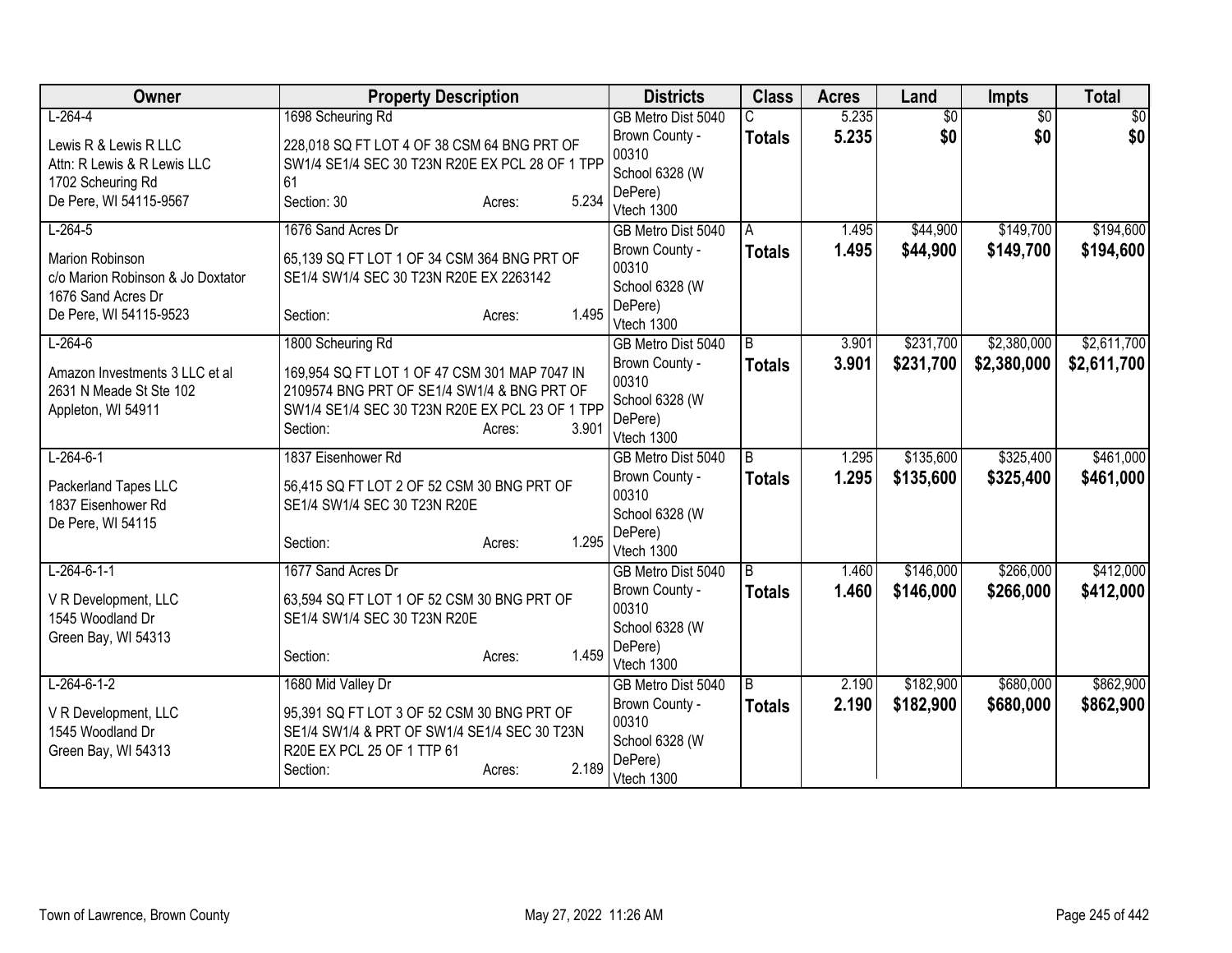| Owner                                                                                  | <b>Property Description</b>                                                                                                                                                    | <b>Districts</b>                                                          | <b>Class</b>   | <b>Acres</b> | Land            | <b>Impts</b>    | <b>Total</b> |
|----------------------------------------------------------------------------------------|--------------------------------------------------------------------------------------------------------------------------------------------------------------------------------|---------------------------------------------------------------------------|----------------|--------------|-----------------|-----------------|--------------|
| $L-264-7$                                                                              | 1680 Yellow Briar Dr                                                                                                                                                           | GB Metro Dist 5040                                                        |                | 1.493        | $\overline{60}$ | $\overline{30}$ | \$0          |
| Robinson Metal Inc<br>PO Box 5905<br>De Pere, WI 54115-5905                            | 65,048 SQ FT LOT 2 OF 35 CSM 315 BNG PRT OF<br>SW1/4 SE1/4 SEC 30 T23N R20E                                                                                                    | Brown County -<br>00310<br>School 6328 (W                                 | <b>Totals</b>  | 1.493        | \$0             | \$0             | \$0          |
|                                                                                        | 1.493<br>Section: 30<br>Acres:                                                                                                                                                 | DePere)<br>Vtech 1300                                                     |                |              |                 |                 |              |
| $L-265$                                                                                | 1700 Sand Acres Dr                                                                                                                                                             | GB Metro Dist 5040                                                        | $\overline{B}$ | 2.545        | \$188,200       | \$808,000       | \$996,200    |
| Innovative Properties Group LLC<br>628 N 8th St<br>Manitowoc, WI 54220                 | 110,868 SQ FT LOT 1 OF 49 CSM 178 BNG PRT OF<br>SE1/4 SW1/4 SEC 30 T23N R20E & THAT PRT OF LOT<br>4 OF 51 CSM 22 EXCEPTED & RETAINED IN 2241218<br>2.545<br>Section:<br>Acres: | Brown County -<br>00310<br>School 6328 (W<br>DePere)<br>Vtech 1300        | <b>Totals</b>  | 2.545        | \$188,200       | \$808,000       | \$996,200    |
| $L-26-5$                                                                               | 2130 Fox Field Ct                                                                                                                                                              | Brown County -                                                            | A              | 6.606        | \$267,800       | \$326,900       | \$594,700    |
| Jane D. Bennett<br>Frederick W. Bennett<br>2130 Fox Field Ct<br>De Pere, WI 54115-9138 | 287,779 SQ FT LOT 3 OF 30 CSM 354 BNG PRT OF<br>GOVT LOTS 3 & 4 & PRT SEC 13 T22N R19E & PRT<br>DESC IN 1701405 & PRT OF LOT 2 OF 30 CSM 354<br>6.606<br>Section: 13<br>Acres: | 00311<br>GB Metro Dist 5040<br>School 6734<br>(Wrightstown)<br>Vtech 1300 | <b>Totals</b>  | 6.606        | \$267,800       | \$326,900       | \$594,700    |
| $L-265-2$                                                                              | 1680 Sand Acres Dr                                                                                                                                                             | GB Metro Dist 5040                                                        | A              | 1.184        | \$38,700        | \$216,600       | \$255,300    |
| Kevin J. Mlnarik<br>Jamie L. Mlnarik<br>1680 Sand Acres Dr<br>De Pere, WI 54115-9523   | 51,592 SQ FT LOT 2 OF 49 CSM 178 BNG PRT OF<br>SE1/4 SW1/4 SEC 30 T23N R20E EX 2263141<br>1.184<br>Section:<br>Acres:                                                          | Brown County -<br>00310<br>School 6328 (W<br>DePere)<br>Vtech 1300        | <b>Totals</b>  | 1.184        | \$38,700        | \$216,600       | \$255,300    |
| $L-265-3$                                                                              | 1880 Scheuring Rd                                                                                                                                                              | GB Metro Dist 5040                                                        | B              | 3.239        | \$220,600       | \$4,479,400     | \$4,700,000  |
| A6 Depere LLC<br>101 N Wacker Dr Ste 608<br>Chicago, IL 60606                          | 3.239 AC M/L PRT OF SE1/4 SW1/4 SEC 30 T23N<br>R20E DESC IN 1763445 & PRT OF LOT 3 OF 49 CSM<br>78 DESC IN 2220199 EX 2220200<br>3.239<br>Section:<br>Acres:                   | Brown County -<br>00310<br>School 6328 (W<br>DePere)<br>Vtech 1300        | <b>Totals</b>  | 3.239        | \$220,600       | \$4,479,400     | \$4,700,000  |
| $L-265-4$                                                                              | Sand Acres Dr                                                                                                                                                                  | GB Metro Dist 5040                                                        | E4             | 1.411        | 30              | $\sqrt{$0}$     | $\sqrt{50}$  |
| Lawrence Town Of<br>PO Box 1632<br>Waukesha, WI 53187-1632                             | 61,456 SQ FT LOT 3 OF 49 CSM 178 BNG PRT OF<br>SE1/4 SW1/4 SEC 30 T23N R20E EX 2220199 & PRT IN<br>2220200<br>1.410<br>Section:<br>Acres:                                      | Brown County -<br>00310<br>School 6328 (W<br>DePere)<br>Vtech 1300        | <b>Totals</b>  | 1.411        | \$0             | \$0             | \$0          |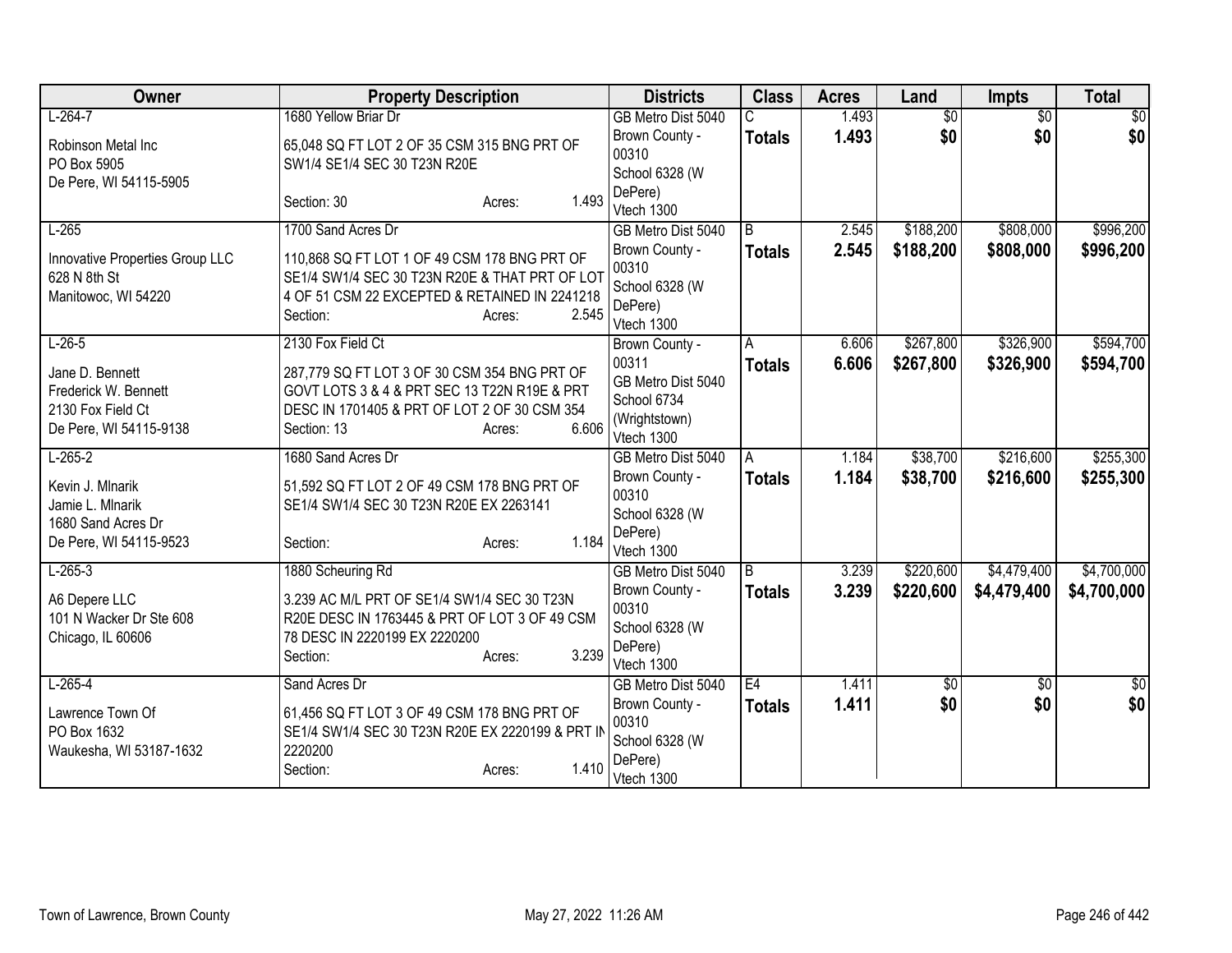| Owner                                                    | <b>Property Description</b>                                                           |                 | <b>Districts</b>            | <b>Class</b>  | <b>Acres</b> | Land      | <b>Impts</b>    | <b>Total</b>    |
|----------------------------------------------------------|---------------------------------------------------------------------------------------|-----------------|-----------------------------|---------------|--------------|-----------|-----------------|-----------------|
| $L-26-6$                                                 | Fox Field Ct                                                                          |                 | Brown County -              |               | 2.266        | \$258,600 | $\overline{50}$ | \$258,600       |
| Frederick W. Bennett                                     | 98,700 SQ FT LOT 2 OF 21 CSM 194 MAP 3735 IN                                          |                 | 00311                       | <b>Totals</b> | 2.266        | \$258,600 | \$0             | \$258,600       |
| 2130 Fox Field Ct                                        | 1189355 BNG PRT OF GOVT LOTS 3 & 4 SEC 13 T22N                                        |                 | GB Metro Dist 5040          |               |              |           |                 |                 |
| De Pere, WI 54115                                        | R <sub>19E</sub>                                                                      |                 | School 6734                 |               |              |           |                 |                 |
|                                                          | Section:                                                                              | 2.266<br>Acres: | (Wrightstown)<br>Vtech 1300 |               |              |           |                 |                 |
| $L-266-2$                                                | 1611 Sand Acres Dr Unit BLK                                                           |                 | GB Metro Dist 5040          | A             | 0.477        | \$23,500  | \$12,500        | \$36,000        |
|                                                          |                                                                                       |                 | Brown County -              |               | 0.477        | \$23,500  | \$12,500        | \$36,000        |
| Vangheem Delores A Survivors Trust                       | 20,786 SQ FT PRT OF NW1/4 SE1/4 SEC 30 T23N                                           |                 | 00310                       | <b>Totals</b> |              |           |                 |                 |
| 1611 Sand Acres Dr                                       | R20E DESC AS LOT 1 IN 15 CSM 79 EX S1/2 & EX RD                                       |                 | School 6328 (W              |               |              |           |                 |                 |
| De Pere, WI 54115-9523                                   |                                                                                       |                 | DePere)                     |               |              |           |                 |                 |
|                                                          | Section:                                                                              | 0.477<br>Acres: | Vtech 1300                  |               |              |           |                 |                 |
| $L-266-3$                                                | 1627 Sand Acres Dr                                                                    |                 | GB Metro Dist 5040          | A             | 1.479        | \$68,400  | \$309,400       | \$377,800       |
| Hunter Wesoloski                                         | 64,915 SQ FT PRT OF NW1/4 SE1/4 SEC 30 T23N                                           |                 | Brown County -              | <b>Totals</b> | 1.479        | \$68,400  | \$309,400       | \$377,800       |
| Sara Wesoloski                                           | R20E DESC AS LOT 2 IN 15 CSM 79 EX RD ALSO S1/2                                       |                 | 00310                       |               |              |           |                 |                 |
| 1627 Sand Acres Dr                                       | OF LOT 1 IN 15 CSM 79                                                                 |                 | School 6328 (W              |               |              |           |                 |                 |
| De Pere, WI 54115-9523                                   | Section:                                                                              | 1.490<br>Acres: | DePere)                     |               |              |           |                 |                 |
|                                                          |                                                                                       |                 | Vtech 1300                  |               |              |           |                 |                 |
| $L-266-5$                                                | 1639 Sand Acres Dr                                                                    |                 | GB Metro Dist 5040          | A             | 2.179        | \$84,300  | \$309,000       | \$393,300       |
| Steven G. Hazelbauer                                     | 94,913 SQ FT PRT OF NW1/4 SE1/4 SEC 30 T23N                                           |                 | Brown County -<br>00310     | <b>Totals</b> | 2.179        | \$84,300  | \$309,000       | \$393,300       |
| Fay E. Hazelbauer                                        | R20E DESC AS LOTS 1 & 2 IN 15 CSM 143                                                 |                 | School 6328 (W              |               |              |           |                 |                 |
| 1639 Sand Acres Dr                                       |                                                                                       |                 | DePere)                     |               |              |           |                 |                 |
| De Pere, WI 54115-9523                                   | Section:                                                                              | 2.178<br>Acres: | Vtech 1300                  |               |              |           |                 |                 |
| $L-266-6$                                                | 1611 Sand Acres Dr                                                                    |                 | GB Metro Dist 5040          | A             | 0.920        | \$33,800  | \$198,500       | \$232,300       |
|                                                          |                                                                                       |                 | Brown County -              | <b>Totals</b> | 0.920        | \$33,800  | \$198,500       | \$232,300       |
| Vangheem Delores A Survivors Trust<br>1611 Sand Acres Dr | 40,105 SQ FT PRT OF NW1/4 SE1/4 SEC.30 T23N<br>R20E DESC AS LOT 1 IN 15 CSM 201 EX RD |                 | 00310                       |               |              |           |                 |                 |
| De Pere, WI 54115-9523                                   |                                                                                       |                 | School 6328 (W              |               |              |           |                 |                 |
|                                                          | Section:                                                                              | 0.921<br>Acres: | DePere)                     |               |              |           |                 |                 |
|                                                          |                                                                                       |                 | Vtech 1300                  |               |              |           |                 |                 |
| $L-266-7$                                                | 1780 Crimson Ct                                                                       |                 | GB Metro Dist 5040          | E4            | 0.557        | \$0       | \$0             | $\overline{50}$ |
| Lawrence Sanitary District No 1                          | 24,298 SQ FT LOT 1 OF 33 CSM 170 BNG PRT OF                                           |                 | Brown County -              | <b>Totals</b> | 0.557        | \$0       | \$0             | \$0             |
| Attn: Town of Lawrence                                   | NW1/4 SE1/4 SEC 30 T23N R20E                                                          |                 | 00310                       |               |              |           |                 |                 |
| 2400 Shady Ct                                            |                                                                                       |                 | School 6328 (W<br>DePere)   |               |              |           |                 |                 |
| De Pere, WI 54115                                        | Section:                                                                              | 0.558<br>Acres: | Vtech 1300                  |               |              |           |                 |                 |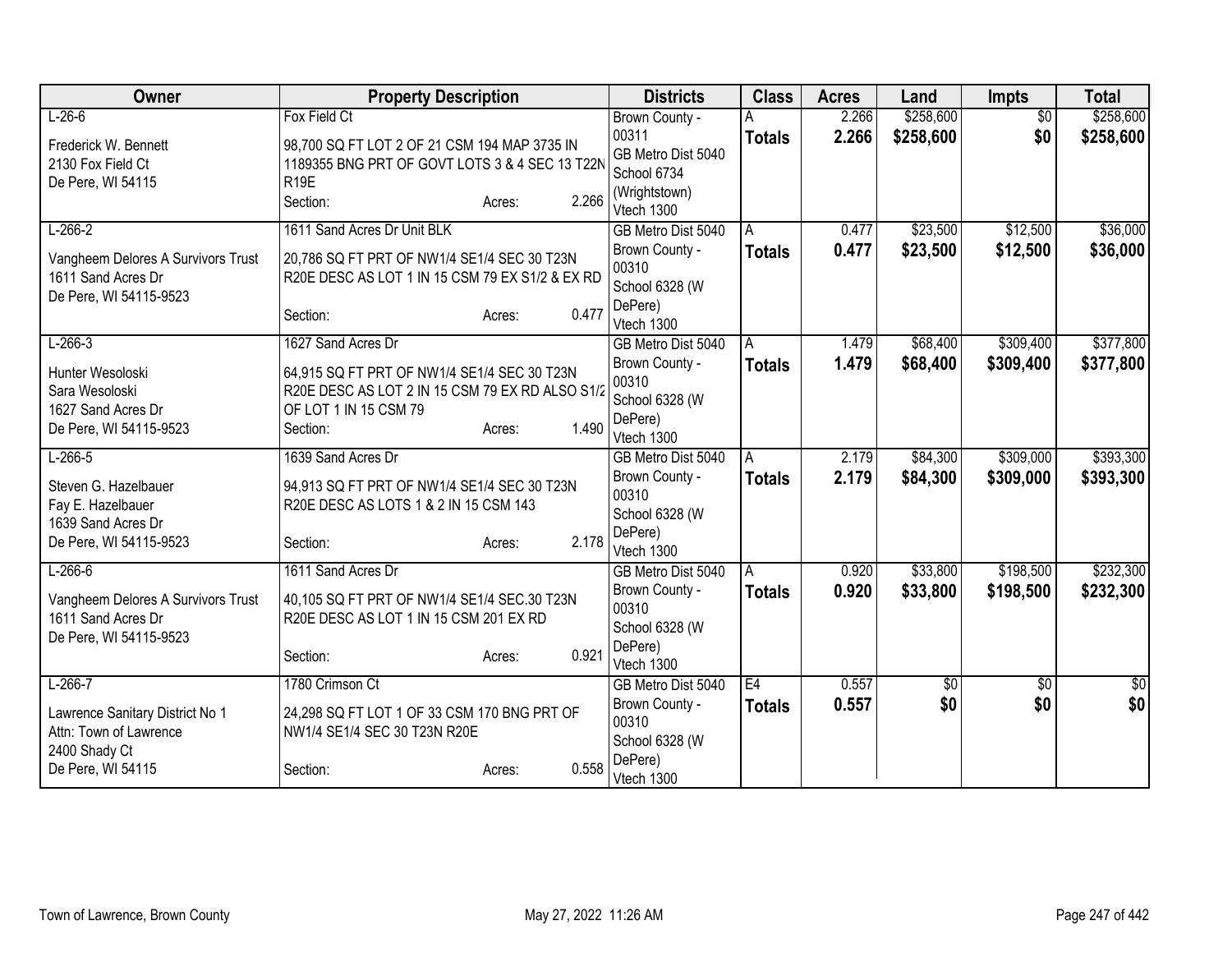| Owner                                        | <b>Property Description</b>                                                  | <b>Districts</b>            | <b>Class</b>  | <b>Acres</b> | Land      | <b>Impts</b>  | <b>Total</b> |
|----------------------------------------------|------------------------------------------------------------------------------|-----------------------------|---------------|--------------|-----------|---------------|--------------|
| $L-26-7$                                     | 2108 Fox Field Ct                                                            | Brown County -              |               | 2.242        | \$264,600 | \$404,500     | \$669,100    |
| Gary R. Temple                               | 97,640 SQ FT M/L LOT 1 OF 28 CSM 207 BNG PRT OF                              | 00311                       | <b>Totals</b> | 2.242        | \$264,600 | \$404,500     | \$669,100    |
| Dorothy J. Temple                            | GOV'T LOT 4 SEC 13 & BNG PRT OF GOV'T LOT 1                                  | GB Metro Dist 5040          |               |              |           |               |              |
| 2108 Fox Field Ct                            | SEC 24 OF T22N R19E                                                          | School 6734                 |               |              |           |               |              |
| De Pere, WI 54115-9138                       | 2.242<br>Section: 24<br>Acres:                                               | (Wrightstown)<br>Vtech 1300 |               |              |           |               |              |
| $L-268$                                      | 1614 Sand Acres Dr                                                           | GB Metro Dist 5040          | A             | 2.450        | \$57,700  | \$138,200     | \$195,900    |
| Jeffrey J. Boyea                             | 106,934 SQ FT LOT 1 OF 55 CSM 112 BNG PRT OF                                 | Brown County -<br>00310     | <b>Totals</b> | 2.450        | \$57,700  | \$138,200     | \$195,900    |
| 1614 Sand Acres Dr<br>De Pere, WI 54115-9523 | NW1/4 SE1/4 SEC 30 T23N R20E                                                 | School 6328 (W              |               |              |           |               |              |
|                                              | 2.454<br>Section: 13<br>Acres:                                               | DePere)<br>Vtech 1300       |               |              |           |               |              |
| $L-26-8$                                     | 2155 Fox Field Ct                                                            | Brown County -              | A             | 2.091        | \$65,500  | \$237,000     | \$302,500    |
| David C. Barta                               | 91,101 SQ FT LOT 1 OF 41 CSM 75 BNG PART OF                                  | 00311                       | <b>Totals</b> | 2.091        | \$65,500  | \$237,000     | \$302,500    |
| Penny C. Barta                               | GOV'T LOT 3 SEC 13 T22N R19E                                                 | GB Metro Dist 5040          |               |              |           |               |              |
| 2155 Fox Field Ct                            |                                                                              | School 6734                 |               |              |           |               |              |
| De Pere, WI 54115-9138                       | 2.091<br>Section:<br>Acres:                                                  | (Wrightstown)<br>Vtech 1300 |               |              |           |               |              |
| $L-268-1$                                    | 1562 Sand Acres Dr                                                           | GB Metro Dist 5040          | D.            | 8.410        | \$1,800   | \$0           | \$1,800      |
| <b>Beverly Boyea</b><br>1614 Sand Acres Dr   | 366,379 SQ FT LOT 2 OF 55 CSM 112 BNG PRT OF<br>NW1/4 SE1/4 SEC 30 T23N R20E | Brown County -<br>00310     | <b>Totals</b> | 8.410        | \$1,800   | \$0           | \$1,800      |
| De Pere, WI 54115-9523                       |                                                                              | School 6328 (W              |               |              |           |               |              |
|                                              | 8.410<br>Section: 13<br>Acres:                                               | DePere)<br>Vtech 1300       |               |              |           |               |              |
| $L-26-9$                                     | 2096 Fox Field Ct                                                            | Brown County -              | A             | 1.685        | \$154,600 | \$373,400     | \$528,000    |
| Robert J. Wagner                             | 73,428 SQ FT M/L LOT 3 OF 28 CSM 207 BNG PRT OF                              | 00311                       | <b>Totals</b> | 1.685        | \$154,600 | \$373,400     | \$528,000    |
| Tonya Wagner                                 | GOV'T LOT 4 SEC 13 & BNG PART OF GOV'T LOT 1                                 | GB Metro Dist 5040          |               |              |           |               |              |
| 2096 Fox Field Ct                            | SEC 24 OF T22N R19E                                                          | School 6734                 |               |              |           |               |              |
| De Pere, WI 54115-9138                       | 1.686<br>Section:<br>Acres:                                                  | (Wrightstown)<br>Vtech 1300 |               |              |           |               |              |
| $L-27$                                       | Golden Glow Rd                                                               | Brown County -              | D             | 10.562       | \$2,300   | $\sqrt[6]{3}$ | \$2,300      |
| Beth L. Coel et al                           | 17.562 AC M/L PRT GOV'T LOT 3 SEC 13 T22N R19E                               | 00311                       | M             | 7.000        | \$21,000  | \$0           | \$21,000     |
| 1725 Devon St                                | LYG W OF WPS R/W & E OF C NW RR & THAT PRT OI                                | GB Metro Dist 5040          | <b>Totals</b> | 17.562       | \$23,300  | \$0           | \$23,300     |
| Green Bay, WI 54313-8815                     | SE1/4 SW1/4 SEC 13 T22N R19E LYING ELY OF RR                                 | School 6734                 |               |              |           |               |              |
|                                              | 17.562<br>Section:<br>Acres:                                                 | (Wrightstown)<br>Vtech 1300 |               |              |           |               |              |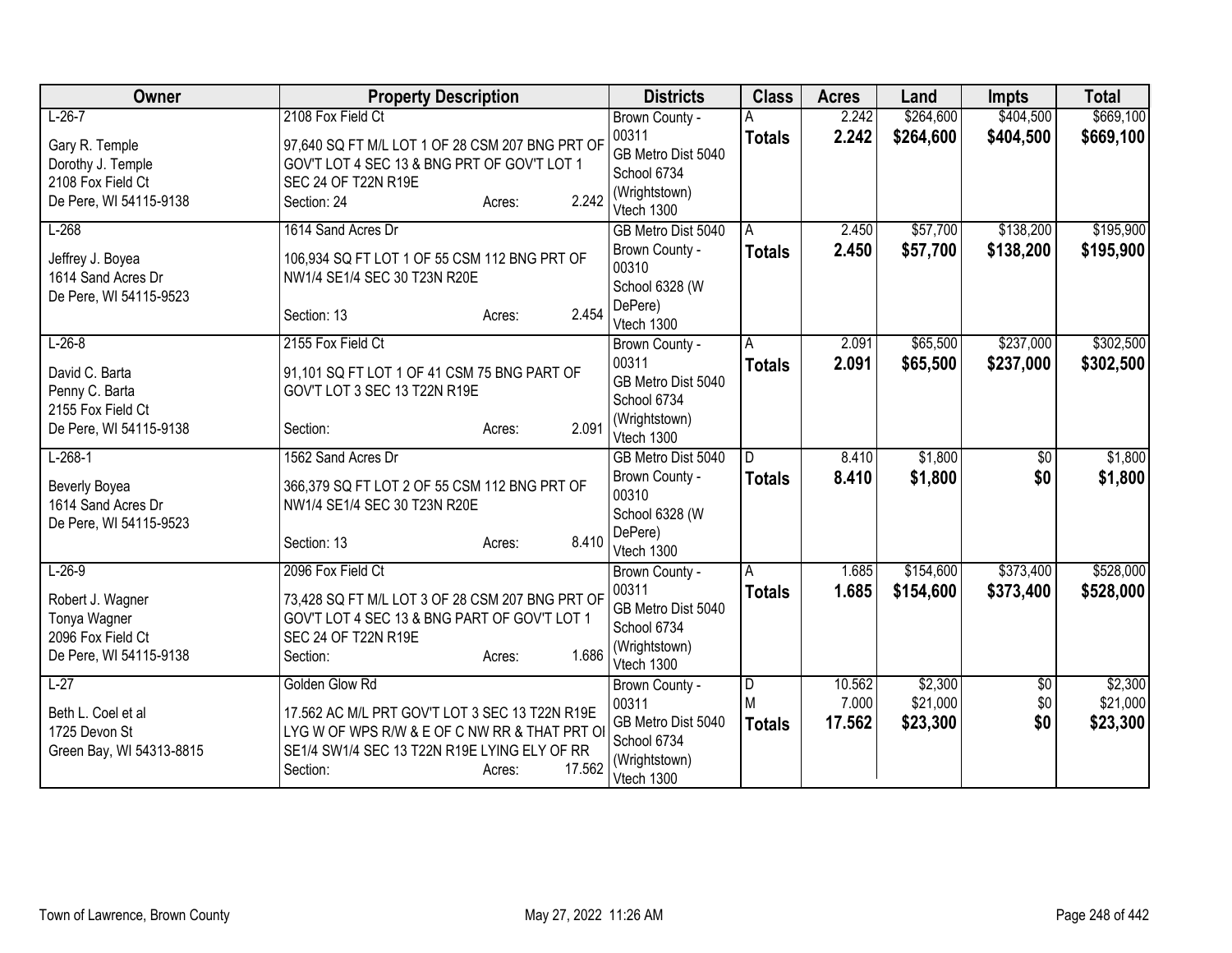| Owner                                                | <b>Property Description</b>                                      | <b>Districts</b>             | <b>Class</b>   | <b>Acres</b> | Land            | <b>Impts</b>                                 | <b>Total</b>     |
|------------------------------------------------------|------------------------------------------------------------------|------------------------------|----------------|--------------|-----------------|----------------------------------------------|------------------|
| $L-270$                                              | <b>Mid Valley Dr</b>                                             | GB Metro Dist 5040           | E4             | 14.214       | $\overline{50}$ | $\overline{50}$                              | $\overline{50}$  |
| Lawrence Town Of                                     | 14.214 AC M/L SE1/4 SE1/4 & S 5 AC OF NE1/4 SE1/4                | Brown County -               | <b>Totals</b>  | 14.214       | \$0             | \$0                                          | \$0              |
| c/o Town of Lawrence                                 | SEC 30 T23N R20E EX J27855-52 & EX 35 CSM 315 &                  | 00310                        |                |              |                 |                                              |                  |
| 2400 Shady Ct                                        | EX 36 CSM 124 & EX HWY & EX LAWRENCE                             | School 6328 (W<br>DePere)    |                |              |                 |                                              |                  |
| De Pere, WI 54115                                    | 14.214<br>Section:<br>Acres:                                     | Vtech 1300                   |                |              |                 |                                              |                  |
| $L-270-1$                                            | 1674 Eisenhower Rd                                               | GB Metro Dist 5040           | $\overline{B}$ | 2.802        | \$311,800       | \$1,011,000                                  | \$1,322,800      |
| Park Place Holdings LLC                              | 122,073 SQ FT LOT 1 OF 36 CSM 124 BNG PRT OF                     | Brown County -               | <b>Totals</b>  | 2.802        | \$311,800       | \$1,011,000                                  | \$1,322,800      |
| 1674 Eisenhower Rd                                   | SE1/4 SE1/4 SEC 30 T23N R20E EX 2279393 & EX PCI                 | 00310                        |                |              |                 |                                              |                  |
| De Pere, WI 54115-8145                               | 22 OF 1 TPP 64                                                   | School 6328 (W               |                |              |                 |                                              |                  |
|                                                      | 2.802<br>Section:<br>Acres:                                      | DePere)                      |                |              |                 |                                              |                  |
| $L-27-1$                                             | Lost Dauphin Rd                                                  | Vtech 1300<br>Brown County - | D              | 20.815       | \$3,700         | \$0                                          | \$3,700          |
|                                                      |                                                                  | 00311                        | E              | 4.200        | \$2,800         | \$0                                          | \$2,800          |
| Red Acres LLC                                        | 25.015 AC M/L PRT OF SE1/4 SW1/4 & PRT OF GOV'T                  | GB Metro Dist 5040           | <b>Totals</b>  | 25.015       | \$6,500         | \$0                                          | \$6,500          |
| c/o William G Lewis; Red Acres, LLC                  | LOT 3 SEC 13 T22N R19E DESC IN 2016445 & THAT                    | School 6734                  |                |              |                 |                                              |                  |
| 1702 Scheuring Rd                                    | PRT OF GOVT LOT 2 E OF RR EX RD IN 2766895                       | (Wrightstown)                |                |              |                 |                                              |                  |
| De Pere, WI 54115                                    | 25.015<br>Section:<br>Acres:                                     | Vtech 1300                   |                |              |                 |                                              |                  |
| $L-272$                                              | 1785 Mid Valley Dr                                               | GB Metro Dist 5040           | B              | 5.486        | \$467,000       | \$1,633,500                                  | \$2,100,500      |
| Ezgb LLC                                             | PRT OF NW1/4 NE1/4 & PRT OF NE1/4 NW1/4 SEC 31                   | Brown County -               | <b>Totals</b>  | 5.486        | \$467,000       | \$1,633,500                                  | \$2,100,500      |
| 2449 S Prairie View Rd                               | T23N R20E DESC AS LOT 1 IN 28 CSM 40 MAP NO                      | 00310                        |                |              |                 |                                              |                  |
| Chippewa Falls, WI 54729                             | 4378 IN 1308948 & PRT OF LOT 1 OF 31 CSM 72 MAP                  | School 6328 (W<br>DePere)    |                |              |                 |                                              |                  |
|                                                      | 7.104<br>Section:<br>Acres:                                      | Vtech 1300                   |                |              |                 |                                              |                  |
| $L-272-2$                                            | 1711 Scheuring Rd                                                | GB Metro Dist 5040           | C              | 12.031       | \$0             | \$0                                          | $\overline{\$0}$ |
|                                                      |                                                                  | Brown County -               | <b>Totals</b>  | 12.031       | \$0             | \$0                                          | \$0              |
| Mortensen Holdings LLC                               | 12.031 AC M/L PRT OF NW1/4 NE1/4 SEC 31 T23N                     | 00310                        |                |              |                 |                                              |                  |
| c/o Jones Sign Co; Mortensen Holdings,<br><b>LLC</b> | R20E DESC IN J16132-29 EX PCL 19 OF 1 TPP 61 &<br>PRT IN 2631831 | School 6328 (W               |                |              |                 |                                              |                  |
| 1711 Scheuring Rd                                    | 12.031<br>Section:<br>Acres:                                     | DePere)                      |                |              |                 |                                              |                  |
| De Pere, WI 54115-9414                               |                                                                  | Vtech 1300                   |                |              |                 |                                              |                  |
| $L-275-1$                                            | 1851 Scheuring Rd                                                | GB Metro Dist 5040           | B              | 35.245       | \$1,057,500     | \$24,310,500                                 | \$25,368,000     |
| Shi LLC                                              | 35.245 AC M/L THAT PRT OF NW1/4 NW FRAC 1/4                      | Brown County -               | <b>Totals</b>  |              |                 | 35.245 \$1,057,500 \$24,310,500 \$25,368,000 |                  |
| c/o Toonen Companies; Shl, LLC                       | SEC 31 T23N R20E DESC IN J3343-4 EX RD & PRT                     | 00310                        |                |              |                 |                                              |                  |
| 2830 Curry Ct Ste #4                                 | OF NW1/4 NW1/4 & PRT SW1/4 NW1/4 DESC IN                         | School 6328 (W               |                |              |                 |                                              |                  |
| Green Bay, WI 54311-4877                             | 35.245<br>Section:<br>Acres:                                     | DePere)                      |                |              |                 |                                              |                  |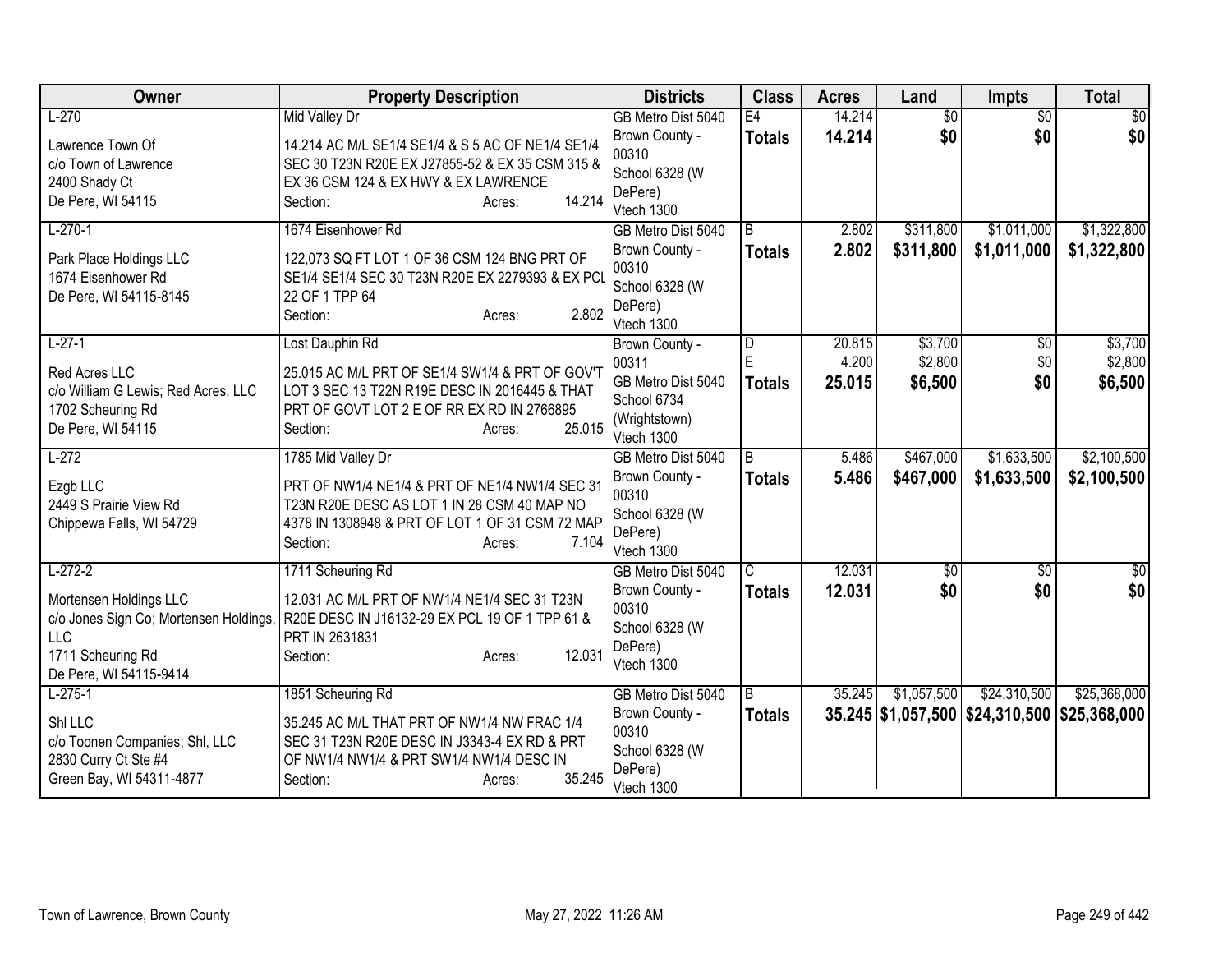| Owner                           | <b>Property Description</b>                                                                 | <b>Districts</b>          | <b>Class</b>   | <b>Acres</b> | Land            | <b>Impts</b>    | <b>Total</b> |
|---------------------------------|---------------------------------------------------------------------------------------------|---------------------------|----------------|--------------|-----------------|-----------------|--------------|
| $L-275-3$                       | 1861 Nimitz Dr                                                                              | GB Metro Dist 5040        | E5             | 0.830        | $\overline{50}$ | $\overline{50}$ | \$0          |
| Bay Lake Regional PI Commission | 36,186 SQ FT LOT 1 OF 55 CSM 138 MAP NO 7967 IN                                             | Brown County -            | <b>Totals</b>  | 0.830        | \$0             | \$0             | \$0          |
| 1861 Nimitz Dr                  | 2450636 BNG PRT OF NE1/4 NW1/4 SEC 31 T23N                                                  | 00310                     |                |              |                 |                 |              |
| De Pere, WI 54115               | <b>R20E</b>                                                                                 | School 6328 (W<br>DePere) |                |              |                 |                 |              |
|                                 | 0.830<br>Section:<br>Acres:                                                                 | Vtech 1300                |                |              |                 |                 |              |
| $L-275-3-1$                     | Nimitz Dr                                                                                   | GB Metro Dist 5040        | $\overline{B}$ | 2.220        | \$99,200        | \$2,500         | \$101,700    |
|                                 |                                                                                             | Brown County -            | E              | 1.595        | \$1,100         | \$0             | \$1,100      |
| Peter A. Hein<br>PO Box 5194    | 166,154 SQ FT LOT 2 OF 55 CSM 138 BNG PRT OF<br>NE1/4 NW1/4 & BNG PRT OF SE1/4 NW1/4 SEC 31 | 00310                     | <b>Totals</b>  | 3.815        | \$100,300       | \$2,500         | \$102,800    |
| De Pere, WI 54115-5194          | T23N R20E EX 2554503                                                                        | School 6328 (W            |                |              |                 |                 |              |
|                                 | 3.814<br>Section:<br>Acres:                                                                 | DePere)                   |                |              |                 |                 |              |
|                                 |                                                                                             | Vtech 1300                |                |              |                 |                 |              |
| $L-275-B$                       | 1833 Quarry Park Dr                                                                         | GB Metro Dist 5040        | A              | 1.918        | \$58,400        | \$177,300       | \$235,700    |
| Eddie W. Kostreva               | 1.920 AC M/L PRT OF NE1/4 NW1/4 & PRT OF SE1/4                                              | Brown County -<br>00310   | <b>Totals</b>  | 1.918        | \$58,400        | \$177,300       | \$235,700    |
| 1833 Quarry Park Dr             | NW1/4 SEC 31 T23N R20E DESC IN 851 R 430 &                                                  | School 6328 (W            |                |              |                 |                 |              |
| De Pere, WI 54115-9402          | J26013-35 EX RD                                                                             | DePere)                   |                |              |                 |                 |              |
|                                 | 1.920<br>Section:<br>Acres:                                                                 | Vtech 1300                |                |              |                 |                 |              |
| $L-275-C$                       | 1861 Scheuring Rd                                                                           | GB Metro Dist 5040        | $\overline{B}$ | 1.352        | \$176,700       | \$656,000       | \$832,700    |
| Depere 888 LLC                  | 58,884 SQ FT LOT 1 OF 57 CSM 272 BNG PRT OF                                                 | Brown County -            | <b>Totals</b>  | 1.352        | \$176,700       | \$656,000       | \$832,700    |
| 738 Kumukahi Pl                 | NE1/4 NW1/4 SEC 31 T23N R20E                                                                | 00310                     |                |              |                 |                 |              |
| Honolulu, HI 96825              |                                                                                             | School 6328 (W            |                |              |                 |                 |              |
|                                 | 1.351<br>Section:<br>Acres:                                                                 | DePere)<br>Vtech 1300     |                |              |                 |                 |              |
| $L-275-C-1$                     | 1795 Quarry Park Dr                                                                         | GB Metro Dist 5040        | $\overline{B}$ | 4.225        | \$185,000       | \$940,000       | \$1,125,000  |
|                                 |                                                                                             | Brown County -            | <b>Totals</b>  | 4.225        | \$185,000       | \$940,000       | \$1,125,000  |
| Jr Storage LLC                  | 184,061 SQ FT LOT 2 OF 57 CSM 272 BNG PRT OF                                                | 00310                     |                |              |                 |                 |              |
| 1200 River Valley Rd            | NE1/4 NW1/4 SEC 31 T23N R 20E                                                               | School 6328 (W            |                |              |                 |                 |              |
| Sobieski, WI 54171-9413         | 4.225<br>Section:<br>Acres:                                                                 | DePere)                   |                |              |                 |                 |              |
|                                 |                                                                                             | Vtech 1300                |                |              |                 |                 |              |
| $L-275-C-2$                     | Quarry Park Dr                                                                              | GB Metro Dist 5040        | B              | 1.531        | \$41,800        | \$0             | \$41,800     |
| Innovative Companies Inc        | 66,691 SQ FT LOT 3 OF 57 CSM 272 BNG PRT OF                                                 | Brown County -            | <b>Totals</b>  | 1.531        | \$41,800        | \$0             | \$41,800     |
| 1690 Sand Acres Dr              | NE1/4 NW1/4 SEC 31 T23N R 20E                                                               | 00310                     |                |              |                 |                 |              |
| De Pere, WI 54115               |                                                                                             | School 6328 (W<br>DePere) |                |              |                 |                 |              |
|                                 | 1.531<br>Section:<br>Acres:                                                                 | TID <sub>2</sub>          |                |              |                 |                 |              |
|                                 |                                                                                             | Vtech 1300                |                |              |                 |                 |              |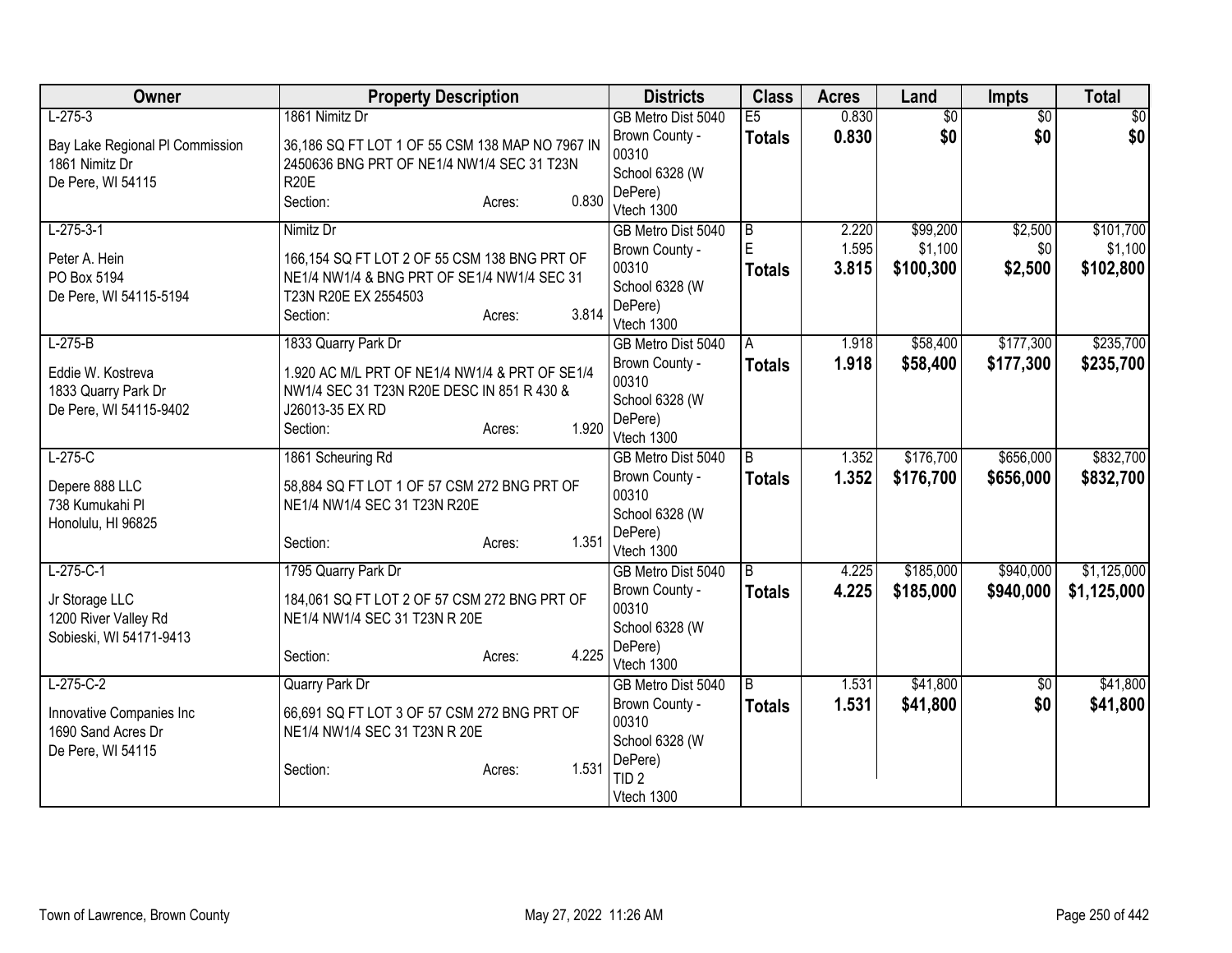| Owner                                        | <b>Property Description</b>                                    | <b>Districts</b>            | <b>Class</b>   | <b>Acres</b> | Land        | Impts                                        | <b>Total</b> |
|----------------------------------------------|----------------------------------------------------------------|-----------------------------|----------------|--------------|-------------|----------------------------------------------|--------------|
| $L-275-C-3$                                  | <b>Quarry Park Dr</b>                                          | GB Metro Dist 5040          | B.             | 2.000        | \$100,000   | $\overline{50}$                              | \$100,000    |
| Innovative Companies Inc                     | 87,114 SQ FT LOT 4 OF 57 CSM 272 BNG PRT OF                    | Brown County -              | <b>Totals</b>  | 2.000        | \$100,000   | \$0                                          | \$100,000    |
| 1690 Sand Acres Dr                           | NE1/4 NW1/4 SEC 31 T23N R 20E                                  | 00310                       |                |              |             |                                              |              |
| De Pere, WI 54115                            |                                                                | School 6328 (W              |                |              |             |                                              |              |
|                                              | 1.999<br>Section:<br>Acres:                                    | DePere)<br>TID <sub>2</sub> |                |              |             |                                              |              |
|                                              |                                                                | Vtech 1300                  |                |              |             |                                              |              |
| $L-275-D$                                    | 1825 Scheuring Rd                                              | GB Metro Dist 5040          | $\overline{B}$ | 4.960        | \$447,500   | $\overline{50}$                              | \$447,500    |
|                                              |                                                                | Brown County -              | <b>Totals</b>  | 4.960        | \$447,500   | \$0                                          | \$447,500    |
| Kwik Trip, Inc.                              | 216,176 SQ FT PRT OF NE1/4 NW FRAC 1/4 SEC 31                  | 00310                       |                |              |             |                                              |              |
| d.b.a. #105<br>1626 Oak St                   | T23N R20E DESC AS LOT 1 IN 26 CSM 186 EX PCL 21<br>OF 1 TPP 61 | School 6328 (W              |                |              |             |                                              |              |
| La Crosse, WI 54603                          | 4.962<br>Section:<br>Acres:                                    | DePere)                     |                |              |             |                                              |              |
|                                              |                                                                | Vtech 1300                  |                |              |             |                                              |              |
| $L-275-E$                                    | 1809 Quarry Park Dr                                            | GB Metro Dist 5040          | A              | 1.654        | \$53,100    | \$148,500                                    | \$201,600    |
| Kevin D. Brunette                            | 71,912 SQ FT LOT 1 OF 26 CSM 83 MAP 4208 IN                    | Brown County -              | <b>Totals</b>  | 1.654        | \$53,100    | \$148,500                                    | \$201,600    |
| 1809 Quarry Park Dr                          | 1270997 & PRT DESC IN J25715-37 BNG PRT OF                     | 00310                       |                |              |             |                                              |              |
| De Pere, WI 54115-9402                       | NE1/4 NW1/4 SEC 31 T23N R20E                                   | School 6328 (W              |                |              |             |                                              |              |
|                                              | 1.650<br>Section:<br>Acres:                                    | DePere)<br>Vtech 1300       |                |              |             |                                              |              |
| $L-276$                                      | 3000 Quarry Park Dr                                            | GB Metro Dist 5040          | $\overline{B}$ | 53.915       | \$1,348,000 | \$22,931,900                                 | \$24,279,900 |
|                                              |                                                                | Brown County -              | <b>Totals</b>  |              |             | 53.915 \$1,348,000 \$22,931,900 \$24,279,900 |              |
| Slal LLC                                     | 53.915 AC M/L PRT OF NW FRAC1/4 SEC 31 T23N                    | 00310                       |                |              |             |                                              |              |
| c/o SIk Global Solutions America             | R20E DESC IN J3330-1 EX 22 CSM 251 & EX RD & EX                | School 6328 (W              |                |              |             |                                              |              |
| 2727 Lbj Freeway Ste 806<br>Dallas, TX 75234 | 2494217<br>53.915<br>Section:<br>Acres:                        | DePere)                     |                |              |             |                                              |              |
|                                              |                                                                | TID <sub>2</sub>            |                |              |             |                                              |              |
|                                              |                                                                | Vtech 1300                  |                |              |             |                                              |              |
| $L-276-1$                                    | 1742 Quarry Park Dr                                            | GB Metro Dist 5040          | A              | 3.351        | \$68,100    | \$185,800                                    | \$253,900    |
| Kenneth Weyenberg                            | 145,957 SQ FT PART OF NW1/4 NW1/4 SEC 31 T23N                  | Brown County -              | <b>Totals</b>  | 3.351        | \$68,100    | \$185,800                                    | \$253,900    |
| Wendy Weyenberg                              | R20E DESC AS LOT 1 IN 22 CSM 251                               | 00310                       |                |              |             |                                              |              |
| 1742 Quarry Park Dr                          |                                                                | School 6328 (W<br>DePere)   |                |              |             |                                              |              |
| De Pere, WI 54115-9516                       | 3.351<br>Section:<br>Acres:                                    | Vtech 1300                  |                |              |             |                                              |              |
| $L-277$                                      | 1860 Mid Valley Dr                                             | GB Metro Dist 5040          | C              | 7.203        | \$0         | \$0                                          | \$0          |
| Pit Nimitz Properties LLC                    | 313,746 SQ FT LOT 2 OF 31 CSM 72 & PART IN                     | Brown County -              | <b>Totals</b>  | 7.203        | \$0         | \$0                                          | \$0          |
| 1825 Nimitz Dr                               | J24301-25 & J26009-08 BNG PART OF NW1/4 NE1/4 &                | 00310                       |                |              |             |                                              |              |
| De Pere, WI 54115-1339                       | BNG PART OF NE1/4 NW1/4 & BNG PART OF SE1/4                    | School 6328 (W              |                |              |             |                                              |              |
|                                              | 7.203<br>Section:<br>Acres:                                    | DePere)                     |                |              |             |                                              |              |
|                                              |                                                                | Vtech 1300                  |                |              |             |                                              |              |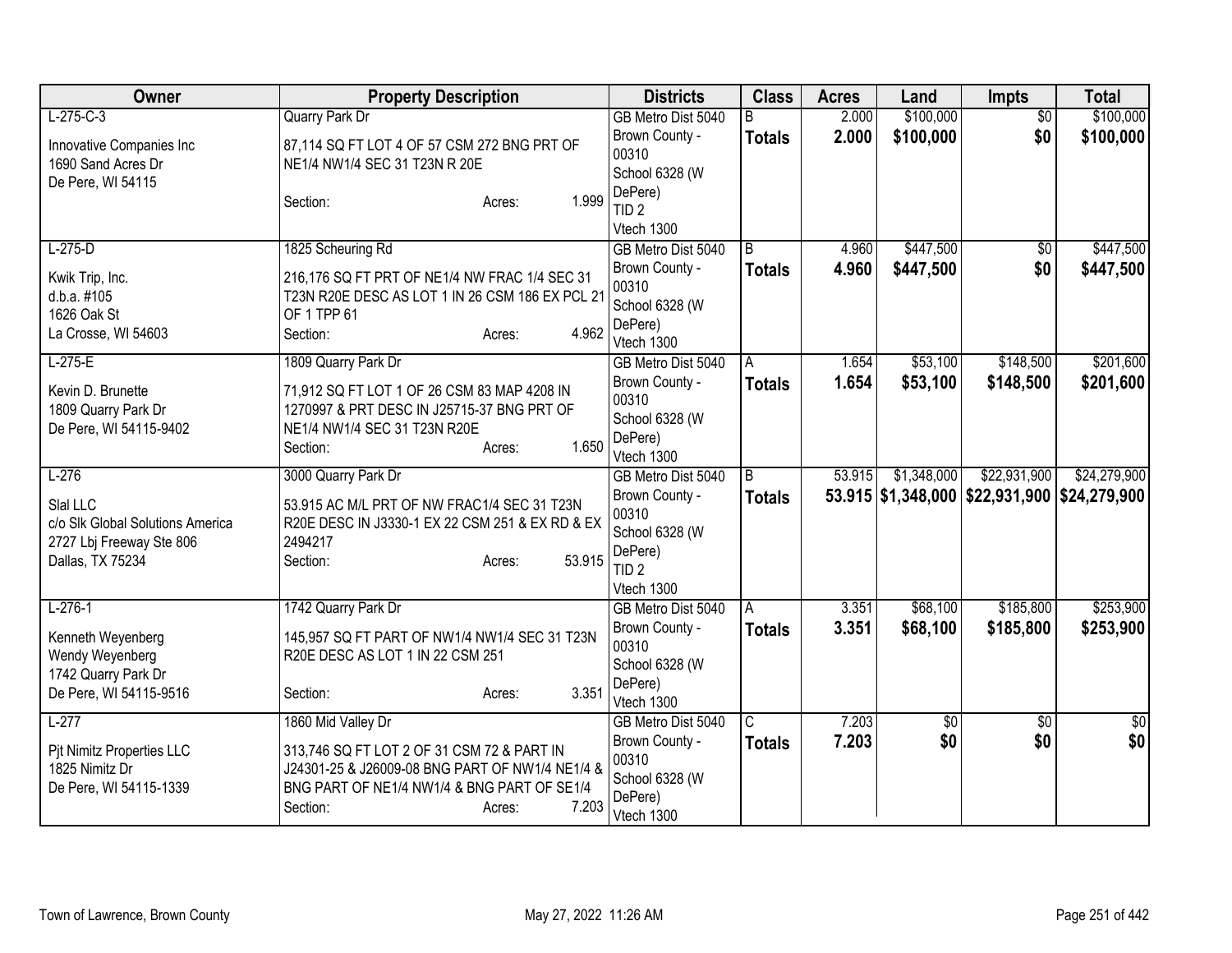| Owner                                    | <b>Property Description</b>                                      | <b>Districts</b>                  | <b>Class</b>  | <b>Acres</b> | Land      | Impts       | <b>Total</b> |
|------------------------------------------|------------------------------------------------------------------|-----------------------------------|---------------|--------------|-----------|-------------|--------------|
| $L-277-2$                                | 1890 Mid Valley Dr                                               | GB Metro Dist 5040                | В             | 5.000        | \$450,000 | \$1,815,100 | \$2,265,100  |
| Vz Investments LLP                       | 476,571 SQ FT LOT 1 OF 58 CSM 77 BNG PRT OF                      | Brown County -                    | E             | 5.940        | \$3,900   | \$0         | \$3,900      |
| 1890 Mid Valley Dr                       | SE1/4 NW1/4 SEC 31 T23N R20E                                     | 00310                             | <b>Totals</b> | 10.940       | \$453,900 | \$1,815,100 | \$2,269,000  |
| De Pere, WI 54115                        |                                                                  | School 6328 (W<br>DePere)         |               |              |           |             |              |
|                                          | 10.940<br>Section:<br>Acres:                                     | Vtech 1300                        |               |              |           |             |              |
| $L-28$                                   | 3291 Nelson Ln                                                   | Brown County -                    | A             | 0.500        | \$3,000   | $\sqrt{$0}$ | \$3,000      |
| James G. Brey et al                      | 0.425 AC M/L PRT GOV'T LOT 4 SEC 13 T22N R19E                    | 00311                             | <b>Totals</b> | 0.500        | \$3,000   | \$0         | \$3,000      |
| c/o Candace Gerbers Brey Brey            | COM NW COR SELY ALG N LINE 291/2 RS TO BEG                       | GB Metro Dist 5040                |               |              |           |             |              |
| 3285 Nelson Ln                           | SWLY AT RT ANGLES 10RS SE AT RT ANGLES 8RS                       | School 6734                       |               |              |           |             |              |
| De Pere, WI 54115-9433                   | 0.425<br>Section:<br>Acres:                                      | (Wrightstown)<br>Vtech 1300       |               |              |           |             |              |
| $L-283$                                  | Mid Valley Dr                                                    | GB Metro Dist 5040                | D             | 8.197        | \$1,800   | \$0         | \$1,800      |
|                                          |                                                                  | Brown County -                    | E             | 5.000        | \$2,500   | \$0         | \$2,500      |
| John A. Krawczyk<br>2054 Orange Ln       | 13.197 AC M/L GOV'T LOT 1 SEC 31 T23N R20E LYG<br>NWLY OF HWY 41 | 00310                             | <b>Totals</b> | 13.197       | \$4,300   | \$0         | \$4,300      |
| De Pere, WI 54115-9493                   |                                                                  | School 6328 (W                    |               |              |           |             |              |
|                                          | 13.197<br>Section:<br>Acres:                                     | DePere)                           |               |              |           |             |              |
|                                          |                                                                  | TID <sub>2</sub>                  |               |              |           |             |              |
| $L-29$                                   | 3285 Nelson Ln                                                   | Vtech 1300<br>Brown County -      | A             | 7.866        | \$100,200 | \$290,100   | \$390,300    |
|                                          |                                                                  | 00311                             | <b>Totals</b> | 7.866        | \$100,200 | \$290,100   | \$390,300    |
| James G. Brey et al                      | 7.866 AC M/L PART OF GOV'T LOTS 3 & 4 SEC 13                     | GB Metro Dist 5040                |               |              |           |             |              |
| c/o James G Brey & Canda Brey            | T22N R19E DESC IN J21096-13 EX RD IN 2770926                     | School 6734                       |               |              |           |             |              |
| 3285 Nelson Ln<br>De Pere, WI 54115-9433 | 7.866<br>Section:<br>Acres:                                      | (Wrightstown)                     |               |              |           |             |              |
|                                          |                                                                  | Vtech 1300                        |               |              |           |             |              |
| $L-29-1$                                 | 3279 Nelson Ln                                                   | Brown County -                    | A             | 6.083        | \$152,000 | \$196,200   | \$348,200    |
| James W. Kitsemble                       | 6.083 AC M/L THAT PRT OF GOV'T LOT 4 SEC 13                      | 00311                             | <b>Totals</b> | 6.083        | \$152,000 | \$196,200   | \$348,200    |
| Barbara E. Kitsemble                     | T22N R19E DESC IN J2358-22 & J7345-39                            | GB Metro Dist 5040<br>School 6734 |               |              |           |             |              |
| 3279 Nelson Ln                           |                                                                  | (Wrightstown)                     |               |              |           |             |              |
| De Pere, WI 54115-9433                   | 6.083<br>Section:<br>Acres:                                      | Vtech 1300                        |               |              |           |             |              |
| $L-3$                                    | 3044 Noah Rd                                                     | GB Metro Dist 5040                | D             | 38.820       | \$8,300   | \$0         | \$8,300      |
| Douglas L. Fitzgerald                    | GOVT LOT 2 SEC 10 T22N R19E EX RD & EX                           | Brown County -                    | E             | 2.450        | \$1,600   | \$0         | \$1,600      |
| Anne L. Fitzgerald                       | J25675-16 & EX J26197-36 & PRT OF GOVT LOT 3 OF                  | 00310                             | G             | 2.750        | \$56,300  | \$127,000   | \$183,300    |
| 3044 Noah Rd                             | SD SEC DESC IN J26197-33 & 34 & W 15 AC OF SW1/4                 | School 6328 (W<br>DePere)         | <b>Totals</b> | 44.020       | \$66,200  | \$127,000   | \$193,200    |
| De Pere, WI 54115-9458                   | 44.020<br>Section:<br>Acres:                                     | Vtech 1300                        |               |              |           |             |              |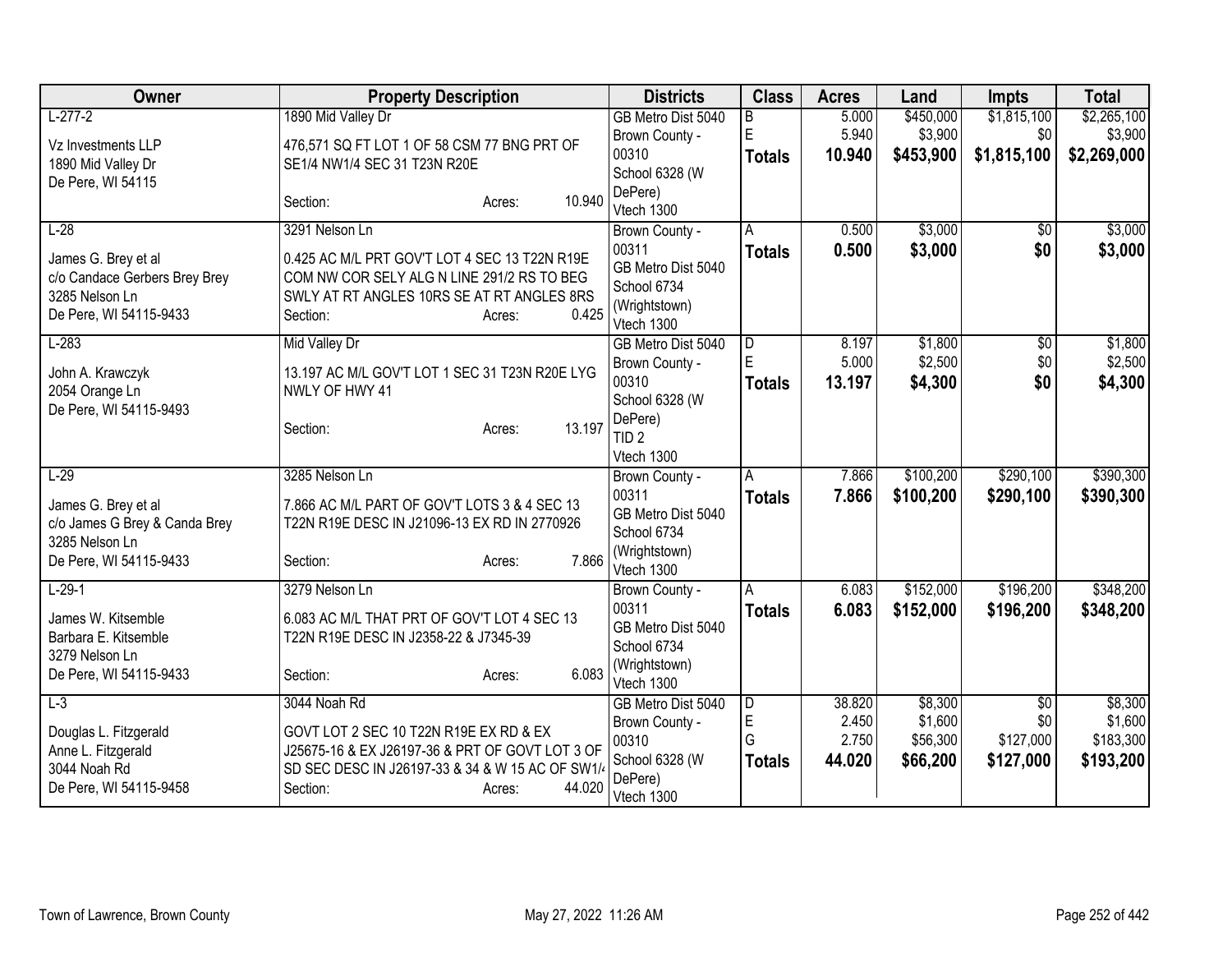| Owner                  | <b>Property Description</b>                   | <b>Districts</b>          | <b>Class</b>   | <b>Acres</b> | Land     | <b>Impts</b>    | <b>Total</b> |
|------------------------|-----------------------------------------------|---------------------------|----------------|--------------|----------|-----------------|--------------|
| $L-30$                 | <b>Hickory Rd</b>                             | GB Metro Dist 5040        |                | 38.250       | \$6,700  | $\overline{50}$ | \$6,700      |
| Golden Rail Dairy, LLC | 40.532 AC M/L NW1/4 SW1/4 SEC 13 T22N R19E    | Brown County -            | M              | 1.750        | \$5,300  | \$0             | \$5,300      |
| 2346 Golden Glow Rd    |                                               | 00310                     | <b>Totals</b>  | 40.000       | \$12,000 | \$0             | \$12,000     |
| Depere, WI 54115       |                                               | School 6328 (W            |                |              |          |                 |              |
|                        | 40.532<br>Section:<br>Acres:                  | DePere)                   |                |              |          |                 |              |
|                        |                                               | Vtech 1300                |                |              |          |                 |              |
| $L-31$                 | 2346 Golden Glow Rd                           | Brown County -            | $\overline{D}$ | 32.000       | \$5,600  | $\overline{30}$ | \$5,600      |
| Golden Rail Dairy, LLC | 39.555 AC M/L SW1/4 SW1/4 SEC 13 T22N R19E    | 00311                     | E              | 1.000        | \$700    | \$0             | \$700        |
| 2346 Golden Glow Rd    |                                               | GB Metro Dist 5040        | G              | 7.000        | \$84,000 | \$247,400       | \$331,400    |
| Depere, WI 54115       |                                               | School 6734               | <b>Totals</b>  | 40.000       | \$90,300 | \$247,400       | \$337,700    |
|                        | 39.555<br>Section: 13<br>Acres:               | (Wrightstown)             |                |              |          |                 |              |
|                        |                                               | Vtech 1300                | D.             |              |          |                 |              |
| $L - 3 - 1$            | 3142 Noah Rd                                  | GB Metro Dist 5040        |                | 1.589        | \$300    | \$0             | \$300        |
| Joseph E. Micke        | 69,197 SQ FT LOT 2 OF 46 CSM 7 MAP 6821 IN    | Brown County -<br>00310   | <b>Totals</b>  | 1.589        | \$300    | \$0             | \$300        |
| 114 County Line Rd     | 2021588 BNG PRT OF GOVT LOT 2 SEC 10 T22N     |                           |                |              |          |                 |              |
| Depere, WI 54115       | R19E (MUST BE CONVEYED WITH HB-41-5)          | School 6328 (W<br>DePere) |                |              |          |                 |              |
|                        | 1.589<br>Section:<br>Acres:                   | Vtech 1300                |                |              |          |                 |              |
| $L-3-1-1$              | Noah Rd                                       | GB Metro Dist 5040        | D              | 0.488        | \$100    | $\overline{50}$ | \$100        |
|                        |                                               | Brown County -            | <b>Totals</b>  | 0.488        | \$100    | \$0             | \$100        |
| Ted J. Skubal          | 21,217 SQ FT OUTLOT 1 OF 46 CSM 4 BNG PRT OF  | 00310                     |                |              |          |                 |              |
| Loni J. Skubal         | GOVT LOT 2 SEC 10 T22N R19E (MUST BE          | School 6328 (W            |                |              |          |                 |              |
| 3150 Noah Rd           | CONVEYED WITH HB-41-4)                        | DePere)                   |                |              |          |                 |              |
| De Pere, WI 54115-5744 | 0.487<br>Section:<br>Acres:                   | Vtech 1300                |                |              |          |                 |              |
| $L-32$                 | 2238 Golden Glow Rd                           | Brown County -            | A              | 2.000        | \$51,000 | \$82,300        | \$133,300    |
|                        |                                               | 00311                     |                | 2.262        | \$400    | \$0             | \$400        |
| <b>Scott Zittlow</b>   | 185,666 SQ FT LOT 1 OF 45 CSM 362 MAP 6818 IN | GB Metro Dist 5040        | <b>Totals</b>  | 4.262        | \$51,400 | \$82,300        | \$133,700    |
| 2238 Golden Glow Rd    | 2021078 BNG PRT OF SE1/4 SW1/4 S13 T22N R19E  | School 6734               |                |              |          |                 |              |
| De Pere, WI 54115      |                                               | (Wrightstown)             |                |              |          |                 |              |
|                        | 4.262<br>Section:<br>Acres:                   | Vtech 1300                |                |              |          |                 |              |
| $L-3-2$                | 3130 Noah Rd                                  | GB Metro Dist 5040        | A.             | 1.000        | \$35,000 | $\frac{1}{20}$  | \$35,000     |
| Jacob D. Swaney        | LOT 1 OF CSM 9293 IN 2950768 BNG PRT OF GOVT  | Brown County -            |                | 1.999        | \$400    | \$0             | \$400        |
| 2027 Grant St          | LOT 2 SEC 10 T22N R19E                        | 00310                     | <b>Totals</b>  | 2.999        | \$35,400 | \$0             | \$35,400     |
| De Pere, WI 54115      |                                               | School 6328 (W            |                |              |          |                 |              |
|                        | 2.999<br>Section:<br>Acres:                   | DePere)                   |                |              |          |                 |              |
|                        |                                               | Vtech 1300                |                |              |          |                 |              |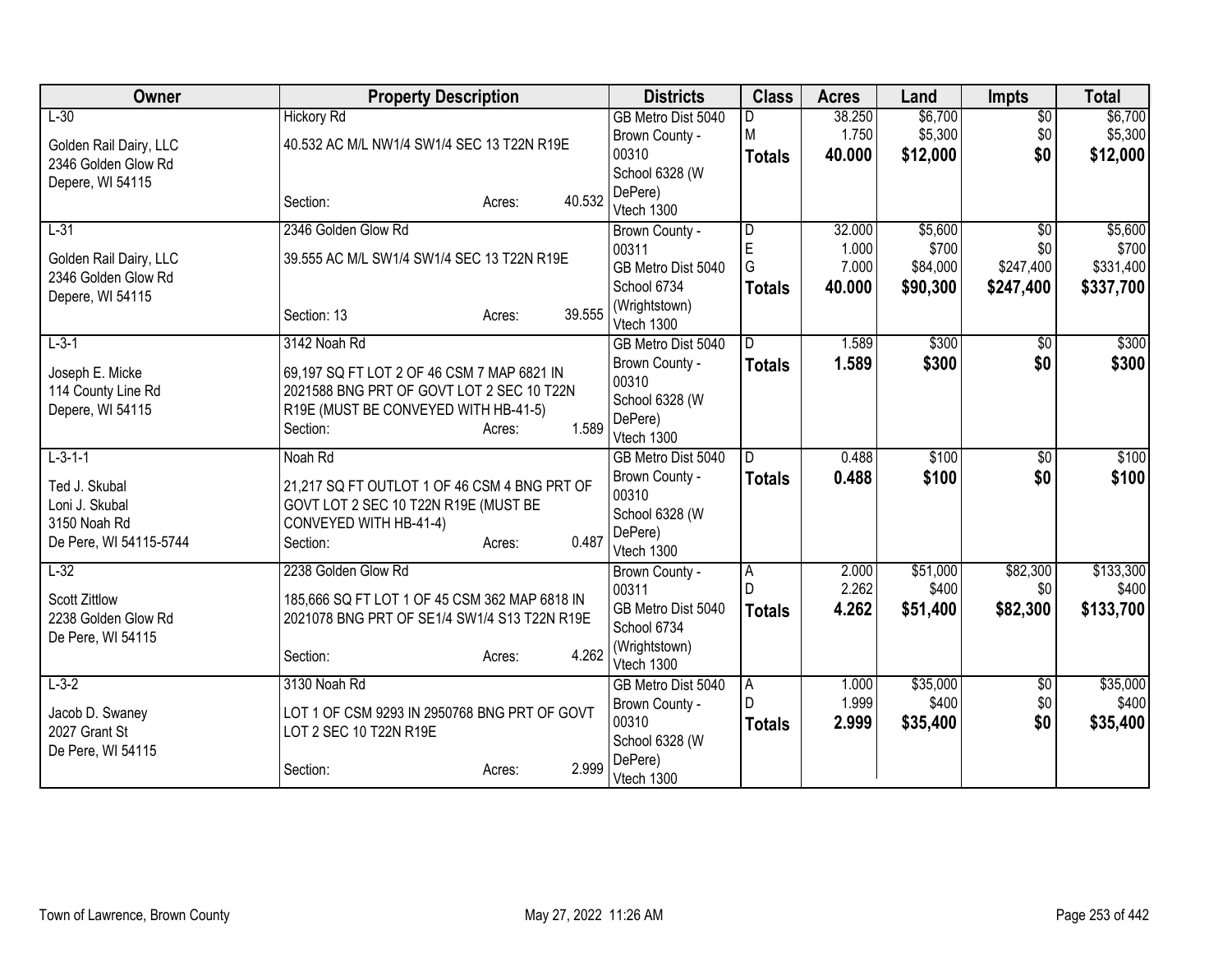| Owner                                 | <b>Property Description</b>                                              | <b>Districts</b>            | <b>Class</b>  | <b>Acres</b> | Land      | <b>Impts</b>    | <b>Total</b> |
|---------------------------------------|--------------------------------------------------------------------------|-----------------------------|---------------|--------------|-----------|-----------------|--------------|
| $L-32-1$                              | 2290 Golden Glow Rd                                                      | Brown County -              | D             | 21.000       | \$3,700   | $\overline{50}$ | \$3,700      |
| Absolut Fiduciary, LLC                | 22.091 AC M/L PRT OF SE1/4 SW1/4 SEC 13 T22N R19                         | 00311                       | G             | 1.091        | \$16,400  | \$49,900        | \$66,300     |
| Attn: Absolut Fiduciary LLC           | E DESC IN 1836593                                                        | GB Metro Dist 5040          | <b>Totals</b> | 22.091       | \$20,100  | \$49,900        | \$70,000     |
| 1674 Seminole Ct                      |                                                                          | School 6734                 |               |              |           |                 |              |
| Green Bay, WI 54313-9504              | 22.091<br>Section:<br>Acres:                                             | (Wrightstown)<br>Vtech 1300 |               |              |           |                 |              |
| $L-333$                               | 1294 Sundown Ln                                                          | GB Metro Dist 5040          | A             | 0.650        | \$36,600  | \$136,500       | \$173,100    |
|                                       |                                                                          | Brown County -              | <b>Totals</b> | 0.650        | \$36,600  | \$136,500       | \$173,100    |
| Amerco Real Estate Company            | 0.469 AC M/L PRT S 4/7 OF PC 29 WSFR BNG PRT OF                          | 00310                       |               |              |           |                 |              |
| 2727 N Central Ave                    | LOTS 107 & 109 OF ASSESSOR'S SUBD OF LANDS IN                            | School 6328 (W              |               |              |           |                 |              |
| Phoenix, AZ 85004-1120                | NICOLET AS DESC IN J2894-12 EX RD                                        | DePere)                     |               |              |           |                 |              |
|                                       | 0.469<br>Section:<br>Acres:                                              | Vtech 1300                  |               |              |           |                 |              |
| $L - 333 - 3$                         | 1300 Sundown Ln                                                          | GB Metro Dist 5040          | A             | 3.250        | \$62,500  | \$15,200        | \$77,700     |
| Amerco Real Estate Company            | 3.239 AC M/L THAT PRT OF LOTS 106,107, 108 & 109                         | Brown County -              | <b>Totals</b> | 3.250        | \$62,500  | \$15,200        | \$77,700     |
| 2727 N Central Ave                    | OF ASSESSORS SUBD OF LANDS IN NICOLET BNG                                | 00310                       |               |              |           |                 |              |
| Phoenix, AZ 85004-1120                | PRT OF PC 29 WSFR AS DESC IN 76J669-1                                    | School 6328 (W              |               |              |           |                 |              |
|                                       | 3.239<br>Section:<br>Acres:                                              | DePere)<br>Vtech 1300       |               |              |           |                 |              |
| $L-337-2$                             | 1180 Mid Valley Dr                                                       | GB Metro Dist 5040          | B             | 6.139        | \$489,900 | \$3,016,500     | \$3,506,400  |
|                                       |                                                                          | Brown County -              | <b>Totals</b> | 6.139        | \$489,900 | \$3,016,500     | \$3,506,400  |
| Amerco Real Estate Company            | 6.139 AC M/L PRT OF S 4/7 OF PC 29 WSFR BNG PRT                          | 00310                       |               |              |           |                 |              |
| 2727 N Central Ave                    | OF LOTS 104, 108 & 109 OF THE ASSESSORS SUBD                             | School 6328 (W              |               |              |           |                 |              |
| Phoenix, AZ 85004-1120                | OF LANDS IN THE CITY OF NICOLET AS DES IN<br>6.139<br>Section:<br>Acres: | DePere)                     |               |              |           |                 |              |
|                                       |                                                                          | Vtech 1300                  |               |              |           |                 |              |
| $L-338$                               | 1250 Mid Valley Dr                                                       | GB Metro Dist 5040          | l B           | 5.407        | \$464,200 | \$2,553,500     | \$3,017,700  |
| 1990 Properties LLC                   | 235,521 SQ FT LOT 1 OF 51 CSM 301 BNG PRT OF                             | Brown County -              | <b>Totals</b> | 5.407        | \$464,200 | \$2,553,500     | \$3,017,700  |
| 1250 Mid Valley Dr                    | LOT 123 OF THE ASSESSORS SUBD OF LANDS IN                                | 00310                       |               |              |           |                 |              |
| De Pere, WI 54115                     | NICOLET & BNG PRT OF GOVT LOT 3 SEC 20 T23N                              | School 6328 (W              |               |              |           |                 |              |
|                                       | 5.406<br>Section:<br>Acres:                                              | DePere)<br>Vtech 1300       |               |              |           |                 |              |
| $L-338-1$                             | 1220 Mid Valley Dr                                                       | GB Metro Dist 5040          | E4            | 0.146        | \$0       | \$0             | $\sqrt{50}$  |
|                                       |                                                                          | Brown County -              | <b>Totals</b> | 0.146        | \$0       | \$0             | \$0          |
| Lawrence Town Of                      | 6,391 SQ FT OUTLOT 1 OF 51 CSM 301 BNG PRT OF                            | 00310                       |               |              |           |                 |              |
| c/o Town of Lawrence<br>2400 Shady Ct | LOTS 123 & 124 OF THE ASSESSORS SUBD OF<br><b>LANDS IN NICOLET</b>       | School 6328 (W              |               |              |           |                 |              |
| De Pere, WI 54115                     | 0.146<br>Section: 20<br>Acres:                                           | DePere)                     |               |              |           |                 |              |
|                                       |                                                                          | Vtech 1300                  |               |              |           |                 |              |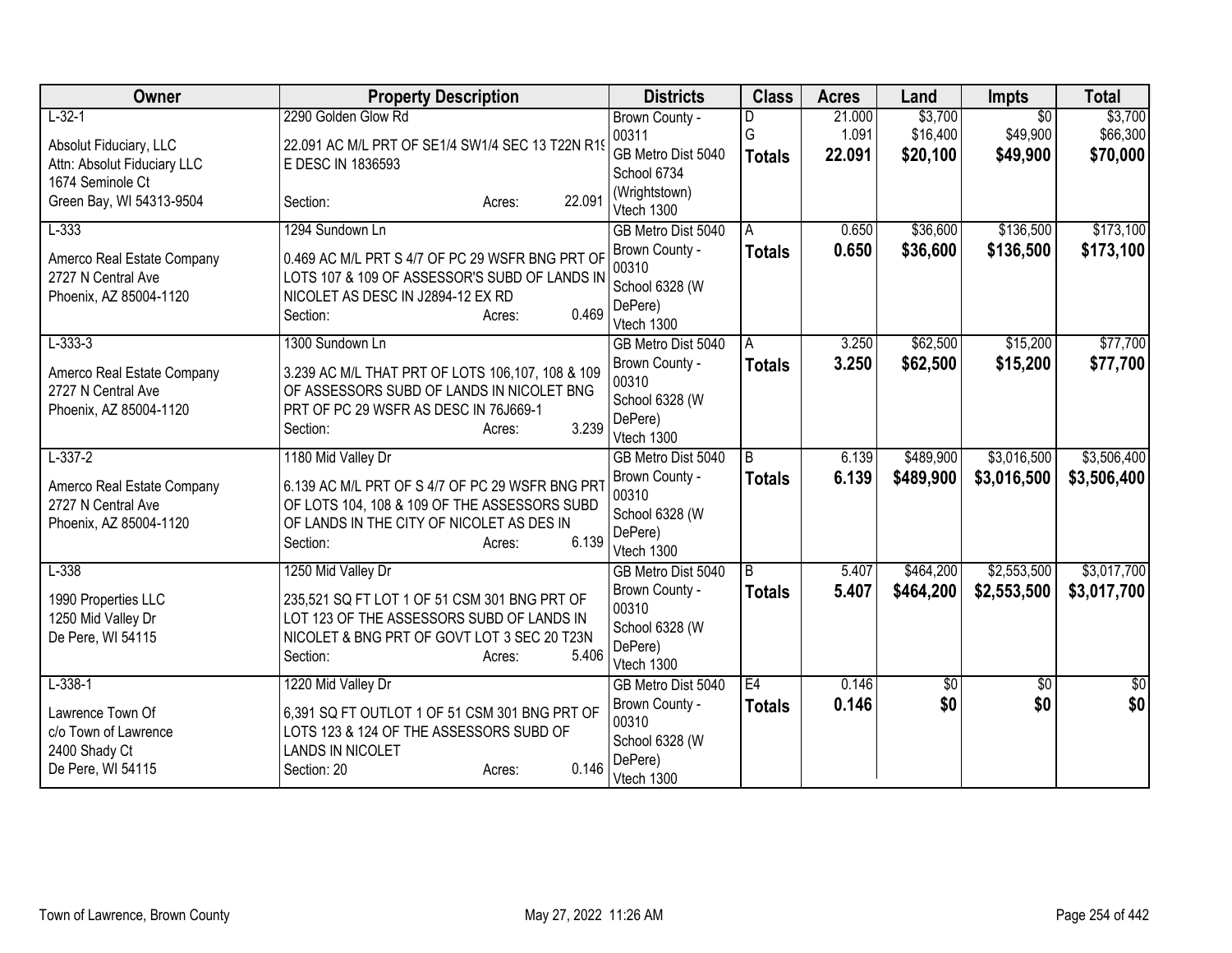| Owner                                                                                                                                  | <b>Property Description</b>                                                                                                                                                                  | <b>Districts</b>                                                                            | <b>Class</b>             | <b>Acres</b>   | Land                   | <b>Impts</b>           | <b>Total</b>               |
|----------------------------------------------------------------------------------------------------------------------------------------|----------------------------------------------------------------------------------------------------------------------------------------------------------------------------------------------|---------------------------------------------------------------------------------------------|--------------------------|----------------|------------------------|------------------------|----------------------------|
| $L - 338 - 2$                                                                                                                          | Mid Valley Dr Unit RR                                                                                                                                                                        | GB Metro Dist 5040                                                                          | F                        | 3.180          | \$2,100                | $\overline{50}$        | \$2,100                    |
| Denis Enterprises I LLC<br>Attn: Mark Dennis<br>900 Green Ridge Dr<br>De Pere, WI 54115                                                | 138,510 SQ FT OUTLOT 2 OF & PRT OF LOT 1 OF 51<br>CSM 301 DESC IN 2663510 BNG PRT OF LOT 123<br>ASSESSORS SUBD OF NICOLET & BNG PRT OF<br>3.179<br>Section:<br>Acres:                        | Brown County -<br>00310<br>School 6328 (W<br>DePere)<br>Vtech 1300                          | <b>Totals</b>            | 3.180          | \$2,100                | \$0                    | \$2,100                    |
| $L-34$<br>Wisconsin Central Ltd<br>c/o Accounts Payable Wisconsin Central<br>Ltd<br>PO Box 8103<br>Montreal, QC H3C Canada             | Golden Glow Rd<br>6.154 AC M/L R-O-W OVER SEC 13 T22N R19E<br>6.154<br>Section:<br>Acres:                                                                                                    | Brown County -<br>00311<br>GB Metro Dist 5040<br>School 6734<br>(Wrightstown)<br>Vtech 1300 | E5<br><b>Totals</b>      | 6.154<br>6.154 | \$0<br>\$0             | $\sqrt{$0}$<br>\$0     | \$0<br>\$0                 |
| $L-342-2$<br>Nadpwi001, LLC<br>125 S Wacker Ste 1220<br>Chicago, IL 60606                                                              | 1210 Mid Valley Dr<br>0.657 AC M/L ASSESSOR'S SUBD OF LANDS IN THE<br>CITY OF NICOLET PRT OF LOTS 123 & 124 DESC IN<br>1589123<br>0.657<br>Section:<br>Acres:                                | GB Metro Dist 5040<br>Brown County -<br>00310<br>School 6328 (W<br>DePere)<br>Vtech 1300    | B<br><b>Totals</b>       | 0.657<br>0.657 | \$93,300<br>\$93,300   | \$629,000<br>\$629,000 | \$722,300<br>\$722,300     |
| $L-342-3$<br>Travis J. Koske<br>1279 Sundown Ln<br>De Pere, WI 54115-9564                                                              | 1279 Sundown Ln<br>0.254 AC M/L ASSESSORS SUBD OF LANDS IN CITY<br>OF NICOLET THAT PRT OF LOT 124 W OF HWY 41 &<br>S OF SUNDOWN LN & THAT PRT OF LOT 123 E OF<br>0.254<br>Section:<br>Acres: | GB Metro Dist 5040<br>Brown County -<br>00310<br>School 6328 (W<br>DePere)<br>Vtech 1300    | A<br>Totals              | 0.254<br>0.254 | \$19,800<br>\$19,800   | \$155,500<br>\$155,500 | \$175,300<br>\$175,300     |
| $L-344$<br>Folkman Properties LLC<br>c/o Charles Folkman Jr; Folkman<br>Properties, LLC<br>W231 N1129 Hwy F<br>Waukesha, WI 53186-1504 | 1372 Mid Valley Dr<br>133,688 SQ FT LOT 1 OF 31 CSM 310 BNG PRT OF<br>LOT 132 ASSESSOR'S SUBD OF NICOLET & BNG<br>PART OF SE1/4 NW1/4 SEC 29 T23N R20E EX<br>3.069<br>Section:<br>Acres:     | GB Metro Dist 5040<br>Brown County -<br>00310<br>School 6328 (W<br>DePere)<br>Vtech 1300    | $\overline{B}$<br>Totals | 3.069<br>3.069 | \$328,600<br>\$328,600 | \$734,500<br>\$734,500 | \$1,063,100<br>\$1,063,100 |
| $L - 344 - 10$<br>Lawrence Sanitary District No 1<br>c/o Town of Lawrence<br>2400 Shady Ct<br>De Pere, WI 54115                        | 1375 Grant St<br>19,373 SQ FT LOT 1 OF 31 CSM 139 BNG PRT OF<br>LOT 132 ASSESSOR'S SUBD OF NICOLET<br>0.445<br>Section:<br>Acres:                                                            | GB Metro Dist 5040<br>Brown County -<br>00310<br>School 6328 (W<br>DePere)<br>Vtech 1300    | E4<br><b>Totals</b>      | 0.445<br>0.445 | $\overline{50}$<br>\$0 | $\overline{50}$<br>\$0 | $\overline{30}$<br>\$0     |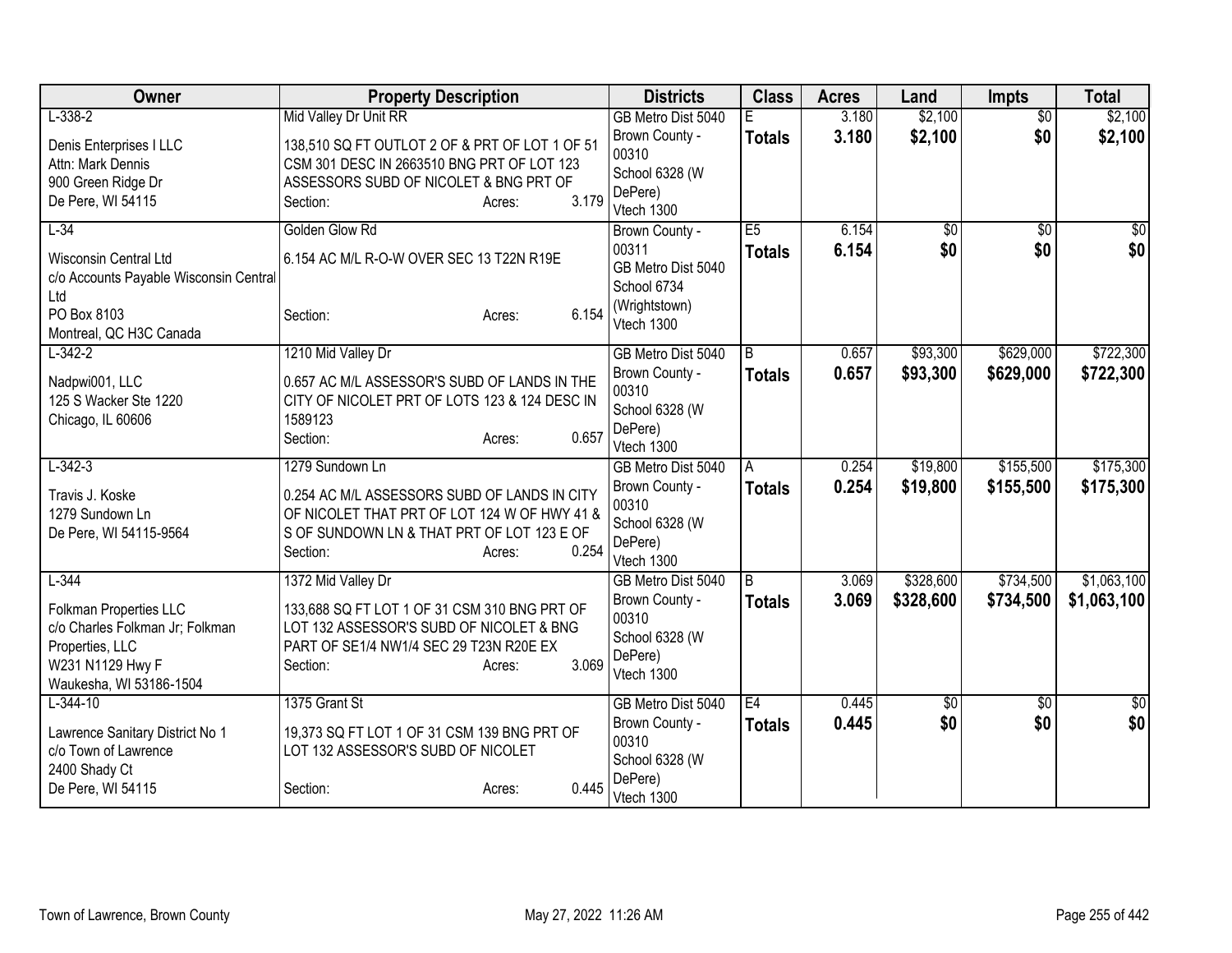| Owner                              | <b>Property Description</b>                        | <b>Districts</b>        | <b>Class</b>        | <b>Acres</b>   | Land                 | <b>Impts</b>       | <b>Total</b>           |
|------------------------------------|----------------------------------------------------|-------------------------|---------------------|----------------|----------------------|--------------------|------------------------|
| $L - 344 - 2$                      | 1322 Mid Valley Dr                                 | GB Metro Dist 5040      | А                   | 1.000          | \$35,000             | \$171,100          | \$206,100              |
| Randall D. Aerts Jr                | 0.997 AC M/L ASSESSOR'S SUBD OF LANDS IN CITY      | Brown County -          | <b>Totals</b>       | 1.000          | \$35,000             | \$171,100          | \$206,100              |
| Jill M. Aerts                      | OF NICOLET PRT OF LOT 132 AS DESC IN 76J404-42     | 00310                   |                     |                |                      |                    |                        |
| 1322 Mid Valley Dr                 |                                                    | School 6328 (W          |                     |                |                      |                    |                        |
| De Pere, WI 54115-9536             | 0.997<br>Section:<br>Acres:                        | DePere)                 |                     |                |                      |                    |                        |
|                                    |                                                    | Vtech 1300              |                     |                |                      |                    |                        |
| $L - 344 - 4$                      | 1342 Mid Valley Dr                                 | GB Metro Dist 5040      | $\overline{B}$      | 2.000          | \$261,400            | \$390,000          | \$651,400              |
| Klish Thomas R & Becky R Revocable | 2.000 AC M/L ASSESSOR'S SUBD OF LANDS IN CITY      | Brown County -          | <b>Totals</b>       | 2.000          | \$261,400            | \$390,000          | \$651,400              |
| Trust                              | OF NICOLET PRT OF LOT 132 AS DESC IN J4195-24      | 00310<br>School 6328 (W |                     |                |                      |                    |                        |
| c/o Thomas R & Becky R Klish       | A/K/A LOT 1 OF 8 CSM 331                           | DePere)                 |                     |                |                      |                    |                        |
| Revocable Trust                    | 2.000<br>Section:<br>Acres:                        | Vtech 1300              |                     |                |                      |                    |                        |
| 3333 Glenmore Rd                   |                                                    |                         |                     |                |                      |                    |                        |
| Green Bay, WI 54311                |                                                    |                         |                     |                |                      |                    |                        |
| $L - 344 - 5$                      | 1353 Grant St                                      | GB Metro Dist 5040      | B                   | 1.500          | \$98,500             | \$30,000           | \$128,500              |
| <b>Country Visions Cooperative</b> | 65,340 SQ FT LOT 1 OF 16 CSM 307 BNG PRT           | Brown County -          | <b>Totals</b>       | 1.500          | \$98,500             | \$30,000           | \$128,500              |
| 1010 W Ryan St                     | ASSESSOR'S SUBD OF NICOLET LOT 132 BNG PRT         | 00310                   |                     |                |                      |                    |                        |
| Brillion, WI 54110                 | OF NW1/4 NE1/4 SEC 29 T23N R20E                    | School 6328 (W          |                     |                |                      |                    |                        |
|                                    | 1.500<br>Section:<br>Acres:                        | DePere)                 |                     |                |                      |                    |                        |
|                                    |                                                    | Vtech 1300              |                     |                |                      |                    |                        |
| $L - 344 - 6$                      | 1326 Mid Valley Dr                                 | GB Metro Dist 5040      | $\overline{B}$<br>E | 4.593<br>9.000 | \$318,300<br>\$5,900 | \$1,003,500<br>\$0 | \$1,321,800<br>\$5,900 |
| Heritage Lake Storage LLC          | LOT 1 OF CSM 9164 IN 2894491 BNG PRT OF LOT        | Brown County -<br>00310 |                     | 13.593         |                      | \$1,003,500        |                        |
| 3690 School Rd                     | 132 ASSESSOR'S SUBD OF NICOLET & BNG PRT OF        | School 6328 (W          | <b>Totals</b>       |                | \$324,200            |                    | \$1,327,700            |
| De Pere, WI 54115                  | NE1/4 NW1/4 SEC 29 T23N R20E                       | DePere)                 |                     |                |                      |                    |                        |
|                                    | 13.593<br>Section:<br>Acres:                       | Vtech 1300              |                     |                |                      |                    |                        |
| $L-344-6-1$                        | 1330 Mid Valley Dr                                 | GB Metro Dist 5040      | $\overline{B}$      | 1.849          | \$241,600            | \$442,000          | \$683,600              |
|                                    |                                                    | Brown County -          | E                   | 0.856          | \$600                | \$0                | \$600                  |
| Kupsh Green Bay Property LLC       | 117,839 SQ FT LOT 1 OF 58 CSM 60 BNG PRT OF        | 00310                   | <b>Totals</b>       | 2.705          | \$242,200            | \$442,000          | \$684,200              |
| 333 Washington St                  | LOT 132 OF ASSESSORS SUBD OF NICOLET EX<br>2681043 | School 6328 (W          |                     |                |                      |                    |                        |
| Valders, WI 54245                  | 2.705<br>Section:                                  | DePere)                 |                     |                |                      |                    |                        |
|                                    | Acres:                                             | Vtech 1300              |                     |                |                      |                    |                        |
| $L - 344 - 8$                      | 1334 Mid Valley Dr                                 | GB Metro Dist 5040      | B                   | 1.020          | \$113,300            | \$120,000          | \$233,300              |
| <b>Bkj Enterprises LLC</b>         | 44,356 SQ FT LOT 2 OF 17 CSM 299 BNG PRT OF        | Brown County -          | <b>Totals</b>       | 1.020          | \$113,300            | \$120,000          | \$233,300              |
| 1334 Mid Valley Dr                 | ASSESSOR'S SUB OF LANDS IN CITY OF NICOLET         | 00310                   |                     |                |                      |                    |                        |
| De Pere, WI 54115-9501             | LOT 132 SEC 29 T23N R20E                           | School 6328 (W          |                     |                |                      |                    |                        |
|                                    | 1.018<br>Section:<br>Acres:                        | DePere)                 |                     |                |                      |                    |                        |
|                                    |                                                    | Vtech 1300              |                     |                |                      |                    |                        |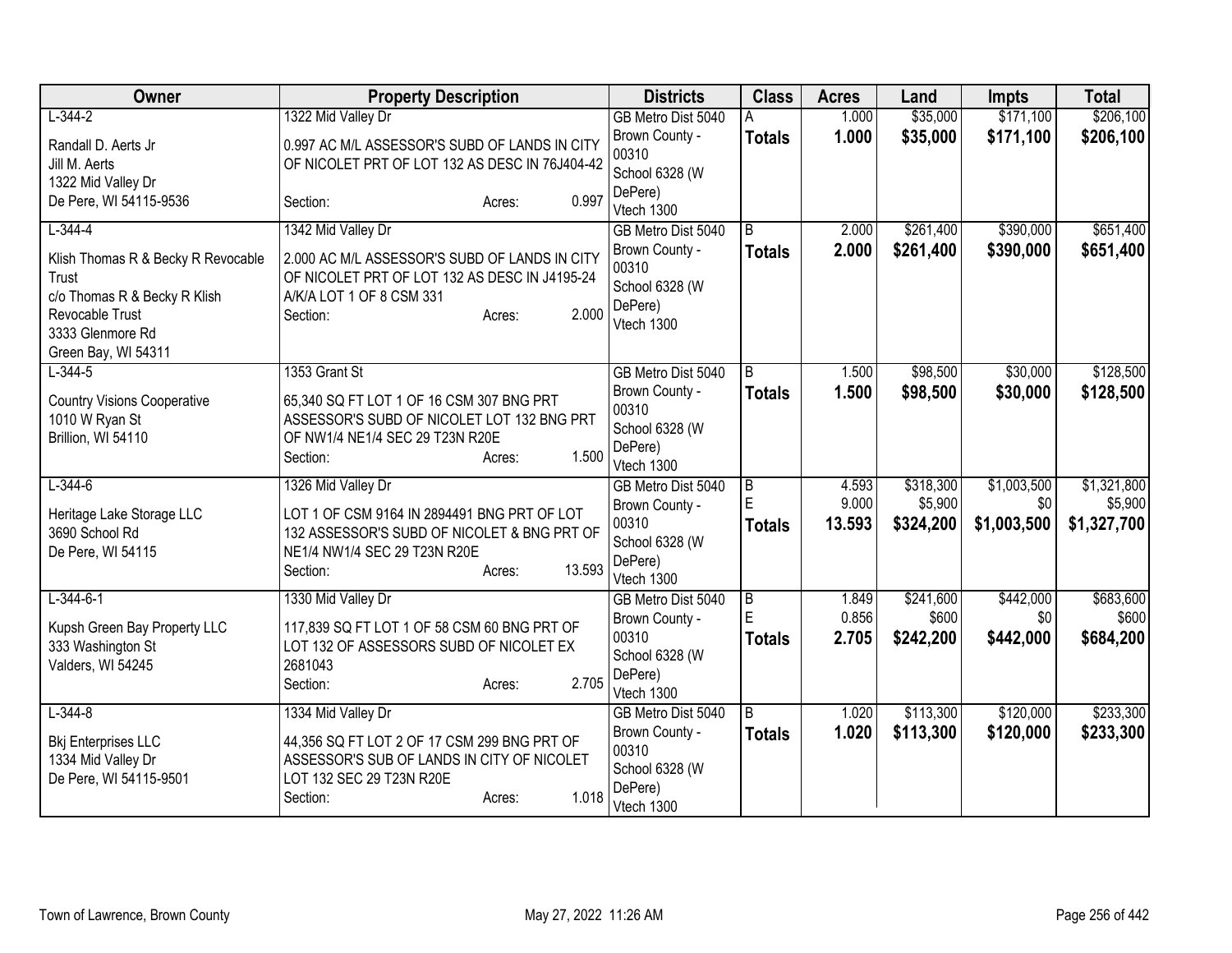| Owner                                                                                                                                                  | <b>Property Description</b>                                                                                                                                         | <b>Districts</b>                                                                         | <b>Class</b>         | <b>Acres</b>   | Land                   | <b>Impts</b>           | <b>Total</b>           |
|--------------------------------------------------------------------------------------------------------------------------------------------------------|---------------------------------------------------------------------------------------------------------------------------------------------------------------------|------------------------------------------------------------------------------------------|----------------------|----------------|------------------------|------------------------|------------------------|
| $L-344-9$<br>Klish Thomas R & Becky R Revocable<br>Trust<br>c/o Thomas R & Becky R Klish<br>Revocable Trust<br>3333 Glenmore Rd<br>Green Bay, WI 54311 | <b>Mid Valley Dr</b><br>71,820 SQ FT LOT 3 IN 17 CSM 299 BNG PRT OF LOT<br>132 ASSESSOR'S SUBD OF LANDS IN CITY OF<br><b>NICOLET</b><br>1.649<br>Section:<br>Acres: | GB Metro Dist 5040<br>Brown County -<br>00310<br>School 6328 (W<br>DePere)<br>Vtech 1300 | B<br><b>Totals</b>   | 1.650<br>1.650 | \$103,800<br>\$103,800 | \$0<br>\$0             | \$103,800<br>\$103,800 |
| $L-345-1$<br>Krahn Michael J & Kara K Living Trust<br>2816 Spring Meadows Dr<br>De Pere, WI 54115-8105                                                 | 2816 Spring Meadows Dr<br>65,811 SQ FT BAIN BROOK ESTATES LOT 1 A<br><b>COUNTY PLAT</b><br>1.510<br>Section:<br>Acres:                                              | GB Metro Dist 5040<br>Brown County -<br>00310<br>School 6328 (W<br>DePere)<br>Vtech 1300 | A<br><b>Totals</b>   | 1.510<br>1.510 | \$69,300<br>\$69,300   | \$301,000<br>\$301,000 | \$370,300<br>\$370,300 |
| $L-345-10$<br>Jeremy J. Dewitt<br>Renee K. Dewitt<br>2856 Gentle Hills Ct<br>De Pere, WI 54115                                                         | 2856 Gentle Hills Ct<br>102,142 SQ FT BAIN BROOK ESTATES LOT 10 A<br><b>COUNTY PLAT</b><br>2.345<br>Section:<br>Acres:                                              | GB Metro Dist 5040<br>Brown County -<br>00310<br>School 6328 (W<br>DePere)<br>Vtech 1300 | A<br><b>Totals</b>   | 2.344<br>2.344 | \$102,500<br>\$102,500 | \$470,000<br>\$470,000 | \$572,500<br>\$572,500 |
| $L-345-11$<br>William C. Bain<br>Cynthia L. Bain<br>2842 Gentle Hills Ct<br>De Pere, WI 54115-8157                                                     | 2842 Gentle Hills Ct<br>136,218 SQ FT M/L BAIN BROOK ESTATES LOT 11 A<br><b>COUNTY PLAT</b><br>3.127<br>Section:<br>Acres:                                          | GB Metro Dist 5040<br>Brown County -<br>00310<br>School 6328 (W<br>DePere)<br>Vtech 1300 | A<br><b>Totals</b>   | 3.127<br>3.127 | \$109,100<br>\$109,100 | \$666,600<br>\$666,600 | \$775,700<br>\$775,700 |
| $L-345-12$<br>William C. Bain<br>Cynthia L. Bain<br>2842 Gentle Hills Ct<br>De Pere, WI 54115-8157                                                     | Gentle Hills Ct<br>150,787 SQ FT M/L BAIN BROOK ESTATES LOT 12 A<br><b>COUNTY PLAT</b><br>3.462<br>Section:<br>Acres:                                               | GB Metro Dist 5040<br>Brown County -<br>00310<br>School 6328 (W<br>DePere)<br>Vtech 1300 | A<br><b>Totals</b>   | 3.460<br>3.460 | \$93,200<br>\$93,200   | $\overline{50}$<br>\$0 | \$93,200<br>\$93,200   |
| $L-345-13$<br>David A. Strick<br>Barbara H. Strick<br>2851 Gentle Hills Ct<br>De Pere, WI 54115-8156                                                   | 2851 Gentle Hills Ct<br>73,484 SQ FT M/L BAIN BROOK ESTATES LOT 13 A<br><b>COUNTY PLAT</b><br>1.687<br>Section:<br>Acres:                                           | GB Metro Dist 5040<br>Brown County -<br>00310<br>School 6328 (W<br>DePere)<br>Vtech 1300 | l A<br><b>Totals</b> | 1.680<br>1.680 | \$74,000<br>\$74,000   | \$550,300<br>\$550,300 | \$624,300<br>\$624,300 |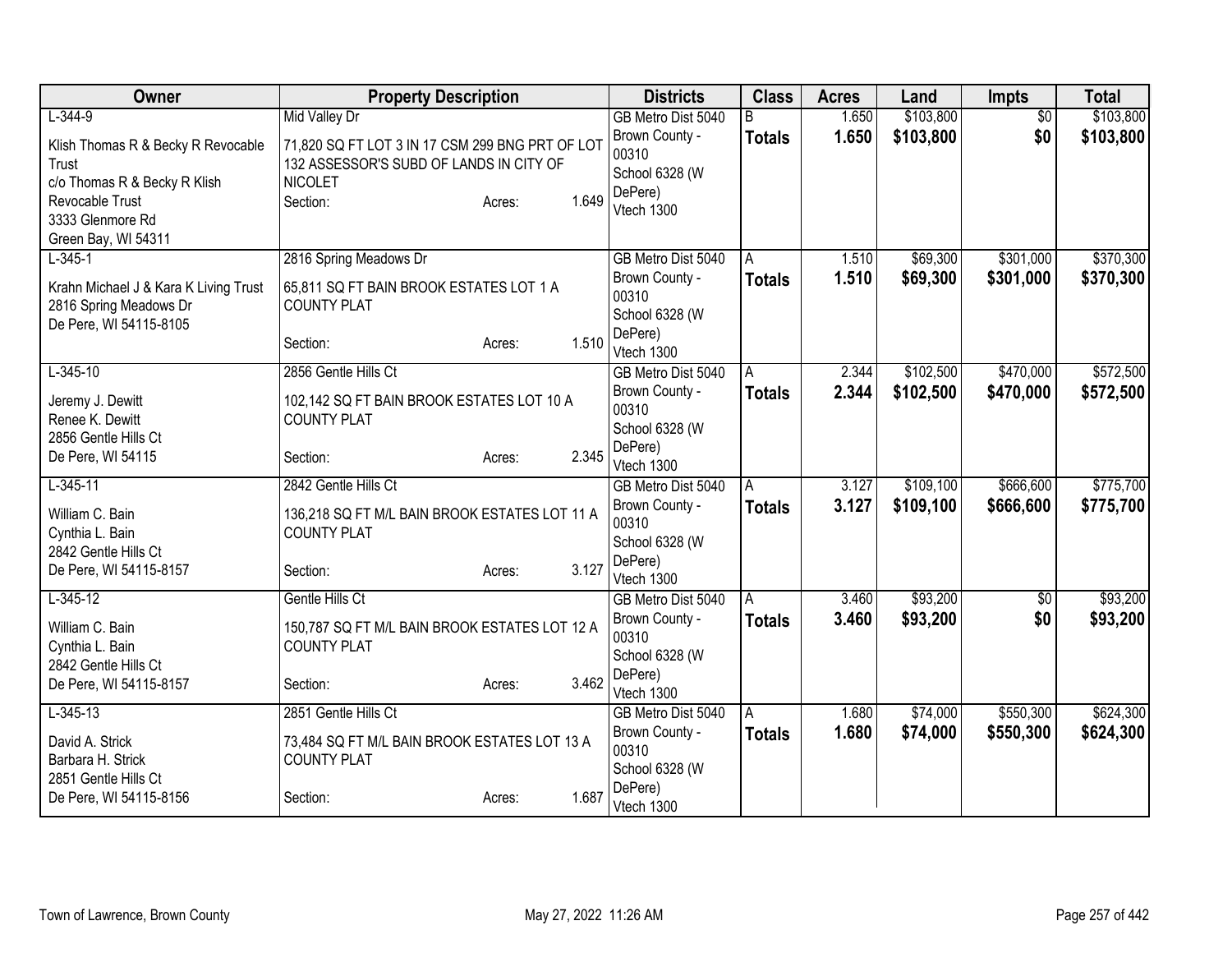| Owner                                             | <b>Property Description</b>                                        |        |       | <b>Districts</b>          | <b>Class</b>  | <b>Acres</b> | Land     | <b>Impts</b> | <b>Total</b> |
|---------------------------------------------------|--------------------------------------------------------------------|--------|-------|---------------------------|---------------|--------------|----------|--------------|--------------|
| $L-345-14$                                        | 2863 Gentle Hills Ct                                               |        |       | GB Metro Dist 5040        |               | 1.500        | \$69,000 | \$467,700    | \$536,700    |
| Allen Lamers Revocable Trust                      | 65,551 SQ FT M/L BAIN BROOK ESTATES LOT 14 A                       |        |       | Brown County -            | <b>Totals</b> | 1.500        | \$69,000 | \$467,700    | \$536,700    |
| 2863 Gentle Hills Ct                              | <b>COUNTY PLAT</b>                                                 |        |       | 00310                     |               |              |          |              |              |
| De Pere, WI 54115                                 |                                                                    |        |       | School 6328 (W<br>DePere) |               |              |          |              |              |
|                                                   | Section:                                                           | Acres: | 1.505 | Vtech 1300                |               |              |          |              |              |
| $L-345-15$                                        | 2875 Gentle Hills Ct                                               |        |       | GB Metro Dist 5040        | A             | 1.500        | \$69,000 | \$294,000    | \$363,000    |
|                                                   |                                                                    |        |       | Brown County -            | <b>Totals</b> | 1.500        | \$69,000 | \$294,000    | \$363,000    |
| Mark M. Ruhland<br>c/o Mark M Ruhland & Tin Haasl | 65,465 SQ FT M/L BAIN BROOK ESTATES LOT 15 A<br><b>COUNTY PLAT</b> |        |       | 00310                     |               |              |          |              |              |
| 2875 Gentle Hills Ct                              |                                                                    |        |       | School 6328 (W            |               |              |          |              |              |
| De Pere, WI 54115-8156                            | Section:                                                           | Acres: | 1.503 | DePere)                   |               |              |          |              |              |
|                                                   |                                                                    |        |       | Vtech 1300                |               |              |          |              |              |
| $L-345-16$                                        | 2887 Gentle Hills Ct                                               |        |       | GB Metro Dist 5040        | Α             | 1.528        | \$69,800 | \$392,500    | \$462,300    |
| Bryan Morgan                                      | 66,569 SQ FT BAIN BROOK ESTATES LOT 16 A                           |        |       | Brown County -<br>00310   | <b>Totals</b> | 1.528        | \$69,800 | \$392,500    | \$462,300    |
| Kenna Morgan                                      | <b>COUNTY PLAT</b>                                                 |        |       | School 6328 (W            |               |              |          |              |              |
| 2887 Gentle Hills Ct                              |                                                                    |        |       | DePere)                   |               |              |          |              |              |
| De Pere, WI 54115-8156                            | Section:                                                           | Acres: | 1.528 | Vtech 1300                |               |              |          |              |              |
| $L-345-17$                                        | 2539 Whispering Oak Ct                                             |        |       | GB Metro Dist 5040        | A             | 2.020        | \$83,100 | \$342,500    | \$425,600    |
| Ronald G. Hooyman                                 | 88,139 SQ FT M/L BAIN BROOK ESTATES LOT 17 A                       |        |       | Brown County -            | <b>Totals</b> | 2.020        | \$83,100 | \$342,500    | \$425,600    |
| Judith A. Hooyman                                 | <b>COUNTY PLAT</b>                                                 |        |       | 00310                     |               |              |          |              |              |
| 2539 Whispering Oak Ct                            |                                                                    |        |       | School 6328 (W            |               |              |          |              |              |
| De Pere, WI 54115-8111                            | Section:                                                           | Acres: | 2.023 | DePere)<br>Vtech 1300     |               |              |          |              |              |
| $L-345-18$                                        | 2557 Whispering Oak Ct                                             |        |       | GB Metro Dist 5040        | A             | 2.200        | \$84,400 | \$502,300    | \$586,700    |
|                                                   |                                                                    |        |       | Brown County -            | <b>Totals</b> | 2.200        | \$84,400 | \$502,300    | \$586,700    |
| Shane D. Hill                                     | 95,869 SQ FT M/L BAIN BROOK ESTATES LOT 18 A                       |        |       | 00310                     |               |              |          |              |              |
| 2557 Whispering Oak Ct<br>De Pere, WI 54115       | <b>COUNTY PLAT</b>                                                 |        |       | School 6328 (W            |               |              |          |              |              |
|                                                   | Section:                                                           | Acres: | 2.201 | DePere)                   |               |              |          |              |              |
|                                                   |                                                                    |        |       | Vtech 1300                |               |              |          |              |              |
| $L-345-19$                                        | 2569 Whispering Oak Ct                                             |        |       | GB Metro Dist 5040        | A             | 3.050        | \$90,400 | \$461,600    | \$552,000    |
| Mario Nanna                                       | 132,765 SQ FT M/L BAIN BROOK ESTATES LOT 19 A                      |        |       | Brown County -<br>00310   | <b>Totals</b> | 3.050        | \$90,400 | \$461,600    | \$552,000    |
| Sarah Nanna                                       | <b>COUNTY PLAT</b>                                                 |        |       | School 6328 (W            |               |              |          |              |              |
| 2569 Whispering Oak Ct                            |                                                                    |        |       | DePere)                   |               |              |          |              |              |
| De Pere, WI 54115                                 | Section:                                                           | Acres: | 3.048 | Vtech 1300                |               |              |          |              |              |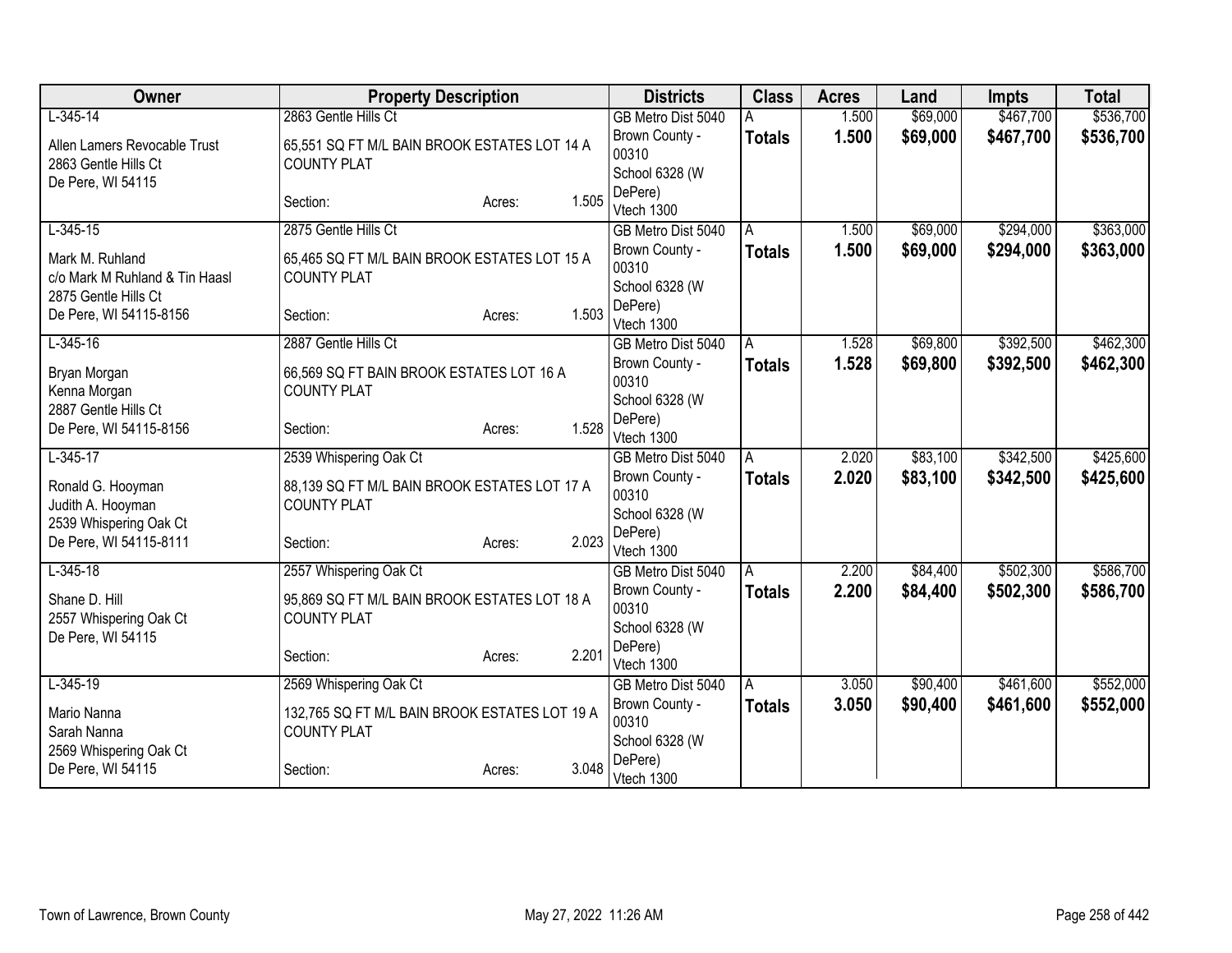| Owner                                                                                | <b>Property Description</b>                                         |                 | <b>Districts</b>                                     | <b>Class</b>  | <b>Acres</b> | Land      | <b>Impts</b> | <b>Total</b> |
|--------------------------------------------------------------------------------------|---------------------------------------------------------------------|-----------------|------------------------------------------------------|---------------|--------------|-----------|--------------|--------------|
| $L-345-2$                                                                            | 2833 Spring Meadows Dr                                              |                 | GB Metro Dist 5040                                   |               | 1.618        | \$52,400  | \$237,500    | \$289,900    |
| <b>Richard Willems</b><br>c/o Richard Willems & Ka Gregory<br>2833 Spring Meadows Dr | 70,469 SQ FT BAIN BROOK ESTATES LOT 2 A<br><b>COUNTY PLAT</b>       |                 | Brown County -<br>00310<br>School 6328 (W            | <b>Totals</b> | 1.618        | \$52,400  | \$237,500    | \$289,900    |
| De Pere, WI 54115-8112                                                               | Section:                                                            | 1.618<br>Acres: | DePere)<br>Vtech 1300                                |               |              |           |              |              |
| $L-345-20$                                                                           | 2566 Whispering Oak Ct                                              |                 | GB Metro Dist 5040                                   | A             | 2.380        | \$85,700  | \$418,500    | \$504,200    |
| Ketterhagen Eugene B & Darla J<br>Revocable Trust<br>c/o Eugene Ketterhagen          | 103,693 SQ FT M/L BAIN BROOK ESTATES LOT 20 A<br><b>COUNTY PLAT</b> |                 | Brown County -<br>00310<br>School 6328 (W<br>DePere) | <b>Totals</b> | 2.380        | \$85,700  | \$418,500    | \$504,200    |
| 2566 Whispering Oak Ct<br>Depere, WI 54115-8150                                      | Section:                                                            | 2.380<br>Acres: | Vtech 1300                                           |               |              |           |              |              |
| $L - 345 - 21$                                                                       | 2556 Whispering Oak Ct                                              |                 | GB Metro Dist 5040                                   | A             | 1.647        | \$73,100  | \$306,500    | \$379,600    |
| John H. Shimek<br>Linda S. Shimek                                                    | 71,732 SQ FT BAIN BROOK ESTATES LOT 21 A<br><b>COUNTY PLAT</b>      |                 | Brown County -<br>00310<br>School 6328 (W            | <b>Totals</b> | 1.647        | \$73,100  | \$306,500    | \$379,600    |
| 2556 Whispering Oak Ct<br>De Pere, WI 54115-8150                                     | Section:                                                            | 1.647<br>Acres: | DePere)<br>Vtech 1300                                |               |              |           |              |              |
| $L-345-22$                                                                           | 2544 Whispering Oak Ct                                              |                 | GB Metro Dist 5040                                   | A             | 1.500        | \$69,000  | \$266,900    | \$335,900    |
| Taylor J. Abts<br>2544 Whispering Oak Ct<br>Depere, WI 54115                         | 65,406 SQ FT BAIN BROOK ESTATES LOT 22 A<br><b>COUNTY PLAT</b>      |                 | Brown County -<br>00310<br>School 6328 (W            | <b>Totals</b> | 1.500        | \$69,000  | \$266,900    | \$335,900    |
|                                                                                      | Section:                                                            | 1.502<br>Acres: | DePere)<br>Vtech 1300                                |               |              |           |              |              |
| $L-345-23$                                                                           | 2532 Whispering Oak Ct                                              |                 | GB Metro Dist 5040                                   | A             | 1.500        | \$69,000  | \$272,200    | \$341,200    |
| Michael J. Abts<br>c/o Michael J Abts & Emi Lecapitaine<br>2532 Whispering Oak Ct    | 65,345 SQ FT BAIN BROOK ESTATES LOT 23 A<br><b>COUNTY PLAT</b>      |                 | Brown County -<br>00310<br>School 6328 (W            | <b>Totals</b> | 1.500        | \$69,000  | \$272,200    | \$341,200    |
| De Pere, WI 54115-8150                                                               | Section:                                                            | 1.500<br>Acres: | DePere)<br>Vtech 1300                                |               |              |           |              |              |
| $L-345-24$                                                                           | 2494 Whispering Oak Dr                                              |                 | GB Metro Dist 5040                                   | A             | 2.393        | \$102,900 | \$303,400    | \$406,300    |
| Robert B. Brockington<br>Tamara L. Brockington<br>2494 Whispering Oak Dr             | 104,233 SQ FT BAIN BROOK ESTATES LOT 24 A<br><b>COUNTY PLAT</b>     |                 | Brown County -<br>00310<br>School 6328 (W            | <b>Totals</b> | 2.393        | \$102,900 | \$303,400    | \$406,300    |
| De Pere, WI 54115                                                                    | Section:                                                            | 2.393<br>Acres: | DePere)<br>Vtech 1300                                |               |              |           |              |              |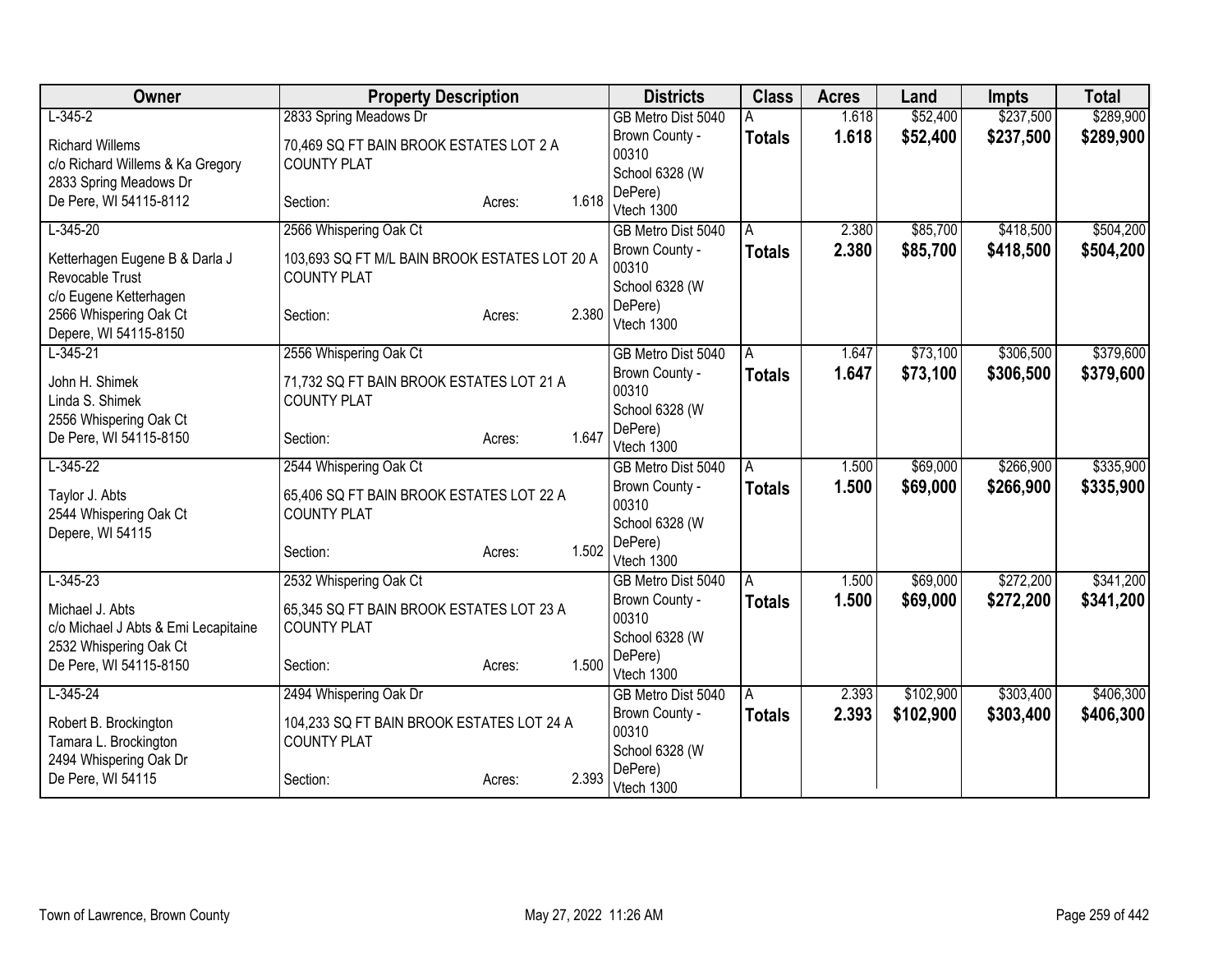| Owner                                            | <b>Property Description</b>               |        |       | <b>Districts</b>          | <b>Class</b>  | <b>Acres</b> | Land      | <b>Impts</b> | <b>Total</b> |
|--------------------------------------------------|-------------------------------------------|--------|-------|---------------------------|---------------|--------------|-----------|--------------|--------------|
| $L-345-25$                                       | 2470 Whispering Oak Dr                    |        |       | GB Metro Dist 5040        |               | 2.650        | \$105,100 | \$411,500    | \$516,600    |
| Jason Puyleart                                   | 115,268 SQ FT BAIN BROOK ESTATES LOT 25 A |        |       | Brown County -            | <b>Totals</b> | 2.650        | \$105,100 | \$411,500    | \$516,600    |
| <b>Tricia Puyleart</b>                           | <b>COUNTY PLAT</b>                        |        |       | 00310                     |               |              |           |              |              |
| 2470 Whispering Oak Dr                           |                                           |        |       | School 6328 (W            |               |              |           |              |              |
| De Pere, WI 54115                                | Section:                                  | Acres: | 2.646 | DePere)<br>Vtech 1300     |               |              |           |              |              |
| $L-345-26$                                       | 2448 Whispering Oak Dr                    |        |       | GB Metro Dist 5040        | A             | 2.493        | \$103,700 | \$313,600    | \$417,300    |
|                                                  |                                           |        |       | Brown County -            | <b>Totals</b> | 2.493        | \$103,700 | \$313,600    | \$417,300    |
| Benjamin P. Aspatore                             | 108,611 SQ FT BAIN BROOK ESTATES LOT 26 A |        |       | 00310                     |               |              |           |              |              |
| Cara E. Aspatore                                 | <b>COUNTY PLAT</b>                        |        |       | School 6328 (W            |               |              |           |              |              |
| 2448 Whispering Oak Dr<br>De Pere, WI 54115-8381 | Section:                                  | Acres: | 2.493 | DePere)                   |               |              |           |              |              |
|                                                  |                                           |        |       | Vtech 1300                |               |              |           |              |              |
| $L-345-27$                                       | 2857 Spring Meadows Dr                    |        |       | GB Metro Dist 5040        | A             | 1.970        | \$98,600  | \$386,900    | \$485,500    |
| Frank William C & Nicole M Revocable             | 85,972 SQ FT BAIN BROOK ESTATES LOT 27 A  |        |       | Brown County -            | <b>Totals</b> | 1.970        | \$98,600  | \$386,900    | \$485,500    |
| Trust                                            | <b>COUNTY PLAT</b>                        |        |       | 00310                     |               |              |           |              |              |
| c/o William & Nicole Frank                       |                                           |        |       | School 6328 (W<br>DePere) |               |              |           |              |              |
| 2857 Spring Meadows Dr                           | Section:                                  | Acres: | 1.974 | Vtech 1300                |               |              |           |              |              |
| De Pere, WI 54115-8118                           |                                           |        |       |                           |               |              |           |              |              |
| $L-345-28$                                       | 2852 Spring Meadows Dr                    |        |       | GB Metro Dist 5040        | A             | 1.520        | \$69,600  | \$303,500    | \$373,100    |
| <b>Brett Francois</b>                            | 66,221 SQ FT BAIN BROOK ESTATES LOT 28 A  |        |       | Brown County -            | <b>Totals</b> | 1.520        | \$69,600  | \$303,500    | \$373,100    |
| Melissa Francois                                 | <b>COUNTY PLAT</b>                        |        |       | 00310                     |               |              |           |              |              |
| 2852 Spring Meadows Dr                           |                                           |        |       | School 6328 (W            |               |              |           |              |              |
| Green Bay, WI 54115-8118                         | Section:                                  | Acres: | 1.520 | DePere)<br>Vtech 1300     |               |              |           |              |              |
| $L-345-29$                                       | 2838 Spring Meadows Dr                    |        |       | GB Metro Dist 5040        | A             | 1.520        | \$69,600  | \$327,500    | \$397,100    |
|                                                  |                                           |        |       | Brown County -            | <b>Totals</b> | 1.520        | \$69,600  | \$327,500    | \$397,100    |
| <b>Tilot Dennis R Living Trust</b>               | 66,160 SQ FT BAIN BROOK ESTATES LOT 29 A  |        |       | 00310                     |               |              |           |              |              |
| c/o Dennis R. Tilot                              | <b>COUNTY PLAT</b>                        |        |       | School 6328 (W            |               |              |           |              |              |
| 2838 Spring Meadows Dr<br>De Pere, WI 54115-8118 | Section:                                  |        | 1.519 | DePere)                   |               |              |           |              |              |
|                                                  |                                           | Acres: |       | Vtech 1300                |               |              |           |              |              |
| $L-345-3$                                        | 2433 Whispering Oak Dr                    |        |       | GB Metro Dist 5040        | A             | 1.618        | \$72,300  | \$267,500    | \$339,800    |
| Nicholas G. Bartosch                             | 70,469 SQ FT BAIN BROOK ESTATES LOT 3 A   |        |       | Brown County -            | <b>Totals</b> | 1.618        | \$72,300  | \$267,500    | \$339,800    |
| Stephanie J. Bartosch                            | <b>COUNTY PLAT</b>                        |        |       | 00310                     |               |              |           |              |              |
| 2433 Whispering Oak Dr                           |                                           |        |       | School 6328 (W<br>DePere) |               |              |           |              |              |
| De Pere, WI 54115-8106                           | Section:                                  | Acres: | 1.618 | Vtech 1300                |               |              |           |              |              |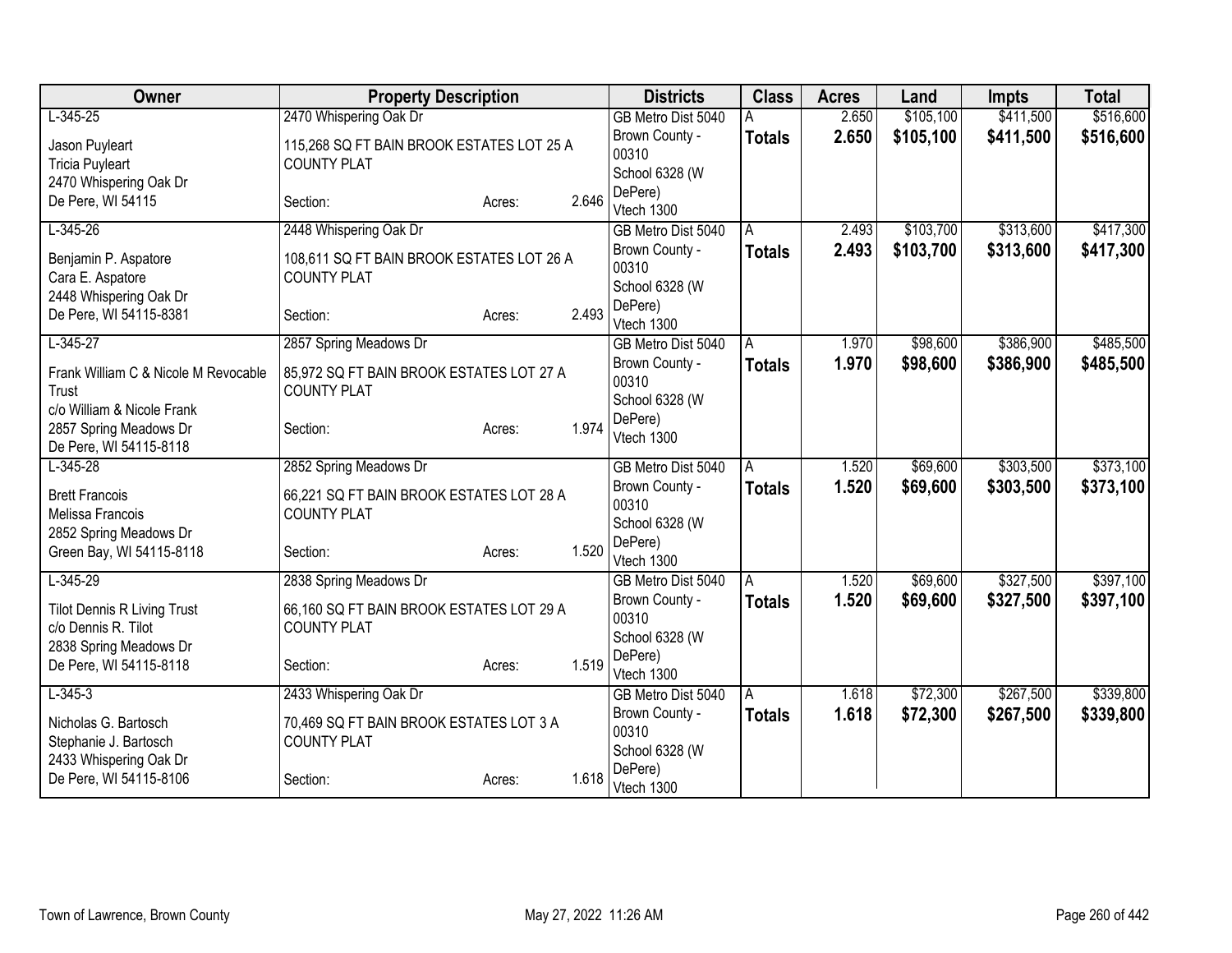| Owner                                    | <b>Property Description</b>                                       |                 | <b>Districts</b>                     | <b>Class</b>  | <b>Acres</b> | Land      | <b>Impts</b> | <b>Total</b> |
|------------------------------------------|-------------------------------------------------------------------|-----------------|--------------------------------------|---------------|--------------|-----------|--------------|--------------|
| $L-345-30$                               | 2815 Spring Meadows Dr                                            |                 | GB Metro Dist 5040                   |               | 1.617        | \$72,300  | \$335,900    | \$408,200    |
| Chad J. Gilson                           | 70,469 SQ FT BAIN BROOK ESTATES 1ST ADDN LOT                      |                 | Brown County -                       | <b>Totals</b> | 1.617        | \$72,300  | \$335,900    | \$408,200    |
| Susan M. Gilson                          | 30 A COUNTY PLAT                                                  |                 | 00310                                |               |              |           |              |              |
| 2815 Spring Meadows Dr                   |                                                                   |                 | School 6328 (W<br>DePere)            |               |              |           |              |              |
| De Pere, WI 54115-8163                   | Section:                                                          | 1.618<br>Acres: | Vtech 1300                           |               |              |           |              |              |
| $L - 345 - 31$                           | 2830 Nostalgic Dr                                                 |                 | GB Metro Dist 5040                   | A             | 1.590        | \$71,500  | \$395,900    | \$467,400    |
| Joel S. Hermann                          | 69,395 SQ FT BAIN BROOK ESTATES 1ST ADDN LOT                      |                 | Brown County -                       | <b>Totals</b> | 1.590        | \$71,500  | \$395,900    | \$467,400    |
| Sarah E. Hermann                         | 31 A COUNTY PLAT                                                  |                 | 00310                                |               |              |           |              |              |
| 2830 Nostalgic Dr                        |                                                                   |                 | School 6328 (W                       |               |              |           |              |              |
| De Pere, WI 54115                        | Section:                                                          | 1.593<br>Acres: | DePere)                              |               |              |           |              |              |
| $L-345-32$                               | 2811 Nostalgic Dr                                                 |                 | Vtech 1300<br>GB Metro Dist 5040     | A             | 1.701        | \$89,600  | \$443,500    | \$533,100    |
|                                          |                                                                   |                 | Brown County -                       | <b>Totals</b> | 1.701        | \$89,600  | \$443,500    | \$533,100    |
| Donald W. Macvittie                      | 74,107 SQ FT BAIN BROOK ESTATES 1ST ADDN LOT                      |                 | 00310                                |               |              |           |              |              |
| Lori A. Macvittie                        | 32 A COUNTY PLAT                                                  |                 | School 6328 (W                       |               |              |           |              |              |
| 2811 Nostalgic Dr                        |                                                                   | 1.701           | DePere)                              |               |              |           |              |              |
| De Pere, WI 54115-8151                   | Section:                                                          | Acres:          | Vtech 1300                           |               |              |           |              |              |
| $L - 345 - 33$                           | 2835 Nostalgic Dr                                                 |                 | GB Metro Dist 5040                   | A             | 2.341        | \$102,500 | \$276,500    | \$379,000    |
| Russell L. Willems                       | 101,981 SQ FT BAIN BROOK ESTATES 1ST ADDN                         |                 | Brown County -                       | <b>Totals</b> | 2.341        | \$102,500 | \$276,500    | \$379,000    |
| Heather L. Willems                       | LOT 33 A COUNTY PLAT                                              |                 | 00310                                |               |              |           |              |              |
| 2835 Nostalgic Dr                        |                                                                   |                 | School 6328 (W<br>DePere)            |               |              |           |              |              |
| De Pere, WI 54115-8151                   | Section:                                                          | 2.341<br>Acres: | Vtech 1300                           |               |              |           |              |              |
| $L - 345 - 34$                           | 2851 Nostalgic Ct                                                 |                 | GB Metro Dist 5040                   | A             | 2.378        | \$102,800 | \$466,500    | \$569,300    |
|                                          |                                                                   |                 | Brown County -                       | <b>Totals</b> | 2.378        | \$102,800 | \$466,500    | \$569,300    |
| Chad T. Schneider<br>Pamela W. Schneider | 103,589 SQ FT BAIN BROOK ESTATES 1ST ADDN<br>LOT 34 A COUNTY PLAT |                 | 00310                                |               |              |           |              |              |
| 2851 Nostalgic Ct                        |                                                                   |                 | School 6328 (W                       |               |              |           |              |              |
| De Pere, WI 54115-8151                   | Section:                                                          | 2.378<br>Acres: | DePere)                              |               |              |           |              |              |
|                                          |                                                                   |                 | Vtech 1300                           |               |              |           |              |              |
| $L-345-35$                               | 2871 Nostalgic Ct                                                 |                 | GB Metro Dist 5040<br>Brown County - | A             | 2.169        | \$101,000 | \$504,000    | \$605,000    |
| Michael S. Kachichian                    | 94,505 SQ FT BAIN BROOK ESTATES 1ST ADDN LOT                      |                 | 00310                                | <b>Totals</b> | 2.169        | \$101,000 | \$504,000    | \$605,000    |
| Faryn E. Kachichian                      | 35 A COUNTY PLAT                                                  |                 | School 6328 (W                       |               |              |           |              |              |
| 2871 Nostalgic Ct                        |                                                                   |                 | DePere)                              |               |              |           |              |              |
| De Pere, WI 54115-8475                   | Section:                                                          | 2.170<br>Acres: | Vtech 1300                           |               |              |           |              |              |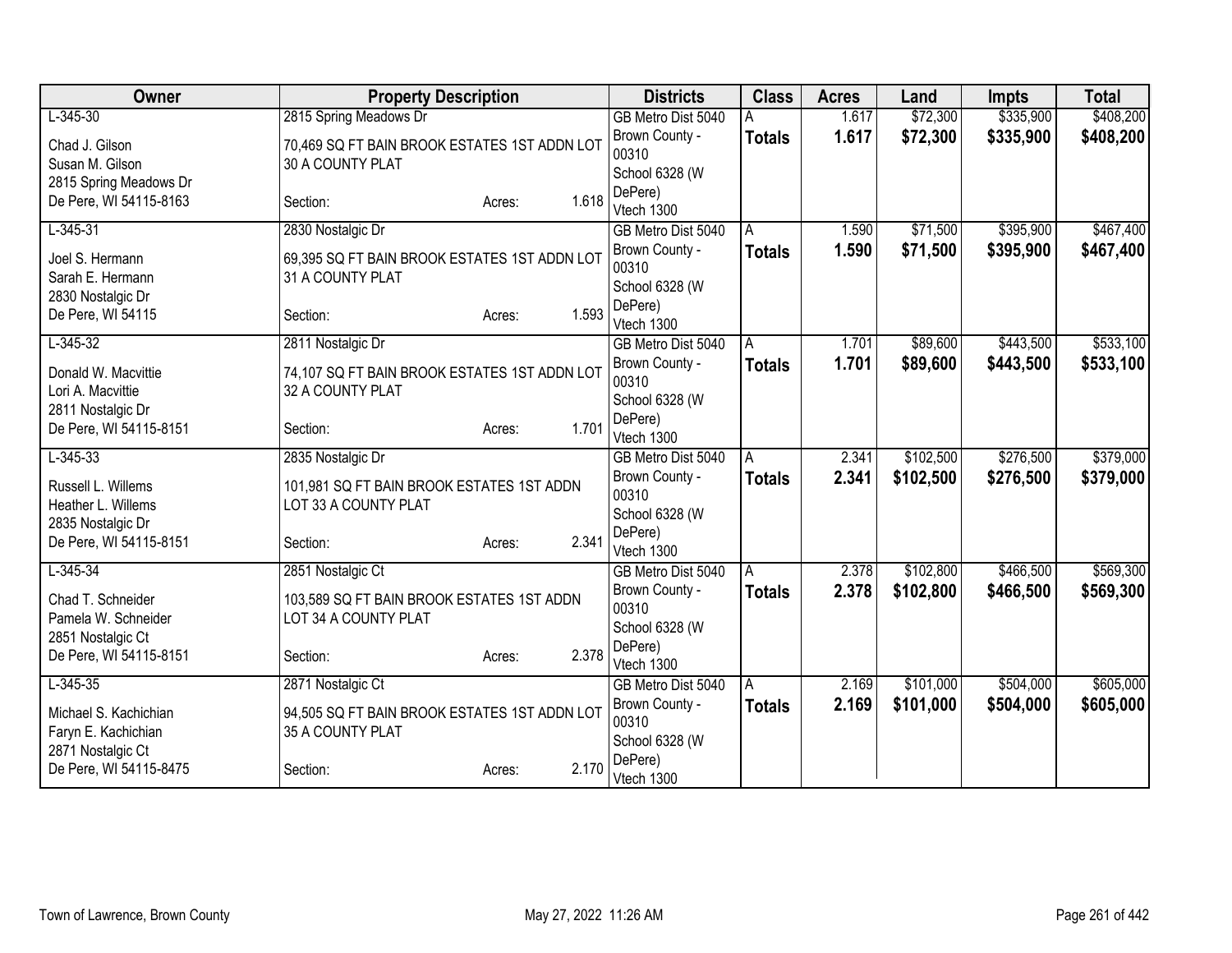| Owner                                                                                   | <b>Property Description</b>                                       |                 | <b>Districts</b>                          | <b>Class</b>   | <b>Acres</b> | Land      | <b>Impts</b> | <b>Total</b> |
|-----------------------------------------------------------------------------------------|-------------------------------------------------------------------|-----------------|-------------------------------------------|----------------|--------------|-----------|--------------|--------------|
| $L - 345 - 36$                                                                          | 2874 Nostalgic Ct                                                 |                 | GB Metro Dist 5040                        | A              | 2.768        | \$106,100 | \$442,900    | \$549,000    |
| Schmidt Andrew T & Kathleen M Living<br>Trust<br>c/o Andrew & Kathleen Schmidt          | 120,606 SQ FT BAIN BROOK ESTATES 1ST ADDN<br>LOT 36 A COUNTY PLAT |                 | Brown County -<br>00310<br>School 6328 (W | <b>Totals</b>  | 2.768        | \$106,100 | \$442,900    | \$549,000    |
| 2874 Nostalgic Ct<br>De Pere, WI 54115-8474                                             | Section:                                                          | 2.769<br>Acres: | DePere)<br>Vtech 1300                     |                |              |           |              |              |
| $L - 345 - 37$                                                                          | Nostalgic Ct                                                      |                 | GB Metro Dist 5040                        | A              | 2.070        | \$83,500  | \$0          | \$83,500     |
| Christopher R. Jewitt et al<br>c/o Korren S. Jewitt<br>Attn: Korren S Jewitt            | 90,376 SQ FT BAIN BROOK ESTATES 1ST ADDN LOT<br>37 A COUNTY PLAT  |                 | Brown County -<br>00310<br>School 6328 (W | Totals         | 2.070        | \$83,500  | \$0          | \$83,500     |
| 1849 Rainbow Ave<br>De Pere, WI 54115                                                   | Section:                                                          | 2.075<br>Acres: | DePere)<br>Vtech 1300                     |                |              |           |              |              |
| $L - 345 - 38$                                                                          | 2515 Tranquil Ln                                                  |                 | GB Metro Dist 5040                        | $\overline{A}$ | 1.629        | \$72,600  | \$329,500    | \$402,100    |
| Jeffrey J. Buboltz<br>Nicolette M. Buboltz                                              | 70,963 SQ FT BAIN BROOK ESTATES 1ST ADDN LOT<br>38 A COUNTY PLAT  |                 | Brown County -<br>00310<br>School 6328 (W | <b>Totals</b>  | 1.629        | \$72,600  | \$329,500    | \$402,100    |
| 2515 Tranquil Ln<br>De Pere, WI 54115-8172                                              | Section:                                                          | 1.629<br>Acres: | DePere)<br>Vtech 1300                     |                |              |           |              |              |
| $L-345-39$                                                                              | 2501 Tranquil Ln                                                  |                 | GB Metro Dist 5040                        | A              | 1.606        | \$72,000  | \$343,500    | \$415,500    |
| Kenneth A. Sorensen<br>c/o Kenneth S. Weiler<br>2501 Tranquil Ln                        | 69,969 SQ FT BAIN BROOK ESTATES 1ST ADDN LOT<br>39 A COUNTY PLAT  |                 | Brown County -<br>00310<br>School 6328 (W | <b>Totals</b>  | 1.606        | \$72,000  | \$343,500    | \$415,500    |
| De Pere, WI 54115-8172                                                                  | Section:                                                          | 1.606<br>Acres: | DePere)<br>Vtech 1300                     |                |              |           |              |              |
| $L - 345 - 4$                                                                           | 2459 Whispering Oak Dr                                            |                 | GB Metro Dist 5040                        | A              | 1.500        | \$56,200  | \$243,300    | \$299,500    |
| Patrick N. Vandehei et al.<br>c/o Patrick & Jennifer V De Hei<br>2459 Whispering Oak Dr | 65,344 SQ FT BAIN BROOK ESTATES LOT 4 A<br><b>COUNTY PLAT</b>     |                 | Brown County -<br>00310<br>School 6328 (W | <b>Totals</b>  | 1.500        | \$56,200  | \$243,300    | \$299,500    |
| De Pere, WI 54115-8114                                                                  | Section:                                                          | 1.500<br>Acres: | DePere)<br>Vtech 1300                     |                |              |           |              |              |
| $L-345-40$                                                                              | 2765 Spring Meadows Dr                                            |                 | GB Metro Dist 5040                        | A              | 1.740        | \$75,700  | \$249,500    | \$325,200    |
| Dominic L. Breu<br>Sandi M. Breu<br>2765 Spring Meadows Dr                              | 75,821 SQ FT BAIN BROOK ESTATES 1ST ADDN LOT<br>40 A COUNTY PLAT  |                 | Brown County -<br>00310<br>School 6328 (W | Totals         | 1.740        | \$75,700  | \$249,500    | \$325,200    |
| De Pere, WI 54115-8134                                                                  | Section:                                                          | 1.741<br>Acres: | DePere)<br>Vtech 1300                     |                |              |           |              |              |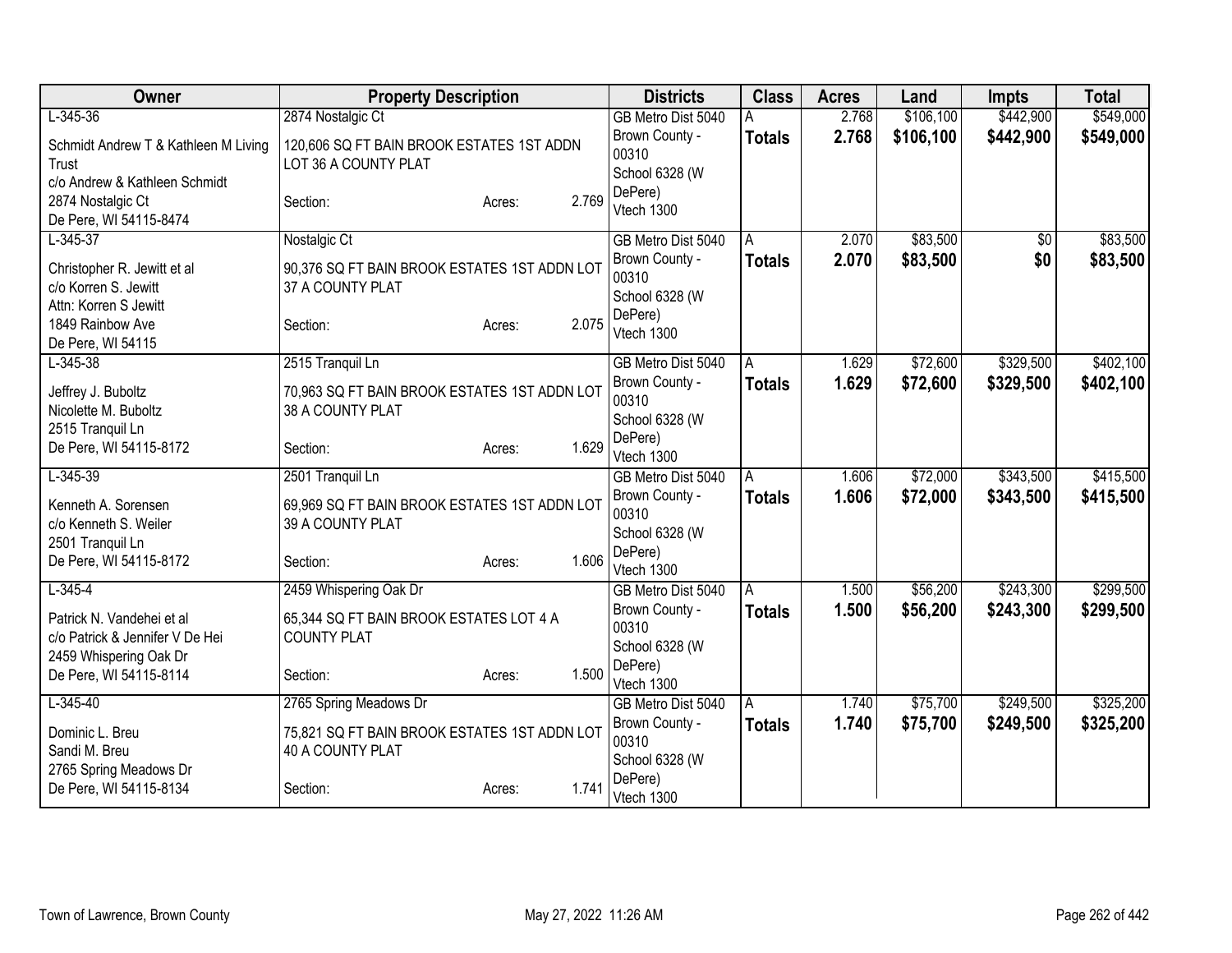| Owner                              | <b>Property Description</b>                                      |                 | <b>Districts</b>          | <b>Class</b>  | <b>Acres</b> | Land     | <b>Impts</b> | <b>Total</b> |
|------------------------------------|------------------------------------------------------------------|-----------------|---------------------------|---------------|--------------|----------|--------------|--------------|
| $L-345-41$                         | 2751 Spring Meadows Dr                                           |                 | GB Metro Dist 5040        |               | 1.629        | \$72,600 | \$365,600    | \$438,200    |
| Owusubekoe Opokuowusu              | 71,969 SQ FT BAIN BROOK ESTATES 1ST ADDN LOT                     |                 | Brown County -            | <b>Totals</b> | 1.629        | \$72,600 | \$365,600    | \$438,200    |
| c/o Owusubekoe O. Qcquah           | 41 A COUNTY PLAT                                                 |                 | 00310                     |               |              |          |              |              |
| 2751 Spring Meadows Dr             |                                                                  |                 | School 6328 (W<br>DePere) |               |              |          |              |              |
| De Pere, WI 54115-8134             | Section:                                                         | 1.652<br>Acres: | Vtech 1300                |               |              |          |              |              |
| $L-345-42$                         | 2514 Serene Ct                                                   |                 | GB Metro Dist 5040        | A             | 1.565        | \$70,800 | \$279,200    | \$350,000    |
|                                    |                                                                  |                 | Brown County -            | <b>Totals</b> | 1.565        | \$70,800 | \$279,200    | \$350,000    |
| Chad G. Thomson<br>Lola D. Thomson | 68,187 SQ FT BAIN BROOK ESTATES 1ST ADDN LOT<br>42 A COUNTY PLAT |                 | 00310                     |               |              |          |              |              |
| 2514 Serene Ct                     |                                                                  |                 | School 6328 (W            |               |              |          |              |              |
| De Pere, WI 54115-8153             | Section:                                                         | 1.565<br>Acres: | DePere)                   |               |              |          |              |              |
|                                    |                                                                  |                 | Vtech 1300                |               |              |          |              |              |
| $L-345-43$                         | 2526 Serene Ct                                                   |                 | GB Metro Dist 5040        | A             | 1.537        | \$70,000 | \$264,000    | \$334,000    |
| Jennifer L. Zurawski               | 66,965 SQ FT BAIN BROOK ESTATES 1ST ADDN LOT                     |                 | Brown County -<br>00310   | <b>Totals</b> | 1.537        | \$70,000 | \$264,000    | \$334,000    |
| Derek M. Wathke                    | 43 A COUNTY PLAT                                                 |                 | School 6328 (W            |               |              |          |              |              |
| 2526 Serene Ct                     |                                                                  |                 | DePere)                   |               |              |          |              |              |
| De Pere, WI 54115                  | Section:                                                         | 1.537<br>Acres: | Vtech 1300                |               |              |          |              |              |
| $L-345-44$                         | 2529 Serene Ct                                                   |                 | GB Metro Dist 5040        | A             | 2.257        | \$84,800 | \$220,100    | \$304,900    |
| Brett P. Buth                      | 98,358 SQ FT BAIN BROOK ESTATES 1ST ADDN LOT                     |                 | Brown County -            | <b>Totals</b> | 2.257        | \$84,800 | \$220,100    | \$304,900    |
| Julie A. Buth                      | 44 A COUNTY PLAT                                                 |                 | 00310                     |               |              |          |              |              |
| 2529 Serene Ct                     |                                                                  |                 | School 6328 (W            |               |              |          |              |              |
| De Pere, WI 54115-8121             | Section:                                                         | 2.258<br>Acres: | DePere)<br>Vtech 1300     |               |              |          |              |              |
| $L - 345 - 45$                     | 2519 Serene Ct                                                   |                 | GB Metro Dist 5040        | A             | 1.548        | \$70,300 | \$261,300    | \$331,600    |
|                                    |                                                                  |                 | Brown County -            | <b>Totals</b> | 1.548        | \$70,300 | \$261,300    | \$331,600    |
| Randall Thiele                     | 67,456 SQ FT BAIN BROOK ESTATES 1ST ADDN LOT                     |                 | 00310                     |               |              |          |              |              |
| Debra Thiele<br>2519 Serene Ct     | 45 A COUNTY PLAT                                                 |                 | School 6328 (W            |               |              |          |              |              |
| De Pere, WI 54115-8121             | Section:                                                         | 1.549<br>Acres: | DePere)                   |               |              |          |              |              |
|                                    |                                                                  |                 | Vtech 1300                |               |              |          |              |              |
| $L-345-46$                         | 2507 Serene Ct                                                   |                 | GB Metro Dist 5040        | A             | 1.549        | \$70,400 | \$253,600    | \$324,000    |
| Timothy A. Benes                   | 67,507 SQ FT BAIN BROOK ESTATES 1ST ADDN LOT                     |                 | Brown County -            | <b>Totals</b> | 1.549        | \$70,400 | \$253,600    | \$324,000    |
| Sara R. Benes                      | 46 A COUNTY PLAT                                                 |                 | 00310<br>School 6328 (W   |               |              |          |              |              |
| 2507 Serene Ct                     |                                                                  |                 | DePere)                   |               |              |          |              |              |
| De Pere, WI 54115-8121             | Section:                                                         | 1.550<br>Acres: | Vtech 1300                |               |              |          |              |              |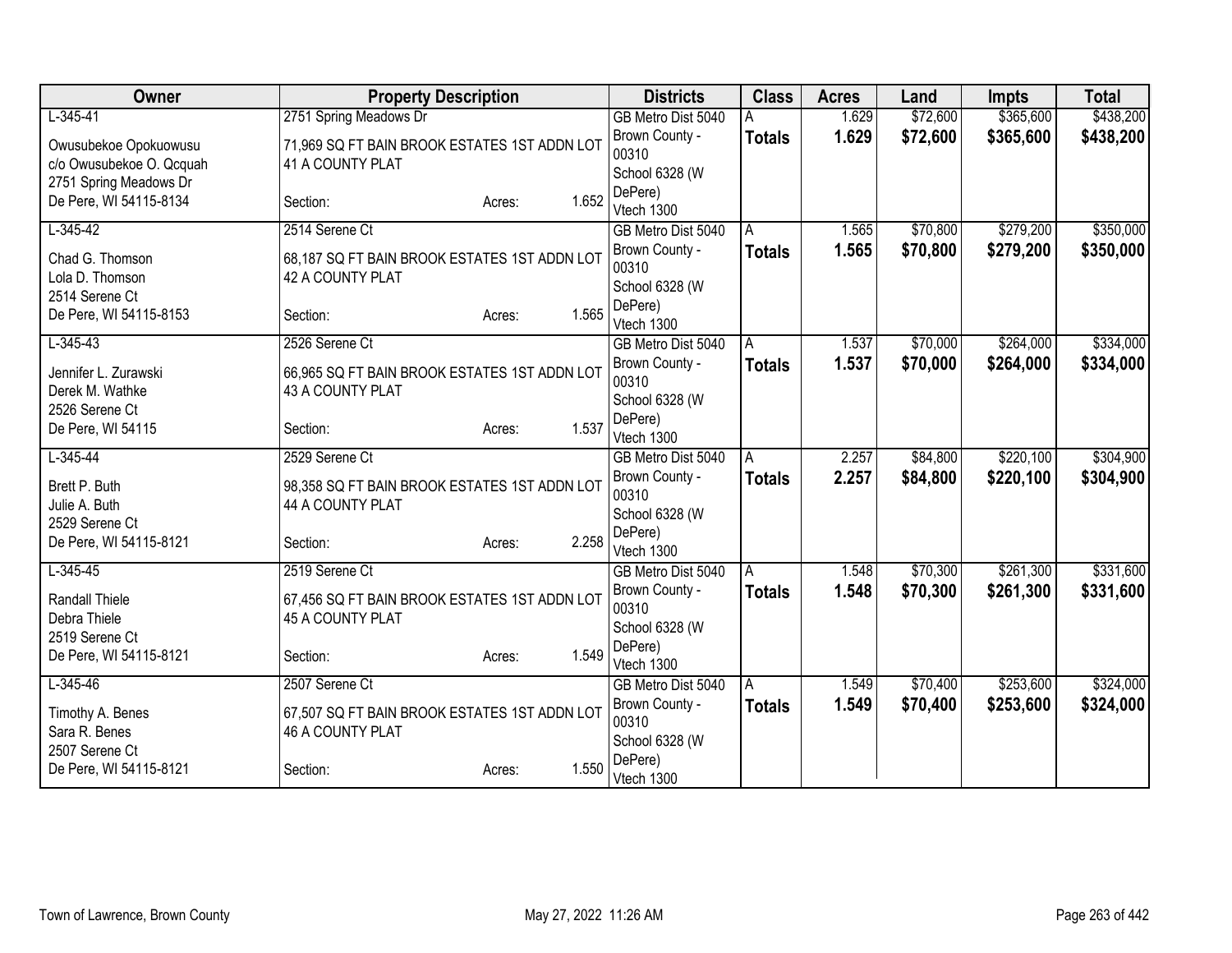| Owner                                            | <b>Property Description</b>                  |                 | <b>Districts</b>                 | <b>Class</b>  | <b>Acres</b> | Land     | <b>Impts</b> | <b>Total</b> |
|--------------------------------------------------|----------------------------------------------|-----------------|----------------------------------|---------------|--------------|----------|--------------|--------------|
| $L-345-47$                                       | 2495 Serene Ct                               |                 | GB Metro Dist 5040               |               | 1.551        | \$70,400 | \$269,000    | \$339,400    |
| Jon A. Defrance                                  | 67,564 SQ FT BAIN BROOK ESTATES 1ST ADDN LOT |                 | Brown County -                   | <b>Totals</b> | 1.551        | \$70,400 | \$269,000    | \$339,400    |
| Bobbi J. Defrance                                | 47 A COUNTY PLAT                             |                 | 00310                            |               |              |          |              |              |
| 2495 Serene Ct                                   |                                              |                 | School 6328 (W<br>DePere)        |               |              |          |              |              |
| De Pere, WI 54115-8122                           | Section:                                     | 1.551<br>Acres: | Vtech 1300                       |               |              |          |              |              |
| $L-345-48$                                       | 2483 Serene Ct                               |                 | GB Metro Dist 5040               | A             | 1.550        | \$70,400 | \$259,000    | \$329,400    |
| <b>Britt Lindley</b>                             | 67,552 SQ FT BAIN BROOK ESTATES 1ST ADDN LOT |                 | Brown County -                   | <b>Totals</b> | 1.550        | \$70,400 | \$259,000    | \$329,400    |
| Carla Lindley                                    | 48 A COUNTY PLAT                             |                 | 00310                            |               |              |          |              |              |
| 2483 Serene Ct                                   |                                              |                 | School 6328 (W                   |               |              |          |              |              |
| De Pere, WI 54115-8122                           | Section:                                     | 1.551<br>Acres: | DePere)                          |               |              |          |              |              |
| $L-345-49$                                       | 2754 Spring Meadows Dr                       |                 | Vtech 1300<br>GB Metro Dist 5040 | A             | 1.510        | \$65,800 | \$320,500    | \$386,300    |
|                                                  |                                              |                 | Brown County -                   | <b>Totals</b> | 1.510        | \$65,800 | \$320,500    | \$386,300    |
| Thomas A. Pearson                                | 65,796 SQ FT BAIN BROOK ESTATES 1ST ADDN LOT |                 | 00310                            |               |              |          |              |              |
| Linda K. Pearson                                 | 49 A COUNTY PLAT                             |                 | School 6328 (W                   |               |              |          |              |              |
| 2754 Spring Meadows Dr<br>De Pere, WI 54115-8152 | Section:                                     | 1.510           | DePere)                          |               |              |          |              |              |
|                                                  |                                              | Acres:          | Vtech 1300                       |               |              |          |              |              |
| $L-345-5$                                        | 2475 Whispering Oak Dr                       |                 | GB Metro Dist 5040               | Α             | 1.716        | \$90,100 | \$281,000    | \$371,100    |
| Daniel C. Matzke                                 | 74,761 SQ FT BAIN BROOK ESTATES LOT 5 A      |                 | Brown County -                   | <b>Totals</b> | 1.716        | \$90,100 | \$281,000    | \$371,100    |
| Myra J. Matzke                                   | <b>COUNTY PLAT</b>                           |                 | 00310<br>School 6328 (W          |               |              |          |              |              |
| 2475 Whispering Oak Dr                           |                                              |                 | DePere)                          |               |              |          |              |              |
| De Pere, WI 54115-8114                           | Section:                                     | 1.716<br>Acres: | Vtech 1300                       |               |              |          |              |              |
| $L-345-50$                                       | 2762 Spring Meadows Dr                       |                 | GB Metro Dist 5040               | Α             | 1.511        | \$69,300 | \$326,200    | \$395,500    |
| Nathan D. Sengstock                              | 65,851 SQ FT BAIN BROOK ESTATES 1ST ADDN LOT |                 | Brown County -                   | <b>Totals</b> | 1.511        | \$69,300 | \$326,200    | \$395,500    |
| 2762 Spring Meadows Dr                           | 50 A COUNTY PLAT                             |                 | 00310                            |               |              |          |              |              |
| De Pere, WI 54115                                |                                              |                 | School 6328 (W                   |               |              |          |              |              |
|                                                  | Section:                                     | 1.512<br>Acres: | DePere)                          |               |              |          |              |              |
| $L-345-51$                                       | 2770 Spring Meadows Dr                       |                 | Vtech 1300<br>GB Metro Dist 5040 | A             | 1.511        | \$45,800 | \$260,600    | \$306,400    |
|                                                  |                                              |                 | Brown County -                   | <b>Totals</b> | 1.511        | \$45,800 | \$260,600    | \$306,400    |
| Gerald L. Young                                  | 65,844 SQ FT BAIN BROOK ESTATES 1ST ADDN LOT |                 | 00310                            |               |              |          |              |              |
| Jennifer A. Young                                | 51 A COUNTY PLAT                             |                 | School 6328 (W                   |               |              |          |              |              |
| 2770 Spring Meadows Dr<br>De Pere, WI 54115-8152 | Section:                                     | 1.512           | DePere)                          |               |              |          |              |              |
|                                                  |                                              | Acres:          | Vtech 1300                       |               |              |          |              |              |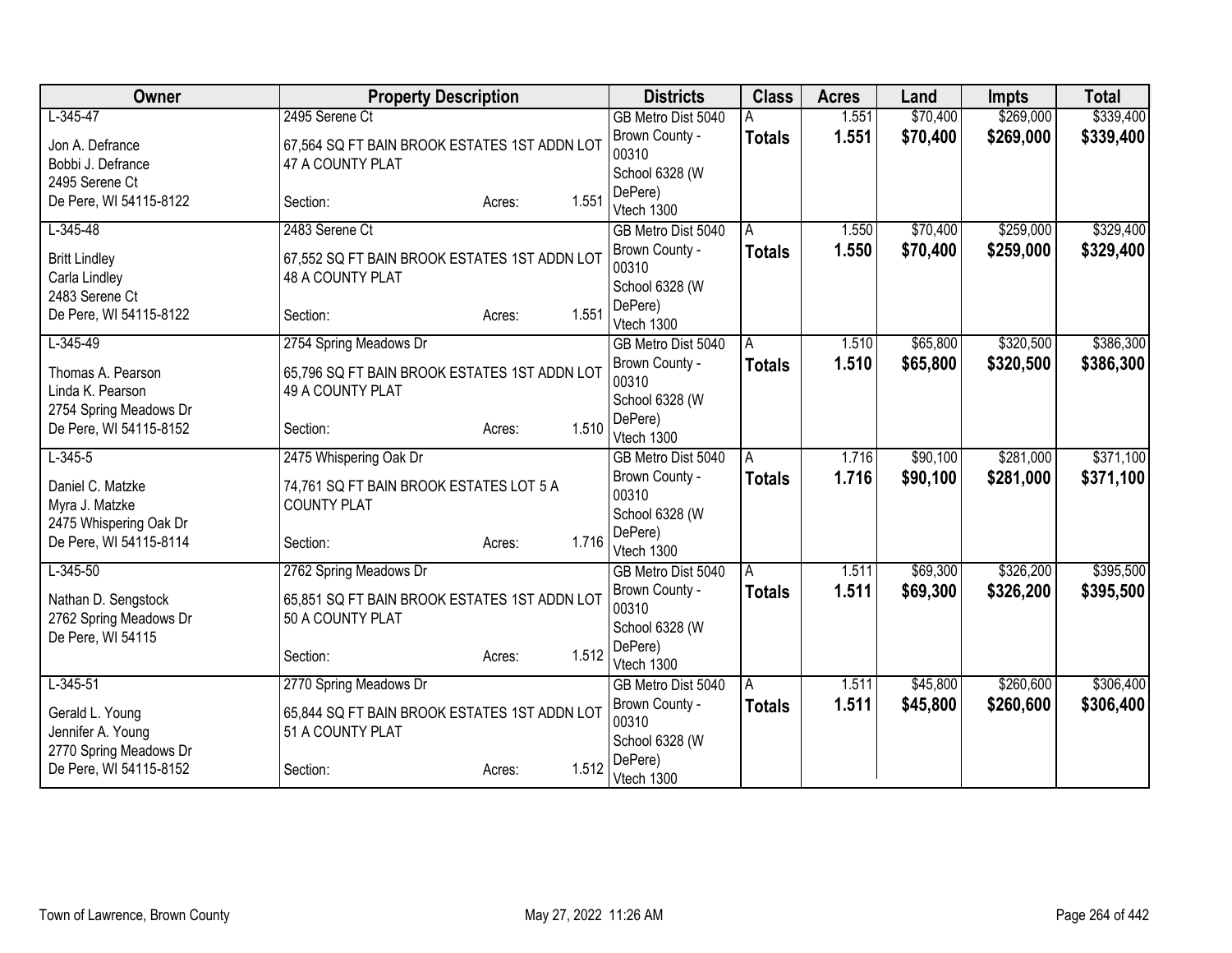| Owner                                                                   | <b>Property Description</b>                                                                |                 | <b>Districts</b>                                                | <b>Class</b>       | <b>Acres</b>   | Land                 | <b>Impts</b>           | <b>Total</b>           |
|-------------------------------------------------------------------------|--------------------------------------------------------------------------------------------|-----------------|-----------------------------------------------------------------|--------------------|----------------|----------------------|------------------------|------------------------|
| $L-345-52$                                                              | 2788 Spring Meadows Dr                                                                     |                 | GB Metro Dist 5040                                              |                    | 1.511          | \$45,800             | \$253,500              | \$299,300              |
| Brian D. Pelon<br>Courtney R. Pelon                                     | 65,837 SQ FT BAIN BROOK ESTATES 1ST ADDN LOT<br>52 A COUNTY PLAT                           |                 | Brown County -<br>00310                                         | <b>Totals</b>      | 1.511          | \$45,800             | \$253,500              | \$299,300              |
| 2788 Spring Meadows Dr<br>De Pere, WI 54115-8152                        | Section:                                                                                   | 1.511<br>Acres: | School 6328 (W<br>DePere)<br>Vtech 1300                         |                    |                |                      |                        |                        |
| $L-345-53$                                                              | 2864 Spring Meadows Dr                                                                     |                 | GB Metro Dist 5040                                              | A                  | 1.509          | \$69,300             | \$360,000              | \$429,300              |
| Tammy J. Teebo<br>2864 Spring Meadows Dr                                | 65,746 SQ FT BAIN BROOK ESTATES 2ND ADDN LOT<br>53 A COUNTY PLAT                           |                 | Brown County -<br>00310<br>School 6328 (W                       | <b>Totals</b>      | 1.509          | \$69,300             | \$360,000              | \$429,300              |
| De Pere, WI 54115                                                       | Section:                                                                                   | 1.509<br>Acres: | DePere)<br>Vtech 1300                                           |                    |                |                      |                        |                        |
| $L-345-54$<br>Anthony C. Romandine<br>2876 Spring Meadows Dr            | 2876 Spring Meadows Dr<br>65,795 SQ FT BAIN BROOK ESTATES 2ND ADDN LOT<br>54 A COUNTY PLAT |                 | GB Metro Dist 5040<br>Brown County -<br>00310<br>School 6328 (W | A<br><b>Totals</b> | 1.510<br>1.510 | \$69,300<br>\$69,300 | \$241,500<br>\$241,500 | \$310,800<br>\$310,800 |
| De Pere, WI 54115-8118                                                  | Section:                                                                                   | 1.510<br>Acres: | DePere)<br>Vtech 1300                                           |                    |                |                      |                        |                        |
| $L-345-55$                                                              | 2416 Skyline Oaks Dr                                                                       |                 | GB Metro Dist 5040                                              | A                  | 2.311          | \$85,200             | \$298,900              | \$384,100              |
| Kelly Berken<br>Beverly J. Berken<br>2416 Skyline Oaks Dr               | 100,689 SQ FT BAIN BROOK ESTATES 2ND ADDN<br>LOT 55 A COUNTY PLAT                          |                 | Brown County -<br>00310<br>School 6328 (W                       | Totals             | 2.311          | \$85,200             | \$298,900              | \$384,100              |
| De Pere, WI 54115-8479                                                  | Section:                                                                                   | 2.311<br>Acres: | DePere)<br>Vtech 1300                                           |                    |                |                      |                        |                        |
| $L-345-56$                                                              | 2428 Skyline Oaks Dr                                                                       |                 | GB Metro Dist 5040                                              | A                  | 1.787          | \$77,000             | \$257,200              | \$334,200              |
| Spychalla Joseph R & Jaime A Living<br>Trust<br>c/o Joseph R. Spychalla | 77,884 SQ FT BAIN BROOK ESTATES 2ND ADDN LOT<br>56 A COUNTY PLAT                           |                 | Brown County -<br>00310<br>School 6328 (W                       | <b>Totals</b>      | 1.787          | \$77,000             | \$257,200              | \$334,200              |
| 2428 Skyline Oaks Dr<br>De Pere, WI 54115-8479                          | Section:                                                                                   | 1.788<br>Acres: | DePere)<br>Vtech 1300                                           |                    |                |                      |                        |                        |
| $L-345-57$                                                              | 2440 Skyline Oaks Dr                                                                       |                 | GB Metro Dist 5040                                              | A                  | 1.619          | \$72,300             | \$269,500              | \$341,800              |
| Christopher J. Ricker<br>Carrie A. Ricker<br>2440 Skyline Oaks Dr       | 70,554 SQ FT BAIN BROOK ESTATES 2ND ADDN LOT<br>57 A COUNTY PLAT                           |                 | Brown County -<br>00310<br>School 6328 (W                       | <b>Totals</b>      | 1.619          | \$72,300             | \$269,500              | \$341,800              |
| De Pere, WI 54115-8479                                                  | Section:                                                                                   | 1.620<br>Acres: | DePere)<br>Vtech 1300                                           |                    |                |                      |                        |                        |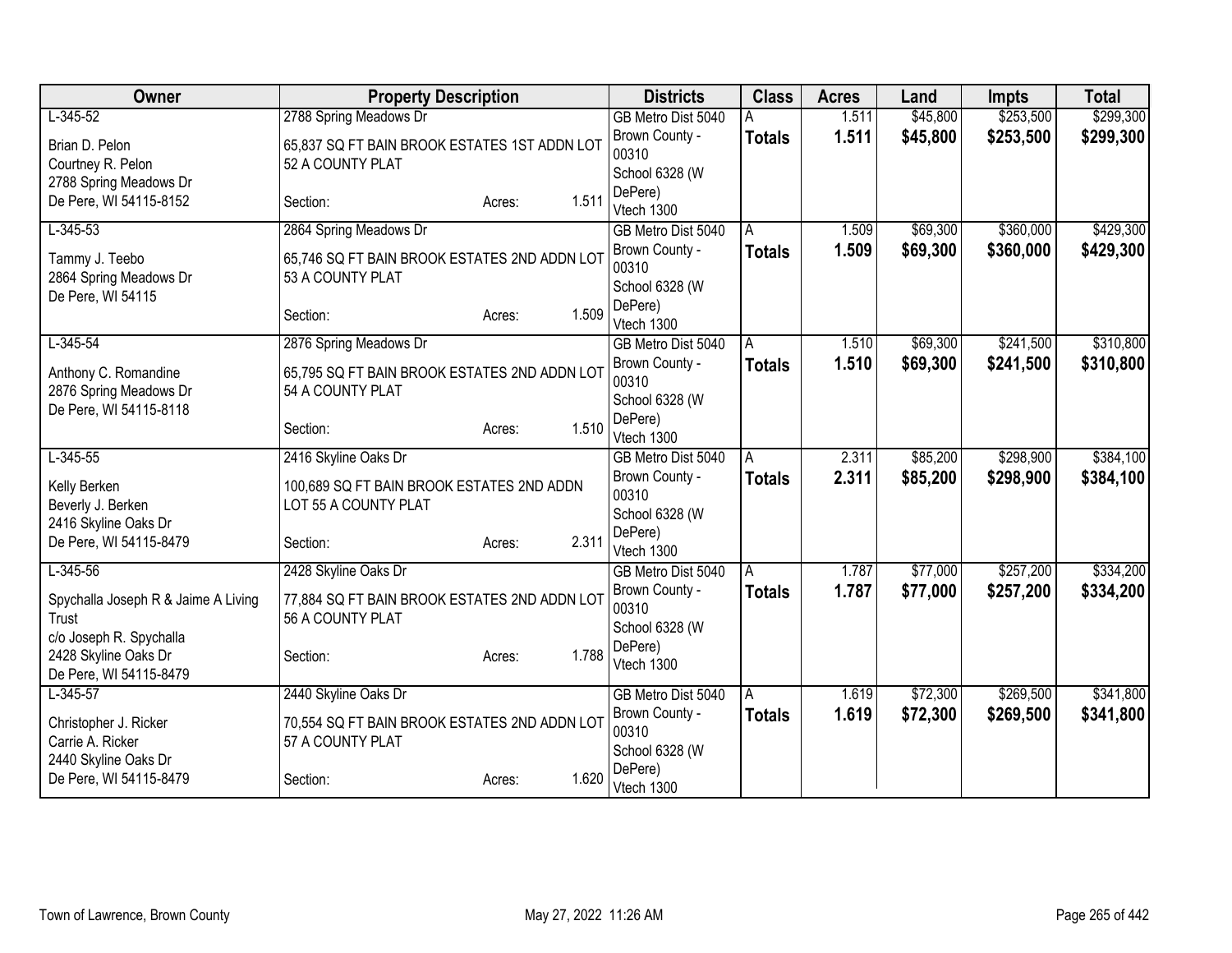| Owner                  | <b>Property Description</b>                  |                 | <b>Districts</b>                     | <b>Class</b>       | <b>Acres</b> | Land     | <b>Impts</b> | <b>Total</b> |
|------------------------|----------------------------------------------|-----------------|--------------------------------------|--------------------|--------------|----------|--------------|--------------|
| $L-345-58$             | 2454 Skyline Oaks Dr                         |                 | GB Metro Dist 5040                   |                    | 1.611        | \$72,100 | \$272,500    | \$344,600    |
| Chad M. Bemowski       | 70,200 SQ FT BAIN BROOK ESTATES 2ND ADDN LOT |                 | Brown County -                       | <b>Totals</b>      | 1.611        | \$72,100 | \$272,500    | \$344,600    |
| Patti L. Bemowski      | 58 A COUNTY PLAT                             |                 | 00310                                |                    |              |          |              |              |
| 2454 Skyline Oaks Dr   |                                              |                 | School 6328 (W<br>DePere)            |                    |              |          |              |              |
| De Pere, WI 54115-8479 | Section:                                     | 1.612<br>Acres: | Vtech 1300                           |                    |              |          |              |              |
| $L-345-59$             | 2470 Skyline Oaks Dr                         |                 | GB Metro Dist 5040                   | A                  | 1.611        | \$72,100 | \$312,200    | \$384,300    |
| Bruce E. Rhode         | 70,200 SQ FT BAIN BROOK ESTATES 2ND ADDN LOT |                 | Brown County -                       | <b>Totals</b>      | 1.611        | \$72,100 | \$312,200    | \$384,300    |
| Laura L. Rhode         | 59 A COUNTY PLAT                             |                 | 00310                                |                    |              |          |              |              |
| 2470 Skyline Oaks Dr   |                                              |                 | School 6328 (W                       |                    |              |          |              |              |
| De Pere, WI 54115-8479 | Section:                                     | 1.612<br>Acres: | DePere)                              |                    |              |          |              |              |
| $L-345-6$              | 2487 Whispering Oak Dr                       |                 | Vtech 1300<br>GB Metro Dist 5040     | A                  | 1.716        | \$90,100 | \$292,500    | \$382,600    |
|                        |                                              |                 | Brown County -                       | <b>Totals</b>      | 1.716        | \$90,100 | \$292,500    | \$382,600    |
| Patrick J. Duchateau   | 74,735 SQ FT BAIN BROOK ESTATES LOT 6 A      |                 | 00310                                |                    |              |          |              |              |
| Karen Y. Duchateau     | <b>COUNTY PLAT</b>                           |                 | School 6328 (W                       |                    |              |          |              |              |
| 2487 Whispering Oak Dr | Section:                                     | 1.716           | DePere)                              |                    |              |          |              |              |
| Depere, WI 54115       |                                              | Acres:          | Vtech 1300                           |                    |              |          |              |              |
| $L - 345 - 60$         | 2490 Skyline Oaks Dr                         |                 | GB Metro Dist 5040                   | A                  | 2.098        | \$83,700 | \$387,600    | \$471,300    |
| Benjamin M. Kohlbeck   | 91,409 SQ FT BAIN BROOK ESTATES 2ND ADDN LOT |                 | Brown County -                       | <b>Totals</b>      | 2.098        | \$83,700 | \$387,600    | \$471,300    |
| Dana E. Kohlbeck       | 60 A COUNTY PLAT                             |                 | 00310<br>School 6328 (W              |                    |              |          |              |              |
| 2490 Skyline Oaks Dr   |                                              |                 | DePere)                              |                    |              |          |              |              |
| De Pere, WI 54115-8479 | Section:                                     | 2.098<br>Acres: | Vtech 1300                           |                    |              |          |              |              |
| $L-345-61$             | 2502 Skyline Oaks Dr                         |                 | GB Metro Dist 5040                   | Α                  | 1.583        | \$71,300 | \$342,600    | \$413,900    |
| Christopher Williams   | 68,967 SQ FT BAIN BROOK ESTATES 2ND ADDN LOT |                 | Brown County -                       | <b>Totals</b>      | 1.583        | \$71,300 | \$342,600    | \$413,900    |
| Michelle Williams      | 61 A COUNTY PLAT                             |                 | 00310                                |                    |              |          |              |              |
| 2502 Skyline Oaks Dr   |                                              |                 | School 6328 (W                       |                    |              |          |              |              |
| De Pere, WI 54115-8175 | Section:                                     | 1.583<br>Acres: | DePere)                              |                    |              |          |              |              |
| $L - 345 - 62$         | 2514 Skyline Oaks Dr                         |                 | Vtech 1300                           |                    | 1.502        | \$69,100 | \$449,500    | \$518,600    |
|                        |                                              |                 | GB Metro Dist 5040<br>Brown County - | A<br><b>Totals</b> | 1.502        | \$69,100 | \$449,500    | \$518,600    |
| Jerome F. Sinnaeve     | 65,459 SQ FT BAIN BROOK ESTATES 2ND ADDN LOT |                 | 00310                                |                    |              |          |              |              |
| Kathy L. Sinnaeve      | 62 A COUNTY PLAT                             |                 | School 6328 (W                       |                    |              |          |              |              |
| 2514 Skyline Oaks Dr   |                                              | 1.503           | DePere)                              |                    |              |          |              |              |
| De Pere, WI 54115      | Section:                                     | Acres:          | Vtech 1300                           |                    |              |          |              |              |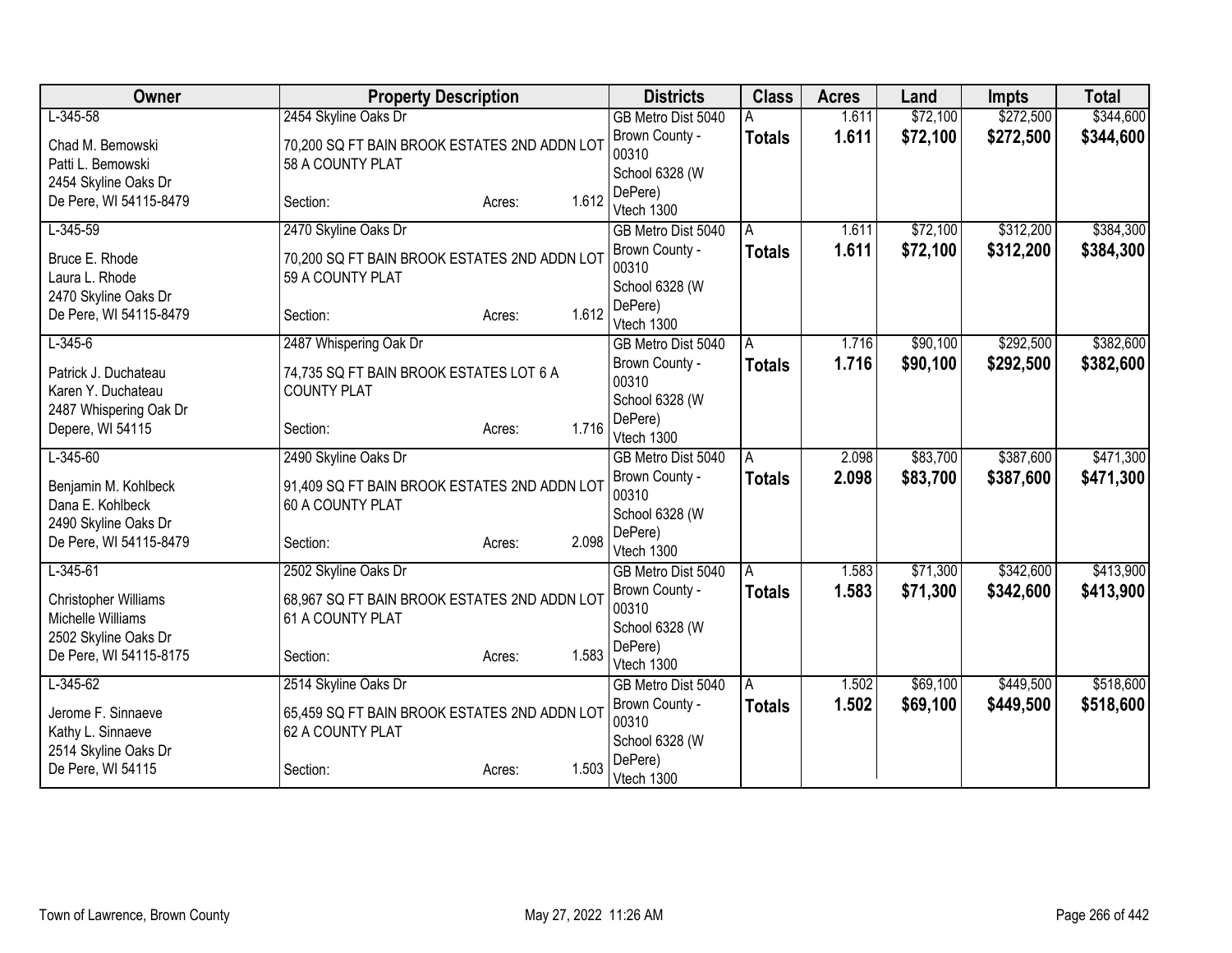| Owner                                          | <b>Property Description</b>                                      |                 | <b>Districts</b>                     | <b>Class</b>  | <b>Acres</b> | Land     | <b>Impts</b> | <b>Total</b> |
|------------------------------------------------|------------------------------------------------------------------|-----------------|--------------------------------------|---------------|--------------|----------|--------------|--------------|
| $L-345-63$                                     | 2526 Skyline Oaks Dr                                             |                 | GB Metro Dist 5040                   |               | 1.510        | \$69,300 | \$357,000    | \$426,300    |
| Kyle D. Jansen                                 | 65,623 SQ FT BAIN BROOK ESTATES 2ND ADDN LOT                     |                 | Brown County -                       | <b>Totals</b> | 1.510        | \$69,300 | \$357,000    | \$426,300    |
| Brianna C. Rahmlow                             | 63 A COUNTY PLAT                                                 |                 | 00310                                |               |              |          |              |              |
| 2526 Skyline Oaks Dr                           |                                                                  |                 | School 6328 (W<br>DePere)            |               |              |          |              |              |
| De Pere, WI 54115                              | Section:                                                         | 1.506<br>Acres: | Vtech 1300                           |               |              |          |              |              |
| $L-345-64$                                     | 2538 Skyline Oaks Dr                                             |                 | GB Metro Dist 5040                   | A             | 1.550        | \$70,400 | \$306,500    | \$376,900    |
|                                                |                                                                  |                 | Brown County -                       | <b>Totals</b> | 1.550        | \$70,400 | \$306,500    | \$376,900    |
| Tyler D. Van Veghel<br>Candace N. Van Veghel   | 67,384 SQ FT BAIN BROOK ESTATES 2ND ADDN LOT<br>64 A COUNTY PLAT |                 | 00310                                |               |              |          |              |              |
| 2538 Skyline Oaks Dr                           |                                                                  |                 | School 6328 (W                       |               |              |          |              |              |
| De Pere, WI 54115-8175                         | Section:                                                         | 1.547<br>Acres: | DePere)                              |               |              |          |              |              |
| $L-345-65$                                     | 2550 Skyline Oaks Dr                                             |                 | Vtech 1300<br>GB Metro Dist 5040     | A             | 1.500        | \$69,000 | \$285,700    | \$354,700    |
|                                                |                                                                  |                 | Brown County -                       | <b>Totals</b> | 1.500        | \$69,000 | \$285,700    | \$354,700    |
| <b>Timothy Schinkten</b>                       | 65,373 SQ FT BAIN BROOK ESTATES 2ND ADDN LOT                     |                 | 00310                                |               |              |          |              |              |
| Julie Schinkten                                | 65 A COUNTY PLAT                                                 |                 | School 6328 (W                       |               |              |          |              |              |
| 2550 Skyline Oaks Dr<br>De Pere, WI 54115-8175 |                                                                  | 1.501           | DePere)                              |               |              |          |              |              |
|                                                | Section:                                                         | Acres:          | Vtech 1300                           |               |              |          |              |              |
| $L-345-66$                                     | 2562 Skyline Oaks Dr                                             |                 | GB Metro Dist 5040                   | A             | 1.950        | \$81,600 | \$280,600    | \$362,200    |
| Raymond A. Slavik                              | 84,771 SQ FT BAIN BROOK ESTATES 2ND ADDN LOT                     |                 | Brown County -                       | <b>Totals</b> | 1.950        | \$81,600 | \$280,600    | \$362,200    |
| Dianne L. Slavik                               | 66 A COUNTY PLAT                                                 |                 | 00310                                |               |              |          |              |              |
| 2562 Skyline Oaks Dr                           |                                                                  |                 | School 6328 (W<br>DePere)            |               |              |          |              |              |
| De Pere, WI 54115-8175                         | Section:                                                         | 1.946<br>Acres: | Vtech 1300                           |               |              |          |              |              |
| $L - 345 - 67$                                 | 2574 Skyline Oaks Dr                                             |                 | GB Metro Dist 5040                   | A             | 2.560        | \$86,900 | \$263,000    | \$349,900    |
| Ryan E. Hebl                                   | 111,523 SQ FT BAIN BROOK ESTATES 2ND ADDN                        |                 | Brown County -                       | <b>Totals</b> | 2.560        | \$86,900 | \$263,000    | \$349,900    |
| Andrea L. Hebl                                 | LOT 67 A COUNTY PLAT                                             |                 | 00310                                |               |              |          |              |              |
| 2574 Skyline Oaks Dr                           |                                                                  |                 | School 6328 (W                       |               |              |          |              |              |
| De Pere, WI 54115                              | Section:                                                         | 2.560<br>Acres: | DePere)                              |               |              |          |              |              |
| $L-345-68$                                     | 2579 Skyline Oaks Dr                                             |                 | Vtech 1300                           |               | 2.655        | \$87,600 | \$569,200    | \$656,800    |
|                                                |                                                                  |                 | GB Metro Dist 5040<br>Brown County - | A             | 2.655        |          |              |              |
| Tyler M. Kreiter                               | 115,666 SQ FT M/L BAIN BROOK ESTATES 2ND                         |                 | 00310                                | <b>Totals</b> |              | \$87,600 | \$569,200    | \$656,800    |
| Alisha L. Kreiter                              | ADDN LOT 68 A COUNTY PLAT                                        |                 | School 6328 (W                       |               |              |          |              |              |
| 2579 Skyline Oaks Dr                           |                                                                  |                 | DePere)                              |               |              |          |              |              |
| De Pere, WI 54115                              | Section:                                                         | 2.655<br>Acres: | Vtech 1300                           |               |              |          |              |              |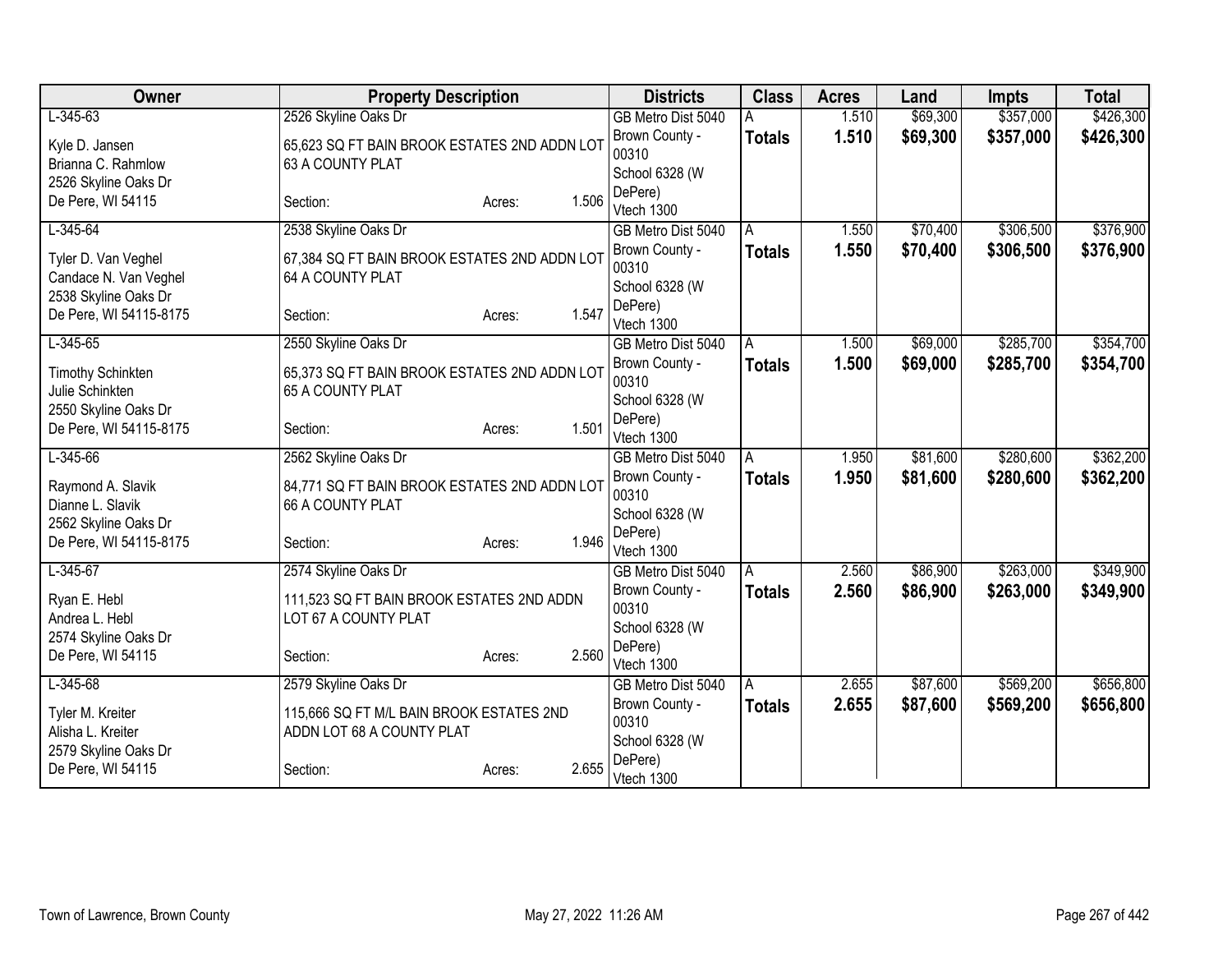| Owner                           | <b>Property Description</b>                  |                 | <b>Districts</b>                     | <b>Class</b>  | <b>Acres</b> | Land     | <b>Impts</b> | <b>Total</b> |
|---------------------------------|----------------------------------------------|-----------------|--------------------------------------|---------------|--------------|----------|--------------|--------------|
| $L-345-69$                      | 2565 Skyline Oaks Dr                         |                 | GB Metro Dist 5040                   |               | 2.380        | \$85,700 | \$424,000    | \$509,700    |
| William Maurer et al            | 103,724 SQ FT M/L BAIN BROOK ESTATES 2ND     |                 | Brown County -                       | <b>Totals</b> | 2.380        | \$85,700 | \$424,000    | \$509,700    |
| c/o William & Anita Maur Maurer | ADDN LOT 69 A COUNTY PLAT                    |                 | 00310                                |               |              |          |              |              |
| 2565 Skyline Oaks Dr            |                                              |                 | School 6328 (W                       |               |              |          |              |              |
| De Pere, WI 54115-8180          | Section:                                     | 2.381<br>Acres: | DePere)<br>Vtech 1300                |               |              |          |              |              |
| $L-345-7$                       | 2503 Whispering Oak Dr                       |                 | GB Metro Dist 5040                   | A             | 1.542        | \$70,200 | \$318,800    | \$389,000    |
|                                 |                                              |                 | Brown County -                       | <b>Totals</b> | 1.542        | \$70,200 | \$318,800    | \$389,000    |
| Daniel J. Bellerud              | 67,189 SQ FT BAIN BROOK ESTATES LOT 7 A      |                 | 00310                                |               |              |          |              |              |
| Lucy Bellerud                   | <b>COUNTY PLAT</b>                           |                 | School 6328 (W                       |               |              |          |              |              |
| 2503 Whispering Oak Dr          |                                              |                 | DePere)                              |               |              |          |              |              |
| De Pere, WI 54115-8114          | Section:                                     | 1.542<br>Acres: | Vtech 1300                           |               |              |          |              |              |
| $L-345-70$                      | 2553 Skyline Oaks Dr                         |                 | GB Metro Dist 5040                   | A             | 2.428        | \$86,000 | \$309,400    | \$395,400    |
| Tony R. Lischka III             | 105,747 SQ FT M/L BAIN BROOK ESTATES 2ND     |                 | Brown County -                       | <b>Totals</b> | 2.428        | \$86,000 | \$309,400    | \$395,400    |
| Stacy L. Robben                 | ADDN LOT 70 A COUNTY PLAT                    |                 | 00310                                |               |              |          |              |              |
| 2553 Skyline Oaks Dr            |                                              |                 | School 6328 (W                       |               |              |          |              |              |
| Depere, WI 54115                | Section:                                     | 2.428<br>Acres: | DePere)                              |               |              |          |              |              |
|                                 |                                              |                 | Vtech 1300                           |               |              | \$72,100 | \$354,000    | \$426,100    |
| $L-345-71$                      | 2539 Skyline Oaks Dr                         |                 | GB Metro Dist 5040                   | A             | 1.609        |          |              |              |
| Brian J. Amenson                | 70,102 SQ FT BAIN BROOK ESTATES 2ND ADDN LOT |                 | Brown County -<br>00310              | <b>Totals</b> | 1.609        | \$72,100 | \$354,000    | \$426,100    |
| Mary K. Amenson                 | 71 A COUNTY PLAT                             |                 | School 6328 (W                       |               |              |          |              |              |
| 2539 Skyline Oaks Dr            |                                              |                 | DePere)                              |               |              |          |              |              |
| De Pere, WI 54115-8180          | Section:                                     | 1.609<br>Acres: | Vtech 1300                           |               |              |          |              |              |
| $L-345-72$                      | 2529 Skyline Oaks Dr                         |                 | GB Metro Dist 5040                   | A             | 1.540        | \$70,100 | \$419,400    | \$489,500    |
| Alex R. Vandenheuvel            | 67,289 SQ FT BAIN BROOK ESTATES 2ND ADDN LOT |                 | Brown County -                       | <b>Totals</b> | 1.540        | \$70,100 | \$419,400    | \$489,500    |
| Grace A. Vandenheuvel           | 72 A COUNTY PLAT                             |                 | 00310                                |               |              |          |              |              |
| 2529 Skyline Oaks Dr            |                                              |                 | School 6328 (W                       |               |              |          |              |              |
| De Pere, WI 54115-8180          | Section:                                     | 1.545<br>Acres: | DePere)                              |               |              |          |              |              |
| $L - 345 - 73$                  | 2517 Skyline Oaks Dr                         |                 | Vtech 1300                           |               | 1.502        | \$69,100 | \$311,800    | \$380,900    |
|                                 |                                              |                 | GB Metro Dist 5040<br>Brown County - | A             |              |          |              |              |
| John G. Natzke                  | 65,429 SQ FT BAIN BROOK ESTATES 2ND ADDN LOT |                 | 00310                                | <b>Totals</b> | 1.502        | \$69,100 | \$311,800    | \$380,900    |
| Crystal G. Natzke               | 73 A COUNTY PLAT                             |                 | School 6328 (W                       |               |              |          |              |              |
| 2517 Skyline Oaks Dr            |                                              |                 | DePere)                              |               |              |          |              |              |
| De Pere, WI 54115-8180          | Section:                                     | 1.502<br>Acres: | Vtech 1300                           |               |              |          |              |              |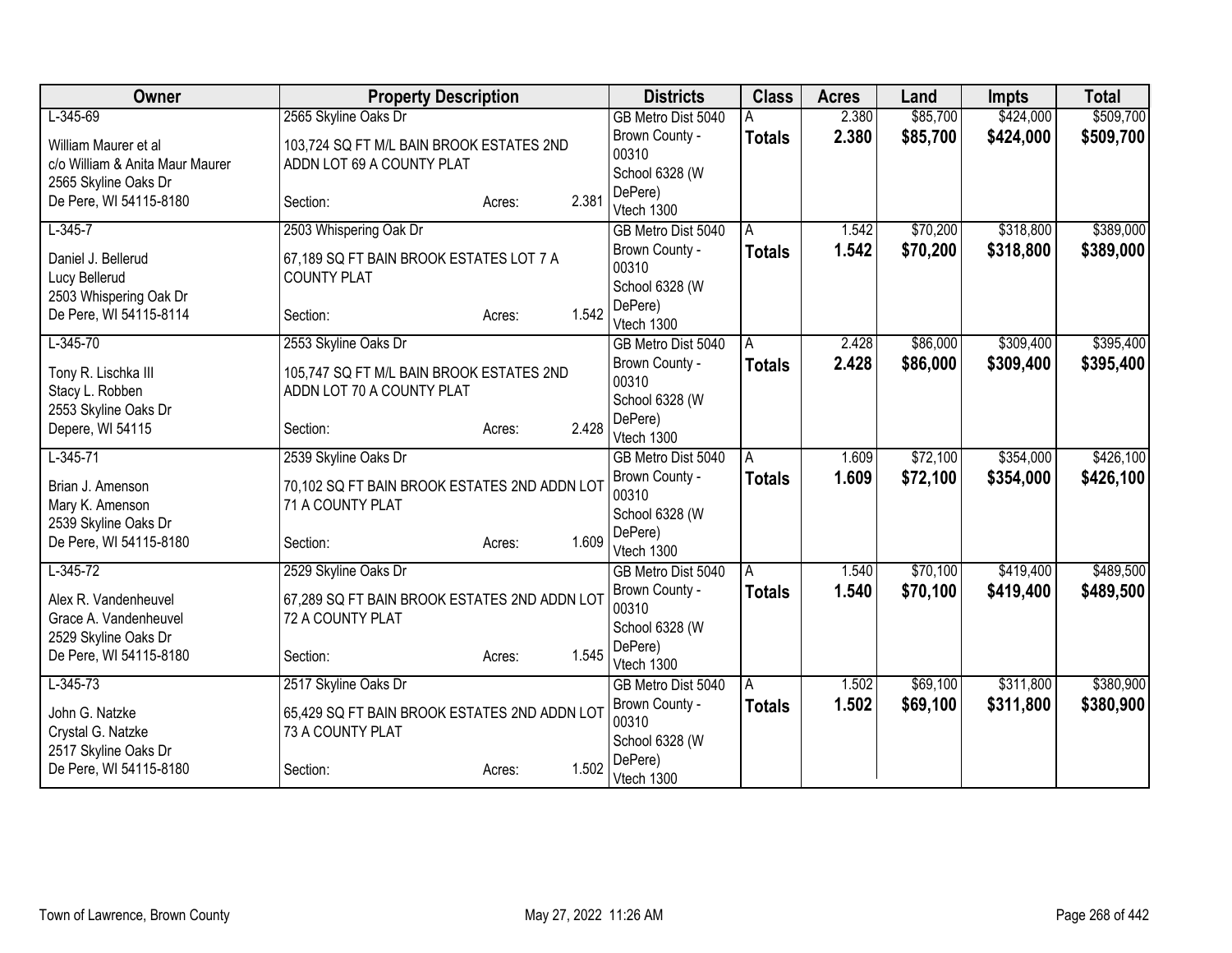| Owner                                                                               | <b>Property Description</b>                  |                 | <b>Districts</b>                 | <b>Class</b>  | <b>Acres</b> | Land      | <b>Impts</b> | <b>Total</b> |
|-------------------------------------------------------------------------------------|----------------------------------------------|-----------------|----------------------------------|---------------|--------------|-----------|--------------|--------------|
| $L-345-74$                                                                          | 2949 Gentle Hills Dr                         |                 | GB Metro Dist 5040               |               | 1.670        | \$73,800  | \$378,900    | \$452,700    |
| Gary T. Bradley                                                                     | 72,721 SQ FT BAIN BROOK ESTATES 2ND ADDN LOT |                 | Brown County -                   | <b>Totals</b> | 1.670        | \$73,800  | \$378,900    | \$452,700    |
| Jaclyn R. Bradley                                                                   | 74 A COUNTY PLAT                             |                 | 00310                            |               |              |           |              |              |
| 2949 Gentle Hills Dr                                                                |                                              |                 | School 6328 (W                   |               |              |           |              |              |
| De Pere, WI 54115-8189                                                              | Section:                                     | 1.669<br>Acres: | DePere)                          |               |              |           |              |              |
|                                                                                     |                                              |                 | Vtech 1300                       |               |              |           |              |              |
| $L-345-75$                                                                          | 2940 Gentle Hills Dr                         |                 | GB Metro Dist 5040               | A             | 1.568        | \$85,100  | \$315,500    | \$400,600    |
| Jeffrey A. Blackman                                                                 | 68,295 SQ FT BAIN BROOK ESTATES 2ND ADDN LOT |                 | Brown County -                   | <b>Totals</b> | 1.568        | \$85,100  | \$315,500    | \$400,600    |
| Michelle Blackman                                                                   | 75 A COUNTY PLAT                             |                 | 00310                            |               |              |           |              |              |
| 2940 Gentle Hills Dr                                                                |                                              |                 | School 6328 (W<br>DePere)        |               |              |           |              |              |
| De Pere, WI 54115-8189                                                              | Section:                                     | 1.568<br>Acres: | Vtech 1300                       |               |              |           |              |              |
| $L-345-76$                                                                          | 2952 Gentle Hills Dr                         |                 | GB Metro Dist 5040               | A             | 1.620        | \$86,800  | \$490,500    | \$577,300    |
|                                                                                     |                                              |                 | Brown County -                   | Totals        | 1.620        | \$86,800  | \$490,500    | \$577,300    |
| Thomas S & Corina M Wegner                                                          | 70,576 SQ FT BAIN BROOK ESTATES 2ND ADDN LOT |                 | 00310                            |               |              |           |              |              |
| Revocable Trust                                                                     | 76 A COUNTY PLAT                             |                 | School 6328 (W                   |               |              |           |              |              |
| 2952 Gentle Hills Dr                                                                |                                              |                 | DePere)                          |               |              |           |              |              |
| Depere, WI 54115                                                                    | Section:                                     | 1.620<br>Acres: | Vtech 1300                       |               |              |           |              |              |
| $L-345-77$                                                                          | 2485 Skyline Oaks Dr                         |                 | GB Metro Dist 5040               | A             | 1.504        | \$82,900  | \$402,400    | \$485,300    |
| Donn A & Michelle A Johnson Revocabl   65,506 SQ FT BAIN BROOK ESTATES 2ND ADDN LOT |                                              |                 | Brown County -                   | <b>Totals</b> | 1.504        | \$82,900  | \$402,400    | \$485,300    |
| Trust of 2019                                                                       | 77 A COUNTY PLAT                             |                 | 00310                            |               |              |           |              |              |
| 2485 Skyline Oaks Dr                                                                |                                              |                 | School 6328 (W                   |               |              |           |              |              |
| De Pere, WI 54115                                                                   | Section:                                     | 1.504<br>Acres: | DePere)                          |               |              |           |              |              |
|                                                                                     |                                              |                 | Vtech 1300                       |               |              |           |              |              |
| $L-345-78$                                                                          | 2463 Skyline Oaks Dr                         |                 | GB Metro Dist 5040               | A             | 2.700        | \$105,500 | \$537,500    | \$643,000    |
| Paul R. Landry                                                                      | 117,522 SQ FT BAIN BROOK ESTATES 2ND ADDN    |                 | Brown County -                   | <b>Totals</b> | 2.700        | \$105,500 | \$537,500    | \$643,000    |
| Tali Landry                                                                         | LOT 78 A COUNTY PLAT                         |                 | 00310                            |               |              |           |              |              |
| 2463 Skyline Oaks Dr                                                                |                                              |                 | School 6328 (W                   |               |              |           |              |              |
| De Pere, WI 54115                                                                   | Section:                                     | 2.698<br>Acres: | DePere)                          |               |              |           |              |              |
| $L-345-79$                                                                          | 2449 Skyline Oaks Dr                         |                 | Vtech 1300<br>GB Metro Dist 5040 | A             | 2.406        | \$103,000 | \$420,000    | \$523,000    |
|                                                                                     |                                              |                 | Brown County -                   | <b>Totals</b> | 2.406        | \$103,000 | \$420,000    | \$523,000    |
| Christopher J. Frigo                                                                | 104,845 SQ FT BAIN BROOK ESTATES 2ND ADDN    |                 | 00310                            |               |              |           |              |              |
| Lori L. Frigo                                                                       | LOT 79 A COUNTY PLAT                         |                 | School 6328 (W                   |               |              |           |              |              |
| 2449 Skyline Oaks Dr                                                                |                                              |                 | DePere)                          |               |              |           |              |              |
| De Pere, WI 54115-6809                                                              | Section:                                     | 2.407<br>Acres: | Vtech 1300                       |               |              |           |              |              |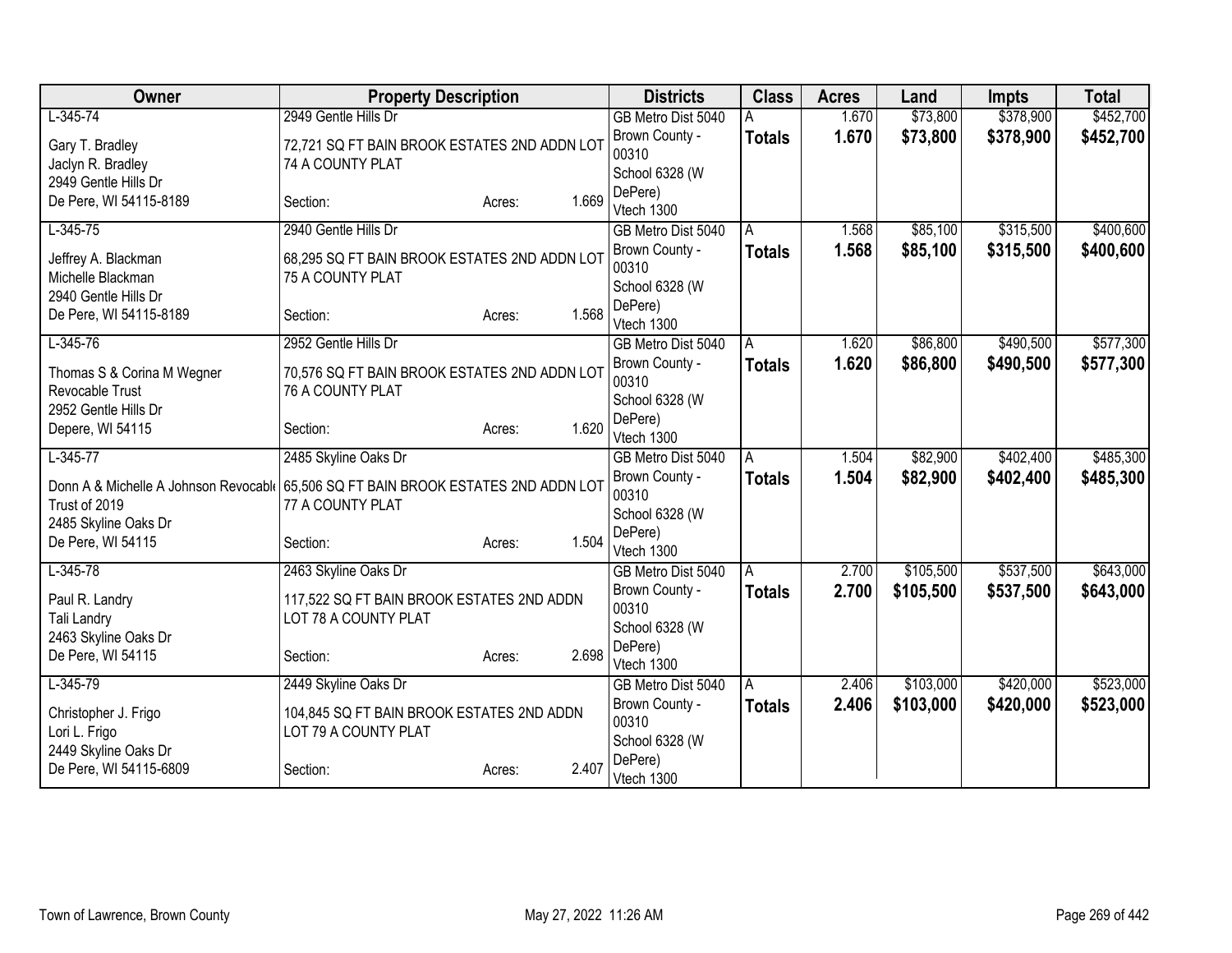| Owner                                            | <b>Property Description</b>                  |                 | <b>Districts</b>                     | <b>Class</b>  | <b>Acres</b> | Land      | <b>Impts</b> | <b>Total</b> |
|--------------------------------------------------|----------------------------------------------|-----------------|--------------------------------------|---------------|--------------|-----------|--------------|--------------|
| $L-345-8$                                        | 2878 Gentle Hills Ct                         |                 | GB Metro Dist 5040                   | А             | 1.725        | \$90,400  | \$419,100    | \$509,500    |
| Chris B. Lefever                                 | 75,144 SQ FT BAIN BROOK ESTATES LOT 8 A      |                 | Brown County -                       | <b>Totals</b> | 1.725        | \$90,400  | \$419,100    | \$509,500    |
| Jacqueline A. Lefever                            | <b>COUNTY PLAT</b>                           |                 | 00310                                |               |              |           |              |              |
| 2878 Gentle Hills Ct                             |                                              |                 | School 6328 (W                       |               |              |           |              |              |
| De Pere, WI 54115-8157                           | Section:                                     | 1.725<br>Acres: | DePere)<br>Vtech 1300                |               |              |           |              |              |
| $L-345-80$                                       | 2881 Spring Meadows Dr                       |                 | GB Metro Dist 5040                   | A             | 1.814        | \$93,400  | \$262,500    | \$355,900    |
|                                                  |                                              |                 | Brown County -                       | <b>Totals</b> | 1.814        | \$93,400  | \$262,500    | \$355,900    |
| David K. Alberts                                 | 79,028 SQ FT BAIN BROOK ESTATES 2ND ADDN LOT |                 | 00310                                |               |              |           |              |              |
| <b>Cheryl Alberts</b>                            | 80 A COUNTY PLAT                             |                 | School 6328 (W                       |               |              |           |              |              |
| 2881 Spring Meadows Dr<br>De Pere, WI 54115-8112 | Section:                                     | 1.814<br>Acres: | DePere)                              |               |              |           |              |              |
|                                                  |                                              |                 | Vtech 1300                           |               |              |           |              |              |
| $L-345-81$                                       | 2867 Spring Meadows Dr                       |                 | GB Metro Dist 5040                   | A             | 1.502        | \$82,900  | \$448,500    | \$531,400    |
| Smullen Anthony P & Kelly A Revoc                | 65,445 SQ FT BAIN BROOK ESTATES 2ND ADDN LOT |                 | Brown County -                       | Totals        | 1.502        | \$82,900  | \$448,500    | \$531,400    |
| Trust                                            | 81 A COUNTY PLAT                             |                 | 00310                                |               |              |           |              |              |
| c/o Anthony P & Kelly A Smullen Revoc            |                                              |                 | School 6328 (W                       |               |              |           |              |              |
| Trust                                            | Section:                                     | 1.502<br>Acres: | DePere)                              |               |              |           |              |              |
| 2867 Spring Meadows Dr                           |                                              |                 | Vtech 1300                           |               |              |           |              |              |
| De Pere, WI 54115-8112                           |                                              |                 |                                      |               |              |           |              |              |
| $L-345-9$                                        | Gentle Hills Ct                              |                 | GB Metro Dist 5040                   | A             | 2.490        | \$103,700 | \$457,500    | \$561,200    |
| Eric A. Widas                                    | 108,421 SQ FT BAIN BROOK ESTATES LOT 9 A     |                 | Brown County -                       | <b>Totals</b> | 2.490        | \$103,700 | \$457,500    | \$561,200    |
| Karen L. Widas                                   | <b>COUNTY PLAT</b>                           |                 | 00310                                |               |              |           |              |              |
| 2866 Gentle Hills Dr                             |                                              |                 | School 6328 (W                       |               |              |           |              |              |
| De Pere, WI 54115                                | Section:                                     | 2.489<br>Acres: | DePere)                              |               |              |           |              |              |
| $L-346-1$                                        |                                              |                 | Vtech 1300                           |               | 1.500        | \$69,000  | \$476,200    | \$545,200    |
|                                                  | 2561 Misty River Ln                          |                 | GB Metro Dist 5040<br>Brown County - | A             | 1.500        |           |              |              |
| Darryl R. Bernhardt                              | 65,361 SQ FT BARRINGTON POINT LOT 1 A COUNTY |                 | 00310                                | <b>Totals</b> |              | \$69,000  | \$476,200    | \$545,200    |
| Heather A. Bernhardt                             | <b>PLAT</b>                                  |                 | School 6328 (W                       |               |              |           |              |              |
| 2561 Misty River Ln                              |                                              |                 | DePere)                              |               |              |           |              |              |
| De Pere, WI 54115                                | Section:                                     | 1.500<br>Acres: | Vtech 1300                           |               |              |           |              |              |
| $L - 346 - 10$                                   | 2560 Emeu Chase Trl                          |                 | GB Metro Dist 5040                   | A             | 1.289        | \$56,800  | \$313,000    | \$369,800    |
| James C. Brahm                                   | 56,126 SQ FT BARRINGTON POINT LOT 10 A       |                 | Brown County -                       | Totals        | 1.289        | \$56,800  | \$313,000    | \$369,800    |
| c/o James C Brahm & Kris Powers                  | <b>COUNTY PLAT</b>                           |                 | 00310                                |               |              |           |              |              |
| 2560 Emeu Chase Trl                              |                                              |                 | School 6328 (W                       |               |              |           |              |              |
| De Pere, WI 54115-8100                           | Section:                                     | 1.288<br>Acres: | DePere)                              |               |              |           |              |              |
|                                                  |                                              |                 | Vtech 1300                           |               |              |           |              |              |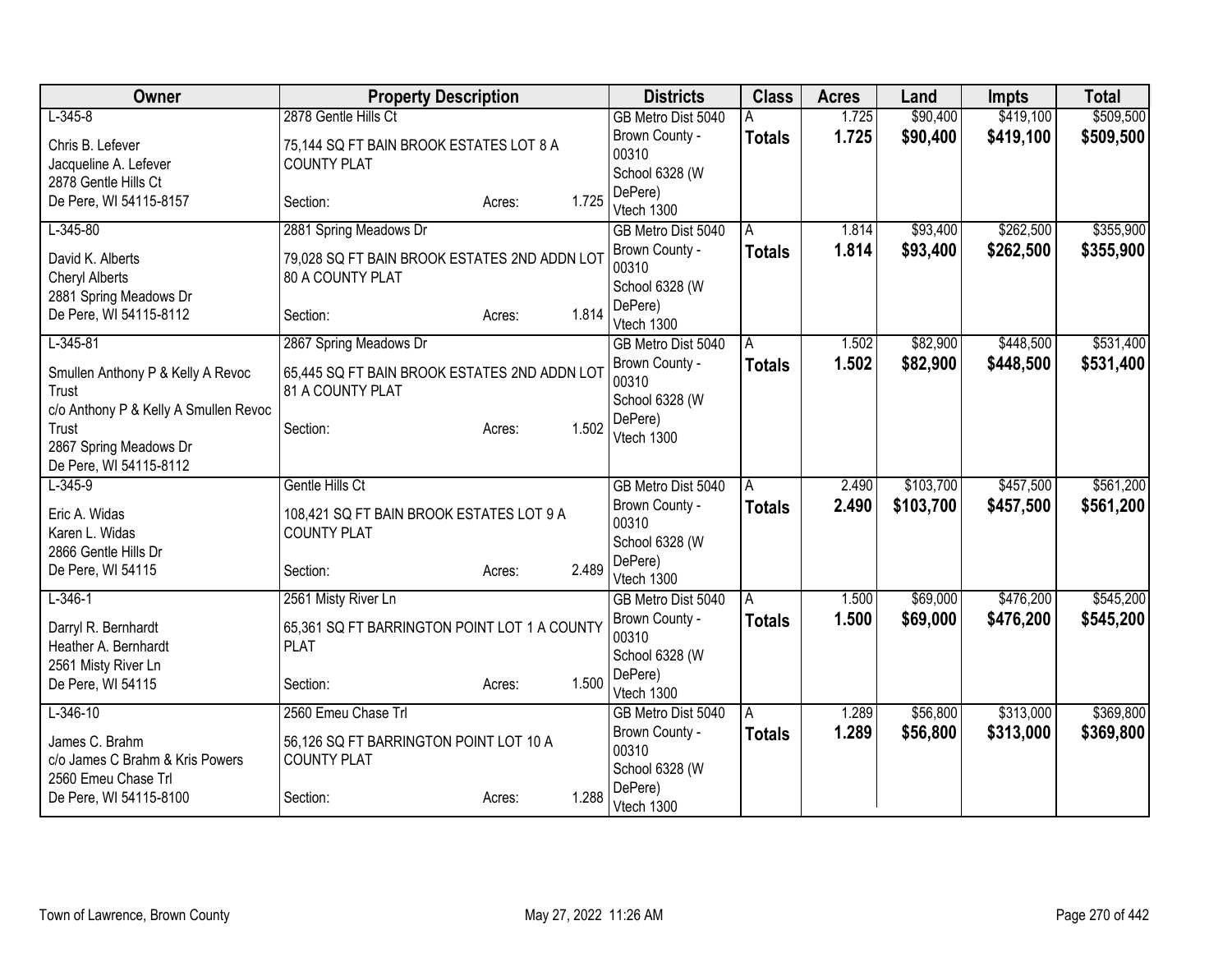| Owner                                                                              | <b>Property Description</b>                                   |        |       | <b>Districts</b>                          | <b>Class</b>  | <b>Acres</b> | Land     | <b>Impts</b> | <b>Total</b> |
|------------------------------------------------------------------------------------|---------------------------------------------------------------|--------|-------|-------------------------------------------|---------------|--------------|----------|--------------|--------------|
| $L-346-11$                                                                         | 2556 Emeu Chase Trl                                           |        |       | GB Metro Dist 5040                        |               | 1.270        | \$56,300 | \$396,500    | \$452,800    |
| Christopher Vandenelzen<br>Laura Vandenelzen<br>2556 Emeu Chase Trl                | 55,399 SQ FT BARRINGTON POINT LOT 11 A<br><b>COUNTY PLAT</b>  |        |       | Brown County -<br>00310<br>School 6328 (W | <b>Totals</b> | 1.270        | \$56,300 | \$396,500    | \$452,800    |
| De Pere, WI 54115                                                                  | Section:                                                      | Acres: | 1.272 | DePere)<br>Vtech 1300                     |               |              |          |              |              |
| $L-346-12$                                                                         | 2552 Emeu Chase Trl                                           |        |       | GB Metro Dist 5040                        | A             | 1.255        | \$55,900 | \$274,000    | \$329,900    |
| Shane P. Mccarty<br>Jennifer A. Mccarty                                            | 54,670 SQ FT BARRINGTON POINT LOT 12 A<br><b>COUNTY PLAT</b>  |        |       | Brown County -<br>00310<br>School 6328 (W | <b>Totals</b> | 1.255        | \$55,900 | \$274,000    | \$329,900    |
| 2552 Emeu Chase Trl<br>De Pere, WI 54115                                           | Section:                                                      | Acres: | 1.255 | DePere)<br>Vtech 1300                     |               |              |          |              |              |
| $L-346-13$                                                                         | 2555 Emeu Chase Trl                                           |        |       | GB Metro Dist 5040                        | A             | 2.432        | \$86,000 | \$324,000    | \$410,000    |
| Keith A. Seifert<br>Tarra M. Seifert<br>2555 Emeu Chase Trl                        | 105,949 SQ FT BARRINGTON POINT LOT 13 A<br><b>COUNTY PLAT</b> |        |       | Brown County -<br>00310<br>School 6328 (W | <b>Totals</b> | 2.432        | \$86,000 | \$324,000    | \$410,000    |
| De Pere, WI 54115-8173                                                             | Section:                                                      | Acres: | 2.432 | DePere)<br>Vtech 1300                     |               |              |          |              |              |
| $L-346-14$                                                                         | 2566 Misty River Ln                                           |        |       | GB Metro Dist 5040                        | A             | 2.432        | \$86,000 | \$327,500    | \$413,500    |
| Drew William R & Theresa L Barr Drew<br>Liv Trust<br>c/o William R Drew & The Drew | 105,949 SQ FT BARRINGTON POINT LOT 14 A<br><b>COUNTY PLAT</b> |        |       | Brown County -<br>00310<br>School 6328 (W | <b>Totals</b> | 2.432        | \$86,000 | \$327,500    | \$413,500    |
| 2566 Misty River Ln<br>De Pere, WI 54115-8165                                      | Section:                                                      | Acres: | 2.432 | DePere)<br>Vtech 1300                     |               |              |          |              |              |
| $L-346-15$                                                                         | 2582 Misty River Ln                                           |        |       | GB Metro Dist 5040                        | A             | 1.503        | \$69,100 | \$317,500    | \$386,600    |
| Scott Salzmann<br>Caron Salzmann<br>2582 Misty River Ln                            | 65,488 SQ FT BARRINGTON POINT LOT 15 A<br><b>COUNTY PLAT</b>  |        |       | Brown County -<br>00310<br>School 6328 (W | <b>Totals</b> | 1.503        | \$69,100 | \$317,500    | \$386,600    |
| De Pere, WI 54115                                                                  | Section:                                                      | Acres: | 1.503 | DePere)<br>Vtech 1300                     |               |              |          |              |              |
| $L-346-16$                                                                         | 2594 Misty River Ln                                           |        |       | GB Metro Dist 5040                        | A             | 1.546        | \$70,300 | \$289,400    | \$359,700    |
| Brian S. Piechocki<br>Sheryl A. Piechocki<br>2594 Misty River Ln                   | 67,343 SQ FT BARRINGTON POINT LOT 16 A<br><b>COUNTY PLAT</b>  |        |       | Brown County -<br>00310<br>School 6328 (W | <b>Totals</b> | 1.546        | \$70,300 | \$289,400    | \$359,700    |
| De Pere, WI 54115-8165                                                             | Section:                                                      | Acres: | 1.546 | DePere)<br>Vtech 1300                     |               |              |          |              |              |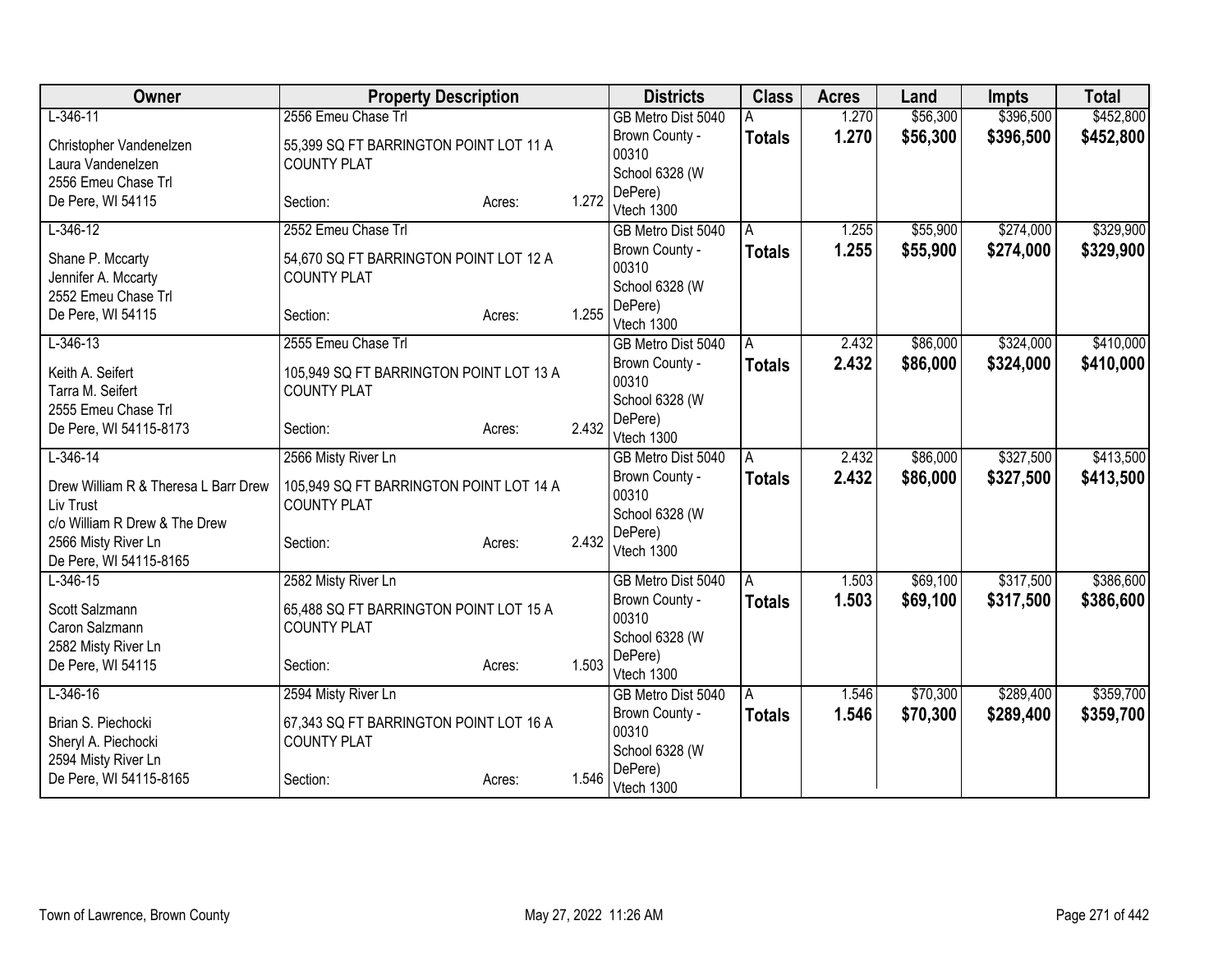| Owner                            | <b>Property Description</b>                  | <b>Districts</b>                 | <b>Class</b>  | <b>Acres</b> | Land     | <b>Impts</b> | <b>Total</b> |
|----------------------------------|----------------------------------------------|----------------------------------|---------------|--------------|----------|--------------|--------------|
| $L-346-17$                       | 2563 Emeu Chase Trl                          | GB Metro Dist 5040               |               | 1.546        | \$70,300 | \$326,500    | \$396,800    |
| Michael E. Techlin               | 67,343 SQ FT BARRINGTON POINT LOT 17 A       | Brown County -                   | <b>Totals</b> | 1.546        | \$70,300 | \$326,500    | \$396,800    |
| Cindy L. Techlin                 | <b>COUNTY PLAT</b>                           | 00310                            |               |              |          |              |              |
| 2563 Emeu Chase Trl              |                                              | School 6328 (W                   |               |              |          |              |              |
| De Pere, WI 54115-8173           | 1.546<br>Section:<br>Acres:                  | DePere)<br>Vtech 1300            |               |              |          |              |              |
| $L-346-18$                       | 2559 Emeu Chase Trl                          | GB Metro Dist 5040               | A             | 1.501        | \$69,000 | \$304,500    | \$373,500    |
|                                  |                                              | Brown County -                   | <b>Totals</b> | 1.501        | \$69,000 | \$304,500    | \$373,500    |
| Kevin J. Brauer                  | 65,488 SQ FT BARRINGTON POINT LOT 18 A       | 00310                            |               |              |          |              |              |
| Amy A. Brauer                    | <b>COUNTY PLAT</b>                           | School 6328 (W                   |               |              |          |              |              |
| 2559 Emeu Chase Trl              |                                              | DePere)                          |               |              |          |              |              |
| De Pere, WI 54115-8173           | 1.503<br>Section:<br>Acres:                  | Vtech 1300                       |               |              |          |              |              |
| $L - 346 - 2$                    | 1623 Barrington Dr                           | GB Metro Dist 5040               | A             | 1.511        | \$69,300 | \$302,500    | \$371,800    |
| Matthew R. Jackson               | 65,829 SQ FT BARRINGTON POINT LOT 2 A COUNTY | Brown County -                   | <b>Totals</b> | 1.511        | \$69,300 | \$302,500    | \$371,800    |
| Mischelle I. Jackson             | <b>PLAT</b>                                  | 00310                            |               |              |          |              |              |
| 1623 Barrington Dr               |                                              | School 6328 (W                   |               |              |          |              |              |
| De Pere, WI 54115-8144           | 1.511<br>Section:<br>Acres:                  | DePere)                          |               |              |          |              |              |
| $L - 346 - 3$                    | 2591 Misty River Ln                          | Vtech 1300<br>GB Metro Dist 5040 |               | 1.504        | \$69,100 | \$317,500    | \$386,600    |
|                                  |                                              | Brown County -                   | A             | 1.504        | \$69,100 | \$317,500    | \$386,600    |
| Julian L. White                  | 65,527 SQ FT BARRINGTON POINT LOT 3 A COUNTY | 00310                            | <b>Totals</b> |              |          |              |              |
| Elizabeth A. White               | <b>PLAT</b>                                  | School 6328 (W                   |               |              |          |              |              |
| 2591 Misty River Ln              |                                              | DePere)                          |               |              |          |              |              |
| De Pere, WI 54115                | 1.504<br>Section:<br>Acres:                  | Vtech 1300                       |               |              |          |              |              |
| $L - 346 - 4$                    | 2603 Misty River Ln                          | GB Metro Dist 5040               | A             | 1.501        | \$69,000 | \$464,500    | \$533,500    |
| Klemm Kenneth D & Sandra Perillo | 65,386 SQ FT BARRINGTON POINT LOT 4 A COUNTY | Brown County -                   | <b>Totals</b> | 1.501        | \$69,000 | \$464,500    | \$533,500    |
| <b>Living Trust</b>              | <b>PLAT</b>                                  | 00310                            |               |              |          |              |              |
| 2603 Misty River Ln              |                                              | School 6328 (W                   |               |              |          |              |              |
| De Pere, WI 54115-8109           | 1.501<br>Section:<br>Acres:                  | DePere)                          |               |              |          |              |              |
| $L-346-5$                        | 1669 Eagle Bluff Dr                          | Vtech 1300<br>GB Metro Dist 5040 | A             | 1.505        | \$69,100 | \$436,500    | \$505,600    |
|                                  |                                              | Brown County -                   | <b>Totals</b> | 1.505        | \$69,100 | \$436,500    | \$505,600    |
| Steven J. Johnson                | 65,553 SQ FT BARRINGTON POINT LOT 5 A COUNTY | 00310                            |               |              |          |              |              |
| Linda L. Johnson                 | <b>PLAT</b>                                  | School 6328 (W                   |               |              |          |              |              |
| 1669 Eagle Bluff Dr              |                                              | DePere)                          |               |              |          |              |              |
| De Pere, WI 54115-8102           | 1.505<br>Section:<br>Acres:                  | Vtech 1300                       |               |              |          |              |              |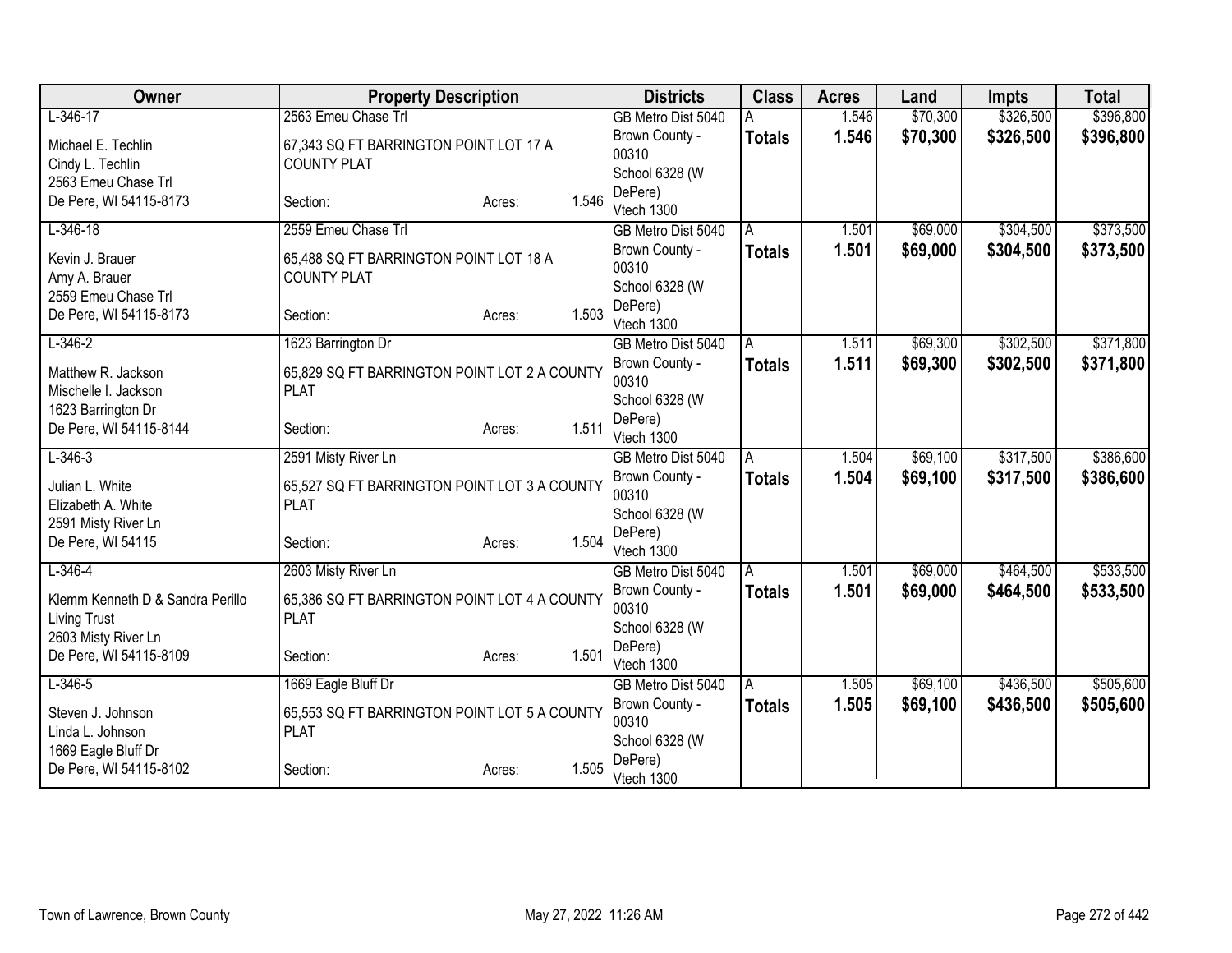| Owner                                     | <b>Property Description</b>                                                                  | <b>Districts</b>          | <b>Class</b>  | <b>Acres</b> | Land     | <b>Impts</b>    | <b>Total</b> |
|-------------------------------------------|----------------------------------------------------------------------------------------------|---------------------------|---------------|--------------|----------|-----------------|--------------|
| $L - 346 - 6$                             | 1685 Eagle Bluff Dr                                                                          | GB Metro Dist 5040        |               | 1.501        | \$69,000 | \$376,500       | \$445,500    |
| Kirk Decremer                             | 65,398 SQ FT BARRINGTON POINT LOT 6 A COUNTY                                                 | Brown County -            | <b>Totals</b> | 1.501        | \$69,000 | \$376,500       | \$445,500    |
| 1685 Eagle Bluff Dr                       | <b>PLAT</b>                                                                                  | 00310                     |               |              |          |                 |              |
| De Pere, WI 54115-8102                    |                                                                                              | School 6328 (W<br>DePere) |               |              |          |                 |              |
|                                           | 1.501<br>Section:<br>Acres:                                                                  | Vtech 1300                |               |              |          |                 |              |
| $L-346-7$                                 | 1701 Eagle Bluff Dr                                                                          | GB Metro Dist 5040        | A             | 1.503        | \$69,100 | \$335,500       | \$404,600    |
|                                           |                                                                                              | Brown County -            | <b>Totals</b> | 1.503        | \$69,100 | \$335,500       | \$404,600    |
| Christopher J. Schemm<br>Staci L. Schemm  | 65,492 SQ FT BARRINGTON POINT LOT 7 A COUNTY<br><b>PLAT</b>                                  | 00310                     |               |              |          |                 |              |
| 1701 Eagle Bluff Dr                       |                                                                                              | School 6328 (W            |               |              |          |                 |              |
| De Pere, WI 54115-8102                    | 1.503<br>Section:<br>Acres:                                                                  | DePere)                   |               |              |          |                 |              |
|                                           |                                                                                              | Vtech 1300                |               |              |          |                 |              |
| $L - 346 - 8$                             | 1715 Eagle Bluff Dr                                                                          | GB Metro Dist 5040        | Α             | 1.971        | \$82,200 | \$407,300       | \$489,500    |
| Bruce A. Edinger                          | 85,876 SQ FT BARRINGTON POINT LOT 8 A COUNTY                                                 | Brown County -<br>00310   | <b>Totals</b> | 1.971        | \$82,200 | \$407,300       | \$489,500    |
| Tina M. Edinger                           | <b>PLAT</b>                                                                                  | School 6328 (W            |               |              |          |                 |              |
| 1715 Eagle Bluff Dr                       |                                                                                              | DePere)                   |               |              |          |                 |              |
| De Pere, WI 54115-8102                    | 1.971<br>Section:<br>Acres:                                                                  | Vtech 1300                |               |              |          |                 |              |
| $L - 346 - 9$                             | 2564 Emeu Chase Trl                                                                          | GB Metro Dist 5040        | Α             | 1.602        | \$64,700 | \$231,000       | \$295,700    |
| Mark F. Vissers                           | 69,767 SQ FT BARRINGTON POINT LOT 9 A COUNTY                                                 | Brown County -            | <b>Totals</b> | 1.602        | \$64,700 | \$231,000       | \$295,700    |
| Ann M. Vissers                            | <b>PLAT</b>                                                                                  | 00310                     |               |              |          |                 |              |
| 2564 Emeu Chase Trl                       |                                                                                              | School 6328 (W            |               |              |          |                 |              |
| De Pere, WI 54115-8100                    | 1.602<br>Section:<br>Acres:                                                                  | DePere)<br>Vtech 1300     |               |              |          |                 |              |
| $L-35$                                    | <b>Hickory Rd</b>                                                                            | GB Metro Dist 5040        | D             | 38.250       | \$8,200  | $\overline{50}$ | \$8,200      |
|                                           |                                                                                              | Brown County -            | E             | 1.000        | \$700    | \$0             | \$700        |
| Thomas E. Garrity                         | 39.250 AC M/L PART OF SE1/4 NE1/4 & GOV'T LOT 1                                              | 00310                     | <b>Totals</b> | 39.250       | \$8,900  | \$0             | \$8,900      |
| William J. Garrity                        | SEC 14 T22N R19E & GOV'T LOT 3 SEC 11 T22N<br>R19E COM SE COR SE1/4 NE1/4 SEC 14 N 1122.4 FT | School 6328 (W            |               |              |          |                 |              |
| 2391 Hickory Rd<br>De Pere, WI 54115-9434 | 39.250<br>Section:<br>Acres:                                                                 | DePere)                   |               |              |          |                 |              |
|                                           |                                                                                              | Vtech 1300                |               |              |          |                 |              |
| $L-350-1$                                 | 2130 Lost Dauphin Rd Unit 1S                                                                 | GB Metro Dist 5040        | A             | 0.000        | \$500    | $\sqrt{6}$      | \$500        |
| Marlene G. Kocken                         | FOX RIVER CONDOMINIUMS UNDIVIDED INT. OF                                                     | Brown County -            | <b>Totals</b> | 0.000        | \$500    | \$0             | \$500        |
| 2130 Lost Dauphin Road 1s                 | UNIT 1-S IN PART ELY OF HWY D (ALSO WD 699-K-1)                                              | 00310<br>School 6328 (W   |               |              |          |                 |              |
| De Pere, WI 54115                         | AS AMENDED                                                                                   | DePere)                   |               |              |          |                 |              |
|                                           | 0.000<br>Section:<br>Acres:                                                                  | Vtech 1300                |               |              |          |                 |              |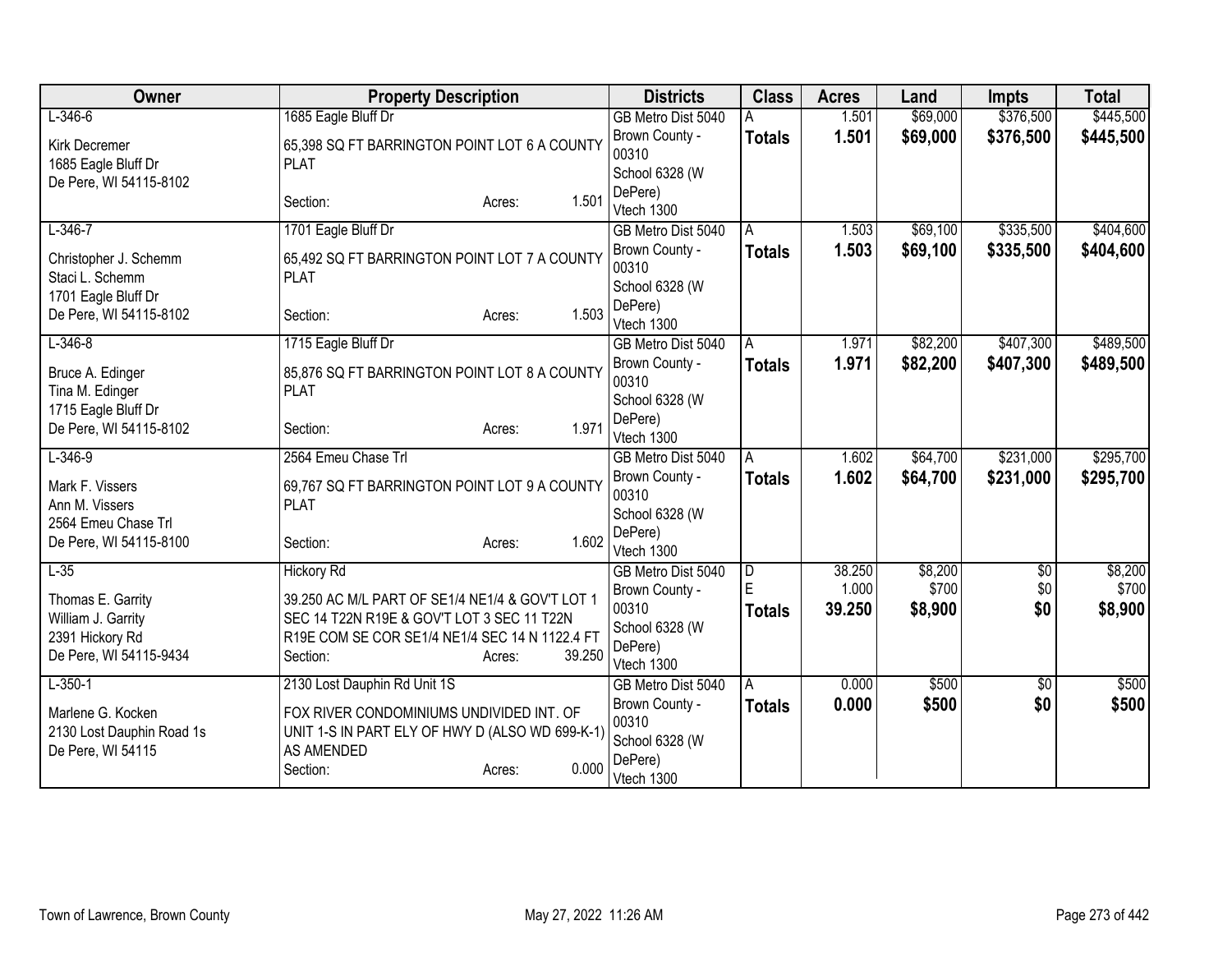| Owner                                                    | <b>Property Description</b>                                                                 | <b>Districts</b>        | <b>Class</b>  | <b>Acres</b> | Land  | <b>Impts</b>    | <b>Total</b> |
|----------------------------------------------------------|---------------------------------------------------------------------------------------------|-------------------------|---------------|--------------|-------|-----------------|--------------|
| $L-350-10$                                               | Cth D                                                                                       | GB Metro Dist 5040      |               | 0.000        | \$500 | $\overline{50}$ | \$500        |
| Kathy Rohde                                              | FOX RIVER CONDOMINIUMS UNDIVIDED INT. OF                                                    | Brown County -<br>00310 | <b>Totals</b> | 0.000        | \$500 | \$0             | \$500        |
| 2130 Lost Dauphin Rd 5n                                  | UNIT 5-N IN PART ELY OF HWY D (ALSO WD                                                      | School 6328 (W          |               |              |       |                 |              |
| De Pere, WI 54115-9480                                   | 699-K-10) AS AMENDED                                                                        | DePere)                 |               |              |       |                 |              |
|                                                          | 0.000<br>Section:<br>Acres:                                                                 | Vtech 1300              |               |              |       |                 |              |
| $L-350-11$                                               | Lost Dauphin Rd                                                                             | GB Metro Dist 5040      | A             | 0.000        | \$500 | \$0             | \$500        |
| Michael S. Maher                                         | FOX RIVER CONDOMINIUMS UNDIVIDED INT. OF                                                    | Brown County -          | <b>Totals</b> | 0.000        | \$500 | \$0             | \$500        |
| Irene M. Maher                                           | UNIT 6-S IN PART ELY OF HWY D (ALSO WD                                                      | 00310                   |               |              |       |                 |              |
| 1329 Arroyo Verde                                        | 699-K-11) AS AMENDED                                                                        | School 6328 (W          |               |              |       |                 |              |
| Schertz, TX 78154                                        | 0.000<br>Section:<br>Acres:                                                                 | DePere)<br>Vtech 1300   |               |              |       |                 |              |
| $L-350-12$                                               | $Cth$ D                                                                                     | GB Metro Dist 5040      | A             | 0.000        | \$500 | \$0             | \$500        |
|                                                          |                                                                                             | Brown County -          | <b>Totals</b> | 0.000        | \$500 | \$0             | \$500        |
| Lochner John G & Kathy S Revocable                       | FOX RIVER CONDOMINIUMS UNDIVIDED INT. OF                                                    | 00310                   |               |              |       |                 |              |
| Trust                                                    | UNIT 6-N IN PART ELY OF HWY D (ALSO WD                                                      | School 6328 (W          |               |              |       |                 |              |
| c/o John G & Kathy S Lochner<br>2130 Lost Dauphin Rd #6n | 699-K-12) AS AMENDED<br>0.000<br>Section:<br>Acres:                                         | DePere)                 |               |              |       |                 |              |
| De Pere, WI 54115-9480                                   |                                                                                             | Vtech 1300              |               |              |       |                 |              |
| $L-350-2$                                                | $Cth$ D                                                                                     | GB Metro Dist 5040      | A             | 0.000        | \$500 | $\sqrt[6]{3}$   | \$500        |
|                                                          |                                                                                             | Brown County -          | <b>Totals</b> | 0.000        | \$500 | \$0             | \$500        |
| Weber Emmet H & Ruth P Revocable<br>Trust                | FOX RIVER CONDOMINIUMS UNDIVIDED INT. OF<br>UNIT 1-N IN PART ELY OF HWY D (ALSO WD-699-K-2) | 00310                   |               |              |       |                 |              |
| 2130 Lost Dauphin Rd                                     | AS AMENDED                                                                                  | School 6328 (W          |               |              |       |                 |              |
| De Pere, WI 54115-8101                                   | 0.000<br>Section:<br>Acres:                                                                 | DePere)                 |               |              |       |                 |              |
|                                                          |                                                                                             | Vtech 1300              |               |              |       |                 |              |
| $L - 350 - 3$                                            | Cth D                                                                                       | GB Metro Dist 5040      | A             | 0.000        | \$500 | $\overline{50}$ | \$500        |
| Rebecca A Wood Trust of 2014                             | FOX RIVER CONDOMINIUMS UNDIVIDED INT. OF                                                    | Brown County -          | <b>Totals</b> | 0.000        | \$500 | \$0             | \$500        |
| 2130 Lost Dauphin Rd                                     | UNIT 2-S IN PART ELY OF HWY D (ALSO WD 699-K-3)                                             | 00310<br>School 6328 (W |               |              |       |                 |              |
| De Pere, WI 54115                                        | AS AMENDED                                                                                  | DePere)                 |               |              |       |                 |              |
|                                                          | 0.000<br>Section:<br>Acres:                                                                 | Vtech 1300              |               |              |       |                 |              |
| $L-350-4$                                                | Lost Dauphin Rd                                                                             | GB Metro Dist 5040      | A             | 0.000        | \$500 | $\overline{50}$ | \$500        |
| James G. Bowman                                          | FOX RIVER CONDOMINIUMS UNDIVIDED INT. OF                                                    | Brown County -          | <b>Totals</b> | 0.000        | \$500 | \$0             | \$500        |
| Nancy D. Bowman                                          | UNIT 2-N IN PART ELY OF HWY D (ALSO WD 699-K-4)                                             | 00310                   |               |              |       |                 |              |
| 2130 Lost Dauphin Rd                                     | AS AMENDED                                                                                  | School 6328 (W          |               |              |       |                 |              |
| De Pere, WI 54115                                        | 0.000<br>Section:<br>Acres:                                                                 | DePere)                 |               |              |       |                 |              |
|                                                          |                                                                                             | Vtech 1300              |               |              |       |                 |              |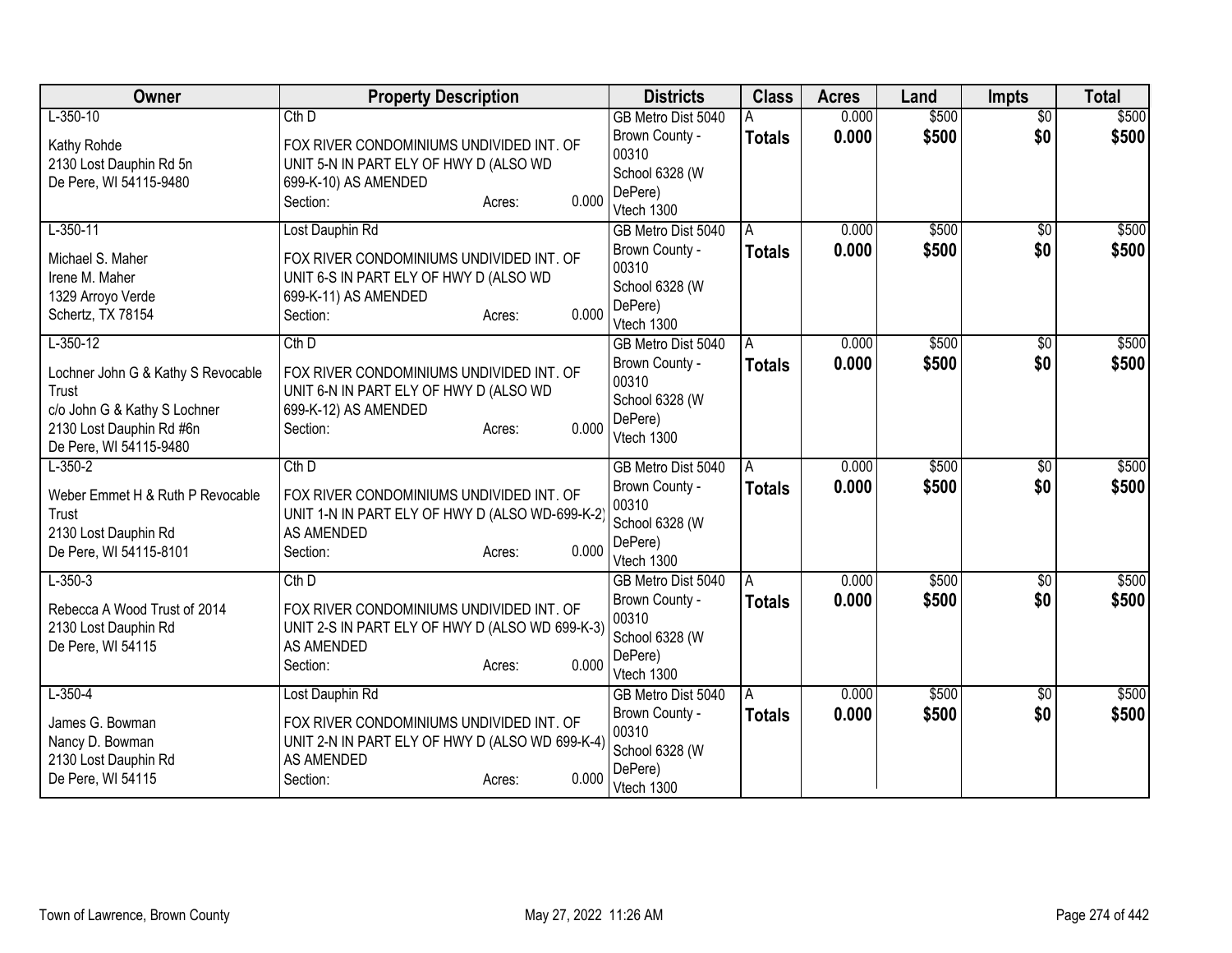| Owner                                                             | <b>Property Description</b>                                  |                 | <b>Districts</b>             | <b>Class</b>  | <b>Acres</b>   | Land     | <b>Impts</b>    | <b>Total</b> |
|-------------------------------------------------------------------|--------------------------------------------------------------|-----------------|------------------------------|---------------|----------------|----------|-----------------|--------------|
| $L-350-5$                                                         | $Cth$ D                                                      |                 | GB Metro Dist 5040           |               | 0.000          | \$500    | $\overline{50}$ | \$500        |
| Peter A. Sytsma                                                   | FOX RIVER CONDOMINIUMS UNDIVIDED INT. OF                     |                 | Brown County -               | <b>Totals</b> | 0.000          | \$500    | \$0             | \$500        |
| Jusy A. Sytsma                                                    | UNIT 3-S IN PART ELY OF HWY D (ALSO WD 699-K-5)              |                 | 00310                        |               |                |          |                 |              |
| 2130 Lost Dauphin Rd                                              | <b>AS AMENDED</b>                                            |                 | School 6328 (W<br>DePere)    |               |                |          |                 |              |
| De Pere, WI 54115-9480                                            | Section:                                                     | 0.000<br>Acres: | Vtech 1300                   |               |                |          |                 |              |
| $L-350-51$                                                        | 2987 Golden Bear Ct                                          |                 | Brown County -               | A             | 1.551          | \$70,400 | \$0             | \$70,400     |
|                                                                   |                                                              |                 | 00311                        | <b>Totals</b> | 1.551          | \$70,400 | \$0             | \$70,400     |
| Michael T. Allen<br>Staci E. Allen                                | 67,584 SQ FT GOLF VIEW ESTATES LOT 1 A COUNTY<br><b>PLAT</b> |                 | GB Metro Dist 5040           |               |                |          |                 |              |
| 3928 Benvallley Dr                                                |                                                              |                 | School 6734                  |               |                |          |                 |              |
| Appleton, WI 54913                                                | Section:                                                     | 1.552<br>Acres: | (Wrightstown)                |               |                |          |                 |              |
|                                                                   |                                                              |                 | Vtech 1300                   |               |                | \$85,100 | \$401,800       |              |
| $L-350-52$                                                        | 2997 Golden Bear Ct                                          |                 | Brown County -<br>00311      | Α             | 2.304          |          |                 | \$486,900    |
| Dean D. Delsart                                                   | 100,392 SQ FT GOLF VIEW ESTATES LOT 2 A                      |                 | GB Metro Dist 5040           | <b>Totals</b> | 2.304          | \$85,100 | \$401,800       | \$486,900    |
| 2997 Golden Bear Ct                                               | <b>COUNTY PLAT</b>                                           |                 | School 6734                  |               |                |          |                 |              |
| De Pere, WI 54115                                                 |                                                              |                 | (Wrightstown)                |               |                |          |                 |              |
|                                                                   | Section:                                                     | 2.305<br>Acres: | Vtech 1300                   |               |                |          |                 |              |
| $L-350-53$                                                        | 3011 Golden Bear Ct                                          |                 | Brown County -               | A             | 1.516          | \$69,400 | \$347,000       | \$416,400    |
| Michael L. Rentmeester                                            | 66,061 SQ FT GOLF VIEW ESTATES LOT 3 A COUNTY                |                 | 00311                        | <b>Totals</b> | 1.516          | \$69,400 | \$347,000       | \$416,400    |
| Arlene L. Rentmeester                                             | <b>PLAT</b>                                                  |                 | GB Metro Dist 5040           |               |                |          |                 |              |
| 3011 Golden Bear Ct                                               |                                                              |                 | School 6734<br>(Wrightstown) |               |                |          |                 |              |
| De Pere, WI 54115-8135                                            | Section:                                                     | 1.517<br>Acres: | Vtech 1300                   |               |                |          |                 |              |
| $L-350-54$                                                        | 3021 Golden Bear Ct                                          |                 | Brown County -               | A             | 1.521          | \$69,600 | \$292,500       | \$362,100    |
|                                                                   |                                                              |                 | 00311                        | <b>Totals</b> | 1.521          | \$69,600 | \$292,500       | \$362,100    |
| Michael G. Vaneperen et al<br>c/o Michael G & Cathleen Van Eperen | 66,274 SQ FT GOLF VIEW ESTATES LOT 4 A COUNTY<br><b>PLAT</b> |                 | GB Metro Dist 5040           |               |                |          |                 |              |
| 3021 Golden Bear Ct                                               |                                                              |                 | School 6734                  |               |                |          |                 |              |
| De Pere, WI 54115-8135                                            | Section:                                                     | 1.521<br>Acres: | (Wrightstown)                |               |                |          |                 |              |
| $L-350-55$                                                        | 3037 Golden Bear Ct                                          |                 | Vtech 1300                   |               |                | \$72,000 | \$367,600       | \$439,600    |
|                                                                   |                                                              |                 | Brown County -<br>00311      | A             | 1.606<br>1.606 | \$72,000 | \$367,600       |              |
| Bradley A. Thomas                                                 | 69,960 SQ FT GOLF VIEW ESTATES LOT 5 A COUNTY                |                 | GB Metro Dist 5040           | <b>Totals</b> |                |          |                 | \$439,600    |
| Kristine K. Thomas                                                | <b>PLAT</b>                                                  |                 | School 6734                  |               |                |          |                 |              |
| 3037 Golden Bear Ct                                               |                                                              | 1.606           | (Wrightstown)                |               |                |          |                 |              |
| De Pere, WI 54115-8135                                            | Section:                                                     | Acres:          | Vtech 1300                   |               |                |          |                 |              |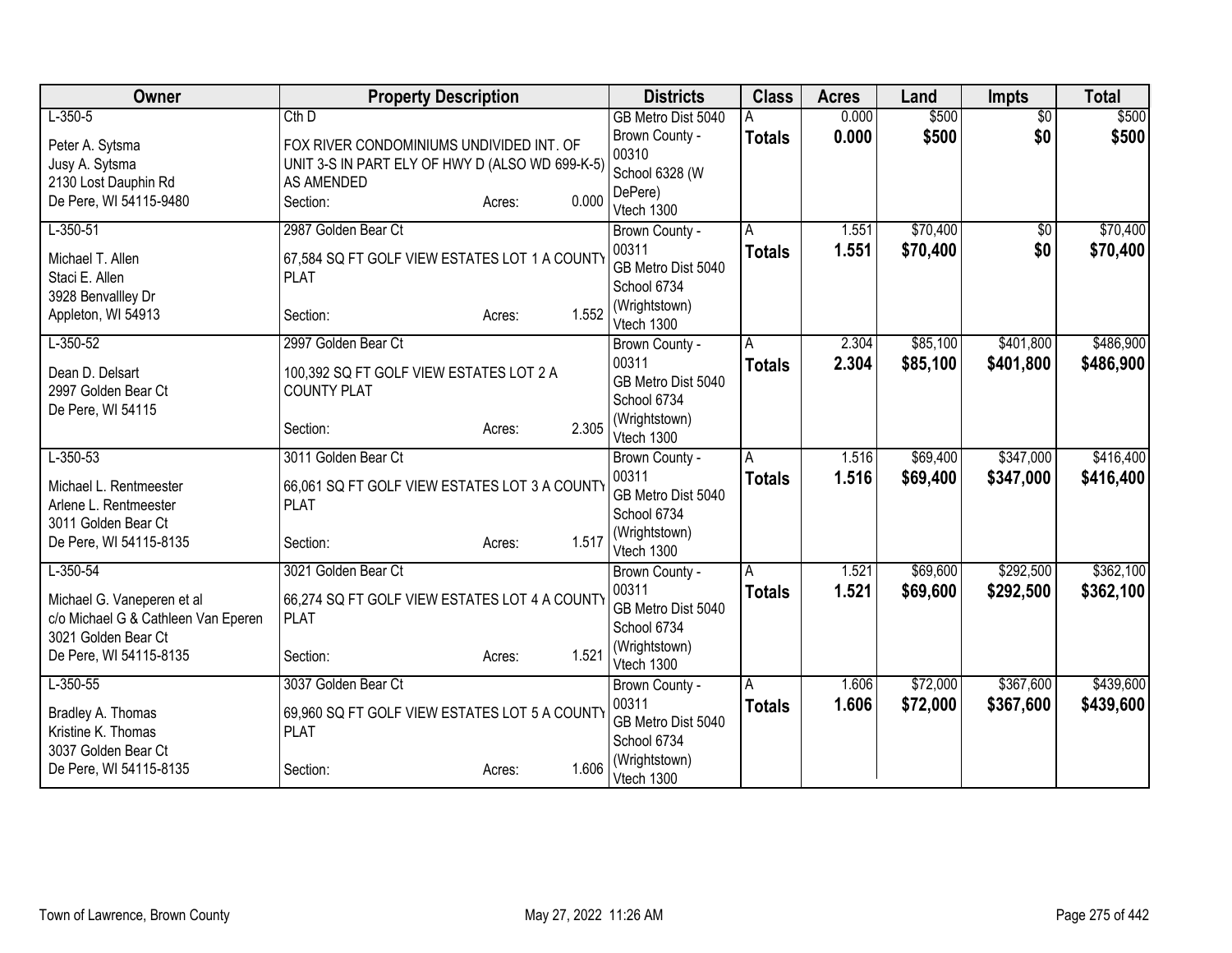| Owner                                        | <b>Property Description</b>                                                                 |                 | <b>Districts</b>             | <b>Class</b>   | <b>Acres</b> | Land     | <b>Impts</b>    | <b>Total</b> |
|----------------------------------------------|---------------------------------------------------------------------------------------------|-----------------|------------------------------|----------------|--------------|----------|-----------------|--------------|
| $L-350-56$                                   | 3042 Golden Bear Ct                                                                         |                 | Brown County -               |                | 1.572        | \$71,000 | \$374,500       | \$445,500    |
| Kenneth J. Weigel                            | 68,501 SQ FT GOLF VIEW ESTATES LOT 6 A COUNTY                                               |                 | 00311                        | <b>Totals</b>  | 1.572        | \$71,000 | \$374,500       | \$445,500    |
| 3042 Golden Bear Ct                          | <b>PLAT</b>                                                                                 |                 | GB Metro Dist 5040           |                |              |          |                 |              |
| De Pere, WI 54115                            |                                                                                             |                 | School 6734<br>(Wrightstown) |                |              |          |                 |              |
|                                              | Section:                                                                                    | 1.573<br>Acres: | Vtech 1300                   |                |              |          |                 |              |
| $L-350-57$                                   | 3026 Golden Bear Ct                                                                         |                 | Brown County -               | A              | 1.802        | \$77,500 | \$482,600       | \$560,100    |
| Brian J. Drevs                               | 78,537 SQ FT GOLF VIEW ESTATES LOT 7 A COUNTY                                               |                 | 00311                        | <b>Totals</b>  | 1.802        | \$77,500 | \$482,600       | \$560,100    |
| Jennifer L. Drevs                            | <b>PLAT</b>                                                                                 |                 | GB Metro Dist 5040           |                |              |          |                 |              |
| 3026 Golden Bear Ct                          |                                                                                             |                 | School 6734                  |                |              |          |                 |              |
| De Pere, WI 54115-8135                       | Section:                                                                                    | 1.803<br>Acres: | (Wrightstown)                |                |              |          |                 |              |
| $L-350-58$                                   | 3010 Golden Bear Ct                                                                         |                 | Vtech 1300                   | $\overline{A}$ | 1.720        | \$75,200 | \$337,300       | \$412,500    |
|                                              |                                                                                             |                 | Brown County -<br>00311      |                | 1.720        | \$75,200 | \$337,300       | \$412,500    |
| Jacqueline Zirbel                            | 74,949 SQ FT GOLF VIEW ESTATES LOT 8 A COUNTY                                               |                 | GB Metro Dist 5040           | <b>Totals</b>  |              |          |                 |              |
| Adam Zirbel                                  | <b>PLAT</b>                                                                                 |                 | School 6734                  |                |              |          |                 |              |
| 3010 Golden Bear Ct                          |                                                                                             | 1.721           | (Wrightstown)                |                |              |          |                 |              |
| De Pere, WI 54115-8135                       | Section:                                                                                    | Acres:          | Vtech 1300                   |                |              |          |                 |              |
| $L-350-59$                                   | 3216 Crenshaw Ct                                                                            |                 | Brown County -               | A              | 1.452        | \$57,500 | \$239,000       | \$296,500    |
| Curtis J. Zerjav                             | GOLF VIEW ESTATES LOT 9 A COUNTY PLAT EX R/W                                                |                 | 00311                        | <b>Totals</b>  | 1.452        | \$57,500 | \$239,000       | \$296,500    |
| Cassandra A. Zerjav                          | IN 2941176                                                                                  |                 | GB Metro Dist 5040           |                |              |          |                 |              |
| 3216 Crenshaw Ct                             |                                                                                             |                 | School 6734                  |                |              |          |                 |              |
| De Pere, WI 54115                            | Section:                                                                                    | 1.452<br>Acres: | (Wrightstown)<br>Vtech 1300  |                |              |          |                 |              |
| $L-350-6$                                    | 2130 Lost Dauphin Rd Unit 3N                                                                |                 | GB Metro Dist 5040           | A              | 0.000        | \$500    | $\overline{50}$ | \$500        |
|                                              |                                                                                             |                 | Brown County -               | <b>Totals</b>  | 0.000        | \$500    | \$0             | \$500        |
| Michael A. Diesel<br>2130 Lost Dauphin Rd 3n | FOX RIVER CONDOMINIUMS UNDIVIDED INT. OF<br>UNIT 3-N IN PART ELY OF HWY D (ALSO WD 699-K-6) |                 | 00310                        |                |              |          |                 |              |
| De Pere, WI 54115-8101                       | AS AMENDED                                                                                  |                 | School 6328 (W               |                |              |          |                 |              |
|                                              | Section:                                                                                    | 0.000<br>Acres: | DePere)                      |                |              |          |                 |              |
|                                              |                                                                                             |                 | Vtech 1300                   |                |              |          |                 |              |
| $L-350-60$                                   | 3196 Crenshaw Ct                                                                            |                 | Brown County -<br>00311      | Α              | 1.610        | \$72,100 | \$292,000       | \$364,100    |
| Gregory R. Ginnow                            | 70,158 SQ FT GOLF VIEW ESTATES LOT 10 A                                                     |                 | GB Metro Dist 5040           | <b>Totals</b>  | 1.610        | \$72,100 | \$292,000       | \$364,100    |
| Rene J. Ginnow                               | <b>COUNTY PLAT</b>                                                                          |                 | School 6734                  |                |              |          |                 |              |
| 3196 Crenshaw Ct                             |                                                                                             |                 | (Wrightstown)                |                |              |          |                 |              |
| De Pere, WI 54115                            | Section:                                                                                    | 1.611<br>Acres: | Vtech 1300                   |                |              |          |                 |              |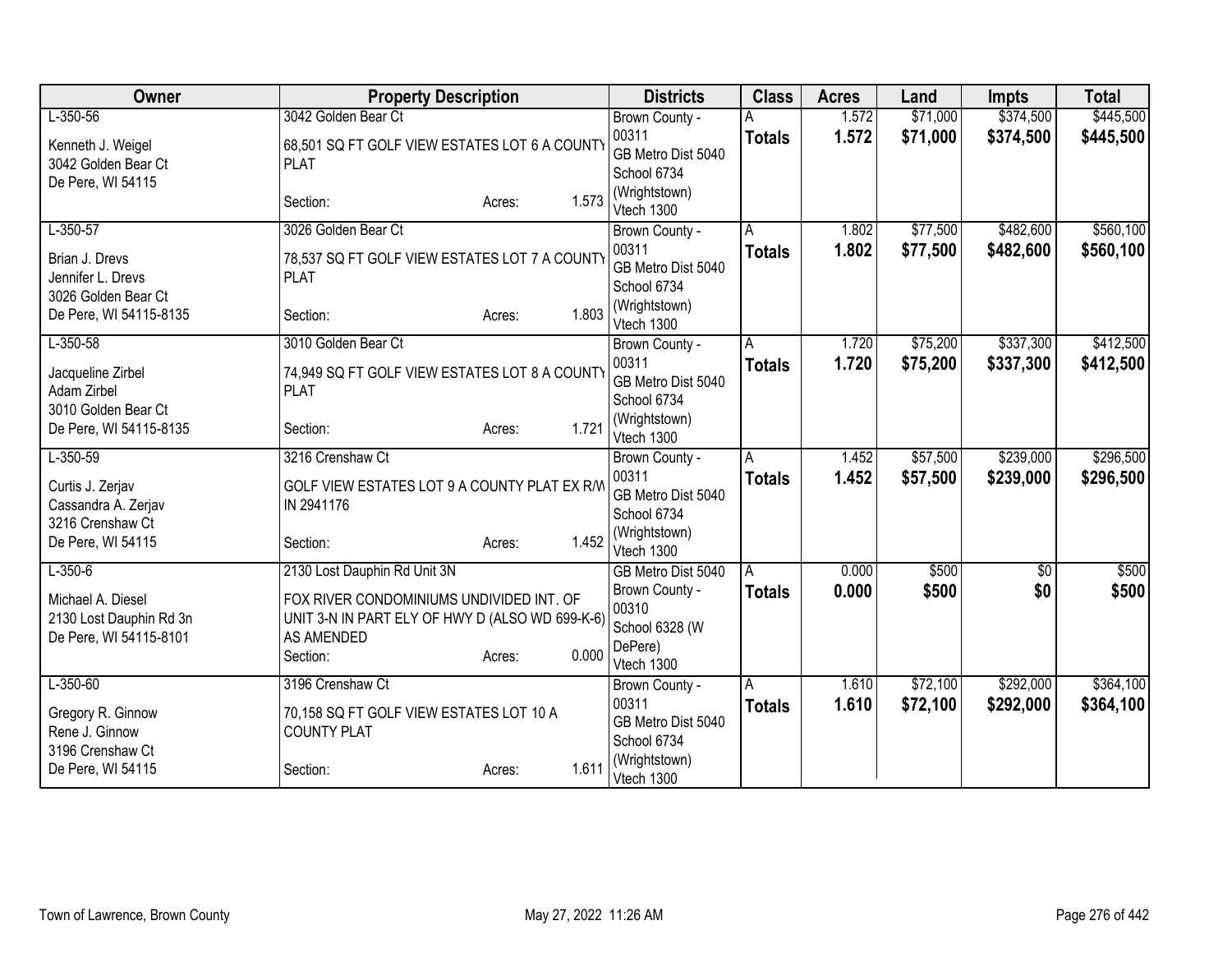| Owner                                     | <b>Property Description</b>                                   |        |       | <b>Districts</b>             | <b>Class</b>  | <b>Acres</b> | Land     | <b>Impts</b> | <b>Total</b> |
|-------------------------------------------|---------------------------------------------------------------|--------|-------|------------------------------|---------------|--------------|----------|--------------|--------------|
| $L-350-61$                                | 3182 Crenshaw Ct                                              |        |       | Brown County -               |               | 1.670        | \$73,800 | \$275,000    | \$348,800    |
| Luke S. Felchlin                          | 72,780 SQ FT GOLF VIEW ESTATES LOT 11 A                       |        |       | 00311                        | <b>Totals</b> | 1.670        | \$73,800 | \$275,000    | \$348,800    |
| Kristina N. Felchlin                      | <b>COUNTY PLAT</b>                                            |        |       | GB Metro Dist 5040           |               |              |          |              |              |
| 3182 Crenshaw Ct                          |                                                               |        |       | School 6734                  |               |              |          |              |              |
| De Pere, WI 54115-8125                    | Section:                                                      | Acres: | 1.671 | (Wrightstown)<br>Vtech 1300  |               |              |          |              |              |
| $L-350-62$                                | 3170 Crenshaw Ct                                              |        |       | Brown County -               | A             | 1.513        | \$52,000 | \$32,000     | \$84,000     |
|                                           |                                                               |        |       | 00311                        | <b>Totals</b> | 1.513        | \$52,000 | \$32,000     | \$84,000     |
| Robert P. Debruin                         | 65,915 SQ FT GOLF VIEW ESTATES LOT 12 A<br><b>COUNTY PLAT</b> |        |       | GB Metro Dist 5040           |               |              |          |              |              |
| 1016 E Northwood Dr<br>Appleton, WI 54911 |                                                               |        |       | School 6734                  |               |              |          |              |              |
|                                           | Section:                                                      | Acres: | 1.513 | (Wrightstown)                |               |              |          |              |              |
|                                           |                                                               |        |       | Vtech 1300                   |               |              |          |              |              |
| $L-350-63$                                | 3158 Crenshaw Ct                                              |        |       | Brown County -               | A             | 1.881        | \$79,700 | \$345,100    | \$424,800    |
| Beverly R. Sturke                         | 81,940 SQ FT GOLF VIEW ESTATES LOT 13 A                       |        |       | 00311                        | <b>Totals</b> | 1.881        | \$79,700 | \$345,100    | \$424,800    |
| c/o Beverly R Sturke & D Bayer            | <b>COUNTY PLAT</b>                                            |        |       | GB Metro Dist 5040           |               |              |          |              |              |
| 3158 Crenshaw Ct                          |                                                               |        |       | School 6734<br>(Wrightstown) |               |              |          |              |              |
| De Pere, WI 54115-8125                    | Section:                                                      | Acres: | 1.881 | Vtech 1300                   |               |              |          |              |              |
| $L-350-64$                                | 3155 Crenshaw Ct                                              |        |       | Brown County -               | A             | 1.533        | \$69,900 | \$306,500    | \$376,400    |
| Paul N. Hartjes                           | 66,810 SQ FT GOLF VIEW ESTATES LOT 14 A                       |        |       | 00311                        | <b>Totals</b> | 1.533        | \$69,900 | \$306,500    | \$376,400    |
| Debra A. Hartjes                          | <b>COUNTY PLAT</b>                                            |        |       | GB Metro Dist 5040           |               |              |          |              |              |
| 3155 Crenshaw Ct                          |                                                               |        |       | School 6734                  |               |              |          |              |              |
| De Pere, WI 54115-8125                    | Section:                                                      | Acres: | 1.534 | (Wrightstown)                |               |              |          |              |              |
| $L-350-65$                                | 3167 Crenshaw Ct                                              |        |       | Vtech 1300                   |               | 1.522        | \$69,600 | \$392,200    | \$461,800    |
|                                           |                                                               |        |       | Brown County -<br>00311      | A             | 1.522        |          |              |              |
| James A. Olson                            | 66,312 SQ FT GOLF VIEW ESTATES LOT 15 A                       |        |       | GB Metro Dist 5040           | <b>Totals</b> |              | \$69,600 | \$392,200    | \$461,800    |
| c/o James A & Janeen A Olson              | <b>COUNTY PLAT</b>                                            |        |       | School 6734                  |               |              |          |              |              |
| 3167 Crenshaw Ct                          |                                                               |        |       | (Wrightstown)                |               |              |          |              |              |
| De Pere, WI 54115-8125                    | Section:                                                      | Acres: | 1.522 | Vtech 1300                   |               |              |          |              |              |
| $L - 350 - 66$                            | 3179 Crenshaw Ct                                              |        |       | Brown County -               | A             | 1.789        | \$77,100 | \$429,000    | \$506,100    |
| Paul Konkle                               | 77,970 SQ FT GOLF VIEW ESTATES LOT 16 A                       |        |       | 00311                        | <b>Totals</b> | 1.789        | \$77,100 | \$429,000    | \$506,100    |
| <b>Tina Konkle</b>                        | <b>COUNTY PLAT</b>                                            |        |       | GB Metro Dist 5040           |               |              |          |              |              |
| 3179 Crenshaw Ct                          |                                                               |        |       | School 6734                  |               |              |          |              |              |
| De Pere, WI 54115                         | Section:                                                      | Acres: | 1.790 | (Wrightstown)<br>Vtech 1300  |               |              |          |              |              |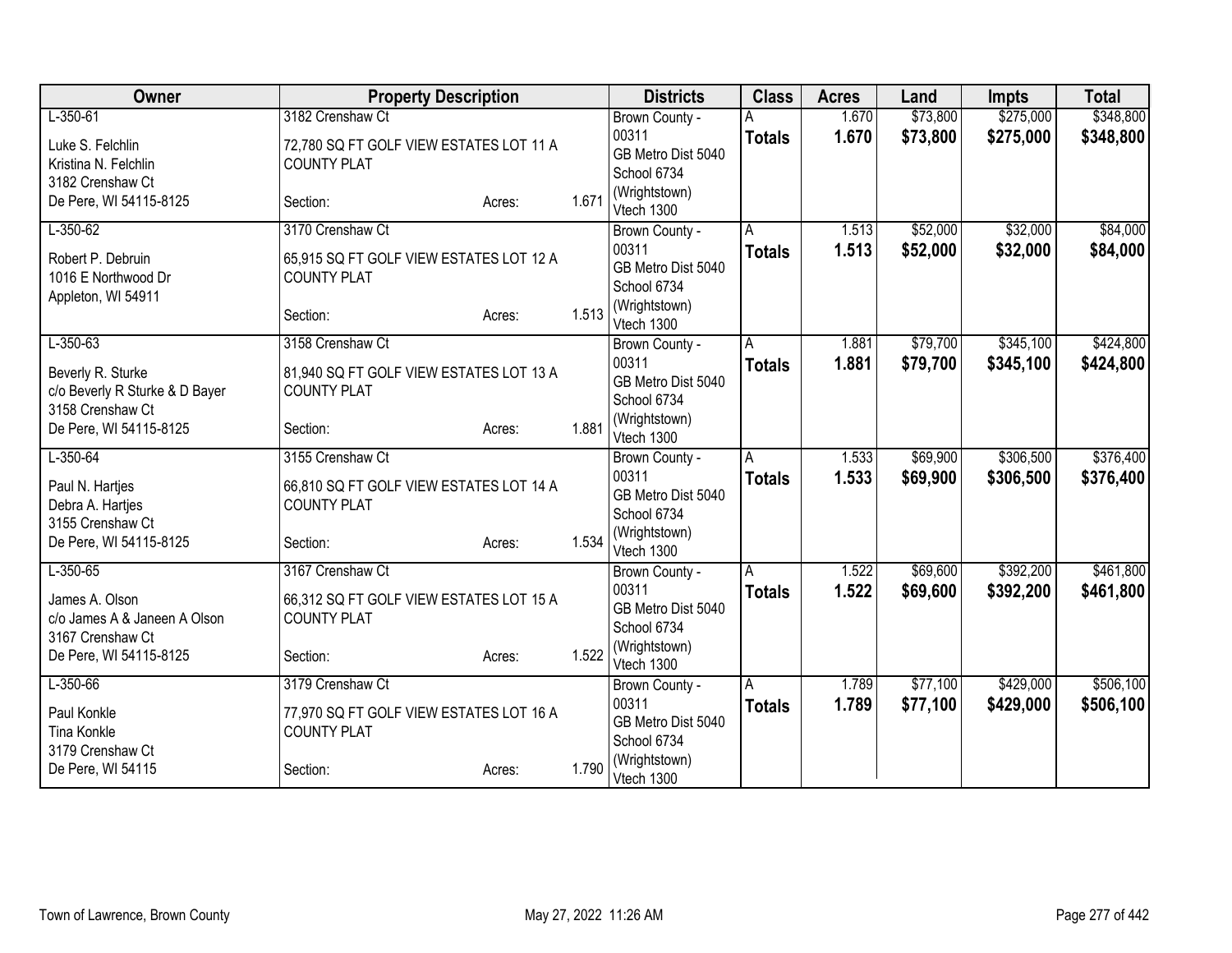| <b>Owner</b>                                                                                | <b>Property Description</b>                                                                                                                                                                 | <b>Districts</b>                                                                         | <b>Class</b>       | <b>Acres</b>   | Land                 | <b>Impts</b>           | <b>Total</b>           |
|---------------------------------------------------------------------------------------------|---------------------------------------------------------------------------------------------------------------------------------------------------------------------------------------------|------------------------------------------------------------------------------------------|--------------------|----------------|----------------------|------------------------|------------------------|
| $L-350-67$                                                                                  | 3193 Crenshaw Ct                                                                                                                                                                            | Brown County -                                                                           |                    | 2.360          | \$85,500             | $\overline{50}$        | \$85,500               |
| Eric H. Smith<br>Danielle M. Smith<br>2985 Woodhaven                                        | 102,843 SQ FT GOLF VIEW ESTATES LOT 17 A<br><b>COUNTY PLAT</b>                                                                                                                              | 00311<br>GB Metro Dist 5040<br>School 6734                                               | <b>Totals</b>      | 2.360          | \$85,500             | \$0                    | \$85,500               |
| Depere, WI 54115                                                                            | 2.361<br>Section:<br>Acres:                                                                                                                                                                 | (Wrightstown)<br>Vtech 1300                                                              |                    |                |                      |                        |                        |
| $L-350-7$                                                                                   | $Cth$ D                                                                                                                                                                                     | GB Metro Dist 5040                                                                       | A                  | 0.000          | \$500                | $\overline{50}$        | \$500                  |
| Michael J. Wallace<br>Jane H. Shea<br>2130 Lost Dauphin Rd Apt 4S<br>De Pere, WI 54115      | FOX RIVER CONDOMINIUMS UNDIVIDED INT. OF<br>UNIT 4-S IN PART ELY OF HWY D (ALSO WD 699-K-7)<br>AS AMENDED<br>0.000<br>Section:<br>Acres:                                                    | Brown County -<br>00310<br>School 6328 (W<br>DePere)<br>Vtech 1300                       | <b>Totals</b>      | 0.000          | \$500                | \$0                    | \$500                  |
| $L-350-8$                                                                                   | Cth D                                                                                                                                                                                       | GB Metro Dist 5040                                                                       | Α                  | 0.000          | \$500                | \$0                    | \$500                  |
| David J. Bissing et al<br>c/o David J & Pamela A Bissing<br>2130 Lost Dauphin Rd 4n         | FOX RIVER CONDOMINIUMS UNDIVIDED INT. OF<br>UNIT 4-N IN PART ELY OF HWY D (ALSO WD 699-K-8)<br>AS AMENDED                                                                                   | Brown County -<br>00310<br>School 6328 (W<br>DePere)                                     | <b>Totals</b>      | 0.000          | \$500                | \$0                    | \$500                  |
| De Pere, WI 54115-8101                                                                      | 0.000<br>Section:<br>Acres:                                                                                                                                                                 | Vtech 1300                                                                               |                    |                |                      |                        |                        |
| $L-350-9$<br>Delayne D. Johnson<br>Anne M. Johnson<br>2366 650th St<br>Galva, IA 51020-7003 | $Cth$ $D$<br>FOX RIVER CONDOMINIUMS UNDIVIDED INT. OF<br>UNIT 5-S IN PART ELY OF HWY D (ALSO WD 699-K-9)<br>AS AMENDED<br>0.000<br>Section:<br>Acres:                                       | GB Metro Dist 5040<br>Brown County -<br>00310<br>School 6328 (W<br>DePere)<br>Vtech 1300 | Α<br><b>Totals</b> | 0.000<br>0.000 | \$500<br>\$500       | $\overline{50}$<br>\$0 | \$500<br>\$500         |
| $L-35-1$<br>Garbo Properties LLC<br>1544 Silver Mpale Dr<br>De Pere, WI 54115               | 2983 Lawrence Dr<br>1.267 AC M/L PART OF SEC 11 & OF SEC 14 T22N<br>R19E COM INSECTN E/L GOV'T LOT 1 SEC 14 & C/L<br>OF ROAD NWLY ALG ROAD 1260.95 FT TO BEG<br>1.267<br>Section:<br>Acres: | GB Metro Dist 5040<br>Brown County -<br>00310<br>School 6328 (W<br>DePere)<br>Vtech 1300 | B<br><b>Totals</b> | 1.267<br>1.267 | \$46,700<br>\$46,700 | \$286,000<br>\$286,000 | \$332,700<br>\$332,700 |
| $L-351-1$                                                                                   | 2787 Legend Ln                                                                                                                                                                              | GB Metro Dist 5040                                                                       | A                  | 1.365          | \$97,800             | \$322,000              | \$419,800              |
| Michael S. Michalski<br>Anne W. Michalski<br>2787 Legend Ln<br>De Pere, WI 54115-8132       | 59,450 SQ FT LOT 1 OF 33 CSM 159 MAP 5108 IN<br>1481857 BNG PRT OF LOT 1 HICKORY GROVE<br><b>HEIGHTS EX 1553808</b><br>1.365<br>Section:<br>Acres:                                          | Brown County -<br>00310<br>School 6328 (W<br>DePere)<br>Vtech 1300                       | <b>Totals</b>      | 1.365          | \$97,800             | \$322,000              | \$419,800              |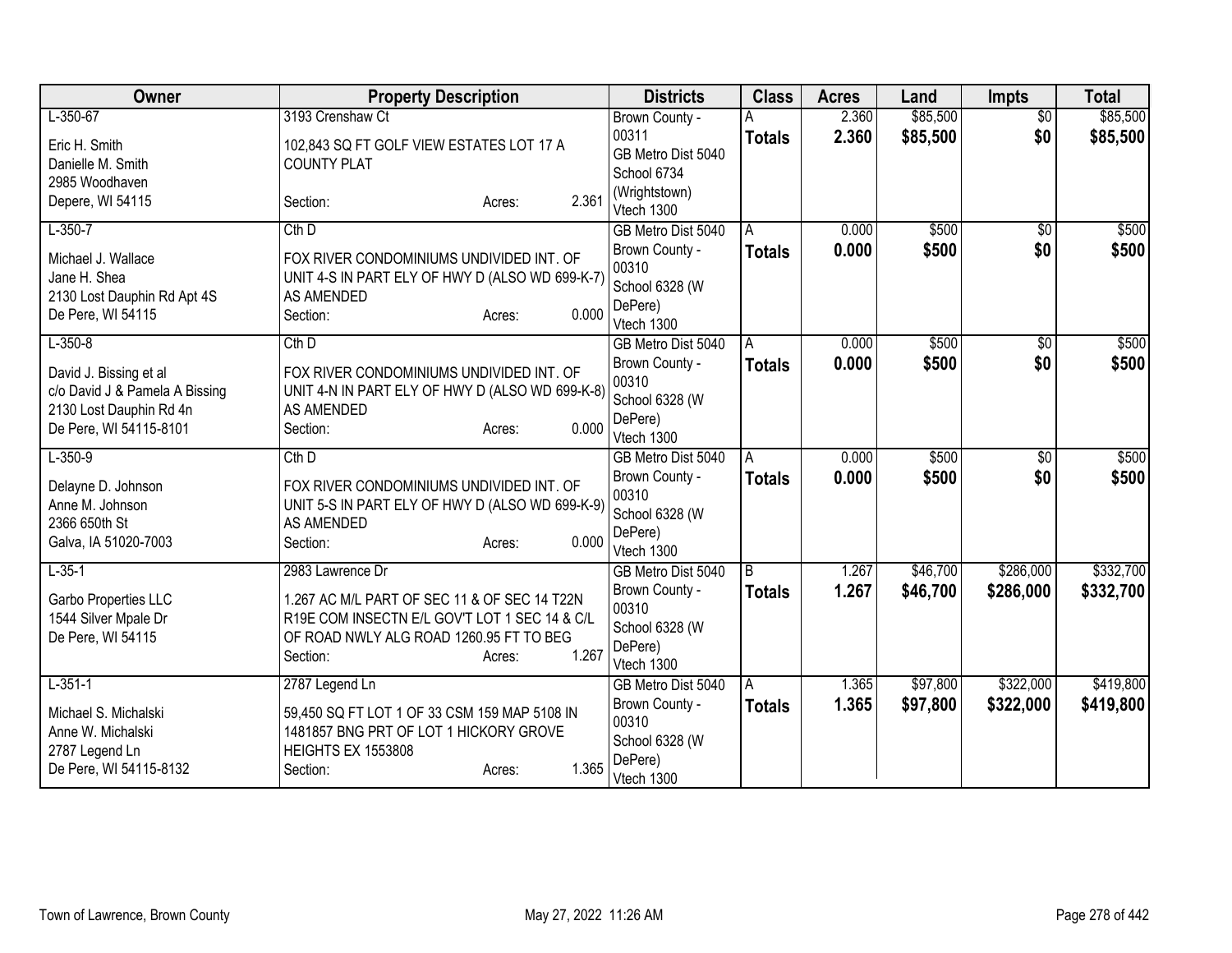| Owner                                              | <b>Property Description</b>                   |                 | <b>Districts</b>                 | <b>Class</b>  | <b>Acres</b> | Land     | <b>Impts</b> | <b>Total</b> |
|----------------------------------------------------|-----------------------------------------------|-----------------|----------------------------------|---------------|--------------|----------|--------------|--------------|
| $L-351-10$                                         | Jackie Ln                                     |                 | GB Metro Dist 5040               |               | 1.272        | \$56,400 | \$290,300    | \$346,700    |
| Michael T. Wessley                                 | 52,686 SQ FT HICKORY GROVE HEIGHTS LOT 10 &   |                 | Brown County -                   | <b>Totals</b> | 1.272        | \$56,400 | \$290,300    | \$346,700    |
| Penny J. Wessley                                   | PRT OF LOT 126 WILLIAMS GRANT DESC IN 1970209 |                 | 00310                            |               |              |          |              |              |
| 2750 N Whistling Wind Dr                           |                                               |                 | School 6328 (W<br>DePere)        |               |              |          |              |              |
| De Pere, WI 54115-8113                             | Section:                                      | 1.272<br>Acres: | Vtech 1300                       |               |              |          |              |              |
| $L-351-11$                                         | 2758 N Whistling Wind Dr                      |                 | GB Metro Dist 5040               | Α             | 1.048        | \$50,700 | \$449,300    | \$500,000    |
| William T. Londo                                   | 45,654 SQ FT HICKORY GROVE HEIGHTS LOT 11     |                 | Brown County -                   | <b>Totals</b> | 1.048        | \$50,700 | \$449,300    | \$500,000    |
| Sheila M. Londo                                    |                                               |                 | 00310                            |               |              |          |              |              |
| 2758 N Whistling Wind Dr                           |                                               |                 | School 6328 (W                   |               |              |          |              |              |
| De Pere, WI 54115-8113                             | Section:                                      | 1.048<br>Acres: | DePere)<br>Vtech 1300            |               |              |          |              |              |
| $L-351-1-1$                                        | <b>Christie Ct</b>                            |                 | GB Metro Dist 5040               | Α             | 1.011        | \$83,000 | \$0          | \$83,000     |
| Ronald Cody                                        | 44,034 SQ FT LOT 2 OF 33 CSM 159 MAP 5108 IN  |                 | Brown County -                   | <b>Totals</b> | 1.011        | \$83,000 | \$0          | \$83,000     |
| 2257 Samantha St Apt 83                            | 1481857 BNG PRT OF LOT 1 HICKORY GROVE        |                 | 00310                            |               |              |          |              |              |
| De Pere, WI 54115                                  | <b>HEIGHTS</b>                                |                 | School 6328 (W                   |               |              |          |              |              |
|                                                    | Section:                                      | 1.011<br>Acres: | DePere)<br>Vtech 1300            |               |              |          |              |              |
| $L-351-12$                                         | 2766 N Whistling Wind Dr                      |                 | GB Metro Dist 5040               | Α             | 1.048        | \$50,700 | \$337,500    | \$388,200    |
|                                                    |                                               |                 | Brown County -                   | <b>Totals</b> | 1.048        | \$50,700 | \$337,500    | \$388,200    |
| Kurtis W. Cameron<br>Bobbi Jo Cameron              | 45,654 SQ FT HICKORY GROVE HEIGHTS LOT 12     |                 | 00310                            |               |              |          |              |              |
| 2766 N Whistling Wind Dr                           |                                               |                 | School 6328 (W                   |               |              |          |              |              |
| De Pere, WI 54115-8113                             | Section:                                      | 1.048<br>Acres: | DePere)                          |               |              |          |              |              |
| $L - 351 - 13$                                     | 2774 N Whistling Wind Dr                      |                 | Vtech 1300<br>GB Metro Dist 5040 | A             | 1.040        | \$50,500 | \$206,500    | \$257,000    |
|                                                    |                                               |                 | Brown County -                   | <b>Totals</b> | 1.040        | \$50,500 | \$206,500    | \$257,000    |
| Steven J. Vickman                                  | 45,654 SQ FT HICKORY GROVE HEIGHTS LOT 13     |                 | 00310                            |               |              |          |              |              |
| c/o Steven J & Lana Kay Vickman                    |                                               |                 | School 6328 (W                   |               |              |          |              |              |
| 2774 N Whistling Wind Dr<br>De Pere, WI 54115-8113 | Section:                                      | 1.048<br>Acres: | DePere)                          |               |              |          |              |              |
|                                                    |                                               |                 | Vtech 1300                       |               |              |          |              |              |
| $L-351-14$                                         | 2784 N Whistling Wind Dr                      |                 | GB Metro Dist 5040               | A             | 1.197        | \$54,500 | \$252,600    | \$307,100    |
| Wesley J. Corey                                    | 52,137 SQ FT HICKORY GROVE HEIGHTS LOT 14 &   |                 | Brown County -<br>00310          | <b>Totals</b> | 1.197        | \$54,500 | \$252,600    | \$307,100    |
| Jaime S. Corey                                     | PRT OF LOT 127 WILLIAMS GRANT DESC IN 1970207 |                 | School 6328 (W                   |               |              |          |              |              |
| 2784 N Whistling Wind Dr                           |                                               |                 | DePere)                          |               |              |          |              |              |
| De Pere, WI 54115-8113                             | Section:                                      | 1.197<br>Acres: | Vtech 1300                       |               |              |          |              |              |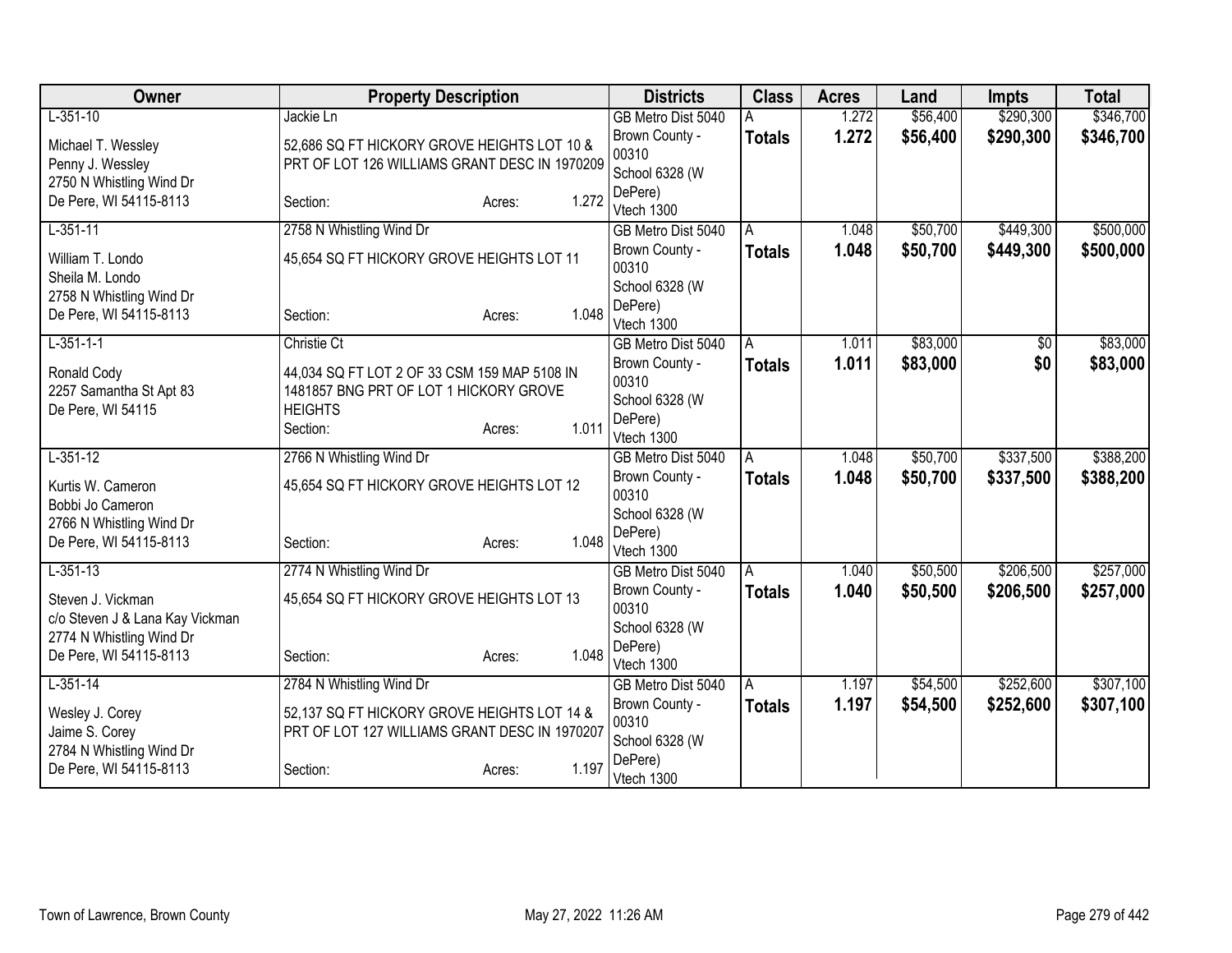| Owner                             | <b>Property Description</b>               |        |       | <b>Districts</b>                 | <b>Class</b>  | <b>Acres</b> | Land     | <b>Impts</b> | <b>Total</b> |
|-----------------------------------|-------------------------------------------|--------|-------|----------------------------------|---------------|--------------|----------|--------------|--------------|
| $L-351-15$                        | 2794 N Whistling Wind Dr                  |        |       | GB Metro Dist 5040               |               | 1.057        | \$50,900 | \$236,500    | \$287,400    |
| <b>Vickman Trust</b>              | 46,032 SQ FT HICKORY GROVE HEIGHTS LOT 15 |        |       | Brown County -                   | <b>Totals</b> | 1.057        | \$50,900 | \$236,500    | \$287,400    |
| 2794 N Whistling Wind Dr          |                                           |        |       | 00310                            |               |              |          |              |              |
| De Pere, WI 54115-8113            |                                           |        |       | School 6328 (W                   |               |              |          |              |              |
|                                   | Section:                                  | Acres: | 1.057 | DePere)                          |               |              |          |              |              |
| $L-351-16$                        | 2793 N Whistling Wind Dr                  |        |       | Vtech 1300<br>GB Metro Dist 5040 | A             | 1.020        | \$55,600 | \$253,500    | \$309,100    |
|                                   |                                           |        |       | Brown County -                   | <b>Totals</b> | 1.020        | \$55,600 | \$253,500    | \$309,100    |
| Brad T. Collard                   | 44,601 SQ FT HICKORY GROVE HEIGHTS LOT 16 |        |       | 00310                            |               |              |          |              |              |
| Rachel A. Collard                 |                                           |        |       | School 6328 (W                   |               |              |          |              |              |
| 2793 N Whistling Wind Dr          |                                           |        |       | DePere)                          |               |              |          |              |              |
| De Pere, WI 54115-8149            | Section:                                  | Acres: | 1.024 | Vtech 1300                       |               |              |          |              |              |
| $L-351-17$                        | 2779 N Whistling Wind Dr                  |        |       | GB Metro Dist 5040               | Α             | 0.959        | \$53,600 | \$241,500    | \$295,100    |
| Craig D. Schmidt                  | 41,772 SQ FT HICKORY GROVE HEIGHTS LOT 17 |        |       | Brown County -                   | <b>Totals</b> | 0.959        | \$53,600 | \$241,500    | \$295,100    |
| Christine M. Schmidt              |                                           |        |       | 00310                            |               |              |          |              |              |
| 2779 N Whistling Wind Dr          |                                           |        |       | School 6328 (W                   |               |              |          |              |              |
| De Pere, WI 54115-8149            | Section:                                  | Acres: | 0.959 | DePere)                          |               |              |          |              |              |
|                                   |                                           |        |       | Vtech 1300                       |               |              |          |              |              |
| $L-351-18$                        | <b>Christie Way</b>                       |        |       | GB Metro Dist 5040               | A             | 0.940        | \$53,000 | \$311,000    | \$364,000    |
| Timothy F. Loch                   | 41,077 SQ FT HICKORY GROVE HEIGHTS LOT 18 |        |       | Brown County -<br>00310          | <b>Totals</b> | 0.940        | \$53,000 | \$311,000    | \$364,000    |
| Rochelle E. Loch                  |                                           |        |       | School 6328 (W                   |               |              |          |              |              |
| 2769 N Whistling Wind Dr          |                                           |        |       | DePere)                          |               |              |          |              |              |
| De Pere, WI 54115-8149            | Section:                                  | Acres: | 0.943 | Vtech 1300                       |               |              |          |              |              |
| $L-351-19$                        | 2776 Legend Ln                            |        |       | GB Metro Dist 5040               | A             | 0.935        | \$52,800 | \$301,500    | \$354,300    |
| Kimmo A. Ukkola                   | 40,746 SQ FT HICKORY GROVE HEIGHTS LOT 19 |        |       | Brown County -                   | <b>Totals</b> | 0.935        | \$52,800 | \$301,500    | \$354,300    |
| c/o Kimmo A Ukkola & Emi Hamilton |                                           |        |       | 00310                            |               |              |          |              |              |
| 2776 Legend Ln                    |                                           |        |       | School 6328 (W                   |               |              |          |              |              |
| De Pere, WI 54115-8191            | Section:                                  | Acres: | 0.935 | DePere)                          |               |              |          |              |              |
|                                   |                                           |        |       | Vtech 1300                       |               |              |          |              |              |
| $L-351-2$                         | 1805 Christie Ct                          |        |       | GB Metro Dist 5040               | A             | 1.200        | \$90,900 | \$331,000    | \$421,900    |
| Richard L. Francini               | 52,276 SQ FT HICKORY GROVE HEIGHTS LOT 2  |        |       | Brown County -<br>00310          | <b>Totals</b> | 1.200        | \$90,900 | \$331,000    | \$421,900    |
| Janice M. Francini                |                                           |        |       | School 6328 (W                   |               |              |          |              |              |
| 1805 Christie Ct                  |                                           |        |       | DePere)                          |               |              |          |              |              |
| De Pere, WI 54115-8108            | Section:                                  | Acres: | 1.200 | Vtech 1300                       |               |              |          |              |              |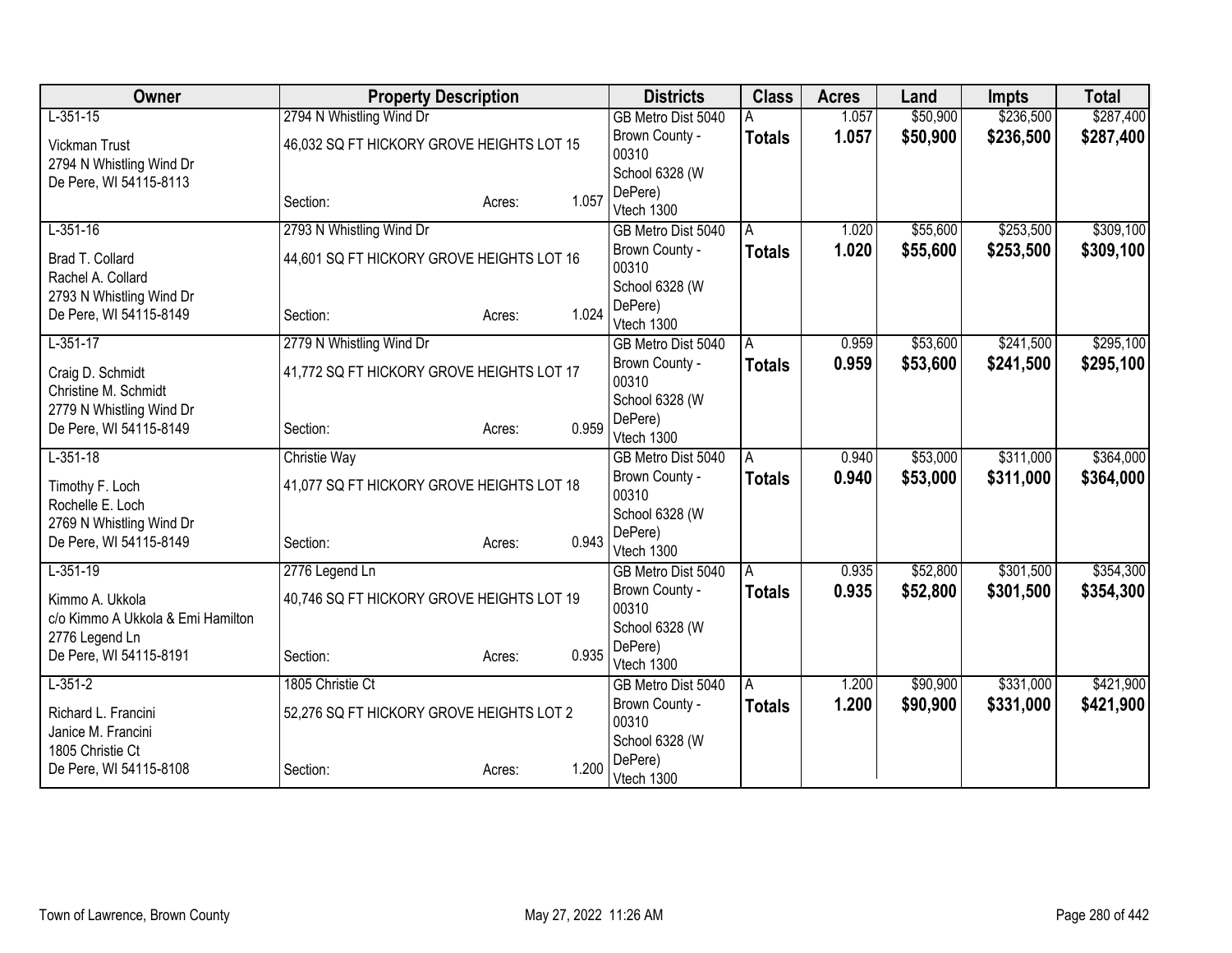| Owner                                     | <b>Property Description</b>                                  |                 | <b>Districts</b>                 | <b>Class</b>  | <b>Acres</b> | Land     | <b>Impts</b> | <b>Total</b> |
|-------------------------------------------|--------------------------------------------------------------|-----------------|----------------------------------|---------------|--------------|----------|--------------|--------------|
| $L-351-20$                                | 2788 Legend Ln                                               |                 | GB Metro Dist 5040               |               | 0.936        | \$52,800 | \$234,800    | \$287,600    |
| James E. Paulson                          | 40,776 SQ FT HICKORY GROVE HEIGHTS LOT 20                    |                 | Brown County -                   | <b>Totals</b> | 0.936        | \$52,800 | \$234,800    | \$287,600    |
| c/o James Paulson & Juli Paulson          |                                                              |                 | 00310                            |               |              |          |              |              |
| 2788 Legend Ln                            |                                                              |                 | School 6328 (W<br>DePere)        |               |              |          |              |              |
| De Pere, WI 54115-8191                    | Section:                                                     | 0.936<br>Acres: | Vtech 1300                       |               |              |          |              |              |
| $L-351-21$                                | 2796 Legend Ln                                               |                 | GB Metro Dist 5040               | A             | 0.990        | \$54,700 | \$291,500    | \$346,200    |
| Thomas G. Lemmer                          | 43,154 SQ FT HICKORY GROVE HEIGHTS LOT 21                    |                 | Brown County -                   | <b>Totals</b> | 0.990        | \$54,700 | \$291,500    | \$346,200    |
| Kathleen L. Lemmer                        |                                                              |                 | 00310                            |               |              |          |              |              |
| 2796 Legend Ln                            |                                                              |                 | School 6328 (W                   |               |              |          |              |              |
| De Pere, WI 54115-8191                    | Section:                                                     | 0.991<br>Acres: | DePere)<br>Vtech 1300            |               |              |          |              |              |
| $L-351-22$                                | Legend Ln                                                    |                 | GB Metro Dist 5040               | A             | 1.840        | \$78,500 | \$0          | \$78,500     |
|                                           |                                                              |                 | Brown County -                   | <b>Totals</b> | 1.840        | \$78,500 | \$0          | \$78,500     |
| David R. Meyer<br>Phyllis M. Meyer        | 80,458 SQ FT HICKORY GROVE HEIGHTS 1ST ADDN<br><b>LOT 22</b> |                 | 00310                            |               |              |          |              |              |
| 1746 Bunker Hill Ct                       |                                                              |                 | School 6328 (W                   |               |              |          |              |              |
| De Pere, WI 54115-1733                    | Section:                                                     | 1.847<br>Acres: | DePere)                          |               |              |          |              |              |
| $L-351-23$                                | 2810 N Whistling Wind Dr                                     |                 | Vtech 1300<br>GB Metro Dist 5040 | A             | 1.280        | \$56,600 | \$263,000    | \$319,600    |
|                                           |                                                              |                 | Brown County -                   | Totals        | 1.280        | \$56,600 | \$263,000    | \$319,600    |
| 2810 N Whistling Drive LLC                | 55,789 SQ FT HICKORY GROVE HEIGHTS 1ST ADDN                  |                 | 00310                            |               |              |          |              |              |
| c/o Charles Kocken Poa; 2810 N            | LOT 23 & PRT OF LOT 128 WILLIAMS GRANT DESC<br>IN 1977339    |                 | School 6328 (W                   |               |              |          |              |              |
| Whistling Dr, LLC<br>362 Overland Tr      | Section:                                                     | 1.281<br>Acres: | DePere)                          |               |              |          |              |              |
| Oshkosh, WI 54904-7660                    |                                                              |                 | Vtech 1300                       |               |              |          |              |              |
| $L-351-24$                                | 2822 N Whistling Wind Dr                                     |                 | GB Metro Dist 5040               | A             | 1.150        | \$53,300 | \$211,500    | \$264,800    |
| Ronald J. Vickman                         | 50,501 SQ FT HICKORY GROVE HEIGHTS 1ST ADDN                  |                 | Brown County -                   | <b>Totals</b> | 1.150        | \$53,300 | \$211,500    | \$264,800    |
| Margaret M. Vickman                       | <b>LOT 24</b>                                                |                 | 00310                            |               |              |          |              |              |
| 2822 N Whistling Wind Dr                  |                                                              |                 | School 6328 (W                   |               |              |          |              |              |
| De Pere, WI 54115-8174                    | Section:                                                     | 1.159<br>Acres: | DePere)<br>Vtech 1300            |               |              |          |              |              |
| $L-351-25$                                | 2834 N Whistling Wind Dr                                     |                 | GB Metro Dist 5040               | A             | 2.050        | \$75,000 | \$368,500    | \$443,500    |
|                                           |                                                              |                 | Brown County -                   | <b>Totals</b> | 2.050        | \$75,000 | \$368,500    | \$443,500    |
| <b>Brandon Pickett</b>                    | 89,096 SQ FT HICKORY GROVE HEIGHTS 1ST ADDN                  |                 | 00310                            |               |              |          |              |              |
| Clara Pickett<br>2834 N Whistling Wind Dr | LOT 25 & PRT OF LOT 128 WILLIAMS GRANT DESC<br>IN 1977337    |                 | School 6328 (W                   |               |              |          |              |              |
| De Pere, WI 54115                         | Section:                                                     | 2.045<br>Acres: | DePere)                          |               |              |          |              |              |
|                                           |                                                              |                 | Vtech 1300                       |               |              |          |              |              |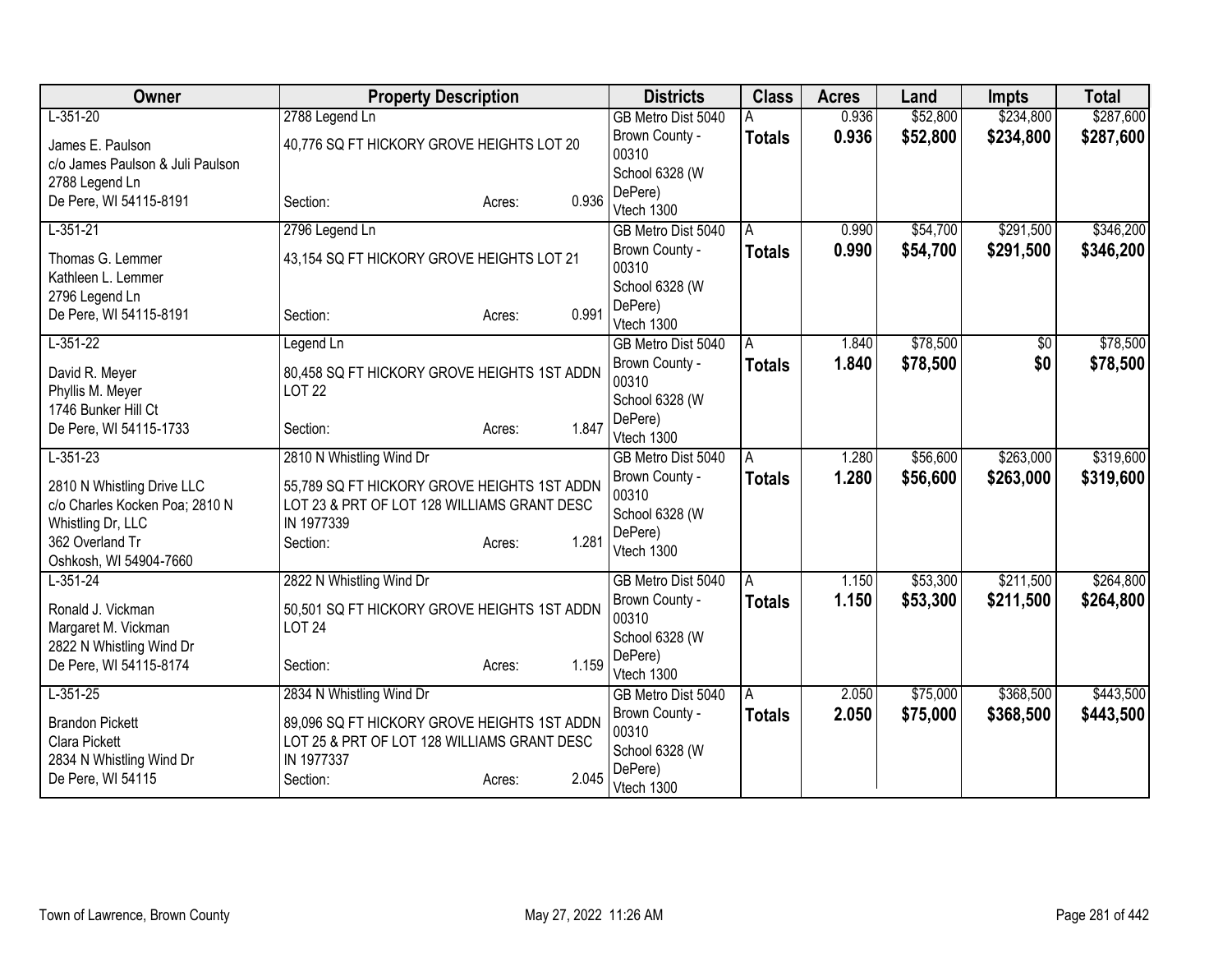| Owner                    | <b>Property Description</b>                 |        |       | <b>Districts</b>                 | <b>Class</b>  | <b>Acres</b> | Land      | <b>Impts</b> | <b>Total</b> |
|--------------------------|---------------------------------------------|--------|-------|----------------------------------|---------------|--------------|-----------|--------------|--------------|
| $L-351-26$               | 1885 Mistique Ln                            |        |       | GB Metro Dist 5040               |               | 1.000        | \$55,000  | \$332,000    | \$387,000    |
| Jeremiah Laabs           | 43,670 SQ FT HICKORY GROVE HEIGHTS 1ST ADDN |        |       | Brown County -                   | <b>Totals</b> | 1.000        | \$55,000  | \$332,000    | \$387,000    |
| Renee Laabs              | <b>LOT 26</b>                               |        |       | 00310                            |               |              |           |              |              |
| 1885 Mistique Ln         |                                             |        |       | School 6328 (W<br>DePere)        |               |              |           |              |              |
| De Pere, WI 54115-8110   | Section:                                    | Acres: | 1.003 | Vtech 1300                       |               |              |           |              |              |
| $L-351-27$               | 1871 Mistique Ln                            |        |       | GB Metro Dist 5040               | A             | 0.950        | \$53,300  | \$315,000    | \$368,300    |
| Ryan P. Burke            | 41,611 SQ FT HICKORY GROVE HEIGHTS 1ST ADDN |        |       | Brown County -                   | <b>Totals</b> | 0.950        | \$53,300  | \$315,000    | \$368,300    |
| Katherine R. Burke       | <b>LOT 27</b>                               |        |       | 00310                            |               |              |           |              |              |
| 1871 Mistique Ln         |                                             |        |       | School 6328 (W                   |               |              |           |              |              |
| De Pere, WI 54115        | Section:                                    | Acres: | 0.955 | DePere)                          |               |              |           |              |              |
| $L-351-3$                | 1793 Christie Ct                            |        |       | Vtech 1300<br>GB Metro Dist 5040 | A             | 1.420        | \$133,500 | \$353,200    | \$486,700    |
|                          |                                             |        |       | Brown County -                   | <b>Totals</b> | 1.420        | \$133,500 | \$353,200    | \$486,700    |
| Gregory R. Giergielewicz | 61,952 SQ FT HICKORY GROVE HEIGHTS LOT 3 &  |        |       | 00310                            |               |              |           |              |              |
| 1793 Christie Ct         | <b>OUTLOT 1</b>                             |        |       | School 6328 (W                   |               |              |           |              |              |
| Depere, WI 54115         | Section:                                    | Acres: | 1.422 | DePere)                          |               |              |           |              |              |
|                          |                                             |        |       | Vtech 1300                       |               |              |           |              |              |
| $L-351-4$                | 1789 Christie Ct                            |        |       | GB Metro Dist 5040               | A             | 1.497        | \$137,800 | \$585,000    | \$722,800    |
| Timothy M. Vandenheuvel  | 65,230 SQ FT HICKORY GROVE HEIGHTS LOT 4 &  |        |       | Brown County -<br>00310          | <b>Totals</b> | 1.497        | \$137,800 | \$585,000    | \$722,800    |
| Britney M. Vandenheuvel  | <b>OUTLOT 2</b>                             |        |       | School 6328 (W                   |               |              |           |              |              |
| 1789 Christie Ct         |                                             |        |       | DePere)                          |               |              |           |              |              |
| De Pere, WI 54115        | Section:                                    | Acres: | 1.497 | Vtech 1300                       |               |              |           |              |              |
| $L-351-5$                | 1784 Christie Ct                            |        |       | GB Metro Dist 5040               | A             | 0.958        | \$53,600  | \$396,500    | \$450,100    |
| Michael R. Kuehl         | 41,721 SQ FT HICKORY GROVE HEIGHTS LOT 5    |        |       | Brown County -                   | <b>Totals</b> | 0.958        | \$53,600  | \$396,500    | \$450,100    |
| Lisa M. Hencsik          |                                             |        |       | 00310                            |               |              |           |              |              |
| 1784 Christie Ct         |                                             |        |       | School 6328 (W<br>DePere)        |               |              |           |              |              |
| De Pere, WI 54115        | Section:                                    | Acres: | 0.958 | Vtech 1300                       |               |              |           |              |              |
| $L-351-6$                | 1796 Christie Ct                            |        |       | GB Metro Dist 5040               | A             | 1.150        | \$59,200  | \$496,000    | \$555,200    |
| Thomas J. Meersman       | 50,403 SQ FT HICKORY GROVE HEIGHTS LOT 6    |        |       | Brown County -                   | <b>Totals</b> | 1.150        | \$59,200  | \$496,000    | \$555,200    |
| 1796 Christie Ct         |                                             |        |       | 00310                            |               |              |           |              |              |
| De Pere, WI 54115        |                                             |        |       | School 6328 (W                   |               |              |           |              |              |
|                          | Section:                                    | Acres: | 1.157 | DePere)<br>Vtech 1300            |               |              |           |              |              |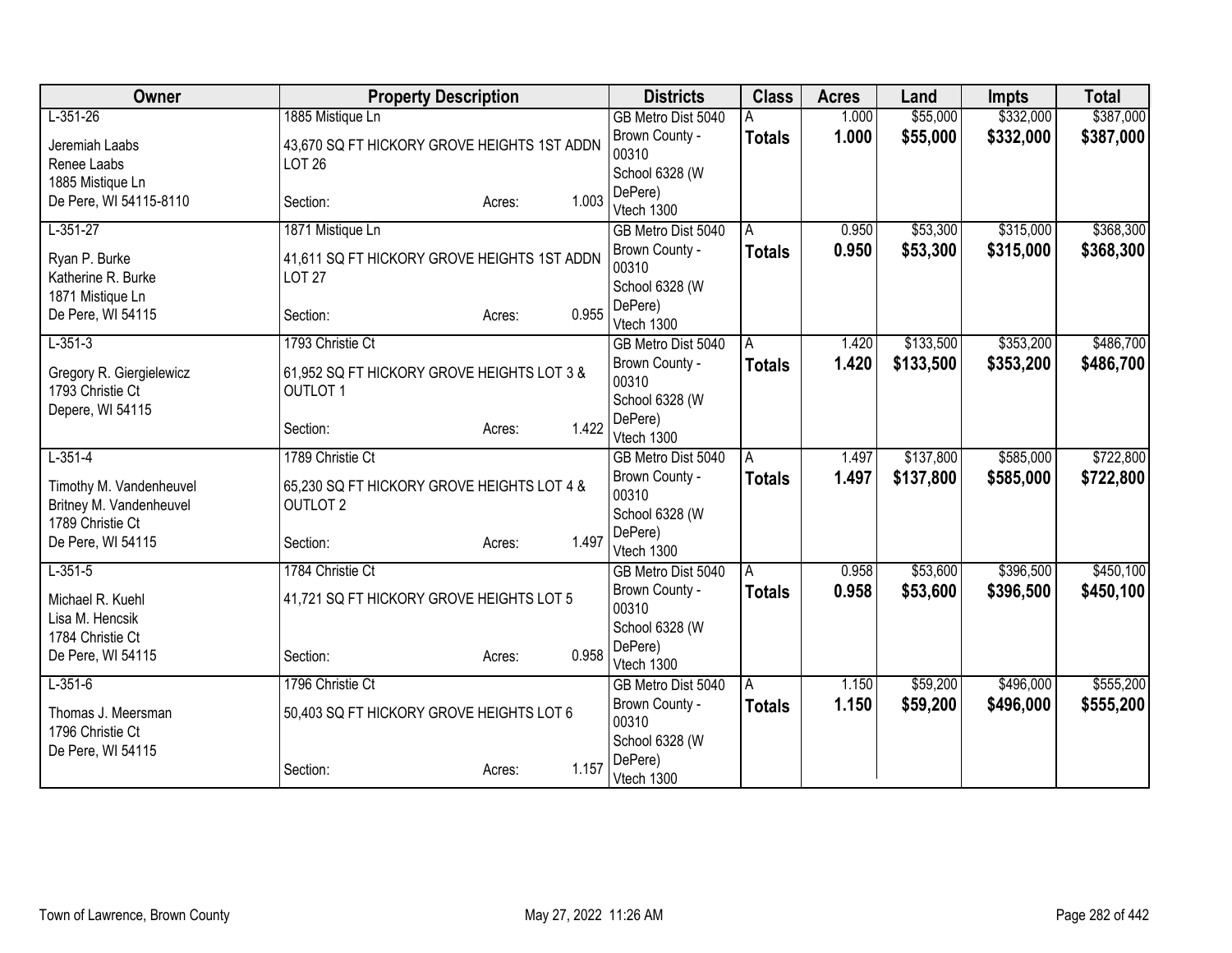| Owner                                 | <b>Property Description</b>                    |                 | <b>Districts</b>                 | <b>Class</b>       | <b>Acres</b> | Land      | Impts       | <b>Total</b> |
|---------------------------------------|------------------------------------------------|-----------------|----------------------------------|--------------------|--------------|-----------|-------------|--------------|
| $L-351-7$                             | 1824 Christie Way                              |                 | GB Metro Dist 5040               |                    | 1.718        | \$75,100  | \$312,500   | \$387,600    |
| Joseph P. Draves                      | 74,850 SQ FT HICKORY GROVE HEIGHTS LOT 7       |                 | Brown County -                   | <b>Totals</b>      | 1.718        | \$75,100  | \$312,500   | \$387,600    |
| Lisa A. Draves                        |                                                |                 | 00310                            |                    |              |           |             |              |
| 1824 Christie Way                     |                                                |                 | School 6328 (W                   |                    |              |           |             |              |
| De Pere, WI 54115-8108                | Section:                                       | 1.718<br>Acres: | DePere)                          |                    |              |           |             |              |
| $L-351-8$                             | 1844 Christie Way                              |                 | Vtech 1300                       |                    | 1.640        | \$72,900  | \$334,200   | \$407,100    |
|                                       |                                                |                 | GB Metro Dist 5040               | A                  |              |           |             |              |
| Servais Edward O & Joan a Revocable   | 71,719 SQ FT HICKORY GROVE HEIGHTS LOT 8       |                 | Brown County -<br>00310          | <b>Totals</b>      | 1.640        | \$72,900  | \$334,200   | \$407,100    |
| Trust                                 |                                                |                 | School 6328 (W                   |                    |              |           |             |              |
| c/o Edward O & Joan Servais Revocable |                                                |                 | DePere)                          |                    |              |           |             |              |
| Trust                                 | Section:                                       | 1.646<br>Acres: | Vtech 1300                       |                    |              |           |             |              |
| 1844 Christie Way                     |                                                |                 |                                  |                    |              |           |             |              |
| De Pere, WI 54115-8859<br>$L-351-9$   | 2745 N Whistling Wind Dr                       |                 | GB Metro Dist 5040               |                    | 1.550        | \$70,400  | \$291,000   | \$361,400    |
|                                       |                                                |                 | Brown County -                   | A<br><b>Totals</b> | 1.550        | \$70,400  | \$291,000   | \$361,400    |
| Craig A. Suring                       | 67,818 SQ FT HICKORY GROVE HEIGHTS LOT 9       |                 | 00310                            |                    |              |           |             |              |
| Ann C. Suring                         |                                                |                 | School 6328 (W                   |                    |              |           |             |              |
| 2745 N Whistling Wind Dr              |                                                |                 | DePere)                          |                    |              |           |             |              |
| De Pere, WI 54115-8149                | Section:                                       | 1.557<br>Acres: | Vtech 1300                       |                    |              |           |             |              |
| $L-352-1$                             | 1856 Nimitz Dr                                 |                 | GB Metro Dist 5040               | B                  | 2.674        | \$123,500 | \$1,381,000 | \$1,504,500  |
| De Pere Select Soccer Club Inc        | 116,490 SQ FT LAWRENCE INDUSTRIAL PARK LOT 1   |                 | Brown County -                   | <b>Totals</b>      | 2.674        | \$123,500 | \$1,381,000 | \$1,504,500  |
| 1856 Nimitz Dr                        | & PRT OF LOT 2 OF 26 CSM 186 DESC IN 2089051 & |                 | 00310                            |                    |              |           |             |              |
| De Pere, WI 54115-9035                | 2213046                                        |                 | School 6328 (W                   |                    |              |           |             |              |
|                                       | Section:                                       | 2.674<br>Acres: | DePere)                          |                    |              |           |             |              |
| $L-352-2$                             | 1782 Mid Valley Dr                             |                 | Vtech 1300<br>GB Metro Dist 5040 | $\overline{B}$     | 4.617        | \$219,300 | \$1,095,000 | \$1,314,300  |
|                                       |                                                |                 | Brown County -                   |                    | 4.617        | \$219,300 | \$1,095,000 | \$1,314,300  |
| Norlin LLC                            | 201,113 SQ FT LOT 1 OF 49 CSM 72 BNG PRT OF    |                 | 00310                            | <b>Totals</b>      |              |           |             |              |
| W7810 State Hwy 21                    | LOT 2 OF LAWRENCE INDUSTRIAL PARK, A COUNTY    |                 | School 6328 (W                   |                    |              |           |             |              |
| Wautoma, WI 54932                     | PLAT & BNG PRT OF NE1/4-NW1/4 SEC 31 T23N      |                 | DePere)                          |                    |              |           |             |              |
|                                       | Section:                                       | 4.617<br>Acres: | Vtech 1300                       |                    |              |           |             |              |
| $L-356$                               | 1888 Cypress Ln                                |                 | GB Metro Dist 5040               | A                  | 2.000        | \$60,000  | \$154,100   | \$214,100    |
| Kevin Dellenbach                      | 1.857 AC M/L PLAT OF LAWTON FARMS THE ELY 180  |                 | Brown County -                   | <b>Totals</b>      | 2.000        | \$60,000  | \$154,100   | \$214,100    |
| 1888 Cypress Ln                       | FT OF WLY 720 FT OF LOT 4 EX RD                |                 | 00310                            |                    |              |           |             |              |
| De Pere, WI 54115-1002                |                                                |                 | School 6328 (W                   |                    |              |           |             |              |
|                                       | Section:                                       | 1.857<br>Acres: | DePere)<br>Vtech 1300            |                    |              |           |             |              |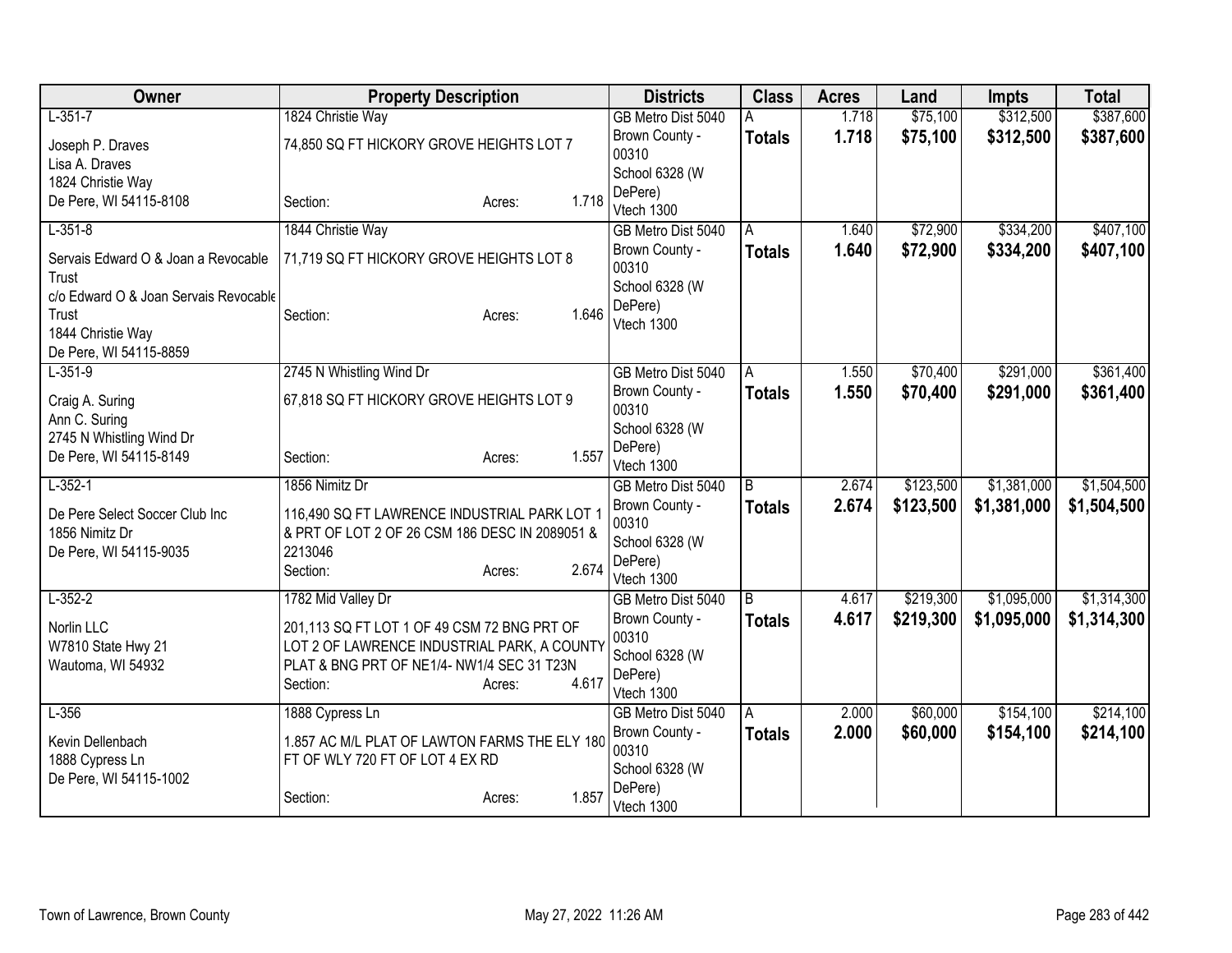| Owner                  | <b>Property Description</b>                   |                 | <b>Districts</b>      | <b>Class</b>   | <b>Acres</b> | Land     | <b>Impts</b> | <b>Total</b> |
|------------------------|-----------------------------------------------|-----------------|-----------------------|----------------|--------------|----------|--------------|--------------|
| $L-356-1$              | 1830 Cypress Rd                               |                 | GB Metro Dist 5040    |                | 1.000        | \$40,000 | \$128,000    | \$168,000    |
| Gerard R. Hietpas      | 0.693 AC M/L PLAT OF LAWTON FARMS 1 SQ ACRE   |                 | Brown County -        | <b>Totals</b>  | 1.000        | \$40,000 | \$128,000    | \$168,000    |
| Sheri A. Hietpas       | IN SE COR OF LOT 4 EX RDS                     |                 | 00310                 |                |              |          |              |              |
| 1037 Traboh Ct         |                                               |                 | School 6328 (W        |                |              |          |              |              |
| De Pere, WI 54115      | Section:                                      | 0.693<br>Acres: | DePere)<br>Vtech 1300 |                |              |          |              |              |
| $L - 356 - 2$          | <b>Cypress Rd</b>                             |                 | GB Metro Dist 5040    | $\overline{B}$ | 2.331        | \$73,300 | \$130,500    | \$203,800    |
|                        |                                               |                 | Brown County -        | <b>Totals</b>  | 2.331        | \$73,300 | \$130,500    | \$203,800    |
| Cim Land Holdings, LLC | 101,532 SQ FT PLAT OF LAWTON FARMS PRT OF     |                 | 00310                 |                |              |          |              |              |
| 1864 Cypress Rd        | LOT 4 DESC AS LOT 1 OF 28 CSM 84 MAP 4394 IN  |                 | School 6328 (W        |                |              |          |              |              |
| De Pere, WI 54115      | 1314299 & W 15.29 FT OF LOT 2 OF SD CSM       |                 | DePere)               |                |              |          |              |              |
|                        | Section:                                      | 2.330<br>Acres: | Vtech 1300            |                |              |          |              |              |
| $L-356-3$              | 1920 Cypress Rd                               |                 | GB Metro Dist 5040    | A              | 1.980        | \$46,400 | \$154,700    | \$201,100    |
| James R. Dunks         | 1.867 AC M/L LAWTON FARMS WLY 180 FT OF LOT 4 |                 | Brown County -        | <b>Totals</b>  | 1.980        | \$46,400 | \$154,700    | \$201,100    |
| Bonnie D. Dunks        |                                               |                 | 00310                 |                |              |          |              |              |
| 1920 Cypress Rd        |                                               |                 | School 6328 (W        |                |              |          |              |              |
| De Pere, WI 54115-9557 | Section:                                      | 1.867<br>Acres: | DePere)<br>Vtech 1300 |                |              |          |              |              |
| $L-356-4$              | 1894 Cypress Rd                               |                 | GB Metro Dist 5040    | A              | 1.980        | \$59,600 | \$156,500    | \$216,100    |
|                        |                                               |                 | Brown County -        | <b>Totals</b>  | 1.980        | \$59,600 | \$156,500    | \$216,100    |
| Carl J. Ambrosius      | 1.860 AC M/L PLAT OF LAWTON FARMS ELY 180 FT  |                 | 00310                 |                |              |          |              |              |
| Mary Lou Ambrosius     | OF WLY 540 FT OF LOT 4                        |                 | School 6328 (W        |                |              |          |              |              |
| 1894 Cypress Rd        |                                               | 1.860           | DePere)               |                |              |          |              |              |
| De Pere, WI 54115-9557 | Section:                                      | Acres:          | Vtech 1300            |                |              |          |              |              |
| $L-356-5$              | 1864 Cypress Rd                               |                 | GB Metro Dist 5040    | A              | 1.980        | \$59,600 | \$116,800    | \$176,400    |
| Cameron J. Murphy      | 1.850 AC M/L LAWTON FARMS ELY 180 FT OF WLY   |                 | Brown County -        | <b>Totals</b>  | 1.980        | \$59,600 | \$116,800    | \$176,400    |
| 1864 Cypress Rd        | 1080 FT OF LOT 4                              |                 | 00310                 |                |              |          |              |              |
| De Pere, WI 54115-9557 |                                               |                 | School 6328 (W        |                |              |          |              |              |
|                        | Section:                                      | 1.850<br>Acres: | DePere)<br>Vtech 1300 |                |              |          |              |              |
| $L-356-6$              | 1854 Cypress Rd                               |                 | GB Metro Dist 5040    | A              | 1.980        | \$59,600 | \$157,300    | \$216,900    |
|                        |                                               |                 | Brown County -        | Totals         | 1.980        | \$59,600 | \$157,300    | \$216,900    |
| Jill Hempel et al      | 2.131 AC M/L LAWTON FARMS ELY 207.8 FT OF WLY |                 | 00310                 |                |              |          |              |              |
| 920 Mooren Acre Ct     | 1287.8 FT OF LOT 4                            |                 | School 6328 (W        |                |              |          |              |              |
| De Pere, WI 54115      |                                               | 2.131           | DePere)               |                |              |          |              |              |
|                        | Section:                                      | Acres:          | Vtech 1300            |                |              |          |              |              |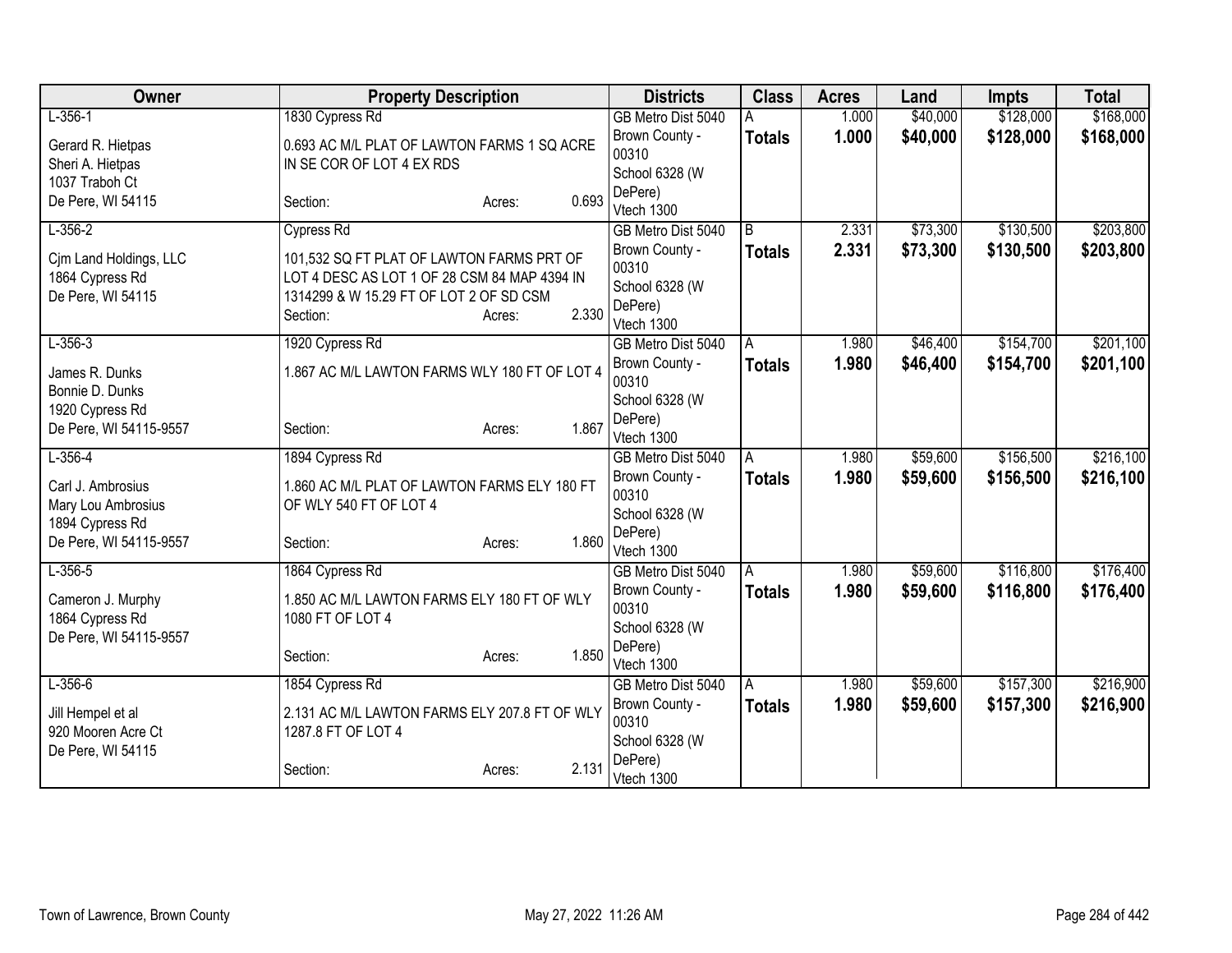| Owner                                                                                | <b>Property Description</b>                                                                                                                                                  | <b>Districts</b>                                                   | <b>Class</b>       | <b>Acres</b>    | Land                | <b>Impts</b> | <b>Total</b>        |
|--------------------------------------------------------------------------------------|------------------------------------------------------------------------------------------------------------------------------------------------------------------------------|--------------------------------------------------------------------|--------------------|-----------------|---------------------|--------------|---------------------|
| $L-356-7$                                                                            | 1874 Cypress Rd                                                                                                                                                              | GB Metro Dist 5040                                                 | A                  | 1.980           | \$59,600            | \$148,500    | \$208,100           |
| Vanlanen Kenneth a & Donna L Living<br>Trust                                         | 1.853 AC M/L PLAT OF LAWTON FARMS ELY 180 FT<br>OF WLY 900 FT OF LOT 4                                                                                                       | Brown County -<br>00310<br>School 6328 (W                          | <b>Totals</b>      | 1.980           | \$59,600            | \$148,500    | \$208,100           |
| c/o Kenneth & Donna Vanlanen<br>1874 Cypress Rd<br>De Pere, WI 54115-9557            | 1.853<br>Section:<br>Acres:                                                                                                                                                  | DePere)<br>Vtech 1300                                              |                    |                 |                     |              |                     |
| $L-356-8$                                                                            | 1910 Cypress Rd                                                                                                                                                              | GB Metro Dist 5040                                                 | A                  | 1.980           | \$59,600            | \$180,200    | \$239,800           |
| Steven E. Tillman<br>Lisa L. Tillman<br>1910 Cypress Rd                              | 1.863 AC M/L LAWTON FARMS ELY 180 FT OF WLY<br>360 FT OF LOT 4                                                                                                               | Brown County -<br>00310<br>School 6328 (W                          | <b>Totals</b>      | 1.980           | \$59,600            | \$180,200    | \$239,800           |
| De Pere, WI 54115-9557                                                               | 1.863<br>Section:<br>Acres:                                                                                                                                                  | DePere)<br>Vtech 1300                                              |                    |                 |                     |              |                     |
| $L-356-9$                                                                            | 2141 Short Rd                                                                                                                                                                | GB Metro Dist 5040                                                 | A                  | 1.074           | \$37,300            | \$123,600    | \$160,900           |
| Cim Land Holdings, LLC<br>1864 Cypress Rd                                            | 46,765 SQ FT PLAT OF LAWTON FARMS PRT OF LOT<br>4 DESC AS LOT 2 OF 28 CSM 84 MAP 4394 IN                                                                                     | Brown County -<br>00310<br>School 6328 (W                          | <b>Totals</b>      | 1.074           | \$37,300            | \$123,600    | \$160,900           |
| De Pere, WI 54115                                                                    | 1314299 EX 2464265<br>1.073<br>Section:<br>Acres:                                                                                                                            | DePere)<br>Vtech 1300                                              |                    |                 |                     |              |                     |
| $L-357-1$                                                                            | 2140 Short Rd Unit A                                                                                                                                                         | GB Metro Dist 5040                                                 | $\overline{B}$     | 6.150           | \$135,100           | \$474,000    | \$609,100           |
| Trust<br>c/o James & Patricia Baenen                                                 | Baenen James H & Patricia M Revocabl 6.150 AC M/L PLAT OF LAWTON FARMS W 38 RS<br>101/4 FT OF LOT 5                                                                          | Brown County -<br>00310<br>School 6328 (W                          | <b>Totals</b>      | 6.150           | \$135,100           | \$474,000    | \$609,100           |
| PO Box 11624<br>Green Bay, WI 54307-1624                                             | 6.150<br>Section:<br>Acres:                                                                                                                                                  | DePere)<br>Vtech 1300                                              |                    |                 |                     |              |                     |
| $L-36$                                                                               | Lawrence Dr                                                                                                                                                                  | GB Metro Dist 5040                                                 | D                  | 34.000          | \$7,300             | \$0          | \$7,300             |
| Thomas E. Garrity<br>William J. Garrity<br>2391 Hickory Rd<br>De Pere, WI 54115-9434 | 34.617 AC M/L THAT PRT OF SE1/4 NE1/4 SEC 14<br>T22N R19E COM SE COR N 1122.4 FT S 88*49'39" W<br>TO W LINE S TO SW COR ETO BEG<br>34.617<br>Section:<br>Acres:              | Brown County -<br>00310<br>School 6328 (W<br>DePere)<br>Vtech 1300 | <b>Totals</b>      | 34.000          | \$7,300             | \$0          | \$7,300             |
| $L-37$                                                                               | French Rd                                                                                                                                                                    | GB Metro Dist 5040                                                 | $\overline{D}$     | 63.809          | \$13,700            | \$0          | \$13,700            |
| Jimida 1 LLC<br>2901 Lawrence Dr<br>De Pere, WI 54115-9416                           | 72.809 AC M/L PRT MIDDLE 1/2 OF N 1/2 SEC 14<br>T22N R19E LYG S & E OF OLD HWY 41 EX COM SW<br>COR SE1/4 NW1/4 N 305 FT TO C/L OLD HWY 41 NE<br>72.809<br>Section:<br>Acres: | Brown County -<br>00310<br>School 6328 (W<br>DePere)<br>Vtech 1300 | E<br><b>Totals</b> | 9.000<br>72.809 | \$4,500<br>\$18,200 | \$0<br>\$0   | \$4,500<br>\$18,200 |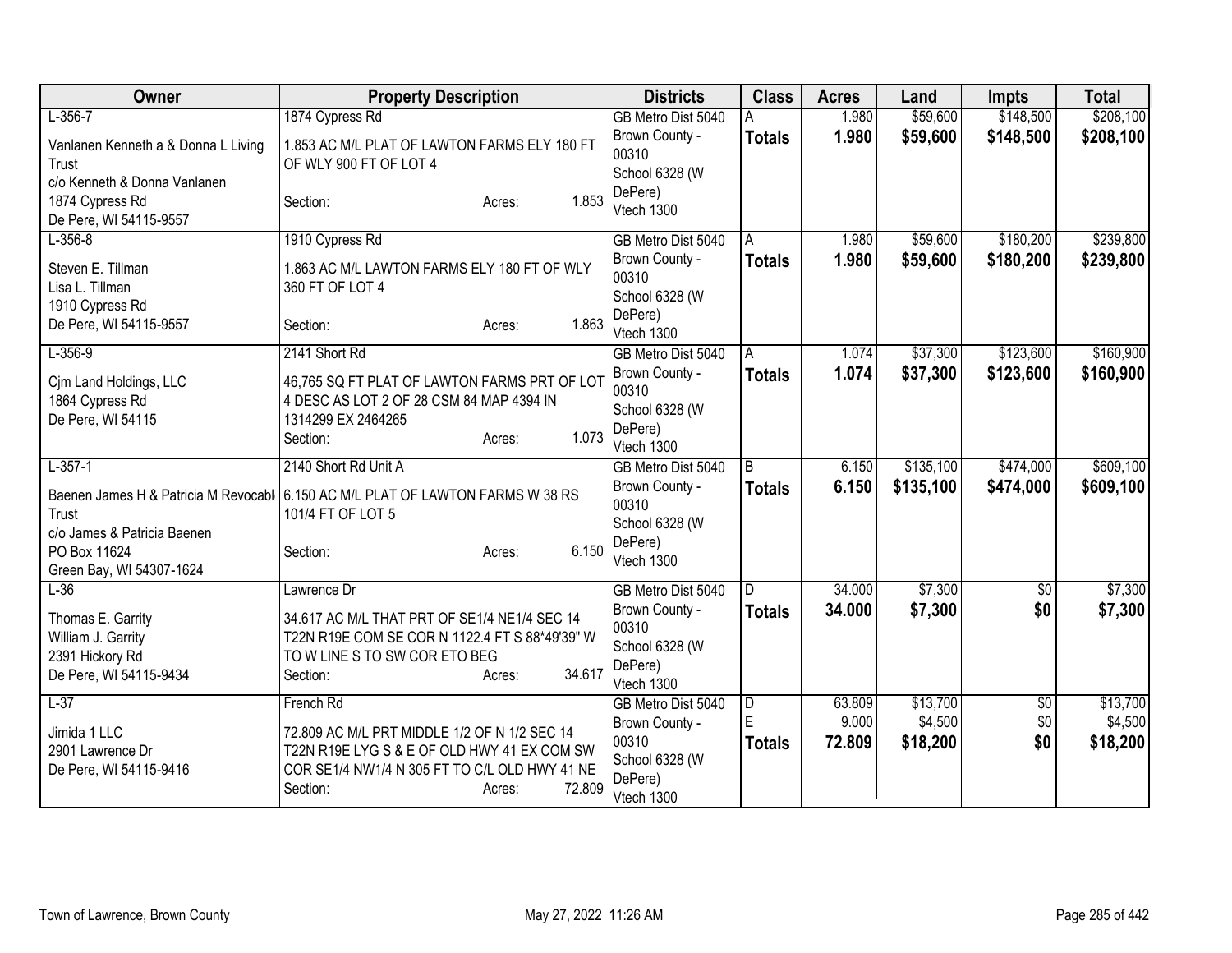| Owner                                      | <b>Property Description</b>                  |                 | <b>Districts</b>                     | <b>Class</b>  | <b>Acres</b>   | Land                 | <b>Impts</b>           | <b>Total</b> |
|--------------------------------------------|----------------------------------------------|-----------------|--------------------------------------|---------------|----------------|----------------------|------------------------|--------------|
| $L-370-M-1$                                | 2855 Oak Stream Dr                           |                 | GB Metro Dist 5040                   |               | 1.500          | \$55,000             | \$334,000              | \$389,000    |
| Kenneth F. Krajewski                       | 65,497 SQ FT OAK STREAM ACRES LOT 1 A COUNTY |                 | Brown County -                       | <b>Totals</b> | 1.500          | \$55,000             | \$334,000              | \$389,000    |
| 2855 Oak Stream Dr                         | <b>PLAT</b>                                  |                 | 00310                                |               |                |                      |                        |              |
| De Pere, WI 54115-9155                     |                                              |                 | School 6328 (W                       |               |                |                      |                        |              |
|                                            | Section:                                     | 1.504<br>Acres: | DePere)<br>Vtech 1300                |               |                |                      |                        |              |
| $L-370-M-2$                                | 2881 Oak Stream Dr                           |                 | GB Metro Dist 5040                   | A             | 1.510          | \$55,200             | \$291,200              | \$346,400    |
|                                            |                                              |                 | Brown County -                       | <b>Totals</b> | 1.510          | \$55,200             | \$291,200              | \$346,400    |
| Justin M. Grenier                          | 65,898 SQ FT OAK STREAM ACRES LOT 2 A COUNTY |                 | 00310                                |               |                |                      |                        |              |
| <b>Trisha Grenier</b>                      | <b>PLAT</b>                                  |                 | School 6328 (W                       |               |                |                      |                        |              |
| 2881 Oak Stream Dr<br>De Pere, WI 54115    | Section:                                     | 1.513           | DePere)                              |               |                |                      |                        |              |
|                                            |                                              | Acres:          | Vtech 1300                           |               |                |                      |                        |              |
| $L-370-M-3$                                | 2895 Oak Stream Dr                           |                 | GB Metro Dist 5040                   | A             | 1.600          | \$52,000             | \$372,200              | \$424,200    |
| Susan Hardtke                              | 69,781 SQ FT OAK STREAM ACRES LOT 3 A COUNTY |                 | Brown County -                       | <b>Totals</b> | 1.600          | \$52,000             | \$372,200              | \$424,200    |
| Michael A. Hardtke                         | <b>PLAT</b>                                  |                 | 00310                                |               |                |                      |                        |              |
| 2895 Oak Stream Dr                         |                                              |                 | School 6328 (W<br>DePere)            |               |                |                      |                        |              |
| De Pere, WI 54115                          | Section:                                     | 1.602<br>Acres: | Vtech 1300                           |               |                |                      |                        |              |
| $L-370-M-4$                                | 2923 Oak Stream Dr                           |                 | GB Metro Dist 5040                   | A             | 1.500          | \$50,000             | \$292,500              | \$342,500    |
|                                            | 65,462 SQ FT OAK STREAM ACRES LOT 4 A COUNTY |                 | Brown County -                       | <b>Totals</b> | 1.500          | \$50,000             | \$292,500              | \$342,500    |
| Michael R. Augustian<br>2923 Oak Stream Dr | <b>PLAT</b>                                  |                 | 00310                                |               |                |                      |                        |              |
| De Pere, WI 54115-8124                     |                                              |                 | School 6328 (W                       |               |                |                      |                        |              |
|                                            | Section:                                     | 1.503<br>Acres: | DePere)                              |               |                |                      |                        |              |
|                                            |                                              |                 | Vtech 1300                           |               |                |                      |                        |              |
| $L-370-M-5$                                | 2937 Oak Stream Dr                           |                 | GB Metro Dist 5040<br>Brown County - | A             | 0.948<br>0.948 | \$39,700<br>\$39,700 | \$207,600<br>\$207,600 | \$247,300    |
| Sean J. Kelly                              | 41,305 SQ FT OAK STREAM ACRES LOT 5 A COUNTY |                 | 00310                                | <b>Totals</b> |                |                      |                        | \$247,300    |
| Angela K. Kelly                            | <b>PLAT</b>                                  |                 | School 6328 (W                       |               |                |                      |                        |              |
| 2937 Oak Stream Dr                         |                                              |                 | DePere)                              |               |                |                      |                        |              |
| De Pere, WI 54115-8124                     | Section:                                     | 0.948<br>Acres: | Vtech 1300                           |               |                |                      |                        |              |
| $L-370-M-6$                                | 2945 Oak Stream Dr                           |                 | GB Metro Dist 5040                   | A             | 1.030          | \$40,600             | \$346,400              | \$387,000    |
| Nicholas Dercks                            | 45,002 SQ FT OAK STREAM ACRES LOT 6 A COUNTY |                 | Brown County -                       | <b>Totals</b> | 1.030          | \$40,600             | \$346,400              | \$387,000    |
| 2945 Oak Stream Dr                         | <b>PLAT</b>                                  |                 | 00310                                |               |                |                      |                        |              |
| De Pere, WI 54115-8124                     |                                              |                 | School 6328 (W                       |               |                |                      |                        |              |
|                                            | Section:                                     | 1.033<br>Acres: | DePere)<br>Vtech 1300                |               |                |                      |                        |              |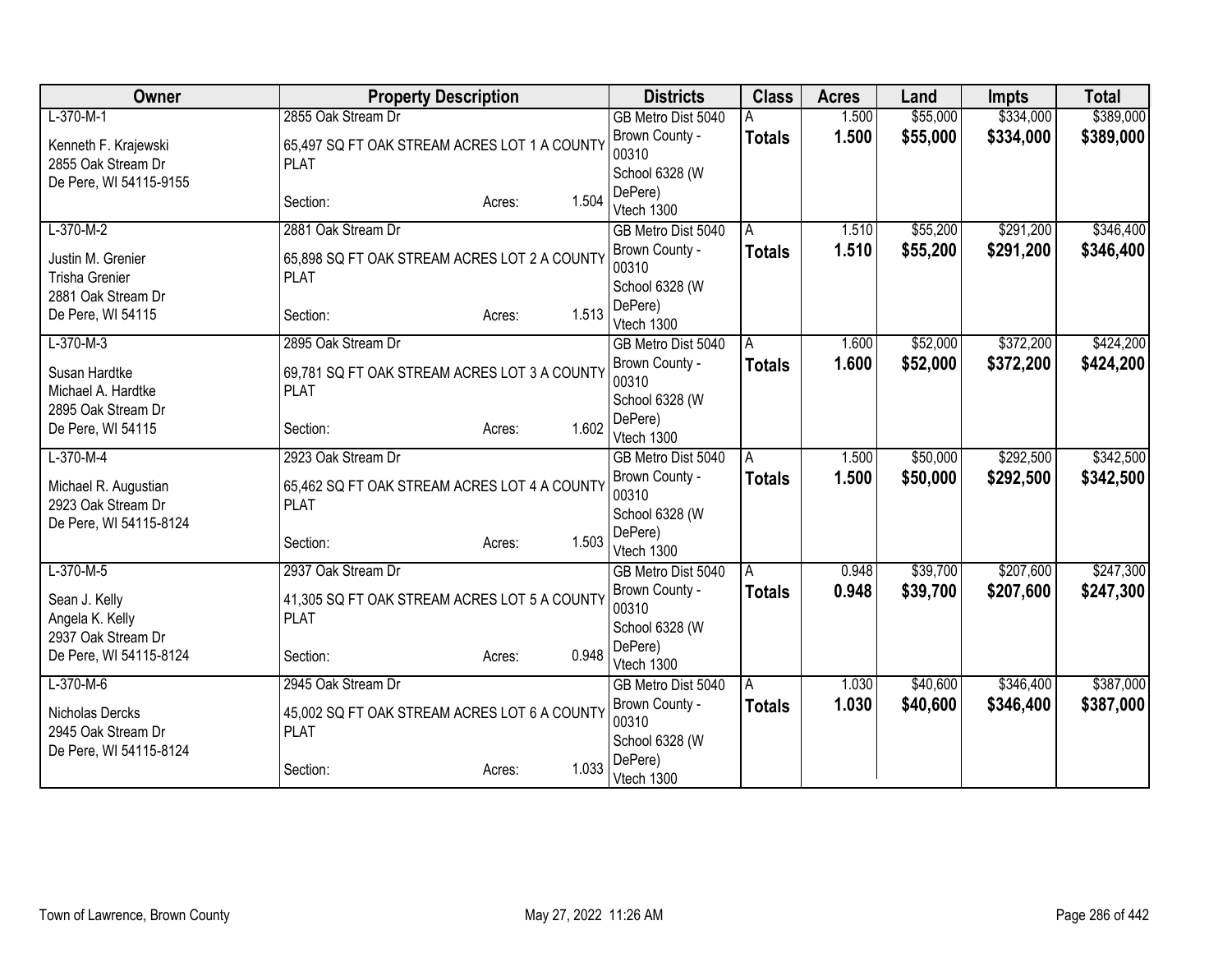| Owner                            | <b>Property Description</b>                   | <b>Districts</b>        | <b>Class</b>       | <b>Acres</b> | Land                 | <b>Impts</b>           | <b>Total</b> |
|----------------------------------|-----------------------------------------------|-------------------------|--------------------|--------------|----------------------|------------------------|--------------|
| $L-370-M-7$                      | 2936 Lawrence Dr                              | GB Metro Dist 5040      |                    | 4.290        | \$73,700             | \$199,500              | \$273,200    |
| Beno Nicholas J Living Trust     | 187,178 SQ FT OAK STREAM ACRES LOT 7 A        | Brown County -          | <b>Totals</b>      | 4.290        | \$73,700             | \$199,500              | \$273,200    |
| c/o Nicholas J. Beno             | <b>COUNTY PLAT</b>                            | 00310                   |                    |              |                      |                        |              |
| 2936 Lawrence Dr                 |                                               | School 6328 (W          |                    |              |                      |                        |              |
| De Pere, WI 54115-9416           | 4.297<br>Section:<br>Acres:                   | DePere)<br>Vtech 1300   |                    |              |                      |                        |              |
| $L-370-M-8$                      | 2920 Lawrence Dr                              | GB Metro Dist 5040      | A                  | 1.427        | \$48,500             | \$496,500              | \$545,000    |
|                                  |                                               | Brown County -          | <b>Totals</b>      | 1.427        | \$48,500             | \$496,500              | \$545,000    |
| Benjamin J. Jensen               | 62,165 SQ FT OAK STREAM ACRES LOT 8 A COUNTY  | 00310                   |                    |              |                      |                        |              |
| Jennifer M. Jensen               | <b>PLAT</b>                                   | School 6328 (W          |                    |              |                      |                        |              |
| 2920 Lawrence Dr                 |                                               | DePere)                 |                    |              |                      |                        |              |
| De Pere, WI 54115                | 1.427<br>Section:<br>Acres:                   | Vtech 1300              |                    |              |                      |                        |              |
| $L-37-1$                         | 3113 French Rd                                | GB Metro Dist 5040      | $\overline{B}$     | 3.410        | \$138,200            | \$1,000                | \$139,200    |
| Peter A. Hein                    | 366,483 SQ FT PART OF SE1/4 NW1/4 SEC 14 T22N | Brown County -          | $\mathsf{D}$       | 5.000        | \$1,100              | \$0                    | \$1,100      |
| Jane E. Hein                     | R19E DESC AS LOT 1 IN 22 CSM 173              | 00310                   | <b>Totals</b>      | 8.410        | \$139,300            | \$1,000                | \$140,300    |
| PO Box 5194                      |                                               | School 6328 (W          |                    |              |                      |                        |              |
| De Pere, WI 54115-5194           | 8.413<br>Section:<br>Acres:                   | DePere)                 |                    |              |                      |                        |              |
|                                  |                                               | Vtech 1300              |                    |              |                      |                        |              |
| $L-371-1$                        | 3152 Golden Glow Rd                           | Brown County -<br>00311 | A                  | 1.514        | \$40,300<br>\$40,300 | \$201,500<br>\$201,500 | \$241,800    |
| Dale F. Schultz                  | 65,962 SQ FT PENN WAY ESTATES LOT 1 A COUNTY  | GB Metro Dist 5040      | <b>Totals</b>      | 1.514        |                      |                        | \$241,800    |
| Beth A. Schultz                  | <b>PLAT</b>                                   | School 6734             |                    |              |                      |                        |              |
| 3152 Golden Glow Rd              |                                               | (Wrightstown)           |                    |              |                      |                        |              |
| De Pere, WI 54115-9199           | 1.514<br>Section:<br>Acres:                   | Vtech 1300              |                    |              |                      |                        |              |
| $L-371-2$                        | 3360 Milo Rd                                  | Brown County -          | Α                  | 1.622        | \$42,400             | \$278,600              | \$321,000    |
| James A. Uecker                  | 72,413 SQ FT PENN WAY ESTATES LOT 2 A COUNTY  | 00311                   | <b>Totals</b>      | 1.622        | \$42,400             | \$278,600              | \$321,000    |
| c/o James A Uecker & Jes Hammond | <b>PLAT</b>                                   | GB Metro Dist 5040      |                    |              |                      |                        |              |
| 3360 Milo Rd                     |                                               | School 6734             |                    |              |                      |                        |              |
| De Pere, WI 54115-8117           | 1.662<br>Section:<br>Acres:                   | (Wrightstown)           |                    |              |                      |                        |              |
| $L-371-3$                        | 3190 Golden Glow Rd                           | Vtech 1300              |                    | 1.663        | \$43,300             | \$193,500              | \$236,800    |
|                                  |                                               | Brown County -<br>00311 | Α<br><b>Totals</b> | 1.663        | \$43,300             | \$193,500              | \$236,800    |
| Goldenglow Tree LLC              | 72,444 SQ FT PENN WAY ESTATES LOT 3 A COUNTY  | GB Metro Dist 5040      |                    |              |                      |                        |              |
| N2249 Nicole Ct                  | <b>PLAT</b>                                   | School 6734             |                    |              |                      |                        |              |
| Kaukauna, WI 54130               |                                               | (Wrightstown)           |                    |              |                      |                        |              |
|                                  | 1.663<br>Section:<br>Acres:                   | Vtech 1300              |                    |              |                      |                        |              |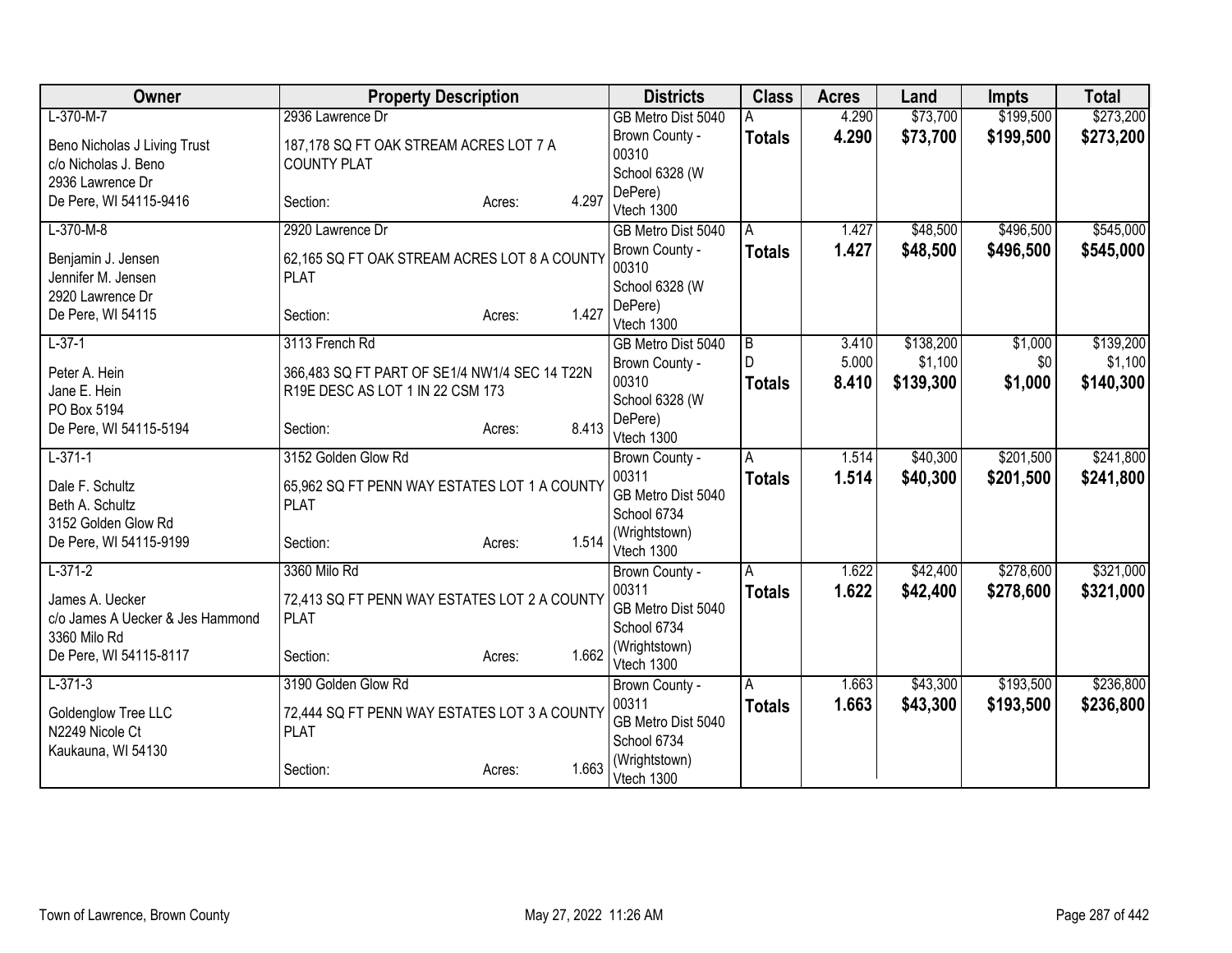| Owner                                                                    | <b>Property Description</b>                                                                                                                       | <b>Districts</b>                                                              | <b>Class</b>       | <b>Acres</b>   | Land                 | <b>Impts</b>           | <b>Total</b>           |
|--------------------------------------------------------------------------|---------------------------------------------------------------------------------------------------------------------------------------------------|-------------------------------------------------------------------------------|--------------------|----------------|----------------------|------------------------|------------------------|
| $L-371-4$                                                                | 3202 Golden Glow Rd                                                                                                                               | Brown County -                                                                |                    | 1.663          | \$43,300             | \$198,500              | \$241,800              |
| Goldenglow Tree LLC<br>N2249 Nicole Ct<br>Kaukauna, WI 54130             | 72,444 SQ FT PENN WAY ESTATES LOT 4 A COUNTY<br><b>PLAT</b>                                                                                       | 00311<br>GB Metro Dist 5040<br>School 6734                                    | <b>Totals</b>      | 1.663          | \$43,300             | \$198,500              | \$241,800              |
|                                                                          | 1.663<br>Section:<br>Acres:                                                                                                                       | (Wrightstown)<br>Vtech 1300                                                   |                    |                |                      |                        |                        |
| $L-371-5$                                                                | 3210 Golden Glow Rd                                                                                                                               | Brown County -                                                                | A                  | 1.791          | \$45,800             | \$288,100              | \$333,900              |
| James T. Van Thiel<br>Hali L. Van Thiel                                  | PENN WAY ESTATES LOT 5 A COUNTY PLAT EX RD<br>R/W IN 2927693                                                                                      | 00311<br>GB Metro Dist 5040<br>School 6734                                    | <b>Totals</b>      | 1.791          | \$45,800             | \$288,100              | \$333,900              |
| 3210 Golden Glow Rd<br>De Pere, WI 54115                                 | 1.791<br>Section:<br>Acres:                                                                                                                       | (Wrightstown)<br>Vtech 1300                                                   |                    |                |                      |                        |                        |
| $L-37-2$                                                                 | 3101 French Rd                                                                                                                                    | GB Metro Dist 5040                                                            | $\overline{B}$     | 3.300          | \$136,000            | \$658,500              | \$794,500              |
| 3101 LLC<br>12770 W Silver Spring Dr<br>Butler, WI 53007                 | 143,748 SQ FT LOT 1 OF 58 CSM 246 BNG PRT OF<br>SE1/4 NW1/4 & BNG PRT OF SW1/4 NE1/4 SEC 14<br><b>T22N R19E</b><br>3.300<br>Section: 14<br>Acres: | Brown County -<br>00310<br>School 6328 (W<br>DePere)                          | <b>Totals</b>      | 3.300          | \$136,000            | \$658,500              | \$794,500              |
| $L-372-1$                                                                | 3230 Pennway Park                                                                                                                                 | Vtech 1300                                                                    | A                  | 1.615          | \$38,100             | \$231,500              | \$269,600              |
| Kevin J. Frelich<br>Penny J. Frelich<br>3230 Pennway Park                | PENNWAY PARK SUBD LOT 1 A COUNTY PLAT EX<br>RD R/W IN 2927697                                                                                     | Brown County -<br>00311<br>GB Metro Dist 5040<br>School 6734<br>(Wrightstown) | <b>Totals</b>      | 1.615          | \$38,100             | \$231,500              | \$269,600              |
| De Pere, WI 54115-9113                                                   | 1.615<br>Section:<br>Acres:                                                                                                                       | Vtech 1300                                                                    |                    |                |                      |                        |                        |
| $L-372-10$<br>Gordon M. Breier<br>3344 Milo Rd<br>De Pere, WI 54115-8117 | 3344 Milo Rd<br>84,014 SQ FT PENNWAY PARK SUBD LOT 10 A<br><b>COUNTY PLAT</b>                                                                     | Brown County -<br>00311<br>GB Metro Dist 5040<br>School 6734<br>(Wrightstown) | A<br><b>Totals</b> | 1.928<br>1.928 | \$48,600<br>\$48,600 | \$293,100<br>\$293,100 | \$341,700<br>\$341,700 |
|                                                                          | 1.929<br>Section:<br>Acres:                                                                                                                       | Vtech 1300                                                                    |                    |                |                      |                        |                        |
| $L-372-11$                                                               | 3324 Milo Rd                                                                                                                                      | Brown County -                                                                | A                  | 1.928          | \$48,600             | \$171,500              | \$220,100              |
| Aaron J. Zimmerman<br>3324 Milo Rd<br>De Pere, WI 54115-8117             | 84,001 SQ FT PENNWAY PARK SUBD LOT 11 A<br><b>COUNTY PLAT</b>                                                                                     | 00311<br>GB Metro Dist 5040<br>School 6734                                    | <b>Totals</b>      | 1.928          | \$48,600             | \$171,500              | \$220,100              |
|                                                                          | 1.928<br>Section:<br>Acres:                                                                                                                       | (Wrightstown)<br>Vtech 1300                                                   |                    |                |                      |                        |                        |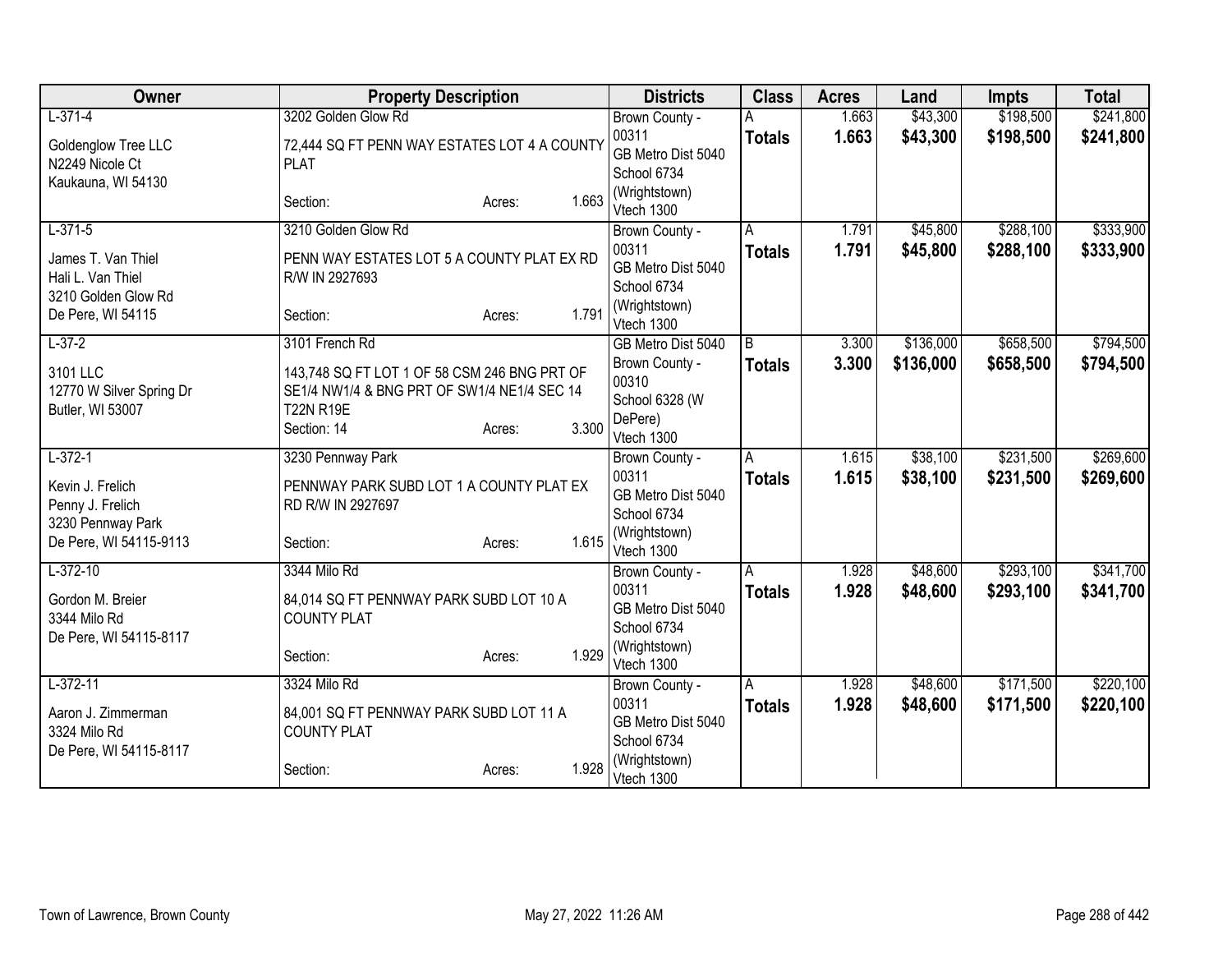| Owner                   | <b>Property Description</b>               |        |       | <b>Districts</b>            | <b>Class</b>  | <b>Acres</b> | Land     | <b>Impts</b> | <b>Total</b> |
|-------------------------|-------------------------------------------|--------|-------|-----------------------------|---------------|--------------|----------|--------------|--------------|
| $L-372-12$              | 3308 Milo Rd                              |        |       | Brown County -              |               | 1.927        | \$48,500 | \$283,600    | \$332,100    |
| Andrew A. Horkman       | 83,955 SQ FT PENNWAY PARK SUBD LOT 12     |        |       | 00311                       | <b>Totals</b> | 1.927        | \$48,500 | \$283,600    | \$332,100    |
| Carri L. Horkman        |                                           |        |       | GB Metro Dist 5040          |               |              |          |              |              |
| 3308 Milo Rd            |                                           |        |       | School 6734                 |               |              |          |              |              |
| De Pere, WI 54115-8117  | Section:                                  | Acres: | 1.927 | (Wrightstown)<br>Vtech 1300 |               |              |          |              |              |
| $L-372-13-1$            | 3317 County Line Rd                       |        |       | Brown County -              | A             | 2.033        | \$50,200 | \$374,700    | \$424,900    |
| Raymond J. Berna        | PENNWAY PARK SUBD LOT 13 EX RD R/W IN     |        |       | 00311                       | <b>Totals</b> | 2.033        | \$50,200 | \$374,700    | \$424,900    |
| Nicole C. Berna         | 2934219                                   |        |       | GB Metro Dist 5040          |               |              |          |              |              |
| 3317 County Line Rd     |                                           |        |       | School 6734                 |               |              |          |              |              |
| De Pere, WI 54115-9340  | Section:                                  | Acres: | 2.033 | (Wrightstown)<br>Vtech 1300 |               |              |          |              |              |
| $L-372-14$              | 3329 County Line Rd                       |        |       | Brown County -              | Α             | 2.042        | \$50,300 | \$209,000    | \$259,300    |
| Eric J. Calaway         | PENNWAY PARK SUBD LOT 14 A COUNTY PLAT EX |        |       | 00311                       | <b>Totals</b> | 2.042        | \$50,300 | \$209,000    | \$259,300    |
| Darlene Pospichal       | RD R/W IN 2927699                         |        |       | GB Metro Dist 5040          |               |              |          |              |              |
| 3329 County Line Rd     |                                           |        |       | School 6734                 |               |              |          |              |              |
| De Pere, WI 54115       | Section:                                  | Acres: | 2.042 | (Wrightstown)               |               |              |          |              |              |
| $L-372-15$              | 3341 County Line Rd                       |        |       | Vtech 1300                  | A             | 2.037        | \$50,200 | \$198,200    | \$248,400    |
|                         |                                           |        |       | Brown County -<br>00311     |               | 2.037        | \$50,200 | \$198,200    | \$248,400    |
| <b>GARY J. McKEEFRY</b> | PENNWAY PARK SUBD LOT 15 A COUNTY PLAT EX |        |       | GB Metro Dist 5040          | <b>Totals</b> |              |          |              |              |
| SUZY E. McKEEFRY        | R/W IN 2938439                            |        |       | School 6734                 |               |              |          |              |              |
| 3341 County Line Rd     |                                           |        |       | (Wrightstown)               |               |              |          |              |              |
| De Pere, WI 54115-9340  | Section:                                  | Acres: | 2.037 | Vtech 1300                  |               |              |          |              |              |
| $L-372-2$               | 3214 Pennway Park                         |        |       | Brown County -              | A             | 1.782        | \$41,100 | \$232,000    | \$273,100    |
| Mert L. Summers Jr      | 77,656 SQ FT PENNWAY PARK SUBD LOT 2 A    |        |       | 00311                       | <b>Totals</b> | 1.782        | \$41,100 | \$232,000    | \$273,100    |
| 3214 Pennway Park       | <b>COUNTY PLAT</b>                        |        |       | GB Metro Dist 5040          |               |              |          |              |              |
| De Pere, WI 54115-9113  |                                           |        |       | School 6734                 |               |              |          |              |              |
|                         | Section:                                  | Acres: | 1.783 | (Wrightstown)<br>Vtech 1300 |               |              |          |              |              |
| $L-372-3$               | 3196 Pennway Park                         |        |       | Brown County -              | A             | 1.825        | \$41,900 | \$0          | \$41,900     |
|                         |                                           |        |       | 00311                       | <b>Totals</b> | 1.825        | \$41,900 | \$0          | \$41,900     |
| Thomas E. Seifert       | 79,538 SQ FT PENNWAY PARK SUBD LOT 3 A    |        |       | GB Metro Dist 5040          |               |              |          |              |              |
| Alice D. Seifert        | <b>COUNTY PLAT</b>                        |        |       | School 6734                 |               |              |          |              |              |
| 3182 Pennway Park       |                                           |        | 1.826 | (Wrightstown)               |               |              |          |              |              |
| De Pere, WI 54115-8161  | Section:                                  | Acres: |       | Vtech 1300                  |               |              |          |              |              |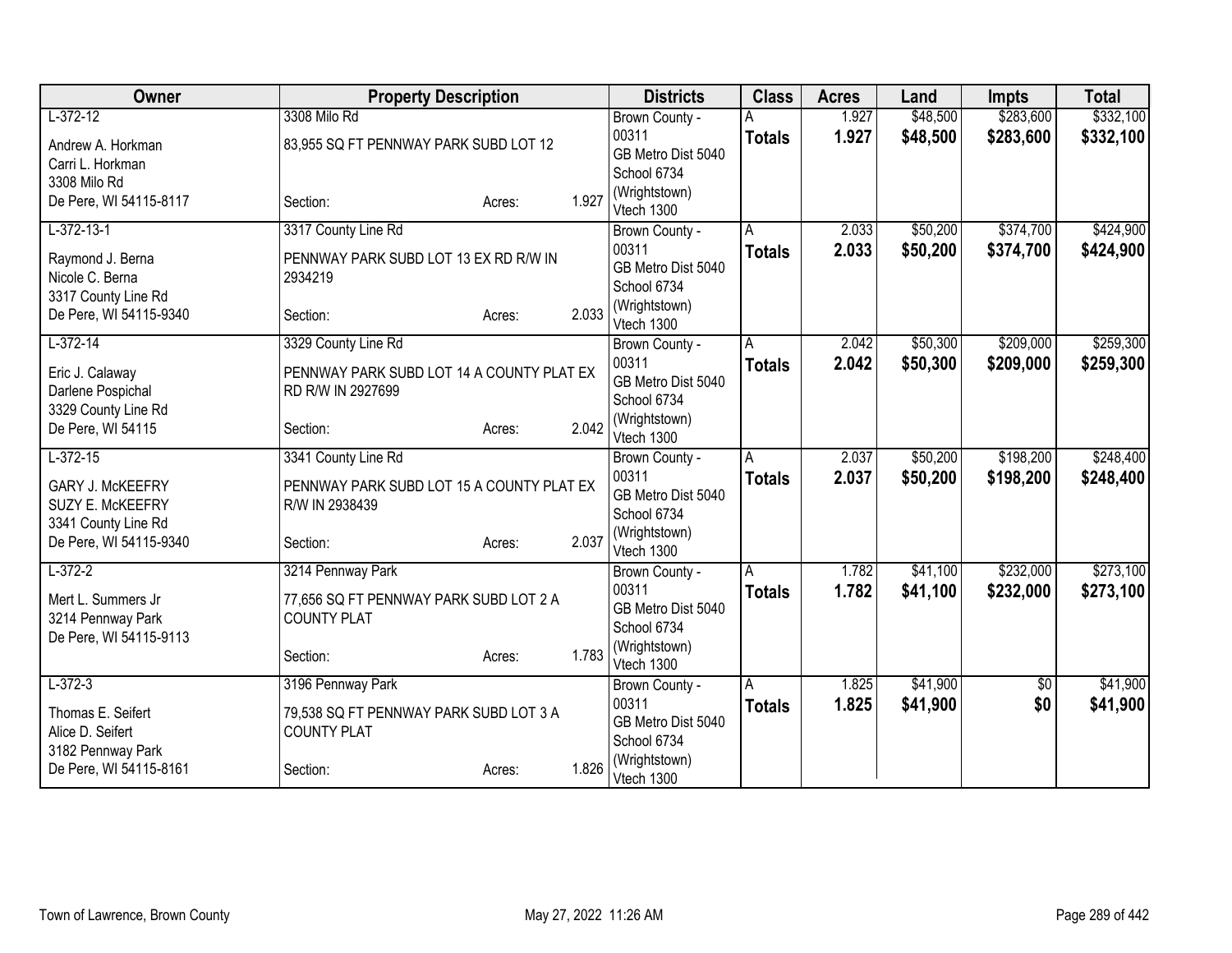| Owner                                                      | <b>Property Description</b>                                  |        |       | <b>Districts</b>                           | <b>Class</b>  | <b>Acres</b> | Land     | <b>Impts</b> | <b>Total</b> |
|------------------------------------------------------------|--------------------------------------------------------------|--------|-------|--------------------------------------------|---------------|--------------|----------|--------------|--------------|
| $L-372-4$                                                  | 3182 Pennway Park                                            |        |       | Brown County -                             |               | 1.801        | \$41,400 | \$317,400    | \$358,800    |
| Thomas E. Seifert<br>Alice D. Seifert<br>3182 Pennway Park | 78,462 SQ FT PENNWAY PARK SUBD LOT 4 A<br><b>COUNTY PLAT</b> |        |       | 00311<br>GB Metro Dist 5040<br>School 6734 | <b>Totals</b> | 1.801        | \$41,400 | \$317,400    | \$358,800    |
| De Pere, WI 54115-8161                                     | Section:                                                     | Acres: | 1.801 | (Wrightstown)<br>Vtech 1300                |               |              |          |              |              |
| $L-372-5$                                                  | 3168 Pennway Park                                            |        |       | Brown County -                             | A             | 1.895        | \$43,100 | \$217,000    | \$260,100    |
| Korey G. Klister<br>c/o Korey G Klister & Lo Lorrigan      | 82,570 SQ FT PENNWAY PARK SUBD LOT 5 A<br><b>COUNTY PLAT</b> |        |       | 00311<br>GB Metro Dist 5040<br>School 6734 | <b>Totals</b> | 1.895        | \$43,100 | \$217,000    | \$260,100    |
| 3168 Pennway Park<br>De Pere, WI 54115-8161                | Section:                                                     | Acres: | 1.896 | (Wrightstown)<br>Vtech 1300                |               |              |          |              |              |
| $L-372-6$                                                  | 3156 Pennway Park                                            |        |       | Brown County -                             | A             | 1.869        | \$42,600 | \$192,400    | \$235,000    |
| James D. Labs<br>Helen A. Labs<br>3156 Pennway Park        | 81,434 SQ FT PENNWAY PARK SUBD LOT 6 A<br><b>COUNTY PLAT</b> |        |       | 00311<br>GB Metro Dist 5040<br>School 6734 | <b>Totals</b> | 1.869        | \$42,600 | \$192,400    | \$235,000    |
| De Pere, WI 54115-8161                                     | Section:                                                     | Acres: | 1.869 | (Wrightstown)<br>Vtech 1300                |               |              |          |              |              |
| $L-372-7$                                                  | 3311 Milo Rd                                                 |        |       | Brown County -                             | A             | 1.855        | \$47,100 | \$230,600    | \$277,700    |
| James G. Ernst<br>Renee C. Ernst<br>3311 Milo Rd           | 80,818 SQ FT PENNWAY PARK SUBD LOT 7 A<br><b>COUNTY PLAT</b> |        |       | 00311<br>GB Metro Dist 5040<br>School 6734 | <b>Totals</b> | 1.855        | \$47,100 | \$230,600    | \$277,700    |
| De Pere, WI 54115-8117                                     | Section:                                                     | Acres: | 1.855 | (Wrightstown)<br>Vtech 1300                |               |              |          |              |              |
| $L-372-8$                                                  | 3327 Milo Rd                                                 |        |       | Brown County -                             | A             | 1.839        | \$46,800 | \$257,400    | \$304,200    |
| Michael F. Klasen<br>Carmen A. Klasen<br>3327 Milo Rd      | 82,489 SQ FT PENNWAY PARK SUBD LOT 8 A<br><b>COUNTY PLAT</b> |        |       | 00311<br>GB Metro Dist 5040<br>School 6734 | <b>Totals</b> | 1.839        | \$46,800 | \$257,400    | \$304,200    |
| De Pere, WI 54115-8117                                     | Section:                                                     | Acres: | 1.894 | (Wrightstown)<br>Vtech 1300                |               |              |          |              |              |
| $L-372-9$                                                  | 3351 Milo Rd                                                 |        |       | Brown County -                             | A             | 1.894        | \$47,900 | \$186,100    | \$234,000    |
| William J. Brice<br>3351 Milo Rd<br>De Pere, WI 54115-8117 | 82,517 SQ FT PENNWAY PARK SUBD LOT 9 A<br><b>COUNTY PLAT</b> |        |       | 00311<br>GB Metro Dist 5040<br>School 6734 | <b>Totals</b> | 1.894        | \$47,900 | \$186,100    | \$234,000    |
|                                                            | Section:                                                     | Acres: | 1.894 | (Wrightstown)<br>Vtech 1300                |               |              |          |              |              |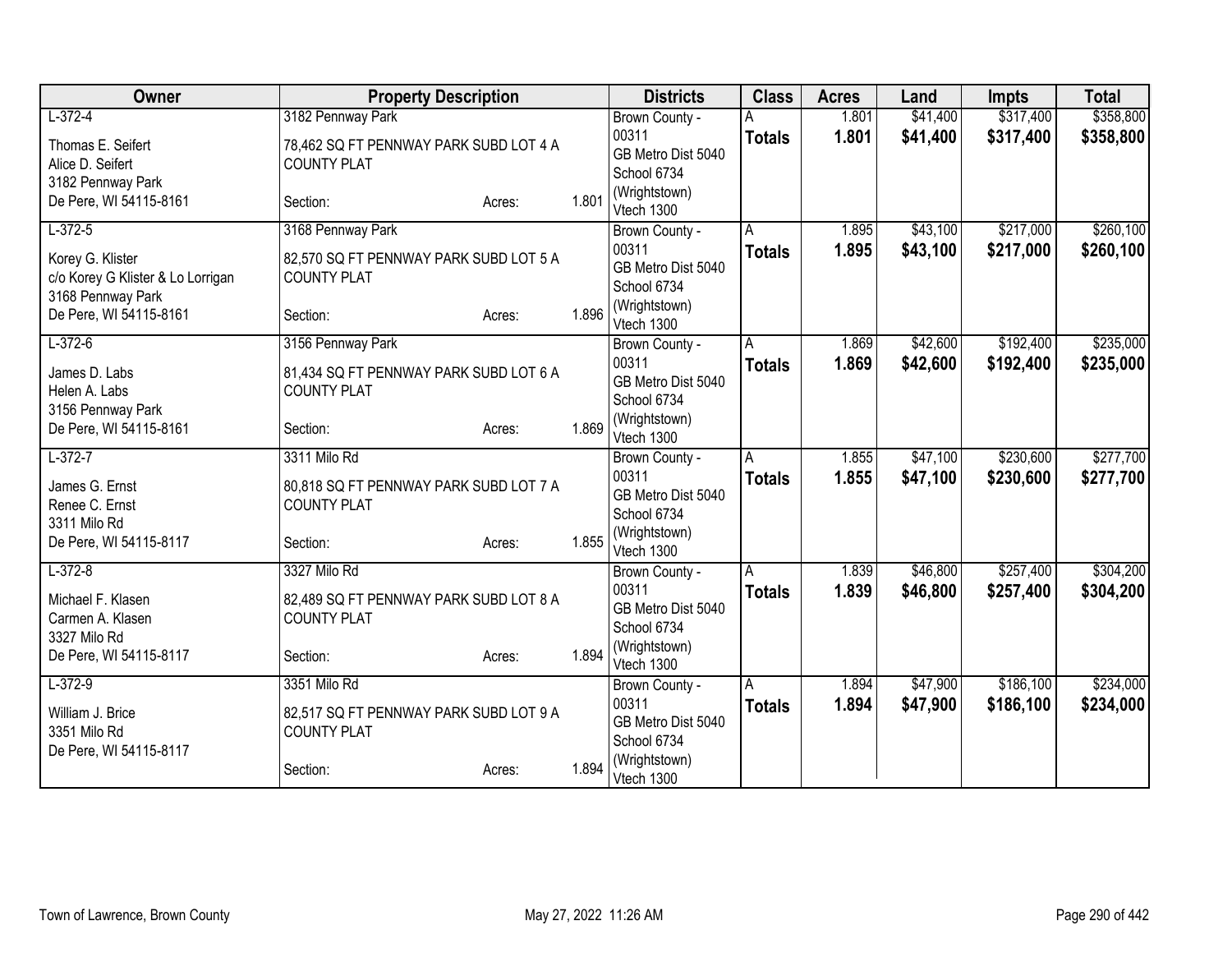| Owner                                                                            | <b>Property Description</b>                |        |       | <b>Districts</b>                 | <b>Class</b>   | <b>Acres</b> | Land     | <b>Impts</b> | <b>Total</b> |
|----------------------------------------------------------------------------------|--------------------------------------------|--------|-------|----------------------------------|----------------|--------------|----------|--------------|--------------|
| $L-373-1$                                                                        | 1377 Sand Acres Dr                         |        |       | GB Metro Dist 5040               |                | 1.689        | \$74,300 | \$148,000    | \$222,300    |
| Jordan P. Follett                                                                | 61,089 SQ FT ROLLING HILLS ESTATES LOT 1   |        |       | Brown County -                   | <b>Totals</b>  | 1.689        | \$74,300 | \$148,000    | \$222,300    |
| 1377 Sand Acres Dr                                                               |                                            |        |       | 00310                            |                |              |          |              |              |
| De Pere, WI 54115-9487                                                           |                                            |        |       | School 6328 (W                   |                |              |          |              |              |
|                                                                                  | Section:                                   | Acres: | 1.402 | DePere)                          |                |              |          |              |              |
| $L-373-13$                                                                       | 1653 Talus Cir                             |        |       | Vtech 1300<br>GB Metro Dist 5040 | A              | 3.444        | \$93,100 | \$225,100    | \$318,200    |
|                                                                                  |                                            |        |       | Brown County -                   | <b>Totals</b>  | 3.444        | \$93,100 | \$225,100    | \$318,200    |
| Henrickson Donald R & Judy A Family                                              | 150,037 SQ FT ROLLING HILLS ESTATES LOT 13 |        |       | 00310                            |                |              |          |              |              |
| Trust                                                                            |                                            |        |       | School 6328 (W                   |                |              |          |              |              |
| c/o Donald Henrickson                                                            |                                            |        |       | DePere)                          |                |              |          |              |              |
| 1653 Talus Cir                                                                   | Section:                                   | Acres: | 3.444 | Vtech 1300                       |                |              |          |              |              |
| De Pere, WI 54115-9488<br>$L-373-14$                                             | 1659 Talus Cir                             |        |       |                                  |                | 1.553        | \$70,500 | \$184,800    | \$255,300    |
|                                                                                  |                                            |        |       | GB Metro Dist 5040               | A              |              |          |              |              |
| Counihan Timothy P & Kim M Revocable   52,937 SQ FT ROLLING HILLS ESTATES LOT 14 |                                            |        |       | Brown County -<br>00310          | <b>Totals</b>  | 1.553        | \$70,500 | \$184,800    | \$255,300    |
| Trust                                                                            |                                            |        |       | School 6328 (W                   |                |              |          |              |              |
| c/o Timothy P & Kim M Counihan                                                   |                                            |        |       | DePere)                          |                |              |          |              |              |
| 1659 Talus Cir                                                                   | Section:                                   | Acres: | 1.215 | Vtech 1300                       |                |              |          |              |              |
| De Pere, WI 54115-9488                                                           |                                            |        |       |                                  |                |              |          |              |              |
| $L-373-15$                                                                       | 1665 Talus Cir                             |        |       | GB Metro Dist 5040               | $\overline{A}$ | 1.140        | \$58,900 | \$262,500    | \$321,400    |
| Patrick J. Daanen                                                                | 49,104 SQ FT ROLLING HILLS ESTATES LOT 15  |        |       | Brown County -<br>00310          | <b>Totals</b>  | 1.140        | \$58,900 | \$262,500    | \$321,400    |
| Cheri L. Daanen                                                                  |                                            |        |       | School 6328 (W                   |                |              |          |              |              |
| 1665 Talus Cir                                                                   |                                            |        |       | DePere)                          |                |              |          |              |              |
| De Pere, WI 54115-9488                                                           | Section:                                   | Acres: | 1.127 | Vtech 1300                       |                |              |          |              |              |
| $L-373-16$                                                                       | 1668 Talus Cir                             |        |       | GB Metro Dist 5040               | $\overline{A}$ | 0.990        | \$54,700 | \$234,500    | \$289,200    |
| Sean S. Sanders                                                                  | 42,315 SQ FT ROLLING HILLS ESTATES LOT 16  |        |       | Brown County -                   | <b>Totals</b>  | 0.990        | \$54,700 | \$234,500    | \$289,200    |
| Susan M. Sanders                                                                 |                                            |        |       | 00310                            |                |              |          |              |              |
| 1668 Talus Cir                                                                   |                                            |        |       | School 6328 (W                   |                |              |          |              |              |
| De Pere, WI 54115-9488                                                           | Section:                                   | Acres: | 0.971 | DePere)                          |                |              |          |              |              |
|                                                                                  |                                            |        |       | Vtech 1300                       |                |              |          |              |              |
| $L-373-17$                                                                       | 1644 Talus Cir                             |        |       | GB Metro Dist 5040               | A              | 1.190        | \$60,300 | \$202,900    | \$263,200    |
| Roger J. Nienhaus                                                                | 51,072 SQ FT ROLLING HILLS ESTATES LOT 17  |        |       | Brown County -<br>00310          | <b>Totals</b>  | 1.190        | \$60,300 | \$202,900    | \$263,200    |
| Karen A. Nienhaus                                                                |                                            |        |       | School 6328 (W                   |                |              |          |              |              |
| 1644 Talus Cir                                                                   |                                            |        |       | DePere)                          |                |              |          |              |              |
| De Pere, WI 54115-9488                                                           | Section:                                   | Acres: | 1.172 | Vtech 1300                       |                |              |          |              |              |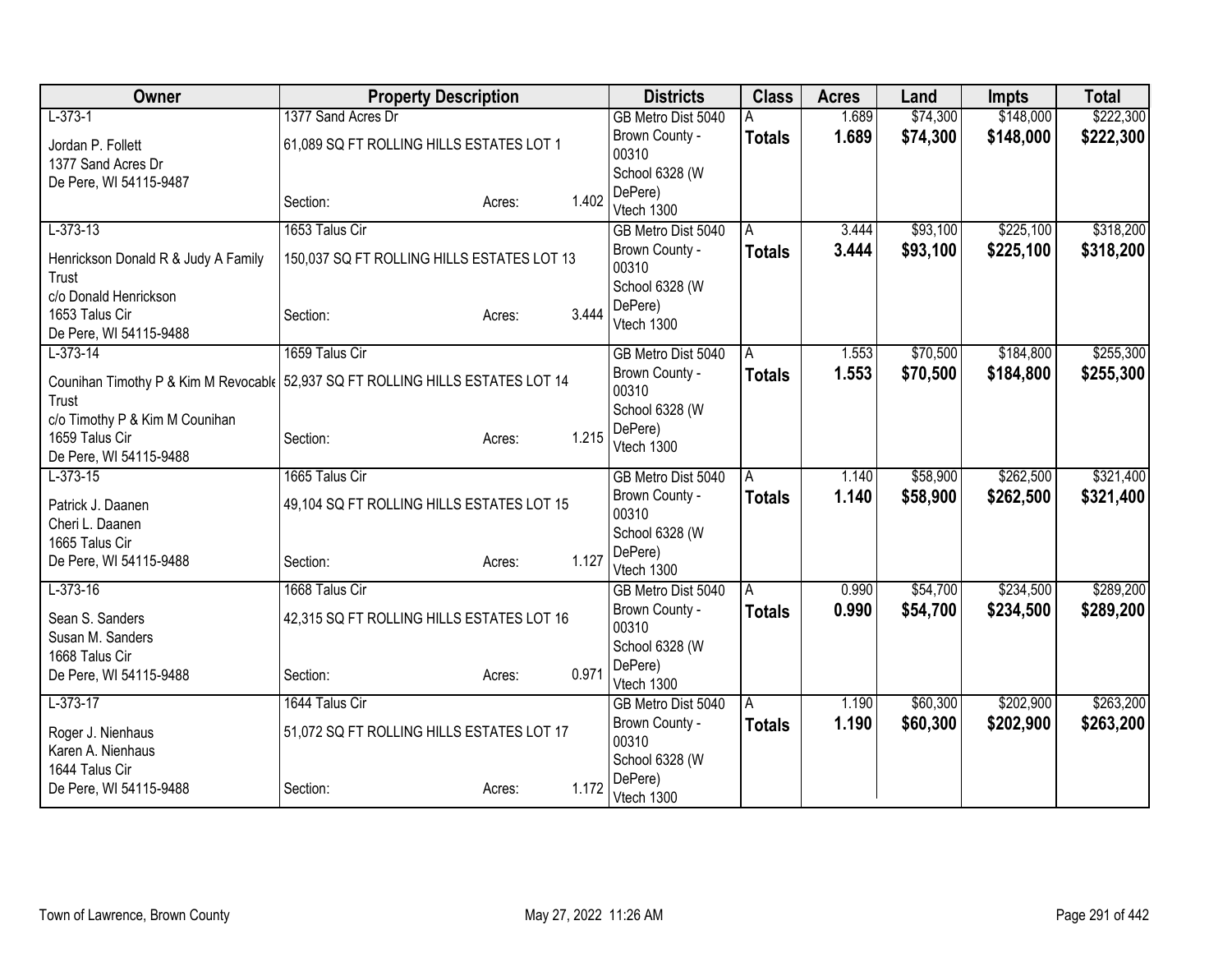| Owner                  | <b>Property Description</b>               |        |       | <b>Districts</b>                 | <b>Class</b>  | <b>Acres</b> | Land      | <b>Impts</b> | <b>Total</b> |
|------------------------|-------------------------------------------|--------|-------|----------------------------------|---------------|--------------|-----------|--------------|--------------|
| $L-373-18$             | 1620 Talus Cir                            |        |       | GB Metro Dist 5040               |               | 1.200        | \$60,600  | \$216,000    | \$276,600    |
| Christopher C. Cramer  | 50,824 SQ FT ROLLING HILLS ESTATES LOT 18 |        |       | Brown County -                   | <b>Totals</b> | 1.200        | \$60,600  | \$216,000    | \$276,600    |
| c/o Christopher C. Niu |                                           |        |       | 00310                            |               |              |           |              |              |
| 1620 Talus Cir         |                                           |        |       | School 6328 (W                   |               |              |           |              |              |
| De Pere, WI 54115-9488 | Section:                                  | Acres: | 1.167 | DePere)<br>Vtech 1300            |               |              |           |              |              |
| $L-373-19$             | 1596 Talus Cir                            |        |       | GB Metro Dist 5040               | A             | 1.200        | \$60,600  | \$186,800    | \$247,400    |
|                        |                                           |        |       | Brown County -                   | <b>Totals</b> | 1.200        | \$60,600  | \$186,800    | \$247,400    |
| Ricky M. Johnson       | 54,971 SQ FT ROLLING HILLS ESTATES LOT 19 |        |       | 00310                            |               |              |           |              |              |
| 1596 Talus Cir         |                                           |        |       | School 6328 (W                   |               |              |           |              |              |
| De Pere, WI 54115-9488 |                                           |        |       | DePere)                          |               |              |           |              |              |
|                        | Section:                                  | Acres: | 1.262 | Vtech 1300                       |               |              |           |              |              |
| $L-373-2$              | 1593 Talus Cir                            |        |       | GB Metro Dist 5040               | A             | 1.124        | \$58,500  | \$225,000    | \$283,500    |
| Jacob J. Klee          | 42,223 SQ FT ROLLING HILLS ESTATES LOT 2  |        |       | Brown County -                   | <b>Totals</b> | 1.124        | \$58,500  | \$225,000    | \$283,500    |
| 1593 Talus Cir         |                                           |        |       | 00310                            |               |              |           |              |              |
| De Pere, WI 54115-9488 |                                           |        |       | School 6328 (W                   |               |              |           |              |              |
|                        | Section:                                  | Acres: | 0.969 | DePere)                          |               |              |           |              |              |
| $L-373-3$              | 1595 Talus Cir                            |        |       | Vtech 1300<br>GB Metro Dist 5040 | A             | 2.201        | \$84,400  | \$284,500    | \$368,900    |
|                        |                                           |        |       | Brown County -                   |               | 2.201        | \$84,400  | \$284,500    |              |
| Austin L. Mannering    | 87,465 SQ FT ROLLING HILLS ESTATES LOT 3  |        |       | 00310                            | <b>Totals</b> |              |           |              | \$368,900    |
| 1595 Talus Cir         |                                           |        |       | School 6328 (W                   |               |              |           |              |              |
| De Pere, WI 54115      |                                           |        |       | DePere)                          |               |              |           |              |              |
|                        | Section:                                  | Acres: | 2.008 | Vtech 1300                       |               |              |           |              |              |
| $L-373-4$              | 1599 Talus Cir                            |        |       | GB Metro Dist 5040               | l A           | 2.115        | \$113,100 | \$263,000    | \$376,100    |
| Kyle A. Wagner         | 87,736 SQ FT ROLLING HILLS ESTATES LOT 4  |        |       | Brown County -                   | <b>Totals</b> | 2.115        | \$113,100 | \$263,000    | \$376,100    |
| Tammy S. Wagner        |                                           |        |       | 00310                            |               |              |           |              |              |
| 1599 Talus Cir         |                                           |        |       | School 6328 (W                   |               |              |           |              |              |
| De Pere, WI 54115-9488 | Section:                                  | Acres: | 2.014 | DePere)                          |               |              |           |              |              |
|                        | 1605 Talus Cir                            |        |       | Vtech 1300                       |               |              |           |              |              |
| $L-373-5$              |                                           |        |       | GB Metro Dist 5040               | l A           | 2.631        | \$111,500 | \$254,400    | \$365,900    |
| Kevin Lezotte Trust    | 103,681 SQ FT ROLLING HILLS ESTATES LOT 5 |        |       | Brown County -<br>00310          | <b>Totals</b> | 2.631        | \$111,500 | \$254,400    | \$365,900    |
| 1605 Talus Cir         |                                           |        |       | School 6328 (W                   |               |              |           |              |              |
| De Pere, WI 54115      |                                           |        |       | DePere)                          |               |              |           |              |              |
|                        | Section:                                  | Acres: | 2.380 | Vtech 1300                       |               |              |           |              |              |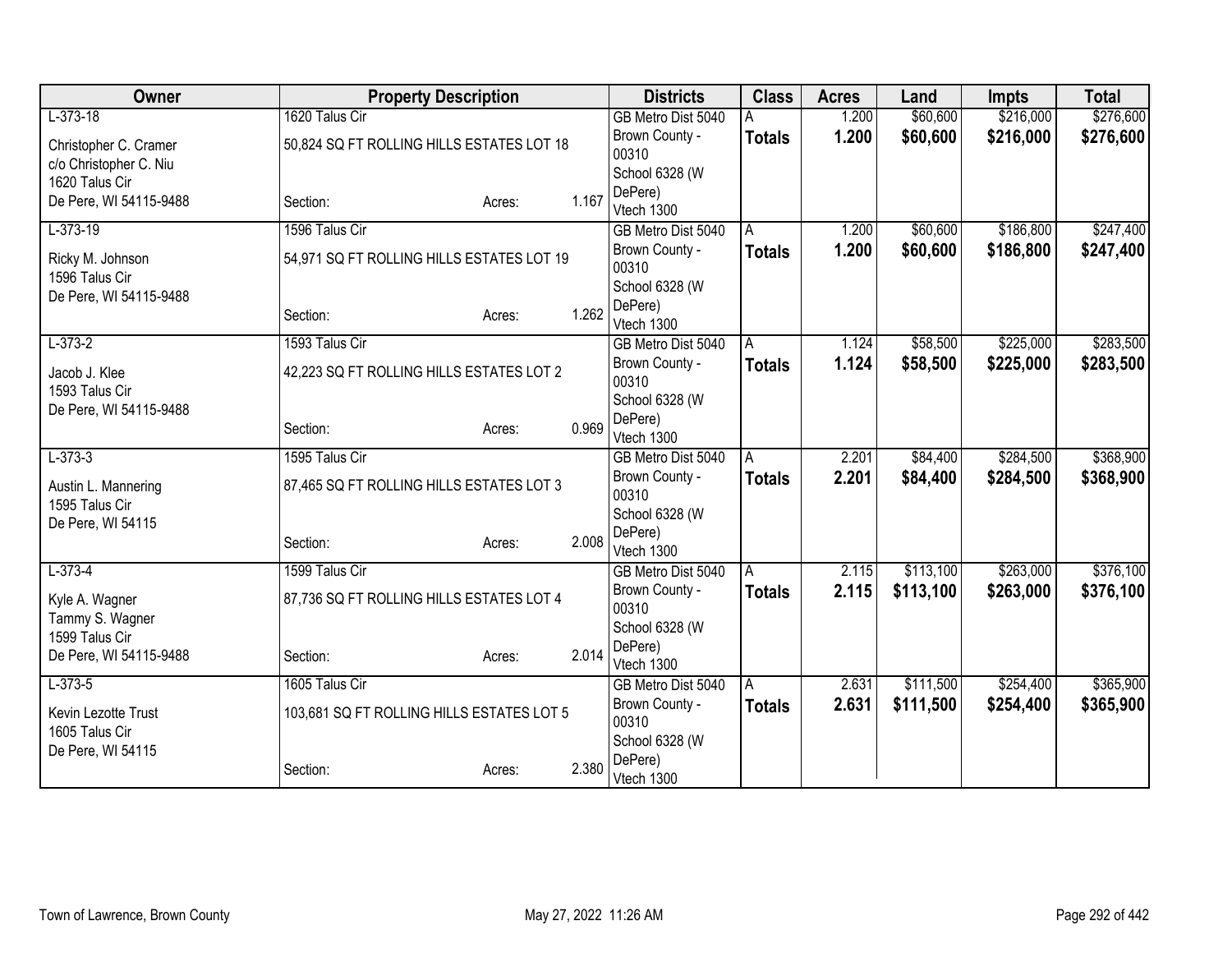| Owner                          | <b>Property Description</b>         |        |       | <b>Districts</b>                     | <b>Class</b>  | <b>Acres</b> | Land     | <b>Impts</b> | <b>Total</b> |
|--------------------------------|-------------------------------------|--------|-------|--------------------------------------|---------------|--------------|----------|--------------|--------------|
| $L-373-51$                     | 1770 Crimson Ct                     |        |       | GB Metro Dist 5040                   |               | 0.462        | \$56,100 | \$211,500    | \$267,600    |
| Daniel J. Vandedreeke et al    | 20,125 SQ FT ROSEWOOD ESTATES LOT 1 |        |       | Brown County -                       | <b>Totals</b> | 0.462        | \$56,100 | \$211,500    | \$267,600    |
| c/o Daniel V. De Kreeke        |                                     |        |       | 00310                                |               |              |          |              |              |
| 1770 Crimson Ct                |                                     |        |       | School 6328 (W                       |               |              |          |              |              |
| Depere, WI 54115-9583          | Section:                            | Acres: | 0.462 | DePere)<br>Vtech 1300                |               |              |          |              |              |
| $L-373-52$                     | 1758 Crimson Ct                     |        |       | GB Metro Dist 5040                   | A             | 0.462        | \$56,100 | \$291,500    | \$347,600    |
|                                |                                     |        |       | Brown County -                       | <b>Totals</b> | 0.462        | \$56,100 | \$291,500    | \$347,600    |
| Michael D. Dietzen             | 20,125 SQ FT ROSEWOOD ESTATES LOT 2 |        |       | 00310                                |               |              |          |              |              |
| 1758 Crimson Ct                |                                     |        |       | School 6328 (W                       |               |              |          |              |              |
| Depere, WI 54115-9583          |                                     |        |       | DePere)                              |               |              |          |              |              |
|                                | Section:                            | Acres: | 0.462 | Vtech 1300                           |               |              |          |              |              |
| $L-373-53$                     | 1746 Crimson Ct                     |        |       | GB Metro Dist 5040                   | A             | 0.462        | \$56,100 | \$321,000    | \$377,100    |
| Christian B. Linssen           | 20,125 SQ FT ROSEWOOD ESTATES LOT 3 |        |       | Brown County -                       | <b>Totals</b> | 0.462        | \$56,100 | \$321,000    | \$377,100    |
| Tami J. Linssen                |                                     |        |       | 00310                                |               |              |          |              |              |
| 1746 Crimson Ct                |                                     |        |       | School 6328 (W                       |               |              |          |              |              |
| De Pere, WI 54115-9583         | Section:                            | Acres: | 0.462 | DePere)                              |               |              |          |              |              |
|                                | 1736 Crimson Ct                     |        |       | Vtech 1300                           |               | 0.462        |          | \$255,000    | \$311,100    |
| $L-373-54$                     |                                     |        |       | GB Metro Dist 5040<br>Brown County - | A             | 0.462        | \$56,100 | \$255,000    |              |
| Richard J. Delmarcelle         | 20,125 SQ FT ROSEWOOD ESTATES LOT 4 |        |       | 00310                                | <b>Totals</b> |              | \$56,100 |              | \$311,100    |
| c/o Richard Del Marcelle Smits |                                     |        |       | School 6328 (W                       |               |              |          |              |              |
| 1736 Crimson Ct                |                                     |        |       | DePere)                              |               |              |          |              |              |
| De Pere, WI 54115-9583         | Section:                            | Acres: | 0.462 | Vtech 1300                           |               |              |          |              |              |
| $L-373-55$                     | 1728 Crimson Ct                     |        |       | GB Metro Dist 5040                   | A             | 0.462        | \$56,100 | \$293,200    | \$349,300    |
| Kevin E. Pawlak                | 20,125 SQ FT ROSEWOOD ESTATES LOT 5 |        |       | Brown County -                       | <b>Totals</b> | 0.462        | \$56,100 | \$293,200    | \$349,300    |
| Linda M. Pawlak                |                                     |        |       | 00310                                |               |              |          |              |              |
| 1728 Crimson Ct                |                                     |        |       | School 6328 (W                       |               |              |          |              |              |
| De Pere, WI 54115-9583         | Section:                            | Acres: | 0.462 | DePere)                              |               |              |          |              |              |
| $L-373-56$                     |                                     |        |       | Vtech 1300                           |               | 0.496        | \$58,700 | \$284,500    | \$343,200    |
|                                | 1585 Tiffany Ct                     |        |       | GB Metro Dist 5040<br>Brown County - | A             |              |          |              |              |
| Jeffrey D. Vogels              | 21,645 SQ FT ROSEWOOD ESTATES LOT 6 |        |       | 00310                                | Totals        | 0.496        | \$58,700 | \$284,500    | \$343,200    |
| Katherine A. Vogels            |                                     |        |       | School 6328 (W                       |               |              |          |              |              |
| 1585 Tiffany Ct                |                                     |        |       | DePere)                              |               |              |          |              |              |
| De Pere, WI 54115-9042         | Section:                            | Acres: | 0.497 | Vtech 1300                           |               |              |          |              |              |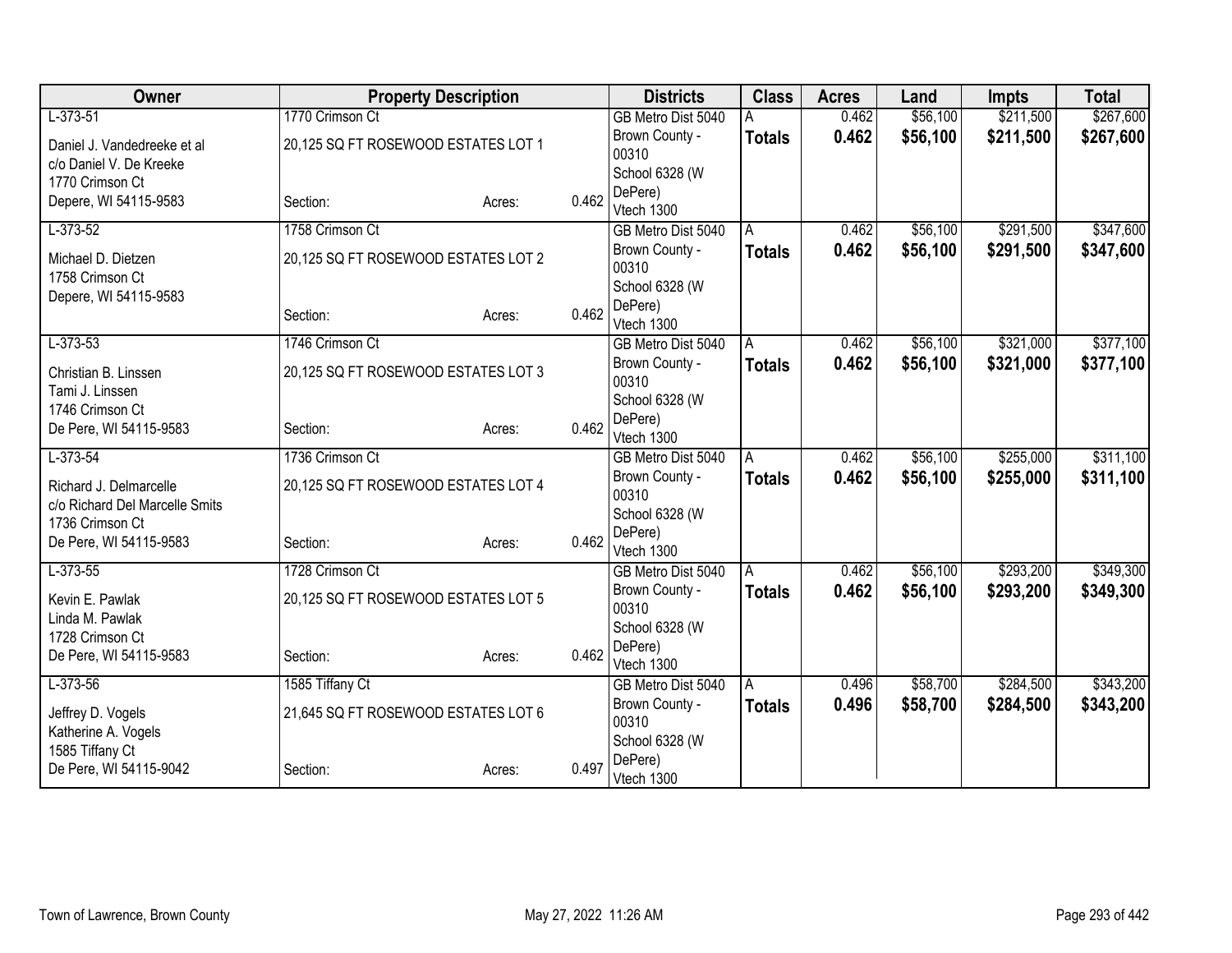| Owner                             | <b>Property Description</b>                   |        |       | <b>Districts</b>          | <b>Class</b>  | <b>Acres</b> | Land      | <b>Impts</b> | <b>Total</b> |
|-----------------------------------|-----------------------------------------------|--------|-------|---------------------------|---------------|--------------|-----------|--------------|--------------|
| $L-373-57$                        | 1597 Tiffany Ct                               |        |       | GB Metro Dist 5040        |               | 0.444        | \$54,600  | \$257,000    | \$311,600    |
| Schoendorf Family Revocable Trust | 19,359 SQ FT ROSEWOOD ESTATES LOT 7           |        |       | Brown County -            | <b>Totals</b> | 0.444        | \$54,600  | \$257,000    | \$311,600    |
| 1597 Tiffany Ct                   |                                               |        |       | 00310                     |               |              |           |              |              |
| De Pere, WI 54115-9042            |                                               |        |       | School 6328 (W            |               |              |           |              |              |
|                                   | Section:                                      | Acres: | 0.444 | DePere)<br>Vtech 1300     |               |              |           |              |              |
| $L-373-58$                        | 1609 Tiffany Ct                               |        |       | GB Metro Dist 5040        | A             | 0.482        | \$57,600  | \$255,000    | \$312,600    |
|                                   |                                               |        |       | Brown County -            | <b>Totals</b> | 0.482        | \$57,600  | \$255,000    | \$312,600    |
| Matthew J. Vanko                  | 21,032 SQ FT ROSEWOOD ESTATES LOT 8           |        |       | 00310                     |               |              |           |              |              |
| Amy M. Vanko<br>1609 Tiffany Ct   |                                               |        |       | School 6328 (W            |               |              |           |              |              |
| De Pere, WI 54115-9038            | Section:                                      | Acres: | 0.483 | DePere)                   |               |              |           |              |              |
|                                   |                                               |        |       | Vtech 1300                |               |              |           |              |              |
| $L-373-59$                        | 1617 Tiffany Ct                               |        |       | GB Metro Dist 5040        | A             | 0.449        | \$55,100  | \$278,000    | \$333,100    |
| David J. Vercauteren              | 21,766 SQ FT ROSEWOOD ESTATES LOT 9           |        |       | Brown County -            | <b>Totals</b> | 0.449        | \$55,100  | \$278,000    | \$333,100    |
| Cynthia S. Vercauteren            |                                               |        |       | 00310                     |               |              |           |              |              |
| 1617 Tiffany Ct                   |                                               |        |       | School 6328 (W<br>DePere) |               |              |           |              |              |
| De Pere, WI 54115-9038            | Section:                                      | Acres: | 0.500 | Vtech 1300                |               |              |           |              |              |
| $L-373-6$                         | 1611 Talus Cir                                |        |       | GB Metro Dist 5040        | A             | 4.116        | \$132,000 | \$221,000    | \$353,000    |
| Patrick J. Albers                 | 152,059 SQ FT M/L ROLLING HILLS ESTATES LOT 6 |        |       | Brown County -            | <b>Totals</b> | 4.116        | \$132,000 | \$221,000    | \$353,000    |
| Patricia Albers                   |                                               |        |       | 00310                     |               |              |           |              |              |
| 1611 Talus Cir                    |                                               |        |       | School 6328 (W            |               |              |           |              |              |
| De Pere, WI 54115-9488            | Section:                                      | Acres: | 3.491 | DePere)<br>Vtech 1300     |               |              |           |              |              |
| $L-373-60$                        | 1629 Tiffany Ct                               |        |       | GB Metro Dist 5040        | A             | 0.493        | \$58,400  | \$234,000    | \$292,400    |
|                                   |                                               |        |       | Brown County -            | <b>Totals</b> | 0.493        | \$58,400  | \$234,000    | \$292,400    |
| James W. Collins                  | 21,505 SQ FT ROSEWOOD ESTATES LOT 10          |        |       | 00310                     |               |              |           |              |              |
| Judy A. Collins                   |                                               |        |       | School 6328 (W            |               |              |           |              |              |
| 1629 Tiffany Ct                   |                                               |        |       | DePere)                   |               |              |           |              |              |
| De Pere, WI 54115-9038            | Section:                                      | Acres: | 0.494 | Vtech 1300                |               |              |           |              |              |
| $L-373-61$                        | 1635 Tiffany Ct                               |        |       | GB Metro Dist 5040        | A             | 0.757        | \$72,700  | \$242,500    | \$315,200    |
| Treml Grace A Revocable Trust     | 33,018 SQ FT ROSEWOOD ESTATES LOT 11          |        |       | Brown County -            | <b>Totals</b> | 0.757        | \$72,700  | \$242,500    | \$315,200    |
| c/o Grace A. Treml                |                                               |        |       | 00310                     |               |              |           |              |              |
| 1635 Tiffany Ct                   |                                               |        |       | School 6328 (W            |               |              |           |              |              |
| De Pere, WI 54115-9038            | Section:                                      | Acres: | 0.758 | DePere)<br>Vtech 1300     |               |              |           |              |              |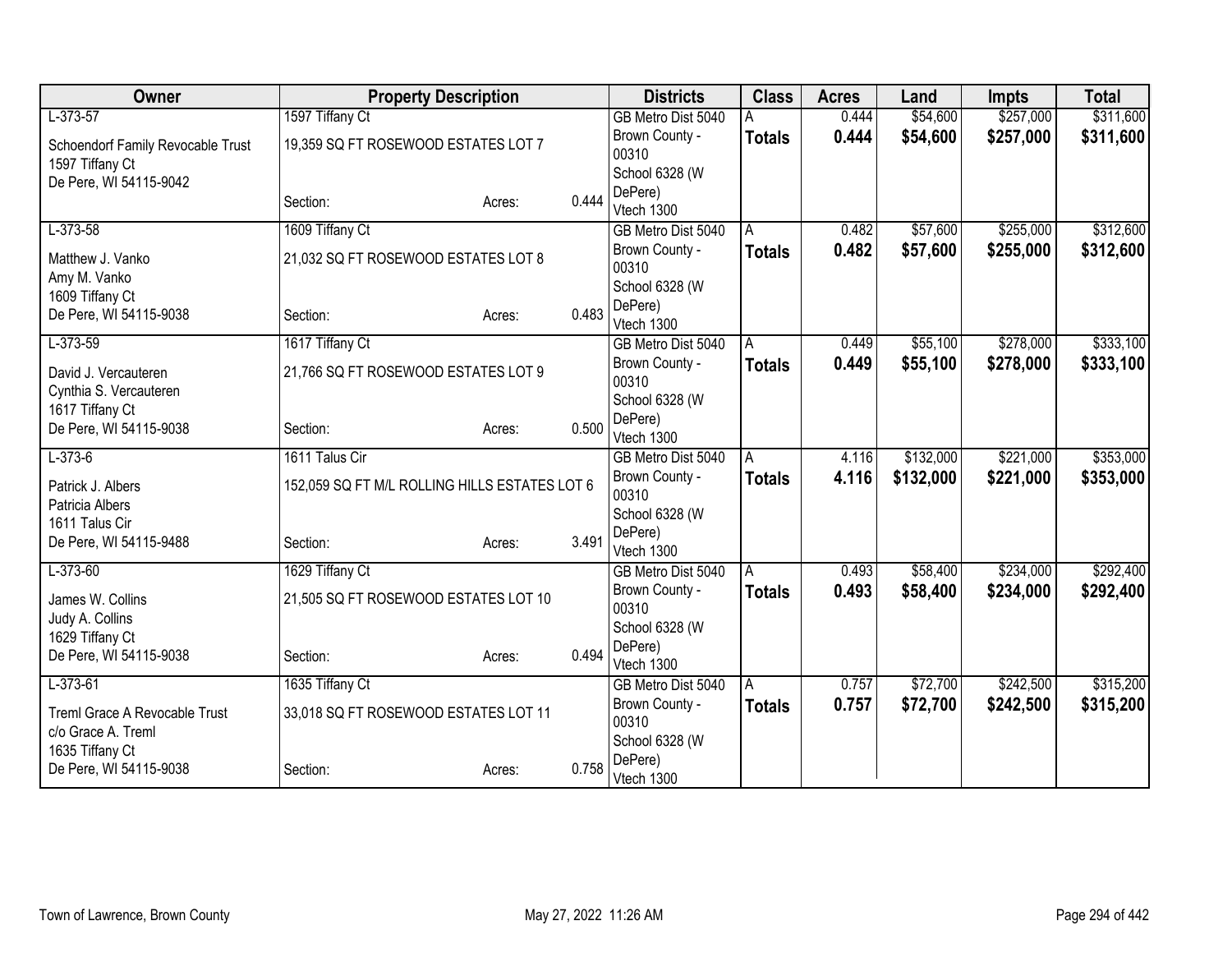| <b>Owner</b>                                           | <b>Property Description</b>          |        |       | <b>Districts</b>                     | <b>Class</b>  | <b>Acres</b>   | Land                 | <b>Impts</b>           | <b>Total</b> |
|--------------------------------------------------------|--------------------------------------|--------|-------|--------------------------------------|---------------|----------------|----------------------|------------------------|--------------|
| $L-373-62$                                             | 1638 Tiffany Ct                      |        |       | GB Metro Dist 5040                   |               | 0.836          | \$74,500             | \$277,000              | \$351,500    |
| Steven D. Nohr                                         | 36,423 SQ FT ROSEWOOD ESTATES LOT 12 |        |       | Brown County -                       | <b>Totals</b> | 0.836          | \$74,500             | \$277,000              | \$351,500    |
| Barbara A. Nohr                                        |                                      |        |       | 00310                                |               |                |                      |                        |              |
| 1638 Tiffany Ct                                        |                                      |        |       | School 6328 (W<br>DePere)            |               |                |                      |                        |              |
| De Pere, WI 54115-9038                                 | Section:                             | Acres: | 0.836 | Vtech 1300                           |               |                |                      |                        |              |
| $L-373-63$                                             | 1630 Tiffany Ct                      |        |       | GB Metro Dist 5040                   | A             | 0.581          | \$63,400             | \$248,900              | \$312,300    |
|                                                        |                                      |        |       | Brown County -                       | <b>Totals</b> | 0.581          | \$63,400             | \$248,900              | \$312,300    |
| Richard H. Wach et al                                  | 25,325 SQ FT ROSEWOOD ESTATES LOT 13 |        |       | 00310                                |               |                |                      |                        |              |
| c/o Ronald H Wach & Delp Richardson<br>1630 Tiffany Ct |                                      |        |       | School 6328 (W                       |               |                |                      |                        |              |
| De Pere, WI 54115-9038                                 | Section:                             | Acres: | 0.581 | DePere)                              |               |                |                      |                        |              |
|                                                        |                                      |        |       | Vtech 1300                           |               |                |                      |                        |              |
| $L-373-64$                                             | 1620 Tiffany Ct                      |        |       | GB Metro Dist 5040                   | A             | 0.555          | \$62,000             | \$246,000              | \$308,000    |
| Harvey F. Roffers                                      | 24,195 SQ FT ROSEWOOD ESTATES LOT 14 |        |       | Brown County -                       | <b>Totals</b> | 0.555          | \$62,000             | \$246,000              | \$308,000    |
| 1620 Tiffany Ct                                        |                                      |        |       | 00310                                |               |                |                      |                        |              |
| De Pere, WI 54115-9038                                 |                                      |        |       | School 6328 (W<br>DePere)            |               |                |                      |                        |              |
|                                                        | Section:                             | Acres: | 0.555 | Vtech 1300                           |               |                |                      |                        |              |
| $L-373-65$                                             | 1612 Tiffany Ct                      |        |       | GB Metro Dist 5040                   | A             | 0.541          | \$61,200             | \$282,000              | \$343,200    |
|                                                        | 23,600 SQ FT ROSEWOOD ESTATES LOT 15 |        |       | Brown County -                       | <b>Totals</b> | 0.541          | \$61,200             | \$282,000              | \$343,200    |
| Harp David L & Arlene A Revocable<br>Trust             |                                      |        |       | 00310                                |               |                |                      |                        |              |
| c/o David & Arlene Harp                                |                                      |        |       | School 6328 (W                       |               |                |                      |                        |              |
| 1612 Tiffany Ct                                        | Section:                             | Acres: | 0.542 | DePere)                              |               |                |                      |                        |              |
| De Pere, WI 54115-9038                                 |                                      |        |       | Vtech 1300                           |               |                |                      |                        |              |
| $L-373-66$                                             | 1598 Tiffany Ct                      |        |       | GB Metro Dist 5040                   | A             | 0.512          | \$59,700             | \$242,000              | \$301,700    |
| Peter J. Vansistine et al                              | 22,322 SQ FT ROSEWOOD ESTATES LOT 16 |        |       | Brown County -                       | <b>Totals</b> | 0.512          | \$59,700             | \$242,000              | \$301,700    |
| c/o Peter & Jean Van Sistine                           |                                      |        |       | 00310                                |               |                |                      |                        |              |
| 1598 Tiffany Ct                                        |                                      |        |       | School 6328 (W                       |               |                |                      |                        |              |
| De Pere, WI 54115-9042                                 | Section:                             | Acres: | 0.512 | DePere)                              |               |                |                      |                        |              |
|                                                        |                                      |        |       | Vtech 1300                           |               |                |                      |                        |              |
| $L-373-67$                                             | 1586 Tiffany Ct                      |        |       | GB Metro Dist 5040<br>Brown County - | A             | 0.643<br>0.643 | \$66,800<br>\$66,800 | \$288,500<br>\$288,500 | \$355,300    |
| Joseph A. Lewinski                                     | 28,017 SQ FT ROSEWOOD ESTATES LOT 17 |        |       | 00310                                | <b>Totals</b> |                |                      |                        | \$355,300    |
| 1586 Tiffany Ct                                        |                                      |        |       | School 6328 (W                       |               |                |                      |                        |              |
| De Pere, WI 54115                                      |                                      |        |       | DePere)                              |               |                |                      |                        |              |
|                                                        | Section:                             | Acres: | 0.643 | Vtech 1300                           |               |                |                      |                        |              |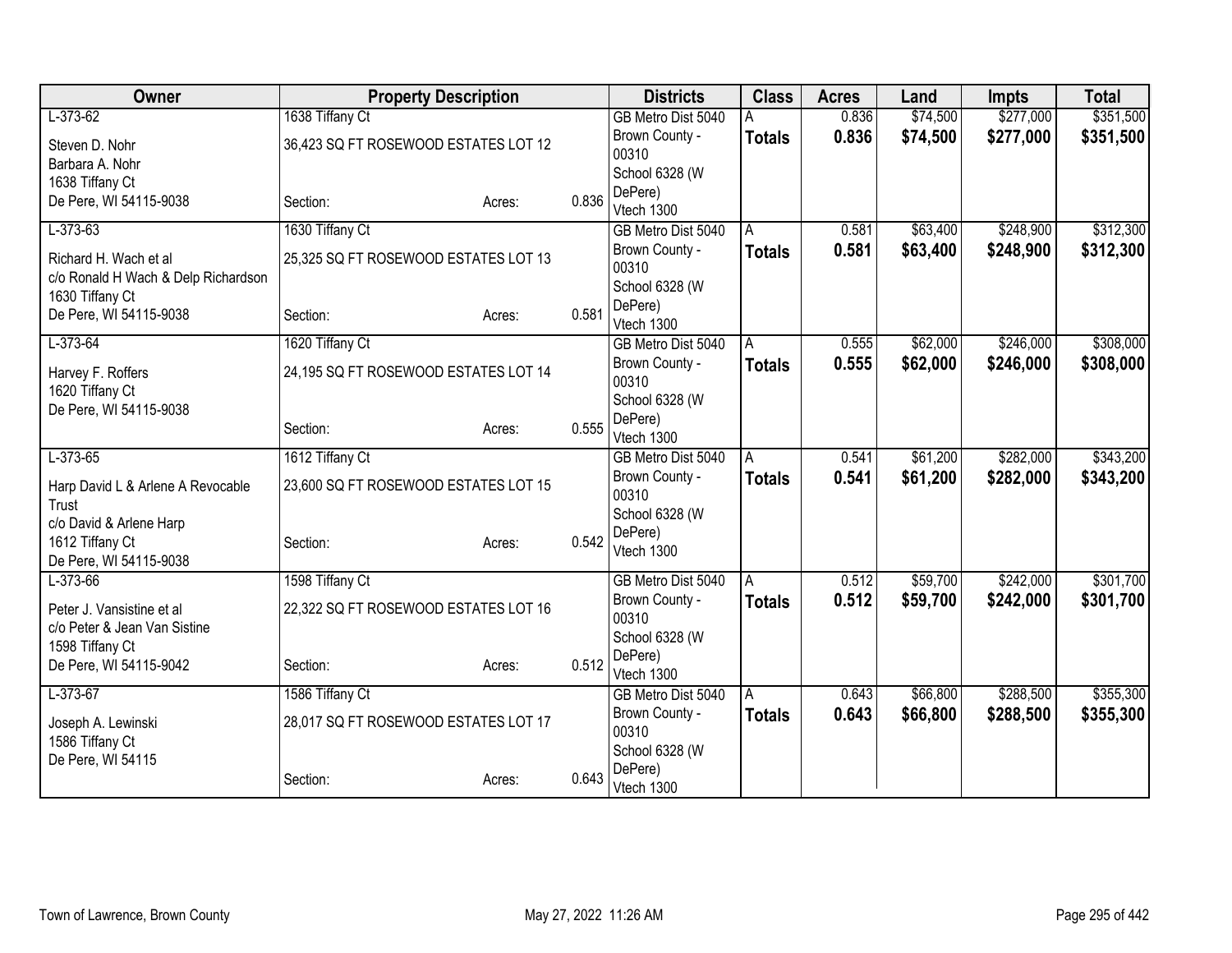| Owner                                       |                                               | <b>Property Description</b> |       | <b>Districts</b>          | <b>Class</b>  | <b>Acres</b>   | Land      | <b>Impts</b> | <b>Total</b> |
|---------------------------------------------|-----------------------------------------------|-----------------------------|-------|---------------------------|---------------|----------------|-----------|--------------|--------------|
| $L-373-68$                                  | 1775 Crimson Ct                               |                             |       | GB Metro Dist 5040        |               | 0.681          | \$68,800  | \$303,000    | \$371,800    |
| Renee B. Destache                           | 29,690 SQ FT ROSEWOOD ESTATES LOT 18          |                             |       | Brown County -            | <b>Totals</b> | 0.681          | \$68,800  | \$303,000    | \$371,800    |
| 1775 Crimson Ct                             |                                               |                             |       | 00310                     |               |                |           |              |              |
| De Pere, WI 54115-9047                      |                                               |                             |       | School 6328 (W            |               |                |           |              |              |
|                                             | Section:                                      | Acres:                      | 0.682 | DePere)<br>Vtech 1300     |               |                |           |              |              |
| $L-373-69$                                  | 1601 Sand Acres Dr                            |                             |       | GB Metro Dist 5040        | A             | 0.872          | \$75,300  | \$249,500    | \$324,800    |
|                                             |                                               |                             |       | Brown County -            | <b>Totals</b> | 0.872          | \$75,300  | \$249,500    | \$324,800    |
| Matthew D. Bablitch                         | 37,988 SQ FT ROSEWOOD ESTATES LOT 19          |                             |       | 00310                     |               |                |           |              |              |
| Katherine C. Bablitch<br>1601 Sand Acres Dr |                                               |                             |       | School 6328 (W            |               |                |           |              |              |
| De Pere, WI 54115                           | Section:                                      | Acres:                      | 0.872 | DePere)                   |               |                |           |              |              |
|                                             |                                               |                             |       | Vtech 1300                |               |                |           |              |              |
| $L-373-7$                                   | 1617 Talus Cir                                |                             |       | GB Metro Dist 5040        | A             | 4.787          | \$138,400 | \$219,600    | \$358,000    |
| Robert C. Mohar                             | 205,697 SQ FT ROLLING HILLS ESTATES LOT 7     |                             |       | Brown County -            | <b>Totals</b> | 4.787          | \$138,400 | \$219,600    | \$358,000    |
| Susan M. Mohar                              |                                               |                             |       | 00310                     |               |                |           |              |              |
| 1617 Talus Cir                              |                                               |                             |       | School 6328 (W<br>DePere) |               |                |           |              |              |
| De Pere, WI 54115-9488                      | Section:                                      | Acres:                      | 4.722 | Vtech 1300                |               |                |           |              |              |
| $L-373-8$                                   | 1623 Talus Cir                                |                             |       | GB Metro Dist 5040        | A             | 6.588          | \$119,700 | \$195,000    | \$314,700    |
| Henry Schmitt et al                         | 274,889 SQ FT ROLLING HILLS ESTATES LOT 8     |                             |       | Brown County -            | <b>Totals</b> | 6.588          | \$119,700 | \$195,000    | \$314,700    |
| c/o H J Schmitt & Jo Ann Schmitt            |                                               |                             |       | 00310                     |               |                |           |              |              |
| 1623 Talus Cir                              |                                               |                             |       | School 6328 (W            |               |                |           |              |              |
| De Pere, WI 54115-9488                      | Section:                                      | Acres:                      | 6.311 | DePere)                   |               |                |           |              |              |
|                                             |                                               |                             |       | Vtech 1300                |               |                |           |              |              |
| $L-373-9$                                   | 1629 Talus Cir                                |                             |       | GB Metro Dist 5040        | l A           | 8.053<br>8.053 | \$138,400 | \$312,500    | \$450,900    |
| Susan M. Anderson                           | 383,221 SQ FT M/L ROLLING HILLS ESTATES LOT 9 |                             |       | Brown County -<br>00310   | <b>Totals</b> |                | \$138,400 | \$312,500    | \$450,900    |
| 1629 Talus Cir                              |                                               |                             |       | School 6328 (W            |               |                |           |              |              |
| De Pere, WI 54115-9488                      |                                               |                             |       | DePere)                   |               |                |           |              |              |
|                                             | Section:                                      | Acres:                      | 8.798 | Vtech 1300                |               |                |           |              |              |
| $L-374-D-1$                                 | 1491 Sand Acres Dr                            |                             |       | GB Metro Dist 5040        | A             | 2.614          | \$87,300  | \$288,000    | \$375,300    |
| George M. Evans                             | 113,874 SQ FT SAND ACRES ESTATES LOT 1        |                             |       | Brown County -            | <b>Totals</b> | 2.614          | \$87,300  | \$288,000    | \$375,300    |
| Margaret E. Evans                           |                                               |                             |       | 00310                     |               |                |           |              |              |
| 1491 Sand Acres Dr                          |                                               |                             |       | School 6328 (W            |               |                |           |              |              |
| De Pere, WI 54115-9036                      | Section:                                      | Acres:                      | 2.614 | DePere)<br>Vtech 1300     |               |                |           |              |              |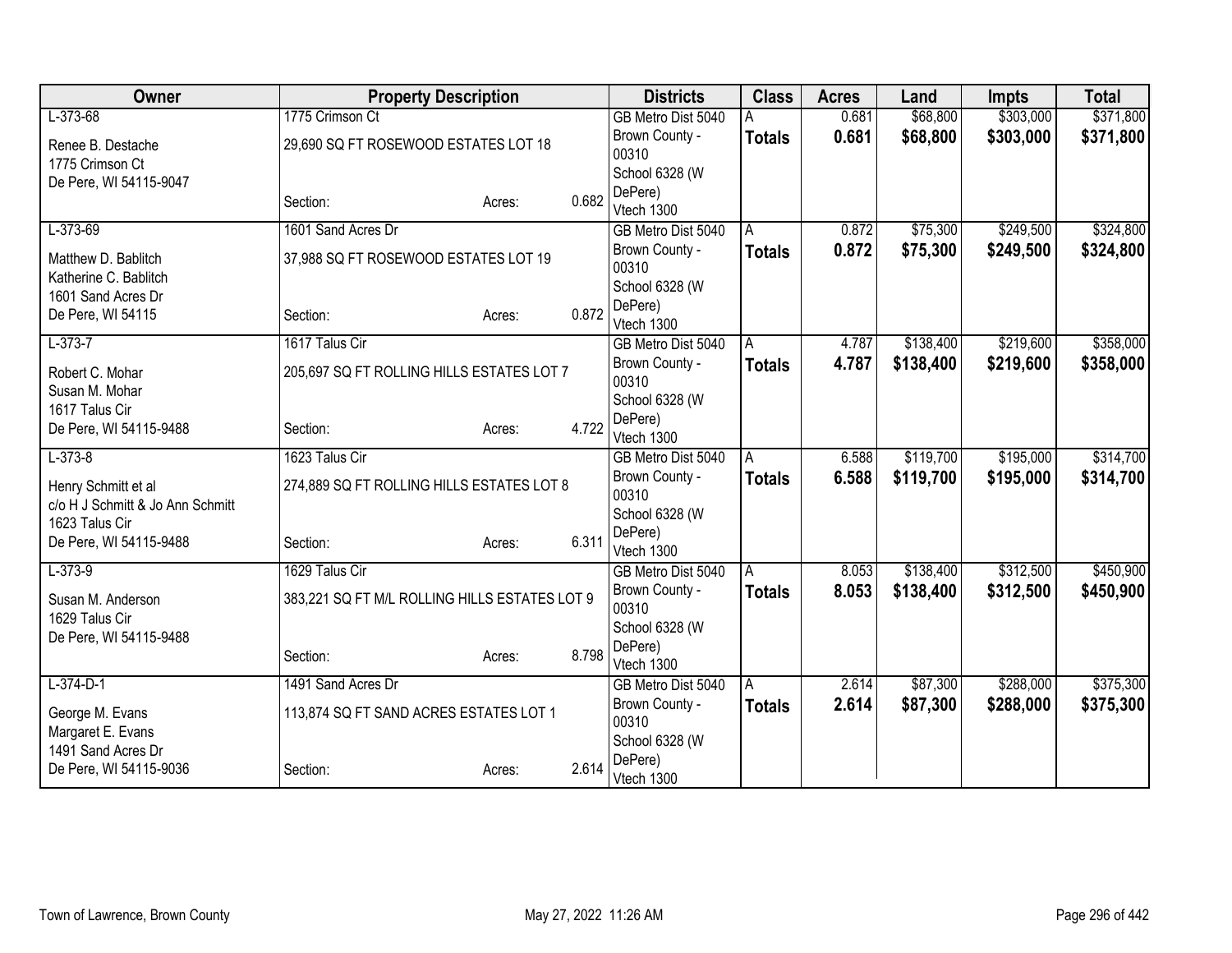| Owner                                       |                                           | <b>Property Description</b> |       | <b>Districts</b>                     | <b>Class</b>  | <b>Acres</b>   | Land     | <b>Impts</b> | <b>Total</b> |
|---------------------------------------------|-------------------------------------------|-----------------------------|-------|--------------------------------------|---------------|----------------|----------|--------------|--------------|
| $L-374-D-10$                                | 1426 Sand Acres Dr                        |                             |       | GB Metro Dist 5040                   |               | 1.102          | \$57,900 | \$250,600    | \$308,500    |
| <b>Robert Gillis</b>                        | 48,010 SQ FT SAND ACRES ESTATES LOT 10    |                             |       | Brown County -                       | <b>Totals</b> | 1.102          | \$57,900 | \$250,600    | \$308,500    |
| Amy M. Gillis                               |                                           |                             |       | 00310                                |               |                |          |              |              |
| 1426 Sand Acres Dr                          |                                           |                             |       | School 6328 (W                       |               |                |          |              |              |
| De Pere, WI 54115-9037                      | Section:                                  | Acres:                      | 1.102 | DePere)                              |               |                |          |              |              |
|                                             |                                           |                             |       | Vtech 1300                           |               |                |          |              |              |
| $L-374-D-11$                                | 1420 Sand Acres Dr                        |                             |       | GB Metro Dist 5040                   | A             | 1.712          | \$74,900 | \$257,900    | \$332,800    |
| Sean M. Gibbons                             | 74,586 SQ FT SAND ACRES ESTATES LOT 11 EX |                             |       | Brown County -<br>00310              | <b>Totals</b> | 1.712          | \$74,900 | \$257,900    | \$332,800    |
| Elizabeth U. Gibbons                        | 1558971                                   |                             |       | School 6328 (W                       |               |                |          |              |              |
| 1420 Sand Acres Dr                          |                                           |                             |       | DePere)                              |               |                |          |              |              |
| De Pere, WI 54115-9037                      | Section:                                  | Acres:                      | 1.712 | Vtech 1300                           |               |                |          |              |              |
| $L-374-D-12$                                | 1404 Sand Acres Dr                        |                             |       | GB Metro Dist 5040                   | A             | 1.639          | \$72,900 | \$266,000    | \$338,900    |
|                                             |                                           |                             |       | Brown County -                       | <b>Totals</b> | 1.639          | \$72,900 | \$266,000    | \$338,900    |
| Ebert Kenneth R Jr & Mary L Living          | 71,415 SQ FT SAND ACRES ESTATES LOT 12 EX |                             |       | 00310                                |               |                |          |              |              |
| Trust of 2005                               | 1558972 & PART OF LOT 11 DESC IN 1558971  |                             |       | School 6328 (W                       |               |                |          |              |              |
| c/o Kenneth R & Mary L Ebert<br>PO Box 5744 | Section:                                  |                             | 1.639 | DePere)                              |               |                |          |              |              |
| De Pere, WI 54115                           |                                           | Acres:                      |       | Vtech 1300                           |               |                |          |              |              |
| $L-374-D-2$                                 | 1473 Sand Acres Dr                        |                             |       | GB Metro Dist 5040                   | A             | 1.833          | \$78,300 | \$318,500    | \$396,800    |
|                                             |                                           |                             |       | Brown County -                       | <b>Totals</b> | 1.833          | \$78,300 | \$318,500    | \$396,800    |
| Jerry Draves                                | 79,884 SQ FT SAND ACRES ESTATES LOT 2     |                             |       | 00310                                |               |                |          |              |              |
| <b>Gwen Draves</b>                          |                                           |                             |       | School 6328 (W                       |               |                |          |              |              |
| 1473 Sand Acres Dr                          |                                           |                             | 1.834 | DePere)                              |               |                |          |              |              |
| De Pere, WI 54115-9036                      | Section:                                  | Acres:                      |       | Vtech 1300                           |               |                |          |              |              |
| $L-374-D-3$                                 | 1446 Sandy Springs Ct                     |                             |       | GB Metro Dist 5040                   | A             | 1.949          | \$81,600 | \$227,300    | \$308,900    |
| Eric J. Lebrun                              | 84,941 SQ FT SAND ACRES ESTATES LOT 3     |                             |       | Brown County -                       | Totals        | 1.949          | \$81,600 | \$227,300    | \$308,900    |
| Michelle L. Lebrun                          |                                           |                             |       | 00310                                |               |                |          |              |              |
| 1446 Sandy Springs Ct                       |                                           |                             |       | School 6328 (W                       |               |                |          |              |              |
| De Pere, WI 54115-9020                      | Section:                                  | Acres:                      | 1.950 | DePere)                              |               |                |          |              |              |
| $L-374-D-4$                                 |                                           |                             |       | Vtech 1300                           |               |                | \$80,100 | \$349,000    | \$429,100    |
|                                             | 1466 Sandy Springs Ct                     |                             |       | GB Metro Dist 5040<br>Brown County - | A             | 1.896<br>1.896 |          |              |              |
| Joshua R. Nolan                             | 82,626 SQ FT SAND ACRES ESTATES LOT 4     |                             |       | 00310                                | <b>Totals</b> |                | \$80,100 | \$349,000    | \$429,100    |
| Julie M. Nolan                              |                                           |                             |       | School 6328 (W                       |               |                |          |              |              |
| 1466 Sandy Springs Ct                       |                                           |                             |       | DePere)                              |               |                |          |              |              |
| De Pere, WI 54115                           | Section:                                  | Acres:                      | 1.897 | Vtech 1300                           |               |                |          |              |              |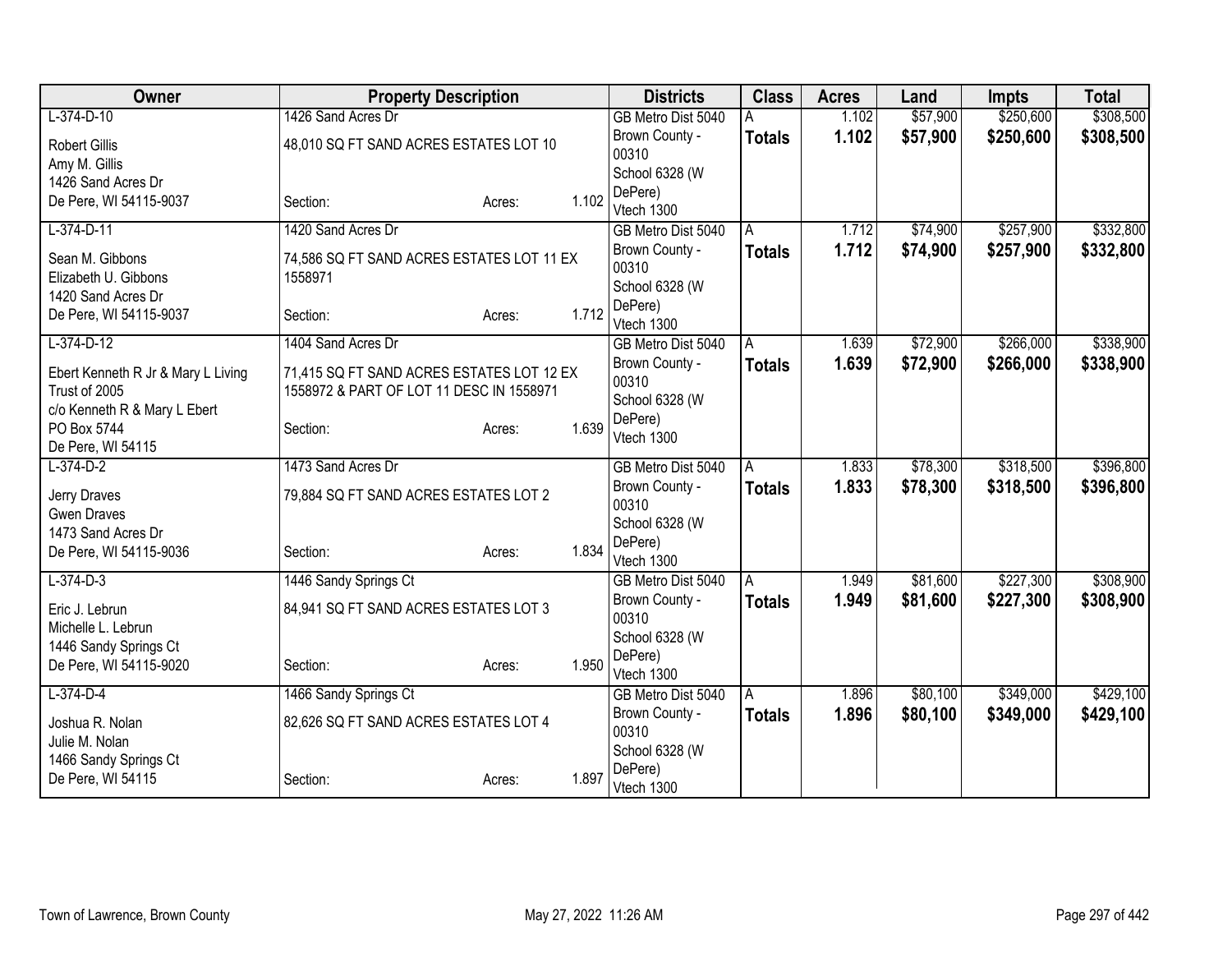| Owner                                          |                                       | <b>Property Description</b> |       | <b>Districts</b>          | <b>Class</b>  | <b>Acres</b> | Land     | <b>Impts</b> | <b>Total</b> |
|------------------------------------------------|---------------------------------------|-----------------------------|-------|---------------------------|---------------|--------------|----------|--------------|--------------|
| $L-374-D-5$                                    | 1467 Sandy Springs Ct                 |                             |       | GB Metro Dist 5040        |               | 1.310        | \$63,700 | \$279,500    | \$343,200    |
| Abts Living Trust                              | 57,085 SQ FT SAND ACRES ESTATES LOT 5 |                             |       | Brown County -            | <b>Totals</b> | 1.310        | \$63,700 | \$279,500    | \$343,200    |
| 1467 Sandy Springs Ct                          |                                       |                             |       | 00310                     |               |              |          |              |              |
| De Pere, WI 54115-9020                         |                                       |                             |       | School 6328 (W<br>DePere) |               |              |          |              |              |
|                                                | Section:                              | Acres:                      | 1.310 | Vtech 1300                |               |              |          |              |              |
| $L-374-D-6$                                    | 1449 Sandy Springs Ct                 |                             |       | GB Metro Dist 5040        | A             | 1.315        | \$63,800 | \$304,300    | \$368,100    |
|                                                |                                       |                             |       | Brown County -            | <b>Totals</b> | 1.315        | \$63,800 | \$304,300    | \$368,100    |
| Michael D. Rothering                           | 57,319 SQ FT SAND ACRES ESTATES LOT 6 |                             |       | 00310                     |               |              |          |              |              |
| c/o Michael R. Hernke<br>1449 Sandy Springs Ct |                                       |                             |       | School 6328 (W            |               |              |          |              |              |
| De Pere, WI 54115-9020                         | Section:                              | Acres:                      | 1.316 | DePere)                   |               |              |          |              |              |
|                                                |                                       |                             |       | Vtech 1300                |               |              |          |              |              |
| $L-374-D-7$                                    | 1423 Sand Acres Dr                    |                             |       | GB Metro Dist 5040        | A             | 1.661        | \$73,500 | \$363,000    | \$436,500    |
| Race D. Price                                  | 72,395 SQ FT SAND ACRES ESTATES LOT 7 |                             |       | Brown County -<br>00310   | <b>Totals</b> | 1.661        | \$73,500 | \$363,000    | \$436,500    |
| 1423 Sand Acres Dr                             |                                       |                             |       | School 6328 (W            |               |              |          |              |              |
| De Pere, WI 54115-9037                         |                                       |                             |       | DePere)                   |               |              |          |              |              |
|                                                | Section:                              | Acres:                      | 1.662 | Vtech 1300                |               |              |          |              |              |
| $L-374-D-8$                                    | 1456 Sand Acres Dr                    |                             |       | GB Metro Dist 5040        | A             | 0.978        | \$54,200 | \$197,700    | \$251,900    |
| James D. Janssen                               | 42,624 SQ FT SAND ACRES ESTATES LOT 8 |                             |       | Brown County -            | <b>Totals</b> | 0.978        | \$54,200 | \$197,700    | \$251,900    |
| Carolyn A. Janssen                             |                                       |                             |       | 00310                     |               |              |          |              |              |
| 1456 Sand Acres Dr                             |                                       |                             |       | School 6328 (W            |               |              |          |              |              |
| De Pere, WI 54115-9036                         | Section:                              | Acres:                      | 0.979 | DePere)<br>Vtech 1300     |               |              |          |              |              |
| $L-374-D-9$                                    | 1436 Sand Acres Dr                    |                             |       | GB Metro Dist 5040        | A             | 0.919        | \$52,200 | \$211,000    | \$263,200    |
|                                                |                                       |                             |       | Brown County -            | <b>Totals</b> | 0.919        | \$52,200 | \$211,000    | \$263,200    |
| Travis T. Goodman                              | 40,064 SQ FT SAND ACRES ESTATES LOT 9 |                             |       | 00310                     |               |              |          |              |              |
| Jamie R. Goodman                               |                                       |                             |       | School 6328 (W            |               |              |          |              |              |
| 1436 Sand Acres Dr<br>De Pere, WI 54115-9036   | Section:                              |                             | 0.920 | DePere)                   |               |              |          |              |              |
|                                                |                                       | Acres:                      |       | Vtech 1300                |               |              |          |              |              |
| $L-374-M-1$                                    | Sundown Ln                            |                             |       | GB Metro Dist 5040        | A             | 0.378        | \$32,700 | \$0          | \$32,700     |
| Tuesburg Jacqueline a Trust                    | 16,481 SQ FT SMITS SUBD LOT 1         |                             |       | Brown County -            | <b>Totals</b> | 0.378        | \$32,700 | \$0          | \$32,700     |
| c/o Jacqueline A. Tuesburg                     |                                       |                             |       | 00310<br>School 6328 (W   |               |              |          |              |              |
| 1304 Sundown Ln                                |                                       |                             |       | DePere)                   |               |              |          |              |              |
| De Pere, WI 54115-9503                         | Section:                              | Acres:                      | 0.378 | Vtech 1300                |               |              |          |              |              |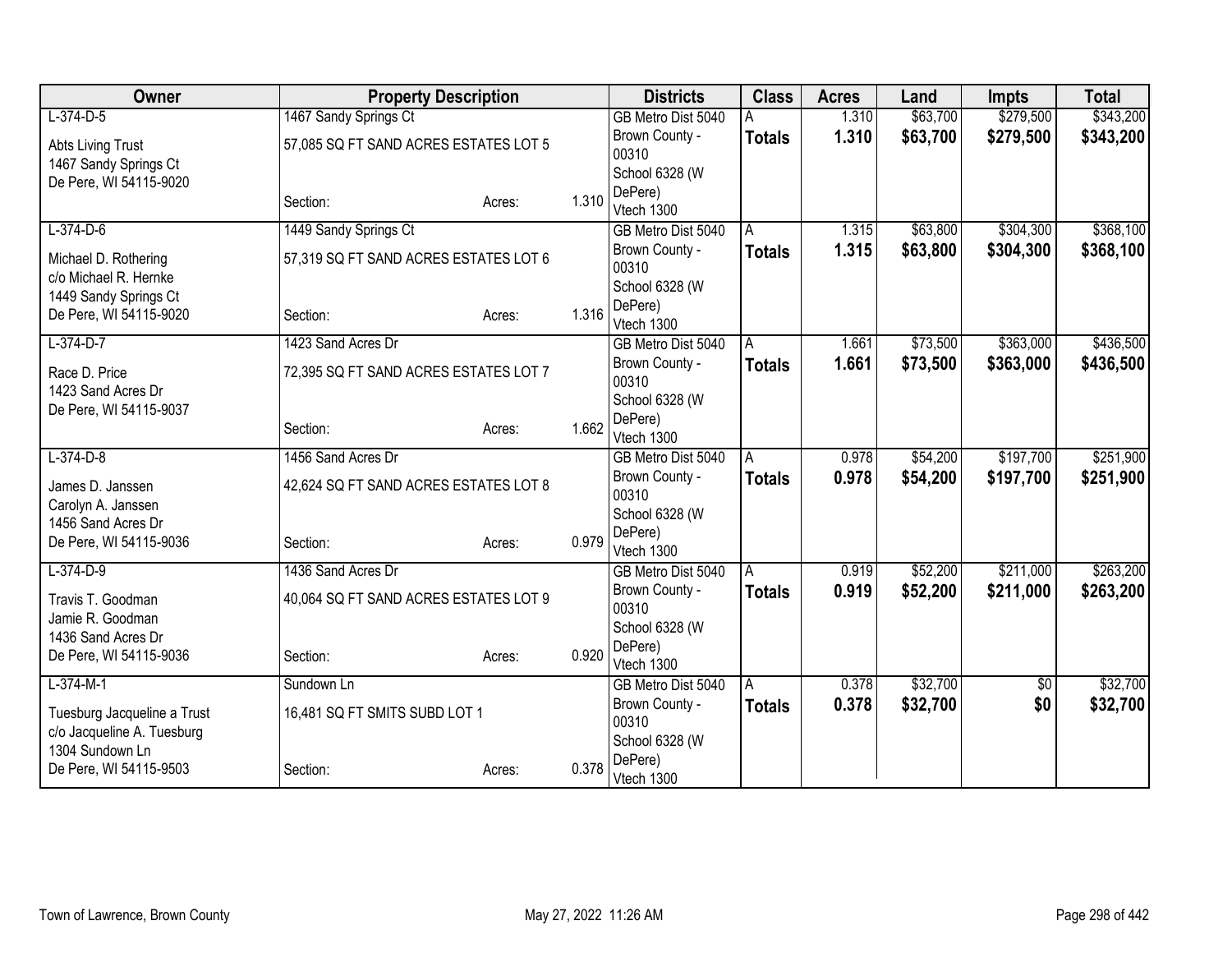| Owner                       | <b>Property Description</b>                  |                 | <b>Districts</b>                     | <b>Class</b>  | <b>Acres</b> | Land     | <b>Impts</b> | <b>Total</b> |
|-----------------------------|----------------------------------------------|-----------------|--------------------------------------|---------------|--------------|----------|--------------|--------------|
| $L-374-M-10$                | 1297 Sundown Ln                              |                 | GB Metro Dist 5040                   |               | 0.610        | \$43,300 | \$157,400    | \$200,700    |
| Bridget L. Phillips         | 26,373 SQ FT LOT 1 OF 41 CSM 112 MAP 6199 IN |                 | Brown County -                       | <b>Totals</b> | 0.610        | \$43,300 | \$157,400    | \$200,700    |
| 1297 Sundown Ln             | 1764587 BNG PRT OF LOT 10 SMITS SUBD BNG PRT |                 | 00310                                |               |              |          |              |              |
| Depere, WI 54115            | GOVT LOT 3 SEC 20 T23N R20E & BNG PRT OF     |                 | School 6328 (W                       |               |              |          |              |              |
|                             | Section:                                     | 0.605<br>Acres: | DePere)<br>Vtech 1300                |               |              |          |              |              |
| $L-374-M-11$                | 1283 Sundown Ln                              |                 | GB Metro Dist 5040                   | Α             | 0.416        | \$34,400 | \$258,000    | \$292,400    |
|                             |                                              |                 | Brown County -                       | <b>Totals</b> | 0.416        | \$34,400 | \$258,000    | \$292,400    |
| Kayla H. Viste              | 18,143 SQ FT LOT 2 OF 41 CSM 112 BNG PRT OF  |                 | 00310                                |               |              |          |              |              |
| 1283 Sundown Ln             | LOT 10 SMITS SUBD & BNG PRT VAC LAWRENCE DR  |                 | School 6328 (W                       |               |              |          |              |              |
| De Pere, WI 54115-9554      | BNG PRT OF ASSESSORS SUBD OF CITY OF         |                 | DePere)                              |               |              |          |              |              |
|                             | Section:                                     | 0.417<br>Acres: | Vtech 1300                           |               |              |          |              |              |
| $L-374-M-2$                 | 1304 Sundown Ln                              |                 | GB Metro Dist 5040                   | A             | 0.323        | \$30,200 | \$129,800    | \$160,000    |
| Tuesburg Jacqueline a Trust | 14,048 SQ FT SMITS SUBD LOT 2                |                 | Brown County -                       | <b>Totals</b> | 0.323        | \$30,200 | \$129,800    | \$160,000    |
| c/o Jacqueline A. Tuesburg  |                                              |                 | 00310                                |               |              |          |              |              |
| 1304 Sundown Ln             |                                              |                 | School 6328 (W                       |               |              |          |              |              |
| De Pere, WI 54115-9503      | Section:                                     | 0.322<br>Acres: | DePere)                              |               |              |          |              |              |
| $L-374-M-3$                 | 1316 Sundown Ln                              |                 | Vtech 1300                           |               | 0.323        | \$30,200 | \$130,500    | \$160,700    |
|                             |                                              |                 | GB Metro Dist 5040<br>Brown County - | Α             | 0.323        | \$30,200 | \$130,500    | \$160,700    |
| Edith Compton Nelson        | 14,048 SQ FT SMITS SUBD LOT 3                |                 | 00310                                | <b>Totals</b> |              |          |              |              |
| 1316 Sundown Ln             |                                              |                 | School 6328 (W                       |               |              |          |              |              |
| De Pere, WI 54115-9503      |                                              |                 | DePere)                              |               |              |          |              |              |
|                             | Section:                                     | 0.322<br>Acres: | Vtech 1300                           |               |              |          |              |              |
| $L-374-M-4$                 | 1320 Sundown Ln                              |                 | GB Metro Dist 5040                   | Α             | 0.330        | \$30,500 | \$167,800    | \$198,300    |
| Michelle M. Kornesczuk      | 14,048 SQ FT SMITS SUBD LOT 4                |                 | Brown County -                       | <b>Totals</b> | 0.330        | \$30,500 | \$167,800    | \$198,300    |
| 1320 Sundown Ln             |                                              |                 | 00310                                |               |              |          |              |              |
| De Pere, WI 54115           |                                              |                 | School 6328 (W                       |               |              |          |              |              |
|                             | Section:                                     | 0.322<br>Acres: | DePere)                              |               |              |          |              |              |
|                             |                                              |                 | Vtech 1300                           |               |              |          |              |              |
| $L-374-M-5$                 | 1324 Sundown Ln                              |                 | GB Metro Dist 5040<br>Brown County - | A             | 0.330        | \$30,500 | \$174,100    | \$204,600    |
| Scot E. Unsinn              | 14,177 SQ FT SMITS SUBD LOT 5                |                 | 00310                                | <b>Totals</b> | 0.330        | \$30,500 | \$174,100    | \$204,600    |
| 1324 Sundown Ln             |                                              |                 | School 6328 (W                       |               |              |          |              |              |
| De Pere, WI 54115-9503      |                                              |                 | DePere)                              |               |              |          |              |              |
|                             | Section:                                     | 0.325<br>Acres: | Vtech 1300                           |               |              |          |              |              |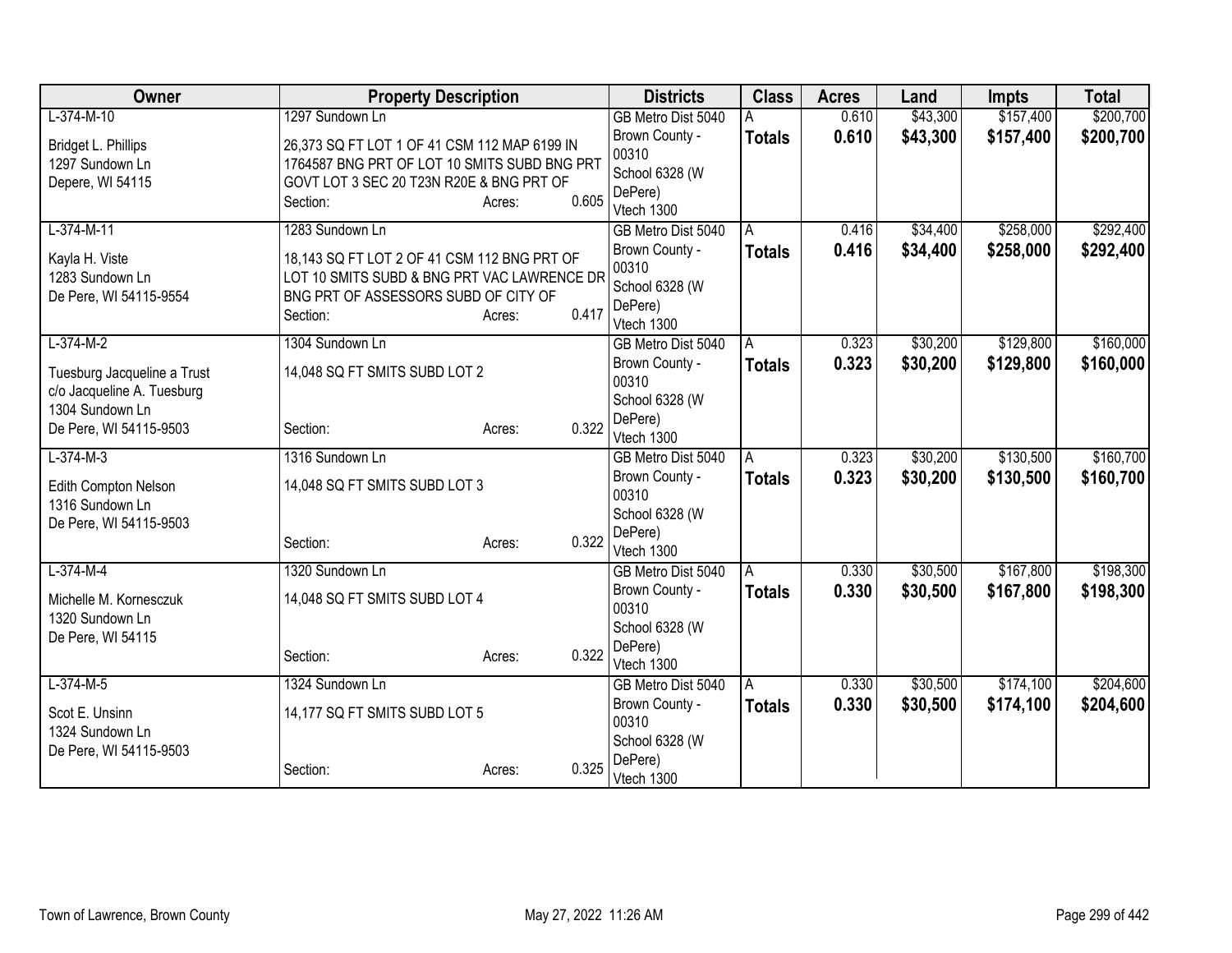| Owner                                            | <b>Property Description</b>                  |                  | <b>Districts</b>                 | <b>Class</b>   | <b>Acres</b> | Land        | <b>Impts</b>    | <b>Total</b> |
|--------------------------------------------------|----------------------------------------------|------------------|----------------------------------|----------------|--------------|-------------|-----------------|--------------|
| $L-374-M-6$                                      | 1327 Sundown Ln                              |                  | GB Metro Dist 5040               |                | 0.491        | \$37,900    | \$144,700       | \$182,600    |
| Donald J. Dequaine                               | 20,808 SQ FT SMITS SUBD LOT 6                |                  | Brown County -                   | <b>Totals</b>  | 0.491        | \$37,900    | \$144,700       | \$182,600    |
| Sherri L. Dequaine                               |                                              |                  | 00310                            |                |              |             |                 |              |
| 1327 Sundown Ln                                  |                                              |                  | School 6328 (W                   |                |              |             |                 |              |
| De Pere, WI 54115                                | Section:                                     | 0.478<br>Acres:  | DePere)                          |                |              |             |                 |              |
| $L-374-M-7$                                      | 1300 Sundown Ln Unit BLK                     |                  | Vtech 1300<br>GB Metro Dist 5040 | A              | 0.526        | \$39,500    | \$1,300         | \$40,800     |
|                                                  |                                              |                  | Brown County -                   | <b>Totals</b>  | 0.526        | \$39,500    | \$1,300         | \$40,800     |
| Donald J. Dequaine                               | 22,743 SQ FT SMITS SUBD LOT 7                |                  | 00310                            |                |              |             |                 |              |
| Sherri L. Dequaine                               |                                              |                  | School 6328 (W                   |                |              |             |                 |              |
| 1327 Sundown Ln                                  |                                              |                  | DePere)                          |                |              |             |                 |              |
| De Pere, WI 54115                                | Section:                                     | 0.522<br>Acres:  | Vtech 1300                       |                |              |             |                 |              |
| $L-374-M-8$                                      | 1315 Sundown Ln                              |                  | GB Metro Dist 5040               | $\overline{A}$ | 0.488        | \$37,700    | \$131,300       | \$169,000    |
|                                                  | 21,070 SQ FT SMITS SUBD LOT 8                |                  | Brown County -                   | <b>Totals</b>  | 0.488        | \$37,700    | \$131,300       | \$169,000    |
| Jeremy Asman<br>1315 Sundown Ln                  |                                              |                  | 00310                            |                |              |             |                 |              |
| De Pere, WI 54115-9554                           |                                              |                  | School 6328 (W                   |                |              |             |                 |              |
|                                                  | Section:                                     | 0.484<br>Acres:  | DePere)                          |                |              |             |                 |              |
|                                                  |                                              |                  | Vtech 1300                       |                |              |             |                 |              |
| $L-374-M-9$                                      | 1303 Sundown Ln                              |                  | GB Metro Dist 5040               | A              | 0.449        | \$35,900    | \$132,100       | \$168,000    |
| Dominic Dolata                                   | 19,396 SQ FT SMITS SUBD LOT 9                |                  | Brown County -<br>00310          | <b>Totals</b>  | 0.449        | \$35,900    | \$132,100       | \$168,000    |
| 1303 Sundown Ln                                  |                                              |                  | School 6328 (W                   |                |              |             |                 |              |
| De Pere, WI 54115-9554                           |                                              |                  | DePere)                          |                |              |             |                 |              |
|                                                  | Section:                                     | 0.445<br>Acres:  | Vtech 1300                       |                |              |             |                 |              |
| $L-375-1$                                        | 1856 Williams Grant Dr                       |                  | GB Metro Dist 5040               | A              | 0.916        | \$53,200    | \$118,700       | \$171,900    |
|                                                  |                                              |                  | Brown County -                   | <b>Totals</b>  | 0.916        | \$53,200    | \$118,700       | \$171,900    |
| Tina M. Huettl                                   | 0.913 AC M/L SUBD OF WILLIAMS GRANT N 208.69 |                  | 00310                            |                |              |             |                 |              |
| 1856 Williams Grant Dr<br>De Pere, WI 54115-9573 | FT OF E 233.44 FT OF LOT 3 EX RD             |                  | School 6328 (W                   |                |              |             |                 |              |
|                                                  | Section:                                     | 0.913<br>Acres:  | DePere)                          |                |              |             |                 |              |
|                                                  |                                              |                  | Vtech 1300                       |                |              |             |                 |              |
| $L-376$                                          | 1900 Williams Grant Dr                       |                  | GB Metro Dist 5040               | E4             | 44.346       | $\sqrt{50}$ | $\overline{50}$ | $\sqrt{50}$  |
| West Depere School District                      | 44.377 AC M/L PRT OF LOT 1 OF 37 CSM 415 BNG |                  | Brown County -                   | <b>Totals</b>  | 44.346       | \$0         | \$0             | \$0          |
| 400 Reid St Ste w                                | PRT OF LOT 4 & PRT OF LOTS 3,4 & 5 SUBD OF   |                  | 00310                            |                |              |             |                 |              |
| De Pere, WI 54115-2164                           | WILLIAMS GRANT DESC IN 2265080 EX RD         |                  | School 6328 (W<br>DePere)        |                |              |             |                 |              |
|                                                  | Section:                                     | 44.377<br>Acres: | Vtech 1300                       |                |              |             |                 |              |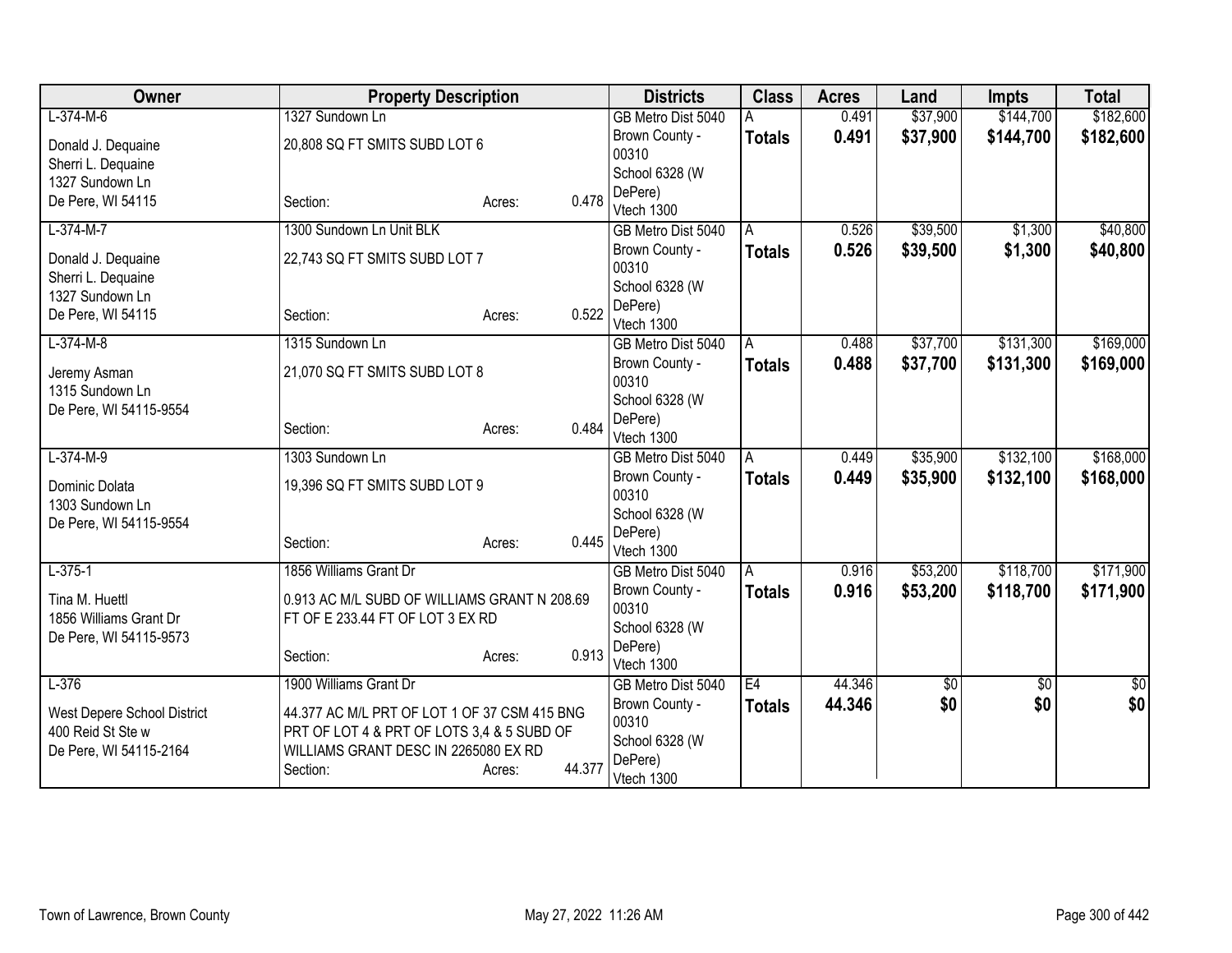| Owner                  | <b>Property Description</b>                         |                 | <b>Districts</b>      | <b>Class</b>  | <b>Acres</b> | Land     | <b>Impts</b> | <b>Total</b> |
|------------------------|-----------------------------------------------------|-----------------|-----------------------|---------------|--------------|----------|--------------|--------------|
| $L-378$                | 2343 Clem Ln                                        |                 | GB Metro Dist 5040    |               | 0.996        | \$39,900 | \$171,800    | \$211,700    |
| John K. Brice          | 42,999 SQ FT LOT 1 OF 9 CSM 359 BNG PRT OF LOT      |                 | Brown County -        | <b>Totals</b> | 0.996        | \$39,900 | \$171,800    | \$211,700    |
| Ruth M. Brice          | 6 SUBD OF WILLIAMS GRANT                            |                 | 00310                 |               |              |          |              |              |
| 2343 Clem Ln           |                                                     |                 | School 6328 (W        |               |              |          |              |              |
| De Pere, WI 54115-9481 | Section:                                            | 0.987<br>Acres: | DePere)<br>Vtech 1300 |               |              |          |              |              |
| $L-378-1$              | 1946 Williams Grant Dr                              |                 | GB Metro Dist 5040    | A             | 0.997        | \$54,900 | \$134,000    | \$188,900    |
|                        |                                                     |                 | Brown County -        | <b>Totals</b> | 0.997        | \$54,900 | \$134,000    | \$188,900    |
| Eric H. Edler          | SUBD OF WILLIAMS GRANT PRT OF LOT 6 COM             |                 | 00310                 |               |              |          |              |              |
| 1946 Williams Grant Dr | INSECTN NLY/L LOT 6 & C/L HWY F S37*17'W 208.82     |                 | School 6328 (W        |               |              |          |              |              |
| De Pere, WI 54115      | FT N 53* 45' W 248.83 FT N 37*17' E 208.82 FT S 53* |                 | DePere)               |               |              |          |              |              |
|                        | Section:                                            | 0.997<br>Acres: | Vtech 1300            |               |              |          |              |              |
| $L-378-2$              | 2316 Clem Ln                                        |                 | GB Metro Dist 5040    | A             | 2.505        | \$63,000 | \$152,400    | \$215,400    |
| James A. Barbeau       | SUBD OF WILLIAMS GRANT PART OF LOT 6 DESC IN        |                 | Brown County -        | <b>Totals</b> | 2.505        | \$63,000 | \$152,400    | \$215,400    |
| 2316 Clem Ln           | 1123 R 356 & 2905191                                |                 | 00310                 |               |              |          |              |              |
| De Pere, WI 54115-9481 |                                                     |                 | School 6328 (W        |               |              |          |              |              |
|                        | Section:                                            | 2.505<br>Acres: | DePere)<br>Vtech 1300 |               |              |          |              |              |
| $L-378-3$              | 2353 Clem Ln                                        |                 | GB Metro Dist 5040    | A             | 1.500        | \$45,000 | \$139,200    | \$184,200    |
|                        |                                                     |                 | Brown County -        | <b>Totals</b> | 1.500        | \$45,000 | \$139,200    | \$184,200    |
| Megan A. Adams         | 1.499 AC M/L SUBD OF WILLIAMS GRANT PRT OF          |                 | 00310                 |               |              |          |              |              |
| 18826 Edison Ct NW     | LOT 6 DESC IN 75J178-9                              |                 | School 6328 (W        |               |              |          |              |              |
| Elk River, MN 55330    |                                                     | 1.499           | DePere)               |               |              |          |              |              |
|                        | Section:                                            | Acres:          | Vtech 1300            |               |              |          |              |              |
| $L-378-4$              | 2344 Clem Ln                                        |                 | GB Metro Dist 5040    | A             | 1.001        | \$40,000 | \$170,200    | \$210,200    |
| Daniel J. Wellens      | 1.001 AC M/L SUBD OF WILLIAMS GRANT PART OF         |                 | Brown County -        | <b>Totals</b> | 1.001        | \$40,000 | \$170,200    | \$210,200    |
| 2344 Clem Ln           | LOT 6 DESC IN 76J23-25 EX 76J562-27                 |                 | 00310                 |               |              |          |              |              |
| De Pere, WI 54115-9481 |                                                     |                 | School 6328 (W        |               |              |          |              |              |
|                        | Section:                                            | 1.001<br>Acres: | DePere)<br>Vtech 1300 |               |              |          |              |              |
| $L-378-5$              | 2354 Clem Ln                                        |                 | GB Metro Dist 5040    | A             | 1.576        | \$46,400 | \$166,400    | \$212,800    |
|                        |                                                     |                 | Brown County -        | <b>Totals</b> | 1.576        | \$46,400 | \$166,400    | \$212,800    |
| Michael G. Jansen      | 1.576 AC M/L SUBD OF WILLIAMS GRANT PART OF         |                 | 00310                 |               |              |          |              |              |
| Ruth Jansen            | LOT 6 DESC IN 76J562-27                             |                 | School 6328 (W        |               |              |          |              |              |
| 2354 Clem Ln           |                                                     | 1.576           | DePere)               |               |              |          |              |              |
| De Pere, WI 54115-9481 | Section:                                            | Acres:          | Vtech 1300            |               |              |          |              |              |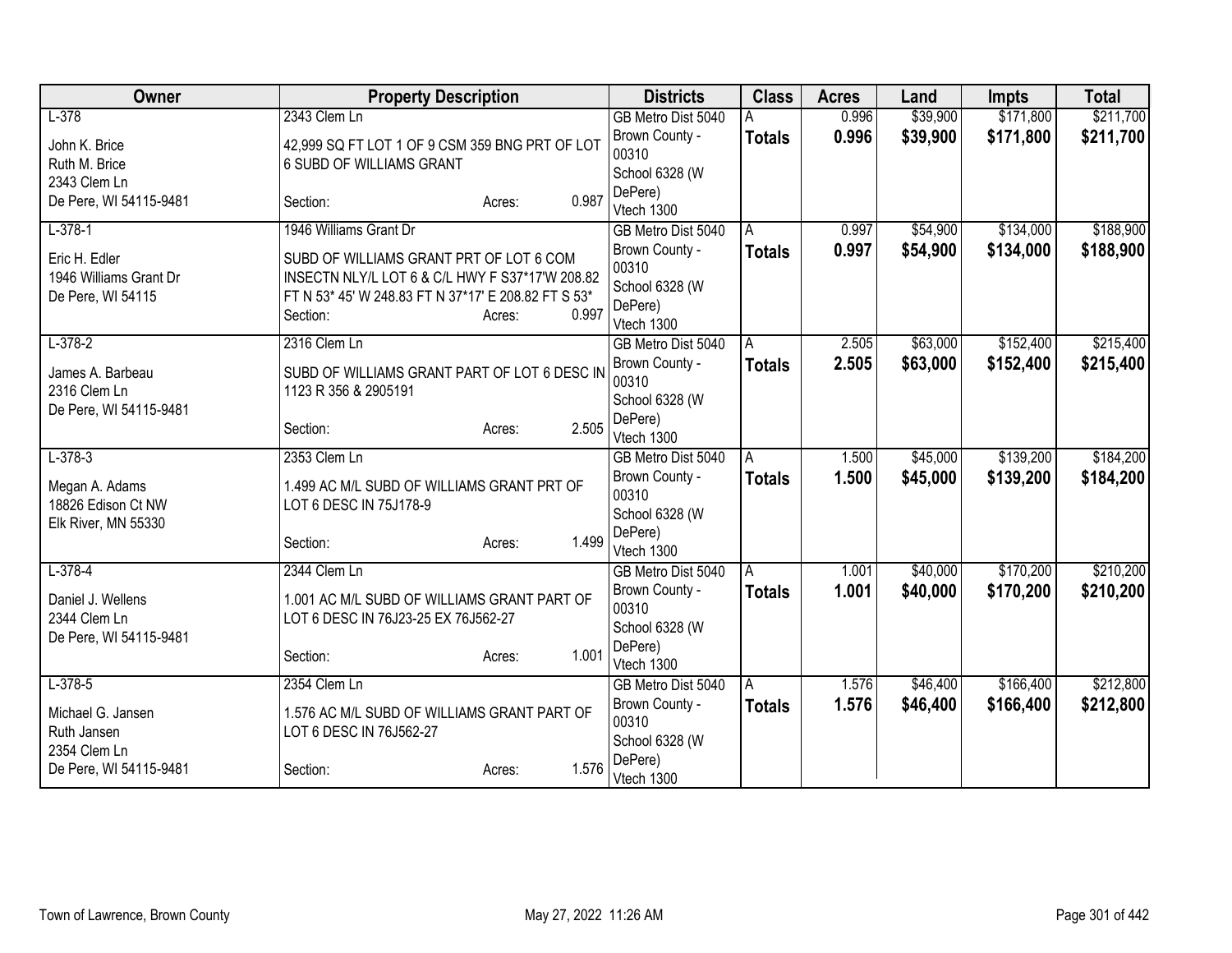| Owner                                       | <b>Property Description</b>                                                                 | <b>Districts</b>                     | <b>Class</b>            | <b>Acres</b> | Land               | <b>Impts</b>    | <b>Total</b>       |
|---------------------------------------------|---------------------------------------------------------------------------------------------|--------------------------------------|-------------------------|--------------|--------------------|-----------------|--------------------|
| $L-378-7$                                   | 2331 Clem Ln                                                                                | GB Metro Dist 5040                   |                         | 1.000        | \$40,000           | \$204,000       | \$244,000          |
| Coonen Eugene F & Luann M Joint             | 43,045 SQ FT PCL 2 OF 9 CSM 359 BNG PRT OF LOT                                              | Brown County -                       | <b>Totals</b>           | 1.000        | \$40,000           | \$204,000       | \$244,000          |
| Revocable Trust                             | 6 SUBD OF WILLIAMS GRANT                                                                    | 00310                                |                         |              |                    |                 |                    |
| c/o Eugene & Luann Coonen                   |                                                                                             | School 6328 (W<br>DePere)            |                         |              |                    |                 |                    |
| 2331 Clem Ln                                | 0.988<br>Section:<br>Acres:                                                                 | Vtech 1300                           |                         |              |                    |                 |                    |
| De Pere, WI 54115-9481                      |                                                                                             |                                      |                         |              |                    |                 |                    |
| $L - 378 - 8$                               | 1972 Williams Grant Dr                                                                      | GB Metro Dist 5040                   | A                       | 1.490        | \$49,800           | \$145,500       | \$195,300          |
| James R. Kouba                              | 65,271 SQ FT LOT 4 OF 9 CSM 359 BNG PART OF                                                 | Brown County -<br>00310              | <b>Totals</b>           | 1.490        | \$49,800           | \$145,500       | \$195,300          |
| Amber L. Kouba                              | LOT 6 SUBD OF WILLIAMS GRANT                                                                | School 6328 (W                       |                         |              |                    |                 |                    |
| 1972 Williams Grant Dr                      |                                                                                             | DePere)                              |                         |              |                    |                 |                    |
| De Pere, WI 54115-9128                      | 1.498<br>Section:<br>Acres:                                                                 | Vtech 1300                           |                         |              |                    |                 |                    |
| $L-378-9$                                   | 2313 Clem Ln                                                                                | GB Metro Dist 5040                   | A                       | 0.998        | \$40,000           | \$221,500       | \$261,500          |
| Erin T. Cutler                              | 43,471 SQ FT LOT 3 OF 9 CSM 359 MAP 2167 IN                                                 | Brown County -                       | <b>Totals</b>           | 0.998        | \$40,000           | \$221,500       | \$261,500          |
| 2313 Clem Ln                                | 952681 BNG PART OF LOT 6 SUBD OF WILLIAMS                                                   | 00310                                |                         |              |                    |                 |                    |
| De Pere, WI 54115-9481                      | <b>GRANT</b>                                                                                | School 6328 (W                       |                         |              |                    |                 |                    |
|                                             | 0.998<br>Section:<br>Acres:                                                                 | DePere)<br>Vtech 1300                |                         |              |                    |                 |                    |
| $L-38$                                      | 3177 French Rd                                                                              | GB Metro Dist 5040                   | l B                     | 6.670        | \$203,400          | \$1,296,000     | \$1,499,400        |
|                                             |                                                                                             | Brown County -                       | <b>Totals</b>           | 6.670        | \$203,400          | \$1,296,000     | \$1,499,400        |
| French Road Property, LLC<br>3177 French Rd | 6.672 AC M/L PRT S1/2 NW1/4 SEC 14 T22N R19E<br>COM SW COR SE1/4 NW1/4 W 232.5 FT TO CL HWY | 00310                                |                         |              |                    |                 |                    |
| De Pere, WI 54115                           | NELY ALG CL 677 FT SELY TO SE COR W TO BEG EX                                               | School 6328 (W                       |                         |              |                    |                 |                    |
|                                             | 6.672<br>Section:<br>Acres:                                                                 | DePere)                              |                         |              |                    |                 |                    |
|                                             |                                                                                             | Vtech 1300                           |                         | 38.000       |                    |                 |                    |
| $L-380$                                     | Cth F                                                                                       | GB Metro Dist 5040<br>Brown County - | D<br>E                  | 2.949        | \$6,900<br>\$1,900 | \$0<br>\$0      | \$6,900<br>\$1,900 |
| Lamers Farm LLC                             | 40.949 AC M/L SUBD OF WILLIAMS GRANT LOT 8                                                  | 00310                                | <b>Totals</b>           | 40.949       | \$8,800            | \$0             | \$8,800            |
| 2407 S Point Rd                             |                                                                                             | School 6328 (W                       |                         |              |                    |                 |                    |
| Green Bay, WI 54313-5498                    | 40.949                                                                                      | DePere)                              |                         |              |                    |                 |                    |
|                                             | Section:<br>Acres:                                                                          | Vtech 1300                           |                         |              |                    |                 |                    |
| $L-381$                                     | 2048 Williams Grant Dr                                                                      | GB Metro Dist 5040                   | $\overline{\mathsf{D}}$ | 6.681        | \$1,200            | $\overline{50}$ | \$1,200            |
| Thomas P Perock Family Irrevocable          | SUBD OF WILLIAMS GRANT PRT OF LOTS 9 & 10                                                   | Brown County -                       | G                       | 2.500        | \$52,500           | \$125,400       | \$177,900          |
| Trust                                       | DESC AS PCL III IN J16497-4 EX CSM 9175 IN                                                  | 00310<br>School 6328 (W              | <b>Totals</b>           | 9.181        | \$53,700           | \$125,400       | \$179,100          |
| 1521 Sand Acres Dr                          | 2902414 & EX RDS                                                                            | DePere)                              |                         |              |                    |                 |                    |
| De Pere, WI 54115                           | 9.181<br>Section:<br>Acres:                                                                 | Vtech 1300                           |                         |              |                    |                 |                    |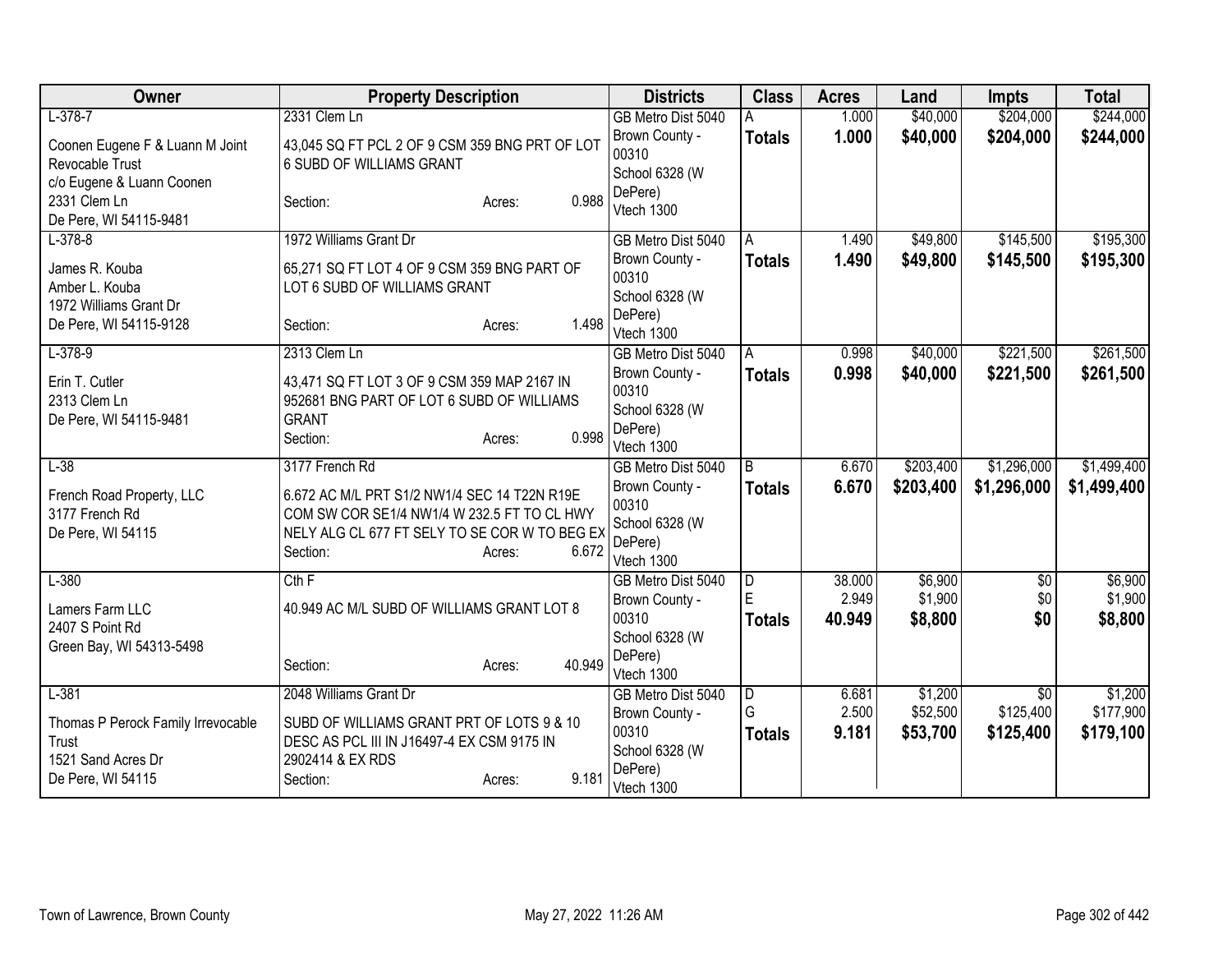| Owner                              | <b>Property Description</b>                    |                  | <b>Districts</b>        | <b>Class</b>        | <b>Acres</b>    | Land              | <b>Impts</b>           | <b>Total</b>       |
|------------------------------------|------------------------------------------------|------------------|-------------------------|---------------------|-----------------|-------------------|------------------------|--------------------|
| $L-382$                            | <b>Williams Grant Dr</b>                       |                  | GB Metro Dist 5040      |                     | 59.419          | \$10,400          | $\overline{50}$        | \$10,400           |
| Thomas P Perock Family Irrevocable | SUBD OF WILLIAMS GRANT PRT OF LOTS 9 & 10      |                  | Brown County -          | E                   | 3.000           | \$2,000           | \$0                    | \$2,000            |
| Trust                              | DESC AS PCL I IN J16497-04 EX CSM 9175 IN      |                  | 00310                   | <b>Totals</b>       | 62.419          | \$12,400          | \$0                    | \$12,400           |
| 1521 Sand Acres Dr                 | 2902414 & EX RDS                               |                  | School 6328 (W          |                     |                 |                   |                        |                    |
| De Pere, WI 54115                  | Section:                                       | 62.419<br>Acres: | DePere)                 |                     |                 |                   |                        |                    |
|                                    |                                                |                  | Vtech 1300              |                     |                 |                   |                        |                    |
| $L-382-1$                          | 2440 Perock Ct                                 |                  | GB Metro Dist 5040      | $\overline{A}$<br>D | 1.754<br>1.000  | \$77,600<br>\$200 | \$382,500<br>\$0       | \$460,100<br>\$200 |
| Michael T. Perock                  | LOT 1 OF CSM 9175 IN 2902414 BNG PRT OF LOT 10 |                  | Brown County -<br>00310 |                     | 2.754           |                   |                        |                    |
| 2440 Perock Ct                     | SUBD OF WILLIAMS GRANT                         |                  | School 6328 (W          | <b>Totals</b>       |                 | \$77,800          | \$382,500              | \$460,300          |
| De Pere, WI 54115                  |                                                |                  | DePere)                 |                     |                 |                   |                        |                    |
|                                    | Section:                                       | 2.754<br>Acres:  | Vtech 1300              |                     |                 |                   |                        |                    |
| $L - 382 - 2$                      | 2433 Perock Ct                                 |                  | GB Metro Dist 5040      | D                   | 3.096           | \$500             | \$0                    | \$500              |
|                                    |                                                |                  | Brown County -          | <b>Totals</b>       | 3.096           | \$500             | \$0                    | \$500              |
| Brieanna M. Haroldson              | LOT 2 OF CSM 9175 IN 2902414 BNG PRT OF LOT 10 |                  | 00310                   |                     |                 |                   |                        |                    |
| Brent E. Haroldson                 | SUBD OF WILLIAMS GRANT                         |                  | School 6328 (W          |                     |                 |                   |                        |                    |
| 820 Rusty Ct<br>Kaukauna, WI 54130 | Section:                                       | 3.096            | DePere)                 |                     |                 |                   |                        |                    |
|                                    |                                                | Acres:           | Vtech 1300              |                     |                 |                   |                        |                    |
| $L-382-3$                          | Williams Grant Dr                              |                  | GB Metro Dist 5040      | D                   | 2.928           | \$500             | $\overline{50}$        | \$500              |
| Elizabeth A. Turner                | LOT 3 OF CSM 9175 IN 2902414 BNG PRT OF LOT 10 |                  | Brown County -          | <b>Totals</b>       | 2.928           | \$500             | \$0                    | \$500              |
| Joshua J. Turner                   | SUBD OF WILLIAMS GRANT                         |                  | 00310                   |                     |                 |                   |                        |                    |
| N1081 Summer Breeze Ln             |                                                |                  | School 6328 (W          |                     |                 |                   |                        |                    |
| Greenville, WI 54942               | Section:                                       | 2.928<br>Acres:  | DePere)                 |                     |                 |                   |                        |                    |
|                                    |                                                |                  | Vtech 1300              |                     |                 |                   |                        |                    |
| $L-383$                            | 2108 Williams Grant Dr                         |                  | GB Metro Dist 5040      | $\overline{D}$<br>E | 37.889<br>1.000 | \$6,700<br>\$700  | $\overline{50}$<br>\$0 | \$6,700<br>\$700   |
| Michael J. Deruyter                | 40.389 AC M/L SUBD OF WILLIAMS GRANT LOT 11    |                  | Brown County -<br>00310 | G                   | 1.500           | \$37,500          | \$160,200              | \$197,700          |
| c/o Michael De Ruyter J. Spaude    |                                                |                  | School 6328 (W          |                     | 40.389          | \$44,900          | \$160,200              | \$205,100          |
| 2108 Williams Grant Dr             |                                                |                  | DePere)                 | <b>Totals</b>       |                 |                   |                        |                    |
| De Pere, WI 54115-9463             | Section:                                       | 40.389<br>Acres: | Vtech 1300              |                     |                 |                   |                        |                    |
| $L-384$                            | Williams Grant Dr                              |                  | GB Metro Dist 5040      | $\overline{D}$      | 30.005          | \$5,300           | $\frac{1}{20}$         | \$5,300            |
|                                    |                                                |                  | Brown County -          | E                   | 1.000           | \$700             | \$0                    | \$700              |
| Vernon G. Vanbeek                  | 31.005 AC M/L SUBD OF WILLIAMS GRANT LOT 12 EX |                  | 00310                   | <b>Totals</b>       | 31.005          | \$6,000           | \$0                    | \$6,000            |
| Karen M. Vanbeek                   | 38 CSM 118 & EX 1666683                        |                  | School 6328 (W          |                     |                 |                   |                        |                    |
| 2168 Williams Grant Dr             |                                                |                  | DePere)                 |                     |                 |                   |                        |                    |
| De Pere, WI 54115-9463             | Section:                                       | 31.005<br>Acres: | Vtech 1300              |                     |                 |                   |                        |                    |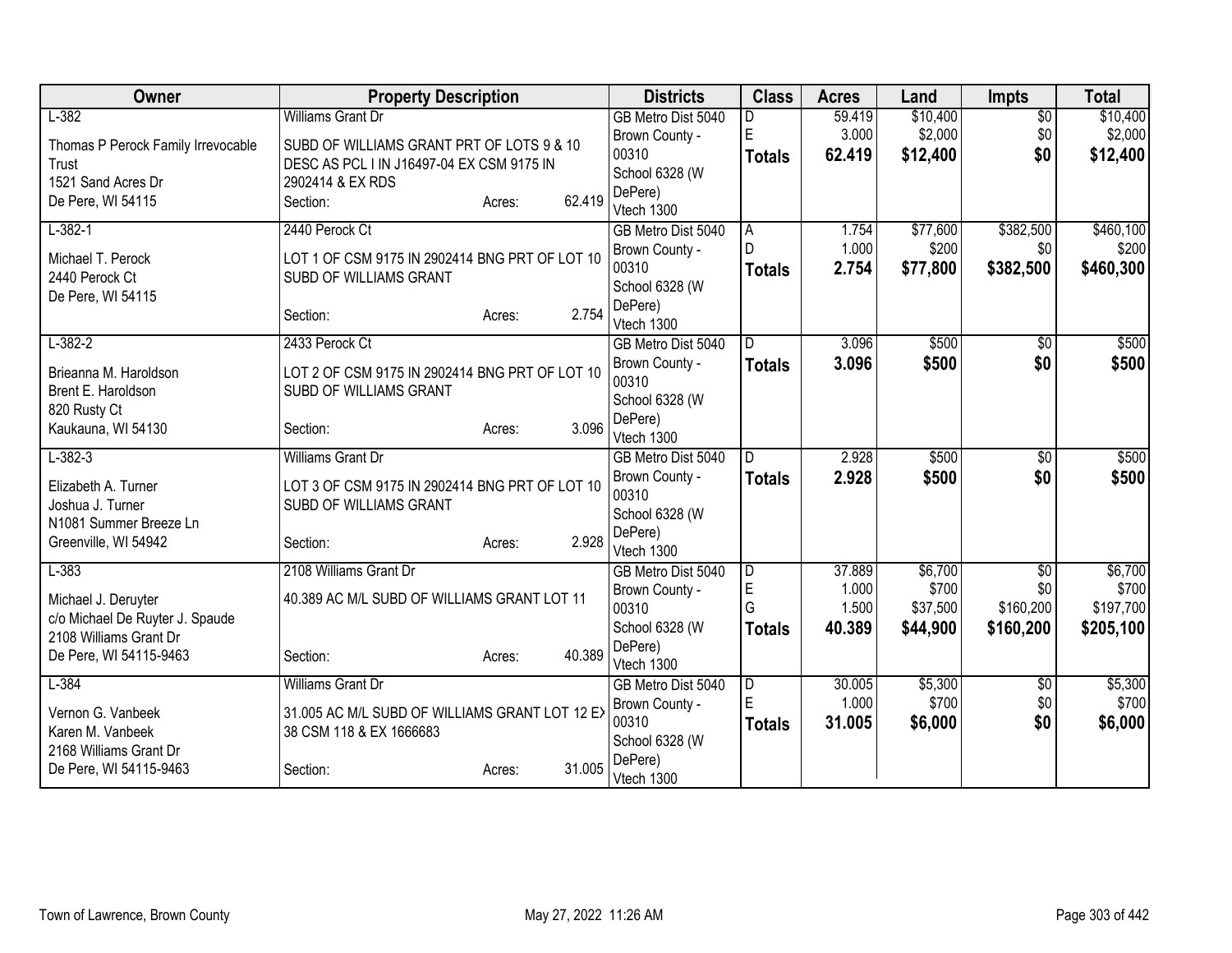| Owner                                 | <b>Property Description</b>                    |        | <b>Districts</b>        | <b>Class</b>            | <b>Acres</b> | Land        | <b>Impts</b>    | <b>Total</b> |
|---------------------------------------|------------------------------------------------|--------|-------------------------|-------------------------|--------------|-------------|-----------------|--------------|
| $L-384-1$                             | 2144 Williams Grant Dr                         |        | GB Metro Dist 5040      |                         | 8.865        | \$130,200   | \$424,000       | \$554,200    |
| Jerome H. Diederich                   | 386,162 SQ FT LOT 1 OF 38 CSM 118 BNG PRT OF   |        | Brown County -          | <b>Totals</b>           | 8.865        | \$130,200   | \$424,000       | \$554,200    |
| Cynthia L. Diederich                  | LOT 12 SUBD OF WILLIAMS GRANT                  |        | 00310                   |                         |              |             |                 |              |
| 2144 Williams Grant Dr                |                                                |        | School 6328 (W          |                         |              |             |                 |              |
| De Pere, WI 54115-9463                | Section:<br>Acres:                             | 8.865  | DePere)<br>Vtech 1300   |                         |              |             |                 |              |
| $L-385$                               | 2168 Williams Grant Dr                         |        | GB Metro Dist 5040      | D                       | 36.491       | \$7,500     | $\overline{50}$ | \$7,500      |
|                                       |                                                |        | Brown County -          | G                       | 4.000        | \$66,000    | \$208,100       | \$274,100    |
| Vernon G. Vanbeek                     | 40.491 AC M/L SUBD OF WILLIAMS GRANT LOT 13 EX |        | 00310                   | <b>Totals</b>           | 40.491       | \$73,500    | \$208,100       | \$281,600    |
| Karen M. Vanbeek                      | 1666683                                        |        | School 6328 (W          |                         |              |             |                 |              |
| 2168 Williams Grant Dr                |                                                |        | DePere)                 |                         |              |             |                 |              |
| De Pere, WI 54115-9463                | Section:<br>Acres:                             | 40.491 | Vtech 1300              |                         |              |             |                 |              |
| $L-385-1$                             | 2160 Williams Grant Dr                         |        | GB Metro Dist 5040      | Α                       | 0.980        | \$39,900    | \$101,000       | \$140,900    |
| Steven J. Delebreau                   | 0.980 AC M/L SUBD OF WILLIAMS GRANT PART OF    |        | Brown County -          | <b>Totals</b>           | 0.980        | \$39,900    | \$101,000       | \$140,900    |
| Julie M. Delebreau                    | LOTS 12 & 13 DESC IN 1666683                   |        | 00310                   |                         |              |             |                 |              |
| 2160 Williams Grant Dr                |                                                |        | School 6328 (W          |                         |              |             |                 |              |
| De Pere, WI 54115-9463                | Section:<br>Acres:                             | 0.980  | DePere)                 |                         |              |             |                 |              |
|                                       |                                                |        | Vtech 1300              |                         |              |             |                 |              |
| $L-386$                               | Cth F                                          |        | GB Metro Dist 5040      | $\overline{\mathsf{D}}$ | 33.880       | \$6,000     | $\overline{50}$ | \$6,000      |
| Vangheem Nicholas J Trt               | 36.079 AC M/L SUBD OF WILLIAMS GRANT LOT 14 EX |        | Brown County -          | E                       | 2.000        | \$1,300     | \$0             | \$1,300      |
| c/o Nicholas & Constance Vangheem     | 1065 R 418                                     |        | 00310<br>School 6328 (W | <b>Totals</b>           | 35.880       | \$7,300     | \$0             | \$7,300      |
| 2156 Mid Valley Dr                    |                                                |        | DePere)                 |                         |              |             |                 |              |
| De Pere, WI 54115-9406                | Section:<br>Acres:                             | 36.079 | Vtech 1300              |                         |              |             |                 |              |
| $L-386-1$                             | 2218 Williams Grant Dr                         |        | GB Metro Dist 5040      | E4                      | 6.980        | $\sqrt{$0}$ | $\overline{50}$ | $\sqrt{50}$  |
|                                       |                                                |        | Brown County -          | <b>Totals</b>           | 6.980        | \$0         | \$0             | \$0          |
| Lawrence Town of                      | 6.977 AC M/L SUBD OF WILLIAMS GRANT PRT OF     |        | 00310                   |                         |              |             |                 |              |
| c/o Town of Lawrence<br>2400 Shady Ct | LOTS 14 & 15 DESC IN 1065 R 418                |        | School 6328 (W          |                         |              |             |                 |              |
| De Pere, WI 54115                     | Section:<br>Acres:                             | 6.977  | DePere)                 |                         |              |             |                 |              |
|                                       |                                                |        | Vtech 1300              |                         |              |             |                 |              |
| $L-387$                               | Cth F                                          |        | GB Metro Dist 5040      | D                       | 30.720       | \$5,400     | \$0             | \$5,400      |
| Vangheem Nicholas J Trt               | 36.884 AC M/L SUBD OF WILLIAMS GRANT LOT 15 EX |        | Brown County -          | E                       | 1.000        | \$700       | \$0             | \$700        |
| c/o Nicholas & Constance Vangheem     | 1065 R 418                                     |        | 00310                   | M                       | 5.000        | \$15,000    | \$0             | \$15,000     |
| 2156 Mid Valley Dr                    |                                                |        | School 6328 (W          | <b>Totals</b>           | 36.720       | \$21,100    | \$0             | \$21,100     |
| De Pere, WI 54115-9406                | Section:<br>Acres:                             | 36.884 | DePere)<br>Vtech 1300   |                         |              |             |                 |              |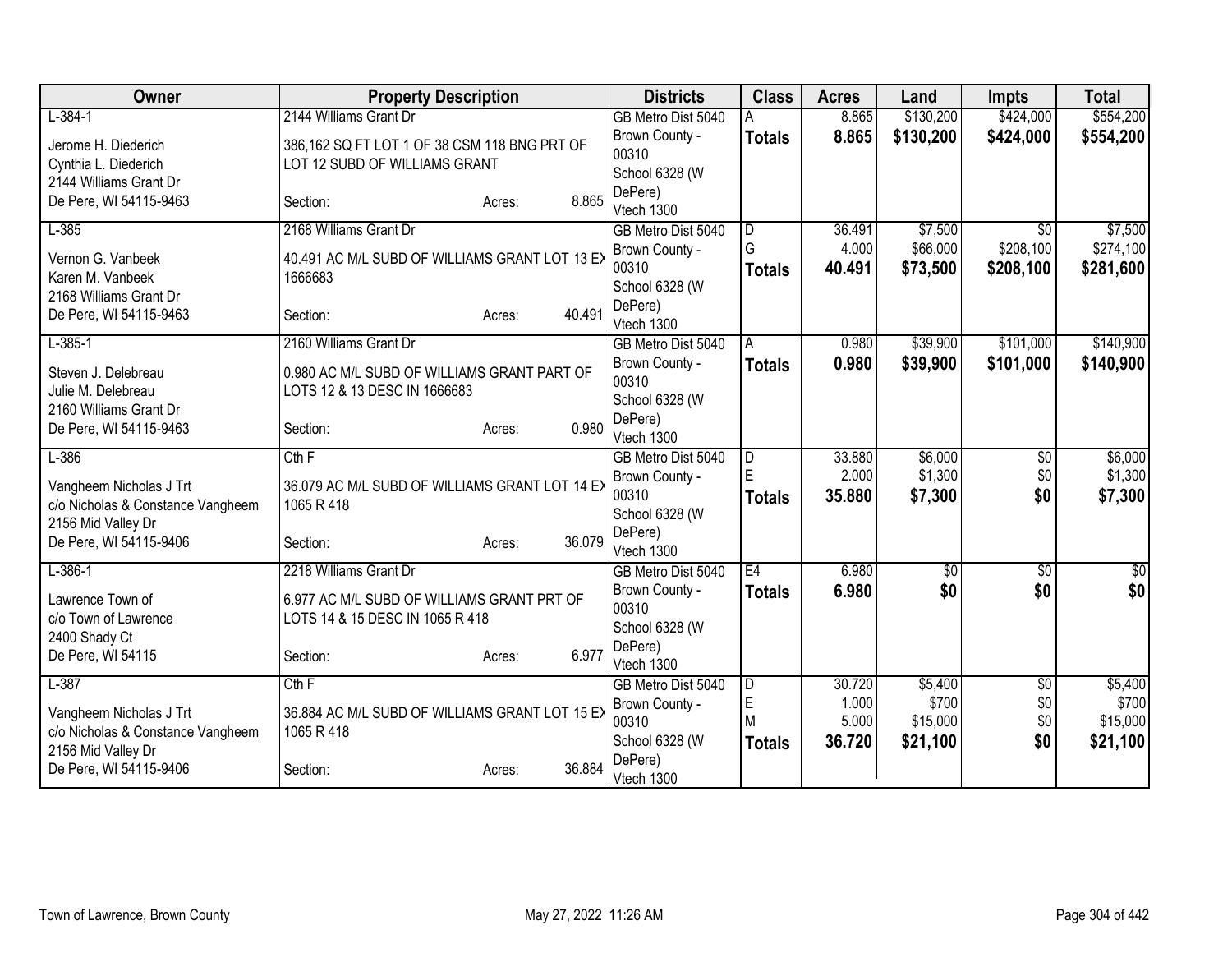| Owner                             | <b>Property Description</b>                     |                  | <b>Districts</b>                 | <b>Class</b>  | <b>Acres</b>     | Land                | <b>Impts</b>           | <b>Total</b>        |
|-----------------------------------|-------------------------------------------------|------------------|----------------------------------|---------------|------------------|---------------------|------------------------|---------------------|
| $L-388$                           | Cth F                                           |                  | GB Metro Dist 5040               | D             | 32.799           | \$5,800             | $\overline{50}$        | \$5,800             |
| Vangheem Nicholas J Trt           | 39.799 AC M/L SUBD OF WILLIAMS GRANT LOT 16     |                  | Brown County -                   | M             | 7.000            | \$21,000            | \$0                    | \$21,000            |
| c/o Nicholas & Constance Vangheem |                                                 |                  | 00310                            | <b>Totals</b> | 39.799           | \$26,800            | \$0                    | \$26,800            |
| 2156 Mid Valley Dr                |                                                 |                  | School 6328 (W                   |               |                  |                     |                        |                     |
| De Pere, WI 54115-9406            | Section:                                        | 39.799<br>Acres: | DePere)                          |               |                  |                     |                        |                     |
| $L-389$                           | $Cth$ F                                         |                  | Vtech 1300<br>GB Metro Dist 5040 | ID.           | 37.695           | \$6,600             | $\overline{30}$        | \$6,600             |
|                                   |                                                 |                  | Brown County -                   | E             | 2.000            | \$1,300             | \$0                    | \$1,300             |
| Ms Real Estate Holdings LLC       | 39.695 AC M/L SUBD OF WILLIAMS GRANT LOT 17     |                  | 00310                            | <b>Totals</b> | 39.695           | \$7,900             | \$0                    | \$7,900             |
| N3659 Vanden Bosch Rd             |                                                 |                  | School 6328 (W                   |               |                  |                     |                        |                     |
| Kaukauna, WI 54130-7648           |                                                 |                  | DePere)                          |               |                  |                     |                        |                     |
|                                   | Section:                                        | 39.695<br>Acres: | Vtech 1300                       |               |                  |                     |                        |                     |
| $L-39$                            | 3036 French Rd                                  |                  | GB Metro Dist 5040               | ΙA            | 1.725            | \$59,500            | \$129,800              | \$189,300           |
| Faye B. Patoka                    | 14.725 AC M/L PRT OF NE1/4 NW1/4 & PRT OF SE1/4 |                  | Brown County -                   | $\mathsf{D}$  | 13.000           | \$2,800             | \$0                    | \$2,800             |
| Lloyd F. Patoka                   | NW1/4 & PART OF NW1/4 NE1/4 LYG NWLY OF         |                  | 00310                            | <b>Totals</b> | 14.725           | \$62,300            | \$129,800              | \$192,100           |
| 3036 French Rd                    | LAWRENCE DR & LYG SELY OF HWY 41 SEC 14 T22M    |                  | School 6328 (W                   |               |                  |                     |                        |                     |
| De Pere, WI 54115-7704            | Section:                                        | 14.725<br>Acres: | DePere)                          |               |                  |                     |                        |                     |
|                                   | Cth F                                           |                  | Vtech 1300                       |               |                  |                     |                        |                     |
| $L-390$                           |                                                 |                  | GB Metro Dist 5040               | l D<br>E      | 53.531<br>12.000 | \$10,200<br>\$7,800 | $\overline{50}$<br>\$0 | \$10,200<br>\$7,800 |
| Ms Real Estate Holdings LLC       | 65.531 AC M/L THAT PRT OF LOTS 18 & 19 DESC IN  |                  | Brown County -<br>00310          | <b>Totals</b> | 65.531           | \$18,000            | \$0                    | \$18,000            |
| W3569 Vanden Bosch Rd             | 2635472 SUBD OF WILLIAMS GRANT                  |                  | School 6328 (W                   |               |                  |                     |                        |                     |
| Kaukauna, WI 54130-7648           |                                                 |                  | DePere)                          |               |                  |                     |                        |                     |
|                                   | Section:                                        | 65.531<br>Acres: | Vtech 1300                       |               |                  |                     |                        |                     |
| $L - 390 - 1$                     | 2356 Williams Grant Dr                          |                  | GB Metro Dist 5040               | A             | 2.993            | \$66,000            | \$129,000              | \$195,000           |
| Greg Boncher                      | 130,371 SQ FT LOT 1 OF 48 CSM 43 BNG PRT LOT 18 |                  | Brown County -                   | <b>Totals</b> | 2.993            | \$66,000            | \$129,000              | \$195,000           |
| Grace M. Boncher                  | WILLIAMS GRANT SUBD & PRT IN 2641468            |                  | 00310                            |               |                  |                     |                        |                     |
| 2356 Williams Grant Dr            |                                                 |                  | School 6328 (W                   |               |                  |                     |                        |                     |
| De Pere, WI 54115-9463            | Section:                                        | 2.992<br>Acres:  | DePere)                          |               |                  |                     |                        |                     |
|                                   |                                                 |                  | Vtech 1300                       |               |                  |                     |                        |                     |
| $L-391$                           | 2376 Williams Grant Dr                          |                  | GB Metro Dist 5040               | A<br>D        | 5.000<br>3.500   | \$78,000<br>\$600   | \$84,300<br>\$0        | \$162,300<br>\$600  |
| Robert J. Boncher                 | 10.014 AC M/L SUBD OF WILLIAMS GRANT PRT LOTS   |                  | Brown County -<br>00310          | E             | 1.514            | \$1,000             | \$0                    | \$1,000             |
| 2376 Williams Grant Dr            | 18 & 19 AS DESC IN 2641469                      |                  | School 6328 (W                   | <b>Totals</b> | 10.014           | \$79,600            | \$84,300               | \$163,900           |
| De Pere, WI 54115-9463            |                                                 |                  | DePere)                          |               |                  |                     |                        |                     |
|                                   | Section:                                        | 10.014<br>Acres: | Vtech 1300                       |               |                  |                     |                        |                     |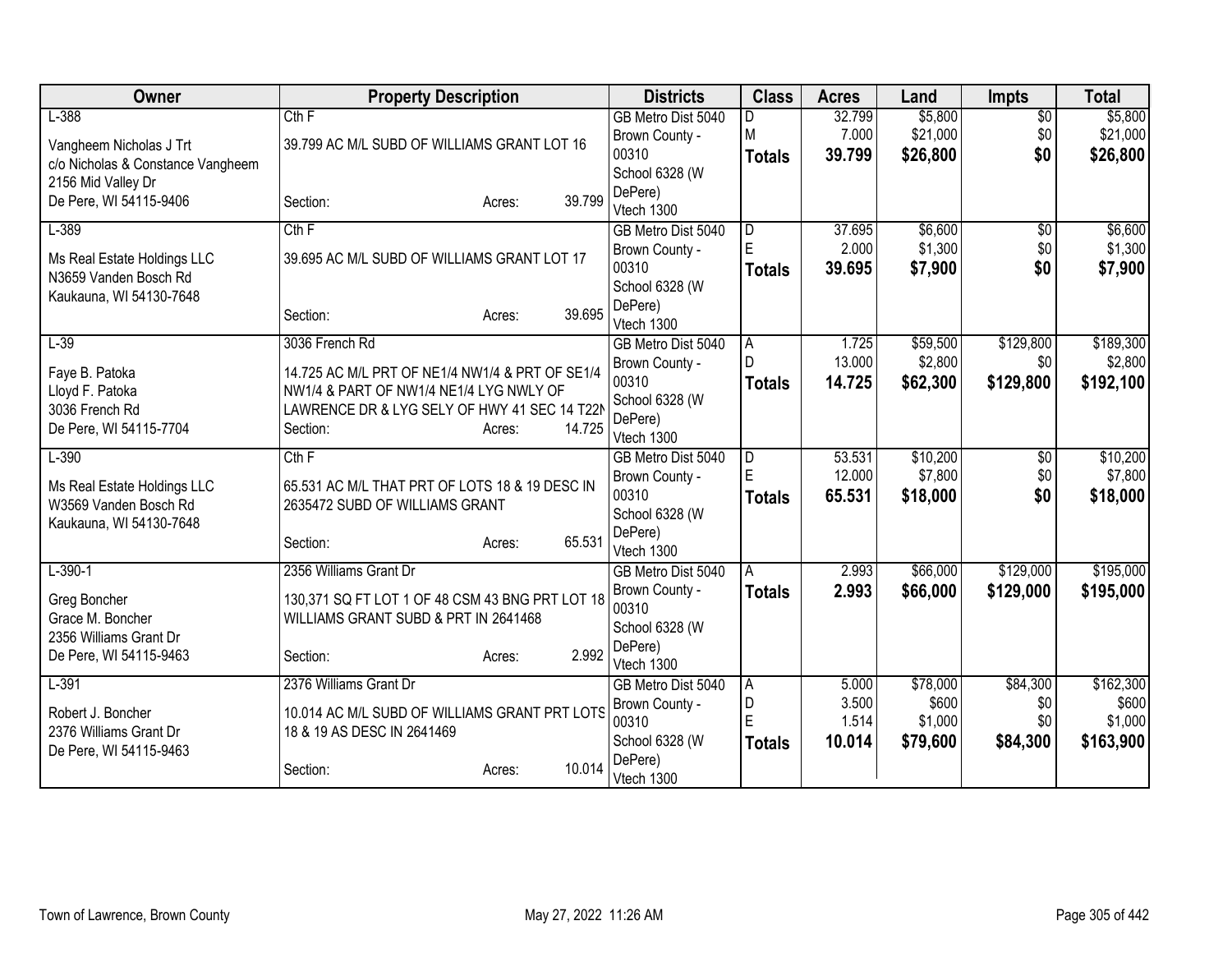| Owner                                        | <b>Property Description</b>                                    | <b>Districts</b>          | <b>Class</b>  | <b>Acres</b> | Land      | <b>Impts</b>    | <b>Total</b> |
|----------------------------------------------|----------------------------------------------------------------|---------------------------|---------------|--------------|-----------|-----------------|--------------|
| $L-39-1$                                     | 3108 Mid Valley Dr                                             | GB Metro Dist 5040        |               | 2.283        | \$115,700 | \$704,000       | \$819,700    |
| Ji & Si Enterprises LLC                      | 99,463 SQ FT LOT 1 OF 45 CSM 317 BNG PRT OF                    | Brown County -            | <b>Totals</b> | 2.283        | \$115,700 | \$704,000       | \$819,700    |
| 1517 Rue Reynard                             | SW1/4 NW1/4 & BNG PRT OF SE1/4 NW1/4 SECT 14                   | 00310                     |               |              |           |                 |              |
| Menasha, WI 54952-2946                       | <b>T22N R19E</b>                                               | School 6328 (W            |               |              |           |                 |              |
|                                              | 2.283<br>Section:<br>Acres:                                    | DePere)<br>Vtech 1300     |               |              |           |                 |              |
| $L-392$                                      | $Cth$ $F$                                                      | GB Metro Dist 5040        | ID.           | 36.515       | \$6,400   | $\overline{30}$ | \$6,400      |
|                                              |                                                                | Brown County -            | E             | 2.000        | \$1,300   | \$0             | \$1,300      |
| Ms Real Estate Holdings LLC                  | 38.515 AC M/L SUBD OF WILLIAMS GRANT LOT 20 EX                 | 00310                     | <b>Totals</b> | 38.515       | \$7,700   | \$0             | \$7,700      |
| W3569 Vanden Bosch Rd                        | 2479609                                                        | School 6328 (W            |               |              |           |                 |              |
| Kaukauna, WI 54130-7648                      | 38.515<br>Section:                                             | DePere)                   |               |              |           |                 |              |
|                                              | Acres:                                                         | Vtech 1300                |               |              |           |                 |              |
| $L-39-2$                                     | 3094 Mid Valley Dr                                             | GB Metro Dist 5040        | B             | 2.550        | \$121,000 | \$210,000       | \$331,000    |
| Jims Service & Carwash LLC                   | 111,104 SQ FT LOT 2 OF 45 CSM 317 BNG PRT OF                   | Brown County -            | <b>Totals</b> | 2.550        | \$121,000 | \$210,000       | \$331,000    |
| 3094 Mid Valley Dr                           | SW1/4 NW1/4 & BNG PRT OF SE1/4 NW1/4 SEC 14                    | 00310                     |               |              |           |                 |              |
| De Pere, WI 54115-9436                       | <b>T22N R19E</b>                                               | School 6328 (W<br>DePere) |               |              |           |                 |              |
|                                              | 2.551<br>Section:<br>Acres:                                    | Vtech 1300                |               |              |           |                 |              |
| $L-393$                                      | 2418 Williams Grant Dr                                         | GB Metro Dist 5040        | ΙA            | 3.000        | \$66,000  | \$143,300       | \$209,300    |
|                                              |                                                                | Brown County -            | D             | 35.980       | \$6,300   | \$0             | \$6,300      |
| Ralph R. Staeven                             | 39.734 AC M/L SUBD OF WILLIAMS GRANT LOT 21 &                  | 00310                     | E             | 0.754        | \$500     | \$0             | \$500        |
| Enola Jane Staeven<br>2418 Williams Grant Dr | PRT OF LOT 20 DESC IN 2479609                                  | School 6328 (W            | <b>Totals</b> | 39.734       | \$72,800  | \$143,300       | \$216,100    |
| De Pere, WI 54115-9194                       | 39.734<br>Section:<br>Acres:                                   | DePere)                   |               |              |           |                 |              |
|                                              |                                                                | Vtech 1300                |               |              |           |                 |              |
| $L-39-3$                                     | Mid Valley Dr                                                  | GB Metro Dist 5040        | D             | 1.350        | \$200     | \$0             | \$200        |
| <b>Bts Land Development, LLC</b>             | 123,878 SQ FT LOT 1 OF 48 CSM 157 MAP 7128 IN                  | Brown County -            | M             | 1.490        | \$4,500   | \$0             | \$4,500      |
| 200 S Washington St Ste 200                  | 2134584 BNG PRT OF NE1/4 NW1/4 SEC 14 T22N                     | 00310                     | <b>Totals</b> | 2.840        | \$4,700   | \$0             | \$4,700      |
| Green Bay, WI 54301                          | R <sub>19E</sub>                                               | School 6328 (W<br>DePere) |               |              |           |                 |              |
|                                              | 2.844<br>Section:<br>Acres:                                    | Vtech 1300                |               |              |           |                 |              |
| $L-39-4$                                     | Mid Valley Dr                                                  | GB Metro Dist 5040        | D             | 1.000        | \$200     | $\sqrt[6]{}$    | \$200        |
|                                              |                                                                | Brown County -            | M             | 1.120        | \$3,400   | \$0             | \$3,400      |
| <b>Bts Land Development, LLC</b>             | 92,384 SQ FT LOT 2 OF 48 CSM 157 MAP 7128 IN                   | 00310                     | <b>Totals</b> | 2.120        | \$3,600   | \$0             | \$3,600      |
| 200 S Washington St Ste 200                  | 2134584 BNG PRT OF NE1/4 NW1/4 SEC 14 T22N<br>R <sub>19E</sub> | School 6328 (W            |               |              |           |                 |              |
| Green Bay, WI 54301                          | 2.121<br>Section:                                              | DePere)                   |               |              |           |                 |              |
|                                              | Acres:                                                         | Vtech 1300                |               |              |           |                 |              |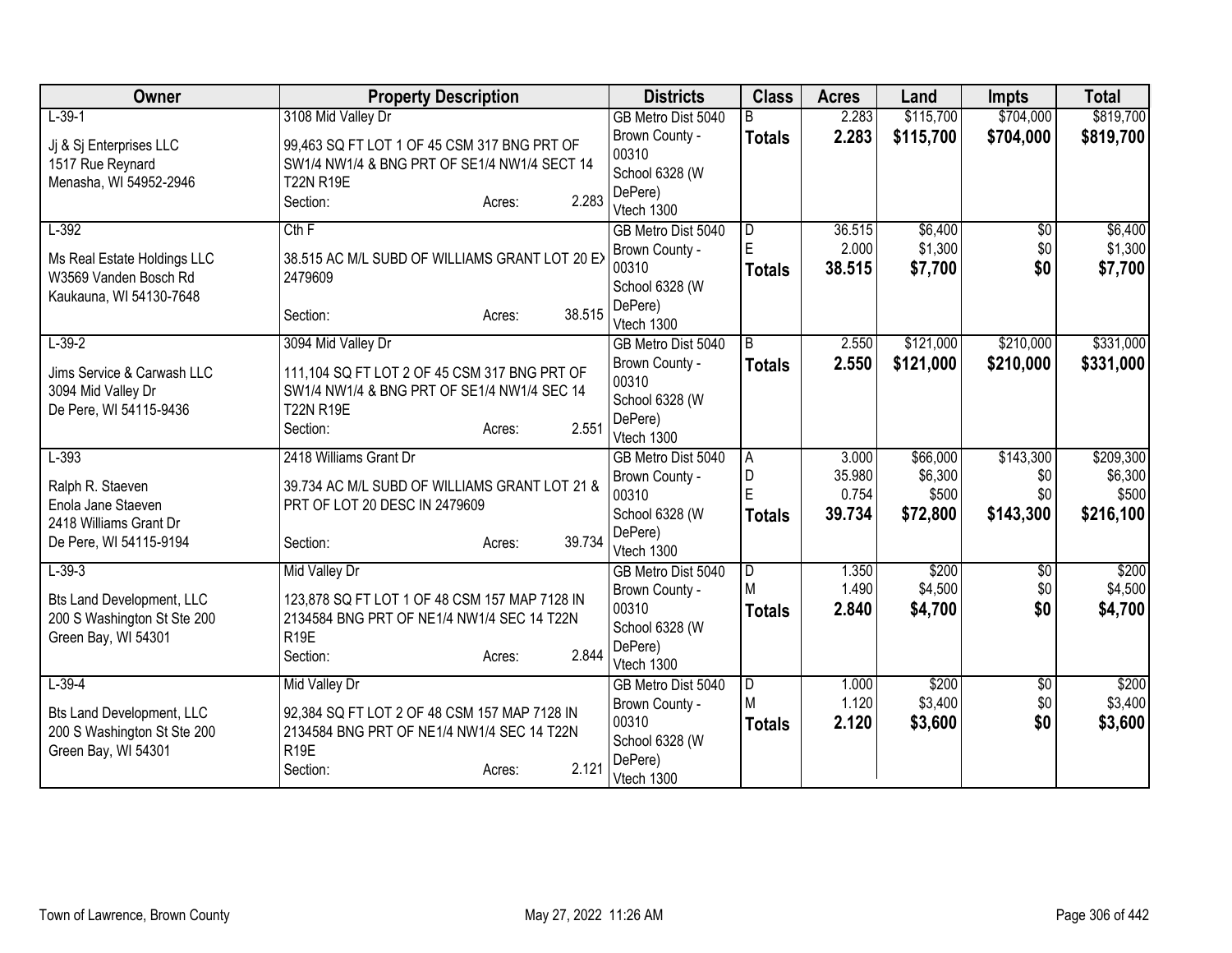| $L-394-1$<br>2464 Williams Grant Dr<br>\$73,300<br>\$105,000<br>4.211<br>GB Metro Dist 5040<br>4.211<br>\$73,300<br>\$105,000<br>Brown County -<br>\$178,300<br><b>Totals</b><br>Robin A. Thom<br>4.211 AC M/L SUBD OF WILLIAMS GRANT PART OF<br>00310<br>2464 Williams Grant Dr<br>LOT 22 DES IN 1124 R 462 & IN 1563317 EX 1563318<br>School 6328 (W<br>De Pere, WI 54115-9194<br>& EX RD IN 2290460 & EX RDS<br>DePere)<br>4.211<br>Section:<br>Acres:<br>Vtech 1300<br>\$182,900<br>\$246,400<br>$L - 394 - 2$<br>2888 Little Rapids Rd<br>\$63,500<br>A<br>2.580<br>GB Metro Dist 5040<br>2.580<br>\$182,900<br>\$63,500<br>\$246,400<br>Brown County -<br><b>Totals</b><br>Julia M. Worzala<br>112,576 SQ FT LOT 1 OF 10 CSM 179 MAP 2254 IN<br>00310<br>962455 BNG PRT OF LOT 22 SUBD OF WILLIAMS<br>2888 Little Rapids Rd<br>School 6328 (W<br>Depere, WI 54115-9460<br><b>GRANT EX HWY</b><br>DePere)<br>2.584<br>Section:<br>Acres:<br>Vtech 1300<br>$L - 39 - 5$<br>Mid Valley Dr<br>2.140<br>\$400<br>\$400<br>D.<br>\$0<br>GB Metro Dist 5040<br>Brown County -<br>2.140<br>\$400<br>\$0<br>\$400<br><b>Totals</b><br><b>Bts Land Development, LLC</b><br>93,391 SQ FT LOT 3 OF 48 CSM 157 MAP 7128 IN<br>00310<br>2134584 BNG PRT OF NE1/4 NW1/4 & BNG PRT OF<br>200 S Washington St Ste 200<br>School 6328 (W<br>Green Bay, WI 54301<br>SE1/4 NW1/4 SEC 14 T22N R19E<br>DePere)<br>2.144<br>Section:<br>Acres:<br>Vtech 1300<br>\$248,500<br>$L-397-2$<br>2808 Bain Ct<br>\$71,500<br>\$177,000<br>1.550<br>GB Metro Dist 5040<br>A<br>1.550<br>\$71,500<br>\$177,000<br>\$248,500<br>Brown County -<br><b>Totals</b><br>67,657 SQ FT LOT 1 OF 38 CSM 26 BNG PART OF<br><b>Gleason Family Trust</b><br>00310<br>2808 Bain Ct<br>LOT 25 SUBD OF WILLIAMS GRANT<br>School 6328 (W<br>De Pere, WI 54115-8168<br>DePere)<br>1.553<br>Section:<br>Acres:<br>Vtech 1300<br>\$274,500<br>$L-397-3$<br>2796 Bain Ct<br>\$70,000<br>GB Metro Dist 5040<br>1.500<br>A<br>Brown County -<br>1.500<br>\$70,000<br>\$274,500<br><b>Totals</b><br>Eric D. Eger<br>65,349 SQ FT LOT 2 OF 38 CSM 26 BNG PART OF<br>00310<br>LOT 25 SUBD OF WILLIAMS GRANT<br>Christina E. Eger<br>School 6328 (W<br>2796 Bain Ct<br>DePere)<br>De Pere, WI 54115-8879<br>1.500<br>Section:<br>Acres:<br>Vtech 1300<br>\$300,000<br>$L-397-4$<br>2784 Bain Ct<br>\$70,000<br>GB Metro Dist 5040<br>1.500<br>Α<br>Brown County -<br>1.500<br>\$70,000<br>\$300,000<br><b>Totals</b><br>Clark Hammond<br>65,406 SQ FT LOT 3 OF 38 CSM 26 MAP 5773 IN<br>00310<br>1648151 BNG PART OF LOT 25 SUBD OF WILLIAMS<br><b>Betty Hammond</b><br>School 6328 (W<br>2784 Bain Ct<br><b>GRANT</b><br>DePere)<br>1.502<br>De Pere, WI 54115<br>Section:<br>Acres:<br>Vtech 1300 | Owner | <b>Property Description</b> | <b>Districts</b> | <b>Class</b> | <b>Acres</b> | Land | <b>Impts</b> | <b>Total</b> |
|-------------------------------------------------------------------------------------------------------------------------------------------------------------------------------------------------------------------------------------------------------------------------------------------------------------------------------------------------------------------------------------------------------------------------------------------------------------------------------------------------------------------------------------------------------------------------------------------------------------------------------------------------------------------------------------------------------------------------------------------------------------------------------------------------------------------------------------------------------------------------------------------------------------------------------------------------------------------------------------------------------------------------------------------------------------------------------------------------------------------------------------------------------------------------------------------------------------------------------------------------------------------------------------------------------------------------------------------------------------------------------------------------------------------------------------------------------------------------------------------------------------------------------------------------------------------------------------------------------------------------------------------------------------------------------------------------------------------------------------------------------------------------------------------------------------------------------------------------------------------------------------------------------------------------------------------------------------------------------------------------------------------------------------------------------------------------------------------------------------------------------------------------------------------------------------------------------------------------------------------------------------------------------------------------------------------------------------------------------------------------------------------------------------------------------------------------------------------------------------------------------------------------------------------------------------------------------------------------------------------------------------------------------------------------------------------------------------------------------------------------|-------|-----------------------------|------------------|--------------|--------------|------|--------------|--------------|
|                                                                                                                                                                                                                                                                                                                                                                                                                                                                                                                                                                                                                                                                                                                                                                                                                                                                                                                                                                                                                                                                                                                                                                                                                                                                                                                                                                                                                                                                                                                                                                                                                                                                                                                                                                                                                                                                                                                                                                                                                                                                                                                                                                                                                                                                                                                                                                                                                                                                                                                                                                                                                                                                                                                                                 |       |                             |                  |              |              |      |              | \$178,300    |
|                                                                                                                                                                                                                                                                                                                                                                                                                                                                                                                                                                                                                                                                                                                                                                                                                                                                                                                                                                                                                                                                                                                                                                                                                                                                                                                                                                                                                                                                                                                                                                                                                                                                                                                                                                                                                                                                                                                                                                                                                                                                                                                                                                                                                                                                                                                                                                                                                                                                                                                                                                                                                                                                                                                                                 |       |                             |                  |              |              |      |              |              |
|                                                                                                                                                                                                                                                                                                                                                                                                                                                                                                                                                                                                                                                                                                                                                                                                                                                                                                                                                                                                                                                                                                                                                                                                                                                                                                                                                                                                                                                                                                                                                                                                                                                                                                                                                                                                                                                                                                                                                                                                                                                                                                                                                                                                                                                                                                                                                                                                                                                                                                                                                                                                                                                                                                                                                 |       |                             |                  |              |              |      |              |              |
|                                                                                                                                                                                                                                                                                                                                                                                                                                                                                                                                                                                                                                                                                                                                                                                                                                                                                                                                                                                                                                                                                                                                                                                                                                                                                                                                                                                                                                                                                                                                                                                                                                                                                                                                                                                                                                                                                                                                                                                                                                                                                                                                                                                                                                                                                                                                                                                                                                                                                                                                                                                                                                                                                                                                                 |       |                             |                  |              |              |      |              |              |
|                                                                                                                                                                                                                                                                                                                                                                                                                                                                                                                                                                                                                                                                                                                                                                                                                                                                                                                                                                                                                                                                                                                                                                                                                                                                                                                                                                                                                                                                                                                                                                                                                                                                                                                                                                                                                                                                                                                                                                                                                                                                                                                                                                                                                                                                                                                                                                                                                                                                                                                                                                                                                                                                                                                                                 |       |                             |                  |              |              |      |              |              |
|                                                                                                                                                                                                                                                                                                                                                                                                                                                                                                                                                                                                                                                                                                                                                                                                                                                                                                                                                                                                                                                                                                                                                                                                                                                                                                                                                                                                                                                                                                                                                                                                                                                                                                                                                                                                                                                                                                                                                                                                                                                                                                                                                                                                                                                                                                                                                                                                                                                                                                                                                                                                                                                                                                                                                 |       |                             |                  |              |              |      |              |              |
|                                                                                                                                                                                                                                                                                                                                                                                                                                                                                                                                                                                                                                                                                                                                                                                                                                                                                                                                                                                                                                                                                                                                                                                                                                                                                                                                                                                                                                                                                                                                                                                                                                                                                                                                                                                                                                                                                                                                                                                                                                                                                                                                                                                                                                                                                                                                                                                                                                                                                                                                                                                                                                                                                                                                                 |       |                             |                  |              |              |      |              |              |
|                                                                                                                                                                                                                                                                                                                                                                                                                                                                                                                                                                                                                                                                                                                                                                                                                                                                                                                                                                                                                                                                                                                                                                                                                                                                                                                                                                                                                                                                                                                                                                                                                                                                                                                                                                                                                                                                                                                                                                                                                                                                                                                                                                                                                                                                                                                                                                                                                                                                                                                                                                                                                                                                                                                                                 |       |                             |                  |              |              |      |              |              |
|                                                                                                                                                                                                                                                                                                                                                                                                                                                                                                                                                                                                                                                                                                                                                                                                                                                                                                                                                                                                                                                                                                                                                                                                                                                                                                                                                                                                                                                                                                                                                                                                                                                                                                                                                                                                                                                                                                                                                                                                                                                                                                                                                                                                                                                                                                                                                                                                                                                                                                                                                                                                                                                                                                                                                 |       |                             |                  |              |              |      |              |              |
|                                                                                                                                                                                                                                                                                                                                                                                                                                                                                                                                                                                                                                                                                                                                                                                                                                                                                                                                                                                                                                                                                                                                                                                                                                                                                                                                                                                                                                                                                                                                                                                                                                                                                                                                                                                                                                                                                                                                                                                                                                                                                                                                                                                                                                                                                                                                                                                                                                                                                                                                                                                                                                                                                                                                                 |       |                             |                  |              |              |      |              |              |
|                                                                                                                                                                                                                                                                                                                                                                                                                                                                                                                                                                                                                                                                                                                                                                                                                                                                                                                                                                                                                                                                                                                                                                                                                                                                                                                                                                                                                                                                                                                                                                                                                                                                                                                                                                                                                                                                                                                                                                                                                                                                                                                                                                                                                                                                                                                                                                                                                                                                                                                                                                                                                                                                                                                                                 |       |                             |                  |              |              |      |              |              |
|                                                                                                                                                                                                                                                                                                                                                                                                                                                                                                                                                                                                                                                                                                                                                                                                                                                                                                                                                                                                                                                                                                                                                                                                                                                                                                                                                                                                                                                                                                                                                                                                                                                                                                                                                                                                                                                                                                                                                                                                                                                                                                                                                                                                                                                                                                                                                                                                                                                                                                                                                                                                                                                                                                                                                 |       |                             |                  |              |              |      |              |              |
|                                                                                                                                                                                                                                                                                                                                                                                                                                                                                                                                                                                                                                                                                                                                                                                                                                                                                                                                                                                                                                                                                                                                                                                                                                                                                                                                                                                                                                                                                                                                                                                                                                                                                                                                                                                                                                                                                                                                                                                                                                                                                                                                                                                                                                                                                                                                                                                                                                                                                                                                                                                                                                                                                                                                                 |       |                             |                  |              |              |      |              |              |
|                                                                                                                                                                                                                                                                                                                                                                                                                                                                                                                                                                                                                                                                                                                                                                                                                                                                                                                                                                                                                                                                                                                                                                                                                                                                                                                                                                                                                                                                                                                                                                                                                                                                                                                                                                                                                                                                                                                                                                                                                                                                                                                                                                                                                                                                                                                                                                                                                                                                                                                                                                                                                                                                                                                                                 |       |                             |                  |              |              |      |              |              |
|                                                                                                                                                                                                                                                                                                                                                                                                                                                                                                                                                                                                                                                                                                                                                                                                                                                                                                                                                                                                                                                                                                                                                                                                                                                                                                                                                                                                                                                                                                                                                                                                                                                                                                                                                                                                                                                                                                                                                                                                                                                                                                                                                                                                                                                                                                                                                                                                                                                                                                                                                                                                                                                                                                                                                 |       |                             |                  |              |              |      |              |              |
|                                                                                                                                                                                                                                                                                                                                                                                                                                                                                                                                                                                                                                                                                                                                                                                                                                                                                                                                                                                                                                                                                                                                                                                                                                                                                                                                                                                                                                                                                                                                                                                                                                                                                                                                                                                                                                                                                                                                                                                                                                                                                                                                                                                                                                                                                                                                                                                                                                                                                                                                                                                                                                                                                                                                                 |       |                             |                  |              |              |      |              |              |
|                                                                                                                                                                                                                                                                                                                                                                                                                                                                                                                                                                                                                                                                                                                                                                                                                                                                                                                                                                                                                                                                                                                                                                                                                                                                                                                                                                                                                                                                                                                                                                                                                                                                                                                                                                                                                                                                                                                                                                                                                                                                                                                                                                                                                                                                                                                                                                                                                                                                                                                                                                                                                                                                                                                                                 |       |                             |                  |              |              |      |              |              |
|                                                                                                                                                                                                                                                                                                                                                                                                                                                                                                                                                                                                                                                                                                                                                                                                                                                                                                                                                                                                                                                                                                                                                                                                                                                                                                                                                                                                                                                                                                                                                                                                                                                                                                                                                                                                                                                                                                                                                                                                                                                                                                                                                                                                                                                                                                                                                                                                                                                                                                                                                                                                                                                                                                                                                 |       |                             |                  |              |              |      |              |              |
| \$344,500<br>\$344,500<br>\$370,000<br>\$370,000                                                                                                                                                                                                                                                                                                                                                                                                                                                                                                                                                                                                                                                                                                                                                                                                                                                                                                                                                                                                                                                                                                                                                                                                                                                                                                                                                                                                                                                                                                                                                                                                                                                                                                                                                                                                                                                                                                                                                                                                                                                                                                                                                                                                                                                                                                                                                                                                                                                                                                                                                                                                                                                                                                |       |                             |                  |              |              |      |              |              |
|                                                                                                                                                                                                                                                                                                                                                                                                                                                                                                                                                                                                                                                                                                                                                                                                                                                                                                                                                                                                                                                                                                                                                                                                                                                                                                                                                                                                                                                                                                                                                                                                                                                                                                                                                                                                                                                                                                                                                                                                                                                                                                                                                                                                                                                                                                                                                                                                                                                                                                                                                                                                                                                                                                                                                 |       |                             |                  |              |              |      |              |              |
|                                                                                                                                                                                                                                                                                                                                                                                                                                                                                                                                                                                                                                                                                                                                                                                                                                                                                                                                                                                                                                                                                                                                                                                                                                                                                                                                                                                                                                                                                                                                                                                                                                                                                                                                                                                                                                                                                                                                                                                                                                                                                                                                                                                                                                                                                                                                                                                                                                                                                                                                                                                                                                                                                                                                                 |       |                             |                  |              |              |      |              |              |
|                                                                                                                                                                                                                                                                                                                                                                                                                                                                                                                                                                                                                                                                                                                                                                                                                                                                                                                                                                                                                                                                                                                                                                                                                                                                                                                                                                                                                                                                                                                                                                                                                                                                                                                                                                                                                                                                                                                                                                                                                                                                                                                                                                                                                                                                                                                                                                                                                                                                                                                                                                                                                                                                                                                                                 |       |                             |                  |              |              |      |              |              |
|                                                                                                                                                                                                                                                                                                                                                                                                                                                                                                                                                                                                                                                                                                                                                                                                                                                                                                                                                                                                                                                                                                                                                                                                                                                                                                                                                                                                                                                                                                                                                                                                                                                                                                                                                                                                                                                                                                                                                                                                                                                                                                                                                                                                                                                                                                                                                                                                                                                                                                                                                                                                                                                                                                                                                 |       |                             |                  |              |              |      |              |              |
|                                                                                                                                                                                                                                                                                                                                                                                                                                                                                                                                                                                                                                                                                                                                                                                                                                                                                                                                                                                                                                                                                                                                                                                                                                                                                                                                                                                                                                                                                                                                                                                                                                                                                                                                                                                                                                                                                                                                                                                                                                                                                                                                                                                                                                                                                                                                                                                                                                                                                                                                                                                                                                                                                                                                                 |       |                             |                  |              |              |      |              |              |
|                                                                                                                                                                                                                                                                                                                                                                                                                                                                                                                                                                                                                                                                                                                                                                                                                                                                                                                                                                                                                                                                                                                                                                                                                                                                                                                                                                                                                                                                                                                                                                                                                                                                                                                                                                                                                                                                                                                                                                                                                                                                                                                                                                                                                                                                                                                                                                                                                                                                                                                                                                                                                                                                                                                                                 |       |                             |                  |              |              |      |              |              |
|                                                                                                                                                                                                                                                                                                                                                                                                                                                                                                                                                                                                                                                                                                                                                                                                                                                                                                                                                                                                                                                                                                                                                                                                                                                                                                                                                                                                                                                                                                                                                                                                                                                                                                                                                                                                                                                                                                                                                                                                                                                                                                                                                                                                                                                                                                                                                                                                                                                                                                                                                                                                                                                                                                                                                 |       |                             |                  |              |              |      |              |              |
|                                                                                                                                                                                                                                                                                                                                                                                                                                                                                                                                                                                                                                                                                                                                                                                                                                                                                                                                                                                                                                                                                                                                                                                                                                                                                                                                                                                                                                                                                                                                                                                                                                                                                                                                                                                                                                                                                                                                                                                                                                                                                                                                                                                                                                                                                                                                                                                                                                                                                                                                                                                                                                                                                                                                                 |       |                             |                  |              |              |      |              |              |
|                                                                                                                                                                                                                                                                                                                                                                                                                                                                                                                                                                                                                                                                                                                                                                                                                                                                                                                                                                                                                                                                                                                                                                                                                                                                                                                                                                                                                                                                                                                                                                                                                                                                                                                                                                                                                                                                                                                                                                                                                                                                                                                                                                                                                                                                                                                                                                                                                                                                                                                                                                                                                                                                                                                                                 |       |                             |                  |              |              |      |              |              |
|                                                                                                                                                                                                                                                                                                                                                                                                                                                                                                                                                                                                                                                                                                                                                                                                                                                                                                                                                                                                                                                                                                                                                                                                                                                                                                                                                                                                                                                                                                                                                                                                                                                                                                                                                                                                                                                                                                                                                                                                                                                                                                                                                                                                                                                                                                                                                                                                                                                                                                                                                                                                                                                                                                                                                 |       |                             |                  |              |              |      |              |              |
|                                                                                                                                                                                                                                                                                                                                                                                                                                                                                                                                                                                                                                                                                                                                                                                                                                                                                                                                                                                                                                                                                                                                                                                                                                                                                                                                                                                                                                                                                                                                                                                                                                                                                                                                                                                                                                                                                                                                                                                                                                                                                                                                                                                                                                                                                                                                                                                                                                                                                                                                                                                                                                                                                                                                                 |       |                             |                  |              |              |      |              |              |
|                                                                                                                                                                                                                                                                                                                                                                                                                                                                                                                                                                                                                                                                                                                                                                                                                                                                                                                                                                                                                                                                                                                                                                                                                                                                                                                                                                                                                                                                                                                                                                                                                                                                                                                                                                                                                                                                                                                                                                                                                                                                                                                                                                                                                                                                                                                                                                                                                                                                                                                                                                                                                                                                                                                                                 |       |                             |                  |              |              |      |              |              |
|                                                                                                                                                                                                                                                                                                                                                                                                                                                                                                                                                                                                                                                                                                                                                                                                                                                                                                                                                                                                                                                                                                                                                                                                                                                                                                                                                                                                                                                                                                                                                                                                                                                                                                                                                                                                                                                                                                                                                                                                                                                                                                                                                                                                                                                                                                                                                                                                                                                                                                                                                                                                                                                                                                                                                 |       |                             |                  |              |              |      |              |              |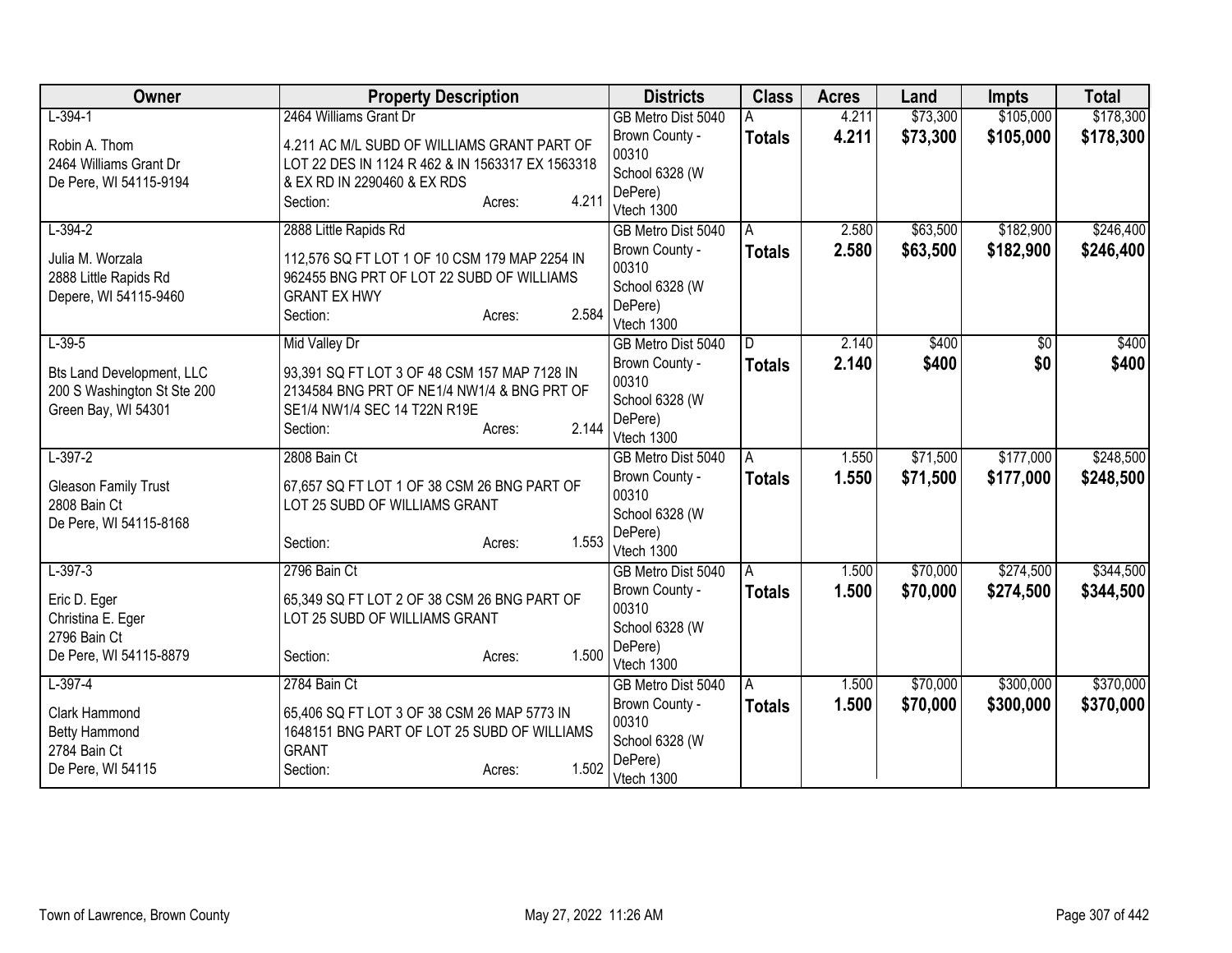| Owner                  | <b>Property Description</b>                     | <b>Districts</b>                     | <b>Class</b>  | <b>Acres</b> | Land     | <b>Impts</b>    | <b>Total</b>     |
|------------------------|-------------------------------------------------|--------------------------------------|---------------|--------------|----------|-----------------|------------------|
| $L-398-1$              | 2800 Bain Ct Unit BLK                           | GB Metro Dist 5040                   | A             | 0.500        | \$38,600 | \$32,800        | \$71,400         |
| William C. Bain        | LOT 1 & THAT PRT OF LOT 2 DESC IN 2873396 OF 47 | Brown County -                       | D             | 4.780        | \$1,000  | \$0             | \$1,000          |
| 2842 Gentle Hills Ct   | CSM 54 MAP 6964 IN 2085242 BNG PRT OF LOTS 25   | 00310                                | Ė             | 0.500        | \$300    | \$0             | \$300            |
| De Pere, WI 54115-8157 | & 26 WILLIAMS GRANT                             | School 6328 (W                       | <b>Totals</b> | 5.780        | \$39,900 | \$32,800        | \$72,700         |
|                        | 6.013<br>Section:<br>Acres:                     | DePere)<br>Vtech 1300                |               |              |          |                 |                  |
| $L-398-1-1$            | 2594 Williams Grant Dr                          | GB Metro Dist 5040                   | A             | 1.906        | \$82,200 | \$547,600       | \$629,800        |
|                        |                                                 | Brown County -                       | <b>Totals</b> | 1.906        | \$82,200 | \$547,600       | \$629,800        |
| Jeremy W. Hock         | LOT 2 OF 47 CSM 54 MAP 6964 IN 2085242 EX       | 00310                                |               |              |          |                 |                  |
| Stephanie A. Hock      | 2873396 & THAT PRT OF LOT 1 OF 59 CSM 227 MAP   | School 6328 (W                       |               |              |          |                 |                  |
| 2594 Williams Grant Dr | 8442 IN 2670384 DESC IN 2873395 (CORRECTED IN   | DePere)                              |               |              |          |                 |                  |
| Depere, WI 54115       | 1.906<br>Section:<br>Acres:                     | Vtech 1300                           |               |              |          |                 |                  |
| $L-398-1-2$            | 2638 Williams Grant Dr                          | GB Metro Dist 5040                   | A             | 1.000        | \$55,000 | \$282,000       | \$337,000        |
| Jose Gutierrez         | 147,949 SQ FT LOT 1 OF 56 CSM 46 BNG PRT OF     | Brown County -                       | E             | 2.396        | \$1,600  | \$0             | \$1,600          |
| Corenne Gutierrez      | LOTS 27 & 28 WILLIAMS GRANT & BNG PRT OF LOT (  | 00310                                | <b>Totals</b> | 3.396        | \$56,600 | \$282,000       | \$338,600        |
| 2638 Williams Grant Dr | SEC 10 T22N R19E & EX PRT DESC IN 2620163       | School 6328 (W                       |               |              |          |                 |                  |
| De Pere, WI 54115      | 3.396<br>Section:<br>Acres:                     | DePere)                              |               |              |          |                 |                  |
| $L-398-1-3$            | 2630 Williams Grant Dr                          | Vtech 1300<br>GB Metro Dist 5040     | A             | 1.872        | \$81,200 | \$335,300       | \$416,500        |
|                        |                                                 | Brown County -                       | E             | 2.168        | \$1,400  | \$0             | \$1,400          |
| Jeffrey E. Luedtke     | LOT 1 OF 59 CSM 227 MAP 8442 IN 2670384 BNG PRT | 00310                                | <b>Totals</b> | 4.040        | \$82,600 | \$335,300       | \$417,900        |
| Caley S. Peters        | OF LOTS 26 & 27 WILLIAMS GRANT EX 2873395       | School 6328 (W                       |               |              |          |                 |                  |
| 2630 Williams Grant Dr |                                                 | DePere)                              |               |              |          |                 |                  |
| De Pere, WI 54115      | 3.912<br>Section:<br>Acres:                     | Vtech 1300                           |               |              |          |                 |                  |
| $L-40$                 | 2785 Freedom Rd                                 | GB Metro Dist 5040                   | D             | 1.821        | \$200    | $\overline{50}$ | \$200            |
| David R. Mashl         | 210,037 SQ FT LOT 1 OF 62 CSM 230 MAP 8765 IN   | Brown County -                       | G             | 3.000        | \$60,000 | \$75,500        | \$135,500        |
| 2785 Freedom Rd        | 2779131 BNG PRT OF NW1/4 NW1/4 SEC 14 T22N      | 00310                                | <b>Totals</b> | 4.821        | \$60,200 | \$75,500        | \$135,700        |
| De Pere, WI 54115-9325 | R19E & PRT OF LOT 1 OF 60 CSM 348 MAP 8588 IN   | School 6328 (W                       |               |              |          |                 |                  |
|                        | 4.821<br>Section:<br>Acres:                     | DePere)                              |               |              |          |                 |                  |
|                        | 2641 Williams Grant Dr                          | Vtech 1300                           |               | 14.148       | \$2,200  | \$0             |                  |
| $L-401$                |                                                 | GB Metro Dist 5040<br>Brown County - | D<br>E        | 1.000        | \$700    | \$0             | \$2,200<br>\$700 |
| H Michael Wuyts        | 16.788 AC M/L SUBD OF WILLIAMS GRANT PRT OF     | 00310                                | G             | 1.640        | \$33,700 | \$51,400        | \$85,100         |
| Cheryl L. Wuyts        | LOTS 29 & 30 DESC IN J04127-06 EX HWY & EX 53   | School 6328 (W                       | <b>Totals</b> | 16.788       | \$36,600 | \$51,400        | \$88,000         |
| 2641 Williams Grant Dr | <b>CSM 81</b>                                   | DePere)                              |               |              |          |                 |                  |
| De Pere, WI 54115-9185 | 16.788<br>Section:<br>Acres:                    | Vtech 1300                           |               |              |          |                 |                  |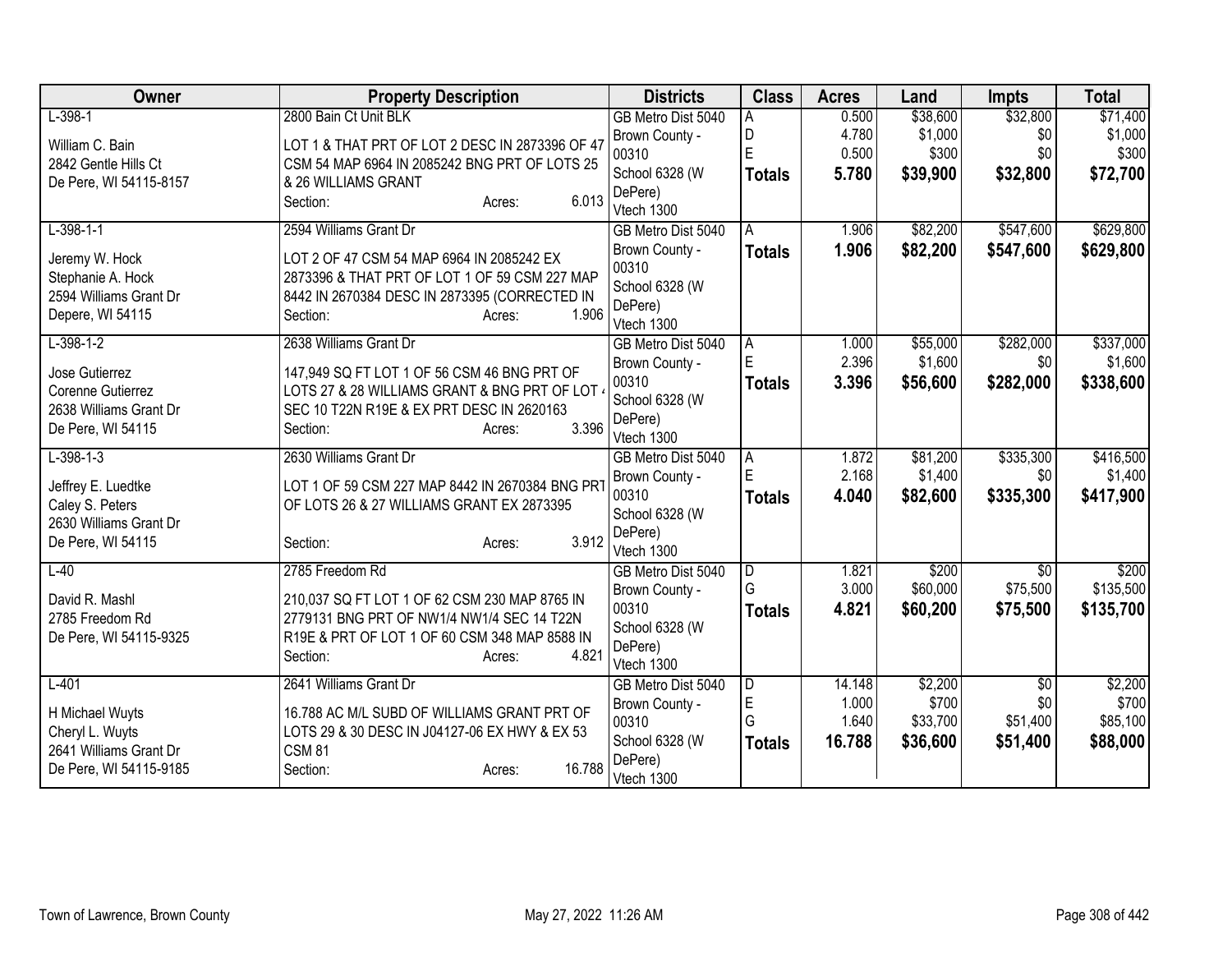| Owner                          | <b>Property Description</b>                     |        | <b>Districts</b>                 | <b>Class</b>   | <b>Acres</b>   | Land                | <b>Impts</b>     | <b>Total</b>         |
|--------------------------------|-------------------------------------------------|--------|----------------------------------|----------------|----------------|---------------------|------------------|----------------------|
| $L - 40 - 1$                   | 3065 Williams Grant Dr                          |        | GB Metro Dist 5040               |                | 2.353          | \$62,100            | \$230,000        | \$292,100            |
| Andrew N. Dilling              | 102,500 SQ FT LOT 2 OF 35 CSM 291 BNG PRT OF    |        | Brown County -                   | <b>Totals</b>  | 2.353          | \$62,100            | \$230,000        | \$292,100            |
| 3065 Williams Grant Dr         | NW1/4 NW1/4 & BNG PRT OF SW1/4 NW1/4 SEC 14     |        | 00310                            |                |                |                     |                  |                      |
| De Pere, WI 54115-9124         | <b>T22N R19E</b>                                |        | School 6328 (W                   |                |                |                     |                  |                      |
|                                | Section:<br>Acres:                              | 2.353  | DePere)                          |                |                |                     |                  |                      |
| $L - 401 - 1$                  | Cth F                                           |        | Vtech 1300<br>GB Metro Dist 5040 | $\overline{D}$ | 28.882         | \$4,900             | $\overline{50}$  | \$4,900              |
|                                |                                                 |        | Brown County -                   | M              | 2.150          | \$6,500             | \$0              | \$6,500              |
| MS Real Estate Holdings, LLC   | SUBD OF WILLIAMS GRANT PRT OF LOTS 29 & 30      |        | 00310                            | <b>Totals</b>  | 31.032         | \$11,400            | \$0              | \$11,400             |
| N3569 Vanden Bosch Rd          | DESC IN J03897-06 EX 2326967 & EX 2961729       |        | School 6328 (W                   |                |                |                     |                  |                      |
| Kaukauna, WI 54130             |                                                 |        | DePere)                          |                |                |                     |                  |                      |
|                                | Section:<br>Acres:                              | 31.032 | Vtech 1300                       |                |                |                     |                  |                      |
| $L - 401 - 2$                  | 2625 Williams Grant Rd                          |        | GB Metro Dist 5040               | A              | 1.999          | \$55,000            | \$201,600        | \$256,600            |
| Matt J. Wuyts                  | 87,116 SQ FT LOT 1 OF 53 CSM 81 BNG PRT OF      |        | Brown County -                   | <b>Totals</b>  | 1.999          | \$55,000            | \$201,600        | \$256,600            |
| 2625 Williams Grant Rd         | <b>WILLIAMS GRANT LOT 30</b>                    |        | 00310                            |                |                |                     |                  |                      |
| De Pere, WI 54115-9185         |                                                 |        | School 6328 (W                   |                |                |                     |                  |                      |
|                                | Section:<br>Acres:                              | 1.999  | DePere)                          |                |                |                     |                  |                      |
|                                |                                                 |        | Vtech 1300                       |                |                |                     |                  |                      |
| $L - 40 - 2$                   | Williams Grant Dr                               |        | GB Metro Dist 5040               | D<br>Ė         | 1.850<br>2.190 | \$300<br>\$1,400    | \$0<br>\$0       | \$300<br>\$1,400     |
| Daniel V. Doyen                | 176,112 SQ FT LOT 1 OF 60 CSM 348 MAP 8588 IN   |        | Brown County -<br>00310          |                | 4.040          | \$1,700             | \$0              | \$1,700              |
| 1953 Bunker Hill Ct            | 2718949 BNG PRT OF NW1/4 NW1/4 SEC 14 T22N      |        | School 6328 (W                   | <b>Totals</b>  |                |                     |                  |                      |
| De Pere, WI 54115              | R19E EX 2808629                                 |        | DePere)                          |                |                |                     |                  |                      |
|                                | Section:<br>Acres:                              | 4.042  | Vtech 1300                       |                |                |                     |                  |                      |
| $L - 40 - 3$                   | 3051 Williams Grant Rd                          |        | GB Metro Dist 5040               | $\overline{B}$ | 1.000          | \$40,000            | \$217,000        | \$257,000            |
| John J. Schroeder              | 348,480 SQ FT LOT 2 OF 60 CSM 348 BNG PRT OF    |        | Brown County -                   | D              | 5.500          | \$1,200             | \$0              | \$1,200              |
| Amber S. Schroeder             | NW1/4 NW1/4 SEC 14 T22N R19E                    |        | 00310                            | E              | 1.500          | \$1,000             | \$0              | \$1,000              |
| W111 Albers Rd                 |                                                 |        | School 6328 (W                   | <b>Totals</b>  | 8.000          | \$42,200            | \$217,000        | \$259,200            |
| De Pere, WI 54115              | Section:<br>Acres:                              | 8.000  | DePere)                          |                |                |                     |                  |                      |
|                                |                                                 |        | Vtech 1300                       |                |                |                     |                  |                      |
| $L-404$                        | 2609 Williams Grant Dr                          |        | GB Metro Dist 5040               | A<br>E         | 3.130<br>6.000 | \$95,800<br>\$3,000 | \$417,100<br>\$0 | \$512,900<br>\$3,000 |
| Skogen Wendy D Revocable Trust | 9.131 AC M/L SUBD OF WILLIAMS GRANT PRT OF      |        | Brown County -<br>00310          |                | 9.130          | \$98,800            | \$417,100        | \$515,900            |
| Attn: Wendy D Skogen           | LOTS 29 & 30 DESC IN J04127-07 & PRT IN 2326967 |        | School 6328 (W                   | <b>Totals</b>  |                |                     |                  |                      |
| 2609 Williams Grant            | EX HWY                                          |        | DePere)                          |                |                |                     |                  |                      |
| De Pere, WI 54115              | Section:<br>Acres:                              | 9.131  | Vtech 1300                       |                |                |                     |                  |                      |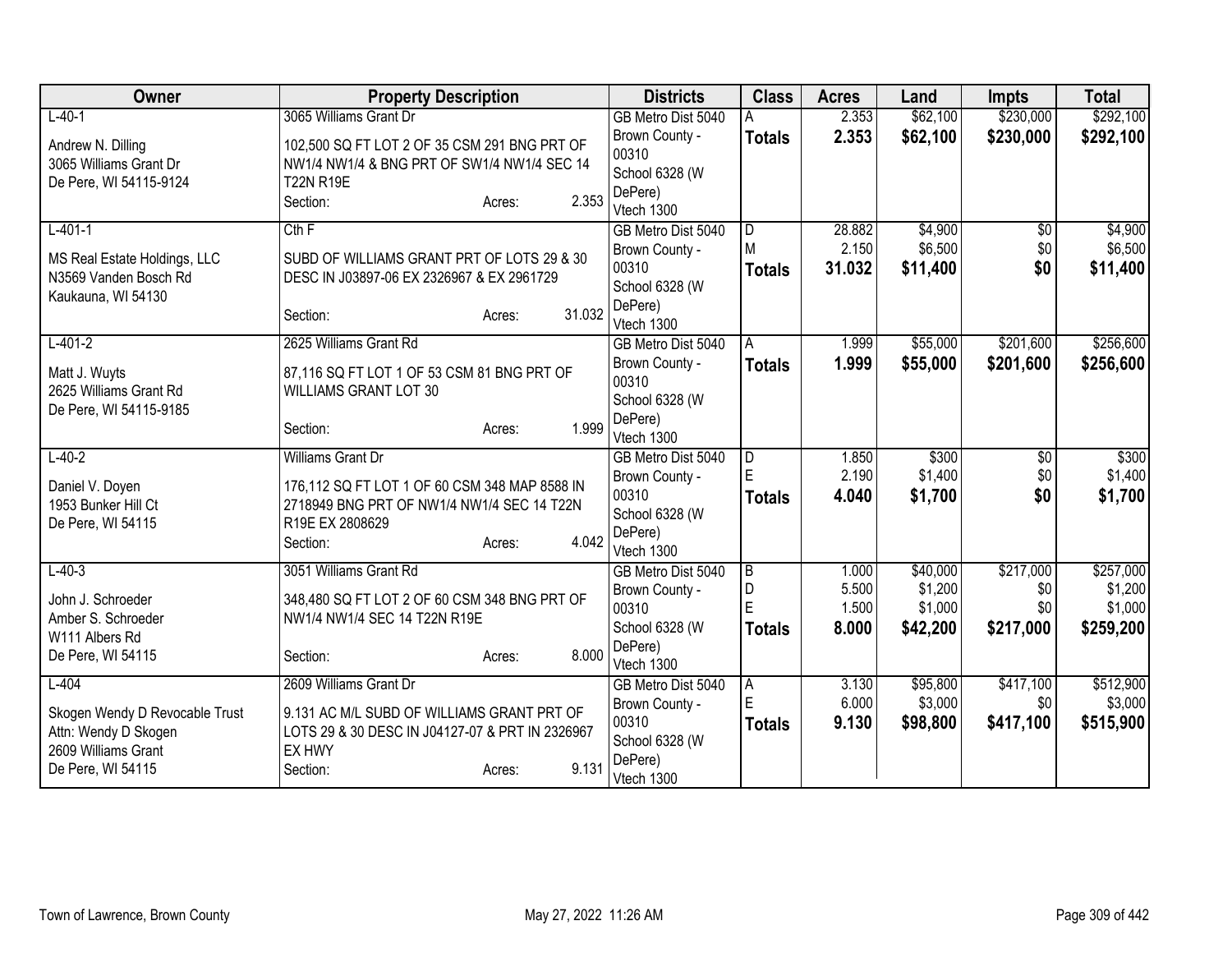| Owner                            | <b>Property Description</b>                     |                  | <b>Districts</b>          | <b>Class</b>   | <b>Acres</b>   | Land               | <b>Impts</b>        | <b>Total</b>       |
|----------------------------------|-------------------------------------------------|------------------|---------------------------|----------------|----------------|--------------------|---------------------|--------------------|
| $L-40-4$                         | Freedom Rd                                      |                  | GB Metro Dist 5040        | D              | 9.180          | \$2,000            | $\overline{50}$     | \$2,000            |
| <b>Bts Land Development, LLC</b> | 766,391 SQ FT NW1/4 NW1/4 SEC 14 T22N R19E EX V |                  | Brown County -            | E              | 8.410          | \$5,500            | \$0                 | \$5,500            |
| 200 S Washington St Ste 200      | 2 CHS OF S 5 CHS OF N 10 CHS & EX RD & EX 35    |                  | 00310                     | <b>Totals</b>  | 17.590         | \$7,500            | \$0                 | \$7,500            |
| Green Bay, WI 54301              | CSM 291 & EX 2610684 & EX 62 CSM 230            |                  | School 6328 (W            |                |                |                    |                     |                    |
|                                  | Section:                                        | 17.593<br>Acres: | DePere)                   |                |                |                    |                     |                    |
|                                  |                                                 |                  | Vtech 1300                |                |                |                    |                     |                    |
| $L-405$                          | <b>Mid Valley Dr</b>                            |                  | GB Metro Dist 5040        | Ε<br>F         | 6.500          | \$4,300            | \$0                 | \$4,300            |
| Beno Nicholas J Living Trust     | 19.936 AC M/L E1/2 LOT 31 SUBD OF WILLIAMS      |                  | Brown County -            |                | 13.436         | \$80,600           | \$0                 | \$80,600           |
| c/o Nicholas J. Beno             | <b>GRANT</b>                                    |                  | 00310                     | <b>Totals</b>  | 19.936         | \$84,900           | \$0                 | \$84,900           |
| 2936 Lawrence Dr                 |                                                 |                  | School 6328 (W<br>DePere) |                |                |                    |                     |                    |
| De Pere, WI 54115-9416           | Section:                                        | 19.936<br>Acres: | Vtech 1300                |                |                |                    |                     |                    |
| $L-407$                          | 2597 Williams Grant Dr                          |                  | GB Metro Dist 5040        | ΙA             | 1.000          | \$40,000           | \$177,000           | \$217,000          |
|                                  |                                                 |                  | Brown County -            | $\mathsf{D}$   | 1.176          | \$300              | \$0                 | \$300              |
| Sally Bain                       | 2.176 AC M/L SUBD OF WILLIAMS GRANT W 10 AC OI  |                  | 00310                     | <b>Totals</b>  | 2.176          | \$40,300           | \$177,000           | \$217,300          |
| 2597 Williams Grant Dr           | LOT 31 EX 1716620 & EX 1716621 & EX RD          |                  | School 6328 (W            |                |                |                    |                     |                    |
| De Pere, WI 54115-9182           |                                                 |                  | DePere)                   |                |                |                    |                     |                    |
|                                  | Section:                                        | 2.176<br>Acres:  | Vtech 1300                |                |                |                    |                     |                    |
| $L-408$                          | Sth 41                                          |                  | GB Metro Dist 5040        | E              | 5.000          | \$3,300            | $\overline{50}$     | \$3,300            |
| Beno Nicholas J Living Trust     | 9.010 AC M/L E1/2 OF LOT 32 SUBD OF WILLIAMS    |                  | Brown County -            |                | 4.010          | \$24,100           | \$0                 | \$24,100           |
| c/o Nicholas J. Beno             | GRANT EX 323 D 352 & EX J07625-27               |                  | 00310                     | Totals         | 9.010          | \$27,400           | \$0                 | \$27,400           |
| 2936 Lawrence Dr                 |                                                 |                  | School 6328 (W            |                |                |                    |                     |                    |
| De Pere, WI 54115-9416           | Section:                                        | 9.010<br>Acres:  | DePere)                   |                |                |                    |                     |                    |
|                                  |                                                 |                  | Vtech 1300                |                |                |                    |                     |                    |
| $L-408-1$                        | 2718 Mid Valley Dr                              |                  | GB Metro Dist 5040        | $\overline{A}$ | 1.000          | \$55,000           | \$130,800           | \$185,800          |
| John J. Tyczkowski               | 1.000 AC M/L PRT OF LOT 32 OF WILLIAMS GRANT    |                  | Brown County -            | <b>Totals</b>  | 1.000          | \$55,000           | \$130,800           | \$185,800          |
| Charlotte F. Tyczkowski          | AS DESC IN 362 D 471                            |                  | 00310                     |                |                |                    |                     |                    |
| 2718 Midvalley Dr                |                                                 |                  | School 6328 (W            |                |                |                    |                     |                    |
| De Pere, WI 54115-9161           | Section:                                        | 1.000<br>Acres:  | DePere)                   |                |                |                    |                     |                    |
|                                  |                                                 |                  | Vtech 1300                |                |                |                    |                     |                    |
| $L-408-2$                        | Mid Valley Dr                                   |                  | GB Metro Dist 5040        | ΙE             | 8.001<br>2.000 | \$5,200<br>\$7,800 | $\sqrt[6]{}$<br>\$0 | \$5,200<br>\$7,800 |
| Beno Nicholas J Living Trust     | 10.001 AC M/L SUBD OF WILLIAMS GRANT PART OF    |                  | Brown County -<br>00310   |                |                |                    |                     |                    |
| c/o Nicholas J. Beno             | LOT 32 DESC IN J07625-27                        |                  | School 6328 (W            | <b>Totals</b>  | 10.001         | \$13,000           | \$0                 | \$13,000           |
| 2936 Lawrence Dr                 |                                                 |                  | DePere)                   |                |                |                    |                     |                    |
| De Pere, WI 54115-9416           | Section:                                        | 10.001<br>Acres: | Vtech 1300                |                |                |                    |                     |                    |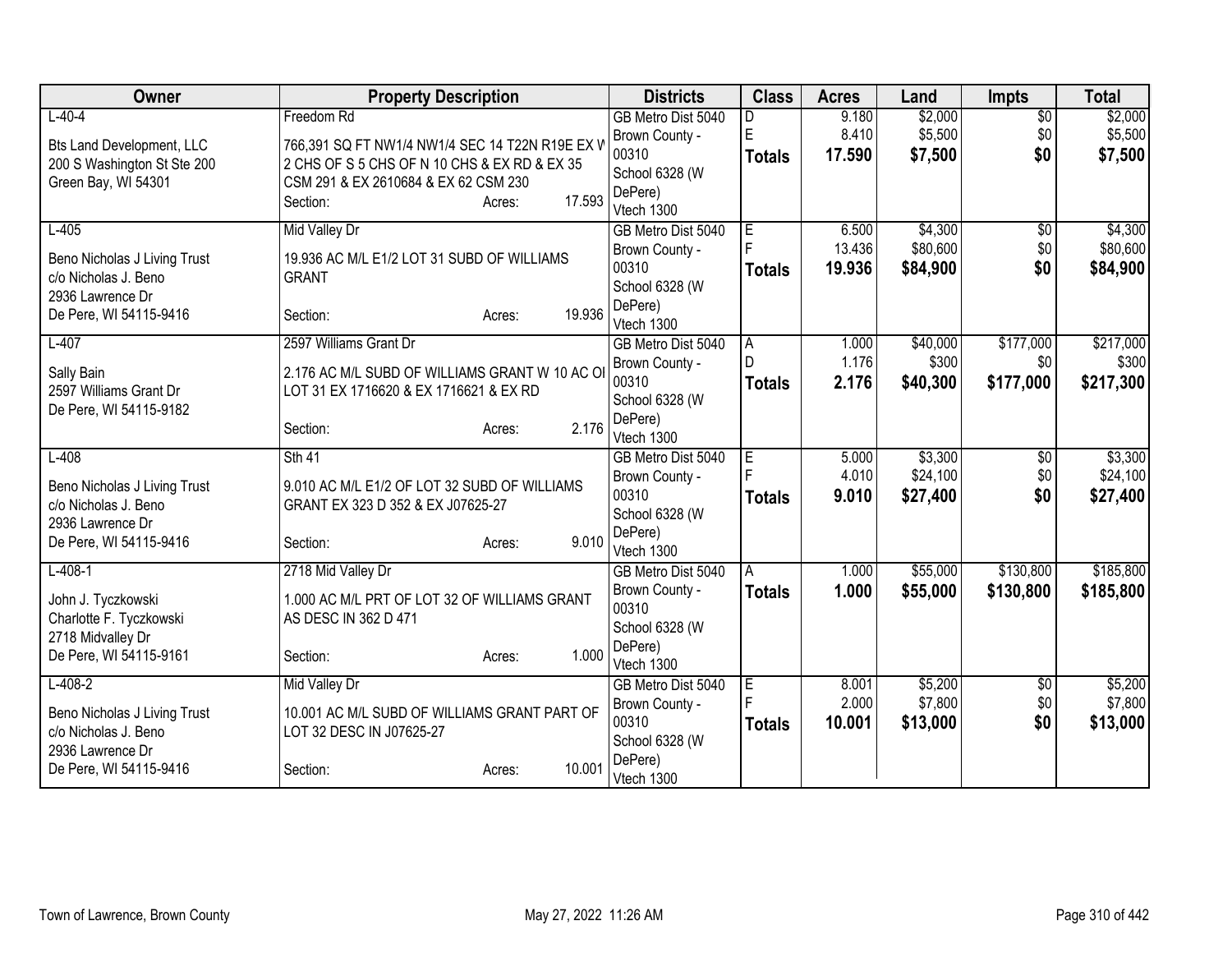| Owner                              | <b>Property Description</b>                                                                     | <b>Districts</b>                     | <b>Class</b>  | <b>Acres</b>    | Land                | <b>Impts</b>     | <b>Total</b>         |
|------------------------------------|-------------------------------------------------------------------------------------------------|--------------------------------------|---------------|-----------------|---------------------|------------------|----------------------|
| $L-409$                            | Cth F                                                                                           | GB Metro Dist 5040                   | D             | 26.543          | \$5,700             | $\overline{50}$  | \$5,700              |
| MS Real Estate Holdings, LLC       | 1,558,292 SQ FT LOT 1 OF 61 CSM 169 BNG PRT OF                                                  | Brown County -                       | $\mathsf E$   | 4.000           | \$2,000             | \$0              | \$2,000              |
| N3569 Vanden Bosch Rd              | LOTS 31 & 32 SUBD OF WILLIAMS GRANT                                                             | 00310                                | M             | 5.230           | \$15,700            | \$0              | \$15,700             |
| Kaukauna, WI 54130                 |                                                                                                 | School 6328 (W<br>DePere)            | <b>Totals</b> | 35.773          | \$23,400            | \$0              | \$23,400             |
|                                    | 35.773<br>Section:<br>Acres:                                                                    | Vtech 1300                           |               |                 |                     |                  |                      |
| $L-409-1$                          | 2577 Williams Grant Dr                                                                          | GB Metro Dist 5040                   | A             | 1.710           | \$54,200            | \$165,000        | \$219,200            |
| Charles W. Bain                    | 1.710 AC M/L SUBD OF WILLIAMS GRANT PART OF                                                     | Brown County -                       | <b>Totals</b> | 1.710           | \$54,200            | \$165,000        | \$219,200            |
| Linda L. Bain                      | LOT 32 DES IN 1022 R 247 & PART IN 1716619 EX                                                   | 00310                                |               |                 |                     |                  |                      |
| 2577 Williams Grant Dr             | 1716622 & PART OF LOT 31 AS DESC IN 1716621 EX                                                  | School 6328 (W                       |               |                 |                     |                  |                      |
| De Pere, WI 54115-9182             | Section:<br>1.710<br>Acres:                                                                     | DePere)                              |               |                 |                     |                  |                      |
| $L-41$                             | 3001 Williams Grant Dr                                                                          | Vtech 1300<br>GB Metro Dist 5040     | A             | 1.000           | \$40,000            | \$0              | \$40,000             |
|                                    |                                                                                                 | Brown County -                       | <b>Totals</b> | 1.000           | \$40,000            | \$0              | \$40,000             |
| Heaven Postel                      | 0.813 AC M/L W 2 CH OF S 5 CH OF N 10 CH NW1/4                                                  | 00310                                |               |                 |                     |                  |                      |
| 7399 Cth Tt                        | NW1/4 SEC 14 T22N R19E                                                                          | School 6328 (W                       |               |                 |                     |                  |                      |
| Amherst, WI 54406                  | 0.813                                                                                           | DePere)                              |               |                 |                     |                  |                      |
|                                    | Section:<br>Acres:                                                                              | Vtech 1300                           |               |                 |                     |                  |                      |
| $L-410$                            | Cth F                                                                                           | GB Metro Dist 5040                   | D             | 31.573          | \$6,800             | \$0              | \$6,800              |
| Lamers Farm LLC                    | 39.573 AC M/L SUBD OF WILLIAMS GRANT LOT 33 EX                                                  | Brown County -                       | E             | 8.000           | \$5,200             | \$0              | \$5,200              |
| c/o Kevin G. Lamers                | HWY & EX HWY IN J25879-22                                                                       | 00310                                | <b>Totals</b> | 39.573          | \$12,000            | \$0              | \$12,000             |
| 2407 S Point Rd                    |                                                                                                 | School 6328 (W<br>DePere)            |               |                 |                     |                  |                      |
| Green Bay, WI 54313-5498           | 39.573<br>Section:<br>Acres:                                                                    | Vtech 1300                           |               |                 |                     |                  |                      |
| $L-411$                            | <b>Mid Valley Dr</b>                                                                            | GB Metro Dist 5040                   | D             | 34.384          | \$7,000             | $\sqrt{$0}$      | \$7,000              |
|                                    |                                                                                                 | Brown County -                       | <b>Totals</b> | 34.384          | \$7,000             | \$0              | \$7,000              |
| Lamers Farm LLC<br>2407 S Point Rd | 34.384 AC M/L SUBD OF WILLIAMS GRANT LOT 34 EX<br>HWY & EX HWY IN J25879-22 & EX 55 CSM 355 FOR | 00310                                |               |                 |                     |                  |                      |
| Green Bay, WI 54313-5498           | <b>RD</b>                                                                                       | School 6328 (W                       |               |                 |                     |                  |                      |
|                                    | 34.384<br>Section:<br>Acres:                                                                    | DePere)                              |               |                 |                     |                  |                      |
|                                    |                                                                                                 | Vtech 1300                           |               |                 |                     |                  |                      |
| $L-412$                            | 2528 Little Rapids Rd                                                                           | GB Metro Dist 5040<br>Brown County - | D<br>G        | 32.216<br>1.476 | \$5,900<br>\$37,100 | \$0<br>\$201,900 | \$5,900<br>\$239,000 |
| Lamers Farm LLC                    | 33.692 AC M/L SUBD OF WILLIAMS GRANT LOT 35 EX                                                  | 00310                                |               | 33.692          | \$43,000            | \$201,900        | \$244,900            |
| 2407 S Point Rd                    | HWY & EX 33 CSM 361 EX HWY & EX 1948068 & EX 5                                                  | School 6328 (W                       | <b>Totals</b> |                 |                     |                  |                      |
| Green Bay, WI 54313-5498           | CSM 355 FOR RD                                                                                  | DePere)                              |               |                 |                     |                  |                      |
|                                    | 33.692<br>Section:<br>Acres:                                                                    | Vtech 1300                           |               |                 |                     |                  |                      |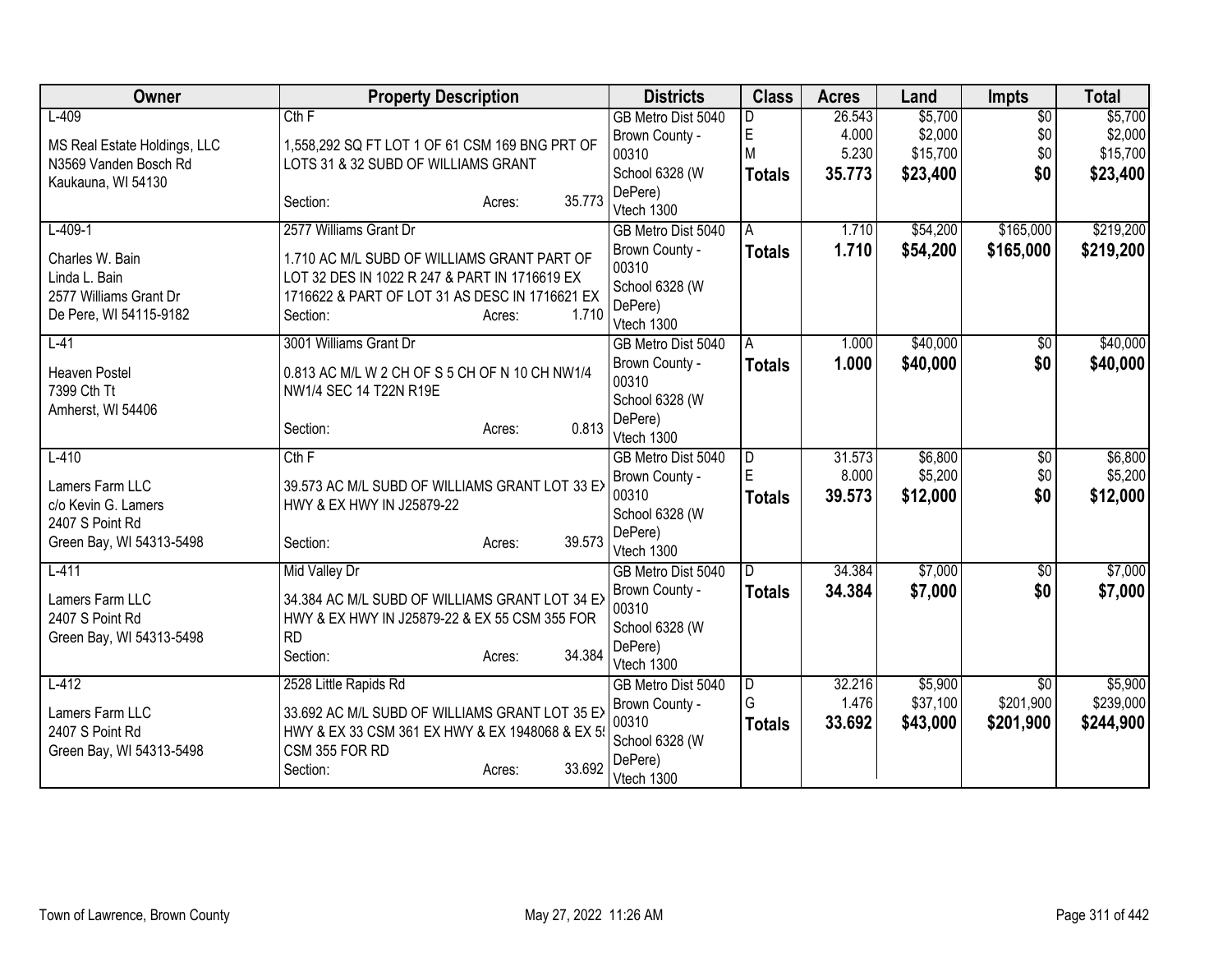| Owner                       | <b>Property Description</b>                    |        |        | <b>Districts</b>                 | <b>Class</b>  | <b>Acres</b> | Land     | <b>Impts</b>    | <b>Total</b> |
|-----------------------------|------------------------------------------------|--------|--------|----------------------------------|---------------|--------------|----------|-----------------|--------------|
| $L-412-1$                   | 2544 Little Rapids Rd                          |        |        | GB Metro Dist 5040               |               | 3.103        | \$95,600 | \$330,900       | \$426,500    |
| Thomas L. Barrett           | 135,140 SQ FT LOT 1 OF 33 CSM 361 MAP 5177 IN  |        |        | Brown County -                   | <b>Totals</b> | 3.103        | \$95,600 | \$330,900       | \$426,500    |
| Lisa M. Barrett             | 1501315 BNG PRT OF LOT 35 SUBD OF WILLIAMS     |        |        | 00310                            |               |              |          |                 |              |
| 2544 Little Rapids Rd       | <b>GRANT &amp; PRT IN 1948068</b>              |        |        | School 6328 (W                   |               |              |          |                 |              |
| Depere, WI 54115            | Section:                                       | Acres: | 3.102  | DePere)                          |               |              |          |                 |              |
| $L-413$                     | Williams Grant Dr                              |        |        | Vtech 1300<br>GB Metro Dist 5040 | D.            | 40.000       | \$6,500  | \$0             | \$6,500      |
|                             |                                                |        |        | Brown County -                   | <b>Totals</b> | 40.000       | \$6,500  | \$0             | \$6,500      |
| Lamers Farm LLC             | 39.666 AC M/L SUBD OF WILLIAMS GRANT LOT 36    |        |        | 00310                            |               |              |          |                 |              |
| 2407 S Point Rd             |                                                |        |        | School 6328 (W                   |               |              |          |                 |              |
| Green Bay, WI 54313-5498    |                                                |        |        | DePere)                          |               |              |          |                 |              |
|                             | Section:                                       | Acres: | 39.666 | Vtech 1300                       |               |              |          |                 |              |
| $L-414$                     | 2548 Mid Valley Dr                             |        |        | GB Metro Dist 5040               | l D           | 38.759       | \$6,500  | \$0             | \$6,500      |
| Ms Real Estate Holdings LLC | 39.759 AC M/L SUBD OF WILLIAMS GRANT LOT 37    |        |        | Brown County -                   | G             | 1.000        | \$30,000 | \$153,500       | \$183,500    |
| N3659 Vanden Bosch Rd       |                                                |        |        | 00310                            | <b>Totals</b> | 39.759       | \$36,500 | \$153,500       | \$190,000    |
| Kaukauna, WI 54130-7648     |                                                |        |        | School 6328 (W                   |               |              |          |                 |              |
|                             | Section:                                       | Acres: | 39.759 | DePere)                          |               |              |          |                 |              |
|                             |                                                |        |        | Vtech 1300                       |               |              |          |                 |              |
| $L-415$                     | Mid Valley Dr                                  |        |        | GB Metro Dist 5040               | D             | 32.300       | \$6,700  | $\overline{50}$ | \$6,700      |
| Ms Real Estate Holdings LLC | 32.300 AC M/L SUBD OF WILLIAMS GRANT LOT 38 EX |        |        | Brown County -<br>00310          | <b>Totals</b> | 32.300       | \$6,700  | \$0             | \$6,700      |
| N3659 Vanden Bosch Rd       | J27176-31 & EX RD                              |        |        | School 6328 (W                   |               |              |          |                 |              |
| Kaukauna, WI 54130-7648     |                                                |        |        | DePere)                          |               |              |          |                 |              |
|                             | Section:                                       | Acres: | 32.300 | Vtech 1300                       |               |              |          |                 |              |
| $L-416$                     | Mid Valley Dr                                  |        |        | GB Metro Dist 5040               | ID.           | 22.313       | \$4,500  | $\sqrt{6}$      | \$4,500      |
| Ms Real Estate Holdings LLC | 22.313 AC M/L SUBD OF WILLIAMS GRANT LOT 39 EX |        |        | Brown County -                   | <b>Totals</b> | 22.313       | \$4,500  | \$0             | \$4,500      |
| N3659 Vanden Bosch Rd       | 16 CSM 357 & EX J27176-31 & EX RD              |        |        | 00310                            |               |              |          |                 |              |
| Kaukauna, WI 54130-7648     |                                                |        |        | School 6328 (W                   |               |              |          |                 |              |
|                             | Section:                                       | Acres: | 22.313 | DePere)                          |               |              |          |                 |              |
|                             |                                                |        |        | Vtech 1300                       |               |              |          |                 |              |
| $L-416-1$                   | 2464 Mid Valley Dr                             |        |        | GB Metro Dist 5040               | A             | 2.121        | \$60,700 | \$149,500       | \$210,200    |
| Nicholas Ribando            | 2.121 AC LOT 1 OF 16 CSM 357 BNG PRT OF SUBD   |        |        | Brown County -<br>00310          | <b>Totals</b> | 2.121        | \$60,700 | \$149,500       | \$210,200    |
| 2464 Mid Valley Dr          | OF WILLIAMS GRANT LOT 39                       |        |        | School 6328 (W                   |               |              |          |                 |              |
| De Pere, WI 54115           |                                                |        |        | DePere)                          |               |              |          |                 |              |
|                             | Section:                                       | Acres: | 2.121  | Vtech 1300                       |               |              |          |                 |              |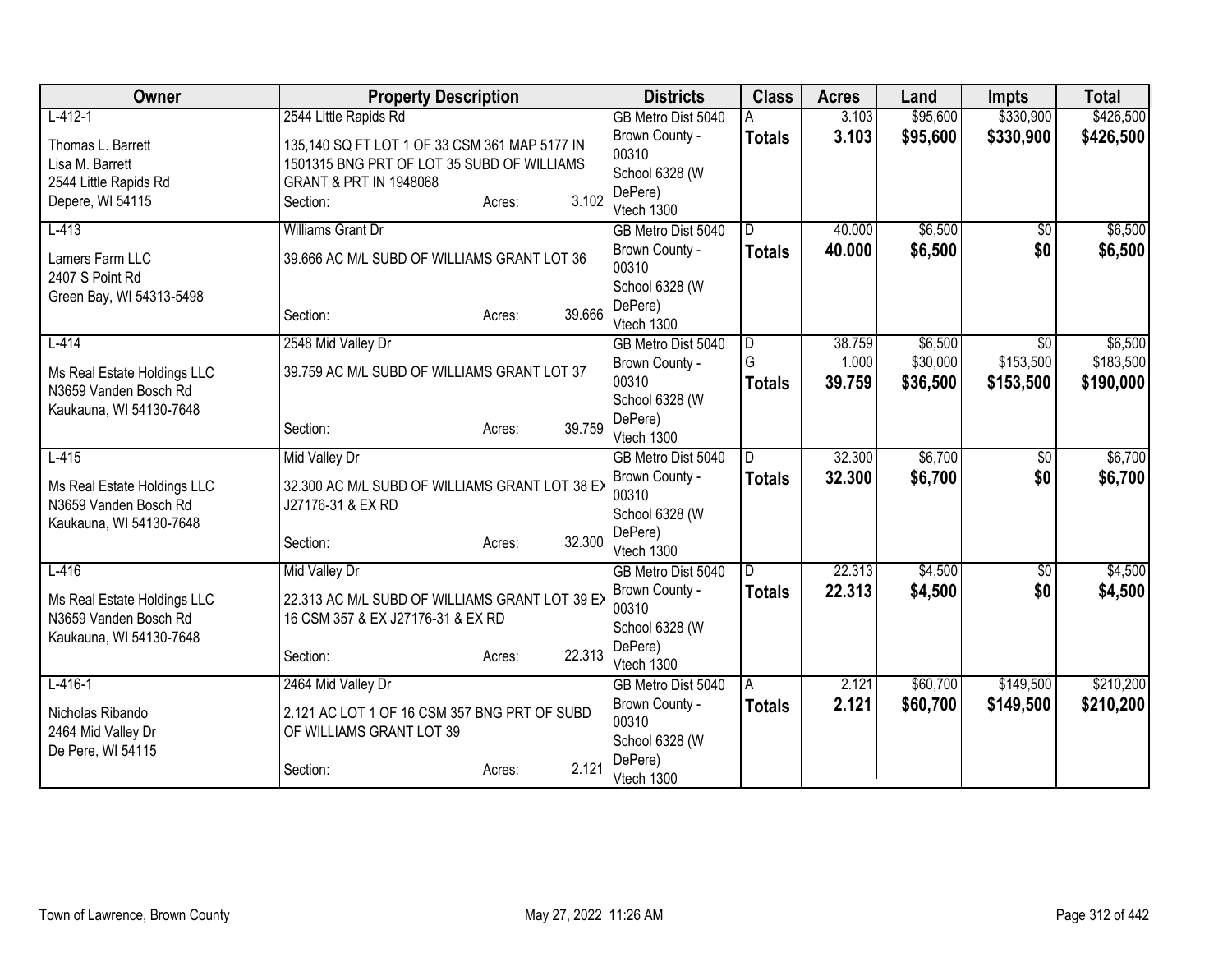| \$222,000<br>$L-416-2$<br>2359 Williams Grant Dr<br>\$89,800<br>\$311,800<br>GB Metro Dist 5040<br>2.482<br>A<br>D<br>7.000<br>\$1,500<br>\$0<br>\$1,500<br>Brown County -<br>Marcel G & Debra A Turriff Revocable<br>22.482 AC M/L SUBD OF WILLIAMS GRANT PART OF<br>M<br>\$0<br>13.000<br>\$37,700<br>\$37,700<br>00310<br>LOTS 38 & 39 DESC IN J27176-31<br>Trust<br>School 6328 (W<br>\$222,000<br><b>Totals</b><br>22.482<br>\$129,000<br>2359 Williams Grant Dr<br>DePere)<br>22.482<br>De Pere, WI 54115<br>Section:<br>Acres:<br>Vtech 1300<br>\$15,500<br>$L-417$<br><b>Mid Valley Dr</b><br>86.612<br>GB Metro Dist 5040<br>ID.<br>\$0<br>86.612<br>\$0<br>\$15,500<br>Brown County -<br><b>Totals</b><br>86.612 AC M/L SUBD OF WILLIAMS GRANT PART OF<br>Thomas P Perock Family Irrevocable<br>00310<br>LOTS 40,41 & 42 DESC AS PLC IV IN J16497-04 & EX<br>Trust<br>School 6328 (W<br>1521 Sand Acres Dr<br>J16658-16 & EX J19660-17<br>DePere)<br>86.612<br>De Pere, WI 54115<br>Section:<br>Acres:<br>Vtech 1300<br>\$294,500<br>$L-417-1$<br>2305 Williams Grant Dr<br>2.000<br>\$85,000<br>GB Metro Dist 5040<br>A<br>D<br>\$2,500<br>14.024<br>Brown County -<br>\$0<br>20.024 AC M/L SUBD OF WILLIAMS GRANT PART OF<br><b>Brian Janus</b><br>M<br>4.000<br>\$11,600<br>\$0<br>00310<br>c/o Brian & Kim Janus<br>LOTS 40 & 41 DESC IN J16658-16 & IN J19660-17<br>School 6328 (W<br>20.024<br>\$393,600<br>\$99,100<br>\$294,500<br><b>Totals</b><br>2305 Williams Grant Dr<br>DePere)<br>20.024<br>De Pere, WI 54115-9463<br>Section:<br>Acres:<br>Vtech 1300<br>$L-418$<br>\$45,200<br>\$83,000<br>2458 Mid Valley Dr<br>1.510<br>GB Metro Dist 5040<br>A<br>1.510<br>\$45,200<br>\$83,000<br>Brown County -<br><b>Totals</b><br>Martin William J & Marsha M Rev Living<br>1.510 AC M/L SUBD OF WILLIAMS GRANT PART OF<br>00310<br>LOT 40 DESC IN 986 R 415 & FRONTING 280 FT ON<br>Trust<br>School 6328 (W<br>c/o William J & Marsha M Martin<br>W/L HWY 41<br>DePere)<br>1118 Coprinus Dr<br>1.510<br>Section:<br>Acres:<br>Vtech 1300<br>Green Bay, WI 54313<br><b>Williams Grant Dr</b><br>$\overline{D}$<br>7.020<br>\$1,500<br>$L-42$<br>GB Metro Dist 5040<br>$\overline{50}$<br>G<br>\$195,400<br>2.000<br>\$45,000<br>Brown County -<br>Michael R. Gildernick<br>10.020 AC M/L SW1/4 NW1/4 SEC 14 T22N R19E LYG<br>M<br>1.000<br>\$2,900<br>\$0<br>00310<br>Denise M. Gildernick<br>N & W OF HWY EX 298 D 128 & EX 357 D 259 & EX 25<br>School 6328 (W<br>10.020<br>\$195,400<br>\$49,400<br>Totals<br>3140 Mid Valley Dr<br>CSM 34 & EX J26517-23 & EX 33 CSM 245 & EX 35<br>DePere)<br>De Pere, WI 54115-9436<br>10.020<br>Section:<br>Acres:<br>Vtech 1300<br>\$63,000<br>\$255,400<br>$L-420$<br>2388 Mid Valley Dr<br>2.500<br>GB Metro Dist 5040<br>A<br>$\mathsf E$<br>7.088<br>\$4,600<br>\$0 <br>Brown County -<br>Glenn P. Maus<br>9.588 AC M/L SUBD OF WILLIAMS GRANT LOT 42 EX<br>00310<br>\$67,600<br>\$255,400<br>9.588<br><b>Totals</b><br>Judith Maus<br>1108 R 113 & PRT DESC IN J16478-50 EX RD<br>School 6328 (W<br>2388 Mid Valley Dr<br>DePere) | Owner             | <b>Property Description</b> | <b>Districts</b> | <b>Class</b> | <b>Acres</b> | Land | Impts | <b>Total</b> |
|--------------------------------------------------------------------------------------------------------------------------------------------------------------------------------------------------------------------------------------------------------------------------------------------------------------------------------------------------------------------------------------------------------------------------------------------------------------------------------------------------------------------------------------------------------------------------------------------------------------------------------------------------------------------------------------------------------------------------------------------------------------------------------------------------------------------------------------------------------------------------------------------------------------------------------------------------------------------------------------------------------------------------------------------------------------------------------------------------------------------------------------------------------------------------------------------------------------------------------------------------------------------------------------------------------------------------------------------------------------------------------------------------------------------------------------------------------------------------------------------------------------------------------------------------------------------------------------------------------------------------------------------------------------------------------------------------------------------------------------------------------------------------------------------------------------------------------------------------------------------------------------------------------------------------------------------------------------------------------------------------------------------------------------------------------------------------------------------------------------------------------------------------------------------------------------------------------------------------------------------------------------------------------------------------------------------------------------------------------------------------------------------------------------------------------------------------------------------------------------------------------------------------------------------------------------------------------------------------------------------------------------------------------------------------------------------------------------------------------------------------------------------------------------------------------------------------------------------------------------------------------------------------------------------------------------------------------------------------------------------------------------------------------------------------------------------------------------------------|-------------------|-----------------------------|------------------|--------------|--------------|------|-------|--------------|
|                                                                                                                                                                                                                                                                                                                                                                                                                                                                                                                                                                                                                                                                                                                                                                                                                                                                                                                                                                                                                                                                                                                                                                                                                                                                                                                                                                                                                                                                                                                                                                                                                                                                                                                                                                                                                                                                                                                                                                                                                                                                                                                                                                                                                                                                                                                                                                                                                                                                                                                                                                                                                                                                                                                                                                                                                                                                                                                                                                                                                                                                                                  |                   |                             |                  |              |              |      |       |              |
| \$351,000<br>\$15,500<br>\$15,500<br>\$379,500<br>\$2,500<br>\$11,600<br>\$128,200<br>\$128,200<br>\$1,500<br>\$244,800<br>\$323,000                                                                                                                                                                                                                                                                                                                                                                                                                                                                                                                                                                                                                                                                                                                                                                                                                                                                                                                                                                                                                                                                                                                                                                                                                                                                                                                                                                                                                                                                                                                                                                                                                                                                                                                                                                                                                                                                                                                                                                                                                                                                                                                                                                                                                                                                                                                                                                                                                                                                                                                                                                                                                                                                                                                                                                                                                                                                                                                                                             |                   |                             |                  |              |              |      |       |              |
|                                                                                                                                                                                                                                                                                                                                                                                                                                                                                                                                                                                                                                                                                                                                                                                                                                                                                                                                                                                                                                                                                                                                                                                                                                                                                                                                                                                                                                                                                                                                                                                                                                                                                                                                                                                                                                                                                                                                                                                                                                                                                                                                                                                                                                                                                                                                                                                                                                                                                                                                                                                                                                                                                                                                                                                                                                                                                                                                                                                                                                                                                                  |                   |                             |                  |              |              |      |       |              |
|                                                                                                                                                                                                                                                                                                                                                                                                                                                                                                                                                                                                                                                                                                                                                                                                                                                                                                                                                                                                                                                                                                                                                                                                                                                                                                                                                                                                                                                                                                                                                                                                                                                                                                                                                                                                                                                                                                                                                                                                                                                                                                                                                                                                                                                                                                                                                                                                                                                                                                                                                                                                                                                                                                                                                                                                                                                                                                                                                                                                                                                                                                  |                   |                             |                  |              |              |      |       |              |
|                                                                                                                                                                                                                                                                                                                                                                                                                                                                                                                                                                                                                                                                                                                                                                                                                                                                                                                                                                                                                                                                                                                                                                                                                                                                                                                                                                                                                                                                                                                                                                                                                                                                                                                                                                                                                                                                                                                                                                                                                                                                                                                                                                                                                                                                                                                                                                                                                                                                                                                                                                                                                                                                                                                                                                                                                                                                                                                                                                                                                                                                                                  |                   |                             |                  |              |              |      |       |              |
|                                                                                                                                                                                                                                                                                                                                                                                                                                                                                                                                                                                                                                                                                                                                                                                                                                                                                                                                                                                                                                                                                                                                                                                                                                                                                                                                                                                                                                                                                                                                                                                                                                                                                                                                                                                                                                                                                                                                                                                                                                                                                                                                                                                                                                                                                                                                                                                                                                                                                                                                                                                                                                                                                                                                                                                                                                                                                                                                                                                                                                                                                                  |                   |                             |                  |              |              |      |       |              |
|                                                                                                                                                                                                                                                                                                                                                                                                                                                                                                                                                                                                                                                                                                                                                                                                                                                                                                                                                                                                                                                                                                                                                                                                                                                                                                                                                                                                                                                                                                                                                                                                                                                                                                                                                                                                                                                                                                                                                                                                                                                                                                                                                                                                                                                                                                                                                                                                                                                                                                                                                                                                                                                                                                                                                                                                                                                                                                                                                                                                                                                                                                  |                   |                             |                  |              |              |      |       |              |
|                                                                                                                                                                                                                                                                                                                                                                                                                                                                                                                                                                                                                                                                                                                                                                                                                                                                                                                                                                                                                                                                                                                                                                                                                                                                                                                                                                                                                                                                                                                                                                                                                                                                                                                                                                                                                                                                                                                                                                                                                                                                                                                                                                                                                                                                                                                                                                                                                                                                                                                                                                                                                                                                                                                                                                                                                                                                                                                                                                                                                                                                                                  |                   |                             |                  |              |              |      |       |              |
|                                                                                                                                                                                                                                                                                                                                                                                                                                                                                                                                                                                                                                                                                                                                                                                                                                                                                                                                                                                                                                                                                                                                                                                                                                                                                                                                                                                                                                                                                                                                                                                                                                                                                                                                                                                                                                                                                                                                                                                                                                                                                                                                                                                                                                                                                                                                                                                                                                                                                                                                                                                                                                                                                                                                                                                                                                                                                                                                                                                                                                                                                                  |                   |                             |                  |              |              |      |       |              |
|                                                                                                                                                                                                                                                                                                                                                                                                                                                                                                                                                                                                                                                                                                                                                                                                                                                                                                                                                                                                                                                                                                                                                                                                                                                                                                                                                                                                                                                                                                                                                                                                                                                                                                                                                                                                                                                                                                                                                                                                                                                                                                                                                                                                                                                                                                                                                                                                                                                                                                                                                                                                                                                                                                                                                                                                                                                                                                                                                                                                                                                                                                  |                   |                             |                  |              |              |      |       |              |
|                                                                                                                                                                                                                                                                                                                                                                                                                                                                                                                                                                                                                                                                                                                                                                                                                                                                                                                                                                                                                                                                                                                                                                                                                                                                                                                                                                                                                                                                                                                                                                                                                                                                                                                                                                                                                                                                                                                                                                                                                                                                                                                                                                                                                                                                                                                                                                                                                                                                                                                                                                                                                                                                                                                                                                                                                                                                                                                                                                                                                                                                                                  |                   |                             |                  |              |              |      |       |              |
|                                                                                                                                                                                                                                                                                                                                                                                                                                                                                                                                                                                                                                                                                                                                                                                                                                                                                                                                                                                                                                                                                                                                                                                                                                                                                                                                                                                                                                                                                                                                                                                                                                                                                                                                                                                                                                                                                                                                                                                                                                                                                                                                                                                                                                                                                                                                                                                                                                                                                                                                                                                                                                                                                                                                                                                                                                                                                                                                                                                                                                                                                                  |                   |                             |                  |              |              |      |       |              |
|                                                                                                                                                                                                                                                                                                                                                                                                                                                                                                                                                                                                                                                                                                                                                                                                                                                                                                                                                                                                                                                                                                                                                                                                                                                                                                                                                                                                                                                                                                                                                                                                                                                                                                                                                                                                                                                                                                                                                                                                                                                                                                                                                                                                                                                                                                                                                                                                                                                                                                                                                                                                                                                                                                                                                                                                                                                                                                                                                                                                                                                                                                  |                   |                             |                  |              |              |      |       |              |
|                                                                                                                                                                                                                                                                                                                                                                                                                                                                                                                                                                                                                                                                                                                                                                                                                                                                                                                                                                                                                                                                                                                                                                                                                                                                                                                                                                                                                                                                                                                                                                                                                                                                                                                                                                                                                                                                                                                                                                                                                                                                                                                                                                                                                                                                                                                                                                                                                                                                                                                                                                                                                                                                                                                                                                                                                                                                                                                                                                                                                                                                                                  |                   |                             |                  |              |              |      |       |              |
|                                                                                                                                                                                                                                                                                                                                                                                                                                                                                                                                                                                                                                                                                                                                                                                                                                                                                                                                                                                                                                                                                                                                                                                                                                                                                                                                                                                                                                                                                                                                                                                                                                                                                                                                                                                                                                                                                                                                                                                                                                                                                                                                                                                                                                                                                                                                                                                                                                                                                                                                                                                                                                                                                                                                                                                                                                                                                                                                                                                                                                                                                                  |                   |                             |                  |              |              |      |       |              |
|                                                                                                                                                                                                                                                                                                                                                                                                                                                                                                                                                                                                                                                                                                                                                                                                                                                                                                                                                                                                                                                                                                                                                                                                                                                                                                                                                                                                                                                                                                                                                                                                                                                                                                                                                                                                                                                                                                                                                                                                                                                                                                                                                                                                                                                                                                                                                                                                                                                                                                                                                                                                                                                                                                                                                                                                                                                                                                                                                                                                                                                                                                  |                   |                             |                  |              |              |      |       |              |
|                                                                                                                                                                                                                                                                                                                                                                                                                                                                                                                                                                                                                                                                                                                                                                                                                                                                                                                                                                                                                                                                                                                                                                                                                                                                                                                                                                                                                                                                                                                                                                                                                                                                                                                                                                                                                                                                                                                                                                                                                                                                                                                                                                                                                                                                                                                                                                                                                                                                                                                                                                                                                                                                                                                                                                                                                                                                                                                                                                                                                                                                                                  |                   |                             |                  |              |              |      |       |              |
|                                                                                                                                                                                                                                                                                                                                                                                                                                                                                                                                                                                                                                                                                                                                                                                                                                                                                                                                                                                                                                                                                                                                                                                                                                                                                                                                                                                                                                                                                                                                                                                                                                                                                                                                                                                                                                                                                                                                                                                                                                                                                                                                                                                                                                                                                                                                                                                                                                                                                                                                                                                                                                                                                                                                                                                                                                                                                                                                                                                                                                                                                                  |                   |                             |                  |              |              |      |       |              |
|                                                                                                                                                                                                                                                                                                                                                                                                                                                                                                                                                                                                                                                                                                                                                                                                                                                                                                                                                                                                                                                                                                                                                                                                                                                                                                                                                                                                                                                                                                                                                                                                                                                                                                                                                                                                                                                                                                                                                                                                                                                                                                                                                                                                                                                                                                                                                                                                                                                                                                                                                                                                                                                                                                                                                                                                                                                                                                                                                                                                                                                                                                  |                   |                             |                  |              |              |      |       |              |
|                                                                                                                                                                                                                                                                                                                                                                                                                                                                                                                                                                                                                                                                                                                                                                                                                                                                                                                                                                                                                                                                                                                                                                                                                                                                                                                                                                                                                                                                                                                                                                                                                                                                                                                                                                                                                                                                                                                                                                                                                                                                                                                                                                                                                                                                                                                                                                                                                                                                                                                                                                                                                                                                                                                                                                                                                                                                                                                                                                                                                                                                                                  |                   |                             |                  |              |              |      |       |              |
|                                                                                                                                                                                                                                                                                                                                                                                                                                                                                                                                                                                                                                                                                                                                                                                                                                                                                                                                                                                                                                                                                                                                                                                                                                                                                                                                                                                                                                                                                                                                                                                                                                                                                                                                                                                                                                                                                                                                                                                                                                                                                                                                                                                                                                                                                                                                                                                                                                                                                                                                                                                                                                                                                                                                                                                                                                                                                                                                                                                                                                                                                                  |                   |                             |                  |              |              |      |       |              |
|                                                                                                                                                                                                                                                                                                                                                                                                                                                                                                                                                                                                                                                                                                                                                                                                                                                                                                                                                                                                                                                                                                                                                                                                                                                                                                                                                                                                                                                                                                                                                                                                                                                                                                                                                                                                                                                                                                                                                                                                                                                                                                                                                                                                                                                                                                                                                                                                                                                                                                                                                                                                                                                                                                                                                                                                                                                                                                                                                                                                                                                                                                  |                   |                             |                  |              |              |      |       |              |
| \$240,400<br>\$2,900<br>\$318,400<br>\$4,600                                                                                                                                                                                                                                                                                                                                                                                                                                                                                                                                                                                                                                                                                                                                                                                                                                                                                                                                                                                                                                                                                                                                                                                                                                                                                                                                                                                                                                                                                                                                                                                                                                                                                                                                                                                                                                                                                                                                                                                                                                                                                                                                                                                                                                                                                                                                                                                                                                                                                                                                                                                                                                                                                                                                                                                                                                                                                                                                                                                                                                                     |                   |                             |                  |              |              |      |       |              |
|                                                                                                                                                                                                                                                                                                                                                                                                                                                                                                                                                                                                                                                                                                                                                                                                                                                                                                                                                                                                                                                                                                                                                                                                                                                                                                                                                                                                                                                                                                                                                                                                                                                                                                                                                                                                                                                                                                                                                                                                                                                                                                                                                                                                                                                                                                                                                                                                                                                                                                                                                                                                                                                                                                                                                                                                                                                                                                                                                                                                                                                                                                  |                   |                             |                  |              |              |      |       |              |
|                                                                                                                                                                                                                                                                                                                                                                                                                                                                                                                                                                                                                                                                                                                                                                                                                                                                                                                                                                                                                                                                                                                                                                                                                                                                                                                                                                                                                                                                                                                                                                                                                                                                                                                                                                                                                                                                                                                                                                                                                                                                                                                                                                                                                                                                                                                                                                                                                                                                                                                                                                                                                                                                                                                                                                                                                                                                                                                                                                                                                                                                                                  |                   |                             |                  |              |              |      |       |              |
|                                                                                                                                                                                                                                                                                                                                                                                                                                                                                                                                                                                                                                                                                                                                                                                                                                                                                                                                                                                                                                                                                                                                                                                                                                                                                                                                                                                                                                                                                                                                                                                                                                                                                                                                                                                                                                                                                                                                                                                                                                                                                                                                                                                                                                                                                                                                                                                                                                                                                                                                                                                                                                                                                                                                                                                                                                                                                                                                                                                                                                                                                                  |                   |                             |                  |              |              |      |       |              |
|                                                                                                                                                                                                                                                                                                                                                                                                                                                                                                                                                                                                                                                                                                                                                                                                                                                                                                                                                                                                                                                                                                                                                                                                                                                                                                                                                                                                                                                                                                                                                                                                                                                                                                                                                                                                                                                                                                                                                                                                                                                                                                                                                                                                                                                                                                                                                                                                                                                                                                                                                                                                                                                                                                                                                                                                                                                                                                                                                                                                                                                                                                  |                   |                             |                  |              |              |      |       |              |
|                                                                                                                                                                                                                                                                                                                                                                                                                                                                                                                                                                                                                                                                                                                                                                                                                                                                                                                                                                                                                                                                                                                                                                                                                                                                                                                                                                                                                                                                                                                                                                                                                                                                                                                                                                                                                                                                                                                                                                                                                                                                                                                                                                                                                                                                                                                                                                                                                                                                                                                                                                                                                                                                                                                                                                                                                                                                                                                                                                                                                                                                                                  |                   |                             |                  |              |              |      |       |              |
|                                                                                                                                                                                                                                                                                                                                                                                                                                                                                                                                                                                                                                                                                                                                                                                                                                                                                                                                                                                                                                                                                                                                                                                                                                                                                                                                                                                                                                                                                                                                                                                                                                                                                                                                                                                                                                                                                                                                                                                                                                                                                                                                                                                                                                                                                                                                                                                                                                                                                                                                                                                                                                                                                                                                                                                                                                                                                                                                                                                                                                                                                                  |                   |                             |                  |              |              |      |       |              |
|                                                                                                                                                                                                                                                                                                                                                                                                                                                                                                                                                                                                                                                                                                                                                                                                                                                                                                                                                                                                                                                                                                                                                                                                                                                                                                                                                                                                                                                                                                                                                                                                                                                                                                                                                                                                                                                                                                                                                                                                                                                                                                                                                                                                                                                                                                                                                                                                                                                                                                                                                                                                                                                                                                                                                                                                                                                                                                                                                                                                                                                                                                  |                   |                             |                  |              |              |      |       |              |
|                                                                                                                                                                                                                                                                                                                                                                                                                                                                                                                                                                                                                                                                                                                                                                                                                                                                                                                                                                                                                                                                                                                                                                                                                                                                                                                                                                                                                                                                                                                                                                                                                                                                                                                                                                                                                                                                                                                                                                                                                                                                                                                                                                                                                                                                                                                                                                                                                                                                                                                                                                                                                                                                                                                                                                                                                                                                                                                                                                                                                                                                                                  |                   |                             |                  |              |              |      |       |              |
|                                                                                                                                                                                                                                                                                                                                                                                                                                                                                                                                                                                                                                                                                                                                                                                                                                                                                                                                                                                                                                                                                                                                                                                                                                                                                                                                                                                                                                                                                                                                                                                                                                                                                                                                                                                                                                                                                                                                                                                                                                                                                                                                                                                                                                                                                                                                                                                                                                                                                                                                                                                                                                                                                                                                                                                                                                                                                                                                                                                                                                                                                                  |                   |                             |                  |              |              |      |       |              |
| Vtech 1300                                                                                                                                                                                                                                                                                                                                                                                                                                                                                                                                                                                                                                                                                                                                                                                                                                                                                                                                                                                                                                                                                                                                                                                                                                                                                                                                                                                                                                                                                                                                                                                                                                                                                                                                                                                                                                                                                                                                                                                                                                                                                                                                                                                                                                                                                                                                                                                                                                                                                                                                                                                                                                                                                                                                                                                                                                                                                                                                                                                                                                                                                       | De Pere, WI 54115 | 9.588<br>Section:<br>Acres: |                  |              |              |      |       |              |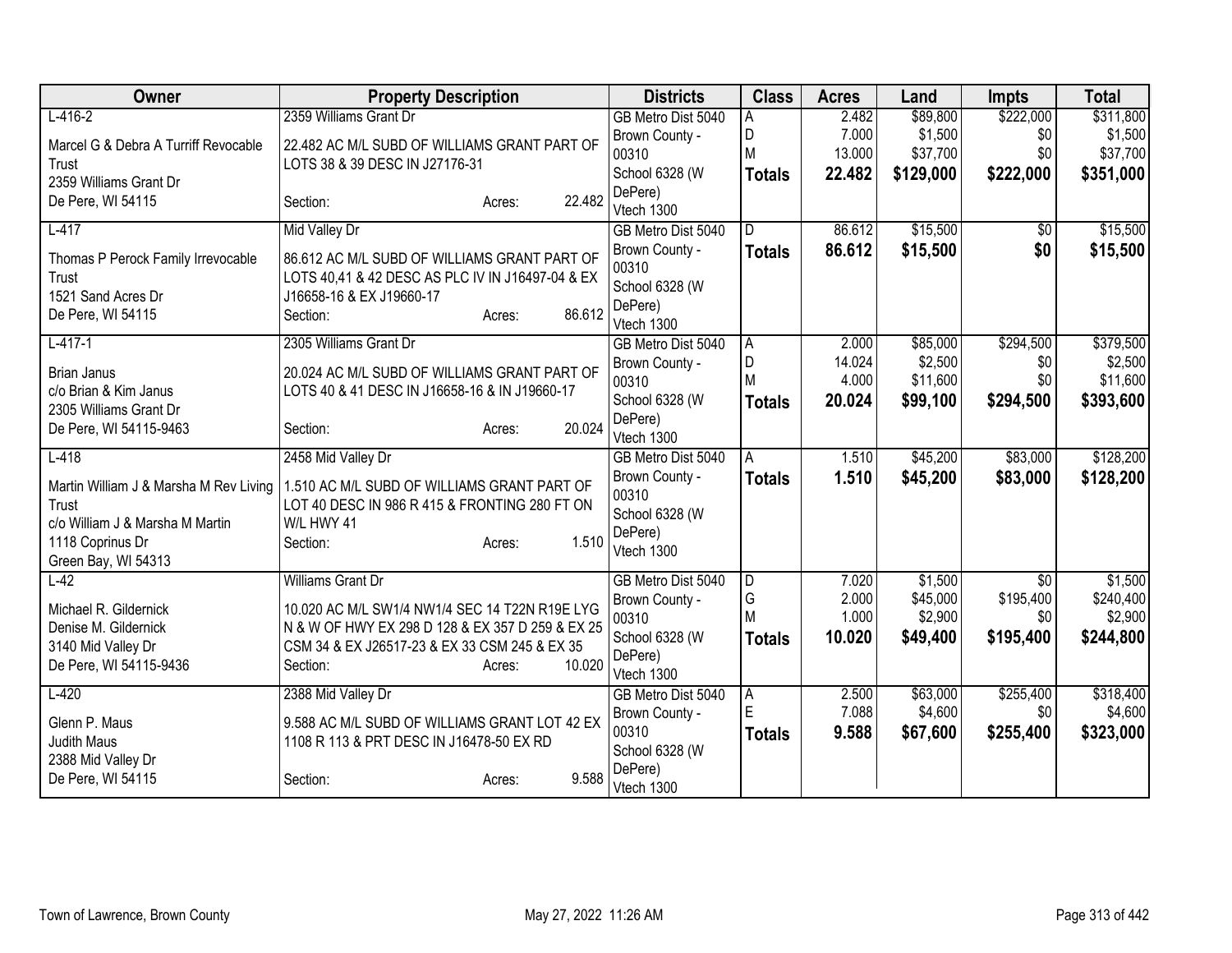| Owner                  | <b>Property Description</b>                      |                 | <b>Districts</b>                 | <b>Class</b>     | <b>Acres</b>   | Land                | <b>Impts</b>     | <b>Total</b>         |
|------------------------|--------------------------------------------------|-----------------|----------------------------------|------------------|----------------|---------------------|------------------|----------------------|
| $L-421$                | 2326 Mid Valley Dr                               |                 | GB Metro Dist 5040               |                  | 2.153          | \$86,500            | \$172,300        | \$258,800            |
| Colin W. Wagner        | 2.153 AC M/L SUBD OF WILLIAMS GRANT LOT 43 EX    |                 | Brown County -                   | <b>Totals</b>    | 2.153          | \$86,500            | \$172,300        | \$258,800            |
| Lindsay K. Wagner      | S 137 FT OF E 273 FT W OF HWY & EX 889 R 299 &   |                 | 00310                            |                  |                |                     |                  |                      |
| 2326 Mid Valley Dr     | EX 964 R 229 & EX J02115-26 & EX J02115-27 & PRT |                 | School 6328 (W                   |                  |                |                     |                  |                      |
| De Pere, WI 54115      | Section:                                         | 2.153<br>Acres: | DePere)                          |                  |                |                     |                  |                      |
| $L-42-1$               | 3176 Mid Valley Dr                               |                 | Vtech 1300<br>GB Metro Dist 5040 | A                | 0.747          | \$19,400            | \$89,000         | \$108,400            |
|                        |                                                  |                 | Brown County -                   | <b>Totals</b>    | 0.747          | \$19,400            | \$89,000         | \$108,400            |
| James A. Worlund       | 0.747 AC M/L PRT SW1/4 NW1/4 SEC 14 T22N R19E    |                 | 00310                            |                  |                |                     |                  |                      |
| Bonnie L. Worlund      | COM INSECTN S LINE & W LINE HWY NLY ALG HWY      |                 | School 6328 (W                   |                  |                |                     |                  |                      |
| 6613 Maplewood Ln      | 225 FT WLY 225.6 FT SLY 225 FT TO S LINE ELY     |                 | DePere)                          |                  |                |                     |                  |                      |
| Sobieski, WI 54171     | Section:                                         | 0.747<br>Acres: | Vtech 1300                       |                  |                |                     |                  |                      |
| $L-421-1$              | 2364 Mid Valley Dr                               |                 | GB Metro Dist 5040               | A                | 0.857          | \$51,900            | \$136,200        | \$188,100            |
| Michael E. Wal         | 0.857 AC M/L SUBD OF WILLIAMS GRANT S 137 FT     |                 | Brown County -                   | <b>Totals</b>    | 0.857          | \$51,900            | \$136,200        | \$188,100            |
| Kandra R. Wal          | OF E 273 W OF HWY OF LOT 43                      |                 | 00310                            |                  |                |                     |                  |                      |
| 2364 Mid Valley Dr     |                                                  |                 | School 6328 (W                   |                  |                |                     |                  |                      |
| De Pere, WI 54115-9156 | Section:                                         | 0.857<br>Acres: | DePere)                          |                  |                |                     |                  |                      |
|                        |                                                  |                 | Vtech 1300                       |                  |                |                     |                  |                      |
| $L-421-2$              | 2356 Mid Valley Dr                               |                 | GB Metro Dist 5040               | A                | 1.503          | \$70,100            | \$149,600        | \$219,700            |
| Jeri L. Lesatz         | 1.503 AC M/L WILLIAMS GRANT THAT PRT OF LOT 43   |                 | Brown County -<br>00310          | <b>Totals</b>    | 1.503          | \$70,100            | \$149,600        | \$219,700            |
| 2356 Mid Valley Dr     | DESC IN 964 R 229 EX RD                          |                 | School 6328 (W                   |                  |                |                     |                  |                      |
| De Pere, WI 54115-9156 |                                                  |                 | DePere)                          |                  |                |                     |                  |                      |
|                        | Section:                                         | 1.503<br>Acres: | Vtech 1300                       |                  |                |                     |                  |                      |
| $L-421-3$              | Sth 41                                           |                 | GB Metro Dist 5040               | l B              | 4.930          | \$69,300            | \$11,000         | \$80,300             |
| Brian W. Tomac         | 4.918 AC M/L PLAT OF THE SUBD OF THE WILLIAMS    |                 | Brown County -                   | <b>Totals</b>    | 4.930          | \$69,300            | \$11,000         | \$80,300             |
| Sheila J. Tomac        | GRANT PART OF LOTS 43 & 44 DESC IN J2115-26      |                 | 00310                            |                  |                |                     |                  |                      |
| 628 Craig Ave          |                                                  |                 | School 6328 (W                   |                  |                |                     |                  |                      |
| Green Bay, WI 54301    | Section:                                         | 4.918<br>Acres: | DePere)                          |                  |                |                     |                  |                      |
|                        |                                                  |                 | Vtech 1300                       |                  |                |                     |                  |                      |
| $L-421-4$              | 2342 Mid Valley Dr                               |                 | GB Metro Dist 5040               | Α<br>$\mathsf E$ | 3.500<br>2.613 | \$98,000<br>\$1,700 | \$271,800<br>\$0 | \$369,800<br>\$1,700 |
| Marvin Calaway         | 6.113 AC M/L PLAT OF THE SUBD OF THE WILLIAMS    |                 | Brown County -<br>00310          |                  |                |                     |                  |                      |
| Susan Calaway          | GRANT PRT OF LOT 43 DESC IN J2115-27 EX RD       |                 | School 6328 (W                   | <b>Totals</b>    | 6.113          | \$99,700            | \$271,800        | \$371,500            |
| 2342 Mid Valley Dr     |                                                  |                 | DePere)                          |                  |                |                     |                  |                      |
| De Pere, WI 54115-9156 | Section:                                         | 6.113<br>Acres: | Vtech 1300                       |                  |                |                     |                  |                      |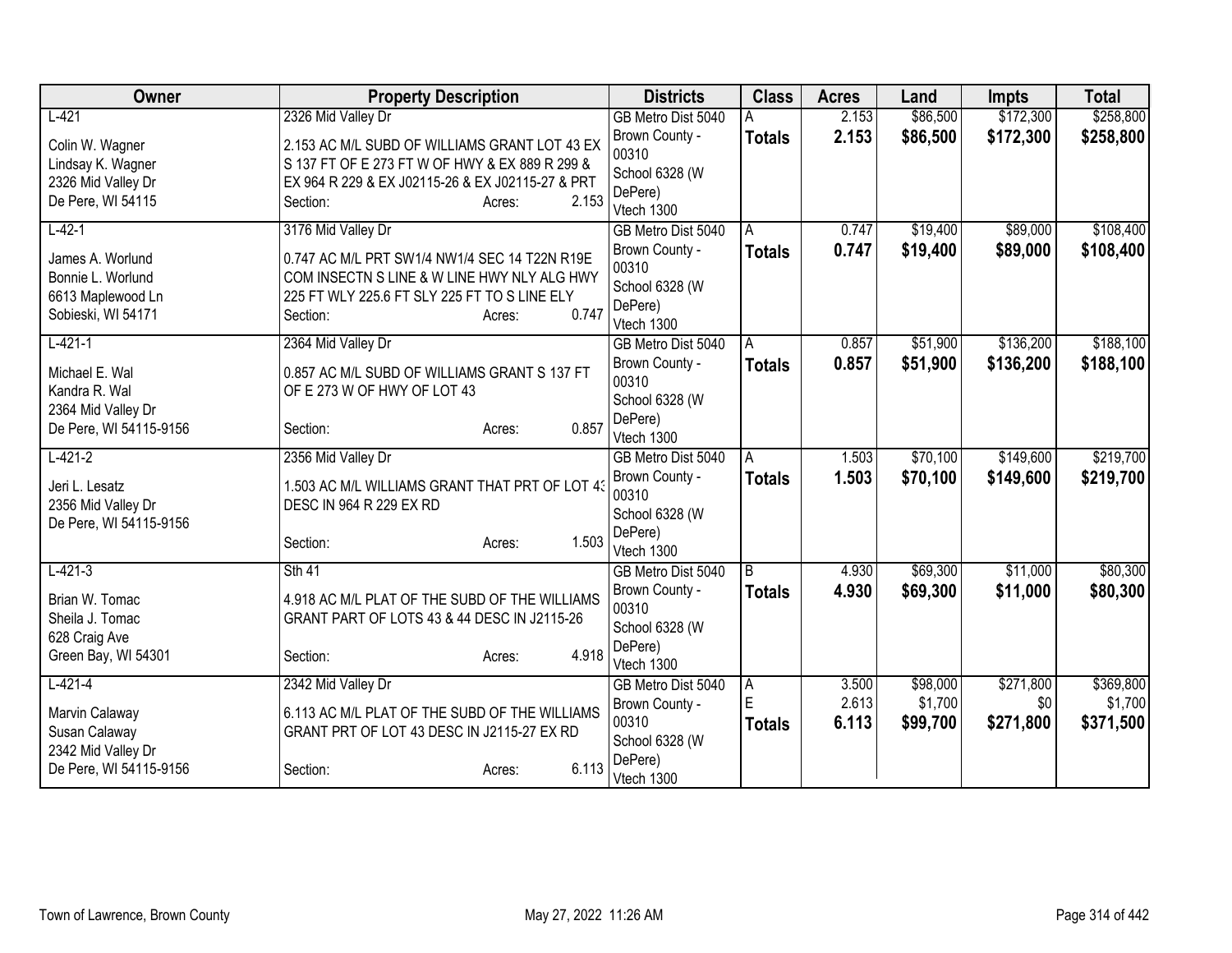| Owner                                                      | <b>Property Description</b>                                                                   |                  | <b>Districts</b>          | <b>Class</b>            | <b>Acres</b>   | Land     | <b>Impts</b>    | <b>Total</b> |
|------------------------------------------------------------|-----------------------------------------------------------------------------------------------|------------------|---------------------------|-------------------------|----------------|----------|-----------------|--------------|
| $L-422$                                                    | 2310 Mid Valley Dr                                                                            |                  | GB Metro Dist 5040        |                         | 5.500          | \$1,000  | $\overline{50}$ | \$1,000      |
| Jeremy J. Vancamp et al                                    | 11.556 AC M/L SUBD OF WILLIAMS GRANT LOT 44 EX                                                |                  | Brown County -            | E                       | 2.556          | \$1,700  | \$0             | \$1,700      |
| c/o Jeremy J & Hiedi J Van Camp                            | 889 R 299 & EX 2795792 & EX RDS                                                               |                  | 00310                     | M                       | 3.500          | \$10,200 | \$0             | \$10,200     |
| 929 Orlando Dr                                             |                                                                                               |                  | School 6328 (W            | <b>Totals</b>           | 11.556         | \$12,900 | \$0             | \$12,900     |
| De Pere, WI 54115                                          | Section:                                                                                      | 11.556<br>Acres: | DePere)                   |                         |                |          |                 |              |
| $L-42-2$                                                   | 3165 Williams Grant Dr                                                                        |                  | Vtech 1300                |                         |                | \$46,800 | \$154,100       | \$200,900    |
|                                                            |                                                                                               |                  | GB Metro Dist 5040        | A                       | 1.339<br>1.339 |          |                 |              |
| Timm J. Gildernick                                         | 58,335 SQ FT PART OF SW1/4 NW1/4 SEC 14 T22N                                                  |                  | Brown County -<br>00310   | <b>Totals</b>           |                | \$46,800 | \$154,100       | \$200,900    |
| Jessica L. Gildernick                                      | R19E DESC AS LOT 1 IN 25 CSM 34                                                               |                  | School 6328 (W            |                         |                |          |                 |              |
| 3165 Williams Grant Dr                                     |                                                                                               |                  | DePere)                   |                         |                |          |                 |              |
| De Pere, WI 54115-9454                                     | Section:                                                                                      | 1.339<br>Acres:  | Vtech 1300                |                         |                |          |                 |              |
| $L-423$                                                    | Mid Valley Dr                                                                                 |                  | GB Metro Dist 5040        | $\overline{\mathsf{D}}$ | 2.630          | \$500    | \$0             | \$500        |
|                                                            |                                                                                               |                  | Brown County -            | E                       | 0.900          | \$600    | \$0             | \$600        |
| Jeremy J. Vancamp et al<br>c/o Jeremy J & Hiedi J Van Camp | 5.961 AC M/L S1/2 LOT 45 PLAT OF THE SUBD OF<br>THE WILLIAMS GRANT EX PCL A OF 2 CSM 277 & EX |                  | 00310                     | M                       | 2.431          | \$7,100  | \$0             | \$7,100      |
| 929 Orlando Dr                                             | 889 R 299 & EX RD                                                                             |                  | School 6328 (W            | <b>Totals</b>           | 5.961          | \$8,200  | \$0             | \$8,200      |
| De Pere, WI 54115                                          | Section:                                                                                      | 5.961<br>Acres:  | DePere)                   |                         |                |          |                 |              |
|                                                            |                                                                                               |                  | Vtech 1300                |                         |                |          |                 |              |
| $L-42-3$                                                   | 3097 Williams Grant Dr                                                                        |                  | GB Metro Dist 5040        | A                       | 1.853          | \$57,100 | \$250,600       | \$307,700    |
| Paul G. Lamers                                             | 80,700 SQ FT LOT 1 OF 33 CSM 245 BNG PRT OF                                                   |                  | Brown County -<br>00310   | <b>Totals</b>           | 1.853          | \$57,100 | \$250,600       | \$307,700    |
| Julie A. Lamers                                            | SW1/4 NW1/4 SEC 14 T22N R19E                                                                  |                  | School 6328 (W            |                         |                |          |                 |              |
| 3097 Williams Grant Dr                                     |                                                                                               |                  | DePere)                   |                         |                |          |                 |              |
| De Pere, WI 54115-9124                                     | Section:                                                                                      | 1.853<br>Acres:  | Vtech 1300                |                         |                |          |                 |              |
| $L-423-1$                                                  | 2280 Mid Valley Dr                                                                            |                  | GB Metro Dist 5040        | l A                     | 1.004          | \$55,100 | \$127,500       | \$182,600    |
|                                                            |                                                                                               |                  | Brown County -            | <b>Totals</b>           | 1.004          | \$55,100 | \$127,500       | \$182,600    |
| David L. Hoppe<br>2280 Mid Valley Dr                       | 43,727 SQ FT PCL A OF 2 CSM 277 BNG PRT OF S1/2<br>LOT 45 WILLIAMS GRANT                      |                  | 00310                     |                         |                |          |                 |              |
| De Pere, WI 54115-9409                                     |                                                                                               |                  | School 6328 (W            |                         |                |          |                 |              |
|                                                            | Section:                                                                                      | 1.003<br>Acres:  | DePere)                   |                         |                |          |                 |              |
|                                                            |                                                                                               |                  | Vtech 1300                |                         |                |          |                 |              |
| $L-423-2$                                                  | Cth F                                                                                         |                  | GB Metro Dist 5040        | ID.                     | 64.367         | \$12,100 | \$0             | \$12,100     |
| <b>Garsow Eunice M Revocable Trust</b>                     | 64.518 AC M/L WILLIAMS GRANT THAT PRT OF LOTS                                                 |                  | Brown County -            | <b>Totals</b>           | 64.367         | \$12,100 | \$0             | \$12,100     |
| c/o Eunice M. Garsow                                       | 43, 44, & S 1/2 OF LOT 45 AS DESC IN 889 R 299                                                |                  | 00310                     |                         |                |          |                 |              |
| N2118 Shawn Ct                                             |                                                                                               |                  | School 6328 (W<br>DePere) |                         |                |          |                 |              |
| Kaukauna, WI 54130-9668                                    | Section:                                                                                      | 64.518<br>Acres: | Vtech 1300                |                         |                |          |                 |              |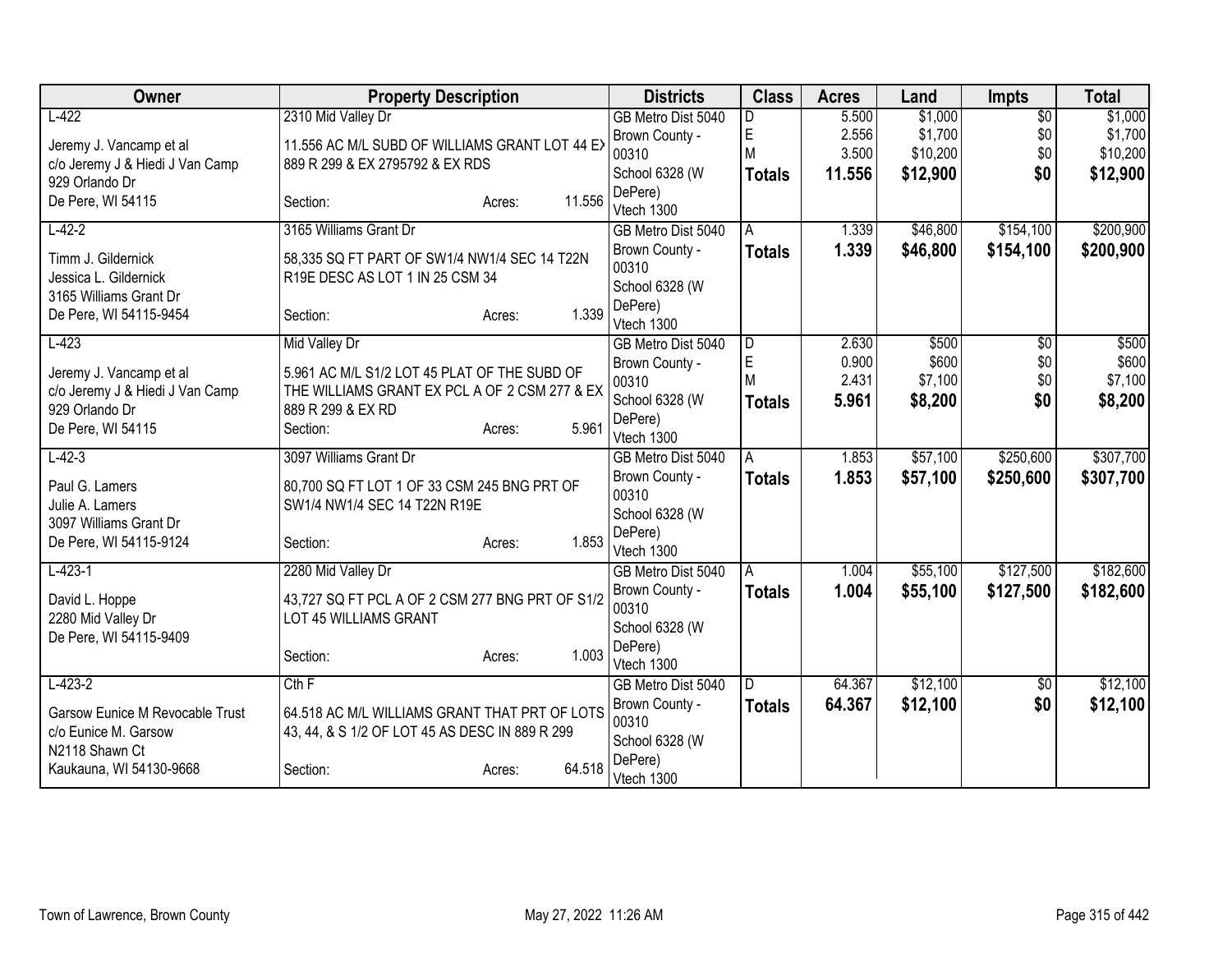| Owner                                   | <b>Property Description</b>                                                                |                  | <b>Districts</b>                 | <b>Class</b>   | <b>Acres</b> | Land            | <b>Impts</b>    | <b>Total</b> |
|-----------------------------------------|--------------------------------------------------------------------------------------------|------------------|----------------------------------|----------------|--------------|-----------------|-----------------|--------------|
| $L-424$                                 | 2264 Mid Valley Dr                                                                         |                  | GB Metro Dist 5040               |                | 5.098        | $\overline{50}$ | $\overline{30}$ | \$0          |
| <b>Tomcheck Investments LLC</b>         | 222,085 SQ FT LOT 1 OF 50 CSM 6 BNG PRT OF                                                 |                  | Brown County -                   | <b>Totals</b>  | 5.098        | \$0             | \$0             | \$0          |
| PO Box 5343                             | LOTS 45 & 46 WILLIAMS GRANT                                                                |                  | 00310<br>School 6328 (W          |                |              |                 |                 |              |
| De Pere, WI 54115-5343                  |                                                                                            |                  | DePere)                          |                |              |                 |                 |              |
|                                         | Section:                                                                                   | 5.098<br>Acres:  | Vtech 1300                       |                |              |                 |                 |              |
| $L-42-4$                                | 3085 Williams Grant Dr                                                                     |                  | GB Metro Dist 5040               | A              | 2.203        | \$61,200        | \$228,000       | \$289,200    |
| Polly A. Everard                        | 96,000 SQ FT LOT 2 OF 33 CSM 245 BNG PRT OF                                                |                  | Brown County -                   | <b>Totals</b>  | 2.203        | \$61,200        | \$228,000       | \$289,200    |
| 3085 Williams Grant Dr                  | SW1/4 NW1/4 SEC 14 T22N R19E                                                               |                  | 00310                            |                |              |                 |                 |              |
| De Pere, WI 54115-9124                  |                                                                                            |                  | School 6328 (W                   |                |              |                 |                 |              |
|                                         | Section:                                                                                   | 2.204<br>Acres:  | DePere)<br>Vtech 1300            |                |              |                 |                 |              |
| $L-424-1$                               | 2131 Williams Grant Dr                                                                     |                  | GB Metro Dist 5040               | A              | 3.530        | \$98,200        | \$340,200       | \$438,400    |
|                                         |                                                                                            |                  | Brown County -                   | D              | 6.474        | \$1,400         | \$0             | \$1,400      |
| Dale M. Turriff<br>Nancy M. Turriff     | 10.004 AC M/L WILLIAMS GRANT SUBD PART OF<br>LOTS 45 & 46 DESC IN J15896-26 & FRONTING 350 |                  | 00310                            | <b>Totals</b>  | 10.004       | \$99,600        | \$340,200       | \$439,800    |
| 2131 Williams Grant Dr                  | FT ON ELY/L WILLIAMS GRANT DR                                                              |                  | School 6328 (W                   |                |              |                 |                 |              |
| De Pere, WI 54115-9463                  | Section:                                                                                   | 10.004<br>Acres: | DePere)                          |                |              |                 |                 |              |
| $L-424-2$                               | 2246 Mid Valley Dr                                                                         |                  | Vtech 1300<br>GB Metro Dist 5040 | $\overline{B}$ | 2.846        | \$220,200       | \$1,527,000     | \$1,747,200  |
|                                         |                                                                                            |                  | Brown County -                   | <b>Totals</b>  | 2.846        | \$220,200       | \$1,527,000     | \$1,747,200  |
| Mgpsv LLC                               | 124,000 SQ FT M/L LOT 1 OF 44 CSM 70 BNG PRT OF                                            |                  | 00310                            |                |              |                 |                 |              |
| 2246 Mid Valley Dr<br>De Pere, WI 54115 | LOT 46 WILLIAMS GRANT                                                                      |                  | School 6328 (W                   |                |              |                 |                 |              |
|                                         | Section:                                                                                   | 2.847<br>Acres:  | DePere)                          |                |              |                 |                 |              |
|                                         |                                                                                            |                  | Vtech 1300                       |                |              |                 |                 |              |
| $L - 424 - 3$                           | Mid Valley Dr                                                                              |                  | GB Metro Dist 5040               | D.             | 3.409        | \$700           | $\sqrt{6}$      | \$700        |
| 41/12 LLC                               | 148,515 SQ FT M/L LOT 2 OF 50 CSM 6 BNG PRT OF                                             |                  | Brown County -<br>00310          | <b>Totals</b>  | 3.409        | \$700           | \$0             | \$700        |
| N9775 Popps Ln                          | LOT 45 WILLIAMS GRANT                                                                      |                  | School 6328 (W                   |                |              |                 |                 |              |
| Crivitz, WI 54114                       | Section:                                                                                   | 3.409            | DePere)                          |                |              |                 |                 |              |
|                                         |                                                                                            | Acres:           | Vtech 1300                       |                |              |                 |                 |              |
| $L-425$                                 | 2095 Williams Grant Dr                                                                     |                  | GB Metro Dist 5040               | l A            | 3.500        | \$98,000        | \$262,200       | \$360,200    |
| Susan E. Turriff                        | THAT PRT OF WILLIAMS GRANT SUBD LOT 46 DESC                                                |                  | Brown County -<br>00310          | D              | 6.516        | \$1,400         | \$0             | \$1,400      |
| Rick P. Turriff                         | IN 2907768                                                                                 |                  | School 6328 (W                   | <b>Totals</b>  | 10.016       | \$99,400        | \$262,200       | \$361,600    |
| 2095 Williams Grant Dr                  |                                                                                            |                  | DePere)                          |                |              |                 |                 |              |
| De Pere, WI 54115                       | Section:                                                                                   | 10.016<br>Acres: | Vtech 1300                       |                |              |                 |                 |              |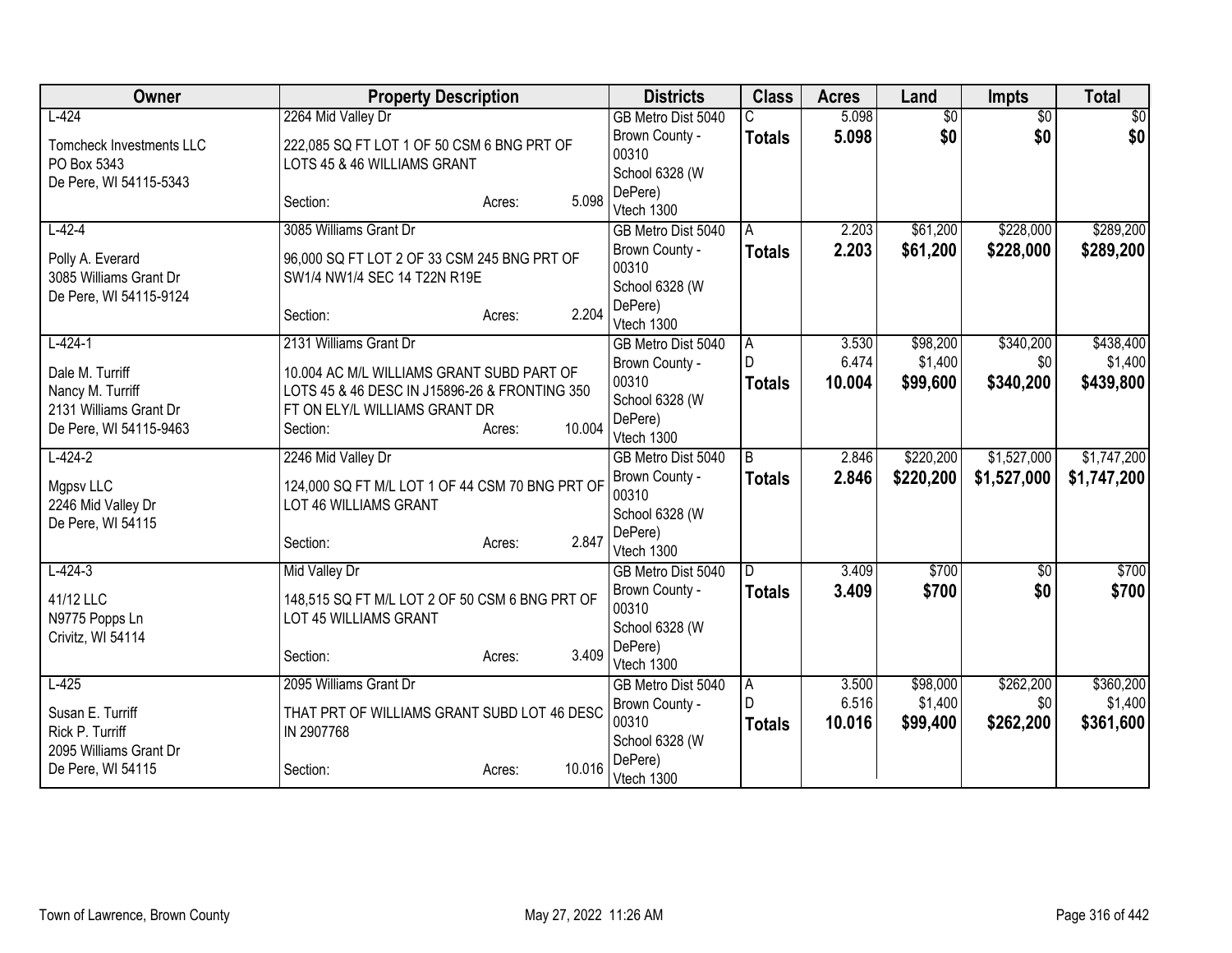| Owner                             | <b>Property Description</b>                    | <b>Districts</b>          | <b>Class</b>            | <b>Acres</b> | Land      | <b>Impts</b>    | <b>Total</b> |
|-----------------------------------|------------------------------------------------|---------------------------|-------------------------|--------------|-----------|-----------------|--------------|
| $L-42-5$                          | <b>Williams Grant Dr</b>                       | GB Metro Dist 5040        |                         | 1.315        | \$200     | $\overline{50}$ | \$200        |
| Michael R. Gildernick             | 66,000 SQ FT LOT 1 OF 35 CSM 291 BNG PRT OF    | Brown County -            | E                       | 0.200        | \$200     | \$0             | \$200        |
| Denise M. Gildernick              | SW1/4 NW1/4 SEC 14 T22N R19E                   | 00310                     | <b>Totals</b>           | 1.515        | \$400     | \$0             | \$400        |
| 3140 Mid Valley Dr                |                                                | School 6328 (W            |                         |              |           |                 |              |
| De Pere, WI 54115-9436            | 1.515<br>Section:<br>Acres:                    | DePere)                   |                         |              |           |                 |              |
|                                   |                                                | Vtech 1300                |                         |              |           |                 |              |
| $L-425-1$                         | <b>Williams Grant Dr</b>                       | GB Metro Dist 5040        | $\overline{D}$<br>M     | 36.178       | \$7,800   | $\overline{50}$ | \$7,800      |
| Sharon M. Turriff                 | WILLIAMS GRANT SUBD LOT 46 & N 1/2 OF LOT 45   | Brown County -<br>00310   |                         | 1.000        | \$2,900   | \$0             | \$2,900      |
| 803 Mahogany Cir                  | EX J15896-26 & EX J27603-55 & EX 2907768       |                           | <b>Totals</b>           | 37.178       | \$10,700  | \$0             | \$10,700     |
| De Pere, WI 54115                 |                                                | School 6328 (W<br>DePere) |                         |              |           |                 |              |
|                                   | 37.178<br>Section:<br>Acres:                   | Vtech 1300                |                         |              |           |                 |              |
| $L-426$                           | <b>Williams Grant Dr</b>                       | GB Metro Dist 5040        | D                       | 32.000       | \$6,400   | \$0             | \$6,400      |
|                                   |                                                | Brown County -            | E                       | 3.911        | \$2,600   | \$0             | \$2,600      |
| Vangheem Nicholas J Trt           | 35.911 AC M/L PLAT OF THE SUBD OF THE WILLIAMS | 00310                     | <b>Totals</b>           | 35.911       | \$9,000   | \$0             | \$9,000      |
| c/o Nicholas & Constance Vangheem | <b>GRANT LOT 47 EX RDS</b>                     | School 6328 (W            |                         |              |           |                 |              |
| 2156 Mid Valley Dr                |                                                | DePere)                   |                         |              |           |                 |              |
| De Pere, WI 54115-9406            | 35.911<br>Section:<br>Acres:                   | Vtech 1300                |                         |              |           |                 |              |
| $L-42-6$                          | <b>Williams Grant Dr</b>                       | GB Metro Dist 5040        | $\overline{\mathsf{D}}$ | 10.766       | \$1,400   | $\overline{50}$ | \$1,400      |
| Timm J. Gildernick                | 12.426 AC M/L PRT OF SW1/4 NW1/4 SEC 14 T22N   | Brown County -            | E                       | 1.660        | \$900     | \$0             | \$900        |
| Jessica L. Gildernick             | R19E DESC IN 1591985 EX 37 CSM 64 & EX 1609357 | 00310                     | <b>Totals</b>           | 12.426       | \$2,300   | \$0             | \$2,300      |
| 3165 Williams Grant Dr            | & PRT DESC IN 1609356 & EX 1898109 & EX RD IN  | School 6328 (W            |                         |              |           |                 |              |
| De Pere, WI 54115-9454            | 12.426<br>Section:<br>Acres:                   | DePere)                   |                         |              |           |                 |              |
|                                   |                                                | Vtech 1300                |                         |              |           |                 |              |
| $L-427$                           | <b>Williams Grant Dr</b>                       | GB Metro Dist 5040        | D                       | 34.476       | \$6,700   | $\sqrt{$0}$     | \$6,700      |
| Vangheem Nicholas J Trt           | 34.476 AC M/L PLAT OF THE SUBD OF THE WILLIAMS | Brown County -            | <b>Totals</b>           | 34.476       | \$6,700   | \$0             | \$6,700      |
| c/o Nicholas & Constance Vangheem | GRANT LOT 48 EX RDS & EX 2755353               | 00310                     |                         |              |           |                 |              |
| 2156 Mid Valley Dr                |                                                | School 6328 (W            |                         |              |           |                 |              |
| De Pere, WI 54115-9406            | 34.476<br>Section:<br>Acres:                   | DePere)<br>Vtech 1300     |                         |              |           |                 |              |
| $L-42-7$                          | 3148 Mid Valley Dr                             | GB Metro Dist 5040        | $\overline{B}$          | 3.309        | \$136,200 | \$563,000       | \$699,200    |
|                                   |                                                | Brown County -            | <b>Totals</b>           | 3.309        | \$136,200 | \$563,000       | \$699,200    |
| Russell, LLC                      | 144,126 SQ FT LOT 1 OF 37 CSM 64 MAP 5614 IN   | 00310                     |                         |              |           |                 |              |
| N5010 Jochmann Rd                 | 1602513 BNG PART OF SW1/4 NW1/4 SEC 14 T22N    | School 6328 (W            |                         |              |           |                 |              |
| Black Creek, WI 54106             | R19E & PRT IN 1898109                          | DePere)                   |                         |              |           |                 |              |
|                                   | 3.309<br>Section:<br>Acres:                    | Vtech 1300                |                         |              |           |                 |              |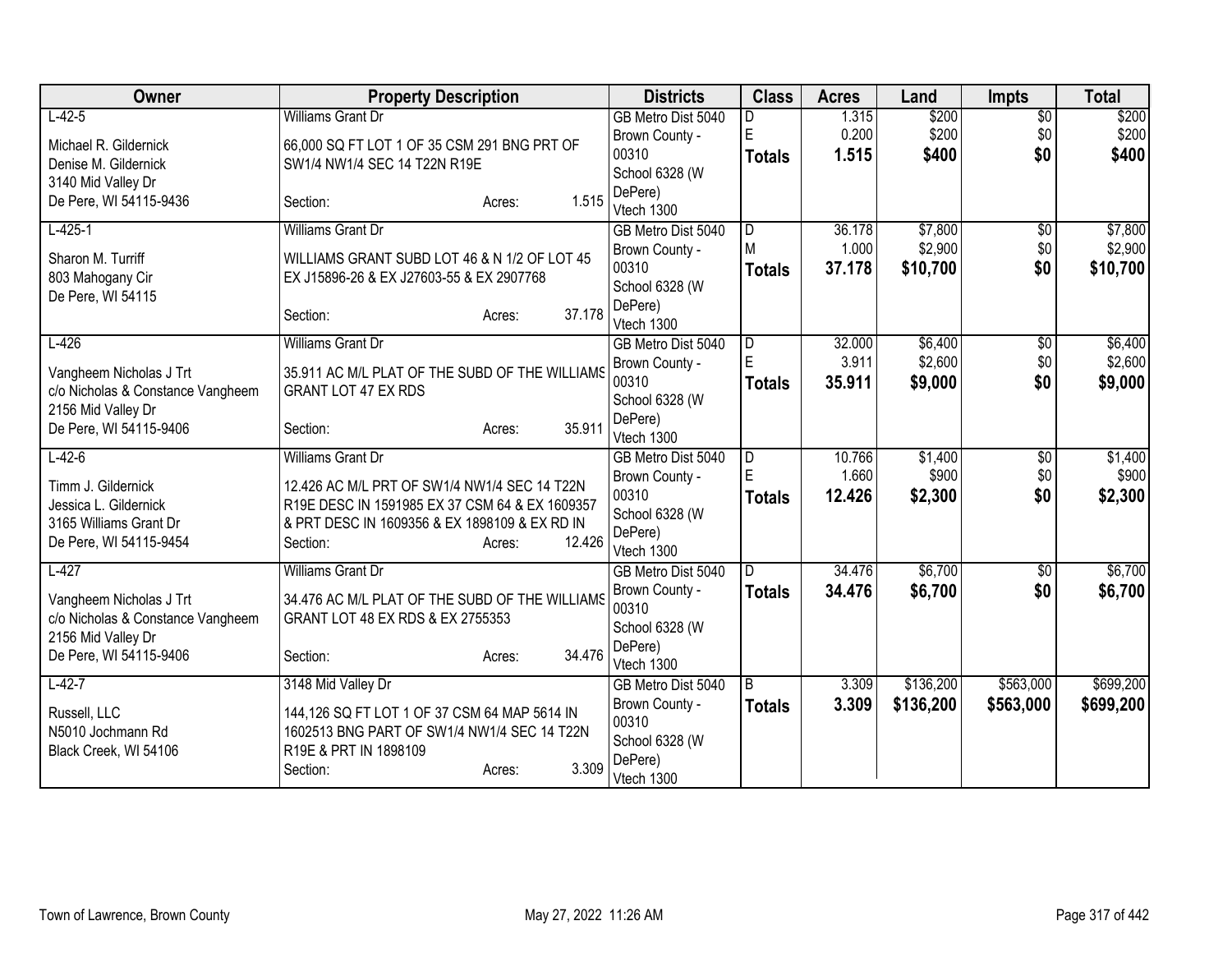| Owner                                                   | <b>Property Description</b>                                            | <b>Districts</b>          | <b>Class</b>        | <b>Acres</b>    | Land                 | <b>Impts</b>     | <b>Total</b>         |
|---------------------------------------------------------|------------------------------------------------------------------------|---------------------------|---------------------|-----------------|----------------------|------------------|----------------------|
| $L-428$                                                 | 2156 Mid Valley Dr                                                     | GB Metro Dist 5040        | D                   | 34.015          | \$6,600              | $\overline{50}$  | \$6,600              |
| Vangheem Nicholas J Trt                                 | 38.015 AC M/L PLAT OF THE SUBD OF THE WILLIAMS                         | Brown County -            | $\mathsf E$         | 2.000           | \$1,300              | \$0              | \$1,300              |
| c/o Nicholas & Constance Vangheem                       | GRANT LOT 49 EX HWY & EX J888-25                                       | 00310                     | G                   | 2.000           | \$45,000             | \$305,400        | \$350,400            |
| 2156 Mid Valley Dr                                      |                                                                        | School 6328 (W            | <b>Totals</b>       | 38.015          | \$52,900             | \$305,400        | \$358,300            |
| De Pere, WI 54115-9406                                  | 38.015<br>Section:<br>Acres:                                           | DePere)<br>Vtech 1300     |                     |                 |                      |                  |                      |
| $L-428-1$                                               | <b>Mid Valley Dr</b>                                                   | GB Metro Dist 5040        | A                   | 1.947           | \$83,400             | \$0              | \$83,400             |
|                                                         |                                                                        | Brown County -            | <b>Totals</b>       | 1.947           | \$83,400             | \$0              | \$83,400             |
| Vangheem Nicholas J Trt                                 | 1.947 AC M/L WILLIAM GRANT S 150 FT OF E 300' OF                       | 00310                     |                     |                 |                      |                  |                      |
| c/o Nicholas & Constance Vangheem<br>2156 Mid Valley Dr | LOT 49 LYG W OF HWY 41 DESC IN J888-25 & PRT<br><b>DESC IN 2755353</b> | School 6328 (W            |                     |                 |                      |                  |                      |
| De Pere, WI 54115-9406                                  | 1.947<br>Section:<br>Acres:                                            | DePere)                   |                     |                 |                      |                  |                      |
|                                                         |                                                                        | Vtech 1300                |                     |                 |                      |                  |                      |
| $L-429$                                                 | Mid Valley Dr                                                          | GB Metro Dist 5040        | D                   | 33.483          | \$6,700              | $\sqrt{30}$      | \$6,700              |
| Vangheem Nicholas J Trt                                 | 37.460 AC M/L WILLIAMS GRANT LOT 50 EX J2841-3 8                       | Brown County -            | E                   | 3.327           | \$2,200              | \$0              | \$2,200              |
| c/o Nicholas & Constance Vangheem                       | EX HWY                                                                 | 00310                     | G                   | 0.650           | \$9,800              | \$32,100         | \$41,900             |
| 2156 Mid Valley Dr                                      |                                                                        | School 6328 (W<br>DePere) | <b>Totals</b>       | 37.460          | \$18,700             | \$32,100         | \$50,800             |
| De Pere, WI 54115-9406                                  | 37.460<br>Section:<br>Acres:                                           | Vtech 1300                |                     |                 |                      |                  |                      |
| $L-429-1$                                               | 2120 Mid Valley Dr                                                     | GB Metro Dist 5040        | A                   | 0.970           | \$39,800             | \$103,600        | \$143,400            |
| Warren Rueden                                           | 1.980 AC M/L WILLIAMS GRANT THAT PRT OF LOTS                           | Brown County -            | D                   | 1.010           | \$200                | \$0              | \$200                |
| 2120 Mid Valley Dr                                      | 50 & 51 DESC IN J2841-3 EX RD                                          | 00310                     | <b>Totals</b>       | 1.980           | \$40,000             | \$103,600        | \$143,600            |
| De Pere, WI 54115-9406                                  |                                                                        | School 6328 (W            |                     |                 |                      |                  |                      |
|                                                         | 1.980<br>Section:<br>Acres:                                            | DePere)                   |                     |                 |                      |                  |                      |
|                                                         |                                                                        | Vtech 1300                |                     |                 |                      |                  |                      |
| $L-43$                                                  | 3243 French Rd                                                         | Brown County -<br>00311   | $\overline{B}$<br>D | 5.618<br>17.000 | \$182,400<br>\$3,700 | \$497,000<br>\$0 | \$679,400<br>\$3,700 |
| Leonard Louie LLC                                       | 22.618 AC M/L NE1/4 SW1/4 SEC 14 T22N R19E EX                          | GB Metro Dist 5040        |                     | 22.618          | \$186,100            | \$497,000        | \$683,100            |
| c/o Louie Leonard, LLC                                  | HWY & EX J24300-01 & THAT PART OF NW1/4 SW1/4                          | School 6734               | <b>Totals</b>       |                 |                      |                  |                      |
| 3243 French Rd                                          | E OF W/L OF J13491-18 & EX 1594494                                     | (Wrightstown)             |                     |                 |                      |                  |                      |
| De Pere, WI 54115                                       | 22.618<br>Section:<br>Acres:                                           | Vtech 1300                |                     |                 |                      |                  |                      |
| $L-431$                                                 | 2094 Mid Valley Dr                                                     | GB Metro Dist 5040        | l B                 | 1.588           | \$207,500            | \$0              | \$207,500            |
| Kriete Roger LLC                                        | 1.588 AC M/L E 11 RODS 7 FT OF N 11 RODS LOT 51                        | Brown County -            | <b>Totals</b>       | 1.588           | \$207,500            | \$0              | \$207,500            |
| c/o Roger Kriete, LLC                                   | SUBD OF WILLIAMS GRANT & PRT IN J27289-49 EX                           | 00310                     |                     |                 |                      |                  |                      |
| 614 N Broadway 2nd                                      | <b>RD</b>                                                              | School 6328 (W            |                     |                 |                      |                  |                      |
| Milwaukee, WI 53202                                     | 1.588<br>Section:<br>Acres:                                            | DePere)<br>Vtech 1300     |                     |                 |                      |                  |                      |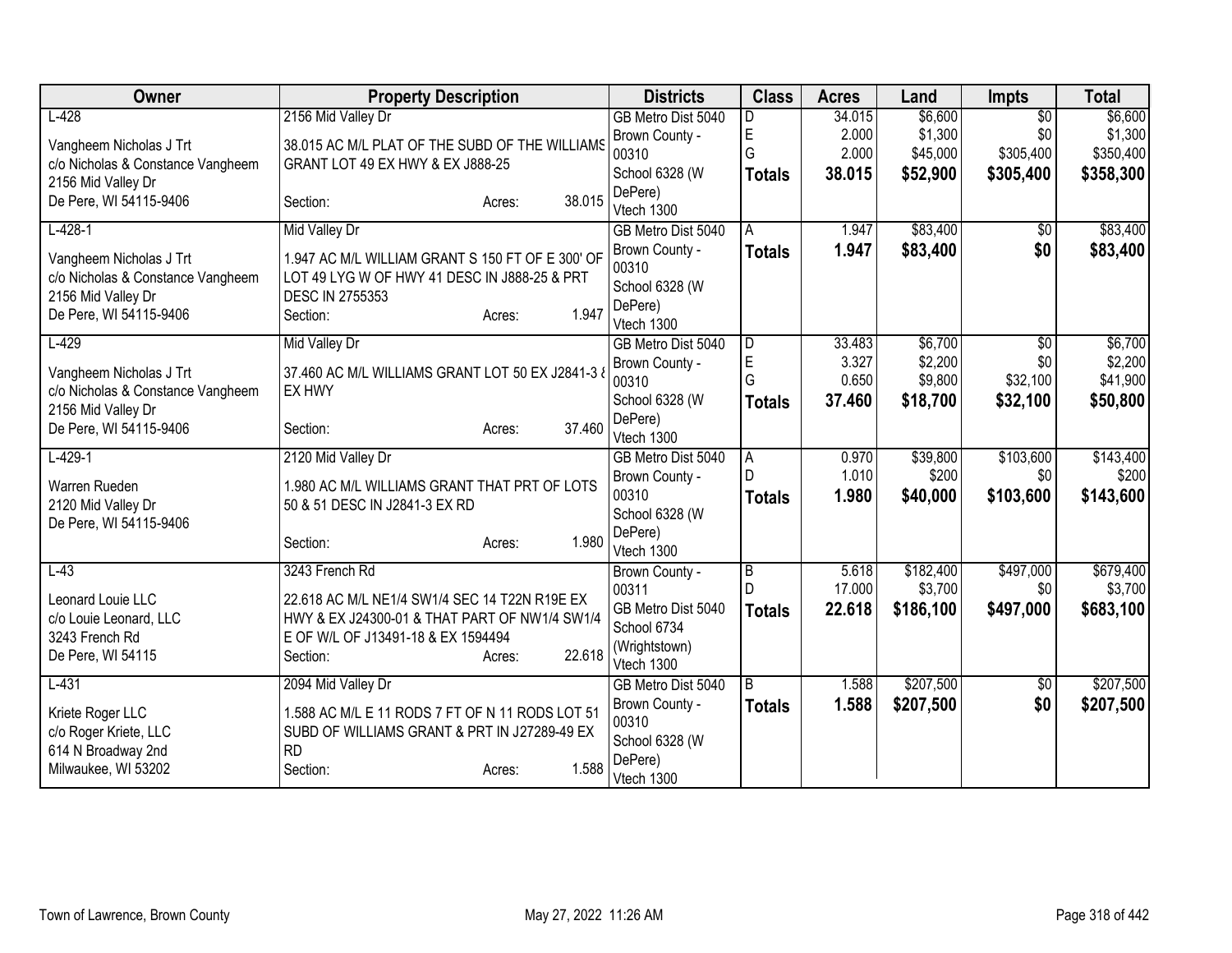| Owner                                                         | <b>Property Description</b>                                                            |                  | <b>Districts</b>          | <b>Class</b>  | <b>Acres</b> | Land      | <b>Impts</b>    | <b>Total</b> |
|---------------------------------------------------------------|----------------------------------------------------------------------------------------|------------------|---------------------------|---------------|--------------|-----------|-----------------|--------------|
| $L-43-1$                                                      | 3203 French Rd                                                                         |                  | Brown County -            |               | 17.423       | \$418,500 | \$1,015,000     | \$1,433,500  |
| Midan LLC                                                     | 17.423 AC M/L PRT OF NW1/4 SW1/4 & PRT OF NE1/4                                        |                  | 00311                     | <b>Totals</b> | 17.423       | \$418,500 | \$1,015,000     | \$1,433,500  |
| W250 N6851 Hwy 164                                            | SW1/4 SEC 14 T22N R19E AS DESC IN 1594494                                              |                  | GB Metro Dist 5040        |               |              |           |                 |              |
| Sussex, WI 53089-2561                                         |                                                                                        |                  | School 6734               |               |              |           |                 |              |
|                                                               | Section:                                                                               | 17.423<br>Acres: | (Wrightstown)             |               |              |           |                 |              |
| $L-432$                                                       | 2100 Sth 41 Unit BLK                                                                   |                  | Vtech 1300                | D.            | 25.471       | \$5,500   |                 |              |
|                                                               |                                                                                        |                  | GB Metro Dist 5040        |               |              |           | $\overline{50}$ | \$5,500      |
| Vangheem Nicholas J Trt                                       | 25.471 AC M/L SUBD OF WILLIAMS GRANT PART OF                                           |                  | Brown County -<br>00310   | <b>Totals</b> | 25.471       | \$5,500   | \$0             | \$5,500      |
| c/o Nicholas & Constance Vangheem                             | LOT 51 DESC IN 1557432 EX RD                                                           |                  | School 6328 (W            |               |              |           |                 |              |
| 2156 Mid Valley Dr                                            |                                                                                        |                  | DePere)                   |               |              |           |                 |              |
| De Pere, WI 54115-9406                                        | Section:                                                                               | 25.471<br>Acres: | Vtech 1300                |               |              |           |                 |              |
| $L-432-1$                                                     | 2102 Mid Valley Dr                                                                     |                  | GB Metro Dist 5040        | A             | 1.498        | \$69,900  | \$177,700       | \$247,600    |
|                                                               |                                                                                        |                  | Brown County -            | <b>Totals</b> | 1.498        | \$69,900  | \$177,700       | \$247,600    |
| Nanette M. Albrent                                            | 1.498 AC M/L WILLIAMS GRANT THAT PRT OF LOT 5<br>DESC IN 927 R 30 EX J27289-47 & EX RD |                  | 00310                     |               |              |           |                 |              |
| 2102 Mid Valley Dr<br>De Pere, WI 54115-9406                  |                                                                                        |                  | School 6328 (W            |               |              |           |                 |              |
|                                                               | Section:                                                                               | 1.498<br>Acres:  | DePere)                   |               |              |           |                 |              |
|                                                               |                                                                                        |                  | Vtech 1300                |               |              |           |                 |              |
| $L-432-2$                                                     | 1945 Williams Grant Dr                                                                 |                  | GB Metro Dist 5040        | A             | 2.986        | \$94,900  | \$174,500       | \$269,400    |
| Kevin Demeny                                                  | 2.990 AC M/L PLAT OF SUBD OF WILLIAMS GRANT                                            |                  | Brown County -            | <b>Totals</b> | 2.986        | \$94,900  | \$174,500       | \$269,400    |
| Katie Paplham                                                 | THAT PRT OF LOT 51 DESC IN 960 R 377 EX RD                                             |                  | 00310                     |               |              |           |                 |              |
| 1945 Williams Grant Dr                                        |                                                                                        |                  | School 6328 (W<br>DePere) |               |              |           |                 |              |
| De Pere, WI 54115-9575                                        | Section:                                                                               | 2.990<br>Acres:  | Vtech 1300                |               |              |           |                 |              |
| $L - 432 - 3$                                                 | 1969 Williams Grant Dr                                                                 |                  | GB Metro Dist 5040        | A             | 1.886        | \$81,600  | \$168,100       | \$249,700    |
|                                                               |                                                                                        |                  | Brown County -            | <b>Totals</b> | 1.886        | \$81,600  | \$168,100       | \$249,700    |
| Janus Gary & Joann Living Trust Etal                          | 1.990 AC M/L SUBD OF WILLIAMS GRANT PRT OF                                             |                  | 00310                     |               |              |           |                 |              |
| c/o Gary & Joann Janus Living Trust<br>1969 Williams Grant Dr | LOT 51 DESC IN J2478-10 EX J12724-23 & PRT DESC<br>IN 1567142                          |                  | School 6328 (W            |               |              |           |                 |              |
| De Pere, WI 54115-9464                                        | Section:                                                                               | 1.990<br>Acres:  | DePere)                   |               |              |           |                 |              |
|                                                               |                                                                                        |                  | Vtech 1300                |               |              |           |                 |              |
| $L-432-4$                                                     | 2112 Mid Valley Dr                                                                     |                  | GB Metro Dist 5040        | E4            | 5.020        | 30        | $\sqrt{$0}$     | $\sqrt{50}$  |
| Lawrence Town Of                                              | 5.015 AC M/L WILLIAMS GRANT SUBD THAT PRT OF                                           |                  | Brown County -            | <b>Totals</b> | 5.020        | \$0       | \$0             | \$0          |
| c/o Town of Lawrence                                          | LOT 51 DESC IN J4637-22 EX RD                                                          |                  | 00310                     |               |              |           |                 |              |
| 2400 Shady Ct                                                 |                                                                                        |                  | School 6328 (W            |               |              |           |                 |              |
| De Pere, WI 54115                                             | Section:                                                                               | 5.015<br>Acres:  | DePere)<br>Vtech 1300     |               |              |           |                 |              |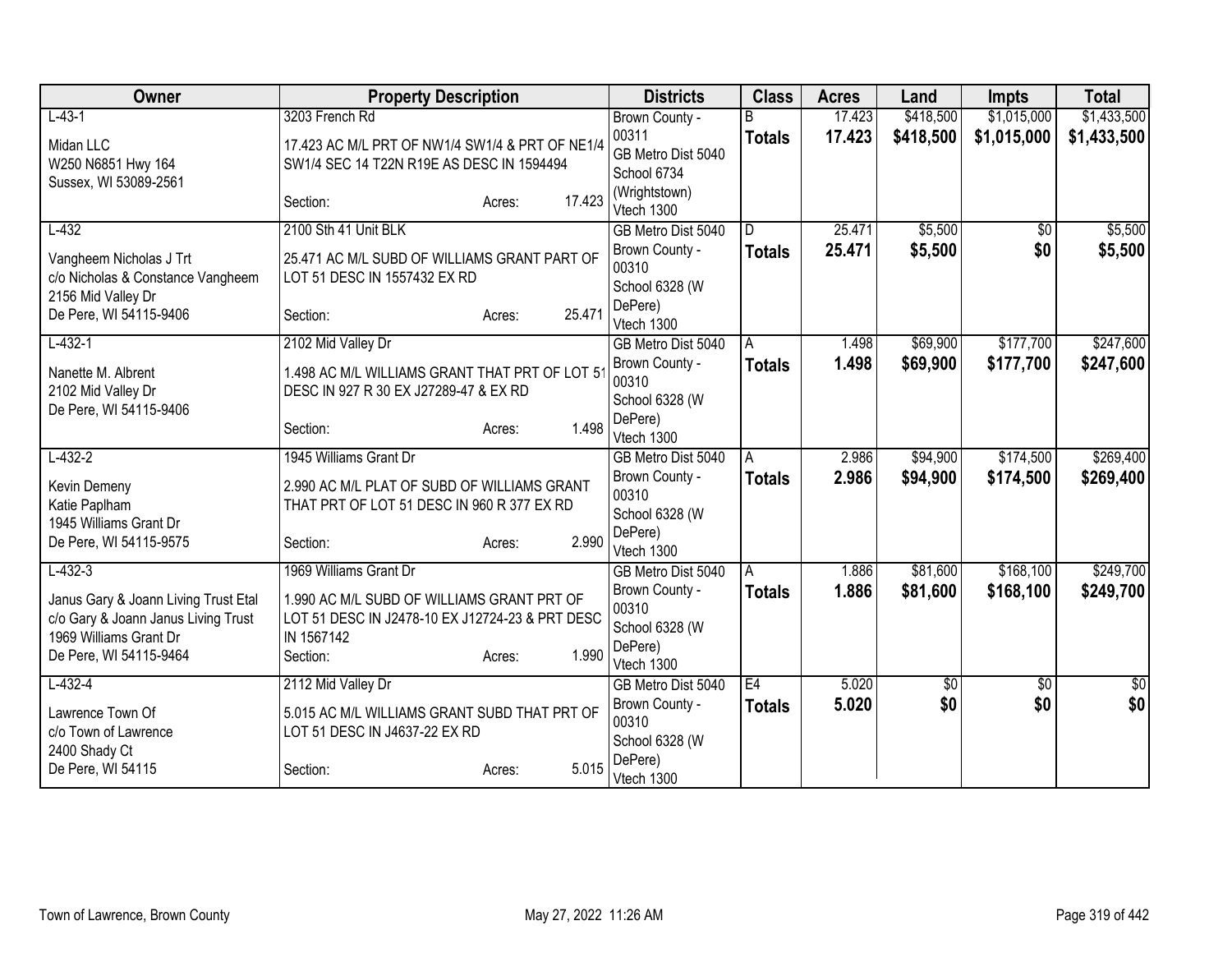| $L-433$<br>61.568<br>\$13,200<br>\$13,200<br><b>Mid Valley Dr</b><br>GB Metro Dist 5040<br>\$0<br>D<br>61.568<br>\$13,200<br>\$0<br>\$13,200<br>Brown County -<br><b>Totals</b><br>61.875 AC M/L WILLIAMS GRANT THAT PRT OF LOTS<br>Detrie Properties Inc Etal<br>00310<br>52 & 53 DESC IN J5663-13 EX RDS<br>c/o Detrie Properties Inc & Robert J<br>School 6328 (W<br>Detrie Jr<br>DePere)<br>61.875<br>701 Pine St<br>Section:<br>Acres:<br>TID <sub>2</sub><br>Green Bay, WI 54301-4928<br>Vtech 1300<br>$L-433-1$<br>1927 Williams Grant Dr<br>\$95,000<br>\$194,000<br>3.000<br>GB Metro Dist 5040<br>A<br>3.000<br>\$194,000<br>Brown County -<br>Totals<br>\$95,000<br>Robert J. Glowacki<br>3.000 AC M/L WILLIAMS GRANT PRT OF LOT 52<br>00310<br>Sandra M. Glowacki<br>DESC IN 637 R 575 BNG 451 FT ALG HWY F & 335 FT<br>School 6328 (W<br>1927 Williams Grant Dr<br>SELY OF C/L EX RD<br>DePere)<br>3.000<br>De Pere, WI 54115-9575<br>Section:<br>Acres:<br>Vtech 1300<br>\$520,400<br>\$1,734,500<br>$L-433-2$<br>2090 Mid Valley Dr<br>B<br>7.010<br>GB Metro Dist 5040<br>Brown County -<br>7.010<br>\$520,400<br>\$1,734,500<br>Totals<br>7.009 AC M/L PLAT OF THE WILLIAMS GRANT PRT<br>Kriete Roger LLC<br>00310<br>c/o Roger Kriete, LLC<br>OF LOT 52 DESC IN J4941-18 EX RD<br>School 6328 (W<br>614 N Broadway 2nd<br>DePere)<br>7.009<br>Milwaukee, WI 53202<br>Section:<br>Acres:<br>Vtech 1300<br>\$76,200<br>\$186,300<br>$L-434-1$<br>1891 Williams Grant Dr<br>5.540<br>GB Metro Dist 5040<br>A<br>5.540<br>Brown County -<br>\$76,200<br>\$186,300<br><b>Totals</b><br>Eric A. Gerarden<br>5.565 AC M/L PLAT OF THE SUBD OF THE WILLIAMS<br>00310<br>Laura A. Gerarden<br>GRANT N 133 FT OF S 395 FT OF W 335 FT OF LOT<br>School 6328 (W<br>1891 Williams Grant Dr<br>53 AND PRT IN J 5730-1 EX RD<br>DePere)<br>5.565<br>De Pere, WI 54115-9572<br>Section:<br>Acres:<br>Vtech 1300<br>\$33,900<br>$L - 434 - 2$<br>0.921<br>$\overline{60}$<br>Cth F<br>GB Metro Dist 5040<br>A<br>0.921<br>\$33,900<br>\$0<br>Brown County -<br><b>Totals</b><br>Eric A. Gerarden<br>0.908 AC M/L WILLIAMS GRANT THAT PRT OF LOT 53<br>00310<br>DESC IN 76J551-25 EX RD<br>Laura A. Gerarden | Owner | <b>Property Description</b> | <b>Districts</b> | <b>Class</b> | <b>Acres</b> | Land | <b>Impts</b> | <b>Total</b> |
|---------------------------------------------------------------------------------------------------------------------------------------------------------------------------------------------------------------------------------------------------------------------------------------------------------------------------------------------------------------------------------------------------------------------------------------------------------------------------------------------------------------------------------------------------------------------------------------------------------------------------------------------------------------------------------------------------------------------------------------------------------------------------------------------------------------------------------------------------------------------------------------------------------------------------------------------------------------------------------------------------------------------------------------------------------------------------------------------------------------------------------------------------------------------------------------------------------------------------------------------------------------------------------------------------------------------------------------------------------------------------------------------------------------------------------------------------------------------------------------------------------------------------------------------------------------------------------------------------------------------------------------------------------------------------------------------------------------------------------------------------------------------------------------------------------------------------------------------------------------------------------------------------------------------------------------------------------------------------------------------------------------------------------------------------------------------------------------------------------------------------------------------------------------------------------------------------------------|-------|-----------------------------|------------------|--------------|--------------|------|--------------|--------------|
|                                                                                                                                                                                                                                                                                                                                                                                                                                                                                                                                                                                                                                                                                                                                                                                                                                                                                                                                                                                                                                                                                                                                                                                                                                                                                                                                                                                                                                                                                                                                                                                                                                                                                                                                                                                                                                                                                                                                                                                                                                                                                                                                                                                                               |       |                             |                  |              |              |      |              |              |
| \$289,000<br>\$289,000<br>\$2,254,900<br>\$2,254,900<br>\$262,500                                                                                                                                                                                                                                                                                                                                                                                                                                                                                                                                                                                                                                                                                                                                                                                                                                                                                                                                                                                                                                                                                                                                                                                                                                                                                                                                                                                                                                                                                                                                                                                                                                                                                                                                                                                                                                                                                                                                                                                                                                                                                                                                             |       |                             |                  |              |              |      |              |              |
|                                                                                                                                                                                                                                                                                                                                                                                                                                                                                                                                                                                                                                                                                                                                                                                                                                                                                                                                                                                                                                                                                                                                                                                                                                                                                                                                                                                                                                                                                                                                                                                                                                                                                                                                                                                                                                                                                                                                                                                                                                                                                                                                                                                                               |       |                             |                  |              |              |      |              |              |
|                                                                                                                                                                                                                                                                                                                                                                                                                                                                                                                                                                                                                                                                                                                                                                                                                                                                                                                                                                                                                                                                                                                                                                                                                                                                                                                                                                                                                                                                                                                                                                                                                                                                                                                                                                                                                                                                                                                                                                                                                                                                                                                                                                                                               |       |                             |                  |              |              |      |              |              |
|                                                                                                                                                                                                                                                                                                                                                                                                                                                                                                                                                                                                                                                                                                                                                                                                                                                                                                                                                                                                                                                                                                                                                                                                                                                                                                                                                                                                                                                                                                                                                                                                                                                                                                                                                                                                                                                                                                                                                                                                                                                                                                                                                                                                               |       |                             |                  |              |              |      |              |              |
|                                                                                                                                                                                                                                                                                                                                                                                                                                                                                                                                                                                                                                                                                                                                                                                                                                                                                                                                                                                                                                                                                                                                                                                                                                                                                                                                                                                                                                                                                                                                                                                                                                                                                                                                                                                                                                                                                                                                                                                                                                                                                                                                                                                                               |       |                             |                  |              |              |      |              |              |
|                                                                                                                                                                                                                                                                                                                                                                                                                                                                                                                                                                                                                                                                                                                                                                                                                                                                                                                                                                                                                                                                                                                                                                                                                                                                                                                                                                                                                                                                                                                                                                                                                                                                                                                                                                                                                                                                                                                                                                                                                                                                                                                                                                                                               |       |                             |                  |              |              |      |              |              |
|                                                                                                                                                                                                                                                                                                                                                                                                                                                                                                                                                                                                                                                                                                                                                                                                                                                                                                                                                                                                                                                                                                                                                                                                                                                                                                                                                                                                                                                                                                                                                                                                                                                                                                                                                                                                                                                                                                                                                                                                                                                                                                                                                                                                               |       |                             |                  |              |              |      |              |              |
| \$262,500<br>\$33,900<br>\$33,900                                                                                                                                                                                                                                                                                                                                                                                                                                                                                                                                                                                                                                                                                                                                                                                                                                                                                                                                                                                                                                                                                                                                                                                                                                                                                                                                                                                                                                                                                                                                                                                                                                                                                                                                                                                                                                                                                                                                                                                                                                                                                                                                                                             |       |                             |                  |              |              |      |              |              |
|                                                                                                                                                                                                                                                                                                                                                                                                                                                                                                                                                                                                                                                                                                                                                                                                                                                                                                                                                                                                                                                                                                                                                                                                                                                                                                                                                                                                                                                                                                                                                                                                                                                                                                                                                                                                                                                                                                                                                                                                                                                                                                                                                                                                               |       |                             |                  |              |              |      |              |              |
|                                                                                                                                                                                                                                                                                                                                                                                                                                                                                                                                                                                                                                                                                                                                                                                                                                                                                                                                                                                                                                                                                                                                                                                                                                                                                                                                                                                                                                                                                                                                                                                                                                                                                                                                                                                                                                                                                                                                                                                                                                                                                                                                                                                                               |       |                             |                  |              |              |      |              |              |
|                                                                                                                                                                                                                                                                                                                                                                                                                                                                                                                                                                                                                                                                                                                                                                                                                                                                                                                                                                                                                                                                                                                                                                                                                                                                                                                                                                                                                                                                                                                                                                                                                                                                                                                                                                                                                                                                                                                                                                                                                                                                                                                                                                                                               |       |                             |                  |              |              |      |              |              |
|                                                                                                                                                                                                                                                                                                                                                                                                                                                                                                                                                                                                                                                                                                                                                                                                                                                                                                                                                                                                                                                                                                                                                                                                                                                                                                                                                                                                                                                                                                                                                                                                                                                                                                                                                                                                                                                                                                                                                                                                                                                                                                                                                                                                               |       |                             |                  |              |              |      |              |              |
|                                                                                                                                                                                                                                                                                                                                                                                                                                                                                                                                                                                                                                                                                                                                                                                                                                                                                                                                                                                                                                                                                                                                                                                                                                                                                                                                                                                                                                                                                                                                                                                                                                                                                                                                                                                                                                                                                                                                                                                                                                                                                                                                                                                                               |       |                             |                  |              |              |      |              |              |
|                                                                                                                                                                                                                                                                                                                                                                                                                                                                                                                                                                                                                                                                                                                                                                                                                                                                                                                                                                                                                                                                                                                                                                                                                                                                                                                                                                                                                                                                                                                                                                                                                                                                                                                                                                                                                                                                                                                                                                                                                                                                                                                                                                                                               |       |                             |                  |              |              |      |              |              |
|                                                                                                                                                                                                                                                                                                                                                                                                                                                                                                                                                                                                                                                                                                                                                                                                                                                                                                                                                                                                                                                                                                                                                                                                                                                                                                                                                                                                                                                                                                                                                                                                                                                                                                                                                                                                                                                                                                                                                                                                                                                                                                                                                                                                               |       |                             |                  |              |              |      |              |              |
|                                                                                                                                                                                                                                                                                                                                                                                                                                                                                                                                                                                                                                                                                                                                                                                                                                                                                                                                                                                                                                                                                                                                                                                                                                                                                                                                                                                                                                                                                                                                                                                                                                                                                                                                                                                                                                                                                                                                                                                                                                                                                                                                                                                                               |       |                             |                  |              |              |      |              |              |
|                                                                                                                                                                                                                                                                                                                                                                                                                                                                                                                                                                                                                                                                                                                                                                                                                                                                                                                                                                                                                                                                                                                                                                                                                                                                                                                                                                                                                                                                                                                                                                                                                                                                                                                                                                                                                                                                                                                                                                                                                                                                                                                                                                                                               |       |                             |                  |              |              |      |              |              |
|                                                                                                                                                                                                                                                                                                                                                                                                                                                                                                                                                                                                                                                                                                                                                                                                                                                                                                                                                                                                                                                                                                                                                                                                                                                                                                                                                                                                                                                                                                                                                                                                                                                                                                                                                                                                                                                                                                                                                                                                                                                                                                                                                                                                               |       |                             |                  |              |              |      |              |              |
|                                                                                                                                                                                                                                                                                                                                                                                                                                                                                                                                                                                                                                                                                                                                                                                                                                                                                                                                                                                                                                                                                                                                                                                                                                                                                                                                                                                                                                                                                                                                                                                                                                                                                                                                                                                                                                                                                                                                                                                                                                                                                                                                                                                                               |       |                             |                  |              |              |      |              |              |
|                                                                                                                                                                                                                                                                                                                                                                                                                                                                                                                                                                                                                                                                                                                                                                                                                                                                                                                                                                                                                                                                                                                                                                                                                                                                                                                                                                                                                                                                                                                                                                                                                                                                                                                                                                                                                                                                                                                                                                                                                                                                                                                                                                                                               |       |                             |                  |              |              |      |              |              |
|                                                                                                                                                                                                                                                                                                                                                                                                                                                                                                                                                                                                                                                                                                                                                                                                                                                                                                                                                                                                                                                                                                                                                                                                                                                                                                                                                                                                                                                                                                                                                                                                                                                                                                                                                                                                                                                                                                                                                                                                                                                                                                                                                                                                               |       |                             |                  |              |              |      |              |              |
|                                                                                                                                                                                                                                                                                                                                                                                                                                                                                                                                                                                                                                                                                                                                                                                                                                                                                                                                                                                                                                                                                                                                                                                                                                                                                                                                                                                                                                                                                                                                                                                                                                                                                                                                                                                                                                                                                                                                                                                                                                                                                                                                                                                                               |       |                             |                  |              |              |      |              |              |
|                                                                                                                                                                                                                                                                                                                                                                                                                                                                                                                                                                                                                                                                                                                                                                                                                                                                                                                                                                                                                                                                                                                                                                                                                                                                                                                                                                                                                                                                                                                                                                                                                                                                                                                                                                                                                                                                                                                                                                                                                                                                                                                                                                                                               |       |                             |                  |              |              |      |              |              |
|                                                                                                                                                                                                                                                                                                                                                                                                                                                                                                                                                                                                                                                                                                                                                                                                                                                                                                                                                                                                                                                                                                                                                                                                                                                                                                                                                                                                                                                                                                                                                                                                                                                                                                                                                                                                                                                                                                                                                                                                                                                                                                                                                                                                               |       |                             |                  |              |              |      |              |              |
|                                                                                                                                                                                                                                                                                                                                                                                                                                                                                                                                                                                                                                                                                                                                                                                                                                                                                                                                                                                                                                                                                                                                                                                                                                                                                                                                                                                                                                                                                                                                                                                                                                                                                                                                                                                                                                                                                                                                                                                                                                                                                                                                                                                                               |       |                             |                  |              |              |      |              |              |
| 1891 Williams Grant Dr                                                                                                                                                                                                                                                                                                                                                                                                                                                                                                                                                                                                                                                                                                                                                                                                                                                                                                                                                                                                                                                                                                                                                                                                                                                                                                                                                                                                                                                                                                                                                                                                                                                                                                                                                                                                                                                                                                                                                                                                                                                                                                                                                                                        |       |                             | School 6328 (W   |              |              |      |              |              |
| DePere)<br>0.908<br>De Pere, WI 54115-9572<br>Section:<br>Acres:                                                                                                                                                                                                                                                                                                                                                                                                                                                                                                                                                                                                                                                                                                                                                                                                                                                                                                                                                                                                                                                                                                                                                                                                                                                                                                                                                                                                                                                                                                                                                                                                                                                                                                                                                                                                                                                                                                                                                                                                                                                                                                                                              |       |                             |                  |              |              |      |              |              |
| Vtech 1300                                                                                                                                                                                                                                                                                                                                                                                                                                                                                                                                                                                                                                                                                                                                                                                                                                                                                                                                                                                                                                                                                                                                                                                                                                                                                                                                                                                                                                                                                                                                                                                                                                                                                                                                                                                                                                                                                                                                                                                                                                                                                                                                                                                                    |       |                             |                  |              |              |      |              |              |
| E2<br>6.550<br>$L-435$<br>\$0<br>2031 Orange Ln<br>GB Metro Dist 5040<br>\$0<br>\$0                                                                                                                                                                                                                                                                                                                                                                                                                                                                                                                                                                                                                                                                                                                                                                                                                                                                                                                                                                                                                                                                                                                                                                                                                                                                                                                                                                                                                                                                                                                                                                                                                                                                                                                                                                                                                                                                                                                                                                                                                                                                                                                           |       |                             |                  |              |              |      |              |              |
| \$0<br>\$0<br>6.550<br>\$0<br>Brown County -<br><b>Totals</b><br>285,492 SQ FT LOT 1 OF 60 CSM 313 MAP 8579 IN<br>Wisconsin Dept of Transportation                                                                                                                                                                                                                                                                                                                                                                                                                                                                                                                                                                                                                                                                                                                                                                                                                                                                                                                                                                                                                                                                                                                                                                                                                                                                                                                                                                                                                                                                                                                                                                                                                                                                                                                                                                                                                                                                                                                                                                                                                                                            |       |                             |                  |              |              |      |              |              |
| 00310<br>944 Vanderperren Way<br>2715908 BNG PRT OF LOT 54 OF WILLIAMS GRANT                                                                                                                                                                                                                                                                                                                                                                                                                                                                                                                                                                                                                                                                                                                                                                                                                                                                                                                                                                                                                                                                                                                                                                                                                                                                                                                                                                                                                                                                                                                                                                                                                                                                                                                                                                                                                                                                                                                                                                                                                                                                                                                                  |       |                             |                  |              |              |      |              |              |
| School 6328 (W<br>Green Bay, WI 54304                                                                                                                                                                                                                                                                                                                                                                                                                                                                                                                                                                                                                                                                                                                                                                                                                                                                                                                                                                                                                                                                                                                                                                                                                                                                                                                                                                                                                                                                                                                                                                                                                                                                                                                                                                                                                                                                                                                                                                                                                                                                                                                                                                         |       |                             |                  |              |              |      |              |              |
| DePere)<br>6.553<br>Section:<br>Acres:<br>TID <sub>2</sub>                                                                                                                                                                                                                                                                                                                                                                                                                                                                                                                                                                                                                                                                                                                                                                                                                                                                                                                                                                                                                                                                                                                                                                                                                                                                                                                                                                                                                                                                                                                                                                                                                                                                                                                                                                                                                                                                                                                                                                                                                                                                                                                                                    |       |                             |                  |              |              |      |              |              |
| Vtech 1300                                                                                                                                                                                                                                                                                                                                                                                                                                                                                                                                                                                                                                                                                                                                                                                                                                                                                                                                                                                                                                                                                                                                                                                                                                                                                                                                                                                                                                                                                                                                                                                                                                                                                                                                                                                                                                                                                                                                                                                                                                                                                                                                                                                                    |       |                             |                  |              |              |      |              |              |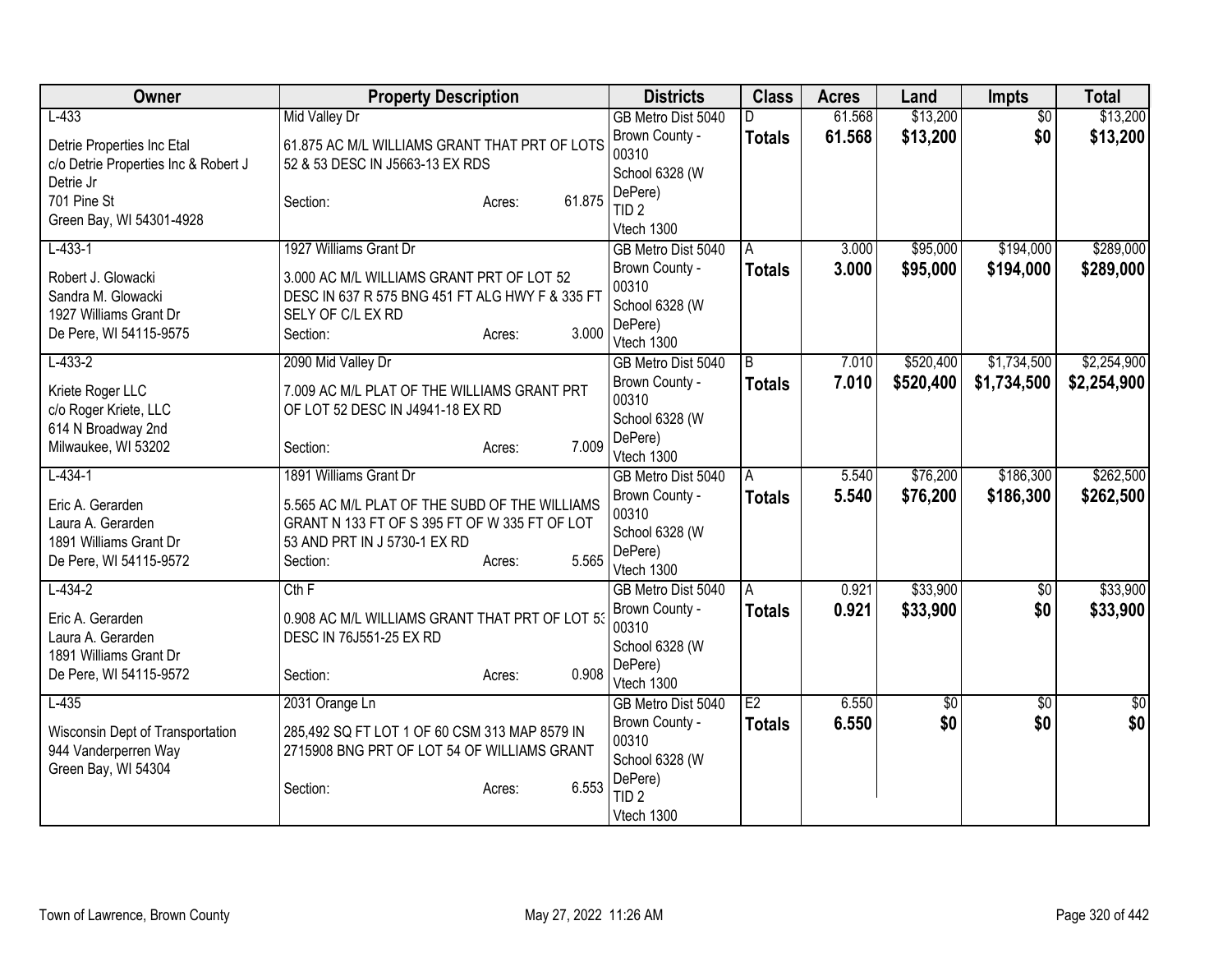| Owner                                                                              | <b>Property Description</b>                           |                  | <b>Districts</b>          | <b>Class</b>   | <b>Acres</b> | Land      | <b>Impts</b>    | <b>Total</b> |
|------------------------------------------------------------------------------------|-------------------------------------------------------|------------------|---------------------------|----------------|--------------|-----------|-----------------|--------------|
| $L-435-1$                                                                          | 1871 Williams Grant Dr                                |                  | GB Metro Dist 5040        |                | 3.716        | \$99,300  | \$313,100       | \$412,400    |
| Mooren Carl R & Dianne S Revocable                                                 | 161,859 SQ FT WILLIAMS GRANT THAT PART OF LOT         |                  | Brown County -            | <b>Totals</b>  | 3.716        | \$99,300  | \$313,100       | \$412,400    |
| Trust                                                                              | 54 DESC IN 11 CSM 291                                 |                  | 00310<br>School 6328 (W   |                |              |           |                 |              |
| c/o Carl & Dianne Mooren                                                           |                                                       |                  | DePere)                   |                |              |           |                 |              |
| 1871 Williams Grant Dr                                                             | Section:                                              | 3.716<br>Acres:  | Vtech 1300                |                |              |           |                 |              |
| De Pere, WI 54115-9572                                                             |                                                       |                  |                           |                |              |           |                 |              |
| $L-435-2$                                                                          | Orange Ln                                             |                  | GB Metro Dist 5040        | $\overline{D}$ | 20.740       | \$4,500   | $\overline{50}$ | \$4,500      |
| Detrie Properties Inc Etal                                                         | 24.740 AC M/L LOT 2 OF 60 CSM 313 BNG PRT OF          |                  | Brown County -<br>00310   | E              | 4.000        | \$2,600   | \$0             | \$2,600      |
| 701 Pine St                                                                        | LOT 54 OF WILLIAMS GRANT                              |                  | School 6328 (W            | <b>Totals</b>  | 24.740       | \$7,100   | \$0             | \$7,100      |
| Green Bay, WI 54301                                                                |                                                       |                  | DePere)                   |                |              |           |                 |              |
|                                                                                    | Section:                                              | 24.740<br>Acres: | TID <sub>2</sub>          |                |              |           |                 |              |
|                                                                                    |                                                       |                  | Vtech 1300                |                |              |           |                 |              |
| $L-44$                                                                             | 3246 Mid Valley Dr                                    |                  | GB Metro Dist 5040        | A              | 1.134        | \$42,700  | \$108,000       | \$150,700    |
| Ambrosius William L & Lois J Revocable 49,411 SQ FT LOT 2 OF 28 CSM 279 BNG PRT OF |                                                       |                  | Brown County -            | <b>Totals</b>  | 1.134        | \$42,700  | \$108,000       | \$150,700    |
| Trust                                                                              | NW1/4 SW1/4 SEC 14 T22N R19E                          |                  | 00310                     |                |              |           |                 |              |
| c/o William & Lois Ambrosius                                                       |                                                       |                  | School 6328 (W            |                |              |           |                 |              |
| N10300 Newton Lake Rd                                                              | Section:                                              | 1.134<br>Acres:  | DePere)                   |                |              |           |                 |              |
| Athelstane, WI 54104-9624                                                          |                                                       |                  | Vtech 1300                |                |              |           |                 |              |
| $L-442$                                                                            | 2125 French Rd                                        |                  | GB Metro Dist 5040        | B              | 5.851        | \$479,800 | \$2,157,500     | \$2,637,300  |
| Quality Properties Green Bay LLC                                                   | 17.371 AC M/L PLAT OF SUBD OF WILLIAMS GRANT          |                  | Brown County -            | D              | 8.000        | \$1,700   | \$0             | \$1,700      |
| PO Box 3337                                                                        | LOT 63 EX HWY & EX J16586-10                          |                  | 00310                     | M              | 3.520        | \$10,600  | \$0             | \$10,600     |
| Oshkosh, WI 54903-3337                                                             |                                                       |                  | School 6328 (W            | <b>Totals</b>  | 17.371       | \$492,100 | \$2,157,500     | \$2,649,600  |
|                                                                                    | Section:                                              | 17.371<br>Acres: | DePere)<br>Vtech 1300     |                |              |           |                 |              |
| $L - 44 - 3$                                                                       | 3195 Williams Grant Dr                                |                  | GB Metro Dist 5040        | Α              | 5.987        | \$83,900  | \$207,900       | \$291,800    |
|                                                                                    |                                                       |                  | Brown County -            | D              | 4.000        | \$900     | \$0             | \$900        |
| Ryan A. Schmitz                                                                    | 9.987 AC M/L PRT OF NW1/4 SW1/4 SEC 14 T22N           |                  | 00310                     | <b>Totals</b>  | 9.987        | \$84,800  | \$207,900       | \$292,700    |
| 3195 Williams Grant Dr                                                             | R19E LYG W OF HWY & N OF 75J121-1 EX RD IN<br>2684340 |                  | School 6328 (W            |                |              |           |                 |              |
| De Pere, WI 54115                                                                  | Section:                                              | 9.987<br>Acres:  | DePere)                   |                |              |           |                 |              |
|                                                                                    |                                                       |                  | Vtech 1300                |                |              |           |                 |              |
| $L - 443 - 1$                                                                      | 2195 French Ct                                        |                  | GB Metro Dist 5040        | l A            | 0.820        | \$51,100  | \$141,000       | \$192,100    |
| Despins Thomas J Revocable Trust                                                   | 36,000 SQ FT PCL 2 IN 2 CSM 429 BNG PRT OF LOT        |                  | Brown County -            | <b>Totals</b>  | 0.820        | \$51,100  | \$141,000       | \$192,100    |
| c/o Thomas J. Despins                                                              | 64 SUBD OF WILLIAMS GRANT                             |                  | 00310                     |                |              |           |                 |              |
| 2195 French Ct                                                                     |                                                       |                  | School 6328 (W<br>DePere) |                |              |           |                 |              |
| De Pere, WI 54115-9166                                                             | Section:                                              | 0.826<br>Acres:  | Vtech 1300                |                |              |           |                 |              |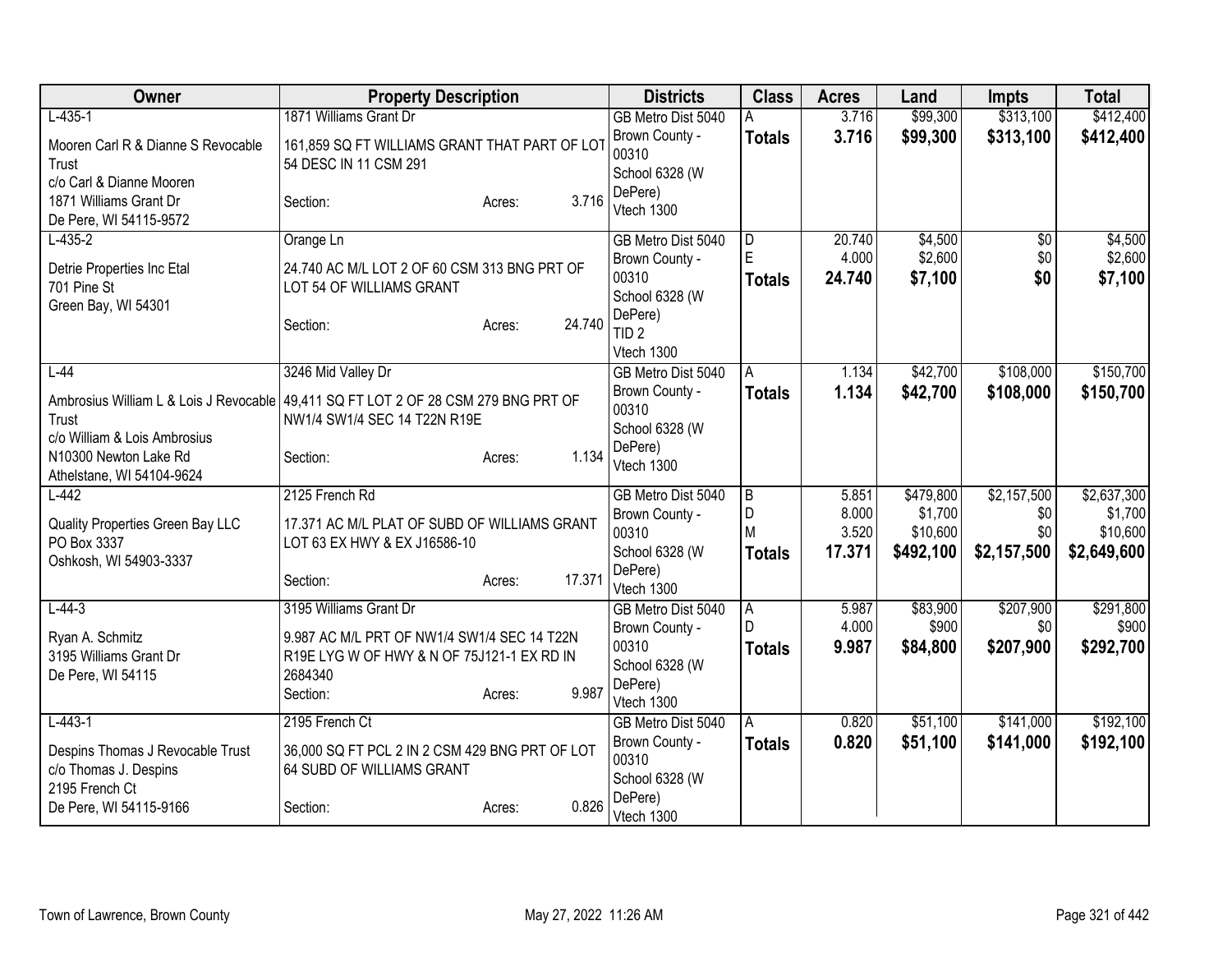| Owner                            | <b>Property Description</b>                    |                 | <b>Districts</b>                     | <b>Class</b>            | <b>Acres</b> | Land       | <b>Impts</b> | <b>Total</b>     |
|----------------------------------|------------------------------------------------|-----------------|--------------------------------------|-------------------------|--------------|------------|--------------|------------------|
| $L-443-2$                        | 2195 French Ct Unit BLK                        |                 | GB Metro Dist 5040                   |                         | 0.820        | \$51,100   | \$4,400      | \$55,500         |
| Despins Thomas J Revocable Trust | 36,000 SQ FT PCL 3 IN 2 CSM 429 BNG PRT OF LOT |                 | Brown County -                       | <b>Totals</b>           | 0.820        | \$51,100   | \$4,400      | \$55,500         |
| c/o Thomas J. Despins            | 64 WILLIAMS GRANT SUBD                         |                 | 00310                                |                         |              |            |              |                  |
| 2195 French Ct                   |                                                |                 | School 6328 (W                       |                         |              |            |              |                  |
| De Pere, WI 54115-9166           | Section:                                       | 0.826<br>Acres: | DePere)<br>Vtech 1300                |                         |              |            |              |                  |
| $L-443-3$                        | 2179 French Rd                                 |                 | GB Metro Dist 5040                   | A                       | 2.280        | \$56,700   | \$234,000    | \$290,700        |
|                                  |                                                |                 | Brown County -                       | <b>Totals</b>           | 2.280        | \$56,700   | \$234,000    | \$290,700        |
| Ronald J. Van Lanen              | 99,307 SQ FT LOT 4 IN 2 CSM 429 BNG PRT OF LOT |                 | 00310                                |                         |              |            |              |                  |
| Attn: Ronald J Van Lanen         | 64 WILLIAMS GRANT SUBD EX RD                   |                 | School 6328 (W                       |                         |              |            |              |                  |
| 2179 French Rd                   |                                                |                 | DePere)                              |                         |              |            |              |                  |
| De Pere, WI 54115-9407           | Section:                                       | 2.279<br>Acres: | Vtech 1300                           |                         |              |            |              |                  |
| $L-443-4$                        | 2203 French Ct                                 |                 | GB Metro Dist 5040                   | A                       | 1.100        | \$58,000   | \$203,800    | \$261,800        |
| Denis J. Noel                    | 48,000 SQ FT LOT 1 OF 2 CSM 429 BNG PRT LOT 64 |                 | Brown County -                       | <b>Totals</b>           | 1.100        | \$58,000   | \$203,800    | \$261,800        |
| Pamela A. Noel                   | <b>WILLIAMS GRANT SUBD</b>                     |                 | 00310                                |                         |              |            |              |                  |
| 2203 French Ct                   |                                                |                 | School 6328 (W                       |                         |              |            |              |                  |
| De Pere, WI 54115-9166           | Section:                                       | 1.102<br>Acres: | DePere)                              |                         |              |            |              |                  |
|                                  | 3215 Williams Grant Dr                         |                 | Vtech 1300                           |                         | 1.627        | \$52,500   | \$262,700    | \$315,200        |
| $L-44-4$                         |                                                |                 | GB Metro Dist 5040<br>Brown County - | A                       | 1.627        | \$52,500   | \$262,700    |                  |
| William J. Brice Jr              | 70,903 SQ FT LOT 1 OF 28 CSM 279 BNG PRT OF    |                 | 00310                                | Totals                  |              |            |              | \$315,200        |
| Jodi A. Phillips                 | NW1/4 SW1/4 SEC 14 T22N R19E                   |                 | School 6328 (W                       |                         |              |            |              |                  |
| 3215 Williams Grant Dr           |                                                |                 | DePere)                              |                         |              |            |              |                  |
| De Pere, WI 54115-9454           | Section:                                       | 1.628<br>Acres: | Vtech 1300                           |                         |              |            |              |                  |
| $L-44-5$                         | 3264 Mid Valley Dr                             |                 | GB Metro Dist 5040                   | $\overline{\mathsf{C}}$ | 2.624        | $\sqrt{6}$ | $\sqrt{$0}$  | $\overline{\$0}$ |
| William G. Degroot               | 114,340 SQ FT LOT 3 OF 28 CSM 279 BNG PRT OF   |                 | Brown County -                       | <b>Totals</b>           | 2.624        | \$0        | \$0          | \$0              |
| Susan J. Degroot                 | NW1/4 SW1/4 SEC 14 T22N R19E                   |                 | 00310                                |                         |              |            |              |                  |
| 3264 Mid Valley Dr               |                                                |                 | School 6328 (W                       |                         |              |            |              |                  |
| De Pere, WI 54115-9437           | Section:                                       | 2.625<br>Acres: | DePere)                              |                         |              |            |              |                  |
|                                  |                                                |                 | Vtech 1300                           |                         |              |            | \$156,700    |                  |
| $L-45$                           | 2758 Golden Glow Rd                            |                 | Brown County -<br>00311              | A                       | 3.815        | \$75,900   |              | \$232,600        |
| Ethan Yang                       | 3.814 AC M/L LOT 1 OF 35 CSM 367 BNG PRT OF    |                 | GB Metro Dist 5040                   | <b>Totals</b>           | 3.815        | \$75,900   | \$156,700    | \$232,600        |
| 2758 Golden Glow Rd              | SW1/4 SW1/4 SEC 14 T22N R19E & PRT IN 2260104  |                 | School 6734                          |                         |              |            |              |                  |
| De Pere, WI 54115-9447           |                                                |                 | (Wrightstown)                        |                         |              |            |              |                  |
|                                  | Section: 14                                    | 3.814<br>Acres: | Vtech 1300                           |                         |              |            |              |                  |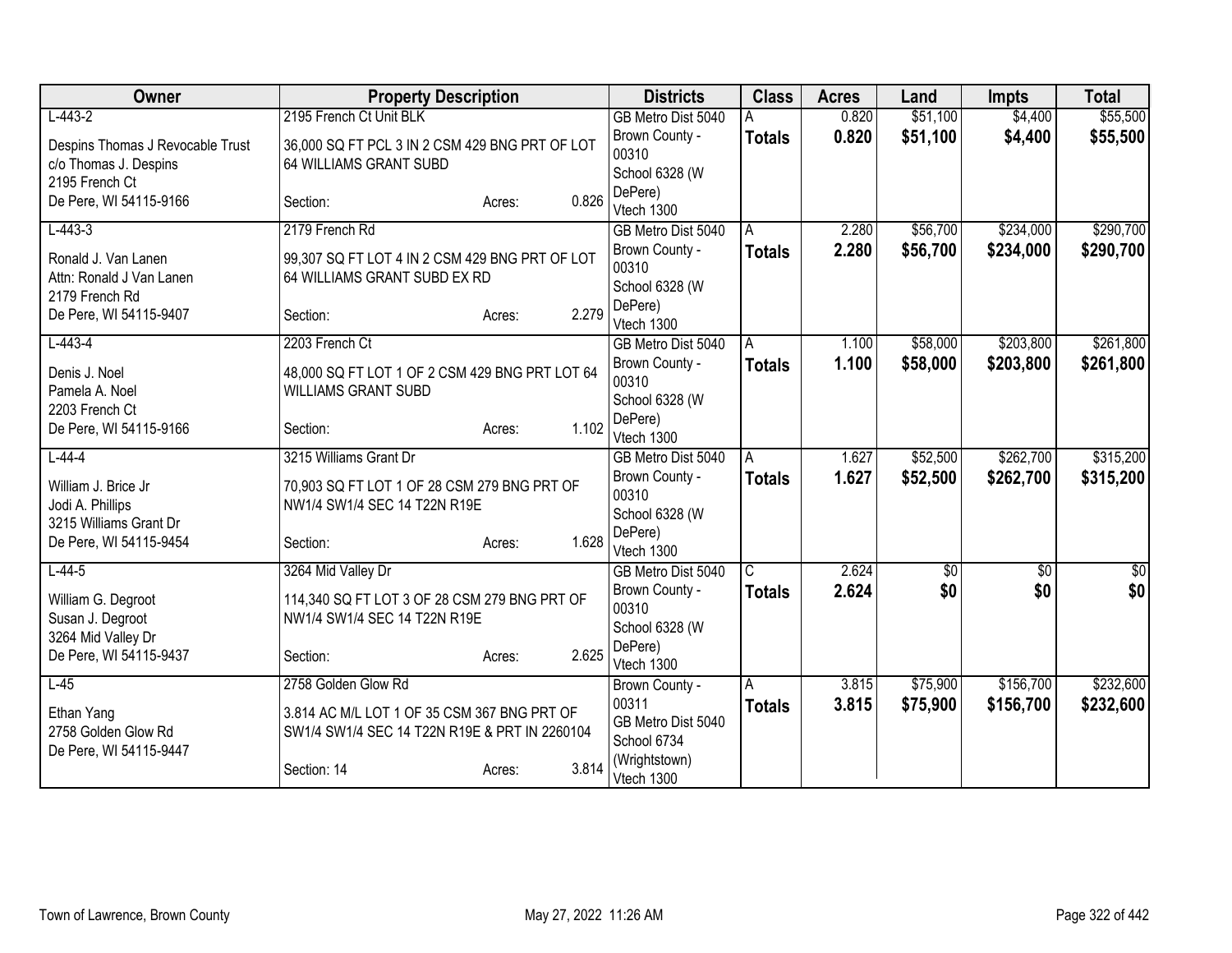| Owner                  | <b>Property Description</b>                    |                 | <b>Districts</b>                     | <b>Class</b>  | <b>Acres</b> | Land     | <b>Impts</b>    | <b>Total</b> |
|------------------------|------------------------------------------------|-----------------|--------------------------------------|---------------|--------------|----------|-----------------|--------------|
| $L-450$                | 2228 Larry Ln                                  |                 | GB Metro Dist 5040                   |               | 1.000        | \$35,000 | \$171,400       | \$206,400    |
| Eric J. Strebel        | 43,555 SQ FT LOT 1 OF 10 CSM 209 BNG PRT OF    |                 | Brown County -                       | <b>Totals</b> | 1.000        | \$35,000 | \$171,400       | \$206,400    |
| 2228 Larry Ln          | LOT 70 SUBD OF WILLIAM'S GRANT                 |                 | 00310                                |               |              |          |                 |              |
| De Pere, WI 54115-9408 |                                                |                 | School 6328 (W                       |               |              |          |                 |              |
|                        | Section:                                       | 1.000<br>Acres: | DePere)<br>Vtech 1300                |               |              |          |                 |              |
| $L-450-1$              | 2514 Lawrence Dr                               |                 | GB Metro Dist 5040                   | A             | 7.414        | \$87,500 | \$172,900       | \$260,400    |
|                        |                                                |                 | Brown County -                       | <b>Totals</b> | 7.414        | \$87,500 | \$172,900       | \$260,400    |
| Barbara A. Louis       | WILLIAMS GRANT NLY 22 FT OF ELY 849 FT AND     |                 | 00310                                |               |              |          |                 |              |
| 2514 Lawrence Dr       | NLY 350 FT OF WLY 528 FT OF ELY 1377 FT OF LOT |                 | School 6328 (W                       |               |              |          |                 |              |
| De Pere, WI 54115-9418 | 70 ALSO S 168 FT OF N 190 FT OF ELY 849 FT     |                 | DePere)                              |               |              |          |                 |              |
|                        | Section:                                       | 7.414<br>Acres: | Vtech 1300                           |               |              |          |                 |              |
| $L-450-10$             | 2221 Larry Ln                                  |                 | GB Metro Dist 5040                   | A             | 1.218        | \$39,400 | \$188,800       | \$228,200    |
| Duane Denuszek         | 53,057 SQ FT LOT 2 OF 30 CSM 349 BNG PRT OF    |                 | Brown County -                       | <b>Totals</b> | 1.218        | \$39,400 | \$188,800       | \$228,200    |
| Diane Denuszek         | LOT 70 SUBD OF WILLIAM'S GRANT                 |                 | 00310                                |               |              |          |                 |              |
| 2221 Larry Ln          |                                                |                 | School 6328 (W                       |               |              |          |                 |              |
| De Pere, WI 54115-9408 | Section:                                       | 1.218<br>Acres: | DePere)                              |               |              |          |                 |              |
| $L-450-11$             |                                                |                 | Vtech 1300                           |               | 1.218        | \$39,400 | \$224,500       | \$263,900    |
|                        | 2203 Larry Ln                                  |                 | GB Metro Dist 5040<br>Brown County - | A             | 1.218        | \$39,400 | \$224,500       |              |
| Nicholas Bucher        | 53,057 SQ FT LOT 3 OF 30 CSM 349 BNG PRT OF    |                 | 00310                                | <b>Totals</b> |              |          |                 | \$263,900    |
| Kelly M. Bucher        | LOT 70 SUBD OF WILLIAM'S GRANT                 |                 | School 6328 (W                       |               |              |          |                 |              |
| 2203 Larry Ln          |                                                |                 | DePere)                              |               |              |          |                 |              |
| De Pere, WI 54115-9408 | Section:                                       | 1.218<br>Acres: | Vtech 1300                           |               |              |          |                 |              |
| $L-450-12$             | Larry Ln                                       |                 | GB Metro Dist 5040                   | A             | 1.218        | \$39,400 | $\overline{50}$ | \$39,400     |
| Robert T. Huguet       | 53,062 SQ FT LOT 4 OF 30 CSM 349 BNG PRT OF    |                 | Brown County -                       | <b>Totals</b> | 1.218        | \$39,400 | \$0             | \$39,400     |
| Tricia M. Huguet       | LOT 70 SUBD OF WILLIAM'S GRANT                 |                 | 00310                                |               |              |          |                 |              |
| 2300 Santa Barbara Dr  |                                                |                 | School 6328 (W                       |               |              |          |                 |              |
| Green Bay, WI 54313    | Section:                                       | 1.218<br>Acres: | DePere)                              |               |              |          |                 |              |
| $L-450-2$              | 2534 Lawrence Dr                               |                 | Vtech 1300<br>GB Metro Dist 5040     | A             | 9.070        | \$82,800 | \$323,100       | \$405,900    |
|                        |                                                |                 | Brown County -                       | <b>Totals</b> | 9.070        | \$82,800 | \$323,100       | \$405,900    |
| Michael G. Hartmann    | WILLIAMS GRANT THAT PRT OF ELY 1377 FT OF      |                 | 00310                                |               |              |          |                 |              |
| 2534 Lawrence Dr       | LOT 70 AS DESC IN 795 R 354 EX RD              |                 | School 6328 (W                       |               |              |          |                 |              |
| Depere, WI 54115       |                                                |                 | DePere)                              |               |              |          |                 |              |
|                        | Section:                                       | 9.070<br>Acres: | Vtech 1300                           |               |              |          |                 |              |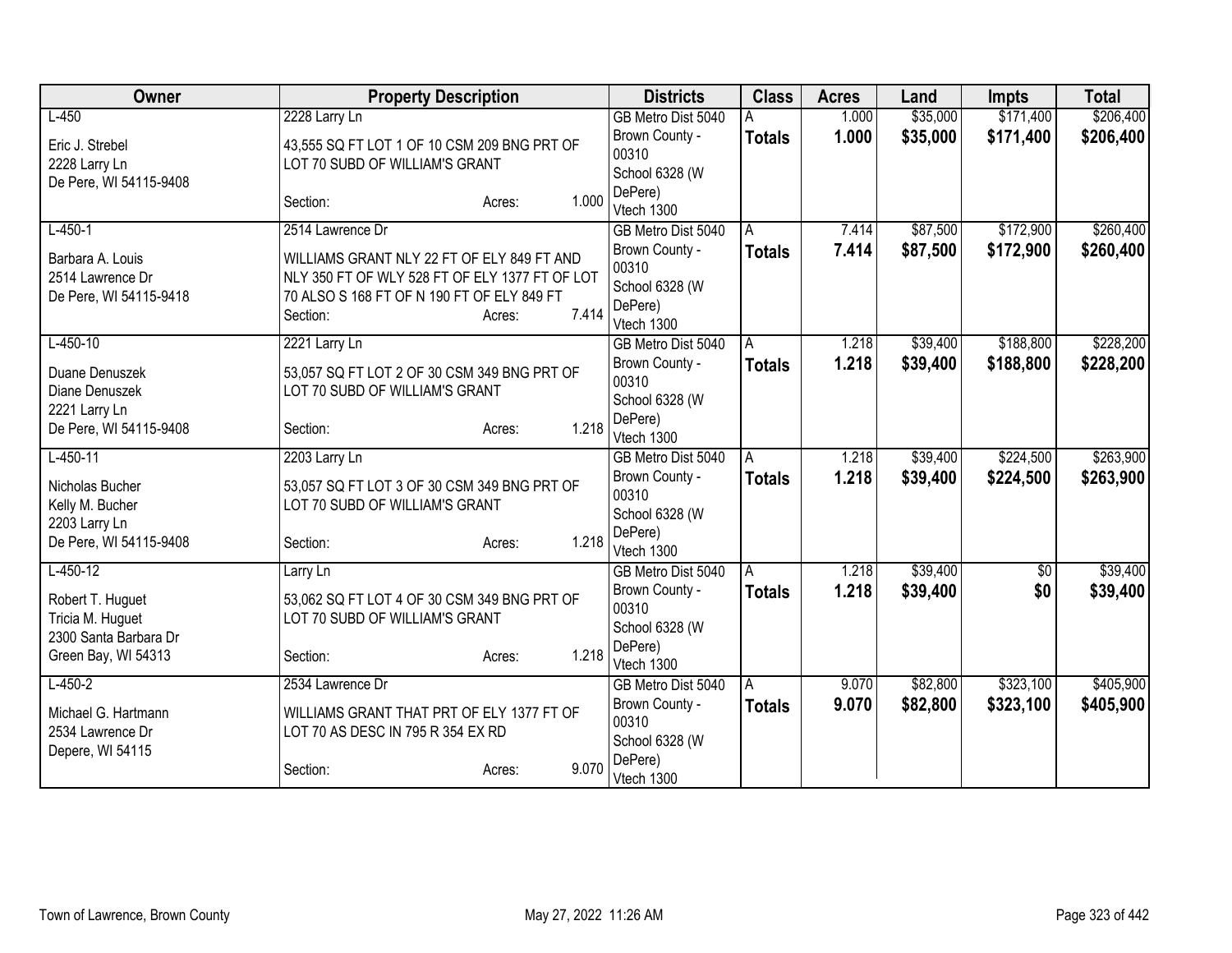| Owner                  | <b>Property Description</b>                    |                 | <b>Districts</b>          | <b>Class</b>  | <b>Acres</b> | Land      | <b>Impts</b> | <b>Total</b> |
|------------------------|------------------------------------------------|-----------------|---------------------------|---------------|--------------|-----------|--------------|--------------|
| $L-450-3$              | 2162 Larry Ln                                  |                 | GB Metro Dist 5040        |               | 9.152        | \$131,900 | \$186,500    | \$318,400    |
| Paul J. Vercauteren    | 398,640 SQ FT LOT 1 OF 56 CSM 238 BNG PRT OF   |                 | Brown County -            | <b>Totals</b> | 9.152        | \$131,900 | \$186,500    | \$318,400    |
| Cynthia A. Vercauteren | <b>WILLIAMS GRANT LOT 70</b>                   |                 | 00310                     |               |              |           |              |              |
| 2162 Larry Ln          |                                                |                 | School 6328 (W            |               |              |           |              |              |
| De Pere, WI 54115-9408 | Section:                                       | 9.151<br>Acres: | DePere)                   |               |              |           |              |              |
|                        |                                                |                 | Vtech 1300                |               |              |           |              |              |
| $L-450-4$              | 2240 Larry Ln                                  |                 | GB Metro Dist 5040        | A             | 1.000        | \$35,000  | \$119,900    | \$154,900    |
| Debra M. Jenquine      | 1.000 AC M/L WILLIAMS GRANT THAT PRT OF LOT 70 |                 | Brown County -<br>00310   | <b>Totals</b> | 1.000        | \$35,000  | \$119,900    | \$154,900    |
| 2240 Larry Ln          | <b>DESC IN J1582-7</b>                         |                 |                           |               |              |           |              |              |
| De Pere, WI 54115-9408 |                                                |                 | School 6328 (W<br>DePere) |               |              |           |              |              |
|                        | Section:                                       | 1.000<br>Acres: | Vtech 1300                |               |              |           |              |              |
| $L-450-5$              | 2208 Larry Ln                                  |                 | GB Metro Dist 5040        | A             | 1.000        | \$35,000  | \$189,000    | \$224,000    |
|                        |                                                |                 | Brown County -            | <b>Totals</b> | 1.000        | \$35,000  | \$189,000    | \$224,000    |
| Thomas P. Voyles       | 43,555 SQ FT LOT 2 IN 10 CSM 209 BNG PART OF   |                 | 00310                     |               |              |           |              |              |
| Janice M. Voyles       | LOT 70 PLAT OF THE WILLIAMS GRANT              |                 | School 6328 (W            |               |              |           |              |              |
| 2208 Larry Ln          |                                                |                 | DePere)                   |               |              |           |              |              |
| De Pere, WI 54115-9408 | Section:                                       | 1.000<br>Acres: | Vtech 1300                |               |              |           |              |              |
| $L-450-7$              | 2200 Larry Ln                                  |                 | GB Metro Dist 5040        | A             | 1.000        | \$35,000  | \$246,500    | \$281,500    |
| Henry N. Vanstedum     | 43,560 SQ FT LOT 1 OF 21 CSM 89 BNG PRT OF LOT |                 | Brown County -            | <b>Totals</b> | 1.000        | \$35,000  | \$246,500    | \$281,500    |
| Lori L. Vanstedum      | 70 PLAT OF WILLIAMS GRANT                      |                 | 00310                     |               |              |           |              |              |
| 2200 Larry Ln          |                                                |                 | School 6328 (W            |               |              |           |              |              |
| De Pere, WI 54115-9408 | Section:                                       | 1.000<br>Acres: | DePere)                   |               |              |           |              |              |
|                        |                                                |                 | Vtech 1300                |               |              |           |              |              |
| $L-450-8$              | 2194 Larry Ln                                  |                 | GB Metro Dist 5040        | A             | 1.000        | \$35,000  | \$203,900    | \$238,900    |
| Nancy Kocken           | 43,560 SQ FT LOT 2 OF 21 CSM 89 BNG PRT OF LOT |                 | Brown County -            | <b>Totals</b> | 1.000        | \$35,000  | \$203,900    | \$238,900    |
| 2194 Larry Ln          | 70 PLAT OF WILLIAMS GRANT                      |                 | 00310                     |               |              |           |              |              |
| De Pere, WI 54115-9408 |                                                |                 | School 6328 (W            |               |              |           |              |              |
|                        | Section:                                       | 1.000<br>Acres: | DePere)<br>Vtech 1300     |               |              |           |              |              |
| $L-450-9$              | 2233 Larry Ln                                  |                 | GB Metro Dist 5040        | A             | 1.569        | \$46,400  | \$267,000    | \$313,400    |
|                        |                                                |                 | Brown County -            | <b>Totals</b> | 1.569        | \$46,400  | \$267,000    | \$313,400    |
| Jerome S. Shemoncofsky | 68,346 SQ FT LOT 1 OF 30 CSM 349 BNG PRT OF    |                 | 00310                     |               |              |           |              |              |
| Laurie A. Shemoncofsky | LOT 70 SUBD OF WILLIAM'S GRANT                 |                 | School 6328 (W            |               |              |           |              |              |
| 2233 Larry Ln          |                                                |                 | DePere)                   |               |              |           |              |              |
| De Pere, WI 54115-9408 | Section:                                       | 1.569<br>Acres: | Vtech 1300                |               |              |           |              |              |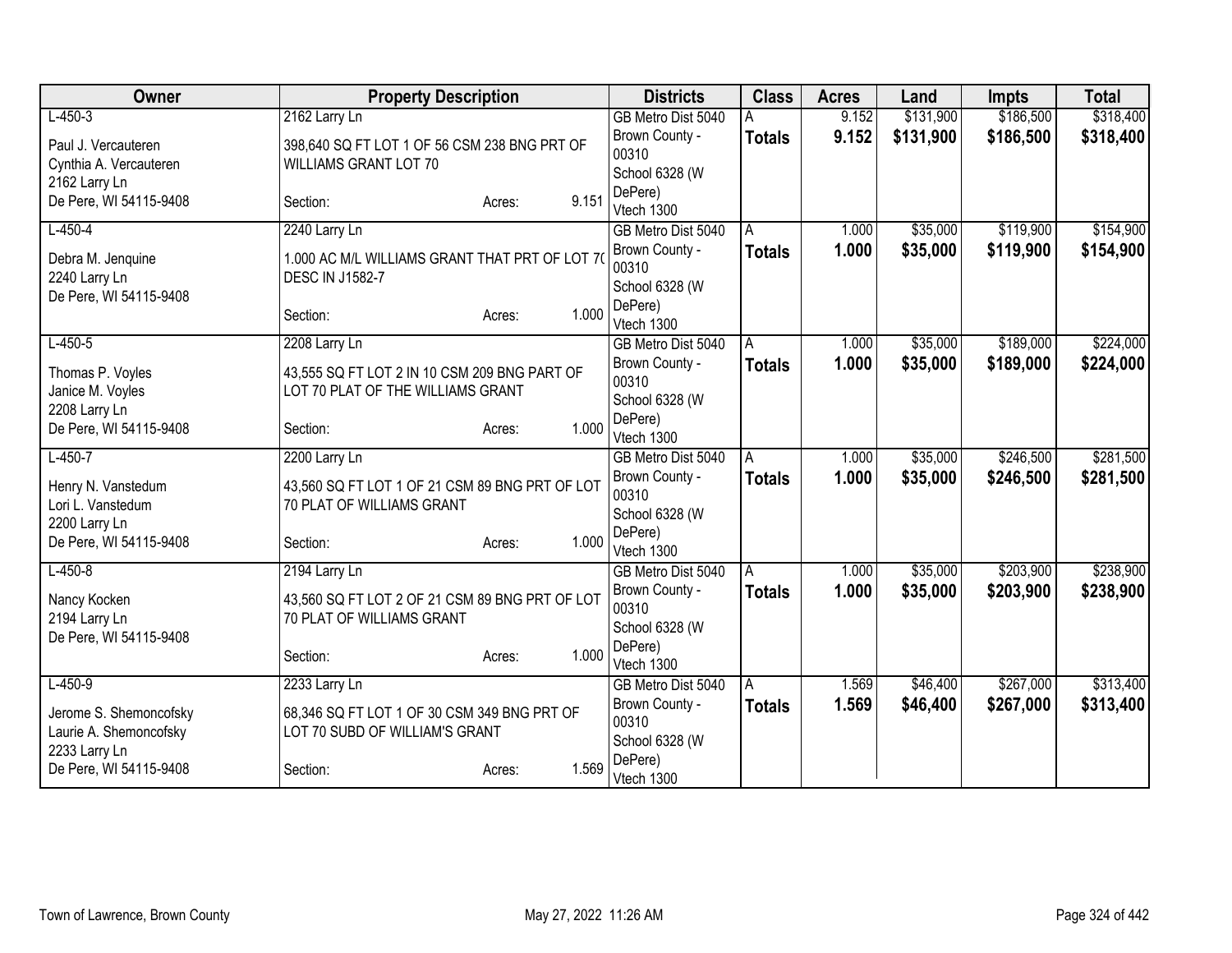| Owner                                   | <b>Property Description</b>                                     |        |        | <b>Districts</b>                 | <b>Class</b>   | <b>Acres</b> | Land     | <b>Impts</b>    | <b>Total</b> |
|-----------------------------------------|-----------------------------------------------------------------|--------|--------|----------------------------------|----------------|--------------|----------|-----------------|--------------|
| $L-451$                                 | Lawrence Dr                                                     |        |        | GB Metro Dist 5040               | Α              | 1.404        | \$6,700  | $\overline{50}$ | \$6,700      |
| Cody B. Yanzick                         | 1.404 AC M/L WILLIAMS GRANT LOT 71 EX 363 D 605                 |        |        | Brown County -                   | <b>Totals</b>  | 1.404        | \$6,700  | \$0             | \$6,700      |
| Sherry A. Yanzick                       | & EX 367 D 263 & EX 367 D 264 & EX 76J551-26 & EX               |        |        | 00310                            |                |              |          |                 |              |
| 2574 Lawrence Dr                        | J14451-03 & EX HWY                                              |        |        | School 6328 (W                   |                |              |          |                 |              |
| De Pere, WI 54115                       | Section:                                                        | Acres: | 1.404  | DePere)<br>Vtech 1300            |                |              |          |                 |              |
| $L-45-1$                                | 2746 Golden Glow Rd                                             |        |        | Brown County -                   | D              | 8.001        | \$1,700  | \$0             | \$1,700      |
|                                         |                                                                 |        |        | 00311                            | G              | 3.725        | \$64,400 | \$214,500       | \$278,900    |
| Scott J. Luedeman                       | 510,784 SQ FT LOT 1 OF 61 CSM 158 BNG PRT OF                    |        |        | GB Metro Dist 5040               | <b>Totals</b>  | 11.726       | \$66,100 | \$214,500       | \$280,600    |
| Beth M. Luedeman<br>2746 Golden Glow Rd | SE1/4 SW1/4 & BNG PRT OF SW1/4 SW1/4 SEC 14<br><b>T22N R19E</b> |        |        | School 6734                      |                |              |          |                 |              |
| De Pere, WI 54115-9447                  | Section:                                                        | Acres: | 11.725 | (Wrightstown)                    |                |              |          |                 |              |
|                                         |                                                                 |        |        | Vtech 1300                       |                |              |          |                 |              |
| $L-451-1$                               | 2540 Lawrence Dr                                                |        |        | GB Metro Dist 5040               | $\overline{A}$ | 1.074        | \$57,200 | \$210,100       | \$267,300    |
| Timothy J. Hockers                      | 1.074 AC M/L WILLIAMS GRANT E 275 FT OF N 140                   |        |        | Brown County -<br>00310          | <b>Totals</b>  | 1.074        | \$57,200 | \$210,100       | \$267,300    |
| 2540 Lawrence Dr                        | FT OF THAT PRT OF LOT 71 LYG W OF OLD HWY 41                    |        |        | School 6328 (W                   |                |              |          |                 |              |
| De Pere, WI 54115-9418                  | & PRT DESC IN J14451-03                                         |        |        | DePere)                          |                |              |          |                 |              |
|                                         | Section:                                                        | Acres: | 1.074  | Vtech 1300                       |                |              |          |                 |              |
| $L-451-2$                               | 2554 Lawrence Dr                                                |        |        | GB Metro Dist 5040               | A              | 1.205        | \$61,200 | \$141,500       | \$202,700    |
| Lisa Jb Boyd                            | 1.205 AC M/L THAT PRT OF WILLIAMS GRANT LOT 7                   |        |        | Brown County -                   | <b>Totals</b>  | 1.205        | \$61,200 | \$141,500       | \$202,700    |
| 1075 Misty Meadow Ci                    | AS DESC IN 604 R 420 EX RD                                      |        |        | 00310                            |                |              |          |                 |              |
| De Pere, WI 54115                       |                                                                 |        |        | School 6328 (W                   |                |              |          |                 |              |
|                                         | Section:                                                        | Acres: | 1.205  | DePere)                          |                |              |          |                 |              |
| $L - 451 - 3$                           | 2574 Lawrence Dr                                                |        |        | Vtech 1300<br>GB Metro Dist 5040 | A              | 0.635        | \$44,500 | \$185,800       | \$230,300    |
|                                         |                                                                 |        |        | Brown County -                   | <b>Totals</b>  | 0.635        | \$44,500 | \$185,800       | \$230,300    |
| Cody B. Yanzick                         | 0.635 AC M/L THAT PRT OF WILLIAMS GRANT LOT 7                   |        |        | 00310                            |                |              |          |                 |              |
| Sherry A. Yanzick                       | AS DESC IN 367 D 264 EX RD                                      |        |        | School 6328 (W                   |                |              |          |                 |              |
| 2574 Lawrence Dr                        |                                                                 |        | 0.635  | DePere)                          |                |              |          |                 |              |
| De Pere, WI 54115                       | Section:                                                        | Acres: |        | Vtech 1300                       |                |              |          |                 |              |
| $L-451-4$                               | 2388 Sth 41                                                     |        |        | GB Metro Dist 5040               | D              | 31.000       | \$6,700  | \$0             | \$6,700      |
| Thomas P Perock Family Irrevocable      | 35.998 AC M/L WILLIAMS GRANT THAT PRT OF LOT                    |        |        | Brown County -                   | E              | 4.998        | \$2,500  | \$0             | \$2,500      |
| Trust                                   | 71 DESC IN 76J551-26                                            |        |        | 00310                            | <b>Totals</b>  | 35.998       | \$9,200  | \$0             | \$9,200      |
| 1521 Sand Acres Dr                      |                                                                 |        |        | School 6328 (W                   |                |              |          |                 |              |
| De Pere, WI 54115                       | Section:                                                        | Acres: | 35.998 | DePere)<br>TID <sub>1</sub>      |                |              |          |                 |              |
|                                         |                                                                 |        |        | Vtech 1300                       |                |              |          |                 |              |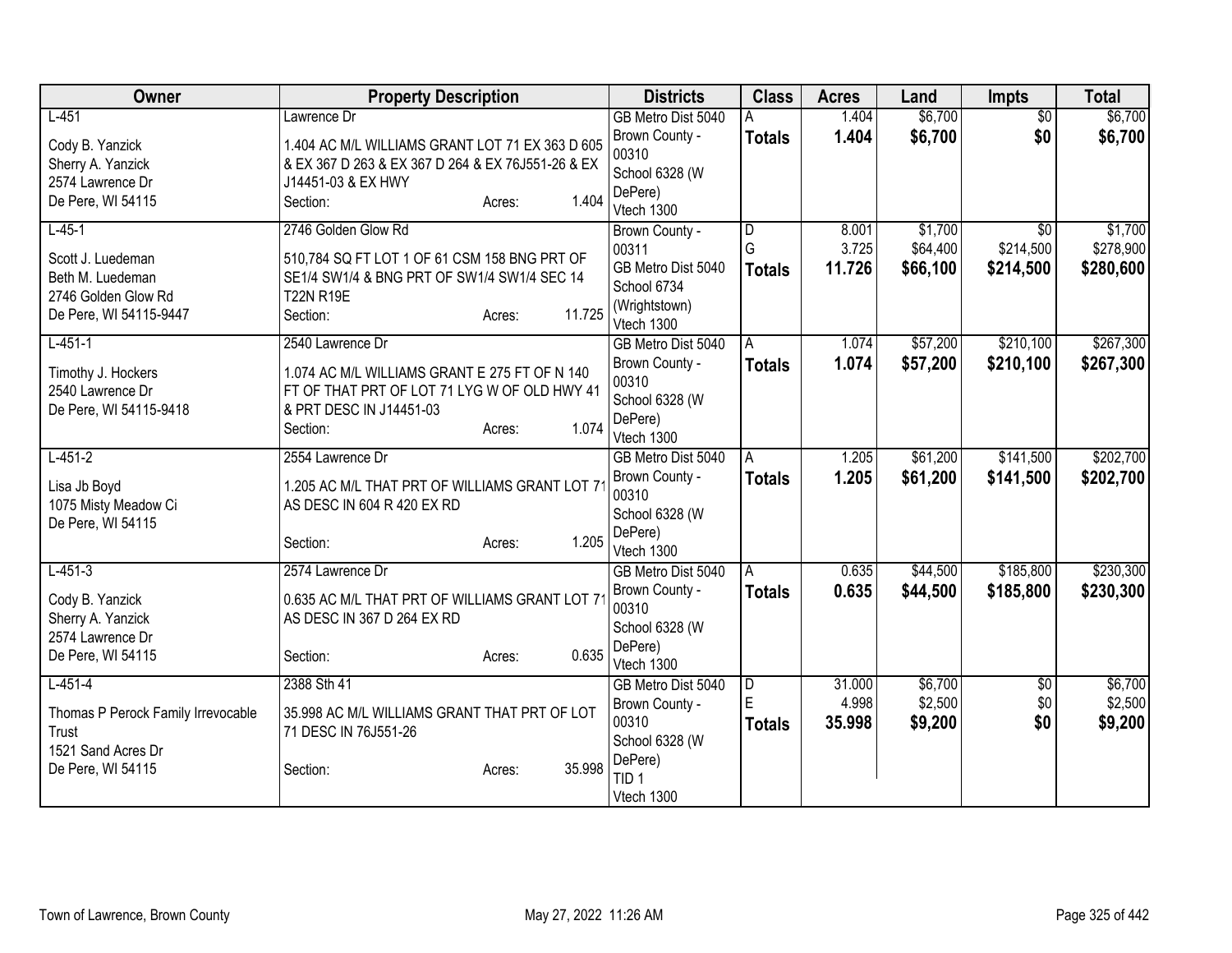| Owner                                      | <b>Property Description</b>                     |                  | <b>Districts</b>               | <b>Class</b>   | <b>Acres</b> | Land     | <b>Impts</b> | <b>Total</b> |
|--------------------------------------------|-------------------------------------------------|------------------|--------------------------------|----------------|--------------|----------|--------------|--------------|
| $L-452$                                    | Lawrence Dr                                     |                  | GB Metro Dist 5040             | D.             | 29.887       | \$6,400  | \$0          | \$6,400      |
| Integrated Public Resources, LLC           | 31.637 AC M/L WILLIAMS GRANT LOT 72 EX HWY &    |                  | Brown County -                 | E              | 1.750        | \$1,200  | \$0          | \$1,200      |
| 1445 Mcmahon Rd                            | EX 893 R 552 & EX 10 CSM 103 & EX J6026-1       |                  | 00310                          | <b>Totals</b>  | 31.637       | \$7,600  | \$0          | \$7,600      |
| Neenah, WI 54956                           |                                                 |                  | School 6328 (W                 |                |              |          |              |              |
|                                            | Section:                                        | 31.637<br>Acres: | DePere)                        |                |              |          |              |              |
|                                            |                                                 |                  | TID <sub>1</sub><br>Vtech 1300 |                |              |          |              |              |
| $L-45-2$                                   | 2790 Golden Glow Rd                             |                  |                                | A              | 2.182        | \$66,100 | \$200,500    | \$266,600    |
|                                            |                                                 |                  | Brown County -<br>00311        | <b>Totals</b>  | 2.182        | \$66,100 | \$200,500    | \$266,600    |
| Lisa H. Muehrcke et al                     | 2.181 AC M/L LOT 1 OF 34 CSM 34 BNG PART OF     |                  | GB Metro Dist 5040             |                |              |          |              |              |
| c/o Lisa H Muehrcke & Al Hoffenbecker      | SW1/4 SW1/4 SEC 14 T22N R19E & PRT IN 2260105   |                  | School 6734                    |                |              |          |              |              |
| 2790 Golden Glow Rd                        |                                                 |                  | (Wrightstown)                  |                |              |          |              |              |
| De Pere, WI 54115-9447                     | Section:                                        | 2.181<br>Acres:  | Vtech 1300                     |                |              |          |              |              |
| $L-452-1$                                  | 2562 Lawrence Dr                                |                  | GB Metro Dist 5040             | G              | 0.937        | \$14,100 | \$6,900      | \$21,000     |
|                                            | 0.937 AC M/L WILLIAMS GRANT THAT PRT OF LOT 72  |                  | Brown County -                 | <b>Totals</b>  | 0.937        | \$14,100 | \$6,900      | \$21,000     |
| Cody B. Yanzick<br>Sherry A. Yanzick       | DESC AS NLY 200 FT OF ELY 230 FT EX RD          |                  | 00310                          |                |              |          |              |              |
| 2574 Lawrence Dr                           |                                                 |                  | School 6328 (W                 |                |              |          |              |              |
| De Pere, WI 54115                          | Section:                                        | 0.937<br>Acres:  | DePere)                        |                |              |          |              |              |
|                                            |                                                 |                  | Vtech 1300                     |                |              |          |              |              |
| $L-452-2$                                  | 2610 Lawrence Dr                                |                  | GB Metro Dist 5040             | A              | 1.230        | \$61,900 | \$178,500    | \$240,400    |
| Todd M. Turriff                            | 52,468 SQ FT LOT 1 OF 10 CSM 103 BNG PRT LOT 72 |                  | Brown County -                 | <b>Totals</b>  | 1.230        | \$61,900 | \$178,500    | \$240,400    |
| Kelly C. Turriff                           | OF WILLIAMS GRANT SUBD                          |                  | 00310                          |                |              |          |              |              |
| 2610 Lawrence Dr                           |                                                 |                  | School 6328 (W<br>DePere)      |                |              |          |              |              |
| De Pere, WI 54115-9198                     | Section:                                        | 1.204<br>Acres:  | Vtech 1300                     |                |              |          |              |              |
| $L-452-3$                                  | 2600 Lawrence Dr Unit BLK                       |                  | GB Metro Dist 5040             | $\overline{E}$ | 6.414        | \$4,200  | \$0          | \$4,200      |
|                                            |                                                 |                  | Brown County -                 | G              | 1.000        | \$15,000 | \$45,600     | \$60,600     |
| Todd M. Turriff                            | 7.414 AC M/L THAT PRT OF WILLIAMS GRANT LOT 72  |                  | 00310                          | <b>Totals</b>  | 7.414        | \$19,200 | \$45,600     | \$64,800     |
| Kelly C. Turriff                           | AS DESC IN J06206-01 EX 2649858                 |                  | School 6328 (W                 |                |              |          |              |              |
| 2610 Lawrence Dr<br>De Pere, WI 54115-9198 |                                                 | 7.414            | DePere)                        |                |              |          |              |              |
|                                            | Section:                                        | Acres:           | Vtech 1300                     |                |              |          |              |              |
| $L-45-3$                                   | 2798 Golden Glow Rd                             |                  | Brown County -                 | A              | 2.843        | \$65,100 | \$201,000    | \$266,100    |
| Marilyn Luedeman                           | 189,629 SQ FT LOT 1 OF 51 CSM 155 BNG PRT OF    |                  | 00311                          | l D            | 1.510        | \$300    | \$0          | \$300        |
| c/o Marilyn A. Corbeille                   | SW1/4 SW1/4 SEC 14 T22N R19E                    |                  | GB Metro Dist 5040             | <b>Totals</b>  | 4.353        | \$65,400 | \$201,000    | \$266,400    |
| 2798 Golden Glow Rd                        |                                                 |                  | School 6734                    |                |              |          |              |              |
| De Pere, WI 54115-9447                     | Section: 14                                     | 4.353<br>Acres:  | (Wrightstown)<br>Vtech 1300    |                |              |          |              |              |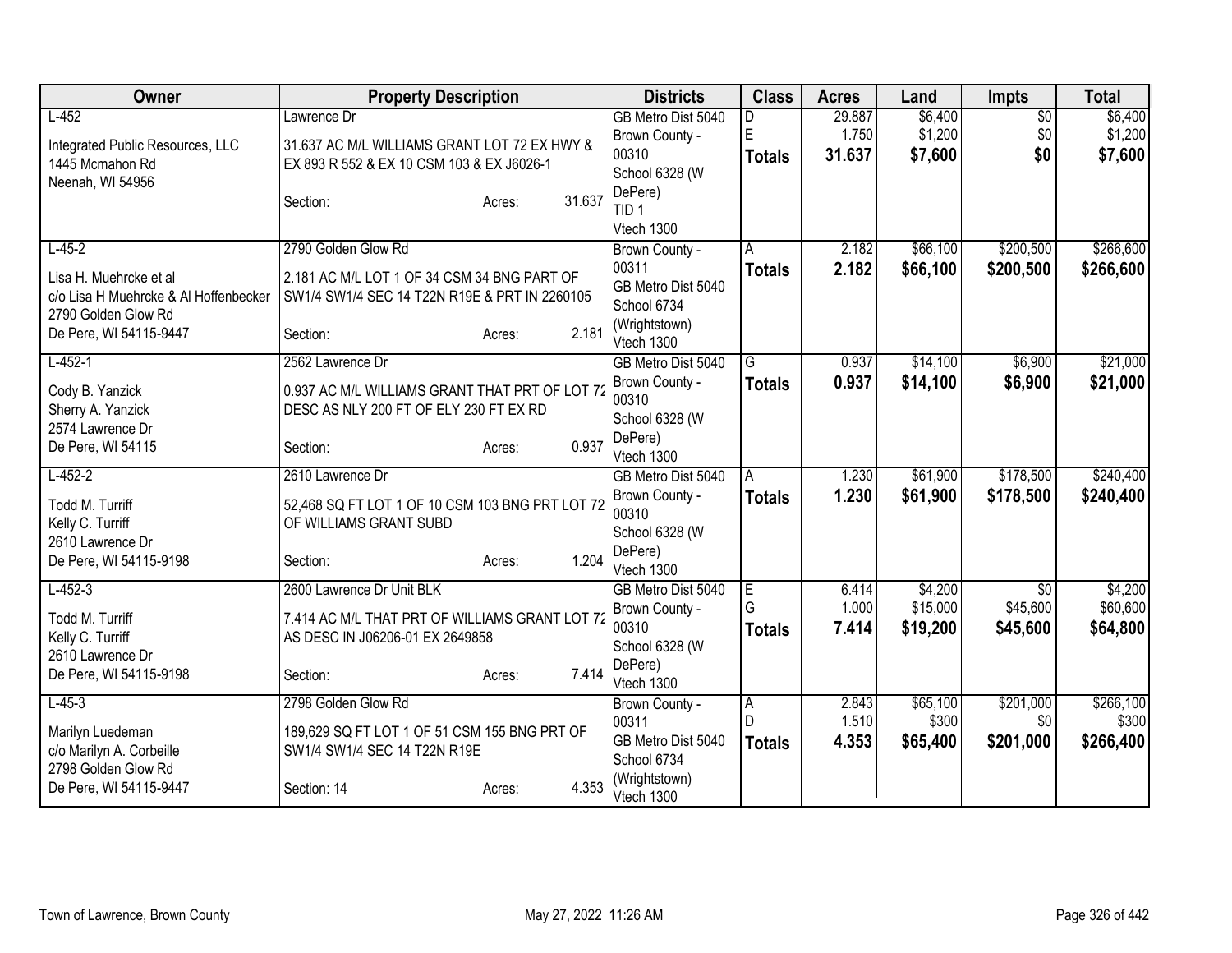| Owner                            | <b>Property Description</b>                    | <b>Districts</b>            | <b>Class</b>  | <b>Acres</b> | Land      | <b>Impts</b> | <b>Total</b> |
|----------------------------------|------------------------------------------------|-----------------------------|---------------|--------------|-----------|--------------|--------------|
| $L-45-3-1$                       | 3275 French Rd                                 | Brown County -              | R.            | 15.542       | \$380,800 | \$1,651,000  | \$2,031,800  |
| Rr Family LLC                    | 677,029 SQ FT LOT 2 OF 52 CSM 295 BNG PRT OF   | 00311                       | <b>Totals</b> | 15.542       | \$380,800 | \$1,651,000  | \$2,031,800  |
| 816 N Dirkson Pkwy               | SW1/4 SW1/4 SEC 14 T22N R19E                   | GB Metro Dist 5040          |               |              |           |              |              |
| Springfield, IL 62702            |                                                | School 6734                 |               |              |           |              |              |
|                                  | 15.542<br>Section:<br>Acres:                   | (Wrightstown)<br>Vtech 1300 |               |              |           |              |              |
| $L-453-1$                        | 2626 Lawrence Dr                               | GB Metro Dist 5040          | l A           | 1.393        | \$66,800  | \$196,600    | \$263,400    |
| Joseph E. Laluzerne              | 1.393 AC M/L WILLIAMS GRANT N 176 FT OF E 350  | Brown County -              | Totals        | 1.393        | \$66,800  | \$196,600    | \$263,400    |
| Amanda Laluzerne                 | FT OF LOT 73 W OF LAWRENCE DR                  | 00310                       |               |              |           |              |              |
| 2626 Lawrence Dr                 |                                                | School 6328 (W              |               |              |           |              |              |
| De Pere, WI 54115-9198           | 1.393<br>Section:<br>Acres:                    | DePere)<br>Vtech 1300       |               |              |           |              |              |
| $L-45-3-1-1$                     | 3315 French Rd                                 | Brown County -              | B             | 4.890        | \$167,800 | \$753,500    | \$921,300    |
|                                  |                                                | 00311                       | <b>Totals</b> | 4.890        | \$167,800 | \$753,500    | \$921,300    |
| French Road Fest Holdings LLC    | 212,965 SQ FT LOT 1 OF 52 CSM 295 BNG PRT OF   | GB Metro Dist 5040          |               |              |           |              |              |
| 237 2nd Ave S                    | SW1/4 SW1/4 SEC 14 T22N R19E                   | School 6734                 |               |              |           |              |              |
| Onalaska, WI 54650-2905          | 4.889                                          | (Wrightstown)               |               |              |           |              |              |
|                                  | Section:<br>Acres:                             | Vtech 1300                  |               |              |           |              |              |
| $L-453-2$                        | 2638 Lawrence Dr                               | GB Metro Dist 5040          | A             | 2.127        | \$86,300  | \$139,800    | \$226,100    |
| John F. Hogan                    | 2.127 AC M/L THAT PRT OF WILLIAMS GRANT LOT 73 | Brown County -              | Totals        | 2.127        | \$86,300  | \$139,800    | \$226,100    |
| Debra A. Hogan                   | AS DESC IN 839 R 175                           | 00310                       |               |              |           |              |              |
| 2638 Lawrence Dr                 |                                                | School 6328 (W<br>DePere)   |               |              |           |              |              |
| De Pere, WI 54115-9198           | 2.127<br>Section:<br>Acres:                    | Vtech 1300                  |               |              |           |              |              |
| $L-454$                          | 2350 Lawrence Pkwy                             | GB Metro Dist 5040          | B             | 3.429        | \$138,600 | \$3,072,000  | \$3,210,600  |
|                                  |                                                | Brown County -              | <b>Totals</b> | 3.429        | \$138,600 | \$3,072,000  | \$3,210,600  |
| ISA Building, LLC                | LOT 1 OF CSM 9050 IN 2858277 BNG PRT OF LOT 74 | 00310                       |               |              |           |              |              |
| PO Box 5513<br>De Pere, WI 54115 | <b>WILLIAMS GRANT</b>                          | School 6328 (W              |               |              |           |              |              |
|                                  | 3.429<br>Section:<br>Acres:                    | DePere)                     |               |              |           |              |              |
|                                  |                                                | TID <sub>1</sub>            |               |              |           |              |              |
|                                  |                                                | Vtech 1300                  |               |              |           |              |              |
| $L - 454 - 3$                    | Lawrence Pkwy                                  | GB Metro Dist 5040          | E4            | 13.368       | \$0       | \$0          | \$0          |
| Lawrence Town of                 | LOT 2 OF CSM 9050 IN 2858277 BNG PRT OF LOTS   | Brown County -<br>00310     | <b>Totals</b> | 13.368       | \$0       | \$0          | \$0          |
| Attn: Town of Lawrence           | 74 & 75 WILLIAMS GRANT EX R/W DEDICATED IN     | School 6328 (W              |               |              |           |              |              |
| 2400 Shady Ct                    | <b>LAWRENCE PARKWAY ESTATES</b>                | DePere)                     |               |              |           |              |              |
| De Pere, WI 54115                | 13.368<br>Section:<br>Acres:                   | TID <sub>1</sub>            |               |              |           |              |              |
|                                  |                                                | Vtech 1300                  |               |              |           |              |              |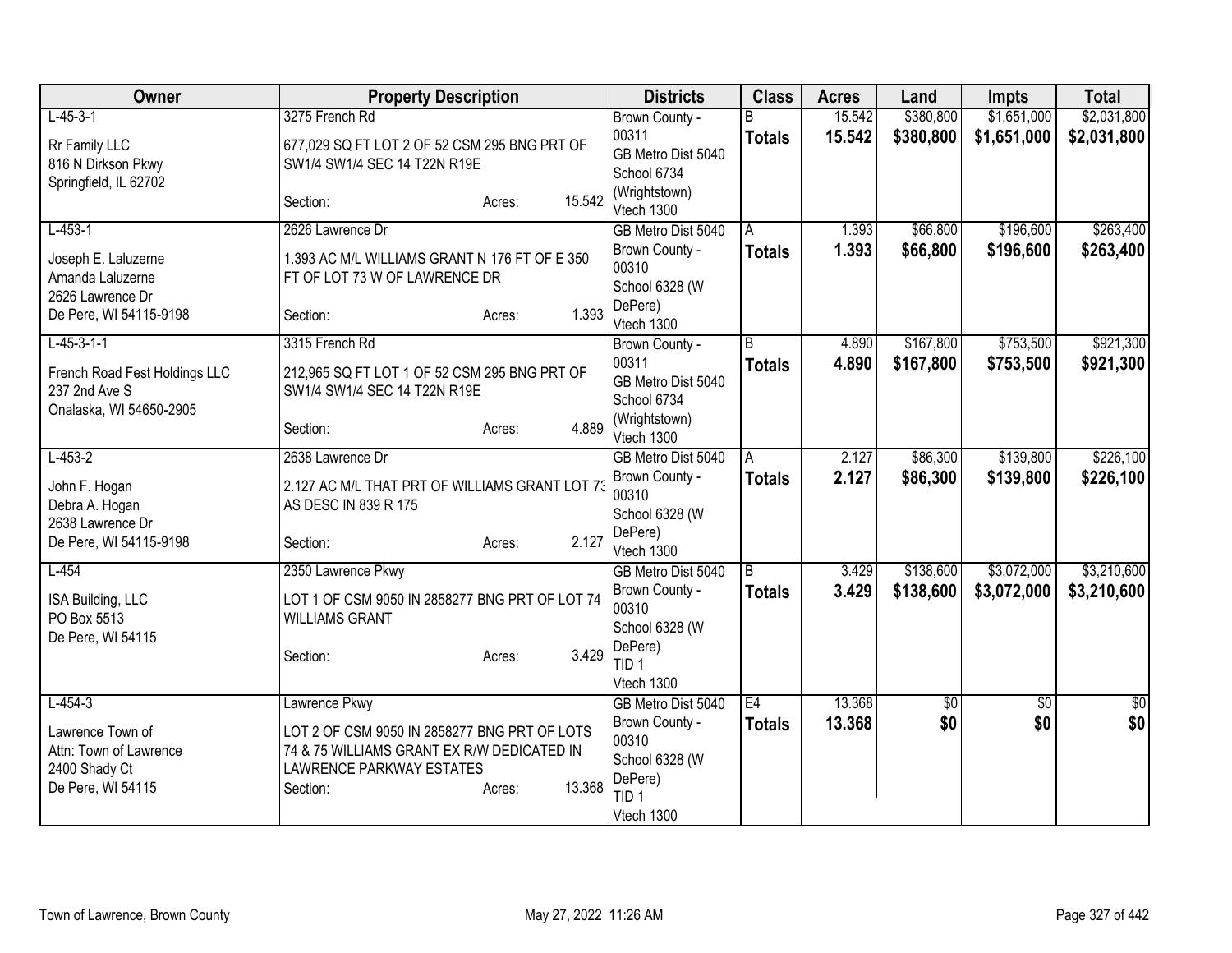| Owner                                               | <b>Property Description</b>                                               |                  | <b>Districts</b>                 | <b>Class</b>  | <b>Acres</b> | Land     | <b>Impts</b>    | <b>Total</b> |
|-----------------------------------------------------|---------------------------------------------------------------------------|------------------|----------------------------------|---------------|--------------|----------|-----------------|--------------|
| $L-455$                                             | 2702 Lawrence Dr                                                          |                  | GB Metro Dist 5040               | D             | 6.071        | \$1,300  | $\overline{50}$ | \$1,300      |
| Brad W. Cavil                                       | 10.071 AC M/L WILLIAMS GRANT SUBD PART OF LOT                             |                  | Brown County -                   | E             | 2.000        | \$1,000  | \$0             | \$1,000      |
| Amy L. Cavil                                        | 75 DESC IN J22800-40 EX RD                                                |                  | 00310                            | G             | 2.000        | \$45,000 | \$223,300       | \$268,300    |
| 2702 Lawrence Dr                                    |                                                                           |                  | School 6328 (W<br>DePere)        | <b>Totals</b> | 10.071       | \$47,300 | \$223,300       | \$270,600    |
| De Pere, WI 54115-9198                              | Section:                                                                  | 10.071<br>Acres: | Vtech 1300                       |               |              |          |                 |              |
| $L-456$                                             | Lawrence Dr                                                               |                  | GB Metro Dist 5040               | D             | 12.464       | \$2,700  | $\overline{50}$ | \$2,700      |
| Integrated Public Resources, LLC                    | 21.464 AC M/L WILLIAMS GRANT LOT 76 EX S 150 FT                           |                  | Brown County -                   | E             | 8.000        | \$5,200  | \$0             | \$5,200      |
| 1445 Mcmahon Rd                                     | OF N 349 FT OF E 179 FT EX 363 D 20 EX HWY & EX                           |                  | 00310                            | G             | 1.000        | \$15,000 | \$700           | \$15,700     |
| Neenah, WI 54956                                    | 982 R 24 & EX 984 R 98 & EX 76J818-38 & EX CSM                            |                  | School 6328 (W                   | Totals        | 21.464       | \$22,900 | \$700           | \$23,600     |
|                                                     | Section:                                                                  | 21.464<br>Acres: | DePere)<br>TID <sub>1</sub>      |               |              |          |                 |              |
|                                                     |                                                                           |                  | Vtech 1300                       |               |              |          |                 |              |
| $L-456-1$                                           | 2720 Lawrence Dr                                                          |                  | GB Metro Dist 5040               | A             | 0.530        | \$39,900 | \$157,000       | \$196,900    |
| Blue Badger Holdings, LLC                           | 0.530 AC M/L PLAT OF THE SUBD OF THE WILLIAMS                             |                  | Brown County -                   | Totals        | 0.530        | \$39,900 | \$157,000       | \$196,900    |
| 41 Diane Ln                                         | GRANT S 150 FT OF N 349 FT OF E 179 FT OF LOT                             |                  | 00310                            |               |              |          |                 |              |
| Appleton, WI 54915                                  | 76                                                                        |                  | School 6328 (W                   |               |              |          |                 |              |
|                                                     | Section:                                                                  | 0.530<br>Acres:  | DePere)<br>Vtech 1300            |               |              |          |                 |              |
| $L-456-2$                                           | Lawrence Dr                                                               |                  | GB Metro Dist 5040               | D             | 2.232        | \$500    | $\overline{50}$ | \$500        |
|                                                     |                                                                           |                  | Brown County -                   | <b>Totals</b> | 2.232        | \$500    | \$0             | \$500        |
| Integrated Public Resources, LLC<br>1445 Mcmahon Rd | 2.126 AC M/L WILLIAMS GRANT THAT PRT LOT 76 AS<br><b>DESC IN 363 D 20</b> |                  | 00310                            |               |              |          |                 |              |
| Neenah, WI 54956                                    |                                                                           |                  | School 6328 (W                   |               |              |          |                 |              |
|                                                     | Section:                                                                  | 2.126<br>Acres:  | DePere)                          |               |              |          |                 |              |
|                                                     |                                                                           |                  | TID <sub>1</sub>                 |               |              |          |                 |              |
| $L-456-3$                                           | 2545 French Rd                                                            |                  | Vtech 1300<br>GB Metro Dist 5040 | A             | 1.533        | \$71,000 | \$162,000       | \$233,000    |
|                                                     |                                                                           |                  | Brown County -                   | <b>Totals</b> | 1.533        | \$71,000 | \$162,000       | \$233,000    |
| Lance M. Mertens                                    | 66,795 SQ FT LOT 1 OF 62 CSM 265 BNG PRT OF                               |                  | 00310                            |               |              |          |                 |              |
| Nancy L. Mertens                                    | WILLIAMS GRANT LOTS 75 & 76                                               |                  | School 6328 (W                   |               |              |          |                 |              |
| 2545 French Rd                                      |                                                                           | 1.533            | DePere)                          |               |              |          |                 |              |
| De Pere, WI 54115-9495                              | Section:                                                                  | Acres:           | Vtech 1300                       |               |              |          |                 |              |
| $L-456-5$                                           | 2561 French Rd                                                            |                  | GB Metro Dist 5040               | B             | 1.783        | \$78,500 | \$240,600       | \$319,100    |
| Lance M. Mertens                                    | 72,671 SQ FT LOT 2 OF 62 CSM 265 BNG PRT OF                               |                  | Brown County -                   | <b>Totals</b> | 1.783        | \$78,500 | \$240,600       | \$319,100    |
| Nancy L. Mertens                                    | <b>WILLIAMS GRANT LOT 76</b>                                              |                  | 00310                            |               |              |          |                 |              |
| 2545 French Rd                                      |                                                                           |                  | School 6328 (W<br>DePere)        |               |              |          |                 |              |
| De Pere, WI 54115-9495                              | Section:                                                                  | 1.668<br>Acres:  | Vtech 1300                       |               |              |          |                 |              |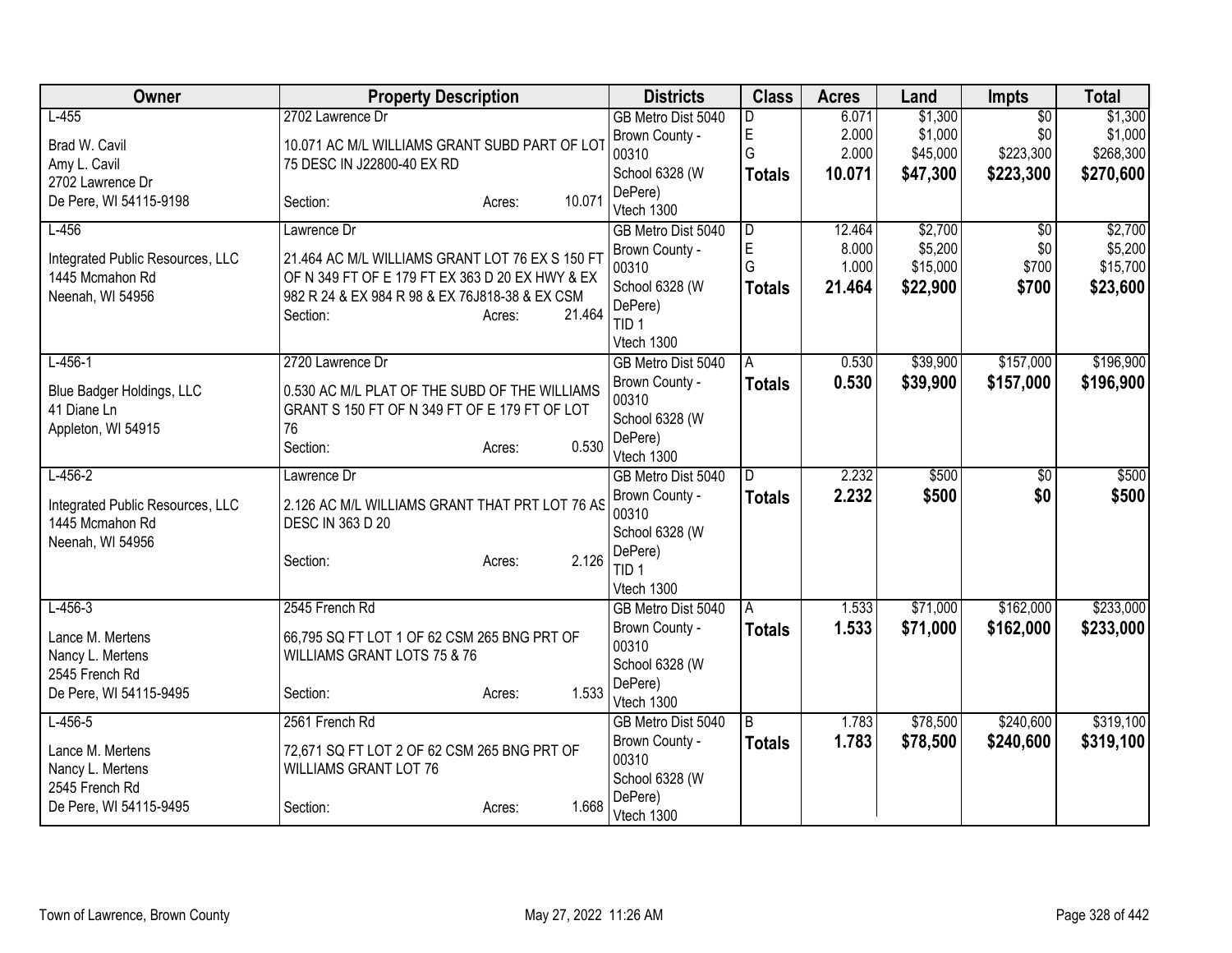| Owner                                                                                                                                                            | <b>Property Description</b>                                                                                                                                                                             | <b>Districts</b>                                                                                             | <b>Class</b>                         | <b>Acres</b>              | Land                          | <b>Impts</b>                            | <b>Total</b>                    |
|------------------------------------------------------------------------------------------------------------------------------------------------------------------|---------------------------------------------------------------------------------------------------------------------------------------------------------------------------------------------------------|--------------------------------------------------------------------------------------------------------------|--------------------------------------|---------------------------|-------------------------------|-----------------------------------------|---------------------------------|
| $L-457$<br>Grace M. Huth<br>c/o Grace Huth Rodney Huth<br>3094 Lost Dauphin Rd<br>De Pere, WI 54115-9179                                                         | 2776 Lawrence Dr<br>269,588 SQ FT LOT 1 OF 43 CSM 339 BNG PRT OF<br>LOTS 77 & 78 WILLIAMS GRANT<br>6.189<br>Section:<br>Acres:                                                                          | GB Metro Dist 5040<br>Brown County -<br>00310<br>School 6328 (W<br>DePere)<br>Vtech 1300                     | D<br>G<br><b>Totals</b>              | 4.187<br>2.000<br>6.187   | \$500<br>\$45,000<br>\$45,500 | $\overline{50}$<br>\$85,100<br>\$85,100 | \$500<br>\$130,100<br>\$130,600 |
| $L-457-2$<br>Arnold E. Roemaat<br>Joan M. Roemaat<br>2579 French Rd<br>De Pere, WI 54115-9495                                                                    | 2579 French Rd<br>1.615 AC M/L WILLIAMS GRANT THAT PRT OF LOTS<br>76 & 77 DESC IN 984 R 98<br>1.615<br>Section:<br>Acres:                                                                               | GB Metro Dist 5040<br>Brown County -<br>00310<br>School 6328 (W<br>DePere)<br>Vtech 1300                     | A<br><b>Totals</b>                   | 1.615<br>1.615            | \$47,300<br>\$47,300          | \$146,100<br>\$146,100                  | \$193,400<br>\$193,400          |
| $L-457-3$<br>Integrated Public Resources, LLC<br>1445 Mcmahon Rd<br>Neenah, WI 54956                                                                             | Little Rapids Rd<br>716,522 SQ FT LOT 2 OF 43 CSM 339 MAP 6554 IN<br>1891137 BNG PRT OF LOTS 77 & 78 WILLIAMS<br><b>GRANT</b><br>16.449<br>Section:<br>Acres:                                           | GB Metro Dist 5040<br>Brown County -<br>00310<br>School 6328 (W<br>DePere)<br>TID <sub>1</sub><br>Vtech 1300 | D<br>ΙE<br><b>Totals</b>             | 14.449<br>2.000<br>16.449 | \$2,900<br>\$1,300<br>\$4,200 | \$0<br>\$0<br>\$0                       | \$2,900<br>\$1,300<br>\$4,200   |
| $L-458$<br>Integrated Public Resources, LLC<br>1445 Mcmahon Rd<br>Neenah, WI 54956                                                                               | Little Rapids Rd<br>23.792 AC M/L WILLIAMS GRANT PART OF LOTS 77 8<br>78 DESC IN J02824-01 & 1575897 EX RD IN 1540719 &<br>EX 2320294 & EX 2577257 & EX CSM MAP 9002 IN<br>23.792<br>Section:<br>Acres: | GB Metro Dist 5040<br>Brown County -<br>00310<br>School 6328 (W<br>DePere)<br>TID <sub>1</sub><br>Vtech 1300 | $\overline{D}$<br>E<br><b>Totals</b> | 21.792<br>2.000<br>23.792 | \$3,800<br>\$1,300<br>\$5,100 | \$0<br>\$0<br>\$0                       | \$3,800<br>\$1,300<br>\$5,100   |
| $L-458-1$<br>Lemmen Robert L & Dorothy B<br>Revocable Trust<br>c/o Robert L & Dorothy B Lemmen<br>Revoc Trust<br>2476 Little Rapids Rd<br>De Pere, WI 54115-9412 | 2476 Little Rapids Rd<br>1.267 AC M/L SUBD OF WILLIAMS GRANT E 250 FT<br>OF W 480 FT OF S 238 FT OF PART OF LOT 78 LYG E<br>OF HWY 41 & N OF TOWN RD EX J27614-39<br>1.267<br>Section:<br>Acres:        | GB Metro Dist 5040<br>Brown County -<br>00310<br>School 6328 (W<br>DePere)<br>Vtech 1300                     | A<br>Totals                          | 1.267<br>1.267            | \$40,300<br>\$40,300          | \$147,900<br>\$147,900                  | \$188,200<br>\$188,200          |
| $L-458-4$<br>Shanon D. Gilmet<br>2445 Shady Ct<br>De Pere, WI 54115                                                                                              | 2445 Shady Ct<br>0.505 AC M/L PLAT OF THE SUBD OF THE WILLIAMS<br>GRANT E 250 FT OF W 480 FT OF N 237 FT OF S 475<br>FT OF THAT PRT OF LOT 78 LYG N OF TOWN ROAD<br>0.505<br>Section:<br>Acres:         | GB Metro Dist 5040<br>Brown County -<br>00310<br>School 6328 (W<br>DePere)<br>Vtech 1300                     | A<br><b>Totals</b>                   | 0.505<br>0.505            | \$38,800<br>\$38,800          | \$154,300<br>\$154,300                  | \$193,100<br>\$193,100          |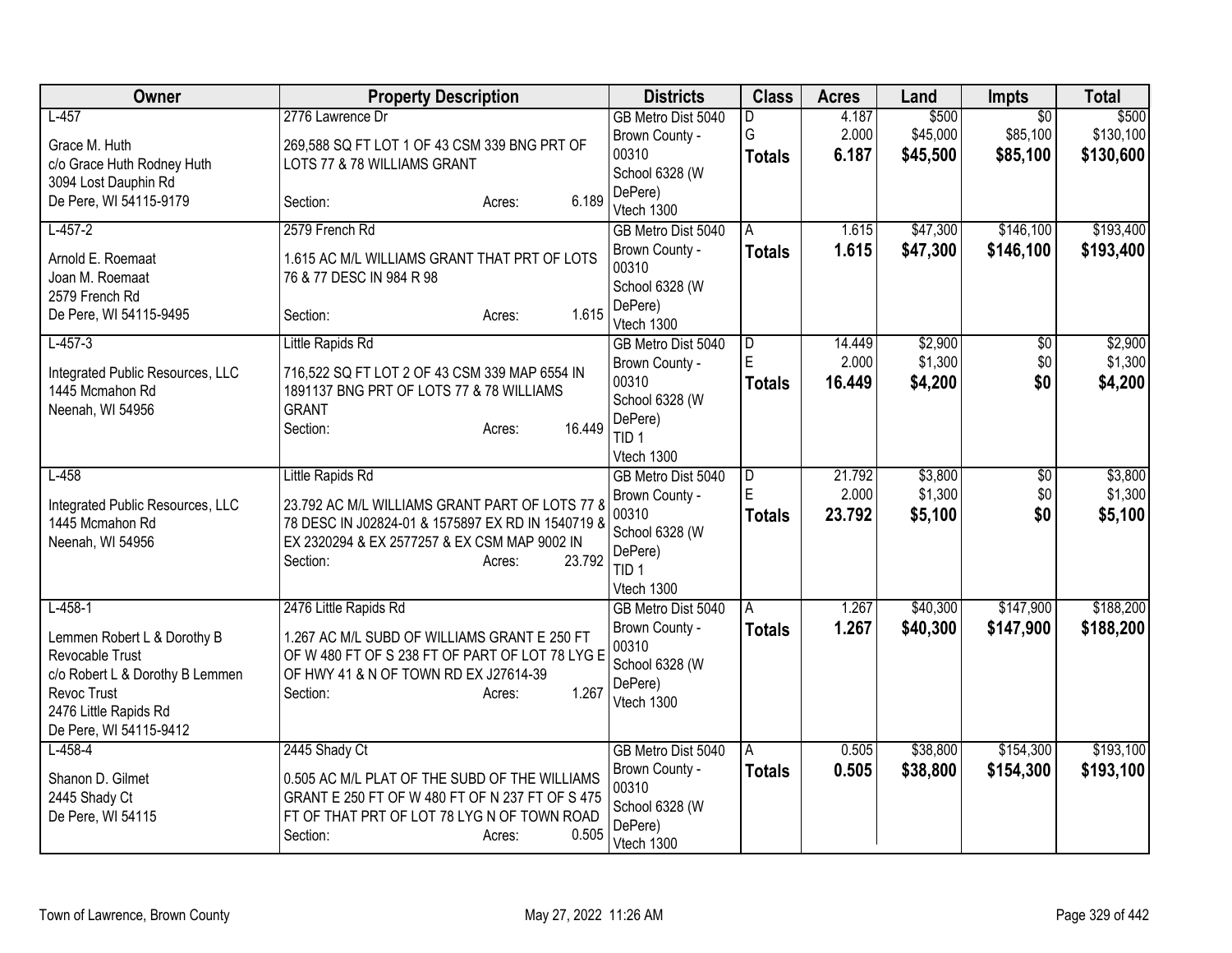| Owner                             | <b>Property Description</b>                                                                    |                 | <b>Districts</b>        | <b>Class</b>  | <b>Acres</b> | Land            | <b>Impts</b>    | <b>Total</b>    |
|-----------------------------------|------------------------------------------------------------------------------------------------|-----------------|-------------------------|---------------|--------------|-----------------|-----------------|-----------------|
| $L-458-4-1$                       | 2457 Shady Ct                                                                                  |                 | GB Metro Dist 5040      |               | 0.538        | \$40,200        | \$111,800       | \$152,000       |
| Jeremy G. Braun                   | 0.538 AC M/L SUBD OF WILLIAMS GRANT E 80 FT OF                                                 |                 | Brown County -          | <b>Totals</b> | 0.538        | \$40,200        | \$111,800       | \$152,000       |
| Carrie L. Braun                   | W 310 FT OF N 237 FT OF S 475 FT OF THAT PART                                                  |                 | 00310                   |               |              |                 |                 |                 |
| 2457 Shady Ct                     | OF LOT 78 LYG N OF TOWN RD & LYG E OF HWY 41                                                   |                 | School 6328 (W          |               |              |                 |                 |                 |
| De Pere, WI 54115-9410            | Section:                                                                                       | 0.538<br>Acres: | DePere)                 |               |              |                 |                 |                 |
|                                   |                                                                                                |                 | Vtech 1300              |               |              |                 |                 |                 |
| $L-458-4-2$                       | 2451 Shady Ct                                                                                  |                 | GB Metro Dist 5040      | A             | 0.451        | \$35,300        | \$90,800        | \$126,100       |
| Jeffrey S. Murphy                 | 0.451 AC M/L WILLIAMS GRANT E 80 FT OF W 390 FT                                                |                 | Brown County -          | <b>Totals</b> | 0.451        | \$35,300        | \$90,800        | \$126,100       |
| 2451 Shady Ct                     | OF N 237 FT OF S 475 FT OF LOT 78 LYG E OF HWY                                                 |                 | 00310                   |               |              |                 |                 |                 |
| De Pere, WI 54115-9410            | 41 & N OF TOWN ROAD                                                                            |                 | School 6328 (W          |               |              |                 |                 |                 |
|                                   | Section:                                                                                       | 0.451<br>Acres: | DePere)<br>Vtech 1300   |               |              |                 |                 |                 |
| $L - 458 - 5$                     | 2442 Little Rapids Rd                                                                          |                 | GB Metro Dist 5040      | A             | 0.888        | \$35,500        | \$149,100       | \$184,600       |
|                                   |                                                                                                |                 | Brown County -          |               | 0.888        | \$35,500        | \$149,100       | \$184,600       |
| Ryan Hopfensperger                | LOT 2 OF CSM 9269 IN 2942268 BNG PRT OF LOTS                                                   |                 | 00310                   | Totals        |              |                 |                 |                 |
| Frankie Diedrick                  | 78 & 79 WILLIAMS GRANT & PRT OF VAC LITTLE                                                     |                 | School 6328 (W          |               |              |                 |                 |                 |
| 2442 Little Rapids Rd             | <b>RAPIDS RD</b>                                                                               |                 | DePere)                 |               |              |                 |                 |                 |
| De Pere, WI 54115                 | Section:                                                                                       | 0.887<br>Acres: | Vtech 1300              |               |              |                 |                 |                 |
| $L-458-6$                         | 2434 Little Rapids Rd                                                                          |                 | GB Metro Dist 5040      | E4            | 0.768        | $\overline{50}$ | $\overline{50}$ | $\sqrt{30}$     |
|                                   |                                                                                                |                 | Brown County -          | <b>Totals</b> | 0.768        | \$0             | \$0             | \$0             |
| Town of Lawrence<br>2400 Shady Ct | LOT 1 OF CSM 9269 IN 2942268 BNG PRT OF LOT 78<br>WILLIAMS GRANT & PRT OF VAC LITTLE RAPIDS RD |                 | 00310                   |               |              |                 |                 |                 |
| De Pere, WI 54115                 |                                                                                                |                 | School 6328 (W          |               |              |                 |                 |                 |
|                                   | Section:                                                                                       | 0.767<br>Acres: | DePere)                 |               |              |                 |                 |                 |
|                                   |                                                                                                |                 | Vtech 1300              |               |              |                 |                 |                 |
| $L-458-7$                         | Little Rapids Rd                                                                               |                 | GB Metro Dist 5040      | E4            | 1.211        | $\overline{60}$ | $\overline{50}$ | $\overline{30}$ |
| Town of Lawrence                  | LOT 4 OF CSM 9269 IN 2942268 BNG PRT OF LOTS                                                   |                 | Brown County -          | <b>Totals</b> | 1.211        | \$0             | \$0             | \$0             |
| 2400 Shady Ct                     | 78 & 79 WILLIAMS GRANT & PRT OF VAC LITTLE                                                     |                 | 00310                   |               |              |                 |                 |                 |
| De Pere, WI 54115                 | <b>RAPIDS RD</b>                                                                               |                 | School 6328 (W          |               |              |                 |                 |                 |
|                                   | Section:                                                                                       | 1.211<br>Acres: | DePere)                 |               |              |                 |                 |                 |
|                                   |                                                                                                |                 | Vtech 1300              |               |              |                 |                 |                 |
| $L - 458 - 8$                     | Little Rapids Rd                                                                               |                 | GB Metro Dist 5040      | E4            | 0.828        | $\sqrt{$0}$     | $\overline{50}$ | $\sqrt{50}$     |
| Town of Lawrence                  | LOT 3 OF CSM 9269 IN 2942268 BNG PRT OF LOTS                                                   |                 | Brown County -          | <b>Totals</b> | 0.828        | \$0             | \$0             | \$0             |
| 2400 Shady Ct                     | 78 & 79 WILLIAMS GRANT & PRT OF VAC LITTLE                                                     |                 | 00310<br>School 6328 (W |               |              |                 |                 |                 |
| De Pere, WI 54115                 | <b>RAPIDS RD</b>                                                                               |                 | DePere)                 |               |              |                 |                 |                 |
|                                   | Section:                                                                                       | 0.828<br>Acres: | Vtech 1300              |               |              |                 |                 |                 |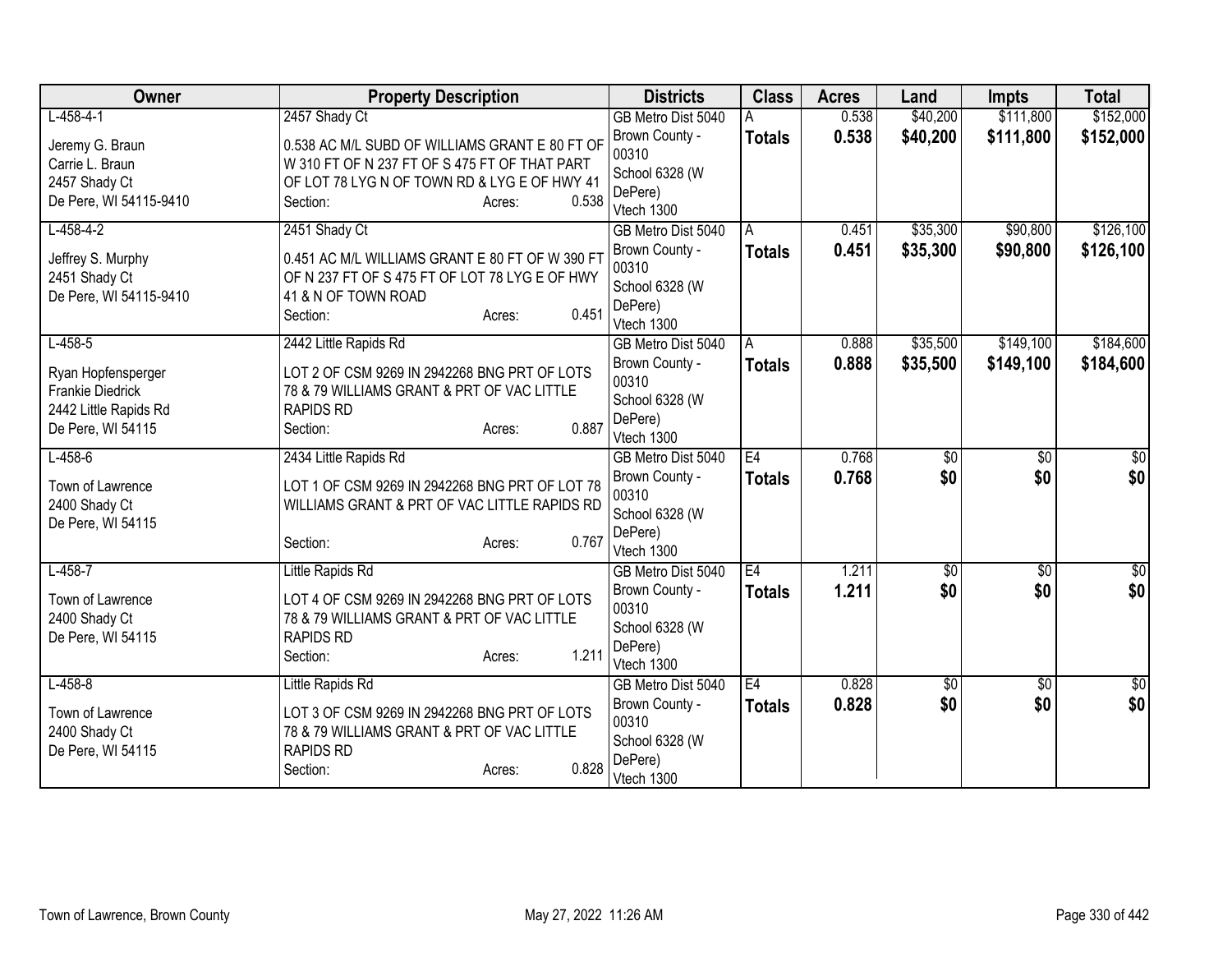| Owner                                   | <b>Property Description</b>                                           | <b>Districts</b>          | <b>Class</b>   | <b>Acres</b> | Land      | <b>Impts</b> | <b>Total</b> |
|-----------------------------------------|-----------------------------------------------------------------------|---------------------------|----------------|--------------|-----------|--------------|--------------|
| $L-459$                                 | 2840 Lawrence Dr                                                      | GB Metro Dist 5040        |                | 12.277       | \$150,700 | \$183,000    | \$333,700    |
| Chad D. Neta<br>Amber K. Neta           | 12.277 AC M/L WILLIAMS GRANT SUBD PART OF LOT<br>79 DESC IN J16305-03 | Brown County -<br>00310   | <b>Totals</b>  | 12.277       | \$150,700 | \$183,000    | \$333,700    |
| 2840 Lawrence Dr                        |                                                                       | School 6328 (W            |                |              |           |              |              |
| De Pere, WI 54115                       | 12.277<br>Section:<br>Acres:                                          | DePere)<br>Vtech 1300     |                |              |           |              |              |
| $L-459-1$                               | 2707 French Rd                                                        | GB Metro Dist 5040        | A              | 0.882        | \$33,300  | \$246,000    | \$279,300    |
| Scott R. Lax                            | 64,411 SQ FT LOT 1 OF 22 CSM 59 BNG PRT OF LOT                        | Brown County -            | E              | 0.596        | \$400     | \$0          | \$400        |
| 2707 French Rd                          | 79 SUBD OF WILLIAMS GRANT EX RD IN 1665031                            | 00310                     | <b>Totals</b>  | 1.478        | \$33,700  | \$246,000    | \$279,700    |
| De Pere, WI 54115                       |                                                                       | School 6328 (W<br>DePere) |                |              |           |              |              |
|                                         | 1.478<br>Section:<br>Acres:                                           | Vtech 1300                |                |              |           |              |              |
| $L-459-2$                               | 2389 Little Rapids Rd                                                 | GB Metro Dist 5040        | A              | 3.563        | \$98,400  | \$296,900    | \$395,300    |
| Duquaine David L & Jean L Family Trust  | 13.563 AC M/L SUBD OF WILLIAM'S GRANT PRT OF                          | Brown County -            | E              | 10.000       | \$6,500   | \$0          | \$6,500      |
| c/o David & Jean Duquaine               | LOT 79 DESC IN J15004-35 EX HWY                                       | 00310                     | <b>Totals</b>  | 13.563       | \$104,900 | \$296,900    | \$401,800    |
| 2389 Little Rapids Rd                   |                                                                       | School 6328 (W<br>DePere) |                |              |           |              |              |
| De Pere, WI 54115-9151                  | 13.563<br>Section:<br>Acres:                                          | Vtech 1300                |                |              |           |              |              |
| $L-459-3$                               | 2437 Little Rapids Rd                                                 | GB Metro Dist 5040        | A              | 4.470        | \$93,400  | \$187,400    | \$280,800    |
| Harold Mueller Jr                       | 8.470 AC M/L SUBD OF WILLIAMS GRANT PART OF                           | Brown County -            | D              | 4.000        | \$900     | \$0          | \$900        |
| <b>Catherine Mueller</b>                | LOT 79 DESC IN J15020-39 EX J27628-27                                 | 00310                     | <b>Totals</b>  | 8.470        | \$94,300  | \$187,400    | \$281,700    |
| 2437 Little Rapids Rd                   |                                                                       | School 6328 (W            |                |              |           |              |              |
| De Pere, WI 54115-9497                  | 8.470<br>Section:<br>Acres:                                           | DePere)<br>Vtech 1300     |                |              |           |              |              |
| $L-46$                                  | 2700 Golden Glow Rd Unit BLK                                          | Brown County -            | $\overline{D}$ | 28.202       | \$5,500   | $\sqrt{$0}$  | \$5,500      |
|                                         |                                                                       | 00311                     | E              | 3.000        | \$2,000   | \$0          | \$2,000      |
| New Horizons Dairy LLC                  | 31.202 AC M/L SE1/4 SW1/4 SEC 14 T22N R19E EX                         | GB Metro Dist 5040        | <b>Totals</b>  | 31.202       | \$7,500   | \$0          | \$7,500      |
| 4240 Rosin Rd                           | J21639-45 & EX HWY & THAT PRT OF SW1/4 SW1/4                          | School 6734               |                |              |           |              |              |
| De Pere, WI 54115                       | LYG E OF 2260102 & EX 2735188<br>31.202                               | (Wrightstown)             |                |              |           |              |              |
|                                         | Section:<br>Acres:                                                    | Vtech 1300                |                |              |           |              |              |
| $L-460$                                 | Lawrence Dr                                                           | GB Metro Dist 5040        | $\overline{D}$ | 6.000        | \$800     | \$0          | \$800        |
| R & R Countryside LLC                   | 10.231 AC M/L SUBD OF WILLIAMS GRANT LOT 80 EX                        | Brown County -            | E              | 4.231        | \$2,800   | \$0          | \$2,800      |
| c/o Marcel G Turiff; R & R Countryside, | 34 CSM 314 & EX HWY & EX RD & EX 2654488                              | 00310                     | Totals         | 10.231       | \$3,600   | \$0          | \$3,600      |
| <b>LLC</b>                              |                                                                       | School 6328 (W            |                |              |           |              |              |
| 2359 Williams Grant Dr                  | 10.231<br>Section:<br>Acres:                                          | DePere)<br>Vtech 1300     |                |              |           |              |              |
| De Pere, WI 54115-9463                  |                                                                       |                           |                |              |           |              |              |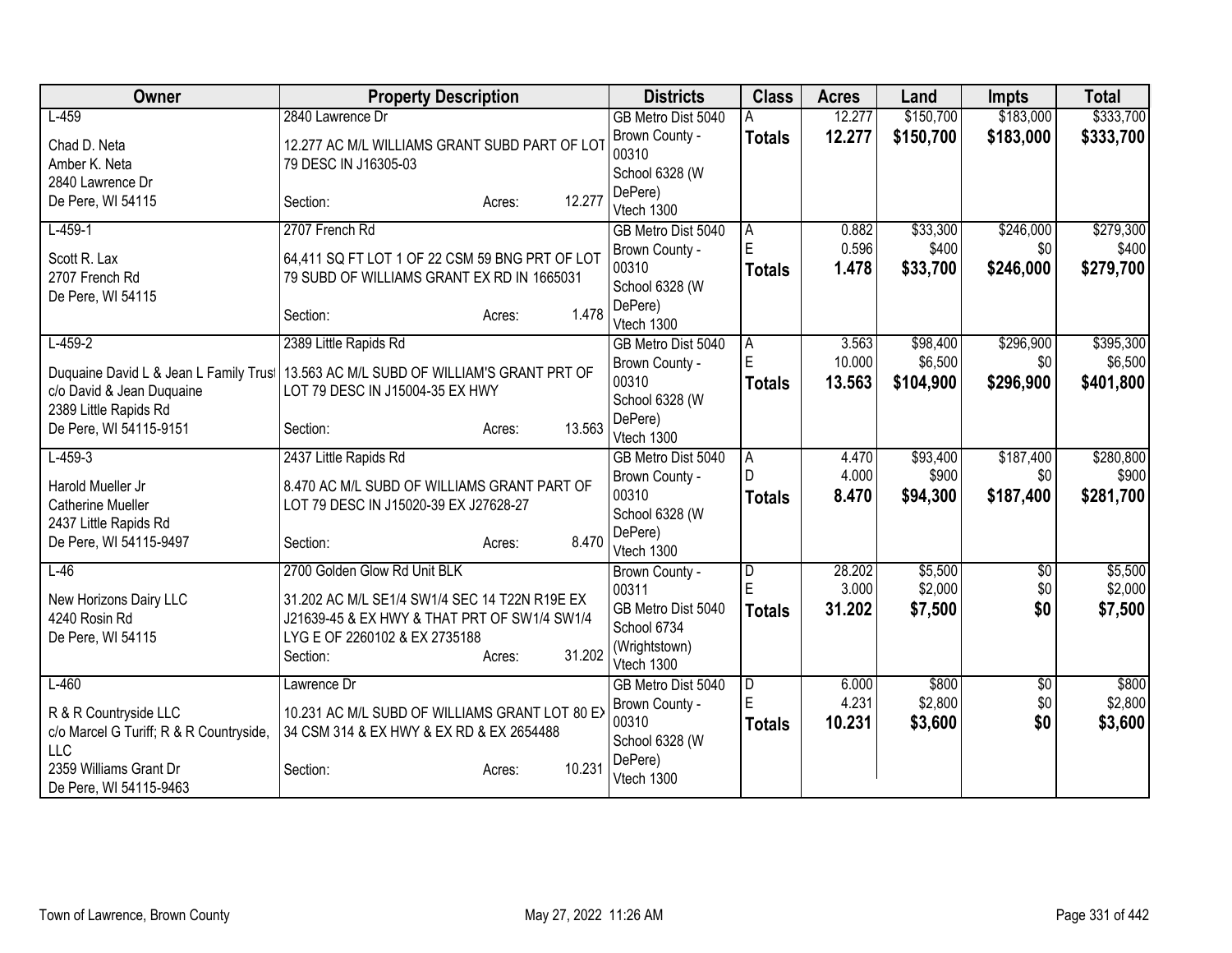| Owner                                                  | <b>Property Description</b>                     |        | <b>Districts</b>          | <b>Class</b>  | <b>Acres</b> | Land     | <b>Impts</b> | <b>Total</b> |
|--------------------------------------------------------|-------------------------------------------------|--------|---------------------------|---------------|--------------|----------|--------------|--------------|
| $L-460-1$                                              | 2858 Lawrence Dr                                |        | GB Metro Dist 5040        | А             | 2.502        | \$90,000 | \$322,300    | \$412,300    |
| Jason D. Angotti                                       | 562,806 SQ FT LOT 1 OF 34 CSM 314 MAP 5300 IN   |        | Brown County -            | D             | 5.000        | \$1,100  | \$0          | \$1,100      |
| Lisa M. Angotti                                        | 1528054 BNG PRT OF LOT 80 WILLIAM'S GRANT &     |        | 00310                     | Ė             | 5.418        | \$3,500  | \$0          | \$3,500      |
| 2858 Lawrence Dr                                       | PRT IN 2726176                                  |        | School 6328 (W            | <b>Totals</b> | 12.920       | \$94,600 | \$322,300    | \$416,900    |
| De Pere, WI 54115-9416                                 | Section:<br>Acres:                              | 12.920 | DePere)                   |               |              |          |              |              |
|                                                        |                                                 |        | Vtech 1300                |               |              |          |              |              |
| $L-460-2$                                              | 2777 Oak Stream Dr                              |        | GB Metro Dist 5040        | A             | 2.390        | \$88,900 | \$563,000    | \$651,900    |
| <b>Tim Schoessow</b>                                   | 14.571 AC M/L PRT OF LOT 80 OF WILLIAMS GRANT   |        | Brown County -            | E             | 12.181       | \$7,900  | \$0          | \$7,900      |
| 2777 Oak Stream Dr                                     | DESC IN 2654488 EX 2726176                      |        | 00310                     | <b>Totals</b> | 14.571       | \$96,800 | \$563,000    | \$659,800    |
| De Pere, WI 54115                                      |                                                 |        | School 6328 (W            |               |              |          |              |              |
|                                                        | Section:<br>Acres:                              | 14.571 | DePere)<br>Vtech 1300     |               |              |          |              |              |
| $L-461$                                                | Lawrence Dr                                     |        | GB Metro Dist 5040        | D             | 27.368       | \$5,900  | \$0          | \$5,900      |
|                                                        |                                                 |        | Brown County -            | E             | 2.000        | \$1,300  | \$0          | \$1,300      |
| <b>Highland Crest Baptist Church</b>                   | 29.368 AC M/L SUBD OF WILLIAMS GRANT PRT OF     |        | 00310                     |               | 29.368       | \$7,200  | \$0          | \$7,200      |
| 1830 S Military Ave                                    | LOTS 81 & 82 DESC IN 2362741                    |        | School 6328 (W            | <b>Totals</b> |              |          |              |              |
| Green Bay, WI 54304-3021                               |                                                 |        | DePere)                   |               |              |          |              |              |
|                                                        | Section:<br>Acres:                              | 29.368 | Vtech 1300                |               |              |          |              |              |
| $L - 461 - 1$                                          | 2846 Oak Stream Dr                              |        | GB Metro Dist 5040        | A             | 2.230        | \$87,300 | \$564,600    | \$651,900    |
|                                                        | 97,000 SQ FT M/L LOT 1 OF 45 CSM 155 MAP NO     |        | Brown County -            | <b>Totals</b> | 2.230        | \$87,300 | \$564,600    | \$651,900    |
| Jaeger Family Trust the<br>c/o The Jaeger Family Trust | 6751 IN 1982863 BNG PRT OF LOT 82 SUBD OF       |        | 00310                     |               |              |          |              |              |
| 2846 Oak Stream Dr                                     | <b>WILLIAMS GRANT</b>                           |        | School 6328 (W            |               |              |          |              |              |
| De Pere, WI 54115-9154                                 | Section:<br>Acres:                              | 2.227  | DePere)                   |               |              |          |              |              |
|                                                        |                                                 |        | Vtech 1300                |               |              |          |              |              |
| $L-461-2$                                              | 2836 Oak Stream Dr                              |        | GB Metro Dist 5040        | A             | 1.560        | \$71,800 | \$582,000    | \$653,800    |
| Kenneth J. Destiche                                    | 68,000 SQ FT M/L LOT 2 OF 45 CSM 155 BNG PRT OF |        | Brown County -            | <b>Totals</b> | 1.560        | \$71,800 | \$582,000    | \$653,800    |
| Dina M. Destiche                                       | LOT 82 SUBD OF WILLIAMS GRANT                   |        | 00310                     |               |              |          |              |              |
| 2836 Oak Stream Dr                                     |                                                 |        | School 6328 (W            |               |              |          |              |              |
| De Pere, WI 54115                                      | Section:<br>Acres:                              | 1.561  | DePere)                   |               |              |          |              |              |
|                                                        |                                                 |        | Vtech 1300                |               |              |          |              |              |
| $L-461-3$                                              | 2820 Oak Stream Dr                              |        | GB Metro Dist 5040        | A             | 1.508        | \$70,200 | \$823,800    | \$894,000    |
| Mark J. Verboort                                       | 65,700 SQ FT M/L LOT 3 OF 39 CSM 26 BNG PART OF |        | Brown County -            | <b>Totals</b> | 1.508        | \$70,200 | \$823,800    | \$894,000    |
| 2820 Oak Stream Dr                                     | LOT 81 SUBD OF WILLIAMS GRANT                   |        | 00310                     |               |              |          |              |              |
| De Pere, WI 54115                                      |                                                 |        | School 6328 (W<br>DePere) |               |              |          |              |              |
|                                                        | Section:<br>Acres:                              | 1.508  | Vtech 1300                |               |              |          |              |              |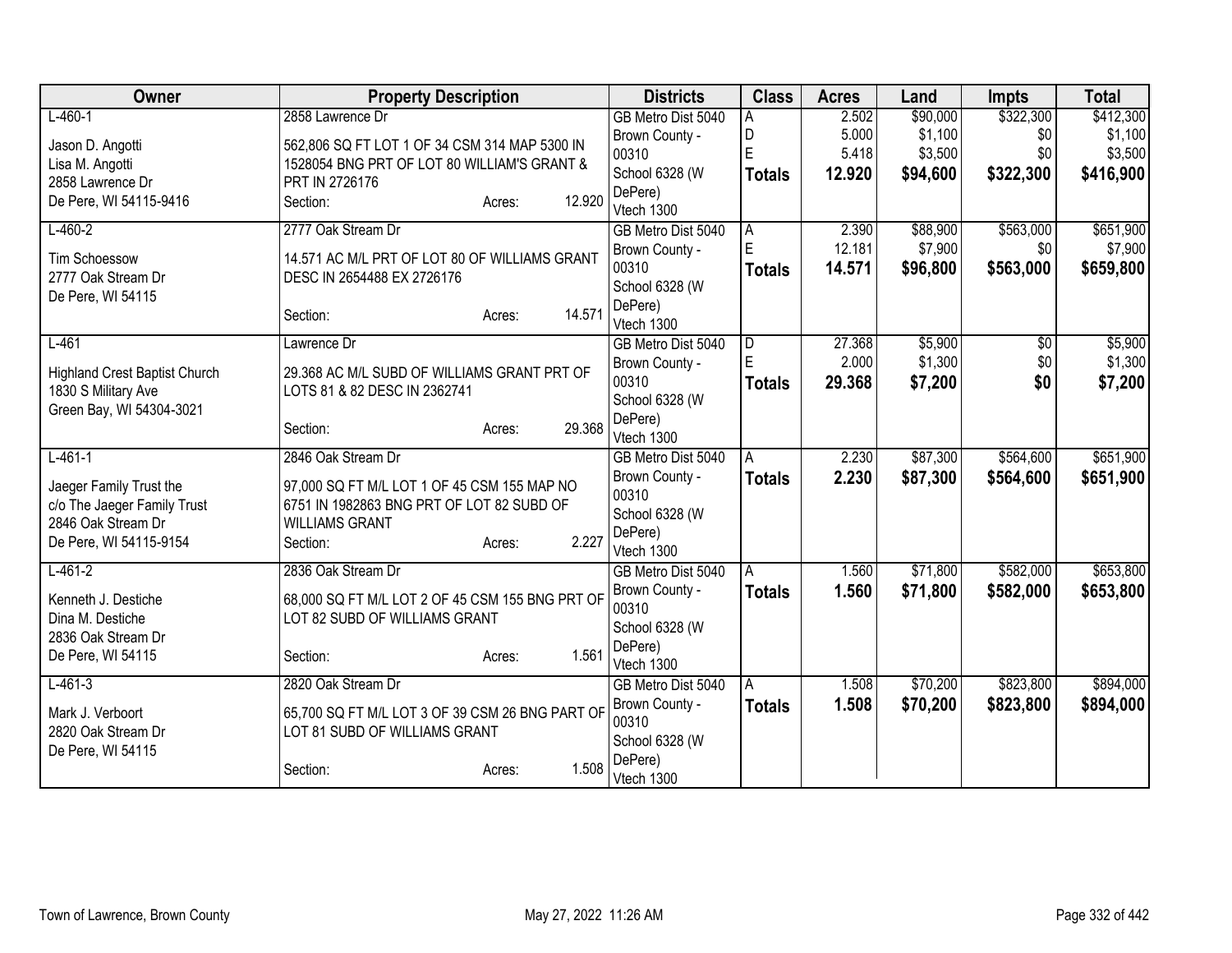| Owner                              | <b>Property Description</b>                     |                 | <b>Districts</b>          | <b>Class</b>  | <b>Acres</b> | Land     | <b>Impts</b>    | <b>Total</b> |
|------------------------------------|-------------------------------------------------|-----------------|---------------------------|---------------|--------------|----------|-----------------|--------------|
| $L-461-4$                          | 2812 Oak Stream Dr                              |                 | GB Metro Dist 5040        |               | 1.680        | \$75,400 | \$481,700       | \$557,100    |
| David L. Stroud                    | 73,000 SQ FT M/L LOT 4 OF 39 CSM 26 BNG PART OF |                 | Brown County -            | <b>Totals</b> | 1.680        | \$75,400 | \$481,700       | \$557,100    |
| Jennifer L. Stroud                 | LOT 81 SUBD OF WILLIAMS GRANT                   |                 | 00310                     |               |              |          |                 |              |
| 2812 Oak Stream Dr                 |                                                 |                 | School 6328 (W            |               |              |          |                 |              |
| De Pere, WI 54115-9154             | Section:                                        | 1.676<br>Acres: | DePere)<br>Vtech 1300     |               |              |          |                 |              |
| $L-461-5$                          | Oak Stream Dr Unit RR                           |                 | GB Metro Dist 5040        | D             | 10.601       | \$2,300  | $\overline{50}$ | \$2,300      |
|                                    |                                                 |                 | Brown County -            | E             | 5.481        | \$3,600  | \$0             | \$3,600      |
| Jimida, LLC                        | 16.081 AC M/L THAT PRT OF LOTS 81 & 82 SUBD OF  |                 | 00310                     | <b>Totals</b> | 16.082       | \$5,900  | \$0             | \$5,900      |
| 2901 Lawrence Dr                   | WILLIAMS GRANT LGY NWLY OF 39 CSM 26,48 CSM     |                 | School 6328 (W            |               |              |          |                 |              |
| De Pere, WI 54115-9416             | 13 & 45 CSM 155 EX HWY & EX 2326964<br>Section: | 16.081          | DePere)                   |               |              |          |                 |              |
|                                    |                                                 | Acres:          | Vtech 1300                |               |              |          |                 |              |
| $L-461-5-1$                        | 2828 Oak Stream Dr                              |                 | GB Metro Dist 5040        | D             | 0.870        | \$200    | \$0             | \$200        |
| Jimida, LLC                        | 82,000 SQ FT M/L LOT 1 OF 48 CSM 13 BNG PRT OF  |                 | Brown County -            | E             | 1.012        | \$700    | \$0             | \$700        |
| 2901 Lawrence Dr                   | LOTS 81 & 82 WILLIAMS GRANT                     |                 | 00310                     | <b>Totals</b> | 1.882        | \$900    | \$0             | \$900        |
| De Pere, WI 54115-9416             |                                                 |                 | School 6328 (W            |               |              |          |                 |              |
|                                    | Section:                                        | 1.882<br>Acres: | DePere)<br>Vtech 1300     |               |              |          |                 |              |
| $L-461-6$                          | <b>Crevice Creek Rd</b>                         |                 | GB Metro Dist 5040        | D             | 1.538        | \$300    | $\overline{50}$ | \$300        |
|                                    |                                                 |                 | Brown County -            | <b>Totals</b> | 1.538        | \$300    | \$0             | \$300        |
| Jimida, LLC                        | 66,985 SQ FT LOT 1 OF 48 CSM 239 BNG PRT OF     |                 | 00310                     |               |              |          |                 |              |
| 2901 Lawrence Dr                   | LOT 81 WILLIAMS GRANT                           |                 | School 6328 (W            |               |              |          |                 |              |
| De Pere, WI 54115-9416             | Section:                                        | 1.538<br>Acres: | DePere)                   |               |              |          |                 |              |
|                                    |                                                 |                 | Vtech 1300                |               |              |          |                 |              |
| $L-461-7$                          | <b>Crevice Creek Rd</b>                         |                 | GB Metro Dist 5040        | D.            | 1.530        | \$300    | $\overline{50}$ | \$300        |
| Jimida, LLC                        | 66,645 SQ FT LOT 2 OF 48 CSM 239 BNG PRT OF     |                 | Brown County -            | <b>Totals</b> | 1.530        | \$300    | \$0             | \$300        |
| 2901 Lawrence Dr                   | LOTS 81 & 82 WILLIAMS GRANT                     |                 | 00310                     |               |              |          |                 |              |
| De Pere, WI 54115-9416             |                                                 |                 | School 6328 (W<br>DePere) |               |              |          |                 |              |
|                                    | Section:                                        | 1.530<br>Acres: | Vtech 1300                |               |              |          |                 |              |
| $L-461-8$                          | 2849 Oak Stream Dr                              |                 | GB Metro Dist 5040        | D             | 1.538        | \$300    | \$0             | \$300        |
|                                    |                                                 |                 | Brown County -            | <b>Totals</b> | 1.538        | \$300    | \$0             | \$300        |
| Nathan Mayer                       | 67,014 SQ FT LOT 3 OF 48 CSM 239 MAP 7156 IN    |                 | 00310                     |               |              |          |                 |              |
| Michelle Mayer<br>2345 Samantha St | 2143242 BNG PRT OF LOT 82 WILLIAMS GRANT        |                 | School 6328 (W            |               |              |          |                 |              |
| Depere, WI 54115                   | Section:                                        | 1.538<br>Acres: | DePere)                   |               |              |          |                 |              |
|                                    |                                                 |                 | Vtech 1300                |               |              |          |                 |              |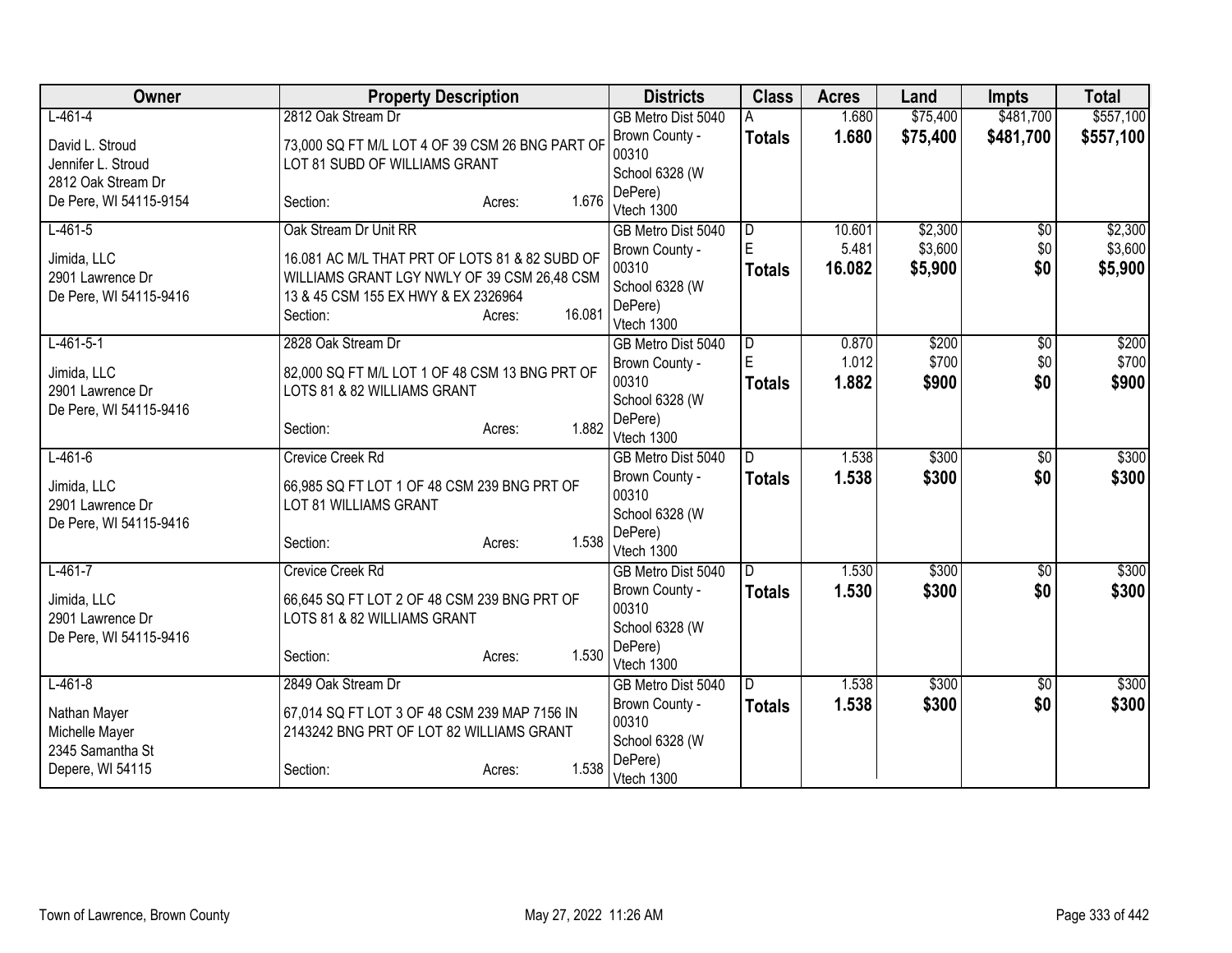| Owner                                                | <b>Property Description</b>                                                   |                 | <b>Districts</b>        | <b>Class</b>  | <b>Acres</b> | Land      | <b>Impts</b>    | <b>Total</b> |
|------------------------------------------------------|-------------------------------------------------------------------------------|-----------------|-------------------------|---------------|--------------|-----------|-----------------|--------------|
| $L-461-9$                                            | 2797 Oak Stream Dr                                                            |                 | GB Metro Dist 5040      | D             | 1.530        | \$300     | $\overline{30}$ | \$300        |
| Ryan J. Vangheem et al                               | 66,647 SQ FT LOT 1 OF 53 CSM 272 BNG PRT OF                                   |                 | Brown County -          | <b>Totals</b> | 1.530        | \$300     | \$0             | \$300        |
| c/o Ryan & Robbie Van Gheem                          | LOT 81 PLAT OF WILLIAMS GRANT                                                 |                 | 00310                   |               |              |           |                 |              |
| 3006 Open Gate Tr                                    |                                                                               |                 | School 6328 (W          |               |              |           |                 |              |
| Green Bay, WI 54313-5028                             | Section:                                                                      | 1.530<br>Acres: | DePere)                 |               |              |           |                 |              |
|                                                      |                                                                               |                 | Vtech 1300              |               |              |           |                 |              |
| $L-462$                                              | 2894 Lawrence Dr                                                              |                 | GB Metro Dist 5040      | A             | 1.918        | \$82,500  | \$162,700       | \$245,200    |
| Michael L. Thyssen                                   | 1.918 AC M/L PLAT OF THE SUBD OF THE WILLIAMS                                 |                 | Brown County -          | <b>Totals</b> | 1.918        | \$82,500  | \$162,700       | \$245,200    |
| Tammy A. Thyssen                                     | GRANT THAT PRT OF LOTS 81 AND 82 DESC IN 721                                  |                 | 00310                   |               |              |           |                 |              |
| 2894 Lawrence Dr                                     | R 98 EX RD                                                                    |                 | School 6328 (W          |               |              |           |                 |              |
| De Pere, WI 54115-9416                               | Section:                                                                      | 1.918<br>Acres: | DePere)<br>Vtech 1300   |               |              |           |                 |              |
| $L-463$                                              | 2815 French Rd                                                                |                 | GB Metro Dist 5040      | B             | 6.130        | \$192,600 | \$6,000         | \$198,600    |
|                                                      |                                                                               |                 | Brown County -          |               | 6.130        | \$192,600 | \$6,000         | \$198,600    |
| Lorand Ltd                                           | 267,213 SQ FT LOT 2 OF 53 CSM 102 BNG PRT OF                                  |                 | 00310                   | <b>Totals</b> |              |           |                 |              |
| PO Box 239                                           | LOTS 83 & 84 SUBD OF WILLIAMS GRANT                                           |                 | School 6328 (W          |               |              |           |                 |              |
| Prairie Du Chien, WI 53821-0239                      |                                                                               |                 | DePere)                 |               |              |           |                 |              |
|                                                      | Section:                                                                      | 6.134<br>Acres: | Vtech 1300              |               |              |           |                 |              |
| $L-463-10$                                           | 2835 French Rd                                                                |                 | GB Metro Dist 5040      | E             | 1.500        | \$1,000   | \$0             | \$1,000      |
|                                                      |                                                                               |                 | Brown County -          |               | 2.469        | \$14,800  | \$0             | \$14,800     |
| Beno Nicholas J Living Trust<br>c/o Nicholas J. Beno | 172,908 SQ FT LOT 3 OF 53 CSM 102 BNG PRT OF<br>LOT 84 SUBD OF WILLIAMS GRANT |                 | 00310                   | <b>Totals</b> | 3.969        | \$15,800  | \$0             | \$15,800     |
| 2936 Lawrence Dr                                     |                                                                               |                 | School 6328 (W          |               |              |           |                 |              |
| De Pere, WI 54115-9416                               | Section:                                                                      | 3.969<br>Acres: | DePere)                 |               |              |           |                 |              |
|                                                      |                                                                               |                 | Vtech 1300              |               |              |           |                 |              |
| $L-463-2$                                            | 2858 Oak Stream Dr                                                            |                 | GB Metro Dist 5040      | A             | 3.000        | \$95,000  | \$274,300       | \$369,300    |
| Suzanne M. Cashman                                   | 130,725 SQ FT WILLIAMS GRANT SUBD PART OF                                     |                 | Brown County -          | <b>Totals</b> | 3.000        | \$95,000  | \$274,300       | \$369,300    |
| 2858 Oak Stream Dr                                   | LOT 83 DESC AS LOT 1 IN 24 CSM 56 MAP 4025 IN                                 |                 | 00310                   |               |              |           |                 |              |
| De Pere, WI 54115                                    | 1230399                                                                       |                 | School 6328 (W          |               |              |           |                 |              |
|                                                      | Section:                                                                      | 3.001<br>Acres: | DePere)                 |               |              |           |                 |              |
|                                                      |                                                                               |                 | Vtech 1300              |               |              |           |                 |              |
| $L-463-3$                                            | 2878 Oak Stream Dr                                                            |                 | GB Metro Dist 5040      | A             | 2.560        | \$90,600  | \$191,500       | \$282,100    |
| Jon L. Johnson                                       | 111,522 SQ FT WILLIAMS GRANT SUBD PART OF                                     |                 | Brown County -          | <b>Totals</b> | 2.560        | \$90,600  | \$191,500       | \$282,100    |
| Barbara J. Johnson                                   | LOTS 83 & 84 DESC AS LOT 2 IN 24 CSM 56                                       |                 | 00310<br>School 6328 (W |               |              |           |                 |              |
| 2878 Oak Stream Dr                                   |                                                                               |                 | DePere)                 |               |              |           |                 |              |
| De Pere, WI 54115-9154                               | Section:                                                                      | 2.560<br>Acres: | Vtech 1300              |               |              |           |                 |              |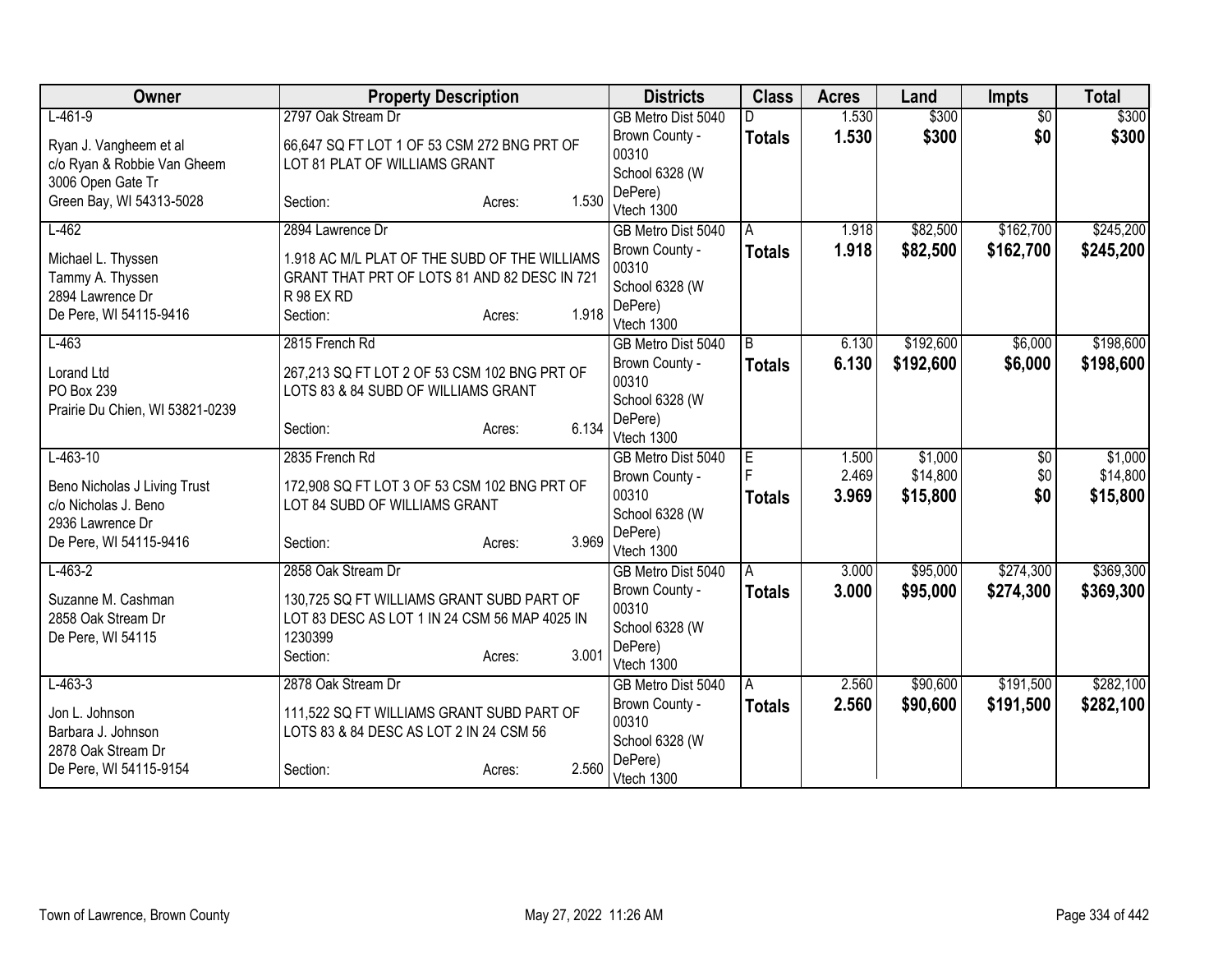| Owner                                                                    | <b>Property Description</b>                                                                                 |                 |                                | <b>Districts</b>                 | <b>Class</b>  | <b>Acres</b> | Land      | <b>Impts</b>    | <b>Total</b> |
|--------------------------------------------------------------------------|-------------------------------------------------------------------------------------------------------------|-----------------|--------------------------------|----------------------------------|---------------|--------------|-----------|-----------------|--------------|
| $L-463-4$                                                                | 2886 Oak Stream Dr                                                                                          |                 |                                | GB Metro Dist 5040               |               | 2.567        | \$90,700  | \$300,500       | \$391,200    |
| Scott R. Evenstad<br>Nicole J. Evenstad<br>2886 Oak Stream Dr            | 111,822 SQ FT WILLIAMS GRANT SUBD PART OF<br>LOTS 83 & 84 DESC AS LOT 3 IN 24 CSM 56 MAP<br>4025 IN 1230399 |                 | 00310                          | Brown County -<br>School 6328 (W | <b>Totals</b> | 2.567        | \$90,700  | \$300,500       | \$391,200    |
| De Pere, WI 54115                                                        | Section:                                                                                                    | 2.567<br>Acres: | DePere)<br>Vtech 1300          |                                  |               |              |           |                 |              |
| $L-463-5$                                                                | 2940 Oak Stream Dr                                                                                          |                 |                                | GB Metro Dist 5040               | A             | 2.690        | \$87,800  | \$518,600       | \$606,400    |
| Pechman Kenneth J & Irene M Revoc<br>Trust of 2017                       | 117,169 SQ FT LOT 1 OF 35 CSM 307 BNG PRT OF<br>LOT 84 SUBD OF WILLIAM'S GRANT                              |                 | 00310                          | Brown County -<br>School 6328 (W | <b>Totals</b> | 2.690        | \$87,800  | \$518,600       | \$606,400    |
| 2940 Oak Stream Dr<br>De Pere, WI 54115-9154                             | Section:                                                                                                    | Acres:          | DePere)<br>2.690<br>Vtech 1300 |                                  |               |              |           |                 |              |
| $L-463-6$                                                                | 2834 Oak Stream Dr                                                                                          |                 |                                | GB Metro Dist 5040               | A             | 2.815        | \$93,200  | \$327,200       | \$420,400    |
| Gary J. Coppens<br>Jennifer A. Coppens                                   | 122,620 SQ FT LOT 2 OF 35 CSM 307 BNG PRT OF<br>LOT 84 SUBD OF WILLIAM'S GRANT                              |                 | 00310                          | Brown County -<br>School 6328 (W | <b>Totals</b> | 2.815        | \$93,200  | \$327,200       | \$420,400    |
| 2834 Oak Stream Dr<br>De Pere, WI 54115-9154                             | Section:                                                                                                    | Acres:          | DePere)<br>2.815<br>Vtech 1300 |                                  |               |              |           |                 |              |
| $L-463-7$                                                                | 2898 Oak Stream Dr                                                                                          |                 |                                | GB Metro Dist 5040               | A             | 5.006        | \$107,000 | \$375,000       | \$482,000    |
| Mary Pat Mcginley<br>2898 Oak Stream Dr<br>De Pere, WI 54115-9154        | 218,082 SQ FT LOT 3 OF 35 CSM 307 BNG PRT OF<br>LOT 84 SUBD OF WILLIAM'S GRANT                              |                 | 00310                          | Brown County -<br>School 6328 (W | <b>Totals</b> | 5.006        | \$107,000 | \$375,000       | \$482,000    |
|                                                                          | Section:                                                                                                    | Acres:          | DePere)<br>5.006<br>Vtech 1300 |                                  |               |              |           |                 |              |
| $L-463-8$                                                                | Lawrence Dr                                                                                                 |                 |                                | GB Metro Dist 5040               | IE.           | 0.750        | \$100     | $\overline{50}$ | \$100        |
| Nicholas J. Beno<br>2936 Lawrence Dr<br>De Pere, WI 54115-9416           | 0.751 AC M/L THAT PRT OF LOTS 83 & 84 OF<br>WILLIAMS GRANT LYG E OF LAWRENCE DR                             |                 | 00310                          | Brown County -<br>School 6328 (W | <b>Totals</b> | 0.750        | \$100     | \$0             | \$100        |
|                                                                          | Section:                                                                                                    | 0.751<br>Acres: | DePere)<br>Vtech 1300          |                                  |               |              |           |                 |              |
| $L-463-9$                                                                | 2787 French Rd                                                                                              |                 |                                | GB Metro Dist 5040               |               | 5.450        | \$32,200  | $\sqrt{$0}$     | \$32,200     |
| Beno Nicholas J Living Trust<br>c/o Nicholas J. Beno<br>2936 Lawrence Dr | 237,641 SQ FT LOT 1 OF 53 CSM 102 BNG PRT OF<br>LOTS 82 & 83 SUBD OF WILLIAMS GRANT                         |                 | 00310                          | Brown County -<br>School 6328 (W | <b>Totals</b> | 5.450        | \$32,200  | \$0             | \$32,200     |
| De Pere, WI 54115-9416                                                   | Section:                                                                                                    | Acres:          | DePere)<br>5.455<br>Vtech 1300 |                                  |               |              |           |                 |              |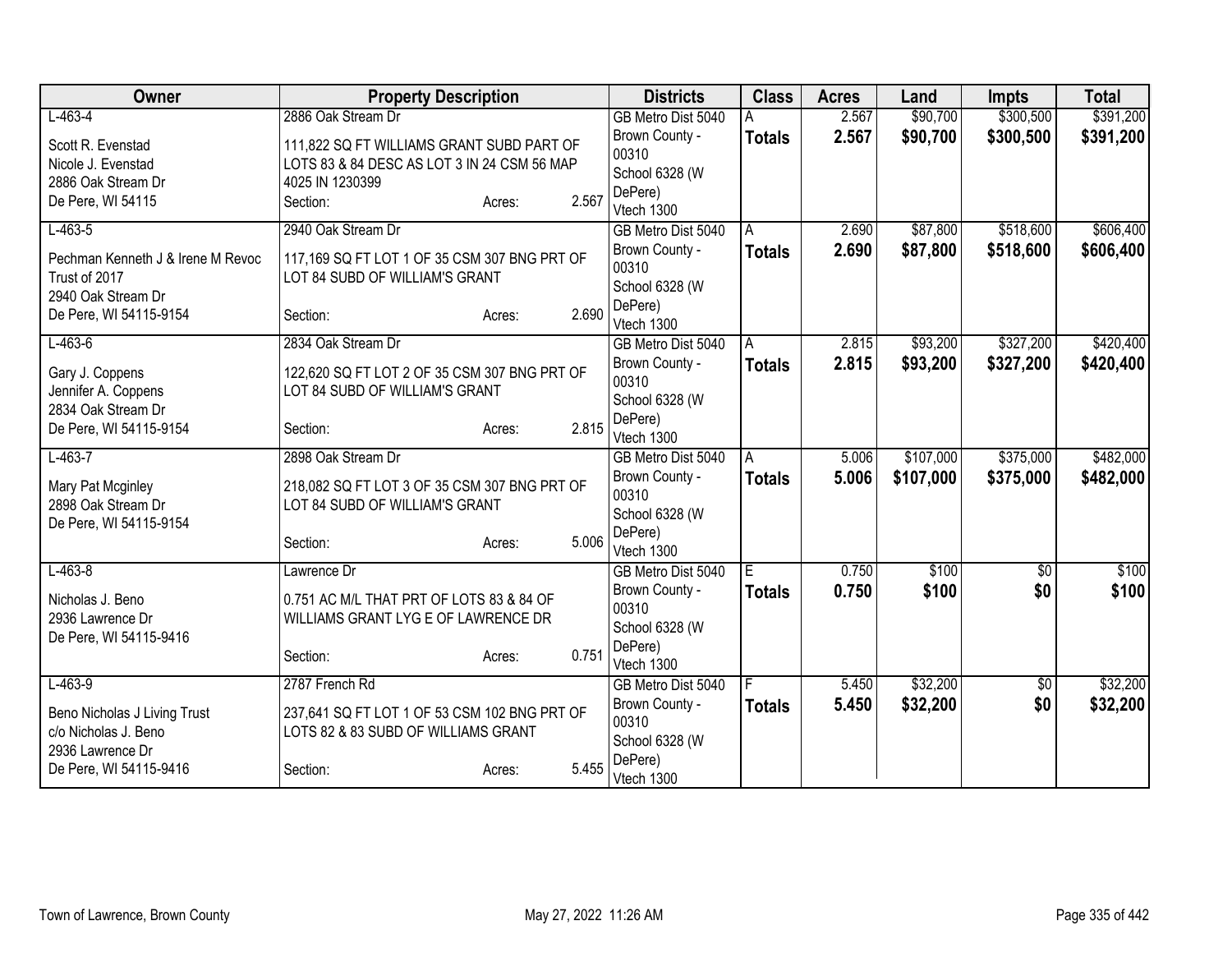| Owner                           | <b>Property Description</b>                     |        | <b>Districts</b>                 | <b>Class</b>  | <b>Acres</b>    | Land               | <b>Impts</b>           | <b>Total</b>       |
|---------------------------------|-------------------------------------------------|--------|----------------------------------|---------------|-----------------|--------------------|------------------------|--------------------|
| $L - 464 - 1$                   | 2818 Mid Valley Dr                              |        | GB Metro Dist 5040               | B             | 1.300           | \$93,900           | $\overline{50}$        | \$93,900           |
| Jftco, Inc                      | LOT 1 OF CSM 9348 IN 2972128 BNG PRT OF LOTS    |        | Brown County -                   | D.            | 21.337          | \$4,100            | \$0                    | \$4,100            |
| 1 Fabick Dr                     | 29, 30, 83 & 84 WILLIAMS GRANT SUBD             |        | 00310                            | <b>Totals</b> | 22,637          | \$98,000           | \$0                    | \$98,000           |
| Fenton, MO 63026                |                                                 |        | School 6328 (W                   |               |                 |                    |                        |                    |
|                                 | Section:<br>Acres:                              | 22.637 | DePere)                          |               |                 |                    |                        |                    |
| $L-465$                         | <b>Hickory Rd</b>                               |        | Vtech 1300<br>GB Metro Dist 5040 | D.            | 22.897          | \$4,900            | $\overline{50}$        | \$4,900            |
|                                 |                                                 |        | Brown County -                   | <b>Totals</b> | 22.897          | \$4,900            | \$0                    | \$4,900            |
| Donald S. Larson                | 22.897 AC M/L SUBD OF THE WILLIAMS GRANT THAT   |        | 00310                            |               |                 |                    |                        |                    |
| c/o Orville & Dora A Jah Larson | PRT LOT 85 THAT LIES E OF 1818405 EX RD         |        | School 6328 (W                   |               |                 |                    |                        |                    |
| W125 S6943 Skylark Ln           |                                                 |        | DePere)                          |               |                 |                    |                        |                    |
| Muskego, WI 53150-3526          | Section:<br>Acres:                              | 22.897 | Vtech 1300                       |               |                 |                    |                        |                    |
| $L-466$                         | 2384 Hickory Rd                                 |        | GB Metro Dist 5040               | ΙA            | 3.000           | \$95,000           | \$340,400              | \$435,400          |
| Thomas E. Garrity               | 19.059 AC M/L SUBD OF THE WILLIAMS GRANT PRT    |        | Brown County -                   | $\mathsf{D}$  | 16.059          | \$3,400            | \$0                    | \$3,400            |
| William J. Garrity              | OF LOT 85 DESC IN 612 R 489 EX RD               |        | 00310                            | <b>Totals</b> | 19.059          | \$98,400           | \$340,400              | \$438,800          |
| 2391 Hickory Rd                 |                                                 |        | School 6328 (W                   |               |                 |                    |                        |                    |
| De Pere, WI 54115-9434          | Section:<br>Acres:                              | 19.059 | DePere)                          |               |                 |                    |                        |                    |
|                                 |                                                 |        | Vtech 1300                       |               |                 |                    |                        |                    |
| $L-467$                         | <b>Hickory Rd Unit RR</b>                       |        | GB Metro Dist 5040               | l D<br>M      | 23.001<br>1.000 | \$4,800<br>\$2,900 | $\overline{50}$<br>\$0 | \$4,800<br>\$2,900 |
| Donald S. Larson                | 24.001 AC M/L SUBD OF THE WILLIAMS GRANT THAT   |        | Brown County -<br>00310          | <b>Totals</b> | 24.001          | \$7,700            | \$0                    | \$7,700            |
| c/o Orville & Dora A Jah Larson | PRT LOT 86 THAT LIES E OF 1818405               |        | School 6328 (W                   |               |                 |                    |                        |                    |
| W125 S6943 Skylark Ln           |                                                 |        | DePere)                          |               |                 |                    |                        |                    |
| Muskego, WI 53150-3526          | Section:<br>Acres:                              | 24.001 | Vtech 1300                       |               |                 |                    |                        |                    |
| $L-467-1$                       | 2338 Hickory Rd                                 |        | GB Metro Dist 5040               | l A           | 2.000           | \$55,000           | \$228,900              | \$283,900          |
| Thomas D. Schmidt               | 12.288 AC M/L SUBD OF THE WILLIAMS GRANT PRT    |        | Brown County -                   | D             | 8.288           | \$1,800            | \$0                    | \$1,800            |
| Sally A. Schmidt                | OF LOTS 85 & 86 DESC IN 1818405 & 1862085 EX RD |        | 00310                            | E             | 2.000           | \$1,300            | \$0                    | \$1,300            |
| 2338 Hickory Rd                 |                                                 |        | School 6328 (W                   | <b>Totals</b> | 12.288          | \$58,100           | \$228,900              | \$287,000          |
| De Pere, WI 54115-9434          | Section:<br>Acres:                              | 12.288 | DePere)                          |               |                 |                    |                        |                    |
|                                 |                                                 |        | Vtech 1300                       |               |                 |                    |                        |                    |
| $L-468$                         | Lawrence Dr                                     |        | GB Metro Dist 5040               | ID.           | 16.762          | \$3,600            | \$0                    | \$3,600            |
| Thomas E. Garrity               | 16.762 AC M/L SUBD OF THE WILLIAMS GRANT LOT    |        | Brown County -<br>00310          | <b>Totals</b> | 16.762          | \$3,600            | \$0                    | \$3,600            |
| William J. Garrity              | 86 DESC IN 612 R 489 GRANT                      |        | School 6328 (W                   |               |                 |                    |                        |                    |
| 2391 Hickory Rd                 |                                                 |        | DePere)                          |               |                 |                    |                        |                    |
| De Pere, WI 54115-9434          | Section:<br>Acres:                              | 16.762 | Vtech 1300                       |               |                 |                    |                        |                    |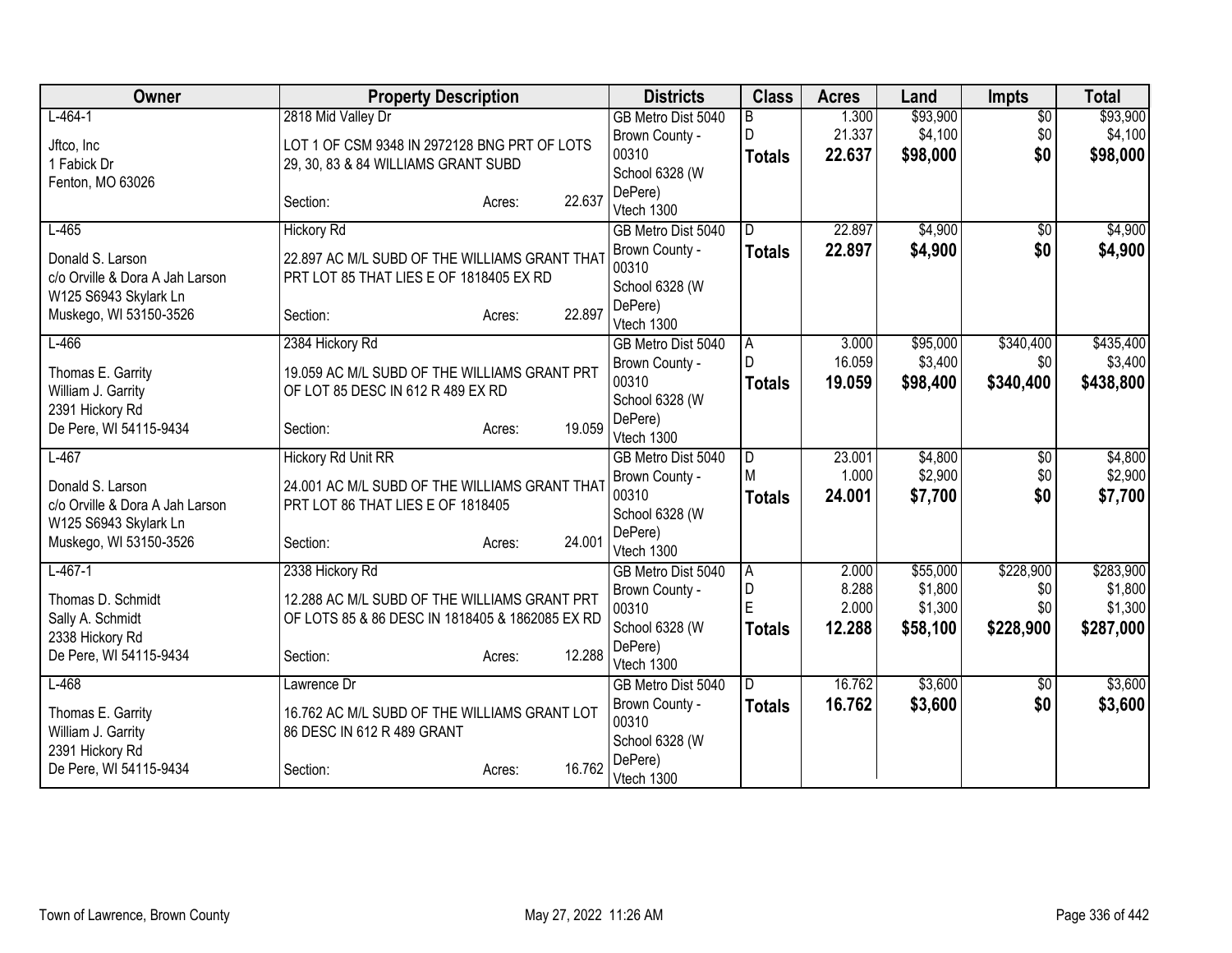| \$8,600<br>$L-469$<br>$\overline{50}$<br>2901 Lawrence Dr<br>GB Metro Dist 5040<br>40.000<br>D<br>E<br>\$1,000<br>1.435<br>\$0<br>\$1,000<br>Brown County -<br>44.435 AC M/L PLAT OF THE SUBD OF THE WILLIAMS<br>Vangheem James L & Ida M Revocable<br>G<br>3.000<br>\$60,000<br>\$316,800<br>\$376,800<br>00310<br>GRANT LOT 87 & THAT PRT OF LOTS 81 & 82 E OF<br>Trust<br>School 6328 (W<br>44.435<br>\$69,600<br>\$316,800<br>\$386,400<br><b>Totals</b><br>c/o James L & Ida M Van Gheem<br><b>LAWRENCE DR</b><br>DePere)<br>44.435<br>2901 Lawrence Dr<br>Section:<br>Acres:<br>Vtech 1300<br>De Pere, WI 54115-9416<br>Golden Glow Rd<br>\$2,100<br>$L-47$<br>10.000<br>Brown County -<br>D<br>$\overline{50}$<br>M<br>\$18,000<br>00311<br>10.000<br>\$0<br>\$18,000<br>20.298 AC M/L E1/2 NE1/4 SE1/4 SEC 14 T22N R19E<br>Golden Rail Dairy, LLC<br>GB Metro Dist 5040<br>\$20,100<br>\$0<br>20,000<br>\$20,100<br><b>Totals</b><br>2346 Golden Glow Rd<br>School 6734<br>Depere, WI 54115<br>(Wrightstown) | Owner | <b>Property Description</b> |                  | <b>Districts</b> | <b>Class</b> | <b>Acres</b> | Land | <b>Impts</b> | <b>Total</b>    |
|----------------------------------------------------------------------------------------------------------------------------------------------------------------------------------------------------------------------------------------------------------------------------------------------------------------------------------------------------------------------------------------------------------------------------------------------------------------------------------------------------------------------------------------------------------------------------------------------------------------------------------------------------------------------------------------------------------------------------------------------------------------------------------------------------------------------------------------------------------------------------------------------------------------------------------------------------------------------------------------------------------------------|-------|-----------------------------|------------------|------------------|--------------|--------------|------|--------------|-----------------|
|                                                                                                                                                                                                                                                                                                                                                                                                                                                                                                                                                                                                                                                                                                                                                                                                                                                                                                                                                                                                                      |       |                             |                  |                  |              |              |      |              | \$8,600         |
|                                                                                                                                                                                                                                                                                                                                                                                                                                                                                                                                                                                                                                                                                                                                                                                                                                                                                                                                                                                                                      |       |                             |                  |                  |              |              |      |              |                 |
|                                                                                                                                                                                                                                                                                                                                                                                                                                                                                                                                                                                                                                                                                                                                                                                                                                                                                                                                                                                                                      |       |                             |                  |                  |              |              |      |              |                 |
|                                                                                                                                                                                                                                                                                                                                                                                                                                                                                                                                                                                                                                                                                                                                                                                                                                                                                                                                                                                                                      |       |                             |                  |                  |              |              |      |              |                 |
|                                                                                                                                                                                                                                                                                                                                                                                                                                                                                                                                                                                                                                                                                                                                                                                                                                                                                                                                                                                                                      |       |                             |                  |                  |              |              |      |              |                 |
|                                                                                                                                                                                                                                                                                                                                                                                                                                                                                                                                                                                                                                                                                                                                                                                                                                                                                                                                                                                                                      |       |                             |                  |                  |              |              |      |              |                 |
|                                                                                                                                                                                                                                                                                                                                                                                                                                                                                                                                                                                                                                                                                                                                                                                                                                                                                                                                                                                                                      |       |                             |                  |                  |              |              |      |              | \$2,100         |
|                                                                                                                                                                                                                                                                                                                                                                                                                                                                                                                                                                                                                                                                                                                                                                                                                                                                                                                                                                                                                      |       |                             |                  |                  |              |              |      |              |                 |
|                                                                                                                                                                                                                                                                                                                                                                                                                                                                                                                                                                                                                                                                                                                                                                                                                                                                                                                                                                                                                      |       |                             |                  |                  |              |              |      |              |                 |
|                                                                                                                                                                                                                                                                                                                                                                                                                                                                                                                                                                                                                                                                                                                                                                                                                                                                                                                                                                                                                      |       |                             |                  |                  |              |              |      |              |                 |
|                                                                                                                                                                                                                                                                                                                                                                                                                                                                                                                                                                                                                                                                                                                                                                                                                                                                                                                                                                                                                      |       | Section:                    | 20.298<br>Acres: | Vtech 1300       |              |              |      |              |                 |
| $L-470$<br>\$7,500<br>$\overline{D}$<br>35.097<br>$\overline{50}$<br>Lawrence Dr<br>GB Metro Dist 5040                                                                                                                                                                                                                                                                                                                                                                                                                                                                                                                                                                                                                                                                                                                                                                                                                                                                                                               |       |                             |                  |                  |              |              |      |              | \$7,500         |
| E<br>3.000<br>\$2,000<br>\$0<br>Brown County -                                                                                                                                                                                                                                                                                                                                                                                                                                                                                                                                                                                                                                                                                                                                                                                                                                                                                                                                                                       |       |                             |                  |                  |              |              |      |              | \$2,000         |
| 40.597 AC M/L PLAT OF THE SUBD OF THE WILLIAMS<br>Grace M. Huth<br>M<br>\$0<br>2.500<br>\$7,500<br>00310                                                                                                                                                                                                                                                                                                                                                                                                                                                                                                                                                                                                                                                                                                                                                                                                                                                                                                             |       |                             |                  |                  |              |              |      |              | \$7,500         |
| c/o Grace Huth Rodney Huth<br><b>GRANT LOT 88</b><br>\$0<br>School 6328 (W<br>40.597<br>\$17,000<br><b>Totals</b>                                                                                                                                                                                                                                                                                                                                                                                                                                                                                                                                                                                                                                                                                                                                                                                                                                                                                                    |       |                             |                  |                  |              |              |      |              | \$17,000        |
| 3094 Lost Dauphin Rd<br>DePere)<br>De Pere, WI 54115-9179<br>40.597                                                                                                                                                                                                                                                                                                                                                                                                                                                                                                                                                                                                                                                                                                                                                                                                                                                                                                                                                  |       |                             |                  |                  |              |              |      |              |                 |
| Section:<br>Acres:<br>Vtech 1300                                                                                                                                                                                                                                                                                                                                                                                                                                                                                                                                                                                                                                                                                                                                                                                                                                                                                                                                                                                     |       |                             |                  |                  |              |              |      |              |                 |
| \$7,200<br>$L-471$<br>34.293<br>Little Rapids Rd<br>D<br>\$0<br>GB Metro Dist 5040                                                                                                                                                                                                                                                                                                                                                                                                                                                                                                                                                                                                                                                                                                                                                                                                                                                                                                                                   |       |                             |                  |                  |              |              |      |              | \$7,200         |
| \$7,200<br>\$0<br>Brown County -<br>34.293<br><b>Totals</b><br>Grace M. Huth<br>34.293 AC M/L WILLIAMS GRANT LOT 89 EX 766 R                                                                                                                                                                                                                                                                                                                                                                                                                                                                                                                                                                                                                                                                                                                                                                                                                                                                                         |       |                             |                  |                  |              |              |      |              | \$7,200         |
| 00310<br>c/o Grace Huth Rodney Huth<br>323 & EX RD                                                                                                                                                                                                                                                                                                                                                                                                                                                                                                                                                                                                                                                                                                                                                                                                                                                                                                                                                                   |       |                             |                  |                  |              |              |      |              |                 |
| School 6328 (W<br>3094 Lost Dauphin Rd                                                                                                                                                                                                                                                                                                                                                                                                                                                                                                                                                                                                                                                                                                                                                                                                                                                                                                                                                                               |       |                             |                  |                  |              |              |      |              |                 |
| DePere)<br>34.293<br>De Pere, WI 54115-9179<br>Section:<br>Acres:<br>Vtech 1300                                                                                                                                                                                                                                                                                                                                                                                                                                                                                                                                                                                                                                                                                                                                                                                                                                                                                                                                      |       |                             |                  |                  |              |              |      |              |                 |
| \$30,400<br>\$88,700<br>$L-471-1$<br>2285 Little Rapids Rd<br>0.916<br>GB Metro Dist 5040<br>A                                                                                                                                                                                                                                                                                                                                                                                                                                                                                                                                                                                                                                                                                                                                                                                                                                                                                                                       |       |                             |                  |                  |              |              |      |              | \$119,100       |
| 0.916<br>\$30,400<br>\$88,700<br>Brown County -<br><b>Totals</b>                                                                                                                                                                                                                                                                                                                                                                                                                                                                                                                                                                                                                                                                                                                                                                                                                                                                                                                                                     |       |                             |                  |                  |              |              |      |              | \$119,100       |
| 0.916 AC M/L WILLIAMS GRANT PRT OF LOT 89 LYG<br>Marcus R. Hanaway<br>00310                                                                                                                                                                                                                                                                                                                                                                                                                                                                                                                                                                                                                                                                                                                                                                                                                                                                                                                                          |       |                             |                  |                  |              |              |      |              |                 |
| 2285 Little Rapids Rd<br>246 FT ALG S LINE LITTLE RAPIDS RD & DES IN 766<br>School 6328 (W                                                                                                                                                                                                                                                                                                                                                                                                                                                                                                                                                                                                                                                                                                                                                                                                                                                                                                                           |       |                             |                  |                  |              |              |      |              |                 |
| De Pere, WI 54115-9104<br>R 323 & EX RDS<br>DePere)<br>0.916                                                                                                                                                                                                                                                                                                                                                                                                                                                                                                                                                                                                                                                                                                                                                                                                                                                                                                                                                         |       |                             |                  |                  |              |              |      |              |                 |
| Section:<br>Acres:<br>Vtech 1300                                                                                                                                                                                                                                                                                                                                                                                                                                                                                                                                                                                                                                                                                                                                                                                                                                                                                                                                                                                     |       |                             |                  |                  |              |              |      |              |                 |
| 18.027<br>E4<br>$L-472$<br>GB Metro Dist 5040<br>$\overline{50}$<br>$\overline{50}$<br>Lawrence Dr                                                                                                                                                                                                                                                                                                                                                                                                                                                                                                                                                                                                                                                                                                                                                                                                                                                                                                                   |       |                             |                  |                  |              |              |      |              | $\overline{50}$ |
| \$0<br>\$0<br>18.027<br>Brown County -<br><b>Totals</b><br>School District of West De Pere<br>LOT 1 OF CSM 9214 IN 2920955 BNG PRT OF                                                                                                                                                                                                                                                                                                                                                                                                                                                                                                                                                                                                                                                                                                                                                                                                                                                                                |       |                             |                  |                  |              |              |      |              | \$0             |
| 00310<br>400 Reid St Ste w<br>WILLIAMS GRANT SUBD LOTS 90 & 91                                                                                                                                                                                                                                                                                                                                                                                                                                                                                                                                                                                                                                                                                                                                                                                                                                                                                                                                                       |       |                             |                  |                  |              |              |      |              |                 |
| School 6328 (W<br>De Pere, WI 54115                                                                                                                                                                                                                                                                                                                                                                                                                                                                                                                                                                                                                                                                                                                                                                                                                                                                                                                                                                                  |       |                             |                  |                  |              |              |      |              |                 |
| DePere)<br>18.027<br>Section:<br>Acres:<br>TID <sub>1</sub>                                                                                                                                                                                                                                                                                                                                                                                                                                                                                                                                                                                                                                                                                                                                                                                                                                                                                                                                                          |       |                             |                  |                  |              |              |      |              |                 |
| Vtech 1300                                                                                                                                                                                                                                                                                                                                                                                                                                                                                                                                                                                                                                                                                                                                                                                                                                                                                                                                                                                                           |       |                             |                  |                  |              |              |      |              |                 |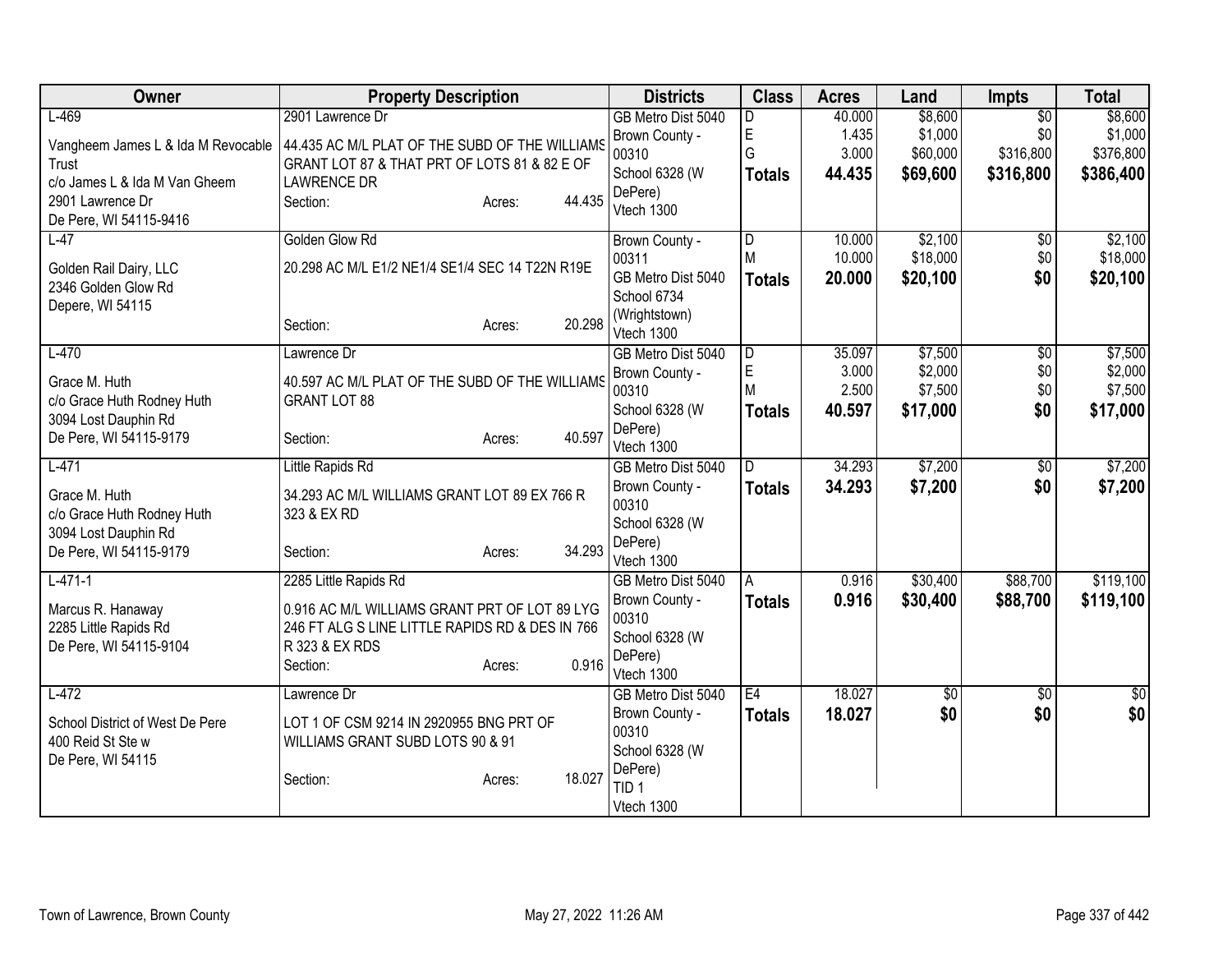| Owner                                 | <b>Property Description</b>                     | <b>Districts</b>            | <b>Class</b>  | <b>Acres</b> | Land      | <b>Impts</b> | <b>Total</b> |
|---------------------------------------|-------------------------------------------------|-----------------------------|---------------|--------------|-----------|--------------|--------------|
| $L-472-1$                             | 2100 Little Rapids Rd                           | GB Metro Dist 5040          | R.            | 4.500        | \$120,000 | \$466,000    | \$586,000    |
| Wisconsin Wealth Management LLC       | 196,044 SQ FT LOT 1 OF 51 CSM 39 BNG PRT OF     | Brown County -              | <b>Totals</b> | 4.500        | \$120,000 | \$466,000    | \$586,000    |
| c/o Ryan, LLC; Core & Main            | LOT 135 WILLIAMS GRANT                          | 00310                       |               |              |           |              |              |
| PO Box 460069dept905                  |                                                 | School 6328 (W<br>DePere)   |               |              |           |              |              |
| Houston, TX 70056                     | 4.500<br>Section:<br>Acres:                     | Vtech 1300                  |               |              |           |              |              |
| $L-473-1$                             | 2140 Little Rapids Rd                           | GB Metro Dist 5040          | B             | 7.070        | \$170,400 | \$2,285,500  | \$2,455,900  |
| Ktland, LLC                           | LOT 2 OF CSM 9243 IN 2931738 BNG PRT OF         | Brown County -              | <b>Totals</b> | 7.070        | \$170,400 | \$2,285,500  | \$2,455,900  |
| 1733 Suburban Dr                      | WILLIAMS GRANT SUBD LOT 90                      | 00310                       |               |              |           |              |              |
| De Pere, WI 54115                     |                                                 | School 6328 (W              |               |              |           |              |              |
|                                       | 7.070<br>Section:<br>Acres:                     | DePere)<br>TID <sub>1</sub> |               |              |           |              |              |
|                                       |                                                 | Vtech 1300                  |               |              |           |              |              |
| $L-48$                                | Golden Glow Rd                                  | Brown County -              | D             | 13.287       | \$2,900   | \$0          | \$2,900      |
|                                       |                                                 | 00311                       | E             | 3.000        | \$2,000   | \$0          | \$2,000      |
| Joseph P. Kussow                      | 20.287 AC M/L W1/2 NE1/4 SE1/4 SEC 14 T22N R19E | GB Metro Dist 5040          | M             | 4.000        | \$12,000  | \$0          | \$12,000     |
| Lynn M. Kussow<br>2797 Golden Glow Rd |                                                 | School 6734                 | <b>Totals</b> | 20.287       | \$16,900  | \$0          | \$16,900     |
| De Pere, WI 54115-9447                | 20.287<br>Section:<br>Acres:                    | (Wrightstown)               |               |              |           |              |              |
|                                       |                                                 | Vtech 1300                  |               |              |           |              |              |
| $L-480$                               | 2594 Lawrence Dr                                | GB Metro Dist 5040          | ID.           | 21.723       | \$4,700   | \$0          | \$4,700      |
| Tina M. Kocken                        | 21.723 AC M/L SUBD OF WILLIAM'S GRANT LOT 97    | Brown County -<br>00310     | <b>Totals</b> | 21.723       | \$4,700   | \$0          | \$4,700      |
| c/o Patricia D. Turriff               | EX N 165 FT OF W 332 FT & EX 30 CSM 335 & EX    | School 6328 (W              |               |              |           |              |              |
| 2574 Lawrence Dr                      | 2213404                                         | DePere)                     |               |              |           |              |              |
| De Pere, WI 54115-9418                | 21.723<br>Section:<br>Acres:                    | Vtech 1300                  |               |              |           |              |              |
| $L-480-1$                             | 2587 Lawrence Dr                                | GB Metro Dist 5040          | ΙA            | 0.605        | \$35,600  | \$146,900    | \$182,500    |
| Michael J. Schmelzer                  | 1.105 AC M/L PLAT OF THE SUBD OF THE WILLIAMS   | Brown County -              | B             | 0.500        | \$4,100   | \$92,000     | \$96,100     |
| Bonnie M. Schmelzer                   | GRANT N 165 FT OF W 332 FT OF LOT 97 EX 2213408 | 00310                       | <b>Totals</b> | 1.105        | \$39,700  | \$238,900    | \$278,600    |
| 2587 Lawrence Dr                      |                                                 | School 6328 (W<br>DePere)   |               |              |           |              |              |
| De Pere, WI 54115-9418                | 1.105<br>Section:<br>Acres:                     | Vtech 1300                  |               |              |           |              |              |
| $L-480-2$                             | 2609 Lawrence Dr                                | GB Metro Dist 5040          | A             | 4.046        | \$101,300 | \$220,500    | \$321,800    |
| Turriff Scott P & Janelle R Revocable | 176,239 SQ FT LOT 1 OF 30 CSM 335 BNG PRT OF    | Brown County -              | <b>Totals</b> | 4.046        | \$101,300 | \$220,500    | \$321,800    |
| Trust                                 | LOT 97 SUBD OF WILLIAM'S GRANT & PART OF LOT    | 00310                       |               |              |           |              |              |
| c/o Scott & Janelle Turriff           | 96 DESC IN 1633602 EX 2213432                   | School 6328 (W              |               |              |           |              |              |
| 2609 Lawrence Dr                      | 4.045<br>Section:<br>Acres:                     | DePere)<br>Vtech 1300       |               |              |           |              |              |
| De Pere, WI 54115-9198                |                                                 |                             |               |              |           |              |              |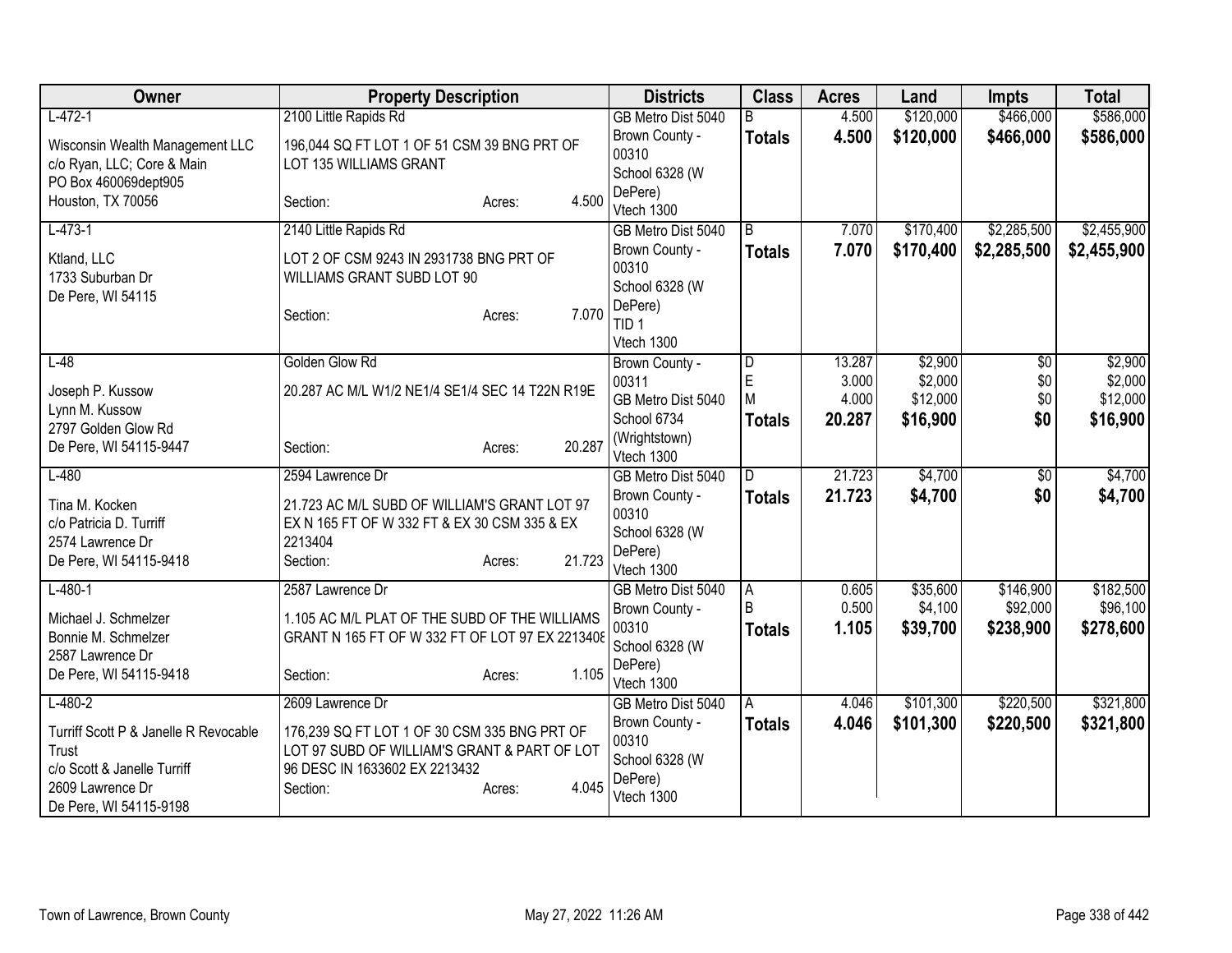| Owner                                                                              | <b>Property Description</b>                      |                  | <b>Districts</b>          | <b>Class</b>  | <b>Acres</b>    | Land             | <b>Impts</b>    | <b>Total</b>     |
|------------------------------------------------------------------------------------|--------------------------------------------------|------------------|---------------------------|---------------|-----------------|------------------|-----------------|------------------|
| $L-480-3$                                                                          | Lawrence Dr                                      |                  | GB Metro Dist 5040        | D             | 8.011           | \$1,700          | $\overline{50}$ | \$1,700          |
| Scott P. Turriff                                                                   | 436,117 SQ FT LOT 2 OF 30 CSM 335 BNG PRT OF     |                  | Brown County -            | G             | 2.000           | \$30,000         | \$47,400        | \$77,400         |
| Janelle R. Turriff                                                                 | LOT 97 SUBD OF WILLIAM'S GRANT                   |                  | 00310                     | <b>Totals</b> | 10.011          | \$31,700         | \$47,400        | \$79,100         |
| 2609 Lawrence Dr                                                                   |                                                  |                  | School 6328 (W<br>DePere) |               |                 |                  |                 |                  |
| De Pere, WI 54115-9198                                                             | Section:                                         | 10.012<br>Acres: | Vtech 1300                |               |                 |                  |                 |                  |
| $L-481$                                                                            | Lawrence Dr                                      |                  | GB Metro Dist 5040        | A             | 0.250           | \$14,000         | \$0             | \$14,000         |
| Prime Veal Inc                                                                     | 33.708 AC M/L PLAT OF THE SUBD OF THE WILLIAMS   |                  | Brown County -            | D             | 33.458          | \$6,800          | \$0             | \$6,800          |
| 2574 Lawrence Dr                                                                   | GRANT LOT 98 EX 2213402                          |                  | 00310                     | <b>Totals</b> | 33.708          | \$20,800         | \$0             | \$20,800         |
| De Pere, WI 54115-9418                                                             |                                                  |                  | School 6328 (W            |               |                 |                  |                 |                  |
|                                                                                    | Section:                                         | 33.708<br>Acres: | DePere)                   |               |                 |                  |                 |                  |
|                                                                                    |                                                  |                  | Vtech 1300                |               |                 |                  |                 |                  |
| $L-49$                                                                             | Golden Glow Rd                                   |                  | Brown County -<br>00311   | D<br>E        | 19.000<br>1.000 | \$4,100<br>\$700 | \$0<br>\$0      | \$4,100<br>\$700 |
| Joseph P. Kussow                                                                   | 20.293 AC M/L E1/2 NW1/4 SE1/4 SEC 14 T22N R19E  |                  | GB Metro Dist 5040        |               | 20,000          | \$4,800          | \$0             | \$4,800          |
| Lynn M. Kussow                                                                     |                                                  |                  | School 6734               | <b>Totals</b> |                 |                  |                 |                  |
| 2797 Golden Glow Rd                                                                |                                                  |                  | (Wrightstown)             |               |                 |                  |                 |                  |
| De Pere, WI 54115-9447                                                             | Section:                                         | 20.293<br>Acres: | Vtech 1300                |               |                 |                  |                 |                  |
| $L-495$                                                                            | 2451 Lost Dauphin Rd Unit BLK                    |                  | GB Metro Dist 5040        | A             | 0.374           | \$12,700         | \$0             | \$12,700         |
| Reines Peter G & Kathleen M Revocable 0.374 AC M/L WILLIAMS GRANT THAT PART OF LOT |                                                  |                  | Brown County -            | <b>Totals</b> | 0.374           | \$12,700         | \$0             | \$12,700         |
| Trust                                                                              | 115 LYG SE OF HWY D EX 19 CSM 273 EX 1569432     |                  | 00310                     |               |                 |                  |                 |                  |
| c/o Peter & Kathleen Reines                                                        |                                                  |                  | School 6328 (W            |               |                 |                  |                 |                  |
| 2451 Lost Dauphin Rd                                                               | Section:                                         | 0.374<br>Acres:  | DePere)<br>Vtech 1300     |               |                 |                  |                 |                  |
| De Pere, WI 54115-9168                                                             |                                                  |                  |                           |               |                 |                  |                 |                  |
| $L-495-1$                                                                          | 2475 Lost Dauphin Rd                             |                  | GB Metro Dist 5040        | A             | 0.925           | \$181,300        | \$0             | \$181,300        |
| Diane B. Conway                                                                    | 40,290 SQ FT M/L LOT 1 OF 19 CSM 273 MAP 3512 IN |                  | Brown County -            | <b>Totals</b> | 0.925           | \$181,300        | \$0             | \$181,300        |
| 2481 Lost Dauphin Rd                                                               | 1155849 BNG PRT OF LOTS 115 & 116 WILLIAMS       |                  | 00310                     |               |                 |                  |                 |                  |
| Depere, WI 54115                                                                   | <b>GRANT</b>                                     |                  | School 6328 (W<br>DePere) |               |                 |                  |                 |                  |
|                                                                                    | Section:                                         | 0.925<br>Acres:  | Vtech 1300                |               |                 |                  |                 |                  |
| $L-495-2$                                                                          | 2463 Lost Dauphin Rd                             |                  | GB Metro Dist 5040        | A             | 0.954           | \$210,700        | \$868,500       | \$1,079,200      |
| Gerald C. Bigelow                                                                  | 41,539 SQ FT M/L WILLIAMS GRANT PART OF LOTS     |                  | Brown County -            | <b>Totals</b> | 0.954           | \$210,700        | \$868,500       | \$1,079,200      |
| Gloria P. Bigelow                                                                  | 115 & 116 DESC AS LOT 2 IN 19 CSM 273            |                  | 00310                     |               |                 |                  |                 |                  |
| 1216 N Buchanan St                                                                 |                                                  |                  | School 6328 (W            |               |                 |                  |                 |                  |
| Green Bay, WI 54303-3702                                                           | Section:                                         | 0.954<br>Acres:  | DePere)                   |               |                 |                  |                 |                  |
|                                                                                    |                                                  |                  | Vtech 1300                |               |                 |                  |                 |                  |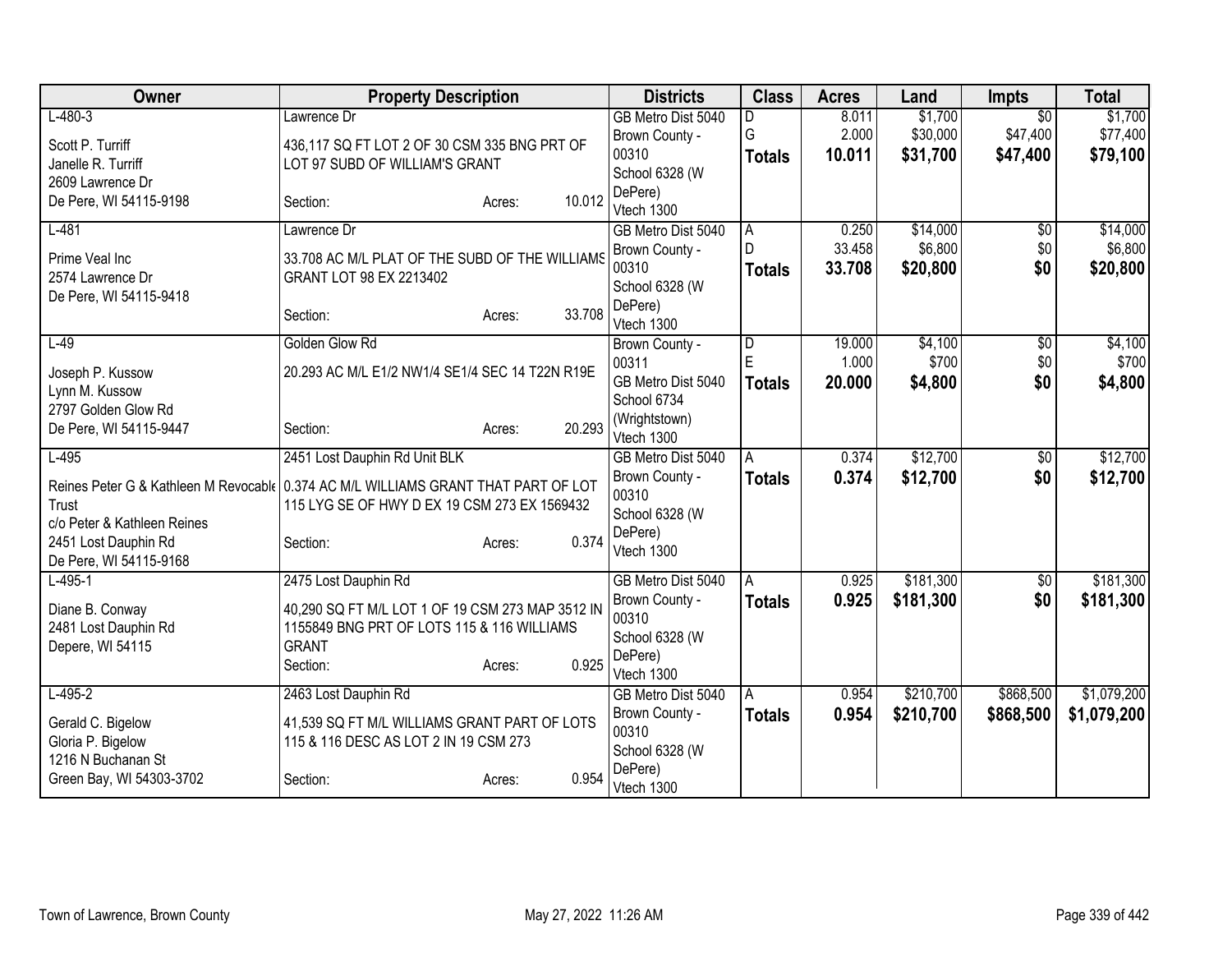| Owner                                | <b>Property Description</b>                                                                   | <b>Districts</b>          | <b>Class</b>  | <b>Acres</b> | Land      | <b>Impts</b>    | <b>Total</b> |
|--------------------------------------|-----------------------------------------------------------------------------------------------|---------------------------|---------------|--------------|-----------|-----------------|--------------|
| $L-495-3$                            | 2451 Lost Dauphin Rd                                                                          | GB Metro Dist 5040        |               | 1.031        | \$264,800 | \$791,500       | \$1,056,300  |
|                                      | Reines Peter G & Kathleen M Revocable 44,913 SQ FT M/L LOT 3 OF 19 CSM 273 BNG PRT OF         | Brown County -            | <b>Totals</b> | 1.031        | \$264,800 | \$791,500       | \$1,056,300  |
| Trust                                | LOT 115 WILLIAMS GRANT                                                                        | 00310                     |               |              |           |                 |              |
| c/o Peter & Kathleen Reines          |                                                                                               | School 6328 (W<br>DePere) |               |              |           |                 |              |
| 2451 Lost Dauphin Rd                 | 1.031<br>Section:<br>Acres:                                                                   | Vtech 1300                |               |              |           |                 |              |
| De Pere, WI 54115-9168               |                                                                                               |                           |               |              |           |                 |              |
| $L-496-1$                            | 2491 Lost Dauphin Rd                                                                          | GB Metro Dist 5040        | A             | 1.310        | \$172,300 | \$470,500       | \$642,800    |
| Nicholas P. Kreiling                 | 57,044 SQ FT WILLIAMS GRANT PART OF LOTS 116 8                                                | Brown County -            | <b>Totals</b> | 1.310        | \$172,300 | \$470,500       | \$642,800    |
| Jennifer K. Kreiling                 | 117 DESC SLY 100 FT OF NLY 110 FT OF LOT 1 OF                                                 | 00310                     |               |              |           |                 |              |
| 2491 Lost Dauphin Rd                 | 21 CSM 156                                                                                    | School 6328 (W            |               |              |           |                 |              |
| De Pere, WI 54115-9168               | 1.310<br>Section:<br>Acres:                                                                   | DePere)<br>Vtech 1300     |               |              |           |                 |              |
| $L-496-2$                            | 2487 Lost Dauphin Rd                                                                          | GB Metro Dist 5040        | A             | 1.322        | \$190,200 | \$486,500       | \$676,700    |
|                                      |                                                                                               | Brown County -            | Totals        | 1.322        | \$190,200 | \$486,500       | \$676,700    |
| J Michael Brown<br>Carolyn B. Brown  | 57,606 SQ FT M/L WILLIAMS GRANT PART OF LOT<br>116 DESC AS LOT 2 IN 14 CSM 327 & NLY 10 FT OF | 00310                     |               |              |           |                 |              |
| 2487 Lost Dauphin Rd                 | LOT 1 OF 21 CSM 156                                                                           | School 6328 (W            |               |              |           |                 |              |
| De Pere, WI 54115-9168               | 1.322<br>Section:<br>Acres:                                                                   | DePere)                   |               |              |           |                 |              |
|                                      |                                                                                               | Vtech 1300                |               |              |           |                 |              |
| $L-496-3$                            | Lost Dauphin Rd                                                                               | GB Metro Dist 5040        | A             | 1.068        | \$135,600 | \$0             | \$135,600    |
| Diane B. Conway                      | 46,543 SQ FT M/L LOT 3 OF 14 CSM 327 MAP 2903 IN                                              | Brown County -<br>00310   | <b>Totals</b> | 1.068        | \$135,600 | \$0             | \$135,600    |
| 2481 Lost Dauphin Rd                 | 1048864 BNG PRT OF LOT 116 WILLIAMS GRANT EX                                                  | School 6328 (W            |               |              |           |                 |              |
| Depere, WI 54115                     | <b>RD</b>                                                                                     | DePere)                   |               |              |           |                 |              |
|                                      | 1.068<br>Section:<br>Acres:                                                                   | Vtech 1300                |               |              |           |                 |              |
| $L-496-4$                            | 2481 Lost Dauphin Rd                                                                          | GB Metro Dist 5040        | A             | 0.926        | \$157,900 | \$943,500       | \$1,101,400  |
| Diane B. Conway                      | 40,323 SQ FT M/L LOT 4 OF 14 CSM 327 MAP 2903 IN                                              | Brown County -            | <b>Totals</b> | 0.926        | \$157,900 | \$943,500       | \$1,101,400  |
| 2481 Lost Dauphin Rd                 | 1048864 BNG PRT OF LOT 116 WILLIAMS GRANT EX                                                  | 00310                     |               |              |           |                 |              |
| Depere, WI 54115                     | <b>RD</b>                                                                                     | School 6328 (W            |               |              |           |                 |              |
|                                      | 0.926<br>Section:<br>Acres:                                                                   | DePere)<br>Vtech 1300     |               |              |           |                 |              |
| $L-496-5$                            | Lost Dauphin Rd                                                                               | GB Metro Dist 5040        | A             | 2.062        | \$50,000  | $\overline{50}$ | \$50,000     |
|                                      |                                                                                               | Brown County -            | <b>Totals</b> | 2.062        | \$50,000  | \$0             | \$50,000     |
| Dennis G. Garrity<br>Mary S. Garrity | 89,829 SQ FT WILLIAMS GRANT PRT OF LOT 117<br>DESC AS LOT 2 EX SLY 55 FT & ALL OF LOT 1 OF 25 | 00310                     |               |              |           |                 |              |
| 580 Cormier Rd                       | <b>CSM 213</b>                                                                                | School 6328 (W            |               |              |           |                 |              |
| Green Bay, WI 54304                  | 2.062<br>Section:<br>Acres:                                                                   | DePere)                   |               |              |           |                 |              |
|                                      |                                                                                               | Vtech 1300                |               |              |           |                 |              |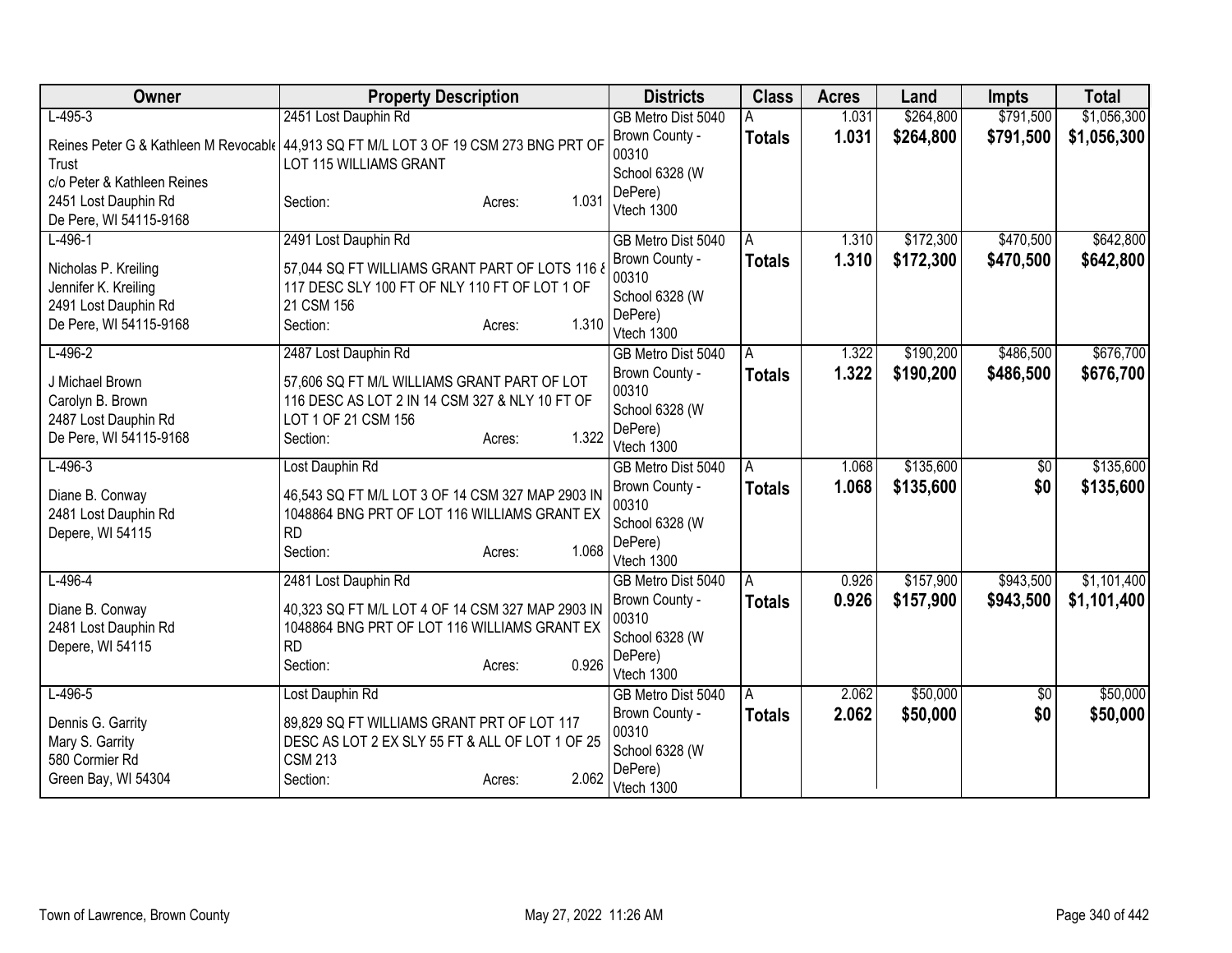| Owner                                                                                           | <b>Property Description</b>                                                                                                                                                       | <b>Districts</b>                                                   | <b>Class</b>       | <b>Acres</b>     | Land                | <b>Impts</b>    | <b>Total</b>        |
|-------------------------------------------------------------------------------------------------|-----------------------------------------------------------------------------------------------------------------------------------------------------------------------------------|--------------------------------------------------------------------|--------------------|------------------|---------------------|-----------------|---------------------|
| $L-496-6$                                                                                       | 2517 Lost Dauphin Rd                                                                                                                                                              | GB Metro Dist 5040                                                 |                    | 1.375            | \$108,000           | $\overline{50}$ | \$108,000           |
| Dennis G. Garrity<br>Mary S. Garrity<br>580 Cormier Rd                                          | 59,885 SQ FT PRT OF LOT 3 OF 21 CSM 156 BNG<br>PRT OF LOT 117 WILLIAMS GRANT DESC IN 2503261                                                                                      | Brown County -<br>00310<br>School 6328 (W                          | <b>Totals</b>      | 1.375            | \$108,000           | \$0             | \$108,000           |
| Green Bay, WI 54304                                                                             | 1.374<br>Section:<br>Acres:                                                                                                                                                       | DePere)<br>Vtech 1300                                              |                    |                  |                     |                 |                     |
| $L-496-7$                                                                                       | Lost Dauphin Rd                                                                                                                                                                   | GB Metro Dist 5040                                                 | Α                  | 1.541            | \$119,000           | $\overline{50}$ | \$119,000           |
| Dennis G. Garrity<br>Mary S. Garrity                                                            | 67,130 SQ FT M/L WILLIAMS GRANT PRT OF LOT 117<br>DESC AS LOT 4 IN 21 CSM 156                                                                                                     | Brown County -<br>00310                                            | <b>Totals</b>      | 1.541            | \$119,000           | \$0             | \$119,000           |
| 580 Cormier Rd<br>Green Bay, WI 54304                                                           | 1.541<br>Section:<br>Acres:                                                                                                                                                       | School 6328 (W<br>DePere)<br>Vtech 1300                            |                    |                  |                     |                 |                     |
| $L-496-9$                                                                                       | 2511 Lost Dauphin Rd                                                                                                                                                              | GB Metro Dist 5040                                                 | Α                  | 2.413            | \$314,500           | \$2,110,500     | \$2,425,000         |
| Dennis G. Garrity<br>Mary Susan Garrity<br>580 Cormier Rd<br>Green Bay, WI 54304                | 105,132 SQ FT WILLIAMS GRANT PRT OF LOT 117<br>DESC AS ALL OF LOT 3 & SLY 55 FT OF LOT 2 OF 25<br>CSM 213 DESC IN J18830-46 & LOT 3 OF 21 CSM 156<br>2.413<br>Section:<br>Acres:  | Brown County -<br>00310<br>School 6328 (W<br>DePere)<br>Vtech 1300 | <b>Totals</b>      | 2.413            | \$314,500           | \$2,110,500     | \$2,425,000         |
| $L-50$                                                                                          | 3113 French Rd Unit RR                                                                                                                                                            | Brown County -                                                     | D                  | 21.718           | \$4,700             | $\sqrt{$0}$     | \$4,700             |
| Jimida 1 LLC<br>2901 Lawrence Dr<br>De Pere, WI 54115-9416                                      | 31.718 AC M/L PRT OF NE1/4 SW1/4 & PRT OF NW1/4<br>SE1/4 SEC 14 T22N R19E AS DESC IN J24300-01                                                                                    | 00311<br>GB Metro Dist 5040<br>School 6734<br>(Wrightstown)        | Ė<br><b>Totals</b> | 10.000<br>31.718 | \$6,500<br>\$11,200 | \$0<br>\$0      | \$6,500<br>\$11,200 |
|                                                                                                 | 31.718<br>Section:<br>Acres:                                                                                                                                                      | Vtech 1300                                                         |                    |                  |                     |                 |                     |
| $L-503$                                                                                         | 2559 Lost Dauphin Rd                                                                                                                                                              | GB Metro Dist 5040                                                 | A                  | 0.558            | \$112,000           | \$292,000       | \$404,000           |
| Driscoll Edward J Revocable Trust<br>c/o Edward J. Driscoll<br>2559 Lost Dauphin Rd             | 0.558 AC M/L N 66 FT OF S1/2 LOT 119 OF WILLIAMS<br><b>GRANT SUBDIVISION LYG E OF HWY</b>                                                                                         | Brown County -<br>00310<br>School 6328 (W                          | <b>Totals</b>      | 0.558            | \$112,000           | \$292,000       | \$404,000           |
| De Pere, WI 54115-9169                                                                          | 0.558<br>Section:<br>Acres:                                                                                                                                                       | DePere)<br>Vtech 1300                                              |                    |                  |                     |                 |                     |
| $L-504$                                                                                         | 2577 Lost Dauphin Rd                                                                                                                                                              | GB Metro Dist 5040                                                 | A                  | 1.093            | \$236,000           | \$644,900       | \$880,900           |
| Melendy William K & Jayme E Revocabl<br>Trust<br>2577 Lost Dauphin Rd<br>De Pere, WI 54115-9169 | 1.093 AC M/L S1/2 OF LOT 119 OF WILLIAMS GRANT<br>SUBD LYG E OF HWY EX N1/2 & N 10 FT OF LOT 1 OF<br>11 CSM 11 BNG PRT OF LOT 20 OF WILLIAMS GRANT<br>1.093<br>Section:<br>Acres: | Brown County -<br>00310<br>School 6328 (W<br>DePere)<br>Vtech 1300 | <b>Totals</b>      | 1.093            | \$236,000           | \$644,900       | \$880,900           |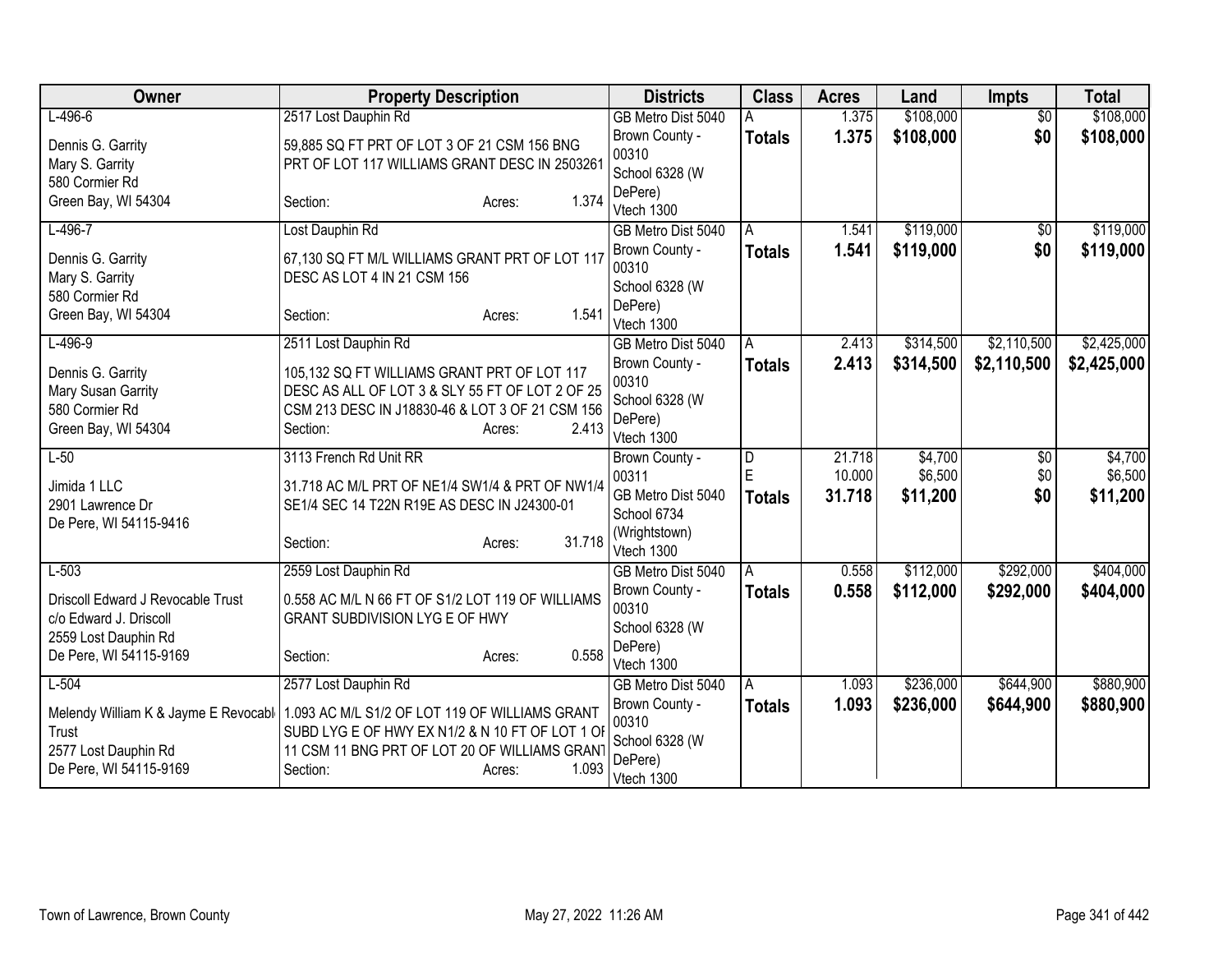| Owner                                                                                                                                | <b>Property Description</b>                                                                                                                                                    | <b>Districts</b>                                                   | <b>Class</b>  | <b>Acres</b> | Land      | <b>Impts</b>    | <b>Total</b> |
|--------------------------------------------------------------------------------------------------------------------------------------|--------------------------------------------------------------------------------------------------------------------------------------------------------------------------------|--------------------------------------------------------------------|---------------|--------------|-----------|-----------------|--------------|
| $L-504-2$                                                                                                                            | 2571 Lost Dauphin Rd                                                                                                                                                           | GB Metro Dist 5040                                                 |               | 0.541        | \$111,500 | \$119,800       | \$231,300    |
| Trust<br>2571 Lost Dauphin Rd                                                                                                        | Melendy William K & Jayme E Revocabl   0.541 AC M/L S1/2 OF N1/2 OF S1/2 OF LOT 119 OF<br>WILLIAMS GRANT SUBD LYG E OF HWY                                                     | Brown County -<br>00310<br>School 6328 (W                          | <b>Totals</b> | 0.541        | \$111,500 | \$119,800       | \$231,300    |
| De Pere, WI 54115-9169                                                                                                               | 0.541<br>Section:<br>Acres:                                                                                                                                                    | DePere)<br>Vtech 1300                                              |               |              |           |                 |              |
| $L-506-1$                                                                                                                            | 2595 Lost Dauphin Rd                                                                                                                                                           | GB Metro Dist 5040                                                 | A             | 1.040        | \$252,200 | $\overline{50}$ | \$252,200    |
| Damodhar Shankar<br>Priya P. Shankar<br>2201 Rygar St<br>De Pere, WI 54115                                                           | 43,768 SQ FT LOT 1 OF 11 CSM 11 MAP 2346 IN<br>971504 BNG PART OF LOT 120 PLAT OF WILLIAMS<br>GRANT EX N 10 FT<br>1.004<br>Section:<br>Acres:                                  | Brown County -<br>00310<br>School 6328 (W<br>DePere)<br>Vtech 1300 | <b>Totals</b> | 1.040        | \$252,200 | \$0             | \$252,200    |
| $L-506-1-1$                                                                                                                          | 2601 Lost Dauphin Rd                                                                                                                                                           | GB Metro Dist 5040                                                 | A             | 1.100        | \$235,500 | \$608,000       | \$843,500    |
| Jason C. Recob<br>Amy T. Recob<br>2601 Lost Dauphin Rd<br>De Pere, WI 54115                                                          | 44,250 SQ FT M/L WILLIAMS GRANT THAT PRT OF<br>LOT 120 DESC AS LOT 2 IN 11 CSM 11 MAP 2346 IN<br>971504<br>1.016<br>Section:<br>Acres:                                         | Brown County -<br>00310<br>School 6328 (W<br>DePere)<br>Vtech 1300 | <b>Totals</b> | 1.100        | \$235,500 | \$608,000       | \$843,500    |
| $L - 506 - 2$                                                                                                                        | 2607 Lost Dauphin Rd                                                                                                                                                           | GB Metro Dist 5040                                                 | A             | 1.850        | \$324,200 | \$1,214,000     | \$1,538,200  |
| Flynn Philip B & Lois Grace Golde Jt Re<br>Trust<br>c/o Philip B Flynn & Loi Golde<br>2607 Lost Dauphin Rd<br>De Pere, WI 54115-9423 | 1.850 AC M/L WILLIAMS GRANT THAT PRT OF LOTS<br>120 & 121 LYG E OF HWY D & DESC IN 867 R 613<br>1.850<br>Section:<br>Acres:                                                    | Brown County -<br>00310<br>School 6328 (W<br>DePere)<br>Vtech 1300 | <b>Totals</b> | 1.850        | \$324,200 | \$1,214,000     | \$1,538,200  |
| $L-507-1$                                                                                                                            | 2617 Lost Dauphin Rd                                                                                                                                                           | GB Metro Dist 5040                                                 | A             | 2.002        | \$293,300 | \$316,500       | \$609,800    |
| John M. Hathaway<br>B J. Hathaway<br>2617 Lost Dauphin Rd<br>De Pere, WI 54115-9172                                                  | 87,201 SQ FT M/L WILLIAMS GRANT THAT PRT OF<br>LOT 121 LYG E OF HWY "D" AS DESC IN 804 R 411 &<br>PRT OF LOT 122 DESC IN J19164-23 EX J19164-24<br>2.002<br>Section:<br>Acres: | Brown County -<br>00310<br>School 6328 (W<br>DePere)<br>Vtech 1300 | <b>Totals</b> | 2.002        | \$293,300 | \$316,500       | \$609,800    |
| $L-509-1$                                                                                                                            | 2625 Lost Dauphin Rd                                                                                                                                                           | GB Metro Dist 5040                                                 | A             | 0.605        | \$163,900 | \$151,400       | \$315,300    |
| Gary B. Machlett<br>Kathleen D. Machlett<br>2625 Lost Dauphin Rd<br>De Pere, WI 54115-9172                                           | 0.605 AC M/L WILLIAMS GRANT PRT OF LOT 122<br>COM INT N/L & C/L RD SLY ALG RD 320 FT S28*24'E<br>37 FT TO SHORE OF FOX RIVER NLY ALG SHORE TO<br>0.605<br>Section:<br>Acres:   | Brown County -<br>00310<br>School 6328 (W<br>DePere)<br>Vtech 1300 | <b>Totals</b> | 0.605        | \$163,900 | \$151,400       | \$315,300    |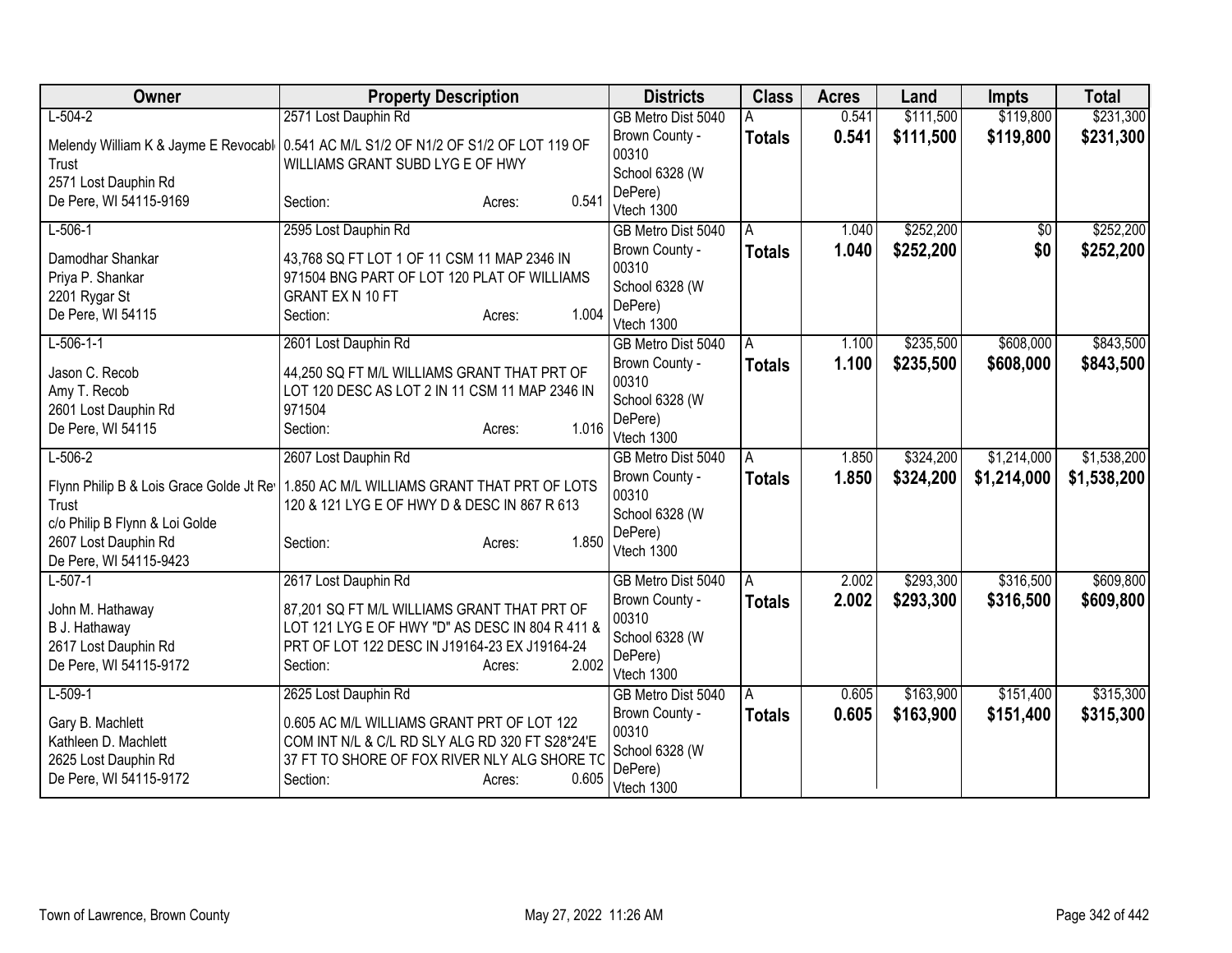| Owner                                       | <b>Property Description</b>                     |                 | <b>Districts</b>                     | <b>Class</b>  | <b>Acres</b> | Land      | <b>Impts</b> | <b>Total</b> |
|---------------------------------------------|-------------------------------------------------|-----------------|--------------------------------------|---------------|--------------|-----------|--------------|--------------|
| $L-509-10$                                  | 2602 Sunrise River Ct                           |                 | GB Metro Dist 5040                   |               | 2.214        | \$87,100  | \$299,600    | \$386,700    |
| Steven W. Dressel                           | 96,444 SQ FT M/L LOT 8 OF 23 CSM 42 BNG PRT OF  |                 | Brown County -                       | <b>Totals</b> | 2.214        | \$87,100  | \$299,600    | \$386,700    |
| Stacey R. Dressel                           | LOT 122 WILLIAMS GRANT                          |                 | 00310                                |               |              |           |              |              |
| 2602 Sunrise River Ct                       |                                                 |                 | School 6328 (W                       |               |              |           |              |              |
| De Pere, WI 54115-9143                      | Section:                                        | 2.214<br>Acres: | DePere)                              |               |              |           |              |              |
| $L-509-3$                                   | 2626 Lost Dauphin Rd                            |                 | Vtech 1300                           | A             | 1.802        | \$163,600 | \$216,700    | \$380,300    |
|                                             |                                                 |                 | GB Metro Dist 5040<br>Brown County - |               | 1.802        | \$163,600 | \$216,700    | \$380,300    |
| Richard L. Guild                            | 78,508 SQ FT M/L LOT 1 OF 23 CSM 39 BNG PRT OF  |                 | 00310                                | <b>Totals</b> |              |           |              |              |
| Laura N. Guild                              | LOT 122 WILLIAMS GRANT                          |                 | School 6328 (W                       |               |              |           |              |              |
| 2626 Lost Dauphin Rd                        |                                                 |                 | DePere)                              |               |              |           |              |              |
| De Pere, WI 54115                           | Section:                                        | 1.802<br>Acres: | Vtech 1300                           |               |              |           |              |              |
| $L-509-4$                                   | 2634 Lost Dauphin Rd                            |                 | GB Metro Dist 5040                   | A             | 1.265        | \$158,300 | \$0          | \$158,300    |
| James R. Panetti                            | LOT 2 & THAT PRT OF LOT 3 DESC IN 2944531 OF 23 |                 | Brown County -                       | <b>Totals</b> | 1.265        | \$158,300 | \$0          | \$158,300    |
| Helen A. Panetti                            | CSM 39 MAP 3924 IN 1214860 BNG PRT OF LOT 122   |                 | 00310                                |               |              |           |              |              |
| 2627 Sunrise River Ct                       | <b>WILLIAMS GRANT</b>                           |                 | School 6328 (W                       |               |              |           |              |              |
| De Pere, WI 54115                           | Section:                                        | 1.265<br>Acres: | DePere)                              |               |              |           |              |              |
|                                             |                                                 |                 | Vtech 1300                           |               |              |           |              |              |
| $L-509-5$                                   | 2627 Sunrise River Ct                           |                 | GB Metro Dist 5040                   | A             | 1.041        | \$133,000 | \$463,300    | \$596,300    |
| Todd W. Frank                               | LOT 3 OF 23 CSM 39 MAP 3924 IN 1214860 BNG PRT  |                 | Brown County -<br>00310              | <b>Totals</b> | 1.041        | \$133,000 | \$463,300    | \$596,300    |
| Candance T. Frank                           | OF LOT 122 WILLIAMS GRANT EX 2944531            |                 | School 6328 (W                       |               |              |           |              |              |
| 2627 Sunrise River Ct                       |                                                 |                 | DePere)                              |               |              |           |              |              |
| De Pere, WI 54115                           | Section:                                        | 1.041<br>Acres: | Vtech 1300                           |               |              |           |              |              |
| $L-509-6$                                   | 2617 Sunrise River Ct                           |                 | GB Metro Dist 5040                   | A             | 1.228        | \$61,800  | \$255,000    | \$316,800    |
|                                             |                                                 |                 | Brown County -                       | <b>Totals</b> | 1.228        | \$61,800  | \$255,000    | \$316,800    |
| Hallett J. Harris                           | 53,496 SQ FT M/L LOT 4 OF 23 CSM 39 BNG PRT OF  |                 | 00310                                |               |              |           |              |              |
| Victoria A. Harris<br>2617 Sunrise River Ct | LOT 122 WILLIAMS GRANT                          |                 | School 6328 (W                       |               |              |           |              |              |
| De Pere, WI 54115-9144                      | Section:                                        | 1.228<br>Acres: | DePere)                              |               |              |           |              |              |
|                                             |                                                 |                 | Vtech 1300                           |               |              |           |              |              |
| $L-509-7$                                   | 2607 Sunrise River Ct                           |                 | GB Metro Dist 5040                   | A             | 1.053        | \$56,600  | \$247,000    | \$303,600    |
| Mark A. Sampson                             | 45,897 SQ FT M/L LOT 5 OF 23 CSM 42 MAP 3925 IN |                 | Brown County -                       | <b>Totals</b> | 1.053        | \$56,600  | \$247,000    | \$303,600    |
| 2607 Sunrise River Ct                       | 1214861 BNG PRT OF LOT 122 WILLIAMS GRANT       |                 | 00310                                |               |              |           |              |              |
| De Pere, WI 54115                           |                                                 |                 | School 6328 (W<br>DePere)            |               |              |           |              |              |
|                                             | Section:                                        | 1.054<br>Acres: | Vtech 1300                           |               |              |           |              |              |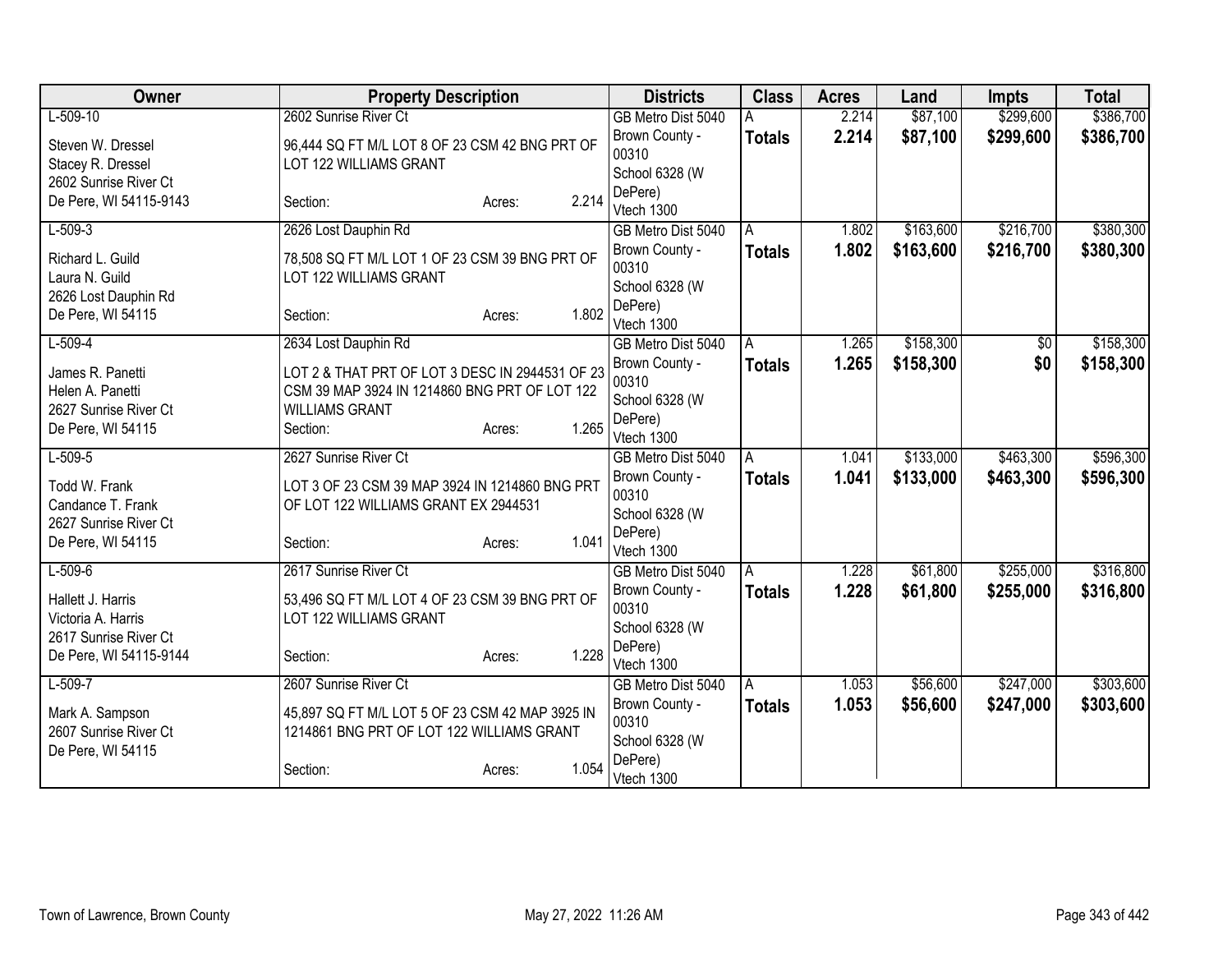| Owner                                                                                                                                                  | <b>Property Description</b>                                                                                                                                                 | <b>Districts</b>                                                   | <b>Class</b>       | <b>Acres</b>    | Land               | <b>Impts</b>    | <b>Total</b>       |
|--------------------------------------------------------------------------------------------------------------------------------------------------------|-----------------------------------------------------------------------------------------------------------------------------------------------------------------------------|--------------------------------------------------------------------|--------------------|-----------------|--------------------|-----------------|--------------------|
| $L-509-8$                                                                                                                                              | 2607 Sunrise River Ct                                                                                                                                                       | GB Metro Dist 5040                                                 | А                  | 0.939           | \$53,700           | $\overline{50}$ | \$53,700           |
| Mark A. Sampson<br>2607 Sunrise River Ct<br>De Pere, WI 54115                                                                                          | 40,921 SQ FT M/L LOT 6 OF 23 CSM 42 MAP 3925 IN<br>1214861 BNG PRT OF LOT 122 WILLIAMS GRANT                                                                                | Brown County -<br>00310<br>School 6328 (W                          | <b>Totals</b>      | 0.939           | \$53,700           | \$0             | \$53,700           |
|                                                                                                                                                        | 0.939<br>Section:<br>Acres:                                                                                                                                                 | DePere)<br>Vtech 1300                                              |                    |                 |                    |                 |                    |
| $L-509-9$                                                                                                                                              | 2601 Sunrise River Ct                                                                                                                                                       | GB Metro Dist 5040                                                 | A                  | 2.275           | \$87,800           | \$359,500       | \$447,300          |
| Randy A. Smits<br>Cheryl A. Smits<br>2601 Sunrise River Ct                                                                                             | 99,106 SQ FT M/L LOT 7 OF 23 CSM 42 BNG PRT OF<br>LOT 122 WILLIAMS GRANT                                                                                                    | Brown County -<br>00310<br>School 6328 (W                          | <b>Totals</b>      | 2.275           | \$87,800           | \$359,500       | \$447,300          |
| De Pere, WI 54115-9144                                                                                                                                 | 2.275<br>Section:<br>Acres:                                                                                                                                                 | DePere)<br>Vtech 1300                                              |                    |                 |                    |                 |                    |
| $L-51$                                                                                                                                                 | Golden Glow Rd                                                                                                                                                              | Brown County -                                                     | D                  | 18.000          | \$3,900            | \$0             | \$3,900            |
| Joseph P. Kussow<br>Lynn M. Kussow                                                                                                                     | 19.671 AC M/L E1/2 SW1/4 SE1/4 SEC 14 T22N R19E                                                                                                                             | 00311<br>GB Metro Dist 5040                                        | E<br><b>Totals</b> | 1.671<br>19.671 | \$1,100<br>\$5,000 | \$0<br>\$0      | \$1,100<br>\$5,000 |
| 2797 Golden Glow Rd<br>De Pere, WI 54115-9447                                                                                                          | 19.671<br>Section:<br>Acres:                                                                                                                                                | School 6734<br>(Wrightstown)<br>Vtech 1300                         |                    |                 |                    |                 |                    |
| $L-5-1$                                                                                                                                                | 2922 Noah Rd                                                                                                                                                                | GB Metro Dist 5040                                                 | A                  | 1.740           | \$43,800           | \$254,400       | \$298,200          |
| Mark J. Vannieuwenhoven<br>Kari J. Vannieuwenhoven<br>2922 Noah Rd<br>De Pere, WI 54115                                                                | 72,568 SQ FT M/L LOT 1 OF 19 CSM 33 MAP 3444 IN<br>1144138 & PRT IN 1633781 BNG PART OF GOV'T LOT<br>4 SEC 10 T22N R19E<br>1.666<br>Section:<br>Acres:                      | Brown County -<br>00310<br>School 6328 (W<br>DePere)<br>Vtech 1300 | <b>Totals</b>      | 1.740           | \$43,800           | \$254,400       | \$298,200          |
| $L-512$                                                                                                                                                | 2676 Lost Dauphin Rd                                                                                                                                                        | GB Metro Dist 5040                                                 | A                  | 3.120           | \$187,500          | \$218,300       | \$405,800          |
| Larry F. Offer<br>2676 Lost Dauphin Rd<br>De Pere, WI 54115-9141                                                                                       | 3.120 AC M/L THAT PRT LOT 123 PLAT OF SUBD OF<br>THE WILLIAMS GRANT LYG E OF RR EXC WPS R-O-V<br>& EXC NLY 300 FT & SLY 87.5 FT LYG E OF WPS<br>3.120<br>Section:<br>Acres: | Brown County -<br>00310<br>School 6328 (W<br>DePere)<br>Vtech 1300 | <b>Totals</b>      | 3.120           | \$187,500          | \$218,300       | \$405,800          |
| $L-512-1$                                                                                                                                              | 2656 Lost Dauphin Rd                                                                                                                                                        | GB Metro Dist 5040                                                 | A                  | 3.541           | \$189,100          | \$17,100        | \$206,200          |
| Landwehr Christopher S & Andrea L<br>Revoc Trust<br>c/o Christopher & Andrea Landwehr<br>Revoc Trust<br>2668 Lost Dauphin Rd<br>De Pere, WI 54115-9141 | 3.541 AC M/L PLAT OF THE SUBD OF THE WILLIAMS<br>GRANT NLY 150 FT OF LOT 123 LYG ELY OF WPS<br>CORP R-O-W EX HWY & PRT IN 1970213<br>3.541<br>Section:<br>Acres:            | Brown County -<br>00310<br>School 6328 (W<br>DePere)<br>Vtech 1300 | <b>Totals</b>      | 3.541           | \$189,100          | \$17,100        | \$206,200          |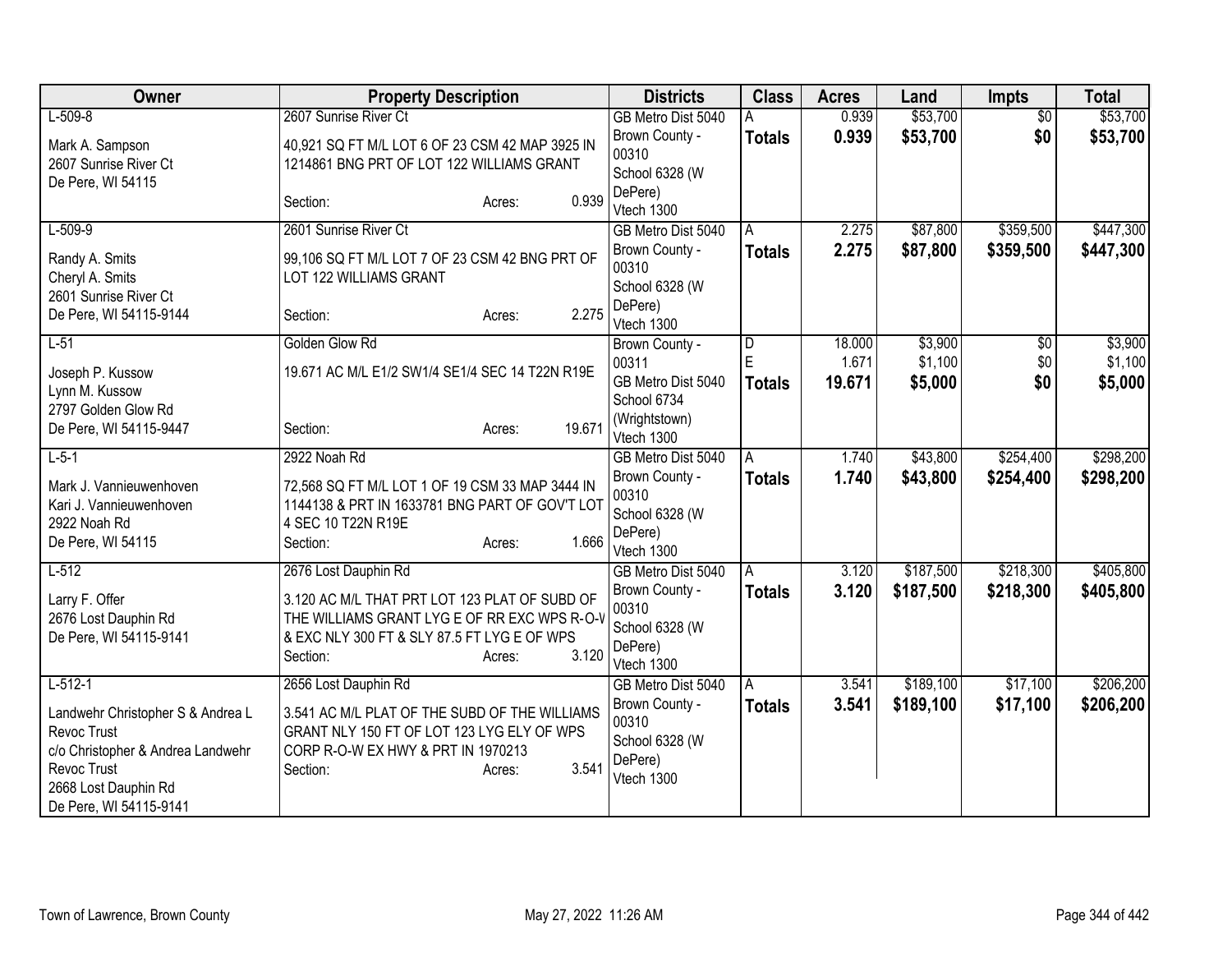| Owner                                                                                                                                                  | <b>Property Description</b>                                                                                                                                                 | <b>Districts</b>                                                   | <b>Class</b>   | <b>Acres</b> | Land            | <b>Impts</b> | <b>Total</b>     |
|--------------------------------------------------------------------------------------------------------------------------------------------------------|-----------------------------------------------------------------------------------------------------------------------------------------------------------------------------|--------------------------------------------------------------------|----------------|--------------|-----------------|--------------|------------------|
| $L-512-2$                                                                                                                                              | 2668 Lost Dauphin Rd                                                                                                                                                        | GB Metro Dist 5040                                                 | A              | 3.585        | \$188,400       | \$438,400    | \$626,800        |
| Landwehr Christopher S & Andrea L<br>Revoc Trust<br>c/o Christopher & Andrea Landwehr<br>Revoc Trust<br>2668 Lost Dauphin Rd<br>De Pere, WI 54115-9141 | 3.584 AC M/L PLAT OF THE SUBD OF THE WILLIAMS<br>GRANT SLY 150 FT OF NLY 300 FT OF THAT PRT OF<br>LOT 123 LYG E OF WPS R-O-W EX HWY & PRT IN<br>3.584<br>Section:<br>Acres: | Brown County -<br>00310<br>School 6328 (W<br>DePere)<br>Vtech 1300 | <b>Totals</b>  | 3.585        | \$188,400       | \$438,400    | \$626,800        |
| $L-513$                                                                                                                                                | 2698 Lost Dauphin Rd                                                                                                                                                        | GB Metro Dist 5040                                                 | A              | 1.271        | \$132,000       | \$228,000    | \$360,000        |
| Luke A. Jensky<br>Cloey E. Jensky<br>2698 Lost Dauphin Rd<br>De Pere, WI 54115                                                                         | 55,362 SQ FT LOT 2 OF 47 CSM 253 MAP 7031 IN<br>2103388 BNG PRT LOT 124 WILLIAMS GRANT SUBD<br>1.271<br>Section:<br>Acres:                                                  | Brown County -<br>00310<br>School 6328 (W<br>DePere)<br>Vtech 1300 | <b>Totals</b>  | 1.271        | \$132,000       | \$228,000    | \$360,000        |
| $L-513-1$                                                                                                                                              | 2696 Lost Dauphin Rd                                                                                                                                                        | GB Metro Dist 5040                                                 | A              | 3.113        | \$160,800       | \$143,000    | \$303,800        |
| Vandehei Michael D & Jean M<br>Revocable Trust<br>c/o Michael Van D. De Hei<br>2696 Lost Dauphin Rd<br>De Pere, WI 54115-9141                          | 135,582 SQ FT LOT 1 OF 47 CSM 153 BNG PRT OF<br>LOTS 123 & 124 OF WILLIAMS GRANT SUBD<br>3.113<br>Section:<br>Acres:                                                        | Brown County -<br>00310<br>School 6328 (W<br>DePere)<br>Vtech 1300 | <b>Totals</b>  | 3.113        | \$160,800       | \$143,000    | \$303,800        |
| $L-513-1-1$                                                                                                                                            | 2600 Lost Dauphin Rd Unit BLK                                                                                                                                               | GB Metro Dist 5040                                                 | A              | 0.030        | \$1,200         | $\sqrt{$0}$  | \$1,200          |
| Vandehei Michael D & Jean M<br>Revocable Trust<br>c/o Michael Van D. De Hei<br>2696 Lost Dauphin Rd<br>De Pere, WI 54115-9141                          | 1,258 SQ FT OUTLOT 1 OF 47 CSM 153 BNG PRT OF<br>LOTS 123 & 124 OF WILLIAMS GRANT SUBD<br>0.029<br>Section:<br>Acres:                                                       | Brown County -<br>00310<br>School 6328 (W<br>DePere)<br>Vtech 1300 | <b>Totals</b>  | 0.030        | \$1,200         | \$0          | \$1,200          |
| $L-513-3$                                                                                                                                              | 1782 Chapelle Rue                                                                                                                                                           | GB Metro Dist 5040                                                 | E5             | 11.539       | $\overline{60}$ | $\sqrt{$0}$  | $\overline{\$0}$ |
| Society of St Piux X Green Bay<br>Wisconsin, Inc<br>1782 Chapelle Rue<br>De Pere, WI 54115                                                             | 11.510 AC M/L WILLIAMS GRANT PRT OF LOTS 124 &<br>125 DESC IN 1733946 EX RD<br>11.510<br>Section:<br>Acres:                                                                 | Brown County -<br>00310<br>School 6328 (W<br>DePere)<br>Vtech 1300 | <b>Totals</b>  | 11.539       | \$0             | \$0          | \$0              |
| $L-513-4$                                                                                                                                              | 1785 Chapelle Rue                                                                                                                                                           | GB Metro Dist 5040                                                 | $\overline{A}$ | 1.255        | \$160,000       | \$409,000    | \$569,000        |
| Chelsea A. Kocken<br>William A. Kocken<br>1785 Chapelle Rue                                                                                            | 54,662 SQ FT LOT 1 OF 47 CSM 253 MAP NO 7031 IN<br>2103388 BNG PRT OF WILLIAMS GRANT LOT 124                                                                                | Brown County -<br>00310<br>School 6328 (W                          | <b>Totals</b>  | 1.255        | \$160,000       | \$409,000    | \$569,000        |
| De Pere, WI 54115                                                                                                                                      | 1.255<br>Section:<br>Acres:                                                                                                                                                 | DePere)<br>Vtech 1300                                              |                |              |                 |              |                  |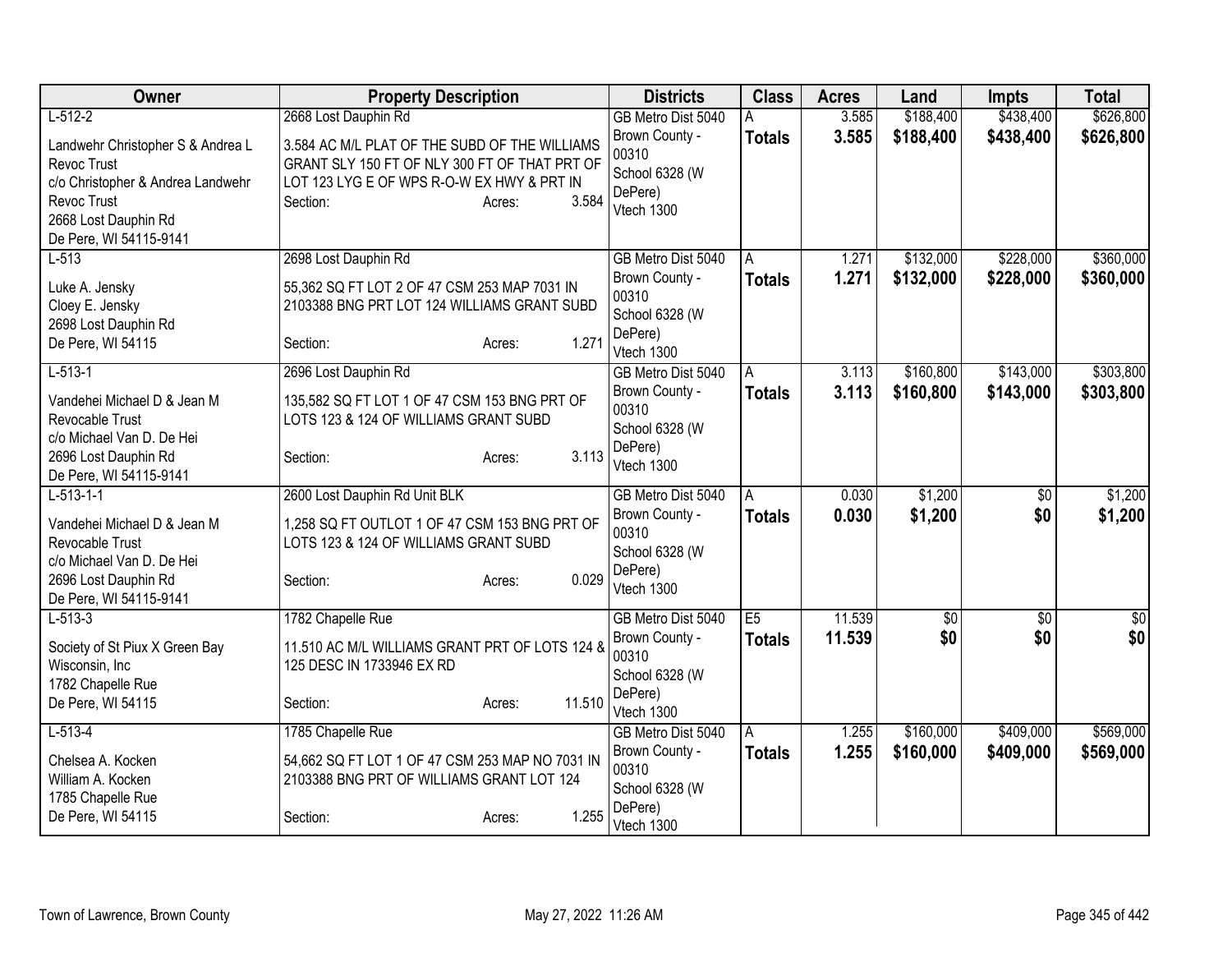| Owner                                                                                                                                                                 | <b>Property Description</b>                                                                                                                                         | <b>Districts</b>                                                                         | <b>Class</b>                         | <b>Acres</b>            | Land                    | <b>Impts</b>                  | <b>Total</b>            |
|-----------------------------------------------------------------------------------------------------------------------------------------------------------------------|---------------------------------------------------------------------------------------------------------------------------------------------------------------------|------------------------------------------------------------------------------------------|--------------------------------------|-------------------------|-------------------------|-------------------------------|-------------------------|
| $L-513-4-A$                                                                                                                                                           | Lost Dauphin Rd                                                                                                                                                     | GB Metro Dist 5040                                                                       |                                      | 0.500                   | \$2,100                 | $\overline{50}$               | \$2,100                 |
| William A. Kocken<br>Chelsea A. Kocken<br>1785 Chapelle Rue<br>De Pere, WI 54115                                                                                      | 2,276 SQ FT M/L OUTLOT 1 OF 47 CSM 256 MAP NO<br>7032 IN 2103389 BNG PRT OF LOT 124 WILIAMS<br><b>GRANT SUBD</b><br>0.052<br>Section:<br>Acres:                     | Brown County -<br>00310<br>School 6328 (W<br>DePere)<br>Vtech 1300                       | <b>Totals</b>                        | 0.500                   | \$2,100                 | \$0                           | \$2,100                 |
| $L-513-5$<br>Landwehr Christopher S & Andrea L<br>Revoc Trust<br>c/o Christopher & Andrea Landwehr<br>Revoc Trust<br>2668 Lost Dauphin Rd<br>De Pere, WI 54115-9141   | Chapelle Rue<br>71,768 SQ FT LOT 3 OF 47 CSM 253 MAP NO 7031 IN<br>2103388 BNG PRT OF LOT 124 WILLIAMS GRANT<br><b>SUBD</b><br>1.648<br>Section:<br>Acres:          | GB Metro Dist 5040<br>Brown County -<br>00310<br>School 6328 (W<br>DePere)<br>Vtech 1300 | D<br><b>Totals</b>                   | 1.650<br>1.650          | \$400<br>\$400          | \$0<br>\$0                    | \$400<br>\$400          |
| $L-513-5-A$<br>Landwehr Christopher S & Andrea L<br>Revoc Trust<br>c/o Christopher & Andrea Landwehr<br>Revoc Trust<br>2668 Lost Dauphin Rd<br>De Pere, WI 54115-9141 | Lost Dauphin Rd<br>1,044 SQ FT M/L OUTLOT 3 OF 47 CSM 256 MAP NO<br>7032 IN 2103389 BNG PRT OF LOT 124 WILLIAMS<br><b>GRANT SUBD</b><br>0.024<br>Section:<br>Acres: | GB Metro Dist 5040<br>Brown County -<br>00310<br>School 6328 (W<br>DePere)<br>Vtech 1300 | A<br><b>Totals</b>                   | 0.200<br>0.200          | \$1,000<br>\$1,000      | $\overline{50}$<br>\$0        | \$1,000<br>\$1,000      |
| $L-513-6$<br>Landwehr Christopher S & Andrea L<br>Revoc Trust<br>c/o Christopher & Andrea Landwehr<br>Revoc Trust<br>2668 Lost Dauphin Rd<br>De Pere, WI 54115-9141   | Chapelle Rue<br>74,210 SQ FT LOT 4 OF 47 CSM 253 MAP NO 7031 IN<br>2103388 BNG PRT OF LOT 124 WILLIAMS GRANT<br><b>SUBD</b><br>1.704<br>Section:<br>Acres:          | GB Metro Dist 5040<br>Brown County -<br>00310<br>School 6328 (W<br>DePere)<br>Vtech 1300 | $\overline{D}$<br>E<br><b>Totals</b> | 1.360<br>0.340<br>1.700 | \$300<br>\$200<br>\$500 | $\overline{50}$<br>\$0<br>\$0 | \$300<br>\$200<br>\$500 |
| $L-513-6-A$<br>Landwehr Christopher S & Andrea L<br>Revoc Trust<br>c/o Christopher & Andrea Landwehr<br>Revoc Trust<br>2668 Lost Dauphin Rd<br>De Pere, WI 54115-9141 | Lost Dauphin Rd<br>1,030 SQ FT M/L OUTLOT 4 OF 47 CSM 256 MAP NO<br>7032 IN 2103389 BNG PRT OF LOT 124 WILLIAMS<br><b>GRANT SUBD</b><br>0.024<br>Section:<br>Acres: | GB Metro Dist 5040<br>Brown County -<br>00310<br>School 6328 (W<br>DePere)<br>Vtech 1300 | $\overline{A}$<br><b>Totals</b>      | 0.200<br>0.200          | \$1,000<br>\$1,000      | $\sqrt{6}$<br>\$0             | \$1,000<br>\$1,000      |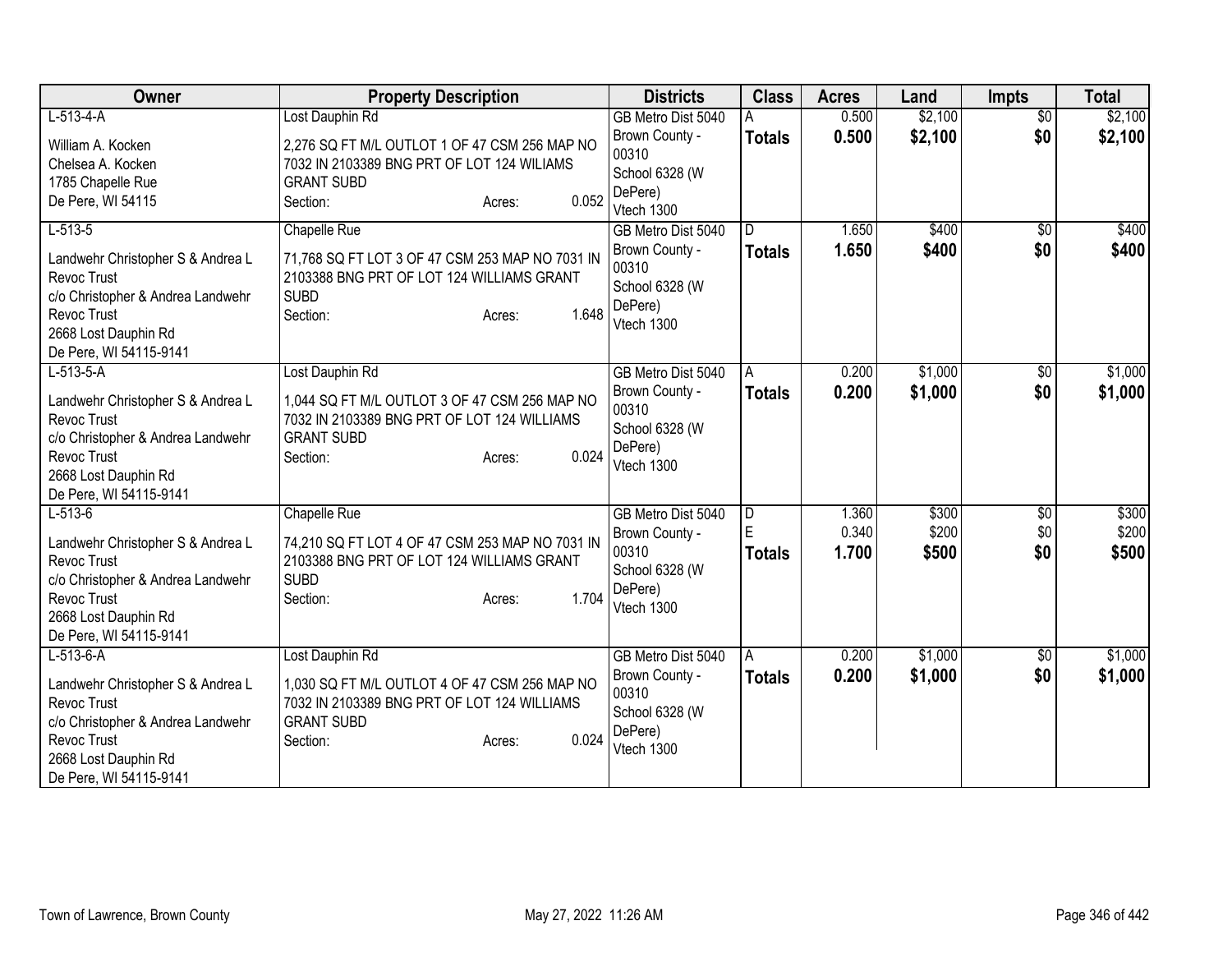| Owner                    | <b>Property Description</b>                           | <b>Districts</b>      | <b>Class</b>  | <b>Acres</b> | Land      | <b>Impts</b> | <b>Total</b> |
|--------------------------|-------------------------------------------------------|-----------------------|---------------|--------------|-----------|--------------|--------------|
| $L-513-A$                | Chapelle Rue                                          | GB Metro Dist 5040    |               | 0.500        | \$1,100   | \$5,000      | \$6,100      |
| Luke A. Jensky           | 2,287 SQ FT M/L OUTLOT 2 OF 47 CSM 256 MAP 7032       | Brown County -        | <b>Totals</b> | 0.500        | \$1,100   | \$5,000      | \$6,100      |
| Cloey E. Jensky          | IN 2103389 BNG PRT OF LOT 124 WILLIAMS GRANT          | 00310                 |               |              |           |              |              |
| 2698 Lost Dauphin Rd     | <b>SUBD</b>                                           | School 6328 (W        |               |              |           |              |              |
| De Pere, WI 54115        | 0.053<br>Section:<br>Acres:                           | DePere)<br>Vtech 1300 |               |              |           |              |              |
| $L-516-3$                | 2756 Lost Dauphin Rd                                  | GB Metro Dist 5040    | A             | 1.078        | \$145,100 | \$154,400    | \$299,500    |
|                          |                                                       | Brown County -        | <b>Totals</b> | 1.078        | \$145,100 | \$154,400    | \$299,500    |
| Eric Woodke              | 46,998 SQ FT LOT 1 OF 62 CSM 258 MAP 8773 IN          | 00310                 |               |              |           |              |              |
| 2756 Lost Dauphin Rd     | 2780384 BNG PRT OF WILLIAMS GRANT LOT 125             | School 6328 (W        |               |              |           |              |              |
| De Pere, WI 54115-9425   | 1.078                                                 | DePere)               |               |              |           |              |              |
|                          | Section:<br>Acres:                                    | Vtech 1300            |               |              |           |              |              |
| $L-516-4$                | $Cth$ D                                               | GB Metro Dist 5040    | Α             | 0.260        | \$1,100   | \$0          | \$1,100      |
| Eric Woodke              | 10,342 SQ FT OUTLOT 1 OF 62 CSM 258 MAP 8773 IN       | Brown County -        | <b>Totals</b> | 0.260        | \$1,100   | \$0          | \$1,100      |
| 2756 Lost Dauphin Rd     | 2780384 BNG PRT OF WILLIAMS GRANT LOT 125             | 00310                 |               |              |           |              |              |
| De Pere, WI 54115-9425   |                                                       | School 6328 (W        |               |              |           |              |              |
|                          | 0.237<br>Section:<br>Acres:                           | DePere)<br>Vtech 1300 |               |              |           |              |              |
| $L-516-5$                | 2788 Lost Dauphin Rd                                  | GB Metro Dist 5040    | Α             | 2.818        | \$157,600 | \$194,800    | \$352,400    |
|                          |                                                       | Brown County -        | <b>Totals</b> | 2.818        | \$157,600 | \$194,800    | \$352,400    |
| Chaz Johnson             | 122,768 SQ FT LOT 1 & OUTLOT 1 OF 32 CSM 205          | 00310                 |               |              |           |              |              |
| 2788 Lost Dauphin Rd     | MAP 4996 IN 1457790 BNG PART OF LOT 125 OF            | School 6328 (W        |               |              |           |              |              |
| Depere, WI 54115         | SUBD OF WILLIAMS GRANT<br>2.818<br>Section:<br>Acres: | DePere)               |               |              |           |              |              |
|                          |                                                       | Vtech 1300            |               |              |           |              |              |
| $L - 516 - 6$            | Jackie Ln                                             | GB Metro Dist 5040    | Α             | 1.971        | \$82,200  | \$0          | \$82,200     |
| Ann C. Suring            | 85,899 SQ FT LOT 2 OF 32 CSM 205 MAP 4996 IN          | Brown County -        | <b>Totals</b> | 1.971        | \$82,200  | \$0          | \$82,200     |
| 2745 N Whistling Wind Dr | 1457790 BNG PRT OF LOT 125 OF THE SUBD OF             | 00310                 |               |              |           |              |              |
| De Pere, WI 54115-8149   | <b>WILLIAMS GRANT</b>                                 | School 6328 (W        |               |              |           |              |              |
|                          | 1.972<br>Section:<br>Acres:                           | DePere)<br>Vtech 1300 |               |              |           |              |              |
| $L-516-7$                | Jackie Ln                                             | GB Metro Dist 5040    | l A           | 1.250        | \$56,300  | \$0          | \$56,300     |
|                          |                                                       | Brown County -        | <b>Totals</b> | 1.250        | \$56,300  | \$0          | \$56,300     |
| Christopher Larson       | 54,465 SQ FT LOT 3 OF 32 CSM 205 MAP 4996 IN          | 00310                 |               |              |           |              |              |
| 2230 Lawrence Dr         | 1457790 BNG PRT OF LOT 125 OF THE SUBD OF             | School 6328 (W        |               |              |           |              |              |
| De Pere, WI 54115        | <b>WILLIAMS GRANT</b><br>1.250                        | DePere)               |               |              |           |              |              |
|                          | Section:<br>Acres:                                    | Vtech 1300            |               |              |           |              |              |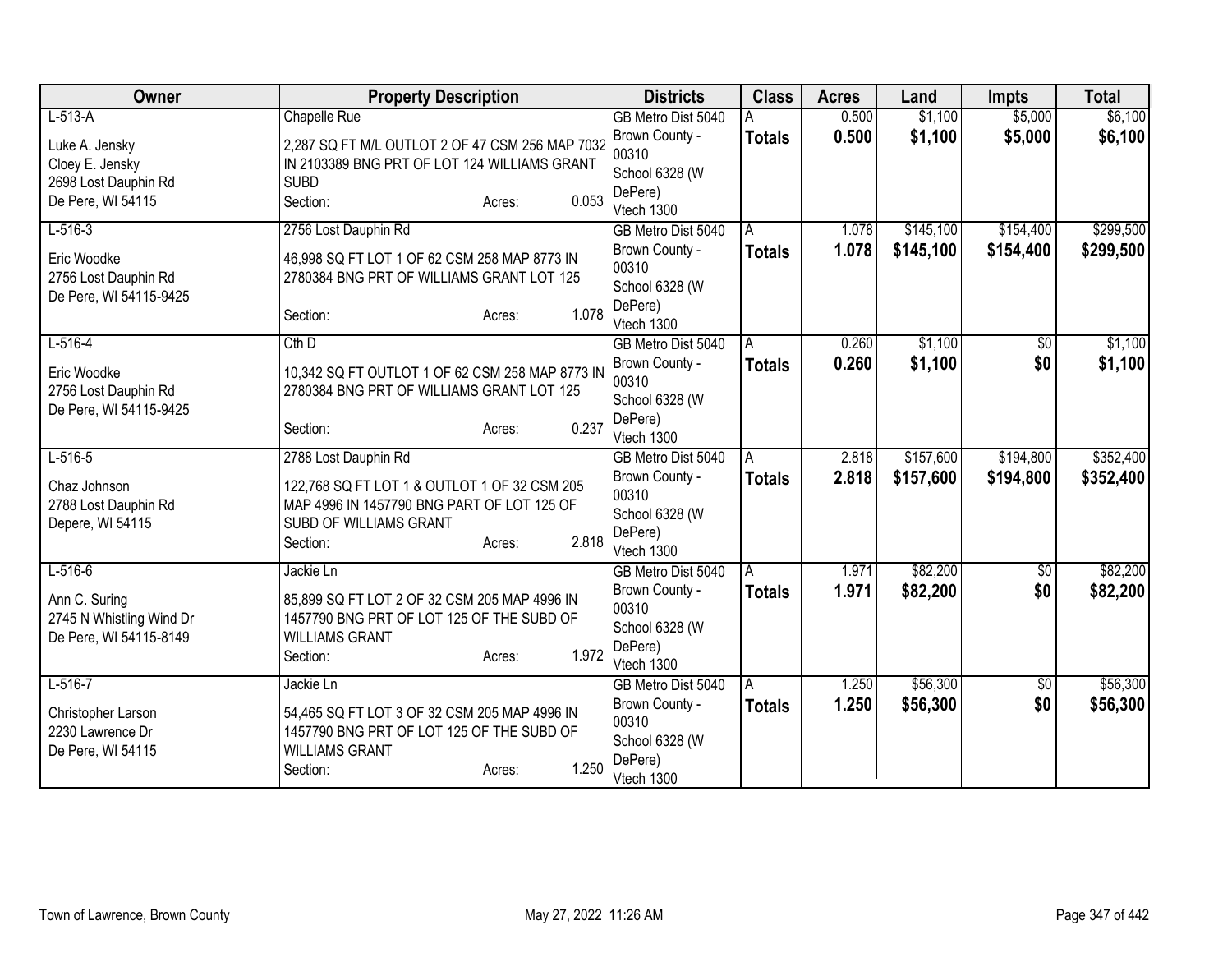| Owner                                       | <b>Property Description</b>                             |                  | <b>Districts</b>        | <b>Class</b>  | <b>Acres</b> | Land      | <b>Impts</b>    | <b>Total</b> |
|---------------------------------------------|---------------------------------------------------------|------------------|-------------------------|---------------|--------------|-----------|-----------------|--------------|
| $L-517$                                     | Lawrence Dr                                             |                  | GB Metro Dist 5040      |               | 5.400        | \$1,200   | $\overline{50}$ | \$1,200      |
| Prime Veal Inc                              | 4.639 AC M/L PRT LOT 126 PLAT OF THE SUBD OF            |                  | Brown County -<br>00310 | <b>Totals</b> | 5.400        | \$1,200   | \$0             | \$1,200      |
| 2574 Lawrence Dr                            | THE WILLIAMS GRANT LYG W OF RR                          |                  | School 6328 (W          |               |              |           |                 |              |
| De Pere, WI 54115-9418                      |                                                         |                  | DePere)                 |               |              |           |                 |              |
|                                             | Section:                                                | 4.639<br>Acres:  | Vtech 1300              |               |              |           |                 |              |
| $L-519-1$                                   | 2810 Lost Dauphin Rd                                    |                  | GB Metro Dist 5040      | A             | 1.274        | \$94,000  | \$268,500       | \$362,500    |
| Samantha Trebilcock                         | 55,483 SQ FT LOT 1 OF 11 CSM 103 MAP 2380 IN            |                  | Brown County -          | <b>Totals</b> | 1.274        | \$94,000  | \$268,500       | \$362,500    |
| 2810 Lost Dauphin Rd                        | 977040 & PART DESC IN J24648-53 BNG PART OF             |                  | 00310                   |               |              |           |                 |              |
| De Pere, WI 54115                           | LOT 127 WILLIAMS GRANT & PART OF LOT 1 OF 33            |                  | School 6328 (W          |               |              |           |                 |              |
|                                             | Section:                                                | 1.274<br>Acres:  | DePere)<br>Vtech 1300   |               |              |           |                 |              |
| $L-52$                                      | 2583 Golden Glow Rd                                     |                  | Brown County -          | A             | 8.500        | \$104,000 | \$249,700       | \$353,700    |
|                                             |                                                         |                  | 00311                   | D             | 9.504        | \$1,700   | \$0             | \$1,700      |
| Robert I. Zimmerman                         | 20.004 AC M/L W1/2 SW1/4 SE1/4 & PART OF W1/2           |                  | GB Metro Dist 5040      | E             | 2.000        | \$1,300   | \$0             | \$1,300      |
| Kathryn A. Zimmerman<br>2583 Golden Glow Rd | NW1/4 SE1/4 SEC 14 T22N R19E DESC IN J13489-24<br>EX RD |                  | School 6734             | <b>Totals</b> | 20.004       | \$107,000 | \$249,700       | \$356,700    |
| De Pere, WI 54115-9319                      | Section:                                                | 20.004<br>Acres: | (Wrightstown)           |               |              |           |                 |              |
|                                             |                                                         |                  | Vtech 1300              |               |              |           |                 |              |
| $L-5-2$                                     | 2900 Noah Rd                                            |                  | GB Metro Dist 5040      | A             | 2.073        | \$48,400  | \$229,500       | \$277,900    |
| Ryan L. Duckart                             | 90,282 SQ FT M/L LOT 1 OF 25 CSM 230 & PART             |                  | Brown County -<br>00310 | <b>Totals</b> | 2.073        | \$48,400  | \$229,500       | \$277,900    |
| Theresa A. Duckart                          | DESC IN 1633780 BNG PART OF GOV'T LOT 4 SEC 10          |                  | School 6328 (W          |               |              |           |                 |              |
| 2900 Noah Rd                                | <b>T22N R19E</b>                                        |                  | DePere)                 |               |              |           |                 |              |
| De Pere, WI 54115-9458                      | Section:                                                | 2.073<br>Acres:  | Vtech 1300              |               |              |           |                 |              |
| $L-520$                                     | Lawrence Dr                                             |                  | GB Metro Dist 5040      | D.            | 5.280        | \$900     | $\overline{50}$ | \$900        |
| Prime Veal Inc                              | 4.461 AC M/L PRT LOT 127 PLAT OF THE SUBD OF            |                  | Brown County -          | <b>Totals</b> | 5.280        | \$900     | \$0             | \$900        |
| 2574 Lawrence Dr                            | THE WILLIAMS GRANT LYG W OF RR                          |                  | 00310                   |               |              |           |                 |              |
| De Pere, WI 54115-9418                      |                                                         |                  | School 6328 (W          |               |              |           |                 |              |
|                                             | Section:                                                | 4.461<br>Acres:  | DePere)<br>Vtech 1300   |               |              |           |                 |              |
| $L-521-1$                                   | Lawrence Dr                                             |                  | GB Metro Dist 5040      | ID.           | 4.199        | \$700     | $\sqrt{$0}$     | \$700        |
|                                             |                                                         |                  | Brown County -          | <b>Totals</b> | 4.199        | \$700     | \$0             | \$700        |
| Tina M. Kocken<br>c/o Patricia D. Turriff   | 4.199 AC M/L THAT PRT OF LOT 128 PLAT OF THE            |                  | 00310                   |               |              |           |                 |              |
| 2574 Lawrence Dr                            | SUBD OF WILLIAMS GRANT LYG W OF RR                      |                  | School 6328 (W          |               |              |           |                 |              |
| De Pere, WI 54115-9418                      | Section:                                                | 4.199<br>Acres:  | DePere)<br>Vtech 1300   |               |              |           |                 |              |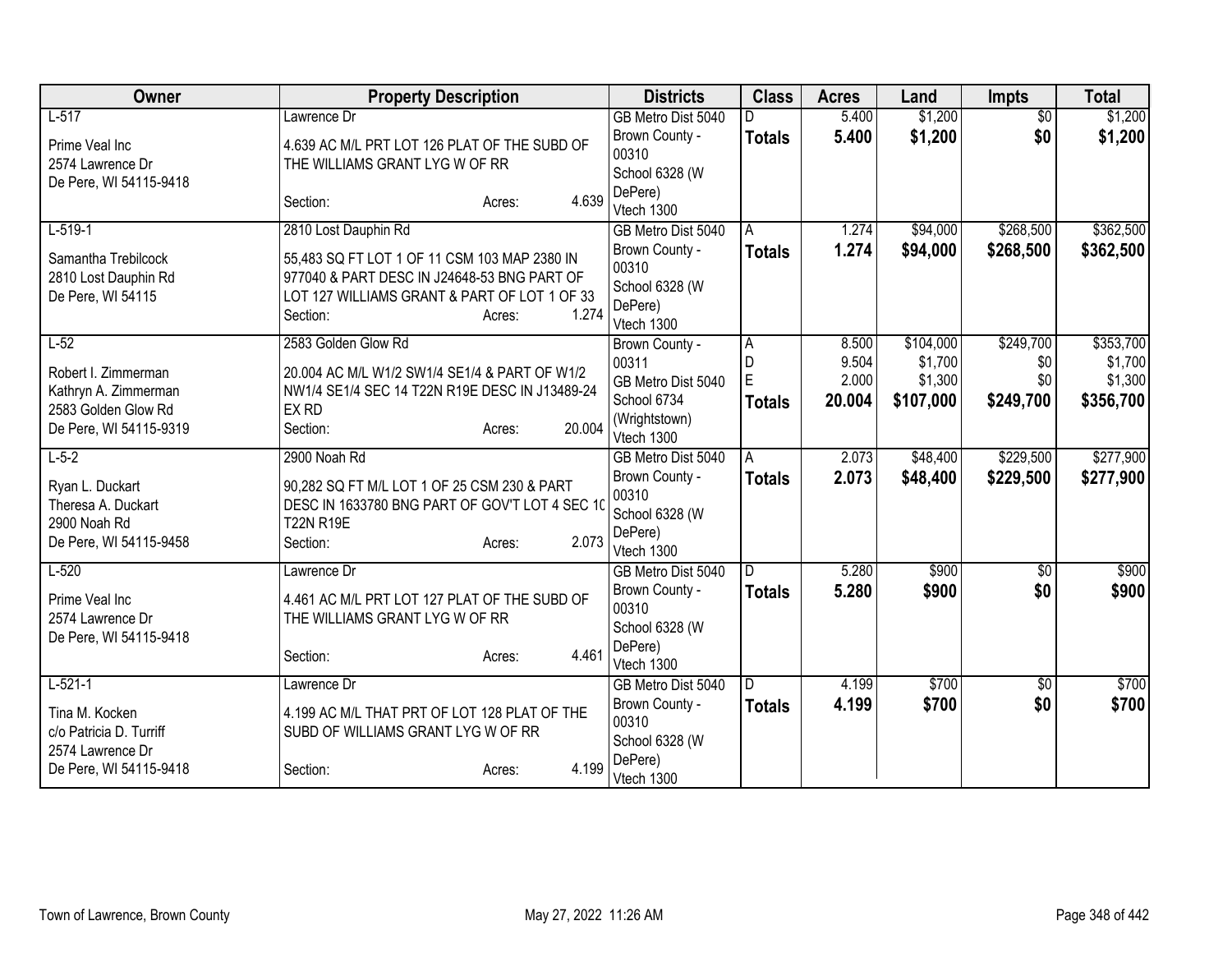| Owner                  | <b>Property Description</b>                    |                 | <b>Districts</b>        | <b>Class</b>  | <b>Acres</b> | Land      | <b>Impts</b>    | <b>Total</b> |
|------------------------|------------------------------------------------|-----------------|-------------------------|---------------|--------------|-----------|-----------------|--------------|
| $L-521-2$              | Legend Ln                                      |                 | GB Metro Dist 5040      |               | 1.176        | \$29,200  | $\overline{50}$ | \$29,200     |
| Ryan P. Burke          | 51,255 SQ FT LOT 1 OF 32 CSM 158 MAP 4978 IN   |                 | Brown County -          | <b>Totals</b> | 1.176        | \$29,200  | \$0             | \$29,200     |
| Katherine R. Burke     | 1454093 BNG PRT OF LOT 128 WILLIAMS GRANT      |                 | 00310                   |               |              |           |                 |              |
| 1871 Mistique Ln       |                                                |                 | School 6328 (W          |               |              |           |                 |              |
| De Pere, WI 54115      | Section:                                       | 1.177<br>Acres: | DePere)<br>Vtech 1300   |               |              |           |                 |              |
| $L-521-3$              | 2831 Legend Ln                                 |                 | GB Metro Dist 5040      | A             | 1.507        | \$180,900 | \$461,000       | \$641,900    |
|                        |                                                |                 | Brown County -          | <b>Totals</b> | 1.507        | \$180,900 | \$461,000       | \$641,900    |
| Robert J. Reed         | 65,667 SQ FT LOT 2 OF 32 CSM 158 BNG PRT OF    |                 | 00310                   |               |              |           |                 |              |
| Janice K. Reed         | LOT 128 WILLIAMS GRANT                         |                 | School 6328 (W          |               |              |           |                 |              |
| 2831 Legend Ln         |                                                |                 | DePere)                 |               |              |           |                 |              |
| De Pere, WI 54115-8133 | Section:                                       | 1.508<br>Acres: | Vtech 1300              |               |              |           |                 |              |
| $L-521-4$              | 2821 Legend Ln                                 |                 | GB Metro Dist 5040      | A             | 1.016        | \$143,700 | \$531,000       | \$674,700    |
| James F. Robinson      | 44,256 SQ FT LOT 3 OF 32 CSM 158 MAP 4978 IN   |                 | Brown County -          | <b>Totals</b> | 1.016        | \$143,700 | \$531,000       | \$674,700    |
| Courtney D. Robinson   | 1454093 BNG PRT OF LOT 128 WILLIAMS GRANT      |                 | 00310                   |               |              |           |                 |              |
| 2821 Legend Ln         |                                                |                 | School 6328 (W          |               |              |           |                 |              |
| De Pere, WI 54115      | Section:                                       | 1.016<br>Acres: | DePere)                 |               |              |           |                 |              |
|                        |                                                |                 | Vtech 1300              |               |              |           | \$314,800       |              |
| $L-521-5$              | 2811 Legend Ln                                 |                 | GB Metro Dist 5040      | A             | 1.029        | \$141,800 |                 | \$456,600    |
| Colin J. Cochart       | 44,837 SQ FT LOT 4 OF 32 CSM 158 MAP 4978 IN   |                 | Brown County -<br>00310 | <b>Totals</b> | 1.029        | \$141,800 | \$314,800       | \$456,600    |
| Abigail L. Cochart     | 1454093 BNG PRT OF LOT 128 WILLIAMS GRANT      |                 | School 6328 (W          |               |              |           |                 |              |
| 2811 Legend Ln         |                                                |                 | DePere)                 |               |              |           |                 |              |
| De Pere, WI 54115      | Section:                                       | 1.029<br>Acres: | Vtech 1300              |               |              |           |                 |              |
| $L-523$                | Lawrence Dr                                    |                 | GB Metro Dist 5040      | D             | 4.137        | \$700     | $\overline{50}$ | \$700        |
| Jimida, LLC            | 4.137 AC M/L PRT LOT 129 PLAT OF THE SUBD OF   |                 | Brown County -          | <b>Totals</b> | 4.137        | \$700     | \$0             | \$700        |
| 2901 Lawrence Dr       | THE WILLIAMS GRANT LYG W OF RR                 |                 | 00310                   |               |              |           |                 |              |
| De Pere, WI 54115-9416 |                                                |                 | School 6328 (W          |               |              |           |                 |              |
|                        | Section:                                       | 4.137<br>Acres: | DePere)                 |               |              |           |                 |              |
|                        |                                                |                 | Vtech 1300              |               |              |           |                 |              |
| $L-524$                | 2908 Lost Dauphin Rd                           |                 | GB Metro Dist 5040      | A             | 4.804        | \$174,900 | \$335,900       | \$510,800    |
| Randall J. Vandenack   | 4.804 AC M/L PRT OF LOT 129 PLAT OF WILLIAMS   |                 | Brown County -<br>00310 | <b>Totals</b> | 4.804        | \$174,900 | \$335,900       | \$510,800    |
| 2910 Lost Dauphin Rd   | GRANT LYG E OF W.P.S. R-O-W & W OF HWY EX HW   |                 | School 6328 (W          |               |              |           |                 |              |
| De Pere, WI 54115      | & EX NLY 182 FT & EX 891 R 128 ALSO PRT ELY OF |                 | DePere)                 |               |              |           |                 |              |
|                        | Section:                                       | 4.804<br>Acres: | Vtech 1300              |               |              |           |                 |              |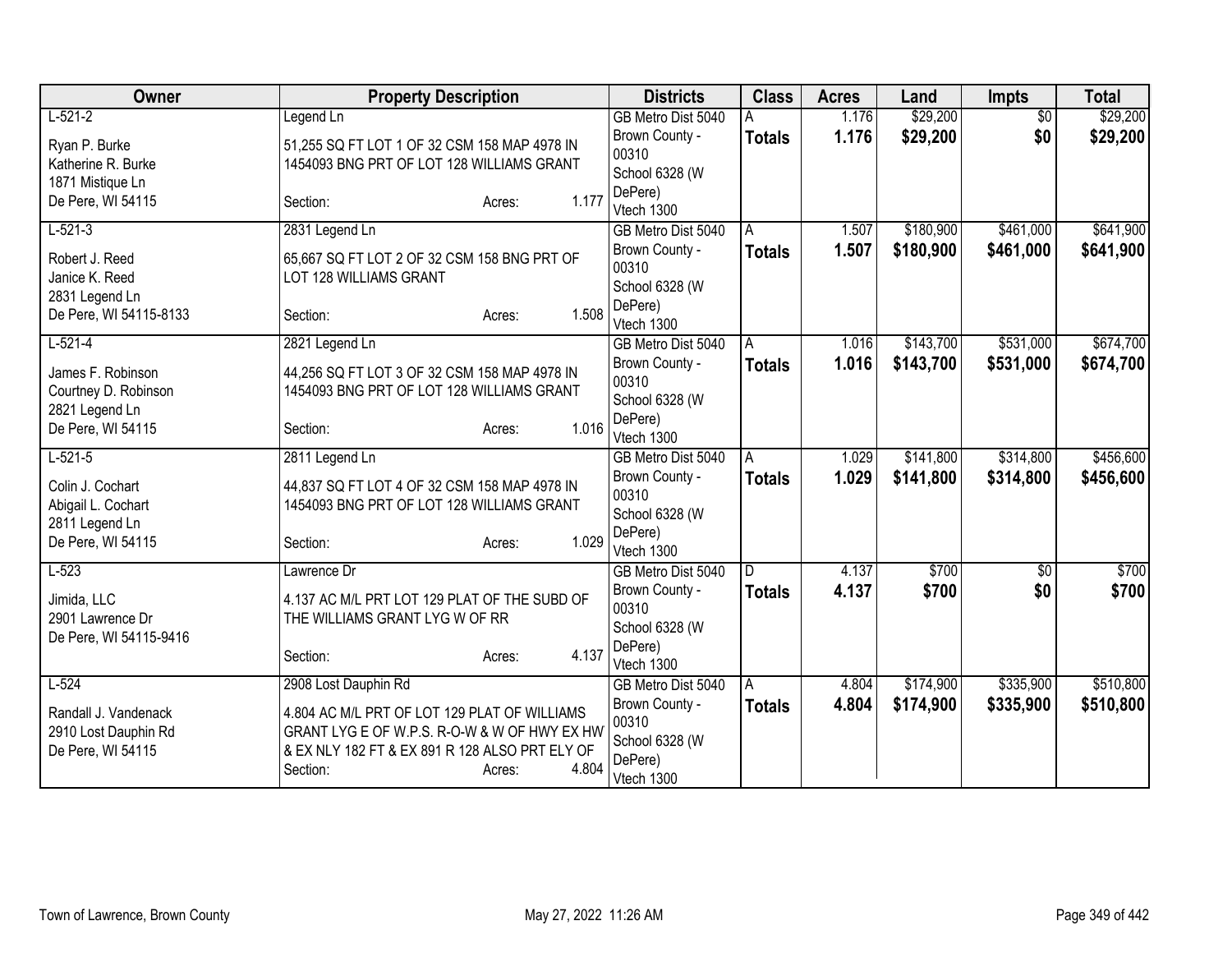| Owner                                          | <b>Property Description</b>                                                   | <b>Districts</b>                     | <b>Class</b>   | <b>Acres</b>   | Land                   | <b>Impts</b>           | <b>Total</b>           |
|------------------------------------------------|-------------------------------------------------------------------------------|--------------------------------------|----------------|----------------|------------------------|------------------------|------------------------|
| $L-524-1$                                      | 2880 Lost Dauphin Rd                                                          | GB Metro Dist 5040                   | A              | 5.022          | \$174,700              | \$193,500              | \$368,200              |
| Daniel J. Michiels                             | 5.022 AC M/L WILLIAMS GRANT NLY 182 FT OF LOT                                 | Brown County -<br>00310              | <b>Totals</b>  | 5.022          | \$174,700              | \$193,500              | \$368,200              |
| Tara E. Michiels                               | 129 LYG BTWN HWY D & WPSC R/W                                                 | School 6328 (W                       |                |                |                        |                        |                        |
| 2880 Lost Dauphin Rd                           |                                                                               | DePere)                              |                |                |                        |                        |                        |
| De Pere, WI 54115                              | 5.022<br>Section:<br>Acres:                                                   | Vtech 1300                           |                |                |                        |                        |                        |
| $L-524-2$                                      | 2890 Lost Dauphin Rd                                                          | GB Metro Dist 5040                   | A              | 4.391          | \$174,500              | \$167,800              | \$342,300              |
| Sally K. Wolfe et al                           | 4.391 AC M/L WILLIAMS GRANT S 150 FT OF N 332                                 | Brown County -                       | <b>Totals</b>  | 4.391          | \$174,500              | \$167,800              | \$342,300              |
| c/o Sally K Wolfe & Timo Flood                 | FT OF THAT PRT OF LOT 129 LYG E OF WPSC R/W &                                 | 00310                                |                |                |                        |                        |                        |
| 2890 Lost Dauphin Rd                           | W OF HWY D & PRT IN 2515942                                                   | School 6328 (W                       |                |                |                        |                        |                        |
| De Pere, WI 54115-9175                         | 4.391<br>Section:<br>Acres:                                                   | DePere)<br>Vtech 1300                |                |                |                        |                        |                        |
| $L-525$                                        | $Cth$ D                                                                       | GB Metro Dist 5040                   | $\overline{E}$ | 3.034          | \$1,500                | \$0                    | \$1,500                |
|                                                |                                                                               | Brown County -                       | <b>Totals</b>  | 3.034          | \$1,500                | \$0                    | \$1,500                |
| James E. Vandenack                             | 3.034 AC M/L PRT LOT 130 PLAT OF THE SUBD OF                                  | 00310                                |                |                |                        |                        |                        |
| 2910 Lost Dauphin Rd<br>De Pere, WI 54115-9176 | WILLIAMS GRANT LYG E OF WPSC R/W & W HWY EX<br>351 D 551 EX HWY & EX J7821-25 | School 6328 (W                       |                |                |                        |                        |                        |
|                                                | 3.034<br>Section:<br>Acres:                                                   | DePere)                              |                |                |                        |                        |                        |
|                                                |                                                                               | Vtech 1300                           |                |                |                        |                        |                        |
| $L-525-1$                                      | 2940 Lost Dauphin Rd                                                          | GB Metro Dist 5040                   | E2             | 9.505          | $\overline{50}$        | $\overline{50}$        | $\overline{50}$        |
| Wisconsin Dept of Conservation                 | 9.505 AC M/L SUBD OF THE WILLIAMS GRANT THAT                                  | Brown County -<br>00310              | <b>Totals</b>  | 9.505          | \$0                    | \$0                    | \$0                    |
| Commission                                     | PRT OF LOT 130 AS DESC IN 351 D 551 EX HWY                                    | School 6328 (W                       |                |                |                        |                        |                        |
| c/o Wisconsin Dept of Natural Resource         |                                                                               | DePere)                              |                |                |                        |                        |                        |
| PO Box 7921                                    | 9.505<br>Section:<br>Acres:                                                   | Vtech 1300                           |                |                |                        |                        |                        |
| Madison, WI 53707-7921                         |                                                                               |                                      |                |                |                        |                        |                        |
| $L-525-2$                                      | 2926 Lost Dauphin Rd                                                          | GB Metro Dist 5040<br>Brown County - | $\overline{A}$ | 5.034<br>5.034 | \$180,200<br>\$180,200 | \$218,600<br>\$218,600 | \$398,800<br>\$398,800 |
| Brent T. Batterman                             | 5.034 AC M/L THAT PRT OF WILLIAMS GRANT LOTS                                  | 00310                                | <b>Totals</b>  |                |                        |                        |                        |
| 2926 Lost Dauphin Rd                           | 129 & 130 AS DESC IN J7821-25 EX HWY                                          | School 6328 (W                       |                |                |                        |                        |                        |
| De Pere, WI 54115-9176                         |                                                                               | DePere)                              |                |                |                        |                        |                        |
|                                                | 5.034<br>Section:<br>Acres:                                                   | Vtech 1300                           |                |                |                        |                        |                        |
| $L-526$                                        | $Cth$ D                                                                       | GB Metro Dist 5040                   | E5             | 0.264          | $\overline{50}$        | $\overline{50}$        | $\sqrt{50}$            |
| Wisconsin Dept of Conservation                 | 0.264 AC M/L SUBD OF WILLIAMS GRANT PART OF                                   | Brown County -                       | <b>Totals</b>  | 0.264          | \$0                    | \$0                    | \$0                    |
| Commission                                     | LOT 130 LYG ELY OF HWY                                                        | 00310                                |                |                |                        |                        |                        |
| Attn: Real Estate Wisc Dept of Trans           |                                                                               | School 6328 (W                       |                |                |                        |                        |                        |
| 944 Vanderperren Way                           | 0.264<br>Section:<br>Acres:                                                   | DePere)<br>Vtech 1300                |                |                |                        |                        |                        |
| Green Bay, WI 54304-5344                       |                                                                               |                                      |                |                |                        |                        |                        |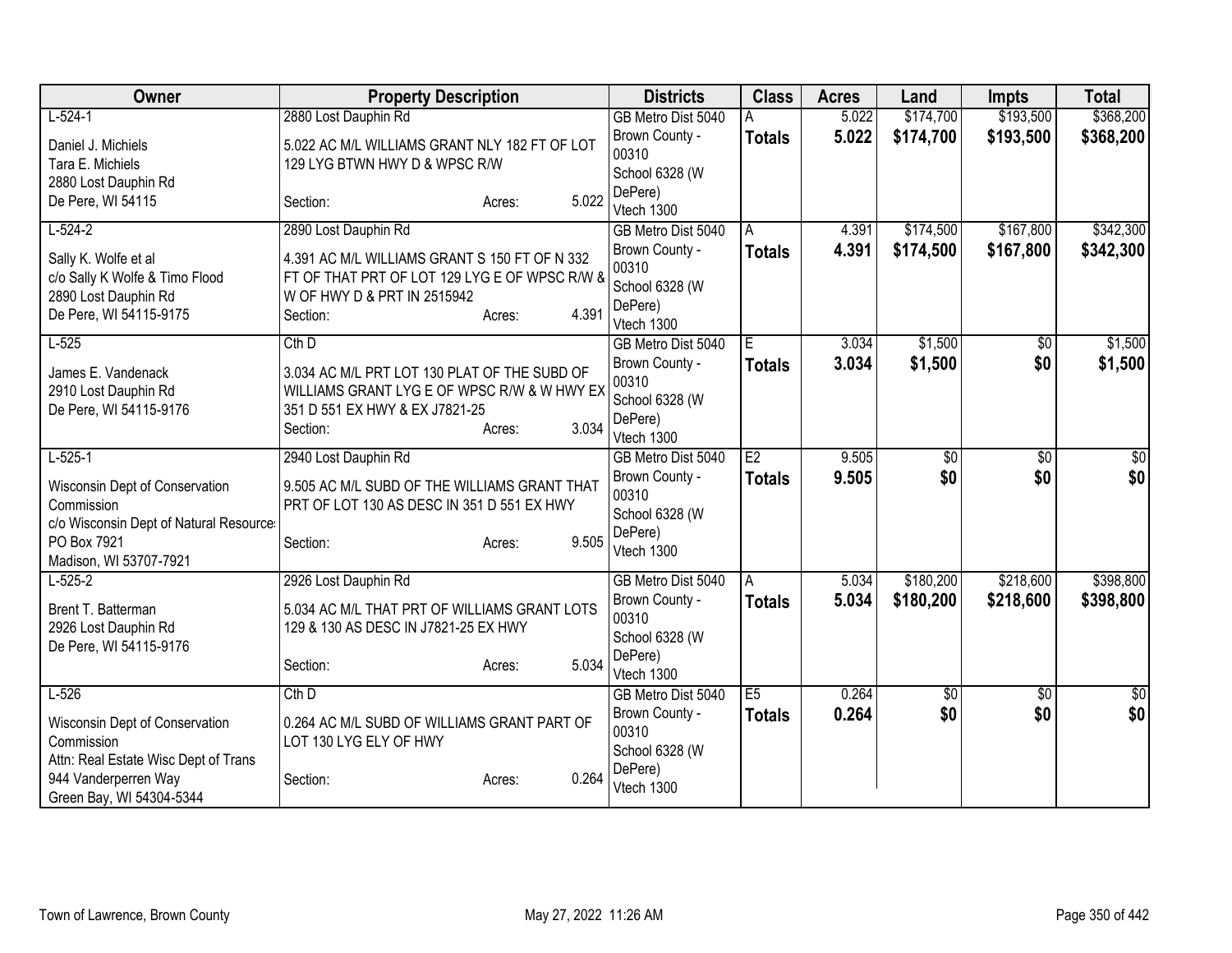| Owner                          | <b>Property Description</b>                     |        | <b>Districts</b>        | <b>Class</b>   | <b>Acres</b>   | Land       | <b>Impts</b>           | <b>Total</b>           |
|--------------------------------|-------------------------------------------------|--------|-------------------------|----------------|----------------|------------|------------------------|------------------------|
| $L-528$                        | Lawrence Dr                                     |        | GB Metro Dist 5040      |                | 6.320          | \$1,400    | $\overline{50}$        | \$1,400                |
| Jimida, LLC                    | 4.904 AC M/L PRT LOT 131 PLAT OF THE SUBD OF    |        | Brown County -          | <b>Totals</b>  | 6.320          | \$1,400    | \$0                    | \$1,400                |
| 2901 Lawrence Dr               | THE WILLIAMS GRANT LYG W OF RR                  |        | 00310                   |                |                |            |                        |                        |
| De Pere, WI 54115-9416         |                                                 |        | School 6328 (W          |                |                |            |                        |                        |
|                                | Section:<br>Acres:                              | 4.904  | DePere)<br>Vtech 1300   |                |                |            |                        |                        |
| $L-529$                        | Cth D Unit RR                                   |        | GB Metro Dist 5040      | $\overline{E}$ | 4.717          | \$3,100    | $\overline{50}$        | \$3,100                |
|                                |                                                 |        | Brown County -          | <b>Totals</b>  | 4.717          | \$3,100    | \$0                    | \$3,100                |
| Fox River Hunting Preserve LLC | 4.717 AC M/L PRT OF LOT 131 PLAT OF THE SUBD    |        | 00310                   |                |                |            |                        |                        |
| 770 Fredrick Ct                | OF THE WILLIAMS GRANT LYG E OF SLOUGH AS        |        | School 6328 (W          |                |                |            |                        |                        |
| Green Bay, WI 54313            | <b>DESC IN 187 D 585</b>                        |        | DePere)                 |                |                |            |                        |                        |
|                                | Section:<br>Acres:                              | 4.717  | Vtech 1300              |                |                |            |                        |                        |
| $L-53$                         | Golden Glow Rd                                  |        | Brown County -          | D              | 18.649         | \$4,000    | \$0                    | \$4,000                |
| Golden Rail Dairy, LLC         | 18.649 AC M/L E1/2 SE1/4 SE1/4 SEC 14 T22N R19E |        | 00311                   | <b>Totals</b>  | 18.649         | \$4,000    | \$0                    | \$4,000                |
| 2346 Golden Glow Rd            | EX RD & EX 53 CSM 304                           |        | GB Metro Dist 5040      |                |                |            |                        |                        |
| Depere, WI 54115               |                                                 |        | School 6734             |                |                |            |                        |                        |
|                                | Section:<br>Acres:                              | 18.649 | (Wrightstown)           |                |                |            |                        |                        |
|                                |                                                 |        | Vtech 1300              |                |                |            |                        |                        |
| $L-5-3$                        | 2886 Noah Rd                                    |        | GB Metro Dist 5040      | A              | 1.590          | \$41,400   | \$0<br>\$0             | \$41,400               |
| Ryan L. Duckart                | 67,983 SQ FT M/L LOT 2 OF 25 CSM 230 & PRT IN   |        | Brown County -<br>00310 | <b>Totals</b>  | 1.590          | \$41,400   |                        | \$41,400               |
| Theresa A. Duckart             | 1633782 BNG PRT OF GOV'T LOT 4 SEC 10 T22N      |        | School 6328 (W          |                |                |            |                        |                        |
| 2900 Noah Rd                   | R <sub>19E</sub>                                |        | DePere)                 |                |                |            |                        |                        |
| De Pere, WI 54115-9458         | Section:<br>Acres:                              | 1.561  | Vtech 1300              |                |                |            |                        |                        |
| $L-530-1$                      | $Cth$ D                                         |        | GB Metro Dist 5040      | Ē              | 1.945          | \$1,300    | $\overline{50}$        | \$1,300                |
| Fox River Hunting Preserve LLC | 1.945 AC M/L SUBD OF THE WILLIAMS GRANT THAT    |        | Brown County -          | <b>Totals</b>  | 1.945          | \$1,300    | \$0                    | \$1,300                |
| 770 Fredrick Ct                | PRT OF LOT 131 LYG BTWN RIVER ROAD & SLOUGH     |        | 00310                   |                |                |            |                        |                        |
| Green Bay, WI 54313            | EX HWY                                          |        | School 6328 (W          |                |                |            |                        |                        |
|                                | Section:<br>Acres:                              | 1.945  | DePere)                 |                |                |            |                        |                        |
|                                |                                                 |        | Vtech 1300              |                |                |            |                        |                        |
| $L-53-1$                       | Golden Glow Rd                                  |        | Brown County -<br>00311 | E5             | 1.033<br>1.033 | \$0<br>\$0 | $\overline{50}$<br>\$0 | $\overline{30}$<br>\$0 |
| Guardian Pipeline LLC          | 44,995 SQ FT LOT 1 OF 53 CSM 304 BNG PRT OF     |        | GB Metro Dist 5040      | <b>Totals</b>  |                |            |                        |                        |
| PO Box 871tax145               | SE1/4 SE1/4 SEC 14 T22N R19E                    |        | School 6734             |                |                |            |                        |                        |
| Tulsa, OK 74102-0871           |                                                 |        | (Wrightstown)           |                |                |            |                        |                        |
|                                | Section:<br>Acres:                              | 1.032  | Vtech 1300              |                |                |            |                        |                        |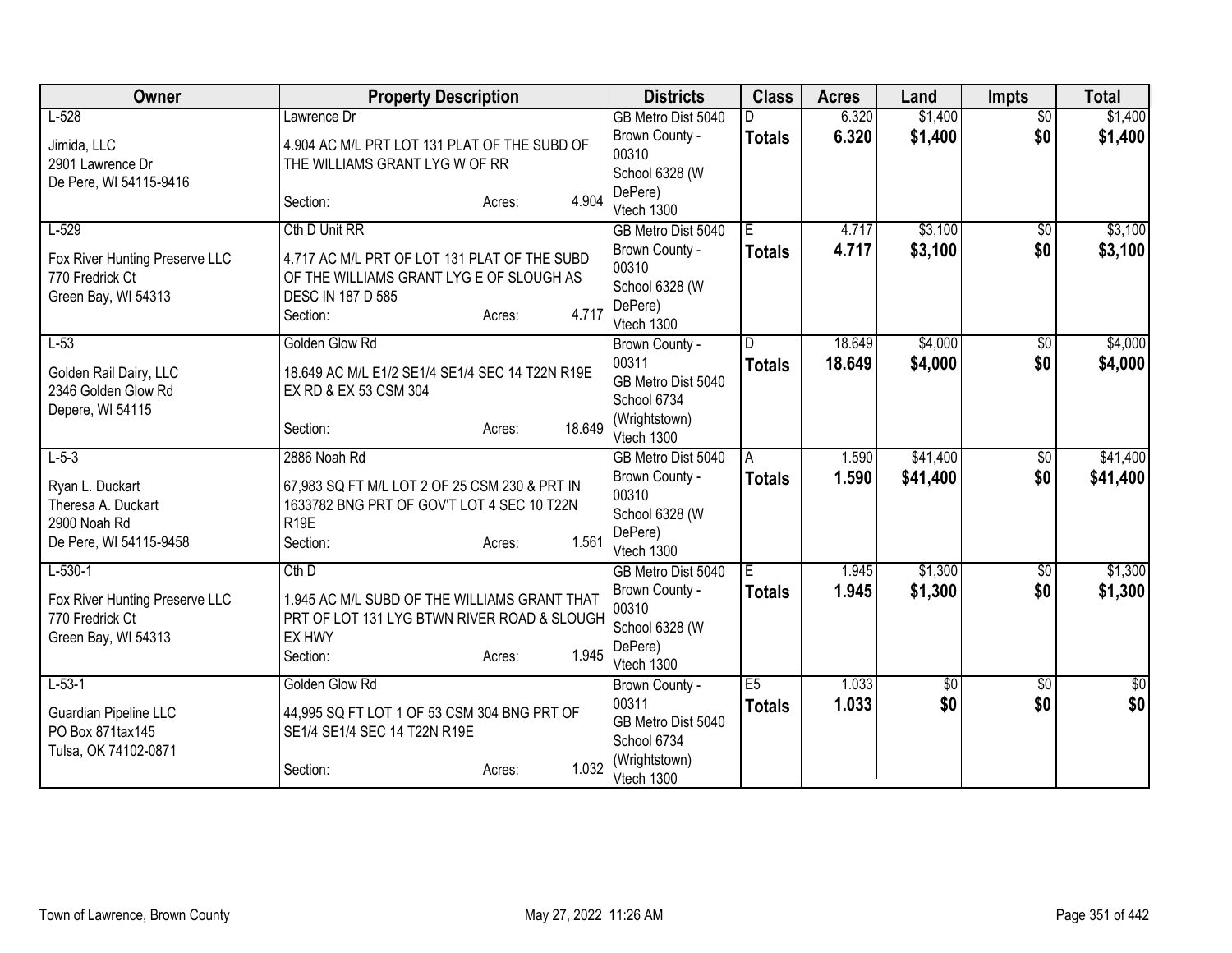| Owner                                                         | <b>Property Description</b>                                                                  | <b>Districts</b>                     | <b>Class</b>  | <b>Acres</b>   | Land     | <b>Impts</b>    | <b>Total</b> |
|---------------------------------------------------------------|----------------------------------------------------------------------------------------------|--------------------------------------|---------------|----------------|----------|-----------------|--------------|
| $L-534$                                                       | S Whistling Wind Dr                                                                          | GB Metro Dist 5040                   |               | 12.653         | \$2,700  | $\overline{50}$ | \$2,700      |
| Rodney C. Huth et al                                          | 12.653 AC M/L THAT PRT OF WILLIAMS GRANT LOTS                                                | Brown County -                       | <b>Totals</b> | 12.653         | \$2,700  | \$0             | \$2,700      |
| c/o Grace Huth Rodney Huth                                    | 133, 134 & 135 LYG E OF WHISTLING WIND DR & LYG                                              | 00310                                |               |                |          |                 |              |
| 3094 Lost Dauphin Rd                                          | S OF JEN DR EX RD                                                                            | School 6328 (W<br>DePere)            |               |                |          |                 |              |
| De Pere, WI 54115-9179                                        | 12.653<br>Section:<br>Acres:                                                                 | Vtech 1300                           |               |                |          |                 |              |
| $L-536$                                                       | 2050 Little Rapids Rd                                                                        | GB Metro Dist 5040                   | A             | 0.998          | \$31,400 | \$120,700       | \$152,100    |
| Joan D. Clark                                                 | 0.998 AC M/L S 208.21 FT OF W 208.21 FT E OF RR &                                            | Brown County -                       | <b>Totals</b> | 0.998          | \$31,400 | \$120,700       | \$152,100    |
| 2050 Little Rapids Rd                                         | N OF RD LOT 135 WILLIAMS GRANT EX RD                                                         | 00310                                |               |                |          |                 |              |
| De Pere, WI 54115                                             |                                                                                              | School 6328 (W                       |               |                |          |                 |              |
|                                                               | 0.998<br>Section:<br>Acres:                                                                  | DePere)                              |               |                |          |                 |              |
| $L-537$                                                       | 2036 Little Rapids Rd                                                                        | Vtech 1300<br>GB Metro Dist 5040     |               | 1.474          | \$44,500 | \$7,400         | \$51,900     |
|                                                               |                                                                                              | Brown County -                       | Α             | 1.474          | \$44,500 | \$7,400         | \$51,900     |
| Joan D. Clark                                                 | 1.474 AC M/L W 417.47 FT M/L OF S 261.52 FT M/L OF                                           | 00310                                | <b>Totals</b> |                |          |                 |              |
| 2050 Little Rapids Rd                                         | THAT PRT OF LOT 135 SUBD OF WILLIAMS GRANT                                                   | School 6328 (W                       |               |                |          |                 |              |
| De Pere, WI 54115                                             | THAT LIES E OF RR & LIES N OF RD EX WLY 208.21<br>1.474                                      | DePere)                              |               |                |          |                 |              |
|                                                               | Section:<br>Acres:                                                                           | Vtech 1300                           |               |                |          |                 |              |
| $L-538$                                                       | Currant Ln                                                                                   | GB Metro Dist 5040                   | D             | 3.305          | \$700    | $\overline{50}$ | \$700        |
| Raymond D. Clark                                              | 3.306 AC M/L PRT OF LOT 136 WILLIAMS GRANT AS                                                | Brown County -                       | <b>Totals</b> | 3.305          | \$700    | \$0             | \$700        |
| 608 E Elm Dr                                                  | <b>DESC IN 1575290</b>                                                                       | 00310                                |               |                |          |                 |              |
| Little Chute, WI 54140                                        |                                                                                              | School 6328 (W<br>DePere)            |               |                |          |                 |              |
|                                                               | 3.306<br>Section:<br>Acres:                                                                  | Vtech 1300                           |               |                |          |                 |              |
| $L-538-1$                                                     | Little Rapids Rd                                                                             | GB Metro Dist 5040                   | A             | 0.448          | \$8,100  | $\sqrt{$0}$     | \$8,100      |
|                                                               |                                                                                              | Brown County -                       | <b>Totals</b> | 0.448          | \$8,100  | \$0             | \$8,100      |
| Denis W & Susan M Clark Living Trust<br>2047 Little Rapids Rd | 19,495 SQ FT SUBD OF WILLIAMS GRANT PART OF<br>LOT 136 COM INSECTN N/L & C/L RR SELY ALG N/L | 00310                                |               |                |          |                 |              |
| De Pere, WI 54115                                             | 94.19 FT TO BEG CONT SELY 167.05 FT S AT RT                                                  | School 6328 (W                       |               |                |          |                 |              |
|                                                               | 0.448<br>Section:<br>Acres:                                                                  | DePere)                              |               |                |          |                 |              |
|                                                               |                                                                                              | Vtech 1300                           |               |                |          |                 | \$209,500    |
| $L-538-2$                                                     | 2047 Little Rapids Rd                                                                        | GB Metro Dist 5040<br>Brown County - | A             | 1.026<br>1.026 | \$35,500 | \$174,000       |              |
| Denis W & Susan M Clark Living Trust                          | 44,688 SQ FT SUBD OF WILLIAMS GRANT PART OF                                                  | 00310                                | <b>Totals</b> |                | \$35,500 | \$174,000       | \$209,500    |
| 2047 Little Rapids Rd                                         | LOT 136 DESC AS "B" IN LOT 1 OF 13 CSM 183 MAP                                               | School 6328 (W                       |               |                |          |                 |              |
| De Pere, WI 54115                                             | 2706 IN 1026028 EX RD                                                                        | DePere)                              |               |                |          |                 |              |
|                                                               | 1.026<br>Section:<br>Acres:                                                                  | Vtech 1300                           |               |                |          |                 |              |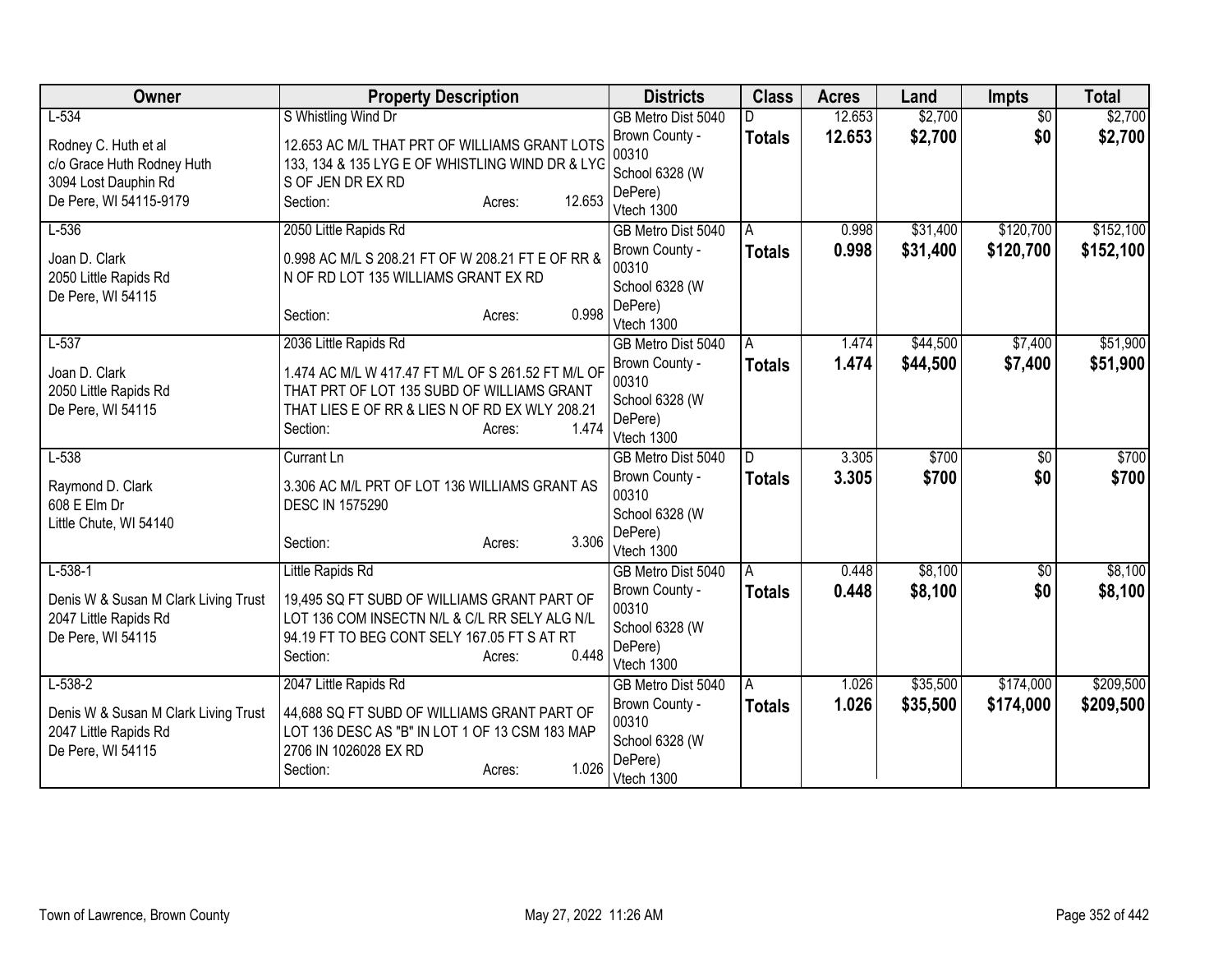| Owner                                                                | <b>Property Description</b>                                                              |                  | <b>Districts</b>                           | <b>Class</b>       | <b>Acres</b>   | Land               | <b>Impts</b>    | <b>Total</b>       |
|----------------------------------------------------------------------|------------------------------------------------------------------------------------------|------------------|--------------------------------------------|--------------------|----------------|--------------------|-----------------|--------------------|
| $L-538-3$                                                            | 2029 Little Rapids Rd                                                                    |                  | GB Metro Dist 5040                         |                    | 3.180          | \$62,100           | \$167,000       | \$229,100          |
| Larry K. Boldt<br>Lisa M. Boldt<br>2029 Little Rapids Rd             | 138,523 WILLIAMS GRANT PART OF LOT 136 DESC<br>AS LOT 1 IN 26 CSM 29 MAP 4190 IN 1267391 |                  | Brown County -<br>00310<br>School 6328 (W  | <b>Totals</b>      | 3.180          | \$62,100           | \$167,000       | \$229,100          |
| De Pere, WI 54115                                                    | Section:                                                                                 | 0.000<br>Acres:  | DePere)<br>Vtech 1300                      |                    |                |                    |                 |                    |
| $L-538-4$                                                            | Little Rapids Rd                                                                         |                  | GB Metro Dist 5040                         | B                  | 5.201          | \$113,900          | \$32,500        | \$146,400          |
| Abts Investments LLC<br>161 E Briar Ln<br>Green Bay, WI 54301        | 7.451 AC M/L WILLIAMS GRANT THAT PART OF LOT<br>136 LYG W OF RR & EX RD                  |                  | Brown County -<br>00310<br>School 6328 (W  | D<br><b>Totals</b> | 2.250<br>7.451 | \$400<br>\$114,300 | \$0<br>\$32,500 | \$400<br>\$146,800 |
|                                                                      | Section:                                                                                 | 7.451<br>Acres:  | DePere)<br>Vtech 1300                      |                    |                |                    |                 |                    |
| $L-539$                                                              | 2063 Little Rapids Rd                                                                    |                  | GB Metro Dist 5040                         | A                  | 3.000          | \$54,900           | \$140,700       | \$195,600          |
| Jeremy J. Calnin<br>2063 Little Rapids Rd<br>De Pere, WI 54115       | 130,679 SQ FT LOT 1 OF 35 CSM 312 BNG PRT OF<br>LOTS 136 & 137 SUBD OF WILLIAMS GRANT    |                  | Brown County -<br>00310<br>School 6328 (W  | <b>Totals</b>      | 3.000          | \$54,900           | \$140,700       | \$195,600          |
|                                                                      | Section:                                                                                 | 3.000<br>Acres:  | DePere)<br>Vtech 1300                      |                    |                |                    |                 |                    |
| $L-54$                                                               | Golden Glow Rd                                                                           |                  | Brown County -                             | D                  | 19.690         | \$4,200            | \$0             | \$4,200            |
| Joseph P. Kussow<br>Lynn M. Kussow<br>2797 Golden Glow Rd            | 19.685 AC M/L W1/2 SE1/4 SE1/4 SEC 14 T22N R19E<br>EX RD                                 |                  | 00311<br>GB Metro Dist 5040<br>School 6734 | <b>Totals</b>      | 19.690         | \$4,200            | \$0             | \$4,200            |
| De Pere, WI 54115-9447                                               | Section:                                                                                 | 19.685<br>Acres: | (Wrightstown)<br>Vtech 1300                |                    |                |                    |                 |                    |
| $L-5-4$                                                              | 2878 Noah Rd                                                                             |                  | GB Metro Dist 5040                         | A                  | 3.000          | \$66,000           | \$283,000       | \$349,000          |
| Bryan P. Debaker et al<br>c/o Bryan & Julie De Baker<br>2878 Noah Rd | 130,742 SQ FT PART OF LOT 4 SEC 10 T22N R19E<br>DESC AS LOT 3 IN 25 CSM 230              |                  | Brown County -<br>00310<br>School 6328 (W  | <b>Totals</b>      | 3.000          | \$66,000           | \$283,000       | \$349,000          |
| De Pere, WI 54115-9458                                               | Section:                                                                                 | 3.001<br>Acres:  | DePere)<br>Vtech 1300                      |                    |                |                    |                 |                    |
| $L-540$                                                              | 2035 Little Rapids Rd                                                                    |                  | GB Metro Dist 5040                         | A                  | 0.875          | \$39,400           | \$131,000       | \$170,400          |
| Samuel J. Vanryzin<br>Casandra L. Vanryzin<br>2035 Little Rapids Rd  | 0.875 AC M/L WILLIAMS GRANT THAT PRT OF LOT<br>136 DESC IN J17600-24 EX RD               |                  | Brown County -<br>00310<br>School 6328 (W  | <b>Totals</b>      | 0.875          | \$39,400           | \$131,000       | \$170,400          |
| De Pere, WI 54115-9427                                               | Section:                                                                                 | 0.875<br>Acres:  | DePere)<br>Vtech 1300                      |                    |                |                    |                 |                    |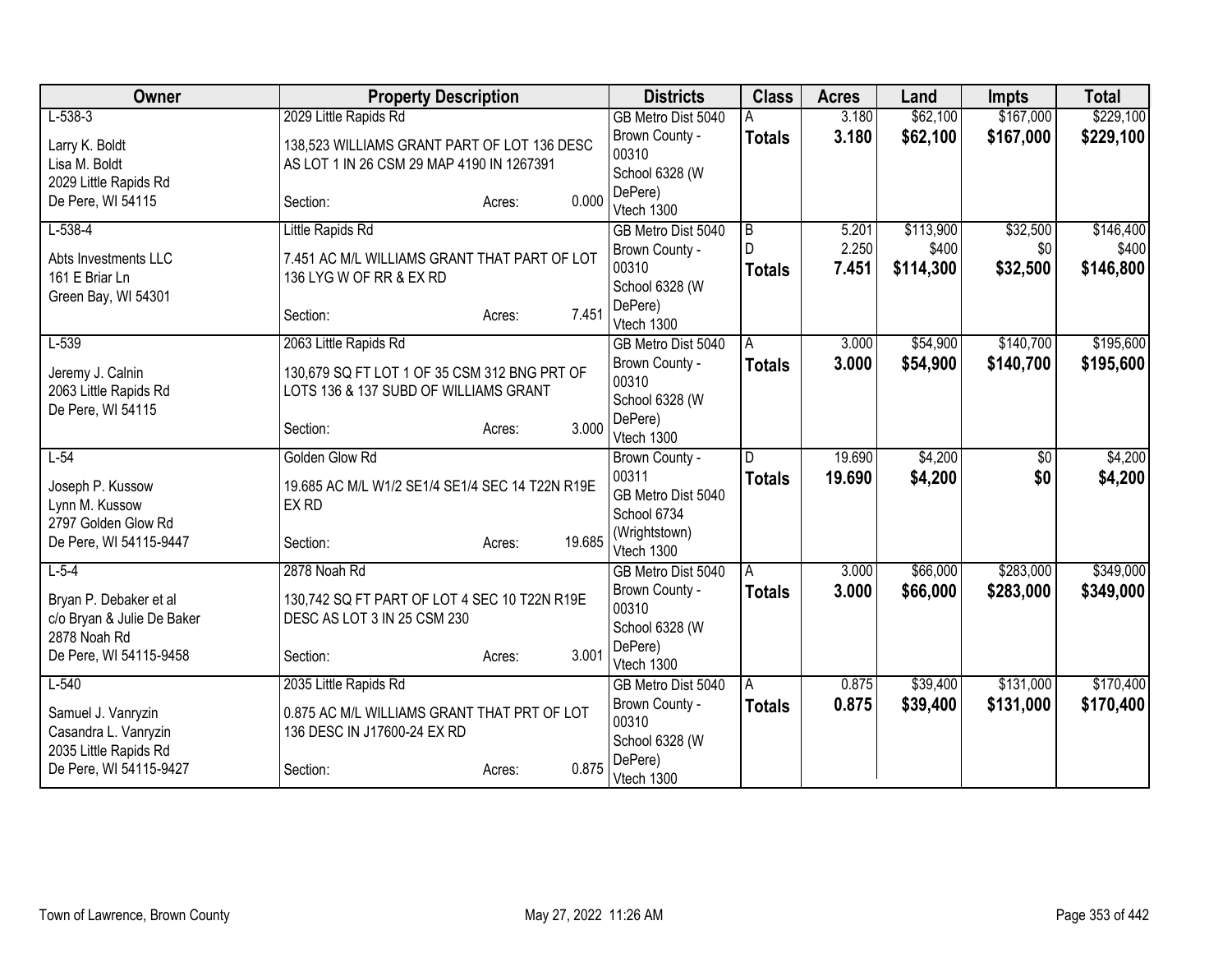| Owner                                         | <b>Property Description</b>                   |                  | <b>Districts</b>        | <b>Class</b>  | <b>Acres</b> | Land         | <b>Impts</b>    | <b>Total</b> |
|-----------------------------------------------|-----------------------------------------------|------------------|-------------------------|---------------|--------------|--------------|-----------------|--------------|
| $L-541$                                       | <b>Hickory Rd</b>                             |                  | GB Metro Dist 5040      | D.            | 27.624       | \$5,800      | $\overline{50}$ | \$5,800      |
| Donald S. Larson                              | 27.624 AC M/L WILLIAMS GRANT THAT PRT OF LOTS |                  | Brown County -          | <b>Totals</b> | 27.624       | \$5,800      | \$0             | \$5,800      |
| c/o Orville & Dora A Jah Larson               | 137-138-139 LYG WLY OF RR R/W                 |                  | 00310                   |               |              |              |                 |              |
| W125 S6943 Skylark Ln                         |                                               |                  | School 6328 (W          |               |              |              |                 |              |
| Muskego, WI 53150-3526                        | Section:                                      | 27.624<br>Acres: | DePere)<br>Vtech 1300   |               |              |              |                 |              |
| $L-544-1$                                     | <b>Hickory Rd</b>                             |                  | GB Metro Dist 5040      | D             | 10.530       | \$2,200      | \$0             | \$2,200      |
| Donald S. Larson                              | 9.847 AC M/L THAT PRT OF LOT 140 PLAT OF THE  |                  | Brown County -          | <b>Totals</b> | 10.530       | \$2,200      | \$0             | \$2,200      |
| c/o Orville & Dora A Jah Larson               | SUBD OF WILLIAMS GRANT LYG W OF RR EX RDS     |                  | 00310                   |               |              |              |                 |              |
| W125 S6943 Skylark Ln                         |                                               |                  | School 6328 (W          |               |              |              |                 |              |
| Muskego, WI 53150-3526                        | Section:                                      | 9.847<br>Acres:  | DePere)<br>Vtech 1300   |               |              |              |                 |              |
| $L-545$                                       | Little Rapids Rd                              |                  | GB Metro Dist 5040      | E5            | 27,891       | \$0          | \$0             | \$0          |
|                                               |                                               |                  | Brown County -          | <b>Totals</b> | 27.891       | \$0          | \$0             | \$0          |
| <b>Wisconsin Central Ltd</b>                  | 27.891 AC M/L SUBD OF WILLIAMS GRANT R/W OVER |                  | 00310                   |               |              |              |                 |              |
| c/o Accounts Payable Wisconsin Central<br>Ltd | LOTS 120 THRU 140 EX ST IN 1554833 & EX RDS   |                  | School 6328 (W          |               |              |              |                 |              |
| PO Box 8103                                   | Section:                                      | 27.891<br>Acres: | DePere)                 |               |              |              |                 |              |
| Montreal, QC H3C Canada                       |                                               |                  | Vtech 1300              |               |              |              |                 |              |
| $L-546$                                       | Jackie Ln                                     |                  | GB Metro Dist 5040      | E5            | 3.293        | $\sqrt[6]{}$ | $\sqrt{6}$      | $\sqrt{50}$  |
| Wisconsin Public Service Corp                 | 3.293 AC M/L SUBD OF WILLIAMS GRANT WPS R/W   |                  | Brown County -          | <b>Totals</b> | 3.293        | \$0          | \$0             | \$0          |
| Attn: Tax Department                          | OVER LOTS 120 THRU 130 LYG ELY OF & ADJ TO RR |                  | 00310                   |               |              |              |                 |              |
| 231 W Michigan St                             | EX 1922757 & EX 1970207 & EX 1970209 & EX     |                  | School 6328 (W          |               |              |              |                 |              |
| Milwaukee, WI 53203                           | Section:                                      | 3.230<br>Acres:  | DePere)<br>Vtech 1300   |               |              |              |                 |              |
| $L-547-1$                                     | Lost Dauphin Rd                               |                  | GB Metro Dist 5040      | D             | 1.632        | \$400        | $\overline{50}$ | \$400        |
|                                               |                                               |                  | Brown County -          | <b>Totals</b> | 1.632        | \$400        | \$0             | \$400        |
| Merbach Revocable Trust                       | 1.632 AC M/L VILLAGE OF LAWRENCE PART OF BLK  |                  | 00310                   |               |              |              |                 |              |
| 3267 Nelson Ln<br>De Pere, WI 54115-9433      | 1 DESC IN 1576421 EX 2767312 FOR RD           |                  | School 6328 (W          |               |              |              |                 |              |
|                                               | Section:                                      | 1.632<br>Acres:  | DePere)                 |               |              |              |                 |              |
|                                               |                                               |                  | Vtech 1300              |               |              |              |                 |              |
| $L-548$                                       | 3267 Nelson Ln                                |                  | GB Metro Dist 5040      | A             | 1.761        | \$195,900    | \$758,300       | \$954,200    |
| Merbach Revocable Trust                       | 76,700 SQ FT LOT 1 OF 38 CSM 49 BNG PART OF   |                  | Brown County -<br>00310 | <b>Totals</b> | 1.761        | \$195,900    | \$758,300       | \$954,200    |
| 3267 Nelson Ln                                | BLK 1 VILLAGE OF LAW- RENCE                   |                  | School 6328 (W          |               |              |              |                 |              |
| De Pere, WI 54115-9433                        |                                               |                  | DePere)                 |               |              |              |                 |              |
|                                               | Section:                                      | 1.761<br>Acres:  | Vtech 1300              |               |              |              |                 |              |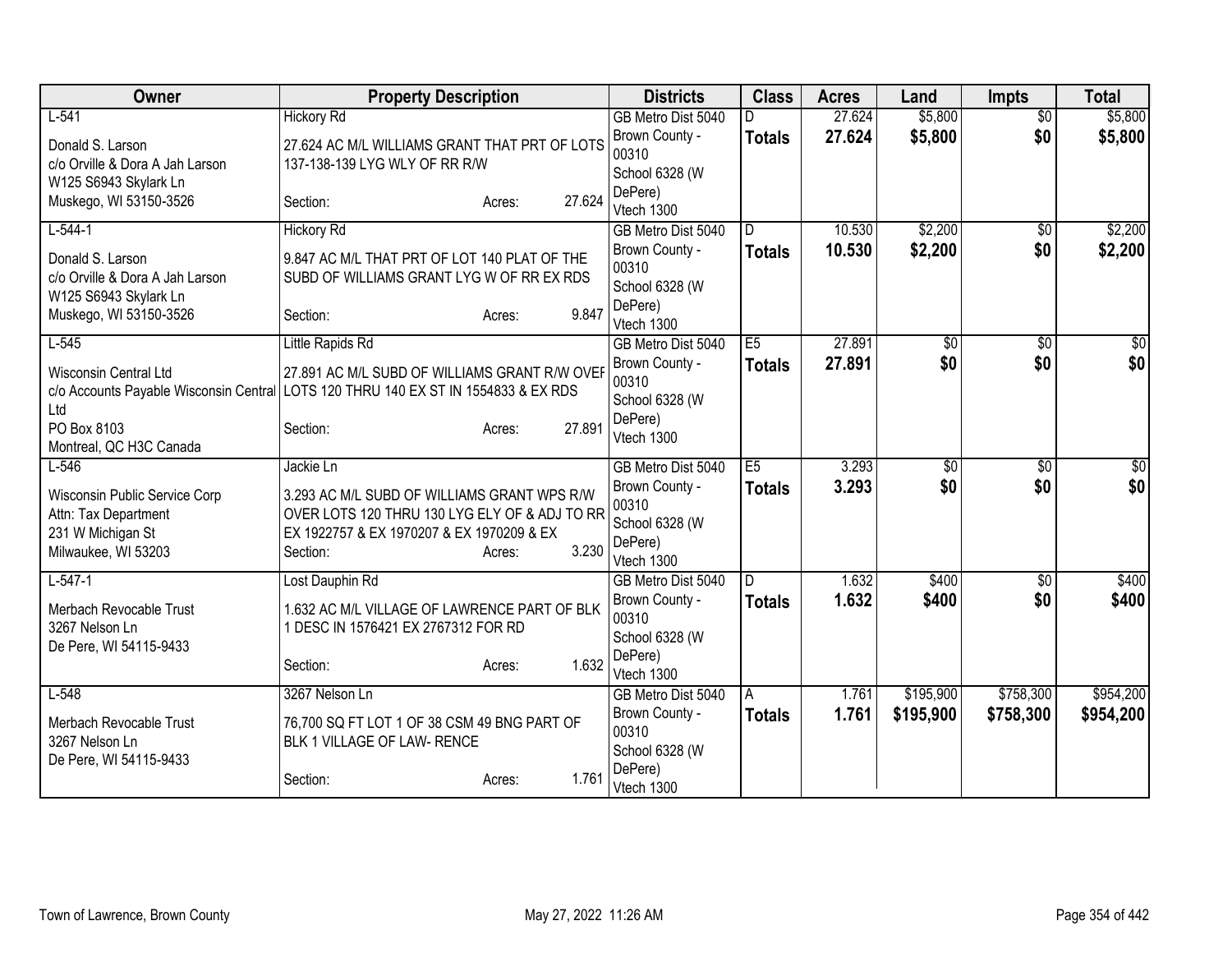| Owner                                                                                                                          | <b>Property Description</b>                                                                                                                                                 | <b>Districts</b>                                                   | <b>Class</b>       | <b>Acres</b>     | Land               | <b>Impts</b>  | <b>Total</b>       |
|--------------------------------------------------------------------------------------------------------------------------------|-----------------------------------------------------------------------------------------------------------------------------------------------------------------------------|--------------------------------------------------------------------|--------------------|------------------|--------------------|---------------|--------------------|
| $L-548-1$                                                                                                                      | 3243 Nelson Ln                                                                                                                                                              | GB Metro Dist 5040                                                 |                    | 1.286            | \$160,100          | \$551,300     | \$711,400          |
| Collins Vicki a Revocable Trust<br>c/o Vicki A. Collins<br>3243 Nelson Ln                                                      | 56,000 SQ FT VILLAGE OF LAWRENCE PRT OF BLK 1<br>S/ELY OF NELSON LN DESC AS LOT 1 IN 22 CSM 140                                                                             | Brown County -<br>00310<br>School 6328 (W                          | <b>Totals</b>      | 1.286            | \$160,100          | \$551,300     | \$711,400          |
| De Pere, WI 54115                                                                                                              | 1.286<br>Section:<br>Acres:                                                                                                                                                 | DePere)<br>Vtech 1300                                              |                    |                  |                    |               |                    |
| $L-548-2$                                                                                                                      | 3255 Nelson Ln                                                                                                                                                              | GB Metro Dist 5040                                                 | A                  | 1.970            | \$226,600          | \$489,000     | \$715,600          |
| William L. Robillard<br>c/o William R. Brunette<br>3255 Nelson Ln                                                              | 85,800 SQ FT LOT 2 OF 38 CSM 49 BNG PART OF<br>BLK 1 VILLAGE OF LAW- RENCE                                                                                                  | Brown County -<br>00310<br>School 6328 (W<br>DePere)               | <b>Totals</b>      | 1.970            | \$226,600          | \$489,000     | \$715,600          |
| De Pere, WI 54115-9433                                                                                                         | 1.970<br>Section:<br>Acres:                                                                                                                                                 | Vtech 1300                                                         |                    |                  |                    |               |                    |
| $L-55$<br>Paul A. Vangheem et al                                                                                               | Freedom Rd<br>19.583 AC M/L NE1/4 NE1/4 SEC 15 T22N R19E EX                                                                                                                 | GB Metro Dist 5040<br>Brown County -                               | D<br><b>Totals</b> | 19.583<br>19.583 | \$4,200<br>\$4,200 | \$0<br>\$0    | \$4,200<br>\$4,200 |
| c/o Paul & Sherry Van Gheem<br>N4969 Mc Cabe Rd<br>De Pere, WI 54115-8811                                                      | J12494-14 & EX 22 CSM 360 & EX 28 CSM 29 & EX<br><b>HWY</b><br>19.583<br>Section:<br>Acres:                                                                                 | 00310<br>School 6328 (W<br>DePere)<br>Vtech 1300                   |                    |                  |                    |               |                    |
| $L-5-5$                                                                                                                        | 2702 Williams Grant Dr                                                                                                                                                      | GB Metro Dist 5040                                                 | A                  | 2.472            | \$62,800           | \$238,400     | \$301,200          |
| Edward M. Castelic<br>Theresa A. Castelic<br>2702 Williams Grant Dr<br>De Pere, WI 54115-9457                                  | 107,765 SQ FT LOT 1 OF 33 CSM 111 BNG PRT OF<br>GOV'T LOT 4 SEC 10 T22N R19E & PRTS OF LOT 1<br>OF 34 CSM 377 BNG PRT OF SD GOV'T LOT 4 DESC<br>2.473<br>Section:<br>Acres: | Brown County -<br>00310<br>School 6328 (W<br>DePere)<br>Vtech 1300 | <b>Totals</b>      | 2.472            | \$62,800           | \$238,400     | \$301,200          |
| $L-550$                                                                                                                        | 3236 Lost Dauphin Rd                                                                                                                                                        | GB Metro Dist 5040                                                 | A                  | 1.151            | \$43,000           | \$186,900     | \$229,900          |
| Joseph F. Bowers<br>Leanne P. Bowers<br>3236 Lost Dauphin Rd<br>De Pere, WI 54115-9432                                         | 1.150 AC M/L VILLAGE OF LAWRENCE PRT OF BLKS<br>2 & 3 DESC IN 1714367<br>1.150<br>Section:<br>Acres:                                                                        | Brown County -<br>00310<br>School 6328 (W<br>DePere)               | <b>Totals</b>      | 1.151            | \$43,000           | \$186,900     | \$229,900          |
| $L-551$                                                                                                                        | 3241 Lost Dauphin Rd                                                                                                                                                        | Vtech 1300<br>GB Metro Dist 5040                                   | D                  | 2.240            | \$500              | $\sqrt[6]{3}$ | \$500              |
| Schumacher Marvin H Survivors Trust<br>c/o Marvin H Schumacher Survivors<br>Trust<br>2001 Lost Dauphin Rd<br>De Pere, WI 54115 | 97,400 SQ FT LOT 3 OF 52 CSM 103 MAP NO 7594 IN<br>2288990 BNG PRT OF BLK 2 OF VILLAGE OF<br><b>LAWRENCE PLAT</b><br>2.235<br>Section:<br>Acres:                            | Brown County -<br>00310<br>School 6328 (W<br>DePere)<br>Vtech 1300 | <b>Totals</b>      | 2.240            | \$500              | \$0           | \$500              |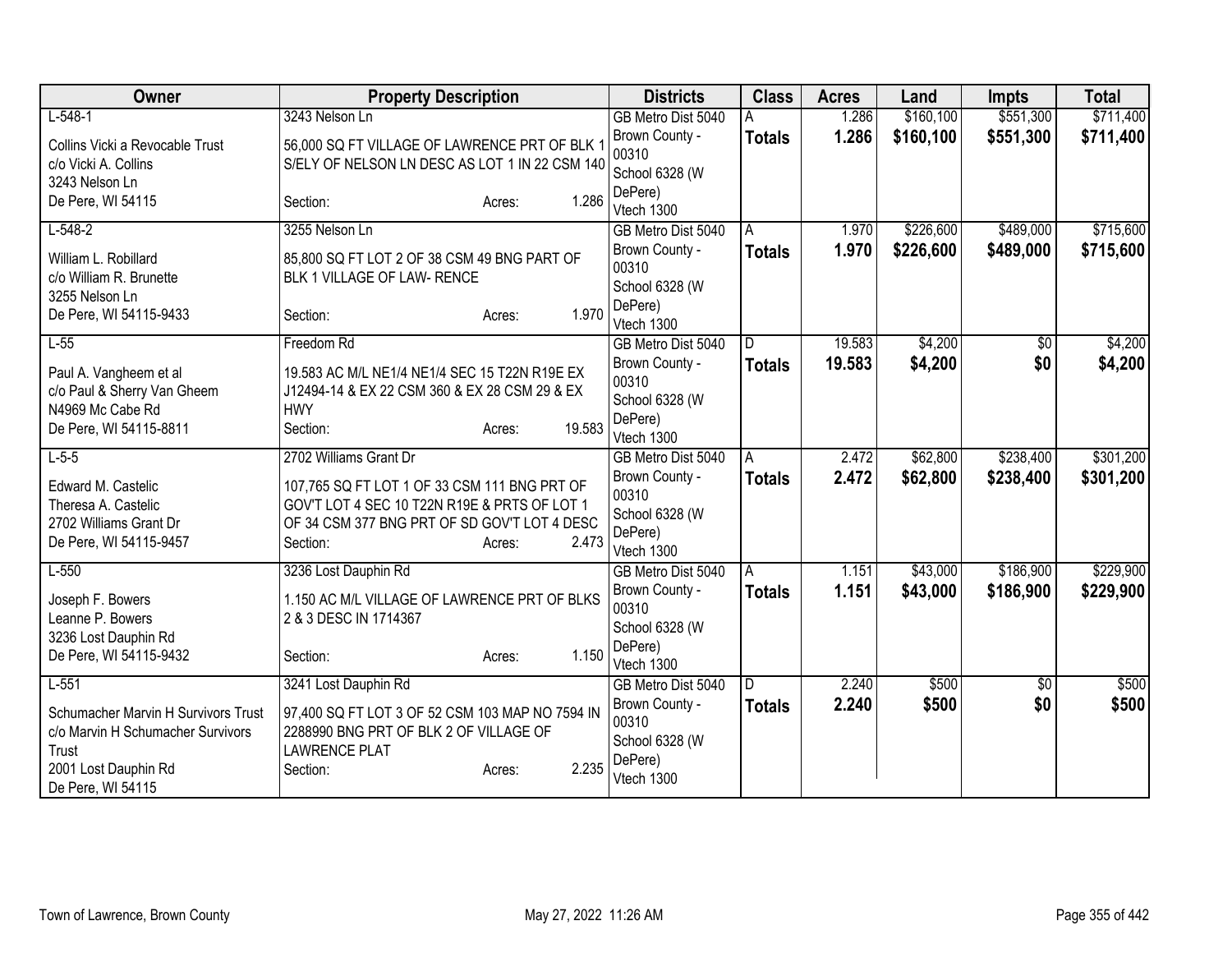| Owner                                      | <b>Property Description</b>                                    | <b>Districts</b>                 | <b>Class</b>  | <b>Acres</b> | Land      | <b>Impts</b> | <b>Total</b> |
|--------------------------------------------|----------------------------------------------------------------|----------------------------------|---------------|--------------|-----------|--------------|--------------|
| $L-55-1$                                   | 3066 Williams Grant Dr                                         | GB Metro Dist 5040               | A             | 2.000        | \$60,000  | \$208,100    | \$268,100    |
| Gerald R. Lenz                             | 8.963 AC M/L PRT OF NE1/4 NE1/4 SEC 15 T22N                    | Brown County -                   | D             | 6.963        | \$1,200   | \$0          | \$1,200      |
| c/o Gerald R Lenz & Penn Behling           | R19E DESC IN J12494-14 & FRONTING 442 FT ON                    | 00310                            | <b>Totals</b> | 8.963        | \$61,200  | \$208,100    | \$269,300    |
| 3066 Williams Grant Dr                     | C/L OF WILLIAMS GRANT RD EX 2671671 & EX RD &                  | School 6328 (W<br>DePere)        |               |              |           |              |              |
| De Pere, WI 54115-9123                     | 8.963<br>Section:<br>Acres:                                    | Vtech 1300                       |               |              |           |              |              |
| $L-551-1$                                  | 3237 Lost Dauphin Rd                                           | GB Metro Dist 5040               | D             | 2.390        | \$500     | \$0          | \$500        |
|                                            |                                                                | Brown County -                   | <b>Totals</b> | 2.390        | \$500     | \$0          | \$500        |
| Schumacher Marvin H Survivors Trust        | 104,298 SQ FT LOT 2 OF 52 CSM 103 MAP NO 7594 IN               | 00310                            |               |              |           |              |              |
| c/o Marvin H Schumacher Survivors<br>Trust | 2288990 BNG PRT OF BLK 2 OF VILLAGE OF<br><b>LAWRENCE PLAT</b> | School 6328 (W                   |               |              |           |              |              |
| 2001 Lost Dauphin Rd                       | 2.394<br>Section:<br>Acres:                                    | DePere)                          |               |              |           |              |              |
| De Pere, WI 54115                          |                                                                | Vtech 1300                       |               |              |           |              |              |
| $L-551-2$                                  | Lost Dauphin Rd                                                | GB Metro Dist 5040               | A             | 0.824        | \$96,600  | $\sqrt{$0}$  | \$96,600     |
| Collins Vicki a Revocable Trust            | 35,904 SQ FT OUTLOT 1 OF 52 CSM 103 BNG PRT OF                 | Brown County -                   | <b>Totals</b> | 0.824        | \$96,600  | \$0          | \$96,600     |
| c/o Vicki A. Collins                       | BLK 1 & BLK 2 OF VILLAGE OF LAWRENCE PLAT                      | 00310                            |               |              |           |              |              |
| 3243 Nelson Ln                             |                                                                | School 6328 (W                   |               |              |           |              |              |
| De Pere, WI 54115                          | 0.824<br>Section:<br>Acres:                                    | DePere)                          |               |              |           |              |              |
| $L-552$                                    | 3223 Lost Dauphin Rd                                           | Vtech 1300<br>GB Metro Dist 5040 | A             | 6.198        | \$310,100 | \$11,700     | \$321,800    |
|                                            |                                                                | Brown County -                   | <b>Totals</b> | 6.198        | \$310,100 | \$11,700     | \$321,800    |
| Schumacher Marvin H Survivors Trust        | 294,983 SQ FT LOT 1 OF 52 CSM 103 MAP NO 7594 IN               | 00310                            |               |              |           |              |              |
| c/o Marvin H Schumacher Survivors          | 2288990 BNG PRT OF BLK 3 & BLK 2 OF VILLAGE OF                 | School 6328 (W                   |               |              |           |              |              |
| Trust<br>2001 Lost Dauphin Rd              | LAWRENCE PLAT & THAT PRT OF BLK 3 LYG N OF<br>6.771            | DePere)                          |               |              |           |              |              |
| De Pere, WI 54115                          | Section:<br>Acres:                                             | Vtech 1300                       |               |              |           |              |              |
| $L-55-2$                                   | 3002 Williams Grant Dr                                         | GB Metro Dist 5040               | A             | 2.323        | \$61,900  | \$147,400    | \$209,300    |
|                                            |                                                                | Brown County -                   | <b>Totals</b> | 2.323        | \$61,900  | \$147,400    | \$209,300    |
| Gerald J. Sturm                            | 101,200 SQ FT PART OF NE1/4 NE1/4 SEC 15 T22N                  | 00310                            |               |              |           |              |              |
| Pamela A. Sturm<br>3002 Williams Grant Dr  | R19E DESC AS LOT 1 IN 22 CSM 360                               | School 6328 (W                   |               |              |           |              |              |
| De Pere, WI 54115-9123                     | 2.323<br>Section:<br>Acres:                                    | DePere)                          |               |              |           |              |              |
|                                            |                                                                | Vtech 1300                       |               |              |           |              |              |
| $L-55-3$                                   | 3022 Williams Grant Dr                                         | GB Metro Dist 5040               | A             | 2.960        | \$70,800  | \$411,800    | \$482,600    |
| David L. Williquette                       | 131,249 SQ FT PRT OF NE1/4 NE1/4 SEC 15 T22N                   | Brown County -<br>00310          | <b>Totals</b> | 2.960        | \$70,800  | \$411,800    | \$482,600    |
| Cynthia N. Williquette                     | R19E DESC AS LOT 2 IN 22 CSM 360 & PRT IN                      | School 6328 (W                   |               |              |           |              |              |
| 3022 Williams Grant Dr                     | 2671671 EX RD IN 2723471                                       | DePere)                          |               |              |           |              |              |
| De Pere, WI 54115-9123                     | 3.013<br>Section:<br>Acres:                                    | Vtech 1300                       |               |              |           |              |              |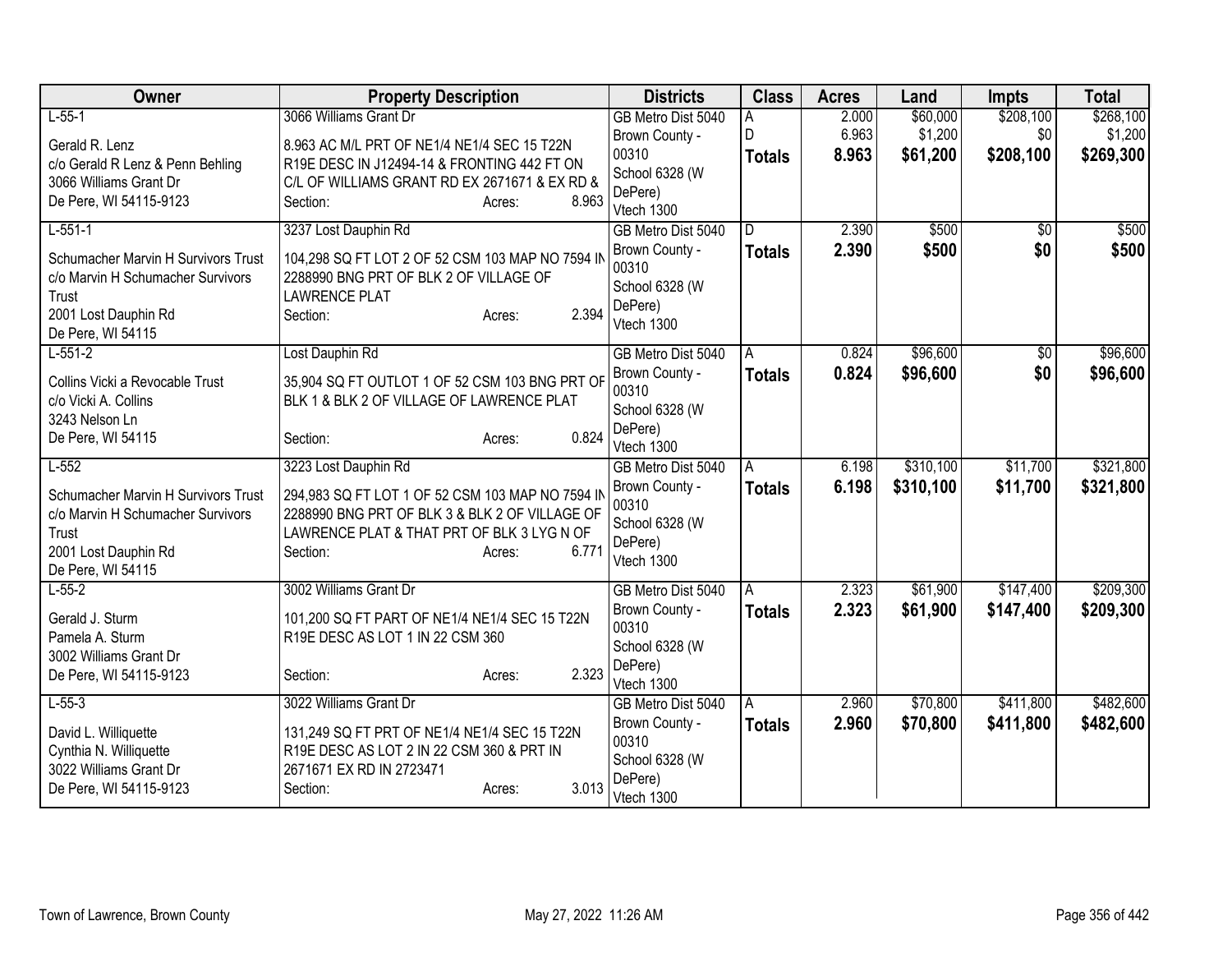| Owner                                                                                  | <b>Property Description</b>                                                    |        |       | <b>Districts</b>                     | <b>Class</b>  | <b>Acres</b> | Land     | <b>Impts</b> | <b>Total</b> |
|----------------------------------------------------------------------------------------|--------------------------------------------------------------------------------|--------|-------|--------------------------------------|---------------|--------------|----------|--------------|--------------|
| $L-55-4$                                                                               | 2990 Williams Grant Dr                                                         |        |       | GB Metro Dist 5040                   |               | 1.050        | \$41,000 | \$230,600    | \$271,600    |
| Mueller Michael J & Stacy L Living Trust                                               | 45,750 SQ FT LOT 1 OF 32 CSM 273 BNG PRT OF                                    |        |       | Brown County -                       | <b>Totals</b> | 1.050        | \$41,000 | \$230,600    | \$271,600    |
| c/o Michael & Stacy Mueller                                                            | NE1/4 NE1/4 SEC 15 T22N R19E                                                   |        |       | 00310                                |               |              |          |              |              |
| 2855 Freedom Rd                                                                        |                                                                                |        |       | School 6328 (W<br>DePere)            |               |              |          |              |              |
| De Pere, WI 54115-9451                                                                 | Section:                                                                       | Acres: | 1.050 | Vtech 1300                           |               |              |          |              |              |
| $L-554-1$                                                                              | 3142 Lost Dauphin Rd                                                           |        |       | GB Metro Dist 5040                   | A             | 1.420        | \$39,700 | \$146,000    | \$185,700    |
| Robert A. Schulstad<br>Renee I. Schulstad                                              | 1.407 AC M/L VILLAGE OF LAWRENCE ELY 10 RODS<br>OF BLK 4 EX RD                 |        |       | Brown County -<br>00310              | <b>Totals</b> | 1.420        | \$39,700 | \$146,000    | \$185,700    |
| 3142 Lost Dauphin Rd                                                                   |                                                                                |        |       | School 6328 (W                       |               |              |          |              |              |
| De Pere, WI 54115-9111                                                                 | Section:                                                                       | Acres: | 1.407 | DePere)<br>Vtech 1300                |               |              |          |              |              |
| $L-555$                                                                                | Little Rapids Rd                                                               |        |       | GB Metro Dist 5040                   | D             | 4.888        | \$1,000  | \$0          | \$1,000      |
| Grace M. Huth                                                                          | 4.888 AC M/L VILLAGE OF LAWRENCE WEST 5                                        |        |       | Brown County -                       | <b>Totals</b> | 4.888        | \$1,000  | \$0          | \$1,000      |
| c/o Grace Huth Rodney Huth                                                             | ACRES OF BLK 5 EX WPSC R/W & EX RD                                             |        |       | 00310                                |               |              |          |              |              |
| 3094 Lost Dauphin Rd                                                                   |                                                                                |        |       | School 6328 (W<br>DePere)            |               |              |          |              |              |
| De Pere, WI 54115-9179                                                                 | Section:                                                                       | Acres: | 4.888 | Vtech 1300                           |               |              |          |              |              |
| $L-55-5$                                                                               | 2982 Williams Grant Dr                                                         |        |       | GB Metro Dist 5040                   | A             | 1.379        | \$47,600 | \$225,000    | \$272,600    |
| Mueller Michael J & Stacy L Living Trust 60,065 SQ FT LOT 1 OF 42 CSM 321 BNG PRT OF   |                                                                                |        |       | Brown County -                       | <b>Totals</b> | 1.379        | \$47,600 | \$225,000    | \$272,600    |
| c/o Michael & Stacy Mueller                                                            | NE1/4 NE1/4 SEC 15 T22N R19E                                                   |        |       | 00310                                |               |              |          |              |              |
| 2855 Freedom Rd                                                                        |                                                                                |        |       | School 6328 (W                       |               |              |          |              |              |
| De Pere, WI 54115-9451                                                                 | Section:                                                                       | Acres: | 1.379 | DePere)<br>Vtech 1300                |               |              |          |              |              |
| $L-556$                                                                                | Cth D                                                                          |        |       | GB Metro Dist 5040                   | A             | 0.595        | \$31,600 | \$0          | \$31,600     |
|                                                                                        |                                                                                |        |       | Brown County -                       | <b>Totals</b> | 0.595        | \$31,600 | \$0          | \$31,600     |
| John P. Merkatoris<br>1971 Little Rapids Rd                                            | 0.595 AC M/L VILLAGE OF LAWRENCE NORTH 16<br>RODS OF EAST 10 RODS BLK 5 EX RDS |        |       | 00310                                |               |              |          |              |              |
| De Pere, WI 54115-9427                                                                 |                                                                                |        |       | School 6328 (W                       |               |              |          |              |              |
|                                                                                        | Section:                                                                       | Acres: | 0.595 | DePere)                              |               |              |          |              |              |
| $L-55-6$                                                                               | 2855 Freedom Rd                                                                |        |       | Vtech 1300                           |               | 1.715        | \$54,300 | \$301,100    | \$355,400    |
|                                                                                        |                                                                                |        |       | GB Metro Dist 5040<br>Brown County - | A             | 1.715        | \$54,300 | \$301,100    |              |
| Mueller Michael J & Stacy L Living Trust   74,712 SQ FT LOT 2 OF 42 CSM 321 BNG PRT OF |                                                                                |        |       | 00310                                | <b>Totals</b> |              |          |              | \$355,400    |
| c/o Michael & Stacy Mueller                                                            | NE1/4 NE1/4 SEC 15 T22N R19E                                                   |        |       | School 6328 (W                       |               |              |          |              |              |
| 2855 Freedom Rd<br>De Pere, WI 54115-9451                                              | Section:                                                                       | Acres: | 1.715 | DePere)<br>Vtech 1300                |               |              |          |              |              |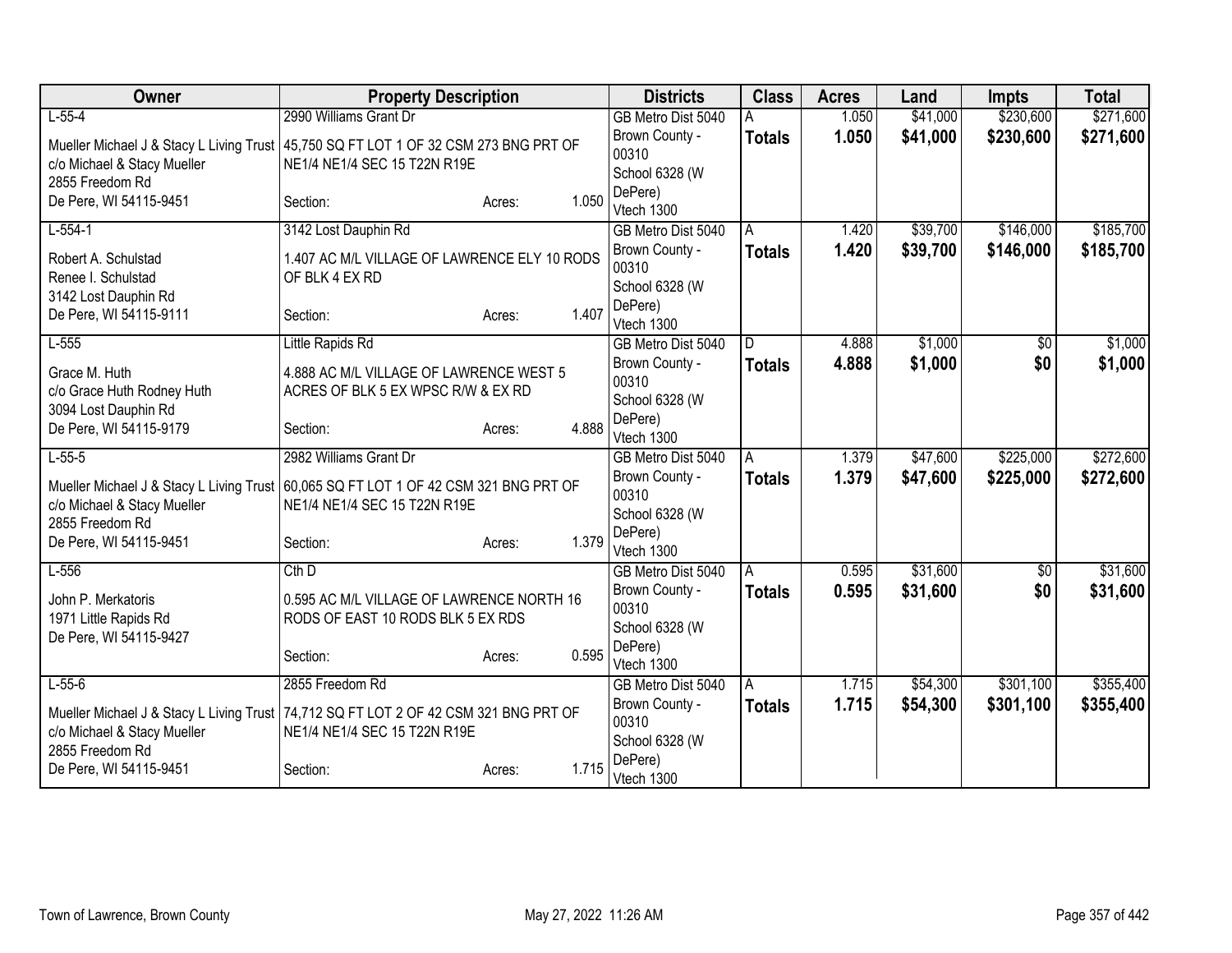| Owner                                                                                   | <b>Property Description</b>                                                                                                                     |        |                                                                    | <b>Class</b>       | <b>Acres</b>    | Land                 | <b>Impts</b>           | <b>Total</b>           |
|-----------------------------------------------------------------------------------------|-------------------------------------------------------------------------------------------------------------------------------------------------|--------|--------------------------------------------------------------------|--------------------|-----------------|----------------------|------------------------|------------------------|
| $L-557$                                                                                 | 3138 Lost Dauphin Rd                                                                                                                            |        | GB Metro Dist 5040                                                 | A                  | 0.790           | \$32,000             | \$123,500              | \$155,500              |
| Mark J. Auguston<br>3138 Lost Dauphin Rd<br>De Pere, WI 54115-9111                      | 0.790 AC M/L VILLAGE OF LAWRENCE SOUTH 16<br>RODS OF EAST 10 RODS BLK 5 EX HWY                                                                  |        | Brown County -<br>00310<br>School 6328 (W                          | <b>Totals</b>      | 0.790           | \$32,000             | \$123,500              | \$155,500              |
|                                                                                         | Section:<br>Acres:                                                                                                                              | 0.790  | DePere)<br>Vtech 1300                                              |                    |                 |                      |                        |                        |
| $L-558$                                                                                 | 1971 Little Rapids Rd                                                                                                                           |        | GB Metro Dist 5040                                                 | A                  | 4.671           | \$81,000             | \$133,700              | \$214,700              |
| John P. Merkatoris<br>1971 Little Rapids Rd<br>De Pere, WI 54115-9427                   | 4.671 AC M/L VILLAGE OF LAWRENCE EAST 5.72<br>ACRES OF WEST 10.72 ACRES OF BLK 5 EX N 200 FT<br>OF W 180 FT & EX RD<br>Section:<br>Acres:       | 4.671  | Brown County -<br>00310<br>School 6328 (W<br>DePere)<br>Vtech 1300 | <b>Totals</b>      | 4.671           | \$81,000             | \$133,700              | \$214,700              |
| $L-558-1$                                                                               | 1993 Little Rapids Rd                                                                                                                           |        | GB Metro Dist 5040                                                 | A                  | 0.230           | \$13,300             | \$99,800               | \$113,100              |
| Kurt B. Eisch<br>1993 Little Rapids Rd<br>De Pere, WI 54115-9427                        | 0.230 AC M/L VILLAGE OF LAWRENCE W 60 FT OF N<br>200 FT OF E 5.72 ACRES OF W 10.72 ACRES OF BLK<br>5 EX RD<br>Section:<br>Acres:                | 0.230  | Brown County -<br>00310<br>School 6328 (W<br>DePere)<br>Vtech 1300 | <b>Totals</b>      | 0.230           | \$13,300             | \$99,800               | \$113,100              |
| $L-558-2$                                                                               | 1985 Little Rapids Rd                                                                                                                           |        | GB Metro Dist 5040                                                 | A                  | 0.230           | \$13,300             | \$169,200              | \$182,500              |
| Elliott R. Goltz<br>Krystal L. Oleyniczak<br>1985 Little Rapids Rd<br>De Pere, WI 54115 | 0.230 AC M/L VILLAGE OF LAWRENCE E 60 FT OF W<br>180 FT OF N 200 FT OF E 5.72 ACRES OF W 10.72<br>ACRES OF BLK 5 EX RD<br>Section:<br>Acres:    | 0.230  | Brown County -<br>00310<br>School 6328 (W<br>DePere)<br>Vtech 1300 | <b>Totals</b>      | 0.230           | \$13,300             | \$169,200              | \$182,500              |
| $L-558-3$                                                                               | Little Rapids Rd                                                                                                                                |        | GB Metro Dist 5040                                                 | A                  | 0.230           | \$13,300             | $\sqrt{$0}$            | \$13,300               |
| Kurt B. Eisch<br>1993 Little Rapids Rd<br>De Pere, WI 54115-9427                        | 0.230 AC M/L VILLAGE OF LAWRENCE E 60 FT FT OF<br>W 120 FT OF N 200 FT OF E 5.77 ACRES OF W 10.72<br>ACRES OF BLK 5 EX RD<br>Section:<br>Acres: | 0.230  | Brown County -<br>00310<br>School 6328 (W<br>DePere)<br>Vtech 1300 | <b>Totals</b>      | 0.230           | \$13,300             | \$0                    | \$13,300               |
| $L-559$                                                                                 | 1978 Little Rapids Rd                                                                                                                           |        | GB Metro Dist 5040                                                 | $\overline{D}$     | 8.669           | \$1,900              | \$0                    | \$1,900                |
| Patricia Huth et al<br>c/o Rodney & Patricia Huth<br>1978 Little Rapids Rd              | 11.669 AC M/L VILLAGE OF LAWRENCE PRT BLK 6 EX<br><b>RDS</b>                                                                                    |        | Brown County -<br>00310<br>School 6328 (W                          | G<br><b>Totals</b> | 3.000<br>11.669 | \$60,000<br>\$61,900 | \$354,400<br>\$354,400 | \$414,400<br>\$416,300 |
| De Pere, WI 54115                                                                       | Section:<br>Acres:                                                                                                                              | 11.669 | DePere)<br>Vtech 1300                                              |                    |                 |                      |                        |                        |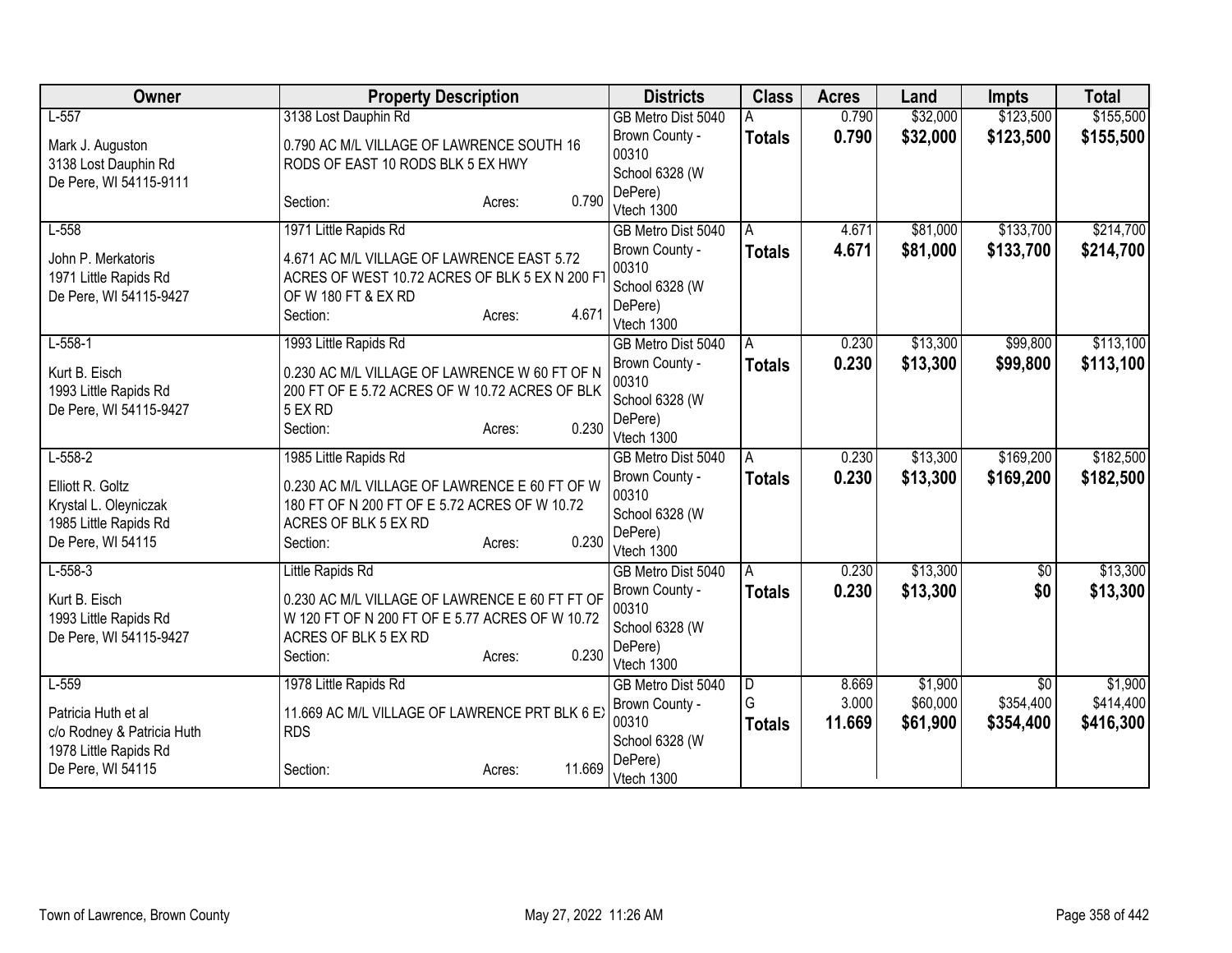| Owner                                                                                                                                     | <b>Property Description</b>                                                                                                                                      |                  | <b>Districts</b>                                                                         | <b>Class</b>             | <b>Acres</b>   | Land                 | <b>Impts</b>           | <b>Total</b>           |
|-------------------------------------------------------------------------------------------------------------------------------------------|------------------------------------------------------------------------------------------------------------------------------------------------------------------|------------------|------------------------------------------------------------------------------------------|--------------------------|----------------|----------------------|------------------------|------------------------|
| $L-56$                                                                                                                                    | Fuschia Ln                                                                                                                                                       |                  | GB Metro Dist 5040                                                                       | D                        | 15.312         | \$3,300              | $\overline{50}$        | \$3,300                |
| Paul Vangheem<br>Sherry Vangheem<br>N4969 Mccabe Rd                                                                                       | 15.312 AC M/L NW1/4 NE1/4 EX W 760 FT OF N 890 F<br>& THAT PART OF NE1/4 NW1/4 LYG S OF N 890 FT<br>EX W 487.22 FT SEC 15 T22N R19E EX HWY & EX                  |                  | Brown County -<br>00310<br>School 6328 (W                                                | <b>Totals</b>            | 15.312         | \$3,300              | \$0                    | \$3,300                |
| De Pere, WI 54115-8811                                                                                                                    | Section:                                                                                                                                                         | 15.312<br>Acres: | DePere)<br>Vtech 1300                                                                    |                          |                |                      |                        |                        |
| $L-5-6$                                                                                                                                   | 2714 Williams Grant Dr                                                                                                                                           |                  | GB Metro Dist 5040                                                                       | A                        | 5.602          | \$81,600             | \$336,000              | \$417,600              |
| Sullivan Matthew W & Kim M Revoc Tru<br>c/o Matthew W & Kim M Sullivan Revoc<br>Trust<br>2714 Williams Grant Dr<br>De Pere, WI 54115-9457 | 243,925 SQ FT LOT 1 OF 34 CSM 377 MAP NO 5324 IN<br>1532202 BNG PRT OF GOVT LOT 4 SEC 10 T22N<br>R19E & PRT IN 1633784 EX 2084521 & EX 2474090<br>Section:       | 5.599<br>Acres:  | Brown County -<br>00310<br>School 6328 (W<br>DePere)<br>Vtech 1300                       | <b>Totals</b>            | 5.602          | \$81,600             | \$336,000              | \$417,600              |
| $L-560-1$<br>Paul J. Vanrite et al<br>c/o Paul & Laura Van Rite<br>3103 Lost Dauphin Rd<br>De Pere, WI 54115-9181                         | 3103 Lost Dauphin Rd<br>23,548 SQ FT PCL C IN 3 CSM 45 BNG PRT OF BLK 6<br>VILLAGE OF LAWRENCE & PRT OF PCL B OF 3 CSM<br>43 DESC IN J4234-16 EX HWY<br>Section: | 0.540<br>Acres:  | GB Metro Dist 5040<br>Brown County -<br>00310<br>School 6328 (W<br>DePere)<br>Vtech 1300 | $\overline{A}$<br>Totals | 0.560<br>0.560 | \$34,600<br>\$34,600 | \$108,900<br>\$108,900 | \$143,500<br>\$143,500 |
| $L-560-2$                                                                                                                                 | 3093 Lost Dauphin Rd                                                                                                                                             |                  | GB Metro Dist 5040                                                                       | A                        | 0.410          | \$22,300             | \$100,400              | \$122,700              |
| Robert J. Portman<br>3093 Lost Dauphin Rd<br>De Pere, WI 54115-9178                                                                       | 17,859 SQ FT PCL D OF 3 CSM 45 BNG PRT OF BLK 6<br>VILLAGE OF LAWRENCE EX HWY<br>Section:                                                                        | 0.409<br>Acres:  | Brown County -<br>00310<br>School 6328 (W<br>DePere)<br>Vtech 1300                       | <b>Totals</b>            | 0.410          | \$22,300             | \$100,400              | \$122,700              |
| $L-560-3$                                                                                                                                 | 3079 Lost Dauphin Rd                                                                                                                                             |                  | GB Metro Dist 5040                                                                       | A                        | 0.410          | \$22,300             | \$54,800               | \$77,100               |
| Edward J. Yagodinski<br>Barbara J. Yagodinski<br>731 Pine Dr                                                                              | 17,993 SQ FT PCL E OF 3 CSM 45 BNG PRT OF BLKS<br>6 & 7 VILLAGE OF LAWRENCE EX HWY                                                                               |                  | Brown County -<br>00310<br>School 6328 (W<br>DePere)                                     | <b>Totals</b>            | 0.410          | \$22,300             | \$54,800               | \$77,100               |
| West Bend, WI 53095                                                                                                                       | Section:                                                                                                                                                         | 0.413<br>Acres:  | Vtech 1300                                                                               |                          |                |                      |                        |                        |
| $L-560-4$                                                                                                                                 | 3071 Lost Dauphin Rd                                                                                                                                             |                  | GB Metro Dist 5040                                                                       | A                        | 0.470          | \$25,300             | \$99,000               | \$124,300              |
| Nicholas Hopf<br>3071 Lost Dauphin Rd<br>De Pere, WI 54115                                                                                | 20,321 SQ FT PCL F OF 3 CSM 45 BNG PRT OF BLK 7<br>VILLAGE OF LAWRENCE EX HWY                                                                                    |                  | Brown County -<br>00310<br>School 6328 (W                                                | <b>Totals</b>            | 0.470          | \$25,300             | \$99,000               | \$124,300              |
|                                                                                                                                           | Section:                                                                                                                                                         | 0.466<br>Acres:  | DePere)<br>Vtech 1300                                                                    |                          |                |                      |                        |                        |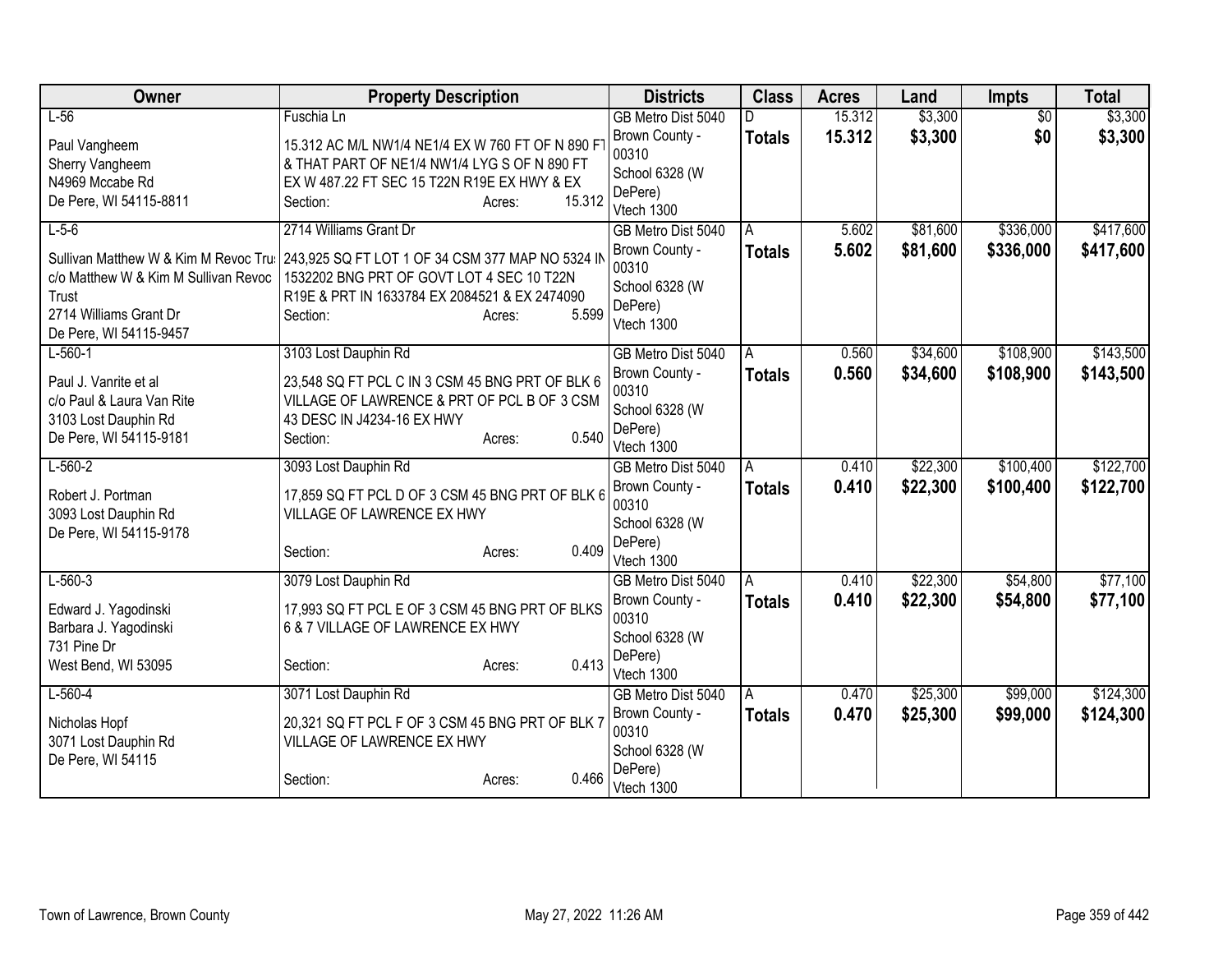| Owner                                          | <b>Property Description</b>                                                                 | <b>Districts</b>      | <b>Class</b>   | <b>Acres</b> | Land       | <b>Impts</b>    | <b>Total</b>  |
|------------------------------------------------|---------------------------------------------------------------------------------------------|-----------------------|----------------|--------------|------------|-----------------|---------------|
| $L-560-5$                                      | 3107 Lost Dauphin Rd                                                                        | GB Metro Dist 5040    |                | 1.301        | \$46,000   | \$244,000       | \$290,000     |
| Jtl Realestate, LLC                            | 56,855 SQ FT LOT 1 OF 56 CSM 163 MAP 8093 IN                                                | Brown County -        | <b>Totals</b>  | 1.301        | \$46,000   | \$244,000       | \$290,000     |
| 915 County Rd Z                                | 2512156 BNG PRT OF BLOCK 6 OF VILLAGE OF                                                    | 00310                 |                |              |            |                 |               |
| Maribel, WI 54227                              | <b>LAWRENCE</b>                                                                             | School 6328 (W        |                |              |            |                 |               |
|                                                | 1.305<br>Section:<br>Acres:                                                                 | DePere)<br>Vtech 1300 |                |              |            |                 |               |
| $L-561$                                        | 1902 Little Rapids Rd                                                                       | GB Metro Dist 5040    | A              | 15.880       | \$320,000  | \$547,500       | \$867,500     |
|                                                |                                                                                             | Brown County -        | <b>Totals</b>  | 15.880       | \$320,000  | \$547,500       | \$867,500     |
| <b>Vandenheuvel Trust</b>                      | 15.880 AC M/L LOT 2 OF 56 CSM 163 BNG PRT OF                                                | 00310                 |                |              |            |                 |               |
| c/o Gerald F & Lynette A Heuvel                | BLOCKS 6 & 7 OF VILLAGE OF LAWRENCE                                                         | School 6328 (W        |                |              |            |                 |               |
| 1902 Little Rapids Rd                          | 15.880                                                                                      | DePere)               |                |              |            |                 |               |
| De Pere, WI 54115-9424                         | Section:<br>Acres:                                                                          | Vtech 1300            |                |              |            |                 |               |
| $L-562$                                        | Jen Dr                                                                                      | GB Metro Dist 5040    | ID.            | 18.465       | \$4,000    | $\overline{50}$ | \$4,000       |
| Grace M. Huth                                  | 20.465 AC M/L VILLAGE OF LAWRENCE PRT OF BLK                                                | Brown County -        | G              | 2.000        | \$45,000   | \$120,700       | \$165,700     |
| c/o Grace Huth Rodney Huth                     | 7 W OF HWY & ALSO THAT PART OF BLK 8 LYG W OF                                               | 00310                 | <b>Totals</b>  | 20.465       | \$49,000   | \$120,700       | \$169,700     |
| 3094 Lost Dauphin Rd                           | HWY EX HICKORY ACRES A COUNTY PLAT                                                          | School 6328 (W        |                |              |            |                 |               |
| De Pere, WI 54115-9179                         | 20.465<br>Section:<br>Acres:                                                                | DePere)<br>Vtech 1300 |                |              |            |                 |               |
| $L-563-1$                                      | 3059 Lost Dauphin Rd                                                                        | GB Metro Dist 5040    | A              | 2.150        | \$65,900   | \$218,200       | \$284,100     |
|                                                |                                                                                             | Brown County -        | <b>Totals</b>  | 2.150        | \$65,900   | \$218,200       | \$284,100     |
| Steve J. Jansen                                | 93,511 SQ FT PCL G OF 3 CSM 47 MAP 710 IN 686670                                            | 00310                 |                |              |            |                 |               |
| Kim E. Jansen                                  | BNG PRT OF BLK 7 PLAT OF VILLAGE OF LAWRENCE<br><b>EX HWY</b>                               | School 6328 (W        |                |              |            |                 |               |
| 3059 Lost Dauphin Rd<br>De Pere, WI 54115-9178 | 2.146<br>Section:<br>Acres:                                                                 | DePere)               |                |              |            |                 |               |
|                                                |                                                                                             | Vtech 1300            |                |              |            |                 |               |
| $L-566$                                        | $Cth$ D                                                                                     | GB Metro Dist 5040    | E <sub>5</sub> | 24.230       | $\sqrt{6}$ | $\overline{50}$ | $\frac{1}{6}$ |
| Wisconsin Public Service Corp                  | 24.140 AC M/L 3 CSM 5 BNG PRT OF BLKS 8 & 9                                                 | Brown County -        | <b>Totals</b>  | 24.230       | \$0        | \$0             | \$0           |
| Attn: Tax Department                           | VILLAGE OF LAWRENCE EX HWY                                                                  | 00310                 |                |              |            |                 |               |
| 231 W Michigan St                              |                                                                                             | School 6328 (W        |                |              |            |                 |               |
| Milwaukee, WI 53203                            | 24.140<br>Section:<br>Acres:                                                                | DePere)<br>Vtech 1300 |                |              |            |                 |               |
| $L-569$                                        | Little Rapids Rd                                                                            | GB Metro Dist 5040    | A              | 0.376        | \$1,900    | $\sqrt[6]{}$    | \$1,900       |
|                                                |                                                                                             | Brown County -        | <b>Totals</b>  | 0.376        | \$1,900    | \$0             | \$1,900       |
| Larry K. Boldt                                 | 0.376 AC M/L PLAT OF VILLAGE OF LAWRENCE WPS                                                | 00310                 |                |              |            |                 |               |
| Lisa M. Boldt                                  | R/W OVER BLK 5 ALSO OVER SUBD OF WILLIAMS<br>GRANT LOT 136 SD PCL LIES 16.5 FT ON EACH SIDE | School 6328 (W        |                |              |            |                 |               |
| 2029 Little Rapids Rd<br>De Pere, WI 54115     | 0.376<br>Section:                                                                           | DePere)               |                |              |            |                 |               |
|                                                | Acres:                                                                                      | Vtech 1300            |                |              |            |                 |               |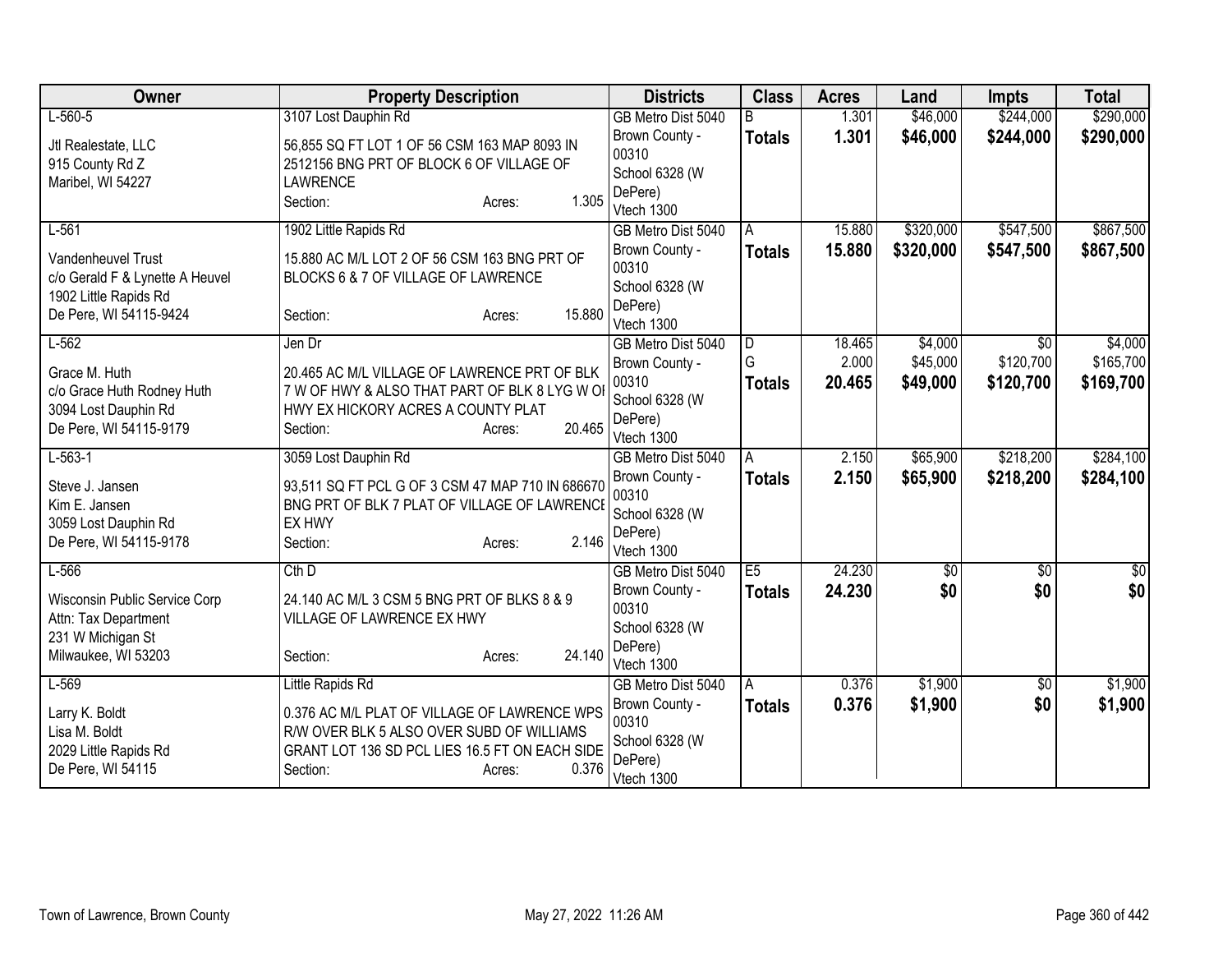| Owner                               | <b>Property Description</b>                     |        |        | <b>Districts</b>      | <b>Class</b>  | <b>Acres</b> | Land     | <b>Impts</b>    | <b>Total</b> |
|-------------------------------------|-------------------------------------------------|--------|--------|-----------------------|---------------|--------------|----------|-----------------|--------------|
| $L-57$                              | Freedom Rd                                      |        |        | GB Metro Dist 5040    |               | 20.000       | \$4,300  | $\overline{50}$ | \$4,300      |
| Paul Vangheem                       | 20.247 AC M/L E1/2 SW1/4 NE1/4 SEC 15 T22N R19E |        |        | Brown County -        | <b>Totals</b> | 20,000       | \$4,300  | \$0             | \$4,300      |
| Sherry Vangheem                     |                                                 |        |        | 00310                 |               |              |          |                 |              |
| N4969 Mccabe Rd                     |                                                 |        |        | School 6328 (W        |               |              |          |                 |              |
| De Pere, WI 54115-8811              | Section:                                        | Acres: | 20.247 | DePere)<br>Vtech 1300 |               |              |          |                 |              |
| $L-5-7$                             | 2864 Noah Rd                                    |        |        | GB Metro Dist 5040    | A             | 1.501        | \$50,000 | \$284,200       | \$334,200    |
|                                     |                                                 |        |        | Brown County -        | <b>Totals</b> | 1.501        | \$50,000 | \$284,200       | \$334,200    |
| Corey A. Rodewald                   | 65,408 SQ FT LOT 2 OF 34 CSM 377 BNG PRT OF     |        |        | 00310                 |               |              |          |                 |              |
| Kathy A. Rodewald                   | GOV'T LOT 4 SEC 10 T22N R19E                    |        |        | School 6328 (W        |               |              |          |                 |              |
| 2864 Noah Rd                        |                                                 |        |        | DePere)               |               |              |          |                 |              |
| De Pere, WI 54115-9458              | Section:                                        | Acres: | 1.502  | Vtech 1300            |               |              |          |                 |              |
| $L-571$                             | 3121 Lost Dauphin Rd                            |        |        | GB Metro Dist 5040    | A             | 1.608        | \$47,200 | \$115,500       | \$162,700    |
| <b>Michael Clabots</b>              | 69,084 SQ FT VILLAGE OF LAWRENCE LOTS 1 THRU    |        |        | Brown County -        | <b>Totals</b> | 1.608        | \$47,200 | \$115,500       | \$162,700    |
| 3121 Lost Dauphin Rd                | 8 BLK 10 & PRT OF VAC ST ADJ ELY DESC IN        |        |        | 00310                 |               |              |          |                 |              |
| De Pere, WI 54115-9110              | 2257702 & EX HWY                                |        |        | School 6328 (W        |               |              |          |                 |              |
|                                     | Section:                                        | Acres: | 1.585  | DePere)<br>Vtech 1300 |               |              |          |                 |              |
| $L-579$                             | 1970 River St                                   |        |        | GB Metro Dist 5040    | A             | 0.170        | \$10,300 | \$125,600       | \$135,900    |
|                                     |                                                 |        |        | Brown County -        | <b>Totals</b> | 0.170        | \$10,300 | \$125,600       | \$135,900    |
| Nathan P. Mcdermid                  | 7,300 SQ FT VILLAGE OF LAWRENCE LOT 1 BLK 11    |        |        | 00310                 |               |              |          |                 |              |
| Nichole L. Mcdermid                 |                                                 |        |        | School 6328 (W        |               |              |          |                 |              |
| 1970 River St                       |                                                 |        | 0.168  | DePere)               |               |              |          |                 |              |
| De Pere, WI 54115-9431              | Section:                                        | Acres: |        | Vtech 1300            |               |              |          |                 |              |
| $L-58$                              | Freedom Rd                                      |        |        | GB Metro Dist 5040    | D             | 20.000       | \$4,300  | $\sqrt{$0}$     | \$4,300      |
| Paul Vangheem                       | 20.309 AC M/L W1/2 SW1/4 NE1/4 SEC 15 T22N R19E |        |        | Brown County -        | <b>Totals</b> | 20.000       | \$4,300  | \$0             | \$4,300      |
| Sherry Vangheem                     |                                                 |        |        | 00310                 |               |              |          |                 |              |
| N4969 Mccabe Rd                     |                                                 |        |        | School 6328 (W        |               |              |          |                 |              |
| De Pere, WI 54115-8811              | Section:                                        | Acres: | 20.309 | DePere)<br>Vtech 1300 |               |              |          |                 |              |
| $L-5-8$                             | 2840 Noah Rd                                    |        |        | GB Metro Dist 5040    | l A           | 1.521        | \$50,400 | \$271,700       | \$322,100    |
|                                     |                                                 |        |        | Brown County -        | <b>Totals</b> | 1.521        | \$50,400 | \$271,700       | \$322,100    |
| Jerry J Magnin & She A Dumas-Magnin | 66,263 SQ FT LOT 3 OF 34 CSM 377 MAP 5324 IN    |        |        | 00310                 |               |              |          |                 |              |
| <b>Living Trust</b>                 | 1532202 BNG PRT OF GOV'T LOT 4 SEC 10 T22N      |        |        | School 6328 (W        |               |              |          |                 |              |
| 2840 Noah Rd                        | R <sub>19E</sub>                                |        | 1.521  | DePere)               |               |              |          |                 |              |
| De Pere, WI 54115                   | Section:                                        | Acres: |        | Vtech 1300            |               |              |          |                 |              |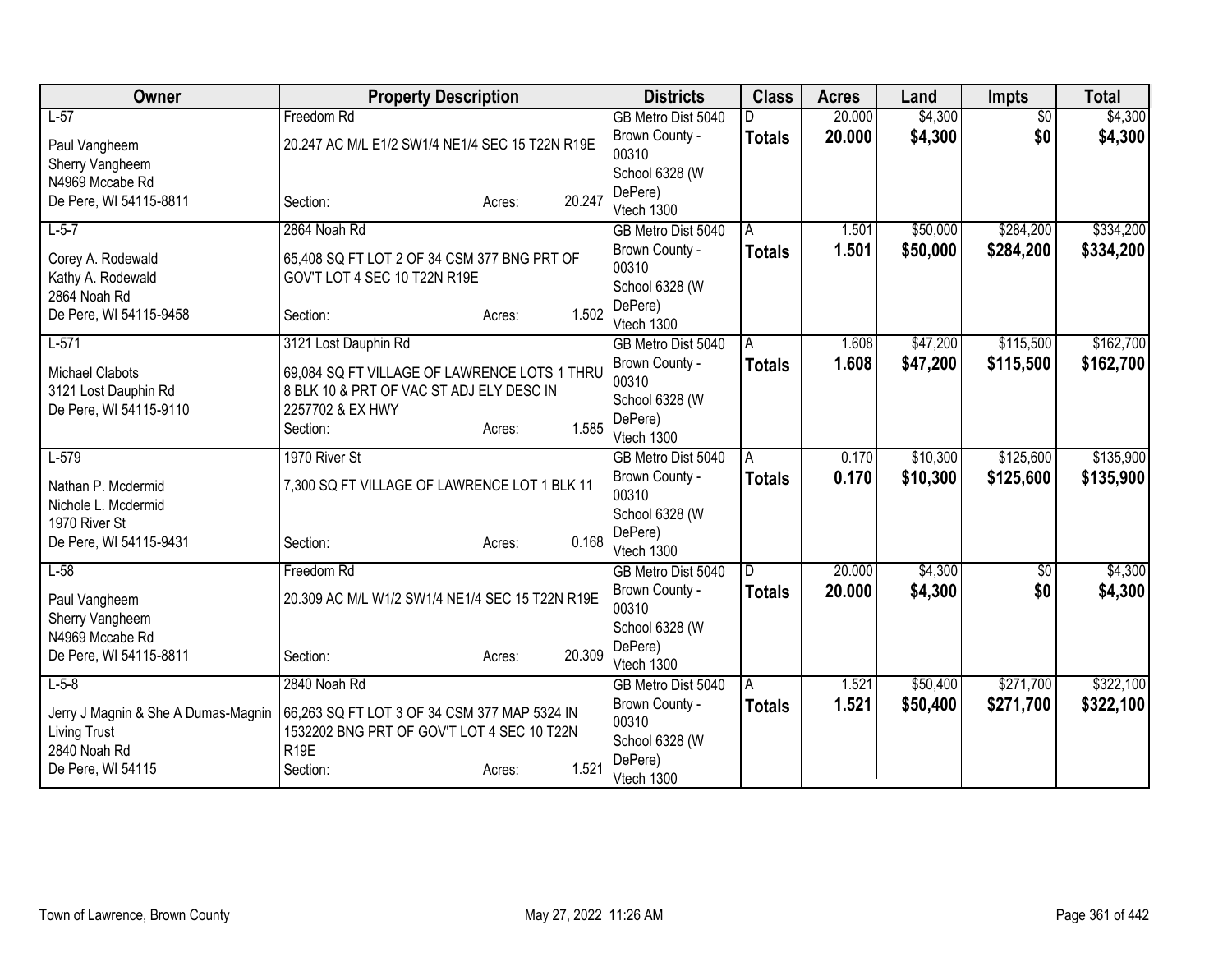| Owner                                       | <b>Property Description</b>                                  |                 | <b>Districts</b>          | <b>Class</b>  | <b>Acres</b> | Land     | <b>Impts</b>    | <b>Total</b> |
|---------------------------------------------|--------------------------------------------------------------|-----------------|---------------------------|---------------|--------------|----------|-----------------|--------------|
| $L-580$                                     | $Cth$ D                                                      |                 | GB Metro Dist 5040        |               | 0.170        | \$10,300 | $\overline{50}$ | \$10,300     |
| Nathan P. Mcdermid                          | 7,300 SQ FT VILLAGE OF LAWRENCE LOT 2 BLK 11                 |                 | Brown County -            | <b>Totals</b> | 0.170        | \$10,300 | \$0             | \$10,300     |
| Nichole L. Mcdermid                         |                                                              |                 | 00310                     |               |              |          |                 |              |
| 1970 River St                               |                                                              |                 | School 6328 (W<br>DePere) |               |              |          |                 |              |
| De Pere, WI 54115-9431                      | Section:                                                     | 0.168<br>Acres: | Vtech 1300                |               |              |          |                 |              |
| $L-581$                                     | $Cth$ D                                                      |                 | GB Metro Dist 5040        | A             | 0.168        | \$8,400  | $\overline{50}$ | \$8,400      |
| Joseph H. Fiel<br>3141 Lost Dauphin Rd      | 7,300 SQ FT VILLAGE OF LAWRENCE LOT 3 BLK 11                 |                 | Brown County -<br>00310   | <b>Totals</b> | 0.168        | \$8,400  | \$0             | \$8,400      |
| De Pere, WI 54115-9111                      |                                                              |                 | School 6328 (W            |               |              |          |                 |              |
|                                             | Section:                                                     | 0.168<br>Acres: | DePere)<br>Vtech 1300     |               |              |          |                 |              |
| $L-582$                                     | 3141 Lost Dauphin Rd                                         |                 | GB Metro Dist 5040        | A             | 0.340        | \$18,800 | \$205,800       | \$224,600    |
| Joseph H. Fiel<br>3141 Lost Dauphin Rd      | 7,300 SQ FT VILLAGE OF LAWRENCE LOT 4 BLK 11                 |                 | Brown County -<br>00310   | <b>Totals</b> | 0.340        | \$18,800 | \$205,800       | \$224,600    |
| De Pere, WI 54115-9111                      |                                                              |                 | School 6328 (W            |               |              |          |                 |              |
|                                             | Section:                                                     | 0.168<br>Acres: | DePere)<br>Vtech 1300     |               |              |          |                 |              |
| $L-583$                                     | 3137 Lost Dauphin Rd                                         |                 | GB Metro Dist 5040        | A             | 0.168        | \$10,200 | \$104,000       | \$114,200    |
| Alexander J. Fiel<br>3137 Lost Dauphin Rd   | 7,300 SQ FT VILLAGE OF LAWRENCE LOT 5 BLK 11                 |                 | Brown County -<br>00310   | <b>Totals</b> | 0.168        | \$10,200 | \$104,000       | \$114,200    |
| De Pere, WI 54115                           |                                                              |                 | School 6328 (W            |               |              |          |                 |              |
|                                             | Section:                                                     | 0.168<br>Acres: | DePere)<br>Vtech 1300     |               |              |          |                 |              |
| $L-584$                                     | 1953 Center St                                               |                 | GB Metro Dist 5040        | A             | 0.170        | \$10,300 | \$84,500        | \$94,800     |
| Timothy R. Ludwig<br>Lois M. Ludwig         | 7,300 SQ FT VILLAGE OF LAWRENCE LOT 6 BLK 11                 |                 | Brown County -<br>00310   | <b>Totals</b> | 0.170        | \$10,300 | \$84,500        | \$94,800     |
| 1953 Center St                              |                                                              |                 | School 6328 (W            |               |              |          |                 |              |
| De Pere, WI 54115-9428                      | Section:                                                     | 0.168<br>Acres: | DePere)<br>Vtech 1300     |               |              |          |                 |              |
| $L-586$                                     | 3156 Wisconsin St                                            |                 | GB Metro Dist 5040        | A             | 0.450        | \$24,300 | \$0             | \$24,300     |
| Schumacher Family, LLC<br>1001 Discovery Rd | 14,760 SQ FT VILLAGE OF LAWRENCE LOTS 7 & 8<br><b>BLK 11</b> |                 | Brown County -<br>00310   | <b>Totals</b> | 0.450        | \$24,300 | \$0             | \$24,300     |
| Green Bay, WI 54311-8001                    |                                                              |                 | School 6328 (W            |               |              |          |                 |              |
|                                             | Section:                                                     | 0.339<br>Acres: | DePere)<br>Vtech 1300     |               |              |          |                 |              |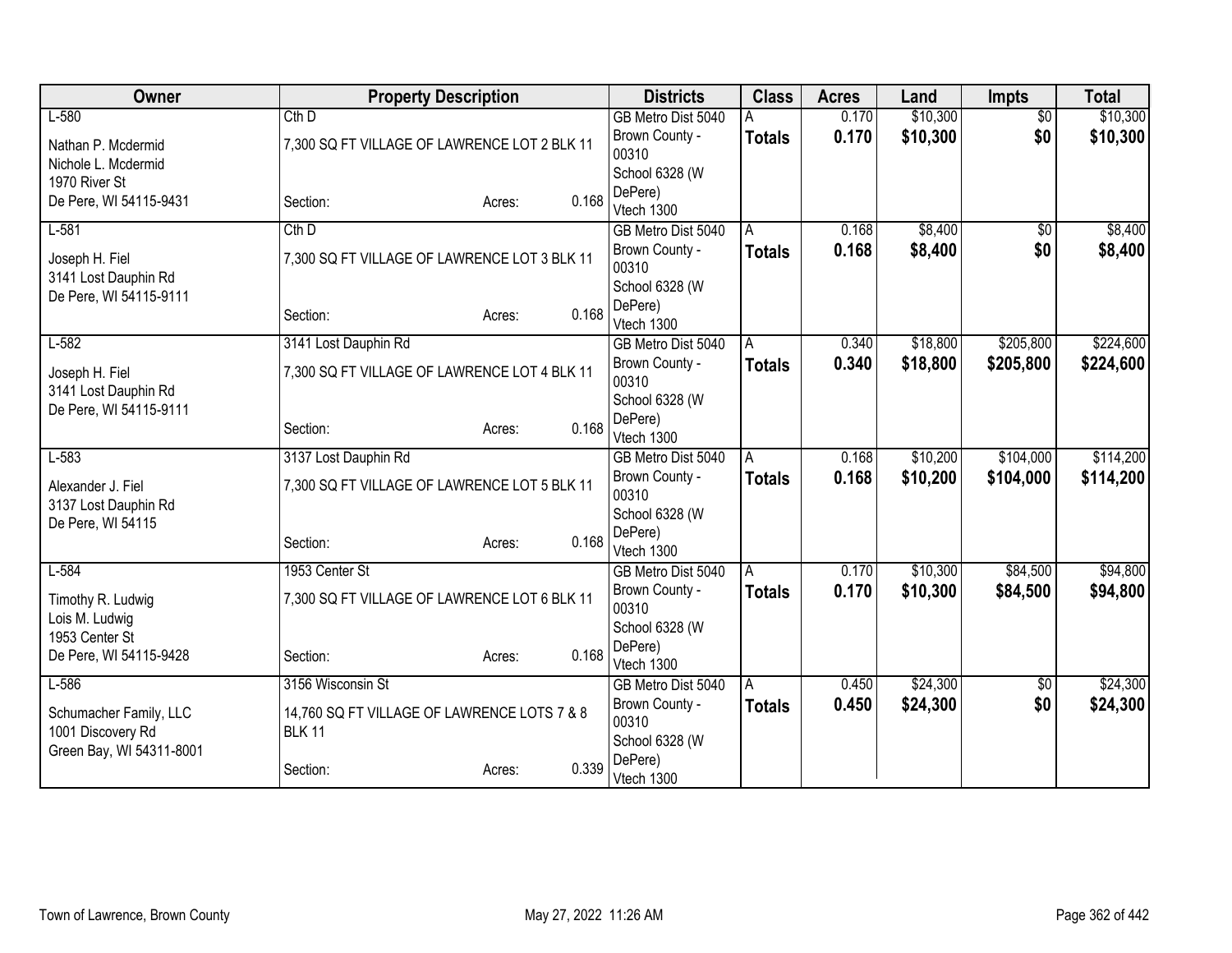| Owner                                | <b>Property Description</b>                   |                 | <b>Districts</b>          | <b>Class</b>  | <b>Acres</b> | Land     | <b>Impts</b>    | <b>Total</b> |
|--------------------------------------|-----------------------------------------------|-----------------|---------------------------|---------------|--------------|----------|-----------------|--------------|
| $L-587$                              | <b>Wisconsin St</b>                           |                 | GB Metro Dist 5040        |               | 0.170        | \$10,300 | $\overline{50}$ | \$10,300     |
| Schumacher Family, LLC               | 7,380 SQ FT VILLAGE OF LAWRENCE LOT 9 BLK 11  |                 | Brown County -            | <b>Totals</b> | 0.170        | \$10,300 | \$0             | \$10,300     |
| 1001 Discovery Rd                    |                                               |                 | 00310<br>School 6328 (W   |               |              |          |                 |              |
| Green Bay, WI 54311-8001             |                                               |                 | DePere)                   |               |              |          |                 |              |
|                                      | Section:                                      | 0.169<br>Acres: | Vtech 1300                |               |              |          |                 |              |
| $L-588$                              | <b>Wisconsin St</b>                           |                 | GB Metro Dist 5040        | Α             | 0.170        | \$10,300 | $\sqrt{$0}$     | \$10,300     |
| David A. Antilla et al               | 7,380 SQ FT VILLAGE OF LAWRENCE LOT 10 BLK 11 |                 | Brown County -            | <b>Totals</b> | 0.170        | \$10,300 | \$0             | \$10,300     |
| Attn: David A Antilla A & Kimberly B |                                               |                 | 00310                     |               |              |          |                 |              |
| Cartwright                           |                                               |                 | School 6328 (W<br>DePere) |               |              |          |                 |              |
| 1966 River St                        | Section:                                      | 0.169<br>Acres: | Vtech 1300                |               |              |          |                 |              |
| De Pere, WI 54115                    |                                               |                 |                           |               |              |          |                 |              |
| $L-589$                              | <b>Wisconsin St</b>                           |                 | GB Metro Dist 5040        | A             | 0.170        | \$10,300 | $\sqrt{$0}$     | \$10,300     |
| David A. Antilla                     | 7,380 SQ FT VILLAGE OF LAWRENCE LOT 11 BLK 11 |                 | Brown County -<br>00310   | <b>Totals</b> | 0.170        | \$10,300 | \$0             | \$10,300     |
| c/o David A Antilla & Ki Cartwright  |                                               |                 | School 6328 (W            |               |              |          |                 |              |
| 1966 River St                        |                                               |                 | DePere)                   |               |              |          |                 |              |
| De Pere, WI 54115                    | Section:                                      | 0.169<br>Acres: | Vtech 1300                |               |              |          |                 |              |
| $L-59$                               | 2838 Country Vw Cir                           |                 | GB Metro Dist 5040        | A             | 1.186        | \$38,700 | \$175,500       | \$214,200    |
| Jason L. Bowers                      | 51,669 SQ FT PART OF SE1/4 NE1/4 SEC 15 T22N  |                 | Brown County -            | Totals        | 1.186        | \$38,700 | \$175,500       | \$214,200    |
| Amber M. Bowers                      | R19E DESC AS LOT 1 IN 10 CSM 245              |                 | 00310                     |               |              |          |                 |              |
| 1502 N Honeysuckle Cir               |                                               |                 | School 6328 (W<br>DePere) |               |              |          |                 |              |
| De Pere, WI 54115                    | Section:                                      | 1.186<br>Acres: | Vtech 1300                |               |              |          |                 |              |
| $L-590$                              | 1966 River St                                 |                 | GB Metro Dist 5040        | A             | 0.170        | \$10,300 | \$278,400       | \$288,700    |
| David A. Antilla                     | 7,380 SQ FT VILLAGE OF LAWRENCE LOT 12 BLK 11 |                 | Brown County -            | <b>Totals</b> | 0.170        | \$10,300 | \$278,400       | \$288,700    |
| c/o David Antilla A A. Cartwright    |                                               |                 | 00310                     |               |              |          |                 |              |
| 1966 River St                        |                                               |                 | School 6328 (W            |               |              |          |                 |              |
| De Pere, WI 54115                    | Section:                                      | 0.169<br>Acres: | DePere)<br>Vtech 1300     |               |              |          |                 |              |
| $L-591$                              | 1973 River St                                 |                 | GB Metro Dist 5040        | A             | 0.730        | \$38,300 | \$167,500       | \$205,800    |
|                                      |                                               |                 | Brown County -            | <b>Totals</b> | 0.730        | \$38,300 | \$167,500       | \$205,800    |
| Douglas A. Koerner                   | 35,091 SQ FT VILLAGE OF LAWRENCE NLY 1/2 OF   |                 | 00310                     |               |              |          |                 |              |
| Lisa A. Koerner<br>1973 River St     | BLK 12 EX HWY                                 |                 | School 6328 (W            |               |              |          |                 |              |
| Depere, WI 54115-9431                | Section:                                      | 0.806<br>Acres: | DePere)                   |               |              |          |                 |              |
|                                      |                                               |                 | Vtech 1300                |               |              |          |                 |              |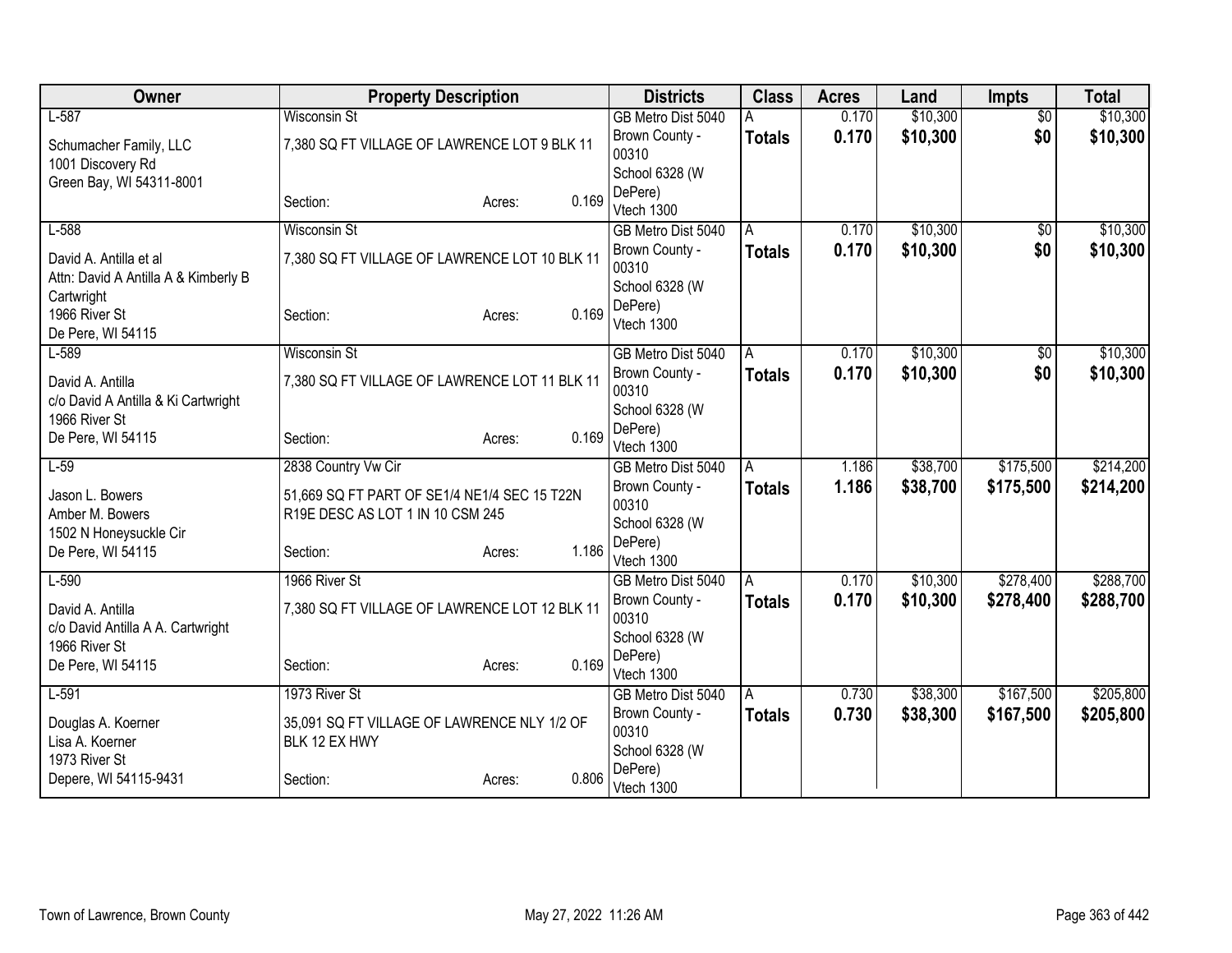| Owner                              | <b>Property Description</b>                     |        |       | <b>Districts</b>      | <b>Class</b>  | <b>Acres</b> | Land     | <b>Impts</b> | <b>Total</b> |
|------------------------------------|-------------------------------------------------|--------|-------|-----------------------|---------------|--------------|----------|--------------|--------------|
| $L-59-10$                          | 2862 Country Vw Cir                             |        |       | GB Metro Dist 5040    |               | 1.565        | \$46,300 | \$199,000    | \$245,300    |
| Troy A. Beyer                      | 68,150 SQ FT LOT 3 IN 10 CSM 245 BNG PRT OF     |        |       | Brown County -        | <b>Totals</b> | 1.565        | \$46,300 | \$199,000    | \$245,300    |
| Jennifer A. Beyer                  | SE1/4 NE1/4 SEC 15 T22N R19E                    |        |       | 00310                 |               |              |          |              |              |
| 2862 Country View Cir              |                                                 |        |       | School 6328 (W        |               |              |          |              |              |
| De Pere, WI 54115-9127             | Section:                                        | Acres: | 1.565 | DePere)<br>Vtech 1300 |               |              |          |              |              |
| $L-59-11$                          | 2940 Country Vw Cir                             |        |       | GB Metro Dist 5040    | A             | 3.390        | \$63,300 | \$230,600    | \$293,900    |
|                                    |                                                 |        |       | Brown County -        | <b>Totals</b> | 3.390        | \$63,300 | \$230,600    | \$293,900    |
| Crystal M. Uebelher                | 147,707 SQ FT LOT 1 OF 22 CSM 27 BNG PRT OF     |        |       | 00310                 |               |              |          |              |              |
| Nicholas J. Uebelher               | SE1/4 NE1/4 SEC 15 T22N R19E                    |        |       | School 6328 (W        |               |              |          |              |              |
| 2940 Country View Cir              |                                                 |        |       | DePere)               |               |              |          |              |              |
| De Pere, WI 54115-9127             | Section:                                        | Acres: | 3.391 | Vtech 1300            |               |              |          |              |              |
| $L-591-1$                          | 3182 Wisconsin St                               |        |       | GB Metro Dist 5040    | A             | 0.730        | \$38,300 | \$140,900    | \$179,200    |
| Randy J. Mann                      | 35,149 SQ FT VILLAGE OF LAWRENCE SLY 1/2 OF     |        |       | Brown County -        | <b>Totals</b> | 0.730        | \$38,300 | \$140,900    | \$179,200    |
| 3182 Wisconsin St                  | BLK 12 EX HWY                                   |        |       | 00310                 |               |              |          |              |              |
| De Pere, WI 54115-9430             |                                                 |        |       | School 6328 (W        |               |              |          |              |              |
|                                    | Section:                                        | Acres: | 0.807 | DePere)<br>Vtech 1300 |               |              |          |              |              |
| $L-59-12$                          | 2850 Country Vw Cir                             |        |       | GB Metro Dist 5040    | A             | 1.190        | \$38,800 | \$264,900    | \$303,700    |
|                                    |                                                 |        |       | Brown County -        | <b>Totals</b> | 1.190        | \$38,800 | \$264,900    | \$303,700    |
| Paul Lewis                         | 51,700 SQ FT PART OF SE1/4 NE1/4 SEC 15 T22N    |        |       | 00310                 |               |              |          |              |              |
| c/o Paul Lewis & Rose E Hagerty    | R19E DESC AS LOT 2 IN 10 CSM 245                |        |       | School 6328 (W        |               |              |          |              |              |
| 2850 Country View Cir              |                                                 |        | 1.187 | DePere)               |               |              |          |              |              |
| De Pere, WI 54115-9127             | Section:                                        | Acres: |       | Vtech 1300            |               |              |          |              |              |
| $L-592$                            | 3181 Wisconsin St                               |        |       | GB Metro Dist 5040    | A             | 0.446        | \$24,100 | \$201,000    | \$225,100    |
| Schuh Eugene J & Bernette C Family | 19,440 SQ FT VILLAGE OF LAWRENCE LOT 1 & W1/2   |        |       | Brown County -        | <b>Totals</b> | 0.446        | \$24,100 | \$201,000    | \$225,100    |
| Trust                              | LOT 10 BLK 13                                   |        |       | 00310                 |               |              |          |              |              |
| 3181 Wisconsin St                  |                                                 |        |       | School 6328 (W        |               |              |          |              |              |
| De Pere, WI 54115-9430             | Section:                                        | Acres: | 0.446 | DePere)<br>Vtech 1300 |               |              |          |              |              |
| $L-59-2$                           | 3114 Williams Grant Dr                          |        |       | GB Metro Dist 5040    | A             | 2.880        | \$60,300 | \$152,400    | \$212,700    |
|                                    |                                                 |        |       | Brown County -        | <b>Totals</b> | 2.880        | \$60,300 | \$152,400    | \$212,700    |
| Michael J. Baeten                  | 3.033 AC M/L THAT PRT OF THE SE 1/4 NE 1/4 SEC  |        |       | 00310                 |               |              |          |              |              |
| Connie J. Baeten                   | 15 T22N R19E DESC IN J 2827-36 EX RD & J4927-17 |        |       | School 6328 (W        |               |              |          |              |              |
| 3114 Williams Grant Dr             |                                                 |        | 3.033 | DePere)               |               |              |          |              |              |
| De Pere, WI 54115-9125             | Section:                                        | Acres: |       | Vtech 1300            |               |              |          |              |              |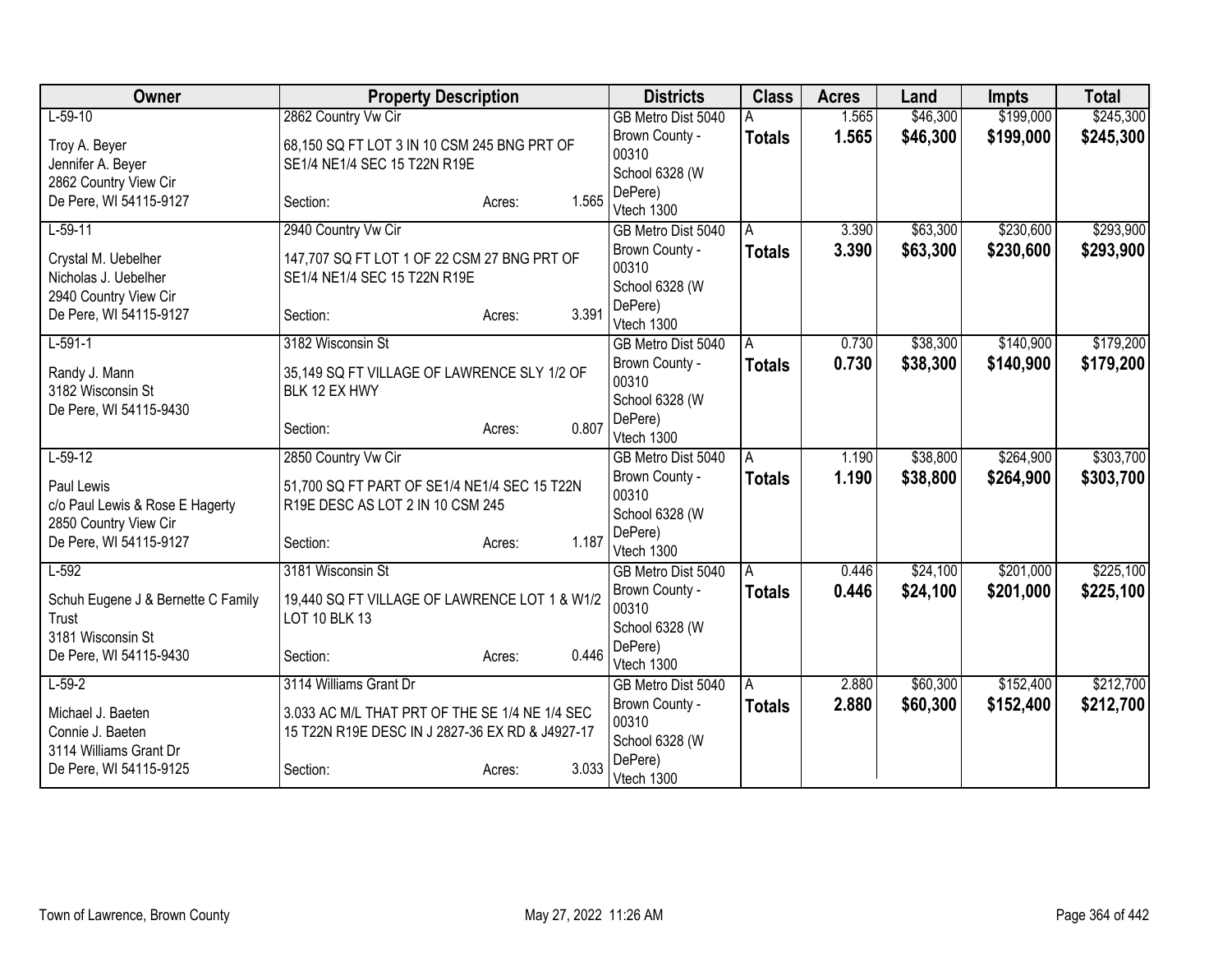| Owner                                     | <b>Property Description</b>                                                   |                  | <b>Districts</b>                     | <b>Class</b>       | <b>Acres</b> | Land     | <b>Impts</b>    | <b>Total</b> |
|-------------------------------------------|-------------------------------------------------------------------------------|------------------|--------------------------------------|--------------------|--------------|----------|-----------------|--------------|
| $L-593$                                   | 3181 Wisconsin St Unit BLK                                                    |                  | GB Metro Dist 5040                   |                    | 0.278        | \$15,700 | \$19,700        | \$35,400     |
| Schuh Eugene J & Bernette C Family        | 12,150 SQ FT VILLAGE OF LAWRENCE N1/2 OF LOT 2                                |                  | Brown County -                       | <b>Totals</b>      | 0.278        | \$15,700 | \$19,700        | \$35,400     |
| Trust                                     | & N1/2 OF W1/2 OF LOT 9 & S1/2 OF LOT 3 & S1/2 OF                             |                  | 00310                                |                    |              |          |                 |              |
| 3181 Wisconsin St Blk                     | W1/2 OF LOT 8 BLK 13                                                          |                  | School 6328 (W<br>DePere)            |                    |              |          |                 |              |
| De Pere, WI 54115-9430                    | Section:                                                                      | 0.279<br>Acres:  | Vtech 1300                           |                    |              |          |                 |              |
| $L-59-3$                                  | Country Vw Cir                                                                |                  | GB Metro Dist 5040                   | D.                 | 12.245       | \$2,600  | $\overline{50}$ | \$2,600      |
| Kenneth F. Vandehei et al                 | 12.245 AC PART OF SE1/4 NE1/4 SEC 15 T22N R19E                                |                  | Brown County -                       | <b>Totals</b>      | 12.245       | \$2,600  | \$0             | \$2,600      |
| c/o Kenneth F & Dolores De Hei            | DESC IN J5662-28 & ALSO J14602-22                                             |                  | 00310                                |                    |              |          |                 |              |
| 3186 Williams Grant Dr                    |                                                                               |                  | School 6328 (W                       |                    |              |          |                 |              |
| De Pere, WI 54115-9453                    | Section:                                                                      | 12.245<br>Acres: | DePere)                              |                    |              |          |                 |              |
| $L-593-1$                                 | <b>Wisconsin St</b>                                                           |                  | Vtech 1300                           |                    | 0.139        | \$8,500  |                 | \$8,500      |
|                                           |                                                                               |                  | GB Metro Dist 5040<br>Brown County - | A<br><b>Totals</b> | 0.139        | \$8,500  | \$0<br>\$0      | \$8,500      |
| Schuh Eugene J & Bernette C Family        | 6.075 SQ FT VILLAGE OF LAWRENCE S1/2 OF LOT 2                                 |                  | 00310                                |                    |              |          |                 |              |
| Trust                                     | & S1/2 OF W1/2 OF LOT 9 BLK 13                                                |                  | School 6328 (W                       |                    |              |          |                 |              |
| 3181 Wisconsin St                         |                                                                               |                  | DePere)                              |                    |              |          |                 |              |
| De Pere, WI 54115-9430                    | Section:                                                                      | 0.139<br>Acres:  | Vtech 1300                           |                    |              |          |                 |              |
| $L-594$                                   | <b>Wisconsin St</b>                                                           |                  | GB Metro Dist 5040                   | A                  | 0.139        | \$8,500  | $\overline{50}$ | \$8,500      |
| Luke E. Schumacher                        | 6,075 SQ FT VILLAGE OF LAWRENCE LOT 3 EX S1/2                                 |                  | Brown County -                       | <b>Totals</b>      | 0.139        | \$8,500  | \$0             | \$8,500      |
| 3175 Wisconsin St                         | & ALSO N1/2 OF W1/2 OF LOT 8 BLK 13                                           |                  | 00310                                |                    |              |          |                 |              |
| De Pere, WI 54115                         |                                                                               |                  | School 6328 (W<br>DePere)            |                    |              |          |                 |              |
|                                           | Section:                                                                      | 0.139<br>Acres:  | Vtech 1300                           |                    |              |          |                 |              |
| $L-59-4$                                  | 2900 Country Vw Cir                                                           |                  | GB Metro Dist 5040                   | A                  | 5.230        | \$84,400 | \$249,200       | \$333,600    |
|                                           |                                                                               |                  | Brown County -                       | <b>Totals</b>      | 5.230        | \$84,400 | \$249,200       | \$333,600    |
| Patricia M. Rivas<br>Anwar Luevano Flores | 5.232 AC M/L THAT PRT OF THE SE1/4 NE1/4 SEC 15<br>T22N R19E DESC IN J5970-27 |                  | 00310                                |                    |              |          |                 |              |
| 2900 Country View Cir                     |                                                                               |                  | School 6328 (W                       |                    |              |          |                 |              |
| De Pere, WI 54115                         | Section:                                                                      | 5.232<br>Acres:  | DePere)                              |                    |              |          |                 |              |
|                                           |                                                                               |                  | Vtech 1300                           |                    |              |          |                 |              |
| $L-595$                                   | <b>Wisconsin St</b>                                                           |                  | GB Metro Dist 5040                   | A                  | 0.287        | \$16,100 | \$0             | \$16,100     |
| Luke E. Schumacher                        | 12,500 SQ FT VILLAGE OF LAWRENCE LOT 4 & W1/2                                 |                  | Brown County -<br>00310              | <b>Totals</b>      | 0.287        | \$16,100 | \$0             | \$16,100     |
| 3175 Wisconsin St                         | LOT 7 BLK 13                                                                  |                  | School 6328 (W                       |                    |              |          |                 |              |
| De Pere, WI 54115                         |                                                                               |                  | DePere)                              |                    |              |          |                 |              |
|                                           | Section:                                                                      | 0.287<br>Acres:  | Vtech 1300                           |                    |              |          |                 |              |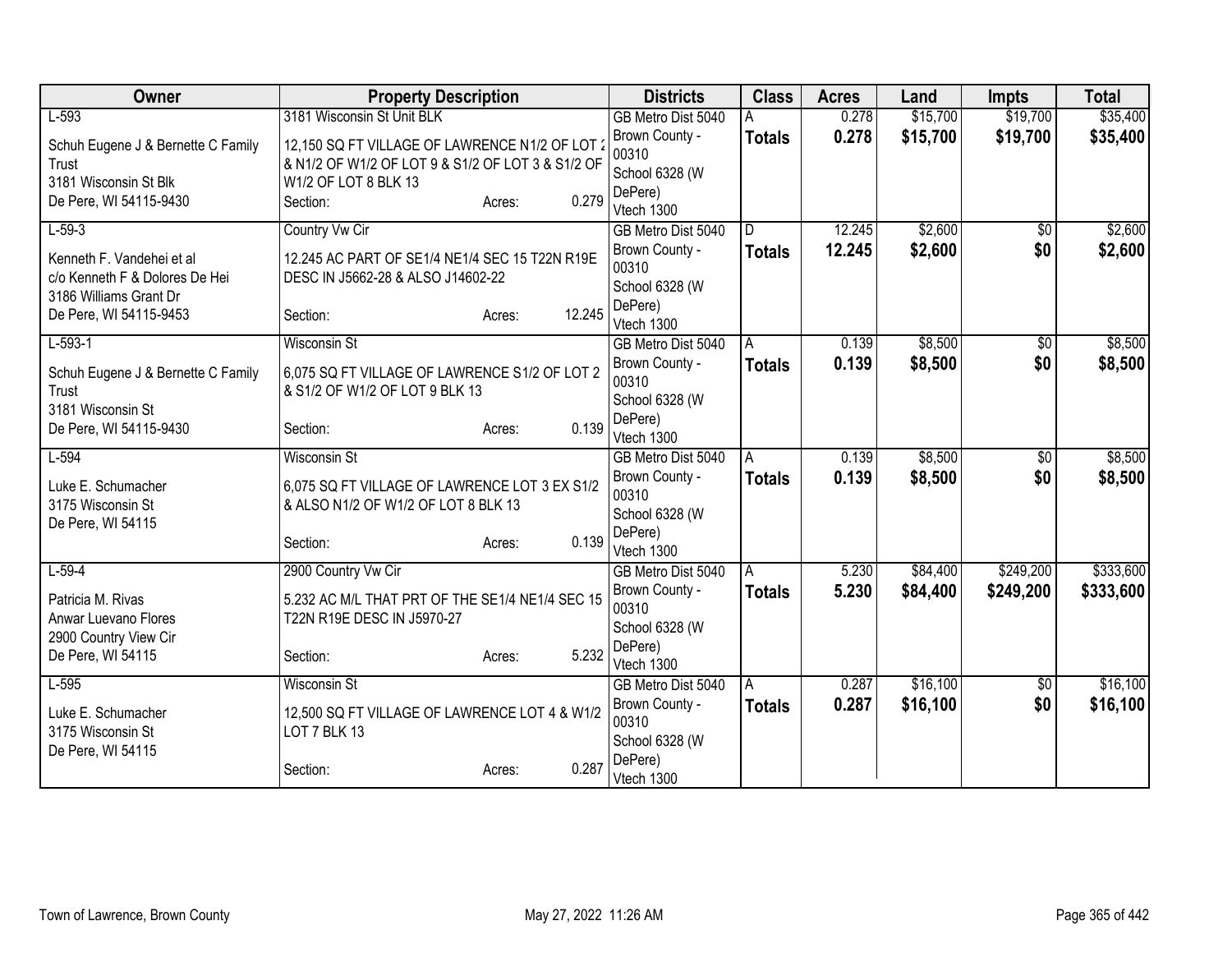| Owner                                                                             | <b>Property Description</b>                                                                    |                 | <b>Districts</b>                          | <b>Class</b>  | <b>Acres</b>   | Land     | <b>Impts</b>    | <b>Total</b> |
|-----------------------------------------------------------------------------------|------------------------------------------------------------------------------------------------|-----------------|-------------------------------------------|---------------|----------------|----------|-----------------|--------------|
| $L-59-5$                                                                          | 2900 Country Vw Cir Unit BLK                                                                   |                 | GB Metro Dist 5040                        |               | 1.809          | \$61,200 | $\overline{50}$ | \$61,200     |
| Anwar Luevano Flores<br>Patricia M. Rivas<br>2900 Country View Cir                | 78,786 SQ FT LOT 4 OF 10 CSM 245 MAP 2282 IN<br>965144 BNG PRT OF SE1/4 NE1/4 SEC 15 T22N R19E |                 | Brown County -<br>00310<br>School 6328 (W | <b>Totals</b> | 1.809          | \$61,200 | \$0             | \$61,200     |
| De Pere, WI 54115                                                                 | Section:                                                                                       | 1.809<br>Acres: | DePere)<br>Vtech 1300                     |               |                |          |                 |              |
| $L-596$                                                                           | 3175 Wisconsin St                                                                              |                 | GB Metro Dist 5040                        | A             | 0.279          | \$15,700 | \$148,100       | \$163,800    |
| Luke E. Schumacher<br>3175 Wisconsin St                                           | 12,150 SQ FT VILLAGE OF LAWRENCE LOT 5 & W1/2<br>LOT 6 BLK 13                                  |                 | Brown County -<br>00310<br>School 6328 (W | <b>Totals</b> | 0.279          | \$15,700 | \$148,100       | \$163,800    |
| De Pere, WI 54115                                                                 | Section:                                                                                       | 0.279<br>Acres: | DePere)<br>Vtech 1300                     |               |                |          |                 |              |
| $L-59-6$                                                                          | 2865 Country Vw Cir                                                                            |                 | GB Metro Dist 5040<br>Brown County -      | A             | 1.635<br>1.635 | \$47,700 | \$320,000       | \$367,700    |
| Stephen J. Pauls<br>Kimberly D. Pauls<br>2865 Country View Cir                    | 71,208 SQ FT LOT 1 OF 14 CSM 245 BNG PRT OF<br>SE1/4 NE1/4 SEC 15 T22N R19E                    |                 | 00310<br>School 6328 (W                   | <b>Totals</b> |                | \$47,700 | \$320,000       | \$367,700    |
| De Pere, WI 54115-9127                                                            | Section:                                                                                       | 1.635<br>Acres: | DePere)<br>Vtech 1300                     |               |                |          |                 |              |
| $L-597$                                                                           | <b>River St</b>                                                                                |                 | GB Metro Dist 5040                        | A.            | 0.520          | \$27,800 | \$0             | \$27,800     |
| Schumacher Marvin H Survivors Trust<br>c/o Marvin H Schumacher Survivors<br>Trust | 22,677 SQ FT VILLAGE OF LAWRENCE E1/2 OF LOTS<br>6-7-8-9 & 10 BLK 13                           |                 | Brown County -<br>00310<br>School 6328 (W | <b>Totals</b> | 0.520          | \$27,800 | \$0             | \$27,800     |
| 2001 Lost Dauphin Rd<br>De Pere, WI 54115                                         | Section:                                                                                       | 0.521<br>Acres: | DePere)<br>Vtech 1300                     |               |                |          |                 |              |
| $L-59-7$                                                                          | 2853 Country Vw Cir                                                                            |                 | GB Metro Dist 5040                        | A             | 1.575          | \$46,500 | \$195,600       | \$242,100    |
| Rhonda S. Arft<br>Patrich J. Arft<br>2853 Country View Cir                        | 68,600 SQ FT LOT 2 OF 14 CSM 245 BNG PRT SE1/4<br>NE1/4 SEC 15 T22N R19E                       |                 | Brown County -<br>00310<br>School 6328 (W | <b>Totals</b> | 1.575          | \$46,500 | \$195,600       | \$242,100    |
| De Pere, WI 54115-9127                                                            | Section:                                                                                       | 1.575<br>Acres: | DePere)<br>Vtech 1300                     |               |                |          |                 |              |
| $L-59-8$                                                                          | 2973 Country Vw Cir                                                                            |                 | GB Metro Dist 5040                        | A             | 1.581          | \$46,600 | \$171,500       | \$218,100    |
| Richard A. Schmidt<br>Kathy M. Schmidt<br>2973 Country View Cir                   | 68,880 SQ FT LOT 3 OF 14 CSM 245 BNG PRT SE1/4<br>NE1/4 SEC 15 T22N R19E                       |                 | Brown County -<br>00310<br>School 6328 (W | Totals        | 1.581          | \$46,600 | \$171,500       | \$218,100    |
| De Pere, WI 54115-9127                                                            | Section:                                                                                       | 1.581<br>Acres: | DePere)<br>Vtech 1300                     |               |                |          |                 |              |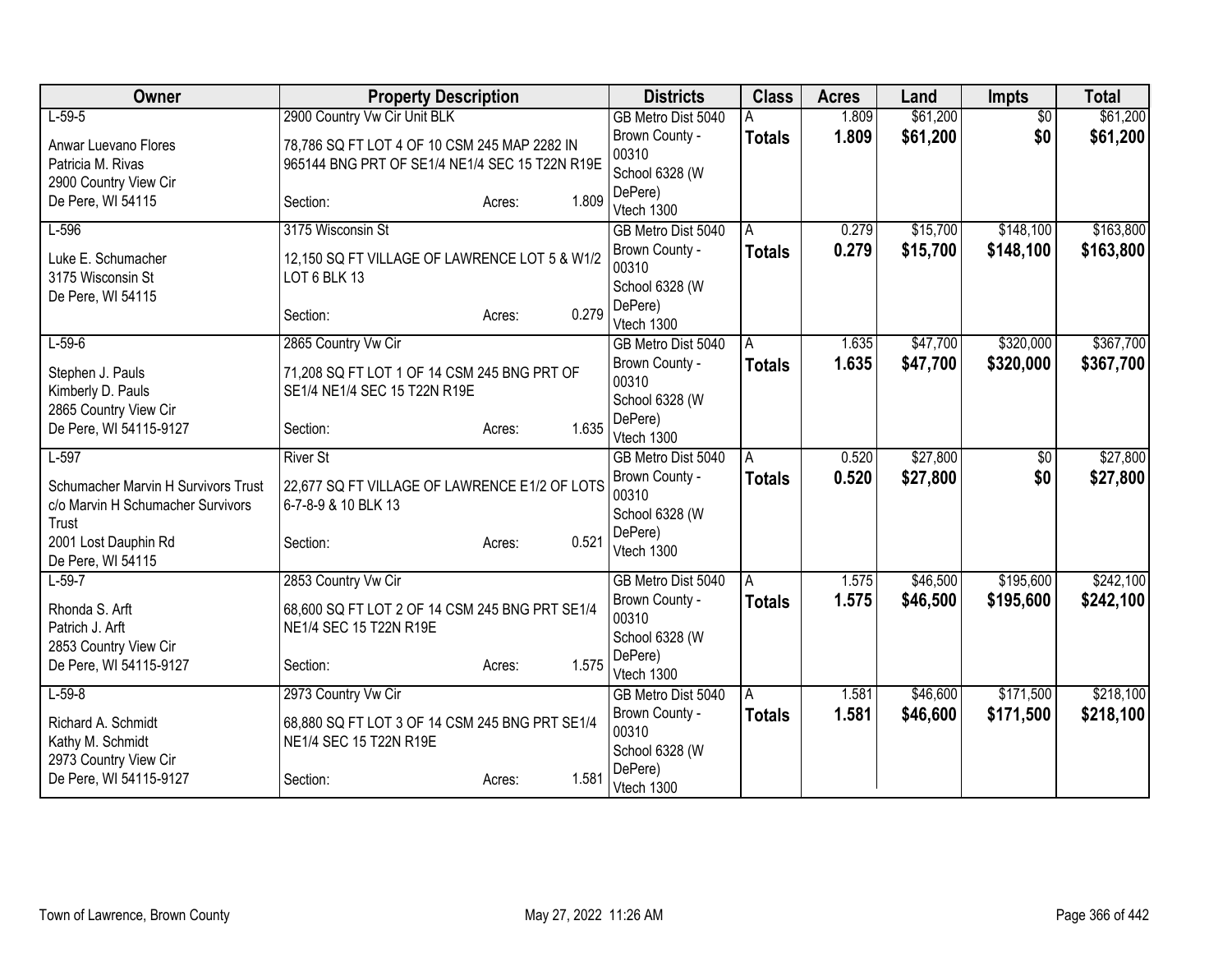| Owner                    | <b>Property Description</b>                   |                 | <b>Districts</b>                     | <b>Class</b>  | <b>Acres</b> | Land     | <b>Impts</b> | <b>Total</b> |
|--------------------------|-----------------------------------------------|-----------------|--------------------------------------|---------------|--------------|----------|--------------|--------------|
| $L-59-9$                 | 2937 Country Vw Cir                           |                 | GB Metro Dist 5040                   |               | 1.583        | \$46,700 | \$257,000    | \$303,700    |
| John A. Fink             | 68,950 SQ FT LOT 4 OF 14 CSM 245 BNG PRT OF   |                 | Brown County -                       | <b>Totals</b> | 1.583        | \$46,700 | \$257,000    | \$303,700    |
| Lynn D. Fink             | SE1/4 NE1/4 SEC 15 T22N R19E                  |                 | 00310                                |               |              |          |              |              |
| 2937 Country View Cir    |                                               |                 | School 6328 (W                       |               |              |          |              |              |
| De Pere, WI 54115-9127   | Section:                                      | 1.583<br>Acres: | DePere)<br>Vtech 1300                |               |              |          |              |              |
| $L-6$                    | 2984 Noah Rd                                  |                 | GB Metro Dist 5040                   | A             | 3.100        | \$66,600 | \$221,700    | \$288,300    |
| Anthony J. Fisher        | 130,878 SQ FT LOT 1 OF 32 CSM 301 BNG PRT OF  |                 | Brown County -<br>00310              | <b>Totals</b> | 3.100        | \$66,600 | \$221,700    | \$288,300    |
| 2984 Noah Rd             | SW1/4 NE1/4 SEC 10 T22N R19E                  |                 | School 6328 (W                       |               |              |          |              |              |
| De Pere, WI 54115-9458   | Section:                                      | 3.005<br>Acres: | DePere)<br>Vtech 1300                |               |              |          |              |              |
| $L-60$                   | 2983 Freedom Rd                               |                 | GB Metro Dist 5040                   | A             | 1.512        | \$50,200 | \$89,000     | \$139,200    |
| Karen G. Buchberger      | 65,855 SQ FT LOT 1 OF 34 CSM 118 MAP 5227 IN  |                 | Brown County -<br>00310              | Totals        | 1.512        | \$50,200 | \$89,000     | \$139,200    |
| 3003 Freedom Rd          | 1510875 BNG PART OF NW1/4 NE1/4 SEC 15 T22N   |                 | School 6328 (W                       |               |              |          |              |              |
| De Pere, WI 54115-9451   | R <sub>19E</sub>                              |                 | DePere)                              |               |              |          |              |              |
|                          | Section:                                      | 1.512<br>Acres: | Vtech 1300                           |               |              |          |              |              |
| $L-60-1$                 | 3085 Freedom Rd                               |                 | GB Metro Dist 5040                   | A             | 1.530        | \$50,600 | \$127,700    | \$178,300    |
| Mark Buchberger          | 1.530 AC M/L PRT OF NE1/4 NW1/4 SEC 15 T22N   |                 | Brown County -                       | Totals        | 1.530        | \$50,600 | \$127,700    | \$178,300    |
| 1875 Creamery Rd         | R19E DESC IN J1466-31 & J17100-21             |                 | 00310                                |               |              |          |              |              |
| De Pere, WI 54115        |                                               |                 | School 6328 (W<br>DePere)            |               |              |          |              |              |
|                          | Section:                                      | 1.530<br>Acres: | Vtech 1300                           |               |              |          |              |              |
| $L-602$                  | 3171 Wisconsin St                             |                 | GB Metro Dist 5040                   | A             | 0.186        | \$11,100 | $\sqrt{$0}$  | \$11,100     |
| Schumacher Family, LLC   | 8,100 SQ FT VILLAGE OF LAWRENCE LOT 1 BLK 14  |                 | Brown County -                       | <b>Totals</b> | 0.186        | \$11,100 | \$0          | \$11,100     |
| 1001 Discovery Rd        |                                               |                 | 00310                                |               |              |          |              |              |
| Green Bay, WI 54311-8001 |                                               |                 | School 6328 (W                       |               |              |          |              |              |
|                          | Section:                                      | 0.186<br>Acres: | DePere)                              |               |              |          |              |              |
|                          |                                               |                 | Vtech 1300                           |               |              | \$3,200  |              |              |
| $L - 60 - 2$             | Freedom Rd                                    |                 | GB Metro Dist 5040<br>Brown County - | ID.           | 14.778       |          | \$0          | \$3,200      |
| Joseph Newhouse          | 14.778 AC M/L PART OF NE1/4 NW1/4 SEC 15 T22N |                 | 00310                                | Totals        | 14.778       | \$3,200  | \$0          | \$3,200      |
| Susan A. Newhouse        | R19E DESC IN J17046-28 & J22608-37            |                 | School 6328 (W                       |               |              |          |              |              |
| 169 Raught St            |                                               | 14.778          | DePere)                              |               |              |          |              |              |
| Kaukauna, WI 54130-1247  | Section:                                      | Acres:          | Vtech 1300                           |               |              |          |              |              |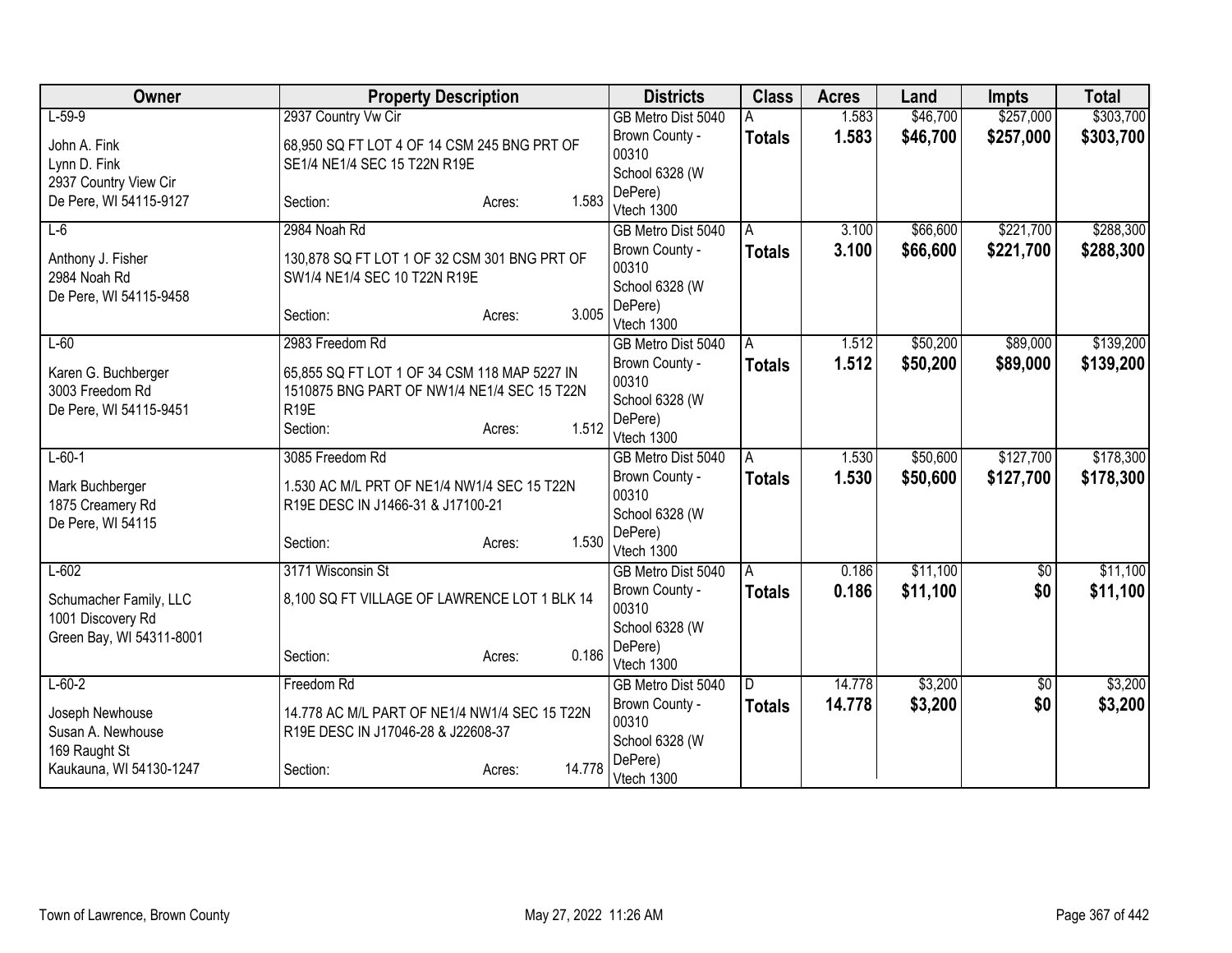| Owner                            | <b>Property Description</b>                                                                   |       | <b>Districts</b>        | <b>Class</b>  | <b>Acres</b> | Land     | <b>Impts</b>    | <b>Total</b> |
|----------------------------------|-----------------------------------------------------------------------------------------------|-------|-------------------------|---------------|--------------|----------|-----------------|--------------|
| $L-603$                          | <b>Wisconsin St</b>                                                                           |       | GB Metro Dist 5040      |               | 0.186        | \$11,100 | \$500           | \$11,600     |
| Schumacher Family, LLC           | 8,100 SQ FT VILLAGE OF LAWRENCE LOT 2 BLK 14                                                  |       | Brown County -          | <b>Totals</b> | 0.186        | \$11,100 | \$500           | \$11,600     |
| 1001 Discovery Rd                |                                                                                               |       | 00310                   |               |              |          |                 |              |
| Green Bay, WI 54311-8001         |                                                                                               |       | School 6328 (W          |               |              |          |                 |              |
|                                  | Section:<br>Acres:                                                                            | 0.186 | DePere)<br>Vtech 1300   |               |              |          |                 |              |
| $L - 60 - 3$                     | 3095 Freedom Rd                                                                               |       | GB Metro Dist 5040      | A             | 2.000        | \$60,000 | \$316,100       | \$376,100    |
|                                  |                                                                                               |       | Brown County -          | <b>Totals</b> | 2.000        | \$60,000 | \$316,100       | \$376,100    |
| Lawrence R. Roznik               | 87,106 SQ FT LOT 1 OF 49 CSM 11 MAP 7203 IN                                                   |       | 00310                   |               |              |          |                 |              |
| Kelley A. Roznik                 | 2156435 BNG PRT OF NE1/4 NW1/4 SEC 15 T22N                                                    |       | School 6328 (W          |               |              |          |                 |              |
| 3095 Freedom Rd                  | R <sub>19E</sub>                                                                              |       | DePere)                 |               |              |          |                 |              |
| De Pere, WI 54115-9451           | Section:<br>Acres:                                                                            | 2.000 | Vtech 1300              |               |              |          |                 |              |
| $L - 60 - 3 - 1$                 | Vanboxtel Ln                                                                                  |       | GB Metro Dist 5040      | D.            | 3.140        | \$700    | \$0             | \$700        |
| Paul Vangheem                    | 136,737 SQ FT OUTLOT 1 OF 49 CSM 11 MAP 7203 IN                                               |       | Brown County -          | <b>Totals</b> | 3.140        | \$700    | \$0             | \$700        |
| Sherry Vangheem                  | 2156435 BNG PRT OF NE1/4 NW1/4 SEC 15 T22N                                                    |       | 00310                   |               |              |          |                 |              |
| N4969 Mccabe Rd                  | R <sub>19E</sub>                                                                              |       | School 6328 (W          |               |              |          |                 |              |
| De Pere, WI 54115-8811           | Section:<br>Acres:                                                                            | 3.139 | DePere)                 |               |              |          |                 |              |
|                                  |                                                                                               |       | Vtech 1300              |               |              |          |                 |              |
| $L - 60 - 3 - 2$                 | Vanboxtel Ln                                                                                  |       | GB Metro Dist 5040      | D.            | 3.300        | \$700    | $\overline{50}$ | \$700        |
| Paul Vangheem                    | 143,936 SQ FT M/L OUTLOT 2 OF 49 CSM 11 MAP                                                   |       | Brown County -<br>00310 | <b>Totals</b> | 3.300        | \$700    | \$0             | \$700        |
| Sherry Vangheem                  | 7203 IN 2156435 BNG PRT OF NE1/4 NW1/4 SEC 15                                                 |       | School 6328 (W          |               |              |          |                 |              |
| N4969 Mccabe Rd                  | <b>T22N R19E</b>                                                                              |       | DePere)                 |               |              |          |                 |              |
| De Pere, WI 54115-8811           | Section:<br>Acres:                                                                            | 3.304 | Vtech 1300              |               |              |          |                 |              |
| $L - 60 - 3 - 3$                 | Vanboxtel Ln                                                                                  |       | GB Metro Dist 5040      | D             | 4.520        | \$1,000  | $\sqrt{6}$      | \$1,000      |
|                                  |                                                                                               |       | Brown County -          | <b>Totals</b> | 4.520        | \$1,000  | \$0             | \$1,000      |
| Paul Vangheem<br>Sherry Vangheem | 196,887 SQ FT OUTLOT 3 OF 49 CSM 11 MAP 7203 IN<br>2156435 BNG PRT OF NE1/4 NW1/4 SEC 15 T22N |       | 00310                   |               |              |          |                 |              |
| N4969 Mccabe Rd                  | R <sub>19E</sub>                                                                              |       | School 6328 (W          |               |              |          |                 |              |
| De Pere, WI 54115-8811           | Section:<br>Acres:                                                                            | 4.520 | DePere)                 |               |              |          |                 |              |
|                                  |                                                                                               |       | Vtech 1300              |               |              |          |                 |              |
| $L-604$                          | <b>Wisconsin St</b>                                                                           |       | GB Metro Dist 5040      | A             | 0.186        | \$11,100 | \$14,200        | \$25,300     |
| Schumacher Family, LLC           | 8,100 SQ FT VILLAGE OF LAWRENCE LOT 3 BLK 14                                                  |       | Brown County -<br>00310 | <b>Totals</b> | 0.186        | \$11,100 | \$14,200        | \$25,300     |
| 1001 Discovery Rd                |                                                                                               |       | School 6328 (W          |               |              |          |                 |              |
| Green Bay, WI 54311-8001         |                                                                                               |       | DePere)                 |               |              |          |                 |              |
|                                  | Section:<br>Acres:                                                                            | 0.186 | Vtech 1300              |               |              |          |                 |              |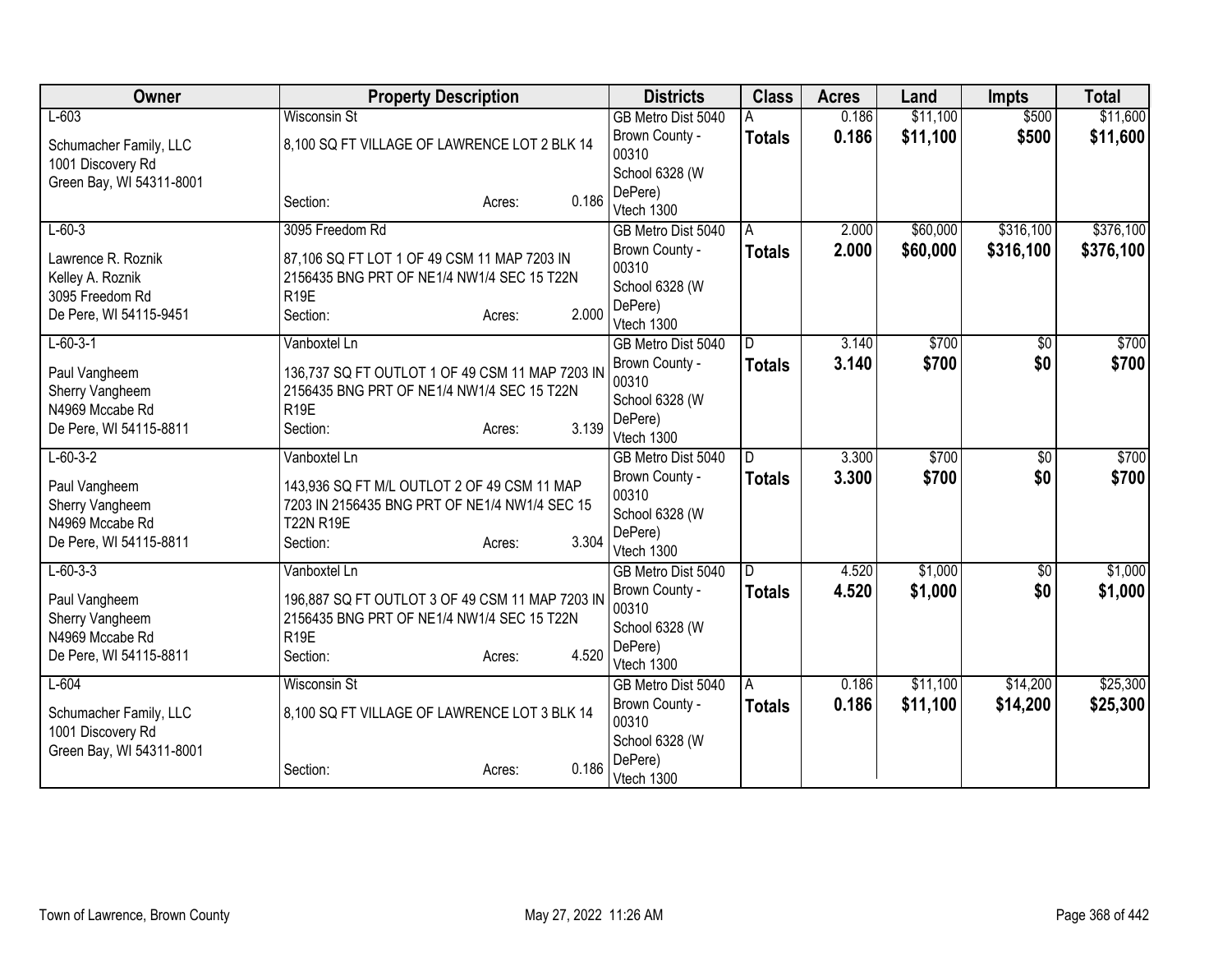| Owner                                         | <b>Property Description</b>                    |                  | <b>Districts</b>          | <b>Class</b>  | <b>Acres</b> | Land     | <b>Impts</b>    | <b>Total</b> |
|-----------------------------------------------|------------------------------------------------|------------------|---------------------------|---------------|--------------|----------|-----------------|--------------|
| $L - 60 - 4$                                  | 3003 Freedom Rd                                |                  | GB Metro Dist 5040        | А             | 3.000        | \$66,000 | \$199,700       | \$265,700    |
| Karen G. Buchberger                           | 13.350 AC M/L W 760 FT OF N 890 FT OF NW1/4    |                  | Brown County -            | D             | 5.000        | \$1,100  | \$0             | \$1,100      |
| 3003 Freedom Rd                               | NE1/4 SEC 15 T22N R19E EX HWY & EX 34 CSM 118  |                  | 00310                     | E             | 5.350        | \$3,500  | \$0             | \$3,500      |
| De Pere, WI 54115-9451                        |                                                |                  | School 6328 (W            | <b>Totals</b> | 13.350       | \$70,600 | \$199,700       | \$270,300    |
|                                               | Section:                                       | 13.350<br>Acres: | DePere)<br>Vtech 1300     |               |              |          |                 |              |
| $L-605$                                       | 3165 Wisconsin St                              |                  | GB Metro Dist 5040        | A             | 0.185        | \$11,000 | $\overline{50}$ | \$11,000     |
|                                               |                                                |                  | Brown County -            | <b>Totals</b> | 0.185        | \$11,000 | \$0             | \$11,000     |
| Schumacher Family, LLC                        | VILLAGE OF LAWRENCE LOT 4 BLK 14               |                  | 00310                     |               |              |          |                 |              |
| 1001 Discovery Rd<br>Green Bay, WI 54311-8001 |                                                |                  | School 6328 (W            |               |              |          |                 |              |
|                                               | Section:                                       | 0.000<br>Acres:  | DePere)                   |               |              |          |                 |              |
|                                               |                                                |                  | Vtech 1300                |               |              |          |                 |              |
| $L-606$                                       | <b>Wisconsin St</b>                            |                  | GB Metro Dist 5040        | A             | 0.186        | \$11,100 | \$0             | \$11,100     |
| Schumacher Family, LLC                        | 8,100 SQ FT VILLAGE OF LAWRENCE LOT 5 BLK 14   |                  | Brown County -<br>00310   | <b>Totals</b> | 0.186        | \$11,100 | \$0             | \$11,100     |
| 1001 Discovery Rd                             |                                                |                  | School 6328 (W            |               |              |          |                 |              |
| Green Bay, WI 54311-8001                      |                                                |                  | DePere)                   |               |              |          |                 |              |
|                                               | Section:                                       | 0.186<br>Acres:  | Vtech 1300                |               |              |          |                 |              |
| $L-607$                                       | <b>Wisconsin St</b>                            |                  | GB Metro Dist 5040        | A             | 0.186        | \$11,100 | \$0             | \$11,100     |
| Schumacher Verstegen LLC                      | 8,100 SQ FT VILLAGE OF LAWRENCE LOT 6 BLK 14   |                  | Brown County -            | <b>Totals</b> | 0.186        | \$11,100 | \$0             | \$11,100     |
| c/o Schumacher Family, LLC                    |                                                |                  | 00310                     |               |              |          |                 |              |
| 1001 Discovery Rd                             |                                                |                  | School 6328 (W            |               |              |          |                 |              |
| Green Bay, WI 54311-8001                      | Section:                                       | 0.186<br>Acres:  | DePere)<br>Vtech 1300     |               |              |          |                 |              |
| $L-608$                                       | 1921 Center St                                 |                  | GB Metro Dist 5040        | A             | 0.186        | \$11,100 | $\overline{50}$ | \$11,100     |
|                                               |                                                |                  | Brown County -            | <b>Totals</b> | 0.186        | \$11,100 | \$0             | \$11,100     |
| Schumacher Verstegen LLC                      | 8,100 SQ FT VILLAGE OF LAWRENCE LOT 7 BLK 14   |                  | 00310                     |               |              |          |                 |              |
| c/o Schumacher Family, LLC                    |                                                |                  | School 6328 (W            |               |              |          |                 |              |
| 1001 Discovery Rd<br>Green Bay, WI 54311-8001 | Section:                                       | 0.186            | DePere)                   |               |              |          |                 |              |
|                                               |                                                | Acres:           | Vtech 1300                |               |              |          |                 |              |
| $L-609$                                       | <b>Wisconsin St Unit RR</b>                    |                  | GB Metro Dist 5040        | l A           | 0.558        | \$3,000  | \$0             | \$3,000      |
| Schumacher Family, LLC                        | 24,300 SQ FT VILLAGE OF LAWRENCE LOTS 8-9 & 10 |                  | Brown County -            | <b>Totals</b> | 0.558        | \$3,000  | \$0             | \$3,000      |
| 1001 Discovery Rd                             | <b>BLK 14</b>                                  |                  | 00310                     |               |              |          |                 |              |
| Green Bay, WI 54311-8001                      |                                                |                  | School 6328 (W<br>DePere) |               |              |          |                 |              |
|                                               | Section:                                       | 0.558<br>Acres:  | Vtech 1300                |               |              |          |                 |              |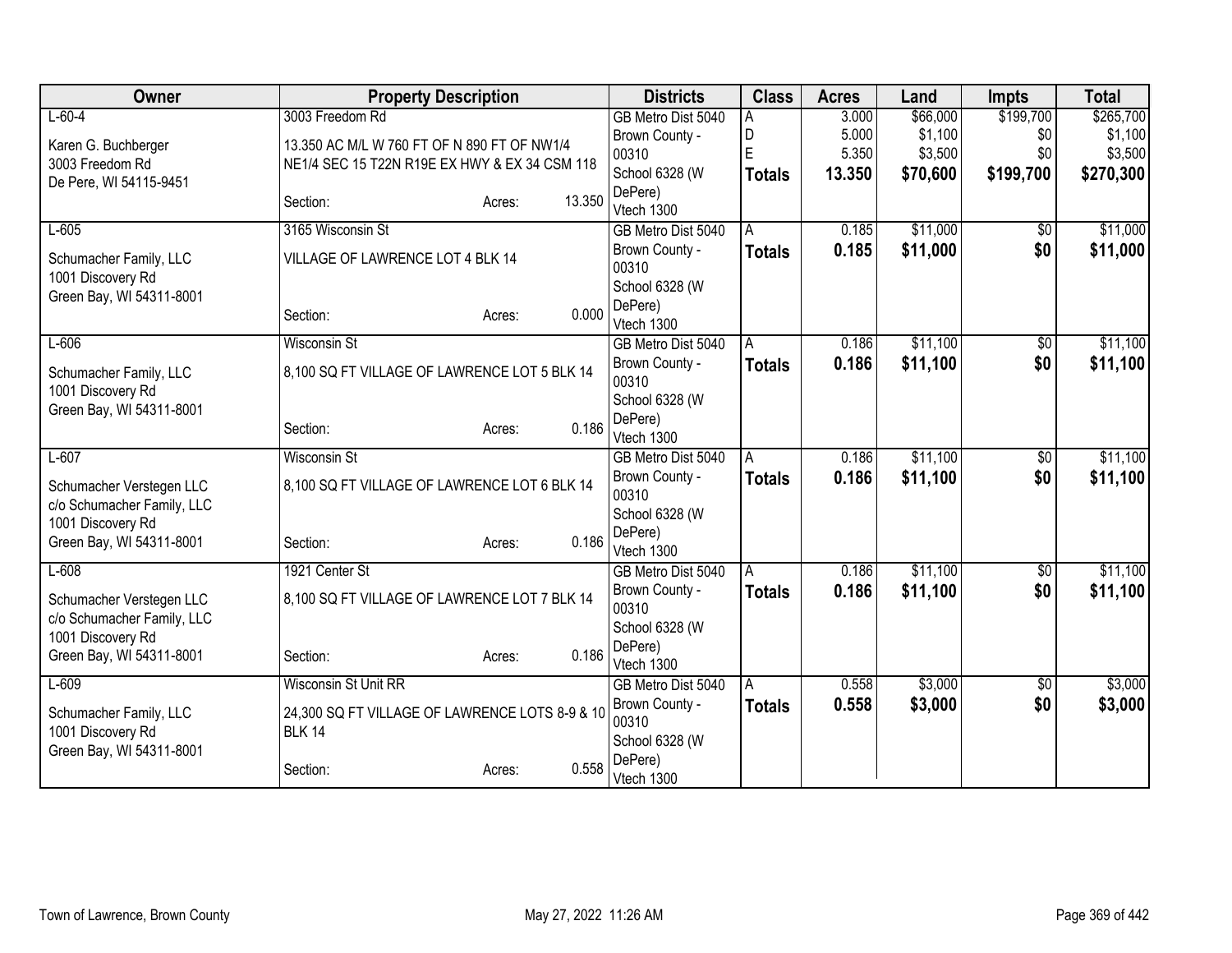| Owner                       | <b>Property Description</b>                    | <b>Districts</b>                 | <b>Class</b>  | <b>Acres</b> | Land     | <b>Impts</b>    | <b>Total</b> |
|-----------------------------|------------------------------------------------|----------------------------------|---------------|--------------|----------|-----------------|--------------|
| $L-61$                      | 2881 County Line Rd                            | GB Metro Dist 5040               |               | 28.612       | \$6,100  | $\overline{50}$ | \$6,100      |
| Paul A. Vangheem et al      | NW1/4 NW1/4 SEC 15 T22N R19E EX NW1/4 EX RD    | Brown County -                   | <b>Totals</b> | 28.612       | \$6,100  | \$0             | \$6,100      |
| c/o Paul & Sherry Van Gheem | R/W IN 2924963 & EX RDS                        | 00310                            |               |              |          |                 |              |
| N4969 Mc Cabe Rd            |                                                | School 6328 (W                   |               |              |          |                 |              |
| De Pere, WI 54115-8811      | 28.612<br>Section:<br>Acres:                   | DePere)<br>Vtech 1300            |               |              |          |                 |              |
| $L-612$                     | <b>Wisconsin St Unit RR</b>                    | GB Metro Dist 5040               | A             | 0.186        | \$1,100  | $\overline{50}$ | \$1,100      |
|                             |                                                | Brown County -                   | <b>Totals</b> | 0.186        | \$1,100  | \$0             | \$1,100      |
| Schumacher Family, LLC      | 8,100 SQ FT VILLAGE OF LAWRENCE LOT 11 BLK 14  | 00310                            |               |              |          |                 |              |
| 1001 Discovery Rd           |                                                | School 6328 (W                   |               |              |          |                 |              |
| Green Bay, WI 54311-8001    | 0.186<br>Section:<br>Acres:                    | DePere)                          |               |              |          |                 |              |
|                             |                                                | Vtech 1300                       |               |              |          |                 |              |
| $L-613$                     | <b>River St Unit RR</b>                        | GB Metro Dist 5040               | A             | 0.186        | \$1,100  | \$0             | \$1,100      |
| Schumacher Family, LLC      | 8,100 SQ FT VILLAGE OF LAWRENCE LOT 12 BLK 14  | Brown County -                   | <b>Totals</b> | 0.186        | \$1,100  | \$0             | \$1,100      |
| 1001 Discovery Rd           |                                                | 00310<br>School 6328 (W          |               |              |          |                 |              |
| Green Bay, WI 54311-8001    |                                                | DePere)                          |               |              |          |                 |              |
|                             | 0.186<br>Section:<br>Acres:                    | Vtech 1300                       |               |              |          |                 |              |
| $L-614$                     | <b>River St</b>                                | GB Metro Dist 5040               | A             | 1.153        | \$4,200  | \$0             | \$4,200      |
| Schumacher Family, LLC      | 50,220 SQ FT VILLAGE OF LAWRENCE LOTS 13       | Brown County -                   | <b>Totals</b> | 1.153        | \$4,200  | \$0             | \$4,200      |
| 1001 Discovery Rd           | THRU 18 BLK 14                                 | 00310                            |               |              |          |                 |              |
| Green Bay, WI 54311-8001    |                                                | School 6328 (W                   |               |              |          |                 |              |
|                             | 1.153<br>Section:<br>Acres:                    | DePere)                          |               |              |          |                 |              |
| $L-62$                      | 3189 Freedom Rd                                | Vtech 1300<br>GB Metro Dist 5040 | A             | 4.690        | \$81,100 | \$395,900       | \$477,000    |
|                             |                                                | Brown County -                   | E             | 3.486        | \$2,300  | \$0             | \$2,300      |
| Roger L. Meyers             | NW1/4 OF NW1/4 NW1/4 SEC 15 T22N R19E EX W 9   | 00310                            | <b>Totals</b> | 8.176        | \$83,400 | \$395,900       | \$479,300    |
| Michelle M. Meyers          | RODS OF S 8 RODS 14 1/2 FT OF N 24 RODS 14 1/2 | School 6328 (W                   |               |              |          |                 |              |
| 3189 Freedom Rd             | FT & EX RD R/W IN 2933598 & EX RDS<br>8.176    | DePere)                          |               |              |          |                 |              |
| De Pere, WI 54115           | Section:<br>Acres:                             | Vtech 1300                       |               |              |          |                 |              |
| $L-620$                     | 1928 Center St                                 | GB Metro Dist 5040               | A             | 2.027        | \$49,500 | \$185,600       | \$235,100    |
| Steven W. Hanke             | 88,297 SQ FT VILLAGE OF LAWRENCE LOTS 1 THRU   | Brown County -                   | <b>Totals</b> | 2.027        | \$49,500 | \$185,600       | \$235,100    |
| 1928 Center St              | 10 BLK 15 & PRT VAC ST ADJ WLY DESC IN 2257702 | 00310                            |               |              |          |                 |              |
| De Pere, WI 54115-9428      |                                                | School 6328 (W<br>DePere)        |               |              |          |                 |              |
|                             | 2.027<br>Section:<br>Acres:                    | Vtech 1300                       |               |              |          |                 |              |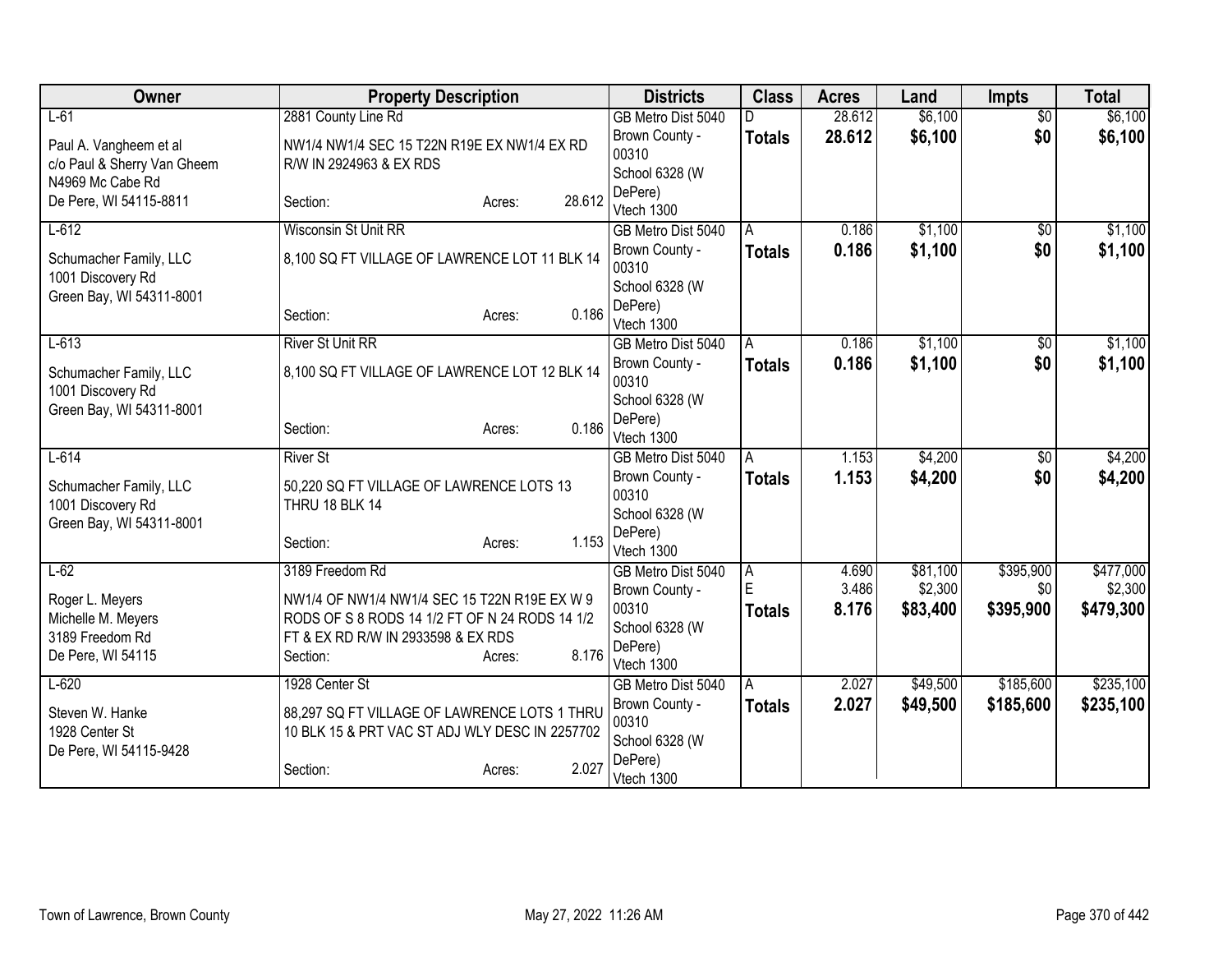| Owner                                                                                                                                       | <b>Property Description</b>                                                                                                                                                               | <b>Districts</b>                                                                         | <b>Class</b>           | <b>Acres</b>   | Land                 | <b>Impts</b>           | <b>Total</b>           |
|---------------------------------------------------------------------------------------------------------------------------------------------|-------------------------------------------------------------------------------------------------------------------------------------------------------------------------------------------|------------------------------------------------------------------------------------------|------------------------|----------------|----------------------|------------------------|------------------------|
| $L-63$<br>Victor E. Frelich Jr.<br>2889 County Line Rd<br>De Pere, WI 54115-9803                                                            | 2889 County Line Rd<br>0.358 AC M/L W 9 RODS OF S 8 RODS 14 1/2 FT OF N<br>24 RODS 14 1/2 FT OF NW1/4 NW1/4 SEC 15 T22N<br>R19E EX RD<br>0.358<br>Section:<br>Acres:                      | GB Metro Dist 5040<br>Brown County -<br>00310<br>School 6328 (W<br>DePere)<br>Vtech 1300 | A<br><b>Totals</b>     | 0.355<br>0.355 | \$25,400<br>\$25,400 | \$114,000<br>\$114,000 | \$139,400<br>\$139,400 |
| $L-630$<br>Schumacher Marvin H Survivors Trust<br>c/o Marvin H Schumacher Survivors<br>Trust<br>2001 Lost Dauphin Rd<br>De Pere, WI 54115   | Little Rapids Rd<br>75,124 SQ FT LOT 4 OF 56 CSM 163 MAP NO 8093 IN<br>2512156 BNG ALL OF LOTS 11-14 & PRT OF LOT 15<br>IN BLK 15 VILLAGE OF LAWRENCE PLAT<br>1.724<br>Section:<br>Acres: | GB Metro Dist 5040<br>Brown County -<br>00310<br>School 6328 (W<br>DePere)<br>Vtech 1300 | A<br>Totals            | 1.724<br>1.724 | \$1,400<br>\$1,400   | $\overline{50}$<br>\$0 | \$1,400<br>\$1,400     |
| $L-635$<br>Schumacher Marvin H Survivors Trust<br>c/o Marvin H Schumacher Survivors<br>Trust<br>2001 Lost Dauphin Rd<br>De Pere, WI 54115   | $Cth$ D<br>42,393 SQ FT VILLAGE OF LAWRENCE BLK 16 EX<br>76J752-7<br>0.973<br>Section:<br>Acres:                                                                                          | GB Metro Dist 5040<br>Brown County -<br>00310<br>School 6328 (W<br>DePere)<br>Vtech 1300 | $\mathsf{A}$<br>Totals | 0.972<br>0.972 | \$100<br>\$100       | $\overline{50}$<br>\$0 | \$100<br>\$100         |
| $L-636$<br>Schumacher Marvin H Survivors Trust<br>c/o Marvin H Schumacher Survivors<br>Trust<br>2001 Lost Dauphin Rd<br>De Pere, WI 54115   | <b>Mill St</b><br>12,963 SQ FT VILLAGE OF LAWRENCE BLK 17 EX 113<br>D 195 & EX 24 D 351<br>0.298<br>Section:<br>Acres:                                                                    | GB Metro Dist 5040<br>Brown County -<br>00310<br>School 6328 (W<br>DePere)<br>Vtech 1300 | l A<br>Totals          | 0.297<br>0.297 | \$100<br>\$100       | $\overline{50}$<br>\$0 | \$100<br>\$100         |
| $L-637$<br>Schumacher Marvin H Survivors Trust<br>c/o Marvin H Schumacher Survivors<br>Trust<br>2001 Lost Dauphin Rd<br>De Pere, WI 54115   | Little Rapids Rd<br>131,820 SQ FT VILLAGE OF LAWRENCE BLKS 18 & 20<br>EXC 113 D 195 & EX 76J752-7<br>3.026<br>Section:<br>Acres:                                                          | GB Metro Dist 5040<br>Brown County -<br>00310<br>School 6328 (W<br>DePere)<br>Vtech 1300 | l A<br><b>Totals</b>   | 3.026<br>3.026 | \$100<br>\$100       | $\sqrt{$0}$<br>\$0     | \$100<br>\$100         |
| $L-637-1$<br>Schumacher Marvin H Survivors Trust<br>c/o Marvin H Schumacher Survivors<br>Trust<br>2001 Lost Dauphin Rd<br>De Pere, WI 54115 | Little Rapids Rd<br>258,939 SQ FT M/L VILLAGE OF LAWRENCE MILL<br>CANAL, MILL ST & THAT PRT OF TAIL RACE LGY<br>NLY OF 113 D 195<br>5.944<br>Section:<br>Acres:                           | GB Metro Dist 5040<br>Brown County -<br>00310<br>School 6328 (W<br>DePere)<br>Vtech 1300 | A<br><b>Totals</b>     | 5.944<br>5.944 | \$100<br>\$100       | $\overline{30}$<br>\$0 | \$100<br>\$100         |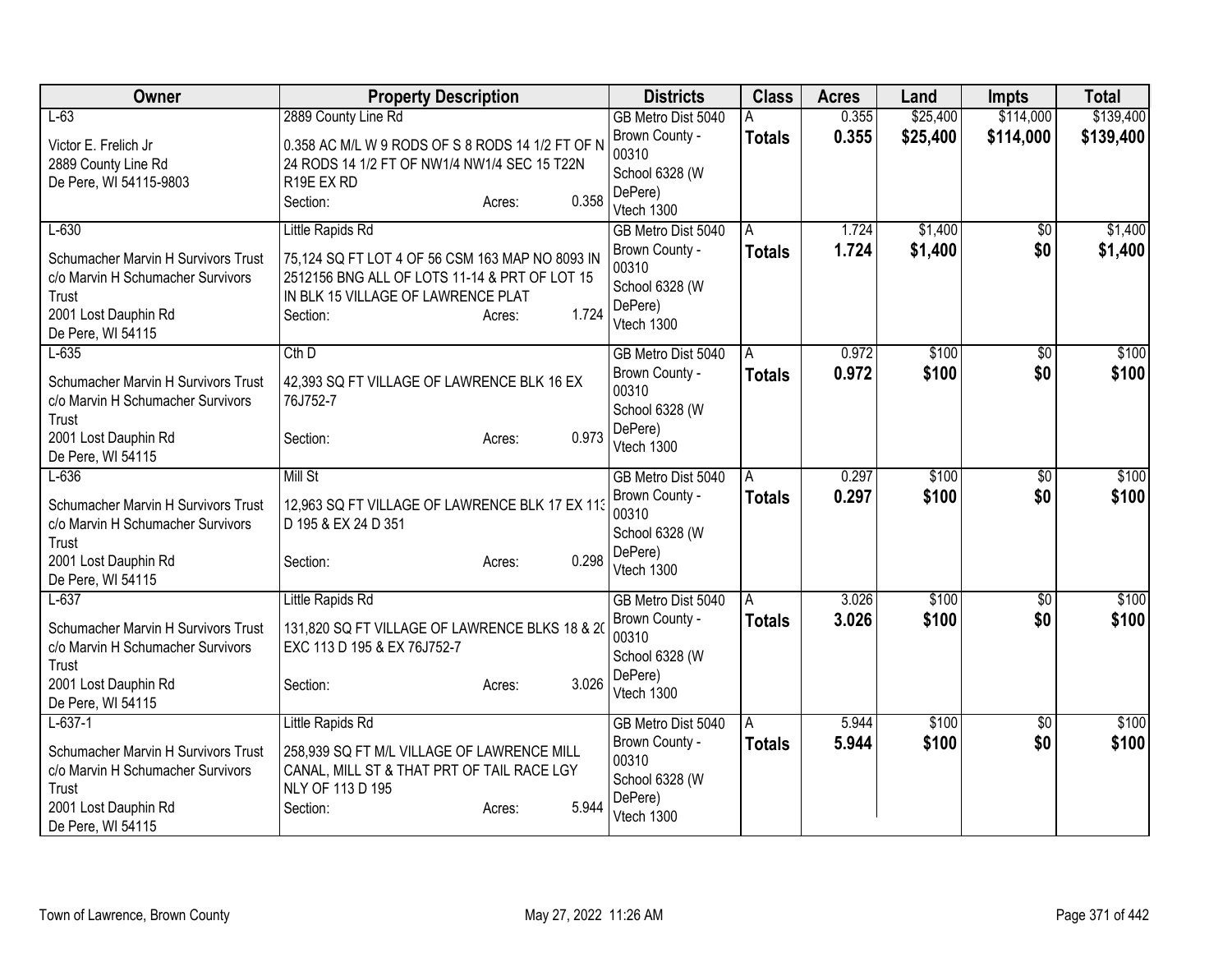| Owner                                                 | <b>Property Description</b>                                                                          | <b>Districts</b>          | <b>Class</b>    | <b>Acres</b> | Land            | <b>Impts</b>    | <b>Total</b>    |
|-------------------------------------------------------|------------------------------------------------------------------------------------------------------|---------------------------|-----------------|--------------|-----------------|-----------------|-----------------|
| $L-638$                                               | <b>Canal St Unit RR</b>                                                                              | GB Metro Dist 5040        | $\overline{E1}$ | 0.517        | $\overline{60}$ | $\overline{50}$ | \$0             |
| United States of America                              | 26,482 SQ FT M/L VILLAGE OF LAWRENCE THAT PRT                                                        | Brown County -            | <b>Totals</b>   | 0.517        | \$0             | \$0             | \$0             |
| 0 Little Rapids Rd                                    | OF LITTLE KAUKAUNA DAM IN TOWN OF LAWRANCE                                                           | 00310                     |                 |              |                 |                 |                 |
| De Pere, WI 54115                                     | & PRT BLK 21 DESC IN 24 D 351 EX 2146294 ALL BNG                                                     | School 6328 (W<br>DePere) |                 |              |                 |                 |                 |
|                                                       | 0.608<br>Section:<br>Acres:                                                                          | Vtech 1300                |                 |              |                 |                 |                 |
| $L-639$                                               | Canal St                                                                                             | GB Metro Dist 5040        | E5              | 3.688        | $\sqrt{6}$      | $\overline{50}$ | $\overline{50}$ |
| Wisconsin Dept of Administration                      | 160,671 SQ FT VILLAGE OF LAWRENCE LITTLE                                                             | Brown County -            | <b>Totals</b>   | 3.688        | \$0             | \$0             | \$0             |
| c/o Fox River Nav Authority                           | KAUKAUNA CANAL & LOCK, BLK 19, CANAL ST &                                                            | 00310                     |                 |              |                 |                 |                 |
| Attn: Robert Stark                                    | PRT OF BLKS 17-21 & PRT OF TAIL RACE & PRT OF                                                        | School 6328 (W            |                 |              |                 |                 |                 |
| 1008 Augustine St                                     | 3.688<br>Section:<br>Acres:                                                                          | DePere)                   |                 |              |                 |                 |                 |
| Kaukauna, WI 54130                                    |                                                                                                      | Vtech 1300                |                 |              |                 |                 |                 |
| $L-64$                                                | 3085 County Line Rd                                                                                  | GB Metro Dist 5040        | A               | 9.738        | \$106,400       | \$160,700       | \$267,100       |
| Paul J. Kroes                                         | N 10 AC OF SW1/4 NW1/4 SEC 15 T22N R19E EX RD                                                        | Brown County -            | <b>Totals</b>   | 9.738        | \$106,400       | \$160,700       | \$267,100       |
| Michelle A. Kroes                                     | R/W IN 2924953 & EX RD                                                                               | 00310                     |                 |              |                 |                 |                 |
| 3085 County Line Rd                                   |                                                                                                      | School 6328 (W            |                 |              |                 |                 |                 |
| De Pere, WI 54115-9449                                | 9.738<br>Section:<br>Acres:                                                                          | DePere)<br>Vtech 1300     |                 |              |                 |                 |                 |
| $L-640$                                               | <b>Front St</b>                                                                                      | GB Metro Dist 5040        | A               | 2.360        | \$25,100        | \$0             | \$25,100        |
|                                                       |                                                                                                      | Brown County -            | <b>Totals</b>   | 2.360        | \$25,100        | \$0             | \$25,100        |
| Vandenheuvel Mill LLC<br>c/o Van Den Huevel Mill, LLC | 102,834 SQ FT LOT 3 OF 56 CSM 163 BNG PRTS OF<br>BLKS 6 & 16, LOT 15 BLK 15, LOTS 5 & 6 BLK 18, MILL | 00310                     |                 |              |                 |                 |                 |
| 1902 Little Rapids Rd                                 | CANAL & TAILRACE ALL IN VILLAGE OF LAWRENCE                                                          | School 6328 (W            |                 |              |                 |                 |                 |
| De Pere, WI 54115-9424                                | 2.360<br>Section:<br>Acres:                                                                          | DePere)                   |                 |              |                 |                 |                 |
|                                                       |                                                                                                      | Vtech 1300                |                 |              |                 |                 |                 |
| $L-641$                                               | 3005 Serenity Dr                                                                                     | GB Metro Dist 5040        | A               | 1.510        | \$67,700        | \$249,700       | \$317,400       |
| Gregg E & Stephanie Schreiber Living                  | 65,958 SQ FT SERENITY SUBD LOT 1 A COUNTY                                                            | Brown County -<br>00310   | <b>Totals</b>   | 1.510        | \$67,700        | \$249,700       | \$317,400       |
| Trust of 2011                                         | <b>PLAT</b>                                                                                          | School 6328 (W            |                 |              |                 |                 |                 |
| 3005 Serenity Dr                                      |                                                                                                      | DePere)                   |                 |              |                 |                 |                 |
| Depere, WI 54115                                      | 1.514<br>Section:<br>Acres:                                                                          | Vtech 1300                |                 |              |                 |                 |                 |
| $L-642$                                               | 3017 Serenity Dr                                                                                     | GB Metro Dist 5040        | A               | 1.510        | \$67,700        | \$317,800       | \$385,500       |
| Bradley J. Thiel                                      | 65,990 SQ FT SERENITY SUBD LOT 2 A COUNTY                                                            | Brown County -            | <b>Totals</b>   | 1.510        | \$67,700        | \$317,800       | \$385,500       |
| Sheila W. Thiel                                       | <b>PLAT</b>                                                                                          | 00310                     |                 |              |                 |                 |                 |
| 3017 Serenity Dr                                      |                                                                                                      | School 6328 (W            |                 |              |                 |                 |                 |
| De Pere, WI 54115-9353                                | 1.515<br>Section:<br>Acres:                                                                          | DePere)<br>Vtech 1300     |                 |              |                 |                 |                 |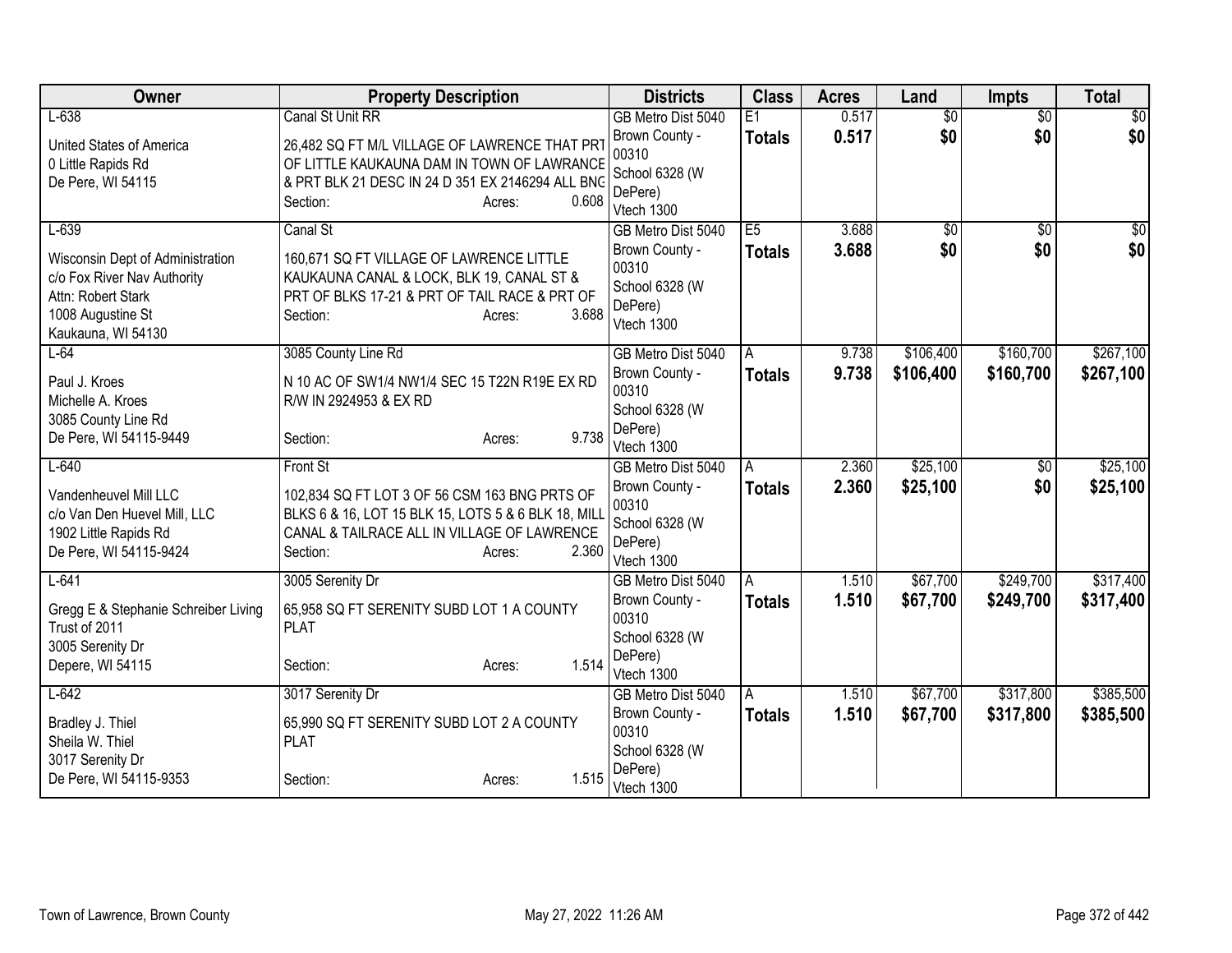| Owner                                      | <b>Property Description</b>               |                 | <b>Districts</b>          | <b>Class</b>  | <b>Acres</b> | Land     | <b>Impts</b> | <b>Total</b> |
|--------------------------------------------|-------------------------------------------|-----------------|---------------------------|---------------|--------------|----------|--------------|--------------|
| $L-643$                                    | 3029 Serenity Dr                          |                 | GB Metro Dist 5040        |               | 1.510        | \$67,700 | \$211,200    | \$278,900    |
| Mary Roellchen                             | 65,990 SQ FT SERENITY SUBD LOT 3 A COUNTY |                 | Brown County -            | <b>Totals</b> | 1.510        | \$67,700 | \$211,200    | \$278,900    |
| 3029 Serenity Dr                           | <b>PLAT</b>                               |                 | 00310                     |               |              |          |              |              |
| De Pere, WI 54115-9353                     |                                           |                 | School 6328 (W            |               |              |          |              |              |
|                                            | Section:                                  | 1.515<br>Acres: | DePere)<br>Vtech 1300     |               |              |          |              |              |
| $L-644$                                    | 3041 Serenity Dr                          |                 | GB Metro Dist 5040        | A             | 1.560        | \$68,400 | \$225,100    | \$293,500    |
|                                            |                                           |                 | Brown County -            | <b>Totals</b> | 1.560        | \$68,400 | \$225,100    | \$293,500    |
| William M. Kussow                          | 68,100 SQ FT SERENITY SUBD LOT 4 A COUNTY |                 | 00310                     |               |              |          |              |              |
| Kathleen M. Kussow                         | <b>PLAT</b>                               |                 | School 6328 (W            |               |              |          |              |              |
| 3041 Serenity Dr<br>De Pere, WI 54115-9353 | Section:                                  | 1.563<br>Acres: | DePere)                   |               |              |          |              |              |
|                                            |                                           |                 | Vtech 1300                |               |              |          |              |              |
| $L-645$                                    | 3053 Serenity Dr                          |                 | GB Metro Dist 5040        | A             | 1.630        | \$69,500 | \$207,500    | \$277,000    |
| Robert A. Garrity                          | 70,912 SQ FT SERENITY SUBD LOT 5 A COUNTY |                 | Brown County -            | <b>Totals</b> | 1.630        | \$69,500 | \$207,500    | \$277,000    |
| Lisa M. Garrity                            | <b>PLAT</b>                               |                 | 00310                     |               |              |          |              |              |
| 3053 Serenity Dr                           |                                           |                 | School 6328 (W<br>DePere) |               |              |          |              |              |
| De Pere, WI 54115-9353                     | Section:                                  | 1.628<br>Acres: | Vtech 1300                |               |              |          |              |              |
| $L-646$                                    | 2972 Fuschia Ln                           |                 | GB Metro Dist 5040        | A             | 1.570        | \$68,600 | \$312,000    | \$380,600    |
| Dierdra L. Stary                           | 68,343 SQ FT SERENITY SUBD LOT 6 A COUNTY |                 | Brown County -            | <b>Totals</b> | 1.570        | \$68,600 | \$312,000    | \$380,600    |
| Steven M. Stary                            | <b>PLAT</b>                               |                 | 00310                     |               |              |          |              |              |
| 2972 Fuschia Ln                            |                                           |                 | School 6328 (W            |               |              |          |              |              |
| De Pere, WI 54115-9370                     | Section:                                  | 1.569<br>Acres: | DePere)                   |               |              |          |              |              |
|                                            |                                           |                 | Vtech 1300                |               |              |          |              |              |
| $L-647$                                    | 3042 Serenity Dr                          |                 | GB Metro Dist 5040        | A             | 1.510        | \$67,700 | \$214,000    | \$281,700    |
| Christopher M. Swawwyer et al              | 65,558 SQ FT SERENITY SUBD LOT 7 A COUNTY |                 | Brown County -<br>00310   | <b>Totals</b> | 1.510        | \$67,700 | \$214,000    | \$281,700    |
| c/o Christopher M & Aman Wyer              | <b>PLAT</b>                               |                 | School 6328 (W            |               |              |          |              |              |
| 3042 Serenity Dr                           |                                           |                 | DePere)                   |               |              |          |              |              |
| De Pere, WI 54115-8106                     | Section:                                  | 1.505<br>Acres: | Vtech 1300                |               |              |          |              |              |
| $L-648$                                    | 3030 Serenity Dr                          |                 | GB Metro Dist 5040        | A             | 1.510        | \$67,700 | \$276,000    | \$343,700    |
| Odette B. Balza                            | 65,780 SQ FT SERENITY SUBD LOT 8 A COUNTY |                 | Brown County -            | Totals        | 1.510        | \$67,700 | \$276,000    | \$343,700    |
| 3030 Serenity Dr                           | <b>PLAT</b>                               |                 | 00310                     |               |              |          |              |              |
| De Pere, WI 54115-9354                     |                                           |                 | School 6328 (W            |               |              |          |              |              |
|                                            | Section:                                  | 1.510<br>Acres: | DePere)                   |               |              |          |              |              |
|                                            |                                           |                 | Vtech 1300                |               |              |          |              |              |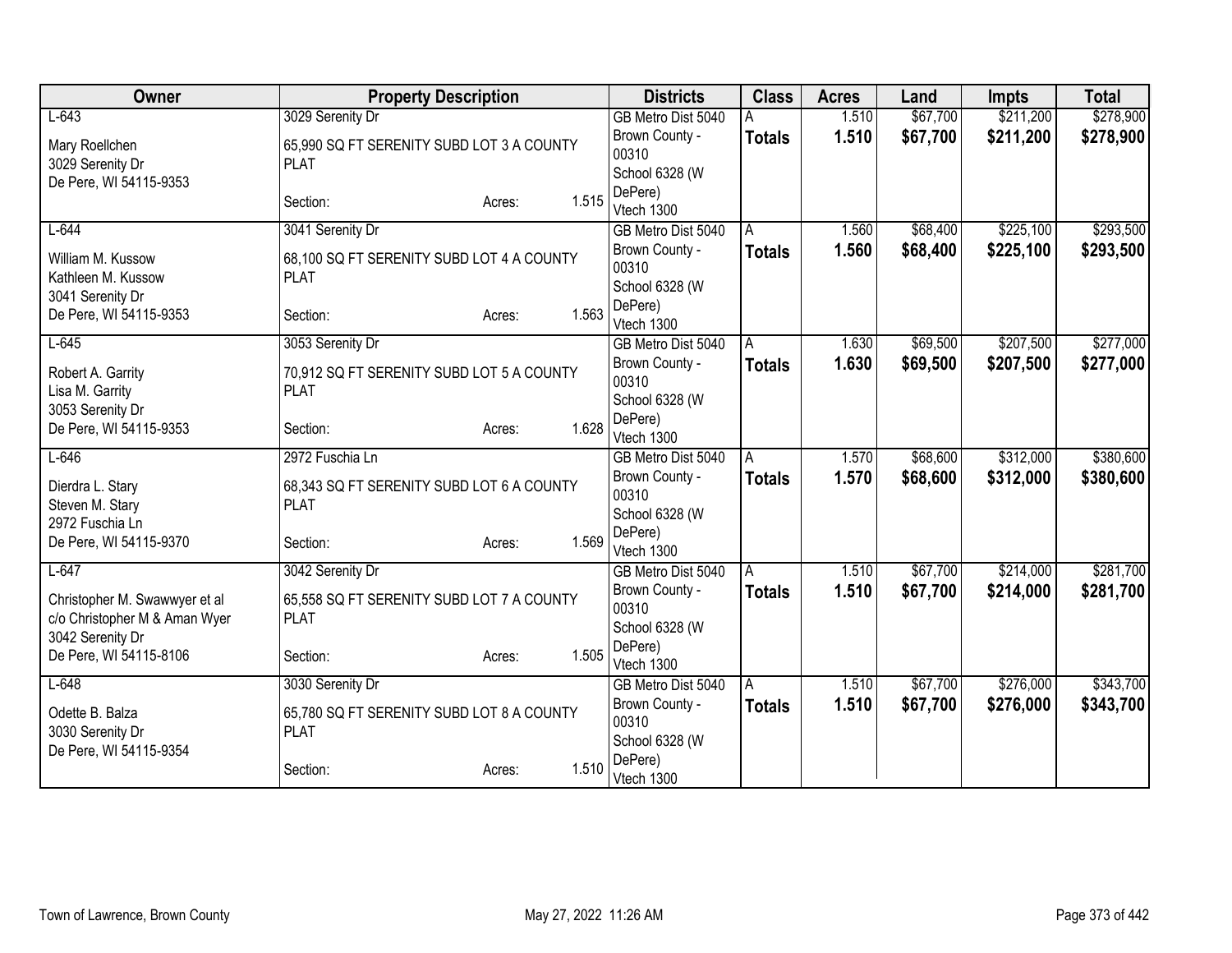| <b>Owner</b>                | <b>Property Description</b>                                                 |       | <b>Districts</b>                     | <b>Class</b>  | <b>Acres</b>   | Land      | Impts          | <b>Total</b> |
|-----------------------------|-----------------------------------------------------------------------------|-------|--------------------------------------|---------------|----------------|-----------|----------------|--------------|
| $L-649$                     | 3018 Serenity Dr                                                            |       | GB Metro Dist 5040                   |               | 1.510          | \$67,700  | \$256,700      | \$324,400    |
| Joseph E. Kazik             | 65,838 SQ FT SERENITY SUBD LOT 9 A COUNTY                                   |       | Brown County -                       | <b>Totals</b> | 1.510          | \$67,700  | \$256,700      | \$324,400    |
| Lauren M. Kazik             | <b>PLAT</b>                                                                 |       | 00310                                |               |                |           |                |              |
| 3018 Serenity Dr            |                                                                             |       | School 6328 (W<br>DePere)            |               |                |           |                |              |
| De Pere, WI 54115-9354      | Section:<br>Acres:                                                          | 1.511 | Vtech 1300                           |               |                |           |                |              |
| $L-650$                     | 3006 Serenity Dr                                                            |       | GB Metro Dist 5040                   | A             | 1.510          | \$67,700  | \$212,600      | \$280,300    |
| Lawrence J. Degroot         | 5,971 SQ FT SERENITY SUBD LOT 10 A COUNTY                                   |       | Brown County -                       | <b>Totals</b> | 1.510          | \$67,700  | \$212,600      | \$280,300    |
| 3006 Serenity Dr            | <b>PLAT</b>                                                                 |       | 00310                                |               |                |           |                |              |
| De Pere, WI 54115-9354      |                                                                             |       | School 6328 (W                       |               |                |           |                |              |
|                             | Section:<br>Acres:                                                          | 0.137 | DePere)<br>Vtech 1300                |               |                |           |                |              |
| $L-651$                     | <b>Yellow Briar Dr</b>                                                      |       | GB Metro Dist 5040                   | B             | 3.945          | \$185,900 | \$0            | \$185,900    |
| Lawrence Dev Co LLC         | 171,847 SQ FT LAWRENCE BUSINESS PARK LOT 1 &                                |       | Brown County -                       | <b>Totals</b> | 3.945          | \$185,900 | \$0            | \$185,900    |
| c/o Kerber Rose Accountants | N 39 FT OF LOT 2                                                            |       | 00310                                |               |                |           |                |              |
| Attn: Jeni Flynn            |                                                                             |       | School 6328 (W                       |               |                |           |                |              |
| 487 Riverwood Ln            | Section:<br>Acres:                                                          | 3.945 | DePere)                              |               |                |           |                |              |
| Green Bay, WI 54313         |                                                                             |       | Vtech 1300                           |               |                |           |                |              |
| $L - 65 - 1$                | 3153 County Line Rd                                                         |       | GB Metro Dist 5040                   | A             | 1.371          | \$37,400  | $\sqrt[6]{30}$ | \$37,400     |
| Jacqualyn R. Brooks         | LOT 1 IN 25 CSM 127 MAP 4138 IN 1256797 BNG                                 |       | Brown County -                       | <b>Totals</b> | 1.371          | \$37,400  | \$0            | \$37,400     |
| Kenneth A. Brooks Jr        | PART OF SW1/4 NW1/4 SEC 15 T22N R19E EX RD                                  |       | 00310                                |               |                |           |                |              |
| 1116 Waube Ln               | R/W IN 2921804                                                              |       | School 6328 (W<br>DePere)            |               |                |           |                |              |
| Green Bay, WI 54304         | Section:<br>Acres:                                                          | 1.371 | Vtech 1300                           |               |                |           |                |              |
| $L-652$                     | 1665 Yellow Briar Dr                                                        |       | GB Metro Dist 5040                   | l B           | 3.038          | \$217,300 | \$2,990,000    | \$3,207,300  |
| Vhc Inc                     |                                                                             |       | Brown County -                       | <b>Totals</b> | 3.038          | \$217,300 | \$2,990,000    | \$3,207,300  |
| 3090 Holmgren Wy            | 132,340 SQ FT LAWRENCE BUSINESS PARK LOT 2<br>EX N 39 FT & N 19 FT OF LOT 3 |       | 00310                                |               |                |           |                |              |
| Green Bay, WI 54304         |                                                                             |       | School 6328 (W                       |               |                |           |                |              |
|                             | Section:<br>Acres:                                                          | 3.038 | DePere)                              |               |                |           |                |              |
|                             |                                                                             |       | Vtech 1300                           |               |                |           |                |              |
| $L-65-2$                    | 3165 County Line Rd                                                         |       | GB Metro Dist 5040<br>Brown County - | A             | 1.316<br>1.316 | \$36,300  | \$285,500      | \$321,800    |
| Peggy J. Alexander          | LOT 2 IN 25 CSM 127 MAP 4138 IN 1256797 BNG                                 |       | 00310                                | <b>Totals</b> |                | \$36,300  | \$285,500      | \$321,800    |
| Ryan J. Degroot             | PART OF SW1/4 NW1/4 SEC 15 T22N R19E EX RD                                  |       | School 6328 (W                       |               |                |           |                |              |
| 3165 County Line Rd         | R/W IN 2924951                                                              |       | DePere)                              |               |                |           |                |              |
| De Pere, WI 54115           | Section:<br>Acres:                                                          | 1.316 | Vtech 1300                           |               |                |           |                |              |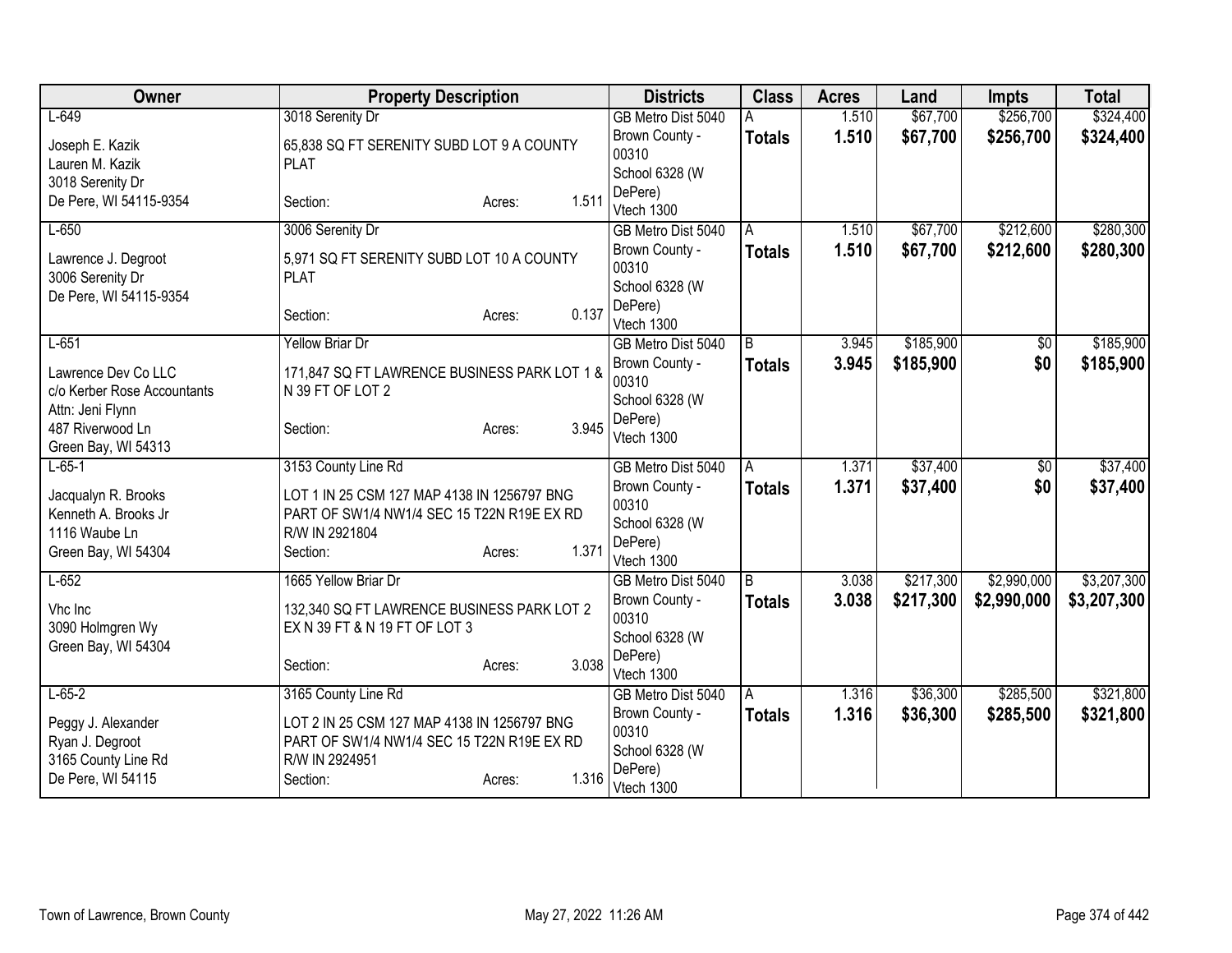| Owner                       | <b>Property Description</b>                     | <b>Districts</b>                     | <b>Class</b>  | <b>Acres</b> | Land            | <b>Impts</b>           | <b>Total</b>    |
|-----------------------------|-------------------------------------------------|--------------------------------------|---------------|--------------|-----------------|------------------------|-----------------|
| $L-653$                     | 1686 Eisenhower Rd                              | GB Metro Dist 5040                   | R.            | 1.637        | \$174,600       | \$2,099,800            | \$2,274,400     |
| Lawrence Dev Co LLC         | 71,305 SQ FT LAWRENCE BUSINESS PARK LOT 3 EX    | Brown County -                       | <b>Totals</b> | 1.637        | \$174,600       | \$2,099,800            | \$2,274,400     |
| c/o Kerber Rose Accountants | <b>N 19 FT</b>                                  | 00310                                |               |              |                 |                        |                 |
| Attn: Jeni Flynn            |                                                 | School 6328 (W                       |               |              |                 |                        |                 |
| 487 Riverwood Ln            | 1.637<br>Section:<br>Acres:                     | DePere)                              |               |              |                 |                        |                 |
| Green Bay, WI 54313         |                                                 | Vtech 1300                           |               |              |                 |                        |                 |
| $L-65-3$                    | 3179 County Line Rd                             | GB Metro Dist 5040                   | A             | 1.327        | \$36,500        | \$0                    | \$36,500        |
| Andrew Rasmussen            | LOT 3 IN 25 CSM 127 MAP 4138 IN 1256797 BNG     | Brown County -                       | <b>Totals</b> | 1.327        | \$36,500        | \$0                    | \$36,500        |
| Alicia Rasmussen            | PART OF SW1/4 NW1/4 SEC 15 T22N R19E EX R/W IN  | 00310                                |               |              |                 |                        |                 |
| N3933 Cth U                 | 2941762                                         | School 6328 (W                       |               |              |                 |                        |                 |
| De Pere, WI 54115           | 1.327<br>Section:<br>Acres:                     | DePere)                              |               |              |                 |                        |                 |
|                             |                                                 | Vtech 1300                           |               |              |                 |                        |                 |
| $L-654$                     | 1686 Eisenhower Rd                              | GB Metro Dist 5040                   | B             | 1.330        | \$41,500        | \$15,000               | \$56,500        |
| Lawrence Dev Co LLC         | 57,869 SQ FT LAWRENCE BUSINESS PARK LOT 4 A     | Brown County -                       | <b>Totals</b> | 1.330        | \$41,500        | \$15,000               | \$56,500        |
| c/o Kerber Rose Accountants | COUNTY PLAT EX 2279394                          | 00310                                |               |              |                 |                        |                 |
| Attn: Jeni Flynn            |                                                 | School 6328 (W                       |               |              |                 |                        |                 |
| 487 Riverwood Ln            | 1.328<br>Section:<br>Acres:                     | DePere)                              |               |              |                 |                        |                 |
| Green Bay, WI 54313         |                                                 | Vtech 1300                           |               |              |                 |                        |                 |
| $L-65-4$                    | 3149 County Line Rd                             | GB Metro Dist 5040                   | A             | 1.321        | \$36,400        | \$210,000              | \$246,400       |
| Dwayne L. Mease             | LOT 4 IN 25 CSM 127 MAP 4138 IN 1256797 BNG     | Brown County -                       | Totals        | 1.321        | \$36,400        | \$210,000              | \$246,400       |
| 3149 County Line Rd         | PART OF SW1/4 NW1/4 SEC 15 T22N R19E EX RD      | 00310                                |               |              |                 |                        |                 |
| De Pere, WI 54115-9449      | R/W IN 2930303                                  | School 6328 (W                       |               |              |                 |                        |                 |
|                             | 1.321<br>Section:<br>Acres:                     | DePere)                              |               |              |                 |                        |                 |
|                             |                                                 | Vtech 1300                           |               |              |                 |                        |                 |
| $L-655$                     | 1740 Eisenhower Rd                              | GB Metro Dist 5040                   | C             | 14.737       | $\overline{50}$ | $\overline{50}$        | $\overline{50}$ |
| T P J Futures LLC           | 641,856 SQ FT LOT 1 OF 53 CSM 213 BNG ALL OF    | Brown County -                       | <b>Totals</b> | 14.737       | \$0             | \$0                    | \$0             |
| PO Box 5905                 | LOTS 5-9 OF LAWRENCE BUSINESS PARK, A           | 00310                                |               |              |                 |                        |                 |
| De Pere, WI 54115-5905      | COUNTY PLAT & BNG PRT OF SW1/4 SE1/4 SEC 30     | School 6328 (W                       |               |              |                 |                        |                 |
|                             | 14.734<br>Section:<br>Acres:                    | DePere)                              |               |              |                 |                        |                 |
| $L-66$                      | Freedom Rd Unit RR                              | Vtech 1300                           |               | 25.670       | \$5,500         |                        | \$5,500         |
|                             |                                                 | GB Metro Dist 5040<br>Brown County - | ID.           | 25.670       |                 | $\overline{50}$<br>\$0 |                 |
| Paul Vangheem               | 25.669 AC M/L SE1/4 NW1/4 SEC 15 T22N R19E EX W | 00310                                | Totals        |              | \$5,500         |                        | \$5,500         |
| Sherry Vangheem             | 487.22 FT                                       | School 6328 (W                       |               |              |                 |                        |                 |
| N4969 Mccabe Rd             |                                                 | DePere)                              |               |              |                 |                        |                 |
| De Pere, WI 54115-8811      | 25.669<br>Section:<br>Acres:                    | Vtech 1300                           |               |              |                 |                        |                 |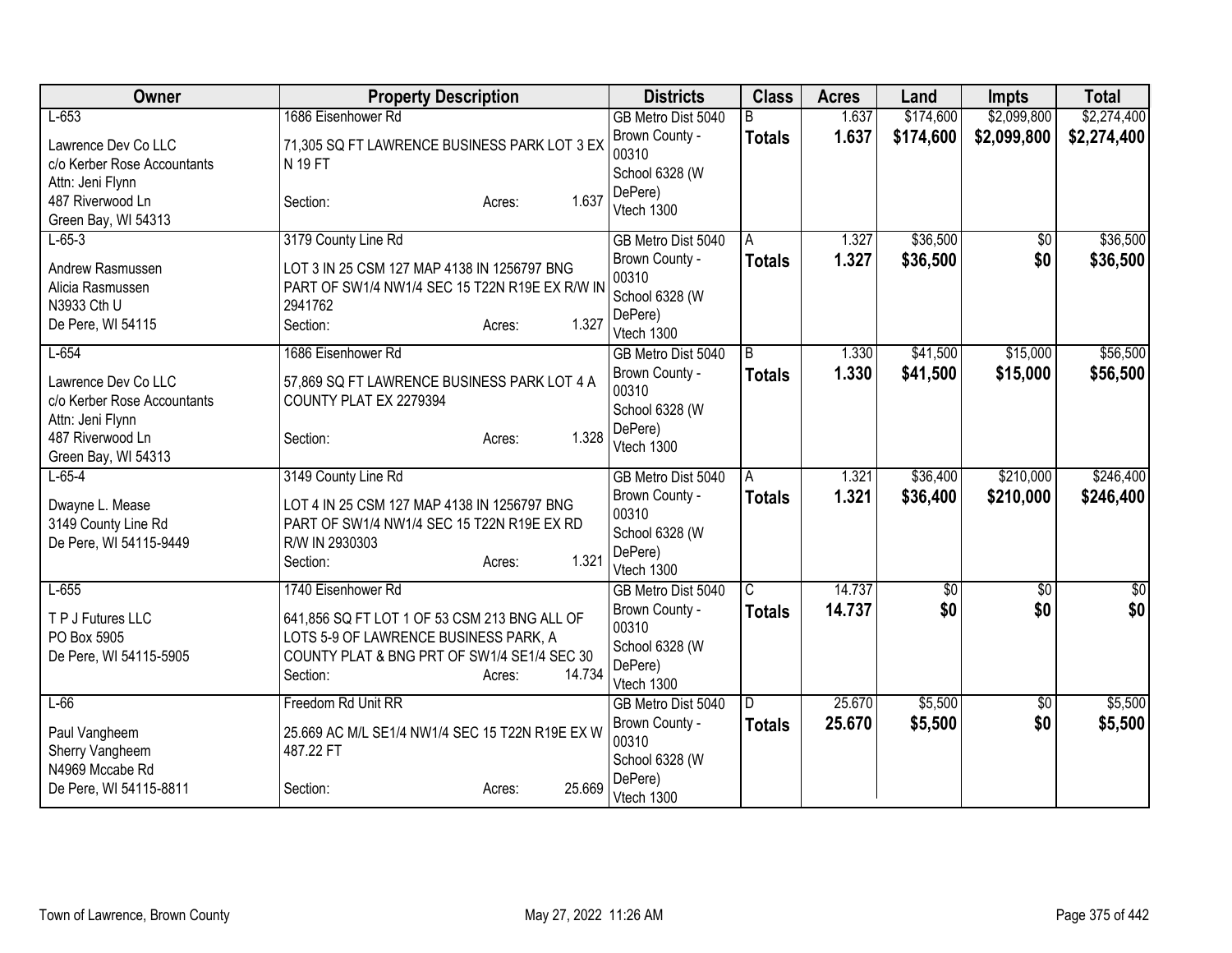| Owner                                     | <b>Property Description</b>                     |                  | <b>Districts</b>          | <b>Class</b>  | <b>Acres</b> | Land            | <b>Impts</b>    | <b>Total</b>   |
|-------------------------------------------|-------------------------------------------------|------------------|---------------------------|---------------|--------------|-----------------|-----------------|----------------|
| $L-660$                                   | 1641 Sand Acres Dr                              |                  | GB Metro Dist 5040        |               | 1.820        | $\overline{50}$ | $\overline{50}$ | $\frac{1}{20}$ |
| Paradym LLC                               | 79,437 SQ FT LAWRENCE BUSINESS PARK PRT OF      |                  | Brown County -            | <b>Totals</b> | 1.820        | \$0             | \$0             | \$0            |
| 1118 Reed St                              | LOT 10 DESC IN 2052150 A COUNTY PLAT            |                  | 00310                     |               |              |                 |                 |                |
| Green Bay, WI 54303                       |                                                 |                  | School 6328 (W<br>DePere) |               |              |                 |                 |                |
|                                           | Section:                                        | 1.823<br>Acres:  | Vtech 1300                |               |              |                 |                 |                |
| $L-661$                                   | 1649 Sand Acres Dr                              |                  | GB Metro Dist 5040        | B             | 4.560        | \$242,700       | \$668,300       | \$911,000      |
| V R Development, LLC                      | 198,533 SQ FT LAWRENCE BUSINESS PARK LOT 11     |                  | Brown County -            | <b>Totals</b> | 4.560        | \$242,700       | \$668,300       | \$911,000      |
| 1545 Woodland Dr                          | & 10 EX 2052150 A COUNTY PLAT                   |                  | 00310                     |               |              |                 |                 |                |
| Green Bay, WI 54313                       |                                                 |                  | School 6328 (W            |               |              |                 |                 |                |
|                                           | Section:                                        | 4.558<br>Acres:  | DePere)<br>Vtech 1300     |               |              |                 |                 |                |
| $L-66-1$                                  | 3095 Freedom Rd Unit RR                         |                  | GB Metro Dist 5040        | D.            | 14.900       | \$3,200         | \$0             | \$3,200        |
|                                           |                                                 |                  | Brown County -            | <b>Totals</b> | 14.900       | \$3,200         | \$0             | \$3,200        |
| Paul Vangheem                             | 14.900 AC M/L W 487.22 FT OF SE1/4 NW1/4 SEC 15 |                  | 00310                     |               |              |                 |                 |                |
| Sherry Vangheem                           | <b>T22N R19E</b>                                |                  | School 6328 (W            |               |              |                 |                 |                |
| N4969 Mccabe Rd<br>De Pere, WI 54115-8811 | Section:                                        | 14.900<br>Acres: | DePere)                   |               |              |                 |                 |                |
|                                           |                                                 |                  | Vtech 1300                |               |              |                 |                 |                |
| $L-662$                                   | 3052 Pepperidge Dr                              |                  | GB Metro Dist 5040        | Α             | 2.180        | \$84,300        | \$259,500       | \$343,800      |
| Allen L. Sanders et al                    | 94,918 SQ FT PEPPERIDGE LOT 1 A COUNTY PLAT     |                  | Brown County -<br>00310   | <b>Totals</b> | 2.180        | \$84,300        | \$259,500       | \$343,800      |
| c/o Peggy Trevarthen San Sanders          |                                                 |                  | School 6328 (W            |               |              |                 |                 |                |
| 3052 Pepperidge Dr                        |                                                 |                  | DePere)                   |               |              |                 |                 |                |
| De Pere, WI 54115-8169                    | Section:                                        | 2.179<br>Acres:  | Vtech 1300                |               |              |                 |                 |                |
| $L-663$                                   | 2587 Skyline Oaks Dr                            |                  | GB Metro Dist 5040        | Α             | 1.540        | \$70,100        | \$333,500       | \$403,600      |
| Robert P. Talley                          | 67,190 SQ FT PEPPERIDGE LOT 2 A COUNTY PLAT     |                  | Brown County -            | <b>Totals</b> | 1.540        | \$70,100        | \$333,500       | \$403,600      |
| Rebecca L. Talley                         |                                                 |                  | 00310                     |               |              |                 |                 |                |
| 2587 Skyline Oaks Dr                      |                                                 |                  | School 6328 (W            |               |              |                 |                 |                |
| De Pere, WI 54115-8180                    | Section:                                        | 1.542<br>Acres:  | DePere)<br>Vtech 1300     |               |              |                 |                 |                |
| $L-664$                                   | Pepperidge Ct                                   |                  | GB Metro Dist 5040        | A             | 1.510        | \$69,300        | \$1,300         | \$70,600       |
|                                           |                                                 |                  | Brown County -            | <b>Totals</b> | 1.510        | \$69,300        | \$1,300         | \$70,600       |
| Michael Case                              | 65,692 SQ FT M/L PEPPERIDGE LOT 3 A COUNTY      |                  | 00310                     |               |              |                 |                 |                |
| Abby Case<br>3009 Pepperidge Ct           | <b>PLAT</b>                                     |                  | School 6328 (W            |               |              |                 |                 |                |
| De Pere, WI 54115-8162                    | Section:                                        | 1.508<br>Acres:  | DePere)                   |               |              |                 |                 |                |
|                                           |                                                 |                  | Vtech 1300                |               |              |                 |                 |                |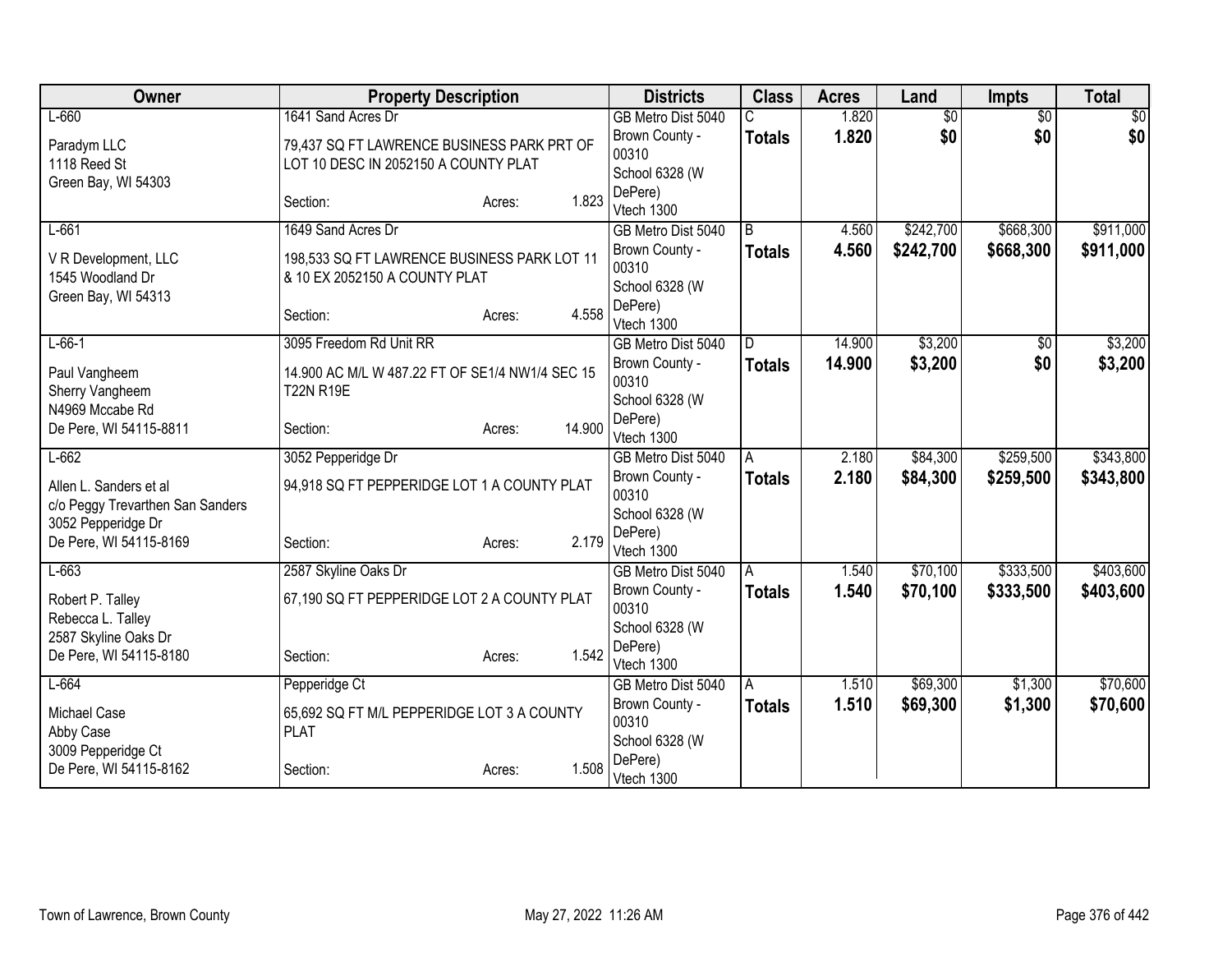| Owner                                                                           | <b>Property Description</b>                                                     |                  | <b>Districts</b>                                                | <b>Class</b>       | <b>Acres</b>   | Land                 | Impts                  | <b>Total</b>           |
|---------------------------------------------------------------------------------|---------------------------------------------------------------------------------|------------------|-----------------------------------------------------------------|--------------------|----------------|----------------------|------------------------|------------------------|
| $L-665$                                                                         | 3009 Pepperidge Ct                                                              |                  | GB Metro Dist 5040                                              |                    | 2.220          | \$84,500             | \$517,500              | \$602,000              |
| <b>Michael Case</b><br>Abby Case                                                | 96,762 SQ FT M/L PEPPERIDGE LOT 4 A COUNTY<br><b>PLAT</b>                       |                  | Brown County -<br>00310                                         | <b>Totals</b>      | 2.220          | \$84,500             | \$517,500              | \$602,000              |
| 3009 Pepperidge Ct<br>De Pere, WI 54115-8162                                    | Section:                                                                        | 2.221<br>Acres:  | School 6328 (W<br>DePere)<br>Vtech 1300                         |                    |                |                      |                        |                        |
| $L-666$                                                                         | 3017 Pepperidge Ct                                                              |                  | GB Metro Dist 5040                                              | A                  | 1.810          | \$77,700             | \$360,500              | \$438,200              |
| Andrew Wall<br>Anna M. Wall                                                     | 78,712 SQ FT M/L PEPPERIDGE LOT 5 A COUNTY<br><b>PLAT</b>                       |                  | Brown County -<br>00310<br>School 6328 (W                       | <b>Totals</b>      | 1.810          | \$77,700             | \$360,500              | \$438,200              |
| 3017 Pepperidge Ct<br>De Pere, WI 54115-8162                                    | Section:                                                                        | 1.807<br>Acres:  | DePere)<br>Vtech 1300                                           |                    |                |                      |                        |                        |
| $L-667$<br>James L. Berns<br>Margaret S. Berns<br>3031 Pepperidge Ct            | 3031 Pepperidge Ct<br>76,921 SQ FT M/L PEPPERIDGE LOT 6 A COUNTY<br><b>PLAT</b> |                  | GB Metro Dist 5040<br>Brown County -<br>00310<br>School 6328 (W | A<br><b>Totals</b> | 1.770<br>1.770 | \$76,600<br>\$76,600 | \$314,000<br>\$314,000 | \$390,600<br>\$390,600 |
| De Pere, WI 54115-8162                                                          | Section:                                                                        | 1.766<br>Acres:  | DePere)<br>Vtech 1300                                           |                    |                |                      |                        |                        |
| $L-668$                                                                         | 3045 Pepperidge Dr                                                              |                  | GB Metro Dist 5040                                              | A                  | 2.020          | \$83,100             | \$483,700              | \$566,800              |
| Brabazon Heath W & Tonja M<br>Revocable Trust<br>c/o Heath W & Tonja M Brabazon | 88,177 SQ FT M/L PEPPERIDGE LOT 7 A COUNTY<br><b>PLAT</b>                       |                  | Brown County -<br>00310<br>School 6328 (W                       | <b>Totals</b>      | 2.020          | \$83,100             | \$483,700              | \$566,800              |
| 3045 Pepperidge Dr<br>De Pere, WI 54115-8488                                    | Section:                                                                        | 2.024<br>Acres:  | DePere)<br>Vtech 1300                                           |                    |                |                      |                        |                        |
| $L-669$                                                                         | 3063 Pepperidge Dr                                                              |                  | GB Metro Dist 5040                                              | A                  | 2.820          | \$88,700             | \$379,900              | \$468,600              |
| Michael A C. Last<br>Aimee C. Last<br>3063 Pepperidge Dr                        | 122,958 SQ FT M/L PEPPERIDGE LOT 8 A COUNTY<br><b>PLAT</b>                      |                  | Brown County -<br>00310<br>School 6328 (W                       | <b>Totals</b>      | 2.820          | \$88,700             | \$379,900              | \$468,600              |
| De Pere, WI 54115-8170                                                          | Section:                                                                        | 2.823<br>Acres:  | DePere)<br>Vtech 1300                                           |                    |                |                      |                        |                        |
| $L-67$                                                                          | <b>County Line Rd</b>                                                           |                  | Brown County -                                                  | D                  | 38.738         | \$8,300              | $\overline{50}$        | \$8,300                |
| Paul A. Vangheem et al<br>c/o Paul & Sherry Van Gheem<br>N4969 Mc Cabe Rd       | 38.738 AC M/L NE1/4 SW1/4 SEC 15 T22N R19E EX<br>J18991-29                      |                  | 00311<br>GB Metro Dist 5040<br>School 6734                      | <b>Totals</b>      | 38.738         | \$8,300              | \$0                    | \$8,300                |
| De Pere, WI 54115-8811                                                          | Section:                                                                        | 38.738<br>Acres: | (Wrightstown)<br>Vtech 1300                                     |                    |                |                      |                        |                        |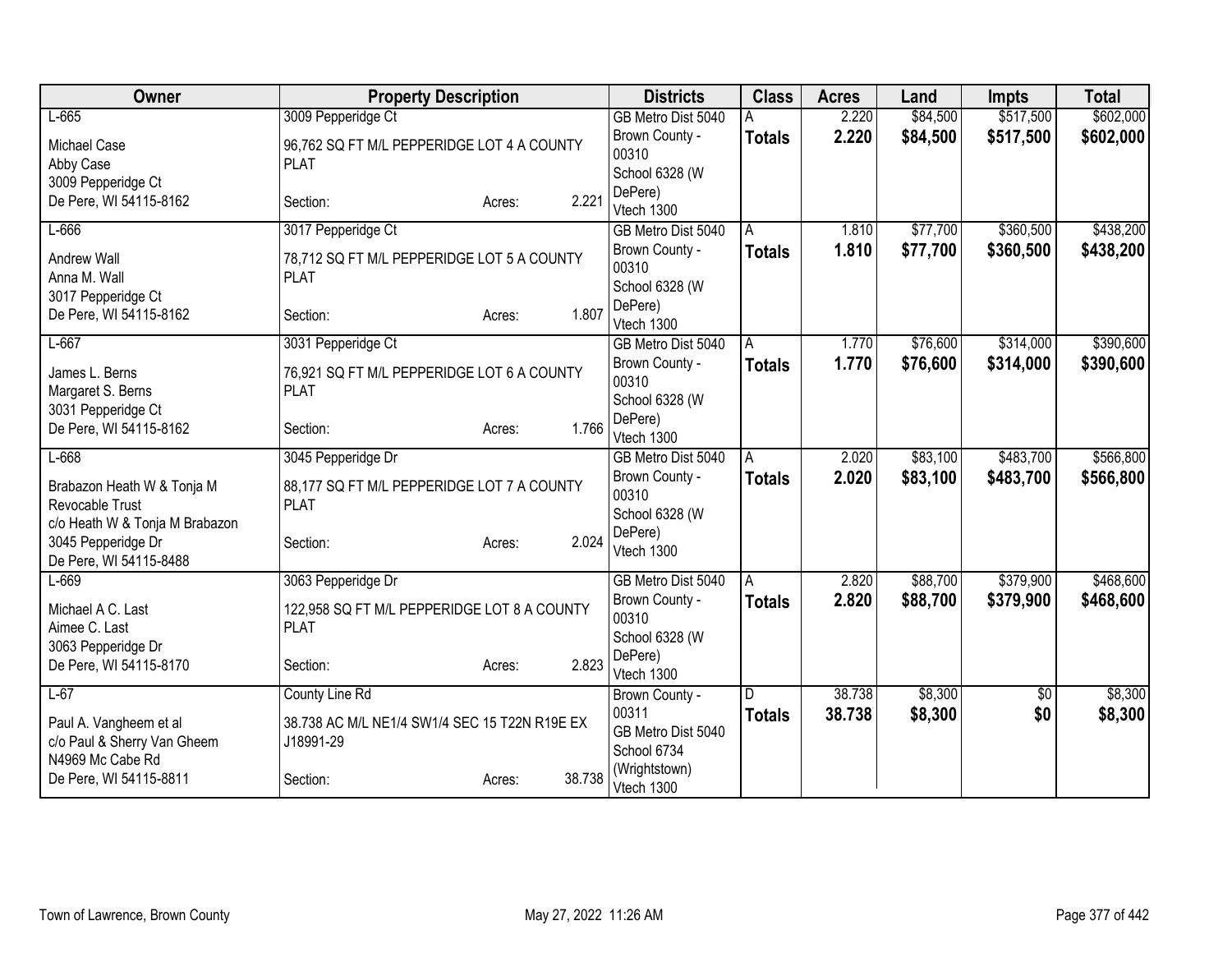| Owner                                     | <b>Property Description</b>                      |                 | <b>Districts</b>                     | <b>Class</b>  | <b>Acres</b> | Land     | <b>Impts</b> | <b>Total</b> |
|-------------------------------------------|--------------------------------------------------|-----------------|--------------------------------------|---------------|--------------|----------|--------------|--------------|
| $L-670$                                   | 1720 Crimson Ct                                  |                 | GB Metro Dist 5040                   |               | 0.460        | \$55,900 | \$335,000    | \$390,900    |
| Dan S. Shoemaker                          | 20,125 SQ FT ROSEWOOD ESTATES 1ST ADDN LOT       |                 | Brown County -                       | <b>Totals</b> | 0.460        | \$55,900 | \$335,000    | \$390,900    |
| Lisa M. Shoemaker                         | 20                                               |                 | 00310                                |               |              |          |              |              |
| 1720 Crimson Ct                           |                                                  |                 | School 6328 (W<br>DePere)            |               |              |          |              |              |
| De Pere, WI 54115-9583                    | Section:                                         | 0.462<br>Acres: | Vtech 1300                           |               |              |          |              |              |
| $L-671$                                   | 1712 Crimson Ct                                  |                 | GB Metro Dist 5040                   | A             | 0.460        | \$55,900 | \$330,500    | \$386,400    |
|                                           |                                                  |                 | Brown County -                       | <b>Totals</b> | 0.460        | \$55,900 | \$330,500    | \$386,400    |
| James W. Neuliep<br>1712 Crimson Ct       | 20,125 SQ FT ROSEWOOD ESTATES 1ST ADDN LOT<br>21 |                 | 00310                                |               |              |          |              |              |
| De Pere, WI 54115-9583                    |                                                  |                 | School 6328 (W                       |               |              |          |              |              |
|                                           | Section:                                         | 0.462<br>Acres: | DePere)                              |               |              |          |              |              |
| $L-672$                                   | 1704 Crimson Ct                                  |                 | Vtech 1300                           |               | 0.460        | \$55,900 | \$256,500    |              |
|                                           |                                                  |                 | GB Metro Dist 5040<br>Brown County - | A             | 0.460        | \$55,900 | \$256,500    | \$312,400    |
| Conrad L. Verhelst                        | 20,125 SQ FT ROSEWOOD ESTATES 1ST ADDN LOT       |                 | 00310                                | <b>Totals</b> |              |          |              | \$312,400    |
| 1704 Crimson Ct                           | 22                                               |                 | School 6328 (W                       |               |              |          |              |              |
| De Pere, WI 54115-9583                    |                                                  |                 | DePere)                              |               |              |          |              |              |
|                                           | Section:                                         | 0.462<br>Acres: | Vtech 1300                           |               |              |          |              |              |
| $L-673$                                   | 1694 Crimson Ct                                  |                 | GB Metro Dist 5040                   | A             | 0.460        | \$55,900 | \$381,000    | \$436,900    |
| John E. Mcglone                           | 20,125 SQ FT ROSEWOOD ESTATES 1ST ADDN LOT       |                 | Brown County -                       | <b>Totals</b> | 0.460        | \$55,900 | \$381,000    | \$436,900    |
| Sheri L. Mcglone                          | 23                                               |                 | 00310                                |               |              |          |              |              |
| 1694 Crimson Ct                           |                                                  |                 | School 6328 (W<br>DePere)            |               |              |          |              |              |
| De Pere, WI 54115-9044                    | Section:                                         | 0.462<br>Acres: | Vtech 1300                           |               |              |          |              |              |
| $L-674$                                   | 1686 Crimson Ct                                  |                 | GB Metro Dist 5040                   | A             | 0.460        | \$55,900 | \$282,000    | \$337,900    |
|                                           |                                                  |                 | Brown County -                       | <b>Totals</b> | 0.460        | \$55,900 | \$282,000    | \$337,900    |
| Steven S. Sipiorski<br>Julie M. Sipiorski | 20,125 SQ FT ROSEWOOD ESTATES 1ST ADDN LOT<br>24 |                 | 00310                                |               |              |          |              |              |
| 1686 Crimson Ct                           |                                                  |                 | School 6328 (W                       |               |              |          |              |              |
| De Pere, WI 54115-9044                    | Section:                                         | 0.462<br>Acres: | DePere)                              |               |              |          |              |              |
|                                           |                                                  |                 | Vtech 1300                           |               |              |          |              |              |
| $L-675$                                   | 1676 Crimson Ct                                  |                 | GB Metro Dist 5040<br>Brown County - | A             | 0.490        | \$58,200 | \$342,400    | \$400,600    |
| Matthew J. Verboort                       | 21,550 SQ FT ROSEWOOD ESTATES 1ST ADDN LOT       |                 | 00310                                | <b>Totals</b> | 0.490        | \$58,200 | \$342,400    | \$400,600    |
| c/o Matthew Ver Boort Siekman             | 25                                               |                 | School 6328 (W                       |               |              |          |              |              |
| 1676 Crimson Ct                           |                                                  |                 | DePere)                              |               |              |          |              |              |
| De Pere, WI 54115-9044                    | Section:                                         | 0.495<br>Acres: | Vtech 1300                           |               |              |          |              |              |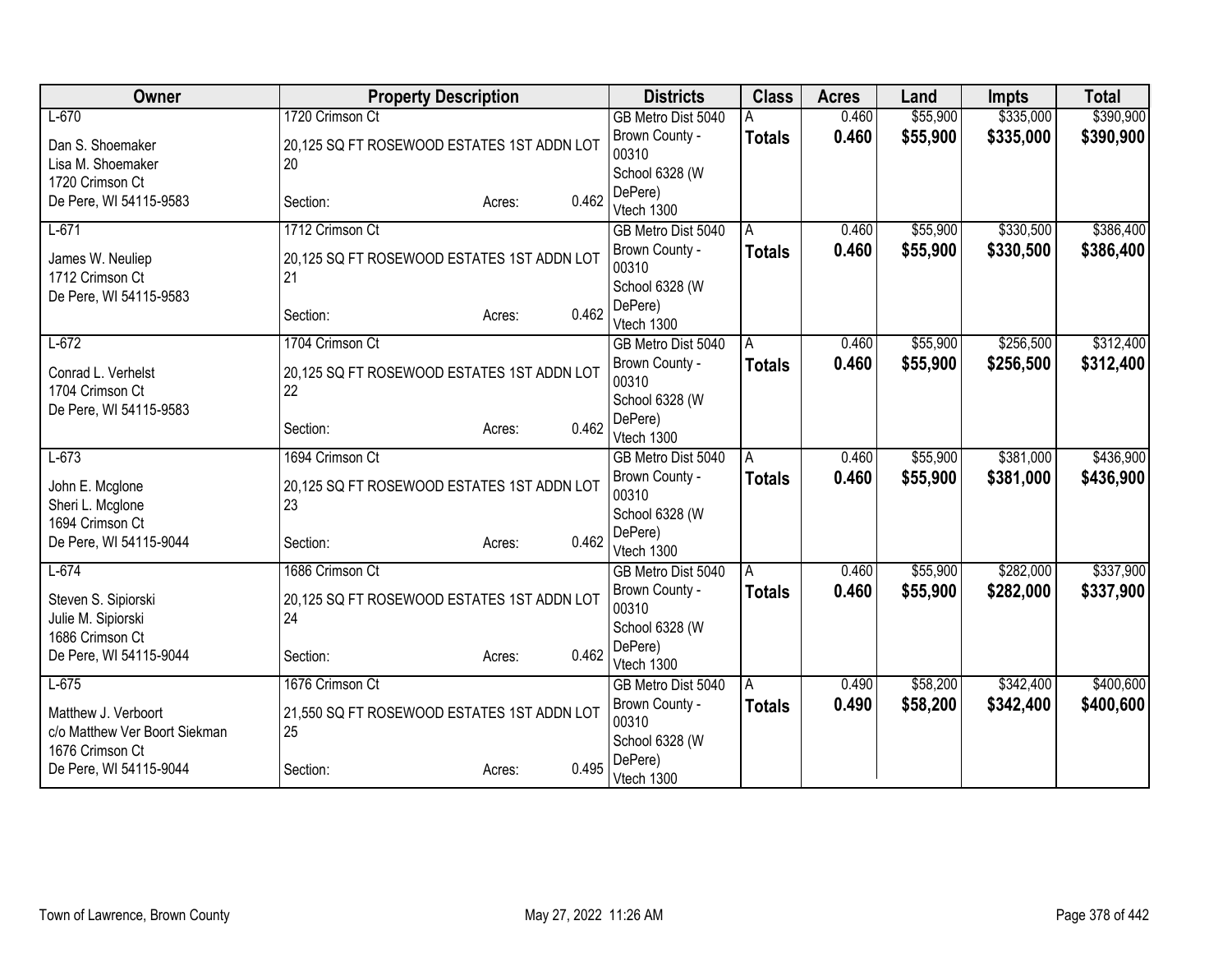| $L-676$<br>1670 Crimson Ct<br>\$67,700<br>\$481,500<br>\$413,800<br>GB Metro Dist 5040<br>0.660<br>0.660<br>\$67,700<br>\$413,800<br>Brown County -<br>\$481,500<br><b>Totals</b><br>Marc J. Veras<br>28,738 SQ FT ROSEWOOD ESTATES 1ST ADDN LOT<br>00310<br>26<br>Casey L. Veras<br>School 6328 (W<br>1670 Crimson Ct<br>DePere)<br>De Pere, WI 54115-9044<br>0.660<br>Section:<br>Acres:<br>Vtech 1300<br>$L-677$<br>1664 Crimson Ct<br>\$78,500<br>\$401,100<br>1.024<br>GB Metro Dist 5040<br>A<br>1.024<br>\$78,500<br>\$401,100<br>Brown County -<br><b>Totals</b><br>Scott Radloff<br>44,593 SQ FT ROSEWOOD ESTATES 1ST ADDN LOT<br>00310<br>27<br>Marilyn Radloff<br>School 6328 (W<br>1664 Crimson Ct<br>DePere)<br>1.024<br>De Pere, WI 54115<br>Section:<br>Acres:<br>Vtech 1300<br>\$409,000<br>$L-678$<br>1654 Crimson Ct<br>\$91,900<br>GB Metro Dist 5040<br>1.630<br>A<br>1.630<br>Brown County -<br>\$91,900<br>\$409,000<br><b>Totals</b><br>Robert E Pratel Jr Revocable Trust<br>71,011 SQ FT ROSEWOOD ESTATES 1ST ADDN LOT<br>00310<br>28<br>1654 Crimson Ct<br>School 6328 (W<br>De Pere, WI 54115<br>DePere)<br>1.630<br>Section:<br>Acres:<br>Vtech 1300<br>\$469,000<br>$L-679$<br>1648 Crimson Ct<br>\$103,200<br>2.640<br>GB Metro Dist 5040<br>A<br>2.640<br>Brown County -<br>\$103,200<br>\$469,000<br><b>Totals</b><br>115,103 SQ FT ROSEWOOD ESTATES 1ST ADDN LOT<br>Hecker Walter G & Cheryl R Revocable<br>00310<br>29<br>Trust<br>School 6328 (W<br>1648 Crimson Ct<br>DePere)<br>2.642<br>De Pere, WI 54115-9044<br>Section:<br>Acres:<br>Vtech 1300<br>1653 Crimson Ct<br>\$102,600<br>\$404,500<br>$L-680$<br>2.510<br>GB Metro Dist 5040<br>A<br>2.510<br>\$102,600<br>\$404,500<br>Brown County -<br><b>Totals</b><br>Wayne F. Winkler<br>109,225 SQ FT ROSEWOOD ESTATES 1ST ADDN LOT<br>00310<br>30<br>Marilyn Winkler<br>School 6328 (W<br>1653 Crimson Ct<br>DePere)<br>2.507<br>De Pere, WI 54115-9051<br>Section:<br>Acres:<br>Vtech 1300<br>1663 Crimson Ct<br>\$81,100<br>\$411,000<br>$L-681$<br>GB Metro Dist 5040<br>1.140<br>A<br>Brown County -<br>1.140<br>\$81,100<br>\$411,000<br><b>Totals</b><br>Frank T. Debruin<br>49,449 SQ FT ROSEWOOD ESTATES 1ST ADDN LOT<br>00310<br>Rachelle D. Debruin<br>31<br>School 6328 (W<br>1663 Crimson Ct<br>DePere)<br>1.135<br>De Pere, WI 54115-9051<br>Section:<br>Acres:<br>Vtech 1300 | Owner | <b>Property Description</b> | <b>Districts</b> | <b>Class</b> | <b>Acres</b> | Land | <b>Impts</b> | <b>Total</b> |
|---------------------------------------------------------------------------------------------------------------------------------------------------------------------------------------------------------------------------------------------------------------------------------------------------------------------------------------------------------------------------------------------------------------------------------------------------------------------------------------------------------------------------------------------------------------------------------------------------------------------------------------------------------------------------------------------------------------------------------------------------------------------------------------------------------------------------------------------------------------------------------------------------------------------------------------------------------------------------------------------------------------------------------------------------------------------------------------------------------------------------------------------------------------------------------------------------------------------------------------------------------------------------------------------------------------------------------------------------------------------------------------------------------------------------------------------------------------------------------------------------------------------------------------------------------------------------------------------------------------------------------------------------------------------------------------------------------------------------------------------------------------------------------------------------------------------------------------------------------------------------------------------------------------------------------------------------------------------------------------------------------------------------------------------------------------------------------------------------------------------------------------------------------------------------------------------------------------------------------------------------------------------------------------------------------------------------------------------------------------------------------------|-------|-----------------------------|------------------|--------------|--------------|------|--------------|--------------|
|                                                                                                                                                                                                                                                                                                                                                                                                                                                                                                                                                                                                                                                                                                                                                                                                                                                                                                                                                                                                                                                                                                                                                                                                                                                                                                                                                                                                                                                                                                                                                                                                                                                                                                                                                                                                                                                                                                                                                                                                                                                                                                                                                                                                                                                                                                                                                                                       |       |                             |                  |              |              |      |              |              |
|                                                                                                                                                                                                                                                                                                                                                                                                                                                                                                                                                                                                                                                                                                                                                                                                                                                                                                                                                                                                                                                                                                                                                                                                                                                                                                                                                                                                                                                                                                                                                                                                                                                                                                                                                                                                                                                                                                                                                                                                                                                                                                                                                                                                                                                                                                                                                                                       |       |                             |                  |              |              |      |              |              |
| \$479,600<br>\$479,600<br>\$500,900<br>\$572,200<br>\$572,200                                                                                                                                                                                                                                                                                                                                                                                                                                                                                                                                                                                                                                                                                                                                                                                                                                                                                                                                                                                                                                                                                                                                                                                                                                                                                                                                                                                                                                                                                                                                                                                                                                                                                                                                                                                                                                                                                                                                                                                                                                                                                                                                                                                                                                                                                                                         |       |                             |                  |              |              |      |              |              |
|                                                                                                                                                                                                                                                                                                                                                                                                                                                                                                                                                                                                                                                                                                                                                                                                                                                                                                                                                                                                                                                                                                                                                                                                                                                                                                                                                                                                                                                                                                                                                                                                                                                                                                                                                                                                                                                                                                                                                                                                                                                                                                                                                                                                                                                                                                                                                                                       |       |                             |                  |              |              |      |              |              |
|                                                                                                                                                                                                                                                                                                                                                                                                                                                                                                                                                                                                                                                                                                                                                                                                                                                                                                                                                                                                                                                                                                                                                                                                                                                                                                                                                                                                                                                                                                                                                                                                                                                                                                                                                                                                                                                                                                                                                                                                                                                                                                                                                                                                                                                                                                                                                                                       |       |                             |                  |              |              |      |              |              |
|                                                                                                                                                                                                                                                                                                                                                                                                                                                                                                                                                                                                                                                                                                                                                                                                                                                                                                                                                                                                                                                                                                                                                                                                                                                                                                                                                                                                                                                                                                                                                                                                                                                                                                                                                                                                                                                                                                                                                                                                                                                                                                                                                                                                                                                                                                                                                                                       |       |                             |                  |              |              |      |              |              |
|                                                                                                                                                                                                                                                                                                                                                                                                                                                                                                                                                                                                                                                                                                                                                                                                                                                                                                                                                                                                                                                                                                                                                                                                                                                                                                                                                                                                                                                                                                                                                                                                                                                                                                                                                                                                                                                                                                                                                                                                                                                                                                                                                                                                                                                                                                                                                                                       |       |                             |                  |              |              |      |              |              |
| \$500,900<br>\$507,100<br>\$507,100<br>\$492,100<br>\$492,100                                                                                                                                                                                                                                                                                                                                                                                                                                                                                                                                                                                                                                                                                                                                                                                                                                                                                                                                                                                                                                                                                                                                                                                                                                                                                                                                                                                                                                                                                                                                                                                                                                                                                                                                                                                                                                                                                                                                                                                                                                                                                                                                                                                                                                                                                                                         |       |                             |                  |              |              |      |              |              |
|                                                                                                                                                                                                                                                                                                                                                                                                                                                                                                                                                                                                                                                                                                                                                                                                                                                                                                                                                                                                                                                                                                                                                                                                                                                                                                                                                                                                                                                                                                                                                                                                                                                                                                                                                                                                                                                                                                                                                                                                                                                                                                                                                                                                                                                                                                                                                                                       |       |                             |                  |              |              |      |              |              |
|                                                                                                                                                                                                                                                                                                                                                                                                                                                                                                                                                                                                                                                                                                                                                                                                                                                                                                                                                                                                                                                                                                                                                                                                                                                                                                                                                                                                                                                                                                                                                                                                                                                                                                                                                                                                                                                                                                                                                                                                                                                                                                                                                                                                                                                                                                                                                                                       |       |                             |                  |              |              |      |              |              |
|                                                                                                                                                                                                                                                                                                                                                                                                                                                                                                                                                                                                                                                                                                                                                                                                                                                                                                                                                                                                                                                                                                                                                                                                                                                                                                                                                                                                                                                                                                                                                                                                                                                                                                                                                                                                                                                                                                                                                                                                                                                                                                                                                                                                                                                                                                                                                                                       |       |                             |                  |              |              |      |              |              |
|                                                                                                                                                                                                                                                                                                                                                                                                                                                                                                                                                                                                                                                                                                                                                                                                                                                                                                                                                                                                                                                                                                                                                                                                                                                                                                                                                                                                                                                                                                                                                                                                                                                                                                                                                                                                                                                                                                                                                                                                                                                                                                                                                                                                                                                                                                                                                                                       |       |                             |                  |              |              |      |              |              |
|                                                                                                                                                                                                                                                                                                                                                                                                                                                                                                                                                                                                                                                                                                                                                                                                                                                                                                                                                                                                                                                                                                                                                                                                                                                                                                                                                                                                                                                                                                                                                                                                                                                                                                                                                                                                                                                                                                                                                                                                                                                                                                                                                                                                                                                                                                                                                                                       |       |                             |                  |              |              |      |              |              |
|                                                                                                                                                                                                                                                                                                                                                                                                                                                                                                                                                                                                                                                                                                                                                                                                                                                                                                                                                                                                                                                                                                                                                                                                                                                                                                                                                                                                                                                                                                                                                                                                                                                                                                                                                                                                                                                                                                                                                                                                                                                                                                                                                                                                                                                                                                                                                                                       |       |                             |                  |              |              |      |              |              |
|                                                                                                                                                                                                                                                                                                                                                                                                                                                                                                                                                                                                                                                                                                                                                                                                                                                                                                                                                                                                                                                                                                                                                                                                                                                                                                                                                                                                                                                                                                                                                                                                                                                                                                                                                                                                                                                                                                                                                                                                                                                                                                                                                                                                                                                                                                                                                                                       |       |                             |                  |              |              |      |              |              |
|                                                                                                                                                                                                                                                                                                                                                                                                                                                                                                                                                                                                                                                                                                                                                                                                                                                                                                                                                                                                                                                                                                                                                                                                                                                                                                                                                                                                                                                                                                                                                                                                                                                                                                                                                                                                                                                                                                                                                                                                                                                                                                                                                                                                                                                                                                                                                                                       |       |                             |                  |              |              |      |              |              |
|                                                                                                                                                                                                                                                                                                                                                                                                                                                                                                                                                                                                                                                                                                                                                                                                                                                                                                                                                                                                                                                                                                                                                                                                                                                                                                                                                                                                                                                                                                                                                                                                                                                                                                                                                                                                                                                                                                                                                                                                                                                                                                                                                                                                                                                                                                                                                                                       |       |                             |                  |              |              |      |              |              |
|                                                                                                                                                                                                                                                                                                                                                                                                                                                                                                                                                                                                                                                                                                                                                                                                                                                                                                                                                                                                                                                                                                                                                                                                                                                                                                                                                                                                                                                                                                                                                                                                                                                                                                                                                                                                                                                                                                                                                                                                                                                                                                                                                                                                                                                                                                                                                                                       |       |                             |                  |              |              |      |              |              |
|                                                                                                                                                                                                                                                                                                                                                                                                                                                                                                                                                                                                                                                                                                                                                                                                                                                                                                                                                                                                                                                                                                                                                                                                                                                                                                                                                                                                                                                                                                                                                                                                                                                                                                                                                                                                                                                                                                                                                                                                                                                                                                                                                                                                                                                                                                                                                                                       |       |                             |                  |              |              |      |              |              |
|                                                                                                                                                                                                                                                                                                                                                                                                                                                                                                                                                                                                                                                                                                                                                                                                                                                                                                                                                                                                                                                                                                                                                                                                                                                                                                                                                                                                                                                                                                                                                                                                                                                                                                                                                                                                                                                                                                                                                                                                                                                                                                                                                                                                                                                                                                                                                                                       |       |                             |                  |              |              |      |              |              |
|                                                                                                                                                                                                                                                                                                                                                                                                                                                                                                                                                                                                                                                                                                                                                                                                                                                                                                                                                                                                                                                                                                                                                                                                                                                                                                                                                                                                                                                                                                                                                                                                                                                                                                                                                                                                                                                                                                                                                                                                                                                                                                                                                                                                                                                                                                                                                                                       |       |                             |                  |              |              |      |              |              |
|                                                                                                                                                                                                                                                                                                                                                                                                                                                                                                                                                                                                                                                                                                                                                                                                                                                                                                                                                                                                                                                                                                                                                                                                                                                                                                                                                                                                                                                                                                                                                                                                                                                                                                                                                                                                                                                                                                                                                                                                                                                                                                                                                                                                                                                                                                                                                                                       |       |                             |                  |              |              |      |              |              |
|                                                                                                                                                                                                                                                                                                                                                                                                                                                                                                                                                                                                                                                                                                                                                                                                                                                                                                                                                                                                                                                                                                                                                                                                                                                                                                                                                                                                                                                                                                                                                                                                                                                                                                                                                                                                                                                                                                                                                                                                                                                                                                                                                                                                                                                                                                                                                                                       |       |                             |                  |              |              |      |              |              |
|                                                                                                                                                                                                                                                                                                                                                                                                                                                                                                                                                                                                                                                                                                                                                                                                                                                                                                                                                                                                                                                                                                                                                                                                                                                                                                                                                                                                                                                                                                                                                                                                                                                                                                                                                                                                                                                                                                                                                                                                                                                                                                                                                                                                                                                                                                                                                                                       |       |                             |                  |              |              |      |              |              |
|                                                                                                                                                                                                                                                                                                                                                                                                                                                                                                                                                                                                                                                                                                                                                                                                                                                                                                                                                                                                                                                                                                                                                                                                                                                                                                                                                                                                                                                                                                                                                                                                                                                                                                                                                                                                                                                                                                                                                                                                                                                                                                                                                                                                                                                                                                                                                                                       |       |                             |                  |              |              |      |              |              |
|                                                                                                                                                                                                                                                                                                                                                                                                                                                                                                                                                                                                                                                                                                                                                                                                                                                                                                                                                                                                                                                                                                                                                                                                                                                                                                                                                                                                                                                                                                                                                                                                                                                                                                                                                                                                                                                                                                                                                                                                                                                                                                                                                                                                                                                                                                                                                                                       |       |                             |                  |              |              |      |              |              |
|                                                                                                                                                                                                                                                                                                                                                                                                                                                                                                                                                                                                                                                                                                                                                                                                                                                                                                                                                                                                                                                                                                                                                                                                                                                                                                                                                                                                                                                                                                                                                                                                                                                                                                                                                                                                                                                                                                                                                                                                                                                                                                                                                                                                                                                                                                                                                                                       |       |                             |                  |              |              |      |              |              |
|                                                                                                                                                                                                                                                                                                                                                                                                                                                                                                                                                                                                                                                                                                                                                                                                                                                                                                                                                                                                                                                                                                                                                                                                                                                                                                                                                                                                                                                                                                                                                                                                                                                                                                                                                                                                                                                                                                                                                                                                                                                                                                                                                                                                                                                                                                                                                                                       |       |                             |                  |              |              |      |              |              |
|                                                                                                                                                                                                                                                                                                                                                                                                                                                                                                                                                                                                                                                                                                                                                                                                                                                                                                                                                                                                                                                                                                                                                                                                                                                                                                                                                                                                                                                                                                                                                                                                                                                                                                                                                                                                                                                                                                                                                                                                                                                                                                                                                                                                                                                                                                                                                                                       |       |                             |                  |              |              |      |              |              |
|                                                                                                                                                                                                                                                                                                                                                                                                                                                                                                                                                                                                                                                                                                                                                                                                                                                                                                                                                                                                                                                                                                                                                                                                                                                                                                                                                                                                                                                                                                                                                                                                                                                                                                                                                                                                                                                                                                                                                                                                                                                                                                                                                                                                                                                                                                                                                                                       |       |                             |                  |              |              |      |              |              |
|                                                                                                                                                                                                                                                                                                                                                                                                                                                                                                                                                                                                                                                                                                                                                                                                                                                                                                                                                                                                                                                                                                                                                                                                                                                                                                                                                                                                                                                                                                                                                                                                                                                                                                                                                                                                                                                                                                                                                                                                                                                                                                                                                                                                                                                                                                                                                                                       |       |                             |                  |              |              |      |              |              |
|                                                                                                                                                                                                                                                                                                                                                                                                                                                                                                                                                                                                                                                                                                                                                                                                                                                                                                                                                                                                                                                                                                                                                                                                                                                                                                                                                                                                                                                                                                                                                                                                                                                                                                                                                                                                                                                                                                                                                                                                                                                                                                                                                                                                                                                                                                                                                                                       |       |                             |                  |              |              |      |              |              |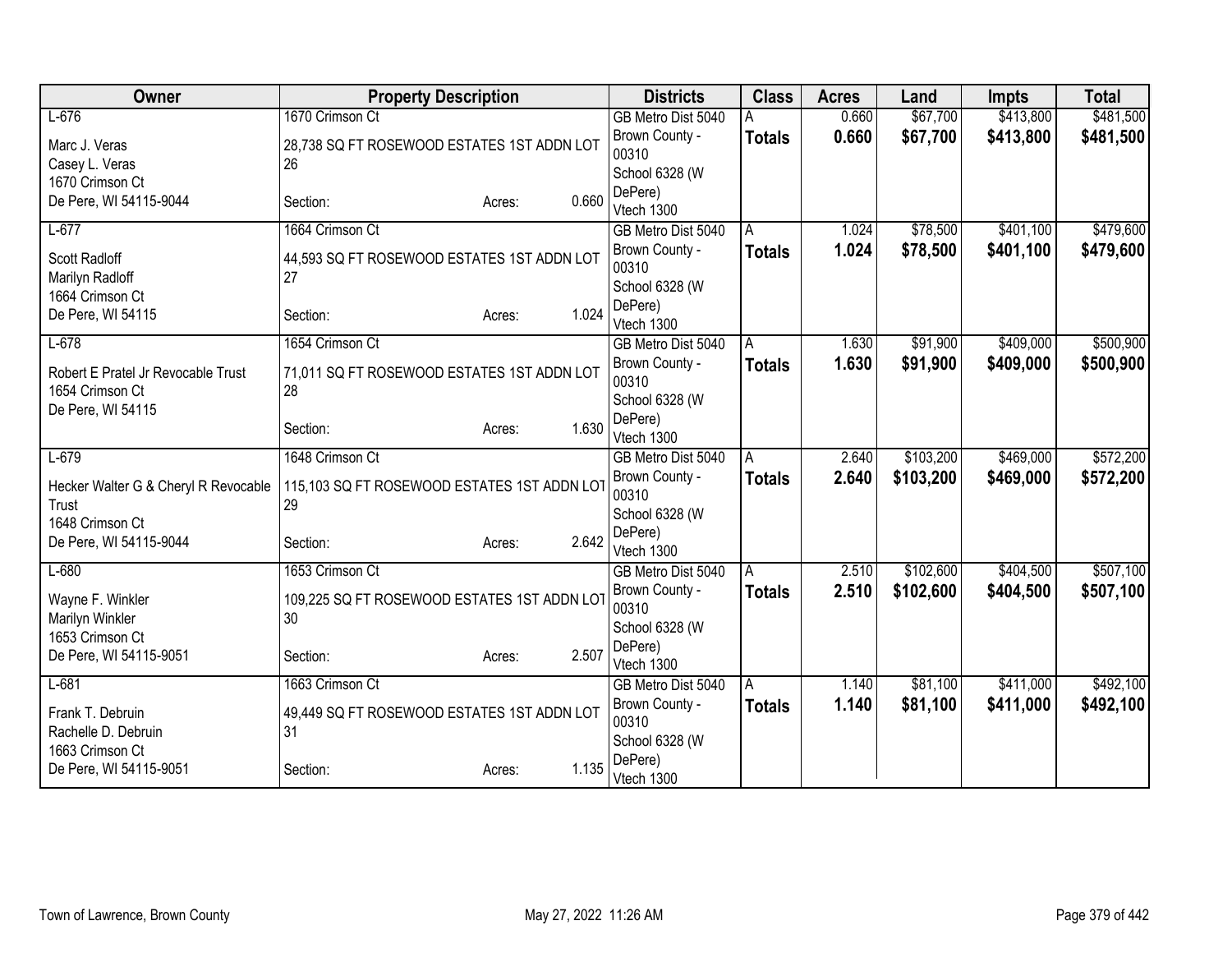| Owner                                                                                | <b>Property Description</b>                  |                 | <b>Districts</b>                 | <b>Class</b>  | <b>Acres</b> | Land     | <b>Impts</b> | <b>Total</b> |
|--------------------------------------------------------------------------------------|----------------------------------------------|-----------------|----------------------------------|---------------|--------------|----------|--------------|--------------|
| $L-682$                                                                              | 1673 Crimson Ct                              |                 | GB Metro Dist 5040               |               | 0.630        | \$66,100 | \$287,400    | \$353,500    |
| Aaron J. Gajewski                                                                    | 27,264 SQ FT LOT 1 OF 42 CSM 302 BNG PRT OF  |                 | Brown County -                   | <b>Totals</b> | 0.630        | \$66,100 | \$287,400    | \$353,500    |
| Teresa Gajewski                                                                      | LOT 32 ROSEWOOD ESTATES 1ST ADDN             |                 | 00310                            |               |              |          |              |              |
| 1673 Crimson Ct                                                                      |                                              |                 | School 6328 (W                   |               |              |          |              |              |
| De Pere, WI 54115-9051                                                               | Section:                                     | 0.626<br>Acres: | DePere)<br>Vtech 1300            |               |              |          |              |              |
| $L-683$                                                                              | 1585 Granada Ct                              |                 | GB Metro Dist 5040               | A             | 0.530        | \$60,600 | \$314,000    | \$374,600    |
|                                                                                      |                                              |                 | Brown County -                   | <b>Totals</b> | 0.530        | \$60,600 | \$314,000    | \$374,600    |
| Lanny J. Tibaldo                                                                     | 22,978 SQ FT ROSEWOOD ESTATES 1ST ADDN LOT   |                 | 00310                            |               |              |          |              |              |
| Mary Sue Tibaldo                                                                     | 33                                           |                 | School 6328 (W                   |               |              |          |              |              |
| 1585 Granada Ct                                                                      |                                              |                 | DePere)                          |               |              |          |              |              |
| De Pere, WI 54115-9080                                                               | Section:                                     | 0.528<br>Acres: | Vtech 1300                       |               |              |          |              |              |
| $L-684$                                                                              | 1586 Granada Ct                              |                 | GB Metro Dist 5040               | A             | 0.570        | \$62,800 | \$272,000    | \$334,800    |
| Kevin P. Roskom                                                                      | 24,851 SQ FT ROSEWOOD ESTATES 1ST ADDN LOT   |                 | Brown County -                   | Totals        | 0.570        | \$62,800 | \$272,000    | \$334,800    |
| Diane J. Roskom                                                                      | 34                                           |                 | 00310                            |               |              |          |              |              |
| 1586 Granada Ct                                                                      |                                              |                 | School 6328 (W                   |               |              |          |              |              |
| De Pere, WI 54115-9080                                                               | Section:                                     | 0.570<br>Acres: | DePere)                          |               |              |          |              |              |
| $L-685$                                                                              | 1587 Yellow Briar Dr                         |                 | Vtech 1300<br>GB Metro Dist 5040 |               | 0.530        | \$60,600 | \$326,500    | \$387,100    |
|                                                                                      |                                              |                 | Brown County -                   | A             | 0.530        | \$60,600 | \$326,500    | \$387,100    |
| Robert J. Verboort                                                                   | 23,276 SQ FT ROSEWOOD ESTATES 1ST ADDN LOT   |                 | 00310                            | <b>Totals</b> |              |          |              |              |
| <b>Tracy Verboort</b>                                                                | 35                                           |                 | School 6328 (W                   |               |              |          |              |              |
| 1587 Yellow Briar Dr                                                                 |                                              |                 | DePere)                          |               |              |          |              |              |
| De Pere, WI 54115-8185                                                               | Section:                                     | 0.534<br>Acres: | Vtech 1300                       |               |              |          |              |              |
| $L-686$                                                                              | 1731 Crimson Ct                              |                 | GB Metro Dist 5040               | A             | 0.620        | \$65,500 | \$447,500    | \$513,000    |
| Augustian Chris J & Billina S Living Trus 26,904 SQ FT ROSEWOOD ESTATES 1ST ADDN LOT |                                              |                 | Brown County -                   | Totals        | 0.620        | \$65,500 | \$447,500    | \$513,000    |
| c/o Chris J. Augustian                                                               | 36                                           |                 | 00310                            |               |              |          |              |              |
| 1731 Crimson Ct                                                                      |                                              |                 | School 6328 (W                   |               |              |          |              |              |
| De Pere, WI 54115-9047                                                               | Section:                                     | 0.618<br>Acres: | DePere)                          |               |              |          |              |              |
| $L-688$                                                                              | 2695 Whitegate Trl                           |                 | Vtech 1300<br>GB Metro Dist 5040 | A             | 0.845        | \$49,700 | \$385,500    | \$435,200    |
|                                                                                      |                                              |                 | Brown County -                   | E             | 2.500        | \$1,700  | \$0          | \$1,700      |
| Whitegate Upon Ashwaubenon                                                           | 145,689 SQ FT M/L COUNTRY VIEW ESTATES LOT 1 |                 | 00310                            | <b>Totals</b> | 3.345        | \$51,400 | \$385,500    | \$436,900    |
| Revocable Trust                                                                      | & OUTLOT 1 A COUNTY PLAT                     |                 | School 6328 (W                   |               |              |          |              |              |
| 2695 Whitegate Trl                                                                   |                                              |                 | DePere)                          |               |              |          |              |              |
| De Pere, WI 54115-8179                                                               | Section:                                     | 3.345<br>Acres: | Vtech 1300                       |               |              |          |              |              |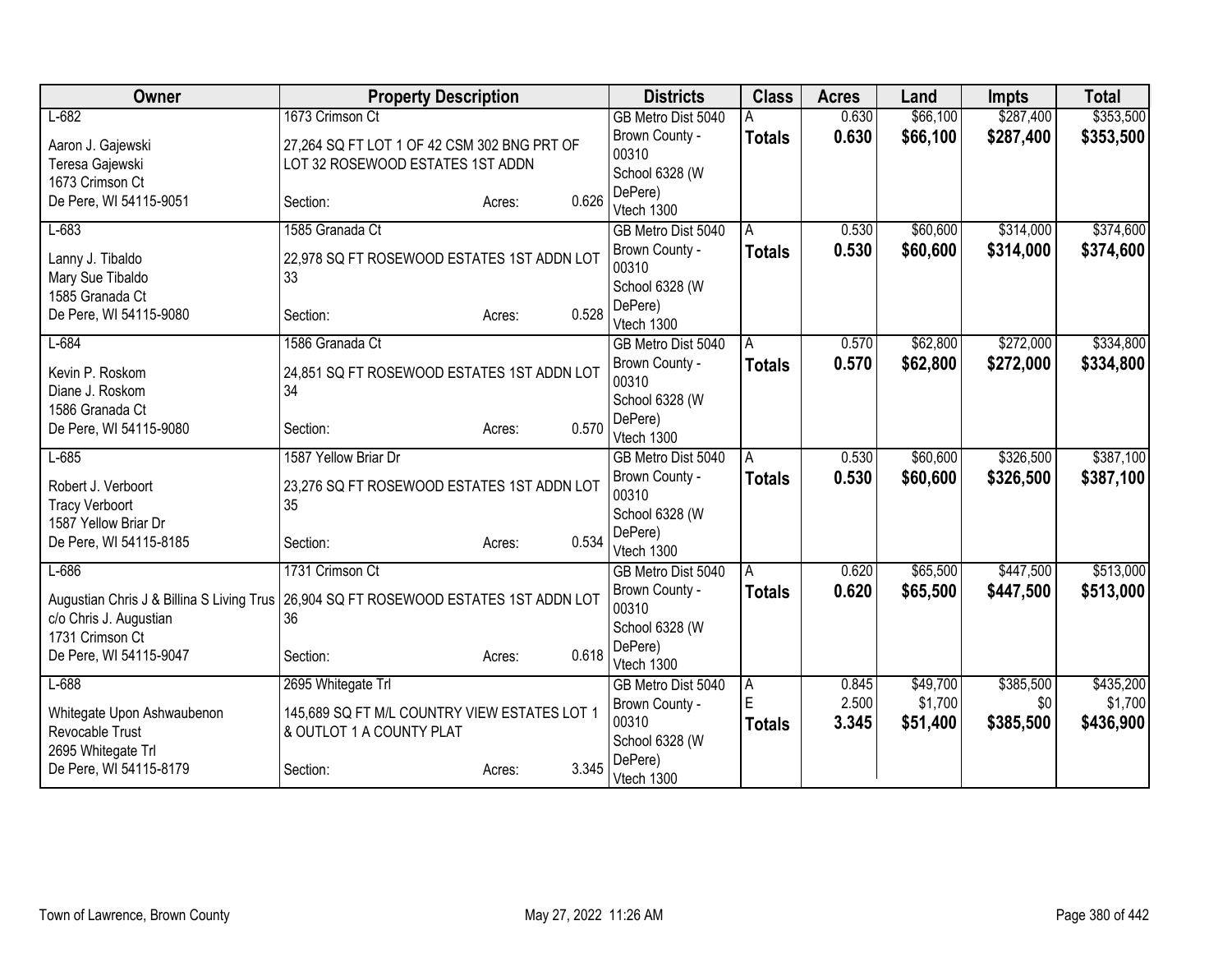| Owner                          | <b>Property Description</b>                   |                 | <b>Districts</b>                     | <b>Class</b>  | <b>Acres</b>   | Land                 | <b>Impts</b> | <b>Total</b> |
|--------------------------------|-----------------------------------------------|-----------------|--------------------------------------|---------------|----------------|----------------------|--------------|--------------|
| $L-689$                        | 2683 Whitegate Trl                            |                 | GB Metro Dist 5040                   |               | 2.250          | \$84,800             | \$321,000    | \$405,800    |
| Theodore J. Zabel              | 98,043 SQ FT M/L COUNTRY VIEW ESTATES LOT 2 A |                 | Brown County -                       | <b>Totals</b> | 2.250          | \$84,800             | \$321,000    | \$405,800    |
| Carol A. Zabel                 | <b>COUNTY PLAT</b>                            |                 | 00310                                |               |                |                      |              |              |
| 2683 Whitegate Trl             |                                               |                 | School 6328 (W                       |               |                |                      |              |              |
| De Pere, WI 54115-8179         | Section:                                      | 2.251<br>Acres: | DePere)<br>Vtech 1300                |               |                |                      |              |              |
| $L-690$                        | 2671 Whitegate Trl                            |                 | GB Metro Dist 5040                   | A             | 1.770          | \$76,600             | \$285,700    | \$362,300    |
|                                |                                               |                 | Brown County -                       | <b>Totals</b> | 1.770          | \$76,600             | \$285,700    | \$362,300    |
| Daniel F. Poeschel             | 76,975 SQ FT COUNTRY VIEW ESTATES LOT 3 A     |                 | 00310                                |               |                |                      |              |              |
| Sharon B. Poeschel             | <b>COUNTY PLAT</b>                            |                 | School 6328 (W                       |               |                |                      |              |              |
| 2671 Whitegate Trl             |                                               |                 | DePere)                              |               |                |                      |              |              |
| De Pere, WI 54115-8179         | Section:                                      | 1.767<br>Acres: | Vtech 1300                           |               |                |                      |              |              |
| $L-691$                        | 2657 Whitegate Trl                            |                 | GB Metro Dist 5040                   | A             | 1.780          | \$76,800             | \$421,300    | \$498,100    |
| <b>Todd Somerville</b>         | 77,331 SQ FT COUNTRY VIEW ESTATES LOT 4 A     |                 | Brown County -                       | <b>Totals</b> | 1.780          | \$76,800             | \$421,300    | \$498,100    |
| Carey A. Somerville            | <b>COUNTY PLAT</b>                            |                 | 00310                                |               |                |                      |              |              |
| 2657 Whitegate Trl             |                                               |                 | School 6328 (W                       |               |                |                      |              |              |
| De Pere, WI 54115-8179         | Section:                                      | 1.775<br>Acres: | DePere)                              |               |                |                      |              |              |
| $L-692$                        | 2641 Woodhaven Cir                            |                 | Vtech 1300                           |               |                |                      | \$359,300    | \$428,300    |
|                                |                                               |                 | GB Metro Dist 5040                   | A             | 1.500<br>1.500 | \$69,000             |              |              |
| Jody M. Berger                 | 65,550 SQ FT COUNTRY VIEW ESTATES LOT 5 A     |                 | Brown County -<br>00310              | <b>Totals</b> |                | \$69,000             | \$359,300    | \$428,300    |
| c/o Jody M Berger & Kerr Spees | <b>COUNTY PLAT</b>                            |                 | School 6328 (W                       |               |                |                      |              |              |
| 2641 Woodhaven Cir             |                                               |                 | DePere)                              |               |                |                      |              |              |
| De Pere, WI 54115-7758         | Section:                                      | 1.505<br>Acres: | Vtech 1300                           |               |                |                      |              |              |
| $L-693$                        | 2893 Woodhaven Cir                            |                 | GB Metro Dist 5040                   | A             | 1.520          | \$69,600             | \$256,500    | \$326,100    |
| Bethany R. Harder              | 66,241 SQ FT COUNTRY VIEW ESTATES LOT 6 A     |                 | Brown County -                       | <b>Totals</b> | 1.520          | \$69,600             | \$256,500    | \$326,100    |
| 3405 Mountain Dr               | <b>COUNTY PLAT</b>                            |                 | 00310                                |               |                |                      |              |              |
| Brookfield, WI 53045           |                                               |                 | School 6328 (W                       |               |                |                      |              |              |
|                                | Section:                                      | 1.521<br>Acres: | DePere)                              |               |                |                      |              |              |
|                                | 2807 Woodhaven Cir                            |                 | Vtech 1300                           |               |                |                      |              |              |
| $L-694$                        |                                               |                 | GB Metro Dist 5040<br>Brown County - | A             | 1.510<br>1.510 | \$69,300<br>\$69,300 | \$478,000    | \$547,300    |
| Jason H. Christus              | 65,927 SQ FT COUNTRY VIEW ESTATES LOT 7 A     |                 | 00310                                | <b>Totals</b> |                |                      | \$478,000    | \$547,300    |
| Jennifer Ds Christus           | <b>COUNTY PLAT</b>                            |                 | School 6328 (W                       |               |                |                      |              |              |
| 2807 Woodhaven Cir             |                                               |                 | DePere)                              |               |                |                      |              |              |
| De Pere, WI 54115              | Section:                                      | 1.513<br>Acres: | Vtech 1300                           |               |                |                      |              |              |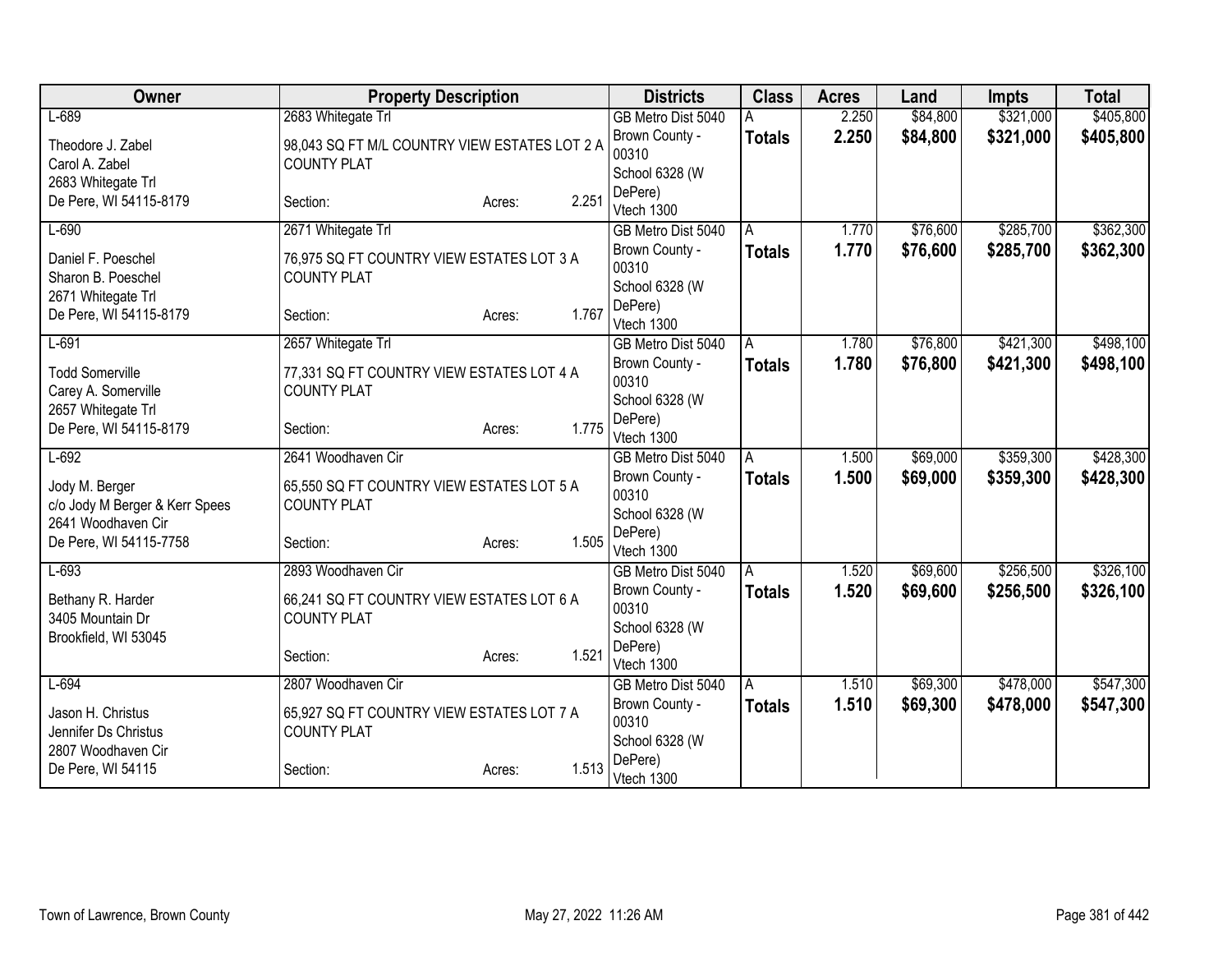| Owner                                                                                     | <b>Property Description</b>                                                              | <b>Districts</b>                          | <b>Class</b>                  | <b>Acres</b>    | Land                | <b>Impts</b>     | <b>Total</b>         |
|-------------------------------------------------------------------------------------------|------------------------------------------------------------------------------------------|-------------------------------------------|-------------------------------|-----------------|---------------------|------------------|----------------------|
| $L-695$                                                                                   | 2815 Woodhaven Cir                                                                       | GB Metro Dist 5040                        |                               | 1.540           | \$70,100            | \$378,000        | \$448,100            |
| Mike J. Nachreiner<br>2815 Woodhaven Cir                                                  | 66.927 SQ FT COUNTRY VIEW ESTATES LOT 8 A<br><b>COUNTY PLAT</b>                          | Brown County -<br>00310<br>School 6328 (W | <b>Totals</b>                 | 1.540           | \$70,100            | \$378,000        | \$448,100            |
| De Pere, WI 54115-8199                                                                    | 1.536<br>Section:<br>Acres:                                                              | DePere)<br>Vtech 1300                     |                               |                 |                     |                  |                      |
| $L-696$                                                                                   | 2823 Woodhaven Cir                                                                       | GB Metro Dist 5040                        | A                             | 1.820           | \$78,000            | \$363,000        | \$441,000            |
| Kevin M. Marrick<br>Debra A. Marrick                                                      | 79,466 SQ FT COUNTRY VIEW ESTATES LOT 9 A<br><b>COUNTY PLAT</b>                          | Brown County -<br>00310<br>School 6328 (W | <b>Totals</b>                 | 1.820           | \$78,000            | \$363,000        | \$441,000            |
| 2823 Woodhaven Cir<br>De Pere, WI 54115-8199                                              | 1.824<br>Section:<br>Acres:                                                              | DePere)<br>Vtech 1300                     |                               |                 |                     |                  |                      |
| $L-697$                                                                                   | 2808 Woodhaven Cir                                                                       | GB Metro Dist 5040                        | A                             | 1.630           | \$72,600            | \$414,500        | \$487,100            |
| Binish Thomas J Jr & Kristine a<br><b>Revocable Trust</b><br>c/o Thomas & Kristine Binish | 70,900 SQ FT M/L COUNTRY VIEW ESTATES LOT 10<br>A COUNTY PLAT                            | Brown County -<br>00310<br>School 6328 (W | <b>Totals</b>                 | 1.630           | \$72,600            | \$414,500        | \$487,100            |
| 2808 Woodhaven Cir<br>De Pere, WI 54115-8199                                              | 1.628<br>Section:<br>Acres:                                                              | DePere)<br>Vtech 1300                     |                               |                 |                     |                  |                      |
| $L-698$                                                                                   | 2800 Woodhaven Cir                                                                       | GB Metro Dist 5040                        | A                             | 1.570           | \$71,000            | \$529,500        | \$600,500            |
| Jason L. Schubring<br>Nicole K. Schubring<br>2800 Woodhaven Cir                           | 68,547 SQ FT M/L COUNTRY VIEW ESTATES LOT 11<br>A COUNTY PLAT                            | Brown County -<br>00310<br>School 6328 (W | <b>Totals</b>                 | 1.570           | \$71,000            | \$529,500        | \$600,500            |
| Depere, WI 54115-8199                                                                     | 1.574<br>Section:<br>Acres:                                                              | DePere)<br>Vtech 1300                     |                               |                 |                     |                  |                      |
| $L-699$                                                                                   | 2992 Woodhaven Dr                                                                        | GB Metro Dist 5040                        | l A                           | 1.610           | \$72,100            | \$203,500        | \$275,600            |
| William R. Niedzwiedz<br>2992 Woodhaven Dr<br>De Pere, WI 54115-8198                      | 70,027 SQ FT M/L COUNTRY VIEW ESTATES LOT 12<br>A COUNTY PLAT                            | Brown County -<br>00310<br>School 6328 (W | <b>Totals</b>                 | 1.610           | \$72,100            | \$203,500        | \$275,600            |
|                                                                                           | 1.608<br>Section:<br>Acres:                                                              | DePere)<br>Vtech 1300                     |                               |                 |                     |                  |                      |
| $L-7$                                                                                     | 2992 Noah Rd                                                                             | GB Metro Dist 5040                        | A.                            | 1.500           | \$50,000            | \$149,200        | \$199,200            |
| <b>Tcf Properties LLC</b><br>2984 Noah Rd<br>De Pere, WI 54115-9458                       | 10.143 AC M/L PRT OF GOVT LOT 3 & PRT OF SW1/4<br>NE1/4 SEC 10 T22N R19E DESC IN 2790090 | Brown County -<br>00310<br>School 6328 (W | $\mathsf{D}$<br><b>Totals</b> | 8.643<br>10.143 | \$1,900<br>\$51,900 | \$0<br>\$149,200 | \$1,900<br>\$201,100 |
|                                                                                           | 10.143<br>Section:<br>Acres:                                                             | DePere)<br>Vtech 1300                     |                               |                 |                     |                  |                      |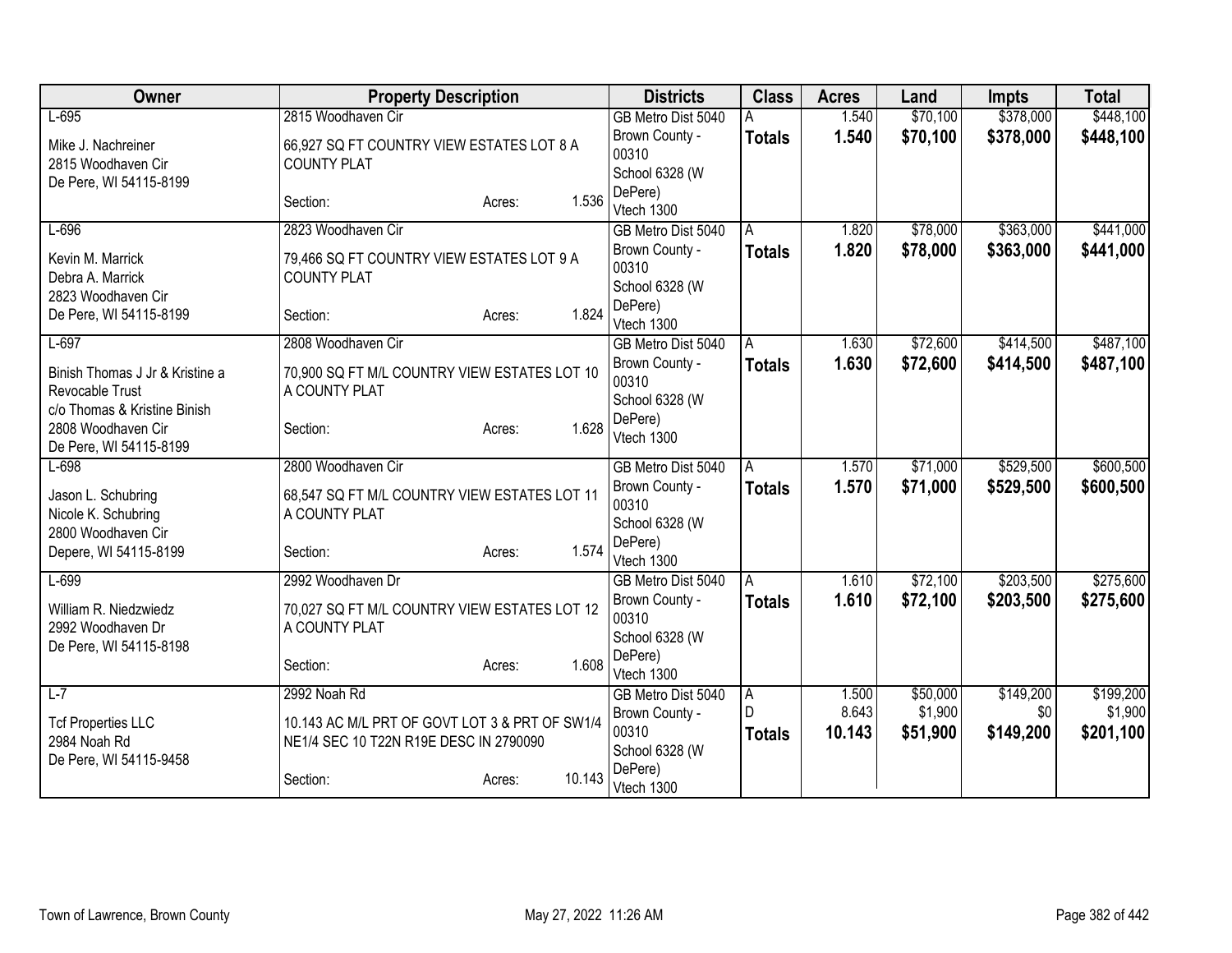| Owner                                  | <b>Property Description</b>                     |                  | <b>Districts</b>             | <b>Class</b>  | <b>Acres</b>   | Land              | <b>Impts</b>     | <b>Total</b>       |
|----------------------------------------|-------------------------------------------------|------------------|------------------------------|---------------|----------------|-------------------|------------------|--------------------|
| $L-70$                                 | Golden Glow Rd                                  |                  | Brown County -               |               | 16.806         | \$3,600           | $\overline{50}$  | \$3,600            |
| Michael Pennenberg                     | SE1/4 SW1/4 SEC 15 T22N R19E EX 25 CSM 129 & EX |                  | 00311                        | <b>Totals</b> | 16,806         | \$3,600           | \$0              | \$3,600            |
| 3092 Golden Glow Rd                    | J18991-29 & EX J24786-02 & EX 2023184 & EX      |                  | GB Metro Dist 5040           |               |                |                   |                  |                    |
| Depere, WI 54115                       | 2085238 & EX 2213415 & THAT PRT DESC IN 2930515 |                  | School 6734<br>(Wrightstown) |               |                |                   |                  |                    |
|                                        | Section:                                        | 16.806<br>Acres: | Vtech 1300                   |               |                |                   |                  |                    |
| $L-700$                                | 3004 Woodhaven Dr                               |                  | GB Metro Dist 5040           | A             | 1.530          | \$69,800          | \$409,500        | \$479,300          |
| David M. Woosencraft                   | 66,602 SQ FT M/L COUNTRY VIEW ESTATES LOT 13    |                  | Brown County -               | <b>Totals</b> | 1.530          | \$69,800          | \$409,500        | \$479,300          |
| Courtney J. Woosencraft                | A COUNTY PLAT                                   |                  | 00310                        |               |                |                   |                  |                    |
| 3004 Woodhaven Dr                      |                                                 |                  | School 6328 (W               |               |                |                   |                  |                    |
| De Pere, WI 54115-8186                 | Section:                                        | 1.529<br>Acres:  | DePere)<br>Vtech 1300        |               |                |                   |                  |                    |
| $L-701$                                | 3016 Woodhaven Dr                               |                  | GB Metro Dist 5040           | A             | 1.700          | \$74,600          | \$262,500        | \$337,100          |
|                                        |                                                 |                  | Brown County -               | <b>Totals</b> | 1.700          | \$74,600          | \$262,500        | \$337,100          |
| Jeffrey J. Lambert                     | 74,124 SQ FT M/L COUNTRY VIEW ESTATES LOT 14    |                  | 00310                        |               |                |                   |                  |                    |
| Kristi L. Lambert<br>3016 Woodhaven Dr | A COUNTY PLAT                                   |                  | School 6328 (W               |               |                |                   |                  |                    |
| De Pere, WI 54115-8186                 | Section:                                        | 1.702<br>Acres:  | DePere)                      |               |                |                   |                  |                    |
|                                        |                                                 |                  | Vtech 1300                   |               |                |                   |                  |                    |
| $L-70-1$                               | 3092 Golden Glow Rd                             |                  | Brown County -<br>00311      | A             | 1.380<br>3.000 | \$47,600<br>\$600 | \$198,100<br>\$0 | \$245,700<br>\$600 |
| Michael R. Pennenberg                  | 4.380 AC M/L LOT 1 OF 25 CSM 129 & PART DESC IN |                  | GB Metro Dist 5040           | <b>Totals</b> | 4.380          | \$48,200          | \$198,100        | \$246,300          |
| 3092 Golden Glow Rd                    | J24786-03 BNG PART OF SE1/4 SW1/4 SEC 15 T22N   |                  | School 6734                  |               |                |                   |                  |                    |
| De Pere, WI 54115-8136                 | R19E & PRTS IN 2085238                          | 4.380            | (Wrightstown)                |               |                |                   |                  |                    |
|                                        | Section:                                        | Acres:           | Vtech 1300                   |               |                |                   |                  |                    |
| $L-702$                                | 3028 Woodhaven Dr                               |                  | GB Metro Dist 5040           | A             | 2.010          | \$83,100          | \$513,000        | \$596,100          |
| Scott L. Cherveny                      | 87,519 SQ FT M/L COUNTRY VIEW ESTATES LOT 15    |                  | Brown County -               | <b>Totals</b> | 2.010          | \$83,100          | \$513,000        | \$596,100          |
| Kortney K. Cherveny                    | A COUNTY PLAT                                   |                  | 00310<br>School 6328 (W      |               |                |                   |                  |                    |
| 3028 Woodhaven Dr                      |                                                 |                  | DePere)                      |               |                |                   |                  |                    |
| De Pere, WI 54115-8186                 | Section:                                        | 2.009<br>Acres:  | Vtech 1300                   |               |                |                   |                  |                    |
| $L-70-2$                               | 3078 Golden Glow Rd                             |                  | Brown County -               | A             | 1.377          | \$47,500          | \$227,600        | \$275,100          |
| Kevin J. Brienen                       | 59,995 SQ FT PART OF SE1/4 SW1/4 SEC 15 T22N    |                  | 00311                        | <b>Totals</b> | 1.377          | \$47,500          | \$227,600        | \$275,100          |
| Amy E. Brienen                         | R19E DESC AS LOT 2 IN 25 CSM 129                |                  | GB Metro Dist 5040           |               |                |                   |                  |                    |
| 3078 Golden Glow Rd                    |                                                 |                  | School 6734<br>(Wrightstown) |               |                |                   |                  |                    |
| De Pere, WI 54115-8136                 | Section:                                        | 1.377<br>Acres:  | Vtech 1300                   |               |                |                   |                  |                    |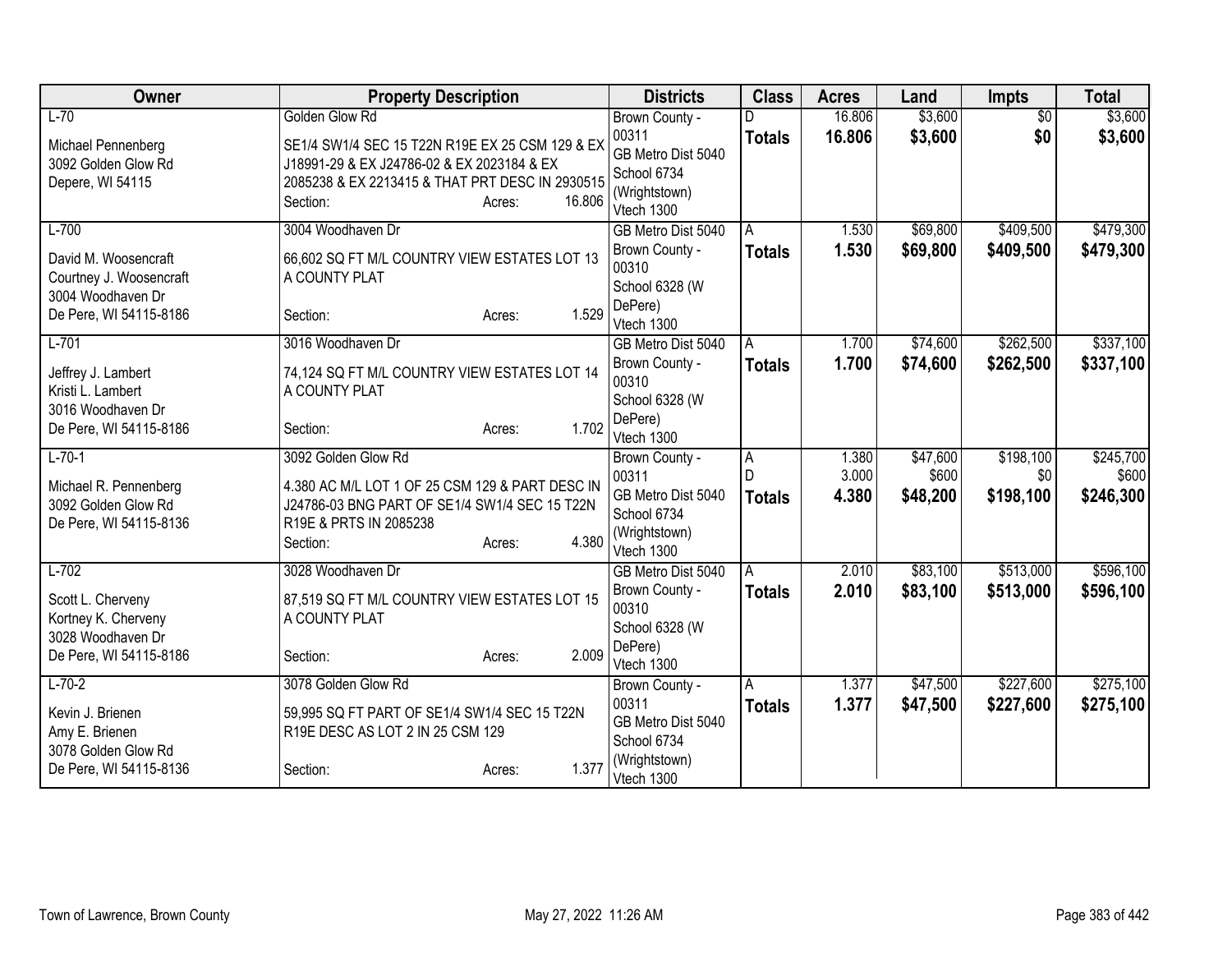| Owner                                                                                 | <b>Property Description</b>                                                                                                           | <b>Districts</b>                                                          | <b>Class</b>       | <b>Acres</b>     | Land                 | <b>Impts</b>           | <b>Total</b>           |
|---------------------------------------------------------------------------------------|---------------------------------------------------------------------------------------------------------------------------------------|---------------------------------------------------------------------------|--------------------|------------------|----------------------|------------------------|------------------------|
| $L-703$                                                                               | 3040 Woodhaven Dr                                                                                                                     | GB Metro Dist 5040                                                        |                    | 1.830            | \$78,200             | \$331,000              | \$409,200              |
| Brian M & Erin E Schroeder Revocable<br>Trust                                         | 79,670 SQ FT COUNTRY VIEW ESTATES LOT 16 A<br><b>COUNTY PLAT</b>                                                                      | Brown County -<br>00310                                                   | <b>Totals</b>      | 1.830            | \$78,200             | \$331,000              | \$409,200              |
| 3040 Woodhaven Dr                                                                     |                                                                                                                                       | School 6328 (W                                                            |                    |                  |                      |                        |                        |
| De Pere, WI 54115                                                                     | 1.829<br>Section:<br>Acres:                                                                                                           | DePere)<br>Vtech 1300                                                     |                    |                  |                      |                        |                        |
| $L-70-3$                                                                              | 3066 Golden Glow Rd                                                                                                                   | Brown County -                                                            | A                  | 1.515            | \$50,300             | \$182,600              | \$232,900              |
| Rebecca L. Koutnik<br>3066 Golden Glow Rd                                             | PART OF SE1/4 SW1/4 SEC 15 T22N R19E DESC AS<br>LOT 3 OF 25 CSM 129 MAP 4139 IN 1256798 & THE                                         | 00311<br>GB Metro Dist 5040                                               | <b>Totals</b>      | 1.515            | \$50,300             | \$182,600              | \$232,900              |
| De Pere, WI 54115-8136                                                                | EXCEPTED S 30 FT IN 2930515<br>1.515<br>Section: 15<br>Acres:                                                                         | School 6734<br>(Wrightstown)<br>Vtech 1300                                |                    |                  |                      |                        |                        |
| $L-704$                                                                               | 3052 Woodhaven Dr                                                                                                                     | GB Metro Dist 5040                                                        | A                  | 2.440            | \$86,100             | \$554,200              | \$640,300              |
| Jeffery A. Langreder<br>Joy A. Langreder                                              | 106,388 SQ FT COUNTRY VIEW ESTATES LOT 17 A<br><b>COUNTY PLAT</b>                                                                     | Brown County -<br>00310                                                   | <b>Totals</b>      | 2.440            | \$86,100             | \$554,200              | \$640,300              |
| 3052 Woodhaven Dr<br>De Pere, WI 54115-8186                                           | 2.442<br>Section:<br>Acres:                                                                                                           | School 6328 (W<br>DePere)<br>Vtech 1300                                   |                    |                  |                      |                        |                        |
| $L-70-4$                                                                              | 3052 Golden Glow Rd                                                                                                                   | Brown County -                                                            | A                  | 1.377            | \$47,500             | \$367,500              | \$415,000              |
| Ryan M. Rosenbaum<br>Kathryn R. Rosenbaum<br>3052 Golden Glow Rd<br>De Pere, WI 54115 | 59,995 SQ FT PART OF SE1/4 SW1/4 SEC 15 T22N<br>R19E DESC AS LOT 4 IN 25 CSM 129<br>1.377<br>Section:<br>Acres:                       | 00311<br>GB Metro Dist 5040<br>School 6734<br>(Wrightstown)               | <b>Totals</b>      | 1.377            | \$47,500             | \$367,500              | \$415,000              |
|                                                                                       |                                                                                                                                       | Vtech 1300                                                                |                    |                  |                      |                        |                        |
| $L-705$<br>Chadwick P. Rottier<br>Kara J. Rottier<br>3025 Woodhaven Dr                | 3025 Woodhaven Dr<br>65,388 SQ FT COUNTRY VIEW ESTATES LOT 18 A<br><b>COUNTY PLAT</b>                                                 | GB Metro Dist 5040<br>Brown County -<br>00310<br>School 6328 (W           | A<br><b>Totals</b> | 1.500<br>1.500   | \$69,000<br>\$69,000 | \$345,500<br>\$345,500 | \$414,500<br>\$414,500 |
| De Pere, WI 54115-8186                                                                | 1.501<br>Section:<br>Acres:                                                                                                           | DePere)<br>Vtech 1300                                                     |                    |                  |                      |                        |                        |
| $L-70-5$                                                                              | 3128 Golden Glow Rd                                                                                                                   | Brown County -                                                            | A                  | 4.500            | \$75,000             | \$140,000              | \$215,000              |
| Michael P. Schampers<br>3128 Golden Glow Rd<br>De Pere, WI 54115-8116                 | 14.631 AC M/L PRT OF ALL QUARTERS OF THE<br>SW1/4 SEC 15 T22N R19E DESC IN J18991-29 EX<br>2213414<br>14.631<br>Section: 15<br>Acres: | 00311<br>GB Metro Dist 5040<br>School 6734<br>(Wrightstown)<br>Vtech 1300 | D<br><b>Totals</b> | 10.131<br>14.631 | \$1,800<br>\$76,800  | \$0 <br>\$140,000      | \$1,800<br>\$216,800   |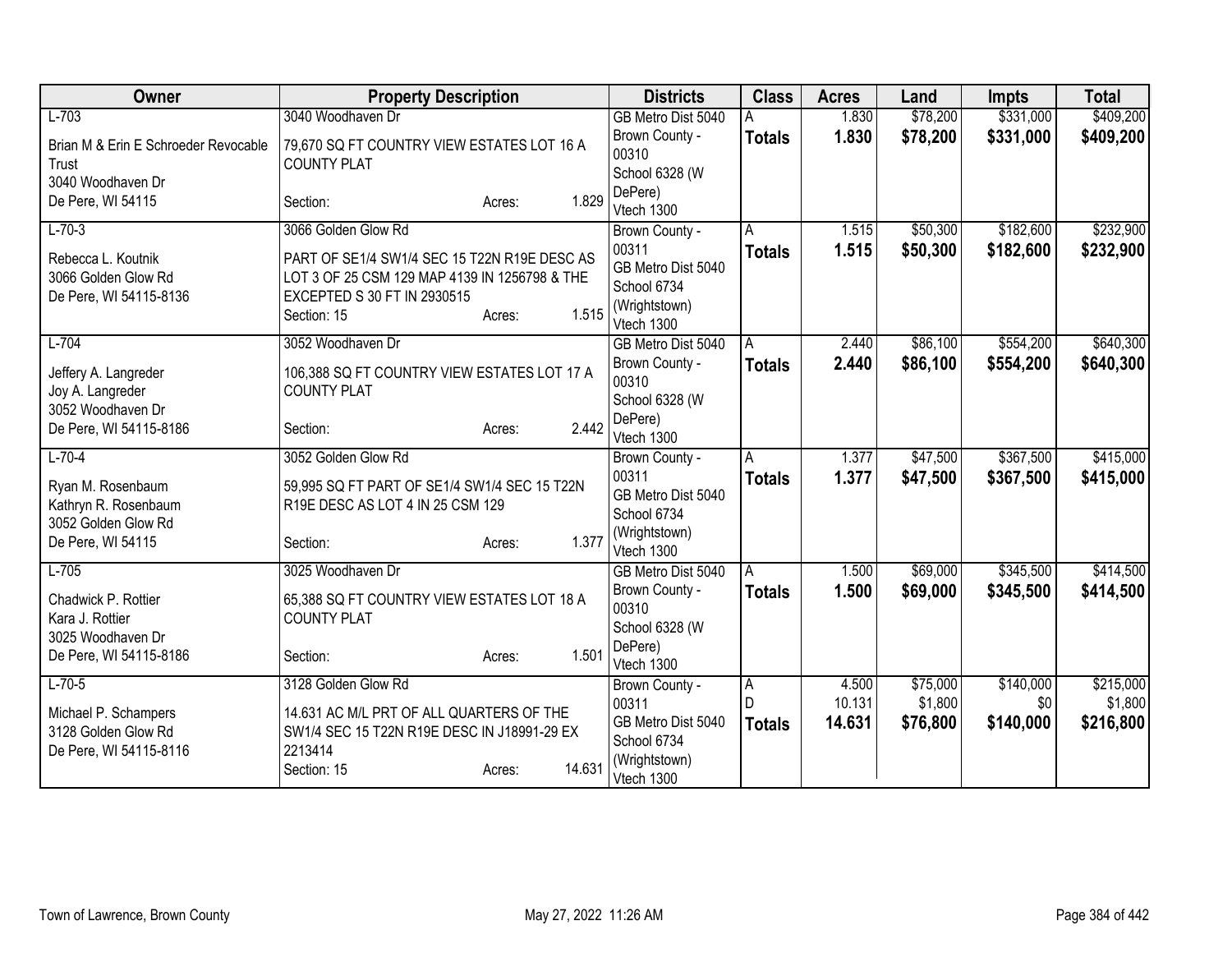| Owner                                                                             | <b>Property Description</b>                                                                                                                                                                             | <b>Districts</b>                                                                            | <b>Class</b>         | <b>Acres</b>   | Land                 | <b>Impts</b>         | <b>Total</b>           |
|-----------------------------------------------------------------------------------|---------------------------------------------------------------------------------------------------------------------------------------------------------------------------------------------------------|---------------------------------------------------------------------------------------------|----------------------|----------------|----------------------|----------------------|------------------------|
| $L-706$                                                                           | 3011 Woodhaven Dr                                                                                                                                                                                       | GB Metro Dist 5040                                                                          | A                    | 1.510          | \$69,300             | \$435,400            | \$504,700              |
| Mirro Michael A & Tammy M Revoc<br>Trust of 2017<br>c/o Michael A & Tammy M Mirro | 65,718 SQ FT COUNTRY VIEW ESTATES LOT 19 A<br><b>COUNTY PLAT</b>                                                                                                                                        | Brown County -<br>00310<br>School 6328 (W                                                   | <b>Totals</b>        | 1.510          | \$69,300             | \$435,400            | \$504,700              |
| 3011 Woodhaven Dr<br>De Pere, WI 54115                                            | 1.509<br>Section:<br>Acres:                                                                                                                                                                             | DePere)<br>Vtech 1300                                                                       |                      |                |                      |                      |                        |
| $L-707$                                                                           | 2985 Woodhaven Dr                                                                                                                                                                                       | GB Metro Dist 5040                                                                          | A                    | 1.810          | \$77,700             | \$355,500            | \$433,200              |
| Eric H. Smith<br>Danielle M. Smith<br>2985 Woodhaven Dr                           | 78,777 SQ FT COUNTRY VIEW ESTATES LOT 20 A<br><b>COUNTY PLAT</b>                                                                                                                                        | Brown County -<br>00310<br>School 6328 (W                                                   | <b>Totals</b>        | 1.810          | \$77,700             | \$355,500            | \$433,200              |
| De Pere, WI 54301                                                                 | 1.808<br>Section:<br>Acres:                                                                                                                                                                             | DePere)<br>Vtech 1300                                                                       |                      |                |                      |                      |                        |
| $L-708$                                                                           | 2648 Whitegate Trl                                                                                                                                                                                      | GB Metro Dist 5040                                                                          | A                    | 1.560          | \$70,700             | \$319,500            | \$390,200              |
| <b>Living Trust</b>                                                               | Jeremy S & Tracie S Lemere Revocable 67,879 SQ FT COUNTRY VIEW ESTATES LOT 21 A<br><b>COUNTY PLAT</b>                                                                                                   | Brown County -<br>00310                                                                     | <b>Totals</b>        | 1.560          | \$70,700             | \$319,500            | \$390,200              |
| 2648 Whitegate Trl<br>De Pere, WI 54115                                           | 1.558<br>Section:<br>Acres:                                                                                                                                                                             | School 6328 (W<br>DePere)<br>Vtech 1300                                                     |                      |                |                      |                      |                        |
| $L-709$                                                                           | 2660 Whitegate Trl                                                                                                                                                                                      | GB Metro Dist 5040                                                                          | $\overline{A}$       | 1.540          | \$70,100             | \$319,000            | \$389,100              |
| Gillis Revocable Trust<br>2660 Whitegate Trl<br>De Pere, WI 54115                 | 67,200 SQ FT COUNTRY VIEW ESTATES LOT 22 A<br><b>COUNTY PLAT</b>                                                                                                                                        | Brown County -<br>00310<br>School 6328 (W                                                   | <b>Totals</b>        | 1.540          | \$70,100             | \$319,000            | \$389,100              |
|                                                                                   | 1.543<br>Section:<br>Acres:                                                                                                                                                                             | DePere)<br>Vtech 1300                                                                       |                      |                |                      |                      |                        |
| $L-71$<br>Fvaa I LLC<br>W3212 Garvey Rd<br>Kaukauna, WI 54130                     | Williams Grant Dr<br>3.877 AC M/L S 16 RODS 5.5 FT OF E 24.5 RODS OF<br>NE1/4 SE1/4 SEC 15 T22N R19E EX RD & PRT LOT 2<br>OF 17 CSM 143 DESC IN 2291691 EX RD IN 2723973<br>3.877<br>Section:<br>Acres: | Brown County -<br>00311<br>GB Metro Dist 5040<br>School 6734<br>(Wrightstown)<br>Vtech 1300 | l B<br><b>Totals</b> | 3.940<br>3.940 | \$78,800<br>\$78,800 | \$28,000<br>\$28,000 | \$106,800<br>\$106,800 |
| $L-710$                                                                           | 2672 Whitegate Trl                                                                                                                                                                                      | GB Metro Dist 5040                                                                          | A                    | 1.520          | \$69,600             | \$292,700            | \$362,300              |
| Gail E. Schroder<br>2672 Whitegate Trl<br>De Pere, WI 54115-8847                  | 66,300 SQ FT COUNTRY VIEW ESTATES LOT 23 A<br><b>COUNTY PLAT</b>                                                                                                                                        | Brown County -<br>00310<br>School 6328 (W                                                   | <b>Totals</b>        | 1.520          | \$69,600             | \$292,700            | \$362,300              |
|                                                                                   | 1.522<br>Section:<br>Acres:                                                                                                                                                                             | DePere)<br>Vtech 1300                                                                       |                      |                |                      |                      |                        |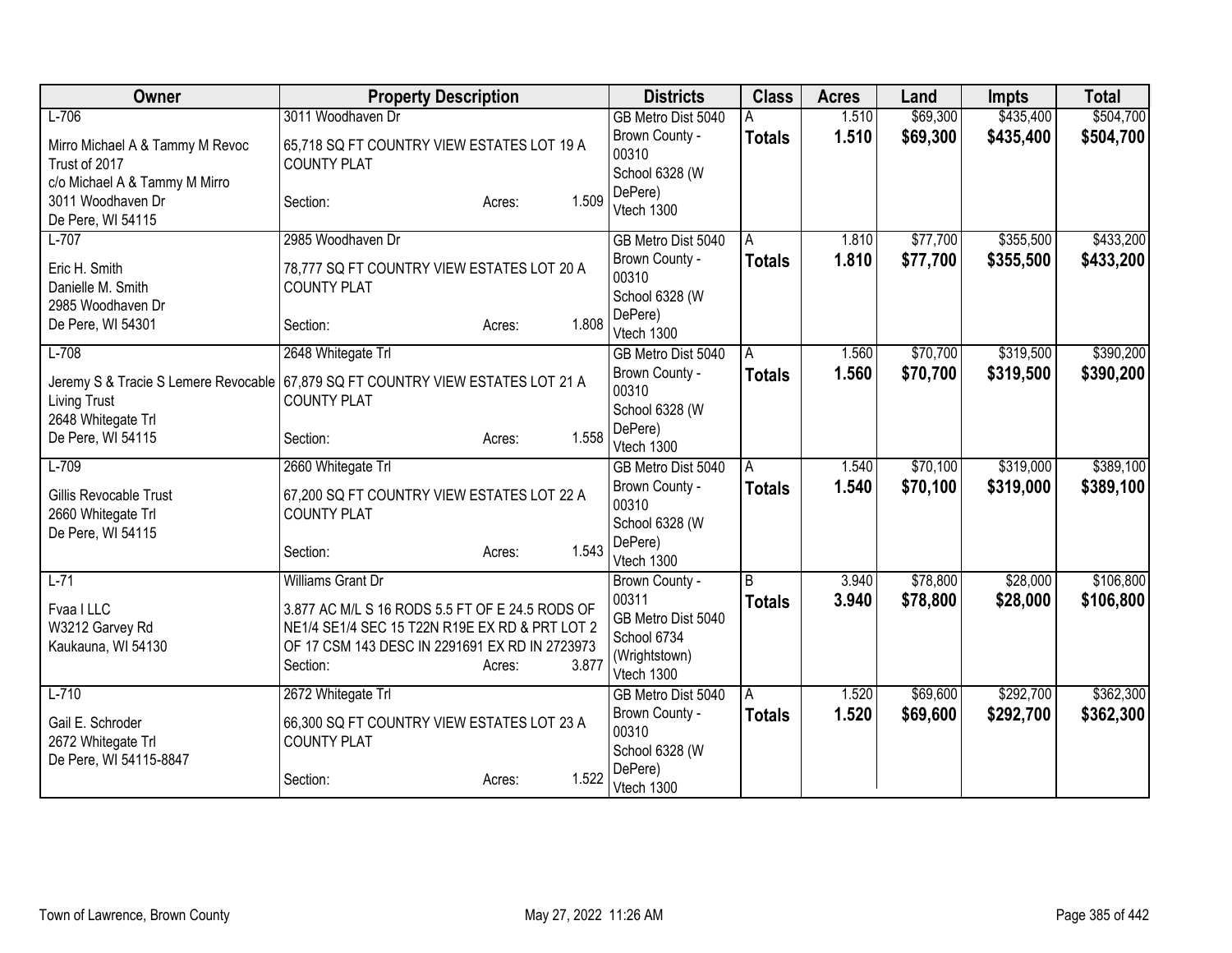| Owner                                                                  | <b>Property Description</b>                                           |                 | <b>Districts</b>                                     | <b>Class</b>  | <b>Acres</b> | Land     | <b>Impts</b> | <b>Total</b> |
|------------------------------------------------------------------------|-----------------------------------------------------------------------|-----------------|------------------------------------------------------|---------------|--------------|----------|--------------|--------------|
| $L - 711$                                                              | 2818 Woodhaven Cir                                                    |                 | GB Metro Dist 5040                                   |               | 1.820        | \$78,000 | \$488,000    | \$566,000    |
| Brian G & Melissa L Cootway Living<br>Trust                            | 79,315 SQ FT M/L BAIN BROOK ESTATES 3RD ADDN<br>LOT 82 A COUNTY PLAT  |                 | Brown County -<br>00310<br>School 6328 (W            | <b>Totals</b> | 1.820        | \$78,000 | \$488,000    | \$566,000    |
| 2818 Woodhaven Cir<br>De Pere, WI 54115                                | Section:                                                              | 1.821<br>Acres: | DePere)<br>Vtech 1300                                |               |              |          |              |              |
| $L-712$                                                                | 2830 Woodhaven Cir                                                    |                 | GB Metro Dist 5040                                   | A             | 3.970        | \$96,800 | \$359,500    | \$456,300    |
| Robert M. Boudry II<br>K Michelle Boudry                               | 172,861 SQ FT M/L BAIN BROOK ESTATES 3RD<br>ADDN LOT 83 A COUNTY PLAT |                 | Brown County -<br>00310<br>School 6328 (W            | <b>Totals</b> | 3.970        | \$96,800 | \$359,500    | \$456,300    |
| 2830 Woodhaven Cir<br>De Pere, WI 54115-8199                           | Section:                                                              | 3.968<br>Acres: | DePere)<br>Vtech 1300                                |               |              |          |              |              |
| $L-713$                                                                | 2834 Woodhaven Cir                                                    |                 | GB Metro Dist 5040                                   | A             | 1.970        | \$82,200 | \$316,300    | \$398,500    |
| Lori Warchol<br>c/o Lori Warchol & Lois Mischler<br>2834 Woodhaven Cir | 85,877 SQ FT M/L BAIN BROOK ESTATES 3RD ADDN<br>LOT 84 A COUNTY PLAT  |                 | Brown County -<br>00310<br>School 6328 (W<br>DePere) | <b>Totals</b> | 1.970        | \$82,200 | \$316,300    | \$398,500    |
| De Pere, WI 54115-8199                                                 | Section:                                                              | 1.971<br>Acres: | Vtech 1300                                           |               |              |          |              |              |
| $L - 714$                                                              | 2840 Woodhaven Cir                                                    |                 | GB Metro Dist 5040                                   | A             | 3.020        | \$81,100 | \$320,900    | \$402,000    |
| Michael G. Elmer<br>Mary E. Elmer<br>2840 Woodhaven Cir                | 131,455 SQ FT M/L BAIN BROOK ESTATES 3RD<br>ADDN LOT 85 A COUNTY PLAT |                 | Brown County -<br>00310<br>School 6328 (W            | <b>Totals</b> | 3.020        | \$81,100 | \$320,900    | \$402,000    |
| De Pere, WI 54115-8199                                                 | Section:                                                              | 3.018<br>Acres: | DePere)<br>Vtech 1300                                |               |              |          |              |              |
| $L-715$                                                                | 2846 Woodhaven Cir                                                    |                 | GB Metro Dist 5040                                   | A             | 1.640        | \$72,900 | \$413,000    | \$485,900    |
| James A. North et al<br>c/o Judith B. North<br>Attn: Judith North      | 71,275 SQ FT M/L BAIN BROOK ESTATES 3RD ADDN<br>LOT 86 A COUNTY PLAT  |                 | Brown County -<br>00310<br>School 6328 (W            | <b>Totals</b> | 1.640        | \$72,900 | \$413,000    | \$485,900    |
| 2846 Woodhaven Cir<br>De Pere, WI 54115-8199                           | Section:                                                              | 1.636<br>Acres: | DePere)<br>Vtech 1300                                |               |              |          |              |              |
| $L-716$                                                                | 2852 Woodhaven Cir                                                    |                 | GB Metro Dist 5040                                   | A             | 2.610        | \$87,300 | \$501,100    | \$588,400    |
| Michael B. Moran<br>Brooke P. Moran<br>2852 Woodhaven Cir              | 113,556 SQ FT M/L BAIN BROOK ESTATES 3RD<br>ADDN LOT 87 A COUNTY PLAT |                 | Brown County -<br>00310<br>School 6328 (W            | <b>Totals</b> | 2.610        | \$87,300 | \$501,100    | \$588,400    |
| De Pere, WI 54115-8199                                                 | Section:                                                              | 2.607<br>Acres: | DePere)<br>Vtech 1300                                |               |              |          |              |              |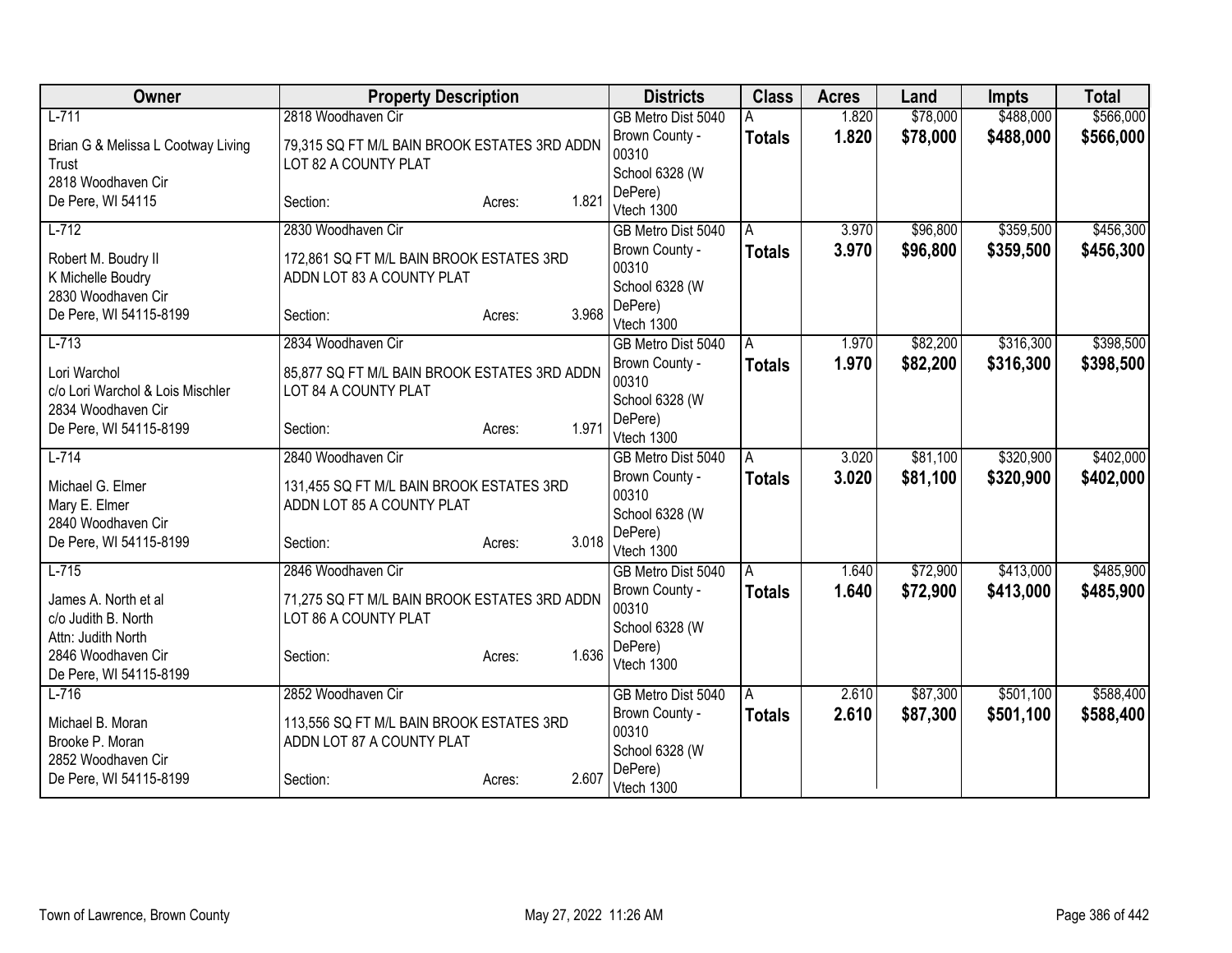| <b>Owner</b>                                                                                                                  | <b>Property Description</b>                                                                                                                    |                 | <b>Districts</b>                                                   | <b>Class</b>  | <b>Acres</b> | Land      | Impts     | <b>Total</b> |
|-------------------------------------------------------------------------------------------------------------------------------|------------------------------------------------------------------------------------------------------------------------------------------------|-----------------|--------------------------------------------------------------------|---------------|--------------|-----------|-----------|--------------|
| $L-717$                                                                                                                       | 2858 Woodhaven Cir                                                                                                                             |                 | GB Metro Dist 5040                                                 |               | 4.470        | \$100,000 | \$320,000 | \$420,000    |
| Kenneth R Zilch 2016 Revocable Trust<br>Amy S Zilch 2016 Revocable Trust<br>2858 Woodhaven Cir                                | 194,579 SQ FT M/L BAIN BROOK ESTATES 3RD<br>ADDN LOT 88 A COUNTY PLAT                                                                          |                 | Brown County -<br>00310<br>School 6328 (W                          | <b>Totals</b> | 4.470        | \$100,000 | \$320,000 | \$420,000    |
| De Pere, WI 54115                                                                                                             | Section:                                                                                                                                       | 4.467<br>Acres: | DePere)<br>Vtech 1300                                              |               |              |           |           |              |
| $L-718$                                                                                                                       | 2864 Woodhaven Cir                                                                                                                             |                 | GB Metro Dist 5040                                                 | A             | 2.080        | \$83,600  | \$428,000 | \$511,600    |
| Matthew P. Schaub<br>Wendy J. Schaub                                                                                          | 90,784 SQ FT M/L BAIN BROOK ESTATES 3RD ADDN<br>LOT 89 A COUNTY PLAT                                                                           |                 | Brown County -<br>00310                                            | <b>Totals</b> | 2.080        | \$83,600  | \$428,000 | \$511,600    |
| 2864 Woodhaven Cir<br>De Pere, WI 54115-8199                                                                                  | Section:                                                                                                                                       | 2.084<br>Acres: | School 6328 (W<br>DePere)<br>Vtech 1300                            |               |              |           |           |              |
| $L-719$                                                                                                                       | 2870 Woodhaven Cir                                                                                                                             |                 | GB Metro Dist 5040                                                 | A             | 2.050        | \$83,400  | \$479,500 | \$562,900    |
| Paul D. Jensen<br>Michelle M. Jensen<br>2870 Woodhaven Cir                                                                    | 89,340 SQ FT M/L BAIN BROOK ESTATES 3RD ADDN<br>LOT 90 A COUNTY PLAT                                                                           |                 | Brown County -<br>00310<br>School 6328 (W                          | <b>Totals</b> | 2.050        | \$83,400  | \$479,500 | \$562,900    |
| De Pere, WI 54115-8199                                                                                                        | Section:                                                                                                                                       | 2.051<br>Acres: | DePere)<br>Vtech 1300                                              |               |              |           |           |              |
| $L-72$                                                                                                                        | 3212 Williams Grant Dr                                                                                                                         |                 | GB Metro Dist 5040                                                 | A             | 2.876        | \$65,300  | \$111,700 | \$177,000    |
| Jack M. Linskens et al<br>c/o Carol A. Linskens<br>Attn: Carol A Linskens<br>3212 Williams Grant Dr<br>De Pere, WI 54115-9453 | 2.876 AC M/L SLY 165 FT OF NLY 615 FT OF E 264 FT<br>OF NE1/4 SE1/4 SEC 15 T22N R19E & 16.5 FT ADJ<br>SLY & PRT IN J01309-42 EX RD<br>Section: | 2.876<br>Acres: | Brown County -<br>00310<br>School 6328 (W<br>DePere)<br>Vtech 1300 | <b>Totals</b> | 2.876        | \$65,300  | \$111,700 | \$177,000    |
| $L-720$                                                                                                                       | 2874 Woodhaven Cir                                                                                                                             |                 | GB Metro Dist 5040                                                 | A             | 2.852        | \$89,000  | \$451,700 | \$540,700    |
| Robert J. Manders<br>Cheryl A. Manders<br>2874 Woodhaven Cir                                                                  | 124,237 SQ FT M/L BAIN BROOK ESTATES 3RD<br>ADDN LOT 91 A COUNTY PLAT                                                                          |                 | Brown County -<br>00310<br>School 6328 (W                          | <b>Totals</b> | 2.852        | \$89,000  | \$451,700 | \$540,700    |
| De Pere, WI 54115-8199                                                                                                        | Section:                                                                                                                                       | 2.852<br>Acres: | DePere)<br>Vtech 1300                                              |               |              |           |           |              |
| $L-721$                                                                                                                       | 2875 Woodhaven Cir                                                                                                                             |                 | GB Metro Dist 5040                                                 | A             | 1.580        | \$71,200  | \$432,400 | \$503,600    |
| Steven J. Cherney<br>Cindy A. Cherney<br>2875 Woodhaven Cir                                                                   | 68,919 SQ FT BAIN BROOK ESTATES 3RD ADDN LOT<br>92 A COUNTY PLAT                                                                               |                 | Brown County -<br>00310<br>School 6328 (W                          | <b>Totals</b> | 1.580        | \$71,200  | \$432,400 | \$503,600    |
| De Pere, WI 54115-8199                                                                                                        | Section:                                                                                                                                       | 1.582<br>Acres: | DePere)<br>Vtech 1300                                              |               |              |           |           |              |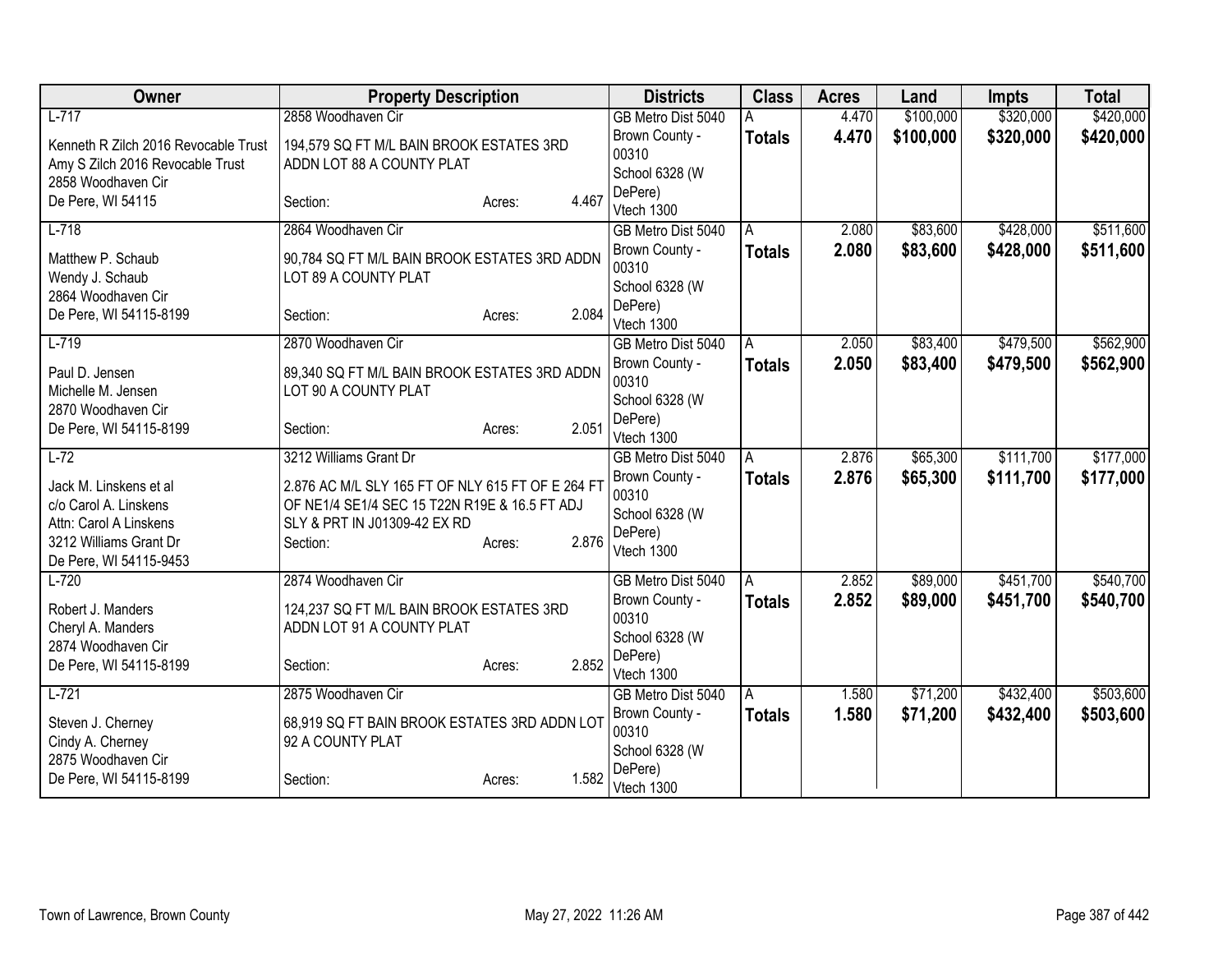| Owner                                        | <b>Property Description</b>                      |                 | <b>Districts</b>          | <b>Class</b>  | <b>Acres</b> | Land      | <b>Impts</b> | <b>Total</b> |
|----------------------------------------------|--------------------------------------------------|-----------------|---------------------------|---------------|--------------|-----------|--------------|--------------|
| $L-72-1$                                     | 3222 Williams Grant Dr                           |                 | GB Metro Dist 5040        |               | 0.920        | \$39,600  | \$211,600    | \$251,200    |
| Jayme M. Rankin                              | 40,083 SQ FT PRT OF E1/2 NE1/4 SE1/4 SEC 15 T22N |                 | Brown County -            | <b>Totals</b> | 0.920        | \$39,600  | \$211,600    | \$251,200    |
| <b>Emily Rankin</b>                          | R19E DESC AS LOT 1 IN 17 CSM 143 MAP 3224 IN     |                 | 00310                     |               |              |           |              |              |
| 3222 Williams Grant Dr                       | 1105070 EX RD                                    |                 | School 6328 (W            |               |              |           |              |              |
| Depere, WI 54115-9453                        | Section:                                         | 0.920<br>Acres: | DePere)<br>Vtech 1300     |               |              |           |              |              |
| $L-722$                                      | Woodhaven Cir                                    |                 | GB Metro Dist 5040        | A             | 1.500        | \$69,000  | \$376,500    | \$445,500    |
|                                              |                                                  |                 | Brown County -            | <b>Totals</b> | 1.500        | \$69,000  | \$376,500    | \$445,500    |
| Brian J. Neuens                              | 65,364 SQ FT BAIN BROOK ESTATES 3RD ADDN LOT     |                 | 00310                     |               |              |           |              |              |
| 2881 Woodhaven Cir                           | 93 A COUNTY PLAT                                 |                 | School 6328 (W            |               |              |           |              |              |
| De Pere, WI 54115                            |                                                  |                 | DePere)                   |               |              |           |              |              |
|                                              | Section:                                         | 1.501<br>Acres: | Vtech 1300                |               |              |           |              |              |
| $L-72-2$                                     | 3186 Williams Grant Dr                           |                 | GB Metro Dist 5040        | ID.           | 4.354        | \$900     | \$0          | \$900        |
| Kenneth F. Vandehei et al                    | 6.238 AC M/L THAT PRT OF E1/2 NE1/4 SE1/4 SEC 15 |                 | Brown County -            | G             | 2.000        | \$45,000  | \$191,500    | \$236,500    |
| c/o Kenneth F & Dolores De Hei               | T22N R19E DESC IN J5662-28 EX RD & EX RD IN      |                 | 00310                     | <b>Totals</b> | 6.354        | \$45,900  | \$191,500    | \$237,400    |
| 3186 Williams Grant Dr                       | 2723473                                          |                 | School 6328 (W            |               |              |           |              |              |
| De Pere, WI 54115-9453                       | Section:                                         | 6.238<br>Acres: | DePere)<br>Vtech 1300     |               |              |           |              |              |
| $L-723$                                      | 2885 Woodhaven Cir                               |                 | GB Metro Dist 5040        | A             | 1.940        | \$81,300  | \$399,500    | \$480,800    |
|                                              |                                                  |                 | Brown County -            | <b>Totals</b> | 1.940        | \$81,300  | \$399,500    | \$480,800    |
| Jason A. Steenbock                           | 84,380 SQ FT BAIN BROOK ESTATES 3RD ADDN LOT     |                 | 00310                     |               |              |           |              |              |
| Jennifer Steenbock                           | 94 A COUNTY PLAT                                 |                 | School 6328 (W            |               |              |           |              |              |
| 2885 Woodhaven Cir<br>De Pere, WI 54115-8199 | Section:                                         | 1.937<br>Acres: | DePere)                   |               |              |           |              |              |
|                                              |                                                  |                 | Vtech 1300                |               |              |           |              |              |
| $L-72-3$                                     | 3242 Williams Grant Dr                           |                 | GB Metro Dist 5040        | B             | 5.079        | \$154,400 | \$31,500     | \$185,900    |
| Fvaa I LLC                                   | 221,229 SQ FT LOT 2 OF 17 CSM 143 BNG PRT PRT    |                 | Brown County -            | <b>Totals</b> | 5.079        | \$154,400 | \$31,500     | \$185,900    |
| PO Box 5275                                  | OF E1/2 NE1/4 SE1/4 SEC 15 T22N R19E EX RD & EX  |                 | 00310                     |               |              |           |              |              |
| De Pere, WI 54115                            | 2291691                                          |                 | School 6328 (W<br>DePere) |               |              |           |              |              |
|                                              | Section:                                         | 5.078<br>Acres: | Vtech 1300                |               |              |           |              |              |
| $L-724$                                      | 2831 Woodhaven Cir                               |                 | GB Metro Dist 5040        | A             | 1.620        | \$72,400  | \$378,000    | \$450,400    |
|                                              |                                                  |                 | Brown County -            | <b>Totals</b> | 1.620        | \$72,400  | \$378,000    | \$450,400    |
| Charles R. Serwin<br>Linda T. Serwin         | 70,580 SQ FT BAIN BROOK ESTATES 3RD ADDN LOT     |                 | 00310                     |               |              |           |              |              |
| 2831 Woodhaven Cir                           | 95 A COUNTY PLAT                                 |                 | School 6328 (W            |               |              |           |              |              |
| De Pere, WI 54115-8199                       | Section:                                         | 1.620<br>Acres: | DePere)                   |               |              |           |              |              |
|                                              |                                                  |                 | Vtech 1300                |               |              |           |              |              |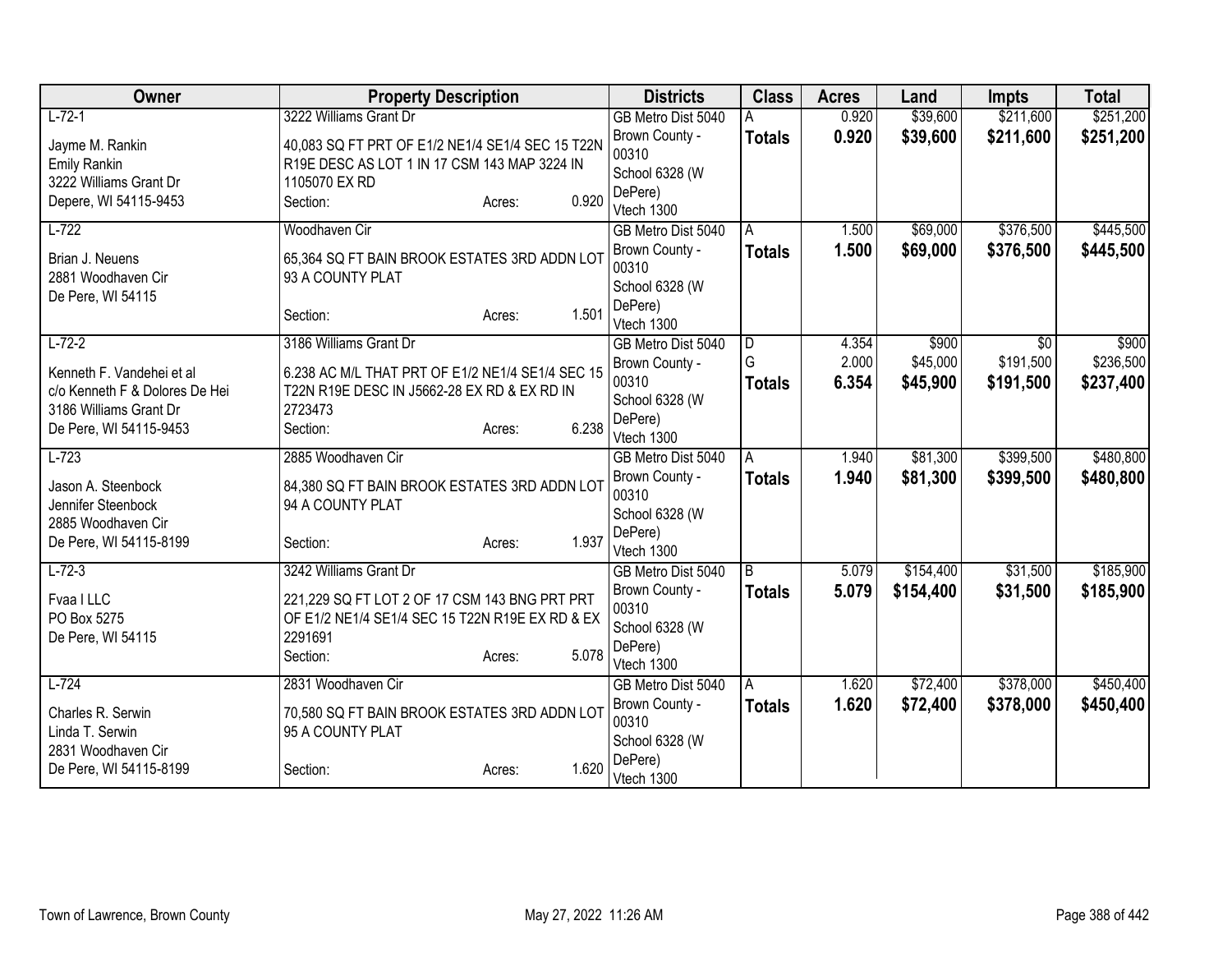| Owner                                                           | <b>Property Description</b>                                      |                  | <b>Districts</b>                           | <b>Class</b>  | <b>Acres</b> | Land     | <b>Impts</b> | <b>Total</b> |
|-----------------------------------------------------------------|------------------------------------------------------------------|------------------|--------------------------------------------|---------------|--------------|----------|--------------|--------------|
| $L-725$                                                         | 2837 Woodhaven Cir                                               |                  | GB Metro Dist 5040                         |               | 1.848        | \$78,700 | \$300,500    | \$379,200    |
| Louie R. Renteria<br>Laura L. Renteria                          | 80,509 SQ FT BAIN BROOK ESTATES 3RD ADDN LOT<br>96 A COUNTY PLAT |                  | Brown County -<br>00310<br>School 6328 (W  | <b>Totals</b> | 1.848        | \$78,700 | \$300,500    | \$379,200    |
| 2837 Woodhaven Cir<br>De Pere, WI 54115-8199                    | Section:                                                         | 1.848<br>Acres:  | DePere)<br>Vtech 1300                      |               |              |          |              |              |
| $L-726$                                                         | 2845 Woodhaven Cir                                               |                  | GB Metro Dist 5040                         | A             | 1.746        | \$75,900 | \$417,200    | \$493,100    |
| Schaetz David C Trust<br>2845 Woodhaven Cir                     | 76,044 SQ FT BAIN BROOK ESTATES 3RD ADDN LOT<br>97 A COUNTY PLAT |                  | Brown County -<br>00310                    | <b>Totals</b> | 1.746        | \$75,900 | \$417,200    | \$493,100    |
| De Pere, WI 54115-8199                                          | Section:                                                         | 1.746<br>Acres:  | School 6328 (W<br>DePere)<br>Vtech 1300    |               |              |          |              |              |
| $L-727$                                                         | 2859 Woodhaven Cir                                               |                  | GB Metro Dist 5040                         | A             | 1.736        | \$75,600 | \$322,000    | \$397,600    |
| Jason A. Maus<br>Dawn M. Maus                                   | 75,613 SQ FT BAIN BROOK ESTATES 3RD ADDN LOT<br>98 A COUNTY PLAT |                  | Brown County -<br>00310                    | <b>Totals</b> | 1.736        | \$75,600 | \$322,000    | \$397,600    |
| 2859 Woodhaven Cir                                              |                                                                  |                  | School 6328 (W                             |               |              |          |              |              |
| De Pere, WI 54115-8199                                          | Section:                                                         | 1.736<br>Acres:  | DePere)<br>Vtech 1300                      |               |              |          |              |              |
| $L-728$                                                         | 1596 Yellow Briar Dr                                             |                  | GB Metro Dist 5040                         | A             | 0.540        | \$61,200 | \$301,000    | \$362,200    |
| <b>Charles Watt</b><br>Michelle D. Watt<br>1596 Yellow Briar Dr | 23,615 SQ FT ROSEWOOD ESTATES 2ND ADDN LOT<br>37                 |                  | Brown County -<br>00310<br>School 6328 (W  | <b>Totals</b> | 0.540        | \$61,200 | \$301,000    | \$362,200    |
| De Pere, WI 54115-8190                                          | Section:                                                         | 0.542<br>Acres:  | DePere)<br>Vtech 1300                      |               |              |          |              |              |
| $L-729$                                                         | 1602 Yellow Briar Dr                                             |                  | GB Metro Dist 5040                         | A             | 0.540        | \$61,200 | \$490,900    | \$552,100    |
| Abram J. Weber<br>Amber L. Weber<br>1602 Yellow Briar Dr        | 23,355 SQ FT ROSEWOOD ESTATES 2ND ADDN LOT<br>38                 |                  | Brown County -<br>00310<br>School 6328 (W  | <b>Totals</b> | 0.540        | \$61,200 | \$490,900    | \$552,100    |
| De Pere, WI 54115-8146                                          | Section:                                                         | 0.536<br>Acres:  | DePere)<br>Vtech 1300                      |               |              |          |              |              |
| $L-73$                                                          | Golden Glow Rd                                                   |                  | Brown County -                             | D             | 20.000       | \$4,300  | $\sqrt{$0}$  | \$4,300      |
| Vangheem Ventures, LLC<br>N4969 Mccabe Rd                       | 19.965 AC M/L W1/2 NE1/4 SE1/4 SEC 15 T22N R19E                  |                  | 00311<br>GB Metro Dist 5040<br>School 6734 | <b>Totals</b> | 20.000       | \$4,300  | \$0          | \$4,300      |
| Depere, WI 54115                                                | Section:                                                         | 19.965<br>Acres: | (Wrightstown)<br>Vtech 1300                |               |              |          |              |              |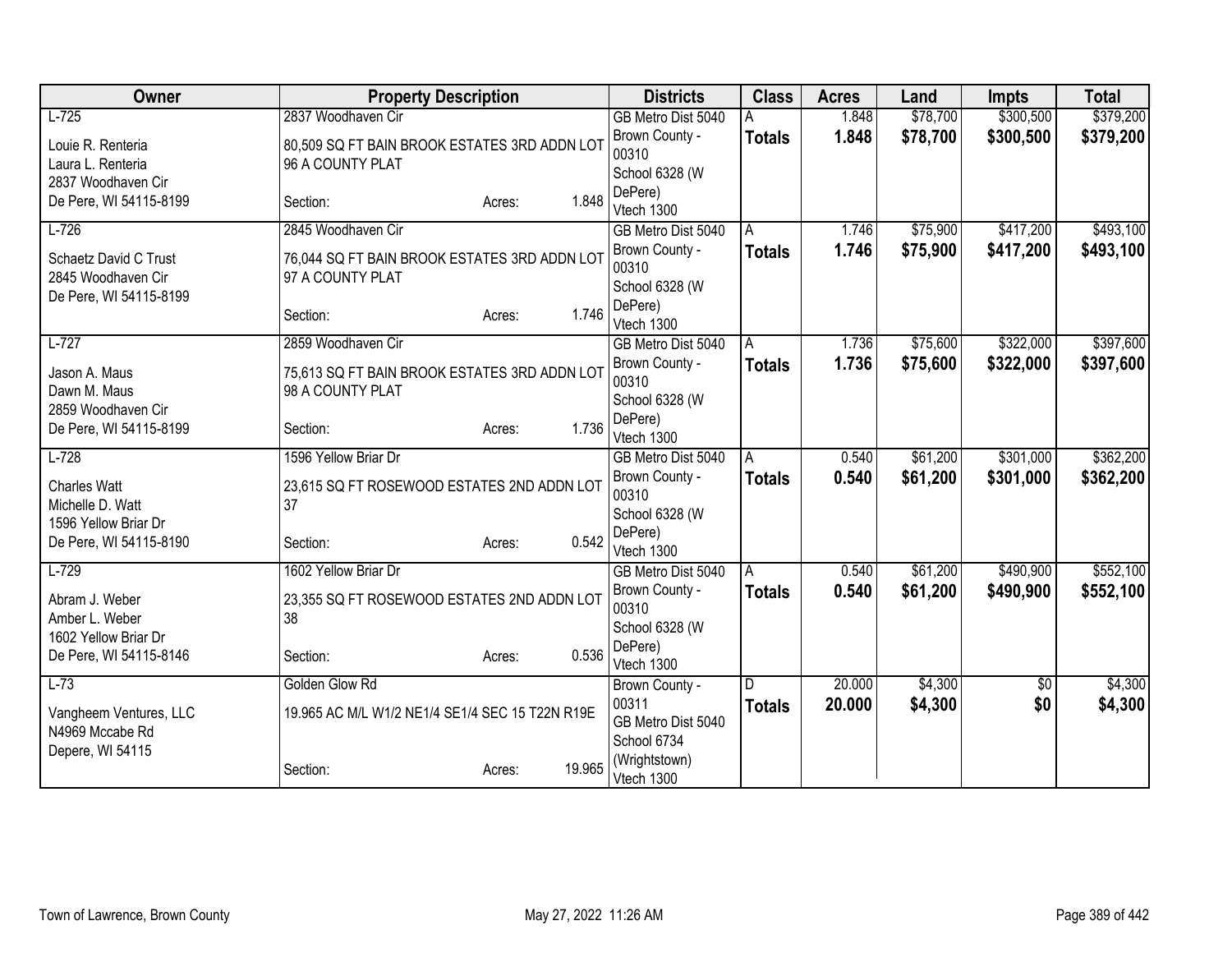| Owner                                   | <b>Property Description</b>                      |                 | <b>Districts</b>          | <b>Class</b>  | <b>Acres</b> | Land     | <b>Impts</b> | <b>Total</b> |
|-----------------------------------------|--------------------------------------------------|-----------------|---------------------------|---------------|--------------|----------|--------------|--------------|
| $L-730$                                 | 1610 Yellow Briar Dr                             |                 | GB Metro Dist 5040        |               | 0.540        | \$61,200 | \$332,200    | \$393,400    |
| Roger C. Lindow                         | 23,549 SQ FT ROSEWOOD ESTATES 2ND ADDN LOT       |                 | Brown County -            | <b>Totals</b> | 0.540        | \$61,200 | \$332,200    | \$393,400    |
| c/o Roger C Lindow & Bar Diederich      | 39                                               |                 | 00310                     |               |              |          |              |              |
| 1610 Yellow Briar Dr                    |                                                  |                 | School 6328 (W            |               |              |          |              |              |
| De Pere, WI 54115-8146                  | Section:                                         | 0.541<br>Acres: | DePere)<br>Vtech 1300     |               |              |          |              |              |
| $L-731$                                 | 1618 Yellow Briar Dr                             |                 | GB Metro Dist 5040        | A             | 0.550        | \$61,700 | \$322,000    | \$383,700    |
|                                         |                                                  |                 | Brown County -            | <b>Totals</b> | 0.550        | \$61,700 | \$322,000    | \$383,700    |
| Sandra L. Denruyter                     | 23,779 SQ FT ROSEWOOD ESTATES 2ND ADDN LOT       |                 | 00310                     |               |              |          |              |              |
| Keith Denruyter<br>1618 Yellow Briar Dr | 40                                               |                 | School 6328 (W            |               |              |          |              |              |
| De Pere, WI 54115                       | Section:                                         | 0.546<br>Acres: | DePere)                   |               |              |          |              |              |
|                                         |                                                  |                 | Vtech 1300                |               |              |          |              |              |
| $L-732$                                 | 1626 Yellow Briar Dr                             |                 | GB Metro Dist 5040        | A             | 0.590        | \$54,300 | \$254,800    | \$309,100    |
| Stephen K. Maack                        | 25,644 SQ FT ROSEWOOD ESTATES 2ND ADDN LOT       |                 | Brown County -            | <b>Totals</b> | 0.590        | \$54,300 | \$254,800    | \$309,100    |
| Dona L. Maack                           | 41                                               |                 | 00310                     |               |              |          |              |              |
| 1626 Yellow Briar Dr                    |                                                  |                 | School 6328 (W<br>DePere) |               |              |          |              |              |
| De Pere, WI 54115-8146                  | Section:                                         | 0.589<br>Acres: | Vtech 1300                |               |              |          |              |              |
| $L-733$                                 | 1615 Yellow Briar Dr                             |                 | GB Metro Dist 5040        | A             | 0.540        | \$61,200 | \$311,000    | \$372,200    |
|                                         |                                                  |                 | Brown County -            | <b>Totals</b> | 0.540        | \$61,200 | \$311,000    | \$372,200    |
| Jerry G. Gossen<br>Mary J. Gossen       | 23,483 SQ FT ROSEWOOD ESTATES 2ND ADDN LOT<br>42 |                 | 00310                     |               |              |          |              |              |
| 1615 Yellow Briar Dr                    |                                                  |                 | School 6328 (W            |               |              |          |              |              |
| De Pere, WI 54115-8360                  | Section:                                         | 0.539<br>Acres: | DePere)                   |               |              |          |              |              |
|                                         |                                                  |                 | Vtech 1300                |               |              |          |              |              |
| $L-734$                                 | 1607 Yellow Briar Dr                             |                 | GB Metro Dist 5040        | A             | 0.510        | \$59,500 | \$288,500    | \$348,000    |
| Thomas Greenya                          | 22,231 SQ FT ROSEWOOD ESTATES 2ND ADDN LOT       |                 | Brown County -<br>00310   | <b>Totals</b> | 0.510        | \$59,500 | \$288,500    | \$348,000    |
| Debra Greenya                           | 43                                               |                 | School 6328 (W            |               |              |          |              |              |
| 1607 Yellow Briar Dr                    |                                                  |                 | DePere)                   |               |              |          |              |              |
| De Pere, WI 54115                       | Section:                                         | 0.510<br>Acres: | Vtech 1300                |               |              |          |              |              |
| $L-735$                                 | 1597 Yellow Briar Dr                             |                 | GB Metro Dist 5040        | A             | 0.510        | \$59,500 | \$284,600    | \$344,100    |
| Heather A. Ecke                         | 22,153 SQ FT ROSEWOOD ESTATES 2ND ADDN LOT       |                 | Brown County -            | <b>Totals</b> | 0.510        | \$59,500 | \$284,600    | \$344,100    |
| 1597 Yellow Briar Dr                    | 44                                               |                 | 00310                     |               |              |          |              |              |
| De Pere, WI 54115                       |                                                  |                 | School 6328 (W            |               |              |          |              |              |
|                                         | Section:                                         | 0.509<br>Acres: | DePere)                   |               |              |          |              |              |
|                                         |                                                  |                 | Vtech 1300                |               |              |          |              |              |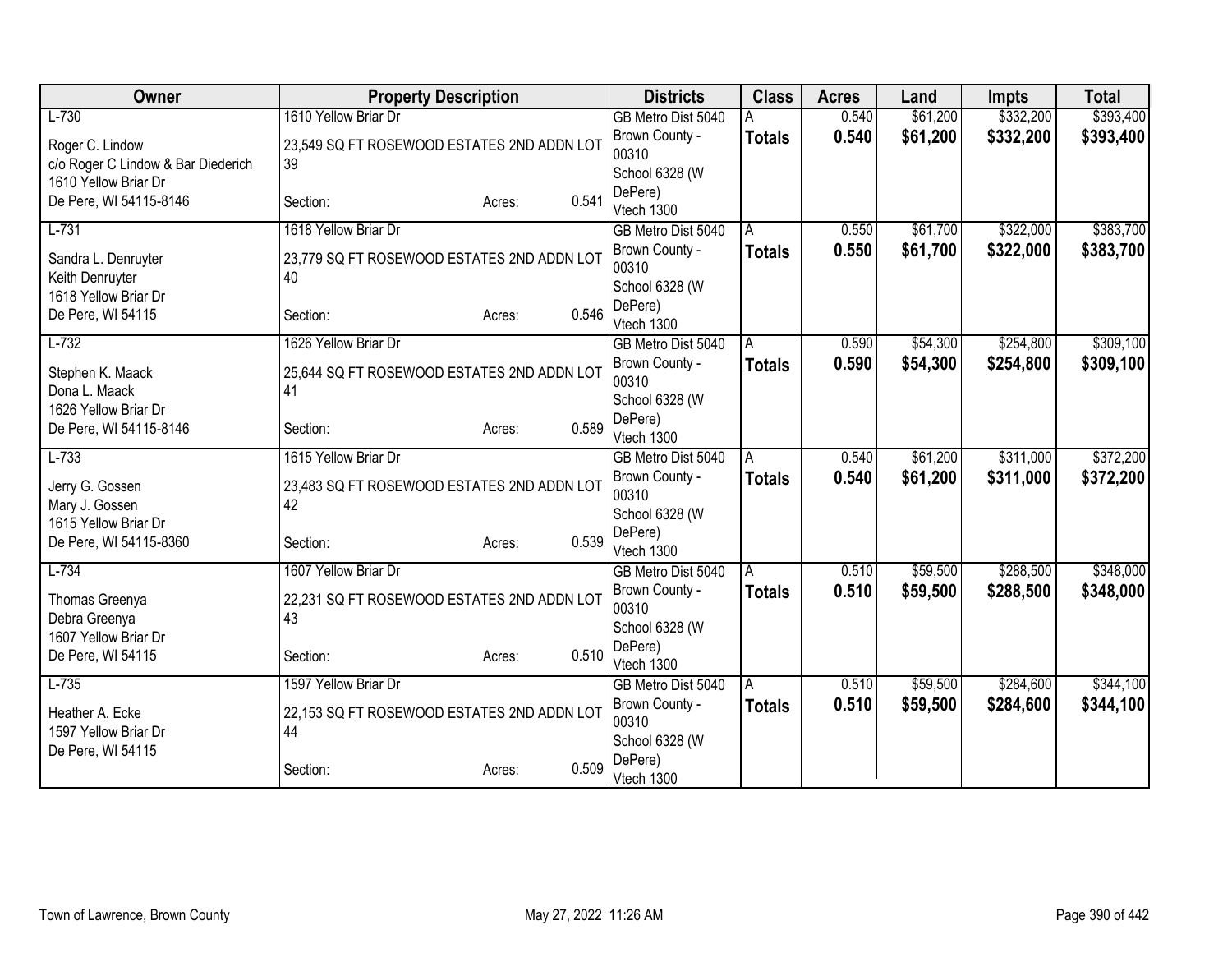| Owner                                                                         | <b>Property Description</b>                                                                                                                                           | <b>Districts</b>                                                   | <b>Class</b>  | <b>Acres</b> | Land     | <b>Impts</b> | <b>Total</b> |
|-------------------------------------------------------------------------------|-----------------------------------------------------------------------------------------------------------------------------------------------------------------------|--------------------------------------------------------------------|---------------|--------------|----------|--------------|--------------|
| $L-736$                                                                       | 1594 Granada Ct                                                                                                                                                       | GB Metro Dist 5040                                                 |               | 0.530        | \$60,600 | \$494,100    | \$554,700    |
| Shane Piepkorn<br>Sally Piepkorn                                              | 23,043 SQ FT ROSEWOOD ESTATES 2ND ADDN LOT<br>45                                                                                                                      | Brown County -<br>00310<br>School 6328 (W                          | <b>Totals</b> | 0.530        | \$60,600 | \$494,100    | \$554,700    |
| 1594 Granada Ct<br>De Pere, WI 54115                                          | 0.529<br>Section:<br>Acres:                                                                                                                                           | DePere)<br>Vtech 1300                                              |               |              |          |              |              |
| $L-737$                                                                       | 1602 Granada Ct                                                                                                                                                       | GB Metro Dist 5040                                                 | A             | 0.690        | \$69,300 | \$316,800    | \$386,100    |
| Jordan A. Mortenson<br>Alyssa A. Mortenson<br>1602 Granada Ct                 | 29,962 SQ FT ROSEWOOD ESTATES 2ND ADDN LOT<br>46                                                                                                                      | Brown County -<br>00310<br>School 6328 (W<br>DePere)               | <b>Totals</b> | 0.690        | \$69,300 | \$316,800    | \$386,100    |
| De Pere, WI 54115                                                             | 0.688<br>Section:<br>Acres:                                                                                                                                           | Vtech 1300                                                         |               |              |          |              |              |
| $L-738$                                                                       | 1603 Granada Ct                                                                                                                                                       | GB Metro Dist 5040                                                 | A             | 1.056        | \$79,200 | \$387,800    | \$467,000    |
| Michael D. Sevcik<br>Sandra D. Laundre<br>1603 Granada Ct<br>Depere, WI 54115 | 45,990 SQ FT LOT 3 & PRT OF LOT 2 OF 42 CSM 302<br>MAP 6404 IN 1827350 AS DESC IN 2138174<br>CORRECTED IN 2141650 BNG PRT OF LOT 47<br>1.056<br>Section:<br>Acres:    | Brown County -<br>00310<br>School 6328 (W<br>DePere)<br>Vtech 1300 | <b>Totals</b> | 1.056        | \$79,200 | \$387,800    | \$467,000    |
| $L-739$                                                                       | 1605 Granada Ct                                                                                                                                                       | GB Metro Dist 5040                                                 | A             | 1.413        | \$87,100 | \$488,500    | \$575,600    |
| Philip R. Resch<br>1605 Granada Ct<br>De Pere, WI 54115-9080                  | 61,529 SQ FT LOTS 2 & 3 OF 42 CSM 302 BNG PRT<br>OF LOT 32 ROSEWOOD ESTATES 1ST ADDN & BNG<br>PRT OF LOTS 47 & 48 ROSEWOOD ESTATES 2ND<br>1.413<br>Section:<br>Acres: | Brown County -<br>00310<br>School 6328 (W<br>DePere)<br>Vtech 1300 | <b>Totals</b> | 1.413        | \$87,100 | \$488,500    | \$575,600    |
| $L-74$                                                                        | Golden Glow Rd                                                                                                                                                        | Brown County -                                                     | D             | 20.000       | \$4,300  | $\sqrt{$0}$  | \$4,300      |
| Vangheem Ventures, LLC<br>N4969 Mccabe Rd<br>Depere, WI 54115                 | 19.919 AC M/L E1/2 NW1/4 SE1/4 SEC 15 T22N R19E                                                                                                                       | 00311<br>GB Metro Dist 5040<br>School 6734<br>(Wrightstown)        | <b>Totals</b> | 20.000       | \$4,300  | \$0          | \$4,300      |
|                                                                               | 19.919<br>Section:<br>Acres:                                                                                                                                          | Vtech 1300                                                         |               |              |          |              |              |
| $L-740$                                                                       | 1595 Granada Ct                                                                                                                                                       | GB Metro Dist 5040                                                 | l A           | 0.500        | \$59,000 | \$316,400    | \$375,400    |
| Rodney A. Voegtline<br>Valerie A. Voegtline<br>1595 Granada Ct                | 21,919 SQ FT ROSEWOOD ESTATES 2ND ADDN LOT<br>49                                                                                                                      | Brown County -<br>00310<br>School 6328 (W                          | <b>Totals</b> | 0.500        | \$59,000 | \$316,400    | \$375,400    |
| De Pere, WI 54115-9080                                                        | 0.503<br>Section:<br>Acres:                                                                                                                                           | DePere)<br>Vtech 1300                                              |               |              |          |              |              |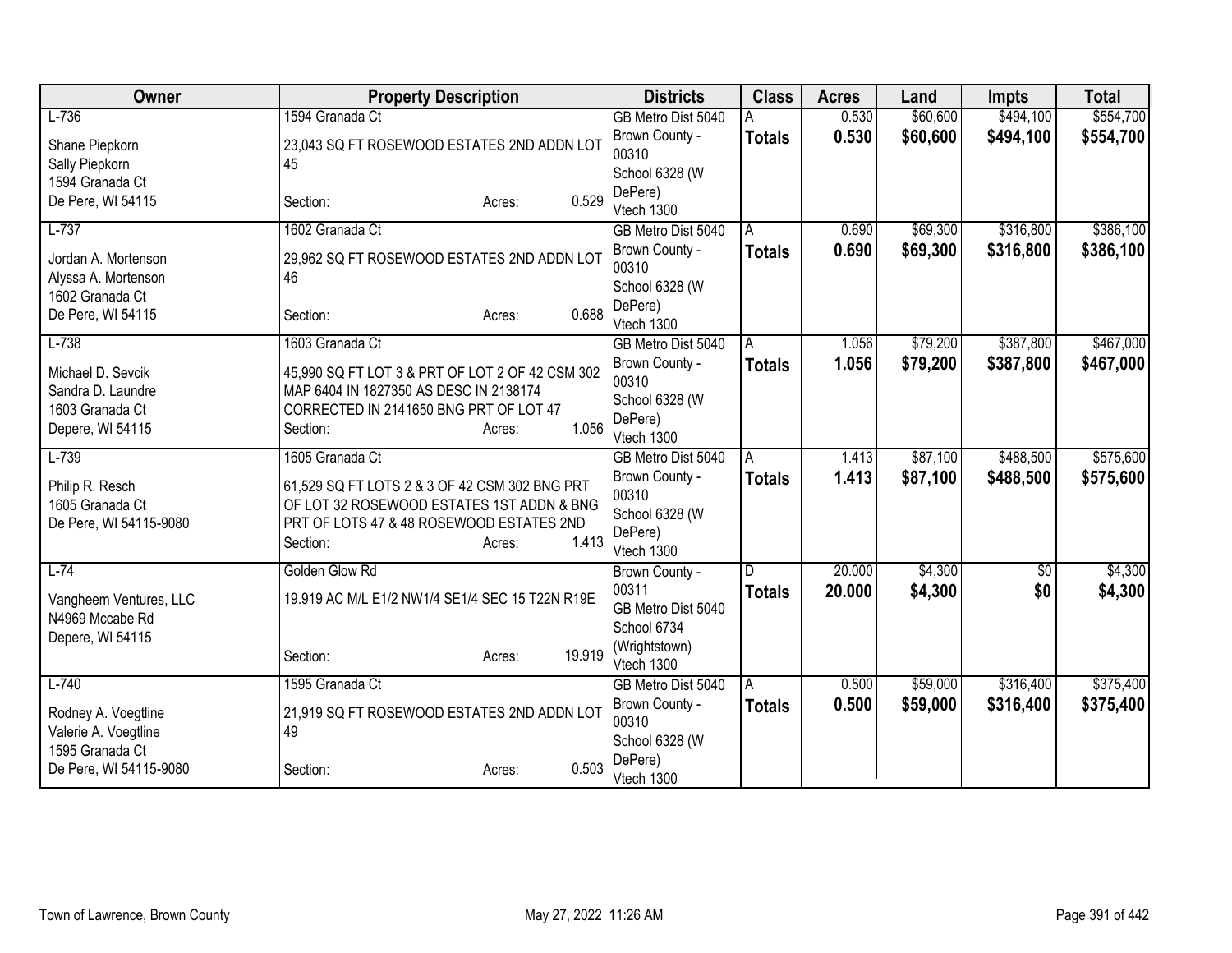| Owner                  | <b>Property Description</b>                 |        |       | <b>Districts</b>                     | <b>Class</b>  | <b>Acres</b> | Land     | Impts     | <b>Total</b> |
|------------------------|---------------------------------------------|--------|-------|--------------------------------------|---------------|--------------|----------|-----------|--------------|
| $L - 741$              | 2889 Woodhaven Cir                          |        |       | GB Metro Dist 5040                   |               | 1.520        | \$69,600 | \$298,000 | \$367,600    |
| Michael H. Kruse       | 66,341 SQ FT FOX HAVEN ACRES LOT 1 A COUNTY |        |       | Brown County -                       | <b>Totals</b> | 1.520        | \$69,600 | \$298,000 | \$367,600    |
| Teresa M. Kruse        | <b>PLAT</b>                                 |        |       | 00310                                |               |              |          |           |              |
| 2889 Woodhaven Cir     |                                             |        |       | School 6328 (W                       |               |              |          |           |              |
| De Pere, WI 54115-8199 | Section:                                    | Acres: | 1.523 | DePere)<br>Vtech 1300                |               |              |          |           |              |
| $L-742$                | 2884 Woodhaven Cir                          |        |       | GB Metro Dist 5040                   | A             | 1.970        | \$82,200 | \$353,400 | \$435,600    |
|                        |                                             |        |       | Brown County -                       | <b>Totals</b> | 1.970        | \$82,200 | \$353,400 | \$435,600    |
| Randy D. Boden         | FOX HAVEN ACRES LOT 2 & PRT OF LOT 3 A      |        |       | 00310                                |               |              |          |           |              |
| Sheila R. Boden        | COUNTY PLAT DESC IN 2861076                 |        |       | School 6328 (W                       |               |              |          |           |              |
| 2884 Woodhaven Cir     |                                             |        |       | DePere)                              |               |              |          |           |              |
| De Pere, WI 54115-8199 | Section:                                    | Acres: | 2.114 | Vtech 1300                           |               |              |          |           |              |
| $L-743$                | 2878 Woodhaven Cir                          |        |       | GB Metro Dist 5040                   | A             | 2.230        | \$84,600 | \$425,000 | \$509,600    |
| Steven W. Gale         | 90,782 SQ FT M/L FOX HAVEN ACRES LOT 3 A    |        |       | Brown County -                       | <b>Totals</b> | 2.230        | \$84,600 | \$425,000 | \$509,600    |
| Elizabeth G. Gale      | COUNTY PLAT EX 2861076                      |        |       | 00310                                |               |              |          |           |              |
| 2878 Woodhaven Cir     |                                             |        |       | School 6328 (W                       |               |              |          |           |              |
| De Pere, WI 54115      | Section:                                    | Acres: | 2.084 | DePere)                              |               |              |          |           |              |
| $L - 744$              | 2653 Foxwood Ct                             |        |       | Vtech 1300                           |               | 2.000        | \$83,000 | \$320,900 | \$403,900    |
|                        |                                             |        |       | GB Metro Dist 5040                   | A             | 2.000        | \$83,000 | \$320,900 |              |
| Chad A. Schuh          | 87,046 SQ FT M/L FOX HAVEN ACRES LOT 4 A    |        |       | Brown County -<br>00310              | <b>Totals</b> |              |          |           | \$403,900    |
| Danielle Schuh         | <b>COUNTY PLAT</b>                          |        |       | School 6328 (W                       |               |              |          |           |              |
| 2653 Foxwood Ct        |                                             |        |       | DePere)                              |               |              |          |           |              |
| De Pere, WI 54115-8181 | Section:                                    | Acres: | 1.998 | Vtech 1300                           |               |              |          |           |              |
| $L-745$                | 2661 Foxwood Ct                             |        |       | GB Metro Dist 5040                   | A             | 1.850        | \$78,800 | \$391,500 | \$470,300    |
| James W. Kelley        | 80,458 SQ FT M/L FOX HAVEN ACRES LOT 5 A    |        |       | Brown County -                       | <b>Totals</b> | 1.850        | \$78,800 | \$391,500 | \$470,300    |
| Alicia M. Kelley       | <b>COUNTY PLAT</b>                          |        |       | 00310                                |               |              |          |           |              |
| 2661 Foxwood Ct        |                                             |        |       | School 6328 (W                       |               |              |          |           |              |
| De Pere, WI 54115-8181 | Section:                                    | Acres: | 1.847 | DePere)                              |               |              |          |           |              |
| $L-746$                | 2667 Foxwood Ct                             |        |       | Vtech 1300                           |               | 2.350        | \$85,500 | \$394,800 | \$480,300    |
|                        |                                             |        |       | GB Metro Dist 5040<br>Brown County - | ΙA            | 2.350        |          |           |              |
| John J. Olles          | 102,388 SQ FT M/L FOX HAVEN ACRES LOT 6 A   |        |       | 00310                                | <b>Totals</b> |              | \$85,500 | \$394,800 | \$480,300    |
| Monica L. Olles        | <b>COUNTY PLAT</b>                          |        |       | School 6328 (W                       |               |              |          |           |              |
| 2667 Foxwood Ct        |                                             |        |       | DePere)                              |               |              |          |           |              |
| De Pere, WI 54115-8181 | Section:                                    | Acres: | 2.351 | Vtech 1300                           |               |              |          |           |              |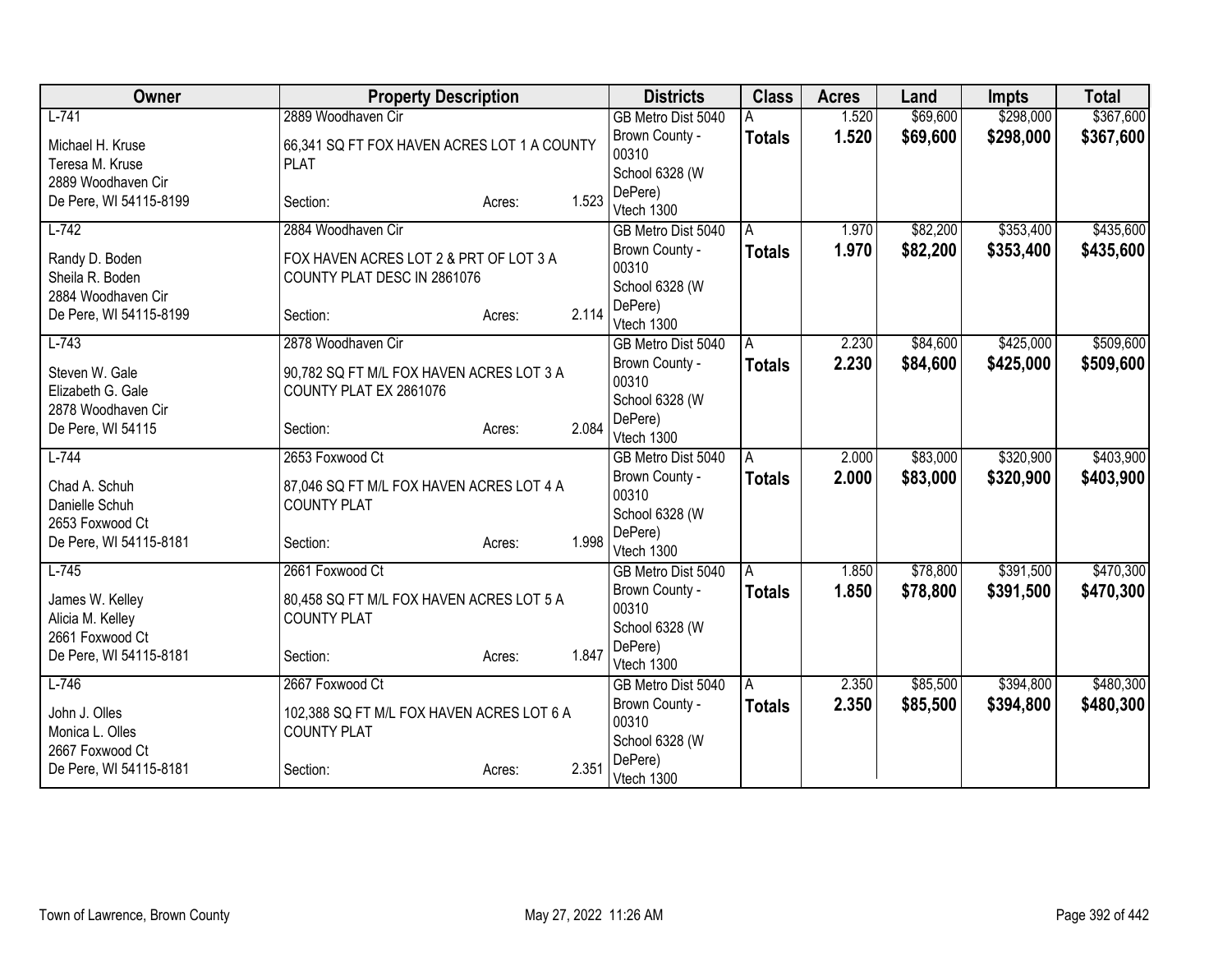| Owner                            | <b>Property Description</b>                     |                  | <b>Districts</b>        | <b>Class</b>  | <b>Acres</b> | Land     | <b>Impts</b> | <b>Total</b> |
|----------------------------------|-------------------------------------------------|------------------|-------------------------|---------------|--------------|----------|--------------|--------------|
| $L-747$                          | 2662 Foxwood Ct                                 |                  | GB Metro Dist 5040      |               | 1.620        | \$72,400 | \$456,800    | \$529,200    |
| Leurquin Tammy L Revocable Trust | 70,521 SQ FT FOX HAVEN ACRES LOT 7 A COUNTY     |                  | Brown County -          | <b>Totals</b> | 1.620        | \$72,400 | \$456,800    | \$529,200    |
| c/o Tammy L. Leurquin            | <b>PLAT</b>                                     |                  | 00310                   |               |              |          |              |              |
| 2662 Foxwood Ct                  |                                                 |                  | School 6328 (W          |               |              |          |              |              |
| De Pere, WI 54115-8181           | Section:                                        | 1.619<br>Acres:  | DePere)<br>Vtech 1300   |               |              |          |              |              |
| $L-748$                          | 2654 Foxwood Ct                                 |                  | GB Metro Dist 5040      | A             | 1.544        | \$70,200 | \$522,200    | \$592,400    |
|                                  |                                                 |                  | Brown County -          | <b>Totals</b> | 1.544        | \$70,200 | \$522,200    | \$592,400    |
| Michael J. Teske                 | 67,253 SQ FT FOX HAVEN ACRES LOT 8 A COUNTY     |                  | 00310                   |               |              |          |              |              |
| Deborah Teske                    | <b>PLAT</b>                                     |                  | School 6328 (W          |               |              |          |              |              |
| 2654 Foxwood Ct                  |                                                 |                  | DePere)                 |               |              |          |              |              |
| De Pere, WI 54115-8181           | Section:                                        | 1.544<br>Acres:  | Vtech 1300              |               |              |          |              |              |
| $L-749$                          | 3267 County Line Rd                             |                  | GB Metro Dist 5040      | A             | 1.433        | \$38,700 | \$195,800    | \$234,500    |
| Cody C. Schmidt                  | PENNWAY PARK SUBD 1ST ADDN LOT 16 A COUNTY      |                  | Brown County -          | <b>Totals</b> | 1.433        | \$38,700 | \$195,800    | \$234,500    |
| Tianna R. Geiger                 | PLAT EX R/W IN 2941177                          |                  | 00310                   |               |              |          |              |              |
| 3267 County Line Rd              |                                                 |                  | School 6328 (W          |               |              |          |              |              |
| De Pere, WI 54115                | Section:                                        | 1.433<br>Acres:  | DePere)                 |               |              |          |              |              |
|                                  |                                                 |                  | Vtech 1300              |               |              |          |              |              |
| $L-75$                           | Golden Glow Rd                                  |                  | Brown County -<br>00311 | D             | 20.000       | \$4,300  | \$0          | \$4,300      |
| Vanrossum Dairy LLC              | 19.871 AC M/L W1/2 NW1/4 SE1/4 SEC 15 T22N R19E |                  | GB Metro Dist 5040      | <b>Totals</b> | 20.000       | \$4,300  | \$0          | \$4,300      |
| W134 Cth Uu                      |                                                 |                  | School 6734             |               |              |          |              |              |
| Kaukauna, WI 54130               |                                                 |                  | (Wrightstown)           |               |              |          |              |              |
|                                  | Section:                                        | 19.871<br>Acres: | Vtech 1300              |               |              |          |              |              |
| $L-750$                          | 3251 County Line Rd                             |                  | GB Metro Dist 5040      | A             | 1.440        | \$38,800 | \$171,100    | \$209,900    |
| <b>Tyler Gravelle</b>            | PENNWAY PARK SUBD 1ST ADDN LOT 17 A COUNTY      |                  | Brown County -          | <b>Totals</b> | 1.440        | \$38,800 | \$171,100    | \$209,900    |
| 3251 County Line Rd              | PLAT EX RD R/W IN 2924961                       |                  | 00310                   |               |              |          |              |              |
| De Pere, WI 54115-9449           |                                                 |                  | School 6328 (W          |               |              |          |              |              |
|                                  | Section:                                        | 1.440<br>Acres:  | DePere)                 |               |              |          |              |              |
|                                  |                                                 |                  | Vtech 1300              |               |              |          |              |              |
| $L-751$                          | 3233 County Line Rd                             |                  | GB Metro Dist 5040      | A             | 1.446        | \$38,900 | \$0          | \$38,900     |
| Matthew Mckeefry                 | PENNWAY PARK SUBD 1ST ADDN LOT 18 A COUNTY      |                  | Brown County -<br>00310 | <b>Totals</b> | 1.446        | \$38,900 | \$0          | \$38,900     |
| <b>Emily Mckeefry</b>            | PLAT EX R/W IN 2939783                          |                  | School 6328 (W          |               |              |          |              |              |
| 3209 County Line Rd              |                                                 |                  | DePere)                 |               |              |          |              |              |
| De Pere, WI 54115-9449           | Section:                                        | 1.446<br>Acres:  | Vtech 1300              |               |              |          |              |              |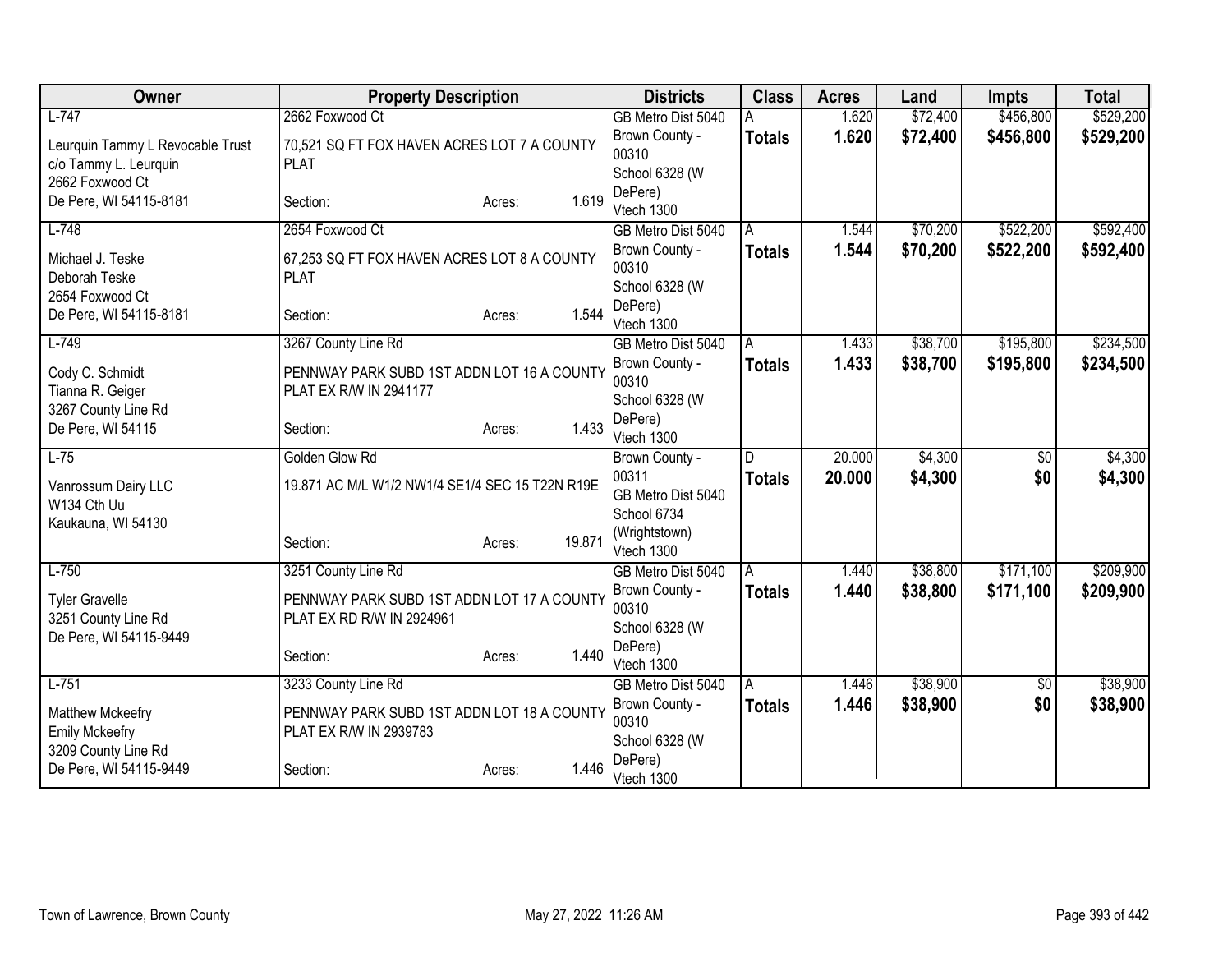| Owner                  | <b>Property Description</b>                 |                 | <b>Districts</b>                 | <b>Class</b>  | <b>Acres</b>   | Land              | <b>Impts</b>     | <b>Total</b>       |
|------------------------|---------------------------------------------|-----------------|----------------------------------|---------------|----------------|-------------------|------------------|--------------------|
| $L-752$                | 3209 County Line Rd                         |                 | GB Metro Dist 5040               |               | 1.483          | \$39,700          | \$178,000        | \$217,700          |
| Matthew Mckeefry       | PENNWAY PARK SUBD 1ST ADDN LOT 19 A COUNTY  |                 | Brown County -                   | <b>Totals</b> | 1.483          | \$39,700          | \$178,000        | \$217,700          |
| <b>Emily Mckeefry</b>  | PLAT EX R/W IN 2939783                      |                 | 00310                            |               |                |                   |                  |                    |
| 3209 County Line Rd    |                                             |                 | School 6328 (W                   |               |                |                   |                  |                    |
| De Pere, WI 54115-9449 | Section:                                    | 1.483<br>Acres: | DePere)                          |               |                |                   |                  |                    |
| $L-753$                | 3225 Daisy Mae Dr                           |                 | Vtech 1300<br>GB Metro Dist 5040 | A             | 2.173          | \$51,100          | \$184,900        | \$236,000          |
|                        |                                             |                 | Brown County -                   |               | 2.173          | \$51,100          | \$184,900        | \$236,000          |
| Merrill Gravelle       | PENNWAY PARK SUBD 1ST ADDN LOT 20 A COUNTY  |                 | 00310                            | <b>Totals</b> |                |                   |                  |                    |
| 3225 Daisy Mae Dr      | PLAT EX RD R/W IN 2927689                   |                 | School 6328 (W                   |               |                |                   |                  |                    |
| De Pere, WI 54115      |                                             |                 | DePere)                          |               |                |                   |                  |                    |
|                        | Section:                                    | 2.173<br>Acres: | Vtech 1300                       |               |                |                   |                  |                    |
| $L-754$                | 3226 Daisy Mae Dr                           |                 | GB Metro Dist 5040               | A             | 1.416          | \$38,300          | \$211,900        | \$250,200          |
| Sharon M. Johnson      | PENNWAY PARK SUBD 1ST ADDN LOT 21 A COUNTY  |                 | Brown County -                   | <b>Totals</b> | 1.416          | \$38,300          | \$211,900        | \$250,200          |
| Timothy A. Johnson     | PLAT EX RD R/W IN 2924952                   |                 | 00310                            |               |                |                   |                  |                    |
| 3226 Daisy Mae Dr      |                                             |                 | School 6328 (W                   |               |                |                   |                  |                    |
| De Pere, WI 54115-8844 | Section:                                    | 1.416<br>Acres: | DePere)                          |               |                |                   |                  |                    |
|                        |                                             |                 | Vtech 1300                       |               |                |                   |                  |                    |
| $L-755$                | 3202 Daisy Mae Dr                           |                 | GB Metro Dist 5040               | A             | 1.520          | \$40,400          | \$280,500        | \$320,900          |
| Benjamin S. Giese      | 66,222 SQ FT PENNWAY PARK SUBD 1ST ADDN LOT |                 | Brown County -<br>00310          | <b>Totals</b> | 1.520          | \$40,400          | \$280,500        | \$320,900          |
| Christina R. Giese     | 22 A COUNTY PLAT                            |                 | School 6328 (W                   |               |                |                   |                  |                    |
| 3202 Daisy Mae Dr      |                                             |                 | DePere)                          |               |                |                   |                  |                    |
| De Pere, WI 54115-8844 | Section:                                    | 1.520<br>Acres: | Vtech 1300                       |               |                |                   |                  |                    |
| $L-756$                | 3184 Sweet Meadow Dr                        |                 | GB Metro Dist 5040               | A             | 1.500          | \$40,000          | \$310,000        | \$350,000          |
| Kerry P. Marinan       | 65,344 SQ FT PENNWAY PARK SUBD 1ST ADDN LOT |                 | Brown County -                   | <b>Totals</b> | 1.500          | \$40,000          | \$310,000        | \$350,000          |
| Coramarie S. Marinan   | 23 A COUNTY PLAT                            |                 | 00310                            |               |                |                   |                  |                    |
| 3184 Sweet Meadow Dr   |                                             |                 | School 6328 (W                   |               |                |                   |                  |                    |
| De Pere, WI 54115-8850 | Section:                                    | 1.500<br>Acres: | DePere)                          |               |                |                   |                  |                    |
|                        |                                             |                 | Vtech 1300                       |               |                |                   |                  |                    |
| $L-757$                | 3172 Sweet Meadow Dr                        |                 | GB Metro Dist 5040               | A<br>D        | 1.000<br>0.500 | \$30,000<br>\$100 | \$268,500<br>\$0 | \$298,500<br>\$100 |
| Justin Wiese et al     | 65,344 SQ FT PENNWAY PARK SUBD 1ST ADDN LOT |                 | Brown County -<br>00310          |               |                |                   |                  |                    |
| 3172 Sweet Meadow Dr   | 24 A COUNTY PLAT                            |                 | School 6328 (W                   | <b>Totals</b> | 1.500          | \$30,100          | \$268,500        | \$298,600          |
| Depere, WI 54115       |                                             |                 | DePere)                          |               |                |                   |                  |                    |
|                        | Section:                                    | 1.500<br>Acres: | Vtech 1300                       |               |                |                   |                  |                    |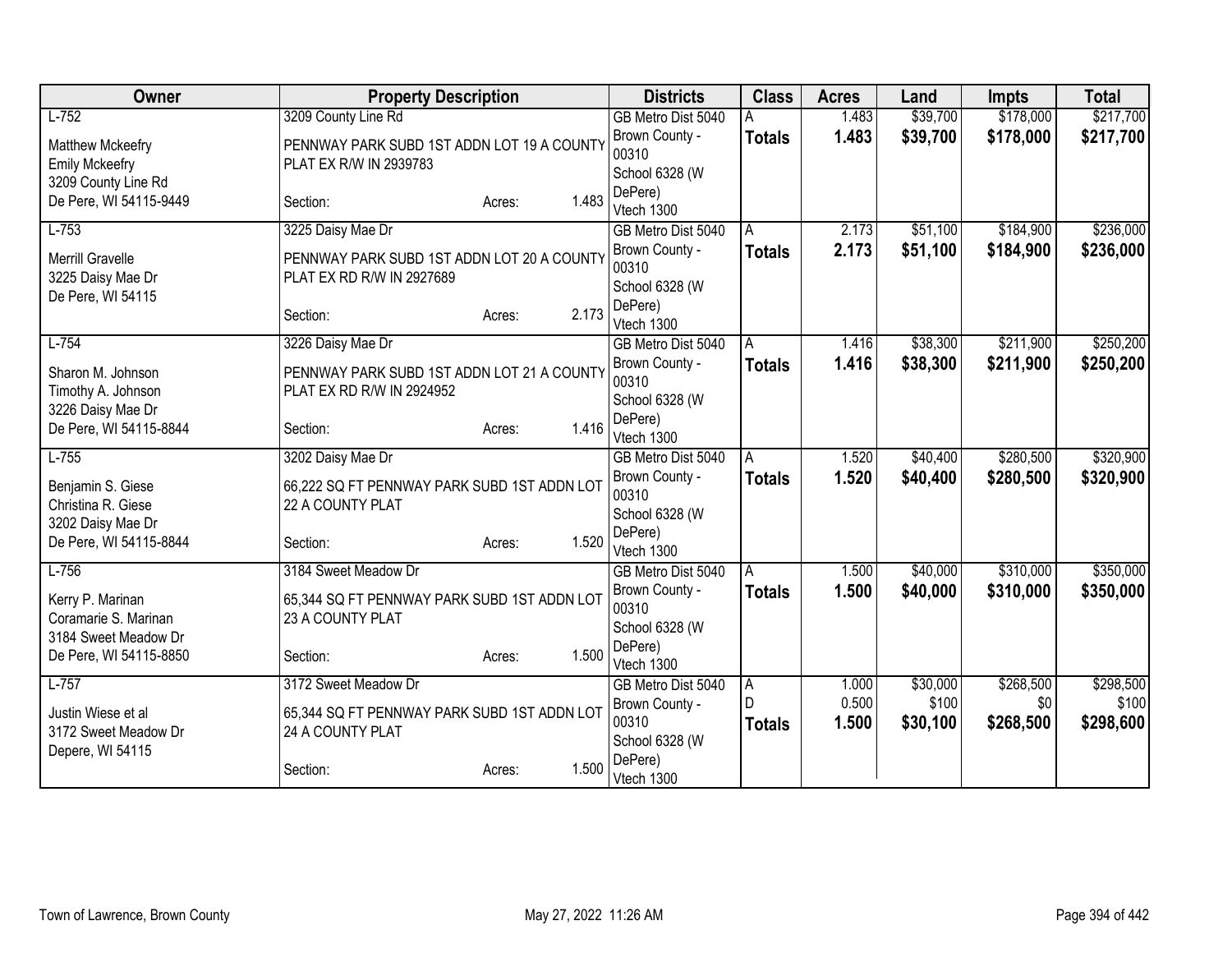| Owner                                  | <b>Property Description</b>                                     |                 | <b>Districts</b>                  | <b>Class</b>  | <b>Acres</b> | Land     | <b>Impts</b> | <b>Total</b> |
|----------------------------------------|-----------------------------------------------------------------|-----------------|-----------------------------------|---------------|--------------|----------|--------------|--------------|
| $L-758$                                | 3160 Sweet Meadow Dr                                            |                 | GB Metro Dist 5040                |               | 1.500        | \$40,000 | \$204,000    | \$244,000    |
| Jeffrey A. Ostroski Jr                 | 65,344 SQ FT PENNWAY PARK SUBD 1ST ADDN LOT                     |                 | Brown County -                    | <b>Totals</b> | 1.500        | \$40,000 | \$204,000    | \$244,000    |
| Carrie B. Ostroski                     | 25 A COUNTY PLAT                                                |                 | 00310                             |               |              |          |              |              |
| 3160 Sweet Meadow Dr                   |                                                                 |                 | School 6328 (W                    |               |              |          |              |              |
| De Pere, WI 54115-8850                 | Section:                                                        | 1.500<br>Acres: | DePere)<br>Vtech 1300             |               |              |          |              |              |
| $L-759$                                | 3152 Sweet Meadow Dr                                            |                 | GB Metro Dist 5040                | A             | 1.500        | \$40,000 | \$196,600    | \$236,600    |
|                                        |                                                                 |                 | Brown County -                    | <b>Totals</b> | 1.500        | \$40,000 | \$196,600    | \$236,600    |
| Sergei Svetleachni                     | 65,352 SQ FT PENNWAY PARK SUBD 1ST ADDN LOT                     |                 | 00310                             |               |              |          |              |              |
| Lilia Svetleachni                      | 26 A COUNTY PLAT                                                |                 | School 6328 (W                    |               |              |          |              |              |
| 3152 Sweet Meadow Dr                   |                                                                 |                 | DePere)                           |               |              |          |              |              |
| De Pere, WI 54115-8843                 | Section:                                                        | 1.500<br>Acres: | Vtech 1300                        |               |              |          |              |              |
| $L-76$                                 | 2962 Golden Glow Rd                                             |                 | Brown County -                    | D             | 6.032        | \$1,300  | \$0          | \$1,300      |
| Scott G. Vanrossum et al               | 364,291 SQ FT LOT 1 OF 52 CSM 217 BNG PRT OF                    |                 | 00311                             | E             | 0.330        | \$200    | \$0          | \$200        |
| c/o Scott & Joni Van Rossum            | SW1/4 SE1/4 SEC 15 T22N R19E                                    |                 | GB Metro Dist 5040                | G             | 2.000        | \$45,000 | \$224,600    | \$269,600    |
| 2962 Golden Glow Rd                    |                                                                 |                 | School 6734                       | <b>Totals</b> | 8.362        | \$46,500 | \$224,600    | \$271,100    |
| De Pere, WI 54115-9448                 | Section:                                                        | 8.362<br>Acres: | (Wrightstown)                     |               |              |          |              |              |
|                                        |                                                                 |                 | Vtech 1300                        |               |              |          |              |              |
| $L-760$                                | 3156 Lazy Day Dr                                                |                 | GB Metro Dist 5040                | A             | 1.510        | \$40,200 | \$248,300    | \$288,500    |
| Kevin H. Fabry                         | 65,614 SQ FT PENNWAY PARK SUBD 1ST ADDN LOT                     |                 | Brown County -<br>00310           | <b>Totals</b> | 1.510        | \$40,200 | \$248,300    | \$288,500    |
| 3156 Lazy Day Dr                       | 27 A COUNTY PLAT                                                |                 | School 6328 (W                    |               |              |          |              |              |
| De Pere, WI 54115-8178                 |                                                                 |                 | DePere)                           |               |              |          |              |              |
|                                        | Section:                                                        | 1.506<br>Acres: | Vtech 1300                        |               |              |          |              |              |
| $L-761$                                | 3148 Lazy Day Dr                                                |                 | GB Metro Dist 5040                | A             | 1.510        | \$40,200 | \$314,000    | \$354,200    |
|                                        |                                                                 |                 | Brown County -                    | <b>Totals</b> | 1.510        | \$40,200 | \$314,000    | \$354,200    |
| Lynn G. Faas<br>Roger A. Faas          | 65,644 SQ FT PENNWAY PARK SUBD 1ST ADDN LOT<br>28 A COUNTY PLAT |                 | 00310                             |               |              |          |              |              |
| 3148 Lazy Day Dr                       |                                                                 |                 | School 6328 (W                    |               |              |          |              |              |
| Depere, WI 54115-8178                  | Section:                                                        | 1.507<br>Acres: | DePere)                           |               |              |          |              |              |
|                                        |                                                                 |                 | Vtech 1300                        |               |              |          |              |              |
| $L-76-1$                               | 2932 Golden Glow Rd                                             |                 | Brown County -                    | A             | 1.585        | \$46,500 | \$161,600    | \$208,100    |
| Reschke Darol E & Ethel R Living Trust | 1.585 AC M/L PRT OF SE1/4 SEC 15 T22N R19E DESC                 |                 | 00311                             | <b>Totals</b> | 1.585        | \$46,500 | \$161,600    | \$208,100    |
| c/o Darol & Ethel Reschke              | IN J1659-13 & PRT OF SE1/4 DESC IN J15435-42 &                  |                 | GB Metro Dist 5040<br>School 6734 |               |              |          |              |              |
| 2932 Golden Glow Rd                    | PRT DESC IN 2038982 & IN 2232821 EX S 33 FT FOR                 |                 | (Wrightstown)                     |               |              |          |              |              |
| De Pere, WI 54115-9448                 | Section:                                                        | 1.585<br>Acres: | Vtech 1300                        |               |              |          |              |              |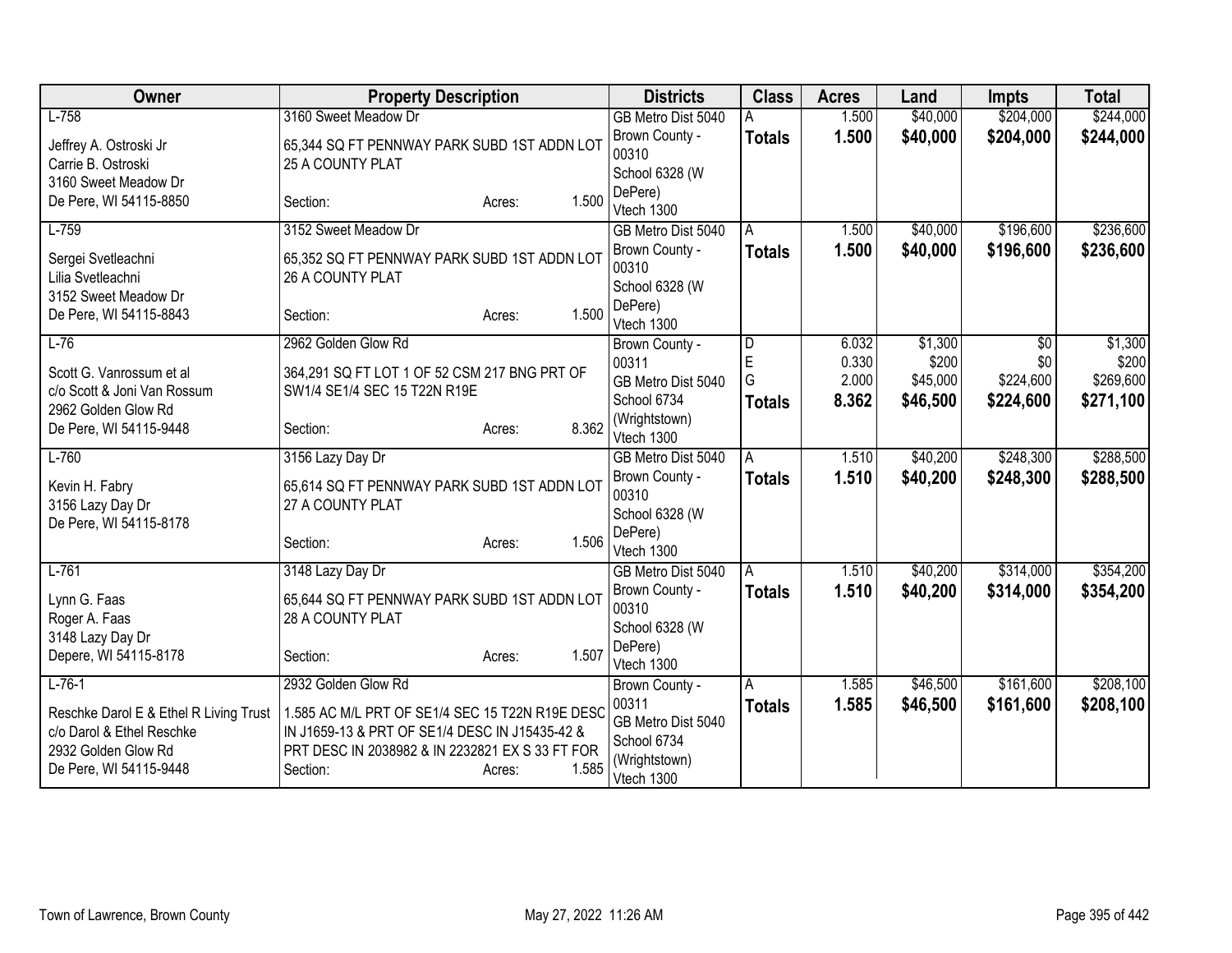| Owner                                  | <b>Property Description</b>                    |                  | <b>Districts</b>      | <b>Class</b>            | <b>Acres</b> | Land     | <b>Impts</b>    | <b>Total</b> |
|----------------------------------------|------------------------------------------------|------------------|-----------------------|-------------------------|--------------|----------|-----------------|--------------|
| $L-762$                                | 3147 Lazy Day Dr                               |                  | GB Metro Dist 5040    |                         | 1.550        | \$41,000 | \$266,300       | \$307,300    |
| Joseph C. Milheiser                    | 67,670 SQ FT PENNWAY PARK SUBD 1ST ADDN LOT    |                  | Brown County -        | <b>Totals</b>           | 1.550        | \$41,000 | \$266,300       | \$307,300    |
| Shellie M. Milheiser                   | 29 A COUNTY PLAT                               |                  | 00310                 |                         |              |          |                 |              |
| 3147 Lazy Day Dr                       |                                                |                  | School 6328 (W        |                         |              |          |                 |              |
| De Pere, WI 54115-8178                 | Section:                                       | 1.553<br>Acres:  | DePere)               |                         |              |          |                 |              |
|                                        |                                                |                  | Vtech 1300            |                         |              |          |                 |              |
| $L-76-2$                               | Golden Glow Rd                                 |                  | Brown County -        | $\overline{\mathsf{D}}$ | 26.715       | \$5,700  | $\overline{50}$ | \$5,700      |
| Vanrossum Dairy LLC                    | 27.315 AC M/L THAT PRT OF SW1/4 SE1/4 SEC 15   |                  | 00311                 | E                       | 0.600        | \$400    | \$0             | \$400        |
| W134 Cth Uu                            | T22N R19E DESC IN 2262374                      |                  | GB Metro Dist 5040    | <b>Totals</b>           | 27.315       | \$6,100  | \$0             | \$6,100      |
| Kaukauna, WI 54130                     |                                                |                  | School 6734           |                         |              |          |                 |              |
|                                        | Section:                                       | 27.315<br>Acres: | (Wrightstown)         |                         |              |          |                 |              |
|                                        |                                                |                  | Vtech 1300            |                         |              |          |                 |              |
| $L-763$                                | 3151 Lazy Day Dr                               |                  | GB Metro Dist 5040    | A                       | 1.590        | \$41,800 | \$211,500       | \$253,300    |
| Jenny A. Riley                         | 69,062 SQ FT PENNWAY PARK SUBD 1ST ADDN LOT    |                  | Brown County -        | <b>Totals</b>           | 1.590        | \$41,800 | \$211,500       | \$253,300    |
| Corey J. Riley                         | 30 A COUNTY PLAT                               |                  | 00310                 |                         |              |          |                 |              |
| 3151 Lazy Day Dr                       |                                                |                  | School 6328 (W        |                         |              |          |                 |              |
| De Pere, WI 54115-8178                 | Section:                                       | 1.585<br>Acres:  | DePere)<br>Vtech 1300 |                         |              |          |                 |              |
| $L-76-3$                               | 2932 Golden Glow Rd Unit RR                    |                  | Brown County -        | E                       | 1.648        | \$4,800  | $\overline{50}$ | \$4,800      |
|                                        |                                                |                  | 00311                 |                         | 1.648        | \$4,800  | \$0             |              |
| Reschke Darol E & Ethel R Living Trust | 71,807 SQ FT OUTLOT 1 OF 52 CSM 217 BNG PRT OF |                  | GB Metro Dist 5040    | <b>Totals</b>           |              |          |                 | \$4,800      |
| c/o Darol & Ethel Reschke              | SW1/4 SE1/4 SEC 15 T22N R19E                   |                  | School 6734           |                         |              |          |                 |              |
| 2932 Golden Glow Rd                    |                                                |                  | (Wrightstown)         |                         |              |          |                 |              |
| De Pere, WI 54115-9448                 | Section:                                       | 1.648<br>Acres:  | Vtech 1300            |                         |              |          |                 |              |
| $L-764$                                | 3211 Lazy Day Dr                               |                  | GB Metro Dist 5040    | A                       | 1.500        | \$40,000 | $\overline{50}$ | \$40,000     |
|                                        |                                                |                  | Brown County -        | <b>Totals</b>           | 1.500        | \$40,000 | \$0             | \$40,000     |
| Jeffrey J. Mullen                      | 65,496 SQ FT PENNWAY PARK SUBD 1ST ADDN LOT    |                  | 00310                 |                         |              |          |                 |              |
| 3908 Trestle Rd                        | 31 A COUNTY PLAT                               |                  | School 6328 (W        |                         |              |          |                 |              |
| Green Bay, WI 54311-9688               |                                                |                  | DePere)               |                         |              |          |                 |              |
|                                        | Section:                                       | 1.504<br>Acres:  | Vtech 1300            |                         |              |          |                 |              |
| $L-765$                                | 3195 Sweet Meadow Dr                           |                  | GB Metro Dist 5040    | A                       | 1.520        | \$40,400 | \$202,400       | \$242,800    |
| Anthony J. Birling                     | 66,302 SQ FT PENNWAY PARK SUBD 1ST ADDN LOT    |                  | Brown County -        | <b>Totals</b>           | 1.520        | \$40,400 | \$202,400       | \$242,800    |
| Pamela A. Birling                      | 32 A COUNTY PLAT                               |                  | 00310                 |                         |              |          |                 |              |
| 3195 Sweet Meadow Dr                   |                                                |                  | School 6328 (W        |                         |              |          |                 |              |
| De Pere, WI 54115-8843                 | Section:                                       | 1.522<br>Acres:  | DePere)               |                         |              |          |                 |              |
|                                        |                                                |                  | Vtech 1300            |                         |              |          |                 |              |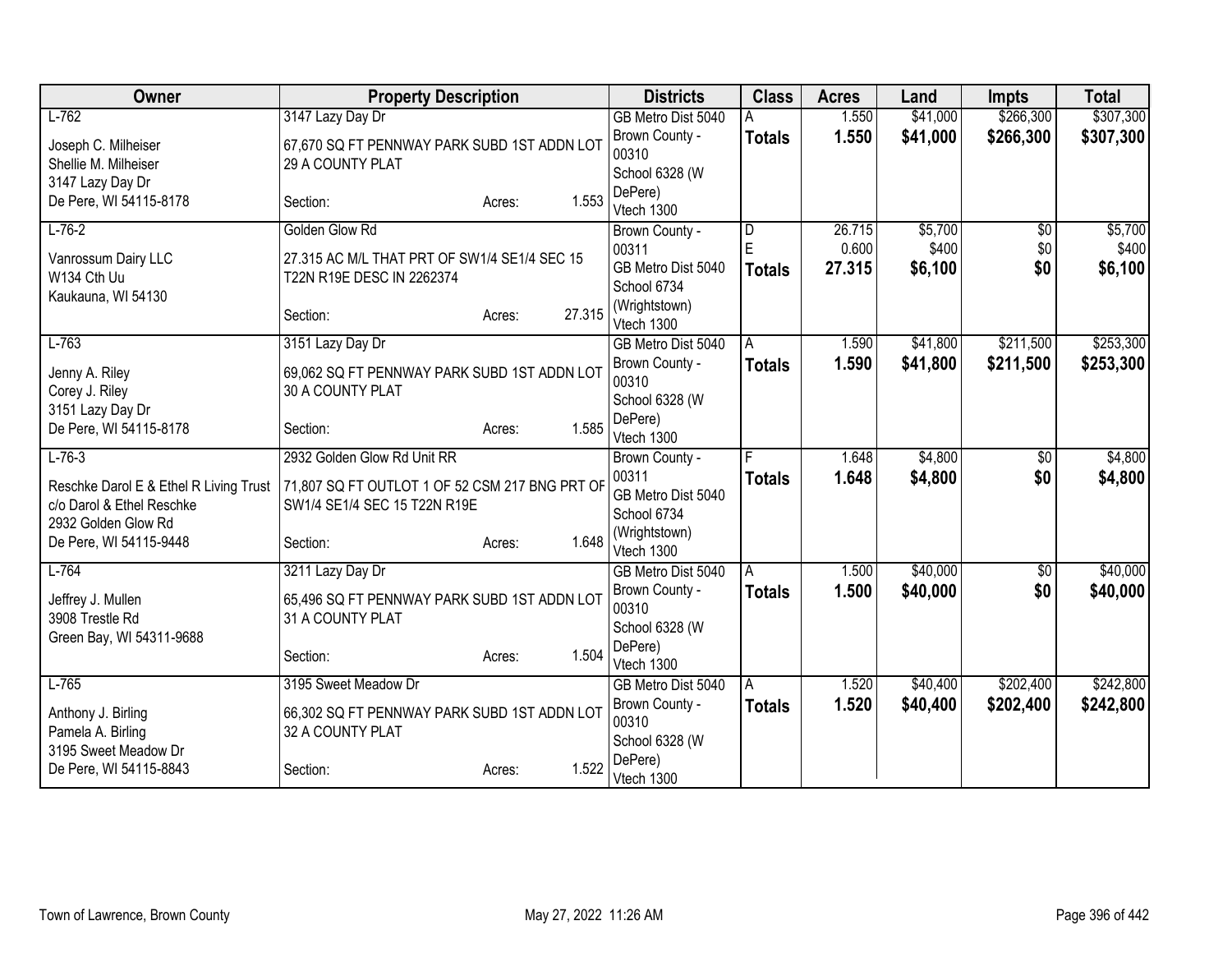| Owner                                       | <b>Property Description</b>                  |                  | <b>Districts</b>        | <b>Class</b>  | <b>Acres</b> | Land     | <b>Impts</b> | <b>Total</b> |
|---------------------------------------------|----------------------------------------------|------------------|-------------------------|---------------|--------------|----------|--------------|--------------|
| $L-766$                                     | 3164 Daisy Mae Dr                            |                  | GB Metro Dist 5040      |               | 1.510        | \$40,200 | \$226,500    | \$266,700    |
| Michael Thornton                            | 65,771 SQ FT PENNWAY PARK SUBD 1ST ADDN LOT  |                  | Brown County -          | <b>Totals</b> | 1.510        | \$40,200 | \$226,500    | \$266,700    |
| Danielle Thornton                           | 33 A COUNTY PLAT                             |                  | 00310                   |               |              |          |              |              |
| 3164 Daisy Mae Dr                           |                                              |                  | School 6328 (W          |               |              |          |              |              |
| De Pere, WI 54115                           | Section:                                     | 1.510<br>Acres:  | DePere)<br>Vtech 1300   |               |              |          |              |              |
| $L-767$                                     | 3150 Daisy Mae Dr                            |                  | GB Metro Dist 5040      | A             | 1.520        | \$40,400 | \$175,000    | \$215,400    |
|                                             |                                              |                  | Brown County -          | <b>Totals</b> | 1.520        | \$40,400 | \$175,000    | \$215,400    |
| Jerry L. Deschaine                          | 66,049 SQ FT PENNWAY PARK SUBD 1ST ADDN LOT  |                  | 00310                   |               |              |          |              |              |
| 3150 Daisy Mae Dr<br>De Pere, WI 54115-8177 | 34 A COUNTY PLAT                             |                  | School 6328 (W          |               |              |          |              |              |
|                                             | Section:                                     | 1.516<br>Acres:  | DePere)                 |               |              |          |              |              |
|                                             |                                              |                  | Vtech 1300              |               |              |          |              |              |
| $L-768$                                     | 3151 Daisy Mae Dr                            |                  | GB Metro Dist 5040      | A             | 1.800        | \$46,000 | \$215,500    | \$261,500    |
| Robert J. Kittelson                         | 78,538 SQ FT PENNWAY PARK SUBD 1ST ADDN LOT  |                  | Brown County -          | <b>Totals</b> | 1.800        | \$46,000 | \$215,500    | \$261,500    |
| 3151 Daisy Mae Dr                           | 35 A COUNTY PLAT                             |                  | 00310<br>School 6328 (W |               |              |          |              |              |
| De Pere, WI 54115-8177                      |                                              |                  | DePere)                 |               |              |          |              |              |
|                                             | Section:                                     | 1.803<br>Acres:  | Vtech 1300              |               |              |          |              |              |
| $L-769$                                     | 3161 Daisy Mae Dr                            |                  | GB Metro Dist 5040      | A             | 1.760        | \$45,200 | \$229,000    | \$274,200    |
| Kham Moua et al                             | 76,587 SQ FT PENNWAY PARK SUBD 1ST ADDN LOT  |                  | Brown County -          | <b>Totals</b> | 1.760        | \$45,200 | \$229,000    | \$274,200    |
| 3161 Daisy Mae Dr                           | 36 A COUNTY PLAT                             |                  | 00310                   |               |              |          |              |              |
| De Pere, WI 54115                           |                                              |                  | School 6328 (W          |               |              |          |              |              |
|                                             | Section:                                     | 1.758<br>Acres:  | DePere)<br>Vtech 1300   |               |              |          |              |              |
| $L-77$                                      | 2916 Golden Glow Rd Unit BLK                 |                  | Brown County -          | D             | 15.738       | \$3,400  | $\sqrt{$0}$  | \$3,400      |
|                                             |                                              |                  | 00311                   | <b>Totals</b> | 15.738       | \$3,400  | \$0          | \$3,400      |
| Vangheem Ventures, LLC                      | 15.738 AC M/L PRT OF SE1/4 SE1/4 SEC 15 T22N |                  | GB Metro Dist 5040      |               |              |          |              |              |
| N4969 Mccabe Rd                             | R19E DESC IN 2038983 EX 2528266              |                  | School 6734             |               |              |          |              |              |
| Depere, WI 54115                            | Section:                                     | 15.738<br>Acres: | (Wrightstown)           |               |              |          |              |              |
|                                             |                                              |                  | Vtech 1300              |               |              |          |              |              |
| $L-770$                                     | 3211 Sweet Meadow Dr                         |                  | GB Metro Dist 5040      | A             | 1.510        | \$40,200 | \$210,000    | \$250,200    |
| Sandra R. Peters                            | 65,562 SQ FT PENNWAY PARK SUBD 1ST ADDN LOT  |                  | Brown County -          | <b>Totals</b> | 1.510        | \$40,200 | \$210,000    | \$250,200    |
| 3211 Sweet Meadow Dr                        | 37 A COUNTY PLAT                             |                  | 00310<br>School 6328 (W |               |              |          |              |              |
| De Pere, WI 54115-8856                      |                                              |                  | DePere)                 |               |              |          |              |              |
|                                             | Section:                                     | 1.505<br>Acres:  | Vtech 1300              |               |              |          |              |              |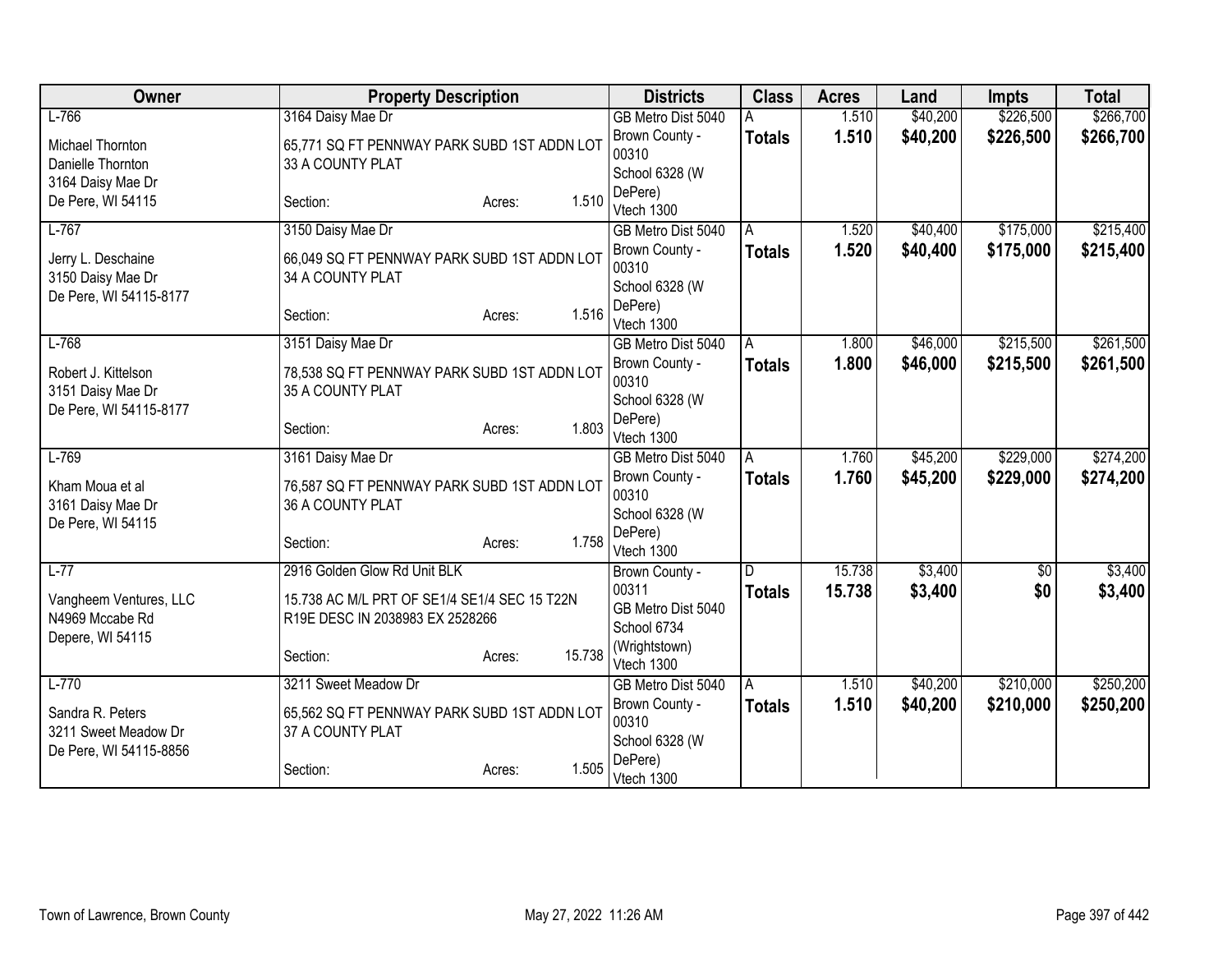| Owner                                                                  | <b>Property Description</b>                                                                                                |                 | <b>Districts</b>                                                          | <b>Class</b>   | <b>Acres</b> | Land      | <b>Impts</b> | <b>Total</b> |
|------------------------------------------------------------------------|----------------------------------------------------------------------------------------------------------------------------|-----------------|---------------------------------------------------------------------------|----------------|--------------|-----------|--------------|--------------|
| $L-771$                                                                | 3233 Sweet Meadow Dr                                                                                                       |                 | GB Metro Dist 5040                                                        |                | 1.510        | \$40,200  | \$182,600    | \$222,800    |
| Joshua J. Berg<br>Kathryn P. Berg<br>3233 Sweet Meadow Dr              | 65,569 SQ FT PENNWAY PARK SUBD 1ST ADDN LOT<br>38 A COUNTY PLAT                                                            |                 | Brown County -<br>00310<br>School 6328 (W                                 | <b>Totals</b>  | 1.510        | \$40,200  | \$182,600    | \$222,800    |
| De Pere, WI 54115-8856                                                 | Section:                                                                                                                   | 1.505<br>Acres: | DePere)<br>Vtech 1300                                                     |                |              |           |              |              |
| $L-77-1$                                                               | 3266 Williams Grant Dr                                                                                                     |                 | Brown County -                                                            | B              | 3.043        | \$130,900 | \$471,000    | \$601,900    |
| Fvaa I LLC<br>W3212 Garvey Rd<br>Kaukauna, WI 54130                    | 3.020 AC M/L PCL IN NELY COR OF SE1/4 SE1/4 SEC<br>15 T22N R19E DESC IN 1001 R 637 EX RD & EX RD IN<br>2723973<br>Section: | 3.020<br>Acres: | 00311<br>GB Metro Dist 5040<br>School 6734<br>(Wrightstown)<br>Vtech 1300 | <b>Totals</b>  | 3.043        | \$130,900 | \$471,000    | \$601,900    |
| $L-772$                                                                | 3162 Green Meadow Dr                                                                                                       |                 | GB Metro Dist 5040                                                        | A              | 1.760        | \$45,200  | \$135,700    | \$180,900    |
| Alexander J. King<br>Jamie Lee King<br>3162 Green Meadow Dr            | 76,856 SQ FT PENNWAY PARK SUBD 1ST ADDN LOT<br>39 A COUNTY PLAT                                                            |                 | Brown County -<br>00310<br>School 6328 (W                                 | <b>Totals</b>  | 1.760        | \$45,200  | \$135,700    | \$180,900    |
| De Pere, WI 54115-8850                                                 | Section:                                                                                                                   | 1.764<br>Acres: | DePere)<br>Vtech 1300                                                     |                |              |           |              |              |
| $L-77-2$                                                               | 2816 Golden Glow Rd                                                                                                        |                 | Brown County -                                                            | A              | 0.920        | \$33,800  | \$79,800     | \$113,600    |
| Dennis J. Gerlikovski<br>2816 Golden Glow Rd<br>De Pere, WI 54115-9447 | 0.805 AC M/L THAT PRT OF SE1/4 SE1/4 SEC 15<br>T22N R19E SELY OF NEW HWY 41 EX 762 R 286<br>Section:                       | 0.805<br>Acres: | 00311<br>GB Metro Dist 5040<br>School 6734<br>(Wrightstown)               | <b>Totals</b>  | 0.920        | \$33,800  | \$79,800     | \$113,600    |
| $L-773$                                                                | 3154 Green Meadow Dr                                                                                                       |                 | Vtech 1300<br>GB Metro Dist 5040                                          | A              | 1.770        | \$45,400  | \$243,000    | \$288,400    |
| Jeffrey J. Jindra<br>Dawn M. Jindra<br>3154 Green Meadow Dr            | 77,141 SQ FT PENNWAY PARK SUBD 1ST ADDN LOT<br>40 A COUNTY PLAT                                                            |                 | Brown County -<br>00310<br>School 6328 (W                                 | <b>Totals</b>  | 1.770        | \$45,400  | \$243,000    | \$288,400    |
| De Pere, WI 54115-8850                                                 | Section:                                                                                                                   | 1.771<br>Acres: | DePere)<br>Vtech 1300                                                     |                |              |           |              |              |
| $L-77-3$                                                               | 3310 Mid Valley Dr                                                                                                         |                 | Brown County -                                                            | $\overline{B}$ | 2.000        | \$104,500 | \$429,000    | \$533,500    |
| Ttm Holdings LLC<br>3310 Mid Valley Dr<br>De Pere, WI 54115            | 1.710 AC M/L THAT PRT OF SE1/4 SE1/4 SEC 15<br>T22N R19E AS DESC IN 723 R 17                                               |                 | 00311<br>GB Metro Dist 5040<br>School 6734                                | <b>Totals</b>  | 2.000        | \$104,500 | \$429,000    | \$533,500    |
|                                                                        | Section:                                                                                                                   | 1.710<br>Acres: | (Wrightstown)<br>Vtech 1300                                               |                |              |           |              |              |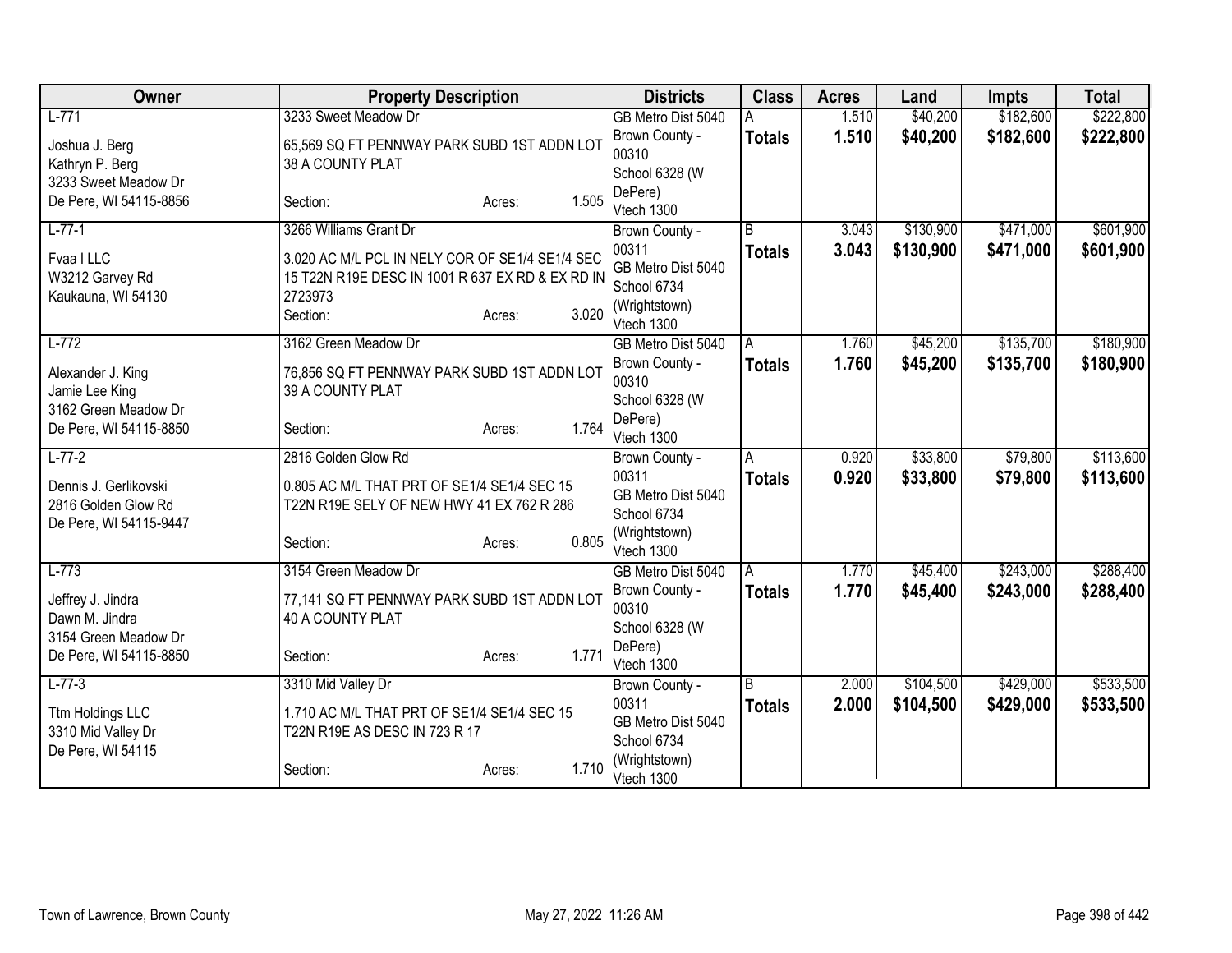| Owner                                                                              | <b>Property Description</b>                                                                                                                                                                              | <b>Districts</b>                                                                            | <b>Class</b>       | <b>Acres</b>            | Land                          | <b>Impts</b>                  | <b>Total</b>                    |
|------------------------------------------------------------------------------------|----------------------------------------------------------------------------------------------------------------------------------------------------------------------------------------------------------|---------------------------------------------------------------------------------------------|--------------------|-------------------------|-------------------------------|-------------------------------|---------------------------------|
| $L-774$                                                                            | 3157 Green Meadow Dr                                                                                                                                                                                     | GB Metro Dist 5040                                                                          |                    | 1.500                   | \$40,000                      | \$142,400                     | \$182,400                       |
| Jeremy M. Gardner<br>3157 Green Meadow Dr<br>De Pere, WI 54115                     | 65,417 SQ FT PENNWAY PARK SUBD 1ST ADDN LOT<br>41 A COUNTY PLAT                                                                                                                                          | Brown County -<br>00310<br>School 6328 (W                                                   | <b>Totals</b>      | 1.500                   | \$40,000                      | \$142,400                     | \$182,400                       |
|                                                                                    | 1.502<br>Section:<br>Acres:                                                                                                                                                                              | DePere)<br>Vtech 1300                                                                       |                    |                         |                               |                               |                                 |
| $L-77-4$                                                                           | 2834 Golden Glow Rd                                                                                                                                                                                      | Brown County -                                                                              | A                  | 1.330                   | \$37,400                      | \$130,000                     | \$167,400                       |
| Jerry E. Kussow<br>2834 Golden Glow Rd<br>De Pere, WI 54115-9447                   | 1.221 AC M/L PRT OF SE1/4 SE1/4 SEC 15 T22N R19E<br>AS DESC IN 762 R 286 & LYG ALG SELY LINE HWY 41                                                                                                      | 00311<br>GB Metro Dist 5040<br>School 6734                                                  | <b>Totals</b>      | 1.330                   | \$37,400                      | \$130,000                     | \$167,400                       |
|                                                                                    | 1.221<br>Section:<br>Acres:                                                                                                                                                                              | (Wrightstown)<br>Vtech 1300                                                                 |                    |                         |                               |                               |                                 |
| $L-775$                                                                            | 3163 Green Meadow Dr                                                                                                                                                                                     | GB Metro Dist 5040                                                                          | A                  | 1.520                   | \$40,400                      | \$240,000                     | \$280,400                       |
| Jason R. Schrubbe<br>Amanda J. Schrubbe<br>3163 Green Meadow Dr                    | 66,110 SQ FT PENNWAY PARK SUBD 1ST ADDN LOT<br>42 A COUNTY PLAT                                                                                                                                          | Brown County -<br>00310<br>School 6328 (W                                                   | <b>Totals</b>      | 1.520                   | \$40,400                      | \$240,000                     | \$280,400                       |
| De Pere, WI 54115                                                                  | 1.518<br>Section:<br>Acres:                                                                                                                                                                              | DePere)<br>Vtech 1300                                                                       |                    |                         |                               |                               |                                 |
| $L-77-5$<br><b>Bart Reschke</b><br>2916 Golden Glow Rd<br>De Pere, WI 54115        | 2916 Golden Glow Rd<br>3.491 AC M/L S 341 FT OF W 512 FT OF SE1/4 SE1/4<br>SEC 15 T22N R19E EX THE W 200 FT OF THE N 170<br>FT & PRT IN 2038981 & EX 2232821 & EX S 33 FT<br>3.491<br>Section:<br>Acres: | Brown County -<br>00311<br>GB Metro Dist 5040<br>School 6734<br>(Wrightstown)<br>Vtech 1300 | A<br><b>Totals</b> | 1.491<br>2.000<br>3.491 | \$49,800<br>\$400<br>\$50,200 | \$171,100<br>\$0<br>\$171,100 | \$220,900<br>\$400<br>\$221,300 |
| $L-776$                                                                            | 3171 Green Meadow Dr                                                                                                                                                                                     | GB Metro Dist 5040                                                                          | A                  | 1.520                   | \$40,400                      | \$181,500                     | \$221,900                       |
| Scott P. Wendricks<br>Deborah L. Wendricks<br>3171 Green Meadow Dr                 | 66,145 SQ FT PENNWAY PARK SUBD 1ST ADDN LOT<br>43 A COUNTY PLAT                                                                                                                                          | Brown County -<br>00310<br>School 6328 (W                                                   | <b>Totals</b>      | 1.520                   | \$40,400                      | \$181,500                     | \$221,900                       |
| De Pere, WI 54115-8857                                                             | 1.518<br>Section:<br>Acres:                                                                                                                                                                              | DePere)<br>Vtech 1300                                                                       |                    |                         |                               |                               |                                 |
| $L-77-6$                                                                           | 2894 Golden Glow Rd                                                                                                                                                                                      | Brown County -                                                                              | A                  | 1.650                   | \$53,000                      | \$186,200                     | \$239,200                       |
| Warren A. Demmin<br>Michelle M. Demmin<br>2894 Golden Glow Rd<br>De Pere, WI 54115 | 1.625 AC M/L PRT OF SE 1/4 SE1/4 LYG 370.83 FT<br>ALG W LINE HWY 41 & DESC IN 824 R 350 SEC 15<br><b>T22N R19E</b><br>1.625<br>Section:<br>Acres:                                                        | 00311<br>GB Metro Dist 5040<br>School 6734<br>(Wrightstown)                                 | <b>Totals</b>      | 1.650                   | \$53,000                      | \$186,200                     | \$239,200                       |
|                                                                                    |                                                                                                                                                                                                          | Vtech 1300                                                                                  |                    |                         |                               |                               |                                 |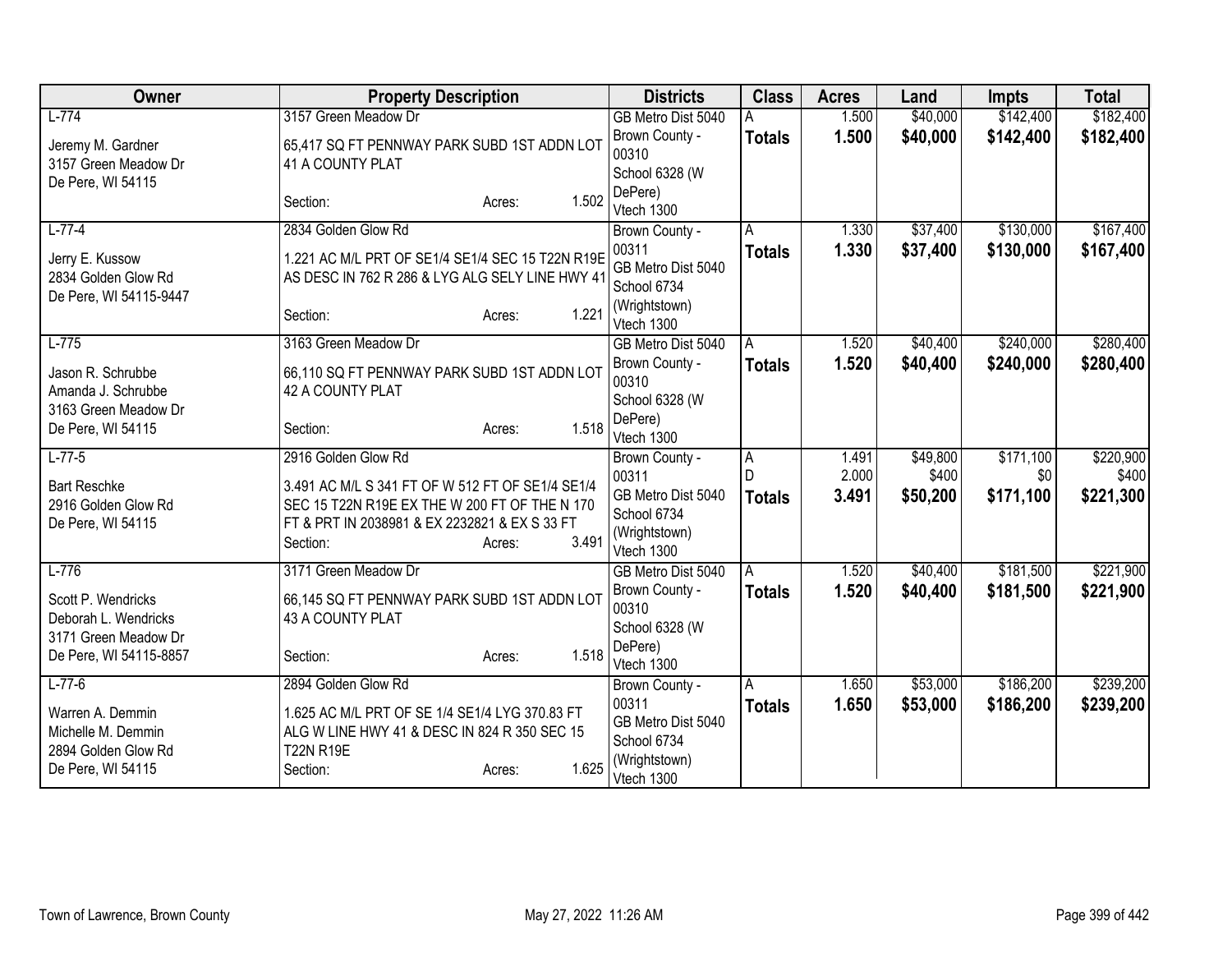| Owner                                    | <b>Property Description</b>                                                                 |                 | <b>Districts</b>                 | <b>Class</b>   | <b>Acres</b> | Land     | <b>Impts</b> | <b>Total</b> |
|------------------------------------------|---------------------------------------------------------------------------------------------|-----------------|----------------------------------|----------------|--------------|----------|--------------|--------------|
| $L-777$                                  | 3197 Sweet Meadow Ct                                                                        |                 | GB Metro Dist 5040               |                | 2.200        | \$51,300 | \$155,000    | \$206,300    |
| Mark V. Podskarbi                        | 95,787 SQ FT PENNWAY PARK SUBD 1ST ADDN LOT                                                 |                 | Brown County -                   | <b>Totals</b>  | 2.200        | \$51,300 | \$155,000    | \$206,300    |
| Trisha A. Gospodarek                     | 44 A COUNTY PLAT                                                                            |                 | 00310                            |                |              |          |              |              |
| 3197 Sweet Meadow Ct                     |                                                                                             |                 | School 6328 (W<br>DePere)        |                |              |          |              |              |
| De Pere, WI 54115                        | Section:                                                                                    | 2.199<br>Acres: | Vtech 1300                       |                |              |          |              |              |
| $L-77-7$                                 | <b>Williams Grant Dr</b>                                                                    |                 | Brown County -                   | B              | 4.154        | \$83,100 | \$20,000     | \$103,100    |
| Fvaa I LLC                               | 4.154 AC M/L THAT PRT OF THE SE1/4 SE1/4 SEC 15                                             |                 | 00311                            | <b>Totals</b>  | 4.154        | \$83,100 | \$20,000     | \$103,100    |
| W3212 Garvey Rd                          | T22N R19E DESC IN J1937-30 & PRT IN 2528266                                                 |                 | GB Metro Dist 5040               |                |              |          |              |              |
| Kaukauna, WI 54130                       |                                                                                             |                 | School 6734                      |                |              |          |              |              |
|                                          | Section:                                                                                    | 4.154<br>Acres: | (Wrightstown)<br>Vtech 1300      |                |              |          |              |              |
| $L-778$                                  | 3244 Sweet Meadow Dr                                                                        |                 | GB Metro Dist 5040               | A              | 1.580        | \$41,600 | \$289,000    | \$330,600    |
| Jonathan D. Martens                      | 68,911 SQ FT PENNWAY PARK SUBD 1ST ADDN LOT                                                 |                 | Brown County -                   | <b>Totals</b>  | 1.580        | \$41,600 | \$289,000    | \$330,600    |
| Melissa R. Martens                       | 45 A COUNTY PLAT                                                                            |                 | 00310                            |                |              |          |              |              |
| 3244 Sweet Meadow Dr                     |                                                                                             |                 | School 6328 (W<br>DePere)        |                |              |          |              |              |
| De Pere, WI 54115                        | Section:                                                                                    | 1.582<br>Acres: | Vtech 1300                       |                |              |          |              |              |
| $L-779$                                  | 3232 Sweet Meadow Dr                                                                        |                 | GB Metro Dist 5040               | A              | 1.540        | \$40,800 | \$338,800    | \$379,600    |
| Matthew M. Godres                        | 66,998 SQ FT PENNWAY PARK SUBD 1ST ADDN LOT                                                 |                 | Brown County -                   | <b>Totals</b>  | 1.540        | \$40,800 | \$338,800    | \$379,600    |
| Honneli M. Godres                        | 46 A COUNTY PLAT                                                                            |                 | 00310                            |                |              |          |              |              |
| 3232 Sweet Meadow Dr                     |                                                                                             |                 | School 6328 (W<br>DePere)        |                |              |          |              |              |
| De Pere, WI 54115-3882                   | Section:                                                                                    | 1.538<br>Acres: | Vtech 1300                       |                |              |          |              |              |
| $L-78$                                   | 2817 Golden Glow Rd                                                                         |                 | Brown County -                   | $\overline{A}$ | 0.750        | \$40,400 | \$204,900    | \$245,300    |
|                                          |                                                                                             |                 | 00311                            |                | 3.530        | \$600    | \$0          | \$600        |
| Joseph Kussow<br>Lynn M. Kussow          | 186,659 SQ FT LOT 1 OF 51 CSM 314 BNG PRT OF<br>NE1/4 NE1/4 SEC 22 T22N R19E & PRT OF NE1/4 |                 | GB Metro Dist 5040               | <b>Totals</b>  | 4.280        | \$41,000 | \$204,900    | \$245,900    |
| 2817 Golden Glow Rd                      | NE1/4 AS DESC IN 2772374                                                                    |                 | School 6734                      |                |              |          |              |              |
| De Pere, WI 54115-9447                   | Section:                                                                                    | 4.285<br>Acres: | (Wrightstown)                    |                |              |          |              |              |
| $L-780$                                  | 3220 Sweet Meadow Dr                                                                        |                 | Vtech 1300<br>GB Metro Dist 5040 | ΙA             | 1.500        | \$40,000 | \$235,900    | \$275,900    |
|                                          |                                                                                             |                 | Brown County -                   | <b>Totals</b>  | 1.500        | \$40,000 | \$235,900    | \$275,900    |
| Rodger F. Urbanek                        | 65,340 SQ FT PENNWAY PARK SUBD 1ST ADDN LOT                                                 |                 | 00310                            |                |              |          |              |              |
| Julie A. Urbanek<br>3220 Sweet Meadow Dr | 47 A COUNTY PLAT                                                                            |                 | School 6328 (W                   |                |              |          |              |              |
| De Pere, WI 54115-8846                   | Section:                                                                                    | 1.500<br>Acres: | DePere)                          |                |              |          |              |              |
|                                          |                                                                                             |                 | Vtech 1300                       |                |              |          |              |              |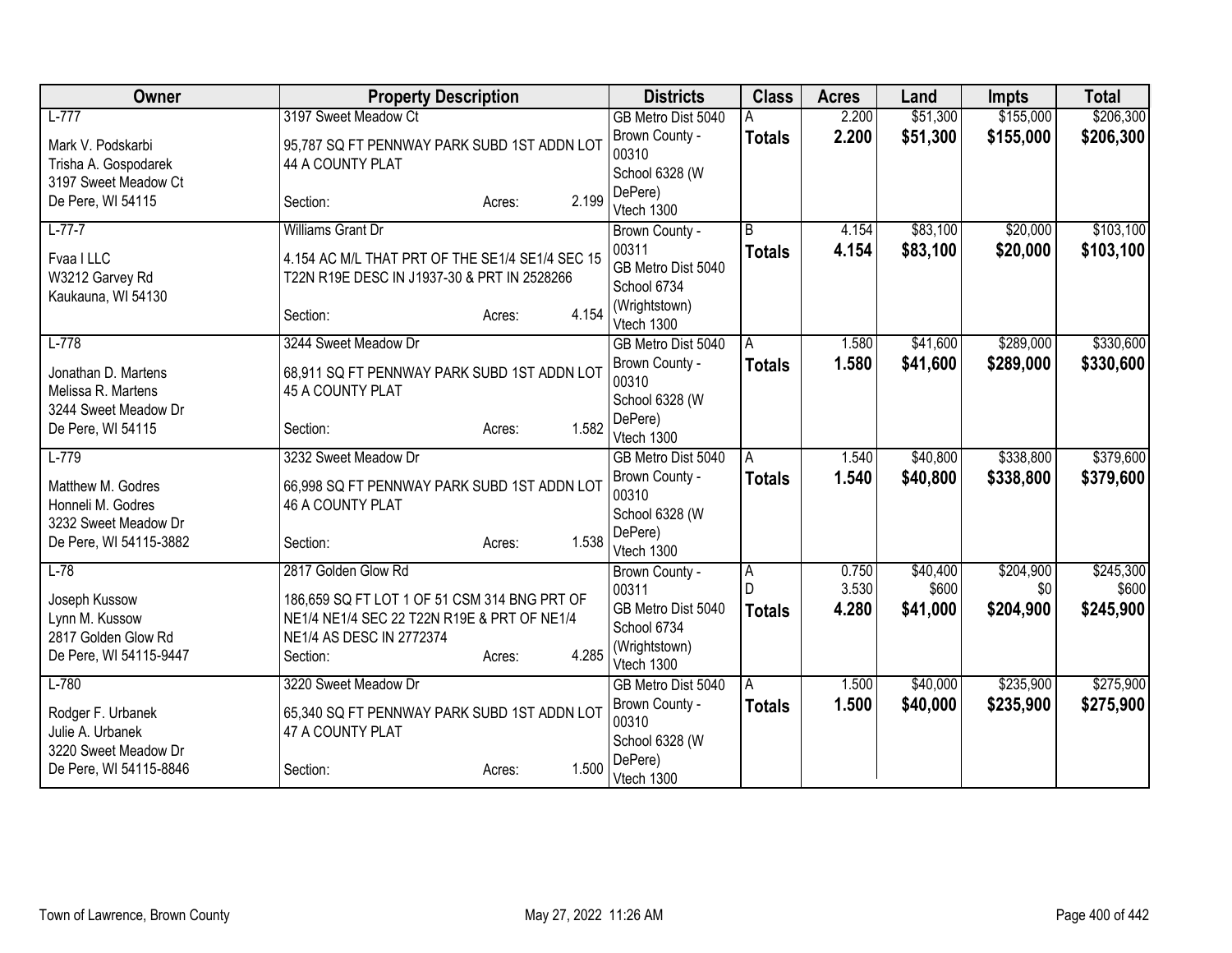| Owner                      | <b>Property Description</b>                   |                  | <b>Districts</b>                     | <b>Class</b>   | <b>Acres</b> | Land      | <b>Impts</b> | <b>Total</b> |
|----------------------------|-----------------------------------------------|------------------|--------------------------------------|----------------|--------------|-----------|--------------|--------------|
| $L-781$                    | 3208 Sweet Meadow Dr                          |                  | GB Metro Dist 5040                   |                | 1.500        | \$40,000  | \$185,000    | \$225,000    |
| Eric A. Grimmer            | 65,346 SQ FT PENNWAY PARK SUBD 1ST ADDN LOT   |                  | Brown County -                       | <b>Totals</b>  | 1.500        | \$40,000  | \$185,000    | \$225,000    |
| Alexis C. Grimmer          | 48 A COUNTY PLAT                              |                  | 00310                                |                |              |           |              |              |
| 3208 Sweet Meadow Dr       |                                               |                  | School 6328 (W                       |                |              |           |              |              |
| De Pere, WI 54115          | Section:                                      | 1.500<br>Acres:  | DePere)<br>Vtech 1300                |                |              |           |              |              |
| $L-78-1$                   | 3415 French Rd                                |                  | Brown County -                       | $\overline{B}$ | 7.909        | \$228,200 | \$2,171,000  | \$2,399,200  |
|                            |                                               |                  | 00311                                | D              | 3.250        | \$600     | \$0          | \$600        |
| Santa Barbara Fuels Inc    | 11.159 AC M/L THAT PRT OF NE1/4 NE1/4 SEC 22  |                  | GB Metro Dist 5040                   | <b>Totals</b>  | 11.159       | \$228,800 | \$2,171,000  | \$2,399,800  |
| 216 E Apple Creek Rd       | T22N R19E LYG E OF HWY & N OF 333 D 254 EX 51 |                  | School 6734                          |                |              |           |              |              |
| Appleton, WI 54913         | CSM 314 & EX 2772374                          |                  | (Wrightstown)                        |                |              |           |              |              |
|                            | Section:                                      | 11.159<br>Acres: | Vtech 1300                           |                |              |           |              |              |
| $L-782$                    | 2004 Jen Dr                                   |                  | GB Metro Dist 5040                   | D.             | 4.720        | \$1,000   | \$0          | \$1,000      |
| Grace M. Huth              | 205,665 SQ FT HICKORY ACRES LOT 1 A COUNTY    |                  | Brown County -                       | <b>Totals</b>  | 4.720        | \$1,000   | \$0          | \$1,000      |
| c/o Grace Huth Rodney Huth | <b>PLAT</b>                                   |                  | 00310                                |                |              |           |              |              |
| 3094 Lost Dauphin Rd       |                                               |                  | School 6328 (W                       |                |              |           |              |              |
| De Pere, WI 54115-9179     | Section:                                      | 4.721<br>Acres:  | DePere)                              |                |              |           |              |              |
| $L-783$                    | 2016 Jen Dr                                   |                  | Vtech 1300                           |                | 4.340        | \$245,600 |              | \$245,600    |
|                            |                                               |                  | GB Metro Dist 5040<br>Brown County - | A              | 4.340        | \$245,600 | \$0<br>\$0   | \$245,600    |
| Scott J. Vann              | 189,072 SQ FT HICKORY ACRES LOT 2 A COUNTY    |                  | 00310                                | <b>Totals</b>  |              |           |              |              |
| Tammy L. Vann              | <b>PLAT</b>                                   |                  | School 6328 (W                       |                |              |           |              |              |
| 772 Element Way Apt 110    |                                               |                  | DePere)                              |                |              |           |              |              |
| Green Bay, WI 54304        | Section:                                      | 4.340<br>Acres:  | Vtech 1300                           |                |              |           |              |              |
| $L-784$                    | 2028 Jen Dr                                   |                  | GB Metro Dist 5040                   | A              | 3.110        | \$144,100 | \$514,500    | \$658,600    |
| <b>Mark Albers</b>         | 135,500 SQ FT HICKORY ACRES LOT 3 A COUNTY    |                  | Brown County -                       | <b>Totals</b>  | 3.110        | \$144,100 | \$514,500    | \$658,600    |
| Laura Albers               | <b>PLAT</b>                                   |                  | 00310                                |                |              |           |              |              |
| 2028 Jen Dr                |                                               |                  | School 6328 (W                       |                |              |           |              |              |
| De Pere, WI 54115          | Section:                                      | 3.111<br>Acres:  | DePere)                              |                |              |           |              |              |
|                            |                                               |                  | Vtech 1300                           |                |              |           |              |              |
| $L-785$                    | 2040 Jen Dr                                   |                  | GB Metro Dist 5040                   | A              | 2.584        | \$87,100  | \$378,900    | \$466,000    |
| Jason J. Radke             | 112,554 SQ FT HICKORY ACRES LOT 4 A COUNTY    |                  | Brown County -<br>00310              | <b>Totals</b>  | 2.584        | \$87,100  | \$378,900    | \$466,000    |
| Laura M. Radke             | <b>PLAT</b>                                   |                  | School 6328 (W                       |                |              |           |              |              |
| 2040 Jen Dr                |                                               |                  | DePere)                              |                |              |           |              |              |
| De Pere, WI 54115          | Section:                                      | 2.584<br>Acres:  | Vtech 1300                           |                |              |           |              |              |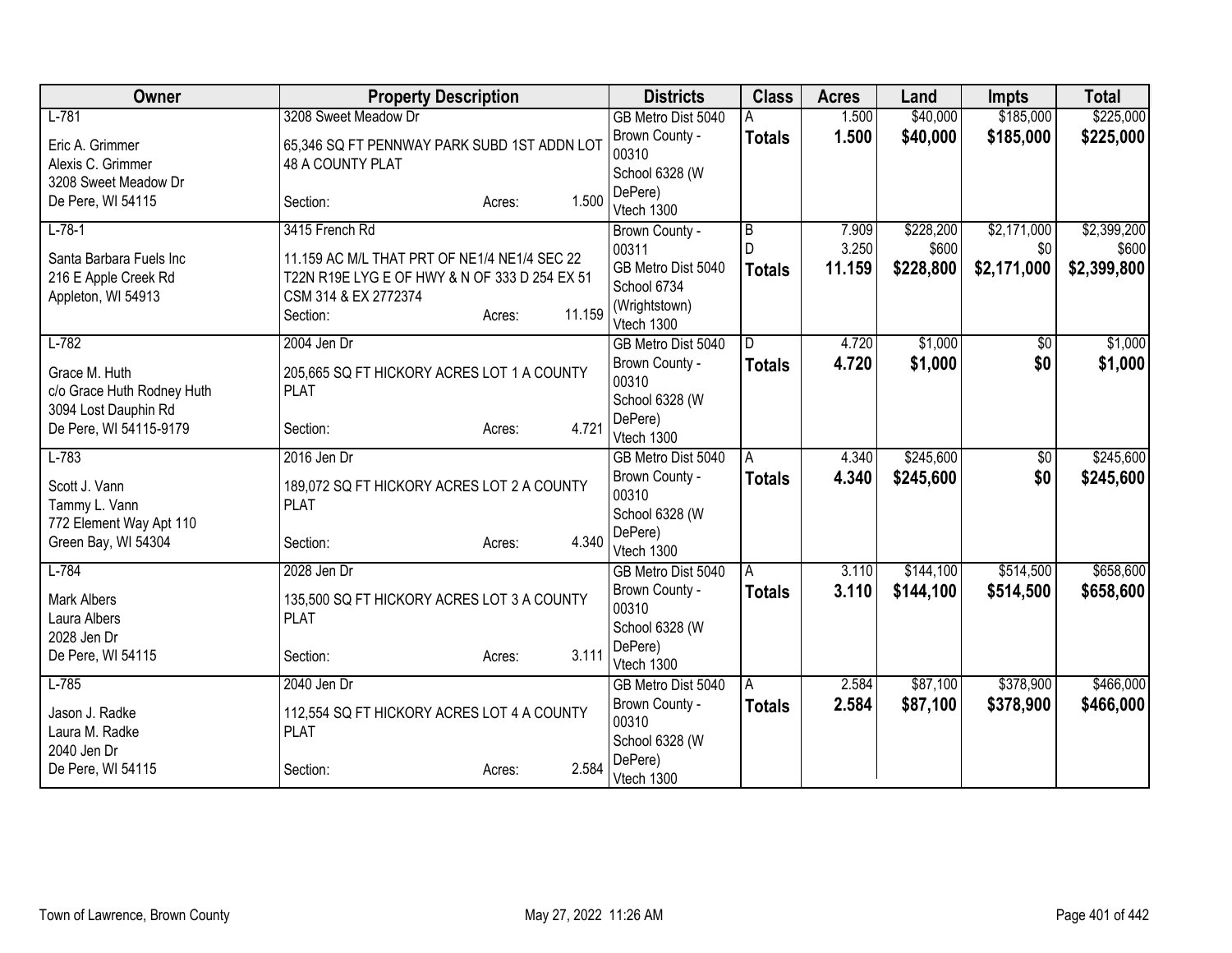| Owner                                   | <b>Property Description</b>                 |                 | <b>Districts</b>                     | <b>Class</b>       | <b>Acres</b> | Land      | <b>Impts</b> | <b>Total</b> |
|-----------------------------------------|---------------------------------------------|-----------------|--------------------------------------|--------------------|--------------|-----------|--------------|--------------|
| $L-786$                                 | 3035 S Whistling Wind Dr                    |                 | GB Metro Dist 5040                   | А                  | 2.840        | \$88,900  | \$318,500    | \$407,400    |
| Joseph M. Shovald                       | 123,511 SQ FT HICKORY ACRES LOT 5 A COUNTY  |                 | Brown County -                       | <b>Totals</b>      | 2.840        | \$88,900  | \$318,500    | \$407,400    |
| Krista C. Shovald                       | <b>PLAT</b>                                 |                 | 00310                                |                    |              |           |              |              |
| 3035 S Whistling Wind Dr                |                                             |                 | School 6328 (W                       |                    |              |           |              |              |
| De Pere, WI 54115                       | Section:                                    | 2.835<br>Acres: | DePere)                              |                    |              |           |              |              |
| $L-787$                                 |                                             |                 | Vtech 1300                           |                    | 2.810        | \$88,700  | \$286,700    | \$375,400    |
|                                         | 3023 S Whistling Wind Dr                    |                 | GB Metro Dist 5040                   | Α                  |              |           |              |              |
| Vanduyse Charles C & Karen L            | 122,286 SQ FT HICKORY ACRES LOT 6 A COUNTY  |                 | Brown County -<br>00310              | <b>Totals</b>      | 2.810        | \$88,700  | \$286,700    | \$375,400    |
| Revocable Trust                         | <b>PLAT</b>                                 |                 | School 6328 (W                       |                    |              |           |              |              |
| c/o Charles/Karen Van Duyse             |                                             |                 | DePere)                              |                    |              |           |              |              |
| Revocable Trust                         | Section:                                    | 2.807<br>Acres: | Vtech 1300                           |                    |              |           |              |              |
| 3023 S Whistling Wind Dr                |                                             |                 |                                      |                    |              |           |              |              |
| De Pere, WI 54115-8877<br>$L-788$       | 2033 Harvest Ct                             |                 |                                      |                    | 1.560        | \$70,700  | \$488,000    | \$558,700    |
|                                         |                                             |                 | GB Metro Dist 5040<br>Brown County - | A<br><b>Totals</b> | 1.560        | \$70,700  | \$488,000    | \$558,700    |
| Anthony M. Parrett et al                | 67,935 SQ FT HICKORY ACRES LOT 7 A COUNTY   |                 | 00310                                |                    |              |           |              |              |
| c/o Anthony & Jennifer Denealle-Parrett | PLAT                                        |                 | School 6328 (W                       |                    |              |           |              |              |
| 3011 S Whistling Wind Dr Apt 5          |                                             |                 | DePere)                              |                    |              |           |              |              |
| De Pere, WI 54115-8877                  | Section:                                    | 1.560<br>Acres: | Vtech 1300                           |                    |              |           |              |              |
| $L-789$                                 | 2019 Harvest Ct                             |                 | GB Metro Dist 5040                   | A                  | 1.500        | \$69,000  | \$373,200    | \$442,200    |
| Thomas A. Wood                          | 65,528 SQ FT HICKORY ACRES LOT 8 A COUNTY   |                 | Brown County -                       | <b>Totals</b>      | 1.500        | \$69,000  | \$373,200    | \$442,200    |
| Nicole D. Wood                          | <b>PLAT</b>                                 |                 | 00310                                |                    |              |           |              |              |
| 2019 Harvest Ct                         |                                             |                 | School 6328 (W                       |                    |              |           |              |              |
| Depere, WI 54115                        | Section:                                    | 1.504<br>Acres: | DePere)                              |                    |              |           |              |              |
|                                         |                                             |                 | Vtech 1300                           |                    |              |           |              |              |
| $L-790$                                 | 2011 Harvest Ct                             |                 | GB Metro Dist 5040                   | A                  | 3.140        | \$146,600 | \$315,000    | \$461,600    |
| David Paque                             | 136,964 SQ FT HICKORY ACRES LOT 9 A COUNTY  |                 | Brown County -<br>00310              | <b>Totals</b>      | 3.140        | \$146,600 | \$315,000    | \$461,600    |
| Andrea Paque                            | <b>PLAT</b>                                 |                 | School 6328 (W                       |                    |              |           |              |              |
| 2011 Harvest Ct                         |                                             |                 | DePere)                              |                    |              |           |              |              |
| De Pere, WI 54115-9059                  | Section:                                    | 3.144<br>Acres: | Vtech 1300                           |                    |              |           |              |              |
| $L-791$                                 | 2990 Lost Dauphin Rd                        |                 | GB Metro Dist 5040                   | $\overline{A}$     | 1.611        | \$41,200  | $\sqrt{$0}$  | \$41,200     |
| Roger P & Sandra W Melroy Revocable     | 148,602 SQ FT HICKORY ACRES LOT 10 & PRT OF |                 | Brown County -                       | D                  | 1.800        | \$400     | \$0          | \$400        |
| Trust                                   | LOT 131 SUBD OF WILLIAMS GRANT DESC IN      |                 | 00310                                | <b>Totals</b>      | 3.411        | \$41,600  | \$0          | \$41,600     |
| 1931 Rainbow Ave                        | 1662680 EX 2718173                          |                 | School 6328 (W                       |                    |              |           |              |              |
| De Pere, WI 54115                       | Section:                                    | 3.411<br>Acres: | DePere)                              |                    |              |           |              |              |
|                                         |                                             |                 | Vtech 1300                           |                    |              |           |              |              |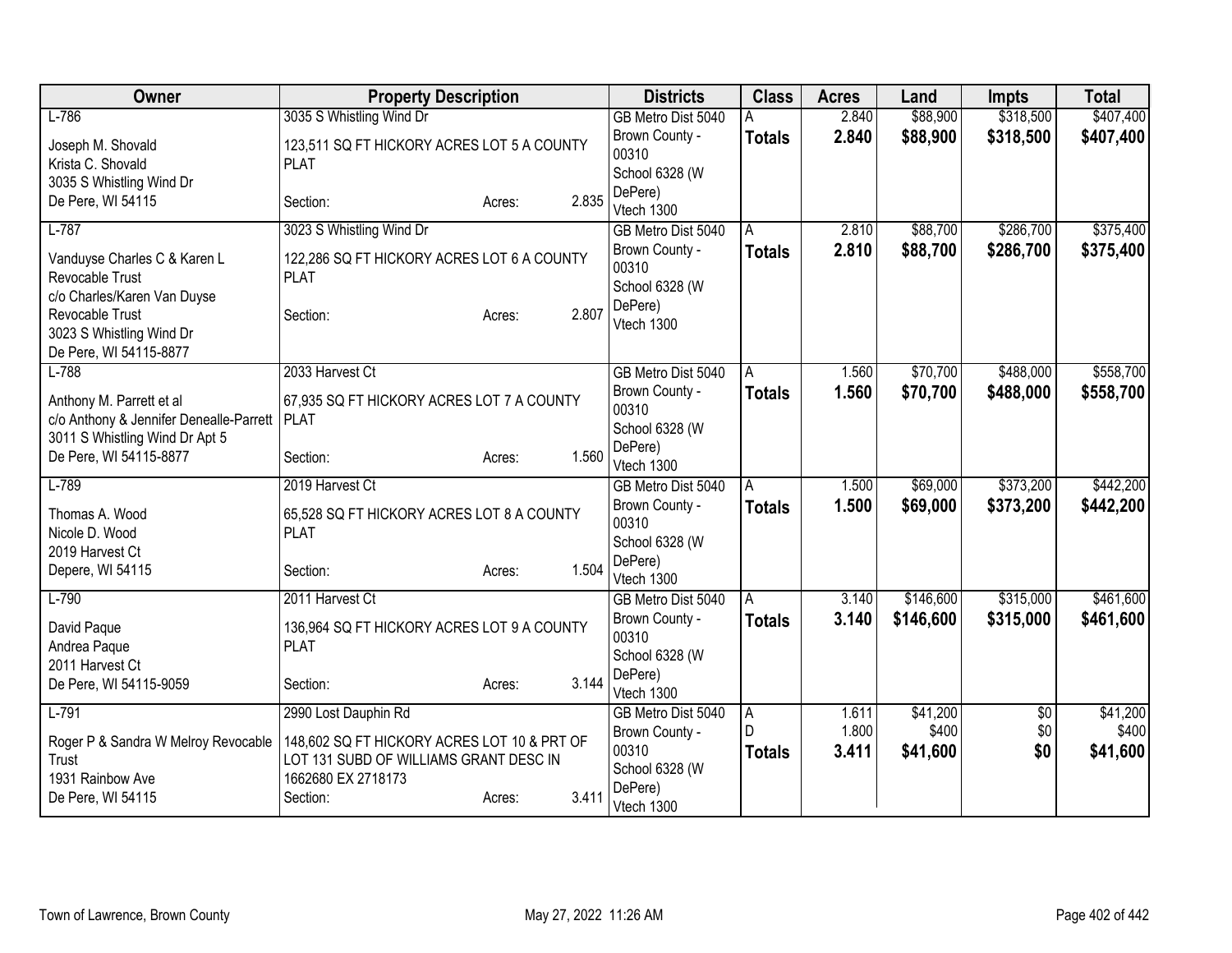| Owner                                                                                       | <b>Property Description</b>                                                                                                         |                 | <b>Districts</b>                                     | <b>Class</b>  | <b>Acres</b>   | Land                 | <b>Impts</b>           | <b>Total</b>           |
|---------------------------------------------------------------------------------------------|-------------------------------------------------------------------------------------------------------------------------------------|-----------------|------------------------------------------------------|---------------|----------------|----------------------|------------------------|------------------------|
| $L-792$                                                                                     | 2010 Harvest Ct                                                                                                                     |                 | GB Metro Dist 5040                                   |               | 1.975          | \$123,500            | \$308,500              | \$432,000              |
| Scott T. Robb<br>Kristy L. Robb<br>2010 Harvest Ct                                          | 86,050 SQ FT HICKORY ACRES LOT 11 & PART OF<br>LOT 131 SUBD OF WILLIAMS GRANT DESC IN<br>1662679 & PRT LOT 10 & PRT LOT 131 DESC IN |                 | Brown County -<br>00310<br>School 6328 (W<br>DePere) | <b>Totals</b> | 1.975          | \$123,500            | \$308,500              | \$432,000              |
| De Pere, WI 54115-9059                                                                      | Section:                                                                                                                            | 1.975<br>Acres: | Vtech 1300                                           |               |                |                      |                        |                        |
| $L-793$                                                                                     | 2022 Harvest Ct                                                                                                                     |                 | GB Metro Dist 5040                                   | A             | 1.500          | \$69,000             | \$354,500              | \$423,500              |
| Timothy J. Vanseveren<br>Joan Vanseveren                                                    | 69,226 SQ FT HICKORY ACRES LOT 12 & PART OF<br>LOT 131 SUBD OF WILLIAMS GRANT DESC IN                                               |                 | Brown County -<br>00310<br>School 6328 (W            | <b>Totals</b> | 1.500          | \$69,000             | \$354,500              | \$423,500              |
| 2022 Harvest Ct<br>De Pere, WI 54115-9059                                                   | 1662676 A COUNTY PLAT<br>Section:                                                                                                   | 1.589<br>Acres: | DePere)<br>Vtech 1300                                |               |                |                      |                        |                        |
| $L-794$                                                                                     | 2034 Harvest Ct                                                                                                                     |                 | GB Metro Dist 5040                                   | A             | 1.660          | \$73,500             | \$425,000              | \$498,500              |
| Terry Johnson<br>Pat Johnson                                                                | 72,443 SQ FT HICKORY ACRES LOT 13 & PART OF<br>LOT 131 SUBD OF WILLIAMS GRANT DESC IN                                               |                 | Brown County -<br>00310<br>School 6328 (W            | <b>Totals</b> | 1.660          | \$73,500             | \$425,000              | \$498,500              |
| 2034 Harvest Ct<br>De Pere, WI 54115                                                        | 1662677 A COUNTY PLAT<br>Section:                                                                                                   | 1.663<br>Acres: | DePere)<br>Vtech 1300                                |               |                |                      |                        |                        |
| $L-795$                                                                                     | 2994 S Whistling Wind Dr                                                                                                            |                 | GB Metro Dist 5040<br>Brown County -                 | A<br>Totals   | 1.764<br>1.764 | \$68,800<br>\$68,800 | \$240,000<br>\$240,000 | \$308,800<br>\$308,800 |
| Darrel J. Hettman<br>Linda M. Hettman<br>2994 S Whistling Wind Dr<br>De Pere, WI 54115-8140 | 76,835 SQ FT HICKORY ACRES LOT 14 & PART OF<br>LOT 131 SUBD OF WILLIAMS GRANT DESC IN<br>1662678 A COUNTY PLAT<br>Section:          | 1.764<br>Acres: | 00310<br>School 6328 (W<br>DePere)<br>Vtech 1300     |               |                |                      |                        |                        |
| $L-796$                                                                                     | 3004 S Whistling Wind Dr                                                                                                            |                 | GB Metro Dist 5040                                   | A             | 1.930          | \$72,900             | \$498,500              | \$571,400              |
| Ryan L & Lori A Cavil Revocable Trust<br>3004 S Whistling Wind Dr<br>De Pere, WI 54115      | 83,905 SQ FT HICKORY ACRES LOT 15 A COUNTY<br><b>PLAT</b>                                                                           |                 | Brown County -<br>00310<br>School 6328 (W            | <b>Totals</b> | 1.930          | \$72,900             | \$498,500              | \$571,400              |
|                                                                                             | Section:                                                                                                                            | 1.926<br>Acres: | DePere)<br>Vtech 1300                                |               |                |                      |                        |                        |
| $L-797$                                                                                     | 3016 S Whistling Wind Dr                                                                                                            |                 | GB Metro Dist 5040                                   | A             | 1.870          | \$71,400             | \$256,000              | \$327,400              |
| Chue Lor<br>May V. Lor                                                                      | 81,446 SQ FT HICKORY ACRES LOT 16 A COUNTY<br><b>PLAT</b>                                                                           |                 | Brown County -<br>00310<br>School 6328 (W            | <b>Totals</b> | 1.870          | \$71,400             | \$256,000              | \$327,400              |
| 3016 S Whistling Wind Dr<br>De Pere, WI 54115-8878                                          | Section:                                                                                                                            | 1.870<br>Acres: | DePere)<br>Vtech 1300                                |               |                |                      |                        |                        |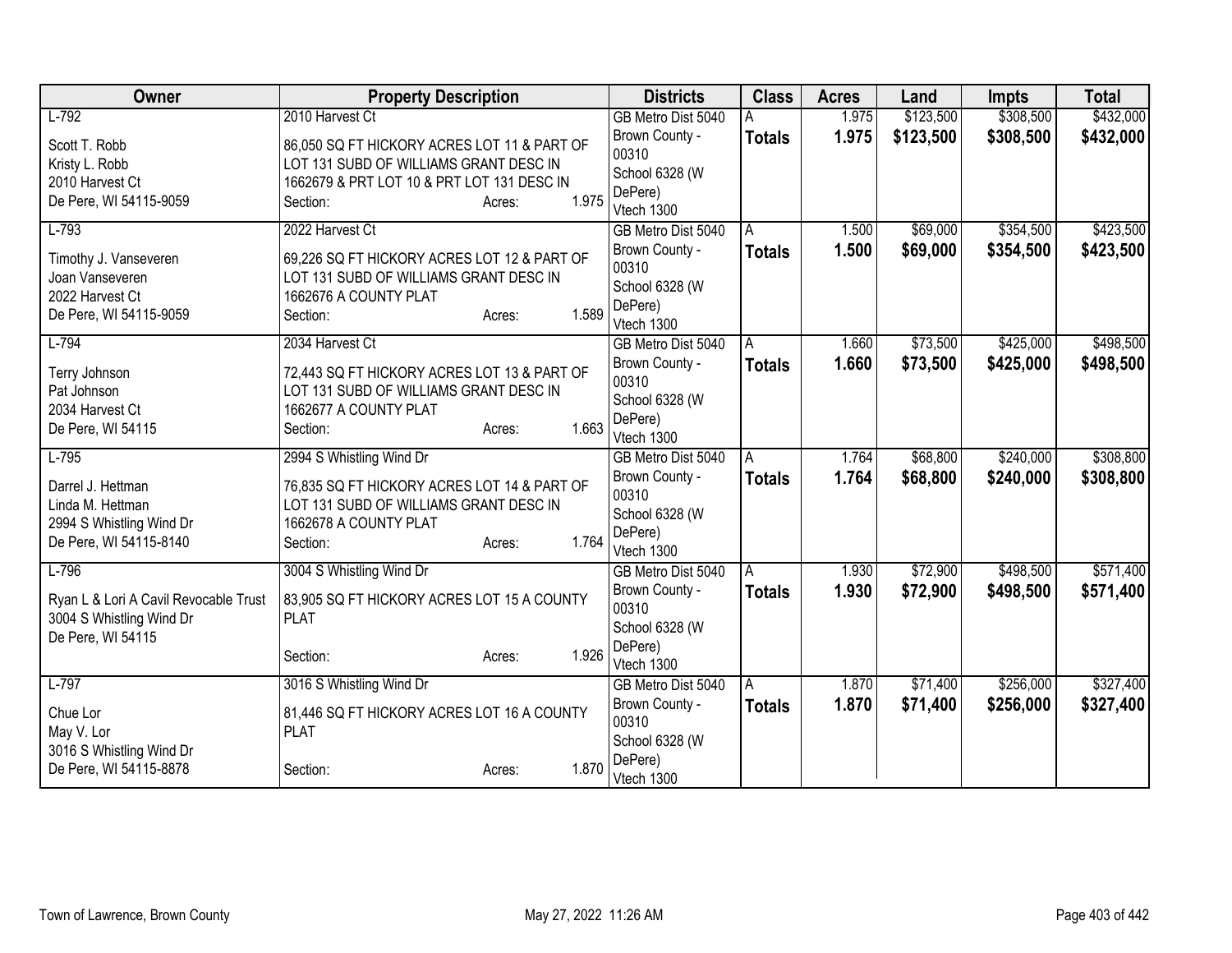| Owner                          | <b>Property Description</b>                     | <b>Districts</b>        | <b>Class</b>  | <b>Acres</b> | Land                 | <b>Impts</b> | <b>Total</b>    |
|--------------------------------|-------------------------------------------------|-------------------------|---------------|--------------|----------------------|--------------|-----------------|
| $L-798$                        | 3022 S Whistling Wind Dr                        | GB Metro Dist 5040      |               | 1.910        | \$72,400             | \$340,500    | \$412,900       |
| Jouabee Lor                    | 83,323 SQ FT HICKORY ACRES LOT 17 A COUNTY      | Brown County -          | <b>Totals</b> | 1.910        | \$72,400             | \$340,500    | \$412,900       |
| Lia Lor                        | <b>PLAT</b>                                     | 00310                   |               |              |                      |              |                 |
| 3022 S Whistling Wind Dr       |                                                 | School 6328 (W          |               |              |                      |              |                 |
| De Pere, WI 54115-8878         | 1.913<br>Section:<br>Acres:                     | DePere)<br>Vtech 1300   |               |              |                      |              |                 |
| $L-799$                        | 3226 Lost Dauphin Rd                            | GB Metro Dist 5040      | A             | 1.790        | \$55,800             | \$262,500    | \$318,300       |
|                                |                                                 | Brown County -          | <b>Totals</b> | 1.790        | \$55,800             | \$262,500    | \$318,300       |
| Mark P. Wery                   | 78,054 SQ FT FOX RIVER MEADOWS LOT 1 A          | 00310                   |               |              |                      |              |                 |
| Amanda M. Wery                 | <b>COUNTY PLAT</b>                              | School 6328 (W          |               |              |                      |              |                 |
| 3226 Lost Dauphin Rd           |                                                 | DePere)                 |               |              |                      |              |                 |
| De Pere, WI 54115              | 1.792<br>Section:<br>Acres:                     | Vtech 1300              |               |              |                      |              |                 |
| $L-8$                          | 3049 Noah Rd                                    | GB Metro Dist 5040      | A             | 4.000        | \$72,000             | \$118,500    | \$190,500       |
| Olsen Family Irrevocable Trust | 4.258 AC M/L THAT PRT NE1/4 SW1/4 S10 T22N R19E | Brown County -          | <b>Totals</b> | 4.000        | \$72,000             | \$118,500    | \$190,500       |
| 3049 Noah Rd                   | COM NE COR TH W ON N LINE 46 RODS TO W BANK     | 00310                   |               |              |                      |              |                 |
| De Pere, WI 54115-9458         | OF BROOK TH ALG W BANK TO E LINE OF NE1/4       | School 6328 (W          |               |              |                      |              |                 |
|                                | 4.258<br>Section:<br>Acres:                     | DePere)                 |               |              |                      |              |                 |
| $L-800$                        |                                                 | Vtech 1300              |               | 1.990        |                      | \$292,000    | \$374,700       |
|                                | 1994 Hickory Rd                                 | GB Metro Dist 5040      | Α             |              | \$82,700<br>\$82,700 |              |                 |
| Terry L. Ott                   | 86,595 SQ FT FOX RIVER MEADOWS LOT 2 A          | Brown County -<br>00310 | <b>Totals</b> | 1.990        |                      | \$292,000    | \$374,700       |
| Laura J. Ott                   | <b>COUNTY PLAT</b>                              | School 6328 (W          |               |              |                      |              |                 |
| 1994 Hickory Rd                |                                                 | DePere)                 |               |              |                      |              |                 |
| De Pere, WI 54115-9494         | 1.988<br>Section:<br>Acres:                     | Vtech 1300              |               |              |                      |              |                 |
| $L-801$                        | 2006 Hickory Rd                                 | GB Metro Dist 5040      | A             | 1.500        | \$69,000             | \$387,000    | \$456,000       |
| Brian J. Busse                 | 65,344 SQ FT FOX RIVER MEADOWS LOT 3 A          | Brown County -          | <b>Totals</b> | 1.500        | \$69,000             | \$387,000    | \$456,000       |
| Sarah J. Busse                 | <b>COUNTY PLAT</b>                              | 00310                   |               |              |                      |              |                 |
| 2006 Hickory Rd                |                                                 | School 6328 (W          |               |              |                      |              |                 |
| De Pere, WI 54115              | 1.500<br>Section:<br>Acres:                     | DePere)                 |               |              |                      |              |                 |
| $L-80-1$                       |                                                 | Vtech 1300              | E5            | 0.450        |                      |              | $\overline{50}$ |
|                                | <b>Mid Valley Dr</b>                            | Brown County -<br>00311 |               | 0.450        | \$0<br>\$0           | \$0<br>\$0   | \$0             |
| Lawrence Town Of               | 0.005 AC M/L THAT PRT NE1/4 NE1/4 SEC 22 T22N   | GB Metro Dist 5040      | <b>Totals</b> |              |                      |              |                 |
| c/o Town of Lawrence           | R19E LYG W OF HWY & S OF A LINE DRAWN S60*56'   | School 6734             |               |              |                      |              |                 |
| 2400 Shady Ct                  | FROM A PT ON W LINE 395.6 FT N OF SW COR        | (Wrightstown)           |               |              |                      |              |                 |
| De Pere, WI 54115              | 0.005<br>Section:<br>Acres:                     | Vtech 1300              |               |              |                      |              |                 |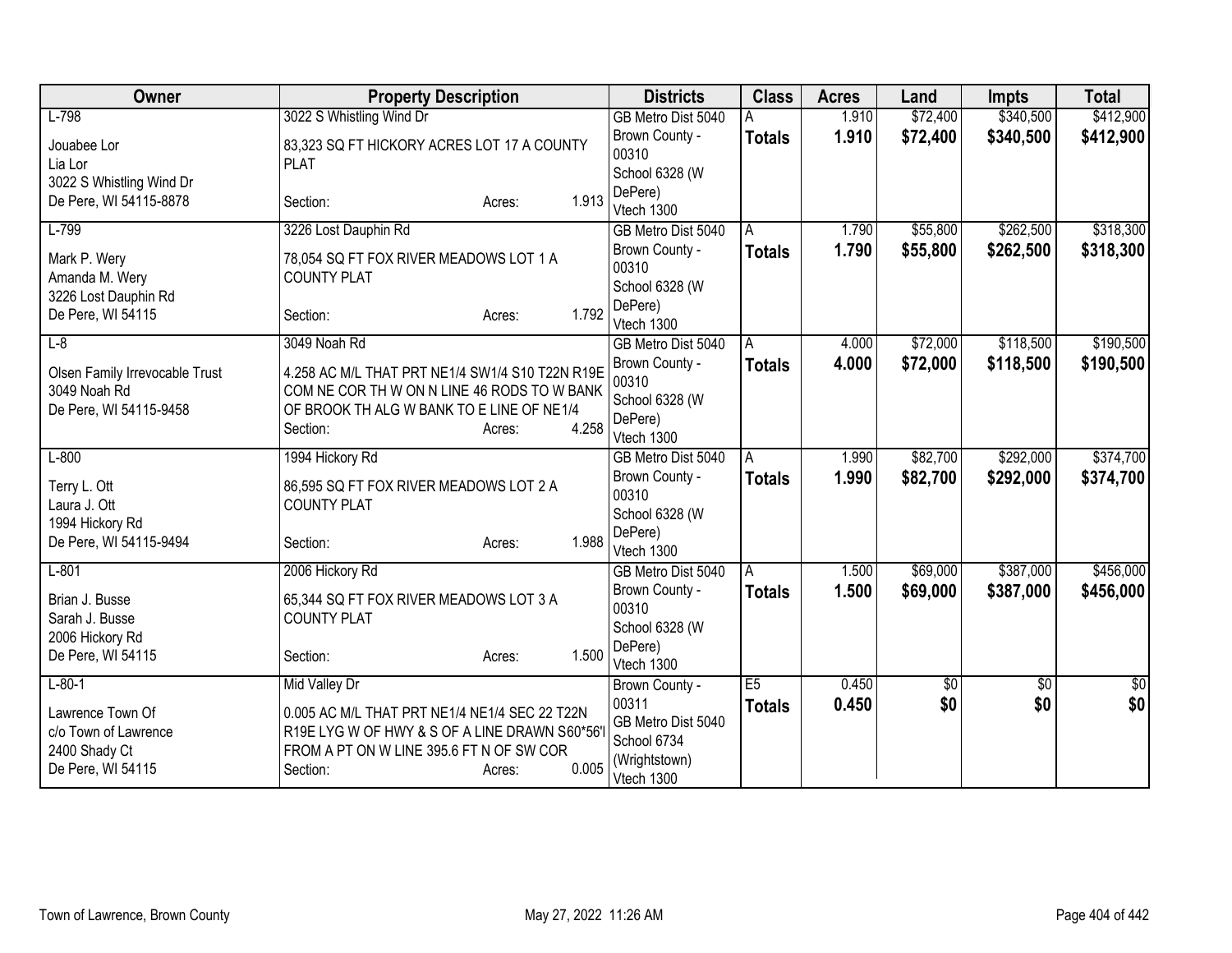| Owner                                                              | <b>Property Description</b>                                            |        |       | <b>Districts</b>                          | <b>Class</b>  | <b>Acres</b> | Land      | <b>Impts</b> | <b>Total</b> |
|--------------------------------------------------------------------|------------------------------------------------------------------------|--------|-------|-------------------------------------------|---------------|--------------|-----------|--------------|--------------|
| $L-802$                                                            | 2018 Hickory Rd                                                        |        |       | GB Metro Dist 5040                        |               | 1.500        | \$69,000  | \$311,500    | \$380,500    |
| Simon M. Hedeen<br>2018 Hickory Rd                                 | 65,344 SQ FT FOX RIVER MEADOWS LOT 4 A<br><b>COUNTY PLAT</b>           |        |       | Brown County -<br>00310<br>School 6328 (W | <b>Totals</b> | 1.500        | \$69,000  | \$311,500    | \$380,500    |
| De Pere, WI 54115-9381                                             | Section:                                                               | Acres: | 1.500 | DePere)<br>Vtech 1300                     |               |              |           |              |              |
| $L-803$                                                            | 2951 Sanibel Dr                                                        |        |       | GB Metro Dist 5040                        | A             | 1.500        | \$69,000  | \$411,200    | \$480,200    |
| Scott R. Pecore<br>Angela A. Pecore                                | 65,342 SQ FT FOX RIVER MEADOWS LOT 5 A<br><b>COUNTY PLAT</b>           |        |       | Brown County -<br>00310                   | <b>Totals</b> | 1.500        | \$69,000  | \$411,200    | \$480,200    |
| 2951 Sanibel Dr<br>De Pere, WI 54115                               | Section:                                                               | Acres: | 1.500 | School 6328 (W<br>DePere)<br>Vtech 1300   |               |              |           |              |              |
| $L-804$                                                            | 2954 Sanibel Dr                                                        |        |       | GB Metro Dist 5040                        | A             | 1.397        | \$59,500  | \$361,800    | \$421,300    |
| Thomas R. Havel<br>Shirley Havel                                   | 60,836 SQ FT FOX RIVER MEADOWS LOT 6 A<br>COUNTY PLAT EX RD IN 2773827 |        |       | Brown County -<br>00310                   | Totals        | 1.397        | \$59,500  | \$361,800    | \$421,300    |
| 2954 Sanibel Dr                                                    |                                                                        |        |       | School 6328 (W                            |               |              |           |              |              |
| De Pere, WI 54115                                                  | Section:                                                               | Acres: | 1.396 | DePere)<br>Vtech 1300                     |               |              |           |              |              |
| $L - 805 - 1$                                                      | 1200 Shadow Ridge Way                                                  |        |       | GB Metro Dist 5040                        | B             | 6.658        | \$332,900 | \$3,509,800  | \$3,842,700  |
| Shadow Ridge LLC<br>N57 W38040 Lakeland Dr<br>Oconomowoc, WI 53066 | 290,022 SQ FT LOT 1 OF 44 CSM 201 BNG PRT OF<br>LOT 1 SHADOW RIDGE     |        |       | Brown County -<br>00310<br>School 6328 (W | <b>Totals</b> | 6.658        | \$332,900 | \$3,509,800  | \$3,842,700  |
|                                                                    | Section:                                                               | Acres: | 6.658 | DePere)<br>Vtech 1300                     |               |              |           |              |              |
| $L-806$                                                            | 1876 Sandy Springs Rd                                                  |        |       | GB Metro Dist 5040                        | A             | 0.500        | \$62,100  | \$192,600    | \$254,700    |
| Jeffery L. Brighum<br>Daphne A. Brighum                            | 21,771 SQ FT SHADOW RIDGE LOT 2                                        |        |       | Brown County -<br>00310<br>School 6328 (W | <b>Totals</b> | 0.500        | \$62,100  | \$192,600    | \$254,700    |
| 1876 Sandy Springs Rd<br>De Pere, WI 54115-7604                    | Section:                                                               | Acres: | 0.500 | DePere)<br>Vtech 1300                     |               |              |           |              |              |
| $L - 814$                                                          | 1808 Sandy Springs Rd                                                  |        |       | GB Metro Dist 5040                        | l A           | 0.704        | \$64,300  | \$233,200    | \$297,500    |
| Todd M. Lamal<br>Lisa M. Lamal                                     | 30,680 SQ FT SHADOW RIDGE LOT 10                                       |        |       | Brown County -<br>00310                   | <b>Totals</b> | 0.704        | \$64,300  | \$233,200    | \$297,500    |
| 1808 Sandy Springs Rd<br>De Pere, WI 54115                         | Section:                                                               | Acres: | 0.704 | School 6328 (W<br>DePere)<br>Vtech 1300   |               |              |           |              |              |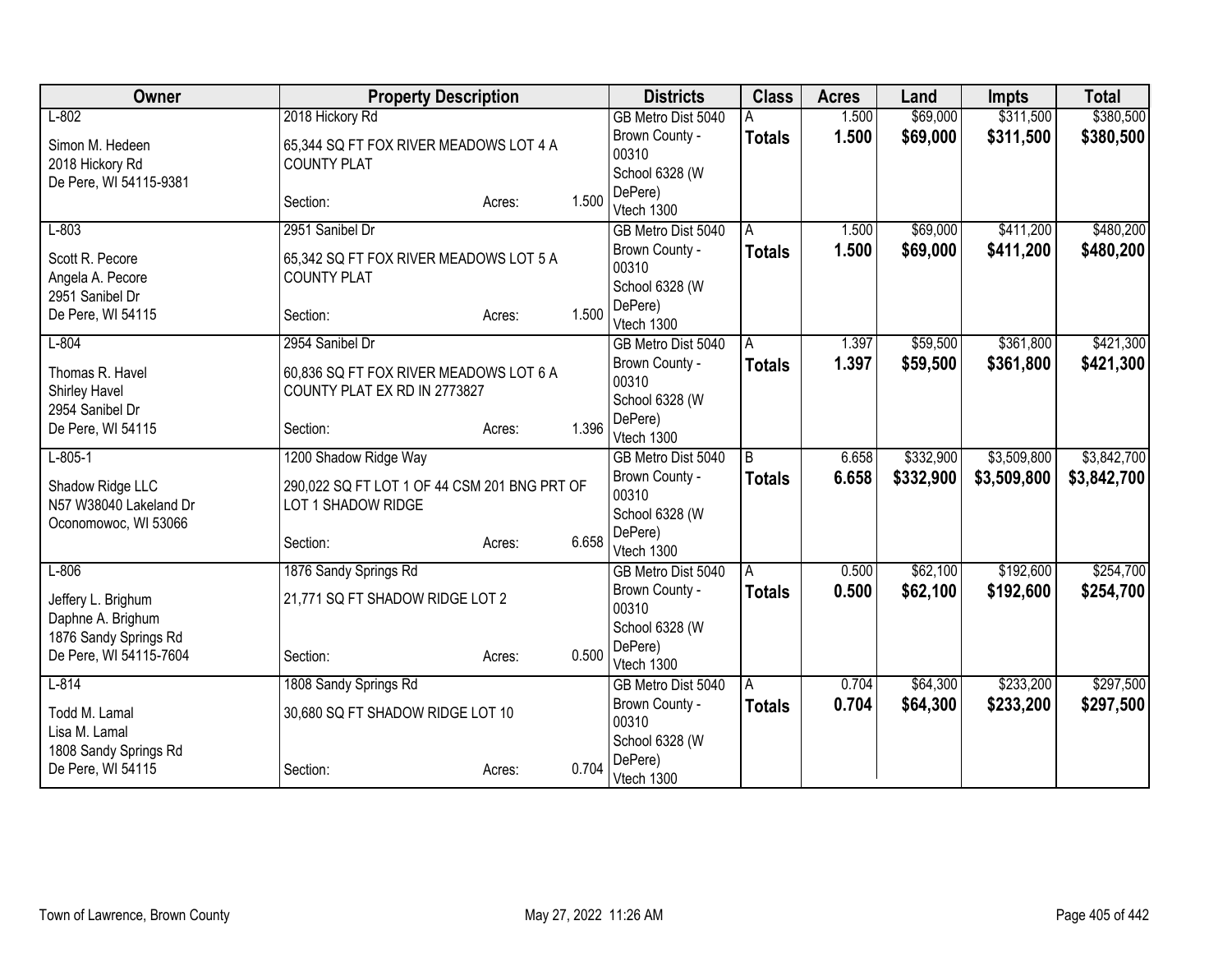| Owner                                                   | <b>Property Description</b>      |        | <b>Districts</b>        | <b>Class</b>  | <b>Acres</b> | Land     | <b>Impts</b> | <b>Total</b> |
|---------------------------------------------------------|----------------------------------|--------|-------------------------|---------------|--------------|----------|--------------|--------------|
| $L-815$                                                 | 1804 Sandy Springs Rd            |        | GB Metro Dist 5040      |               | 0.428        | \$59,300 | \$254,300    | \$313,600    |
| Joseph M. Vickman                                       | 18,638 SQ FT SHADOW RIDGE LOT 11 |        | Brown County -          | <b>Totals</b> | 0.428        | \$59,300 | \$254,300    | \$313,600    |
| 1804 Sandy Springs Rd                                   |                                  |        | 00310                   |               |              |          |              |              |
| De Pere, WI 54115-7604                                  |                                  |        | School 6328 (W          |               |              |          |              |              |
|                                                         | Section:                         | Acres: | DePere)<br>0.428        |               |              |          |              |              |
|                                                         |                                  |        | Vtech 1300              |               |              |          |              |              |
| $L-816$                                                 | 1798 Sandy Springs Rd            |        | GB Metro Dist 5040      | A             | 0.577        | \$62,900 | \$244,300    | \$307,200    |
| Kenneth L. Ansel<br>Nichole L. Ansel                    | 25,142 SQ FT SHADOW RIDGE LOT 12 |        | Brown County -<br>00310 | <b>Totals</b> | 0.577        | \$62,900 | \$244,300    | \$307,200    |
| 1798 Sandy Springs Rd                                   |                                  |        | School 6328 (W          |               |              |          |              |              |
| De Pere, WI 54115-7608                                  | Section:                         | Acres: | DePere)<br>0.577        |               |              |          |              |              |
|                                                         |                                  |        | Vtech 1300              |               |              |          |              |              |
| $L-817$                                                 | 1782 Sandy Springs Rd            |        | GB Metro Dist 5040      | A             | 0.505        | \$62,200 | \$205,500    | \$267,700    |
| Steven Mitchell                                         | 22,000 SQ FT SHADOW RIDGE LOT 13 |        | Brown County -<br>00310 | <b>Totals</b> | 0.505        | \$62,200 | \$205,500    | \$267,700    |
| 1782 Sandy Springs Rd                                   |                                  |        | School 6328 (W          |               |              |          |              |              |
| De Pere, WI 54115                                       |                                  |        | DePere)                 |               |              |          |              |              |
|                                                         | Section:                         | Acres: | 0.505<br>Vtech 1300     |               |              |          |              |              |
| $L-818$                                                 | 1774 Sandy Springs Rd            |        | GB Metro Dist 5040      | A             | 0.504        | \$62,100 | \$263,100    | \$325,200    |
| Lee E. Dietzen                                          | 21,954 SQ FT SHADOW RIDGE LOT 14 |        | Brown County -          | <b>Totals</b> | 0.504        | \$62,100 | \$263,100    | \$325,200    |
| Amy M. Dietzen                                          |                                  |        | 00310                   |               |              |          |              |              |
| 1774 Sandy Springs Rd                                   |                                  |        | School 6328 (W          |               |              |          |              |              |
| De Pere, WI 54115-7608                                  | Section:                         | Acres: | DePere)<br>0.504        |               |              |          |              |              |
|                                                         |                                  |        | Vtech 1300              |               |              |          |              |              |
| $L-819$                                                 | 1771 Sandy Springs Rd            |        | GB Metro Dist 5040      | A             | 0.414        | \$58,700 | \$202,000    | \$260,700    |
| Sara A. Kitsemble                                       | 18,041 SQ FT SHADOW RIDGE LOT 15 |        | Brown County -<br>00310 | <b>Totals</b> | 0.414        | \$58,700 | \$202,000    | \$260,700    |
| 1771 Sandy Springs Rd                                   |                                  |        | School 6328 (W          |               |              |          |              |              |
| De Pere, WI 54115-7603                                  |                                  |        | DePere)                 |               |              |          |              |              |
|                                                         | Section:                         | Acres: | 0.414<br>Vtech 1300     |               |              |          |              |              |
| $L-820$                                                 | 1787 Sandy Springs Rd            |        | GB Metro Dist 5040      | A             | 0.363        | \$56,700 | \$203,000    | \$259,700    |
|                                                         |                                  |        | Brown County -          | <b>Totals</b> | 0.363        | \$56,700 | \$203,000    | \$259,700    |
| Joseph D. Daniels                                       | 15,800 SQ FT SHADOW RIDGE LOT 16 |        | 00310                   |               |              |          |              |              |
| c/o Joseph D Daniels & J Wirtz<br>1787 Sandy Springs Rd |                                  |        | School 6328 (W          |               |              |          |              |              |
| De Pere, WI 54115-7603                                  | Section:                         | Acres: | DePere)<br>0.363        |               |              |          |              |              |
|                                                         |                                  |        | Vtech 1300              |               |              |          |              |              |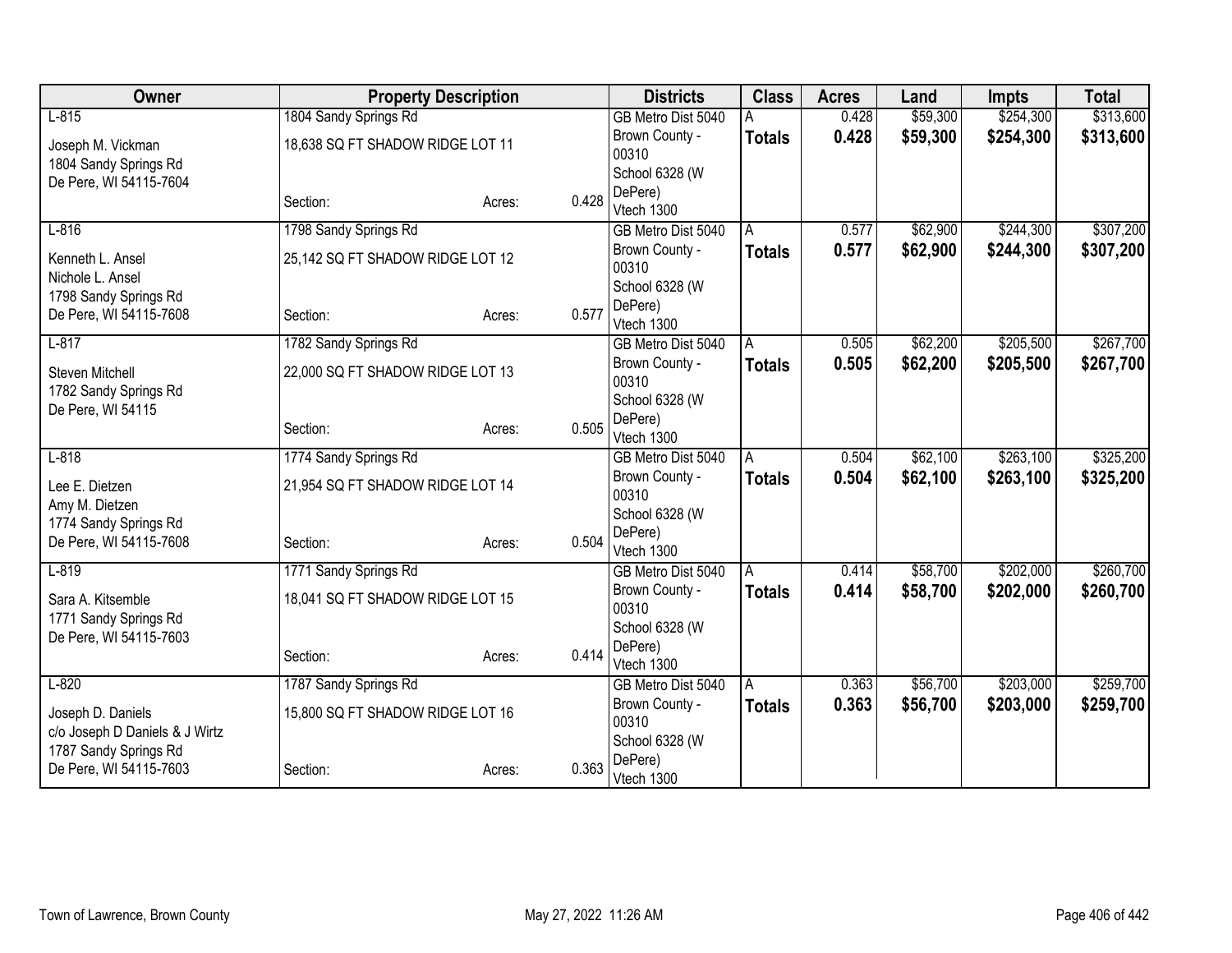| Owner                                |                                  | <b>Property Description</b> |       | <b>Districts</b>        | <b>Class</b>  | <b>Acres</b> | Land     | <b>Impts</b> | <b>Total</b> |
|--------------------------------------|----------------------------------|-----------------------------|-------|-------------------------|---------------|--------------|----------|--------------|--------------|
| $L-821$                              | 1795 Sandy Springs Rd            |                             |       | GB Metro Dist 5040      |               | 0.350        | \$56,200 | \$221,300    | \$277,500    |
| Kevin B. Bani                        | 15,234 SQ FT SHADOW RIDGE LOT 17 |                             |       | Brown County -          | <b>Totals</b> | 0.350        | \$56,200 | \$221,300    | \$277,500    |
| Patricia K. Bani                     |                                  |                             |       | 00310                   |               |              |          |              |              |
| 1795 Sandy Springs Rd                |                                  |                             |       | School 6328 (W          |               |              |          |              |              |
| De Pere, WI 54115-7603               | Section:                         | Acres:                      | 0.350 | DePere)                 |               |              |          |              |              |
|                                      |                                  |                             |       | Vtech 1300              |               |              |          |              |              |
| $L-822$                              | 1811 Sandy Springs Rd            |                             |       | GB Metro Dist 5040      | A             | 0.422        | \$59,100 | \$171,000    | \$230,100    |
| Ross G. Barrette<br>Mary B. Barrette | 18,397 SQ FT SHADOW RIDGE LOT 18 |                             |       | Brown County -<br>00310 | <b>Totals</b> | 0.422        | \$59,100 | \$171,000    | \$230,100    |
| 1811 Sandy Springs Rd                |                                  |                             |       | School 6328 (W          |               |              |          |              |              |
| De Pere, WI 54115-7601               | Section:                         | Acres:                      | 0.422 | DePere)                 |               |              |          |              |              |
|                                      |                                  |                             |       | Vtech 1300              |               |              |          |              |              |
| $L-823$                              | 1825 Sandy Springs Rd            |                             |       | GB Metro Dist 5040      | A             | 0.325        | \$53,800 | \$204,500    | \$258,300    |
| Michael W. Story Jr                  | 14,176 SQ FT SHADOW RIDGE LOT 19 |                             |       | Brown County -<br>00310 | <b>Totals</b> | 0.325        | \$53,800 | \$204,500    | \$258,300    |
| Lisa A. Story                        |                                  |                             |       | School 6328 (W          |               |              |          |              |              |
| 1825 Sandy Springs Rd                |                                  |                             |       | DePere)                 |               |              |          |              |              |
| De Pere, WI 54115-7601               | Section:                         | Acres:                      | 0.325 | Vtech 1300              |               |              |          |              |              |
| $L-824$                              | 1831 Sandy Springs Rd            |                             |       | GB Metro Dist 5040      | A             | 0.325        | \$53,800 | \$178,800    | \$232,600    |
| Anthony B. Doxtator                  | 14,176 SQ FT SHADOW RIDGE LOT 20 |                             |       | Brown County -          | <b>Totals</b> | 0.325        | \$53,800 | \$178,800    | \$232,600    |
| Kathy A. Doxtator                    |                                  |                             |       | 00310                   |               |              |          |              |              |
| 1831 Sandy Springs Rd                |                                  |                             |       | School 6328 (W          |               |              |          |              |              |
| De Pere, WI 54115-7601               | Section:                         | Acres:                      | 0.325 | DePere)                 |               |              |          |              |              |
|                                      |                                  |                             |       | Vtech 1300              |               |              |          |              |              |
| $L-825$                              | 1837 Sandy Springs Rd            |                             |       | GB Metro Dist 5040      | A             | 0.325        | \$53,800 | \$242,800    | \$296,600    |
| Rebecca A David Revocable Trust      | 14,176 SQ FT SHADOW RIDGE LOT 21 |                             |       | Brown County -          | <b>Totals</b> | 0.325        | \$53,800 | \$242,800    | \$296,600    |
| 1837 Sandy Springs Rd                |                                  |                             |       | 00310                   |               |              |          |              |              |
| De Pere, WI 54115                    |                                  |                             |       | School 6328 (W          |               |              |          |              |              |
|                                      | Section:                         | Acres:                      | 0.325 | DePere)<br>Vtech 1300   |               |              |          |              |              |
| $L-826$                              | 1843 Sandy Springs Rd            |                             |       | GB Metro Dist 5040      | A             | 0.325        | \$53,800 | \$193,000    | \$246,800    |
|                                      |                                  |                             |       | Brown County -          | <b>Totals</b> | 0.325        | \$53,800 | \$193,000    | \$246,800    |
| Taylor O. Ramthun                    | 14,176 SQ FT SHADOW RIDGE LOT 22 |                             |       | 00310                   |               |              |          |              |              |
| Micaela J. Ramthun                   |                                  |                             |       | School 6328 (W          |               |              |          |              |              |
| 1843 Sandy Springs Rd                |                                  |                             |       | DePere)                 |               |              |          |              |              |
| Depere, WI 54115                     | Section:                         | Acres:                      | 0.325 | Vtech 1300              |               |              |          |              |              |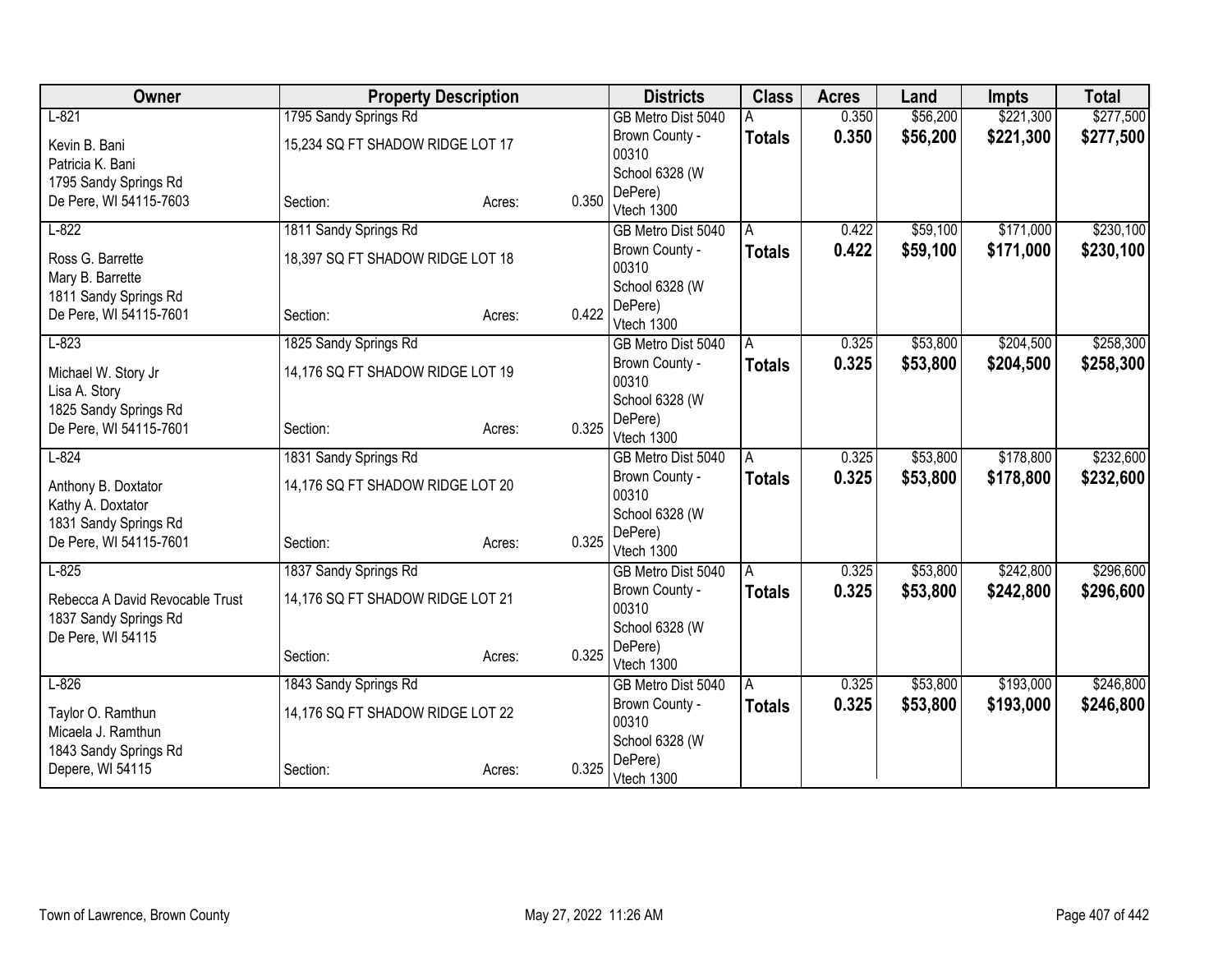| Owner                                | <b>Property Description</b>                    |                 | <b>Districts</b>            | <b>Class</b>   | <b>Acres</b> | Land     | <b>Impts</b> | <b>Total</b> |
|--------------------------------------|------------------------------------------------|-----------------|-----------------------------|----------------|--------------|----------|--------------|--------------|
| $L-827$                              | 1849 Sandy Springs Rd                          |                 | GB Metro Dist 5040          |                | 0.325        | \$53,800 | \$193,000    | \$246,800    |
| Jason Vandenheuvel                   | 14,176 SQ FT SHADOW RIDGE LOT 23               |                 | Brown County -              | <b>Totals</b>  | 0.325        | \$53,800 | \$193,000    | \$246,800    |
| Jennifer Vandenheuvel                |                                                |                 | 00310                       |                |              |          |              |              |
| 1849 Sandy Springs Rd                |                                                |                 | School 6328 (W              |                |              |          |              |              |
| De Pere, WI 54115                    | Section:                                       | 0.325<br>Acres: | DePere)                     |                |              |          |              |              |
|                                      |                                                |                 | Vtech 1300                  |                |              |          |              |              |
| $L-828$                              | 1865 Sandy Springs Rd                          |                 | GB Metro Dist 5040          | A              | 0.371        | \$57,100 | \$177,000    | \$234,100    |
| James Henrichs<br>Carol Henrichs     | 16,171 SQ FT SHADOW RIDGE LOT 24               |                 | Brown County -<br>00310     | <b>Totals</b>  | 0.371        | \$57,100 | \$177,000    | \$234,100    |
| 13403 Edgewood Ln                    |                                                |                 | School 6328 (W              |                |              |          |              |              |
| Highland, IL 62249                   | Section:                                       | 0.371<br>Acres: | DePere)                     |                |              |          |              |              |
|                                      |                                                |                 | Vtech 1300                  |                |              |          |              |              |
| $L-829$                              | 1523 Shadow Ridge Way                          |                 | GB Metro Dist 5040          | A              | 0.337        | \$55,200 | \$210,000    | \$265,200    |
| Larry J. Bednarski                   | 14,701 SQ FT SHADOW RIDGE LOT 25               |                 | Brown County -              | <b>Totals</b>  | 0.337        | \$55,200 | \$210,000    | \$265,200    |
| Rachel G. Bednarski                  |                                                |                 | 00310                       |                |              |          |              |              |
| 1523 Shadow Ridge Way                |                                                |                 | School 6328 (W              |                |              |          |              |              |
| De Pere, WI 54115-7600               | Section:                                       | 0.337<br>Acres: | DePere)                     |                |              |          |              |              |
|                                      |                                                |                 | Vtech 1300                  |                |              |          |              |              |
| $L-83$                               | $Sth$ 41                                       |                 | Brown County -              | $\overline{B}$ | 0.026        | \$100    | \$95,000     | \$95,100     |
| Jones Sign Company                   | 0.727 PRT OF NE1/4 NE1/4 SEC 22 T22N R19E DESC |                 | 00311                       |                | 0.724        | \$200    | \$0          | \$200        |
| 1711 Scheuring Rd                    | IN 333 D 254 BNG A STRIP OF LAND 33 FT WIDE    |                 | GB Metro Dist 5040          | <b>Totals</b>  | 0.750        | \$300    | \$95,000     | \$95,300     |
| De Pere, WI 54115                    | RUNNING FROM USH 41 SELY TO THE SEC LINE       |                 | School 6734                 |                |              |          |              |              |
|                                      | Section:                                       | 0.000<br>Acres: | (Wrightstown)<br>Vtech 1300 |                |              |          |              |              |
| $L-830$                              | 1527 Shadow Ridge Way                          |                 | GB Metro Dist 5040          | ΙA             | 0.399        | \$58,200 | \$205,100    | \$263,300    |
|                                      |                                                |                 | Brown County -              | <b>Totals</b>  | 0.399        | \$58,200 | \$205,100    | \$263,300    |
| Lynn M. School                       | 17,393 SQ FT SHADOW RIDGE LOT 26               |                 | 00310                       |                |              |          |              |              |
| 1527 Shadow Ridge Way                |                                                |                 | School 6328 (W              |                |              |          |              |              |
| De Pere, WI 54115-7600               |                                                |                 | DePere)                     |                |              |          |              |              |
|                                      | Section:                                       | 0.399<br>Acres: | Vtech 1300                  |                |              |          |              |              |
| $L-831$                              | 1533 Shadow Ridge Way                          |                 | GB Metro Dist 5040          | l A            | 0.421        | \$59,000 | \$213,600    | \$272,600    |
|                                      |                                                |                 | Brown County -              | <b>Totals</b>  | 0.421        | \$59,000 | \$213,600    | \$272,600    |
| Daniel L & Emily F Krueger Revocable | 18,318 SQ FT SHADOW RIDGE LOT 27               |                 | 00310                       |                |              |          |              |              |
| Trust                                |                                                |                 | School 6328 (W              |                |              |          |              |              |
| 1533 Shadow Ridge Way                |                                                | 0.421           | DePere)                     |                |              |          |              |              |
| De Pere, WI 54114                    | Section:                                       | Acres:          | Vtech 1300                  |                |              |          |              |              |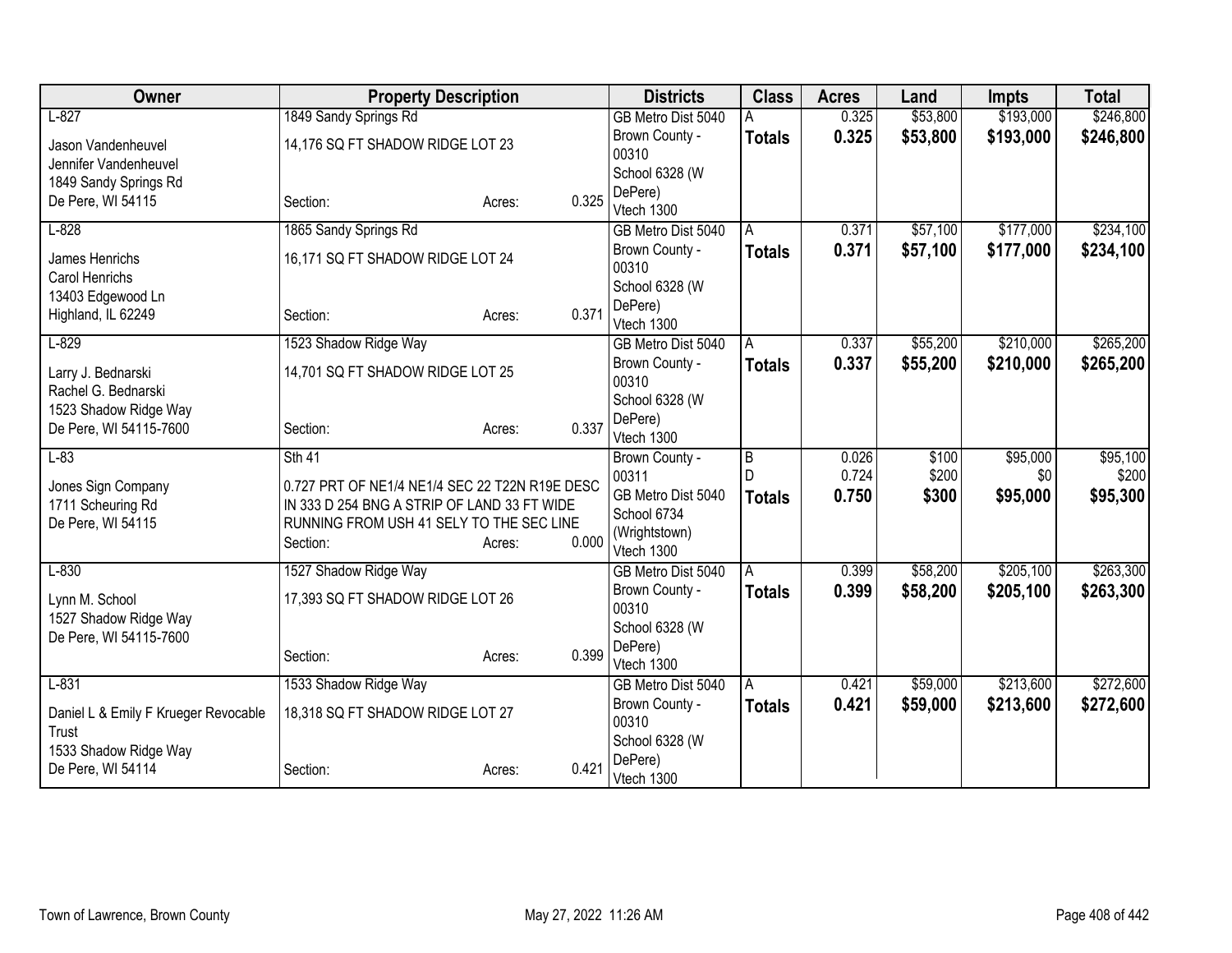| Owner                               | <b>Property Description</b>      |                 | <b>Districts</b>        | <b>Class</b>  | <b>Acres</b> | Land     | <b>Impts</b> | <b>Total</b> |
|-------------------------------------|----------------------------------|-----------------|-------------------------|---------------|--------------|----------|--------------|--------------|
| $L-832$                             | 1545 Shadow Ridge Way            |                 | GB Metro Dist 5040      |               | 0.403        | \$58,300 | \$228,700    | \$287,000    |
| Dean E. Charlier                    | 17,550 SQ FT SHADOW RIDGE LOT 28 |                 | Brown County -          | <b>Totals</b> | 0.403        | \$58,300 | \$228,700    | \$287,000    |
| Denise M. Charlier                  |                                  |                 | 00310                   |               |              |          |              |              |
| 1545 Shadow Ridge Way               |                                  |                 | School 6328 (W          |               |              |          |              |              |
| De Pere, WI 54115-7600              | Section:                         | 0.403<br>Acres: | DePere)                 |               |              |          |              |              |
|                                     |                                  |                 | Vtech 1300              |               |              |          |              |              |
| $L-833$                             | 1553 Shadow Ridge Way            |                 | GB Metro Dist 5040      | A             | 0.466        | \$60,800 | \$172,200    | \$233,000    |
| Brian D. Brost<br>Michelle L. Brost | 20,309 SQ FT SHADOW RIDGE LOT 29 |                 | Brown County -<br>00310 | <b>Totals</b> | 0.466        | \$60,800 | \$172,200    | \$233,000    |
| 1553 Shadow Ridge Way               |                                  |                 | School 6328 (W          |               |              |          |              |              |
| De Pere, WI 54115-7600              | Section:                         | 0.466<br>Acres: | DePere)<br>Vtech 1300   |               |              |          |              |              |
| $L-834$                             | 1571 Shadow Ridge Way            |                 | GB Metro Dist 5040      | A             | 0.432        | \$59,400 | \$212,000    | \$271,400    |
| Nathan D. Schadrie                  | 18,827 SQ FT SHADOW RIDGE LOT 30 |                 | Brown County -          | <b>Totals</b> | 0.432        | \$59,400 | \$212,000    | \$271,400    |
| Morgan L. Schadrie                  |                                  |                 | 00310                   |               |              |          |              |              |
| 1571 Shadow Ridge Way               |                                  |                 | School 6328 (W          |               |              |          |              |              |
| De Pere, WI 54115-7600              | Section:                         | 0.432<br>Acres: | DePere)                 |               |              |          |              |              |
|                                     |                                  |                 | Vtech 1300              |               |              |          |              |              |
| $L-835$                             | 750 Mystery Ct                   |                 | GB Metro Dist 5040      | A             | 0.543        | \$62,600 | \$219,000    | \$281,600    |
| Richard L. Norgren                  | 23,658 SQ FT SHADOW RIDGE LOT 31 |                 | Brown County -<br>00310 | <b>Totals</b> | 0.543        | \$62,600 | \$219,000    | \$281,600    |
| Jeanne A. Norgren                   |                                  |                 | School 6328 (W          |               |              |          |              |              |
| 750 Mystery Ct                      |                                  |                 | DePere)                 |               |              |          |              |              |
| De Pere, WI 54115-9075              | Section:                         | 0.543<br>Acres: | Vtech 1300              |               |              |          |              |              |
| $L-836$                             | 742 Mystery Ct                   |                 | GB Metro Dist 5040      | A             | 0.441        | \$59,800 | \$232,500    | \$292,300    |
|                                     |                                  |                 | Brown County -          | <b>Totals</b> | 0.441        | \$59,800 | \$232,500    | \$292,300    |
| Ryan T. Usiak<br>Rebecca A. Usiak   | 19,194 SQ FT SHADOW RIDGE LOT 32 |                 | 00310                   |               |              |          |              |              |
| 742 Mystery Ct                      |                                  |                 | School 6328 (W          |               |              |          |              |              |
| De Pere, WI 54115-9075              | Section:                         | 0.441<br>Acres: | DePere)                 |               |              |          |              |              |
|                                     |                                  |                 | Vtech 1300              |               |              |          |              |              |
| $L-837$                             | 734 Mystery Ct                   |                 | GB Metro Dist 5040      | ΙA            | 1.124        | \$69,400 | \$382,600    | \$452,000    |
| Daniel J. Kocken                    | 46,946 SQ FT SHADOW RIDGE LOT 33 |                 | Brown County -          | <b>Totals</b> | 1.124        | \$69,400 | \$382,600    | \$452,000    |
| April M. Kocken                     |                                  |                 | 00310                   |               |              |          |              |              |
| 734 Mystery Ct                      |                                  |                 | School 6328 (W          |               |              |          |              |              |
| De Pere, WI 54115-9075              | Section:                         | 1.078<br>Acres: | DePere)                 |               |              |          |              |              |
|                                     |                                  |                 | Vtech 1300              |               |              |          |              |              |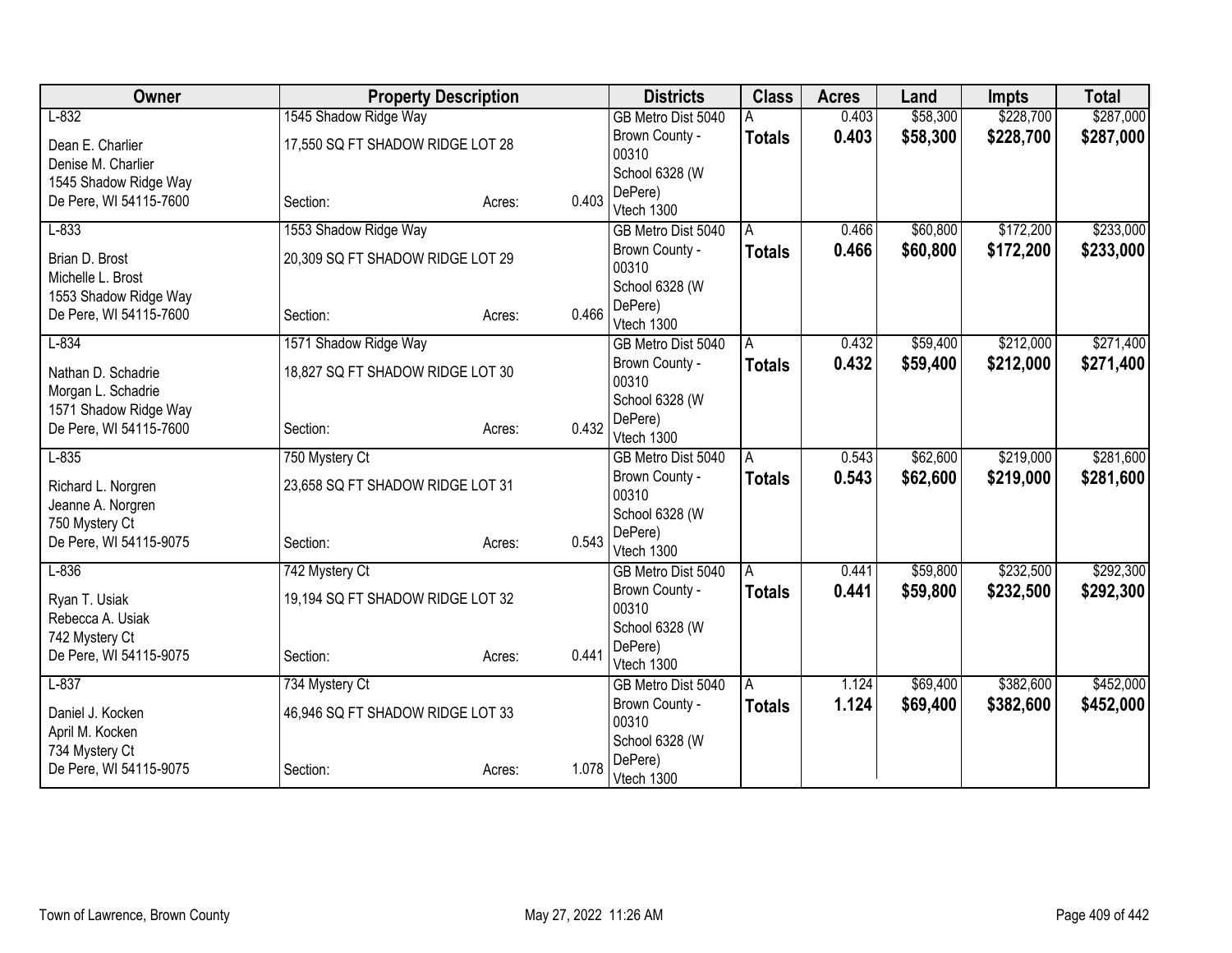| Owner                  | <b>Property Description</b>                   |                 | <b>Districts</b>          | <b>Class</b>  | <b>Acres</b> | Land     | <b>Impts</b> | <b>Total</b> |
|------------------------|-----------------------------------------------|-----------------|---------------------------|---------------|--------------|----------|--------------|--------------|
| $L-838$                | 731 Mystery Ct                                |                 | GB Metro Dist 5040        |               | 0.444        | \$59,900 | \$253,000    | \$312,900    |
| Charles F. Dunham      | 19,341 SQ FT SHADOW RIDGE LOT 34              |                 | Brown County -            | <b>Totals</b> | 0.444        | \$59,900 | \$253,000    | \$312,900    |
| 731 Mystery Ct         |                                               |                 | 00310                     |               |              |          |              |              |
| De Pere, WI 54115-9075 |                                               |                 | School 6328 (W            |               |              |          |              |              |
|                        | Section:                                      | 0.444<br>Acres: | DePere)                   |               |              |          |              |              |
|                        |                                               |                 | Vtech 1300                |               |              |          |              |              |
| $L-839$                | 737 Mystery Ct                                |                 | GB Metro Dist 5040        | A             | 0.585        | \$63,000 | \$292,000    | \$355,000    |
| Todd M. Dupont         | 28,471 SQ FT SHADOW RIDGE LOT 35              |                 | Brown County -            | <b>Totals</b> | 0.585        | \$63,000 | \$292,000    | \$355,000    |
| Jennifer L. Dupont     |                                               |                 | 00310                     |               |              |          |              |              |
| 737 Mystery Ct         |                                               |                 | School 6328 (W<br>DePere) |               |              |          |              |              |
| De Pere, WI 54115-9075 | Section:                                      | 0.654<br>Acres: | Vtech 1300                |               |              |          |              |              |
| $L-84$                 | Golden Glow Rd                                |                 | Brown County -            | A             | 0.298        | \$22,200 | \$0          | \$22,200     |
|                        |                                               |                 | 00311                     | <b>Totals</b> | 0.298        | \$22,200 | \$0          | \$22,200     |
| Raymond J. Hoffman     | 0.298 AC M/L PRT OF NE1/4 NE1/4 SEC 22 T22N   |                 | GB Metro Dist 5040        |               |              |          |              |              |
| 1140 Aldrin St         | R19E COM NW COR S 26 RODS 14.5 FT SELY TO C/L |                 | School 6734               |               |              |          |              |              |
| De Pere, WI 54115-1258 | HWY NLY ON C/L TO N/L W TO BEG EX 302 D 34 &  |                 | (Wrightstown)             |               |              |          |              |              |
|                        | Section:                                      | 0.298<br>Acres: | Vtech 1300                |               |              |          |              |              |
| $L-840$                | 745 Mystery Ct                                |                 | GB Metro Dist 5040        | A             | 0.429        | \$59,300 | \$239,000    | \$298,300    |
| Todd A. Groth          | 18,671 SQ FT SHADOW RIDGE LOT 36              |                 | Brown County -            | <b>Totals</b> | 0.429        | \$59,300 | \$239,000    | \$298,300    |
| Jill M. Groth          |                                               |                 | 00310                     |               |              |          |              |              |
| 745 Mystery Ct         |                                               |                 | School 6328 (W            |               |              |          |              |              |
| De Pere, WI 54115-9075 | Section:                                      | 0.429<br>Acres: | DePere)                   |               |              |          |              |              |
|                        |                                               |                 | Vtech 1300                |               |              |          |              |              |
| $L-841$                | 753 Mystery Ct                                |                 | GB Metro Dist 5040        | A             | 0.420        | \$59,000 | \$253,000    | \$312,000    |
| John F. Hooyman        | 18,094 SQ FT SHADOW RIDGE LOT 37              |                 | Brown County -            | <b>Totals</b> | 0.420        | \$59,000 | \$253,000    | \$312,000    |
| Keli L. Hooyman        |                                               |                 | 00310                     |               |              |          |              |              |
| 753 Mystery Ct         |                                               |                 | School 6328 (W            |               |              |          |              |              |
| Depere, WI 54115-9075  | Section:                                      | 0.415<br>Acres: | DePere)<br>Vtech 1300     |               |              |          |              |              |
| $L - 84 - 1$           | 3420 Mid Valley Dr                            |                 | Brown County -            | A             | 1.350        | \$47,000 | \$145,600    | \$192,600    |
|                        |                                               |                 | 00311                     | <b>Totals</b> | 1.350        | \$47,000 | \$145,600    | \$192,600    |
| Todd D. Reschke        | 1.016 AC M/L PRT OF NE1/4 NE1/4 SEC 22 T22N   |                 | GB Metro Dist 5040        |               |              |          |              |              |
| Linda J. Reschke       | R19E AS DESC IN 302 D 34                      |                 | School 6734               |               |              |          |              |              |
| 3420 Mid Valley Dr     |                                               |                 | (Wrightstown)             |               |              |          |              |              |
| De Pere, WI 54115-9438 | Section:                                      | 1.016<br>Acres: | Vtech 1300                |               |              |          |              |              |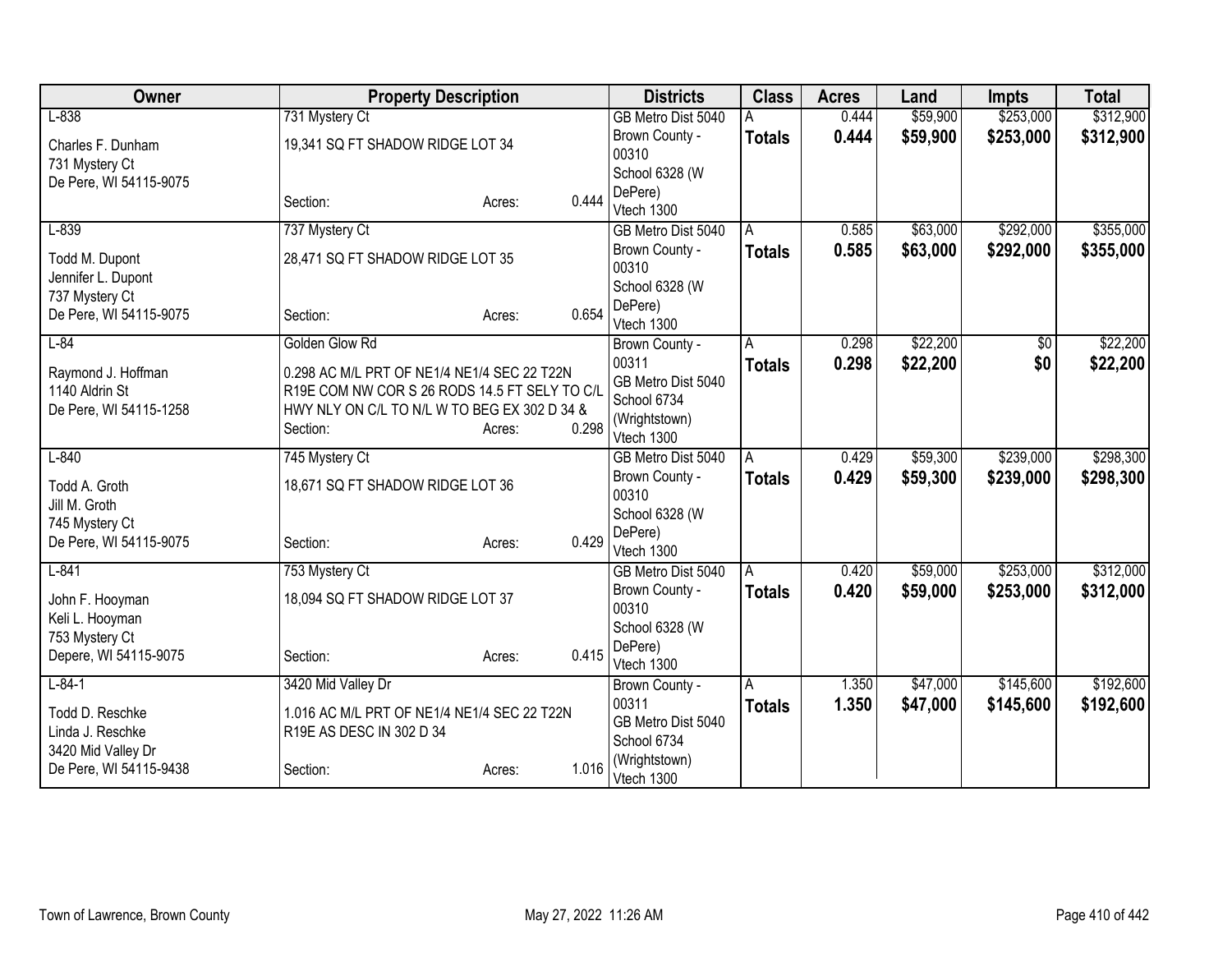| Owner                      |                                             | <b>Property Description</b> |       | <b>Districts</b>        | <b>Class</b>   | <b>Acres</b> | Land     | <b>Impts</b> | <b>Total</b> |
|----------------------------|---------------------------------------------|-----------------------------|-------|-------------------------|----------------|--------------|----------|--------------|--------------|
| $L-842$                    | 1588 Shadow Ridge Way                       |                             |       | GB Metro Dist 5040      |                | 0.386        | \$57,600 | \$243,700    | \$301,300    |
| Nicholas M. Bauduin        | 16,800 SQ FT SHADOW RIDGE LOT 38            |                             |       | Brown County -          | <b>Totals</b>  | 0.386        | \$57,600 | \$243,700    | \$301,300    |
| Bethany A. Bauduin         |                                             |                             |       | 00310                   |                |              |          |              |              |
| 1588 Shadow Ridge Way      |                                             |                             |       | School 6328 (W          |                |              |          |              |              |
| De Pere, WI 54115-7605     | Section:                                    | Acres:                      | 0.386 | DePere)                 |                |              |          |              |              |
| $L - 84 - 2$               | 3410 Mid Valley Dr Unit BLK                 |                             |       | Vtech 1300              | $\overline{B}$ | 1.942        | \$92,400 | \$54,000     | \$146,400    |
|                            |                                             |                             |       | Brown County -<br>00311 | <b>Totals</b>  | 1.942        | \$92,400 | \$54,000     | \$146,400    |
| Lyle E. Finke              | 1.942 AC M/L PRT OF NE1/4 NE1/4 SEC 22 T22N |                             |       | GB Metro Dist 5040      |                |              |          |              |              |
| Cynthia K. Finke           | R19E DESC IN J1288-31-DESC #2 EX 2213417    |                             |       | School 6734             |                |              |          |              |              |
| 3410 Mid Valley Dr         |                                             |                             |       | (Wrightstown)           |                |              |          |              |              |
| De Pere, WI 54115-9438     | Section:                                    | Acres:                      | 1.942 | Vtech 1300              |                |              |          |              |              |
| $L-843$                    | 1580 Shadow Ridge Way                       |                             |       | GB Metro Dist 5040      | A              | 0.386        | \$57,600 | \$188,000    | \$245,600    |
| Mary K. Matuszak           | 16,800 SQ FT SHADOW RIDGE LOT 39            |                             |       | Brown County -          | <b>Totals</b>  | 0.386        | \$57,600 | \$188,000    | \$245,600    |
| 1580 Shadow Ridge Way      |                                             |                             |       | 00310                   |                |              |          |              |              |
| De Pere, WI 54115-7605     |                                             |                             |       | School 6328 (W          |                |              |          |              |              |
|                            | Section:                                    | Acres:                      | 0.386 | DePere)                 |                |              |          |              |              |
|                            |                                             |                             |       | Vtech 1300              |                |              |          |              |              |
| $L - 84 - 3$               | 3410 Mid Valley Dr                          |                             |       | Brown County -<br>00311 | A              | 1.009        | \$40,200 | \$125,800    | \$166,000    |
| Lyle E. Finke              | 1.373 AC M/L PRT OF NE1/4 NE1/4 SEC 22 T22N |                             |       | GB Metro Dist 5040      | <b>Totals</b>  | 1.009        | \$40,200 | \$125,800    | \$166,000    |
| Cynthia K. Finke           | R19E DESC IN J1288-31 (DESC #1)             |                             |       | School 6734             |                |              |          |              |              |
| 3410 Mid Valley Dr         |                                             |                             |       | (Wrightstown)           |                |              |          |              |              |
| De Pere, WI 54115-9438     | Section:                                    | Acres:                      | 1.373 | Vtech 1300              |                |              |          |              |              |
| $L-844$                    | 1572 Shadow Ridge Way                       |                             |       | GB Metro Dist 5040      | ΙA             | 0.386        | \$57,600 | \$219,500    | \$277,100    |
| Zhuchun Emilygiu           | 16,800 SQ FT SHADOW RIDGE LOT 40            |                             |       | Brown County -          | <b>Totals</b>  | 0.386        | \$57,600 | \$219,500    | \$277,100    |
| c/o Zhuchun Emily Qiu Chen |                                             |                             |       | 00310                   |                |              |          |              |              |
| 9525 Blake Ln Apt 201      |                                             |                             |       | School 6328 (W          |                |              |          |              |              |
| Fairfax, VA 22031          | Section:                                    | Acres:                      | 0.386 | DePere)                 |                |              |          |              |              |
| $L-845$                    |                                             |                             |       | Vtech 1300              |                |              | \$57,600 | \$230,900    | \$288,500    |
|                            | 1564 Shadow Ridge Way                       |                             |       | GB Metro Dist 5040      | l A            | 0.386        |          |              |              |
| Daryl J. Miller            | 16,800 SQ FT SHADOW RIDGE LOT 41            |                             |       | Brown County -<br>00310 | <b>Totals</b>  | 0.386        | \$57,600 | \$230,900    | \$288,500    |
| 1564 Shadow Ridge Way      |                                             |                             |       | School 6328 (W          |                |              |          |              |              |
| De Pere, WI 54115-7605     |                                             |                             |       | DePere)                 |                |              |          |              |              |
|                            | Section:                                    | Acres:                      | 0.386 | Vtech 1300              |                |              |          |              |              |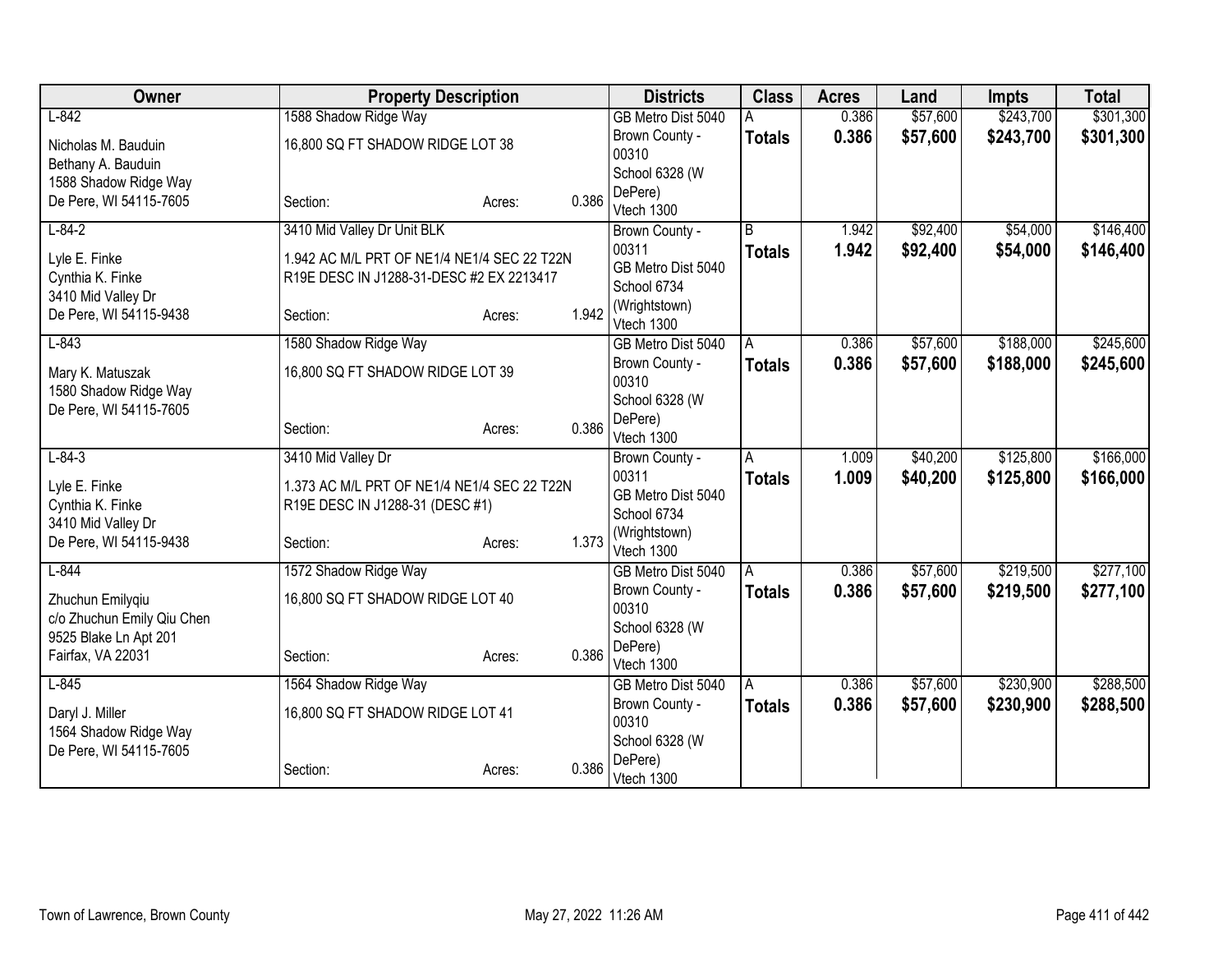| Owner                        | <b>Property Description</b>                     |                  | <b>Districts</b>        | <b>Class</b>  | <b>Acres</b> | Land     | <b>Impts</b> | <b>Total</b> |
|------------------------------|-------------------------------------------------|------------------|-------------------------|---------------|--------------|----------|--------------|--------------|
| $L-846$                      | 1556 Shadow Ridge Way                           |                  | GB Metro Dist 5040      |               | 0.386        | \$57,600 | \$177,400    | \$235,000    |
| Michelle S. Basten           | 16,800 SQ FT SHADOW RIDGE LOT 42                |                  | Brown County -          | <b>Totals</b> | 0.386        | \$57,600 | \$177,400    | \$235,000    |
| 1556 Shadow Ridge Way        |                                                 |                  | 00310                   |               |              |          |              |              |
| De Pere, WI 54115            |                                                 |                  | School 6328 (W          |               |              |          |              |              |
|                              | Section:                                        | 0.386<br>Acres:  | DePere)<br>Vtech 1300   |               |              |          |              |              |
| $L-847$                      | 1548 Shadow Ridge Way                           |                  | GB Metro Dist 5040      | A             | 0.387        | \$57,700 | \$175,500    | \$233,200    |
|                              |                                                 |                  | Brown County -          | <b>Totals</b> | 0.387        | \$57,700 | \$175,500    | \$233,200    |
| Michael N. Edwards           | 16,875 SQ FT SHADOW RIDGE LOT 43                |                  | 00310                   |               |              |          |              |              |
| Loriann M. Edwards           |                                                 |                  | School 6328 (W          |               |              |          |              |              |
| 1548 Shadow Ridge Way        |                                                 |                  | DePere)                 |               |              |          |              |              |
| De Pere, WI 54115-7605       | Section:                                        | 0.387<br>Acres:  | Vtech 1300              |               |              |          |              |              |
| $L-848$                      | 1540 Shadow Ridge Way                           |                  | GB Metro Dist 5040      | A             | 0.395        | \$58,000 | \$174,500    | \$232,500    |
| Paula S. Moseng              | 17,212 SQ FT SHADOW RIDGE LOT 44                |                  | Brown County -          | <b>Totals</b> | 0.395        | \$58,000 | \$174,500    | \$232,500    |
| Bradley J. Menting           |                                                 |                  | 00310                   |               |              |          |              |              |
| 1540 Shadow Ridge Way        |                                                 |                  | School 6328 (W          |               |              |          |              |              |
| De Pere, WI 54115-7605       | Section:                                        | 0.395<br>Acres:  | DePere)                 |               |              |          |              |              |
|                              |                                                 |                  | Vtech 1300              |               |              |          |              |              |
| $L-849$                      | 1530 Shadow Ridge Way                           |                  | GB Metro Dist 5040      | Α             | 0.440        | \$59,700 | \$177,400    | \$237,100    |
| James R. Okeefe et al        | 19,086 SQ FT SHADOW RIDGE LOT 45                |                  | Brown County -<br>00310 | <b>Totals</b> | 0.440        | \$59,700 | \$177,400    | \$237,100    |
| c/o James & Linda O Keefe    |                                                 |                  | School 6328 (W          |               |              |          |              |              |
| 1530 Shadow Ridge Way        |                                                 |                  | DePere)                 |               |              |          |              |              |
| De Pere, WI 54115-7605       | Section:                                        | 0.438<br>Acres:  | Vtech 1300              |               |              |          |              |              |
| $L-85$                       | 3488 Mid Valley Dr Unit RR                      |                  | Brown County -          | B             | 17.947       | \$44,900 | $\sqrt{$0}$  | \$44,900     |
| Midvallee Golf Course, Inc.  | 17.947 AC M/L PART OF NW1/4 NE1/4 SEC 22 T22N   |                  | 00311                   | <b>Totals</b> | 17.947       | \$44,900 | \$0          | \$44,900     |
| Attn: Mid Vallee Golf Course | R19E LYG N & W OF HWY EX 1035 R 409 & EX LOT 1  |                  | GB Metro Dist 5040      |               |              |          |              |              |
| 3850 Mid Valley Dr           | OF 5 CSM 203 & EX 76J89-29 & EX 21 CSM 255 & EX |                  | School 6734             |               |              |          |              |              |
| De Pere, WI 54115-9118       | Section:                                        | 17.947<br>Acres: | (Wrightstown)           |               |              |          |              |              |
|                              |                                                 |                  | Vtech 1300              |               |              |          |              |              |
| $L-850$                      | 1520 Shadow Ridge Way                           |                  | GB Metro Dist 5040      | A             | 0.550        | \$62,600 | \$167,000    | \$229,600    |
| Jeffrey S. Schneider         | 24,079 SQ FT SHADOW RIDGE LOT 46                |                  | Brown County -<br>00310 | <b>Totals</b> | 0.550        | \$62,600 | \$167,000    | \$229,600    |
| 1520 Shadow Ridge Way        |                                                 |                  | School 6328 (W          |               |              |          |              |              |
| De Pere, WI 54115-7605       |                                                 |                  | DePere)                 |               |              |          |              |              |
|                              | Section:                                        | 0.553<br>Acres:  | Vtech 1300              |               |              |          |              |              |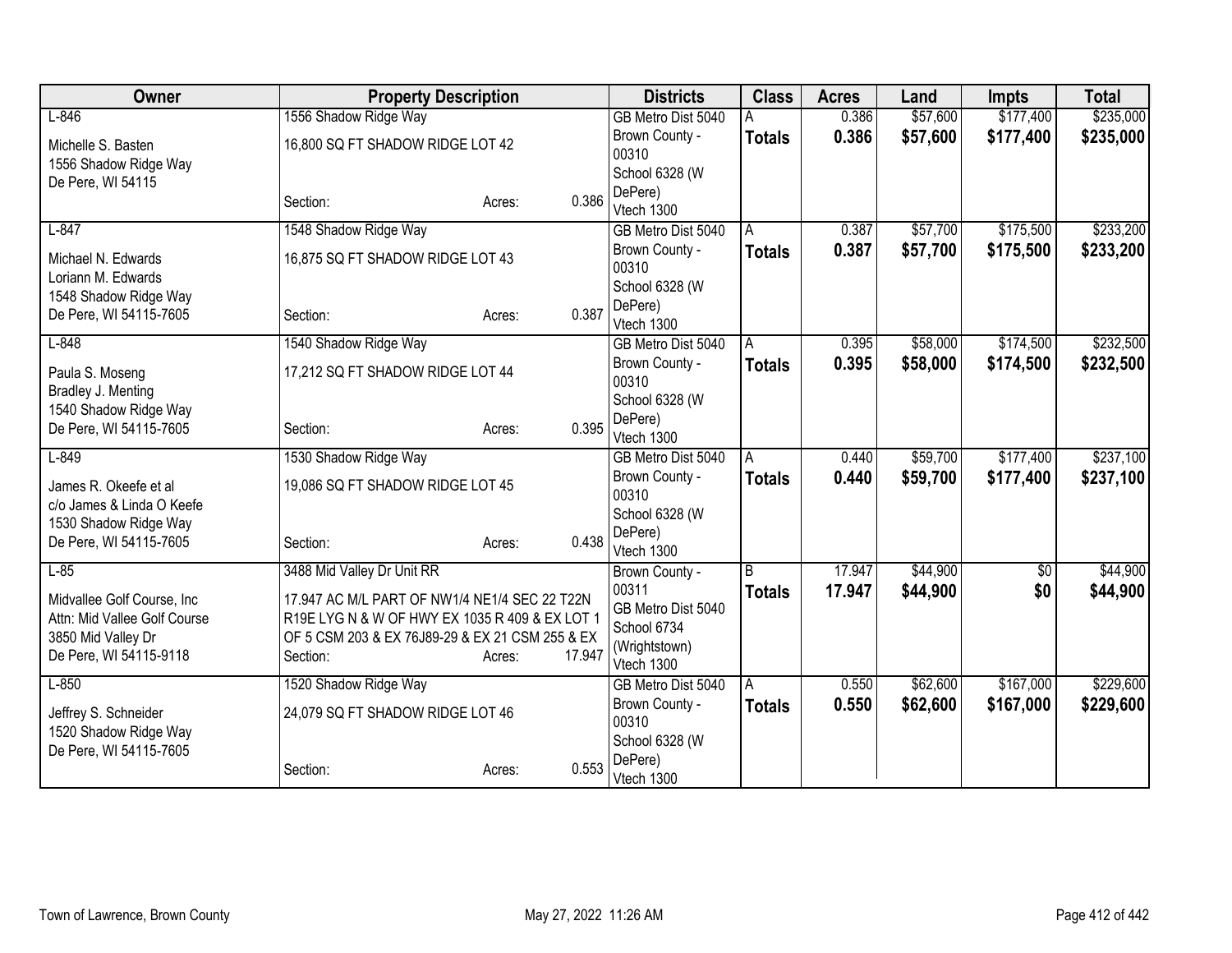| Owner                                         | <b>Property Description</b>                                 |                 | <b>Districts</b>          | <b>Class</b>        | <b>Acres</b>   | Land     | <b>Impts</b>           | <b>Total</b> |
|-----------------------------------------------|-------------------------------------------------------------|-----------------|---------------------------|---------------------|----------------|----------|------------------------|--------------|
| $L-851$                                       | 1932 Crimson Way                                            |                 | GB Metro Dist 5040        |                     | 0.436          | \$59,600 | \$330,500              | \$390,100    |
| Sue A. Peterson                               | 18,984 SQ FT SHADOW RIDGE LOT 47                            |                 | Brown County -            | <b>Totals</b>       | 0.436          | \$59,600 | \$330,500              | \$390,100    |
| 1932 Crimson Way                              |                                                             |                 | 00310                     |                     |                |          |                        |              |
| De Pere, WI 54115-9069                        |                                                             |                 | School 6328 (W            |                     |                |          |                        |              |
|                                               | Section:                                                    | 0.436<br>Acres: | DePere)                   |                     |                |          |                        |              |
| $L - 85 - 1$                                  |                                                             |                 | Vtech 1300                |                     |                | \$200    |                        | \$200        |
|                                               | 3400 Mid Valley Dr Unit BLK                                 |                 | Brown County -<br>00311   | $\overline{B}$<br>D | 0.011<br>1.679 | \$400    | $\overline{50}$<br>\$0 | \$400        |
| James G. Nackers                              | 73,643 SQ FT PRT OF NE1/4 NE1/4 & PRT OF NW1/4              |                 | GB Metro Dist 5040        |                     | 1.690          | \$600    | \$0                    | \$600        |
| Debra A. Nackers                              | NE1/4 SEC 22 T22N R19E DESC AS LOT 1 IN 27 CSM              |                 | School 6734               | <b>Totals</b>       |                |          |                        |              |
| N13288 Cth V                                  | 221                                                         |                 | (Wrightstown)             |                     |                |          |                        |              |
| Wausaukee, WI 54177                           | Section:                                                    | 1.691<br>Acres: | Vtech 1300                |                     |                |          |                        |              |
| $L-85-1-1$                                    | 3466 Mid Valley Dr                                          |                 | Brown County -            | B                   | 0.290          | \$20,200 | \$43,000               | \$63,200     |
|                                               | 0.276 AC M/L THAT PRT OF NW1/4 NE1/4 SEC 22                 |                 | 00311                     | <b>Totals</b>       | 0.290          | \$20,200 | \$43,000               | \$63,200     |
| Donald M. Meulemans<br>3466 Mid Valley Dr     | T22N R19E DESC IN 1045 R 401                                |                 | GB Metro Dist 5040        |                     |                |          |                        |              |
| De Pere, WI 54115-9438                        |                                                             |                 | School 6734               |                     |                |          |                        |              |
|                                               | Section:                                                    | 0.276<br>Acres: | (Wrightstown)             |                     |                |          |                        |              |
|                                               |                                                             |                 | Vtech 1300                |                     |                |          |                        |              |
| $L-852$                                       | 1940 Crimson Way                                            |                 | GB Metro Dist 5040        | A                   | 0.350          | \$56,200 | \$266,500              | \$322,700    |
| Brian J. Buczek                               | 15,225 SQ FT SHADOW RIDGE LOT 48                            |                 | Brown County -<br>00310   | <b>Totals</b>       | 0.350          | \$56,200 | \$266,500              | \$322,700    |
| Megan E. Buczek                               |                                                             |                 | School 6328 (W            |                     |                |          |                        |              |
| 1940 Crimson Way                              |                                                             |                 | DePere)                   |                     |                |          |                        |              |
| De Pere, WI 54115                             | Section:                                                    | 0.350<br>Acres: | Vtech 1300                |                     |                |          |                        |              |
| $L - 85 - 2$                                  | 2927 Golden Glow Rd                                         |                 | Brown County -            | Α                   | 1.250          | \$40,500 | \$177,800              | \$218,300    |
|                                               |                                                             |                 | 00311                     | <b>Totals</b>       | 1.250          | \$40,500 | \$177,800              | \$218,300    |
| William T. Dabill                             | 54,408 SQ FT THAT PRT OF NW1/4 NE1/4 SEC 22                 |                 | GB Metro Dist 5040        |                     |                |          |                        |              |
| 2927 Golden Glow Rd<br>De Pere, WI 54115-9448 | T22N R19E DESC AS LOT 1 OF 5 CSM 203 IN 1109 R<br>328 EX RD |                 | School 6734               |                     |                |          |                        |              |
|                                               | Section:                                                    | 1.249<br>Acres: | (Wrightstown)             |                     |                |          |                        |              |
|                                               |                                                             |                 | Vtech 1300                |                     |                |          |                        |              |
| $L-853$                                       | 1948 Crimson Way                                            |                 | GB Metro Dist 5040        | A                   | 0.350          | \$56,200 | \$216,500              | \$272,700    |
| Ryan D. Goddard                               | 15,225 SQ FT SHADOW RIDGE LOT 49                            |                 | Brown County -            | <b>Totals</b>       | 0.350          | \$56,200 | \$216,500              | \$272,700    |
| Kate M. Goddard                               |                                                             |                 | 00310                     |                     |                |          |                        |              |
| 1948 Crimson Way                              |                                                             |                 | School 6328 (W<br>DePere) |                     |                |          |                        |              |
| De Pere, WI 54115                             | Section:                                                    | 0.350<br>Acres: | Vtech 1300                |                     |                |          |                        |              |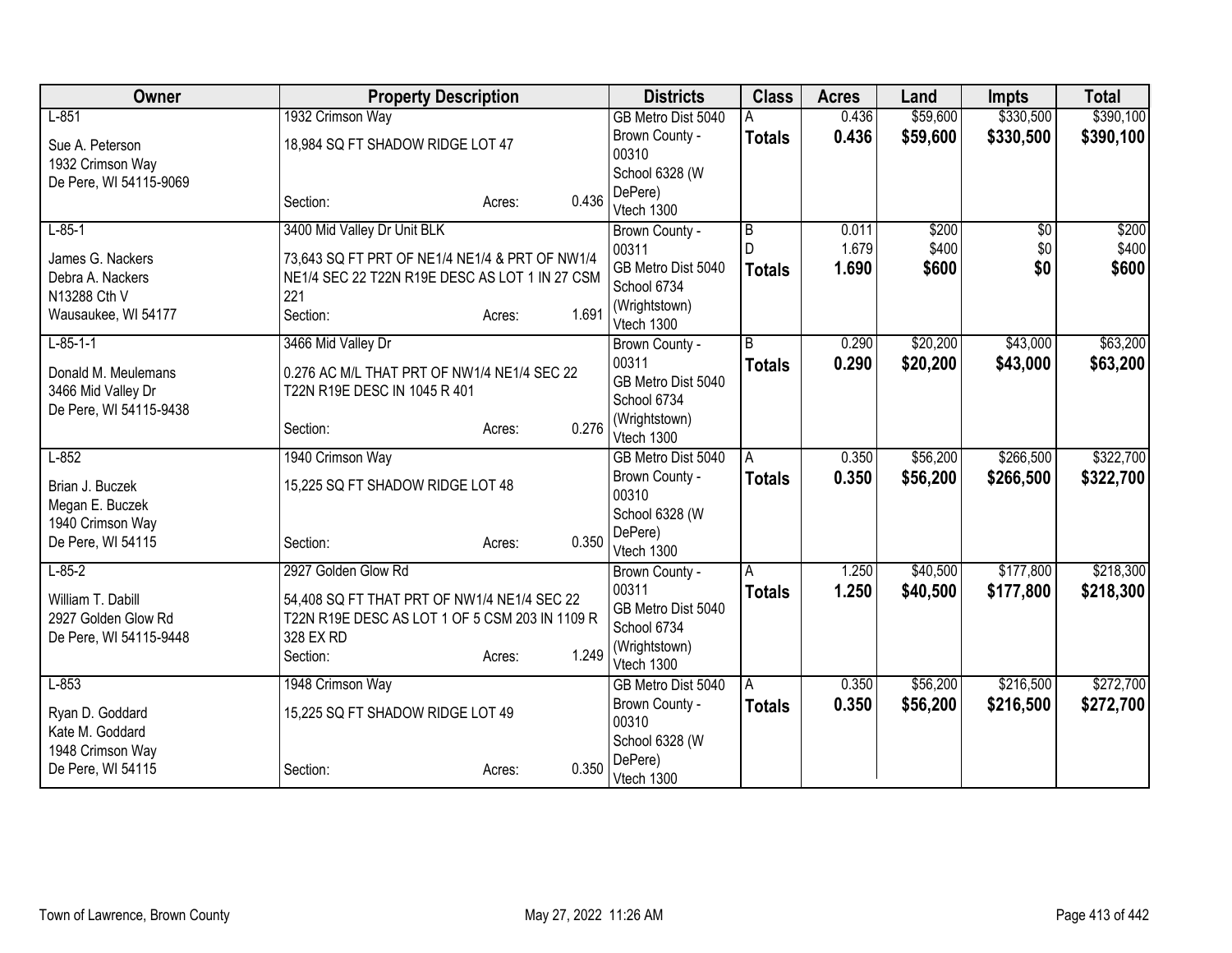| Owner                                              |                                                | <b>Property Description</b> |       | <b>Districts</b>             | <b>Class</b>  | <b>Acres</b> | Land     | <b>Impts</b> | <b>Total</b> |
|----------------------------------------------------|------------------------------------------------|-----------------------------|-------|------------------------------|---------------|--------------|----------|--------------|--------------|
| $L - 85 - 3$                                       | 3476 Mid Valley Dr                             |                             |       | Brown County -               |               | 1.493        | \$49,900 | \$114,400    | \$164,300    |
| Bradley J. Gerharz                                 | 1.493 AC M/L PRT OF SW1/4 NE1/4 & PRT OF NW1/4 |                             |       | 00311                        | <b>Totals</b> | 1.493        | \$49,900 | \$114,400    | \$164,300    |
| 3476 Mid Valley Dr                                 | NE1/4 SEC 22 T22N R19E DESC IN J26649-14 &     |                             |       | GB Metro Dist 5040           |               |              |          |              |              |
| De Pere, WI 54115-9438                             | 76J89-29 EX 1539400 & EX 1769413 & ALSO PART   |                             |       | School 6734<br>(Wrightstown) |               |              |          |              |              |
|                                                    | Section:                                       | Acres:                      | 1.493 | Vtech 1300                   |               |              |          |              |              |
| $L-854$                                            | 1956 Crimson Way                               |                             |       | GB Metro Dist 5040           | A             | 0.350        | \$56,200 | \$341,000    | \$397,200    |
| Michael C. Vandehei et al<br>c/o Michael V. De Hei | 15,225 SQ FT SHADOW RIDGE LOT 50               |                             |       | Brown County -<br>00310      | <b>Totals</b> | 0.350        | \$56,200 | \$341,000    | \$397,200    |
| 1956 Crimson Way                                   |                                                |                             |       | School 6328 (W               |               |              |          |              |              |
| De Pere, WI 54115-9069                             | Section:                                       | Acres:                      | 0.350 | DePere)<br>Vtech 1300        |               |              |          |              |              |
| $L - 85 - 4$                                       | 3450 Mid Valley Dr                             |                             |       | Brown County -               | A             | 0.899        | \$39,500 | \$96,100     | \$135,600    |
| Acme Real Estate Holding Co, LLC                   | 58,728 SQ FT PRT OF NE1/4 NE1/4 & PRT OF NW1/4 |                             |       | 00311                        | B             | 0.449        | \$30,500 | \$33,500     | \$64,000     |
| Box 5601                                           | NE1/4 SEC 22 T22N R19E DESC AS LOT 2 IN 27 CSM |                             |       | GB Metro Dist 5040           | <b>Totals</b> | 1.348        | \$70,000 | \$129,600    | \$199,600    |
| De Pere, WI 54115                                  | 221 MAP 4353 IN 1303819                        |                             |       | School 6734                  |               |              |          |              |              |
|                                                    | Section:                                       | Acres:                      | 1.348 | (Wrightstown)<br>Vtech 1300  |               |              |          |              |              |
| $L-855$                                            | 1964 Crimson Way                               |                             |       | GB Metro Dist 5040           | A             | 0.366        | \$56,900 | \$186,500    | \$243,400    |
| Joseph C. Pennycook                                | 15,950 SQ FT SHADOW RIDGE LOT 51               |                             |       | Brown County -               | <b>Totals</b> | 0.366        | \$56,900 | \$186,500    | \$243,400    |
| 1964 Crimson Way                                   |                                                |                             |       | 00310                        |               |              |          |              |              |
| De Pere, WI 54115-9069                             |                                                |                             |       | School 6328 (W<br>DePere)    |               |              |          |              |              |
|                                                    | Section:                                       | Acres:                      | 0.366 | Vtech 1300                   |               |              |          |              |              |
| $L-856$                                            | 1957 Crimson Way                               |                             |       | GB Metro Dist 5040           | A             | 0.385        | \$57,600 | \$215,300    | \$272,900    |
| Raymond S. Kussow                                  | 16,769 SQ FT SHADOW RIDGE LOT 52               |                             |       | Brown County -               | <b>Totals</b> | 0.385        | \$57,600 | \$215,300    | \$272,900    |
| Janice A. Kussow                                   |                                                |                             |       | 00310                        |               |              |          |              |              |
| 1957 Crimson Way                                   |                                                |                             |       | School 6328 (W               |               |              |          |              |              |
| De Pere, WI 54115-9372                             | Section:                                       | Acres:                      | 0.385 | DePere)<br>Vtech 1300        |               |              |          |              |              |
| $L-857$                                            | 1609 Silhouette Ln                             |                             |       | GB Metro Dist 5040           | A             | 0.322        | \$53,400 | \$202,500    | \$255,900    |
|                                                    |                                                |                             |       | Brown County -               | <b>Totals</b> | 0.322        | \$53,400 | \$202,500    | \$255,900    |
| Surajit Datta                                      | 14,008 SQ FT SHADOW RIDGE LOT 53               |                             |       | 00310                        |               |              |          |              |              |
| Dipanwita Datta<br>1609 Silhouette Ln              |                                                |                             |       | School 6328 (W               |               |              |          |              |              |
| De Pere, WI 54115-9073                             | Section:                                       | Acres:                      | 0.322 | DePere)<br>Vtech 1300        |               |              |          |              |              |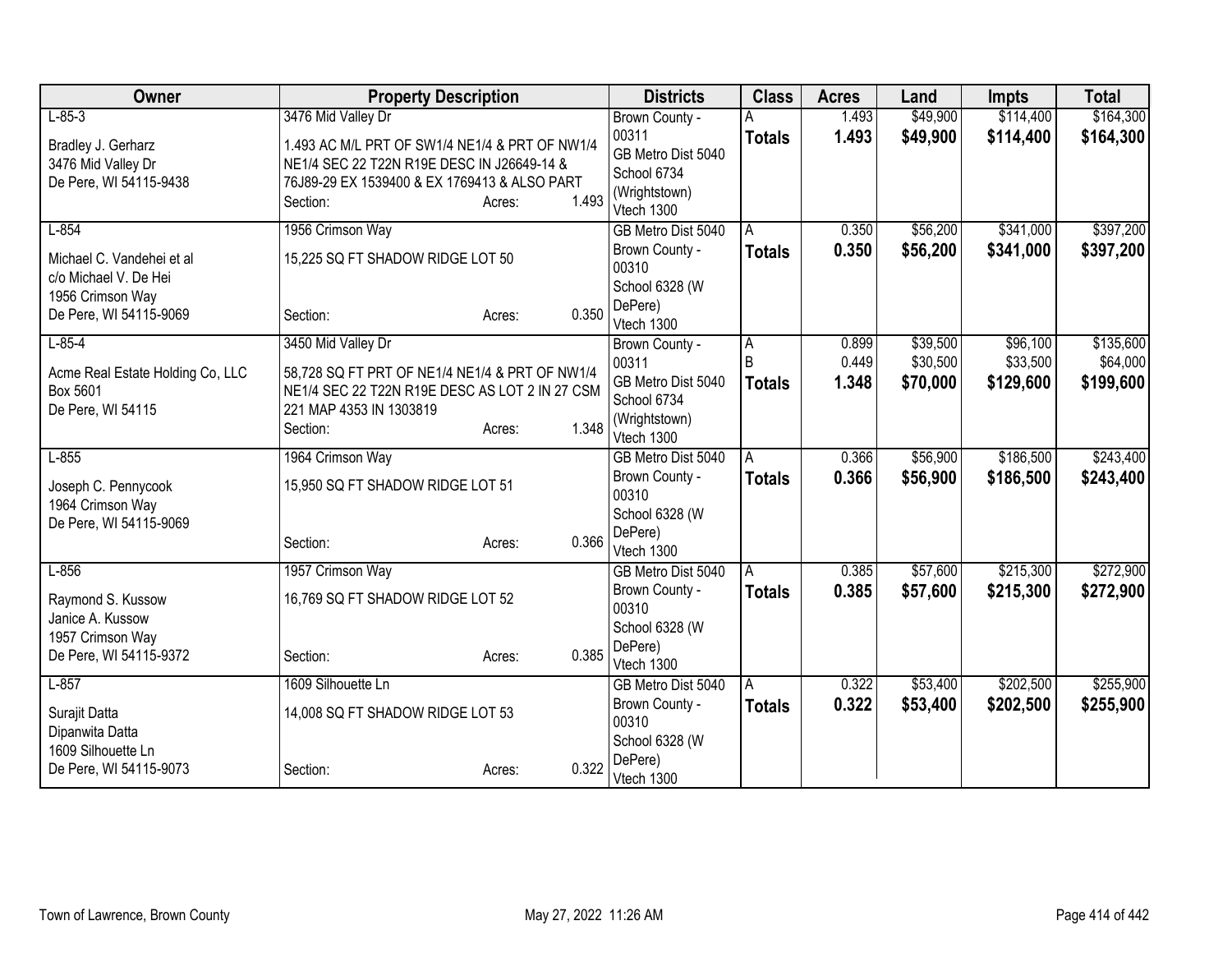| Owner                       | <b>Property Description</b>                    |                 | <b>Districts</b>        | <b>Class</b>  | <b>Acres</b> | Land     | <b>Impts</b> | <b>Total</b> |
|-----------------------------|------------------------------------------------|-----------------|-------------------------|---------------|--------------|----------|--------------|--------------|
| $L-858$                     | 1617 Silhouette Ln                             |                 | GB Metro Dist 5040      |               | 0.364        | \$56,800 | \$212,500    | \$269,300    |
| Michael G. Seefeldt         | 15,857 SQ FT SHADOW RIDGE LOT 54               |                 | Brown County -          | <b>Totals</b> | 0.364        | \$56,800 | \$212,500    | \$269,300    |
| Mary J. Seefeldt            |                                                |                 | 00310                   |               |              |          |              |              |
| 1617 Silhouette Ln          |                                                |                 | School 6328 (W          |               |              |          |              |              |
| De Pere, WI 54115-9073      | Section:                                       | 0.364<br>Acres: | DePere)                 |               |              |          |              |              |
|                             |                                                |                 | Vtech 1300              |               |              |          |              |              |
| $L-859$                     | 890 Windsong Way                               |                 | GB Metro Dist 5040      | A             | 0.400        | \$58,200 | \$286,500    | \$344,700    |
| Kenneth J. Vaughn           | 17,340 SQ FT SHADOW RIDGE LOT 55               |                 | Brown County -<br>00310 | <b>Totals</b> | 0.400        | \$58,200 | \$286,500    | \$344,700    |
| Janice S. Vaughn            |                                                |                 | School 6328 (W          |               |              |          |              |              |
| 890 Windsong Way            |                                                |                 | DePere)                 |               |              |          |              |              |
| De Pere, WI 54115-9067      | Section:                                       | 0.398<br>Acres: | Vtech 1300              |               |              |          |              |              |
| $L-86$                      | 3511 French Rd                                 |                 | Brown County -          | D             | 2.005        | \$400    | \$0          | \$400        |
| <b>Tsrk Investments LLC</b> | 87,324 SQ FT LOT 1 OF 10 CSM 57 & PART DESC IN |                 | 00311                   | <b>Totals</b> | 2.005        | \$400    | \$0          | \$400        |
| 431 Linnerud Dr             | 1778698 BNG PART OF NE1/4 SEC 22 T22N R19E     |                 | GB Metro Dist 5040      |               |              |          |              |              |
| Sun Prairie, WI 53590       |                                                |                 | School 6734             |               |              |          |              |              |
|                             | Section:                                       | 2.005<br>Acres: | (Wrightstown)           |               |              |          |              |              |
|                             |                                                |                 | Vtech 1300              |               |              |          |              |              |
| $L-860$                     | 880 Windsong Way                               |                 | GB Metro Dist 5040      | A             | 0.385        | \$57,600 | \$261,000    | \$318,600    |
| Kenneth C. Albers           | 16,786 SQ FT SHADOW RIDGE LOT 56               |                 | Brown County -          | <b>Totals</b> | 0.385        | \$57,600 | \$261,000    | \$318,600    |
| Betsy E. Albers             |                                                |                 | 00310                   |               |              |          |              |              |
| 880 Windsong Way            |                                                |                 | School 6328 (W          |               |              |          |              |              |
| De Pere, WI 54115-8067      | Section:                                       | 0.385<br>Acres: | DePere)<br>Vtech 1300   |               |              |          |              |              |
| $L-861$                     | 850 Windsong Way                               |                 | GB Metro Dist 5040      | A             | 0.442        | \$59,800 | \$233,200    | \$293,000    |
|                             |                                                |                 | Brown County -          | <b>Totals</b> | 0.442        | \$59,800 | \$233,200    | \$293,000    |
| Kevin F. Nelson             | 19,265 SQ FT SHADOW RIDGE LOT 57               |                 | 00310                   |               |              |          |              |              |
| Kristin T. Nelson           |                                                |                 | School 6328 (W          |               |              |          |              |              |
| 850 Windsong Way            |                                                |                 | DePere)                 |               |              |          |              |              |
| De Pere, WI 54115-9067      | Section:                                       | 0.442<br>Acres: | Vtech 1300              |               |              |          |              |              |
| $L-862$                     | 826 Windsong Way                               |                 | GB Metro Dist 5040      | ΙA            | 0.329        | \$54,300 | \$240,500    | \$294,800    |
| Mark S. Mcdonough           | 14,343 SQ FT SHADOW RIDGE LOT 58               |                 | Brown County -          | <b>Totals</b> | 0.329        | \$54,300 | \$240,500    | \$294,800    |
| Mary K. Mcdonough           |                                                |                 | 00310                   |               |              |          |              |              |
| 826 Windsong Way            |                                                |                 | School 6328 (W          |               |              |          |              |              |
| De Pere, WI 54115-9067      | Section:                                       | 0.329<br>Acres: | DePere)                 |               |              |          |              |              |
|                             |                                                |                 | Vtech 1300              |               |              |          |              |              |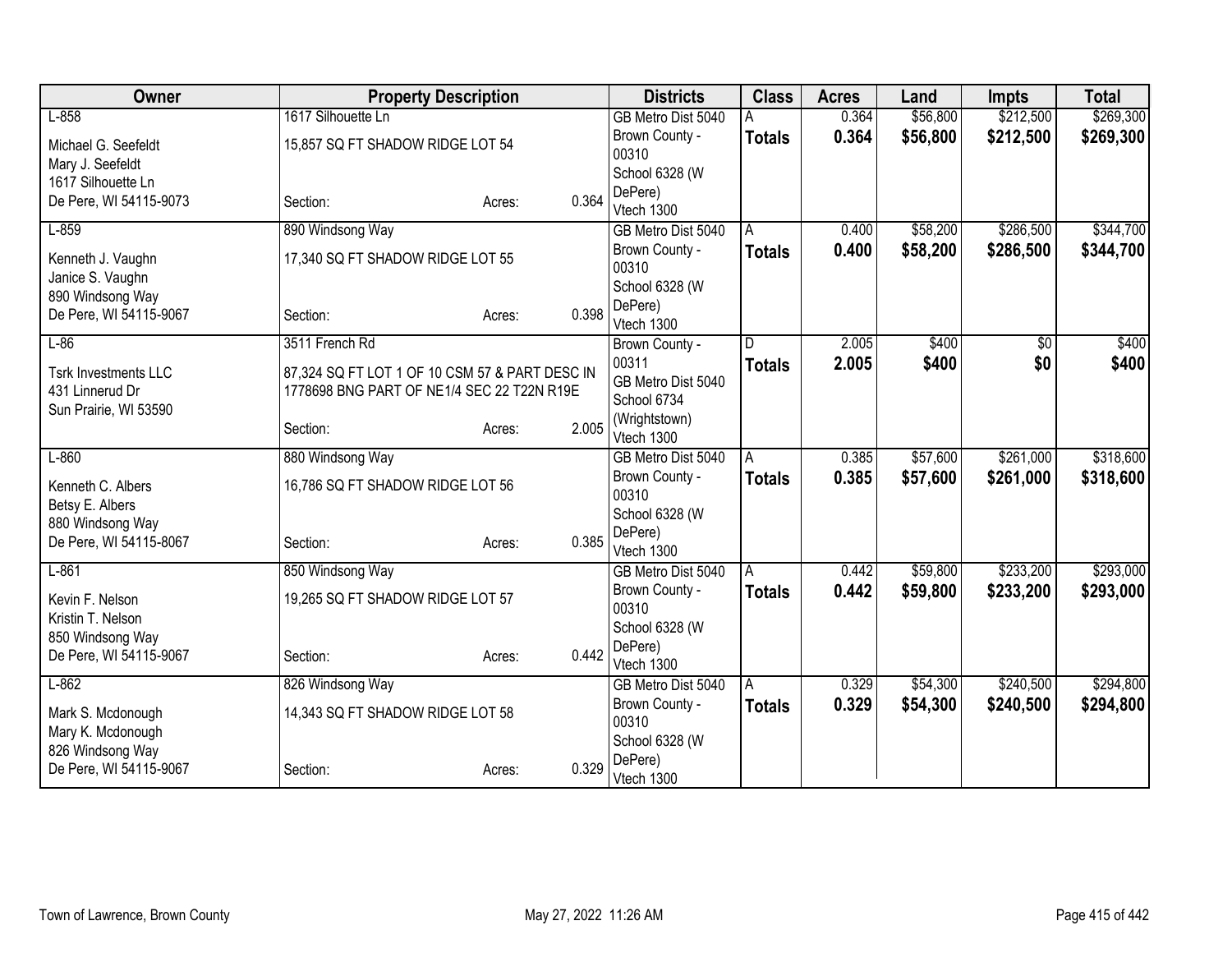| Owner                             | <b>Property Description</b>      |        |       | <b>Districts</b>                 | <b>Class</b>  | <b>Acres</b> | Land     | <b>Impts</b> | <b>Total</b> |
|-----------------------------------|----------------------------------|--------|-------|----------------------------------|---------------|--------------|----------|--------------|--------------|
| $L-863$                           | 818 Windsong Way                 |        |       | GB Metro Dist 5040               |               | 0.321        | \$53,400 | \$248,000    | \$301,400    |
| Robert Neuville Jr                | 14,000 SQ FT SHADOW RIDGE LOT 59 |        |       | Brown County -                   | <b>Totals</b> | 0.321        | \$53,400 | \$248,000    | \$301,400    |
| Lauren Neuville                   |                                  |        |       | 00310                            |               |              |          |              |              |
| 818 Windsong Way                  |                                  |        |       | School 6328 (W                   |               |              |          |              |              |
| De Pere, WI 54115-9067            | Section:                         | Acres: | 0.321 | DePere)<br>Vtech 1300            |               |              |          |              |              |
| $L-864$                           | 810 Windsong Way                 |        |       | GB Metro Dist 5040               | A             | 0.367        | \$56,900 | \$211,500    | \$268,400    |
|                                   |                                  |        |       | Brown County -                   |               | 0.367        | \$56,900 | \$211,500    |              |
| Alexander M. Ward                 | 14,000 SQ FT SHADOW RIDGE LOT 60 |        |       | 00310                            | <b>Totals</b> |              |          |              | \$268,400    |
| Michelle L. Ward                  |                                  |        |       | School 6328 (W                   |               |              |          |              |              |
| 810 Windsong Way                  |                                  |        |       | DePere)                          |               |              |          |              |              |
| De Pere, WI 54115-9067            | Section:                         | Acres: | 0.321 | Vtech 1300                       |               |              |          |              |              |
| $L-865$                           | 1945 Crimson Way                 |        |       | GB Metro Dist 5040               | A             | 0.385        | \$57,600 | \$227,000    | \$284,600    |
| <b>Bee Xiong</b>                  | 16,770 SQ FT SHADOW RIDGE LOT 61 |        |       | Brown County -                   | <b>Totals</b> | 0.385        | \$57,600 | \$227,000    | \$284,600    |
| Shoua M. Xiong                    |                                  |        |       | 00310                            |               |              |          |              |              |
| 1945 Crimson Way                  |                                  |        |       | School 6328 (W                   |               |              |          |              |              |
| De Pere, WI 54115-9372            | Section:                         | Acres: | 0.385 | DePere)                          |               |              |          |              |              |
| $L-866$                           |                                  |        |       | Vtech 1300                       |               | 0.442        |          | \$278,000    | \$337,800    |
|                                   | 803 Windsong Way                 |        |       | GB Metro Dist 5040               | A             |              | \$59,800 |              |              |
| Russell J. Henning                | 19,237 SQ FT SHADOW RIDGE LOT 62 |        |       | Brown County -<br>00310          | <b>Totals</b> | 0.442        | \$59,800 | \$278,000    | \$337,800    |
| c/o Russell Henning & De Anderson |                                  |        |       | School 6328 (W                   |               |              |          |              |              |
| 803 Windsong Way                  |                                  |        |       | DePere)                          |               |              |          |              |              |
| De Pere, WI 54115-9076            | Section:                         | Acres: | 0.442 | Vtech 1300                       |               |              |          |              |              |
| $L-867$                           | 811 Windsong Way                 |        |       | GB Metro Dist 5040               | A             | 0.300        | \$50,800 | \$202,000    | \$252,800    |
| Tanvir Hassan Khan                | 13,050 SQ FT SHADOW RIDGE LOT 63 |        |       | Brown County -                   | <b>Totals</b> | 0.300        | \$50,800 | \$202,000    | \$252,800    |
| c/o Tanvir Hassan Khan Parveen    |                                  |        |       | 00310                            |               |              |          |              |              |
| 811 Windsong Way                  |                                  |        |       | School 6328 (W                   |               |              |          |              |              |
| De Pere, WI 54115-9076            | Section:                         | Acres: | 0.300 | DePere)                          |               |              |          |              |              |
| $L-868$                           | 819 Windsong Way                 |        |       | Vtech 1300<br>GB Metro Dist 5040 | A             | 0.300        | \$50,800 | \$234,200    | \$285,000    |
|                                   |                                  |        |       | Brown County -                   |               | 0.300        | \$50,800 | \$234,200    | \$285,000    |
| Brett D. Christensen              | 13,050 SQ FT SHADOW RIDGE LOT 64 |        |       | 00310                            | <b>Totals</b> |              |          |              |              |
| 819 Windsong Way                  |                                  |        |       | School 6328 (W                   |               |              |          |              |              |
| De Pere, WI 54115-9076            |                                  |        |       | DePere)                          |               |              |          |              |              |
|                                   | Section:                         | Acres: | 0.300 | Vtech 1300                       |               |              |          |              |              |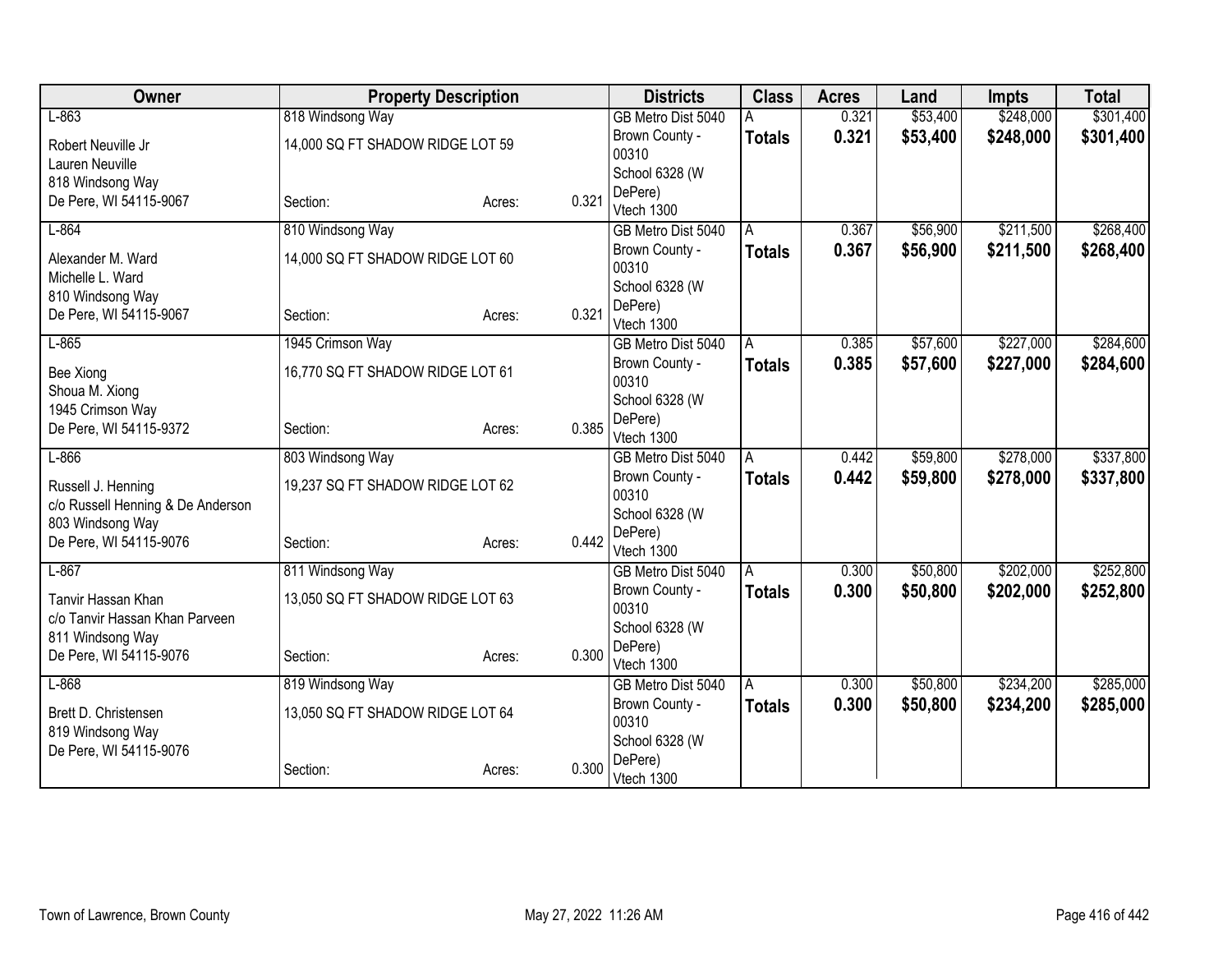| Owner                        | <b>Property Description</b>                    |                 | <b>Districts</b>        | <b>Class</b>   | <b>Acres</b> | Land     | <b>Impts</b>    | <b>Total</b> |
|------------------------------|------------------------------------------------|-----------------|-------------------------|----------------|--------------|----------|-----------------|--------------|
| $L-869$                      | 825 Windsong Way                               |                 | GB Metro Dist 5040      |                | 0.300        | \$50,800 | \$253,000       | \$303,800    |
| Paul C. Mommaerts            | 13,050 SQ FT SHADOW RIDGE LOT 65               |                 | Brown County -          | <b>Totals</b>  | 0.300        | \$50,800 | \$253,000       | \$303,800    |
| Paige E. Mommaerts           |                                                |                 | 00310                   |                |              |          |                 |              |
| 825 Windsong Way             |                                                |                 | School 6328 (W          |                |              |          |                 |              |
| De Pere, WI 54115-9076       | Section:                                       | 0.300<br>Acres: | DePere)<br>Vtech 1300   |                |              |          |                 |              |
| $L-87$                       | Mid Valley Dr Unit RR                          |                 |                         | $\overline{B}$ | 7.073        | \$17,700 | $\overline{50}$ | \$17,700     |
|                              |                                                |                 | Brown County -<br>00311 |                |              |          |                 |              |
| Midvallee Golf Course, Inc   | 7.073 AC M/L N 7.5 CH W OF HWY SW1/4 NE1/4 SEC |                 | GB Metro Dist 5040      | <b>Totals</b>  | 7.073        | \$17,700 | \$0             | \$17,700     |
| Attn: Mid Vallee Golf Course | 22 T22N R19E EX HWY & EX 21 CSM 255 & EX       |                 | School 6734             |                |              |          |                 |              |
| 3850 Mid Valley Dr           | J26649-12 & EX J26649-14                       |                 | (Wrightstown)           |                |              |          |                 |              |
| De Pere, WI 54115-9118       | Section:                                       | 7.073<br>Acres: | Vtech 1300              |                |              |          |                 |              |
| $L-870$                      | 833 Windsong Way                               |                 | GB Metro Dist 5040      | A              | 0.334        | \$54,800 | \$285,000       | \$339,800    |
| Justin M. Monnette           | 14,550 SQ FT SHADOW RIDGE LOT 66               |                 | Brown County -          | <b>Totals</b>  | 0.334        | \$54,800 | \$285,000       | \$339,800    |
| Sara M. Monnette             |                                                |                 | 00310                   |                |              |          |                 |              |
| 833 Windsong Way             |                                                |                 | School 6328 (W          |                |              |          |                 |              |
| De Pere, WI 54115-9076       | Section:                                       | 0.334<br>Acres: | DePere)                 |                |              |          |                 |              |
|                              |                                                |                 | Vtech 1300              |                |              |          |                 |              |
| $L-871$                      | 841 Windsong Way                               |                 | GB Metro Dist 5040      | A              | 0.496        | \$61,900 | \$417,000       | \$478,900    |
| Tim Vandenberg               | 21,164 SQ FT SHADOW RIDGE LOT 67               |                 | Brown County -<br>00310 | <b>Totals</b>  | 0.496        | \$61,900 | \$417,000       | \$478,900    |
| Amy A. Vandenberg            |                                                |                 | School 6328 (W          |                |              |          |                 |              |
| 841 Windsong Way             |                                                |                 | DePere)                 |                |              |          |                 |              |
| De Pere, WI 54115-9076       | Section:                                       | 0.486<br>Acres: | Vtech 1300              |                |              |          |                 |              |
| $L-87-1$                     | 3500 Mid Valley Dr                             |                 | Brown County -          | A              | 1.719        | \$54,400 | \$167,500       | \$221,900    |
| William G. Biese             | 74,890 SQ FT LOT 2 OF 41 CSM 161 BNG PRT SW1/4 |                 | 00311                   | <b>Totals</b>  | 1.719        | \$54,400 | \$167,500       | \$221,900    |
| Shirley M. Biese             | NE1/4 & BNG PART OF NW1/4 NE1/4 SEC 22 T22N    |                 | GB Metro Dist 5040      |                |              |          |                 |              |
| 3500 Mid Valley Dr           | R <sub>19E</sub>                               |                 | School 6734             |                |              |          |                 |              |
| De Pere, WI 54115-9114       | Section:                                       | 1.719<br>Acres: | (Wrightstown)           |                |              |          |                 |              |
|                              |                                                |                 | Vtech 1300              |                |              |          |                 |              |
| $L-872$                      | 859 Windsong Way                               |                 | GB Metro Dist 5040      | ΙA             | 0.633        | \$63,500 | \$333,000       | \$396,500    |
| Daniel O. Scheider           | 27,569 SQ FT SHADOW RIDGE LOT 68               |                 | Brown County -<br>00310 | <b>Totals</b>  | 0.633        | \$63,500 | \$333,000       | \$396,500    |
| Debra E. Scheider            |                                                |                 | School 6328 (W          |                |              |          |                 |              |
| 859 Windsong Way             |                                                |                 | DePere)                 |                |              |          |                 |              |
| De Pere, WI 54115-9076       | Section:                                       | 0.633<br>Acres: | Vtech 1300              |                |              |          |                 |              |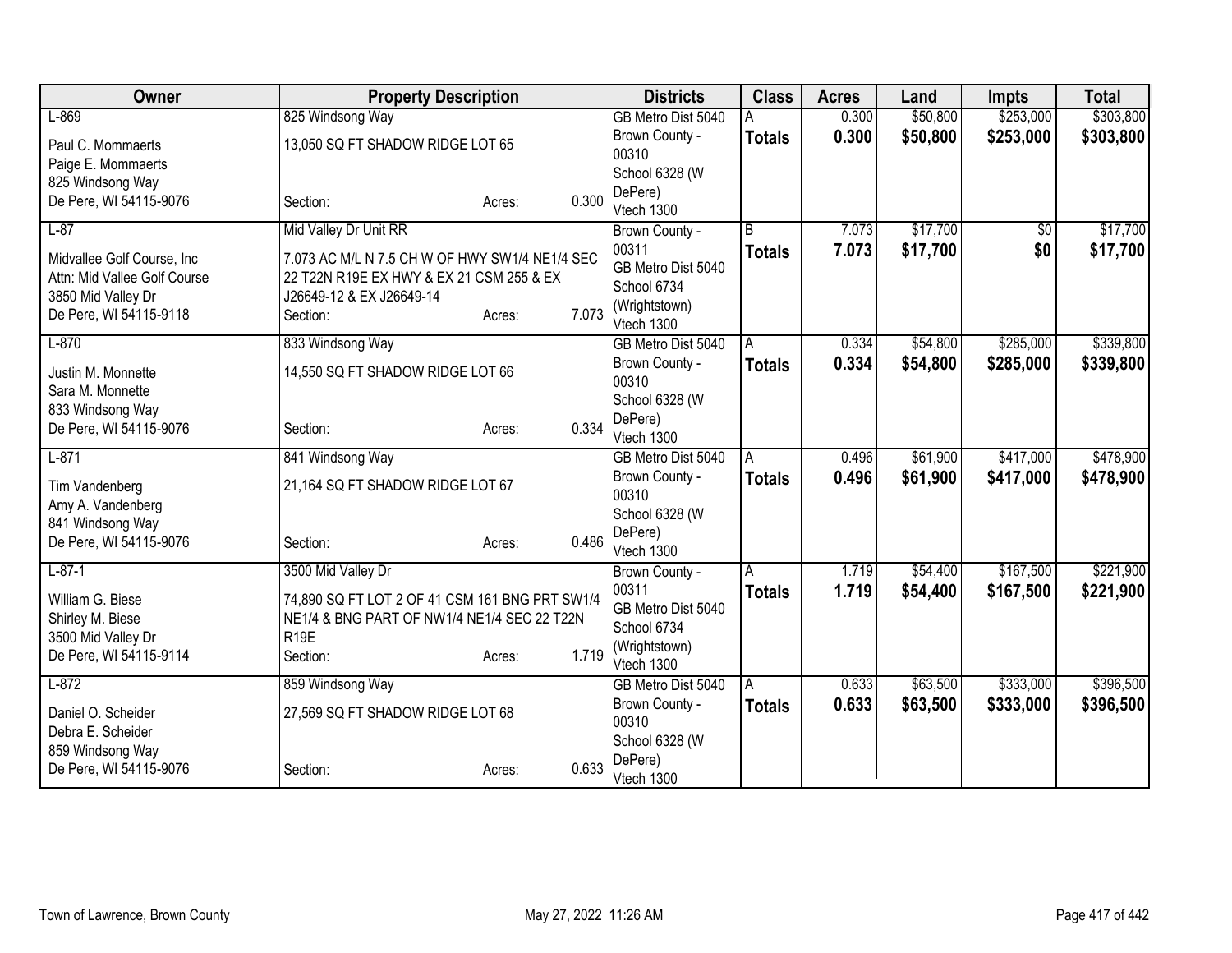| Owner                                  | <b>Property Description</b>                 |        |       | <b>Districts</b>                     | <b>Class</b>       | <b>Acres</b> | Land     | <b>Impts</b> | <b>Total</b> |
|----------------------------------------|---------------------------------------------|--------|-------|--------------------------------------|--------------------|--------------|----------|--------------|--------------|
| $L-87-2$                               | 3488 Mid Valley Dr                          |        |       | Brown County -                       |                    | 1.340        | \$46,800 | \$83,700     | \$130,500    |
| Steven L. Savord                       | 45,030 SQ FT LOT 1 OF 41 CSM 161 BNG PRT OF |        |       | 00311                                | <b>Totals</b>      | 1.340        | \$46,800 | \$83,700     | \$130,500    |
| 3488 Mid Valley Dr                     | NW1/4 NE1/4 & BNG PRT OF SW1/4 NE1/4 SEC 22 |        |       | GB Metro Dist 5040                   |                    |              |          |              |              |
| De Pere, WI 54115-9438                 | <b>T22N R19E</b>                            |        |       | School 6734<br>(Wrightstown)         |                    |              |          |              |              |
|                                        | Section:                                    | Acres: | 1.034 | Vtech 1300                           |                    |              |          |              |              |
| $L-873$                                | 867 Windsong Way                            |        |       | GB Metro Dist 5040                   | A                  | 0.554        | \$62,700 | \$364,500    | \$427,200    |
| Steven M. List<br>Maribeth A. List     | 20,360 SQ FT SHADOW RIDGE LOT 69 EX 1827038 |        |       | Brown County -<br>00310              | <b>Totals</b>      | 0.554        | \$62,700 | \$364,500    | \$427,200    |
| 867 Windsong Way                       |                                             |        |       | School 6328 (W                       |                    |              |          |              |              |
| De Pere, WI 54115-9076                 | Section:                                    | Acres: | 0.467 | DePere)<br>Vtech 1300                |                    |              |          |              |              |
| $L - 87 - 3$                           | <b>Mid Valley Dr</b>                        |        |       | Brown County -                       | A                  | 1.505        | \$50,100 | \$0          | \$50,100     |
| Shirley M. Biese                       | 65,570 SQ FT LOT 3 OF 41 CSM 161 BNG PRT OF |        |       | 00311                                | <b>Totals</b>      | 1.505        | \$50,100 | \$0          | \$50,100     |
| 3500 Mid Valley Dr                     | SW1/4 NE1/4 SEC 22 T22N R19E                |        |       | GB Metro Dist 5040                   |                    |              |          |              |              |
| De Pere, WI 54115-9114                 |                                             |        |       | School 6734<br>(Wrightstown)         |                    |              |          |              |              |
|                                        | Section:                                    | Acres: | 1.505 | Vtech 1300                           |                    |              |          |              |              |
| $L-874$                                | 875 Windsong Way                            |        |       | GB Metro Dist 5040                   | A                  | 0.470        | \$60,900 | \$483,500    | \$544,400    |
| Nathanial M. Sanders                   | 20,508 SQ FT SHADOW RIDGE LOT 70            |        |       | Brown County -                       | <b>Totals</b>      | 0.470        | \$60,900 | \$483,500    | \$544,400    |
| Kimberly A. Sanders                    |                                             |        |       | 00310                                |                    |              |          |              |              |
| 875 Windsong Way                       |                                             |        |       | School 6328 (W                       |                    |              |          |              |              |
| De Pere, WI 54115                      | Section:                                    | Acres: | 0.471 | DePere)<br>Vtech 1300                |                    |              |          |              |              |
| $L-875$                                | 883 Windsong Way                            |        |       | GB Metro Dist 5040                   | A                  | 0.396        | \$58,000 | \$258,700    | \$316,700    |
|                                        | 17,250 SQ FT SHADOW RIDGE LOT 71            |        |       | Brown County -                       | <b>Totals</b>      | 0.396        | \$58,000 | \$258,700    | \$316,700    |
| Jeffrey J. Hampton<br>Katie J. Hampton |                                             |        |       | 00310                                |                    |              |          |              |              |
| 883 Windsong Way                       |                                             |        |       | School 6328 (W                       |                    |              |          |              |              |
| De Pere, WI 54115-9076                 | Section:                                    | Acres: | 0.396 | DePere)                              |                    |              |          |              |              |
| $L-876$                                | 1635 Silhouette Ln                          |        |       | Vtech 1300                           |                    | 0.447        | \$60,000 | \$281,500    | \$341,500    |
|                                        |                                             |        |       | GB Metro Dist 5040<br>Brown County - | A<br><b>Totals</b> | 0.447        | \$60,000 | \$281,500    | \$341,500    |
| William R & Linda A Ferris Revocable   | 19,462 SQ FT SHADOW RIDGE LOT 72            |        |       | 00310                                |                    |              |          |              |              |
| Trust                                  |                                             |        |       | School 6328 (W                       |                    |              |          |              |              |
| 1635 Silhouette Ln                     |                                             |        | 0.447 | DePere)                              |                    |              |          |              |              |
| Depere, WI 54115                       | Section:                                    | Acres: |       | Vtech 1300                           |                    |              |          |              |              |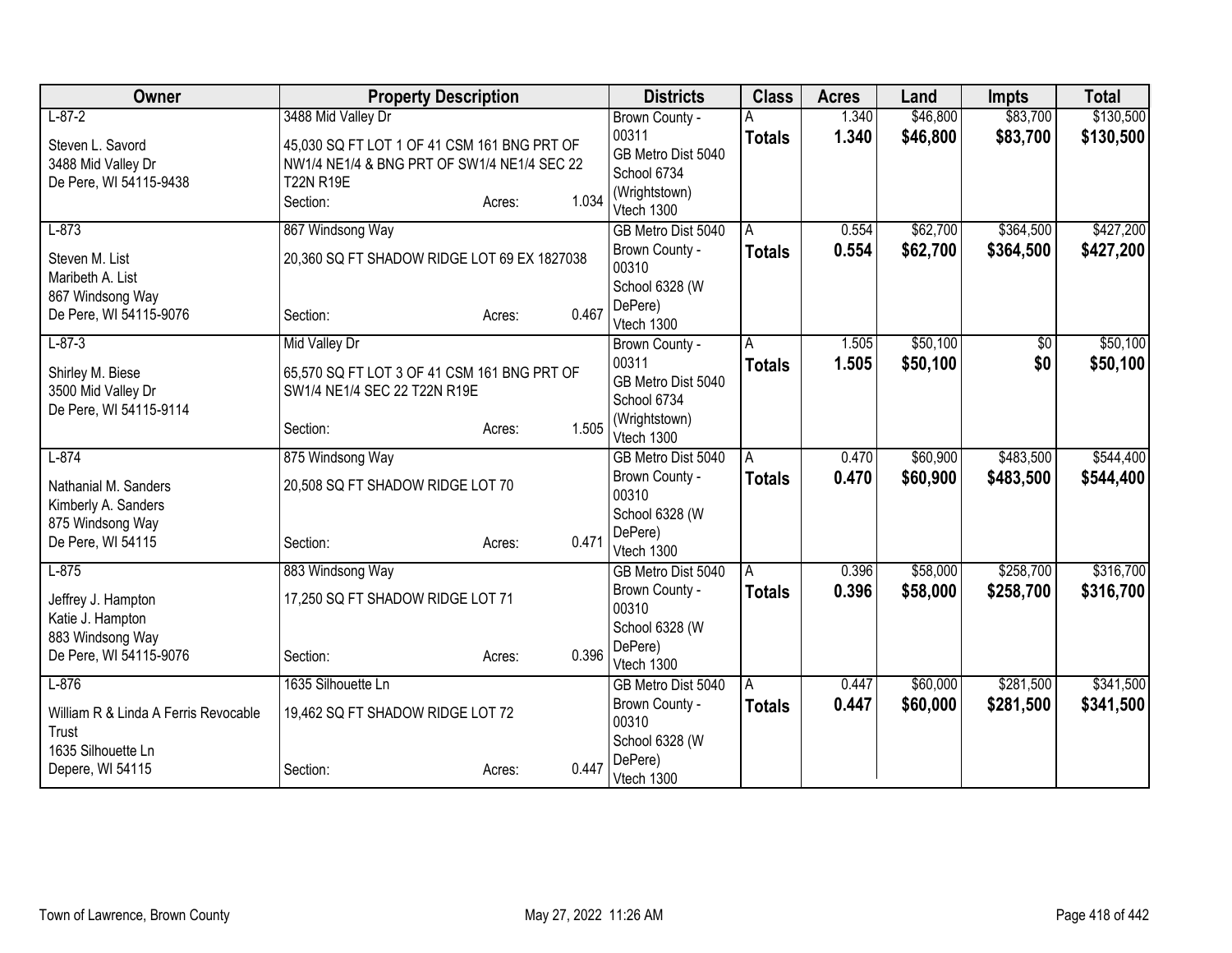| Owner                                | <b>Property Description</b>                   |                         | <b>Districts</b>             | <b>Class</b>   | <b>Acres</b> | Land            | <b>Impts</b>    | <b>Total</b> |
|--------------------------------------|-----------------------------------------------|-------------------------|------------------------------|----------------|--------------|-----------------|-----------------|--------------|
| $L-877$                              | 1643 Silhouette Ln                            |                         | GB Metro Dist 5040           |                | 0.410        | \$58,600        | \$263,500       | \$322,100    |
| Arun Chorchelvan                     | 17,849 SQ FT SHADOW RIDGE LOT 73              |                         | Brown County -               | <b>Totals</b>  | 0.410        | \$58,600        | \$263,500       | \$322,100    |
| 1643 Silhouette Ln                   |                                               |                         | 00310                        |                |              |                 |                 |              |
| De Pere, WI 54115-9073               |                                               |                         | School 6328 (W<br>DePere)    |                |              |                 |                 |              |
|                                      | Section:                                      | 0.410<br>Acres:         | Vtech 1300                   |                |              |                 |                 |              |
| $L-878$                              | 920 Chelsea Ct                                |                         | GB Metro Dist 5040           | A              | 0.353        | \$56,300        | \$292,000       | \$348,300    |
| Brian J. Cagle<br>920 Chelsea Ct     | 15,370 SQ FT SHADOW RIDGE LOT 74              | Brown County -<br>00310 | <b>Totals</b>                | 0.353          | \$56,300     | \$292,000       | \$348,300       |              |
| De Pere, WI 54115-9375               |                                               |                         | School 6328 (W               |                |              |                 |                 |              |
|                                      | Section:                                      | 0.353<br>Acres:         | DePere)<br>Vtech 1300        |                |              |                 |                 |              |
| $L-879$                              | 912 Chelsea Ct                                |                         | GB Metro Dist 5040           | A              | 0.500        | \$62,100        | \$348,500       | \$410,600    |
|                                      | 22,027 SQ FT SHADOW RIDGE LOT 75              |                         | Brown County -               | <b>Totals</b>  | 0.500        | \$62,100        | \$348,500       | \$410,600    |
| Terry J. Fink<br>Carey A. Fink       |                                               |                         | 00310                        |                |              |                 |                 |              |
| 912 Chelsea Ct                       |                                               |                         | School 6328 (W               |                |              |                 |                 |              |
| De Pere, WI 54115-9375               | Section:                                      | 0.506<br>Acres:         | DePere)                      |                |              |                 |                 |              |
| $L-88$                               | French Rd                                     |                         | Vtech 1300<br>Brown County - | E <sub>5</sub> | 0.600        | $\overline{50}$ | $\overline{50}$ | \$0          |
|                                      |                                               |                         | 00311                        | <b>Totals</b>  | 0.600        | \$0             | \$0             | \$0          |
| Free Will Baptist Church & Cemetery  | 0.528 AC M/L PRT SW1/4 NE1/4 SEC 22 T22N R19E |                         | GB Metro Dist 5040           |                |              |                 |                 |              |
| Route 3 Hwy 41                       | AS DESC IN 68 D 599 EX RD                     |                         | School 6734                  |                |              |                 |                 |              |
| De Pere, WI 54115-9803               | Section:                                      | 0.528<br>Acres:         | (Wrightstown)                |                |              |                 |                 |              |
|                                      |                                               |                         | Vtech 1300                   |                |              |                 |                 |              |
| $L-880$                              | 904 Chelsea Ct                                |                         | GB Metro Dist 5040           | $\overline{A}$ | 0.778        | \$65,100        | \$486,500       | \$551,600    |
| <b>Vetter Living Trust</b>           | 30,092 SQ FT SHADOW RIDGE LOT 76 EX 1827038   |                         | Brown County -<br>00310      | <b>Totals</b>  | 0.778        | \$65,100        | \$486,500       | \$551,600    |
| 904 Chelsea Ct                       |                                               |                         | School 6328 (W               |                |              |                 |                 |              |
| De Pere, WI 54115-9375               |                                               |                         | DePere)                      |                |              |                 |                 |              |
|                                      | Section:                                      | 0.690<br>Acres:         | Vtech 1300                   |                |              |                 |                 |              |
| $L-881$                              | 901 Chelsea Ct                                |                         | GB Metro Dist 5040           | ΙA             | 0.485        | \$61,500        | \$425,000       | \$486,500    |
| Vandyke Robert J & Pamela A Trust of | SHADOW RIDGE LOT 77 & THAT PRT OF LOT 78      |                         | Brown County -               | <b>Totals</b>  | 0.485        | \$61,500        | \$425,000       | \$486,500    |
| 1992                                 | DESC IN 2956083 EX 1827038 & EX 2956079       |                         | 00310                        |                |              |                 |                 |              |
| c/o Robert & Pamela Vandyke          |                                               |                         | School 6328 (W<br>DePere)    |                |              |                 |                 |              |
| 901 Chelsea Ct                       | Section:                                      | 0.485<br>Acres:         | Vtech 1300                   |                |              |                 |                 |              |
| De Pere, WI 54115-9375               |                                               |                         |                              |                |              |                 |                 |              |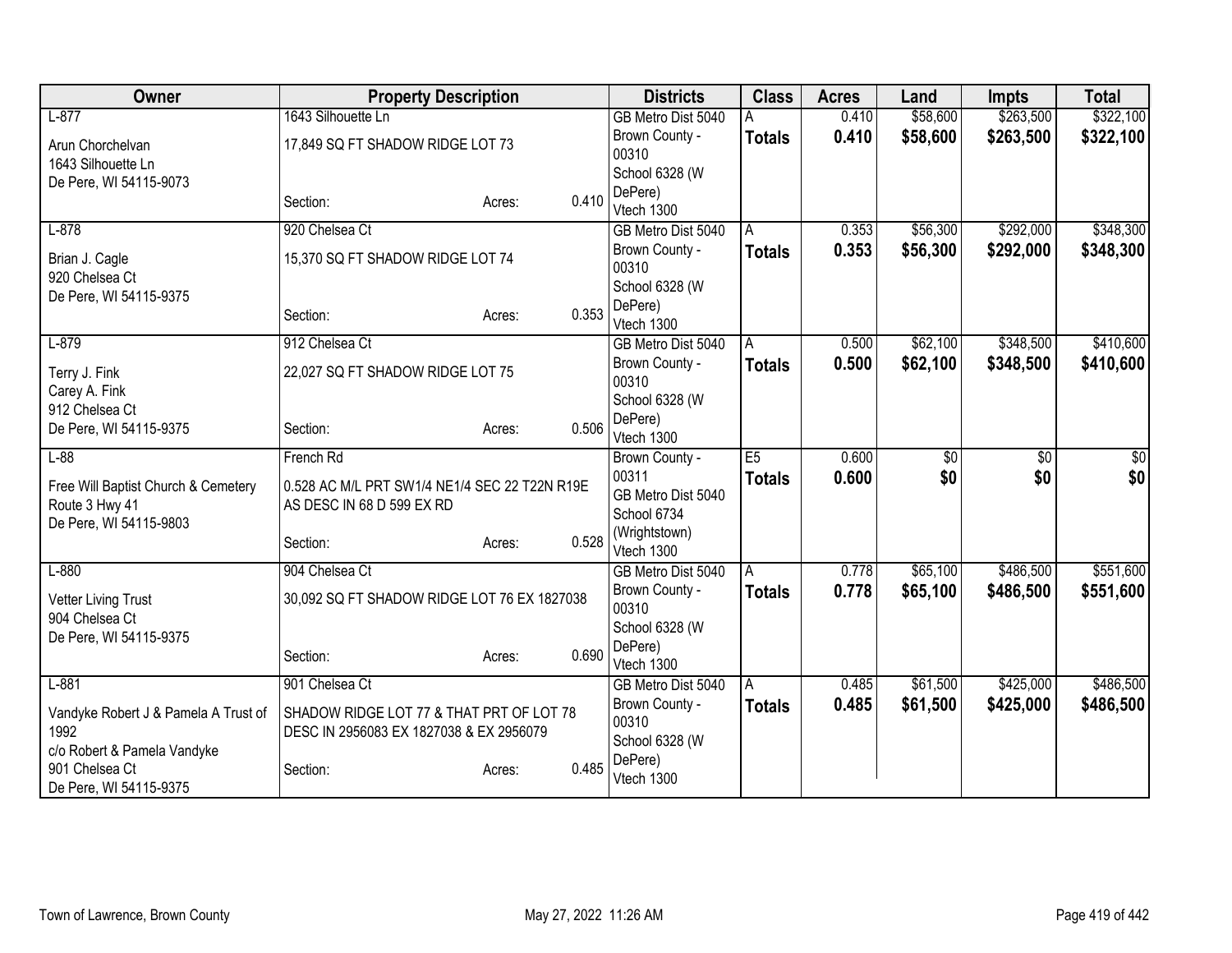| Owner                                 | <b>Property Description</b>                   |                 | <b>Districts</b>                     | <b>Class</b>       | <b>Acres</b>   | Land                 | <b>Impts</b>           | <b>Total</b>           |
|---------------------------------------|-----------------------------------------------|-----------------|--------------------------------------|--------------------|----------------|----------------------|------------------------|------------------------|
| $L - 88 - 1$                          | 3527 French Rd                                |                 | Brown County -                       | E5                 | 1.900          | $\overline{50}$      | $\overline{50}$        | \$0                    |
| South Lawrence Cemetery Assoc         | 1.777 AC M/L PRT SW1/4 NE1/4 SEC 22 T22N R19E |                 | 00311                                | <b>Totals</b>      | 1.900          | \$0                  | \$0                    | \$0                    |
| 3527 French Rd                        | DESC AS SOUTH LAWRENCE CEMETERY IN 2 PLATS    |                 | GB Metro Dist 5040<br>School 6734    |                    |                |                      |                        |                        |
| De Pere, WI 54115-9803                | 13 EX RD                                      |                 | (Wrightstown)                        |                    |                |                      |                        |                        |
|                                       | Section:                                      | 1.777<br>Acres: | Vtech 1300                           |                    |                |                      |                        |                        |
| $L-882$                               | 907 Chelsea Ct                                |                 | GB Metro Dist 5040                   | A                  | 1.049          | \$68,200             | \$363,000              | \$431,200              |
| Buckmaster Melvin K & Deborah L       | SHADOW RIDGE LOT 78 & THAT PRT OF LOT 77      |                 | Brown County -                       | <b>Totals</b>      | 1.049          | \$68,200             | \$363,000              | \$431,200              |
| Revocable Trust                       | DESC IN 2956079 EX 2956083                    |                 | 00310                                |                    |                |                      |                        |                        |
| c/o Melvin K. Buckmaster              |                                               |                 | School 6328 (W<br>DePere)            |                    |                |                      |                        |                        |
| 907 Chelsea Ct                        | Section:                                      | 1.049<br>Acres: | Vtech 1300                           |                    |                |                      |                        |                        |
| De Pere, WI 54115-9375                |                                               |                 |                                      |                    |                |                      |                        |                        |
| $L-883$                               | 915 Chelsea Ct                                |                 | GB Metro Dist 5040<br>Brown County - | A<br><b>Totals</b> | 0.563<br>0.563 | \$62,800<br>\$62,800 | \$375,000<br>\$375,000 | \$437,800<br>\$437,800 |
| Andrew W. Bartelt                     | 24,523 SQ FT SHADOW RIDGE LOT 79              |                 | 00310                                |                    |                |                      |                        |                        |
| Lisa M. Bartelt<br>915 Chelsea Ct     |                                               |                 | School 6328 (W                       |                    |                |                      |                        |                        |
| De Pere, WI 54115-9375                | Section:                                      | 0.563<br>Acres: | DePere)                              |                    |                |                      |                        |                        |
|                                       |                                               |                 | Vtech 1300                           |                    |                |                      |                        |                        |
| $L-884$                               | 921 Chelsea Ct                                |                 | GB Metro Dist 5040                   | l A                | 0.431          | \$59,400             | \$416,500              | \$475,900              |
| Jay K & Mary E Kennard Living Trust   | 18,774 SQ FT SHADOW RIDGE LOT 80              |                 | Brown County -<br>00310              | <b>Totals</b>      | 0.431          | \$59,400             | \$416,500              | \$475,900              |
| 921 Chelsea Ct                        |                                               |                 | School 6328 (W                       |                    |                |                      |                        |                        |
| De Pere, WI 54115                     |                                               | 0.431           | DePere)                              |                    |                |                      |                        |                        |
|                                       | Section:                                      | Acres:          | Vtech 1300                           |                    |                |                      |                        |                        |
| $L-885$                               | 929 Chelsea Ct                                |                 | GB Metro Dist 5040                   | A                  | 0.409          | \$58,500             | \$329,300              | \$387,800              |
| Carren Christensen                    | 17,812 SQ FT SHADOW RIDGE LOT 81              |                 | Brown County -<br>00310              | <b>Totals</b>      | 0.409          | \$58,500             | \$329,300              | \$387,800              |
| 929 Chelsea Ct                        |                                               |                 | School 6328 (W                       |                    |                |                      |                        |                        |
| De Pere, WI 54115                     |                                               |                 | DePere)                              |                    |                |                      |                        |                        |
|                                       | Section:                                      | 0.409<br>Acres: | Vtech 1300                           |                    |                |                      |                        |                        |
| $L-886$                               | 1663 Silhouette Ln                            |                 | GB Metro Dist 5040                   | A                  | 0.408          | \$58,500             | \$284,000              | \$342,500              |
| David J & Katherine Schlitz Revocable | 17,763 SQ FT SHADOW RIDGE LOT 82              |                 | Brown County -                       | <b>Totals</b>      | 0.408          | \$58,500             | \$284,000              | \$342,500              |
| Trust                                 |                                               |                 | 00310<br>School 6328 (W              |                    |                |                      |                        |                        |
| 1663 Silhouette Ln                    |                                               |                 | DePere)                              |                    |                |                      |                        |                        |
| De Pere, WI 54115                     | Section:                                      | 0.408<br>Acres: | Vtech 1300                           |                    |                |                      |                        |                        |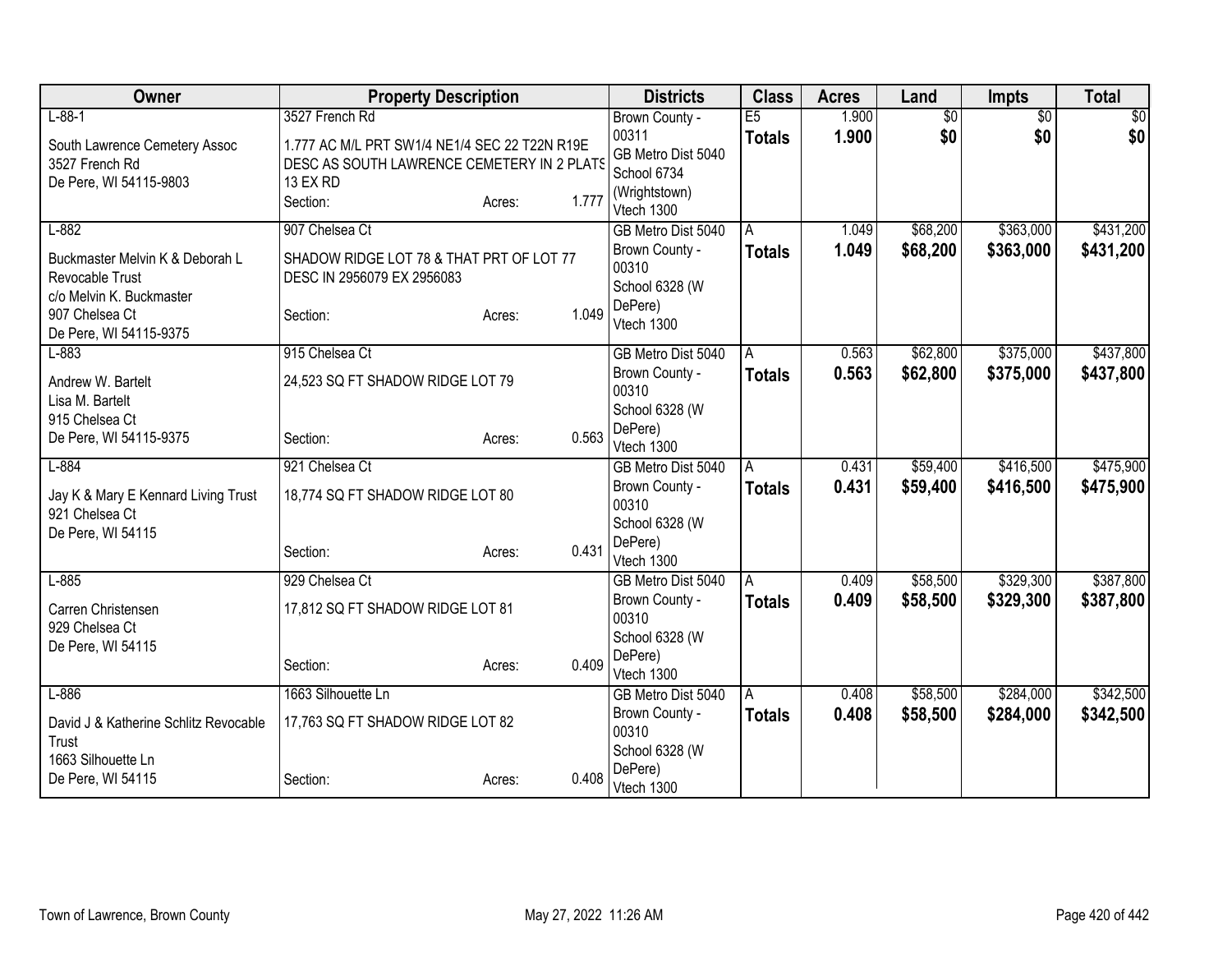| Owner                                  | <b>Property Description</b>                       |                 | <b>Districts</b>        | <b>Class</b>  | <b>Acres</b> | Land     | <b>Impts</b> | <b>Total</b> |
|----------------------------------------|---------------------------------------------------|-----------------|-------------------------|---------------|--------------|----------|--------------|--------------|
| $L-887$                                | 1707 Cady Ln                                      |                 | GB Metro Dist 5040      |               | 0.556        | \$62,700 | \$258,000    | \$320,700    |
| Erion Omeri                            | 24,228 SQ FT SHADOW RIDGE LOT 83                  |                 | Brown County -          | <b>Totals</b> | 0.556        | \$62,700 | \$258,000    | \$320,700    |
| Jessica S. Omeri                       |                                                   |                 | 00310                   |               |              |          |              |              |
| 1707 Cady Ln                           |                                                   |                 | School 6328 (W          |               |              |          |              |              |
| De Pere, WI 54115-9065                 | Section:                                          | 0.556<br>Acres: | DePere)                 |               |              |          |              |              |
|                                        |                                                   |                 | Vtech 1300              |               |              |          |              |              |
| $L-888$                                | 1719 Cady Ln                                      |                 | GB Metro Dist 5040      | A             | 0.344        | \$56,000 | \$218,400    | \$274,400    |
| Allen G. Farvour                       | 14,998 SQ FT SHADOW RIDGE LOT 84                  |                 | Brown County -<br>00310 | <b>Totals</b> | 0.344        | \$56,000 | \$218,400    | \$274,400    |
| Mary Lou Farvour                       |                                                   |                 | School 6328 (W          |               |              |          |              |              |
| 1719 Cady Ln<br>De Pere, WI 54115-9065 |                                                   | 0.344           | DePere)                 |               |              |          |              |              |
|                                        | Section:                                          | Acres:          | Vtech 1300              |               |              |          |              |              |
| $L-889$                                | 1727 Cady Ln                                      |                 | GB Metro Dist 5040      | A             | 0.344        | \$56,000 | \$280,000    | \$336,000    |
| Coolman Family Trust                   | 15,005 SQ FT SHADOW RIDGE LOT 85                  |                 | Brown County -          | <b>Totals</b> | 0.344        | \$56,000 | \$280,000    | \$336,000    |
| 1727 Cady Ln                           |                                                   |                 | 00310                   |               |              |          |              |              |
| De Pere, WI 54115                      |                                                   |                 | School 6328 (W          |               |              |          |              |              |
|                                        | Section:                                          | 0.344<br>Acres: | DePere)                 |               |              |          |              |              |
|                                        |                                                   |                 | Vtech 1300              |               |              |          |              |              |
| $L-89$                                 | French Rd                                         |                 | Brown County -          | Α             | 0.170        | \$1,400  | \$0          | \$1,400      |
| Andrew J. Abhold                       | 0.160 AC M/L PRT SW1/4 NE1/4 S 22 T22N R19E COM   |                 | 00311                   | <b>Totals</b> | 0.170        | \$1,400  | \$0          | \$1,400      |
| Michelle L. Abhold                     | IN HY & S LINE NELY ALG CL HY 7 RS 14.5' SELY 12R |                 | GB Metro Dist 5040      |               |              |          |              |              |
| 3609 French Rd                         | S 15' TO S LINE W TO BEG EX HWY                   |                 | School 6734             |               |              |          |              |              |
| De Pere, WI 54115-9439                 | Section:                                          | 0.160<br>Acres: | (Wrightstown)           |               |              |          |              |              |
|                                        |                                                   |                 | Vtech 1300              |               |              |          |              |              |
| $L-890$                                | 1735 Cady Ln                                      |                 | GB Metro Dist 5040      | A             | 0.344        | \$56,000 | \$304,500    | \$360,500    |
| Timothy D. Cauthier                    | 15,003 SQ FT SHADOW RIDGE LOT 86                  |                 | Brown County -<br>00310 | <b>Totals</b> | 0.344        | \$56,000 | \$304,500    | \$360,500    |
| Christine S. Cauthier                  |                                                   |                 | School 6328 (W          |               |              |          |              |              |
| 1735 Cady Ln                           |                                                   |                 | DePere)                 |               |              |          |              |              |
| De Pere, WI 54115-9065                 | Section:                                          | 0.344<br>Acres: | Vtech 1300              |               |              |          |              |              |
| $L-891$                                | 1743 Cady Ln                                      |                 | GB Metro Dist 5040      | A             | 0.344        | \$56,000 | \$318,600    | \$374,600    |
|                                        |                                                   |                 | Brown County -          | <b>Totals</b> | 0.344        | \$56,000 | \$318,600    | \$374,600    |
| Adam R. Aleknavicius                   | 15,001 SQ FT SHADOW RIDGE LOT 87                  |                 | 00310                   |               |              |          |              |              |
| Jennifer L. Aleknavicius               |                                                   |                 | School 6328 (W          |               |              |          |              |              |
| 1743 Cady Ln                           |                                                   | 0.344           | DePere)                 |               |              |          |              |              |
| De Pere, WI 54115-9065                 | Section:                                          | Acres:          | Vtech 1300              |               |              |          |              |              |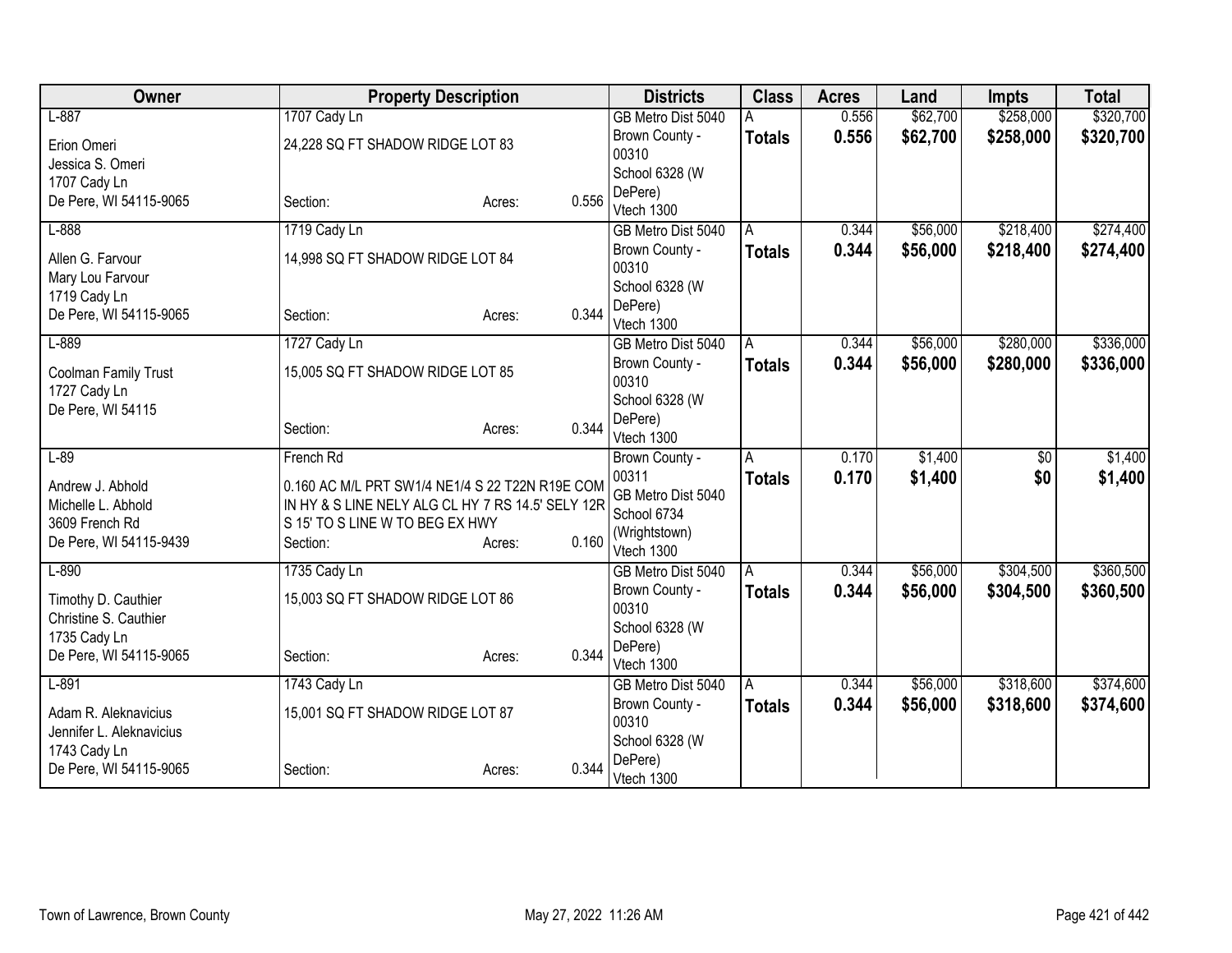| Owner                                  | <b>Property Description</b>               |        |       | <b>Districts</b>          | <b>Class</b>  | <b>Acres</b> | Land     | <b>Impts</b> | <b>Total</b> |
|----------------------------------------|-------------------------------------------|--------|-------|---------------------------|---------------|--------------|----------|--------------|--------------|
| $L-892$                                | 1755 Cady Ln                              |        |       | GB Metro Dist 5040        |               | 0.439        | \$59,700 | \$272,000    | \$331,700    |
| Ward G. Griffith                       | 19,143 SQ FT SHADOW RIDGE LOT 88          |        |       | Brown County -            | <b>Totals</b> | 0.439        | \$59,700 | \$272,000    | \$331,700    |
| Brenda L. Griffith                     |                                           |        |       | 00310                     |               |              |          |              |              |
| 1755 Cady Ln                           |                                           |        |       | School 6328 (W            |               |              |          |              |              |
| De Pere, WI 54115-9065                 | Section:                                  | Acres: | 0.439 | DePere)<br>Vtech 1300     |               |              |          |              |              |
| $L-893$                                | 1750 Cady Ln                              |        |       | GB Metro Dist 5040        | A             | 0.505        | \$62,200 | \$309,200    | \$371,400    |
|                                        |                                           |        |       | Brown County -            | <b>Totals</b> | 0.505        | \$62,200 | \$309,200    | \$371,400    |
| Robert E. Fuller                       | 22,001 SQ FT SHADOW RIDGE LOT 89          |        |       | 00310                     |               |              |          |              |              |
| Wendy J. Fuller                        |                                           |        |       | School 6328 (W            |               |              |          |              |              |
| 1750 Cady Ln                           |                                           |        |       | DePere)                   |               |              |          |              |              |
| De Pere, WI 54115-9065                 | Section:                                  | Acres: | 0.505 | Vtech 1300                |               |              |          |              |              |
| $L-894$                                | 1730 Cady Ln                              |        |       | GB Metro Dist 5040        | Α             | 0.864        | \$66,100 | \$277,200    | \$343,300    |
| Ellen M. Thyssen                       | 37,636 SQ FT SHADOW RIDGE LOT 90 & PRT OF |        |       | Brown County -            | <b>Totals</b> | 0.864        | \$66,100 | \$277,200    | \$343,300    |
| 1730 Cady Ln                           | OUTLOT 1 DESC IN 1953590                  |        |       | 00310                     |               |              |          |              |              |
| De Pere, WI 54115-9065                 |                                           |        |       | School 6328 (W            |               |              |          |              |              |
|                                        | Section:                                  | Acres: | 0.864 | DePere)                   |               |              |          |              |              |
|                                        |                                           |        |       | Vtech 1300                |               |              |          |              |              |
| $L-895$                                | 1718 Cady Ln                              |        |       | GB Metro Dist 5040        | Α             | 0.705        | \$64,300 | \$250,400    | \$314,700    |
| Thomas J. Gorzlancyk                   | 30,715 SQ FT SHADOW RIDGE LOT 91          |        |       | Brown County -<br>00310   | <b>Totals</b> | 0.705        | \$64,300 | \$250,400    | \$314,700    |
| Tammy J. Gorzlancyk                    |                                           |        |       | School 6328 (W            |               |              |          |              |              |
| 1718 Cady Ln                           |                                           |        |       | DePere)                   |               |              |          |              |              |
| De Pere, WI 54115-9065                 | Section:                                  | Acres: | 0.705 | Vtech 1300                |               |              |          |              |              |
| $L-896$                                | 1710 Cady Ln                              |        |       | GB Metro Dist 5040        | l A           | 0.524        | \$62,400 | \$209,500    | \$271,900    |
|                                        |                                           |        |       | Brown County -            | <b>Totals</b> | 0.524        | \$62,400 | \$209,500    | \$271,900    |
| Kevin G. Roffers                       | 22,809 SQ FT SHADOW RIDGE LOT 92          |        |       | 00310                     |               |              |          |              |              |
| 1710 Cady Ln<br>De Pere, WI 54115-9065 |                                           |        |       | School 6328 (W            |               |              |          |              |              |
|                                        | Section:                                  | Acres: | 0.524 | DePere)                   |               |              |          |              |              |
|                                        |                                           |        |       | Vtech 1300                |               |              |          |              |              |
| $L-897$                                | 1702 Cady Ln                              |        |       | GB Metro Dist 5040        | A             | 0.401        | \$58,200 | \$252,500    | \$310,700    |
| Wayne J. Harrison                      | 17,464 SQ FT SHADOW RIDGE LOT 93          |        |       | Brown County -            | <b>Totals</b> | 0.401        | \$58,200 | \$252,500    | \$310,700    |
| Lisa M. Harrison                       |                                           |        |       | 00310                     |               |              |          |              |              |
| 1702 Cady Ln                           |                                           |        |       | School 6328 (W<br>DePere) |               |              |          |              |              |
| De Pere, WI 54115-9065                 | Section:                                  | Acres: | 0.401 | Vtech 1300                |               |              |          |              |              |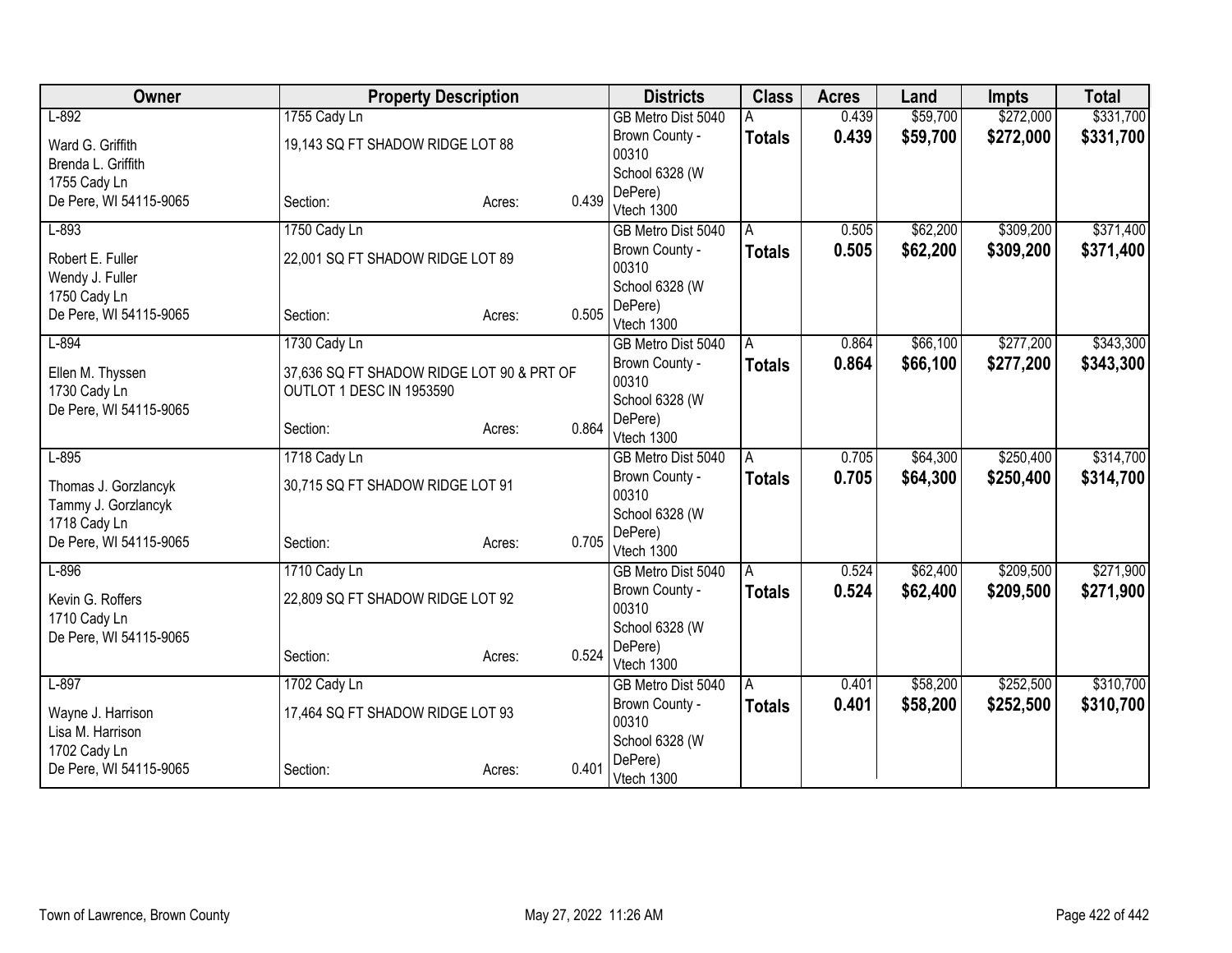| Owner                       | <b>Property Description</b>                                                  |                 | <b>Districts</b>          | <b>Class</b>  | <b>Acres</b> | Land      | <b>Impts</b> | <b>Total</b> |
|-----------------------------|------------------------------------------------------------------------------|-----------------|---------------------------|---------------|--------------|-----------|--------------|--------------|
| $L-898$                     | 1694 Cady Ln                                                                 |                 | GB Metro Dist 5040        |               | 0.349        | \$56,200  | \$278,000    | \$334,200    |
| Gregory J. Bieker           | 15,188 SQ FT SHADOW RIDGE LOT 94                                             |                 | Brown County -            | <b>Totals</b> | 0.349        | \$56,200  | \$278,000    | \$334,200    |
| Melissa S. Bieker           |                                                                              |                 | 00310                     |               |              |           |              |              |
| 1694 Cady Ln                |                                                                              |                 | School 6328 (W            |               |              |           |              |              |
| De Pere, WI 54115-9374      | Section:                                                                     | 0.349<br>Acres: | DePere)                   |               |              |           |              |              |
|                             |                                                                              |                 | Vtech 1300                |               |              |           |              |              |
| $L-899$                     | 1668 Silhouette Ln                                                           |                 | GB Metro Dist 5040        | A             | 0.379        | \$57,400  | \$233,500    | \$290,900    |
| Jesse J. Zastrow            | 16,530 SQ FT SHADOW RIDGE LOT 95                                             |                 | Brown County -            | <b>Totals</b> | 0.379        | \$57,400  | \$233,500    | \$290,900    |
| c/o Jesse J & Mary Zastrow  |                                                                              |                 | 00310                     |               |              |           |              |              |
| 1668 Silhouette Ln          |                                                                              |                 | School 6328 (W<br>DePere) |               |              |           |              |              |
| De Pere, WI 54115-9068      | Section:                                                                     | 0.379<br>Acres: | Vtech 1300                |               |              |           |              |              |
| $L-9$                       | 3093 Noah Rd                                                                 |                 | GB Metro Dist 5040        | A             | 5.450        | \$56,500  | \$196,800    | \$253,300    |
|                             |                                                                              |                 | Brown County -            | <b>Totals</b> | 5.450        | \$56,500  | \$196,800    | \$253,300    |
| Kingdom Outfitters LLC      | 5.443 AC M/L NE1/4 SW1/4 SEC 10 T22N R19E EX                                 |                 | 00310                     |               |              |           |              |              |
| 2627 Sunrise River Ct       | PRT LYGN & E OF BROOK IN NE COR EX J1359-39                                  |                 | School 6328 (W            |               |              |           |              |              |
| De Pere, WI 54115           |                                                                              |                 | DePere)                   |               |              |           |              |              |
|                             | Section:                                                                     | 5.443<br>Acres: | Vtech 1300                |               |              |           |              |              |
| $L-90$                      | 3547 French Rd                                                               |                 | Brown County -            | B             | 2.399        | \$118,000 | \$210,500    | \$328,500    |
|                             |                                                                              |                 | 00311                     | <b>Totals</b> | 2.399        | \$118,000 | \$210,500    | \$328,500    |
| 4rent LLC<br>3547 French Rd | 104,519 SQ FT LOT 1 OF 50 CSM 286 BNG PRT OF<br>SW1/4 NE1/4 SEC 22 T22N R19E |                 | GB Metro Dist 5040        |               |              |           |              |              |
| De Pere, WI 54115-7702      |                                                                              |                 | School 6734               |               |              |           |              |              |
|                             | Section:                                                                     | 2.399<br>Acres: | (Wrightstown)             |               |              |           |              |              |
|                             |                                                                              |                 | Vtech 1300                |               |              |           |              |              |
| $L-900$                     | 1658 Silhouette Ln                                                           |                 | GB Metro Dist 5040        | A             | 0.343        | \$55,800  | \$221,000    | \$276,800    |
| Brian T. Vanoss             | 14,927 SQ FT SHADOW RIDGE LOT 96                                             |                 | Brown County -            | <b>Totals</b> | 0.343        | \$55,800  | \$221,000    | \$276,800    |
| Amy J. Vanoss               |                                                                              |                 | 00310                     |               |              |           |              |              |
| 1658 Silhouette Ln          |                                                                              |                 | School 6328 (W            |               |              |           |              |              |
| De Pere, WI 54115-9068      | Section:                                                                     | 0.343<br>Acres: | DePere)                   |               |              |           |              |              |
|                             | 1648 Silhouette Ln                                                           |                 | Vtech 1300                |               |              |           | \$302,000    |              |
| $L-901$                     |                                                                              |                 | GB Metro Dist 5040        | A             | 0.331        | \$54,400  |              | \$356,400    |
| Richard D. Heck             | 14,407 SQ FT SHADOW RIDGE LOT 97                                             |                 | Brown County -<br>00310   | <b>Totals</b> | 0.331        | \$54,400  | \$302,000    | \$356,400    |
| Angela R. Heck              |                                                                              |                 | School 6328 (W            |               |              |           |              |              |
| 1648 Silhouette Ln          |                                                                              |                 | DePere)                   |               |              |           |              |              |
| De Pere, WI 54115-9068      | Section:                                                                     | 0.331<br>Acres: | Vtech 1300                |               |              |           |              |              |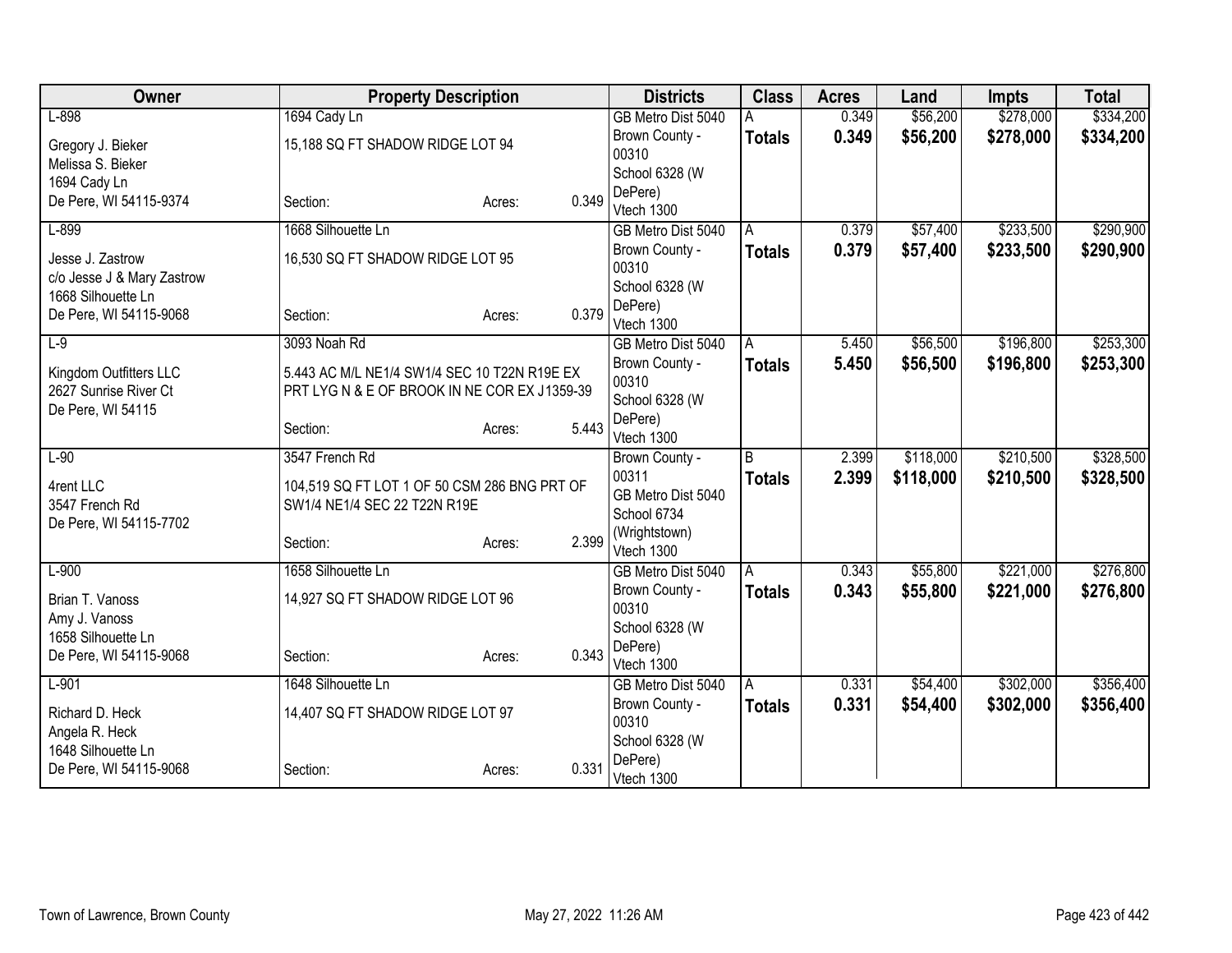| Owner                                     | <b>Property Description</b>                     |                 | <b>Districts</b>            | <b>Class</b>  | <b>Acres</b> | Land     | <b>Impts</b>    | <b>Total</b> |
|-------------------------------------------|-------------------------------------------------|-----------------|-----------------------------|---------------|--------------|----------|-----------------|--------------|
| $L-90-1$                                  | <b>Mid Valley Dr</b>                            |                 | Brown County -              |               | 8.103        | \$20,300 | $\overline{50}$ | \$20,300     |
| Midvallee Golf Course, Inc                | 8.103 AC M/L PART OF S 25 AC OF SW1/4 NE1/4 SEC |                 | 00311                       | <b>Totals</b> | 8.103        | \$20,300 | \$0             | \$20,300     |
| c/o Mid Vallee Golf Course                | 22 T22N R19E LYG W OF HWY 41 AS DESC IN 935 R   |                 | GB Metro Dist 5040          |               |              |          |                 |              |
| 3850 Mid Valley Dr                        | 327 & EX J26649-12                              |                 | School 6734                 |               |              |          |                 |              |
| De Pere, WI 54115-9118                    | Section:                                        | 8.103<br>Acres: | (Wrightstown)<br>Vtech 1300 |               |              |          |                 |              |
| $L-902$                                   | 1640 Silhouette Ln                              |                 | GB Metro Dist 5040          | A             | 0.334        | \$54,800 | \$215,500       | \$270,300    |
| Steve Vanderloop<br>Phila Vanderloop      | 14,540 SQ FT SHADOW RIDGE LOT 98                |                 | Brown County -<br>00310     | <b>Totals</b> | 0.334        | \$54,800 | \$215,500       | \$270,300    |
| 1640 Silhouette Ln                        |                                                 |                 | School 6328 (W              |               |              |          |                 |              |
| Depere, WI 54115                          | Section:                                        | 0.334<br>Acres: | DePere)<br>Vtech 1300       |               |              |          |                 |              |
| $L-90-2$                                  | French Rd                                       |                 | Brown County -              | D             | 4.730        | \$800    | \$0             | \$800        |
| Khalid Alam                               | 206,173 SQ FT LOT 2 OF 50 CSM 286 BNG PRT OF    |                 | 00311                       | <b>Totals</b> | 4.730        | \$800    | \$0             | \$800        |
| Lubna Alam                                | SW1/4 NE1/4 SEC 22 T22N R19E                    |                 | GB Metro Dist 5040          |               |              |          |                 |              |
| 2474 Mcgregor BI                          |                                                 |                 | School 6734                 |               |              |          |                 |              |
| Fort Meyers, FL 33901                     | Section:                                        | 4.733<br>Acres: | (Wrightstown)<br>Vtech 1300 |               |              |          |                 |              |
| $L-903$                                   | 909 Windsong Ct                                 |                 | GB Metro Dist 5040          | A             | 0.383        | \$57,500 | \$240,500       | \$298,000    |
| Edward L. Arnstad                         | 16,691 SQ FT SHADOW RIDGE LOT 99                |                 | Brown County -<br>00310     | <b>Totals</b> | 0.383        | \$57,500 | \$240,500       | \$298,000    |
| Terri Jo Arnstad                          |                                                 |                 | School 6328 (W              |               |              |          |                 |              |
| 909 Windsong Ct<br>De Pere, WI 54115-9074 | Section:                                        | 0.383           | DePere)                     |               |              |          |                 |              |
|                                           |                                                 | Acres:          | Vtech 1300                  |               |              |          |                 |              |
| $L-904$                                   | 915 Windsong Ct                                 |                 | GB Metro Dist 5040          | A             | 0.541        | \$62,600 | \$307,500       | \$370,100    |
| Robert S. Kidney                          | 23,578 SQ FT SHADOW RIDGE LOT 100               |                 | Brown County -              | <b>Totals</b> | 0.541        | \$62,600 | \$307,500       | \$370,100    |
| Julianne M. Kidney                        |                                                 |                 | 00310                       |               |              |          |                 |              |
| 915 Windsong Ct                           |                                                 |                 | School 6328 (W<br>DePere)   |               |              |          |                 |              |
| De Pere, WI 54115-9074                    | Section:                                        | 0.541<br>Acres: | Vtech 1300                  |               |              |          |                 |              |
| $L-905$                                   | 916 Windsong Ct                                 |                 | GB Metro Dist 5040          | A             | 0.468        | \$60,800 | \$316,500       | \$377,300    |
| Nathan Arnstad                            | 20,408 SQ FT SHADOW RIDGE LOT 101               |                 | Brown County -              | <b>Totals</b> | 0.468        | \$60,800 | \$316,500       | \$377,300    |
| Mandy Arnstad                             |                                                 |                 | 00310                       |               |              |          |                 |              |
| 916 Windsong Ct                           |                                                 |                 | School 6328 (W              |               |              |          |                 |              |
| De Pere, WI 54115-9074                    | Section:                                        | 0.469<br>Acres: | DePere)<br>Vtech 1300       |               |              |          |                 |              |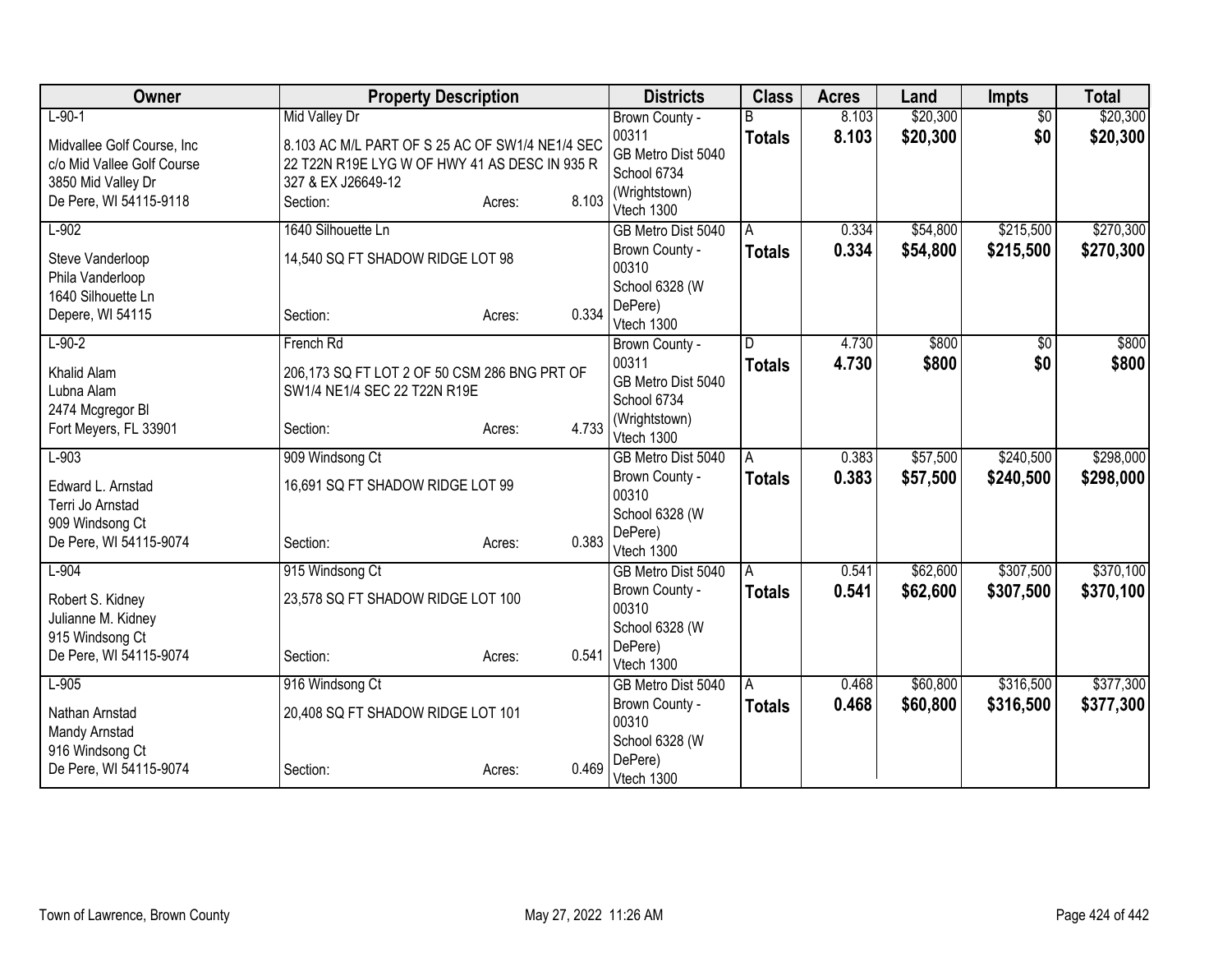| Owner                                             | <b>Property Description</b>                                                 |                  | <b>Districts</b>          | <b>Class</b>   | <b>Acres</b> | Land     | Impts           | <b>Total</b> |
|---------------------------------------------------|-----------------------------------------------------------------------------|------------------|---------------------------|----------------|--------------|----------|-----------------|--------------|
| $L-906$                                           | 912 Windsong Ct                                                             |                  | GB Metro Dist 5040        |                | 0.433        | \$59,500 | \$272,500       | \$332,000    |
| James C. Kraft                                    | 18,840 SQ FT SHADOW RIDGE LOT 102                                           |                  | Brown County -            | <b>Totals</b>  | 0.433        | \$59,500 | \$272,500       | \$332,000    |
| Jean M. Kraft                                     |                                                                             |                  | 00310                     |                |              |          |                 |              |
| 912 Windsong Ct                                   |                                                                             |                  | School 6328 (W            |                |              |          |                 |              |
| De Pere, WI 54115-9074                            | Section:                                                                    | 0.433<br>Acres:  | DePere)<br>Vtech 1300     |                |              |          |                 |              |
| $L-907$                                           | 908 Windsong Ct                                                             |                  | GB Metro Dist 5040        | A              | 0.376        | \$57,200 | \$229,000       | \$286,200    |
|                                                   |                                                                             |                  | Brown County -            | <b>Totals</b>  | 0.376        | \$57,200 | \$229,000       | \$286,200    |
| Linda M. Rentmeester                              | 16,367 SQ FT SHADOW RIDGE LOT 103                                           |                  | 00310                     |                |              |          |                 |              |
| 908 Windsong Ct                                   |                                                                             |                  | School 6328 (W            |                |              |          |                 |              |
| De Pere, WI 54115-9074                            |                                                                             | 0.376            | DePere)                   |                |              |          |                 |              |
|                                                   | Section:                                                                    | Acres:           | Vtech 1300                |                |              |          |                 |              |
| $L-908$                                           | 1612 Silhouette Ln                                                          |                  | GB Metro Dist 5040        | A              | 0.339        | \$55,400 | \$178,500       | \$233,900    |
| Lisa M. Sanderfoot                                | 14,787 SQ FT SHADOW RIDGE LOT 104                                           |                  | Brown County -            | <b>Totals</b>  | 0.339        | \$55,400 | \$178,500       | \$233,900    |
| 1612 Silhouette Ln                                |                                                                             |                  | 00310                     |                |              |          |                 |              |
| De Pere, WI 54115-9068                            |                                                                             |                  | School 6328 (W            |                |              |          |                 |              |
|                                                   | Section:                                                                    | 0.339<br>Acres:  | DePere)<br>Vtech 1300     |                |              |          |                 |              |
| $L-909$                                           | 1602 Silhouette Ln                                                          |                  | GB Metro Dist 5040        | A              | 0.396        | \$58,000 | \$241,500       | \$299,500    |
|                                                   |                                                                             |                  | Brown County -            | <b>Totals</b>  | 0.396        | \$58,000 | \$241,500       | \$299,500    |
| Breitlow Albert E & Karen a Revocable             | 17,238 SQ FT SHADOW RIDGE LOT 105                                           |                  | 00310                     |                |              |          |                 |              |
| Trust                                             |                                                                             |                  | School 6328 (W            |                |              |          |                 |              |
| c/o Albert & Karen Breitlow<br>1602 Silhouette Ln | Section:                                                                    | 0.396            | DePere)                   |                |              |          |                 |              |
| De Pere, WI 54115-7908                            |                                                                             | Acres:           | Vtech 1300                |                |              |          |                 |              |
| $L-91$                                            | 3517 French Rd                                                              |                  | Brown County -            | A              | 1.743        | \$88,500 | \$70,500        | \$159,000    |
|                                                   |                                                                             |                  | 00311                     | $\mathsf{D}$   | 1.280        | \$200    | \$0             | \$200        |
| John Dreier                                       | 131,680 SQ FT LOT 1 OF 41 CSM 290 MAP 6226 IN                               |                  | GB Metro Dist 5040        | <b>Totals</b>  | 3.023        | \$88,700 | \$70,500        | \$159,200    |
| Annette Dreier<br>3517 French Rd                  | 1778699 BNG PRT OF SW1/4 NE1/4 & BNG PRT OF<br>SE1/4 NE1/4 SEC 22 T22N R19E |                  | School 6734               |                |              |          |                 |              |
| Depere, WI 54115                                  | Section:                                                                    | 3.023<br>Acres:  | (Wrightstown)             |                |              |          |                 |              |
|                                                   |                                                                             |                  | Vtech 1300                |                |              |          |                 |              |
| $L-9-1$                                           | Noah Rd                                                                     |                  | GB Metro Dist 5040        | $\overline{D}$ | 12.749       | \$2,700  | $\overline{60}$ | \$2,700      |
| Best Built, Inc                                   | PART OF NE1/4 SW1/4 SEC 10 T22N R19E DESC IN                                |                  | Brown County -            | E              | 2.000        | \$1,300  | \$0             | \$1,300      |
| 3100 Holmgren Way                                 | J1359-39 EX 2958603                                                         |                  | 00310                     | <b>Totals</b>  | 14.749       | \$4,000  | \$0             | \$4,000      |
| Green Bay, WI 54304                               |                                                                             |                  | School 6328 (W<br>DePere) |                |              |          |                 |              |
|                                                   | Section:                                                                    | 14.749<br>Acres: | Vtech 1300                |                |              |          |                 |              |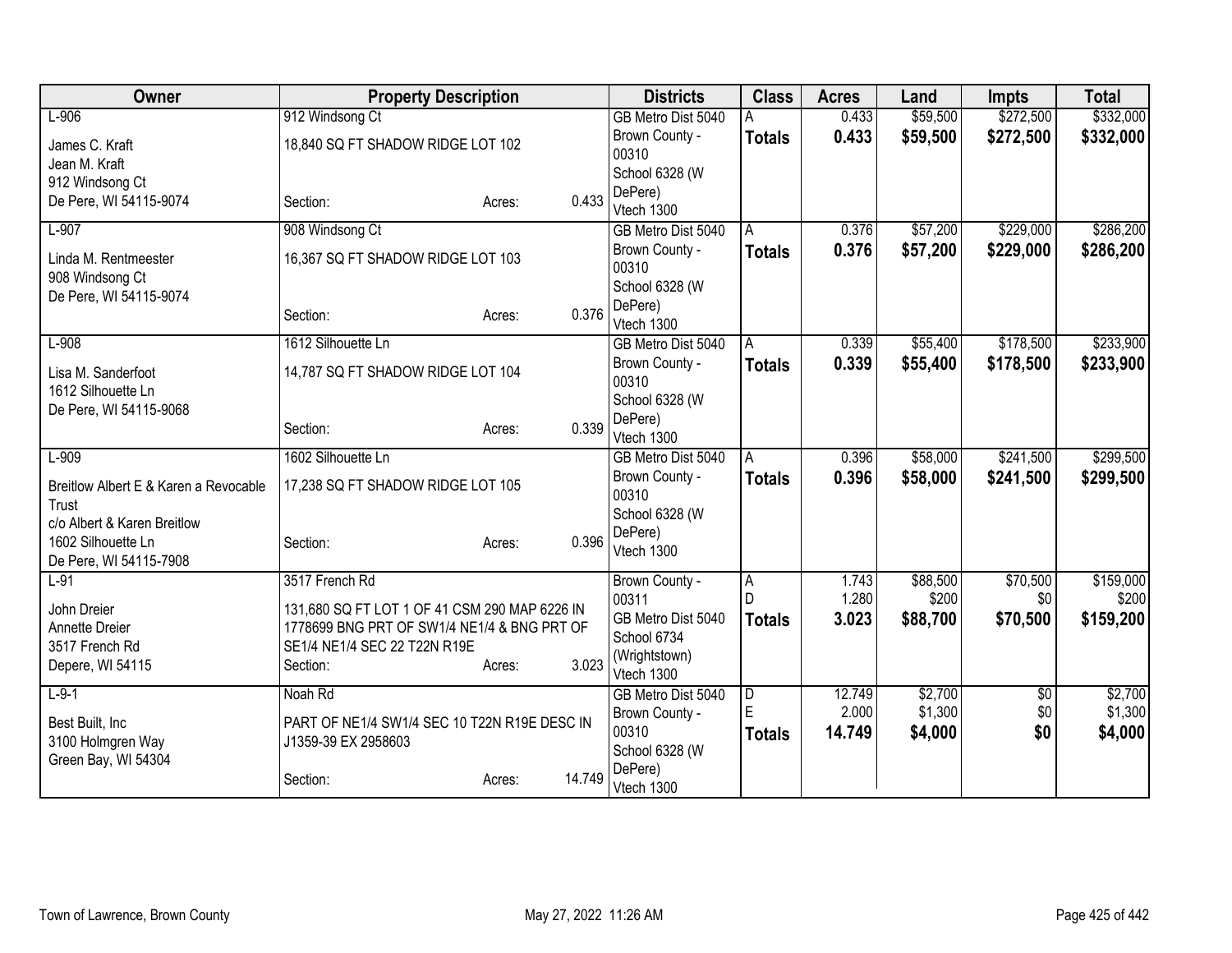| Owner                                                                   | <b>Property Description</b>                                                 |       | <b>Districts</b>                           | <b>Class</b>  | <b>Acres</b> | Land     | <b>Impts</b>    | <b>Total</b> |
|-------------------------------------------------------------------------|-----------------------------------------------------------------------------|-------|--------------------------------------------|---------------|--------------|----------|-----------------|--------------|
| $L-911$                                                                 | 1647 Talus Cir                                                              |       | GB Metro Dist 5040                         |               | 0.690        | \$44,500 | \$235,900       | \$280,400    |
| Allyson S. Coe<br>1647 Talus Cir<br>De Pere, WI 54115-9488              | 30,051 SQ FT ROLLING HILLS ESTATES 1ST ADDN<br><b>LOT 20</b>                |       | Brown County -<br>00310<br>School 6328 (W  | <b>Totals</b> | 0.690        | \$44,500 | \$235,900       | \$280,400    |
|                                                                         | Section:<br>Acres:                                                          | 0.690 | DePere)<br>Vtech 1300                      |               |              |          |                 |              |
| $L-91-1$                                                                | 3517 French Rd Unit BLK                                                     |       | Brown County -                             | D.            | 2.000        | \$400    | $\overline{30}$ | \$400        |
| <b>Tsrk Investments LLC</b><br>431 Linnerud Dr<br>Sun Prairie, WI 53590 | 87,120 SQ FT LOT 2 OF 41 CSM 290 BNG PRT OF<br>SE1/4 NE1/4 SEC 22 T22N R19E |       | 00311<br>GB Metro Dist 5040<br>School 6734 | <b>Totals</b> | 2.000        | \$400    | \$0             | \$400        |
|                                                                         | Section:<br>Acres:                                                          | 2.000 | (Wrightstown)<br>Vtech 1300                |               |              |          |                 |              |
| $L-912$                                                                 | 487 Talus Ct                                                                |       | GB Metro Dist 5040                         | l A           | 0.438        | \$35,300 | \$260,000       | \$295,300    |
| Melvin J. Skaleski<br>Janet E. Skaleski<br>487 Talus Ct                 | 19,080 SQ FT ROLLING HILLS ESTATES 1ST ADDN<br><b>LOT 21</b>                |       | Brown County -<br>00310<br>School 6328 (W  | <b>Totals</b> | 0.438        | \$35,300 | \$260,000       | \$295,300    |
| De Pere, WI 54115-9496                                                  | Section:<br>Acres:                                                          | 0.438 | DePere)<br>Vtech 1300                      |               |              |          |                 |              |
| $L-913$                                                                 | 473 Talus Ct                                                                |       | GB Metro Dist 5040                         | A             | 0.596        | \$41,300 | \$292,000       | \$333,300    |
| Skaleski Joint Revocable Trust<br>473 Talus Ct<br>De Pere, WI 54115     | 25,972 SQ FT ROLLING HILLS ESTATES 1ST ADDN<br><b>LOT 22</b>                |       | Brown County -<br>00310<br>School 6328 (W  | <b>Totals</b> | 0.596        | \$41,300 | \$292,000       | \$333,300    |
|                                                                         | Section:<br>Acres:                                                          | 0.596 | DePere)<br>Vtech 1300                      |               |              |          |                 |              |
| $L-914$                                                                 | 455 Talus Ct                                                                |       | GB Metro Dist 5040                         | l A           | 0.539        | \$39,300 | \$293,500       | \$332,800    |
| Thomas W. Bast<br>Cheryl L. Bast<br>455 Talus Ct                        | 23,486 SQ FT ROLLING HILLS ESTATES 1ST ADDN<br><b>LOT 23</b>                |       | Brown County -<br>00310<br>School 6328 (W  | <b>Totals</b> | 0.539        | \$39,300 | \$293,500       | \$332,800    |
| De Pere, WI 54115-9496                                                  | Section:<br>Acres:                                                          | 0.539 | DePere)<br>Vtech 1300                      |               |              |          |                 |              |
| $L-915$                                                                 | 441 Talus Ct                                                                |       | GB Metro Dist 5040                         | l A           | 0.484        | \$37,300 | \$274,000       | \$311,300    |
| Steven M. Fayas<br>441 Talus Ct                                         | 21,101 SQ FT ROLLING HILLS ESTATES 1ST ADDN<br><b>LOT 24</b>                |       | Brown County -<br>00310<br>School 6328 (W  | <b>Totals</b> | 0.484        | \$37,300 | \$274,000       | \$311,300    |
| De Pere, WI 54115-9496                                                  | Section:<br>Acres:                                                          | 0.484 | DePere)<br>Vtech 1300                      |               |              |          |                 |              |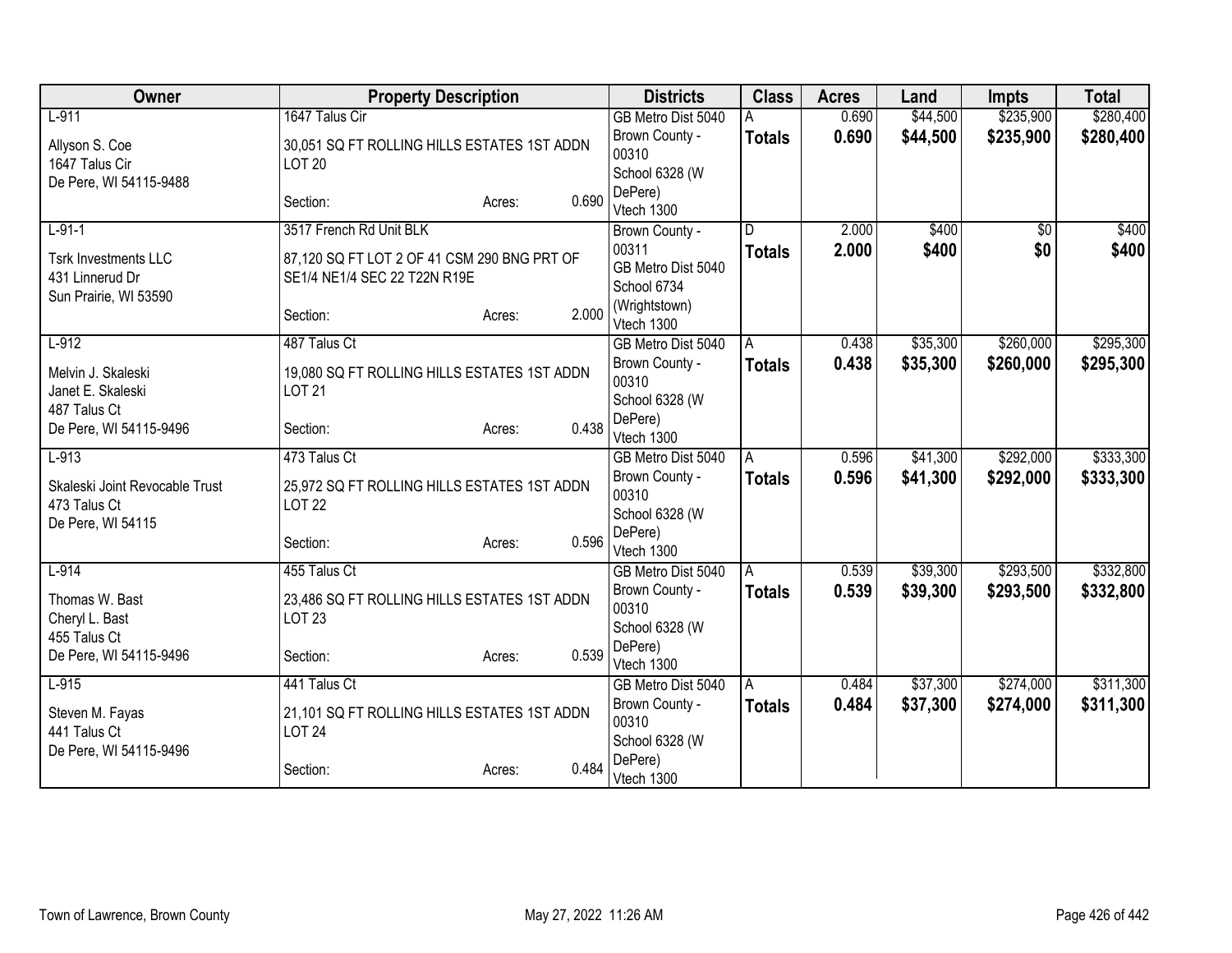| Owner                                                                               | <b>Property Description</b>                  |                  | <b>Districts</b>            | <b>Class</b>   | <b>Acres</b> | Land      | <b>Impts</b> | <b>Total</b> |
|-------------------------------------------------------------------------------------|----------------------------------------------|------------------|-----------------------------|----------------|--------------|-----------|--------------|--------------|
| $L-916$                                                                             | 427 Talus Ct                                 |                  | GB Metro Dist 5040          |                | 0.430        | \$34,900  | \$435,000    | \$469,900    |
| Paul J. Anderson                                                                    | 18,716 SQ FT ROLLING HILLS ESTATES 1ST ADDN  |                  | Brown County -              | <b>Totals</b>  | 0.430        | \$34,900  | \$435,000    | \$469,900    |
| Selese L. Anderson                                                                  | <b>LOT 25</b>                                |                  | 00310                       |                |              |           |              |              |
| 427 Talus Ct                                                                        |                                              |                  | School 6328 (W              |                |              |           |              |              |
| De Pere, WI 54115-9496                                                              | Section:                                     | 0.430<br>Acres:  | DePere)                     |                |              |           |              |              |
|                                                                                     |                                              |                  | Vtech 1300                  |                |              |           |              |              |
| $L-917$                                                                             | 448 Talus Ct                                 |                  | GB Metro Dist 5040          | A              | 3.712        | \$142,500 | \$989,000    | \$1,131,500  |
| Mannering Brian L & Amy J Joint                                                     | 161,715 SQ FT LOT 2 OF 55 CSM 202 BNG PRT OF |                  | Brown County -              | <b>Totals</b>  | 3.712        | \$142,500 | \$989,000    | \$1,131,500  |
| Revocable Trust                                                                     | LOTS 26 & 27 OF ROLLING HILLS ESTATES 1ST    |                  | 00310                       |                |              |           |              |              |
| c/o Brian & Amy Mannering                                                           | <b>ADDN</b>                                  |                  | School 6328 (W<br>DePere)   |                |              |           |              |              |
| 448 Talus Ct                                                                        | Section:                                     | 3.712<br>Acres:  | Vtech 1300                  |                |              |           |              |              |
| De Pere, WI 54115                                                                   |                                              |                  |                             |                |              |           |              |              |
| $L-919$                                                                             | 466 Talus Ct                                 |                  | GB Metro Dist 5040          | $\overline{A}$ | 6.370        | \$159,100 | \$593,900    | \$753,000    |
| James S. Vanhefty et al                                                             | 277,401 SQ FT ROLLING HILLS ESTATES 1ST ADDN |                  | Brown County -              | Totals         | 6.370        | \$159,100 | \$593,900    | \$753,000    |
| c/o James & Laura Van Hefty                                                         | LOT 28 & OUTLOT 1 & PRT OF LOT 27 DESC IN    |                  | 00310                       |                |              |           |              |              |
| 466 Talus Ct                                                                        | 1897940                                      |                  | School 6328 (W              |                |              |           |              |              |
| De Pere, WI 54115-9496                                                              | Section:                                     | 6.368<br>Acres:  | DePere)                     |                |              |           |              |              |
|                                                                                     |                                              |                  | Vtech 1300                  |                |              |           |              |              |
| $L-92$                                                                              | Golden Glow Rd                               |                  | Brown County -              | D              | 19.603       | \$2,900   | \$0          | \$2,900      |
| Arlin N. Demerath                                                                   | 19.603 AC M/L NE1/4 NW1/4 S 22 T22N R19E EX  |                  | 00311                       | <b>Totals</b>  | 19.603       | \$2,900   | \$0          | \$2,900      |
| Sharon Demerath                                                                     | J03263-2 EX RD & EX 2213411                  |                  | GB Metro Dist 5040          |                |              |           |              |              |
| 3201 Golden Glow Rd                                                                 |                                              |                  | School 6734                 |                |              |           |              |              |
| De Pere, WI 54115-9199                                                              | Section:                                     | 19.603<br>Acres: | (Wrightstown)<br>Vtech 1300 |                |              |           |              |              |
| $L-920$                                                                             | 476 Talus Ct                                 |                  |                             |                | 1.877        | \$119,300 | \$659,000    | \$778,300    |
|                                                                                     |                                              |                  | GB Metro Dist 5040          | $\overline{A}$ |              |           |              |              |
| Daniel J & Gretchen Budinger Revocabl   81,745 SQ FT ROLLING HILLS ESTATES 1ST ADDN |                                              |                  | Brown County -<br>00310     | <b>Totals</b>  | 1.877        | \$119,300 | \$659,000    | \$778,300    |
| Trust                                                                               | LOT 29 & OUTLOT 2                            |                  | School 6328 (W              |                |              |           |              |              |
| 476 Talus Ct                                                                        |                                              |                  | DePere)                     |                |              |           |              |              |
| De Pere, WI 54115                                                                   | Section:                                     | 1.877<br>Acres:  | Vtech 1300                  |                |              |           |              |              |
| $L-921$                                                                             | 1635 Talus Cir                               |                  | GB Metro Dist 5040          | A              | 2.768        | \$119,300 | \$414,600    | \$533,900    |
|                                                                                     |                                              |                  | Brown County -              | <b>Totals</b>  | 2.768        | \$119,300 | \$414,600    | \$533,900    |
| Jason M. Chibuk                                                                     | 120,561 SQ FT ROLLING HILLS ESTATES 1ST ADDN |                  | 00310                       |                |              |           |              |              |
| Amber L. Chibuk                                                                     | LOT 30 & OUTLOT 3                            |                  | School 6328 (W              |                |              |           |              |              |
| 1635 Talus Cir                                                                      |                                              |                  | DePere)                     |                |              |           |              |              |
| De Pere, WI 54115-9488                                                              | Section:                                     | 2.768<br>Acres:  | Vtech 1300                  |                |              |           |              |              |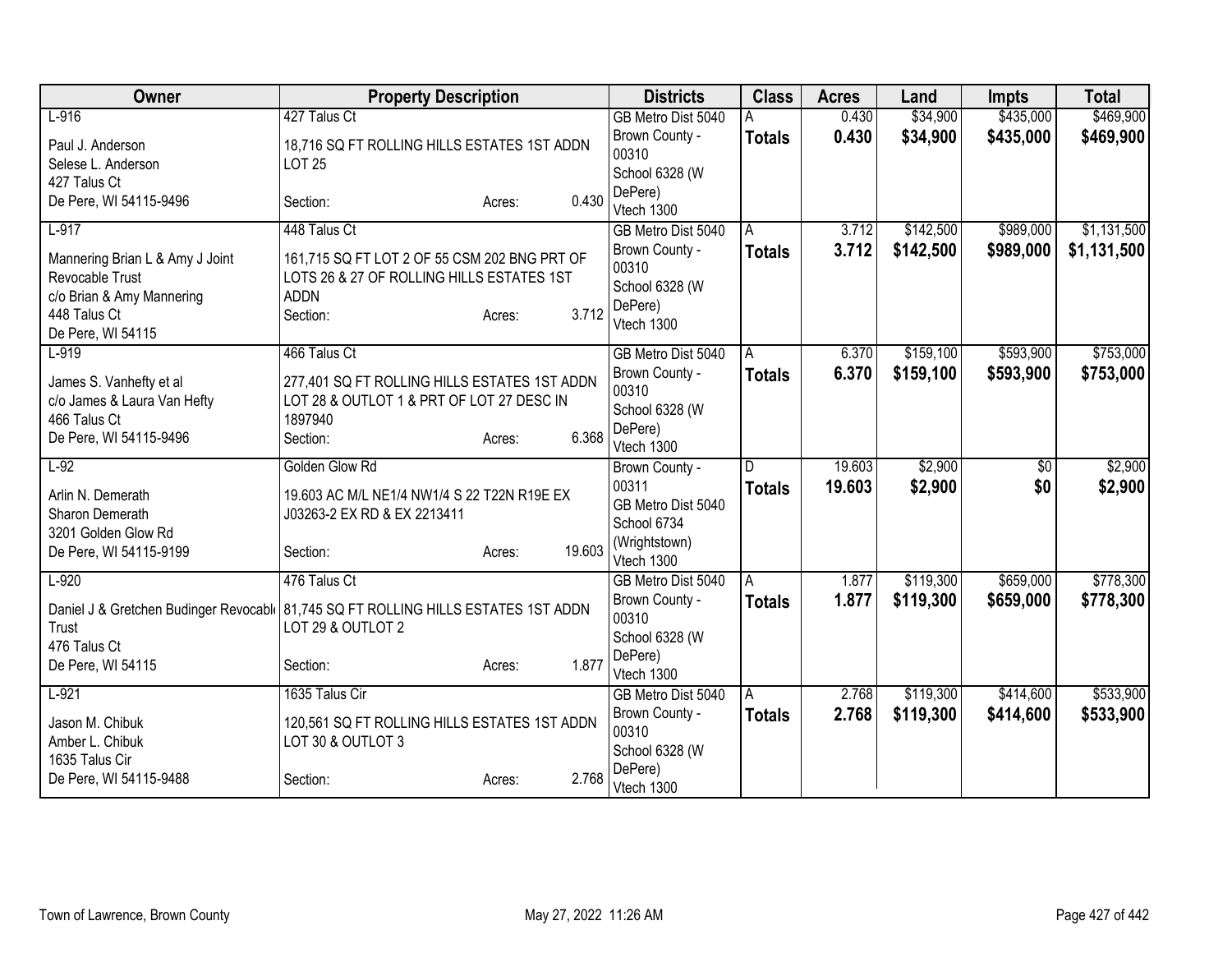| Owner                            | <b>Property Description</b>                    |        |        | <b>Districts</b>                     | <b>Class</b>  | <b>Acres</b> | Land     | <b>Impts</b>    | <b>Total</b> |
|----------------------------------|------------------------------------------------|--------|--------|--------------------------------------|---------------|--------------|----------|-----------------|--------------|
| $L-92-1$                         | Golden Glow Rd                                 |        |        | Brown County -                       |               | 38.949       | \$6,100  | $\overline{50}$ | \$6,100      |
| Peter Vanrossum                  | 38.949 AC M/L THAT PRT OF THE NW 1/4 OF SEC 22 |        |        | 00311                                | <b>Totals</b> | 38.949       | \$6,100  | \$0             | \$6,100      |
| N3851 Hwy U                      | T22N R 19E DESC IN J03263-2 EX 2213418         |        |        | GB Metro Dist 5040                   |               |              |          |                 |              |
| De Pere, WI 54115-9803           |                                                |        |        | School 6734                          |               |              |          |                 |              |
|                                  | Section:                                       | Acres: | 38.949 | (Wrightstown)<br>Vtech 1300          |               |              |          |                 |              |
| $L-922$                          | 1196 Spring Lake Dr                            |        |        | GB Metro Dist 5040                   | A             | 0.000        | \$40,000 | \$232,500       | \$272,500    |
| Gurley Kenneth W Revocable Trust | SPRING LAKE CONDOMINIUM UNIT 1 PLUS AN INT     |        |        | Brown County -                       | <b>Totals</b> | 0.000        | \$40,000 | \$232,500       | \$272,500    |
| c/o Kenneth W. Gurley            | IN COMMON ELEMENTS & FACILITIES ETC IN         |        |        | 00310                                |               |              |          |                 |              |
| 1196 Spring Lake Dr              | 1994445 AS AMENDED                             |        |        | School 6328 (W                       |               |              |          |                 |              |
| De Pere, WI 54115-7602           | Section:                                       | Acres: | 0.000  | DePere)                              |               |              |          |                 |              |
|                                  |                                                |        |        | Vtech 1300                           |               |              |          |                 |              |
| $L-923$                          | 1194 Spring Lake Dr                            |        |        | GB Metro Dist 5040                   | A             | 0.000        | \$40,000 | \$255,000       | \$295,000    |
| John Larson                      | SPRING LAKE CONDOMINIUM UNIT 2 PLUS AN INT     |        |        | Brown County -<br>00310              | <b>Totals</b> | 0.000        | \$40,000 | \$255,000       | \$295,000    |
| <b>Tracy Larson</b>              | IN COMMON ELEMENTS & FACILITIES ETC IN         |        |        | School 6328 (W                       |               |              |          |                 |              |
| 1194 Spring Lake Dr              | 1994445 AS AMENDED                             |        |        | DePere)                              |               |              |          |                 |              |
| De Pere, WI 54115-7602           | Section:                                       | Acres: | 0.000  | Vtech 1300                           |               |              |          |                 |              |
| $L-924$                          | 1186 Spring Lake Dr                            |        |        | GB Metro Dist 5040                   | A             | 0.000        | \$40,000 | \$250,500       | \$290,500    |
| Ronald G. Mosnik                 | SPRING LAKE CONDOMINIUM UNIT 3 PLUS AN INT     |        |        | Brown County -                       | <b>Totals</b> | 0.000        | \$40,000 | \$250,500       | \$290,500    |
| Susan M. Mosnik                  | IN COMMON ELEMENTS & FACILITIES ETC IN         |        |        | 00310                                |               |              |          |                 |              |
| 1186 Spring Lake Dr              | 1994445 AS AMENDED                             |        |        | School 6328 (W                       |               |              |          |                 |              |
| De Pere, WI 54115                | Section:                                       | Acres: | 0.000  | DePere)                              |               |              |          |                 |              |
| $L-925$                          |                                                |        |        | Vtech 1300                           |               | 0.000        | \$40,000 | \$270,000       | \$310,000    |
|                                  | 1182 Spring Lake Dr                            |        |        | GB Metro Dist 5040<br>Brown County - | A             | 0.000        | \$40,000 | \$270,000       |              |
| Rayond W. Gevers                 | SPRING LAKE CONDOMINIUM UNIT 4 PLUS AN INT     |        |        | 00310                                | <b>Totals</b> |              |          |                 | \$310,000    |
| Susan M. Gevers                  | IN COMMON ELEMENTS & FACILITIES ETC IN         |        |        | School 6328 (W                       |               |              |          |                 |              |
| 1182 Spring Lake Dr              | 1994445 AS AMENDED                             |        |        | DePere)                              |               |              |          |                 |              |
| De Pere, WI 54115-7602           | Section:                                       | Acres: | 0.000  | Vtech 1300                           |               |              |          |                 |              |
| $L-926$                          | 1178 Spring Lake Dr Unit 5                     |        |        | GB Metro Dist 5040                   | A             | 0.000        | \$40,000 | \$247,500       | \$287,500    |
| Janet N. Meyer                   | SPRING LAKE CONDOMINIUM UNIT 5 PLUS AN INT     |        |        | Brown County -                       | <b>Totals</b> | 0.000        | \$40,000 | \$247,500       | \$287,500    |
| 1178 Spring Lake Dr 5            | IN COMMON ELEMENTS & FACILITIES ETC IN         |        |        | 00310                                |               |              |          |                 |              |
| De Pere, WI 54115-7602           | 1994445 AS AMENDED                             |        |        | School 6328 (W                       |               |              |          |                 |              |
|                                  | Section:                                       | Acres: | 0.000  | DePere)<br>Vtech 1300                |               |              |          |                 |              |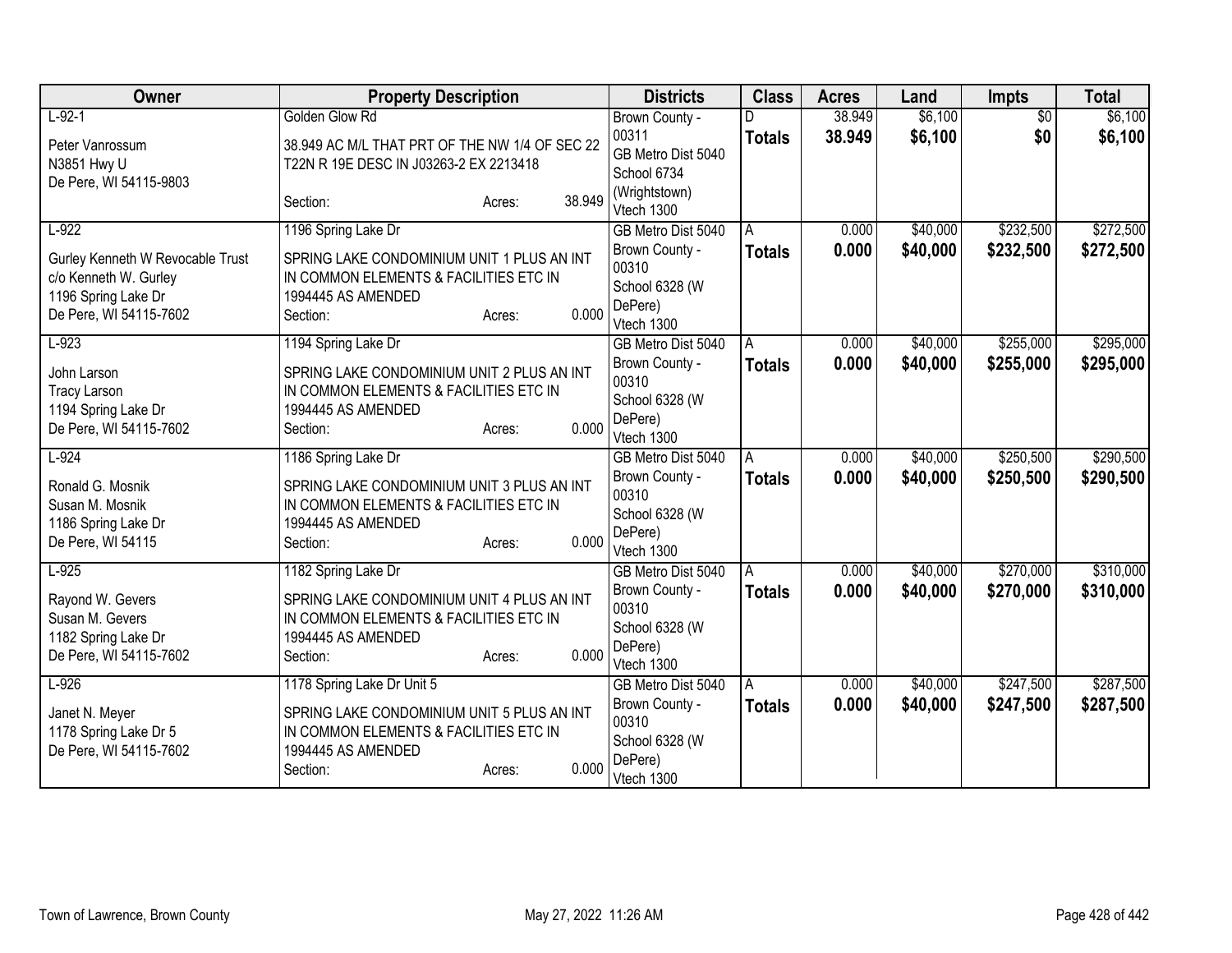| Owner                  | <b>Property Description</b>                   | <b>Districts</b>                 | <b>Class</b>   | <b>Acres</b> | Land     | <b>Impts</b> | <b>Total</b> |
|------------------------|-----------------------------------------------|----------------------------------|----------------|--------------|----------|--------------|--------------|
| $L-927$                | 1176 Spring Lake Dr                           | GB Metro Dist 5040               |                | 0.000        | \$40,000 | \$250,500    | \$290,500    |
| Jeanne A. Suda         | SPRING LAKE CONDOMINIUM UNIT 6 PLUS AN INT    | Brown County -                   | <b>Totals</b>  | 0.000        | \$40,000 | \$250,500    | \$290,500    |
| 1176 Spring Lake Dr    | IN COMMON ELEMENTS & FACILITIES ETC IN        | 00310                            |                |              |          |              |              |
| De Pere, WI 54115-7602 | 1994445 AS AMENDED                            | School 6328 (W                   |                |              |          |              |              |
|                        | 0.000<br>Section:<br>Acres:                   | DePere)<br>Vtech 1300            |                |              |          |              |              |
| $L-928$                | 1172 Spring Lake Dr                           | GB Metro Dist 5040               | A              | 0.000        | \$40,000 | \$238,000    | \$278,000    |
|                        |                                               | Brown County -                   | <b>Totals</b>  | 0.000        | \$40,000 | \$238,000    | \$278,000    |
| Michael J. Pankratz    | SPRING LAKE CONDOMINIUM UNIT 7 PLUS AN INT    | 00310                            |                |              |          |              |              |
| Susan T. Pankratz      | IN COMMON ELEMENTS & FACILITIES ETC IN        | School 6328 (W                   |                |              |          |              |              |
| 1172 Spring Lake Dr    | 1994445 AS AMENDED                            | DePere)                          |                |              |          |              |              |
| De Pere, WI 54115      | 0.000<br>Section:<br>Acres:                   | Vtech 1300                       |                |              |          |              |              |
| $L-929$                | 1170 Spring Lake Dr                           | GB Metro Dist 5040               | A              | 0.000        | \$40,000 | \$278,500    | \$318,500    |
| Bjorn G. Schou         | SPRING LAKE CONDOMINIUM UNIT 8 PLUS AN INT    | Brown County -                   | <b>Totals</b>  | 0.000        | \$40,000 | \$278,500    | \$318,500    |
| Lydia Schou            | IN COMMON ELEMENTS & FACILITIES ETC IN        | 00310                            |                |              |          |              |              |
| 1170 Spring Lake Dr    | 1994445 AS AMENDED                            | School 6328 (W                   |                |              |          |              |              |
| De Pere, WI 54115-7602 | 0.000<br>Section:<br>Acres:                   | DePere)                          |                |              |          |              |              |
| $L-93$                 | 3201 Golden Glow Rd                           | Vtech 1300                       |                | 2.000        | \$60,000 | \$109,500    | \$169,500    |
|                        |                                               | Brown County -<br>00311          | $\overline{A}$ | 16.440       | \$3,500  | \$0          | \$3,500      |
| Arlin N. Demerath      | NW1/4 NW1/4 SEC 22 T22N R19E EX J03263-2 & EX | GB Metro Dist 5040               | <b>Totals</b>  | 18.440       | \$63,500 | \$109,500    | \$173,000    |
| Sharon Demerath        | RDS & EX 2213412 & EX RD R/W IN 2924960       | School 6734                      |                |              |          |              |              |
| 3201 Golden Glow Rd    |                                               | (Wrightstown)                    |                |              |          |              |              |
| De Pere, WI 54115-9199 | 18.440<br>Section:<br>Acres:                  | Vtech 1300                       |                |              |          |              |              |
| $L-930$                | 1164 Spring Lake Dr                           | GB Metro Dist 5040               | A              | 0.000        | \$40,000 | \$237,500    | \$277,500    |
| Catherine A. Rohde     | SPRING LAKE CONDOMINIUM UNIT 9 PLUS AN INT    | Brown County -                   | <b>Totals</b>  | 0.000        | \$40,000 | \$237,500    | \$277,500    |
| 1164 Spring Lake Dr    | IN COMMON ELEMENTS & FACILITIES ETC IN        | 00310                            |                |              |          |              |              |
| De Pere, WI 54115-7602 | 1994445 AS AMENDED                            | School 6328 (W                   |                |              |          |              |              |
|                        | 0.000<br>Section:<br>Acres:                   | DePere)                          |                |              |          |              |              |
| $L-931$                | 1160 Spring Lake Dr                           | Vtech 1300<br>GB Metro Dist 5040 | A              | 0.000        | \$40,000 | \$209,500    | \$249,500    |
|                        |                                               | Brown County -                   | <b>Totals</b>  | 0.000        | \$40,000 | \$209,500    | \$249,500    |
| Bette M. Kroeber       | SPRING LAKE CONDOMINIUM UNIT 10 PLUS AN INT   | 00310                            |                |              |          |              |              |
| 1160 Spring Lake Dr    | IN COMMON ELEMENTS & FACILITIES ETC IN        | School 6328 (W                   |                |              |          |              |              |
| De Pere, WI 54115-7602 | 1994445 AS AMENDED                            | DePere)                          |                |              |          |              |              |
|                        | 0.000<br>Section:<br>Acres:                   | Vtech 1300                       |                |              |          |              |              |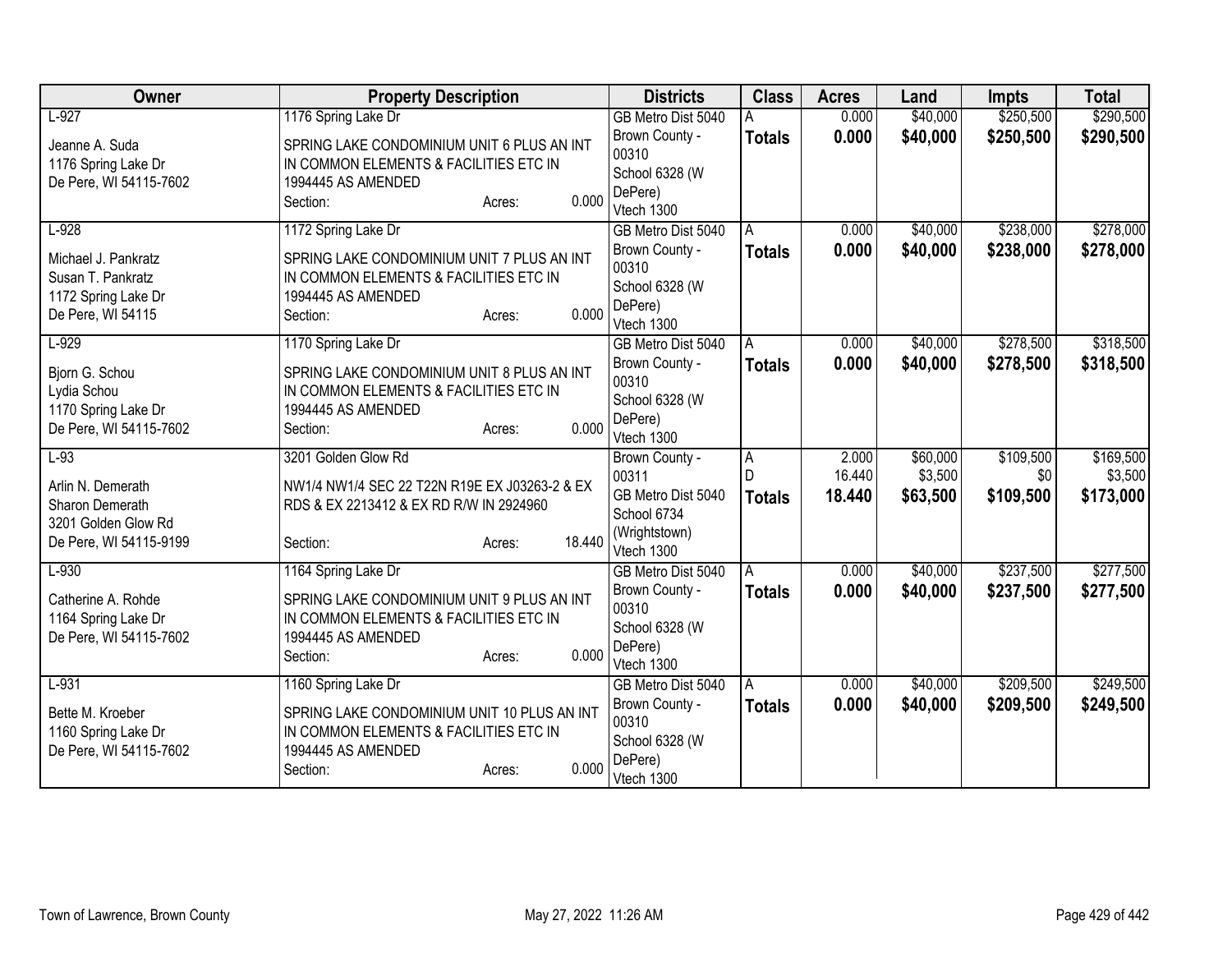| Owner                                                                                                   | <b>Property Description</b>                                                                                                                | <b>Districts</b>                                                   | <b>Class</b>  | <b>Acres</b> | Land     | <b>Impts</b> | <b>Total</b> |
|---------------------------------------------------------------------------------------------------------|--------------------------------------------------------------------------------------------------------------------------------------------|--------------------------------------------------------------------|---------------|--------------|----------|--------------|--------------|
| $L-932$                                                                                                 | 1150 Spring Lake Dr                                                                                                                        | GB Metro Dist 5040                                                 |               | 0.000        | \$40,000 | \$265,500    | \$305,500    |
| Amy J. Unrath<br>1150 Spring Lake Dr<br>De Pere, WI 54115-7602                                          | SPRING LAKE CONDOMINIUM UNIT 11 PLUS AN INT<br>IN COMMON ELEMENTS & FACILITIES ETC IN<br>1994445 AS AMENDED<br>0.000<br>Section:<br>Acres: | Brown County -<br>00310<br>School 6328 (W<br>DePere)<br>Vtech 1300 | <b>Totals</b> | 0.000        | \$40,000 | \$265,500    | \$305,500    |
| $L-933$                                                                                                 | 1146 Spring Lake Dr                                                                                                                        | GB Metro Dist 5040                                                 | A             | 0.000        | \$40,000 | \$333,000    | \$373,000    |
| Mary P. Eckert<br>Michael L. Eckert<br>990 Cape Marco Dr #205<br>Marco Island, FL 34145                 | SPRING LAKE CONDOMINIUM UNIT 12 PLUS AN INT<br>IN COMMON ELEMENTS & FACILITIES ETC IN<br>1994445 AS AMENDED<br>0.000<br>Section:<br>Acres: | Brown County -<br>00310<br>School 6328 (W<br>DePere)<br>Vtech 1300 | <b>Totals</b> | 0.000        | \$40,000 | \$333,000    | \$373,000    |
| $L-934$                                                                                                 | 1136 Spring Lake Dr                                                                                                                        | GB Metro Dist 5040                                                 | A             | 0.000        | \$40,000 | \$233,500    | \$273,500    |
| Mcabee Pauline E Living Trust<br>c/o Pauline E. Mcabee<br>PO Box 5151<br>De Pere, WI 54115-5151         | SPRING LAKE CONDOMINIUM UNIT 13 PLUS AN INT<br>IN COMMON ELEMENTS & FACILITIES ETC IN<br>1994445 AS AMENDED<br>0.000<br>Section:<br>Acres: | Brown County -<br>00310<br>School 6328 (W<br>DePere)<br>Vtech 1300 | <b>Totals</b> | 0.000        | \$40,000 | \$233,500    | \$273,500    |
| $L-935$                                                                                                 | 1132 Spring Lake Dr                                                                                                                        | GB Metro Dist 5040                                                 | A             | 0.000        | \$40,000 | \$235,500    | \$275,500    |
| Greene Kathleen a Family Trust<br>c/o Kathleen A. Greene<br>326 Rhapsody Path<br>The Villages, FL 32162 | SPRING LAKE CONDOMINIUM UNIT 14 PLUS AN INT<br>IN COMMON ELEMENTS & FACILITIES ETC IN<br>1994445 AS AMENDED<br>0.000<br>Section:<br>Acres: | Brown County -<br>00310<br>School 6328 (W<br>DePere)<br>Vtech 1300 | <b>Totals</b> | 0.000        | \$40,000 | \$235,500    | \$275,500    |
| $L-936$                                                                                                 | 1124 Spring Lake Dr                                                                                                                        | GB Metro Dist 5040                                                 | A             | 0.000        | \$40,000 | \$274,000    | \$314,000    |
| Sustman Revocable Trust<br>1124 Spring Lake Dr<br>De Pere, WI 54115-7602                                | SPRING LAKE CONDOMINIUM UNIT 15 PLUS AN INT<br>IN COMMON ELEMENTS & FACILITIES ETC IN<br>1994445 AS AMENDED<br>0.000<br>Section:<br>Acres: | Brown County -<br>00310<br>School 6328 (W<br>DePere)<br>Vtech 1300 | <b>Totals</b> | 0.000        | \$40,000 | \$274,000    | \$314,000    |
| $L-937$                                                                                                 | 1122 Spring Lake Dr                                                                                                                        | GB Metro Dist 5040                                                 | A             | 0.000        | \$40,000 | \$235,000    | \$275,000    |
| Mary C Macco Restatement Trust 2021<br>1122 Spring Lake Dr<br>De Pere, WI 54115                         | SPRING LAKE CONDOMINIUM UNIT 16 PLUS AN INT<br>IN COMMON ELEMENTS & FACILITIES ETC IN<br>1994445 AS AMENDED<br>0.000<br>Section:<br>Acres: | Brown County -<br>00310<br>School 6328 (W<br>DePere)<br>Vtech 1300 | <b>Totals</b> | 0.000        | \$40,000 | \$235,000    | \$275,000    |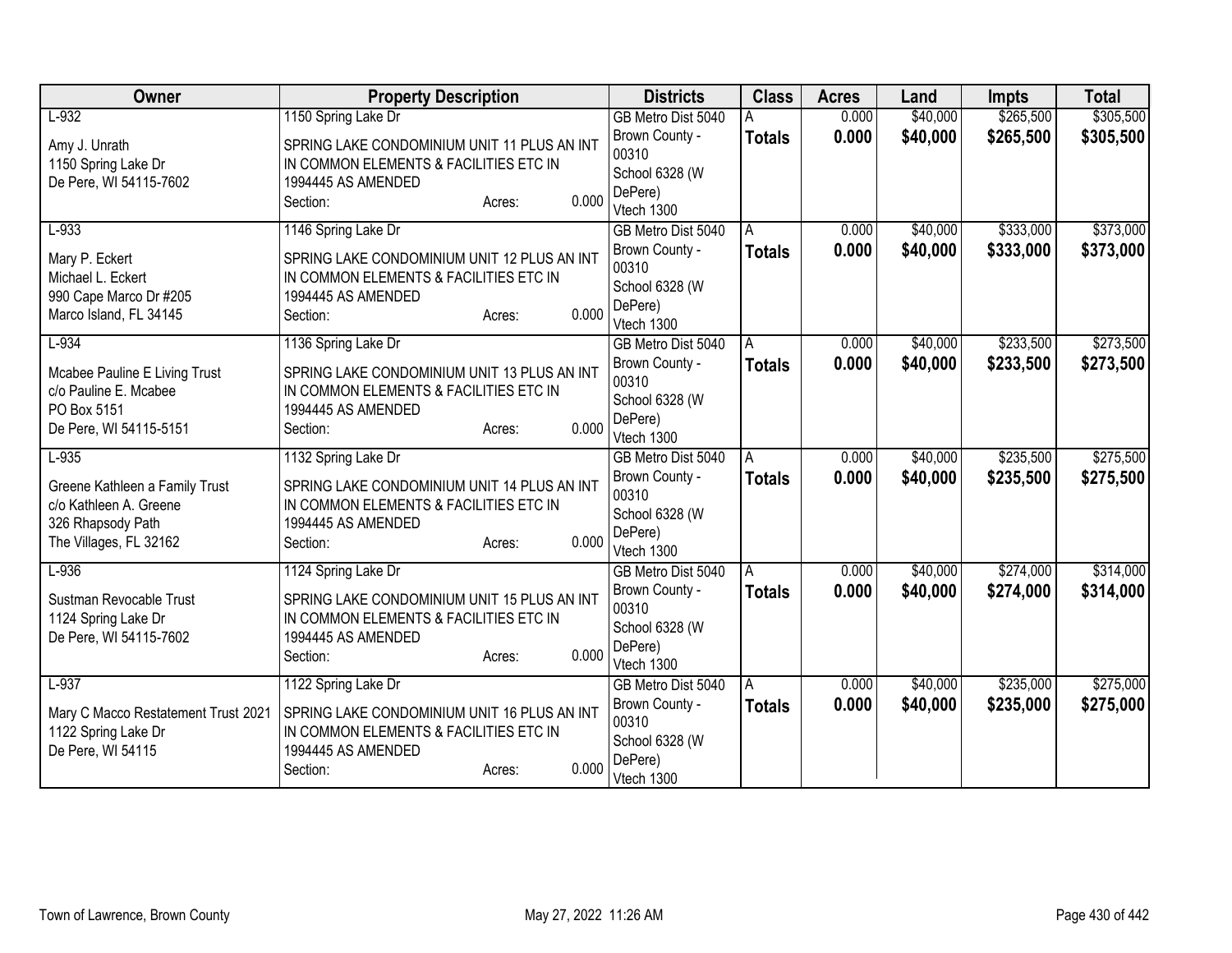| Owner                                                                                    | <b>Property Description</b>                                                                                                                | <b>Districts</b>                                                   | <b>Class</b>  | <b>Acres</b> | Land     | <b>Impts</b> | <b>Total</b> |
|------------------------------------------------------------------------------------------|--------------------------------------------------------------------------------------------------------------------------------------------|--------------------------------------------------------------------|---------------|--------------|----------|--------------|--------------|
| $L-938$                                                                                  | 1116 Spring Lake Dr                                                                                                                        | GB Metro Dist 5040                                                 |               | 0.000        | \$40,000 | \$237,500    | \$277,500    |
| Thomas A. Maloney<br>Debra M. Maloney<br>1116 Spring Lake Dr                             | SPRING LAKE CONDOMINIUM UNIT 17 PLUS AN INT<br>IN COMMON ELEMENTS & FACILITIES ETC IN<br>1994445 AS AMENDED                                | Brown County -<br>00310<br>School 6328 (W<br>DePere)               | <b>Totals</b> | 0.000        | \$40,000 | \$237,500    | \$277,500    |
| De Pere, WI 54115-7602                                                                   | 0.000<br>Section:<br>Acres:                                                                                                                | Vtech 1300                                                         |               |              |          |              |              |
| $L-939$                                                                                  | 1114 Spring Lake Dr                                                                                                                        | GB Metro Dist 5040                                                 | A             | 0.000        | \$40,000 | \$251,500    | \$291,500    |
| Philip C. Sorenson<br>Susan J. Sorenson<br>1114 Spring Lake Dr<br>De Pere, WI 54115-7602 | SPRING LAKE CONDOMINIUM UNIT 18 PLUS AN INT<br>IN COMMON ELEMENTS & FACILITIES ETC IN<br>1994445 AS AMENDED<br>0.000<br>Section:<br>Acres: | Brown County -<br>00310<br>School 6328 (W<br>DePere)<br>Vtech 1300 | <b>Totals</b> | 0.000        | \$40,000 | \$251,500    | \$291,500    |
| $L-940$                                                                                  | 1110 Spring Lake Dr                                                                                                                        | GB Metro Dist 5040                                                 | A             | 0.000        | \$40,000 | \$244,500    | \$284,500    |
| Jacobs Revocable Trust<br>1110 Spring Lake Dr<br>De Pere, WI 54115-7602                  | SPRING LAKE CONDOMINIUM UNIT 19 PLUS AN INT<br>IN COMMON ELEMENTS & FACILITIES ETC IN<br>1994445 AS AMENDED<br>0.000<br>Section:<br>Acres: | Brown County -<br>00310<br>School 6328 (W<br>DePere)<br>Vtech 1300 | <b>Totals</b> | 0.000        | \$40,000 | \$244,500    | \$284,500    |
| $L-941$                                                                                  | 1108 Spring Lake Dr                                                                                                                        | GB Metro Dist 5040                                                 | A             | 0.000        | \$40,000 | \$256,500    | \$296,500    |
| Lois A. Manders<br>1108 Spring Lake Dr<br>De Pere, WI 54115-7602                         | SPRING LAKE CONDOMINIUM UNIT 20 PLUS AN INT<br>IN COMMON ELEMENTS & FACILITIES ETC IN<br>1994445 AS AMENDED<br>0.000<br>Section:<br>Acres: | Brown County -<br>00310<br>School 6328 (W<br>DePere)<br>Vtech 1300 | <b>Totals</b> | 0.000        | \$40,000 | \$256,500    | \$296,500    |
| $L-942$                                                                                  | 1104 Spring Lake Dr                                                                                                                        | GB Metro Dist 5040                                                 | A             | 0.000        | \$40,000 | \$248,500    | \$288,500    |
| Nadine C. Knoll<br>1104 Spring Lake Dr<br>Depere, WI 54115-7602                          | SPRING LAKE CONDOMINIUM UNIT 21 PLUS AN INT<br>IN COMMON ELEMENTS & FACILITIES ETC IN<br>1994445 AS AMENDED<br>0.000<br>Section:<br>Acres: | Brown County -<br>00310<br>School 6328 (W<br>DePere)<br>Vtech 1300 | <b>Totals</b> | 0.000        | \$40,000 | \$248,500    | \$288,500    |
| $L-943$                                                                                  | 1102 Spring Lake Dr                                                                                                                        | GB Metro Dist 5040                                                 | A             | 0.000        | \$40,000 | \$254,500    | \$294,500    |
| Jean Spodeck<br>1102 Spring Lake Dr<br>De Pere, WI 54115-2225                            | SPRING LAKE CONDOMINIUM UNIT 22 PLUS AN INT<br>IN COMMON ELEMENTS & FACILITIES ETC IN<br>1994445 AS AMENDED<br>0.000<br>Section:<br>Acres: | Brown County -<br>00310<br>School 6328 (W<br>DePere)<br>Vtech 1300 | <b>Totals</b> | 0.000        | \$40,000 | \$254,500    | \$294,500    |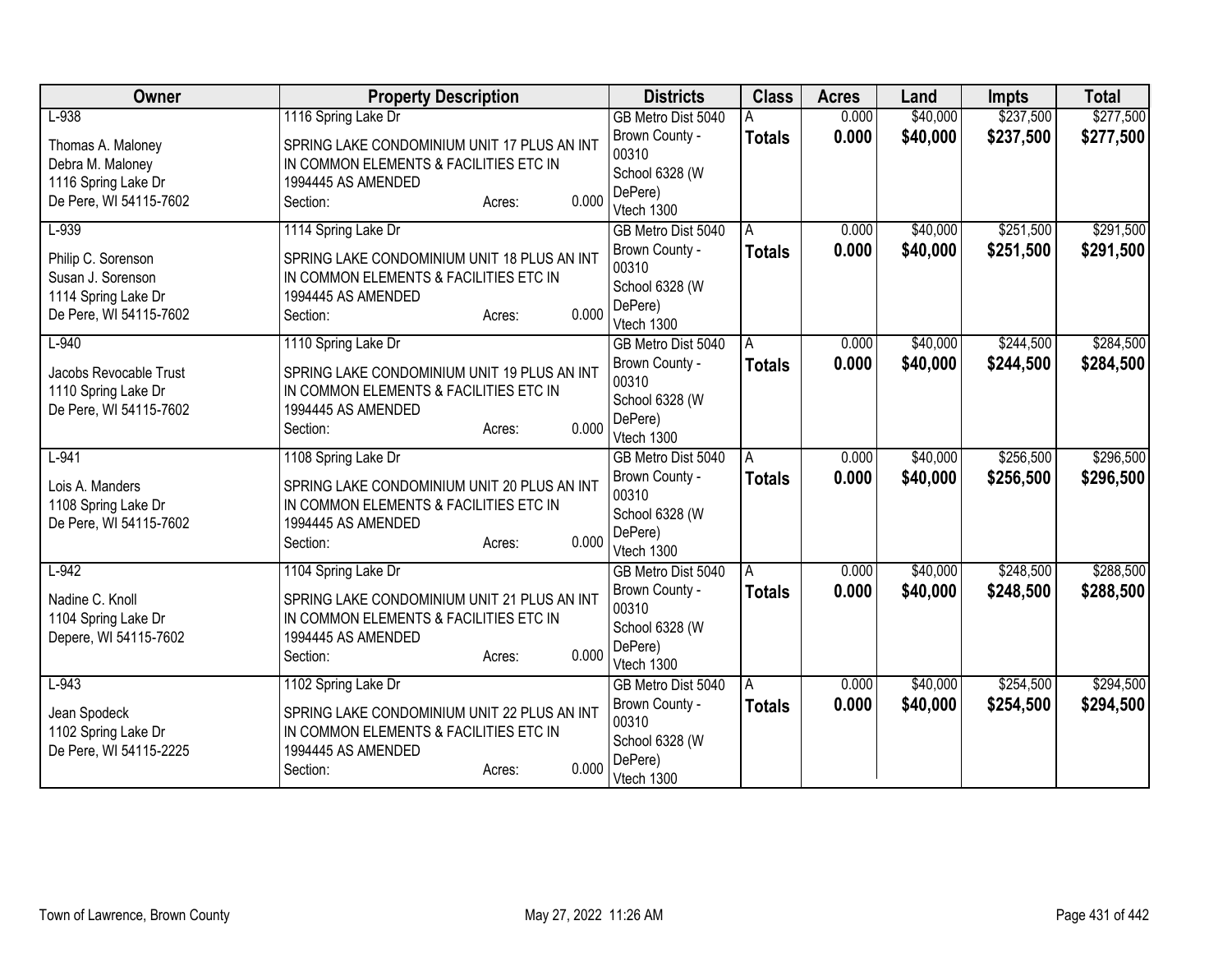| Owner                               | <b>Property Description</b>                 |       | <b>Districts</b>      | <b>Class</b>  | <b>Acres</b> | Land     | <b>Impts</b> | <b>Total</b> |
|-------------------------------------|---------------------------------------------|-------|-----------------------|---------------|--------------|----------|--------------|--------------|
| $L-944$                             | 1830 Sandy Springs Rd                       |       | GB Metro Dist 5040    |               | 0.000        | \$40,000 | \$255,000    | \$295,000    |
| William M. Monahan                  | SPRING LAKE CONDOMINIUM UNIT 23 PLUS AN INT |       | Brown County -        | <b>Totals</b> | 0.000        | \$40,000 | \$255,000    | \$295,000    |
| Bonnie J. Monahan                   | IN COMMON ELEMENTS & FACILITIES ETC IN      |       | 00310                 |               |              |          |              |              |
| 1830 Sandy Springs Rd               | 1994445 AS AMENDED                          |       | School 6328 (W        |               |              |          |              |              |
| De Pere, WI 54115-7604              | Section:<br>Acres:                          | 0.000 | DePere)<br>Vtech 1300 |               |              |          |              |              |
| $L-945$                             | 1832 Sandy Springs Rd                       |       | GB Metro Dist 5040    | A             | 0.000        | \$40,000 | \$211,500    | \$251,500    |
|                                     |                                             |       | Brown County -        | <b>Totals</b> | 0.000        | \$40,000 | \$211,500    | \$251,500    |
| Warren R. Vandeleest                | SPRING LAKE CONDOMINIUM UNIT 24 PLUS AN INT |       | 00310                 |               |              |          |              |              |
| Florence A. Vandeleest              | IN COMMON ELEMENTS & FACILITIES ETC IN      |       | School 6328 (W        |               |              |          |              |              |
| 1832 Sandy Springs Rd               | 1994445 AS AMENDED                          | 0.000 | DePere)               |               |              |          |              |              |
| De Pere, WI 54115-7604              | Section:<br>Acres:                          |       | Vtech 1300            |               |              |          |              |              |
| $L-946$                             | 1836 Sandy Springs Rd                       |       | GB Metro Dist 5040    | A             | 0.000        | \$40,000 | \$218,000    | \$258,000    |
| Thomas M. Tilkens                   | SPRING LAKE CONDOMINIUM UNIT 25 PLUS AN INT |       | Brown County -        | <b>Totals</b> | 0.000        | \$40,000 | \$218,000    | \$258,000    |
| Sandy L. Tilkens                    | IN COMMON ELEMENTS & FACILITIES ETC IN      |       | 00310                 |               |              |          |              |              |
| 1836 Sandy Springs Rd               | 1994445 AS AMENDED                          |       | School 6328 (W        |               |              |          |              |              |
| De Pere, WI 54115-7604              | Section:<br>Acres:                          | 0.000 | DePere)<br>Vtech 1300 |               |              |          |              |              |
| $L-947$                             | 1838 Sandy Springs Rd                       |       | GB Metro Dist 5040    | A             | 0.000        | \$40,000 | \$218,000    | \$258,000    |
|                                     |                                             |       | Brown County -        | <b>Totals</b> | 0.000        | \$40,000 | \$218,000    | \$258,000    |
| Mary M. Bishop                      | SPRING LAKE CONDOMINIUM UNIT 26 PLUS AN INT |       | 00310                 |               |              |          |              |              |
| 1838 Sandy Springs Rd               | IN COMMON ELEMENTS & FACILITIES ETC IN      |       | School 6328 (W        |               |              |          |              |              |
| De Pere, WI 54115-7604              | 1994445 AS AMENDED<br>Section:              | 0.000 | DePere)               |               |              |          |              |              |
|                                     | Acres:                                      |       | Vtech 1300            |               |              |          |              |              |
| $L-948$                             | 1842 Sandy Springs Rd                       |       | GB Metro Dist 5040    | A             | 0.000        | \$40,000 | \$235,500    | \$275,500    |
| James M. Vanremortel et al          | SPRING LAKE CONDOMINIUM UNIT 27 PLUS AN INT |       | Brown County -        | <b>Totals</b> | 0.000        | \$40,000 | \$235,500    | \$275,500    |
| c/o James M & Judith M Van Remortel | IN COMMON ELEMENTS & FACILITIES ETC IN      |       | 00310                 |               |              |          |              |              |
| 1842 Sandy Springs Rd               | 1994445 AS AMENDED                          |       | School 6328 (W        |               |              |          |              |              |
| De Pere, WI 54115-7604              | Section:<br>Acres:                          | 0.000 | DePere)<br>Vtech 1300 |               |              |          |              |              |
| $L-949$                             | 1844 Sandy Springs Rd                       |       | GB Metro Dist 5040    | A             | 0.000        | \$40,000 | \$277,000    | \$317,000    |
|                                     |                                             |       | Brown County -        | <b>Totals</b> | 0.000        | \$40,000 | \$277,000    | \$317,000    |
| Patricia M. Eckert                  | SPRING LAKE CONDOMINIUM UNIT 28 PLUS AN INT |       | 00310                 |               |              |          |              |              |
| 1844 Sandy Springs Rd               | IN COMMON ELEMENTS & FACILITIES ETC IN      |       | School 6328 (W        |               |              |          |              |              |
| De Pere, WI 54115                   | 1994445 AS AMENDED                          | 0.000 | DePere)               |               |              |          |              |              |
|                                     | Section:<br>Acres:                          |       | Vtech 1300            |               |              |          |              |              |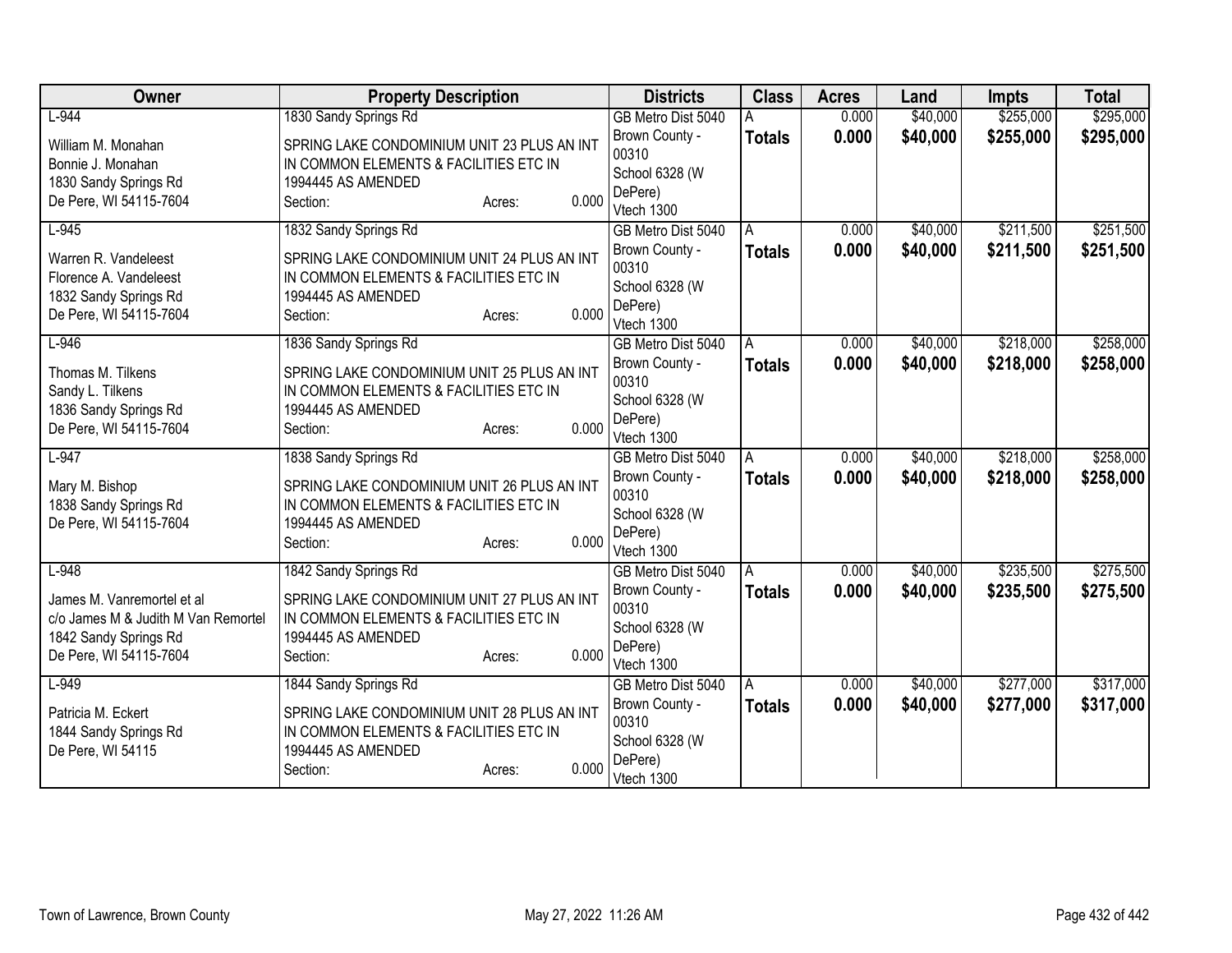| Owner                                                                                                                                                               | <b>Property Description</b>                                                                                                                                                                      | <b>Districts</b>                                                                            | <b>Class</b>       | <b>Acres</b>     | Land                 | Impts                  | <b>Total</b>           |
|---------------------------------------------------------------------------------------------------------------------------------------------------------------------|--------------------------------------------------------------------------------------------------------------------------------------------------------------------------------------------------|---------------------------------------------------------------------------------------------|--------------------|------------------|----------------------|------------------------|------------------------|
| $L-95$<br>Midvallee Golf Course, Inc<br>c/o Mid Vallee Golf Course<br>3850 Mid Valley Dr<br>De Pere, WI 54115-9118                                                  | <b>County Line Rd</b><br>LOT 1 OF 50 CSM 341 BNG ALL OF LOT 18 GOLF<br>VIEW ESTATES A COUNTY PLAT & BNG PRT OF<br>SW1/4 NW1/4 SEC 22 T22N R19E EX RD R/W IN<br>18.578<br>Section:<br>Acres:      | Brown County -<br>00311<br>GB Metro Dist 5040<br>School 6734<br>(Wrightstown)<br>Vtech 1300 | R<br><b>Totals</b> | 18.578<br>18.578 | \$46,400<br>\$46,400 | \$99,500<br>\$99,500   | \$145,900<br>\$145,900 |
| $L-950$<br>Liliya B. Davidova<br>1848 Sandy Springs Rd<br>De Pere, WI 54115                                                                                         | 1848 Sandy Springs Rd<br>SPRING LAKE CONDOMINIUM UNIT 29 PLUS AN INT<br>IN COMMON ELEMENTS & FACILITIES ETC IN<br>1994445 AS AMENDED<br>0.000<br>Section:<br>Acres:                              | GB Metro Dist 5040<br>Brown County -<br>00310<br>School 6328 (W<br>DePere)<br>Vtech 1300    | A<br><b>Totals</b> | 0.000<br>0.000   | \$40,000<br>\$40,000 | \$212,000<br>\$212,000 | \$252,000<br>\$252,000 |
| $L-951$<br>Beckie A. Rottier<br>James B. Rottier<br>1850 Sandy Springs Rd<br>De Pere, WI 54115                                                                      | 1850 Sandy Springs Rd<br>SPRING LAKE CONDOMINIUM UNIT 30 PLUS AN INT<br>IN COMMON ELEMENTS & FACILITIES ETC IN<br>1994445 AS AMENDED<br>0.000<br>Section:<br>Acres:                              | GB Metro Dist 5040<br>Brown County -<br>00310<br>School 6328 (W<br>DePere)<br>Vtech 1300    | A<br><b>Totals</b> | 0.000<br>0.000   | \$40,000<br>\$40,000 | \$208,000<br>\$208,000 | \$248,000<br>\$248,000 |
| $L-95-1$<br>Lba Investments, LLC<br>2985 Woodhaven Dr<br>Depere, WI 54115                                                                                           | 3557 County Line Rd<br>0.585 AC M/L THAT PRT OF THE S 25 AC OF SW1/4<br>NW1/4 SEC 22 T22N R19E DESC AS THE N 170 FT OF<br>S 588 FT OF W 150 FT LYING E OF CTH "U"<br>0.585<br>Section:<br>Acres: | Brown County -<br>00311<br>GB Metro Dist 5040<br>School 6734<br>(Wrightstown)<br>Vtech 1300 | Α<br><b>Totals</b> | 1.000<br>1.000   | \$40,000<br>\$40,000 | \$115,200<br>\$115,200 | \$155,200<br>\$155,200 |
| $L-952$<br>Krueger Paul Roland & Carla Mae<br>Revocable Trust<br>c/o Paul R & Carla M Krueger<br>1101 Spring Lake Dr<br>De Pere, WI 54115                           | 1101 Spring Lake Dr<br>SPRING LAKE CONDOMINIUM UNIT 31 PLUS AN INT<br>IN COMMON ELEMENTS & FACILITIES ETC IN<br>1994445 AS AMENDED<br>0.000<br>Section:<br>Acres:                                | GB Metro Dist 5040<br>Brown County -<br>00310<br>School 6328 (W<br>DePere)<br>Vtech 1300    | A<br><b>Totals</b> | 0.000<br>0.000   | \$40,000<br>\$40,000 | \$253,500<br>\$253,500 | \$293,500<br>\$293,500 |
| $L-95-2$<br>Hubbard Frances Irrevocable Real<br><b>Estate Trust</b><br>c/o Frances Hubbard Irrevoc Real Estate<br>Trust<br>3553 County Line Rd<br>De Pere, WI 54115 | 3553 County Line Rd<br>W 150 FT E OF HWY U OF N 240 FT OF S 25 AC OF<br>SW1/4 NW1/4 SEC 22 T22N R19E EX RD R/W IN<br>2934216<br>0.773<br>Section:<br>Acres:                                      | Brown County -<br>00311<br>GB Metro Dist 5040<br>School 6734<br>(Wrightstown)<br>Vtech 1300 | A<br><b>Totals</b> | 0.773<br>0.773   | \$38,900<br>\$38,900 | \$122,500<br>\$122,500 | \$161,400<br>\$161,400 |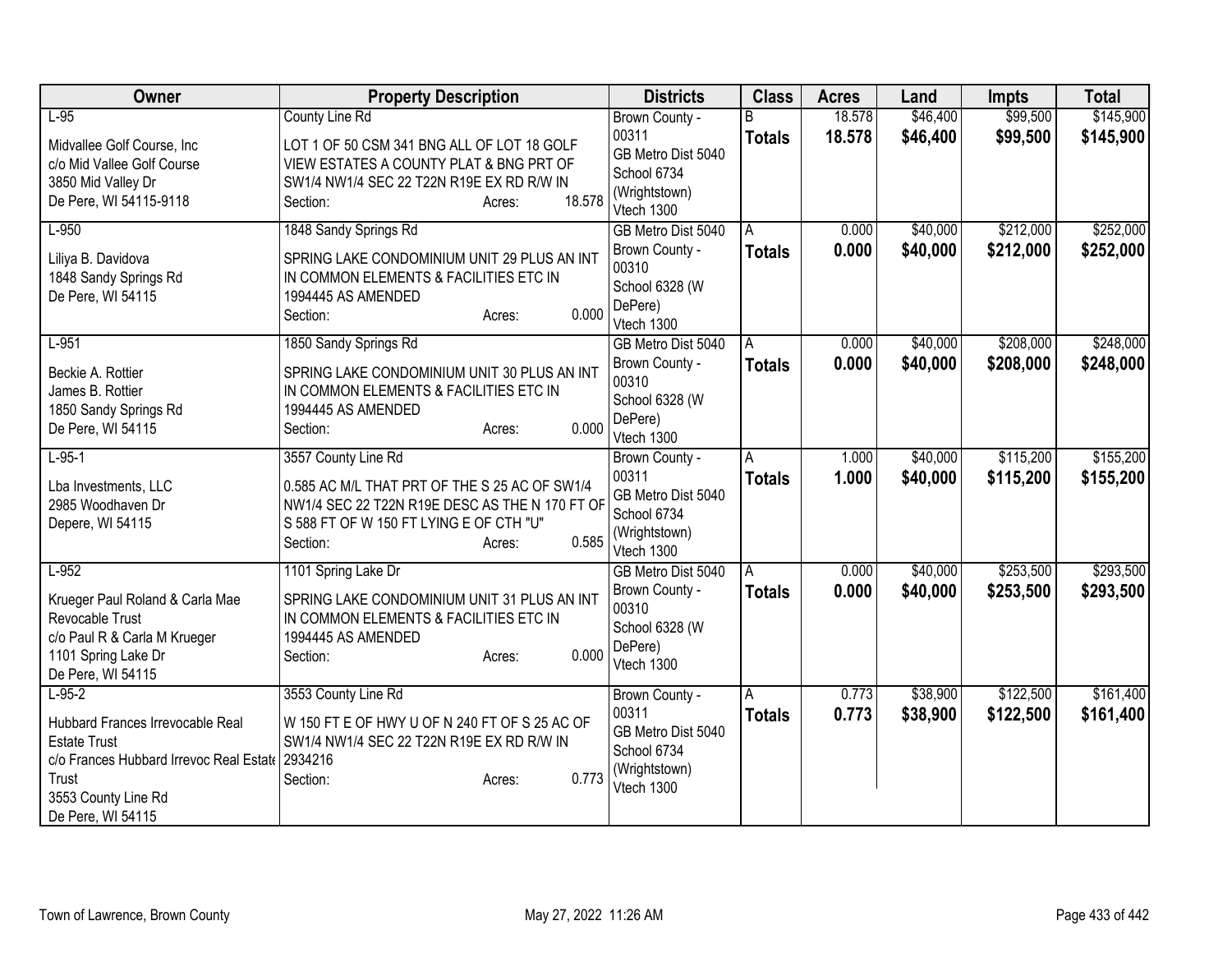| Owner                                    | <b>Property Description</b>                                                           | <b>Districts</b>            | <b>Class</b>  | <b>Acres</b> | Land     | <b>Impts</b> | <b>Total</b> |
|------------------------------------------|---------------------------------------------------------------------------------------|-----------------------------|---------------|--------------|----------|--------------|--------------|
| $L-953$                                  | 1103 Spring Lake Dr                                                                   | GB Metro Dist 5040          |               | 0.000        | \$40,000 | \$249,000    | \$289,000    |
| Bernice C Haffeman Revocable Trust of    | SPRING LAKE CONDOMINIUM UNIT 32 PLUS AN INT                                           | Brown County -<br>00310     | <b>Totals</b> | 0.000        | \$40,000 | \$249,000    | \$289,000    |
| 2006                                     | IN COMMON ELEMENTS & FACILITIES ETC IN                                                | School 6328 (W              |               |              |          |              |              |
| 1103 Spring Lake Dr<br>De Pere, WI 54115 | 1994445 AS AMENDED<br>0.000                                                           | DePere)                     |               |              |          |              |              |
|                                          | Section:<br>Acres:                                                                    | Vtech 1300                  |               |              |          |              |              |
| $L-95-3$                                 | 3571 County Line Rd                                                                   | Brown County -              | A             | 1.290        | \$63,100 | \$194,000    | \$257,100    |
| Lba Investments, LLC                     | 1.291 AC M/L THAT PRT OF THE SW1/4 NW1/4 SEC                                          | 00311                       | <b>Totals</b> | 1.290        | \$63,100 | \$194,000    | \$257,100    |
| 2985 Woodhaven Dr                        | 22 T22N R19E DESC IN J2206-41                                                         | GB Metro Dist 5040          |               |              |          |              |              |
| Depere, WI 54115                         |                                                                                       | School 6734                 |               |              |          |              |              |
|                                          | 1.291<br>Section:<br>Acres:                                                           | (Wrightstown)<br>Vtech 1300 |               |              |          |              |              |
| $L-954$                                  | 1111 Spring Lake Dr                                                                   | GB Metro Dist 5040          | A             | 0.000        | \$40,000 | \$203,500    | \$243,500    |
|                                          |                                                                                       | Brown County -              | <b>Totals</b> | 0.000        | \$40,000 | \$203,500    | \$243,500    |
| Mary Ann Broeckel<br>1111 Spring Lake Dr | SPRING LAKE CONDOMINIUM UNIT 33 PLUS AN INT<br>IN COMMON ELEMENTS & FACILITIES ETC IN | 00310                       |               |              |          |              |              |
| De Pere, WI 54115                        | 1994445 AS AMENDED                                                                    | School 6328 (W              |               |              |          |              |              |
|                                          | 0.000<br>Section:<br>Acres:                                                           | DePere)                     |               |              |          |              |              |
|                                          |                                                                                       | Vtech 1300                  |               |              |          |              |              |
| $L-955$                                  | 1115 Spring Lake Dr                                                                   | GB Metro Dist 5040          | l A           | 0.000        | \$40,000 | \$203,000    | \$243,000    |
| Joyce Baierl                             | SPRING LAKE CONDOMINIUM UNIT 34 PLUS AN INT                                           | Brown County -              | <b>Totals</b> | 0.000        | \$40,000 | \$203,000    | \$243,000    |
| 1115 Spring Lake Dr                      | IN COMMON ELEMENTS & FACILITIES ETC IN                                                | 00310<br>School 6328 (W     |               |              |          |              |              |
| De Pere, WI 54115                        | 1994445 AS AMENDED                                                                    | DePere)                     |               |              |          |              |              |
|                                          | 0.000<br>Section:<br>Acres:                                                           | Vtech 1300                  |               |              |          |              |              |
| $L-956$                                  | 1117 Spring Lake Dr                                                                   | GB Metro Dist 5040          | A             | 0.000        | \$40,000 | \$252,500    | \$292,500    |
|                                          |                                                                                       | Brown County -              | <b>Totals</b> | 0.000        | \$40,000 | \$252,500    | \$292,500    |
| Rosemary E. Lieuwen                      | SPRING LAKE CONDOMINIUM UNIT 35 PLUS AN INT                                           | 00310                       |               |              |          |              |              |
| 1117 Spring Lake Dr<br>De Pere, WI 54115 | IN COMMON ELEMENTS & FACILITIES ETC IN<br>1994445 AS AMENDED                          | School 6328 (W              |               |              |          |              |              |
|                                          | 0.000<br>Section:<br>Acres:                                                           | DePere)                     |               |              |          |              |              |
|                                          |                                                                                       | Vtech 1300                  |               |              |          |              |              |
| $L-957$                                  | 1121 Spring Lake Dr                                                                   | GB Metro Dist 5040          | A             | 0.000        | \$40,000 | \$230,500    | \$270,500    |
| Herbner Michael & Catherine Revocable    | SPRING LAKE CONDOMINIUM UNIT 36 PLUS AN INT                                           | Brown County -              | <b>Totals</b> | 0.000        | \$40,000 | \$230,500    | \$270,500    |
| Trust                                    | IN COMMON ELEMENTS & FACILITIES ETC IN                                                | 00310                       |               |              |          |              |              |
| c/o Michael & Catherine Herbner          | 1994445 AS AMENDED                                                                    | School 6328 (W              |               |              |          |              |              |
| 1121 Spring Lake Dr                      | 0.000<br>Section:<br>Acres:                                                           | DePere)<br>Vtech 1300       |               |              |          |              |              |
| De Pere, WI 54115                        |                                                                                       |                             |               |              |          |              |              |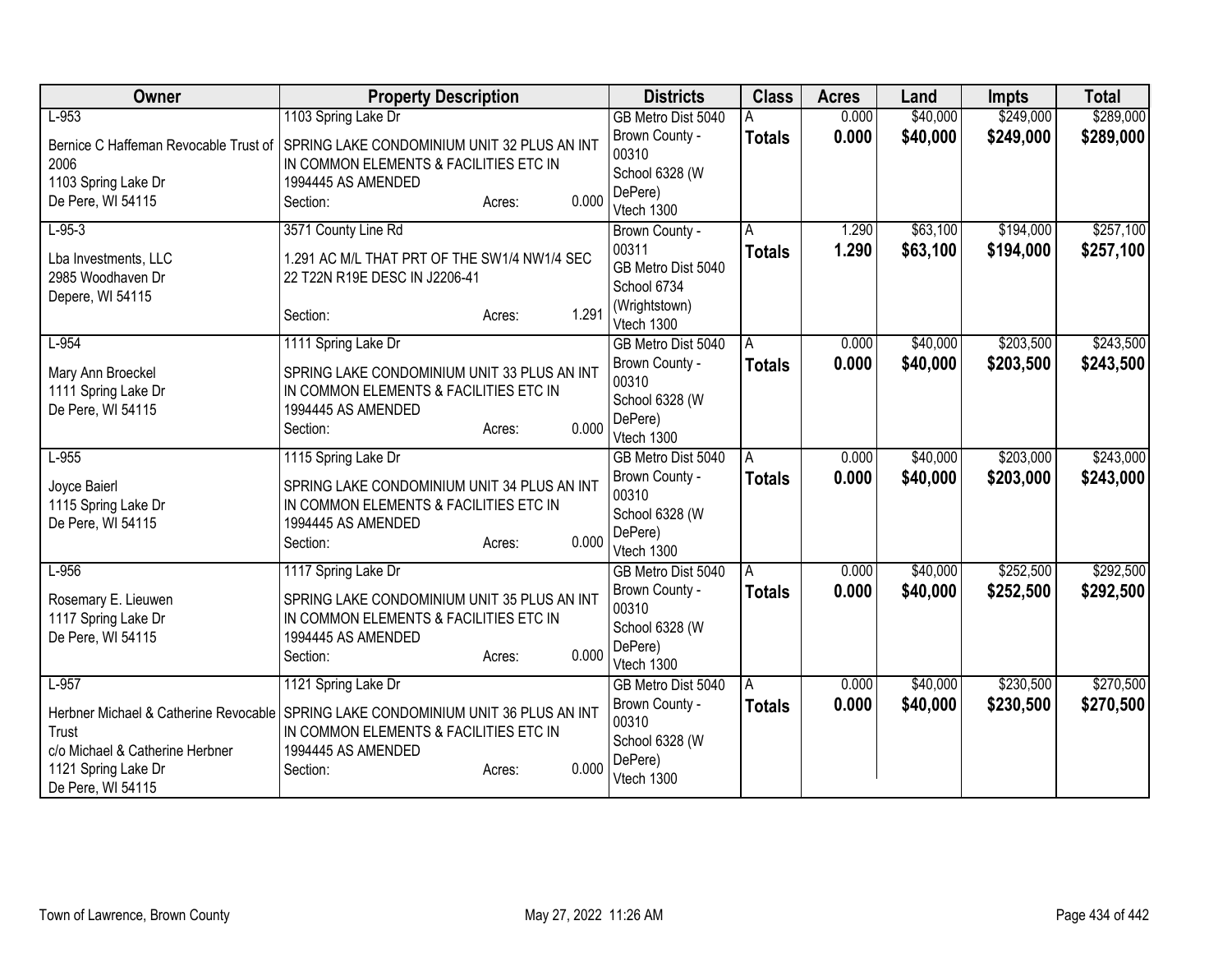| Owner                                    | <b>Property Description</b>                                  | <b>Districts</b>          | <b>Class</b>  | <b>Acres</b> | Land     | <b>Impts</b> | <b>Total</b> |
|------------------------------------------|--------------------------------------------------------------|---------------------------|---------------|--------------|----------|--------------|--------------|
| $L-958$                                  | 1123 Spring Lake Dr                                          | GB Metro Dist 5040        |               | 0.000        | \$40,000 | \$243,000    | \$283,000    |
| Ethington Terry S Living Trust           | SPRING LAKE CONDOMINIUM UNIT 37 PLUS AN INT                  | Brown County -<br>00310   | <b>Totals</b> | 0.000        | \$40,000 | \$243,000    | \$283,000    |
| 1123 Spring Lake Dr                      | IN COMMON ELEMENTS & FACILITIES ETC IN<br>1994445 AS AMENDED | School 6328 (W            |               |              |          |              |              |
| De Pere, WI 54115                        | 0.000<br>Section:<br>Acres:                                  | DePere)                   |               |              |          |              |              |
|                                          |                                                              | Vtech 1300                |               |              |          |              |              |
| $L-959$                                  | 1125 Spring Lake Dr                                          | GB Metro Dist 5040        | A             | 0.000        | \$40,000 | \$292,500    | \$332,500    |
| Randall E. Krause                        | SPRING LAKE CONDOMINIUM UNIT 38 PLUS AN INT                  | Brown County -            | <b>Totals</b> | 0.000        | \$40,000 | \$292,500    | \$332,500    |
| Debra L. Krause                          | IN COMMON ELEMENTS & FACILITIES ETC IN                       | 00310                     |               |              |          |              |              |
| 1125 Spring Lake Dr                      | 1994445 AS AMENDED                                           | School 6328 (W            |               |              |          |              |              |
| De Pere, WI 54115                        | 0.000<br>Section:<br>Acres:                                  | DePere)<br>Vtech 1300     |               |              |          |              |              |
| $L-96$                                   | Mid Valley Dr Unit RR                                        | Brown County -            | B             | 15.000       | \$37,500 | \$0          | \$37,500     |
|                                          |                                                              | 00311                     | <b>Totals</b> | 15.000       | \$37,500 | \$0          | \$37,500     |
| Midvallee Golf Course, Inc.              | 14.979 AC M/L N 15A SE1/4 NW1/4 SEC 22 T22N R19E             | GB Metro Dist 5040        |               |              |          |              |              |
| Attn: Mid Vallee Golf Course             |                                                              | School 6734               |               |              |          |              |              |
| 3850 Mid Valley Dr                       | 14.979                                                       | (Wrightstown)             |               |              |          |              |              |
| De Pere, WI 54115-9118                   | Section:<br>Acres:                                           | Vtech 1300                |               |              |          |              |              |
| $L-960$                                  | 1131 Spring Lake Dr                                          | GB Metro Dist 5040        | A             | 0.000        | \$40,000 | \$261,500    | \$301,500    |
| Terry R. Porter                          | SPRING LAKE CONDOMINIUM UNIT 39 PLUS AN INT                  | Brown County -            | <b>Totals</b> | 0.000        | \$40,000 | \$261,500    | \$301,500    |
| Debra L. Porter                          | IN COMMON ELEMENTS & FACILITIES ETC IN                       | 00310                     |               |              |          |              |              |
| 1131 Spring Lake Dr                      | 1994445 AS AMENDED                                           | School 6328 (W            |               |              |          |              |              |
| De Pere, WI 54115                        | 0.000<br>Section:<br>Acres:                                  | DePere)<br>Vtech 1300     |               |              |          |              |              |
| $L-961$                                  | 1133 Spring Lake Dr                                          | GB Metro Dist 5040        | A             | 0.000        | \$40,000 | \$238,500    | \$278,500    |
|                                          |                                                              | Brown County -            | <b>Totals</b> | 0.000        | \$40,000 | \$238,500    | \$278,500    |
| Larry L. Adams                           | SPRING LAKE CONDOMINIUM UNIT 40 PLUS AN INT                  | 00310                     |               |              |          |              |              |
| Paul J. Adams                            | IN COMMON ELEMENTS & 1994445 FACILITIES ETC                  | School 6328 (W            |               |              |          |              |              |
| 1133 Spring Lake Dr<br>De Pere, WI 54115 | IN 1994445 AS AMENDED<br>0.000                               | DePere)                   |               |              |          |              |              |
|                                          | Section:<br>Acres:                                           | Vtech 1300                |               |              |          |              |              |
| $L-962$                                  | 1137 Spring Lake Dr                                          | GB Metro Dist 5040        | A             | 0.000        | \$40,000 | \$240,000    | \$280,000    |
| Dorothy J. Phillips                      | SPRING LAKE CONDOMINIUM UNIT 41 PLUS AN INT                  | Brown County -            | <b>Totals</b> | 0.000        | \$40,000 | \$240,000    | \$280,000    |
| 1137 Spring Lake Dr                      | IN COMMON ELEMENTS & FACILITIES ETC IN                       | 00310                     |               |              |          |              |              |
| De Pere, WI 54115                        | 1994445 AS AMENDED                                           | School 6328 (W<br>DePere) |               |              |          |              |              |
|                                          | 0.000<br>Section:<br>Acres:                                  | Vtech 1300                |               |              |          |              |              |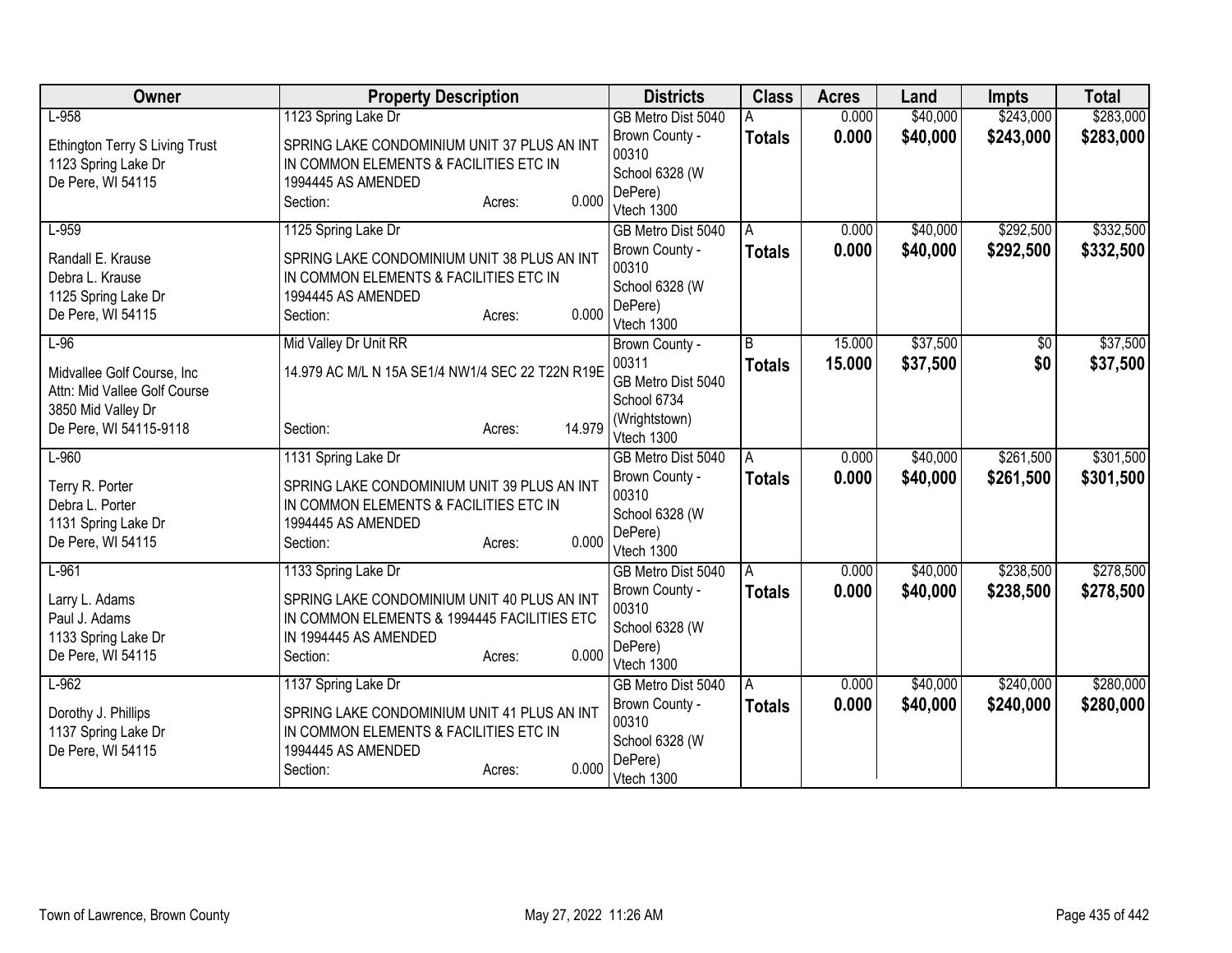| Owner                                              | <b>Property Description</b>                                  |       | <b>Districts</b>          | <b>Class</b>  | <b>Acres</b> | Land     | <b>Impts</b> | <b>Total</b> |
|----------------------------------------------------|--------------------------------------------------------------|-------|---------------------------|---------------|--------------|----------|--------------|--------------|
| $L-963$                                            | 1139 Spring Lake Dr                                          |       | GB Metro Dist 5040        |               | 0.000        | \$40,000 | \$240,000    | \$280,000    |
| Thomas L. Peters                                   | SPRING LAKE CONDOMINIUM UNIT 42 PLUS AN INT                  |       | Brown County -            | <b>Totals</b> | 0.000        | \$40,000 | \$240,000    | \$280,000    |
| June M. Peters                                     | IN COMMON ELEMENTS & FACILITIES ETC IN                       |       | 00310                     |               |              |          |              |              |
| 1139 Spring Lake Dr                                | 1994445 AS AMENDED                                           |       | School 6328 (W<br>DePere) |               |              |          |              |              |
| De Pere, WI 54115                                  | Section:<br>Acres:                                           | 0.000 | Vtech 1300                |               |              |          |              |              |
| $L-964$                                            | 1143 Spring Lake Dr                                          |       | GB Metro Dist 5040        | A             | 0.000        | \$40,000 | \$212,000    | \$252,000    |
|                                                    |                                                              |       | Brown County -            | <b>Totals</b> | 0.000        | \$40,000 | \$212,000    | \$252,000    |
| <b>Buckmaster Family Irrevocable Trust</b>         | SPRING LAKE CONDOMINIUM UNIT 43 PLUS AN INT                  |       | 00310                     |               |              |          |              |              |
| 1143 Spring Lake Dr                                | IN COMMON ELEMENTS & FACILITIES ETC IN                       |       | School 6328 (W            |               |              |          |              |              |
| Depere, WI 54115                                   | 1994445 AS AMENDED<br>Section:                               | 0.000 | DePere)                   |               |              |          |              |              |
|                                                    | Acres:                                                       |       | Vtech 1300                |               |              |          |              |              |
| $L-965$                                            | 1147 Spring Lake Dr                                          |       | GB Metro Dist 5040        | A             | 0.000        | \$40,000 | \$221,500    | \$261,500    |
| Thomas K. Heffernan                                | SPRING LAKE CONDOMINIUM UNIT 44 PLUS AN INT                  |       | Brown County -            | Totals        | 0.000        | \$40,000 | \$221,500    | \$261,500    |
| Ruth M. Heffernan                                  | IN COMMON ELEMENTS & FACILITIES ETC IN                       |       | 00310                     |               |              |          |              |              |
| 1147 Spring Lake Dr                                | 1994445 AS AMENDED                                           |       | School 6328 (W<br>DePere) |               |              |          |              |              |
| De Pere, WI 54115                                  | Section:<br>Acres:                                           | 0.000 | Vtech 1300                |               |              |          |              |              |
| $L-966$                                            | 1153 Spring Lake Dr                                          |       | GB Metro Dist 5040        | A             | 0.000        | \$40,000 | \$208,000    | \$248,000    |
|                                                    |                                                              |       | Brown County -            | <b>Totals</b> | 0.000        | \$40,000 | \$208,000    | \$248,000    |
| Karen J. Ruona                                     | SPRING LAKE CONDOMINIUM UNIT 45 PLUS AN INT                  |       | 00310                     |               |              |          |              |              |
| c/o Robert & Marion Stei Le<br>1153 Spring Lake Dr | IN COMMON ELEMENTS & FACILITIES ETC IN<br>1994445 AS AMENDED |       | School 6328 (W            |               |              |          |              |              |
| De Pere, WI 54115-7639                             | Section:<br>Acres:                                           | 0.000 | DePere)                   |               |              |          |              |              |
|                                                    |                                                              |       | Vtech 1300                |               |              |          |              |              |
| $L-967$                                            | 1157 Spring Lake Dr                                          |       | GB Metro Dist 5040        | A             | 0.000        | \$40,000 | \$208,000    | \$248,000    |
| Jean A. Oconnor                                    | SPRING LAKE CONDOMINIUM UNIT 46 PLUS AN INT                  |       | Brown County -            | <b>Totals</b> | 0.000        | \$40,000 | \$208,000    | \$248,000    |
| c/o Jean O. Connor                                 | IN COMMON ELEMENTS & FACILITIES ETC IN                       |       | 00310<br>School 6328 (W   |               |              |          |              |              |
| 5928 Wood Brook Ci                                 | 1994445 AS AMENDED                                           |       | DePere)                   |               |              |          |              |              |
| Little Suamico, WI 54141-9377                      | Section:<br>Acres:                                           | 0.000 | Vtech 1300                |               |              |          |              |              |
| $L-968$                                            | 1169 Spring Lake Dr                                          |       | GB Metro Dist 5040        | A             | 0.000        | \$40,000 | \$241,000    | \$281,000    |
| Shefchik Lawrence & Linda Revocable                | SPRING LAKE CONDOMINIUM UNIT 47 PLUS AN INT                  |       | Brown County -            | <b>Totals</b> | 0.000        | \$40,000 | \$241,000    | \$281,000    |
| Trust                                              | IN COMMON ELEMENTS & FACILITIES ETC IN                       |       | 00310                     |               |              |          |              |              |
| c/o Lawrence/Linda Shefchik                        | 1994445 AS AMENDED                                           |       | School 6328 (W            |               |              |          |              |              |
| 420 Acoma Blvd S Unit 57                           | Section:<br>Acres:                                           | 0.000 | DePere)                   |               |              |          |              |              |
| Lake Havasu City, AZ 86406                         |                                                              |       | Vtech 1300                |               |              |          |              |              |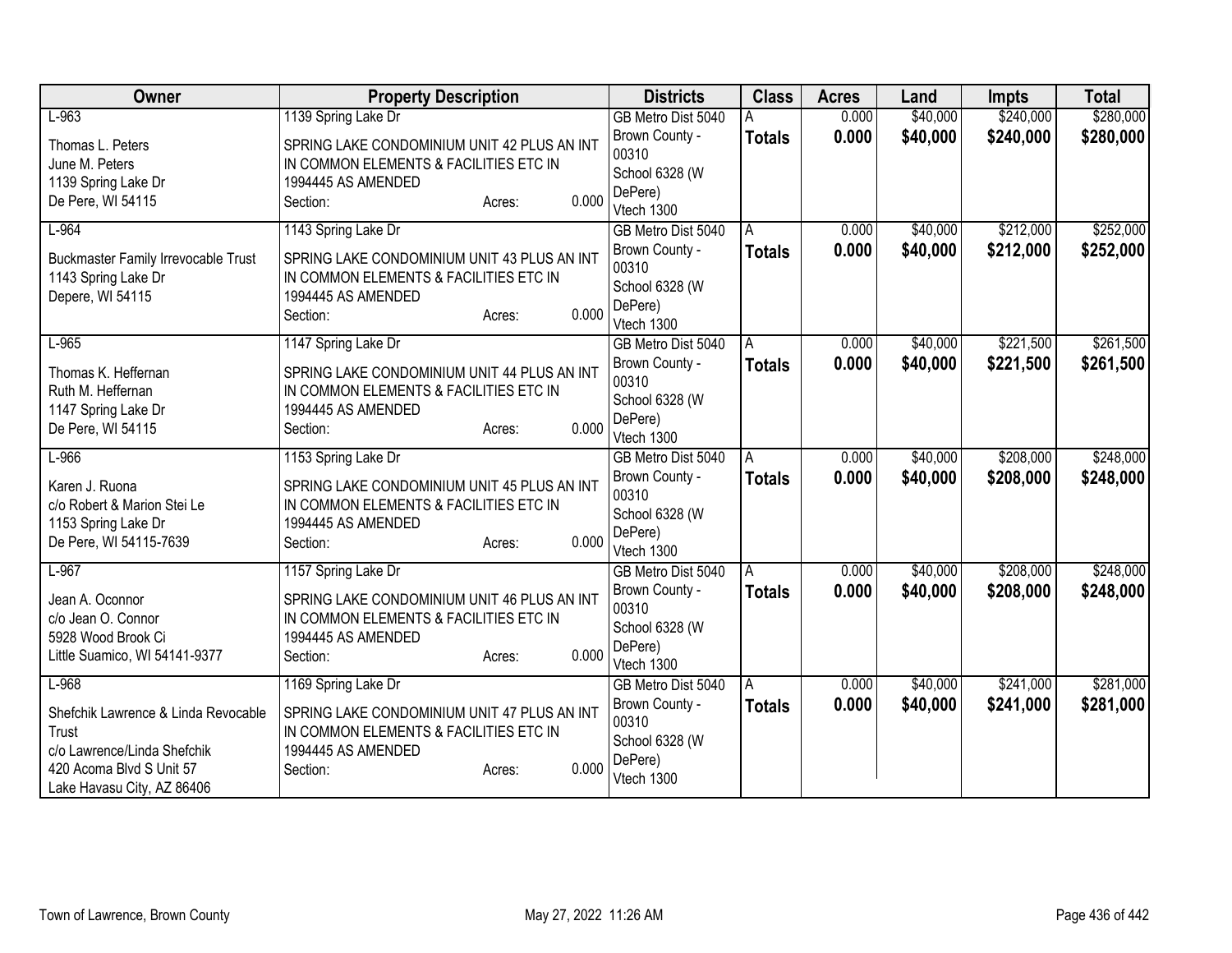| Owner                                            | <b>Property Description</b>                       | <b>Districts</b>        | <b>Class</b>  | <b>Acres</b> | Land     | <b>Impts</b>    | <b>Total</b> |
|--------------------------------------------------|---------------------------------------------------|-------------------------|---------------|--------------|----------|-----------------|--------------|
| $L-969$                                          | 1173 Spring Lake Dr                               | GB Metro Dist 5040      |               | 0.000        | \$40,000 | \$228,500       | \$268,500    |
| Nancy L. Bohm                                    | SPRING LAKE CONDOMINIUM UNIT 48 PLUS AN INT       | Brown County -          | <b>Totals</b> | 0.000        | \$40,000 | \$228,500       | \$268,500    |
| 1173 Spring Lake Dr                              | IN COMMON ELEMENTS & FACILITIES ETC IN            | 00310                   |               |              |          |                 |              |
| De Pere, WI 54115                                | 1994445 AS AMENDED                                | School 6328 (W          |               |              |          |                 |              |
|                                                  | 0.000<br>Section:<br>Acres:                       | DePere)<br>Vtech 1300   |               |              |          |                 |              |
| $L-97$                                           | Mid Valley Dr Unit RR                             | Brown County -          | B             | 24.800       | \$62,000 | $\overline{50}$ | \$62,000     |
|                                                  |                                                   | 00311                   | <b>Totals</b> | 24.800       | \$62,000 | \$0             | \$62,000     |
| Midvallee Golf Course, Inc.                      | 25.329 AC M/L S 25A SE1/4 NW1/4 SEC 22 T22N R19E  | GB Metro Dist 5040      |               |              |          |                 |              |
| c/o Mid Vallee Golf Course<br>3850 Mid Valley Dr | EX PRT DESC IN PARAGRAPH 5 IN 935 R 327           | School 6734             |               |              |          |                 |              |
| De Pere, WI 54115-9118                           | 25.329<br>Section:<br>Acres:                      | (Wrightstown)           |               |              |          |                 |              |
|                                                  |                                                   | Vtech 1300              |               |              |          |                 |              |
| $L-970$                                          | 1185 Spring Lake Dr                               | GB Metro Dist 5040      | A             | 0.000        | \$40,000 | \$268,000       | \$308,000    |
| Dale J. Hendricks                                | SPRING LAKE CONDOMINIUM UNIT 49 PLUS AN INT       | Brown County -<br>00310 | <b>Totals</b> | 0.000        | \$40,000 | \$268,000       | \$308,000    |
| Debra M. Hendricks                               | IN COMMON ELEMENTS & FACILITIES ETC IN            | School 6328 (W          |               |              |          |                 |              |
| 1185 Spring Lake Dr                              | 1994445 AS AMENDED                                | DePere)                 |               |              |          |                 |              |
| De Pere, WI 54115                                | 0.000<br>Section:<br>Acres:                       | Vtech 1300              |               |              |          |                 |              |
| $L-971$                                          | 1189 Spring Lake Dr                               | GB Metro Dist 5040      | A             | 0.000        | \$40,000 | \$270,000       | \$310,000    |
| Larry J. Lufter                                  | SPRING LAKE CONDOMINIUM UNIT 50 PLUS AN INT       | Brown County -          | <b>Totals</b> | 0.000        | \$40,000 | \$270,000       | \$310,000    |
| Karen R. Lufter                                  | IN COMMON ELEMENTS & FACILITIES ETC IN            | 00310                   |               |              |          |                 |              |
| 1189 Spring Lake Dr                              | 1994445 AS AMENDED                                | School 6328 (W          |               |              |          |                 |              |
| De Pere, WI 54115                                | 0.000<br>Section:<br>Acres:                       | DePere)<br>Vtech 1300   |               |              |          |                 |              |
| $L-972$                                          | 1193 Spring Lake Dr                               | GB Metro Dist 5040      | A             | 0.000        | \$40,000 | \$305,500       | \$345,500    |
|                                                  |                                                   | Brown County -          | <b>Totals</b> | 0.000        | \$40,000 | \$305,500       | \$345,500    |
| Jim M. Hill                                      | SPRING LAKE CONDOMINIUM UNIT 51 PLUS AN INT       | 00310                   |               |              |          |                 |              |
| Susan M. Hill<br>1193 Spring Lake Dr             | IN COMMON ELEMENTS & FACILITIES ETC IN<br>1994445 | School 6328 (W          |               |              |          |                 |              |
| De Pere, WI 54115                                | 0.000<br>Section:<br>Acres:                       | DePere)                 |               |              |          |                 |              |
|                                                  |                                                   | Vtech 1300              |               |              |          |                 |              |
| $L-973$                                          | 1195 Spring Lake Dr                               | GB Metro Dist 5040      | A             | 0.000        | \$40,000 | \$284,000       | \$324,000    |
| David R. Swanson                                 | SPRING LAKE CONDOMINIUM UNIT 52 PLUS AN INT       | Brown County -<br>00310 | <b>Totals</b> | 0.000        | \$40,000 | \$284,000       | \$324,000    |
| Carla M. Swanson                                 | IN COMMON ELEMENTS & FACILITIES ETC IN            | School 6328 (W          |               |              |          |                 |              |
| 1195 Spring Lake Dr                              | 1994445 AS AMENDED                                | DePere)                 |               |              |          |                 |              |
| De Pere, WI 54115                                | 0.000<br>Section:<br>Acres:                       | Vtech 1300              |               |              |          |                 |              |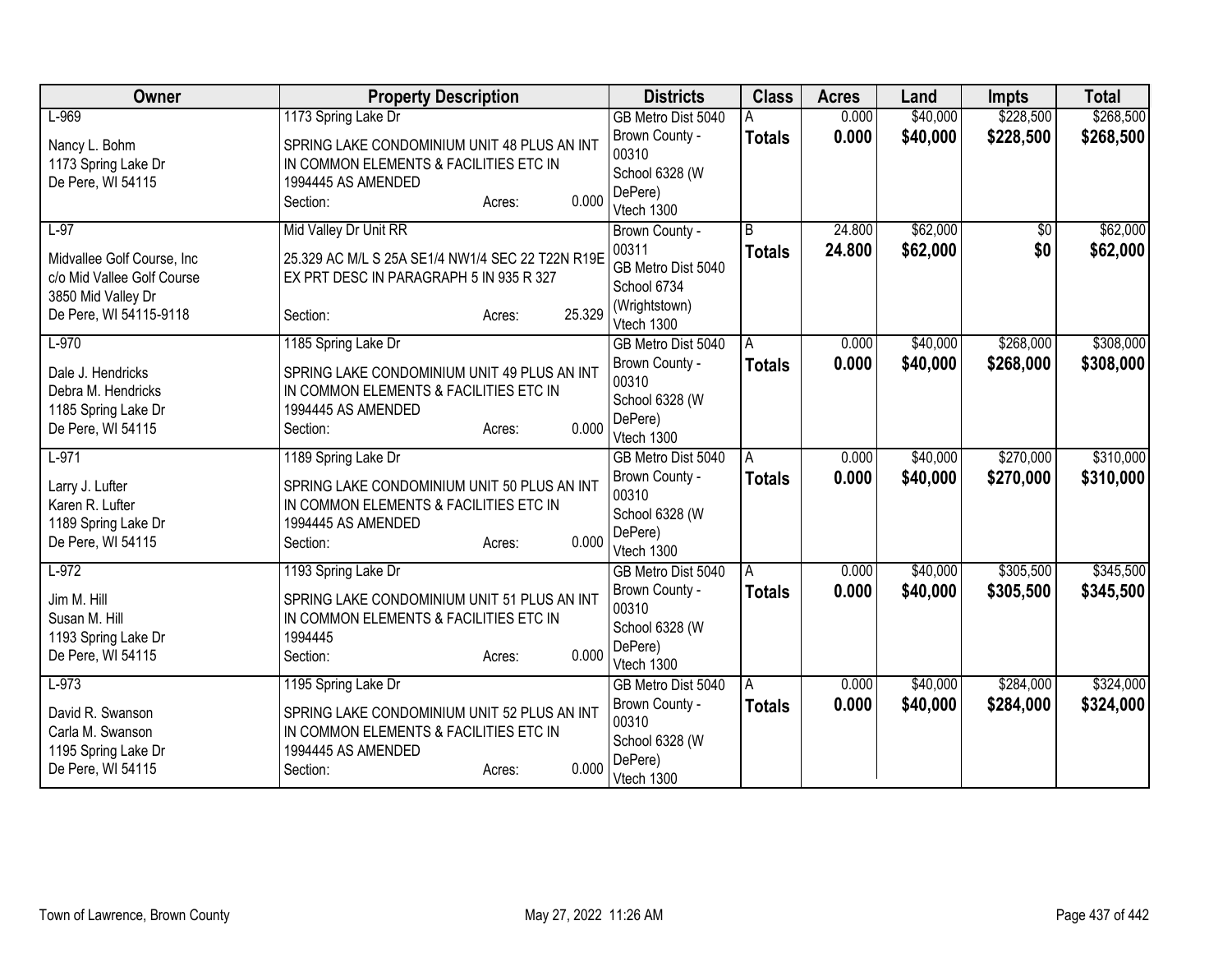| Owner                                | <b>Property Description</b>                |        |       | <b>Districts</b>        | <b>Class</b>  | <b>Acres</b> | Land     | <b>Impts</b> | <b>Total</b> |
|--------------------------------------|--------------------------------------------|--------|-------|-------------------------|---------------|--------------|----------|--------------|--------------|
| $L-974$                              | 1983 Crimson Way                           |        |       | GB Metro Dist 5040      |               | 0.322        | \$53,400 | \$246,000    | \$299,400    |
| John R & Jean M Zegers Trust of 2011 | 14,005 SQ FT SHADOW RIDGE 1ST ADDN LOT 106 |        |       | Brown County -          | <b>Totals</b> | 0.322        | \$53,400 | \$246,000    | \$299,400    |
| 1983 Crimson Way                     |                                            |        |       | 00310                   |               |              |          |              |              |
| De Pere, WI 54115                    |                                            |        |       | School 6328 (W          |               |              |          |              |              |
|                                      | Section:                                   | Acres: | 0.322 | DePere)<br>Vtech 1300   |               |              |          |              |              |
| $L-975$                              | 1991 Crimson Way                           |        |       | GB Metro Dist 5040      |               | 0.321        | \$53,400 | \$290,000    | \$343,400    |
|                                      |                                            |        |       | Brown County -          | A             | 0.321        | \$53,400 | \$290,000    |              |
| Nicholas C. Crary                    | 14,000 SQ FT SHADOW RIDGE 1ST ADDN LOT 107 |        |       | 00310                   | <b>Totals</b> |              |          |              | \$343,400    |
| Megan L. Crary                       |                                            |        |       | School 6328 (W          |               |              |          |              |              |
| 1991 Crimson Way                     |                                            |        |       | DePere)                 |               |              |          |              |              |
| De Pere, WI 54115-9372               | Section:                                   | Acres: | 0.321 | Vtech 1300              |               |              |          |              |              |
| $L-976$                              | 1999 Crimson Way                           |        |       | GB Metro Dist 5040      | A             | 0.321        | \$53,400 | \$230,500    | \$283,900    |
| Nichol M. Hess                       | 14,000 SQ FT SHADOW RIDGE 1ST ADDN LOT 108 |        |       | Brown County -          | <b>Totals</b> | 0.321        | \$53,400 | \$230,500    | \$283,900    |
| 1999 Crimson Way                     |                                            |        |       | 00310                   |               |              |          |              |              |
| De Pere, WI 54115-9372               |                                            |        |       | School 6328 (W          |               |              |          |              |              |
|                                      | Section:                                   | Acres: | 0.321 | DePere)                 |               |              |          |              |              |
|                                      |                                            |        |       | Vtech 1300              |               |              |          |              |              |
| $L-977$                              | 2009 Crimson Way                           |        |       | GB Metro Dist 5040      | A             | 0.386        | \$57,600 | \$225,700    | \$283,300    |
| Shaun L. Corroy                      | 16,803 SQ FT SHADOW RIDGE 1ST ADDN LOT 109 |        |       | Brown County -<br>00310 | <b>Totals</b> | 0.386        | \$57,600 | \$225,700    | \$283,300    |
| Kelly Corroy                         |                                            |        |       | School 6328 (W          |               |              |          |              |              |
| 2009 Crimson Way                     |                                            |        |       | DePere)                 |               |              |          |              |              |
| De Pere, WI 54115                    | Section:                                   | Acres: | 0.386 | Vtech 1300              |               |              |          |              |              |
| $L-978$                              | 1643 Cady Ln                               |        |       | GB Metro Dist 5040      | A             | 0.341        | \$55,600 | \$255,500    | \$311,100    |
| Jeffrey S. Kuehl                     | 14,850 SQ FT SHADOW RIDGE 1ST ADDN LOT 110 |        |       | Brown County -          | <b>Totals</b> | 0.341        | \$55,600 | \$255,500    | \$311,100    |
| 1643 Cady Ln                         |                                            |        |       | 00310                   |               |              |          |              |              |
| De Pere, WI 54115                    |                                            |        |       | School 6328 (W          |               |              |          |              |              |
|                                      | Section:                                   | Acres: | 0.341 | DePere)                 |               |              |          |              |              |
|                                      |                                            |        |       | Vtech 1300              |               |              |          |              |              |
| $L-979$                              | 1655 Cady Ln                               |        |       | GB Metro Dist 5040      | A             | 0.341        | \$55,600 | \$238,000    | \$293,600    |
| Gregory J. Kivett                    | 14,850 SQ FT SHADOW RIDGE 1ST ADDN LOT 111 |        |       | Brown County -<br>00310 | <b>Totals</b> | 0.341        | \$55,600 | \$238,000    | \$293,600    |
| c/o Gregory J Kivett & S Beard       |                                            |        |       | School 6328 (W          |               |              |          |              |              |
| 1655 Cady Ln                         |                                            |        |       | DePere)                 |               |              |          |              |              |
| De Pere, WI 54115                    | Section:                                   | Acres: | 0.341 | Vtech 1300              |               |              |          |              |              |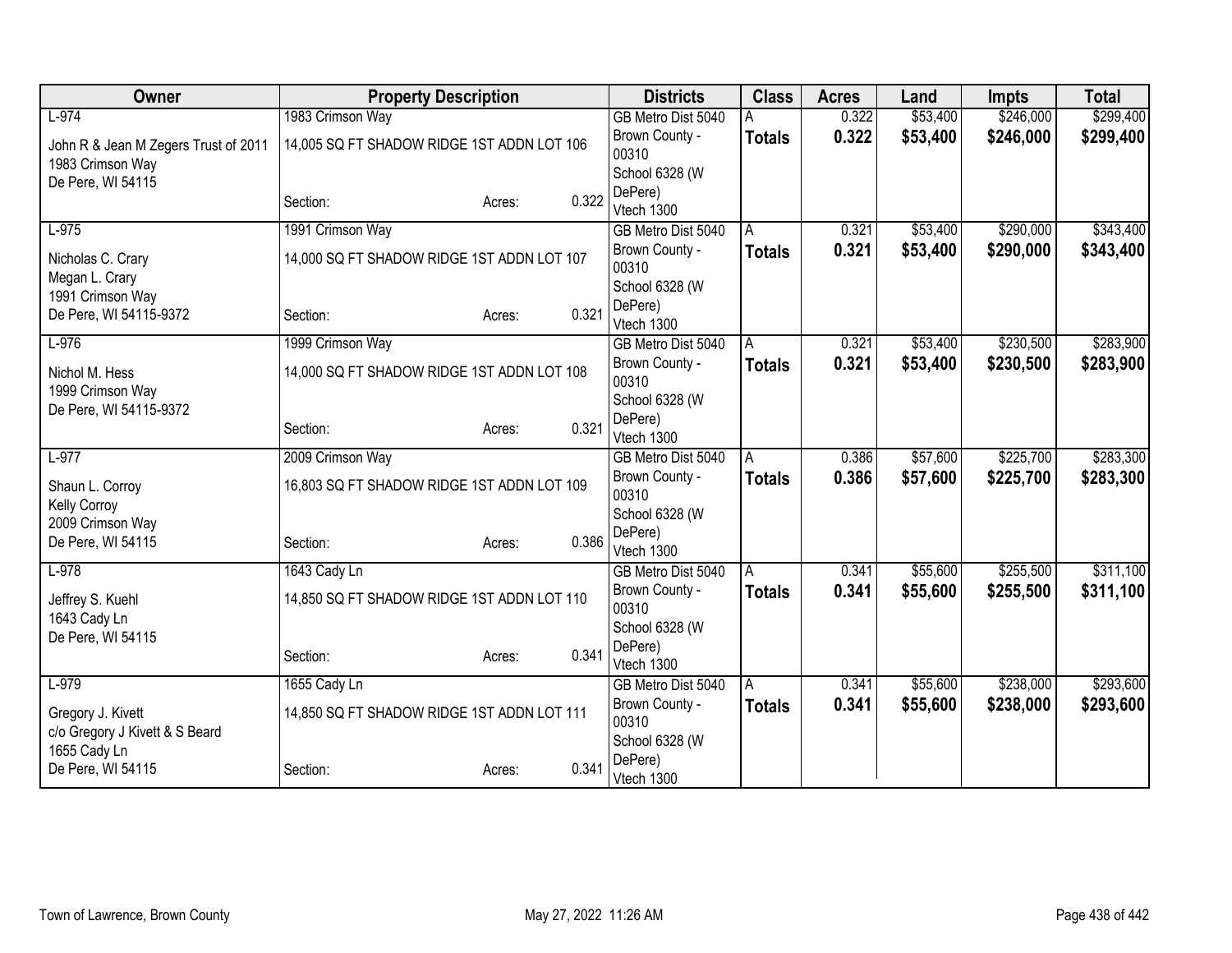| Owner                       | <b>Property Description</b>                   |                  | <b>Districts</b>                 | <b>Class</b>  | <b>Acres</b> | Land     | <b>Impts</b> | <b>Total</b> |
|-----------------------------|-----------------------------------------------|------------------|----------------------------------|---------------|--------------|----------|--------------|--------------|
| $L-980$                     | 1663 Cady Ln                                  |                  | GB Metro Dist 5040               |               | 0.341        | \$55,600 | \$215,500    | \$271,100    |
| Truskowki Living Trust      | 14,850 SQ FT SHADOW RIDGE 1ST ADDN LOT 112    |                  | Brown County -                   | <b>Totals</b> | 0.341        | \$55,600 | \$215,500    | \$271,100    |
| c/o Truskowski Living Trust |                                               |                  | 00310                            |               |              |          |              |              |
| 1663 Cady Ln                |                                               |                  | School 6328 (W                   |               |              |          |              |              |
| De Pere, WI 54115           | Section:                                      | 0.341<br>Acres:  | DePere)<br>Vtech 1300            |               |              |          |              |              |
| $L-981$                     | 1671 Cady Ln                                  |                  | GB Metro Dist 5040               | A             | 0.341        | \$55,600 | \$208,000    | \$263,600    |
|                             |                                               |                  | Brown County -                   | <b>Totals</b> | 0.341        | \$55,600 | \$208,000    | \$263,600    |
| Kurt J. Minten              | 14,850 SQ FT SHADOW RIDGE 1ST ADDN LOT 113    |                  | 00310                            |               |              |          |              |              |
| 1671 Cady Ln                |                                               |                  | School 6328 (W                   |               |              |          |              |              |
| De Pere, WI 54115           |                                               |                  | DePere)                          |               |              |          |              |              |
|                             | Section:                                      | 0.341<br>Acres:  | Vtech 1300                       |               |              |          |              |              |
| $L-98-1$                    | Mid Valley Dr                                 |                  | Brown County -                   | B             | 28.651       | \$71,600 | \$0          | \$71,600     |
| Midvallee Golf Course, Inc. | 28.651 AC M/L THAT PART OF NE1/4 SW1/4 & THAT |                  | 00311                            | <b>Totals</b> | 28.651       | \$71,600 | \$0          | \$71,600     |
| c/o Mid Vallee Golf Course  | PART OF NW1/4 SE1/4 SEC 22 T22N R19E LYG WLY  |                  | GB Metro Dist 5040               |               |              |          |              |              |
| 3850 Mid Valley Dr          | OF HWY 41                                     |                  | School 6734                      |               |              |          |              |              |
| De Pere, WI 54115-9118      | Section:                                      | 28.651<br>Acres: | (Wrightstown)                    |               |              |          |              |              |
| $L-982$                     |                                               |                  | Vtech 1300                       |               | 0.342        | \$55,700 | \$230,500    | \$286,200    |
|                             | 1679 Cady Ln                                  |                  | GB Metro Dist 5040               | A             |              | \$55,700 |              |              |
| Rick T. Morkin              | 14,882 SQ FT SHADOW RIDGE 1ST ADDN LOT 114    |                  | Brown County -<br>00310          | <b>Totals</b> | 0.342        |          | \$230,500    | \$286,200    |
| Jill M. Morkin              |                                               |                  | School 6328 (W                   |               |              |          |              |              |
| 1679 Cady Ln                |                                               |                  | DePere)                          |               |              |          |              |              |
| De Pere, WI 54115           | Section:                                      | 0.342<br>Acres:  | Vtech 1300                       |               |              |          |              |              |
| $L-983$                     | 1686 Cady Ln                                  |                  | GB Metro Dist 5040               | A             | 0.338        | \$55,300 | \$224,500    | \$279,800    |
| Kyle Cousineau              | 14,738 SQ FT SHADOW RIDGE 1ST ADDN LOT 115    |                  | Brown County -                   | <b>Totals</b> | 0.338        | \$55,300 | \$224,500    | \$279,800    |
| Bethany Cousineau           |                                               |                  | 00310                            |               |              |          |              |              |
| 1686 Cady Ln                |                                               |                  | School 6328 (W                   |               |              |          |              |              |
| De Pere, WI 54115           | Section:                                      | 0.338<br>Acres:  | DePere)                          |               |              |          |              |              |
| $L-984$                     |                                               |                  | Vtech 1300<br>GB Metro Dist 5040 |               | 0.338        | \$55,300 | \$286,000    | \$341,300    |
|                             | 1678 Cady Ln                                  |                  | Brown County -                   | ΙA            |              |          |              |              |
| Paul R. Williams            | 14,738 SQ FT SHADOW RIDGE 1ST ADDN LOT 116    |                  | 00310                            | <b>Totals</b> | 0.338        | \$55,300 | \$286,000    | \$341,300    |
| Michelle A. Williams        |                                               |                  | School 6328 (W                   |               |              |          |              |              |
| 1678 Cady Ln                |                                               |                  | DePere)                          |               |              |          |              |              |
| De Pere, WI 54115           | Section:                                      | 0.338<br>Acres:  | Vtech 1300                       |               |              |          |              |              |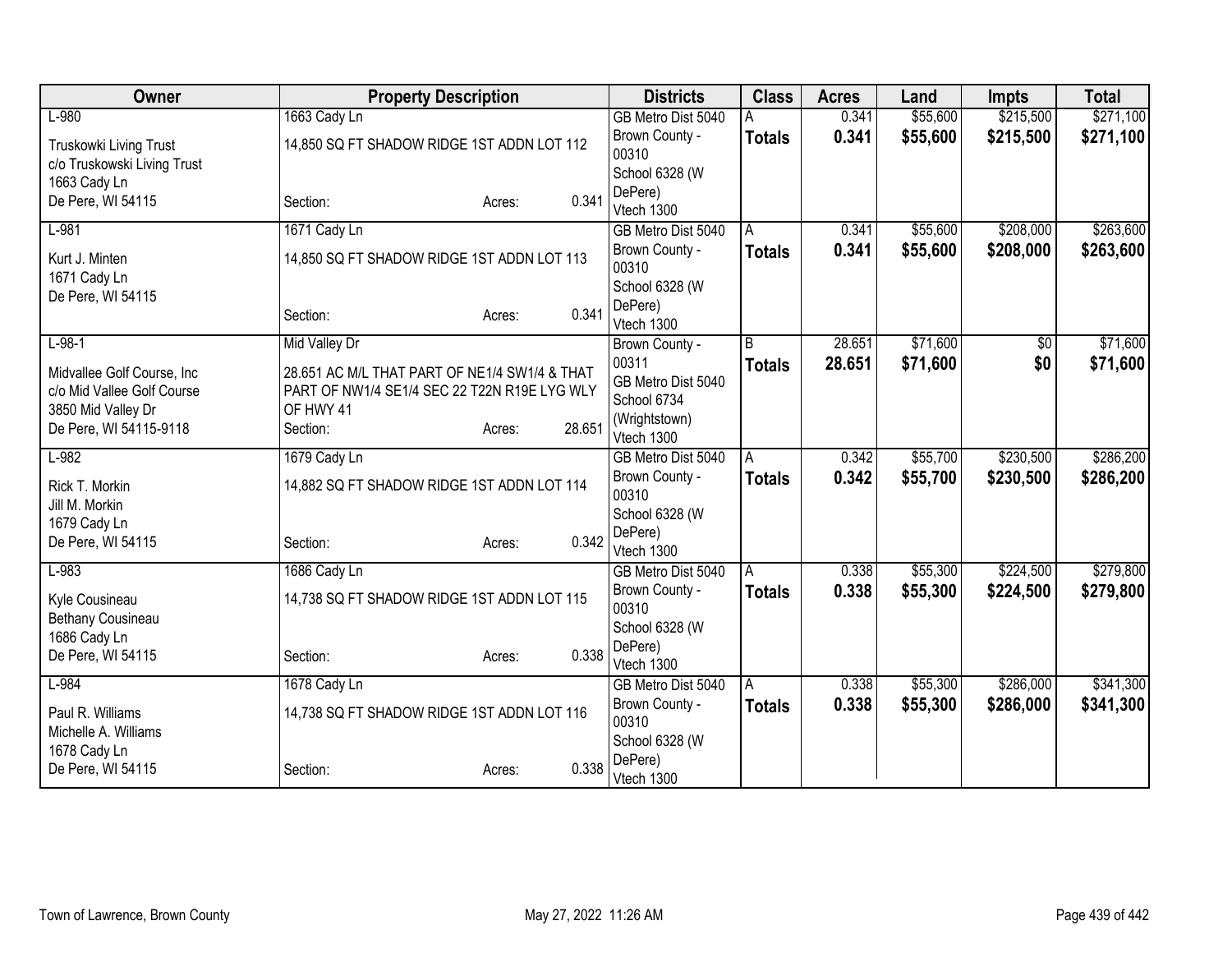| Owner                  | <b>Property Description</b>                |                 | <b>Districts</b>                     | <b>Class</b>  | <b>Acres</b> | Land                 | <b>Impts</b> | <b>Total</b> |
|------------------------|--------------------------------------------|-----------------|--------------------------------------|---------------|--------------|----------------------|--------------|--------------|
| $L-985$                | 1670 Cady Ln                               |                 | GB Metro Dist 5040                   |               | 0.338        | \$55,300             | \$241,000    | \$296,300    |
| Terry A. Schlender     | 14,738 SQ FT SHADOW RIDGE 1ST ADDN LOT 117 |                 | Brown County -                       | <b>Totals</b> | 0.338        | \$55,300             | \$241,000    | \$296,300    |
| Janice L. Schlender    |                                            |                 | 00310                                |               |              |                      |              |              |
| 2031 Terry Ln          |                                            |                 | School 6328 (W                       |               |              |                      |              |              |
| De Pere, WI 54115-1614 | Section:                                   | 0.338<br>Acres: | DePere)<br>Vtech 1300                |               |              |                      |              |              |
| $L-986$                | 1662 Cady Ln                               |                 | GB Metro Dist 5040                   | A             | 0.338        | \$55,300             | \$263,500    | \$318,800    |
|                        |                                            |                 | Brown County -                       | <b>Totals</b> | 0.338        | \$55,300             | \$263,500    | \$318,800    |
| Andrew J. Nowak        | 14,738 SQ FT SHADOW RIDGE 1ST ADDN LOT 118 | 00310           |                                      |               |              |                      |              |              |
| 1662 Cady Ln           |                                            |                 | School 6328 (W                       |               |              |                      |              |              |
| De Pere, WI 54115      |                                            |                 | DePere)                              |               |              |                      |              |              |
|                        | Section:                                   | 0.338<br>Acres: | Vtech 1300                           |               |              |                      |              |              |
| $L-987$                | 1654 Cady Ln                               |                 | GB Metro Dist 5040                   | A             | 0.338        | \$55,300             | \$250,500    | \$305,800    |
| Brian A. Priebe        | 14,738 SQ FT SHADOW RIDGE 1ST ADDN LOT 119 |                 | Brown County -                       | <b>Totals</b> | 0.338        | \$55,300             | \$250,500    | \$305,800    |
| Jennifer M S. Priebe   |                                            |                 | 00310                                |               |              |                      |              |              |
| 1654 Cady Ln           |                                            |                 | School 6328 (W                       |               |              |                      |              |              |
| De Pere, WI 54115      | Section:                                   | 0.338<br>Acres: | DePere)                              |               |              |                      |              |              |
| $L-988$                |                                            |                 | Vtech 1300                           |               | 0.338        |                      | \$224,000    | \$279,300    |
|                        | 1646 Cady Ln                               |                 | GB Metro Dist 5040<br>Brown County - | A             | 0.338        | \$55,300<br>\$55,300 | \$224,000    |              |
| Eric A. Golueke        | 14,738 SQ FT SHADOW RIDGE 1ST ADDN LOT 120 |                 | 00310                                | <b>Totals</b> |              |                      |              | \$279,300    |
| Jennifer J. Golueke    |                                            |                 | School 6328 (W                       |               |              |                      |              |              |
| 1646 Cady Ln           |                                            |                 | DePere)                              |               |              |                      |              |              |
| De Pere, WI 54115      | Section:                                   | 0.338<br>Acres: | Vtech 1300                           |               |              |                      |              |              |
| $L-989$                | 1638 Cady Ln                               |                 | GB Metro Dist 5040                   | A             | 0.370        | \$57,000             | \$364,900    | \$421,900    |
| Jesse R. Wotruba       | 16,112 SQ FT SHADOW RIDGE 1ST ADDN LOT 121 |                 | Brown County -                       | <b>Totals</b> | 0.370        | \$57,000             | \$364,900    | \$421,900    |
| Tina M. Wotruba        |                                            |                 | 00310                                |               |              |                      |              |              |
| 1638 Cady Ln           |                                            |                 | School 6328 (W                       |               |              |                      |              |              |
| De Pere, WI 54115-9374 | Section:                                   | 0.370<br>Acres: | DePere)                              |               |              |                      |              |              |
| $L-990$                | 2024 Crimson Way                           |                 | Vtech 1300                           |               | 0.364        | \$56,800             | \$273,200    | \$330,000    |
|                        |                                            |                 | GB Metro Dist 5040<br>Brown County - | A             |              |                      |              |              |
| Wayne G. Rasmussen     | 15,840 SQ FT SHADOW RIDGE 1ST ADDN LOT 122 |                 | 00310                                | Totals        | 0.364        | \$56,800             | \$273,200    | \$330,000    |
| 2024 Crimson Way       |                                            |                 | School 6328 (W                       |               |              |                      |              |              |
| De Pere, WI 54115-9395 |                                            |                 | DePere)                              |               |              |                      |              |              |
|                        | Section:                                   | 0.364<br>Acres: | Vtech 1300                           |               |              |                      |              |              |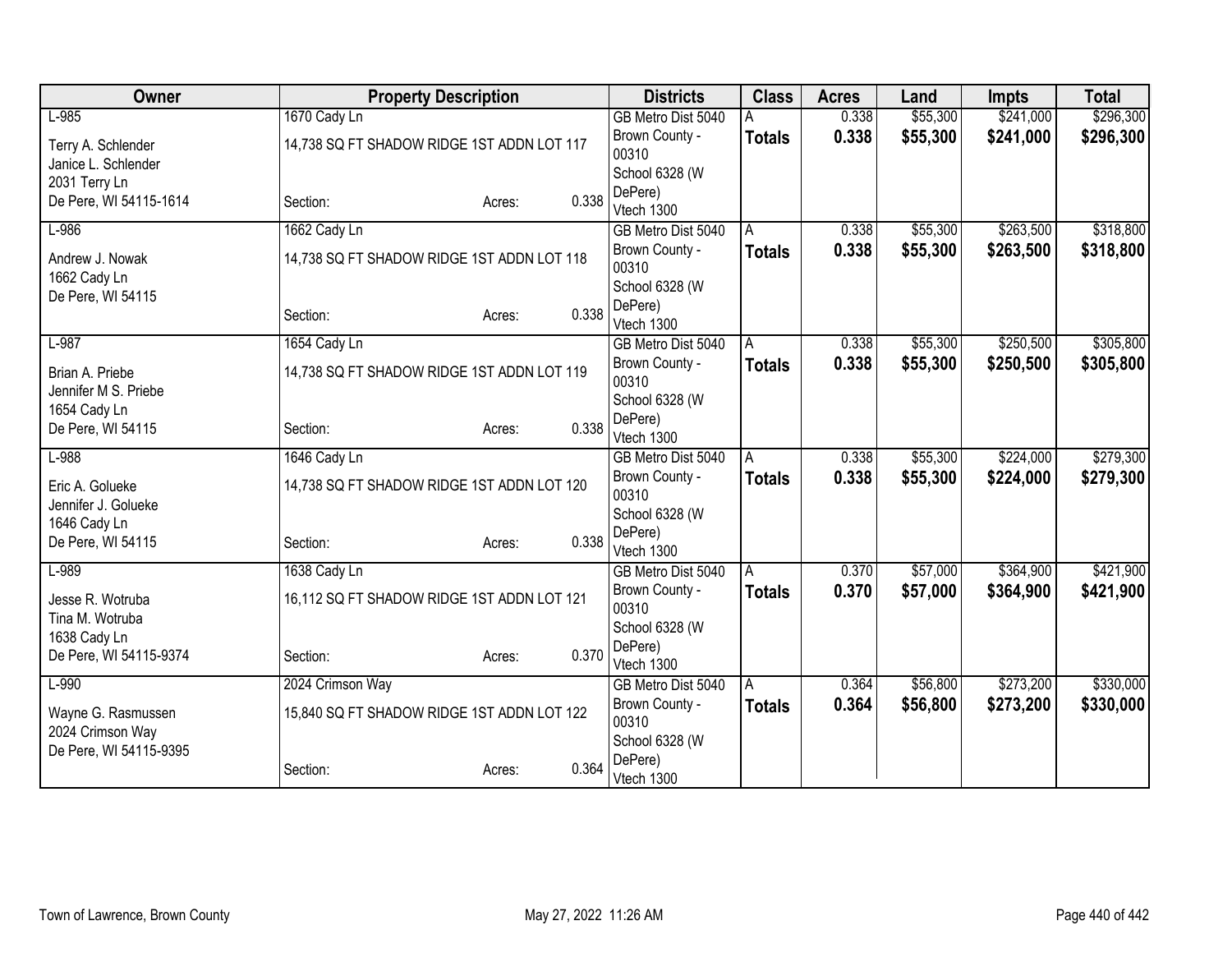| Owner                                                             | <b>Property Description</b>                |                 | <b>Districts</b>                     | <b>Class</b>  | <b>Acres</b> | Land                 | <b>Impts</b> | <b>Total</b> |
|-------------------------------------------------------------------|--------------------------------------------|-----------------|--------------------------------------|---------------|--------------|----------------------|--------------|--------------|
| $L-991$                                                           | 2016 Crimson Way                           |                 | GB Metro Dist 5040                   |               | 0.364        | \$56,800             | \$234,000    | \$290,800    |
| Jerome J. Deleers                                                 | 15,840 SQ FT SHADOW RIDGE 1ST ADDN LOT 123 |                 | Brown County -                       | <b>Totals</b> | 0.364        | \$56,800             | \$234,000    | \$290,800    |
| Jeannie M. Deleers                                                |                                            |                 | 00310                                |               |              |                      |              |              |
| 2016 Crimson Way                                                  |                                            |                 | School 6328 (W                       |               |              |                      |              |              |
| De Pere, WI 54115-9395                                            | Section:                                   | 0.364<br>Acres: | DePere)<br>Vtech 1300                |               |              |                      |              |              |
| $L-992$                                                           | 2008 Crimson Way                           |                 | GB Metro Dist 5040                   | A             | 0.364        | \$56,800             | \$215,500    | \$272,300    |
|                                                                   |                                            |                 | Brown County -                       | <b>Totals</b> | 0.364        | \$56,800             | \$215,500    | \$272,300    |
| Michael B. Linssen                                                | 15,841 SQ FT SHADOW RIDGE 1ST ADDN LOT 124 |                 | 00310                                |               |              |                      |              |              |
| 2008 Crimson Way                                                  |                                            |                 | School 6328 (W                       |               |              |                      |              |              |
| De Pere, WI 54115-9395                                            |                                            |                 | DePere)                              |               |              |                      |              |              |
|                                                                   | Section:                                   | 0.364<br>Acres: | Vtech 1300                           |               |              |                      |              |              |
| $L-993$                                                           | 1998 Crimson Way                           |                 | GB Metro Dist 5040                   | A             | 0.472        | \$61,000             | \$239,500    | \$300,500    |
| 20,547 SQ FT SHADOW RIDGE 1ST ADDN LOT 125<br>Dena M. Johanknecht |                                            |                 | Brown County -                       | <b>Totals</b> | 0.472        | \$61,000             | \$239,500    | \$300,500    |
| 1998 Crimson Way                                                  |                                            |                 | 00310                                |               |              |                      |              |              |
| De Pere, WI 54115-9069                                            |                                            |                 | School 6328 (W                       |               |              |                      |              |              |
|                                                                   | Section:                                   | 0.472<br>Acres: | DePere)                              |               |              |                      |              |              |
| $L-994$                                                           | 1624 Park Haven Rd                         |                 | Vtech 1300                           |               | 0.360        |                      | \$281,500    | \$338,100    |
|                                                                   |                                            |                 | GB Metro Dist 5040<br>Brown County - | A             | 0.360        | \$56,600<br>\$56,600 | \$281,500    |              |
| Adam J. Calaway                                                   | 15,647 SQ FT SHADOW RIDGE 1ST ADDN LOT 126 |                 | 00310                                | <b>Totals</b> |              |                      |              | \$338,100    |
| Pam C. Calaway                                                    |                                            |                 | School 6328 (W                       |               |              |                      |              |              |
| 1624 Park Haven Rd                                                |                                            |                 | DePere)                              |               |              |                      |              |              |
| De Pere, WI 54115-7669                                            | Section:                                   | 0.359<br>Acres: | Vtech 1300                           |               |              |                      |              |              |
| $L-995$                                                           | 1616 Park Haven Rd                         |                 | GB Metro Dist 5040                   | A             | 0.360        | \$56,600             | \$211,000    | \$267,600    |
| Wayne J. Hooyman                                                  | 156608 SQ FT SHADOW RIDGE 1ST ADDN LOT 127 |                 | Brown County -                       | <b>Totals</b> | 0.360        | \$56,600             | \$211,000    | \$267,600    |
| Sandra A. Hooyman                                                 |                                            |                 | 00310                                |               |              |                      |              |              |
| 1616 Park Haven Rd                                                |                                            |                 | School 6328 (W                       |               |              |                      |              |              |
| De Pere, WI 54115                                                 | Section:                                   | 3.595<br>Acres: | DePere)                              |               |              |                      |              |              |
| $L-996$                                                           | 1608 Park Haven Rd                         |                 | Vtech 1300                           |               | 0.360        | \$56,600             | \$222,000    | \$278,600    |
|                                                                   |                                            |                 | GB Metro Dist 5040<br>Brown County - | A             |              |                      |              |              |
| Jamie M. Evraets                                                  | 15,660 SQ FT SHADOW RIDGE 1ST ADDN LOT 128 |                 | 00310                                | <b>Totals</b> | 0.360        | \$56,600             | \$222,000    | \$278,600    |
| c/o Jamie M Evraets & St Carpiaux                                 |                                            |                 | School 6328 (W                       |               |              |                      |              |              |
| 1608 Park Haven Rd                                                |                                            |                 | DePere)                              |               |              |                      |              |              |
| De Pere, WI 54115                                                 | Section:                                   | 0.360<br>Acres: | Vtech 1300                           |               |              |                      |              |              |